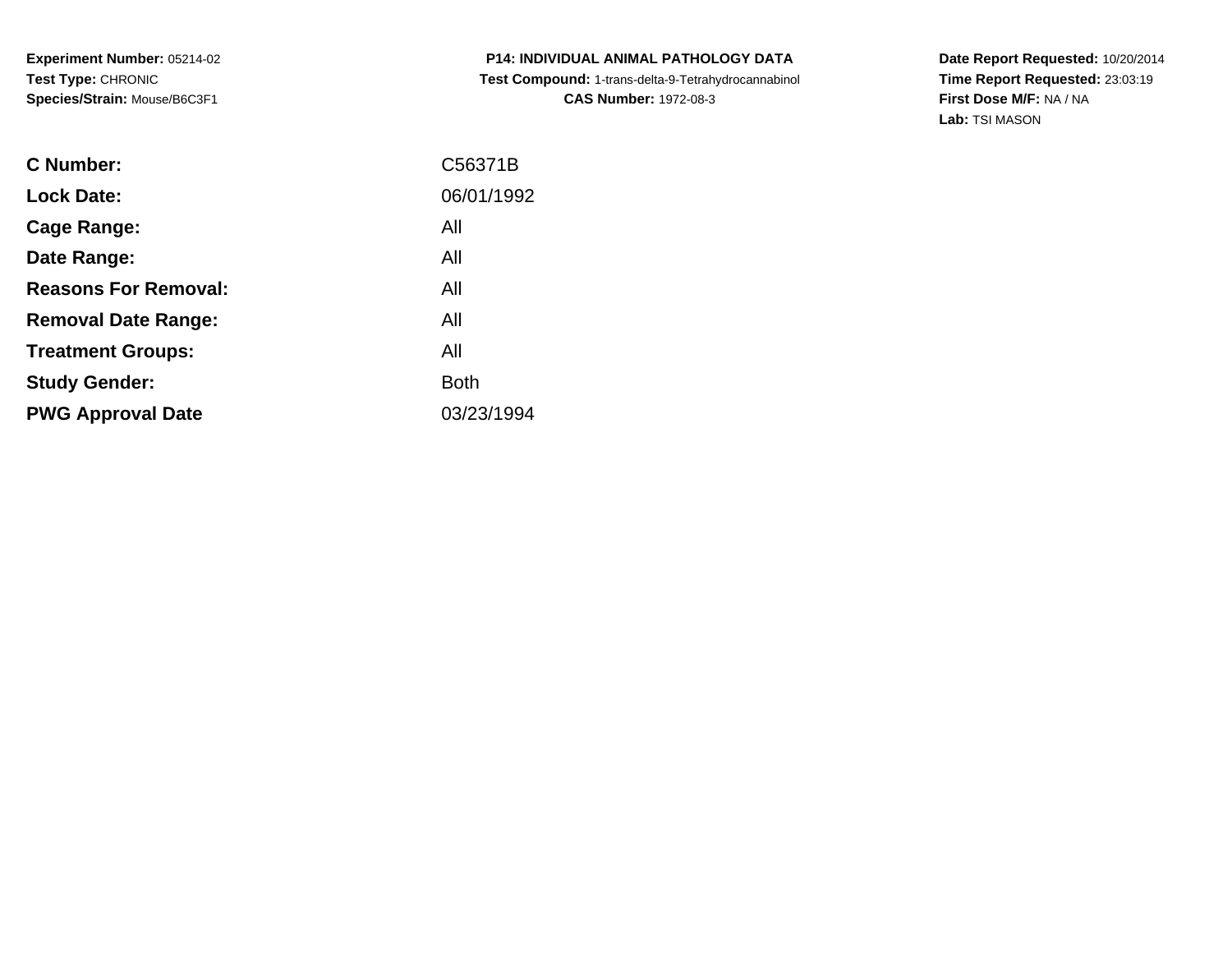# **P14: INDIVIDUAL ANIMAL PATHOLOGY DATA**

**Test Compound:** 1-trans-delta-9-Tetrahydrocannabinol

**CAS Number:** 1972-08-3

**Date Report Requested:** 10/20/2014**Time Report Requested:** 23:03:19**First Dose M/F:** NA / NA**Lab:** TSI MASON

| <b>ANIMAL ID: 1</b>                                    | <b>TRT#: 1</b>             | <b>SEX: Male</b>                  | DAY ON TEST: 734            |
|--------------------------------------------------------|----------------------------|-----------------------------------|-----------------------------|
|                                                        | <b>DOSE: 0</b><br>MG/KG    | <b>DISP: Terminal Sacrifice</b>   | <b>HISTO: 900001</b>        |
|                                                        |                            | ORGAN AND ACCOUNTABLE SITE STATUS |                             |
| <b>NORMAL</b>                                          |                            |                                   |                             |
| * Adrenal Medulla                                      | * Bone                     | * Bone Marrow                     | * Brain                     |
| * Epididymis                                           | * Esophagus                | * Gallbladder                     | * Heart                     |
| * Intestine Large, Cecum                               | * Intestine Large, Colon   | * Intestine Large, Rectum         | * Intestine Small, Duodenum |
| * Intestine Small, Ileum                               | * Intestine Small, Jejunum | * Lymph Node, Mandibular          | * Lymph Node, Mesenteric    |
| * Mammary Gland                                        | * Pancreas                 | * Parathyroid Gland               | * Peripheral Nerve          |
| * Pituitary Gland                                      | * Preputial Gland          | * Prostate                        | * Salivary Glands           |
| * Skeletal Muscle                                      | * Skin                     | * Spinal Cord                     | * Stomach, Forestomach      |
| * Stomach, Glandular                                   | * Testes                   | * Thymus                          | * Thyroid Gland             |
| * Trachea                                              | * Urinary Bladder          |                                   |                             |
| <b>OBSERVATIONS</b>                                    |                            |                                   |                             |
| * Adrenal Cortex                                       | Capsule                    | Hyperplasia                       | Moderate                    |
|                                                        |                            | Hypertrophy                       | Minimal                     |
| * Islets, Pancreatic                                   |                            | Hyperplasia                       | Marked                      |
| * Kidney                                               |                            | Mineralization                    | Minimal                     |
|                                                        |                            | Nephropathy                       | Mild                        |
| * Liver                                                |                            | <b>Eosinophilic Focus</b>         |                             |
|                                                        |                            | Hematopoietic Cell Proliferation  | Mild                        |
|                                                        |                            | Hepatoblastoma                    |                             |
|                                                        |                            | Hepatocellular Adenoma            | Multiple                    |
| [ Hepatoblastoma TGLS = 3-2.02 ]                       |                            |                                   |                             |
| [ Hepatocellular Adenoma TGLS = 4-2.03,2-2.02,1-2.01 ] |                            |                                   |                             |
| * Lung                                                 |                            | Alveolar/Bronchiolar Adenoma      |                             |
|                                                        |                            | Edema                             | Minimal                     |
|                                                        | Alveolus                   | <b>Infiltration Cellular</b>      | Histiocyte, Mild            |
| [ Alveolar/Bronchiolar Adenoma TGLS = 5-1.01 ]         |                            |                                   |                             |
| * Nose                                                 | Lumen                      | Foreign Body                      | Mild                        |
|                                                        |                            | Inflammation                      | Chronic, Mild               |
| Note: THE FOREIGN BODY IS IN THE INFLAMMATORY PROCESS. |                            |                                   |                             |
| * Seminal Vesicle                                      |                            | Dilatation                        | Marked                      |
| * Spleen                                               | Lymph Follic               | Hyperplasia                       | Lymphoid, Mild              |

\* PROTOCOL REQUIRED TISSUE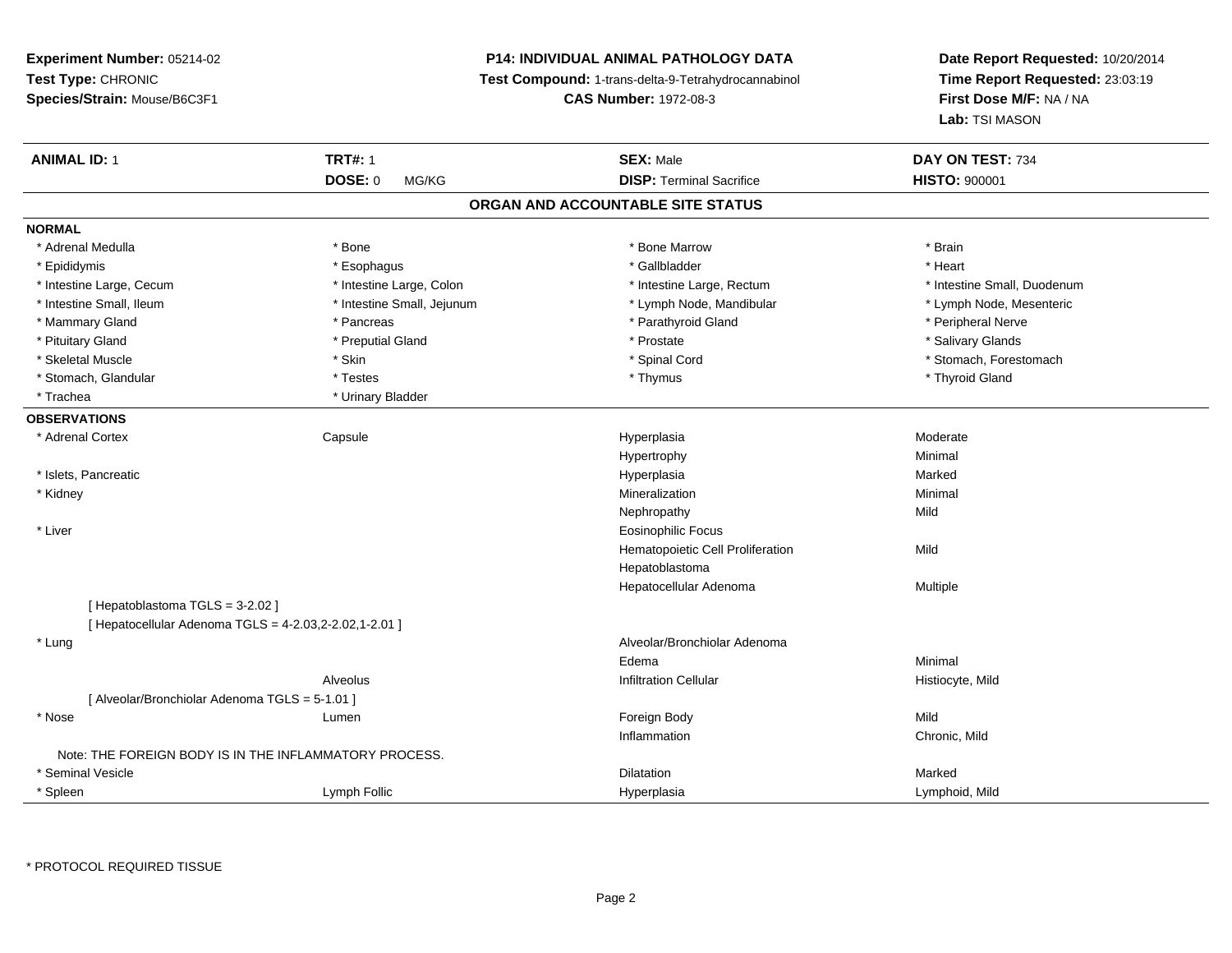| <b>Experiment Number: 05214-02</b><br><b>Test Type: CHRONIC</b><br>Species/Strain: Mouse/B6C3F1 | <b>P14: INDIVIDUAL ANIMAL PATHOLOGY DATA</b><br>Test Compound: 1-trans-delta-9-Tetrahydrocannabinol<br><b>CAS Number: 1972-08-3</b> |                                          | Date Report Requested: 10/20/2014<br>Time Report Requested: 23:03:19<br>First Dose M/F: NA / NA<br>Lab: TSI MASON |
|-------------------------------------------------------------------------------------------------|-------------------------------------------------------------------------------------------------------------------------------------|------------------------------------------|-------------------------------------------------------------------------------------------------------------------|
| <b>ANIMAL ID: 1</b>                                                                             | <b>TRT#: 1</b>                                                                                                                      | <b>SEX: Male</b>                         | DAY ON TEST: 734                                                                                                  |
|                                                                                                 | <b>DOSE: 0</b><br>MG/KG                                                                                                             | <b>DISP:</b> Terminal Sacrifice          | <b>HISTO: 900001</b>                                                                                              |
|                                                                                                 |                                                                                                                                     | <b>ORGAN AND ACCOUNTABLE SITE STATUS</b> |                                                                                                                   |
| PRIMARY CAUSE OF DEATH                                                                          |                                                                                                                                     |                                          |                                                                                                                   |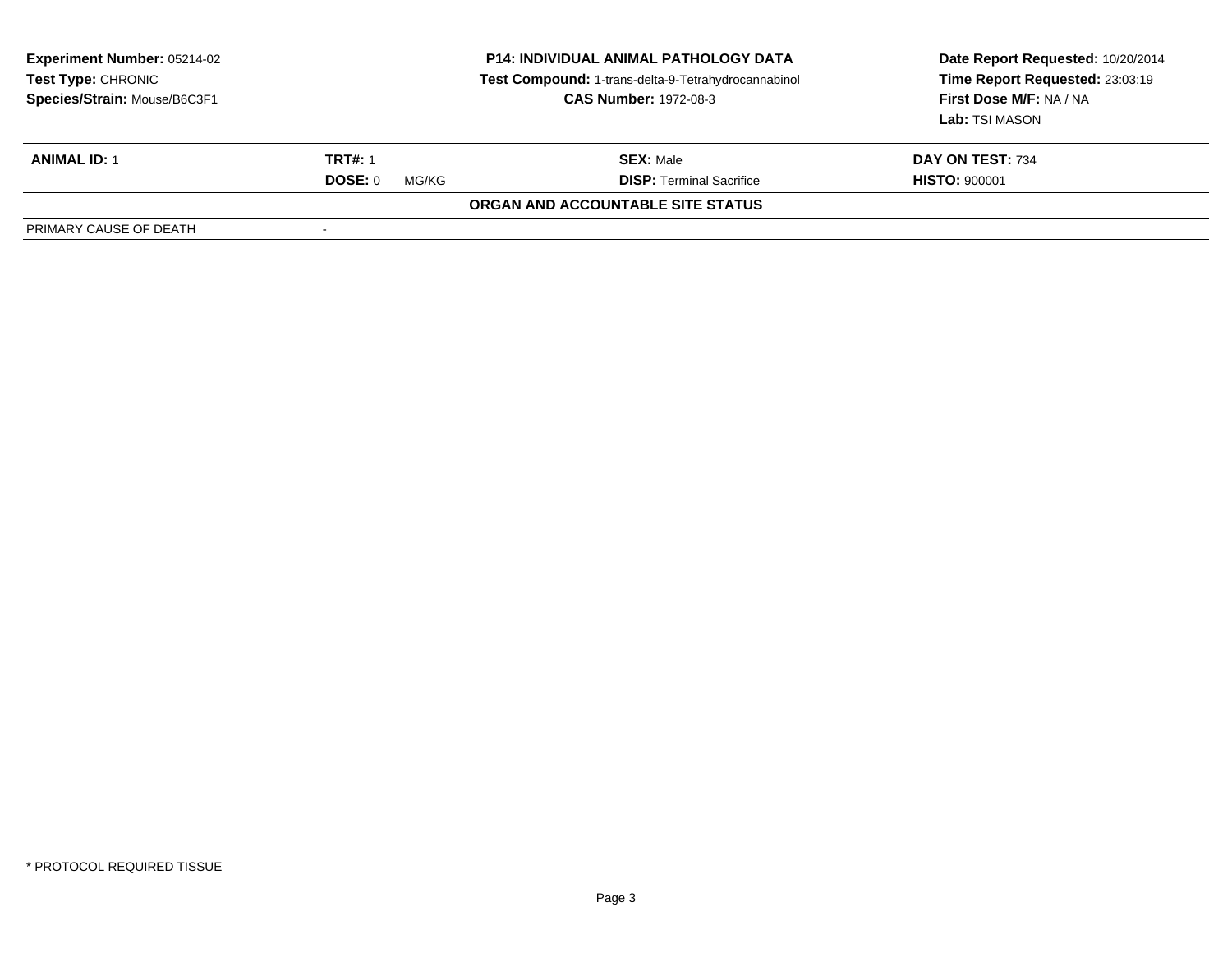| Experiment Number: 05214-02<br>Test Type: CHRONIC<br>Species/Strain: Mouse/B6C3F1 | <b>P14: INDIVIDUAL ANIMAL PATHOLOGY DATA</b><br>Test Compound: 1-trans-delta-9-Tetrahydrocannabinol<br><b>CAS Number: 1972-08-3</b> |                                   | Date Report Requested: 10/20/2014<br>Time Report Requested: 23:03:19<br>First Dose M/F: NA / NA<br>Lab: TSI MASON |  |
|-----------------------------------------------------------------------------------|-------------------------------------------------------------------------------------------------------------------------------------|-----------------------------------|-------------------------------------------------------------------------------------------------------------------|--|
| <b>ANIMAL ID: 2</b>                                                               | <b>TRT#: 1</b>                                                                                                                      | <b>SEX: Male</b>                  | DAY ON TEST: 735                                                                                                  |  |
|                                                                                   | <b>DOSE: 0</b><br>MG/KG                                                                                                             | <b>DISP: Terminal Sacrifice</b>   | <b>HISTO: 900002</b>                                                                                              |  |
|                                                                                   |                                                                                                                                     | ORGAN AND ACCOUNTABLE SITE STATUS |                                                                                                                   |  |
| <b>NORMAL</b>                                                                     |                                                                                                                                     |                                   |                                                                                                                   |  |
| * Adrenal Cortex                                                                  | * Adrenal Medulla                                                                                                                   | * Bone                            | * Bone Marrow                                                                                                     |  |
| * Epididymis                                                                      | * Esophagus                                                                                                                         | * Gallbladder                     | * Heart                                                                                                           |  |
| * Intestine Large, Cecum                                                          | * Intestine Large, Colon                                                                                                            | * Intestine Large, Rectum         | * Intestine Small, Duodenum                                                                                       |  |
| * Intestine Small, Ileum                                                          | * Intestine Small, Jejunum                                                                                                          | * Lung                            | * Lymph Node, Mesenteric                                                                                          |  |
| * Mammary Gland                                                                   | * Pancreas                                                                                                                          | * Peripheral Nerve                | * Prostate                                                                                                        |  |
| * Salivary Glands                                                                 | * Seminal Vesicle                                                                                                                   | * Skeletal Muscle                 | * Skin                                                                                                            |  |
| * Spinal Cord                                                                     | * Spleen                                                                                                                            | * Stomach, Forestomach            | * Stomach, Glandular                                                                                              |  |
| * Testes                                                                          | * Thymus                                                                                                                            | * Thyroid Gland                   | * Trachea                                                                                                         |  |
| * Urinary Bladder                                                                 |                                                                                                                                     |                                   |                                                                                                                   |  |
| <b>MISSING</b>                                                                    |                                                                                                                                     |                                   |                                                                                                                   |  |
| * Lymph Node, Mandibular                                                          | * Parathyroid Gland                                                                                                                 |                                   |                                                                                                                   |  |
| <b>OBSERVATIONS</b>                                                               |                                                                                                                                     |                                   |                                                                                                                   |  |
| * Brain                                                                           |                                                                                                                                     | Mineralization                    | Mild                                                                                                              |  |
| * Islets, Pancreatic                                                              |                                                                                                                                     | Hyperplasia                       | Mild                                                                                                              |  |
| * Kidney                                                                          |                                                                                                                                     | Mineralization                    | Minimal                                                                                                           |  |
|                                                                                   |                                                                                                                                     | Nephropathy                       | Mild                                                                                                              |  |
| * Liver                                                                           |                                                                                                                                     | Eosinophilic Focus                |                                                                                                                   |  |
|                                                                                   |                                                                                                                                     | Fatty Change                      | Minimal                                                                                                           |  |
| [ Eosinophilic Focus TGLS = 1-2.01 ]                                              |                                                                                                                                     |                                   |                                                                                                                   |  |
| * Nose                                                                            |                                                                                                                                     | Inflammation                      | Chronic, Mild                                                                                                     |  |
| * Pituitary Gland                                                                 | <b>Pars Distalis</b>                                                                                                                | Hyperplasia                       | Minimal                                                                                                           |  |
| * Preputial Gland                                                                 |                                                                                                                                     | Atrophy                           | Moderate                                                                                                          |  |
|                                                                                   |                                                                                                                                     | Inflammation                      | Chronic Active, Mild                                                                                              |  |
| Tooth                                                                             |                                                                                                                                     | Dysplasia                         | Minimal                                                                                                           |  |
| PRIMARY CAUSE OF DEATH                                                            |                                                                                                                                     |                                   |                                                                                                                   |  |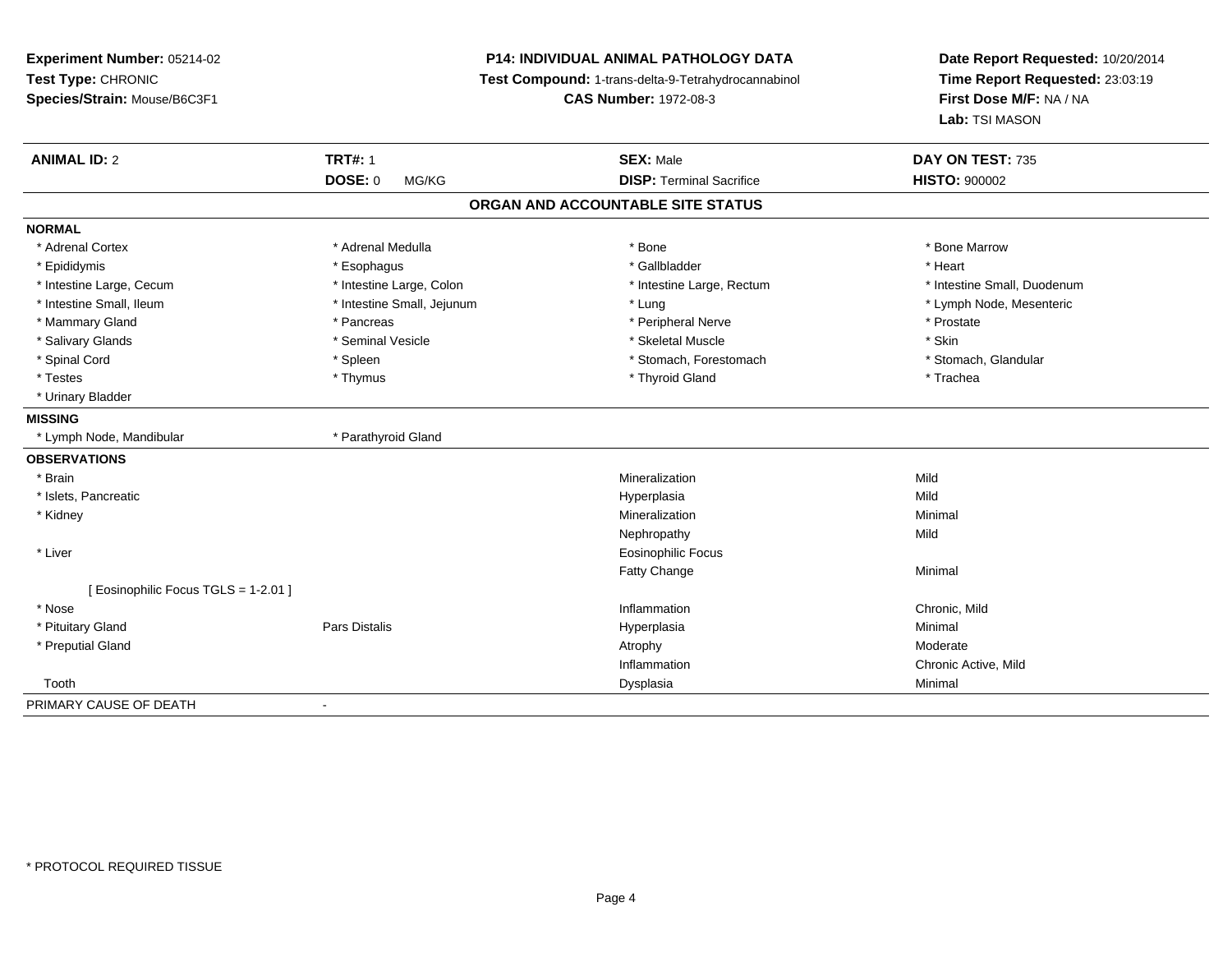# **P14: INDIVIDUAL ANIMAL PATHOLOGY DATA**

**Test Compound:** 1-trans-delta-9-Tetrahydrocannabinol

**CAS Number:** 1972-08-3

| <b>ANIMAL ID: 3</b>                        | <b>TRT#: 1</b>                                                 | <b>SEX: Male</b>                  | DAY ON TEST: 734           |
|--------------------------------------------|----------------------------------------------------------------|-----------------------------------|----------------------------|
|                                            | <b>DOSE: 0</b><br>MG/KG                                        | <b>DISP: Terminal Sacrifice</b>   | <b>HISTO: 900003</b>       |
|                                            |                                                                | ORGAN AND ACCOUNTABLE SITE STATUS |                            |
| <b>NORMAL</b>                              |                                                                |                                   |                            |
| * Bone                                     | * Bone Marrow                                                  | * Epididymis                      | * Esophagus                |
| * Gallbladder                              | * Heart                                                        | * Intestine Large, Cecum          | * Intestine Large, Colon   |
| * Intestine Large, Rectum                  | * Intestine Small, Duodenum                                    | * Intestine Small, Ileum          | * Intestine Small, Jejunum |
| * Islets, Pancreatic                       | * Lung                                                         | * Lymph Node, Mandibular          | * Lymph Node, Mesenteric   |
| * Nose                                     | * Pancreas                                                     | * Parathyroid Gland               | * Peripheral Nerve         |
| * Pituitary Gland                          | * Salivary Glands                                              | * Seminal Vesicle                 | * Skeletal Muscle          |
| * Skin                                     | * Spinal Cord                                                  | * Stomach, Forestomach            | * Stomach, Glandular       |
| * Testes                                   | * Thymus                                                       | * Trachea                         | * Urinary Bladder          |
| <b>MISSING</b>                             |                                                                |                                   |                            |
| * Adrenal Medulla                          | * Mammary Gland                                                |                                   |                            |
| <b>OBSERVATIONS</b>                        |                                                                |                                   |                            |
| * Adrenal Cortex                           | Capsule                                                        | Hyperplasia                       | Minimal                    |
| * Brain                                    |                                                                | Mineralization                    | Minimal                    |
| * Kidney                                   |                                                                | Mineralization                    | Minimal                    |
|                                            |                                                                | Nephropathy                       | Minimal                    |
| * Liver                                    |                                                                | <b>Eosinophilic Focus</b>         |                            |
|                                            |                                                                | <b>Fatty Change</b>               | Minimal                    |
| * Preputial Gland                          |                                                                | Atrophy                           | Moderate                   |
| * Prostate                                 |                                                                | Concretion                        | Mild                       |
|                                            | Note: THE CONCRETION IS IN THE LUMEN OF THE URETHRAL PROSTATE. |                                   |                            |
| * Spleen                                   | Red Pulp                                                       | Hematopoietic Cell Proliferation  | Mild                       |
|                                            | Lymph Follic                                                   | Hyperplasia                       | Lymphoid, Minimal          |
| * Thyroid Gland                            | <b>Follicular Cel</b>                                          | Hyperplasia                       | Minimal                    |
| PRIMARY CAUSE OF DEATH                     |                                                                |                                   |                            |
| Animal Note: TGL 1 NOT SEEN AT MICRO EXAM. |                                                                |                                   |                            |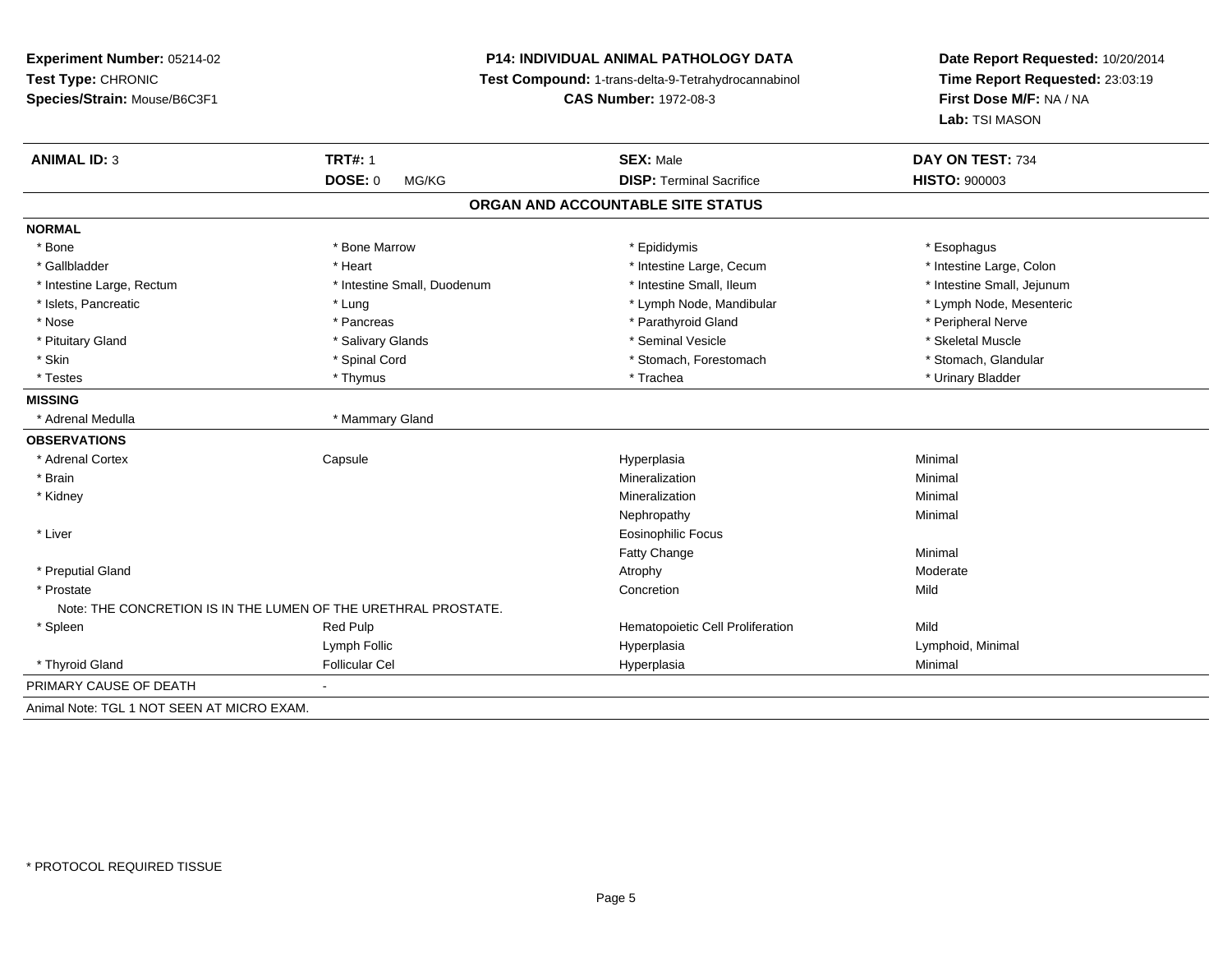**Experiment Number:** 05214-02**Test Type:** CHRONIC **Species/Strain:** Mouse/B6C3F1**P14: INDIVIDUAL ANIMAL PATHOLOGY DATA Test Compound:** 1-trans-delta-9-Tetrahydrocannabinol **CAS Number:** 1972-08-3**Date Report Requested:** 10/20/2014**Time Report Requested:** 23:03:19**First Dose M/F:** NA / NA**Lab:** TSI MASON**ANIMAL ID:** 4 **TRT#:** <sup>1</sup> **SEX:** Male **DAY ON TEST:** <sup>735</sup> **DOSE:** 0 MG/KG**DISP:** Terminal Sacrifice **HISTO:**  $900004$ **ORGAN AND ACCOUNTABLE SITE STATUSNORMAL**\* Bone \* Bone \* Bone Marrow \* Epididymis \* Esophagus \* Heart Thestine Large, Cecum Thestine Large, Cecum Assessment Carge, Colon Thestine Large, Rectum \* Intestine Large, Rectum \* Intestine Large, Rectum \* Intestine Small, Duodenum \* Intestine Small, Ileum \* Intestine Small, Jejunum \* Lung\* Pancreas \* Lymph Node, Mandibular \* Nose \* Mammary Gland \* Nose \* Nose \* Nose \* Pancrease \* Pancrease \* Pancrease \* Pancrease \* Pancrease \* Pancrease \* Pancrease \* Pancrease \* Pancrease \* Pancrease \* Pancrease \* Pancrease \* Pancrea \* Prostate \* Parathyroid Gland \* **All and \* Peripheral Nerve \* Prostate \* Prostate \* Pituitary Gland \*** Pituitary Gland \* Salivary Glands \* Seminal Vesicle \* Skeletal Muscle \* Skin\* Stomach. Glandular \* Spinal Cord \* Spinal Cord \* Spinal Cord \* Stomach, Forestomach \* Stomach, Forestomach \* Stomach, Forestomach \* Testes \* Thymus \* Trachea \* Urinary Bladder **MISSING** \* Gallbladder**OBSERVATIONS** \* Adrenal Cortex**Capsule**  Hyperplasia Minimal Hyperplasiaa **Minimal**  \* Adrenal MedullaPheochromocytoma Benign<br>Mineralization \* Brainn and the control of the control of the control of the control of the control of the control of the control of the control of the control of the control of the control of the control of the control of the control of the co \* Islets, Pancreaticc and the contract of the contract of the contract of the contract of the contract of the contract of the contract of the contract of the contract of the contract of the contract of the contract of the contract of the cont Hyperplasia eta alderate eta alderate eta alderate eta alderate eta alderate eta alderate eta alderate \* Kidneyy control of the control of the control of the control of the control of the control of the control of the control of the control of the control of the control of the control of the control of the control of the control of Mineralizationn Minimal Nephropathyy Mild \* Liver Eosinophilic FocusFatty Changee Mild Hepatocellular Adenoma[ Eosinophilic Focus TGLS = 2-2.01 ][ Hepatocellular Adenoma TGLS = 1-2,2-2.01 ] \* Lymph Node, Mesentericc and the contract of the contract of the contract of the contract of the contract of the contract of the contract of the contract of the contract of the contract of the contract of the contract of the contract of the cont Hyperplasia and a community of the University of Lymphoid, Mild Atrophysics and Atrophysics and Marked Marked \* Preputial Glandd and the control of the control of the control of the control of the control of the control of the control of the control of the control of the control of the control of the control of the control of the control of the co Inflammation Chronic, Minimal \* Thyroid Gland Follicular Cel Hyperplasia Minimal PRIMARY CAUSE OF DEATH-

\* PROTOCOL REQUIRED TISSUE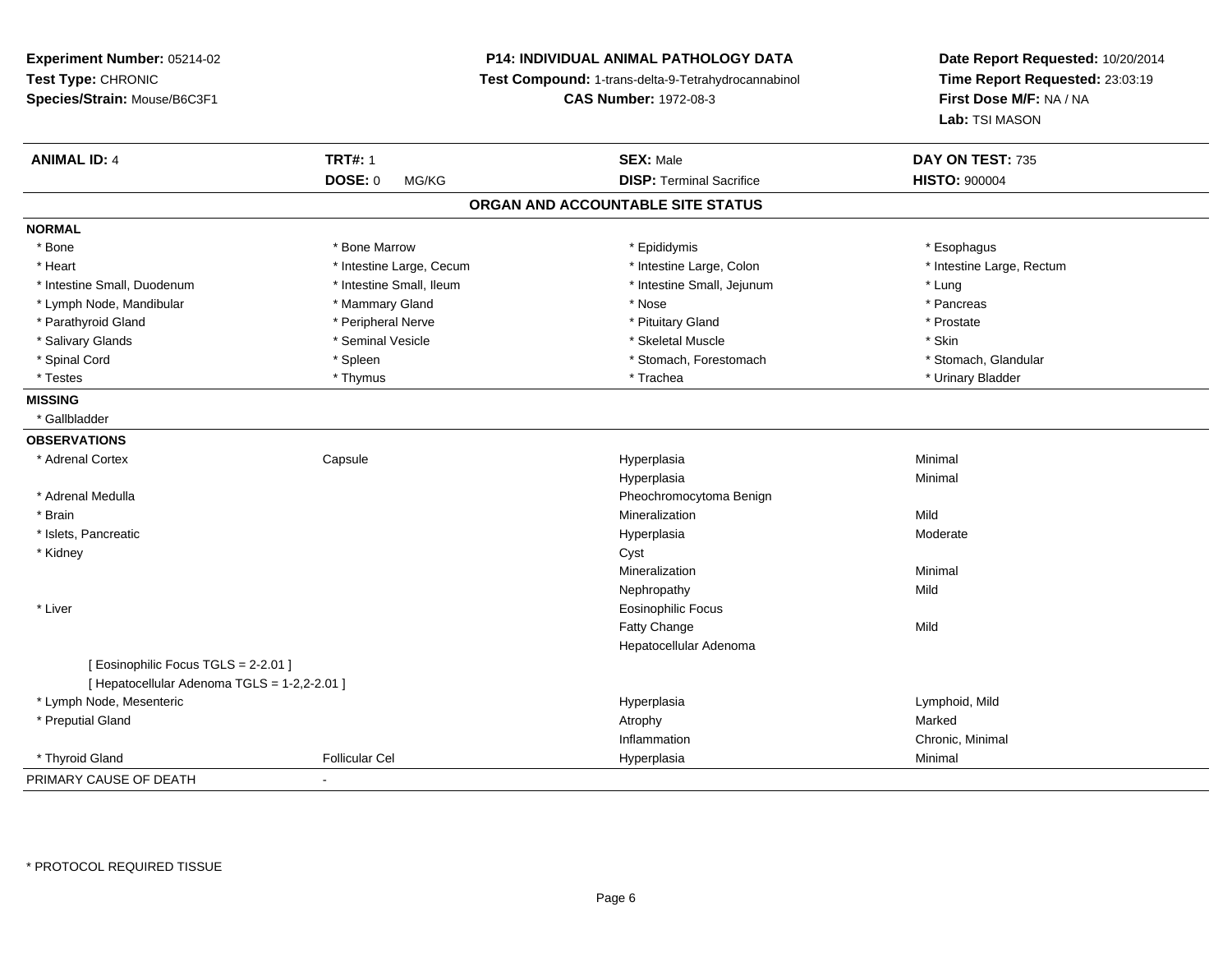# **P14: INDIVIDUAL ANIMAL PATHOLOGY DATA**

**Test Compound:** 1-trans-delta-9-Tetrahydrocannabinol

**CAS Number:** 1972-08-3

| <b>ANIMAL ID: 5</b>       | <b>TRT#: 1</b>                                                  | <b>SEX: Male</b>                  | DAY ON TEST: 735           |
|---------------------------|-----------------------------------------------------------------|-----------------------------------|----------------------------|
|                           | DOSE: 0<br>MG/KG                                                | <b>DISP: Terminal Sacrifice</b>   | <b>HISTO: 900005</b>       |
|                           |                                                                 | ORGAN AND ACCOUNTABLE SITE STATUS |                            |
| <b>NORMAL</b>             |                                                                 |                                   |                            |
| * Adrenal Medulla         | * Bone                                                          | * Bone Marrow                     | * Epididymis               |
| * Esophagus               | * Heart                                                         | * Intestine Large, Cecum          | * Intestine Large, Colon   |
| * Intestine Large, Rectum | * Intestine Small, Duodenum                                     | * Intestine Small. Ileum          | * Intestine Small, Jejunum |
| * Islets, Pancreatic      | * Lymph Node, Mandibular                                        | * Lymph Node, Mesenteric          | * Mammary Gland            |
| * Nose                    | * Pancreas                                                      | * Peripheral Nerve                | * Pituitary Gland          |
| * Prostate                | * Salivary Glands                                               | * Seminal Vesicle                 | * Skeletal Muscle          |
| * Skin                    | * Spinal Cord                                                   | * Spleen                          | * Stomach, Forestomach     |
| * Stomach, Glandular      | * Testes                                                        | * Thyroid Gland                   | * Trachea                  |
| * Urinary Bladder         |                                                                 |                                   |                            |
| <b>MISSING</b>            |                                                                 |                                   |                            |
| * Gallbladder             | * Parathyroid Gland                                             |                                   |                            |
| <b>OBSERVATIONS</b>       |                                                                 |                                   |                            |
| * Adrenal Cortex          | Capsule                                                         | Hyperplasia                       | Mild                       |
| * Brain                   |                                                                 | Mineralization                    | Minimal                    |
| * Kidney                  |                                                                 | Cyst                              |                            |
|                           |                                                                 | Mineralization                    | Minimal                    |
|                           |                                                                 | Nephropathy                       | Mild                       |
| * Liver                   |                                                                 | Fatty Change                      | Mild                       |
| * Lung                    |                                                                 | Alveolar/Bronchiolar Adenoma      |                            |
|                           | Note: THE BRONCHIOLOALVEOLAR ADENOMA APPEARS TO BE A CLARA CELL |                                   |                            |
| Note: ADENOMA TYPE.       |                                                                 |                                   |                            |
| * Preputial Gland         |                                                                 | Atrophy                           | Mild                       |
| * Thymus                  |                                                                 | Cyst                              |                            |
| Tooth                     |                                                                 | Dysplasia                         | Minimal                    |
| PRIMARY CAUSE OF DEATH    |                                                                 |                                   |                            |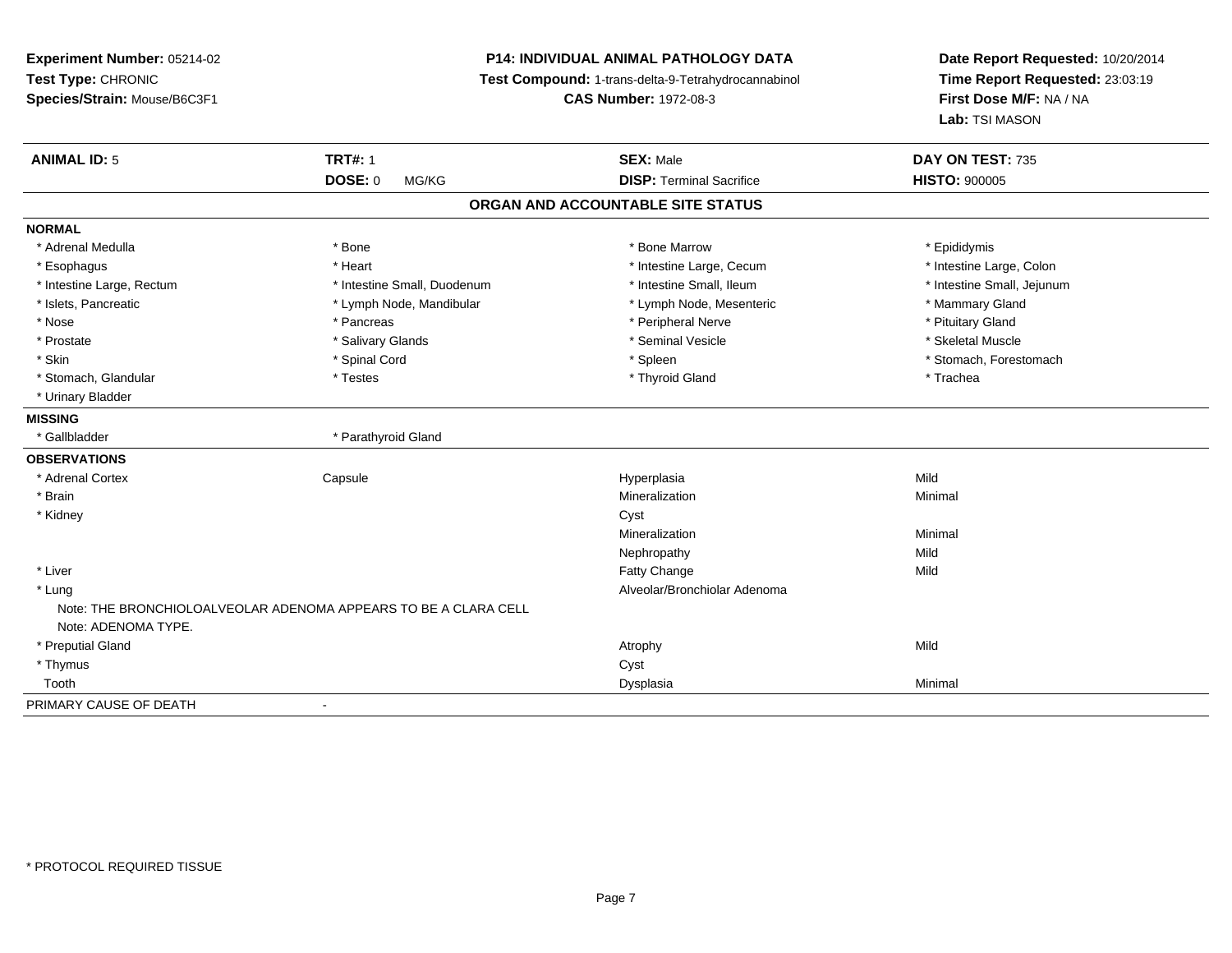**Experiment Number:** 05214-02**Test Type:** CHRONIC **Species/Strain:** Mouse/B6C3F1**P14: INDIVIDUAL ANIMAL PATHOLOGY DATA Test Compound:** 1-trans-delta-9-Tetrahydrocannabinol **CAS Number:** 1972-08-3**Date Report Requested:** 10/20/2014**Time Report Requested:** 23:03:19**First Dose M/F:** NA / NA**Lab:** TSI MASON**ANIMAL ID:** 6**6 DAY ON TEST:** 734 **DOSE:** 0 MG/KG**DISP:** Terminal Sacrifice **HISTO:**  $900006$ **ORGAN AND ACCOUNTABLE SITE STATUSNORMAL**\* Adrenal Medulla \* Adrenal Medulla \* \* The matter of the state of the state of the Marrow \* Bone Marrow \* Adrenal Medulla \* Epididymis \* Epididymis \* Bone Marrow \* Adrenal Medulla \* Epididymis \* Epididymis \* Epididymis \* Epididymis \* Epidi \* Esophagus \* https://www.fragustage.com/web/2019/heart \* Heart \* Heart \* Heart \* Intestine Large, Cecum \* Intestine Large, Cecum \* Gallbladder \* Callbladder \* 11 and 12 and 12 and 12 and 12 and 12 and 12 and 12 and 12 and \* Intestine Large, Colon \* Intestine Large, Rectum \* Intestine Small, Duodenum \* Intestine Small, Jejunum\* Lung \* Lymph Node, Mesenteric \* Mammary Gland \* Mammary Gland \* Pancreas \* Pancreas \* Salivary Glands \* Peripheral Nerve \* **According the Contract According to the Contract According to the Salivary Gland** \* Second \* Prostate \* Seminal Vesicle \* \* Spinal Cord \* Skeletal Muscle \* \* Skin \* \* Skin \* \* Spinal Vesicle \* Spinal Cord \* Spinal Cord \* Stomach, Forestomach \* Trachea \* Testes \* Thymus \* Thymus \* Thymus \* Thymus \* Trachea \* Trachea \* Urinary Bladder**MISSING** \* Parathyroid Gland**OBSERVATIONS** \* Adrenal Cortex**Capsule**  Hyperplasia Minimal \* Brainn and the controller of the controller of the controller of the Minimal Mineralization and the controller of the Minimal Minimal  $\alpha$  \* Intestine Small, Ileum Lymphoid Tiss Hyperplasia Lymphoid, Mild \* Islets, Pancreaticc and the contract of the contract of the contract of the contract of the contract of the contract of the contract of the contract of the contract of the contract of the contract of the contract of the contract of the cont a **Marked**  \* Kidneyy with the control of the control of the control of the control of the control of the control of the control of the control of the control of the control of the control of the control of the control of the control of the c n Minimal Nephropathyy the contract of the Minimal Minimal Section 1996 and the contract of the Minimal Section 1997 and the contract of the contract of the contract of the contract of the contract of the contract of the contract of the contra \* Liver Hepatocellular Adenoma[ Hepatocellular Adenoma TGLS = 1-2 ] \* Lymph Node, Mandibular Hyperplasia Lymphoid, Mild \* Nose Olfactory Epi Hyperplasia Mild Inflammation Chronic, Moderate \* Preputial Glandd and the control of the control of the control of the control of the control of the control of the control of the control of the control of the control of the control of the control of the control of the control of the co \* SpleenRed Pulp **Network Red Pulp 19 Templement Cell Proliferation** Minimal Minimal Lymph Follic Hyperplasia Lymphoid, Minimal \* Stomach, Glandularr and the contract of the contract of the contract of the contract of the contract of the contract of the contract of the contract of the contract of the contract of the contract of the contract of the contract of the cont  $[$  Adenoma TGLS = 2-6  $]$  \* Thyroid Gland Follicular Cel Hyperplasia Minimal ToothAbscess Marked

PRIMARY CAUSE OF DEATH-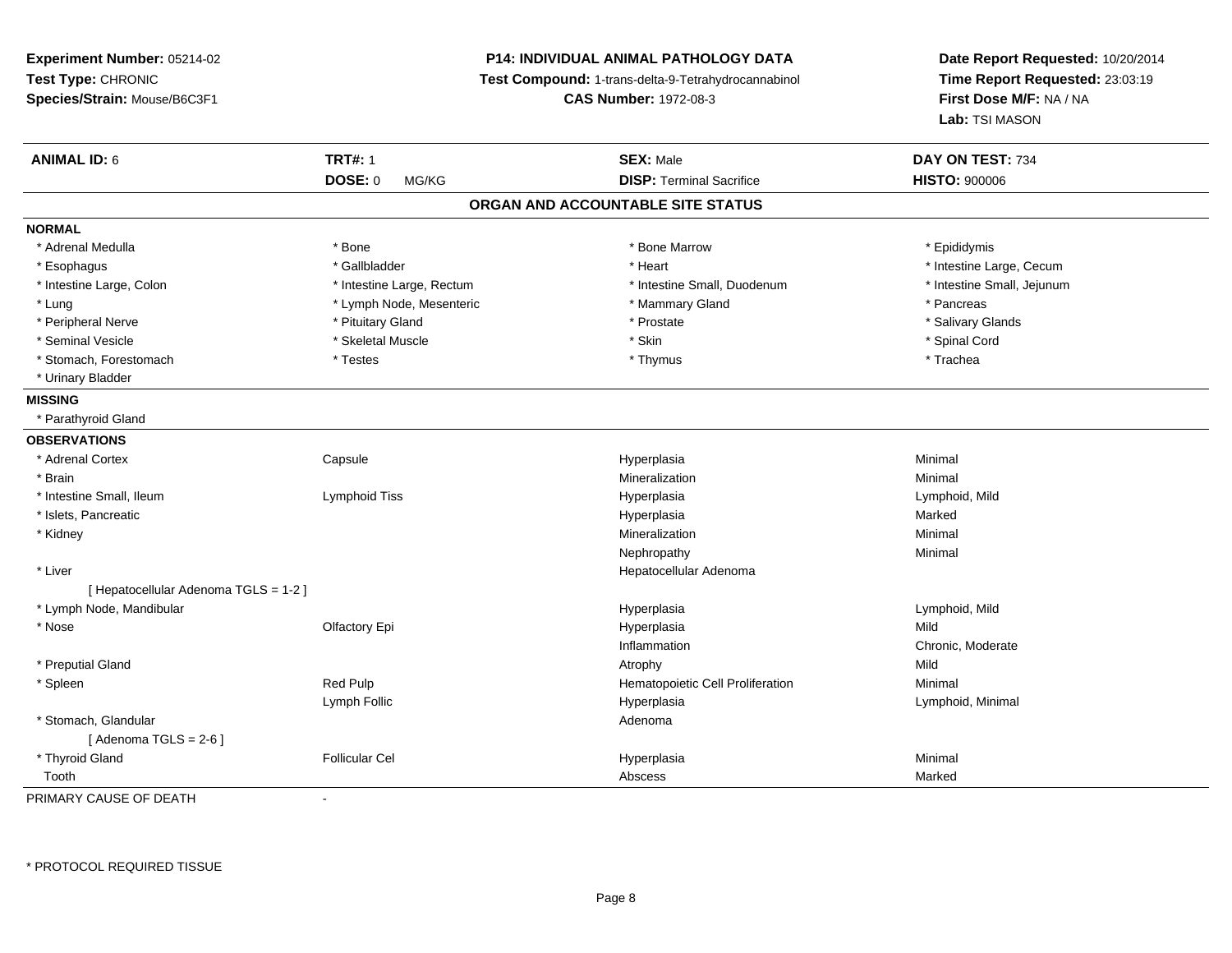| <b>Experiment Number: 05214-02</b><br><b>Test Type: CHRONIC</b><br>Species/Strain: Mouse/B6C3F1 | <b>P14: INDIVIDUAL ANIMAL PATHOLOGY DATA</b><br>Test Compound: 1-trans-delta-9-Tetrahydrocannabinol<br><b>CAS Number: 1972-08-3</b> |                                   | Date Report Requested: 10/20/2014<br>Time Report Requested: 23:03:19<br>First Dose M/F: NA / NA<br>Lab: TSI MASON |
|-------------------------------------------------------------------------------------------------|-------------------------------------------------------------------------------------------------------------------------------------|-----------------------------------|-------------------------------------------------------------------------------------------------------------------|
| <b>ANIMAL ID: 6</b>                                                                             | <b>TRT#: 1</b>                                                                                                                      | <b>SEX: Male</b>                  | DAY ON TEST: 734                                                                                                  |
|                                                                                                 | <b>DOSE: 0</b><br>MG/KG                                                                                                             | <b>DISP: Terminal Sacrifice</b>   | <b>HISTO: 900006</b>                                                                                              |
|                                                                                                 |                                                                                                                                     | ORGAN AND ACCOUNTABLE SITE STATUS |                                                                                                                   |
|                                                                                                 |                                                                                                                                     |                                   |                                                                                                                   |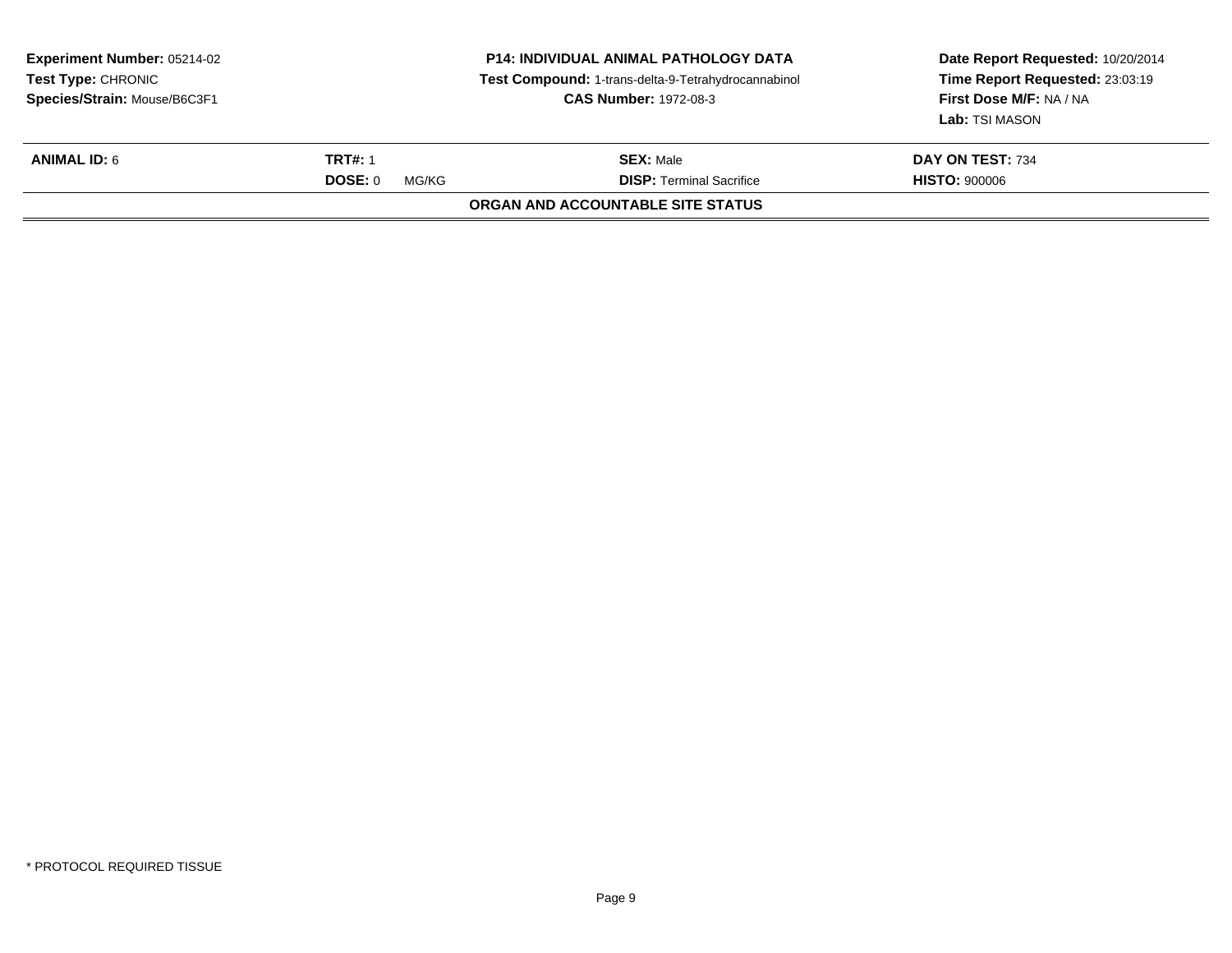**Experiment Number:** 05214-02**Test Type:** CHRONIC **Species/Strain:** Mouse/B6C3F1**P14: INDIVIDUAL ANIMAL PATHOLOGY DATA Test Compound:** 1-trans-delta-9-Tetrahydrocannabinol **CAS Number:** 1972-08-3**Date Report Requested:** 10/20/2014**Time Report Requested:** 23:03:19**First Dose M/F:** NA / NA**Lab:** TSI MASON**ANIMAL ID:** 7 **TRT#:** <sup>1</sup> **SEX:** Male **DAY ON TEST:** <sup>730</sup> **DOSE:** 0 MG/KG**DISP:** Terminal Sacrifice **HISTO:**  $900007$ **ORGAN AND ACCOUNTABLE SITE STATUSNORMAL**\* Adrenal Medulla \* Adrenal Medulla \* \* The matter of the state of the state of the Marrow \* Bone Marrow \* Adrenal Medulla \* Epididymis \* Epididymis \* Bone Marrow \* Adrenal Medulla \* Epididymis \* Epididymis \* Epididymis \* Epididymis \* Epidi \* Esophagus \* https://www.fragustage.com/web/2019/heart \* Heart \* Heart \* Heart \* Intestine Large, Cecum \* Intestine Large, Cecum \* Gallbladder \* Callbladder \* 11 and 12 and 12 and 12 and 12 and 12 and 12 and 12 and 12 and \* Intestine Small, Ileum \* Intestine Large, Colon \* Intestine Large, Rectum \* Intestine Small, Duodenum \* Intestine Small, Duodenum \* Intestine Small, Jejunum \* Lymph Node, Mandibular \* Lymph Node, Mesenteric \* Nose\* Prostate \* Pancreas \* Parathyroid Gland \* Peripheral Nerve \* Peripheral Nerve \* Peripheral Nerve \* Salivary Glands \* Seminal Vesicle \* Skeletal Muscle \* Skin\* Testes \* Spinal Cord \* Stomach, Forestomach \* Stomach \* Stomach, Glandular \* Stomach, Glandular \* Thyroid Gland \* Trachea \* Trachea \* Trachea \* Urinary Bladder **MISSING** \* Mammary Gland**OBSERVATIONS** \* Adrenal Cortex**Capsule**  Hyperplasia Minimal Hypertrophyy Mild Minimal \* Brainn and the controller of the controller of the controller of the Minimal Mineralization and the controller of the Minimal Minimal  $\alpha$  \* Islets, Pancreaticc and the contract of the contract of the contract of the contract of the contract of the contract of the contract of the contract of the contract of the contract of the contract of the contract of the contract of the cont a **Moderate**  \* Kidneyy with the control of the control of the control of the control of the control of the control of the control of the control of the control of the control of the control of the control of the control of the control of the c n Minimal Nephropathyy Mild \* Liver Clear Cell FocusFatty Changee Minimal Hepatocellular Adenoma[ Clear Cell Focus TGLS = 3-2.02 ] $[$  Hepatocellular Adenoma TGLS = 2,3-2.01+2.02+2.03  $]$  \* Lungg and the state of the state of the state of the state of the Hemorrhage and the state of the Minimal State of \* Pituitary Gland Pars Distalis Hyperplasia Minimal \* Preputial Glandd and the control of the control of the control of the control of the control of the control of the control of the control of the control of the control of the control of the control of the control of the control of the co Inflammation Chronic, Minimal \* SpleenRed Pulp **Red Pulp 19 September 2018** Hematopoietic Cell Proliferation Cyst \* Thymuss the contract of the contract of the contract of the contract of the contract of the contract of the contract of the contract of the contract of the contract of the contract of the contract of the contract of the contract Toothh ann an chomhainn an chomhainn an chomhainn an chomhainn an chomhainn an chomhainn an chomhainn an chomhainn a<br>Iomraidhean

PRIMARY CAUSE OF DEATH-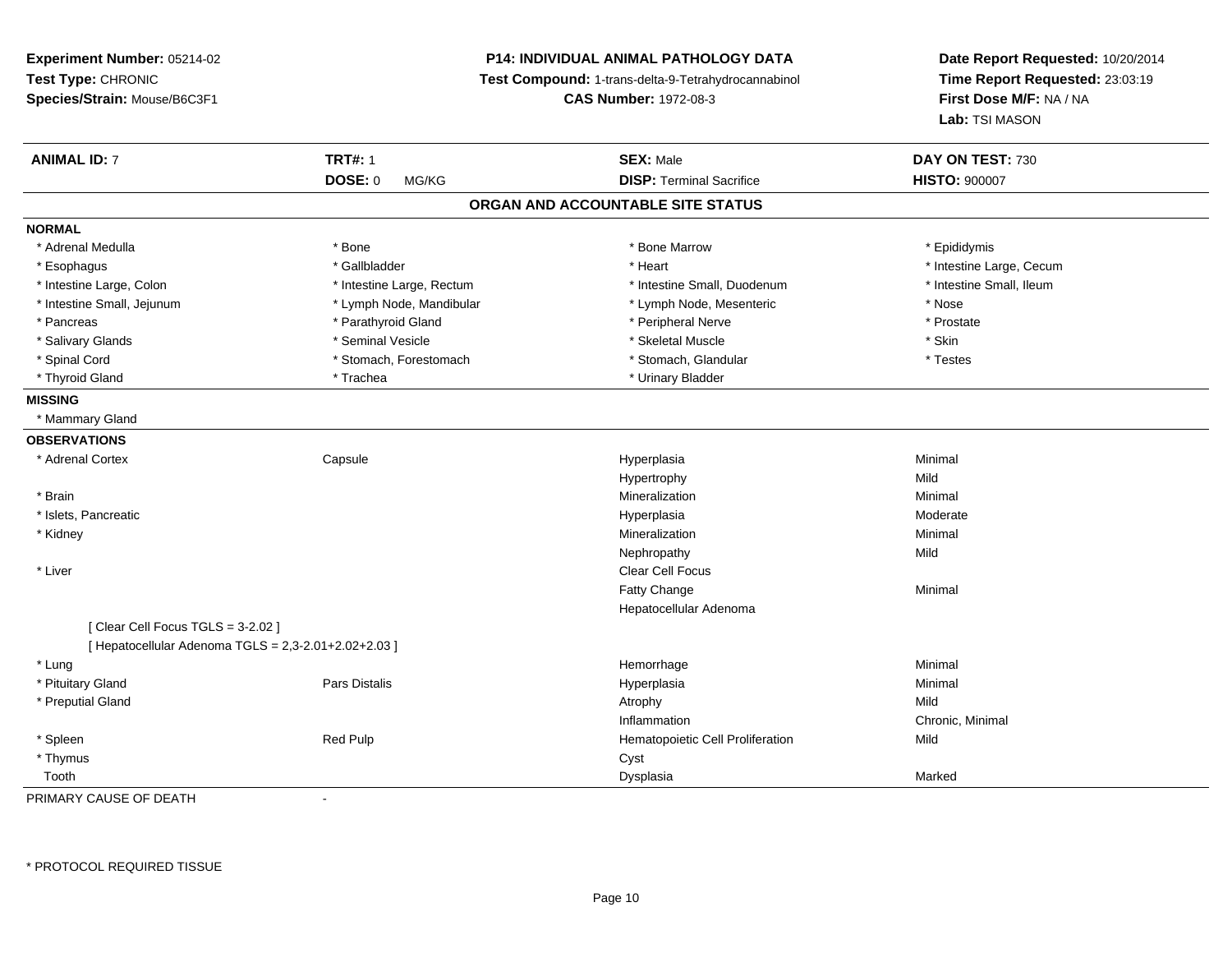| <b>Experiment Number: 05214-02</b><br><b>Test Type: CHRONIC</b><br>Species/Strain: Mouse/B6C3F1 | <b>P14: INDIVIDUAL ANIMAL PATHOLOGY DATA</b><br>Test Compound: 1-trans-delta-9-Tetrahydrocannabinol<br><b>CAS Number: 1972-08-3</b> |                                                     | Date Report Requested: 10/20/2014<br>Time Report Requested: 23:03:19<br>First Dose M/F: NA / NA<br>Lab: TSI MASON |
|-------------------------------------------------------------------------------------------------|-------------------------------------------------------------------------------------------------------------------------------------|-----------------------------------------------------|-------------------------------------------------------------------------------------------------------------------|
| <b>ANIMAL ID: 7</b>                                                                             | <b>TRT#: 1</b><br>DOSE: 0<br>MG/KG                                                                                                  | <b>SEX: Male</b><br><b>DISP: Terminal Sacrifice</b> | DAY ON TEST: 730<br><b>HISTO: 900007</b>                                                                          |
|                                                                                                 |                                                                                                                                     | ORGAN AND ACCOUNTABLE SITE STATUS                   |                                                                                                                   |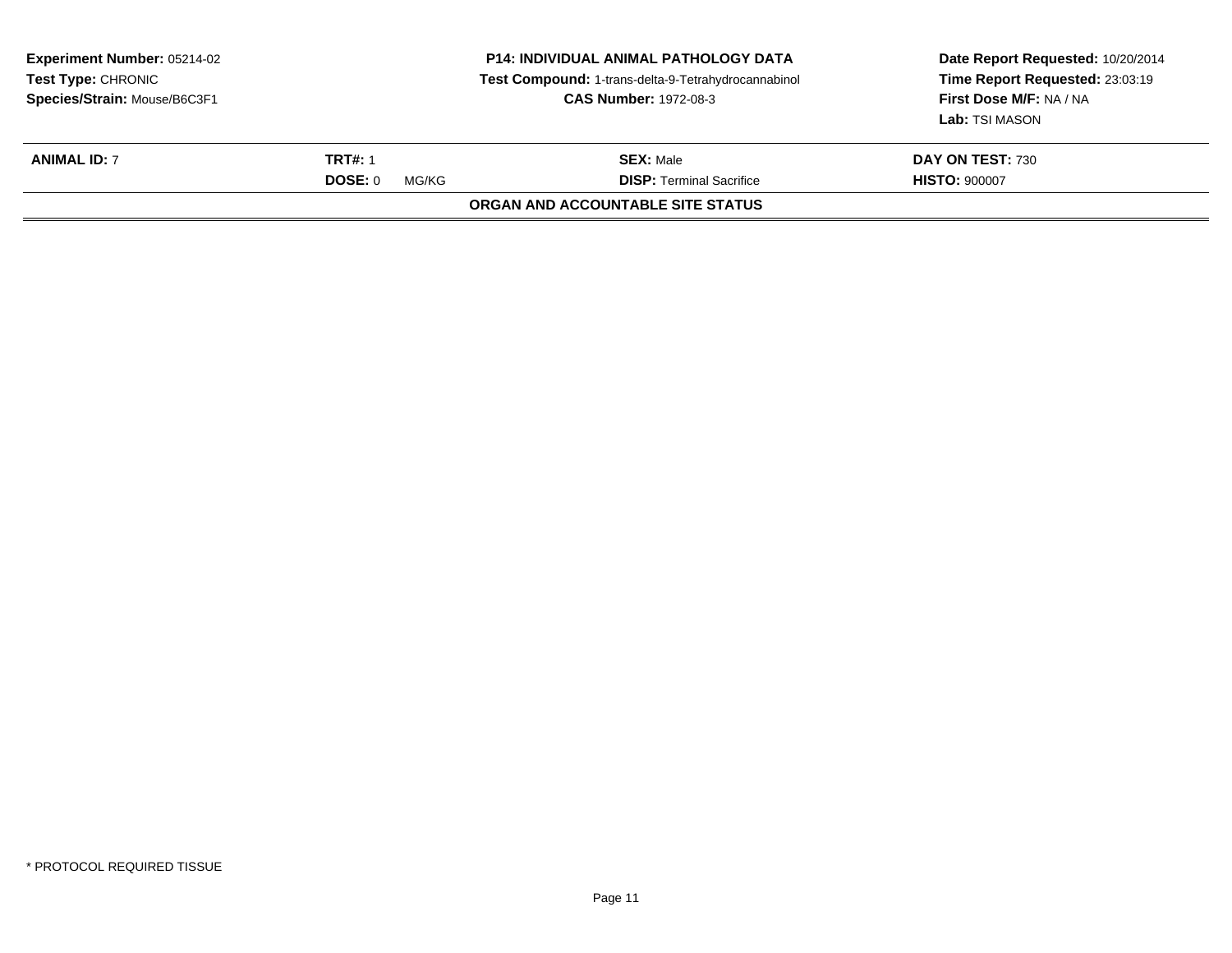# **P14: INDIVIDUAL ANIMAL PATHOLOGY DATA**

**Test Compound:** 1-trans-delta-9-Tetrahydrocannabinol

**CAS Number:** 1972-08-3

| <b>DOSE: 0</b><br><b>DISP: Natural Death</b><br><b>HISTO: 900008</b><br>MG/KG<br>ORGAN AND ACCOUNTABLE SITE STATUS<br><b>NORMAL</b><br>* Adrenal Cortex<br>* Bone<br>* Adrenal Medulla<br>* Epididymis<br>* Intestine Large, Colon<br>* Esophagus<br>* Heart<br>* Intestine Large, Cecum<br>* Intestine Small, Duodenum<br>* Intestine Small, Ileum<br>* Intestine Small, Jejunum<br>* Intestine Large, Rectum<br>* Lung<br>* Lymph Node, Mandibular<br>* Mammary Gland<br>* Nose<br>* Parathyroid Gland<br>* Peripheral Nerve<br>* Pituitary Gland<br>* Pancreas<br>* Salivary Glands<br>* Skin<br>* Spinal Cord<br>* Prostate<br>* Spleen<br>* Stomach, Glandular<br>* Testes<br>* Thymus<br>* Trachea<br><b>AUTO PRECLUDES DIAG.</b><br>* Gallbladder<br><b>OBSERVATIONS</b><br>* Bone Marrow<br>Proliferation<br>* Brain<br>Mild<br>Mineralization<br>* Islets, Pancreatic<br>Mild<br>Hyperplasia<br>* Kidney<br>Mineralization<br>Minimal<br>Minimal<br>Nephropathy<br>Mild<br>* Liver<br>Fatty Change<br>Hepatocellular Adenoma<br>Multiple<br>[ Hepatocellular Adenoma TGLS = 4-2, 5-2.01 ]<br>Moderate<br>* Lymph Node, Mesenteric<br>Atrophy<br>* Preputial Gland<br>Inflammation<br>Chronic, Mild<br>* Seminal Vesicle<br>Moderate<br>Dilatation<br>[ Dilatation TGLS = $2-11.01$ ]<br>* Skeletal Muscle<br>Moderate<br>Degeneration<br>* Stomach, Forestomach<br>Squamous, Mild<br>Hyperplasia<br>Mild<br>Ulcer<br>* Thyroid Gland<br><b>Follicular Cel</b><br>Carcinoma<br>[Carcinoma TGLS = $3-6$ ]<br>Moderate<br>Tooth<br>Dysplasia<br>Mild<br>* Urinary Bladder<br>Dilatation | <b>ANIMAL ID: 8</b> | <b>TRT#: 1</b> | <b>SEX: Male</b> | DAY ON TEST: 678 |  |
|-----------------------------------------------------------------------------------------------------------------------------------------------------------------------------------------------------------------------------------------------------------------------------------------------------------------------------------------------------------------------------------------------------------------------------------------------------------------------------------------------------------------------------------------------------------------------------------------------------------------------------------------------------------------------------------------------------------------------------------------------------------------------------------------------------------------------------------------------------------------------------------------------------------------------------------------------------------------------------------------------------------------------------------------------------------------------------------------------------------------------------------------------------------------------------------------------------------------------------------------------------------------------------------------------------------------------------------------------------------------------------------------------------------------------------------------------------------------------------------------------------------------------------------------------------------------------------------------------|---------------------|----------------|------------------|------------------|--|
|                                                                                                                                                                                                                                                                                                                                                                                                                                                                                                                                                                                                                                                                                                                                                                                                                                                                                                                                                                                                                                                                                                                                                                                                                                                                                                                                                                                                                                                                                                                                                                                               |                     |                |                  |                  |  |
|                                                                                                                                                                                                                                                                                                                                                                                                                                                                                                                                                                                                                                                                                                                                                                                                                                                                                                                                                                                                                                                                                                                                                                                                                                                                                                                                                                                                                                                                                                                                                                                               |                     |                |                  |                  |  |
|                                                                                                                                                                                                                                                                                                                                                                                                                                                                                                                                                                                                                                                                                                                                                                                                                                                                                                                                                                                                                                                                                                                                                                                                                                                                                                                                                                                                                                                                                                                                                                                               |                     |                |                  |                  |  |
|                                                                                                                                                                                                                                                                                                                                                                                                                                                                                                                                                                                                                                                                                                                                                                                                                                                                                                                                                                                                                                                                                                                                                                                                                                                                                                                                                                                                                                                                                                                                                                                               |                     |                |                  |                  |  |
|                                                                                                                                                                                                                                                                                                                                                                                                                                                                                                                                                                                                                                                                                                                                                                                                                                                                                                                                                                                                                                                                                                                                                                                                                                                                                                                                                                                                                                                                                                                                                                                               |                     |                |                  |                  |  |
|                                                                                                                                                                                                                                                                                                                                                                                                                                                                                                                                                                                                                                                                                                                                                                                                                                                                                                                                                                                                                                                                                                                                                                                                                                                                                                                                                                                                                                                                                                                                                                                               |                     |                |                  |                  |  |
|                                                                                                                                                                                                                                                                                                                                                                                                                                                                                                                                                                                                                                                                                                                                                                                                                                                                                                                                                                                                                                                                                                                                                                                                                                                                                                                                                                                                                                                                                                                                                                                               |                     |                |                  |                  |  |
|                                                                                                                                                                                                                                                                                                                                                                                                                                                                                                                                                                                                                                                                                                                                                                                                                                                                                                                                                                                                                                                                                                                                                                                                                                                                                                                                                                                                                                                                                                                                                                                               |                     |                |                  |                  |  |
|                                                                                                                                                                                                                                                                                                                                                                                                                                                                                                                                                                                                                                                                                                                                                                                                                                                                                                                                                                                                                                                                                                                                                                                                                                                                                                                                                                                                                                                                                                                                                                                               |                     |                |                  |                  |  |
|                                                                                                                                                                                                                                                                                                                                                                                                                                                                                                                                                                                                                                                                                                                                                                                                                                                                                                                                                                                                                                                                                                                                                                                                                                                                                                                                                                                                                                                                                                                                                                                               |                     |                |                  |                  |  |
|                                                                                                                                                                                                                                                                                                                                                                                                                                                                                                                                                                                                                                                                                                                                                                                                                                                                                                                                                                                                                                                                                                                                                                                                                                                                                                                                                                                                                                                                                                                                                                                               |                     |                |                  |                  |  |
|                                                                                                                                                                                                                                                                                                                                                                                                                                                                                                                                                                                                                                                                                                                                                                                                                                                                                                                                                                                                                                                                                                                                                                                                                                                                                                                                                                                                                                                                                                                                                                                               |                     |                |                  |                  |  |
|                                                                                                                                                                                                                                                                                                                                                                                                                                                                                                                                                                                                                                                                                                                                                                                                                                                                                                                                                                                                                                                                                                                                                                                                                                                                                                                                                                                                                                                                                                                                                                                               |                     |                |                  |                  |  |
|                                                                                                                                                                                                                                                                                                                                                                                                                                                                                                                                                                                                                                                                                                                                                                                                                                                                                                                                                                                                                                                                                                                                                                                                                                                                                                                                                                                                                                                                                                                                                                                               |                     |                |                  |                  |  |
|                                                                                                                                                                                                                                                                                                                                                                                                                                                                                                                                                                                                                                                                                                                                                                                                                                                                                                                                                                                                                                                                                                                                                                                                                                                                                                                                                                                                                                                                                                                                                                                               |                     |                |                  |                  |  |
|                                                                                                                                                                                                                                                                                                                                                                                                                                                                                                                                                                                                                                                                                                                                                                                                                                                                                                                                                                                                                                                                                                                                                                                                                                                                                                                                                                                                                                                                                                                                                                                               |                     |                |                  |                  |  |
|                                                                                                                                                                                                                                                                                                                                                                                                                                                                                                                                                                                                                                                                                                                                                                                                                                                                                                                                                                                                                                                                                                                                                                                                                                                                                                                                                                                                                                                                                                                                                                                               |                     |                |                  |                  |  |
|                                                                                                                                                                                                                                                                                                                                                                                                                                                                                                                                                                                                                                                                                                                                                                                                                                                                                                                                                                                                                                                                                                                                                                                                                                                                                                                                                                                                                                                                                                                                                                                               |                     |                |                  |                  |  |
|                                                                                                                                                                                                                                                                                                                                                                                                                                                                                                                                                                                                                                                                                                                                                                                                                                                                                                                                                                                                                                                                                                                                                                                                                                                                                                                                                                                                                                                                                                                                                                                               |                     |                |                  |                  |  |
|                                                                                                                                                                                                                                                                                                                                                                                                                                                                                                                                                                                                                                                                                                                                                                                                                                                                                                                                                                                                                                                                                                                                                                                                                                                                                                                                                                                                                                                                                                                                                                                               |                     |                |                  |                  |  |
|                                                                                                                                                                                                                                                                                                                                                                                                                                                                                                                                                                                                                                                                                                                                                                                                                                                                                                                                                                                                                                                                                                                                                                                                                                                                                                                                                                                                                                                                                                                                                                                               |                     |                |                  |                  |  |
|                                                                                                                                                                                                                                                                                                                                                                                                                                                                                                                                                                                                                                                                                                                                                                                                                                                                                                                                                                                                                                                                                                                                                                                                                                                                                                                                                                                                                                                                                                                                                                                               |                     |                |                  |                  |  |
|                                                                                                                                                                                                                                                                                                                                                                                                                                                                                                                                                                                                                                                                                                                                                                                                                                                                                                                                                                                                                                                                                                                                                                                                                                                                                                                                                                                                                                                                                                                                                                                               |                     |                |                  |                  |  |
|                                                                                                                                                                                                                                                                                                                                                                                                                                                                                                                                                                                                                                                                                                                                                                                                                                                                                                                                                                                                                                                                                                                                                                                                                                                                                                                                                                                                                                                                                                                                                                                               |                     |                |                  |                  |  |
|                                                                                                                                                                                                                                                                                                                                                                                                                                                                                                                                                                                                                                                                                                                                                                                                                                                                                                                                                                                                                                                                                                                                                                                                                                                                                                                                                                                                                                                                                                                                                                                               |                     |                |                  |                  |  |
|                                                                                                                                                                                                                                                                                                                                                                                                                                                                                                                                                                                                                                                                                                                                                                                                                                                                                                                                                                                                                                                                                                                                                                                                                                                                                                                                                                                                                                                                                                                                                                                               |                     |                |                  |                  |  |
|                                                                                                                                                                                                                                                                                                                                                                                                                                                                                                                                                                                                                                                                                                                                                                                                                                                                                                                                                                                                                                                                                                                                                                                                                                                                                                                                                                                                                                                                                                                                                                                               |                     |                |                  |                  |  |
|                                                                                                                                                                                                                                                                                                                                                                                                                                                                                                                                                                                                                                                                                                                                                                                                                                                                                                                                                                                                                                                                                                                                                                                                                                                                                                                                                                                                                                                                                                                                                                                               |                     |                |                  |                  |  |
|                                                                                                                                                                                                                                                                                                                                                                                                                                                                                                                                                                                                                                                                                                                                                                                                                                                                                                                                                                                                                                                                                                                                                                                                                                                                                                                                                                                                                                                                                                                                                                                               |                     |                |                  |                  |  |
|                                                                                                                                                                                                                                                                                                                                                                                                                                                                                                                                                                                                                                                                                                                                                                                                                                                                                                                                                                                                                                                                                                                                                                                                                                                                                                                                                                                                                                                                                                                                                                                               |                     |                |                  |                  |  |
|                                                                                                                                                                                                                                                                                                                                                                                                                                                                                                                                                                                                                                                                                                                                                                                                                                                                                                                                                                                                                                                                                                                                                                                                                                                                                                                                                                                                                                                                                                                                                                                               |                     |                |                  |                  |  |
|                                                                                                                                                                                                                                                                                                                                                                                                                                                                                                                                                                                                                                                                                                                                                                                                                                                                                                                                                                                                                                                                                                                                                                                                                                                                                                                                                                                                                                                                                                                                                                                               |                     |                |                  |                  |  |
|                                                                                                                                                                                                                                                                                                                                                                                                                                                                                                                                                                                                                                                                                                                                                                                                                                                                                                                                                                                                                                                                                                                                                                                                                                                                                                                                                                                                                                                                                                                                                                                               |                     |                |                  |                  |  |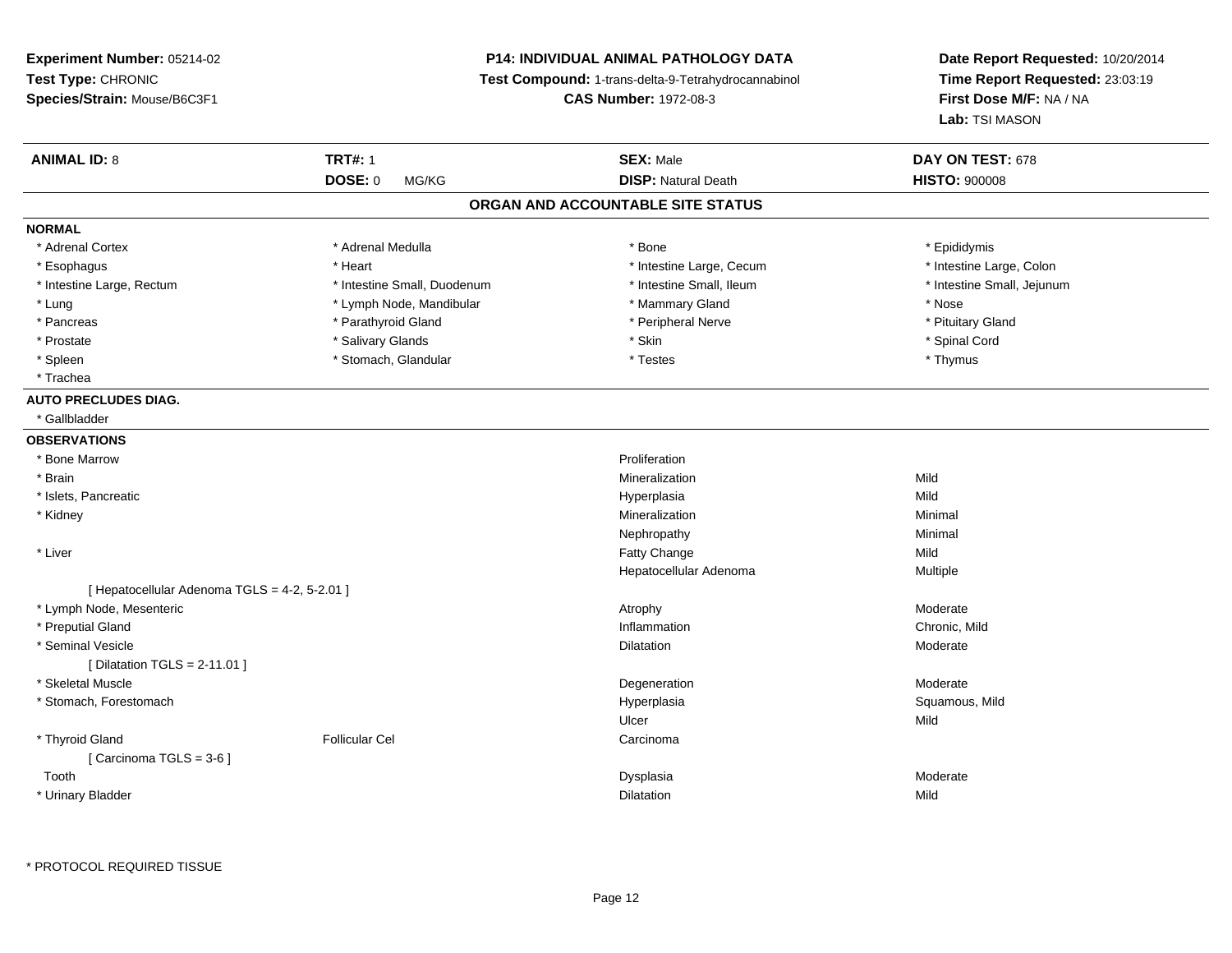| <b>Experiment Number: 05214-02</b><br>Test Type: CHRONIC<br>Species/Strain: Mouse/B6C3F1 | <b>P14: INDIVIDUAL ANIMAL PATHOLOGY DATA</b><br>Test Compound: 1-trans-delta-9-Tetrahydrocannabinol<br><b>CAS Number: 1972-08-3</b> |                                   | Date Report Requested: 10/20/2014<br>Time Report Requested: 23:03:19<br>First Dose M/F: NA / NA<br>Lab: TSI MASON |
|------------------------------------------------------------------------------------------|-------------------------------------------------------------------------------------------------------------------------------------|-----------------------------------|-------------------------------------------------------------------------------------------------------------------|
| <b>ANIMAL ID: 8</b>                                                                      | <b>TRT#: 1</b>                                                                                                                      | <b>SEX: Male</b>                  | <b>DAY ON TEST: 678</b>                                                                                           |
|                                                                                          | DOSE: 0<br>MG/KG                                                                                                                    | <b>DISP: Natural Death</b>        | <b>HISTO: 900008</b>                                                                                              |
|                                                                                          |                                                                                                                                     | ORGAN AND ACCOUNTABLE SITE STATUS |                                                                                                                   |
| [Dilatation TGLS = 1-10 ]                                                                |                                                                                                                                     |                                   |                                                                                                                   |
| PRIMARY CAUSE OF DEATH                                                                   |                                                                                                                                     |                                   |                                                                                                                   |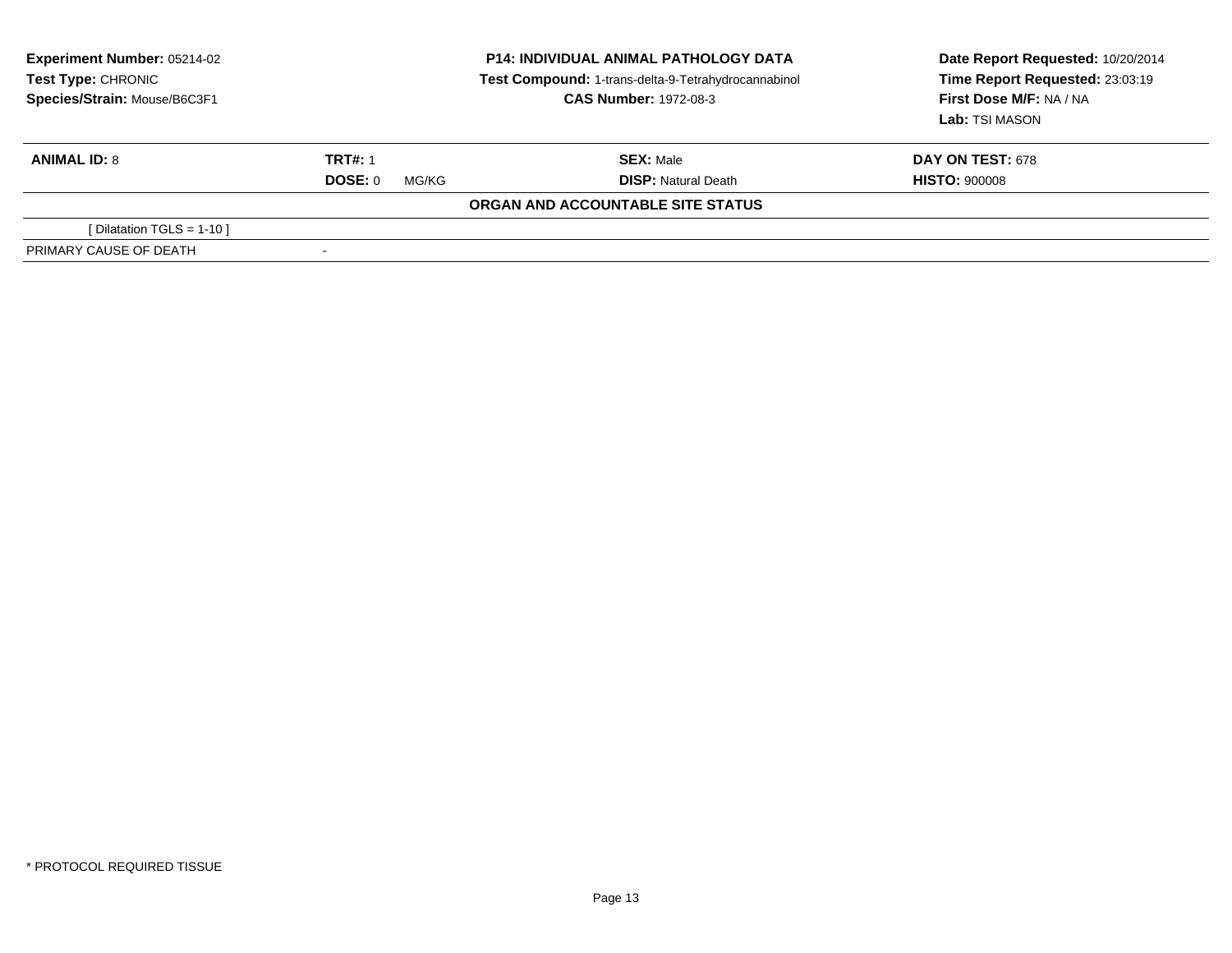| Experiment Number: 05214-02<br>Test Type: CHRONIC<br>Species/Strain: Mouse/B6C3F1 | <b>P14: INDIVIDUAL ANIMAL PATHOLOGY DATA</b><br>Test Compound: 1-trans-delta-9-Tetrahydrocannabinol<br><b>CAS Number: 1972-08-3</b> |                                   | Date Report Requested: 10/20/2014<br>Time Report Requested: 23:03:19<br>First Dose M/F: NA / NA<br>Lab: TSI MASON |
|-----------------------------------------------------------------------------------|-------------------------------------------------------------------------------------------------------------------------------------|-----------------------------------|-------------------------------------------------------------------------------------------------------------------|
| <b>ANIMAL ID: 9</b>                                                               | <b>TRT#: 1</b>                                                                                                                      | <b>SEX: Male</b>                  | DAY ON TEST: 463                                                                                                  |
|                                                                                   | DOSE: 0<br>MG/KG                                                                                                                    | <b>DISP:</b> Scheduled Sacrifice  | <b>HISTO: 892829</b>                                                                                              |
|                                                                                   |                                                                                                                                     | ORGAN AND ACCOUNTABLE SITE STATUS |                                                                                                                   |
| <b>NORMAL</b>                                                                     |                                                                                                                                     |                                   |                                                                                                                   |
| * Epididymis                                                                      | * Testes                                                                                                                            |                                   |                                                                                                                   |
| PRIMARY CAUSE OF DEATH                                                            |                                                                                                                                     |                                   |                                                                                                                   |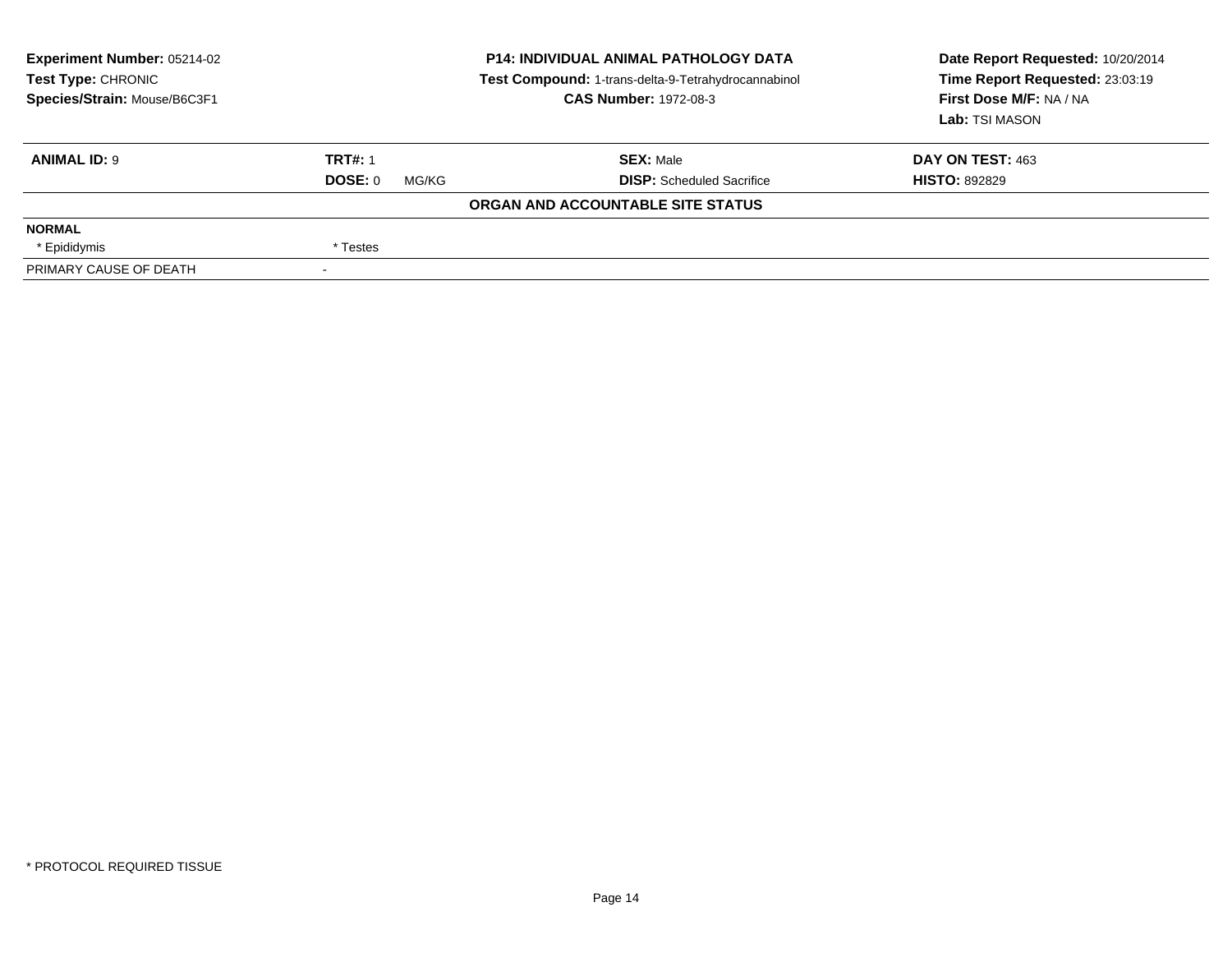| Experiment Number: 05214-02<br>Test Type: CHRONIC<br>Species/Strain: Mouse/B6C3F1 | <b>P14: INDIVIDUAL ANIMAL PATHOLOGY DATA</b><br>Test Compound: 1-trans-delta-9-Tetrahydrocannabinol<br><b>CAS Number: 1972-08-3</b> |                                   | Date Report Requested: 10/20/2014<br>Time Report Requested: 23:03:19<br>First Dose M/F: NA / NA<br><b>Lab:</b> TSI MASON |
|-----------------------------------------------------------------------------------|-------------------------------------------------------------------------------------------------------------------------------------|-----------------------------------|--------------------------------------------------------------------------------------------------------------------------|
| <b>ANIMAL ID: 10</b>                                                              | <b>TRT#: 1</b>                                                                                                                      | <b>SEX: Male</b>                  | DAY ON TEST: 461                                                                                                         |
|                                                                                   | DOSE: 0<br>MG/KG                                                                                                                    | <b>DISP:</b> Scheduled Sacrifice  | <b>HISTO: 892830</b>                                                                                                     |
|                                                                                   |                                                                                                                                     | ORGAN AND ACCOUNTABLE SITE STATUS |                                                                                                                          |
| <b>NORMAL</b>                                                                     |                                                                                                                                     |                                   |                                                                                                                          |
| * Epididymis                                                                      | * Testes                                                                                                                            |                                   |                                                                                                                          |
| PRIMARY CAUSE OF DEATH                                                            | $\overline{\phantom{a}}$                                                                                                            |                                   |                                                                                                                          |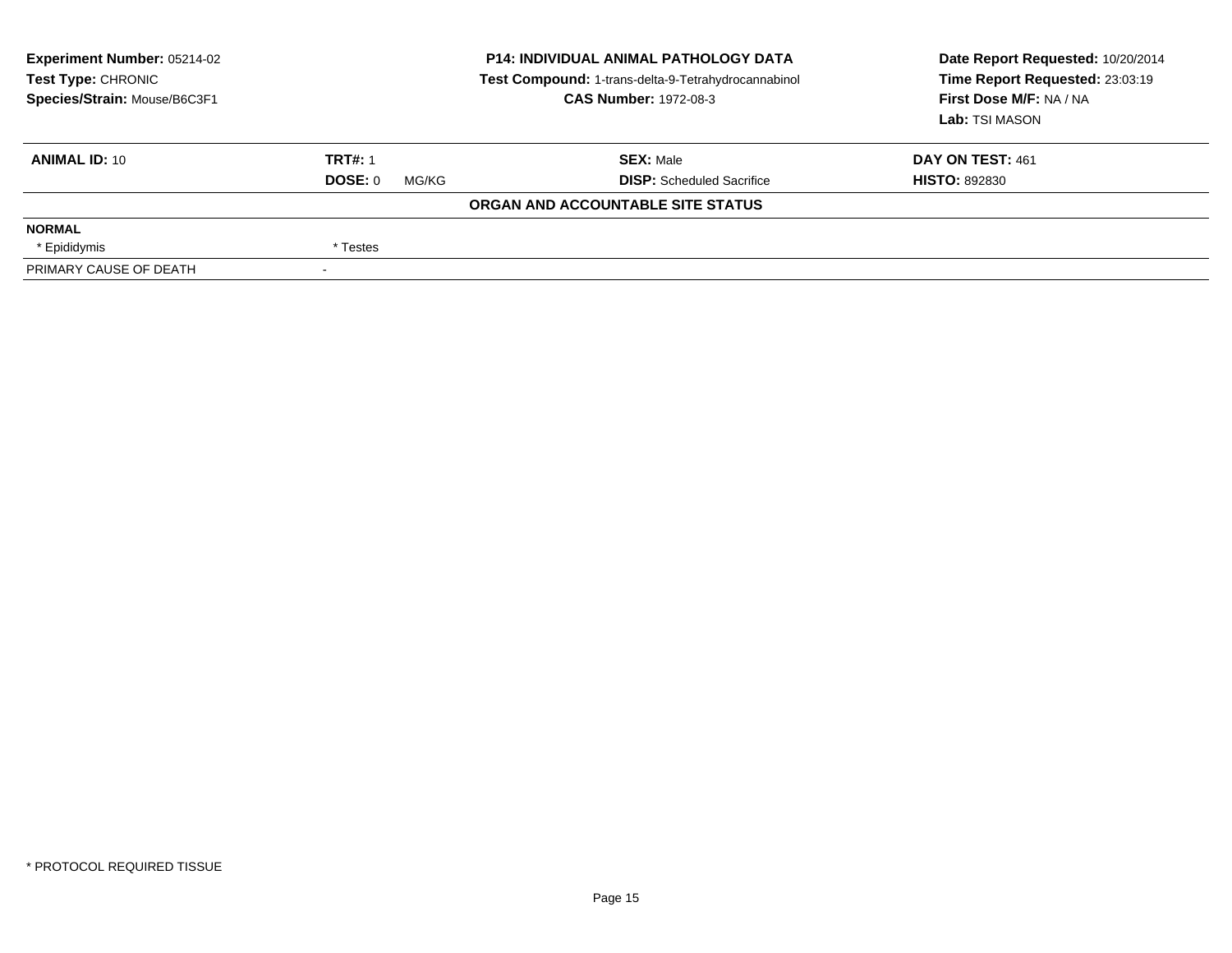**Experiment Number:** 05214-02**Test Type:** CHRONIC **Species/Strain:** Mouse/B6C3F1**P14: INDIVIDUAL ANIMAL PATHOLOGY DATA Test Compound:** 1-trans-delta-9-Tetrahydrocannabinol **CAS Number:** 1972-08-3**Date Report Requested:** 10/20/2014**Time Report Requested:** 23:03:19**First Dose M/F:** NA / NA**Lab:** TSI MASON**ANIMAL ID:** 11**TRT#:** 1 **SEX:** Male **DAY ON TEST:** 730 **DOSE:** 0 MG/KG**DISP:** Terminal Sacrifice **HISTO:**  $900011$ **ORGAN AND ACCOUNTABLE SITE STATUSNORMAL**\* Adrenal Medulla \* \* Annual Medulla \* Brain \* Bone \* \* Bone Marrow \* Bone Marrow \* \* Brain \* Brain \* Brain \* Brain \* Brain \* Brain \* Brain \* Brain \* Brain \* Brain \* Brain \* Brain \* Brain \* Brain \* Brain \* Brain \* Brain \* \* Heart \* Epididymis \* Esophagus \* Gallbladder \* Heart \* Intestine Large, Cecum \* Intestine Large, Colon \* Intestine Large, Rectum \* Intestine Small, Duodenum \* Intestine Small, Ileum \* Intestine Small, Jejunum \* Lung \* Lymph Node, Mandibular\* Lymph Node, Mesenteric \* \* The matter of the Mammary Gland \* The matter \* Nose \* The matter of the matter \* Pancreas \* Pancreas \* Prostate \* Parathyroid Gland \* **According the Contract According to the Contract According to the Contract According to the Prosect According to the Prosect According to the Prosect According to the Prosect According to the Prosect**  \* Salivary Glands \* Seminal Vesicle \* Skeletal Muscle \* Skin\* Testes \* Spinal Cord **\*** Stomach, Forestomach \* Stomach, Spinal Cord \* Stomach, Glandular \* Testess \* Stomach, Glandular \* Thymus \* Trachea \* Trachea \* Trachea \* Urinary Bladder **OBSERVATIONS** \* Adrenal Cortex Capsule Hyperplasia Minimal \* Islets, Pancreaticc description of the control of the control of the control of the control of the control of the control of the control of the control of the control of the control of the control of the control of the control of the contro a Mild \* Kidneyy control of the control of the control of the control of the control of the control of the control of the control of the control of the control of the control of the control of the control of the control of the control of Nephropathyy Mild \* Liver Clear Cell Focus Eosinophilic FocusFatty Changee Minimal Hepatocellular Carcinoma[ Eosinophilic Focus TGLS = 3-2.01 ][ Hepatocellular Carcinoma TGLS = 1-2.02+2.03 ]**Mesentery** y the contract of the contract of the contract of the contract of the contract of the contract of the contract of the contract of the contract of the contract of the contract of the contract of the contract of the contract  $[$  Necrosis TGLS = 2-15  $]$  \* Preputial Glandd
and
the contract of the contract of the contract of the contract of the contract of the contract of the contract of the contract of the contract of the contract of the contract of the contract of the contract of the cont \* SpleenRed Pulp Moderate (Red Pulp Hematopoietic Cell Proliferation Moderate Moderate Moderate<br>Follicular Cel Mild \* Thyroid Gland Follicular Cel Hyperplasia Mild PRIMARY CAUSE OF DEATH-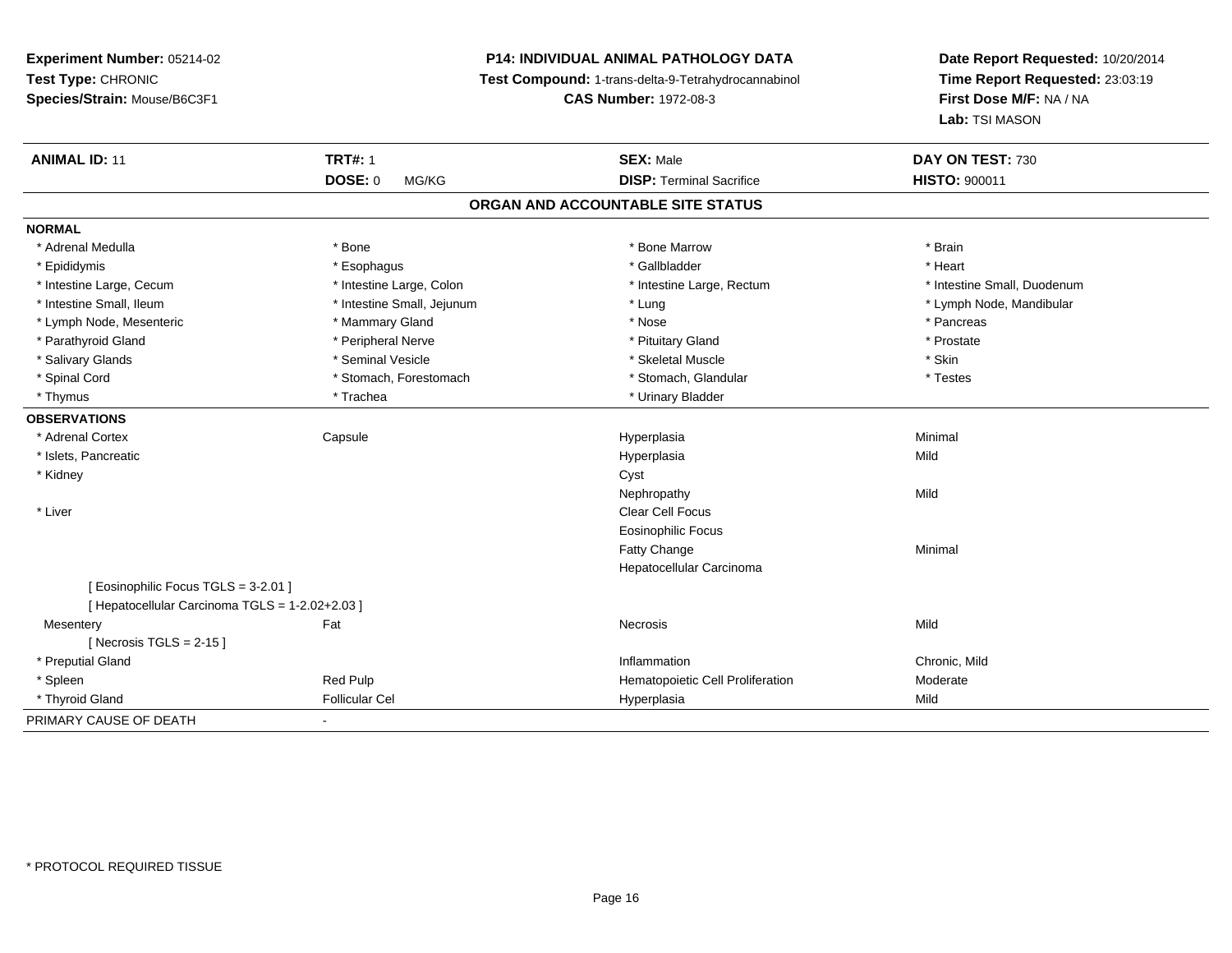**Experiment Number:** 05214-02**Test Type:** CHRONIC **Species/Strain:** Mouse/B6C3F1**P14: INDIVIDUAL ANIMAL PATHOLOGY DATA Test Compound:** 1-trans-delta-9-Tetrahydrocannabinol **CAS Number:** 1972-08-3**Date Report Requested:** 10/20/2014**Time Report Requested:** 23:03:19**First Dose M/F:** NA / NA**Lab:** TSI MASON**ANIMAL ID:** 12 **TRT#:** <sup>1</sup> **SEX:** Male **DAY ON TEST:** <sup>705</sup> **DOSE:** 0 MG/KG**DISP:** Natural Death **HISTO:**  $900012$ **ORGAN AND ACCOUNTABLE SITE STATUSNORMAL**\* Adrenal Medulla \* Adrenal Medulla \* \* The matter of the state of the state of the Marrow \* Bone Marrow \* Adrenal Medulla \* Epididymis \* Epididymis \* Bone Marrow \* Adrenal Medulla \* Epididymis \* Epididymis \* Epididymis \* Epididymis \* Epidi \* Lymph Node, Mesenteric \* Esophagus \* Lymph Node, Mandibular \* Heart \* Lymph Node, Mandibular \* Lymph Node, Mandibular \* Pancreas \* Parathyroid Gland \* \* Parathyroid Gland \* \* Peripheral Nerve \* \* Peripheral Nerve \* Pituitary Gland \* Prostate \* \* Salivary Glands \* \* Salivary Glands \* \* Seminal Vesicle \* \* \* Seminal Yestrich \* \* Skin \* \* Skin \* Testes \* Spinal Cord \* Stomach, Forestomach \* Stomach \* Stomach, Glandular \* Stomach, Glandular \* Urinary Bladder \* Thymus \* Thyroid Gland \* Trachea \* Urinary Bladder \* **MISSING** \* Mammary Gland**AUTO PRECLUDES DIAG.**\* Gallbladder \* Thestine Large, Cecum \* Intestine Large, Cecum \* Intestine Large, Colon \* Thestine Large, Rectum \* Intestine Small, Duodenum \* Intestine Small, Ileum \* Intestine Small, Jejunum**OBSERVATIONS** \* Adrenal Cortex**Capsule**  Hyperplasia Minimal \* Brainn and the controller of the controller of the controller of the Minimal Mineralization and the controller of the Minimal Minimal  $\alpha$  \* Islets, Pancreaticc and the contract of the contract of the contract of the contract of the contract of the contract of the contract of the contract of the contract of the contract of the contract of the contract of the contract of the cont Moderate \* Kidneyy with the control of the control of the control of the control of the control of the control of the control of the control of the control of the control of the control of the control of the control of the control of the c n Minimal Nephropathyy the contract of the Minimal Minimal Section 1996 and the contract of the Minimal Section 1997 and the contract of the contract of the contract of the contract of the contract of the contract of the contract of the contra \* Liver Hepatocellular Adenoma[ Hepatocellular Adenoma TGLS = 5-2.1 ] \* Lung Alveolar/Bronchiolar Carcinoma [ Alveolar/Bronchiolar Carcinoma TGLS = 3-1 ] \* Nosee description of the control of the control of the control of the control of the chronic, Mild and Chronic, Mild and Chronic, Mild and Chronic, Mild and Chronic, Mild and Chronic, Mild and Chronic, Mild and Chronic, Mild a \* Preputial Glandd and the control of the control of the control of the control of the control of the control of the control of the control of the control of the control of the control of the control of the control of the control of the co Dilatationn Marked **Marked** Inflammation Chronic, Minimal  $[$  Atrophy TGLS = 1,2-10  $]$  $[$  Dilatation TGLS = 1,2-10  $]$  \* Skeletal Musclee de la controllata de la controllata de la controllata de la controllata de la controllata de la controllata d<br>Degeneration \* SpleenRed Pulp **Network** Hematopoietic Cell Proliferation Mild Toothh ann an t-Iomraid ann an t-Iomraid ann an Dual ann an Dysplasia ann an t-Iomraid ann an Moderate ann an Moderate ann an Moderate ann an Moderate ann an Moderate ann an America ann an America ann an America ann an America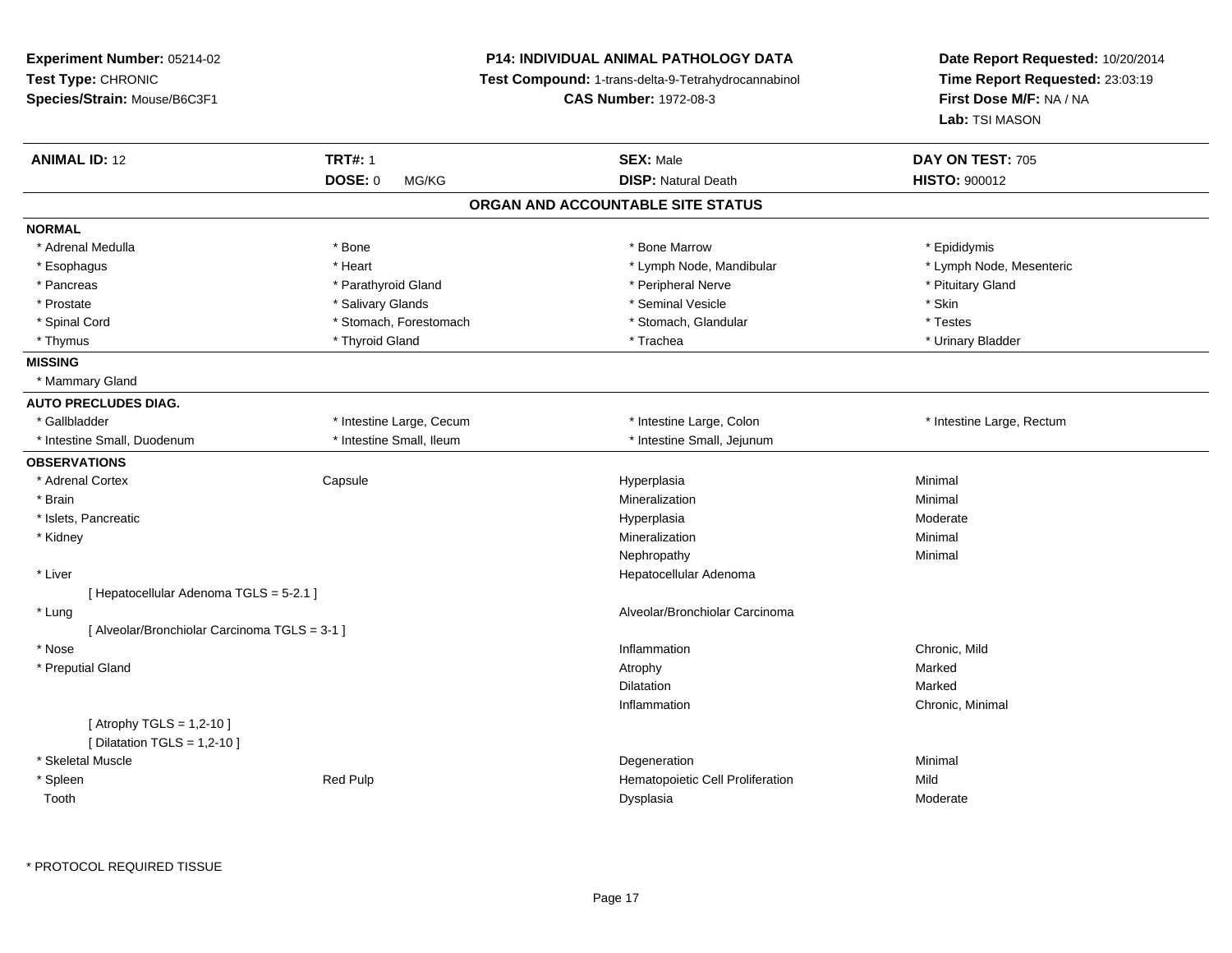| <b>Experiment Number: 05214-02</b><br>Test Type: CHRONIC<br>Species/Strain: Mouse/B6C3F1 | <b>P14: INDIVIDUAL ANIMAL PATHOLOGY DATA</b><br>Test Compound: 1-trans-delta-9-Tetrahydrocannabinol<br><b>CAS Number: 1972-08-3</b> |                                   | Date Report Requested: 10/20/2014<br>Time Report Requested: 23:03:19<br><b>First Dose M/F: NA / NA</b><br>Lab: TSI MASON |
|------------------------------------------------------------------------------------------|-------------------------------------------------------------------------------------------------------------------------------------|-----------------------------------|--------------------------------------------------------------------------------------------------------------------------|
| <b>ANIMAL ID: 12</b>                                                                     | <b>TRT#: 1</b>                                                                                                                      | <b>SEX: Male</b>                  | <b>DAY ON TEST: 705</b>                                                                                                  |
|                                                                                          | DOSE: 0<br>MG/KG                                                                                                                    | <b>DISP:</b> Natural Death        | <b>HISTO: 900012</b>                                                                                                     |
|                                                                                          |                                                                                                                                     | ORGAN AND ACCOUNTABLE SITE STATUS |                                                                                                                          |
| PRIMARY CAUSE OF DEATH                                                                   |                                                                                                                                     |                                   |                                                                                                                          |
| Animal Note: TGL 4 NOT SEEN AT MICRO EXAM.                                               |                                                                                                                                     |                                   |                                                                                                                          |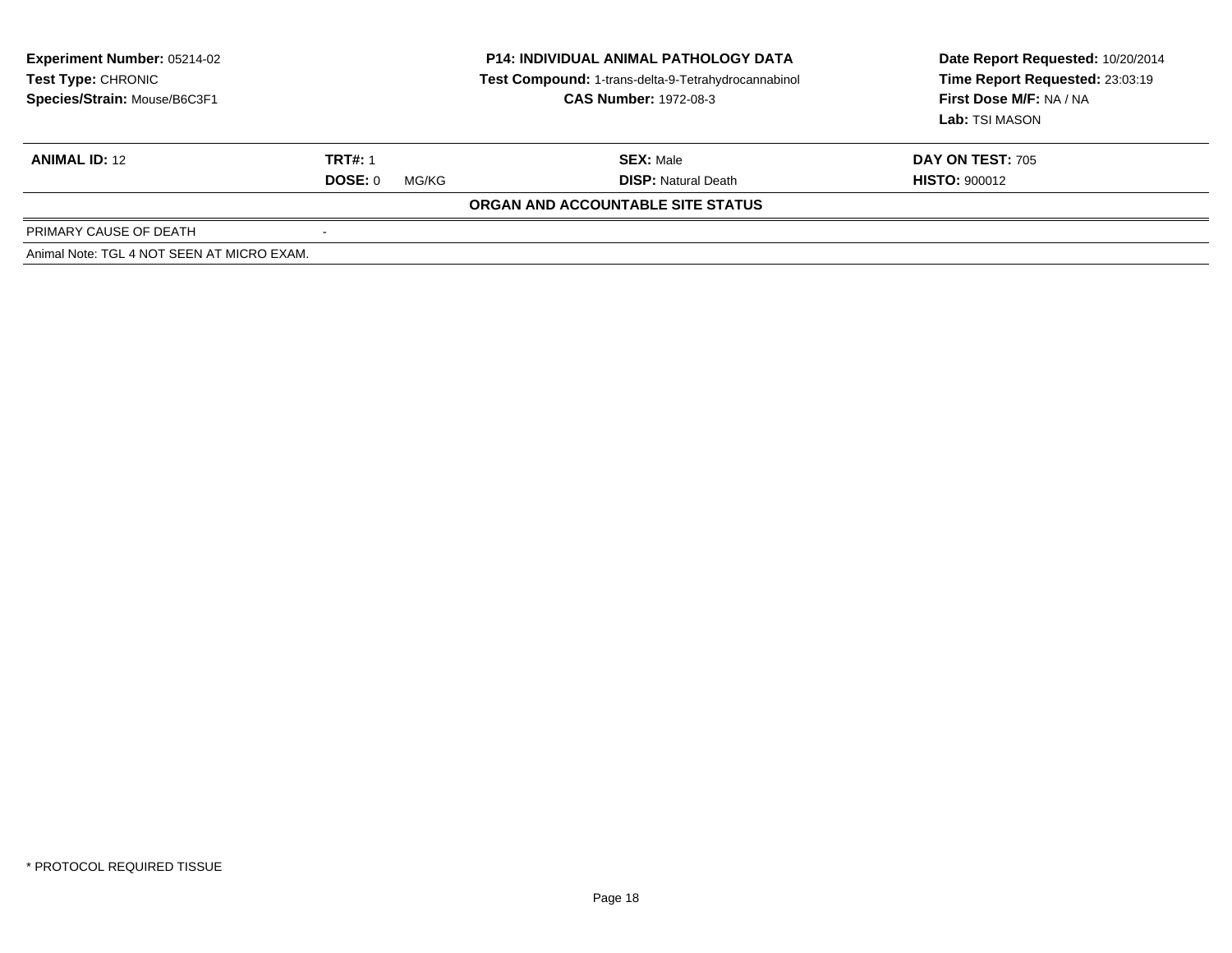**Experiment Number:** 05214-02**Test Type:** CHRONIC **Species/Strain:** Mouse/B6C3F1**P14: INDIVIDUAL ANIMAL PATHOLOGY DATA Test Compound:** 1-trans-delta-9-Tetrahydrocannabinol **CAS Number:** 1972-08-3**Date Report Requested:** 10/20/2014**Time Report Requested:** 23:03:19**First Dose M/F:** NA / NA**Lab:** TSI MASON**ANIMAL ID:** 13**TRT#:** 1 **SEX:** Male **DAY ON TEST:** 734 **DOSE:** 0 MG/KG**DISP:** Terminal Sacrifice **HISTO:** 900013 **ORGAN AND ACCOUNTABLE SITE STATUSNORMAL**\* Adrenal Medulla \* Adrenal Medulla \* \* The matter of the state of the state of the Marrow \* Bone Marrow \* Adrenal Medulla \* Epididymis \* Epididymis \* Bone Marrow \* Adrenal Medulla \* Epididymis \* Epididymis \* Epididymis \* Epididymis \* Epidi \* Esophagus \* https://www.fragustage.com/web/2019/heart \* Heart \* Heart \* Heart \* Intestine Large, Cecum \* Intestine Large, Cecum \* Gallbladder \* Callbladder \* 11 and 12 and 12 and 12 and 12 and 12 and 12 and 12 and 12 and \* Intestine Small, Ileum \* Intestine Large, Colon \* Intestine Large, Rectum \* Intestine Small, Duodenum \* Intestine Small, Duodenum \* Intestine Small, Jejunum \* The mannery Gland \* Lung \* Mammary Gland \* Lymph Node, Mesenteric \* \* Mammary Gland \* Salivary Glands \* Parathyroid Gland \* \* **Allemand \* Pituitary Gland \* Prostate \* Salivary Gland** \* Prostate \*  $\frac{1}{2}$  \* Prostate \* Seminal Vesicle \* \* Spinal Cord \* Skeletal Muscle \* \* Skin \* \* Skin \* \* Spinal Vesicle \* Spinal Cord \* Spinal Cord \* Thyroid Gland \* Stomach, Forestomach \* Testes \* Stomach, Glandular \* Testes \* Testes \* Testes \* Testes \* Testes \* Testes \* T \* Trachea \* Urinary Bladder**MISSING** \* Lymph Node, Mandibular \* Peripheral Nerve**OBSERVATIONS** \* Adrenal Cortex**Capsule**  Hyperplasia Minimal \* Brainn and the controller of the controller of the controller of the Minimal Mineralization and the controller of the Minimal Minimal  $\alpha$  \* Islets, Pancreaticc and the contract of the contract of the contract of the contract of the contract of the contract of the contract of the contract of the contract of the contract of the contract of the contract of the contract of the cont a Mild \* Kidneyy with the control of the control of the control of the control of the control of the control of the control of the control of the control of the control of the control of the control of the control of the control of the c n Minimal Nephropathyy the contract of the Minimal Minimal Section 1996 and the contract of the Minimal Section 1997 and the contract of the contract of the contract of the contract of the contract of the contract of the contract of the contra \* Liver Eosinophilic FocusFatty Changee Mild [ Eosinophilic Focus TGLS = 2-10 ] \* Nosee the contraction of the contraction of the contraction of the contraction of the chronic, Minimal on the chronic, Minimal or  $\mathbb{R}^n$  \* Pancreas Hyperplasia Lymphoid, Mild [ Hyperplasia TGLS = 1-5.01 ] \* Preputial Glandd and the control of the control of the control of the control of the control of the control of the control of the control of the control of the control of the control of the control of the control of the control of the co \* SpleenRed Pulp **Network** Hematopoietic Cell Proliferation Mild Lymph Follic Hyperplasia Lymphoid, Mild \* Thymuss the contract of the contract of the contract of the contract of the contract of the contract of the contract of the contract of the contract of the contract of the contract of the contract of the contract of the contract Toothh ann an chomhainn an chomhainn an chomhainn an chomhainn an chomhainn an chomhainn an chomhainn an chomhainn a<br>Iomraidhean PRIMARY CAUSE OF DEATH-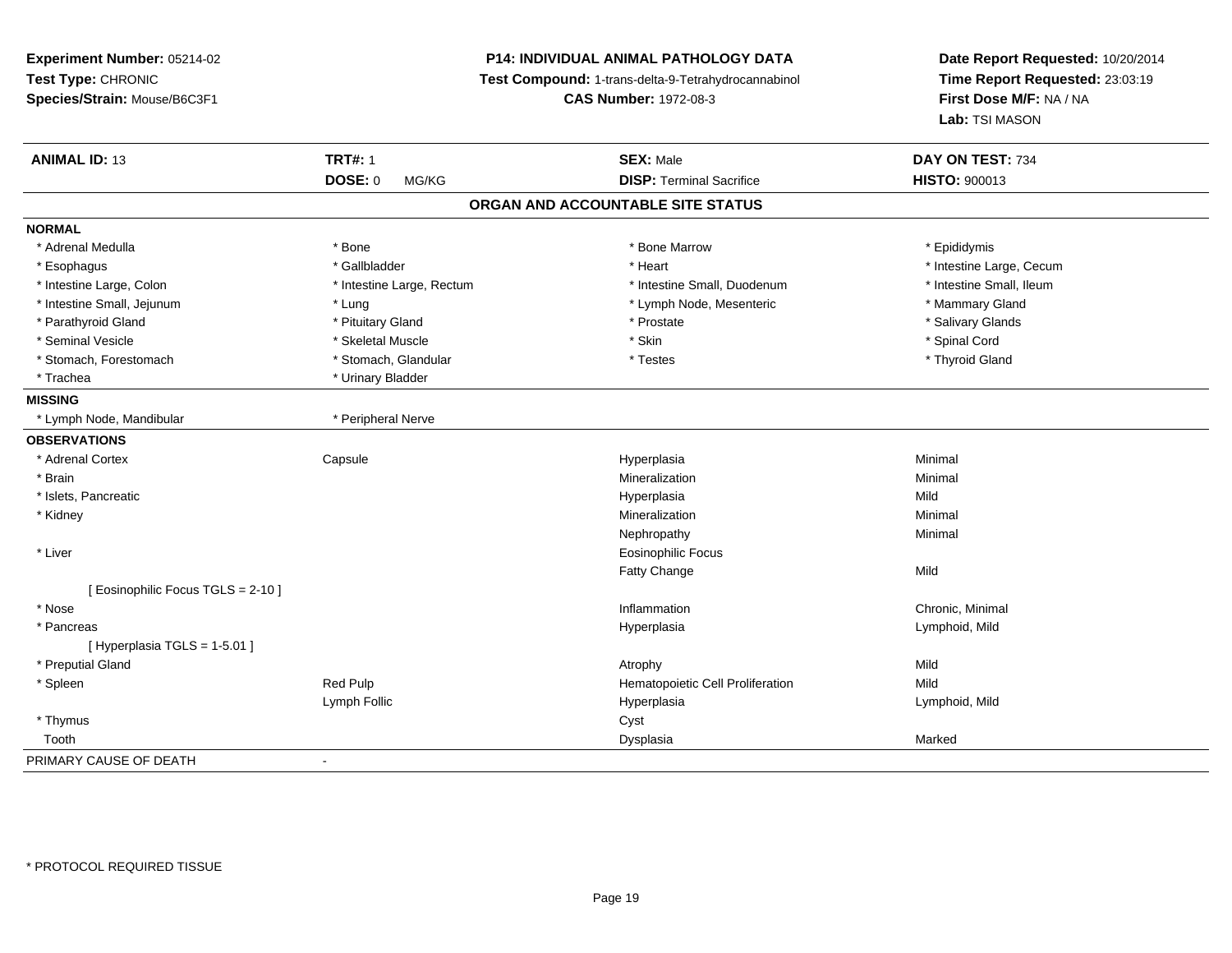| Experiment Number: 05214-02                          |                          | <b>P14: INDIVIDUAL ANIMAL PATHOLOGY DATA</b>        | Date Report Requested: 10/20/2014                          |
|------------------------------------------------------|--------------------------|-----------------------------------------------------|------------------------------------------------------------|
| Test Type: CHRONIC                                   |                          | Test Compound: 1-trans-delta-9-Tetrahydrocannabinol | Time Report Requested: 23:03:19<br>First Dose M/F: NA / NA |
| Species/Strain: Mouse/B6C3F1                         |                          | <b>CAS Number: 1972-08-3</b>                        |                                                            |
|                                                      |                          |                                                     | Lab: TSI MASON                                             |
| <b>ANIMAL ID: 14</b>                                 | <b>TRT#: 1</b>           | <b>SEX: Male</b>                                    | DAY ON TEST: 146                                           |
|                                                      | <b>DOSE: 0</b><br>MG/KG  | <b>DISP: Natural Death</b>                          | <b>HISTO: 900014</b>                                       |
|                                                      |                          | ORGAN AND ACCOUNTABLE SITE STATUS                   |                                                            |
| <b>NORMAL</b>                                        |                          |                                                     |                                                            |
| * Adrenal Medulla                                    | * Bone                   | * Brain                                             | * Esophagus                                                |
| * Gallbladder                                        | * Intestine Large, Cecum | * Intestine Large, Colon                            | * Intestine Large, Rectum                                  |
| * Intestine Small, Duodenum                          | * Intestine Small, Ileum | * Intestine Small, Jejunum                          | * Islets, Pancreatic                                       |
| * Mammary Gland                                      | * Peripheral Nerve       | * Salivary Glands                                   | * Skeletal Muscle                                          |
| * Skin                                               | * Thyroid Gland          | * Trachea                                           | * Urinary Bladder                                          |
| <b>MISSING</b>                                       |                          |                                                     |                                                            |
| * Parathyroid Gland                                  |                          |                                                     |                                                            |
| <b>OBSERVATIONS</b>                                  |                          |                                                     |                                                            |
| * Adrenal Cortex                                     | Capsule                  | Lymphoma Malignant Lymphocytic                      |                                                            |
| * Bone Marrow                                        |                          | Lymphoma Malignant Lymphocytic                      |                                                            |
| * Epididymis                                         |                          | Lymphoma Malignant Lymphocytic                      |                                                            |
| $*$ Heart                                            |                          | Lymphoma Malignant Lymphocytic                      |                                                            |
| * Kidney                                             |                          | Lymphoma Malignant Lymphocytic                      |                                                            |
| * Liver                                              |                          | Lymphoma Malignant Lymphocytic                      |                                                            |
| * Lung                                               |                          | Lymphoma Malignant Lymphocytic                      |                                                            |
| Lymph Node                                           | Mediastinal              | Lymphoma Malignant Lymphocytic                      |                                                            |
|                                                      | Renal                    | Lymphoma Malignant Lymphocytic                      |                                                            |
| [ Lymphoma Malignant Lymphocytic TGLS = 1,3,4-5+11 ] |                          |                                                     |                                                            |
| [ Lymphoma Malignant Lymphocytic TGLS = 1,3,4-5+11 ] |                          |                                                     |                                                            |
| * Lymph Node, Mandibular                             |                          | Lymphoma Malignant Lymphocytic                      |                                                            |
| [ Lymphoma Malignant Lymphocytic TGLS = 1,3,4-5+11 ] |                          |                                                     |                                                            |
| * Lymph Node, Mesenteric                             |                          | Lymphoma Malignant Lymphocytic                      |                                                            |
| [ Lymphoma Malignant Lymphocytic TGLS = 1,3,4-5+11 ] |                          |                                                     |                                                            |
| * Nose                                               |                          | Lymphoma Malignant Lymphocytic                      |                                                            |
| * Pancreas                                           |                          | Lymphoma Malignant Lymphocytic                      |                                                            |
| * Pituitary Gland                                    | Pars Distalis            | Lymphoma Malignant Lymphocytic                      |                                                            |
| * Preputial Gland                                    |                          | Atrophy                                             | Moderate                                                   |
| * Prostate                                           |                          | Lymphoma Malignant Lymphocytic                      |                                                            |
| * Seminal Vesicle                                    |                          | Lymphoma Malignant Lymphocytic                      |                                                            |
| * Spinal Cord                                        |                          | Lymphoma Malignant Lymphocytic                      |                                                            |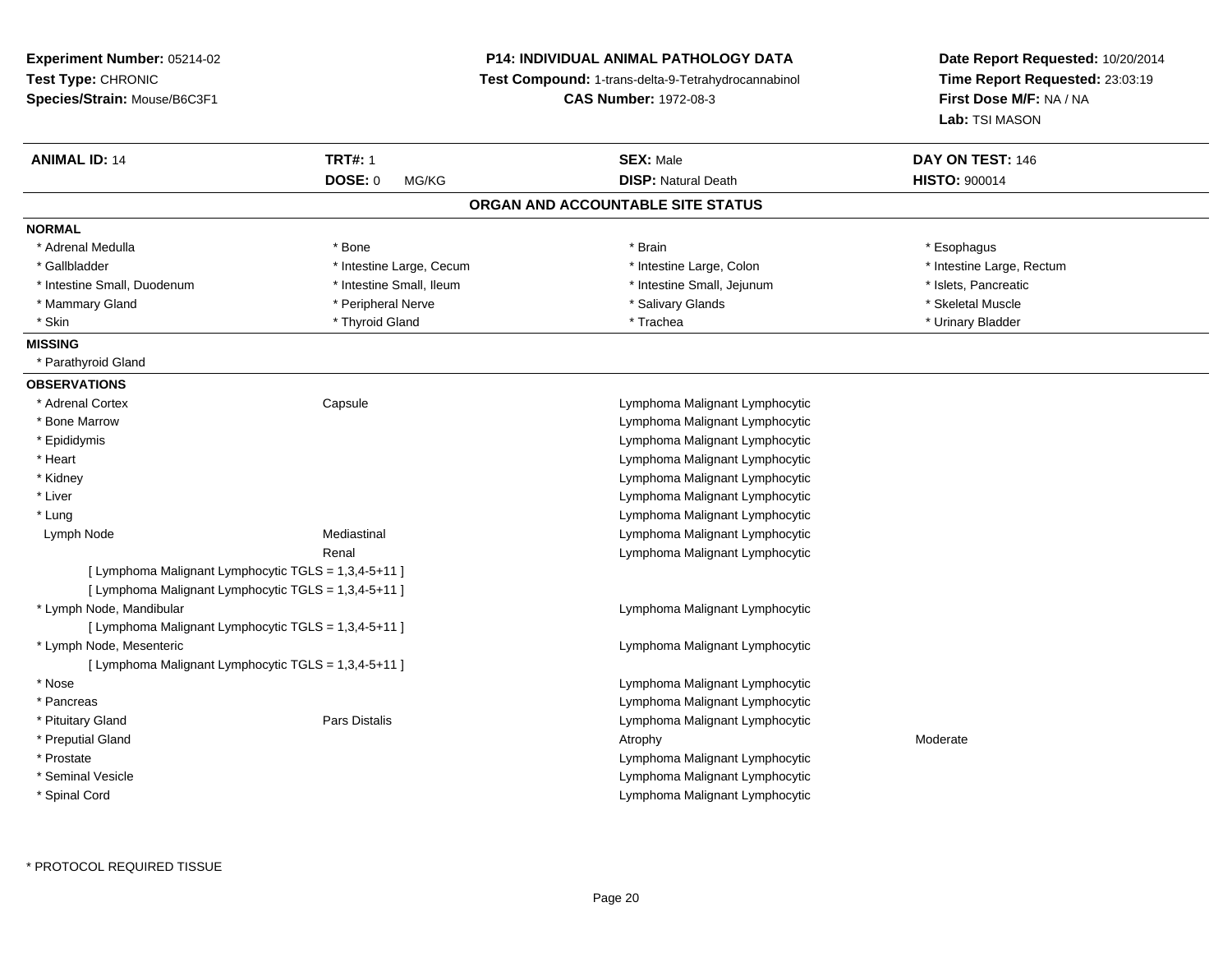| <b>Experiment Number: 05214-02</b><br><b>Test Type: CHRONIC</b><br>Species/Strain: Mouse/B6C3F1 |                  | <b>P14: INDIVIDUAL ANIMAL PATHOLOGY DATA</b><br><b>Test Compound: 1-trans-delta-9-Tetrahydrocannabinol</b><br><b>CAS Number: 1972-08-3</b> | Date Report Requested: 10/20/2014<br>Time Report Requested: 23:03:19<br>First Dose M/F: NA / NA<br><b>Lab:</b> TSI MASON |
|-------------------------------------------------------------------------------------------------|------------------|--------------------------------------------------------------------------------------------------------------------------------------------|--------------------------------------------------------------------------------------------------------------------------|
| <b>ANIMAL ID: 14</b>                                                                            | <b>TRT#: 1</b>   | <b>SEX: Male</b>                                                                                                                           | DAY ON TEST: 146                                                                                                         |
|                                                                                                 | DOSE: 0<br>MG/KG | <b>DISP: Natural Death</b>                                                                                                                 | <b>HISTO: 900014</b>                                                                                                     |
|                                                                                                 |                  | ORGAN AND ACCOUNTABLE SITE STATUS                                                                                                          |                                                                                                                          |
| * Spleen                                                                                        |                  | Lymphoma Malignant Lymphocytic                                                                                                             |                                                                                                                          |
| [ Lymphoma Malignant Lymphocytic TGLS = 2,8-3 ]                                                 |                  |                                                                                                                                            |                                                                                                                          |
| * Stomach, Forestomach                                                                          |                  | Hyperplasia                                                                                                                                | Squamous, Moderate                                                                                                       |
|                                                                                                 |                  | Ulcer                                                                                                                                      | Mild                                                                                                                     |
| [Hyperplasia TGLS = $9-6.01$ ]                                                                  |                  |                                                                                                                                            |                                                                                                                          |
| * Stomach, Glandular                                                                            |                  | Lymphoma Malignant Lymphocytic                                                                                                             |                                                                                                                          |
| * Testes                                                                                        |                  | Lymphoma Malignant Lymphocytic                                                                                                             |                                                                                                                          |
| * Thymus                                                                                        |                  | Lymphoma Malignant Lymphocytic                                                                                                             |                                                                                                                          |
| [Lymphoma Malignant Lymphocytic TGLS = 6,7-5]                                                   |                  |                                                                                                                                            |                                                                                                                          |
| PRIMARY CAUSE OF DEATH                                                                          |                  |                                                                                                                                            |                                                                                                                          |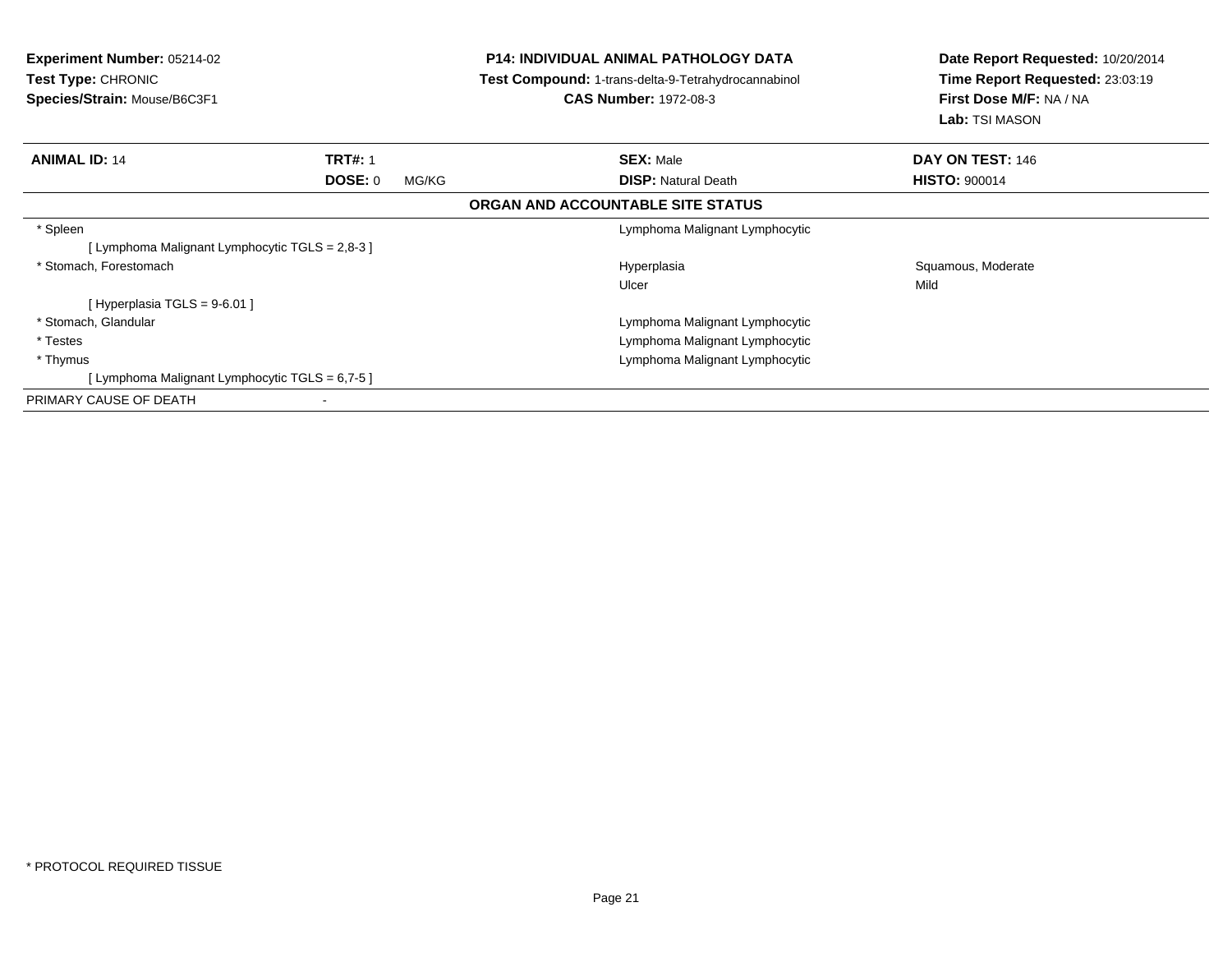# **P14: INDIVIDUAL ANIMAL PATHOLOGY DATA**

**Test Compound:** 1-trans-delta-9-Tetrahydrocannabinol

**CAS Number:** 1972-08-3

| <b>ANIMAL ID: 15</b>                            | <b>TRT#: 1</b>            | <b>SEX: Male</b>                  | DAY ON TEST: 731         |  |
|-------------------------------------------------|---------------------------|-----------------------------------|--------------------------|--|
|                                                 | DOSE: 0<br>MG/KG          | <b>DISP: Terminal Sacrifice</b>   | <b>HISTO: 900015</b>     |  |
|                                                 |                           | ORGAN AND ACCOUNTABLE SITE STATUS |                          |  |
| <b>NORMAL</b>                                   |                           |                                   |                          |  |
| * Adrenal Medulla                               | * Bone                    | * Bone Marrow                     | * Epididymis             |  |
| * Esophagus                                     | * Gallbladder             | * Heart                           | * Intestine Large, Cecum |  |
| * Intestine Large, Colon                        | * Intestine Large, Rectum | * Intestine Small, Duodenum       | * Intestine Small, Ileum |  |
| * Intestine Small, Jejunum                      | * Lymph Node, Mandibular  | * Lymph Node, Mesenteric          | * Mammary Gland          |  |
| * Nose                                          | * Pancreas                | * Parathyroid Gland               | * Peripheral Nerve       |  |
| * Pituitary Gland                               | * Prostate                | * Salivary Glands                 | * Seminal Vesicle        |  |
| * Skeletal Muscle                               | * Skin                    | * Spinal Cord                     | * Stomach, Forestomach   |  |
| * Stomach, Glandular                            | * Testes                  | * Thymus                          | * Thyroid Gland          |  |
| * Trachea                                       | * Urinary Bladder         |                                   |                          |  |
| <b>OBSERVATIONS</b>                             |                           |                                   |                          |  |
| * Adrenal Cortex                                | Capsule                   | Hyperplasia                       | Mild                     |  |
| * Brain                                         |                           | Mineralization                    | Mild                     |  |
| * Islets, Pancreatic                            |                           | Hyperplasia                       | Marked                   |  |
| * Kidney                                        |                           | Cyst                              |                          |  |
|                                                 |                           | Mineralization                    | Minimal                  |  |
|                                                 |                           | Nephropathy                       | Mild                     |  |
| * Liver                                         |                           | Hepatocellular Adenoma            | Multiple                 |  |
| [ Hepatocellular Adenoma TGLS = 2-2.02,3-2.01 ] |                           |                                   |                          |  |
| * Lung                                          |                           | Hemorrhage                        | Minimal                  |  |
| * Preputial Gland                               |                           | Abscess                           | Marked                   |  |
| [Abscess TGLS = $1-10.01$ ]                     |                           |                                   |                          |  |
| * Spleen                                        | <b>Red Pulp</b>           | Hematopoietic Cell Proliferation  | Minimal                  |  |
| Tooth                                           |                           | Dysplasia                         | Marked                   |  |
| PRIMARY CAUSE OF DEATH                          | $\blacksquare$            |                                   |                          |  |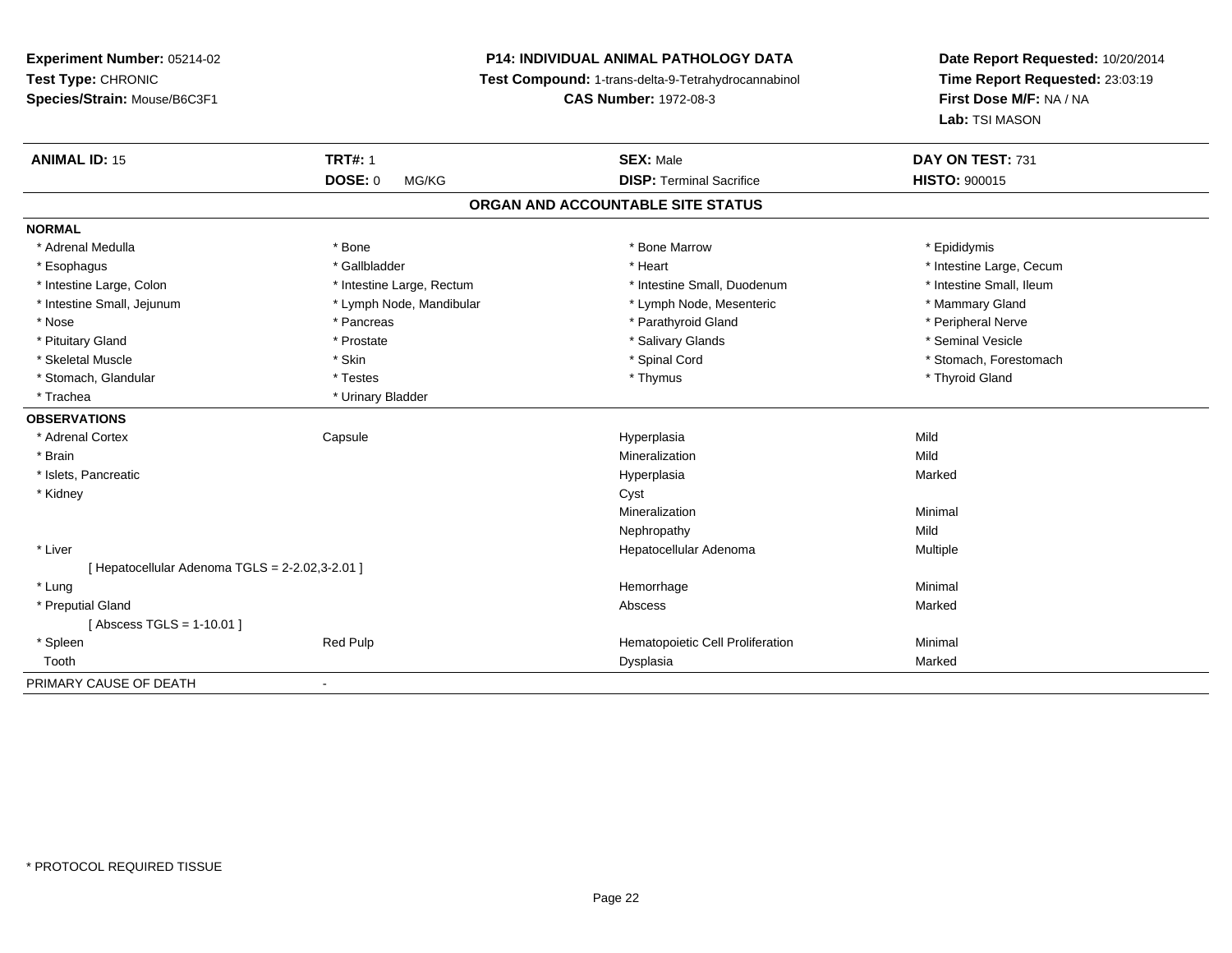**Experiment Number:** 05214-02**Test Type:** CHRONIC **Species/Strain:** Mouse/B6C3F1**P14: INDIVIDUAL ANIMAL PATHOLOGY DATA Test Compound:** 1-trans-delta-9-Tetrahydrocannabinol **CAS Number:** 1972-08-3**Date Report Requested:** 10/20/2014**Time Report Requested:** 23:03:19**First Dose M/F:** NA / NA**Lab:** TSI MASON**ANIMAL ID:** 16**6 TRT#:** 1 **TRT#:** 1 **SEX:** Male **SEX:** Male **DAY ON TEST:** 735 **DOSE:** 0 MG/KG**DISP:** Terminal Sacrifice **HISTO:**  $900016$ **ORGAN AND ACCOUNTABLE SITE STATUSNORMAL**\* Adrenal Medulla \* \* Annual Medulla \* Brain \* Bone \* \* Bone Marrow \* Bone Marrow \* \* Brain \* Brain \* Brain \* Brain \* Brain \* Brain \* Brain \* Brain \* Brain \* Brain \* Brain \* Brain \* Brain \* Brain \* Brain \* Brain \* Brain \* \* Heart \* Epididymis \* Esophagus \* Gallbladder \* Heart \* Intestine Large, Cecum \* Intestine Large, Colon \* Intestine Large, Rectum \* Intestine Small, Duodenum\* Intestine Small, Ileum \* \* Thestine Small, Jejunum \* Liver \* Liver \* Liver \* Thestine Small, Nejunum \* Lymph Node, Mandibular \* Mammary Gland \* \* Nose \* \* Nose \* \* Pancreas \* Pancreas \* \* Pancreas \* \* Pancreas \* \* Pancreas \* \* Parathyroid Gland \* Peripheral Nerve \* \* Annual Vesicle \* \* Prostate \* \* Salivary Glands \* \* Salivary Glands \* \* Seminal Vesicle \* Skeletal Muscle \* Skin \* Spinal Cord \* Spleen \* Thyroid Gland \* Stomach, Glandular \* Testes \* Thymus \* Thymus \* Thymus \* Thymus \* Thymus \* Thymus \* Thymus \* Thymus \* Thymus \* Trachea **\*** Urinary Bladder **OBSERVATIONS** \* Adrenal Cortex Capsule Hyperplasia Marked \* Islets, Pancreaticc description of the control of the control of the control of the control of the control of the control of the control of the control of the control of the control of the control of the control of the control of the contro a and a studies of the studies of the Minimal \* Kidneyy with the control of the control of the control of the control of the control of the control of the control of the control of the control of the control of the control of the control of the control of the control of the c n Minimal Nephropathyy the contract of the Minimal Minimal Section 1996 and the contract of the Minimal Section 1997 and the contract of the contract of the contract of the contract of the contract of the contract of the contract of the contra \* Lung Alveolar/Bronchiolar Adenoma [ Alveolar/Bronchiolar Adenoma TGLS = 1-1.01 ] \* Lymph Node, Mesenteric Hematopoietic Cell Proliferationn Mild \* Pituitary Gland Pars Distalis Hyperplasia Mild \* Preputial Glandd and the control of the control of the control of the control of the control of the control of the control of the control of the control of the control of the control of the control of the control of the control of the co Inflammation Chronic, Mild \* Stomach, Forestomach Squamous Cell Papilloma [ Squamous Cell Papilloma TGLS = 2-6.01 ] Toothh ann an Dysplasia ann an Dysplasia ann an Dysplasia ann an Dysplasia ann an Dysplasia ann an Mild PRIMARY CAUSE OF DEATH-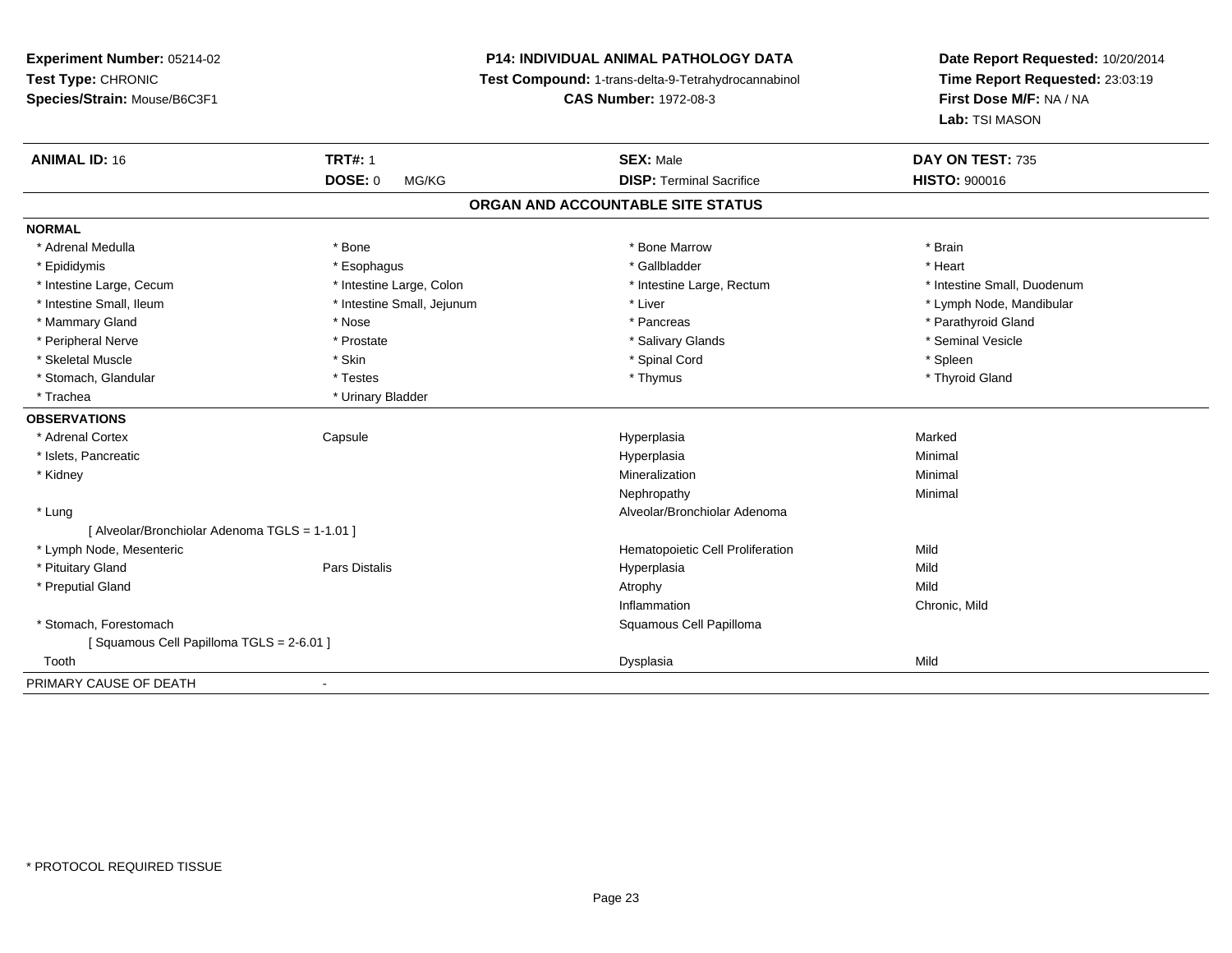**Experiment Number:** 05214-02**Test Type:** CHRONIC **Species/Strain:** Mouse/B6C3F1**P14: INDIVIDUAL ANIMAL PATHOLOGY DATA Test Compound:** 1-trans-delta-9-Tetrahydrocannabinol **CAS Number:** 1972-08-3**Date Report Requested:** 10/20/2014**Time Report Requested:** 23:03:19**First Dose M/F:** NA / NA**Lab:** TSI MASON**ANIMAL ID:** 17**TRT#:** 1 **SEX:** Male **DAY ON TEST:** 730 **DOSE:** 0 MG/KG**DISP:** Terminal Sacrifice **HISTO:**  $900017$ **ORGAN AND ACCOUNTABLE SITE STATUSNORMAL**\* Adrenal Medulla \* \* Annual Medulla \* Brain \* Bone \* \* Bone Marrow \* Bone Marrow \* \* Brain \* Brain \* Brain \* Brain \* Brain \* Brain \* Brain \* Brain \* Brain \* Brain \* Brain \* Brain \* Brain \* Brain \* Brain \* Brain \* Brain \* \* Heart \* Epididymis \* Esophagus \* Gallbladder \* Heart \* Intestine Large, Cecum \* Intestine Large, Colon \* Intestine Large, Rectum \* Intestine Small, Duodenum \* Intestine Small, Ileum \* Intestine Small, Jejunum \* Lung \* Lymph Node, Mandibular\* Mammary Gland \* \* Nose \* \* Nose \* \* Pancreas \* Pancreas \* \* Pancreas \* \* Pancreas \* \* Pancreas \* \* Parathyroid Gland \* Peripheral Nerve \* \* \* Prostate \* \* Pretuitary Gland \* \* \* \* \* \* \* Preputial Gland \* \* \* Prostate \* Prostate \* Salivary Glands \* Seminal Vesicle \* Skeletal Muscle \* Skin\* Testes \* Spinal Cord **\*** Stomach, Forestomach \* Stomach, Spinal Cord \* Stomach, Glandular \* Testess \* Stomach, Glandular \* Thyroid Gland \* Trachea**OBSERVATIONS** \* Adrenal Cortex Capsule Hyperplasia Minimal \* Islets, Pancreaticc description of the control of the control of the control of the control of the control of the control of the control of the control of the control of the control of the control of the control of the control of the contro a and a studies of the studies of the Minimal \* Kidneyy control of the control of the control of the control of the control of the control of the control of the control of the control of the control of the control of the control of the control of the control of the control of Pelvis Inflammation Chronic, Minimal Mineralizationn Minimal Nephropathyy Mild  $[$  Nephropathy TGLS = 1-3+3.01  $]$  \* Liver Hepatocellular Adenoma[ Hepatocellular Adenoma TGLS = 2-2.01 ] \* Lymph Node, Mesenteric Angiectasis MildMild \* SpleenRed Pulp **Network Red Pulp 19 and Pulp 10 and Propose** Hematopoietic Cell Proliferation \* Thymuss the contract of the contract of the contract of the contract of the contract of the contract of the contract of the contract of the contract of the contract of the contract of the contract of the contract of the contract Toothh anns an t-Iomraid anns an t-Iomraid anns an t-Iomraid anns an t-Iomraid anns an t-Iomraid anns an t-Iomraid a<br>Iomraidhean \* Urinary Bladderr and the contract of the contract of the contract of the contract of the contract of the contract of the contract of the contract of the contract of the contract of the contract of the contract of the contract of the cont n Marked Marked Structure of the Marked Marked Structure of the Marked Structure of the Marked Structure of th  $[$  Dilatation TGLS = 3-10  $]$ PRIMARY CAUSE OF DEATH-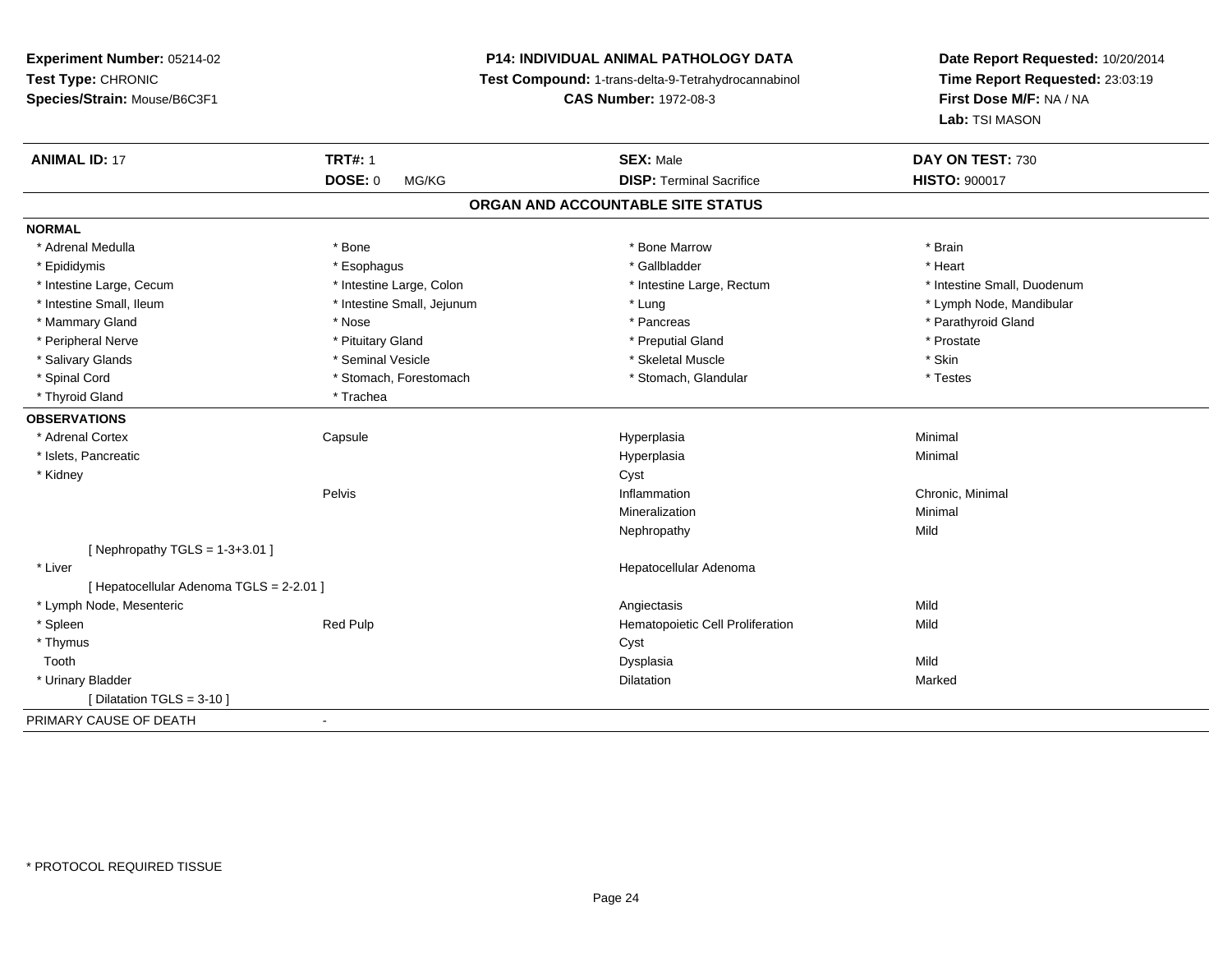| Experiment Number: 05214-02<br>Test Type: CHRONIC<br>Species/Strain: Mouse/B6C3F1 | <b>P14: INDIVIDUAL ANIMAL PATHOLOGY DATA</b><br>Test Compound: 1-trans-delta-9-Tetrahydrocannabinol<br><b>CAS Number: 1972-08-3</b> |                                   | Date Report Requested: 10/20/2014<br>Time Report Requested: 23:03:19<br>First Dose M/F: NA / NA<br><b>Lab:</b> TSI MASON |
|-----------------------------------------------------------------------------------|-------------------------------------------------------------------------------------------------------------------------------------|-----------------------------------|--------------------------------------------------------------------------------------------------------------------------|
| <b>ANIMAL ID: 18</b>                                                              | <b>TRT#: 1</b>                                                                                                                      | <b>SEX: Male</b>                  | DAY ON TEST: 463                                                                                                         |
|                                                                                   | DOSE: 0<br>MG/KG                                                                                                                    | <b>DISP:</b> Scheduled Sacrifice  | <b>HISTO: 892831</b>                                                                                                     |
|                                                                                   |                                                                                                                                     | ORGAN AND ACCOUNTABLE SITE STATUS |                                                                                                                          |
| <b>NORMAL</b>                                                                     |                                                                                                                                     |                                   |                                                                                                                          |
| * Epididymis                                                                      | * Testes                                                                                                                            |                                   |                                                                                                                          |
| PRIMARY CAUSE OF DEATH                                                            |                                                                                                                                     |                                   |                                                                                                                          |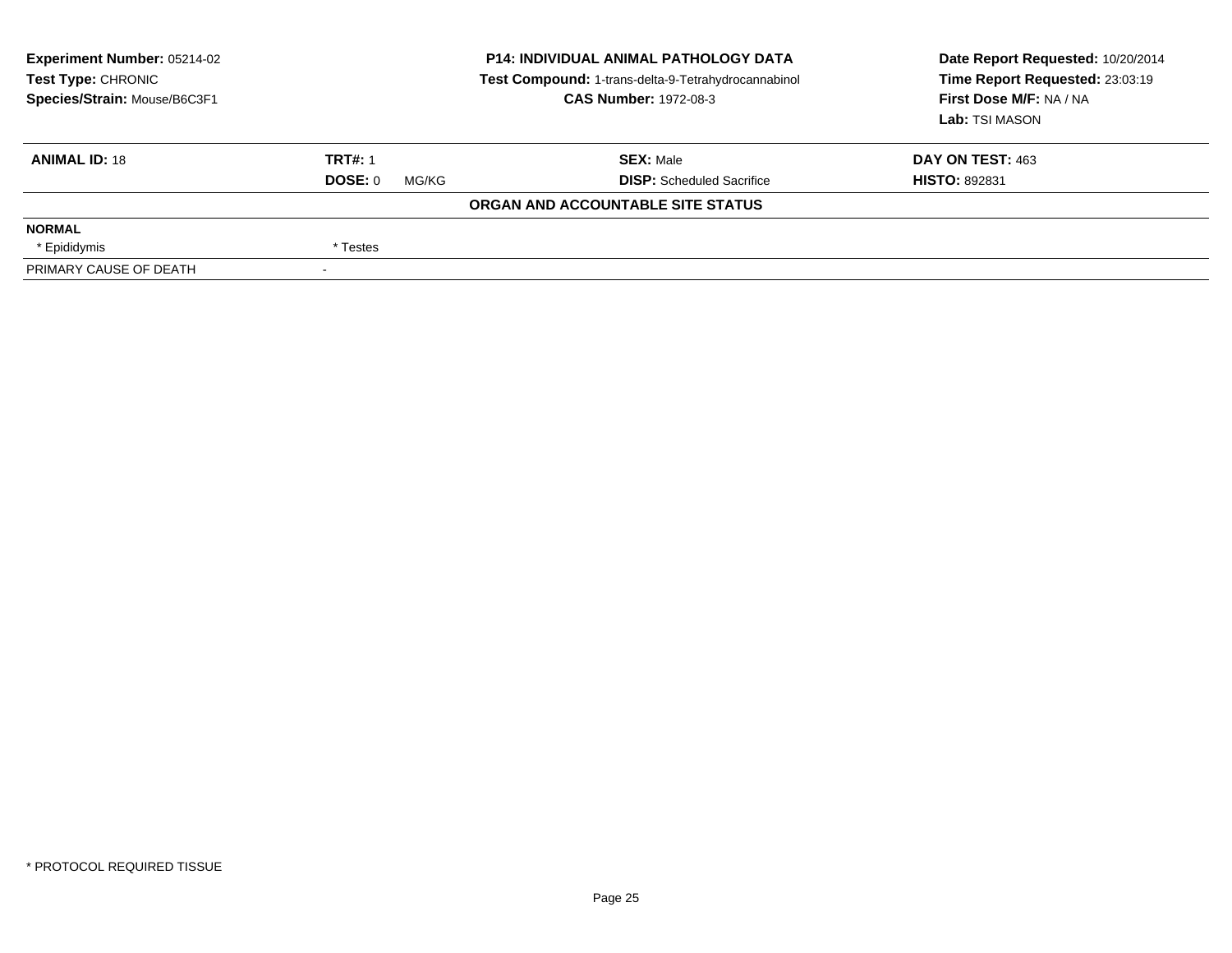**Experiment Number:** 05214-02**Test Type:** CHRONIC **Species/Strain:** Mouse/B6C3F1**P14: INDIVIDUAL ANIMAL PATHOLOGY DATA Test Compound:** 1-trans-delta-9-Tetrahydrocannabinol **CAS Number:** 1972-08-3**Date Report Requested:** 10/20/2014**Time Report Requested:** 23:03:19**First Dose M/F:** NA / NA**Lab:** TSI MASON**ANIMAL ID:** 19 **TRT#:** <sup>1</sup> **SEX:** Male **DAY ON TEST:** <sup>736</sup> **DOSE:** 0 MG/KG**DISP:** Terminal Sacrifice **HISTO:**  $900019$ **ORGAN AND ACCOUNTABLE SITE STATUSNORMAL**\* Adrenal Medulla \* \* Annual Medulla \* Brain \* Bone \* \* Bone Marrow \* Bone Marrow \* \* Brain \* Brain \* Brain \* Brain \* Brain \* Brain \* Brain \* Brain \* Brain \* Brain \* Brain \* Brain \* Brain \* Brain \* Brain \* Brain \* Brain \* \* Heart \* Epididymis \* Esophagus \* Gallbladder \* Heart \* Intestine Large, Cecum \* Intestine Large, Colon \* Intestine Large, Rectum \* Intestine Small, Duodenum \* Intestine Small, Ileum \* Intestine Small, Jejunum \* Lymph Node, Mesenteric \* Mammary Gland\* Peripheral Nerve \* Nose \* \* Pancreas \* \* Pancreas \* \* Pancreas \* \* Parathyroid Gland \* \* Peripheral Nerve \* Peripheral Nerve \* \* Skeletal Muscle \* Prostate \* \* Skeletal Muscle \* \* Salivary Glands \* \* Steminal Vesicle \* \* Seminal Vesicle \* \* Skeletal Muscle \* Stomach. Glandular \* Skin \* Spinal Cord \* Spinal Cord \* Stomach, Forestomach \* Stomach, Forestomach \* Testes \* \* Thyroid Gland \* \* Thyroid Gland \* \* Trachea \* \* Trachea \* \* \* Trachea \* Urinary Bladder \* \* Urinary Bladder \* \* Urinary Bladder \* \* Urinary Bladder \* \* Urinary Bladder \* \* Urinary Bladder \* \* Urinary Bladder \* **MISSING** \* Lymph Node, Mandibular**OBSERVATIONS** \* Adrenal Cortex**Capsule**  Hyperplasia Mild \* Islets, Pancreaticc and the contract of the contract of the contract of the contract of the contract of the contract of the contract of the contract of the contract of the contract of the contract of the contract of the contract of the cont a **Marked**  \* Kidneyy control of the control of the control of the control of the control of the control of the control of the control of the control of the control of the control of the control of the control of the control of the control of Renal Tubulee and the Hyperplasia description of the Mild Mineralizationn Minimal Nephropathyy Mild \* Liver Eosinophilic Focus[ Eosinophilic Focus TGLS = 2-2.11 ] \* LungAlveolar/Bronchiolar Adenoma<br>
Recrosis<br>
Necrosis **Mesentery** y the control of the set of the control of the Moderate of the Moderate of the Moderate of the Moderate of the Moderate of the Moderate of the Moderate of the Moderate of the Moderate of the Moderate of the Moderate of the  $[$  Necrosis TGLS = 1-15  $]$  \* Pituitary Gland Pars Distalis Hyperplasia Minimal \* Preputial Glandd
and **d**and **d**chronic, Mild
come of the contract of the contract of the contract of the contract of the contract of the contract of the contract of the contract of the contract of the contract of the contract of the co \* Spleen Lymph Follic Hyperplasia Lymphoid, Mild \* Thymuss the contract of the contract of the contract of the contract of the contract of the contract of the contract of the contract of the contract of the contract of the contract of the contract of the contract of the contract Toothh ann an chomhainn an chomhainn an chomhainn an chomhainn an chomhainn an chomhainn an chomhainn an chomhainn a<br>Iomraidhean PRIMARY CAUSE OF DEATH-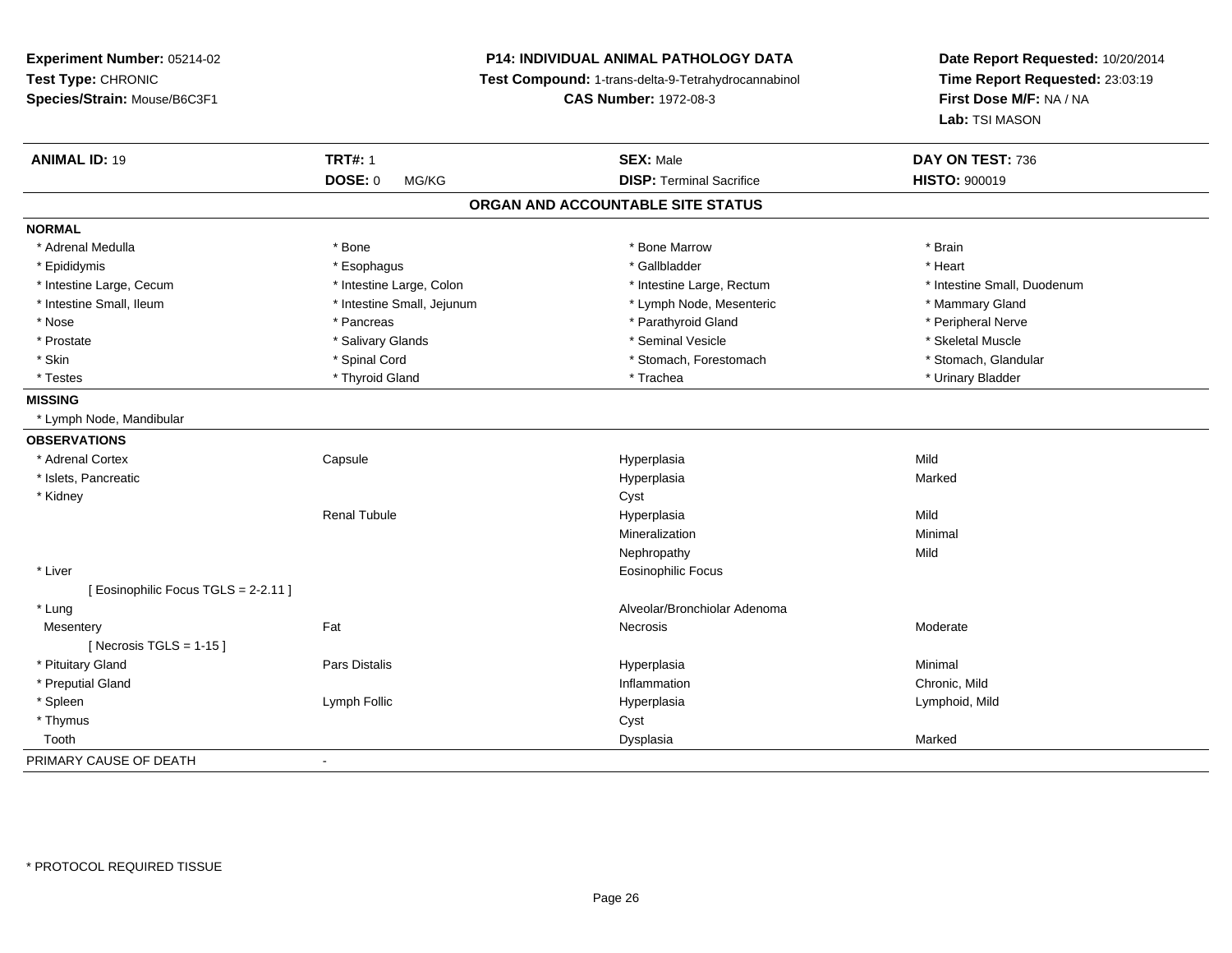# **P14: INDIVIDUAL ANIMAL PATHOLOGY DATA**

**Test Compound:** 1-trans-delta-9-Tetrahydrocannabinol

**CAS Number:** 1972-08-3

**Date Report Requested:** 10/20/2014**Time Report Requested:** 23:03:19**First Dose M/F:** NA / NA**Lab:** TSI MASON

| <b>ANIMAL ID: 20</b>                       | <b>TRT#: 1</b>              | <b>SEX: Male</b>                  | DAY ON TEST: 672           |
|--------------------------------------------|-----------------------------|-----------------------------------|----------------------------|
|                                            | DOSE: 0<br>MG/KG            | <b>DISP:</b> Moribund Sacrifice   | <b>HISTO: 900020</b>       |
|                                            |                             | ORGAN AND ACCOUNTABLE SITE STATUS |                            |
| <b>NORMAL</b>                              |                             |                                   |                            |
| * Adrenal Medulla                          | * Bone                      | * Epididymis                      | * Esophagus                |
| * Gallbladder                              | * Heart                     | * Intestine Large, Cecum          | * Intestine Large, Colon   |
| * Intestine Large, Rectum                  | * Intestine Small, Duodenum | * Intestine Small, Ileum          | * Intestine Small, Jejunum |
| * Lymph Node, Mandibular                   | * Mammary Gland             | * Nose                            | * Pancreas                 |
| * Parathyroid Gland                        | * Peripheral Nerve          | * Pituitary Gland                 | * Prostate                 |
| * Salivary Glands                          | * Seminal Vesicle           | * Skeletal Muscle                 | * Skin                     |
| * Spinal Cord                              | * Stomach, Glandular        | * Testes                          | * Thymus                   |
| * Thyroid Gland                            | * Trachea                   | * Urinary Bladder                 |                            |
| <b>OBSERVATIONS</b>                        |                             |                                   |                            |
| * Adrenal Cortex                           | Capsule                     | Hyperplasia                       | Minimal                    |
| * Bone Marrow                              |                             | Hyperplasia                       | Megakaryocyte, Mild        |
| * Brain                                    |                             | Mineralization                    | Minimal                    |
| Eye                                        | Cornea                      | Fibrosis                          | Moderate                   |
| [Fibrosis TGLS = $1-15$ ]                  |                             |                                   |                            |
| Harderian Gland                            |                             | Adenoma                           |                            |
| [Adenoma TGLS = $4-15$ ]                   |                             |                                   |                            |
| * Islets, Pancreatic                       |                             | Hyperplasia                       | Mild                       |
| * Kidney                                   |                             | Mineralization                    | Minimal                    |
|                                            |                             | Nephropathy                       | Mild                       |
| * Liver                                    |                             | Hepatocellular Adenoma            |                            |
|                                            |                             | Hepatocellular Carcinoma          |                            |
| [ Hepatocellular Adenoma TGLS = 5-2 ]      |                             |                                   |                            |
| [ Hepatocellular Carcinoma TGLS = 2-2.01 ] |                             |                                   |                            |
| * Lung                                     |                             | Hepatocellular Carcinoma          | Metastatic (Liver)         |
|                                            |                             | Inflammation                      | Chronic, Minimal           |
| [ Hepatocellular Carcinoma TGLS = 3-1.01 ] |                             |                                   |                            |
| * Lymph Node, Mesenteric                   |                             | Angiectasis                       | Moderate                   |
| * Preputial Gland                          |                             | Atrophy                           | Moderate                   |
|                                            |                             | Inflammation                      | Chronic, Minimal           |
| * Spleen                                   | <b>Red Pulp</b>             | Hematopoietic Cell Proliferation  | Moderate                   |

\* PROTOCOL REQUIRED TISSUE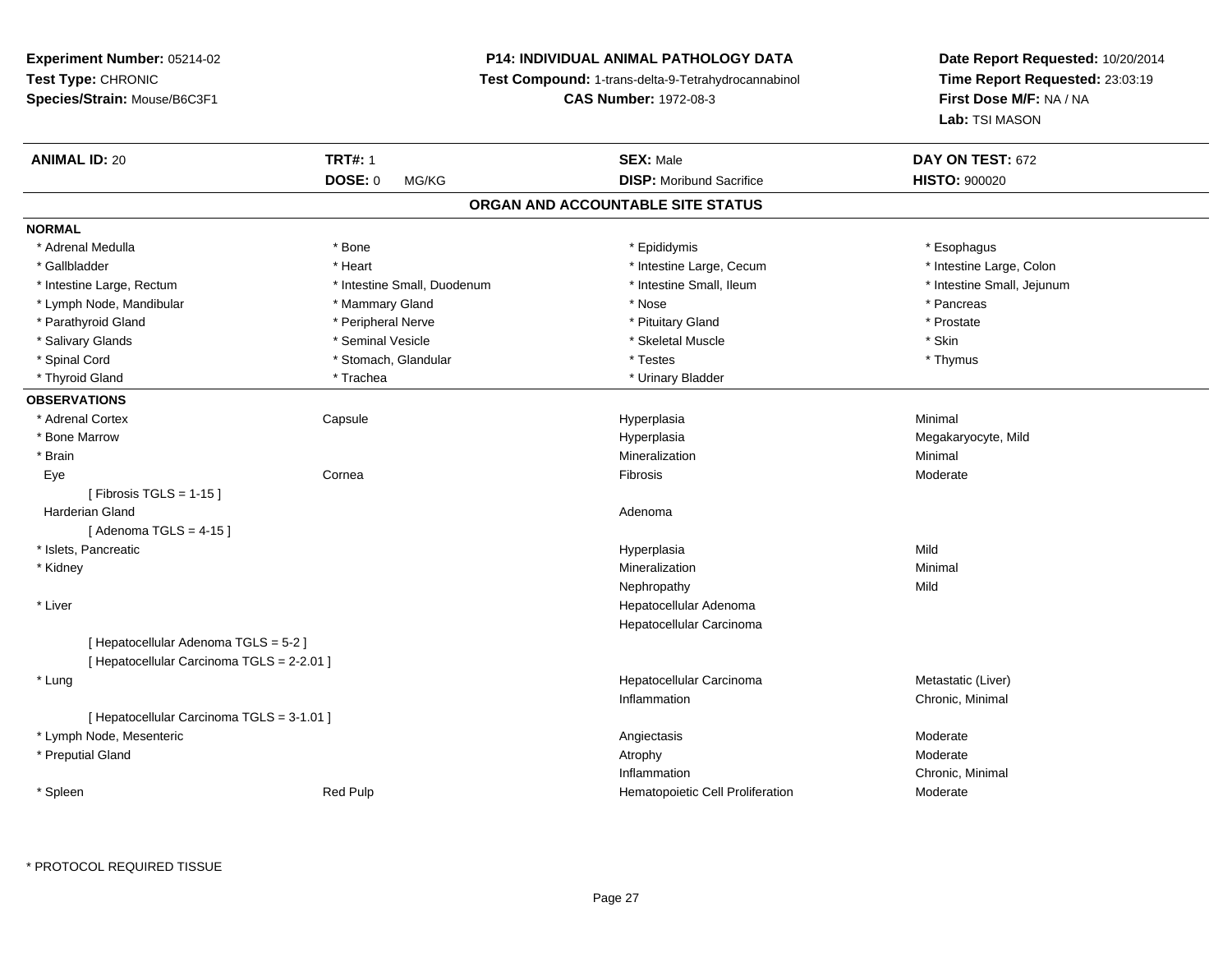| <b>Experiment Number: 05214-02</b><br>Test Type: CHRONIC<br>Species/Strain: Mouse/B6C3F1 |                  | <b>P14: INDIVIDUAL ANIMAL PATHOLOGY DATA</b><br><b>Test Compound: 1-trans-delta-9-Tetrahydrocannabinol</b><br><b>CAS Number: 1972-08-3</b> | Date Report Requested: 10/20/2014<br>Time Report Requested: 23:03:19<br>First Dose M/F: NA / NA<br>Lab: TSI MASON |
|------------------------------------------------------------------------------------------|------------------|--------------------------------------------------------------------------------------------------------------------------------------------|-------------------------------------------------------------------------------------------------------------------|
| <b>ANIMAL ID: 20</b>                                                                     | <b>TRT#: 1</b>   | <b>SEX: Male</b>                                                                                                                           | <b>DAY ON TEST: 672</b>                                                                                           |
|                                                                                          | DOSE: 0<br>MG/KG | <b>DISP:</b> Moribund Sacrifice                                                                                                            | <b>HISTO: 900020</b>                                                                                              |
|                                                                                          |                  | ORGAN AND ACCOUNTABLE SITE STATUS                                                                                                          |                                                                                                                   |
| * Stomach, Forestomach                                                                   |                  | Hyperplasia                                                                                                                                | Squamous, Moderate                                                                                                |
| Tongue                                                                                   | Epithelium       | Hyperplasia                                                                                                                                | Squamous, Mild                                                                                                    |
| [Hyperplasia TGLS = $6-16$ ]                                                             |                  |                                                                                                                                            |                                                                                                                   |
| PRIMARY CAUSE OF DEATH                                                                   | $\,$ $\,$        |                                                                                                                                            |                                                                                                                   |
| Animal Note: TGL 7 NOT SEEN AT MICRO EXAM.                                               |                  |                                                                                                                                            |                                                                                                                   |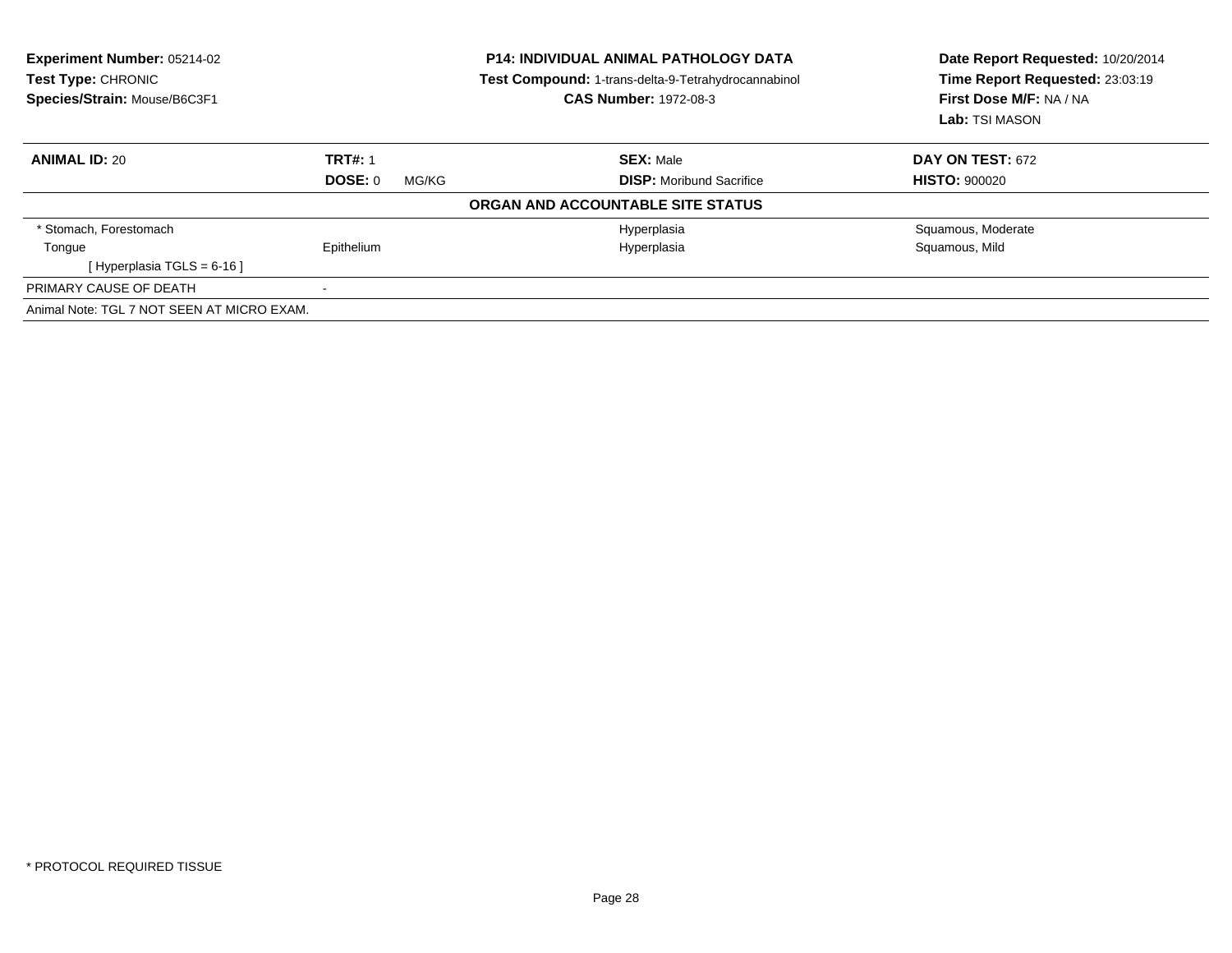# **P14: INDIVIDUAL ANIMAL PATHOLOGY DATA**

**Test Compound:** 1-trans-delta-9-Tetrahydrocannabinol

**CAS Number:** 1972-08-3

| <b>ANIMAL ID: 21</b>                        | <b>TRT#: 1</b>             | <b>SEX: Male</b>                  | DAY ON TEST: 730          |  |
|---------------------------------------------|----------------------------|-----------------------------------|---------------------------|--|
|                                             | <b>DOSE: 0</b><br>MG/KG    | <b>DISP: Terminal Sacrifice</b>   | <b>HISTO: 900021</b>      |  |
|                                             |                            | ORGAN AND ACCOUNTABLE SITE STATUS |                           |  |
| <b>NORMAL</b>                               |                            |                                   |                           |  |
| * Adrenal Medulla                           | * Bone                     | * Esophagus                       | * Gallbladder             |  |
| * Heart                                     | * Intestine Large, Cecum   | * Intestine Large, Colon          | * Intestine Large, Rectum |  |
| * Intestine Small, Ileum                    | * Intestine Small, Jejunum | * Mammary Gland                   | * Pancreas                |  |
| * Parathyroid Gland                         | * Pituitary Gland          | * Prostate                        | * Salivary Glands         |  |
| * Seminal Vesicle                           | * Skeletal Muscle          | * Skin                            | * Spinal Cord             |  |
| * Stomach, Forestomach                      | * Stomach, Glandular       | * Thyroid Gland                   | * Trachea                 |  |
| <b>OBSERVATIONS</b>                         |                            |                                   |                           |  |
| * Adrenal Cortex                            | Capsule                    | Hyperplasia                       | Mild                      |  |
| * Bone Marrow                               |                            | Lymphoma Malignant Mixed          |                           |  |
| * Brain                                     |                            | Mineralization                    | Minimal                   |  |
| * Epididymis                                |                            | Granuloma Sperm                   | Marked                    |  |
| * Intestine Small, Duodenum                 |                            | Lymphoma Malignant Mixed          |                           |  |
| [ Lymphoma Malignant Mixed TGLS = 2-6 ]     |                            |                                   |                           |  |
| * Islets, Pancreatic                        |                            | Hyperplasia                       | Marked                    |  |
| * Kidney                                    |                            | Lymphoma Malignant Mixed          |                           |  |
|                                             |                            | Mineralization                    | Mild                      |  |
|                                             |                            | Nephropathy                       | Mild                      |  |
| * Liver                                     |                            | <b>Clear Cell Focus</b>           |                           |  |
|                                             |                            | <b>Eosinophilic Focus</b>         |                           |  |
|                                             |                            | Lymphoma Malignant Mixed          |                           |  |
| Note: THE CLEAR CELL FOCUS IS ON SLIDE 10.  |                            |                                   |                           |  |
| [ Eosinophilic Focus TGLS = 3-2.01 ]        |                            |                                   |                           |  |
| * Lung                                      |                            | Alveolar/Bronchiolar Adenoma      |                           |  |
|                                             |                            | Lymphoma Malignant Mixed          |                           |  |
| [ Alveolar/Bronchiolar Adenoma TGLS = 4-1 ] |                            |                                   |                           |  |
| * Lymph Node, Mandibular                    |                            | Lymphoma Malignant Mixed          |                           |  |
| * Lymph Node, Mesenteric                    |                            | Lymphoma Malignant Mixed          |                           |  |
| * Nose                                      | Olfactory Epi              | Hyperplasia                       | Mild                      |  |
|                                             |                            | Inflammation                      | Chronic, Minimal          |  |
| * Peripheral Nerve                          |                            | Lymphoma Malignant Mixed          |                           |  |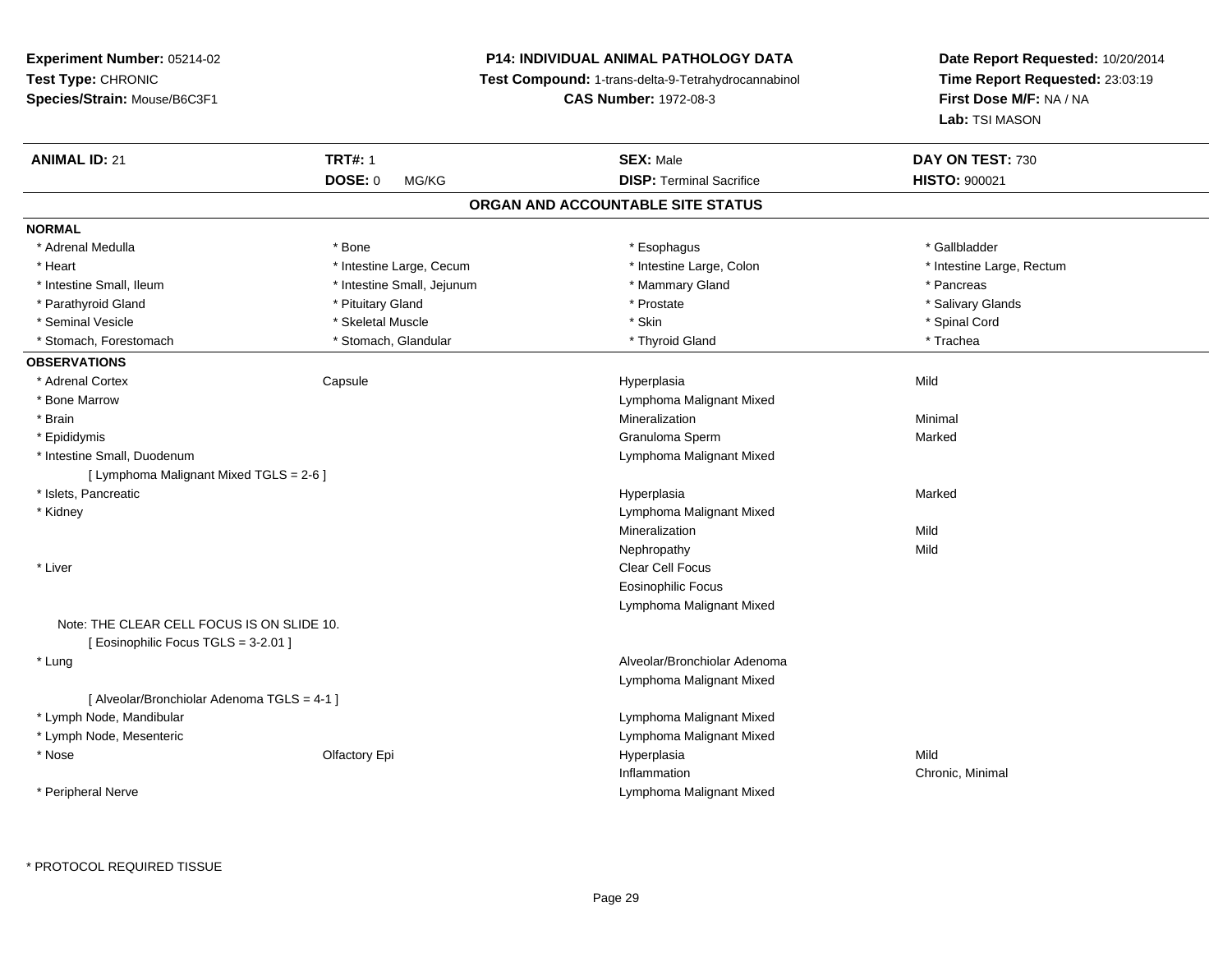| <b>Experiment Number: 05214-02</b><br>Test Type: CHRONIC<br>Species/Strain: Mouse/B6C3F1 |                  | <b>P14: INDIVIDUAL ANIMAL PATHOLOGY DATA</b><br>Test Compound: 1-trans-delta-9-Tetrahydrocannabinol<br><b>CAS Number: 1972-08-3</b> | Date Report Requested: 10/20/2014<br>Time Report Requested: 23:03:19<br>First Dose M/F: NA / NA<br>Lab: TSI MASON |
|------------------------------------------------------------------------------------------|------------------|-------------------------------------------------------------------------------------------------------------------------------------|-------------------------------------------------------------------------------------------------------------------|
| <b>ANIMAL ID: 21</b>                                                                     | <b>TRT#: 1</b>   | <b>SEX: Male</b>                                                                                                                    | DAY ON TEST: 730                                                                                                  |
|                                                                                          | DOSE: 0<br>MG/KG | <b>DISP:</b> Terminal Sacrifice                                                                                                     | <b>HISTO: 900021</b>                                                                                              |
|                                                                                          |                  | ORGAN AND ACCOUNTABLE SITE STATUS                                                                                                   |                                                                                                                   |
| * Preputial Gland                                                                        |                  | Inflammation                                                                                                                        | Chronic, Mild                                                                                                     |
| * Spleen                                                                                 |                  | Lymphoma Malignant Mixed                                                                                                            |                                                                                                                   |
| * Testes                                                                                 |                  | Atrophy                                                                                                                             | Mild                                                                                                              |
| * Thymus                                                                                 |                  | Lymphoma Malignant Mixed                                                                                                            |                                                                                                                   |
| Tooth                                                                                    |                  | Dysplasia                                                                                                                           | Mild                                                                                                              |
| * Urinary Bladder                                                                        |                  | <b>Dilatation</b>                                                                                                                   | Mild                                                                                                              |
| [ Dilatation TGLS = $1-10$ ]                                                             |                  |                                                                                                                                     |                                                                                                                   |
| PRIMARY CAUSE OF DEATH                                                                   |                  |                                                                                                                                     |                                                                                                                   |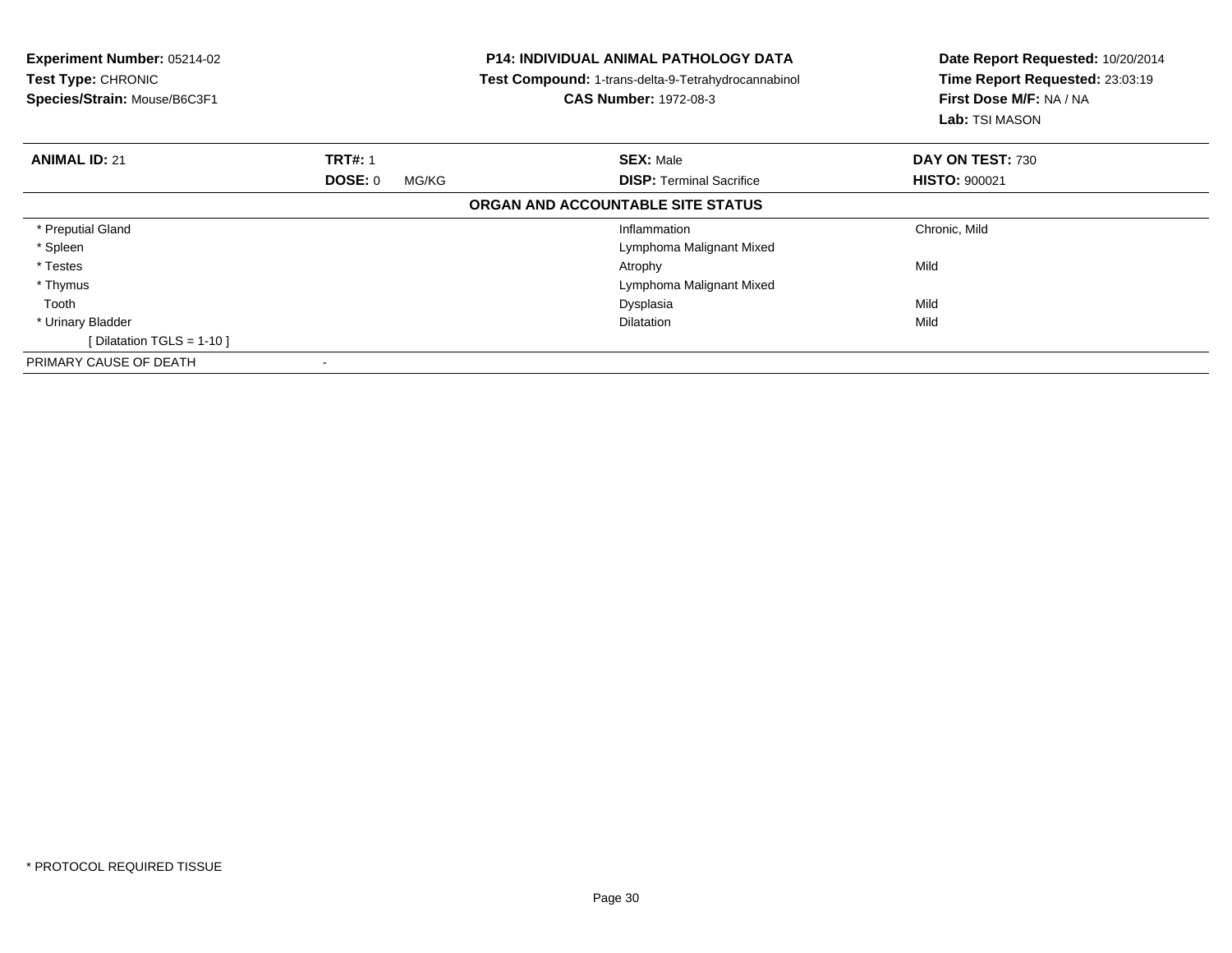# **P14: INDIVIDUAL ANIMAL PATHOLOGY DATA**

**Test Compound:** 1-trans-delta-9-Tetrahydrocannabinol

**CAS Number:** 1972-08-3

| <b>ANIMAL ID: 22</b>                             | <b>TRT#: 1</b>            | <b>SEX: Male</b>                  | DAY ON TEST: 735         |  |
|--------------------------------------------------|---------------------------|-----------------------------------|--------------------------|--|
|                                                  | <b>DOSE: 0</b><br>MG/KG   | <b>DISP: Terminal Sacrifice</b>   | <b>HISTO: 900022</b>     |  |
|                                                  |                           | ORGAN AND ACCOUNTABLE SITE STATUS |                          |  |
| <b>NORMAL</b>                                    |                           |                                   |                          |  |
| * Adrenal Medulla                                | * Bone                    | * Bone Marrow                     | * Epididymis             |  |
| * Esophagus                                      | * Gallbladder             | * Heart                           | * Intestine Large, Cecum |  |
| * Intestine Large, Colon                         | * Intestine Large, Rectum | * Intestine Small, Duodenum       | * Intestine Small, Ileum |  |
| * Intestine Small, Jejunum                       | * Lymph Node, Mandibular  | * Lymph Node, Mesenteric          | * Mammary Gland          |  |
| * Nose                                           | * Pancreas                | * Parathyroid Gland               | * Peripheral Nerve       |  |
| * Pituitary Gland                                | * Prostate                | * Salivary Glands                 | * Seminal Vesicle        |  |
| * Skeletal Muscle                                | * Skin                    | * Spinal Cord                     | * Stomach, Forestomach   |  |
| * Stomach, Glandular                             | * Testes                  | * Thymus                          | * Thyroid Gland          |  |
| * Trachea                                        | * Urinary Bladder         |                                   |                          |  |
| <b>OBSERVATIONS</b>                              |                           |                                   |                          |  |
| * Adrenal Cortex                                 | Capsule                   | Hyperplasia                       | Minimal                  |  |
| * Brain                                          |                           | Mineralization                    | Minimal                  |  |
| * Islets, Pancreatic                             |                           | Hyperplasia                       | Marked                   |  |
| * Kidney                                         | <b>Renal Tubule</b>       | Adenoma                           | Multiple                 |  |
|                                                  |                           | Cyst                              |                          |  |
|                                                  |                           | Mineralization                    | Minimal                  |  |
|                                                  |                           | Nephropathy                       | Mild                     |  |
| [ Adenoma TGLS = 6-3.01,7-3.01 ]                 |                           |                                   |                          |  |
| * Liver                                          |                           | <b>Clear Cell Focus</b>           |                          |  |
|                                                  |                           | Hepatocellular Adenoma            | Multiple                 |  |
| [Clear Cell Focus TGLS = 4-2.1]                  |                           |                                   |                          |  |
| [ Hepatocellular Adenoma TGLS = 1-2.01, 3-2.02 ] |                           |                                   |                          |  |
| * Lung                                           |                           | Alveolar/Bronchiolar Adenoma      |                          |  |
|                                                  |                           | Alveolar/Bronchiolar Carcinoma    |                          |  |
| [ Alveolar/Bronchiolar Adenoma TGLS = 5-1.01 ]   |                           |                                   |                          |  |
| [ Alveolar/Bronchiolar Carcinoma TGLS = 2-1.01 ] |                           |                                   |                          |  |
| * Preputial Gland                                |                           | Atrophy                           | Moderate                 |  |
| * Spleen                                         | Red Pulp                  | Hematopoietic Cell Proliferation  | Mild                     |  |
| Tooth                                            |                           | Dysplasia                         | Minimal                  |  |
| PRIMARY CAUSE OF DEATH                           | $\blacksquare$            |                                   |                          |  |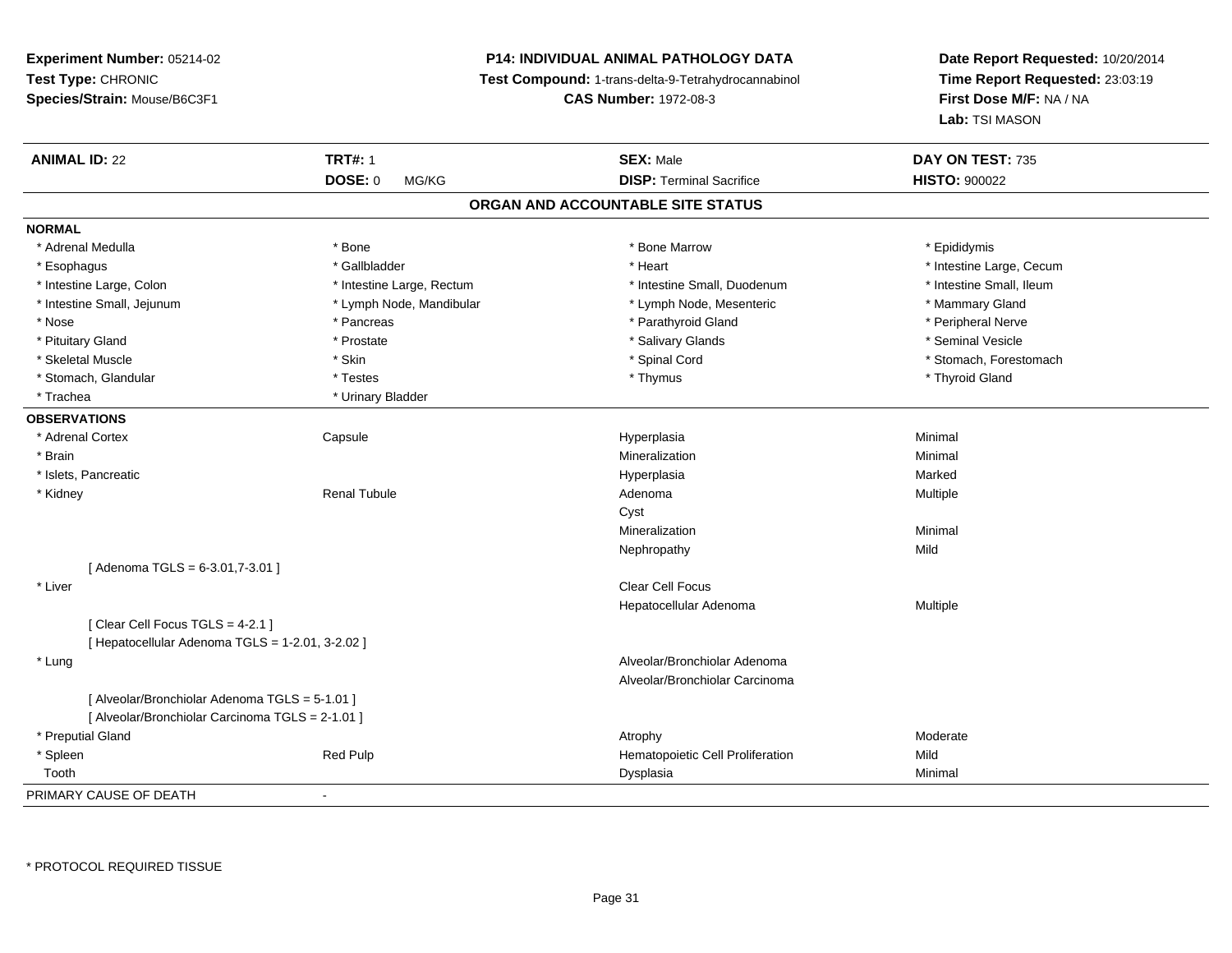# **P14: INDIVIDUAL ANIMAL PATHOLOGY DATA**

**Test Compound:** 1-trans-delta-9-Tetrahydrocannabinol

**CAS Number:** 1972-08-3

| <b>ANIMAL ID: 23</b>                            | <b>TRT#: 1</b>              | <b>SEX: Male</b>                  | DAY ON TEST: 736           |
|-------------------------------------------------|-----------------------------|-----------------------------------|----------------------------|
|                                                 | <b>DOSE: 0</b><br>MG/KG     | <b>DISP: Terminal Sacrifice</b>   | <b>HISTO: 900023</b>       |
|                                                 |                             | ORGAN AND ACCOUNTABLE SITE STATUS |                            |
| <b>NORMAL</b>                                   |                             |                                   |                            |
| * Adrenal Medulla                               | * Bone                      | * Epididymis                      | * Esophagus                |
| * Gallbladder                                   | * Heart                     | * Intestine Large, Cecum          | * Intestine Large, Colon   |
| * Intestine Large, Rectum                       | * Intestine Small, Duodenum | * Intestine Small, Ileum          | * Intestine Small, Jejunum |
| * Islets, Pancreatic                            | * Lymph Node, Mandibular    | * Lymph Node, Mesenteric          | * Mammary Gland            |
| * Pancreas                                      | * Parathyroid Gland         | * Peripheral Nerve                | * Pituitary Gland          |
| * Prostate                                      | * Salivary Glands           | * Seminal Vesicle                 | * Skeletal Muscle          |
| * Skin                                          | * Spinal Cord               | * Stomach, Forestomach            | * Stomach, Glandular       |
| * Testes                                        | * Trachea                   | * Urinary Bladder                 |                            |
| <b>MISSING</b>                                  |                             |                                   |                            |
| * Thymus                                        |                             |                                   |                            |
| <b>OBSERVATIONS</b>                             |                             |                                   |                            |
| * Adrenal Cortex                                | Capsule                     | Hyperplasia                       | Minimal                    |
| * Bone Marrow                                   |                             | Proliferation                     |                            |
| * Brain                                         |                             | Mineralization                    | Mild                       |
| * Kidney                                        |                             | Cyst                              |                            |
|                                                 |                             | Hematopoietic Cell Proliferation  | Minimal                    |
|                                                 |                             | Nephropathy                       | Mild                       |
| * Liver                                         |                             | Hematopoietic Cell Proliferation  | Mild                       |
|                                                 |                             | Hepatocellular Carcinoma          |                            |
| [ Hepatocellular Carcinoma TGLS = 2-2.01 ]      |                             |                                   |                            |
| * Lung                                          |                             | Hepatocellular Carcinoma          | Metastatic (Liver)         |
| [ Hepatocellular Carcinoma TGLS = 3-1 ]         |                             |                                   |                            |
| * Nose                                          | Lumen                       | Foreign Body                      | Moderate                   |
|                                                 | Olfactory Epi               | Hyperplasia                       | Mild                       |
|                                                 |                             | Inflammation                      | Chronic, Marked            |
| Note: FOREIGN BODY IS A FUNGUS.                 |                             |                                   |                            |
| * Preputial Gland                               |                             | Inflammation                      | Chronic, Moderate          |
| * Spleen                                        | Red Pulp                    | Hematopoietic Cell Proliferation  | Mild                       |
|                                                 | Lymph Follic                | Hyperplasia                       | Lymphoid, Mild             |
| [ Hematopoietic Cell Proliferation TGLS = 1-3 ] |                             |                                   |                            |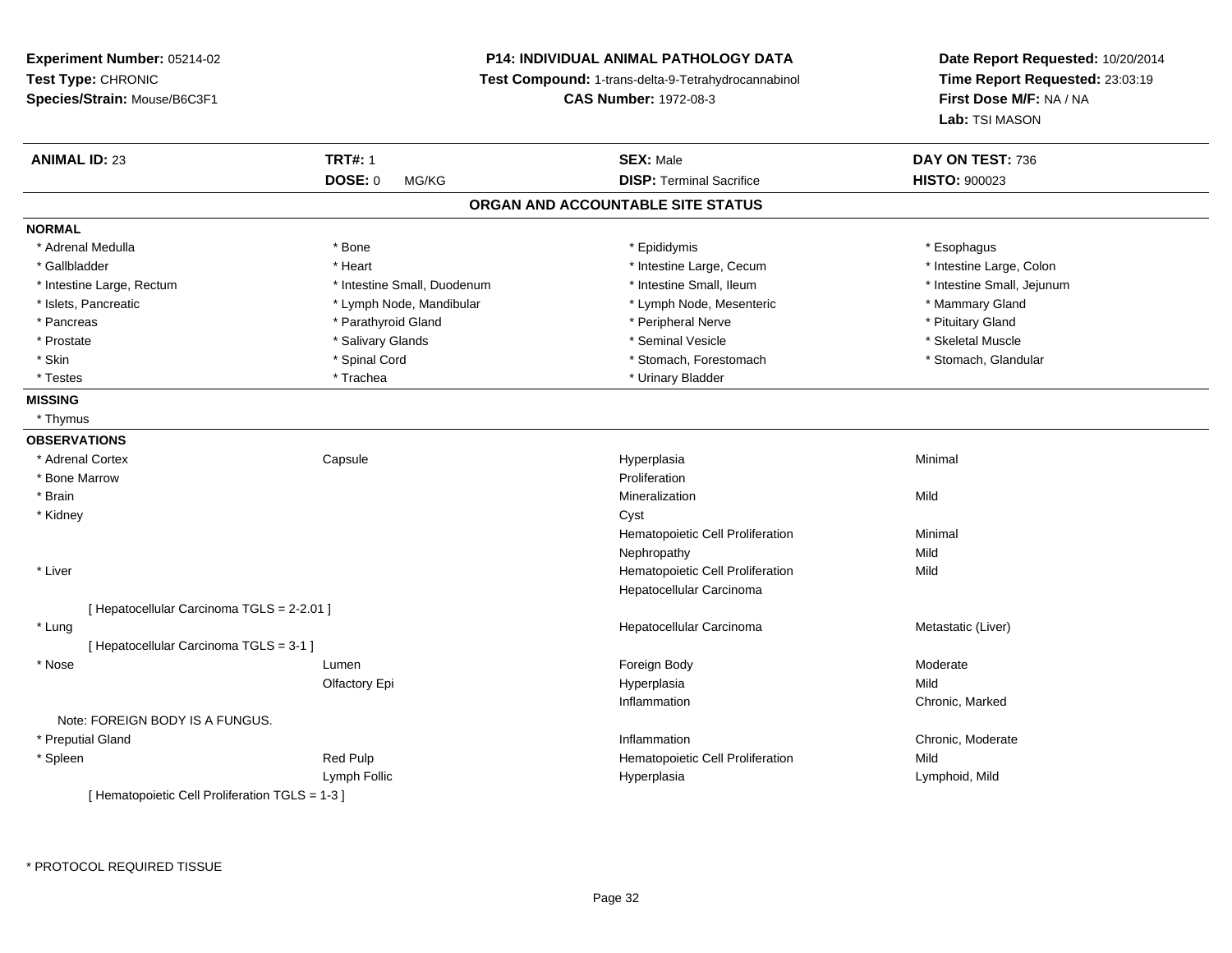| <b>Experiment Number: 05214-02</b><br>Test Type: CHRONIC<br>Species/Strain: Mouse/B6C3F1 | <b>P14: INDIVIDUAL ANIMAL PATHOLOGY DATA</b><br>Test Compound: 1-trans-delta-9-Tetrahydrocannabinol<br><b>CAS Number: 1972-08-3</b> |                                   | Date Report Requested: 10/20/2014<br>Time Report Requested: 23:03:19<br>First Dose M/F: NA / NA<br>Lab: TSI MASON |  |
|------------------------------------------------------------------------------------------|-------------------------------------------------------------------------------------------------------------------------------------|-----------------------------------|-------------------------------------------------------------------------------------------------------------------|--|
| <b>ANIMAL ID: 23</b>                                                                     | <b>TRT#: 1</b>                                                                                                                      | <b>SEX: Male</b>                  | DAY ON TEST: 736                                                                                                  |  |
|                                                                                          | DOSE: 0<br>MG/KG                                                                                                                    | <b>DISP: Terminal Sacrifice</b>   | <b>HISTO: 900023</b>                                                                                              |  |
|                                                                                          |                                                                                                                                     | ORGAN AND ACCOUNTABLE SITE STATUS |                                                                                                                   |  |
| [Hyperplasia TGLS = $1-3$ ]                                                              |                                                                                                                                     |                                   |                                                                                                                   |  |
| * Thyroid Gland                                                                          | Follicular Cel                                                                                                                      | Hyperplasia                       | Minimal                                                                                                           |  |
| PRIMARY CAUSE OF DEATH                                                                   |                                                                                                                                     |                                   |                                                                                                                   |  |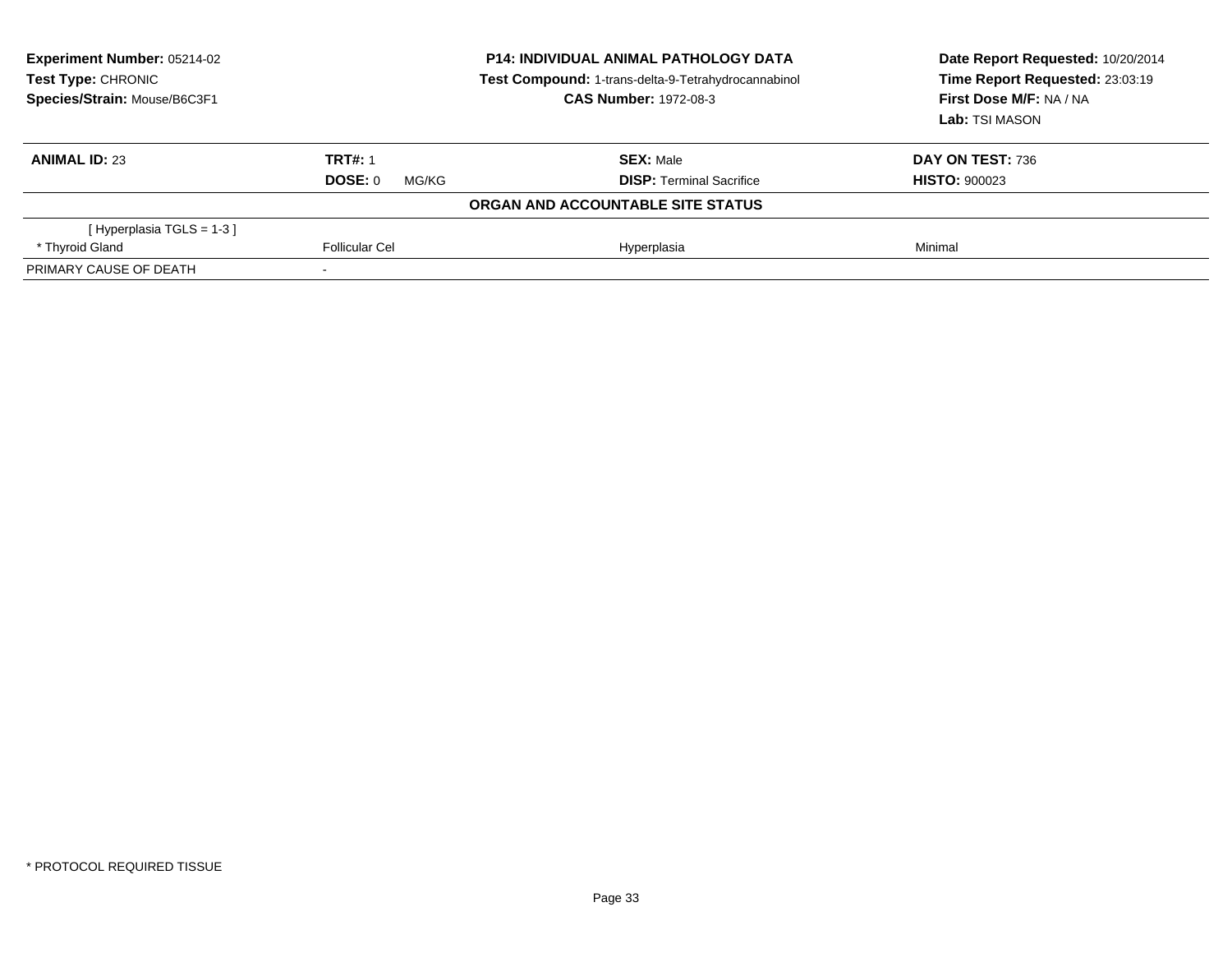# **P14: INDIVIDUAL ANIMAL PATHOLOGY DATA**

**Test Compound:** 1-trans-delta-9-Tetrahydrocannabinol

**CAS Number:** 1972-08-3

| <b>ANIMAL ID: 24</b>                      | <b>TRT#: 1</b>            | <b>SEX: Male</b>                  | DAY ON TEST: 554         |
|-------------------------------------------|---------------------------|-----------------------------------|--------------------------|
|                                           | <b>DOSE: 0</b><br>MG/KG   | <b>DISP: Natural Death</b>        | <b>HISTO: 900024</b>     |
|                                           |                           | ORGAN AND ACCOUNTABLE SITE STATUS |                          |
| <b>NORMAL</b>                             |                           |                                   |                          |
| * Adrenal Medulla                         | * Bone                    | * Bone Marrow                     | * Epididymis             |
| * Esophagus                               | * Gallbladder             | * Heart                           | * Intestine Large, Cecum |
| * Intestine Large, Colon                  | * Intestine Large, Rectum | * Intestine Small, Duodenum       | * Intestine Small, Ileum |
| * Intestine Small, Jejunum                | * Islets, Pancreatic      | * Lung                            | * Lymph Node, Mandibular |
| * Nose                                    | * Pancreas                | * Peripheral Nerve                | * Pituitary Gland        |
| * Preputial Gland                         | * Prostate                | * Salivary Glands                 | * Seminal Vesicle        |
| * Skeletal Muscle                         | * Skin                    | * Spinal Cord                     | * Stomach, Forestomach   |
| * Testes                                  | * Thymus                  | * Thyroid Gland                   | * Trachea                |
| * Urinary Bladder                         |                           |                                   |                          |
| <b>MISSING</b>                            |                           |                                   |                          |
| * Mammary Gland                           | * Parathyroid Gland       |                                   |                          |
| <b>OBSERVATIONS</b>                       |                           |                                   |                          |
| * Adrenal Cortex                          | Capsule                   | Hyperplasia                       | Minimal                  |
| * Brain                                   |                           | Mineralization                    | Minimal                  |
| * Kidney                                  |                           | Mineralization                    | Minimal                  |
|                                           |                           | Nephropathy                       | Minimal                  |
| * Liver                                   |                           | Hepatocellular Carcinoma          |                          |
| [ Hepatocellular Carcinoma TGLS = 1-2.1 ] |                           |                                   |                          |
| * Lymph Node, Mesenteric                  |                           | Atrophy                           | Mild                     |
| Mesentery                                 | Fat                       | <b>Necrosis</b>                   | Moderate                 |
| [Necrosis TGLS = $2-15$ ]                 |                           |                                   |                          |
| * Spleen                                  | Red Pulp                  | Hematopoietic Cell Proliferation  | Moderate                 |
| * Stomach, Glandular                      |                           | Erosion                           | Minimal                  |
| [ Erosion TGLS = $3-6.1$ ]                |                           |                                   |                          |
| PRIMARY CAUSE OF DEATH                    | $\blacksquare$            |                                   |                          |
|                                           |                           |                                   |                          |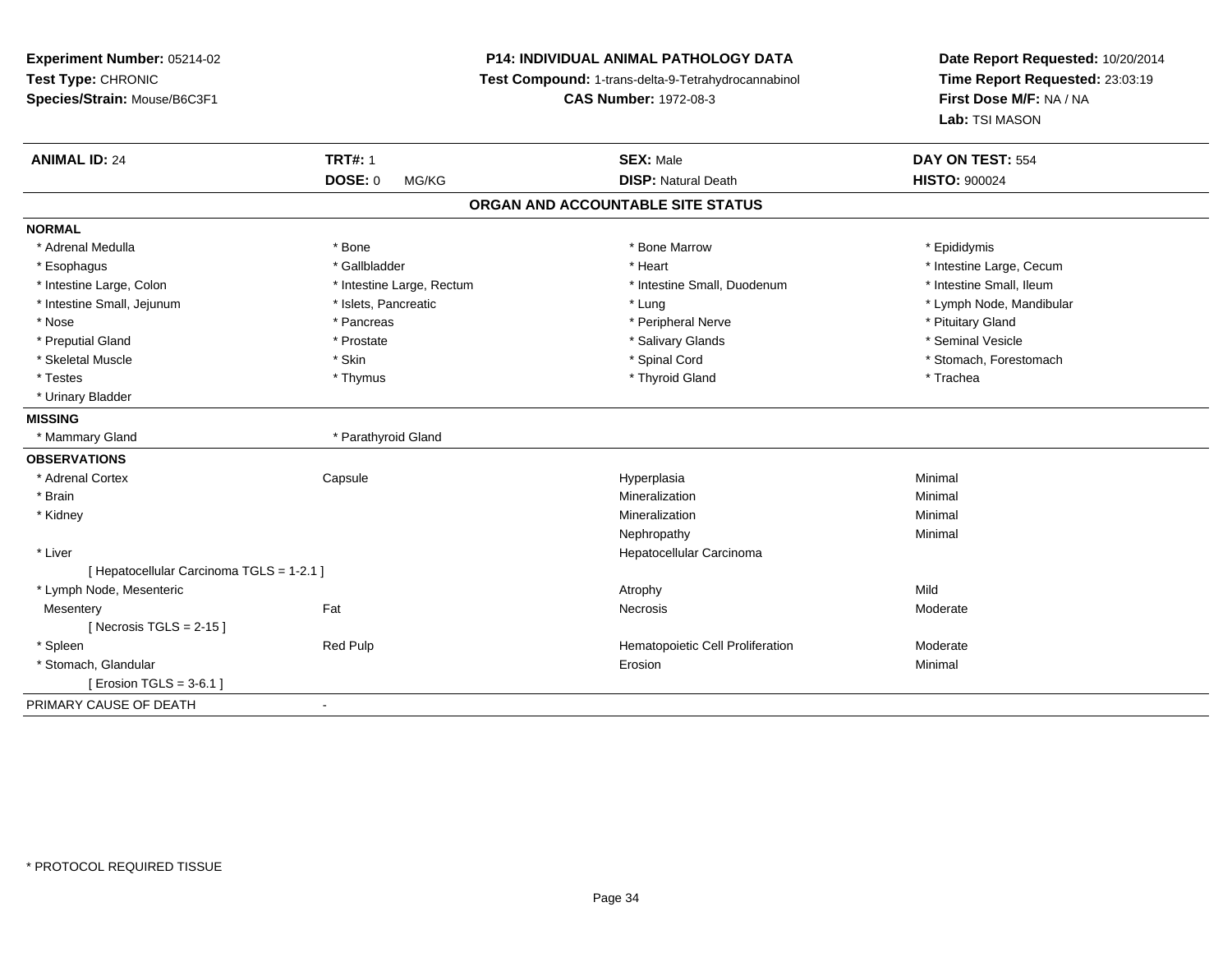# **P14: INDIVIDUAL ANIMAL PATHOLOGY DATA**

**Test Compound:** 1-trans-delta-9-Tetrahydrocannabinol

**CAS Number:** 1972-08-3

| <b>ANIMAL ID: 25</b>                         | <b>TRT#: 1</b>            | <b>SEX: Male</b>                  | DAY ON TEST: 723         |
|----------------------------------------------|---------------------------|-----------------------------------|--------------------------|
|                                              | <b>DOSE: 0</b><br>MG/KG   | <b>DISP: Natural Death</b>        | <b>HISTO: 900025</b>     |
|                                              |                           | ORGAN AND ACCOUNTABLE SITE STATUS |                          |
| <b>NORMAL</b>                                |                           |                                   |                          |
| * Adrenal Medulla                            | * Bone                    | * Bone Marrow                     | * Epididymis             |
| * Esophagus                                  | * Gallbladder             | * Heart                           | * Intestine Large, Cecum |
| * Intestine Large, Colon                     | * Intestine Large, Rectum | * Intestine Small, Duodenum       | * Intestine Small, Ileum |
| * Intestine Small, Jejunum                   | * Islets, Pancreatic      | * Lung                            | * Lymph Node, Mandibular |
| * Mammary Gland                              | * Pancreas                | * Parathyroid Gland               | * Prostate               |
| * Salivary Glands                            | * Seminal Vesicle         | * Skeletal Muscle                 | * Skin                   |
| * Spinal Cord                                | * Stomach, Forestomach    | * Testes                          | * Thymus                 |
| * Trachea                                    | * Urinary Bladder         |                                   |                          |
| <b>OBSERVATIONS</b>                          |                           |                                   |                          |
| * Adrenal Cortex                             | Capsule                   | Hyperplasia                       | Minimal                  |
| * Brain                                      |                           | Mineralization                    | Minimal                  |
| * Kidney                                     |                           | Nephropathy                       | Moderate                 |
| * Liver                                      |                           | Hepatocellular Carcinoma          | Multiple                 |
| [ Hepatocellular Carcinoma TGLS = 1,2-2.01 ] |                           |                                   |                          |
| * Lymph Node, Mesenteric                     |                           | Atrophy                           | Mild                     |
| * Nose                                       | Nasolacrim Dct            | Hyperplasia                       | Mild                     |
|                                              |                           | Inflammation                      | Chronic, Moderate        |
| * Peripheral Nerve                           |                           | Degeneration                      | Minimal                  |
| * Pituitary Gland                            | Pars Distalis             | Hyperplasia                       | Moderate                 |
| * Preputial Gland                            |                           | Atrophy                           | Mild                     |
| * Spleen                                     | Lymph Follic              | Atrophy                           | Mild                     |
| * Stomach, Glandular                         |                           | Erosion                           | Minimal                  |
|                                              |                           | Hyperplasia                       | Mild                     |
| * Thyroid Gland                              | <b>Follicular Cel</b>     | Hyperplasia                       | Minimal                  |
| PRIMARY CAUSE OF DEATH                       | $\blacksquare$            |                                   |                          |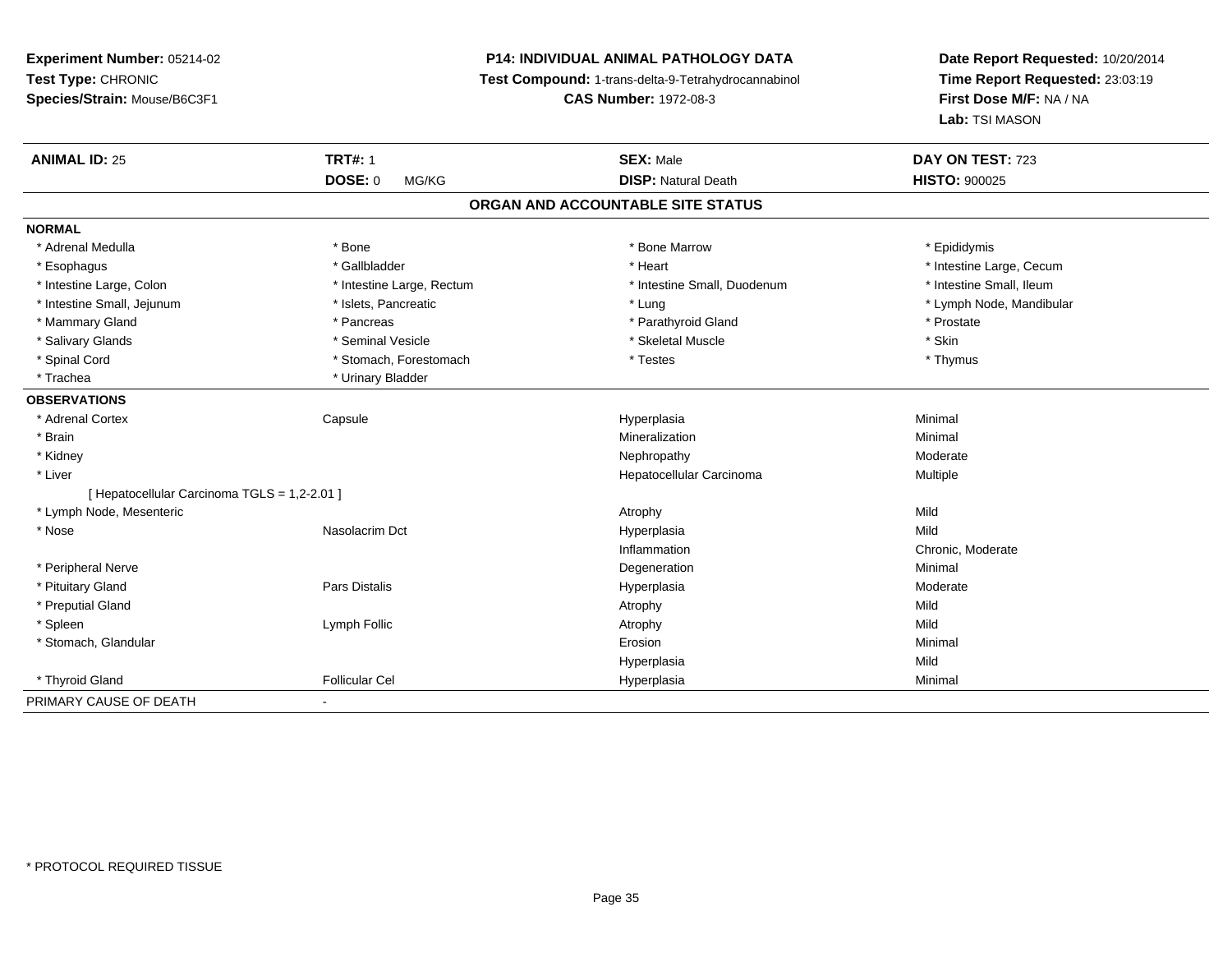**Experiment Number:** 05214-02**Test Type:** CHRONIC **Species/Strain:** Mouse/B6C3F1**P14: INDIVIDUAL ANIMAL PATHOLOGY DATA Test Compound:** 1-trans-delta-9-Tetrahydrocannabinol **CAS Number:** 1972-08-3**Date Report Requested:** 10/20/2014**Time Report Requested:** 23:03:19**First Dose M/F:** NA / NA**Lab:** TSI MASON**ANIMAL ID:** 26**TRT#:** 1 **SEX:** Male **DAY ON TEST:** 730 **DOSE:** 0 MG/KG**DISP:** Terminal Sacrifice **HISTO:**  $900026$ **ORGAN AND ACCOUNTABLE SITE STATUSNORMAL**\* Adrenal Medulla \* Adrenal Medulla \* \* The matter of the state of the state of the Marrow \* Bone Marrow \* Adrenal Medulla \* Epididymis \* Epididymis \* Bone Marrow \* Adrenal Medulla \* Epididymis \* Epididymis \* Epididymis \* Epididymis \* Epidi \* Esophagus \* https://www.fragustage.com/web/2019/heart \* Heart \* Heart \* Heart \* Intestine Large, Cecum \* Intestine Large, Cecum \* Gallbladder \* Callbladder \* 11 and 12 and 12 and 12 and 12 and 12 and 12 and 12 and 12 and \* Intestine Small, Ileum \* Intestine Large, Colon \* Intestine Large, Rectum \* Intestine Small, Duodenum \* Intestine Small, Duodenum \* Intestine Small, Jejunum \* \* \* https://www.fat.com/setter/educition/setter/filesophysics.com/setter/filesophysics.com/setter/filesophysics.com/setter/filesophysics.com/setter/filesophysics.com/setter/filesophysics.com/se \* Mammary Gland \* \* Nose \* \* Nose \* \* Pancreas \* Pancreas \* \* Pancreas \* \* Pancreas \* \* Pancreas \* \* Parathyroid Gland \* Peripheral Nerve \* \* Annual Vesicle \* \* Prostate \* \* Salivary Glands \* \* Salivary Glands \* \* Seminal Vesicle \* Stomach. Glandular \* Skin \* Spinal Cord \* Spinal Cord \* Stomach, Forestomach \* Stomach, Forestomach \* Testes \* Thymus \* Thyroid Gland \* Trachea \* Urinary Bladder**MISSING**\* Lymph Node, Mesenteric \* The manuscription \* Pituitary Gland **OBSERVATIONS** \* Adrenal Cortex Capsule Hyperplasia Minimal \* Brainn and the control of the control of the control of the control of the control of the control of the control of the control of the control of the control of the control of the control of the control of the control of the co \* Kidneyy the control of the control of the control of the control of the control of the control of the control of the control of the control of the control of the control of the control of the control of the control of the contro n Minimal Nephropathyy the contract of the Minimal Minimal Section 1996 and the contract of the Minimal Section 1997 and the contract of the contract of the contract of the contract of the contract of the contract of the contract of the contra \* Liver Eosinophilic FocusFatty Changee Minimal [ Eosinophilic Focus TGLS = 1-2.01 ] \* Preputial Glandd
stated
online and the control of the control of the control of the control of the control of the control of the control of the control of the control of the control of the control of the control of the control of the con \* Skeletal Musclee de la controllata de la controllata de la controllata de la controllata de la controllata de la controllata d<br>Degeneration \* Spleen Lymph Follic Hyperplasia Lymphoid, Mild Toothh ann an Chomas ann an t-ainmeile ann an t-ainmeile ann an Dysplasia. Tha an t-ainmeile ann an Dysplasia ann an Dysplasia ann an t-ainmeile an an t-ainmeile ann an t-ainmeile an an t-ainmeile ann an t-ainmeile ann an t-ain PRIMARY CAUSE OF DEATH-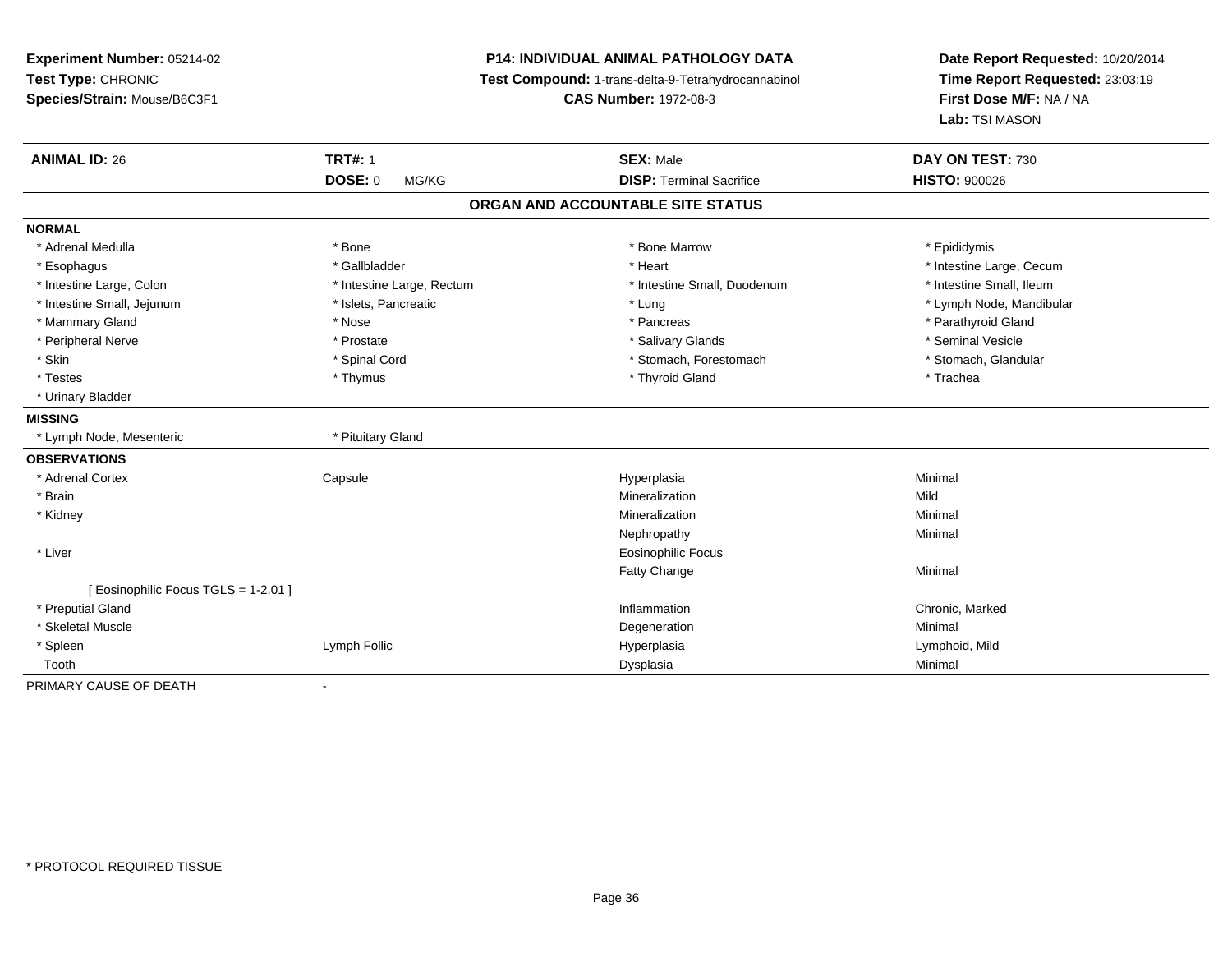# **P14: INDIVIDUAL ANIMAL PATHOLOGY DATA**

**Test Compound:** 1-trans-delta-9-Tetrahydrocannabinol

**CAS Number:** 1972-08-3

| <b>ANIMAL ID: 27</b>                 | <b>TRT#: 1</b>            | <b>SEX: Male</b>                  | DAY ON TEST: 730         |
|--------------------------------------|---------------------------|-----------------------------------|--------------------------|
|                                      | <b>DOSE: 0</b><br>MG/KG   | <b>DISP: Terminal Sacrifice</b>   | <b>HISTO: 900027</b>     |
|                                      |                           | ORGAN AND ACCOUNTABLE SITE STATUS |                          |
| <b>NORMAL</b>                        |                           |                                   |                          |
| * Adrenal Medulla                    | * Bone                    | * Bone Marrow                     | * Epididymis             |
| * Esophagus                          | * Gallbladder             | * Heart                           | * Intestine Large, Cecum |
| * Intestine Large, Colon             | * Intestine Large, Rectum | * Intestine Small, Duodenum       | * Intestine Small, Ileum |
| * Intestine Small, Jejunum           | * Lung                    | * Lymph Node, Mandibular          | * Lymph Node, Mesenteric |
| * Mammary Gland                      | * Pancreas                | * Parathyroid Gland               | * Peripheral Nerve       |
| * Pituitary Gland                    | * Prostate                | * Salivary Glands                 | * Skeletal Muscle        |
| * Skin                               | * Spinal Cord             | * Stomach, Forestomach            | * Stomach, Glandular     |
| * Testes                             | * Thyroid Gland           | * Trachea                         | * Urinary Bladder        |
| <b>OBSERVATIONS</b>                  |                           |                                   |                          |
| * Adrenal Cortex                     | Capsule                   | Hyperplasia                       | Mild                     |
| * Brain                              |                           | Mineralization                    | Minimal                  |
| * Islets, Pancreatic                 |                           | Hyperplasia                       | Minimal                  |
| * Kidney                             |                           | Mineralization                    | Minimal                  |
|                                      |                           | Nephropathy                       | Minimal                  |
| * Liver                              |                           | <b>Eosinophilic Focus</b>         |                          |
| [ Eosinophilic Focus TGLS = 1-2.01 ] |                           |                                   |                          |
| * Nose                               |                           | Inflammation                      | Chronic, Minimal         |
| * Preputial Gland                    |                           | Atrophy                           | Moderate                 |
| * Seminal Vesicle                    |                           | Fibrosis                          | Moderate                 |
| * Spleen                             | Red Pulp                  | Hematopoietic Cell Proliferation  | Mild                     |
|                                      | Lymph Follic              | Hyperplasia                       | Lymphoid, Mild           |
| * Thymus                             |                           | Cyst                              |                          |
| Tooth                                |                           | Dysplasia                         | Mild                     |
| PRIMARY CAUSE OF DEATH               | $\blacksquare$            |                                   |                          |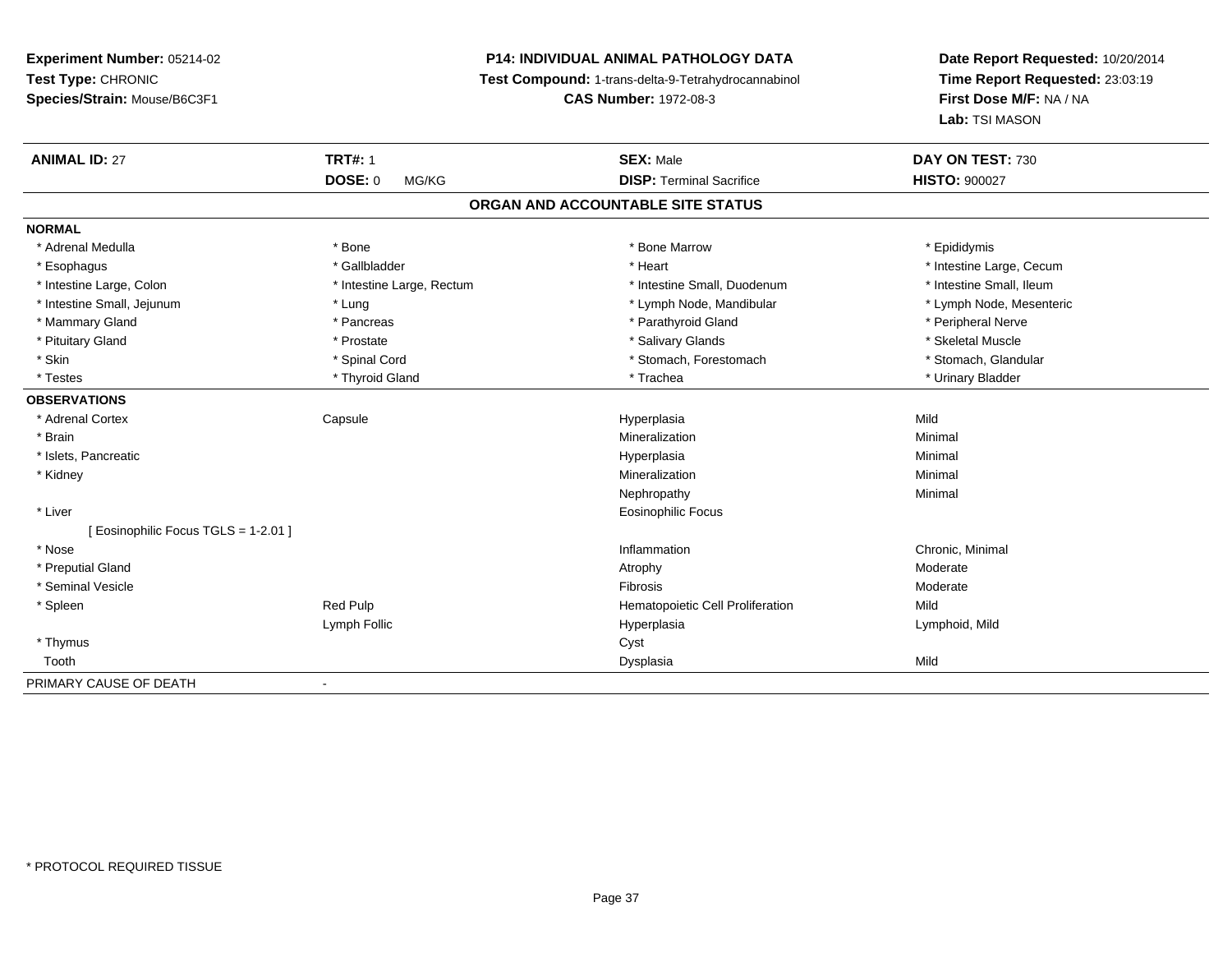# **P14: INDIVIDUAL ANIMAL PATHOLOGY DATA**

**Test Compound:** 1-trans-delta-9-Tetrahydrocannabinol

**CAS Number:** 1972-08-3

| <b>ANIMAL ID: 28</b>                            | <b>TRT#: 1</b>             | <b>SEX: Male</b>                  | DAY ON TEST: 735            |
|-------------------------------------------------|----------------------------|-----------------------------------|-----------------------------|
|                                                 | <b>DOSE: 0</b><br>MG/KG    | <b>DISP: Terminal Sacrifice</b>   | <b>HISTO: 900028</b>        |
|                                                 |                            | ORGAN AND ACCOUNTABLE SITE STATUS |                             |
| <b>NORMAL</b>                                   |                            |                                   |                             |
| * Adrenal Medulla                               | * Bone                     | * Bone Marrow                     | * Brain                     |
| * Epididymis                                    | * Esophagus                | * Gallbladder                     | * Heart                     |
| * Intestine Large, Cecum                        | * Intestine Large, Colon   | * Intestine Large, Rectum         | * Intestine Small, Duodenum |
| * Intestine Small, Ileum                        | * Intestine Small, Jejunum | * Lymph Node, Mandibular          | * Lymph Node, Mesenteric    |
| * Mammary Gland                                 | * Nose                     | * Pancreas                        | * Parathyroid Gland         |
| * Peripheral Nerve                              | * Prostate                 | * Salivary Glands                 | * Seminal Vesicle           |
| * Skeletal Muscle                               | * Skin                     | * Spinal Cord                     | * Spleen                    |
| * Stomach, Forestomach                          | * Stomach, Glandular       | * Testes                          | * Thymus                    |
| * Thyroid Gland                                 | * Trachea                  | * Urinary Bladder                 |                             |
| <b>OBSERVATIONS</b>                             |                            |                                   |                             |
| * Adrenal Cortex                                | Capsule                    | Hyperplasia                       | Minimal                     |
|                                                 |                            | Hypertrophy                       | Mild                        |
| * Islets, Pancreatic                            |                            | Hyperplasia                       | Minimal                     |
| * Kidney                                        |                            | Mineralization                    | Minimal                     |
|                                                 |                            | Nephropathy                       | Minimal                     |
| * Liver                                         |                            | <b>Eosinophilic Focus</b>         |                             |
|                                                 |                            | Hepatocellular Adenoma            |                             |
| [Eosinophilic Focus TGLS = 2-2.01]              |                            |                                   |                             |
| [ Hepatocellular Adenoma TGLS = 1,2-2.01+2.02 ] |                            |                                   |                             |
| * Lung                                          | <b>Bronchiole</b>          | Hyperplasia                       | Minimal                     |
| * Pituitary Gland                               | Pars Distalis              | Adenoma                           |                             |
| * Preputial Gland                               |                            | Atrophy                           | Mild                        |
|                                                 |                            | Inflammation                      | Chronic, Minimal            |
| Tooth                                           |                            | Dysplasia                         | Minimal                     |
| PRIMARY CAUSE OF DEATH                          | $\blacksquare$             |                                   |                             |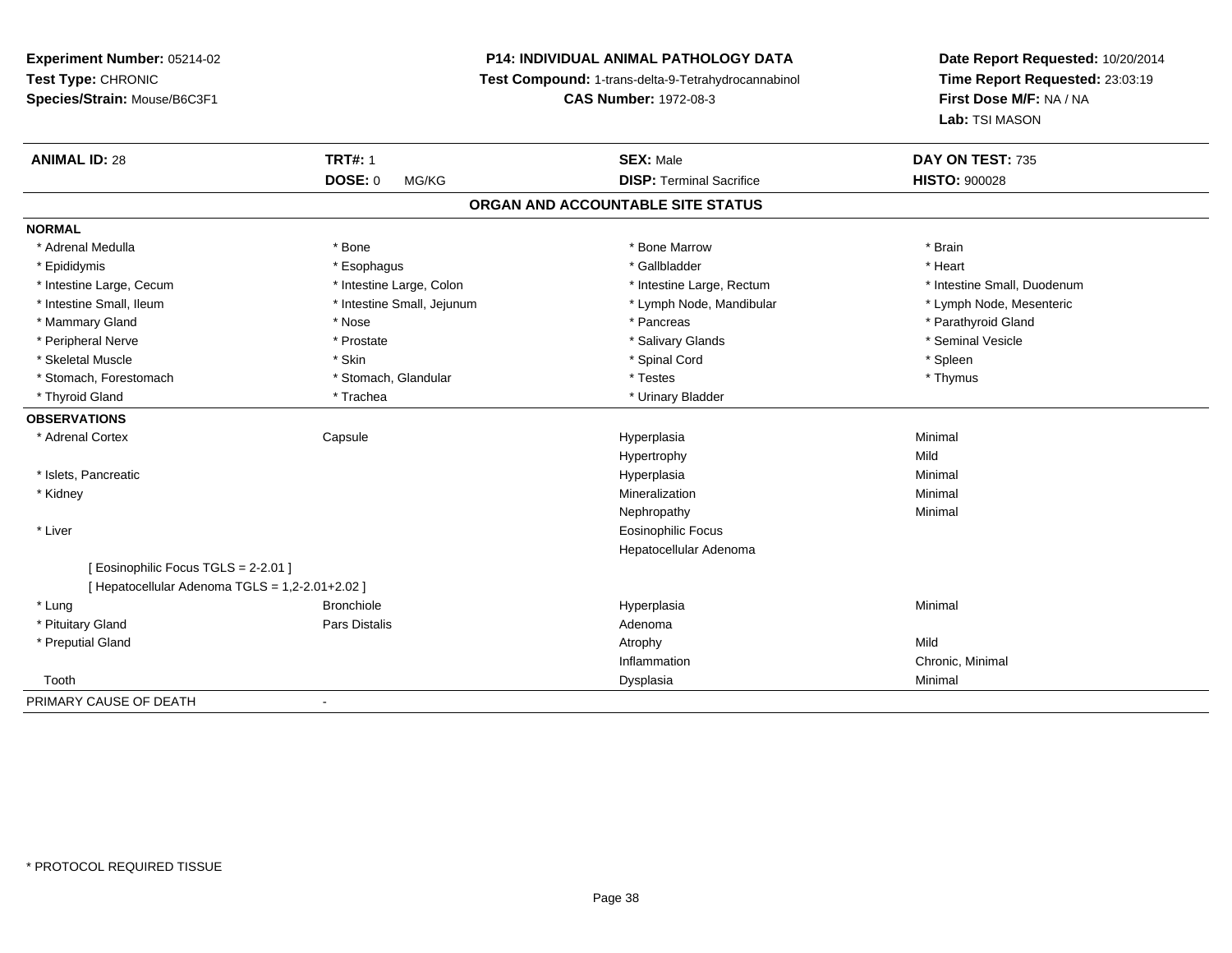# **P14: INDIVIDUAL ANIMAL PATHOLOGY DATA**

**Test Compound:** 1-trans-delta-9-Tetrahydrocannabinol

**CAS Number:** 1972-08-3

| <b>ANIMAL ID: 29</b>                       | <b>TRT#: 1</b>            | <b>SEX: Male</b>                  | DAY ON TEST: 731         |
|--------------------------------------------|---------------------------|-----------------------------------|--------------------------|
|                                            | <b>DOSE: 0</b><br>MG/KG   | <b>DISP: Terminal Sacrifice</b>   | <b>HISTO: 900029</b>     |
|                                            |                           | ORGAN AND ACCOUNTABLE SITE STATUS |                          |
| <b>NORMAL</b>                              |                           |                                   |                          |
| * Adrenal Medulla                          | * Bone                    | * Bone Marrow                     | * Brain                  |
| * Epididymis                               | * Esophagus               | * Gallbladder                     | * Intestine Large, Cecum |
| * Intestine Large, Colon                   | * Intestine Large, Rectum | * Intestine Small, Duodenum       | * Intestine Small, Ileum |
| * Intestine Small, Jejunum                 | * Lung                    | * Lymph Node, Mandibular          | * Lymph Node, Mesenteric |
| * Mammary Gland                            | * Nose                    | * Parathyroid Gland               | * Peripheral Nerve       |
| * Pituitary Gland                          | * Prostate                | * Salivary Glands                 | * Seminal Vesicle        |
| * Skeletal Muscle                          | * Skin                    | * Spinal Cord                     | * Stomach, Forestomach   |
| * Stomach, Glandular                       | * Testes                  | * Thymus                          | * Thyroid Gland          |
| * Trachea                                  | * Urinary Bladder         |                                   |                          |
| <b>OBSERVATIONS</b>                        |                           |                                   |                          |
| * Adrenal Cortex                           | Capsule                   | Hyperplasia                       | Minimal                  |
| * Heart                                    |                           | Cardiomyopathy                    | Mild                     |
| * Islets, Pancreatic                       |                           | Hyperplasia                       | Mild                     |
| * Kidney                                   |                           | Cyst                              |                          |
|                                            |                           | Nephropathy                       | Moderate                 |
| [Nephropathy TGLS = 4-3]                   |                           |                                   |                          |
| * Liver                                    |                           | <b>Eosinophilic Focus</b>         |                          |
|                                            |                           | Infarct                           |                          |
| [Eosinophilic Focus TGLS = 2-2.02,3-2.03 ] |                           |                                   |                          |
| [Infarct TGLS = $1-2.01$ ]                 |                           |                                   |                          |
| * Pancreas                                 | Duct                      | Hyperplasia                       | Moderate                 |
| * Preputial Gland                          |                           | Atrophy                           | Marked                   |
|                                            |                           | Inflammation                      | Chronic, Mild            |
| * Spleen                                   | Red Pulp                  | Hematopoietic Cell Proliferation  | Moderate                 |
| Tooth                                      |                           | Dysplasia                         | Minimal                  |
| PRIMARY CAUSE OF DEATH                     | $\blacksquare$            |                                   |                          |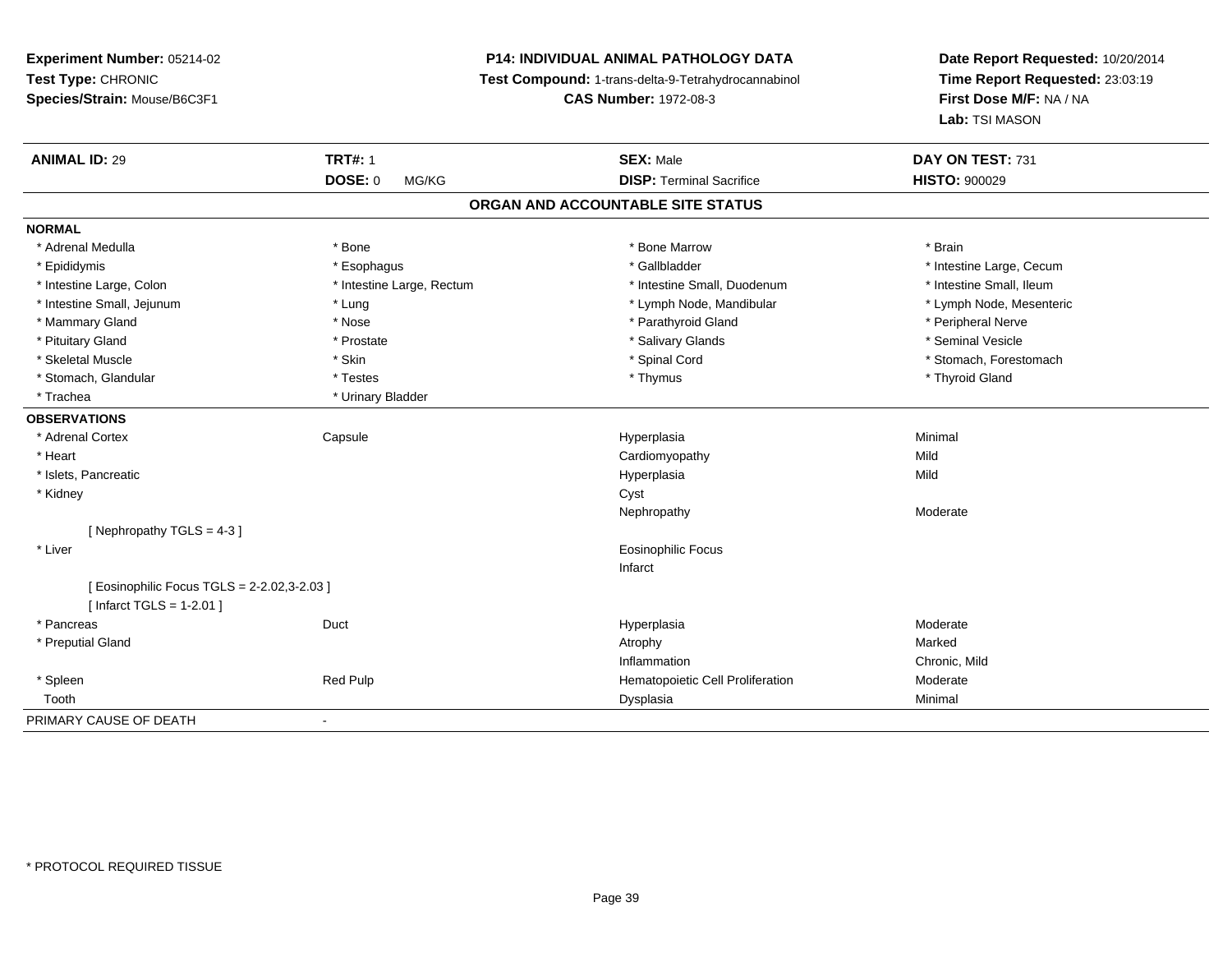| Experiment Number: 05214-02<br><b>Test Type: CHRONIC</b><br>Species/Strain: Mouse/B6C3F1 | <b>P14: INDIVIDUAL ANIMAL PATHOLOGY DATA</b><br>Test Compound: 1-trans-delta-9-Tetrahydrocannabinol<br><b>CAS Number: 1972-08-3</b> |                                   | Date Report Requested: 10/20/2014<br>Time Report Requested: 23:03:19<br>First Dose M/F: NA / NA<br>Lab: TSI MASON |  |
|------------------------------------------------------------------------------------------|-------------------------------------------------------------------------------------------------------------------------------------|-----------------------------------|-------------------------------------------------------------------------------------------------------------------|--|
| <b>ANIMAL ID: 30</b>                                                                     | <b>TRT#: 1</b>                                                                                                                      | <b>SEX:</b> Male                  | DAY ON TEST: 461                                                                                                  |  |
|                                                                                          | DOSE: 0<br>MG/KG                                                                                                                    | <b>DISP:</b> Scheduled Sacrifice  | <b>HISTO: 892832</b>                                                                                              |  |
|                                                                                          |                                                                                                                                     | ORGAN AND ACCOUNTABLE SITE STATUS |                                                                                                                   |  |
| <b>NORMAL</b>                                                                            |                                                                                                                                     |                                   |                                                                                                                   |  |
| * Epididymis                                                                             | * Testes                                                                                                                            |                                   |                                                                                                                   |  |
| PRIMARY CAUSE OF DEATH                                                                   |                                                                                                                                     |                                   |                                                                                                                   |  |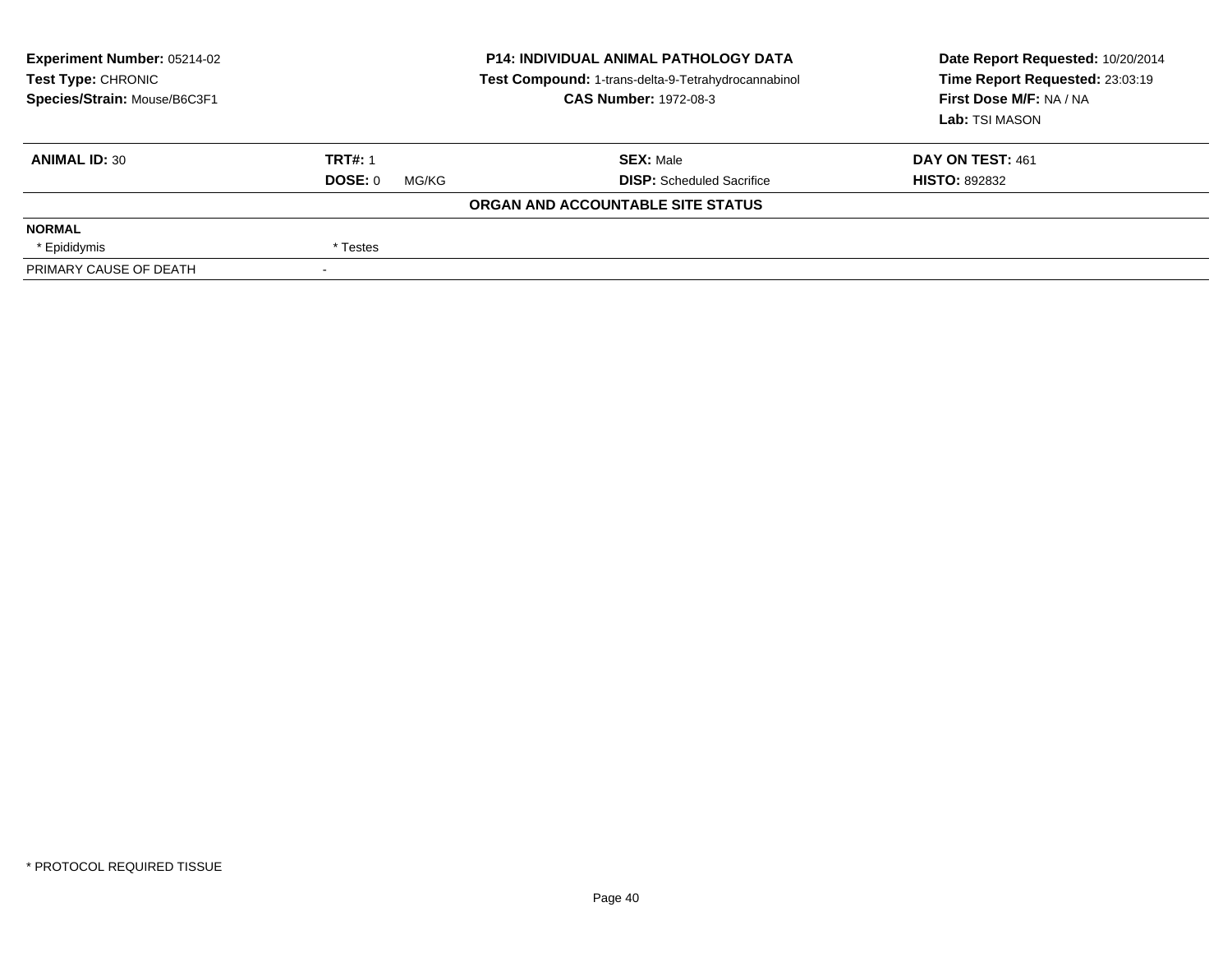**Experiment Number:** 05214-02**Test Type:** CHRONIC **Species/Strain:** Mouse/B6C3F1**P14: INDIVIDUAL ANIMAL PATHOLOGY DATA Test Compound:** 1-trans-delta-9-Tetrahydrocannabinol **CAS Number:** 1972-08-3**Date Report Requested:** 10/20/2014**Time Report Requested:** 23:03:19**First Dose M/F:** NA / NA**Lab:** TSI MASON**ANIMAL ID:** 31**TRT#:** 1 **SEX:** Male **DAY ON TEST:** 731 **DOSE:** 0 MG/KG **DISP:** Terminal Sacrifice **HISTO:** <sup>900031</sup> **ORGAN AND ACCOUNTABLE SITE STATUSNORMAL**\* Adrenal Medulla \* \* Annual Medulla \* Brain \* Bone \* \* Bone Marrow \* Bone Marrow \* \* Brain \* Brain \* Brain \* Brain \* Brain \* Brain \* Brain \* Brain \* Brain \* Brain \* Brain \* Brain \* Brain \* Brain \* Brain \* Brain \* Brain \* \* Epididymis **\* Exophagus \* Execument \* Execument \* Gallbladder** \* Gallbladder \* \* Thtestine Large, Cecum \* Intestine Small, Ileum \* Intestine Large, Colon \* Intestine Large, Rectum \* Intestine Small, Duodenum \* Intestine Small, Duodenum \* Lymph Node, Mesenteric \* Intestine Small, Jejunum \* Liver \* Liver \* Liver \* Lymph Node, Mandibular \* Lymph Node, Mandibular \* Mammary Gland \* \* Annume \* Nose \* \* Nose \* \* Pancreas \* Peripheral Nerve \* Peripheral Nerve \* Peripheral Nerve \* \* Peripheral Nerve \* \* Peripheral Nerve \* \* Peripheral Nerve \* \* Peripheral Nerve \* \* Peripheral Nerve \* \* \* Skeletal Muscle \* Prostate \* \* Skeletal Muscle \* \* Salivary Glands \* \* Steminal Vesicle \* \* Seminal Vesicle \* \* Skeletal Muscle \* Stomach. Glandular \* Skin \* Spinal Cord \* Spinal Cord \* Stomach, Forestomach \* Stomach, Forestomach \* Testes \* Thymus \* Thyroid Gland \* Trachea \* Urinary Bladder**MISSING** \* Parathyroid Gland**OBSERVATIONS** \* Adrenal Cortex Capsule Hyperplasia Minimal Hypertrophyy the contract of the Minimal Minimal Section 1996 and the Minimal Section 1997 and the Minimal Section 1997 and the  $\sim$  \* Heart Cardiomyopathyy Mild a Moderate \* Islets, Pancreaticc and the contract of the contract of the contract of the contract of the contract of the contract of the contract of the contract of the contract of the contract of the contract of the contract of the contract of the cont \* Kidneyy the control of the control of the control of the control of the control of the control of the control of the control of the control of the control of the control of the control of the control of the control of the contro n Minimal Nephropathyy the contract of the Minimal Minimal Section 1996 and the contract of the Minimal Section 1997 and the contract of the contract of the contract of the contract of the contract of the contract of the contract of the contra \* LungAlveolar/Bronchiolar Carcinoma<br>Infiltration Cellular AlveolusHistiocyte, Marked [ Alveolar/Bronchiolar Carcinoma TGLS = 1-1.01 ] \* Pituitary Glandd Cyst Constants Constants Constants Constants Constants Constants Constants Constants Constants Constants Const \* Preputial Glandd and the control of the control of the control of the control of the control of the control of the control of  $\lambda$ Inflammation Chronic, Minimal \* SpleenRed Pulp **Red Pulp 19 Mild**<br>
Red Pulp 19 Mild<br>
Dysplasia<br>
Dysplasia Toothh ann an Dysplasia ann an Dysplasia ann an Dysplasia ann an Dysplasia ann an Dysplasia ann an Mild PRIMARY CAUSE OF DEATH-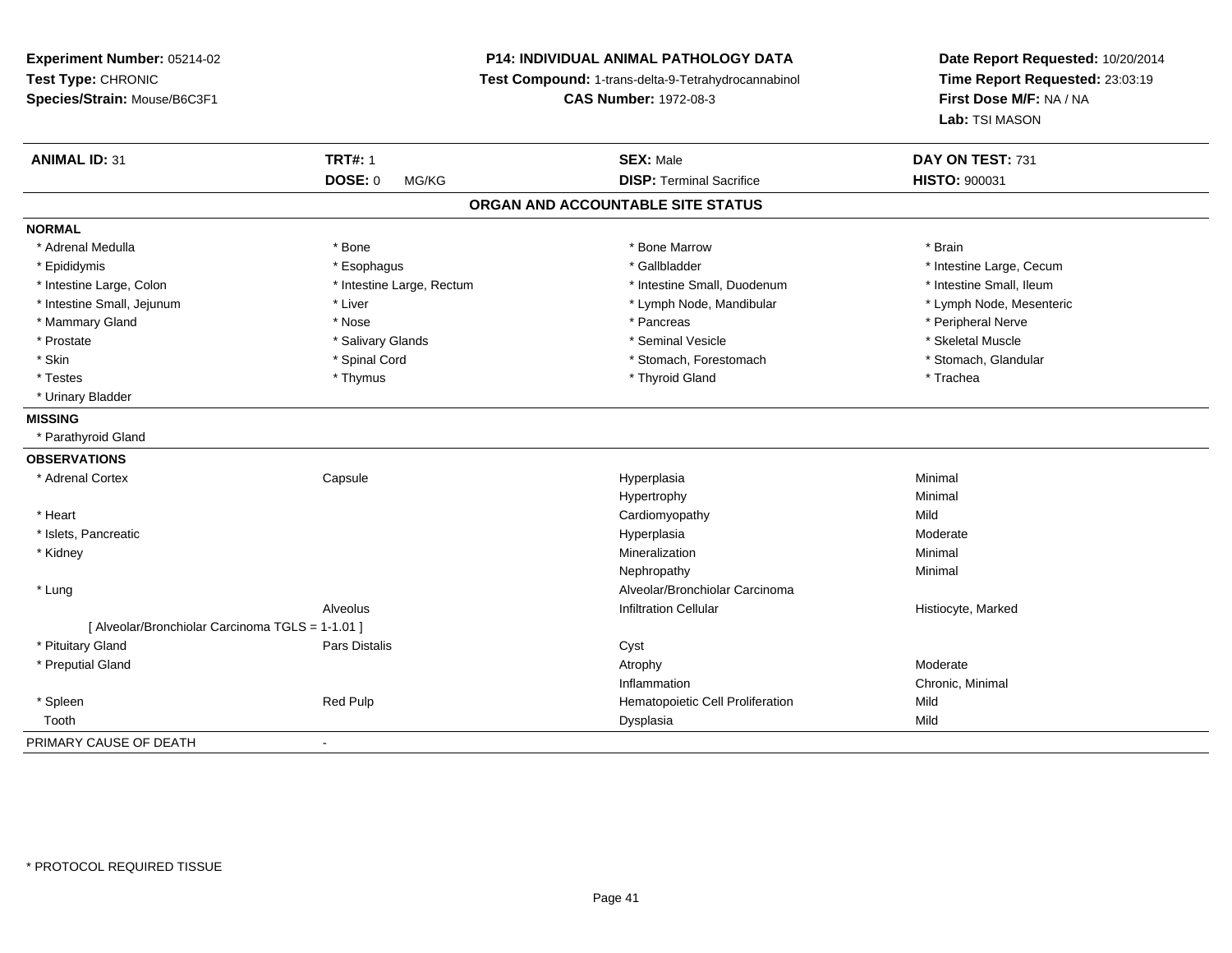| Experiment Number: 05214-02<br><b>Test Type: CHRONIC</b><br>Species/Strain: Mouse/B6C3F1 | <b>P14: INDIVIDUAL ANIMAL PATHOLOGY DATA</b><br>Test Compound: 1-trans-delta-9-Tetrahydrocannabinol<br><b>CAS Number: 1972-08-3</b> |                                   | Date Report Requested: 10/20/2014<br>Time Report Requested: 23:03:19<br>First Dose M/F: NA / NA<br>Lab: TSI MASON |  |
|------------------------------------------------------------------------------------------|-------------------------------------------------------------------------------------------------------------------------------------|-----------------------------------|-------------------------------------------------------------------------------------------------------------------|--|
| <b>ANIMAL ID: 32</b>                                                                     | <b>TRT#: 1</b>                                                                                                                      | <b>SEX:</b> Male                  | DAY ON TEST: 463                                                                                                  |  |
|                                                                                          | DOSE: 0<br>MG/KG                                                                                                                    | <b>DISP:</b> Scheduled Sacrifice  | <b>HISTO: 892833</b>                                                                                              |  |
|                                                                                          |                                                                                                                                     | ORGAN AND ACCOUNTABLE SITE STATUS |                                                                                                                   |  |
| <b>NORMAL</b>                                                                            |                                                                                                                                     |                                   |                                                                                                                   |  |
| * Epididymis                                                                             | * Testes                                                                                                                            |                                   |                                                                                                                   |  |
| PRIMARY CAUSE OF DEATH                                                                   |                                                                                                                                     |                                   |                                                                                                                   |  |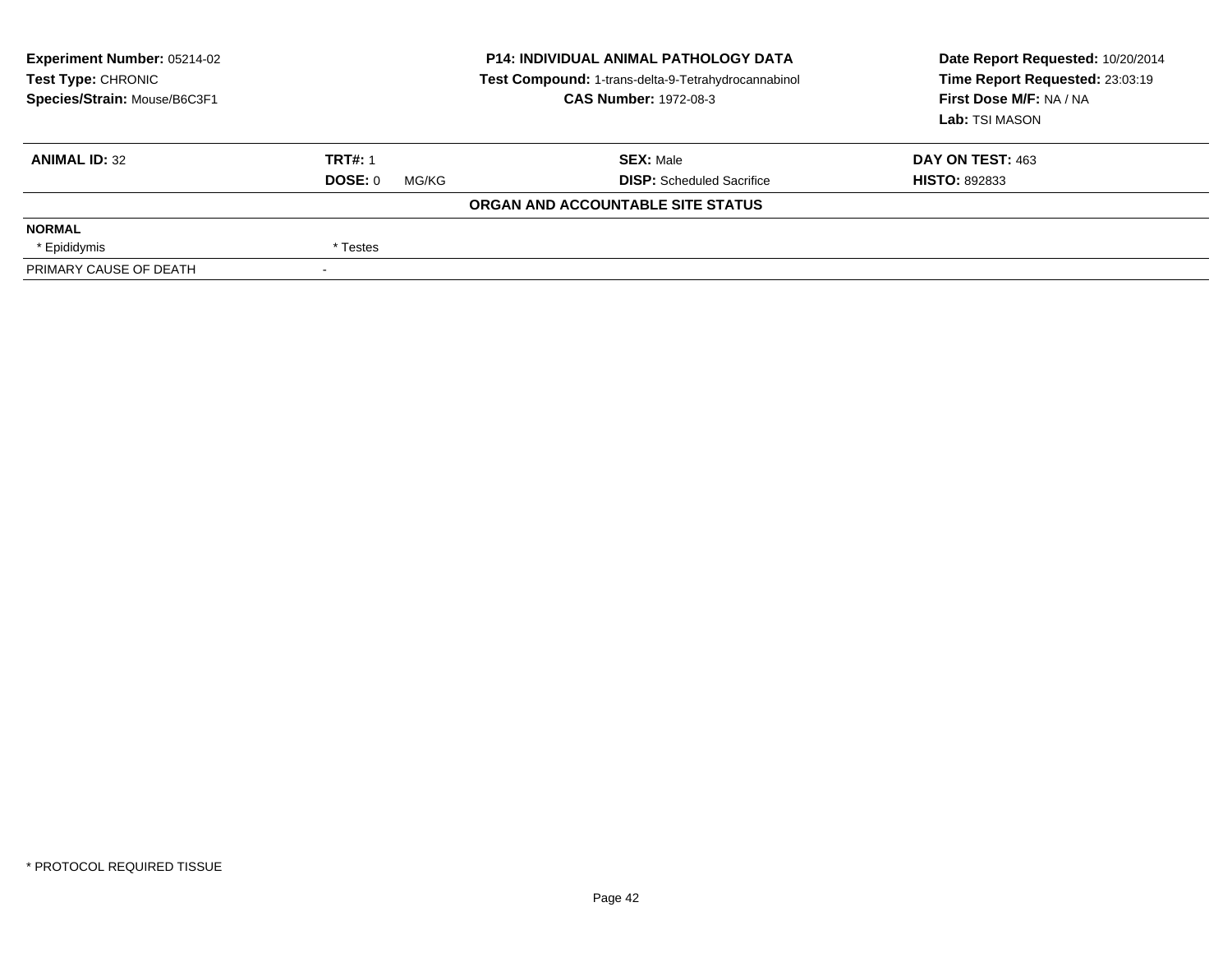# **P14: INDIVIDUAL ANIMAL PATHOLOGY DATA**

**Test Compound:** 1-trans-delta-9-Tetrahydrocannabinol

**CAS Number:** 1972-08-3

| <b>ANIMAL ID: 33</b>                               | <b>TRT#: 1</b>            | <b>SEX: Male</b>                  | DAY ON TEST: 730         |
|----------------------------------------------------|---------------------------|-----------------------------------|--------------------------|
|                                                    | <b>DOSE: 0</b><br>MG/KG   | <b>DISP: Terminal Sacrifice</b>   | <b>HISTO: 900033</b>     |
|                                                    |                           | ORGAN AND ACCOUNTABLE SITE STATUS |                          |
| <b>NORMAL</b>                                      |                           |                                   |                          |
| * Adrenal Medulla                                  | * Bone                    | * Bone Marrow                     | * Epididymis             |
| * Esophagus                                        | * Gallbladder             | * Heart                           | * Intestine Large, Cecum |
| * Intestine Large, Colon                           | * Intestine Large, Rectum | * Intestine Small, Duodenum       | * Intestine Small, Ileum |
| * Islets, Pancreatic                               | * Liver                   | * Lung                            | * Lymph Node, Mandibular |
| * Lymph Node, Mesenteric                           | * Mammary Gland           | * Pancreas                        | * Parathyroid Gland      |
| * Peripheral Nerve                                 | * Pituitary Gland         | * Prostate                        | * Salivary Glands        |
| * Seminal Vesicle                                  | * Skeletal Muscle         | * Skin                            | * Spinal Cord            |
| * Stomach, Forestomach                             | * Stomach, Glandular      | * Testes                          | * Thyroid Gland          |
| * Trachea                                          | * Urinary Bladder         |                                   |                          |
| <b>OBSERVATIONS</b>                                |                           |                                   |                          |
| * Adrenal Cortex                                   | Capsule                   | Hyperplasia                       | Minimal                  |
| * Brain                                            |                           | Mineralization                    | Minimal                  |
| * Intestine Small, Jejunum                         |                           | Carcinoma                         |                          |
| [ Carcinoma TGLS = 2-6.01+6.02 ]                   |                           |                                   |                          |
| * Kidney                                           |                           | Nephropathy                       | Mild                     |
| [Nephropathy TGLS = 3-2]                           |                           |                                   |                          |
| * Nose                                             |                           | Inflammation                      | Chronic, Minimal         |
| * Preputial Gland                                  |                           | Atrophy                           | Moderate                 |
|                                                    |                           | Inflammation                      | Chronic, Mild            |
| * Spleen                                           |                           | Angiectasis                       | Moderate                 |
|                                                    | <b>Red Pulp</b>           | Hematopoietic Cell Proliferation  | Marked                   |
| [ Hematopoietic Cell Proliferation TGLS = 1-3.01 ] |                           |                                   |                          |
| * Thymus                                           |                           | Cyst                              |                          |
| Tooth                                              |                           | Dysplasia                         | Moderate                 |
| PRIMARY CAUSE OF DEATH                             | $\blacksquare$            |                                   |                          |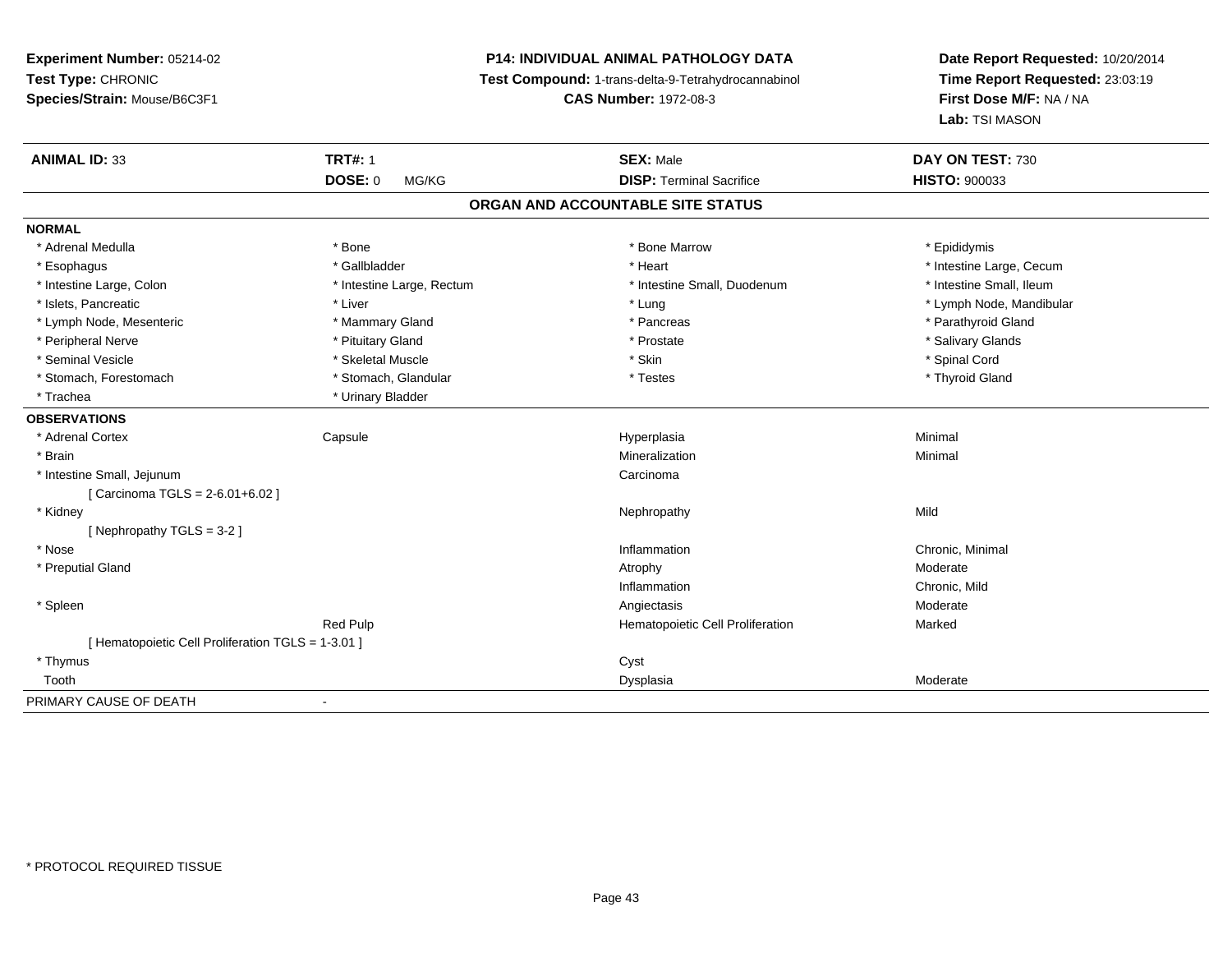# **P14: INDIVIDUAL ANIMAL PATHOLOGY DATA**

**Test Compound:** 1-trans-delta-9-Tetrahydrocannabinol

**CAS Number:** 1972-08-3

| <b>ANIMAL ID: 34</b>                     | <b>TRT#: 1</b>              | <b>SEX: Male</b>                  | DAY ON TEST: 730           |
|------------------------------------------|-----------------------------|-----------------------------------|----------------------------|
|                                          | <b>DOSE: 0</b><br>MG/KG     | <b>DISP: Terminal Sacrifice</b>   | <b>HISTO: 900034</b>       |
|                                          |                             | ORGAN AND ACCOUNTABLE SITE STATUS |                            |
| <b>NORMAL</b>                            |                             |                                   |                            |
| * Adrenal Medulla                        | * Bone                      | * Epididymis                      | * Esophagus                |
| * Gallbladder                            | * Heart                     | * Intestine Large, Cecum          | * Intestine Large, Colon   |
| * Intestine Large, Rectum                | * Intestine Small, Duodenum | * Intestine Small, Ileum          | * Intestine Small, Jejunum |
| * Lung                                   | * Lymph Node, Mandibular    | * Lymph Node, Mesenteric          | * Mammary Gland            |
| * Pancreas                               | * Parathyroid Gland         | * Peripheral Nerve                | * Pituitary Gland          |
| * Prostate                               | * Salivary Glands           | * Seminal Vesicle                 | * Skeletal Muscle          |
| * Skin                                   | * Spinal Cord               | * Stomach, Glandular              | * Testes                   |
| * Thymus                                 | * Thyroid Gland             | * Trachea                         | * Urinary Bladder          |
| <b>OBSERVATIONS</b>                      |                             |                                   |                            |
| * Adrenal Cortex                         | Capsule                     | Hyperplasia                       | Minimal                    |
| * Bone Marrow                            |                             | Proliferation                     | Mild                       |
| * Brain                                  |                             | Mineralization                    | Minimal                    |
| * Islets, Pancreatic                     |                             | Hyperplasia                       | Moderate                   |
| * Kidney                                 |                             | Mineralization                    | Minimal                    |
|                                          |                             | Nephropathy                       | Minimal                    |
| * Liver                                  |                             | Hepatocellular Adenoma            |                            |
| [ Hepatocellular Adenoma TGLS = 1-2.01 ] |                             |                                   |                            |
| * Nose                                   |                             | Inflammation                      | Chronic, Mild              |
| * Preputial Gland                        |                             | Atrophy                           | Mild                       |
|                                          |                             | Inflammation                      | Chronic, Mild              |
| * Spleen                                 | Red Pulp                    | Hematopoietic Cell Proliferation  | Minimal                    |
| * Stomach, Forestomach                   |                             | Hyperplasia                       | Squamous, Moderate         |
|                                          |                             | Ulcer                             | Minimal                    |
| [Hyperplasia TGLS = $2-6.1$ ]            |                             |                                   |                            |
| Tooth                                    |                             | Dysplasia                         | Moderate                   |
| PRIMARY CAUSE OF DEATH                   |                             |                                   |                            |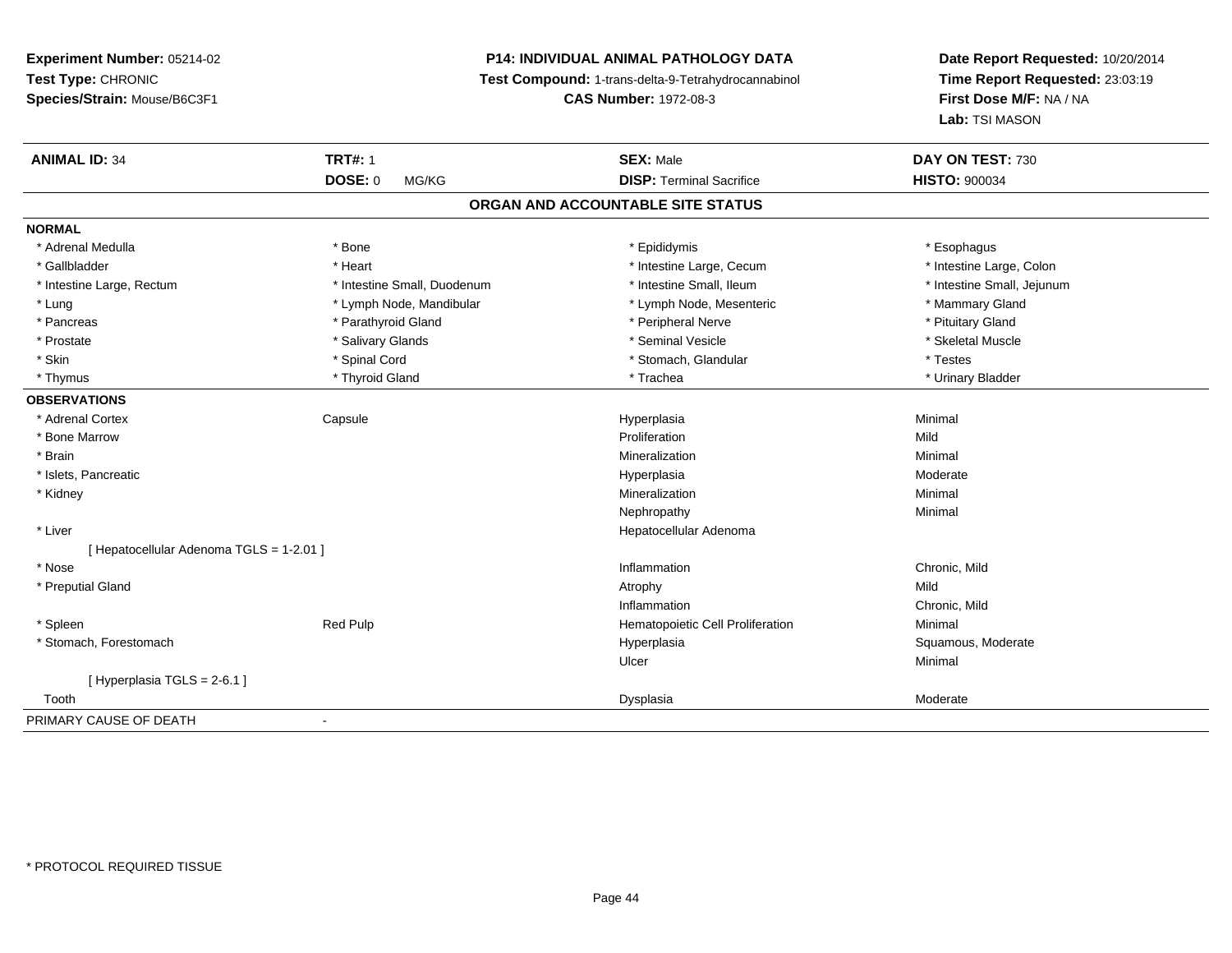# **P14: INDIVIDUAL ANIMAL PATHOLOGY DATA**

**Test Compound:** 1-trans-delta-9-Tetrahydrocannabinol

**CAS Number:** 1972-08-3

| <b>ANIMAL ID: 35</b>                                                                | <b>TRT#: 1</b>              | <b>SEX: Male</b>                  | DAY ON TEST: 591           |
|-------------------------------------------------------------------------------------|-----------------------------|-----------------------------------|----------------------------|
|                                                                                     | <b>DOSE: 0</b><br>MG/KG     | <b>DISP: Natural Death</b>        | HISTO: 900035              |
|                                                                                     |                             | ORGAN AND ACCOUNTABLE SITE STATUS |                            |
| <b>NORMAL</b>                                                                       |                             |                                   |                            |
| * Adrenal Cortex                                                                    | * Adrenal Medulla           | * Bone                            | * Epididymis               |
| * Esophagus                                                                         | * Gallbladder               | * Intestine Large, Cecum          | * Intestine Large, Colon   |
| * Intestine Large, Rectum                                                           | * Intestine Small, Duodenum | * Intestine Small, Ileum          | * Intestine Small, Jejunum |
| * Islets, Pancreatic                                                                | * Lung                      | * Lymph Node, Mandibular          | * Lymph Node, Mesenteric   |
| * Mammary Gland                                                                     | * Nose                      | * Pancreas                        | * Parathyroid Gland        |
| * Peripheral Nerve                                                                  | * Pituitary Gland           | * Prostate                        | * Salivary Glands          |
| * Seminal Vesicle                                                                   | * Skin                      | * Spinal Cord                     | * Testes                   |
| * Thyroid Gland                                                                     | * Trachea                   | * Urinary Bladder                 |                            |
| <b>MISSING</b>                                                                      |                             |                                   |                            |
| * Thymus                                                                            |                             |                                   |                            |
| <b>OBSERVATIONS</b>                                                                 |                             |                                   |                            |
| * Bone Marrow                                                                       |                             | Histiocytic Sarcoma               |                            |
| * Brain                                                                             |                             | Mineralization                    | Minimal                    |
| * Heart                                                                             |                             | Mineralization                    | Minimal                    |
| * Kidney                                                                            |                             | Mineralization                    | Minimal                    |
|                                                                                     |                             | Nephropathy                       | Mild                       |
| * Liver                                                                             |                             | Angiectasis                       | Mild                       |
|                                                                                     |                             | Histiocytic Sarcoma               |                            |
| [Angiectasis TGLS = 6-2.1]                                                          |                             |                                   |                            |
| [ Histiocytic Sarcoma TGLS = 3-2,4-2 ]                                              |                             |                                   |                            |
| * Preputial Gland                                                                   |                             | Atrophy                           | Moderate                   |
|                                                                                     |                             | Inflammation                      | Chronic, Minimal           |
| [Atrophy TGLS = $1-10$ ]                                                            |                             |                                   |                            |
| * Skeletal Muscle                                                                   |                             | Degeneration                      | Minimal                    |
| * Spleen                                                                            | Red Pulp                    | Hematopoietic Cell Proliferation  | Moderate                   |
|                                                                                     |                             | Histiocytic Sarcoma               |                            |
| [ Hematopoietic Cell Proliferation TGLS = 2-3 ]<br>[Histiocytic Sarcoma TGLS = 2-3] |                             |                                   |                            |
|                                                                                     |                             |                                   |                            |
| * Stomach, Forestomach                                                              |                             | Hyperplasia                       | Squamous, Mild             |
| * Stomach, Glandular                                                                |                             | Erosion                           | Minimal                    |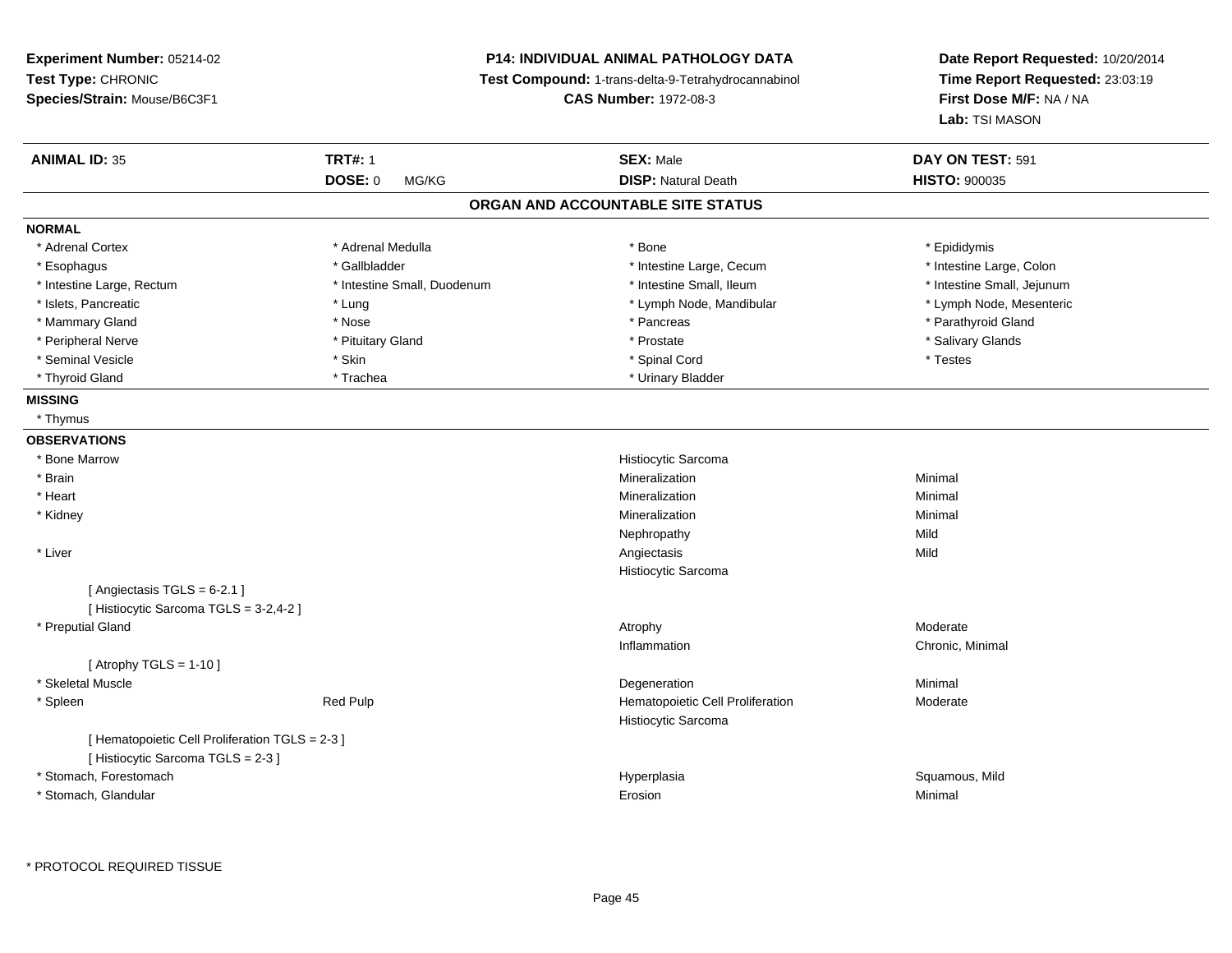| <b>Experiment Number: 05214-02</b><br><b>Test Type: CHRONIC</b><br>Species/Strain: Mouse/B6C3F1 | <b>P14: INDIVIDUAL ANIMAL PATHOLOGY DATA</b><br>Test Compound: 1-trans-delta-9-Tetrahydrocannabinol<br><b>CAS Number: 1972-08-3</b> |                                   | Date Report Requested: 10/20/2014<br>Time Report Requested: 23:03:19<br>First Dose M/F: NA / NA<br>Lab: TSI MASON |  |
|-------------------------------------------------------------------------------------------------|-------------------------------------------------------------------------------------------------------------------------------------|-----------------------------------|-------------------------------------------------------------------------------------------------------------------|--|
| <b>ANIMAL ID: 35</b>                                                                            | <b>TRT#: 1</b>                                                                                                                      | <b>SEX: Male</b>                  | DAY ON TEST: 591                                                                                                  |  |
|                                                                                                 | DOSE: 0<br>MG/KG                                                                                                                    | <b>DISP:</b> Natural Death        | <b>HISTO: 900035</b>                                                                                              |  |
|                                                                                                 |                                                                                                                                     | ORGAN AND ACCOUNTABLE SITE STATUS |                                                                                                                   |  |
|                                                                                                 |                                                                                                                                     | Mineralization                    | Minimal                                                                                                           |  |
| [ Erosion TGLS = $5-6.1$ ]                                                                      |                                                                                                                                     |                                   |                                                                                                                   |  |
| PRIMARY CAUSE OF DEATH                                                                          |                                                                                                                                     |                                   |                                                                                                                   |  |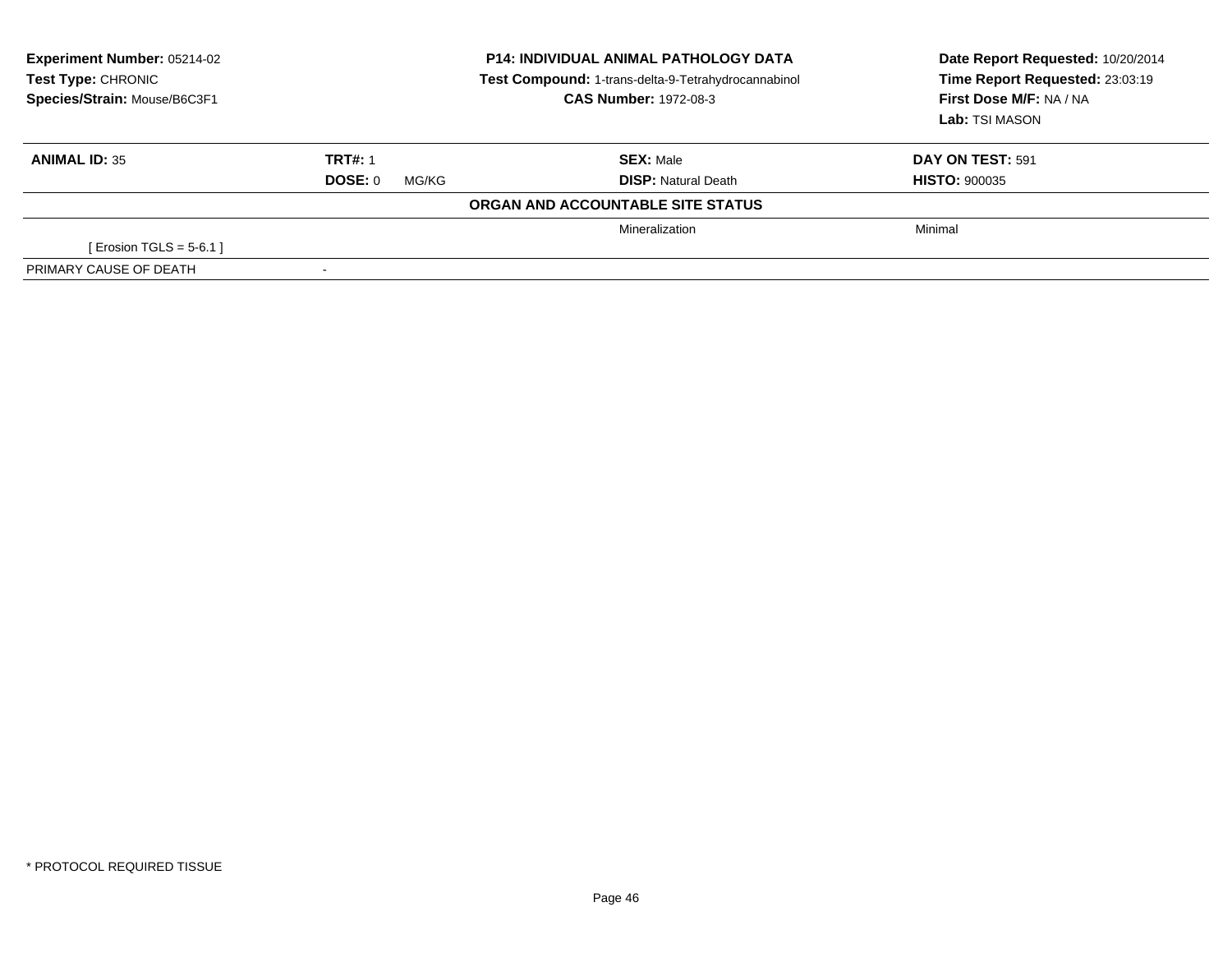| Experiment Number: 05214-02<br><b>Test Type: CHRONIC</b><br>Species/Strain: Mouse/B6C3F1 | <b>P14: INDIVIDUAL ANIMAL PATHOLOGY DATA</b><br>Test Compound: 1-trans-delta-9-Tetrahydrocannabinol<br><b>CAS Number: 1972-08-3</b> |                                   | Date Report Requested: 10/20/2014<br>Time Report Requested: 23:03:19<br>First Dose M/F: NA / NA<br>Lab: TSI MASON |  |
|------------------------------------------------------------------------------------------|-------------------------------------------------------------------------------------------------------------------------------------|-----------------------------------|-------------------------------------------------------------------------------------------------------------------|--|
| <b>ANIMAL ID: 36</b>                                                                     | <b>TRT#: 1</b>                                                                                                                      | <b>SEX: Male</b>                  | DAY ON TEST: 461                                                                                                  |  |
|                                                                                          | DOSE: 0<br>MG/KG                                                                                                                    | <b>DISP:</b> Scheduled Sacrifice  | <b>HISTO: 892834</b>                                                                                              |  |
|                                                                                          |                                                                                                                                     | ORGAN AND ACCOUNTABLE SITE STATUS |                                                                                                                   |  |
| <b>NORMAL</b>                                                                            |                                                                                                                                     |                                   |                                                                                                                   |  |
| * Epididymis                                                                             | * Testes                                                                                                                            |                                   |                                                                                                                   |  |
| PRIMARY CAUSE OF DEATH                                                                   | $\overline{\phantom{a}}$                                                                                                            |                                   |                                                                                                                   |  |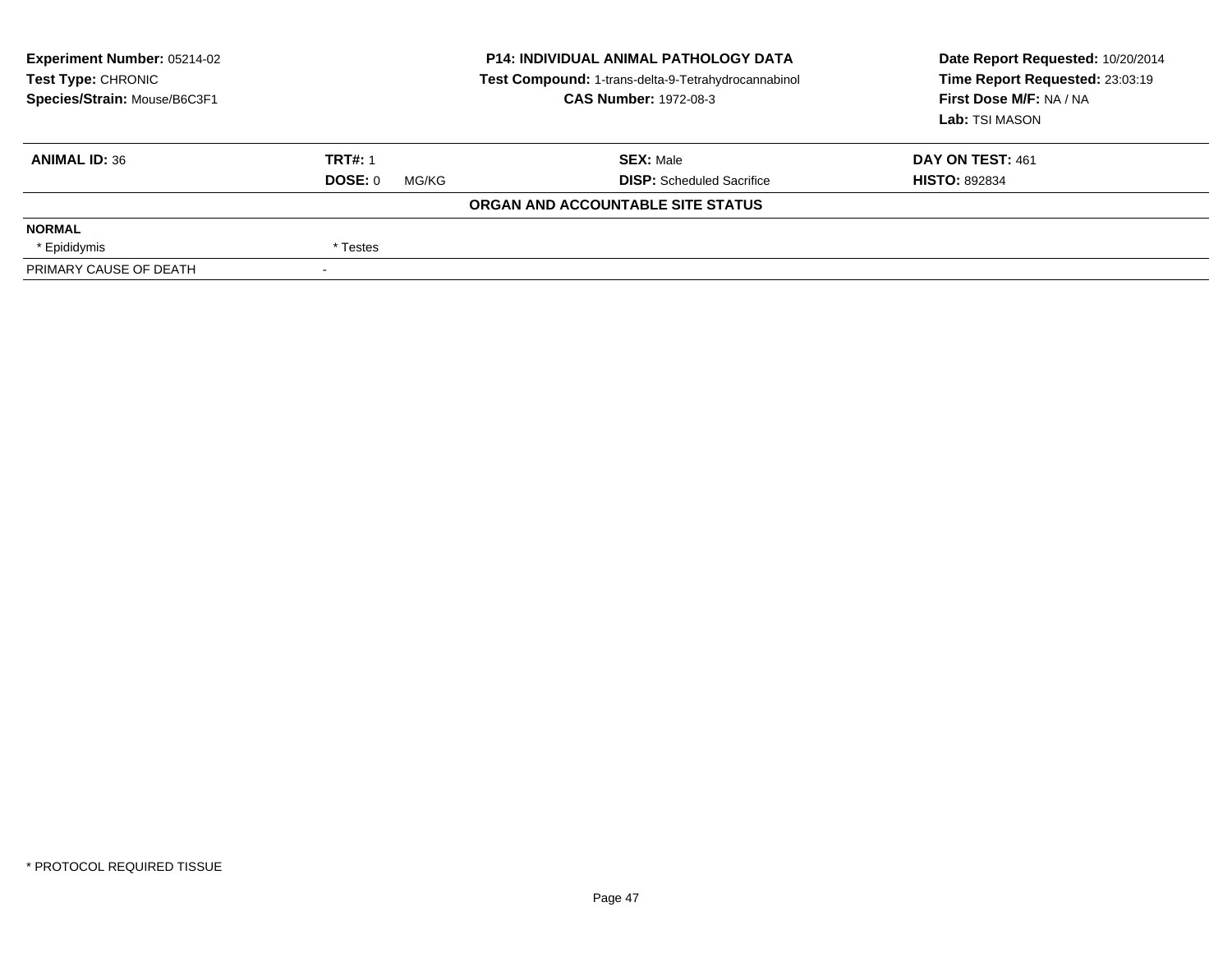**Experiment Number:** 05214-02**Test Type:** CHRONIC **Species/Strain:** Mouse/B6C3F1**P14: INDIVIDUAL ANIMAL PATHOLOGY DATA Test Compound:** 1-trans-delta-9-Tetrahydrocannabinol **CAS Number:** 1972-08-3**Date Report Requested:** 10/20/2014**Time Report Requested:** 23:03:19**First Dose M/F:** NA / NA**Lab:** TSI MASON**ANIMAL ID:** 37 **TRT#:** <sup>1</sup> **SEX:** Male **DAY ON TEST:** <sup>735</sup> **DOSE:** 0 MG/KG**DISP:** Terminal Sacrifice **HISTO:**  $900037$ **ORGAN AND ACCOUNTABLE SITE STATUSNORMAL**\* Adrenal Medulla \* \* Annual Medulla \* Brain \* Bone \* \* Bone Marrow \* Bone Marrow \* \* Brain \* Brain \* Brain \* Brain \* Brain \* Brain \* Brain \* Brain \* Brain \* Brain \* Brain \* Brain \* Brain \* Brain \* Brain \* Brain \* Brain \* \* Heart \* Epididymis \* Esophagus \* Gallbladder \* Heart \* Intestine Large, Cecum \* Intestine Large, Colon \* Intestine Large, Rectum \* Intestine Small, Duodenum\* Lymph Node, Mesenteric \* Intestine Small, Ileum \* Intestine Small, Jejunum \* Intestine Small, Jejunum \* Lymph Node, Mandibular \* Mammary Gland \* \* Nose \* \* Nose \* \* Pancreas \* Pancreas \* \* Pancreas \* \* Pancreas \* \* Pancreas \* \* Parathyroid Gland \* Peripheral Nerve \* \* Annual Vesicle \* \* Prostate \* \* Salivary Glands \* \* Salivary Glands \* \* Seminal Vesicle \* Skeletal Muscle \* The state of the set of the set of the set of the set of the set of the set of the set of the set of the set of the set of the set of the set of the set of the set of the set of the set of the set of th \* Stomach, Glandular \* \* \* Testes \* \* Testes \* \* Testes \* \* Trachea \* \* Trachea \* \* Urinary Bladder \* \* Urinary Bladder **MISSING** \* Pituitary Gland \* Thymus**OBSERVATIONS** \* Adrenal Cortex**Capsule**  Hyperplasia Minimal Hyperplasiaa **Minimal**  \* Islets, Pancreaticc and the contract of the contract of the contract of the contract of the contract of the contract of the contract of the contract of the contract of the contract of the contract of the contract of the contract of the cont a Mild \* Kidneyy control of the control of the control of the control of the control of the control of the control of the control of the control of the control of the control of the control of the control of the control of the control of Mineralizationn Minimal Nephropathyy Mild \* Liver Basophilic FocusFatty Changee Mild Hepatocellular Adenoma Multiple  $[$  Hepatocellular Adenoma TGLS = 1-2.02,2-2.01 ] \* Lung Alveolar/Bronchiolar Adenoma \* Preputial Glandd and the control of the control of the control of the control of the control of the control of the control of the control of the control of the control of the control of the control of the control of the control of the co Inflammation Chronic, Mild \* Spleenn and the settlement of the U.S. of the U.S. of the Minimal of the Minimal of the Superintensity of the Minimal  $\mu$ Red Pulp Hematopoietic Cell Proliferation Minimal \* Thyroid Gland Follicular Cel Hyperplasia Minimal Toothh anns an t-aisimeil anns an t-aisimeil anns an t-aisimeil anns an t-aisimeil anns an t-aisimeil anns an t-aisimeil Dysplasiaa Mild

PRIMARY CAUSE OF DEATH-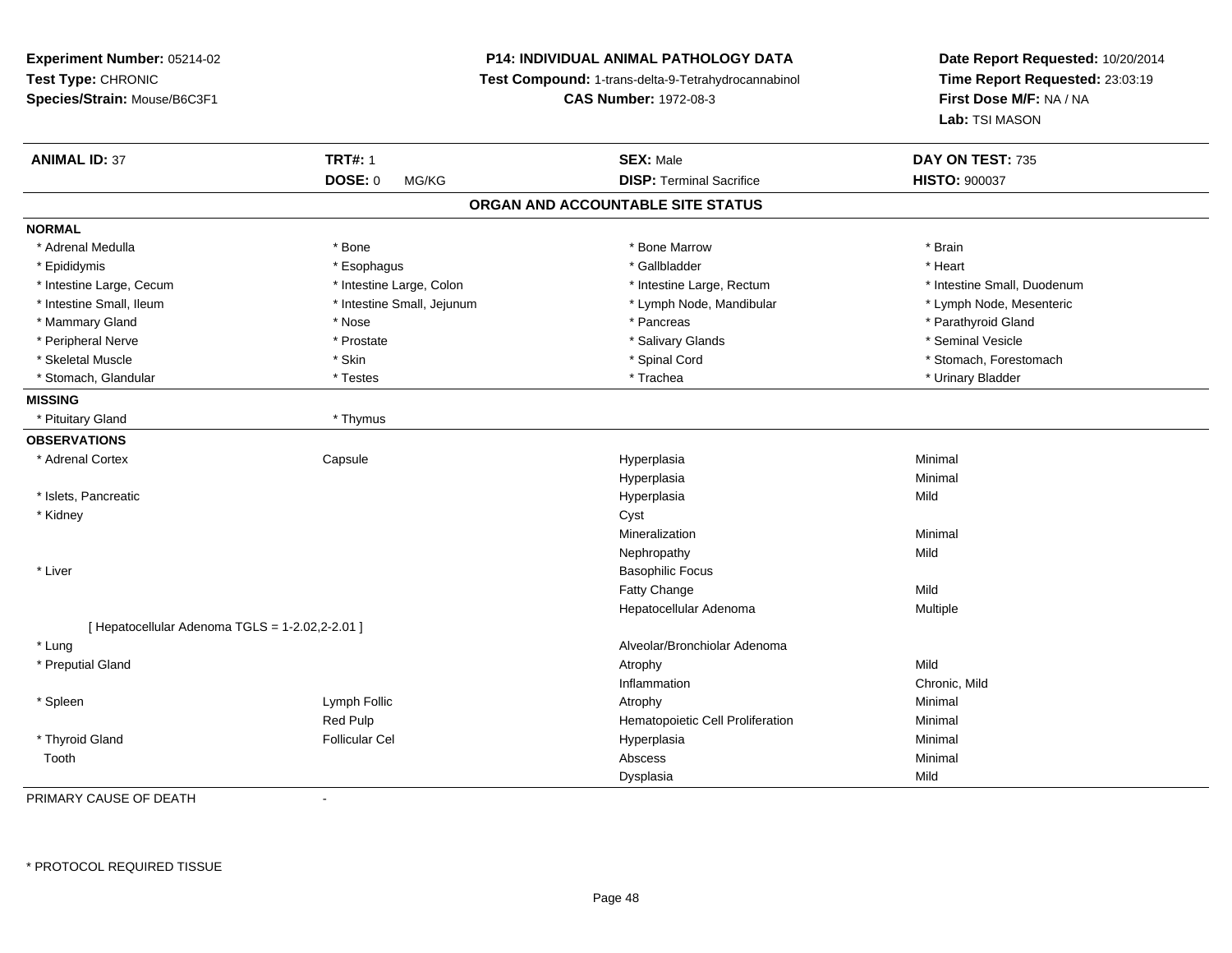| <b>Experiment Number: 05214-02</b><br><b>Test Type: CHRONIC</b><br>Species/Strain: Mouse/B6C3F1 |                         | <b>P14: INDIVIDUAL ANIMAL PATHOLOGY DATA</b><br>Test Compound: 1-trans-delta-9-Tetrahydrocannabinol<br><b>CAS Number: 1972-08-3</b> | Date Report Requested: 10/20/2014<br>Time Report Requested: 23:03:19<br>First Dose M/F: NA / NA<br>Lab: TSI MASON |
|-------------------------------------------------------------------------------------------------|-------------------------|-------------------------------------------------------------------------------------------------------------------------------------|-------------------------------------------------------------------------------------------------------------------|
| <b>ANIMAL ID: 37</b>                                                                            | <b>TRT#: 1</b>          | <b>SEX: Male</b>                                                                                                                    | DAY ON TEST: 735                                                                                                  |
|                                                                                                 | <b>DOSE: 0</b><br>MG/KG | <b>DISP: Terminal Sacrifice</b>                                                                                                     | <b>HISTO: 900037</b>                                                                                              |
|                                                                                                 |                         | ORGAN AND ACCOUNTABLE SITE STATUS                                                                                                   |                                                                                                                   |
|                                                                                                 |                         |                                                                                                                                     |                                                                                                                   |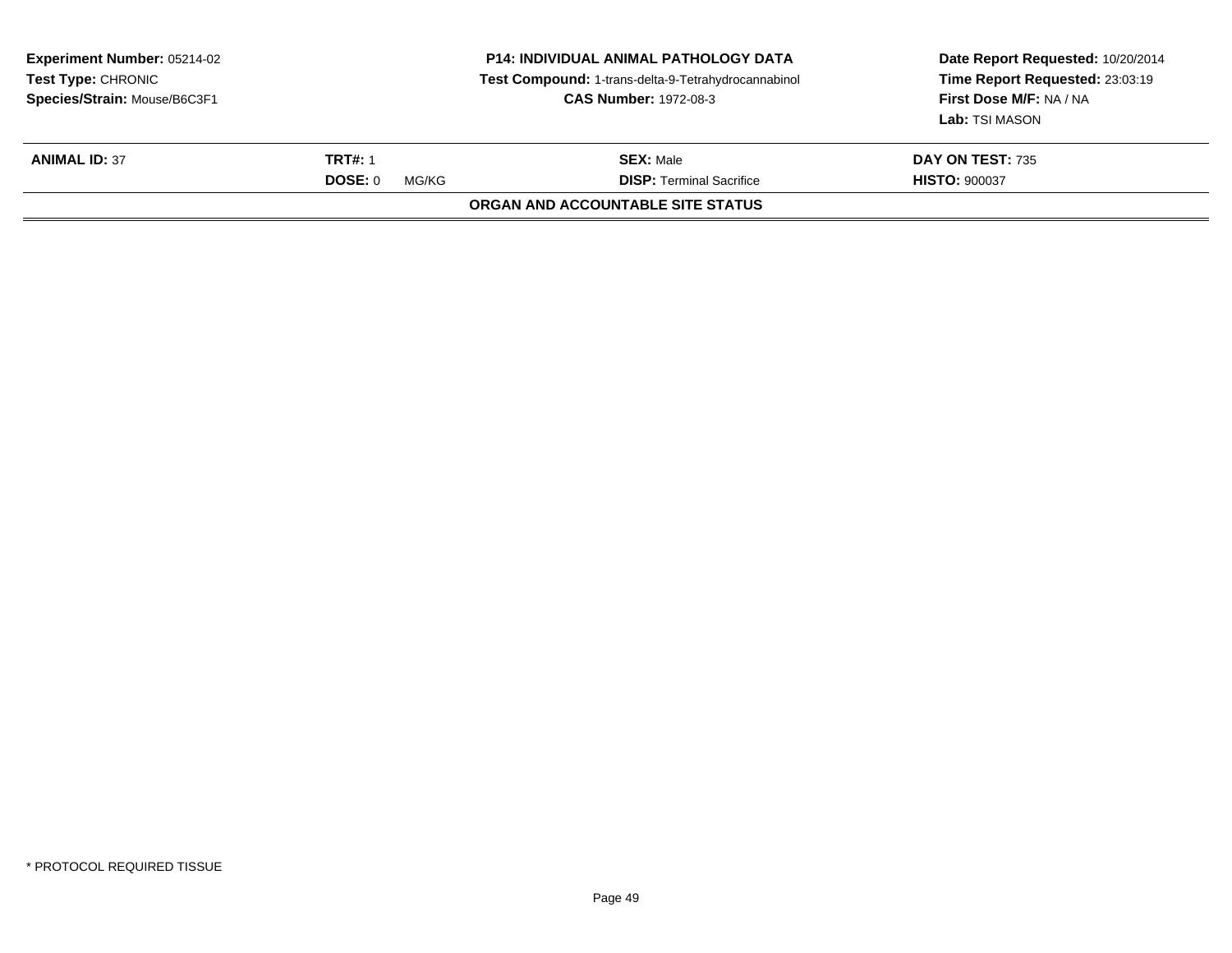**Experiment Number:** 05214-02**Test Type:** CHRONIC **Species/Strain:** Mouse/B6C3F1**P14: INDIVIDUAL ANIMAL PATHOLOGY DATA Test Compound:** 1-trans-delta-9-Tetrahydrocannabinol **CAS Number:** 1972-08-3**Date Report Requested:** 10/20/2014**Time Report Requested:** 23:03:19**First Dose M/F:** NA / NA**Lab:** TSI MASON**ANIMAL ID:** 38**TRT#:** 1 **SEX:** Male **DAY ON TEST:** 731 **DOSE:** 0 MG/KG**DISP:** Terminal Sacrifice **HISTO:**  $900038$ **ORGAN AND ACCOUNTABLE SITE STATUSNORMAL**\* Adrenal Medulla \* Adrenal Medulla \* \* The matter of the state of the state of the Marrow \* Bone Marrow \* Adrenal Medulla \* Epididymis \* Epididymis \* Bone Marrow \* Adrenal Medulla \* Epididymis \* Epididymis \* Epididymis \* Epididymis \* Epidi \* Intestine Large, Colon \* Esophagus \* Intestine Large, Cecum \* Callbladder \* 10 \* Intestine Large, Cecum \* Intestine Large, Cecum \* \* Intestine Large, Rectum \* Thestine Small, Duodenum \* Number of the small, Ileum \* Intestine Small, Jejunum \* Intestine Small, Jejunum \* Lung \* Lymph Node, Mandibular \* Nose \* Lymph Node, Mesenteric \* Nose \* Nose \* Salivary Glands \* Pancreas \* And the section of the section of the section of the section of the section of the section of the section of the section of the section of the section of the section of the section of the section of the sectio \* Seminal Vesicle \* The state of the set of the set of the set of the set of the set of the set of the set of the set of the set of the set of the set of the set of the set of the set of the set of the set of the set of th \* Stomach, Glandular \* \* \* Testes \* \* Testes \* \* Testes \* \* Trachea \* \* Trachea \* \* Urinary Bladder \* \* Urinary Bladder **MISSING** \* Mammary Gland**OBSERVATIONS** \* Adrenal Cortex**Capsule**  Hyperplasia Minimal Hyperplasiaa **Minimal** Hypertrophyy the contract of the Minimal Minimal Section 1996 and the Minimal Section 1997 and the Minimal Section 1997 and the  $\sim$  \* Brainn and the control of the control of the control of the control of the control of the control of the control of the control of the control of the control of the control of the control of the control of the control of the co \* Heart Cardiomyopathy Minimal \* Islets, Pancreaticc and the contract of the contract of the contract of the contract of the contract of the contract of the contract of the contract of the contract of the contract of the contract of the contract of the contract of the cont a **Minimal**  \* Kidneyy with the control of the control of the control of the control of the control of the control of the control of the control of the control of the control of the control of the control of the control of the control of the c n Minimal Nephropathyy the contract of the Minimal Minimal Section 1996 and the contract of the Minimal Section 1997 and the contract of the contract of the contract of the contract of the contract of the contract of the contract of the contra \* Liver Eosinophilic FocusFatty Changee Minimal Hepatocellular AdenomaNote: TUMOR IS ON SLIDE 10. \* Pituitary Glandd Cyst Constants Constants Constants Constants Constants Constants Constants Constants Constants Constants Const \* Preputial Glandd and the control of the control of the control of the control of the control of the control of the control of  $\lambda$ Inflammation Chronic, Mild \* Prostatee and the concretion of the concretion of the concretion of the concretion of the concretion of the concretion \* Skeletal Musclee and the control of the control of the control of the control of the control of the control of the control of the control of the control of the control of the control of the control of the control of the control of the co \* SpleenRed Pulp **Red Pulp 19 September 19 September 19 September 20 September 20 September 20 September 20 September 20 September 20 September 20 September 20 September 20 September 20 September 20 September 20 September 20 Septe**  \* Thymuss the contract of the contract of the contract of the contract of the contract of the contract of the contract of the contract of the contract of the contract of the contract of the contract of the contract of the contract \* Thyroid GlandFollicular Cel Hyperplasia Minimal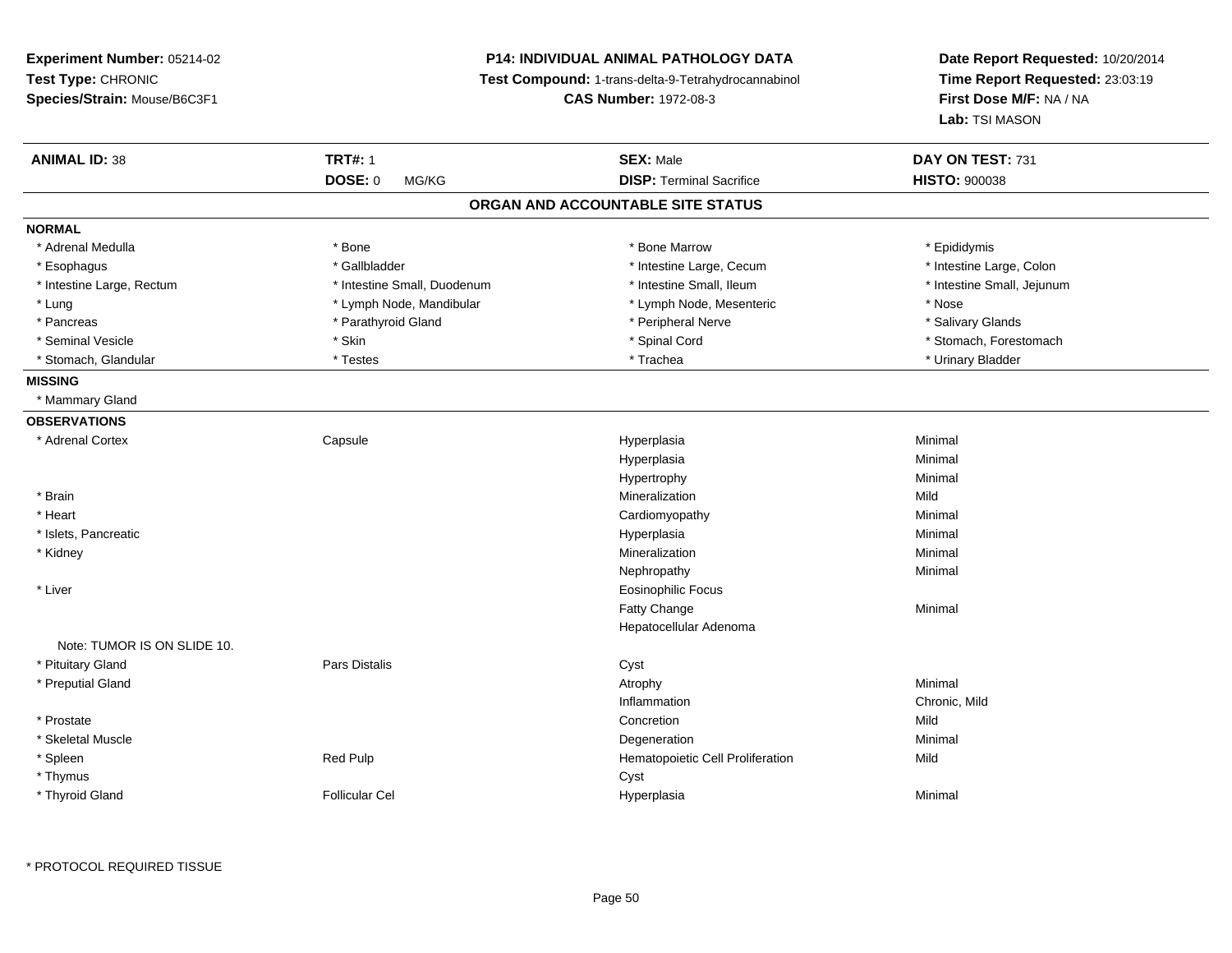| <b>Experiment Number: 05214-02</b><br><b>Test Type: CHRONIC</b><br>Species/Strain: Mouse/B6C3F1 | <b>P14: INDIVIDUAL ANIMAL PATHOLOGY DATA</b><br>Test Compound: 1-trans-delta-9-Tetrahydrocannabinol<br><b>CAS Number: 1972-08-3</b> |                                   | Date Report Requested: 10/20/2014<br>Time Report Requested: 23:03:19<br>First Dose M/F: NA / NA<br>Lab: TSI MASON |
|-------------------------------------------------------------------------------------------------|-------------------------------------------------------------------------------------------------------------------------------------|-----------------------------------|-------------------------------------------------------------------------------------------------------------------|
| <b>ANIMAL ID: 38</b>                                                                            | <b>TRT#: 1</b>                                                                                                                      | <b>SEX: Male</b>                  | DAY ON TEST: 731                                                                                                  |
|                                                                                                 | DOSE: 0<br>MG/KG                                                                                                                    | <b>DISP:</b> Terminal Sacrifice   | <b>HISTO: 900038</b>                                                                                              |
|                                                                                                 |                                                                                                                                     | ORGAN AND ACCOUNTABLE SITE STATUS |                                                                                                                   |
| Tooth                                                                                           |                                                                                                                                     | Dysplasia                         | Mild                                                                                                              |
| PRIMARY CAUSE OF DEATH                                                                          |                                                                                                                                     |                                   |                                                                                                                   |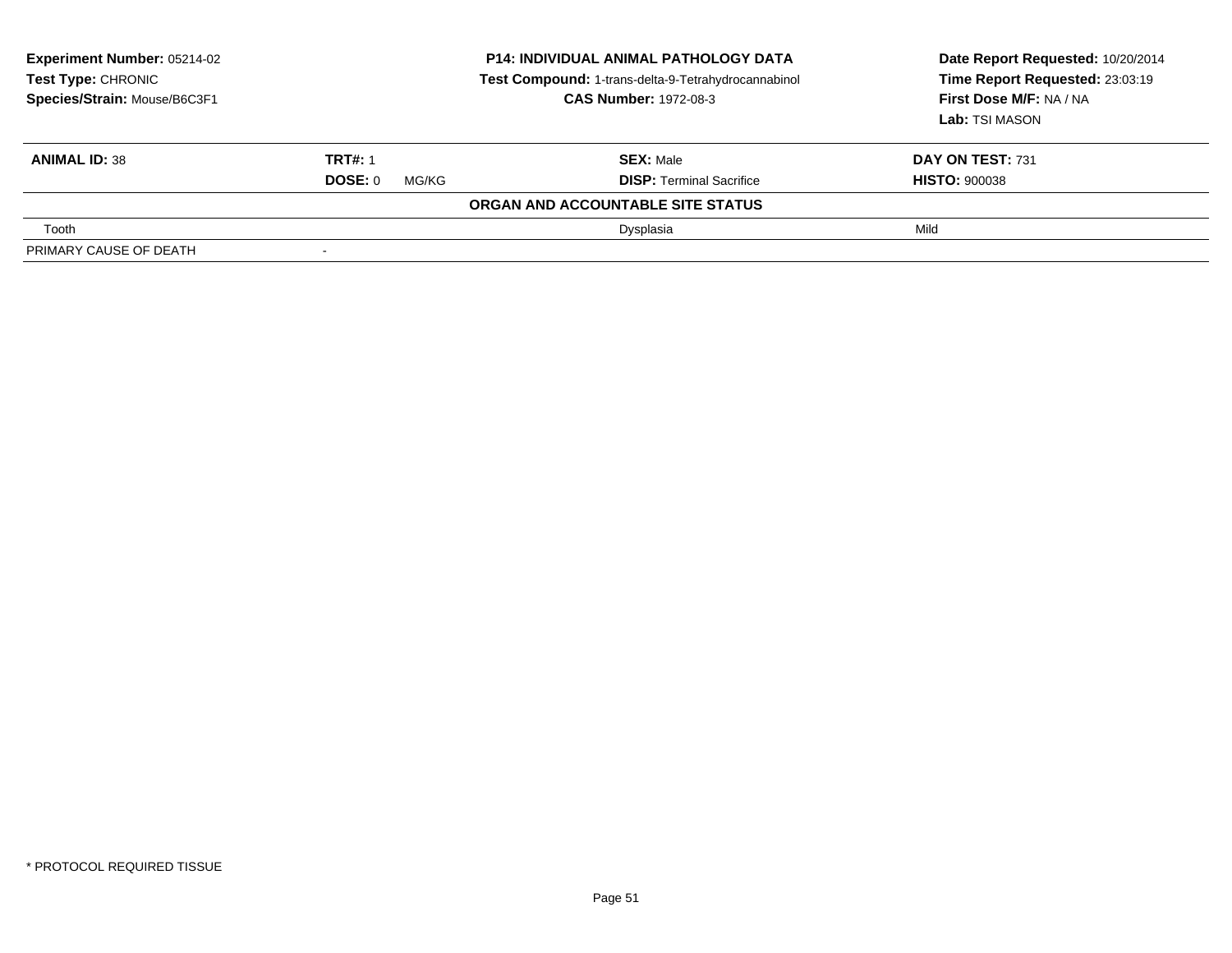# **P14: INDIVIDUAL ANIMAL PATHOLOGY DATA**

**Test Compound:** 1-trans-delta-9-Tetrahydrocannabinol

**CAS Number:** 1972-08-3

| <b>ANIMAL ID: 39</b>     | <b>TRT#: 1</b>             | <b>SEX: Male</b>                  | DAY ON TEST: 731            |
|--------------------------|----------------------------|-----------------------------------|-----------------------------|
|                          | <b>DOSE: 0</b><br>MG/KG    | <b>DISP: Terminal Sacrifice</b>   | <b>HISTO: 900039</b>        |
|                          |                            | ORGAN AND ACCOUNTABLE SITE STATUS |                             |
| <b>NORMAL</b>            |                            |                                   |                             |
| * Adrenal Cortex         | * Adrenal Medulla          | * Bone                            | * Bone Marrow               |
| * Epididymis             | * Esophagus                | * Gallbladder                     | * Heart                     |
| * Intestine Large, Cecum | * Intestine Large, Colon   | * Intestine Large, Rectum         | * Intestine Small, Duodenum |
| * Intestine Small, Ileum | * Intestine Small, Jejunum | * Lymph Node, Mandibular          | * Lymph Node, Mesenteric    |
| * Mammary Gland          | * Pancreas                 | * Parathyroid Gland               | * Peripheral Nerve          |
| * Prostate               | * Salivary Glands          | * Seminal Vesicle                 | * Skeletal Muscle           |
| * Skin                   | * Spinal Cord              | * Stomach, Forestomach            | * Stomach, Glandular        |
| * Thyroid Gland          | * Trachea                  | * Urinary Bladder                 |                             |
| <b>OBSERVATIONS</b>      |                            |                                   |                             |
| * Brain                  |                            | Mineralization                    | Mild                        |
| * Islets, Pancreatic     |                            | Hyperplasia                       | Mild                        |
| * Kidney                 |                            | Mineralization                    | Minimal                     |
|                          |                            | Nephropathy                       | Minimal                     |
| * Liver                  |                            | Fatty Change                      | Minimal                     |
| * Lung                   |                            | Hemorrhage                        | Minimal                     |
| * Nose                   |                            | Inflammation                      | Chronic, Mild               |
| * Pituitary Gland        | Pars Distalis              | Hyperplasia                       | Minimal                     |
| * Preputial Gland        |                            | Atrophy                           | Mild                        |
| * Spleen                 | Red Pulp                   | Hematopoietic Cell Proliferation  | Mild                        |
|                          | Lymph Follic               | Hyperplasia                       | Lymphoid, Minimal           |
| * Testes                 |                            | Degeneration                      | Mild                        |
|                          |                            | Inflammation                      | Chronic, Mild               |
|                          |                            | Mineralization                    | Mild                        |
| * Thymus                 |                            | Cyst                              |                             |
| Tooth                    |                            | Dysplasia                         | Minimal                     |
| PRIMARY CAUSE OF DEATH   | $\blacksquare$             |                                   |                             |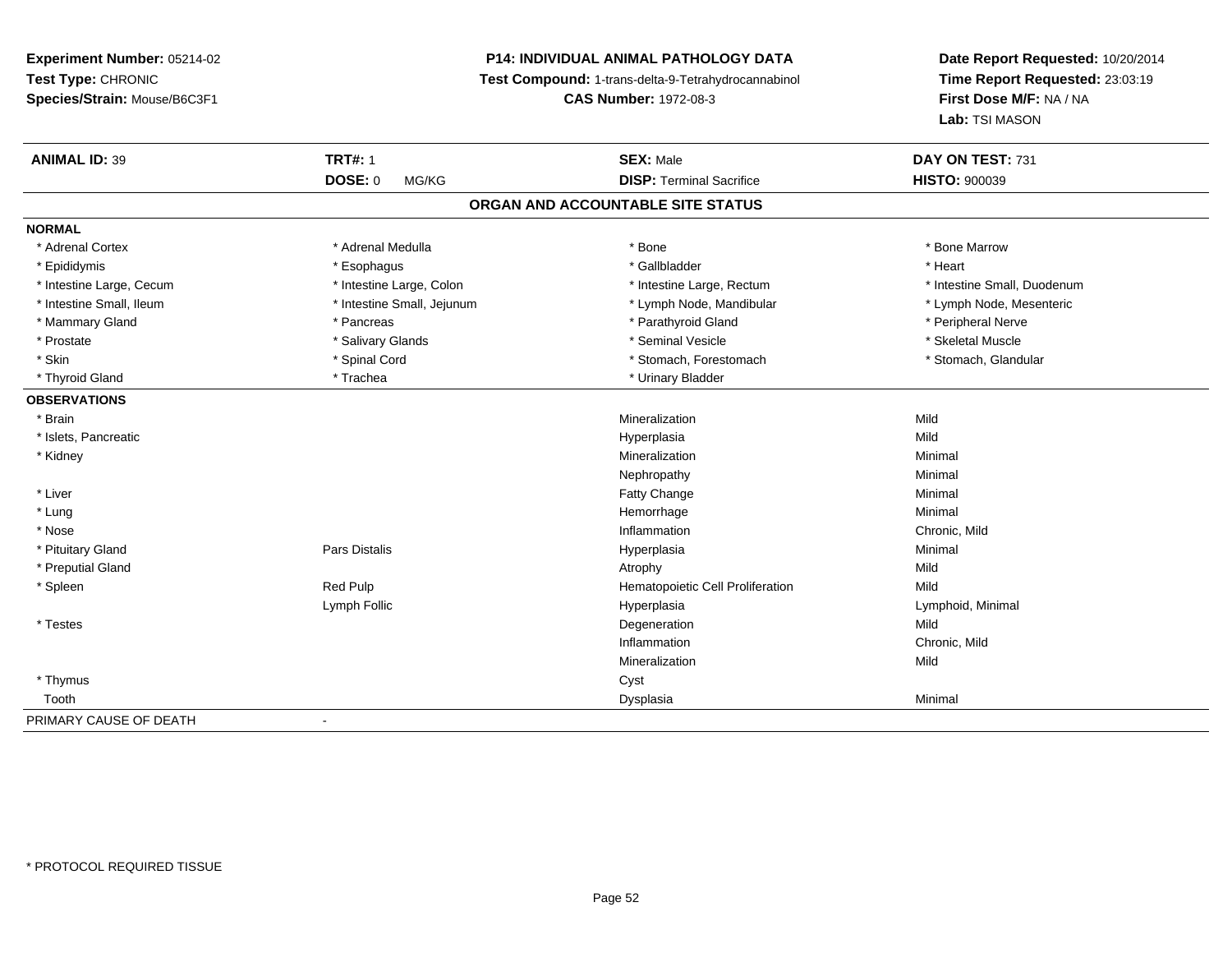# **P14: INDIVIDUAL ANIMAL PATHOLOGY DATA**

**Test Compound:** 1-trans-delta-9-Tetrahydrocannabinol

**CAS Number:** 1972-08-3

| <b>ANIMAL ID: 40</b>       | <b>TRT#: 1</b>            | <b>SEX: Male</b>                  | DAY ON TEST: 734         |
|----------------------------|---------------------------|-----------------------------------|--------------------------|
|                            | <b>DOSE: 0</b><br>MG/KG   | <b>DISP: Terminal Sacrifice</b>   | <b>HISTO: 900040</b>     |
|                            |                           | ORGAN AND ACCOUNTABLE SITE STATUS |                          |
| <b>NORMAL</b>              |                           |                                   |                          |
| * Adrenal Medulla          | * Bone                    | * Bone Marrow                     | * Epididymis             |
| * Esophagus                | * Gallbladder             | * Heart                           | * Intestine Large, Cecum |
| * Intestine Large, Colon   | * Intestine Large, Rectum | * Intestine Small, Duodenum       | * Intestine Small, Ileum |
| * Intestine Small, Jejunum | * Islets, Pancreatic      | * Liver                           | * Lung                   |
| * Lymph Node, Mandibular   | * Lymph Node, Mesenteric  | * Mammary Gland                   | * Nose                   |
| * Pancreas                 | * Parathyroid Gland       | * Peripheral Nerve                | * Pituitary Gland        |
| * Prostate                 | * Salivary Glands         | * Seminal Vesicle                 | * Skeletal Muscle        |
| * Skin                     | * Spinal Cord             | * Stomach, Forestomach            | * Stomach, Glandular     |
| * Thymus                   | * Trachea                 | * Urinary Bladder                 |                          |
| <b>OBSERVATIONS</b>        |                           |                                   |                          |
| * Adrenal Cortex           | Capsule                   | Hyperplasia                       | Minimal                  |
| * Brain                    |                           | Mineralization                    | Minimal                  |
| * Kidney                   |                           | Mineralization                    | Minimal                  |
|                            |                           | Nephropathy                       | Minimal                  |
| * Preputial Gland          |                           | Atrophy                           | Moderate                 |
|                            |                           | Dilatation                        | Moderate                 |
| [Dilatation TGLS = 1-10]   |                           |                                   |                          |
| * Spleen                   | Red Pulp                  | Hematopoietic Cell Proliferation  | Minimal                  |
| * Testes                   | <b>Interstit Cell</b>     | Hyperplasia                       | Mild                     |
| * Thyroid Gland            | <b>Follicular Cel</b>     | Hyperplasia                       | Minimal                  |
| Tooth                      |                           | Dysplasia                         | Minimal                  |
| PRIMARY CAUSE OF DEATH     |                           |                                   |                          |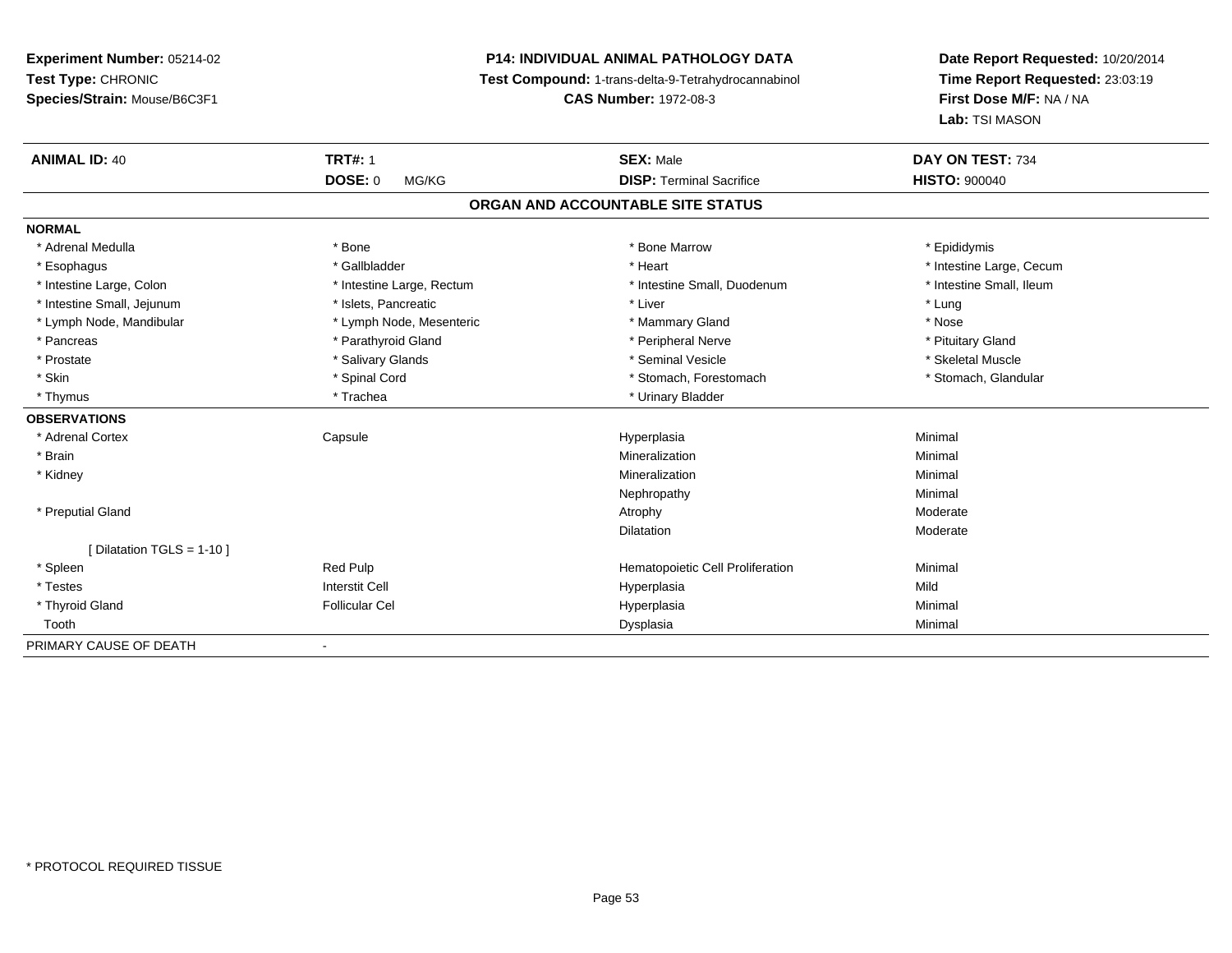| Experiment Number: 05214-02                        |                            | <b>P14: INDIVIDUAL ANIMAL PATHOLOGY DATA</b>                                        | Date Report Requested: 10/20/2014                          |
|----------------------------------------------------|----------------------------|-------------------------------------------------------------------------------------|------------------------------------------------------------|
| Test Type: CHRONIC<br>Species/Strain: Mouse/B6C3F1 |                            | Test Compound: 1-trans-delta-9-Tetrahydrocannabinol<br><b>CAS Number: 1972-08-3</b> | Time Report Requested: 23:03:19<br>First Dose M/F: NA / NA |
|                                                    |                            |                                                                                     | Lab: TSI MASON                                             |
| <b>ANIMAL ID: 41</b>                               | <b>TRT#: 1</b>             | <b>SEX: Male</b>                                                                    | DAY ON TEST: 678                                           |
|                                                    | DOSE: 0<br>MG/KG           | <b>DISP: Natural Death</b>                                                          | <b>HISTO: 900041</b>                                       |
|                                                    |                            | ORGAN AND ACCOUNTABLE SITE STATUS                                                   |                                                            |
| <b>NORMAL</b>                                      |                            |                                                                                     |                                                            |
| * Adrenal Medulla                                  | * Bone                     | * Brain                                                                             | * Epididymis                                               |
| * Esophagus                                        | * Gallbladder              | * Heart                                                                             | * Islets, Pancreatic                                       |
| * Lymph Node, Mandibular                           | * Mammary Gland            | * Nose                                                                              | * Pancreas                                                 |
| * Parathyroid Gland                                | * Peripheral Nerve         | * Pituitary Gland                                                                   | * Prostate                                                 |
| * Salivary Glands                                  | * Seminal Vesicle          | * Skin                                                                              | * Spinal Cord                                              |
| * Stomach, Forestomach                             | * Stomach, Glandular       | * Testes                                                                            | * Thyroid Gland                                            |
| * Trachea                                          |                            |                                                                                     |                                                            |
| <b>AUTO PRECLUDES DIAG.</b>                        |                            |                                                                                     |                                                            |
| * Intestine Large, Cecum                           | * Intestine Large, Colon   | * Intestine Large, Rectum                                                           | * Intestine Small, Duodenum                                |
| * Intestine Small, Ileum                           | * Intestine Small, Jejunum |                                                                                     |                                                            |
| <b>OBSERVATIONS</b>                                |                            |                                                                                     |                                                            |
| * Adrenal Cortex                                   | Capsule                    | Hyperplasia                                                                         | Minimal                                                    |
| * Bone Marrow                                      |                            | Proliferation                                                                       | Mild                                                       |
| * Kidney                                           |                            | Nephropathy                                                                         | Moderate                                                   |
| * Liver                                            |                            | Hepatocellular Adenoma                                                              |                                                            |
|                                                    |                            | Hepatocellular Carcinoma                                                            |                                                            |
| [ Hepatocellular Carcinoma TGLS = 4,10-2 ]         |                            |                                                                                     |                                                            |
| * Lung                                             |                            | Hepatocellular Carcinoma                                                            | Metastatic (Liver)                                         |
| [ Hepatocellular Carcinoma TGLS = 6,7,8,9-1.01 ]   |                            |                                                                                     |                                                            |
| * Lymph Node, Mesenteric                           |                            | Hepatocellular Carcinoma                                                            | Metastatic (Liver)                                         |
| [ Hepatocellular Carcinoma TGLS = 3-5.01 ]         |                            |                                                                                     |                                                            |
| * Preputial Gland                                  |                            | Atrophy                                                                             | Marked                                                     |
|                                                    |                            | Dilatation                                                                          | Marked                                                     |
|                                                    |                            | Inflammation                                                                        | Chronic, Minimal                                           |
| [Atrophy TGLS = $1-10$ ]                           |                            |                                                                                     |                                                            |
| [ Dilatation TGLS = 1-10 ]                         |                            |                                                                                     |                                                            |
| * Skeletal Muscle                                  |                            | Degeneration                                                                        | Minimal                                                    |
| * Spleen                                           | Lymph Follic               | Atrophy                                                                             | Mild                                                       |
|                                                    | Red Pulp                   | Hematopoietic Cell Proliferation                                                    | Mild                                                       |
| * Thymus                                           |                            | Angiectasis                                                                         | Moderate                                                   |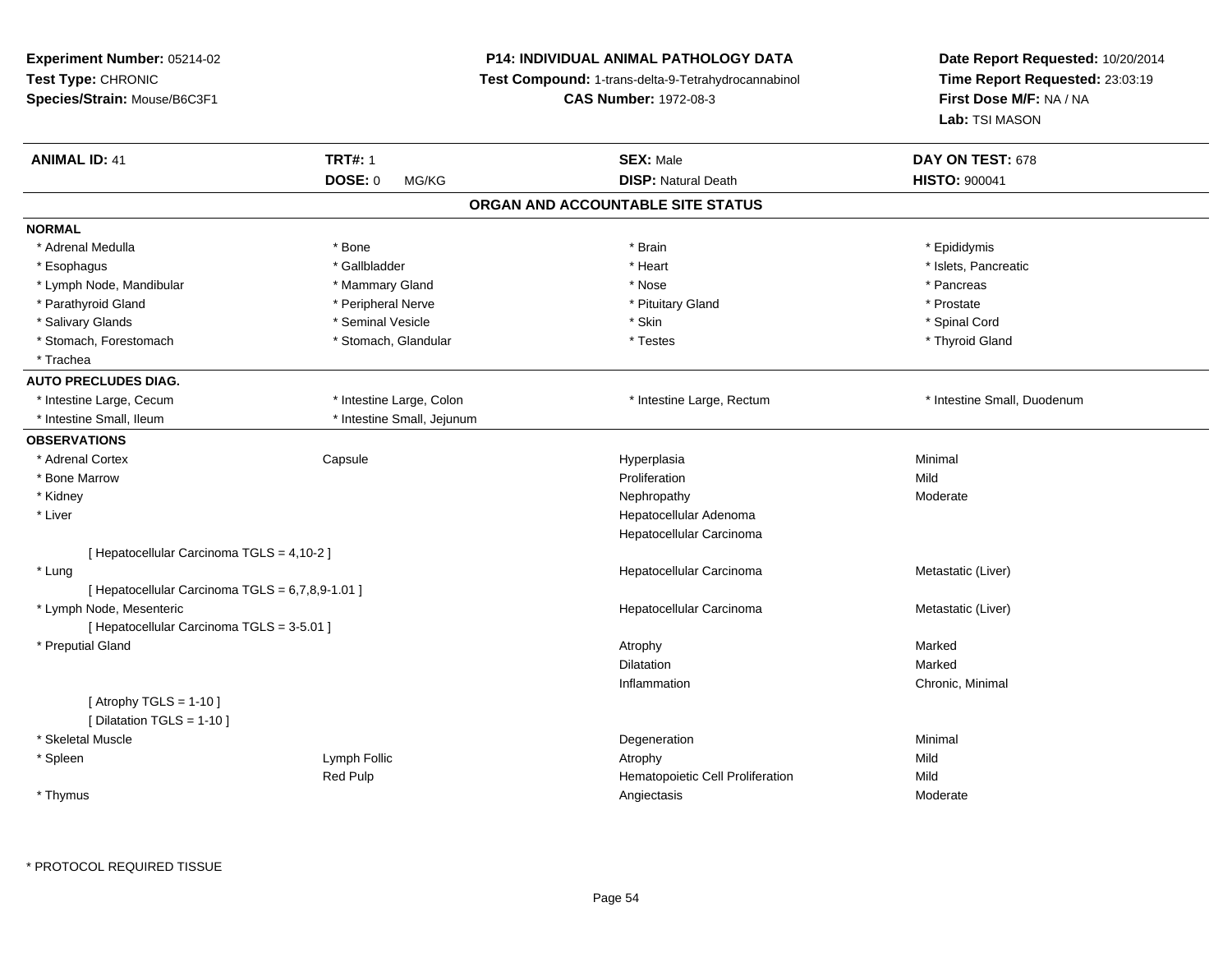| Experiment Number: 05214-02<br>Test Type: CHRONIC<br>Species/Strain: Mouse/B6C3F1 |                  | <b>P14: INDIVIDUAL ANIMAL PATHOLOGY DATA</b><br>Test Compound: 1-trans-delta-9-Tetrahydrocannabinol<br><b>CAS Number: 1972-08-3</b> | Date Report Requested: 10/20/2014<br>Time Report Requested: 23:03:19<br>First Dose M/F: NA / NA<br>Lab: TSI MASON |
|-----------------------------------------------------------------------------------|------------------|-------------------------------------------------------------------------------------------------------------------------------------|-------------------------------------------------------------------------------------------------------------------|
| <b>ANIMAL ID: 41</b>                                                              | <b>TRT#: 1</b>   | <b>SEX: Male</b>                                                                                                                    | <b>DAY ON TEST: 678</b>                                                                                           |
|                                                                                   | DOSE: 0<br>MG/KG | <b>DISP: Natural Death</b>                                                                                                          | <b>HISTO: 900041</b>                                                                                              |
|                                                                                   |                  | ORGAN AND ACCOUNTABLE SITE STATUS                                                                                                   |                                                                                                                   |
| Tooth                                                                             |                  | Dysplasia                                                                                                                           | Mild                                                                                                              |
| * Urinary Bladder                                                                 |                  | <b>Dilatation</b>                                                                                                                   | Marked                                                                                                            |
| [ Dilatation TGLS = $2-10$ ]                                                      |                  |                                                                                                                                     |                                                                                                                   |
| PRIMARY CAUSE OF DEATH                                                            |                  |                                                                                                                                     |                                                                                                                   |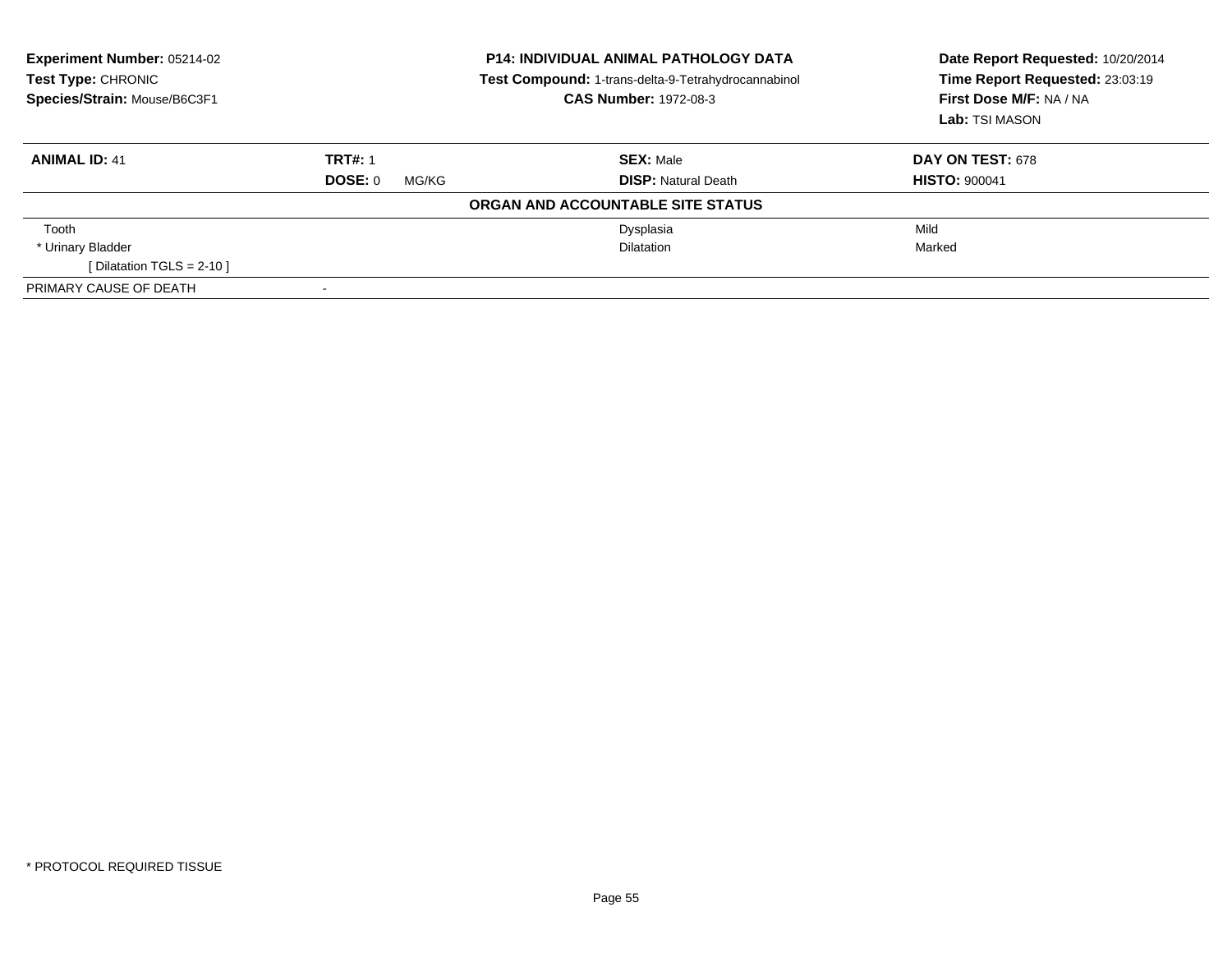| Experiment Number: 05214-02<br><b>Test Type: CHRONIC</b><br>Species/Strain: Mouse/B6C3F1 |                  | <b>P14: INDIVIDUAL ANIMAL PATHOLOGY DATA</b><br>Test Compound: 1-trans-delta-9-Tetrahydrocannabinol<br><b>CAS Number: 1972-08-3</b> | Date Report Requested: 10/20/2014<br>Time Report Requested: 23:03:19<br>First Dose M/F: NA / NA<br>Lab: TSI MASON |
|------------------------------------------------------------------------------------------|------------------|-------------------------------------------------------------------------------------------------------------------------------------|-------------------------------------------------------------------------------------------------------------------|
| <b>ANIMAL ID: 42</b>                                                                     | <b>TRT#: 1</b>   | <b>SEX: Male</b>                                                                                                                    | DAY ON TEST: 461                                                                                                  |
|                                                                                          | DOSE: 0<br>MG/KG | <b>DISP:</b> Scheduled Sacrifice                                                                                                    | <b>HISTO: 892835</b>                                                                                              |
|                                                                                          |                  | ORGAN AND ACCOUNTABLE SITE STATUS                                                                                                   |                                                                                                                   |
| <b>NORMAL</b>                                                                            |                  |                                                                                                                                     |                                                                                                                   |
| * Epididymis                                                                             | * Testes         |                                                                                                                                     |                                                                                                                   |
| PRIMARY CAUSE OF DEATH                                                                   |                  |                                                                                                                                     |                                                                                                                   |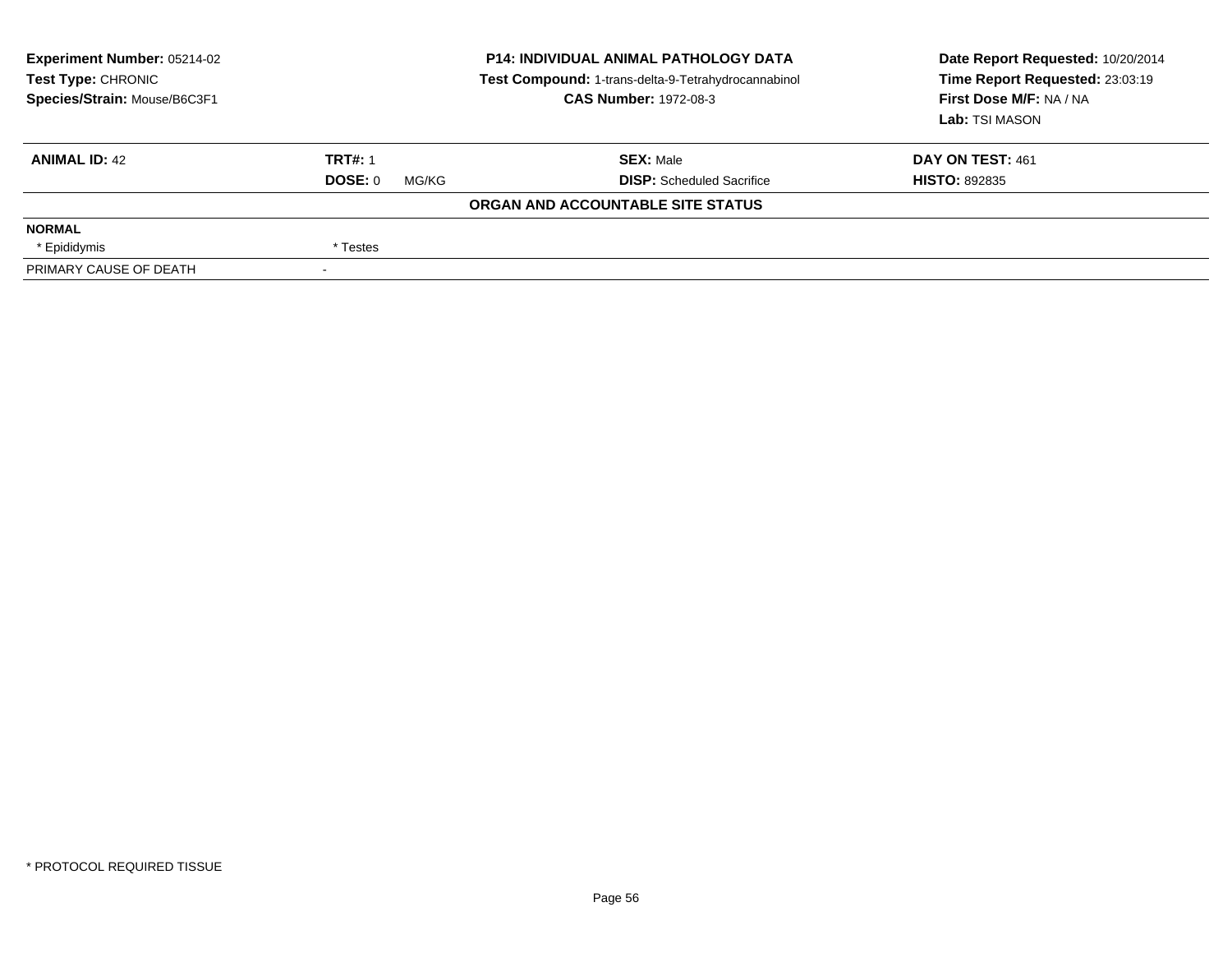**Experiment Number:** 05214-02**Test Type:** CHRONIC **Species/Strain:** Mouse/B6C3F1**P14: INDIVIDUAL ANIMAL PATHOLOGY DATA Test Compound:** 1-trans-delta-9-Tetrahydrocannabinol **CAS Number:** 1972-08-3**Date Report Requested:** 10/20/2014**Time Report Requested:** 23:03:19**First Dose M/F:** NA / NA**Lab:** TSI MASON**ANIMAL ID:** 43**TRT#:** 1 **SEX:** Male **DAY ON TEST:** 730 **DOSE:** 0 MG/KG **DISP:** Terminal Sacrifice **HISTO:** <sup>900043</sup> **ORGAN AND ACCOUNTABLE SITE STATUSNORMAL**\* Adrenal Medulla \* \* Annual Medulla \* Brain \* Bone \* \* Bone Marrow \* Bone Marrow \* \* Brain \* Brain \* Brain \* Brain \* Brain \* Brain \* Brain \* Brain \* Brain \* Brain \* Brain \* Brain \* Brain \* Brain \* Brain \* Brain \* Brain \* \* Heart \* Epididymis \* Esophagus \* Gallbladder \* Heart \* Intestine Large, Cecum \* Intestine Large, Colon \* Intestine Large, Rectum \* Intestine Small, Duodenum \* Intestine Small, Ileum \* Intestine Small, Jejunum \* Lung \* Lymph Node, Mesenteric\* Mammary Gland \* \* Nose \* \* Nose \* \* Pancreas \* Pancreas \* \* Pancreas \* \* Pancreas \* \* Pancreas \* \* Parathyroid Gland \* Peripheral Nerve \* \* \* Prostate \* \* Pretuitary Gland \* \* \* \* \* \* \* Preputial Gland \* \* \* Prostate \* Prostate \* Salivary Glands \* Seminal Vesicle \* Skeletal Muscle \* Skin\* Testes \* Spinal Cord **\*** Stomach, Forestomach \* Stomach, Spinal Cord \* Stomach, Glandular \* Testess \* Stomach, Glandular \* Thyroid Gland \* Trachea \* Trachea \* Trachea \* Thyroid Gland **MISSING** \* Lymph Node, Mandibular**OBSERVATIONS** \* Adrenal Cortex Capsulee and the Hyperplasia measurement of the Moderate of the Moderate of the Moderate  $\mathsf{M}$ HyperplasiaHyperplasia<br>
Hyperplasia<br>
Moderate Moderate \* Islets, Pancreaticc and the contract of the contract of the contract of the contract of the contract of the contract of the contract of the contract of the contract of the contract of the contract of the contract of the contract of the cont a **Moderate**  \* Kidneyy with the control of the control of the control of the control of the control of the control of the control of the control of the control of the control of the control of the control of the control of the control of the c n Minimal Nephropathyy Mild \* Liverr and the contract of the contract of the contract of the contract of the contract of the contract of the contract of the contract of the contract of the contract of the contract of the contract of the contract of the cont Eosinophilic FocusFatty Changee Minimal **Necrosis**  ModerateNote: CLEAR CELL FOCUS IS ON SLIDE 10. $[$  Necrosis TGLS = 1-2.01  $]$  \* Spleen Lymph Follic Hyperplasia Lymphoid, Mild \* Thymuss the contract of the contract of the contract of the contract of the contract of the contract of the contract of the contract of the contract of the contract of the contract of the contract of the contract of the contract Toothh ann an comhan ann an t-ainm an t-ainm an t-ainm an t-ainm an Dysplasia ann an t-ainm an t-ainm an t-ainm an t-ainm an t-ainm an t-ainm an t-ainm an t-ainm an t-ainm an t-ainm an t-ainm an t-ainm an t-ainm an t-ainm an t-PRIMARY CAUSE OF DEATH-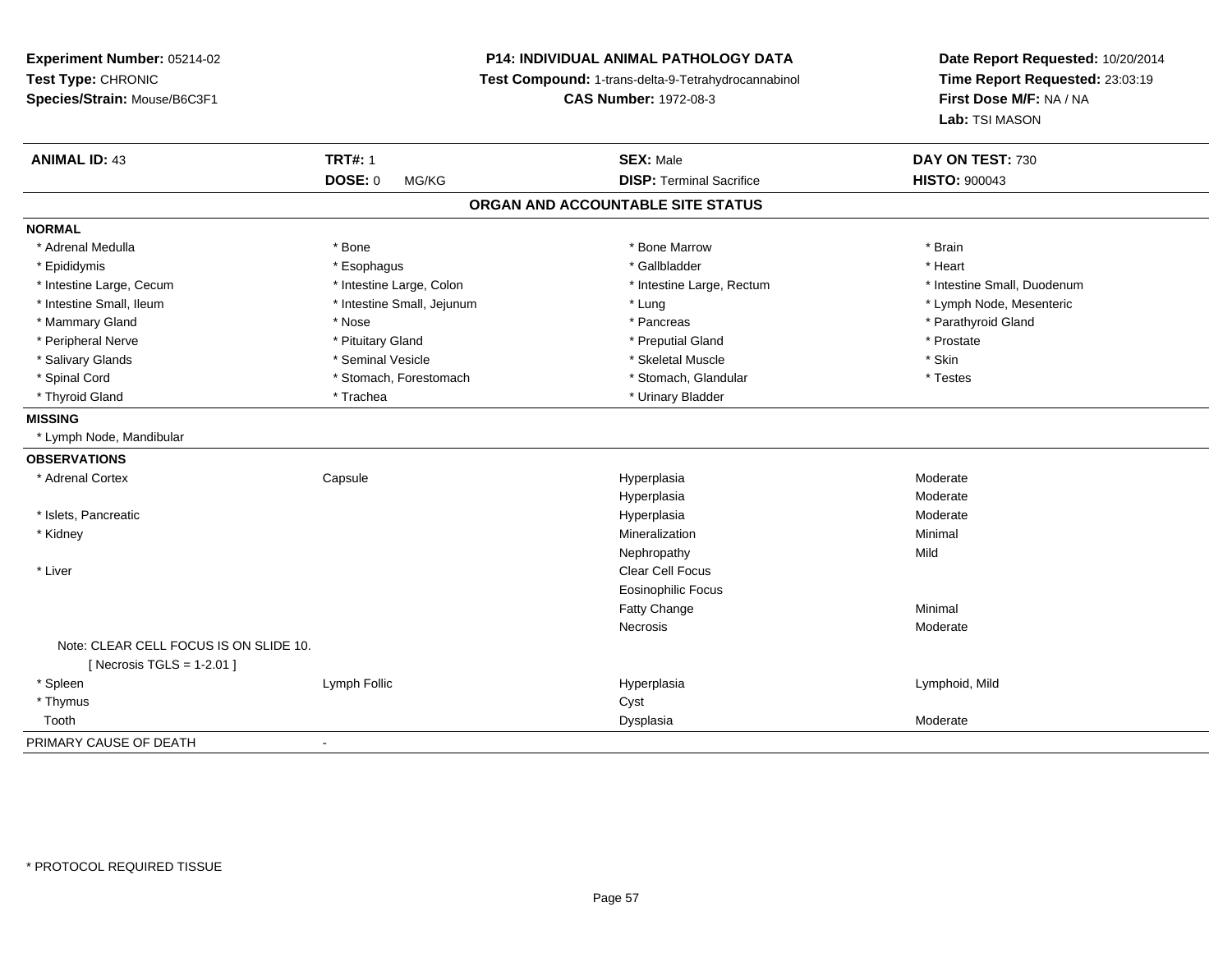| Experiment Number: 05214-02<br><b>Test Type: CHRONIC</b><br>Species/Strain: Mouse/B6C3F1 |                          | <b>P14: INDIVIDUAL ANIMAL PATHOLOGY DATA</b><br>Test Compound: 1-trans-delta-9-Tetrahydrocannabinol<br><b>CAS Number: 1972-08-3</b> | Date Report Requested: 10/20/2014<br>Time Report Requested: 23:03:19<br>First Dose M/F: NA / NA<br>Lab: TSI MASON |
|------------------------------------------------------------------------------------------|--------------------------|-------------------------------------------------------------------------------------------------------------------------------------|-------------------------------------------------------------------------------------------------------------------|
| <b>ANIMAL ID: 44</b>                                                                     | <b>TRT#: 1</b>           | <b>SEX: Male</b>                                                                                                                    | DAY ON TEST: 461                                                                                                  |
|                                                                                          | DOSE: 0<br>MG/KG         | <b>DISP:</b> Scheduled Sacrifice                                                                                                    | <b>HISTO: 892836</b>                                                                                              |
|                                                                                          |                          | ORGAN AND ACCOUNTABLE SITE STATUS                                                                                                   |                                                                                                                   |
| <b>NORMAL</b>                                                                            |                          |                                                                                                                                     |                                                                                                                   |
| * Epididymis                                                                             | * Testes                 |                                                                                                                                     |                                                                                                                   |
| PRIMARY CAUSE OF DEATH                                                                   | $\overline{\phantom{a}}$ |                                                                                                                                     |                                                                                                                   |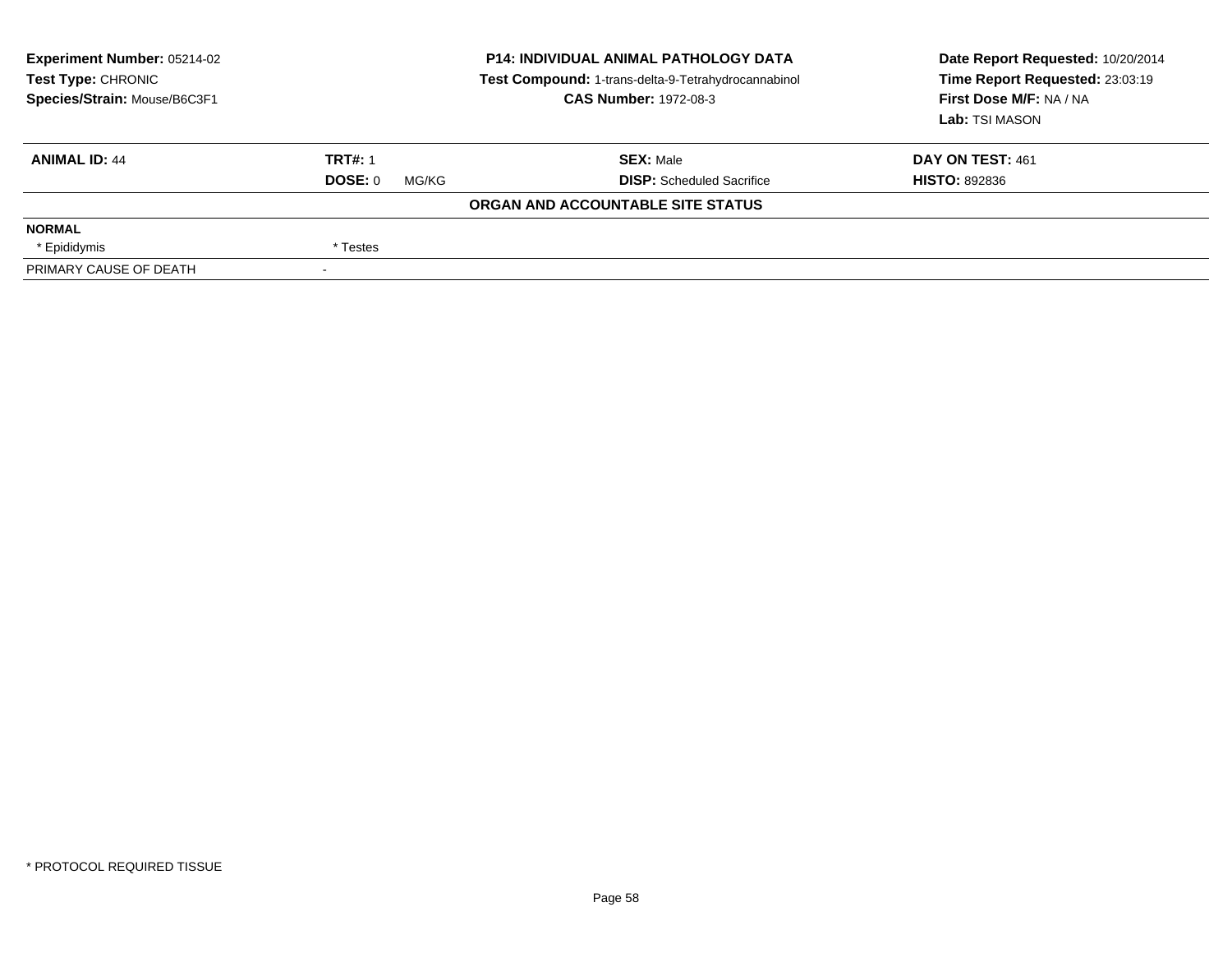| Experiment Number: 05214-02<br><b>Test Type: CHRONIC</b><br>Species/Strain: Mouse/B6C3F1 |                  | <b>P14: INDIVIDUAL ANIMAL PATHOLOGY DATA</b><br>Test Compound: 1-trans-delta-9-Tetrahydrocannabinol<br><b>CAS Number: 1972-08-3</b> | Date Report Requested: 10/20/2014<br>Time Report Requested: 23:03:19<br>First Dose M/F: NA / NA<br>Lab: TSI MASON |
|------------------------------------------------------------------------------------------|------------------|-------------------------------------------------------------------------------------------------------------------------------------|-------------------------------------------------------------------------------------------------------------------|
| <b>ANIMAL ID: 45</b>                                                                     | <b>TRT#: 1</b>   | <b>SEX: Male</b>                                                                                                                    | DAY ON TEST: 463                                                                                                  |
|                                                                                          | DOSE: 0<br>MG/KG | <b>DISP:</b> Scheduled Sacrifice                                                                                                    | <b>HISTO: 892837</b>                                                                                              |
|                                                                                          |                  | ORGAN AND ACCOUNTABLE SITE STATUS                                                                                                   |                                                                                                                   |
| <b>NORMAL</b>                                                                            |                  |                                                                                                                                     |                                                                                                                   |
| * Epididymis                                                                             | * Testes         |                                                                                                                                     |                                                                                                                   |
| PRIMARY CAUSE OF DEATH                                                                   |                  |                                                                                                                                     |                                                                                                                   |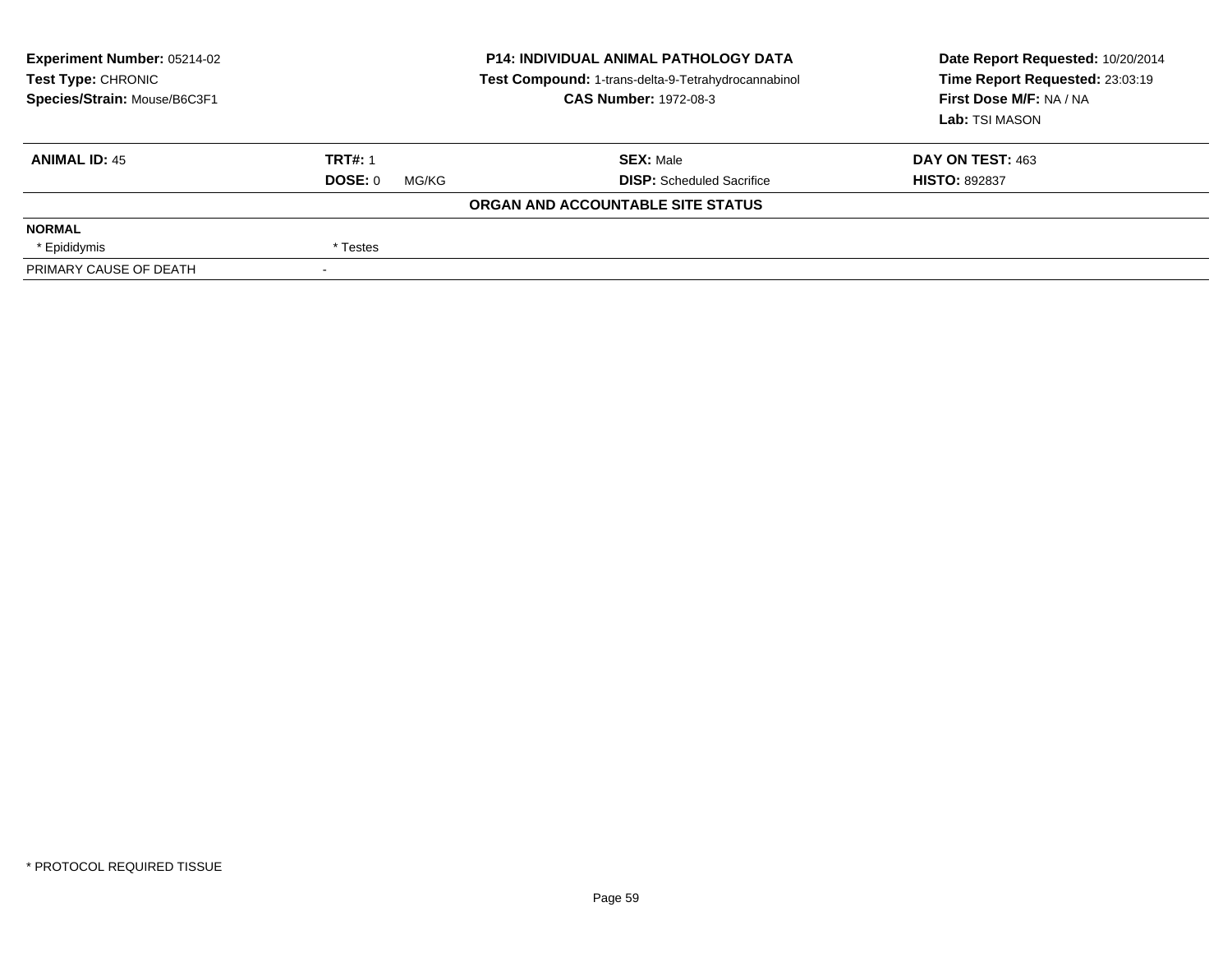**Experiment Number:** 05214-02**Test Type:** CHRONIC **Species/Strain:** Mouse/B6C3F1**P14: INDIVIDUAL ANIMAL PATHOLOGY DATA Test Compound:** 1-trans-delta-9-Tetrahydrocannabinol **CAS Number:** 1972-08-3**Date Report Requested:** 10/20/2014**Time Report Requested:** 23:03:19**First Dose M/F:** NA / NA**Lab:** TSI MASON**ANIMAL ID:** 46**6 TRT#:** 1 **TRT#:** 1 **SEX:** Male **SEX:** Male **DAY ON TEST:** 585 **DOSE:** 0 MG/KG**DISP:** Natural Death **HISTO:**  $900046$ **ORGAN AND ACCOUNTABLE SITE STATUSNORMAL**\* Adrenal Medulla \* Adrenal Medulla \* \* \* example \* \* Bone \* \* \* Bone \* \* Epididymis \* \* Epididymis \* \* \* Esophagus \* Esophagus \* \* Esophagus \* \* Esophagus \* \* Esophagus \* \* Esophagus \* \* Esophagus \* \* Esophagus \* \* \* \* \* \* \* \* \* \* \* \* \* \* \* Intestine Large, Rectum \* Gallbladder \* The mode of the state of the state of the state of the state of the state of the state of the state of the state of the state of the state of the state of the state of the state of the state of the state of \* Intestine Small, Duodenum \* Intestine Small, Ileum \* Intestine Small, Jejunum \* Mammary Gland\* Nose \* Parathyroid Gland \* Parathyroid Gland \* Peripheral Nerve \* Peripheral Nerve \* Pituitary Gland \* Pituitary Gland \* Skeletal Muscle \* Prostate \* \* Skeletal Muscle \* \* Salivary Glands \* \* Steminal Vesicle \* \* Seminal Vesicle \* \* Skeletal Muscle \* Stomach. Glandular \* Skin \* Spinal Cord \* Spinal Cord \* Stomach, Forestomach \* Stomach, Forestomach \* Testes \* \* Thyroid Gland \* \* Thyroid Gland \* \* Trachea \* \* Trachea \* \* \* Trachea \* Urinary Bladder \* \* Urinary Bladder \* \* Urinary Bladder \* \* Urinary Bladder \* \* Urinary Bladder \* \* Urinary Bladder \* \* Urinary Bladder \* **MISSING** \* Thymus**OBSERVATIONS** \* Adrenal Cortex**Capsule**  Hyperplasia Minimal \* Bone Marroww **Proliferation** Proliferation **Mild**  \* Brainn and the control of the control of the control of the control of the control of the control of the control of the control of the control of the control of the control of the control of the control of the control of the co \* Intestine Large, Colon Lymphoma Malignant Mixed [ Lymphoma Malignant Mixed TGLS = 12-6.01 ] \* Islets, Pancreaticc and the contract of the contract of the contract of the contract of the contract of the contract of the contract of the contract of the contract of the contract of the contract of the contract of the contract of the cont a **Marked**  \* Kidneyy with the control of the control of the control of the control of the control of the control of the control of the control of the control of the control of the control of the control of the control of the control of the c n Minimal Nephropathyy Mild Moderate \* Liverr and the contract of the contract of the contract of the contract of the contract of the contract of the contract of the contract of the contract of the contract of the contract of the contract of the contract of the cont Moderate[ Necrosis TGLS = 5,10-2,2.01 ] \* LungAlveolar/Bronchiolar Adenoma<br>
Multiple [ Alveolar/Bronchiolar Adenoma TGLS = 7,9-1.01 ] Lymph Node Inguinal Lymphoma Malignant Mixed Mediastinal Lymphoma Malignant Mixed Lymphoma Malignant MixedRenal Lymphoma Malignant MixedThoracic[ Lymphoma Malignant Mixed TGLS = 3-15 ][ Lymphoma Malignant Mixed TGLS = 4-16 ][ Lymphoma Malignant Mixed TGLS = 8-5 ][ Lymphoma Malignant Mixed TGLS = 6-17 ]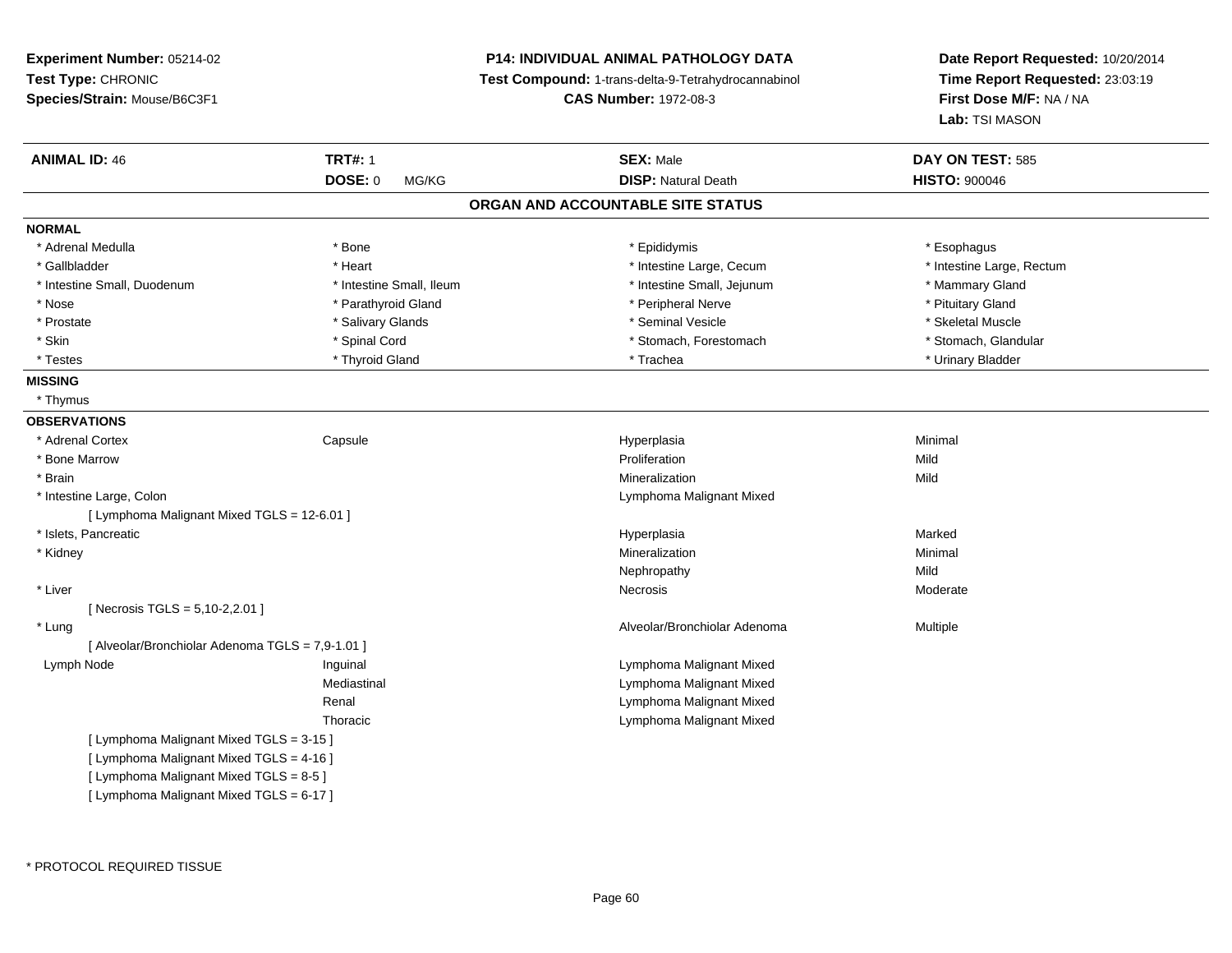| Experiment Number: 05214-02<br>Test Type: CHRONIC<br>Species/Strain: Mouse/B6C3F1 |                         | <b>P14: INDIVIDUAL ANIMAL PATHOLOGY DATA</b><br>Test Compound: 1-trans-delta-9-Tetrahydrocannabinol<br><b>CAS Number: 1972-08-3</b> | Date Report Requested: 10/20/2014<br>Time Report Requested: 23:03:19<br>First Dose M/F: NA / NA<br>Lab: TSI MASON |
|-----------------------------------------------------------------------------------|-------------------------|-------------------------------------------------------------------------------------------------------------------------------------|-------------------------------------------------------------------------------------------------------------------|
| <b>ANIMAL ID: 46</b>                                                              | <b>TRT#: 1</b>          | <b>SEX: Male</b>                                                                                                                    | DAY ON TEST: 585                                                                                                  |
|                                                                                   | <b>DOSE: 0</b><br>MG/KG | <b>DISP: Natural Death</b>                                                                                                          | <b>HISTO: 900046</b>                                                                                              |
|                                                                                   |                         | ORGAN AND ACCOUNTABLE SITE STATUS                                                                                                   |                                                                                                                   |
| * Lymph Node, Mandibular                                                          |                         | Lymphoma Malignant Mixed                                                                                                            |                                                                                                                   |
| [ Lymphoma Malignant Mixed TGLS = 3,4,6-15+16+17,8-5,2-5.01 ]                     |                         |                                                                                                                                     |                                                                                                                   |
| * Lymph Node, Mesenteric                                                          |                         | Lymphoma Malignant Mixed                                                                                                            |                                                                                                                   |
| [ Lymphoma Malignant Mixed TGLS = 2-5.01 ]                                        |                         |                                                                                                                                     |                                                                                                                   |
| Mesentery                                                                         | Fat                     | <b>Necrosis</b>                                                                                                                     | Mild                                                                                                              |
| [Necrosis TGLS = 11-18]                                                           |                         |                                                                                                                                     |                                                                                                                   |
| * Pancreas                                                                        |                         | Atrophy                                                                                                                             | Minimal                                                                                                           |
| * Preputial Gland                                                                 |                         | Atrophy                                                                                                                             | Moderate                                                                                                          |
|                                                                                   |                         | Inflammation                                                                                                                        | Chronic, Minimal                                                                                                  |
| * Spleen                                                                          | Red Pulp                | Hematopoietic Cell Proliferation                                                                                                    | Moderate                                                                                                          |
|                                                                                   |                         | Lymphoma Malignant Mixed                                                                                                            |                                                                                                                   |
| [ Lymphoma Malignant Mixed TGLS = 1-3 ]                                           |                         |                                                                                                                                     |                                                                                                                   |
| Tooth                                                                             |                         | Dysplasia                                                                                                                           | Mild                                                                                                              |
| PRIMARY CAUSE OF DEATH                                                            |                         |                                                                                                                                     |                                                                                                                   |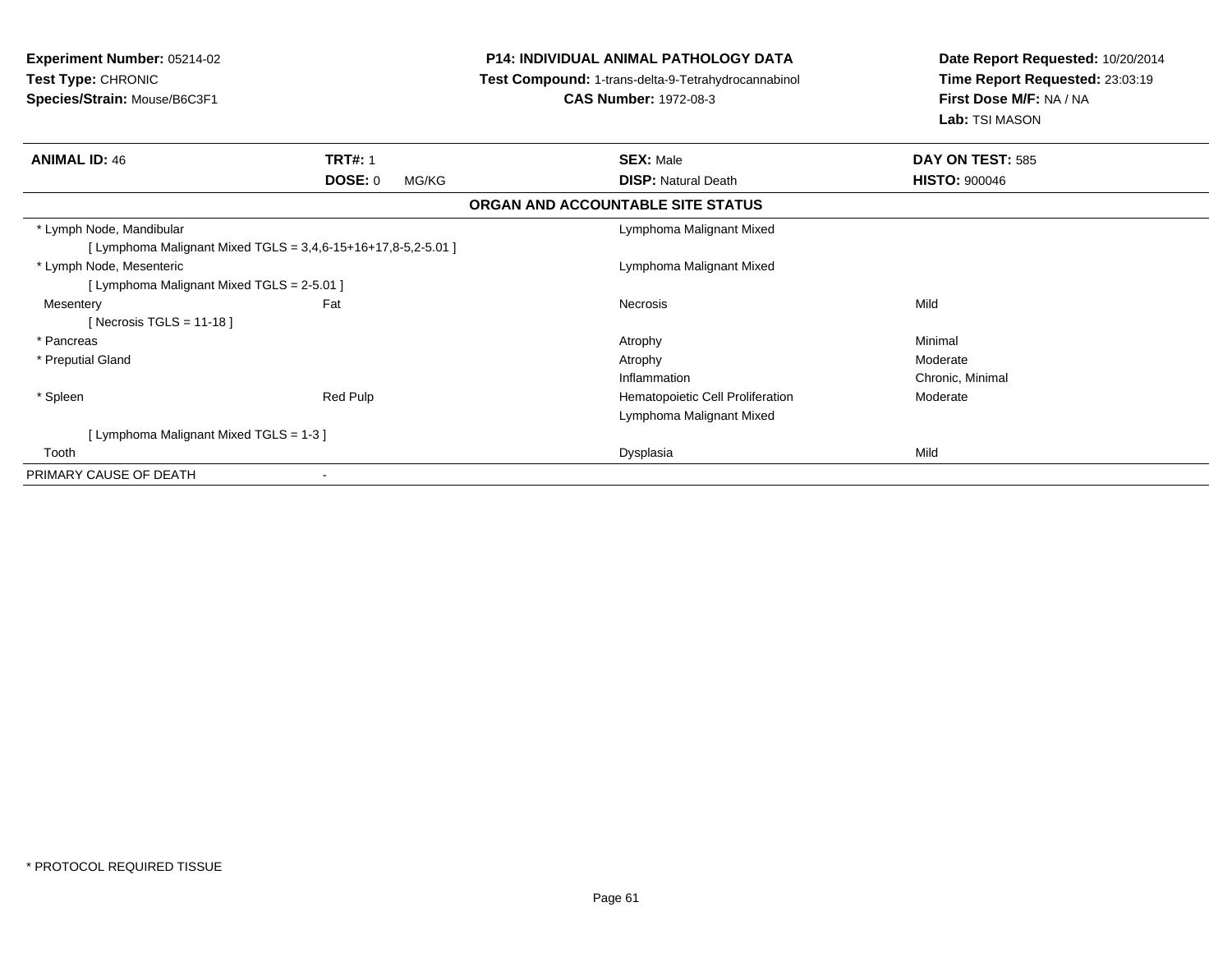**Experiment Number:** 05214-02**Test Type:** CHRONIC **Species/Strain:** Mouse/B6C3F1**P14: INDIVIDUAL ANIMAL PATHOLOGY DATA Test Compound:** 1-trans-delta-9-Tetrahydrocannabinol **CAS Number:** 1972-08-3**Date Report Requested:** 10/20/2014**Time Report Requested:** 23:03:19**First Dose M/F:** NA / NA**Lab:** TSI MASON**ANIMAL ID:** 47**TRT#:** 1 **SEX:** Male **DAY ON TEST:** 730 **DOSE:** 0 MG/KG**DISP:** Terminal Sacrifice **HISTO:**  $900047$ **ORGAN AND ACCOUNTABLE SITE STATUSNORMAL**\* Adrenal Medulla \* \* Annual Medulla \* Brain \* Bone \* \* Bone Marrow \* Bone Marrow \* \* Brain \* Brain \* Brain \* Brain \* Brain \* Brain \* Brain \* Brain \* Brain \* Brain \* Brain \* Brain \* Brain \* Brain \* Brain \* Brain \* Brain \* \* Heart \* Epididymis \* Esophagus \* Gallbladder \* Heart \* Intestine Large, Cecum \* Intestine Large, Colon \* Intestine Large, Rectum \* Intestine Small, Duodenum\* Intestine Small, Ileum \* https://www.fatheratic \* Lung \* Intestine Small, Jejunum \* Islets, Pancreatic \* Lung \* Lung \* Pancreas \* Lymph Node, Mandibular \* Nose \* Mammary Gland \* Nose \* Nose \* Nose \* Prostate \* Parathyroid Gland \* **All and \* Peripheral Nerve \* Prostate \* Prostate \* Pituitary Gland \*** Pituitary Gland \* Spinal Cord \* Salivary Glands \* \* \$ https://www.frieducer.com/web/2012/absoluter/state/sected \* Skeletal Muscle \* Spinal Cord \* Spinal Cord \* Spinal Cord \* Spinal Cord \* Spinal Cord \* Spinal Cord \* Spinal Cord \* Spinal Cord \* Spinal C \* Stomach, Forestomach \* Thymus \* Stomach, Glandular \* Testes \* Testes \* Thymus \* Thymus \* Thymus \* Thyroid Gland \* Trachea \* Trachea \* Trachea \* Thyroid Gland **MISSING** \* Lymph Node, Mesenteric**OBSERVATIONS** \* Adrenal Cortex Capsule Hyperplasia Minimal \* Kidneyy with the control of the control of the control of the control of the control of the control of the control of the control of the control of the control of the control of the control of the control of the control of the c n Minimal Nephropathyy the contract of the Minimal Minimal Section 1996 and the contract of the Minimal Section 1997 and the contract of the contract of the contract of the contract of the contract of the contract of the contract of the contra \* Liverr and the contract of the contract of the contract of the contract of the contract of the contract of the contract of the contract of the contract of the contract of the contract of the contract of the contract of the cont Fatty Changee Mild Hepatocellular Adenoma Multiple InfarctNote: CLEAR CELL FOCUS ON SLIDES 2 AND 10.[ Hepatocellular Adenoma TGLS = 3-2 ][ Infarct TGLS = 2-2.01 ] \* Preputial Glandd and the control of the control of the control of the control of the control of the control of the control of the control of the control of the control of the control of the control of the control of the control of the co Inflammation Chronic, Mild \* SkinSubcut Tiss **Histiocytic Sarcoma** [ Histiocytic Sarcoma TGLS = 1-15 ] \* SpleenRed Pulp **Mild Red Pulp Hematopoietic Cell Proliferation** Mild Mild<br>Dysplasia Dysplasia Toothh ann an Chomas ann an t-ainmeile ann an t-ainmeile ann an Dysplasia. Tha an t-ainmeile ann an Dysplasia ann an Dysplasia ann an t-ainmeile an an t-ainmeile ann an t-ainmeile an an t-ainmeile ann an t-ainmeile ann an t-ain PRIMARY CAUSE OF DEATH-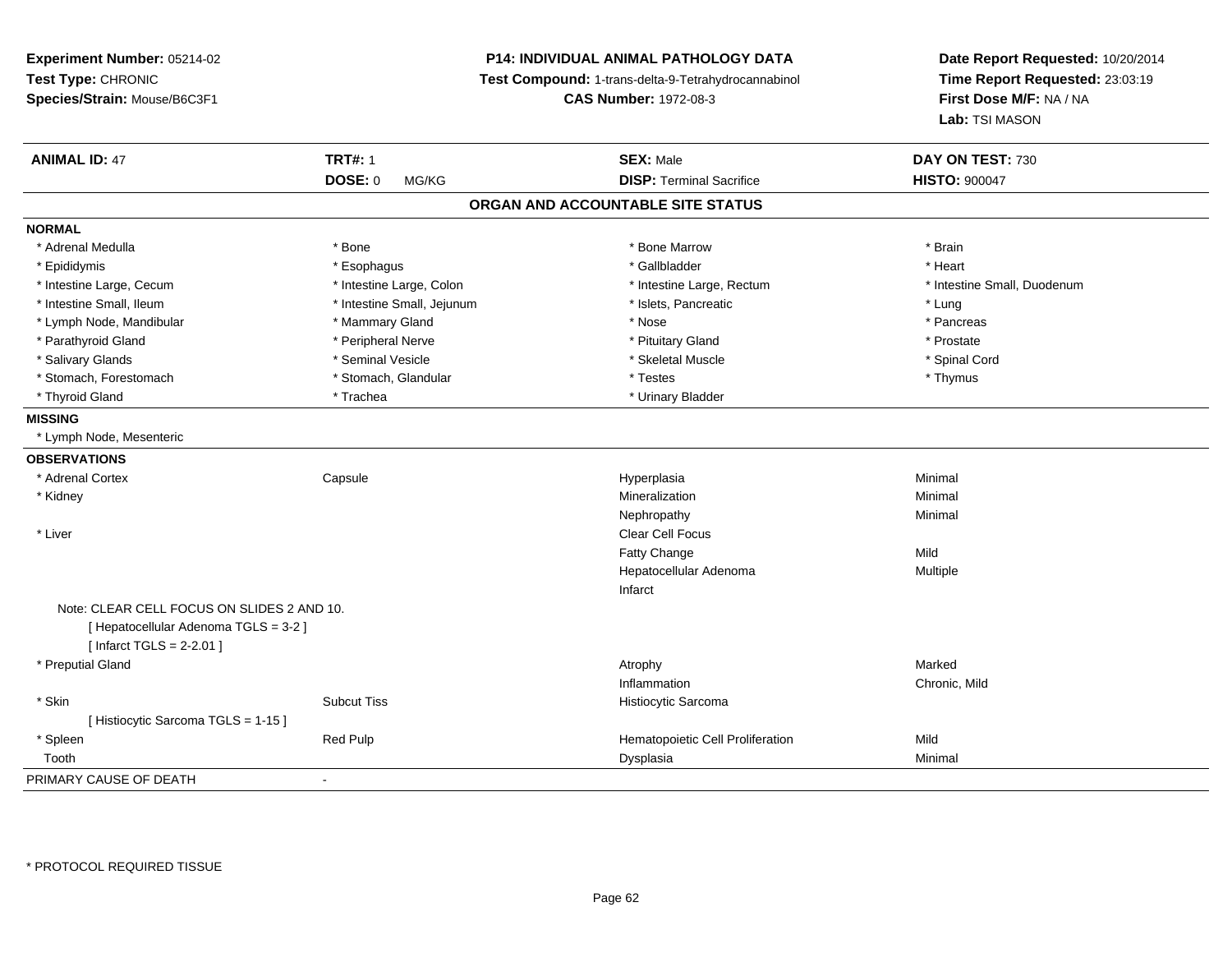**Experiment Number:** 05214-02**Test Type:** CHRONIC **Species/Strain:** Mouse/B6C3F1**P14: INDIVIDUAL ANIMAL PATHOLOGY DATA Test Compound:** 1-trans-delta-9-Tetrahydrocannabinol **CAS Number:** 1972-08-3**Date Report Requested:** 10/20/2014**Time Report Requested:** 23:03:19**First Dose M/F:** NA / NA**Lab:** TSI MASON**ANIMAL ID:** 48**TRT#:** 1 **SEX:** Male **DAY ON TEST:** 731 **DOSE:** 0 MG/KG **DISP:** Terminal Sacrifice **HISTO:** <sup>900048</sup> **ORGAN AND ACCOUNTABLE SITE STATUSNORMAL**\* Adrenal Medulla \* Adrenal Medulla \* \* The matter of the state of the state of the Marrow \* Bone Marrow \* Adrenal Medulla \* Epididymis \* Epididymis \* Bone Marrow \* Adrenal Medulla \* Epididymis \* Epididymis \* Epididymis \* Epididymis \* Epidi \* Esophagus \* https://www.fragustage.com/web/2019/heart \* Heart \* Heart \* Heart \* Intestine Large, Cecum \* Intestine Large, Cecum \* Gallbladder \* Callbladder \* 11 and 12 and 12 and 12 and 12 and 12 and 12 and 12 and 12 and \* Intestine Small, Ileum \* Intestine Large, Colon \* Intestine Large, Rectum \* Intestine Small, Duodenum \* Intestine Small, Duodenum \* Intestine Small, Jejunum \* Lung \* Lymph Node, Mesenteric \* Nose\* Pituitary Gland \* Pancreas \* Parathyroid Gland \* Parathyroid Gland \* Peripheral Nerve \* Prostate \* \* Salivary Glands \* \* Salivary Glands \* \* Skeletal Muscle \* \* Skeletal Muscle \* \* Skin \* Stomach. Glandular \* Spinal Cord **\* Stomach, Forestomach \* Spinal Cord \*** Stomach, Forestomach \* Stomach, Forestomach \* Testes \* Thymus \* Thyroid Gland \* Trachea \* Urinary Bladder**MISSING** \* Lymph Node, Mandibular \* Mammary Gland**OBSERVATIONS** \* Adrenal Cortexx and the controller of the controller of the controller of the Hypertrophy  $\mathsf{M}$ inimal  $\mathsf{M}$ inimal  $\mathsf{M}$  \* Brainn and the control of the control of the control of the control of the control of the control of the control of the control of the control of the control of the control of the control of the control of the control of the co \* Islets, Pancreaticc and the contract of the contract of the contract of the contract of the contract of the contract of the contract of the contract of the contract of the contract of the contract of the contract of the contract of the cont a **Minimal**  \* Kidneyy with the control of the control of the control of the control of the control of the control of the control of the control of the control of the control of the control of the control of the control of the control of the c n Minimal Nephropathyy the contract of the Minimal Minimal Section 1996 and the contract of the Minimal Section 1997 and the contract of the contract of the contract of the contract of the contract of the contract of the contract of the contra \* Liver Fatty Changee Minimal \* Preputial Glandd and the control of the control of the control of the control of the control of the control of the control of  $\lambda$ Inflammation Chronic, Minimal \* Seminal Vesiclee distribution de la constitution de la constitution de la constitution de la constitution de la constitution<br>Altre de la constitution de la constitution de la constitution de la constitution de la constitution de la con  $[$  Dilatation TGLS = 1-11.01  $]$  Toothh ann an comhan ann an t-ainm an t-ainm an t-ainm an t-ainm an Dysplasia ann an t-ainm an t-ainm an t-ainm an t-ainm an t-ainm an t-ainm an t-ainm an t-ainm an t-ainm an t-ainm an t-ainm an t-ainm an t-ainm an t-ainm an t-PRIMARY CAUSE OF DEATH-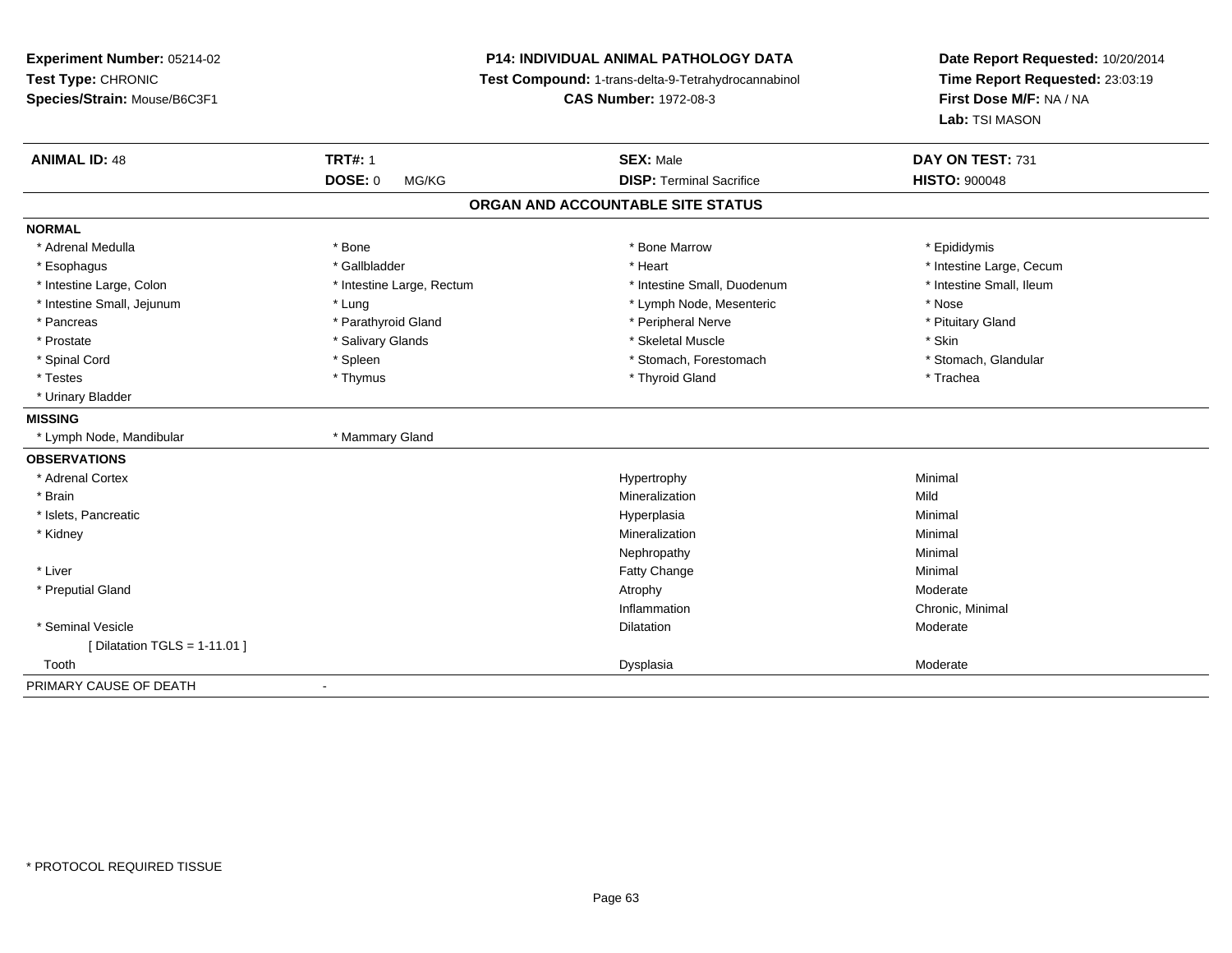| Experiment Number: 05214-02<br><b>Test Type: CHRONIC</b><br>Species/Strain: Mouse/B6C3F1 |                  | <b>P14: INDIVIDUAL ANIMAL PATHOLOGY DATA</b><br>Test Compound: 1-trans-delta-9-Tetrahydrocannabinol<br><b>CAS Number: 1972-08-3</b> | Date Report Requested: 10/20/2014<br>Time Report Requested: 23:03:19<br>First Dose M/F: NA / NA<br>Lab: TSI MASON |
|------------------------------------------------------------------------------------------|------------------|-------------------------------------------------------------------------------------------------------------------------------------|-------------------------------------------------------------------------------------------------------------------|
| <b>ANIMAL ID: 49</b>                                                                     | <b>TRT#: 1</b>   | <b>SEX:</b> Male                                                                                                                    | DAY ON TEST: 461                                                                                                  |
|                                                                                          | DOSE: 0<br>MG/KG | <b>DISP:</b> Scheduled Sacrifice                                                                                                    | <b>HISTO: 892838</b>                                                                                              |
|                                                                                          |                  | ORGAN AND ACCOUNTABLE SITE STATUS                                                                                                   |                                                                                                                   |
| <b>NORMAL</b>                                                                            |                  |                                                                                                                                     |                                                                                                                   |
| * Epididymis                                                                             | * Testes         |                                                                                                                                     |                                                                                                                   |
| PRIMARY CAUSE OF DEATH                                                                   | $\sim$           |                                                                                                                                     |                                                                                                                   |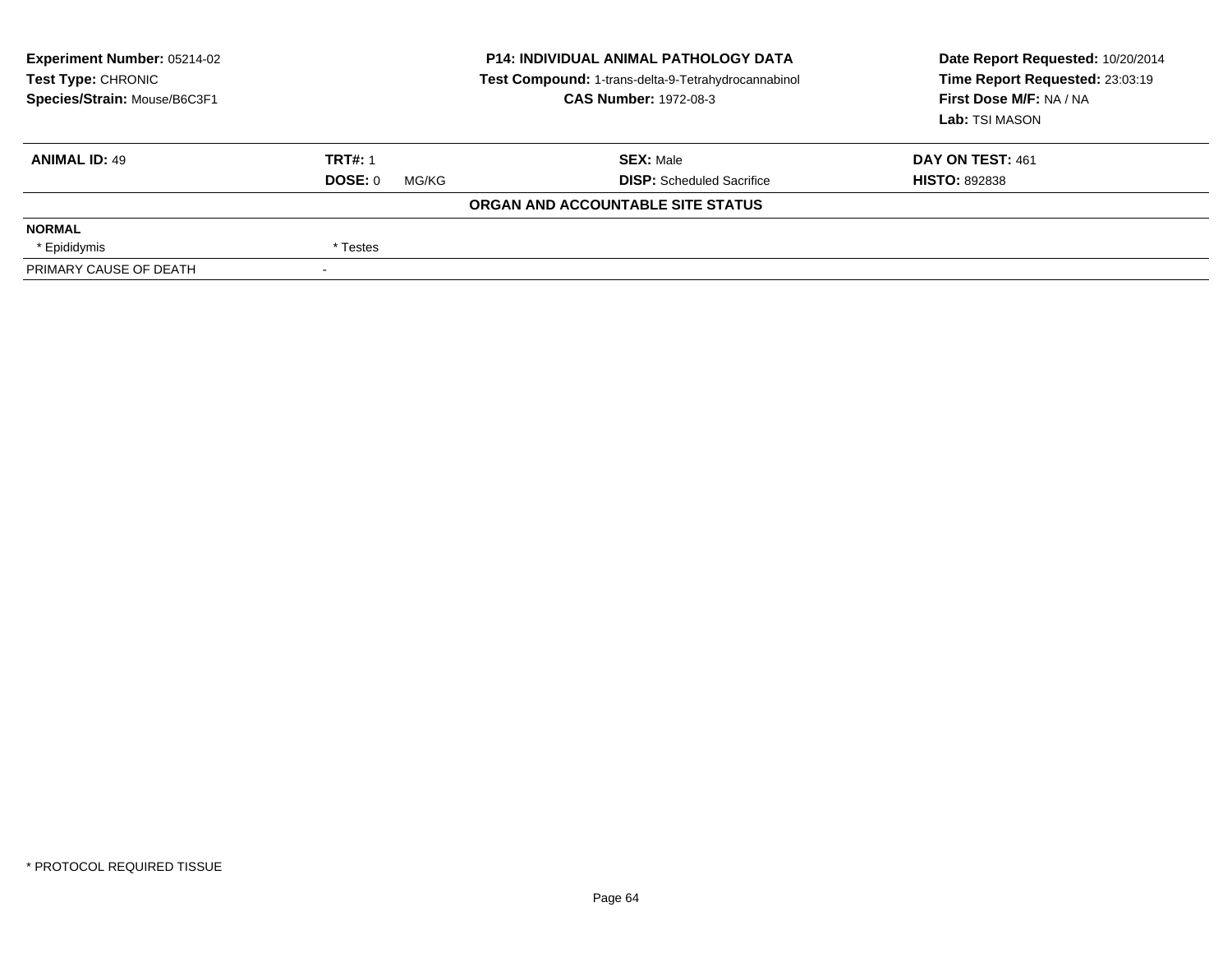**Experiment Number:** 05214-02**Test Type:** CHRONIC **Species/Strain:** Mouse/B6C3F1**P14: INDIVIDUAL ANIMAL PATHOLOGY DATA Test Compound:** 1-trans-delta-9-Tetrahydrocannabinol **CAS Number:** 1972-08-3**Date Report Requested:** 10/20/2014**Time Report Requested:** 23:03:19**First Dose M/F:** NA / NA**Lab:** TSI MASON**ANIMAL ID:** 50**TRT#:** 1 **SEX:** Male **DAY ON TEST:** 730 **DOSE:** 0 MG/KG**DISP:** Terminal Sacrifice **HISTO:**  $900050$ **ORGAN AND ACCOUNTABLE SITE STATUSNORMAL**\* Adrenal Medulla \* \* Annual Medulla \* Brain \* Bone \* \* Bone Marrow \* Bone Marrow \* \* Brain \* Brain \* Brain \* Brain \* Brain \* Brain \* Brain \* Brain \* Brain \* Brain \* Brain \* Brain \* Brain \* Brain \* Brain \* Brain \* Brain \* \* Heart \* Epididymis \* Esophagus \* Gallbladder \* Heart \* Intestine Large, Cecum \* Intestine Large, Colon \* Intestine Large, Rectum \* Intestine Small, Duodenum \* Intestine Small, Ileum \* Intestine Small, Jejunum \* Lung \* Lymph Node, Mandibular\* Mammary Gland \* \* Nose \* \* Nose \* \* Pancreas \* Pancreas \* \* Pancreas \* \* Pancreas \* \* Pancreas \* \* Parathyroid Gland \* Peripheral Nerve \* \* Annual Vesicle \* \* Prostate \* \* Salivary Glands \* \* Salivary Glands \* \* Seminal Vesicle \* Skeletal Muscle \* Skin \* Spinal Cord \* Spleen \* Trachea \* Stomach, Forestomach \* Testes \* Stomach, Glandular \* Testes \* Testes \* Testes \* Testes \* Testes \* Testes \* Testes \* Testes \* Testes \* Testes \* Testes \* Testes \* Testes \* Testes \* Testes \* Testes \* Testes \* Testes \* Teste \* Urinary Bladder**OBSERVATIONS** \* Adrenal Cortex Capsulee and the Hyperplasia measurement of the Moderate of the Moderate of the Moderate of the Moderate of the Moderate of the Moderate of the Moderate of the Moderate of the Moderate of the Moderate of the Moderate of the Moder \* Islets, Pancreaticc description of the control of the control of the control of the control of the control of the control of the control of the control of the control of the control of the control of the control of the control of the contro a Mild \* Kidneyy with the control of the control of the control of the control of the control of the control of the control of the control of the control of the control of the control of the control of the control of the control of the c n Minimal Nephropathyy the contract of the Minimal Minimal Section 1996 and the contract of the Minimal Section 1997 and the contract of the contract of the contract of the contract of the contract of the contract of the contract of the contra \* Liverr and the contract of the contract of the contract of the contract of the contract of the contract of the contract of the contract of the contract of the contract of the contract of the contract of the contract of the cont e Minimal Hepatocellular Adenoma Multiple Note: ADENOMA ALSO ON SLIDE 10. $[$  Hepatocellular Adenoma TGLS = 1-2.02, 2-2.01 ] \* Lymph Node, Mesenteric Lymphoma Malignant Mixed[ Lymphoma Malignant Mixed TGLS = 3-5 ] \* Pituitary Gland Pars Distalis Hyperplasia Mild \* Preputial Glandd and the control of the control of the control of the control of the control of the control of the control of the control of the control of the control of the control of the control of the control of the control of the co Inflammation Chronic, Mild \* Thymuss the contract of the contract of the contract of the contract of the contract of the contract of the contract of the contract of the contract of the contract of the contract of the contract of the contract of the contract \* Thyroid Gland Follicular Cel Hyperplasia Minimal Toothh ann an Chaidh ann an t-ainm an t-ainm an t-ainm an t-ainm an Dysplasia ann an t-ainm an Mild ann an Mild ann PRIMARY CAUSE OF DEATH-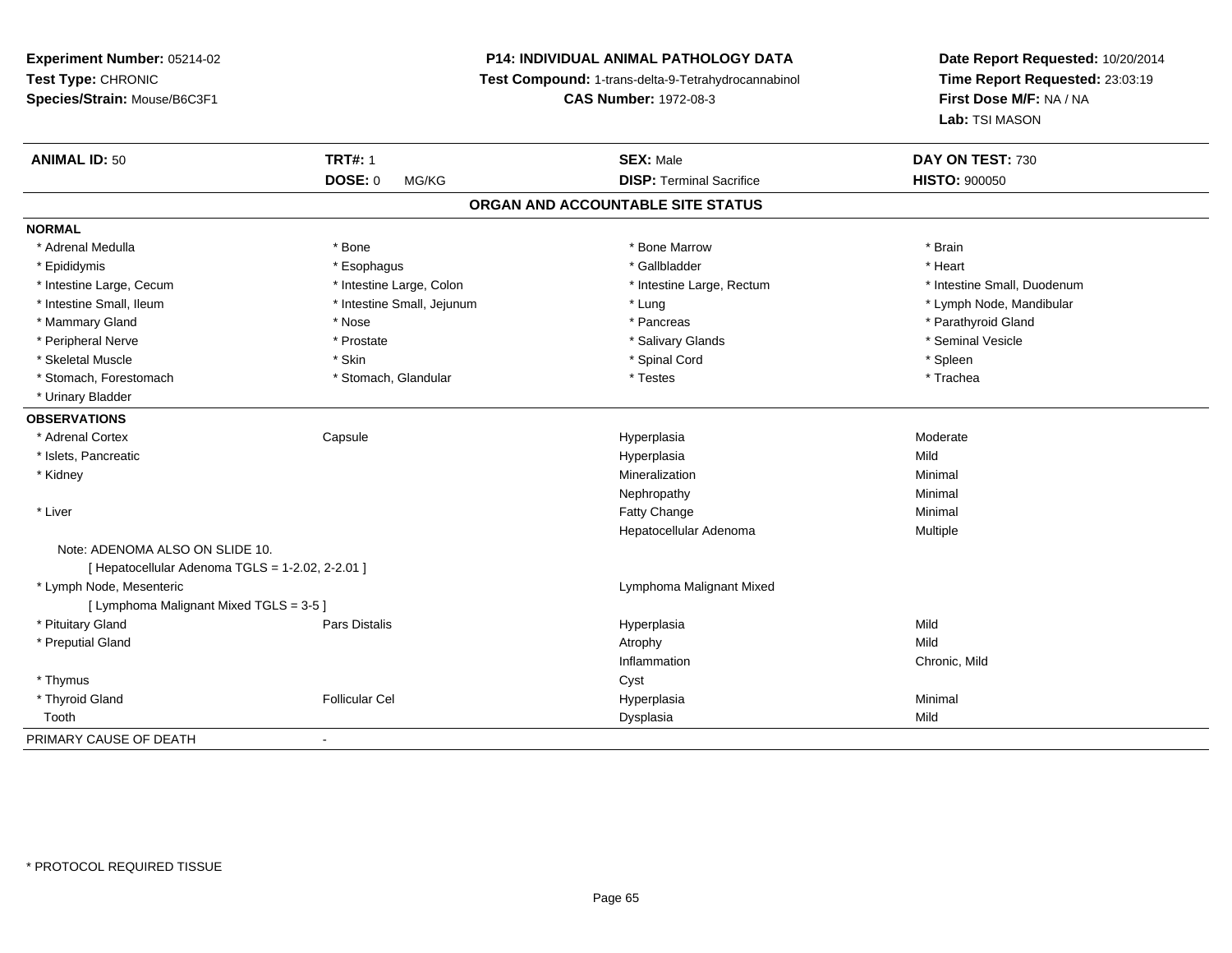| Experiment Number: 05214-02<br>Test Type: CHRONIC<br>Species/Strain: Mouse/B6C3F1 |                  | <b>P14: INDIVIDUAL ANIMAL PATHOLOGY DATA</b><br>Test Compound: 1-trans-delta-9-Tetrahydrocannabinol<br><b>CAS Number: 1972-08-3</b> | Date Report Requested: 10/20/2014<br>Time Report Requested: 23:03:19<br>First Dose M/F: NA / NA<br>Lab: TSI MASON |
|-----------------------------------------------------------------------------------|------------------|-------------------------------------------------------------------------------------------------------------------------------------|-------------------------------------------------------------------------------------------------------------------|
| <b>ANIMAL ID: 51</b>                                                              | <b>TRT#: 1</b>   | <b>SEX: Male</b>                                                                                                                    | DAY ON TEST: 463                                                                                                  |
|                                                                                   | DOSE: 0<br>MG/KG | <b>DISP:</b> Scheduled Sacrifice                                                                                                    | <b>HISTO: 892839</b>                                                                                              |
|                                                                                   |                  | ORGAN AND ACCOUNTABLE SITE STATUS                                                                                                   |                                                                                                                   |
| <b>NORMAL</b>                                                                     |                  |                                                                                                                                     |                                                                                                                   |
| * Epididymis                                                                      | * Testes         |                                                                                                                                     |                                                                                                                   |
| PRIMARY CAUSE OF DEATH                                                            |                  |                                                                                                                                     |                                                                                                                   |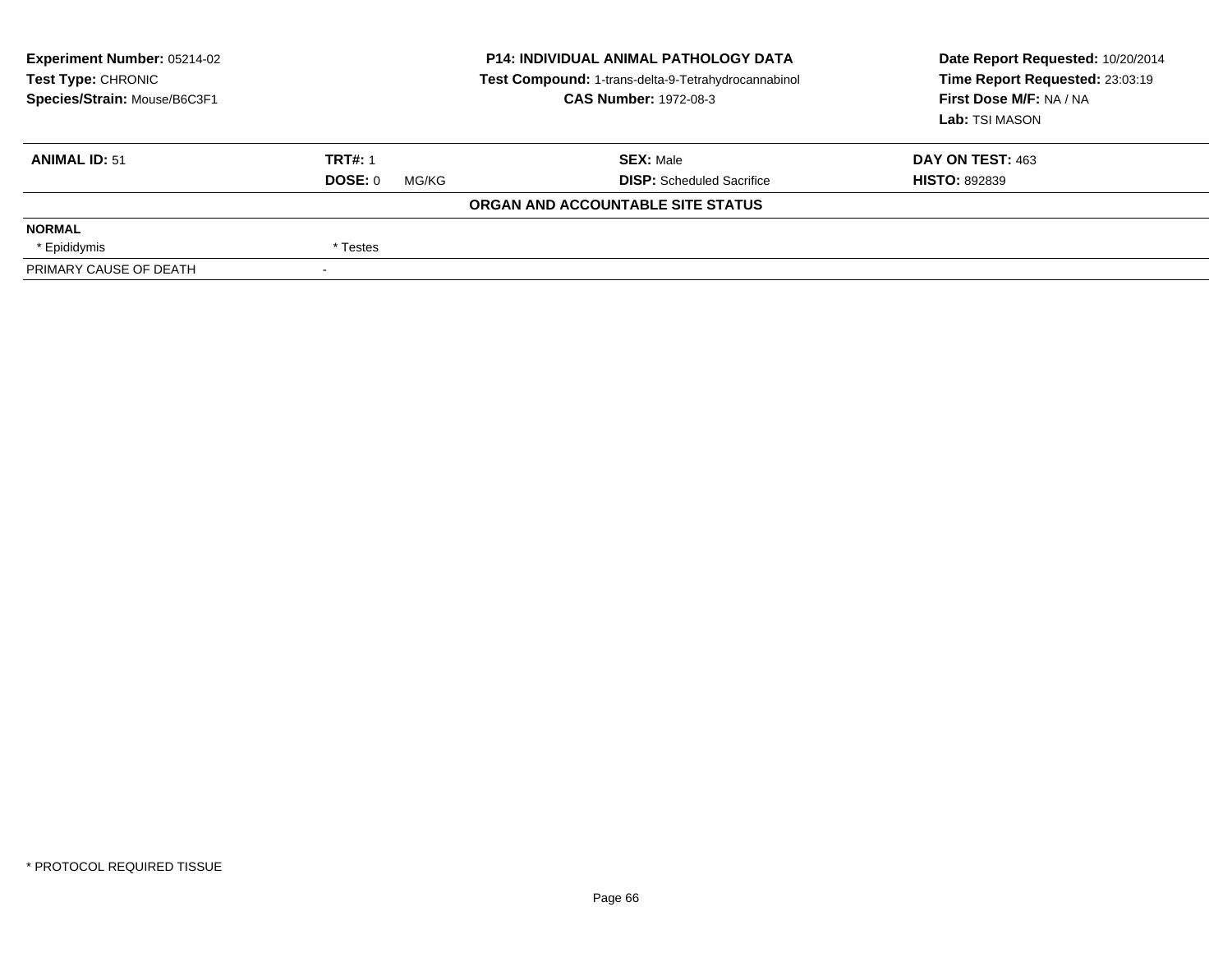| Experiment Number: 05214-02<br>Test Type: CHRONIC<br>Species/Strain: Mouse/B6C3F1 |                            | <b>P14: INDIVIDUAL ANIMAL PATHOLOGY DATA</b><br>Test Compound: 1-trans-delta-9-Tetrahydrocannabinol<br><b>CAS Number: 1972-08-3</b> | Date Report Requested: 10/20/2014<br>Time Report Requested: 23:03:19<br>First Dose M/F: NA / NA<br>Lab: TSI MASON |
|-----------------------------------------------------------------------------------|----------------------------|-------------------------------------------------------------------------------------------------------------------------------------|-------------------------------------------------------------------------------------------------------------------|
| <b>ANIMAL ID: 52</b>                                                              | <b>TRT#: 1</b>             | <b>SEX: Male</b>                                                                                                                    | DAY ON TEST: 731                                                                                                  |
|                                                                                   | <b>DOSE: 0</b><br>MG/KG    | <b>DISP: Terminal Sacrifice</b>                                                                                                     | <b>HISTO: 900052</b>                                                                                              |
|                                                                                   |                            | ORGAN AND ACCOUNTABLE SITE STATUS                                                                                                   |                                                                                                                   |
| <b>NORMAL</b>                                                                     |                            |                                                                                                                                     |                                                                                                                   |
| * Adrenal Medulla                                                                 | * Bone                     | * Bone Marrow                                                                                                                       | * Brain                                                                                                           |
| * Epididymis                                                                      | * Esophagus                | * Gallbladder                                                                                                                       | * Heart                                                                                                           |
| * Intestine Large, Cecum                                                          | * Intestine Large, Colon   | * Intestine Large, Rectum                                                                                                           | * Intestine Small, Duodenum                                                                                       |
| * Intestine Small, Ileum                                                          | * Intestine Small, Jejunum | * Liver                                                                                                                             | * Lung                                                                                                            |
| * Lymph Node, Mandibular                                                          | * Lymph Node, Mesenteric   | Mesentery                                                                                                                           | * Nose                                                                                                            |
| * Pancreas                                                                        | * Peripheral Nerve         | * Pituitary Gland                                                                                                                   | * Prostate                                                                                                        |
| * Salivary Glands                                                                 | * Seminal Vesicle          | * Skeletal Muscle                                                                                                                   | * Skin                                                                                                            |
| * Spinal Cord                                                                     | * Spleen                   | * Stomach, Forestomach                                                                                                              | * Stomach, Glandular                                                                                              |
| * Testes                                                                          | * Thymus                   | * Trachea                                                                                                                           | * Urinary Bladder                                                                                                 |
| <b>MISSING</b>                                                                    |                            |                                                                                                                                     |                                                                                                                   |
| * Mammary Gland                                                                   | * Parathyroid Gland        |                                                                                                                                     |                                                                                                                   |
| <b>OBSERVATIONS</b>                                                               |                            |                                                                                                                                     |                                                                                                                   |
| * Adrenal Cortex                                                                  | Capsule                    | Hyperplasia                                                                                                                         | Minimal                                                                                                           |
| <b>Harderian Gland</b>                                                            |                            | Adenoma                                                                                                                             |                                                                                                                   |
| [Adenoma TGLS = $1-15$ ]                                                          |                            |                                                                                                                                     |                                                                                                                   |
| * Islets, Pancreatic                                                              |                            | Hyperplasia                                                                                                                         | Minimal                                                                                                           |
| * Kidney                                                                          |                            | Mineralization                                                                                                                      | Minimal                                                                                                           |
|                                                                                   |                            | Nephropathy                                                                                                                         | Minimal                                                                                                           |
| * Preputial Gland                                                                 |                            | Atrophy                                                                                                                             | Mild                                                                                                              |
| * Thyroid Gland                                                                   | <b>Follicular Cel</b>      | Hyperplasia                                                                                                                         | Minimal                                                                                                           |
| PRIMARY CAUSE OF DEATH                                                            |                            |                                                                                                                                     |                                                                                                                   |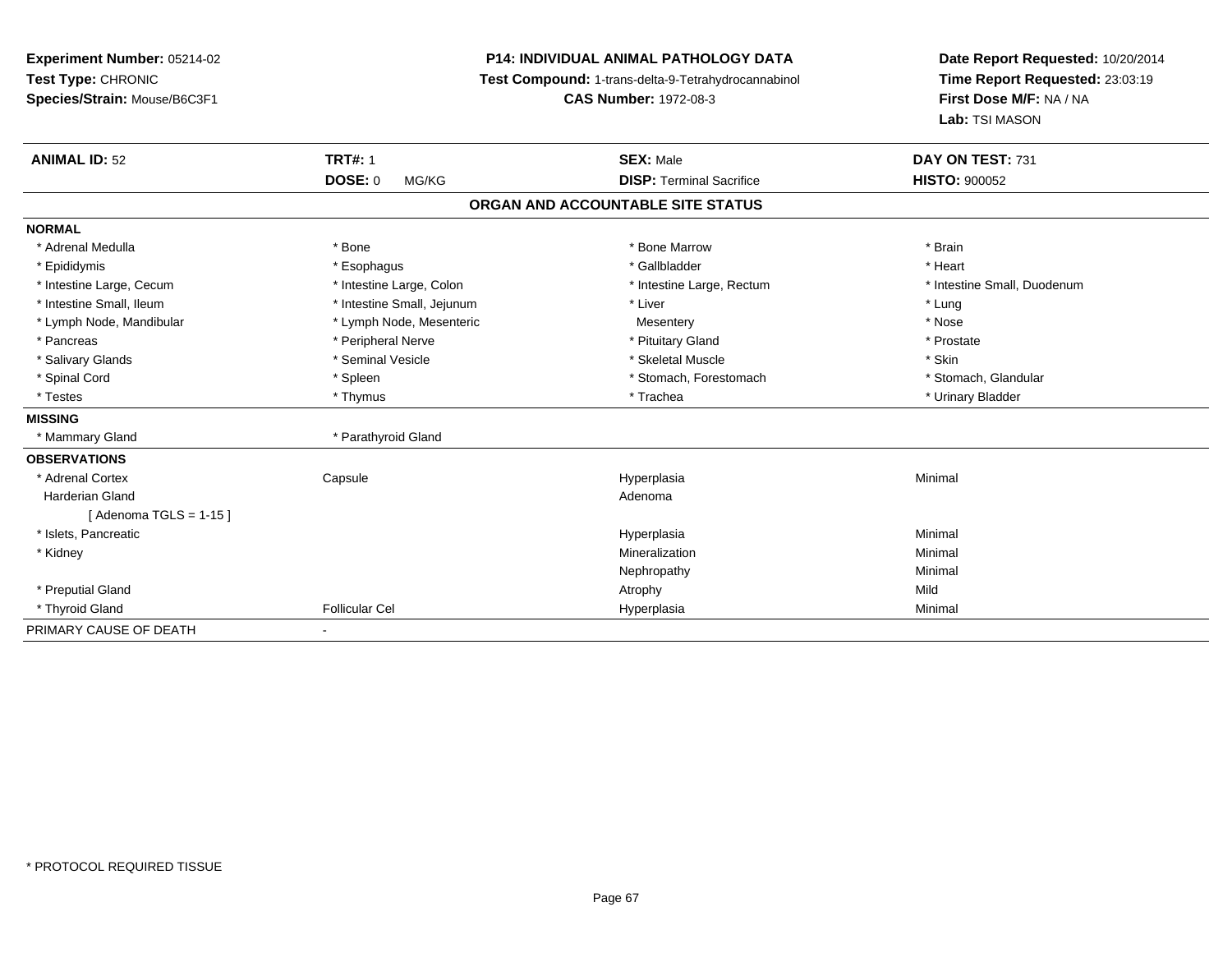| Experiment Number: 05214-02<br><b>Test Type: CHRONIC</b><br>Species/Strain: Mouse/B6C3F1 |                  | <b>P14: INDIVIDUAL ANIMAL PATHOLOGY DATA</b><br>Test Compound: 1-trans-delta-9-Tetrahydrocannabinol<br><b>CAS Number: 1972-08-3</b> | Date Report Requested: 10/20/2014<br>Time Report Requested: 23:03:19<br>First Dose M/F: NA / NA<br>Lab: TSI MASON |
|------------------------------------------------------------------------------------------|------------------|-------------------------------------------------------------------------------------------------------------------------------------|-------------------------------------------------------------------------------------------------------------------|
| <b>ANIMAL ID: 53</b>                                                                     | <b>TRT#: 1</b>   | <b>SEX: Male</b>                                                                                                                    | DAY ON TEST: 461                                                                                                  |
|                                                                                          | DOSE: 0<br>MG/KG | <b>DISP:</b> Scheduled Sacrifice                                                                                                    | <b>HISTO: 892840</b>                                                                                              |
|                                                                                          |                  | ORGAN AND ACCOUNTABLE SITE STATUS                                                                                                   |                                                                                                                   |
| <b>NORMAL</b>                                                                            |                  |                                                                                                                                     |                                                                                                                   |
| * Epididymis                                                                             | * Testes         |                                                                                                                                     |                                                                                                                   |
| PRIMARY CAUSE OF DEATH                                                                   |                  |                                                                                                                                     |                                                                                                                   |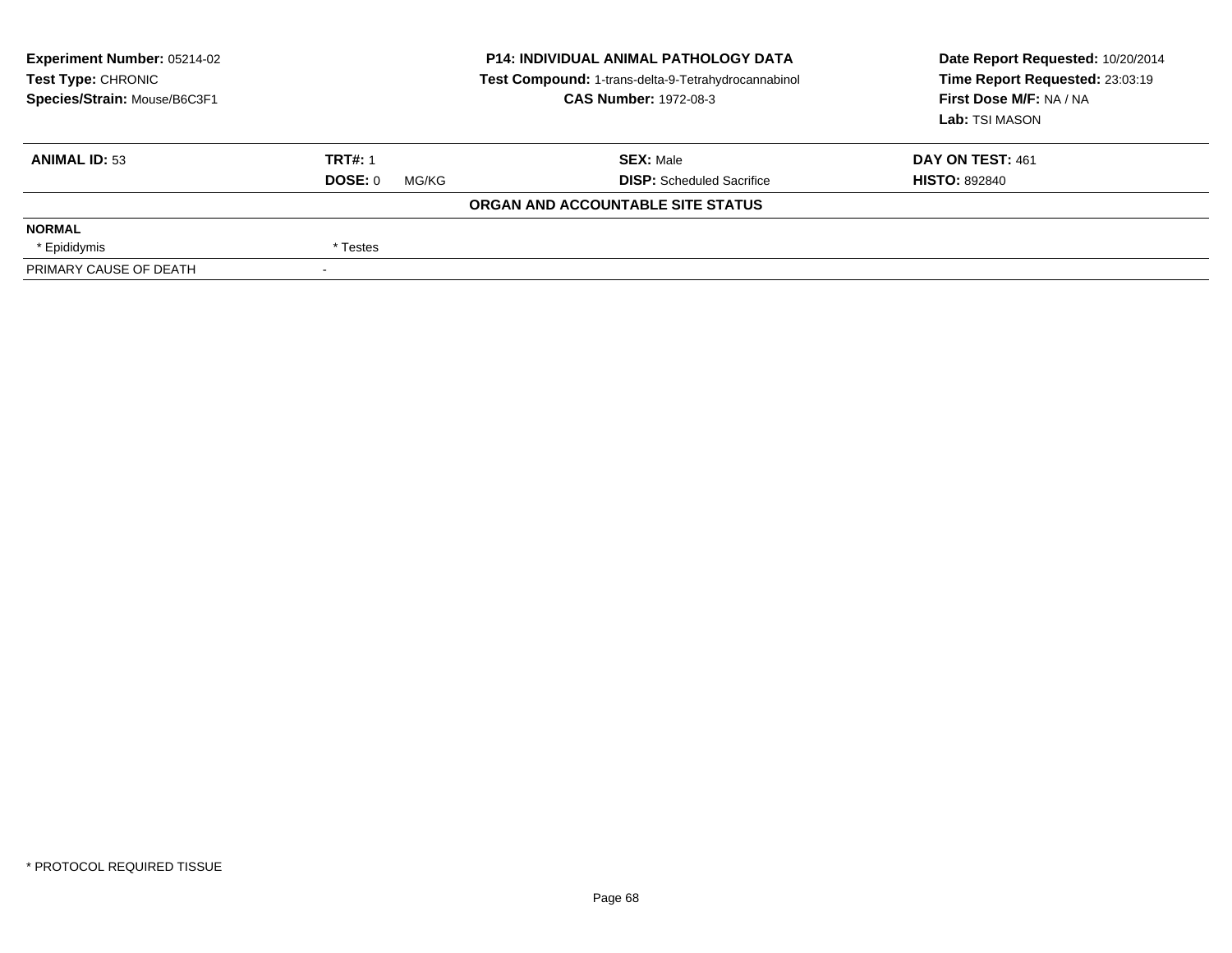| Experiment Number: 05214-02<br><b>Test Type: CHRONIC</b><br>Species/Strain: Mouse/B6C3F1 |                          | <b>P14: INDIVIDUAL ANIMAL PATHOLOGY DATA</b><br>Test Compound: 1-trans-delta-9-Tetrahydrocannabinol<br><b>CAS Number: 1972-08-3</b> | Date Report Requested: 10/20/2014<br>Time Report Requested: 23:03:19<br>First Dose M/F: NA / NA<br>Lab: TSI MASON |  |
|------------------------------------------------------------------------------------------|--------------------------|-------------------------------------------------------------------------------------------------------------------------------------|-------------------------------------------------------------------------------------------------------------------|--|
| <b>ANIMAL ID: 54</b>                                                                     | <b>TRT#: 1</b>           | <b>SEX: Male</b>                                                                                                                    | DAY ON TEST: 461                                                                                                  |  |
|                                                                                          | DOSE: 0<br>MG/KG         | <b>DISP:</b> Scheduled Sacrifice                                                                                                    | <b>HISTO: 892841</b>                                                                                              |  |
|                                                                                          |                          | ORGAN AND ACCOUNTABLE SITE STATUS                                                                                                   |                                                                                                                   |  |
| <b>NORMAL</b>                                                                            |                          |                                                                                                                                     |                                                                                                                   |  |
| * Epididymis                                                                             | * Testes                 |                                                                                                                                     |                                                                                                                   |  |
| PRIMARY CAUSE OF DEATH                                                                   | $\overline{\phantom{a}}$ |                                                                                                                                     |                                                                                                                   |  |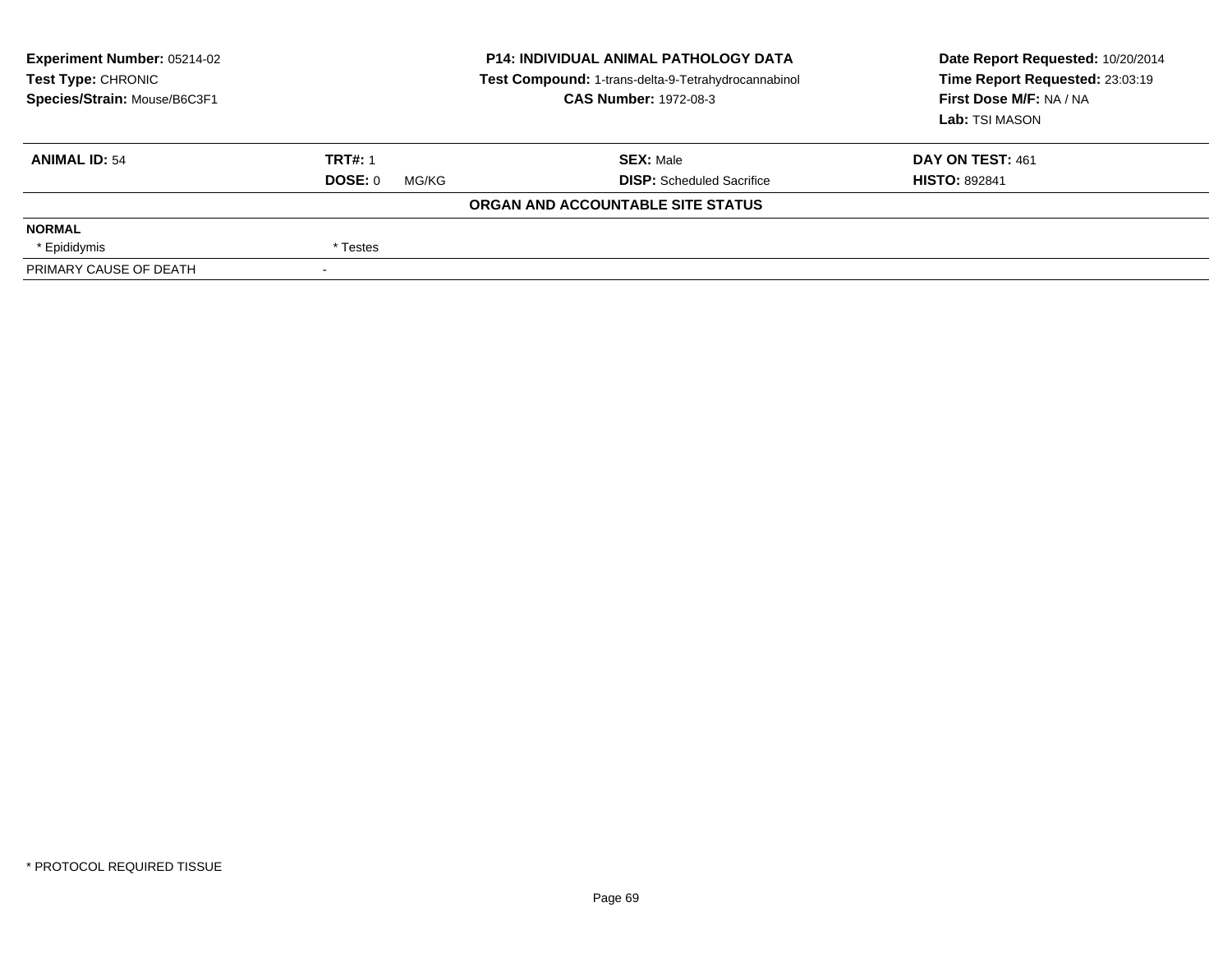# **P14: INDIVIDUAL ANIMAL PATHOLOGY DATA**

**Test Compound:** 1-trans-delta-9-Tetrahydrocannabinol

**CAS Number:** 1972-08-3

| <b>ANIMAL ID: 55</b>                    | <b>TRT#: 1</b>             | <b>SEX: Male</b>                  | DAY ON TEST: 736            |
|-----------------------------------------|----------------------------|-----------------------------------|-----------------------------|
|                                         | <b>DOSE: 0</b><br>MG/KG    | <b>DISP: Terminal Sacrifice</b>   | <b>HISTO: 900055</b>        |
|                                         |                            | ORGAN AND ACCOUNTABLE SITE STATUS |                             |
| <b>NORMAL</b>                           |                            |                                   |                             |
| * Adrenal Medulla                       | * Bone                     | * Bone Marrow                     | * Brain                     |
| * Epididymis                            | * Esophagus                | * Gallbladder                     | * Heart                     |
| * Intestine Large, Cecum                | * Intestine Large, Colon   | * Intestine Large, Rectum         | * Intestine Small, Duodenum |
| * Intestine Small, Ileum                | * Intestine Small, Jejunum | * Islets, Pancreatic              | * Lymph Node, Mandibular    |
| * Lymph Node, Mesenteric                | * Mammary Gland            | * Nose                            | * Pancreas                  |
| * Parathyroid Gland                     | * Peripheral Nerve         | * Pituitary Gland                 | * Prostate                  |
| * Salivary Glands                       | * Seminal Vesicle          | * Skeletal Muscle                 | * Skin                      |
| * Spinal Cord                           | * Spleen                   | * Stomach, Glandular              | * Testes                    |
| * Thymus                                | * Thyroid Gland            | * Trachea                         | * Urinary Bladder           |
| <b>OBSERVATIONS</b>                     |                            |                                   |                             |
| * Adrenal Cortex                        | Capsule                    | Hyperplasia                       | Minimal                     |
| * Kidney                                |                            | Metaplasia                        | Osseous, Minimal            |
|                                         |                            | Mineralization                    | Minimal                     |
|                                         |                            | Nephropathy                       | Minimal                     |
| * Liver                                 |                            | <b>Clear Cell Focus</b>           |                             |
|                                         |                            | Fatty Change                      | Minimal                     |
| * Lung                                  | Alveolar Epith             | Hyperplasia                       | Minimal                     |
| * Preputial Gland                       |                            | Atrophy                           | Moderate                    |
| * Stomach, Forestomach                  |                            | Squamous Cell Papilloma           |                             |
| [Squamous Cell Papilloma TGLS = 1-6.01] |                            |                                   |                             |
| Tooth                                   |                            | Dysplasia                         | Moderate                    |
| PRIMARY CAUSE OF DEATH                  |                            |                                   |                             |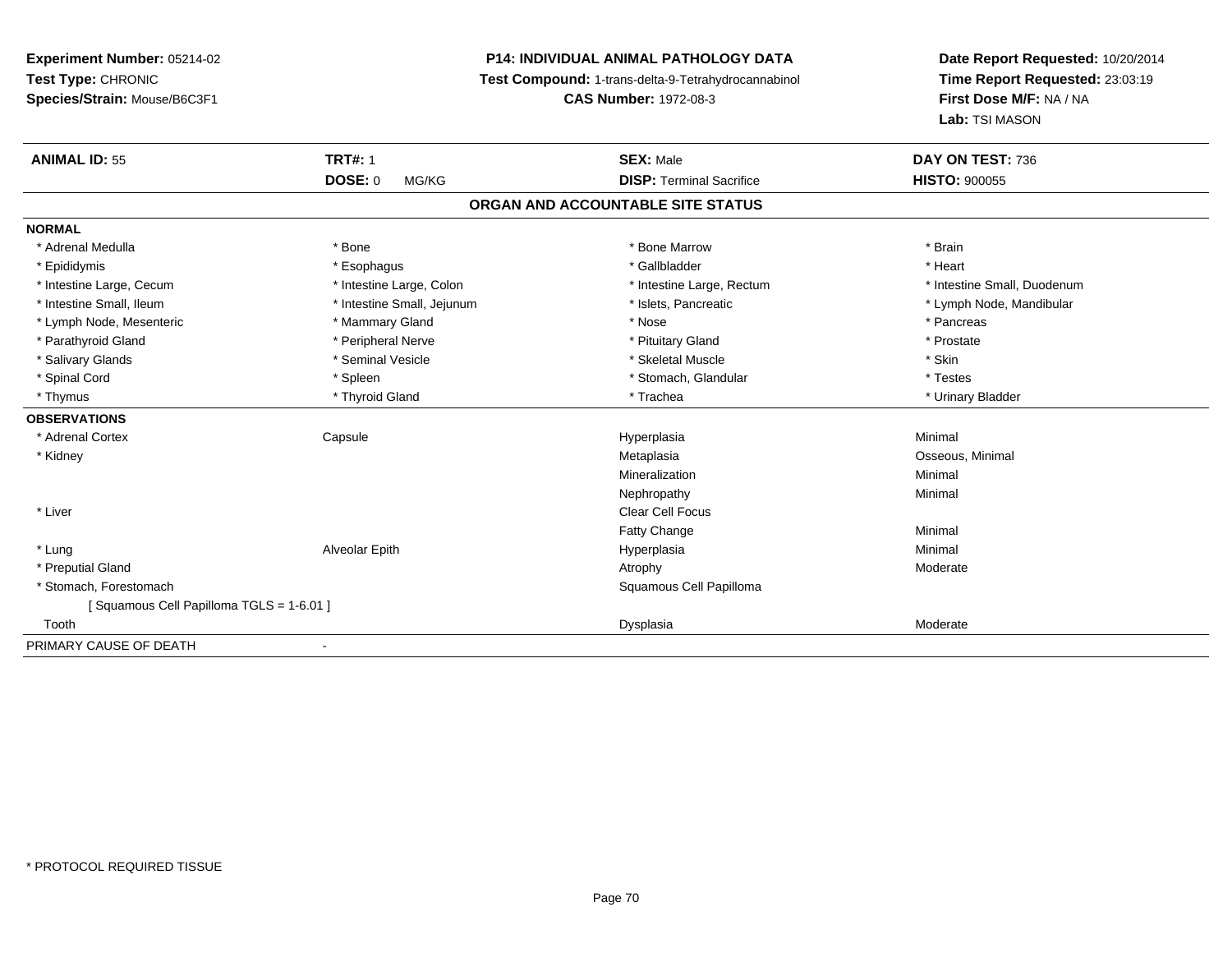# **P14: INDIVIDUAL ANIMAL PATHOLOGY DATA**

**Test Compound:** 1-trans-delta-9-Tetrahydrocannabinol

**CAS Number:** 1972-08-3

| <b>ANIMAL ID: 56</b>                        | <b>TRT#: 1</b>            | <b>SEX: Male</b>                  | DAY ON TEST: 734     |  |
|---------------------------------------------|---------------------------|-----------------------------------|----------------------|--|
|                                             | <b>DOSE: 0</b><br>MG/KG   | <b>DISP: Terminal Sacrifice</b>   | <b>HISTO: 900056</b> |  |
|                                             |                           | ORGAN AND ACCOUNTABLE SITE STATUS |                      |  |
| <b>NORMAL</b>                               |                           |                                   |                      |  |
| * Adrenal Medulla                           | * Bone                    | * Bone Marrow                     | * Esophagus          |  |
| * Gallbladder                               | * Intestine Large, Rectum | * Islets, Pancreatic              | * Mammary Gland      |  |
| * Nose                                      | * Parathyroid Gland       | * Peripheral Nerve                | * Pituitary Gland    |  |
| * Salivary Glands                           | * Seminal Vesicle         | * Skin                            | * Spinal Cord        |  |
| * Stomach, Glandular                        | * Trachea                 |                                   |                      |  |
| <b>OBSERVATIONS</b>                         |                           |                                   |                      |  |
| * Adrenal Cortex                            | Capsule                   | Adenoma                           |                      |  |
|                                             | Capsule                   | Hyperplasia                       | Mild                 |  |
|                                             | Capsule                   | Lymphoma Malignant Mixed          |                      |  |
| * Brain                                     |                           | Mineralization                    | Mild                 |  |
| * Epididymis                                |                           | Lymphoma Malignant Mixed          |                      |  |
| [ Lymphoma Malignant Mixed TGLS = 6-11.01 ] |                           |                                   |                      |  |
| * Heart                                     |                           | Lymphoma Malignant Mixed          |                      |  |
| * Intestine Large, Cecum                    |                           | Lymphoma Malignant Mixed          |                      |  |
| * Intestine Large, Colon                    |                           | Lymphoma Malignant Mixed          |                      |  |
| * Intestine Small, Duodenum                 |                           | Lymphoma Malignant Mixed          |                      |  |
| [ Lymphoma Malignant Mixed TGLS = 7-6.01 ]  |                           |                                   |                      |  |
| * Intestine Small, Ileum                    |                           | Lymphoma Malignant Mixed          |                      |  |
| [ Lymphoma Malignant Mixed TGLS = 7-6.01 ]  |                           |                                   |                      |  |
| * Intestine Small, Jejunum                  |                           | Lymphoma Malignant Mixed          |                      |  |
| [ Lymphoma Malignant Mixed TGLS = 7-6.01 ]  |                           |                                   |                      |  |
| * Kidney                                    |                           | Lymphoma Malignant Mixed          |                      |  |
|                                             |                           | Mineralization                    | Minimal              |  |
|                                             |                           | Nephropathy                       | Mild                 |  |
| * Liver                                     |                           | Lymphoma Malignant Mixed          |                      |  |
| * Lung                                      | Alveolus                  | <b>Infiltration Cellular</b>      | Histiocyte, Mild     |  |
|                                             |                           | Lymphoma Malignant Mixed          |                      |  |
| Lymph Node                                  | Inguinal                  | Lymphoma Malignant Mixed          |                      |  |
|                                             | Lumbar                    | Lymphoma Malignant Mixed          |                      |  |
|                                             | Mediastinal               | Lymphoma Malignant Mixed          |                      |  |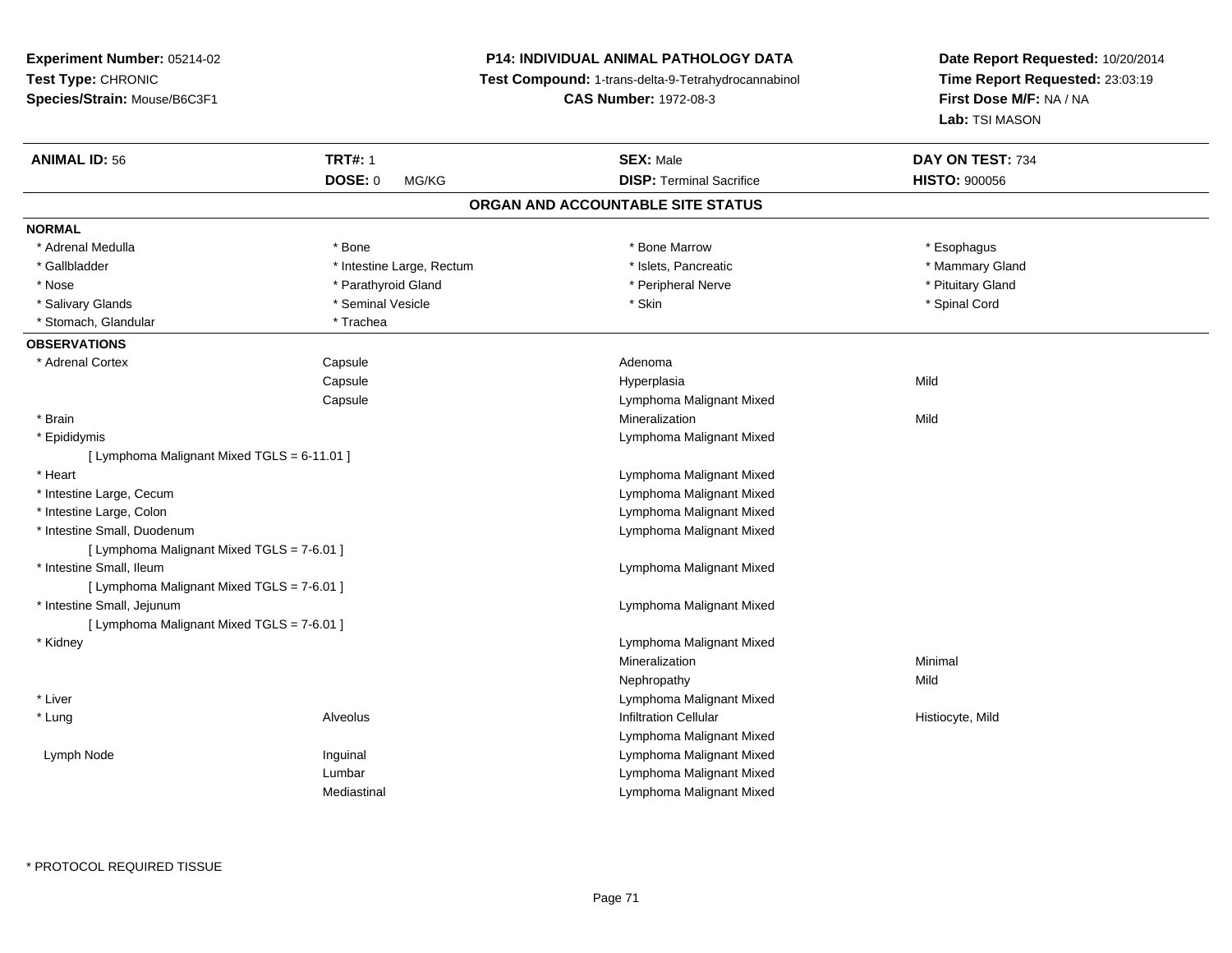# **P14: INDIVIDUAL ANIMAL PATHOLOGY DATA**

**Test Compound:** 1-trans-delta-9-Tetrahydrocannabinol

**CAS Number:** 1972-08-3

| <b>ANIMAL ID: 56</b>                                      | <b>TRT#: 1</b>          | <b>SEX: Male</b>                  | DAY ON TEST: 734     |  |
|-----------------------------------------------------------|-------------------------|-----------------------------------|----------------------|--|
|                                                           | <b>DOSE: 0</b><br>MG/KG | <b>DISP: Terminal Sacrifice</b>   | <b>HISTO: 900056</b> |  |
|                                                           |                         | ORGAN AND ACCOUNTABLE SITE STATUS |                      |  |
|                                                           | Renal                   | Lymphoma Malignant Mixed          |                      |  |
| [ Lymphoma Malignant Mixed TGLS = 2,4,5,8,9-5+5.01+15 ]   |                         |                                   |                      |  |
| [ Lymphoma Malignant Mixed TGLS = 2,4,5,8,9-5+5.01+15 ]   |                         |                                   |                      |  |
| [ Lymphoma Malignant Mixed TGLS = 2,4,5,8,9-5+5.01+15 ]   |                         |                                   |                      |  |
| [ Lymphoma Malignant Mixed TGLS = 2,4,5,8,9-5+5.01+15 ]   |                         |                                   |                      |  |
| * Lymph Node, Mandibular                                  |                         | Lymphoma Malignant Mixed          |                      |  |
| [ Lymphoma Malignant Mixed TGLS = 2,4,5,8,9-5+5.01+15 ]   |                         |                                   |                      |  |
| * Lymph Node, Mesenteric                                  |                         | Lymphoma Malignant Mixed          |                      |  |
| [ Lymphoma Malignant Mixed TGLS = $2,4,5,8,9-5+5.01+15$ ] |                         |                                   |                      |  |
| * Pancreas                                                |                         | Lymphoma Malignant Mixed          |                      |  |
| * Preputial Gland                                         |                         | Atrophy                           | Moderate             |  |
| [Atrophy TGLS = $1-10$ ]                                  |                         |                                   |                      |  |
| * Prostate                                                |                         | Lymphoma Malignant Mixed          |                      |  |
| * Skeletal Muscle                                         |                         | Degeneration                      | Mild                 |  |
|                                                           |                         | Lymphoma Malignant Mixed          |                      |  |
| * Spleen                                                  | Red Pulp                | Hematopoietic Cell Proliferation  | Mild                 |  |
|                                                           |                         | Lymphoma Malignant Mixed          |                      |  |
| [ Lymphoma Malignant Mixed TGLS = 3-3.01 ]                |                         |                                   |                      |  |
| * Stomach. Forestomach                                    |                         | Lymphoma Malignant Mixed          |                      |  |
| * Testes                                                  |                         | Degeneration                      | Mild                 |  |
|                                                           |                         | Lymphoma Malignant Mixed          |                      |  |
| * Thymus                                                  |                         | Lymphoma Malignant Mixed          |                      |  |
| * Thyroid Gland                                           | <b>Follicular Cel</b>   | Hyperplasia                       | Mild                 |  |
| Tooth                                                     |                         | Dysplasia                         | Moderate             |  |
| * Urinary Bladder                                         |                         | Lymphoma Malignant Mixed          |                      |  |
| PRIMARY CAUSE OF DEATH                                    |                         |                                   |                      |  |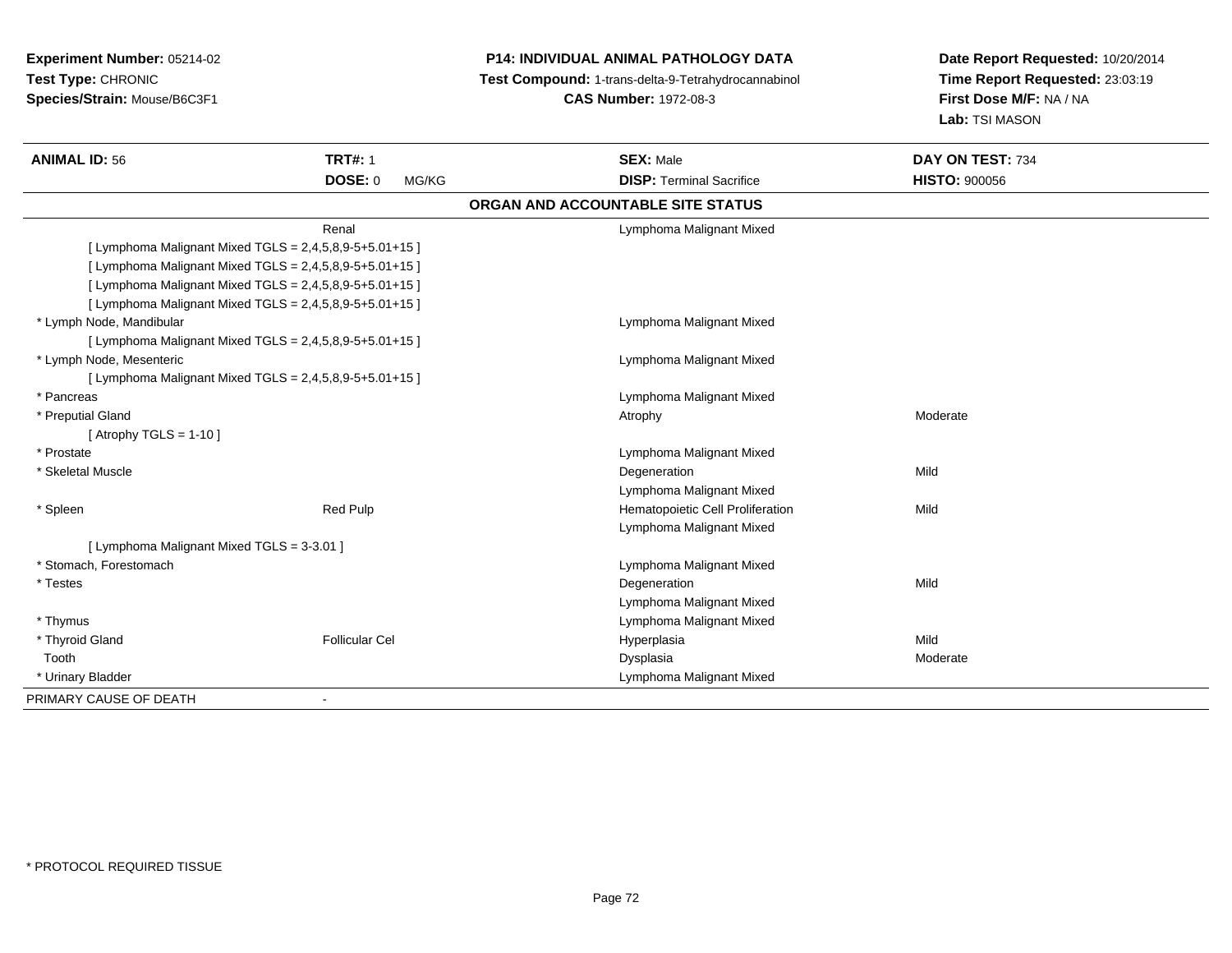**Experiment Number:** 05214-02**Test Type:** CHRONIC **Species/Strain:** Mouse/B6C3F1**P14: INDIVIDUAL ANIMAL PATHOLOGY DATA Test Compound:** 1-trans-delta-9-Tetrahydrocannabinol **CAS Number:** 1972-08-3**Date Report Requested:** 10/20/2014**Time Report Requested:** 23:03:19**First Dose M/F:** NA / NA**Lab:** TSI MASON**ANIMAL ID:** 57**TRT#:** 1 **SEX:** Male **DAY ON TEST:** 730 **DOSE:** 0 MG/KG **DISP:** Terminal Sacrifice **HISTO:** <sup>900057</sup> **ORGAN AND ACCOUNTABLE SITE STATUSNORMAL**\* Adrenal Medulla \* Adrenal Medulla \* \* The matter of the state of the state of the Marrow \* Bone Marrow \* Adrenal Medulla \* Epididymis \* Epididymis \* Bone Marrow \* Adrenal Medulla \* Epididymis \* Epididymis \* Epididymis \* Epididymis \* Epidi \* Esophagus \* https://www.fragustage.com/web/2019/heart \* Heart \* Heart \* Heart \* Intestine Large, Cecum \* Intestine Large, Cecum \* Gallbladder \* Callbladder \* 11 and 12 and 12 and 12 and 12 and 12 and 12 and 12 and 12 and \* Intestine Small, Ileum \* Intestine Large, Colon \* Intestine Large, Rectum \* Intestine Small, Duodenum \* Intestine Small, Duodenum \* Intestine Small, Jejunum \* The matches of the state of the state of the state of the state of the state of the state of the state of the state of the state of the state of the state of the state of the state of the state \* Pancreas \* Parathyroid Gland \* **Parathyroid Gland** \* Peripheral Nerve \* Peripheral Nerve \* Pituitary Gland \* Skeletal Muscle \* Prostate \* \* Skeletal Muscle \* \* Salivary Glands \* \* Steminal Vesicle \* \* Seminal Vesicle \* \* Skeletal Muscle \* Skin \* Spinal Cord \* Spinal Cord \* Spinal Cord \* Spinal \* Spinal \* Stomach, Forestomach \* Stomach, Forestomach \* Stomach, Glandular \* Trachea \* Testes \* Thyroid Gland \* Thyroid Gland \* Thyroid Gland \* Trachea \* Urinary Bladder**MISSING** \* Lymph Node, Mandibular**OBSERVATIONS** \* Adrenal Cortex Capsule Hyperplasia Minimal Hyperplasiaa Mild \* Brainn and the controller of the controller of the controller of the Minimal Mineralization and the controller of the Minimal Minimal of the controller of the controller of the controller of the controller of the controller of \* Kidneyy with the control of the control of the control of the control of the control of the control of the control of the control of the control of the control of the control of the control of the control of the control of the c n Minimal Nephropathyy the contract of the Minimal Minimal Section 1996 and the contract of the Minimal Section 1997 and the contract of the contract of the contract of the contract of the contract of the contract of the contract of the contra \* Liver Hepatocellular Adenoma \* Lymph Node, Mesenteric Angiectasis MildChronic, Minimal \* Nosee the contraction of the contraction of the contraction of the contraction of the chronic, Minimal on the chronic, Minimal or  $\mathbb{R}^n$  \* Preputial Glandd and the control of the control of the control of the control of the control of the control of the control of the control of the control of the control of the control of the control of the control of the control of the co \* Thymuss the contract of the contract of the contract of the contract of the contract of the contract of the contract of the contract of the contract of the contract of the contract of the contract of the contract of the contract Toothh ann an chomhainn an chomhainn an chomhainn an chomhainn an chomhainn an chomhainn an chomhainn an chomhainn a<br>Iomraidhean PRIMARY CAUSE OF DEATH-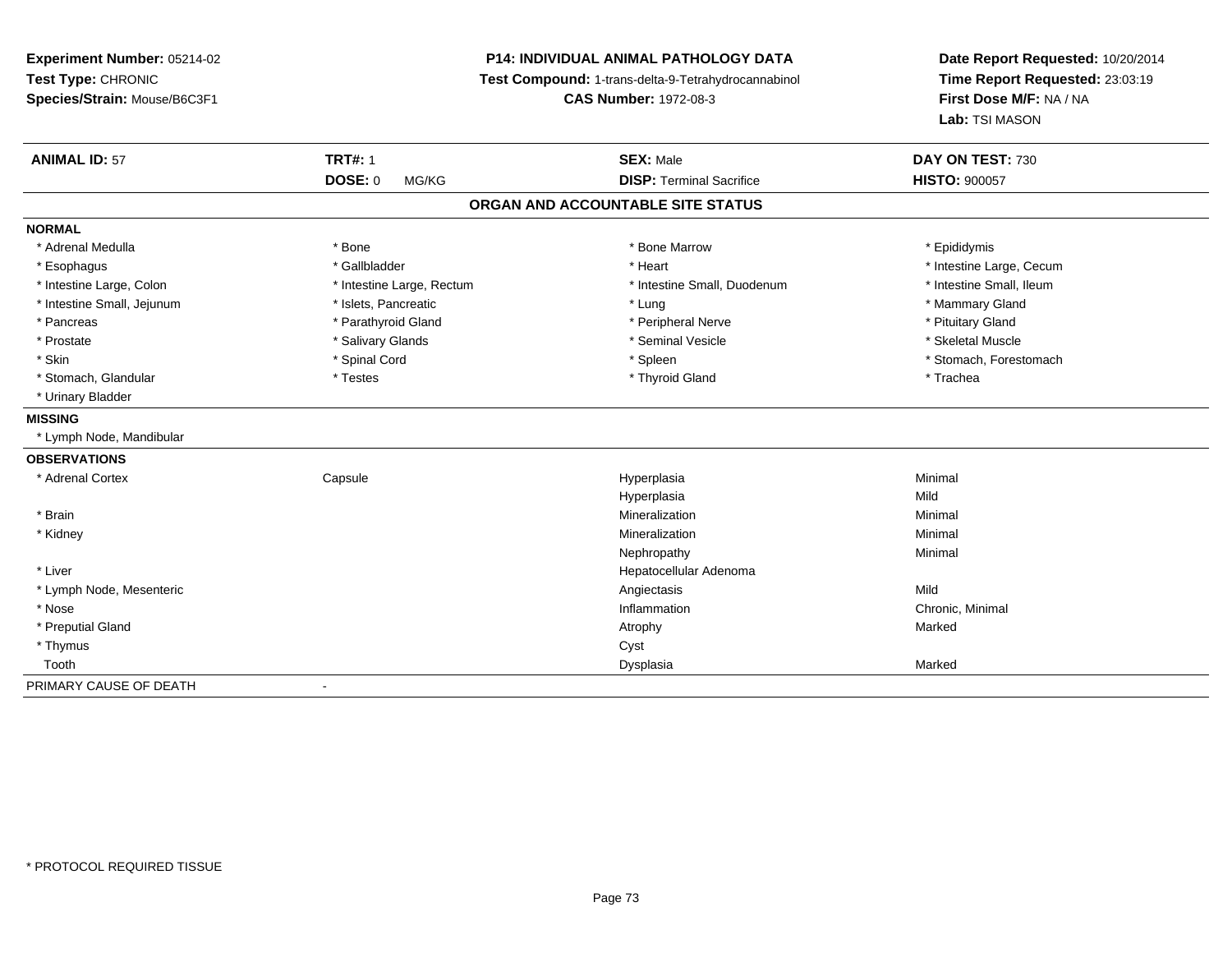**Experiment Number:** 05214-02**Test Type:** CHRONIC **Species/Strain:** Mouse/B6C3F1**P14: INDIVIDUAL ANIMAL PATHOLOGY DATA Test Compound:** 1-trans-delta-9-Tetrahydrocannabinol **CAS Number:** 1972-08-3**Date Report Requested:** 10/20/2014**Time Report Requested:** 23:03:19**First Dose M/F:** NA / NA**Lab:** TSI MASON**ANIMAL ID:** 58**TRT#:** 1 **SEX:** Male **DAY ON TEST:** 734 **DOSE:** 0 MG/KG **DISP:** Terminal Sacrifice **HISTO:** <sup>900058</sup> **ORGAN AND ACCOUNTABLE SITE STATUSNORMAL**\* Adrenal Medulla \* Adrenal Medulla \* \* The matter of the state of the state of the Marrow \* Bone Marrow \* Adrenal Medulla \* Epididymis \* Epididymis \* Bone Marrow \* Adrenal Medulla \* Epididymis \* Epididymis \* Epididymis \* Epididymis \* Epidi \* Esophagus \* https://www.fragustage.com/web/2019/heart \* Heart \* Heart \* Heart \* Intestine Large, Cecum \* Intestine Large, Cecum \* Gallbladder \* Callbladder \* 11 and 12 and 12 and 12 and 12 and 12 and 12 and 12 and 12 and \* Intestine Small, Ileum \* Intestine Large, Colon \* Intestine Large, Rectum \* Intestine Small, Duodenum \* Intestine Small, Duodenum \* Intestine Small, Jejunum \* The same of the state of the state of the state of the state of the state of the state of the state of the state of the state of the state of the state of the state of the state of the state of \* Peripheral Nerve \* \* And the state of the state of the state of the state of the state of the state of the state of the state of the state of the state of the state of the state of the state of the state of the state of \* Skeletal Muscle \* Skin \* Spinal Cord \* Spleen \* Thyroid Gland \* Stomach, Forestomach \* Testes \* Stomach, Glandular \* Testes \* Testes \* Testes \* Testes \* Testes \* Testes \* T Tooth **1986 1986 1997 <b>1998 1999 1999 1999 1999 1999 1999 1999 1999 1999 1999 1999 1999 1999 1999 1999 1999 1999 1999 1999 1999 1999 1999 1999 1999 1999 1999 1999 MISSING**\* Lymph Node, Mandibular \* Lymph Node, Mesenteric \* Mammary Gland **OBSERVATIONS** \* Adrenal Cortex**Capsule** e and the Hyperplasia Moderate Moderate and the Hyperplasia method of the Moderate Moderate  $\mathsf{M}$ Hypertrophyy the contract of the Minimal Minimal Section 1, 1986, 1987, 1988, 1988, 1988, 1988, 1988, 1988, 198 \* Brainn and the controller of the controller of the controller of the Minimal Mineralization and the controller of the Minimal Minimal of the controller of the controller of the controller of the controller of the controller of \* Islets, Pancreaticc and the control of the control of the control of the control of the control of the control of the control of the control of the control of the control of the control of the control of the control of the control of the co a **Moderate**  \* Kidneyy with the control of the control of the control of the control of the control of the control of the control of the control of the control of the control of the control of the control of the control of the control of the c n Minimal Nephropathyy Mild \* Liver Eosinophilic Focus[ Eosinophilic Focus TGLS = 1,2-2.01 ] \* Nosee the contraction of the contraction of the contraction of the contraction of the chronic, Minimal on the chronic, Minimal or  $\mathbb{R}^n$  \* Preputial Glandd and the control of the control of the control of the control of the control of the control of the control of the control of the control of the control of the control of the control of the control of the control of the co Inflammation Chronic, Minimal \* Prostatee and the concretion of the concretion of the concretion of the concretion of the concretion of the concretion  $\mathsf{M}$ oderate \* Thymuss and the contract of the contract of the contract of the contract of the contract of the contract of the contract of the contract of the contract of the contract of the contract of the contract of the contract of the cont PRIMARY CAUSE OF DEATH-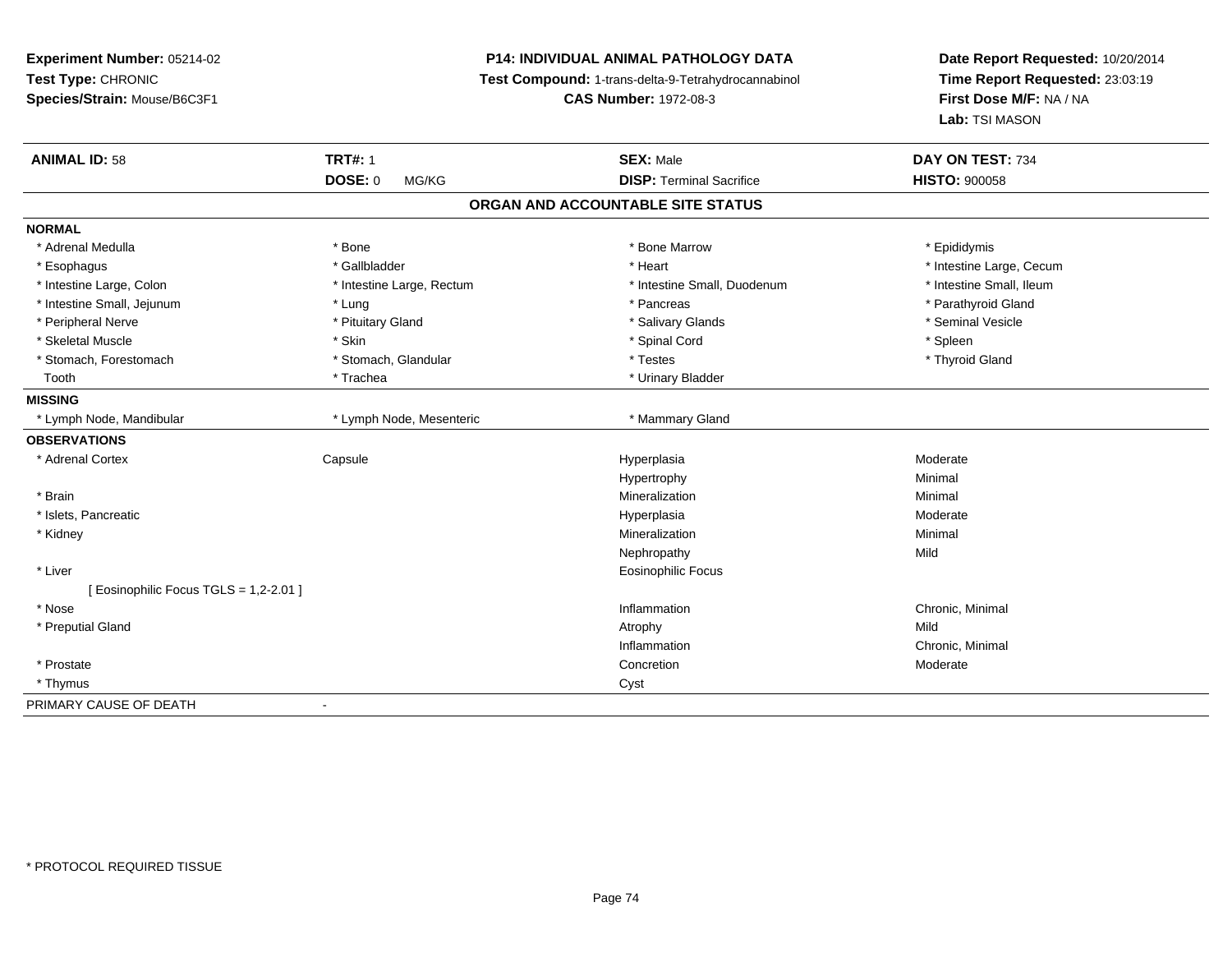# **P14: INDIVIDUAL ANIMAL PATHOLOGY DATA**

**Test Compound:** 1-trans-delta-9-Tetrahydrocannabinol

**CAS Number:** 1972-08-3

| <b>ANIMAL ID: 59</b>                | <b>TRT#: 1</b>              | <b>SEX: Male</b>                | DAY ON TEST: 735           |  |  |  |
|-------------------------------------|-----------------------------|---------------------------------|----------------------------|--|--|--|
|                                     | <b>DOSE: 0</b><br>MG/KG     | <b>DISP: Terminal Sacrifice</b> | <b>HISTO: 900059</b>       |  |  |  |
| ORGAN AND ACCOUNTABLE SITE STATUS   |                             |                                 |                            |  |  |  |
| <b>NORMAL</b>                       |                             |                                 |                            |  |  |  |
| * Adrenal Medulla                   | * Bone                      | * Bone Marrow                   | * Epididymis               |  |  |  |
| * Esophagus                         | * Gallbladder               | * Intestine Large, Cecum        | * Intestine Large, Colon   |  |  |  |
| * Intestine Large, Rectum           | * Intestine Small, Duodenum | * Intestine Small, Ileum        | * Intestine Small, Jejunum |  |  |  |
| * Islets, Pancreatic                | * Lung                      | * Lymph Node, Mandibular        | * Lymph Node, Mesenteric   |  |  |  |
| * Mammary Gland                     | * Pancreas                  | * Parathyroid Gland             | * Peripheral Nerve         |  |  |  |
| * Pituitary Gland                   | * Prostate                  | * Salivary Glands               | * Seminal Vesicle          |  |  |  |
| * Skeletal Muscle                   | * Skin                      | * Spinal Cord                   | * Spleen                   |  |  |  |
| * Stomach, Forestomach              | * Stomach, Glandular        | * Testes                        | * Thyroid Gland            |  |  |  |
| * Trachea                           | * Urinary Bladder           |                                 |                            |  |  |  |
| <b>OBSERVATIONS</b>                 |                             |                                 |                            |  |  |  |
| * Adrenal Cortex                    | Capsule                     | Hyperplasia                     | Minimal                    |  |  |  |
|                                     |                             | Hyperplasia                     | Mild                       |  |  |  |
| * Brain                             |                             | Mineralization                  | Minimal                    |  |  |  |
| * Heart                             |                             | Cardiomyopathy                  | Mild                       |  |  |  |
| * Kidney                            |                             | Mineralization                  | Minimal                    |  |  |  |
|                                     |                             | Nephropathy                     | Mild                       |  |  |  |
| * Liver                             |                             | Fatty Change                    | Mild                       |  |  |  |
|                                     |                             | Hepatocellular Adenoma          |                            |  |  |  |
| [Hepatocellular Adenoma TGLS = 1-2] |                             |                                 |                            |  |  |  |
| * Nose                              |                             | Inflammation                    | Chronic, Minimal           |  |  |  |
| * Preputial Gland                   |                             | Atrophy                         | Marked                     |  |  |  |
|                                     |                             | Inflammation                    | Chronic, Mild              |  |  |  |
| * Thymus                            |                             | Cyst                            |                            |  |  |  |
| Tooth                               |                             | Dysplasia                       | Moderate                   |  |  |  |
| PRIMARY CAUSE OF DEATH              | $\blacksquare$              |                                 |                            |  |  |  |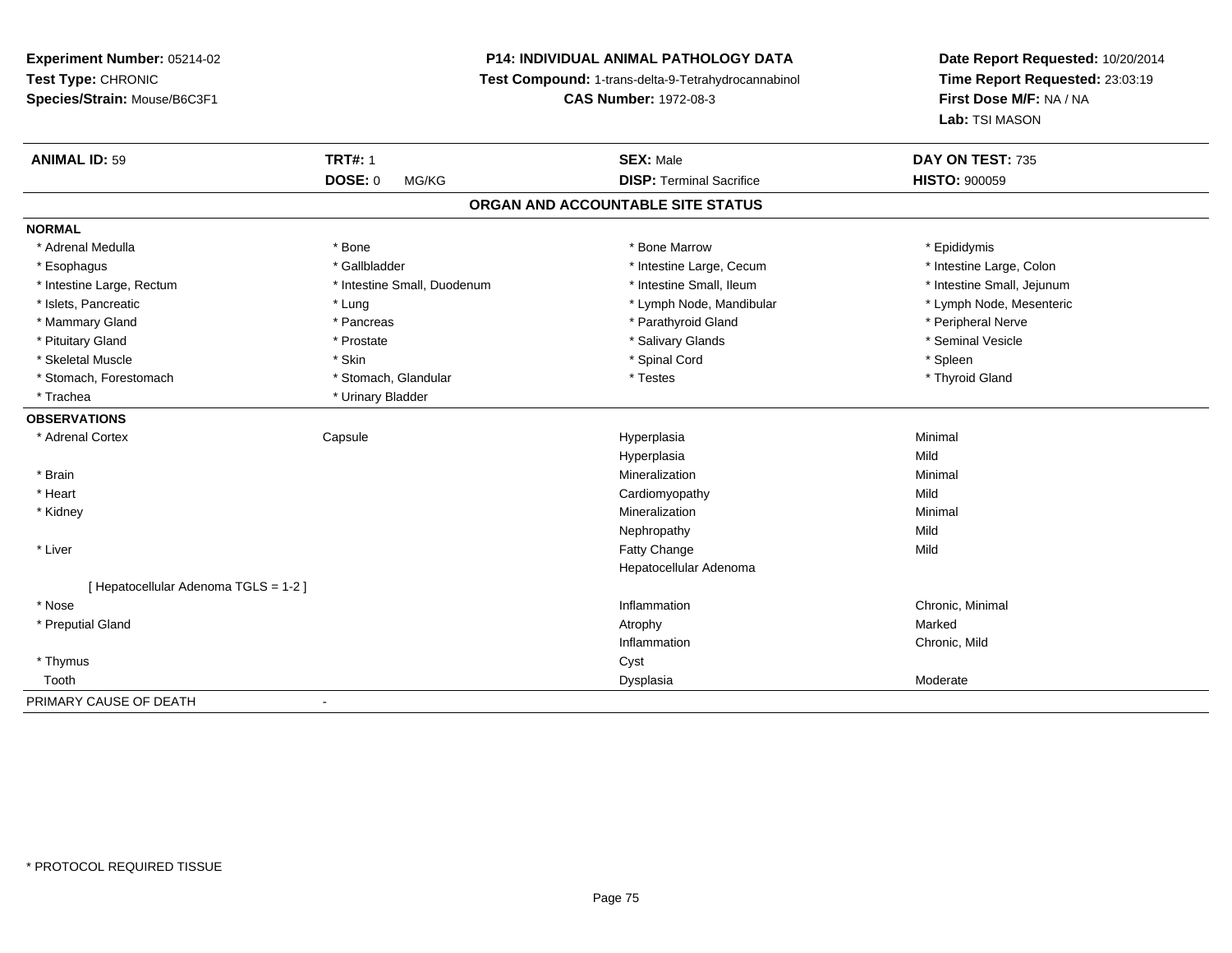| Experiment Number: 05214-02<br>Test Type: CHRONIC<br>Species/Strain: Mouse/B6C3F1 | <b>P14: INDIVIDUAL ANIMAL PATHOLOGY DATA</b><br>Test Compound: 1-trans-delta-9-Tetrahydrocannabinol<br><b>CAS Number: 1972-08-3</b> |                                   | Date Report Requested: 10/20/2014<br>Time Report Requested: 23:03:19<br>First Dose M/F: NA / NA<br>Lab: TSI MASON |  |
|-----------------------------------------------------------------------------------|-------------------------------------------------------------------------------------------------------------------------------------|-----------------------------------|-------------------------------------------------------------------------------------------------------------------|--|
| <b>ANIMAL ID: 60</b>                                                              | <b>TRT#: 1</b>                                                                                                                      | <b>SEX: Male</b>                  | DAY ON TEST: 461                                                                                                  |  |
|                                                                                   | DOSE: 0<br>MG/KG                                                                                                                    | <b>DISP:</b> Scheduled Sacrifice  | <b>HISTO: 892842</b>                                                                                              |  |
|                                                                                   |                                                                                                                                     | ORGAN AND ACCOUNTABLE SITE STATUS |                                                                                                                   |  |
| <b>NORMAL</b>                                                                     |                                                                                                                                     |                                   |                                                                                                                   |  |
| * Epididymis                                                                      | * Testes                                                                                                                            |                                   |                                                                                                                   |  |
| PRIMARY CAUSE OF DEATH                                                            |                                                                                                                                     |                                   |                                                                                                                   |  |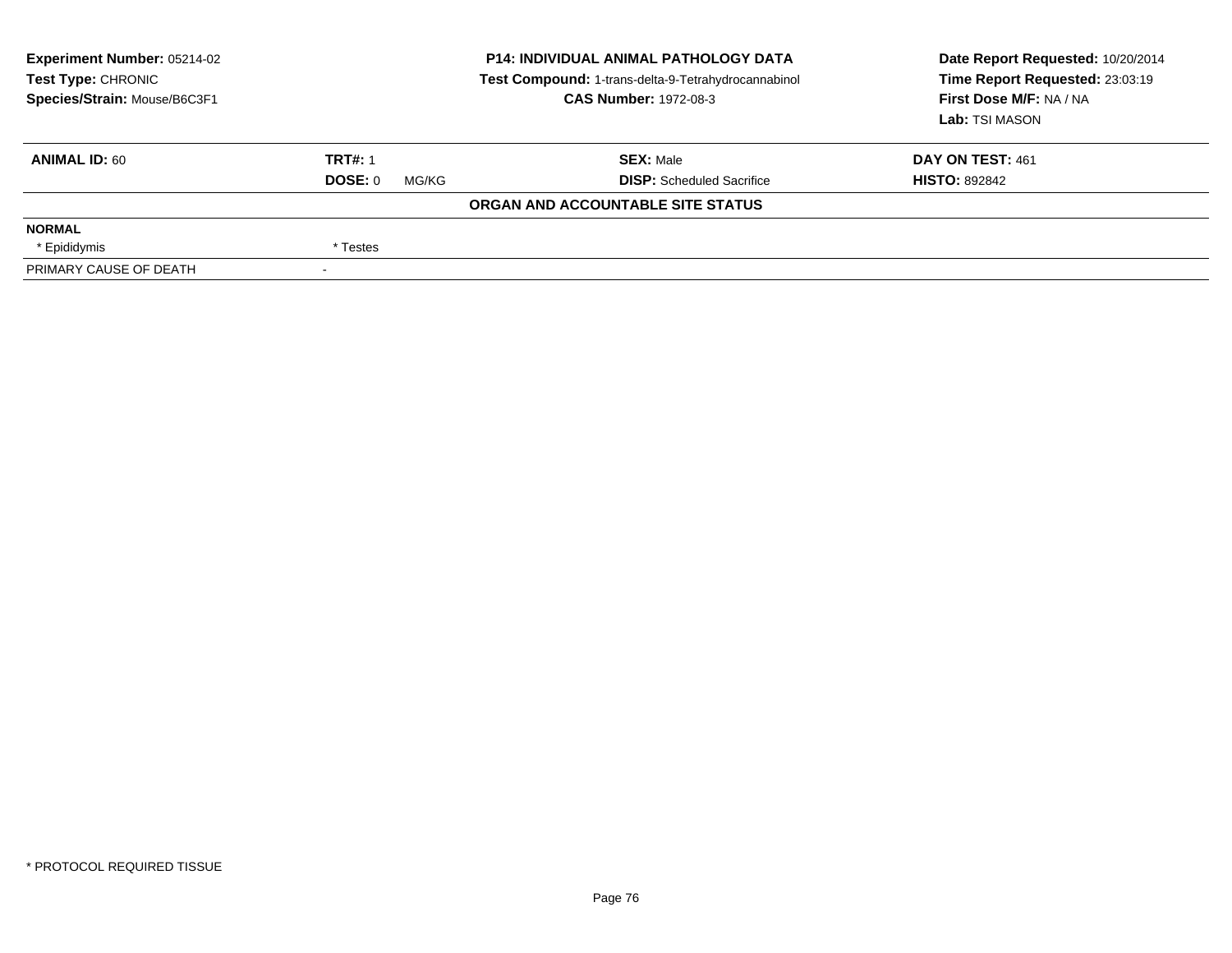# **P14: INDIVIDUAL ANIMAL PATHOLOGY DATA**

**Test Compound:** 1-trans-delta-9-Tetrahydrocannabinol

**CAS Number:** 1972-08-3

| <b>ANIMAL ID: 61</b>                    | <b>TRT#: 1</b>            | <b>SEX: Male</b>                  | DAY ON TEST: 734         |  |
|-----------------------------------------|---------------------------|-----------------------------------|--------------------------|--|
|                                         | <b>DOSE: 0</b><br>MG/KG   | <b>DISP: Terminal Sacrifice</b>   | <b>HISTO: 900061</b>     |  |
|                                         |                           | ORGAN AND ACCOUNTABLE SITE STATUS |                          |  |
| <b>NORMAL</b>                           |                           |                                   |                          |  |
| * Adrenal Medulla                       | * Bone                    | * Bone Marrow                     | * Epididymis             |  |
| * Esophagus                             | * Gallbladder             | * Heart                           | * Intestine Large, Cecum |  |
| * Intestine Large, Colon                | * Intestine Large, Rectum | * Intestine Small, Duodenum       | * Intestine Small, Ileum |  |
| * Intestine Small, Jejunum              | * Lung                    | * Lymph Node, Mandibular          | * Lymph Node, Mesenteric |  |
| * Mammary Gland                         | * Pancreas                | * Parathyroid Gland               | * Peripheral Nerve       |  |
| * Pituitary Gland                       | * Preputial Gland         | * Prostate                        | * Salivary Glands        |  |
| * Seminal Vesicle                       | * Skeletal Muscle         | * Skin                            | * Spinal Cord            |  |
| * Spleen                                | * Stomach, Glandular      | * Testes                          | * Thymus                 |  |
| * Thyroid Gland                         | * Trachea                 | * Urinary Bladder                 |                          |  |
| <b>OBSERVATIONS</b>                     |                           |                                   |                          |  |
| * Adrenal Cortex                        |                           | Hypertrophy                       | Minimal                  |  |
| * Brain                                 |                           | Mineralization                    | Mild                     |  |
| * Islets, Pancreatic                    |                           | Hyperplasia                       | Mild                     |  |
| * Kidney                                |                           | Mineralization                    | Minimal                  |  |
|                                         |                           | Nephropathy                       | Minimal                  |  |
| * Liver                                 |                           | <b>Fatty Change</b>               | Minimal                  |  |
| * Nose                                  |                           | Inflammation                      | Chronic, Minimal         |  |
| * Stomach. Forestomach                  |                           | Squamous Cell Papilloma           |                          |  |
| [Squamous Cell Papilloma TGLS = 1-6.01] |                           |                                   |                          |  |
| PRIMARY CAUSE OF DEATH                  |                           |                                   |                          |  |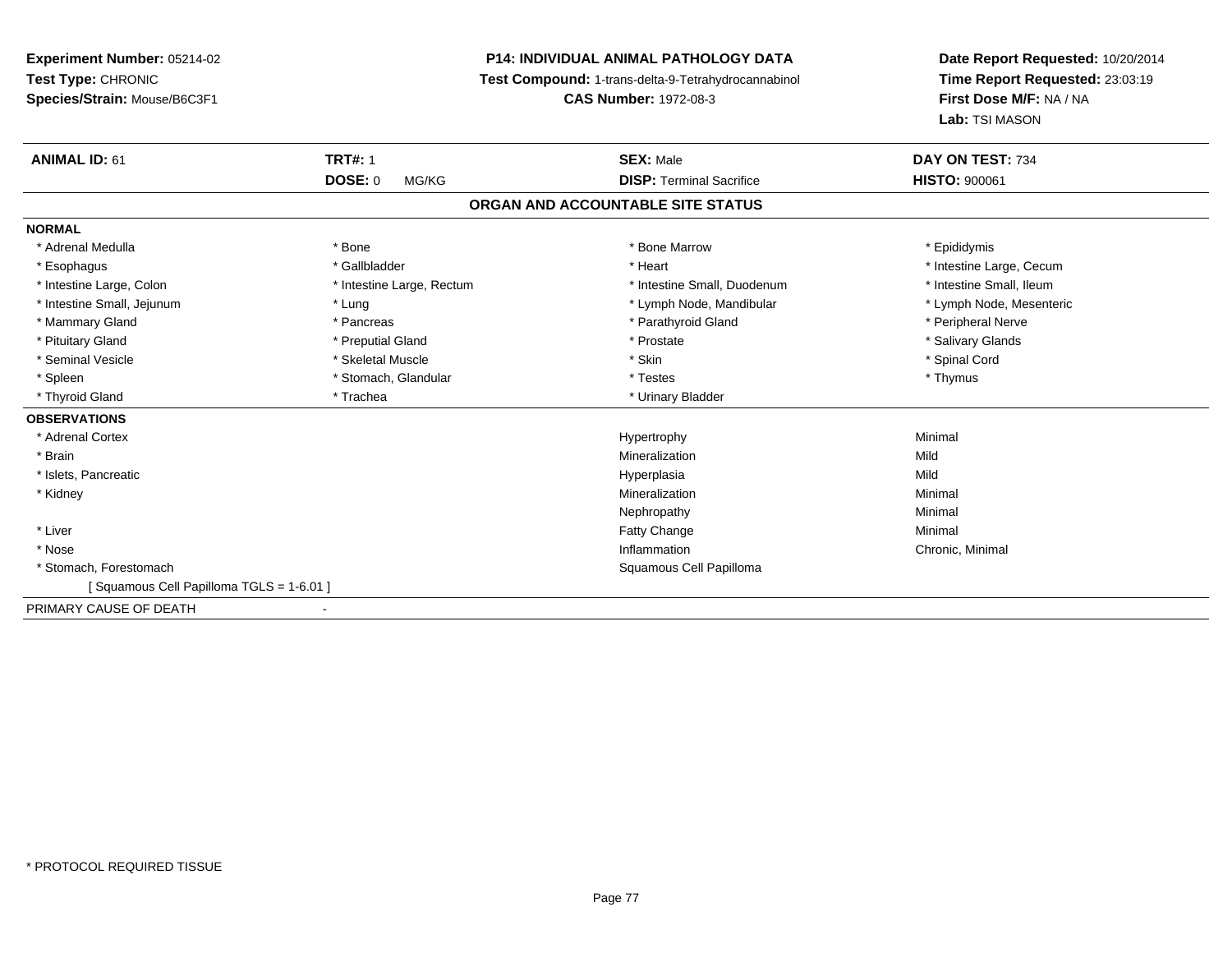| Experiment Number: 05214-02<br><b>Test Type: CHRONIC</b><br>Species/Strain: Mouse/B6C3F1 |                          | <b>P14: INDIVIDUAL ANIMAL PATHOLOGY DATA</b><br>Test Compound: 1-trans-delta-9-Tetrahydrocannabinol<br><b>CAS Number: 1972-08-3</b> | Date Report Requested: 10/20/2014<br>Time Report Requested: 23:03:19<br>First Dose M/F: NA / NA<br>Lab: TSI MASON |
|------------------------------------------------------------------------------------------|--------------------------|-------------------------------------------------------------------------------------------------------------------------------------|-------------------------------------------------------------------------------------------------------------------|
| <b>ANIMAL ID: 62</b>                                                                     | <b>TRT#: 1</b>           | <b>SEX: Male</b>                                                                                                                    | DAY ON TEST: 461                                                                                                  |
|                                                                                          | DOSE: 0<br>MG/KG         | <b>DISP:</b> Scheduled Sacrifice                                                                                                    | <b>HISTO: 892843</b>                                                                                              |
|                                                                                          |                          | ORGAN AND ACCOUNTABLE SITE STATUS                                                                                                   |                                                                                                                   |
| <b>NORMAL</b>                                                                            |                          |                                                                                                                                     |                                                                                                                   |
| * Epididymis                                                                             | * Testes                 |                                                                                                                                     |                                                                                                                   |
| PRIMARY CAUSE OF DEATH                                                                   | $\overline{\phantom{a}}$ |                                                                                                                                     |                                                                                                                   |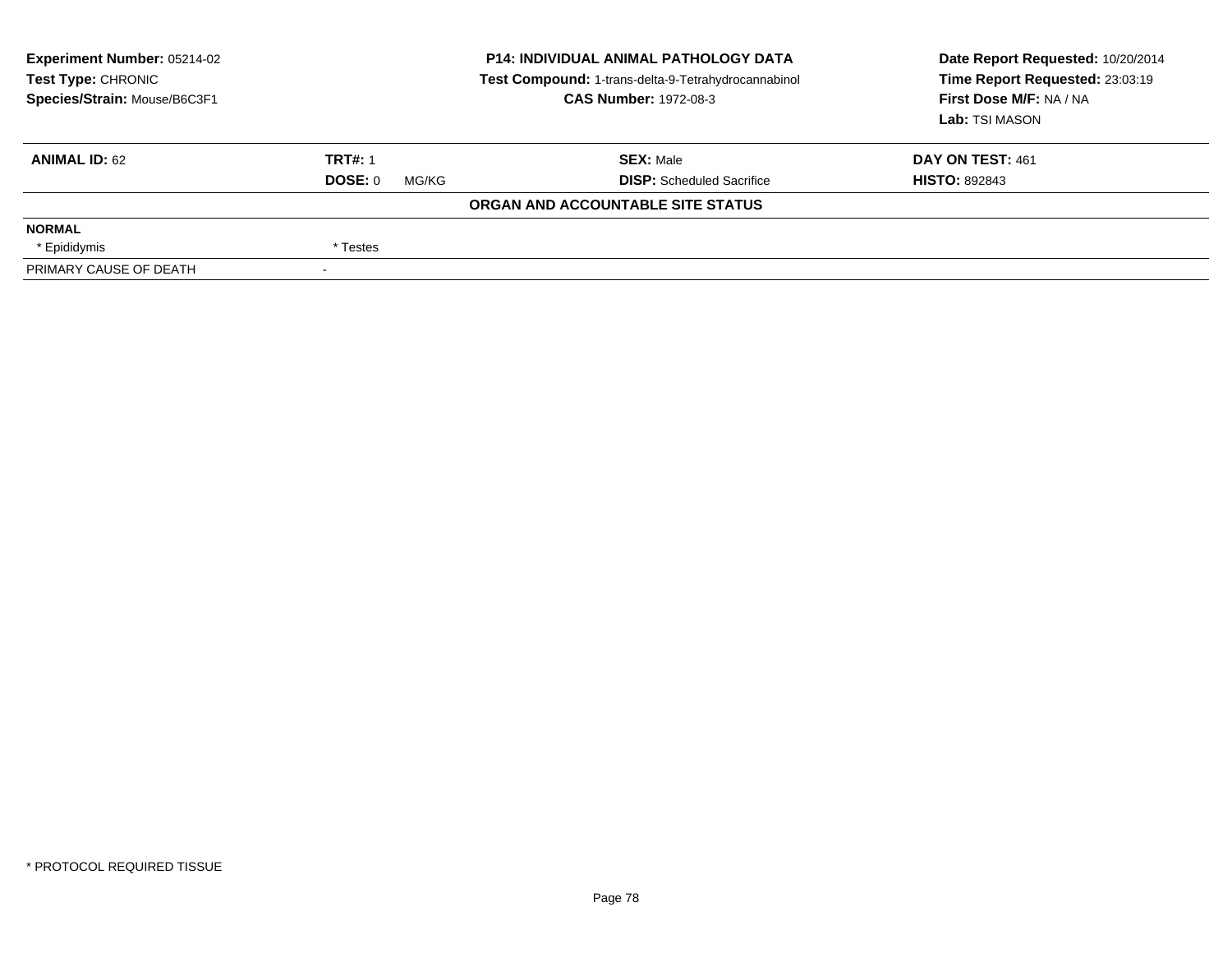# **P14: INDIVIDUAL ANIMAL PATHOLOGY DATA**

**Test Compound:** 1-trans-delta-9-Tetrahydrocannabinol

**CAS Number:** 1972-08-3

| <b>ANIMAL ID: 63</b>                            | <b>TRT#: 1</b>              | <b>SEX: Male</b>                  | DAY ON TEST: 736           |
|-------------------------------------------------|-----------------------------|-----------------------------------|----------------------------|
|                                                 | DOSE: 0<br>MG/KG            | <b>DISP: Terminal Sacrifice</b>   | <b>HISTO: 900063</b>       |
|                                                 |                             | ORGAN AND ACCOUNTABLE SITE STATUS |                            |
| <b>NORMAL</b>                                   |                             |                                   |                            |
| * Adrenal Medulla                               | * Bone                      | * Bone Marrow                     | * Esophagus                |
| * Gallbladder                                   | * Heart                     | * Intestine Large, Cecum          | * Intestine Large, Colon   |
| * Intestine Large, Rectum                       | * Intestine Small, Duodenum | * Intestine Small, Ileum          | * Intestine Small, Jejunum |
| * Islets, Pancreatic                            | * Lung                      | * Lymph Node, Mandibular          | * Mammary Gland            |
| * Pancreas                                      | * Peripheral Nerve          | * Pituitary Gland                 | * Prostate                 |
| * Salivary Glands                               | * Seminal Vesicle           | * Skeletal Muscle                 | * Skin                     |
| * Spinal Cord                                   | * Spleen                    | * Stomach, Forestomach            | * Stomach, Glandular       |
| * Thymus                                        | * Thyroid Gland             | * Trachea                         | * Urinary Bladder          |
| <b>MISSING</b>                                  |                             |                                   |                            |
| * Parathyroid Gland                             |                             |                                   |                            |
| <b>OBSERVATIONS</b>                             |                             |                                   |                            |
| * Adrenal Cortex                                | Capsule                     | Hyperplasia                       | Minimal                    |
| * Brain                                         |                             | Mineralization                    | Minimal                    |
| * Epididymis                                    |                             | Inflammation                      | Chronic, Moderate          |
| [Inflammation TGLS = 3-11]                      |                             |                                   |                            |
| * Kidney                                        |                             | Mineralization                    | Minimal                    |
|                                                 |                             | Nephropathy                       | Minimal                    |
| * Liver                                         |                             | <b>Eosinophilic Focus</b>         |                            |
|                                                 |                             | Hepatocellular Adenoma            |                            |
|                                                 |                             | Hepatocellular Carcinoma          |                            |
| [ Eosinophilic Focus TGLS = 2-2.01 ]            |                             |                                   |                            |
| [ Hepatocellular Adenoma TGLS = 2-2.01 ]        |                             |                                   |                            |
| [ Hepatocellular Carcinoma TGLS = 1-2.02+2.03 ] |                             |                                   |                            |
| * Lymph Node, Mesenteric                        |                             | Angiectasis                       | Mild                       |
| * Nose                                          |                             | Inflammation                      | Chronic, Mild              |
| * Preputial Gland                               |                             | Atrophy                           | Moderate                   |
|                                                 |                             | Inflammation                      | Chronic, Minimal           |
| * Testes                                        |                             | Degeneration                      | Moderate                   |
|                                                 |                             | Granuloma Sperm                   | Moderate                   |
| Tooth                                           |                             | Dysplasia                         | Moderate                   |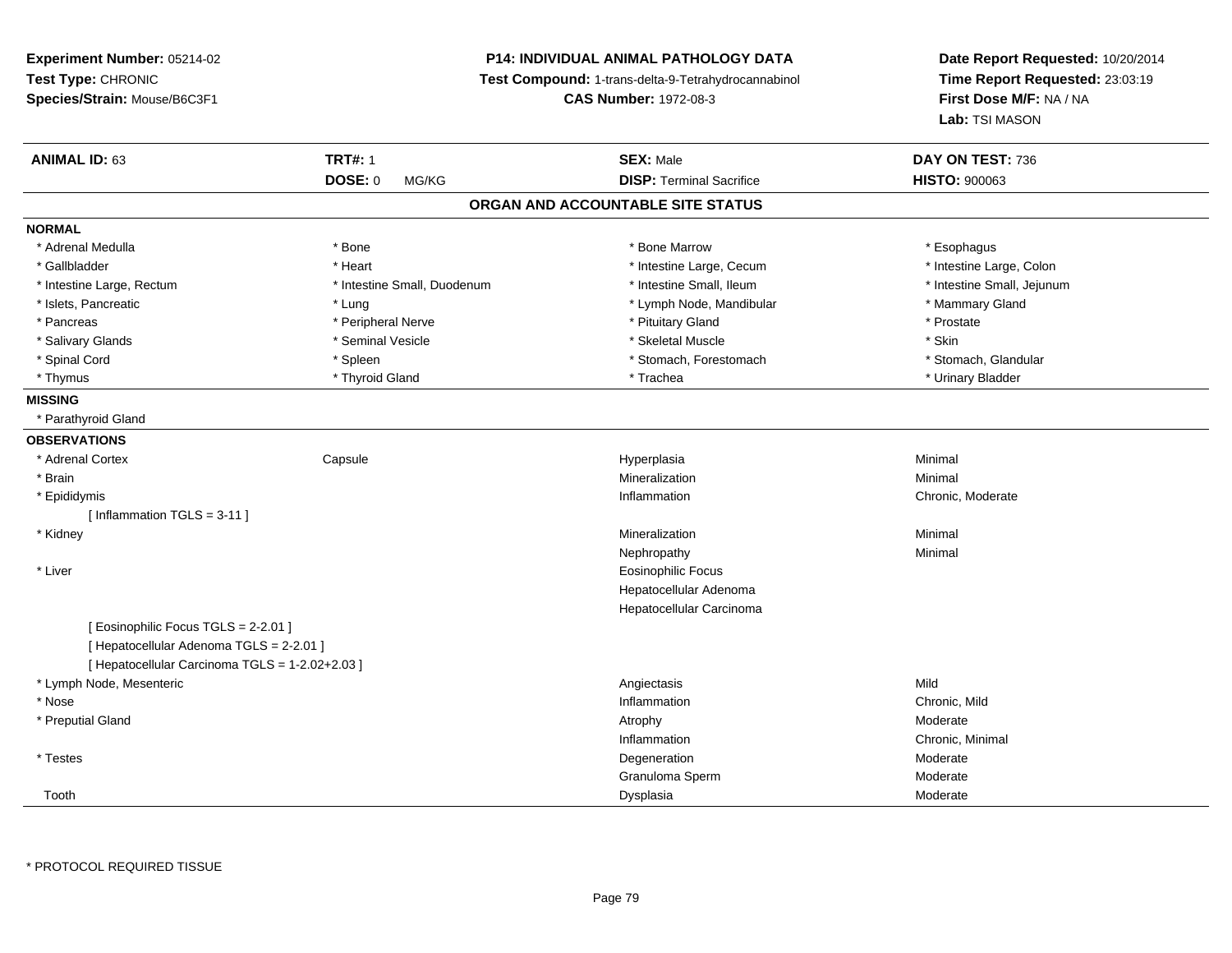| <b>Experiment Number: 05214-02</b><br><b>Test Type: CHRONIC</b><br>Species/Strain: Mouse/B6C3F1 | <b>P14: INDIVIDUAL ANIMAL PATHOLOGY DATA</b><br>Test Compound: 1-trans-delta-9-Tetrahydrocannabinol<br><b>CAS Number: 1972-08-3</b> |                                          | Date Report Requested: 10/20/2014<br>Time Report Requested: 23:03:19<br>First Dose M/F: NA / NA<br>Lab: TSI MASON |
|-------------------------------------------------------------------------------------------------|-------------------------------------------------------------------------------------------------------------------------------------|------------------------------------------|-------------------------------------------------------------------------------------------------------------------|
| <b>ANIMAL ID: 63</b>                                                                            | <b>TRT#: 1</b>                                                                                                                      | <b>SEX: Male</b>                         | DAY ON TEST: 736                                                                                                  |
|                                                                                                 | DOSE: 0<br>MG/KG                                                                                                                    | <b>DISP: Terminal Sacrifice</b>          | <b>HISTO: 900063</b>                                                                                              |
|                                                                                                 |                                                                                                                                     | <b>ORGAN AND ACCOUNTABLE SITE STATUS</b> |                                                                                                                   |
| PRIMARY CAUSE OF DEATH                                                                          |                                                                                                                                     |                                          |                                                                                                                   |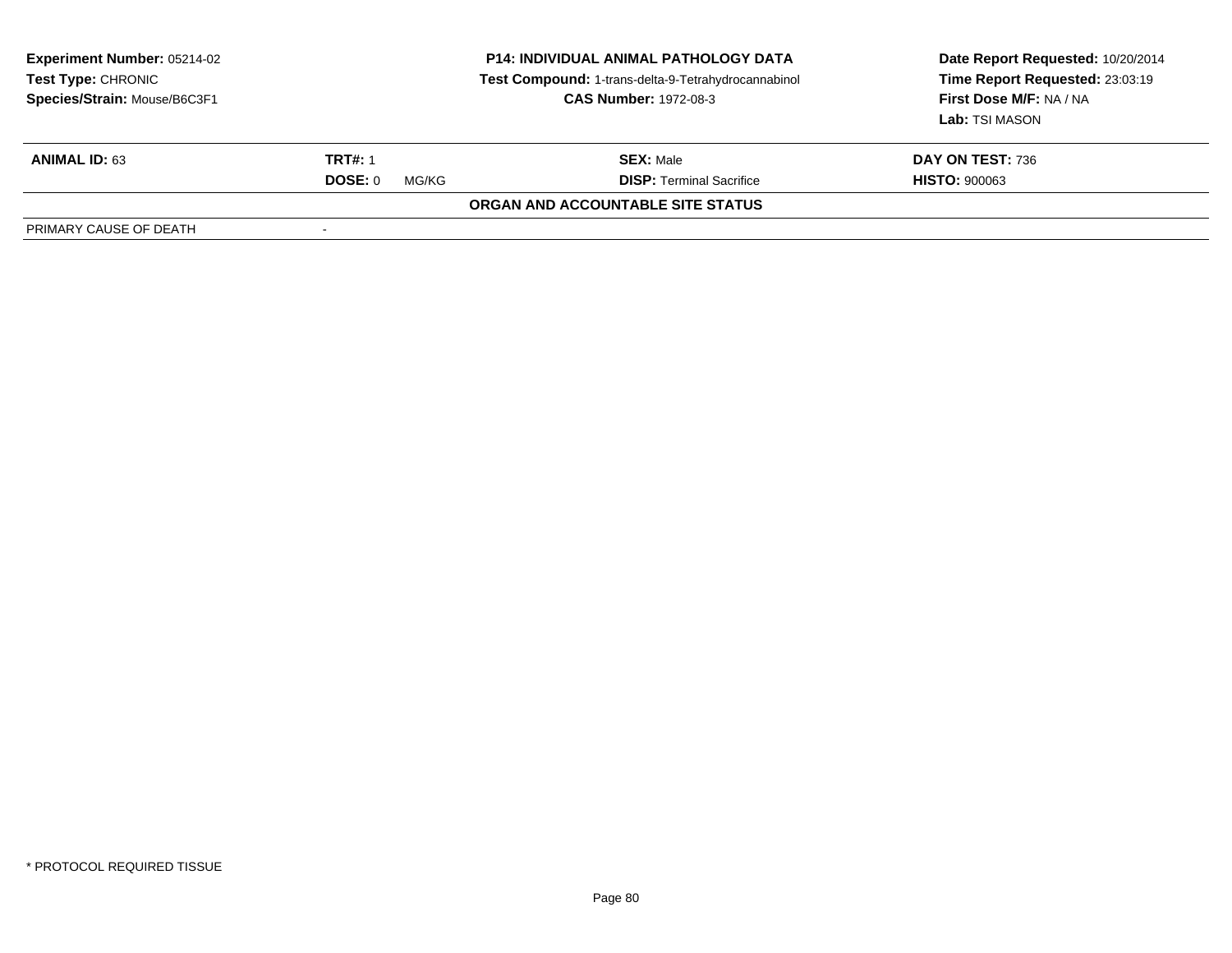**Experiment Number:** 05214-02**Test Type:** CHRONIC **Species/Strain:** Mouse/B6C3F1**P14: INDIVIDUAL ANIMAL PATHOLOGY DATA Test Compound:** 1-trans-delta-9-Tetrahydrocannabinol **CAS Number:** 1972-08-3**Date Report Requested:** 10/20/2014**Time Report Requested:** 23:03:19**First Dose M/F:** NA / NA**Lab:** TSI MASON**ANIMAL ID:** 64 **TRT#:** <sup>1</sup> **SEX:** Male **DAY ON TEST:** <sup>734</sup> **DOSE:** 0 MG/KG**DISP:** Terminal Sacrifice **HISTO:**  $900064$ **ORGAN AND ACCOUNTABLE SITE STATUSNORMAL**\* Adrenal Medulla \* Adrenal Medulla \* \* The matter of the state of the state of the Marrow \* Bone Marrow \* Adrenal Medulla \* Epididymis \* Epididymis \* Bone Marrow \* Adrenal Medulla \* Epididymis \* Epididymis \* Epididymis \* Epididymis \* Epidi \* Intestine Large, Colon \* Esophagus \* **Intestine Large, Cecum \* Intestine Large, Cecum \*** Intestine Large, Cecum \* Intestine Large, Rectum \* Thestine Small, Duodenum \* Number of the small, Ileum \* Intestine Small, Jejunum \* Intestine Small, Jejunum \* Lung \* Lymph Node, Mandibular \* \* Mammary Gland \* Mose \* Nose \* Nose \* Nose \* Nose \* Nose \* Nose \*  $\sim$  \* Nose \* Salivary Glands \* Pancreas \* And the second term in the second term in the second term in the second term in the second term in the second term in the second term in the second term in the second term in the second term in the second term \* Seminal Vesicle \* The state of the state of the set of the set of the set of the set of the set of the set of the set of the set of the set of the set of the set of the set of the set of the set of the set of the set of \* Stomach, Glandular \* \* Trachea \* Testes \* Thyroid Gland \* Thyroid Gland \* Trachea \* Trachea \* Trachea \* Trachea \* Urinary Bladder**MISSING**\* Gallbladder \* Peripheral Nerve **OBSERVATIONS** \* Adrenal Cortex**Capsule**  Hyperplasia Minimal Hyperplasiaa **Minimal**  \* Brainn and the controller of the controller of the controller of the Minimal Mineralization and the controller of the Minimal Minimal of the controller of the controller of the controller of the controller of the controller of \* Islets, Pancreaticc and the control of the control of the control of the control of the control of the control of the control of the control of the control of the control of the control of the control of the control of the control of the co a **Marked**  \* Kidneyy with the control of the control of the control of the control of the control of the control of the control of the control of the control of the control of the control of the control of the control of the control of the c n Minimal Nephropathyy the contract of the Minimal Minimal Section 1996 and the contract of the Minimal Section 1997 and the contract of the contract of the contract of the contract of the contract of the contract of the contract of the contra \* Liver Hepatocellular Carcinoma[ Hepatocellular Carcinoma TGLS = 2-2.01 ] \* Lymph Node, MesentericHematopoietic Cell Proliferation<br>
Hyperplasia<br>
Hyperplasia n Mild \* Pituitary Gland Pars Distalis Hyperplasia Minimal \* Preputial Glandd and the control of the control of the control of the control of the control of the control of the control of  $\lambda$ InflammationInflammation **Example 2** Chronic, Moderate<br>
Inflammation **Chronic, Moderate**  \* Skinn and the chronic, Moderate and the chronic method of the chronic method of the chronic method of the chronic, Moderate  $\Gamma$ [ Inflammation TGLS = 1-15 ] \* SpleenRed Pulp **Moderate Hematopoietic Cell Proliferation Moderate** Lymphoma Malignant Lymphocytic[ Hematopoietic Cell Proliferation TGLS = 3-3.01 ][ Lymphoma Malignant Lymphocytic TGLS = 3-3.01 ] \* Thymuss the contract of the contract of the contract of the contract of the contract of the contract of the contract of the contract of the contract of the contract of the contract of the contract of the contract of the contract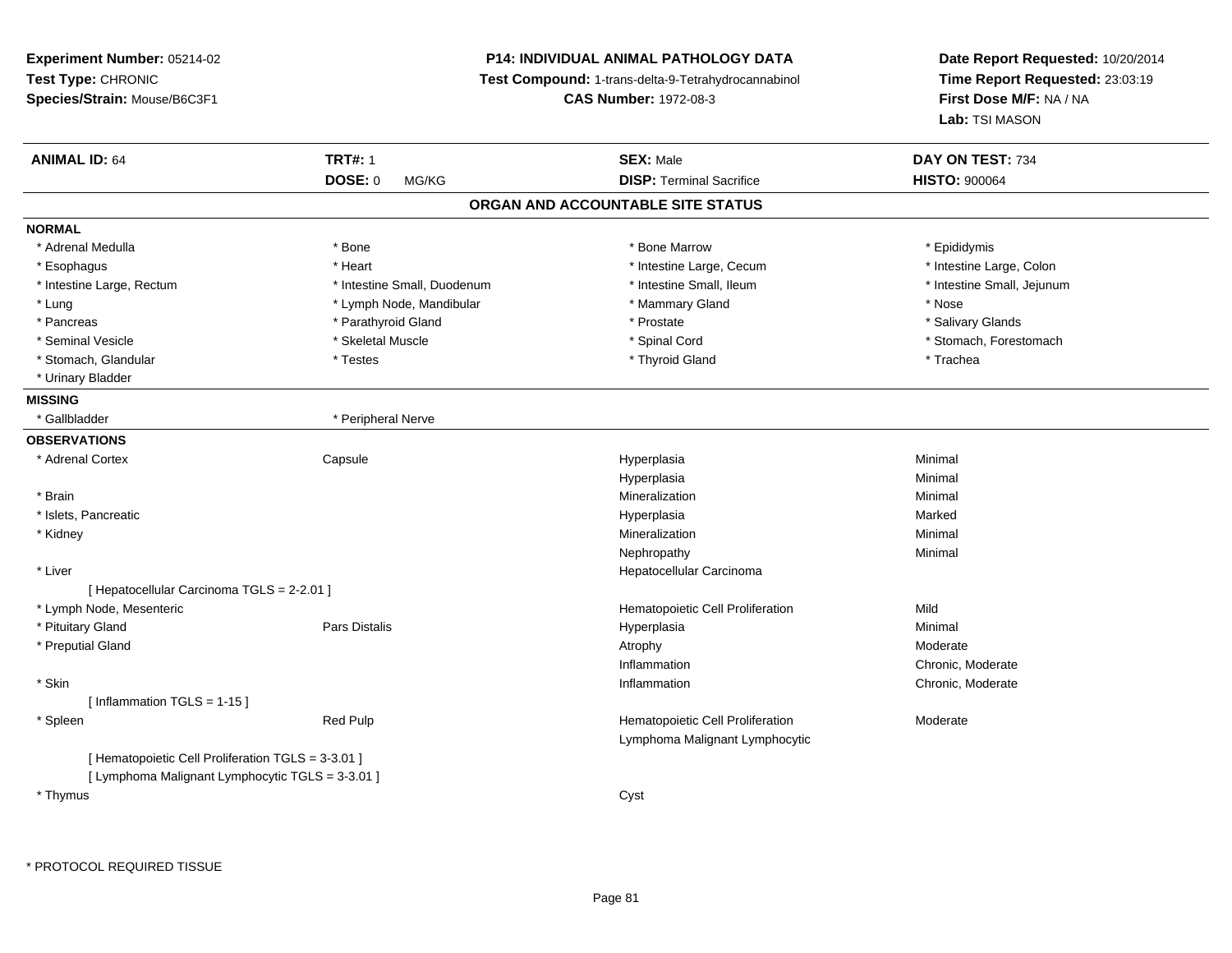| <b>Experiment Number: 05214-02</b><br><b>Test Type: CHRONIC</b><br>Species/Strain: Mouse/B6C3F1 | <b>P14: INDIVIDUAL ANIMAL PATHOLOGY DATA</b><br>Test Compound: 1-trans-delta-9-Tetrahydrocannabinol<br><b>CAS Number: 1972-08-3</b> |                                   | Date Report Requested: 10/20/2014<br>Time Report Requested: 23:03:19<br>First Dose M/F: NA / NA<br>Lab: TSI MASON |
|-------------------------------------------------------------------------------------------------|-------------------------------------------------------------------------------------------------------------------------------------|-----------------------------------|-------------------------------------------------------------------------------------------------------------------|
| <b>ANIMAL ID: 64</b>                                                                            | <b>TRT#: 1</b>                                                                                                                      | <b>SEX: Male</b>                  | DAY ON TEST: 734                                                                                                  |
|                                                                                                 | DOSE: 0<br>MG/KG                                                                                                                    | <b>DISP: Terminal Sacrifice</b>   | <b>HISTO: 900064</b>                                                                                              |
|                                                                                                 |                                                                                                                                     | ORGAN AND ACCOUNTABLE SITE STATUS |                                                                                                                   |
| Tooth                                                                                           |                                                                                                                                     | Dysplasia                         | Marked                                                                                                            |
| PRIMARY CAUSE OF DEATH                                                                          |                                                                                                                                     |                                   |                                                                                                                   |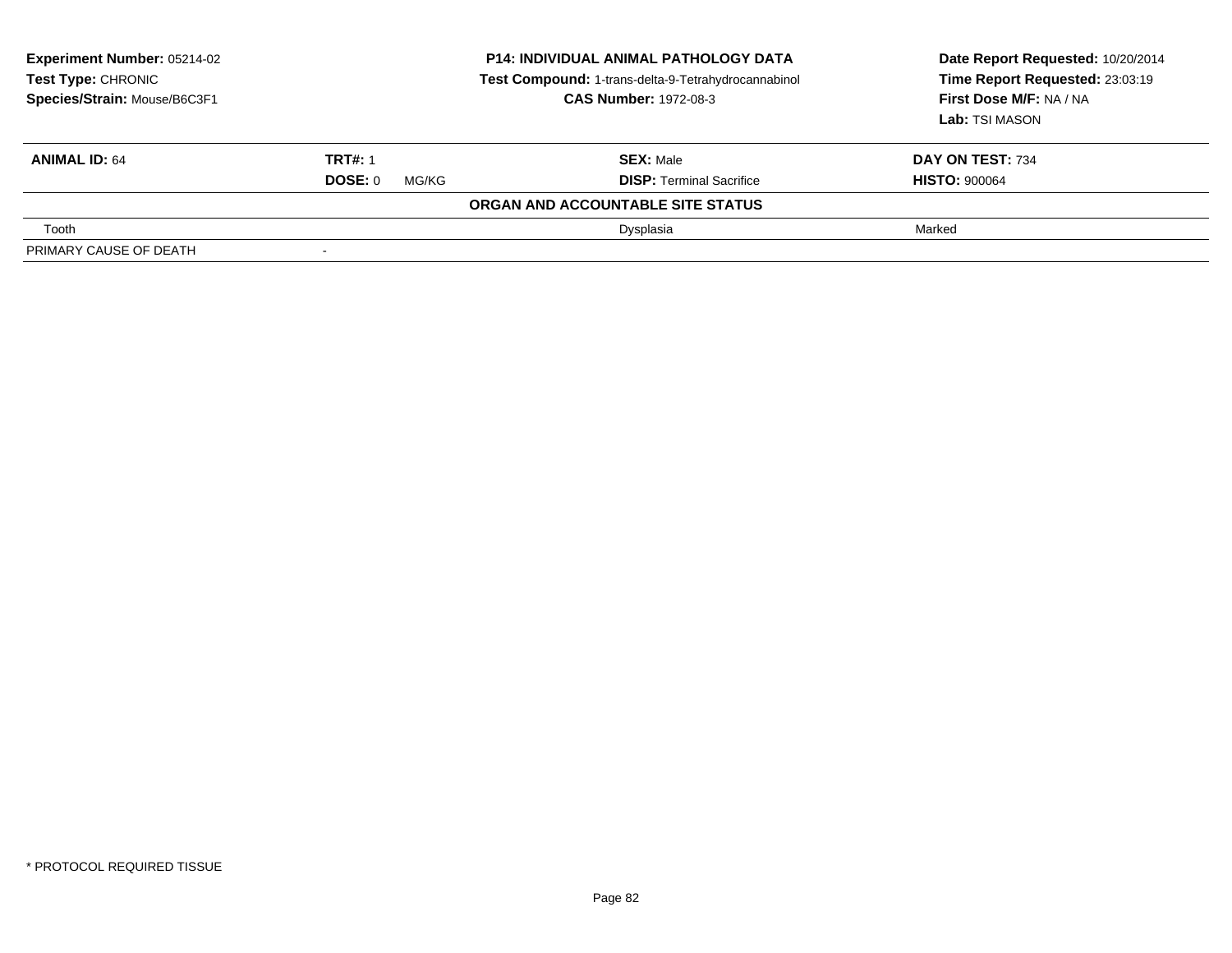# **P14: INDIVIDUAL ANIMAL PATHOLOGY DATA**

**Test Compound:** 1-trans-delta-9-Tetrahydrocannabinol

**CAS Number:** 1972-08-3

**Date Report Requested:** 10/20/2014**Time Report Requested:** 23:03:19**First Dose M/F:** NA / NA**Lab:** TSI MASON

| <b>ANIMAL ID: 65</b>                  | <b>TRT#: 1</b>            | <b>SEX: Male</b>                  | DAY ON TEST: 672         |
|---------------------------------------|---------------------------|-----------------------------------|--------------------------|
|                                       | DOSE: 0<br>MG/KG          | <b>DISP:</b> Moribund Sacrifice   | <b>HISTO: 900065</b>     |
|                                       |                           | ORGAN AND ACCOUNTABLE SITE STATUS |                          |
| <b>NORMAL</b>                         |                           |                                   |                          |
| * Adrenal Medulla                     | * Bone                    | * Brain                           | * Epididymis             |
| * Esophagus                           | * Gallbladder             | * Heart                           | * Intestine Large, Cecum |
| * Intestine Large, Colon              | * Intestine Large, Rectum | * Intestine Small, Duodenum       | * Intestine Small, Ileum |
| * Intestine Small, Jejunum            | * Lymph Node, Mandibular  | * Mammary Gland                   | * Pancreas               |
| * Parathyroid Gland                   | * Peripheral Nerve        | * Pituitary Gland                 | * Prostate               |
| * Salivary Glands                     | * Spinal Cord             | * Stomach, Glandular              | * Testes                 |
| * Thymus                              | * Thyroid Gland           | * Trachea                         | * Urinary Bladder        |
| <b>OBSERVATIONS</b>                   |                           |                                   |                          |
| * Adrenal Cortex                      | Capsule                   | Hyperplasia                       | Minimal                  |
| * Bone Marrow                         |                           | Proliferation                     |                          |
| * Islets, Pancreatic                  |                           | Hyperplasia                       | Marked                   |
| * Kidney                              |                           | Mineralization                    | Minimal                  |
|                                       |                           | Nephropathy                       | Minimal                  |
|                                       | <b>Renal Tubule</b>       | Pigmentation                      | Mild                     |
| * Liver                               |                           | Hepatoblastoma                    |                          |
|                                       |                           | Hepatocellular Adenoma            |                          |
| [ Hepatoblastoma TGLS = 4-2.01 ]      |                           |                                   |                          |
| [ Hepatocellular Adenoma TGLS = 3-2 ] |                           |                                   |                          |
| * Lung                                |                           | Hepatoblastoma                    | Metastatic (Liver)       |
| [Hepatoblastoma TGLS = 5-1+1.01]      |                           |                                   |                          |
| * Lymph Node, Mesenteric              |                           | Hematopoietic Cell Proliferation  | Minimal                  |
| * Nose                                |                           | Inflammation                      | Chronic, Minimal         |
| * Preputial Gland                     |                           | Atrophy                           | Moderate                 |
|                                       |                           | Inflammation                      | Chronic, Mild            |
| * Seminal Vesicle                     |                           | Dilatation                        | Mild                     |
| [ Dilatation TGLS = 2-11.01 ]         |                           |                                   |                          |
| * Skeletal Muscle                     |                           | Degeneration                      | Minimal                  |
| * Skin                                |                           | Ulcer                             | Marked                   |
| [Ulcer TGLS = $1-15$ ]                |                           |                                   |                          |
| * Spleen                              | Red Pulp                  | Hematopoietic Cell Proliferation  | Moderate                 |
|                                       |                           |                                   |                          |

\* PROTOCOL REQUIRED TISSUE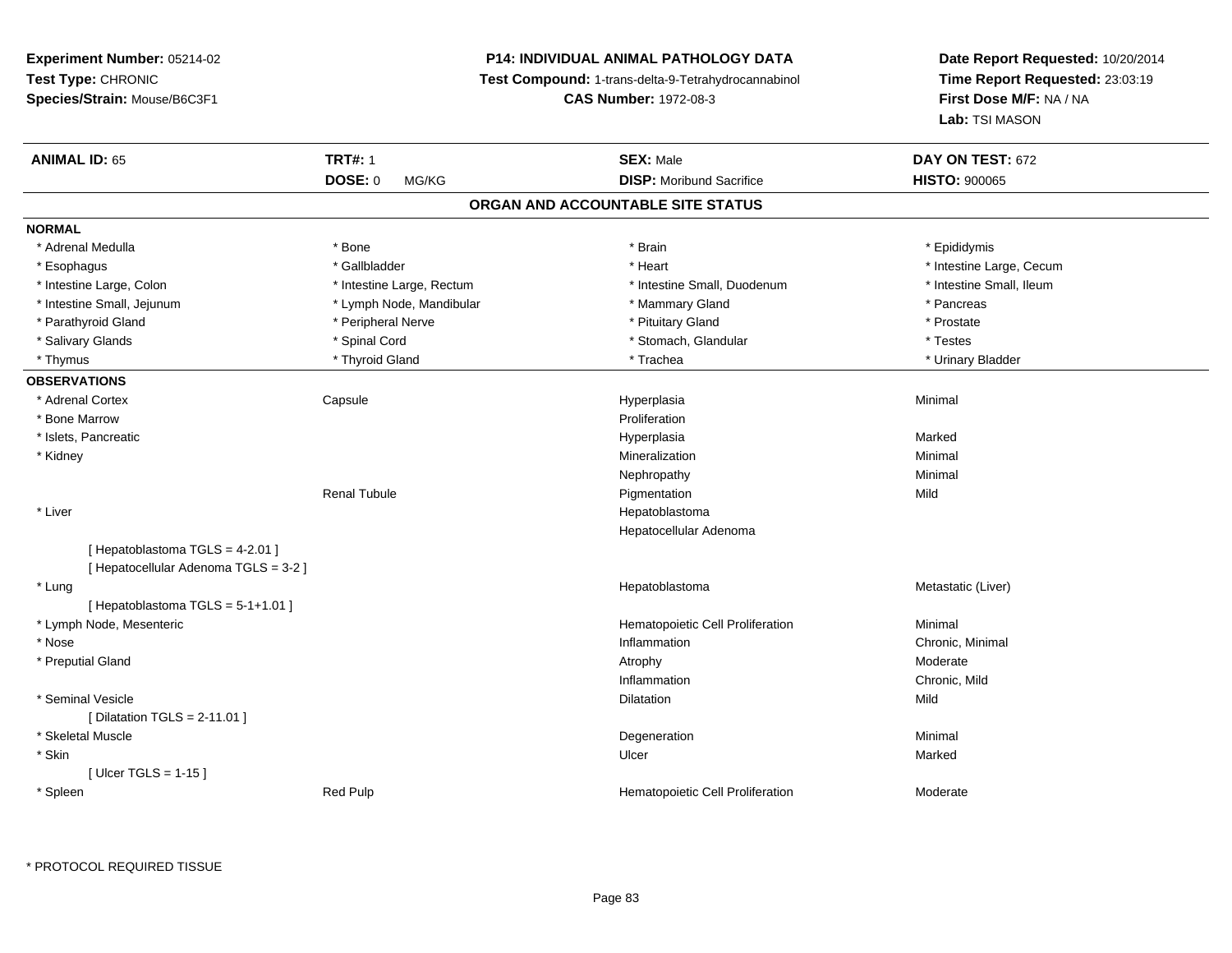| <b>Experiment Number: 05214-02</b><br><b>Test Type: CHRONIC</b><br>Species/Strain: Mouse/B6C3F1 |                  | <b>P14: INDIVIDUAL ANIMAL PATHOLOGY DATA</b><br>Test Compound: 1-trans-delta-9-Tetrahydrocannabinol<br><b>CAS Number: 1972-08-3</b> | Date Report Requested: 10/20/2014<br>Time Report Requested: 23:03:19<br>First Dose M/F: NA / NA<br>Lab: TSI MASON |  |
|-------------------------------------------------------------------------------------------------|------------------|-------------------------------------------------------------------------------------------------------------------------------------|-------------------------------------------------------------------------------------------------------------------|--|
| <b>ANIMAL ID: 65</b>                                                                            | <b>TRT#: 1</b>   | <b>SEX: Male</b>                                                                                                                    | DAY ON TEST: 672                                                                                                  |  |
|                                                                                                 | DOSE: 0<br>MG/KG | <b>DISP:</b> Moribund Sacrifice                                                                                                     | <b>HISTO: 900065</b>                                                                                              |  |
|                                                                                                 |                  | ORGAN AND ACCOUNTABLE SITE STATUS                                                                                                   |                                                                                                                   |  |
|                                                                                                 | Lymph Follic     | Hyperplasia                                                                                                                         | Lymphoid, Mild                                                                                                    |  |
| [ Hematopoietic Cell Proliferation TGLS = 6-3 ]                                                 |                  |                                                                                                                                     |                                                                                                                   |  |
| [Hyperplasia TGLS = 6-3 ]                                                                       |                  |                                                                                                                                     |                                                                                                                   |  |
| * Stomach, Forestomach                                                                          |                  | Hyperplasia                                                                                                                         | Squamous, Mild                                                                                                    |  |
|                                                                                                 |                  | Ulcer                                                                                                                               | Minimal                                                                                                           |  |
| [Hyperplasia TGLS = $7-6.01$ ]                                                                  |                  |                                                                                                                                     |                                                                                                                   |  |
| [Ulcer TGLS = 7-6.01 ]                                                                          |                  |                                                                                                                                     |                                                                                                                   |  |
| Tooth                                                                                           |                  | Dysplasia                                                                                                                           | Mild                                                                                                              |  |
| PRIMARY CAUSE OF DEATH                                                                          |                  |                                                                                                                                     |                                                                                                                   |  |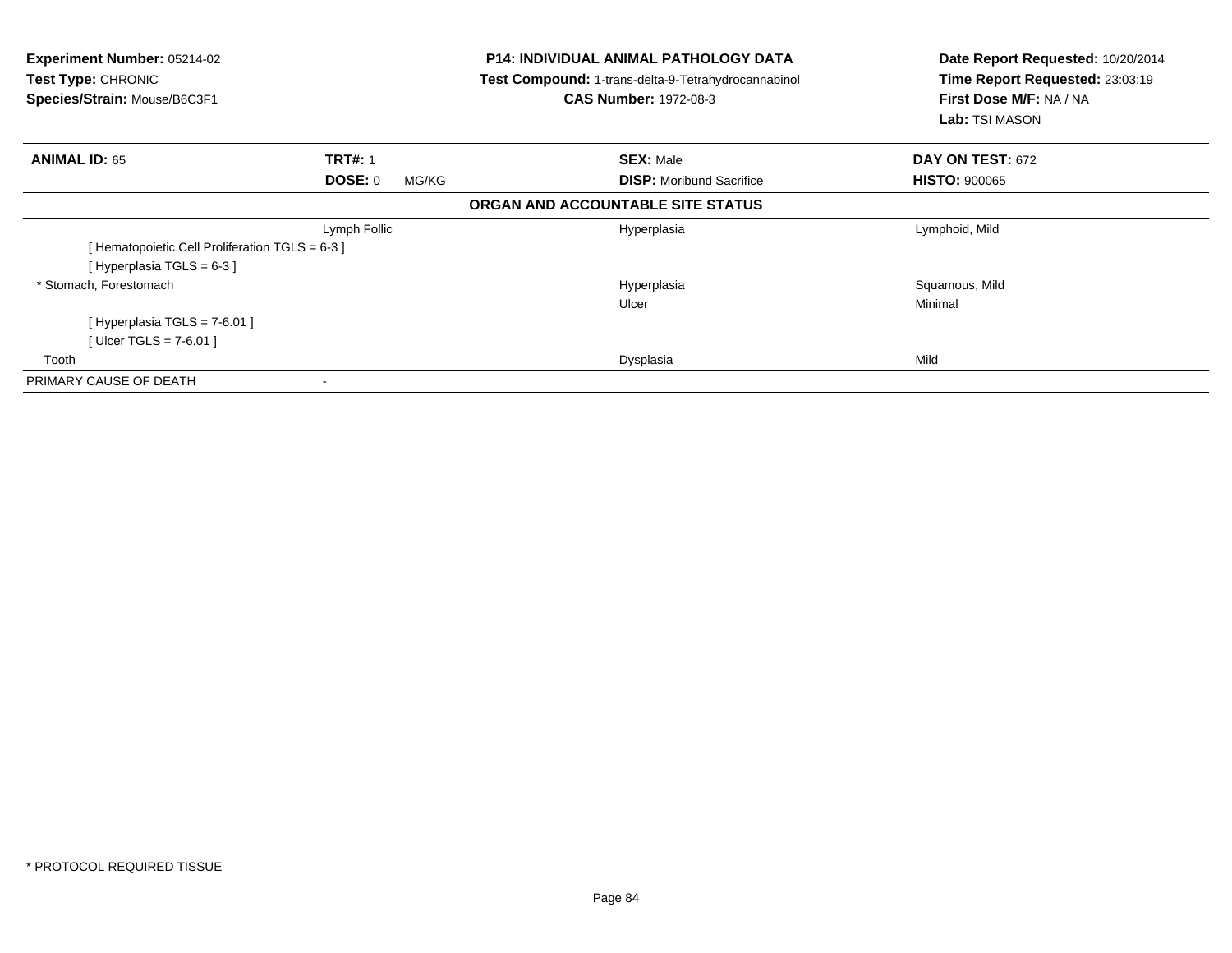# **P14: INDIVIDUAL ANIMAL PATHOLOGY DATA**

**Test Compound:** 1-trans-delta-9-Tetrahydrocannabinol

**CAS Number:** 1972-08-3

| <b>ANIMAL ID: 66</b>                      | <b>TRT#: 1</b>            | <b>SEX: Male</b>                  | DAY ON TEST: 707         |  |
|-------------------------------------------|---------------------------|-----------------------------------|--------------------------|--|
|                                           | <b>DOSE: 0</b><br>MG/KG   | <b>DISP: Natural Death</b>        | <b>HISTO: 900066</b>     |  |
|                                           |                           | ORGAN AND ACCOUNTABLE SITE STATUS |                          |  |
| <b>NORMAL</b>                             |                           |                                   |                          |  |
| * Adrenal Medulla                         | * Bone                    | * Brain                           | * Epididymis             |  |
| * Esophagus                               | * Gallbladder             | * Heart                           | * Intestine Large, Cecum |  |
| * Intestine Large, Colon                  | * Intestine Large, Rectum | * Intestine Small, Duodenum       | * Intestine Small, Ileum |  |
| * Intestine Small, Jejunum                | * Lymph Node, Mandibular  | * Lymph Node, Mesenteric          | * Mammary Gland          |  |
| * Pancreas                                | * Parathyroid Gland       | * Peripheral Nerve                | * Pituitary Gland        |  |
| * Prostate                                | * Salivary Glands         | * Seminal Vesicle                 | * Skeletal Muscle        |  |
| * Skin                                    | * Spinal Cord             | * Spleen                          | * Stomach, Forestomach   |  |
| * Stomach, Glandular                      | * Testes                  | * Thymus                          | * Thyroid Gland          |  |
| * Trachea                                 |                           |                                   |                          |  |
| <b>OBSERVATIONS</b>                       |                           |                                   |                          |  |
| * Adrenal Cortex                          | Capsule                   | Hyperplasia                       | Mild                     |  |
| * Bone Marrow                             |                           | Proliferation                     | Minimal                  |  |
| * Islets, Pancreatic                      |                           | Hyperplasia                       | Mild                     |  |
| * Kidney                                  |                           | Mineralization                    | Minimal                  |  |
|                                           |                           | Nephropathy                       | Mild                     |  |
| * Liver                                   |                           | Regeneration                      | Moderate                 |  |
| [Regeneration TGLS = 2-2.01]              |                           |                                   |                          |  |
| * Lung                                    |                           | Alveolar/Bronchiolar Adenoma      |                          |  |
|                                           |                           | Edema                             | Moderate                 |  |
| [Alveolar/Bronchiolar Adenoma TGLS = 3-1] |                           |                                   |                          |  |
| * Nose                                    | Nasolacrim Dct            | Inflammation                      | Chronic, Mild            |  |
| * Preputial Gland                         |                           | Atrophy                           | Mild                     |  |
| * Urinary Bladder                         |                           | <b>Dilatation</b>                 | Mild                     |  |
| Dilatation TGLS = 1-10 1                  |                           |                                   |                          |  |
| PRIMARY CAUSE OF DEATH                    | $\overline{\phantom{a}}$  |                                   |                          |  |
|                                           |                           |                                   |                          |  |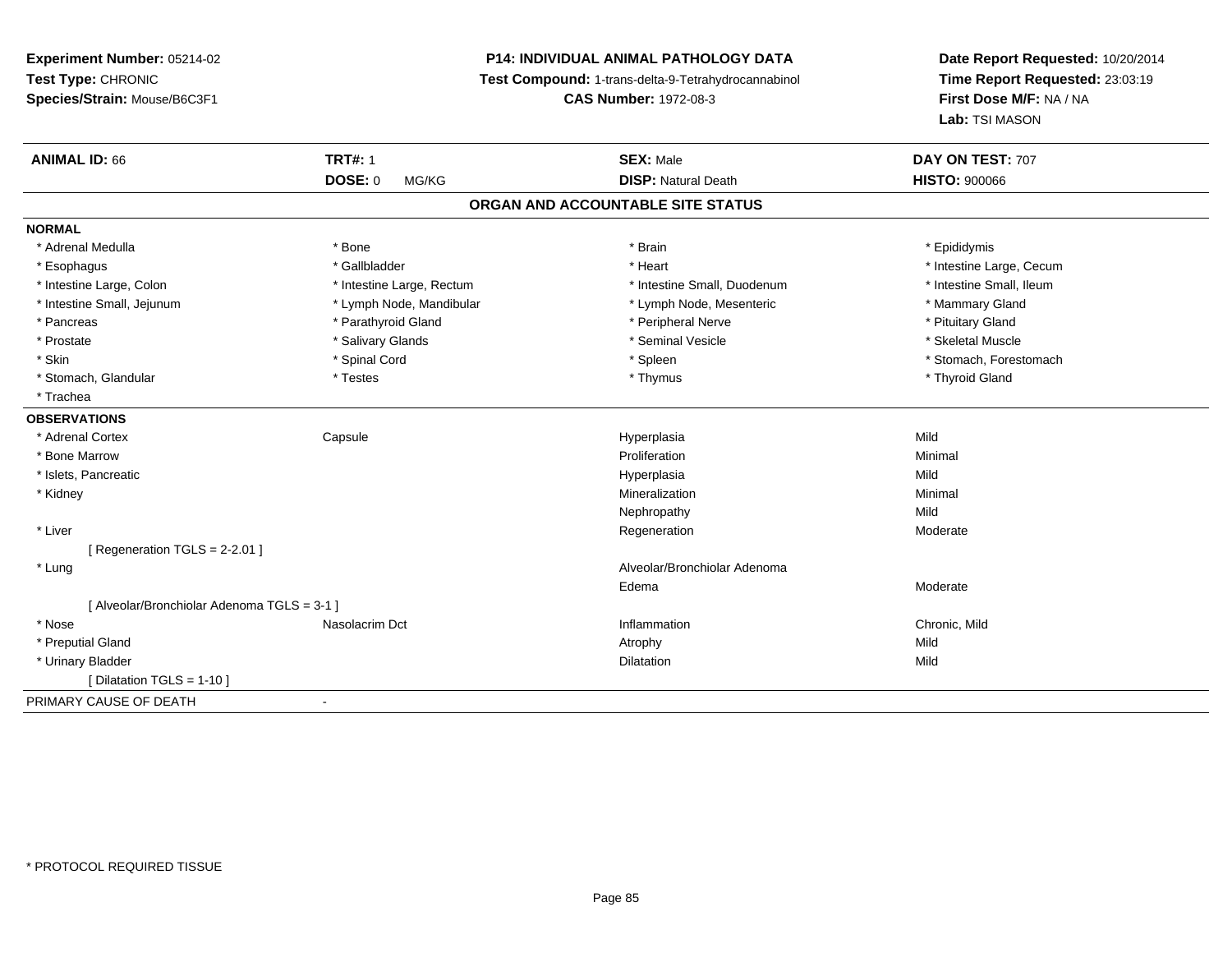**Experiment Number:** 05214-02**Test Type:** CHRONIC **Species/Strain:** Mouse/B6C3F1**P14: INDIVIDUAL ANIMAL PATHOLOGY DATA Test Compound:** 1-trans-delta-9-Tetrahydrocannabinol **CAS Number:** 1972-08-3**Date Report Requested:** 10/20/2014**Time Report Requested:** 23:03:19**First Dose M/F:** NA / NA**Lab:** TSI MASON**ANIMAL ID:** 67 **TRT#:** <sup>1</sup> **SEX:** Male **DAY ON TEST:** <sup>736</sup> **DOSE:** 0 MG/KG **DISP:** Terminal Sacrifice **HISTO:** <sup>900067</sup> **ORGAN AND ACCOUNTABLE SITE STATUSNORMAL**\* Adrenal Medulla \* Adrenal Medulla \* \* The matter of the state of the state of the Marrow \* Bone Marrow \* Adrenal Medulla \* Epididymis \* Epididymis \* Bone Marrow \* Adrenal Medulla \* Epididymis \* Epididymis \* Epididymis \* Epididymis \* Epidi \* Intestine Large, Colon \* Esophagus \* Intestine Large, Cecum \* Callbladder \* 10 \* Intestine Large, Cecum \* Intestine Large, Cecum \* \* Intestine Small, Duodenum \* Intestine Small, Ileum \* Intestine Small, Jejunum \* Islets, Pancreatic\* Lymph Node, Mandibular \* The mode of the second text of the second text of the second text of the second text of the second text of the second text of the second text of the second text of text of text of text of text of \* Salivary Glands \* Peripheral Nerve \* \* And the state \* Pituitary Gland \* Prosection \* Prostate \* Prostate \* Salivary Glands \* Salivary Glands \* Salivary Glands \* Salivary Glands \* Salivary Glands \* Salivary Glands \* Salivary Glands \* Sali \* Seminal Vesicle \* The state of the set of the set of the set of the set of the set of the set of the set of the set of the set of the set of the set of the set of the set of the set of the set of the set of the set of th \* Stomach, Glandular \* \* Trachea \* Testes \* Thyroid Gland \* Thyroid Gland \* Trachea \* Trachea \* Trachea \* Trachea \* Urinary Bladder**MISSING** \* Parathyroid Gland**OBSERVATIONS** \* Adrenal Cortex**Capsule**  Hyperplasia Mild \* Brainn and the control of the control of the control of the control of the control of the control of the control of the control of the control of the control of the control of the control of the control of the control of the co \* Heart Cardiomyopathyy Mild \* Intestine Large, RectumAnus **Anus** Squamous Cell Papilloma Note: [ SQ CL PAPILLOM ] TGLs = 1-6.01 \* Kidneyy with the control of the control of the control of the control of the control of the control of the control of the control of the control of the control of the control of the control of the control of the control of the c n Minimal Nephropathyy Mild \* Liver Hemangiosarcoma Hepatocellular CarcinomaNote: TGL 3 ONCOGENE 107 = SLIDE 16 Note: TGL 5 ONCOGENE 108 = SLIDE 17 Note: ONCOGENE 106 = SLIDE 15(NO TGL)[ Hemangiosarcoma TGLS = 5-2.02 ][ Hepatocellular Carcinoma TGLS = 3-2.01 ] \* Lung Alveolar/Bronchiolar Adenoma Hepatocellular CarcinomaMetastatic (Liver)<br>Histiocyte, Mild Alveolus Infiltration Cellular Histiocyte, Mild[ Alveolar/Bronchiolar Adenoma TGLS = 6-1.01 ] \* Nosee and the contract of the contract of the contract of the contract of the contract of the chronic, Mild and the chronic, Mild and the chronic, Mild and the chronic state of the chronic state of the chronic state of the chr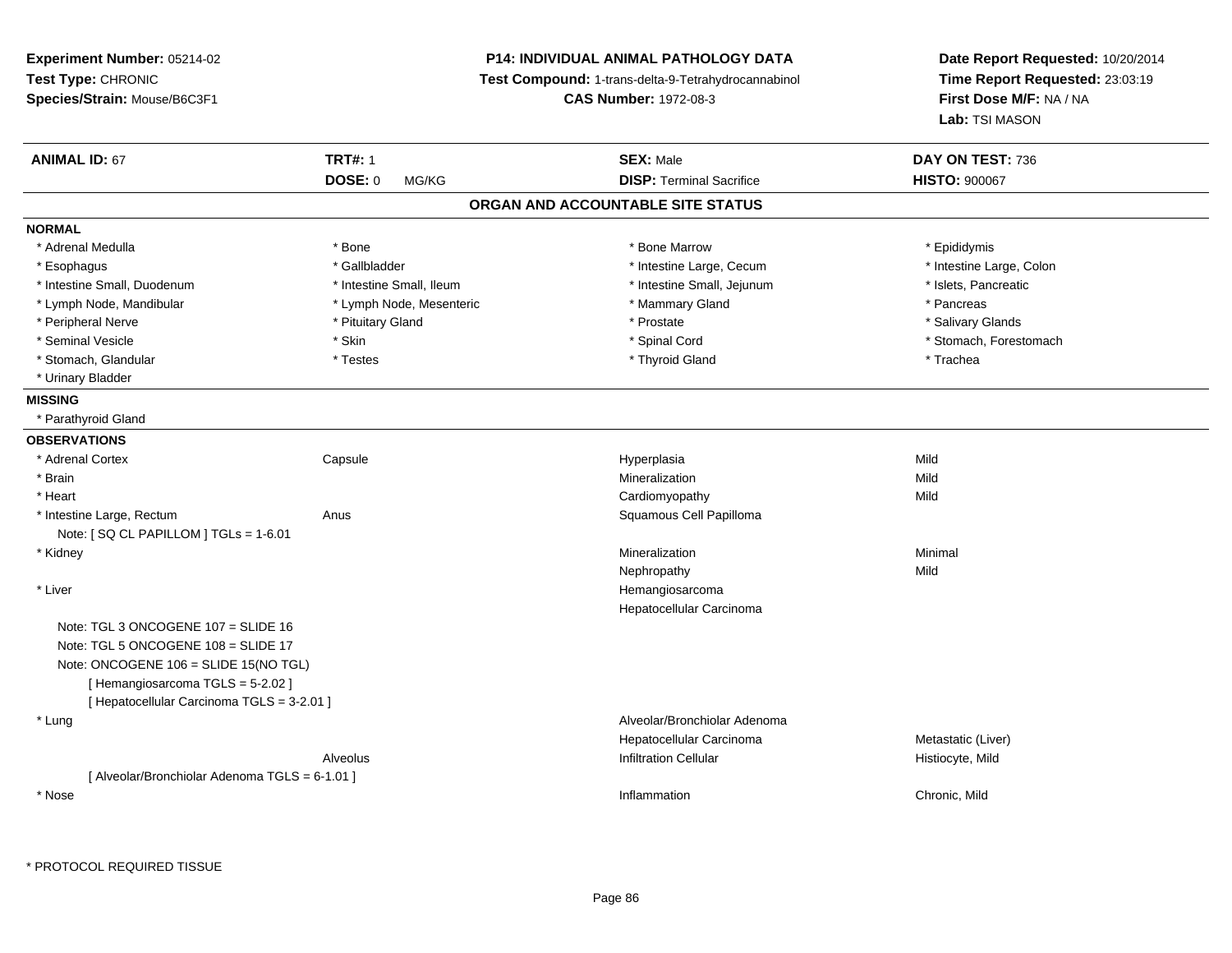| <b>Experiment Number: 05214-02</b><br><b>Test Type: CHRONIC</b><br>Species/Strain: Mouse/B6C3F1 | <b>P14: INDIVIDUAL ANIMAL PATHOLOGY DATA</b><br>Test Compound: 1-trans-delta-9-Tetrahydrocannabinol<br><b>CAS Number: 1972-08-3</b> |                                   | Date Report Requested: 10/20/2014<br>Time Report Requested: 23:03:19<br>First Dose M/F: NA / NA<br><b>Lab:</b> TSI MASON |
|-------------------------------------------------------------------------------------------------|-------------------------------------------------------------------------------------------------------------------------------------|-----------------------------------|--------------------------------------------------------------------------------------------------------------------------|
| <b>ANIMAL ID: 67</b>                                                                            | <b>TRT#: 1</b>                                                                                                                      | <b>SEX: Male</b>                  | DAY ON TEST: 736                                                                                                         |
|                                                                                                 | DOSE: 0<br>MG/KG                                                                                                                    | <b>DISP:</b> Terminal Sacrifice   | <b>HISTO: 900067</b>                                                                                                     |
|                                                                                                 |                                                                                                                                     | ORGAN AND ACCOUNTABLE SITE STATUS |                                                                                                                          |
| * Preputial Gland<br>[Atrophy TGLS = $2-10$ ]                                                   |                                                                                                                                     | Atrophy                           | Moderate                                                                                                                 |
| * Skeletal Muscle                                                                               |                                                                                                                                     | Degeneration                      | Mild                                                                                                                     |
|                                                                                                 |                                                                                                                                     | <b>Infiltration Cellular</b>      | Lymphocyte, Mild                                                                                                         |
| * Spleen                                                                                        | Lymph Follic                                                                                                                        | Hyperplasia                       | Lymphoid, Mild                                                                                                           |
| [Hyperplasia TGLS = $4-3$ ]                                                                     |                                                                                                                                     |                                   |                                                                                                                          |
| * Thymus                                                                                        |                                                                                                                                     | Cyst                              |                                                                                                                          |
| Tooth                                                                                           |                                                                                                                                     | Dysplasia                         | Minimal                                                                                                                  |
| PRIMARY CAUSE OF DEATH                                                                          |                                                                                                                                     |                                   |                                                                                                                          |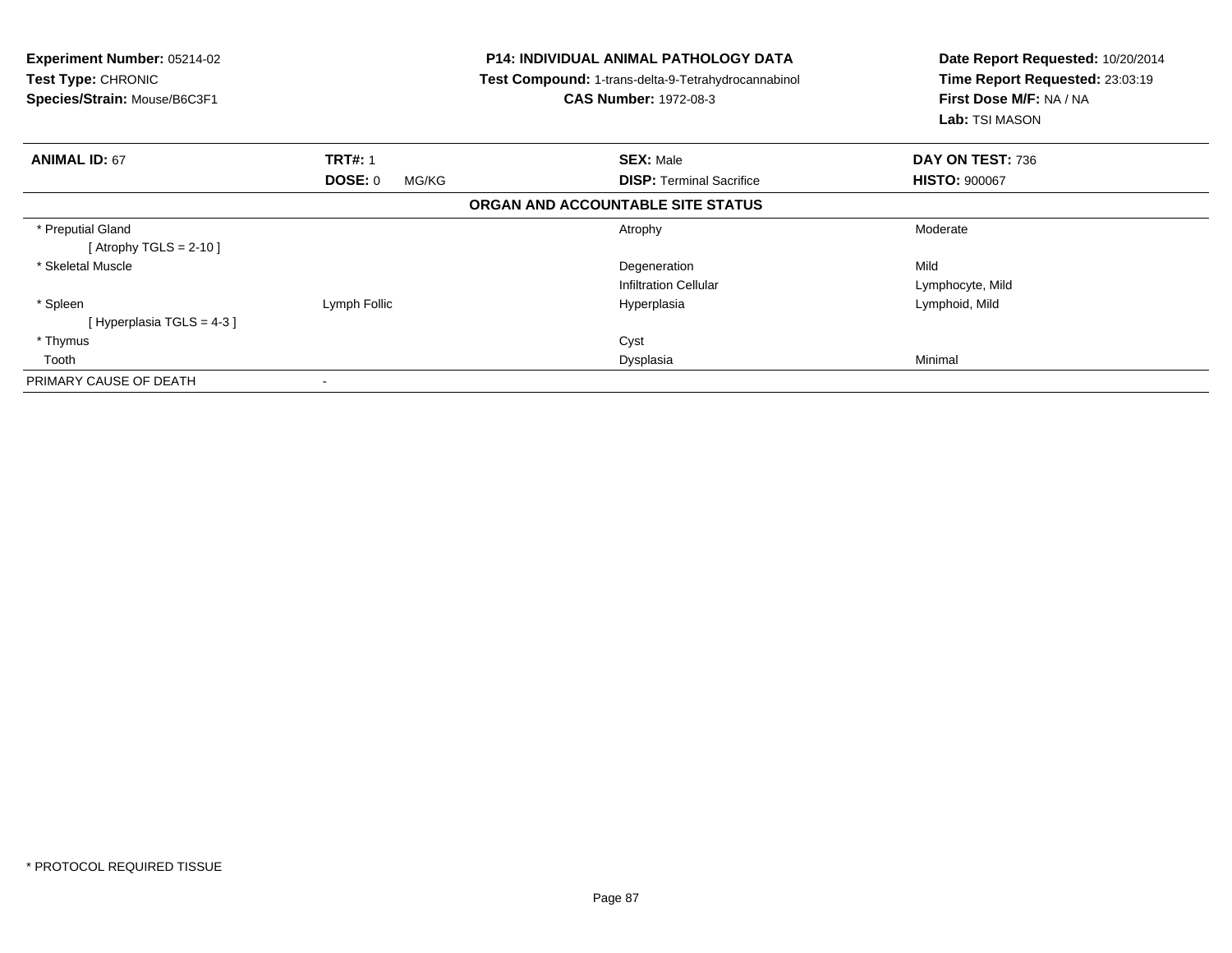**Experiment Number:** 05214-02**Test Type:** CHRONIC **Species/Strain:** Mouse/B6C3F1**P14: INDIVIDUAL ANIMAL PATHOLOGY DATA Test Compound:** 1-trans-delta-9-Tetrahydrocannabinol **CAS Number:** 1972-08-3**Date Report Requested:** 10/20/2014**Time Report Requested:** 23:03:19**First Dose M/F:** NA / NA**Lab:** TSI MASON**ANIMAL ID:** 68**TRT#:** 1 **SEX:** Male **DAY ON TEST:** 731 **DOSE:** 0 MG/KG **DISP:** Terminal Sacrifice **HISTO:** <sup>900068</sup> **ORGAN AND ACCOUNTABLE SITE STATUSNORMAL**\* Adrenal Medulla \* Adrenal Medulla \* \* The matter of the state of the state of the Marrow \* Bone Marrow \* Adrenal Medulla \* Epididymis \* Epididymis \* Bone Marrow \* Adrenal Medulla \* Epididymis \* Epididymis \* Epididymis \* Epididymis \* Epidi \* Esophagus \* https://www.fragustage.com/web/2019/heart \* Heart \* Heart \* Heart \* Intestine Large, Cecum \* Intestine Large, Cecum \* Gallbladder \* Callbladder \* 11 and 12 and 12 and 12 and 12 and 12 and 12 and 12 and 12 and \* Intestine Small, Ileum \* Intestine Large, Colon \* Intestine Large, Rectum \* Intestine Small, Duodenum \* Intestine Small, Duodenum \* Intestine Small, Jejunum \* The mannery Gland \* Lymph Node, Mandibular \* The mannery Stand \* Mammary Gland \* Mammary Gland \* Salivary Glands \* Pancreas \* And the section of the series of the series are the series to the series of the series of the series to the series of the series of the series of the series of the series of the series of the series of the ser \* Seminal Vesicle \* \* Spinal Cord \* Skeletal Muscle \* \* Skin \* \* Skin \* \* Spinal Vesicle \* Spinal Cord \* Spinal Cord \* Stomach, Forestomach \* Thymus \* Stomach, Glandular \* Testes \* The \* Testes \* Thymus \* Thymus \* Thyroid Gland \* Trachea \* Trachea \* Trachea \* Urinary Bladder **MISSING** \* Parathyroid Gland**OBSERVATIONS** \* Adrenal Cortex**Capsule**  Hyperplasia Minimal Hypertrophyy the contract of the Minimal Minimal Section 1, 1986, 1987, 1988, 1988, 1988, 1988, 1988, 1988, 198 \* Brainn and the control of the control of the control of the control of the control of the control of the control of the control of the control of the control of the control of the control of the control of the control of the co \* Islets, Pancreaticc and the control of the control of the control of the control of the control of the control of the control of the control of the control of the control of the control of the control of the control of the control of the co a Mild \* Kidneyy with the control of the control of the control of the control of the control of the control of the control of the control of the control of the control of the control of the control of the control of the control of the c n Minimal Nephropathyy Mild Mild \* Liverr and the contract of the contract of the contract of the contract of the contract of the contract of the contract of the contract of the contract of the contract of the contract of the contract of the contract of the cont e Mild \* Lungg is a controlled to the controller of the controller of the controller of the controller of the controller of the controller of the controller of the controller of the controller of the controller of the controller of the \* Nosee which is a set of the Nasolacrim Dct that is a set of the contraction of the Chronic, Mild and Chronic, Mild and Chronic, Mild and The Chronic, Mild and The Chronic, Mild and The Chronic, Mild and The Chronic, Mild and T \* Preputial Glandd and the control of the control of the control of the control of the control of the control of the control of the control of the control of the control of the control of the control of the control of the control of the co \* Prostatee and the concretion of the concretion of the concretion of the concretion of the concretion of the concretion Note: CONCRETION IS IN LUMEN OF PROSTATIC URETHRA. \* Spleen Lymph Follic Hyperplasia Lymphoid, Minimal Tooth Dysplasia Moderate PRIMARY CAUSE OF DEATH-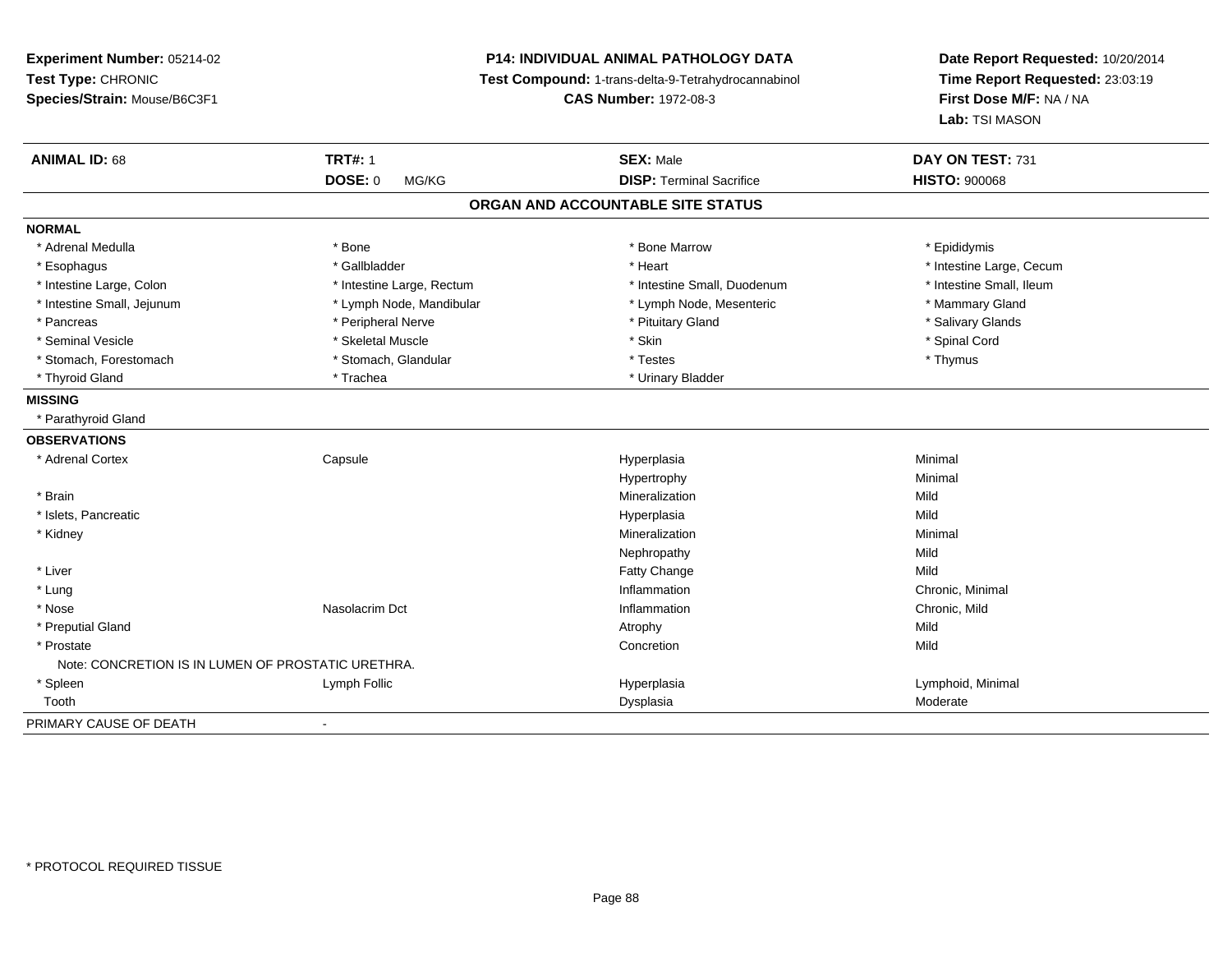**Experiment Number:** 05214-02**Test Type:** CHRONIC **Species/Strain:** Mouse/B6C3F1**P14: INDIVIDUAL ANIMAL PATHOLOGY DATA Test Compound:** 1-trans-delta-9-Tetrahydrocannabinol **CAS Number:** 1972-08-3**Date Report Requested:** 10/20/2014**Time Report Requested:** 23:03:19**First Dose M/F:** NA / NA**Lab:** TSI MASON**ANIMAL ID:** 69 **TRT#:** <sup>1</sup> **SEX:** Male **DAY ON TEST:** <sup>538</sup> **DOSE:** 0 MG/KG**DISP:** Moribund Sacrifice **HISTO:**  $900069$ **ORGAN AND ACCOUNTABLE SITE STATUSNORMAL**\* Adrenal Cortex \* Adrenal Cortex \* \* Andrenal Medulla \* \* Adrenal Medulla \* \* Bone Marrow \* \* Bone Marrow \* \* Epididymis \* Epididymis \* Esophagus \* https://www.fragustage.com/web/2019/heart \* Heart \* Heart \* Heart \* Intestine Large, Cecum \* Intestine Large, Cecum \* Gallbladder \* Callbladder \* 11 and 12 and 12 and 12 and 12 and 12 and 12 and 12 and 12 and \* Intestine Small. Ileum \* Intestine Large, Colon \* Intestine Large, Rectum \* Intestine Small, Duodenum \* Intestine Small, Duodenum \* Intestine Small, Jejunum \* \* 19ets, Pancreatic \* Liver \* Liver \* Liver \* Liver \* Lung \* Parathyroid Gland \* Lymph Node, Mandibular \* Mammary Gland \* Mammary Gland \* Pancreas \* Pancreas \* \* Prostate \* \* Salivary Glands \* \* Salivary Glands \* \* Skeletal Muscle \* \* Skeletal Muscle \* \* Skin \* Testes \* Spinal Cord \* Stomach, Forestomach \* Stomach \* Stomach \* Stomach, Glandular \* Stomach, Glandular \* Urinary Bladder \* Thymus \* Thyroid Gland \* Trachea \* Urinary Bladder \* **MISSING** \* Pituitary Gland**OBSERVATIONS** \* Bonee and the contract of the contract of the contract of the contract of the contract of the chronic, Mild and the chronic, Mild and the chronic, Mild and the chronic state of the chronic state of the chronic state of the chr  $[$  Inflammation TGLS = 6-15 ] \* Brainn and the controller of the controller of the controller of the Minimal Mineralization and the controller of the Minimal Minimal of the controller of the controller of the controller of the controller of the controller of Cerebrum, Neuronn and the Mecrosis and the Moderate of the Moderate of the Moderate of the Moderate of the Moderate of the Moderate of the Moderate of the Moderate of the Moderate of the Moderate of the Moderate of the Moderate of the Mod Neuron, Thalamuss and the second of the Moderate Second Moderate Second Moderate Second Moderate Second Moderate Second Moderate Second Moderate Second Moderate Second Moderate Second Moderate Second Moderate Second Moderate Second Modera \* Kidneyy with the control of the control of the control of the control of the control of the control of the control of the control of the control of the control of the control of the control of the control of the control of the c n Minimal Nephropathyy Mild  $[$  Nephropathy TGLS = 5-3  $]$  \* Lymph Node, Mesenteric**Congestion Congestion** n Mild [ Congestion TGLS = 4-5 ]**Mesentery** y the control of the set of the control of the Moderate of the Moderate of the Moderate of the Moderate of the Moderate of the Moderate of the Moderate of the Moderate of the Moderate of the Moderate of the Moderate of the  $[$  Necrosis TGLS = 2-16  $]$  \* Nosee the contraction of the contraction of the contraction of the contraction of the chronic, Minimal on the chronic, Minimal or  $\mathbb{R}^n$  \* Peripheral Nervee discussion of the control of the control of the control of the control of the control of the control of the control of the control of the control of the control of the control of the control of the control of the control \* Preputial Glandd and the control of the control of the control of the control of the control of the control of the control of the control of the control of the control of the control of the control of the control of the control of the co \* Seminal Vesiclee de la contraction de la contraction de la contraction de la contraction de la contraction de la contraction de la contraction de la contraction de la contraction de la contraction de la contraction de la contraction de l  $[$  Dilatation TGLS = 1-11.01  $]$  \* Spleenn and the sumplement of the sumplement of the sum of the sum of the sum of the sum of the sum of the sum of the sum of the sum of the sum of the sum of the sum of the sum of the sum of the sum of the sum of the sum of the  $[$  Atrophy TGLS = 3-3  $]$ 

\* PROTOCOL REQUIRED TISSUE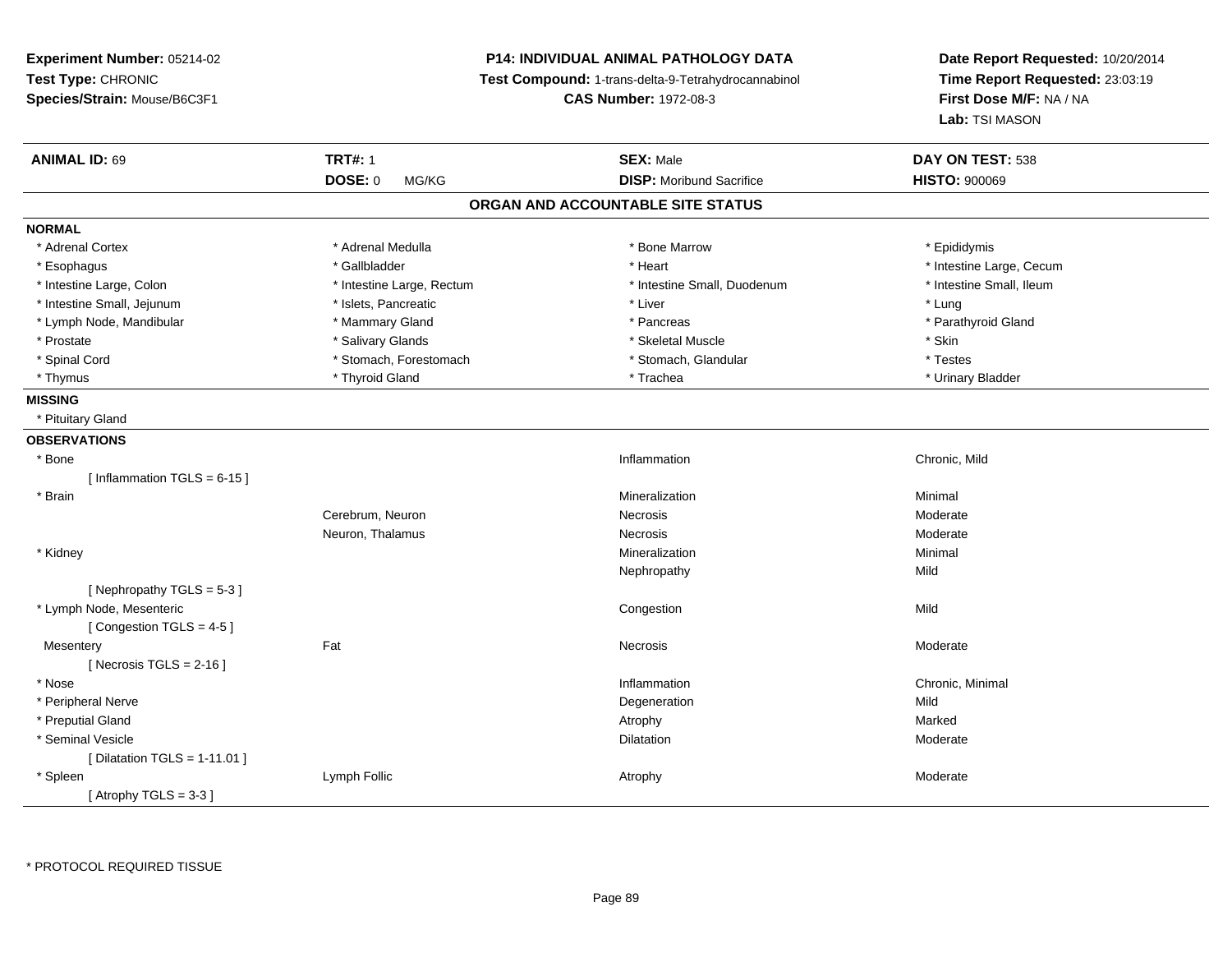| <b>Experiment Number: 05214-02</b><br><b>Test Type: CHRONIC</b><br>Species/Strain: Mouse/B6C3F1 | <b>P14: INDIVIDUAL ANIMAL PATHOLOGY DATA</b><br>Test Compound: 1-trans-delta-9-Tetrahydrocannabinol<br><b>CAS Number: 1972-08-3</b> |                                          | Date Report Requested: 10/20/2014<br>Time Report Requested: 23:03:19<br>First Dose M/F: NA / NA<br>Lab: TSI MASON |
|-------------------------------------------------------------------------------------------------|-------------------------------------------------------------------------------------------------------------------------------------|------------------------------------------|-------------------------------------------------------------------------------------------------------------------|
| <b>ANIMAL ID: 69</b>                                                                            | <b>TRT#: 1</b>                                                                                                                      | <b>SEX: Male</b>                         | DAY ON TEST: 538                                                                                                  |
|                                                                                                 | <b>DOSE: 0</b><br>MG/KG                                                                                                             | <b>DISP:</b> Moribund Sacrifice          | <b>HISTO: 900069</b>                                                                                              |
|                                                                                                 |                                                                                                                                     | <b>ORGAN AND ACCOUNTABLE SITE STATUS</b> |                                                                                                                   |
| PRIMARY CAUSE OF DEATH                                                                          |                                                                                                                                     |                                          |                                                                                                                   |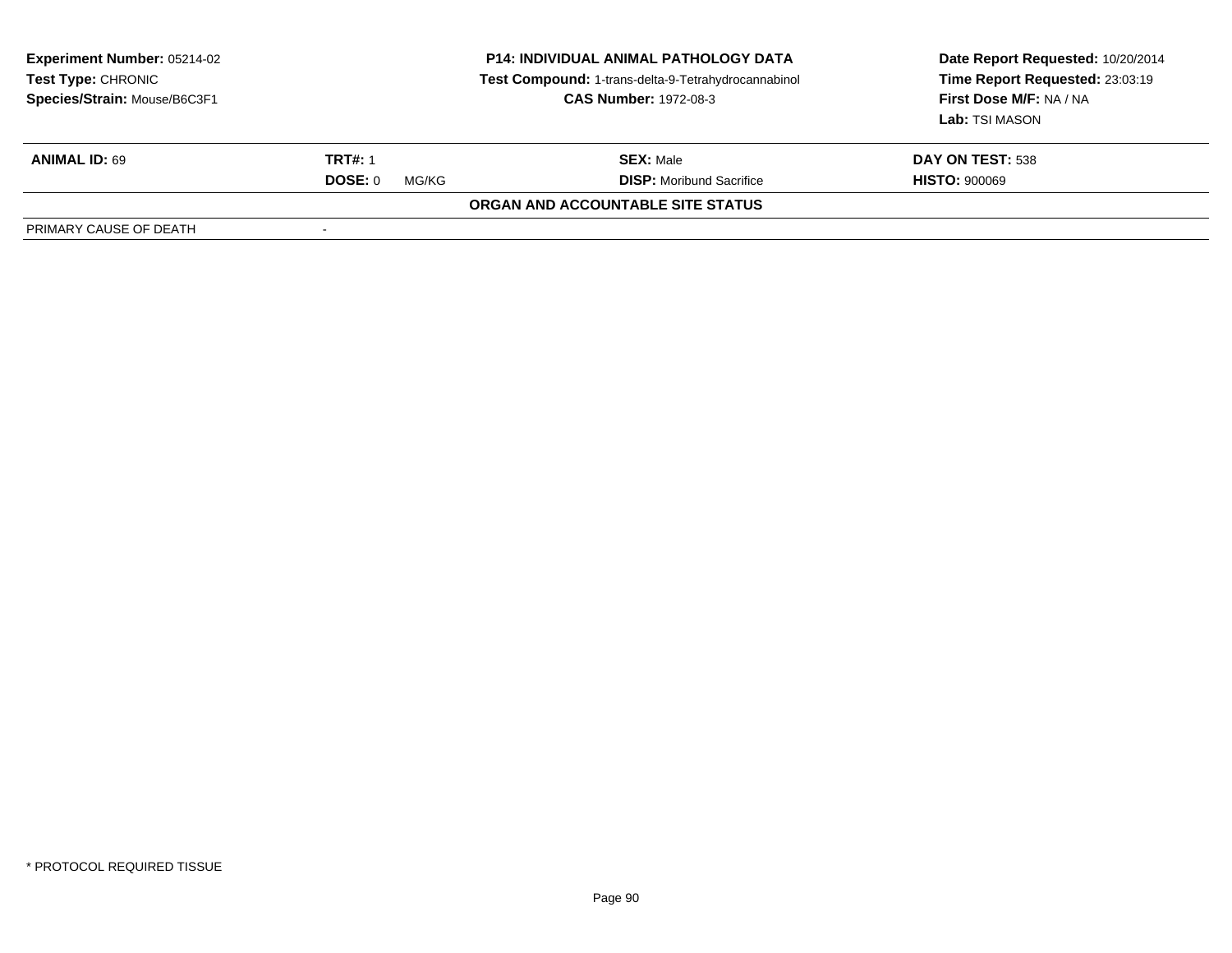| Experiment Number: 05214-02<br>Test Type: CHRONIC<br>Species/Strain: Mouse/B6C3F1                                                |                                                          | <b>P14: INDIVIDUAL ANIMAL PATHOLOGY DATA</b><br>Test Compound: 1-trans-delta-9-Tetrahydrocannabinol<br><b>CAS Number: 1972-08-3</b> | Date Report Requested: 10/20/2014<br>Time Report Requested: 23:03:19<br>First Dose M/F: NA / NA<br>Lab: TSI MASON |
|----------------------------------------------------------------------------------------------------------------------------------|----------------------------------------------------------|-------------------------------------------------------------------------------------------------------------------------------------|-------------------------------------------------------------------------------------------------------------------|
| <b>ANIMAL ID: 70</b>                                                                                                             | <b>TRT#: 1</b>                                           | <b>SEX: Male</b>                                                                                                                    | DAY ON TEST: 736                                                                                                  |
|                                                                                                                                  | <b>DOSE: 0</b><br>MG/KG                                  | <b>DISP: Terminal Sacrifice</b>                                                                                                     | <b>HISTO: 900070</b>                                                                                              |
|                                                                                                                                  |                                                          | ORGAN AND ACCOUNTABLE SITE STATUS                                                                                                   |                                                                                                                   |
| <b>NORMAL</b>                                                                                                                    |                                                          |                                                                                                                                     |                                                                                                                   |
| * Adrenal Medulla                                                                                                                | * Bone                                                   | * Brain                                                                                                                             | * Epididymis                                                                                                      |
| * Esophagus                                                                                                                      | * Gallbladder                                            | * Heart                                                                                                                             | * Intestine Large, Cecum                                                                                          |
| * Intestine Large, Colon                                                                                                         | * Intestine Large, Rectum                                | * Intestine Small, Duodenum                                                                                                         | * Intestine Small, Ileum                                                                                          |
| * Intestine Small, Jejunum                                                                                                       | * Islets, Pancreatic                                     | * Lymph Node, Mandibular                                                                                                            | * Lymph Node, Mesenteric                                                                                          |
| * Mammary Gland                                                                                                                  | * Pancreas                                               | * Peripheral Nerve                                                                                                                  | * Pituitary Gland                                                                                                 |
| * Prostate                                                                                                                       | * Salivary Glands                                        | * Seminal Vesicle                                                                                                                   | * Skin                                                                                                            |
| * Spinal Cord                                                                                                                    | * Stomach, Forestomach                                   | * Stomach, Glandular                                                                                                                | * Testes                                                                                                          |
| * Thymus                                                                                                                         | * Trachea                                                | * Urinary Bladder                                                                                                                   |                                                                                                                   |
| <b>MISSING</b>                                                                                                                   |                                                          |                                                                                                                                     |                                                                                                                   |
| * Parathyroid Gland                                                                                                              |                                                          |                                                                                                                                     |                                                                                                                   |
| <b>OBSERVATIONS</b>                                                                                                              |                                                          |                                                                                                                                     |                                                                                                                   |
| * Adrenal Cortex                                                                                                                 | Capsule                                                  | Hyperplasia                                                                                                                         | Mild                                                                                                              |
|                                                                                                                                  |                                                          | Hyperplasia                                                                                                                         | Mild                                                                                                              |
| * Bone Marrow                                                                                                                    |                                                          | Proliferation                                                                                                                       | Mild                                                                                                              |
| * Kidney                                                                                                                         |                                                          | Mineralization                                                                                                                      | Minimal                                                                                                           |
|                                                                                                                                  |                                                          | Nephropathy                                                                                                                         | Mild                                                                                                              |
| * Liver                                                                                                                          |                                                          | Hepatocellular Adenoma                                                                                                              | Multiple                                                                                                          |
| [ Hepatocellular Adenoma TGLS = 2-2.01,3-2 ]                                                                                     |                                                          |                                                                                                                                     |                                                                                                                   |
| * Lung                                                                                                                           |                                                          | Alveolar/Bronchiolar Carcinoma                                                                                                      |                                                                                                                   |
|                                                                                                                                  | Alveolus                                                 | <b>Infiltration Cellular</b>                                                                                                        | Histiocyte, Marked                                                                                                |
| Note: MARKED ALVEOLAR PROTEINOSIS.<br>[ Alveolar/Bronchiolar Carcinoma TGLS = 4-88,5-1 ]<br>[ Infiltration Cellular TGLS = 5-1 ] | Note: NUMEROUS LARGE ALVEOLAR MACROPHAGES ARE TYPICAL OF |                                                                                                                                     |                                                                                                                   |
| * Nose                                                                                                                           | Olfactory Epi                                            | Hyperplasia                                                                                                                         | Mild                                                                                                              |
|                                                                                                                                  |                                                          | Inflammation                                                                                                                        | Chronic, Mild                                                                                                     |
|                                                                                                                                  |                                                          | Inflammation                                                                                                                        | Acute, Mild                                                                                                       |
| * Preputial Gland                                                                                                                |                                                          | Inflammation                                                                                                                        | Chronic, Marked                                                                                                   |
| [Inflammation TGLS = $1-10$ ]                                                                                                    |                                                          |                                                                                                                                     |                                                                                                                   |
| * Skeletal Muscle                                                                                                                |                                                          | Degeneration                                                                                                                        | Minimal                                                                                                           |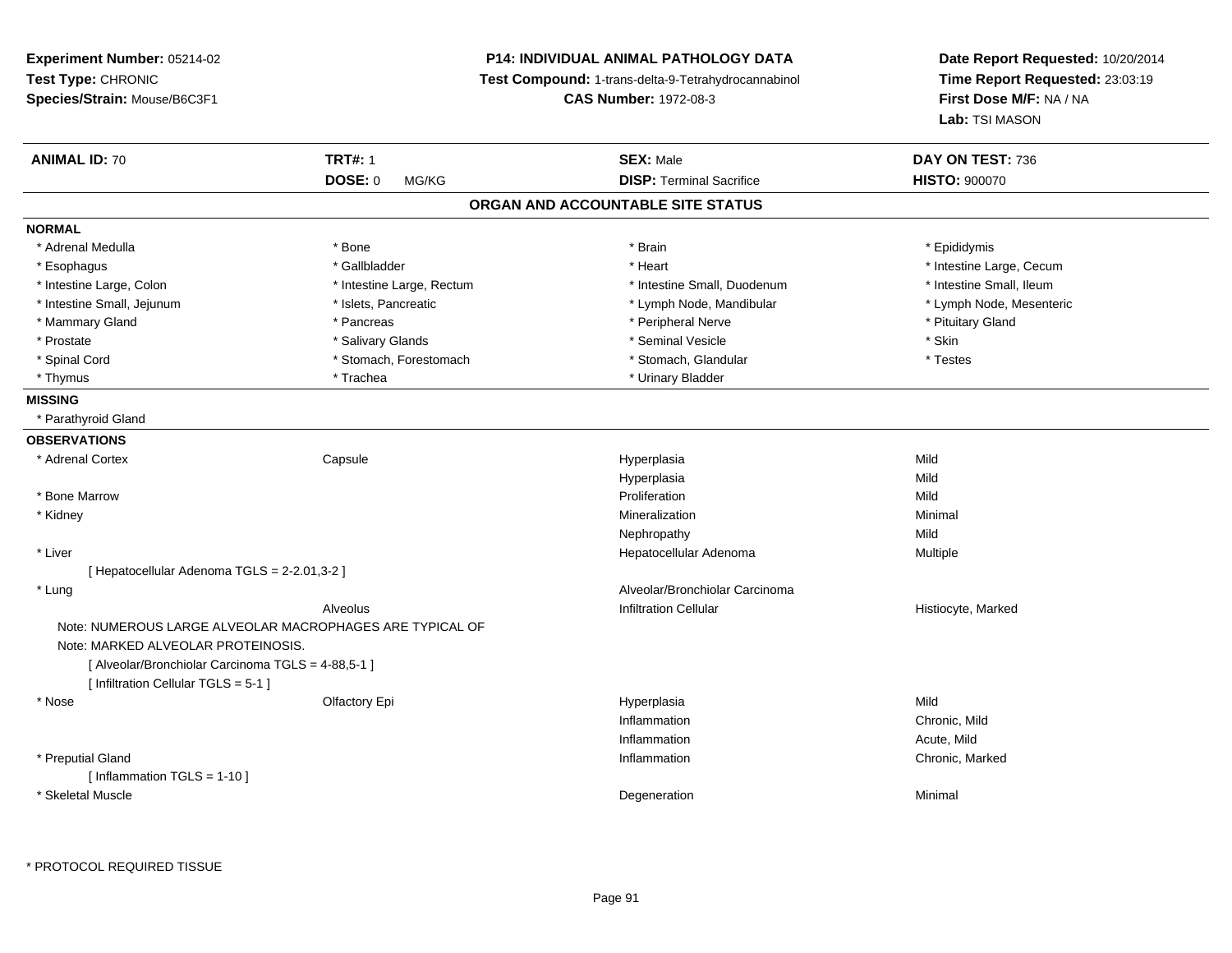| <b>Experiment Number: 05214-02</b><br>Test Type: CHRONIC<br>Species/Strain: Mouse/B6C3F1 | <b>P14: INDIVIDUAL ANIMAL PATHOLOGY DATA</b><br>Test Compound: 1-trans-delta-9-Tetrahydrocannabinol<br><b>CAS Number: 1972-08-3</b> |                                   | Date Report Requested: 10/20/2014<br>Time Report Requested: 23:03:19<br>First Dose M/F: NA / NA<br>Lab: TSI MASON |  |
|------------------------------------------------------------------------------------------|-------------------------------------------------------------------------------------------------------------------------------------|-----------------------------------|-------------------------------------------------------------------------------------------------------------------|--|
| <b>ANIMAL ID: 70</b>                                                                     | <b>TRT#: 1</b>                                                                                                                      | <b>SEX: Male</b>                  | DAY ON TEST: 736                                                                                                  |  |
|                                                                                          | <b>DOSE: 0</b><br>MG/KG                                                                                                             | <b>DISP: Terminal Sacrifice</b>   | <b>HISTO: 900070</b>                                                                                              |  |
|                                                                                          |                                                                                                                                     | ORGAN AND ACCOUNTABLE SITE STATUS |                                                                                                                   |  |
| * Spleen                                                                                 | Red Pulp                                                                                                                            | Hematopoietic Cell Proliferation  | Mild                                                                                                              |  |
|                                                                                          | Lymph Follic                                                                                                                        | Hyperplasia                       | Lymphoid, Mild                                                                                                    |  |
| * Thyroid Gland                                                                          | <b>Follicular Cel</b>                                                                                                               | Hyperplasia                       | Minimal                                                                                                           |  |
| Tooth                                                                                    |                                                                                                                                     | Dysplasia                         | Moderate                                                                                                          |  |
| PRIMARY CAUSE OF DEATH                                                                   |                                                                                                                                     |                                   |                                                                                                                   |  |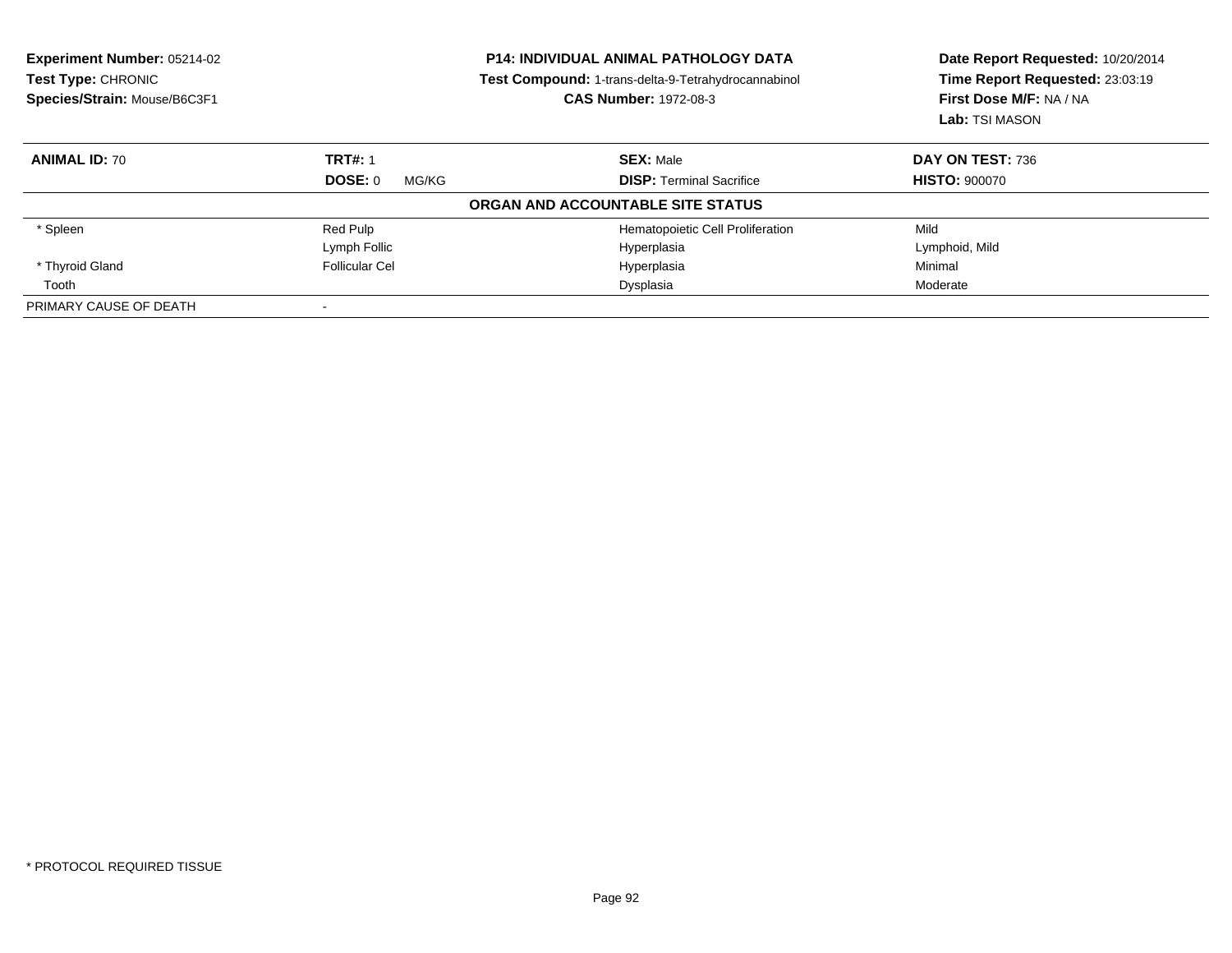# **P14: INDIVIDUAL ANIMAL PATHOLOGY DATA**

**Test Compound:** 1-trans-delta-9-Tetrahydrocannabinol

**CAS Number:** 1972-08-3

| <b>ANIMAL ID: 71</b>                       | <b>TRT#: 1</b>            | <b>SEX: Male</b>                  | DAY ON TEST: 735         |
|--------------------------------------------|---------------------------|-----------------------------------|--------------------------|
|                                            | DOSE: 0<br>MG/KG          | <b>DISP: Terminal Sacrifice</b>   | <b>HISTO: 900071</b>     |
|                                            |                           | ORGAN AND ACCOUNTABLE SITE STATUS |                          |
| <b>NORMAL</b>                              |                           |                                   |                          |
| * Adrenal Medulla                          | * Bone                    | * Bone Marrow                     | * Epididymis             |
| * Esophagus                                | * Gallbladder             | * Heart                           | * Intestine Large, Cecum |
| * Intestine Large, Colon                   | * Intestine Large, Rectum | * Intestine Small, Duodenum       | * Intestine Small, Ileum |
| * Intestine Small, Jejunum                 | * Lung                    | * Lymph Node, Mandibular          | * Lymph Node, Mesenteric |
| * Mammary Gland                            | * Pancreas                | * Parathyroid Gland               | * Peripheral Nerve       |
| * Pituitary Gland                          | * Prostate                | * Salivary Glands                 | * Seminal Vesicle        |
| * Skeletal Muscle                          | * Skin                    | * Spinal Cord                     | * Stomach, Forestomach   |
| * Stomach, Glandular                       | * Testes                  | * Thymus                          | * Thyroid Gland          |
| * Trachea                                  | * Urinary Bladder         |                                   |                          |
| <b>OBSERVATIONS</b>                        |                           |                                   |                          |
| * Adrenal Cortex                           |                           | Hyperplasia                       | Minimal                  |
| * Brain                                    |                           | Mineralization                    | Mild                     |
| * Islets, Pancreatic                       |                           | Hyperplasia                       | Minimal                  |
| * Kidney                                   |                           | Mineralization                    | Minimal                  |
|                                            |                           | Nephropathy                       | Mild                     |
| * Liver                                    |                           | <b>Eosinophilic Focus</b>         |                          |
|                                            |                           | Hepatocellular Adenoma            |                          |
|                                            |                           | Hepatocellular Carcinoma          |                          |
| [ Eosinophilic Focus TGLS = 4-2 ]          |                           |                                   |                          |
| [Hepatocellular Adenoma TGLS = 3,4-2+2.01] |                           |                                   |                          |
| [ Hepatocellular Carcinoma TGLS = 2-2.02 ] |                           |                                   |                          |
| * Nose                                     |                           | Inflammation                      | Chronic, Minimal         |
| * Preputial Gland                          |                           | Atrophy                           | Moderate                 |
|                                            |                           | Inflammation                      | Chronic, Mild            |
| [Atrophy TGLS = $1-10$ ]                   |                           |                                   |                          |
| [Inflammation TGLS = $1-10$ ]              |                           |                                   |                          |
| * Spleen                                   | Red Pulp                  | Hematopoietic Cell Proliferation  | Mild                     |
|                                            | Lymph Follic              | Hyperplasia                       | Lymphoid, Mild           |
| Tooth                                      |                           | Dysplasia                         | Marked                   |
| PRIMARY CAUSE OF DEATH                     | $\blacksquare$            |                                   |                          |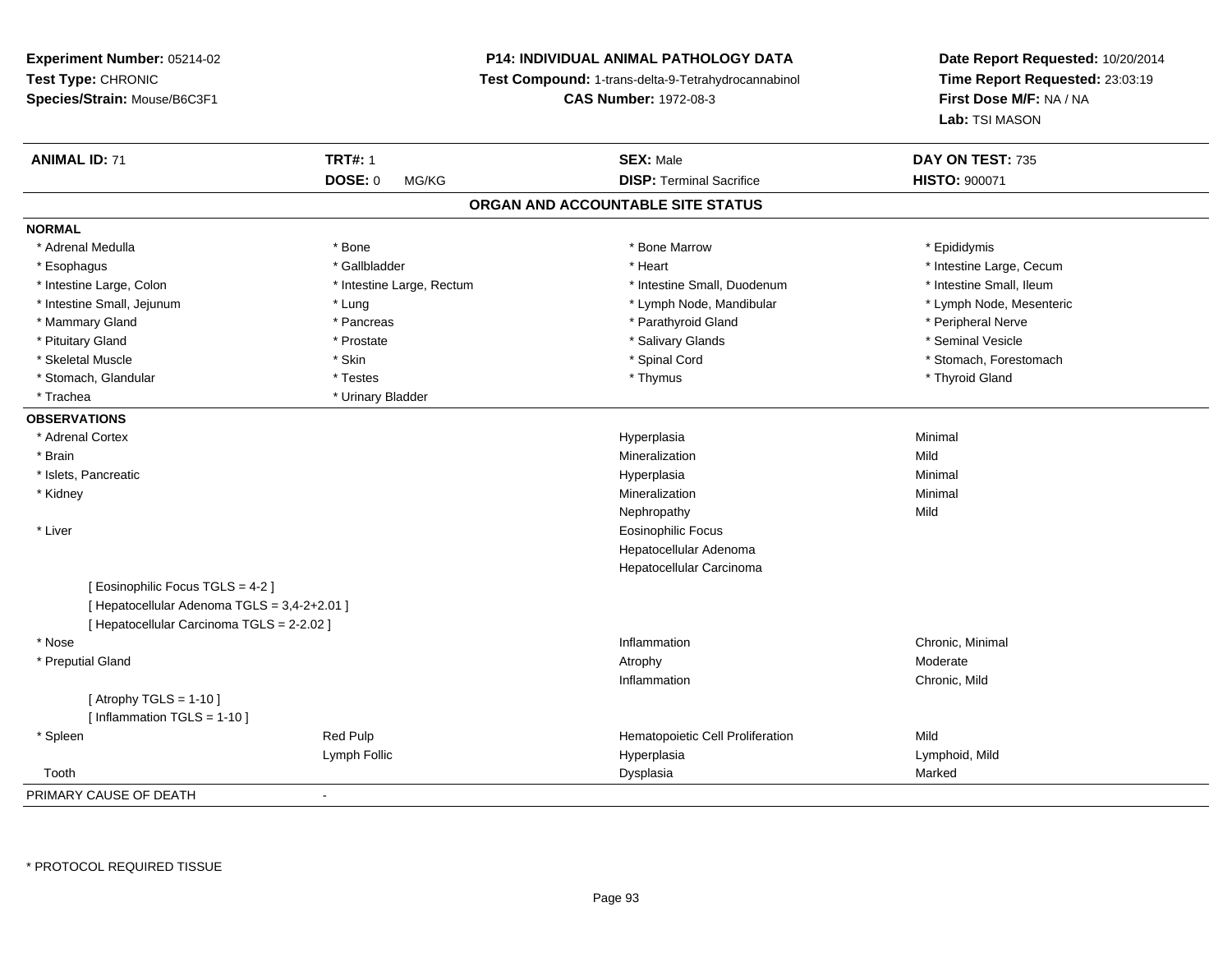# **P14: INDIVIDUAL ANIMAL PATHOLOGY DATA**

**Test Compound:** 1-trans-delta-9-Tetrahydrocannabinol

**CAS Number:** 1972-08-3

| <b>ANIMAL ID: 72</b>              | <b>TRT#: 1</b>            | <b>SEX: Male</b>                 | DAY ON TEST: 736         |  |  |  |
|-----------------------------------|---------------------------|----------------------------------|--------------------------|--|--|--|
|                                   | <b>DOSE: 0</b><br>MG/KG   | <b>DISP: Terminal Sacrifice</b>  | <b>HISTO: 900072</b>     |  |  |  |
| ORGAN AND ACCOUNTABLE SITE STATUS |                           |                                  |                          |  |  |  |
| <b>NORMAL</b>                     |                           |                                  |                          |  |  |  |
| * Adrenal Medulla                 | * Bone                    | * Bone Marrow                    | * Epididymis             |  |  |  |
| * Esophagus                       | * Gallbladder             | * Heart                          | * Intestine Large, Cecum |  |  |  |
| * Intestine Large, Colon          | * Intestine Large, Rectum | * Intestine Small, Duodenum      | * Intestine Small, Ileum |  |  |  |
| * Intestine Small, Jejunum        | * Islets, Pancreatic      | * Lung                           | * Lymph Node, Mandibular |  |  |  |
| * Mammary Gland                   | * Nose                    | * Pancreas                       | * Parathyroid Gland      |  |  |  |
| * Peripheral Nerve                | * Pituitary Gland         | * Prostate                       | * Salivary Glands        |  |  |  |
| * Seminal Vesicle                 | * Skeletal Muscle         | * Skin                           | * Spinal Cord            |  |  |  |
| * Stomach, Forestomach            | * Stomach, Glandular      | * Testes                         | * Thymus                 |  |  |  |
| * Thyroid Gland                   | * Trachea                 | * Urinary Bladder                |                          |  |  |  |
| <b>OBSERVATIONS</b>               |                           |                                  |                          |  |  |  |
| * Adrenal Cortex                  | Capsule                   | Hyperplasia                      | Minimal                  |  |  |  |
|                                   |                           | Hyperplasia                      | Minimal                  |  |  |  |
|                                   |                           | Hypertrophy                      | Minimal                  |  |  |  |
| * Brain                           |                           | Mineralization                   | Minimal                  |  |  |  |
| * Kidney                          |                           | Mineralization                   | Minimal                  |  |  |  |
|                                   |                           | Nephropathy                      | Mild                     |  |  |  |
| * Liver                           |                           | <b>Basophilic Focus</b>          |                          |  |  |  |
| [Basophilic Focus TGLS = 1-2]     |                           |                                  |                          |  |  |  |
| * Lymph Node, Mesenteric          |                           | Angiectasis                      | Minimal                  |  |  |  |
| * Preputial Gland                 |                           | Atrophy                          | Mild                     |  |  |  |
|                                   |                           | Inflammation                     | Chronic, Minimal         |  |  |  |
| * Spleen                          | Red Pulp                  | Hematopoietic Cell Proliferation | Minimal                  |  |  |  |
|                                   | Lymph Follic              | Hyperplasia                      | Lymphoid, Minimal        |  |  |  |
| Tooth                             |                           | Abscess                          | Marked                   |  |  |  |
|                                   |                           | Dysplasia                        | Marked                   |  |  |  |
| PRIMARY CAUSE OF DEATH            | $\blacksquare$            |                                  |                          |  |  |  |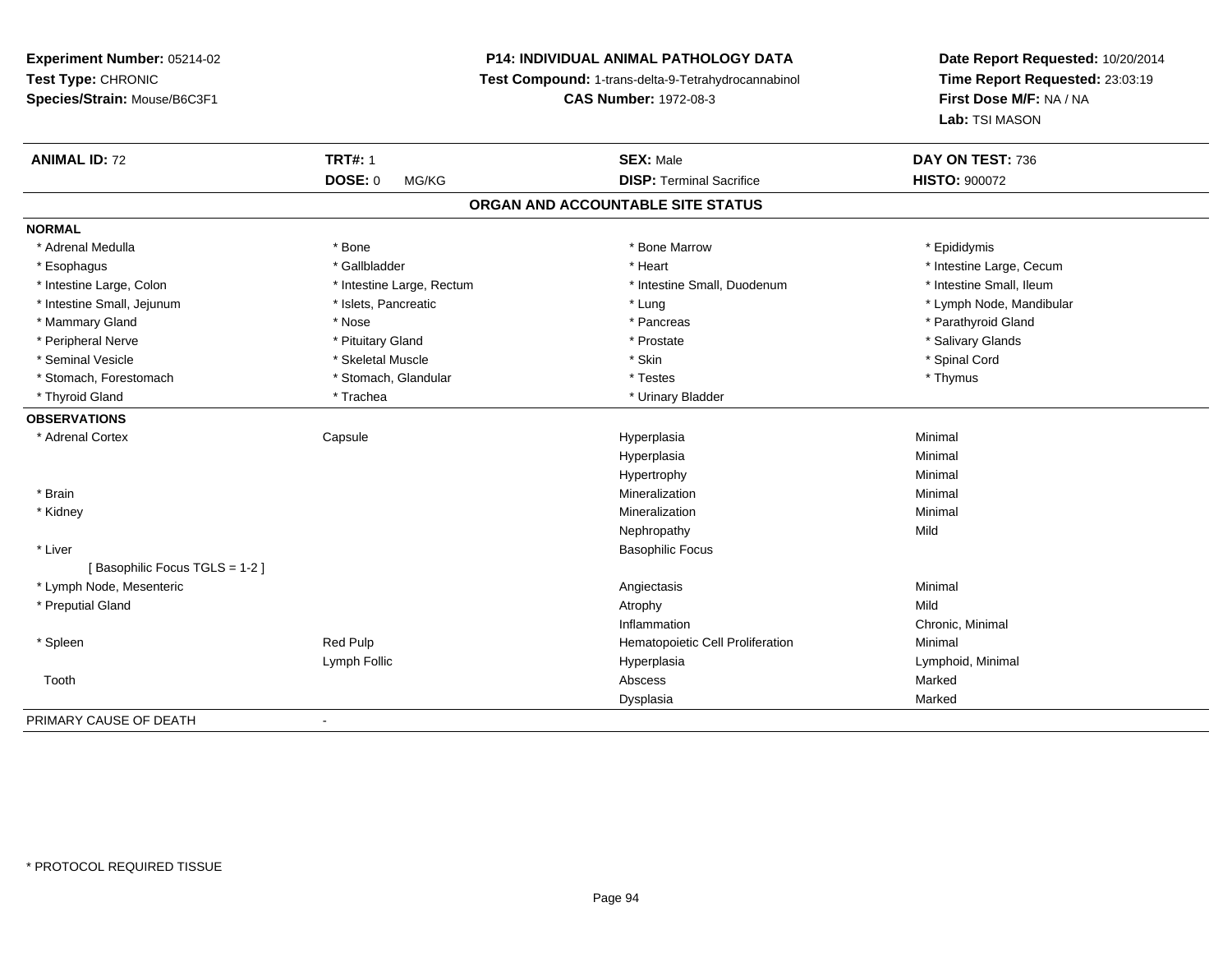| Experiment Number: 05214-02<br><b>Test Type: CHRONIC</b><br>Species/Strain: Mouse/B6C3F1 |                  | <b>P14: INDIVIDUAL ANIMAL PATHOLOGY DATA</b><br>Test Compound: 1-trans-delta-9-Tetrahydrocannabinol<br><b>CAS Number: 1972-08-3</b> | Date Report Requested: 10/20/2014<br>Time Report Requested: 23:03:19<br>First Dose M/F: NA / NA<br>Lab: TSI MASON |
|------------------------------------------------------------------------------------------|------------------|-------------------------------------------------------------------------------------------------------------------------------------|-------------------------------------------------------------------------------------------------------------------|
| <b>ANIMAL ID: 73</b>                                                                     | <b>TRT#: 1</b>   | <b>SEX: Male</b>                                                                                                                    | DAY ON TEST: 463                                                                                                  |
|                                                                                          | DOSE: 0<br>MG/KG | <b>DISP:</b> Scheduled Sacrifice                                                                                                    | <b>HISTO: 892844</b>                                                                                              |
|                                                                                          |                  | ORGAN AND ACCOUNTABLE SITE STATUS                                                                                                   |                                                                                                                   |
| <b>NORMAL</b>                                                                            |                  |                                                                                                                                     |                                                                                                                   |
| * Epididymis                                                                             | * Testes         |                                                                                                                                     |                                                                                                                   |
| PRIMARY CAUSE OF DEATH                                                                   |                  |                                                                                                                                     |                                                                                                                   |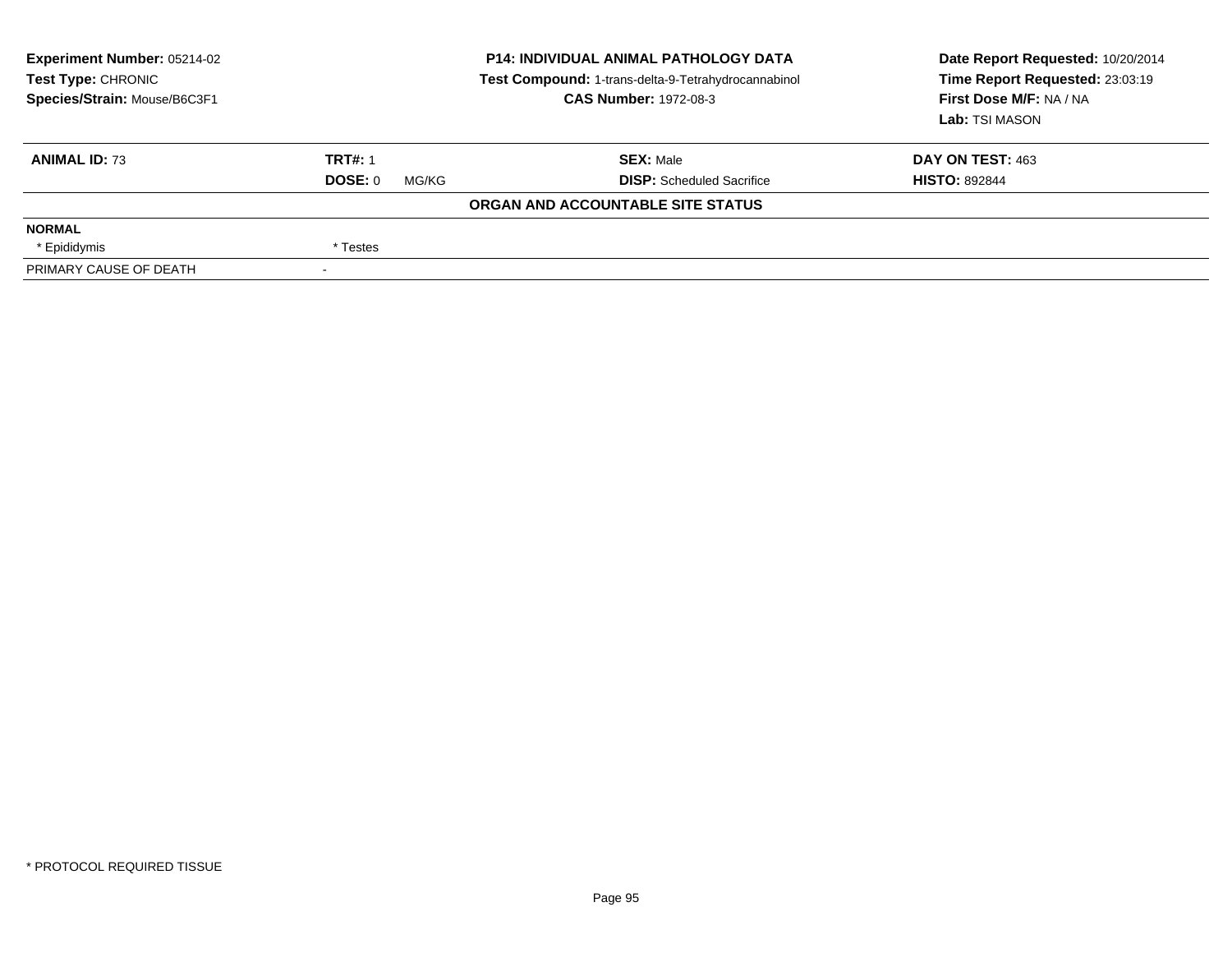| Experiment Number: 05214-02<br><b>Test Type: CHRONIC</b><br>Species/Strain: Mouse/B6C3F1 | <b>P14: INDIVIDUAL ANIMAL PATHOLOGY DATA</b><br>Test Compound: 1-trans-delta-9-Tetrahydrocannabinol<br><b>CAS Number: 1972-08-3</b> |                                   | Date Report Requested: 10/20/2014<br>Time Report Requested: 23:03:19<br>First Dose M/F: NA / NA<br>Lab: TSI MASON |
|------------------------------------------------------------------------------------------|-------------------------------------------------------------------------------------------------------------------------------------|-----------------------------------|-------------------------------------------------------------------------------------------------------------------|
| <b>ANIMAL ID: 74</b>                                                                     | <b>TRT#: 1</b>                                                                                                                      | <b>SEX: Male</b>                  | DAY ON TEST: 463                                                                                                  |
|                                                                                          | DOSE: 0<br>MG/KG                                                                                                                    | <b>DISP:</b> Scheduled Sacrifice  | <b>HISTO: 892845</b>                                                                                              |
|                                                                                          |                                                                                                                                     | ORGAN AND ACCOUNTABLE SITE STATUS |                                                                                                                   |
| <b>NORMAL</b>                                                                            |                                                                                                                                     |                                   |                                                                                                                   |
| * Epididymis                                                                             | * Testes                                                                                                                            |                                   |                                                                                                                   |
| PRIMARY CAUSE OF DEATH                                                                   | $\overline{\phantom{a}}$                                                                                                            |                                   |                                                                                                                   |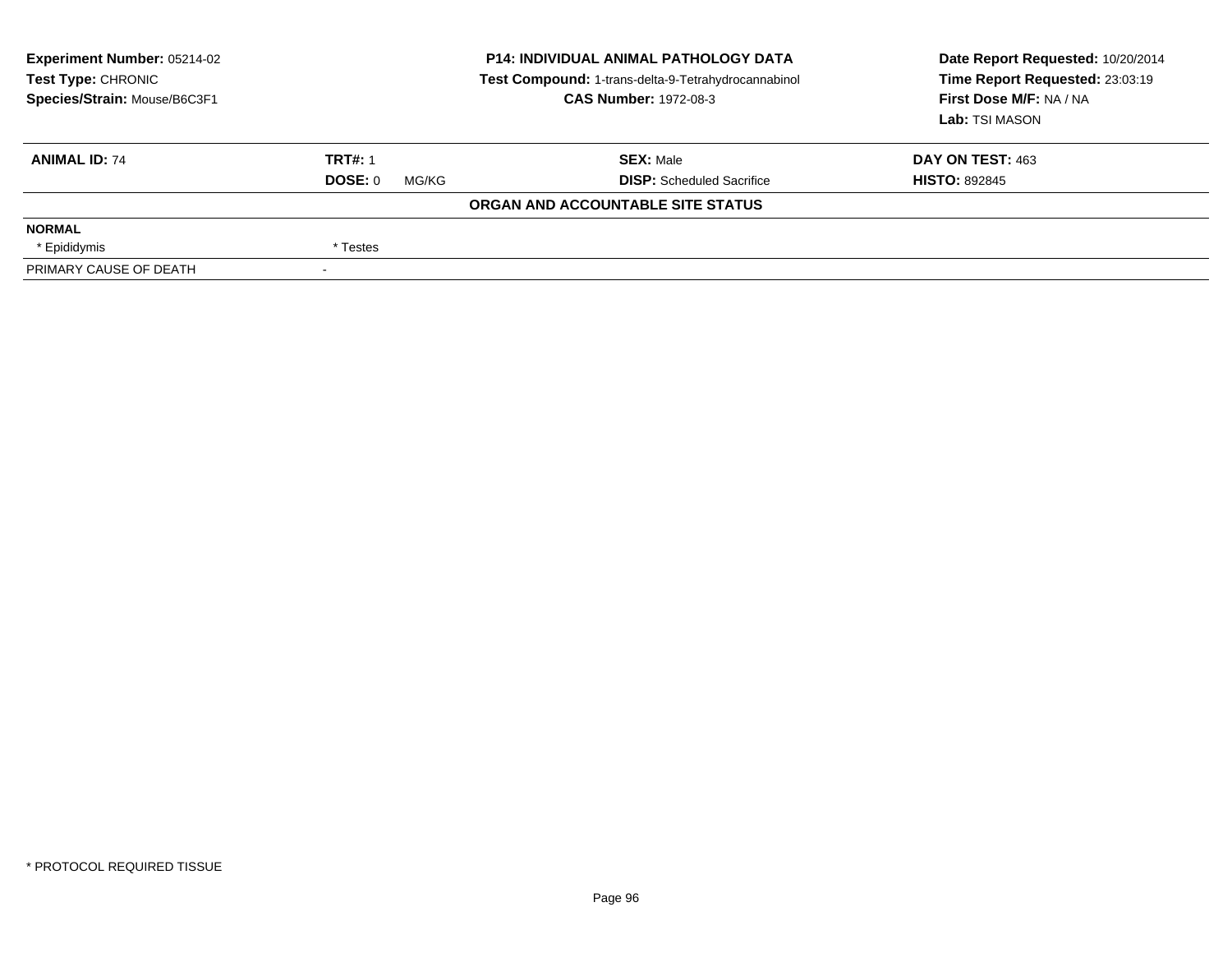# **P14: INDIVIDUAL ANIMAL PATHOLOGY DATA**

**Test Compound:** 1-trans-delta-9-Tetrahydrocannabinol

**CAS Number:** 1972-08-3

| <b>ANIMAL ID: 75</b>      | <b>TRT#: 1</b>              | <b>SEX: Male</b>                  | DAY ON TEST: 736           |
|---------------------------|-----------------------------|-----------------------------------|----------------------------|
|                           | <b>DOSE: 0</b><br>MG/KG     | <b>DISP: Terminal Sacrifice</b>   | <b>HISTO: 900075</b>       |
|                           |                             | ORGAN AND ACCOUNTABLE SITE STATUS |                            |
| <b>NORMAL</b>             |                             |                                   |                            |
| * Adrenal Medulla         | * Bone Marrow               | * Epididymis                      | * Esophagus                |
| * Gallbladder             | * Heart                     | * Intestine Large, Cecum          | * Intestine Large, Colon   |
| * Intestine Large, Rectum | * Intestine Small, Duodenum | * Intestine Small, Ileum          | * Intestine Small, Jejunum |
| * Liver                   | * Lung                      | * Lymph Node, Mandibular          | * Lymph Node, Mesenteric   |
| * Mammary Gland           | * Pancreas                  | * Peripheral Nerve                | * Pituitary Gland          |
| * Prostate                | * Salivary Glands           | * Seminal Vesicle                 | * Skeletal Muscle          |
| * Skin                    | * Spinal Cord               | * Spleen                          | * Stomach, Forestomach     |
| * Stomach, Glandular      | * Testes                    | * Thyroid Gland                   | * Trachea                  |
| * Urinary Bladder         |                             |                                   |                            |
| <b>MISSING</b>            |                             |                                   |                            |
| * Parathyroid Gland       |                             |                                   |                            |
| <b>OBSERVATIONS</b>       |                             |                                   |                            |
| * Adrenal Cortex          | Capsule                     | Hyperplasia                       | Mild                       |
|                           |                             | Hyperplasia                       | Mild                       |
| * Bone                    |                             | Hyperplasia                       | Mild                       |
| [Hyperplasia TGLS = 1-15] |                             |                                   |                            |
| * Brain                   |                             | Mineralization                    | Minimal                    |
| * Islets, Pancreatic      |                             | Hyperplasia                       | Marked                     |
| * Kidney                  |                             | Cyst                              |                            |
|                           |                             | Mineralization                    | Minimal                    |
|                           |                             | Nephropathy                       | Minimal                    |
| * Nose                    |                             | Inflammation                      | Chronic, Minimal           |
| * Preputial Gland         |                             | Atrophy                           | Mild                       |
|                           |                             | Inflammation                      | Chronic, Mild              |
| * Thymus                  |                             | Cyst                              |                            |
| Tooth                     |                             | Dysplasia                         | Marked                     |
| PRIMARY CAUSE OF DEATH    | $\blacksquare$              |                                   |                            |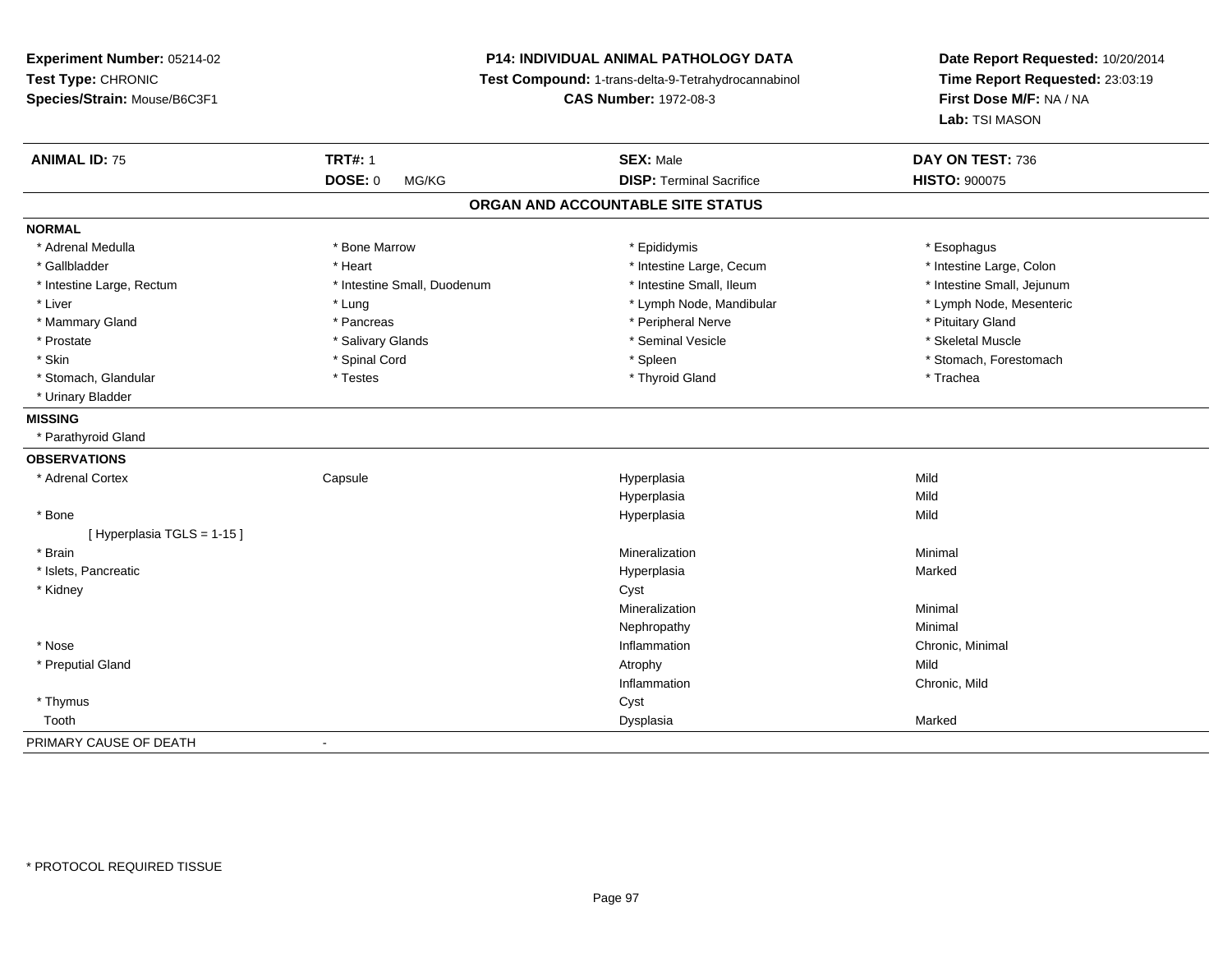| Experiment Number: 05214-02<br><b>Test Type: CHRONIC</b><br>Species/Strain: Mouse/B6C3F1 |                  | <b>P14: INDIVIDUAL ANIMAL PATHOLOGY DATA</b><br>Test Compound: 1-trans-delta-9-Tetrahydrocannabinol<br><b>CAS Number: 1972-08-3</b> | Date Report Requested: 10/20/2014<br>Time Report Requested: 23:03:19<br>First Dose M/F: NA / NA<br>Lab: TSI MASON |
|------------------------------------------------------------------------------------------|------------------|-------------------------------------------------------------------------------------------------------------------------------------|-------------------------------------------------------------------------------------------------------------------|
| <b>ANIMAL ID: 76</b>                                                                     | <b>TRT#: 1</b>   | <b>SEX: Male</b>                                                                                                                    | DAY ON TEST: 463                                                                                                  |
|                                                                                          | DOSE: 0<br>MG/KG | <b>DISP:</b> Scheduled Sacrifice                                                                                                    | <b>HISTO: 892846</b>                                                                                              |
|                                                                                          |                  | ORGAN AND ACCOUNTABLE SITE STATUS                                                                                                   |                                                                                                                   |
| <b>NORMAL</b>                                                                            |                  |                                                                                                                                     |                                                                                                                   |
| * Epididymis                                                                             | * Testes         |                                                                                                                                     |                                                                                                                   |
| PRIMARY CAUSE OF DEATH                                                                   |                  |                                                                                                                                     |                                                                                                                   |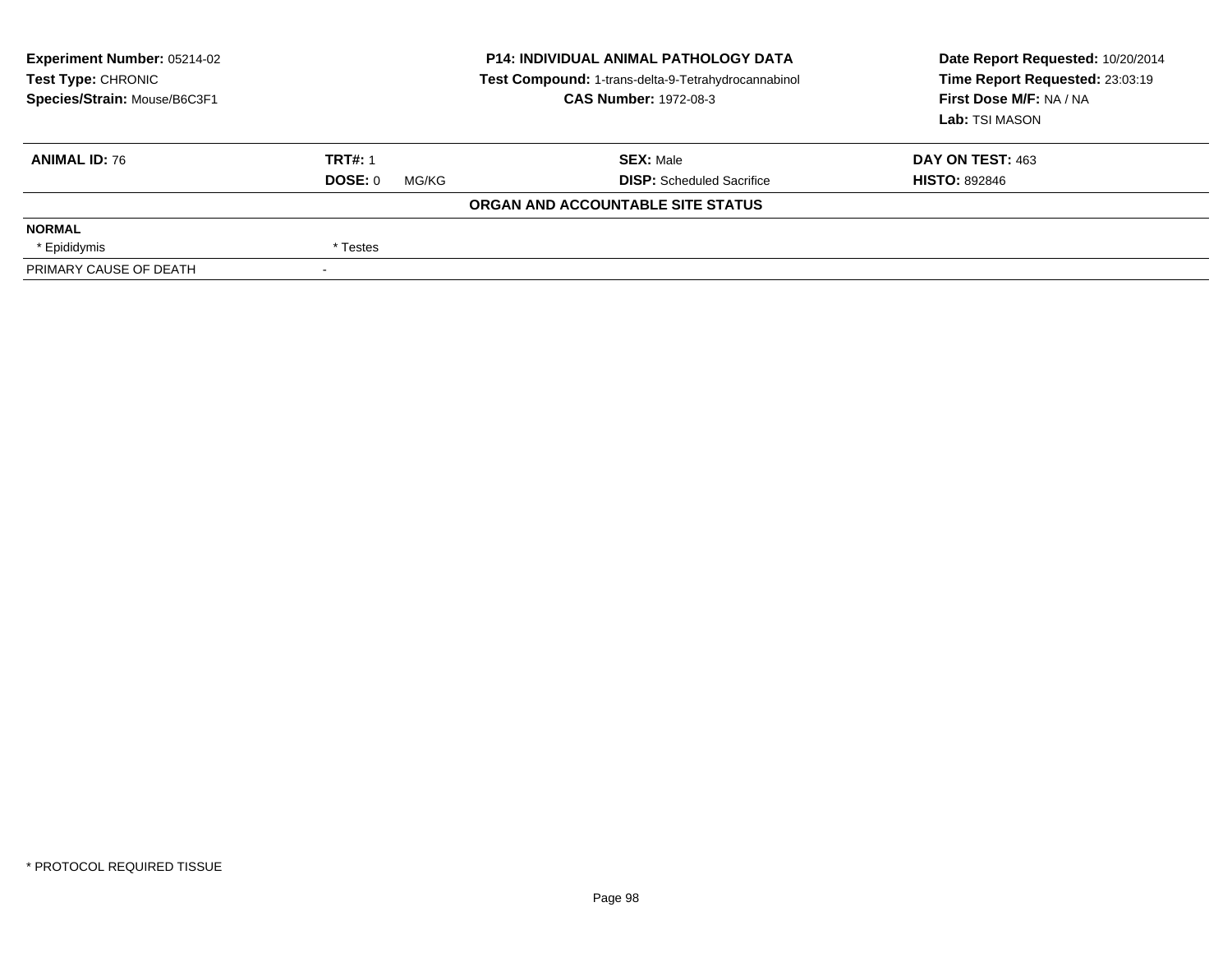# **P14: INDIVIDUAL ANIMAL PATHOLOGY DATA**

**Test Compound:** 1-trans-delta-9-Tetrahydrocannabinol

**CAS Number:** 1972-08-3

| <b>ANIMAL ID: 77</b>               | <b>TRT#: 1</b>            | <b>SEX: Male</b>                  | DAY ON TEST: 730         |  |
|------------------------------------|---------------------------|-----------------------------------|--------------------------|--|
|                                    | <b>DOSE: 0</b><br>MG/KG   | <b>DISP: Terminal Sacrifice</b>   | <b>HISTO: 900077</b>     |  |
|                                    |                           | ORGAN AND ACCOUNTABLE SITE STATUS |                          |  |
| <b>NORMAL</b>                      |                           |                                   |                          |  |
| * Adrenal Medulla                  | * Bone                    | * Bone Marrow                     | * Brain                  |  |
| * Epididymis                       | * Esophagus               | * Gallbladder                     | * Intestine Large, Cecum |  |
| * Intestine Large, Colon           | * Intestine Large, Rectum | * Intestine Small, Duodenum       | * Intestine Small, Ileum |  |
| * Intestine Small, Jejunum         | * Liver                   | * Lung                            | * Lymph Node, Mandibular |  |
| * Lymph Node, Mesenteric           | * Mammary Gland           | * Pancreas                        | * Parathyroid Gland      |  |
| * Peripheral Nerve                 | * Pituitary Gland         | * Prostate                        | * Salivary Glands        |  |
| * Skeletal Muscle                  | * Skin                    | * Spinal Cord                     | * Spleen                 |  |
| * Stomach, Forestomach             | * Stomach, Glandular      | * Testes                          | * Thymus                 |  |
| * Thyroid Gland                    | * Trachea                 | * Urinary Bladder                 |                          |  |
| <b>OBSERVATIONS</b>                |                           |                                   |                          |  |
| * Adrenal Cortex                   | Capsule                   | Hyperplasia                       | Mild                     |  |
|                                    |                           | Hyperplasia                       | Minimal                  |  |
| * Heart                            | Endothelium               | Hyperplasia                       | Moderate                 |  |
| * Islets, Pancreatic               |                           | Hyperplasia                       | Mild                     |  |
| * Kidney                           |                           | Mineralization                    | Minimal                  |  |
|                                    |                           | Nephropathy                       | Minimal                  |  |
| * Liver                            |                           |                                   |                          |  |
| Note: TGL2 NOT SEEN ON MICRO EXAM. |                           |                                   |                          |  |
| * Nose                             |                           | Inflammation                      | Chronic, Minimal         |  |
| * Preputial Gland                  |                           | Inflammation                      | Chronic, Mild            |  |
| * Seminal Vesicle                  |                           | Dilatation                        | Marked                   |  |
| [Dilatation TGLS = 1-11]           |                           |                                   |                          |  |
| Tooth                              |                           | Dysplasia                         | Mild                     |  |
| PRIMARY CAUSE OF DEATH             |                           |                                   |                          |  |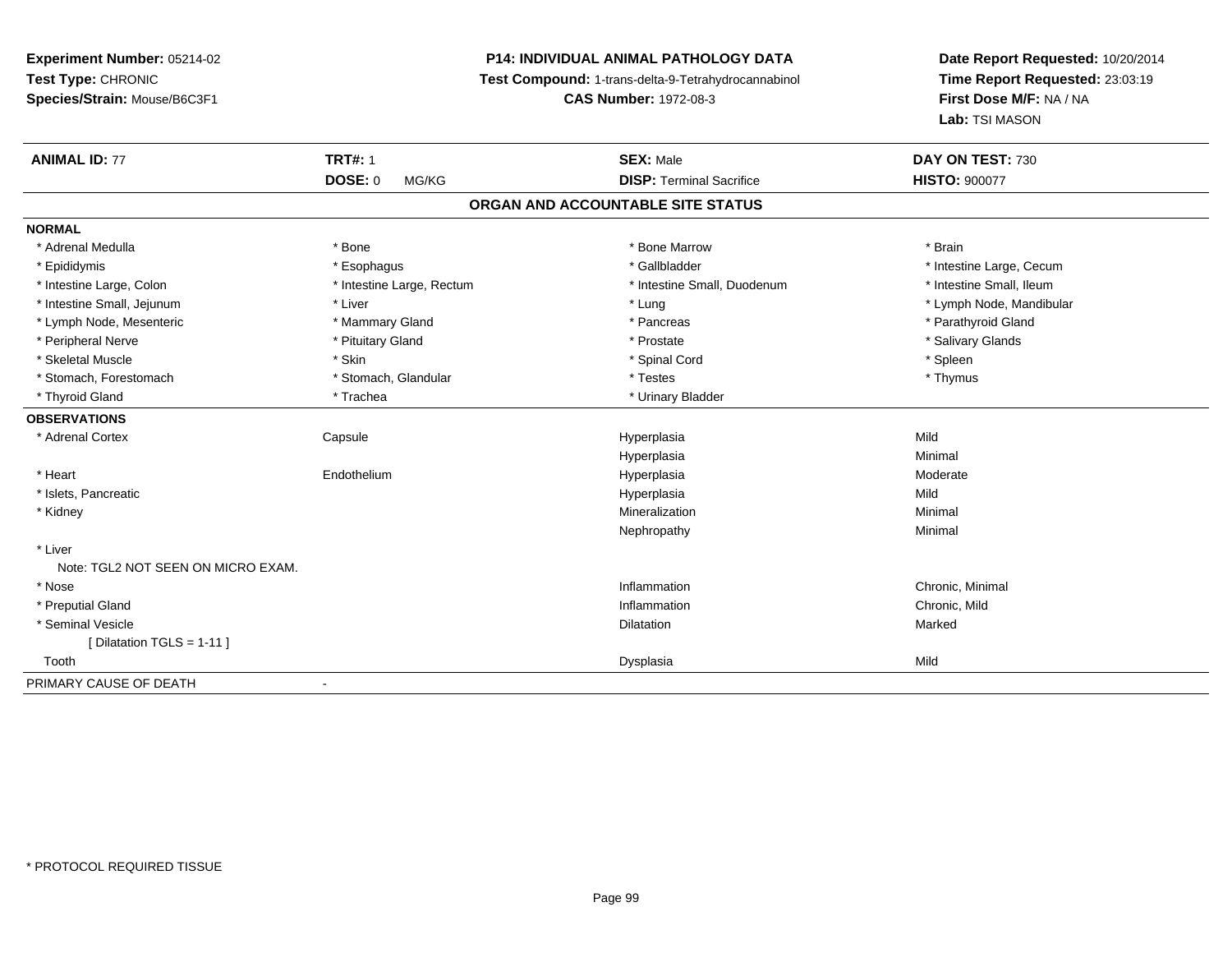**Experiment Number:** 05214-02**Test Type:** CHRONIC **Species/Strain:** Mouse/B6C3F1**P14: INDIVIDUAL ANIMAL PATHOLOGY DATA Test Compound:** 1-trans-delta-9-Tetrahydrocannabinol **CAS Number:** 1972-08-3**Date Report Requested:** 10/20/2014**Time Report Requested:** 23:03:19**First Dose M/F:** NA / NA**Lab:** TSI MASON**ANIMAL ID:** 78**TRT#:** 1 **SEX:** Male **DAY ON TEST:** 734 **DOSE:** 0 MG/KG **DISP:** Terminal Sacrifice **HISTO:** <sup>900078</sup> **ORGAN AND ACCOUNTABLE SITE STATUSNORMAL**\* Adrenal Medulla \* Adrenal Medulla \* \* The matter of the state of the state of the Marrow \* Bone Marrow \* Adrenal Medulla \* Epididymis \* Epididymis \* Bone Marrow \* Adrenal Medulla \* Epididymis \* Epididymis \* Epididymis \* Epididymis \* Epidi \* Esophagus \* https://www.fragustage.com/web/2019/heart \* Heart \* Heart \* Heart \* Intestine Large, Cecum \* Intestine Large, Cecum \* Gallbladder \* Callbladder \* 11 and 12 and 12 and 12 and 12 and 12 and 12 and 12 and 12 and \* Intestine Small, Ileum \* Intestine Large, Colon \* Intestine Large, Rectum \* Intestine Small, Duodenum \* Intestine Small, Duodenum \* Intestine Small, Jejunum \* Liver \* Lung \* Lymph Node, Mandibular \* Lymph Node, Mesenteric \* The state of the state of the state of the state of the state of the state of the state of the state of the state of the state of the state of the state of the state of the state of the state of \* Peripheral Nerve \* \* And the state \* Pituitary Gland \* Prosection \* Prostate \* Prostate \* Salivary Glands \* Salivary Glands \* Salivary Glands \* Salivary Glands \* Salivary Glands \* Salivary Glands \* Salivary Glands \* Sali \* Seminal Vesicle \* \* Spinal Cord \* Skeletal Muscle \* \* Skin \* \* Skin \* \* Spinal Vesicle \* Spinal Cord \* Spinal Cord \* Stomach, Forestomach \* Thymus \* Stomach, Glandular \* Testes \* Testes \* Thymus \* Thymus \* Thymus \* Trachea **\*** Urinary Bladder **MISSING** \* Mammary Gland**OBSERVATIONS** \* Adrenal Cortex Capsule Hyperplasia Mild \* Brainn and the control of the control of the control of the control of the control of the control of the control of the control of the control of the control of the control of the control of the control of the control of the co \* Islets, Pancreaticc and the control of the control of the control of the control of the control of the control of the control of the control of the control of the control of the control of the control of the control of the control of the co a **Minimal**  \* Kidneyy with the control of the control of the control of the control of the control of the control of the control of the control of the control of the control of the control of the control of the control of the control of the c n Minimal Nephropathyy the contract of the Minimal Minimal Section 1996 and the contract of the Minimal Section 1997 and the contract of the contract of the contract of the contract of the contract of the contract of the contract of the contra **Mesentery** y the contract of the contract of the contract of the contract of the contract of the contract of the contract of the contract of the contract of the contract of the contract of the contract of the contract of the contract  $[$  Necrosis TGLS = 1-15  $]$  \* Preputial Glandd the controller of the controller of the controller of the controller of the controller of the controller of the controller of the controller of the controller of the controller of the controller of the controller of the \* SpleenRed Pulp **Minimal Hematopoietic Cell Proliferation Minimal** Lymph Follic Hyperplasia Lymphoid, Minimal \* Thyroid Gland Follicular Cel Hyperplasia Minimal Toothh ann an t-Iomraid ann an t-Iomraid ann an t-Iomraid ann an t-Iomraid ann an t-Iomraid ann an t-Iomraid ann an<br>Iomraid an t-Iomraid ann an t-Iomraid ann an t-Iomraid ann an t-Iomraid ann an t-Iomraid ann an t-Iomraid ann PRIMARY CAUSE OF DEATH-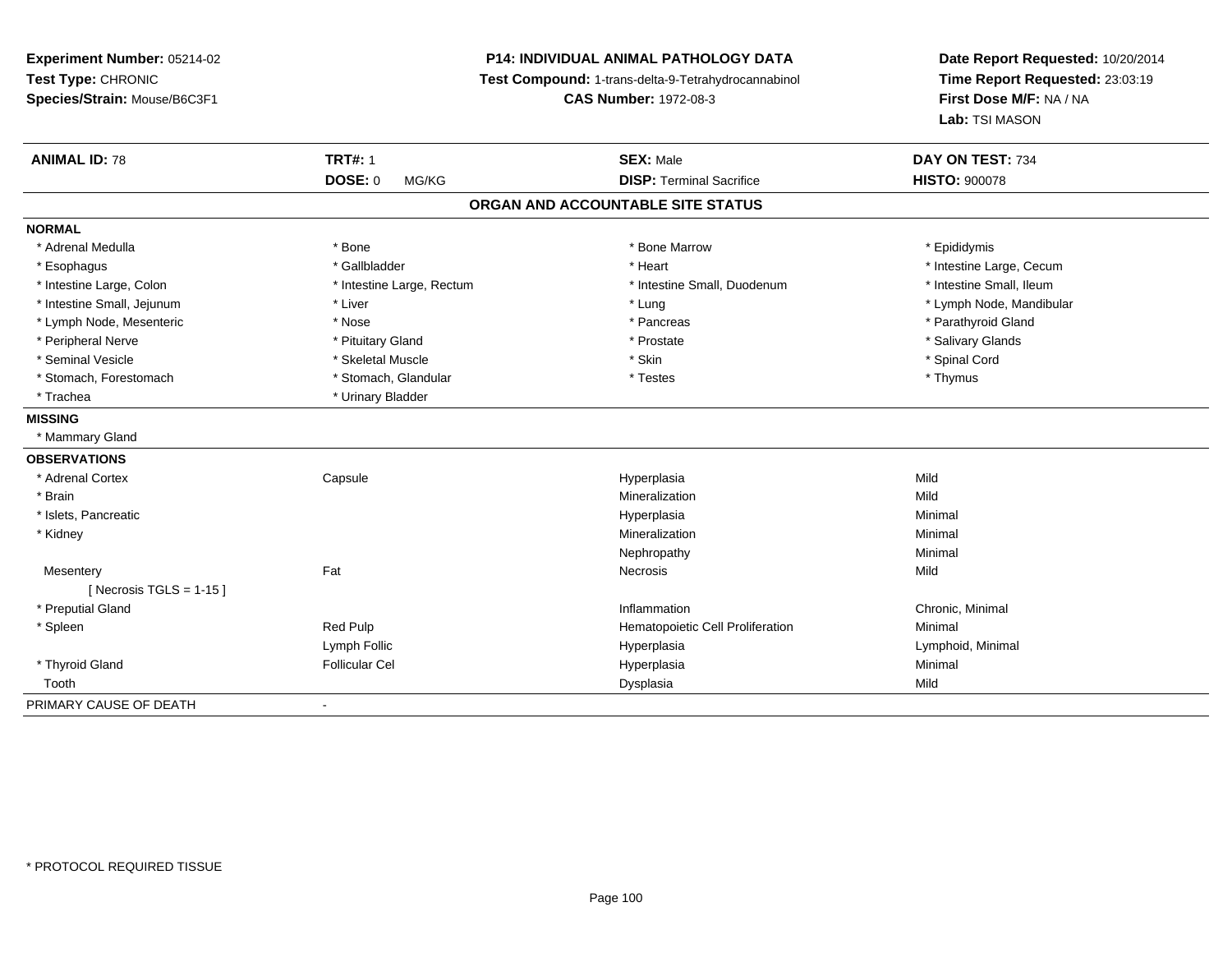**Experiment Number:** 05214-02**Test Type:** CHRONIC **Species/Strain:** Mouse/B6C3F1**P14: INDIVIDUAL ANIMAL PATHOLOGY DATA Test Compound:** 1-trans-delta-9-Tetrahydrocannabinol **CAS Number:** 1972-08-3**Date Report Requested:** 10/20/2014**Time Report Requested:** 23:03:19**First Dose M/F:** NA / NA**Lab:** TSI MASON**ANIMAL ID:** 79**TRT#:** 1 **SEX:** Male **DAY ON TEST:** 731 **DOSE:** 0 MG/KG**DISP:** Terminal Sacrifice **HISTO:**  $900079$ **ORGAN AND ACCOUNTABLE SITE STATUSNORMAL**\* Adrenal Medulla \* Adrenal Medulla \* \* The matter of the state of the state of the Marrow \* Bone Marrow \* Adrenal Medulla \* Epididymis \* Epididymis \* Bone Marrow \* Adrenal Medulla \* Epididymis \* Epididymis \* Epididymis \* Epididymis \* Epidi \* Esophagus \* https://www.fragustage.com/web/2019/heart \* Heart \* Heart \* Heart \* Intestine Large, Cecum \* Intestine Large, Cecum \* Gallbladder \* Callbladder \* 11 and 12 and 12 and 12 and 12 and 12 and 12 and 12 and 12 and \* Intestine Small, Ileum \* Intestine Large, Colon \* Intestine Large, Rectum \* Intestine Small, Duodenum \* Intestine Small, Duodenum \* Intestine Small, Jejunum \* Lung \* Lymph Node, Mandibular \* Lymph Node, Mesenteric\* Pancreas \* Parathyroid Gland \* Parathyroid Gland \* Peripheral Nerve \* Peripheral Nerve \* Pituitary Gland \* Seminal Vesicle \* Preputial Gland \* \* Annual vesicle \* \* Prostate \* \* Salivary Glands \* \* Salivary Glands \* \* Seminal Vesicle \* \* Stomach. Glandular \* Skeletal Muscle \* \* Stan \* Skin \* Standular \* Spinal Cord \* Spinal Cord \* Stomach, Glandular \* Stomach, Glandular \* Stomach, Glandular \* Stomach, Glandular \* Stomach, Glandular \* Stomach, Glandular \* Stomach, Glandular \* \* Testes \* Thymus \* Trachea \* Urinary Bladder **MISSING** \* Mammary Gland**OBSERVATIONS** \* Adrenal Cortexx and the contract of the contract of the contract of the contract of the contract of the contract of the contract of the contract of the contract of the contract of the contract of the contract of the contract of the cont Hyperplasia entrants and the moderate Moderate Mineralization entrants and the Moderate Mild \* Brainn and the control of the control of the control of the control of the control of the control of the control of the control of the control of the control of the control of the control of the control of the control of the co \* Islets, Pancreaticc and the control of the control of the control of the control of the control of the control of the control of the control of the control of the control of the control of the control of the control of the control of the co Hyperplasia eta alderate eta alderate eta alderate eta alderate eta alderate eta alderate eta alderate eta al<br>Minimal \* Kidneyy with the control of the control of the control of the control of the control of the control of the control of the control of the control of the control of the control of the control of the control of the control of the c n Minimal Nephropathyy the contract of the Minimal Minimal Section 1996 and the contract of the Minimal Section 1997 and the contract of the contract of the contract of the contract of the contract of the contract of the contract of the contra \* Liver Hepatocellular Adenoma Multiple  $[$  Hepatocellular Adenoma TGLS = 1-2.02, 2-2.01 ] \* Nosee the contraction of the contraction of the contraction of the contraction of the chronic, Minimal on the chronic, Minimal or  $\mathbb{R}^n$  \* SpleenRed Pulp **Mild Red Pulp Constructs Cell Proliferation** Mild Mild<br>Hyperplasia Hyperplasia Constructs Squamous, Marked \* Stomach, Forestomachh ann an t-aisiad ann am Suid-Africa ann an Suid-Africa ann an Suid-Africa ann an Suid-Africa ann an Suid-Africa ann an Suid-Africa ann an Suid-Africa ann an Suid-Africa ann an Suid-Africa ann an Suid-Africa ann an Suid-Af Ulcerr **Moderate** [ Hyperplasia TGLS = 3-6.01 ] \* Thyroid Gland Follicular Cel Hyperplasia Minimal Toothh ann an t-Iomraid ann an t-Iomraid ann an t-Iomraid ann an t-Iomraid ann an t-Iomraid ann an t-Iomraid ann an<br>Iomraid an t-Iomraid ann an t-Iomraid ann an t-Iomraid ann an t-Iomraid ann an t-Iomraid ann an t-Iomraid ann PRIMARY CAUSE OF DEATH-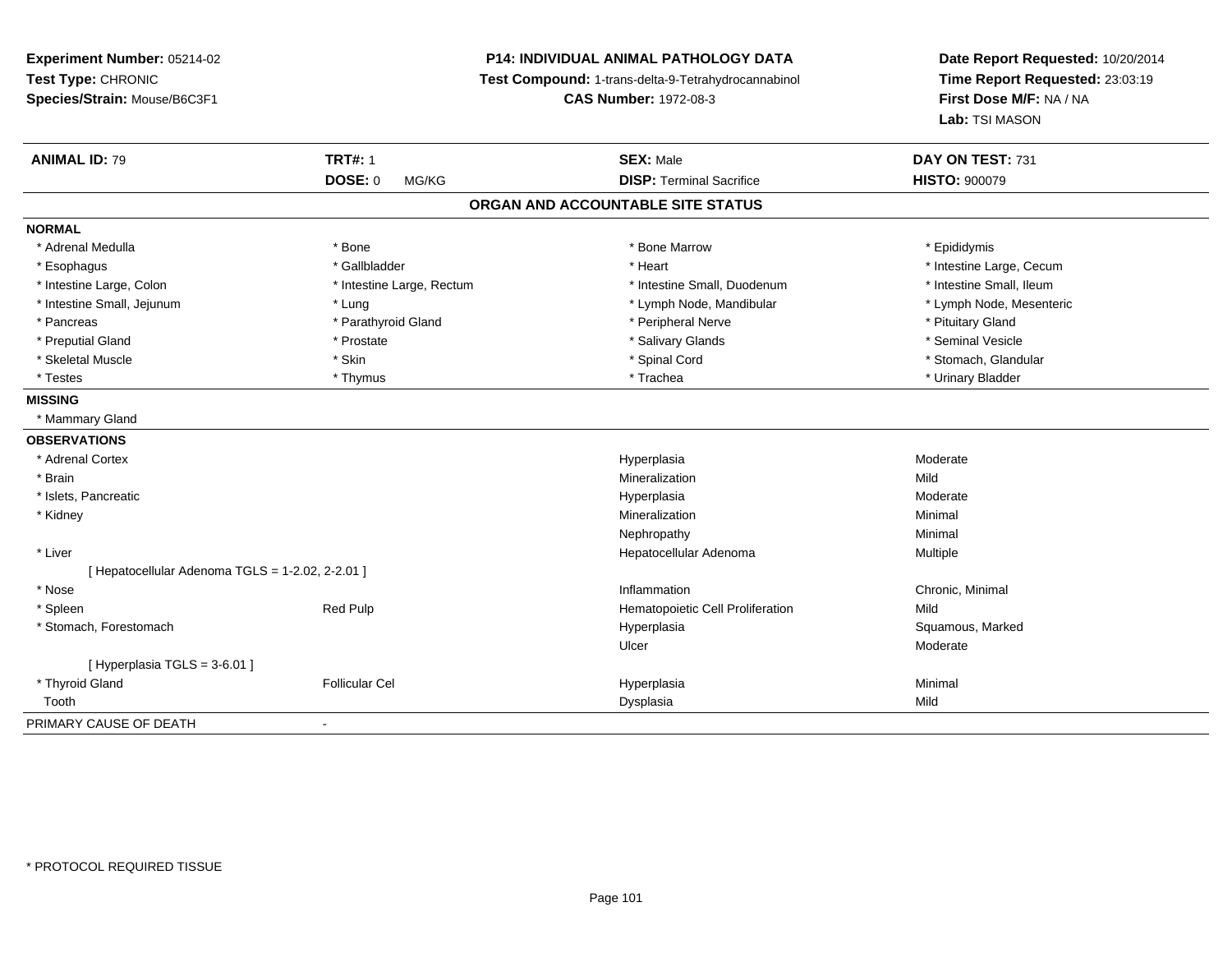| Experiment Number: 05214-02<br>Test Type: CHRONIC<br>Species/Strain: Mouse/B6C3F1 |                             | <b>P14: INDIVIDUAL ANIMAL PATHOLOGY DATA</b><br>Test Compound: 1-trans-delta-9-Tetrahydrocannabinol<br><b>CAS Number: 1972-08-3</b> | Date Report Requested: 10/20/2014<br>Time Report Requested: 23:03:19<br>First Dose M/F: NA / NA<br>Lab: TSI MASON |
|-----------------------------------------------------------------------------------|-----------------------------|-------------------------------------------------------------------------------------------------------------------------------------|-------------------------------------------------------------------------------------------------------------------|
| <b>ANIMAL ID: 80</b>                                                              | <b>TRT#: 1</b>              | <b>SEX: Male</b>                                                                                                                    | DAY ON TEST: 736                                                                                                  |
|                                                                                   | DOSE: 0<br>MG/KG            | <b>DISP: Terminal Sacrifice</b>                                                                                                     | <b>HISTO: 900080</b>                                                                                              |
|                                                                                   |                             | ORGAN AND ACCOUNTABLE SITE STATUS                                                                                                   |                                                                                                                   |
| <b>NORMAL</b>                                                                     |                             |                                                                                                                                     |                                                                                                                   |
| * Adrenal Medulla                                                                 | * Bone                      | * Bone Marrow                                                                                                                       | * Epididymis                                                                                                      |
| * Esophagus                                                                       | * Gallbladder               | * Intestine Large, Cecum                                                                                                            | * Intestine Large, Colon                                                                                          |
| * Intestine Large, Rectum                                                         | * Intestine Small, Duodenum | * Intestine Small, Ileum                                                                                                            | * Intestine Small, Jejunum                                                                                        |
| * Lymph Node, Mesenteric                                                          | * Pancreas                  | * Parathyroid Gland                                                                                                                 | * Peripheral Nerve                                                                                                |
| * Prostate                                                                        | * Salivary Glands           | * Skeletal Muscle                                                                                                                   | * Skin                                                                                                            |
| * Spinal Cord                                                                     | * Spleen                    | * Stomach, Forestomach                                                                                                              | * Stomach, Glandular                                                                                              |
| * Testes                                                                          | * Thymus                    | * Trachea                                                                                                                           |                                                                                                                   |
| <b>MISSING</b>                                                                    |                             |                                                                                                                                     |                                                                                                                   |
| * Lymph Node, Mandibular                                                          | * Mammary Gland             |                                                                                                                                     |                                                                                                                   |
| <b>OBSERVATIONS</b>                                                               |                             |                                                                                                                                     |                                                                                                                   |
| * Adrenal Cortex                                                                  | Capsule                     | Hyperplasia                                                                                                                         | Mild                                                                                                              |
|                                                                                   |                             | Hyperplasia                                                                                                                         | Mild                                                                                                              |
| * Brain                                                                           |                             | Mineralization                                                                                                                      | Mild                                                                                                              |
| * Heart                                                                           |                             | Cardiomyopathy                                                                                                                      | Mild                                                                                                              |
| * Islets, Pancreatic                                                              |                             | Hyperplasia                                                                                                                         | Marked                                                                                                            |
| * Kidney                                                                          |                             | Cyst                                                                                                                                |                                                                                                                   |
|                                                                                   |                             | Mineralization                                                                                                                      | Minimal                                                                                                           |
|                                                                                   |                             | Nephropathy                                                                                                                         | Mild                                                                                                              |
| * Liver                                                                           |                             | <b>Eosinophilic Focus</b>                                                                                                           |                                                                                                                   |
|                                                                                   |                             | Hepatocellular Adenoma                                                                                                              |                                                                                                                   |
| [ Eosinophilic Focus TGLS = 2-2.01 ]                                              |                             |                                                                                                                                     |                                                                                                                   |
| [ Hepatocellular Adenoma TGLS = 2-2.01 ]                                          |                             |                                                                                                                                     |                                                                                                                   |
| * Lung                                                                            |                             | Alveolar/Bronchiolar Adenoma                                                                                                        |                                                                                                                   |
| [ Alveolar/Bronchiolar Adenoma TGLS = 1-1.01 ]                                    |                             |                                                                                                                                     |                                                                                                                   |
| * Nose                                                                            |                             | Inflammation                                                                                                                        | Chronic, Minimal                                                                                                  |
| * Pituitary Gland                                                                 | Pars Distalis               | Hyperplasia                                                                                                                         | Minimal                                                                                                           |
| * Preputial Gland                                                                 |                             | Atrophy                                                                                                                             | Moderate                                                                                                          |
|                                                                                   |                             | Inflammation                                                                                                                        | Chronic, Marked                                                                                                   |
| * Seminal Vesicle                                                                 |                             | Dilatation                                                                                                                          | Moderate                                                                                                          |
| * Thyroid Gland                                                                   | <b>Follicular Cel</b>       | Hyperplasia                                                                                                                         | Minimal                                                                                                           |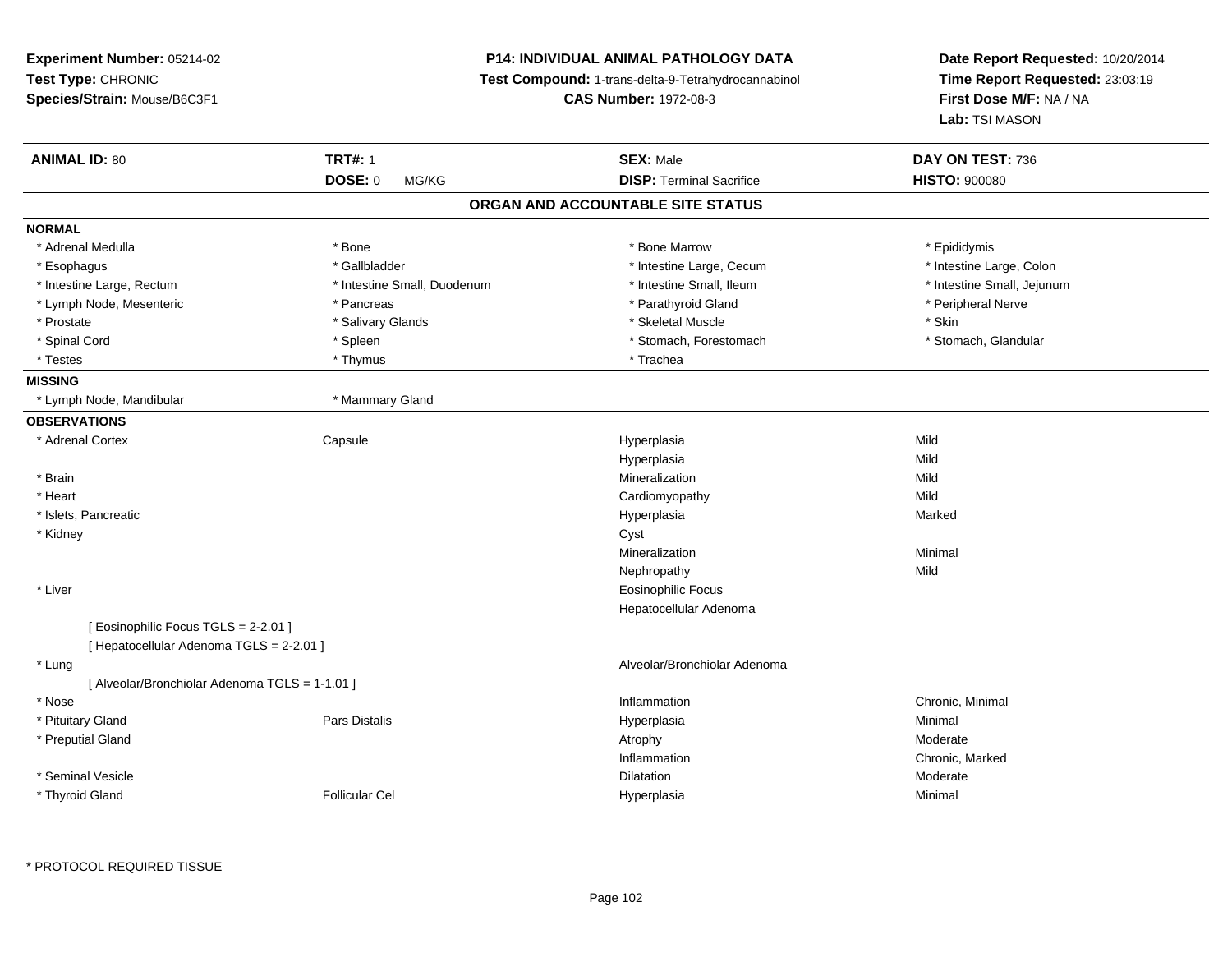| <b>Experiment Number: 05214-02</b><br><b>Test Type: CHRONIC</b><br>Species/Strain: Mouse/B6C3F1 |                  | <b>P14: INDIVIDUAL ANIMAL PATHOLOGY DATA</b><br>Test Compound: 1-trans-delta-9-Tetrahydrocannabinol<br><b>CAS Number: 1972-08-3</b> | Date Report Requested: 10/20/2014<br>Time Report Requested: 23:03:19<br>First Dose M/F: NA / NA<br>Lab: TSI MASON |
|-------------------------------------------------------------------------------------------------|------------------|-------------------------------------------------------------------------------------------------------------------------------------|-------------------------------------------------------------------------------------------------------------------|
| <b>ANIMAL ID: 80</b>                                                                            | <b>TRT#: 1</b>   | <b>SEX: Male</b>                                                                                                                    | DAY ON TEST: 736                                                                                                  |
|                                                                                                 | DOSE: 0<br>MG/KG | <b>DISP:</b> Terminal Sacrifice                                                                                                     | <b>HISTO: 900080</b>                                                                                              |
|                                                                                                 |                  | ORGAN AND ACCOUNTABLE SITE STATUS                                                                                                   |                                                                                                                   |
| Tooth                                                                                           |                  | Dysplasia                                                                                                                           | Marked                                                                                                            |
| * Urinary Bladder                                                                               |                  | <b>Dilatation</b>                                                                                                                   | Marked                                                                                                            |
| PRIMARY CAUSE OF DEATH                                                                          |                  |                                                                                                                                     |                                                                                                                   |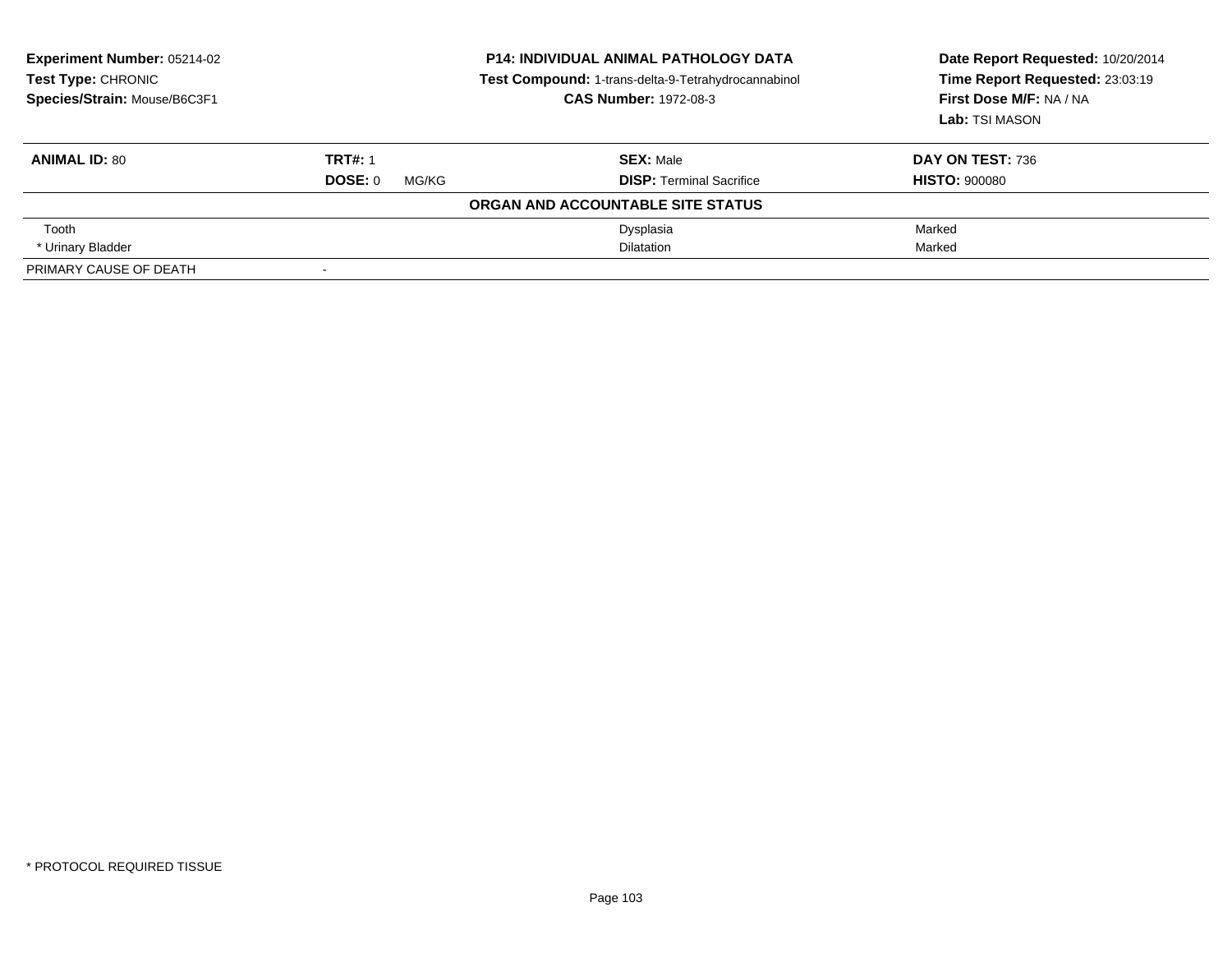**Experiment Number:** 05214-02**Test Type:** CHRONIC **Species/Strain:** Mouse/B6C3F1**P14: INDIVIDUAL ANIMAL PATHOLOGY DATA Test Compound:** 1-trans-delta-9-Tetrahydrocannabinol **CAS Number:** 1972-08-3**Date Report Requested:** 10/20/2014**Time Report Requested:** 23:03:19**First Dose M/F:** NA / NA**Lab:** TSI MASON**ANIMAL ID:** 81**TRT#:** 3 **SEX:** Male **DAY ON TEST:** 730 **DOSE:** 125 MG/KG **DISP:** Terminal Sacrifice **HISTO:** <sup>900081</sup> **ORGAN AND ACCOUNTABLE SITE STATUSNORMAL**\* Adrenal Medulla \* Adrenal Medulla \* \* \* example \* \* Bone \* \* \* Bone \* \* Epididymis \* \* Epididymis \* \* \* Esophagus \* Esophagus \* \* Esophagus \* \* Esophagus \* \* Esophagus \* \* Esophagus \* \* Esophagus \* \* Esophagus \* \* \* \* \* \* \* \* \* \* \* \* \* \* \* Gallbladder \* Thestine Large, Cecum \* Intestine Large, Cecum \* Intestine Large, Colon \* Intestine Large, Rectum \* Intestine Small, Duodenum \* 100 \* 100 \* 100 \* 100 \* 100 \* 100 \* 100 \* 100 \* 100 \* 100 \* 100 \* 100 \* Hotestine Small, Jejunum \* Kidney \* Mammary Gland \* Liver \* Liver \* Lung \* Lung \* Lung \* Lung \* Lymph Node, Mesenteric \* Mammary Gland \* Mammary Gland \* Mammary Gland \* Lymph Node, Mesenteric \* \* Salivary Glands \* Pancreas \* And the section of the series of the series are the series to the series of the series of the series to the series of the series of the series of the series of the series of the series of the series of the ser \* Seminal Vesicle \* The state of the state of the set of the set of the set of the set of the set of the set of the set of the set of the set of the set of the set of the set of the set of the set of the set of the set of \* Stomach, Glandular \* \* \* Trachea \* \* Testes \* \* Thymus \* Thymus \* Thymus \* Trachea \* Trachea \* Urinary Bladder**MISSING** \* Parathyroid Gland**OBSERVATIONS** \* Adrenal Cortex**Capsule**  Hyperplasia Minimal \* Bone Marroww **Proliferation** Proliferation **Mild**  \* Brainn and the controller of the controller of the controller of the Minimal Mineralization and the controller of the Minimal Minimal of the controller of the controller of the controller of the controller of the controller of \* Heart Cardiomyopathyy Mild Minimal \* Islets, Pancreaticc and the control of the control of the control of the control of the control of the control of the control of the control of the control of the control of the control of the control of the control of the control of the co a **Minimal**  \* Lymph Node, Mandibular Hyperplasia Lymphoid, Mild [ Hyperplasia TGLS = 1-5 ] \* Nosee the contraction of the contraction of the contraction of the contraction of the chronic, Minimal on the chronic, Minimal or  $\mathbb{R}^n$  \* Preputial Glandd and the control of the control of the control of the control of the control of the control of the control of  $\lambda$ Inflammation Chronic, Minimal \* Prostatee and the concretion of the concretion of the concretion of the concretion of the concretion of the concretion Hyperplasiaa Mild \* Skinn and the control of the control of the control of the control of the control of the control of the control of the control of the control of the control of the control of the control of the control of the control of the co Hyperkeratosiss Mild n Chronic, Mild InflammationUlcerr **Mild** 

 $[$  Acanthosis TGLS = 2-3.01  $]$ [ Hyperkeratosis TGLS = 2-3.01 ] $[$  Inflammation TGLS = 2-3.01 ]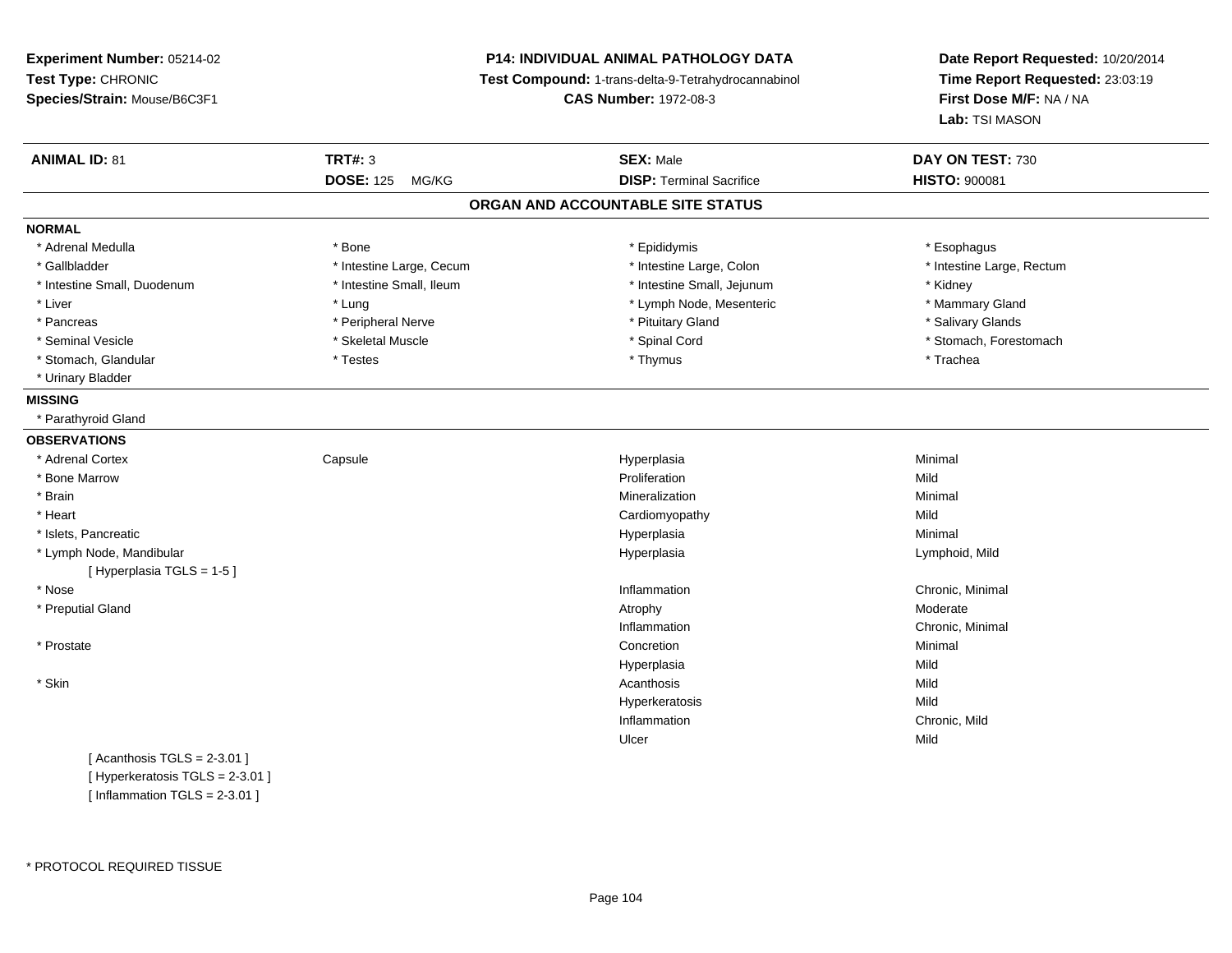| Experiment Number: 05214-02<br><b>Test Type: CHRONIC</b><br>Species/Strain: Mouse/B6C3F1 | <b>P14: INDIVIDUAL ANIMAL PATHOLOGY DATA</b><br>Test Compound: 1-trans-delta-9-Tetrahydrocannabinol<br><b>CAS Number: 1972-08-3</b> |                                   | Date Report Requested: 10/20/2014<br>Time Report Requested: 23:03:19<br>First Dose M/F: NA / NA<br>Lab: TSI MASON |  |
|------------------------------------------------------------------------------------------|-------------------------------------------------------------------------------------------------------------------------------------|-----------------------------------|-------------------------------------------------------------------------------------------------------------------|--|
| <b>ANIMAL ID: 81</b>                                                                     | TRT#: 3                                                                                                                             | <b>SEX: Male</b>                  | DAY ON TEST: 730                                                                                                  |  |
|                                                                                          | <b>DOSE: 125</b><br>MG/KG                                                                                                           | <b>DISP:</b> Terminal Sacrifice   | <b>HISTO: 900081</b>                                                                                              |  |
|                                                                                          |                                                                                                                                     | ORGAN AND ACCOUNTABLE SITE STATUS |                                                                                                                   |  |
| [ $Uicer TGLS = 2-3.01$ ]                                                                |                                                                                                                                     |                                   |                                                                                                                   |  |
| * Spleen                                                                                 | Red Pulp                                                                                                                            | Hematopoietic Cell Proliferation  | Moderate                                                                                                          |  |
| * Thyroid Gland                                                                          | Follicular Cel                                                                                                                      | Hyperplasia                       | Minimal                                                                                                           |  |
| Tooth                                                                                    |                                                                                                                                     | Dysplasia                         | Minimal                                                                                                           |  |
| PRIMARY CAUSE OF DEATH                                                                   |                                                                                                                                     |                                   |                                                                                                                   |  |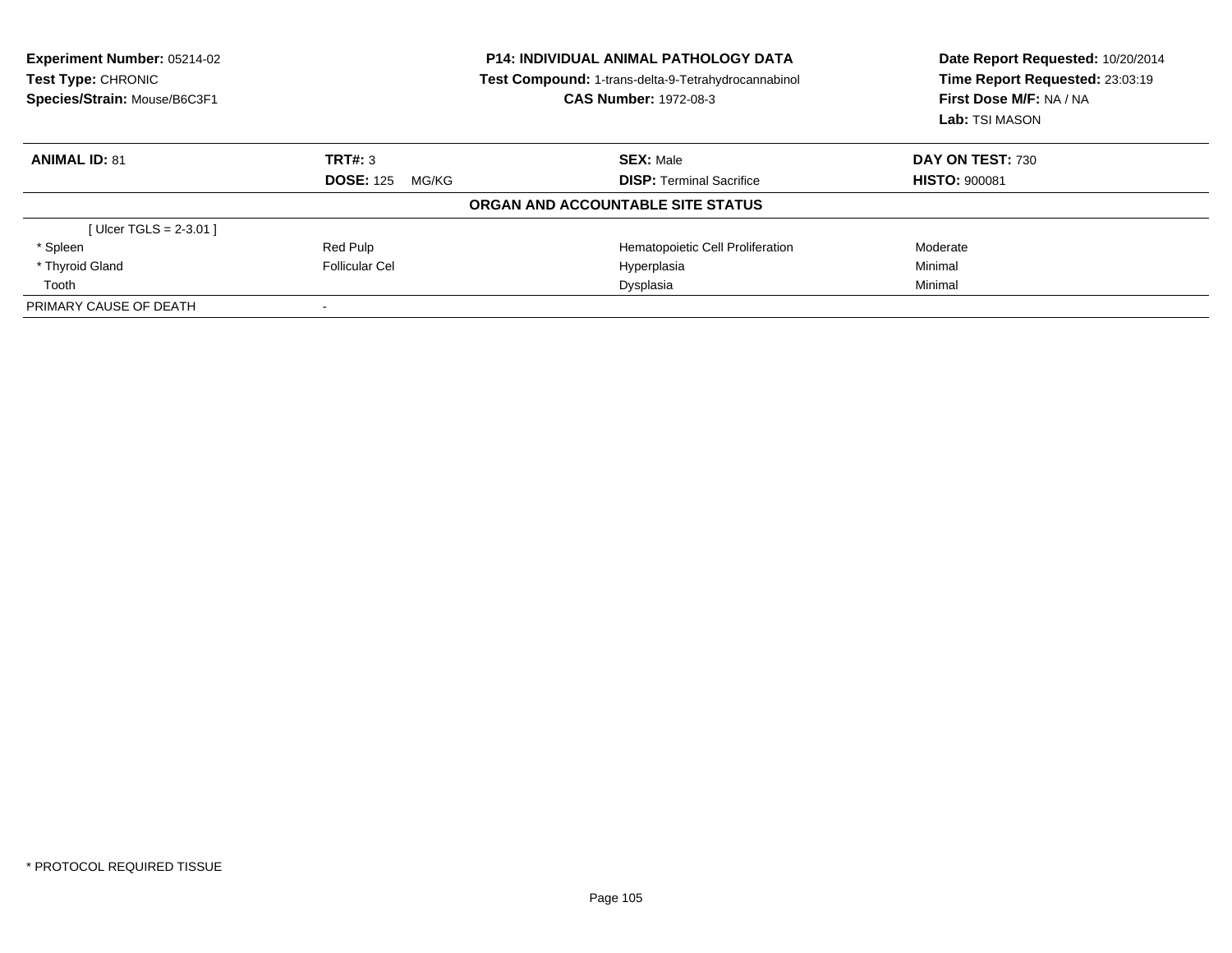**Experiment Number:** 05214-02**Test Type:** CHRONIC **Species/Strain:** Mouse/B6C3F1**P14: INDIVIDUAL ANIMAL PATHOLOGY DATA Test Compound:** 1-trans-delta-9-Tetrahydrocannabinol **CAS Number:** 1972-08-3**Date Report Requested:** 10/20/2014**Time Report Requested:** 23:03:19**First Dose M/F:** NA / NA**Lab:** TSI MASON**ANIMAL ID:** 82 **TRT#:** <sup>3</sup> **SEX:** Male **DAY ON TEST:** <sup>731</sup> **DOSE:** 125 MG/KG **DISP:** Terminal Sacrifice **HISTO:** <sup>900082</sup> **ORGAN AND ACCOUNTABLE SITE STATUSNORMAL**\* Adrenal Medulla \* \* Annual Medulla \* Brain \* Bone \* \* Bone Marrow \* Bone Marrow \* \* Brain \* Brain \* Brain \* Brain \* Brain \* Brain \* Brain \* Brain \* Brain \* Brain \* Brain \* Brain \* Brain \* Brain \* Brain \* Brain \* Brain \* \* Heart \* Epididymis \* Esophagus \* Gallbladder \* Heart\* Intestine Large, Cecum \* Intestine Large, Colon \* Intestine Large, Rectum \* Intestine Small, Duodenum \* Intestine Small, Ileum \* \* Thestine Small, Jejunum \* Liver \* Liver \* Liver \* Thestine Small, Nejunum \* Lymph Node, Mandibular \* Lymph Node, Mesenteric \* \* Mammary Gland \* Mammary Gland \* Pancreas \* Pancreas \* \* Pancreas \* \* Parathyroid Gland \* Peripheral Nerve \* \* And the state \* Pituitary Gland \* Prosection \* Prostate \* Prostate \* Salivary Glands \* Salivary Glands \* Salivary Glands \* Salivary Glands \* Salivary Glands \* Salivary Glands \* Salivary Glands \* Sali \* Seminal Vesicle \* The state of the set of the set of the set of the set of the set of the set of the set of the set of the set of the set of the set of the set of the set of the set of the set of the set of the set of th \* Stomach, Glandular \* Trachea \* Testes \* Thyroid Gland \* Thyroid Gland \* Thyroid Gland \* Trachea \* Urinary Bladder**MISSING** \* Thymus**OBSERVATIONS** \* Adrenal Cortex Capsule Hyperplasia Minimal \* Islets, Pancreaticc and the control of the control of the control of the control of the control of the control of the control of the control of the control of the control of the control of the control of the control of the control of the co a **Minimal**  \* Kidneyy with the control of the control of the control of the control of the control of the control of the control of the control of the control of the control of the control of the control of the control of the control of the c n Minimal Nephropathyy the contract of the Minimal Minimal Section 1996 and the contract of the Minimal Section 1997 and the contract of the contract of the contract of the contract of the contract of the contract of the contract of the contra \* Lungg and the state of the state of the state of the state of the Minimal Section 1, and the state of the state of the state of the state of the state of the state of the state of the state of the state of the state of the sta \* Nosee the contraction of the contraction of the contraction of the contraction of the chronic, Minimal on the chronic, Minimal or  $\mathbb{R}^n$  \* Preputial Glandd the controller of the controller of the controller of the controller of the controller of the controller of the controller of the controller of the controller of the controller of the controller of the controller of the \* Skeletal Musclee de la controllata de la controllata de la controllata de la controllata de la controllata de la controllata d<br>Degeneration \* Spleen Lymph Follic Hyperplasia Lymphoid, Minimal Toothh ann an Chomas ann an t-ainmeile ann an t-ainmeile ann an Dysplasia. Tha an t-ainmeile ann an Dysplasia ann an Dysplasia ann an t-ainmeile an an t-ainmeile ann an t-ainmeile an an t-ainmeile ann an t-ainmeile ann an t-ain PRIMARY CAUSE OF DEATH-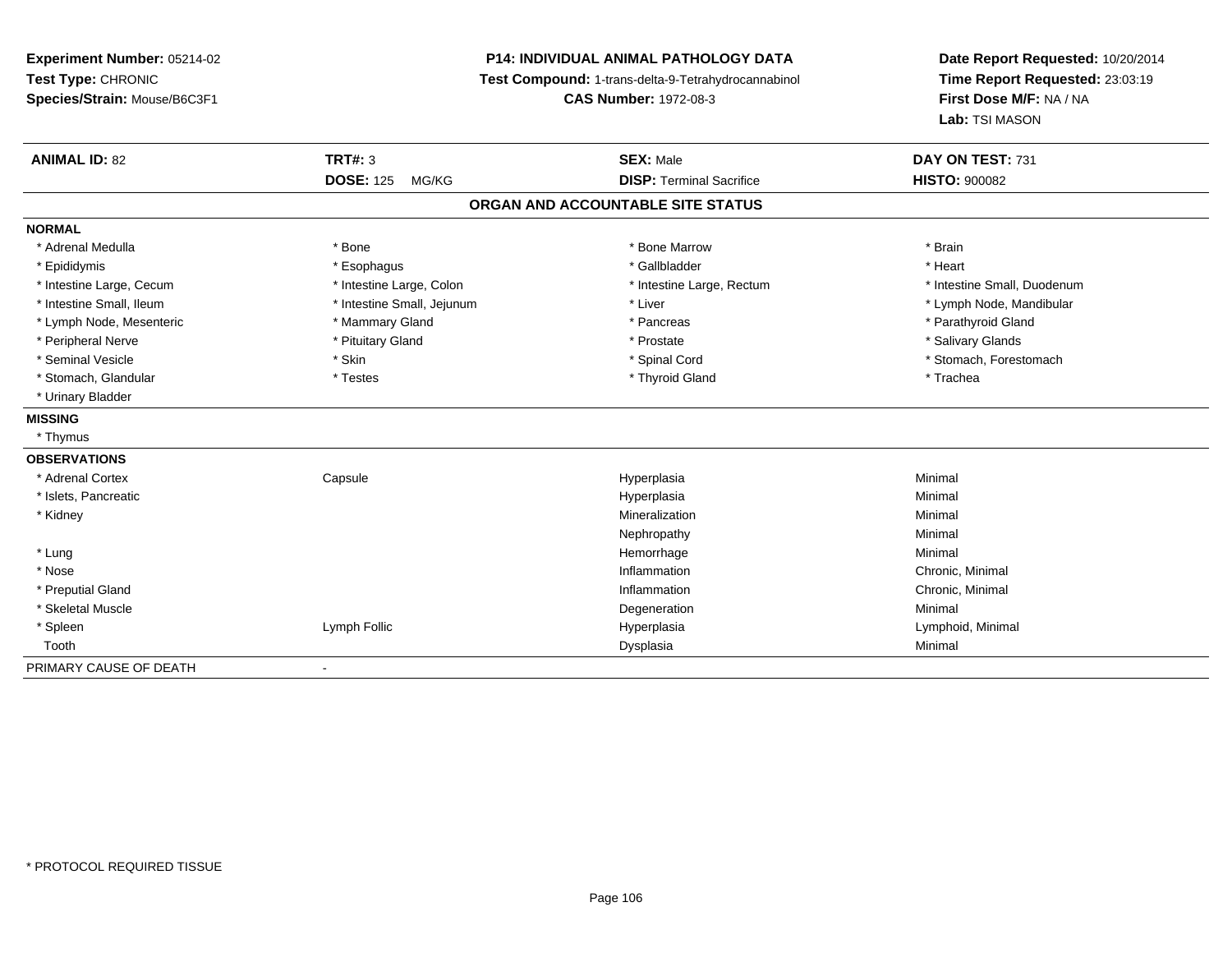**Experiment Number:** 05214-02**Test Type:** CHRONIC **Species/Strain:** Mouse/B6C3F1**P14: INDIVIDUAL ANIMAL PATHOLOGY DATA Test Compound:** 1-trans-delta-9-Tetrahydrocannabinol **CAS Number:** 1972-08-3**Date Report Requested:** 10/20/2014**Time Report Requested:** 23:03:19**First Dose M/F:** NA / NA**Lab:** TSI MASON**ANIMAL ID:** 83**TRT#:** 3 **SEX:** Male **DAY ON TEST:** 735 **DOSE:** 125 MG/KG **DISP:** Terminal Sacrifice **HISTO:** <sup>900083</sup> **ORGAN AND ACCOUNTABLE SITE STATUSNORMAL**\* Adrenal Medulla \* \* Annual Medulla \* Brain \* Bone \* \* Bone Marrow \* Bone Marrow \* \* Brain \* Brain \* Brain \* Brain \* Brain \* Brain \* Brain \* Brain \* Brain \* Brain \* Brain \* Brain \* Brain \* Brain \* Brain \* Brain \* Brain \* \* Epididymis **\* Exophagus \* Execument \* Execument \* Gallbladder** \* Gallbladder \* \* Thtestine Large, Cecum \* Intestine Small, Ileum \* Intestine Large, Colon \* Intestine Large, Rectum \* Intestine Small, Duodenum \* Intestine Small, Duodenum \* Intestine Small, Jejunum \* The manner of the state of the state of the state of the state of the state of the state of the state of the state of the state of the state of the state of the state of the state of the state \* Preputial Gland \* Pancreas \* \* Peripheral Nerve \* \* Peripheral Nerve \* \* Pituitary Gland \* \* Preputial Gland \* \* Preputial Gland \* Prostate \* \* Salivary Glands \* \* Salivary Glands \* \* Seminal Vesicle \* \* \* Seminal Yestrich \* \* Skin \* \* Skin \* Thymus \* Spinal Cord \* Testes \* Stomach, Glandular \* Testes \* Testes \* Testes \* Testes \* Testes \* Testes \* Testes \* T \* Thyroid Gland \* Trachea \* Trachea \* Trachea \* Urinary Bladder **MISSING** \* Parathyroid Gland**OBSERVATIONS** \* Adrenal Cortex**Capsule**  Hyperplasia Minimal \* Heart Cardiomyopathyy **Minimal**  \* Islets, Pancreaticc and the control of the control of the control of the control of the control of the control of the control of the control of the control of the control of the control of the control of the control of the control of the co a **Minimal**  \* Kidneyy with the control of the control of the control of the control of the control of the control of the control of the control of the control of the control of the control of the control of the control of the control of the c n Minimal Nephropathyy the contract of the Minimal Minimal Section 1996 and the contract of the Minimal Section 1997 and the contract of the contract of the contract of the contract of the contract of the contract of the contract of the contra \* Liver Hepatocellular Adenoma[ Hepatocellular Adenoma TGLS = 1-2.01 ] \* Lymph Node, Mesentericc **Ectasia** a **Mild**  \* Nosee the contraction of the contraction of the contraction of the contraction of the chronic, Minimal on the chronic, Minimal or  $\mathbb{R}^n$  \* Skeletal Musclee de la controllata de la controllata de la controllata de la controllata de la controllata de la controllata d<br>Degeneration \* Spleen Lymph Follic Hyperplasia Lymphoid, Minimal \* Stomach, Forestomachh ann an t-aisiad ann am Suid-Africa ann an Suid-Africa ann an Suid-Africa ann an Suid-Africa ann an Suid-Africa ann an Suid-Africa ann an Suid-Africa ann an Suid-Africa ann an Suid-Africa ann an Suid-Africa ann an Suid-Af Ulcerr **Mild**  $[$  Hyperplasia TGLS = 2-6.01 ] Toothh ann an Chomas ann an t-ainmeile ann an t-ainmeile ann an Dysplasia. Tha an t-ainmeile ann an Dysplasia ann an Dysplasia ann an t-ainmeile an an t-ainmeile ann an t-ainmeile an an t-ainmeile ann an t-ainmeile ann an t-ain PRIMARY CAUSE OF DEATH-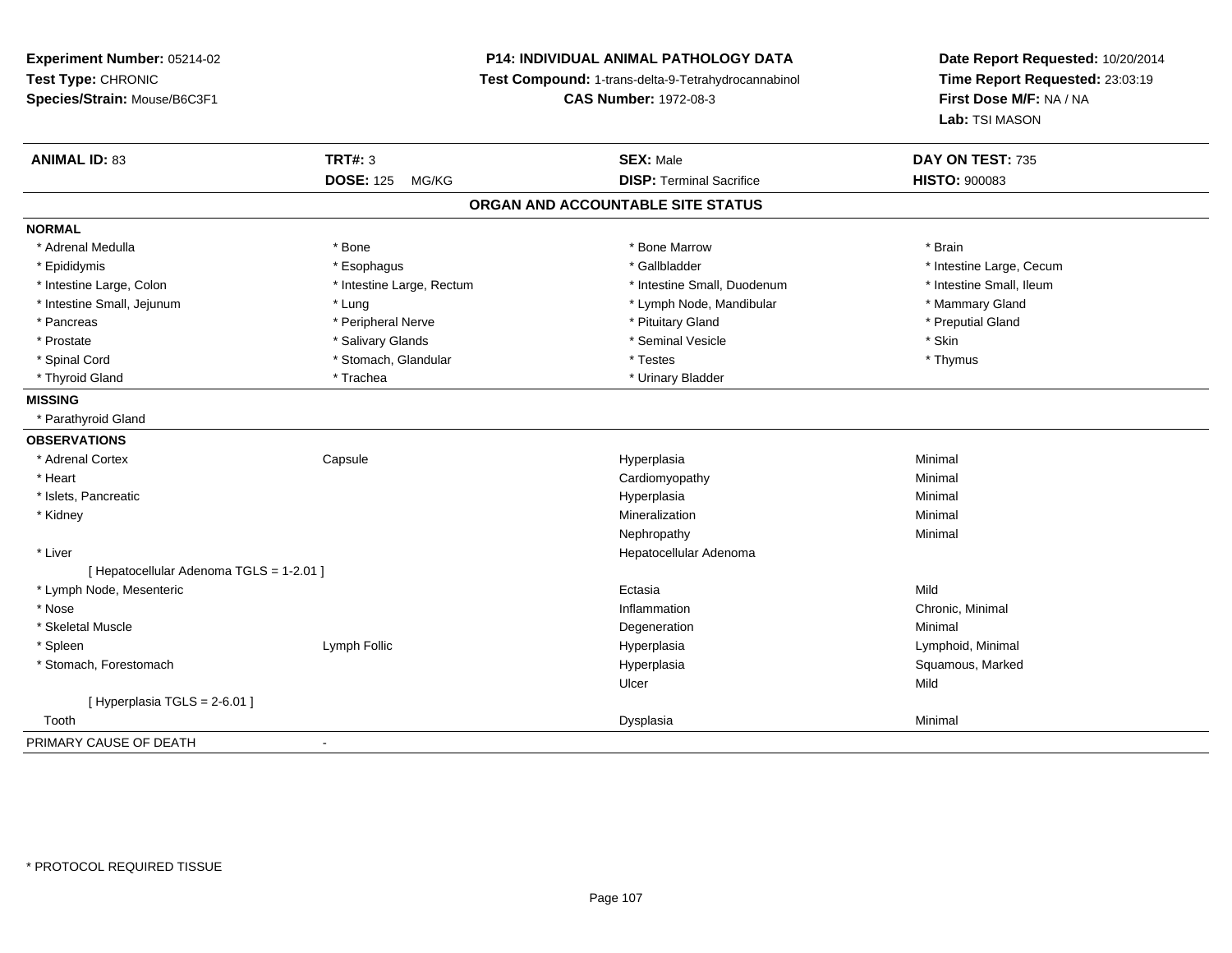# **P14: INDIVIDUAL ANIMAL PATHOLOGY DATA**

**Test Compound:** 1-trans-delta-9-Tetrahydrocannabinol

**CAS Number:** 1972-08-3

| <b>ANIMAL ID: 84</b>                      | TRT#: 3                    | <b>SEX: Male</b>                | DAY ON TEST: 730            |
|-------------------------------------------|----------------------------|---------------------------------|-----------------------------|
|                                           | <b>DOSE: 125</b><br>MG/KG  | <b>DISP: Terminal Sacrifice</b> | <b>HISTO: 900084</b>        |
| ORGAN AND ACCOUNTABLE SITE STATUS         |                            |                                 |                             |
| <b>NORMAL</b>                             |                            |                                 |                             |
| * Adrenal Medulla                         | * Bone                     | * Bone Marrow                   | * Brain                     |
| * Epididymis                              | * Esophagus                | * Gallbladder                   | * Heart                     |
| * Intestine Large, Cecum                  | * Intestine Large, Colon   | * Intestine Large, Rectum       | * Intestine Small, Duodenum |
| * Intestine Small, Ileum                  | * Intestine Small, Jejunum | * Islets, Pancreatic            | * Liver                     |
| * Lymph Node, Mandibular                  | * Lymph Node, Mesenteric   | * Mammary Gland                 | * Nose                      |
| * Pancreas                                | * Parathyroid Gland        | * Peripheral Nerve              | * Pituitary Gland           |
| * Prostate                                | * Salivary Glands          | * Seminal Vesicle               | * Skeletal Muscle           |
| * Skin                                    | * Spinal Cord              | * Stomach, Forestomach          | * Stomach, Glandular        |
| * Testes                                  | * Thymus                   | * Trachea                       | * Urinary Bladder           |
| <b>OBSERVATIONS</b>                       |                            |                                 |                             |
| * Adrenal Cortex                          | Capsule                    | Hyperplasia                     | Minimal                     |
| * Kidney                                  |                            | Mineralization                  | Minimal                     |
| * Lung                                    |                            | Alveolar/Bronchiolar Adenoma    |                             |
| [Alveolar/Bronchiolar Adenoma TGLS = 2-1] |                            |                                 |                             |
| * Preputial Gland                         |                            | Atrophy                         | Marked                      |
|                                           |                            | Inflammation                    | Chronic, Mild               |
| [Atrophy TGLS = 1-10]                     |                            |                                 |                             |
| * Spleen                                  | Lymph Follic               | Hyperplasia                     | Lymphoid, Minimal           |
| * Thyroid Gland                           | <b>Follicular Cel</b>      | Hyperplasia                     | Mild                        |
| Tooth                                     |                            | Dysplasia                       | Minimal                     |
| PRIMARY CAUSE OF DEATH                    |                            |                                 |                             |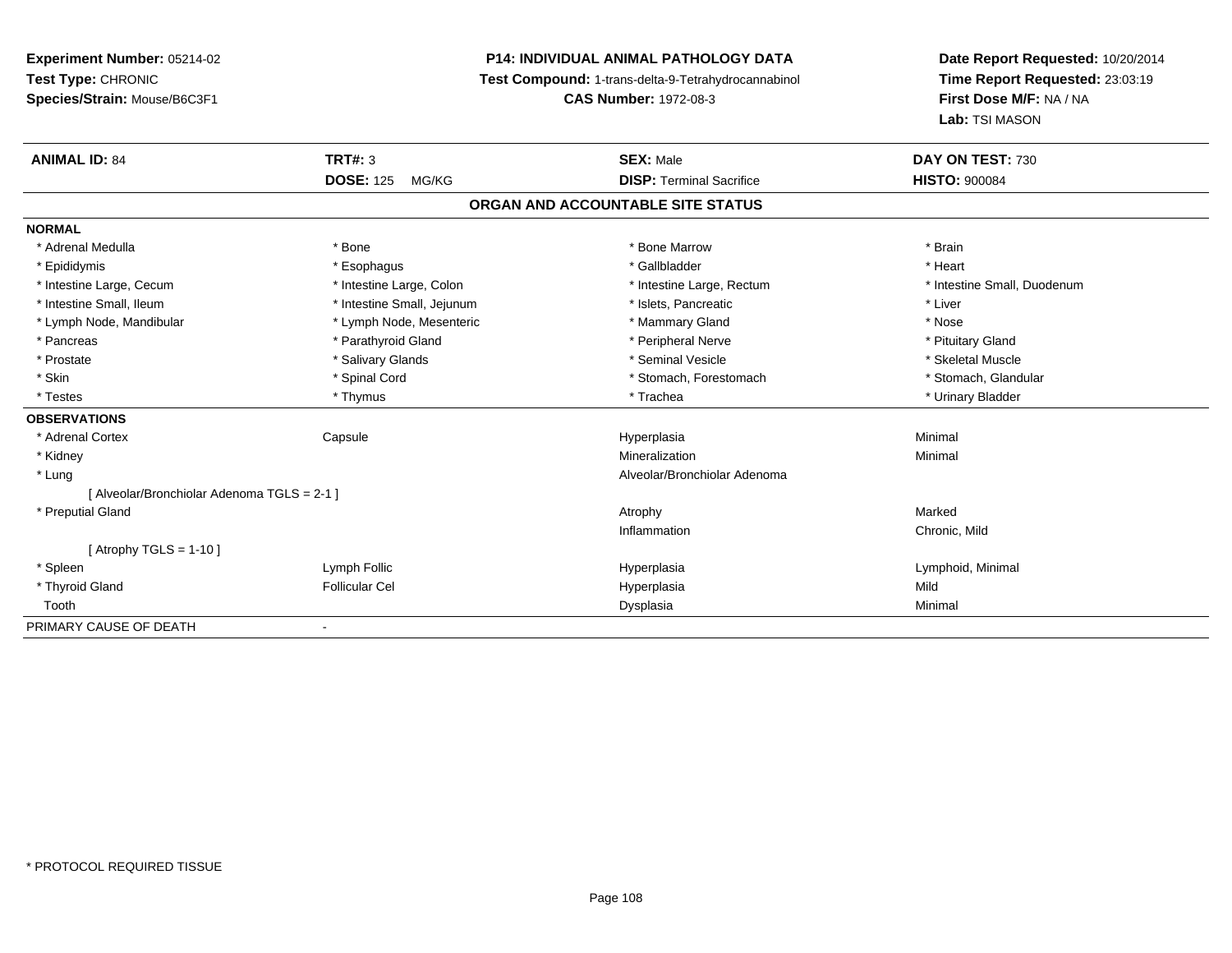# **P14: INDIVIDUAL ANIMAL PATHOLOGY DATA**

**Test Compound:** 1-trans-delta-9-Tetrahydrocannabinol

**CAS Number:** 1972-08-3

| <b>ANIMAL ID: 85</b>                   | <b>TRT#: 3</b>             | <b>SEX: Male</b>                  | DAY ON TEST: 734            |
|----------------------------------------|----------------------------|-----------------------------------|-----------------------------|
|                                        | <b>DOSE: 125</b><br>MG/KG  | <b>DISP: Terminal Sacrifice</b>   | <b>HISTO: 900085</b>        |
|                                        |                            | ORGAN AND ACCOUNTABLE SITE STATUS |                             |
| <b>NORMAL</b>                          |                            |                                   |                             |
| * Adrenal Medulla                      | * Bone                     | * Bone Marrow                     | * Brain                     |
| * Epididymis                           | * Esophagus                | * Gallbladder                     | * Heart                     |
| * Intestine Large, Cecum               | * Intestine Large, Colon   | * Intestine Large, Rectum         | * Intestine Small, Duodenum |
| * Intestine Small, Ileum               | * Intestine Small, Jejunum | * Islets, Pancreatic              | * Lung                      |
| * Lymph Node, Mandibular               | * Lymph Node, Mesenteric   | * Mammary Gland                   | * Nose                      |
| * Pancreas                             | * Parathyroid Gland        | * Peripheral Nerve                | * Prostate                  |
| * Seminal Vesicle                      | * Skeletal Muscle          | * Skin                            | * Spinal Cord               |
| * Spleen                               | * Stomach, Forestomach     | * Stomach, Glandular              | * Testes                    |
| * Thymus                               | Tongue                     | Tooth                             | * Trachea                   |
| * Urinary Bladder                      |                            |                                   |                             |
| <b>OBSERVATIONS</b>                    |                            |                                   |                             |
| * Adrenal Cortex                       | Capsule                    | Hyperplasia                       | Minimal                     |
| * Kidney                               |                            | Mineralization                    | Minimal                     |
|                                        |                            | Nephropathy                       | Minimal                     |
| * Liver                                |                            | Hepatocellular Adenoma            |                             |
| [ Hepatocellular Adenoma TGLS = 2-58 ] |                            |                                   |                             |
| * Pituitary Gland                      | <b>Pars Distalis</b>       | Cyst                              |                             |
| * Preputial Gland                      |                            | Atrophy                           | Moderate                    |
|                                        |                            | Inflammation                      | Chronic, Marked             |
| * Salivary Glands                      | Duct                       | <b>Dilatation</b>                 | Marked                      |
| [ Dilatation TGLS = 1-5 ]              |                            |                                   |                             |
| * Thyroid Gland                        | <b>Follicular Cel</b>      | Hyperplasia                       | Mild                        |
| PRIMARY CAUSE OF DEATH                 | ۰                          |                                   |                             |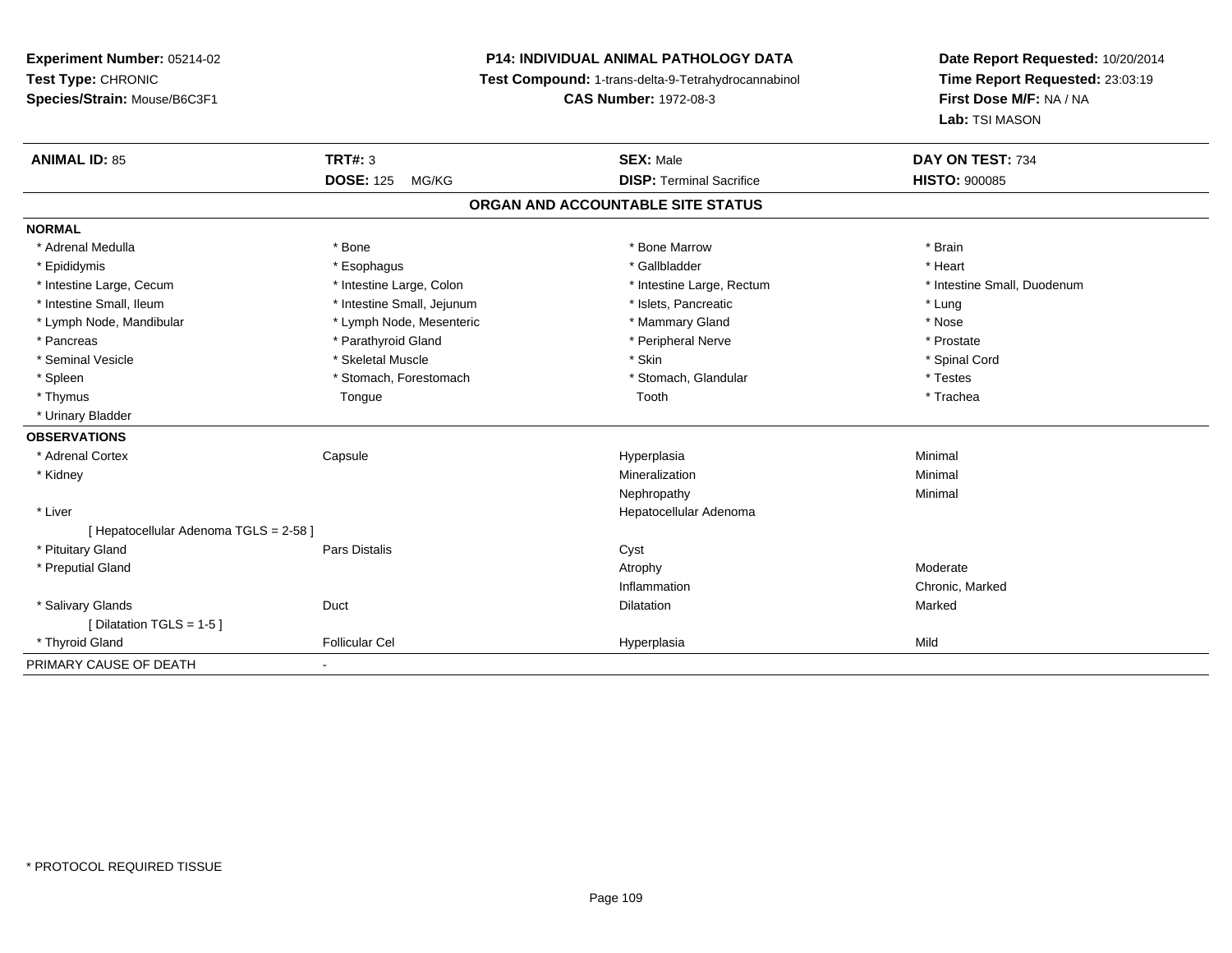# **P14: INDIVIDUAL ANIMAL PATHOLOGY DATA**

**Test Compound:** 1-trans-delta-9-Tetrahydrocannabinol

**CAS Number:** 1972-08-3

| <b>ANIMAL ID: 86</b>        | <b>TRT#: 3</b>            | <b>SEX: Male</b>                  | DAY ON TEST: 736         |
|-----------------------------|---------------------------|-----------------------------------|--------------------------|
|                             | <b>DOSE: 125</b><br>MG/KG | <b>DISP: Terminal Sacrifice</b>   | <b>HISTO: 900086</b>     |
|                             |                           | ORGAN AND ACCOUNTABLE SITE STATUS |                          |
| <b>NORMAL</b>               |                           |                                   |                          |
| * Adrenal Medulla           | * Bone                    | * Bone Marrow                     | * Epididymis             |
| * Esophagus                 | * Gallbladder             | * Heart                           | * Intestine Large, Cecum |
| * Intestine Large, Colon    | * Intestine Large, Rectum | * Intestine Small, Duodenum       | * Intestine Small, Ileum |
| * Intestine Small, Jejunum  | * Islets, Pancreatic      | * Lymph Node, Mandibular          | * Lymph Node, Mesenteric |
| * Mammary Gland             | * Nose                    | * Pancreas                        | * Peripheral Nerve       |
| * Pituitary Gland           | * Preputial Gland         | * Prostate                        | * Salivary Glands        |
| * Seminal Vesicle           | * Skeletal Muscle         | * Skin                            | * Spinal Cord            |
| * Stomach, Glandular        | * Testes                  | * Thymus                          | * Trachea                |
| * Urinary Bladder           |                           |                                   |                          |
| <b>OBSERVATIONS</b>         |                           |                                   |                          |
| * Adrenal Cortex            | Capsule                   | Hyperplasia                       | Minimal                  |
| * Brain                     |                           | Mineralization                    | Minimal                  |
| * Kidney                    |                           | Mineralization                    | Minimal                  |
|                             |                           | Nephropathy                       | Minimal                  |
| * Liver                     |                           | <b>Fatty Change</b>               | Minimal                  |
| * Lung                      |                           | Hemorrhage                        | Minimal                  |
| * Parathyroid Gland         |                           | Cyst                              |                          |
| * Spleen                    | Lymph Follic              | Hyperplasia                       | Lymphoid, Minimal        |
| * Stomach, Forestomach      |                           | Hyperplasia                       | Squamous, Moderate       |
| [Hyperplasia TGLS = 1-6.01] |                           |                                   |                          |
| * Thyroid Gland             | <b>Follicular Cel</b>     | Hyperplasia                       | Minimal                  |
| Tooth                       |                           | Dysplasia                         | Minimal                  |
| PRIMARY CAUSE OF DEATH      | $\blacksquare$            |                                   |                          |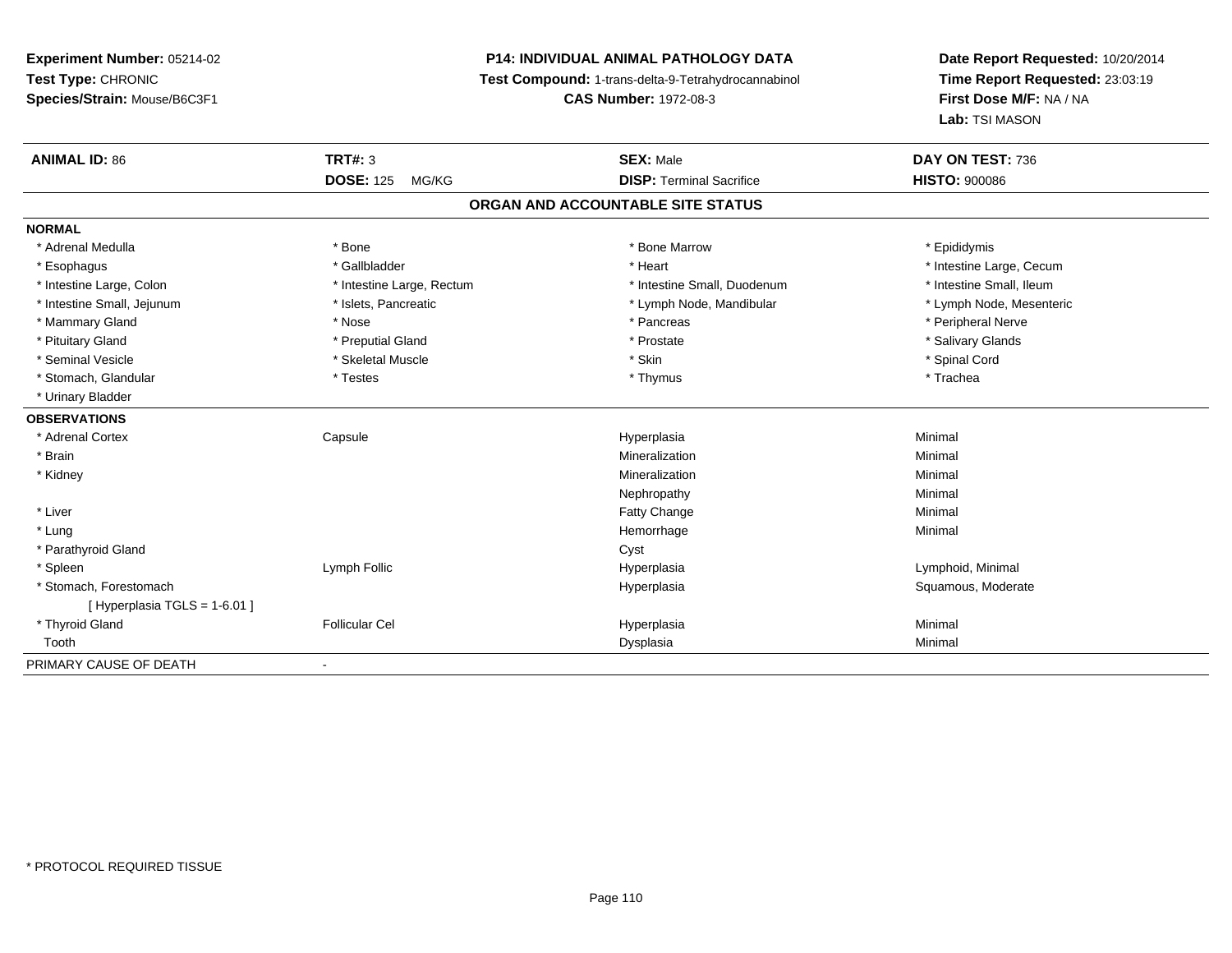# **P14: INDIVIDUAL ANIMAL PATHOLOGY DATA**

**Test Compound:** 1-trans-delta-9-Tetrahydrocannabinol

**CAS Number:** 1972-08-3

| <b>ANIMAL ID: 87</b>          | <b>TRT#: 3</b>            | <b>SEX: Male</b>                  | DAY ON TEST: 591         |
|-------------------------------|---------------------------|-----------------------------------|--------------------------|
|                               | <b>DOSE: 125</b><br>MG/KG | <b>DISP: Natural Death</b>        | <b>HISTO: 900087</b>     |
|                               |                           | ORGAN AND ACCOUNTABLE SITE STATUS |                          |
| <b>NORMAL</b>                 |                           |                                   |                          |
| * Adrenal Medulla             | * Bone                    | * Bone Marrow                     | * Epididymis             |
| * Esophagus                   | * Gallbladder             | * Heart                           | * Intestine Large, Cecum |
| * Intestine Large, Colon      | * Intestine Large, Rectum | * Intestine Small, Duodenum       | * Intestine Small, Ileum |
| * Intestine Small, Jejunum    | * Lung                    | * Lymph Node, Mandibular          | * Lymph Node, Mesenteric |
| * Mammary Gland               | * Nose                    | * Pancreas                        | * Parathyroid Gland      |
| * Peripheral Nerve            | * Pituitary Gland         | * Prostate                        | * Salivary Glands        |
| * Seminal Vesicle             | * Skeletal Muscle         | * Skin                            | * Spinal Cord            |
| * Spleen                      | * Stomach, Glandular      | * Testes                          | * Thymus                 |
| * Thyroid Gland               | * Trachea                 | * Urinary Bladder                 |                          |
| <b>MISSING</b>                |                           |                                   |                          |
| * Preputial Gland             |                           |                                   |                          |
| <b>OBSERVATIONS</b>           |                           |                                   |                          |
| * Adrenal Cortex              | Capsule                   | Hyperplasia                       | Minimal                  |
|                               |                           | Hyperplasia                       | Mild                     |
| * Brain                       |                           | Mineralization                    | Minimal                  |
| * Islets, Pancreatic          |                           | Hyperplasia                       | Minimal                  |
| * Kidney                      |                           | Mineralization                    | Minimal                  |
|                               |                           | Nephropathy                       | Minimal                  |
| * Liver                       |                           | <b>Basophilic Focus</b>           |                          |
| [Basophilic Focus TGLS = 1-2] |                           |                                   |                          |
| * Stomach, Forestomach        |                           | Hyperplasia                       | Squamous, Marked         |
|                               |                           | Ulcer                             | Mild                     |
| Hyperplasia TGLS = 2-6.01 ]   |                           |                                   |                          |
| PRIMARY CAUSE OF DEATH        | $\blacksquare$            |                                   |                          |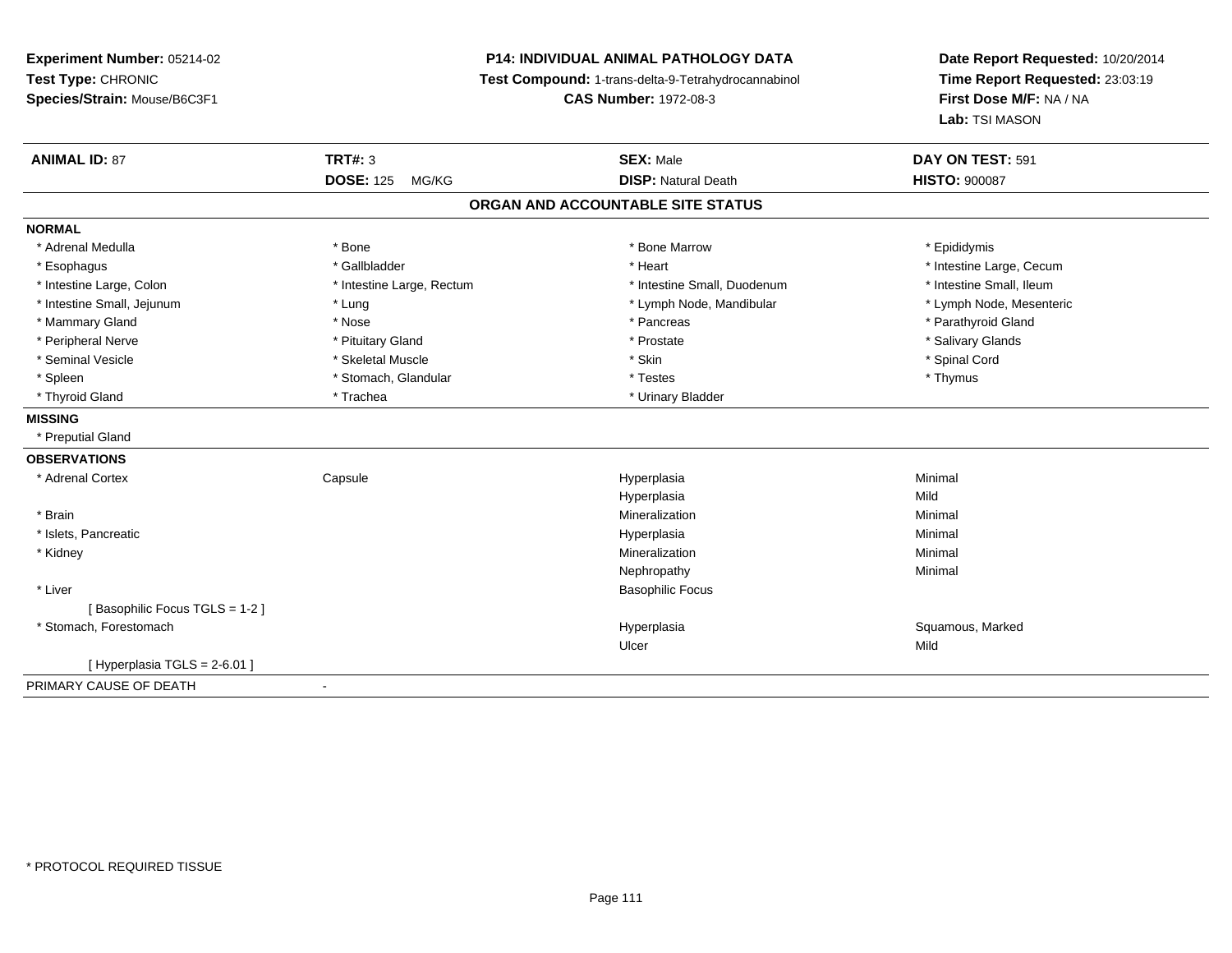# **P14: INDIVIDUAL ANIMAL PATHOLOGY DATA**

**Test Compound:** 1-trans-delta-9-Tetrahydrocannabinol

**CAS Number:** 1972-08-3

| <b>ANIMAL ID: 88</b>          | <b>TRT#: 3</b>            | <b>SEX: Male</b>                  | DAY ON TEST: 730         |
|-------------------------------|---------------------------|-----------------------------------|--------------------------|
|                               | <b>DOSE: 125</b><br>MG/KG | <b>DISP: Terminal Sacrifice</b>   | <b>HISTO: 900088</b>     |
|                               |                           | ORGAN AND ACCOUNTABLE SITE STATUS |                          |
| <b>NORMAL</b>                 |                           |                                   |                          |
| * Adrenal Medulla             | * Bone                    | * Bone Marrow                     | * Brain                  |
| * Esophagus                   | * Gallbladder             | * Heart                           | * Intestine Large, Cecum |
| * Intestine Large, Colon      | * Intestine Large, Rectum | * Intestine Small, Duodenum       | * Intestine Small, Ileum |
| * Intestine Small, Jejunum    | * Islets, Pancreatic      | * Liver                           | * Lung                   |
| * Lymph Node, Mesenteric      | * Mammary Gland           | * Pancreas                        | * Parathyroid Gland      |
| * Peripheral Nerve            | * Pituitary Gland         | * Prostate                        | * Salivary Glands        |
| * Seminal Vesicle             | * Skeletal Muscle         | * Skin                            | * Spinal Cord            |
| * Stomach, Forestomach        | * Stomach, Glandular      | * Testes                          | * Thymus                 |
| * Trachea                     | * Urinary Bladder         |                                   |                          |
| <b>OBSERVATIONS</b>           |                           |                                   |                          |
| * Adrenal Cortex              | Capsule                   | Hyperplasia                       | Mild                     |
| * Epididymis                  |                           | Granuloma Sperm                   | Mild                     |
| [Granuloma Sperm TGLS = 1-11] |                           |                                   |                          |
| <b>Harderian Gland</b>        |                           | Adenoma                           |                          |
| [Adenoma TGLS = $2-15$ ]      |                           |                                   |                          |
| * Kidney                      |                           | Mineralization                    | Minimal                  |
|                               |                           | Nephropathy                       | Minimal                  |
| * Lymph Node, Mandibular      |                           | Hyperplasia                       | Lymphoid, Mild           |
| * Nose                        |                           | Inflammation                      | Chronic, Minimal         |
| * Preputial Gland             |                           | Inflammation                      | Chronic, Mild            |
| * Spleen                      | Red Pulp                  | Hematopoietic Cell Proliferation  | Moderate                 |
| * Thyroid Gland               | <b>Follicular Cel</b>     | Hyperplasia                       | Mild                     |
| Tooth                         |                           | Dysplasia                         | Minimal                  |
| PRIMARY CAUSE OF DEATH        | $\overline{\phantom{a}}$  |                                   |                          |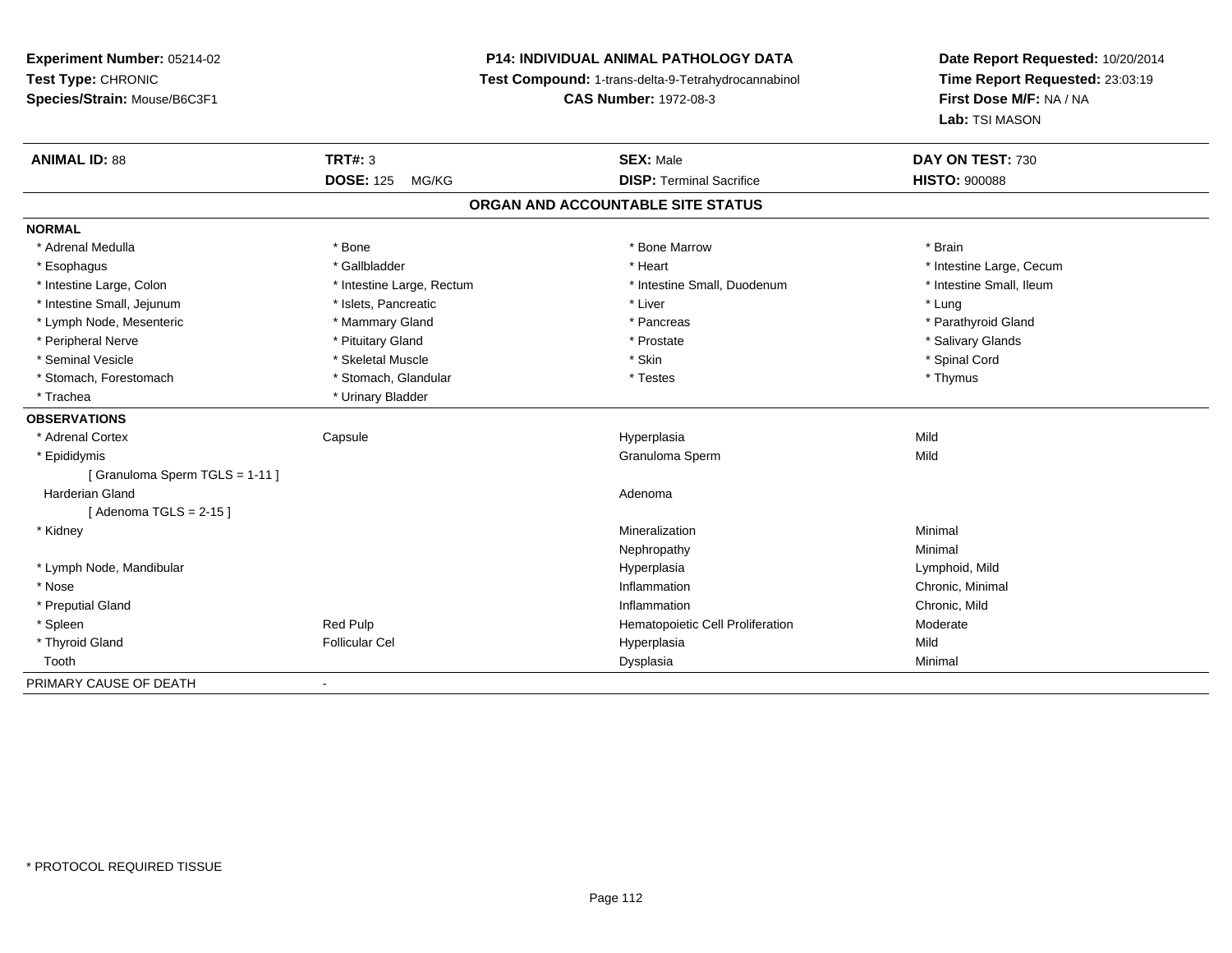| Experiment Number: 05214-02                |                            | P14: INDIVIDUAL ANIMAL PATHOLOGY DATA               | Date Report Requested: 10/20/2014 |  |
|--------------------------------------------|----------------------------|-----------------------------------------------------|-----------------------------------|--|
| Test Type: CHRONIC                         |                            | Test Compound: 1-trans-delta-9-Tetrahydrocannabinol | Time Report Requested: 23:03:19   |  |
| Species/Strain: Mouse/B6C3F1               |                            | <b>CAS Number: 1972-08-3</b>                        | First Dose M/F: NA / NA           |  |
|                                            |                            |                                                     | Lab: TSI MASON                    |  |
| <b>ANIMAL ID: 89</b>                       | <b>TRT#: 3</b>             | <b>SEX: Male</b>                                    | DAY ON TEST: 725                  |  |
|                                            | <b>DOSE: 125 MG/KG</b>     | <b>DISP: Natural Death</b>                          | <b>HISTO: 900089</b>              |  |
|                                            |                            | ORGAN AND ACCOUNTABLE SITE STATUS                   |                                   |  |
| <b>NORMAL</b>                              |                            |                                                     |                                   |  |
| * Adrenal Medulla                          | * Bone                     | * Bone Marrow                                       | * Epididymis                      |  |
| * Esophagus                                | * Gallbladder              | * Heart                                             | * Islets, Pancreatic              |  |
| * Liver                                    | * Lymph Node, Mesenteric   | * Mammary Gland                                     | * Nose                            |  |
| * Pancreas                                 | * Parathyroid Gland        | * Peripheral Nerve                                  | * Prostate                        |  |
| * Salivary Glands                          | * Seminal Vesicle          | * Skeletal Muscle                                   | * Skin                            |  |
| * Spinal Cord                              | * Spleen                   | * Stomach, Glandular                                | * Testes                          |  |
| * Trachea                                  |                            |                                                     |                                   |  |
| <b>MISSING</b>                             |                            |                                                     |                                   |  |
| * Lymph Node, Mandibular                   | * Pituitary Gland          | * Thymus                                            |                                   |  |
| <b>AUTO PRECLUDES DIAG.</b>                |                            |                                                     |                                   |  |
| * Intestine Large, Cecum                   | * Intestine Large, Colon   | * Intestine Large, Rectum                           | * Intestine Small, Duodenum       |  |
| * Intestine Small, Ileum                   | * Intestine Small, Jejunum |                                                     |                                   |  |
| <b>OBSERVATIONS</b>                        |                            |                                                     |                                   |  |
| * Adrenal Cortex                           | Capsule                    | Hyperplasia                                         | Minimal                           |  |
|                                            |                            | Hyperplasia                                         | Mild                              |  |
| * Brain                                    |                            | Mineralization                                      | Minimal                           |  |
| * Kidney                                   | <b>Renal Tubule</b>        | Adenoma                                             |                                   |  |
|                                            |                            | Mineralization                                      | Minimal                           |  |
| * Lung                                     |                            | Alveolar/Bronchiolar Adenoma                        |                                   |  |
| * Preputial Gland                          |                            | Inflammation                                        | Chronic, Moderate                 |  |
| * Prostate                                 |                            |                                                     |                                   |  |
| Note: THE URETHRAL LUMEN HAS A CONCRETION. |                            |                                                     |                                   |  |
| * Stomach, Forestomach                     |                            | Hyperplasia                                         | Squamous, Marked                  |  |
|                                            |                            | Ulcer                                               | Mild                              |  |
| [ Hyperplasia TGLS = 2-6.01 ]              |                            |                                                     |                                   |  |
| * Thyroid Gland                            | <b>Follicular Cel</b>      | Adenoma                                             |                                   |  |
| Tooth                                      |                            | Dysplasia                                           | Minimal                           |  |
| * Urinary Bladder                          |                            | Dilatation                                          | Marked                            |  |
| [ Dilatation TGLS = $1-10.01$ ]            |                            |                                                     |                                   |  |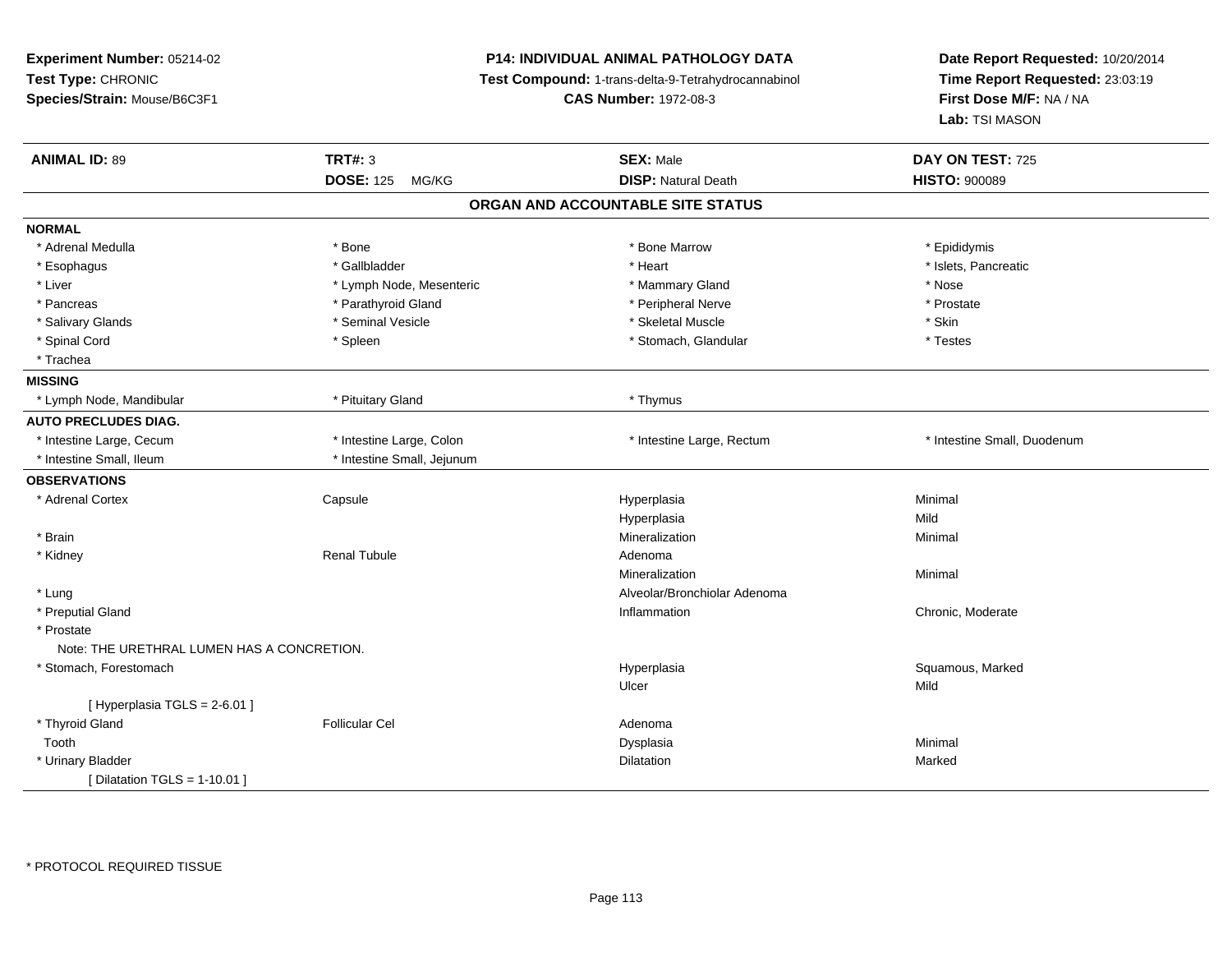| <b>Experiment Number: 05214-02</b><br>Test Type: CHRONIC<br>Species/Strain: Mouse/B6C3F1 | <b>P14: INDIVIDUAL ANIMAL PATHOLOGY DATA</b><br>Test Compound: 1-trans-delta-9-Tetrahydrocannabinol<br><b>CAS Number: 1972-08-3</b> |                                          | Date Report Requested: 10/20/2014<br>Time Report Requested: 23:03:19<br>First Dose M/F: NA / NA<br>Lab: TSI MASON |
|------------------------------------------------------------------------------------------|-------------------------------------------------------------------------------------------------------------------------------------|------------------------------------------|-------------------------------------------------------------------------------------------------------------------|
| <b>ANIMAL ID: 89</b>                                                                     | TRT#: 3                                                                                                                             | <b>SEX: Male</b>                         | <b>DAY ON TEST: 725</b>                                                                                           |
|                                                                                          | <b>DOSE: 125</b><br>MG/KG                                                                                                           | <b>DISP:</b> Natural Death               | <b>HISTO: 900089</b>                                                                                              |
|                                                                                          |                                                                                                                                     | <b>ORGAN AND ACCOUNTABLE SITE STATUS</b> |                                                                                                                   |
| PRIMARY CAUSE OF DEATH                                                                   |                                                                                                                                     |                                          |                                                                                                                   |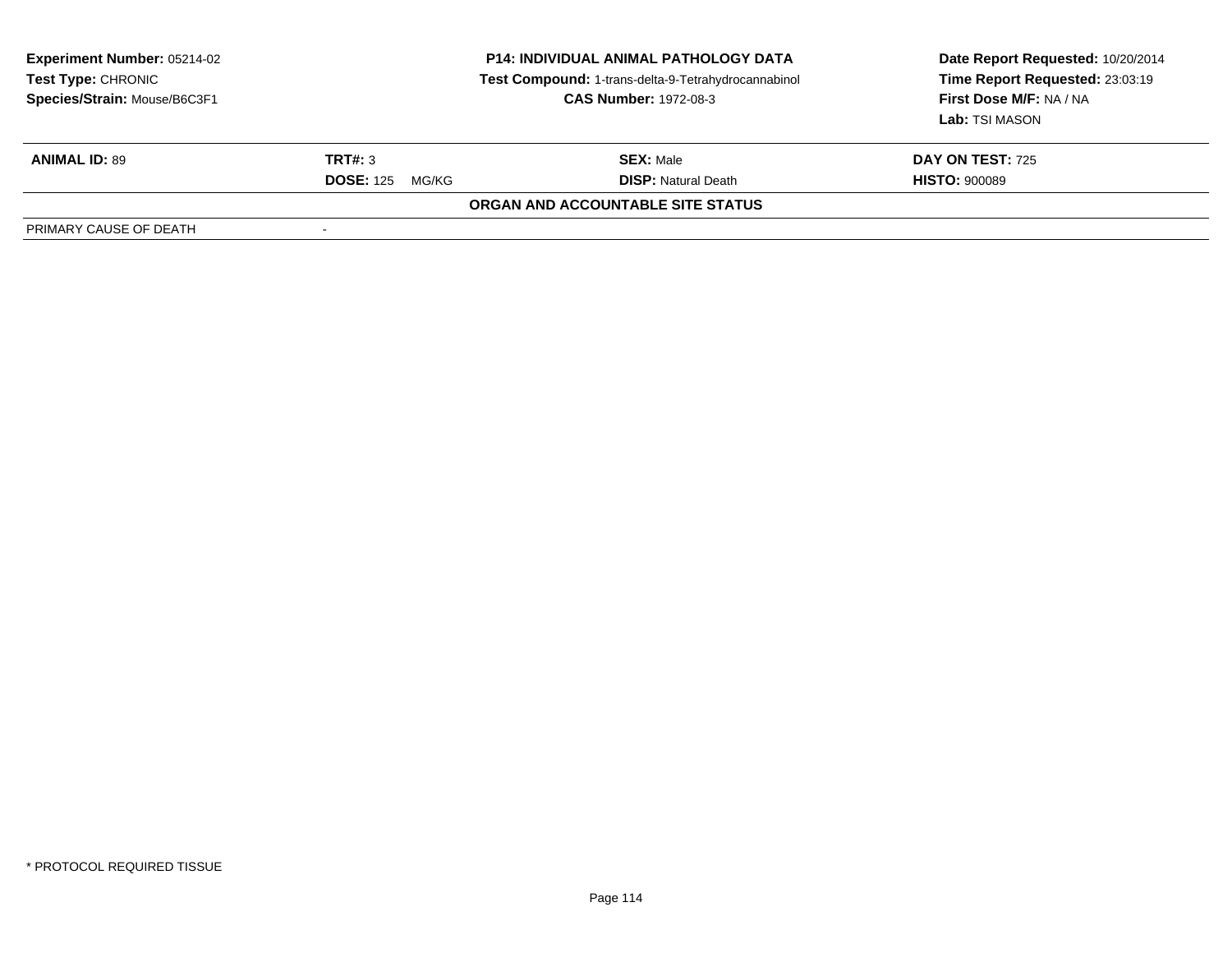# **P14: INDIVIDUAL ANIMAL PATHOLOGY DATA**

**Test Compound:** 1-trans-delta-9-Tetrahydrocannabinol

**CAS Number:** 1972-08-3

| <b>ANIMAL ID: 90</b>           | <b>TRT#: 3</b>            | <b>SEX: Male</b>                  | DAY ON TEST: 734         |
|--------------------------------|---------------------------|-----------------------------------|--------------------------|
|                                | <b>DOSE: 125</b><br>MG/KG | <b>DISP: Terminal Sacrifice</b>   | <b>HISTO: 900090</b>     |
|                                |                           | ORGAN AND ACCOUNTABLE SITE STATUS |                          |
| <b>NORMAL</b>                  |                           |                                   |                          |
| * Adrenal Medulla              | * Bone                    | * Bone Marrow                     | * Epididymis             |
| * Esophagus                    | * Gallbladder             | * Heart                           | * Intestine Large, Cecum |
| * Intestine Large, Colon       | * Intestine Large, Rectum | * Intestine Small, Duodenum       | * Intestine Small, Ileum |
| * Intestine Small, Jejunum     | * Islets, Pancreatic      | * Lung                            | * Lymph Node, Mesenteric |
| * Mammary Gland                | * Pancreas                | * Parathyroid Gland               | * Peripheral Nerve       |
| * Pituitary Gland              | * Prostate                | * Salivary Glands                 | * Seminal Vesicle        |
| * Skeletal Muscle              | * Skin                    | * Spinal Cord                     | * Spleen                 |
| * Stomach, Glandular           | * Testes                  | * Thymus                          | * Trachea                |
| * Urinary Bladder              |                           |                                   |                          |
| <b>MISSING</b>                 |                           |                                   |                          |
| * Lymph Node, Mandibular       |                           |                                   |                          |
| <b>OBSERVATIONS</b>            |                           |                                   |                          |
| * Adrenal Cortex               | Capsule                   | Hyperplasia                       | Minimal                  |
|                                |                           | Hyperplasia                       | Mild                     |
| $*$ Brain                      |                           | Mineralization                    | Minimal                  |
| * Kidney                       | <b>Renal Tubule</b>       | Hyperplasia                       | Mild                     |
|                                |                           | Mineralization                    | Minimal                  |
|                                |                           | Nephropathy                       | Minimal                  |
| * Liver                        |                           | Fatty Change                      | Minimal                  |
| * Nose                         |                           | Inflammation                      | Chronic, Mild            |
| * Preputial Gland              |                           | Atrophy                           | Mild                     |
|                                |                           | Inflammation                      | Chronic, Mild            |
| * Stomach, Forestomach         |                           | Hyperplasia                       | Squamous, Mild           |
|                                |                           | Ulcer                             | Mild                     |
| [Hyperplasia TGLS = $1-6.01$ ] |                           |                                   |                          |
| * Thyroid Gland                | Follicle                  | Cyst                              |                          |
|                                | <b>Follicular Cel</b>     | Hyperplasia                       | Minimal                  |
| PRIMARY CAUSE OF DEATH         |                           |                                   |                          |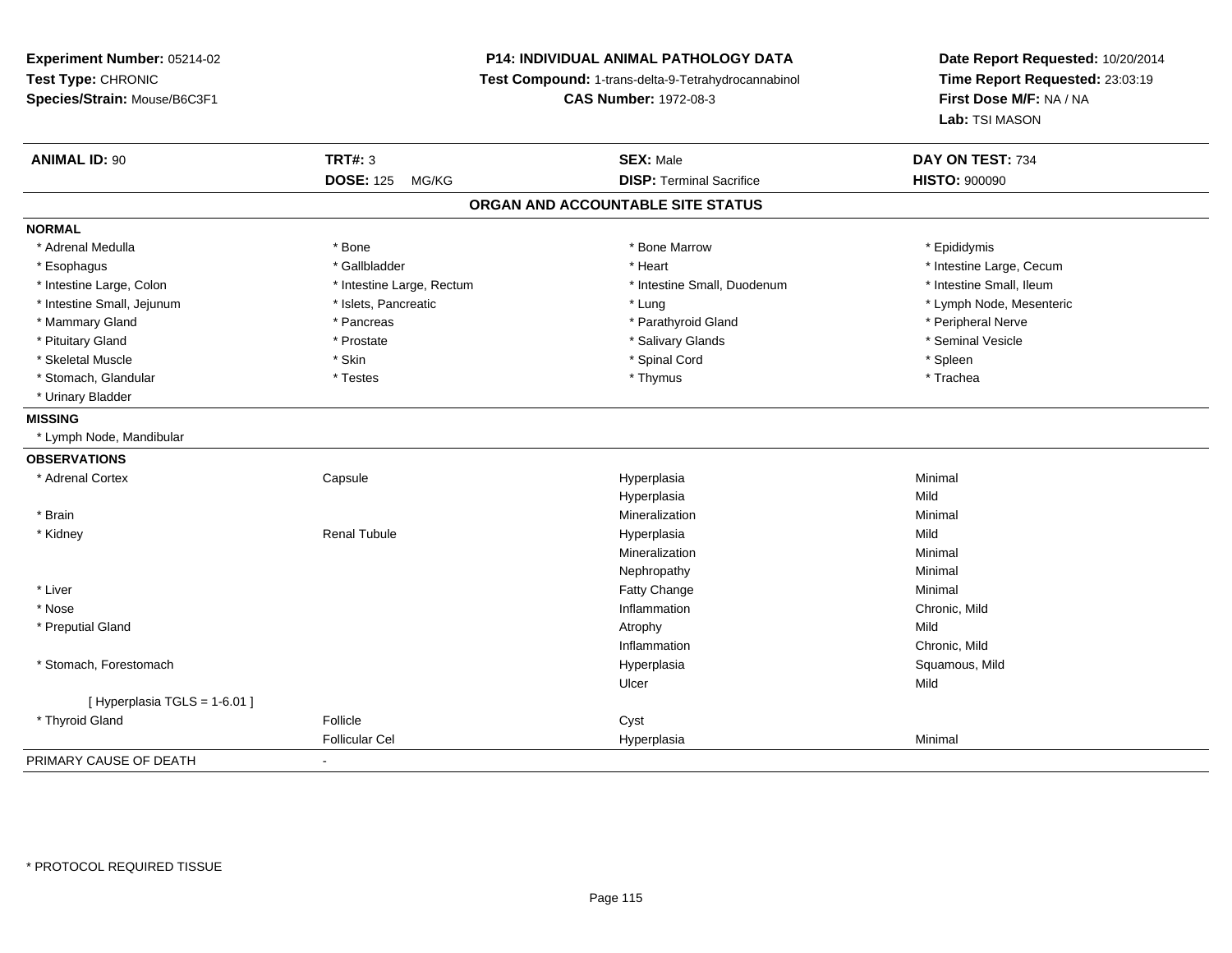**Experiment Number:** 05214-02**Test Type:** CHRONIC **Species/Strain:** Mouse/B6C3F1**P14: INDIVIDUAL ANIMAL PATHOLOGY DATA Test Compound:** 1-trans-delta-9-Tetrahydrocannabinol **CAS Number:** 1972-08-3**Date Report Requested:** 10/20/2014**Time Report Requested:** 23:03:19**First Dose M/F:** NA / NA**Lab:** TSI MASON**ANIMAL ID:** 91**TRT#:** 3 **SEX:** Male **DAY ON TEST:** 730 **DOSE:** 125 MG/KG **DISP:** Terminal Sacrifice **HISTO:** <sup>900091</sup> **ORGAN AND ACCOUNTABLE SITE STATUSNORMAL**\* Adrenal Cortex \* Adrenal Medulla \* Adrenal Medulla \* Bone \* Bone \* Bone \* Bone \* Bone Marrow \* Gallbladder \* Brain \* Allen the state of the state of the state of the state of the state of the state of the state of the state of the state of the state of the state of the state of the state of the state of the state of the state o \* Heart **\*** Intestine Large, Cecum **\* Intestine Large, Cecum** \* Intestine Large, Colon \* Intestine Large, Rectum \* Intestine Large, Rectum \* Intestine Small, Duodenum \* Intestine Small, Ileum \* Intestine Small, Jejunum \* Liver\* Lung \* Lymph Node, Mandibular \* Nose \* Lymph Node, Mesenteric \* Nose \* Nose \* Pituitary Gland \* Pancreas \* Pancreas \* Parathyroid Gland \* Pancreas \* Peripheral Nerve \* Skeletal Muscle \* Prostate \* \* Skeletal Muscle \* \* Salivary Glands \* \* Steminal Vesicle \* \* Seminal Vesicle \* \* Skeletal Muscle \* Skin \* Spinal Cord \* Spinal Cord \* Stomach, Glandular \* Testes \* Testes \* Trachea **\*** Urinary Bladder **MISSING** \* Mammary Gland**OBSERVATIONS** \* Islets, Pancreaticc and the control of the control of the control of the control of the control of the control of the control of the control of the control of the control of the control of the control of the control of the control of the co a Mild \* Kidneyy with the control of the control of the control of the control of the control of the control of the control of the control of the control of the control of the control of the control of the control of the control of the c n Minimal Nephropathyy the contract of the Minimal Minimal Section 1996 and the contract of the Minimal Section 1997 and the contract of the contract of the contract of the contract of the contract of the contract of the contract of the contra \* Preputial Glandd and the control of the control of the control of the control of the control of the control of the control of  $\lambda$ InflammationInflammation **Example 2018** Chronic, Moderate<br>
Hyperplasia<br>
Lymphoid, Minimal \* Spleen Lymph Follic Hyperplasia Lymphoid, Minimal \* Stomach, Forestomachh ann an t-ìre ann am Suid-Africa ann an t-ìre anns an t-ìre anns an t-ìre anns an t-ìre anns an Suid-Africa a<br>Bhainn an t-ìre anns an t-ìre anns an t-ìre anns an t-ìre anns an t-ìre anns an t-ìre anns an t-ìre anns an t- $[$  Hyperplasia TGLS = 1-6.01 ] \* Thymuss the contract of the contract of the contract of the contract of the contract of the contract of the contract of the contract of the contract of the contract of the contract of the contract of the contract of the contract \* Thyroid Gland Follicular Cel Hyperplasia Minimal Toothh ann an Chomas ann an t-ainmeile ann an t-ainmeile ann an Dysplasia. Tha an t-ainmeile ann an Dysplasia ann an Dysplasia ann an t-ainmeile an an t-ainmeile ann an t-ainmeile an an t-ainmeile ann an t-ainmeile ann an t-ain PRIMARY CAUSE OF DEATH-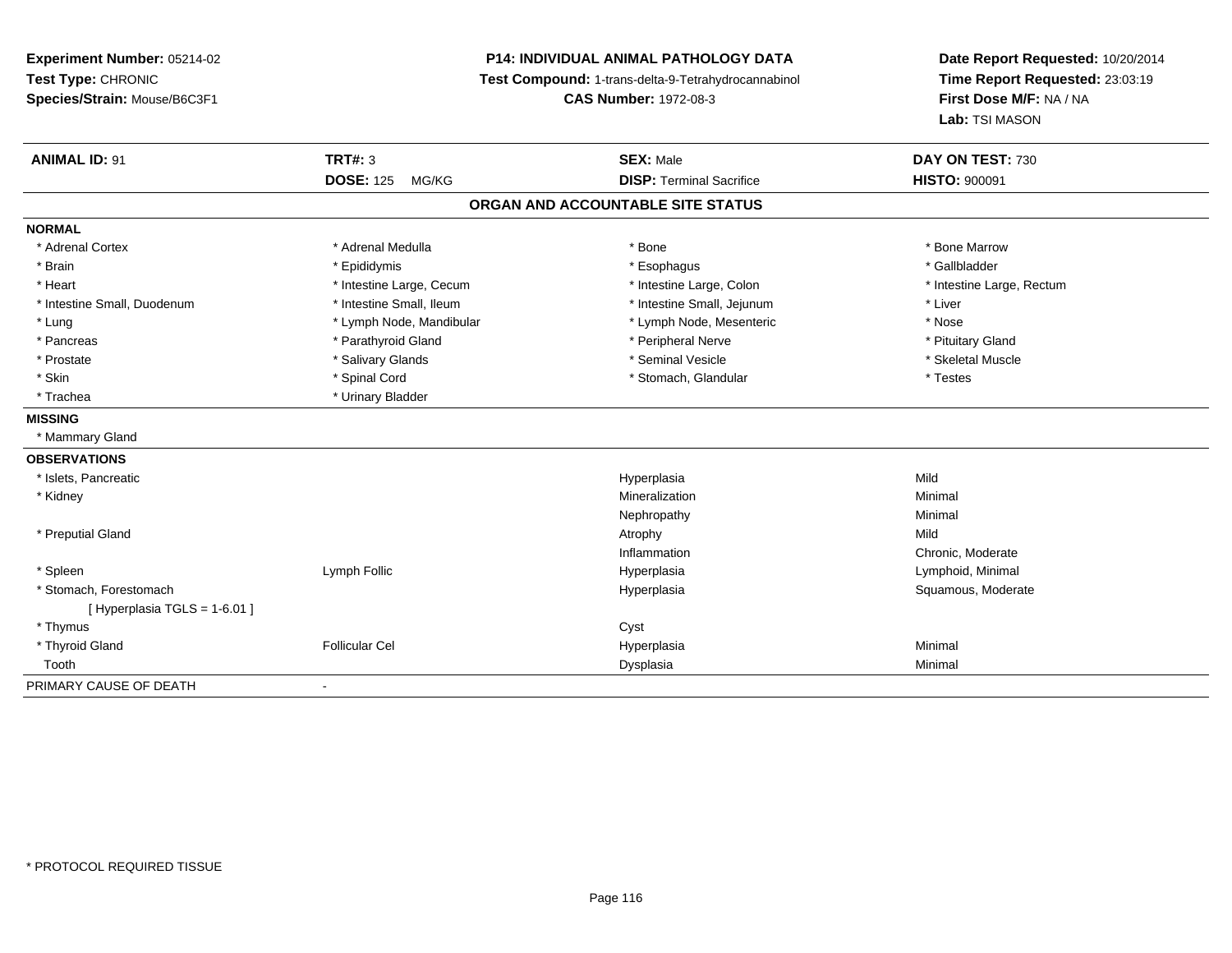**Experiment Number:** 05214-02**Test Type:** CHRONIC **Species/Strain:** Mouse/B6C3F1**P14: INDIVIDUAL ANIMAL PATHOLOGY DATA Test Compound:** 1-trans-delta-9-Tetrahydrocannabinol **CAS Number:** 1972-08-3**Date Report Requested:** 10/20/2014**Time Report Requested:** 23:03:19**First Dose M/F:** NA / NA**Lab:** TSI MASON**ANIMAL ID:** 92 **TRT#:** <sup>3</sup> **SEX:** Male **DAY ON TEST:** <sup>735</sup> **DOSE:** 125 MG/KG **DISP:** Terminal Sacrifice **HISTO:** <sup>900092</sup> **ORGAN AND ACCOUNTABLE SITE STATUSNORMAL**\* Adrenal Medulla \* \* Annual Medulla \* Brain \* Bone \* \* Bone Marrow \* Bone Marrow \* \* Brain \* Brain \* Brain \* Brain \* Brain \* Brain \* Brain \* Brain \* Brain \* Brain \* Brain \* Brain \* Brain \* Brain \* Brain \* Brain \* Brain \* \* Heart \* Epididymis \* Esophagus \* Gallbladder \* Heart\* Intestine Large, Cecum \* Intestine Large, Colon \* Intestine Large, Thestine Large, Rectum \* Intestine Small, Duodenum \* Intestine Small, Ileum \* Intestine Small, Jejunum \* Lung \* Lymph Node, Mandibular\* Lymph Node, Mesenteric \* \* Mammary Gland \* Mammary Gland \* Pancreas \* Peripheral Nerve \* Seminal Vesicle \* Pituitary Gland \* \* \* \* Prostate \* \* Prostate \* \* Salivary Glands \* \* Salivary Glands \* \* Seminal Vesicle \* Skeletal Muscle \* Skin \* Spinal Cord \* Spleen \* Thymus \* Stomach, Forestomach \* Testes \* Stomach, Glandular \* Testes \* Testes \* Testes \* Testes \* Testes \* Testes \* T \* Trachea \* Urinary Bladder**MISSING** \* Parathyroid Gland**OBSERVATIONS** \* Adrenal Cortex Capsule Hyperplasia Minimal Hypertrophyy the contract of the Minimal Minimal Section 1996 and the contract of the Minimal Section 1997 and the contract of the contract of the contract of the contract of the contract of the contract of the contract of the contra Harderian Glandd and a state of the control of the control of the control of the control of the control of the control of the control of the control of the control of the control of the control of the control of the control of the contro  $[$  Adenoma TGLS = 1-15  $]$  \* Islets, Pancreaticc and the control of the control of the control of the control of the control of the control of the control of the control of the control of the control of the control of the control of the control of the control of the co a **Minimal**  \* Kidneyy with the control of the control of the control of the control of the control of the control of the control of the control of the control of the control of the control of the control of the control of the control of the c n Minimal Nephropathyy the contract of the Minimal Minimal Section 1996 and the contract of the Minimal Section 1997 and the contract of the contract of the contract of the contract of the contract of the contract of the contract of the contra \* Liver Fatty Changee Minimal \* Nosee and the contract of the contract of the contract of the contract of the contract of the chronic, Mild and the chronic, Mild and the chronic, Mild and the chronic state of the chronic state of the chronic state of the chr \* Preputial Glandd and the control of the control of the control of the control of the control of the control of the control of  $\lambda$  \* Thyroid Gland Follicular Cel Hyperplasia Minimal Toothh ann an t-Iomraid ann an t-Iomraid ann an t-Iomraid ann an t-Iomraid ann an t-Iomraid ann an t-Iomraid ann an<br>Iomraid an t-Iomraid ann an t-Iomraid ann an t-Iomraid ann an t-Iomraid ann an t-Iomraid ann an t-Iomraid ann PRIMARY CAUSE OF DEATH-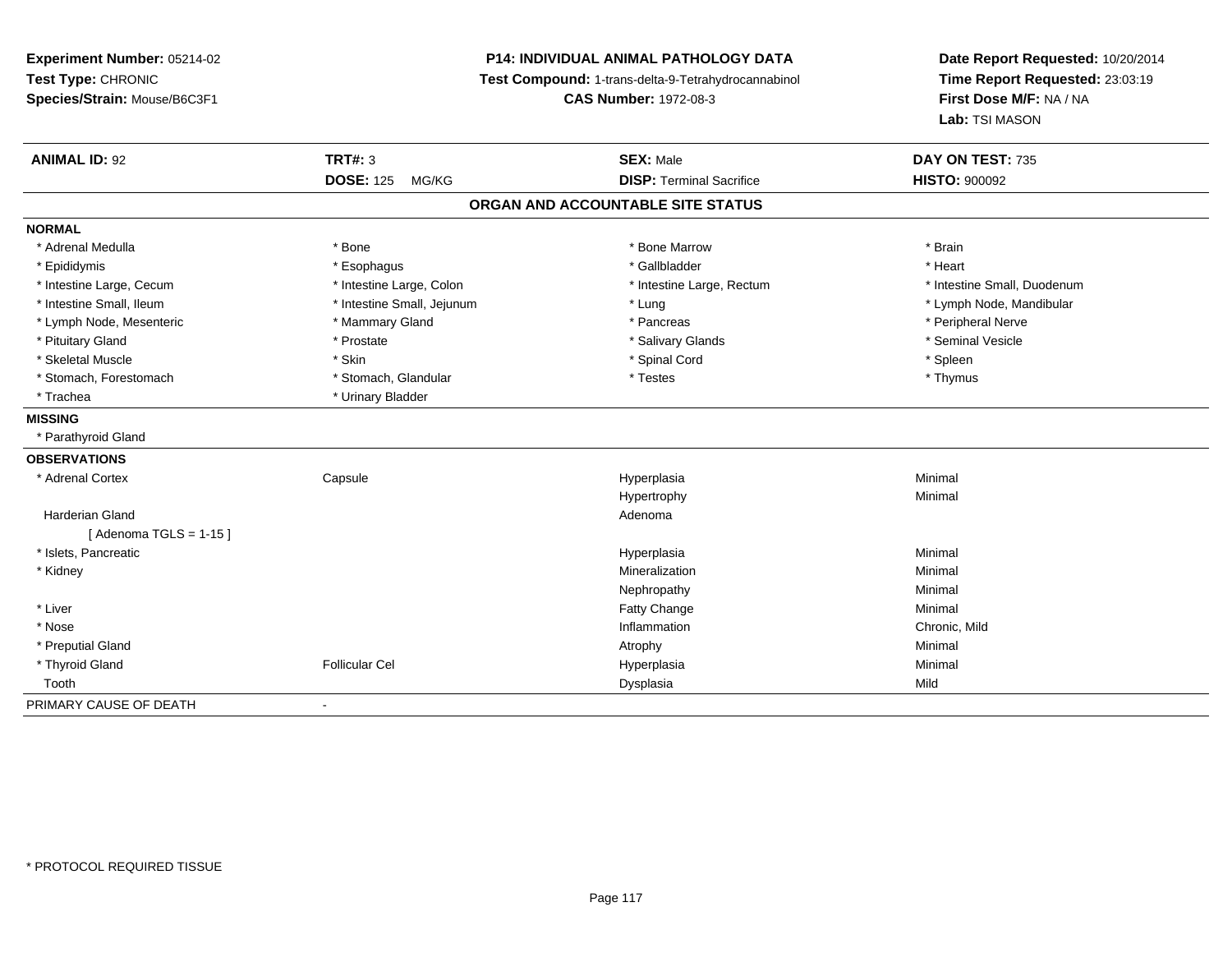# **P14: INDIVIDUAL ANIMAL PATHOLOGY DATA**

**Test Compound:** 1-trans-delta-9-Tetrahydrocannabinol

**CAS Number:** 1972-08-3

| <b>ANIMAL ID: 93</b>       | TRT#: 3                   | <b>SEX: Male</b>                  | DAY ON TEST: 736         |
|----------------------------|---------------------------|-----------------------------------|--------------------------|
|                            | <b>DOSE: 125</b><br>MG/KG | <b>DISP: Terminal Sacrifice</b>   | <b>HISTO: 900093</b>     |
|                            |                           | ORGAN AND ACCOUNTABLE SITE STATUS |                          |
| <b>NORMAL</b>              |                           |                                   |                          |
| * Adrenal Medulla          | * Bone                    | * Bone Marrow                     | * Epididymis             |
| * Esophagus                | * Gallbladder             | * Heart                           | * Intestine Large, Cecum |
| * Intestine Large, Colon   | * Intestine Large, Rectum | * Intestine Small, Duodenum       | * Intestine Small, Ileum |
| * Intestine Small, Jejunum | * Lung                    | * Lymph Node, Mandibular          | * Lymph Node, Mesenteric |
| * Mammary Gland            | * Nose                    | * Pancreas                        | * Parathyroid Gland      |
| * Peripheral Nerve         | * Preputial Gland         | * Prostate                        | * Salivary Glands        |
| * Seminal Vesicle          | * Skeletal Muscle         | * Skin                            | * Spinal Cord            |
| * Stomach, Forestomach     | * Testes                  | * Thymus                          | * Trachea                |
| * Urinary Bladder          |                           |                                   |                          |
| <b>MISSING</b>             |                           |                                   |                          |
| * Pituitary Gland          |                           |                                   |                          |
| <b>OBSERVATIONS</b>        |                           |                                   |                          |
| * Adrenal Cortex           | Capsule                   | Hyperplasia                       | Mild                     |
| * Brain                    |                           | Mineralization                    | Minimal                  |
| * Islets, Pancreatic       |                           | Hyperplasia                       | Mild                     |
| * Kidney                   |                           | Mineralization                    | Minimal                  |
|                            |                           | Nephropathy                       | Minimal                  |
| * Liver                    |                           | Inflammation                      | Chronic, Mild            |
| * Spleen                   | Lymph Follic              | Hyperplasia                       | Lymphoid, Minimal        |
| * Stomach, Glandular       |                           | Hyperplasia                       | Mild                     |
| * Thyroid Gland            | <b>Follicular Cel</b>     | Hyperplasia                       | Mild                     |
| Tooth                      |                           | Dysplasia                         | Mild                     |
| PRIMARY CAUSE OF DEATH     |                           |                                   |                          |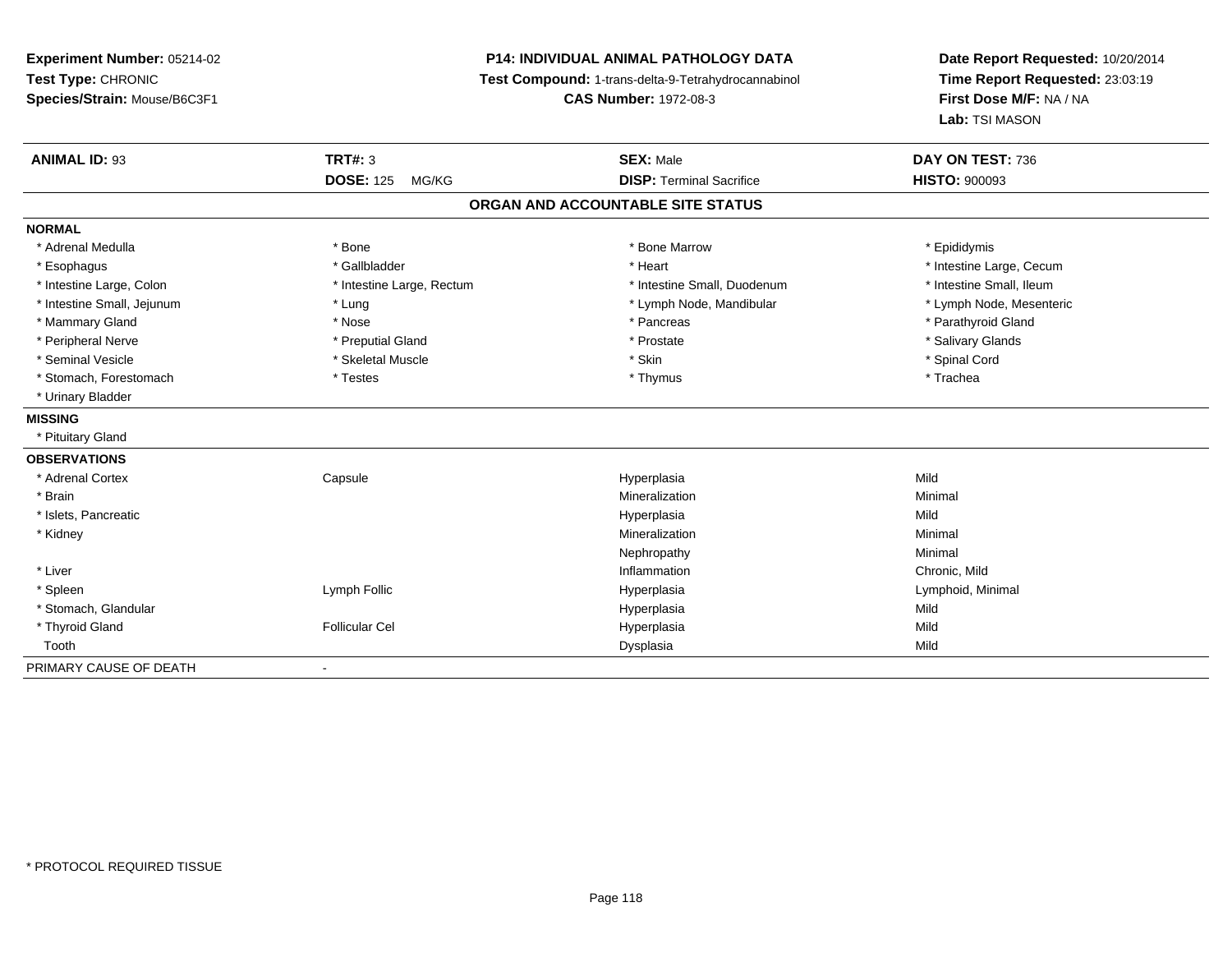# **P14: INDIVIDUAL ANIMAL PATHOLOGY DATA**

**Test Compound:** 1-trans-delta-9-Tetrahydrocannabinol

**CAS Number:** 1972-08-3

| <b>ANIMAL ID: 94</b>       | <b>TRT#: 3</b><br><b>DOSE: 125</b><br>MG/KG | <b>SEX: Male</b><br><b>DISP: Terminal Sacrifice</b> | DAY ON TEST: 734         |
|----------------------------|---------------------------------------------|-----------------------------------------------------|--------------------------|
|                            |                                             |                                                     | <b>HISTO: 900094</b>     |
|                            |                                             | ORGAN AND ACCOUNTABLE SITE STATUS                   |                          |
| <b>NORMAL</b>              |                                             |                                                     |                          |
| * Adrenal Medulla          | * Bone                                      | * Bone Marrow                                       | * Epididymis             |
| * Esophagus                | * Gallbladder                               | * Heart                                             | * Intestine Large, Cecum |
| * Intestine Large, Colon   | * Intestine Large, Rectum                   | * Intestine Small, Duodenum                         | * Intestine Small, Ileum |
| * Intestine Small, Jejunum | * Islets, Pancreatic                        | * Liver                                             | * Lung                   |
| * Lymph Node, Mandibular   | * Lymph Node, Mesenteric                    | * Mammary Gland                                     | * Nose                   |
| * Pancreas                 | * Parathyroid Gland                         | * Peripheral Nerve                                  | * Pituitary Gland        |
| * Prostate                 | * Salivary Glands                           | * Seminal Vesicle                                   | * Skeletal Muscle        |
| * Skin                     | * Spinal Cord                               | * Spleen                                            | * Stomach, Forestomach   |
| * Stomach, Glandular       | * Testes                                    | * Thymus                                            | * Trachea                |
| * Urinary Bladder          |                                             |                                                     |                          |
| <b>OBSERVATIONS</b>        |                                             |                                                     |                          |
| * Adrenal Cortex           | Capsule                                     | Hyperplasia                                         | Mild                     |
| * Brain                    |                                             | Mineralization                                      | Minimal                  |
| * Kidney                   |                                             | Mineralization                                      | Minimal                  |
|                            |                                             | Nephropathy                                         | Minimal                  |
| * Preputial Gland          |                                             | Atrophy                                             | Mild                     |
|                            |                                             | Inflammation                                        | Chronic, Minimal         |
| * Thyroid Gland            | <b>Follicular Cel</b>                       | Hyperplasia                                         | Minimal                  |
| Tooth                      |                                             | Dysplasia                                           | Minimal                  |
| PRIMARY CAUSE OF DEATH     | $\overline{\phantom{a}}$                    |                                                     |                          |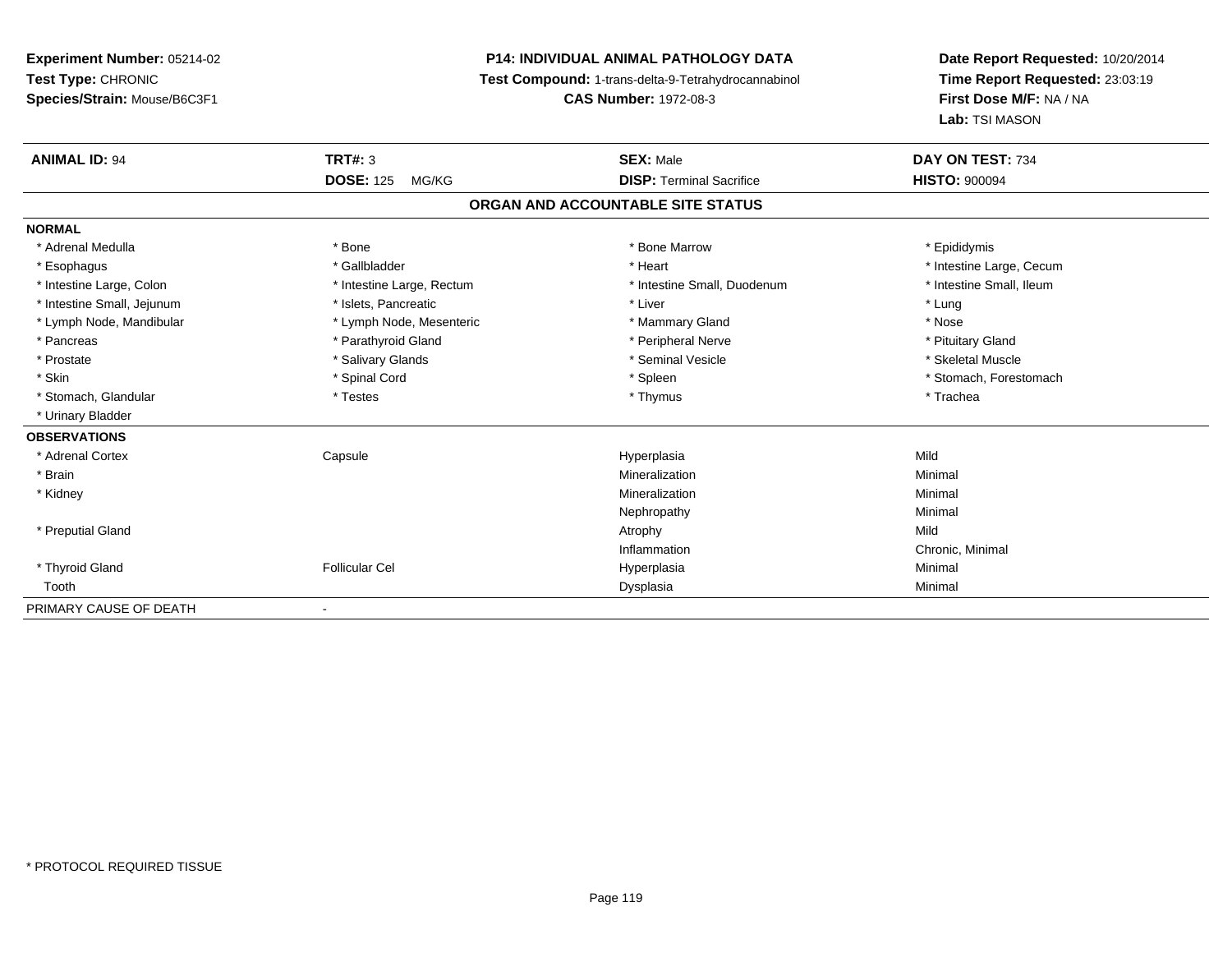# **P14: INDIVIDUAL ANIMAL PATHOLOGY DATA**

**Test Compound:** 1-trans-delta-9-Tetrahydrocannabinol

**CAS Number:** 1972-08-3

| <b>ANIMAL ID: 95</b>                   | <b>TRT#: 3</b>            | <b>SEX: Male</b>                  | DAY ON TEST: 735         |  |
|----------------------------------------|---------------------------|-----------------------------------|--------------------------|--|
|                                        | <b>DOSE: 125</b><br>MG/KG | <b>DISP: Terminal Sacrifice</b>   | <b>HISTO: 900095</b>     |  |
|                                        |                           | ORGAN AND ACCOUNTABLE SITE STATUS |                          |  |
| <b>NORMAL</b>                          |                           |                                   |                          |  |
| * Adrenal Medulla                      | * Bone                    | * Bone Marrow                     | * Brain                  |  |
| * Epididymis                           | * Esophagus               | * Gallbladder                     | * Intestine Large, Cecum |  |
| * Intestine Large, Colon               | * Intestine Large, Rectum | * Intestine Small, Duodenum       | * Intestine Small, Ileum |  |
| * Intestine Small, Jejunum             | * Islets, Pancreatic      | * Lung                            | * Lymph Node, Mandibular |  |
| * Lymph Node, Mesenteric               | * Mammary Gland           | * Pancreas                        | * Parathyroid Gland      |  |
| * Peripheral Nerve                     | * Pituitary Gland         | * Prostate                        | * Salivary Glands        |  |
| * Seminal Vesicle                      | * Skeletal Muscle         | * Skin                            | * Spinal Cord            |  |
| * Stomach, Glandular                   | * Testes                  | * Thymus                          | * Trachea                |  |
| * Urinary Bladder                      |                           |                                   |                          |  |
| <b>OBSERVATIONS</b>                    |                           |                                   |                          |  |
| * Adrenal Cortex                       | Capsule                   | Hyperplasia                       | Minimal                  |  |
| * Heart                                |                           | Cardiomyopathy                    | Minimal                  |  |
| * Kidney                               |                           | Mineralization                    | Minimal                  |  |
|                                        |                           | Nephropathy                       | Minimal                  |  |
| * Liver                                |                           | Fatty Change                      | Minimal                  |  |
|                                        |                           | Hepatocellular Adenoma            |                          |  |
| [Hepatocellular Adenoma TGLS = 1-2.01] |                           |                                   |                          |  |
| * Nose                                 |                           | Inflammation                      | Chronic, Minimal         |  |
| * Preputial Gland                      |                           | Inflammation                      | Chronic, Marked          |  |
| * Spleen                               | Red Pulp                  | Hematopoietic Cell Proliferation  | Mild                     |  |
| * Stomach, Forestomach                 |                           | Hyperplasia                       | Squamous, Mild           |  |
|                                        |                           | Ulcer                             | Mild                     |  |
| [ Hyperplasia TGLS = 2-6.01 ]          |                           |                                   |                          |  |
| * Thyroid Gland                        | <b>Follicular Cel</b>     | Adenoma                           |                          |  |
|                                        | <b>Follicular Cel</b>     | Hyperplasia                       | Mild                     |  |
| Tooth                                  |                           | Dysplasia                         | Minimal                  |  |
| PRIMARY CAUSE OF DEATH                 | $\blacksquare$            |                                   |                          |  |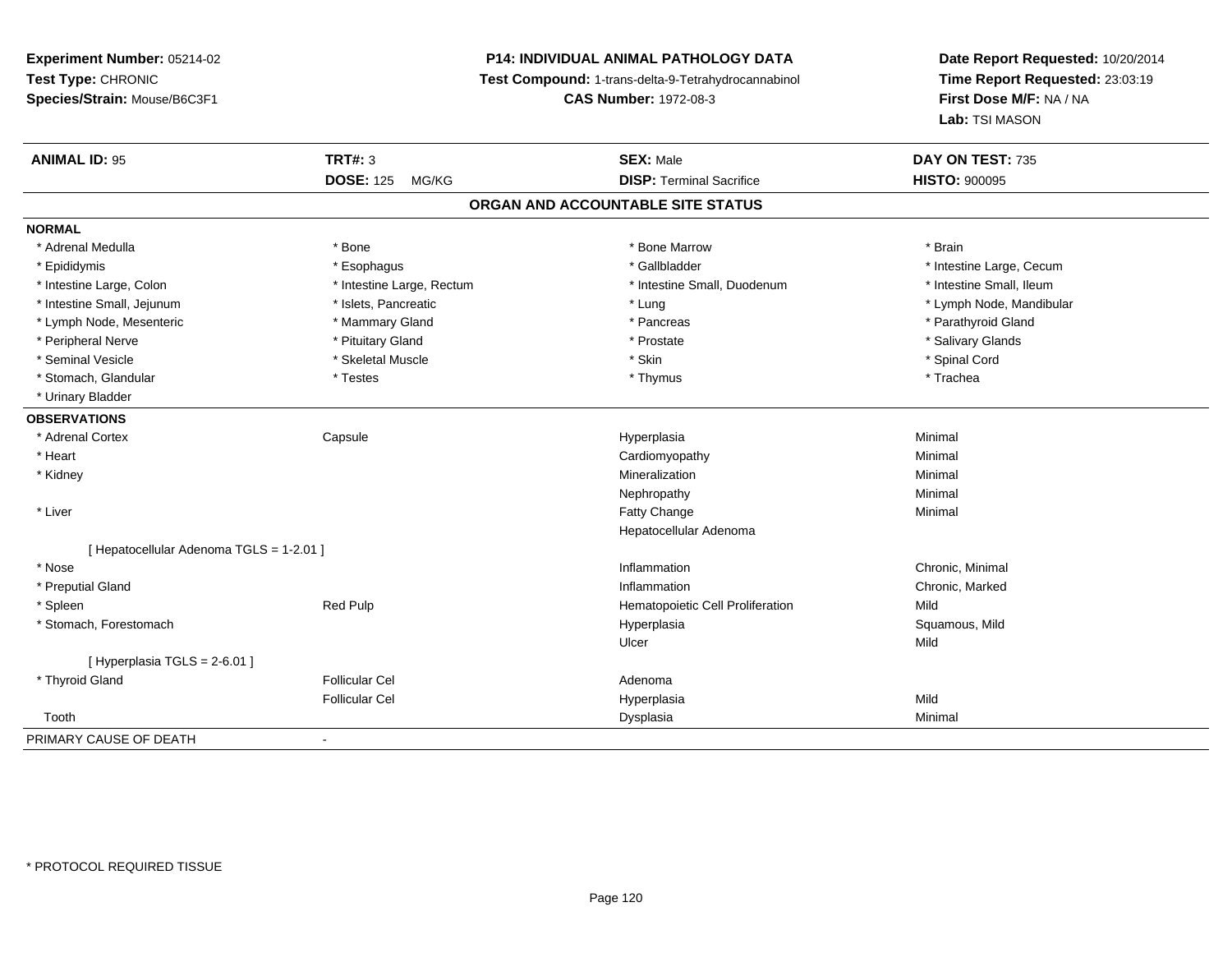# **P14: INDIVIDUAL ANIMAL PATHOLOGY DATA**

**Test Compound:** 1-trans-delta-9-Tetrahydrocannabinol

**CAS Number:** 1972-08-3

| <b>ANIMAL ID: 96</b>                       | <b>TRT#: 3</b>             | <b>SEX: Male</b>                  | DAY ON TEST: 566            |
|--------------------------------------------|----------------------------|-----------------------------------|-----------------------------|
|                                            | <b>DOSE: 125</b><br>MG/KG  | <b>DISP:</b> Moribund Sacrifice   | <b>HISTO: 900096</b>        |
|                                            |                            | ORGAN AND ACCOUNTABLE SITE STATUS |                             |
| <b>NORMAL</b>                              |                            |                                   |                             |
| * Adrenal Medulla                          | * Bone                     | * Bone Marrow                     | * Brain                     |
| * Epididymis                               | * Esophagus                | * Gallbladder                     | * Heart                     |
| * Intestine Large, Cecum                   | * Intestine Large, Colon   | * Intestine Large, Rectum         | * Intestine Small, Duodenum |
| * Intestine Small, Ileum                   | * Intestine Small, Jejunum | * Islets, Pancreatic              | * Lung                      |
| * Lymph Node, Mandibular                   | * Mammary Gland            | * Nose                            | * Pancreas                  |
| * Parathyroid Gland                        | * Peripheral Nerve         | * Pituitary Gland                 | * Preputial Gland           |
| * Prostate                                 | * Salivary Glands          | * Seminal Vesicle                 | * Skeletal Muscle           |
| * Skin                                     | * Spinal Cord              | * Testes                          | * Thymus                    |
| * Thyroid Gland                            | * Trachea                  | * Urinary Bladder                 |                             |
| <b>OBSERVATIONS</b>                        |                            |                                   |                             |
| * Adrenal Cortex                           | Capsule                    | Hyperplasia                       | Minimal                     |
| * Kidney                                   |                            | Bacterium                         | Marked                      |
|                                            |                            | Inflammation                      | Chronic Active, Marked      |
|                                            |                            | Mineralization                    | Minimal                     |
| [Bacterium TGLS = 1-3]                     |                            |                                   |                             |
| [Inflammation TGLS = $1-3$ ]               |                            |                                   |                             |
| * Liver                                    |                            | Hepatocellular Adenoma            |                             |
| Note: THE SPACE OF DISSE IS PROMINENT.     |                            |                                   |                             |
| [ Hepatocellular Adenoma TGLS = 2,4-2.01 ] |                            |                                   |                             |
| * Lymph Node, Mesenteric                   |                            | Angiectasis                       | Mild                        |
| * Spleen                                   | Lymph Follic               | Atrophy                           | Moderate                    |
|                                            |                            | Hemangioma                        |                             |
|                                            | <b>Red Pulp</b>            | Hematopoietic Cell Proliferation  | Mild                        |
| * Stomach, Forestomach                     |                            | Hyperplasia                       | Squamous, Mild              |
| [Hyperplasia TGLS = $5,6-6+6.01$ ]         |                            |                                   |                             |
| * Stomach, Glandular                       |                            | Erosion                           | Mild                        |
| [ Erosion TGLS = 5-6.01 ]                  |                            |                                   |                             |
| PRIMARY CAUSE OF DEATH                     | $\blacksquare$             |                                   |                             |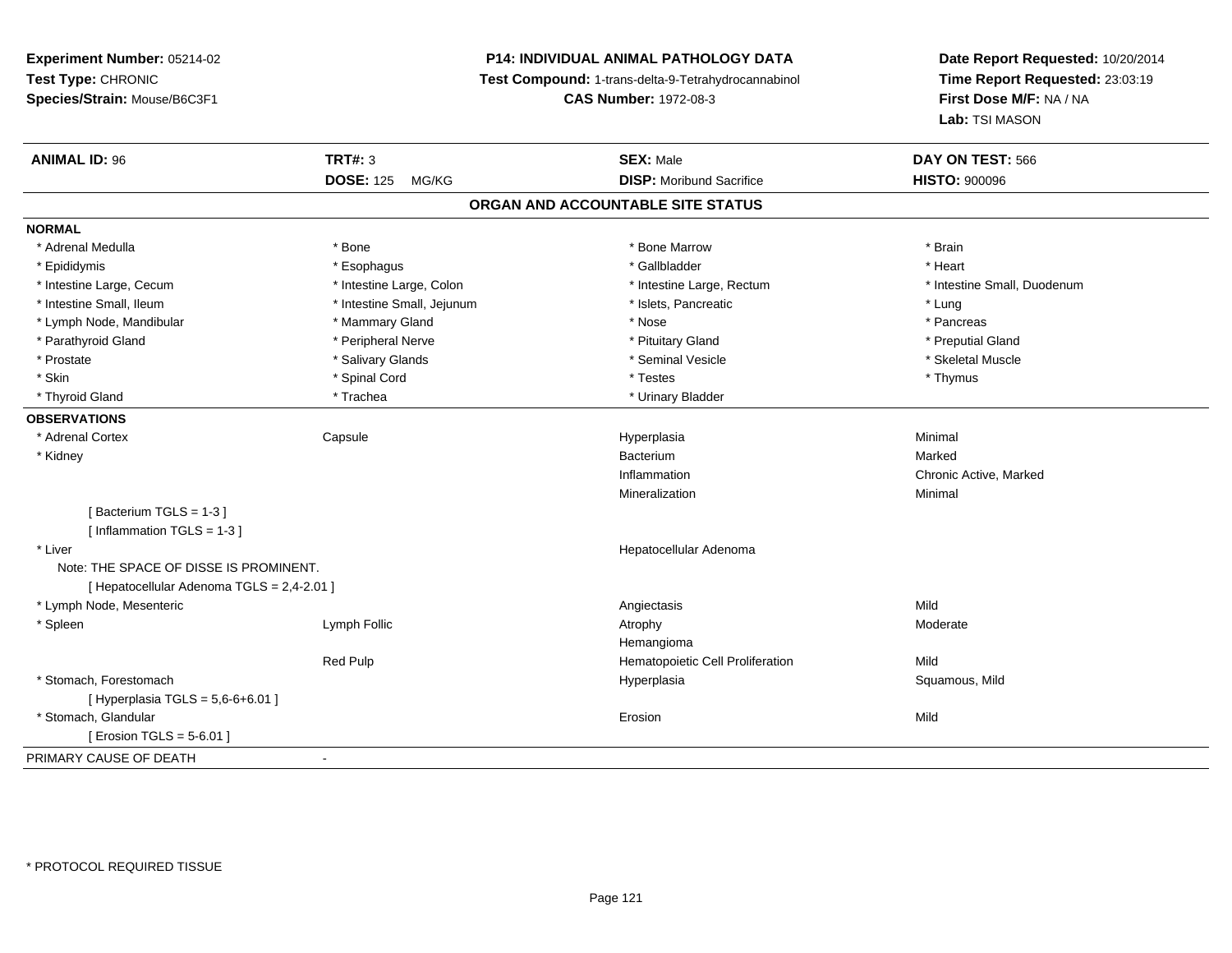# **P14: INDIVIDUAL ANIMAL PATHOLOGY DATA**

**Test Compound:** 1-trans-delta-9-Tetrahydrocannabinol

**CAS Number:** 1972-08-3

| <b>ANIMAL ID: 97</b>                       | <b>TRT#: 3</b>            | <b>SEX: Male</b>                  | DAY ON TEST: 730          |  |
|--------------------------------------------|---------------------------|-----------------------------------|---------------------------|--|
|                                            | <b>DOSE: 125</b><br>MG/KG | <b>DISP: Terminal Sacrifice</b>   | <b>HISTO: 900097</b>      |  |
|                                            |                           | ORGAN AND ACCOUNTABLE SITE STATUS |                           |  |
| <b>NORMAL</b>                              |                           |                                   |                           |  |
| * Adrenal Cortex                           | * Adrenal Medulla         | * Bone                            | * Bone Marrow             |  |
| * Brain                                    | * Epididymis              | * Esophagus                       | * Gallbladder             |  |
| * Heart                                    | * Intestine Large, Cecum  | * Intestine Large, Colon          | * Intestine Large, Rectum |  |
| * Intestine Small, Duodenum                | * Intestine Small, Ileum  | * Intestine Small, Jejunum        | * Lung                    |  |
| * Lymph Node, Mandibular                   | * Lymph Node, Mesenteric  | * Mammary Gland                   | * Pancreas                |  |
| * Parathyroid Gland                        | * Peripheral Nerve        | * Pituitary Gland                 | * Prostate                |  |
| * Salivary Glands                          | * Seminal Vesicle         | * Skin                            | * Spinal Cord             |  |
| * Spleen                                   | * Stomach, Glandular      | * Testes                          | * Thymus                  |  |
| Tongue                                     | * Trachea                 | * Urinary Bladder                 |                           |  |
| <b>OBSERVATIONS</b>                        |                           |                                   |                           |  |
| * Islets, Pancreatic                       |                           | Hyperplasia                       | Minimal                   |  |
| * Kidney                                   |                           | Mineralization                    | Minimal                   |  |
|                                            |                           | Nephropathy                       | Minimal                   |  |
| * Liver                                    |                           | <b>Fatty Change</b>               | Minimal                   |  |
|                                            |                           | Hepatocellular Adenoma            |                           |  |
| [ Hepatocellular Adenoma TGLS = 1-2+2.01 ] |                           |                                   |                           |  |
| * Nose                                     |                           | Inflammation                      | Chronic, Minimal          |  |
| * Preputial Gland                          |                           | Atrophy                           | Mild                      |  |
|                                            |                           | Inflammation                      | Chronic, Mild             |  |
| * Skeletal Muscle                          |                           | Degeneration                      | Minimal                   |  |
| * Stomach, Forestomach                     |                           | Hyperplasia                       | Squamous, Mild            |  |
|                                            |                           | Squamous Cell Papilloma           |                           |  |
| [ Hyperplasia TGLS = 3-6.02 ]              |                           |                                   |                           |  |
| [Squamous Cell Papilloma TGLS = 2-6.01]    |                           |                                   |                           |  |
| * Thyroid Gland                            | <b>Follicular Cel</b>     | Hyperplasia                       | Minimal                   |  |
| Tooth                                      |                           | Dysplasia                         | Minimal                   |  |
| PRIMARY CAUSE OF DEATH                     | $\blacksquare$            |                                   |                           |  |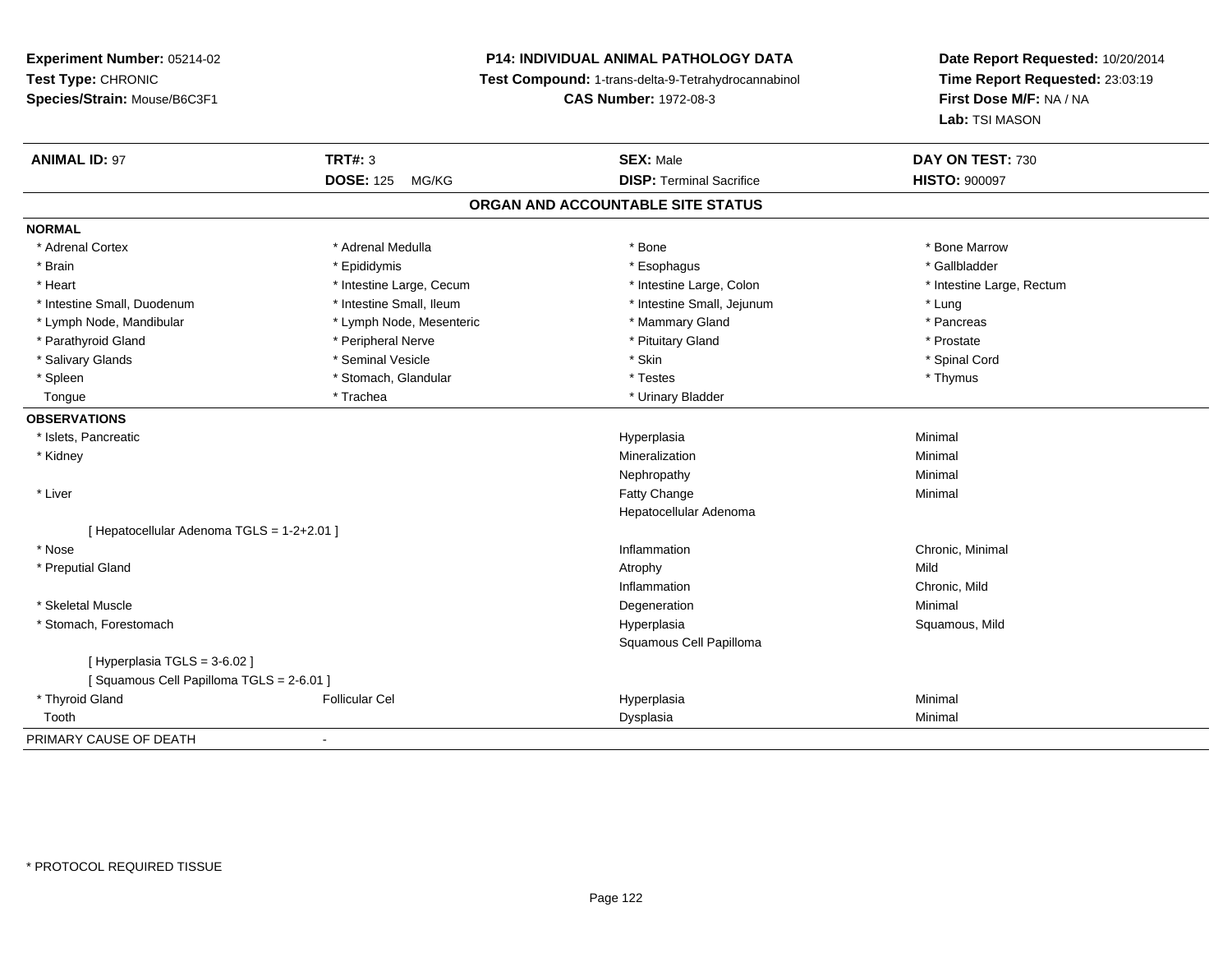**Experiment Number:** 05214-02**Test Type:** CHRONIC **Species/Strain:** Mouse/B6C3F1**P14: INDIVIDUAL ANIMAL PATHOLOGY DATA Test Compound:** 1-trans-delta-9-Tetrahydrocannabinol **CAS Number:** 1972-08-3**Date Report Requested:** 10/20/2014**Time Report Requested:** 23:03:19**First Dose M/F:** NA / NA**Lab:** TSI MASON**ANIMAL ID:** 98**SEX:** Male **DAY ON TEST:** 731 **DOSE:** 125 MG/KG **DISP:** Terminal Sacrifice **HISTO:** <sup>900098</sup> **ORGAN AND ACCOUNTABLE SITE STATUSNORMAL**\* Adrenal Cortex \* Adrenal Medulla \* Adrenal Medulla \* Bone \* Bone \* Bone \* Bone \* Bone Marrow \* Epididymis \* https://www.fragusta.com/web/2019/to/solution.com/web/2019/to/solution/state/solution/text/intestine Large, Cecum \* Intestine Large, Cecum \* Large, Cecum \* Large, Cecum \* Large, Cecum \* Large, Cecum \* Large, \* Intestine Small, Ileum \* Intestine Large, Colon \* Intestine Large, Rectum \* Intestine Small, Duodenum \* Intestine Small, Duodenum \* Intestine Small, Jejunum \* \* et \* \* http://www.fat.com/mandibulary.com/mandibulary/state/state/state/state/state/state/state/state/state/state/state/state/state/state/state/state/state/state/state/state/state/state/state \* Lymph Node, Mesenteric \* \* The mannery Gland \* Mammary Gland \* Nose \* Nose \* \* Pancreas \* Pancreas \* Pancreas \* Salivary Glands \* Peripheral Nerve \* \* And the state \* Pituitary Gland \* Prosection \* Prostate \* Prostate \* Salivary Glands \* Salivary Glands \* Salivary Glands \* Salivary Glands \* Salivary Glands \* Salivary Glands \* Salivary Glands \* Sali \* Seminal Vesicle \* Skin \* Spinal Cord \* Spleen \* Trachea \* Stomach, Glandular \* Thestes \* Testes \* The many states \* Thyroid Gland \* Thyroid Gland \* \* Urinary Bladder**MISSING** \* Parathyroid Gland**OBSERVATIONS** \* Brainn and the controller of the controller of the controller of the Minimal Mineralization and the controller of the Minimal Minimal  $\alpha$  \* Heart Cardiomyopathyy Mild Minimal \* Kidneyy with the control of the control of the control of the control of the control of the control of the control of the control of the control of the control of the control of the control of the control of the control of the c n Minimal \* Lung Alveolar/Bronchiolar Adenoma [ Alveolar/Bronchiolar Adenoma TGLS = 1-1.01 ] \* Preputial Glandd the controller of the controller of the controller of the controller of the controller of the controller of the controller of the controller of the controller of the controller of the controller of the controller of the \* Skeletal Musclee and the control of the control of the control of the control of the control of the control of the control of the control of the control of the control of the control of the control of the control of the control of the co \* Stomach, Forestomachh ann an t-ìre ann am Suid-Africa ann an t-ìre anns an t-ìre anns an t-ìre anns an t-ìre anns an Suid-Africa a<br>Bhainn an t-ìre anns an t-ìre anns an t-ìre anns an t-ìre anns an t-ìre anns an t-ìre anns an t-ìre anns an t- $[$  Hyperplasia TGLS = 2-6.01 ] \* Thymuss and the contract of the contract of the contract of the contract of the contract of the contract of the contract of the contract of the contract of the contract of the contract of the contract of the contract of the cont PRIMARY CAUSE OF DEATH-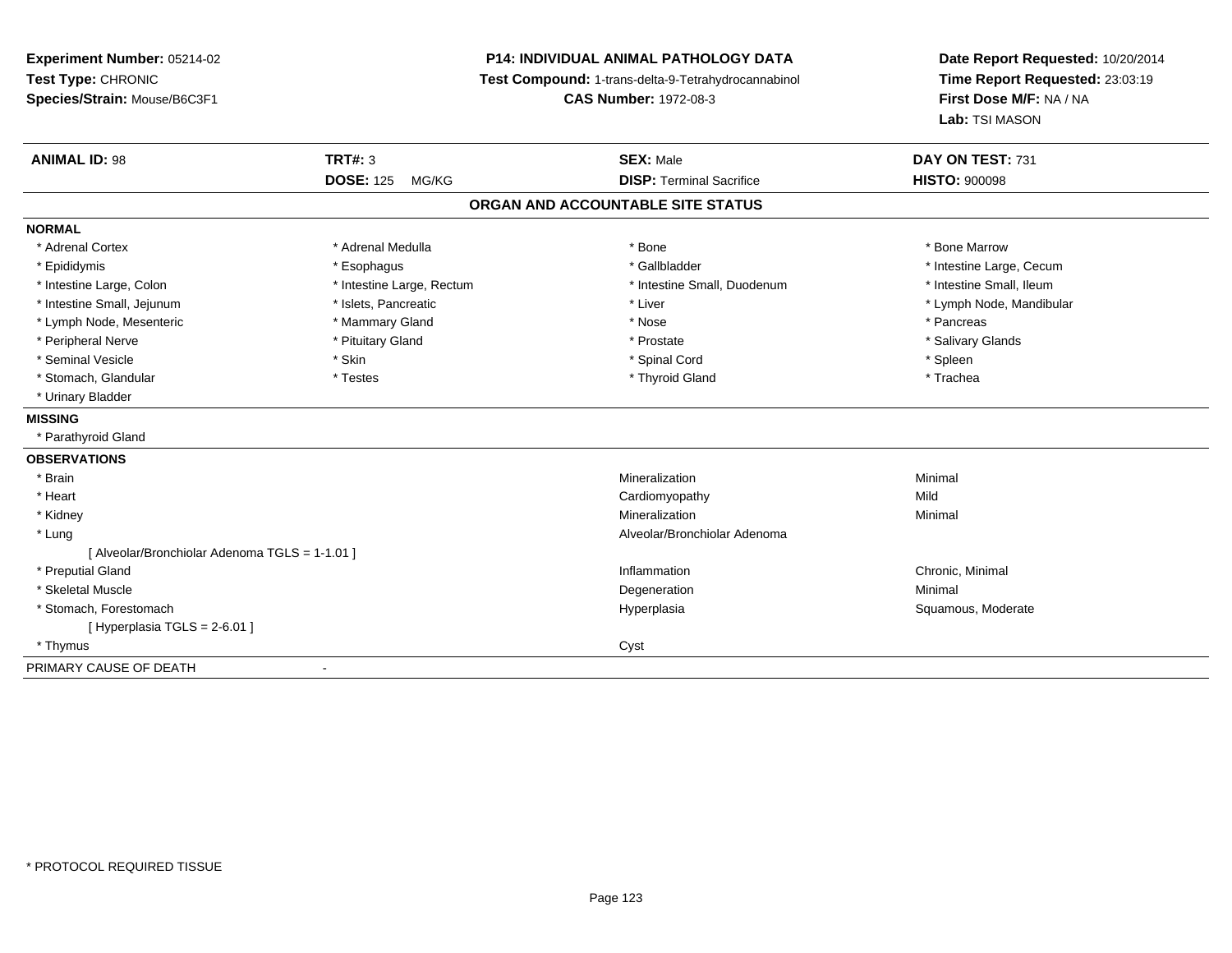**Experiment Number:** 05214-02**Test Type:** CHRONIC **Species/Strain:** Mouse/B6C3F1**P14: INDIVIDUAL ANIMAL PATHOLOGY DATA Test Compound:** 1-trans-delta-9-Tetrahydrocannabinol **CAS Number:** 1972-08-3**Date Report Requested:** 10/20/2014**Time Report Requested:** 23:03:19**First Dose M/F:** NA / NA**Lab:** TSI MASON**ANIMAL ID:** 99 **TRT#:** <sup>3</sup> **SEX:** Male **DAY ON TEST:** <sup>736</sup> **DOSE:** 125 MG/KG**DISP:** Terminal Sacrifice **HISTO:**  $900099$ **ORGAN AND ACCOUNTABLE SITE STATUSNORMAL**\* Adrenal Medulla \* Adrenal Medulla \* \* \* example \* \* Bone \* \* \* Bone \* \* Epididymis \* \* Epididymis \* \* \* Esophagus \* Esophagus \* \* Esophagus \* \* Esophagus \* \* Esophagus \* \* Esophagus \* \* Esophagus \* \* Esophagus \* \* \* \* \* \* \* \* \* \* \* \* \* \* \* Intestine Large, Cecum \* \* Intestine Large, Colon \* Mestine Large, Rectum \* Intestine Large, Rectum \* Intestine Small, Duodenum \* Intestine Small, Ileum \* Intestine Small, Jejunum \* Islets, Pancreatic \* Liver\* Lymph Node, Mandibular \* The same \* Lymph Node, Mesenteric \* Mammary Gland \* Mammary Gland \* Nose \* Pituitary Gland \* Pancreas \* Parathyroid Gland \* Peripheral Nerve \* Peripheral Nerve \* Seminal Vesicle \* Preputial Gland \* \* Annual vesicle \* \* Prostate \* \* Salivary Glands \* \* Salivary Glands \* \* Seminal Vesicle \* \* Stomach. Glandular \* Skeletal Muscle \* \* Stan \* Skin \* Standular \* Spinal Cord \* Spinal Cord \* Stomach, Glandular \* Stomach, Glandular \* Stomach, Glandular \* Stomach, Glandular \* Stomach, Glandular \* Stomach, Glandular \* Stomach, Glandular \* \* Testes \* Thymus \* Trachea \* Urinary Bladder **MISSING** \* Gallbladder**OBSERVATIONS** \* Adrenal Cortex**Capsule**  Hyperplasia Minimal \* Bone Marroww **Proliferation** Proliferation **Mild**  \* Brainn and the controller of the controller of the controller of the Minimal Mineralization and the controller of the Minimal Minimal  $\alpha$  \* Heart Cardiomyopathyy Mild Mild Mineralizationn Mild \* Kidneyy with the control of the control of the control of the control of the control of the control of the control of the control of the control of the control of the control of the control of the control of the control of the c n Minimal Nephropathyy the contract of the Minimal Minimal Section 1996 and the contract of the Minimal Section 1997 and the contract of the contract of the contract of the contract of the contract of the contract of the contract of the contra \* Lung Bronchiole Hyperplasia Mild \* Spleen Lymph Follic Hyperplasia Lymphoid, Minimal \* Stomach, Forestomachh ann an t-aisiad ann am Suid-Africa ann an Suid-Africa ann an Suid-Africa ann an Suid-Africa ann an Suid-Africa ann an Suid-Africa ann an Suid-Africa ann an Suid-Africa ann an Suid-Africa ann an Suid-Africa ann an Suid-Af  $[$  Hyperplasia TGLS = 1-6.01 ] \* Thyroid Gland Follicular Cel Hyperplasia Mild Toothh ann an t-Iomraid ann an t-Iomraid ann an t-Iomraid ann an t-Iomraid ann an t-Iomraid ann an t-Iomraid ann an<br>Iomraid an t-Iomraid ann an t-Iomraid ann an t-Iomraid ann an t-Iomraid ann an t-Iomraid ann an t-Iomraid ann PRIMARY CAUSE OF DEATH-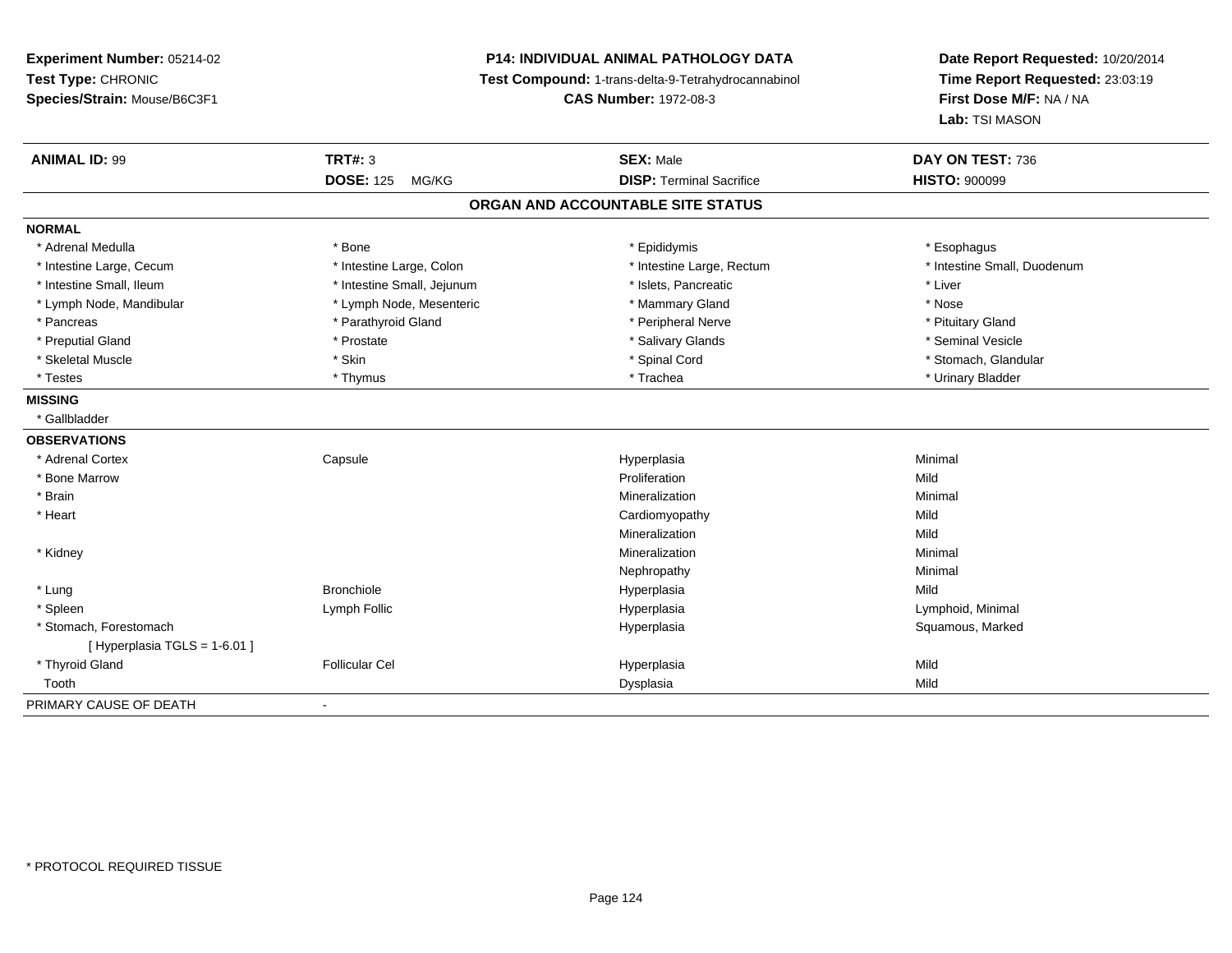| Experiment Number: 05214-02   | P14: INDIVIDUAL ANIMAL PATHOLOGY DATA<br>Test Compound: 1-trans-delta-9-Tetrahydrocannabinol |                                   | Date Report Requested: 10/20/2014 |  |
|-------------------------------|----------------------------------------------------------------------------------------------|-----------------------------------|-----------------------------------|--|
| Test Type: CHRONIC            |                                                                                              |                                   | Time Report Requested: 23:03:19   |  |
| Species/Strain: Mouse/B6C3F1  |                                                                                              | <b>CAS Number: 1972-08-3</b>      | First Dose M/F: NA / NA           |  |
|                               |                                                                                              |                                   | <b>Lab: TSI MASON</b>             |  |
| <b>ANIMAL ID: 100</b>         | <b>TRT#: 3</b>                                                                               | <b>SEX: Male</b>                  | DAY ON TEST: 598                  |  |
|                               | <b>DOSE: 125</b><br>MG/KG                                                                    | <b>DISP: Natural Death</b>        | HISTO: 900100                     |  |
|                               |                                                                                              | ORGAN AND ACCOUNTABLE SITE STATUS |                                   |  |
| <b>NORMAL</b>                 |                                                                                              |                                   |                                   |  |
| * Adrenal Medulla             | * Bone                                                                                       | * Bone Marrow                     | * Brain                           |  |
| * Epididymis                  | * Esophagus                                                                                  | * Islets, Pancreatic              | * Lymph Node, Mandibular          |  |
| * Lymph Node, Mesenteric      | * Mammary Gland                                                                              | * Nose                            | * Pancreas                        |  |
| * Peripheral Nerve            | * Pituitary Gland                                                                            | * Prostate                        | * Salivary Glands                 |  |
| * Skeletal Muscle             | * Skin                                                                                       | * Spinal Cord                     | * Testes                          |  |
| * Thyroid Gland               | * Trachea                                                                                    | * Urinary Bladder                 |                                   |  |
| <b>MISSING</b>                |                                                                                              |                                   |                                   |  |
| * Parathyroid Gland           | * Thymus                                                                                     |                                   |                                   |  |
| <b>AUTO PRECLUDES DIAG.</b>   |                                                                                              |                                   |                                   |  |
| * Gallbladder                 | * Intestine Large, Cecum                                                                     | * Intestine Large, Colon          | * Intestine Large, Rectum         |  |
| * Intestine Small, Duodenum   | * Intestine Small, Ileum                                                                     | * Intestine Small, Jejunum        | * Stomach, Forestomach            |  |
| * Stomach, Glandular          |                                                                                              |                                   |                                   |  |
| <b>OBSERVATIONS</b>           |                                                                                              |                                   |                                   |  |
| * Adrenal Cortex              | Capsule                                                                                      | Hyperplasia                       | Minimal                           |  |
| * Heart                       |                                                                                              | Bacterium                         | Mild                              |  |
|                               |                                                                                              | Inflammation                      | Acute, Mild                       |  |
| * Kidney                      |                                                                                              | Bacterium                         | Moderate                          |  |
|                               |                                                                                              | Inflammation                      | Chronic Active, Minimal           |  |
| * Liver                       |                                                                                              | Inflammation                      | Acute, Mild                       |  |
| * Lung                        |                                                                                              | Leukocytosis                      | Moderate                          |  |
| * Preputial Gland             |                                                                                              | Atrophy                           | Mild                              |  |
|                               |                                                                                              | Inflammation                      | Chronic, Moderate                 |  |
| [Atrophy TGLS = $1-10$ ]      |                                                                                              |                                   |                                   |  |
| [Inflammation TGLS = $1-10$ ] |                                                                                              |                                   |                                   |  |
| * Seminal Vesicle             |                                                                                              | Dilatation                        | Mild                              |  |
| [ Dilatation TGLS = 2-11 ]    |                                                                                              |                                   |                                   |  |
| * Spleen                      | Red Pulp                                                                                     | Hematopoietic Cell Proliferation  | Mild                              |  |
| PRIMARY CAUSE OF DEATH        | $\overline{a}$                                                                               |                                   |                                   |  |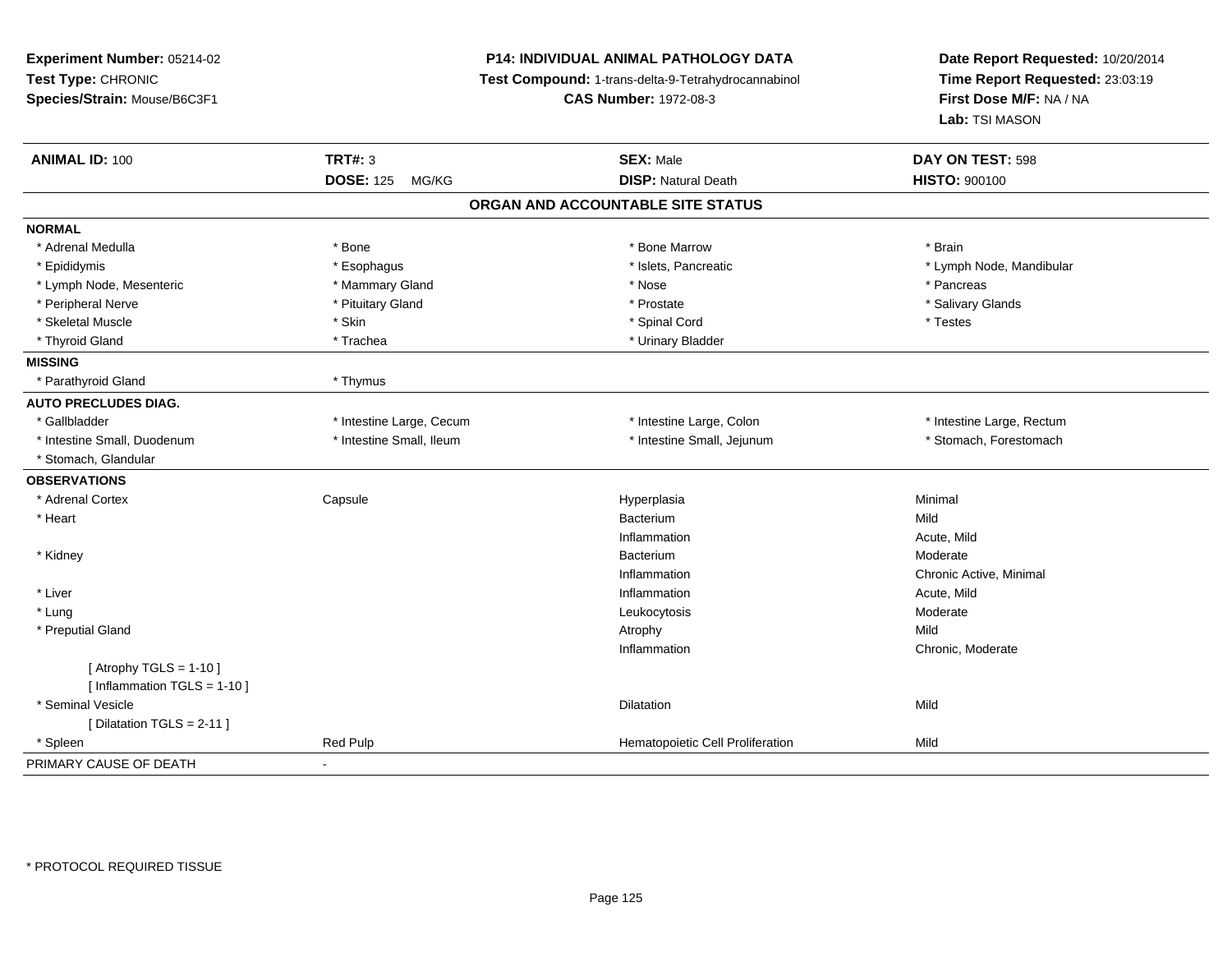# **P14: INDIVIDUAL ANIMAL PATHOLOGY DATA**

**Test Compound:** 1-trans-delta-9-Tetrahydrocannabinol

**CAS Number:** 1972-08-3

**Date Report Requested:** 10/20/2014**Time Report Requested:** 23:03:19**First Dose M/F:** NA / NA**Lab:** TSI MASON

| <b>ANIMAL ID: 101</b>                                 | <b>TRT#: 3</b>            | <b>SEX: Male</b>                  | DAY ON TEST: 735         |
|-------------------------------------------------------|---------------------------|-----------------------------------|--------------------------|
|                                                       | <b>DOSE: 125</b><br>MG/KG | <b>DISP: Terminal Sacrifice</b>   | <b>HISTO: 900101</b>     |
|                                                       |                           | ORGAN AND ACCOUNTABLE SITE STATUS |                          |
| <b>NORMAL</b>                                         |                           |                                   |                          |
| * Adrenal Medulla                                     | * Bone                    | * Bone Marrow                     | * Epididymis             |
| * Esophagus                                           | * Gallbladder             | * Heart                           | * Intestine Large, Cecum |
| * Intestine Large, Colon                              | * Intestine Large, Rectum | * Intestine Small, Duodenum       | * Intestine Small, Ileum |
| * Intestine Small, Jejunum                            | * Liver                   | * Lymph Node, Mandibular          | * Lymph Node, Mesenteric |
| * Mammary Gland                                       | * Pancreas                | * Parathyroid Gland               | * Peripheral Nerve       |
| * Pituitary Gland                                     | * Prostate                | * Salivary Glands                 | * Seminal Vesicle        |
| * Skeletal Muscle                                     | * Skin                    | * Spinal Cord                     | * Spleen                 |
| * Stomach, Glandular                                  | * Testes                  | * Thymus                          | * Trachea                |
| * Urinary Bladder                                     |                           |                                   |                          |
| <b>OBSERVATIONS</b>                                   |                           |                                   |                          |
| * Adrenal Cortex                                      | Capsule                   | Hyperplasia                       | Minimal                  |
| * Brain                                               |                           | Mineralization                    | Minimal                  |
| * Islets, Pancreatic                                  |                           | Hyperplasia                       | Minimal                  |
| * Kidney                                              |                           | Mineralization                    | Minimal                  |
|                                                       |                           | Nephropathy                       | Minimal                  |
| * Lung                                                |                           | Alveolar/Bronchiolar Adenoma      |                          |
| * Nose                                                | Nasolacrim Dct            | Hyperplasia                       | Minimal                  |
|                                                       |                           | Inflammation                      | Chronic, Minimal         |
| * Preputial Gland                                     |                           | Atrophy                           | Mild                     |
|                                                       |                           | Inflammation                      | Chronic, Mild            |
| * Stomach, Forestomach                                |                           | Hyperplasia                       | Squamous, Mild           |
| [Hyperplasia TGLS = 1-6.01]                           |                           |                                   |                          |
| * Thyroid Gland                                       | <b>Follicular Cel</b>     | Hyperplasia                       | Minimal                  |
| Tooth                                                 |                           | Dysplasia                         | Minimal                  |
| PRIMARY CAUSE OF DEATH                                |                           |                                   |                          |
| Animal Note: SOME OF THE CASTRIC CLANDS ARE IRRECHLAR |                           |                                   |                          |

Animal Note: SOME OF THE GASTRIC GLANDS ARE IRREGULAR.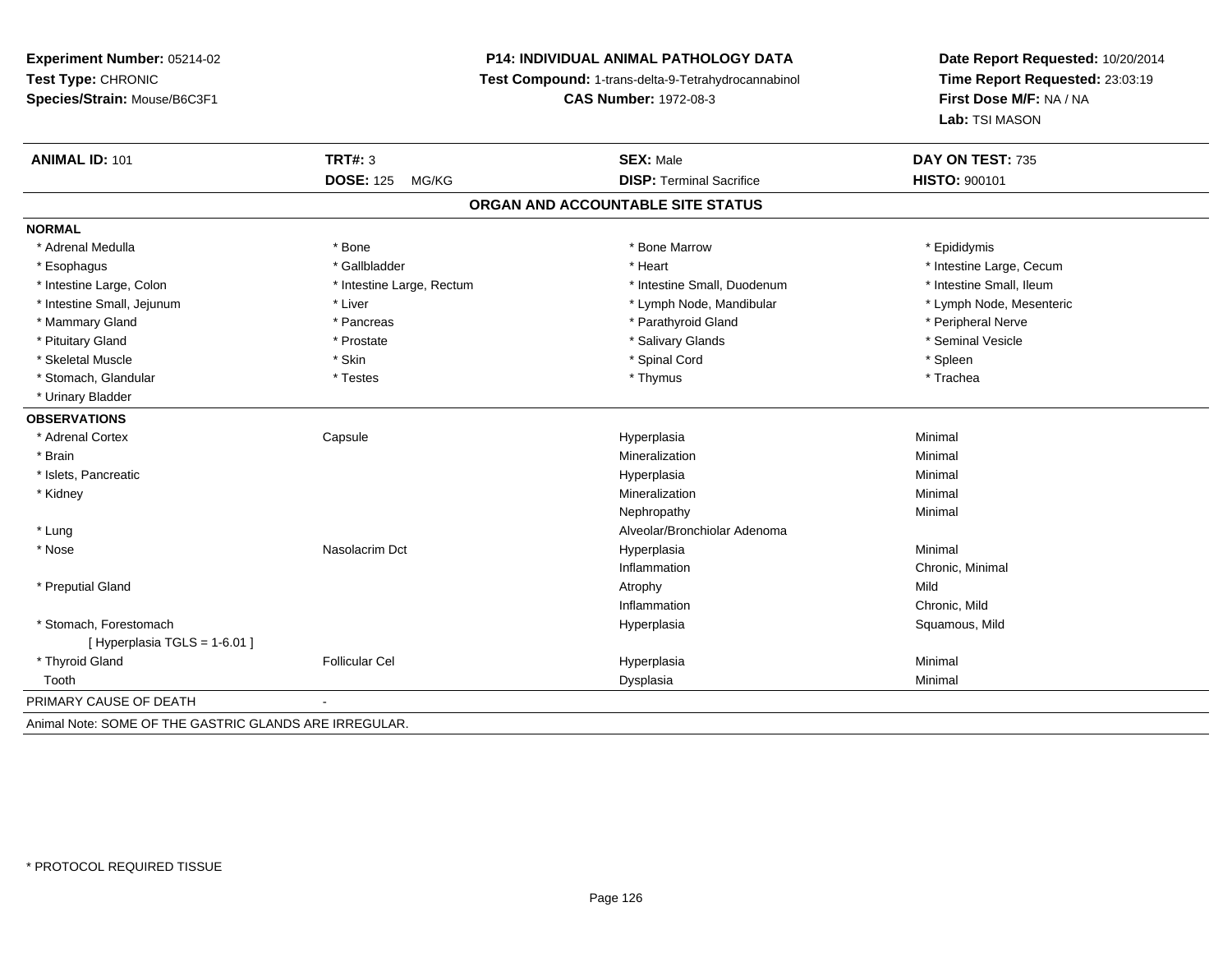# **P14: INDIVIDUAL ANIMAL PATHOLOGY DATA**

**Test Compound:** 1-trans-delta-9-Tetrahydrocannabinol

**CAS Number:** 1972-08-3

| <b>ANIMAL ID: 102</b>           | <b>TRT#: 3</b>             | <b>SEX: Male</b>                  | DAY ON TEST: 736            |
|---------------------------------|----------------------------|-----------------------------------|-----------------------------|
|                                 | <b>DOSE: 125</b><br>MG/KG  | <b>DISP: Terminal Sacrifice</b>   | <b>HISTO: 900102</b>        |
|                                 |                            | ORGAN AND ACCOUNTABLE SITE STATUS |                             |
| <b>NORMAL</b>                   |                            |                                   |                             |
| * Adrenal Medulla               | * Bone                     | * Bone Marrow                     | * Brain                     |
| * Epididymis                    | * Esophagus                | * Gallbladder                     | * Heart                     |
| * Intestine Large, Cecum        | * Intestine Large, Colon   | * Intestine Large, Rectum         | * Intestine Small, Duodenum |
| * Intestine Small, Ileum        | * Intestine Small, Jejunum | * Islets, Pancreatic              | * Lung                      |
| * Lymph Node, Mandibular        | * Lymph Node, Mesenteric   | * Mammary Gland                   | * Pancreas                  |
| * Parathyroid Gland             | * Peripheral Nerve         | * Prostate                        | * Salivary Glands           |
| * Seminal Vesicle               | * Skeletal Muscle          | * Skin                            | * Spinal Cord               |
| * Stomach, Glandular            | * Testes                   | * Thymus                          | * Trachea                   |
| * Urinary Bladder               |                            |                                   |                             |
| <b>OBSERVATIONS</b>             |                            |                                   |                             |
| * Adrenal Cortex                |                            | Hyperplasia                       | Minimal                     |
| * Kidney                        |                            | Mineralization                    | Minimal                     |
|                                 |                            | Nephropathy                       | Minimal                     |
| * Liver                         |                            | <b>Basophilic Focus</b>           |                             |
| [Basophilic Focus TGLS = 1-2.1] |                            |                                   |                             |
| * Nose                          | Nasolacrim Dct             | Hyperplasia                       | Mild                        |
| * Pituitary Gland               | Pars Distalis              | Cyst                              |                             |
| * Preputial Gland               |                            | Inflammation                      | Chronic, Minimal            |
| * Spleen                        | Lymph Follic               | Hyperplasia                       | Lymphoid, Minimal           |
| * Stomach, Forestomach          |                            | Hyperplasia                       | Squamous, Marked            |
|                                 |                            | Ulcer                             | Mild                        |
| [Hyperplasia TGLS = 2-6.01]     |                            |                                   |                             |
| * Thyroid Gland                 | <b>Follicular Cel</b>      | Hyperplasia                       | Mild                        |
| Tooth                           |                            | Dysplasia                         | Mild                        |
| PRIMARY CAUSE OF DEATH          | $\blacksquare$             |                                   |                             |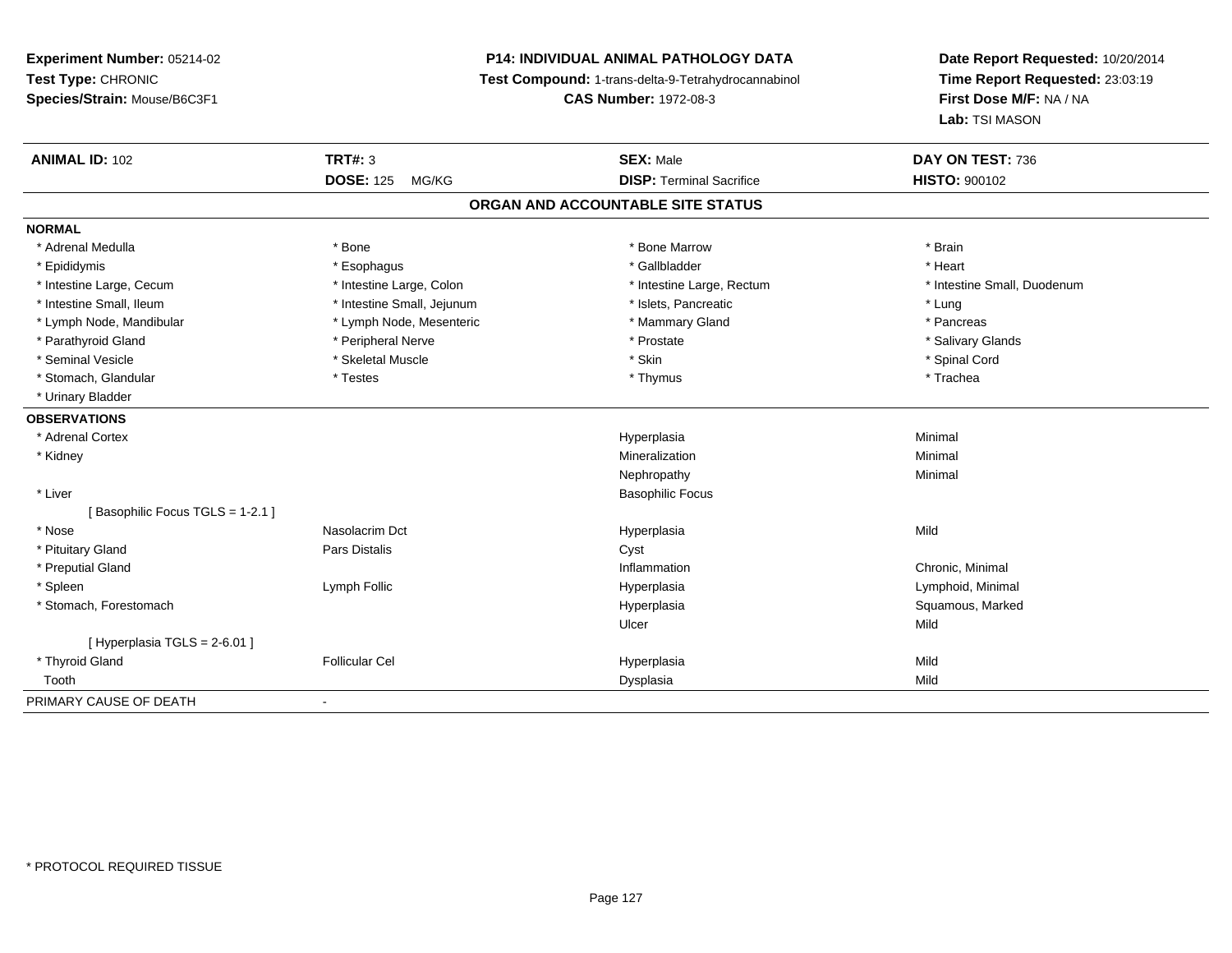# **P14: INDIVIDUAL ANIMAL PATHOLOGY DATA**

**Test Compound:** 1-trans-delta-9-Tetrahydrocannabinol

**CAS Number:** 1972-08-3

| <b>ANIMAL ID: 103</b>                         | <b>TRT#: 3</b>            | <b>SEX: Male</b>                  | DAY ON TEST: 731         |
|-----------------------------------------------|---------------------------|-----------------------------------|--------------------------|
|                                               | <b>DOSE: 125</b><br>MG/KG | <b>DISP: Terminal Sacrifice</b>   | <b>HISTO: 900103</b>     |
|                                               |                           | ORGAN AND ACCOUNTABLE SITE STATUS |                          |
| <b>NORMAL</b>                                 |                           |                                   |                          |
| * Adrenal Medulla                             | * Bone                    | * Bone Marrow                     | * Brain                  |
| * Epididymis                                  | * Esophagus               | * Heart                           | * Intestine Large, Cecum |
| * Intestine Large, Colon                      | * Intestine Large, Rectum | * Intestine Small, Duodenum       | * Intestine Small, Ileum |
| * Intestine Small, Jejunum                    | * Islets, Pancreatic      | * Lymph Node, Mandibular          | * Lymph Node, Mesenteric |
| * Mammary Gland                               | * Pancreas                | * Peripheral Nerve                | * Pituitary Gland        |
| * Preputial Gland                             | * Prostate                | * Salivary Glands                 | * Seminal Vesicle        |
| * Skeletal Muscle                             | * Skin                    | * Spinal Cord                     | * Stomach, Glandular     |
| * Testes                                      | * Thyroid Gland           | * Trachea                         | * Urinary Bladder        |
| <b>MISSING</b>                                |                           |                                   |                          |
| * Gallbladder                                 | * Parathyroid Gland       | * Thymus                          |                          |
| <b>OBSERVATIONS</b>                           |                           |                                   |                          |
| * Adrenal Cortex                              | Capsule                   | Hyperplasia                       | Minimal                  |
| * Kidney                                      |                           | Mineralization                    | Minimal                  |
| * Liver                                       |                           | Hepatocellular Adenoma            |                          |
|                                               |                           | Hepatocellular Carcinoma          |                          |
| [ Hepatocellular Adenoma TGLS = 1-16 ]        |                           |                                   |                          |
| [ Hepatocellular Carcinoma TGLS = 1,2-15+16 ] |                           |                                   |                          |
| * Lung                                        |                           | Alveolar/Bronchiolar Adenoma      | Multiple                 |
| [ Alveolar/Bronchiolar Adenoma TGLS = 3-1 ]   |                           |                                   |                          |
| * Nose                                        |                           | Inflammation                      | Chronic, Minimal         |
| * Spleen                                      | Red Pulp                  | Hematopoietic Cell Proliferation  | Mild                     |
|                                               | Lymph Follic              | Hyperplasia                       | Lymphoid, Mild           |
| * Stomach, Forestomach                        |                           | Hyperplasia                       | Squamous, Marked         |
|                                               |                           | Ulcer                             | Mild                     |
| [ Hyperplasia TGLS = 4-6+6.01 ]               |                           |                                   |                          |
| PRIMARY CAUSE OF DEATH                        |                           |                                   |                          |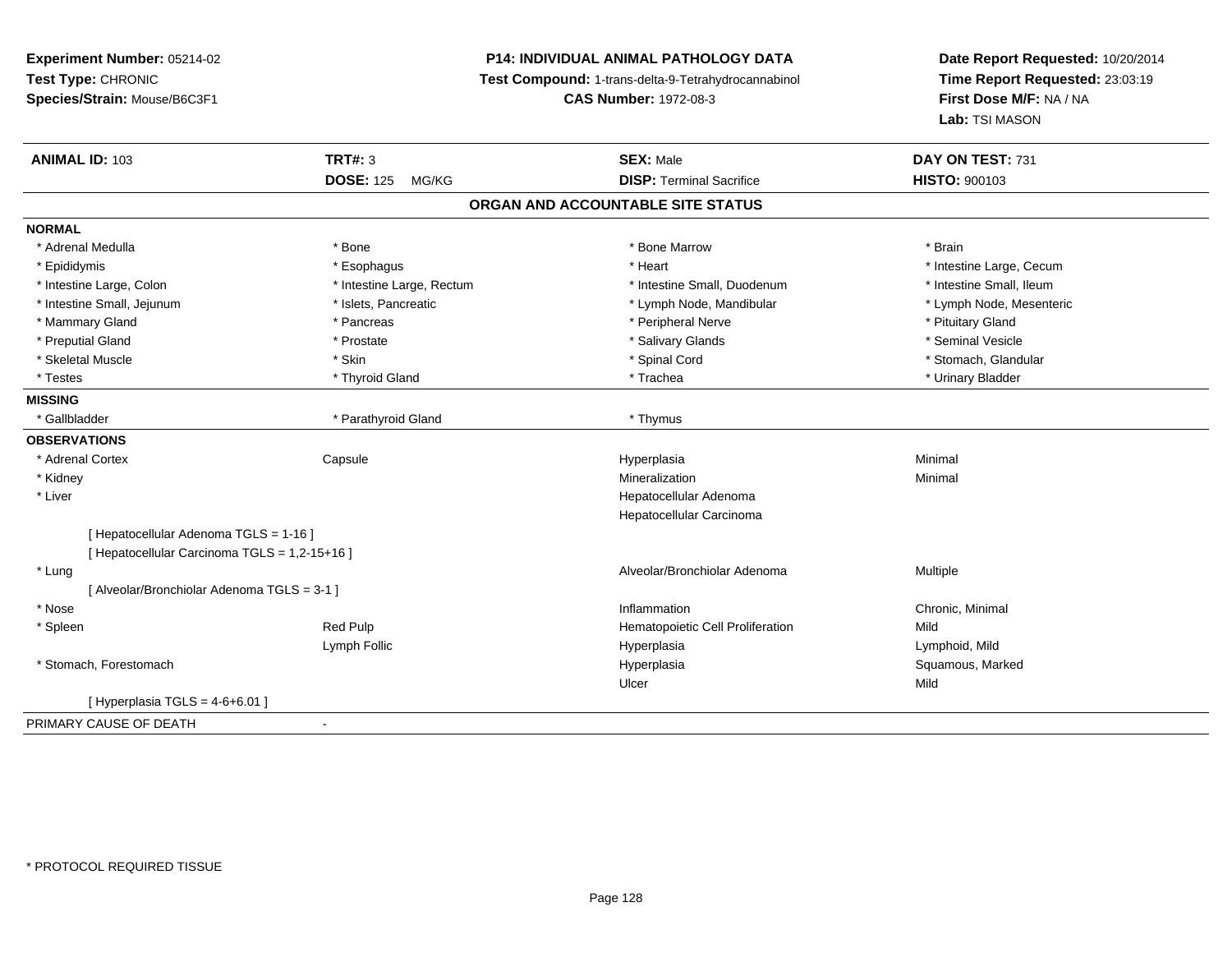**Experiment Number:** 05214-02**Test Type:** CHRONIC **Species/Strain:** Mouse/B6C3F1**P14: INDIVIDUAL ANIMAL PATHOLOGY DATA Test Compound:** 1-trans-delta-9-Tetrahydrocannabinol **CAS Number:** 1972-08-3**Date Report Requested:** 10/20/2014**Time Report Requested:** 23:03:19**First Dose M/F:** NA / NA**Lab:** TSI MASON**ANIMAL ID:** 104 **TRT#:** <sup>3</sup> **SEX:** Male **DAY ON TEST:** <sup>731</sup> **DOSE:** 125 MG/KG**DISP:** Terminal Sacrifice **HISTO:** 900104 **ORGAN AND ACCOUNTABLE SITE STATUSNORMAL**\* Adrenal Medulla \* Adrenal Medulla \* \* The matter of the state of the state of the Marrow \* Bone Marrow \* Adrenal Medulla \* Epididymis \* Epididymis \* Bone Marrow \* Adrenal Medulla \* Epididymis \* Epididymis \* Epididymis \* Epididymis \* Epidi \* Intestine Large, Colon \* Esophagus \* Intestine Large, Cecum \* Callbladder \* 10 \* Intestine Large, Cecum \* Intestine Large, Cecum \* \* Intestine Large, Rectum \* Thestine Small, Duodenum \* Number of the small, Ileum \* Intestine Small, Jejunum \* Intestine Small, Jejunum \* Liver \* Lymph Node, Mandibular \* \* Mammary Gland \* Mose \* Nose \* Nose \* Nose \* Nose \* Nose \* Nose \* Nose \*  $\sim$  \* Nose \* Nose \* Nose \* Nose \* Nose \* Nose \* Nose \* Nose \* Nose \* Nose \* Nose \* Nose \* Nose \* Nose \* Nose \* N \* Prostate \* Pancreas \* The prostate \* Peripheral Nerve \* The \* Postate \* Pituitary Gland \* Prostate \* Prostate \* Prostate \* Salivary Glands \* Seminal Vesicle \* Skeletal Muscle \* Skin\* Testes \* Spinal Cord \* Stomach, Forestomach \* Stomach \* Stomach, Glandular \* Stomach, Glandular \* Thymus \* Trachea \* Trachea \* Urinary Bladder \* Urinary Bladder \* Urinary Bladder **MISSING**\* Lymph Node, Mesenteric \* The manner \* Parathyroid Gland **OBSERVATIONS** \* Adrenal Cortex**Capsule**  Hyperplasia Minimal \* Brainn and the controller of the controller of the controller of the Minimal Mineralization and the controller of the Minimal Minimal  $\alpha$  \* Heart Cardiomyopathyy Mild Note: TWO AREAS OF FIBROSIS APPEAR TO BE INFARCTS. \* Islets, Pancreaticc and the control of the control of the control of the control of the control of the control of the control of the control of the control of the control of the control of the control of the control of the control of the co a **Minimal**  \* Kidneyy with the control of the control of the control of the control of the control of the control of the control of the control of the control of the control of the control of the control of the control of the control of the c n Minimal Nephropathyy Mild  $[$  Nephropathy TGLS = 4-3  $]$  \* Lung Alveolar/Bronchiolar Carcinoma [ Alveolar/Bronchiolar Carcinoma TGLS = 1,2,3-1+15 ] \* Preputial Glandd and the control of the control of the control of the control of the control of the control of the control of  $\lambda$ InflammationInflammation **Example 2** Chronic, Mild<br>
Hyperplasia **Chronic Chronic Chronic Chronic Chronic Chronic Chronic Chronic Chronic Chronic Chronic Chronic Chro**  \* Spleen Lymph Follic Hyperplasia Lymphoid, Minimal \* Thyroid Gland Follicular Cel Hyperplasia Minimal Toothh ann an t-Iomraid ann an t-Iomraid ann an t-Iomraid ann an t-Iomraid ann an t-Iomraid ann an t-Iomraid ann an<br>Iomraid an t-Iomraid ann an t-Iomraid ann an t-Iomraid ann an t-Iomraid ann an t-Iomraid ann an t-Iomraid ann PRIMARY CAUSE OF DEATH-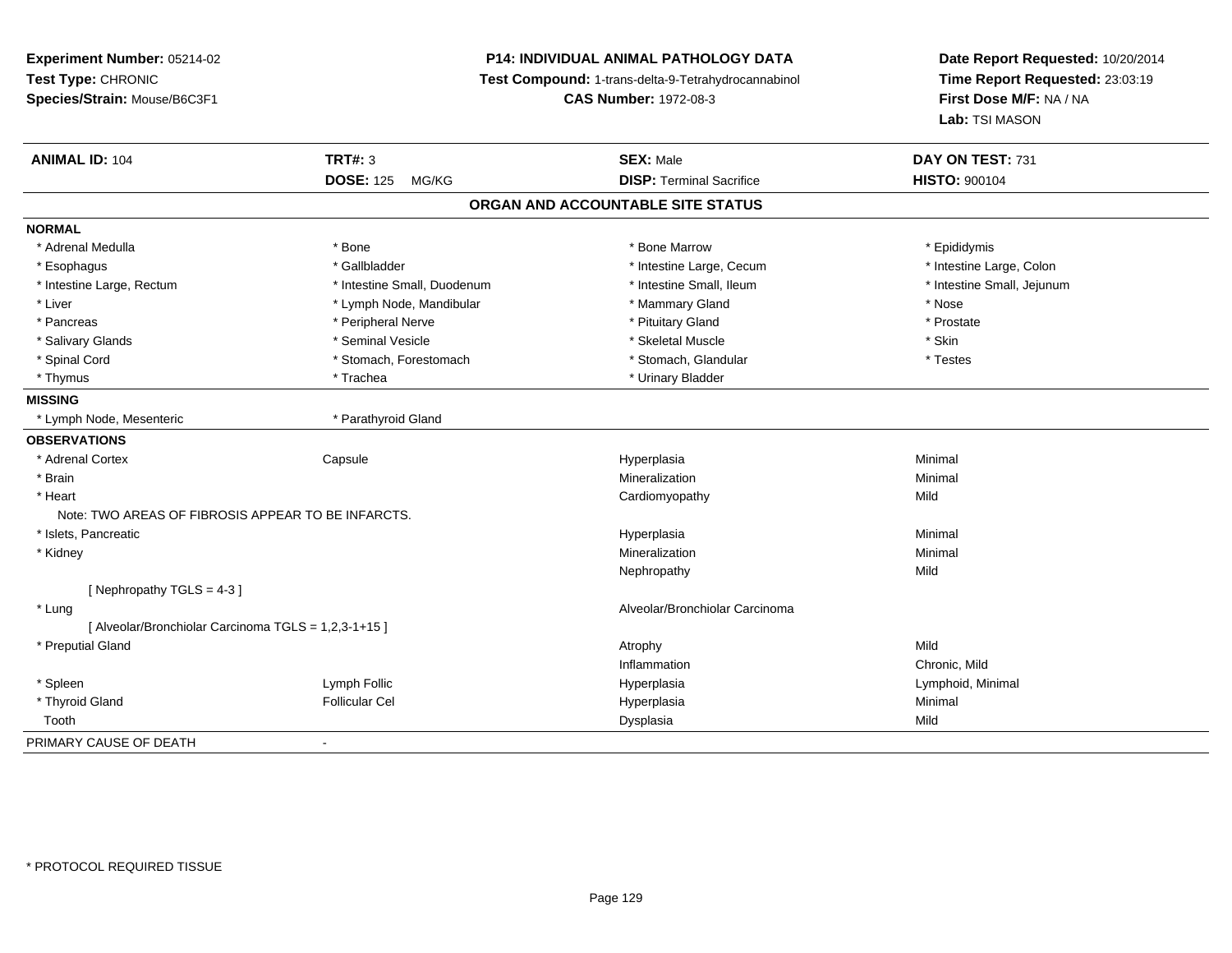**Experiment Number:** 05214-02**Test Type:** CHRONIC **Species/Strain:** Mouse/B6C3F1**P14: INDIVIDUAL ANIMAL PATHOLOGY DATA Test Compound:** 1-trans-delta-9-Tetrahydrocannabinol **CAS Number:** 1972-08-3**Date Report Requested:** 10/20/2014**Time Report Requested:** 23:03:20**First Dose M/F:** NA / NA**Lab:** TSI MASON**ANIMAL ID:** 105**TRT#:** 3 **SEX:** Male **DAY ON TEST:** 734 **DOSE:** 125 MG/KG**DISP:** Terminal Sacrifice **HISTO:** 900105 **ORGAN AND ACCOUNTABLE SITE STATUSNORMAL**\* Adrenal Cortex \* Adrenal Medulla \* Adrenal Medulla \* Bone \* Bone \* Bone \* Bone \* Bone Marrow \* Gallbladder \* Brain \* Allen the state of the state of the state of the state of the state of the state of the state of the state of the state of the state of the state of the state of the state of the state of the state of the state o \* Heart **\*** Intestine Large, Cecum \* Intestine Large, Cecum \* Intestine Large, Colon \* <sup>\*</sup> Intestine Large, Rectum \* Intestine Small, Duodenum \* 100 mm \* Intestine Small, Ileum \* 100 mm \* Intestine Small, Jejunum \* Lung \* Lung \* Pancreas \* Lymph Node, Mesenteric \* The matter of the Mammary Gland \* Nose \* Nose \* Nose \* Pancrease \* Pancrease \* Pancrease \* Pancrease \* Pancrease \* Pancrease \* Pancrease \* Pancrease \* Pancrease \* Pancrease \* Pancrease \* Pancreas \* Salivary Glands \* Peripheral Nerve \* \* And the state \* Pituitary Gland \* Prosection \* Prostate \* Prostate \* Salivary Glands \* Salivary Glands \* Salivary Glands \* Salivary Glands \* Salivary Glands \* Salivary Glands \* Salivary Glands \* Sali \* Seminal Vesicle \* \* Spinal Cord \* Skeletal Muscle \* \* Skin \* \* Skin \* \* Spinal Vesicle \* Spinal Cord \* Spinal Cord \* Stomach, Glandular \* Trachea \* Testes \* Thymus \* Thymus \* Thymus \* Thymus \* Trachea \* Trachea \* Urinary Bladder**MISSING**\* Lymph Node, Mandibular \* \* Parathyroid Gland **OBSERVATIONS** \* Islets, Pancreaticc and the control of the control of the control of the control of the control of the control of the control of the control of the control of the control of the control of the control of the control of the control of the co a **Minimal**  \* Kidneyy with the control of the control of the control of the control of the control of the control of the control of the control of the control of the control of the control of the control of the control of the control of the c n Minimal Nephropathyy the contract of the Minimal Minimal Section 1996 and the contract of the Minimal Section 1997 and the contract of the contract of the contract of the contract of the contract of the contract of the contract of the contra \* Liver Fatty Changee Minimal \* Preputial Glandd the controller of the controller of the controller of the controller of the controller of the controller of the controller of the controller of the controller of the controller of the controller of the controller of the \* SpleenRed Pulp **Network Red Pulp 19 Templement Cell Proliferation** Minimal Minimal Lymph Follic Hyperplasia Lymphoid, Minimal \* Stomach, Forestomachh ann an t-aisiad ann am Suid-Africa ann an Suid-Africa ann an Suid-Africa ann an Suid-Africa ann an Suid-Africa ann an Suid-Africa ann an Suid-Africa ann an Suid-Africa ann an Suid-Africa ann an Suid-Africa ann an Suid-Af Ulcerr **Mild**  $[$  Hyperplasia TGLS = 1-6.01 ] \* Thyroid Gland Follicular Cel Hyperplasia Mild PRIMARY CAUSE OF DEATH-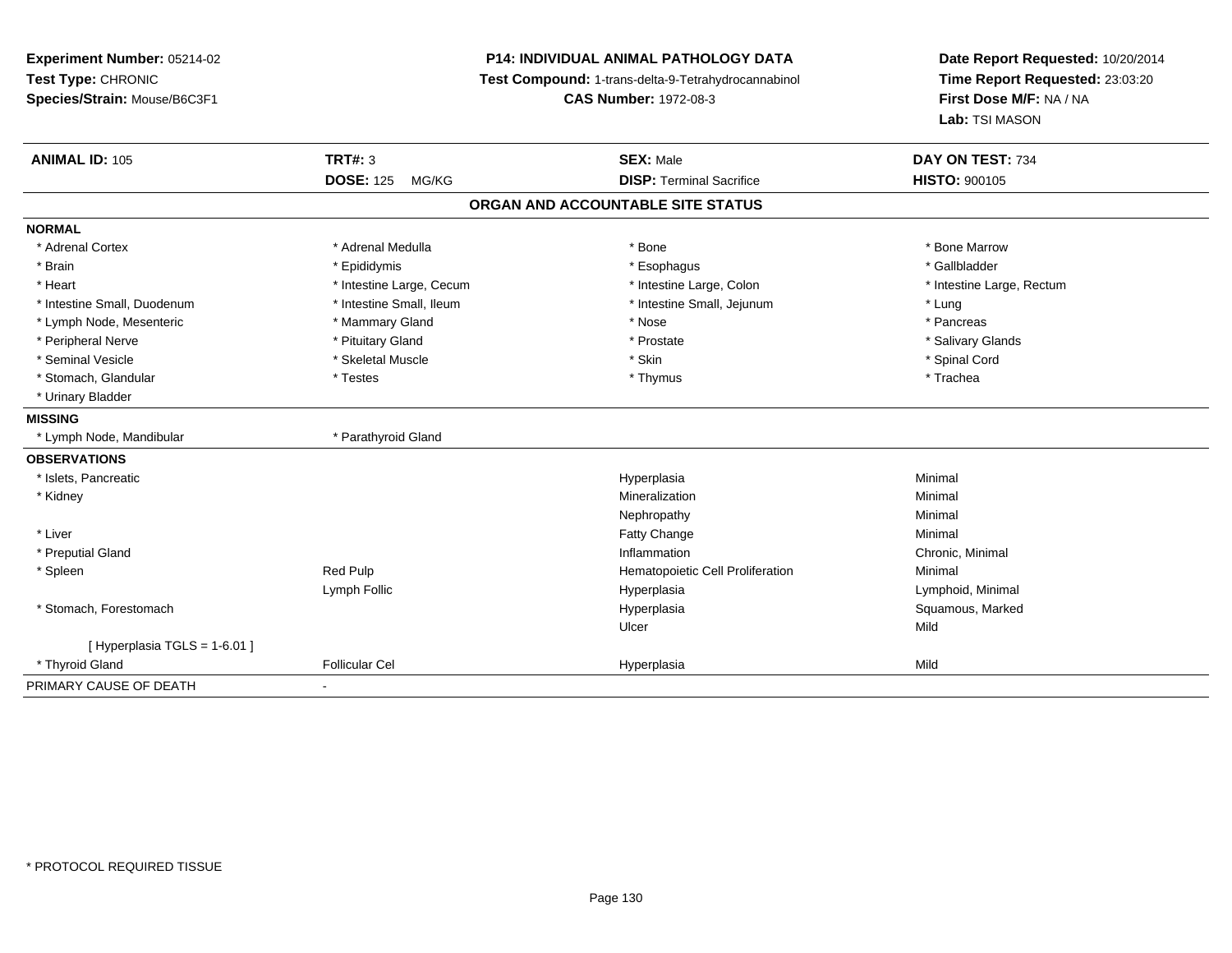# **P14: INDIVIDUAL ANIMAL PATHOLOGY DATA**

**Test Compound:** 1-trans-delta-9-Tetrahydrocannabinol

**CAS Number:** 1972-08-3

| <b>ANIMAL ID: 106</b>       | <b>TRT#: 3</b>            | <b>SEX: Male</b>                  | DAY ON TEST: 735         |  |
|-----------------------------|---------------------------|-----------------------------------|--------------------------|--|
|                             | <b>DOSE: 125</b><br>MG/KG | <b>DISP: Terminal Sacrifice</b>   | <b>HISTO: 900106</b>     |  |
|                             |                           | ORGAN AND ACCOUNTABLE SITE STATUS |                          |  |
| <b>NORMAL</b>               |                           |                                   |                          |  |
| * Adrenal Medulla           | * Bone                    | * Bone Marrow                     | * Epididymis             |  |
| * Esophagus                 | * Gallbladder             | * Heart                           | * Intestine Large, Cecum |  |
| * Intestine Large, Colon    | * Intestine Large, Rectum | * Intestine Small, Duodenum       | * Intestine Small, Ileum |  |
| * Intestine Small, Jejunum  | * Liver                   | * Lymph Node, Mesenteric          | * Mammary Gland          |  |
| * Pancreas                  | * Parathyroid Gland       | * Peripheral Nerve                | * Pituitary Gland        |  |
| * Prostate                  | * Salivary Glands         | * Seminal Vesicle                 | * Skeletal Muscle        |  |
| * Skin                      | * Spinal Cord             | * Stomach, Glandular              | * Testes                 |  |
| * Thymus                    | * Trachea                 | * Urinary Bladder                 |                          |  |
| <b>MISSING</b>              |                           |                                   |                          |  |
| * Lymph Node, Mandibular    |                           |                                   |                          |  |
| <b>OBSERVATIONS</b>         |                           |                                   |                          |  |
| * Adrenal Cortex            | Capsule                   | Hyperplasia                       | Minimal                  |  |
| * Brain                     |                           | Mineralization                    | Minimal                  |  |
| * Islets, Pancreatic        |                           | Hyperplasia                       | Minimal                  |  |
| * Kidney                    |                           | Cyst                              |                          |  |
|                             |                           | Mineralization                    | Minimal                  |  |
|                             |                           | Nephropathy                       | Minimal                  |  |
| * Lung                      |                           | Alveolar/Bronchiolar Adenoma      |                          |  |
| * Nose                      |                           | Inflammation                      | Chronic, Mild            |  |
| * Preputial Gland           |                           | Atrophy                           | Mild                     |  |
| * Spleen                    | Lymph Follic              | Hyperplasia                       | Lymphoid, Minimal        |  |
| * Stomach, Forestomach      |                           | Hyperplasia                       | Squamous, Mild           |  |
| [Hyperplasia TGLS = 1-6.01] |                           |                                   |                          |  |
| * Thyroid Gland             | <b>Follicular Cel</b>     | Hyperplasia                       | Mild                     |  |
| Tooth                       |                           | Dysplasia                         | Moderate                 |  |
| PRIMARY CAUSE OF DEATH      |                           |                                   |                          |  |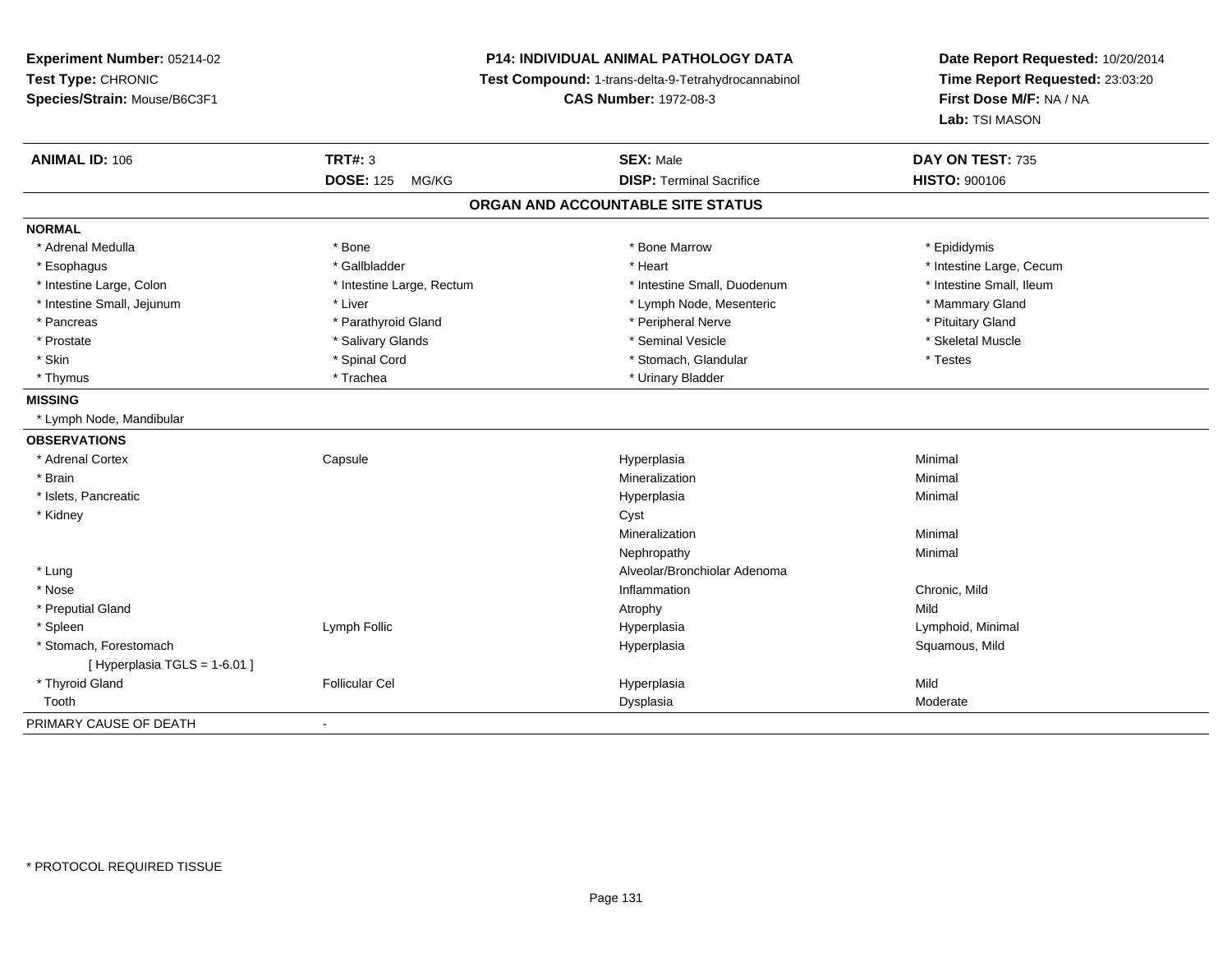**Experiment Number:** 05214-02**Test Type:** CHRONIC **Species/Strain:** Mouse/B6C3F1**P14: INDIVIDUAL ANIMAL PATHOLOGY DATA Test Compound:** 1-trans-delta-9-Tetrahydrocannabinol **CAS Number:** 1972-08-3**Date Report Requested:** 10/20/2014**Time Report Requested:** 23:03:20**First Dose M/F:** NA / NA**Lab:** TSI MASON**ANIMAL ID:** 107**TRT#:** 3 **SEX:** Male **DAY ON TEST:** 734 **DOSE:** 125 MG/KG**DISP:** Terminal Sacrifice **HISTO:**  $900107$ **ORGAN AND ACCOUNTABLE SITE STATUSNORMAL**\* Bone \* Bone \* Epididymis \* Esophagus \* Gallbladder \* Intestine Large, Colon \* Intestine Large, Rectum \* Intestine Small, Ileum \* Intestine Small, Jejunum\* Islets, Pancreatic \* \* \* Liver \* Liver \* Liver \* Lung \* Lung \* Lung \* Lung \* Lung \* Mammary Gland \* Mammary Gland \* Nose \* Parathyroid Gland \* And the series of Peripheral Nerve \* Peripheral Nerve \* Pituitary Gland \* Pituitary Gland \* Salivary Glands \* \* \$ https://www.frieducer.com/web/2012/absoluter/state/sected \* Skeletal Muscle \* Spinal Cord \* Spinal Cord \* Spinal Cord \* Spinal Cord \* Spinal Cord \* Spinal Cord \* Spinal Cord \* Spinal Cord \* Spinal C \* Stomach, Forestomach \* Trachea \* Stomach, Glandular \* Trachea \* Testes \* Trachea \* Trachea \* Trachea \* Urinary Bladder**MISSING**\* Adrenal Cortex \* Adrenal Medulla **\*** Lymph Node, Mandibular **OBSERVATIONS** \* Bone Marroww **Proliferation** Proliferation **Mild**  \* Brainn and the control of the control of the control of the control of the control of the control of the control of the control of the control of the control of the control of the control of the control of the control of the co \* Heart Cardiomyopathy Minimal \* Intestine Large, Cecumm Lymphoid Tiss Hyperplasia Lymphoid, Mild [ Hyperplasia TGLS = 7-6 ] \* Intestine Small, Duodenumn and the chronic, Moderate change of the chronic method of the chronic, Moderate chronic, Moderate chronic, Moderate \* Kidneyy with the control of the control of the control of the control of the control of the control of the control of the control of the control of the control of the control of the control of the control of the control of the c n Minimal Nephropathyy Mild n Chronic, Marked \* Lymph Node, Mesentericc and the contract of the contract of the contract of the contract of the contract of the contract of the contract of the contract of the contract of the contract of the contract of the contract of the contract of the cont  $[$  Inflammation TGLS = 5-5.01 ] \* Pancreass and the contract of the contract of the contract of the contract of the contract of the contract of the contract of the contract of the contract of the contract of the contract of the contract of the contract of the cont Inflammation **Example 2018** Chronic, Moderate<br>Atrophy \* Preputial Glandd and the control of the control of the control of the control of the control of the control of the control of  $\lambda$ Inflammation**Inflammation**<br> **Inflammation**<br> **Chronic**. Moderate \* Prostatee and the chronic, Moderate and the chronic method of the chronic method of the chronic method of the chronic, Moderate  $\epsilon$  \* Skinn and the control of the control of the control of the control of the control of the control of the control of the control of the control of the control of the control of the control of the control of the control of the co [ Abscess TGLS = 1,3-16+17 ] \* SpleenRed Pulp **Marked Care Accord Hematopoietic Cell Proliferation**<br>Capsule Capsule Capsule Capsule Capsule Capsule Chronic, Marked **Capsule** e **Inflammation** Chronic, Marked Chronic, Marked Chronic, Marked Chronic, Marked Chronic, Marked Chronic, Marked Chronic, Marked Chronic, Marked Chronic, Marked Chronic, Marked Chronic, Marked Chronic, Marked Chronic, Mark [ Hematopoietic Cell Proliferation TGLS = 2-3.01 ] \* Thymuss the contract of the contract of the contract of the contract of the contract of the contract of the contract of the contract of the contract of the contract of the contract of the contract of the contract of the contract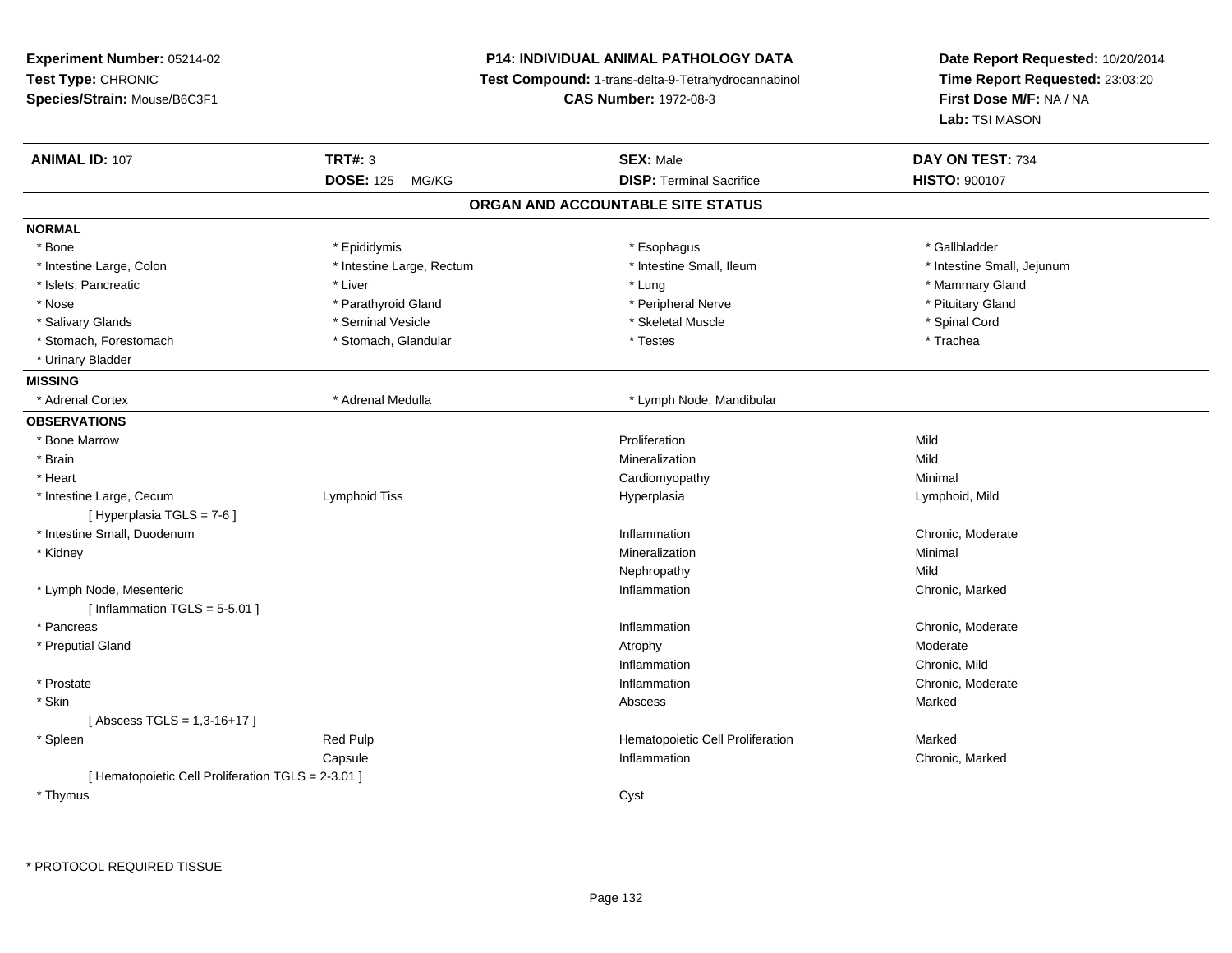| <b>Experiment Number: 05214-02</b><br><b>Test Type: CHRONIC</b><br>Species/Strain: Mouse/B6C3F1 |                           | <b>P14: INDIVIDUAL ANIMAL PATHOLOGY DATA</b><br><b>Test Compound: 1-trans-delta-9-Tetrahydrocannabinol</b><br><b>CAS Number: 1972-08-3</b> | Date Report Requested: 10/20/2014<br>Time Report Requested: 23:03:20<br>First Dose M/F: NA / NA<br>Lab: TSI MASON |
|-------------------------------------------------------------------------------------------------|---------------------------|--------------------------------------------------------------------------------------------------------------------------------------------|-------------------------------------------------------------------------------------------------------------------|
| <b>ANIMAL ID: 107</b>                                                                           | <b>TRT#: 3</b>            | <b>SEX: Male</b>                                                                                                                           | DAY ON TEST: 734                                                                                                  |
|                                                                                                 | <b>DOSE: 125</b><br>MG/KG | <b>DISP:</b> Terminal Sacrifice                                                                                                            | <b>HISTO: 900107</b>                                                                                              |
|                                                                                                 |                           | ORGAN AND ACCOUNTABLE SITE STATUS                                                                                                          |                                                                                                                   |
| * Thyroid Gland                                                                                 | <b>Follicular Cel</b>     | Hyperplasia                                                                                                                                | Minimal                                                                                                           |
| <b>Tissue NOS</b>                                                                               |                           | Abscess                                                                                                                                    | Marked                                                                                                            |
| [Abscess TGLS = 4-18 ]                                                                          |                           |                                                                                                                                            |                                                                                                                   |
| Tooth                                                                                           |                           | Dysplasia                                                                                                                                  | Minimal                                                                                                           |
| PRIMARY CAUSE OF DEATH                                                                          |                           |                                                                                                                                            |                                                                                                                   |
| Animal Note: SLIDE 15, ABDOMINAL CAVITY, HAS MARKED                                             |                           |                                                                                                                                            |                                                                                                                   |
| Animal Note: THE WOUND WAS NOT GAVAGE ASSOCIATED.                                               |                           |                                                                                                                                            |                                                                                                                   |
| Animal Note: THE ANIMAL SEEMS TO HAVE HAD A PENETRATING WOUND.                                  |                           |                                                                                                                                            |                                                                                                                   |
| Animal Note: CHRONIC INFLAMMATION.                                                              |                           |                                                                                                                                            |                                                                                                                   |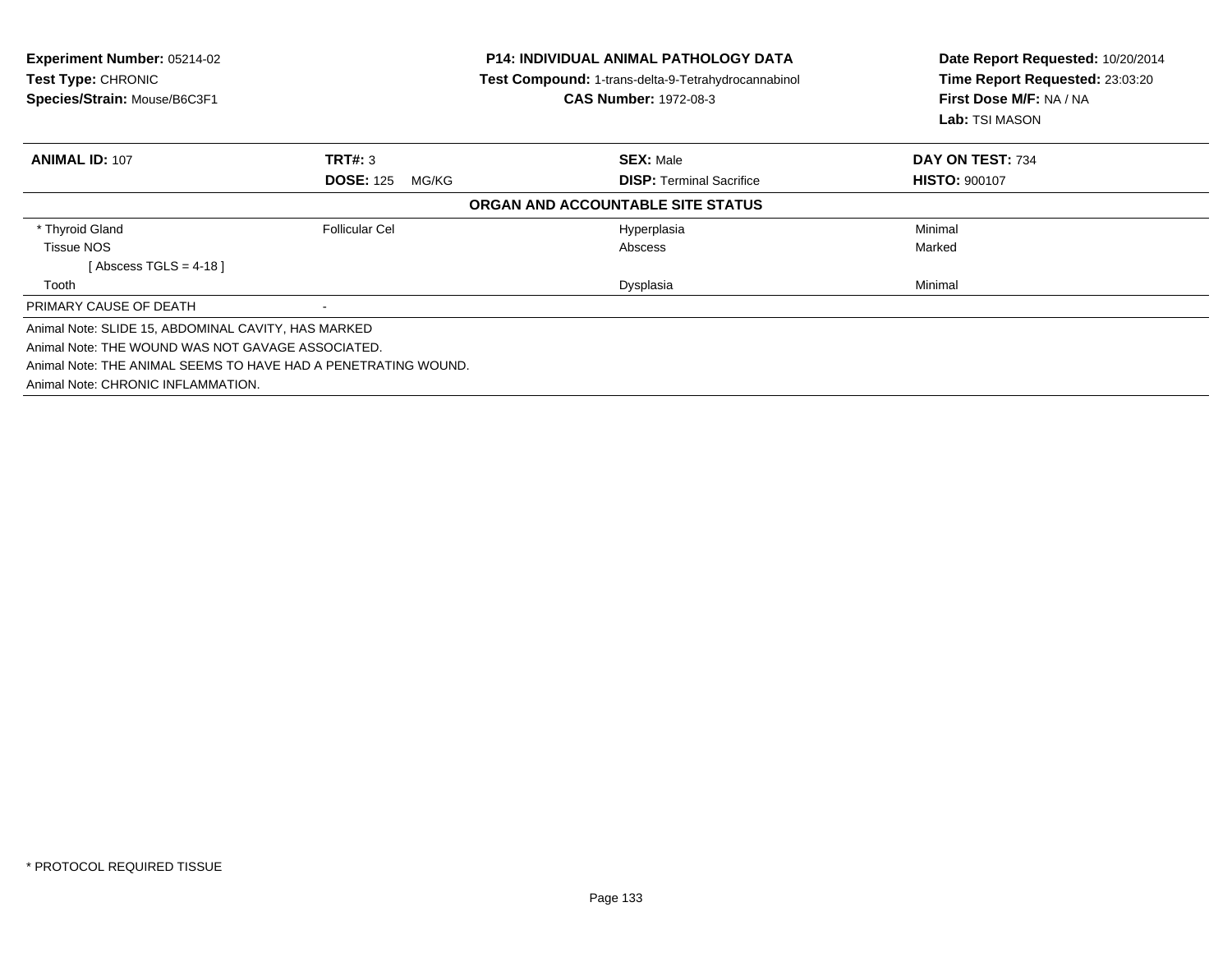# **P14: INDIVIDUAL ANIMAL PATHOLOGY DATA**

**Test Compound:** 1-trans-delta-9-Tetrahydrocannabinol

**CAS Number:** 1972-08-3

| <b>ANIMAL ID: 108</b>                      | <b>TRT#: 3</b>            | <b>SEX: Male</b>                  | DAY ON TEST: 731         |  |
|--------------------------------------------|---------------------------|-----------------------------------|--------------------------|--|
|                                            | <b>DOSE: 125</b><br>MG/KG | <b>DISP: Terminal Sacrifice</b>   | <b>HISTO: 900108</b>     |  |
|                                            |                           | ORGAN AND ACCOUNTABLE SITE STATUS |                          |  |
| <b>NORMAL</b>                              |                           |                                   |                          |  |
| * Adrenal Medulla                          | * Bone                    | * Bone Marrow                     | * Epididymis             |  |
| * Esophagus                                | * Gallbladder             | * Heart                           | * Intestine Large, Cecum |  |
| * Intestine Large, Colon                   | * Intestine Large, Rectum | * Intestine Small, Duodenum       | * Intestine Small. Ileum |  |
| * Intestine Small, Jejunum                 | * Islets, Pancreatic      | * Lung                            | * Lymph Node, Mandibular |  |
| * Mammary Gland                            | * Nose                    | * Pancreas                        | * Peripheral Nerve       |  |
| * Pituitary Gland                          | * Prostate                | * Salivary Glands                 | * Seminal Vesicle        |  |
| * Skeletal Muscle                          | * Skin                    | * Spinal Cord                     | * Stomach, Forestomach   |  |
| * Stomach, Glandular                       | * Testes                  | * Trachea                         | * Urinary Bladder        |  |
| <b>MISSING</b>                             |                           |                                   |                          |  |
| * Parathyroid Gland                        | * Thymus                  |                                   |                          |  |
| <b>OBSERVATIONS</b>                        |                           |                                   |                          |  |
| * Adrenal Cortex                           | Capsule                   | Hyperplasia                       | Minimal                  |  |
| * Brain                                    |                           | Mineralization                    | Minimal                  |  |
| * Kidney                                   |                           | Mineralization                    | Minimal                  |  |
| * Liver                                    |                           | <b>Fatty Change</b>               | Minimal                  |  |
|                                            |                           | Hepatocellular Adenoma            |                          |  |
| [ Hepatocellular Adenoma TGLS = 1-2.01 ]   |                           |                                   |                          |  |
| * Lymph Node, Mesenteric                   |                           | Hyperplasia                       | Lymphoid, Moderate       |  |
|                                            |                           | Lymphoma Malignant Mixed          |                          |  |
| [Hyperplasia TGLS = $2-5.01$ ]             |                           |                                   |                          |  |
| [ Lymphoma Malignant Mixed TGLS = 2-5.01 ] |                           |                                   |                          |  |
| * Preputial Gland                          |                           | Atrophy                           | Mild                     |  |
|                                            |                           | Inflammation                      | Chronic, Mild            |  |
| * Spleen                                   | Red Pulp                  | Hematopoietic Cell Proliferation  | Minimal                  |  |
|                                            |                           | Lymphoma Malignant Mixed          |                          |  |
| * Thyroid Gland                            | <b>Follicular Cel</b>     | Hyperplasia                       | Minimal                  |  |
| Tooth                                      |                           | Dysplasia                         | Mild                     |  |
| PRIMARY CAUSE OF DEATH                     |                           |                                   |                          |  |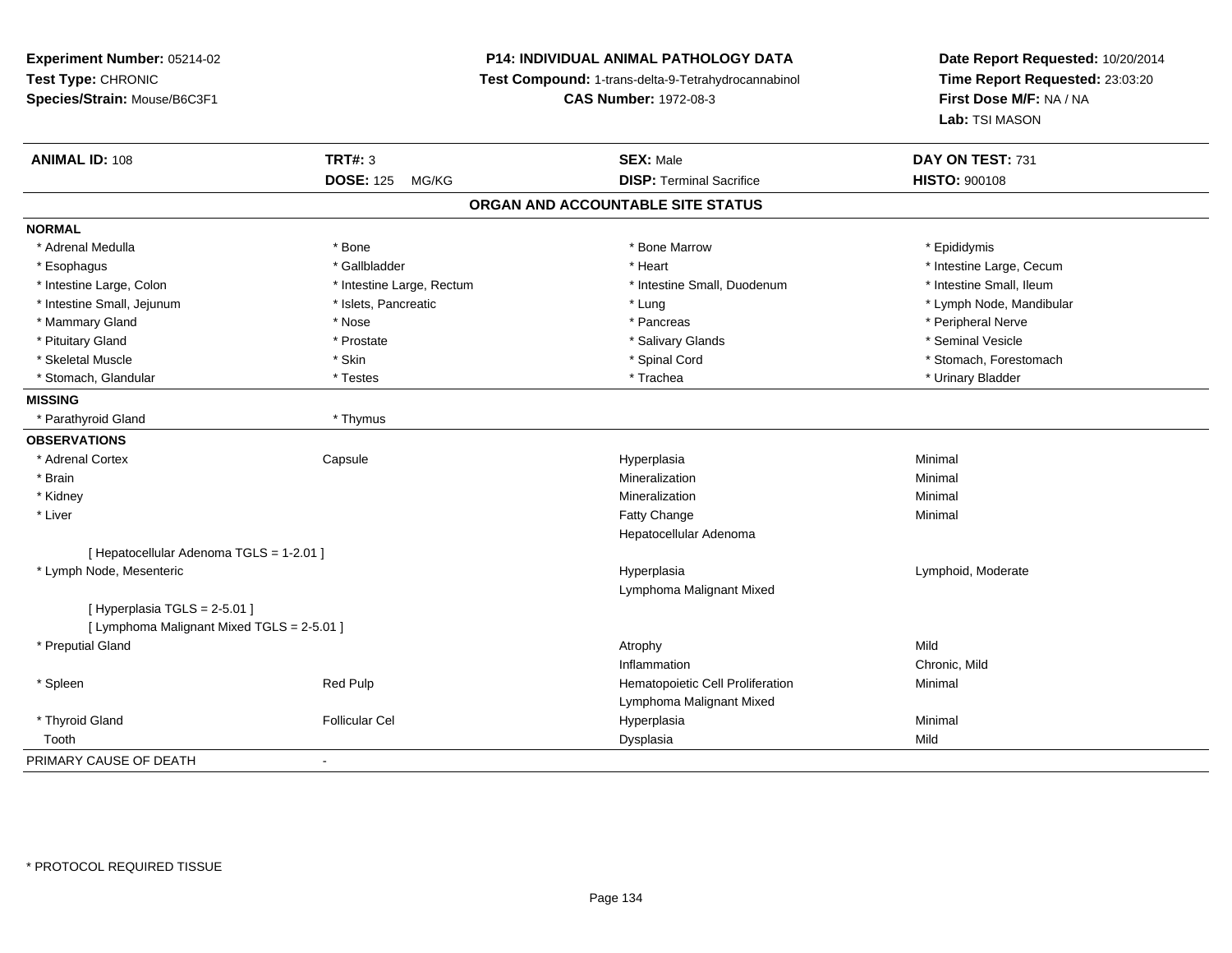# **P14: INDIVIDUAL ANIMAL PATHOLOGY DATA**

**Test Compound:** 1-trans-delta-9-Tetrahydrocannabinol

**CAS Number:** 1972-08-3

| <b>ANIMAL ID: 109</b>                    | <b>TRT#: 3</b>            | <b>SEX: Male</b>                  | DAY ON TEST: 730          |  |
|------------------------------------------|---------------------------|-----------------------------------|---------------------------|--|
|                                          | <b>DOSE: 125</b><br>MG/KG | <b>DISP: Terminal Sacrifice</b>   | <b>HISTO: 900109</b>      |  |
|                                          |                           | ORGAN AND ACCOUNTABLE SITE STATUS |                           |  |
| <b>NORMAL</b>                            |                           |                                   |                           |  |
| * Adrenal Cortex                         | * Adrenal Medulla         | * Bone                            | * Bone Marrow             |  |
| * Brain                                  | * Epididymis              | * Esophagus                       | * Gallbladder             |  |
| * Heart                                  | * Intestine Large, Cecum  | * Intestine Large, Colon          | * Intestine Large, Rectum |  |
| * Intestine Small, Duodenum              | * Intestine Small, Ileum  | * Intestine Small, Jejunum        | * Islets, Pancreatic      |  |
| * Lung                                   | * Lymph Node, Mandibular  | * Lymph Node, Mesenteric          | * Mammary Gland           |  |
| * Nose                                   | * Pancreas                | * Parathyroid Gland               | * Peripheral Nerve        |  |
| * Pituitary Gland                        | * Prostate                | * Salivary Glands                 | * Seminal Vesicle         |  |
| * Skeletal Muscle                        | * Skin                    | * Spinal Cord                     | * Stomach, Glandular      |  |
| * Testes                                 | * Thymus                  | * Trachea                         | * Urinary Bladder         |  |
| <b>OBSERVATIONS</b>                      |                           |                                   |                           |  |
| * Kidney                                 |                           | Mineralization                    | Minimal                   |  |
|                                          |                           | Nephropathy                       | Minimal                   |  |
| * Liver                                  |                           | Hepatocellular Adenoma            |                           |  |
| [ Hepatocellular Adenoma TGLS = 1-2.01 ] |                           |                                   |                           |  |
| * Preputial Gland                        |                           | Inflammation                      | Chronic, Mild             |  |
| * Spleen                                 | Lymph Follic              | Hyperplasia                       | Lymphoid, Minimal         |  |
| * Stomach, Forestomach                   |                           | Hyperplasia                       | Squamous, Moderate        |  |
|                                          |                           | Ulcer                             | Mild                      |  |
| [Hyperplasia TGLS = $2-6.01$ ]           |                           |                                   |                           |  |
| * Thyroid Gland                          | <b>Follicular Cel</b>     | Hyperplasia                       | Minimal                   |  |
| Tooth                                    |                           | Dysplasia                         | Moderate                  |  |
| PRIMARY CAUSE OF DEATH                   |                           |                                   |                           |  |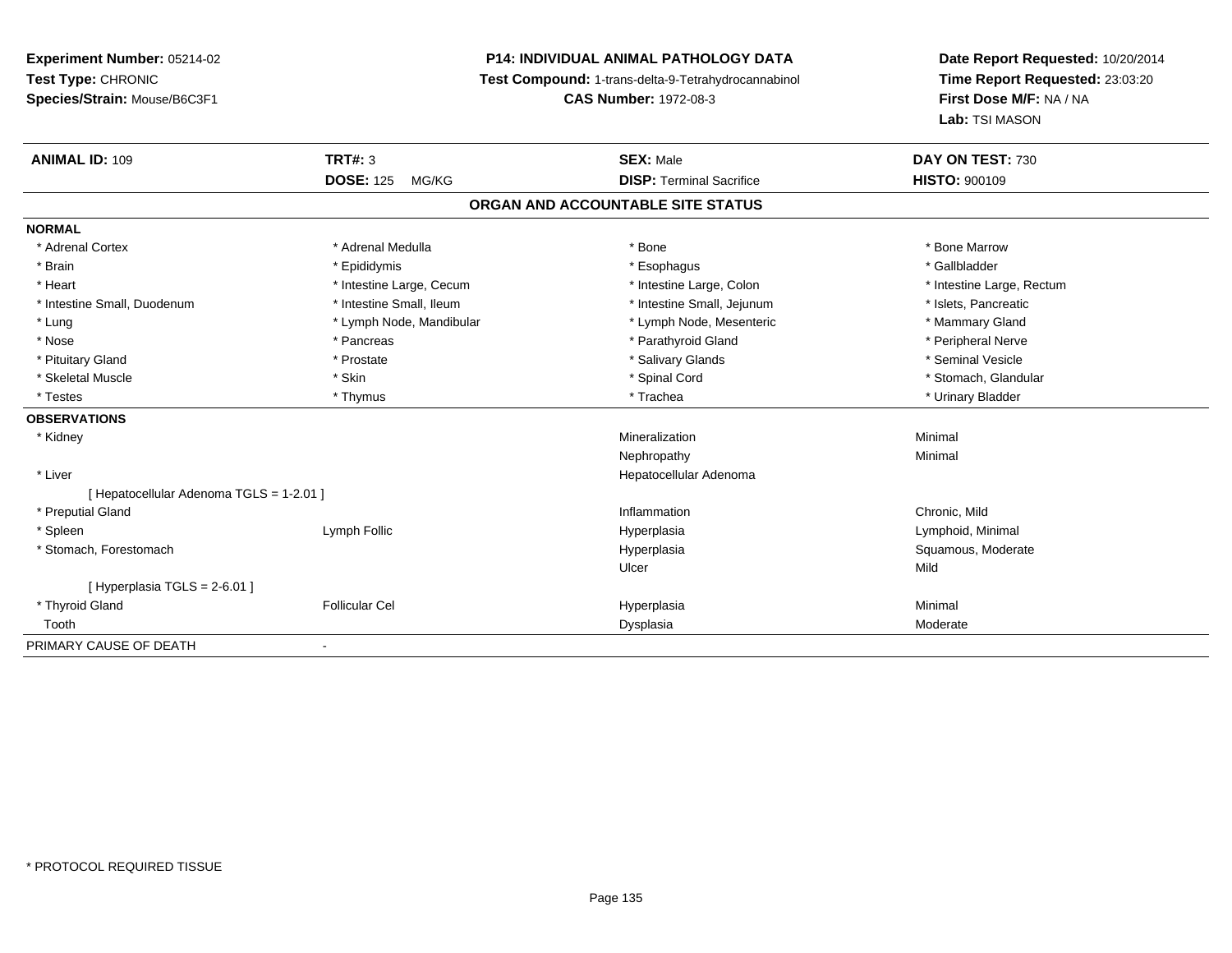**Experiment Number:** 05214-02**Test Type:** CHRONIC **Species/Strain:** Mouse/B6C3F1**P14: INDIVIDUAL ANIMAL PATHOLOGY DATA Test Compound:** 1-trans-delta-9-Tetrahydrocannabinol **CAS Number:** 1972-08-3**Date Report Requested:** 10/20/2014**Time Report Requested:** 23:03:20**First Dose M/F:** NA / NA**Lab:** TSI MASON**ANIMAL ID:** 110**C TRT#:** 3 **SEX:** Male **DAY ON TEST:** 734 **DOSE:** 125 MG/KG**DISP:** Terminal Sacrifice **HISTO:** 900110 **ORGAN AND ACCOUNTABLE SITE STATUSNORMAL**\* Adrenal Medulla \* \* Annual Medulla \* Brain \* Bone \* \* Bone Marrow \* Bone Marrow \* \* Brain \* Brain \* Brain \* Brain \* Brain \* Brain \* Brain \* Brain \* Brain \* Brain \* Brain \* Brain \* Brain \* Brain \* Brain \* Brain \* Brain \* \* Heart \* Epididymis \* Esophagus \* Gallbladder \* Heart\* Intestine Large, Cecum \* Intestine Large, Colon \* Intestine Large, Rectum \* Intestine Small, Duodenum \* Intestine Small, Ileum \* Intestine Small, Jejunum \* Islets, Pancreatic \* Liver\* Lung metal and the Lymph Node, Mandibular the theory of the Mesenteric Mesentery Mesentery Mesentery \* Peripheral Nerve \* Nose \* \* Pancreas \* \* Pancreas \* \* Pancreas \* \* Parathyroid Gland \* \* Peripheral Nerve \* Peripheral Nerve \* \* Skeletal Muscle \* Prostate \* \* Skeletal Muscle \* \* Salivary Glands \* \* Steminal Vesicle \* \* Seminal Vesicle \* \* Skeletal Muscle \* Skin \* Spinal Cord \* Spinal Cord \* Spinal Cord \* Spinal \* Spinal \* Stomach, Forestomach \* Stomach, Forestomach \* Stomach, Glandular \* \* \* Trachea \* \* Testes \* \* Thymus \* Thymus \* Thymus \* Trachea \* Trachea \* Urinary Bladder**MISSING** \* Mammary Gland \* Pituitary Gland**OBSERVATIONS** \* Adrenal Cortex Capsule Hyperplasia Minimal \* Kidneyy with the control of the control of the control of the control of the control of the control of the control of the control of the control of the control of the control of the control of the control of the control of the c n Minimal Nephropathyy the contract of the Minimal Minimal Section 1996 and the contract of the Minimal Section 1997 and the contract of the contract of the contract of the contract of the contract of the contract of the contract of the contra \* Preputial Glandd and the control of the control of the control of the control of the control of the control of the control of  $\lambda$ InflammationInflammation **Example 2** Chronic, Minimal Hyperplasia **Chronic 2 Chronic American**<br>
Marked \* Thyroid Gland Follicular Cel Hyperplasia Marked Toothh ann an Chomas ann an t-ainmeile ann an t-ainmeile ann an Dysplasia. Tha an t-ainmeile ann an Dysplasia ann an Dysplasia ann an t-ainmeile an an t-ainmeile ann an t-ainmeile an an t-ainmeile ann an t-ainmeile ann an t-ain PRIMARY CAUSE OF DEATH-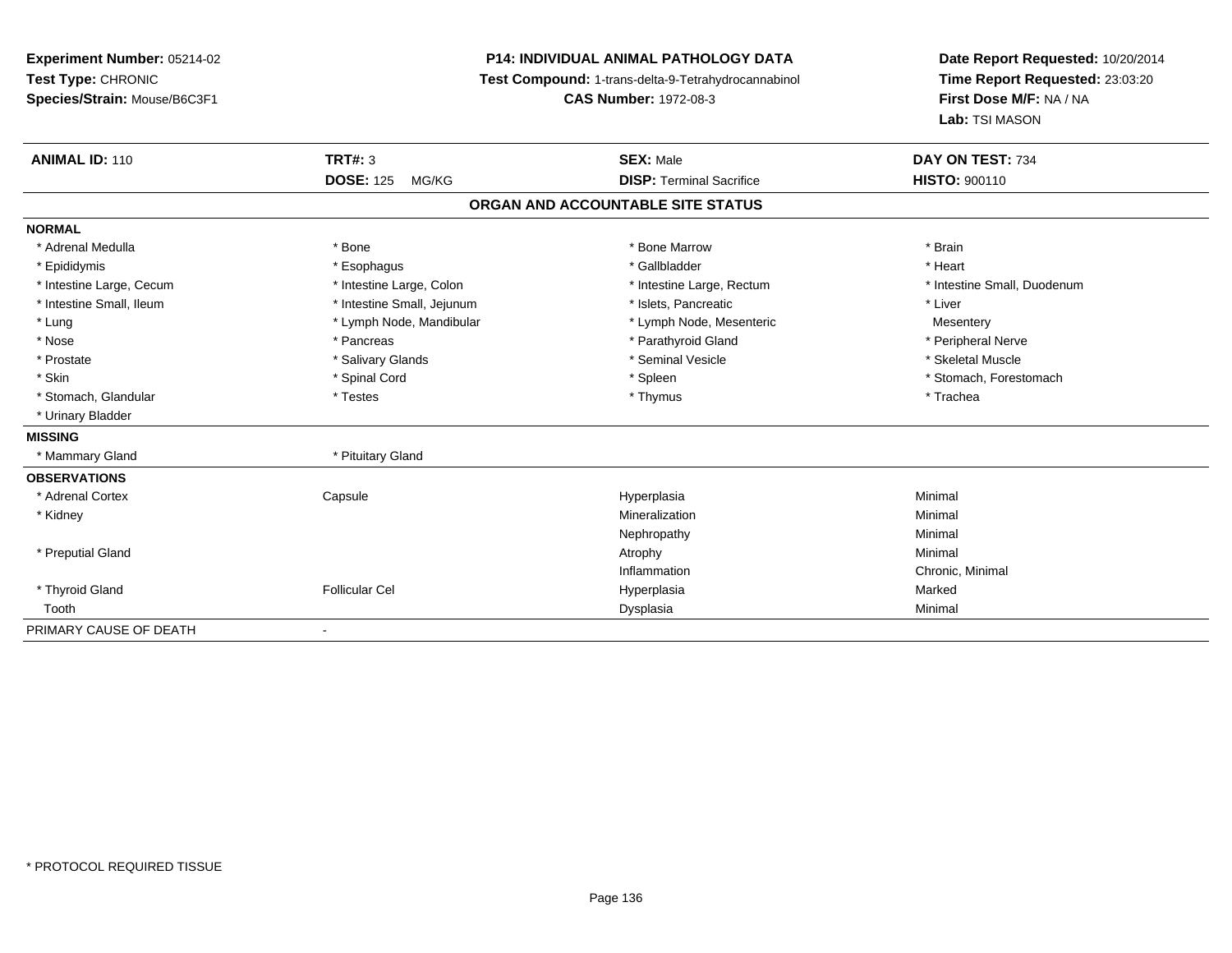# **P14: INDIVIDUAL ANIMAL PATHOLOGY DATA**

**Test Compound:** 1-trans-delta-9-Tetrahydrocannabinol

**CAS Number:** 1972-08-3

| <b>ANIMAL ID: 111</b>         | <b>TRT#: 3</b>            | <b>SEX: Male</b>                  | DAY ON TEST: 730          |
|-------------------------------|---------------------------|-----------------------------------|---------------------------|
|                               | <b>DOSE: 125</b><br>MG/KG | <b>DISP: Terminal Sacrifice</b>   | <b>HISTO: 900111</b>      |
|                               |                           | ORGAN AND ACCOUNTABLE SITE STATUS |                           |
| <b>NORMAL</b>                 |                           |                                   |                           |
| * Adrenal Cortex              | * Adrenal Medulla         | * Bone                            | * Bone Marrow             |
| * Brain                       | * Epididymis              | * Esophagus                       | * Gallbladder             |
| * Heart                       | * Intestine Large, Cecum  | * Intestine Large, Colon          | * Intestine Large, Rectum |
| * Intestine Small, Duodenum   | * Intestine Small, Ileum  | * Intestine Small, Jejunum        | * Islets, Pancreatic      |
| * Liver                       | * Lung                    | * Lymph Node, Mandibular          | * Lymph Node, Mesenteric  |
| * Mammary Gland               | * Peripheral Nerve        | * Pituitary Gland                 | * Prostate                |
| * Salivary Glands             | * Seminal Vesicle         | * Skeletal Muscle                 | * Skin                    |
| * Spinal Cord                 | * Stomach, Glandular      | * Testes                          | * Trachea                 |
| * Urinary Bladder             |                           |                                   |                           |
| <b>OBSERVATIONS</b>           |                           |                                   |                           |
| * Kidney                      |                           | Mineralization                    | Minimal                   |
|                               |                           | Nephropathy                       | Minimal                   |
| * Nose                        | Olfactory Epi             | Hyperplasia                       | Moderate                  |
|                               |                           | Inflammation                      | Acute, Mild               |
|                               |                           | Inflammation                      | Chronic, Moderate         |
| * Pancreas                    |                           | Atrophy                           | Minimal                   |
|                               |                           | <b>Infiltration Cellular</b>      | Lymphocyte, Minimal       |
| * Parathyroid Gland           |                           | Cyst                              |                           |
| * Preputial Gland             |                           | Inflammation                      | Chronic, Mild             |
| * Spleen                      | Lymph Follic              | Hyperplasia                       | Lymphoid, Minimal         |
| * Stomach, Forestomach        |                           | Hyperplasia                       | Squamous, Marked          |
|                               |                           | Ulcer                             | Mild                      |
| [ Hyperplasia TGLS = 1-6.01 ] |                           |                                   |                           |
| * Thymus                      |                           | Cyst                              |                           |
| * Thyroid Gland               | <b>Follicular Cel</b>     | Hyperplasia                       | Minimal                   |
| Tooth                         |                           | Dysplasia                         | Minimal                   |
| PRIMARY CAUSE OF DEATH        | $\blacksquare$            |                                   |                           |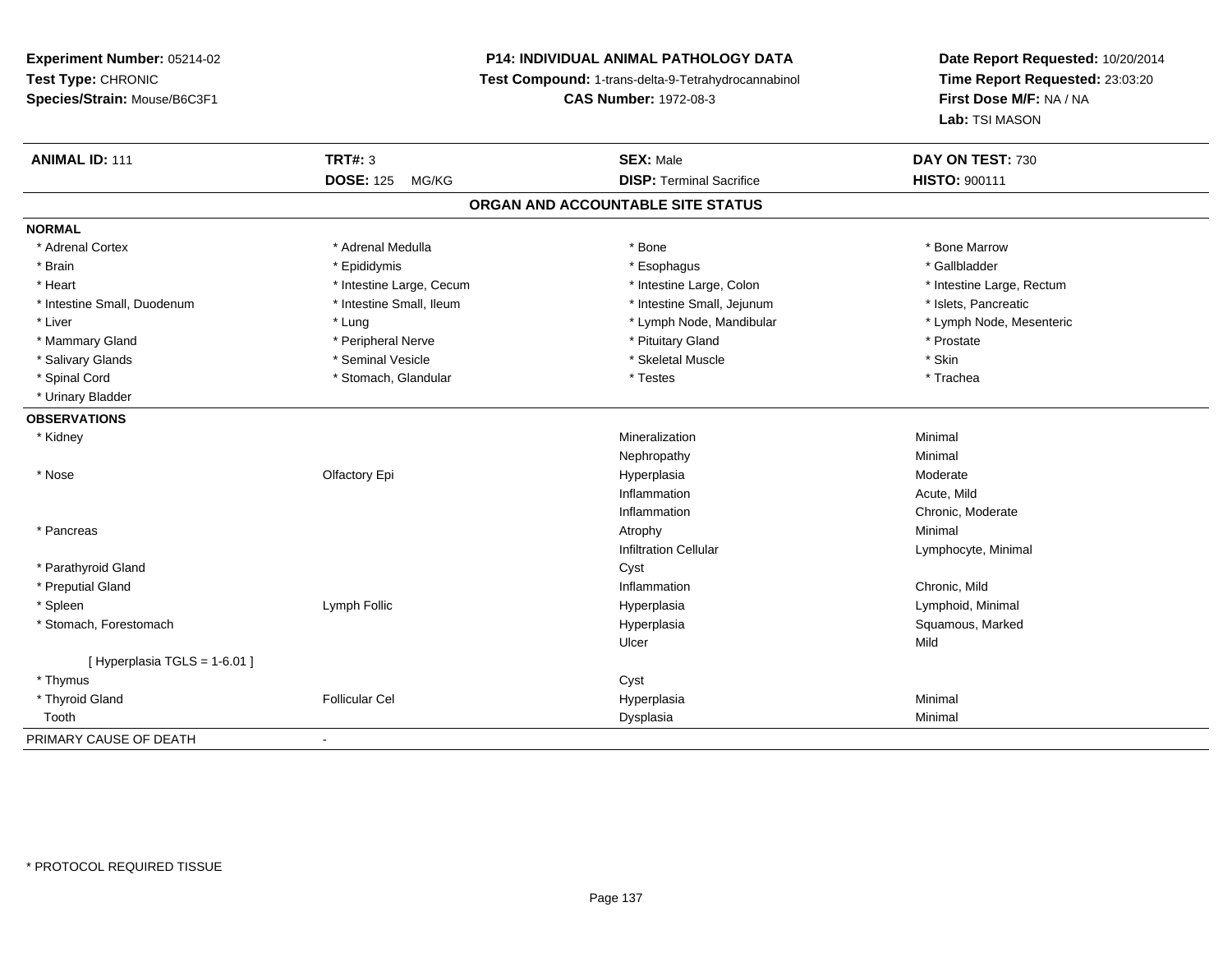# **P14: INDIVIDUAL ANIMAL PATHOLOGY DATA**

**Test Compound:** 1-trans-delta-9-Tetrahydrocannabinol

**CAS Number:** 1972-08-3

| <b>ANIMAL ID: 112</b>               | <b>TRT#: 3</b>            | <b>SEX: Male</b>                  | DAY ON TEST: 638         |
|-------------------------------------|---------------------------|-----------------------------------|--------------------------|
|                                     | <b>DOSE: 125</b><br>MG/KG | <b>DISP: Natural Death</b>        | <b>HISTO: 900112</b>     |
|                                     |                           | ORGAN AND ACCOUNTABLE SITE STATUS |                          |
| <b>NORMAL</b>                       |                           |                                   |                          |
| * Adrenal Medulla                   | * Bone                    | * Bone Marrow                     | * Epididymis             |
| * Esophagus                         | * Gallbladder             | * Heart                           | * Intestine Large, Cecum |
| * Intestine Large, Colon            | * Intestine Large, Rectum | * Intestine Small, Duodenum       | * Intestine Small, Ileum |
| * Intestine Small, Jejunum          | * Lymph Node, Mandibular  | * Lymph Node, Mesenteric          | * Mammary Gland          |
| * Nose                              | * Pancreas                | * Parathyroid Gland               | * Peripheral Nerve       |
| * Pituitary Gland                   | * Preputial Gland         | * Prostate                        | * Salivary Glands        |
| * Seminal Vesicle                   | * Skeletal Muscle         | * Skin                            | * Spinal Cord            |
| * Spleen                            | * Stomach, Glandular      | * Testes                          | * Thymus                 |
| * Trachea                           | * Urinary Bladder         |                                   |                          |
| <b>OBSERVATIONS</b>                 |                           |                                   |                          |
| * Adrenal Cortex                    | Capsule                   | Hyperplasia                       | Minimal                  |
| * Brain                             |                           | Mineralization                    | Minimal                  |
| * Islets, Pancreatic                |                           | Hyperplasia                       | Minimal                  |
| * Kidney                            |                           | Mineralization                    | Minimal                  |
|                                     |                           | Nephropathy                       | Minimal                  |
| * Liver                             |                           | Hepatocellular Adenoma            |                          |
| [Hepatocellular Adenoma TGLS = 1-2] |                           |                                   |                          |
| * Lung                              |                           | Hemorrhage                        | Minimal                  |
| * Stomach, Forestomach              |                           | Hyperplasia                       | Squamous, Moderate       |
| [Hyperplasia TGLS = 2-6.01]         |                           |                                   |                          |
| * Thyroid Gland                     | <b>Follicular Cel</b>     | Hyperplasia                       | Minimal                  |
| Tooth                               |                           | Dysplasia                         | Minimal                  |
| PRIMARY CAUSE OF DEATH              |                           |                                   |                          |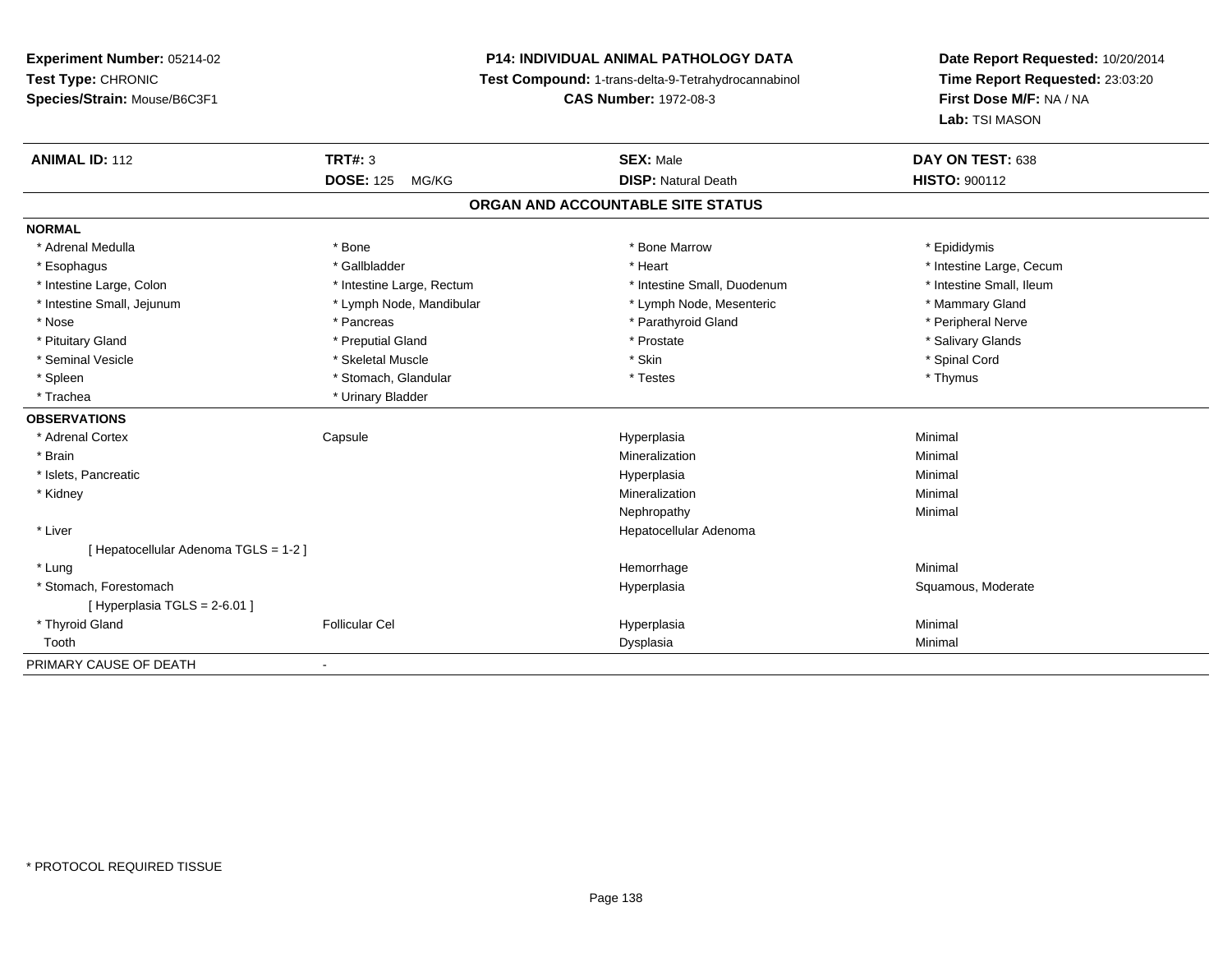**Experiment Number:** 05214-02**Test Type:** CHRONIC **Species/Strain:** Mouse/B6C3F1**P14: INDIVIDUAL ANIMAL PATHOLOGY DATA Test Compound:** 1-trans-delta-9-Tetrahydrocannabinol **CAS Number:** 1972-08-3**Date Report Requested:** 10/20/2014**Time Report Requested:** 23:03:20**First Dose M/F:** NA / NA**Lab:** TSI MASON**ANIMAL ID:** 113**TRT#:** 3 **SEX:** Male **DAY ON TEST:** 736 **DOSE:** 125 MG/KG**DISP:** Terminal Sacrifice **HISTO:** 900113 **ORGAN AND ACCOUNTABLE SITE STATUSNORMAL**\* Adrenal Medulla \* \* Annual Medulla \* Brain \* Bone \* \* Bone Marrow \* Bone Marrow \* \* Brain \* Brain \* Brain \* Brain \* Brain \* Brain \* Brain \* Brain \* Brain \* Brain \* Brain \* Brain \* Brain \* Brain \* Brain \* Brain \* Brain \* \* Heart \* Epididymis \* Esophagus \* Gallbladder \* Heart\* Intestine Large, Cecum \* Intestine Large, Colon \* Intestine Large, Rectum \* Intestine Small, Duodenum \* Intestine Small, Ileum \* \* Thestine Small, Jejunum \* Liver \* Liver \* Liver \* Thestine Small, Nejunum \* Lymph Node, Mandibular \* Lymph Node, Mesenteric \* \* Mammary Gland \* Mammary Gland \* Pancreas \* Peripheral Nerve \* Salivary Glands \* Pituitary Gland \* \* Then the state \* Preputial Gland \* Prosection \* Prostate \* \* Salivary Glands \* Salivary Glands \* Salivary Glands \* Salivary Glands \* Salivary Glands \* Salivary Glands \* Salivary Glands \* Salivary Glan \* Seminal Vesicle \* Skin \* Spinal Cord \* Spleen \* Thyroid Gland \* Stomach, Glandular \* Testes \* Thymus \* Thymus \* Thymus \* Thymus \* Thymus \* Thymus \* Thymus \* Thymus \* Thymus \* Trachea **\*** Urinary Bladder **OBSERVATIONS** \* Adrenal Cortex Capsule Hyperplasia Minimal Hypertrophyy the contract of the Minimal Minimal Section 1996 and the contract of the Minimal Section 1997 and the contract of the contract of the contract of the contract of the contract of the contract of the contract of the contra \* Islets, Pancreaticc description of the control of the control of the control of the control of the control of the control of the control of the control of the control of the control of the control of the control of the control of the contro Hyperplasia eta alderate eta alderate eta alderate eta alderate eta alderate eta alderate eta alderate \* Kidneyy with the control of the control of the control of the control of the control of the control of the control of the control of the control of the control of the control of the control of the control of the control of the c n Minimal Nephropathyy the contract of the Minimal Minimal Section 1996 and the contract of the Minimal Section 1997 and the contract of the contract of the contract of the contract of the contract of the contract of the contract of the contra \* Lung Alveolar/Bronchiolar Adenoma [ Alveolar/Bronchiolar Adenoma TGLS = 1-1.01 ] \* Nosee inflammation control of the control of the control of the control of the control of the control of the control of the control of the control of the control of the control of the control of the control of the control of t \* Parathyroid Glandd Cyst \* Skeletal Musclee de la controllata de la controllata de la controllata de la controllata de la controllata de la controllata d<br>Degeneration \* Stomach, Forestomachh ann an t-ìre ann am Suid-Africa ann an t-ìre ann am Mhore anns an Suid-Africa ann an Suid-Africa ann an Suid-Ulcerr Mild  $[$  Hyperplasia TGLS = 2-6.01 ] PRIMARY CAUSE OF DEATH-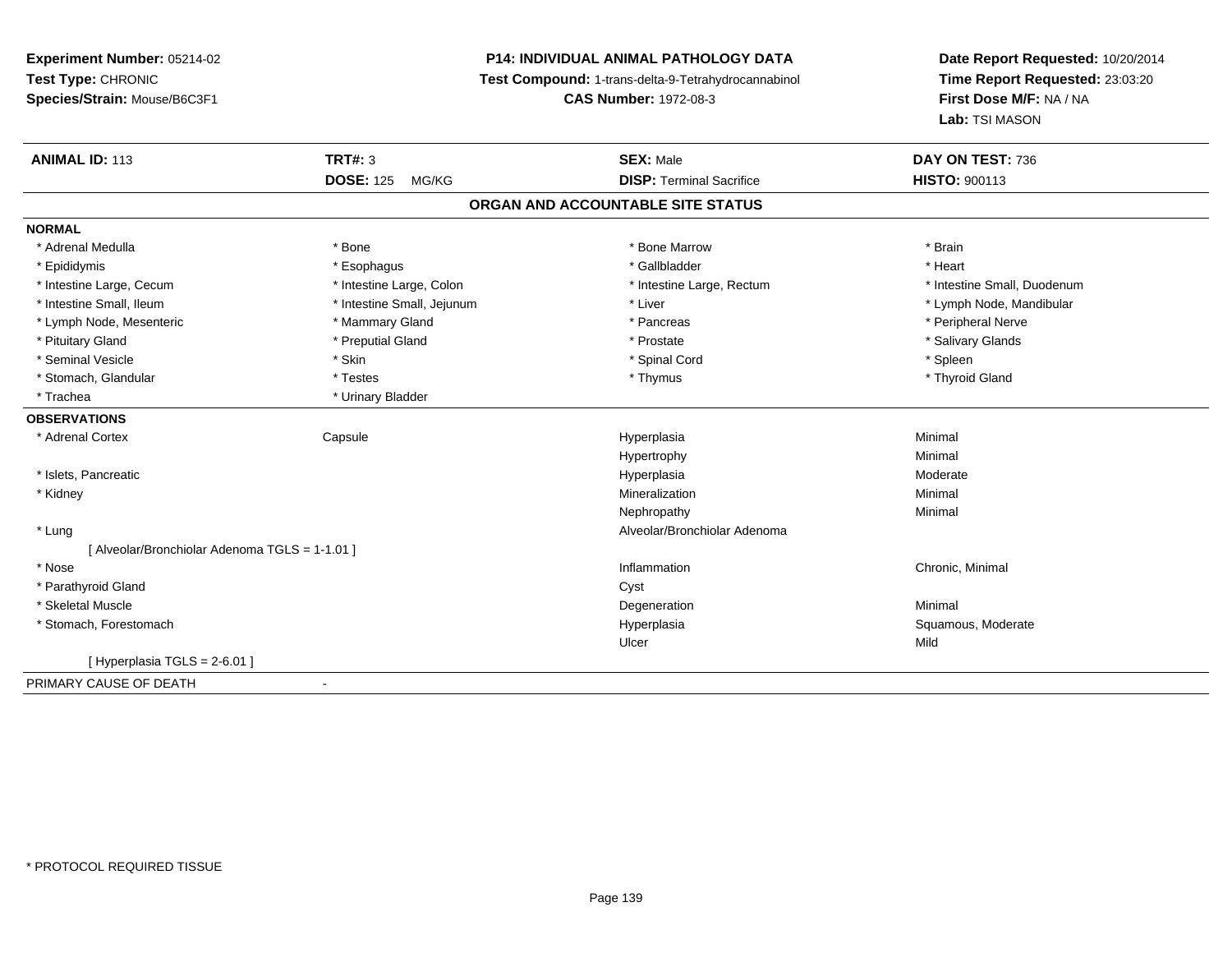**Experiment Number:** 05214-02**Test Type:** CHRONIC **Species/Strain:** Mouse/B6C3F1**P14: INDIVIDUAL ANIMAL PATHOLOGY DATA Test Compound:** 1-trans-delta-9-Tetrahydrocannabinol **CAS Number:** 1972-08-3**Date Report Requested:** 10/20/2014**Time Report Requested:** 23:03:20**First Dose M/F:** NA / NA**Lab:** TSI MASON**ANIMAL ID:** 114 **TRT#:** <sup>3</sup> **SEX:** Male **DAY ON TEST:** <sup>736</sup> **DOSE:** 125 MG/KG**DISP:** Terminal Sacrifice **HISTO:** 900114 **ORGAN AND ACCOUNTABLE SITE STATUSNORMAL**\* Adrenal Medulla \* Adrenal Medulla \* \* The matter of the state of the state of the Marrow \* Bone Marrow \* Adrenal Medulla \* Epididymis \* Epididymis \* Bone Marrow \* Adrenal Medulla \* Epididymis \* Epididymis \* Epididymis \* Epididymis \* Epidi \* Esophagus \* https://www.fragustage.com/web/2019/heart \* Heart \* Heart \* Heart \* Intestine Large, Cecum \* Intestine Large, Cecum \* Gallbladder \* Callbladder \* 11 and 12 and 12 and 12 and 12 and 12 and 12 and 12 and 12 and \* Intestine Small, Ileum \* Intestine Large, Colon \* Intestine Large, Rectum \* Intestine Small, Duodenum \* Intestine Small, Duodenum \* Intestine Small, Jejunum \* 1997 \* The state of the state of the state of the state of the state of the state  $*$  Lung \* Peripheral Nerve \* Lymph Node, Mandibular \* Lymph Node, Mesenteric \* Pancreas \* Pancreas \* Pancreas \* Pancreas \* Pancreas \* Pancreal Nerve \* Seminal Vesicle \* Pituitary Gland \* \* \* \* Prostate \* \* Prostate \* \* Salivary Glands \* \* Salivary Glands \* \* Seminal Vesicle \* Skeletal Muscle \* Skin \* Spinal Cord \* Spleen \* Thymus \* Stomach, Forestomach \* Testes \* Stomach, Glandular \* Testes \* Testes \* Testes \* Testes \* Testes \* Testes \* T \* Trachea \* Urinary Bladder**MISSING**\* Mammary Gland \* Parathyroid Gland **OBSERVATIONS** \* Adrenal Cortex Capsule Hyperplasia Minimal Hyperplasiaa **Minimal** Hypertrophyy the contract of the Minimal Minimal Section 1, 1986, 1987, 1988, 1988, 1988, 1988, 1988, 1988, 198 \* Brainn and the controller of the controller of the controller of the Minimal Mineralization and the controller of the Minimal Minimal  $\alpha$  \* Kidneyy with the control of the control of the control of the control of the control of the control of the control of the control of the control of the control of the control of the control of the control of the control of the c n Minimal Nephropathyy the contract of the Minimal Minimal Section 1996 and the contract of the Minimal Section 1997 and the contract of the contract of the contract of the contract of the contract of the contract of the contract of the contra \* Nosee the contraction of the contraction of the contraction of the contraction of the chronic, Minimal on the chronic, Minimal or  $\mathbb{R}^n$  \* Preputial Glandd and the control of the control of the control of the control of the control of the control of the control of  $\lambda$ InflammationInflammation **Example 2** Chronic, Mild<br>
Hyperplasia<br>
Mild \* Thyroid Gland Follicular Cel Hyperplasia Mild Toothh ann an Chomas ann an t-ainmeile ann an t-ainmeile ann an Dysplasia. Tha an t-ainmeile ann an Dysplasia ann an Dysplasia ann an t-ainmeile an an t-ainmeile ann an t-ainmeile an an t-ainmeile ann an t-ainmeile ann an t-ain PRIMARY CAUSE OF DEATH-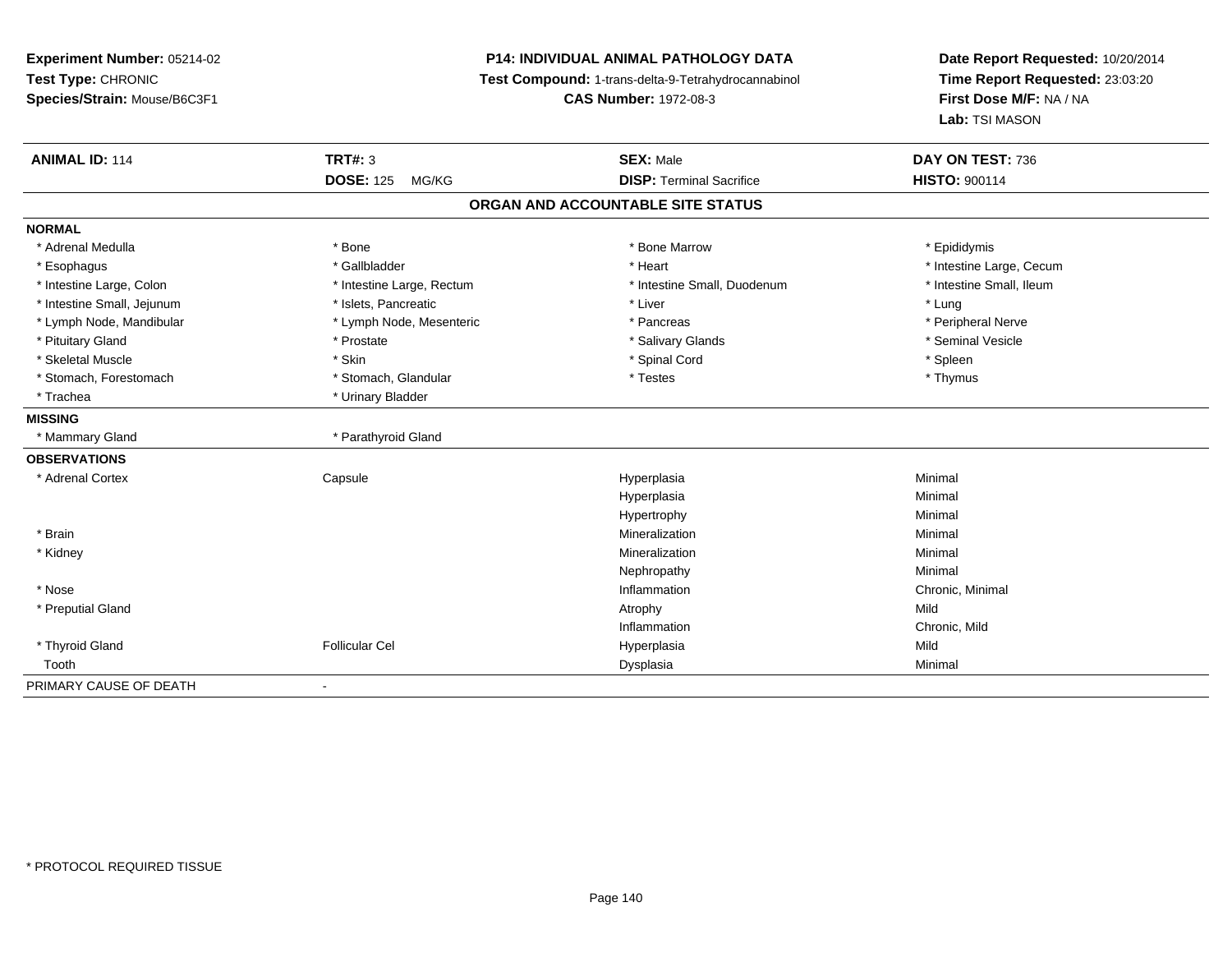**Experiment Number:** 05214-02**Test Type:** CHRONIC **Species/Strain:** Mouse/B6C3F1**P14: INDIVIDUAL ANIMAL PATHOLOGY DATA Test Compound:** 1-trans-delta-9-Tetrahydrocannabinol **CAS Number:** 1972-08-3**Date Report Requested:** 10/20/2014**Time Report Requested:** 23:03:20**First Dose M/F:** NA / NA**Lab:** TSI MASON**ANIMAL ID:** 115**TRT#:** 3 **SEX:** Male **DAY ON TEST:** 730 **DOSE:** 125 MG/KG**DISP:** Terminal Sacrifice **HISTO:** 900115 **ORGAN AND ACCOUNTABLE SITE STATUSNORMAL**\* Adrenal Medulla \* \* Annual Medulla \* Brain \* Bone \* \* Bone Marrow \* Bone Marrow \* \* Brain \* Brain \* Brain \* Brain \* Brain \* Brain \* Brain \* Brain \* Brain \* Brain \* Brain \* Brain \* Brain \* Brain \* Brain \* Brain \* Brain \* \* Heart \* Epididymis \* Esophagus \* Gallbladder \* Heart \* Intestine Large, Cecum \* Intestine Large, Colon \* Intestine Large, Rectum \* Intestine Small, Duodenum \* Intestine Small, Ileum \* Intestine Small, Jejunum \* Liver \* Mammary Gland\* Pancreas \* Parathyroid Gland \* Parathyroid Gland \* Peripheral Nerve \* Peripheral Nerve \* Pituitary Gland \* Skeletal Muscle \* Prostate \* \* Skeletal Muscle \* \* Salivary Glands \* \* Steminal Vesicle \* \* Seminal Vesicle \* \* Skeletal Muscle \* Stomach. Glandular \* Skin \* Stomach, Glandular \* Spinal Cord \* \* Stomach, Stomach, Glandular \* Spinal Cord \* \* Stomach, Glandular \* Testes \* Thymus \* Trachea \* Urinary Bladder **MISSING**\* Lymph Node, Mandibular \* Lymph Node, Mesenteric **OBSERVATIONS** \* Adrenal Cortex**Capsule**  Hyperplasia Minimal Hypertrophyy the contract of the Minimal Minimal Section 1, 1986, 1987, 1988, 1988, 1988, 1988, 1988, 1988, 198 Eyee and the state of the state of the state of the state of the state of the state of the state of the state of the state of the state of the state of the state of the state of the state of the state of the state of the stat [ Phthisis Bulbi TGLS = 1-15 ] \* Islets, Pancreaticc and the control of the control of the control of the control of the control of the control of the control of the control of the control of the control of the control of the control of the control of the control of the co a Mild \* Kidneyy with the control of the control of the control of the control of the control of the control of the control of the control of the control of the control of the control of the control of the control of the control of the c n Minimal Nephropathyy the contract of the Minimal Minimal Section 1996 and the contract of the Minimal Section 1997 and the contract of the contract of the contract of the contract of the contract of the contract of the contract of the contra \* LungAlveolar/Bronchiolar Adenoma<br>Inflammation \* Nosee and the contract of the contract of the contract of the contract of the contract of the chronic, Mild and the chronic, Mild and the chronic, Mild and the chronic state of the chronic state of the chronic state of the chr \* Preputial Glandd and the control of the control of the control of the control of the control of the control of the control of  $\lambda$ Inflammation Chronic, Minimal \* Stomach, Forestomachh ann an t-aisiad ann am Suid-Africa ann an Suid-Africa ann an Suid-Africa ann an Suid-Africa ann an Suid-Africa ann an Suid-Africa ann an Suid-Africa ann an Suid-Africa ann an Suid-Africa ann an Suid-Africa ann an Suid-Af Ulcerr **Mild**  $[$  Hyperplasia TGLS = 2-6.01 ] \* Thyroid Gland Follicular Cel Hyperplasia Minimal Toothh ann an t-Iomraid ann an t-Iomraid ann an t-Iomraid ann an t-Iomraid ann an t-Iomraid ann an t-Iomraid ann an<br>Iomraid an t-Iomraid ann an t-Iomraid ann an t-Iomraid ann an t-Iomraid ann an t-Iomraid ann an t-Iomraid ann PRIMARY CAUSE OF DEATH-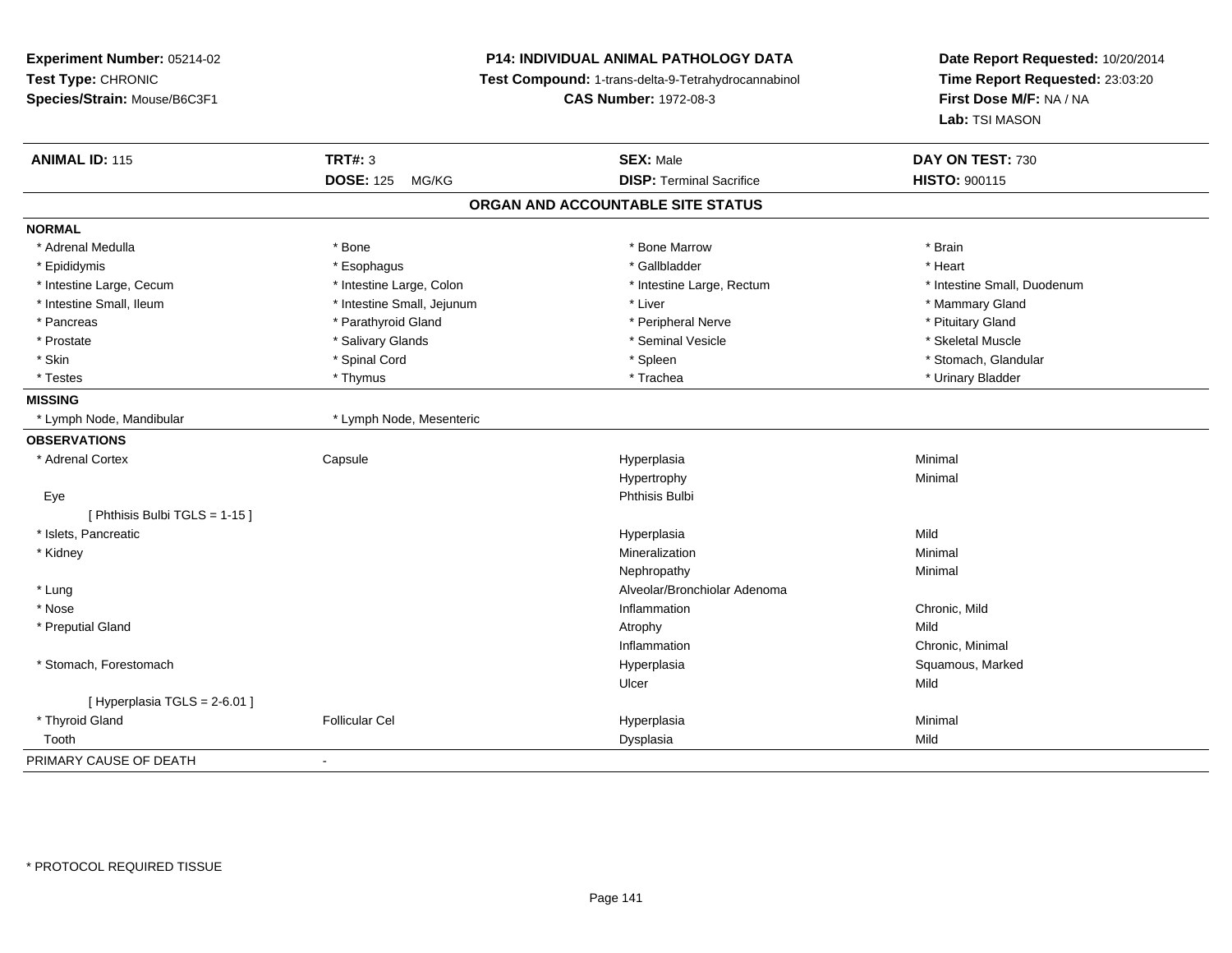# **P14: INDIVIDUAL ANIMAL PATHOLOGY DATA**

**Test Compound:** 1-trans-delta-9-Tetrahydrocannabinol

**CAS Number:** 1972-08-3

| <b>ANIMAL ID: 116</b>        | <b>TRT#: 3</b>            | <b>SEX: Male</b>                  | DAY ON TEST: 731         |  |
|------------------------------|---------------------------|-----------------------------------|--------------------------|--|
|                              | <b>DOSE: 125</b><br>MG/KG | <b>DISP: Terminal Sacrifice</b>   | HISTO: 900116            |  |
|                              |                           | ORGAN AND ACCOUNTABLE SITE STATUS |                          |  |
| <b>NORMAL</b>                |                           |                                   |                          |  |
| * Adrenal Medulla            | * Bone                    | * Bone Marrow                     | * Epididymis             |  |
| * Esophagus                  | * Gallbladder             | * Heart                           | * Intestine Large, Cecum |  |
| * Intestine Large, Colon     | * Intestine Large, Rectum | * Intestine Small, Duodenum       | * Intestine Small, Ileum |  |
| * Intestine Small, Jejunum   | * Islets, Pancreatic      | * Lung                            | * Lymph Node, Mesenteric |  |
| * Nose                       | * Pancreas                | * Parathyroid Gland               | * Peripheral Nerve       |  |
| * Pituitary Gland            | * Prostate                | * Salivary Glands                 | * Seminal Vesicle        |  |
| * Skeletal Muscle            | * Skin                    | * Spinal Cord                     | * Spleen                 |  |
| * Stomach, Forestomach       | * Stomach, Glandular      | * Testes                          | * Thymus                 |  |
| * Thyroid Gland              | * Trachea                 | * Urinary Bladder                 |                          |  |
| <b>MISSING</b>               |                           |                                   |                          |  |
| * Mammary Gland              |                           |                                   |                          |  |
| <b>OBSERVATIONS</b>          |                           |                                   |                          |  |
| * Adrenal Cortex             | Capsule                   | Hyperplasia                       | Minimal                  |  |
| * Brain                      |                           | Mineralization                    | Minimal                  |  |
| Harderian Gland              |                           | Adenoma                           |                          |  |
| [Adenoma TGLS = $2-15$ ]     |                           |                                   |                          |  |
| * Kidney                     |                           | Mineralization                    | Minimal                  |  |
|                              |                           | Nephropathy                       | Minimal                  |  |
| * Liver                      |                           | Inflammation                      | Chronic, Minimal         |  |
| [Inflammation TGLS = $3-2$ ] |                           |                                   |                          |  |
| * Lymph Node, Mandibular     |                           | Hyperplasia                       | Lymphoid, Moderate       |  |
| * Preputial Gland            |                           | Atrophy                           | Minimal                  |  |
|                              |                           | Hyperplasia                       | Minimal                  |  |
|                              |                           | Inflammation                      | Chronic, Minimal         |  |
| Tooth                        |                           | Abscess                           | Marked                   |  |
|                              |                           | Dysplasia                         | Marked                   |  |
| [Abscess TGLS = $4-9$ ]      |                           |                                   |                          |  |
| PRIMARY CAUSE OF DEATH       | $\blacksquare$            |                                   |                          |  |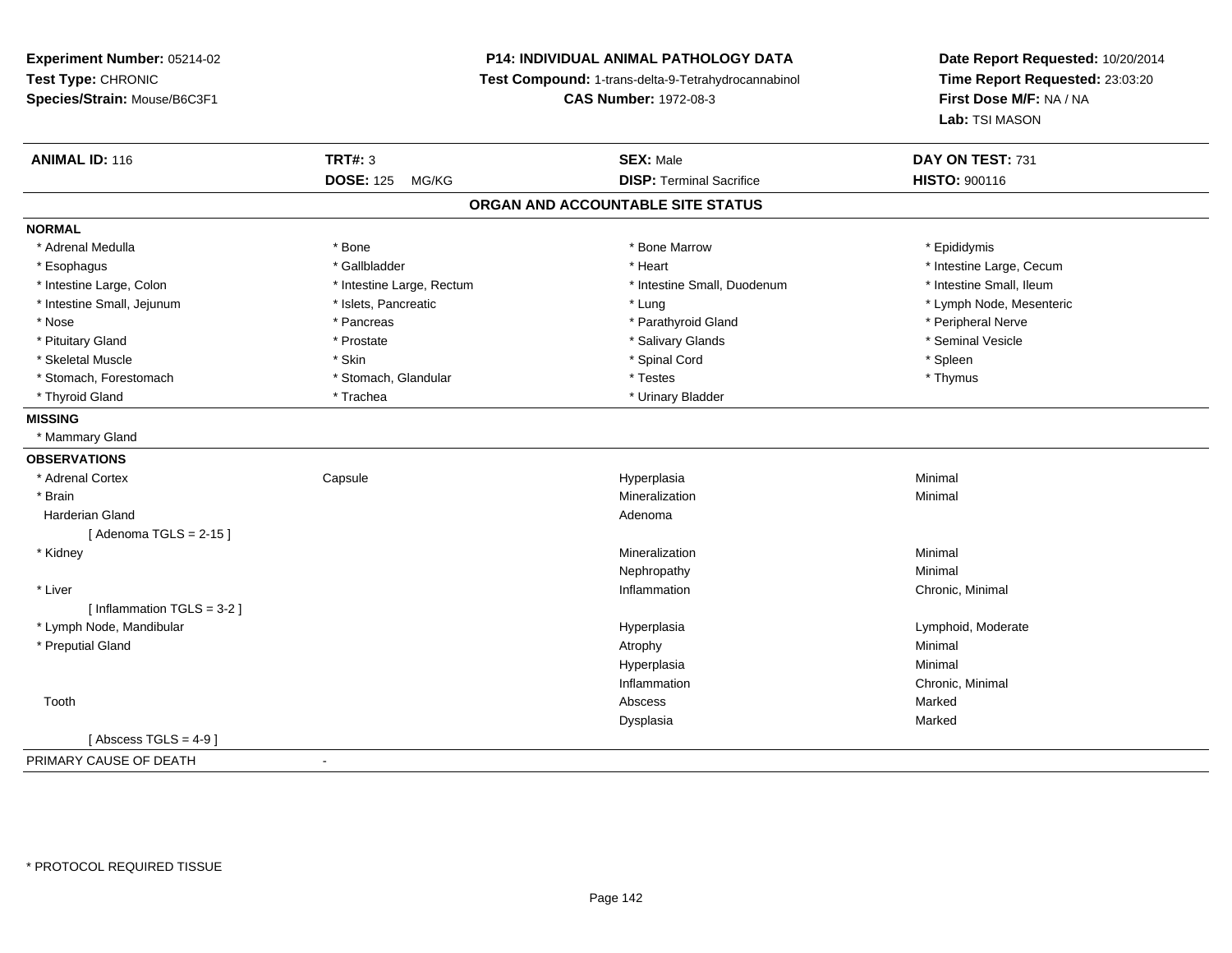**Experiment Number:** 05214-02**Test Type:** CHRONIC **Species/Strain:** Mouse/B6C3F1**P14: INDIVIDUAL ANIMAL PATHOLOGY DATA Test Compound:** 1-trans-delta-9-Tetrahydrocannabinol **CAS Number:** 1972-08-3**Date Report Requested:** 10/20/2014**Time Report Requested:** 23:03:20**First Dose M/F:** NA / NA**Lab:** TSI MASON**ANIMAL ID:** 117 **TRT#:** <sup>3</sup> **SEX:** Male **DAY ON TEST:** <sup>731</sup> **DOSE:** 125 MG/KG**DISP:** Terminal Sacrifice **HISTO:** 900117 **ORGAN AND ACCOUNTABLE SITE STATUSNORMAL**\* Adrenal Medulla \* Adrenal Medulla \* \* The matter of the state of the state of the Marrow \* Bone Marrow \* Adrenal Medulla \* Epididymis \* Epididymis \* Bone Marrow \* Adrenal Medulla \* Epididymis \* Epididymis \* Epididymis \* Epididymis \* Epidi \* Esophagus \* https://www.fragustage.com/web/2019/heart \* Heart \* Heart \* Heart \* Intestine Large, Cecum \* Intestine Large, Cecum \* Gallbladder \* Callbladder \* 11 and 12 and 12 and 12 and 12 and 12 and 12 and 12 and 12 and \* Intestine Small, Ileum \* Intestine Large, Colon \* Intestine Large, Rectum \* Intestine Small, Duodenum \* Intestine Small, Duodenum \* Intestine Small, Jejunum \* 1997 \* The state of the state of the state of the state of the state of the state  $\sim$  \* Lung \* Lung \* Lung \* Lung \* Lung \* Lung \* Lung \* Lung \* Lung \* Lung \* Lung \* Lung \* Lung \* Lung \* Lung \* \* Parathyroid Gland \* Lymph Node, Mandibular \* Nose \* Pancreas \* Pancreas \* Pancreas \* Pancreas \* Pancreas \* Pancreas \* Pancreas \* Pancreas \* Pancreas \* Pancreas \* Pancreas \* Pancreas \* Pancreas \* Pancreas \* Pancreas \* Pancreas \* Pancreas \* P \* Peripheral Nerve \* \* And the state \* Pituitary Gland \* Prosection \* Prostate \* Prostate \* Salivary Glands \* Salivary Glands \* Salivary Glands \* Salivary Glands \* Salivary Glands \* Salivary Glands \* Salivary Glands \* Sali \* Seminal Vesicle \* \* Spinal Cord \* Skeletal Muscle \* \* Skin \* \* Skin \* \* Spinal Vesicle \* Spinal Cord \* Spinal Cord \* Stomach, Glandular \* Trachea \* Testes \* Thymus \* Thymus \* Thymus \* Thymus \* Trachea \* Trachea \* Urinary Bladder**MISSING** \* Mammary Gland**OBSERVATIONS** \* Adrenal Cortex Capsule Hyperplasia Minimal \* Brainn and the controller of the controller of the controller of the Minimal Mineralization and the controller of the Minimal Minimal  $\alpha$  \* Kidneyy with the control of the control of the control of the control of the control of the control of the control of the control of the control of the control of the control of the control of the control of the control of the c n Minimal Nephropathyy the contract of the Minimal Minimal Section 1996 and the contract of the Minimal Section 1997 and the contract of the contract of the contract of the contract of the contract of the contract of the contract of the contra \* Lymph Node, Mesenteric Angiectasis MildChronic. Moderate \* Preputial Gland Inflammation Chronic, Moderate \* SpleenRed Pulp **Minimal Hematopoietic Cell Proliferation Minimal** Lymph Follic Hyperplasia Lymphoid, Minimal \* Stomach, Forestomach Squamous Cell Papilloma [ Squamous Cell Papilloma TGLS = 1-6.01 ] \* Thyroid Gland Follicular Cel Hyperplasia Minimal PRIMARY CAUSE OF DEATH-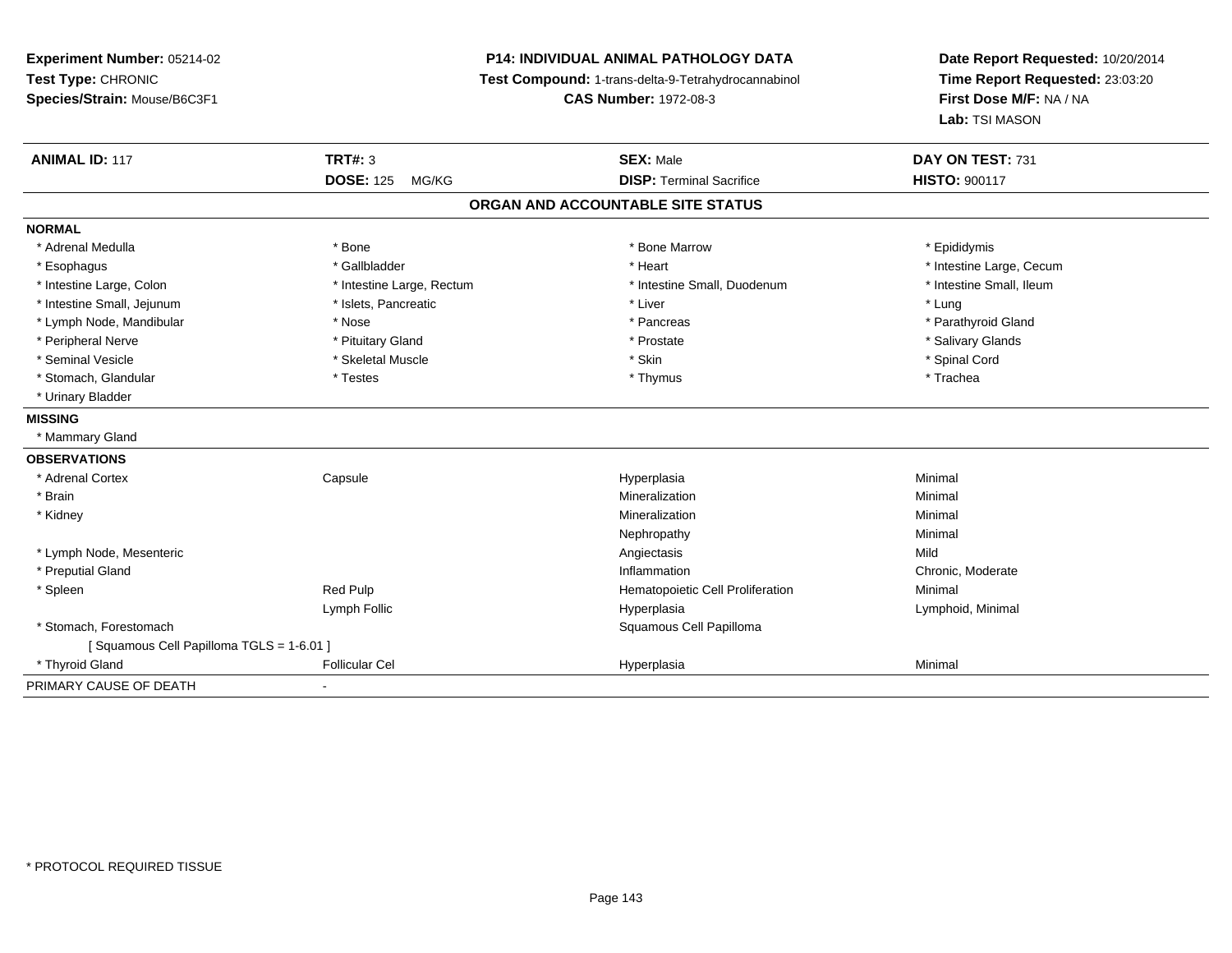**Experiment Number:** 05214-02**Test Type:** CHRONIC **Species/Strain:** Mouse/B6C3F1**P14: INDIVIDUAL ANIMAL PATHOLOGY DATA Test Compound:** 1-trans-delta-9-Tetrahydrocannabinol **CAS Number:** 1972-08-3**Date Report Requested:** 10/20/2014**Time Report Requested:** 23:03:20**First Dose M/F:** NA / NA**Lab:** TSI MASON**ANIMAL ID:** 118**TRT#:** 3 **SEX:** Male **DAY ON TEST:** 734 **DOSE:** 125 MG/KG**DISP:** Terminal Sacrifice **HISTO:** 900118 **ORGAN AND ACCOUNTABLE SITE STATUSNORMAL**\* Adrenal Cortex \* Adrenal Medulla \* Adrenal Medulla \* Bone \* Bone \* Bone \* Bone \* Bone Marrow \* Epididymis \* Esophagus \* Gallbladder \* Heart \* Intestine Large, Cecum \* Intestine Large, Colon \* Intestine Large, Rectum \* Intestine Small, Duodenum\* Intestine Small, Ileum \* https://www.fatheratic \* Lung \* Intestine Small, Jejunum \* Islets, Pancreatic \* Lung \* Lung \* Parathyroid Gland \* Mammary Gland \* \* Nose \* \* Nose \* \* Pancreas \* Pancreas \* \* Pancreas \* \* Pancreas \* \* Pancreas \* \* Parathyroid Gland \* Peripheral Nerve \* \* And the state \* Pituitary Gland \* Prosection \* Prostate \* Prostate \* Salivary Glands \* Salivary Glands \* Salivary Glands \* Salivary Glands \* Salivary Glands \* Salivary Glands \* Salivary Glands \* Sali \* Seminal Vesicle \* \* Spinal Cord \* Skeletal Muscle \* \* Skin \* \* Skin \* \* Spinal Vesicle \* Spinal Cord \* Spinal Cord \* Urinary Bladder \* Stomach, Glandular \* \* \* Testes \* \* Testes \* \* Testes \* \* Trachea \* \* Trachea \* \* Urinary Bladder \* \* Urinary Bladder **MISSING**\* Lymph Node, Mandibular \* Lymph Node, Mesenteric \* Thymus **OBSERVATIONS** \* Brainn and the controller of the controller of the controller of the Minimal Mineralization and the controller of the Minimal Minimal  $\alpha$  \* GallbladderNote: THE GALL BLADDER IS INVOLVED IN TGL 1, SLIDE 2.1. \* Kidneyy the controller of the controller of the controller of the controller of the controller of the controller of the controller of the controller of the controller of the controller of the controller of the controller of the \* Liver Hepatocellular Carcinoma[ Hepatocellular Carcinoma TGLS = 1-2.01 ] \* Preputial Glandd and the control of the control of the control of the control of the control of the control of the control of  $\lambda$ Inflammation Chronic, Minimal \* SpleenRed Pulp **Red Pulp Setting Controller Cell Proliferation** Mild Mild<br>Hyperplasia Hyperplasia Mild Squamous, Minimal \* Stomach, Forestomachh anns an t-aiste anns an t-aiste anns an t-aiste anns an t-aiste anns an t-aiste anns an t-aiste anns an t-aiste an t-aiste anns an t-aiste an t-aiste anns an t-aiste anns an t-aiste anns an t-aiste anns an t-aiste anns a  $[$  Hyperplasia TGLS = 2-6.01 ] \* Thyroid Glandd and the set of the Follicular Cel the set of the South Adenomal Adenomal Adenomal Solution of the South Adenomal Solution of the South Adenomal Solution of the South Adenomal Solution of the South Adenomal Solution of th Toothh and the control of the control of the control of the control of the control of the control of the control of the control of the control of the control of the control of the control of the control of the control of the co Dysplasiaa Moderate PRIMARY CAUSE OF DEATH-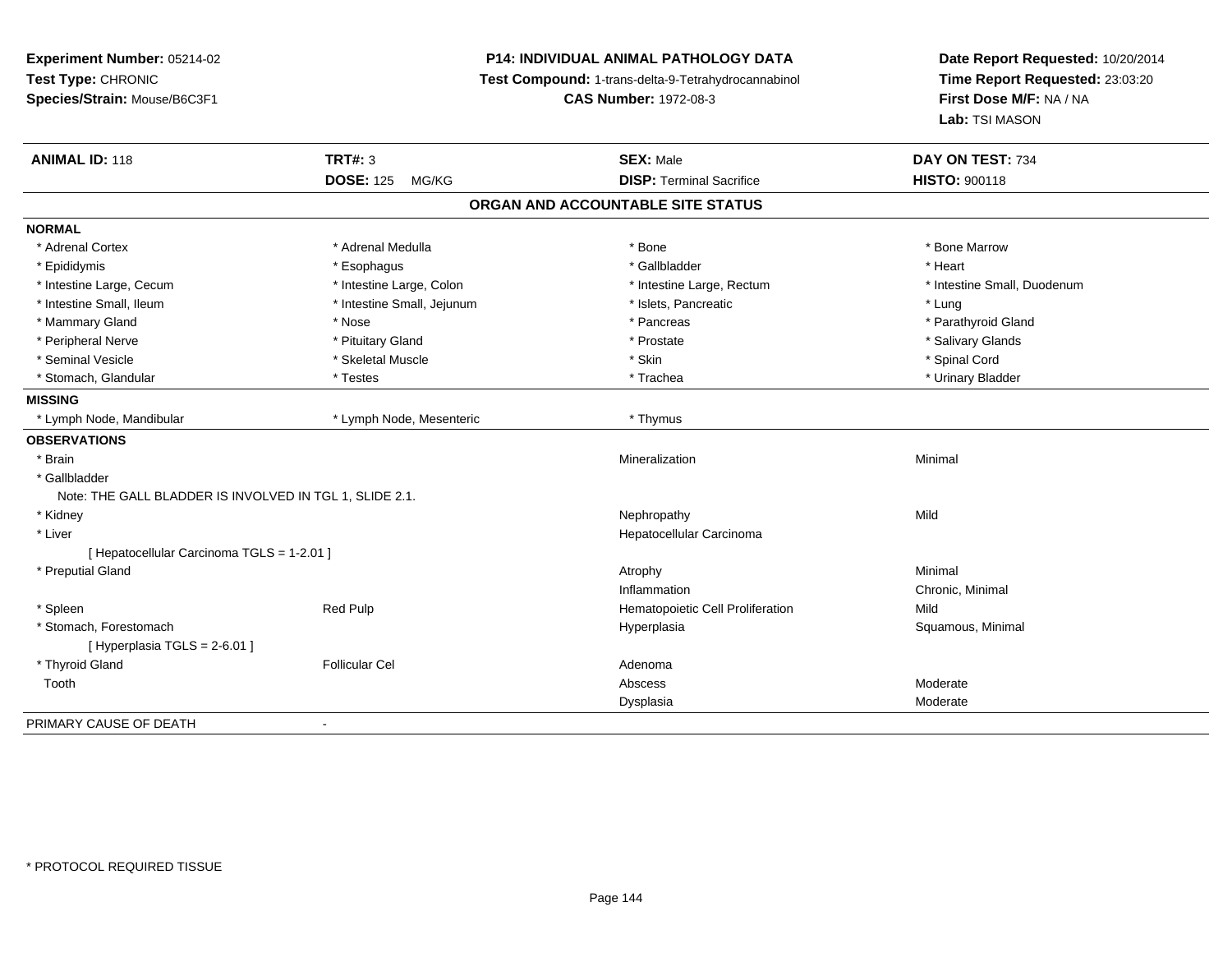| Experiment Number: 05214-02                    |                           | <b>P14: INDIVIDUAL ANIMAL PATHOLOGY DATA</b>        | Date Report Requested: 10/20/2014<br>Time Report Requested: 23:03:20 |  |
|------------------------------------------------|---------------------------|-----------------------------------------------------|----------------------------------------------------------------------|--|
| Test Type: CHRONIC                             |                           | Test Compound: 1-trans-delta-9-Tetrahydrocannabinol |                                                                      |  |
| Species/Strain: Mouse/B6C3F1                   |                           | <b>CAS Number: 1972-08-3</b>                        | First Dose M/F: NA / NA                                              |  |
|                                                |                           |                                                     | Lab: TSI MASON                                                       |  |
| <b>ANIMAL ID: 119</b>                          | <b>TRT#: 3</b>            | <b>SEX: Male</b>                                    | DAY ON TEST: 731                                                     |  |
|                                                | <b>DOSE: 125</b><br>MG/KG | <b>DISP: Terminal Sacrifice</b>                     | HISTO: 900119                                                        |  |
|                                                |                           | ORGAN AND ACCOUNTABLE SITE STATUS                   |                                                                      |  |
| <b>NORMAL</b>                                  |                           |                                                     |                                                                      |  |
| * Adrenal Medulla                              | * Bone                    | * Bone Marrow                                       | * Epididymis                                                         |  |
| * Esophagus                                    | * Gallbladder             | * Heart                                             | * Intestine Large, Cecum                                             |  |
| * Intestine Large, Colon                       | * Intestine Large, Rectum | * Intestine Small, Duodenum                         | * Intestine Small, Ileum                                             |  |
| * Intestine Small, Jejunum                     | * Lymph Node, Mandibular  | * Pancreas                                          | * Parathyroid Gland                                                  |  |
| * Peripheral Nerve                             | * Prostate                | * Salivary Glands                                   | * Seminal Vesicle                                                    |  |
| * Skeletal Muscle                              | * Skin                    | * Spinal Cord                                       | * Spleen                                                             |  |
| * Stomach, Glandular                           | * Testes                  | * Trachea                                           | * Urinary Bladder                                                    |  |
| <b>MISSING</b>                                 |                           |                                                     |                                                                      |  |
| * Mammary Gland                                |                           |                                                     |                                                                      |  |
| <b>OBSERVATIONS</b>                            |                           |                                                     |                                                                      |  |
| * Adrenal Cortex                               | Capsule                   | Hyperplasia                                         | Mild                                                                 |  |
| * Brain                                        |                           | Mineralization                                      | Minimal                                                              |  |
| * Islets, Pancreatic                           |                           | Hyperplasia                                         | Minimal                                                              |  |
| * Kidney                                       |                           | Mineralization                                      | Minimal                                                              |  |
|                                                |                           | Nephropathy                                         | Minimal                                                              |  |
| * Liver                                        |                           | Hepatocellular Adenoma                              |                                                                      |  |
| [ Hepatocellular Adenoma TGLS = 1,3-2.01 ]     |                           |                                                     |                                                                      |  |
| * Lung                                         |                           | Alveolar/Bronchiolar Adenoma                        |                                                                      |  |
| [ Alveolar/Bronchiolar Adenoma TGLS = 2-1.01 ] |                           |                                                     |                                                                      |  |
| * Lymph Node, Mesenteric                       |                           | Atrophy                                             | Mild                                                                 |  |
| * Nose                                         |                           | Inflammation                                        | Chronic, Minimal                                                     |  |
| * Pituitary Gland                              | <b>Pars Distalis</b>      | Cyst                                                |                                                                      |  |
| * Preputial Gland                              |                           | Atrophy                                             | Minimal                                                              |  |
|                                                |                           | Inflammation                                        | Chronic, Minimal                                                     |  |
| * Stomach, Forestomach                         |                           | Hyperplasia                                         | Squamous, Mild                                                       |  |
|                                                |                           | Ulcer                                               | Mild                                                                 |  |
| [ Hyperplasia TGLS = 4-6.01 ]                  |                           |                                                     |                                                                      |  |
| * Thymus                                       |                           | Cyst                                                |                                                                      |  |
| * Thyroid Gland                                | <b>Follicular Cel</b>     | Hyperplasia                                         | Minimal                                                              |  |
| Tooth                                          |                           | Dysplasia                                           | Mild                                                                 |  |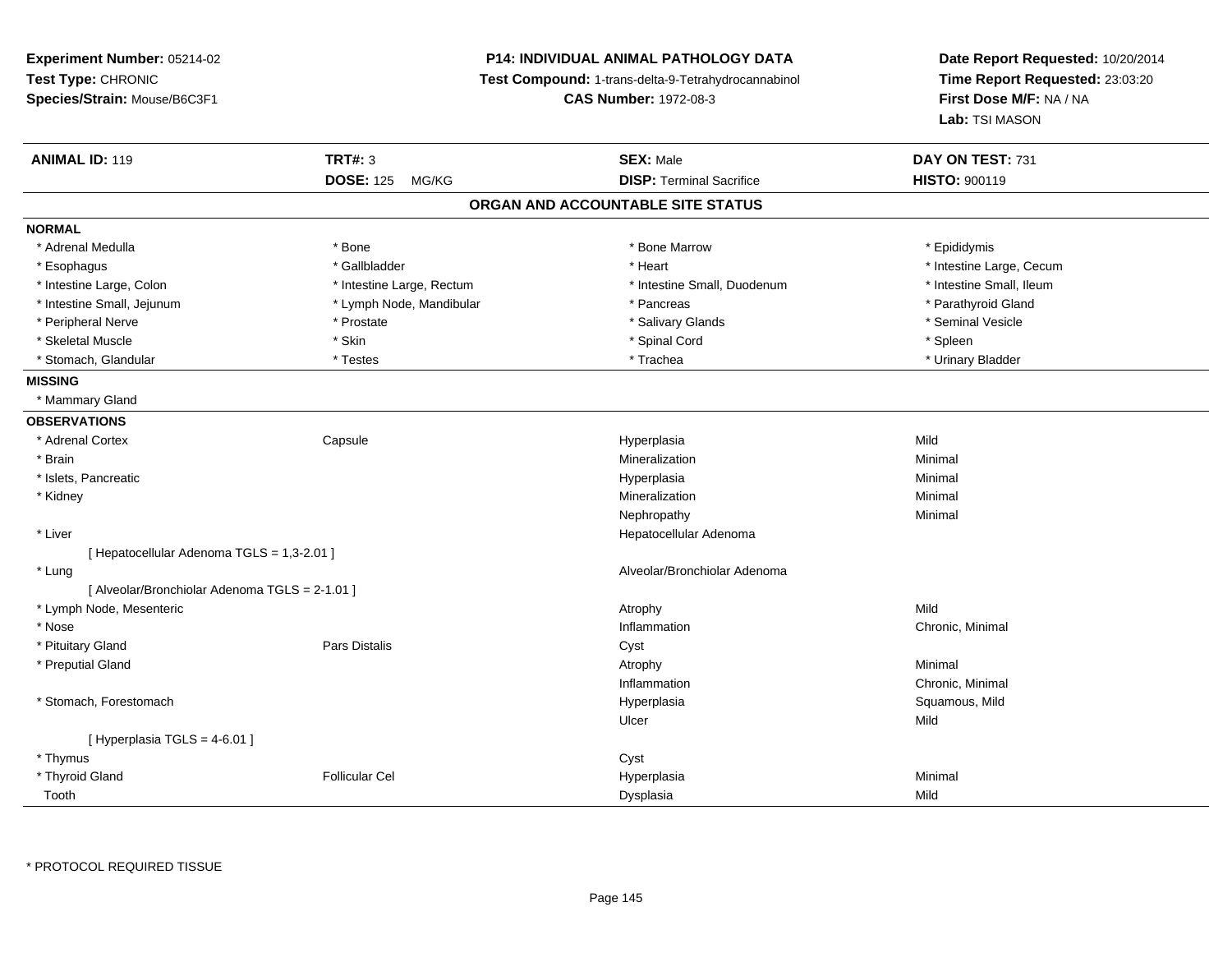| <b>Experiment Number: 05214-02</b><br>Test Type: CHRONIC<br>Species/Strain: Mouse/B6C3F1 | <b>P14: INDIVIDUAL ANIMAL PATHOLOGY DATA</b><br>Test Compound: 1-trans-delta-9-Tetrahydrocannabinol<br><b>CAS Number: 1972-08-3</b> |                                   | Date Report Requested: 10/20/2014<br>Time Report Requested: 23:03:20<br>First Dose M/F: NA / NA<br>Lab: TSI MASON |
|------------------------------------------------------------------------------------------|-------------------------------------------------------------------------------------------------------------------------------------|-----------------------------------|-------------------------------------------------------------------------------------------------------------------|
| <b>ANIMAL ID: 119</b>                                                                    | TRT#: 3                                                                                                                             | <b>SEX: Male</b>                  | <b>DAY ON TEST: 731</b>                                                                                           |
|                                                                                          | <b>DOSE: 125</b><br>MG/KG                                                                                                           | <b>DISP: Terminal Sacrifice</b>   | <b>HISTO: 900119</b>                                                                                              |
|                                                                                          |                                                                                                                                     | ORGAN AND ACCOUNTABLE SITE STATUS |                                                                                                                   |
| PRIMARY CAUSE OF DEATH                                                                   |                                                                                                                                     |                                   |                                                                                                                   |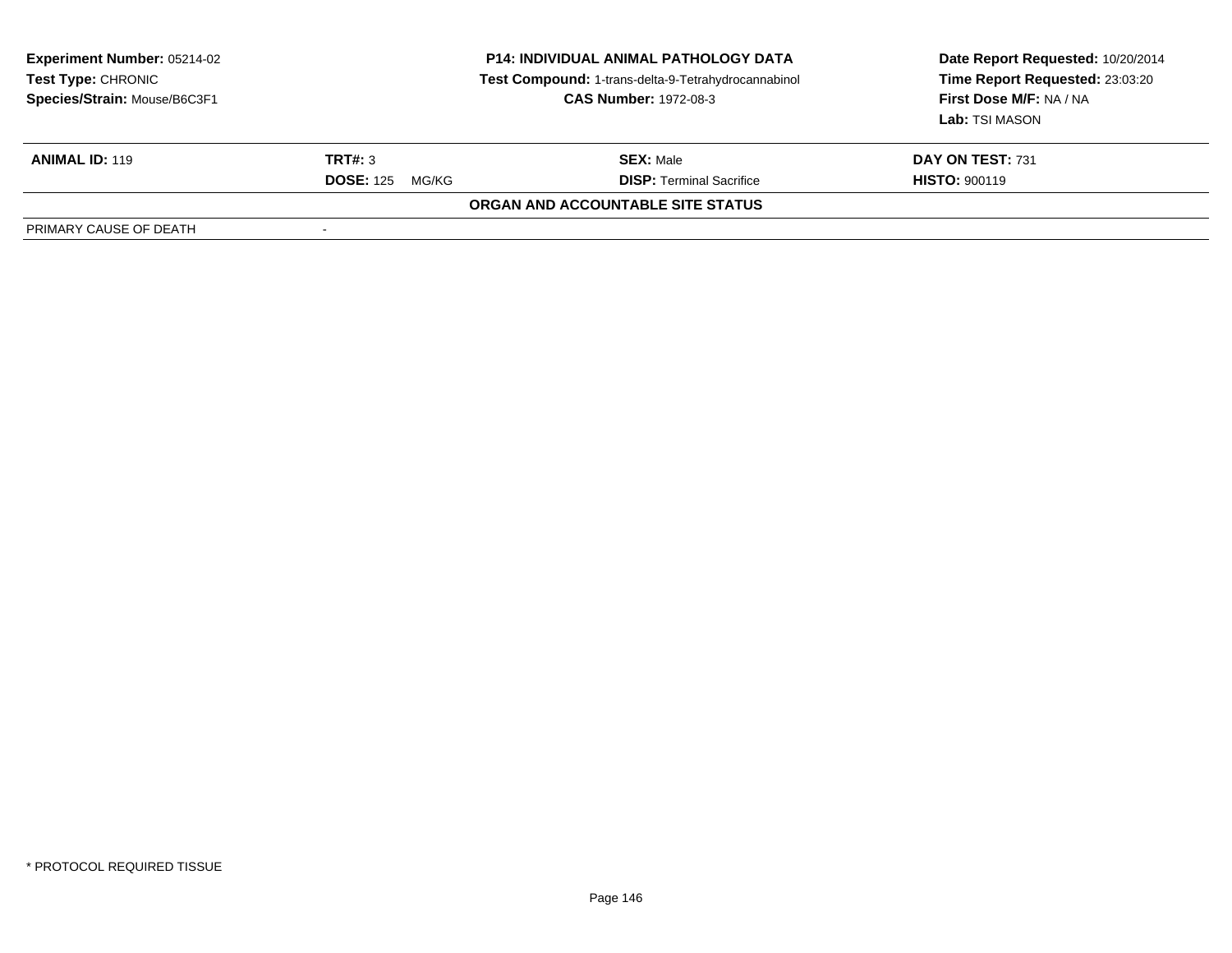| Experiment Number: 05214-02<br>Test Type: CHRONIC<br>Species/Strain: Mouse/B6C3F1 | <b>P14: INDIVIDUAL ANIMAL PATHOLOGY DATA</b><br>Test Compound: 1-trans-delta-9-Tetrahydrocannabinol<br><b>CAS Number: 1972-08-3</b> |                                   | Date Report Requested: 10/20/2014<br>Time Report Requested: 23:03:20<br>First Dose M/F: NA / NA<br>Lab: TSI MASON |
|-----------------------------------------------------------------------------------|-------------------------------------------------------------------------------------------------------------------------------------|-----------------------------------|-------------------------------------------------------------------------------------------------------------------|
| <b>ANIMAL ID: 120</b>                                                             | TRT#: $3$                                                                                                                           | <b>SEX: Male</b>                  | DAY ON TEST: 731                                                                                                  |
|                                                                                   | <b>DOSE: 125</b><br>MG/KG                                                                                                           | <b>DISP: Terminal Sacrifice</b>   | <b>HISTO: 900120</b>                                                                                              |
|                                                                                   |                                                                                                                                     | ORGAN AND ACCOUNTABLE SITE STATUS |                                                                                                                   |
| <b>NORMAL</b>                                                                     |                                                                                                                                     |                                   |                                                                                                                   |
| * Adrenal Medulla                                                                 | * Bone                                                                                                                              | * Bone Marrow                     | * Brain                                                                                                           |
| * Epididymis                                                                      | * Esophagus                                                                                                                         | * Gallbladder                     | * Heart                                                                                                           |
| * Intestine Large, Cecum                                                          | * Intestine Large, Colon                                                                                                            | * Intestine Large, Rectum         | * Intestine Small, Duodenum                                                                                       |
| * Intestine Small, Ileum                                                          | * Intestine Small, Jejunum                                                                                                          | * Islets, Pancreatic              | * Liver                                                                                                           |
| * Lymph Node, Mandibular                                                          | * Lymph Node, Mesenteric                                                                                                            | * Mammary Gland                   | * Pancreas                                                                                                        |
| * Parathyroid Gland                                                               | * Peripheral Nerve                                                                                                                  | * Pituitary Gland                 | * Prostate                                                                                                        |
| * Salivary Glands                                                                 | * Seminal Vesicle                                                                                                                   | * Skeletal Muscle                 | * Skin                                                                                                            |
| * Spinal Cord                                                                     | * Spleen                                                                                                                            | * Stomach, Glandular              | * Testes                                                                                                          |
| * Trachea                                                                         | * Urinary Bladder                                                                                                                   |                                   |                                                                                                                   |
| <b>MISSING</b>                                                                    |                                                                                                                                     |                                   |                                                                                                                   |
| * Thymus                                                                          |                                                                                                                                     |                                   |                                                                                                                   |
| <b>OBSERVATIONS</b>                                                               |                                                                                                                                     |                                   |                                                                                                                   |
| * Adrenal Cortex                                                                  | Capsule                                                                                                                             | Hyperplasia                       | Minimal                                                                                                           |
| * Kidney                                                                          |                                                                                                                                     | Mineralization                    | Minimal                                                                                                           |
|                                                                                   |                                                                                                                                     | Nephropathy                       | Minimal                                                                                                           |
| * Lung                                                                            |                                                                                                                                     | Alveolar/Bronchiolar Carcinoma    |                                                                                                                   |
|                                                                                   | <b>Bronchiole</b>                                                                                                                   | Hyperplasia                       | Minimal                                                                                                           |
| [ Alveolar/Bronchiolar Carcinoma TGLS = 1-1.01 ]                                  |                                                                                                                                     |                                   |                                                                                                                   |
| * Nose                                                                            |                                                                                                                                     | Inflammation                      | Chronic, Mild                                                                                                     |
| * Preputial Gland                                                                 |                                                                                                                                     | Atrophy                           | Mild                                                                                                              |
| * Stomach, Forestomach                                                            |                                                                                                                                     | Hyperplasia                       | Squamous, Moderate                                                                                                |
|                                                                                   |                                                                                                                                     | Ulcer                             | Mild                                                                                                              |
| [ Hyperplasia TGLS = 2-6.01 ]                                                     |                                                                                                                                     |                                   |                                                                                                                   |
| * Thyroid Gland                                                                   | <b>Follicular Cel</b>                                                                                                               | Hyperplasia                       | Mild                                                                                                              |
| PRIMARY CAUSE OF DEATH                                                            |                                                                                                                                     |                                   |                                                                                                                   |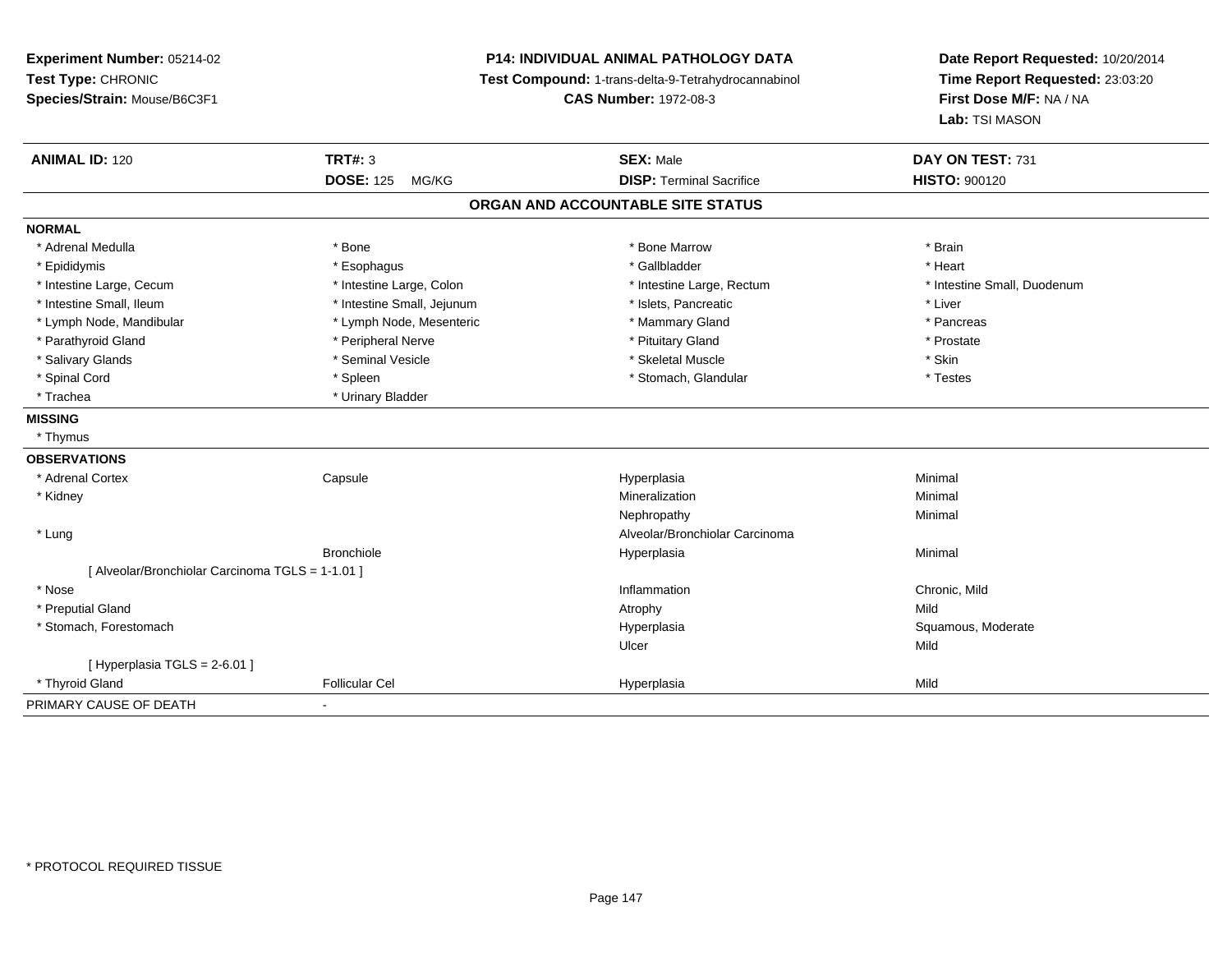# **P14: INDIVIDUAL ANIMAL PATHOLOGY DATA**

**Test Compound:** 1-trans-delta-9-Tetrahydrocannabinol

**CAS Number:** 1972-08-3

| <b>ANIMAL ID: 121</b>          | <b>TRT#: 3</b>            | <b>SEX: Male</b>                  | DAY ON TEST: 731         |  |
|--------------------------------|---------------------------|-----------------------------------|--------------------------|--|
|                                | <b>DOSE: 125</b><br>MG/KG | <b>DISP: Terminal Sacrifice</b>   | <b>HISTO: 900121</b>     |  |
|                                |                           | ORGAN AND ACCOUNTABLE SITE STATUS |                          |  |
| <b>NORMAL</b>                  |                           |                                   |                          |  |
| * Adrenal Medulla              | * Bone                    | * Bone Marrow                     | * Epididymis             |  |
| * Esophagus                    | * Gallbladder             | * Heart                           | * Intestine Large, Cecum |  |
| * Intestine Large, Colon       | * Intestine Large, Rectum | * Intestine Small, Duodenum       | * Intestine Small, Ileum |  |
| * Intestine Small, Jejunum     | * Islets, Pancreatic      | * Lung                            | * Lymph Node, Mandibular |  |
| * Lymph Node, Mesenteric       | * Mammary Gland           | * Pancreas                        | * Parathyroid Gland      |  |
| * Peripheral Nerve             | * Pituitary Gland         | * Prostate                        | * Salivary Glands        |  |
| * Seminal Vesicle              | * Skeletal Muscle         | * Skin                            | * Spinal Cord            |  |
| * Spleen                       | * Testes                  | * Thymus                          | * Trachea                |  |
| * Urinary Bladder              |                           |                                   |                          |  |
| <b>OBSERVATIONS</b>            |                           |                                   |                          |  |
| * Adrenal Cortex               | Capsule                   | Hyperplasia                       | Minimal                  |  |
| * Brain                        |                           | Mineralization                    | Minimal                  |  |
| * Kidney                       |                           | Mineralization                    | Minimal                  |  |
|                                |                           | Nephropathy                       | Minimal                  |  |
| * Liver                        |                           | <b>Mixed Cell Focus</b>           |                          |  |
| * Nose                         |                           | Inflammation                      | Chronic, Minimal         |  |
| * Preputial Gland              |                           | Atrophy                           | Mild                     |  |
|                                |                           | Inflammation                      | Chronic, Moderate        |  |
| [ Inflammation TGLS = $1-10$ ] |                           |                                   |                          |  |
| * Stomach. Forestomach         |                           | Hyperplasia                       | Squamous, Mild           |  |
| [ Hyperplasia TGLS = 2-6.01 ]  |                           |                                   |                          |  |
| * Stomach, Glandular           |                           | Hyperplasia                       | Mild                     |  |
| [Hyperplasia TGLS = 2-6.01]    |                           |                                   |                          |  |
| * Thyroid Gland                | <b>Follicular Cel</b>     | Hyperplasia                       | Moderate                 |  |
| Tooth                          |                           | Dysplasia                         | Mild                     |  |
| PRIMARY CAUSE OF DEATH         | $\overline{\phantom{a}}$  |                                   |                          |  |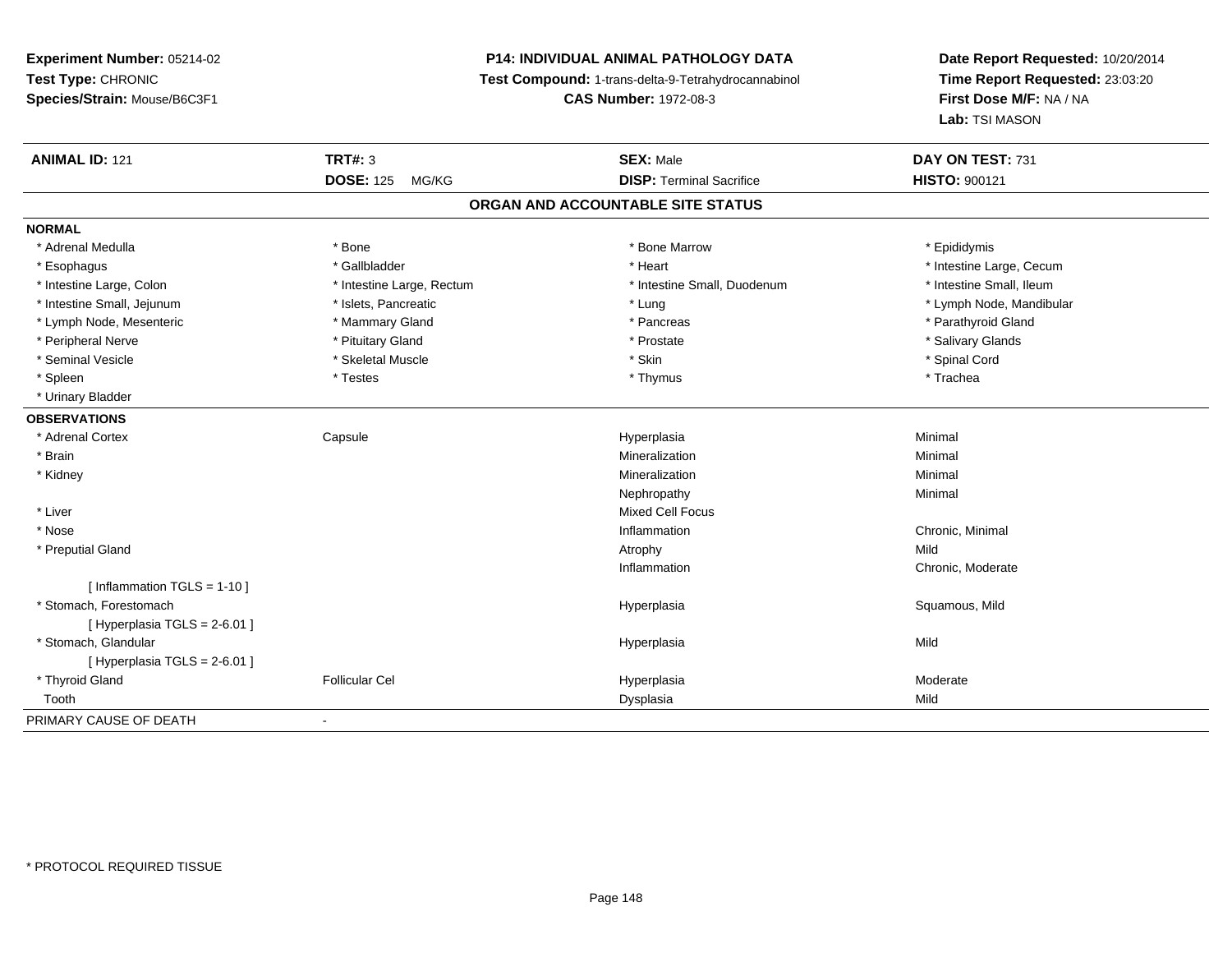## **P14: INDIVIDUAL ANIMAL PATHOLOGY DATA**

**Test Compound:** 1-trans-delta-9-Tetrahydrocannabinol

**CAS Number:** 1972-08-3

| <b>ANIMAL ID: 122</b>                       | <b>TRT#: 3</b>            | <b>SEX: Male</b>                  | DAY ON TEST: 736         |
|---------------------------------------------|---------------------------|-----------------------------------|--------------------------|
|                                             | <b>DOSE: 125</b><br>MG/KG | <b>DISP: Terminal Sacrifice</b>   | <b>HISTO: 900122</b>     |
|                                             |                           | ORGAN AND ACCOUNTABLE SITE STATUS |                          |
| <b>NORMAL</b>                               |                           |                                   |                          |
| * Adrenal Medulla                           | * Bone                    | * Bone Marrow                     | * Epididymis             |
| * Esophagus                                 | * Gallbladder             | * Heart                           | * Intestine Large, Cecum |
| * Intestine Large, Colon                    | * Intestine Large, Rectum | * Intestine Small, Duodenum       | * Intestine Small, Ileum |
| * Intestine Small, Jejunum                  | * Lymph Node, Mandibular  | * Lymph Node, Mesenteric          | * Mammary Gland          |
| * Nose                                      | * Pancreas                | * Peripheral Nerve                | * Pituitary Gland        |
| * Prostate                                  | * Salivary Glands         | * Seminal Vesicle                 | * Skeletal Muscle        |
| * Skin                                      | * Spinal Cord             | * Stomach, Forestomach            | * Stomach, Glandular     |
| * Testes                                    | * Thymus                  | * Trachea                         | * Urinary Bladder        |
| <b>MISSING</b>                              |                           |                                   |                          |
| * Parathyroid Gland                         |                           |                                   |                          |
| <b>OBSERVATIONS</b>                         |                           |                                   |                          |
| * Adrenal Cortex                            | Capsule                   | Hyperplasia                       | Minimal                  |
| * Brain                                     |                           | Mineralization                    | Minimal                  |
| * Islets, Pancreatic                        |                           | Hyperplasia                       | Minimal                  |
| * Kidney                                    |                           | Mineralization                    | Minimal                  |
|                                             |                           | Nephropathy                       | Minimal                  |
| * Liver                                     |                           | <b>Fatty Change</b>               | Mild                     |
|                                             |                           | Hepatocellular Adenoma            |                          |
| [ Hepatocellular Adenoma TGLS = 2-2.01 ]    |                           |                                   |                          |
| * Lung                                      |                           | Alveolar/Bronchiolar Adenoma      |                          |
| [ Alveolar/Bronchiolar Adenoma TGLS = 3-1 ] |                           |                                   |                          |
| * Preputial Gland                           |                           | Inflammation                      | Chronic, Moderate        |
| [Inflammation TGLS = $1-10$ ]               |                           |                                   |                          |
| * Spleen                                    | Red Pulp                  | Hematopoietic Cell Proliferation  | Mild                     |
| * Thyroid Gland                             | <b>Follicular Cel</b>     | Hyperplasia                       | Minimal                  |
| Tooth                                       |                           | Dysplasia                         | Minimal                  |
| PRIMARY CAUSE OF DEATH                      | $\blacksquare$            |                                   |                          |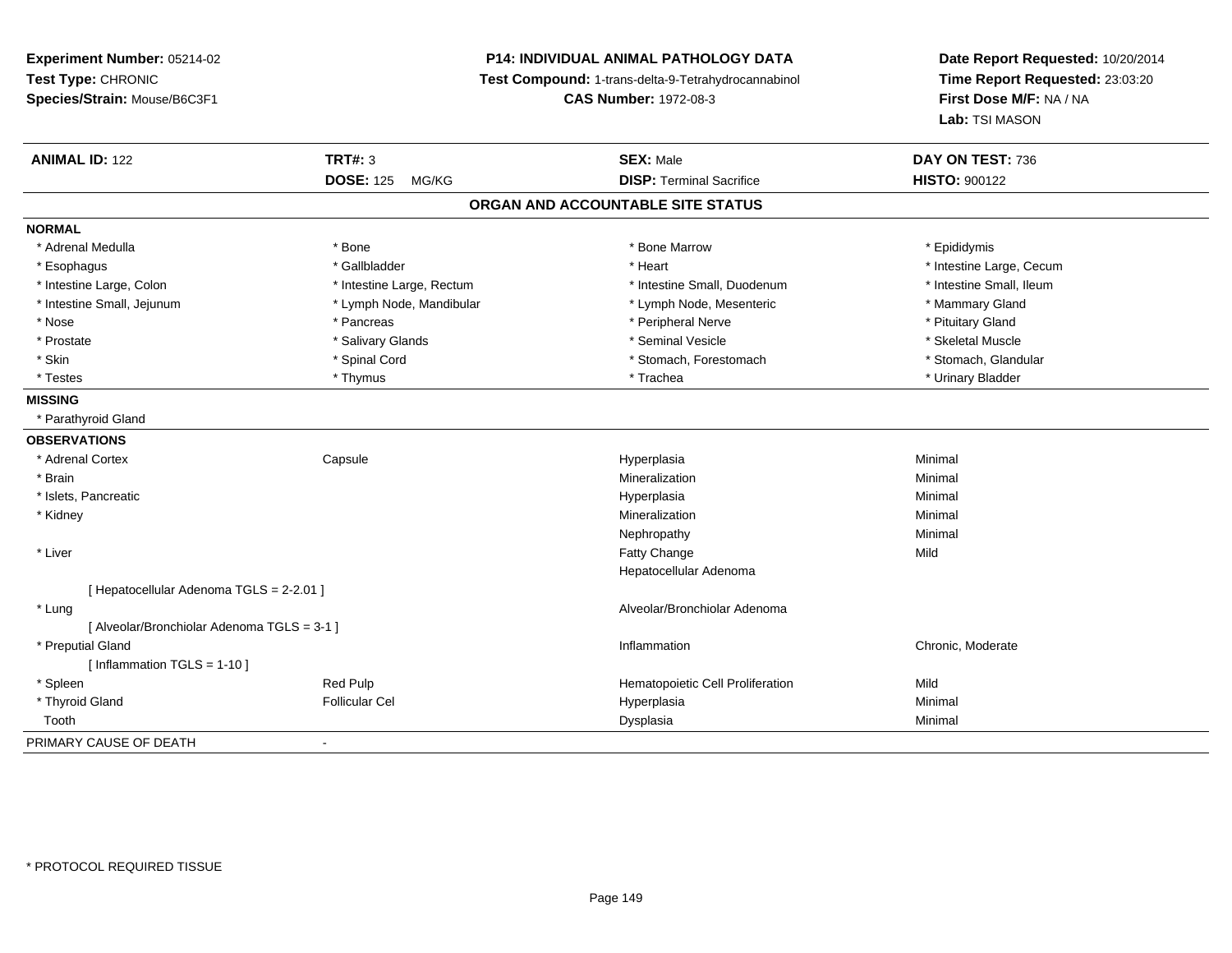## **P14: INDIVIDUAL ANIMAL PATHOLOGY DATA**

**Test Compound:** 1-trans-delta-9-Tetrahydrocannabinol

**CAS Number:** 1972-08-3

| <b>ANIMAL ID: 123</b>             | <b>TRT#: 3</b>              | <b>SEX: Male</b>                | DAY ON TEST: 731           |  |  |  |
|-----------------------------------|-----------------------------|---------------------------------|----------------------------|--|--|--|
|                                   | <b>DOSE: 125</b><br>MG/KG   | <b>DISP: Terminal Sacrifice</b> | HISTO: 900123              |  |  |  |
| ORGAN AND ACCOUNTABLE SITE STATUS |                             |                                 |                            |  |  |  |
| <b>NORMAL</b>                     |                             |                                 |                            |  |  |  |
| * Adrenal Medulla                 | * Bone                      | * Bone Marrow                   | * Epididymis               |  |  |  |
| * Esophagus                       | * Gallbladder               | * Intestine Large, Cecum        | * Intestine Large, Colon   |  |  |  |
| * Intestine Large, Rectum         | * Intestine Small, Duodenum | * Intestine Small, Ileum        | * Intestine Small, Jejunum |  |  |  |
| * Liver                           | * Lung                      | * Lymph Node, Mesenteric        | * Nose                     |  |  |  |
| * Pancreas                        | * Peripheral Nerve          | * Pituitary Gland               | * Prostate                 |  |  |  |
| * Salivary Glands                 | * Seminal Vesicle           | * Skeletal Muscle               | * Skin                     |  |  |  |
| * Spinal Cord                     | * Spleen                    | * Stomach, Forestomach          | * Stomach, Glandular       |  |  |  |
| * Testes                          | * Trachea                   | * Urinary Bladder               |                            |  |  |  |
| <b>MISSING</b>                    |                             |                                 |                            |  |  |  |
| * Lymph Node, Mandibular          | * Mammary Gland             | * Parathyroid Gland             |                            |  |  |  |
| <b>OBSERVATIONS</b>               |                             |                                 |                            |  |  |  |
| * Adrenal Cortex                  | Capsule                     | Hyperplasia                     | Minimal                    |  |  |  |
|                                   |                             | Hyperplasia                     | Moderate                   |  |  |  |
| * Brain                           |                             | Mineralization                  | Minimal                    |  |  |  |
| * Heart                           |                             | Cardiomyopathy                  | Minimal                    |  |  |  |
| * Islets, Pancreatic              |                             | Hyperplasia                     | Minimal                    |  |  |  |
| * Kidney                          |                             | Mineralization                  | Minimal                    |  |  |  |
|                                   |                             | Nephropathy                     | Minimal                    |  |  |  |
| * Preputial Gland                 |                             | Atrophy                         | Mild                       |  |  |  |
|                                   |                             | Inflammation                    | Chronic, Mild              |  |  |  |
| * Thymus                          |                             | Cyst                            |                            |  |  |  |
| * Thyroid Gland                   | <b>Follicular Cel</b>       | Adenoma                         |                            |  |  |  |
|                                   | <b>Follicular Cel</b>       | Hyperplasia                     | Moderate                   |  |  |  |
| Tooth                             |                             | Dysplasia                       | Minimal                    |  |  |  |
| PRIMARY CAUSE OF DEATH            | $\sim$                      |                                 |                            |  |  |  |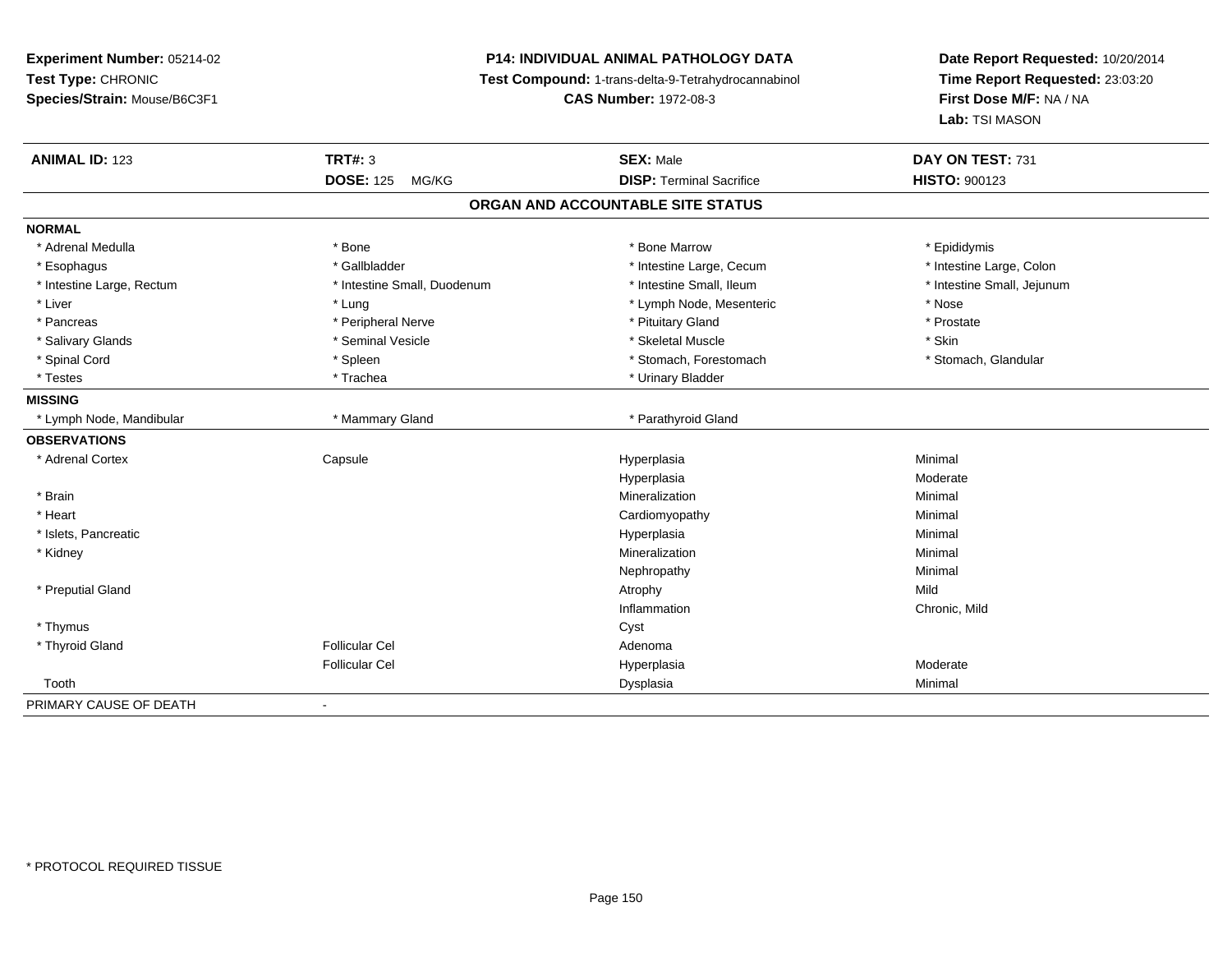# **P14: INDIVIDUAL ANIMAL PATHOLOGY DATA**

**Test Compound:** 1-trans-delta-9-Tetrahydrocannabinol

**CAS Number:** 1972-08-3

| <b>ANIMAL ID: 124</b>      | <b>TRT#: 3</b>            | <b>SEX: Male</b>                  | DAY ON TEST: 730         |
|----------------------------|---------------------------|-----------------------------------|--------------------------|
|                            | <b>DOSE: 125</b><br>MG/KG | <b>DISP: Terminal Sacrifice</b>   | <b>HISTO: 900124</b>     |
|                            |                           | ORGAN AND ACCOUNTABLE SITE STATUS |                          |
| <b>NORMAL</b>              |                           |                                   |                          |
| * Adrenal Medulla          | * Bone                    | * Bone Marrow                     | * Epididymis             |
| * Esophagus                | * Gallbladder             | * Heart                           | * Intestine Large, Cecum |
| * Intestine Large, Colon   | * Intestine Large, Rectum | * Intestine Small, Duodenum       | * Intestine Small, Ileum |
| * Intestine Small, Jejunum | * Liver                   | * Lung                            | * Lymph Node, Mandibular |
| * Lymph Node, Mesenteric   | * Mammary Gland           | * Pancreas                        | * Parathyroid Gland      |
| * Peripheral Nerve         | * Pituitary Gland         | * Prostate                        | * Salivary Glands        |
| * Seminal Vesicle          | * Skin                    | * Spinal Cord                     | * Stomach, Forestomach   |
| * Stomach, Glandular       | * Testes                  | * Thymus                          | * Trachea                |
| * Urinary Bladder          |                           |                                   |                          |
| <b>OBSERVATIONS</b>        |                           |                                   |                          |
| * Adrenal Cortex           | Capsule                   | Hyperplasia                       | Minimal                  |
| * Brain                    |                           | Mineralization                    | Minimal                  |
| * Islets, Pancreatic       |                           | Hyperplasia                       | Mild                     |
| * Kidney                   | Pelvis                    | Inflammation                      | Chronic, Minimal         |
|                            |                           | Mineralization                    | Minimal                  |
|                            |                           | Nephropathy                       | Minimal                  |
| * Nose                     |                           | Inflammation                      | Chronic, Minimal         |
| * Preputial Gland          |                           | Atrophy                           | Mild                     |
| * Skeletal Muscle          |                           | Degeneration                      | Minimal                  |
| * Spleen                   | Lymph Follic              | Hyperplasia                       | Lymphoid, Minimal        |
| * Thyroid Gland            | <b>Follicular Cel</b>     | Hyperplasia                       | Mild                     |
| Tooth                      |                           | Dysplasia                         | Moderate                 |
| PRIMARY CAUSE OF DEATH     |                           |                                   |                          |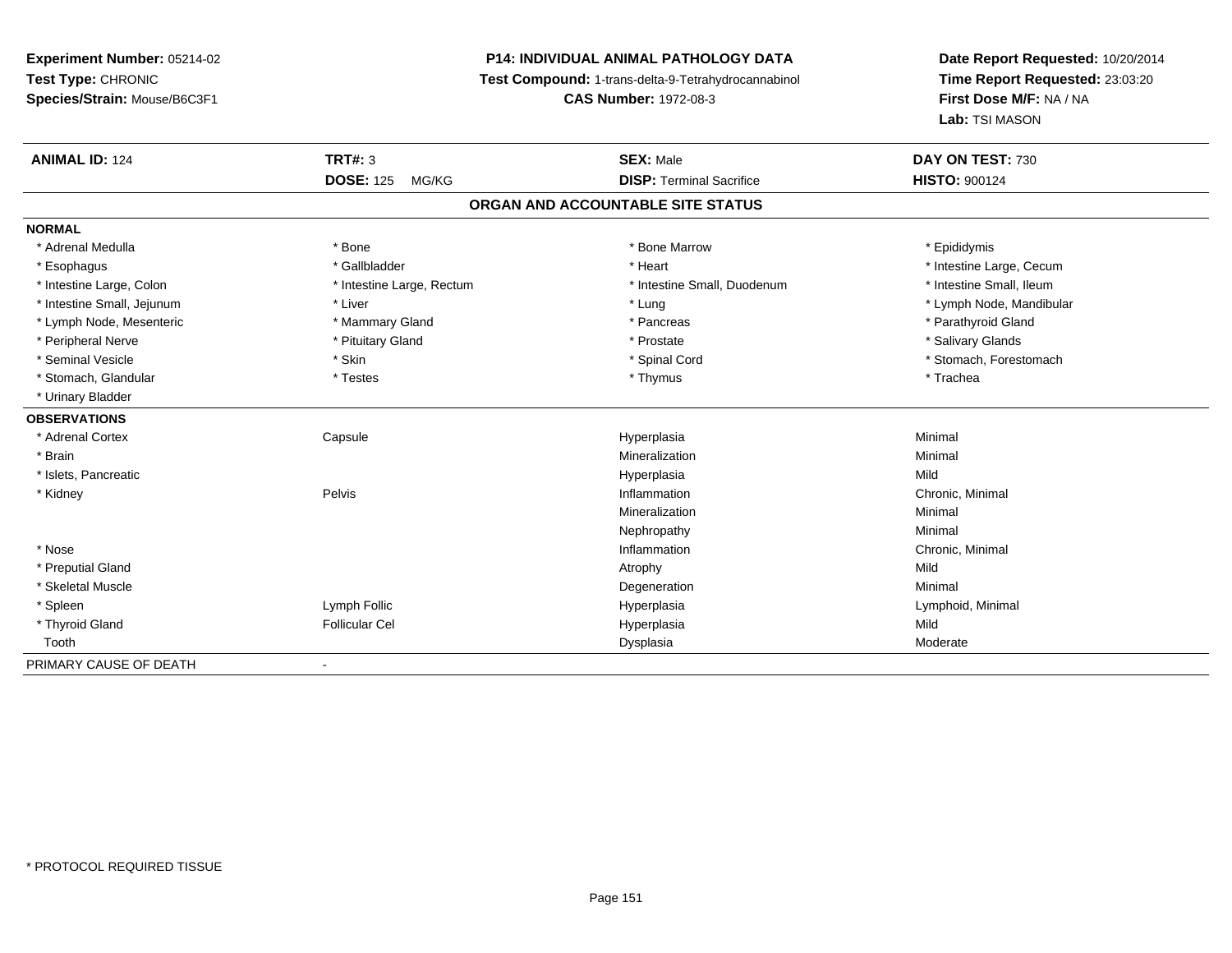# **P14: INDIVIDUAL ANIMAL PATHOLOGY DATA**

**Test Compound:** 1-trans-delta-9-Tetrahydrocannabinol

**CAS Number:** 1972-08-3

| <b>ANIMAL ID: 125</b>         | <b>TRT#: 3</b>            | <b>SEX: Male</b><br><b>DISP: Terminal Sacrifice</b> | DAY ON TEST: 735         |
|-------------------------------|---------------------------|-----------------------------------------------------|--------------------------|
|                               | <b>DOSE: 125</b><br>MG/KG |                                                     | <b>HISTO: 900125</b>     |
|                               |                           | ORGAN AND ACCOUNTABLE SITE STATUS                   |                          |
| <b>NORMAL</b>                 |                           |                                                     |                          |
| * Adrenal Medulla             | * Bone                    | * Bone Marrow                                       | * Epididymis             |
| * Esophagus                   | * Gallbladder             | * Heart                                             | * Intestine Large, Cecum |
| * Intestine Large, Colon      | * Intestine Large, Rectum | * Intestine Small, Duodenum                         | * Intestine Small, Ileum |
| * Intestine Small, Jejunum    | * Islets, Pancreatic      | * Lung                                              | * Lymph Node, Mandibular |
| * Lymph Node, Mesenteric      | * Mammary Gland           | * Nose                                              | * Pancreas               |
| * Parathyroid Gland           | * Peripheral Nerve        | * Pituitary Gland                                   | * Prostate               |
| * Salivary Glands             | * Seminal Vesicle         | * Skin                                              | * Spinal Cord            |
| * Stomach, Glandular          | * Testes                  | * Trachea                                           | * Urinary Bladder        |
| <b>OBSERVATIONS</b>           |                           |                                                     |                          |
| * Adrenal Cortex              | Capsule                   | Hyperplasia                                         | Minimal                  |
| * Brain                       |                           | Mineralization                                      | Minimal                  |
| * Kidney                      |                           | Mineralization                                      | Minimal                  |
|                               |                           | Nephropathy                                         | Minimal                  |
| * Liver                       |                           | Hematopoietic Cell Proliferation                    | Minimal                  |
| * Preputial Gland             |                           | Inflammation                                        | Chronic, Moderate        |
| * Skeletal Muscle             |                           | Degeneration                                        | Minimal                  |
| * Spleen                      | Lymph Follic              | Hyperplasia                                         | Lymphoid, Minimal        |
| * Stomach, Forestomach        |                           | Hyperplasia                                         | Squamous, Mild           |
|                               |                           | Ulcer                                               | Mild                     |
| [ Hyperplasia TGLS = 1-6.01 ] |                           |                                                     |                          |
| * Thymus                      |                           | Cyst                                                |                          |
| * Thyroid Gland               | <b>Follicular Cel</b>     | Hyperplasia                                         | Mild                     |
| Tooth                         |                           | Dysplasia                                           | Minimal                  |
| PRIMARY CAUSE OF DEATH        | $\blacksquare$            |                                                     |                          |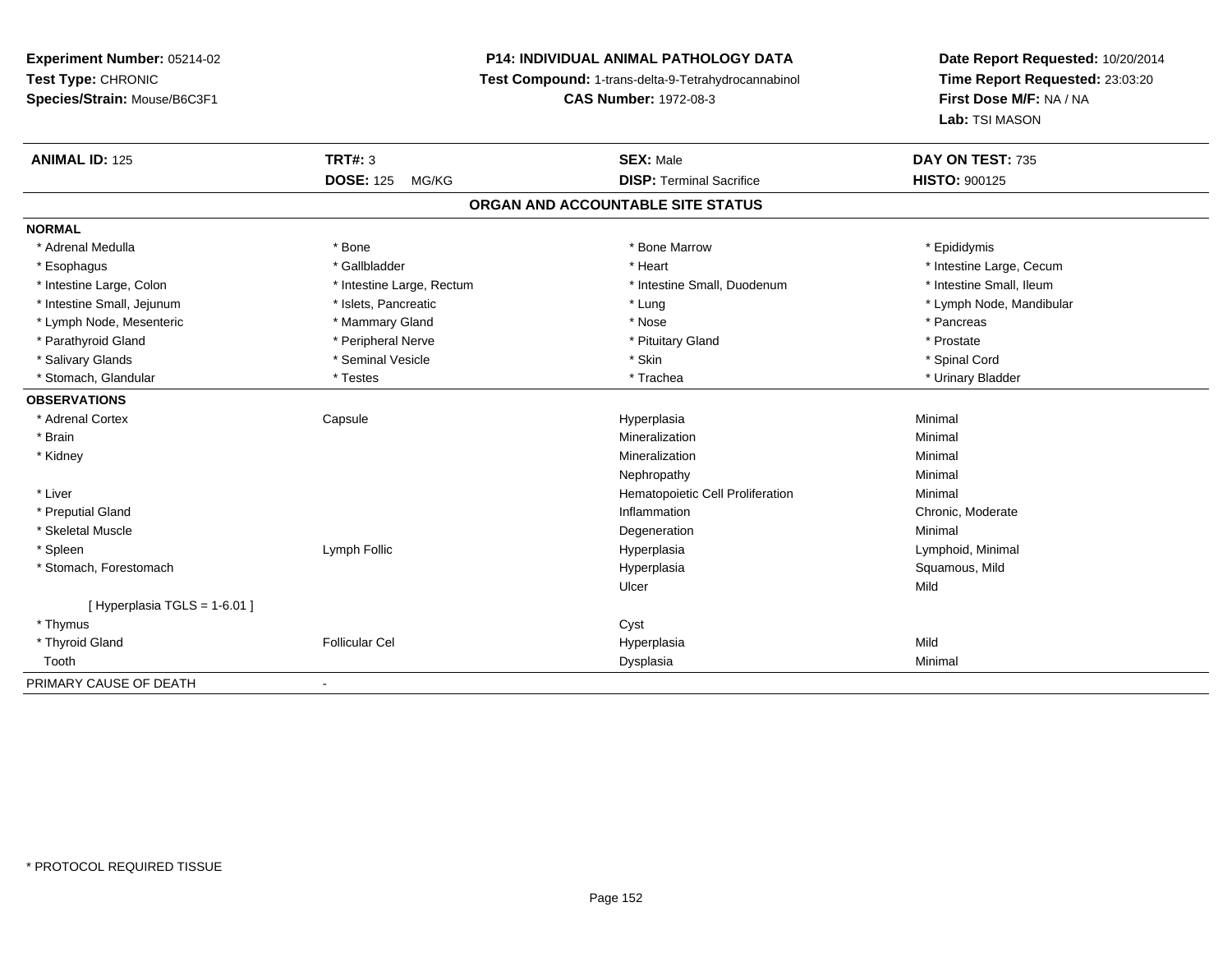# **P14: INDIVIDUAL ANIMAL PATHOLOGY DATA**

**Test Compound:** 1-trans-delta-9-Tetrahydrocannabinol

**CAS Number:** 1972-08-3

| <b>ANIMAL ID: 126</b>       | <b>TRT#: 3</b>            | <b>SEX: Male</b>                  | DAY ON TEST: 734         |
|-----------------------------|---------------------------|-----------------------------------|--------------------------|
|                             | <b>DOSE: 125</b><br>MG/KG | <b>DISP: Terminal Sacrifice</b>   | <b>HISTO: 900126</b>     |
|                             |                           | ORGAN AND ACCOUNTABLE SITE STATUS |                          |
| <b>NORMAL</b>               |                           |                                   |                          |
| * Adrenal Medulla           | * Bone                    | * Bone Marrow                     | * Epididymis             |
| * Esophagus                 | * Gallbladder             | * Heart                           | * Intestine Large, Cecum |
| * Intestine Large, Colon    | * Intestine Large, Rectum | * Intestine Small, Duodenum       | * Intestine Small, Ileum |
| * Intestine Small, Jejunum  | * Islets, Pancreatic      | * Liver                           | * Lymph Node, Mandibular |
| * Lymph Node, Mesenteric    | * Mammary Gland           | * Nose                            | * Pancreas               |
| * Parathyroid Gland         | * Peripheral Nerve        | * Pituitary Gland                 | * Prostate               |
| * Salivary Glands           | * Seminal Vesicle         | * Skin                            | * Spinal Cord            |
| * Stomach, Glandular        | * Testes                  | * Thymus                          | * Trachea                |
| * Urinary Bladder           |                           |                                   |                          |
| <b>OBSERVATIONS</b>         |                           |                                   |                          |
| * Adrenal Cortex            | Capsule                   | Hyperplasia                       | Minimal                  |
| * Brain                     |                           | Mineralization                    | Mild                     |
| * Kidney                    |                           | Mineralization                    | Minimal                  |
|                             |                           | Nephropathy                       | Minimal                  |
| * Lung                      |                           | Hemorrhage                        | Minimal                  |
| * Preputial Gland           |                           | Atrophy                           | Moderate                 |
| * Skeletal Muscle           |                           | <b>Infiltration Cellular</b>      | Lymphocyte, Minimal      |
| * Spleen                    | Red Pulp                  | Hematopoietic Cell Proliferation  | Moderate                 |
|                             | Lymph Follic              | Hyperplasia                       | Lymphoid, Minimal        |
| * Stomach, Forestomach      |                           | Hyperplasia                       | Squamous, Mild           |
| [Hyperplasia TGLS = $1-6$ ] |                           |                                   |                          |
| * Thyroid Gland             | <b>Follicular Cel</b>     | Hyperplasia                       | Mild                     |
| Tooth                       |                           | Dysplasia                         | Mild                     |
| PRIMARY CAUSE OF DEATH      | $\overline{\phantom{a}}$  |                                   |                          |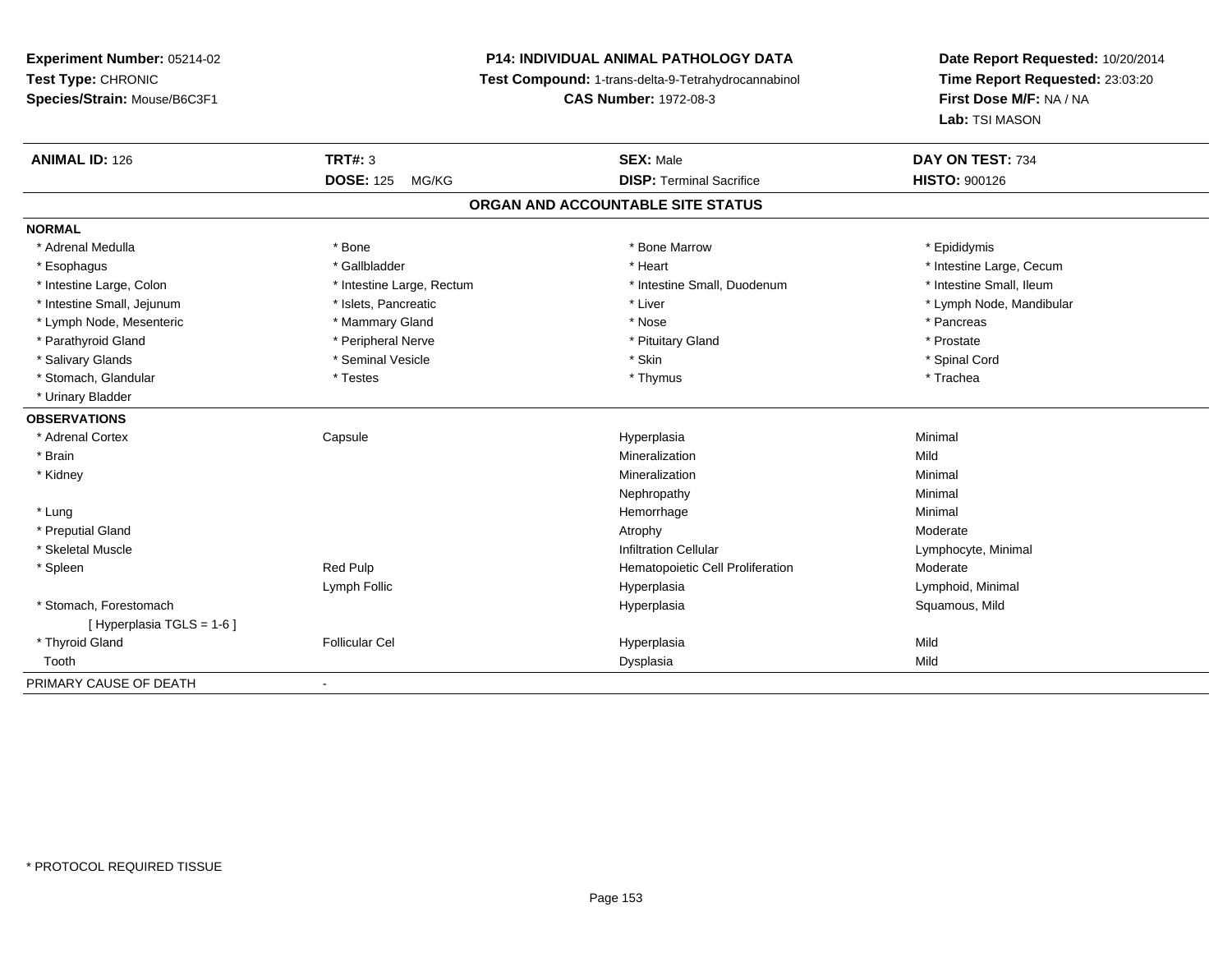| Experiment Number: 05214-02                    | <b>P14: INDIVIDUAL ANIMAL PATHOLOGY DATA</b> |                                                     | Date Report Requested: 10/20/2014 |
|------------------------------------------------|----------------------------------------------|-----------------------------------------------------|-----------------------------------|
| Test Type: CHRONIC                             |                                              | Test Compound: 1-trans-delta-9-Tetrahydrocannabinol | Time Report Requested: 23:03:20   |
| Species/Strain: Mouse/B6C3F1                   |                                              | <b>CAS Number: 1972-08-3</b>                        | First Dose M/F: NA / NA           |
|                                                |                                              |                                                     | Lab: TSI MASON                    |
| <b>ANIMAL ID: 127</b>                          | <b>TRT#: 3</b>                               | <b>SEX: Male</b>                                    | DAY ON TEST: 731                  |
|                                                | <b>DOSE: 125</b><br>MG/KG                    | <b>DISP: Terminal Sacrifice</b>                     | <b>HISTO: 900127</b>              |
|                                                |                                              | ORGAN AND ACCOUNTABLE SITE STATUS                   |                                   |
| <b>NORMAL</b>                                  |                                              |                                                     |                                   |
| * Adrenal Medulla                              | * Bone                                       | * Bone Marrow                                       | * Brain                           |
| * Epididymis                                   | * Esophagus                                  | * Gallbladder                                       | * Intestine Large, Cecum          |
| * Intestine Large, Colon                       | * Intestine Large, Rectum                    | * Intestine Small, Duodenum                         | * Intestine Small, Ileum          |
| * Intestine Small, Jejunum                     | * Lymph Node, Mandibular                     | * Nose                                              | * Pancreas                        |
| * Parathyroid Gland                            | * Peripheral Nerve                           | * Prostate                                          | * Salivary Glands                 |
| * Seminal Vesicle                              | * Skeletal Muscle                            | * Skin                                              | * Spinal Cord                     |
| * Spleen                                       | * Stomach, Forestomach                       | * Stomach, Glandular                                | * Testes                          |
| * Trachea                                      | * Urinary Bladder                            |                                                     |                                   |
| <b>MISSING</b>                                 |                                              |                                                     |                                   |
| * Lymph Node, Mesenteric                       | * Mammary Gland                              |                                                     |                                   |
| <b>OBSERVATIONS</b>                            |                                              |                                                     |                                   |
| * Adrenal Cortex                               | Capsule                                      | Hyperplasia                                         | Minimal                           |
| * Heart                                        |                                              | Cardiomyopathy                                      | Minimal                           |
| * Islets, Pancreatic                           |                                              | Hyperplasia                                         | Minimal                           |
| * Kidney                                       |                                              | Cyst                                                |                                   |
|                                                |                                              | Mineralization                                      | Minimal                           |
|                                                |                                              | Nephropathy                                         | Minimal                           |
| * Liver                                        |                                              | Fatty Change                                        | Minimal                           |
| * Lung                                         |                                              | Alveolar/Bronchiolar Adenoma                        |                                   |
| [ Alveolar/Bronchiolar Adenoma TGLS = 1-1.01 ] |                                              |                                                     |                                   |
| * Pituitary Gland                              | Pars Distalis                                | Hyperplasia                                         | Moderate                          |
| * Preputial Gland                              |                                              | Atrophy                                             | Mild                              |
|                                                |                                              | Inflammation                                        | Chronic, Mild                     |
| * Thymus                                       |                                              | Cyst                                                |                                   |
| * Thyroid Gland                                | <b>Follicular Cel</b>                        | Hyperplasia                                         | Minimal                           |
| Tooth                                          |                                              | Dysplasia                                           | Minimal                           |
| PRIMARY CAUSE OF DEATH                         | $\mathbf{r}$                                 |                                                     |                                   |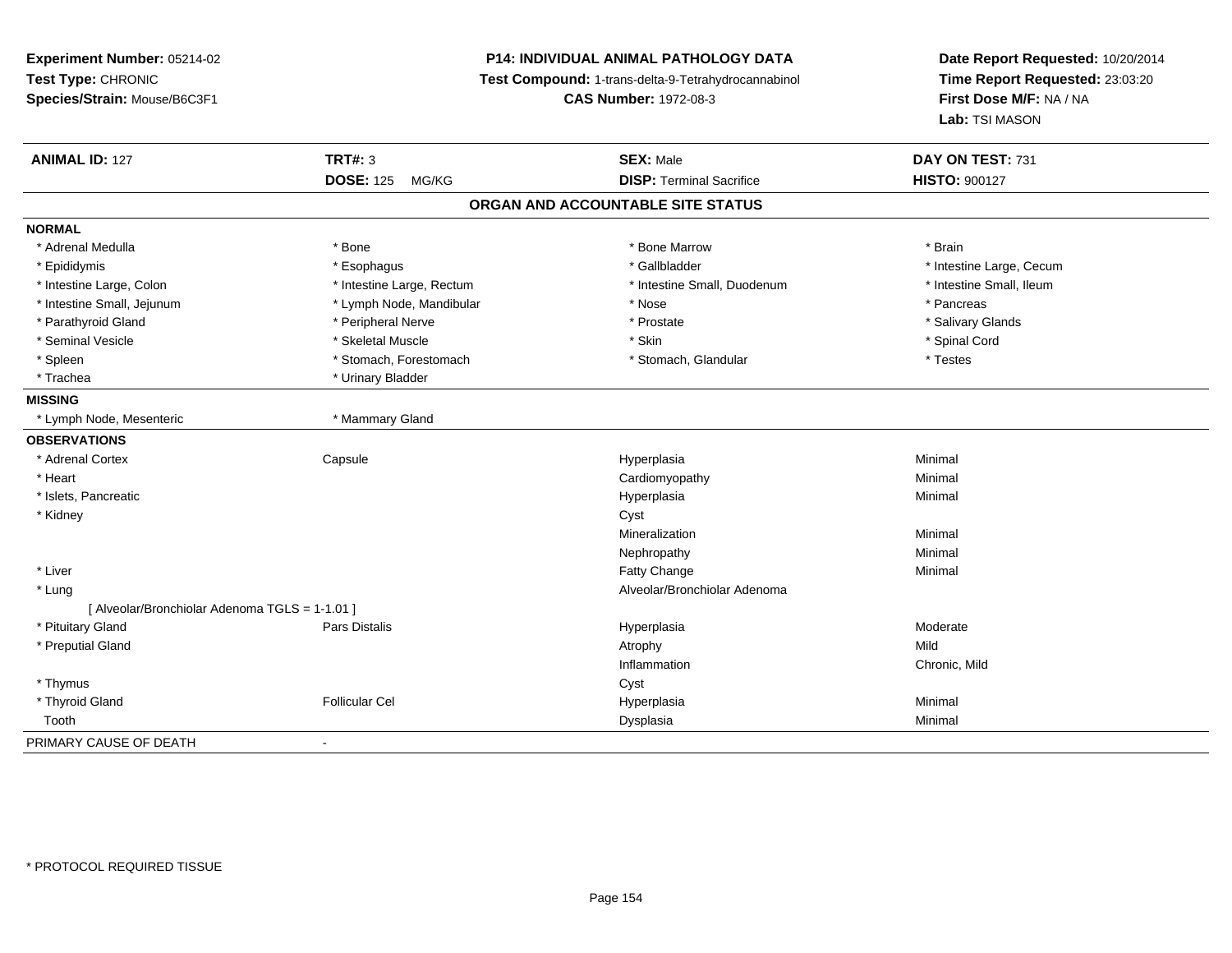**Experiment Number:** 05214-02**Test Type:** CHRONIC **Species/Strain:** Mouse/B6C3F1**P14: INDIVIDUAL ANIMAL PATHOLOGY DATA Test Compound:** 1-trans-delta-9-Tetrahydrocannabinol **CAS Number:** 1972-08-3**Date Report Requested:** 10/20/2014**Time Report Requested:** 23:03:20**First Dose M/F:** NA / NA**Lab:** TSI MASON**ANIMAL ID:** 128**TRT#:** 3 **SEX:** Male **DAY ON TEST:** 735 **DOSE:** 125 MG/KG**DISP:** Terminal Sacrifice **HISTO:** 900128 **ORGAN AND ACCOUNTABLE SITE STATUSNORMAL**\* Adrenal Medulla \* \* Annual Medulla \* Brain \* Bone \* \* Bone Marrow \* Bone Marrow \* \* Brain \* Brain \* Brain \* Brain \* Brain \* Brain \* Brain \* Brain \* Brain \* Brain \* Brain \* Brain \* Brain \* Brain \* Brain \* Brain \* Brain \* \* Heart \* Epididymis \* Esophagus \* Gallbladder \* Heart\* Intestine Large, Cecum \* Intestine Large, Colon \* Intestine Large, Thestine Large, Rectum \* Intestine Small, Duodenum \* Intestine Small, Ileum \* https://www.thestine Small, Jejunum \* Liver \* Liver \* Liver \* Liver \* Lung \* Pancreas \* Lymph Node, Mandibular \* Lymph Node, Mesenteric \* Mammary Gland \* Mammary Gland \* Prostate \* Parathyroid Gland \* **All and \* Peripheral Nerve \* Prostate \* Prostate \* Pituitary Gland \*** Pituitary Gland \* Salivary Glands \* Seminal Vesicle \* Skeletal Muscle \* Skin\* Testes \* Spinal Cord \* Spinal Cord \* Spinal Cord \* Stomach, Glandular \* Spinal Cord \* Stomach, Glandular \* Trachea **\*** Urinary Bladder **MISSING** \* Thymus**OBSERVATIONS** \* Adrenal Cortex**Capsule**  Hyperplasia Minimal \* Islets, Pancreaticc and the control of the control of the control of the control of the control of the control of the control of the control of the control of the control of the control of the control of the control of the control of the co Hyperplasia entrants and the material moderate of Moderate Minimal Moderate Minimal \* Kidneyy the control of the control of the control of the control of the control of the control of the control of the control of the control of the control of the control of the control of the control of the control of the contro n Minimal Nephropathyy the contract of the Minimal Minimal Section 1996 and the contract of the Minimal Section 1997 and the contract of the contract of the contract of the contract of the contract of the contract of the contract of the contra \* Nosee the contraction of the contraction of the contraction of the contraction of the chronic, Minimal on the chronic, Minimal or  $\mathbb{R}^n$  \* Preputial Glandd and the control of the control of the control of the control of the control of the control of the control of the control of the control of the control of the control of the control of the control of the control of the co InflammationInflammation<br>
Hyperplasia<br>
Chronic, Mild<br>
Squamous, Mild \* Stomach, Forestomachh ann an t-ìre ann am San Amhaidh ann an t-ìre ann am Mhearpasia ann an San Aonaichte ann an Saluamous, Mild a \* Thyroid Gland Follicular Cel Hyperplasia Mild Toothh ann an Chomas ann an t-ainmeile ann an t-ainmeile ann an Dysplasia. Tha an t-ainmeile ann an Dysplasia ann an Dysplasia ann an t-ainmeile an an t-ainmeile ann an t-ainmeile an an t-ainmeile ann an t-ainmeile ann an t-ain PRIMARY CAUSE OF DEATH-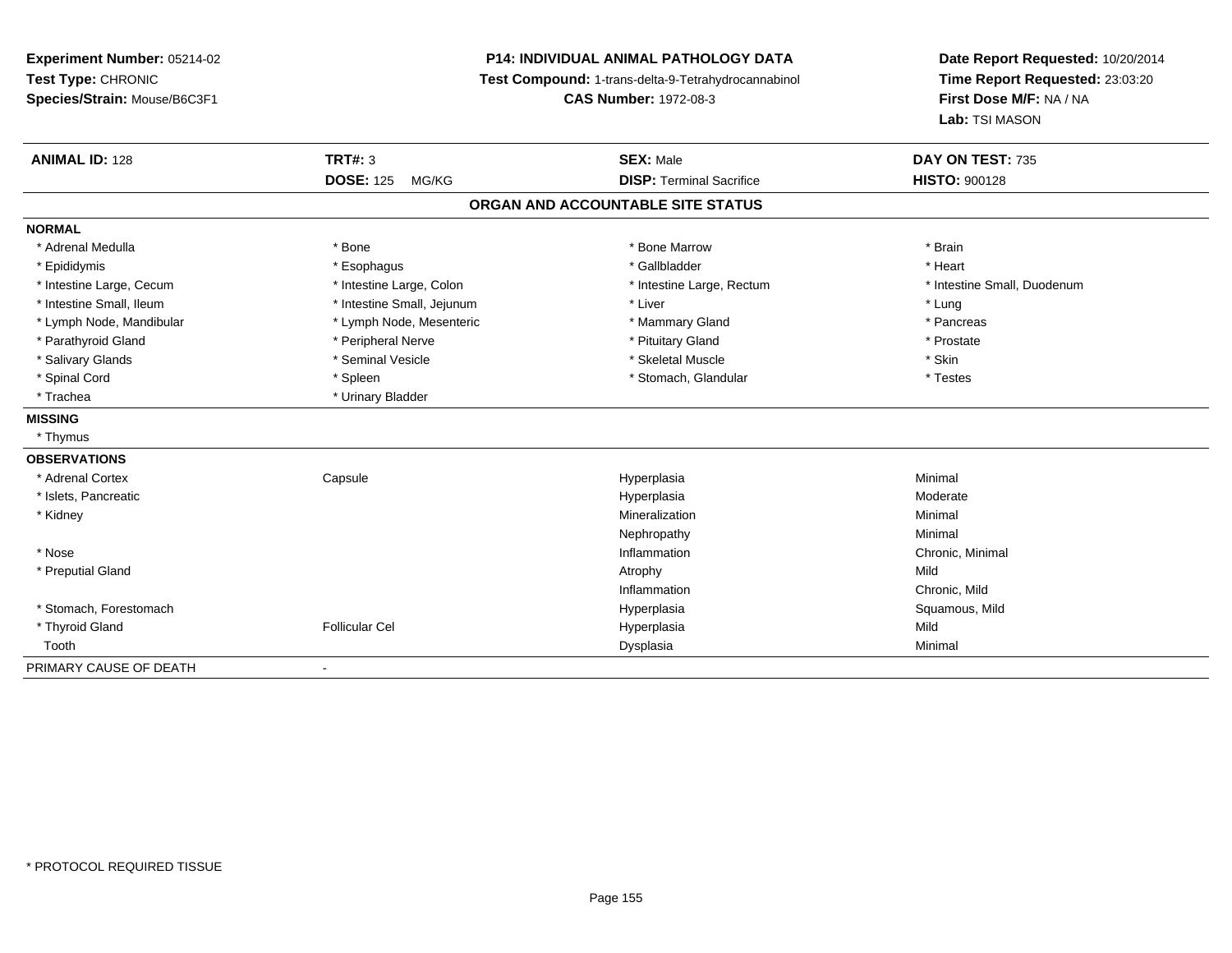**Experiment Number:** 05214-02**Test Type:** CHRONIC **Species/Strain:** Mouse/B6C3F1**P14: INDIVIDUAL ANIMAL PATHOLOGY DATA Test Compound:** 1-trans-delta-9-Tetrahydrocannabinol **CAS Number:** 1972-08-3**Date Report Requested:** 10/20/2014**Time Report Requested:** 23:03:20**First Dose M/F:** NA / NA**Lab:** TSI MASON**ANIMAL ID:** 129 **TRT#:** <sup>3</sup> **SEX:** Male **DAY ON TEST:** <sup>731</sup> **DOSE:** 125 MG/KG**DISP:** Terminal Sacrifice **HISTO:** 900129 **ORGAN AND ACCOUNTABLE SITE STATUSNORMAL**\* Adrenal Medulla \* \* Annual Medulla \* Brain \* Bone \* \* Bone Marrow \* Bone Marrow \* \* Brain \* Brain \* Brain \* Brain \* Brain \* Brain \* Brain \* Brain \* Brain \* Brain \* Brain \* Brain \* Brain \* Brain \* Brain \* Brain \* Brain \* \* Heart \* Epididymis \* Esophagus \* Gallbladder \* Heart\* Intestine Large, Cecum \* Intestine Large, Colon \* Intestine Large, Thestine Large, Rectum \* Intestine Small, Duodenum \* Intestine Small, Ileum \* https://www.thestine Small, Jejunum \* Liver \* Liver \* Liver \* Liver \* Lung \* Peripheral Nerve \* Lymph Node, Mesenteric \* Mammary Gland \* Mammary Gland \* Pancreas \* Pancreas \* \* Seminal Vesicle \* Pituitary Gland \* \* \* \* Prostate \* \* Prostate \* \* Salivary Glands \* \* Salivary Glands \* \* Seminal Vesicle \* Skeletal Muscle \* The state of the set of the set of the set of the set of the set of the set of the set of the set of the set of the set of the set of the set of the set of the set of the set of the set of the set of th \* Stomach, Glandular \* Trachea \* Testes \* Thymus \* Thymus \* Thymus \* Thymus \* Trachea \* Trachea \* Urinary Bladder**MISSING** \* Lymph Node, Mandibular**OBSERVATIONS** \* Adrenal Cortex**Capsule**  Hyperplasia Minimal Hyperplasiaa **Minimal**  \* Islets, Pancreaticc and the control of the control of the control of the control of the control of the control of the control of the control of the control of the control of the control of the control of the control of the control of the co a **Moderate**  \* Kidneyy the control of the control of the control of the control of the control of the control of the control of the control of the control of the control of the control of the control of the control of the control of the contro n Minimal Nephropathyy the contract of the Minimal Minimal Section 1996 and the contract of the Minimal Section 1997 and the contract of the contract of the contract of the contract of the contract of the contract of the contract of the contra \* Nosee and the contract of the contract of the contract of the contract of the contract of the chronic, Mild and the chronic, Mild and the chronic, Mild and the chronic state of the chronic state of the chronic state of the chr \* Parathyroid Glandd Cyst \* Preputial Glandd and the control of the control of the control of the control of the control of the control of the control of the control of the control of the control of the control of the control of the control of the control of the co Atrophyy the contract of the contract of the Marked n Chronic, Marked Inflammation \* Spleen Lymph Follic Hyperplasia Lymphoid, Minimal \* Thyroid Glandd and the set of the Follicular Cel the set of the Second Adenomal Adenomal Second Second Second Second Second Second Second Second Second Second Second Second Second Second Second Second Second Second Second Second Second Follicular Cel Hyperplasiaa **Minimal**  Tooth Dysplasia Moderate PRIMARY CAUSE OF DEATH-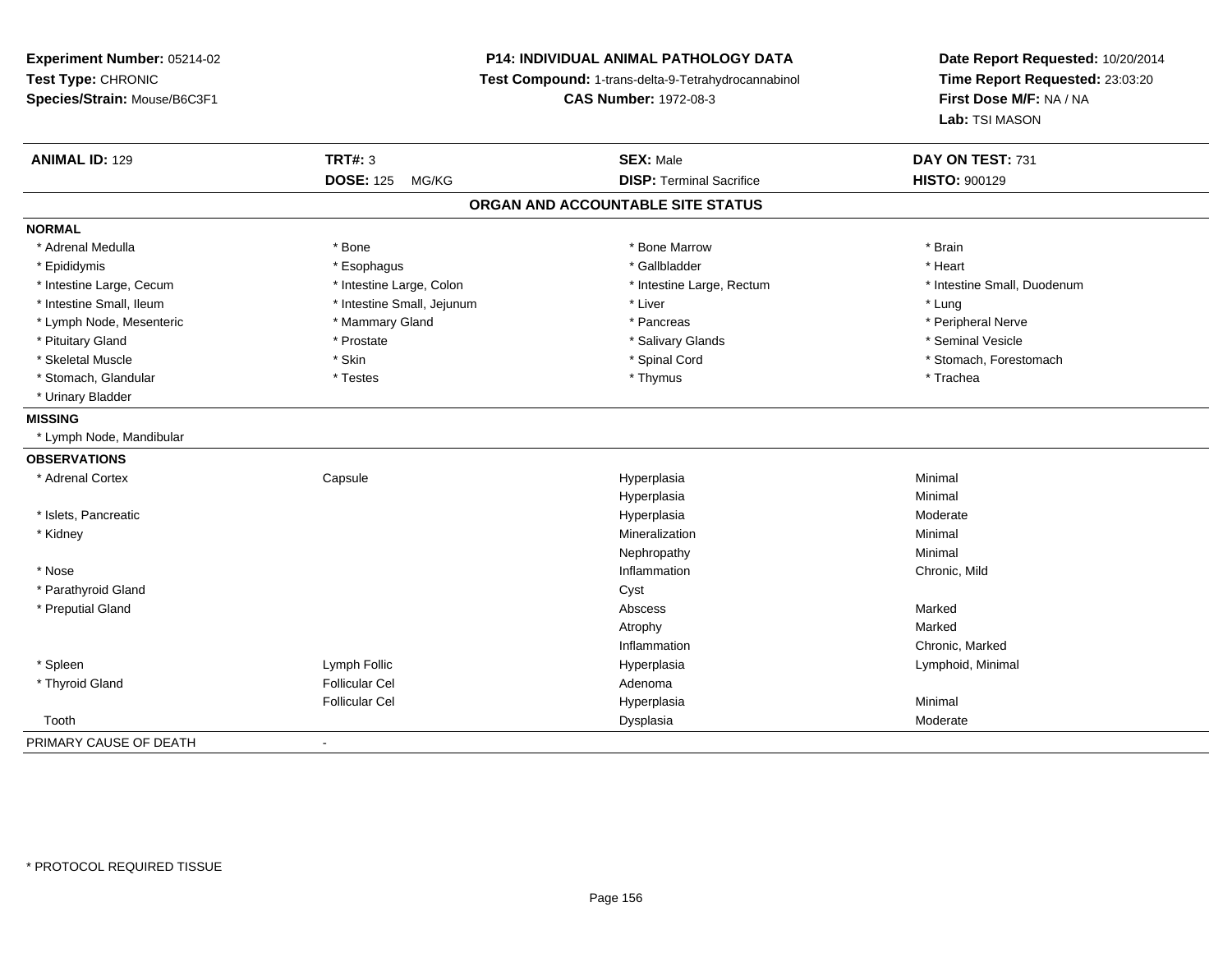## **P14: INDIVIDUAL ANIMAL PATHOLOGY DATA**

**Test Compound:** 1-trans-delta-9-Tetrahydrocannabinol

**CAS Number:** 1972-08-3

| <b>ANIMAL ID: 130</b>      | <b>TRT#: 3</b>            | <b>SEX: Male</b>                  | DAY ON TEST: 731         |
|----------------------------|---------------------------|-----------------------------------|--------------------------|
|                            | <b>DOSE: 125</b><br>MG/KG | <b>DISP: Terminal Sacrifice</b>   | <b>HISTO: 900130</b>     |
|                            |                           | ORGAN AND ACCOUNTABLE SITE STATUS |                          |
| <b>NORMAL</b>              |                           |                                   |                          |
| * Adrenal Medulla          | * Bone                    | * Bone Marrow                     | * Epididymis             |
| * Esophagus                | * Gallbladder             | * Heart                           | * Intestine Large, Cecum |
| * Intestine Large, Colon   | * Intestine Large, Rectum | * Intestine Small, Duodenum       | * Intestine Small, Ileum |
| * Intestine Small, Jejunum | * Lung                    | * Lymph Node, Mandibular          | * Lymph Node, Mesenteric |
| * Mammary Gland            | * Nose                    | * Pancreas                        | * Parathyroid Gland      |
| * Peripheral Nerve         | * Pituitary Gland         | * Prostate                        | * Salivary Glands        |
| * Seminal Vesicle          | * Skeletal Muscle         | * Skin                            | * Spinal Cord            |
| * Stomach, Glandular       | * Testes                  | * Thymus                          | * Trachea                |
| * Urinary Bladder          |                           |                                   |                          |
| <b>OBSERVATIONS</b>        |                           |                                   |                          |
| * Adrenal Cortex           | Capsule                   | Hyperplasia                       | Minimal                  |
| * Brain                    |                           | Mineralization                    | Minimal                  |
| * Islets, Pancreatic       |                           | Hyperplasia                       | Mild                     |
| * Kidney                   |                           | Mineralization                    | Minimal                  |
|                            |                           | Nephropathy                       | Minimal                  |
| * Liver                    |                           | Inflammation                      | Chronic, Mild            |
| * Preputial Gland          |                           | Atrophy                           | Mild                     |
|                            |                           | Inflammation                      | Chronic, Mild            |
| * Spleen                   | <b>Red Pulp</b>           | Hematopoietic Cell Proliferation  | Minimal                  |
| * Stomach, Forestomach     |                           | Hyperplasia                       | Squamous, Mild           |
| [ Hyperplasia TGLS = 2-6 ] |                           |                                   |                          |
| * Thyroid Gland            | <b>Follicular Cel</b>     | Hyperplasia                       | Mild                     |
| Tooth                      |                           | Dysplasia                         | Moderate                 |
| PRIMARY CAUSE OF DEATH     | $\blacksquare$            |                                   |                          |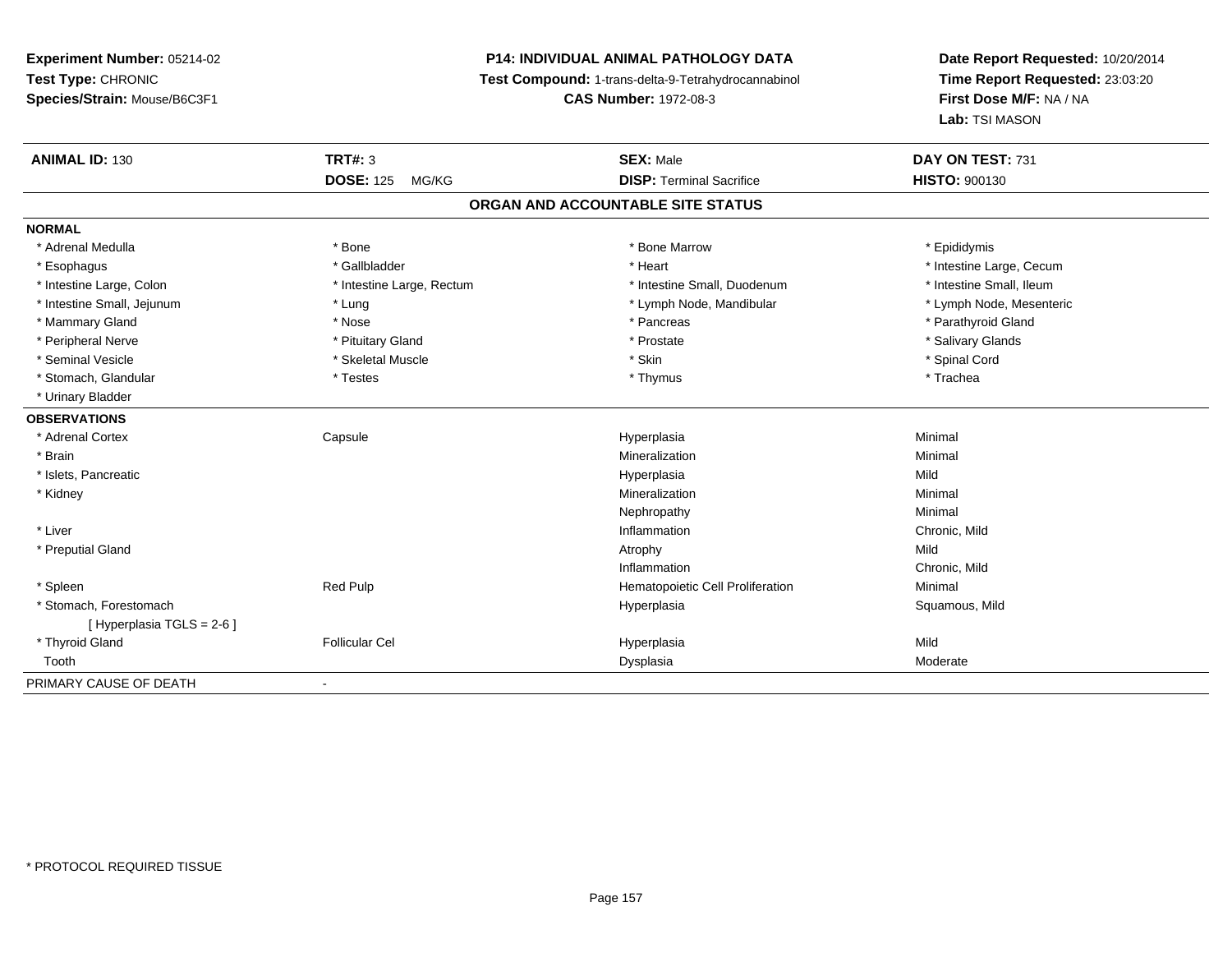**Experiment Number:** 05214-02**Test Type:** CHRONIC **Species/Strain:** Mouse/B6C3F1**P14: INDIVIDUAL ANIMAL PATHOLOGY DATA Test Compound:** 1-trans-delta-9-Tetrahydrocannabinol **CAS Number:** 1972-08-3**Date Report Requested:** 10/20/2014**Time Report Requested:** 23:03:20**First Dose M/F:** NA / NA**Lab:** TSI MASON**ANIMAL ID:** 131**TRT#:** 3 **SEX:** Male **DAY ON TEST:** 735 **DOSE:** 125 MG/KG **DISP:** Terminal Sacrifice **HISTO:** <sup>900131</sup> **ORGAN AND ACCOUNTABLE SITE STATUSNORMAL**\* Adrenal Medulla \* Adrenal Medulla \* \* \* Adrenal Medulla \* \* Epididymis \* Bone \* \* Brain \* \* Brain \* \* Brain \* \* Epididymis \* Epididymis \* Epididymis \* \* Epididymis \* \* Epididymis \* \* Epididymis \* \* Epididymis \* \* Epididymis \* \* Epididymis \* Esophagus \* https://www.fragustage.com/web/2019/heart \* Heart \* Heart \* Heart \* Intestine Large, Cecum \* Intestine Large, Cecum \* Gallbladder \* Callbladder \* 11 and 12 and 12 and 12 and 12 and 12 and 12 and 12 and 12 and \* Intestine Small, Ileum \* Intestine Large, Colon \* Intestine Large, Rectum \* Intestine Small, Duodenum \* Intestine Small, Duodenum \* Intestine Small, Jejunum \* \* \* https://www.fat.com/setter/educition/setter/filesophysics.com/setter/filesophysics.com/setter/filesophysics.com/setter/filesophysics.com/setter/filesophysics.com/setter/filesophysics.com/se \* Lymph Node, Mesenteric \* \* Mammary Gland \* Mammary Gland \* Pancreas \* Peripheral Nerve \* Skeletal Muscle \* Prostate \* \* Skeletal Muscle \* \* Salivary Glands \* \* Steminal Vesicle \* \* Seminal Vesicle \* \* Skeletal Muscle \* Skin \* Spinal Cord \* Spinal Cord \* Stomach, Glandular \* Testes \* Thymus \* Trachea \* Trachea \* Urinary Bladder \* Urinary Bladder \* Urinary Bladder **MISSING** \* Parathyroid Gland**OBSERVATIONS** \* Adrenal Cortex**Capsule**  Hyperplasia Minimal Hyperplasiaa **Minimal**  \* Bone Marroww Proliferation **Minimal**  \* Kidneyy the control of the control of the control of the control of the control of the control of the control of the control of the control of the control of the control of the control of the control of the control of the contro n Minimal Nephropathyy the contract of the Minimal Minimal Section 1996 and the contract of the Minimal Section 1997 and the contract of the contract of the contract of the contract of the contract of the contract of the contract of the contra \* Liverr and the contract of the contract of the contract of the contract of the contract of the contract of the contract of the contract of the contract of the contract of the contract of the contract of the contract of the cont Eosinophilic Focus \* Nosee the contraction of the contraction of the contraction of the contraction of the chronic, Minimal on the chronic, Minimal or  $\mathbb{R}^n$  \* Pituitary Glandd **Example 2018** Pars Distalis **Contains 2018** Cyst \* Preputial Glandd and the control of the control of the control of the control of the control of the control of the control of  $\lambda$ Inflammation Chronic, Moderate [ Inflammation TGLS = 1-10 ] \* Spleen Lymph Follic Hyperplasia Lymphoid, Minimal \* Stomach, Forestomachh anns an t-aiste anns an t-aiste anns an t-aiste anns an t-aiste anns an t-aiste anns an t-aiste anns an t-aiste an t-aiste anns an t-aiste an t-aiste anns an t-aiste anns an t-aiste anns an t-aiste anns an t-aiste anns a Mast Cell Tumor Nos[ Hyperplasia TGLS = 2-6.01 ] \* Thyroid Gland Follicular Cel Hyperplasia Minimal Toothh ann an t-Iomraid ann an t-Iomraid ann an t-Iomraid ann an t-Iomraid ann an t-Iomraid ann an t-Iomraid ann an<br>Iomraid an t-Iomraid ann an t-Iomraid ann an t-Iomraid ann an t-Iomraid ann an t-Iomraid ann an t-Iomraid ann

PRIMARY CAUSE OF DEATH-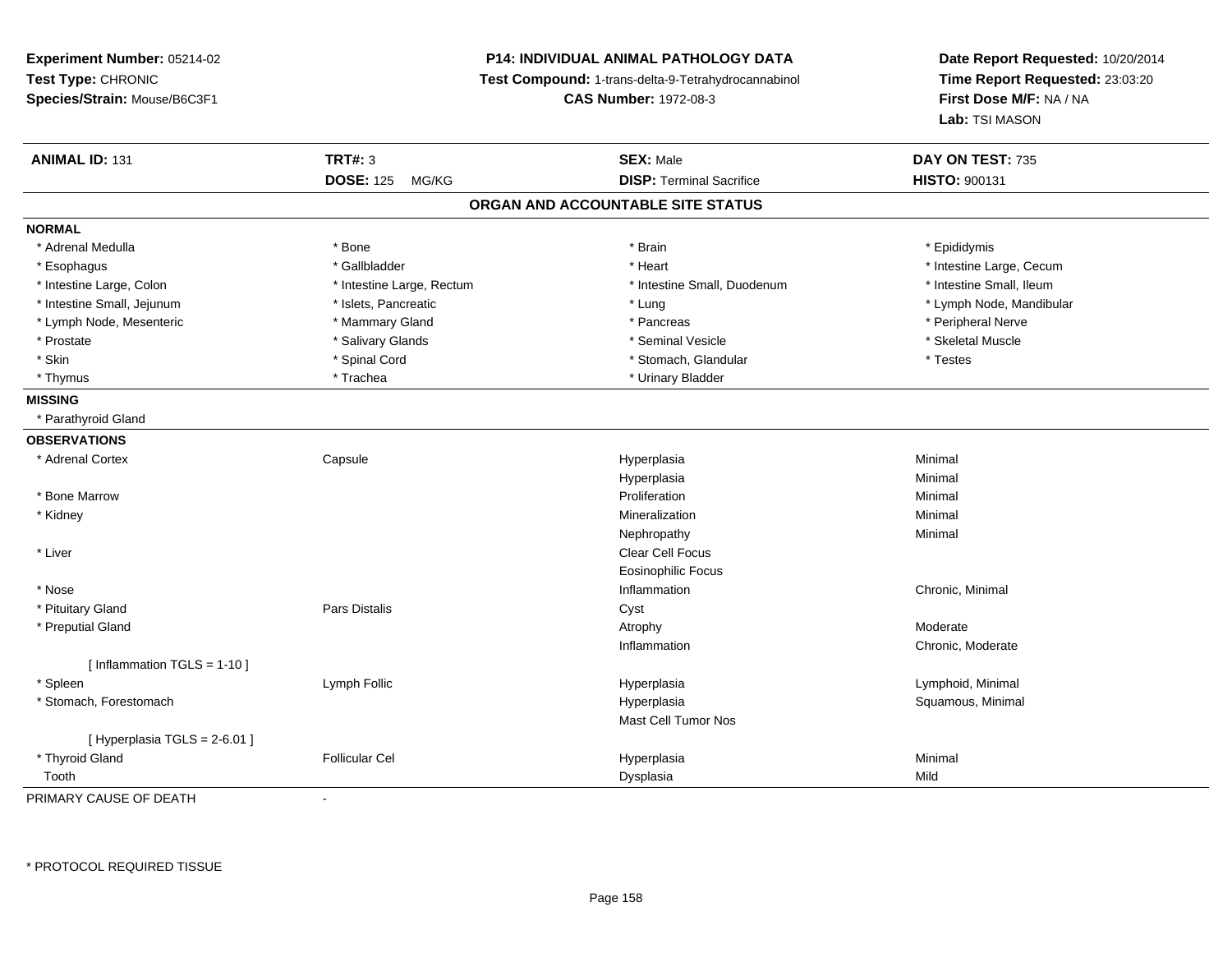| <b>Experiment Number: 05214-02</b><br>Test Type: CHRONIC<br>Species/Strain: Mouse/B6C3F1 |                                                                                             | <b>P14: INDIVIDUAL ANIMAL PATHOLOGY DATA</b><br>Test Compound: 1-trans-delta-9-Tetrahydrocannabinol<br><b>CAS Number: 1972-08-3</b> | Date Report Requested: 10/20/2014<br>Time Report Requested: 23:03:20<br>First Dose M/F: NA / NA<br>Lab: TSI MASON<br>DAY ON TEST: 735<br><b>HISTO: 900131</b> |
|------------------------------------------------------------------------------------------|---------------------------------------------------------------------------------------------|-------------------------------------------------------------------------------------------------------------------------------------|---------------------------------------------------------------------------------------------------------------------------------------------------------------|
| <b>ANIMAL ID: 131</b>                                                                    | TRT#: 3<br><b>SEX: Male</b><br><b>DISP: Terminal Sacrifice</b><br><b>DOSE: 125</b><br>MG/KG |                                                                                                                                     |                                                                                                                                                               |
|                                                                                          |                                                                                             | ORGAN AND ACCOUNTABLE SITE STATUS                                                                                                   |                                                                                                                                                               |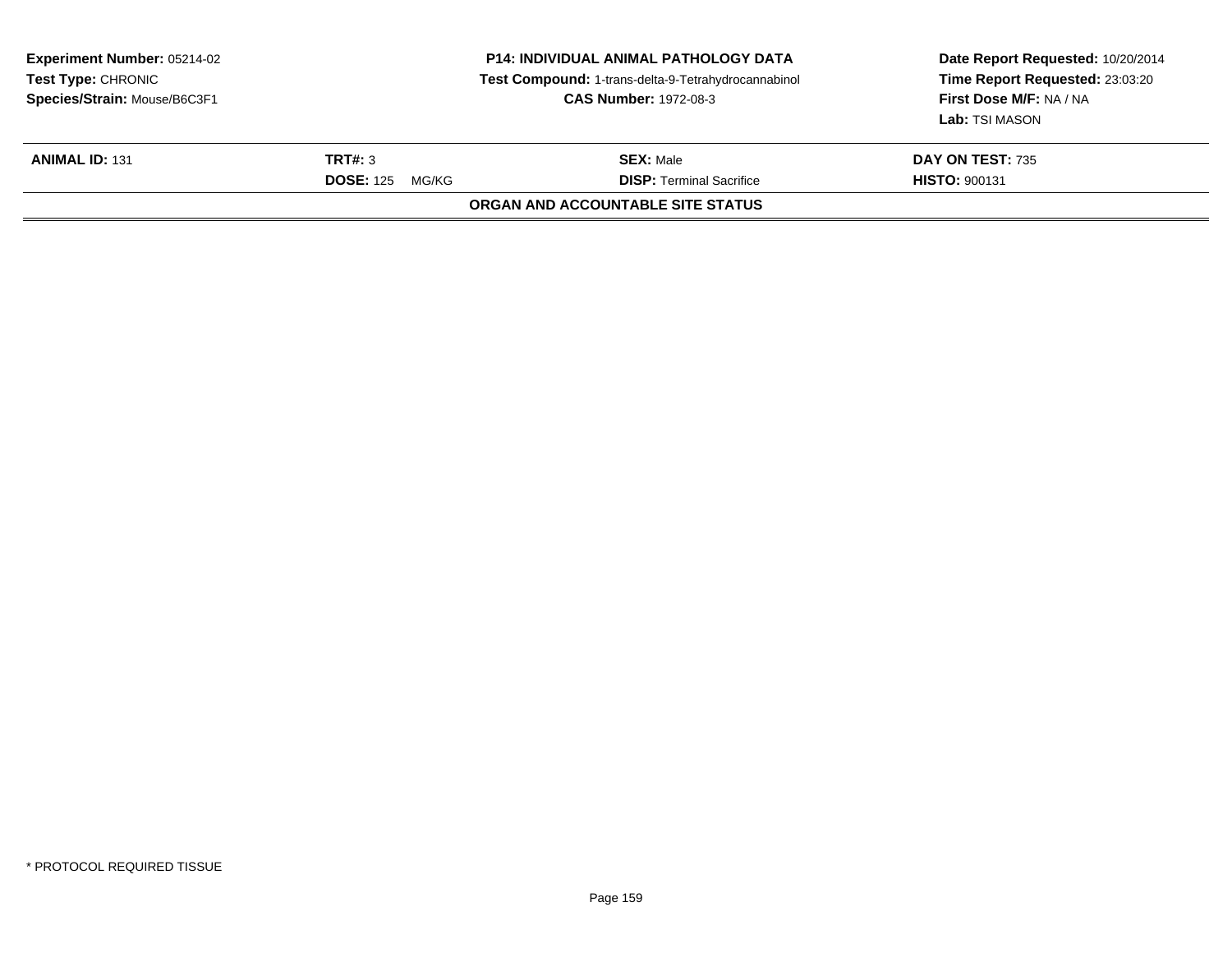| Experiment Number: 05214-02<br>Test Type: CHRONIC<br>Species/Strain: Mouse/B6C3F1 |                           | P14: INDIVIDUAL ANIMAL PATHOLOGY DATA<br>Test Compound: 1-trans-delta-9-Tetrahydrocannabinol<br><b>CAS Number: 1972-08-3</b> | Date Report Requested: 10/20/2014<br>Time Report Requested: 23:03:20<br>First Dose M/F: NA / NA<br>Lab: TSI MASON |  |
|-----------------------------------------------------------------------------------|---------------------------|------------------------------------------------------------------------------------------------------------------------------|-------------------------------------------------------------------------------------------------------------------|--|
| <b>ANIMAL ID: 132</b>                                                             | <b>TRT#: 3</b>            | <b>SEX: Male</b>                                                                                                             | DAY ON TEST: 563                                                                                                  |  |
|                                                                                   | <b>DOSE: 125</b><br>MG/KG | <b>DISP: Natural Death</b>                                                                                                   | HISTO: 900132                                                                                                     |  |
|                                                                                   |                           | ORGAN AND ACCOUNTABLE SITE STATUS                                                                                            |                                                                                                                   |  |
| <b>NORMAL</b>                                                                     |                           |                                                                                                                              |                                                                                                                   |  |
| * Adrenal Medulla                                                                 | * Bone                    | * Bone Marrow                                                                                                                | * Epididymis                                                                                                      |  |
| * Esophagus                                                                       | * Heart                   | * Lung                                                                                                                       | * Mammary Gland                                                                                                   |  |
| * Parathyroid Gland                                                               | * Peripheral Nerve        | * Pituitary Gland                                                                                                            | * Prostate                                                                                                        |  |
| * Salivary Glands                                                                 | * Seminal Vesicle         | * Skeletal Muscle                                                                                                            | * Skin                                                                                                            |  |
| * Spinal Cord                                                                     | * Testes                  | * Thyroid Gland                                                                                                              | * Trachea                                                                                                         |  |
| * Urinary Bladder                                                                 |                           |                                                                                                                              |                                                                                                                   |  |
| <b>MISSING</b>                                                                    |                           |                                                                                                                              |                                                                                                                   |  |
| * Spleen                                                                          |                           |                                                                                                                              |                                                                                                                   |  |
| <b>AUTO PRECLUDES DIAG.</b>                                                       |                           |                                                                                                                              |                                                                                                                   |  |
| * Gallbladder                                                                     | * Intestine Large, Cecum  | * Intestine Large, Colon                                                                                                     | * Intestine Large, Rectum                                                                                         |  |
| * Intestine Small, Duodenum                                                       | * Intestine Small, Ileum  | * Intestine Small, Jejunum                                                                                                   | * Islets, Pancreatic                                                                                              |  |
| * Lymph Node, Mandibular                                                          | * Lymph Node, Mesenteric  | * Nose                                                                                                                       | * Pancreas                                                                                                        |  |
| * Stomach, Forestomach                                                            | * Stomach, Glandular      | * Thymus                                                                                                                     |                                                                                                                   |  |
| <b>OBSERVATIONS</b>                                                               |                           |                                                                                                                              |                                                                                                                   |  |
| * Adrenal Cortex                                                                  | Capsule                   | Hyperplasia                                                                                                                  | Minimal                                                                                                           |  |
| * Brain                                                                           |                           | Mineralization                                                                                                               | Minimal                                                                                                           |  |
| * Kidney                                                                          | Pelvis                    | Inflammation                                                                                                                 | Chronic, Mild                                                                                                     |  |
|                                                                                   |                           | Nephropathy                                                                                                                  | Moderate                                                                                                          |  |
| * Liver                                                                           |                           | Hepatocellular Carcinoma                                                                                                     |                                                                                                                   |  |
| [ Hepatocellular Carcinoma TGLS = 2-2 ]                                           |                           |                                                                                                                              |                                                                                                                   |  |
| * Preputial Gland                                                                 |                           | Atrophy                                                                                                                      | Moderate                                                                                                          |  |
| PRIMARY CAUSE OF DEATH                                                            | $\overline{\phantom{a}}$  |                                                                                                                              |                                                                                                                   |  |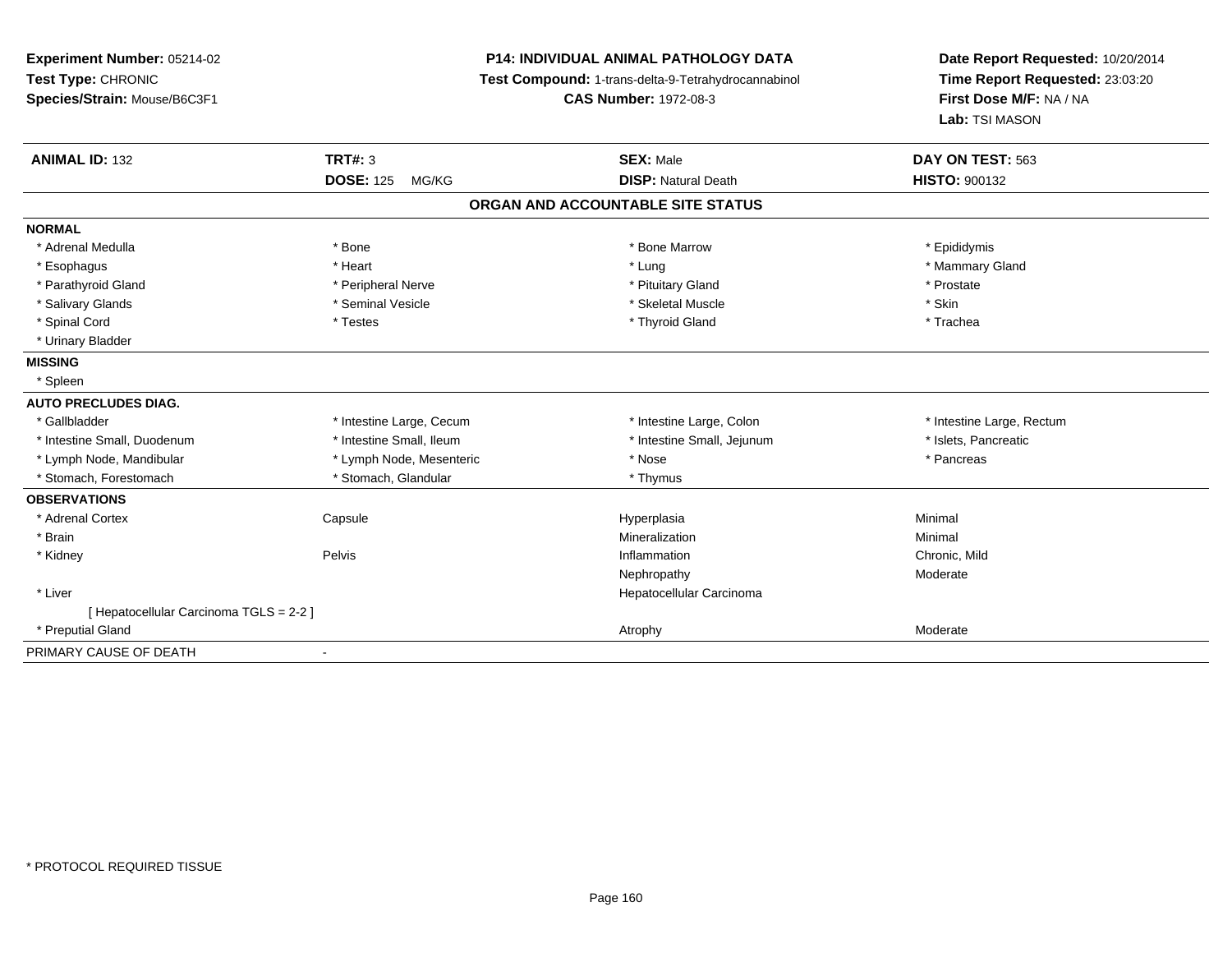**Experiment Number:** 05214-02**Test Type:** CHRONIC **Species/Strain:** Mouse/B6C3F1**P14: INDIVIDUAL ANIMAL PATHOLOGY DATA Test Compound:** 1-trans-delta-9-Tetrahydrocannabinol **CAS Number:** 1972-08-3**Date Report Requested:** 10/20/2014**Time Report Requested:** 23:03:20**First Dose M/F:** NA / NA**Lab:** TSI MASON**ANIMAL ID:** 133 **TRT#:** <sup>3</sup> **SEX:** Male **DAY ON TEST:** <sup>731</sup> **DOSE:** 125 MG/KG **DISP:** Terminal Sacrifice **HISTO:** <sup>900133</sup> **ORGAN AND ACCOUNTABLE SITE STATUSNORMAL**\* Bone \* Bone \* Bone Marrow \* Brain \* Epididymis \* Esophagus \* https://www.fragustage.com/web/2019/heart \* Heart \* Heart \* Heart \* Intestine Large, Cecum \* Intestine Large, Cecum \* Gallbladder \* Callbladder \* 11 and 12 and 12 and 12 and 12 and 12 and 12 and 12 and 12 and \* Intestine Small, Ileum \* Intestine Large, Colon \* Intestine Large, Rectum \* Intestine Small, Duodenum \* Intestine Small, Duodenum \* Intestine Small, Jejunum \* \* \* https://www.fat.com/setter/educition/setter/filesophysics.com/setter/filesophysics.com/setter/filesophysics.com/setter/filesophysics.com/setter/filesophysics.com/setter/filesophysics.com/se \* Lymph Node, Mesenteric \* The state of the state of the state of the state of the state of the state of the state of the state of the state of the state of the state of the state of the state of the state of the state of \* Peripheral Nerve \* \* And the state \* Pituitary Gland \* Prosection \* Prostate \* Prostate \* Salivary Glands \* Salivary Glands \* Salivary Glands \* Salivary Glands \* Salivary Glands \* Salivary Glands \* Salivary Glands \* Sali \* Seminal Vesicle \* \* Spinal Cord \* Skeletal Muscle \* \* Skin \* \* Skin \* \* Spinal Vesicle \* Spinal Cord \* Spinal Cord \* Spleen \* Stomach, Forestomach \* Stomach \* Stomach, Slandular \* Testes \* Testes \* Trachea \* Urinary Bladder**MISSING** \* Mammary Gland**OBSERVATIONS** \* Adrenal Cortex**Capsule**  Hyperplasia Minimal \* Adrenal Medulla Pheochromocytoma Benign [ Pheochromocytoma Benign TGLS = 2-7.11 ] \* Kidneyy the control of the control of the control of the control of the control of the control of the control of the control of the control of the control of the control of the control of the control of the control of the contro n Minimal Nephropathyy the contract of the Minimal Minimal Section 1996 and the contract of the Minimal Section 1997 and the contract of the contract of the contract of the contract of the contract of the contract of the contract of the contra \* Liver Fatty Changee Minimal \* Preputial Glandd and the control of the control of the control of the control of the control of the control of the control of  $\lambda$ Inflammation Chronic, Moderate \* Thymuss the contract of the contract of the contract of the contract of the contract of the contract of the contract of the contract of the contract of the contract of the contract of the contract of the contract of the contract \* Thyroid Gland Follicular Cel Hyperplasia Mild Toothh ann an Chomas ann an t-ainmeile ann an t-ainmeile ann an Dysplasia. Tha an t-ainmeile ann an Dysplasia ann an Dysplasia ann an t-ainmeile an an t-ainmeile ann an t-ainmeile an an t-ainmeile ann an t-ainmeile ann an t-ain PRIMARY CAUSE OF DEATH-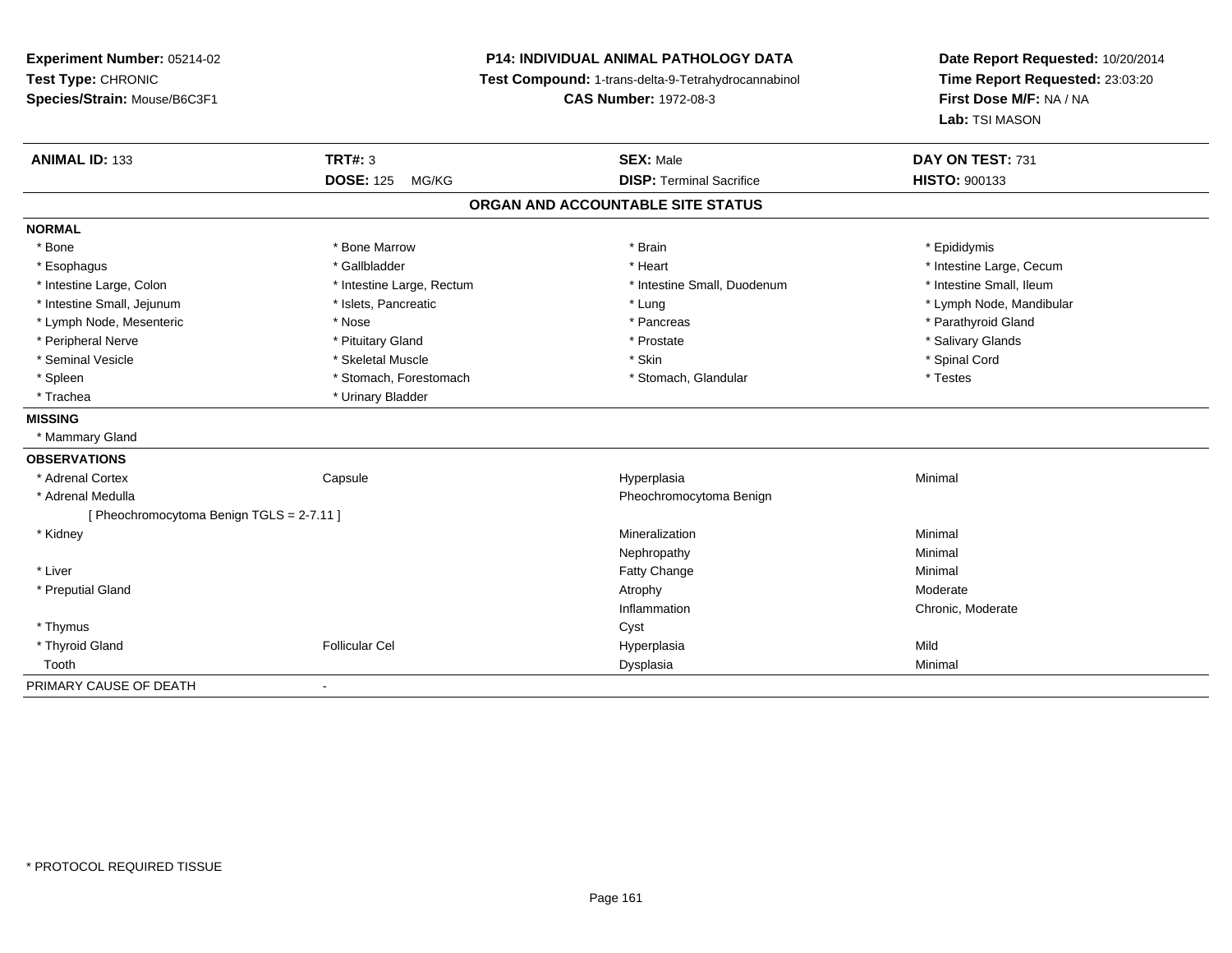| <b>Experiment Number: 05214-02</b><br>Test Type: CHRONIC |                            | <b>P14: INDIVIDUAL ANIMAL PATHOLOGY DATA</b><br>Test Compound: 1-trans-delta-9-Tetrahydrocannabinol | Date Report Requested: 10/20/2014<br>Time Report Requested: 23:03:20 |
|----------------------------------------------------------|----------------------------|-----------------------------------------------------------------------------------------------------|----------------------------------------------------------------------|
| Species/Strain: Mouse/B6C3F1                             |                            | <b>CAS Number: 1972-08-3</b>                                                                        | First Dose M/F: NA / NA<br>Lab: TSI MASON                            |
| <b>ANIMAL ID: 134</b>                                    | <b>TRT#: 3</b>             | <b>SEX: Male</b>                                                                                    | DAY ON TEST: 736                                                     |
|                                                          | <b>DOSE: 125</b><br>MG/KG  | <b>DISP: Terminal Sacrifice</b>                                                                     | <b>HISTO: 900134</b>                                                 |
|                                                          |                            | ORGAN AND ACCOUNTABLE SITE STATUS                                                                   |                                                                      |
| <b>NORMAL</b>                                            |                            |                                                                                                     |                                                                      |
| * Adrenal Medulla                                        | * Bone                     | * Bone Marrow                                                                                       | * Brain                                                              |
| * Epididymis                                             | * Esophagus                | * Gallbladder                                                                                       | * Heart                                                              |
| * Intestine Large, Cecum                                 | * Intestine Large, Colon   | * Intestine Large, Rectum                                                                           | * Intestine Small, Duodenum                                          |
| * Intestine Small, Ileum                                 | * Intestine Small, Jejunum | * Liver                                                                                             | * Lung                                                               |
| * Lymph Node, Mandibular                                 | * Lymph Node, Mesenteric   | * Nose                                                                                              | * Pancreas                                                           |
| * Parathyroid Gland                                      | * Peripheral Nerve         | * Pituitary Gland                                                                                   | * Prostate                                                           |
| * Salivary Glands                                        | * Seminal Vesicle          | * Skeletal Muscle                                                                                   | * Skin                                                               |
| * Spinal Cord                                            | * Spleen                   | * Testes                                                                                            | * Thymus                                                             |
| * Trachea                                                | * Urinary Bladder          |                                                                                                     |                                                                      |
| <b>MISSING</b>                                           |                            |                                                                                                     |                                                                      |
| * Mammary Gland                                          |                            |                                                                                                     |                                                                      |
| <b>OBSERVATIONS</b>                                      |                            |                                                                                                     |                                                                      |
| * Adrenal Cortex                                         | Capsule                    | Hyperplasia                                                                                         | Minimal                                                              |
|                                                          |                            | Hypertrophy                                                                                         | Minimal                                                              |
| * Islets, Pancreatic                                     |                            | Hyperplasia                                                                                         | Mild                                                                 |
| * Kidney                                                 |                            | Mineralization                                                                                      | Minimal                                                              |
|                                                          |                            | Nephropathy                                                                                         | Minimal                                                              |
| * Preputial Gland                                        |                            | Atrophy                                                                                             | Mild                                                                 |
|                                                          |                            | Inflammation                                                                                        | Chronic, Mild                                                        |
| * Stomach, Forestomach                                   |                            | <b>Infiltration Cellular</b>                                                                        | Lymphocyte, Moderate                                                 |
| * Stomach, Glandular                                     |                            | <b>Infiltration Cellular</b>                                                                        | Lymphocyte, Moderate                                                 |
| * Thyroid Gland                                          | <b>Follicular Cel</b>      | Hyperplasia                                                                                         | Minimal                                                              |
| PRIMARY CAUSE OF DEATH                                   |                            |                                                                                                     |                                                                      |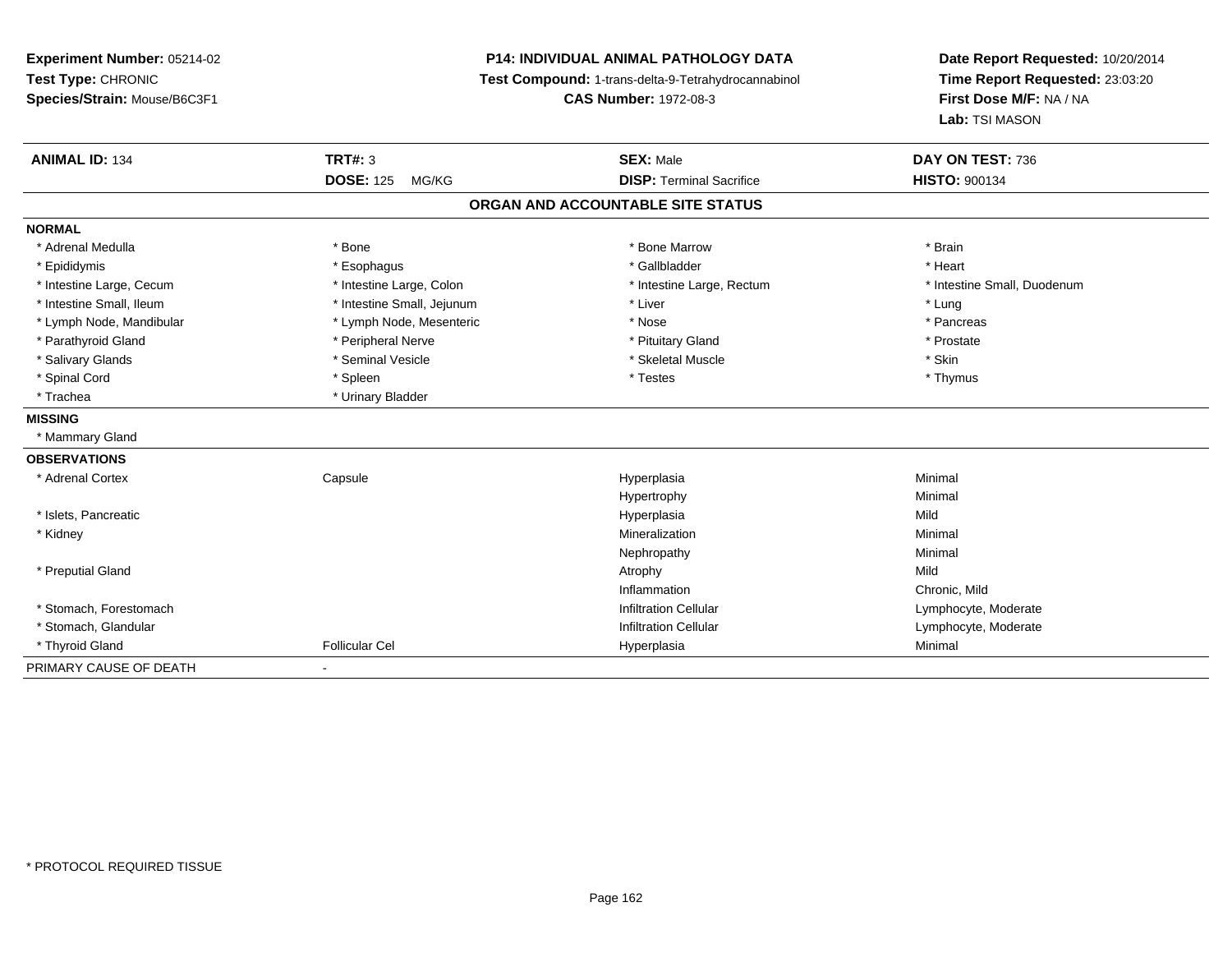**Experiment Number:** 05214-02**Test Type:** CHRONIC **Species/Strain:** Mouse/B6C3F1**P14: INDIVIDUAL ANIMAL PATHOLOGY DATA Test Compound:** 1-trans-delta-9-Tetrahydrocannabinol **CAS Number:** 1972-08-3**Date Report Requested:** 10/20/2014**Time Report Requested:** 23:03:20**First Dose M/F:** NA / NA**Lab:** TSI MASON**ANIMAL ID:** 135**TRT#:** 3 **SEX:** Male **DAY ON TEST:** 709 **DOSE:** 125 MG/KG **DISP:** Moribund Sacrifice **HISTO:** <sup>900135</sup> **ORGAN AND ACCOUNTABLE SITE STATUSNORMAL**\* Adrenal Medulla \* \* Bone \* Bone \* Bone \* Bone \* Bone \* Bone Marrow \* Bone Marrow \* Bone Marrow Ear \* Epididymis \* Esophagus \* Gallbladder \* Heart\* Intestine Large, Cecum \* Intestine Large, Colon \* Intestine Large, Rectum \* Intestine Small, Duodenum \* Intestine Small, Ileum \* Intestine Small, Jejunum \* Lung \* Lymph Node, Mandibular\* Lymph Node, Mesenteric \* The state of the state of the state of the state of the state of the state of the state of the state of the state of the state of the state of the state of the state of the state of the state of \* Peripheral Nerve \* \* Annual Vesicle \* \* Prostate \* \* Salivary Glands \* \* Salivary Glands \* \* Seminal Vesicle \* Skeletal Muscle \* Skin \* Spinal Cord \* Spleen \* Trachea \* Stomach, Forestomach \* Testes \* Stomach, Glandular \* Testes \* Testes \* Testes \* Testes \* Testes \* Testes \* Testes \* Testes \* Testes \* Testes \* Testes \* Testes \* Testes \* Testes \* Testes \* Testes \* Testes \* Testes \* Teste \* Urinary Bladder**MISSING** \* Mammary Gland**OBSERVATIONS** \* Adrenal Cortex Capsule Hyperplasia Minimal Hypertrophyy the contract of the Minimal Minimal Section 1, 1986, 1987, 1988, 1988, 1988, 1988, 1988, 1988, 198 \* Brainn and the controller of the controller of the controller of the Minimal Mineralization and the controller of the Minimal Minimal  $\alpha$  \* Islets, Pancreaticc and the control of the control of the control of the control of the control of the control of the control of the control of the control of the control of the control of the control of the control of the control of the co a Mild \* Kidneyy the control of the control of the control of the control of the control of the control of the control of the control of the control of the control of the control of the control of the control of the control of the contro n Minimal \* Liverr and the contract of the contract of the contract of the contract of the contract of the contract of the contract of the contract of the contract of the contract of the contract of the contract of the contract of the cont e Mild \* Pituitary Gland Pars Distalis Hyperplasia Mild \* Preputial Glandd and the control of the control of the control of the control of the control of the control of the control of  $\lambda$  \* Thymuss the contract of the contract of the contract of the contract of the contract of the contract of the contract of the contract of the contract of the contract of the contract of the contract of the contract of the contract \* Thyroid Gland Follicular Cel Hyperplasia Mild Toothh ann an Chomas ann an t-ainmeile ann an t-ainmeile ann an Dysplasia. Tha an t-ainmeile ann an Dysplasia ann an Dysplasia ann an t-ainmeile an an t-ainmeile ann an t-ainmeile an an t-ainmeile ann an t-ainmeile ann an t-ain PRIMARY CAUSE OF DEATH-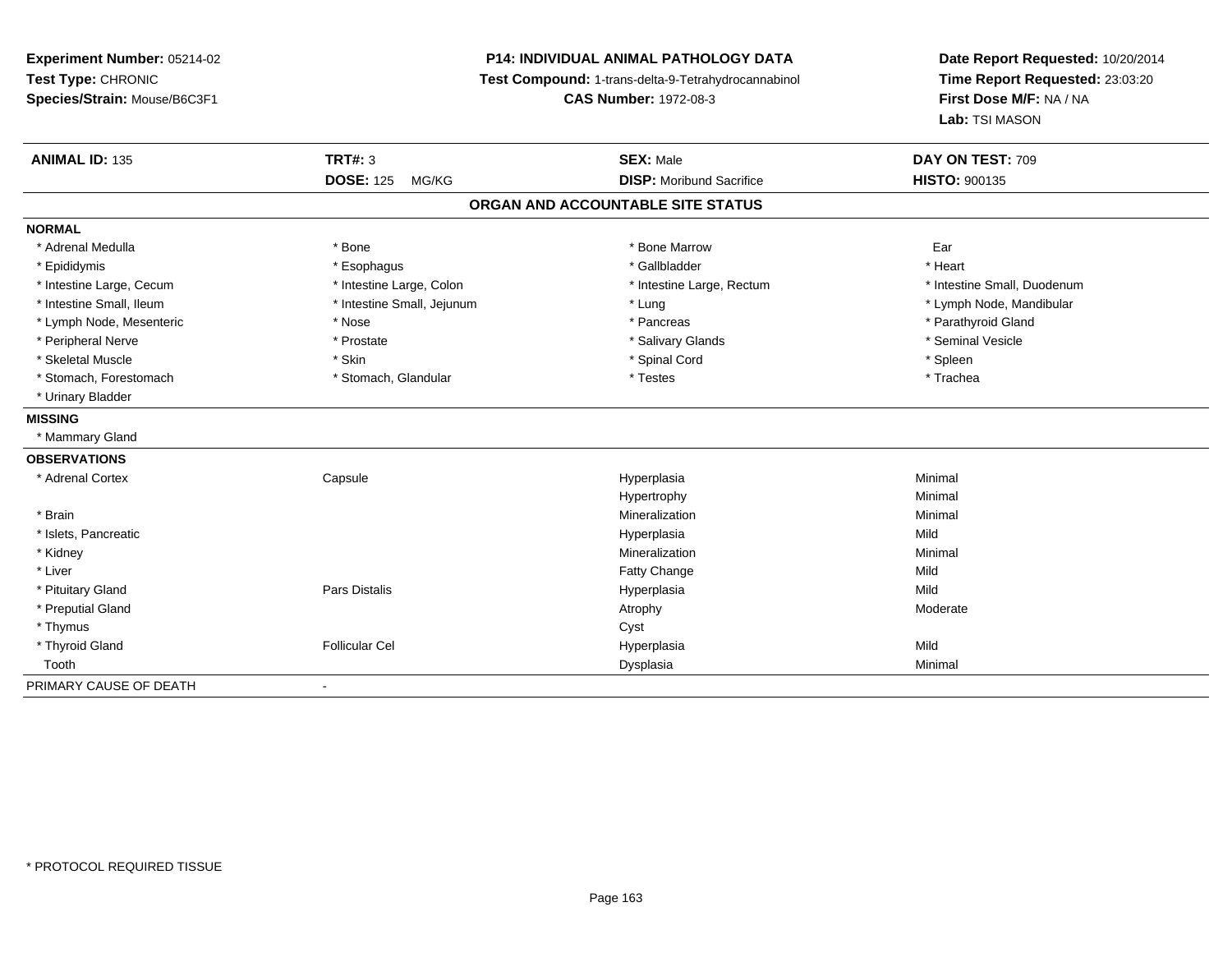**Experiment Number:** 05214-02**Test Type:** CHRONIC **Species/Strain:** Mouse/B6C3F1**P14: INDIVIDUAL ANIMAL PATHOLOGY DATA Test Compound:** 1-trans-delta-9-Tetrahydrocannabinol **CAS Number:** 1972-08-3**Date Report Requested:** 10/20/2014**Time Report Requested:** 23:03:20**First Dose M/F:** NA / NA**Lab:** TSI MASON**ANIMAL ID:** 136**TRT#:** 3 **SEX:** Male **DAY ON TEST:** 736 **DOSE:** 125 MG/KG**DISP:** Terminal Sacrifice **HISTO:** 900136 **ORGAN AND ACCOUNTABLE SITE STATUSNORMAL**\* Adrenal Medulla \* Adrenal Medulla \* \* The matter of the state of the state of the Marrow \* Bone Marrow \* Adrenal Medulla \* Epididymis \* Epididymis \* Bone Marrow \* Adrenal Medulla \* Epididymis \* Epididymis \* Epididymis \* Epididymis \* Epidi \* Esophagus \* https://www.fragustage.com/web/2019/heart \* Heart \* Heart \* Heart \* Intestine Large, Cecum \* Intestine Large, Cecum \* Gallbladder \* Callbladder \* 11 and 12 and 12 and 12 and 12 and 12 and 12 and 12 and 12 and \* Intestine Small, Ileum \* Intestine Large, Colon \* Intestine Large, Rectum \* Intestine Small, Duodenum \* Intestine Small, Duodenum \* Intestine Small, Jejunum \* 1997 \* The state of the state of the state of the state of the state of the state  $\sim$  \* Lung \* Lung \* Lung \* Lung \* Lung \* Lung \* Lung \* Lung \* Lung \* Lung \* Lung \* Lung \* Lung \* Lung \* Lung \* \* Pancreas \* Lymph Node, Mandibular \* Nose \* Lymph Node, Mesenteric \* Nose \* Nose \* Salivary Glands \* Parathyroid Gland \* \* Andrew \* Peripheral Nerve \* \* Prostate \* \* Prostate \* \* Salivary Glands \* Salivary Glands \* Salivary Glands \* Salivary Glands \* Salivary Glands \* Salivary Glands \* Salivary Glands \* Salivary Glands \* Seminal Vesicle \* \* Spinal Cord \* Skeletal Muscle \* \* Skin \* \* Skin \* \* Spinal Vesicle \* Spinal Cord \* Spinal Cord \* Spleen \* Stomach, Glandular \* Thymus \* Testes \* Thymus \* Testes \* Thymus \* Thymus \* Thymus \* Thymus \* Thymus \* Trachea **\*** Urinary Bladder **MISSING** \* Mammary Gland**OBSERVATIONS** \* Adrenal Cortex Capsule Hyperplasia Minimal \* Brainn and the controller of the controller of the controller of the Minimal Mineralization and the controller of the Minimal Minimal  $\alpha$  \* Kidneyy the control of the control of the control of the control of the control of the control of the control of the control of the control of the control of the control of the control of the control of the control of the contro n Minimal Nephropathyy the contract of the Minimal Minimal Section 1996 and the contract of the Minimal Section 1997 and the contract of the contract of the contract of the contract of the contract of the contract of the contract of the contra \* Pituitary Glandd and the Pars Intermed and the Pars of the Pars Intermed and the Adenoma  $[$  Adenoma TGLS = 1-7  $]$  \* Preputial Glandd and the control of the control of the control of the control of the control of the control of the control of  $\lambda$ InflammationInflammation **Exercise 2 (1991)** Chronic, Minimal Myperplasia exercise control of the Squamous, Moderate \* Stomach, Forestomachh ann an t-ìre ann am Suid-Africa ann an t-ìre anns an t-ìre anns an t-ìre anns an t-ìre anns an Suid-Africa a<br>Bhainn an t-ìre anns an t-ìre anns an t-ìre anns an t-ìre anns an t-ìre anns an t-ìre anns an t-ìre anns an t-Ulcerr **Mild**  $[$  Hyperplasia TGLS = 2-6.01 ] \* Thyroid Gland Follicular Cel Hyperplasia Minimal Toothh ann an Chomas ann an t-ainmeile ann an t-ainmeile ann an Dysplasia. Tha an t-ainmeile ann an Dysplasia ann an Dysplasia ann an t-ainmeile an an t-ainmeile ann an t-ainmeile an an t-ainmeile ann an t-ainmeile ann an t-ain PRIMARY CAUSE OF DEATH-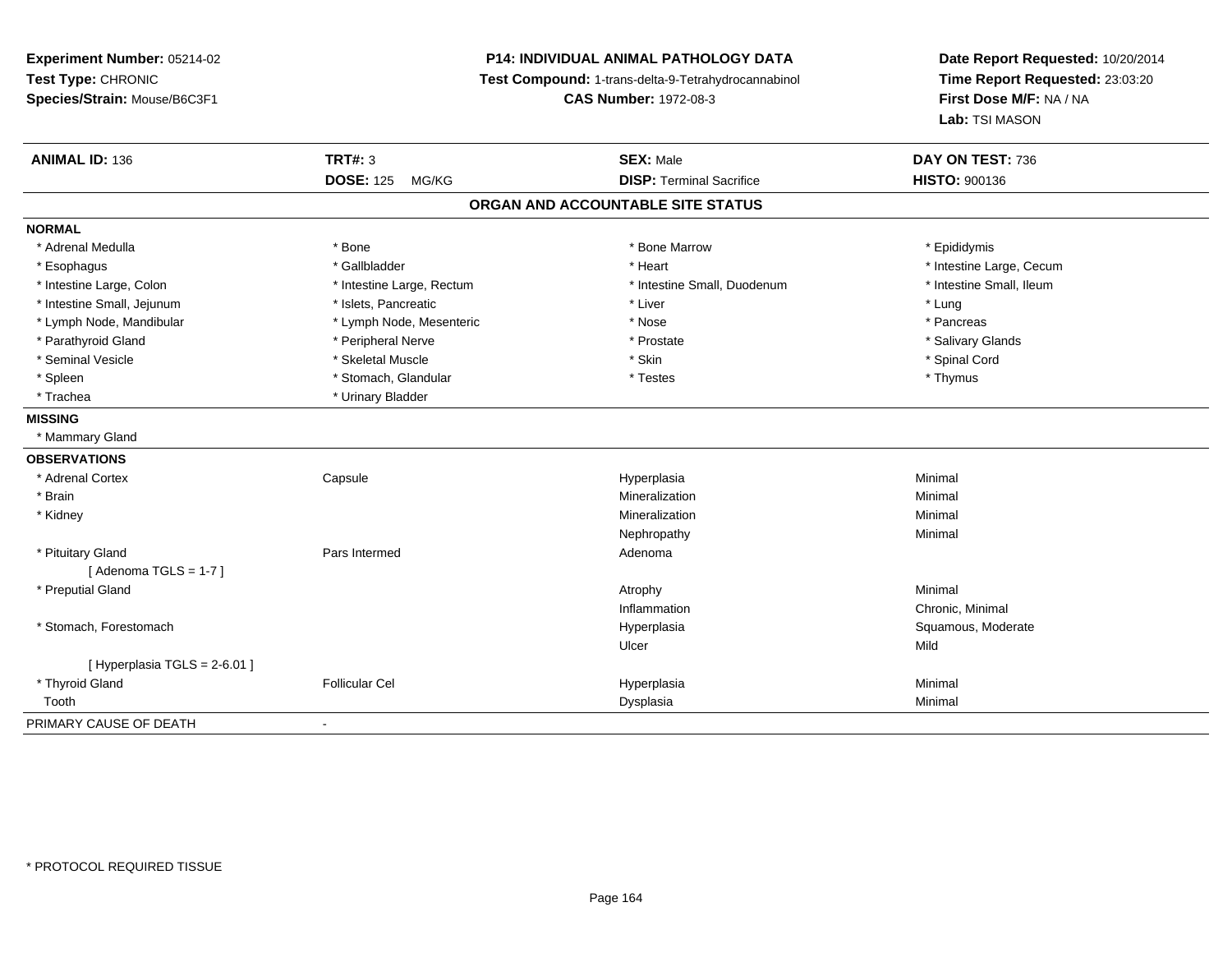**Experiment Number:** 05214-02**Test Type:** CHRONIC **Species/Strain:** Mouse/B6C3F1**P14: INDIVIDUAL ANIMAL PATHOLOGY DATA Test Compound:** 1-trans-delta-9-Tetrahydrocannabinol **CAS Number:** 1972-08-3**Date Report Requested:** 10/20/2014**Time Report Requested:** 23:03:20**First Dose M/F:** NA / NA**Lab:** TSI MASON**ANIMAL ID:** 137**TRT#:** 3 **SEX:** Male **DAY ON TEST:** 735 **DOSE:** 125 MG/KG **DISP:** Terminal Sacrifice **HISTO:** <sup>900137</sup> **ORGAN AND ACCOUNTABLE SITE STATUSNORMAL**\* Adrenal Cortex \* Adrenal Medulla \* Adrenal Medulla \* Bone \* Bone \* Bone \* Bone \* Bone Marrow \* Gallbladder \* Brain \* Allen the state of the state of the state of the state of the state of the state of the state of the state of the state of the state of the state of the state of the state of the state of the state of the state o \* Heart **\*** Intestine Large, Cecum \* Intestine Large, Cecum \* Intestine Large, Colon \* <sup>\*</sup> Intestine Large, Rectum \* Intestine Small, Duodenum \* 100 mm \* Intestine Small, Ileum \* 100 mm \* Intestine Small, Jejunum \* Lung \* Lung \* Pancreas \* Lymph Node, Mandibular \* Nose \* Lymph Node, Mesenteric \* Nose \* Nose \* Prostate \* Parathyroid Gland \* **According the Contract According to the Contract According to the Contract According to the Prosect According to the Prosect According to the Prosect According to the Prosect According to the Prosect** \* Spinal Cord \* Salivary Glands \* \* Seminal Vesicle \* \* Seminal Vesicle \* \* Skin \* \* Skin \* \* Stember \* Spinal Cord \* Spinal Cord \* Spinal Cord \* Spinal Cord \* Spinal Cord \* Spinal Cord \* Spinal Cord \* Spinal Cord \* Spinal Cord \* Spinal \* Spleen \* Stomach, Forestomach \* Stomach \* Stomach, Slandular \* Testes \* Testes \* Trachea \* Urinary Bladder**MISSING** \* Mammary Gland**OBSERVATIONS** \* Islets, Pancreaticc and the control of the control of the control of the control of the control of the control of the control of the control of the control of the control of the control of the control of the control of the control of the co a **Marked**  \* Kidneyy the control of the control of the control of the control of the control of the control of the control of the control of the control of the control of the control of the control of the control of the control of the contro n Minimal Nephropathyy the contract of the Minimal Minimal Section 1996 and the contract of the Minimal Section 1997 and the contract of the contract of the contract of the contract of the contract of the contract of the contract of the contra \* Liver**Inflammation Inflammation** Inflammation **Chronic, Minimal**<br>
Inflammation **Chronic**, Mild \* Preputial Glandd
and **d**and **d**chronic, Mild
come of the contract of the contract of the contract of the contract of the contract of the contract of the contract of the contract of the contract of the contract of the contract of the co \* Skeletal Muscle Infiltration Cellular Lymphocyte, Minimal \* Thymuss the contract of the contract of the contract of the contract of the contract of the contract of the contract of the contract of the contract of the contract of the contract of the contract of the contract of the contract \* Thyroid Gland Follicular Cel Hyperplasia Minimal Toothh ann an Chomas ann an t-ainmeile ann an t-ainmeile ann an Dysplasia. Tha an t-ainmeile ann an Dysplasia ann an Dysplasia ann an t-ainmeile an an t-ainmeile ann an t-ainmeile an an t-ainmeile ann an t-ainmeile ann an t-ain PRIMARY CAUSE OF DEATH-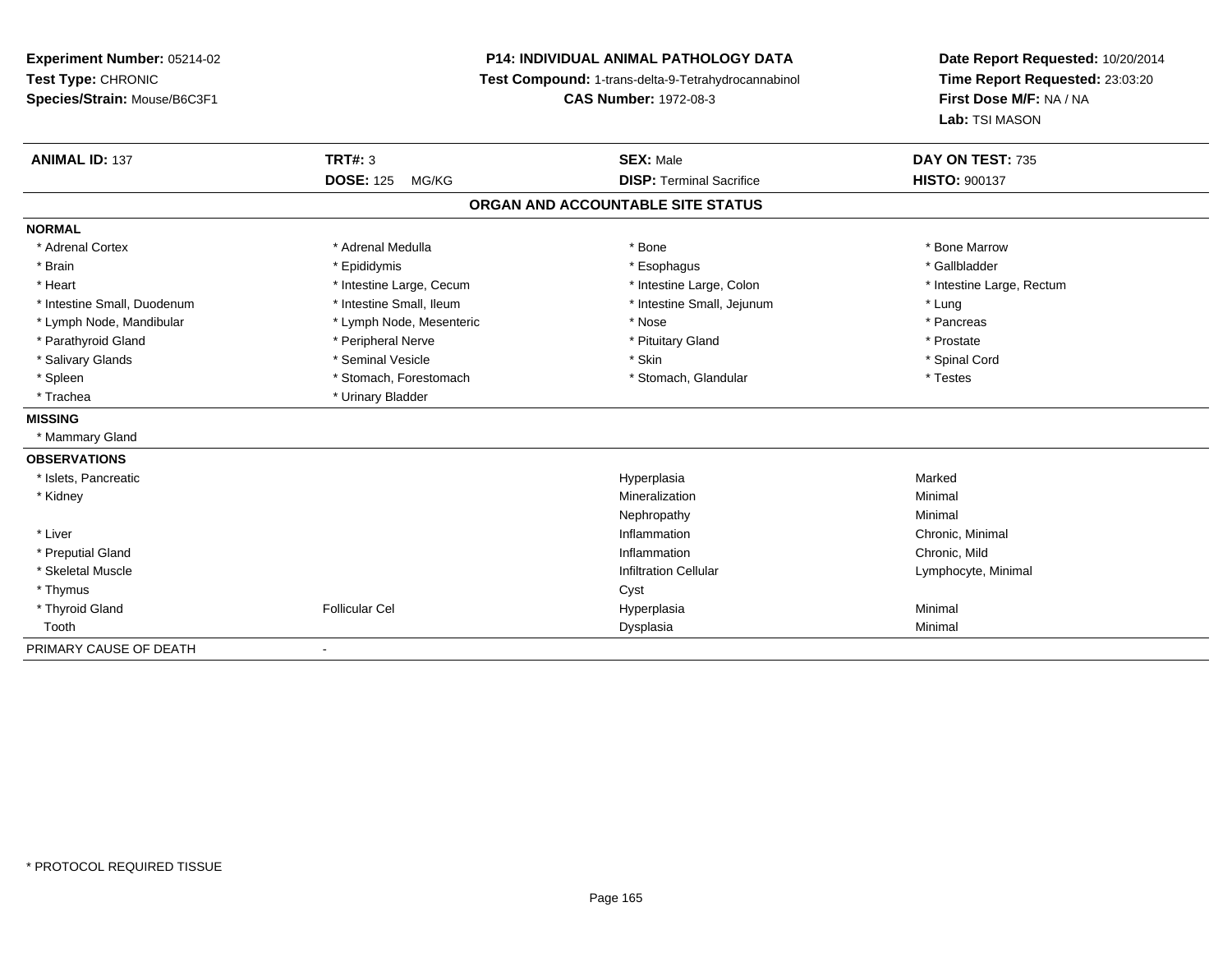**Experiment Number:** 05214-02**Test Type:** CHRONIC **Species/Strain:** Mouse/B6C3F1**P14: INDIVIDUAL ANIMAL PATHOLOGY DATA Test Compound:** 1-trans-delta-9-Tetrahydrocannabinol **CAS Number:** 1972-08-3**Date Report Requested:** 10/20/2014**Time Report Requested:** 23:03:20**First Dose M/F:** NA / NA**Lab:** TSI MASON**ANIMAL ID:** 138**TRT#:** 3 **SEX:** Male **DAY ON TEST:** 734 **DOSE:** 125 MG/KG **DISP:** Terminal Sacrifice **HISTO:** <sup>900138</sup> **ORGAN AND ACCOUNTABLE SITE STATUSNORMAL**\* Adrenal Medulla \* Adrenal Medulla \* \* The matter of the state of the state of the Marrow \* Bone Marrow \* Adrenal Medulla \* Epididymis \* Epididymis \* Bone Marrow \* Adrenal Medulla \* Epididymis \* Epididymis \* Epididymis \* Epididymis \* Epidi \* Esophagus \* https://www.fragustage.com/web/2019/heart \* Heart \* Heart \* Heart \* Intestine Large, Cecum \* Intestine Large, Cecum \* Gallbladder \* Callbladder \* 11 and 12 and 12 and 12 and 12 and 12 and 12 and 12 and 12 and \* Intestine Small, Ileum \* Intestine Large, Colon \* Intestine Large, Rectum \* Intestine Small, Duodenum \* Intestine Small, Duodenum \* Intestine Small, Jejunum \* \* et \* \* http://www.fat.com/mandibulary.com/mandibulary/state/state/state/state/state/state/state/state/state/state/state/state/state/state/state/state/state/state/state/state/state/state/state \* Lymph Node, Mesenteric \* \* The matter of the Mammary Gland \* The matter \* Nose \* The matter of the matter \* Pancreas \* Pancreas \* Prostate \* Parathyroid Gland \* **All and \*** Peripheral Nerve \* Peripheral Theorem \* Pituitary Gland \* Spinal Cord \* Salivary Glands \* \* Seminal Vesicle \* \* Seminal Vesicle \* \* Skin \* \* Skin \* \* Stember \* Spinal Cord \* Spinal Cord \* Spinal Cord \* Spinal Cord \* Spinal Cord \* Spinal Cord \* Spinal Cord \* Spinal Cord \* Spinal Cord \* Spinal \* Spleen \* Stomach, Glandular \* Stomach, Glandular \* Testes \* Testes \* Testes \* Testes \* Tongue \* Trachea **\*** Urinary Bladder **MISSING** \* Thymus**OBSERVATIONS** \* Adrenal Cortex Capsule Hyperplasia Minimal \* Brainn and the control of the control of the control of the control of the control of the control of the control of the control of the control of the control of the control of the control of the control of the control of the co \* Kidneyy the control of the control of the control of the control of the control of the control of the control of the control of the control of the control of the control of the control of the control of the control of the contro n Minimal \* Lung Alveolar/Bronchiolar Carcinoma [ Alveolar/Bronchiolar Carcinoma TGLS = 2-1 ] \* Preputial Glandd and the control of the control of the control of the control of the control of the control of the control of the control of the control of the control of the control of the control of the control of the control of the co \* Skeletal Muscle Infiltration Cellular Lymphocyte, Minimal \* Stomach, Forestomachh ann an t-ìre ann am San Amhaidh ann an t-ìre ann am Mhearpasia ann an San Aonaichte ann an Saluamous, Mild a Ulcerr **Mild** [ Hyperplasia TGLS = 1-6 ] \* Thyroid Glandd and the set of the Follicular Cel the set of the Second Adenomal Adenomal Second Second Second Second Second Second Second Second Second Second Second Second Second Second Second Second Second Second Second Second Second Follicular Cel Hyperplasiaa Mild Toothh ann an Chomas ann an t-ainmeile ann an t-ainmeile ann an Dysplasia. Tha an t-ainmeile ann an Dysplasia ann an Dysplasia ann an t-ainmeile an an t-ainmeile ann an t-ainmeile an an t-ainmeile ann an t-ainmeile ann an t-ain -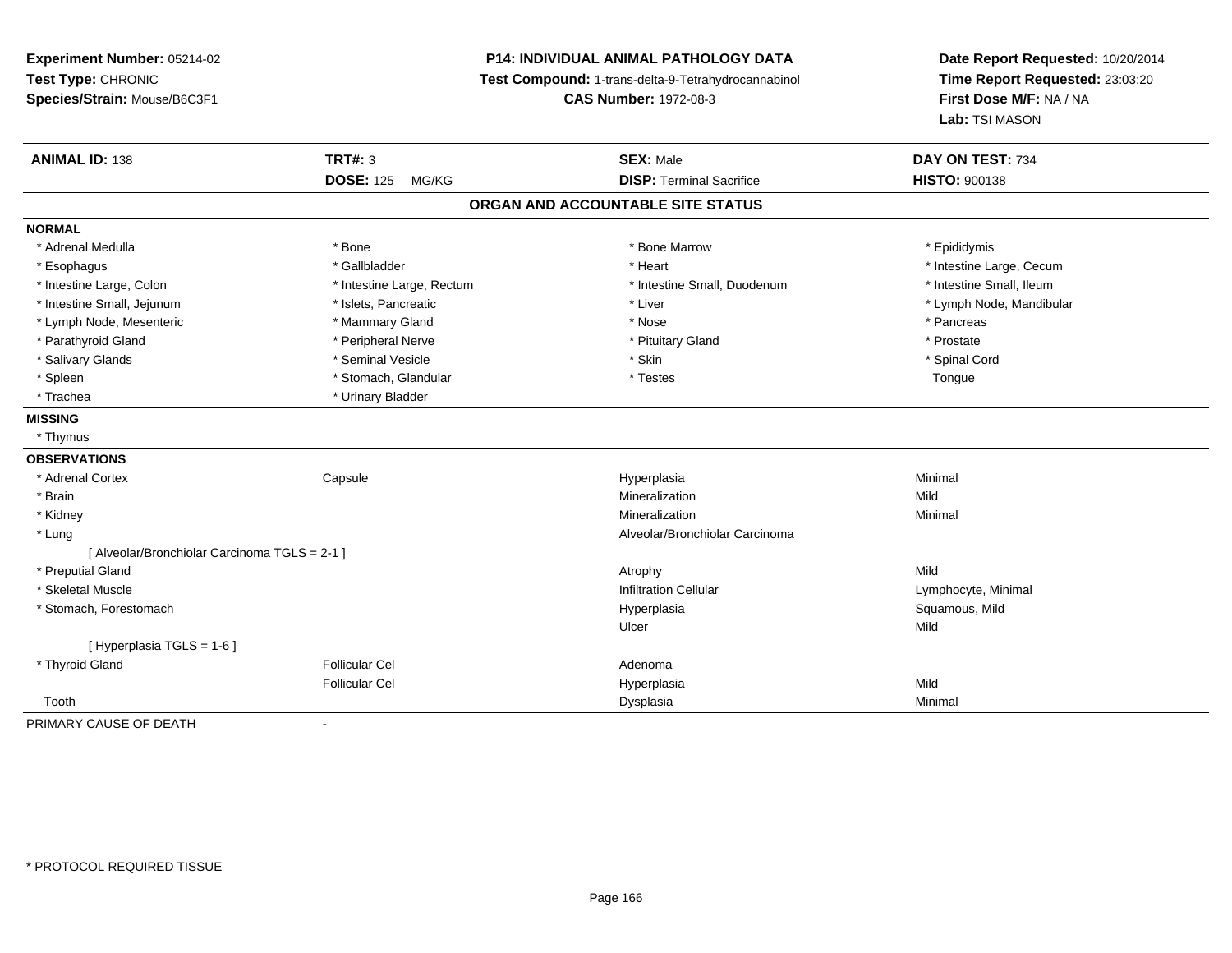## **P14: INDIVIDUAL ANIMAL PATHOLOGY DATA**

**Test Compound:** 1-trans-delta-9-Tetrahydrocannabinol

**CAS Number:** 1972-08-3

| <b>ANIMAL ID: 139</b>          | <b>TRT#: 3</b>              | <b>SEX: Male</b>                  | DAY ON TEST: 731           |
|--------------------------------|-----------------------------|-----------------------------------|----------------------------|
|                                | <b>DOSE: 125</b><br>MG/KG   | <b>DISP: Terminal Sacrifice</b>   | <b>HISTO: 900139</b>       |
|                                |                             | ORGAN AND ACCOUNTABLE SITE STATUS |                            |
| <b>NORMAL</b>                  |                             |                                   |                            |
| * Adrenal Medulla              | * Bone                      | * Bone Marrow                     | * Esophagus                |
| * Gallbladder                  | * Heart                     | * Intestine Large, Cecum          | * Intestine Large, Colon   |
| * Intestine Large, Rectum      | * Intestine Small, Duodenum | * Intestine Small, Ileum          | * Intestine Small, Jejunum |
| * Islets, Pancreatic           | * Liver                     | * Lung                            | * Lymph Node, Mandibular   |
| * Lymph Node, Mesenteric       | * Mammary Gland             | * Nose                            | * Pancreas                 |
| * Peripheral Nerve             | * Pituitary Gland           | * Prostate                        | * Salivary Glands          |
| * Seminal Vesicle              | * Skeletal Muscle           | * Skin                            | * Spinal Cord              |
| * Spleen                       | * Stomach, Glandular        | * Testes                          | * Trachea                  |
| * Urinary Bladder              |                             |                                   |                            |
| <b>OBSERVATIONS</b>            |                             |                                   |                            |
| * Adrenal Cortex               | Capsule                     | Hyperplasia                       | Minimal                    |
| * Brain                        |                             | Mineralization                    | Minimal                    |
| * Epididymis                   |                             | Granuloma Sperm                   | Moderate                   |
| * Kidney                       |                             | Mineralization                    | Minimal                    |
|                                |                             | Nephropathy                       | Minimal                    |
| * Parathyroid Gland            |                             | Cyst                              |                            |
| * Preputial Gland              |                             | Inflammation                      | Chronic, Minimal           |
| [ Inflammation $TGLS = 1-10$ ] |                             |                                   |                            |
| * Stomach, Forestomach         |                             | Hyperplasia                       | Squamous, Moderate         |
| [ Hyperplasia TGLS = 2-6 ]     |                             |                                   |                            |
| * Thymus                       |                             | Cyst                              |                            |
| * Thyroid Gland                | <b>Follicular Cel</b>       | Hyperplasia                       | Mild                       |
| Tooth                          |                             | Dysplasia                         | Mild                       |
| PRIMARY CAUSE OF DEATH         |                             |                                   |                            |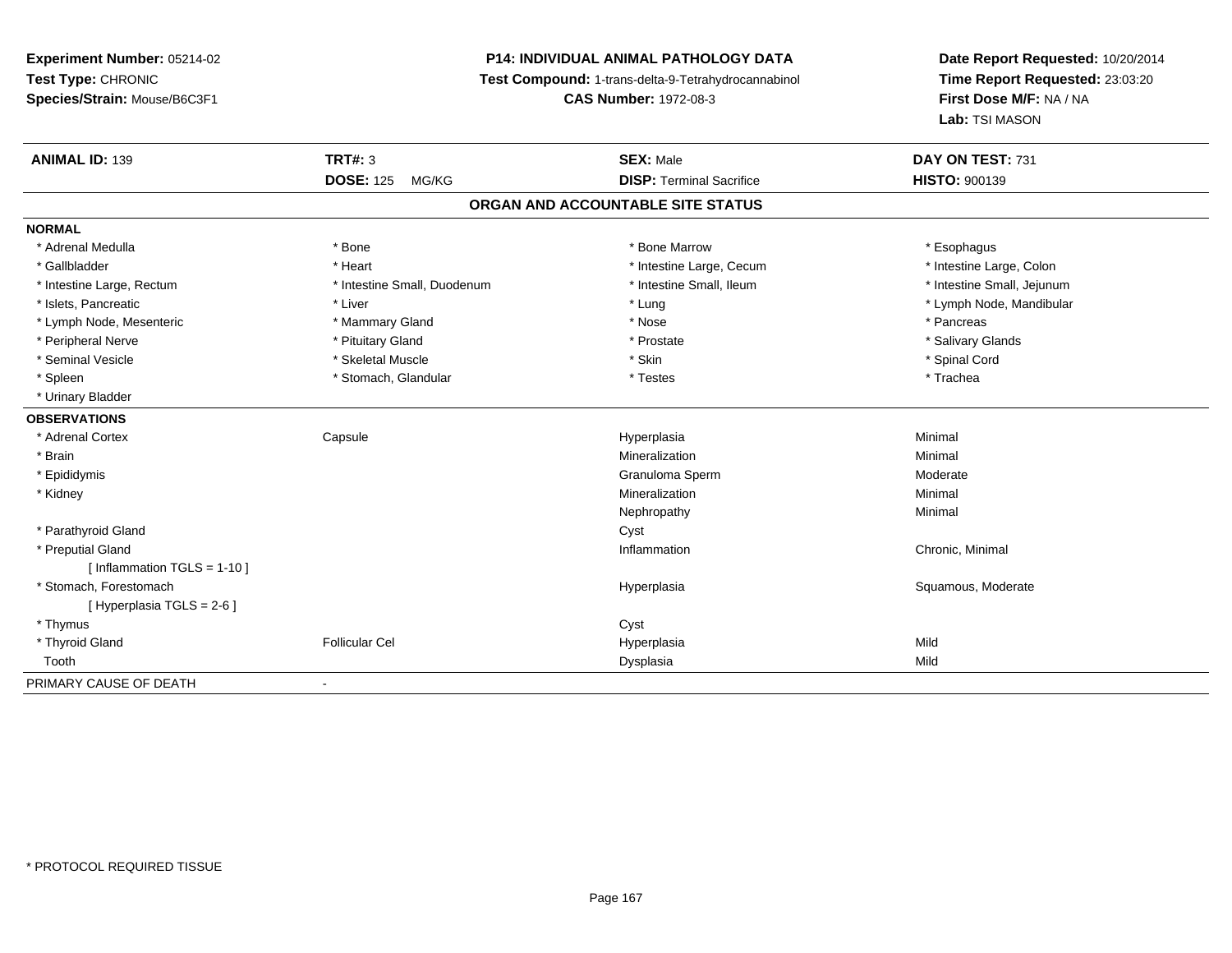## **P14: INDIVIDUAL ANIMAL PATHOLOGY DATA**

**Test Compound:** 1-trans-delta-9-Tetrahydrocannabinol

**CAS Number:** 1972-08-3

| <b>ANIMAL ID: 140</b>                    | <b>TRT#: 3</b><br><b>DOSE: 125</b><br>MG/KG | <b>SEX: Male</b><br><b>DISP: Terminal Sacrifice</b> | DAY ON TEST: 736         |
|------------------------------------------|---------------------------------------------|-----------------------------------------------------|--------------------------|
|                                          |                                             |                                                     | <b>HISTO: 900140</b>     |
|                                          |                                             | ORGAN AND ACCOUNTABLE SITE STATUS                   |                          |
| <b>NORMAL</b>                            |                                             |                                                     |                          |
| * Adrenal Medulla                        | * Bone                                      | * Bone Marrow                                       | * Epididymis             |
| * Esophagus                              | * Gallbladder                               | * Heart                                             | * Intestine Large, Cecum |
| * Intestine Large, Colon                 | * Intestine Large, Rectum                   | * Intestine Small, Duodenum                         | * Intestine Small, Ileum |
| * Intestine Small, Jejunum               | * Liver                                     | * Lung                                              | * Lymph Node, Mandibular |
| * Lymph Node, Mesenteric                 | * Mammary Gland                             | * Pancreas                                          | * Parathyroid Gland      |
| * Peripheral Nerve                       | * Pituitary Gland                           | * Prostate                                          | * Salivary Glands        |
| * Seminal Vesicle                        | * Skeletal Muscle                           | * Skin                                              | * Spinal Cord            |
| * Spleen                                 | * Stomach, Forestomach                      | * Stomach, Glandular                                | * Testes                 |
| * Thymus                                 | * Trachea                                   | * Urinary Bladder                                   |                          |
| <b>OBSERVATIONS</b>                      |                                             |                                                     |                          |
| * Adrenal Cortex                         | Capsule                                     | Hyperplasia                                         | Mild                     |
| * Brain                                  |                                             | Mineralization                                      | Minimal                  |
| Eye                                      |                                             |                                                     |                          |
| Note: EYE LESION DUE TO HARDERIAN GLAND. |                                             |                                                     |                          |
| <b>Harderian Gland</b>                   |                                             | Hyperplasia                                         | Mild                     |
| [Hyperplasia TGLS = 1-15]                |                                             |                                                     |                          |
| * Islets, Pancreatic                     |                                             | Hyperplasia                                         | Minimal                  |
| * Kidney                                 |                                             | Mineralization                                      | Minimal                  |
|                                          |                                             | Nephropathy                                         | Minimal                  |
| * Nose                                   |                                             | Inflammation                                        | Chronic, Minimal         |
| * Preputial Gland                        |                                             | Atrophy                                             | Mild                     |
|                                          |                                             | Inflammation                                        | Chronic, Mild            |
| * Thyroid Gland                          | <b>Follicular Cel</b>                       | Hyperplasia                                         | Mild                     |
| Tooth                                    |                                             | Dysplasia                                           | Minimal                  |
| PRIMARY CAUSE OF DEATH                   | $\overline{\phantom{a}}$                    |                                                     |                          |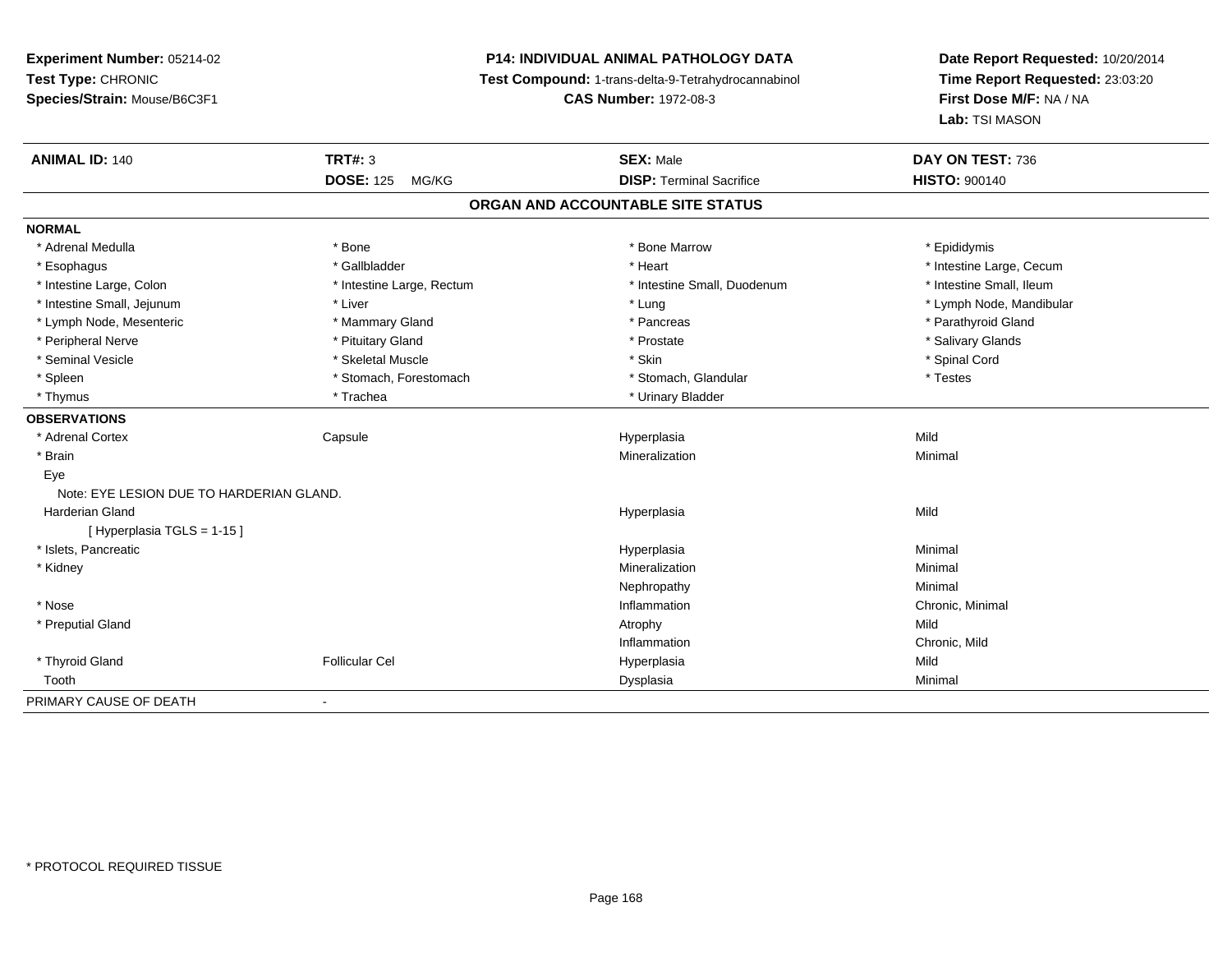| Experiment Number: 05214-02<br>Test Type: CHRONIC<br>Species/Strain: Mouse/B6C3F1 |                           | P14: INDIVIDUAL ANIMAL PATHOLOGY DATA<br>Test Compound: 1-trans-delta-9-Tetrahydrocannabinol<br><b>CAS Number: 1972-08-3</b> | Date Report Requested: 10/20/2014<br>Time Report Requested: 23:03:20<br>First Dose M/F: NA / NA<br>Lab: TSI MASON |
|-----------------------------------------------------------------------------------|---------------------------|------------------------------------------------------------------------------------------------------------------------------|-------------------------------------------------------------------------------------------------------------------|
| <b>ANIMAL ID: 141</b>                                                             | <b>TRT#: 5</b>            | <b>SEX: Male</b>                                                                                                             | DAY ON TEST: 716                                                                                                  |
|                                                                                   | <b>DOSE: 250</b><br>MG/KG | <b>DISP: Natural Death</b>                                                                                                   | <b>HISTO: 900141</b>                                                                                              |
|                                                                                   |                           | ORGAN AND ACCOUNTABLE SITE STATUS                                                                                            |                                                                                                                   |
| <b>NORMAL</b>                                                                     |                           |                                                                                                                              |                                                                                                                   |
| * Adrenal Medulla                                                                 | * Bone                    | * Brain                                                                                                                      | * Epididymis                                                                                                      |
| * Esophagus                                                                       | * Gallbladder             | * Intestine Large, Cecum                                                                                                     | * Intestine Large, Colon                                                                                          |
| * Intestine Large, Rectum                                                         | * Mammary Gland           | * Nose                                                                                                                       | * Pancreas                                                                                                        |
| * Peripheral Nerve                                                                | * Salivary Glands         | * Seminal Vesicle                                                                                                            | * Skeletal Muscle                                                                                                 |
| * Skin                                                                            | * Spinal Cord             | * Stomach, Forestomach                                                                                                       | * Stomach, Glandular                                                                                              |
| * Testes                                                                          | * Thymus                  | * Thyroid Gland                                                                                                              | Tooth                                                                                                             |
| * Trachea                                                                         |                           |                                                                                                                              |                                                                                                                   |
| <b>MISSING</b>                                                                    |                           |                                                                                                                              |                                                                                                                   |
| * Parathyroid Gland                                                               |                           |                                                                                                                              |                                                                                                                   |
| <b>AUTO PRECLUDES DIAG.</b>                                                       |                           |                                                                                                                              |                                                                                                                   |
| * Intestine Small, Duodenum                                                       | * Intestine Small, Ileum  | * Intestine Small, Jejunum                                                                                                   |                                                                                                                   |
| <b>OBSERVATIONS</b>                                                               |                           |                                                                                                                              |                                                                                                                   |
| * Adrenal Cortex                                                                  | Capsule                   | Hyperplasia                                                                                                                  | Minimal                                                                                                           |
| * Bone Marrow                                                                     |                           | Proliferation                                                                                                                | Moderate                                                                                                          |
| * Heart                                                                           |                           | Cardiomyopathy                                                                                                               | Mild                                                                                                              |
| * Islets, Pancreatic                                                              |                           | Hyperplasia                                                                                                                  | Minimal                                                                                                           |
| * Kidney                                                                          | <b>Renal Tubule</b>       | Bacterium                                                                                                                    |                                                                                                                   |
|                                                                                   | Pelvis                    | Inflammation                                                                                                                 | Chronic, Mild                                                                                                     |
|                                                                                   |                           | Inflammation                                                                                                                 | Chronic Active, Marked                                                                                            |
| [Bacterium TGLS = 1-3]                                                            |                           |                                                                                                                              |                                                                                                                   |
| [Inflammation TGLS = 1-3]                                                         |                           |                                                                                                                              |                                                                                                                   |
| * Liver                                                                           |                           | Hepatocellular Adenoma                                                                                                       |                                                                                                                   |
|                                                                                   |                           | Hepatocellular Carcinoma                                                                                                     |                                                                                                                   |
| [ Hepatocellular Carcinoma TGLS = 2,3-2.01+2.02 ]                                 |                           |                                                                                                                              |                                                                                                                   |
| * Lung                                                                            |                           | Alveolar/Bronchiolar Adenoma                                                                                                 |                                                                                                                   |
| * Lymph Node, Mandibular                                                          |                           | Atrophy                                                                                                                      | Mild                                                                                                              |
| * Lymph Node, Mesenteric                                                          |                           | Atrophy                                                                                                                      | Mild                                                                                                              |
| * Pituitary Gland                                                                 | Pars Distalis             | Cyst                                                                                                                         |                                                                                                                   |
| * Preputial Gland                                                                 |                           | Atrophy                                                                                                                      | Moderate                                                                                                          |
| [Atrophy TGLS = $4-10$ ]                                                          |                           |                                                                                                                              |                                                                                                                   |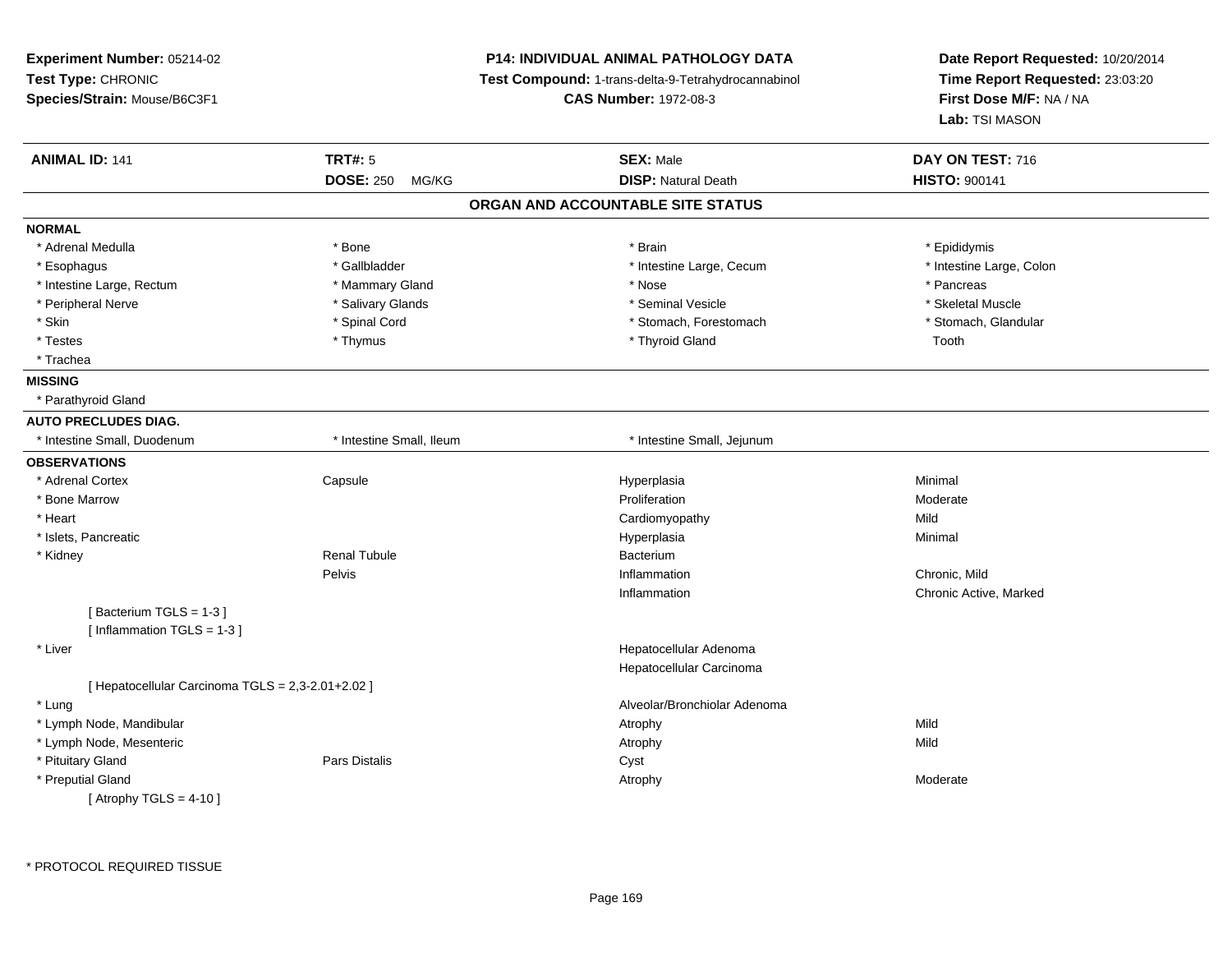| <b>Experiment Number: 05214-02</b><br>Test Type: CHRONIC<br>Species/Strain: Mouse/B6C3F1 | <b>P14: INDIVIDUAL ANIMAL PATHOLOGY DATA</b><br>Test Compound: 1-trans-delta-9-Tetrahydrocannabinol<br><b>CAS Number: 1972-08-3</b> |                                   | Date Report Requested: 10/20/2014<br>Time Report Requested: 23:03:20<br>First Dose M/F: NA / NA<br>Lab: TSI MASON |
|------------------------------------------------------------------------------------------|-------------------------------------------------------------------------------------------------------------------------------------|-----------------------------------|-------------------------------------------------------------------------------------------------------------------|
| <b>ANIMAL ID: 141</b>                                                                    | TRT#: 5                                                                                                                             | <b>SEX: Male</b>                  | <b>DAY ON TEST: 716</b>                                                                                           |
|                                                                                          | <b>DOSE: 250</b><br>MG/KG                                                                                                           | <b>DISP:</b> Natural Death        | <b>HISTO: 900141</b>                                                                                              |
|                                                                                          |                                                                                                                                     | ORGAN AND ACCOUNTABLE SITE STATUS |                                                                                                                   |
| * Prostate                                                                               |                                                                                                                                     | Inflammation                      | Acute, Marked                                                                                                     |
| * Spleen                                                                                 | Lymph Follic                                                                                                                        | Atrophy                           | Mild                                                                                                              |
| * Urinary Bladder                                                                        |                                                                                                                                     | Inflammation                      | Chronic, Mild                                                                                                     |
| PRIMARY CAUSE OF DEATH                                                                   |                                                                                                                                     |                                   |                                                                                                                   |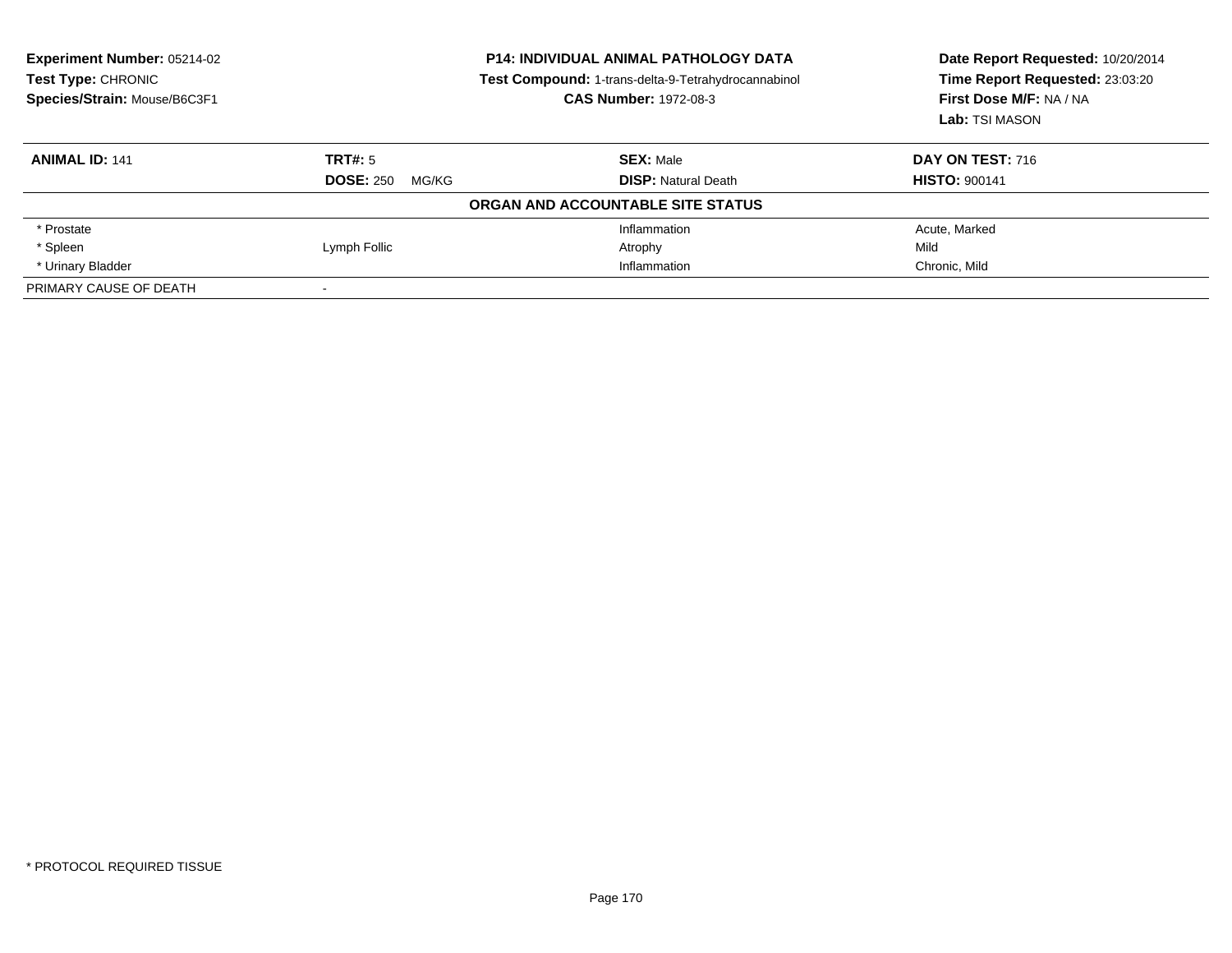# **P14: INDIVIDUAL ANIMAL PATHOLOGY DATA**

**Test Compound:** 1-trans-delta-9-Tetrahydrocannabinol

**CAS Number:** 1972-08-3

| <b>ANIMAL ID: 142</b>                      | <b>TRT#: 5</b>             | <b>SEX: Male</b>                  | DAY ON TEST: 734            |
|--------------------------------------------|----------------------------|-----------------------------------|-----------------------------|
|                                            | <b>DOSE: 250</b><br>MG/KG  | <b>DISP: Terminal Sacrifice</b>   | <b>HISTO: 900142</b>        |
|                                            |                            | ORGAN AND ACCOUNTABLE SITE STATUS |                             |
| <b>NORMAL</b>                              |                            |                                   |                             |
| * Adrenal Medulla                          | * Bone                     | * Bone Marrow                     | * Brain                     |
| * Epididymis                               | * Esophagus                | * Gallbladder                     | * Heart                     |
| * Intestine Large, Cecum                   | * Intestine Large, Colon   | * Intestine Large, Rectum         | * Intestine Small, Duodenum |
| * Intestine Small, Ileum                   | * Intestine Small, Jejunum | * Islets, Pancreatic              | * Lung                      |
| * Lymph Node, Mandibular                   | * Lymph Node, Mesenteric   | * Mammary Gland                   | * Nose                      |
| * Parathyroid Gland                        | * Peripheral Nerve         | * Pituitary Gland                 | * Prostate                  |
| * Salivary Glands                          | * Seminal Vesicle          | * Skeletal Muscle                 | * Skin                      |
| * Spinal Cord                              | * Stomach, Glandular       | * Testes                          | * Thymus                    |
| * Trachea                                  | * Urinary Bladder          |                                   |                             |
| <b>OBSERVATIONS</b>                        |                            |                                   |                             |
| * Adrenal Cortex                           | Capsule                    | Hyperplasia                       | Minimal                     |
| * Kidney                                   |                            | Mineralization                    | Minimal                     |
|                                            |                            | Nephropathy                       | Mild                        |
| * Liver                                    |                            | Hepatocellular Adenoma            |                             |
|                                            |                            | Hepatocellular Carcinoma          |                             |
| [ Hepatocellular Carcinoma TGLS = 1-2.01 ] |                            |                                   |                             |
| * Pancreas                                 |                            | Inflammation                      | Chronic, Minimal            |
| * Preputial Gland                          |                            | Inflammation                      | Chronic, Minimal            |
| * Spleen                                   | <b>Red Pulp</b>            | Hematopoietic Cell Proliferation  | Minimal                     |
|                                            | Lymph Follic               | Hyperplasia                       | Lymphoid, Minimal           |
| * Stomach, Forestomach                     |                            | Hyperplasia                       | Squamous, Mild              |
|                                            |                            | Ulcer                             | Mild                        |
| [Hyperplasia TGLS = $2-6+6.01$ ]           |                            |                                   |                             |
| * Thyroid Gland                            | <b>Follicular Cel</b>      | Hyperplasia                       | Minimal                     |
| Tooth                                      |                            | Dysplasia                         | Minimal                     |
| PRIMARY CAUSE OF DEATH                     | $\overline{\phantom{a}}$   |                                   |                             |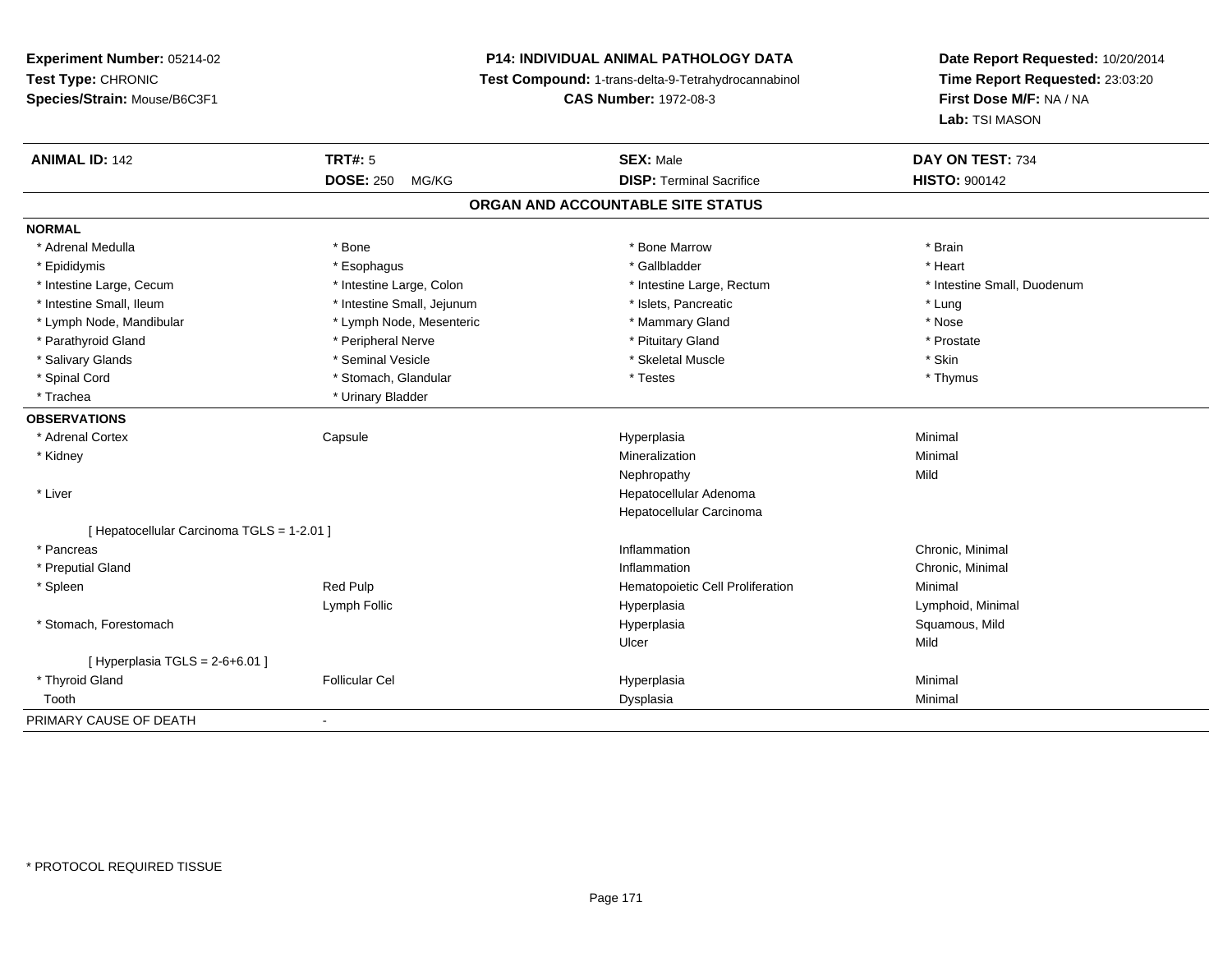## **P14: INDIVIDUAL ANIMAL PATHOLOGY DATA**

**Test Compound:** 1-trans-delta-9-Tetrahydrocannabinol

**CAS Number:** 1972-08-3

| <b>ANIMAL ID: 143</b>      | <b>TRT#: 5</b>              | <b>SEX: Male</b>                  | DAY ON TEST: 731           |
|----------------------------|-----------------------------|-----------------------------------|----------------------------|
|                            | <b>DOSE: 250</b><br>MG/KG   | <b>DISP: Terminal Sacrifice</b>   | <b>HISTO: 900143</b>       |
|                            |                             | ORGAN AND ACCOUNTABLE SITE STATUS |                            |
| <b>NORMAL</b>              |                             |                                   |                            |
| * Bone                     | * Bone Marrow               | * Epididymis                      | * Esophagus                |
| * Gallbladder              | * Heart                     | * Intestine Large, Cecum          | * Intestine Large, Colon   |
| * Intestine Large, Rectum  | * Intestine Small, Duodenum | * Intestine Small, Ileum          | * Intestine Small, Jejunum |
| * Islets, Pancreatic       | * Liver                     | * Lymph Node, Mandibular          | * Lymph Node, Mesenteric   |
| * Mammary Gland            | * Nose                      | * Pancreas                        | * Parathyroid Gland        |
| * Peripheral Nerve         | * Pituitary Gland           | * Preputial Gland                 | * Prostate                 |
| * Salivary Glands          | * Seminal Vesicle           | * Skeletal Muscle                 | * Skin                     |
| * Spinal Cord              | * Stomach, Glandular        | * Testes                          | * Trachea                  |
| * Urinary Bladder          |                             |                                   |                            |
| <b>MISSING</b>             |                             |                                   |                            |
| * Thymus                   |                             |                                   |                            |
| <b>OBSERVATIONS</b>        |                             |                                   |                            |
| * Adrenal Cortex           | Capsule                     | Hyperplasia                       | Minimal                    |
| * Adrenal Medulla          |                             | Pheochromocytoma Benign           |                            |
| * Brain                    |                             | Mineralization                    | Minimal                    |
| Harderian Gland            |                             | Adenoma                           |                            |
| [Adenoma TGLS = $1-15$ ]   |                             |                                   |                            |
| * Kidney                   |                             | Mineralization                    | Minimal                    |
|                            |                             | Nephropathy                       | Minimal                    |
| * Lung                     |                             | Alveolar/Bronchiolar Adenoma      |                            |
| * Spleen                   | Red Pulp                    | Hematopoietic Cell Proliferation  | Minimal                    |
|                            | Lymph Follic                | Hyperplasia                       | Lymphoid, Mild             |
| * Stomach, Forestomach     |                             | Hyperplasia                       | Squamous, Minimal          |
| [ Hyperplasia TGLS = 2-6 ] |                             |                                   |                            |
| * Thyroid Gland            | <b>Follicular Cel</b>       | Hyperplasia                       | Mild                       |
| Tooth                      |                             | Dysplasia                         | Minimal                    |
| PRIMARY CAUSE OF DEATH     | $\blacksquare$              |                                   |                            |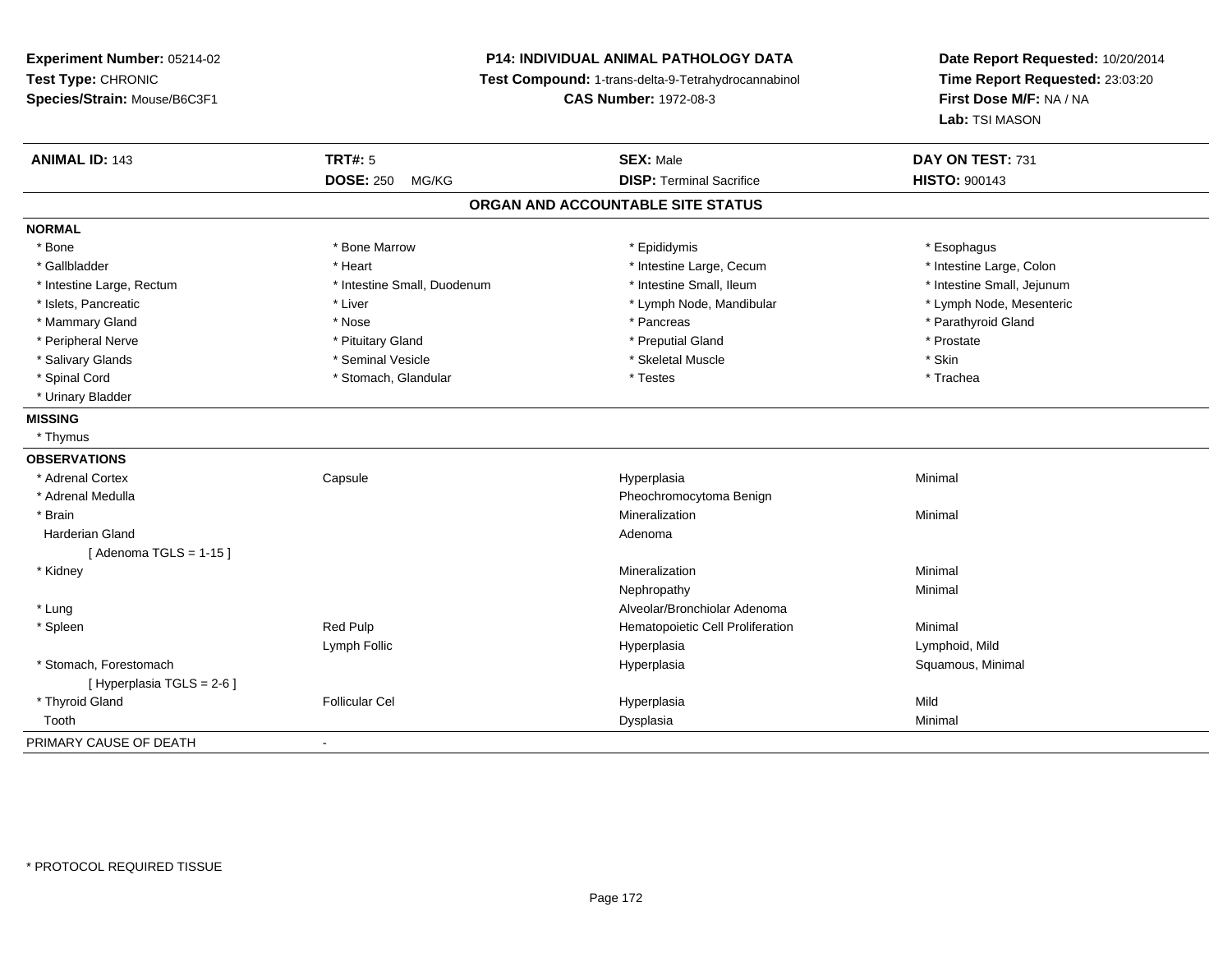| Experiment Number: 05214-02<br>Test Type: CHRONIC<br>Species/Strain: Mouse/B6C3F1 |                            | <b>P14: INDIVIDUAL ANIMAL PATHOLOGY DATA</b><br>Test Compound: 1-trans-delta-9-Tetrahydrocannabinol<br><b>CAS Number: 1972-08-3</b> | Date Report Requested: 10/20/2014<br>Time Report Requested: 23:03:20<br>First Dose M/F: NA / NA<br>Lab: TSI MASON |
|-----------------------------------------------------------------------------------|----------------------------|-------------------------------------------------------------------------------------------------------------------------------------|-------------------------------------------------------------------------------------------------------------------|
|                                                                                   |                            |                                                                                                                                     |                                                                                                                   |
| <b>ANIMAL ID: 144</b>                                                             | <b>TRT#: 5</b>             | <b>SEX: Male</b>                                                                                                                    | DAY ON TEST: 405                                                                                                  |
|                                                                                   | <b>DOSE: 250</b><br>MG/KG  | <b>DISP: Natural Death</b>                                                                                                          | <b>HISTO: 900144</b>                                                                                              |
|                                                                                   |                            | ORGAN AND ACCOUNTABLE SITE STATUS                                                                                                   |                                                                                                                   |
| <b>NORMAL</b>                                                                     |                            |                                                                                                                                     |                                                                                                                   |
| * Adrenal Cortex                                                                  | * Adrenal Medulla          | * Bone                                                                                                                              | * Bone Marrow                                                                                                     |
| * Brain                                                                           | * Epididymis               | * Esophagus                                                                                                                         | * Gallbladder                                                                                                     |
| * Heart                                                                           | * Islets, Pancreatic       | * Liver                                                                                                                             | * Lung                                                                                                            |
| * Lymph Node, Mandibular                                                          | * Mammary Gland            | * Nose                                                                                                                              | * Pancreas                                                                                                        |
| * Parathyroid Gland                                                               | * Peripheral Nerve         | * Pituitary Gland                                                                                                                   | * Preputial Gland                                                                                                 |
| * Prostate                                                                        | * Salivary Glands          | * Seminal Vesicle                                                                                                                   | * Skeletal Muscle                                                                                                 |
| * Skin                                                                            | * Spinal Cord              | * Spleen                                                                                                                            | * Testes                                                                                                          |
| * Thymus                                                                          | * Thyroid Gland            | * Trachea                                                                                                                           | * Urinary Bladder                                                                                                 |
| <b>AUTO PRECLUDES DIAG.</b>                                                       |                            |                                                                                                                                     |                                                                                                                   |
| * Intestine Large, Cecum                                                          | * Intestine Large, Colon   | * Intestine Large, Rectum                                                                                                           | * Intestine Small, Duodenum                                                                                       |
| * Intestine Small, Ileum                                                          | * Intestine Small, Jejunum | * Lymph Node, Mesenteric                                                                                                            | * Stomach, Forestomach                                                                                            |
| * Stomach, Glandular                                                              |                            |                                                                                                                                     |                                                                                                                   |
| <b>OBSERVATIONS</b>                                                               |                            |                                                                                                                                     |                                                                                                                   |
| * Kidney                                                                          |                            | Mineralization                                                                                                                      | Minimal                                                                                                           |
| PRIMARY CAUSE OF DEATH                                                            |                            |                                                                                                                                     |                                                                                                                   |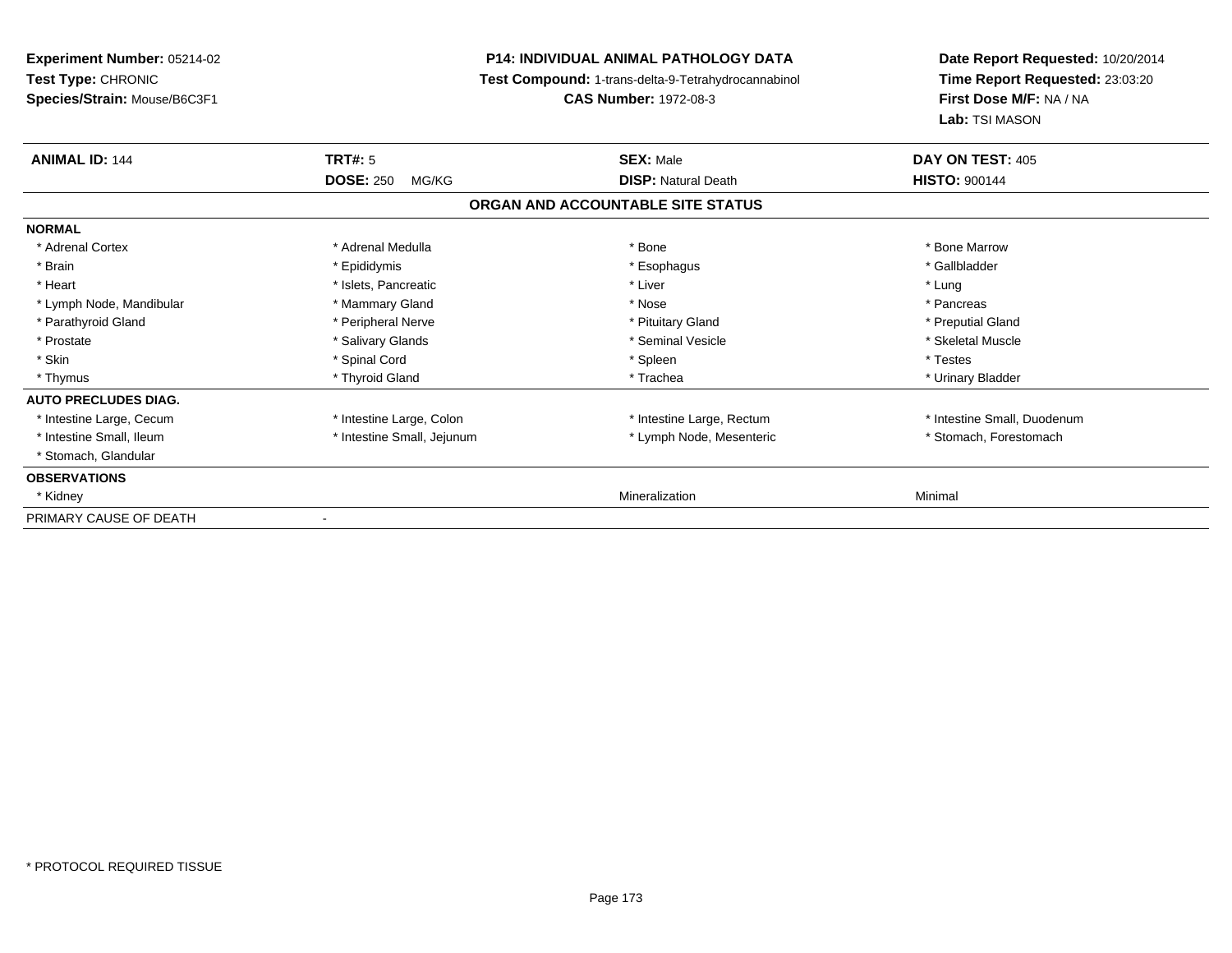**Experiment Number:** 05214-02**Test Type:** CHRONIC **Species/Strain:** Mouse/B6C3F1**P14: INDIVIDUAL ANIMAL PATHOLOGY DATA Test Compound:** 1-trans-delta-9-Tetrahydrocannabinol **CAS Number:** 1972-08-3**Date Report Requested:** 10/20/2014**Time Report Requested:** 23:03:20**First Dose M/F:** NA / NA**Lab:** TSI MASON**ANIMAL ID:** 145**TRT#:** 5 **SEX:** Male **DAY ON TEST:** 225 **DOSE:** 250 MG/KG**DISP:** Natural Death **HISTO:**  $900145$ **ORGAN AND ACCOUNTABLE SITE STATUSNORMAL**\* Adrenal Medulla \* \* Annual Medulla \* Brain \* Bone \* \* Bone Marrow \* Bone Marrow \* \* Brain \* Brain \* Brain \* Brain \* Brain \* Brain \* Brain \* Brain \* Brain \* Brain \* Brain \* Brain \* Brain \* Brain \* Brain \* Brain \* Brain \* \* Heart \* Epididymis \* Esophagus \* Gallbladder \* Heart\* Intestine Large, Cecum \* Intestine Large, Colon \* Intestine Large, Rectum \* Intestine Small, Duodenum \* Intestine Small, Ileum \* **Alleman \* Intestine Small, Jejunum** \* The \* Islets, Pancreatic \* \* Kidney \* Kidney \* Mammary Gland \* Liver \* Lymph Node, Mandibular \* Mammary Americ \* Lymph Node, Mesenteric \* Mammary Glandibular \* Mammary Glandian \* Peripheral Nerve \* Nose \* \* Pancreas \* \* Pancreas \* \* Pancreas \* \* Parathyroid Gland \* \* Peripheral Nerve \* Peripheral Nerve \* \* Salivary Glands \* Pituitary Gland \* \* Then the state \* Preputial Gland \* Prosection \* Prostate \* \* Salivary Glands \* Salivary Glands \* Salivary Glands \* Salivary Glands \* Salivary Glands \* Salivary Glands \* Salivary Glands \* Salivary Glan \* Seminal Vesicle \* \* Spinal Cord \* Skeletal Muscle \* \* Skin \* \* Skin \* \* Spinal Vesicle \* Spinal Cord \* Spinal Cord \* Spleen \* Stomach, Forestomach \* Stomach \* Stomach, Slandular \* Testes \* Testes \* Urinary Bladder \* Thymus \* Thyroid Gland \* Trachea \* Urinary Bladder \* **OBSERVATIONS** \* Adrenal Cortex Capsulee and the Hyperplasia Minimal Minimal Service and the Hyperplasia Minimal Minimal Service and Minimal Service and Minimal Service and Minimal Service and Minimal Service and Minimal Service and Minimal Service and Minimal \* Lungg and the state of the state of the state of the state of the state of the state of the state of the state of the state of the state of the state of the state of the state of the state of the state of the state of the stat PRIMARY CAUSE OF DEATH-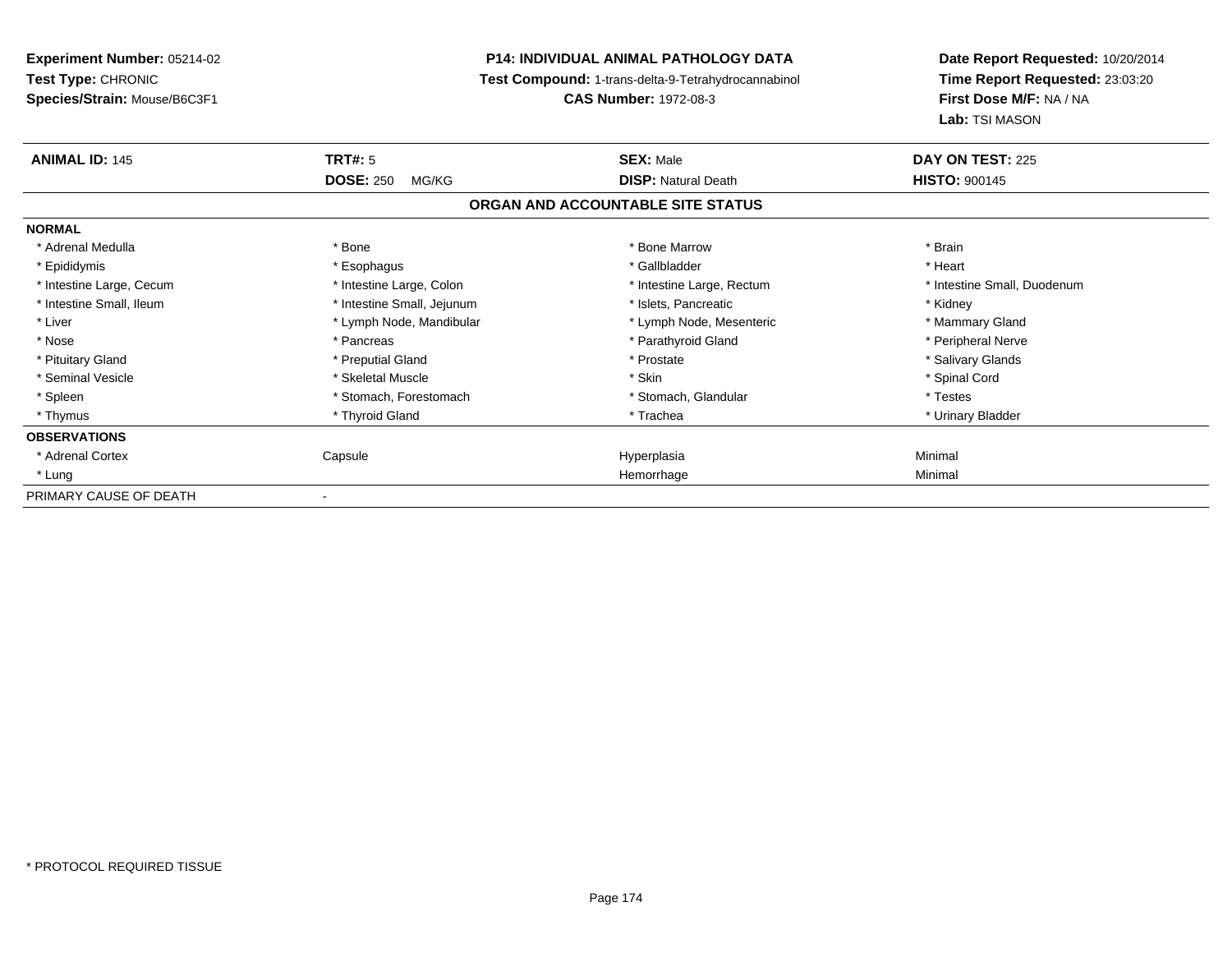## **P14: INDIVIDUAL ANIMAL PATHOLOGY DATA**

**Test Compound:** 1-trans-delta-9-Tetrahydrocannabinol

**CAS Number:** 1972-08-3

| <b>ANIMAL ID: 146</b>         | <b>TRT#: 5</b>            | <b>SEX: Male</b>                  | DAY ON TEST: 730         |
|-------------------------------|---------------------------|-----------------------------------|--------------------------|
|                               | <b>DOSE: 250</b><br>MG/KG | <b>DISP: Terminal Sacrifice</b>   | <b>HISTO: 900146</b>     |
|                               |                           | ORGAN AND ACCOUNTABLE SITE STATUS |                          |
| <b>NORMAL</b>                 |                           |                                   |                          |
| * Adrenal Medulla             | * Bone                    | * Bone Marrow                     | * Brain                  |
| * Epididymis                  | * Esophagus               | * Heart                           | * Intestine Large, Cecum |
| * Intestine Large, Colon      | * Intestine Large, Rectum | * Intestine Small, Duodenum       | * Intestine Small, Ileum |
| * Intestine Small, Jejunum    | * Lung                    | * Lymph Node, Mandibular          | * Mammary Gland          |
| * Nose                        | * Pancreas                | * Parathyroid Gland               | * Peripheral Nerve       |
| * Pituitary Gland             | * Prostate                | * Salivary Glands                 | * Seminal Vesicle        |
| * Skeletal Muscle             | * Skin                    | * Spinal Cord                     | * Spleen                 |
| * Stomach, Glandular          | * Testes                  | * Thymus                          | * Trachea                |
| * Urinary Bladder             |                           |                                   |                          |
| <b>AUTO PRECLUDES DIAG.</b>   |                           |                                   |                          |
| * Gallbladder                 |                           |                                   |                          |
| <b>OBSERVATIONS</b>           |                           |                                   |                          |
| * Adrenal Cortex              | Capsule                   | Hyperplasia                       | Minimal                  |
| * Islets, Pancreatic          |                           | Hyperplasia                       | Mild                     |
| * Kidney                      |                           | Mineralization                    | Minimal                  |
|                               |                           | Nephropathy                       | Minimal                  |
| * Liver                       |                           | Hematopoietic Cell Proliferation  | Minimal                  |
| * Lymph Node, Mesenteric      |                           | Atrophy                           | Mild                     |
| * Preputial Gland             |                           | Atrophy                           | Moderate                 |
| * Stomach, Forestomach        |                           | Hyperplasia                       | Squamous, Moderate       |
|                               |                           | Ulcer                             | Mild                     |
| [ Hyperplasia TGLS = 1-6.01 ] |                           |                                   |                          |
| * Thyroid Gland               | <b>Follicular Cel</b>     | Hyperplasia                       | Mild                     |
| Tooth                         |                           | Dysplasia                         | Minimal                  |
| PRIMARY CAUSE OF DEATH        | $\blacksquare$            |                                   |                          |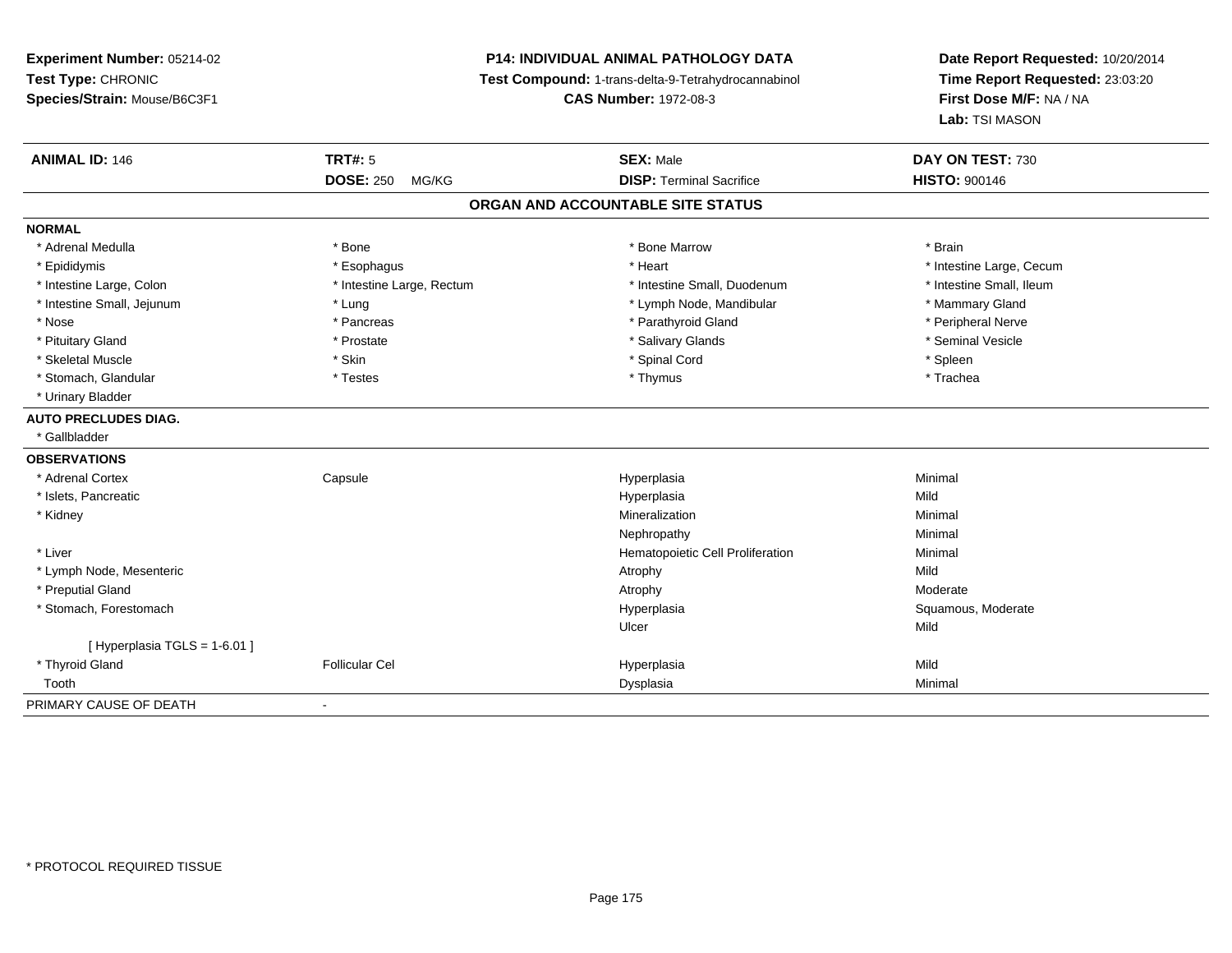## **P14: INDIVIDUAL ANIMAL PATHOLOGY DATA**

**Test Compound:** 1-trans-delta-9-Tetrahydrocannabinol

**CAS Number:** 1972-08-3

| <b>ANIMAL ID: 147</b>       | TRT#: 5                    | <b>SEX: Male</b>                  | DAY ON TEST: 670            |  |
|-----------------------------|----------------------------|-----------------------------------|-----------------------------|--|
|                             | <b>DOSE: 250</b><br>MG/KG  | <b>DISP: Natural Death</b>        | <b>HISTO: 900147</b>        |  |
|                             |                            | ORGAN AND ACCOUNTABLE SITE STATUS |                             |  |
| <b>NORMAL</b>               |                            |                                   |                             |  |
| * Adrenal Medulla           | * Bone                     | * Bone Marrow                     | * Epididymis                |  |
| * Esophagus                 | * Gallbladder              | * Heart                           | * Islets, Pancreatic        |  |
| * Liver                     | * Lung                     | * Lymph Node, Mandibular          | * Lymph Node, Mesenteric    |  |
| * Mammary Gland             | * Nose                     | * Pancreas                        | * Parathyroid Gland         |  |
| * Peripheral Nerve          | * Pituitary Gland          | * Preputial Gland                 | * Prostate                  |  |
| * Salivary Glands           | * Seminal Vesicle          | * Skin                            | * Spinal Cord               |  |
| * Spleen                    | * Stomach, Forestomach     | * Stomach, Glandular              | * Testes                    |  |
| * Thymus                    | * Trachea                  | * Urinary Bladder                 |                             |  |
| <b>AUTO PRECLUDES DIAG.</b> |                            |                                   |                             |  |
| * Intestine Large, Cecum    | * Intestine Large, Colon   | * Intestine Large, Rectum         | * Intestine Small, Duodenum |  |
| * Intestine Small, Ileum    | * Intestine Small, Jejunum |                                   |                             |  |
| <b>OBSERVATIONS</b>         |                            |                                   |                             |  |
| * Adrenal Cortex            | Capsule                    | Hyperplasia                       | Minimal                     |  |
| * Brain                     |                            | Mineralization                    | Minimal                     |  |
| * Kidney                    |                            | Mineralization                    | Minimal                     |  |
| * Skeletal Muscle           |                            | Degeneration                      | Minimal                     |  |
| * Thyroid Gland             | <b>Follicular Cel</b>      | Hyperplasia                       | Minimal                     |  |
| Tooth                       |                            | Dysplasia                         | Minimal                     |  |
| PRIMARY CAUSE OF DEATH      | $\blacksquare$             |                                   |                             |  |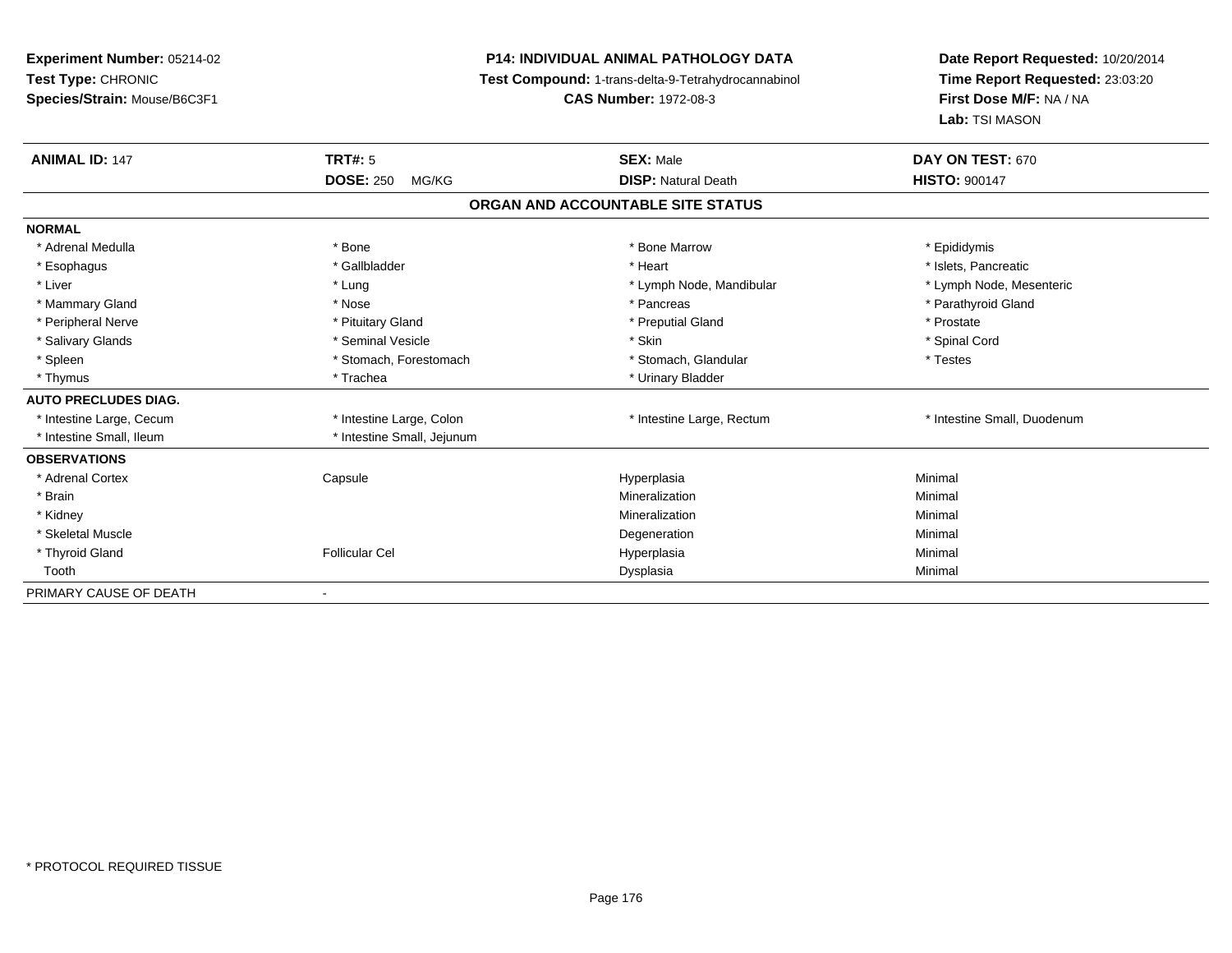**Experiment Number:** 05214-02**Test Type:** CHRONIC **Species/Strain:** Mouse/B6C3F1**P14: INDIVIDUAL ANIMAL PATHOLOGY DATA Test Compound:** 1-trans-delta-9-Tetrahydrocannabinol **CAS Number:** 1972-08-3**Date Report Requested:** 10/20/2014**Time Report Requested:** 23:03:20**First Dose M/F:** NA / NA**Lab:** TSI MASON**ANIMAL ID:** 148**TRT#:** 5 **SEX:** Male **DAY ON TEST:** 736 **DOSE:** 250 MG/KG**DISP:** Terminal Sacrifice **HISTO:** 900148 **ORGAN AND ACCOUNTABLE SITE STATUSNORMAL**\* Adrenal Medulla \* Adrenal Medulla \* \* The matter of the state of the state of the Marrow \* Bone Marrow \* Adrenal Medulla \* Epididymis \* Epididymis \* Bone Marrow \* Adrenal Medulla \* Epididymis \* Epididymis \* Epididymis \* Epididymis \* Epidi \* Esophagus \* https://www.fragustage.com/web/2019/heart \* Heart \* Heart \* Heart \* Intestine Large, Cecum \* Intestine Large, Cecum \* Gallbladder \* Callbladder \* 11 and 12 and 12 and 12 and 12 and 12 and 12 and 12 and 12 and \* Intestine Small, Ileum \* Intestine Large, Colon \* Intestine Large, Rectum \* Intestine Small, Duodenum \* Intestine Small, Duodenum \* Intestine Small, Jejunum \* Notestine that the state of the state of the state of the state of the state of the state of the state of the state of the state of the state of the state of the state of the state of the state \* Nose \* Lymph Node, Mandibular \* Lymph Node, Mesenteric \* Mammary Gland \* Mammary Gland \* Pituitary Gland \* Pancreas \* Pancreas \* Parathyroid Gland \* Pancreas \* Peripheral Nerve \* Skeletal Muscle \* Prostate \* \* Skeletal Muscle \* \* Salivary Glands \* \* Steminal Vesicle \* \* Seminal Vesicle \* \* Skeletal Muscle \* Skin \* Spinal Cord \* Spinal Cord \* Spinal Cord \* Spinal \* Spinal \* Stomach, Forestomach \* Stomach, Forestomach \* Stomach, Glandular \* Trachea \* Testes \* Thymus \* Thymus \* Thymus \* Thymus \* Trachea \* Trachea \* Urinary Bladder**MISSING** \* Preputial Gland**OBSERVATIONS** \* Adrenal Cortex**Capsule**  Hyperplasia Mild \* Brainn and the controller of the controller of the controller of the Minimal Mineralization and the controller of the Minimal Minimal  $\alpha$  \* Kidneyy the control of the control of the control of the control of the control of the control of the control of the control of the control of the control of the control of the control of the control of the control of the contro n Minimal Nephropathyy the contract of the Minimal Minimal Section 1996 and the contract of the Minimal Section 1997 and the contract of the contract of the contract of the contract of the contract of the contract of the contract of the contra \* Thyroid Gland Follicular Cel Hyperplasia Mild Toothh ann an Chomas ann an t-ainmeile ann an t-ainmeile ann an Dysplasia. Tha an t-ainmeile ann an Dysplasia ann an Dysplasia ann an t-ainmeile an an t-ainmeile ann an t-ainmeile an an t-ainmeile ann an t-ainmeile ann an t-ain PRIMARY CAUSE OF DEATH-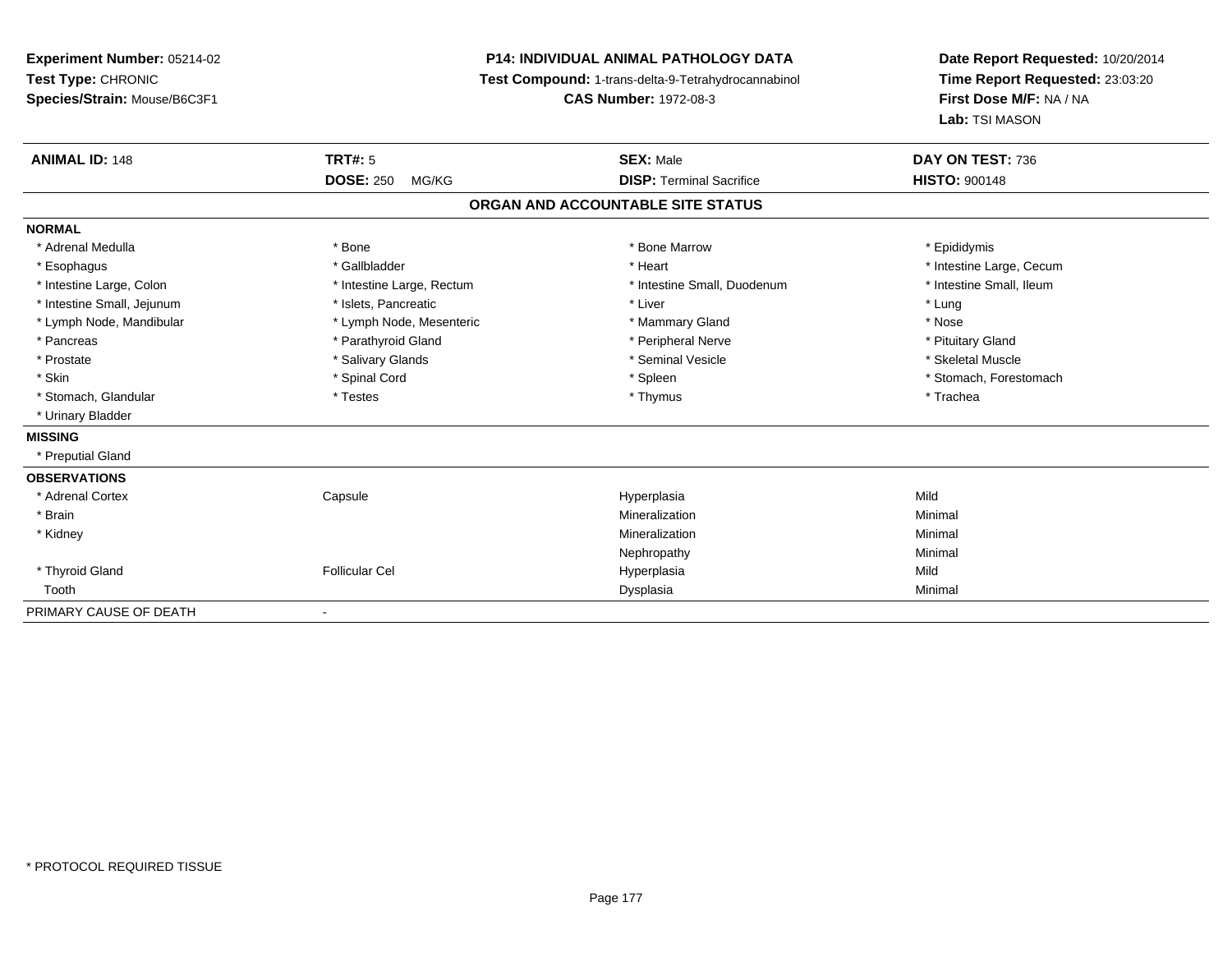| Experiment Number: 05214-02<br>Test Type: CHRONIC |                           | P14: INDIVIDUAL ANIMAL PATHOLOGY DATA               | Date Report Requested: 10/20/2014<br>Time Report Requested: 23:03:20 |  |
|---------------------------------------------------|---------------------------|-----------------------------------------------------|----------------------------------------------------------------------|--|
|                                                   |                           | Test Compound: 1-trans-delta-9-Tetrahydrocannabinol |                                                                      |  |
| Species/Strain: Mouse/B6C3F1                      |                           | <b>CAS Number: 1972-08-3</b>                        | First Dose M/F: NA / NA                                              |  |
|                                                   |                           |                                                     | Lab: TSI MASON                                                       |  |
| <b>ANIMAL ID: 149</b>                             | <b>TRT#: 5</b>            | <b>SEX: Male</b>                                    | DAY ON TEST: 94                                                      |  |
|                                                   | <b>DOSE: 250</b><br>MG/KG | <b>DISP: Natural Death</b>                          | <b>HISTO: 900149</b>                                                 |  |
|                                                   |                           | ORGAN AND ACCOUNTABLE SITE STATUS                   |                                                                      |  |
| <b>NORMAL</b>                                     |                           |                                                     |                                                                      |  |
| * Adrenal Cortex                                  | * Adrenal Medulla         | * Bone                                              | * Brain                                                              |  |
| * Epididymis                                      | * Esophagus               | * Gallbladder                                       | * Heart                                                              |  |
| * Intestine Large, Cecum                          | * Intestine Large, Colon  | * Intestine Large, Rectum                           | * Islets, Pancreatic                                                 |  |
| * Kidney                                          | * Mammary Gland           | * Nose                                              | * Pancreas                                                           |  |
| * Parathyroid Gland                               | * Peripheral Nerve        | * Pituitary Gland                                   | * Prostate                                                           |  |
| * Salivary Glands                                 | * Seminal Vesicle         | * Spinal Cord                                       | * Stomach, Forestomach                                               |  |
| * Testes                                          | * Thymus                  | * Thyroid Gland                                     | * Trachea                                                            |  |
| * Urinary Bladder                                 |                           |                                                     |                                                                      |  |
| <b>MISSING</b>                                    |                           |                                                     |                                                                      |  |
| * Lymph Node, Mesenteric                          | * Stomach, Glandular      |                                                     |                                                                      |  |
| <b>AUTO PRECLUDES DIAG.</b>                       |                           |                                                     |                                                                      |  |
| * Intestine Small, Duodenum                       | * Intestine Small, Ileum  | * Intestine Small, Jejunum                          |                                                                      |  |
| <b>OBSERVATIONS</b>                               |                           |                                                     |                                                                      |  |
| * Bone Marrow                                     |                           | Proliferation                                       | Mild                                                                 |  |
| * Liver                                           |                           | Hematopoietic Cell Proliferation                    | Mild                                                                 |  |
| * Lung                                            |                           | Inflammation                                        | Chronic, Mild                                                        |  |
| [Inflammation TGLS = $4-1$ ]                      |                           |                                                     |                                                                      |  |
| * Lymph Node, Mandibular                          |                           | Atrophy                                             | Mild                                                                 |  |
| * Preputial Gland                                 |                           | Atrophy                                             | Mild                                                                 |  |
| * Skeletal Muscle                                 |                           | Inflammation                                        | Chronic, Mild                                                        |  |
| [Inflammation $TGLS = 3-13$ ]                     |                           |                                                     |                                                                      |  |
| * Skin                                            |                           | Abscess                                             | Marked                                                               |  |
|                                                   | <b>Subcut Tiss</b>        | Foreign Body                                        | Mild                                                                 |  |
| [Abscess TGLS = $5-11$ ]                          |                           |                                                     |                                                                      |  |
| [Foreign Body TGLS = 5-11]                        |                           |                                                     |                                                                      |  |
| * Spleen                                          | Red Pulp                  | Hematopoietic Cell Proliferation                    | Marked                                                               |  |
| [ Hematopoietic Cell Proliferation TGLS = 7-3 ]   |                           |                                                     |                                                                      |  |
| PRIMARY CAUSE OF DEATH                            |                           |                                                     |                                                                      |  |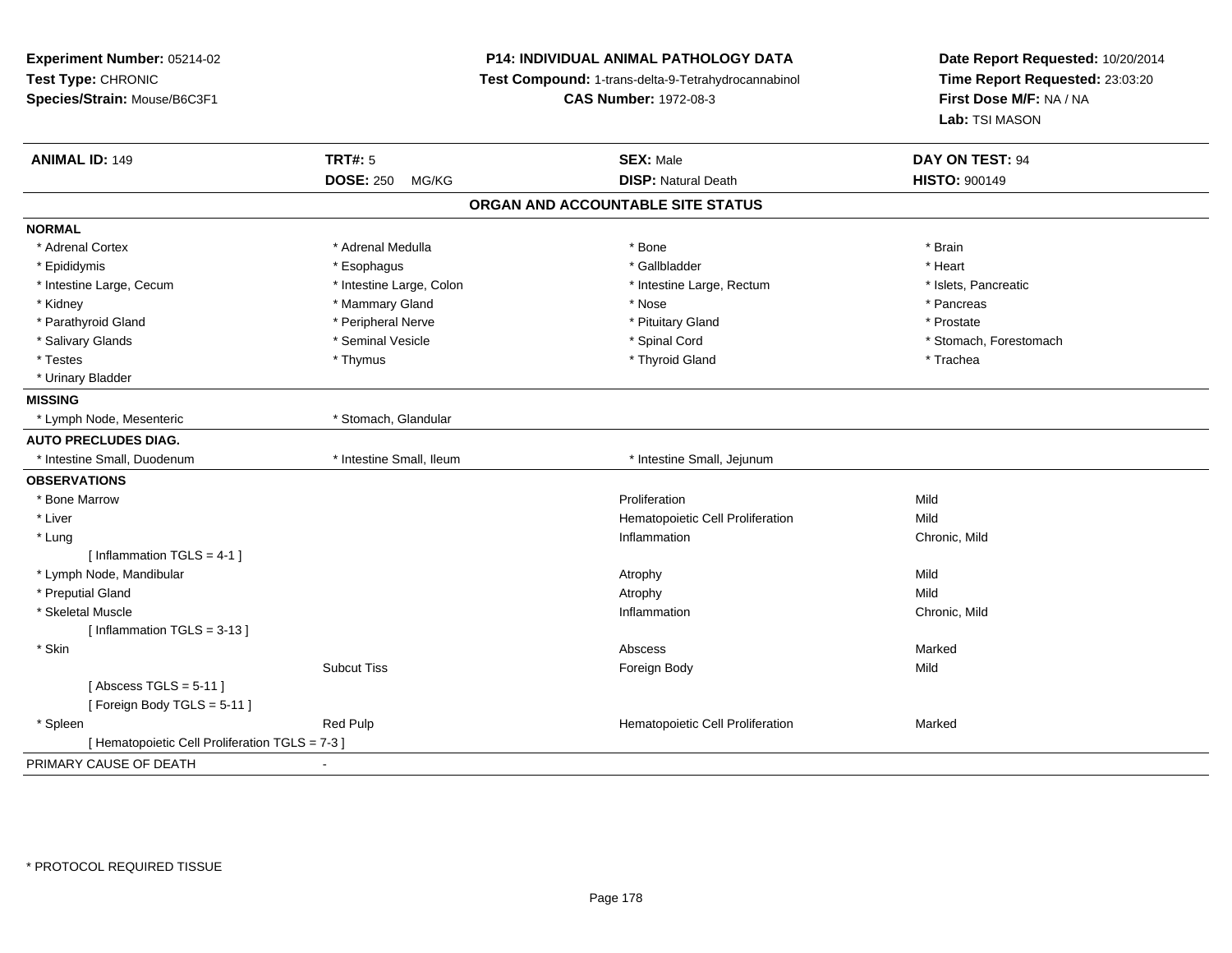## **P14: INDIVIDUAL ANIMAL PATHOLOGY DATA**

**Test Compound:** 1-trans-delta-9-Tetrahydrocannabinol

**CAS Number:** 1972-08-3

| <b>ANIMAL ID: 150</b>      | TRT#: 5                   | <b>SEX: Male</b>                  | DAY ON TEST: 735         |
|----------------------------|---------------------------|-----------------------------------|--------------------------|
|                            | <b>DOSE: 250</b><br>MG/KG | <b>DISP: Terminal Sacrifice</b>   | <b>HISTO: 900150</b>     |
|                            |                           | ORGAN AND ACCOUNTABLE SITE STATUS |                          |
| <b>NORMAL</b>              |                           |                                   |                          |
| * Adrenal Medulla          | * Bone                    | * Bone Marrow                     | * Epididymis             |
| * Esophagus                | * Gallbladder             | * Heart                           | * Intestine Large, Cecum |
| * Intestine Large, Colon   | * Intestine Large, Rectum | * Intestine Small, Duodenum       | * Intestine Small, Ileum |
| * Intestine Small, Jejunum | * Islets, Pancreatic      | * Liver                           | * Lung                   |
| * Lymph Node, Mandibular   | * Lymph Node, Mesenteric  | * Mammary Gland                   | Mesentery                |
| * Nose                     | * Pancreas                | * Parathyroid Gland               | * Peripheral Nerve       |
| * Pituitary Gland          | * Prostate                | * Salivary Glands                 | * Seminal Vesicle        |
| * Skeletal Muscle          | * Skin                    | * Spinal Cord                     | * Stomach, Forestomach   |
| * Stomach, Glandular       | * Testes                  | * Trachea                         | * Urinary Bladder        |
| <b>OBSERVATIONS</b>        |                           |                                   |                          |
| * Adrenal Cortex           | Capsule                   | Hyperplasia                       | Minimal                  |
| * Brain                    |                           | Mineralization                    | Mild                     |
| <b>Harderian Gland</b>     |                           | Adenoma                           |                          |
| [Adenoma TGLS = $1-15$ ]   |                           |                                   |                          |
| * Kidney                   |                           | Mineralization                    | Minimal                  |
|                            |                           | Nephropathy                       | Minimal                  |
| * Preputial Gland          |                           | Inflammation                      | Chronic, Minimal         |
| * Spleen                   | Red Pulp                  | Hematopoietic Cell Proliferation  | Minimal                  |
| * Thymus                   |                           | Cyst                              |                          |
| * Thyroid Gland            | <b>Follicular Cel</b>     | Hyperplasia                       | Minimal                  |
| Tooth                      |                           | Dysplasia                         | Mild                     |
| PRIMARY CAUSE OF DEATH     |                           |                                   |                          |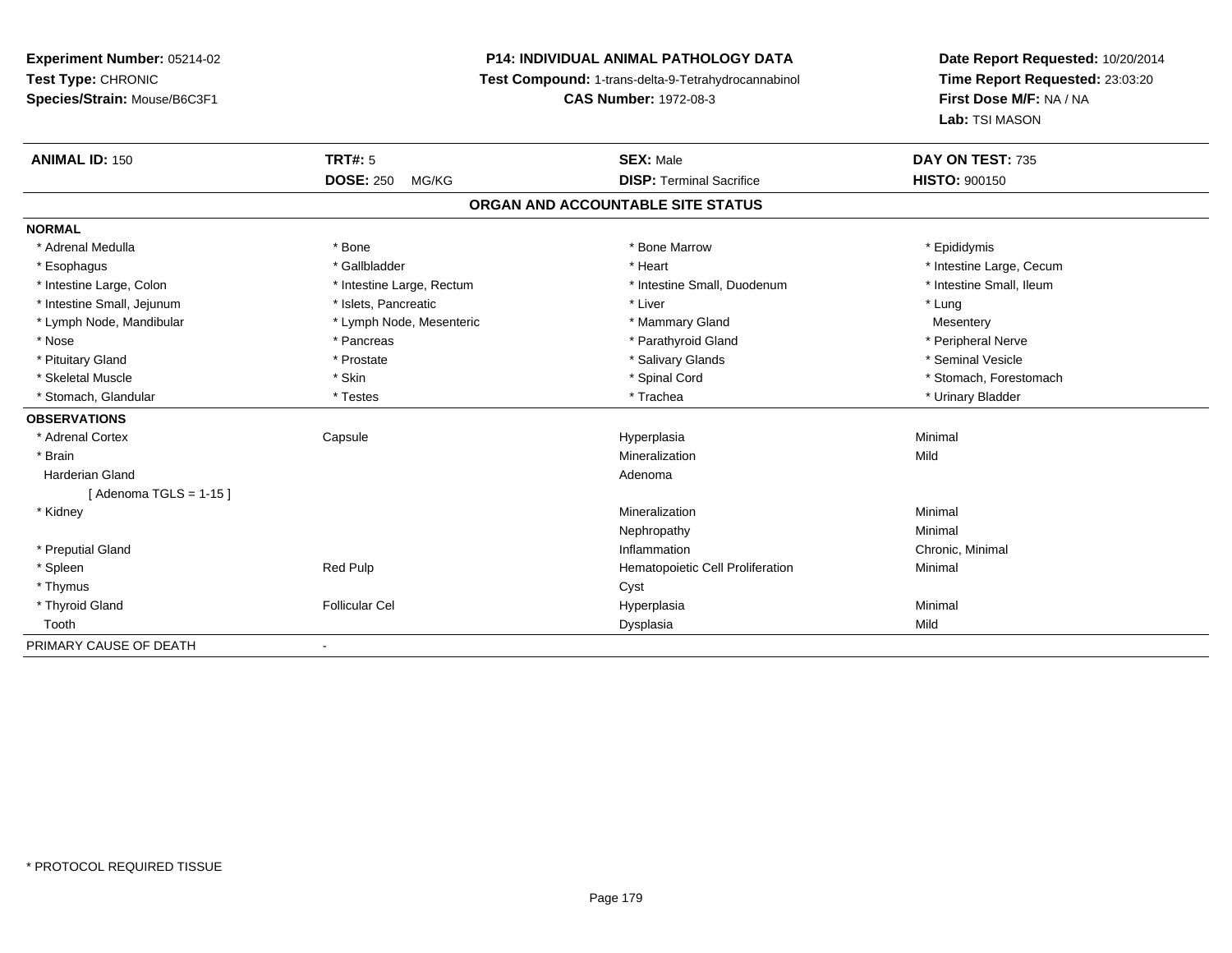**Experiment Number:** 05214-02**Test Type:** CHRONIC **Species/Strain:** Mouse/B6C3F1**P14: INDIVIDUAL ANIMAL PATHOLOGY DATA Test Compound:** 1-trans-delta-9-Tetrahydrocannabinol **CAS Number:** 1972-08-3**Date Report Requested:** 10/20/2014**Time Report Requested:** 23:03:20**First Dose M/F:** NA / NA**Lab:** TSI MASON**ANIMAL ID:** 151**TRT#:** 5 **SEX:** Male **DAY ON TEST:** 736 **DOSE:** 250 MG/KG**DISP:** Terminal Sacrifice **HISTO:** 900151 **ORGAN AND ACCOUNTABLE SITE STATUSNORMAL**\* Adrenal Medulla \* Adrenal Medulla \* \* The matter of the state of the state of the Marrow \* Bone Marrow \* Adrenal Medulla \* Epididymis \* Epididymis \* Bone Marrow \* Adrenal Medulla \* Epididymis \* Epididymis \* Epididymis \* Epididymis \* Epidi \* Esophagus \* https://www.fragustage.com/web/2019/heart \* Heart \* Heart \* Heart \* Intestine Large, Cecum \* Intestine Large, Cecum \* Gallbladder \* Callbladder \* 11 and 12 and 12 and 12 and 12 and 12 and 12 and 12 and 12 and \* Intestine Small, Ileum \* Intestine Large, Colon \* Intestine Large, Rectum \* Intestine Small, Duodenum \* Intestine Small, Duodenum \* Intestine Small, Jejunum \* 1997 \* The state of the state of the state of the state of the state of the state of the state of the state of the state of the state of the state of the state of the state of the state of the \* Pancreas \* Lymph Node, Mesenteric \* The matter \* Mammary Gland \* Nose \* Nose \* Nose \* Nose \* Prostate \* Peripheral Nerve \* \* \* Prostate \* \* Pretuitary Gland \* \* \* \* \* \* \* Preputial Gland \* \* \* Prostate \* Prostate \* Salivary Glands \* Seminal Vesicle \* Seminal Vesicle \* Skeletal Muscle \* Skeletal Muscle \* Skin \* Testes \* Spinal Cord \* Spinal Cord \* Spinal Cord \* Stomach, Glandular \* Spinal Cord \* Stomach, Glandular \* Thymus \* Trachea \* Trachea \* Urinary Bladder **MISSING**\* Lymph Node, Mandibular \* \* Parathyroid Gland **OBSERVATIONS** \* Adrenal Cortex Capsule Hyperplasia Minimal \* Brainn and the control of the control of the control of the control of the control of the control of the control of the control of the control of the control of the control of the control of the control of the control of the co \* Kidneyy the control of the control of the control of the control of the control of the control of the control of the control of the control of the control of the control of the control of the control of the control of the contro n Minimal Nephropathyy the contract of the Minimal Minimal Section 1996 and the contract of the Minimal Section 1997 and the contract of the contract of the contract of the contract of the contract of the contract of the contract of the contra \* Stomach, Forestomachh ann an t-ìre ann am San Amhaidh ann an t-ìre ann am Mhearpasia ann an San Aonaichte ann an Saluamous, Mild a Ulcerr **Mild** [ Hyperplasia TGLS = 1-6 ] \* Thyroid Gland Follicular Cel Hyperplasia Mild Toothh ann an Chomas ann an t-ainmeile ann an t-ainmeile ann an Dysplasia. Tha an t-ainmeile ann an Dysplasia ann an Dysplasia ann an t-ainmeile an an t-ainmeile ann an t-ainmeile an an t-ainmeile ann an t-ainmeile ann an t-ain PRIMARY CAUSE OF DEATH-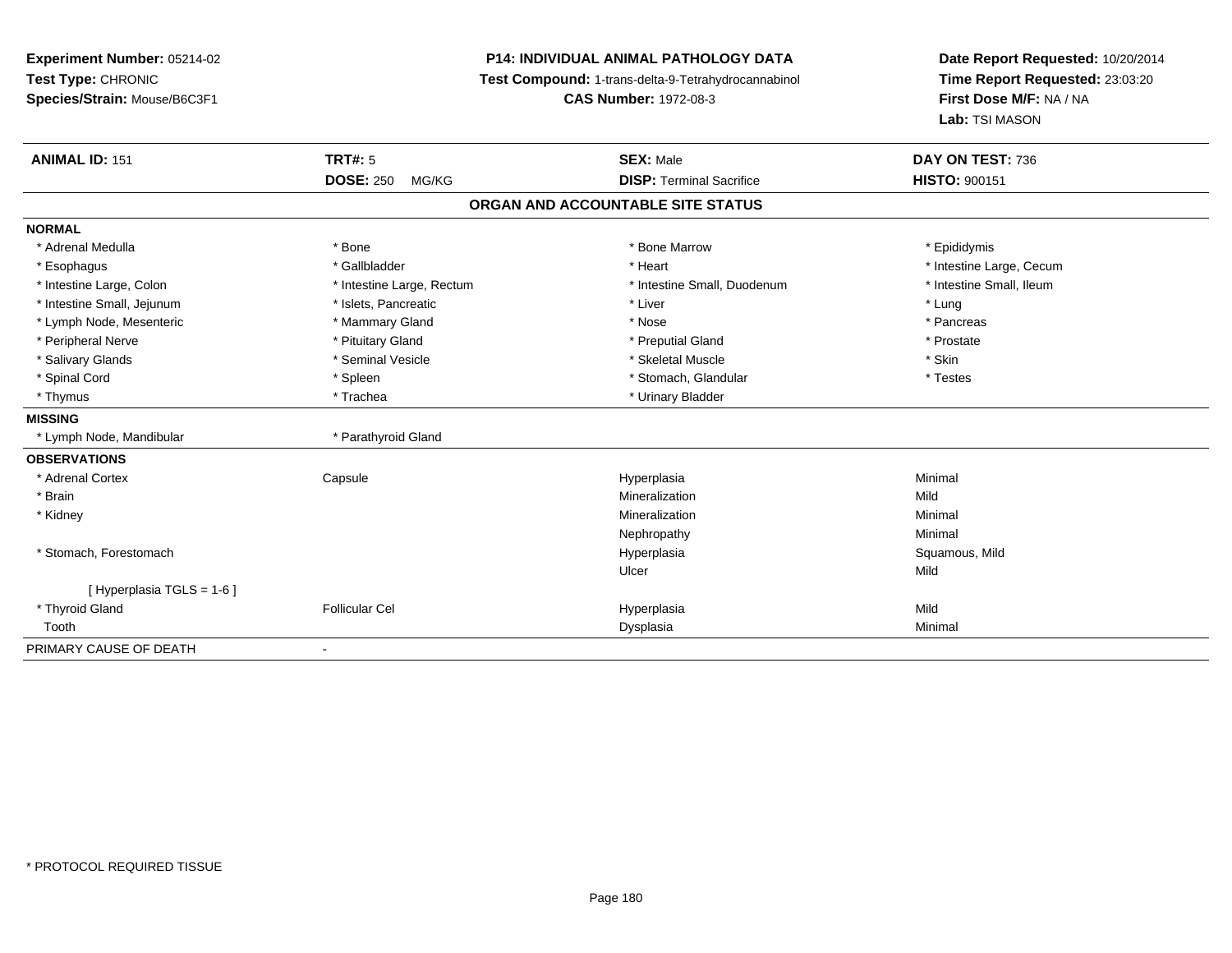**Experiment Number:** 05214-02**Test Type:** CHRONIC **Species/Strain:** Mouse/B6C3F1**P14: INDIVIDUAL ANIMAL PATHOLOGY DATA Test Compound:** 1-trans-delta-9-Tetrahydrocannabinol **CAS Number:** 1972-08-3**Date Report Requested:** 10/20/2014**Time Report Requested:** 23:03:20**First Dose M/F:** NA / NA**Lab:** TSI MASON**ANIMAL ID:** 152**TRT#:** 5 **SEX:** Male **DAY ON TEST:** 730 **DOSE:** 250 MG/KG**DISP:** Terminal Sacrifice **HISTO:** 900152 **ORGAN AND ACCOUNTABLE SITE STATUSNORMAL**\* Adrenal Medulla \* \* Annual Medulla \* Brain \* Bone \* \* Bone Marrow \* Bone Marrow \* \* Brain \* Brain \* Brain \* Brain \* Brain \* Brain \* Brain \* Brain \* Brain \* Brain \* Brain \* Brain \* Brain \* Brain \* Brain \* Brain \* Brain \* \* Heart \* Epididymis \* Esophagus \* Gallbladder \* Heart \* Intestine Large, Cecum \* Intestine Large, Colon \* Intestine Large, Rectum \* Intestine Small, Duodenum\* Intestine Small, Ileum \* Thestine Small, Jejunum \* 1998, Pancreatic \* Kidney \* Kidney \* Kidney \* Kidney \* Lymph Node, Mesenteric \* Liver \* Lung \* Lung \* Lung \* Lung \* Lymph Node, Mandibular \* Lymph Node, Mandibular \* Mammary Gland \* \* Postate \* Pancreas \* Pancreas \* Peripheral Nerve \* Prostate \* Prostate \* Prostate \* Prostate \* Salivary Glands \* Seminal Vesicle \* Skeletal Muscle \* Skin\* Trachea \* Spleen \* Spleen \* Stomach, Glandular \* Stomach, Glandular \* Testes \* Urinary Bladder**MISSING** \* Parathyroid Gland \* Pituitary Gland**OBSERVATIONS** \* Adrenal Cortex**Capsule**  Hyperplasia Minimal Hypertrophyy Mild Moderate \* Nosee who defactory Epi the Controller extended to the Hyperplasia Moderate Moderate Moderate Moderate extending to  $\sim$  \* Preputial Glandd and the control of the control of the control of the control of the control of the control of the control of  $\lambda$ Inflammation**Inflammation**<br>
Deceneration<br>
Deceneration<br>
Minimal \* Spinal Cordd and the control of the control of the control of the control of the control of the control of the control of the control of the control of the control of the control of the control of the control of the control of the co Mineralizationn Minimal Note: SUBMENINGEAL FOCUS \* Stomach, Forestomachh ann an t-ìre ann am San Amhaidh ann an t-ìre ann am Mhearpasia ann an San Aonaichte ann an Saluamous, Mild a  $[$  Hyperplasia TGLS = 1-6.01 ] \* Thymuss the contract of the contract of the contract of the contract of the contract of the contract of the contract of the contract of the contract of the contract of the contract of the contract of the contract of the contract \* Thyroid Gland Follicular Cel Hyperplasia Marked Toothh ann an t-aisim a bha ann an t-aisim a bha ann an t-aisim a bha ann an t-aisim a bha ann an t-aisim a bha ann an t-aisim a bha ann an t-aisim a bha ann an t-aisim a bha ann an t-aisim a bha ann an t-aisim a bha ann an t-a PRIMARY CAUSE OF DEATH-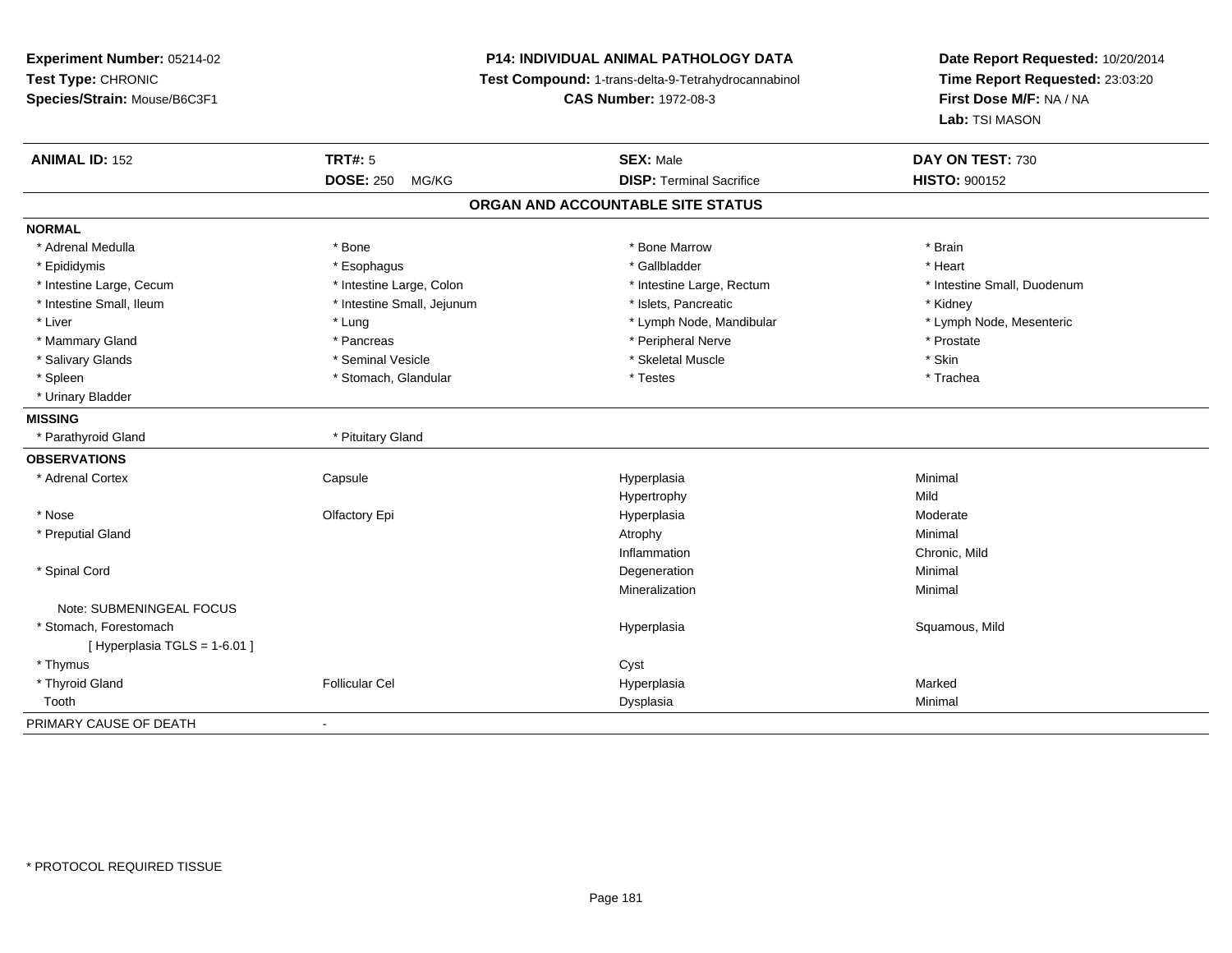**Experiment Number:** 05214-02**Test Type:** CHRONIC **Species/Strain:** Mouse/B6C3F1**P14: INDIVIDUAL ANIMAL PATHOLOGY DATA Test Compound:** 1-trans-delta-9-Tetrahydrocannabinol **CAS Number:** 1972-08-3**ANIMAL ID:** 153**DOSE:** 250 MG/KG**NORMAL**

| <b>ANIMAL ID: 153</b>       | <b>TRT#: 5</b>               | <b>SEX: Male</b>                  | DAY ON TEST: 395          |  |
|-----------------------------|------------------------------|-----------------------------------|---------------------------|--|
|                             | <b>DOSE: 250</b><br>MG/KG    | <b>DISP: Natural Death</b>        | <b>HISTO: 900153</b>      |  |
|                             |                              | ORGAN AND ACCOUNTABLE SITE STATUS |                           |  |
| <b>NORMAL</b>               |                              |                                   |                           |  |
| * Adrenal Cortex            | * Adrenal Medulla            | * Bone                            | * Bone Marrow             |  |
| * Brain                     | * Epididymis                 | * Esophagus                       | * Gallbladder             |  |
| * Heart                     | * Intestine Large, Cecum     | * Intestine Large, Colon          | * Intestine Large, Rectum |  |
| * Intestine Small, Duodenum | * Intestine Small, Ileum     | * Islets, Pancreatic              | * Kidney                  |  |
| * Liver                     | * Lung                       | * Lymph Node, Mandibular          | * Lymph Node, Mesenteric  |  |
| * Mammary Gland             | * Nose                       | * Pancreas                        | * Parathyroid Gland       |  |
| * Peripheral Nerve          | * Pituitary Gland            | * Prostate                        | * Salivary Glands         |  |
| * Seminal Vesicle           | * Skeletal Muscle            | * Skin                            | * Spinal Cord             |  |
| * Spleen                    | * Stomach, Forestomach       | * Stomach, Glandular              | * Testes                  |  |
| * Thymus                    | * Thyroid Gland              | * Trachea                         | * Urinary Bladder         |  |
| <b>AUTO PRECLUDES DIAG.</b> |                              |                                   |                           |  |
| * Intestine Small, Jejunum  |                              |                                   |                           |  |
| <b>OBSERVATIONS</b>         |                              |                                   |                           |  |
| * Preputial Gland           |                              | Atrophy                           | Mild                      |  |
| PRIMARY CAUSE OF DEATH      | $\qquad \qquad \blacksquare$ |                                   |                           |  |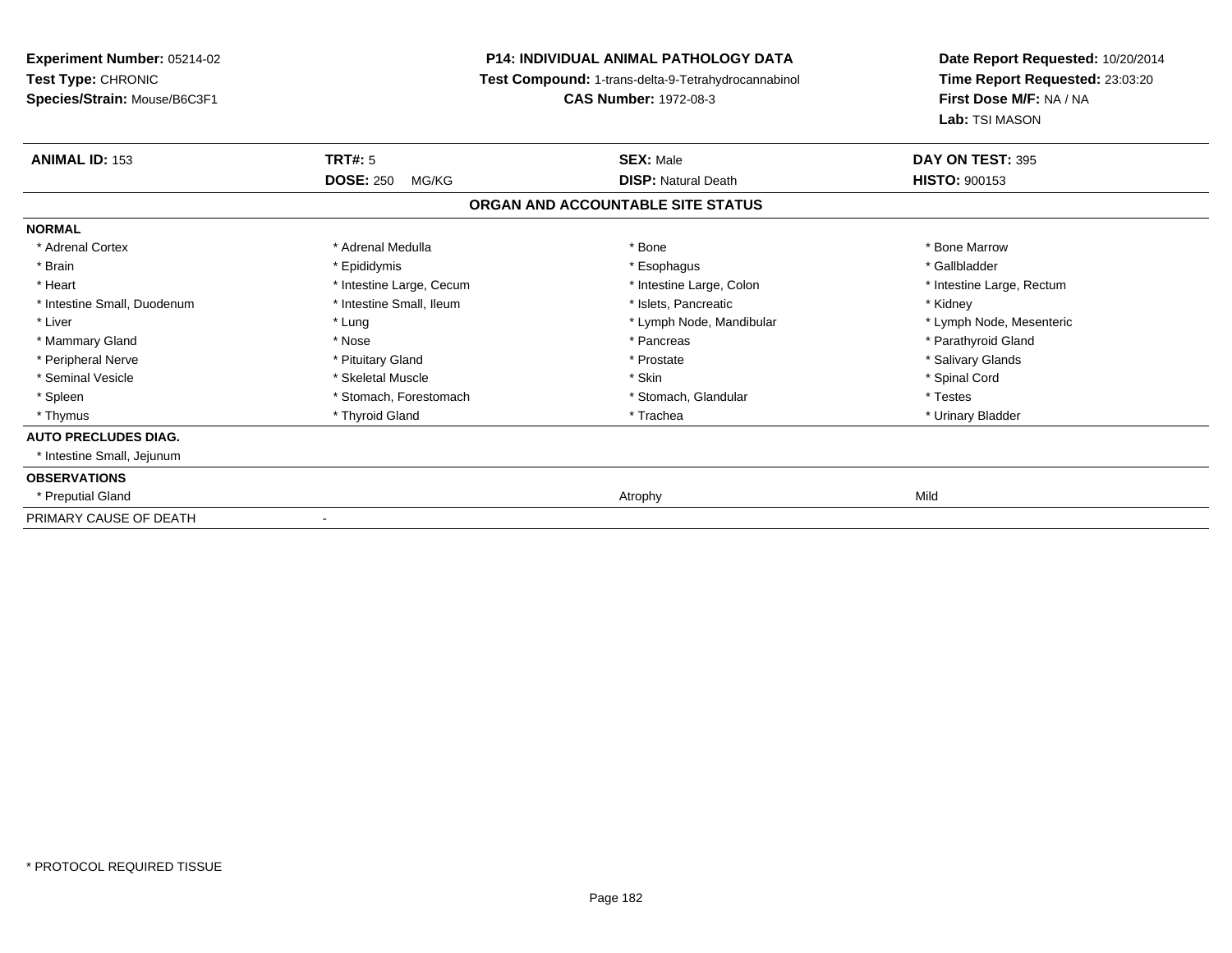**Experiment Number:** 05214-02**Test Type:** CHRONIC **Species/Strain:** Mouse/B6C3F1**P14: INDIVIDUAL ANIMAL PATHOLOGY DATA Test Compound:** 1-trans-delta-9-Tetrahydrocannabinol **CAS Number:** 1972-08-3**Date Report Requested:** 10/20/2014**Time Report Requested:** 23:03:20**First Dose M/F:** NA / NA**Lab:** TSI MASON**ANIMAL ID:** 154**TRT#:** 5 **SEX:** Male **DAY ON TEST:** 736 **DOSE:** 250 MG/KG**DISP:** Terminal Sacrifice **HISTO:** 900154 **ORGAN AND ACCOUNTABLE SITE STATUSNORMAL**\* Adrenal Medulla \* \* Annual Medulla \* Brain \* Bone \* \* Bone Marrow \* Bone Marrow \* \* Brain \* Brain \* Brain \* Brain \* Brain \* Brain \* Brain \* Brain \* Brain \* Brain \* Brain \* Brain \* Brain \* Brain \* Brain \* Brain \* Brain \* \* Heart \* Epididymis \* Esophagus \* Gallbladder \* Heart\* Intestine Large, Cecum \* Intestine Large, Colon \* Intestine Large, Rectum \* Intestine Small, Duodenum \* Intestine Small, Ileum \* Intestine Small, Jejunum \* Islets, Pancreatic \* Liver\* Lung \* Lymph Node, Mandibular \* Mannipular \* Lymph Node, Mesenteric \* Mammary Gland \* Peripheral Nerve \* Nose \* \* Pancreas \* \* Pancreas \* \* Pancreas \* \* Parathyroid Gland \* \* Peripheral Nerve \* Peripheral Nerve \* \* Seminal Vesicle \* Pituitary Gland \* \* \* \* Prostate \* \* Prostate \* \* Salivary Glands \* \* Salivary Glands \* \* Seminal Vesicle \* Skeletal Muscle \* Skin \* Spinal Cord \* Spleen \* Urinary Bladder \* Stomach, Glandular \* \* \* Testes \* \* Testes \* \* Testes \* \* Trachea \* \* Trachea \* \* Urinary Bladder \* \* Urinary Bladder **MISSING** \* Thymus**OBSERVATIONS** \* Adrenal Cortex**Capsule**  Hyperplasia Minimal \* Kidneyy with the control of the control of the control of the control of the control of the control of the control of the control of the control of the control of the control of the control of the control of the control of the c n Minimal Nephropathyy the contract of the Minimal Minimal Section 1996 and the contract of the Minimal Section 1997 and the contract of the contract of the contract of the contract of the contract of the contract of the contract of the contra \* Preputial Glandd the controller of the controller of the controller of the controller of the controller of the controller of the controller of the controller of the controller of the controller of the controller of the controller of the \* Stomach, Forestomachh anns an t-aiste anns an t-aiste anns an t-aiste anns an t-aiste anns an t-aiste anns an t-aiste anns an t-aiste an t-aiste anns an t-aiste an t-aiste anns an t-aiste anns an t-aiste anns an t-aiste anns an t-aiste anns a [ Hyperplasia TGLS = 1-6 ] \* Thyroid Gland Follicular Cel Hyperplasia Minimal Toothh ann an t-aisim a bha ann an t-aisim a bha ann an t-aisim a bha ann an t-aisim a bha ann an t-aisim a bha ann an t-aisim a bha ann an t-aisim a bha ann an t-aisim a bha ann an t-aisim a bha ann an t-aisim a bha ann an t-a PRIMARY CAUSE OF DEATH-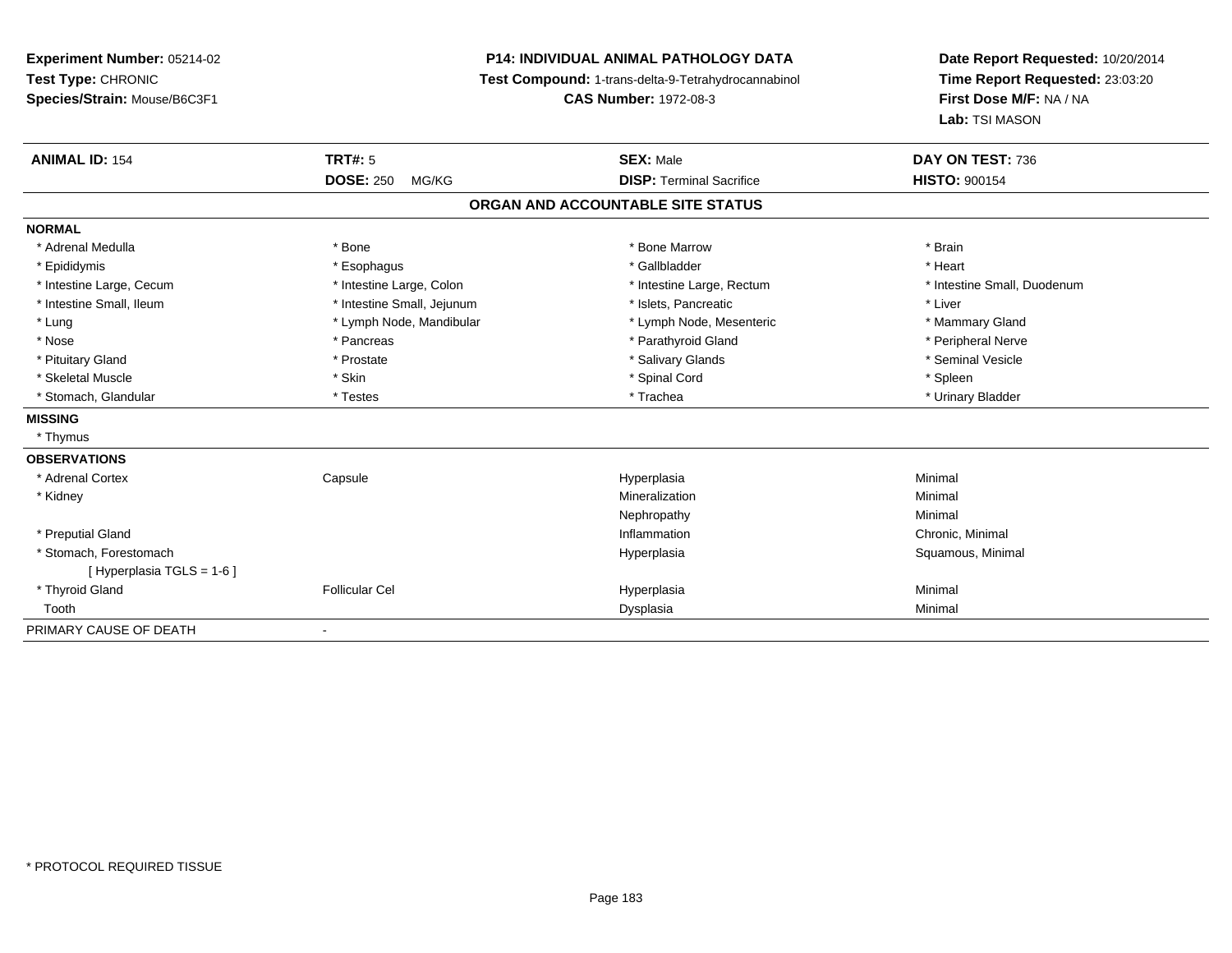| <b>Experiment Number: 05214-02</b><br>Test Type: CHRONIC<br>Species/Strain: Mouse/B6C3F1 | <b>P14: INDIVIDUAL ANIMAL PATHOLOGY DATA</b><br>Test Compound: 1-trans-delta-9-Tetrahydrocannabinol<br><b>CAS Number: 1972-08-3</b> |                                   | Date Report Requested: 10/20/2014<br>Time Report Requested: 23:03:20<br>First Dose M/F: NA / NA<br>Lab: TSI MASON |  |
|------------------------------------------------------------------------------------------|-------------------------------------------------------------------------------------------------------------------------------------|-----------------------------------|-------------------------------------------------------------------------------------------------------------------|--|
| <b>ANIMAL ID: 155</b>                                                                    | TRT#: 5                                                                                                                             | <b>SEX: Male</b>                  | DAY ON TEST: 461                                                                                                  |  |
|                                                                                          | <b>DOSE: 250</b><br>MG/KG                                                                                                           | <b>DISP:</b> Scheduled Sacrifice  | <b>HISTO: 892847</b>                                                                                              |  |
|                                                                                          |                                                                                                                                     | ORGAN AND ACCOUNTABLE SITE STATUS |                                                                                                                   |  |
| <b>NORMAL</b>                                                                            |                                                                                                                                     |                                   |                                                                                                                   |  |
| * Epididymis                                                                             | * Testes                                                                                                                            |                                   |                                                                                                                   |  |
| PRIMARY CAUSE OF DEATH                                                                   |                                                                                                                                     |                                   |                                                                                                                   |  |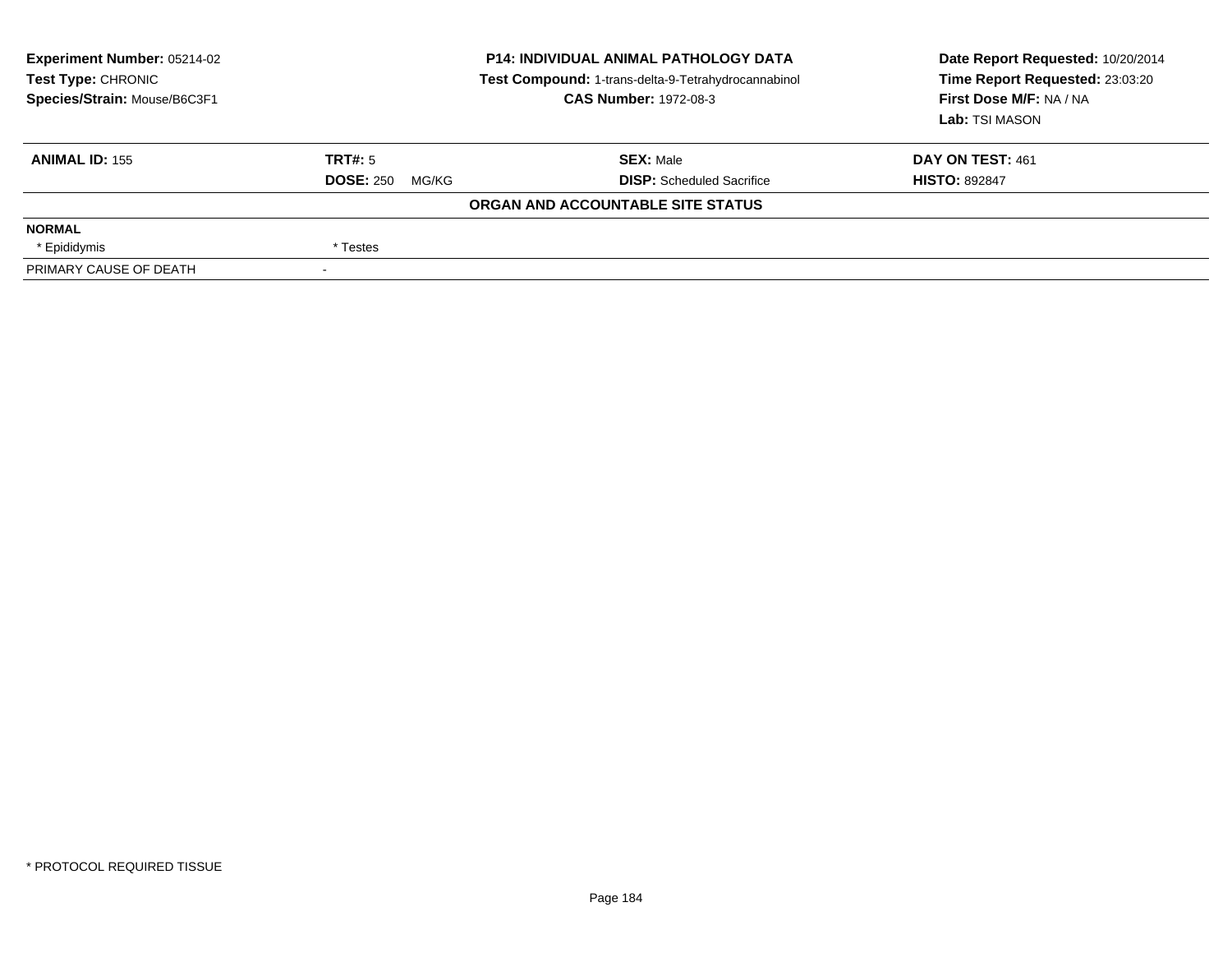# **P14: INDIVIDUAL ANIMAL PATHOLOGY DATA**

**Test Compound:** 1-trans-delta-9-Tetrahydrocannabinol

**CAS Number:** 1972-08-3

| <b>ANIMAL ID: 156</b>          | <b>TRT#: 5</b>                    | <b>SEX: Male</b>                | DAY ON TEST: 730         |  |  |  |  |
|--------------------------------|-----------------------------------|---------------------------------|--------------------------|--|--|--|--|
|                                | <b>DOSE: 250</b><br>MG/KG         | <b>DISP: Terminal Sacrifice</b> | <b>HISTO: 900156</b>     |  |  |  |  |
|                                | ORGAN AND ACCOUNTABLE SITE STATUS |                                 |                          |  |  |  |  |
| <b>NORMAL</b>                  |                                   |                                 |                          |  |  |  |  |
| * Adrenal Medulla              | * Bone                            | * Bone Marrow                   | * Epididymis             |  |  |  |  |
| * Esophagus                    | * Gallbladder                     | * Heart                         | * Intestine Large, Cecum |  |  |  |  |
| * Intestine Large, Colon       | * Intestine Large, Rectum         | * Intestine Small, Duodenum     | * Intestine Small, Ileum |  |  |  |  |
| * Intestine Small, Jejunum     | * Islets, Pancreatic              | * Liver                         | * Lung                   |  |  |  |  |
| * Lymph Node, Mandibular       | * Lymph Node, Mesenteric          | * Mammary Gland                 | * Nose                   |  |  |  |  |
| * Pancreas                     | * Parathyroid Gland               | * Peripheral Nerve              | * Pituitary Gland        |  |  |  |  |
| * Preputial Gland              | * Prostate                        | * Salivary Glands               | * Seminal Vesicle        |  |  |  |  |
| * Skeletal Muscle              | * Skin                            | * Spinal Cord                   | * Spleen                 |  |  |  |  |
| * Testes                       | * Thymus                          | * Trachea                       | * Urinary Bladder        |  |  |  |  |
| <b>OBSERVATIONS</b>            |                                   |                                 |                          |  |  |  |  |
| * Adrenal Cortex               | Capsule                           | Hyperplasia                     | Minimal                  |  |  |  |  |
|                                |                                   | Hypertrophy                     | Minimal                  |  |  |  |  |
| * Brain                        |                                   | Mineralization                  | Minimal                  |  |  |  |  |
| * Kidney                       |                                   | Mineralization                  | Minimal                  |  |  |  |  |
|                                |                                   | Nephropathy                     | Minimal                  |  |  |  |  |
| * Stomach. Forestomach         |                                   | Hyperplasia                     | Squamous, Mild           |  |  |  |  |
| [Hyperplasia TGLS = 1-6.01]    |                                   |                                 |                          |  |  |  |  |
| * Stomach, Glandular           |                                   | Hyperplasia                     | Mild                     |  |  |  |  |
| [Hyperplasia TGLS = $1-6.01$ ] |                                   |                                 |                          |  |  |  |  |
| * Thyroid Gland                | <b>Follicular Cel</b>             | Hyperplasia                     | Minimal                  |  |  |  |  |
| Tooth                          |                                   | Dysplasia                       | Mild                     |  |  |  |  |
| PRIMARY CAUSE OF DEATH         |                                   |                                 |                          |  |  |  |  |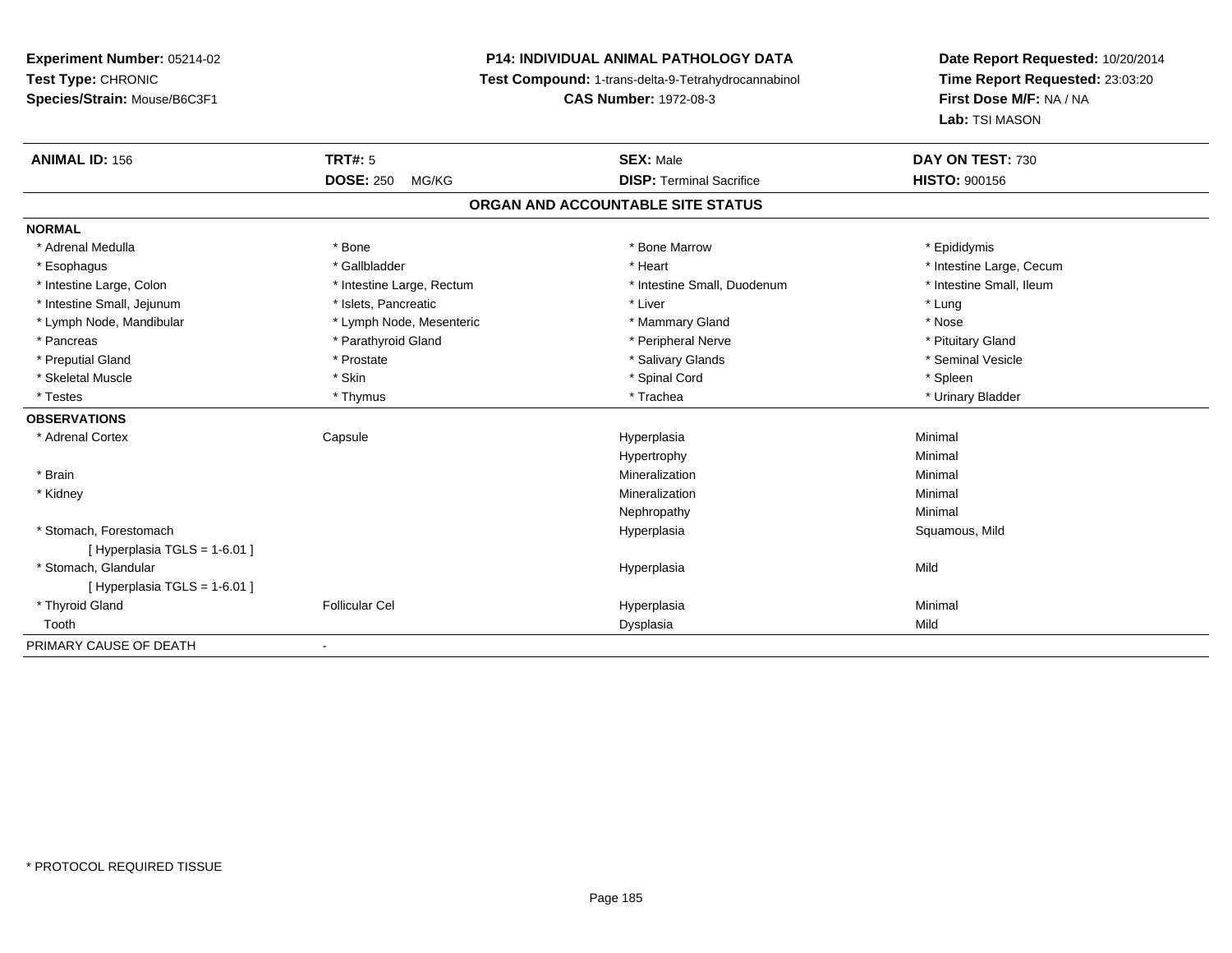**Experiment Number:** 05214-02**Test Type:** CHRONIC **Species/Strain:** Mouse/B6C3F1**P14: INDIVIDUAL ANIMAL PATHOLOGY DATA Test Compound:** 1-trans-delta-9-Tetrahydrocannabinol **CAS Number:** 1972-08-3**Date Report Requested:** 10/20/2014**Time Report Requested:** 23:03:20**First Dose M/F:** NA / NA**Lab:** TSI MASON**ANIMAL ID:** 157 **TRT#:** <sup>5</sup> **SEX:** Male **DAY ON TEST:** <sup>731</sup> **DOSE:** 250 MG/KG **DISP:** Terminal Sacrifice **HISTO:** <sup>900157</sup> **ORGAN AND ACCOUNTABLE SITE STATUSNORMAL**\* Adrenal Medulla \* \* Annual Medulla \* Brain \* Bone \* \* Bone Marrow \* Bone Marrow \* \* Brain \* Brain \* Brain \* Brain \* Brain \* Brain \* Brain \* Brain \* Brain \* Brain \* Brain \* Brain \* Brain \* Brain \* Brain \* Brain \* Brain \* \* Heart \* Epididymis \* Esophagus \* Gallbladder \* Heart \* Intestine Large, Cecum \* Intestine Large, Colon \* Intestine Large, Rectum \* Intestine Small, Duodenum\* Intestine Small, Ileum \* https://www.fatheratic \* Lung \* Intestine Small, Jejunum \* Islets, Pancreatic \* Lung \* Lung \* Parathyroid Gland \* Lymph Node, Mesenteric \* Mammary Gland \* Mammary Gland \* Pancreas \* Pancreas \* \* Peripheral Nerve \* \* And the state \* Pituitary Gland \* Prosection \* Prostate \* Prostate \* Salivary Glands \* Salivary Glands \* Salivary Glands \* Salivary Glands \* Salivary Glands \* Salivary Glands \* Salivary Glands \* Sali \* Seminal Vesicle \* \* Spinal Cord \* Skeletal Muscle \* \* Skin \* \* Skin \* \* Spinal Vesicle \* Spinal Cord \* Spinal Cord \* Spleen \* Stomach, Glandular \* Stomach, Glandular \* Testes \* Thymus \* Thymus \* Thymus \* Thymus \* Thymus \* Thymus \* Thymus \* Thymus \* Thymus \* Thymus \* Thymus \* Thymus \* Thymus \* Thymus \* Thymus \* Thymus \* Thymus \* Thymus Tongue \* Trachea \* Trachea \* Urinary Bladder **MISSING** \* Lymph Node, Mandibular**OBSERVATIONS** \* Adrenal Cortex Capsule Hyperplasia Minimal Hypertrophyy the contract of the Minimal Minimal Section 1, 1986, 1987, 1988, 1988, 1988, 1988, 1988, 1988, 198 \* Kidneyy with the control of the control of the control of the control of the control of the control of the control of the control of the control of the control of the control of the control of the control of the control of the c n Minimal Nephropathyy the contract of the Minimal Minimal Section 1996 and the contract of the Minimal Section 1997 and the contract of the contract of the contract of the contract of the contract of the contract of the contract of the contra \* Liver Fatty Changee Minimal \* Nosee the contraction of the contraction of the contraction of the contraction of the chronic, Minimal on the chronic, Minimal or  $\mathbb{R}^n$  \* Preputial Gland Inflammation Chronic, Moderate \* Stomach, Forestomachh ann an t-aisiad ann am Suid-Africa ann an Suid-Africa ann an Suid-Africa ann an Suid-Africa ann an Suid-Africa ann an Suid-Africa ann an Suid-Africa ann an Suid-Africa ann an Suid-Africa ann an Suid-Africa ann an Suid-Af [ Hyperplasia TGLS = 1-6.01 ] \* Thyroid Gland Follicular Cel Hyperplasia Marked Toothh ann an t-aisim a bha ann an t-aisim a bha ann an t-aisim a bha ann an t-aisim a bha ann an t-aisim a bha ann an t-aisim a bha ann an t-aisim a bha ann an t-aisim a bha ann an t-aisim a bha ann an t-aisim a bha ann an t-a PRIMARY CAUSE OF DEATH-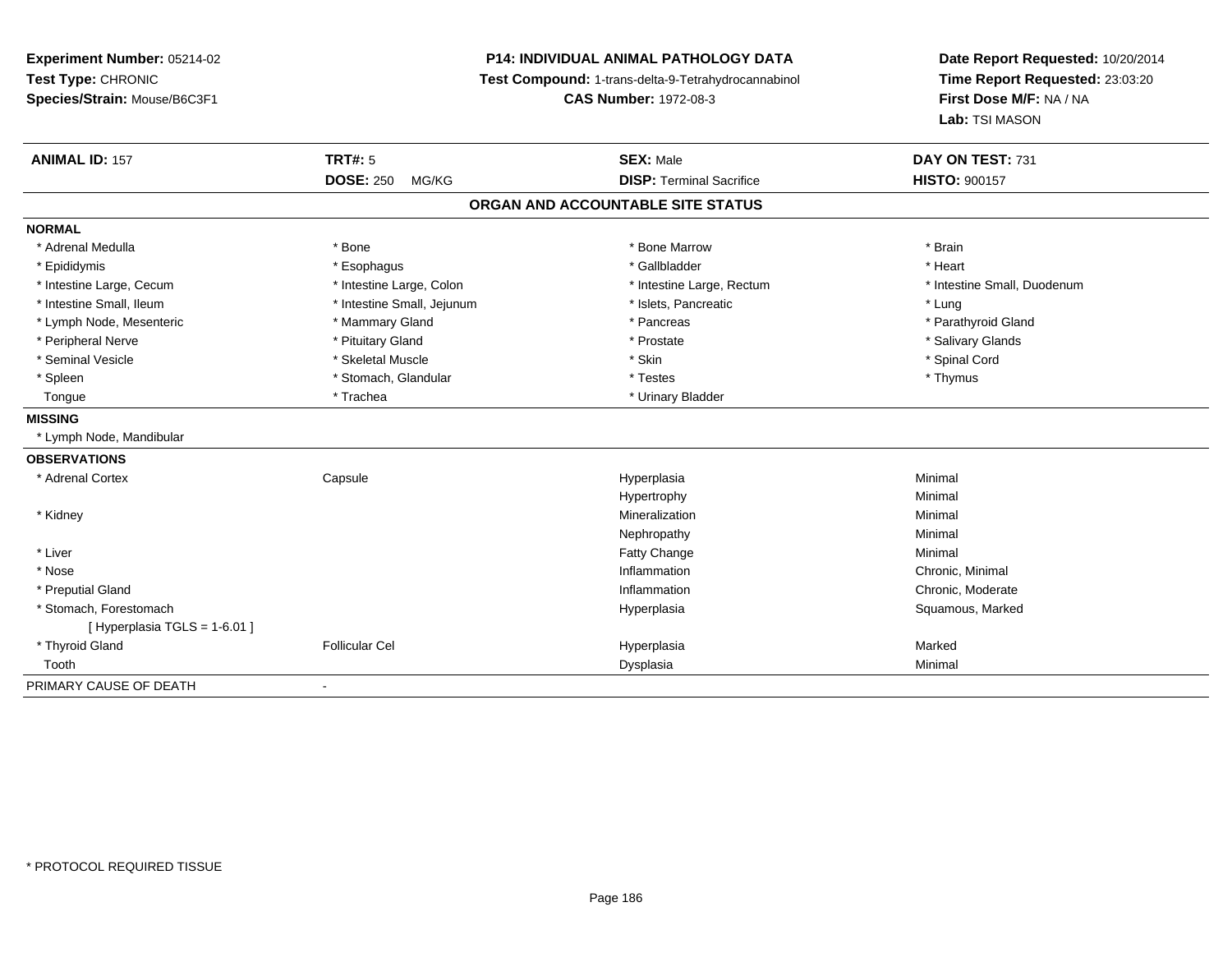**Experiment Number:** 05214-02**Test Type:** CHRONIC **Species/Strain:** Mouse/B6C3F1**P14: INDIVIDUAL ANIMAL PATHOLOGY DATA Test Compound:** 1-trans-delta-9-Tetrahydrocannabinol **CAS Number:** 1972-08-3**Date Report Requested:** 10/20/2014**Time Report Requested:** 23:03:20**First Dose M/F:** NA / NA**Lab:** TSI MASON**ANIMAL ID:** 158**TRT#:** 5 **SEX:** Male **DAY ON TEST:** 246 **DOSE:** 250 MG/KG**DISP:** Accidentally Killed **HISTO:** 900158 **ORGAN AND ACCOUNTABLE SITE STATUSNORMAL**\* Adrenal Medulla \* \* Annual Medulla \* Brain \* Bone \* \* Bone Marrow \* Bone Marrow \* \* Brain \* Brain \* Brain \* Brain \* Brain \* Brain \* Brain \* Brain \* Brain \* Brain \* Brain \* Brain \* Brain \* Brain \* Brain \* Brain \* Brain \* \* Heart \* Epididymis \* Esophagus \* Gallbladder \* Heart\* Islets, Pancreatic \* \* \* \* Kidney \* \* Kidney \* \* Kidney \* Liver \* Liver \* Liver \* Lung \* Lung \* Lung \* Lung \* Parathyroid Gland \* Mammary Gland \* \* Nose \* \* Nose \* \* Pancreas \* Pancreas \* \* Pancreas \* \* Pancreas \* \* Pancreas \* \* Parathyroid Gland \* Peripheral Nerve \* \* \* Prostate \* \* Pretuitary Gland \* \* \* \* \* \* \* Preputial Gland \* \* \* Prostate \* Prostate \* Salivary Glands \* Seminal Vesicle \* Skeletal Muscle \* Skin\* Thymus \* Spinal Cord \* \* \* Sheen \* \* \* Spleen \* \* \* Testes \* \* Testes \* \* Thymus \* Thymus \* Thymus \* \* Thymus \* \* Thymus \* Urinary Bladder \* Thyroid Gland \* \* \* The Loss of the Tongue \* Trachea \* \* Trachea \* \* Trachea \* \* Urinary Bladder \* Urinary Bladder \* **AUTO PRECLUDES DIAG.** \* Intestine Large, Cecum \* Intestine Large, Colon \* Intestine Large, Rectum \* Intestine Small, Duodenum \* Intestine Small, Ileum \* Intestine Small, Jejunum \* Stomach, Forestomach \* Stomach, Glandular**OBSERVATIONS** \* Adrenal Cortex Capsule Hyperplasia Minimal Hyperplasiaa **Minimal**  \* Lymph Node, Mandibularr and the control of the control of the control of the control of the control of the control of the control of y and the contract of the Mild Mild \* Lymph Node, Mesenteric Atrophy MildPRIMARY CAUSE OF DEATH-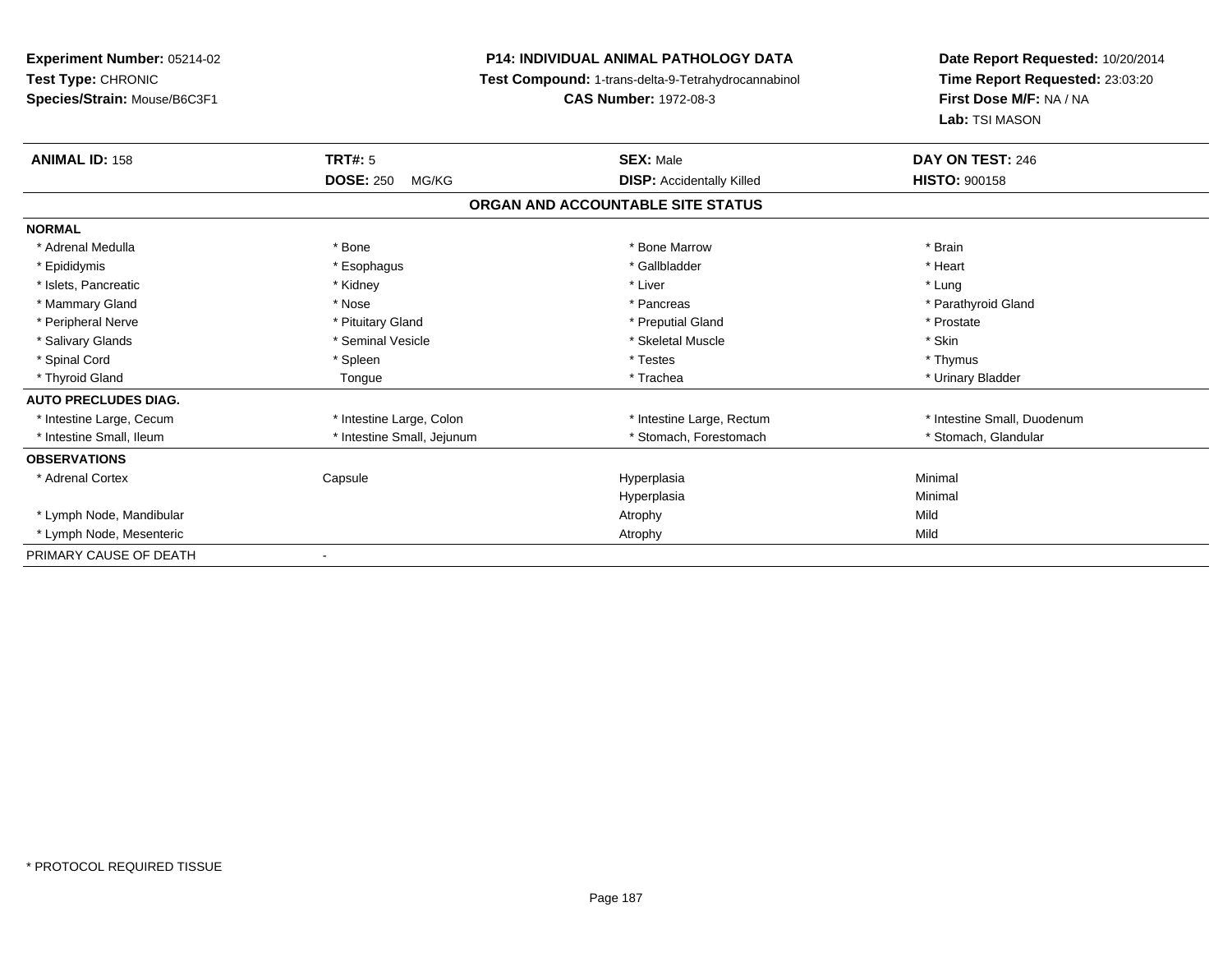# **P14: INDIVIDUAL ANIMAL PATHOLOGY DATA**

**Test Compound:** 1-trans-delta-9-Tetrahydrocannabinol

**CAS Number:** 1972-08-3

| <b>ANIMAL ID: 159</b>                | <b>TRT#: 5</b>              | <b>SEX: Male</b>                  | DAY ON TEST: 731           |
|--------------------------------------|-----------------------------|-----------------------------------|----------------------------|
|                                      | DOSE: 250 MG/KG             | <b>DISP: Terminal Sacrifice</b>   | <b>HISTO: 900159</b>       |
|                                      |                             | ORGAN AND ACCOUNTABLE SITE STATUS |                            |
| <b>NORMAL</b>                        |                             |                                   |                            |
| * Adrenal Medulla                    | * Bone                      | * Bone Marrow                     | * Brain                    |
| * Epididymis                         | * Esophagus                 | * Gallbladder                     | * Intestine Large, Colon   |
| * Intestine Large, Rectum            | * Intestine Small, Duodenum | * Intestine Small, Ileum          | * Intestine Small, Jejunum |
| * Islets, Pancreatic                 | * Liver                     | * Lung                            | * Lymph Node, Mesenteric   |
| * Mammary Gland                      | * Nose                      | * Pancreas                        | * Parathyroid Gland        |
| * Peripheral Nerve                   | * Prostate                  | * Salivary Glands                 | * Seminal Vesicle          |
| * Skeletal Muscle                    | * Skin                      | * Spinal Cord                     | * Stomach, Glandular       |
| * Testes                             | * Trachea                   | * Urinary Bladder                 |                            |
| <b>MISSING</b>                       |                             |                                   |                            |
| * Thymus                             |                             |                                   |                            |
| <b>OBSERVATIONS</b>                  |                             |                                   |                            |
| * Adrenal Cortex                     | Capsule                     | Hyperplasia                       | Minimal                    |
| <b>Harderian Gland</b>               |                             | Adenoma                           |                            |
| [Adenoma TGLS = $2-15$ ]             |                             |                                   |                            |
| * Heart                              |                             | Cardiomyopathy                    | Minimal                    |
| * Intestine Large, Cecum             | Lymphoid Tiss               | Hyperplasia                       | Lymphoid, Moderate         |
| [ Hyperplasia TGLS = 4-6.01 ]        |                             |                                   |                            |
| * Kidney                             |                             | Mineralization                    | Minimal                    |
|                                      |                             | Nephropathy                       | Minimal                    |
| * Lymph Node, Mandibular             |                             | <b>Infiltration Cellular</b>      | Plasma Cell, Marked        |
| [ Infiltration Cellular TGLS = 1-4 ] |                             |                                   |                            |
| * Pituitary Gland                    | Pars Distalis               | Cyst                              |                            |
| * Preputial Gland                    |                             | Atrophy                           | Minimal                    |
|                                      |                             | Inflammation                      | Chronic, Minimal           |
| * Spleen                             | Red Pulp                    | Hematopoietic Cell Proliferation  | Mild                       |
|                                      | Lymph Follic                | Hyperplasia                       | Lymphoid, Mild             |
| * Stomach, Forestomach               |                             | Hyperplasia                       | Squamous, Minimal          |
| [ Hyperplasia TGLS = 5-6.01 ]        |                             |                                   |                            |
| * Thyroid Gland                      | <b>Follicular Cel</b>       | Hyperplasia                       | Moderate                   |
| [Hyperplasia TGLS = 3-6]             |                             |                                   |                            |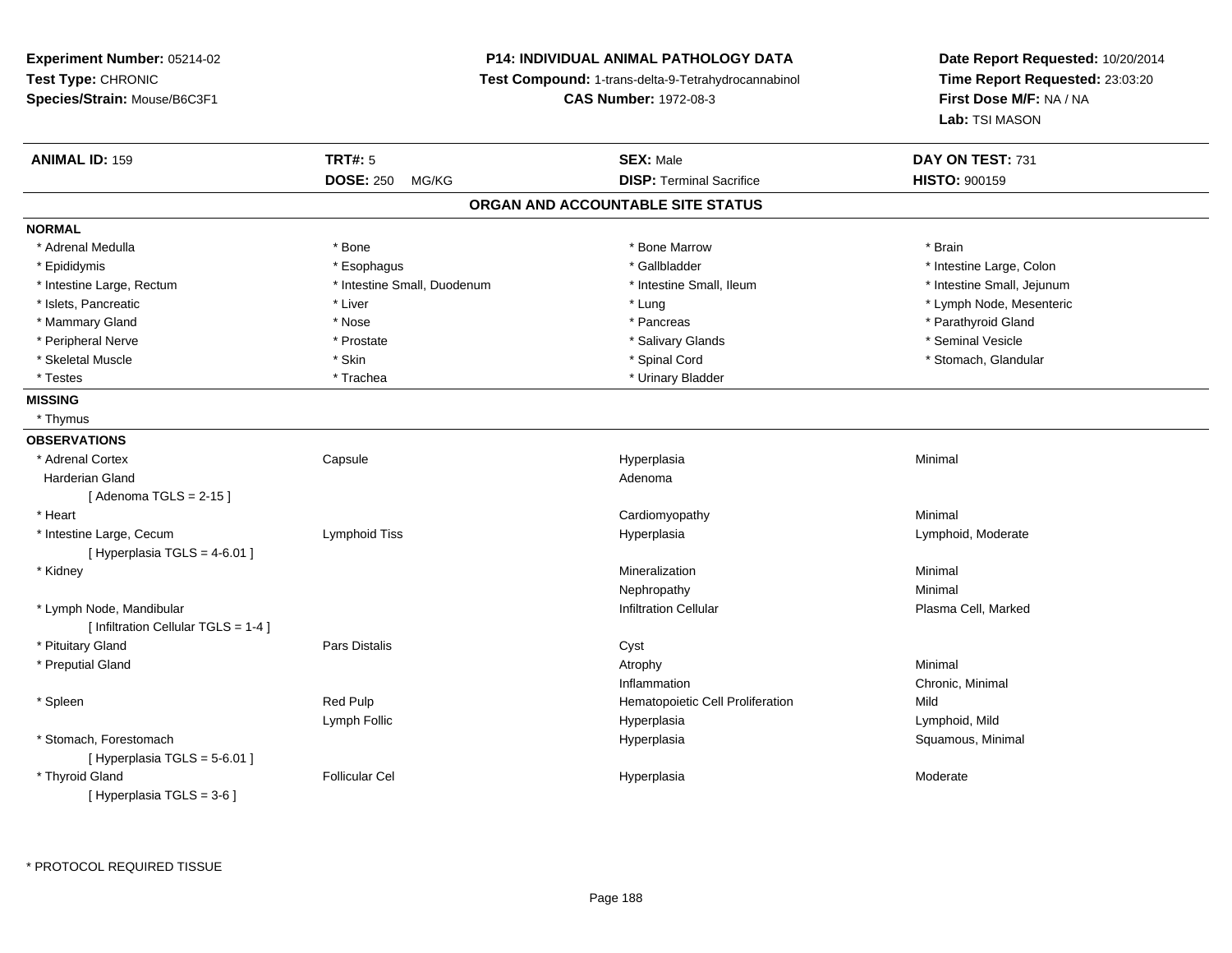| <b>Experiment Number: 05214-02</b><br>Test Type: CHRONIC<br>Species/Strain: Mouse/B6C3F1 | <b>P14: INDIVIDUAL ANIMAL PATHOLOGY DATA</b><br>Test Compound: 1-trans-delta-9-Tetrahydrocannabinol<br><b>CAS Number: 1972-08-3</b> |                                   | Date Report Requested: 10/20/2014<br>Time Report Requested: 23:03:20<br>First Dose M/F: NA / NA<br>Lab: TSI MASON |
|------------------------------------------------------------------------------------------|-------------------------------------------------------------------------------------------------------------------------------------|-----------------------------------|-------------------------------------------------------------------------------------------------------------------|
| <b>ANIMAL ID: 159</b>                                                                    | TRT#: 5                                                                                                                             | <b>SEX: Male</b>                  | <b>DAY ON TEST: 731</b>                                                                                           |
|                                                                                          | <b>DOSE: 250</b><br>MG/KG                                                                                                           | <b>DISP:</b> Terminal Sacrifice   | <b>HISTO: 900159</b>                                                                                              |
|                                                                                          |                                                                                                                                     | ORGAN AND ACCOUNTABLE SITE STATUS |                                                                                                                   |
| Tooth                                                                                    |                                                                                                                                     | Dysplasia                         | Minimal                                                                                                           |
| PRIMARY CAUSE OF DEATH                                                                   |                                                                                                                                     |                                   |                                                                                                                   |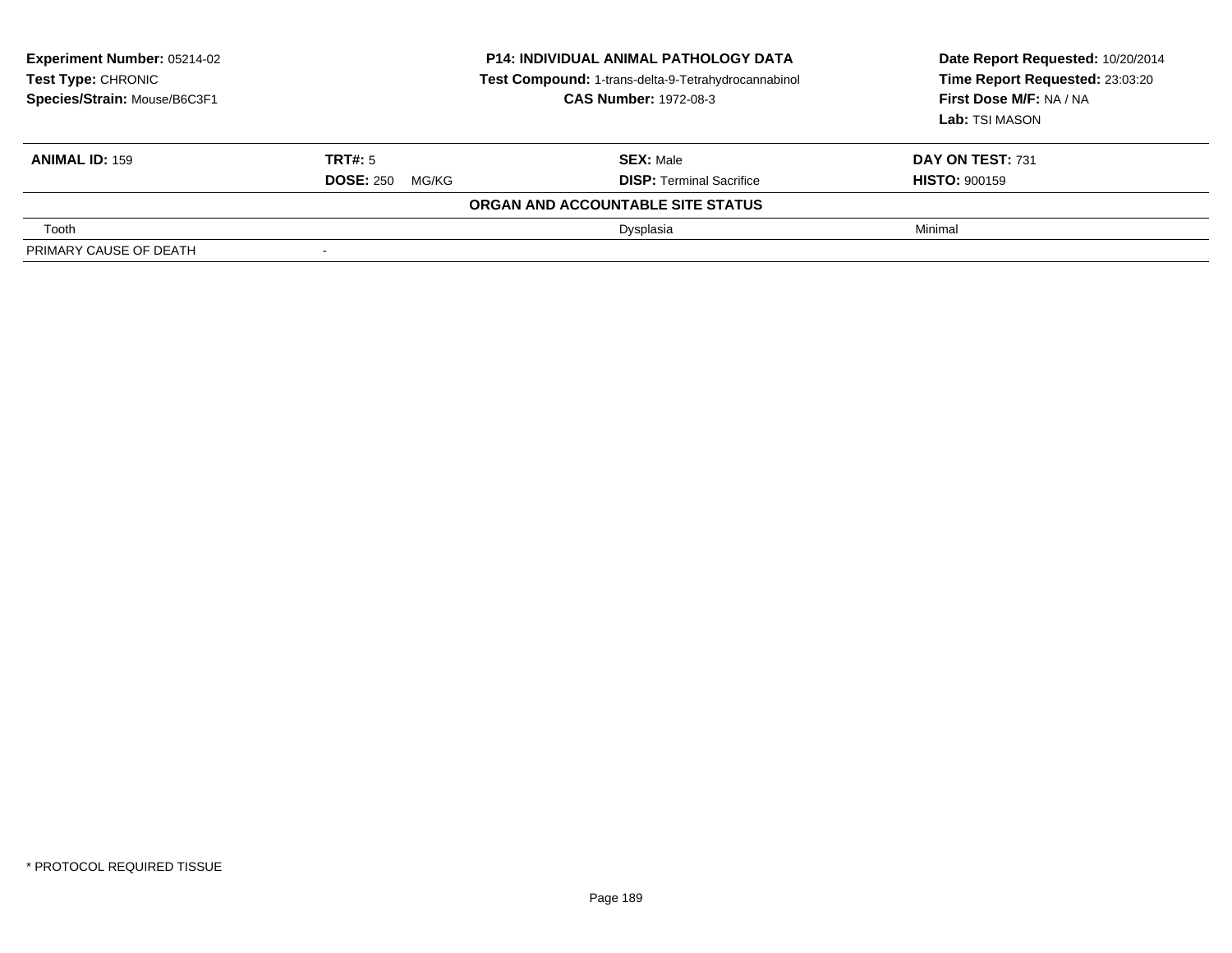**Experiment Number:** 05214-02**Test Type:** CHRONIC **Species/Strain:** Mouse/B6C3F1**P14: INDIVIDUAL ANIMAL PATHOLOGY DATA Test Compound:** 1-trans-delta-9-Tetrahydrocannabinol **CAS Number:** 1972-08-3**Date Report Requested:** 10/20/2014**Time Report Requested:** 23:03:20**First Dose M/F:** NA / NA**Lab:** TSI MASON**ANIMAL ID:** 160**C TRT#:** 5 **SEX:** Male **DAY ON TEST:** 728 **DOSE:** 250 MG/KG**DISP:** Natural Death **HISTO:**  $900160$ **ORGAN AND ACCOUNTABLE SITE STATUSNORMAL**\* Adrenal Medulla \* Brain \* Esophagus \* Esophagus \* Esophagus \* 11testine Large, Cecum \* Intestine Small, Ileum \* Intestine Large, Colon \* Intestine Large, Rectum \* Intestine Small, Duodenum \* Intestine Small, Duodenum \* Lymph Node, Mesenteric \* Intestine Small, Jejunum **\* Mandibular \* Islets, Pancreatic** \* Mandibular \* Lymph Node, Mandibular \* Mammary Gland \* \* Andreas \* \* Pancreas \* \* Parathyroid Gland \* \* Parathyroid Gland \* \* Peripheral Nerve \* Pituitary Gland \* \* \* \* Salivary Glands \* \* \* Salivary Glands \* \* \$eminal Vesicle \* \* \* \* \* \* \$kin \* \* \$kin \* \* Thyroid Gland \* Spinal Cord \* Thymus \* Stomach, Glandular \* Thymus \* Thymus \* Thymus \* Thymus \* Thymus \* Thymus \* Thymus \* Thymus \* Thymus \* Thymus \* Thymus \* Thymus \* Thymus \* Thymus \* Thymus \* Thymus \* Thymus \* Thymus \* Thymus \* Thymu \* Trachea**MISSING**\* Bone \* Bone Marrow \* Callbladder **OBSERVATIONS** \* Adrenal Cortex**Capsule**  Hyperplasia Minimal \* Epididymis Granuloma Spermm Marked \* Heart Cardiomyopathyy Mild n Chronic, Mild \* Kidneyy the control of the Pelvis of the control of the control of the control of the control of the control of the control of the control of the control of the control of the control of the control of the control of the control Nephropathyy and the contract of the Moderate [ Nephropathy  $TGLS = 6,7-3$  ] \* Liver Hepatocellular Adenoma[ Hepatocellular Adenoma TGLS = 9-2 ] \* Lung Alveolar/Bronchiolar Adenoma Hemorrhagee Minimal \* Nosee the contraction of the contraction of the contraction of the contraction of the chronic, Minimal on the chronic, Minimal or  $\mathbb{R}^n$  \* Preputial Glandd and the control of the control of the control of the control of the control of the control of the control of the control of the control of the control of the control of the control of the control of the control of the co Atrophyy and the contract of the Mild n Chronic, Marked Inflammation $[$  Abscess TGLS = 1-10  $]$ [ Inflammation TGLS = 1-10 ] \* Prostatee and the state of the state of the state of the state of the Abscess of the Shankov Mild  $[$  Abscess TGLS = 3-11  $]$  \* Skeletal Musclee de la controllata de la controllata de la controllata de la controllata de la controllata de la controllata d<br>Degeneration \* SpleenRed Pulp Marked Number of Temperature Hematopoietic Cell Proliferation Marked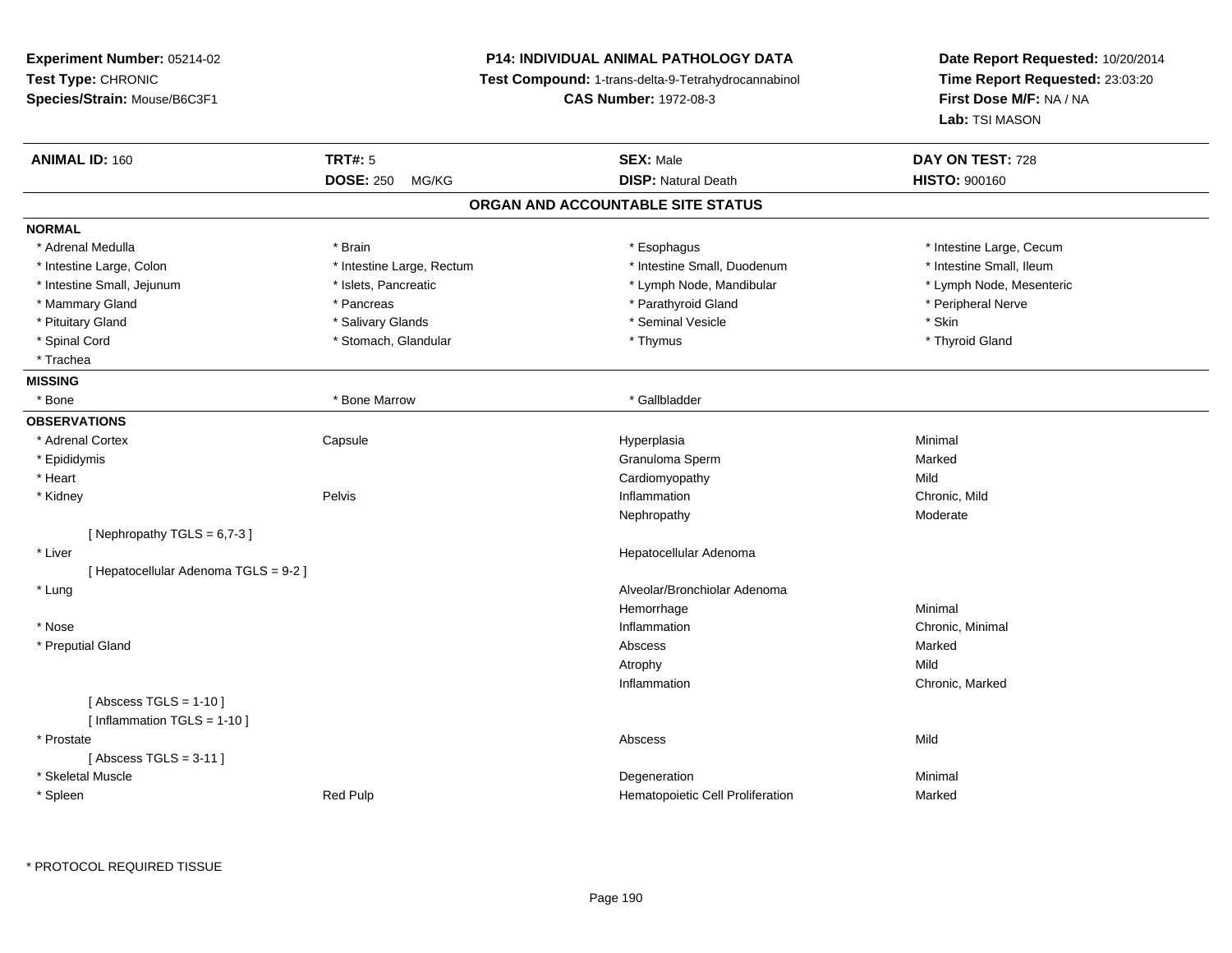| <b>Experiment Number: 05214-02</b><br>Test Type: CHRONIC<br>Species/Strain: Mouse/B6C3F1 |                           | <b>P14: INDIVIDUAL ANIMAL PATHOLOGY DATA</b><br>Test Compound: 1-trans-delta-9-Tetrahydrocannabinol<br><b>CAS Number: 1972-08-3</b> | Date Report Requested: 10/20/2014<br>Time Report Requested: 23:03:20<br>First Dose M/F: NA / NA<br>Lab: TSI MASON |
|------------------------------------------------------------------------------------------|---------------------------|-------------------------------------------------------------------------------------------------------------------------------------|-------------------------------------------------------------------------------------------------------------------|
| <b>ANIMAL ID: 160</b>                                                                    | <b>TRT#: 5</b>            | <b>SEX: Male</b>                                                                                                                    | DAY ON TEST: 728                                                                                                  |
|                                                                                          | <b>DOSE: 250</b><br>MG/KG | <b>DISP: Natural Death</b>                                                                                                          | <b>HISTO: 900160</b>                                                                                              |
|                                                                                          |                           | ORGAN AND ACCOUNTABLE SITE STATUS                                                                                                   |                                                                                                                   |
| * Stomach, Forestomach<br>[Hyperplasia TGLS = $8,10-6+6.01$ ]                            |                           | Hyperplasia                                                                                                                         | Squamous, Mild                                                                                                    |
| * Testes                                                                                 |                           | Granuloma Sperm                                                                                                                     | Marked                                                                                                            |
| Granuloma Sperm TGLS = $2-11.01$ ]                                                       |                           |                                                                                                                                     |                                                                                                                   |
| * Urinary Bladder                                                                        | <b>Transit Epithe</b>     | Hyperplasia                                                                                                                         | Mild                                                                                                              |
|                                                                                          |                           | Inflammation                                                                                                                        | Chronic, Mild                                                                                                     |
| Inflammation TGLS = 11-10 ]                                                              |                           |                                                                                                                                     |                                                                                                                   |
| PRIMARY CAUSE OF DEATH                                                                   |                           |                                                                                                                                     |                                                                                                                   |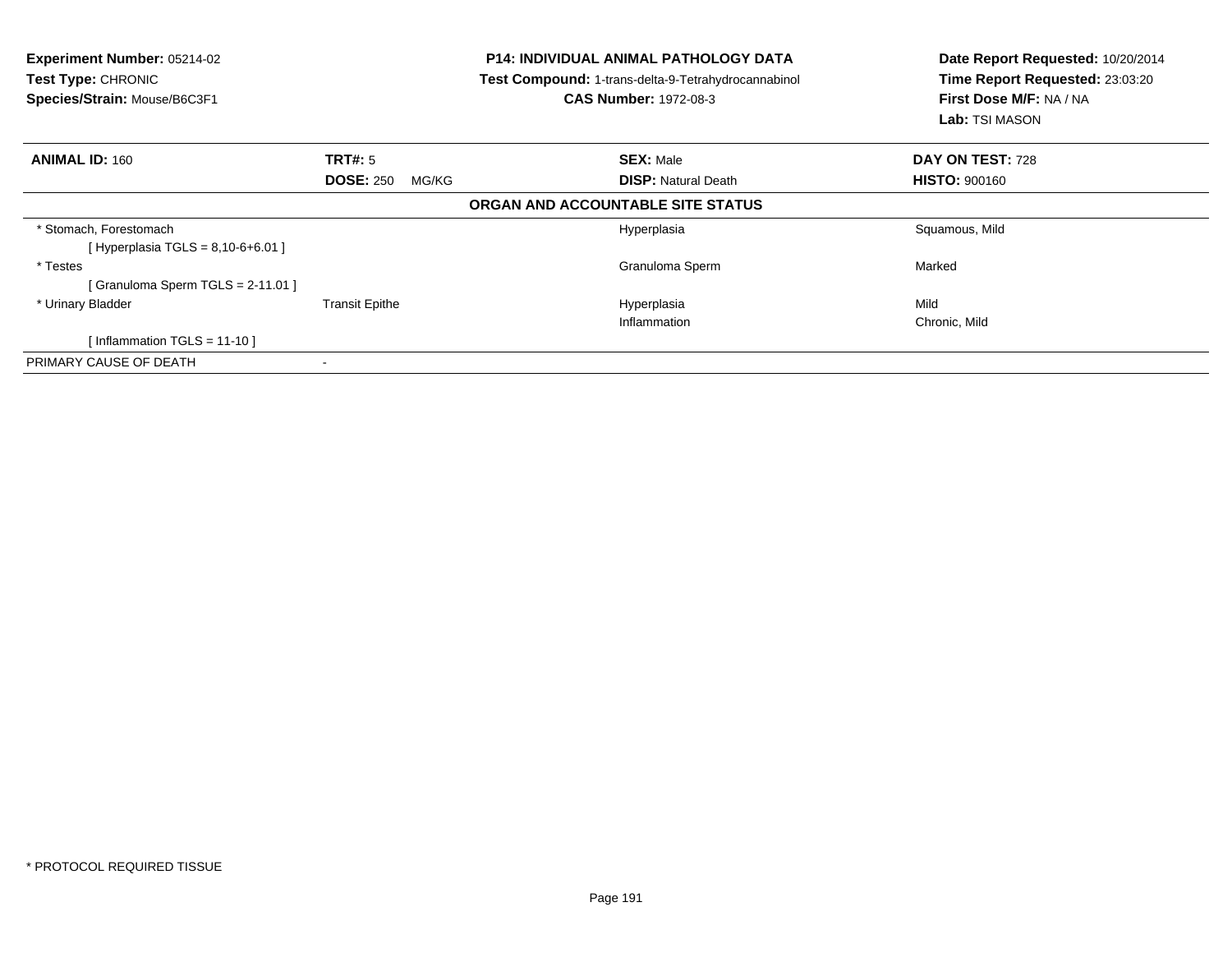**Experiment Number:** 05214-02**Test Type:** CHRONIC **Species/Strain:** Mouse/B6C3F1**P14: INDIVIDUAL ANIMAL PATHOLOGY DATA Test Compound:** 1-trans-delta-9-Tetrahydrocannabinol **CAS Number:** 1972-08-3**Date Report Requested:** 10/20/2014**Time Report Requested:** 23:03:20**First Dose M/F:** NA / NA**Lab:** TSI MASON**ANIMAL ID:** 161**TRT#:** 5 **SEX:** Male **SEX:** Male **DAY ON TEST:** 611 **DOSE:** 250 MG/KG**DISP:** Natural Death **HISTO:**  $900161$ **ORGAN AND ACCOUNTABLE SITE STATUSNORMAL**\* Adrenal Medulla \* \* Annual Medulla \* Brain \* Bone \* \* Bone Marrow \* Bone Marrow \* \* Brain \* Brain \* Brain \* Brain \* Brain \* Brain \* Brain \* Brain \* Brain \* Brain \* Brain \* Brain \* Brain \* Brain \* Brain \* Brain \* Brain \* \* Islets. Pancreatic \* Epididymis \* \* esophagus \* \* Esophagus \* \* Heart \* Heart \* Heart \* Islets, Pancreatic \* \* Islets, Pancreatic \* \* Lymph Node, Mesenteric \* Liver \* Lung \* Lung \* Lung \* Lung \* Lymph Node, Mandibular \* Lymph Node, Mandibular \* Mammary Gland \* \* Nose \* \* Nose \* \* Pancreas \* Pancreas \* \* Pancreas \* \* Pancreas \* \* Pancreas \* \* Parathyroid Gland \* Peripheral Nerve \* \* Annual Vesicle \* \* Prostate \* \* Salivary Glands \* \* Salivary Glands \* \* Seminal Vesicle \* Skeletal Muscle \* The state of the set of the set of the set of the set of the set of the set of the set of the set of the set of the set of the set of the set of the set of the set of the set of the set of the set of th \* Stomach, Glandular \* \* \* Thyroid Glandular \* Thestes \* \* Thymus \* Thymus \* Thyroid Glandular \* Thyroid Gland \* Trachea \* Urinary Bladder**MISSING** \* Gallbladder**AUTO PRECLUDES DIAG.** \* Intestine Large, Cecum \* Intestine Large, Colon \* Intestine Large, Rectum \* Intestine Small, Duodenum\* Intestine Small, Ileum \* 11testine Small, Jejunum **OBSERVATIONS** \* Adrenal Cortex**Capsule**  Hyperplasia Minimal \* Kidneyy with the control of the control of the control of the control of the control of the control of the control of the control of the control of the control of the control of the control of the control of the control of the c n Minimal \* Pituitary Gland Pars Distalis Cyst \* Preputial Glandd and the control of the control of the control of the control of the control of the control of the control of the control of the control of the control of the control of the control of the control of the control of the co Inflammation Chronic, Mild \* Spleen Lymph Follic Hyperplasia Lymphoid, Mild Toothh ann an t-aisim a bha ann an t-aisim a bha ann an t-aisim a bha ann an t-aisim a bha ann an t-aisim a bha ann an t-aisim a bha ann an t-aisim a bha ann an t-aisim a bha ann an t-aisim a bha ann an t-aisim a bha ann an t-a PRIMARY CAUSE OF DEATH-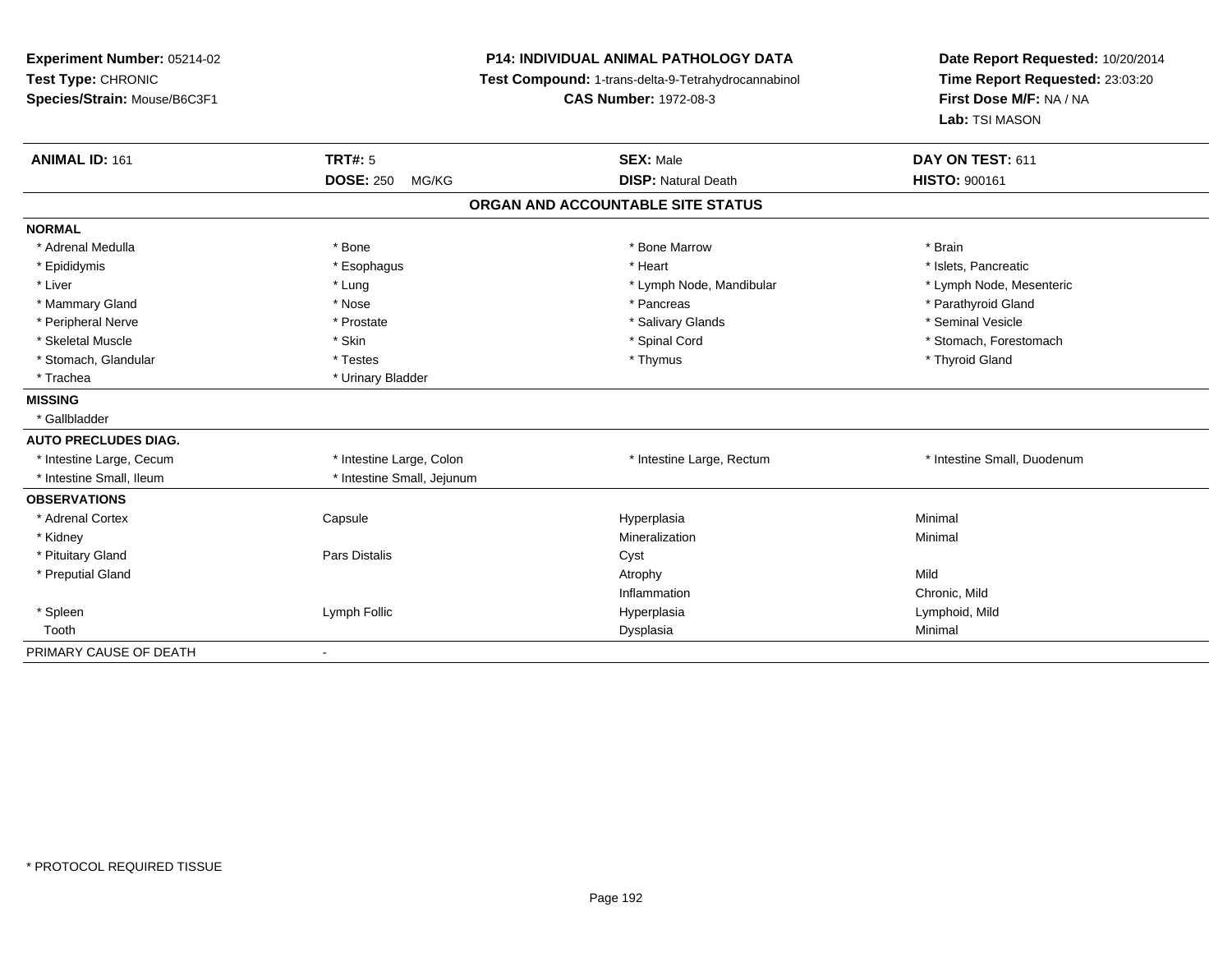# **P14: INDIVIDUAL ANIMAL PATHOLOGY DATA**

**Test Compound:** 1-trans-delta-9-Tetrahydrocannabinol

**CAS Number:** 1972-08-3

| <b>ANIMAL ID: 162</b>                          | TRT#: 5                   | <b>SEX: Male</b>                 | DAY ON TEST: 731         |  |  |  |  |
|------------------------------------------------|---------------------------|----------------------------------|--------------------------|--|--|--|--|
|                                                | <b>DOSE: 250</b><br>MG/KG | <b>DISP: Terminal Sacrifice</b>  | <b>HISTO: 900162</b>     |  |  |  |  |
| ORGAN AND ACCOUNTABLE SITE STATUS              |                           |                                  |                          |  |  |  |  |
| <b>NORMAL</b>                                  |                           |                                  |                          |  |  |  |  |
| * Adrenal Medulla                              | * Bone                    | * Bone Marrow                    | * Epididymis             |  |  |  |  |
| * Esophagus                                    | * Gallbladder             | * Heart                          | * Intestine Large, Cecum |  |  |  |  |
| * Intestine Large, Colon                       | * Intestine Large, Rectum | * Intestine Small, Duodenum      | * Intestine Small, Ileum |  |  |  |  |
| * Intestine Small, Jejunum                     | * Islets, Pancreatic      | * Liver                          | * Lymph Node, Mandibular |  |  |  |  |
| * Lymph Node, Mesenteric                       | * Mammary Gland           | * Nose                           | * Pancreas               |  |  |  |  |
| * Parathyroid Gland                            | * Peripheral Nerve        | * Pituitary Gland                | * Prostate               |  |  |  |  |
| * Salivary Glands                              | * Seminal Vesicle         | * Skeletal Muscle                | * Skin                   |  |  |  |  |
| * Spinal Cord                                  | * Stomach, Glandular      | * Testes                         | * Thymus                 |  |  |  |  |
| * Trachea                                      | * Urinary Bladder         |                                  |                          |  |  |  |  |
| <b>OBSERVATIONS</b>                            |                           |                                  |                          |  |  |  |  |
| * Adrenal Cortex                               | Capsule                   | Hyperplasia                      | Minimal                  |  |  |  |  |
| * Brain                                        |                           | Mineralization                   | Minimal                  |  |  |  |  |
| * Kidney                                       |                           | Mineralization                   | Minimal                  |  |  |  |  |
|                                                |                           | Nephropathy                      | Minimal                  |  |  |  |  |
| * Lung                                         |                           | Alveolar/Bronchiolar Adenoma     |                          |  |  |  |  |
|                                                | Alveolar Epith            | Hyperplasia                      | Minimal                  |  |  |  |  |
| [ Alveolar/Bronchiolar Adenoma TGLS = 1-1.01 ] |                           |                                  |                          |  |  |  |  |
| * Preputial Gland                              |                           | Inflammation                     | Chronic, Moderate        |  |  |  |  |
| * Spleen                                       | <b>Red Pulp</b>           | Hematopoietic Cell Proliferation | Minimal                  |  |  |  |  |
| * Stomach, Forestomach                         |                           | Hyperplasia                      | Squamous, Marked         |  |  |  |  |
|                                                |                           | Ulcer                            | Mild                     |  |  |  |  |
| [ Hyperplasia TGLS = 2-6.01 ]                  |                           |                                  |                          |  |  |  |  |
| * Thyroid Gland                                | <b>Follicular Cel</b>     | Hyperplasia                      | Mild                     |  |  |  |  |
| Tooth                                          |                           | Dysplasia                        | Mild                     |  |  |  |  |
| PRIMARY CAUSE OF DEATH                         | $\blacksquare$            |                                  |                          |  |  |  |  |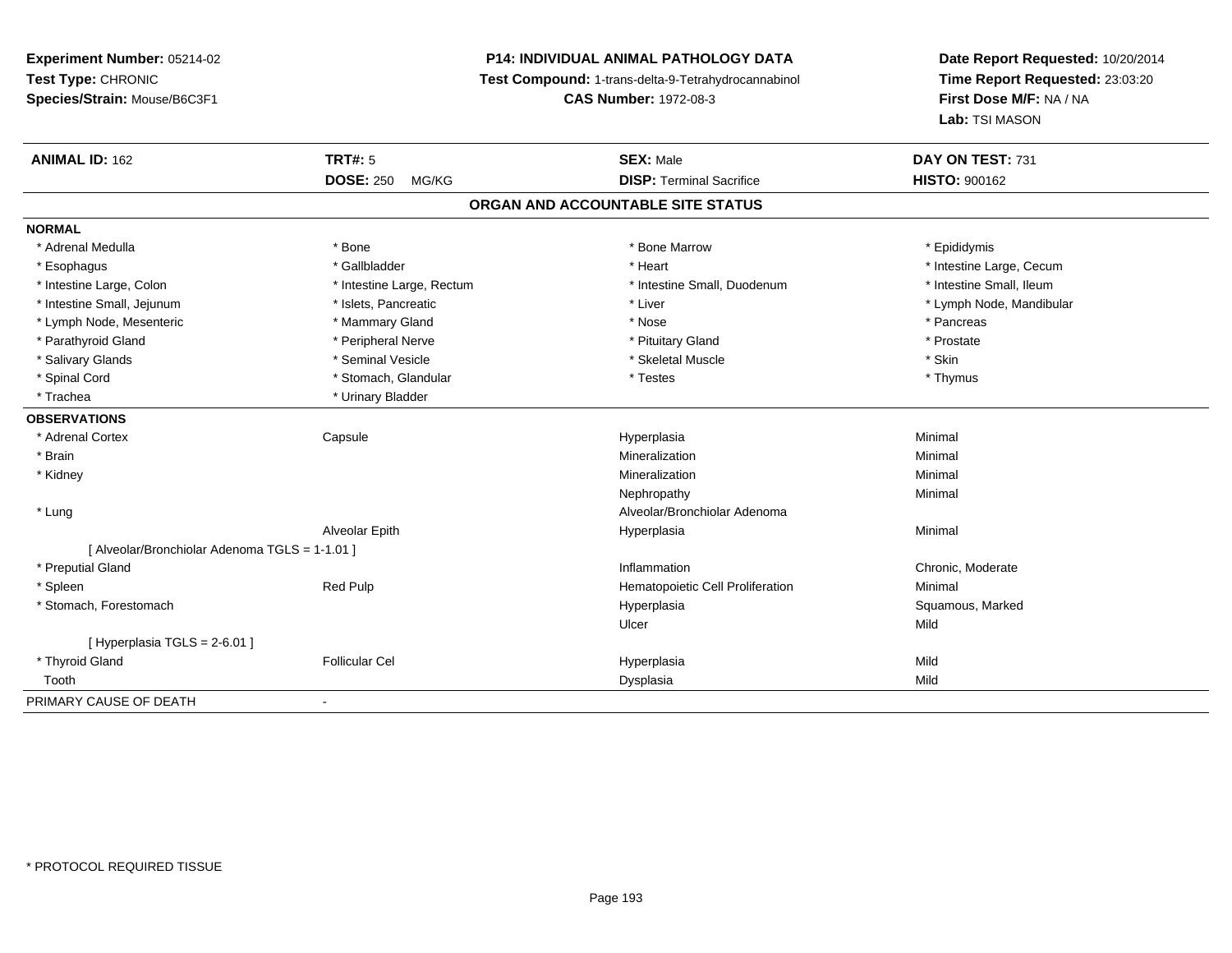# **P14: INDIVIDUAL ANIMAL PATHOLOGY DATA**

**Test Compound:** 1-trans-delta-9-Tetrahydrocannabinol

**CAS Number:** 1972-08-3

| ANIMAL ID: 163               | TRT#: 5                   | <b>SEX: Male</b>                  | DAY ON TEST: 731          |
|------------------------------|---------------------------|-----------------------------------|---------------------------|
|                              | <b>DOSE: 250</b><br>MG/KG | <b>DISP: Terminal Sacrifice</b>   | <b>HISTO: 900163</b>      |
|                              |                           | ORGAN AND ACCOUNTABLE SITE STATUS |                           |
| <b>NORMAL</b>                |                           |                                   |                           |
| * Adrenal Medulla            | * Bone                    | * Bone Marrow                     | * Epididymis              |
| * Esophagus                  | * Gallbladder             | * Intestine Large, Colon          | * Intestine Large, Rectum |
| * Intestine Small, Duodenum  | * Intestine Small, Ileum  | * Intestine Small, Jejunum        | * Islets. Pancreatic      |
| * Liver                      | * Lung                    | * Lymph Node, Mandibular          | * Lymph Node, Mesenteric  |
| * Mammary Gland              | * Pancreas                | * Parathyroid Gland               | * Peripheral Nerve        |
| * Pituitary Gland            | * Prostate                | * Salivary Glands                 | * Seminal Vesicle         |
| * Skeletal Muscle            | * Skin                    | * Spinal Cord                     | * Spleen                  |
| * Stomach, Glandular         | * Testes                  | * Thymus                          | * Trachea                 |
| * Urinary Bladder            |                           |                                   |                           |
| <b>OBSERVATIONS</b>          |                           |                                   |                           |
| * Adrenal Cortex             | Capsule                   | Hyperplasia                       | Minimal                   |
| * Brain                      |                           | Mineralization                    | Minimal                   |
| * Heart                      |                           | Cardiomyopathy                    | Mild                      |
| * Intestine Large, Cecum     | Lymphoid Tiss             | Hyperplasia                       | Lymphoid, Minimal         |
| [Hyperplasia TGLS = 1-6.01 ] |                           |                                   |                           |
| * Kidney                     |                           | Mineralization                    | Minimal                   |
| * Nose                       | Olfactory Epi             | Hyperplasia                       | Moderate                  |
| * Preputial Gland            |                           | Inflammation                      | Chronic, Mild             |
| * Stomach, Forestomach       |                           | Hyperplasia                       | Squamous, Marked          |
| [Hyperplasia TGLS = 2-6.01]  |                           |                                   |                           |
| * Thyroid Gland              | <b>Follicular Cel</b>     | Hyperplasia                       | Moderate                  |
| Tooth                        |                           | Dysplasia                         | Mild                      |
| PRIMARY CAUSE OF DEATH       |                           |                                   |                           |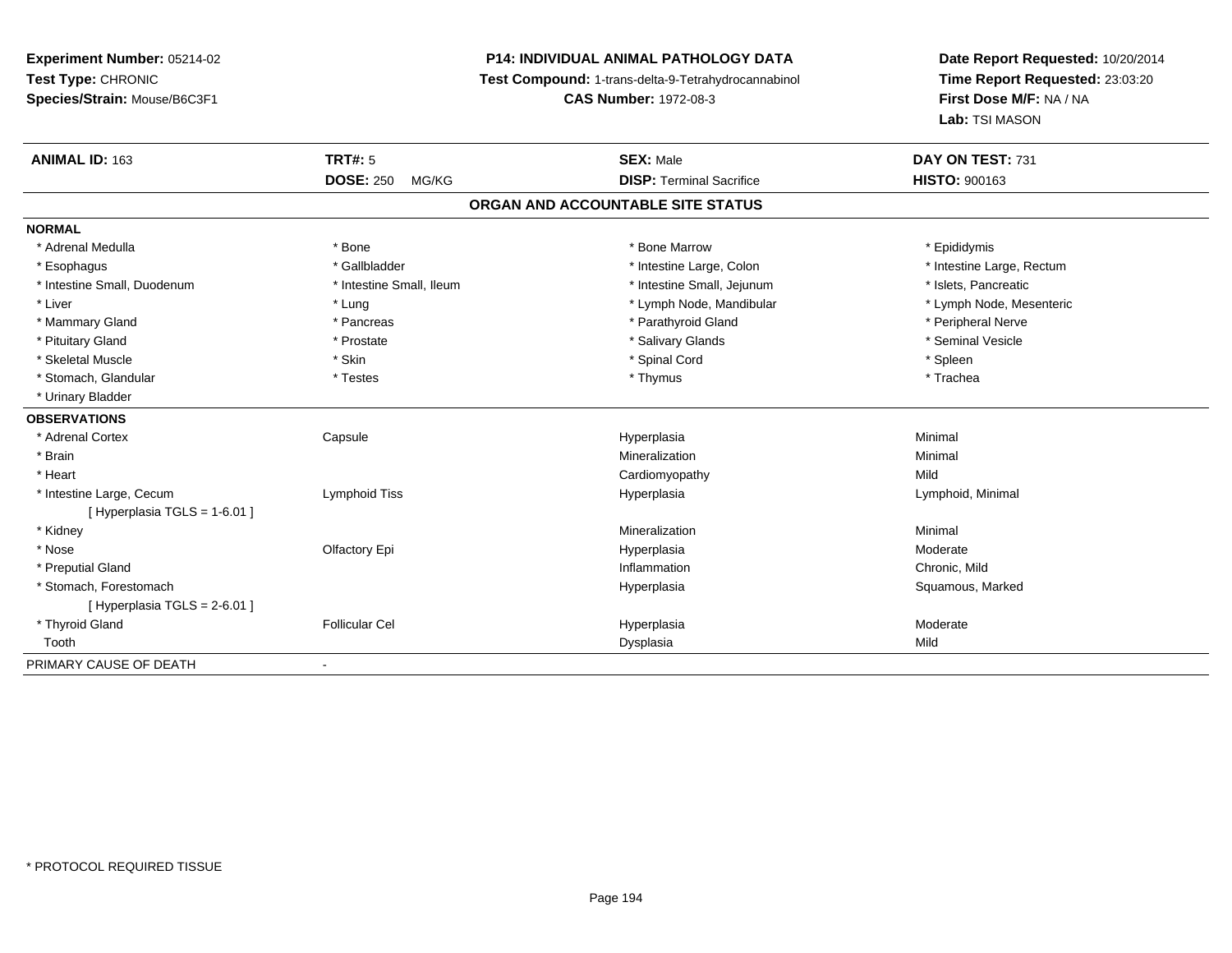**Experiment Number:** 05214-02**Test Type:** CHRONIC **Species/Strain:** Mouse/B6C3F1**P14: INDIVIDUAL ANIMAL PATHOLOGY DATA Test Compound:** 1-trans-delta-9-Tetrahydrocannabinol **CAS Number:** 1972-08-3**Date Report Requested:** 10/20/2014**Time Report Requested:** 23:03:20**First Dose M/F:** NA / NA**Lab:** TSI MASON**ANIMAL ID:** 164**TRT#:** 5 **SEX:** Male **DAY ON TEST:** 730 **DOSE:** 250 MG/KG**DISP:** Terminal Sacrifice **HISTO:** 900164 **ORGAN AND ACCOUNTABLE SITE STATUSNORMAL**\* Adrenal Cortex \* Adrenal Medulla \* Adrenal Medulla \* Bone \* Bone \* Bone \* Bone \* Bone Marrow \* Epididymis \* https://www.fragusta.com/windows/windows/windows/windows/windows/windows/windows/windows/windows/ \* Intestine Small. Ileum \* Intestine Large, Colon \* Intestine Large, Rectum \* Intestine Small, Duodenum \* Intestine Small, Duodenum \* Intestine Small, Jejunum \* \* \* 19ets, Pancreatic \* \* Mammary Gland \* Mammary Gland \* Nose \* Preputial Gland \* Parathyroid Gland \* \* The parathyroid Gland \* Peripheral Nerve \* \* Preputial Gland \* Preputial Gland \* \* Preputial Gland \* \* Preputial Gland \* \* Preputial Gland \* \* Preputial Gland \* \* Preputial Gland \* \* Preputial Gland \* Prostate \* \* Salivary Glands \* \* Salivary Glands \* \* Seminal Vesicle \* \* \* Seminal Yestrich \* \* Skin \* \* Skin \* Testes \* Spinal Cord \* Stomach, Forestomach \* Stomach \* Stomach, Glandular \* Stomach, Glandular \* Thymus \* Trachea \* Trachea \* Urinary Bladder \* Urinary Bladder \* Urinary Bladder **MISSING** \* Gallbladder**OBSERVATIONS** \* Brainn and the controller of the controller of the controller of the Mineralization and the controller of the Minimal \* Kidneyy with the control of the control of the control of the control of the control of the control of the control of the control of the control of the control of the control of the control of the control of the control of the c n Minimal Nephropathyy the contract of the Minimal Minimal Section 1996 and the contract of the Minimal Section 1997 and the contract of the contract of the contract of the contract of the contract of the contract of the contract of the contra \* Liver Hepatocellular Carcinoma[ Hepatocellular Carcinoma TGLS = 2-5.01+5.02 ] \* Lungg and the state of the state of the state of the state of the Hepatocellular Carcinoma and the Metastatic (Liver) \* Pancreass Arteriole e **Example 2018** Inflammation **Chronic, Mild** Chronic, Mild Chronic, Mild Chronic, Mild Inflammation Chronic, Minimal \* Prostate Note: THE PROSTATIC URETHRAL LUMEN HAS A CONCRETION. \* Skeletal Musclee de la controllata de la controllata de la controllata de la controllata de la controllata de la controllata d<br>Degeneration \* Spleen Lymph Follic Hyperplasia Lymphoid, Mild \* Thyroid Gland Follicular Cel Hyperplasia Moderate Inflammation Chronic, Minimal Toothh ann an Chomas ann an t-ainmeile ann an t-ainmeile ann an Dysplasia. Tha an t-ainmeile ann an Dysplasia ann an Dysplasia ann an t-ainmeile an an t-ainmeile ann an t-ainmeile an an t-ainmeile ann an t-ainmeile ann an t-ain PRIMARY CAUSE OF DEATH-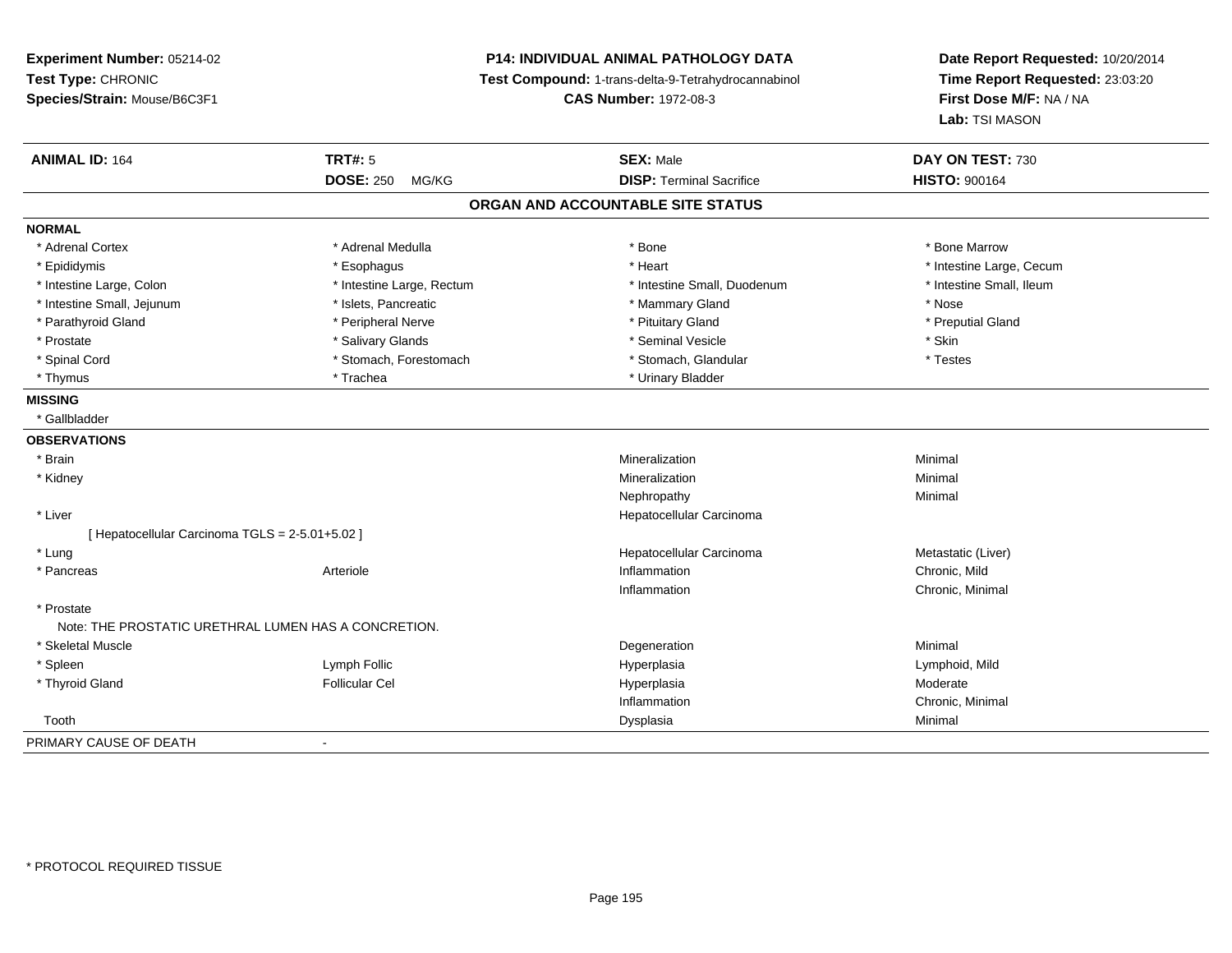# **P14: INDIVIDUAL ANIMAL PATHOLOGY DATA**

**Test Compound:** 1-trans-delta-9-Tetrahydrocannabinol

**CAS Number:** 1972-08-3

| <b>ANIMAL ID: 165</b>                  | <b>TRT#: 5</b>                                                    | <b>SEX: Male</b>                              | DAY ON TEST: 731         |
|----------------------------------------|-------------------------------------------------------------------|-----------------------------------------------|--------------------------|
|                                        | <b>DOSE: 250</b><br>MG/KG                                         | <b>DISP: Terminal Sacrifice</b>               | <b>HISTO: 900165</b>     |
|                                        |                                                                   | ORGAN AND ACCOUNTABLE SITE STATUS             |                          |
| <b>NORMAL</b>                          |                                                                   |                                               |                          |
| * Adrenal Medulla                      | * Bone                                                            | * Epididymis                                  | * Esophagus              |
| * Gallbladder                          | * Heart                                                           | * Intestine Large, Cecum                      | * Intestine Large, Colon |
| * Intestine Large, Rectum              | * Intestine Small, Duodenum                                       | * Intestine Small, Jejunum                    | * Islets, Pancreatic     |
| * Lung                                 | * Mammary Gland                                                   | * Pancreas                                    | * Parathyroid Gland      |
| * Peripheral Nerve                     | * Prostate                                                        | * Salivary Glands                             | * Seminal Vesicle        |
| * Skeletal Muscle                      | * Skin                                                            | * Spinal Cord                                 | * Stomach, Glandular     |
| * Testes                               | * Thyroid Gland                                                   | * Trachea                                     | * Urinary Bladder        |
| <b>OBSERVATIONS</b>                    |                                                                   |                                               |                          |
| * Adrenal Cortex                       | Capsule                                                           | Hyperplasia                                   | Mild                     |
| * Bone Marrow                          |                                                                   | Lymphoma Malignant Undifferentiated Cell Type |                          |
|                                        |                                                                   | Proliferation                                 | Mild                     |
| * Brain                                |                                                                   | Mineralization                                | Minimal                  |
| * Intestine Small, Ileum               |                                                                   | Lymphoma Malignant Undifferentiated Cell Type |                          |
| Note: [ LYMPH MAL UNDF ] TLGs = 2-6.01 |                                                                   |                                               |                          |
| * Kidney                               |                                                                   | Mineralization                                | Minimal                  |
|                                        |                                                                   | Nephropathy                                   | Minimal                  |
| * Liver                                | <b>Bile Duct</b>                                                  | Dilatation                                    | Moderate                 |
|                                        |                                                                   | Lymphoma Malignant Undifferentiated Cell Type |                          |
| [ Dilatation TGLS = $5-2.01$ ]         |                                                                   |                                               |                          |
|                                        | [ Lymphoma Malignant Undifferentiated Cell Type TGLS = 4-2+2.01 ] |                                               |                          |
| * Lymph Node, Mandibular               |                                                                   | Lymphoma Malignant Undifferentiated Cell Type |                          |
|                                        | [ Lymphoma Malignant Undifferentiated Cell Type TGLS = 3-24 ]     |                                               |                          |
| * Lymph Node, Mesenteric               |                                                                   | Lymphoma Malignant Undifferentiated Cell Type |                          |
|                                        | [ Lymphoma Malignant Undifferentiated Cell Type TGLS = 3-24 ]     |                                               |                          |
| * Nose                                 |                                                                   | Inflammation                                  | Chronic, Minimal         |
| * Pituitary Gland                      | <b>Pars Distalis</b>                                              | Hyperplasia                                   | Mild                     |
| * Preputial Gland                      |                                                                   | Atrophy                                       | Mild                     |
| * Spleen                               |                                                                   | Lymphoma Malignant Undifferentiated Cell Type |                          |
|                                        | [ Lymphoma Malignant Undifferentiated Cell Type TGLS = 1-3.01 ]   |                                               |                          |
| * Stomach, Forestomach                 |                                                                   | Hyperplasia                                   | Squamous, Mild           |
|                                        |                                                                   |                                               |                          |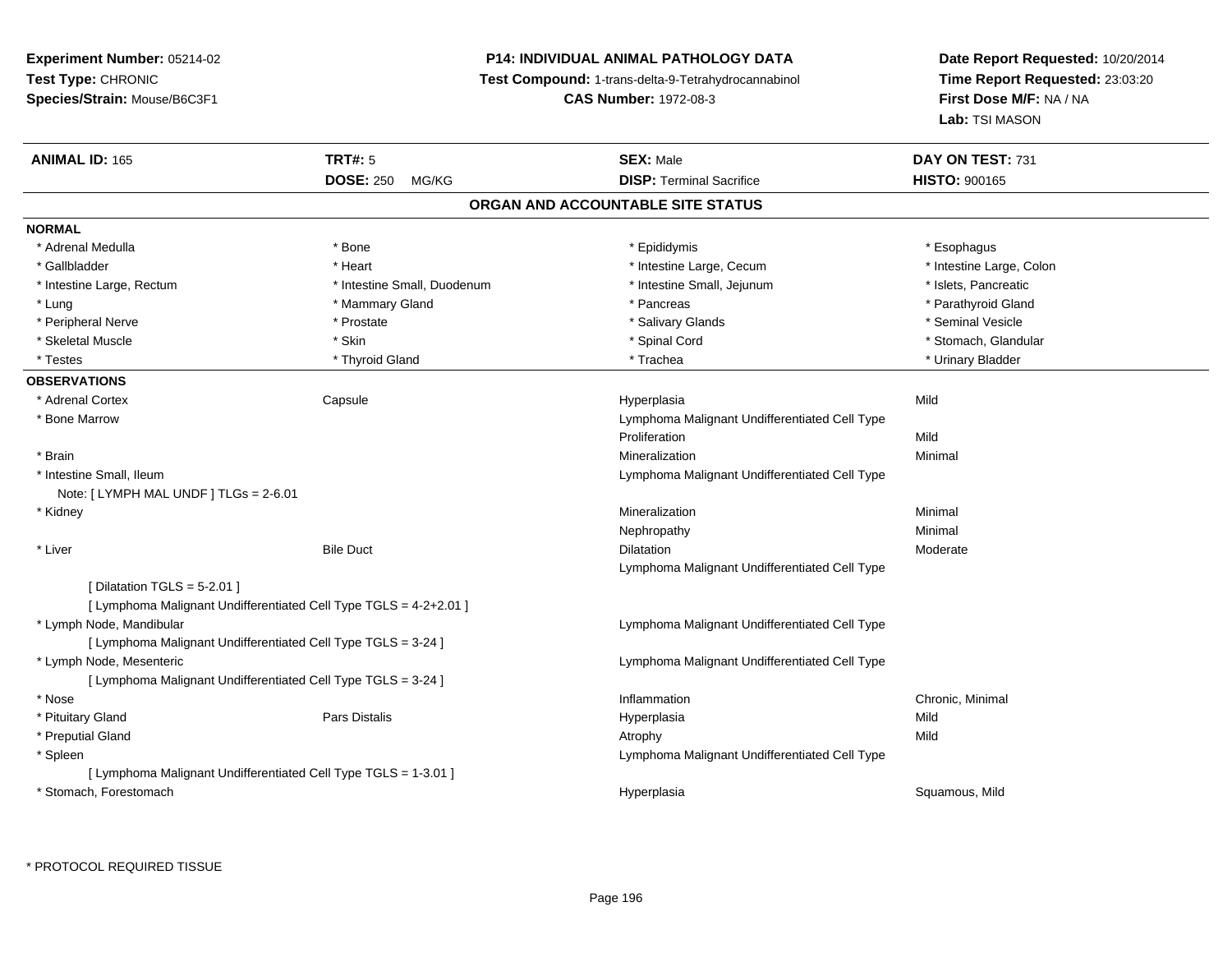| <b>Experiment Number: 05214-02</b><br>Test Type: CHRONIC<br>Species/Strain: Mouse/B6C3F1 | <b>P14: INDIVIDUAL ANIMAL PATHOLOGY DATA</b><br>Test Compound: 1-trans-delta-9-Tetrahydrocannabinol<br><b>CAS Number: 1972-08-3</b> |                                   | Date Report Requested: 10/20/2014<br>Time Report Requested: 23:03:20<br>First Dose M/F: NA / NA<br>Lab: TSI MASON |
|------------------------------------------------------------------------------------------|-------------------------------------------------------------------------------------------------------------------------------------|-----------------------------------|-------------------------------------------------------------------------------------------------------------------|
| <b>ANIMAL ID: 165</b>                                                                    | TRT#: 5                                                                                                                             | <b>SEX: Male</b>                  | DAY ON TEST: 731                                                                                                  |
|                                                                                          | <b>DOSE: 250</b><br>MG/KG                                                                                                           | <b>DISP:</b> Terminal Sacrifice   | <b>HISTO: 900165</b>                                                                                              |
|                                                                                          |                                                                                                                                     | ORGAN AND ACCOUNTABLE SITE STATUS |                                                                                                                   |
| [Hyperplasia TGLS = $6-6.01$ ]                                                           |                                                                                                                                     |                                   |                                                                                                                   |
| * Thymus                                                                                 |                                                                                                                                     | Lymphoma Malignant                |                                                                                                                   |
| Tooth                                                                                    |                                                                                                                                     | Dysplasia                         | Minimal                                                                                                           |
| PRIMARY CAUSE OF DEATH                                                                   |                                                                                                                                     |                                   |                                                                                                                   |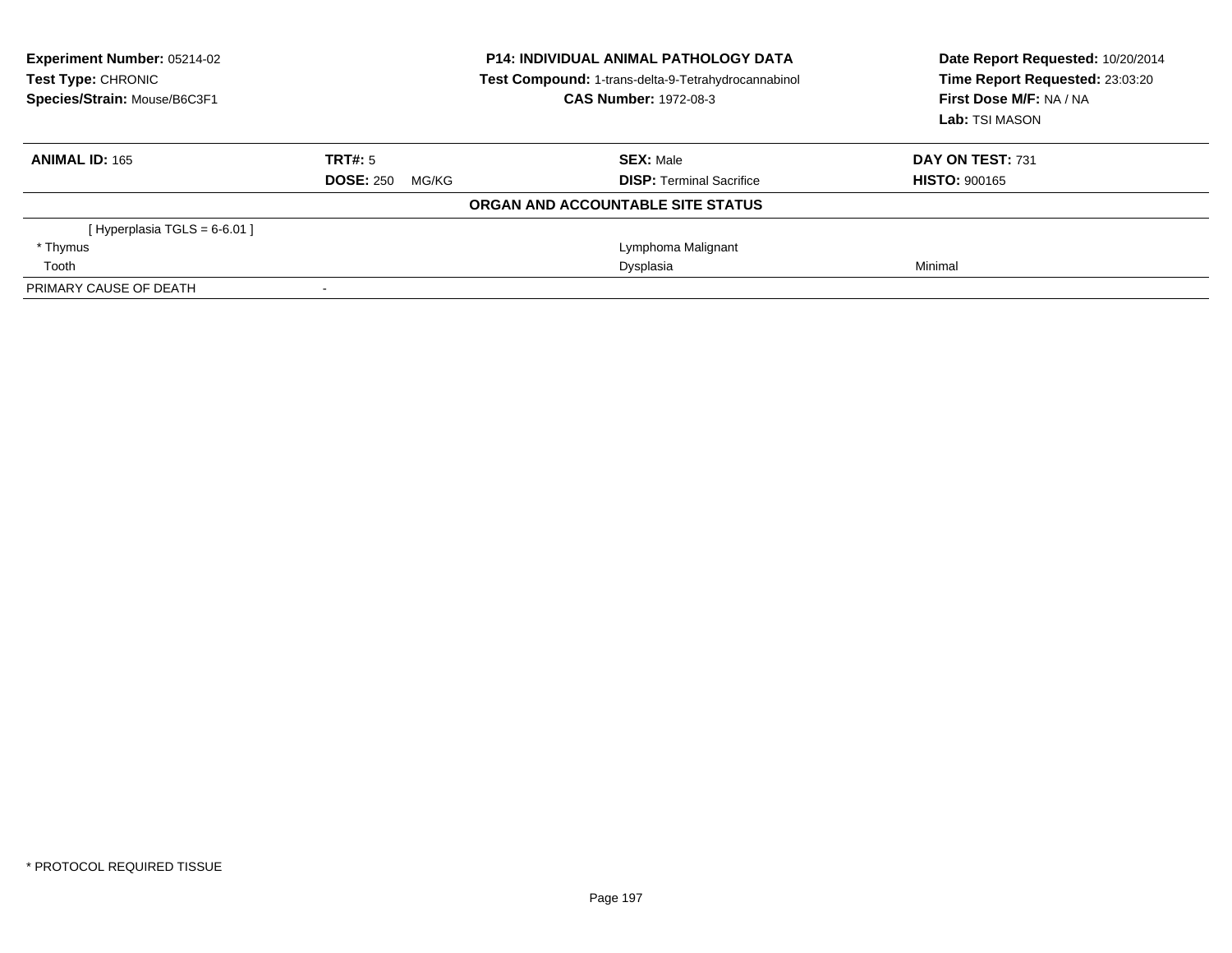# **P14: INDIVIDUAL ANIMAL PATHOLOGY DATA**

**Test Compound:** 1-trans-delta-9-Tetrahydrocannabinol

**CAS Number:** 1972-08-3

| <b>ANIMAL ID: 166</b>             | <b>TRT#: 5</b><br><b>DOSE: 250</b><br>MG/KG | <b>SEX: Male</b><br><b>DISP: Terminal Sacrifice</b> | DAY ON TEST: 734<br><b>HISTO: 900166</b> |  |  |  |
|-----------------------------------|---------------------------------------------|-----------------------------------------------------|------------------------------------------|--|--|--|
| ORGAN AND ACCOUNTABLE SITE STATUS |                                             |                                                     |                                          |  |  |  |
|                                   |                                             |                                                     |                                          |  |  |  |
| <b>NORMAL</b>                     |                                             |                                                     |                                          |  |  |  |
| * Adrenal Medulla                 | * Bone                                      | * Bone Marrow                                       | * Epididymis                             |  |  |  |
| * Esophagus                       | * Gallbladder                               | * Intestine Large, Cecum                            | * Intestine Large, Colon                 |  |  |  |
| * Intestine Large, Rectum         | * Intestine Small, Duodenum                 | * Intestine Small, Ileum                            | * Intestine Small, Jejunum               |  |  |  |
| * Islets, Pancreatic              | * Lung                                      | * Lymph Node, Mandibular                            | * Lymph Node, Mesenteric                 |  |  |  |
| * Pancreas                        | * Parathyroid Gland                         | * Peripheral Nerve                                  | * Pituitary Gland                        |  |  |  |
| * Prostate                        | * Salivary Glands                           | * Seminal Vesicle                                   | * Skeletal Muscle                        |  |  |  |
| * Skin                            | * Spinal Cord                               | * Spleen                                            | * Stomach, Glandular                     |  |  |  |
| * Testes                          | * Thymus                                    | * Trachea                                           | * Urinary Bladder                        |  |  |  |
| <b>MISSING</b>                    |                                             |                                                     |                                          |  |  |  |
| * Mammary Gland                   |                                             |                                                     |                                          |  |  |  |
| <b>OBSERVATIONS</b>               |                                             |                                                     |                                          |  |  |  |
| * Adrenal Cortex                  | Capsule                                     | Hyperplasia                                         | Mild                                     |  |  |  |
| * Brain                           |                                             | Mineralization                                      | Minimal                                  |  |  |  |
| * Heart                           |                                             | Cardiomyopathy                                      | Minimal                                  |  |  |  |
| * Kidney                          |                                             | Mineralization                                      | Minimal                                  |  |  |  |
|                                   |                                             | Nephropathy                                         | Minimal                                  |  |  |  |
| * Liver                           |                                             | <b>Basophilic Focus</b>                             |                                          |  |  |  |
| [Basophilic Focus TGLS = 1,2-2]   |                                             |                                                     |                                          |  |  |  |
| * Nose                            |                                             | Inflammation                                        | Chronic, Minimal                         |  |  |  |
| * Preputial Gland                 |                                             | Inflammation                                        | Chronic, Minimal                         |  |  |  |
| * Stomach, Forestomach            |                                             | Hyperplasia                                         | Squamous, Mild                           |  |  |  |
|                                   |                                             | Ulcer                                               | Mild                                     |  |  |  |
| [Hyperplasia TGLS = $3-6.01$ ]    |                                             |                                                     |                                          |  |  |  |
| * Thyroid Gland                   | <b>Follicular Cel</b>                       | Hyperplasia                                         | Minimal                                  |  |  |  |
| Tooth                             |                                             | Dysplasia                                           | Minimal                                  |  |  |  |
| PRIMARY CAUSE OF DEATH            | $\overline{\phantom{a}}$                    |                                                     |                                          |  |  |  |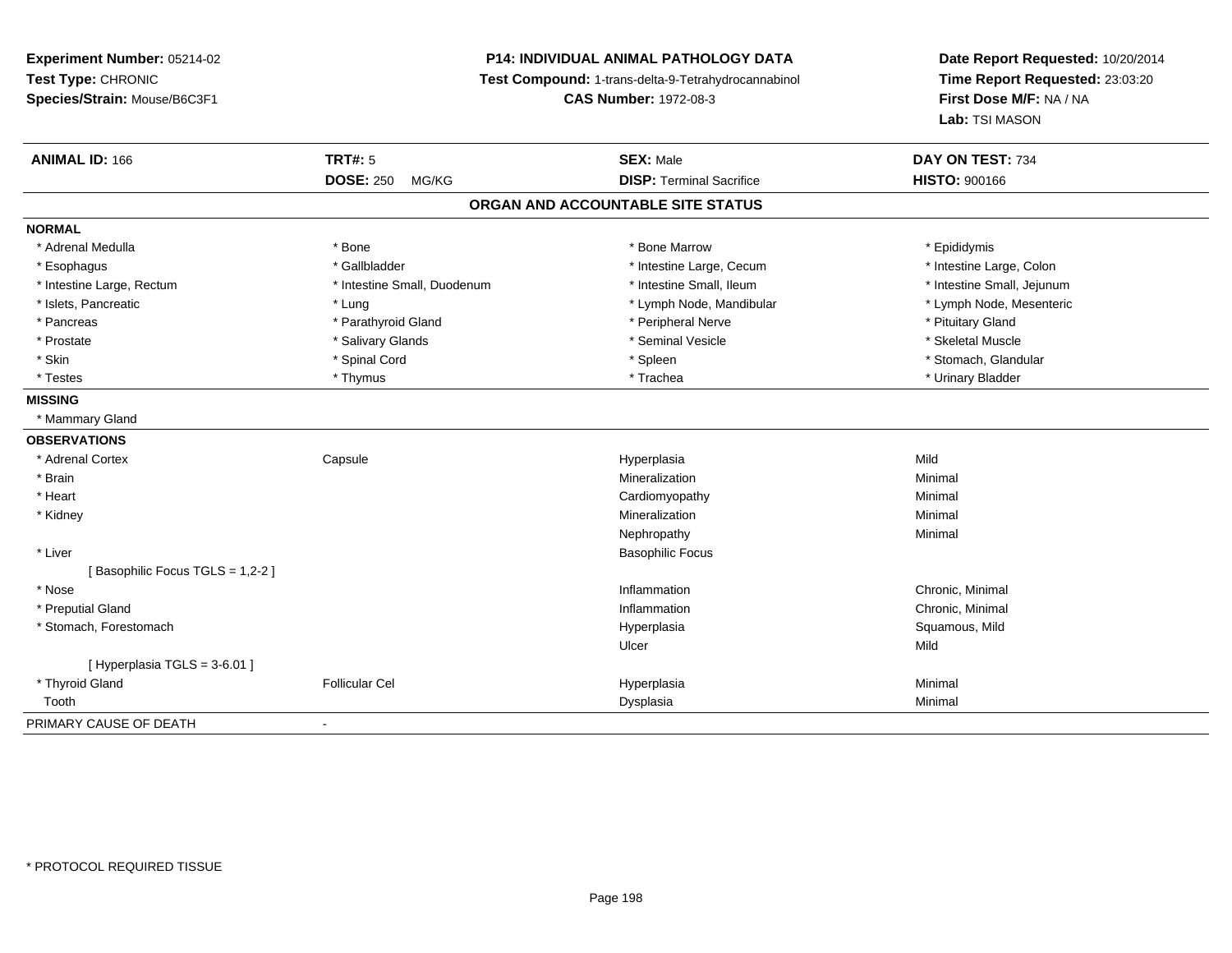# **P14: INDIVIDUAL ANIMAL PATHOLOGY DATA**

**Test Compound:** 1-trans-delta-9-Tetrahydrocannabinol

**CAS Number:** 1972-08-3

| <b>ANIMAL ID: 167</b>          | TRT#: 5                   | <b>SEX: Male</b>                  | DAY ON TEST: 493         |
|--------------------------------|---------------------------|-----------------------------------|--------------------------|
|                                | <b>DOSE: 250</b><br>MG/KG | <b>DISP: Natural Death</b>        | <b>HISTO: 900167</b>     |
|                                |                           | ORGAN AND ACCOUNTABLE SITE STATUS |                          |
| <b>NORMAL</b>                  |                           |                                   |                          |
| * Adrenal Medulla              | * Bone                    | * Bone Marrow                     | * Epididymis             |
| * Esophagus                    | * Gallbladder             | * Heart                           | * Intestine Large, Cecum |
| * Intestine Large, Colon       | * Intestine Large, Rectum | * Intestine Small, Duodenum       | * Intestine Small, Ileum |
| * Intestine Small, Jejunum     | * Liver                   | * Lung                            | * Lymph Node, Mandibular |
| * Lymph Node, Mesenteric       | * Mammary Gland           | * Nose                            | * Pancreas               |
| * Parathyroid Gland            | * Peripheral Nerve        | * Pituitary Gland                 | * Prostate               |
| * Salivary Glands              | * Seminal Vesicle         | * Skin                            | * Spinal Cord            |
| * Spleen                       | * Stomach, Glandular      | * Testes                          | * Thymus                 |
| * Thyroid Gland                | * Trachea                 | * Urinary Bladder                 |                          |
| <b>OBSERVATIONS</b>            |                           |                                   |                          |
| * Adrenal Cortex               | Capsule                   | Hyperplasia                       | Minimal                  |
| * Brain                        |                           | Mineralization                    | Minimal                  |
| * Islets, Pancreatic           |                           | Hyperplasia                       | Mild                     |
| * Kidney                       |                           | Mineralization                    | Minimal                  |
| * Preputial Gland              |                           | Inflammation                      | Chronic, Minimal         |
| * Skeletal Muscle              |                           | Degeneration                      | Minimal                  |
| * Stomach, Forestomach         |                           | Hyperplasia                       | Squamous, Moderate       |
| [Hyperplasia TGLS = $1-6.01$ ] |                           |                                   |                          |
| PRIMARY CAUSE OF DEATH         |                           |                                   |                          |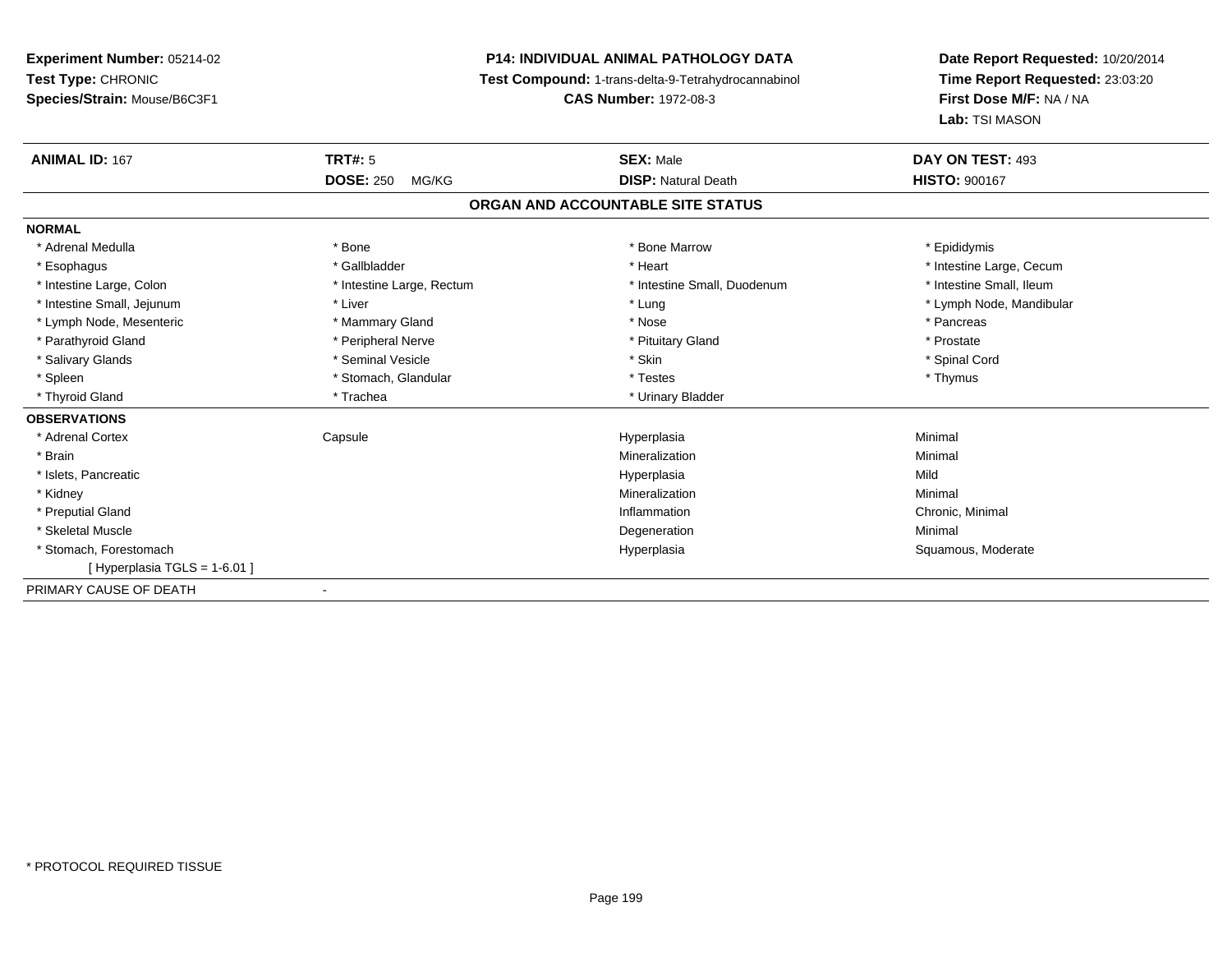# **P14: INDIVIDUAL ANIMAL PATHOLOGY DATA**

**Test Compound:** 1-trans-delta-9-Tetrahydrocannabinol

**CAS Number:** 1972-08-3

| <b>ANIMAL ID: 168</b>                            | <b>TRT#: 5</b>             | <b>SEX: Male</b>                  | DAY ON TEST: 735            |
|--------------------------------------------------|----------------------------|-----------------------------------|-----------------------------|
|                                                  | <b>DOSE: 250</b><br>MG/KG  | <b>DISP: Terminal Sacrifice</b>   | <b>HISTO: 900168</b>        |
|                                                  |                            | ORGAN AND ACCOUNTABLE SITE STATUS |                             |
| <b>NORMAL</b>                                    |                            |                                   |                             |
| * Adrenal Medulla                                | * Bone                     | * Bone Marrow                     | * Brain                     |
| * Epididymis                                     | * Esophagus                | * Gallbladder                     | * Heart                     |
| * Intestine Large, Cecum                         | * Intestine Large, Colon   | * Intestine Large, Rectum         | * Intestine Small, Duodenum |
| * Intestine Small, Ileum                         | * Intestine Small, Jejunum | * Liver                           | * Lymph Node, Mandibular    |
| * Lymph Node, Mesenteric                         | * Mammary Gland            | * Pancreas                        | * Parathyroid Gland         |
| * Peripheral Nerve                               | * Pituitary Gland          | * Preputial Gland                 | * Prostate                  |
| * Salivary Glands                                | * Seminal Vesicle          | * Skeletal Muscle                 | * Skin                      |
| * Spinal Cord                                    | * Spleen                   | * Stomach, Glandular              | * Testes                    |
| * Thymus                                         | * Trachea                  | * Urinary Bladder                 |                             |
| <b>OBSERVATIONS</b>                              |                            |                                   |                             |
| * Adrenal Cortex                                 | Capsule                    | Hyperplasia                       | Minimal                     |
| * Islets, Pancreatic                             |                            | Hyperplasia                       | Minimal                     |
| * Kidney                                         |                            | Mineralization                    | Minimal                     |
|                                                  |                            | Nephropathy                       | Minimal                     |
| * Lung                                           |                            | Alveolar/Bronchiolar Adenoma      |                             |
|                                                  |                            | Alveolar/Bronchiolar Carcinoma    |                             |
| [Alveolar/Bronchiolar Adenoma TGLS = 1,3-1+1.01] |                            |                                   |                             |
| [Alveolar/Bronchiolar Carcinoma TGLS = 1-1.01]   |                            |                                   |                             |
| * Nose                                           |                            | Inflammation                      | Chronic, Minimal            |
| * Stomach, Forestomach                           |                            | Hyperplasia                       | Squamous, Mild              |
|                                                  |                            | Ulcer                             | Mild                        |
| [ Hyperplasia TGLS = 2-6.01 ]                    |                            |                                   |                             |
| * Thyroid Gland                                  | <b>Follicular Cel</b>      | Adenoma                           |                             |
|                                                  | <b>Follicular Cel</b>      | Hyperplasia                       | Moderate                    |
| Tongue                                           |                            | Dysplasia                         | Minimal                     |
| Tooth                                            |                            | Dysplasia                         | Minimal                     |
| PRIMARY CAUSE OF DEATH                           | $\overline{\phantom{a}}$   |                                   |                             |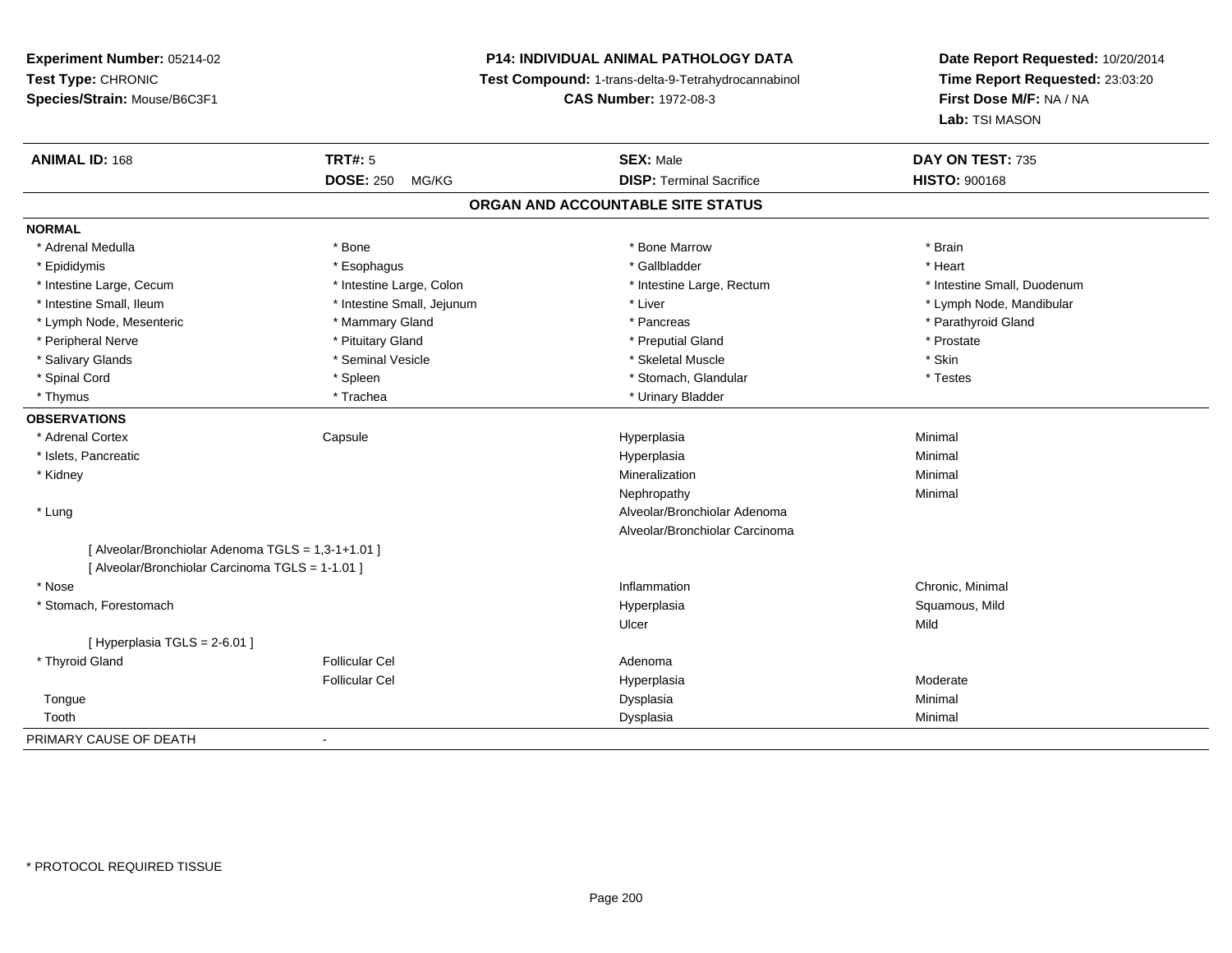# **P14: INDIVIDUAL ANIMAL PATHOLOGY DATA**

**Test Compound:** 1-trans-delta-9-Tetrahydrocannabinol

**CAS Number:** 1972-08-3

| <b>ANIMAL ID: 169</b>         | TRT#: 5                   | <b>SEX: Male</b>                  | DAY ON TEST: 730         |
|-------------------------------|---------------------------|-----------------------------------|--------------------------|
|                               | <b>DOSE: 250</b><br>MG/KG | <b>DISP: Terminal Sacrifice</b>   | <b>HISTO: 900169</b>     |
|                               |                           | ORGAN AND ACCOUNTABLE SITE STATUS |                          |
| <b>NORMAL</b>                 |                           |                                   |                          |
| * Adrenal Medulla             | * Bone                    | * Brain                           | * Epididymis             |
| * Esophagus                   | * Gallbladder             | * Heart                           | * Intestine Large, Cecum |
| * Intestine Large, Colon      | * Intestine Large, Rectum | * Intestine Small, Duodenum       | * Intestine Small, Ileum |
| * Intestine Small, Jejunum    | * Islets, Pancreatic      | * Liver                           | * Lymph Node, Mandibular |
| * Lymph Node, Mesenteric      | * Mammary Gland           | * Pancreas                        | * Parathyroid Gland      |
| * Peripheral Nerve            | * Pituitary Gland         | * Preputial Gland                 | * Prostate               |
| * Salivary Glands             | * Seminal Vesicle         | * Skeletal Muscle                 | * Skin                   |
| * Spinal Cord                 | * Stomach, Glandular      | * Testes                          | * Thymus                 |
| * Trachea                     | * Urinary Bladder         |                                   |                          |
| <b>OBSERVATIONS</b>           |                           |                                   |                          |
| * Adrenal Cortex              | Capsule                   | Hyperplasia                       | Minimal                  |
|                               |                           | Hyperplasia                       | Marked                   |
| * Bone Marrow                 |                           | Proliferation                     | Mild                     |
| * Kidney                      |                           | Mineralization                    | Minimal                  |
|                               |                           | Nephropathy                       | Minimal                  |
| * Lung                        |                           | Hemorrhage                        | Minimal                  |
| * Nose                        | Olfactory Epi             | Hyperplasia                       | Mild                     |
|                               |                           | Inflammation                      | Chronic, Minimal         |
| * Spleen                      | <b>Red Pulp</b>           | Hematopoietic Cell Proliferation  | Mild                     |
| * Stomach, Forestomach        |                           | Hyperplasia                       | Squamous, Moderate       |
|                               |                           | Ulcer                             | Moderate                 |
| [ Hyperplasia TGLS = 1-6.01 ] |                           |                                   |                          |
| * Thyroid Gland               | <b>Follicular Cel</b>     | Hyperplasia                       | Minimal                  |
| Tooth                         |                           | Dysplasia                         | Minimal                  |
| PRIMARY CAUSE OF DEATH        | $\blacksquare$            |                                   |                          |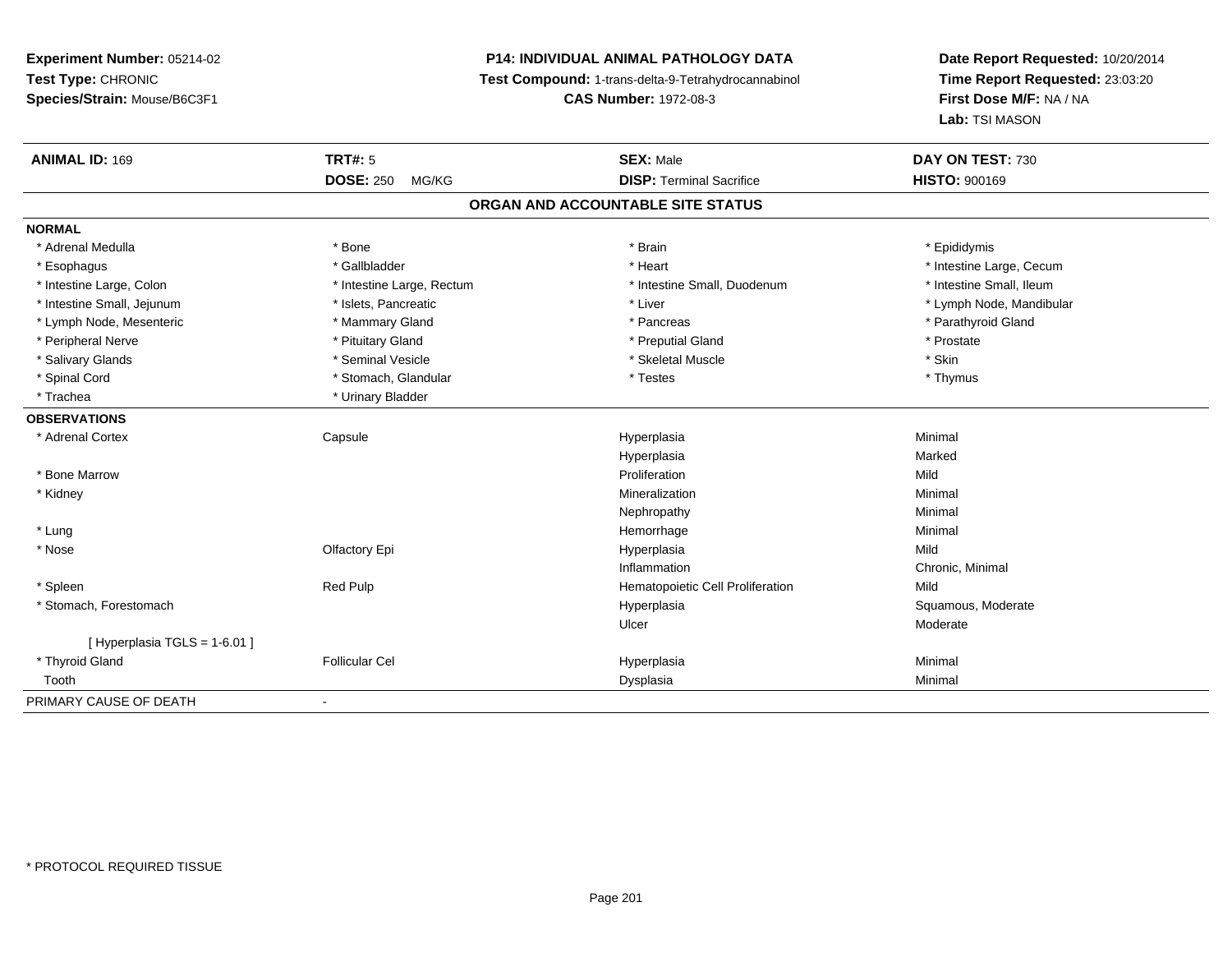# **P14: INDIVIDUAL ANIMAL PATHOLOGY DATA**

**Test Compound:** 1-trans-delta-9-Tetrahydrocannabinol

**CAS Number:** 1972-08-3

| <b>ANIMAL ID: 170</b>         | <b>TRT#: 5</b>              | <b>SEX: Male</b>                  | DAY ON TEST: 734           |  |
|-------------------------------|-----------------------------|-----------------------------------|----------------------------|--|
|                               | <b>DOSE: 250</b><br>MG/KG   | <b>DISP: Terminal Sacrifice</b>   | <b>HISTO: 900170</b>       |  |
|                               |                             | ORGAN AND ACCOUNTABLE SITE STATUS |                            |  |
| <b>NORMAL</b>                 |                             |                                   |                            |  |
| * Adrenal Cortex              | * Adrenal Medulla           | * Bone                            | * Bone Marrow              |  |
| * Epididymis                  | * Esophagus                 | * Gallbladder                     | * Intestine Large, Colon   |  |
| * Intestine Large, Rectum     | * Intestine Small, Duodenum | * Intestine Small, Ileum          | * Intestine Small, Jejunum |  |
| * Islets, Pancreatic          | * Liver                     | * Lung                            | * Lymph Node, Mesenteric   |  |
| * Mammary Gland               | * Nose                      | * Pancreas                        | * Parathyroid Gland        |  |
| * Peripheral Nerve            | * Pituitary Gland           | * Prostate                        | * Salivary Glands          |  |
| * Seminal Vesicle             | * Skeletal Muscle           | * Skin                            | * Spinal Cord              |  |
| * Spleen                      | * Stomach, Glandular        | * Testes                          | * Trachea                  |  |
| * Urinary Bladder             |                             |                                   |                            |  |
| <b>MISSING</b>                |                             |                                   |                            |  |
| * Lymph Node, Mandibular      |                             |                                   |                            |  |
| <b>OBSERVATIONS</b>           |                             |                                   |                            |  |
| * Brain                       |                             | Mineralization                    | Minimal                    |  |
| * Heart                       |                             | Cardiomyopathy                    | Minimal                    |  |
| * Intestine Large, Cecum      | Lymphoid Tiss               | Hyperplasia                       | Lymphoid, Moderate         |  |
| [ Hyperplasia TGLS = 3-6.01 ] |                             |                                   |                            |  |
| * Kidney                      | Pelvis                      | Inflammation                      | Chronic, Mild              |  |
|                               |                             | Nephropathy                       | Moderate                   |  |
| [Nephropathy TGLS = $1,2-3$ ] |                             |                                   |                            |  |
| * Preputial Gland             |                             | Atrophy                           | Mild                       |  |
|                               |                             | Inflammation                      | Chronic, Minimal           |  |
| * Stomach, Forestomach        |                             | Hyperplasia                       | Squamous, Mild             |  |
| [ Hyperplasia TGLS = 4-6.01 ] |                             |                                   |                            |  |
| * Thymus                      |                             | Cyst                              |                            |  |
| * Thyroid Gland               | <b>Follicular Cel</b>       | Adenoma                           |                            |  |
|                               | <b>Follicular Cel</b>       | Hyperplasia                       | Minimal                    |  |
| Tooth                         |                             | Dysplasia                         | Minimal                    |  |
| PRIMARY CAUSE OF DEATH        | $\blacksquare$              |                                   |                            |  |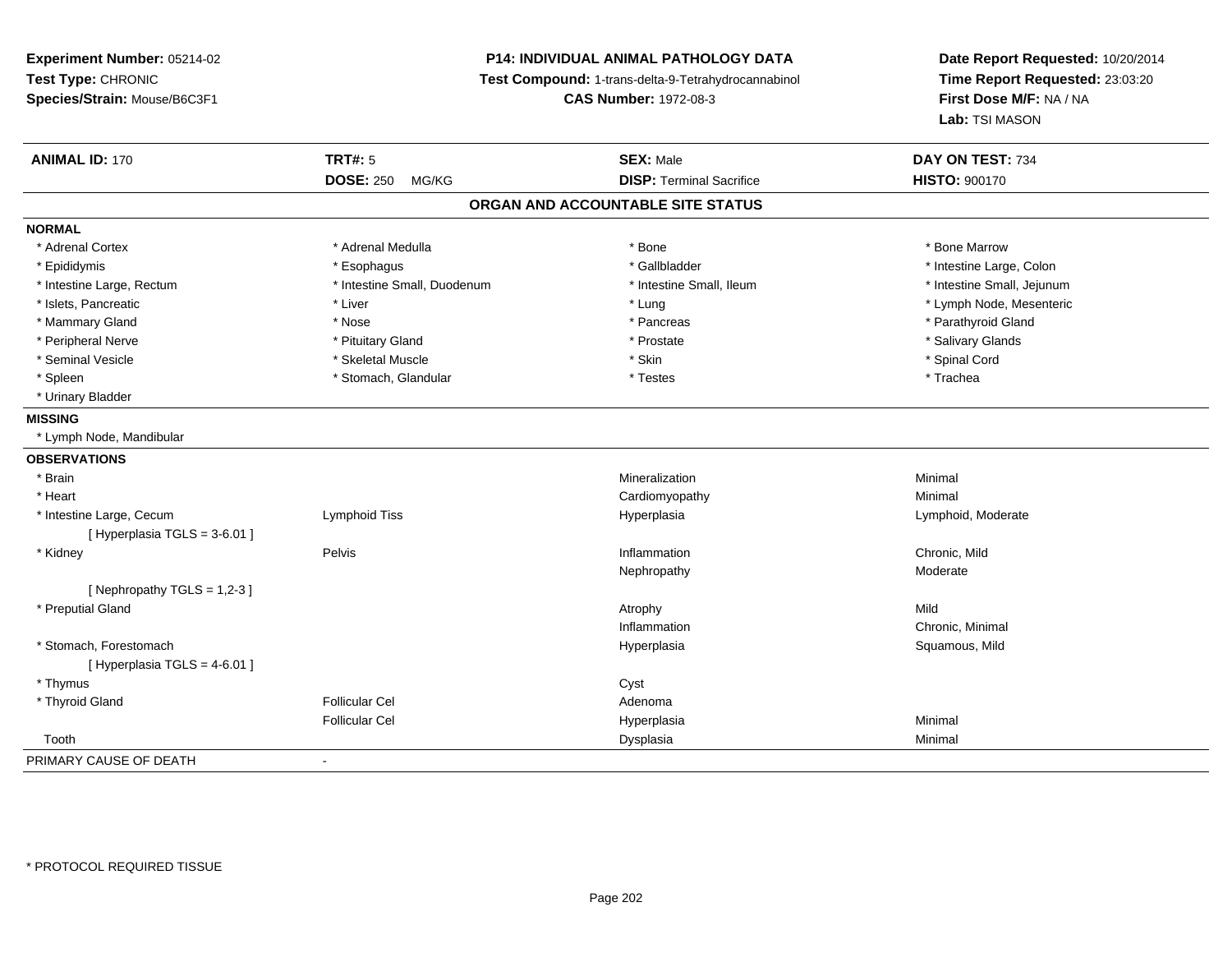| <b>Experiment Number: 05214-02</b><br>Test Type: CHRONIC<br>Species/Strain: Mouse/B6C3F1 | <b>P14: INDIVIDUAL ANIMAL PATHOLOGY DATA</b><br>Test Compound: 1-trans-delta-9-Tetrahydrocannabinol<br><b>CAS Number: 1972-08-3</b> |                                   | Date Report Requested: 10/20/2014<br>Time Report Requested: 23:03:20<br>First Dose M/F: NA / NA<br>Lab: TSI MASON |  |
|------------------------------------------------------------------------------------------|-------------------------------------------------------------------------------------------------------------------------------------|-----------------------------------|-------------------------------------------------------------------------------------------------------------------|--|
| <b>ANIMAL ID: 171</b>                                                                    | TRT#: 5                                                                                                                             | <b>SEX: Male</b>                  | DAY ON TEST: 461                                                                                                  |  |
|                                                                                          | <b>DOSE: 250</b><br>MG/KG                                                                                                           | <b>DISP:</b> Scheduled Sacrifice  | <b>HISTO: 892848</b>                                                                                              |  |
|                                                                                          |                                                                                                                                     | ORGAN AND ACCOUNTABLE SITE STATUS |                                                                                                                   |  |
| <b>NORMAL</b>                                                                            |                                                                                                                                     |                                   |                                                                                                                   |  |
| * Epididymis                                                                             | * Testes                                                                                                                            |                                   |                                                                                                                   |  |
| PRIMARY CAUSE OF DEATH                                                                   |                                                                                                                                     |                                   |                                                                                                                   |  |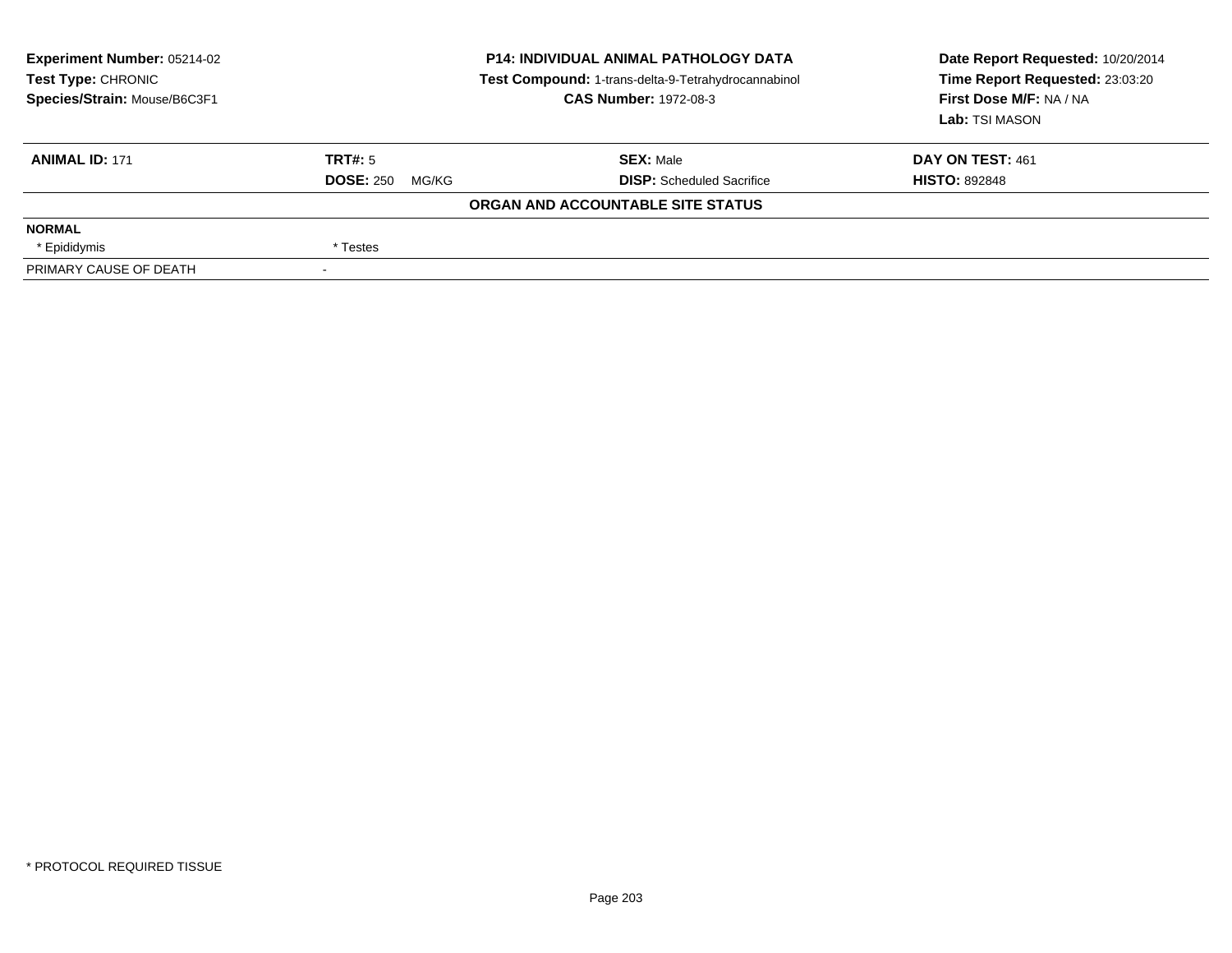| Experiment Number: 05214-02<br>Test Type: CHRONIC<br>Species/Strain: Mouse/B6C3F1 | <b>P14: INDIVIDUAL ANIMAL PATHOLOGY DATA</b><br>Test Compound: 1-trans-delta-9-Tetrahydrocannabinol<br><b>CAS Number: 1972-08-3</b> |                                   | Date Report Requested: 10/20/2014<br>Time Report Requested: 23:03:20<br>First Dose M/F: NA / NA<br>Lab: TSI MASON |
|-----------------------------------------------------------------------------------|-------------------------------------------------------------------------------------------------------------------------------------|-----------------------------------|-------------------------------------------------------------------------------------------------------------------|
| <b>ANIMAL ID: 172</b>                                                             | TRT#: 5                                                                                                                             | <b>SEX: Male</b>                  | DAY ON TEST: 461                                                                                                  |
|                                                                                   | <b>DOSE: 250</b><br>MG/KG                                                                                                           | <b>DISP:</b> Scheduled Sacrifice  | <b>HISTO: 892849</b>                                                                                              |
|                                                                                   |                                                                                                                                     | ORGAN AND ACCOUNTABLE SITE STATUS |                                                                                                                   |
| <b>NORMAL</b>                                                                     |                                                                                                                                     |                                   |                                                                                                                   |
| * Epididymis                                                                      | * Prostate                                                                                                                          | * Seminal Vesicle                 | * Testes                                                                                                          |
| * Urinary Bladder                                                                 |                                                                                                                                     |                                   |                                                                                                                   |
| PRIMARY CAUSE OF DEATH                                                            |                                                                                                                                     |                                   |                                                                                                                   |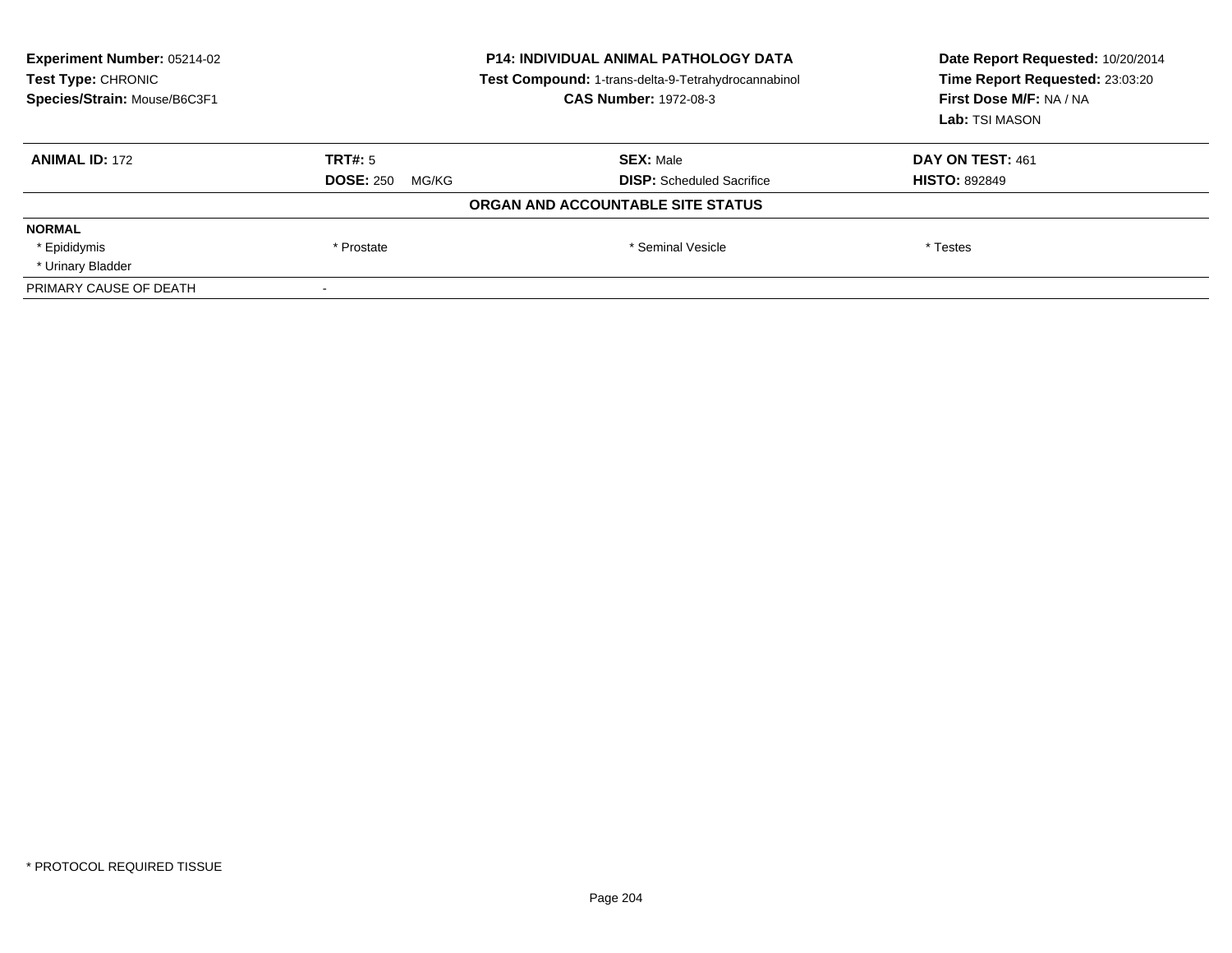# **P14: INDIVIDUAL ANIMAL PATHOLOGY DATA**

**Test Compound:** 1-trans-delta-9-Tetrahydrocannabinol

**CAS Number:** 1972-08-3

| <b>ANIMAL ID: 173</b>         | <b>TRT#: 5</b>            | <b>SEX: Male</b>                  | DAY ON TEST: 731         |
|-------------------------------|---------------------------|-----------------------------------|--------------------------|
|                               | <b>DOSE: 250</b><br>MG/KG | <b>DISP: Terminal Sacrifice</b>   | <b>HISTO: 900173</b>     |
|                               |                           | ORGAN AND ACCOUNTABLE SITE STATUS |                          |
| <b>NORMAL</b>                 |                           |                                   |                          |
| * Adrenal Medulla             | * Bone Marrow             | * Brain                           | * Epididymis             |
| * Esophagus                   | * Gallbladder             | * Heart                           | * Intestine Large, Cecum |
| * Intestine Large, Colon      | * Intestine Large, Rectum | * Intestine Small, Duodenum       | * Intestine Small, Ileum |
| * Intestine Small, Jejunum    | * Liver                   | * Lung                            | * Lymph Node, Mandibular |
| * Lymph Node, Mesenteric      | * Mammary Gland           | * Nose                            | * Pancreas               |
| * Peripheral Nerve            | * Pituitary Gland         | * Prostate                        | * Salivary Glands        |
| * Seminal Vesicle             | * Skeletal Muscle         | * Spinal Cord                     | * Stomach, Glandular     |
| * Testes                      | * Thymus                  | * Trachea                         | * Urinary Bladder        |
| <b>MISSING</b>                |                           |                                   |                          |
| * Parathyroid Gland           |                           |                                   |                          |
| <b>OBSERVATIONS</b>           |                           |                                   |                          |
| * Adrenal Cortex              | Capsule                   | Hyperplasia                       | Minimal                  |
| * Bone                        |                           | Osteosarcoma                      |                          |
| [Osteosarcoma TGLS = 2-15]    |                           |                                   |                          |
| * Islets, Pancreatic          |                           | Hyperplasia                       | Minimal                  |
| * Kidney                      |                           | Mineralization                    | Minimal                  |
|                               |                           | Nephropathy                       | Minimal                  |
| * Preputial Gland             |                           | Atrophy                           | Minimal                  |
|                               |                           | Inflammation                      | Chronic, Minimal         |
| * Skin                        | <b>Subcut Tiss</b>        | Sarcoma                           |                          |
| [Sarcoma TGLS = 1-16]         |                           |                                   |                          |
| * Spleen                      | Red Pulp                  | Hematopoietic Cell Proliferation  | Mild                     |
|                               | Lymph Follic              | Hyperplasia                       | Lymphoid, Mild           |
| * Stomach, Forestomach        |                           | Hyperplasia                       | Squamous, Mild           |
| [ Hyperplasia TGLS = 3-6.01 ] |                           |                                   |                          |
| * Thyroid Gland               | <b>Follicular Cel</b>     | Hyperplasia                       | Mild                     |
| PRIMARY CAUSE OF DEATH        | $\blacksquare$            |                                   |                          |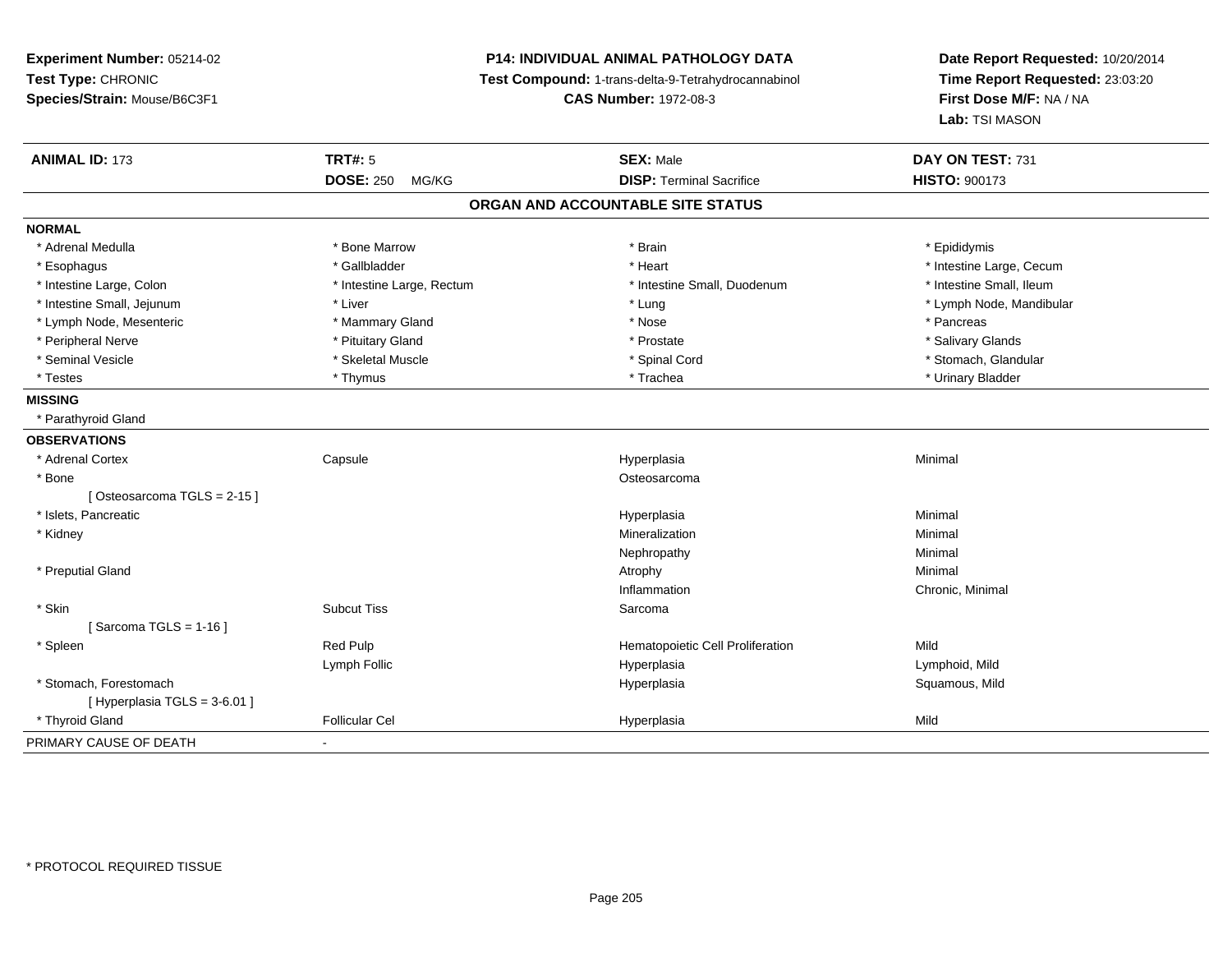**Experiment Number:** 05214-02**Test Type:** CHRONIC **Species/Strain:** Mouse/B6C3F1**P14: INDIVIDUAL ANIMAL PATHOLOGY DATA Test Compound:** 1-trans-delta-9-Tetrahydrocannabinol **CAS Number:** 1972-08-3**Date Report Requested:** 10/20/2014**Time Report Requested:** 23:03:20**First Dose M/F:** NA / NA**Lab:** TSI MASON**ANIMAL ID:** 174**TRT#:** 5 **SEX:** Male **DAY ON TEST:** 735 **DOSE:** 250 MG/KG **DISP:** Terminal Sacrifice **HISTO:** <sup>900174</sup> **ORGAN AND ACCOUNTABLE SITE STATUSNORMAL**\* Adrenal Medulla \* Adrenal Medulla \* \* The matter of the state of the state of the Marrow \* Bone Marrow \* Adrenal Medulla \* Epididymis \* Epididymis \* Bone Marrow \* Adrenal Medulla \* Epididymis \* Epididymis \* Epididymis \* Epididymis \* Epidi \* Esophagus \* https://www.fragustage.com/web/2019/heart \* Heart \* Heart \* Heart \* Intestine Large, Cecum \* Intestine Large, Cecum \* Gallbladder \* Callbladder \* 11 and 12 and 12 and 12 and 12 and 12 and 12 and 12 and 12 and \* Intestine Small, Ileum \* Intestine Large, Colon \* Intestine Large, Rectum \* Intestine Small, Duodenum \* Intestine Small, Duodenum \* Intestine Small, Jejunum \* 1997 \* The state of the state of the state of the state of the state of the state  $\sim$  \* Lung \* Lung \* Lung \* Lung \* Lung \* Lung \* Lung \* Lung \* Lung \* Lung \* Lung \* Lung \* Lung \* Lung \* Lung \* \* Pancreas \* Lymph Node, Mandibular \* Mose \* Lymph Node, Mesenteric \* Nose \* Nose \* Nose \* Preputial Gland \* Parathyroid Gland \* \* The parathyroid Gland \* Peripheral Nerve \* \* Preputial Gland \* Preputial Gland \* \* Preputial Gland \* \* Preputial Gland \* \* Preputial Gland \* \* Preputial Gland \* \* Preputial Gland \* \* Preputial Gland \* Skeletal Muscle \* Prostate \* \* Skeletal Muscle \* \* Salivary Glands \* \* Steminal Vesicle \* \* Seminal Vesicle \* \* Skeletal Muscle \* Skin \* Spinal Cord \* Spinal Cord \* Speen \* Speen \* Stomach, Glandular \* Stomach, Glandular \* Stomach, Glandular \* Stomach, Glandular \* Stomach, Glandular \* Stomach, Glandular \* Stomach, Glandular \* Stomach, Glandular \* S \* Testes \* Trachea \* Trachea \* Trachea \* Trachea \* Urinary Bladder **MISSING** \* Mammary Gland**OBSERVATIONS** \* Adrenal Cortex Capsule Hyperplasia Minimal \* Brainn and the controller of the controller of the controller of the Mineralization and the controller of the Minimal \* Kidneyy with the control of the control of the control of the control of the control of the control of the control of the control of the control of the control of the control of the control of the control of the control of the c n Minimal Nephropathyy the contract of the Minimal Minimal Section 1996 and the contract of the Minimal Section 1997 and the contract of the contract of the contract of the contract of the contract of the contract of the contract of the contra \* Stomach, Forestomachh ann an t-ìre ann am San Amhaidh ann an t-ìre ann am Mhearpasia ann an San Aonaichte ann an Saluamous, Mild a  $[$  Hyperplasia TGLS = 1-6+6.01 ] \* Thymuss the contract of the contract of the contract of the contract of the contract of the contract of the contract of the contract of the contract of the contract of the contract of the contract of the contract of the contract \* Thyroid Gland Follicular Cel Hyperplasia Moderate Toothh ann an Chomas ann an t-ainmeile ann an t-ainmeile ann an Dysplasia. Tha an t-ainmeile ann an Dysplasia ann an Dysplasia ann an t-ainmeile an an t-ainmeile ann an t-ainmeile an an t-ainmeile ann an t-ainmeile ann an t-ain PRIMARY CAUSE OF DEATH-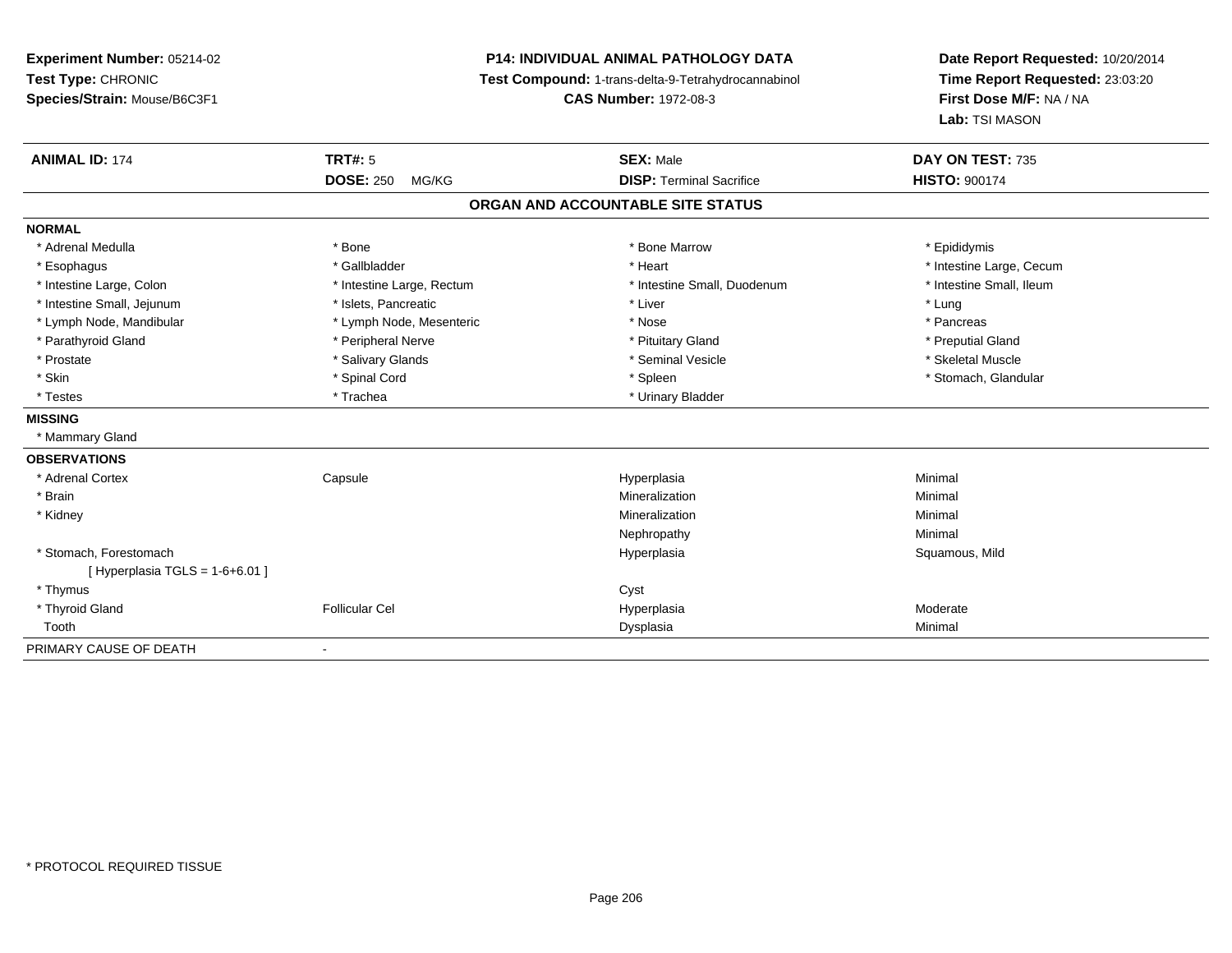# **P14: INDIVIDUAL ANIMAL PATHOLOGY DATA**

**Test Compound:** 1-trans-delta-9-Tetrahydrocannabinol

**CAS Number:** 1972-08-3

| <b>ANIMAL ID: 175</b>      | <b>TRT#: 5</b>              | <b>SEX: Male</b>                  | DAY ON TEST: 730           |
|----------------------------|-----------------------------|-----------------------------------|----------------------------|
|                            | <b>DOSE: 250</b><br>MG/KG   | <b>DISP: Terminal Sacrifice</b>   | <b>HISTO: 900175</b>       |
|                            |                             | ORGAN AND ACCOUNTABLE SITE STATUS |                            |
| <b>NORMAL</b>              |                             |                                   |                            |
| * Adrenal Medulla          | * Bone                      | * Bone Marrow                     | * Epididymis               |
| * Esophagus                | * Heart                     | * Intestine Large, Cecum          | * Intestine Large, Colon   |
| * Intestine Large, Rectum  | * Intestine Small, Duodenum | * Intestine Small, Ileum          | * Intestine Small, Jejunum |
| * Islets, Pancreatic       | * Liver                     | * Lymph Node, Mesenteric          | * Mammary Gland            |
| * Nose                     | * Pancreas                  | * Parathyroid Gland               | * Peripheral Nerve         |
| * Pituitary Gland          | * Prostate                  | * Salivary Glands                 | * Seminal Vesicle          |
| * Skeletal Muscle          | * Skin                      | * Spinal Cord                     | * Spleen                   |
| * Stomach, Glandular       | * Testes                    | * Thymus                          | * Trachea                  |
| <b>MISSING</b>             |                             |                                   |                            |
| * Gallbladder              | * Lymph Node, Mandibular    |                                   |                            |
| <b>OBSERVATIONS</b>        |                             |                                   |                            |
| * Adrenal Cortex           | Capsule                     | Hyperplasia                       | Minimal                    |
| * Brain                    |                             | Mineralization                    | Minimal                    |
| * Kidney                   |                             | Mineralization                    | Minimal                    |
| * Lung                     |                             | Hemorrhage                        | Mild                       |
| * Preputial Gland          |                             | Inflammation                      | Chronic, Minimal           |
| * Stomach, Forestomach     |                             | Hyperplasia                       | Squamous, Moderate         |
|                            |                             | Ulcer                             | Mild                       |
| * Thyroid Gland            | <b>Follicular Cel</b>       | Hyperplasia                       | Minimal                    |
| Tooth                      |                             | Dysplasia                         | Moderate                   |
| * Urinary Bladder          |                             | <b>Dilatation</b>                 | Marked                     |
| [ Dilatation TGLS = 1-10 ] |                             |                                   |                            |
| PRIMARY CAUSE OF DEATH     | $\blacksquare$              |                                   |                            |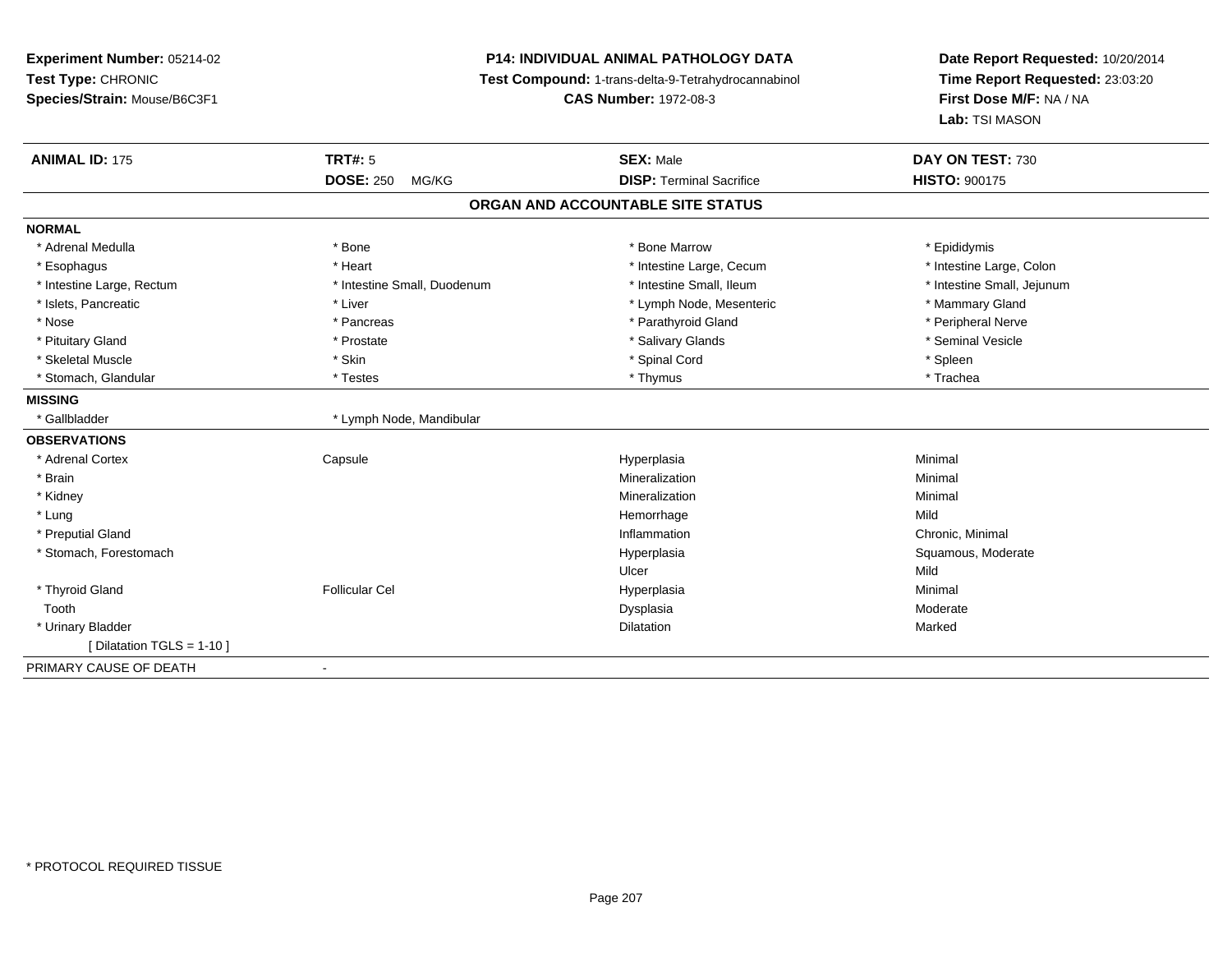# **P14: INDIVIDUAL ANIMAL PATHOLOGY DATA**

**Test Compound:** 1-trans-delta-9-Tetrahydrocannabinol

**CAS Number:** 1972-08-3

| <b>ANIMAL ID: 176</b>                      | TRT#: 5                   | <b>SEX: Male</b>                  | DAY ON TEST: 731           |
|--------------------------------------------|---------------------------|-----------------------------------|----------------------------|
|                                            | <b>DOSE: 250</b><br>MG/KG | <b>DISP: Terminal Sacrifice</b>   | <b>HISTO: 900176</b>       |
|                                            |                           | ORGAN AND ACCOUNTABLE SITE STATUS |                            |
| <b>NORMAL</b>                              |                           |                                   |                            |
| * Adrenal Medulla                          | * Bone                    | * Bone Marrow                     | * Brain                    |
| * Epididymis                               | * Esophagus               | * Gallbladder                     | * Intestine Large, Cecum   |
| * Intestine Large, Colon                   | * Intestine Large, Rectum | * Intestine Small, Duodenum       | * Intestine Small, Jejunum |
| * Islets, Pancreatic                       | * Liver                   | * Lymph Node, Mandibular          | * Mammary Gland            |
| * Nose                                     | * Pancreas                | * Parathyroid Gland               | * Peripheral Nerve         |
| * Pituitary Gland                          | * Preputial Gland         | * Prostate                        | * Salivary Glands          |
| * Seminal Vesicle                          | * Skin                    | * Spinal Cord                     | * Stomach, Forestomach     |
| * Stomach, Glandular                       | * Testes                  | * Trachea                         | * Urinary Bladder          |
| <b>OBSERVATIONS</b>                        |                           |                                   |                            |
| * Adrenal Cortex                           |                           | Hyperplasia                       | Minimal                    |
|                                            |                           | Hypertrophy                       | Minimal                    |
| * Heart                                    |                           | Lymphoma Malignant Mixed          |                            |
| * Intestine Small, Ileum                   |                           | Lymphoma Malignant Mixed          |                            |
| [ Lymphoma Malignant Mixed TGLS = 3-6.01 ] |                           |                                   |                            |
| * Kidney                                   |                           | Mineralization                    | Minimal                    |
|                                            |                           | Nephropathy                       | Minimal                    |
| * Lung                                     |                           | Lymphoma Malignant Mixed          |                            |
| Lymph Node                                 | Mediastinal               | Lymphoma Malignant Mixed          |                            |
| [ Lymphoma Malignant Mixed TGLS = 2-5 ]    |                           |                                   |                            |
| * Lymph Node, Mesenteric                   |                           | Lymphoma Malignant Mixed          |                            |
| [ Lymphoma Malignant Mixed TGLS = 2-5 ]    |                           |                                   |                            |
| * Skeletal Muscle                          |                           | Degeneration                      | Minimal                    |
| * Spleen                                   | <b>Red Pulp</b>           | Hematopoietic Cell Proliferation  | Mild                       |
|                                            |                           | Lymphoma Malignant Mixed          |                            |
| [ Lymphoma Malignant Mixed TGLS = 1-3.01 ] |                           |                                   |                            |
| * Thymus                                   |                           | Lymphoma Malignant Mixed          |                            |
| * Thyroid Gland                            | <b>Follicular Cel</b>     | Hyperplasia                       | Moderate                   |
| PRIMARY CAUSE OF DEATH                     | $\sim$                    |                                   |                            |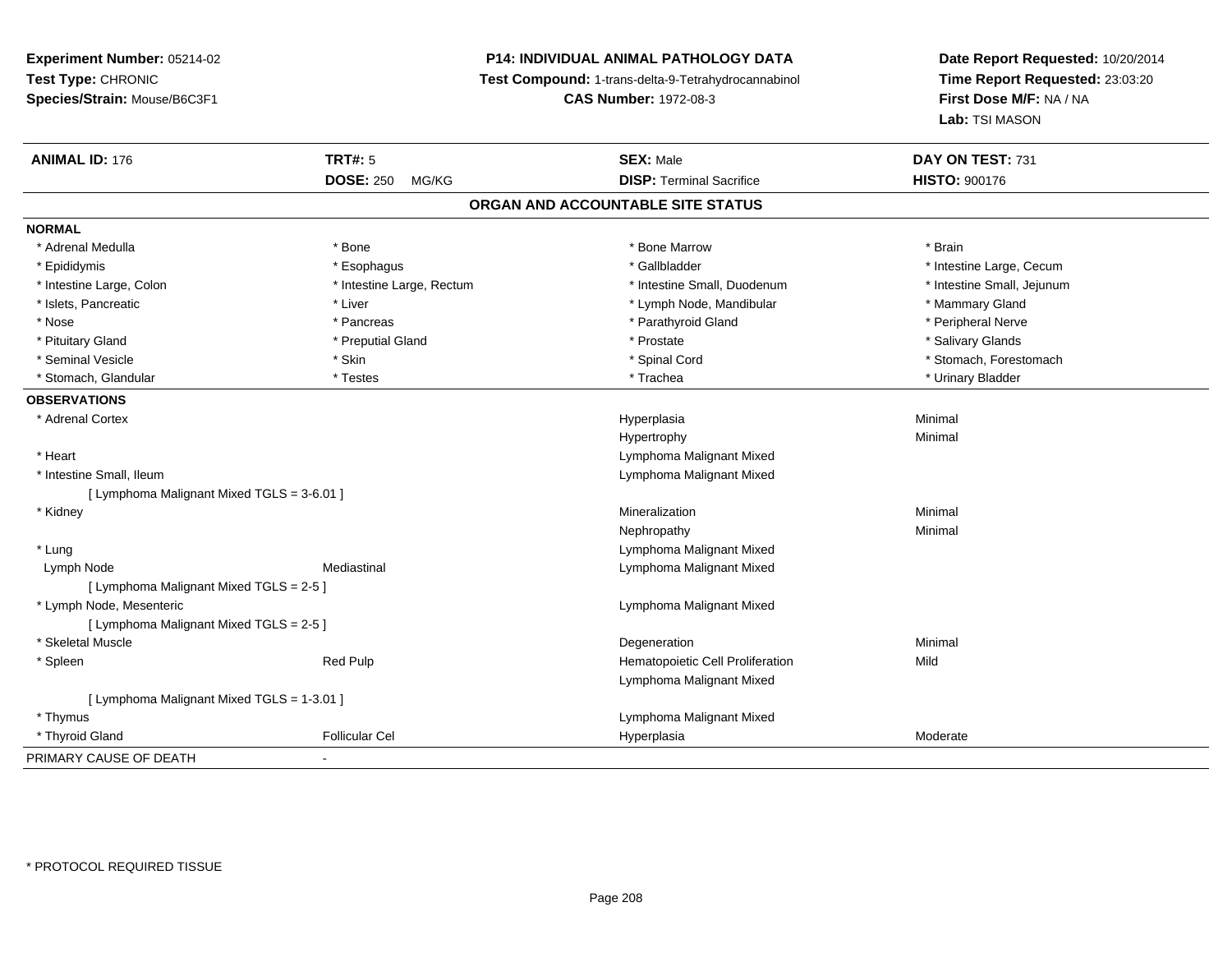**Experiment Number:** 05214-02**Test Type:** CHRONIC **Species/Strain:** Mouse/B6C3F1**P14: INDIVIDUAL ANIMAL PATHOLOGY DATA Test Compound:** 1-trans-delta-9-Tetrahydrocannabinol **CAS Number:** 1972-08-3**Date Report Requested:** 10/20/2014**Time Report Requested:** 23:03:20**First Dose M/F:** NA / NA**Lab:** TSI MASON**ANIMAL ID:** 177**TRT#:** 5 **SEX:** Male **DAY ON TEST:** 730 **DOSE:** 250 MG/KG**DISP:** Terminal Sacrifice **HISTO:** 900177 **ORGAN AND ACCOUNTABLE SITE STATUSNORMAL**\* Adrenal Medulla \* \* Annual Medulla \* Brain \* Bone \* \* Bone Marrow \* Bone Marrow \* \* Brain \* Brain \* Brain \* Brain \* Brain \* Brain \* Brain \* Brain \* Brain \* Brain \* Brain \* Brain \* Brain \* Brain \* Brain \* Brain \* Brain \* \* Heart \* Epididymis \* Esophagus \* Gallbladder \* Heart \* Intestine Large, Cecum \* Intestine Large, Colon \* Intestine Large, Rectum \* Intestine Small, Duodenum\* Intestine Small, Ileum \* https://www.fatheratic \* Lung \* Intestine Small, Jejunum \* Islets, Pancreatic \* Lung \* Lung \* Parathyroid Gland \* Lymph Node, Mandibular \* Lymph Node, Mesenteric \* Pancreas \* Pancreas \* Pancreas \* Pancreas \* Pancreas \* Pancreas \* Pancreas \* Pancreas \* Pancreas \* Pancreas \* Pancreas \* Pancreas \* Pancreas \* Pancreas \* Pancreas \* Pancr \* Peripheral Nerve \* \* And the state \* Pituitary Gland \* Prosection \* Prostate \* Prostate \* Salivary Glands \* Salivary Glands \* Salivary Glands \* Salivary Glands \* Salivary Glands \* Salivary Glands \* Salivary Glands \* Sali \* Seminal Vesicle \* \* Spinal Cord \* Skeletal Muscle \* \* Skin \* \* Skin \* \* Spinal Vesicle \* Spinal Cord \* Spinal Cord \* Spleen \* Stomach, Glandular \* Thymus \* Testes \* Thymus \* Testes \* Thymus \* Thymus \* Thymus \* Thymus \* Thymus \* Trachea **\*** Urinary Bladder **MISSING** \* Mammary Gland**OBSERVATIONS** \* Adrenal Cortex Capsule Hyperplasia Minimal \* Kidneyy with the control of the control of the control of the control of the control of the control of the control of the control of the control of the control of the control of the control of the control of the control of the c n Minimal Nephropathyy and the contract of the Moderate \* Liver Hepatocellular Adenoma Multiple [ Hepatocellular Adenoma TGLS = 1-2.01 ] \* Nosee the contraction of the contraction of the contraction of the contraction of the chronic, Minimal on the chronic, Minimal or  $\mathbb{R}^n$  \* Preputial Glandd and the control of the control of the control of the control of the control of the control of the control of the control of the control of the control of the control of the control of the control of the control of the co InflammationInflammation **Exercise Server Server School** Chronic, Minimal University Chronic, Minimal Squamous, Mild \* Stomach, Forestomachh ann an t-ìre ann am San Amhaidh ann an t-ìre ann am Mhearpasia ann an San Aonaichte ann an Saluamous, Mild a [ Hyperplasia TGLS = 2-6.01 ] \* Thyroid Gland Follicular Cel Hyperplasia Minimal PRIMARY CAUSE OF DEATH-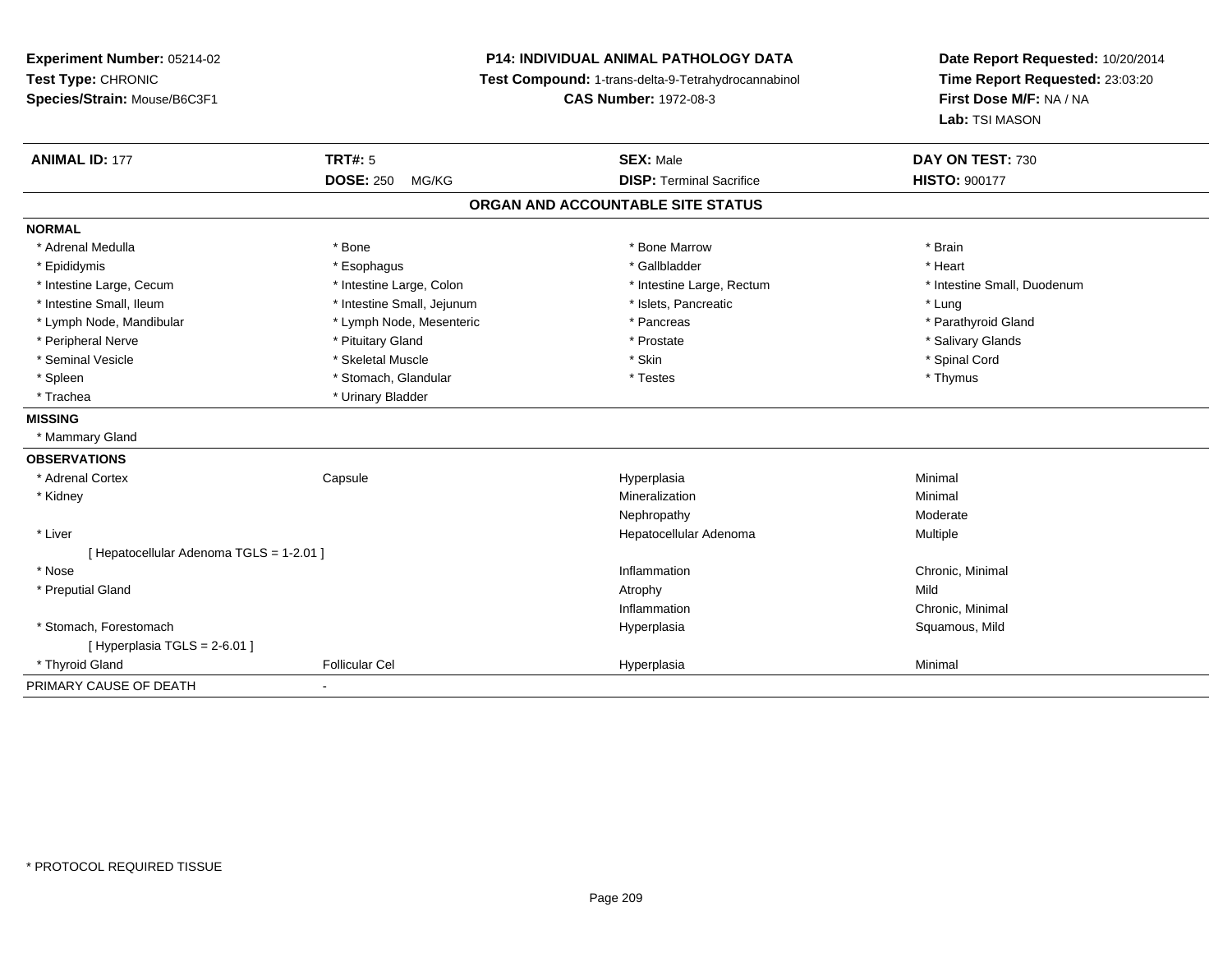| <b>Experiment Number: 05214-02</b><br>Test Type: CHRONIC<br>Species/Strain: Mouse/B6C3F1 | <b>P14: INDIVIDUAL ANIMAL PATHOLOGY DATA</b><br>Test Compound: 1-trans-delta-9-Tetrahydrocannabinol<br><b>CAS Number: 1972-08-3</b> |                                   | Date Report Requested: 10/20/2014<br>Time Report Requested: 23:03:20<br>First Dose M/F: NA / NA<br>Lab: TSI MASON |  |
|------------------------------------------------------------------------------------------|-------------------------------------------------------------------------------------------------------------------------------------|-----------------------------------|-------------------------------------------------------------------------------------------------------------------|--|
| <b>ANIMAL ID: 178</b>                                                                    | TRT#: 5                                                                                                                             | <b>SEX: Male</b>                  | DAY ON TEST: 461                                                                                                  |  |
|                                                                                          | <b>DOSE: 250</b><br>MG/KG                                                                                                           | <b>DISP:</b> Scheduled Sacrifice  | <b>HISTO: 892850</b>                                                                                              |  |
|                                                                                          |                                                                                                                                     | ORGAN AND ACCOUNTABLE SITE STATUS |                                                                                                                   |  |
| <b>NORMAL</b>                                                                            |                                                                                                                                     |                                   |                                                                                                                   |  |
| * Epididymis                                                                             | * Testes                                                                                                                            |                                   |                                                                                                                   |  |
| PRIMARY CAUSE OF DEATH                                                                   |                                                                                                                                     |                                   |                                                                                                                   |  |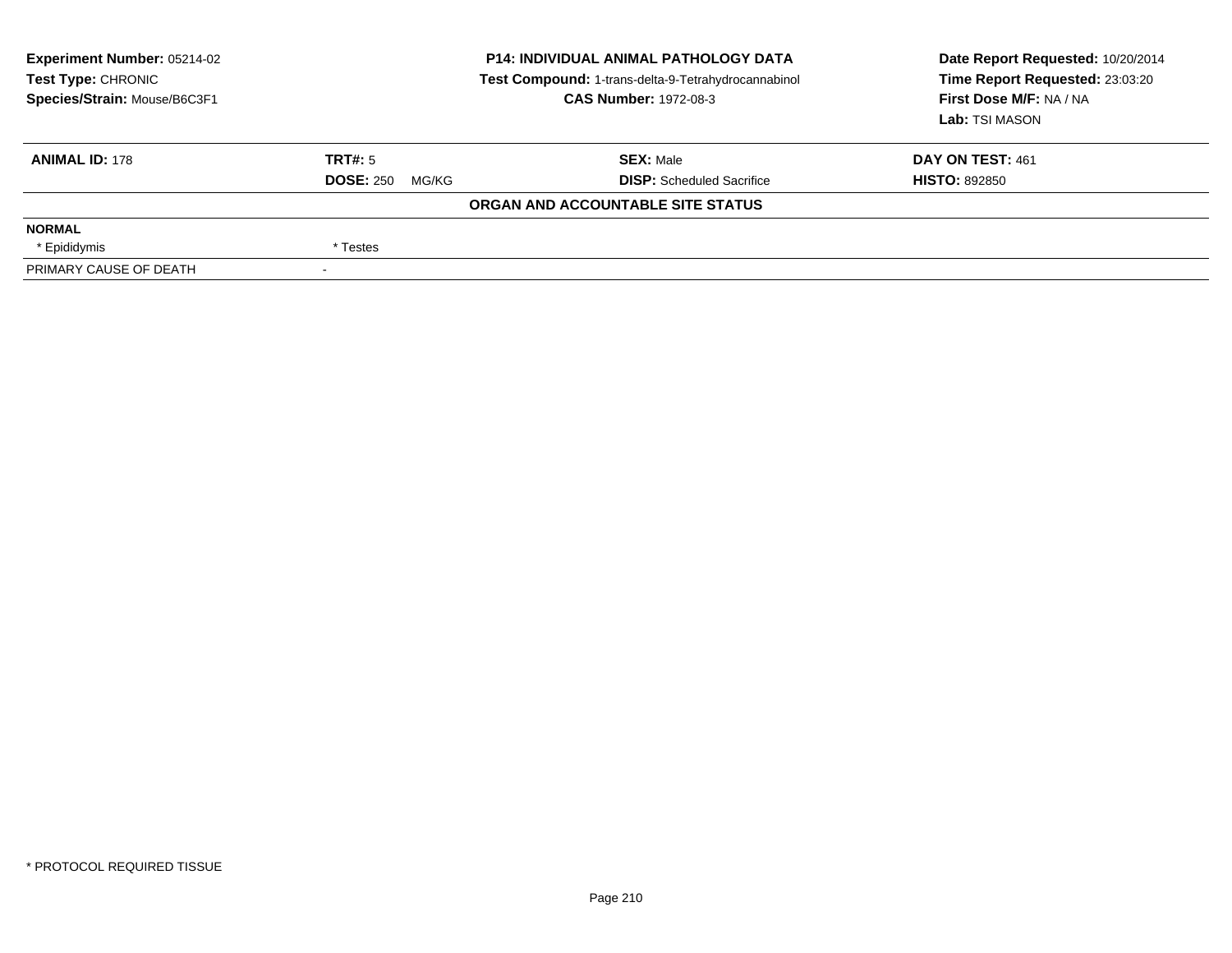| Experiment Number: 05214-02<br>Test Type: CHRONIC<br>Species/Strain: Mouse/B6C3F1 |                           | <b>P14: INDIVIDUAL ANIMAL PATHOLOGY DATA</b><br>Test Compound: 1-trans-delta-9-Tetrahydrocannabinol<br><b>CAS Number: 1972-08-3</b> |                           |
|-----------------------------------------------------------------------------------|---------------------------|-------------------------------------------------------------------------------------------------------------------------------------|---------------------------|
| <b>ANIMAL ID: 179</b>                                                             | <b>TRT#: 5</b>            | <b>SEX: Male</b>                                                                                                                    | DAY ON TEST: 486          |
|                                                                                   | <b>DOSE: 250</b><br>MG/KG | <b>DISP: Natural Death</b>                                                                                                          | <b>HISTO: 900179</b>      |
|                                                                                   |                           | ORGAN AND ACCOUNTABLE SITE STATUS                                                                                                   |                           |
| <b>NORMAL</b>                                                                     |                           |                                                                                                                                     |                           |
| * Adrenal Cortex                                                                  | * Adrenal Medulla         | * Bone                                                                                                                              | * Brain                   |
| * Epididymis                                                                      | * Esophagus               | * Heart                                                                                                                             | * Islets, Pancreatic      |
| * Lung                                                                            | * Lymph Node, Mandibular  | * Mammary Gland                                                                                                                     | * Nose                    |
| * Pancreas                                                                        | * Peripheral Nerve        | * Pituitary Gland                                                                                                                   | * Prostate                |
| * Salivary Glands                                                                 | * Seminal Vesicle         | * Skeletal Muscle                                                                                                                   | * Skin                    |
| * Spinal Cord                                                                     | * Testes                  | * Thyroid Gland                                                                                                                     | * Trachea                 |
| * Urinary Bladder                                                                 |                           |                                                                                                                                     |                           |
| <b>MISSING</b>                                                                    |                           |                                                                                                                                     |                           |
| * Parathyroid Gland                                                               | * Thymus                  |                                                                                                                                     |                           |
| <b>AUTO PRECLUDES DIAG.</b>                                                       |                           |                                                                                                                                     |                           |
| * Gallbladder                                                                     | * Intestine Large, Cecum  | * Intestine Large, Colon                                                                                                            | * Intestine Large, Rectum |
| * Intestine Small, Duodenum                                                       | * Intestine Small, Ileum  | * Intestine Small, Jejunum                                                                                                          | * Lymph Node, Mesenteric  |
| * Stomach, Forestomach                                                            | * Stomach, Glandular      |                                                                                                                                     |                           |
| <b>OBSERVATIONS</b>                                                               |                           |                                                                                                                                     |                           |
| * Bone Marrow                                                                     |                           | Myelofibrosis                                                                                                                       | Minimal                   |
| * Kidney                                                                          |                           | Bacterium                                                                                                                           | Marked                    |
|                                                                                   |                           | Inflammation                                                                                                                        | Chronic Active, Marked    |
| [Bacterium TGLS = 1,2,4,5,6-3]                                                    |                           |                                                                                                                                     |                           |
| [Inflammation TGLS = $1,2,4,5,6-3$ ]                                              |                           |                                                                                                                                     |                           |
| * Liver                                                                           |                           | Angiectasis                                                                                                                         | Mild                      |
| Note: NEUTROPHILS ARE PROMINENT IN VESSELS AND SINUSOIDS.                         |                           |                                                                                                                                     |                           |
| * Lung                                                                            |                           |                                                                                                                                     |                           |
| Note: NEUTROPHILS ARE PROMINENT IN VESSELS.                                       |                           |                                                                                                                                     |                           |
| * Preputial Gland                                                                 |                           | Inflammation                                                                                                                        | Chronic, Minimal          |
| * Spleen                                                                          | Red Pulp                  | Hematopoietic Cell Proliferation                                                                                                    | Moderate                  |
| [ Hematopoietic Cell Proliferation TGLS = 3-3 ]                                   |                           |                                                                                                                                     |                           |
| PRIMARY CAUSE OF DEATH                                                            | $\blacksquare$            |                                                                                                                                     |                           |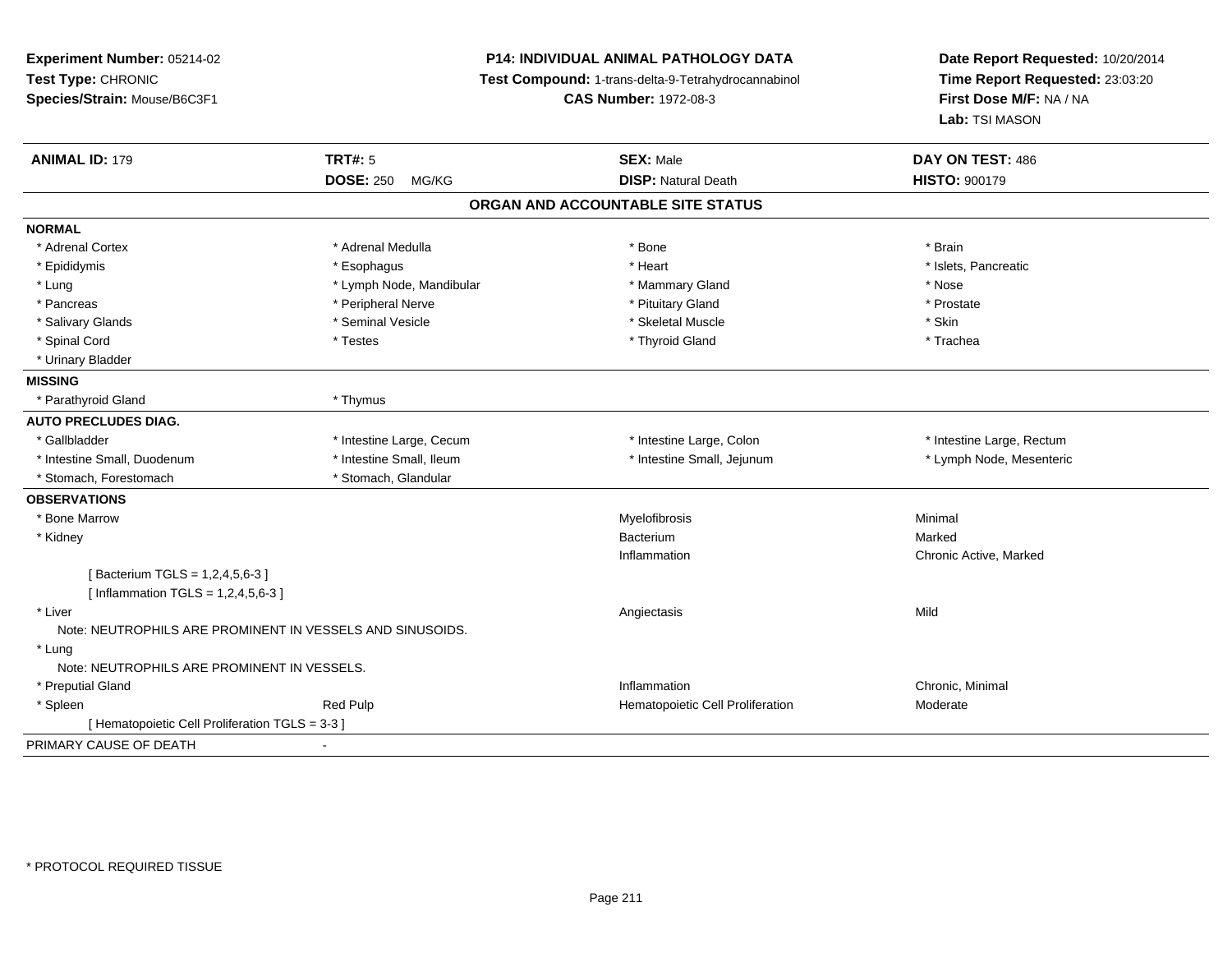**Experiment Number:** 05214-02**Test Type:** CHRONIC **Species/Strain:** Mouse/B6C3F1**P14: INDIVIDUAL ANIMAL PATHOLOGY DATA Test Compound:** 1-trans-delta-9-Tetrahydrocannabinol **CAS Number:** 1972-08-3**Date Report Requested:** 10/20/2014**Time Report Requested:** 23:03:20**First Dose M/F:** NA / NA**Lab:** TSI MASON**ANIMAL ID:** 180**TRT#:** 5 **SEX:** Male **DAY ON TEST:** 730 **DOSE:** 250 MG/KG**DISP:** Terminal Sacrifice **HISTO:**  $900180$ **ORGAN AND ACCOUNTABLE SITE STATUSNORMAL**\* Adrenal Medulla \* \* Annual Medulla \* Brain \* Bone \* \* Bone Marrow \* Bone Marrow \* \* Brain \* Brain \* Brain \* Brain \* Brain \* Brain \* Brain \* Brain \* Brain \* Brain \* Brain \* Brain \* Brain \* Brain \* Brain \* Brain \* Brain \* \* Heart \* Epididymis \* Esophagus \* Gallbladder \* Heart \* Intestine Large, Cecum \* Intestine Large, Colon \* Intestine Large, Rectum \* Intestine Small, Duodenum\* Lymph Node, Mesenteric \* Intestine Small, Ileum \* Intestine Small, Jejunum \* Lymph Node, Mandibular \* Lymph Node, Mandibular \* Nose \* \* Pancreas \* \* Pancreas \* \* Pancreas \* \* Parathyroid Gland \* \* Peripheral Nerve \* Peripheral Nerve \* \* Seminal Vesicle \* Pituitary Gland \* \* \* \* Prostate \* \* Prostate \* \* Salivary Glands \* \* Salivary Glands \* \* Seminal Vesicle \* Skin \* Spinal Cord \* Spinal Cord \* Stomach, Glandular \* Testes \* Testes \* Thymus \* Trachea **MISSING** \* Mammary Gland**OBSERVATIONS** \* Adrenal Cortex**Capsule**  Hyperplasia Minimal \* Islets, Pancreaticc and the contract of the contract of the contract of the contract of the contract of the contract of the contract of the contract of the contract of the contract of the contract of the contract of the contract of the cont a Mild \* Kidneyy with the control of the control of the control of the control of the control of the control of the control of the control of the control of the control of the control of the control of the control of the control of the c n Minimal Nephropathyy the contract of the Minimal Minimal Section 1996 and the contract of the Minimal Section 1997 and the contract of the contract of the contract of the contract of the contract of the contract of the contract of the contra \* Liver Mixed Cell Focus \* Lungg and the state of the state of the state of the state of the Minimal Section 1, and the state of the state of the state of the state of the state of the state of the state of the state of the state of the state of the sta \* Preputial Glandd and the control of the control of the control of the control of the control of the control of the control of  $\lambda$ InflammationInflammation **Chronic, Mild**<br>
Infiltration Cellular **Chronic Contracts**<br>
Cymphocyte, Minimal \* Skeletal Muscle Infiltration Cellular Lymphocyte, Minimal \* Spleen Lymph Follic Hyperplasia Lymphoid, Mild \* Stomach, Forestomachh ann an t-ìre ann am San Amhaidh ann an t-ìre ann am Mhearpasia ann an San Aonaichte ann an Saluamous, Mild a [ Hyperplasia TGLS = 2-6.01 ] \* Thyroid Gland Follicular Cel Hyperplasia Moderate \* Urinary Bladder**n** Dilatation **Contract Contract Contract Contract Contract Contract Contract Contract Contract Contract Contract Contract Contract Contract Contract Contract Contract Contract Contract Contract Contract Contract Contract** n Marked **Marked** [ Dilatation TGLS = 1-9 ] PRIMARY CAUSE OF DEATH-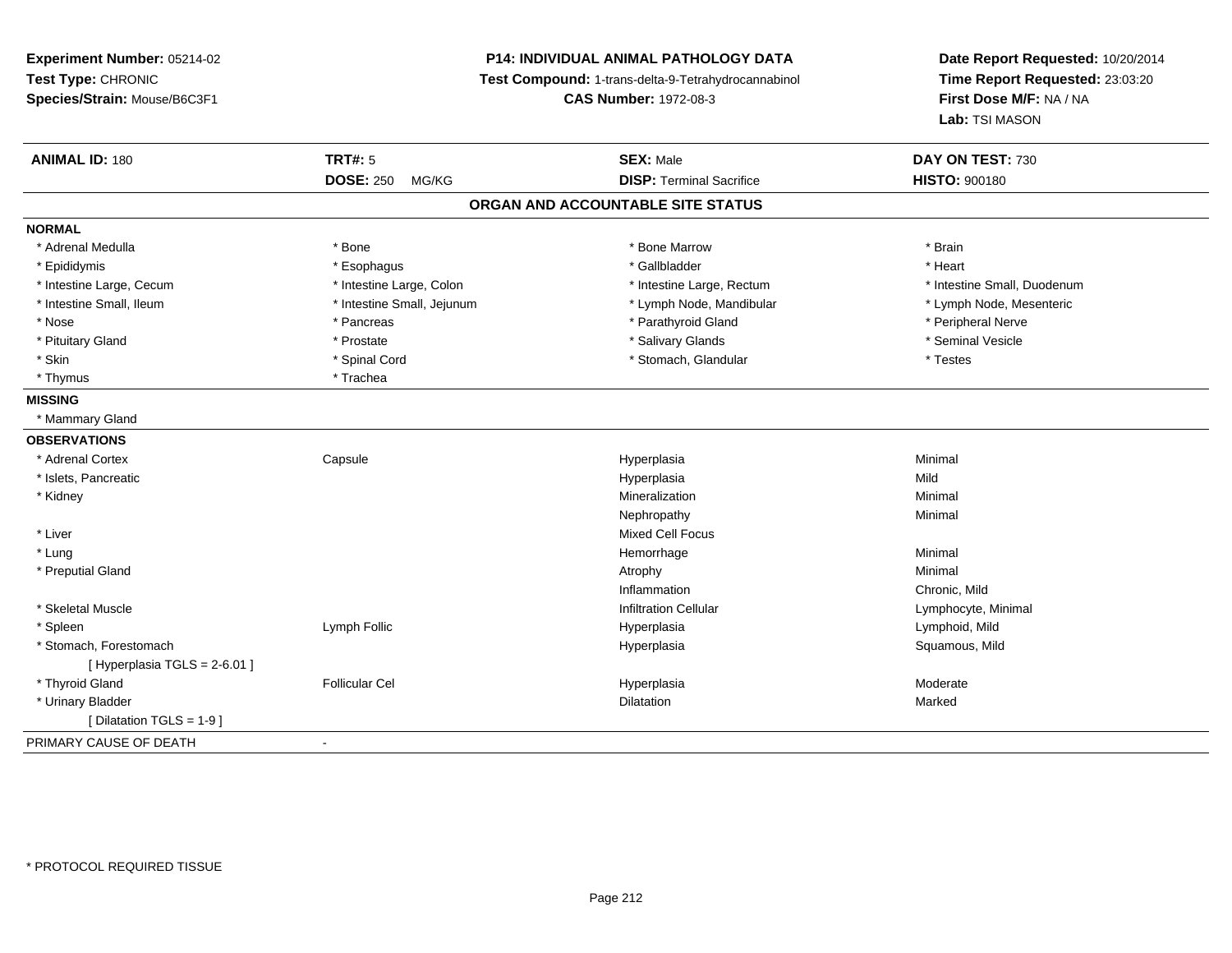**Experiment Number:** 05214-02**Test Type:** CHRONIC **Species/Strain:** Mouse/B6C3F1**P14: INDIVIDUAL ANIMAL PATHOLOGY DATA Test Compound:** 1-trans-delta-9-Tetrahydrocannabinol **CAS Number:** 1972-08-3**Date Report Requested:** 10/20/2014**Time Report Requested:** 23:03:20**First Dose M/F:** NA / NA**Lab:** TSI MASON**ANIMAL ID:** 181**TRT#:** 5 **SEX:** Male **SEX: Male DAY ON TEST:** 731 **DOSE:** 250 MG/KG **DISP:** Terminal Sacrifice **HISTO:** <sup>900181</sup> **ORGAN AND ACCOUNTABLE SITE STATUSNORMAL**\* Adrenal Medulla \* \* Annual Medulla \* Brain \* Bone \* \* Bone Marrow \* Bone Marrow \* \* Brain \* Brain \* Brain \* Brain \* Brain \* Brain \* Brain \* Brain \* Brain \* Brain \* Brain \* Brain \* Brain \* Brain \* Brain \* Brain \* Brain \* \* Heart \* Epididymis \* Esophagus \* Gallbladder \* Heart\* Intestine Large, Cecum \* Intestine Large, Colon \* Intestine Large, Rectum \* Intestine Small, Duodenum \* Intestine Small, Ileum \* Intestine Small, Jejunum \* Islets, Pancreatic \* Liver\* Lung \* Lymph Node, Mandibular \* Mannipular \* Lymph Node, Mesenteric \* Mammary Gland \* Nose \* \* Pancreas \* \* Pancreas \* \* Pancreas \* \* Peripheral Nerve \* \* Peripheral Nerve \* \* Pituitary Gland \* \* Prostate \* \* Salivary Glands \* \* Salivary Glands \* \* Seminal Vesicle \* \* \* Seminal Yestrich \* \* Skin \* \* Skin \* Stomach, Glandular \* Spinal Cord **\* Stomach, Forestomach \* Spinal Cord \*** Stomach, Forestomach \* Stomach, Forestomach \* Testes \* Thymus \* Trachea \* Urinary Bladder **MISSING** \* Parathyroid Gland**OBSERVATIONS** \* Adrenal Cortex Capsule Hyperplasia Minimal \* Brain Note: TGL2 IS NOT SEEN ON MICRO EXAM. \* Kidneyy control of the control of the control of the control of the control of the control of the control of the control of the control of the control of the control of the control of the control of the control of the control of Mineralizationn Minimal Nephropathyy Mild [ Cyst TGLS = 1-3.01 ] \* Preputial Glandd and the control of the control of the control of the control of the control of the control of the control of the control of the control of the control of the control of the control of the control of the control of the co InflammationInflammation **Chronic, Minimal**<br>
Degeneration **Mild**  \* Skeletal Musclee design of the control of the control of the control of the control of the control of the control of the control of the control of the control of the control of the control of the control of the control of the control of Infiltration Cellular Lymphocyte, Minimal \* Thyroid Gland Follicular Cel Hyperplasia Mild Toothh ann an choimhean ann an t-ainmeile ann an Dùbhannach ann an Dysplasia ann an Choimhead ann an Moderate ann an Moderate ann an t-ainm an t-ainmeile an an Amhannach an Dysplasia ann an Amhannach an Amhannach an Amhannach a PRIMARY CAUSE OF DEATH-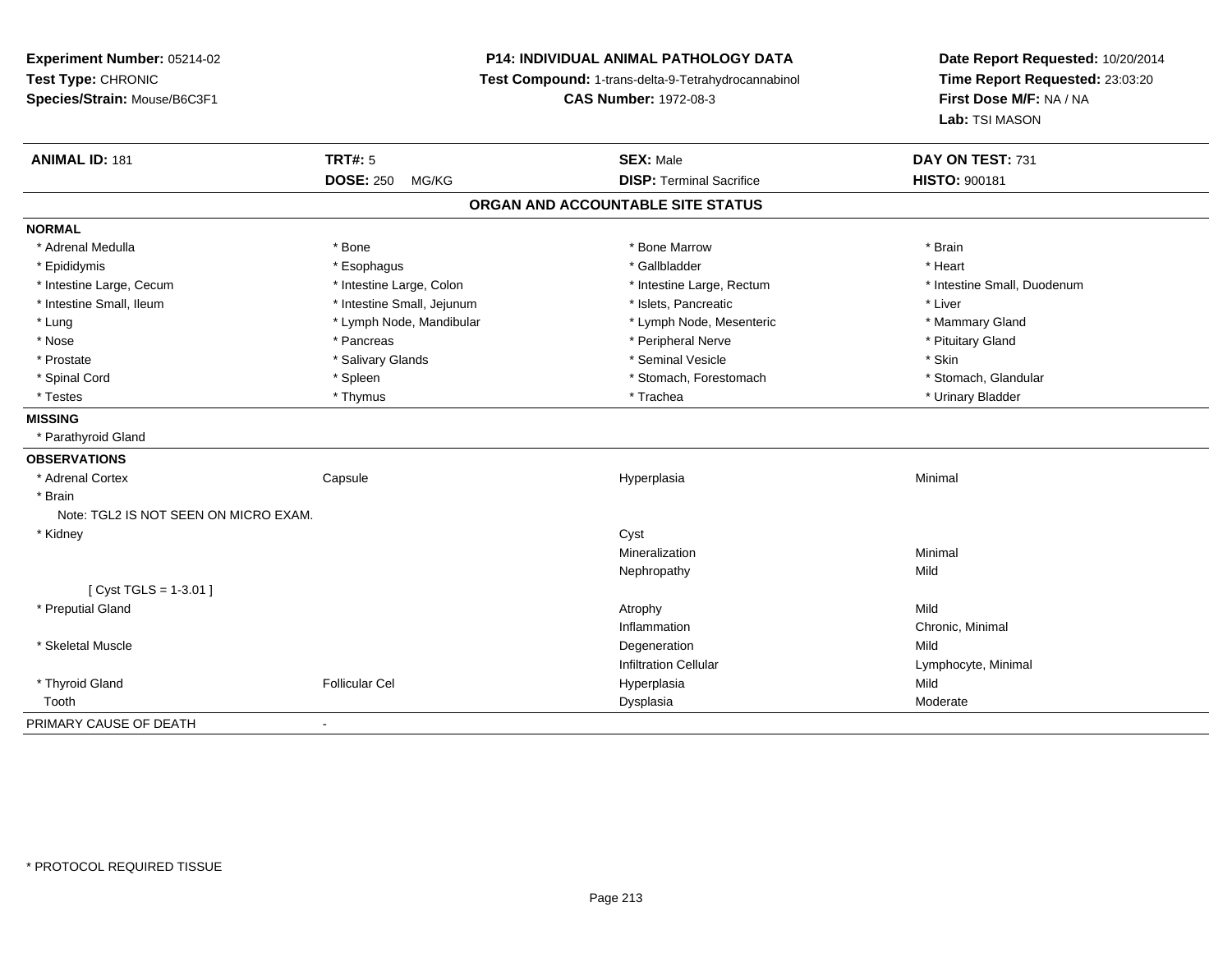# **P14: INDIVIDUAL ANIMAL PATHOLOGY DATA**

**Test Compound:** 1-trans-delta-9-Tetrahydrocannabinol

**CAS Number:** 1972-08-3

| <b>ANIMAL ID: 182</b>      | <b>TRT#: 5</b><br><b>DOSE: 250</b><br>MG/KG | <b>SEX: Male</b><br><b>DISP: Terminal Sacrifice</b> | DAY ON TEST: 736         |
|----------------------------|---------------------------------------------|-----------------------------------------------------|--------------------------|
|                            |                                             |                                                     | <b>HISTO: 900182</b>     |
|                            |                                             | ORGAN AND ACCOUNTABLE SITE STATUS                   |                          |
| <b>NORMAL</b>              |                                             |                                                     |                          |
| * Adrenal Medulla          | * Bone                                      | * Bone Marrow                                       | * Epididymis             |
| * Esophagus                | * Gallbladder                               | * Heart                                             | * Intestine Large, Cecum |
| * Intestine Large, Colon   | * Intestine Large, Rectum                   | * Intestine Small, Duodenum                         | * Intestine Small, Ileum |
| * Intestine Small, Jejunum | * Islets, Pancreatic                        | * Liver                                             | * Lung                   |
| * Lymph Node, Mandibular   | * Lymph Node, Mesenteric                    | * Mammary Gland                                     | * Nose                   |
| * Pancreas                 | * Parathyroid Gland                         | * Peripheral Nerve                                  | * Pituitary Gland        |
| * Preputial Gland          | * Prostate                                  | * Salivary Glands                                   | * Seminal Vesicle        |
| * Skeletal Muscle          | * Skin                                      | * Spinal Cord                                       | * Stomach, Glandular     |
| * Testes                   | * Thymus                                    | * Trachea                                           | * Urinary Bladder        |
| <b>OBSERVATIONS</b>        |                                             |                                                     |                          |
| * Adrenal Cortex           | Capsule                                     | Hyperplasia                                         | Minimal                  |
| * Brain                    |                                             | Mineralization                                      | Minimal                  |
| * Kidney                   |                                             | Nephropathy                                         | Minimal                  |
| * Spleen                   | Lymph Follic                                | Hyperplasia                                         | Lymphoid, Minimal        |
| * Stomach, Forestomach     |                                             | Hyperplasia                                         | Squamous, Mild           |
|                            |                                             | Ulcer                                               | Mild                     |
| [ Hyperplasia TGLS = 1-6 ] |                                             |                                                     |                          |
| * Thyroid Gland            | <b>Follicular Cel</b>                       | Hyperplasia                                         | Mild                     |
| Tooth                      |                                             | Dysplasia                                           | Minimal                  |
| PRIMARY CAUSE OF DEATH     |                                             |                                                     |                          |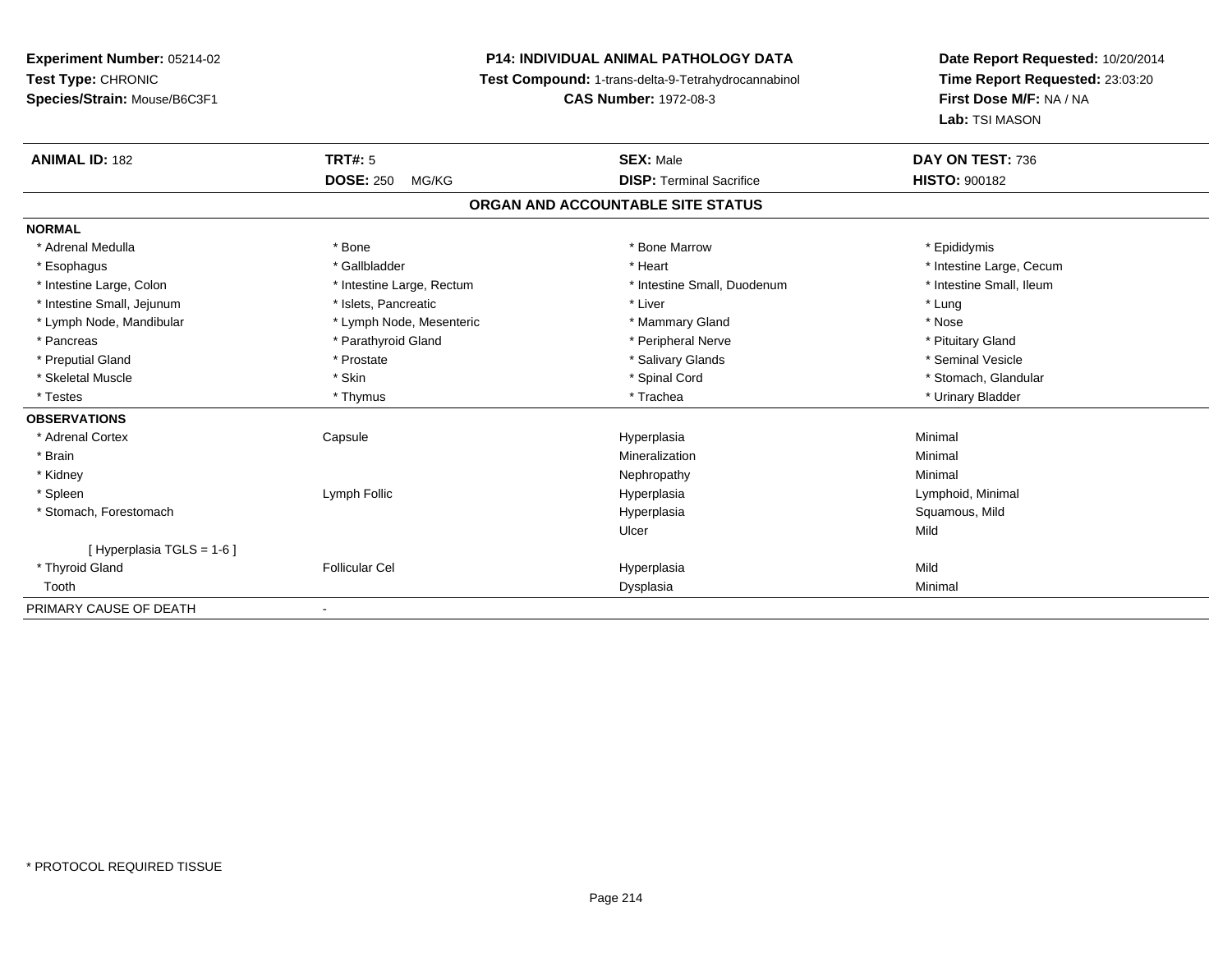| <b>Experiment Number: 05214-02</b><br>Test Type: CHRONIC<br>Species/Strain: Mouse/B6C3F1 | <b>P14: INDIVIDUAL ANIMAL PATHOLOGY DATA</b><br>Test Compound: 1-trans-delta-9-Tetrahydrocannabinol<br><b>CAS Number: 1972-08-3</b> |                                   | Date Report Requested: 10/20/2014<br>Time Report Requested: 23:03:20<br>First Dose M/F: NA / NA<br>Lab: TSI MASON |  |
|------------------------------------------------------------------------------------------|-------------------------------------------------------------------------------------------------------------------------------------|-----------------------------------|-------------------------------------------------------------------------------------------------------------------|--|
| <b>ANIMAL ID: 183</b>                                                                    | TRT#: 5                                                                                                                             | <b>SEX: Male</b>                  | DAY ON TEST: 461                                                                                                  |  |
|                                                                                          | <b>DOSE: 250</b><br>MG/KG                                                                                                           | <b>DISP:</b> Scheduled Sacrifice  | <b>HISTO: 892851</b>                                                                                              |  |
|                                                                                          |                                                                                                                                     | ORGAN AND ACCOUNTABLE SITE STATUS |                                                                                                                   |  |
| <b>NORMAL</b>                                                                            |                                                                                                                                     |                                   |                                                                                                                   |  |
| * Epididymis                                                                             | * Testes                                                                                                                            |                                   |                                                                                                                   |  |
| PRIMARY CAUSE OF DEATH                                                                   |                                                                                                                                     |                                   |                                                                                                                   |  |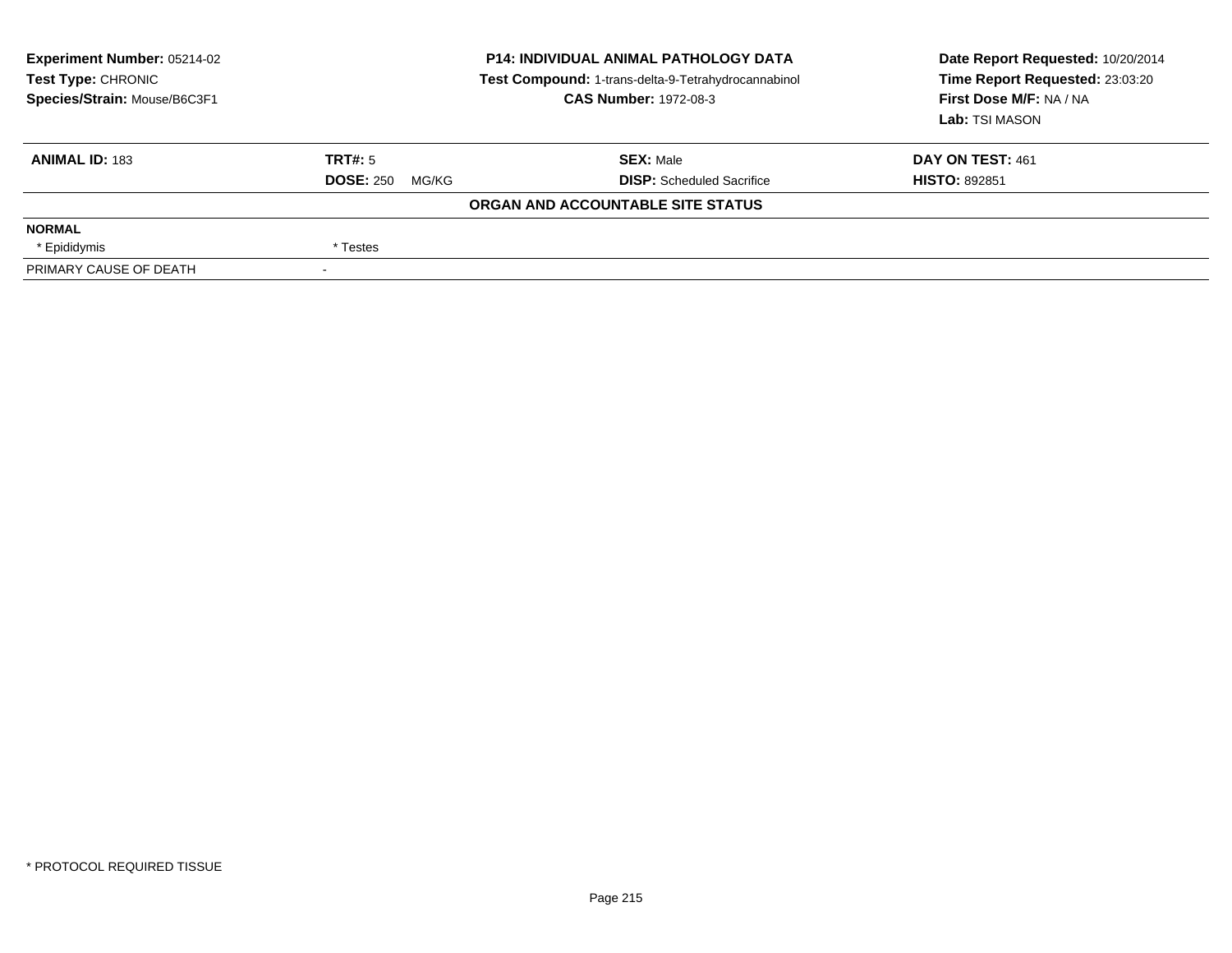**Experiment Number:** 05214-02**Test Type:** CHRONIC **Species/Strain:** Mouse/B6C3F1**P14: INDIVIDUAL ANIMAL PATHOLOGY DATA Test Compound:** 1-trans-delta-9-Tetrahydrocannabinol **CAS Number:** 1972-08-3**Date Report Requested:** 10/20/2014**Time Report Requested:** 23:03:20**First Dose M/F:** NA / NA**Lab:** TSI MASON**ANIMAL ID:** 184**TRT#:** 5 **SEX:** Male **DAY ON TEST:** 735 **DOSE:** 250 MG/KG **DISP:** Terminal Sacrifice **HISTO:** <sup>900184</sup> **ORGAN AND ACCOUNTABLE SITE STATUSNORMAL**\* Adrenal Medulla \* \* Annual Medulla \* Brain \* Bone \* \* Bone Marrow \* Bone Marrow \* \* Brain \* Brain \* Brain \* Brain \* Brain \* Brain \* Brain \* Brain \* Brain \* Brain \* Brain \* Brain \* Brain \* Brain \* Brain \* Brain \* Brain \* \* Heart \* Epididymis \* Esophagus \* Gallbladder \* Heart \* Intestine Large, Cecum \* Intestine Large, Colon \* Intestine Large, Rectum \* Intestine Small, Duodenum\* Intestine Small, Ileum \* https://www.fatherapolity.com/intervalue.org/web/2012 and the small, Jejunum \* Liver \* Liver \* Liver \* Lung \* Parathyroid Gland \* Mammary Gland \* \* Nose \* \* Nose \* \* Pancreas \* Pancreas \* \* Pancreas \* \* Pancreas \* \* Pancreas \* \* Parathyroid Gland \* Peripheral Nerve \* \* \* Prostate \* \* Pretuitary Gland \* \* \* \* \* \* \* Preputial Gland \* \* \* Prostate \* Prostate \* Salivary Glands \* Seminal Vesicle \* Skeletal Muscle \* Skin\* Trachea \* Spinal Cord \* Testes \* Stomach, Glandular \* Testes \* Testes \* Testes \* Testes \* Testes \* Testes \* \* Testes \* Testes \* \* Testes \* \* Testes \* \* Testes \* \* Testes \* \* Testes \* \* Testes \* \* Testes \* \* Testes \* \* Testes \* \* T \* Urinary Bladder**MISSING** \* Lymph Node, Mandibular**OBSERVATIONS** \* Adrenal Cortex Capsule Hyperplasia Minimal Hyperplasiaa **Minimal**  \* Islets, Pancreaticc and the contract of the contract of the contract of the contract of the contract of the contract of the contract of the contract of the contract of the contract of the contract of the contract of the contract of the cont a **Moderate**  \* Kidneyy with the control of the control of the control of the control of the control of the control of the control of the control of the control of the control of the control of the control of the control of the control of the c n Minimal Nephropathyy the contract of the Minimal Minimal Section 1996 and the contract of the Minimal Section 1997 and the contract of the contract of the contract of the contract of the contract of the contract of the contract of the contra \* Lymph Node, Mesenteric Lymphoma Malignant Mixed[ Lymphoma Malignant Mixed TGLS = 1-5.01 ] \* SpleenRed Pulp **Network Red Pulp 19 Templement Cell Proliferation** Minimal Minimal Lymphoma Malignant Mixed[ Lymphoma Malignant Mixed TGLS = 2-3.01+3.02 ] \* Stomach, Forestomachh anns an t-aiste anns an t-aiste anns an t-aiste anns an t-aiste anns an t-aiste anns an t-aiste anns an t-aiste an t-aiste anns an t-aiste an t-aiste anns an t-aiste anns an t-aiste anns an t-aiste anns an t-aiste anns a [ Hyperplasia TGLS = 3-6 ] \* Thymuss the contract of the contract of the contract of the contract of the contract of the contract of the contract of the contract of the contract of the contract of the contract of the contract of the contract of the contract \* Thyroid Gland Follicular Cel Hyperplasia Mild Toothh ann an t-Iomraid ann an t-Iomraid ann an t-Iomraid ann an t-Iomraid ann an t-Iomraid ann an t-Iomraid ann an<br>Iomraid an t-Iomraid ann an t-Iomraid ann an t-Iomraid ann an t-Iomraid ann an t-Iomraid ann an t-Iomraid ann PRIMARY CAUSE OF DEATH-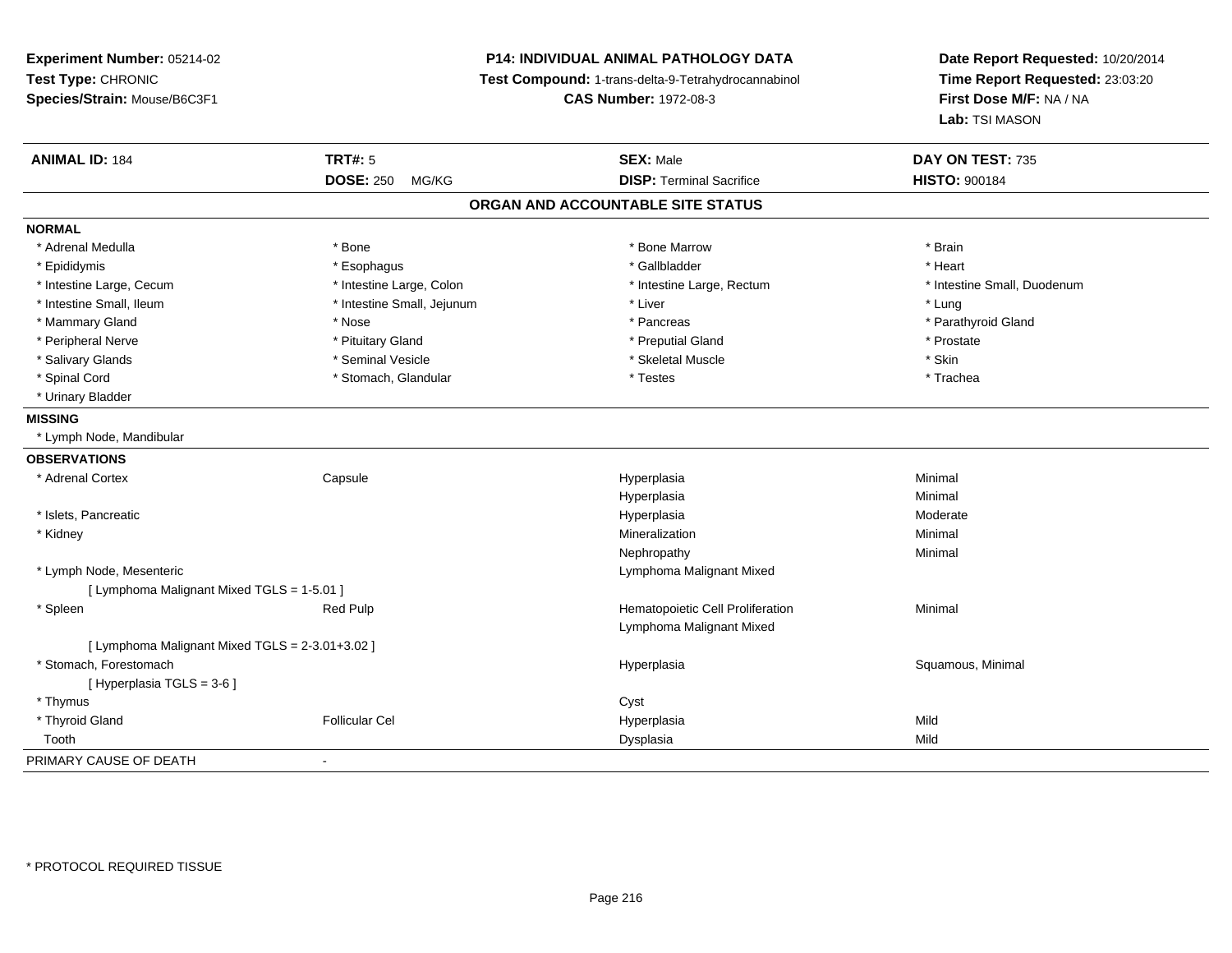**Experiment Number:** 05214-02**Test Type:** CHRONIC **Species/Strain:** Mouse/B6C3F1**P14: INDIVIDUAL ANIMAL PATHOLOGY DATA Test Compound:** 1-trans-delta-9-Tetrahydrocannabinol **CAS Number:** 1972-08-3**Date Report Requested:** 10/20/2014**Time Report Requested:** 23:03:20**First Dose M/F:** NA / NA**Lab:** TSI MASON**ANIMAL ID:** 185**TRT#:** 5 **SEX:** Male **DAY ON TEST:** 736 **DOSE:** 250 MG/KG**DISP:** Terminal Sacrifice **HISTO:** 900185 **ORGAN AND ACCOUNTABLE SITE STATUSNORMAL**\* Adrenal Medulla \* \* Annual Medulla \* Brain \* Bone \* \* Bone Marrow \* Bone Marrow \* \* Brain \* Brain \* Brain \* Brain \* Brain \* Brain \* Brain \* Brain \* Brain \* Brain \* Brain \* Brain \* Brain \* Brain \* Brain \* Brain \* Brain \* \* Heart \* Epididymis \* Esophagus \* Gallbladder \* Heart \* Intestine Large, Cecum \* Intestine Large, Colon \* Intestine Large, Rectum \* Intestine Small, Duodenum \* Intestine Small, Ileum \* Intestine Small, Jejunum \* Lung \* Lymph Node, Mandibular\* Lymph Node, Mesenteric \* \* Mammary Gland \* Mammary Gland \* Pancreas \* Pancreas \* \* Pancreas \* \* Parathyroid Gland \* Peripheral Nerve \* \* And the state \* Pituitary Gland \* Prosection \* Prostate \* Prostate \* Salivary Glands \* Salivary Glands \* Salivary Glands \* Salivary Glands \* Salivary Glands \* Salivary Glands \* Salivary Glands \* Sali \* Seminal Vesicle \* \* Spinal Cord \* Skeletal Muscle \* \* Skin \* \* Skin \* \* Spinal Vesicle \* Spinal Cord \* Spinal Cord \* Stomach, Glandular \* Testes \* Testes \* Trachea **MISSING** \* Thymus**OBSERVATIONS** \* Adrenal Cortex**Capsule**  Hyperplasia Minimal \* Islets, Pancreaticc and the control of the control of the control of the control of the control of the control of the control of the control of the control of the control of the control of the control of the control of the control of the co a **Minimal**  \* Kidneyy with the control of the control of the control of the control of the control of the control of the control of the control of the control of the control of the control of the control of the control of the control of the c n Minimal Nephropathyy the contract of the Minimal Minimal Section 1996 and the contract of the Minimal Section 1997 and the contract of the contract of the contract of the contract of the contract of the contract of the contract of the contra \* Liver Hepatocellular Adenoma[ Hepatocellular Adenoma TGLS = 1-2.01 ] \* Nosee the contraction of the contraction of the contraction of the contraction of the chronic, Minimal on the chronic, Minimal or  $\mathbb{R}^n$  \* Preputial Glandd and the control of the control of the control of the control of the control of the control of the control of the control of the control of the control of the control of the control of the control of the control of the co \* SpleenRed Pulp **Net all and Tematopoietic Cell Proliferation** Minimal Minimal<br>Hyperplasia Hyperplasia Communication Squamous, Mild \* Stomach, Forestomachh ann an t-ìre ann am San Amhaidh ann an t-ìre ann am Mhearpasia ann an San Aonaichte ann an Saluamous, Mild a  $[$  Hyperplasia TGLS = 2-6.01 ] \* Thyroid Gland Follicular Cel Hyperplasia Minimal Toothh anns an t-aisim anns an t-aisim an t-aisim anns an t-aisim an t-aisim anns an t-aisim an t-aisim an t-aisim a<br>Iomraidhean an t-aisim an t-aisim an t-aisim an t-aisim an t-aisim an t-aisim an t-aisim an t-aisim an t-aisim \* Urinary Bladder Infiltration Cellular Lymphocyte, Minimal [ Infiltration Cellular TGLS = 3-10 ]PRIMARY CAUSE OF DEATH-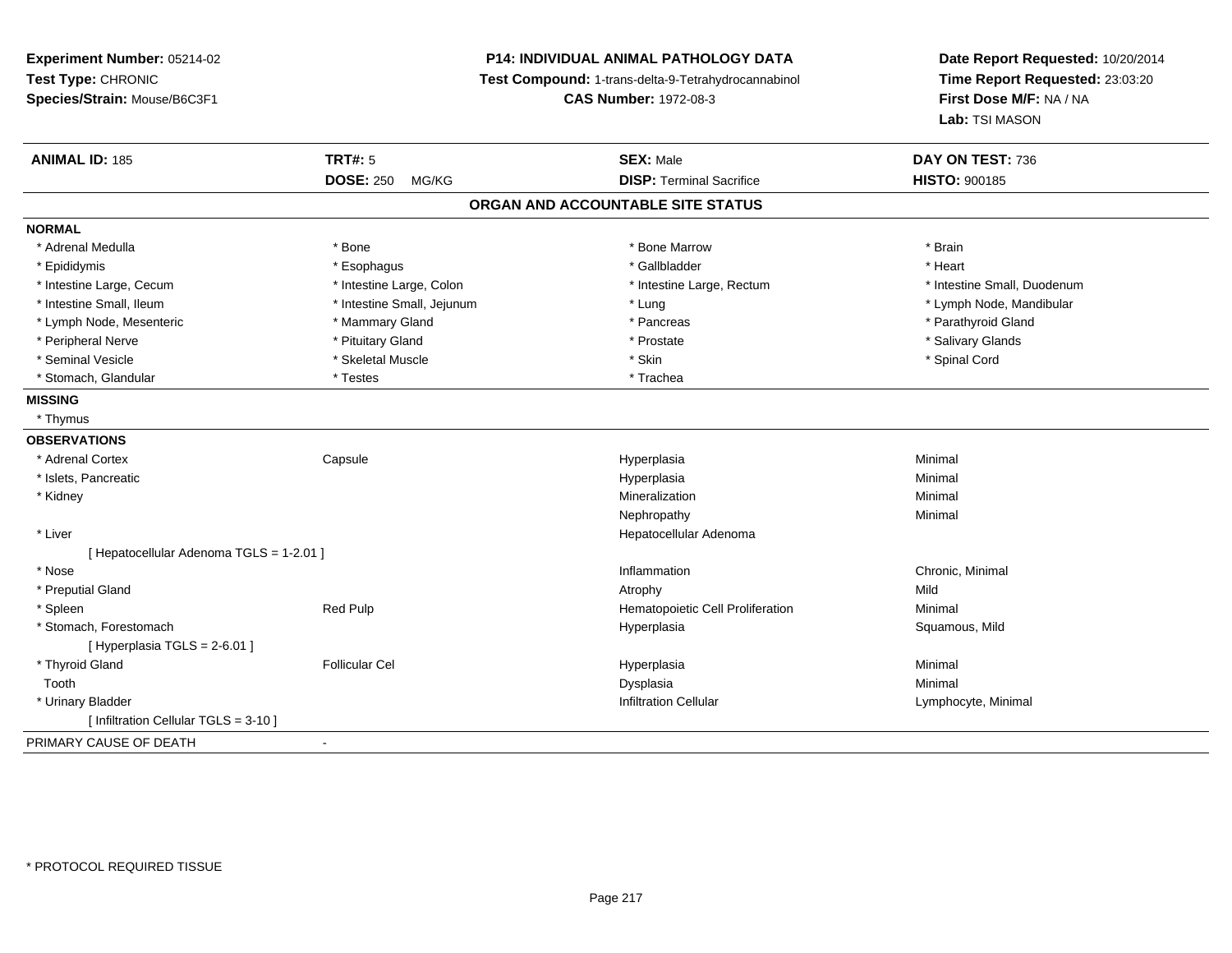# **P14: INDIVIDUAL ANIMAL PATHOLOGY DATA**

**Test Compound:** 1-trans-delta-9-Tetrahydrocannabinol

**CAS Number:** 1972-08-3

| <b>ANIMAL ID: 186</b>      | TRT#: 5                   | <b>SEX: Male</b>                  | DAY ON TEST: 734         |  |
|----------------------------|---------------------------|-----------------------------------|--------------------------|--|
|                            | <b>DOSE: 250</b><br>MG/KG | <b>DISP: Terminal Sacrifice</b>   | <b>HISTO: 900186</b>     |  |
|                            |                           | ORGAN AND ACCOUNTABLE SITE STATUS |                          |  |
| <b>NORMAL</b>              |                           |                                   |                          |  |
| * Adrenal Medulla          | * Bone                    | * Bone Marrow                     | * Epididymis             |  |
| * Esophagus                | * Gallbladder             | * Heart                           | * Intestine Large, Cecum |  |
| * Intestine Large, Colon   | * Intestine Large, Rectum | * Intestine Small, Duodenum       | * Intestine Small, Ileum |  |
| * Intestine Small, Jejunum | * Islets, Pancreatic      | * Liver                           | * Lung                   |  |
| * Lymph Node, Mandibular   | * Lymph Node, Mesenteric  | * Mammary Gland                   | * Nose                   |  |
| * Pancreas                 | * Parathyroid Gland       | * Peripheral Nerve                | * Pituitary Gland        |  |
| * Prostate                 | * Salivary Glands         | * Seminal Vesicle                 | * Skeletal Muscle        |  |
| * Skin                     | * Spinal Cord             | * Spleen                          | * Stomach, Forestomach   |  |
| * Stomach, Glandular       | * Testes                  | * Thymus                          | * Trachea                |  |
| * Urinary Bladder          |                           |                                   |                          |  |
| <b>OBSERVATIONS</b>        |                           |                                   |                          |  |
| * Adrenal Cortex           | Capsule                   | Hyperplasia                       | Minimal                  |  |
| * Brain                    |                           | Mineralization                    | Minimal                  |  |
| <b>Harderian Gland</b>     |                           | Adenoma                           |                          |  |
| [Adenoma TGLS = $1-15$ ]   |                           |                                   |                          |  |
| * Kidney                   |                           | Mineralization                    | Minimal                  |  |
|                            |                           | Nephropathy                       | Minimal                  |  |
| * Preputial Gland          |                           | Atrophy                           | Minimal                  |  |
|                            |                           | Inflammation                      | Chronic, Minimal         |  |
| * Thyroid Gland            | <b>Follicular Cel</b>     | Hyperplasia                       | Mild                     |  |
| Tooth                      |                           | Dysplasia                         | Moderate                 |  |
| PRIMARY CAUSE OF DEATH     |                           |                                   |                          |  |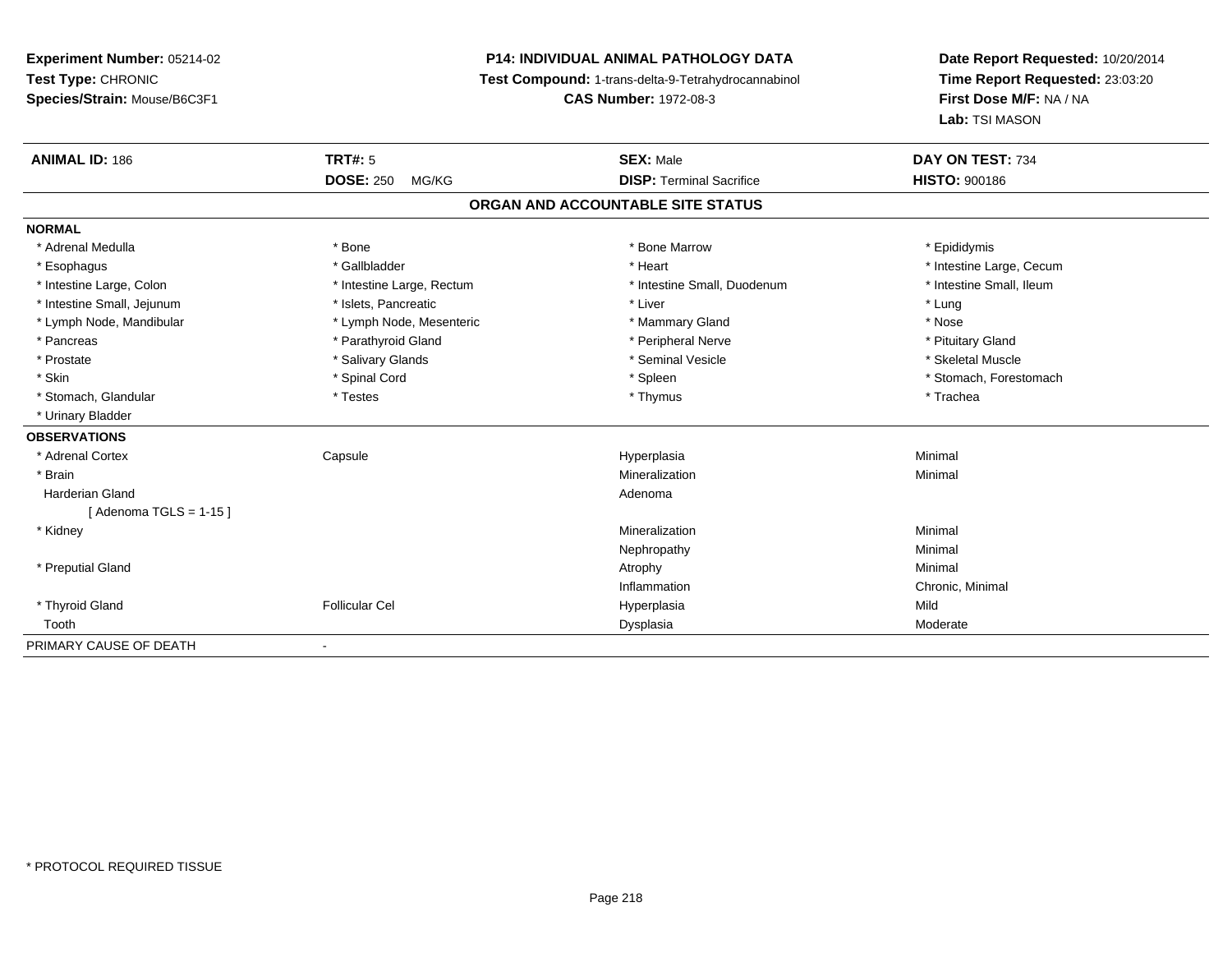**Experiment Number:** 05214-02**Test Type:** CHRONIC **Species/Strain:** Mouse/B6C3F1**P14: INDIVIDUAL ANIMAL PATHOLOGY DATA Test Compound:** 1-trans-delta-9-Tetrahydrocannabinol **CAS Number:** 1972-08-3**Date Report Requested:** 10/20/2014**Time Report Requested:** 23:03:20**First Dose M/F:** NA / NA**Lab:** TSI MASON**ANIMAL ID:** 187 **TRT#:** <sup>5</sup> **SEX:** Male **DAY ON TEST:** <sup>731</sup> **DOSE:** 250 MG/KG **DISP:** Terminal Sacrifice **HISTO:** <sup>900187</sup> **ORGAN AND ACCOUNTABLE SITE STATUSNORMAL**\* Adrenal Medulla \* \* Annual Medulla \* Brain \* Bone \* \* Bone Marrow \* Bone Marrow \* \* Brain \* Brain \* Brain \* Brain \* Brain \* Brain \* Brain \* Brain \* Brain \* Brain \* Brain \* Brain \* Brain \* Brain \* Brain \* Brain \* Brain \* \* Heart \* Epididymis \* Esophagus \* Gallbladder \* Heart\* Intestine Large, Cecum \* Intestine Large, Colon \* Intestine Large, Rectum \* Intestine Small, Duodenum \* Intestine Small, Ileum \* Intestine Small, Jejunum \* Islets, Pancreatic \* Liver\* Lung \* Lymph Node, Mandibular \* Mannipular \* Lymph Node, Mesenteric \* Mammary Gland \* Pancreas \* The prostate \* Peripheral Nerve \* The \* Postate \* Pituitary Gland \* Prostate \* Prostate \* Prostate \* Salivary Glands \* Seminal Vesicle \* Skeletal Muscle \* Skin\* Stomach, Glandular \* Spinal Cord **\* Stomach, Forestomach \* Spinal Cord \*** Stomach, Forestomach \* Stomach, Forestomach \* Testes \* Thymus \* Trachea \* Urinary Bladder **MISSING** \* Parathyroid Gland**OBSERVATIONS** \* Adrenal Cortex Capsule Hyperplasia Minimal \* Kidneyy with the control of the control of the control of the control of the control of the control of the control of the control of the control of the control of the control of the control of the control of the control of the c n Minimal Nephropathyy the contract of the Minimal Minimal Section 1996 and the contract of the Minimal Section 1997 and the contract of the contract of the contract of the contract of the contract of the contract of the contract of the contra \* Nosee the contraction of the contraction of the contraction of the contraction of the chronic, Minimal on the chronic, Minimal or  $\mathbb{R}^n$  \* Preputial Glandd
stated
online and the control of the control of the control of the control of the control of the control of the control of the control of the control of the control of the control of the control of the control of the con [ Inflammation TGLS = 1-10 ] \* Thyroid Gland Follicular Cel Hyperplasia Mild Toothh ann an t-aisim a bha ann an t-aisim a bha ann an t-aisim a bha ann an t-aisim a bha ann an t-aisim a bha ann an t-aisim a bha ann an t-aisim a bha ann an t-aisim a bha ann an t-aisim a bha ann an t-aisim a bha ann an t-a PRIMARY CAUSE OF DEATH-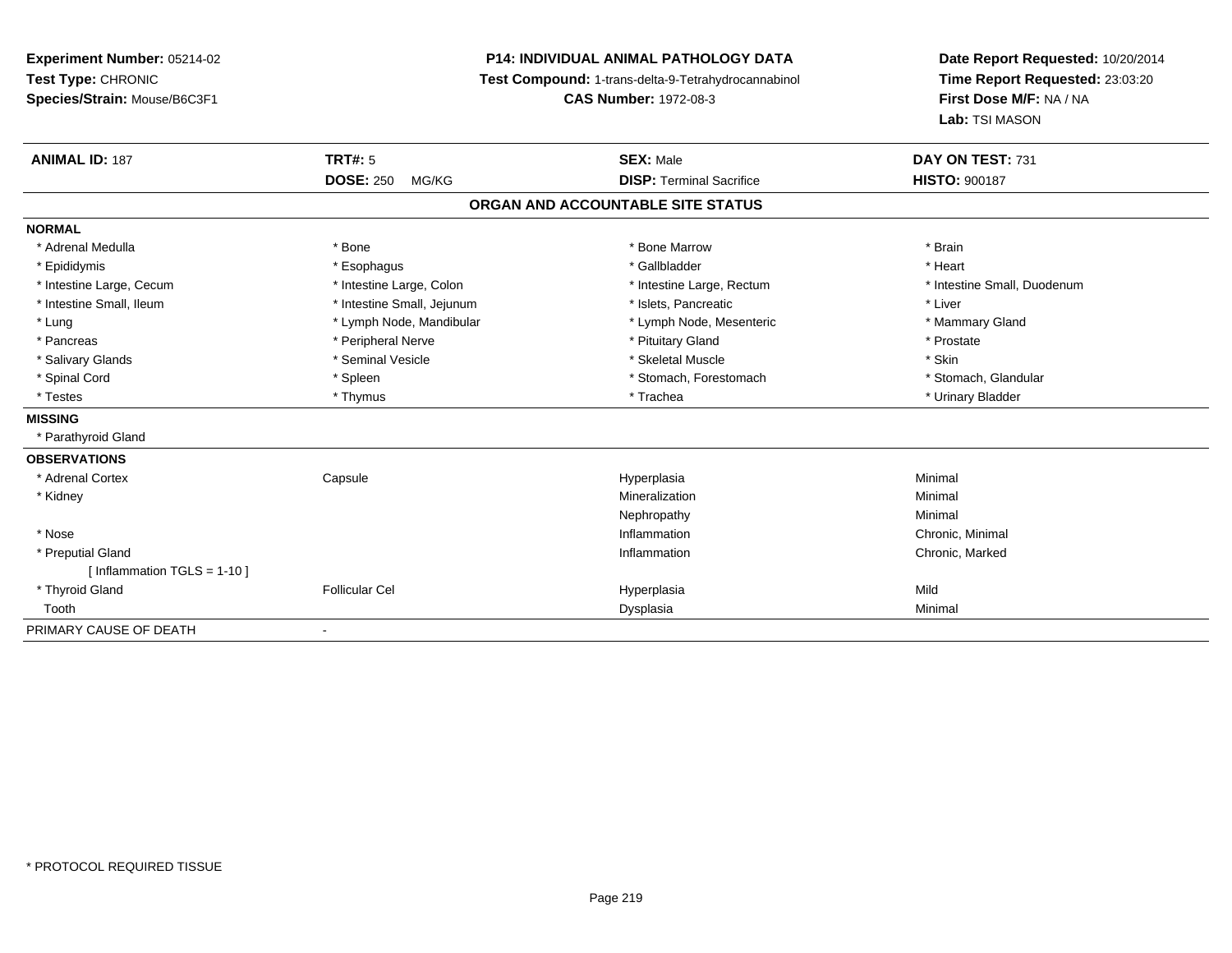# **P14: INDIVIDUAL ANIMAL PATHOLOGY DATA**

**Test Compound:** 1-trans-delta-9-Tetrahydrocannabinol

**CAS Number:** 1972-08-3

| <b>ANIMAL ID: 188</b>      | <b>TRT#: 5</b>            | <b>SEX: Male</b>                  | DAY ON TEST: 730         |
|----------------------------|---------------------------|-----------------------------------|--------------------------|
|                            | <b>DOSE: 250</b><br>MG/KG | <b>DISP: Terminal Sacrifice</b>   | <b>HISTO: 900188</b>     |
|                            |                           | ORGAN AND ACCOUNTABLE SITE STATUS |                          |
| <b>NORMAL</b>              |                           |                                   |                          |
| * Adrenal Medulla          | * Bone                    | * Bone Marrow                     | * Epididymis             |
| * Esophagus                | * Gallbladder             | * Heart                           | * Intestine Large, Cecum |
| * Intestine Large, Colon   | * Intestine Large, Rectum | * Intestine Small, Duodenum       | * Intestine Small, Ileum |
| * Intestine Small, Jejunum | * Islets, Pancreatic      | * Liver                           | * Lung                   |
| * Lymph Node, Mandibular   | * Lymph Node, Mesenteric  | * Mammary Gland                   | * Nose                   |
| * Pancreas                 | * Parathyroid Gland       | * Peripheral Nerve                | * Pituitary Gland        |
| * Prostate                 | * Salivary Glands         | * Seminal Vesicle                 | * Skeletal Muscle        |
| * Skin                     | * Spinal Cord             | * Spleen                          | * Stomach, Glandular     |
| * Testes                   | * Thymus                  | * Trachea                         | * Urinary Bladder        |
| <b>OBSERVATIONS</b>        |                           |                                   |                          |
| * Adrenal Cortex           | Capsule                   | Hyperplasia                       | Minimal                  |
|                            |                           | Hypertrophy                       | Mild                     |
| * Brain                    |                           | Mineralization                    | Minimal                  |
| * Kidney                   |                           | Cyst                              |                          |
|                            |                           | Mineralization                    | Minimal                  |
|                            |                           | Nephropathy                       | Minimal                  |
| * Preputial Gland          |                           | Inflammation                      | Chronic, Minimal         |
| * Stomach, Forestomach     |                           | Hyperplasia                       | Squamous, Minimal        |
| * Thyroid Gland            | <b>Follicular Cel</b>     | Hyperplasia                       | Mild                     |
| PRIMARY CAUSE OF DEATH     |                           |                                   |                          |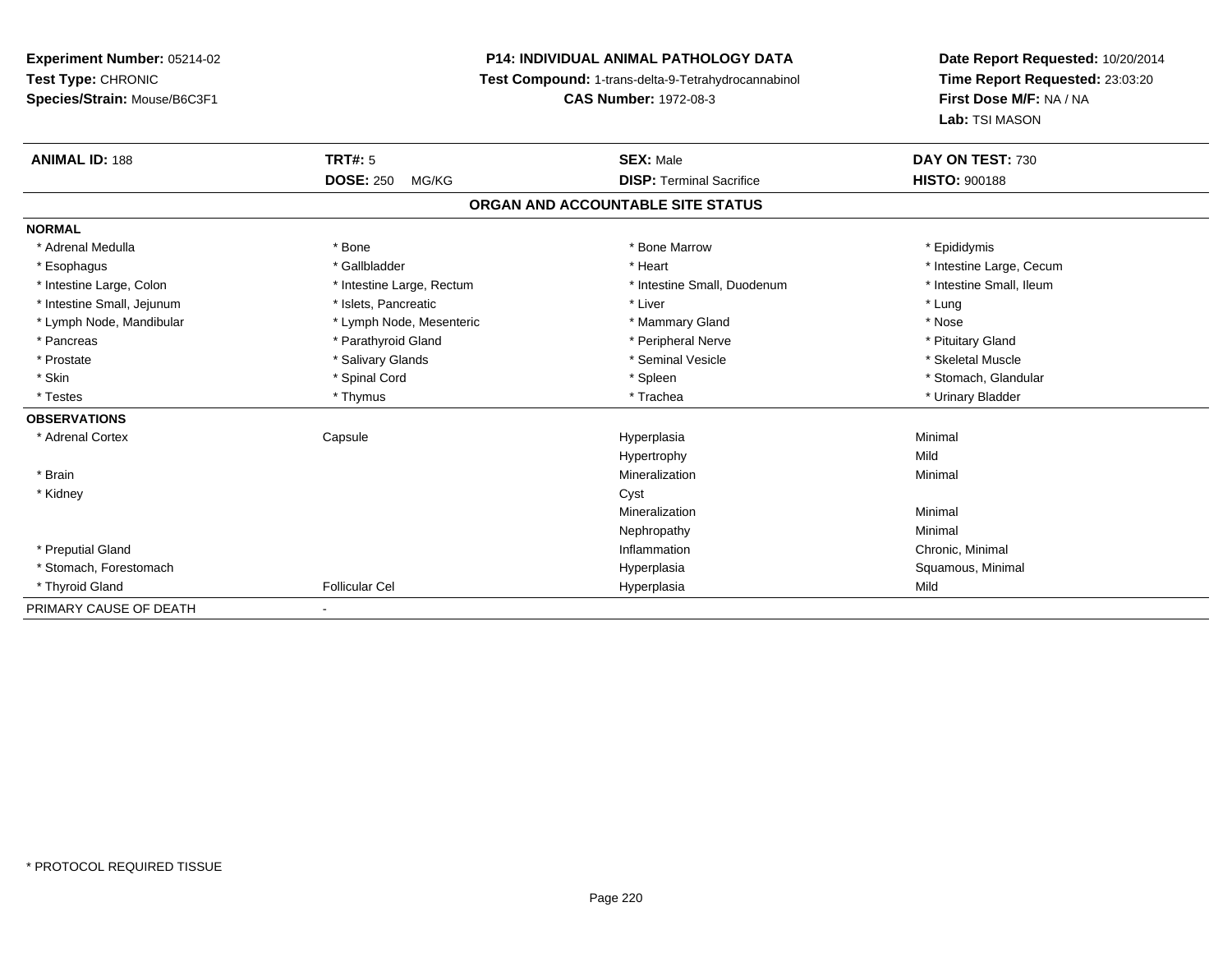| <b>Experiment Number: 05214-02</b><br>Test Type: CHRONIC<br>Species/Strain: Mouse/B6C3F1 | <b>P14: INDIVIDUAL ANIMAL PATHOLOGY DATA</b><br>Test Compound: 1-trans-delta-9-Tetrahydrocannabinol<br><b>CAS Number: 1972-08-3</b> |                                   | Date Report Requested: 10/20/2014<br>Time Report Requested: 23:03:20<br>First Dose M/F: NA / NA<br>Lab: TSI MASON |  |
|------------------------------------------------------------------------------------------|-------------------------------------------------------------------------------------------------------------------------------------|-----------------------------------|-------------------------------------------------------------------------------------------------------------------|--|
| <b>ANIMAL ID: 189</b>                                                                    | TRT#: 5                                                                                                                             | <b>SEX: Male</b>                  | DAY ON TEST: 461                                                                                                  |  |
|                                                                                          | <b>DOSE: 250</b><br>MG/KG                                                                                                           | <b>DISP:</b> Scheduled Sacrifice  | <b>HISTO: 892852</b>                                                                                              |  |
|                                                                                          |                                                                                                                                     | ORGAN AND ACCOUNTABLE SITE STATUS |                                                                                                                   |  |
| <b>NORMAL</b>                                                                            |                                                                                                                                     |                                   |                                                                                                                   |  |
| * Epididymis                                                                             | * Testes                                                                                                                            |                                   |                                                                                                                   |  |
| PRIMARY CAUSE OF DEATH                                                                   |                                                                                                                                     |                                   |                                                                                                                   |  |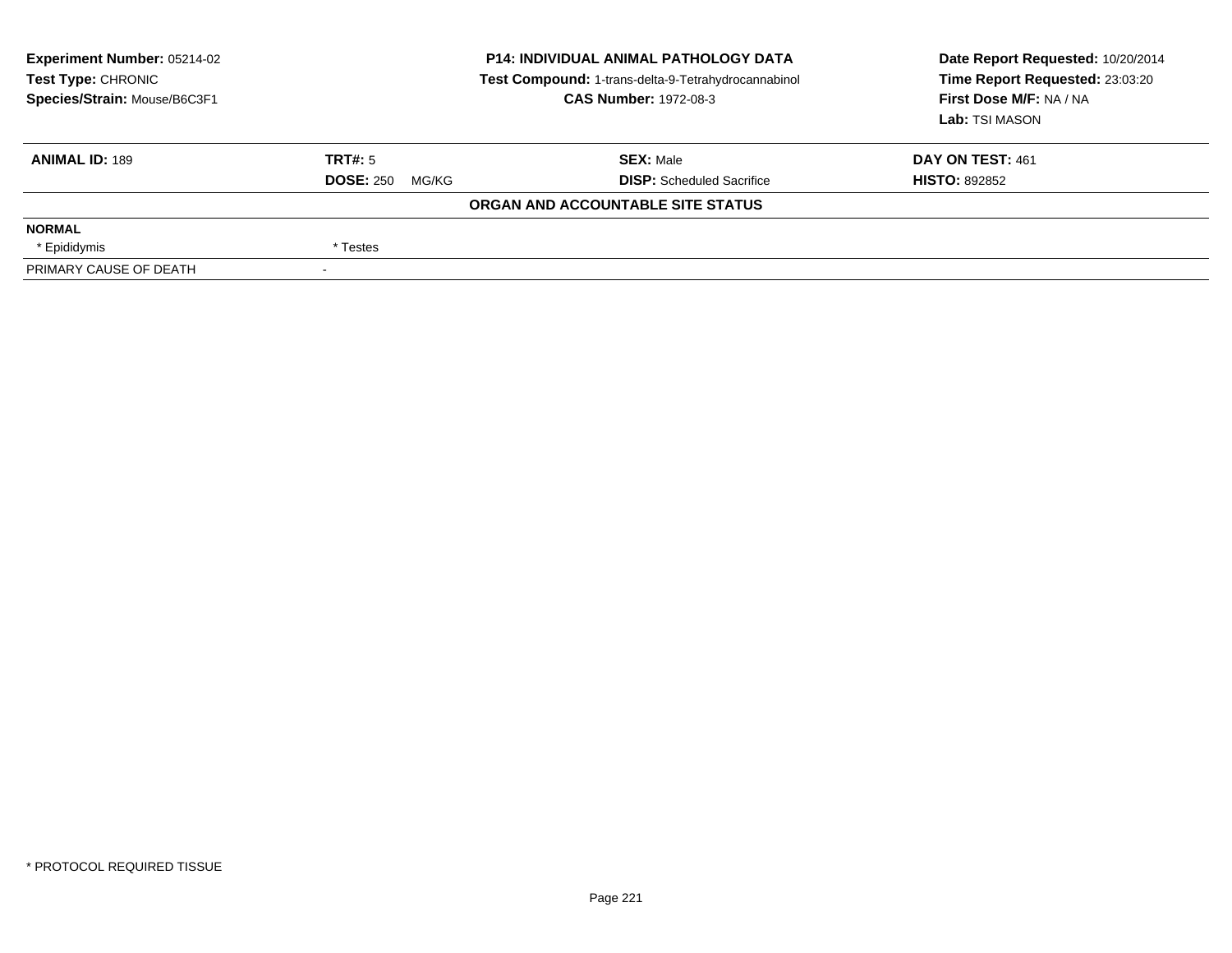# **P14: INDIVIDUAL ANIMAL PATHOLOGY DATA**

**Test Compound:** 1-trans-delta-9-Tetrahydrocannabinol

**CAS Number:** 1972-08-3

| <b>ANIMAL ID: 190</b>             | <b>TRT#: 5</b>             | <b>SEX: Male</b>                | DAY ON TEST: 736            |  |  |  |
|-----------------------------------|----------------------------|---------------------------------|-----------------------------|--|--|--|
|                                   | <b>DOSE: 250</b><br>MG/KG  | <b>DISP: Terminal Sacrifice</b> | <b>HISTO: 900190</b>        |  |  |  |
| ORGAN AND ACCOUNTABLE SITE STATUS |                            |                                 |                             |  |  |  |
| <b>NORMAL</b>                     |                            |                                 |                             |  |  |  |
| * Adrenal Medulla                 | * Bone                     | * Bone Marrow                   | * Brain                     |  |  |  |
| * Epididymis                      | * Esophagus                | * Gallbladder                   | * Heart                     |  |  |  |
| * Intestine Large, Cecum          | * Intestine Large, Colon   | * Intestine Large, Rectum       | * Intestine Small, Duodenum |  |  |  |
| * Intestine Small, Ileum          | * Intestine Small, Jejunum | * Lung                          | * Lymph Node, Mesenteric    |  |  |  |
| * Nose                            | * Pancreas                 | * Parathyroid Gland             | * Peripheral Nerve          |  |  |  |
| * Pituitary Gland                 | * Prostate                 | * Salivary Glands               | * Seminal Vesicle           |  |  |  |
| * Skeletal Muscle                 | * Skin                     | * Spinal Cord                   | * Spleen                    |  |  |  |
| * Stomach, Glandular              | * Thymus                   | * Trachea                       | * Urinary Bladder           |  |  |  |
| <b>MISSING</b>                    |                            |                                 |                             |  |  |  |
| * Lymph Node, Mandibular          | * Mammary Gland            |                                 |                             |  |  |  |
| <b>OBSERVATIONS</b>               |                            |                                 |                             |  |  |  |
| * Adrenal Cortex                  | Capsule                    | Hyperplasia                     | Minimal                     |  |  |  |
|                                   |                            | Hypertrophy                     | Mild                        |  |  |  |
| * Islets, Pancreatic              |                            | Hyperplasia                     | Mild                        |  |  |  |
| * Kidney                          |                            | Mineralization                  | Minimal                     |  |  |  |
|                                   |                            | Nephropathy                     | Minimal                     |  |  |  |
| * Liver                           |                            | <b>Mixed Cell Focus</b>         |                             |  |  |  |
| [Mixed Cell Focus TGLS = 2-2.01]  |                            |                                 |                             |  |  |  |
| * Preputial Gland                 |                            | Atrophy                         | Moderate                    |  |  |  |
|                                   |                            | Inflammation                    | Chronic, Moderate           |  |  |  |
| * Stomach, Forestomach            |                            | Hyperplasia                     | Squamous, Moderate          |  |  |  |
|                                   |                            | Ulcer                           | Mild                        |  |  |  |
| [ Hyperplasia TGLS = 3-6+6.01 ]   |                            |                                 |                             |  |  |  |
| * Testes                          | <b>Interstit Cell</b>      | Adenoma                         |                             |  |  |  |
| [Adenoma TGLS = $1-11$ ]          |                            |                                 |                             |  |  |  |
| * Thyroid Gland                   | <b>Follicular Cel</b>      | Hyperplasia                     | Minimal                     |  |  |  |
| Tooth                             |                            | Dysplasia                       | Minimal                     |  |  |  |
| PRIMARY CAUSE OF DEATH            | $\overline{\phantom{a}}$   |                                 |                             |  |  |  |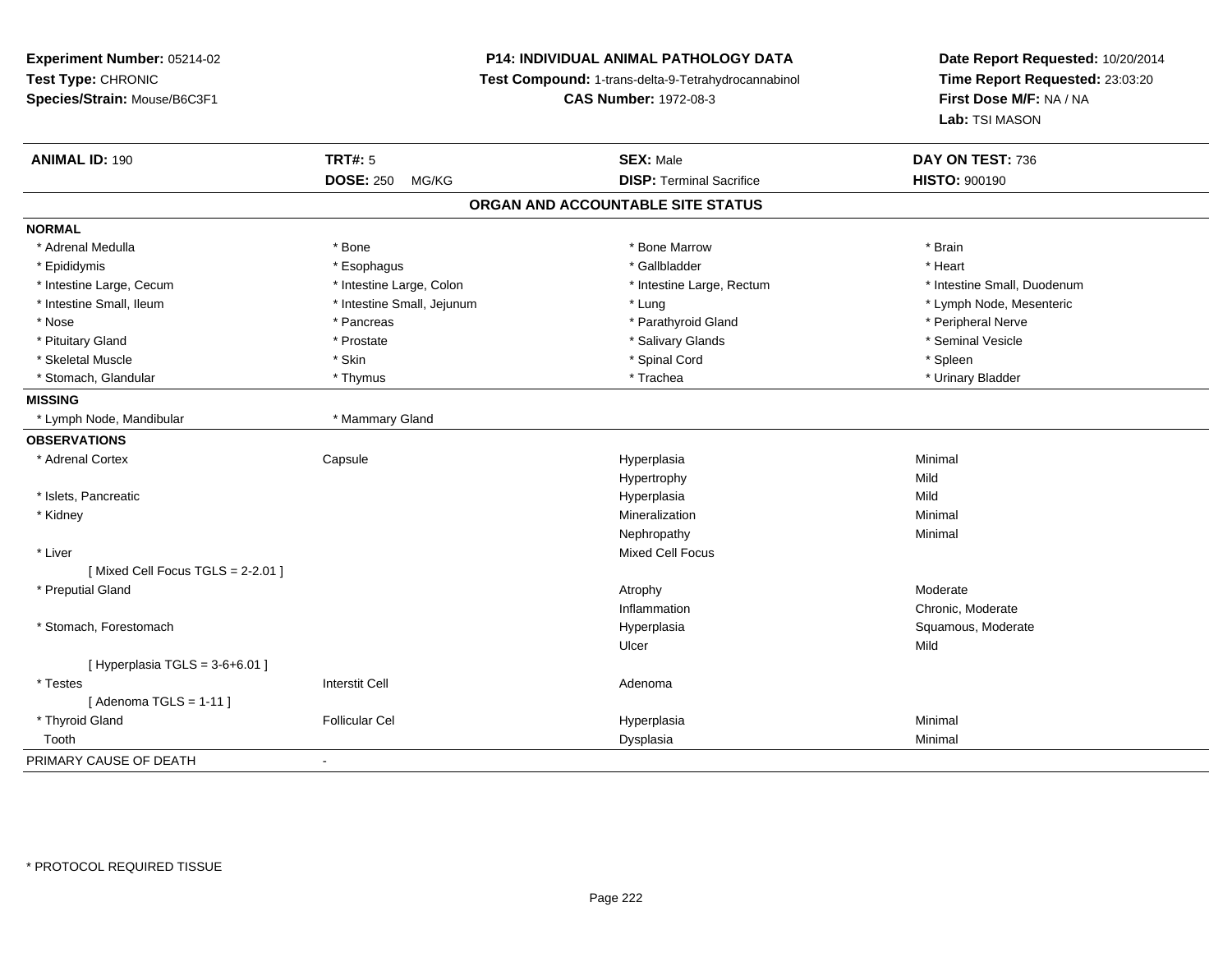| <b>Experiment Number: 05214-02</b><br>Test Type: CHRONIC |                           | <b>P14: INDIVIDUAL ANIMAL PATHOLOGY DATA</b>        | Date Report Requested: 10/20/2014<br>Time Report Requested: 23:03:20 |
|----------------------------------------------------------|---------------------------|-----------------------------------------------------|----------------------------------------------------------------------|
|                                                          |                           | Test Compound: 1-trans-delta-9-Tetrahydrocannabinol |                                                                      |
| Species/Strain: Mouse/B6C3F1                             |                           | <b>CAS Number: 1972-08-3</b>                        | First Dose M/F: NA / NA                                              |
|                                                          |                           |                                                     | Lab: TSI MASON                                                       |
| <b>ANIMAL ID: 191</b>                                    | <b>TRT#: 5</b>            | <b>SEX: Male</b>                                    | DAY ON TEST: 28                                                      |
|                                                          | <b>DOSE: 250</b><br>MG/KG | <b>DISP:</b> Moribund Sacrifice                     | <b>HISTO: 900191</b>                                                 |
|                                                          |                           | ORGAN AND ACCOUNTABLE SITE STATUS                   |                                                                      |
| <b>NORMAL</b>                                            |                           |                                                     |                                                                      |
| * Adrenal Cortex                                         | * Adrenal Medulla         | * Bone                                              | * Bone Marrow                                                        |
| * Brain                                                  | * Epididymis              | * Esophagus                                         | * Gallbladder                                                        |
| * Heart                                                  | * Intestine Large, Cecum  | * Intestine Large, Colon                            | * Intestine Large, Rectum                                            |
| * Intestine Small, Duodenum                              | * Intestine Small, Ileum  | * Intestine Small, Jejunum                          | * Islets, Pancreatic                                                 |
| * Kidney                                                 | * Liver                   | * Lung                                              | * Lymph Node, Mandibular                                             |
| * Lymph Node, Mesenteric                                 | * Mammary Gland           | * Nose                                              | * Pancreas                                                           |
| * Peripheral Nerve                                       | * Pituitary Gland         | * Preputial Gland                                   | * Prostate                                                           |
| * Salivary Glands                                        | * Seminal Vesicle         | * Skeletal Muscle                                   | * Skin                                                               |
| * Spinal Cord                                            | * Stomach, Forestomach    | * Stomach, Glandular                                | * Testes                                                             |
| * Thymus                                                 | * Thyroid Gland           | * Trachea                                           | * Urinary Bladder                                                    |
| <b>MISSING</b>                                           |                           |                                                     |                                                                      |
| * Parathyroid Gland                                      |                           |                                                     |                                                                      |
| <b>OBSERVATIONS</b>                                      |                           |                                                     |                                                                      |
| * Spleen                                                 | Red Pulp                  | Hematopoietic Cell Proliferation                    | Minimal                                                              |
| PRIMARY CAUSE OF DEATH                                   |                           |                                                     |                                                                      |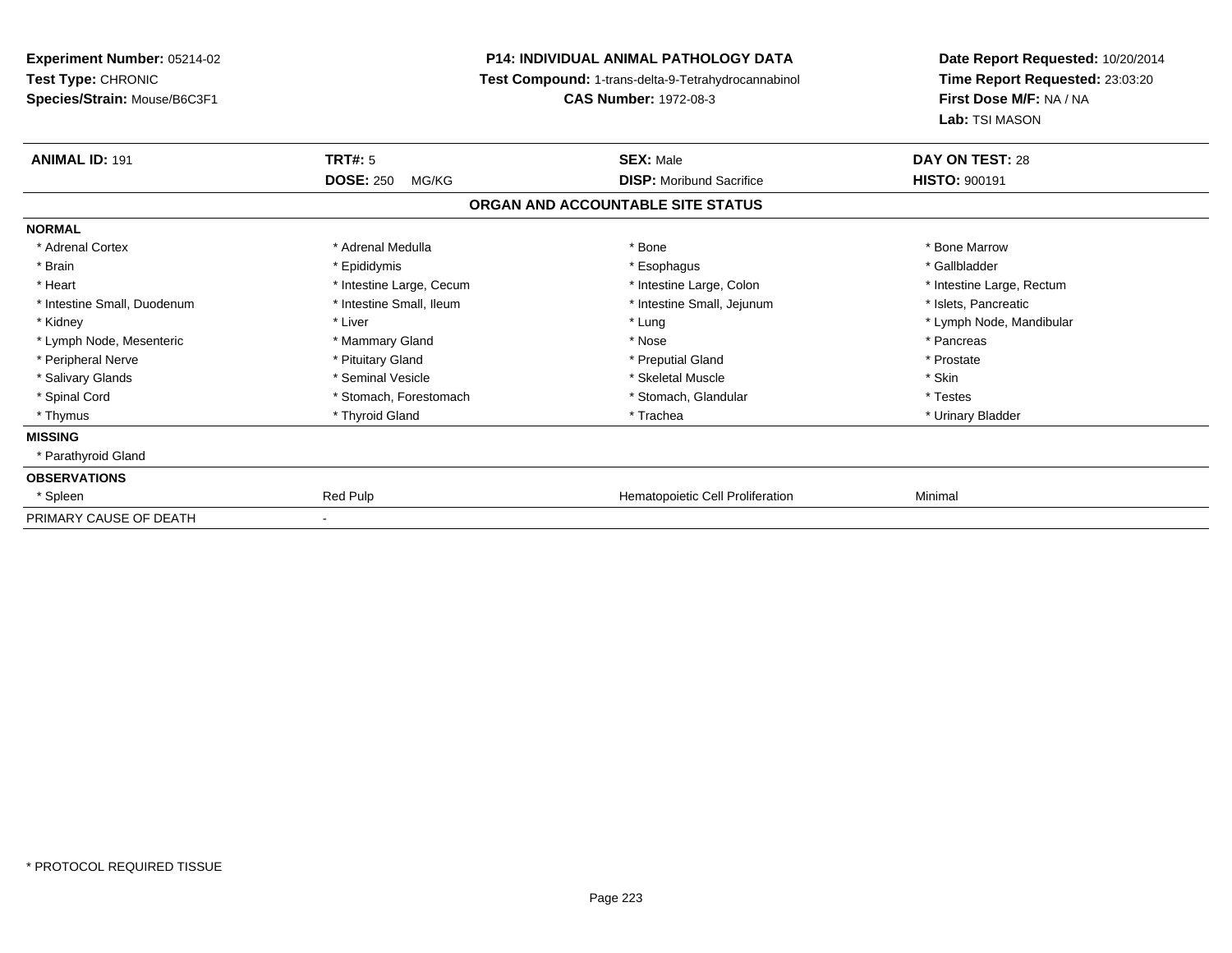# **P14: INDIVIDUAL ANIMAL PATHOLOGY DATA**

**Test Compound:** 1-trans-delta-9-Tetrahydrocannabinol

**CAS Number:** 1972-08-3

| <b>ANIMAL ID: 192</b>                      | TRT#: 5                   | <b>SEX: Male</b>                  | DAY ON TEST: 736         |  |
|--------------------------------------------|---------------------------|-----------------------------------|--------------------------|--|
|                                            | <b>DOSE: 250</b><br>MG/KG | <b>DISP: Terminal Sacrifice</b>   | <b>HISTO: 900192</b>     |  |
|                                            |                           | ORGAN AND ACCOUNTABLE SITE STATUS |                          |  |
| <b>NORMAL</b>                              |                           |                                   |                          |  |
| * Adrenal Medulla                          | * Bone                    | * Bone Marrow                     | * Epididymis             |  |
| * Esophagus                                | * Gallbladder             | * Heart                           | * Intestine Large, Cecum |  |
| * Intestine Large, Colon                   | * Intestine Large, Rectum | * Intestine Small, Duodenum       | * Intestine Small, Ileum |  |
| * Intestine Small, Jejunum                 | * Liver                   | * Lung                            | * Lymph Node, Mandibular |  |
| * Lymph Node, Mesenteric                   | * Mammary Gland           | * Nose                            | * Parathyroid Gland      |  |
| * Peripheral Nerve                         | * Pituitary Gland         | * Prostate                        | * Salivary Glands        |  |
| * Seminal Vesicle                          | * Skeletal Muscle         | * Skin                            | * Spinal Cord            |  |
| * Spleen                                   | * Stomach, Forestomach    | * Stomach, Glandular              | * Testes                 |  |
| * Thymus                                   | * Trachea                 | * Urinary Bladder                 |                          |  |
| <b>OBSERVATIONS</b>                        |                           |                                   |                          |  |
| * Adrenal Cortex                           | Capsule                   | Hyperplasia                       | Mild                     |  |
| * Brain                                    |                           | Mineralization                    | Minimal                  |  |
| * Islets, Pancreatic                       |                           | Hyperplasia                       | Minimal                  |  |
| * Kidney                                   |                           | Mineralization                    | Minimal                  |  |
|                                            |                           | Nephropathy                       | Minimal                  |  |
| * Pancreas                                 | Arteriole                 | Mineralization                    | Minimal                  |  |
| * Preputial Gland                          |                           | Inflammation                      | Chronic, Mild            |  |
| * Thyroid Gland                            | <b>Follicular Cel</b>     | Hyperplasia                       | Mild                     |  |
| Tooth                                      |                           | Dysplasia                         | Mild                     |  |
| PRIMARY CAUSE OF DEATH                     |                           |                                   |                          |  |
| Animal Note: TGL 1 NOT SEEN AT MICRO EXAM. |                           |                                   |                          |  |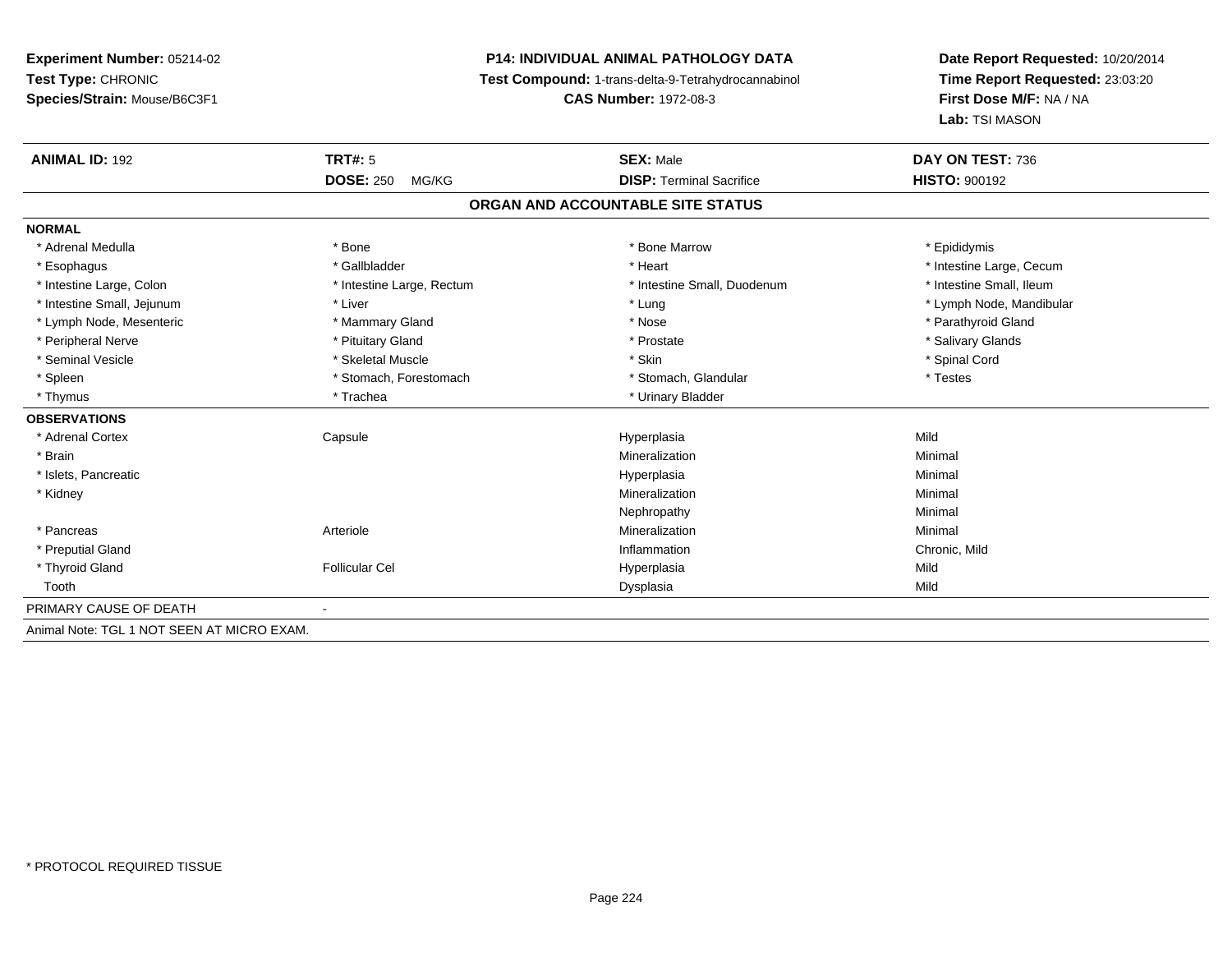## **P14: INDIVIDUAL ANIMAL PATHOLOGY DATA**

**Test Compound:** 1-trans-delta-9-Tetrahydrocannabinol

**CAS Number:** 1972-08-3

| <b>ANIMAL ID: 193</b>                              | <b>TRT#: 5</b>             | <b>SEX: Male</b>                  | DAY ON TEST: 734            |  |
|----------------------------------------------------|----------------------------|-----------------------------------|-----------------------------|--|
|                                                    | <b>DOSE: 250</b><br>MG/KG  | <b>DISP: Terminal Sacrifice</b>   | <b>HISTO: 900193</b>        |  |
|                                                    |                            | ORGAN AND ACCOUNTABLE SITE STATUS |                             |  |
| <b>NORMAL</b>                                      |                            |                                   |                             |  |
| * Adrenal Cortex                                   | * Adrenal Medulla          | * Bone                            | * Bone Marrow               |  |
| * Epididymis                                       | * Esophagus                | * Gallbladder                     | * Heart                     |  |
| * Intestine Large, Cecum                           | * Intestine Large, Colon   | * Intestine Large, Rectum         | * Intestine Small, Duodenum |  |
| * Intestine Small. Ileum                           | * Intestine Small, Jejunum | * Liver                           | * Lung                      |  |
| * Lymph Node, Mandibular                           | * Lymph Node, Mesenteric   | * Mammary Gland                   | * Nose                      |  |
| * Pancreas                                         | * Peripheral Nerve         | * Prostate                        | * Salivary Glands           |  |
| * Seminal Vesicle                                  | * Skeletal Muscle          | * Skin                            | * Spinal Cord               |  |
| * Stomach, Glandular                               | * Testes                   | * Thymus                          | * Trachea                   |  |
| * Urinary Bladder                                  |                            |                                   |                             |  |
| <b>MISSING</b>                                     |                            |                                   |                             |  |
| * Parathyroid Gland                                |                            |                                   |                             |  |
| <b>OBSERVATIONS</b>                                |                            |                                   |                             |  |
| * Brain                                            |                            | Mineralization                    | Minimal                     |  |
| * Islets, Pancreatic                               |                            | Hyperplasia                       | Minimal                     |  |
| * Kidney                                           |                            | Mineralization                    | Minimal                     |  |
|                                                    |                            | Nephropathy                       | Minimal                     |  |
| * Pituitary Gland                                  | <b>Pars Distalis</b>       | Cyst                              |                             |  |
| * Preputial Gland                                  |                            | Atrophy                           | Mild                        |  |
|                                                    |                            | Inflammation                      | Chronic, Mild               |  |
| * Spleen                                           | Red Pulp                   | Hematopoietic Cell Proliferation  | Mild                        |  |
|                                                    | Lymph Follic               | Hyperplasia                       | Lymphoid, Minimal           |  |
| [ Hematopoietic Cell Proliferation TGLS = 1-3.01 ] |                            |                                   |                             |  |
| [ Hyperplasia TGLS = 1-3.01 ]                      |                            |                                   |                             |  |
| * Stomach, Forestomach                             |                            | Hyperplasia                       | Squamous, Moderate          |  |
|                                                    |                            | Ulcer                             | Mild                        |  |
| [ Hyperplasia TGLS = $2-6+6.01$ ]                  |                            |                                   |                             |  |
| * Thyroid Gland                                    | <b>Follicular Cel</b>      | Hyperplasia                       | Minimal                     |  |
| Tooth                                              |                            | Dysplasia                         | Mild                        |  |
| PRIMARY CAUSE OF DEATH                             | $\blacksquare$             |                                   |                             |  |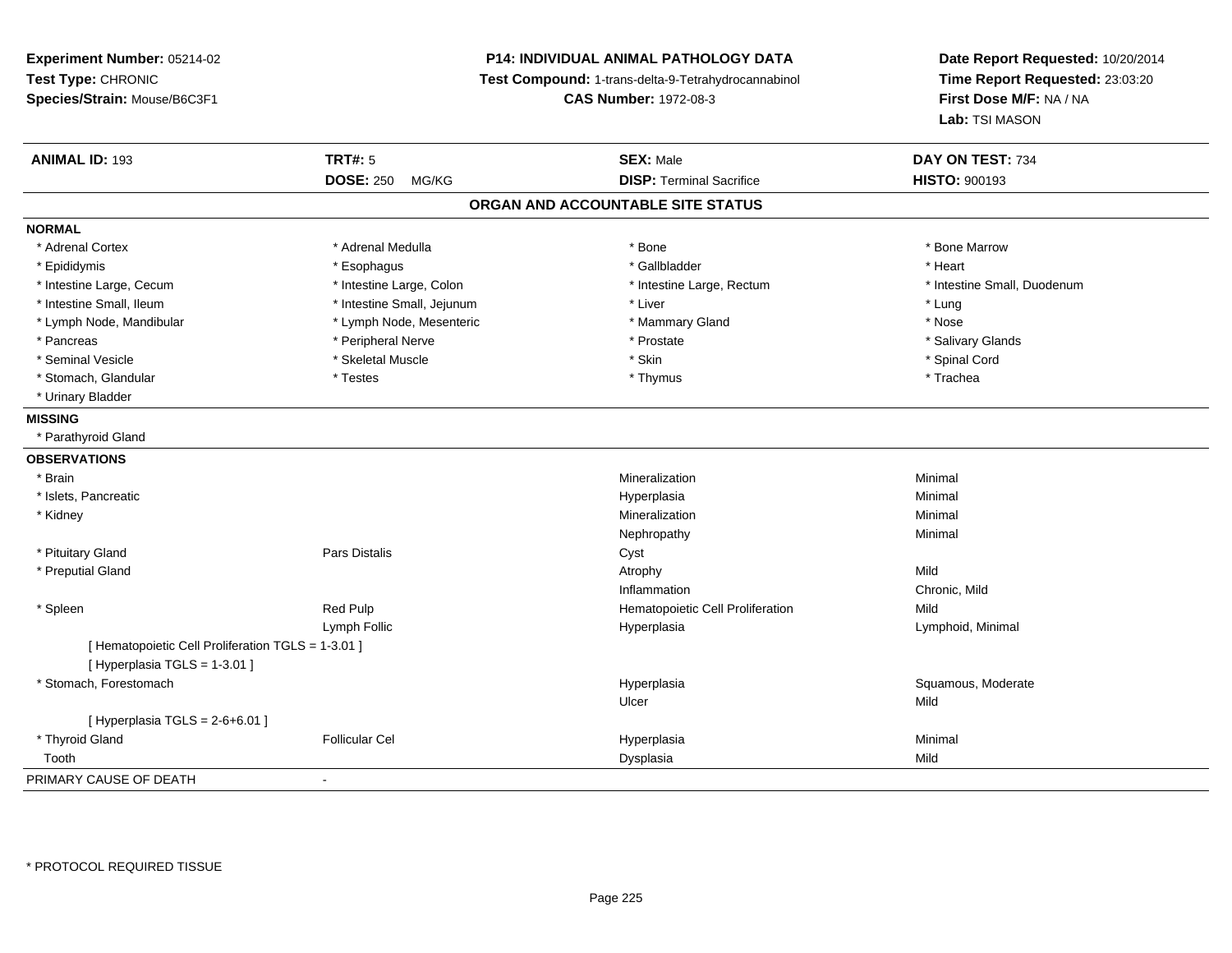## **P14: INDIVIDUAL ANIMAL PATHOLOGY DATA**

**Test Compound:** 1-trans-delta-9-Tetrahydrocannabinol

**CAS Number:** 1972-08-3

| <b>ANIMAL ID: 194</b>                          | <b>TRT#: 5</b>            | <b>SEX: Male</b>                  | DAY ON TEST: 450         |
|------------------------------------------------|---------------------------|-----------------------------------|--------------------------|
|                                                | <b>DOSE: 250</b><br>MG/KG | <b>DISP:</b> Accidentally Killed  | <b>HISTO: 900194</b>     |
|                                                |                           | ORGAN AND ACCOUNTABLE SITE STATUS |                          |
| <b>NORMAL</b>                                  |                           |                                   |                          |
| * Adrenal Medulla                              | * Bone                    | * Bone Marrow                     | * Epididymis             |
| * Esophagus                                    | * Gallbladder             | * Heart                           | * Intestine Large, Cecum |
| * Intestine Large, Colon                       | * Intestine Large, Rectum | * Intestine Small, Duodenum       | * Intestine Small, Ileum |
| * Intestine Small, Jejunum                     | * Islets, Pancreatic      | * Lymph Node, Mandibular          | * Lymph Node, Mesenteric |
| * Mammary Gland                                | * Nose                    | * Pancreas                        | * Parathyroid Gland      |
| * Peripheral Nerve                             | * Pituitary Gland         | * Preputial Gland                 | * Prostate               |
| * Salivary Glands                              | * Seminal Vesicle         | * Skeletal Muscle                 | * Skin                   |
| * Spinal Cord                                  | * Stomach, Forestomach    | * Stomach, Glandular              | * Testes                 |
| * Thymus                                       | * Thyroid Gland           | * Trachea                         | * Urinary Bladder        |
| <b>OBSERVATIONS</b>                            |                           |                                   |                          |
| * Adrenal Cortex                               | Capsule                   | Hyperplasia                       | Minimal                  |
| * Brain                                        |                           | Mineralization                    | Minimal                  |
| * Kidney                                       |                           | Nephropathy                       | Mild                     |
| * Liver                                        |                           | Hemorrhage                        | Moderate                 |
| Note: HEMORRHAGE IS FROM A TRAUMATIC FRACTURE. |                           |                                   |                          |
| [Hemorrhage TGLS = $1-2.01$ ]                  |                           |                                   |                          |
| * Lung                                         |                           | Hemorrhage                        | Minimal                  |
| [Hemorrhage TGLS = $2-1$ ]                     |                           |                                   |                          |
| * Spleen                                       | Lymph Follic              | Hyperplasia                       | Lymphoid, Mild           |
| PRIMARY CAUSE OF DEATH                         |                           |                                   |                          |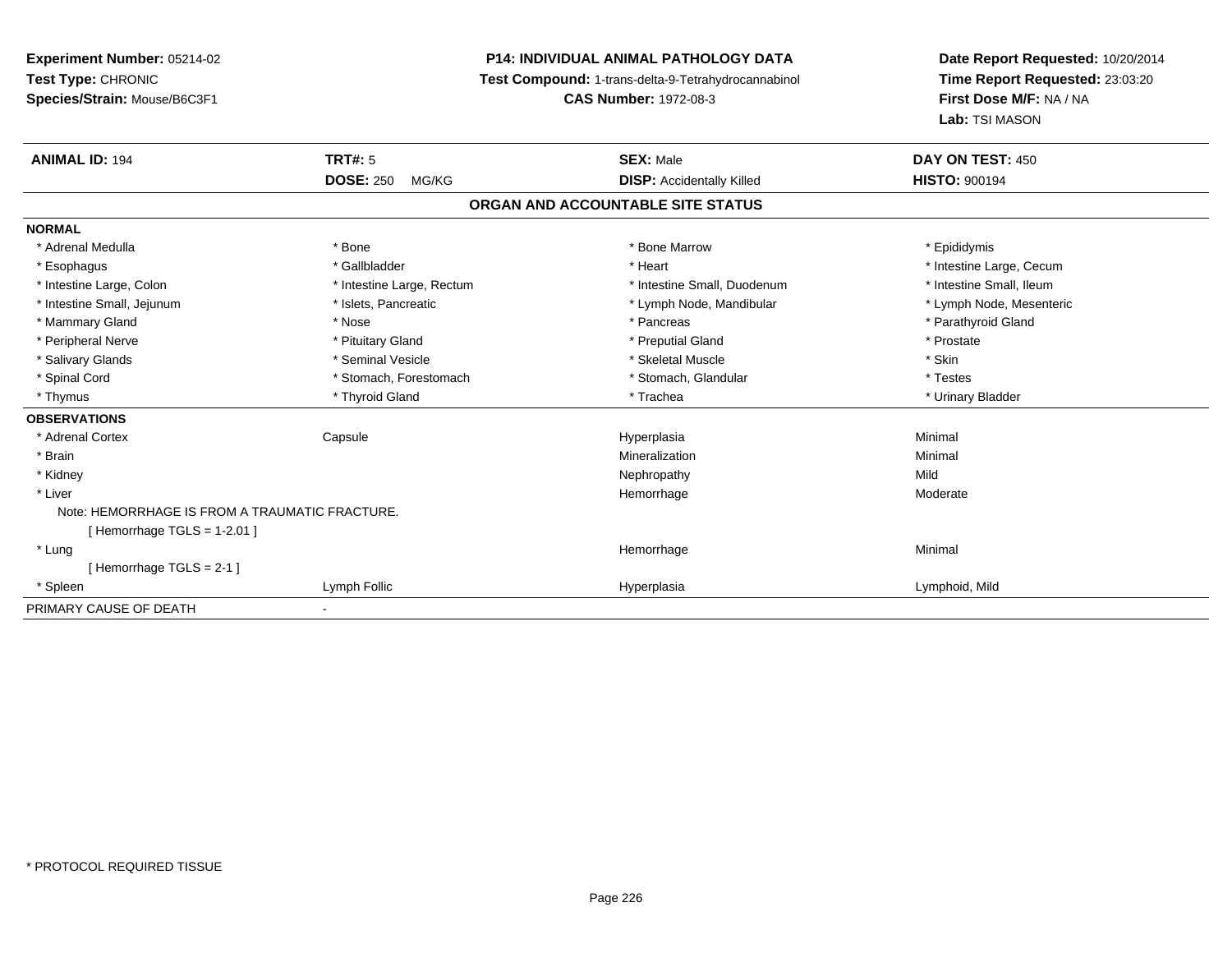| Experiment Number: 05214-02                    |                            | P14: INDIVIDUAL ANIMAL PATHOLOGY DATA               | Date Report Requested: 10/20/2014 |  |
|------------------------------------------------|----------------------------|-----------------------------------------------------|-----------------------------------|--|
| Test Type: CHRONIC                             |                            | Test Compound: 1-trans-delta-9-Tetrahydrocannabinol | Time Report Requested: 23:03:20   |  |
| Species/Strain: Mouse/B6C3F1                   |                            | <b>CAS Number: 1972-08-3</b>                        | First Dose M/F: NA / NA           |  |
|                                                |                            |                                                     | Lab: TSI MASON                    |  |
| <b>ANIMAL ID: 195</b>                          | <b>TRT#: 5</b>             | <b>SEX: Male</b>                                    | DAY ON TEST: 574                  |  |
|                                                | <b>DOSE: 250</b><br>MG/KG  | <b>DISP:</b> Moribund Sacrifice                     | <b>HISTO: 900195</b>              |  |
|                                                |                            | ORGAN AND ACCOUNTABLE SITE STATUS                   |                                   |  |
| <b>NORMAL</b>                                  |                            |                                                     |                                   |  |
| * Adrenal Medulla                              | * Bone                     | * Epididymis                                        | * Esophagus                       |  |
| * Intestine Large, Cecum                       | * Intestine Large, Colon   | * Intestine Large, Rectum                           | * Intestine Small, Duodenum       |  |
| * Intestine Small, Ileum                       | * Intestine Small, Jejunum | * Lymph Node, Mandibular                            | * Mammary Gland                   |  |
| * Pancreas                                     | * Parathyroid Gland        | * Peripheral Nerve                                  | * Pituitary Gland                 |  |
| * Salivary Glands                              | * Seminal Vesicle          | * Skeletal Muscle                                   | * Skin                            |  |
| * Spinal Cord                                  | * Stomach, Forestomach     | * Stomach, Glandular                                | * Testes                          |  |
| * Thymus                                       | * Thyroid Gland            | * Trachea                                           |                                   |  |
| <b>MISSING</b>                                 |                            |                                                     |                                   |  |
| * Gallbladder                                  |                            |                                                     |                                   |  |
| <b>OBSERVATIONS</b>                            |                            |                                                     |                                   |  |
| * Adrenal Cortex                               | Capsule                    | Hyperplasia                                         | Minimal                           |  |
| * Bone Marrow                                  |                            | Proliferation                                       | Mild                              |  |
| * Brain                                        |                            | Mineralization                                      | Minimal                           |  |
| * Gallbladder                                  |                            |                                                     |                                   |  |
| Note: GALL BLADDER IS IN HEPATIC TUMOR.        |                            |                                                     |                                   |  |
| * Heart                                        |                            | Inflammation                                        | Chronic, Mild                     |  |
|                                                | Atrium                     | Thrombosis                                          |                                   |  |
| [Thrombosis TGLS = $7-2$ ]                     |                            |                                                     |                                   |  |
| * Islets, Pancreatic                           |                            | Hyperplasia                                         | Mild                              |  |
| * Kidney                                       |                            | Bacterium                                           | Marked                            |  |
|                                                | Pelvis                     | Inflammation                                        | Chronic, Mild                     |  |
|                                                |                            | Inflammation                                        | Chronic Active, Marked            |  |
| [Bacterium TGLS = 2,5-3+3.01]                  |                            |                                                     |                                   |  |
| [Inflammation TGLS = $2,5-3,3.01$ ]            |                            |                                                     |                                   |  |
| * Liver                                        |                            | Hepatocellular Carcinoma                            |                                   |  |
| [ Hepatocellular Carcinoma TGLS = 1-2 ]        |                            |                                                     |                                   |  |
| * Lung                                         |                            | Alveolar/Bronchiolar Adenoma                        |                                   |  |
|                                                |                            | Inflammation                                        | Chronic, Moderate                 |  |
| [ Alveolar/Bronchiolar Adenoma TGLS = 4-1.01 ] |                            |                                                     |                                   |  |
| [Inflammation TGLS = $3-1+1.01$ ]              |                            |                                                     |                                   |  |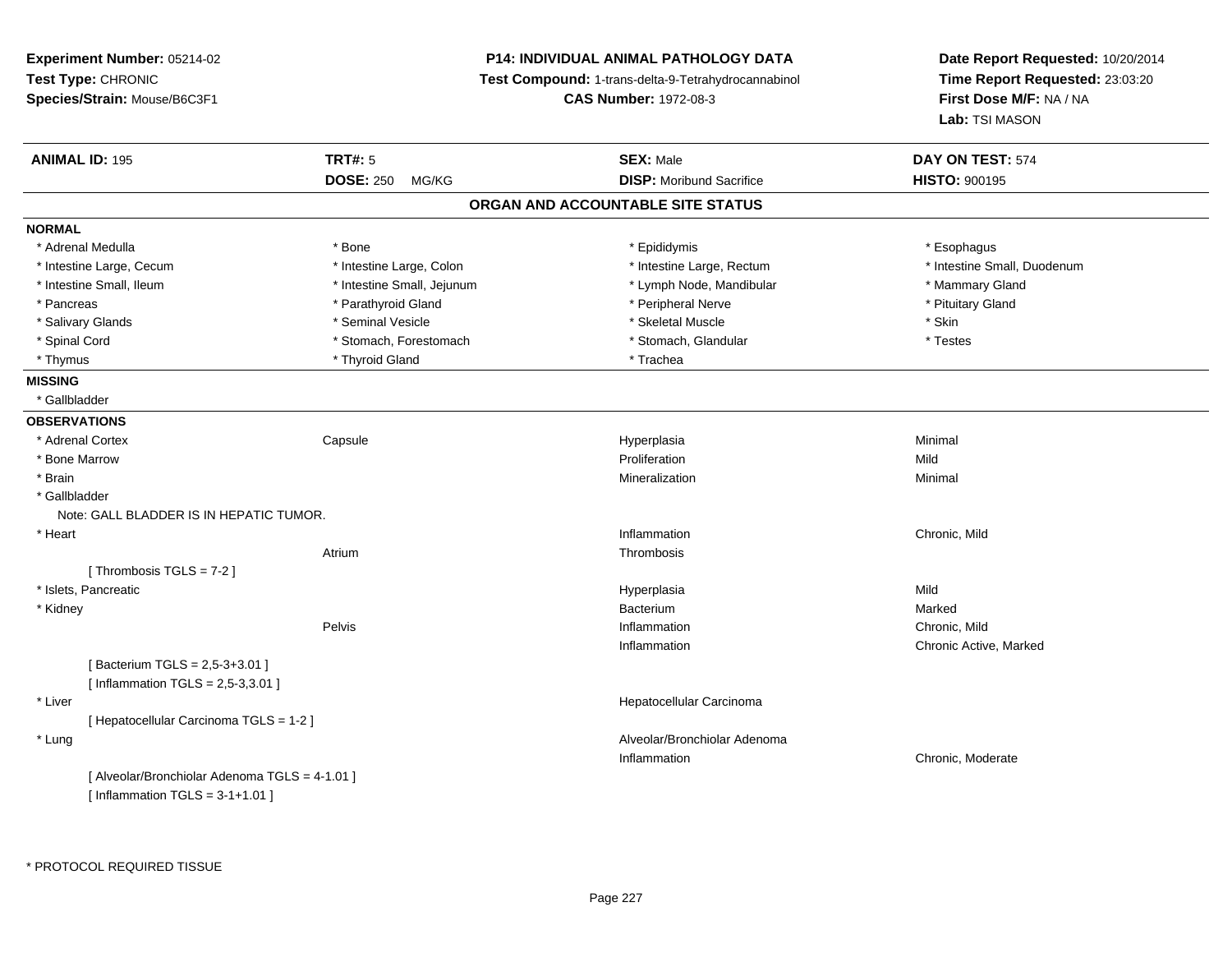| Experiment Number: 05214-02<br><b>Test Type: CHRONIC</b><br>Species/Strain: Mouse/B6C3F1 |                           | <b>P14: INDIVIDUAL ANIMAL PATHOLOGY DATA</b><br><b>Test Compound: 1-trans-delta-9-Tetrahydrocannabinol</b><br><b>CAS Number: 1972-08-3</b> | Date Report Requested: 10/20/2014<br>Time Report Requested: 23:03:20<br>First Dose M/F: NA / NA<br>Lab: TSI MASON |
|------------------------------------------------------------------------------------------|---------------------------|--------------------------------------------------------------------------------------------------------------------------------------------|-------------------------------------------------------------------------------------------------------------------|
| <b>ANIMAL ID: 195</b>                                                                    | <b>TRT#: 5</b>            | <b>SEX: Male</b>                                                                                                                           | DAY ON TEST: 574                                                                                                  |
|                                                                                          | <b>DOSE: 250</b><br>MG/KG | <b>DISP:</b> Moribund Sacrifice                                                                                                            | <b>HISTO: 900195</b>                                                                                              |
|                                                                                          |                           | ORGAN AND ACCOUNTABLE SITE STATUS                                                                                                          |                                                                                                                   |
| * Lymph Node, Mesenteric                                                                 |                           | Atrophy                                                                                                                                    | Mild                                                                                                              |
| * Nose                                                                                   |                           | Inflammation                                                                                                                               | Chronic, Minimal                                                                                                  |
| * Preputial Gland                                                                        |                           | Atrophy                                                                                                                                    | Mild                                                                                                              |
|                                                                                          |                           | Inflammation                                                                                                                               | Chronic, Minimal                                                                                                  |
| [Atrophy TGLS = $6-10$ ]                                                                 |                           |                                                                                                                                            |                                                                                                                   |
| * Prostate                                                                               |                           | Inflammation                                                                                                                               | Acute, Mild                                                                                                       |
| * Spleen                                                                                 | Red Pulp                  | Hematopoietic Cell Proliferation                                                                                                           | Moderate                                                                                                          |
| * Urinary Bladder                                                                        | <b>Transit Epithe</b>     | Bacterium                                                                                                                                  | Minimal                                                                                                           |
|                                                                                          |                           | Inflammation                                                                                                                               | Chronic, Mild                                                                                                     |
| PRIMARY CAUSE OF DEATH                                                                   | ۰                         |                                                                                                                                            |                                                                                                                   |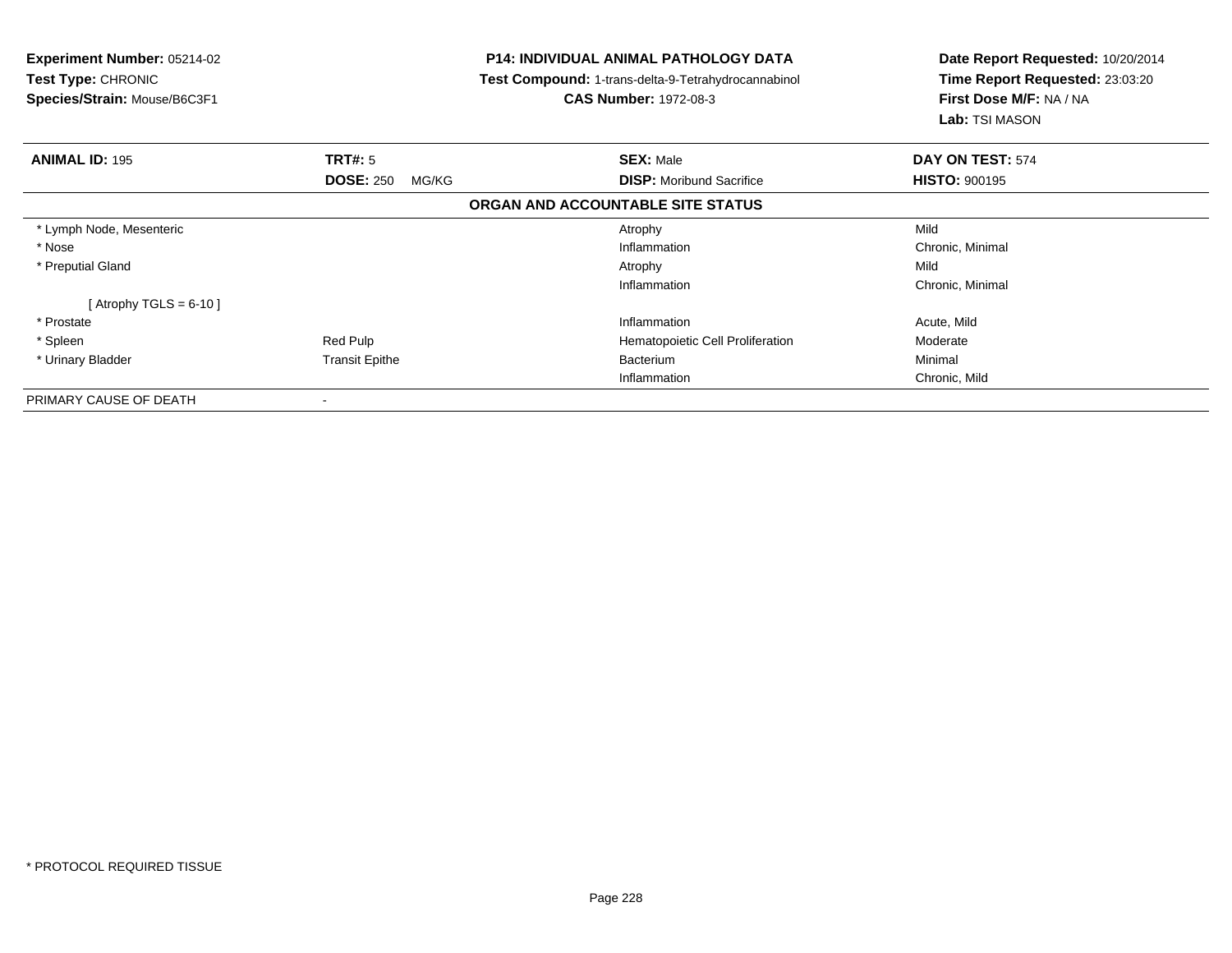# **P14: INDIVIDUAL ANIMAL PATHOLOGY DATA**

**Test Compound:** 1-trans-delta-9-Tetrahydrocannabinol

**CAS Number:** 1972-08-3

| <b>ANIMAL ID: 196</b>          | <b>TRT#: 5</b>             | <b>SEX: Male</b>                  | DAY ON TEST: 563            |
|--------------------------------|----------------------------|-----------------------------------|-----------------------------|
|                                | <b>DOSE: 250</b><br>MG/KG  | <b>DISP:</b> Moribund Sacrifice   | <b>HISTO: 900196</b>        |
|                                |                            | ORGAN AND ACCOUNTABLE SITE STATUS |                             |
| <b>NORMAL</b>                  |                            |                                   |                             |
| * Adrenal Medulla              | * Bone                     | * Bone Marrow                     | * Brain                     |
| * Epididymis                   | * Esophagus                | * Gallbladder                     | * Heart                     |
| * Intestine Large, Cecum       | * Intestine Large, Colon   | * Intestine Large, Rectum         | * Intestine Small, Duodenum |
| * Intestine Small. Ileum       | * Intestine Small, Jejunum | * Liver                           | * Lung                      |
| * Lymph Node, Mandibular       | * Mammary Gland            | * Nose                            | * Pancreas                  |
| * Parathyroid Gland            | * Peripheral Nerve         | * Pituitary Gland                 | * Prostate                  |
| * Salivary Glands              | * Seminal Vesicle          | * Skeletal Muscle                 | * Skin                      |
| * Spinal Cord                  | * Stomach, Forestomach     | * Stomach, Glandular              | * Testes                    |
| * Thymus                       | * Thyroid Gland            | * Trachea                         |                             |
| <b>OBSERVATIONS</b>            |                            |                                   |                             |
| * Adrenal Cortex               | Capsule                    | Hyperplasia                       | Minimal                     |
| * Islets, Pancreatic           |                            | Hyperplasia                       | Minimal                     |
| * Kidney                       | Pelvis, Transit Epithe     | Hyperplasia                       | Minimal                     |
|                                | Pelvis                     | Inflammation                      | Chronic, Mild               |
|                                |                            | Nephropathy                       | Mild                        |
| * Lymph Node, Mesenteric       |                            | Atrophy                           | Mild                        |
| * Preputial Gland              |                            | Atrophy                           | Mild                        |
|                                |                            | Inflammation                      | Chronic, Mild               |
| * Spleen                       | Lymph Follic               | Atrophy                           | Moderate                    |
| [Atrophy TGLS = $2-3$ ]        |                            |                                   |                             |
| * Urinary Bladder              | <b>Transit Epithe</b>      | Hyperplasia                       | Mild                        |
|                                |                            | Inflammation                      | Chronic, Mild               |
| [ Hyperplasia TGLS = 1-10.01 ] |                            |                                   |                             |
| PRIMARY CAUSE OF DEATH         | $\blacksquare$             |                                   |                             |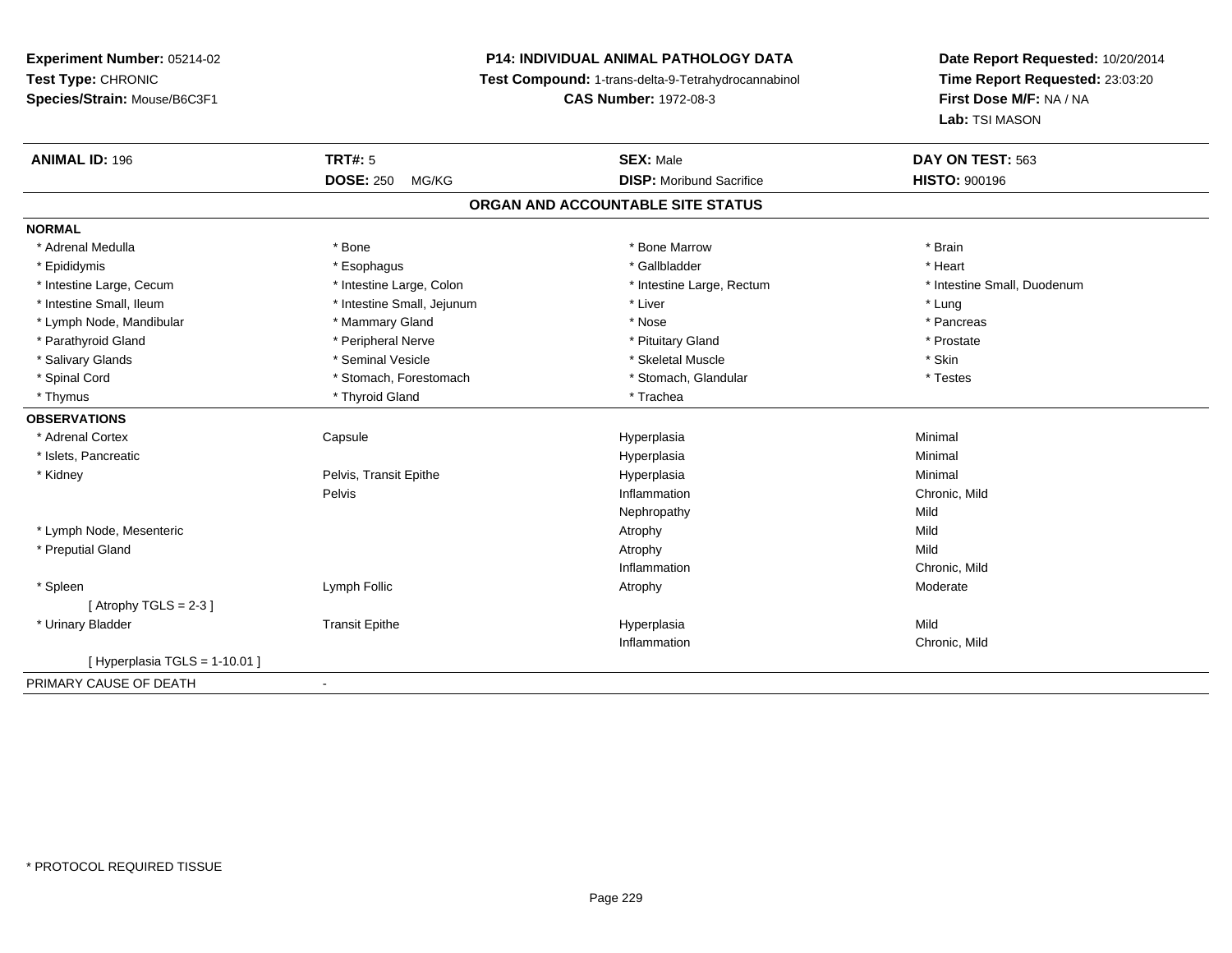## **P14: INDIVIDUAL ANIMAL PATHOLOGY DATA**

**Test Compound:** 1-trans-delta-9-Tetrahydrocannabinol

**CAS Number:** 1972-08-3

| <b>ANIMAL ID: 197</b>            | <b>TRT#: 5</b>            | <b>SEX: Male</b>                  | DAY ON TEST: 508         |
|----------------------------------|---------------------------|-----------------------------------|--------------------------|
|                                  | <b>DOSE: 250</b><br>MG/KG | <b>DISP: Natural Death</b>        | <b>HISTO: 900197</b>     |
|                                  |                           | ORGAN AND ACCOUNTABLE SITE STATUS |                          |
| <b>NORMAL</b>                    |                           |                                   |                          |
| * Adrenal Medulla                | * Bone                    | * Bone Marrow                     | * Epididymis             |
| * Esophagus                      | * Gallbladder             | * Heart                           | * Intestine Large, Cecum |
| * Intestine Large, Colon         | * Intestine Large, Rectum | * Intestine Small, Duodenum       | * Intestine Small, Ileum |
| * Intestine Small, Jejunum       | * Islets, Pancreatic      | * Kidney                          | * Liver                  |
| * Lung                           | * Lymph Node, Mandibular  | * Lymph Node, Mesenteric          | * Mammary Gland          |
| * Nose                           | * Pancreas                | * Parathyroid Gland               | * Peripheral Nerve       |
| * Pituitary Gland                | * Prostate                | * Salivary Glands                 | * Seminal Vesicle        |
| * Skeletal Muscle                | * Skin                    | * Spinal Cord                     | * Spleen                 |
| * Stomach, Glandular             | * Testes                  | * Thymus                          | * Thyroid Gland          |
| * Trachea                        | * Urinary Bladder         |                                   |                          |
| <b>OBSERVATIONS</b>              |                           |                                   |                          |
| * Adrenal Cortex                 | Capsule                   | Hyperplasia                       | Minimal                  |
| * Brain                          |                           | Mineralization                    | Minimal                  |
| * Preputial Gland                |                           | Inflammation                      | Chronic, Marked          |
| [Inflammation TGLS = $1-10.01$ ] |                           |                                   |                          |
| * Stomach, Forestomach           |                           | Hyperplasia                       | Squamous, Moderate       |
| [Hyperplasia TGLS = $2-6.01$ ]   |                           |                                   |                          |
| Tooth                            |                           | Dysplasia                         | Minimal                  |
| PRIMARY CAUSE OF DEATH           |                           |                                   |                          |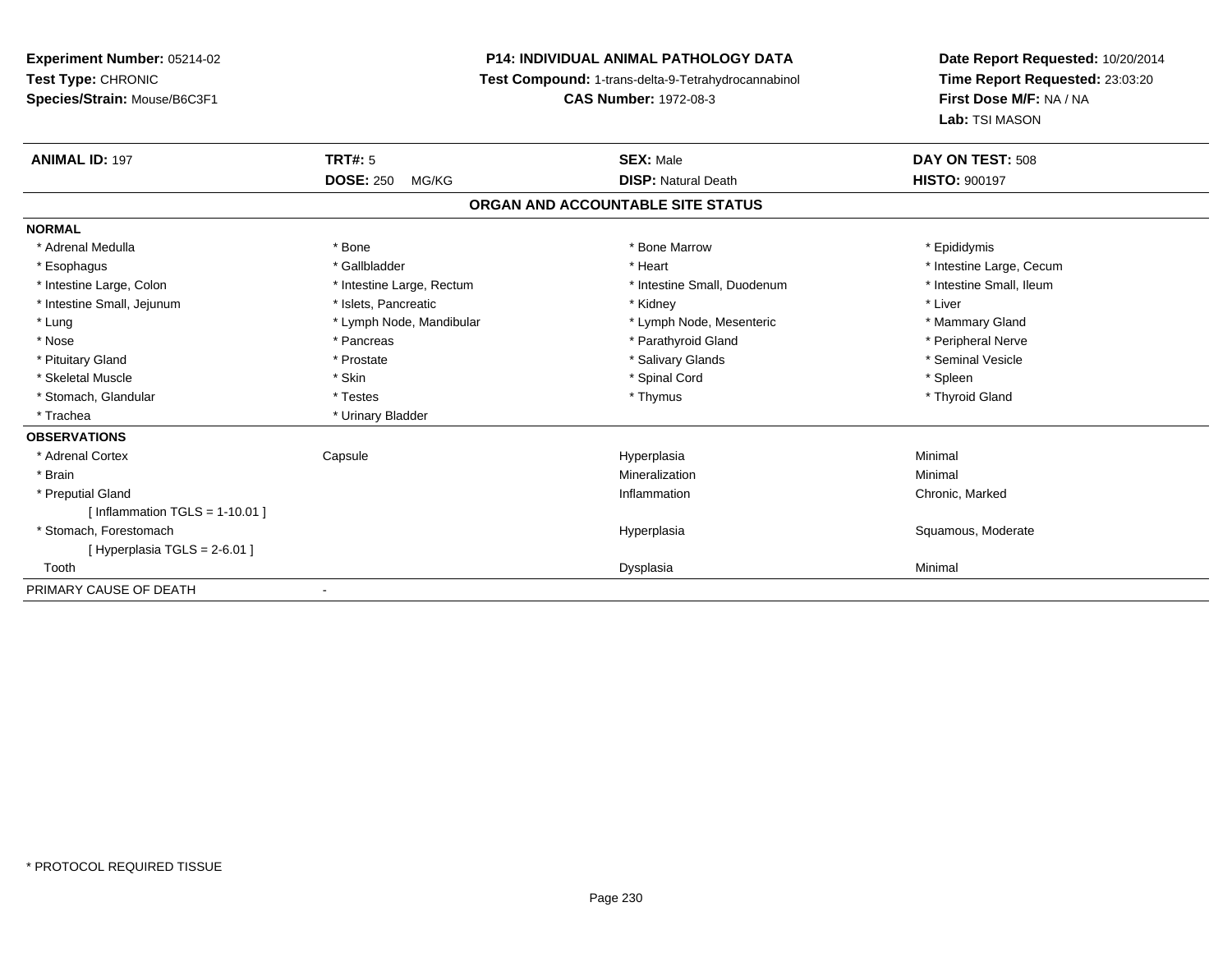**Experiment Number:** 05214-02**Test Type:** CHRONIC **Species/Strain:** Mouse/B6C3F1**P14: INDIVIDUAL ANIMAL PATHOLOGY DATA Test Compound:** 1-trans-delta-9-Tetrahydrocannabinol **CAS Number:** 1972-08-3**Date Report Requested:** 10/20/2014**Time Report Requested:** 23:03:20**First Dose M/F:** NA / NA**Lab:** TSI MASON**ANIMAL ID:** 198**TRT#:** 5 **SEX:** Male **DAY ON TEST:** 735 **DOSE:** 250 MG/KG**DISP:** Terminal Sacrifice **HISTO:** 900198 **ORGAN AND ACCOUNTABLE SITE STATUSNORMAL**\* Adrenal Cortex \* Adrenal Medulla \* **Adrenal Medulla** \* Adrenal Medulla \* Bone \* Bone **\* Bone Marrow** \* Bone Marrow \* Brain \* Allen the state of the state of the state of the state of the state of the state of the state of the state of the state of the state of the state of the state of the state of the state of the state of the state o \* Heart **\*** Intestine Large, Cecum **\* Intestine Large, Cecum** \* Intestine Large, Colon \* <sup>\*</sup> Intestine Large, Rectum \* Intestine Small, Duodenum \* Intestine Small, Ileum \* Intestine Small, Jejunum \* Mammary Gland\* Pancreas \* The prostate \* Peripheral Nerve \* The \* Postate \* Pituitary Gland \* Prostate \* Prostate \* Prostate \* Salivary Glands \* Seminal Vesicle \* Skeletal Muscle \* Skin\* Thymus \* Spinal Cord \* Stomach, Glandular \* Testes \* Thymus \* Trachea \* Urinary Bladder**MISSING** \* Parathyroid Gland**OBSERVATIONS** \* Islets, Pancreaticc and the contract of the contract of the contract of the contract of the contract of the contract of the contract of the contract of the contract of the contract of the contract of the contract of the contract of the cont a **Minimal**  \* Kidneyy with the control of the control of the control of the control of the control of the control of the control of the control of the control of the control of the control of the control of the control of the control of the c n Minimal Nephropathyy the contract of the Minimal Minimal Section 1996 and the contract of the Minimal Section 1997 and the contract of the contract of the contract of the contract of the contract of the contract of the contract of the contra \* Liver Lymphoma Malignant Mixed[ Lymphoma Malignant Mixed TGLS = 2,4-2+2.01 ] \* LungLymphoma Malignant Mixed<br>Lymphoma Malignant Mixed<br>Lymphoma Malignant Mixed Lymph NodeLymphoma Malignant Mixed Lumbar Lymphoma Malignant Mixed Lymphoma Malignant MixedMediastinal Lymphoma Malignant MixedPancreatic Lymphoma Malignant MixedRenal[ Lymphoma Malignant Mixed TGLS = 3,5,6,7,8-5+5.01+15+16 ][ Lymphoma Malignant Mixed TGLS = 3,5,6,7,8-5+5.01+15+16 ][ Lymphoma Malignant Mixed TGLS = 3,5,6,7,8-5+5.01+15+16 ][ Lymphoma Malignant Mixed TGLS = 3,5,6,7,8-5+5.01+15+16 ][ Lymphoma Malignant Mixed TGLS = 3,5,6,7,8-5+5.01+15+16 ] \* Lymph Node, Mandibular Lymphoma Malignant Mixed[ Lymphoma Malignant Mixed TGLS = 3,5,6,7,8-5+5.01+15+16 ] \* Lymph Node, MesentericLymphoma Malignant Mixed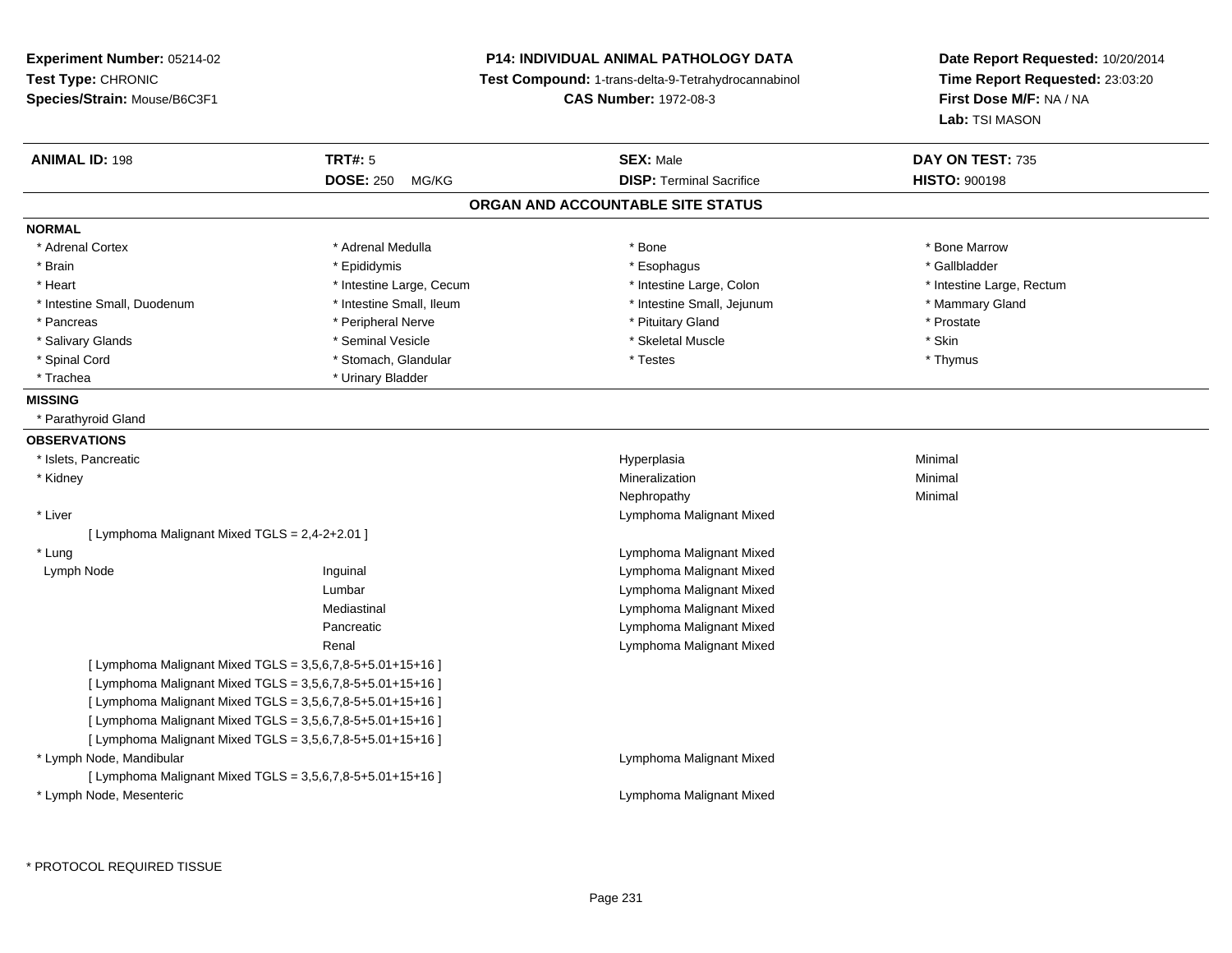| <b>Experiment Number: 05214-02</b><br><b>Test Type: CHRONIC</b><br>Species/Strain: Mouse/B6C3F1 |                           | <b>P14: INDIVIDUAL ANIMAL PATHOLOGY DATA</b><br><b>Test Compound: 1-trans-delta-9-Tetrahydrocannabinol</b><br><b>CAS Number: 1972-08-3</b> | Date Report Requested: 10/20/2014<br>Time Report Requested: 23:03:20<br>First Dose M/F: NA / NA<br>Lab: TSI MASON |  |
|-------------------------------------------------------------------------------------------------|---------------------------|--------------------------------------------------------------------------------------------------------------------------------------------|-------------------------------------------------------------------------------------------------------------------|--|
| <b>ANIMAL ID: 198</b>                                                                           | <b>TRT#: 5</b>            | <b>SEX: Male</b>                                                                                                                           | DAY ON TEST: 735                                                                                                  |  |
|                                                                                                 | <b>DOSE: 250</b><br>MG/KG | <b>DISP:</b> Terminal Sacrifice                                                                                                            | <b>HISTO: 900198</b>                                                                                              |  |
|                                                                                                 |                           | ORGAN AND ACCOUNTABLE SITE STATUS                                                                                                          |                                                                                                                   |  |
| [Lymphoma Malignant Mixed TGLS = $3,5,6,7,8-5+5.01+15+16$ ]                                     |                           |                                                                                                                                            |                                                                                                                   |  |
| * Nose                                                                                          |                           | Inflammation                                                                                                                               | Chronic, Mild                                                                                                     |  |
| * Preputial Gland                                                                               |                           | Atrophy                                                                                                                                    | Minimal                                                                                                           |  |
|                                                                                                 |                           | <b>Dilatation</b>                                                                                                                          | Moderate                                                                                                          |  |
| [Dilatation TGLS = $9-10$ ]                                                                     |                           |                                                                                                                                            |                                                                                                                   |  |
| * Spleen                                                                                        |                           | Lymphoma Malignant Mixed                                                                                                                   |                                                                                                                   |  |
| [ Lymphoma Malignant Mixed TGLS = 1-3.01 ]                                                      |                           |                                                                                                                                            |                                                                                                                   |  |
| * Stomach, Forestomach                                                                          |                           | Hyperplasia                                                                                                                                | Squamous, Mild                                                                                                    |  |
| [Hyperplasia TGLS = $10-6.01$ ]                                                                 |                           |                                                                                                                                            |                                                                                                                   |  |
| * Thyroid Gland                                                                                 | <b>Follicular Cel</b>     | Hyperplasia                                                                                                                                | Minimal                                                                                                           |  |
| Tooth                                                                                           |                           | Dysplasia                                                                                                                                  | Minimal                                                                                                           |  |
| PRIMARY CAUSE OF DEATH                                                                          |                           |                                                                                                                                            |                                                                                                                   |  |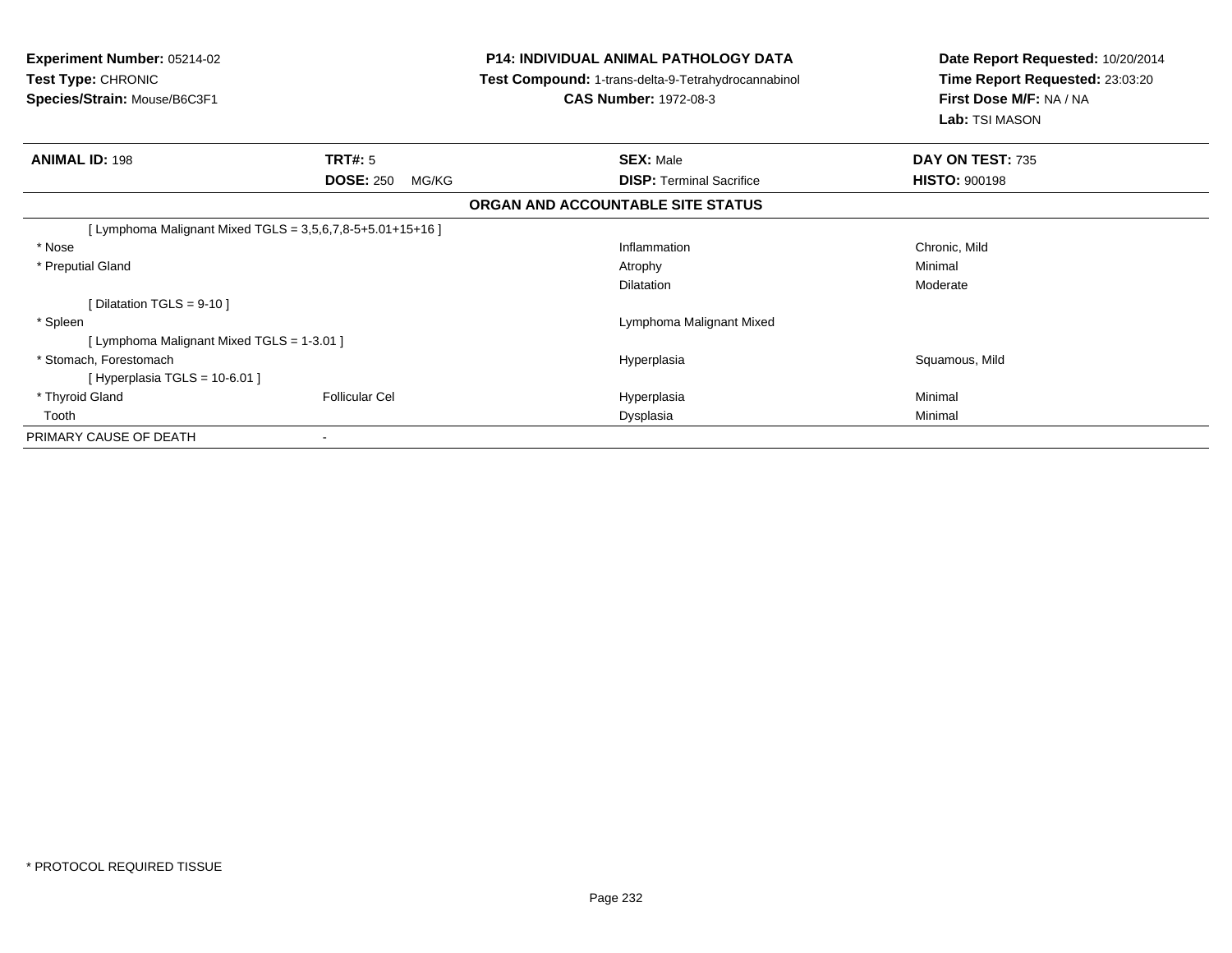| <b>Experiment Number: 05214-02</b><br>Test Type: CHRONIC<br>Species/Strain: Mouse/B6C3F1 | <b>P14: INDIVIDUAL ANIMAL PATHOLOGY DATA</b><br>Test Compound: 1-trans-delta-9-Tetrahydrocannabinol<br><b>CAS Number: 1972-08-3</b> |                                   | Date Report Requested: 10/20/2014<br>Time Report Requested: 23:03:20<br>First Dose M/F: NA / NA<br>Lab: TSI MASON |
|------------------------------------------------------------------------------------------|-------------------------------------------------------------------------------------------------------------------------------------|-----------------------------------|-------------------------------------------------------------------------------------------------------------------|
| <b>ANIMAL ID: 199</b>                                                                    | TRT#: 5                                                                                                                             | <b>SEX: Male</b>                  | DAY ON TEST: 461                                                                                                  |
|                                                                                          | <b>DOSE: 250</b><br>MG/KG                                                                                                           | <b>DISP:</b> Scheduled Sacrifice  | <b>HISTO: 892853</b>                                                                                              |
|                                                                                          |                                                                                                                                     | ORGAN AND ACCOUNTABLE SITE STATUS |                                                                                                                   |
| <b>NORMAL</b>                                                                            |                                                                                                                                     |                                   |                                                                                                                   |
| * Epididymis                                                                             | * Testes                                                                                                                            |                                   |                                                                                                                   |
| PRIMARY CAUSE OF DEATH                                                                   |                                                                                                                                     |                                   |                                                                                                                   |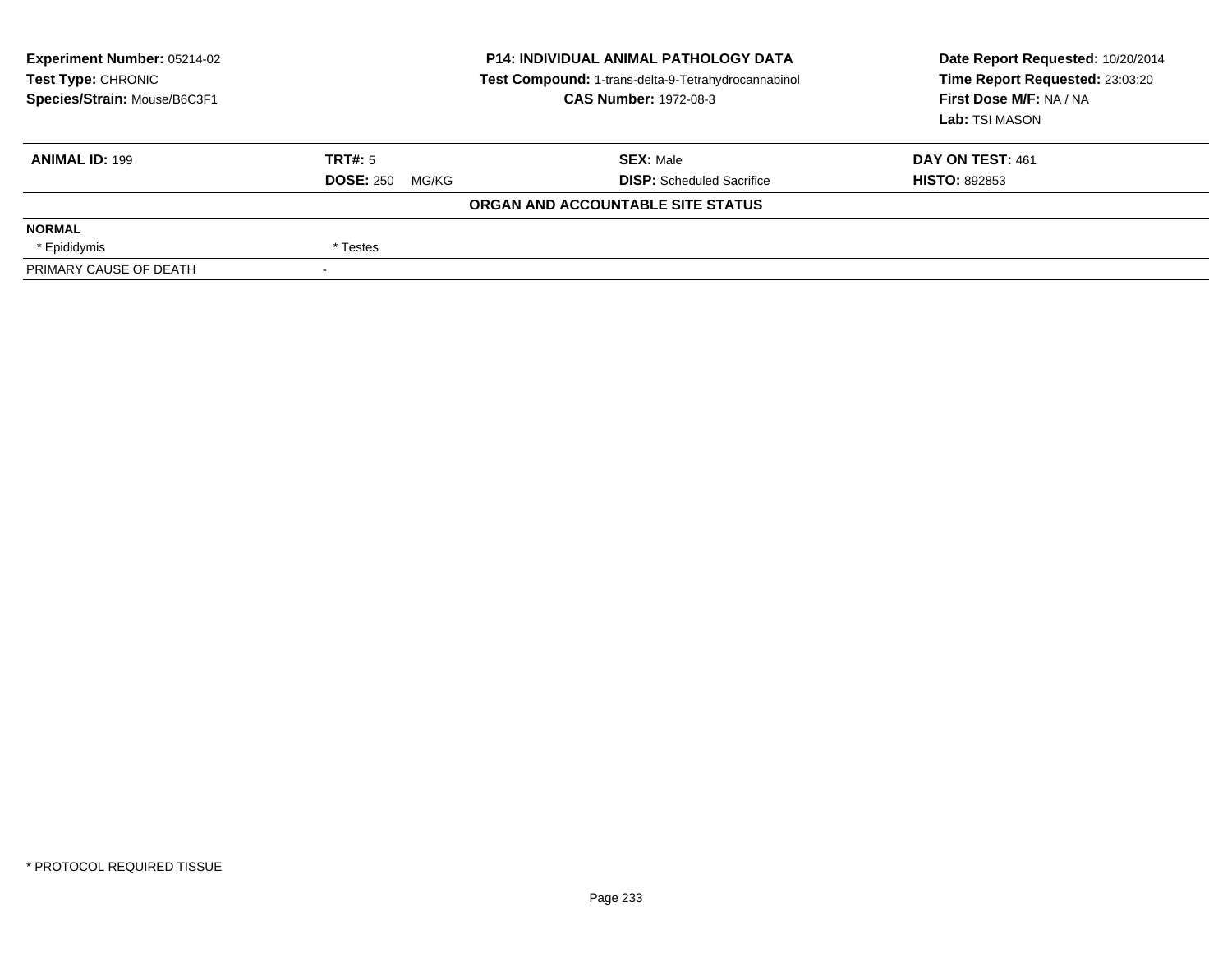# **P14: INDIVIDUAL ANIMAL PATHOLOGY DATA**

**Test Compound:** 1-trans-delta-9-Tetrahydrocannabinol

**CAS Number:** 1972-08-3

**Date Report Requested:** 10/20/2014**Time Report Requested:** 23:03:20**First Dose M/F:** NA / NA**Lab:** TSI MASON

| <b>ANIMAL ID: 200</b>             | <b>TRT#: 5</b>            | <b>SEX: Male</b>                | DAY ON TEST: 734         |  |  |  |
|-----------------------------------|---------------------------|---------------------------------|--------------------------|--|--|--|
|                                   | <b>DOSE: 250</b><br>MG/KG | <b>DISP: Terminal Sacrifice</b> | <b>HISTO: 900200</b>     |  |  |  |
| ORGAN AND ACCOUNTABLE SITE STATUS |                           |                                 |                          |  |  |  |
| <b>NORMAL</b>                     |                           |                                 |                          |  |  |  |
| * Adrenal Medulla                 | * Bone                    | * Bone Marrow                   | * Epididymis             |  |  |  |
| * Esophagus                       | * Gallbladder             | * Heart                         | * Intestine Large, Cecum |  |  |  |
| * Intestine Large, Colon          | * Intestine Large, Rectum | * Intestine Small, Duodenum     | * Intestine Small, Ileum |  |  |  |
| * Intestine Small, Jejunum        | * Islets, Pancreatic      | * Liver                         | * Lung                   |  |  |  |
| * Lymph Node, Mandibular          | * Lymph Node, Mesenteric  | * Mammary Gland                 | * Nose                   |  |  |  |
| * Pancreas                        | * Peripheral Nerve        | * Pituitary Gland               | * Prostate               |  |  |  |
| * Salivary Glands                 | * Seminal Vesicle         | * Skin                          | * Spinal Cord            |  |  |  |
| * Spleen                          | * Testes                  | * Thymus                        | * Trachea                |  |  |  |
| * Urinary Bladder                 |                           |                                 |                          |  |  |  |
| <b>MISSING</b>                    |                           |                                 |                          |  |  |  |
| * Parathyroid Gland               |                           |                                 |                          |  |  |  |
| <b>OBSERVATIONS</b>               |                           |                                 |                          |  |  |  |
| * Adrenal Cortex                  |                           | Adenoma                         |                          |  |  |  |
|                                   | Capsule                   | Hyperplasia                     | Mild                     |  |  |  |
|                                   |                           | Hypertrophy                     | Minimal                  |  |  |  |
| * Brain                           |                           | Mineralization                  | Minimal                  |  |  |  |
| * Kidney                          |                           | Mineralization                  | Minimal                  |  |  |  |
|                                   |                           | Nephropathy                     | Minimal                  |  |  |  |
| * Preputial Gland                 |                           | Atrophy                         | Minimal                  |  |  |  |
|                                   |                           | Inflammation                    | Chronic, Minimal         |  |  |  |
| * Skeletal Muscle                 |                           | Degeneration                    | Minimal                  |  |  |  |
| * Stomach, Forestomach            |                           | Hyperplasia                     | Squamous, Mild           |  |  |  |
|                                   |                           | Ulcer                           | Mild                     |  |  |  |
| [Hyperplasia TGLS = 1-6.11]       |                           |                                 |                          |  |  |  |
| [ Ulcer TGLS = $1-6.11$ ]         |                           |                                 |                          |  |  |  |
| * Stomach, Glandular              |                           | Hyperplasia                     | Minimal                  |  |  |  |
| [Hyperplasia TGLS = 1-6.11]       |                           |                                 |                          |  |  |  |
| * Thyroid Gland                   | <b>Follicular Cel</b>     | Hyperplasia                     | Mild                     |  |  |  |
| Tooth                             |                           | Dysplasia                       | Minimal                  |  |  |  |

PRIMARY CAUSE OF DEATH-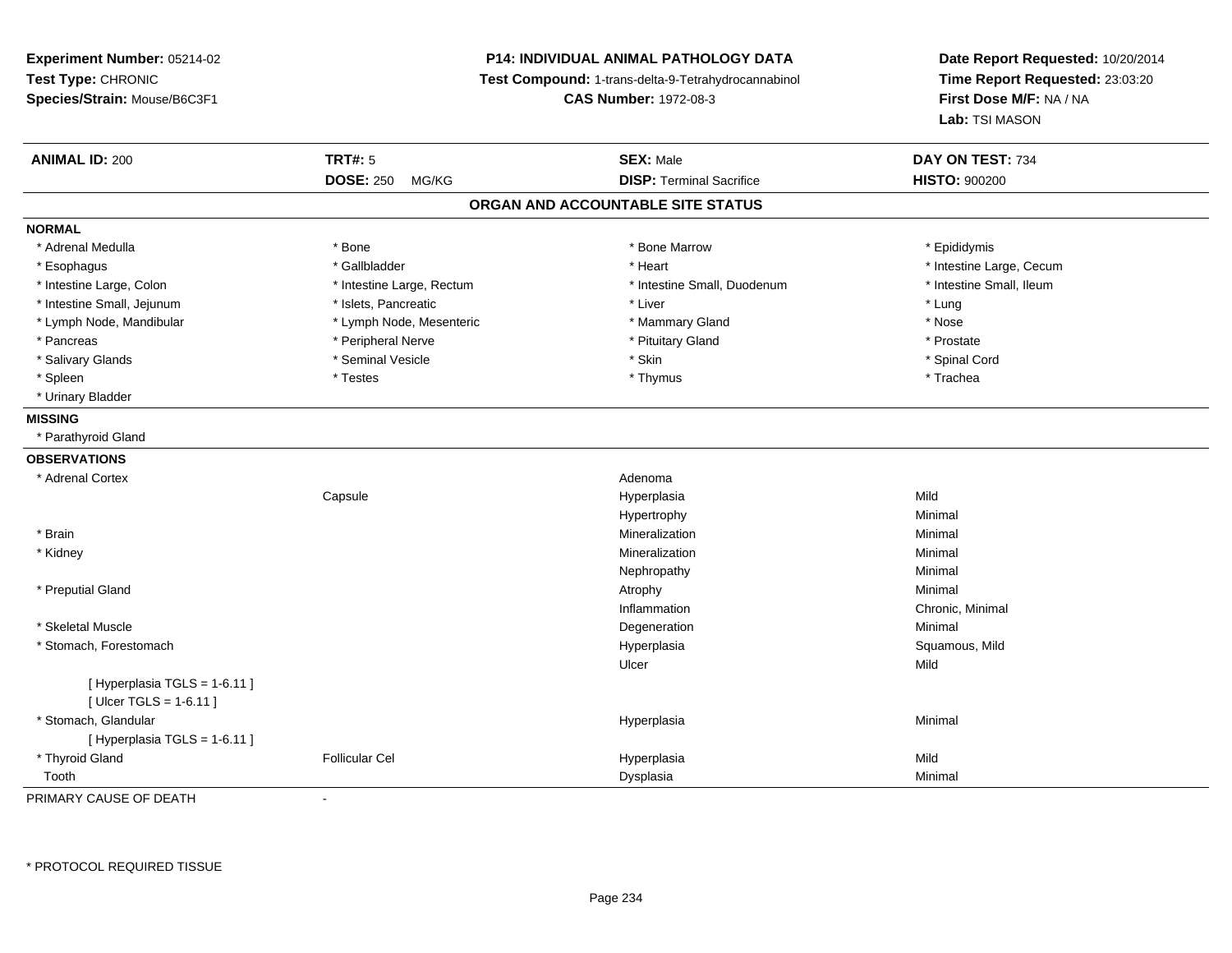| <b>Experiment Number: 05214-02</b><br><b>Test Type: CHRONIC</b><br>Species/Strain: Mouse/B6C3F1 | <b>P14: INDIVIDUAL ANIMAL PATHOLOGY DATA</b><br>Test Compound: 1-trans-delta-9-Tetrahydrocannabinol<br><b>CAS Number: 1972-08-3</b> |                                   | Date Report Requested: 10/20/2014<br>Time Report Requested: 23:03:20<br>First Dose M/F: NA / NA<br>Lab: TSI MASON |
|-------------------------------------------------------------------------------------------------|-------------------------------------------------------------------------------------------------------------------------------------|-----------------------------------|-------------------------------------------------------------------------------------------------------------------|
| <b>ANIMAL ID: 200</b>                                                                           | TRT#: 5                                                                                                                             | <b>SEX: Male</b>                  | DAY ON TEST: 734                                                                                                  |
|                                                                                                 | <b>DOSE: 250</b><br>MG/KG                                                                                                           | <b>DISP: Terminal Sacrifice</b>   | <b>HISTO: 900200</b>                                                                                              |
|                                                                                                 |                                                                                                                                     | ORGAN AND ACCOUNTABLE SITE STATUS |                                                                                                                   |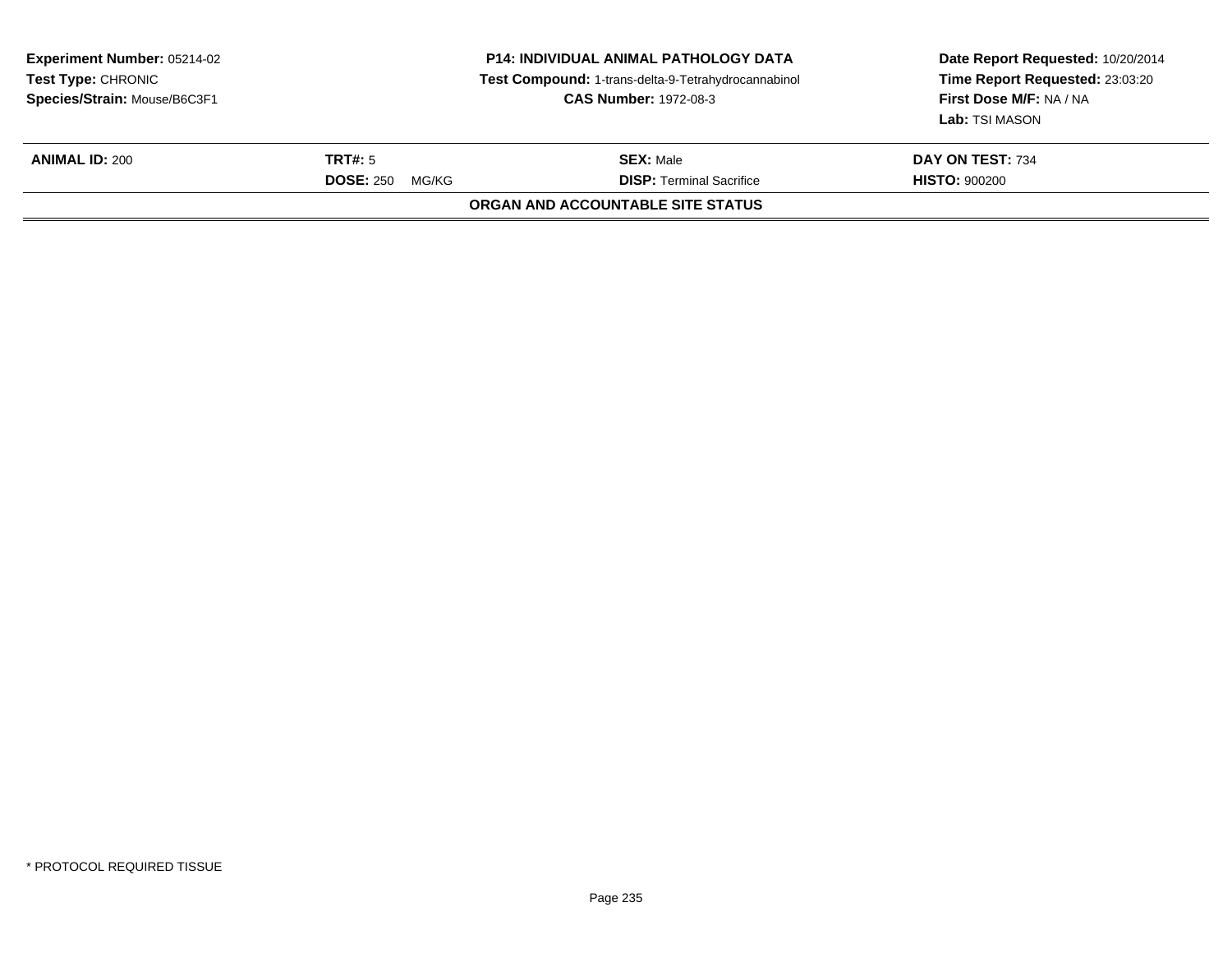## **P14: INDIVIDUAL ANIMAL PATHOLOGY DATA**

**Test Compound:** 1-trans-delta-9-Tetrahydrocannabinol

**CAS Number:** 1972-08-3

| <b>ANIMAL ID: 201</b>                      | <b>TRT#: 5</b>            | <b>SEX: Male</b>                 | DAY ON TEST: 730           |  |  |  |
|--------------------------------------------|---------------------------|----------------------------------|----------------------------|--|--|--|
|                                            | <b>DOSE: 250</b><br>MG/KG | <b>DISP: Terminal Sacrifice</b>  | <b>HISTO: 900201</b>       |  |  |  |
| ORGAN AND ACCOUNTABLE SITE STATUS          |                           |                                  |                            |  |  |  |
| <b>NORMAL</b>                              |                           |                                  |                            |  |  |  |
| * Adrenal Medulla                          | * Bone                    | * Bone Marrow                    | * Epididymis               |  |  |  |
| * Esophagus                                | * Gallbladder             | * Heart                          | * Intestine Large, Cecum   |  |  |  |
| * Intestine Large, Colon                   | * Intestine Large, Rectum | * Intestine Small, Ileum         | * Intestine Small, Jejunum |  |  |  |
| * Lung                                     | * Lymph Node, Mandibular  | * Lymph Node, Mesenteric         | * Pancreas                 |  |  |  |
| * Parathyroid Gland                        | * Peripheral Nerve        | * Pituitary Gland                | * Prostate                 |  |  |  |
| * Salivary Glands                          | * Seminal Vesicle         | * Skeletal Muscle                | * Skin                     |  |  |  |
| * Spinal Cord                              | * Stomach, Glandular      | * Testes                         | * Thymus                   |  |  |  |
| * Trachea                                  | * Urinary Bladder         |                                  |                            |  |  |  |
| <b>MISSING</b>                             |                           |                                  |                            |  |  |  |
| * Mammary Gland                            |                           |                                  |                            |  |  |  |
| <b>OBSERVATIONS</b>                        |                           |                                  |                            |  |  |  |
| * Adrenal Cortex                           | Capsule                   | Hyperplasia                      | Minimal                    |  |  |  |
| * Brain                                    |                           | Mineralization                   | Minimal                    |  |  |  |
| * Intestine Small, Duodenum                |                           | Adenoma                          |                            |  |  |  |
| * Islets, Pancreatic                       |                           | Hyperplasia                      | Minimal                    |  |  |  |
| * Kidney                                   |                           | Mineralization                   | Minimal                    |  |  |  |
| * Liver                                    |                           | Hepatocellular Carcinoma         |                            |  |  |  |
| [ Hepatocellular Carcinoma TGLS = 1-2.01 ] |                           |                                  |                            |  |  |  |
| * Nose                                     |                           | Inflammation                     | Chronic, Minimal           |  |  |  |
| * Preputial Gland                          |                           | Inflammation                     | Chronic, Mild              |  |  |  |
| * Spleen                                   | Red Pulp                  | Hematopoietic Cell Proliferation | Mild                       |  |  |  |
| * Stomach, Forestomach                     |                           | Hyperplasia                      | Squamous, Mild             |  |  |  |
| [Hyperplasia TGLS = $2-6.01$ ]             |                           |                                  |                            |  |  |  |
| * Thyroid Gland                            | <b>Follicular Cel</b>     | Hyperplasia                      | Mild                       |  |  |  |
| Tooth                                      |                           | Dysplasia                        | Minimal                    |  |  |  |
| PRIMARY CAUSE OF DEATH                     | $\blacksquare$            |                                  |                            |  |  |  |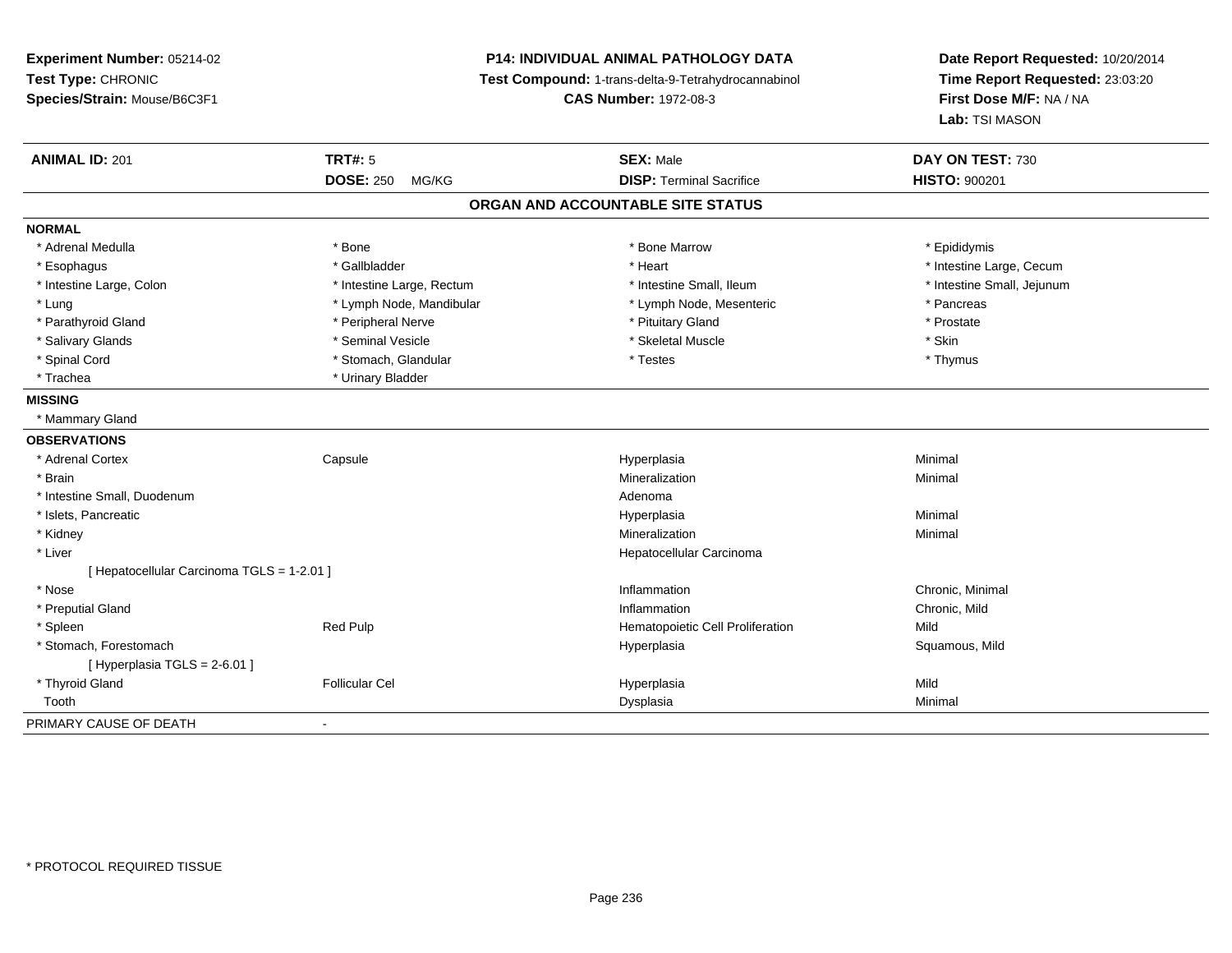# **P14: INDIVIDUAL ANIMAL PATHOLOGY DATA**

**Test Compound:** 1-trans-delta-9-Tetrahydrocannabinol

**CAS Number:** 1972-08-3

| <b>ANIMAL ID: 202</b>       | TRT#: 5                    | <b>SEX: Male</b>                  | DAY ON TEST: 736            |
|-----------------------------|----------------------------|-----------------------------------|-----------------------------|
|                             | <b>DOSE: 250</b><br>MG/KG  | <b>DISP: Terminal Sacrifice</b>   | <b>HISTO: 900202</b>        |
|                             |                            | ORGAN AND ACCOUNTABLE SITE STATUS |                             |
| <b>NORMAL</b>               |                            |                                   |                             |
| * Adrenal Medulla           | * Bone                     | * Bone Marrow                     | * Brain                     |
| * Epididymis                | * Esophagus                | * Gallbladder                     | * Heart                     |
| * Intestine Large, Cecum    | * Intestine Large, Colon   | * Intestine Large, Rectum         | * Intestine Small, Duodenum |
| * Intestine Small, Ileum    | * Intestine Small, Jejunum | * Islets, Pancreatic              | * Kidney                    |
| * Liver                     | * Lung                     | * Lymph Node, Mandibular          | * Lymph Node, Mesenteric    |
| * Mammary Gland             | * Nose                     | * Pancreas                        | * Parathyroid Gland         |
| * Peripheral Nerve          | * Pituitary Gland          | * Prostate                        | * Salivary Glands           |
| * Seminal Vesicle           | * Skeletal Muscle          | * Skin                            | * Spinal Cord               |
| * Spleen                    | * Stomach, Glandular       | * Testes                          | * Thymus                    |
| * Trachea                   | * Urinary Bladder          |                                   |                             |
| <b>OBSERVATIONS</b>         |                            |                                   |                             |
| * Adrenal Cortex            | Capsule                    | Hyperplasia                       | Minimal                     |
| Eye                         |                            | Cataract                          | Moderate                    |
| [Cataract TGLS = $2-15$ ]   |                            |                                   |                             |
| <b>Harderian Gland</b>      |                            | Adenoma                           |                             |
| [Adenoma TGLS = $1-15$ ]    |                            |                                   |                             |
| * Preputial Gland           |                            | Inflammation                      | Chronic, Minimal            |
| * Stomach, Forestomach      |                            | Hyperplasia                       | Squamous, Moderate          |
|                             |                            | Ulcer                             | Mild                        |
| [Hyperplasia TGLS = 3-6.01] |                            |                                   |                             |
| * Thyroid Gland             | <b>Follicular Cel</b>      | Hyperplasia                       | Moderate                    |
| Tooth                       |                            | Dysplasia                         | Minimal                     |
| PRIMARY CAUSE OF DEATH      | $\overline{\phantom{a}}$   |                                   |                             |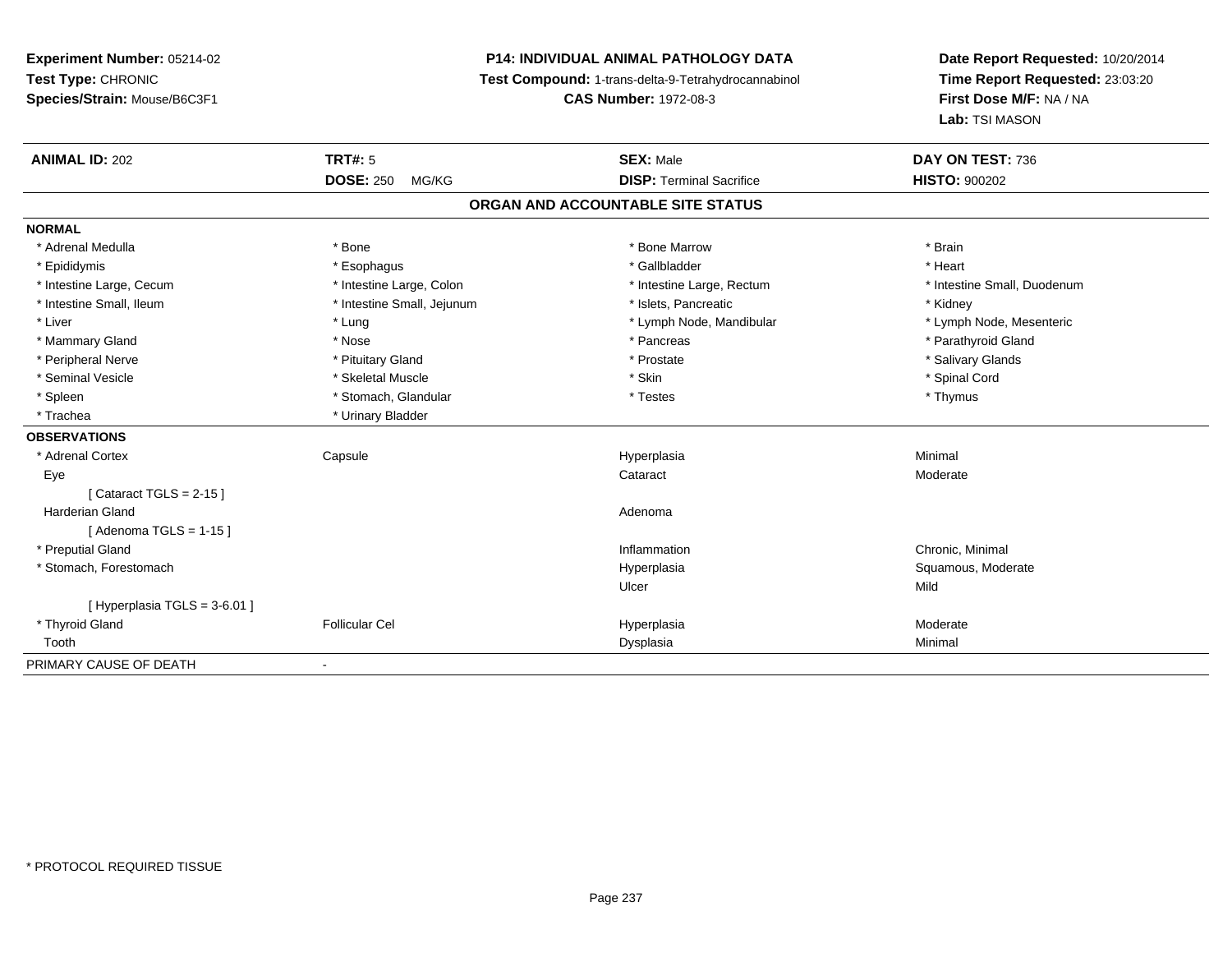**Experiment Number:** 05214-02**Test Type:** CHRONIC **Species/Strain:** Mouse/B6C3F1**P14: INDIVIDUAL ANIMAL PATHOLOGY DATA Test Compound:** 1-trans-delta-9-Tetrahydrocannabinol **CAS Number:** 1972-08-3**Date Report Requested:** 10/20/2014**Time Report Requested:** 23:03:20**First Dose M/F:** NA / NA**Lab:** TSI MASON**ANIMAL ID:** 203**TRT#:** 5 **SEX:** Male **DAY ON TEST:** 730 **DOSE:** 250 MG/KG **DISP:** Terminal Sacrifice **HISTO:** <sup>900203</sup> **ORGAN AND ACCOUNTABLE SITE STATUSNORMAL**\* Adrenal Medulla \* \* Annual Medulla \* Brain \* Bone \* \* Bone Marrow \* Bone Marrow \* \* Brain \* Brain \* Brain \* Brain \* Brain \* Brain \* Brain \* Brain \* Brain \* Brain \* Brain \* Brain \* Brain \* Brain \* Brain \* Brain \* Brain \* \* Heart \* Epididymis \* Esophagus \* Gallbladder \* Heart\* Intestine Large, Cecum \* Intestine Large, Colon \* Intestine Large, Rectum \* Intestine Small, Duodenum \* Intestine Small, Ileum \* \* Thestine Small, Jejunum \* Liver \* Liver \* Liver \* Thestine Small, Nejunum \* Lymph Node, Mandibular \* Lymph Node, Mesenteric \* \* The mannery Gland \* Mammary Gland \* Nose \* Nose \* \* Pancreas \* Pancreas \* Pancreas \* Prostate \* Parathyroid Gland \* **All and \* Peripheral Nerve \* Prostate \* Prostate \* Pituitary Gland \*** Pituitary Gland \* Salivary Glands \* Seminal Vesicle \* Skeletal Muscle \* Skin\* Testes \* Spinal Cord **\*** Stomach, Forestomach \* Stomach, Spinal Cord \* Stomach, Glandular \* Testess \* Stomach, Glandular \* Trachea \* Urinary Bladder**MISSING** \* Thymus**OBSERVATIONS** \* Adrenal Cortex Capsule Hyperplasia Minimal \* Islets, Pancreaticc and the contract of the contract of the contract of the contract of the contract of the contract of the contract of the contract of the contract of the contract of the contract of the contract of the contract of the cont a Mild \* Kidneyy control of the control of the control of the control of the control of the control of the control of the control of the control of the control of the control of the control of the control of the control of the control of Mineralizationn Minimal Nephropathyy the contract of the Minimal Minimal Section 1996 and the contract of the Minimal Section 1997 and the contract of the contract of the contract of the contract of the contract of the contract of the contract of the contra \* Lung Alveolar/Bronchiolar Adenoma \* Preputial Glandd and the control of the control of the control of the control of the control of the control of the control of the control of the control of the control of the control of the control of the control of the control of the co \* Spleen Lymph Follic Hyperplasia Lymphoid, Minimal \* Thyroid Gland Follicular Cel Hyperplasia Marked Toothh ann an t-aisim a bha ann an t-aisim a bha ann an t-aisim a bha ann an t-aisim a bha ann an t-aisim a bha ann an t-aisim a bha ann an t-aisim a bha ann an t-aisim a bha ann an t-aisim a bha ann an t-aisim a bha ann an t-a PRIMARY CAUSE OF DEATH-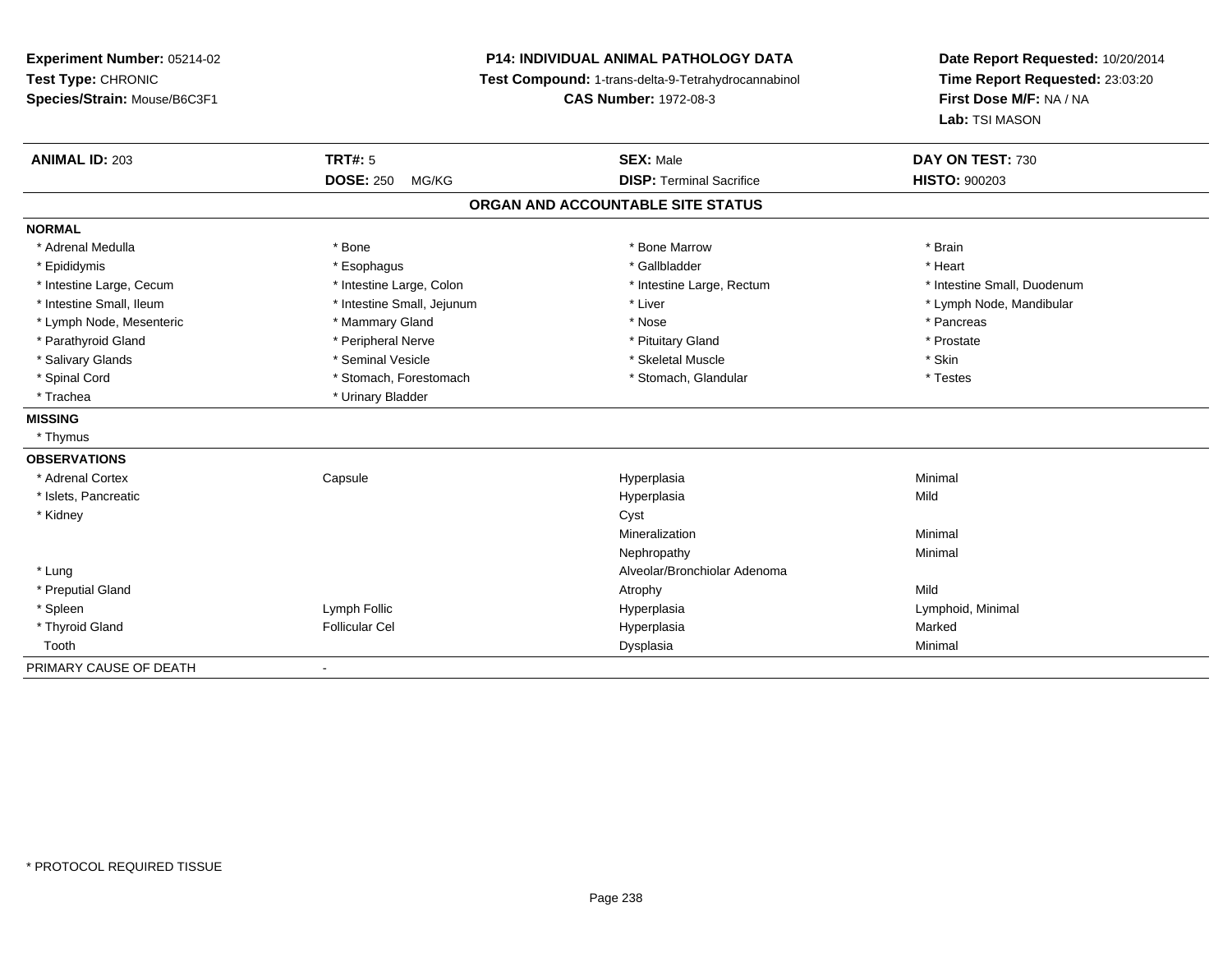## **P14: INDIVIDUAL ANIMAL PATHOLOGY DATA**

**Test Compound:** 1-trans-delta-9-Tetrahydrocannabinol

**CAS Number:** 1972-08-3

| <b>ANIMAL ID: 204</b>       | TRT#: 5                    | <b>SEX: Male</b>                  | DAY ON TEST: 734            |  |
|-----------------------------|----------------------------|-----------------------------------|-----------------------------|--|
|                             | <b>DOSE: 250</b><br>MG/KG  | <b>DISP: Terminal Sacrifice</b>   | <b>HISTO: 900204</b>        |  |
|                             |                            | ORGAN AND ACCOUNTABLE SITE STATUS |                             |  |
| <b>NORMAL</b>               |                            |                                   |                             |  |
| * Adrenal Medulla           | * Bone                     | * Bone Marrow                     | * Brain                     |  |
| * Epididymis                | * Esophagus                | * Gallbladder                     | * Heart                     |  |
| * Intestine Large, Cecum    | * Intestine Large, Colon   | * Intestine Large, Rectum         | * Intestine Small, Duodenum |  |
| * Intestine Small, Ileum    | * Intestine Small, Jejunum | * Islets, Pancreatic              | * Liver                     |  |
| * Lung                      | * Lymph Node, Mandibular   | * Lymph Node, Mesenteric          | * Mammary Gland             |  |
| * Nose                      | * Pancreas                 | * Parathyroid Gland               | * Peripheral Nerve          |  |
| * Pituitary Gland           | * Preputial Gland          | * Prostate                        | * Salivary Glands           |  |
| * Seminal Vesicle           | * Skin                     | * Spinal Cord                     | * Spleen                    |  |
| * Stomach, Glandular        | * Testes                   | * Thymus                          | * Trachea                   |  |
| * Urinary Bladder           |                            |                                   |                             |  |
| <b>OBSERVATIONS</b>         |                            |                                   |                             |  |
| * Adrenal Cortex            | Capsule                    | Hyperplasia                       | Minimal                     |  |
| * Kidney                    |                            | Mineralization                    | Minimal                     |  |
|                             |                            | Nephropathy                       | Minimal                     |  |
| * Skeletal Muscle           |                            | Degeneration                      | Minimal                     |  |
| * Stomach, Forestomach      |                            | Hyperplasia                       | Squamous, Moderate          |  |
|                             |                            | Ulcer                             | Minimal                     |  |
| [Hyperplasia TGLS = 1-6.01] |                            |                                   |                             |  |
| * Thyroid Gland             | <b>Follicular Cel</b>      | Adenoma                           |                             |  |
|                             | <b>Follicular Cel</b>      | Hyperplasia                       | Moderate                    |  |
| PRIMARY CAUSE OF DEATH      | $\overline{\phantom{a}}$   |                                   |                             |  |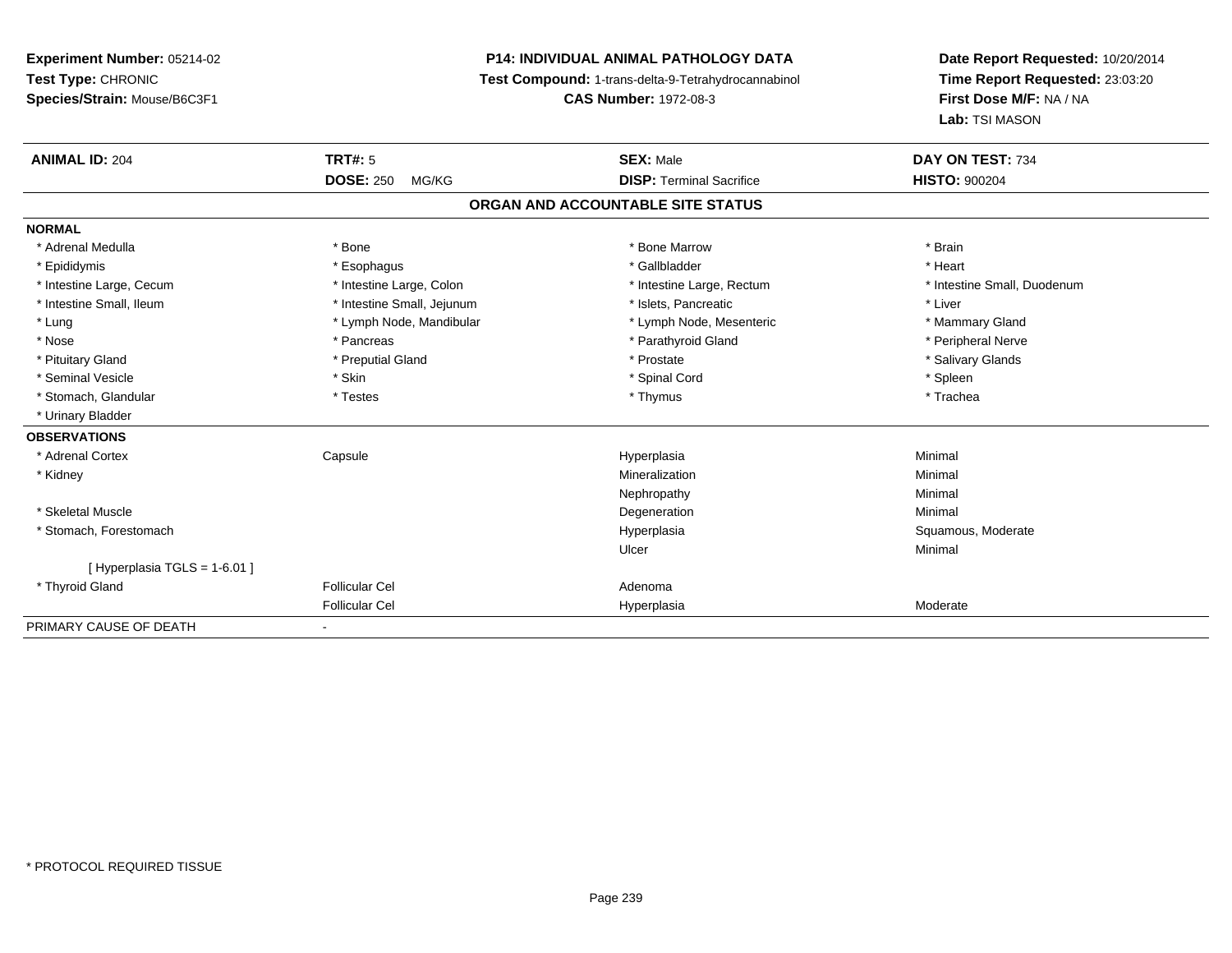# **P14: INDIVIDUAL ANIMAL PATHOLOGY DATA**

**Test Compound:** 1-trans-delta-9-Tetrahydrocannabinol

**CAS Number:** 1972-08-3

| <b>ANIMAL ID: 205</b>      | <b>TRT#: 5</b>            | <b>SEX: Male</b>                  | DAY ON TEST: 734         |  |
|----------------------------|---------------------------|-----------------------------------|--------------------------|--|
|                            | <b>DOSE: 250</b><br>MG/KG | <b>DISP: Terminal Sacrifice</b>   | <b>HISTO: 900205</b>     |  |
|                            |                           | ORGAN AND ACCOUNTABLE SITE STATUS |                          |  |
| <b>NORMAL</b>              |                           |                                   |                          |  |
| * Adrenal Medulla          | * Bone                    | * Bone Marrow                     | * Epididymis             |  |
| * Esophagus                | * Gallbladder             | * Heart                           | * Intestine Large, Cecum |  |
| * Intestine Large, Colon   | * Intestine Large, Rectum | * Intestine Small, Duodenum       | * Intestine Small, Ileum |  |
| * Intestine Small, Jejunum | * Islets, Pancreatic      | * Liver                           | * Lung                   |  |
| * Lymph Node, Mandibular   | * Lymph Node, Mesenteric  | * Mammary Gland                   | * Nose                   |  |
| * Pancreas                 | * Parathyroid Gland       | * Peripheral Nerve                | * Pituitary Gland        |  |
| * Prostate                 | * Salivary Glands         | * Seminal Vesicle                 | * Skeletal Muscle        |  |
| * Skin                     | * Spinal Cord             | * Spleen                          | * Stomach, Forestomach   |  |
| * Stomach, Glandular       | * Testes                  | * Thymus                          | * Trachea                |  |
| * Urinary Bladder          |                           |                                   |                          |  |
| <b>OBSERVATIONS</b>        |                           |                                   |                          |  |
| * Adrenal Cortex           | Capsule                   | Hyperplasia                       | Minimal                  |  |
|                            |                           | Hyperplasia                       | Mild                     |  |
| * Brain                    |                           | Mineralization                    | Minimal                  |  |
| * Kidney                   |                           | Mineralization                    | Minimal                  |  |
|                            |                           | Nephropathy                       | Minimal                  |  |
| * Preputial Gland          |                           | Atrophy                           | Mild                     |  |
|                            |                           | Inflammation                      | Chronic, Mild            |  |
| * Thyroid Gland            | <b>Follicular Cel</b>     | Hyperplasia                       | Mild                     |  |
| Tooth                      |                           | Dysplasia                         | Mild                     |  |
| PRIMARY CAUSE OF DEATH     |                           |                                   |                          |  |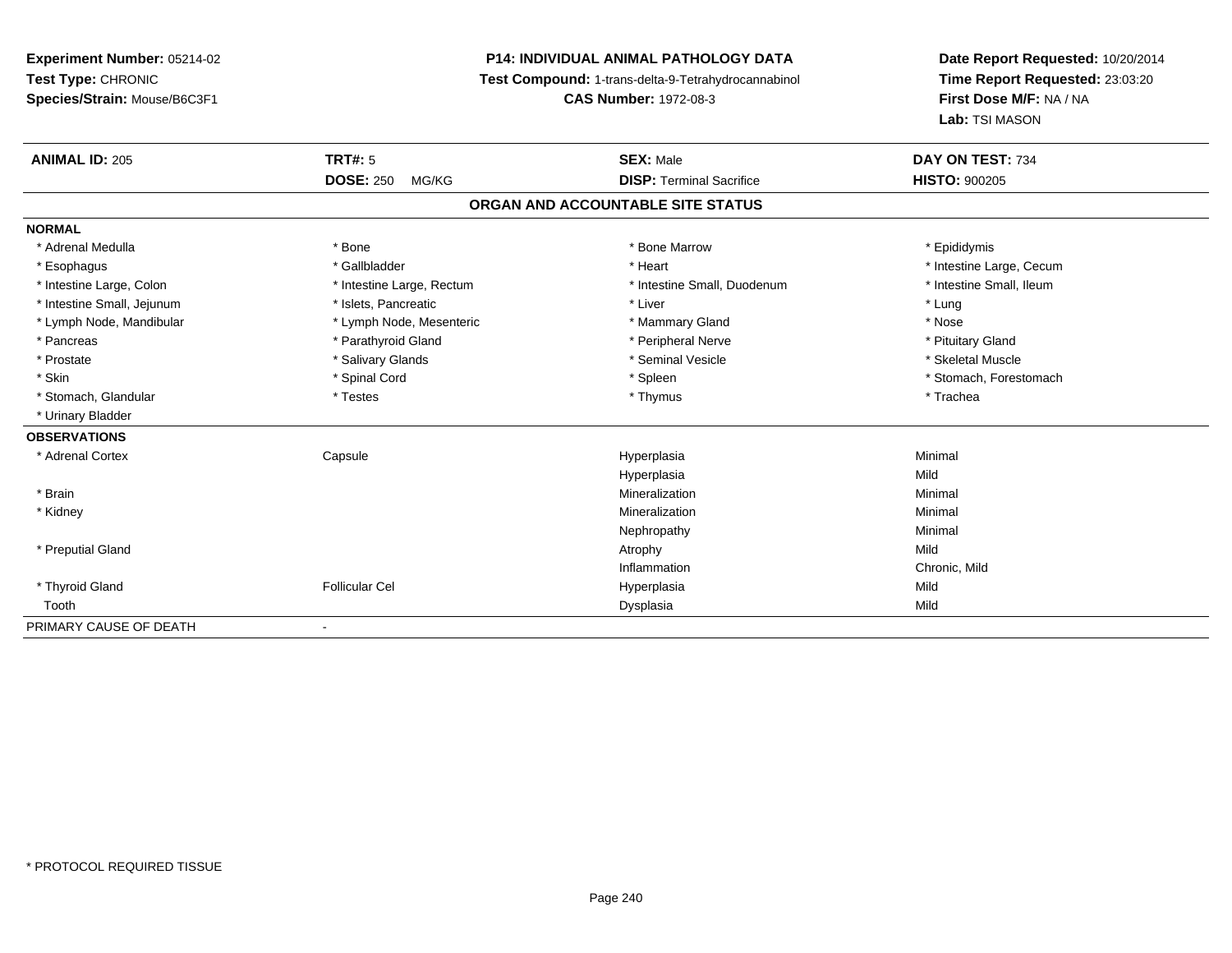# **P14: INDIVIDUAL ANIMAL PATHOLOGY DATA**

**Test Compound:** 1-trans-delta-9-Tetrahydrocannabinol

**CAS Number:** 1972-08-3

| <b>ANIMAL ID: 206</b>      | <b>TRT#: 5</b>            | <b>SEX: Male</b>                  | DAY ON TEST: 735         |  |
|----------------------------|---------------------------|-----------------------------------|--------------------------|--|
|                            | <b>DOSE: 250</b><br>MG/KG | <b>DISP: Terminal Sacrifice</b>   | <b>HISTO: 900206</b>     |  |
|                            |                           | ORGAN AND ACCOUNTABLE SITE STATUS |                          |  |
| <b>NORMAL</b>              |                           |                                   |                          |  |
| * Adrenal Medulla          | * Bone                    | * Bone Marrow                     | * Epididymis             |  |
| * Esophagus                | * Gallbladder             | * Heart                           | * Intestine Large, Cecum |  |
| * Intestine Large, Colon   | * Intestine Large, Rectum | * Intestine Small, Duodenum       | * Intestine Small. Ileum |  |
| * Intestine Small, Jejunum | * Islets, Pancreatic      | * Liver                           | * Lung                   |  |
| * Lymph Node, Mandibular   | * Lymph Node, Mesenteric  | * Mammary Gland                   | * Nose                   |  |
| * Pancreas                 | * Parathyroid Gland       | * Peripheral Nerve                | * Pituitary Gland        |  |
| * Prostate                 | * Salivary Glands         | * Seminal Vesicle                 | * Skeletal Muscle        |  |
| * Skin                     | * Spinal Cord             | * Spleen                          | * Stomach, Glandular     |  |
| * Testes                   | * Thymus                  | * Trachea                         | * Urinary Bladder        |  |
| <b>OBSERVATIONS</b>        |                           |                                   |                          |  |
| * Adrenal Cortex           | Capsule                   | Hyperplasia                       | Minimal                  |  |
| * Brain                    |                           | Mineralization                    | Minimal                  |  |
| * Kidney                   |                           | Mineralization                    | Minimal                  |  |
|                            |                           | Nephropathy                       | Minimal                  |  |
| * Preputial Gland          |                           | Atrophy                           | Minimal                  |  |
|                            |                           | Inflammation                      | Chronic, Minimal         |  |
| * Stomach, Forestomach     |                           | Hyperplasia                       | Squamous, Mild           |  |
| * Thyroid Gland            | <b>Follicular Cel</b>     | Hyperplasia                       | Mild                     |  |
| Tooth                      |                           | Dysplasia                         | Minimal                  |  |
| PRIMARY CAUSE OF DEATH     |                           |                                   |                          |  |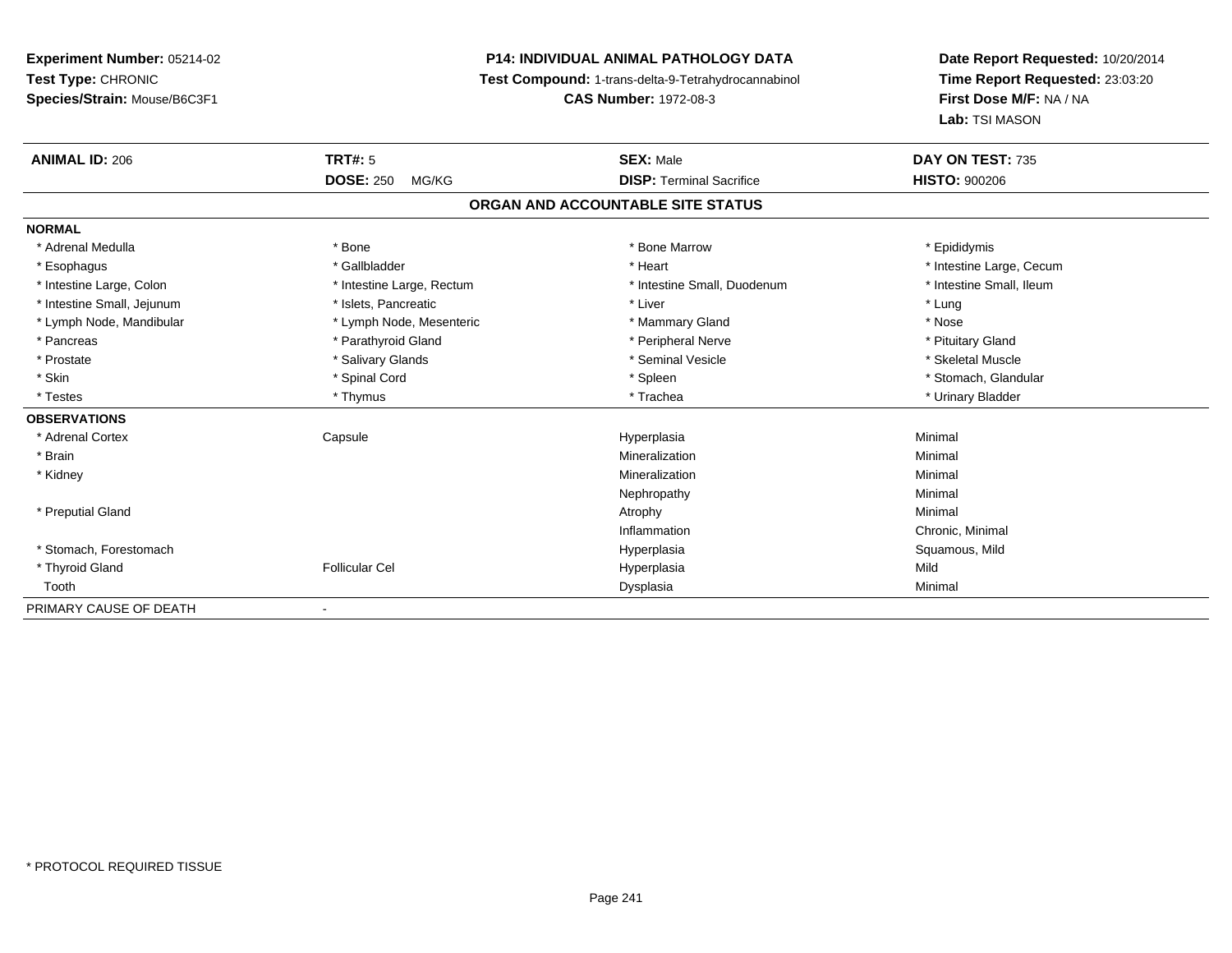| <b>Experiment Number: 05214-02</b><br>Test Type: CHRONIC<br>Species/Strain: Mouse/B6C3F1 | <b>P14: INDIVIDUAL ANIMAL PATHOLOGY DATA</b><br>Test Compound: 1-trans-delta-9-Tetrahydrocannabinol<br><b>CAS Number: 1972-08-3</b> |                                   | Date Report Requested: 10/20/2014<br>Time Report Requested: 23:03:20<br>First Dose M/F: NA / NA<br>Lab: TSI MASON |
|------------------------------------------------------------------------------------------|-------------------------------------------------------------------------------------------------------------------------------------|-----------------------------------|-------------------------------------------------------------------------------------------------------------------|
| <b>ANIMAL ID: 207</b>                                                                    | TRT#: 5                                                                                                                             | <b>SEX: Male</b>                  | DAY ON TEST: 461                                                                                                  |
|                                                                                          | <b>DOSE: 250</b><br>MG/KG                                                                                                           | <b>DISP:</b> Scheduled Sacrifice  | <b>HISTO: 892854</b>                                                                                              |
|                                                                                          |                                                                                                                                     | ORGAN AND ACCOUNTABLE SITE STATUS |                                                                                                                   |
| <b>NORMAL</b>                                                                            |                                                                                                                                     |                                   |                                                                                                                   |
| * Epididymis                                                                             | * Testes                                                                                                                            |                                   |                                                                                                                   |
| PRIMARY CAUSE OF DEATH                                                                   |                                                                                                                                     |                                   |                                                                                                                   |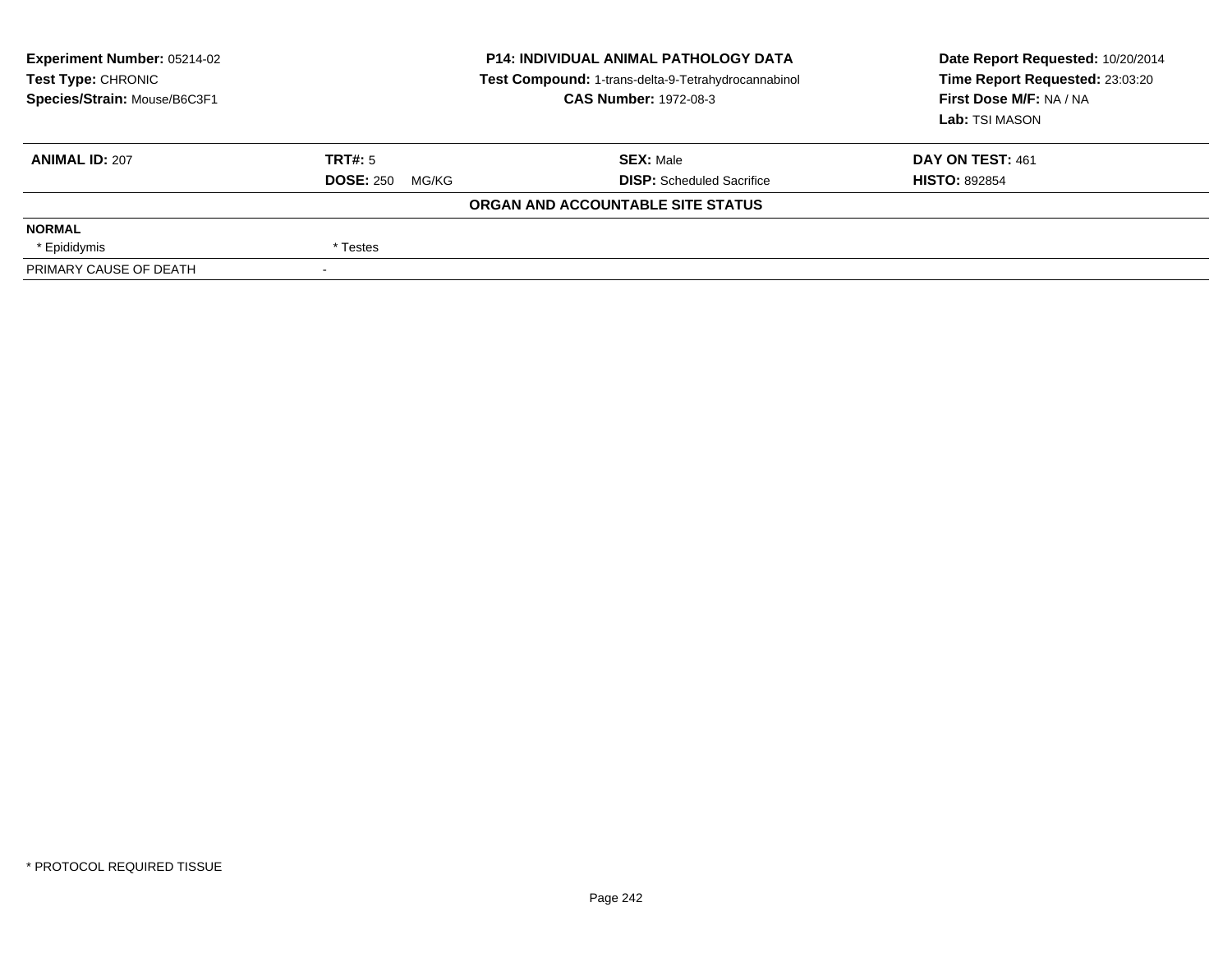| <b>Experiment Number: 05214-02</b><br>Test Type: CHRONIC<br>Species/Strain: Mouse/B6C3F1 | <b>P14: INDIVIDUAL ANIMAL PATHOLOGY DATA</b><br>Test Compound: 1-trans-delta-9-Tetrahydrocannabinol<br><b>CAS Number: 1972-08-3</b> |                                   | Date Report Requested: 10/20/2014<br>Time Report Requested: 23:03:20<br>First Dose M/F: NA / NA<br>Lab: TSI MASON |  |
|------------------------------------------------------------------------------------------|-------------------------------------------------------------------------------------------------------------------------------------|-----------------------------------|-------------------------------------------------------------------------------------------------------------------|--|
| <b>ANIMAL ID: 208</b>                                                                    | TRT#: 5                                                                                                                             | <b>SEX: Male</b>                  | DAY ON TEST: 461                                                                                                  |  |
|                                                                                          | <b>DOSE: 250</b><br>MG/KG                                                                                                           | <b>DISP:</b> Scheduled Sacrifice  | <b>HISTO: 892855</b>                                                                                              |  |
|                                                                                          |                                                                                                                                     | ORGAN AND ACCOUNTABLE SITE STATUS |                                                                                                                   |  |
| <b>NORMAL</b>                                                                            |                                                                                                                                     |                                   |                                                                                                                   |  |
| * Epididymis                                                                             | * Testes                                                                                                                            |                                   |                                                                                                                   |  |
| PRIMARY CAUSE OF DEATH                                                                   |                                                                                                                                     |                                   |                                                                                                                   |  |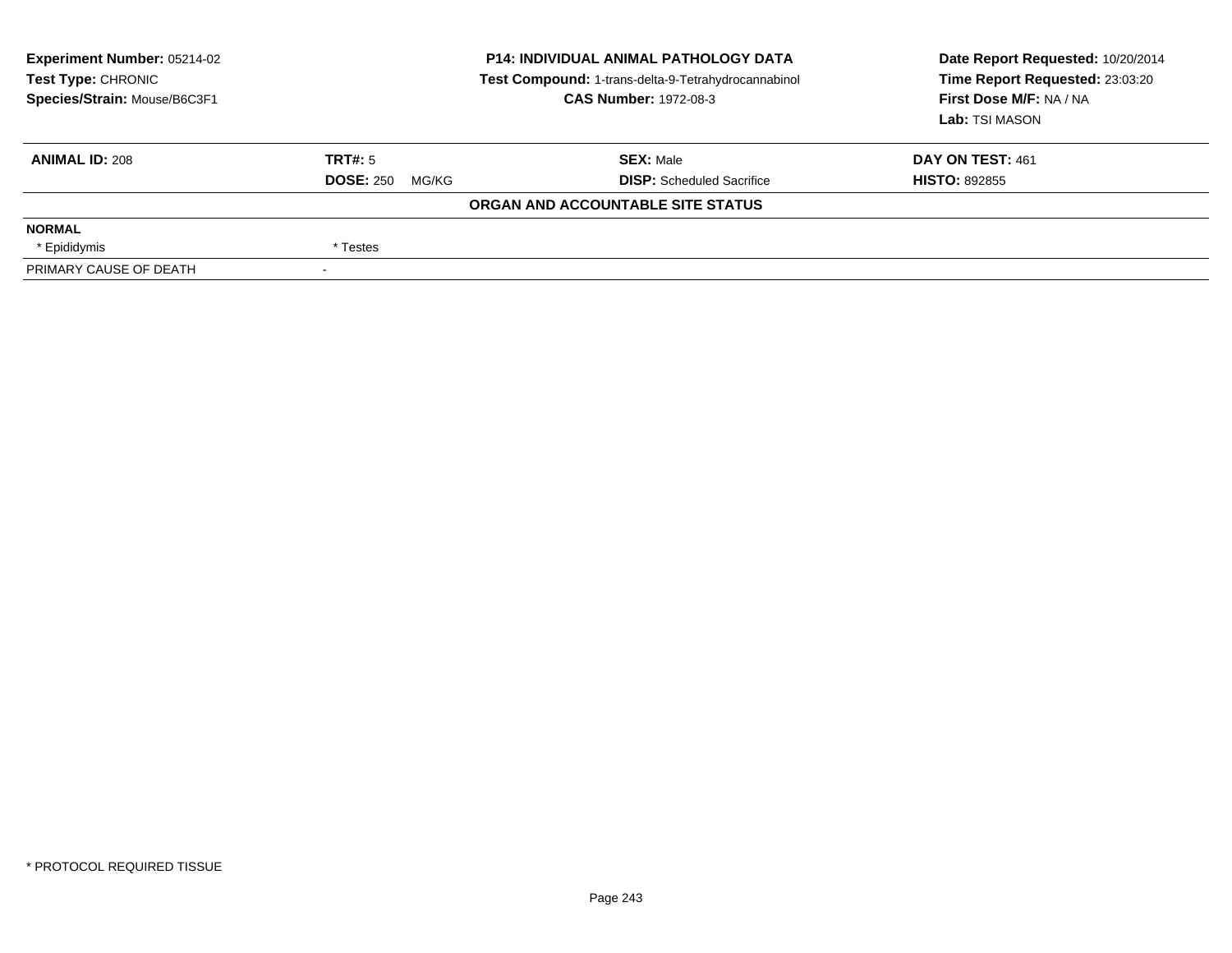## **P14: INDIVIDUAL ANIMAL PATHOLOGY DATA**

**Test Compound:** 1-trans-delta-9-Tetrahydrocannabinol

**CAS Number:** 1972-08-3

| <b>ANIMAL ID: 209</b>                  | TRT#: 5                    | <b>SEX: Male</b>                | DAY ON TEST: 730            |  |  |  |
|----------------------------------------|----------------------------|---------------------------------|-----------------------------|--|--|--|
|                                        | <b>DOSE: 250</b><br>MG/KG  | <b>DISP: Terminal Sacrifice</b> | <b>HISTO: 900209</b>        |  |  |  |
| ORGAN AND ACCOUNTABLE SITE STATUS      |                            |                                 |                             |  |  |  |
| <b>NORMAL</b>                          |                            |                                 |                             |  |  |  |
| * Adrenal Medulla                      | * Bone                     | * Bone Marrow                   | * Brain                     |  |  |  |
| * Epididymis                           | * Esophagus                | * Gallbladder                   | * Heart                     |  |  |  |
| * Intestine Large, Cecum               | * Intestine Large, Colon   | * Intestine Large, Rectum       | * Intestine Small, Duodenum |  |  |  |
| * Intestine Small, Ileum               | * Intestine Small, Jejunum | * Lung                          | * Lymph Node, Mandibular    |  |  |  |
| * Lymph Node, Mesenteric               | * Mammary Gland            | * Pancreas                      | * Parathyroid Gland         |  |  |  |
| * Peripheral Nerve                     | * Pituitary Gland          | * Prostate                      | * Salivary Glands           |  |  |  |
| * Seminal Vesicle                      | * Skeletal Muscle          | * Skin                          | * Spinal Cord               |  |  |  |
| * Spleen                               | * Stomach, Glandular       | * Testes                        | * Trachea                   |  |  |  |
| * Urinary Bladder                      |                            |                                 |                             |  |  |  |
| <b>OBSERVATIONS</b>                    |                            |                                 |                             |  |  |  |
| * Adrenal Cortex                       | Capsule                    | Hyperplasia                     | Mild                        |  |  |  |
| * Islets, Pancreatic                   |                            | Hyperplasia                     | Minimal                     |  |  |  |
| * Kidney                               |                            | Mineralization                  | Minimal                     |  |  |  |
|                                        |                            | Nephropathy                     | Minimal                     |  |  |  |
| * Liver                                |                            | Hepatocellular Adenoma          |                             |  |  |  |
| [Hepatocellular Adenoma TGLS = 1-2.01] |                            |                                 |                             |  |  |  |
| * Nose                                 |                            | Inflammation                    | Chronic, Minimal            |  |  |  |
| * Preputial Gland                      |                            | Inflammation                    | Chronic, Minimal            |  |  |  |
| * Stomach, Forestomach                 |                            | Hyperplasia                     | Squamous, Moderate          |  |  |  |
| [ Hyperplasia TGLS = 2-6.01 ]          |                            |                                 |                             |  |  |  |
| * Thymus                               |                            | Cyst                            |                             |  |  |  |
| * Thyroid Gland                        | <b>Follicular Cel</b>      | Hyperplasia                     | Mild                        |  |  |  |
| Tooth                                  |                            | Dysplasia                       | Mild                        |  |  |  |
| PRIMARY CAUSE OF DEATH                 | $\blacksquare$             |                                 |                             |  |  |  |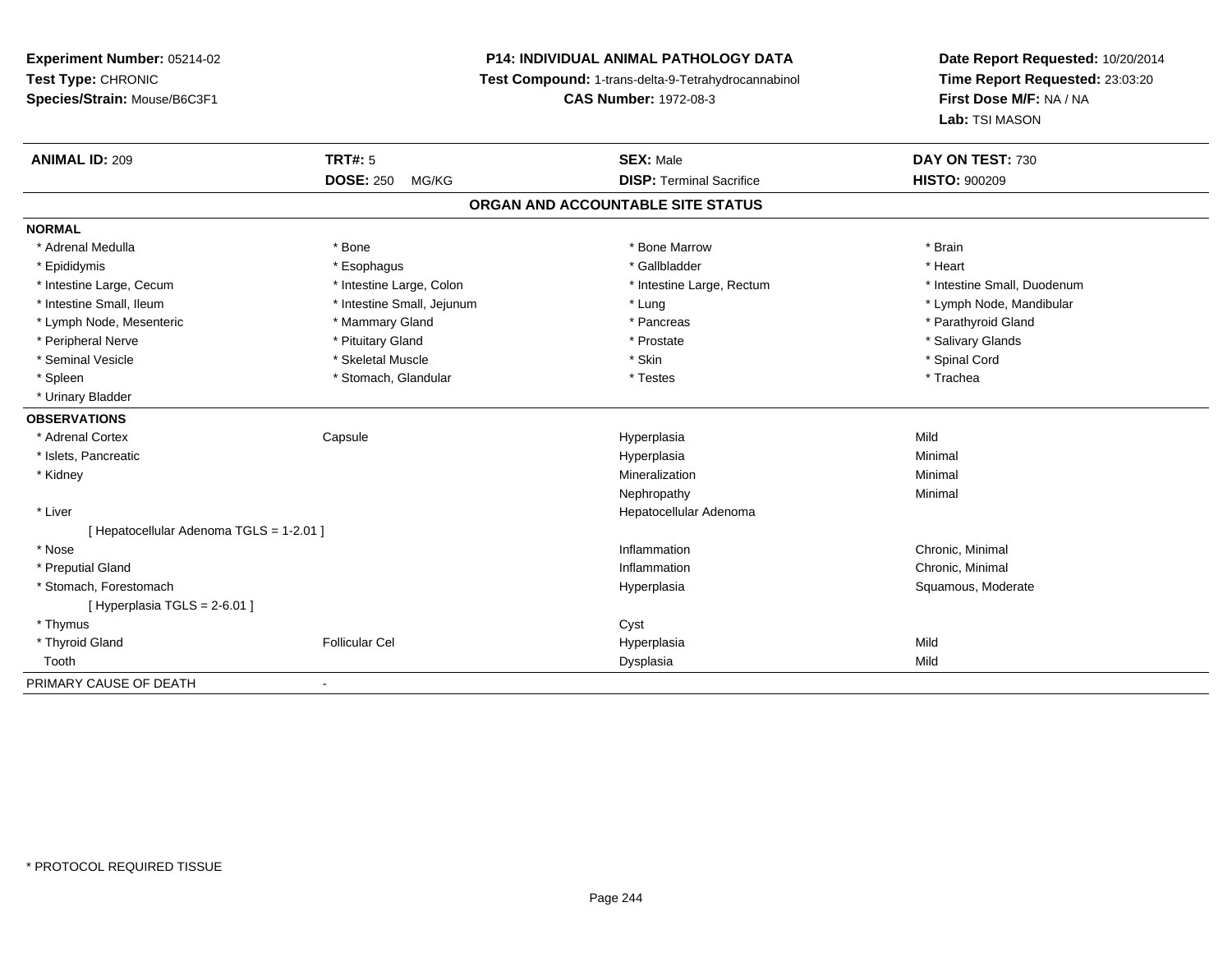**Experiment Number:** 05214-02**Test Type:** CHRONIC **Species/Strain:** Mouse/B6C3F1**P14: INDIVIDUAL ANIMAL PATHOLOGY DATA Test Compound:** 1-trans-delta-9-Tetrahydrocannabinol **CAS Number:** 1972-08-3**Date Report Requested:** 10/20/2014**Time Report Requested:** 23:03:20**First Dose M/F:** NA / NA**Lab:** TSI MASON**ANIMAL ID:** 210**C TRT#:** 5 **SEX:** Male **DAY ON TEST:** 731 **DOSE:** 250 MG/KG**DISP:** Terminal Sacrifice **HISTO:**  $900210$ **ORGAN AND ACCOUNTABLE SITE STATUSNORMAL**\* Adrenal Medulla \* Adrenal Medulla \* \* The matter of the state of the state of the Marrow \* Bone Marrow \* Adrenal Medulla \* Epididymis \* Epididymis \* Bone Marrow \* Adrenal Medulla \* Epididymis \* Epididymis \* Epididymis \* Epididymis \* Epidi \* Esophagus \* https://www.fragustage.com/web/2019/heart \* Heart \* Heart \* Heart \* Intestine Large, Cecum \* Intestine Large, Cecum \* Gallbladder \* Callbladder \* 11 and 12 and 12 and 12 and 12 and 12 and 12 and 12 and 12 and \* Intestine Small, Ileum \* Intestine Large, Colon \* Intestine Large, Rectum \* Intestine Small, Duodenum \* Intestine Small, Duodenum \* Intestine Small, Jejunum \* 1997 \* The state of the state of the state of the state of the state of the state  $\sim$  \* Lung \* Lung \* Lung \* Lung \* Lung \* Lung \* Lung \* Lung \* Lung \* Lung \* Lung \* Lung \* Lung \* Lung \* Lung \* \* Parathyroid Gland \* Lymph Node, Mandibular \* Lymph Node, Mesenteric \* Pancreas \* Pancreas \* Pancreas \* Pancreas \* Pancreas \* Pancreas \* Pancreas \* Pancreas \* Pancreas \* Pancreas \* Pancreas \* Pancreas \* Pancreas \* Pancreas \* Pancreas \* Pancr \* Peripheral Nerve \* \* Annual Vesicle \* \* Prostate \* \* Salivary Glands \* \* Salivary Glands \* \* Seminal Vesicle \* Skeletal Muscle \* Skin \* Spinal Cord \* Spleen \* Urinary Bladder \* Testes \* Thymus \* Trachea \* Urinary Bladder **MISSING** \* Mammary Gland \* Pituitary Gland**OBSERVATIONS** \* Adrenal Cortex**Capsule**  Hyperplasia Minimal \* Brainn and the control of the control of the control of the control of the control of the control of the control of the control of the control of the control of the control of the control of the control of the control of the co \* Kidneyy with the control of the control of the control of the control of the control of the control of the control of the control of the control of the control of the control of the control of the control of the control of the c n Minimal Nephropathyy the contract of the Minimal Minimal Section 1996 and the contract of the Minimal Section 1997 and the contract of the contract of the contract of the contract of the contract of the contract of the contract of the contra \* Nosee the contraction of the contraction of the contraction of the contraction of the chronic, Minimal on the chronic, Minimal or  $\mathbb{R}^n$  \* Preputial Glandd
and **d**and **d**chronic, Mild
come of the contract of the contract of the contract of the contract of the contract of the contract of the contract of the contract of the contract of the contract of the contract of the co \* Stomach, Forestomachh ann an t-ìre ann am San Amhaidh ann an t-ìre ann am Mhearpasia ann an San Aonaichte ann an Saluamous, Mild a [ Hyperplasia TGLS = 1-6.01 ] \* Stomach, Glandularr and the contract of the contract of the contract of the contract of the contract of the contract of the contract of the contract of the contract of the contract of the contract of the contract of the contract of the cont [ Carcinoma TGLS = 2-RT6 ] \* Thyroid Gland Follicular Cel Hyperplasia Moderate Toothh ann an t-aisim a bha ann an t-aisim a bha ann an t-aisim a bha ann an t-aisim a bha ann an t-aisim a bha ann an t-aisim a bha ann an t-aisim a bha ann an t-aisim a bha ann an t-aisim a bha ann an t-aisim a bha ann an t-a PRIMARY CAUSE OF DEATH-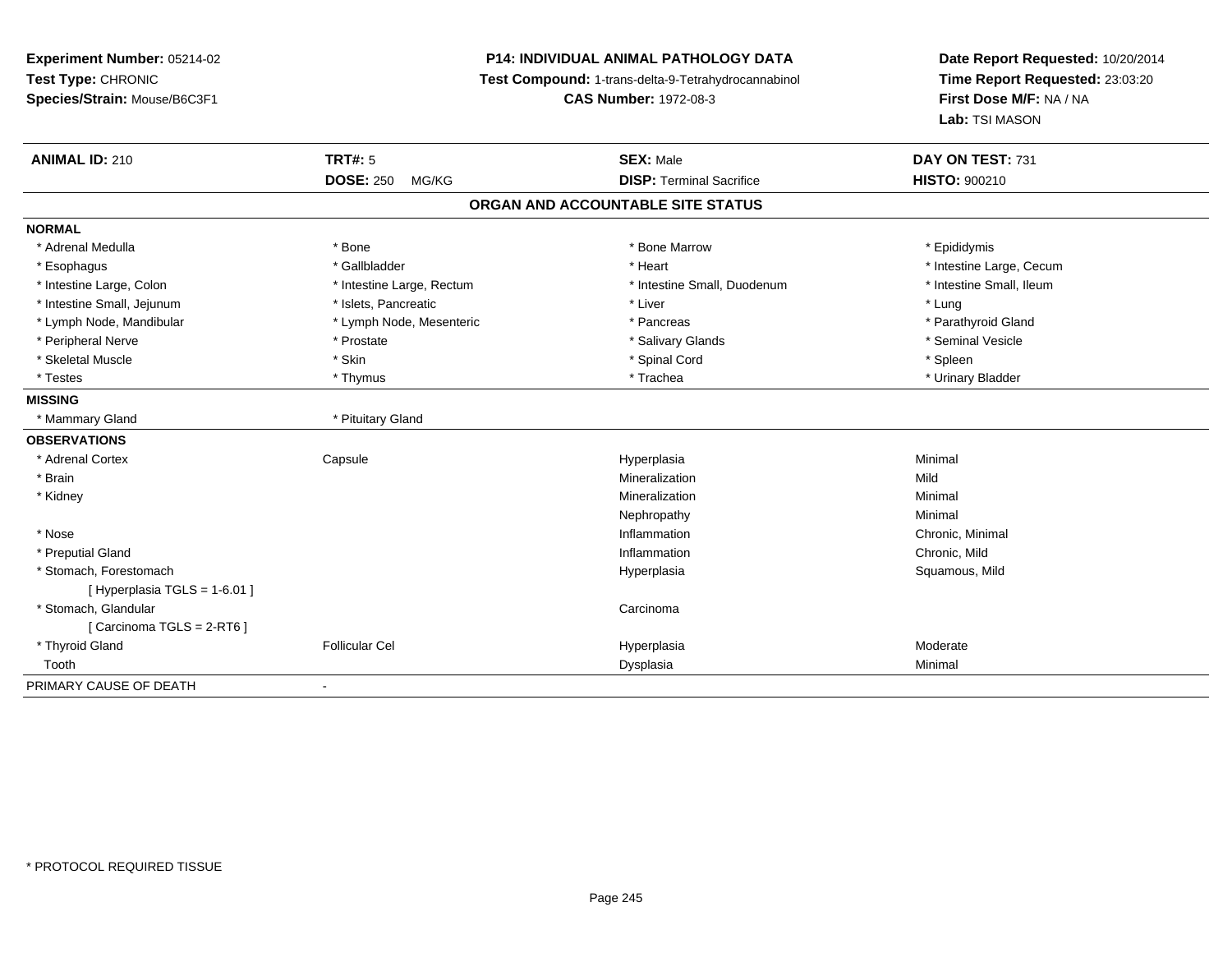**Experiment Number:** 05214-02**Test Type:** CHRONIC **Species/Strain:** Mouse/B6C3F1**P14: INDIVIDUAL ANIMAL PATHOLOGY DATA Test Compound:** 1-trans-delta-9-Tetrahydrocannabinol **CAS Number:** 1972-08-3**Date Report Requested:** 10/20/2014**Time Report Requested:** 23:03:20**First Dose M/F:** NA / NA**Lab:** TSI MASON**ANIMAL ID:** 211**TRT#:** 7 **SEX:** Male **DAY ON TEST:** 736 **DOSE:** 500 MG/KG**DISP:** Terminal Sacrifice **HISTO:** 900211 **ORGAN AND ACCOUNTABLE SITE STATUSNORMAL**\* Adrenal Medulla \* Adrenal Medulla \* \* The matter of the state of the state of the Marrow \* Bone Marrow \* Adrenal Medulla \* Epididymis \* Epididymis \* Bone Marrow \* Adrenal Medulla \* Epididymis \* Epididymis \* Epididymis \* Epididymis \* Epidi \* Esophagus \* https://www.fragustage.com/web/2019/heart \* Heart \* Heart \* Heart \* Intestine Large, Cecum \* Intestine Large, Cecum \* Gallbladder \* Callbladder \* 11 and 12 and 12 and 12 and 12 and 12 and 12 and 12 and 12 and \* Intestine Small, Ileum \* Intestine Large, Colon \* Intestine Large, Rectum \* Intestine Small, Duodenum \* Intestine Small, Duodenum \* Intestine Small, Jejunum \* 1997 \* The state of the state of the state of the state of the state of the state  $*$  Lung \* Pancreas \* Lymph Node, Mandibular \* Lymph Node, Mesenteric \* Mammary Gland \* Mammary Gland \* Salivary Glands \* Parathyroid Gland \* \* Andrew \* Peripheral Nerve \* \* Prostate \* \* Prostate \* \* Salivary Glands \* Salivary Glands \* Salivary Glands \* Salivary Glands \* Salivary Glands \* Salivary Glands \* Salivary Glands \* Salivary Glands \* Seminal Vesicle \* \* Spinal Cord \* Skeletal Muscle \* \* Skin \* \* Skin \* \* Spinal Vesicle \* Spinal Cord \* Spinal Cord \* Stomach, Forestomach \* Thymus \* Stomach, Glandular \* Testes \* Testes \* Thymus \* Thymus \* Thymus \* Trachea **\*** Urinary Bladder **MISSING** \* Pituitary Gland**OBSERVATIONS** \* Adrenal Cortex Capsule Hyperplasia Mild \* Brainn and the controller of the controller of the controller of the Mineralization and the controller of the Minimal \* Kidneyy with the control of the control of the control of the control of the control of the control of the control of the control of the control of the control of the control of the control of the control of the control of the c n Minimal Nephropathyy the contract of the Minimal Minimal Section 1996 and the contract of the Minimal Section 1997 and the contract of the contract of the contract of the contract of the contract of the contract of the contract of the contra \* Nose Nasolacrim Dct Hyperplasia Moderate \* Preputial Glandd the controller controller controller that the controller controller controller controller controller controller controller controller controller controller controller controller controller controller controller controlle [ Inflammation TGLS = 1-10 ] \* SpleenRed Pulp Mild<br>Follicular Cell Nild Hematopoietic Cell Proliferation Mild<br>Mild Hyperplasia \* Thyroid Gland Follicular Cel Hyperplasia Mild Toothh ann an t-aisim a bha ann an t-aisim a bha ann an t-aisim a bha ann an t-aisim a bha ann an t-aisim a bha ann an t-aisim a bha ann an t-aisim a bha ann an t-aisim a bha ann an t-aisim a bha ann an t-aisim a bha ann an t-a

PRIMARY CAUSE OF DEATH-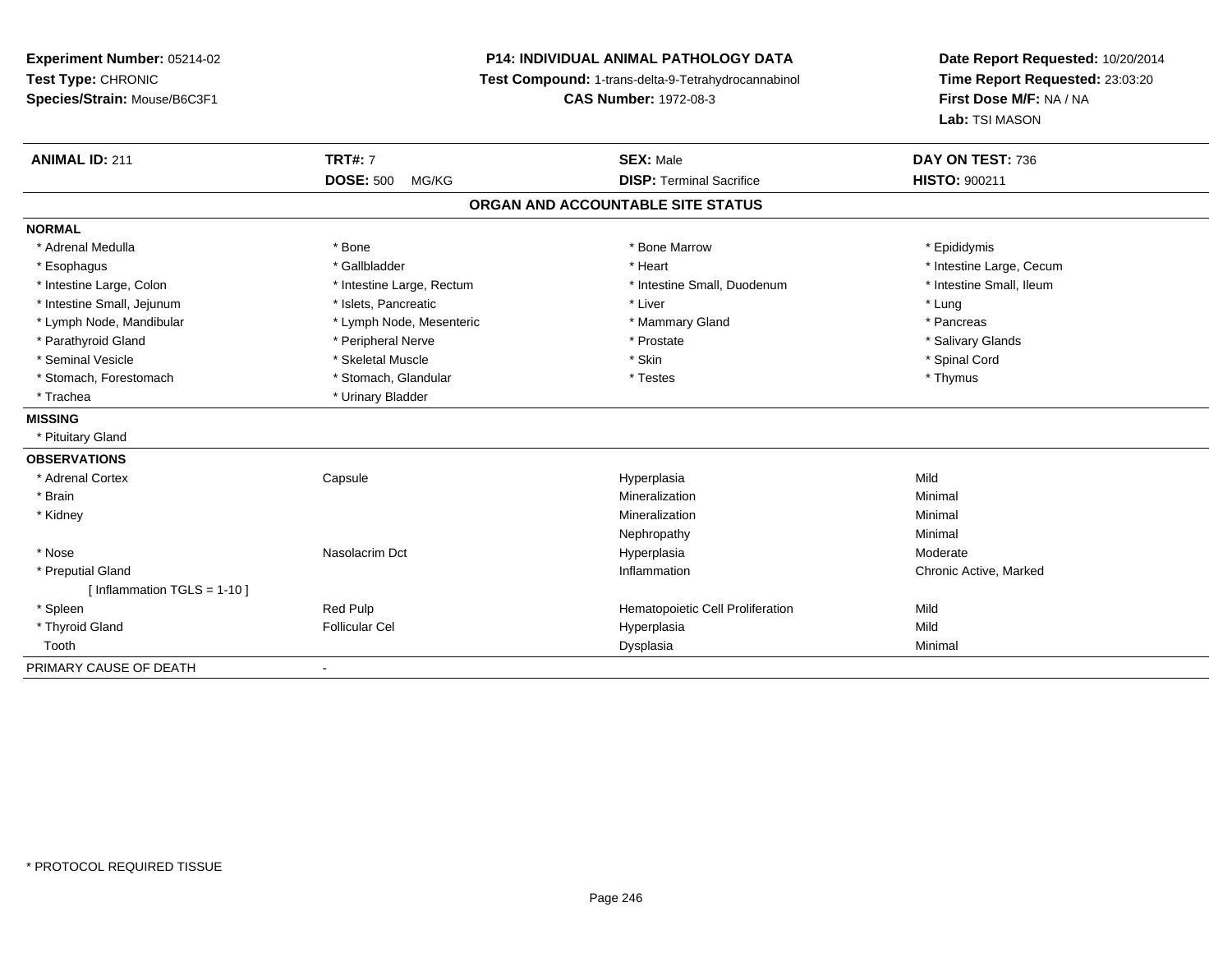## **P14: INDIVIDUAL ANIMAL PATHOLOGY DATA**

**Test Compound:** 1-trans-delta-9-Tetrahydrocannabinol

**CAS Number:** 1972-08-3

| <b>ANIMAL ID: 212</b>      | <b>TRT#: 7</b><br><b>DOSE: 500</b><br>MG/KG | <b>SEX: Male</b><br><b>DISP: Terminal Sacrifice</b> | DAY ON TEST: 734<br><b>HISTO: 900212</b> |
|----------------------------|---------------------------------------------|-----------------------------------------------------|------------------------------------------|
|                            |                                             |                                                     |                                          |
| <b>NORMAL</b>              |                                             |                                                     |                                          |
| * Adrenal Medulla          | * Bone                                      | * Bone Marrow                                       | * Epididymis                             |
| * Esophagus                | * Gallbladder                               | * Heart                                             | * Intestine Large, Cecum                 |
| * Intestine Large, Colon   | * Intestine Large, Rectum                   | * Intestine Small, Duodenum                         | * Intestine Small, Ileum                 |
| * Intestine Small, Jejunum | * Islets, Pancreatic                        | * Lung                                              | * Lymph Node, Mandibular                 |
| * Lymph Node, Mesenteric   | * Mammary Gland                             | * Pancreas                                          | * Parathyroid Gland                      |
| * Peripheral Nerve         | * Pituitary Gland                           | * Preputial Gland                                   | * Prostate                               |
| * Salivary Glands          | * Seminal Vesicle                           | * Skeletal Muscle                                   | * Skin                                   |
| * Spinal Cord              | * Spleen                                    | * Stomach, Forestomach                              | * Stomach, Glandular                     |
| * Testes                   | * Trachea                                   | * Urinary Bladder                                   |                                          |
| <b>OBSERVATIONS</b>        |                                             |                                                     |                                          |
| * Adrenal Cortex           | Capsule                                     | Hyperplasia                                         | Minimal                                  |
| * Brain                    |                                             | Mineralization                                      | Minimal                                  |
| * Kidney                   |                                             | Mineralization                                      | Minimal                                  |
|                            |                                             | Nephropathy                                         | Minimal                                  |
| * Liver                    |                                             | Hematopoietic Cell Proliferation                    | Minimal                                  |
| * Nose                     | Nasolacrim Dct                              | Hyperplasia                                         | Mild                                     |
| * Thymus                   |                                             | Cyst                                                |                                          |
| * Thyroid Gland            | <b>Follicular Cel</b>                       | Adenoma                                             |                                          |
|                            | <b>Follicular Cel</b>                       | Hyperplasia                                         | Mild                                     |
| Tooth                      |                                             | Dysplasia                                           | Mild                                     |
| PRIMARY CAUSE OF DEATH     | $\overline{\phantom{a}}$                    |                                                     |                                          |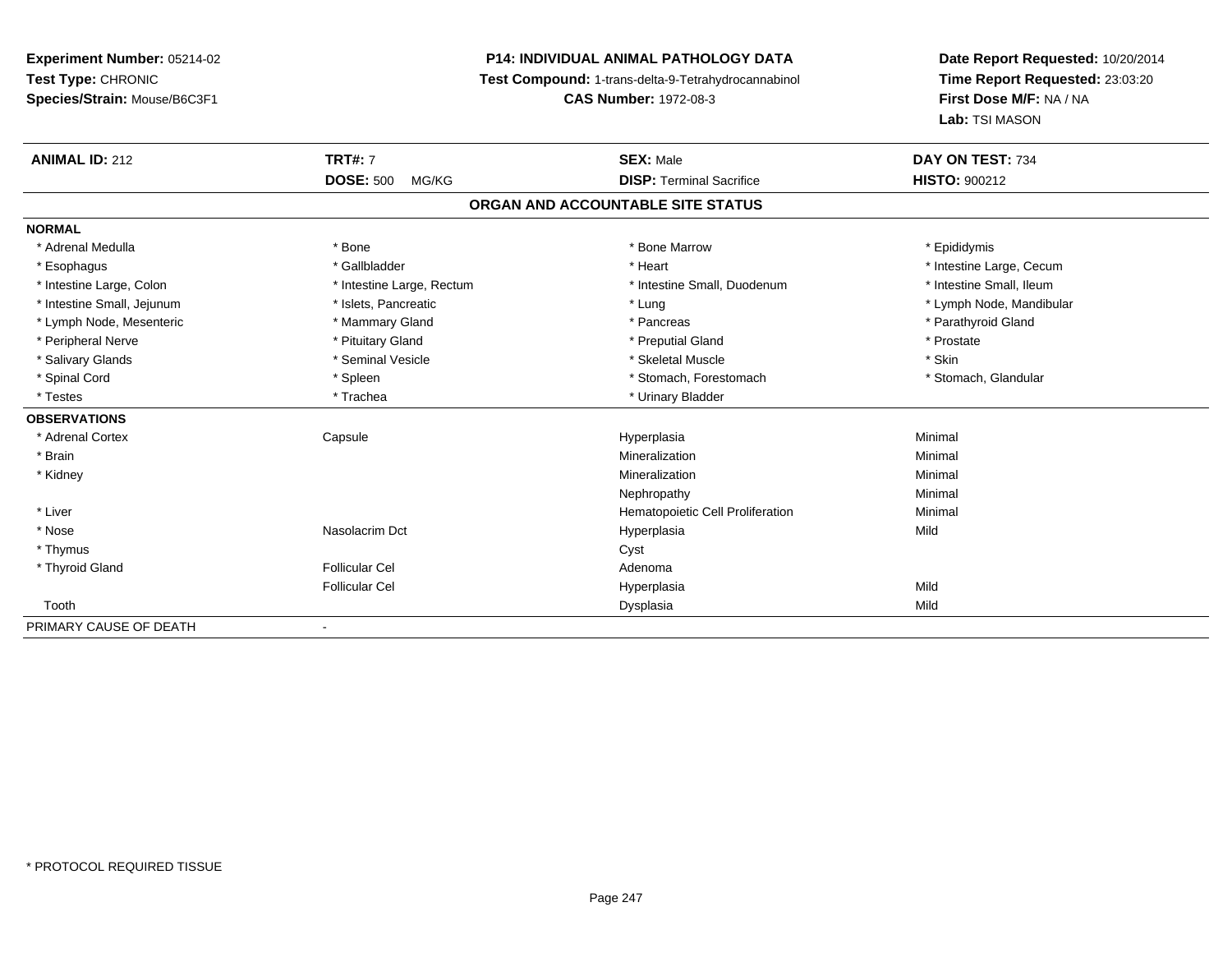**Experiment Number:** 05214-02**Test Type:** CHRONIC **Species/Strain:** Mouse/B6C3F1**P14: INDIVIDUAL ANIMAL PATHOLOGY DATA Test Compound:** 1-trans-delta-9-Tetrahydrocannabinol **CAS Number:** 1972-08-3**Date Report Requested:** 10/20/2014**Time Report Requested:** 23:03:20**First Dose M/F:** NA / NA**Lab:** TSI MASON**ANIMAL ID:** 213**TRT#:** 7 **SEX:** Male **DAY ON TEST:** 418 **DOSE:** 500 MG/KG**DISP:** Natural Death **HISTO:**  $900213$ **ORGAN AND ACCOUNTABLE SITE STATUSNORMAL**\* Adrenal Cortex \* Adrenal Medulla \* Adrenal Medulla \* Bone \* Bone \* Bone \* Bone \* Bone Marrow \* Gallbladder \* Brain \* Allen the state of the state of the state of the state of the state of the state of the state of the state of the state of the state of the state of the state of the state of the state of the state of the state o \* Heart **\*** Intestine Large, Cecum \* Intestine Large, Cecum \* Intestine Large, Colon \* <sup>\*</sup> Intestine Large, Rectum \* Intestine Small, Duodenum \* Intestine Small, Ileum \* 1ntestine Small, Intestine Small, Jejunum \* Islets, Pancreatic \* Kidney \* Noting the second term of the second term of the second term of the second term of the second term of terms and term of terms of terms and terms terms of terms of terms of terms of terms of terms of terms of ter \* Lymph Node, Mesenteric \* \* The mannery Gland \* Mammary Gland \* Nose \* Nose \* \* Pancreas \* Pancreas \* Pancreas \* Seminal Vesicle \* Peripheral Nerve \* \* Annual Vesicle \* \* Prostate \* \* Salivary Glands \* \* Salivary Glands \* \* Seminal Vesicle \* Skeletal Muscle \* Skin \* Spinal Cord \* Spleen \* Thymus \* Stomach, Forestomach \* Testes \* Stomach, Glandular \* Testes \* Testes \* Testes \* Testes \* Testes \* Testes \* T \* Thyroid Gland \* Trachea \* Trachea \* Trachea \* Urinary Bladder **MISSING** \* Parathyroid Gland \* Pituitary Gland**OBSERVATIONS** \* Preputial Gland Atrophy Mild PRIMARY CAUSE OF DEATH-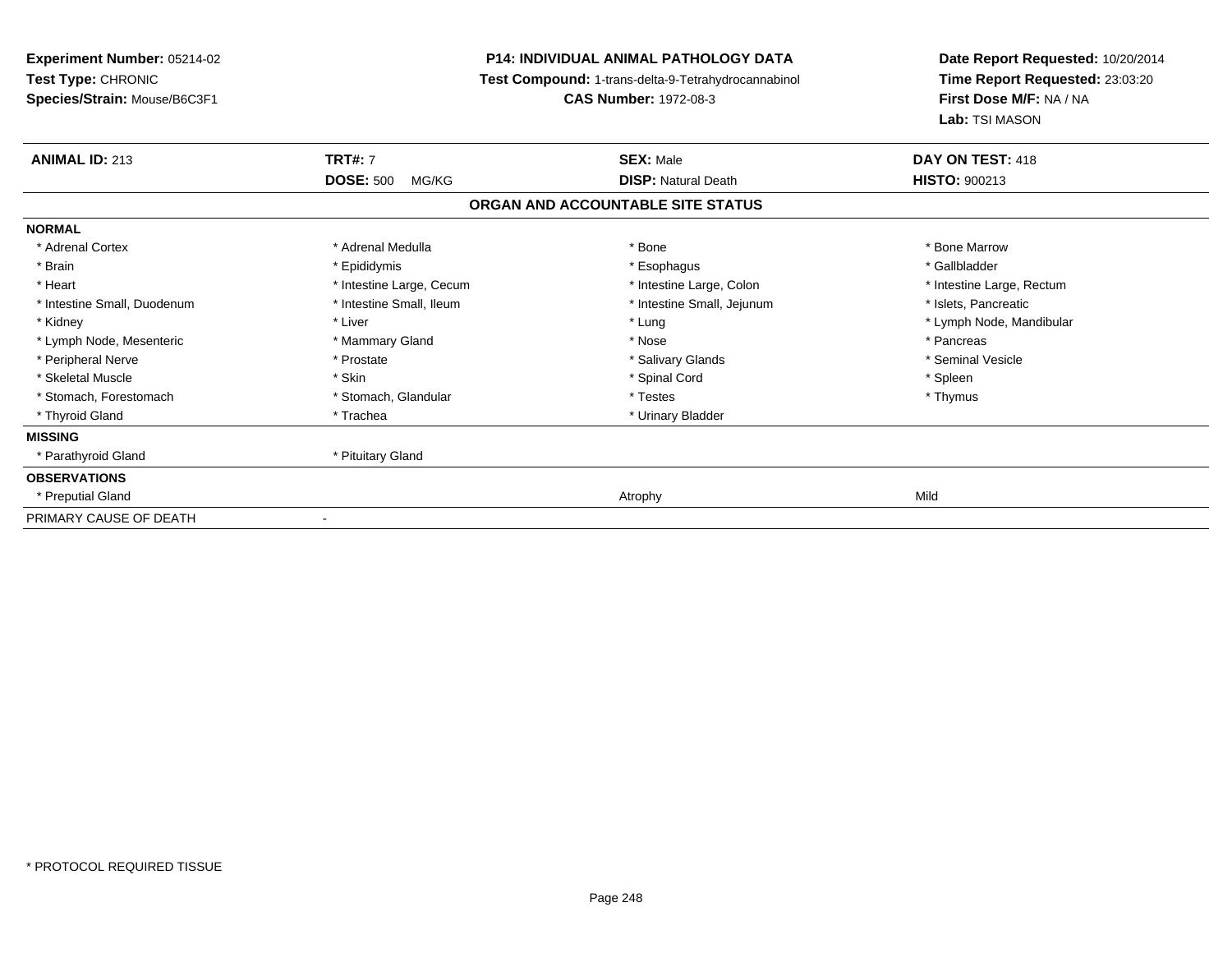## **P14: INDIVIDUAL ANIMAL PATHOLOGY DATA**

**Test Compound:** 1-trans-delta-9-Tetrahydrocannabinol

**CAS Number:** 1972-08-3

| <b>ANIMAL ID: 214</b>             | <b>TRT#: 7</b>              | <b>SEX: Male</b>                  | DAY ON TEST: 731           |  |
|-----------------------------------|-----------------------------|-----------------------------------|----------------------------|--|
|                                   | <b>DOSE: 500</b><br>MG/KG   | <b>DISP: Terminal Sacrifice</b>   | <b>HISTO: 900214</b>       |  |
|                                   |                             | ORGAN AND ACCOUNTABLE SITE STATUS |                            |  |
| <b>NORMAL</b>                     |                             |                                   |                            |  |
| * Adrenal Medulla                 | * Bone                      | * Epididymis                      | * Esophagus                |  |
| * Gallbladder                     | * Heart                     | * Intestine Large, Cecum          | * Intestine Large, Colon   |  |
| * Intestine Large, Rectum         | * Intestine Small, Duodenum | * Intestine Small, Ileum          | * Intestine Small, Jejunum |  |
| * Islets, Pancreatic              | * Liver                     | * Lung                            | * Lymph Node, Mandibular   |  |
| * Lymph Node, Mesenteric          | * Mammary Gland             | * Nose                            | * Pancreas                 |  |
| * Parathyroid Gland               | * Peripheral Nerve          | * Pituitary Gland                 | * Salivary Glands          |  |
| * Seminal Vesicle                 | * Skeletal Muscle           | * Skin                            | * Spinal Cord              |  |
| * Stomach, Forestomach            | * Stomach, Glandular        | * Testes                          | * Thymus                   |  |
| * Trachea                         |                             |                                   |                            |  |
| <b>OBSERVATIONS</b>               |                             |                                   |                            |  |
| * Adrenal Cortex                  | Capsule                     | Hyperplasia                       | Minimal                    |  |
| * Bone Marrow                     |                             | Proliferation                     | Mild                       |  |
| * Brain                           |                             | Mineralization                    | Minimal                    |  |
| <b>Harderian Gland</b>            |                             | Hyperplasia                       | Mild                       |  |
| [Hyperplasia TGLS = 2-15]         |                             |                                   |                            |  |
| * Kidney                          | Pelvis                      | Inflammation                      | Chronic, Mild              |  |
|                                   |                             | Mineralization                    | Minimal                    |  |
|                                   |                             | Nephropathy                       | Mild                       |  |
| [Inflammation TGLS = $1-3+3.01$ ] |                             |                                   |                            |  |
| [ Nephropathy TGLS = $1-3+3.01$ ] |                             |                                   |                            |  |
| * Preputial Gland                 |                             | Atrophy                           | Moderate                   |  |
|                                   |                             | Inflammation                      | Chronic, Mild              |  |
| * Prostate                        |                             | Inflammation                      | Chronic, Mild              |  |
| * Spleen                          | <b>Red Pulp</b>             | Hematopoietic Cell Proliferation  | Moderate                   |  |
| * Thyroid Gland                   | <b>Follicular Cel</b>       | Hyperplasia                       | Minimal                    |  |
| Tooth                             |                             | Dysplasia                         | Minimal                    |  |
| * Urinary Bladder                 | <b>Transit Epithe</b>       | Hyperplasia                       | Mild                       |  |
|                                   |                             | Inflammation                      | Chronic, Mild              |  |
| PRIMARY CAUSE OF DEATH            | $\blacksquare$              |                                   |                            |  |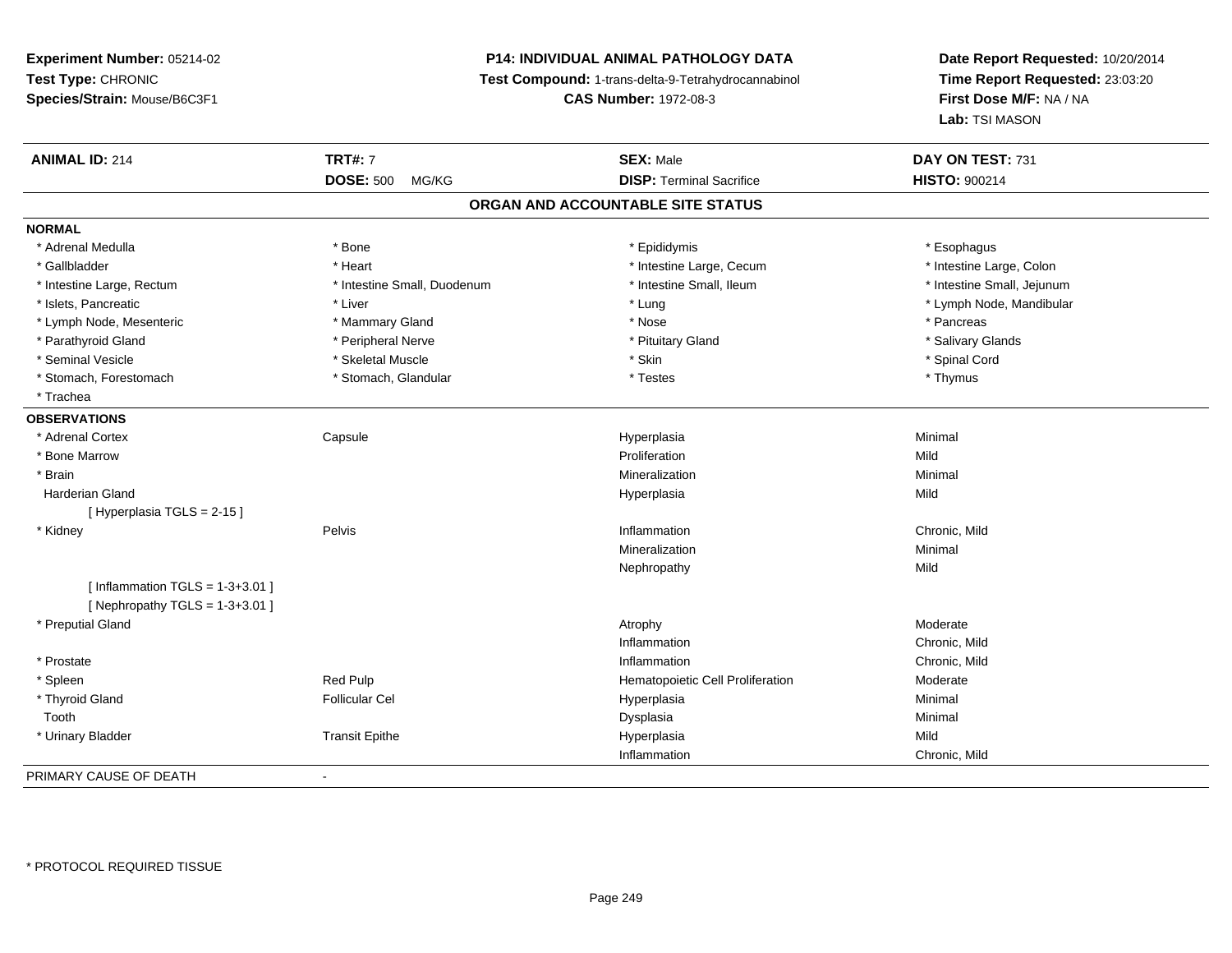## **P14: INDIVIDUAL ANIMAL PATHOLOGY DATA**

**Test Compound:** 1-trans-delta-9-Tetrahydrocannabinol

**CAS Number:** 1972-08-3

| <b>ANIMAL ID: 215</b>             | <b>TRT#: 7</b><br><b>DOSE: 500</b><br>MG/KG | <b>SEX: Male</b><br><b>DISP: Terminal Sacrifice</b> | DAY ON TEST: 734<br><b>HISTO: 900215</b> |  |  |  |  |  |
|-----------------------------------|---------------------------------------------|-----------------------------------------------------|------------------------------------------|--|--|--|--|--|
|                                   |                                             |                                                     |                                          |  |  |  |  |  |
| ORGAN AND ACCOUNTABLE SITE STATUS |                                             |                                                     |                                          |  |  |  |  |  |
| <b>NORMAL</b>                     |                                             |                                                     |                                          |  |  |  |  |  |
| * Adrenal Medulla                 | * Bone                                      | * Bone Marrow                                       | * Brain                                  |  |  |  |  |  |
| * Epididymis                      | * Esophagus                                 | * Gallbladder                                       | * Heart                                  |  |  |  |  |  |
| * Intestine Large, Cecum          | * Intestine Large, Colon                    | * Intestine Large, Rectum                           | * Intestine Small, Duodenum              |  |  |  |  |  |
| * Intestine Small, Ileum          | * Intestine Small, Jejunum                  | * Islets, Pancreatic                                | * Lung                                   |  |  |  |  |  |
| * Lymph Node, Mandibular          | * Lymph Node, Mesenteric                    | * Mammary Gland                                     | * Nose                                   |  |  |  |  |  |
| * Pancreas                        | * Parathyroid Gland                         | * Peripheral Nerve                                  | * Pituitary Gland                        |  |  |  |  |  |
| * Preputial Gland                 | * Prostate                                  | * Salivary Glands                                   | * Seminal Vesicle                        |  |  |  |  |  |
| * Skin                            | * Spinal Cord                               | * Spleen                                            | * Stomach, Glandular                     |  |  |  |  |  |
| * Testes                          | * Thymus                                    | * Trachea                                           | * Urinary Bladder                        |  |  |  |  |  |
| <b>OBSERVATIONS</b>               |                                             |                                                     |                                          |  |  |  |  |  |
| * Adrenal Cortex                  | Capsule                                     | Hyperplasia                                         | Minimal                                  |  |  |  |  |  |
| * Kidney                          |                                             | Mineralization                                      | Minimal                                  |  |  |  |  |  |
|                                   |                                             | Nephropathy                                         | Minimal                                  |  |  |  |  |  |
| * Liver                           |                                             | <b>Mixed Cell Focus</b>                             |                                          |  |  |  |  |  |
| * Skeletal Muscle                 |                                             | Degeneration                                        | Minimal                                  |  |  |  |  |  |
| * Stomach, Forestomach            |                                             | Hyperplasia                                         | Squamous, Mild                           |  |  |  |  |  |
| [Hyperplasia TGLS = 2-6.01]       |                                             |                                                     |                                          |  |  |  |  |  |
| * Thyroid Gland                   | <b>Follicular Cel</b>                       | Hyperplasia                                         | Marked                                   |  |  |  |  |  |
| Tooth                             |                                             | Dysplasia                                           | Mild                                     |  |  |  |  |  |
| PRIMARY CAUSE OF DEATH            |                                             |                                                     |                                          |  |  |  |  |  |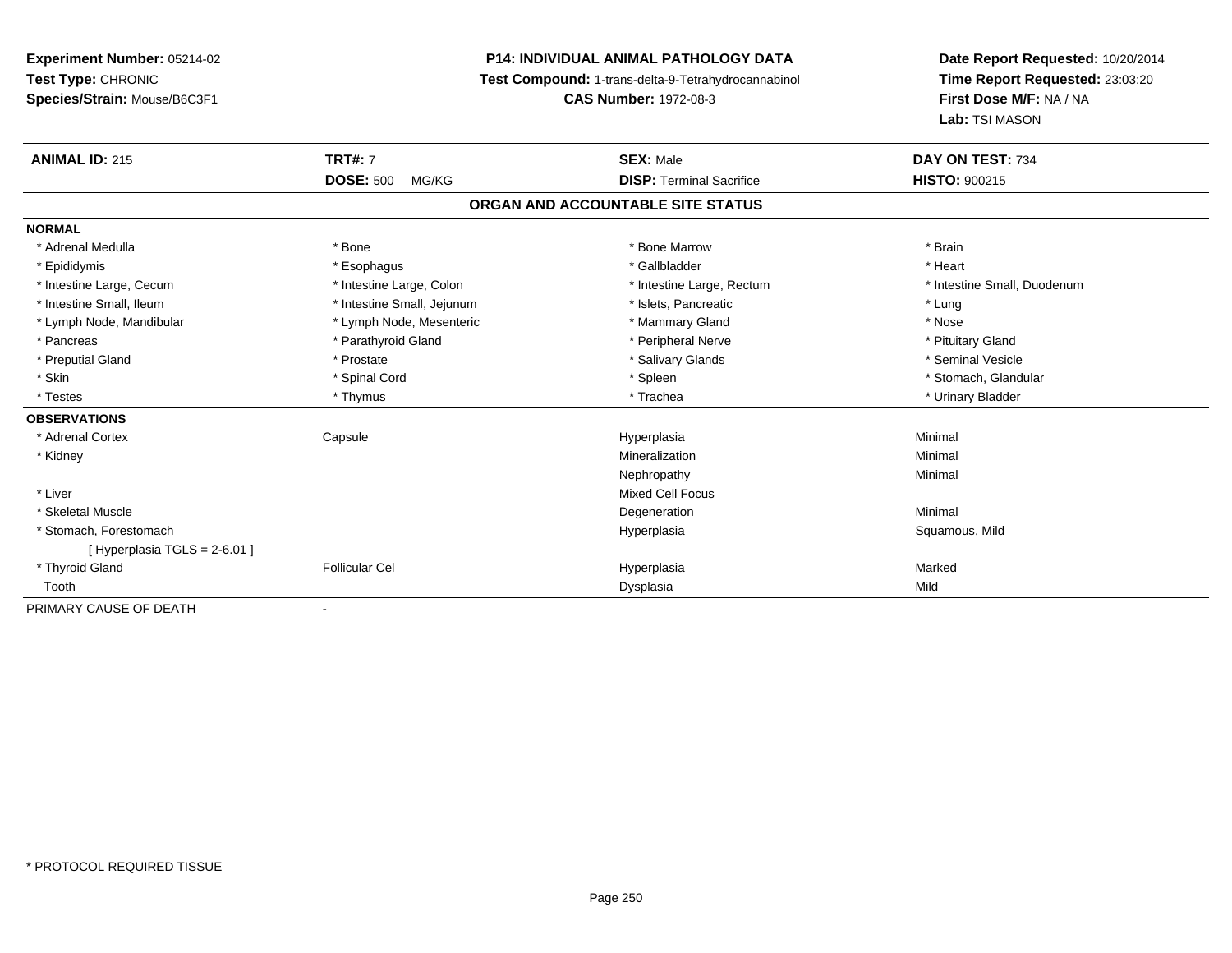**Experiment Number:** 05214-02**Test Type:** CHRONIC **Species/Strain:** Mouse/B6C3F1**P14: INDIVIDUAL ANIMAL PATHOLOGY DATA Test Compound:** 1-trans-delta-9-Tetrahydrocannabinol **CAS Number:** 1972-08-3**Date Report Requested:** 10/20/2014**Time Report Requested:** 23:03:20**First Dose M/F:** NA / NA**Lab:** TSI MASON**ANIMAL ID:** 216**TRT#:** 7 **SEX:** Male **DAY ON TEST:** 6 **DOSE:** 500 MG/KG**DISP:** Natural Death **HISTO:**  $900216$ **ORGAN AND ACCOUNTABLE SITE STATUSNORMAL**\* Adrenal Cortex \* Adrenal Medulla \* Adrenal Medulla \* Bone \* Brain \* Brain \* Brain \* Brain \* Brain \* Brain \* Brain \* Brain \* Brain \* Brain \* Brain \* Brain \* Brain \* Brain \* Brain \* Brain \* Brain \* Brain \* Brain \* Brain \* Brain \* Brain \* B \* Kidney \* Epididymis \* Esophagus \* Heart \* Kidney \* Peripheral Nerve \* Liver \* Lung \* Mammary Gland \* Peripheral Nerve \* Skeletal Muscle \* Preputial Gland \* \* \* \* Prostate \* \* Prostate \* \* Seminal Vesicle \* \* Seminal Vesicle \* \* Skeletal Muscle \* \* Spinal Cord \* \* Trachea \* \* Spinal Cord \* Trachea \* Testes \* Trachea \* Trachea \* Trachea \* Trachea \* Trachea **MISSING** \* Islets, Pancreatic \* Thymus \* Urinary Bladder**AUTO PRECLUDES DIAG.**\* Bone Marrow \* The state of the state of the state of the state of the state of the state of the state of the state of the state of the state of the state of the state of the state of the state of the state of the state o \* Intestine Large, Rectum \* Thestine Small, Duodenum \* Number of the small, Ileum \* Intestine Small, Jejunum \* Intestine Small, Jejunum \* Lymph Node, Mesenteric \* The state of the state of the state of the state of the state of the state of the state of the state of the state of the state of the state of the state of the state of the state of the state of \* Stomach, Glandular \* Pituitary Gland \* Salivary Glands \* Salivary Glands \* Stomach, Forestomach \* Stomach, Forestomach \* Thyroid Gland**OBSERVATIONS** \* Lymph Node, Mandibular Congestionn Mild [ Congestion TGLS = 1-5.1 ] \* Skinn and the Subcut Tiss and Subcut Tiss and the Abscess Abscess Abscess Abscess Abscess Abscess Abscess Abscess A PRIMARY CAUSE OF DEATH-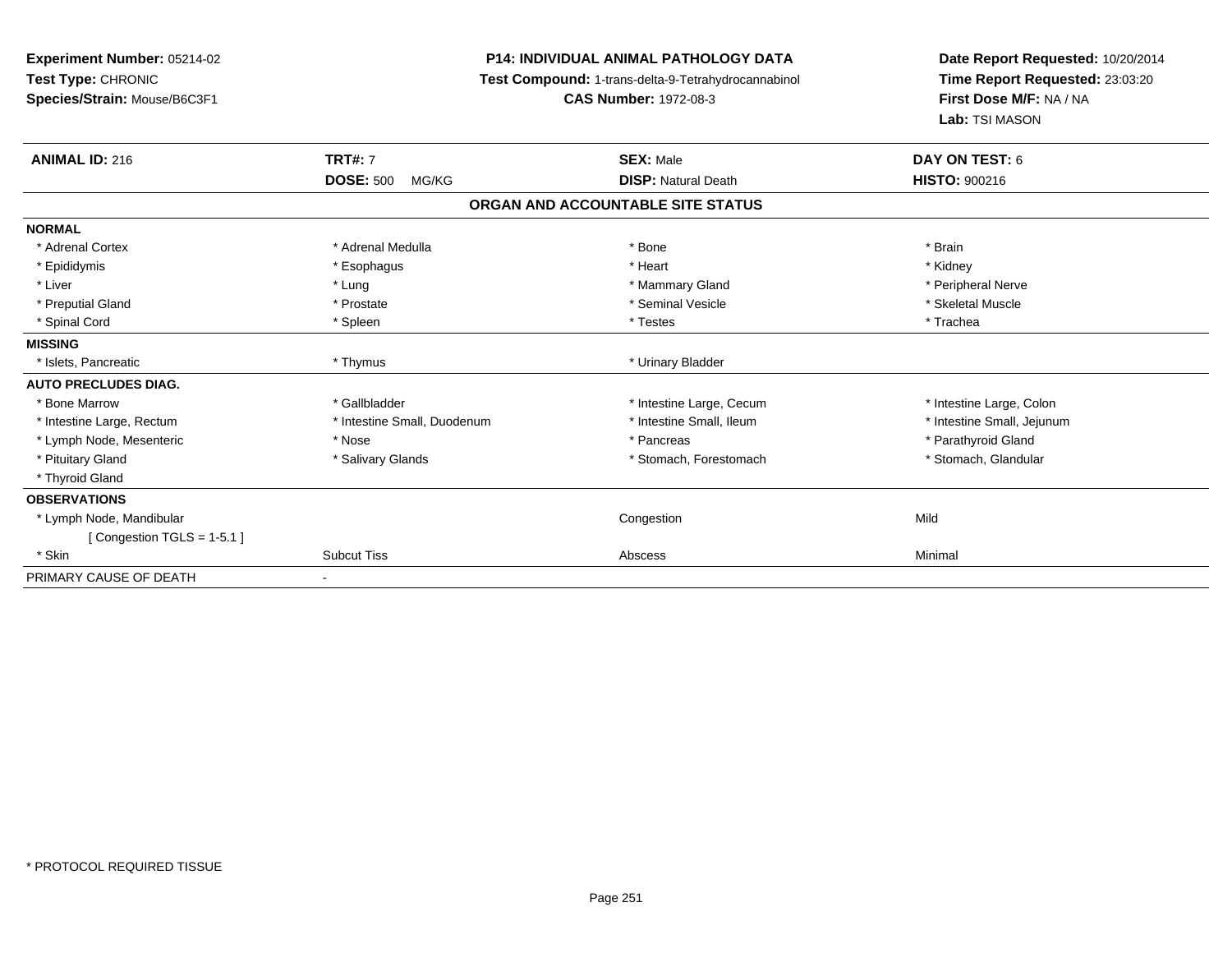| <b>Experiment Number: 05214-02</b><br>Test Type: CHRONIC<br>Species/Strain: Mouse/B6C3F1 |                           | <b>P14: INDIVIDUAL ANIMAL PATHOLOGY DATA</b><br>Test Compound: 1-trans-delta-9-Tetrahydrocannabinol<br><b>CAS Number: 1972-08-3</b> | Date Report Requested: 10/20/2014<br>Time Report Requested: 23:03:20<br>First Dose M/F: NA / NA<br>Lab: TSI MASON |
|------------------------------------------------------------------------------------------|---------------------------|-------------------------------------------------------------------------------------------------------------------------------------|-------------------------------------------------------------------------------------------------------------------|
| <b>ANIMAL ID: 217</b>                                                                    | <b>TRT#: 7</b>            | <b>SEX: Male</b>                                                                                                                    | DAY ON TEST: 461                                                                                                  |
|                                                                                          | <b>DOSE: 500</b><br>MG/KG | <b>DISP:</b> Scheduled Sacrifice                                                                                                    | <b>HISTO: 892856</b>                                                                                              |
|                                                                                          |                           | ORGAN AND ACCOUNTABLE SITE STATUS                                                                                                   |                                                                                                                   |
| <b>NORMAL</b>                                                                            |                           |                                                                                                                                     |                                                                                                                   |
| * Epididymis                                                                             | * Testes                  |                                                                                                                                     |                                                                                                                   |
| PRIMARY CAUSE OF DEATH                                                                   |                           |                                                                                                                                     |                                                                                                                   |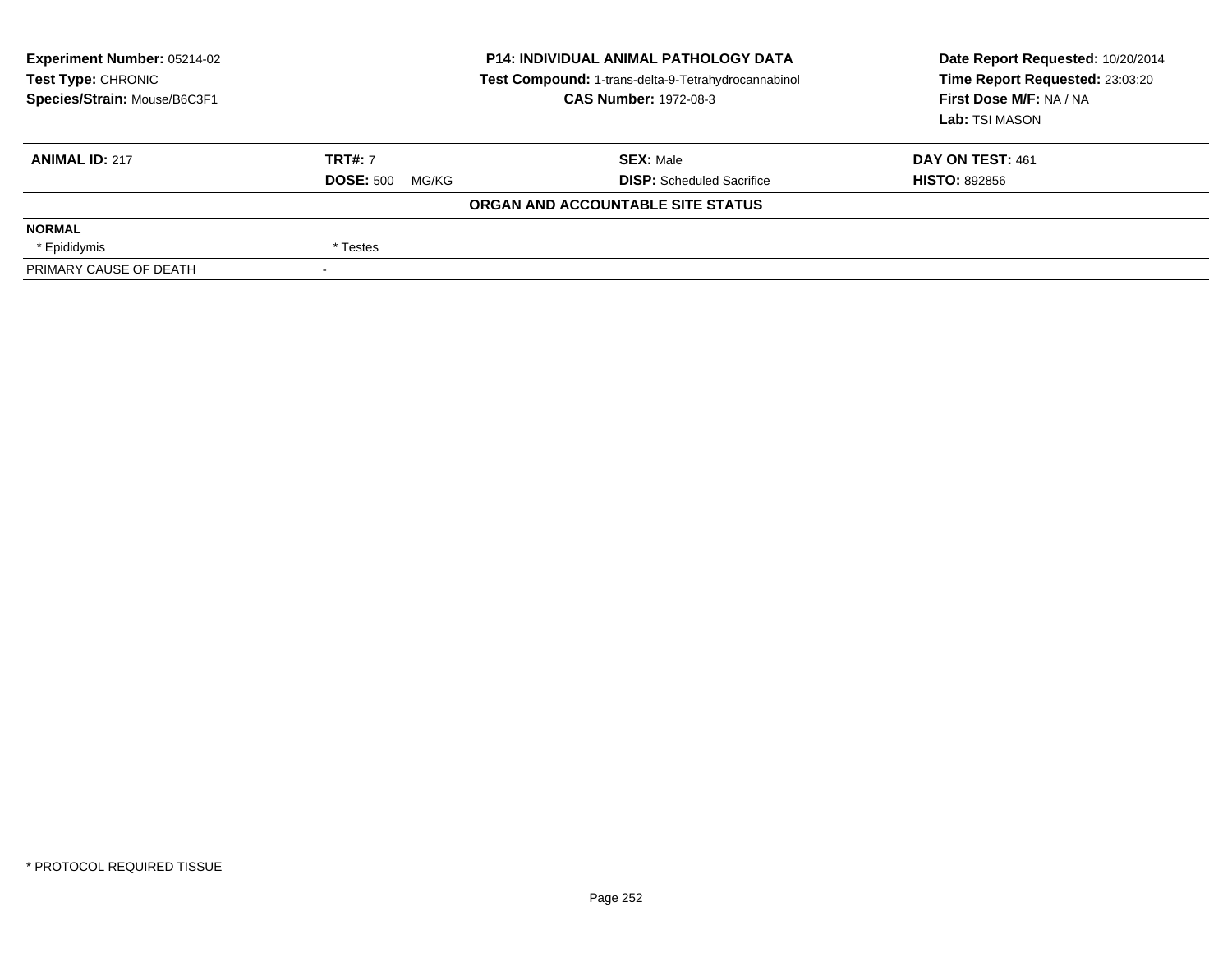# **P14: INDIVIDUAL ANIMAL PATHOLOGY DATA**

**Test Compound:** 1-trans-delta-9-Tetrahydrocannabinol

**CAS Number:** 1972-08-3

| <b>ANIMAL ID: 218</b>    | <b>TRT#: 7</b>             | <b>SEX: Male</b>                  | DAY ON TEST: 735            |  |
|--------------------------|----------------------------|-----------------------------------|-----------------------------|--|
|                          | <b>DOSE: 500</b><br>MG/KG  | <b>DISP: Terminal Sacrifice</b>   | <b>HISTO: 900218</b>        |  |
|                          |                            | ORGAN AND ACCOUNTABLE SITE STATUS |                             |  |
| <b>NORMAL</b>            |                            |                                   |                             |  |
| * Adrenal Medulla        | * Bone                     | * Bone Marrow                     | * Brain                     |  |
| * Epididymis             | * Esophagus                | * Gallbladder                     | * Heart                     |  |
| * Intestine Large, Cecum | * Intestine Large, Colon   | * Intestine Large, Rectum         | * Intestine Small, Duodenum |  |
| * Intestine Small, Ileum | * Intestine Small, Jejunum | * Liver                           | * Lymph Node, Mandibular    |  |
| * Lymph Node, Mesenteric | * Mammary Gland            | * Nose                            | * Pancreas                  |  |
| * Parathyroid Gland      | * Peripheral Nerve         | * Prostate                        | * Salivary Glands           |  |
| * Seminal Vesicle        | * Skeletal Muscle          | * Skin                            | * Spinal Cord               |  |
| * Spleen                 | * Stomach, Forestomach     | * Stomach, Glandular              | * Testes                    |  |
| * Thymus                 | * Thyroid Gland            | * Trachea                         | * Urinary Bladder           |  |
| <b>OBSERVATIONS</b>      |                            |                                   |                             |  |
| * Adrenal Cortex         | Capsule                    | Hyperplasia                       | Minimal                     |  |
|                          |                            | Hypertrophy                       | Minimal                     |  |
| * Islets, Pancreatic     |                            | Hyperplasia                       | Minimal                     |  |
| * Kidney                 |                            | Mineralization                    | Minimal                     |  |
| * Lung                   | Alveolar Epith             | Hyperplasia                       | Minimal                     |  |
|                          | Alveolus                   | <b>Infiltration Cellular</b>      | Histiocyte, Minimal         |  |
| * Pituitary Gland        | Pars Distalis              | Hyperplasia                       | Mild                        |  |
| * Preputial Gland        |                            | Atrophy                           | Mild                        |  |
| PRIMARY CAUSE OF DEATH   | $\overline{\phantom{a}}$   |                                   |                             |  |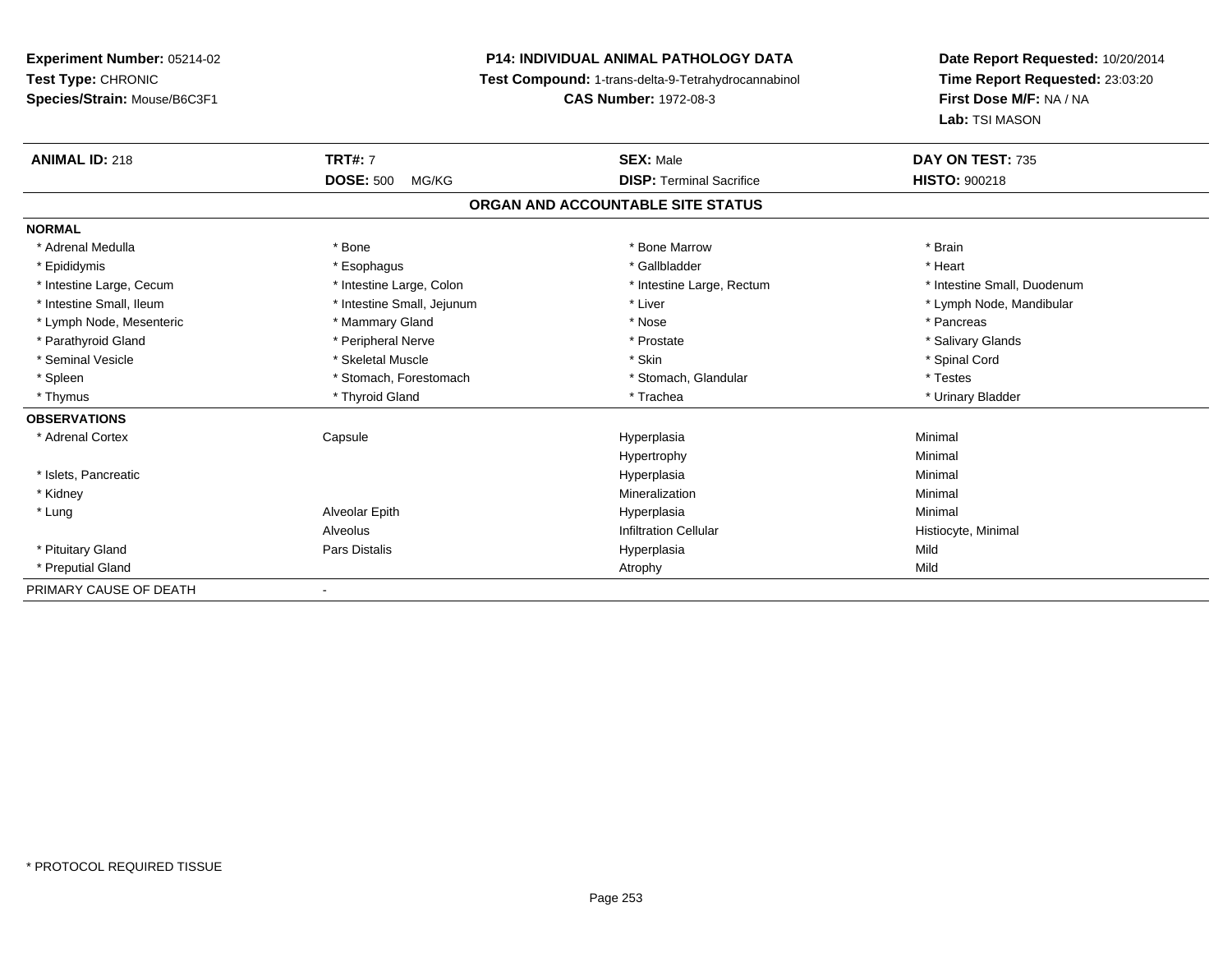**Experiment Number:** 05214-02**Test Type:** CHRONIC **Species/Strain:** Mouse/B6C3F1**P14: INDIVIDUAL ANIMAL PATHOLOGY DATA Test Compound:** 1-trans-delta-9-Tetrahydrocannabinol **CAS Number:** 1972-08-3**Date Report Requested:** 10/20/2014**Time Report Requested:** 23:03:20**First Dose M/F:** NA / NA**Lab:** TSI MASON**ANIMAL ID:** 219**TRT#:** 7 **SEX:** Male **DAY ON TEST:** 730 **DOSE:** 500 MG/KG**DISP:** Terminal Sacrifice **HISTO:**  $900219$ **ORGAN AND ACCOUNTABLE SITE STATUSNORMAL**\* Adrenal Medulla \* \* Annual Medulla \* Brain \* Bone \* \* Bone Marrow \* Bone Marrow \* \* Brain \* Brain \* Brain \* Brain \* Brain \* Brain \* Brain \* Brain \* Brain \* Brain \* Brain \* Brain \* Brain \* Brain \* Brain \* Brain \* Brain \* \* Heart \* Epididymis \* Esophagus \* Gallbladder \* Heart\* Intestine Large, Cecum \* Intestine Large, Colon \* Intestine Large, Thestine Large, Rectum \* Intestine Small, Duodenum \* Intestine Small, Ileum \* https://www.fatheratic \* Lung \* Intestine Small, Jejunum \* Islets, Pancreatic \* Lung \* Lung \* Nose \* Lymph Node, Mandibular \* Lymph Node, Mesenteric \* Mammary Gland \* Mammary Gland \* Pituitary Gland \* Pancreas \* Pancreas \* Parathyroid Gland \* Pancreas \* Peripheral Nerve \* Salivary Glands \* Seminal Vesicle \* Skeletal Muscle \* Skin\* Stomach, Glandular \* Spinal Cord **\* Stomach, Forestomach \* Spinal Cord \*** Stomach, Forestomach \* Stomach, Forestomach \* Testes \* Thymus \* Thymus \* The film is a final field of the film in the film in the film is final field of t **OBSERVATIONS** \* Adrenal Cortex Capsule Hyperplasia Mild \* Kidneyy the control of the control of the control of the control of the control of the control of the control of the control of the control of the control of the control of the control of the control of the control of the contro \* Liverr and the contract of the contract of the contract of the contract of the contract of the contract of the contract of the contract of the contract of the contract of the contract of the contract of the contract of the cont [ Hemangioma TGLS = 2-2 ] \* Preputial Glandd is a controller controller that the controller controller controller the controller controller chronic, Minimal d Chronic, Minimal d  $\sim$  Chronic, Minimal d  $\sim$  Chronic, Minimal d  $\sim$  Chronic, Minimal d  $\sim$  Chronic, M \* Prostatee de la concertion de la concertion de la concertion de la concertion de la concertion de la concertion de la concertion de la concertion de la concertion de la concertion de la concertion de la concertion de la concertion \* Thyroid Gland Follicular Cel Hyperplasia Mild Toothh anns an t-aisim anns an t-aisim an t-aisim anns an t-aisim an t-aisim an t-aisim an t-aisim an t-aisim an t- \* Urinary Bladderr and the control of the control of the control of the control of the control of the control of the control of n Marked Marked Structure of the Marked Marked Structure of the Marked Structure of the Marked Structure of th  $[$  Dilatation TGLS = 1-10  $]$ PRIMARY CAUSE OF DEATH-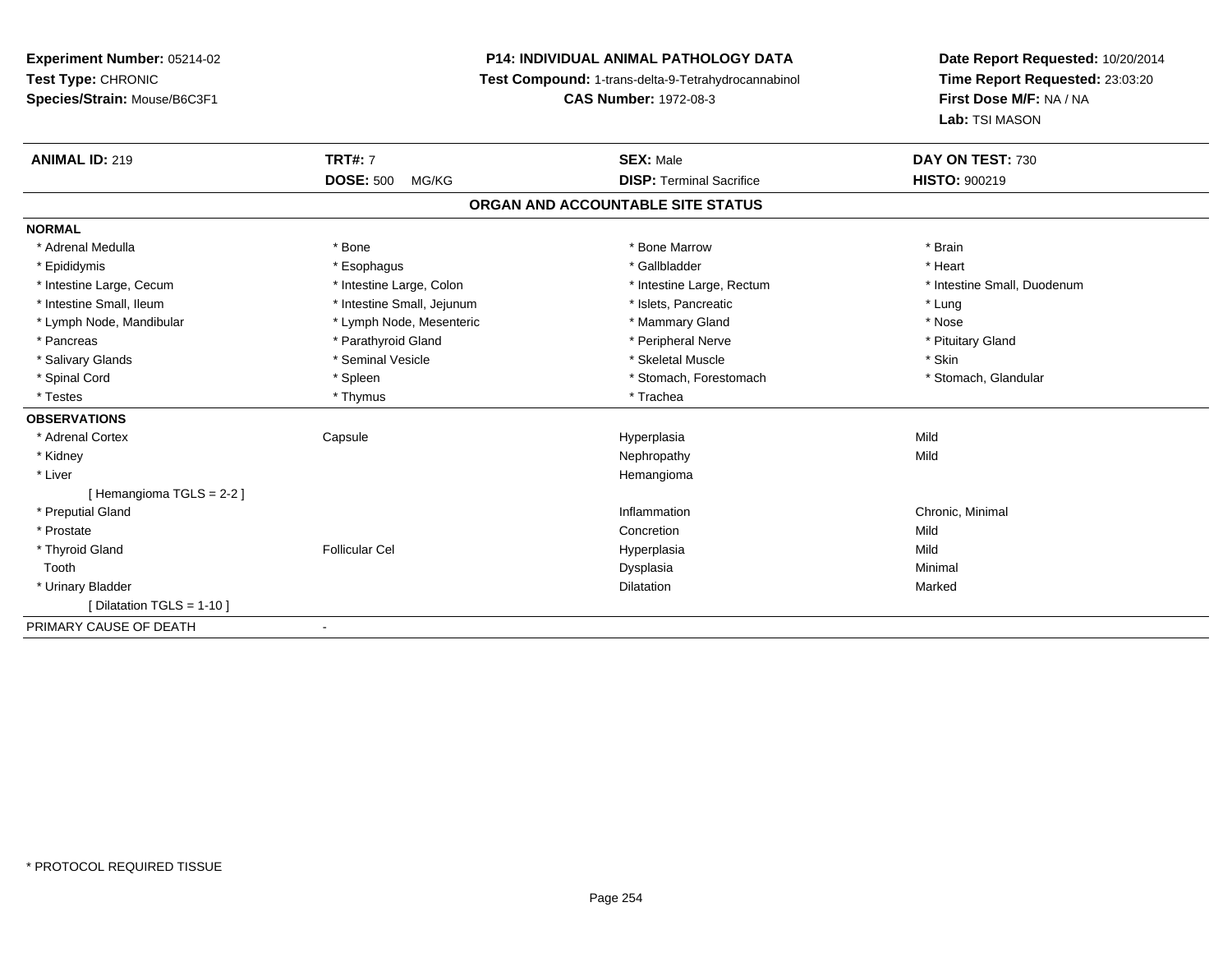# **P14: INDIVIDUAL ANIMAL PATHOLOGY DATA**

**Test Compound:** 1-trans-delta-9-Tetrahydrocannabinol

**CAS Number:** 1972-08-3

| <b>ANIMAL ID: 220</b>          | <b>TRT#: 7</b>              | <b>SEX: Male</b>                  | DAY ON TEST: 734           |  |
|--------------------------------|-----------------------------|-----------------------------------|----------------------------|--|
|                                | <b>DOSE: 500</b><br>MG/KG   | <b>DISP: Terminal Sacrifice</b>   | <b>HISTO: 900220</b>       |  |
|                                |                             | ORGAN AND ACCOUNTABLE SITE STATUS |                            |  |
| <b>NORMAL</b>                  |                             |                                   |                            |  |
| * Adrenal Cortex               | * Adrenal Medulla           | * Bone                            | * Epididymis               |  |
| * Esophagus                    | * Gallbladder               | * Intestine Large, Cecum          | * Intestine Large, Colon   |  |
| * Intestine Large, Rectum      | * Intestine Small, Duodenum | * Intestine Small, Ileum          | * Intestine Small, Jejunum |  |
| * Islets, Pancreatic           | * Liver                     | * Lymph Node, Mandibular          | * Lymph Node, Mesenteric   |  |
| * Mammary Gland                | * Nose                      | * Pancreas                        | * Parathyroid Gland        |  |
| * Peripheral Nerve             | * Pituitary Gland           | * Prostate                        | * Salivary Glands          |  |
| * Seminal Vesicle              | * Skeletal Muscle           | * Skin                            | * Spinal Cord              |  |
| * Stomach, Glandular           | * Testes                    | * Thymus                          | * Trachea                  |  |
| <b>OBSERVATIONS</b>            |                             |                                   |                            |  |
| * Bone Marrow                  |                             | Proliferation                     | Minimal                    |  |
| * Brain                        |                             | Mineralization                    | Minimal                    |  |
| * Heart                        |                             | Cardiomyopathy                    | Minimal                    |  |
| * Kidney                       | Pelvis                      | Inflammation                      | Chronic, Moderate          |  |
|                                |                             | Inflammation                      | Chronic Active, Moderate   |  |
|                                |                             | Nephropathy                       | Minimal                    |  |
| Note: PYELONEPHRITIS           |                             |                                   |                            |  |
| [Inflammation TGLS = $1-3$ ]   |                             |                                   |                            |  |
| * Lung                         |                             | Alveolar/Bronchiolar Adenoma      |                            |  |
| * Preputial Gland              |                             | Atrophy                           | Minimal                    |  |
| * Spleen                       | Red Pulp                    | Hematopoietic Cell Proliferation  | Mild                       |  |
| * Stomach, Forestomach         |                             | Hyperplasia                       | Squamous, Moderate         |  |
|                                |                             | Ulcer                             | Mild                       |  |
| [Hyperplasia TGLS = 3-6.01]    |                             |                                   |                            |  |
| * Thyroid Gland                | <b>Follicular Cel</b>       | Hyperplasia                       | Minimal                    |  |
| Tooth                          |                             | Dysplasia                         | Minimal                    |  |
| * Urinary Bladder              | <b>Transit Epithe</b>       | Hyperplasia                       | Mild                       |  |
|                                |                             | Inflammation                      | Chronic, Moderate          |  |
| [ Hyperplasia TGLS = 2-10 ]    |                             |                                   |                            |  |
| [ Inflammation $TGLS = 2-10$ ] |                             |                                   |                            |  |
| PRIMARY CAUSE OF DEATH         | $\blacksquare$              |                                   |                            |  |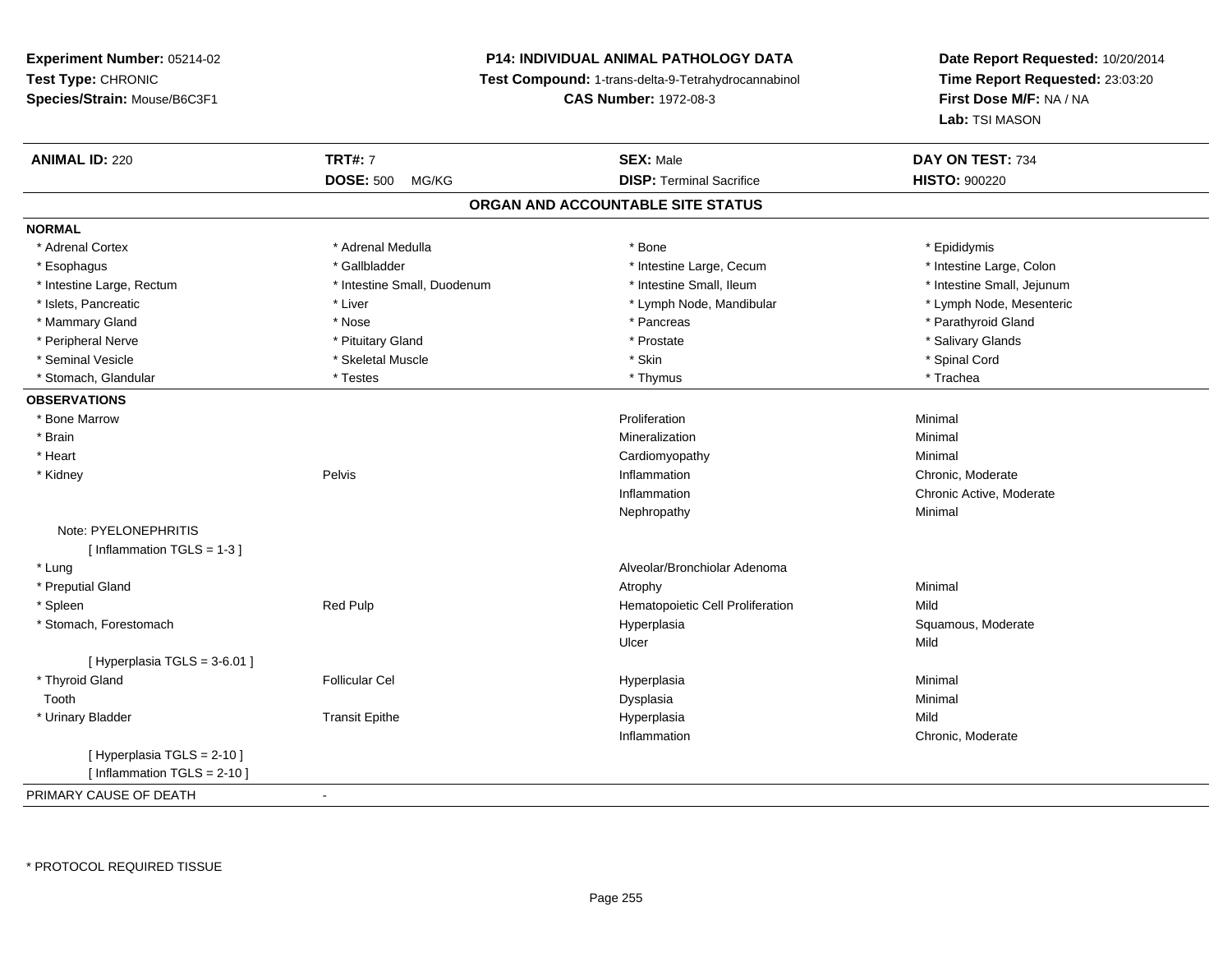| <b>Experiment Number: 05214-02</b><br>Test Type: CHRONIC<br>Species/Strain: Mouse/B6C3F1 | <b>P14: INDIVIDUAL ANIMAL PATHOLOGY DATA</b><br>Test Compound: 1-trans-delta-9-Tetrahydrocannabinol<br><b>CAS Number: 1972-08-3</b> | Date Report Requested: 10/20/2014<br>Time Report Requested: 23:03:20<br>First Dose M/F: NA / NA<br>Lab: TSI MASON |
|------------------------------------------------------------------------------------------|-------------------------------------------------------------------------------------------------------------------------------------|-------------------------------------------------------------------------------------------------------------------|
| <b>ANIMAL ID: 221</b><br><b>TRT#: 7</b>                                                  | <b>SEX: Male</b>                                                                                                                    | DAY ON TEST: 251                                                                                                  |
| <b>DOSE: 500</b><br>MG/KG                                                                | <b>DISP: Natural Death</b>                                                                                                          | <b>HISTO: 900221</b>                                                                                              |
|                                                                                          | ORGAN AND ACCOUNTABLE SITE STATUS                                                                                                   |                                                                                                                   |
| <b>NORMAL</b>                                                                            |                                                                                                                                     |                                                                                                                   |
| * Adrenal Medulla<br>* Bone                                                              | * Bone Marrow                                                                                                                       | * Brain                                                                                                           |
| * Epididymis<br>* Esophagus                                                              | * Heart                                                                                                                             | * Kidney                                                                                                          |
| * Mammary Gland<br>* Lymph Node, Mandibular                                              | * Nose                                                                                                                              | * Parathyroid Gland                                                                                               |
| * Pituitary Gland<br>* Peripheral Nerve                                                  | * Preputial Gland                                                                                                                   | * Prostate                                                                                                        |
| * Seminal Vesicle<br>* Salivary Glands                                                   | * Skeletal Muscle                                                                                                                   | * Skin                                                                                                            |
| * Spinal Cord<br>* Spleen                                                                | * Testes                                                                                                                            | * Thyroid Gland                                                                                                   |
| * Urinary Bladder<br>* Trachea                                                           |                                                                                                                                     |                                                                                                                   |
| <b>AUTO PRECLUDES DIAG.</b>                                                              |                                                                                                                                     |                                                                                                                   |
| * Gallbladder<br>* Intestine Large, Cecum                                                | * Intestine Large, Colon                                                                                                            | * Intestine Large, Rectum                                                                                         |
| * Intestine Small, Ileum<br>* Intestine Small, Duodenum                                  | * Intestine Small, Jejunum                                                                                                          | * Islets, Pancreatic                                                                                              |
| * Liver<br>* Lymph Node, Mesenteric                                                      | * Pancreas                                                                                                                          | * Stomach, Forestomach                                                                                            |
| * Stomach, Glandular<br>* Thymus                                                         |                                                                                                                                     |                                                                                                                   |
| <b>OBSERVATIONS</b>                                                                      |                                                                                                                                     |                                                                                                                   |
| * Adrenal Cortex<br>Capsule                                                              | Hyperplasia                                                                                                                         | Minimal                                                                                                           |
| * Lung                                                                                   | Hemorrhage                                                                                                                          | Mild                                                                                                              |
| PRIMARY CAUSE OF DEATH                                                                   |                                                                                                                                     |                                                                                                                   |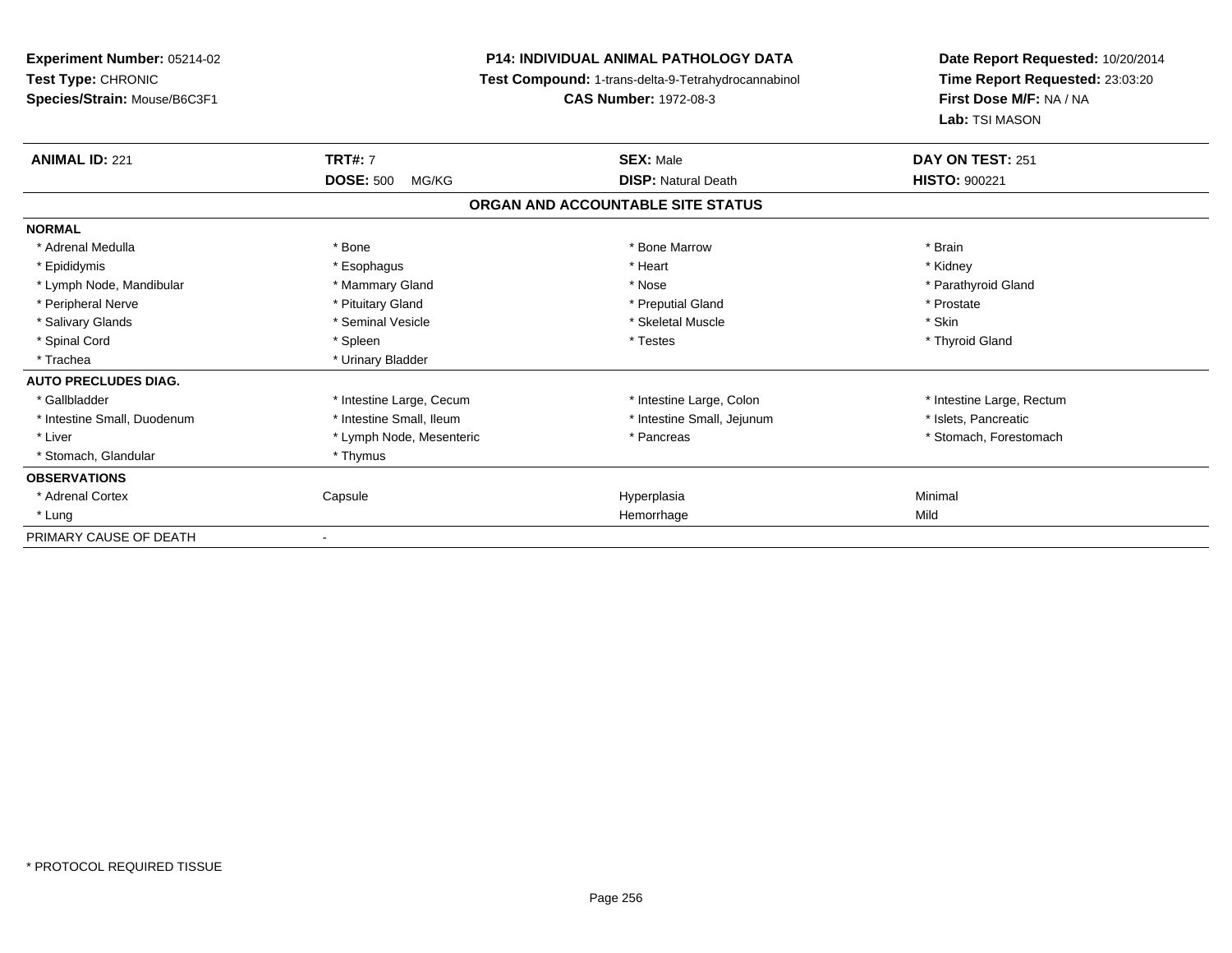# **P14: INDIVIDUAL ANIMAL PATHOLOGY DATA**

**Test Compound:** 1-trans-delta-9-Tetrahydrocannabinol

**CAS Number:** 1972-08-3

| <b>ANIMAL ID: 222</b>      | <b>TRT#: 7</b>            | <b>SEX: Male</b>                  | DAY ON TEST: 86          |
|----------------------------|---------------------------|-----------------------------------|--------------------------|
|                            | <b>DOSE: 500</b><br>MG/KG | <b>DISP:</b> Moribund Sacrifice   | <b>HISTO: 900222</b>     |
|                            |                           | ORGAN AND ACCOUNTABLE SITE STATUS |                          |
| <b>NORMAL</b>              |                           |                                   |                          |
| * Adrenal Cortex           | * Adrenal Medulla         | * Bone                            | * Bone Marrow            |
| * Brain                    | * Epididymis              | * Gallbladder                     | * Intestine Large, Cecum |
| * Intestine Large, Colon   | * Intestine Large, Rectum | * Intestine Small, Duodenum       | * Intestine Small, Ileum |
| * Intestine Small, Jejunum | * Islets, Pancreatic      | * Kidney                          | * Liver                  |
| * Lymph Node, Mandibular   | * Mammary Gland           | * Nose                            | * Pancreas               |
| * Parathyroid Gland        | * Peripheral Nerve        | * Pituitary Gland                 | * Preputial Gland        |
| * Prostate                 | * Salivary Glands         | * Seminal Vesicle                 | * Skeletal Muscle        |
| * Skin                     | * Spinal Cord             | * Stomach, Forestomach            | * Stomach, Glandular     |
| * Testes                   | * Thyroid Gland           | * Trachea                         | * Urinary Bladder        |
| <b>MISSING</b>             |                           |                                   |                          |
| * Lymph Node, Mesenteric   |                           |                                   |                          |
| <b>OBSERVATIONS</b>        |                           |                                   |                          |
| * Esophagus                |                           | Inflammation                      | Subacute, Mild           |
| * Heart                    |                           | Inflammation                      | Chronic, Moderate        |
| * Lung                     |                           | Inflammation                      | Chronic, Mild            |
| * Spleen                   | Lymph Follic              | Atrophy                           | Mild                     |
| * Thymus                   |                           | Inflammation                      | Chronic, Moderate        |
| PRIMARY CAUSE OF DEATH     |                           |                                   |                          |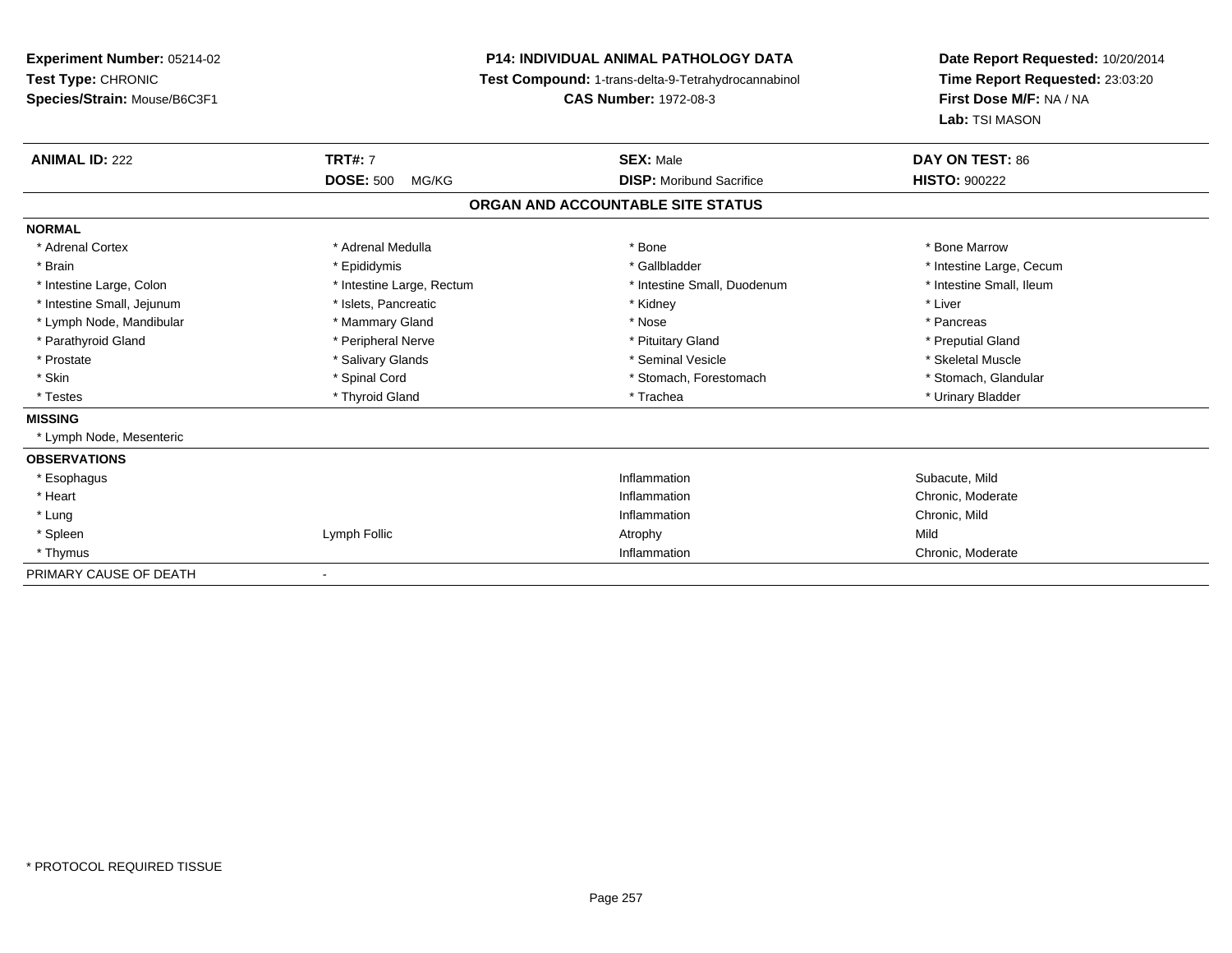| Experiment Number: 05214-02<br>Test Type: CHRONIC |                            | <b>P14: INDIVIDUAL ANIMAL PATHOLOGY DATA</b><br>Test Compound: 1-trans-delta-9-Tetrahydrocannabinol | Date Report Requested: 10/20/2014<br>Time Report Requested: 23:03:20 |
|---------------------------------------------------|----------------------------|-----------------------------------------------------------------------------------------------------|----------------------------------------------------------------------|
| Species/Strain: Mouse/B6C3F1                      |                            | <b>CAS Number: 1972-08-3</b>                                                                        | First Dose M/F: NA / NA<br>Lab: TSI MASON                            |
| <b>ANIMAL ID: 223</b>                             | <b>TRT#: 7</b>             | <b>SEX: Male</b>                                                                                    | DAY ON TEST: 734                                                     |
|                                                   | <b>DOSE: 500</b><br>MG/KG  | <b>DISP: Terminal Sacrifice</b>                                                                     | <b>HISTO: 900223</b>                                                 |
|                                                   |                            | ORGAN AND ACCOUNTABLE SITE STATUS                                                                   |                                                                      |
| <b>NORMAL</b>                                     |                            |                                                                                                     |                                                                      |
| * Adrenal Medulla                                 | * Bone                     | * Bone Marrow                                                                                       | * Brain                                                              |
| * Epididymis                                      | * Esophagus                | * Gallbladder                                                                                       | * Heart                                                              |
| * Intestine Large, Cecum                          | * Intestine Large, Colon   | * Intestine Large, Rectum                                                                           | * Intestine Small, Duodenum                                          |
| * Intestine Small, Ileum                          | * Intestine Small, Jejunum | * Islets, Pancreatic                                                                                | * Liver                                                              |
| * Lymph Node, Mandibular                          | * Lymph Node, Mesenteric   | * Mammary Gland                                                                                     | * Nose                                                               |
| * Pancreas                                        | * Parathyroid Gland        | * Peripheral Nerve                                                                                  | * Pituitary Gland                                                    |
| * Prostate                                        | * Salivary Glands          | * Seminal Vesicle                                                                                   | * Skeletal Muscle                                                    |
| * Skin                                            | * Spinal Cord              | * Spleen                                                                                            | * Stomach, Forestomach                                               |
| * Stomach, Glandular                              | * Testes                   | * Thyroid Gland                                                                                     | * Trachea                                                            |
| * Urinary Bladder                                 |                            |                                                                                                     |                                                                      |
| <b>MISSING</b>                                    |                            |                                                                                                     |                                                                      |
| * Thymus                                          |                            |                                                                                                     |                                                                      |
| <b>OBSERVATIONS</b>                               |                            |                                                                                                     |                                                                      |
| * Adrenal Cortex                                  | Capsule                    | Hyperplasia                                                                                         | Minimal                                                              |
|                                                   |                            | Inflammation                                                                                        | Chronic, Minimal                                                     |
| * Kidney                                          |                            | Nephropathy                                                                                         | Minimal                                                              |
| * Lung                                            |                            | Alveolar/Bronchiolar Adenoma                                                                        |                                                                      |
| [Alveolar/Bronchiolar Adenoma TGLS = 1-1.01]      |                            |                                                                                                     |                                                                      |
| * Preputial Gland                                 |                            | Atrophy                                                                                             | Moderate                                                             |
| PRIMARY CAUSE OF DEATH                            |                            |                                                                                                     |                                                                      |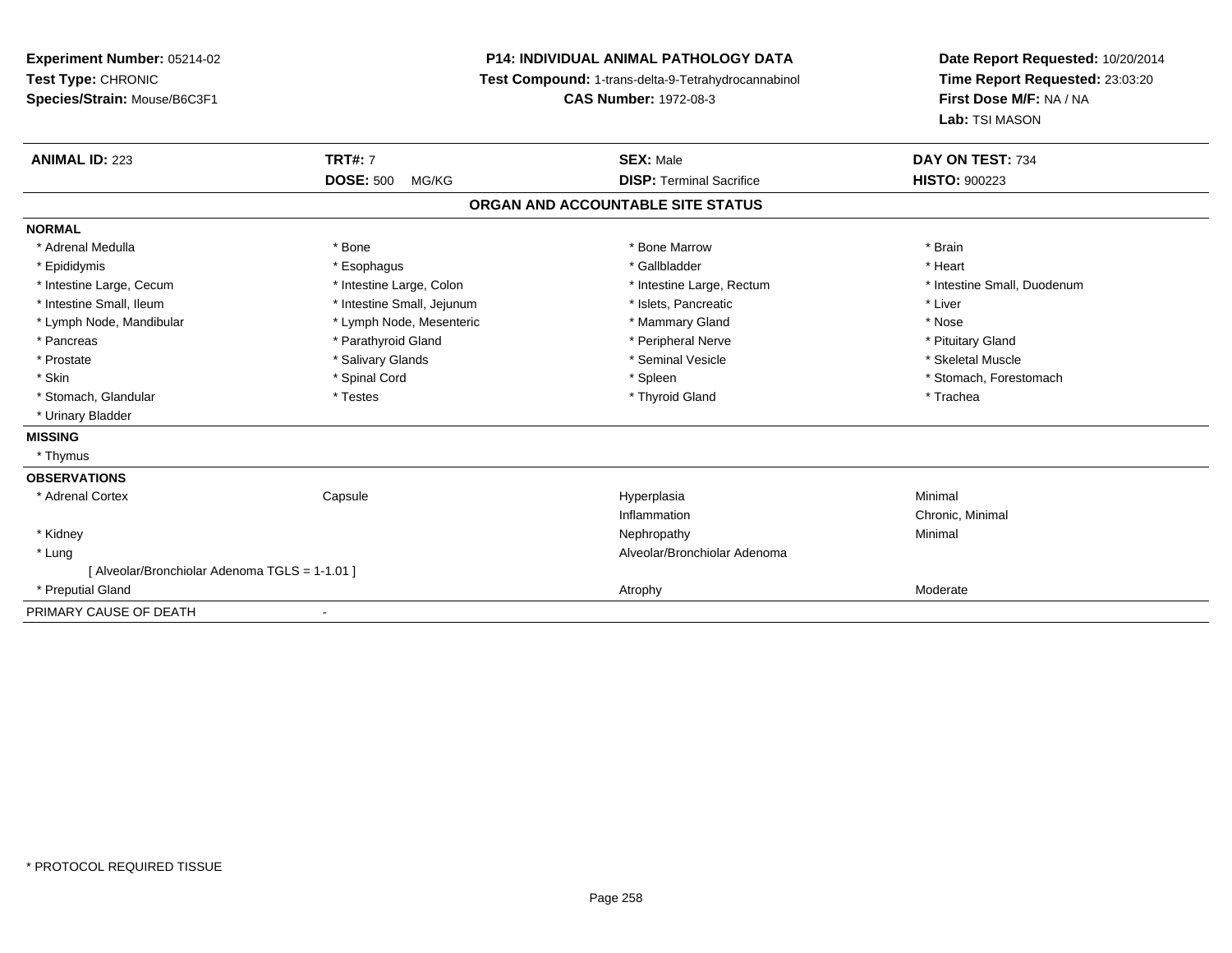| <b>Experiment Number: 05214-02</b><br>Test Type: CHRONIC<br>Species/Strain: Mouse/B6C3F1 | <b>P14: INDIVIDUAL ANIMAL PATHOLOGY DATA</b><br>Test Compound: 1-trans-delta-9-Tetrahydrocannabinol<br><b>CAS Number: 1972-08-3</b> |                                   | Date Report Requested: 10/20/2014<br>Time Report Requested: 23:03:20<br>First Dose M/F: NA / NA<br>Lab: TSI MASON |  |
|------------------------------------------------------------------------------------------|-------------------------------------------------------------------------------------------------------------------------------------|-----------------------------------|-------------------------------------------------------------------------------------------------------------------|--|
| <b>ANIMAL ID: 224</b>                                                                    | <b>TRT#: 7</b>                                                                                                                      | <b>SEX: Male</b>                  | DAY ON TEST: 461                                                                                                  |  |
|                                                                                          | <b>DOSE: 500</b><br>MG/KG                                                                                                           | <b>DISP:</b> Scheduled Sacrifice  | <b>HISTO: 892857</b>                                                                                              |  |
|                                                                                          |                                                                                                                                     | ORGAN AND ACCOUNTABLE SITE STATUS |                                                                                                                   |  |
| <b>NORMAL</b>                                                                            |                                                                                                                                     |                                   |                                                                                                                   |  |
| * Epididymis                                                                             | * Testes                                                                                                                            |                                   |                                                                                                                   |  |
| PRIMARY CAUSE OF DEATH                                                                   |                                                                                                                                     |                                   |                                                                                                                   |  |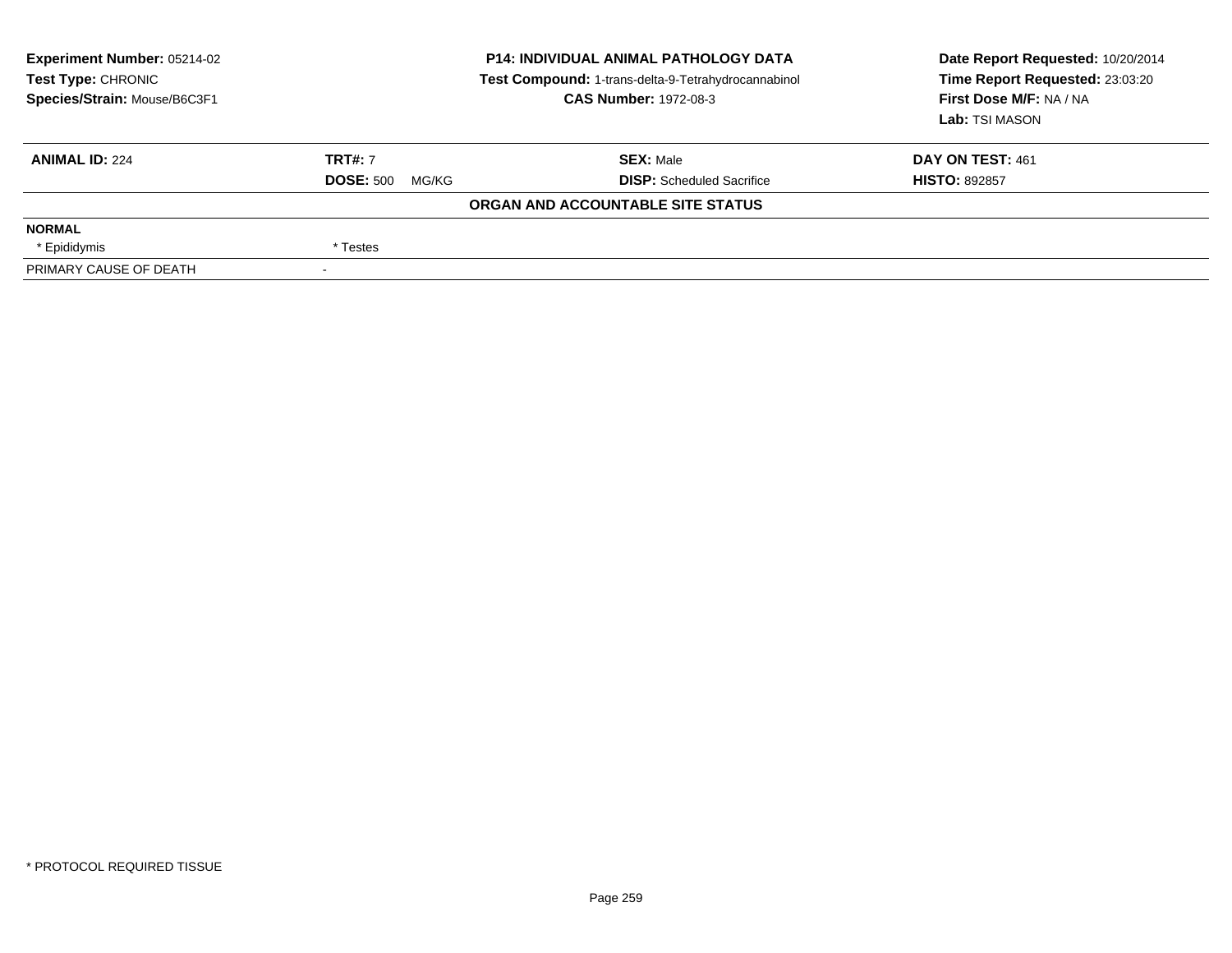**Experiment Number:** 05214-02**Test Type:** CHRONIC **Species/Strain:** Mouse/B6C3F1**P14: INDIVIDUAL ANIMAL PATHOLOGY DATA Test Compound:** 1-trans-delta-9-Tetrahydrocannabinol **CAS Number:** 1972-08-3**Date Report Requested:** 10/20/2014**Time Report Requested:** 23:03:20**First Dose M/F:** NA / NA**Lab:** TSI MASON**ANIMAL ID:** 225 **TRT#:** <sup>7</sup> **SEX:** Male **DAY ON TEST:** <sup>587</sup> **DOSE:** 500 MG/KG**DISP:** Natural Death **HISTO:**  $900225$ **ORGAN AND ACCOUNTABLE SITE STATUSNORMAL**\* Adrenal Medulla \* Adrenal Medulla \* \* The matter of the state of the state of the Marrow \* Bone Marrow \* Adrenal Medulla \* Epididymis \* Epididymis \* Bone Marrow \* Adrenal Medulla \* Epididymis \* Epididymis \* Epididymis \* Epididymis \* Epidi \* Islets, Pancreatic \* Esophagus \* \* Andrew \* Gallbladder \* \* \* \* Heart \* Heart \* Heart \* Islets, Pancreatic \* Islets, Pancreatic \* \* Lung \* Lymph Node, Mandibular \* \* Mammary Gland \* Mose \* Nose \* Nose \* Nose \* Nose \* Nose \* Nose \*  $\sim$  \* Nose \* Pituitary Gland \* Pancreas \* Parathyroid Gland \* Peripheral Nerve \* Peripheral Nerve \* Prostate \* \* Salivary Glands \* \* Salivary Glands \* \* Skin \* \* Skin \* \* Strawbard \* Spinal Cord \* Spinal Cord \* \* Spinal Cord \* \* Spinal Cord \* \* Spinal Cord \* \* Spinal Cord \* \* Spinal Cord \* \* Spinal Cord \* \* Spinal Cord \* Thyroid Gland \* Stomach, Glandular \* Thymus \* Testes \* Thymus \* Thymus \* Thymus \* Thymus \* Thymus \* Thymus \* Thymus \* Thymus \* Thymus \* Thymus \* Thymus \* Thymus \* Thymus \* Thymus \* Thymus \* Thymus \* Thymus \* Thymus \* Thymus \* Thymus \* T \* Trachea \* Urinary Bladder**MISSING**\* Intestine Large, Cecum \* Intestine Large, Cecum \* Intestine Large, Colon \* Intestine Large, Rectum \* Intestine Small, Duodenum\* Intestine Small, Ileum \* \* Intestine Small, Jejunum **OBSERVATIONS** \* Adrenal Cortex**Capsule**  Hyperplasia Minimal \* Brainn and the controller of the controller of the controller of the Minimal Mineralization and the controller of the Minimal Minimal of the controller of the controller of the controller of the controller of the controller of \* Kidneyy the control of the control of the control of the control of the control of the control of the control of the control of the control of the control of the control of the control of the control of the control of the contro n Minimal \* Liver Basophilic Focus[ Basophilic Focus TGLS = 3-2 ] \* Lymph Node, Mesentericc contract the contract of the contract of the contract of the contract of the contract of the contract of the contract of the contract of the contract of the contract of the contract of the contract of the contract of the Chronic, Mild \* Preputial Glandd
and
the contract of the contract of the contract of the contract of the contract of the contract of the contract of the contract of the contract of the contract of the contract of the contract of the contract of the cont \* Seminal Vesiclee and the state of the state of the state of the Hyperplasia Mild and the Mild and the Mild and the Mild and M<br>In the state of the state of the state of the state of the state of the state of the state of the state of the [ Hyperplasia TGLS = 1-11 ] \* Skeletal Musclee and the control of the control of the control of the control of the control of the control of the control of the control of the control of the control of the control of the control of the control of the control of the co \* Spleenn and the settlement of the settlement of the settlement of the settlement of the settlement of the settlement of  $\mathsf{Mild}$  \* Stomach, Forestomachh ann an t-ìre ann an t-ìre ann an t-ìre ann an t-ìre ann an t-ìre ann an t-ìre ann an t-ìre ann an Squamous, Mild  $[$  Hyperplasia TGLS = 4-6.01 ] PRIMARY CAUSE OF DEATH-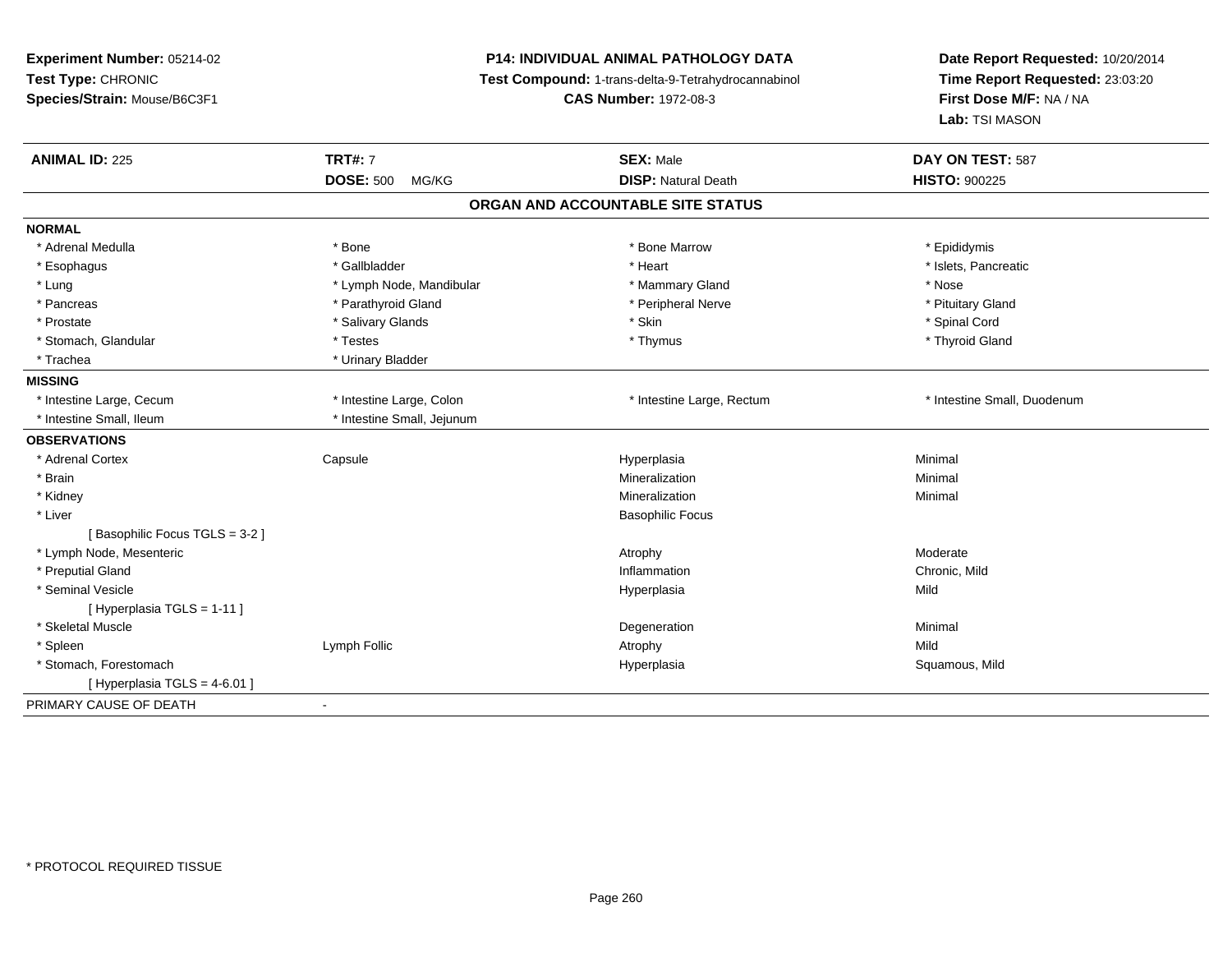# **P14: INDIVIDUAL ANIMAL PATHOLOGY DATA**

**Test Compound:** 1-trans-delta-9-Tetrahydrocannabinol

**CAS Number:** 1972-08-3

| <b>ANIMAL ID: 226</b>                   | <b>TRT#: 7</b>            | <b>SEX: Male</b>                  | DAY ON TEST: 734         |  |
|-----------------------------------------|---------------------------|-----------------------------------|--------------------------|--|
|                                         | <b>DOSE: 500</b><br>MG/KG | <b>DISP: Terminal Sacrifice</b>   | <b>HISTO: 900226</b>     |  |
|                                         |                           | ORGAN AND ACCOUNTABLE SITE STATUS |                          |  |
| <b>NORMAL</b>                           |                           |                                   |                          |  |
| * Adrenal Medulla                       | * Bone                    | * Bone Marrow                     | * Epididymis             |  |
| * Esophagus                             | * Gallbladder             | * Heart                           | * Intestine Large, Cecum |  |
| * Intestine Large, Colon                | * Intestine Large, Rectum | * Intestine Small, Duodenum       | * Intestine Small, Ileum |  |
| * Intestine Small, Jejunum              | * Liver                   | * Lung                            | * Nose                   |  |
| * Pancreas                              | * Parathyroid Gland       | * Peripheral Nerve                | * Pituitary Gland        |  |
| * Prostate                              | * Salivary Glands         | * Seminal Vesicle                 | * Skeletal Muscle        |  |
| * Skin                                  | * Spinal Cord             | * Stomach, Glandular              | * Testes                 |  |
| * Thymus                                | * Thyroid Gland           | * Trachea                         | * Urinary Bladder        |  |
| <b>MISSING</b>                          |                           |                                   |                          |  |
| * Lymph Node, Mandibular                | * Mammary Gland           |                                   |                          |  |
| <b>OBSERVATIONS</b>                     |                           |                                   |                          |  |
| * Adrenal Cortex                        | Capsule                   | Hyperplasia                       | Minimal                  |  |
|                                         |                           | Hypertrophy                       | Minimal                  |  |
| * Brain                                 |                           | Mineralization                    | Minimal                  |  |
| * Islets, Pancreatic                    |                           | Hyperplasia                       | Minimal                  |  |
| * Kidney                                |                           | Mineralization                    | Minimal                  |  |
|                                         |                           | Nephropathy                       | Minimal                  |  |
| * Lymph Node, Mesenteric                |                           | Lymphoma Malignant Mixed          |                          |  |
| * Preputial Gland                       |                           | Atrophy                           | Minimal                  |  |
|                                         |                           | Inflammation                      | Chronic, Minimal         |  |
| * Spleen                                | Lymph Follic              | Hyperplasia                       | Lymphoid, Mild           |  |
| * Stomach, Forestomach                  |                           | Squamous Cell Papilloma           |                          |  |
| [Squamous Cell Papilloma TGLS = 1-6.01] |                           |                                   |                          |  |
| PRIMARY CAUSE OF DEATH                  |                           |                                   |                          |  |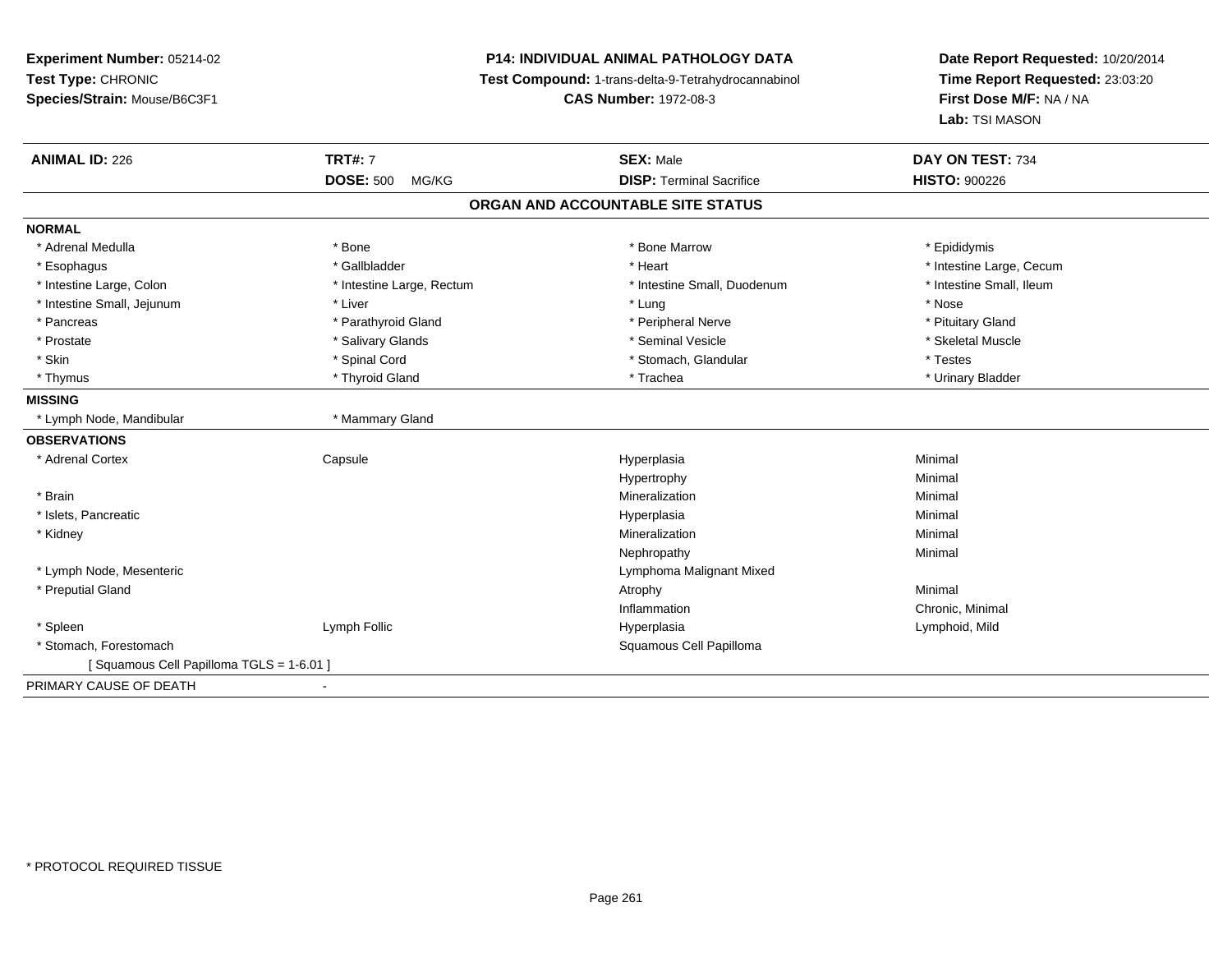**Experiment Number:** 05214-02**Test Type:** CHRONIC **Species/Strain:** Mouse/B6C3F1**P14: INDIVIDUAL ANIMAL PATHOLOGY DATA Test Compound:** 1-trans-delta-9-Tetrahydrocannabinol **CAS Number:** 1972-08-3**Date Report Requested:** 10/20/2014**Time Report Requested:** 23:03:20**First Dose M/F:** NA / NA**Lab:** TSI MASON**ANIMAL ID:** 227**TRT#:** 7 **SEX:** Male **DAY ON TEST:** 625 **DOSE:** 500 MG/KG **DISP:** Moribund Sacrifice **HISTO:** <sup>900227</sup> **ORGAN AND ACCOUNTABLE SITE STATUSNORMAL**\* Adrenal Medulla \* \* Annual Medulla \* Brain \* Bone \* \* Bone Marrow \* Bone Marrow \* \* Brain \* Brain \* Brain \* Brain \* Brain \* Brain \* Brain \* Brain \* Brain \* Brain \* Brain \* Brain \* Brain \* Brain \* Brain \* Brain \* Brain \* \* Heart \* Epididymis \* Esophagus \* Gallbladder \* Heart\* Intestine Large, Cecum \* Intestine Large, Colon \* Intestine Large, Thestine Large, Rectum \* Intestine Small, Duodenum \* Intestine Small, Ileum \* Intestine Small, Jejunum \* Islets, Pancreatic \* Liver\* Lymph Node, Mandibular \* The state of the Mammary Gland \* The state \* Pancreas \* Pancreas \* Pancreas \* Pancreas \* Pancreas \* Pancreas \* Pancreas \* Pancreas \* Pancreas \* Pancreas \* Pancreas \* Pancreas \* Pancreas \* Pancrea \* Prostate \* Parathyroid Gland \* **All and \* Peripheral Nerve \* Prostate \* Prostate \* Pituitary Gland \*** Pituitary Gland \* Salivary Glands \* Seminal Vesicle \* Skeletal Muscle \* Skin\* Stomach, Glandular \* Spinal Cord **\* Stomach, Forestomach \* Spinal Cord \*** Stomach, Forestomach \* Stomach, Forestomach \* Testes \* Thymus \* Trachea \* Urinary Bladder **MISSING** \* Lymph Node, Mesenteric**OBSERVATIONS** \* Adrenal Cortex**Capsule**  Hyperplasia Minimal \* Kidneyy the control of the control of the control of the control of the control of the control of the control of the control of the control of the control of the control of the control of the control of the control of the contro n Minimal Nephropathyy Mild Minimal \* Lungg and the state of the state of the state of the state of the Minimal Section 1, and the state of the state of the state of the state of the state of the state of the state of the state of the state of the state of the sta \* Preputial Glandd and the control of the control of the control of the control of the control of the control of the control of the control of the control of the control of the control of the control of the control of the control of the co InflammationInflammation **Example 2** Chronic, Minimal Hyperplasia **Chronic 2** Chronic Minimal \* Thyroid Gland Follicular Cel Hyperplasia Minimal PRIMARY CAUSE OF DEATH-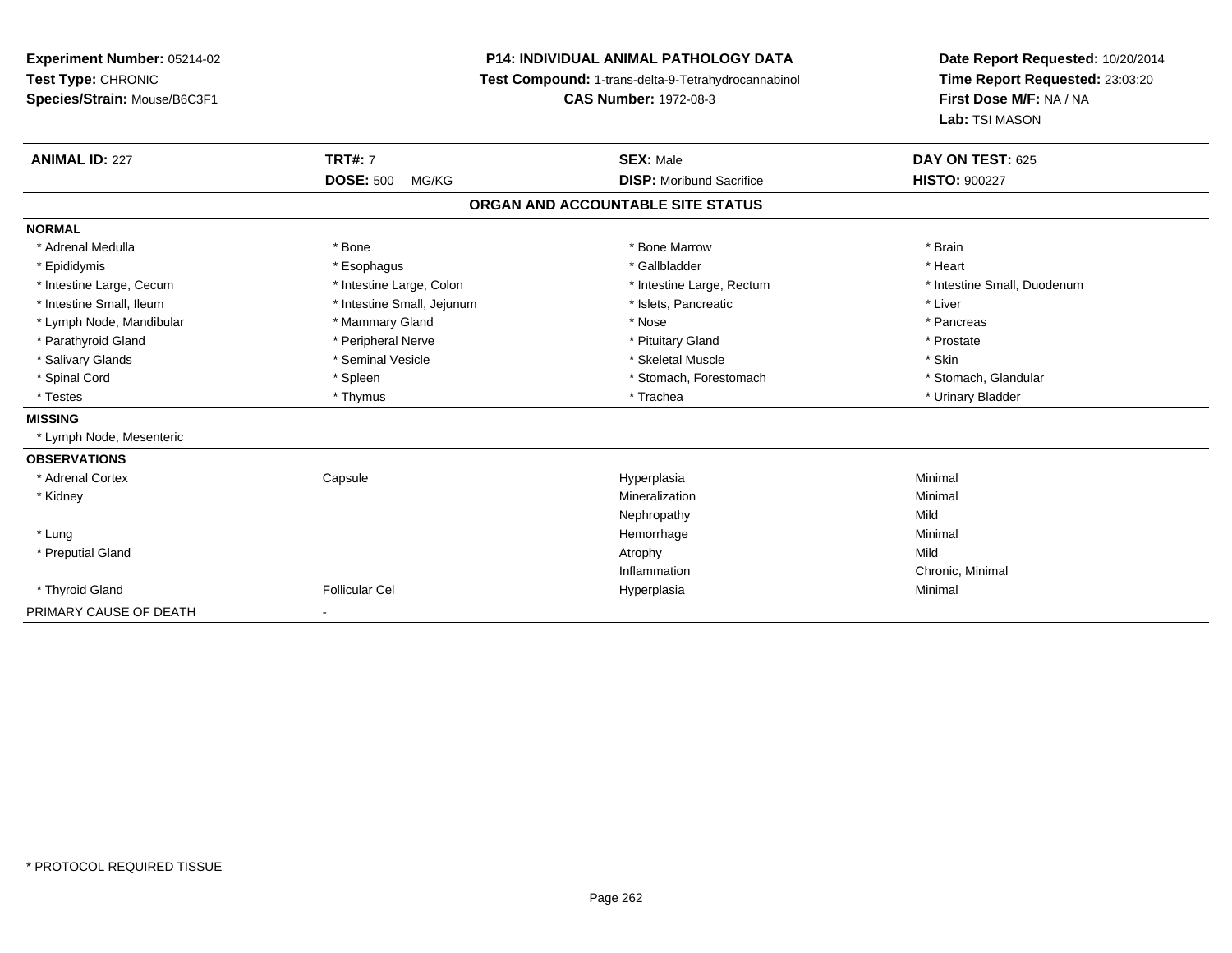# **P14: INDIVIDUAL ANIMAL PATHOLOGY DATA**

**Test Compound:** 1-trans-delta-9-Tetrahydrocannabinol

**CAS Number:** 1972-08-3

| <b>ANIMAL ID: 228</b>                   | <b>TRT#: 7</b>              | <b>SEX: Male</b>                  | DAY ON TEST: 736           |
|-----------------------------------------|-----------------------------|-----------------------------------|----------------------------|
|                                         | <b>DOSE: 500</b><br>MG/KG   | <b>DISP: Terminal Sacrifice</b>   | <b>HISTO: 900228</b>       |
|                                         |                             | ORGAN AND ACCOUNTABLE SITE STATUS |                            |
| <b>NORMAL</b>                           |                             |                                   |                            |
| * Adrenal Medulla                       | * Bone                      | * Epididymis                      | * Esophagus                |
| * Gallbladder                           | * Heart                     | * Intestine Large, Cecum          | * Intestine Large, Colon   |
| * Intestine Large, Rectum               | * Intestine Small, Duodenum | * Intestine Small, Ileum          | * Intestine Small, Jejunum |
| * Islets, Pancreatic                    | * Liver                     | * Lung                            | * Lymph Node, Mandibular   |
| * Lymph Node, Mesenteric                | * Nose                      | * Pancreas                        | * Parathyroid Gland        |
| * Peripheral Nerve                      | * Pituitary Gland           | * Prostate                        | * Salivary Glands          |
| * Seminal Vesicle                       | * Skeletal Muscle           | * Skin                            | * Spinal Cord              |
| * Stomach, Glandular                    | * Testes                    | * Thymus                          | * Trachea                  |
| <b>MISSING</b>                          |                             |                                   |                            |
| * Brain                                 | * Mammary Gland             |                                   |                            |
| <b>OBSERVATIONS</b>                     |                             |                                   |                            |
| * Adrenal Cortex                        | Capsule                     | Hyperplasia                       | Minimal                    |
| * Bone Marrow                           |                             | Proliferation                     | Minimal                    |
| * Kidney                                |                             | Inflammation                      | Chronic Active, Moderate   |
|                                         |                             | Mineralization                    | Minimal                    |
|                                         |                             | Nephropathy                       | Mild                       |
| [Inflammation $TGLS = 3,4-3$ ]          |                             |                                   |                            |
| [Nephropathy TGLS = 3,4-3]              |                             |                                   |                            |
| * Preputial Gland                       |                             | Inflammation                      | Chronic, Marked            |
| [Inflammation TGLS = $1-10$ ]           |                             |                                   |                            |
| * Spleen                                | Red Pulp                    | Hematopoietic Cell Proliferation  | Minimal                    |
| * Stomach, Forestomach                  |                             | Squamous Cell Papilloma           |                            |
| [Squamous Cell Papilloma TGLS = 5-6.01] |                             |                                   |                            |
| * Thyroid Gland                         | <b>Follicular Cel</b>       | Hyperplasia                       | Minimal                    |
| Tooth                                   |                             | Abscess                           | Marked                     |
|                                         |                             | Dysplasia                         | Marked                     |
| * Urinary Bladder                       | <b>Transit Epithe</b>       | Hyperplasia                       | Minimal                    |
|                                         |                             | Inflammation                      | Chronic, Minimal           |
| [ Hyperplasia TGLS = 2-10 ]             |                             |                                   |                            |
| [ Inflammation $TGLS = 2-10$ ]          |                             |                                   |                            |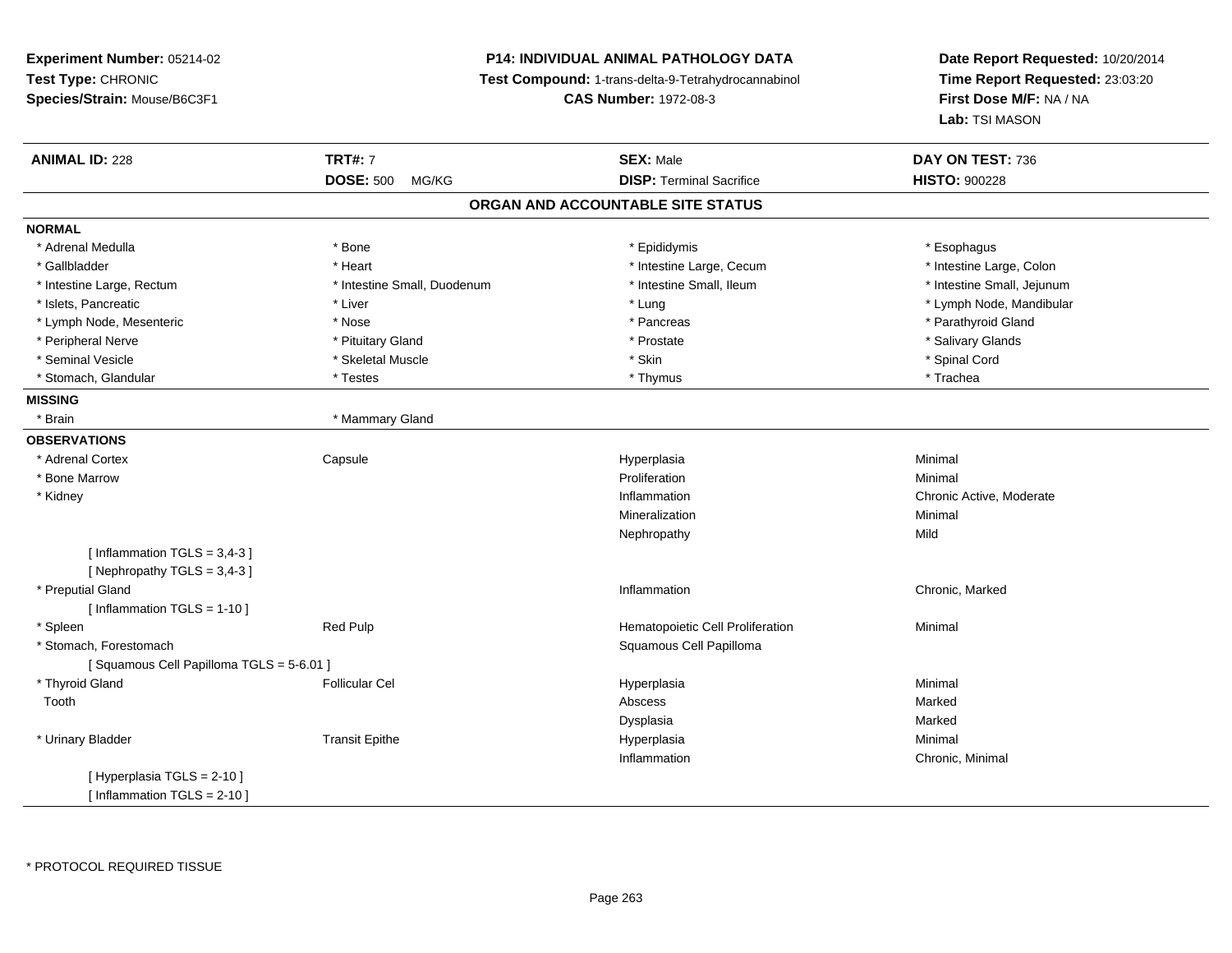| <b>Experiment Number: 05214-02</b><br>Test Type: CHRONIC<br>Species/Strain: Mouse/B6C3F1 | <b>P14: INDIVIDUAL ANIMAL PATHOLOGY DATA</b><br>Test Compound: 1-trans-delta-9-Tetrahydrocannabinol<br><b>CAS Number: 1972-08-3</b> |                                   | Date Report Requested: 10/20/2014<br>Time Report Requested: 23:03:20<br>First Dose M/F: NA / NA<br>Lab: TSI MASON |
|------------------------------------------------------------------------------------------|-------------------------------------------------------------------------------------------------------------------------------------|-----------------------------------|-------------------------------------------------------------------------------------------------------------------|
| <b>ANIMAL ID: 228</b>                                                                    | <b>TRT#: 7</b>                                                                                                                      | <b>SEX: Male</b>                  | <b>DAY ON TEST: 736</b>                                                                                           |
|                                                                                          | <b>DOSE: 500</b><br>MG/KG                                                                                                           | <b>DISP: Terminal Sacrifice</b>   | <b>HISTO: 900228</b>                                                                                              |
|                                                                                          |                                                                                                                                     | ORGAN AND ACCOUNTABLE SITE STATUS |                                                                                                                   |
| PRIMARY CAUSE OF DEATH                                                                   |                                                                                                                                     |                                   |                                                                                                                   |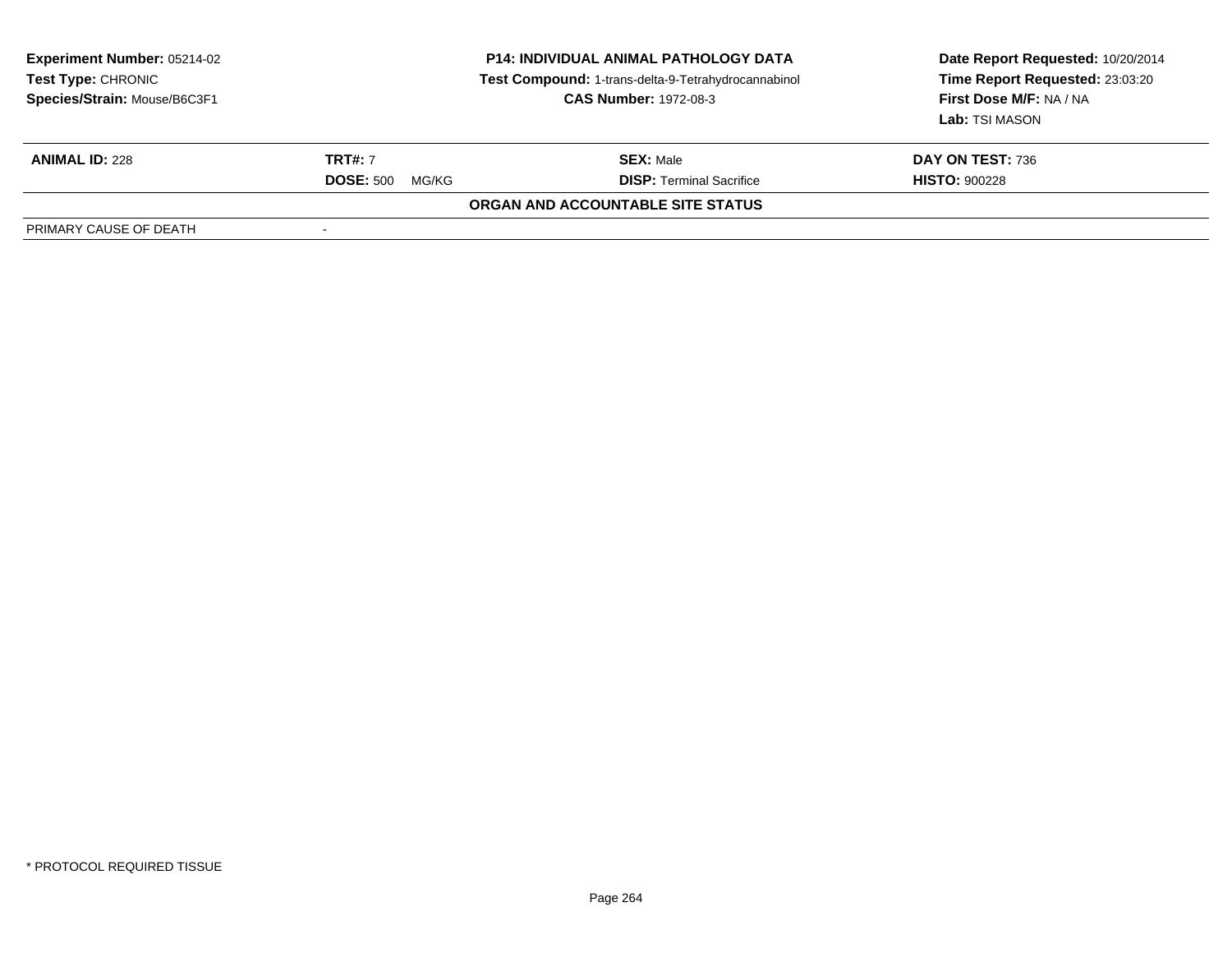| <b>Experiment Number: 05214-02</b><br>Test Type: CHRONIC<br>Species/Strain: Mouse/B6C3F1 | <b>P14: INDIVIDUAL ANIMAL PATHOLOGY DATA</b><br>Test Compound: 1-trans-delta-9-Tetrahydrocannabinol<br><b>CAS Number: 1972-08-3</b> |                                   | Date Report Requested: 10/20/2014<br>Time Report Requested: 23:03:20<br>First Dose M/F: NA / NA<br>Lab: TSI MASON |  |
|------------------------------------------------------------------------------------------|-------------------------------------------------------------------------------------------------------------------------------------|-----------------------------------|-------------------------------------------------------------------------------------------------------------------|--|
| <b>ANIMAL ID: 229</b>                                                                    | <b>TRT#: 7</b>                                                                                                                      | <b>SEX: Male</b>                  | DAY ON TEST: 461                                                                                                  |  |
|                                                                                          | <b>DOSE: 500</b><br>MG/KG                                                                                                           | <b>DISP:</b> Scheduled Sacrifice  | <b>HISTO: 892863</b>                                                                                              |  |
|                                                                                          |                                                                                                                                     | ORGAN AND ACCOUNTABLE SITE STATUS |                                                                                                                   |  |
| <b>NORMAL</b>                                                                            |                                                                                                                                     |                                   |                                                                                                                   |  |
| * Epididymis                                                                             | * Testes                                                                                                                            |                                   |                                                                                                                   |  |
| PRIMARY CAUSE OF DEATH                                                                   |                                                                                                                                     |                                   |                                                                                                                   |  |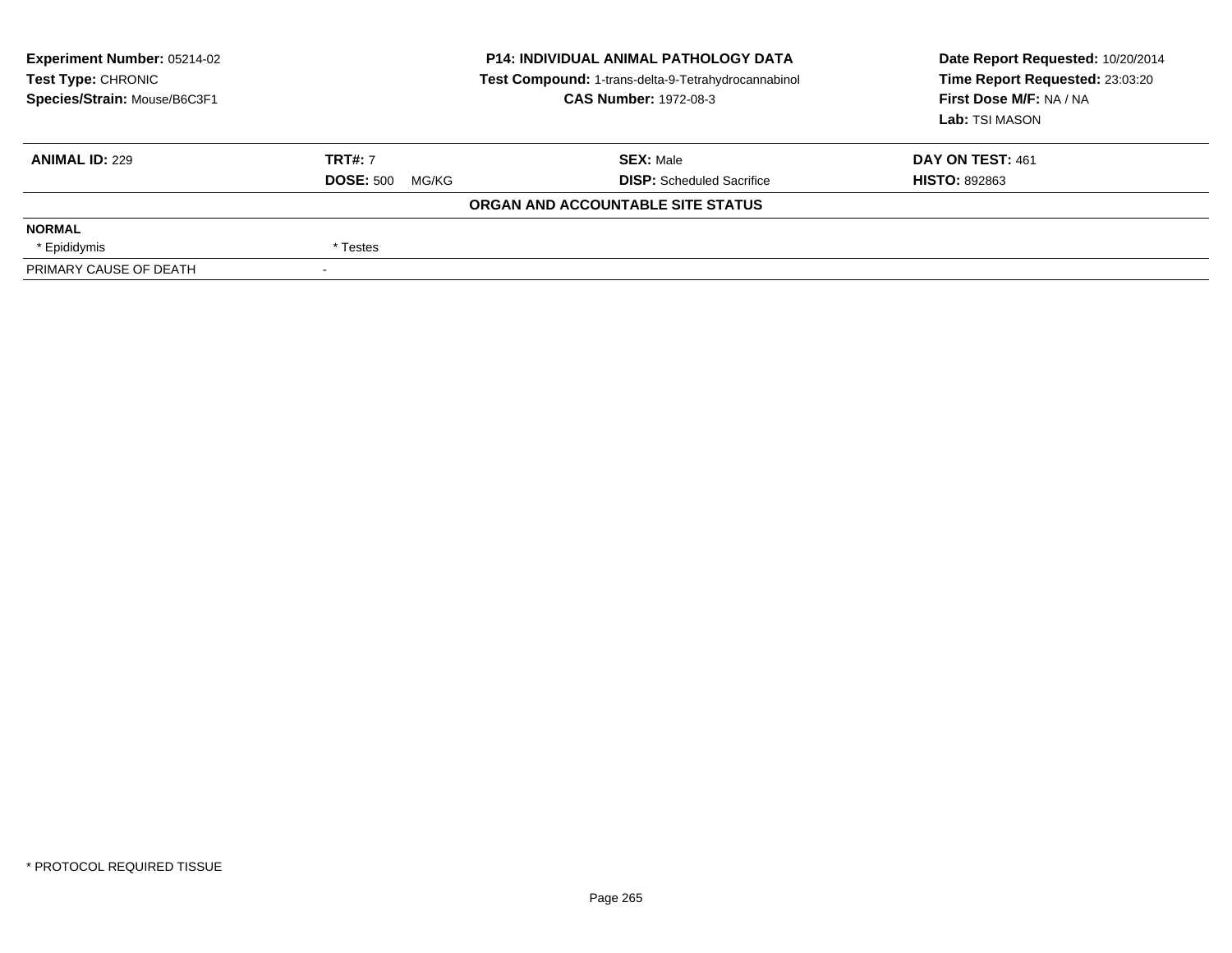# **P14: INDIVIDUAL ANIMAL PATHOLOGY DATA**

**Test Compound:** 1-trans-delta-9-Tetrahydrocannabinol

**CAS Number:** 1972-08-3

| <b>ANIMAL ID: 230</b>                           | <b>TRT#: 7</b>              | <b>SEX: Male</b>                  | DAY ON TEST: 275           |
|-------------------------------------------------|-----------------------------|-----------------------------------|----------------------------|
|                                                 | <b>DOSE: 500</b><br>MG/KG   | <b>DISP:</b> Moribund Sacrifice   | <b>HISTO: 900230</b>       |
|                                                 |                             | ORGAN AND ACCOUNTABLE SITE STATUS |                            |
| <b>NORMAL</b>                                   |                             |                                   |                            |
| * Adrenal Medulla                               | * Bone                      | * Epididymis                      | * Esophagus                |
| * Gallbladder                                   | * Heart                     | * Intestine Large, Cecum          | * Intestine Large, Colon   |
| * Intestine Large, Rectum                       | * Intestine Small, Duodenum | * Intestine Small, Ileum          | * Intestine Small, Jejunum |
| * Islets, Pancreatic                            | * Lung                      | * Lymph Node, Mandibular          | * Lymph Node, Mesenteric   |
| * Mammary Gland                                 | * Nose                      | * Parathyroid Gland               | * Peripheral Nerve         |
| * Pituitary Gland                               | * Preputial Gland           | * Salivary Glands                 | * Seminal Vesicle          |
| * Skeletal Muscle                               | * Skin                      | * Spinal Cord                     | * Stomach, Forestomach     |
| * Stomach, Glandular                            | * Testes                    | * Thymus                          | * Thyroid Gland            |
| * Trachea                                       | * Urinary Bladder           |                                   |                            |
| <b>OBSERVATIONS</b>                             |                             |                                   |                            |
| * Adrenal Cortex                                | Capsule                     | Hyperplasia                       | Minimal                    |
| * Bone Marrow                                   |                             | Proliferation                     |                            |
| * Brain                                         |                             | Mineralization                    | Minimal                    |
| * Kidney                                        |                             | Nephropathy                       | Moderate                   |
| [Nephropathy TGLS = $3,4-3$ ]                   |                             |                                   |                            |
| * Liver                                         |                             | Inflammation                      | Acute, Minimal             |
| * Pancreas                                      |                             | Inflammation                      | Chronic, Minimal           |
| * Prostate                                      |                             | Abscess                           | Marked                     |
| [Abscess TGLS = 1-4.01]                         |                             |                                   |                            |
| * Spleen                                        | <b>Red Pulp</b>             | Hematopoietic Cell Proliferation  | Moderate                   |
| [ Hematopoietic Cell Proliferation TGLS = 2-3 ] |                             |                                   |                            |
| PRIMARY CAUSE OF DEATH                          |                             |                                   |                            |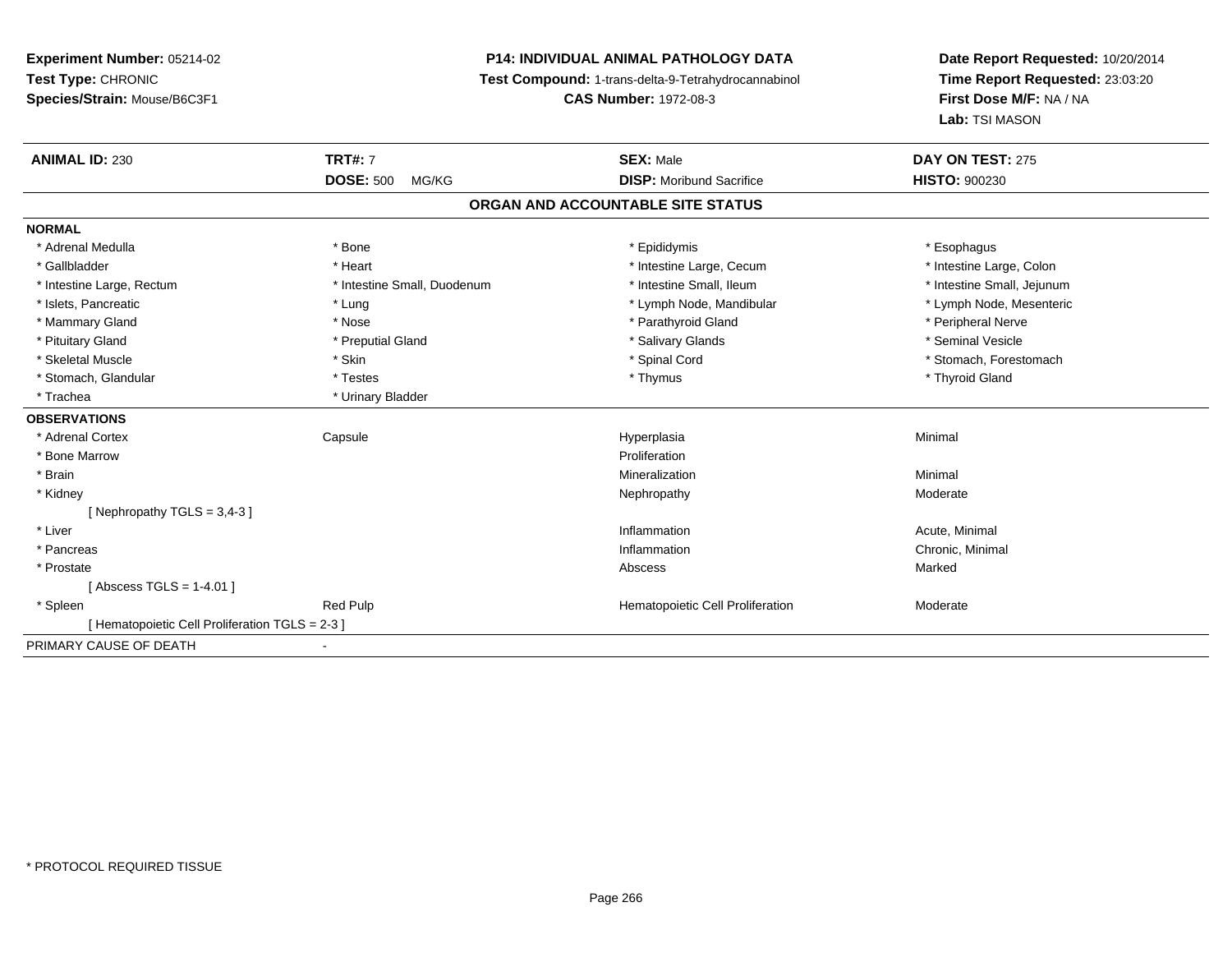**P14: INDIVIDUAL ANIMAL PATHOLOGY DATAExperiment Number:** 05214-02**Test Type:** CHRONIC **Test Compound:** 1-trans-delta-9-Tetrahydrocannabinol **CAS Number:** 1972-08-3 **Species/Strain:** Mouse/B6C3F1**ANIMAL ID:** 231**DOSE:** 500 MG/KG $\overline{a}$ **ORGAN AND ACCOUNTABLE SITE STATUSNORMAL**

| <b>TRT#:</b> 7             | <b>SEX: Male</b>                | DAY ON TEST: 735                  |
|----------------------------|---------------------------------|-----------------------------------|
| <b>DOSE: 500</b><br>MG/KG  | <b>DISP: Terminal Sacrifice</b> | HISTO: 900231                     |
|                            |                                 |                                   |
|                            |                                 |                                   |
| * Bone                     | * Bone Marrow                   | * Brain                           |
| * Esophagus                | * Gallbladder                   | * Heart                           |
| * Intestine Large, Colon   | * Intestine Large, Rectum       | * Intestine Small, Duodenum       |
| * Intestine Small, Jejunum | * Islets, Pancreatic            | * Liver                           |
| * Lymph Node, Mandibular   | * Lymph Node, Mesenteric        | * Mammary Gland                   |
| * Pancreas                 | * Parathyroid Gland             | * Peripheral Nerve                |
| * Prostate                 | * Salivary Glands               | * Seminal Vesicle                 |
| * Skin                     | * Spinal Cord                   | * Spleen                          |
| * Stomach, Glandular       | * Testes                        | * Thymus                          |
| * Urinary Bladder          |                                 |                                   |
|                            |                                 |                                   |
| Capsule                    | Hyperplasia                     | Minimal                           |
|                            | Cyst                            |                                   |
|                            | Nephropathy                     | Moderate                          |
|                            |                                 |                                   |
|                            | Atrophy                         | Moderate                          |
| <b>Follicular Cel</b>      | Hyperplasia                     | Minimal                           |
|                            | Dysplasia                       | Minimal                           |
| $\blacksquare$             |                                 |                                   |
|                            |                                 | ORGAN AND ACCOUNTABLE SITE STATUS |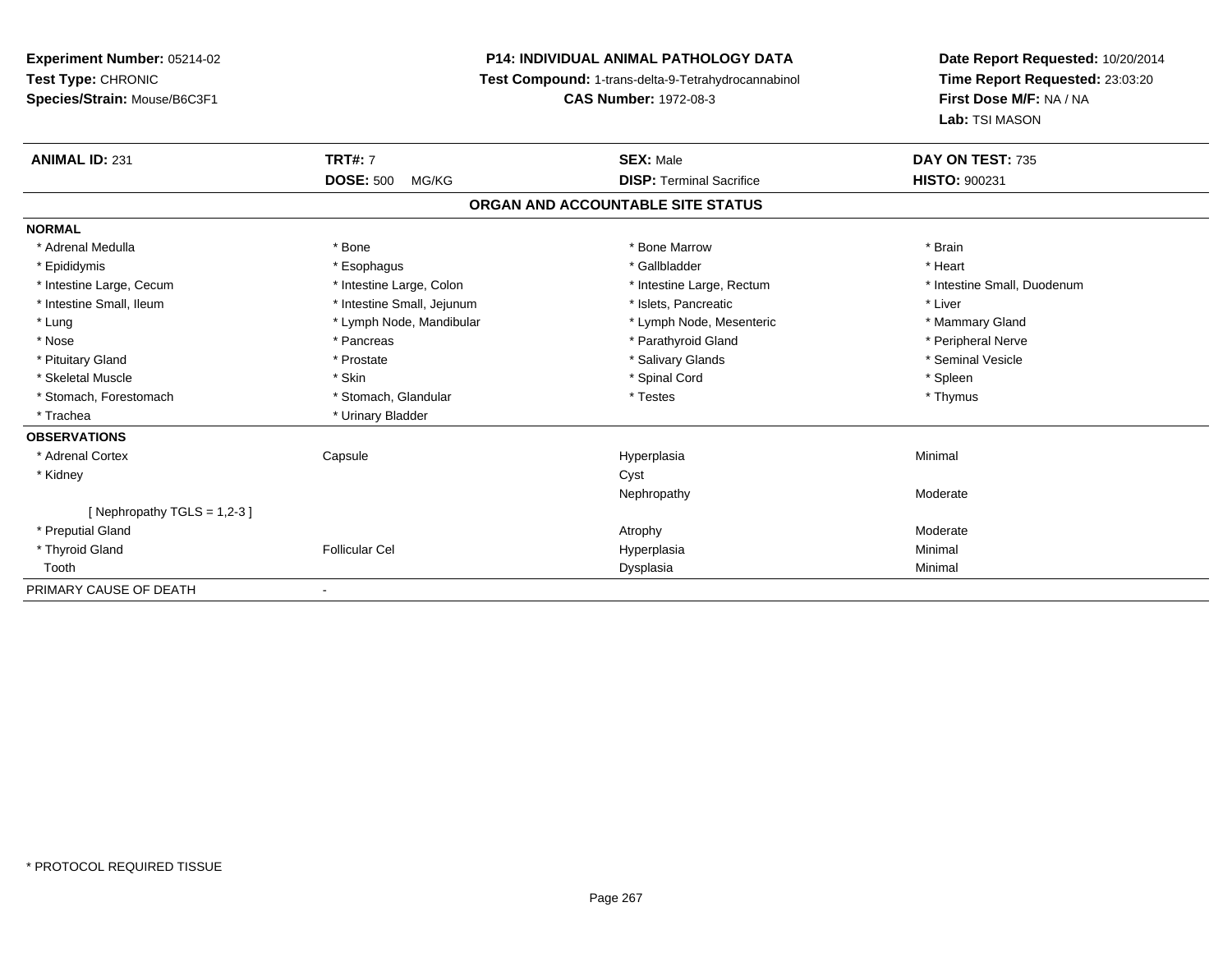# **P14: INDIVIDUAL ANIMAL PATHOLOGY DATA**

**Test Compound:** 1-trans-delta-9-Tetrahydrocannabinol

**CAS Number:** 1972-08-3

| <b>ANIMAL ID: 232</b>                      | <b>TRT#: 7</b>            | <b>SEX: Male</b>                  | DAY ON TEST: 735          |
|--------------------------------------------|---------------------------|-----------------------------------|---------------------------|
|                                            | <b>DOSE: 500</b><br>MG/KG | <b>DISP: Terminal Sacrifice</b>   | <b>HISTO: 900232</b>      |
|                                            |                           | ORGAN AND ACCOUNTABLE SITE STATUS |                           |
| <b>NORMAL</b>                              |                           |                                   |                           |
| * Adrenal Cortex                           | * Adrenal Medulla         | * Bone                            | * Bone Marrow             |
| * Brain                                    | * Epididymis              | * Esophagus                       | * Gallbladder             |
| * Heart                                    | * Intestine Large, Cecum  | * Intestine Large, Colon          | * Intestine Large, Rectum |
| * Intestine Small, Duodenum                | * Intestine Small, Ileum  | * Intestine Small, Jejunum        | * Lung                    |
| * Lymph Node, Mandibular                   | * Lymph Node, Mesenteric  | * Nose                            | * Pancreas                |
| * Parathyroid Gland                        | * Peripheral Nerve        | * Pituitary Gland                 | * Prostate                |
| * Salivary Glands                          | * Seminal Vesicle         | * Skeletal Muscle                 | * Skin                    |
| * Spinal Cord                              | * Spleen                  | * Stomach, Forestomach            | * Stomach, Glandular      |
| * Testes                                   | * Thymus                  | * Trachea                         | * Urinary Bladder         |
| <b>MISSING</b>                             |                           |                                   |                           |
| * Mammary Gland                            |                           |                                   |                           |
| <b>OBSERVATIONS</b>                        |                           |                                   |                           |
| * Islets, Pancreatic                       |                           | Hyperplasia                       | Mild                      |
| * Kidney                                   |                           | Mineralization                    | Minimal                   |
|                                            |                           | Nephropathy                       | Mild                      |
| * Liver                                    |                           | Hepatocellular Adenoma            |                           |
| [ Hepatocellular Adenoma TGLS = 1-2.01 ]   |                           |                                   |                           |
| * Preputial Gland                          |                           | Atrophy                           | Minimal                   |
|                                            |                           | Inflammation                      | Chronic, Minimal          |
| * Thyroid Gland                            | <b>Follicular Cel</b>     | Hyperplasia                       | Mild                      |
| Tooth                                      |                           | Dysplasia                         | Minimal                   |
| PRIMARY CAUSE OF DEATH                     |                           |                                   |                           |
| Animal Note: TGL 2 NOT SEEN AT MICRO EXAM. |                           |                                   |                           |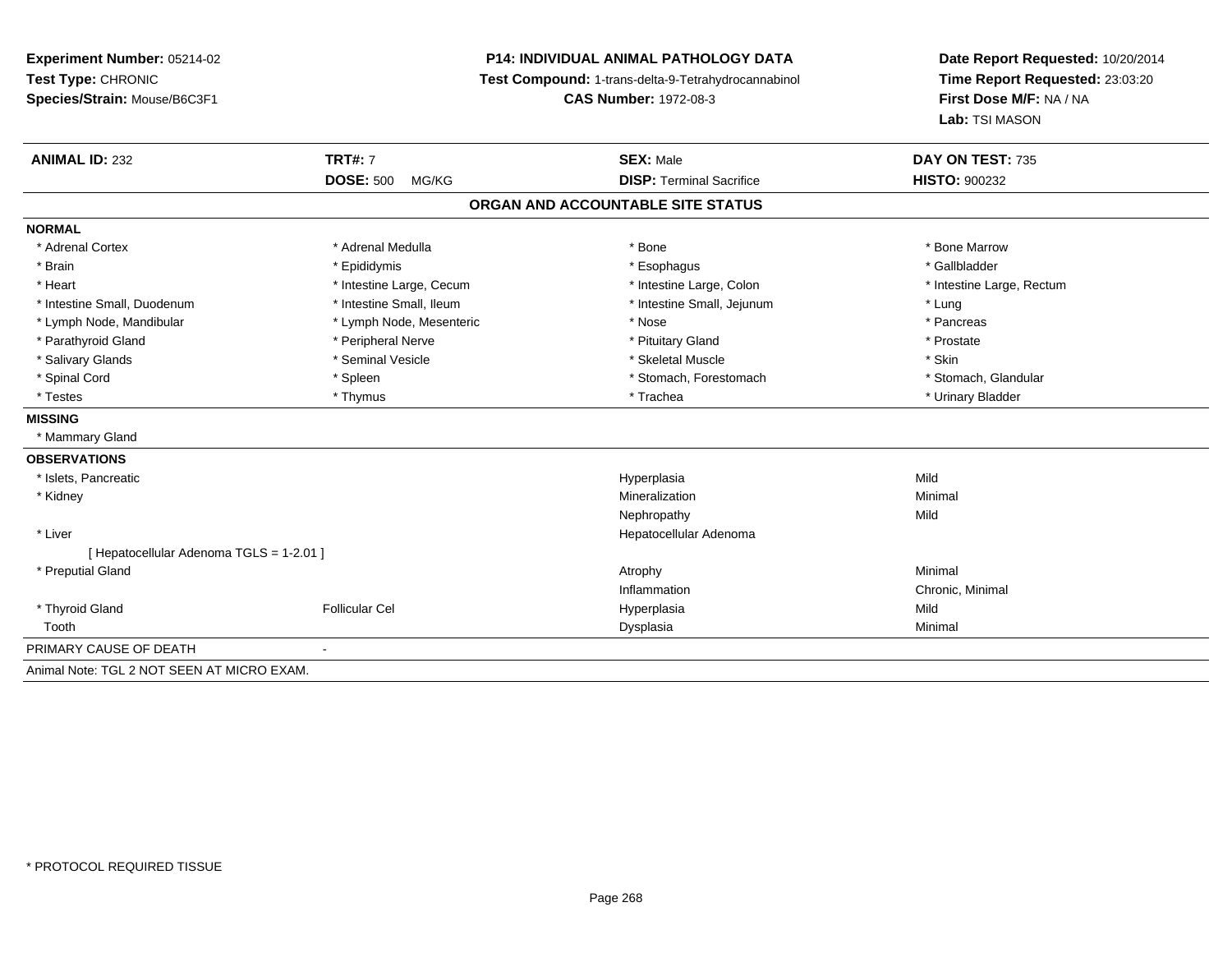| <b>Experiment Number: 05214-02</b><br>Test Type: CHRONIC<br>Species/Strain: Mouse/B6C3F1 | <b>P14: INDIVIDUAL ANIMAL PATHOLOGY DATA</b><br>Test Compound: 1-trans-delta-9-Tetrahydrocannabinol<br><b>CAS Number: 1972-08-3</b> |                                   | Date Report Requested: 10/20/2014<br>Time Report Requested: 23:03:20<br>First Dose M/F: NA / NA<br>Lab: TSI MASON |  |
|------------------------------------------------------------------------------------------|-------------------------------------------------------------------------------------------------------------------------------------|-----------------------------------|-------------------------------------------------------------------------------------------------------------------|--|
| <b>ANIMAL ID: 233</b>                                                                    | <b>TRT#: 7</b>                                                                                                                      | <b>SEX: Male</b>                  | DAY ON TEST: 461                                                                                                  |  |
|                                                                                          | <b>DOSE: 500</b><br>MG/KG                                                                                                           | <b>DISP:</b> Scheduled Sacrifice  | <b>HISTO: 892858</b>                                                                                              |  |
|                                                                                          |                                                                                                                                     | ORGAN AND ACCOUNTABLE SITE STATUS |                                                                                                                   |  |
| <b>NORMAL</b>                                                                            |                                                                                                                                     |                                   |                                                                                                                   |  |
| * Epididymis                                                                             | * Testes                                                                                                                            |                                   |                                                                                                                   |  |
| PRIMARY CAUSE OF DEATH                                                                   |                                                                                                                                     |                                   |                                                                                                                   |  |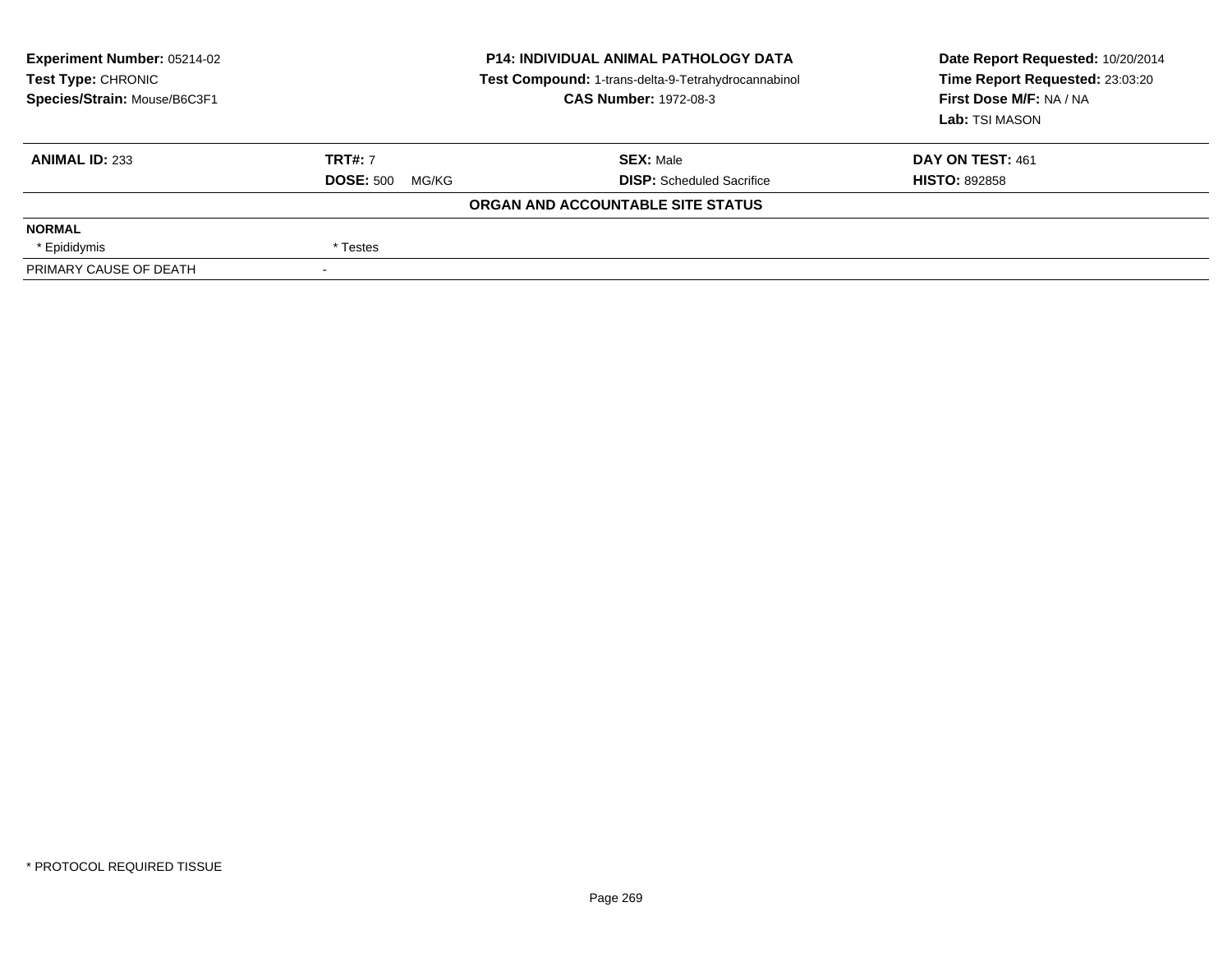# **P14: INDIVIDUAL ANIMAL PATHOLOGY DATA**

**Test Compound:** 1-trans-delta-9-Tetrahydrocannabinol

**CAS Number:** 1972-08-3

| <b>ANIMAL ID: 234</b>         | <b>TRT#: 7</b>             | <b>SEX: Male</b>                  | DAY ON TEST: 456            |
|-------------------------------|----------------------------|-----------------------------------|-----------------------------|
|                               | <b>DOSE: 500</b><br>MG/KG  | <b>DISP: Natural Death</b>        | <b>HISTO: 900234</b>        |
|                               |                            | ORGAN AND ACCOUNTABLE SITE STATUS |                             |
| <b>NORMAL</b>                 |                            |                                   |                             |
| * Adrenal Medulla             | * Bone                     | * Bone Marrow                     | * Brain                     |
| * Epididymis                  | * Esophagus                | * Gallbladder                     | * Heart                     |
| * Intestine Large, Cecum      | * Intestine Large, Colon   | * Intestine Large, Rectum         | * Intestine Small, Duodenum |
| * Intestine Small, Ileum      | * Intestine Small, Jejunum | * Islets, Pancreatic              | * Liver                     |
| * Lung                        | * Lymph Node, Mandibular   | * Lymph Node, Mesenteric          | * Mammary Gland             |
| * Nose                        | * Pancreas                 | * Parathyroid Gland               | * Peripheral Nerve          |
| * Pituitary Gland             | * Preputial Gland          | * Prostate                        | * Salivary Glands           |
| * Seminal Vesicle             | * Skin                     | * Spinal Cord                     | * Stomach, Glandular        |
| * Testes                      | * Thymus                   | * Thyroid Gland                   | * Trachea                   |
| * Urinary Bladder             |                            |                                   |                             |
| <b>OBSERVATIONS</b>           |                            |                                   |                             |
| * Adrenal Cortex              | Capsule                    | Hyperplasia                       | Minimal                     |
| * Kidney                      |                            | Nephropathy                       | Minimal                     |
| * Skeletal Muscle             |                            | Degeneration                      | Minimal                     |
| * Spleen                      | Lymph Follic               | Atrophy                           | Moderate                    |
| * Stomach, Forestomach        |                            | Hyperplasia                       | Squamous, Marked            |
| [ Hyperplasia TGLS = 1-6.01 ] |                            |                                   |                             |
| PRIMARY CAUSE OF DEATH        | ٠                          |                                   |                             |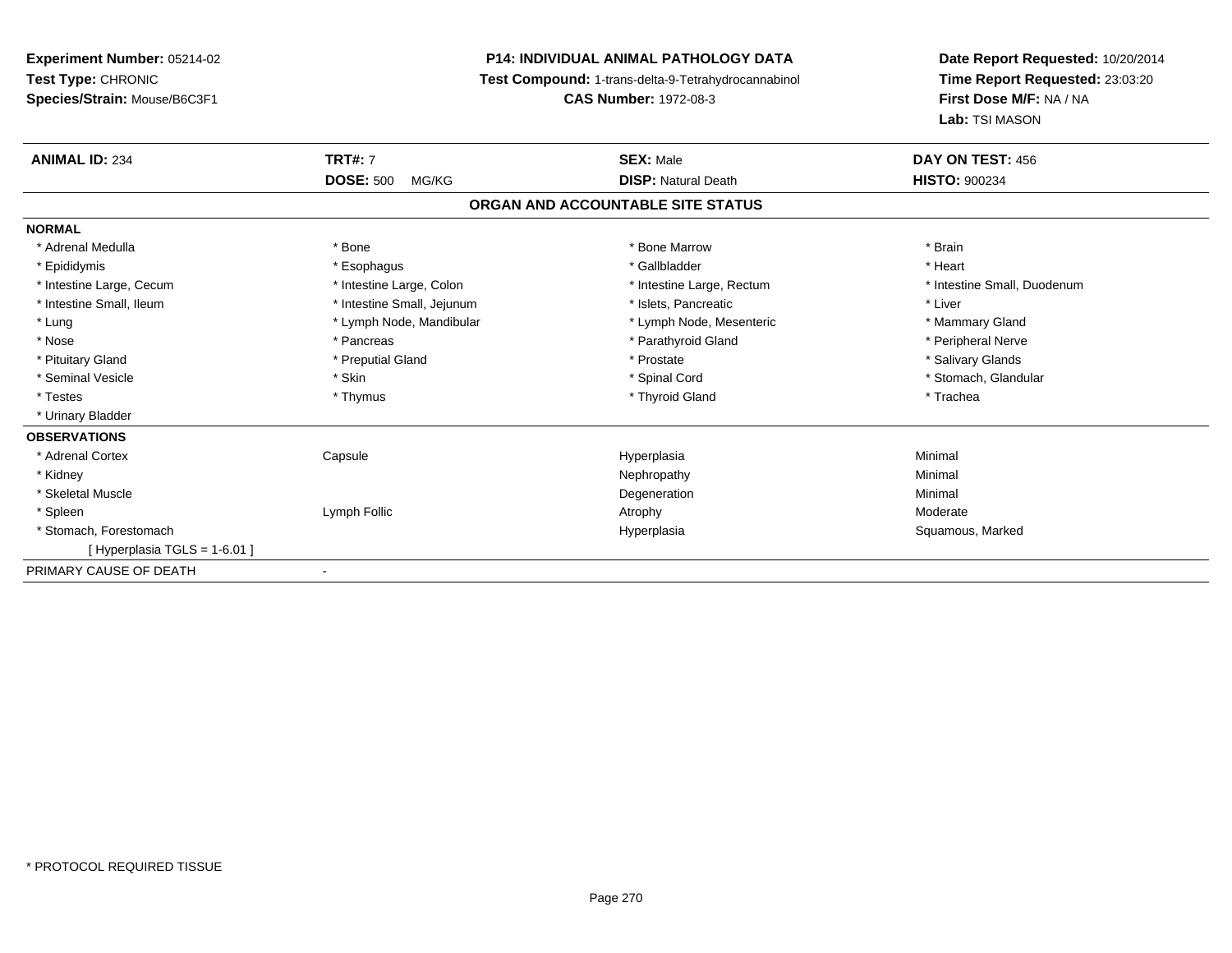# **P14: INDIVIDUAL ANIMAL PATHOLOGY DATA**

**Test Compound:** 1-trans-delta-9-Tetrahydrocannabinol

**CAS Number:** 1972-08-3

| <b>ANIMAL ID: 235</b>          | <b>TRT#: 7</b>            | <b>SEX: Male</b>                  | DAY ON TEST: 734          |
|--------------------------------|---------------------------|-----------------------------------|---------------------------|
|                                | <b>DOSE: 500</b><br>MG/KG | <b>DISP: Terminal Sacrifice</b>   | <b>HISTO: 900235</b>      |
|                                |                           | ORGAN AND ACCOUNTABLE SITE STATUS |                           |
| <b>NORMAL</b>                  |                           |                                   |                           |
| * Bone                         | * Bone Marrow             | * Epididymis                      | * Esophagus               |
| * Gallbladder                  | * Intestine Large, Cecum  | * Intestine Large, Colon          | * Intestine Large, Rectum |
| * Intestine Small, Duodenum    | * Intestine Small, Ileum  | * Intestine Small, Jejunum        | * Islets, Pancreatic      |
| * Liver                        | * Lymph Node, Mandibular  | * Lymph Node, Mesenteric          | * Nose                    |
| * Pancreas                     | * Parathyroid Gland       | * Peripheral Nerve                | * Pituitary Gland         |
| * Preputial Gland              | * Prostate                | * Salivary Glands                 | * Seminal Vesicle         |
| * Skeletal Muscle              | * Skin                    | * Spinal Cord                     | * Spleen                  |
| * Stomach, Glandular           | * Testes                  | * Trachea                         | * Urinary Bladder         |
| <b>MISSING</b>                 |                           |                                   |                           |
| * Mammary Gland                | * Thymus                  |                                   |                           |
| <b>OBSERVATIONS</b>            |                           |                                   |                           |
| * Adrenal Cortex               | Capsule                   | Hyperplasia                       | Minimal                   |
| * Adrenal Medulla              |                           | Hyperplasia                       | Mild                      |
| * Brain                        |                           | Mineralization                    | Minimal                   |
| * Heart                        |                           | Cardiomyopathy                    | Mild                      |
| * Kidney                       |                           | Mineralization                    | Minimal                   |
|                                |                           | Nephropathy                       | Minimal                   |
| * Lung                         |                           | Hemorrhage                        | Minimal                   |
| * Stomach, Forestomach         |                           | Hyperplasia                       | Squamous, Mild            |
| [Hyperplasia TGLS = $1-6.01$ ] |                           |                                   |                           |
| * Thyroid Gland                | <b>Follicular Cel</b>     | Hyperplasia                       | Minimal                   |
| Tooth                          |                           | Dysplasia                         | Minimal                   |
| PRIMARY CAUSE OF DEATH         | $\blacksquare$            |                                   |                           |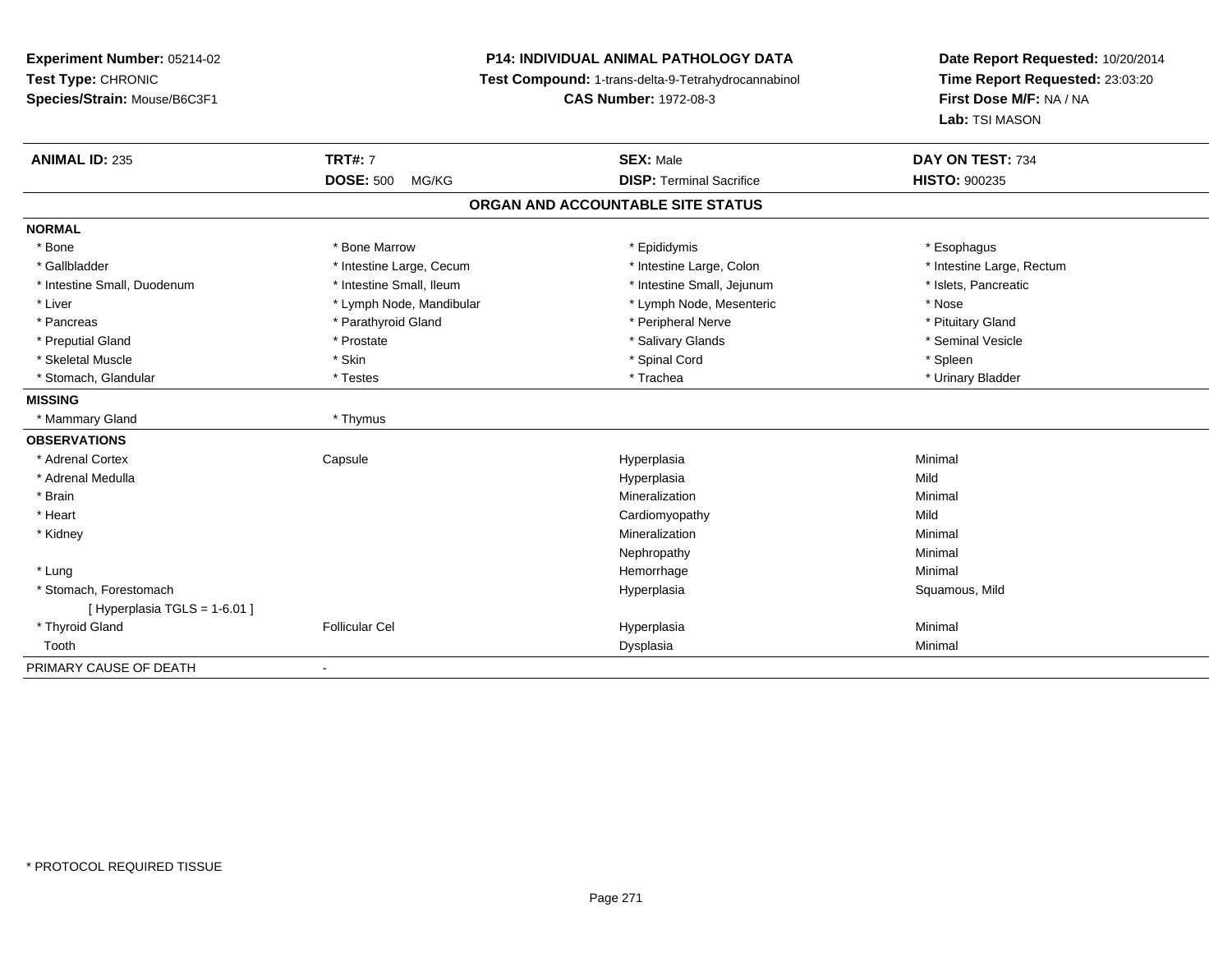# **P14: INDIVIDUAL ANIMAL PATHOLOGY DATA**

**Test Compound:** 1-trans-delta-9-Tetrahydrocannabinol

**CAS Number:** 1972-08-3

| <b>ANIMAL ID: 236</b>                    | <b>TRT#: 7</b>             | <b>SEX: Male</b>                  | DAY ON TEST: 611            |
|------------------------------------------|----------------------------|-----------------------------------|-----------------------------|
|                                          | <b>DOSE: 500</b><br>MG/KG  | <b>DISP: Natural Death</b>        | <b>HISTO: 900236</b>        |
|                                          |                            | ORGAN AND ACCOUNTABLE SITE STATUS |                             |
| <b>NORMAL</b>                            |                            |                                   |                             |
| * Adrenal Medulla                        | * Bone                     | * Bone Marrow                     | * Brain                     |
| * Epididymis                             | * Esophagus                | * Gallbladder                     | * Heart                     |
| * Intestine Large, Cecum                 | * Intestine Large, Colon   | * Intestine Large, Rectum         | * Intestine Small, Duodenum |
| * Intestine Small, Ileum                 | * Intestine Small, Jejunum | * Islets, Pancreatic              | * Lung                      |
| * Lymph Node, Mandibular                 | * Mammary Gland            | * Nose                            | * Pancreas                  |
| * Parathyroid Gland                      | * Peripheral Nerve         | * Pituitary Gland                 | * Preputial Gland           |
| * Prostate                               | * Salivary Glands          | * Seminal Vesicle                 | * Skin                      |
| * Spinal Cord                            | * Spleen                   | * Stomach, Glandular              | * Testes                    |
| * Thyroid Gland                          | * Trachea                  | * Urinary Bladder                 |                             |
| <b>MISSING</b>                           |                            |                                   |                             |
| * Lymph Node, Mesenteric                 | * Thymus                   |                                   |                             |
| <b>OBSERVATIONS</b>                      |                            |                                   |                             |
| * Adrenal Cortex                         | Capsule                    | Hyperplasia                       | Minimal                     |
| * Kidney                                 |                            | Mineralization                    | Minimal                     |
|                                          |                            | Nephropathy                       | Minimal                     |
| * Liver                                  |                            | Hepatocellular Adenoma            |                             |
| [ Hepatocellular Adenoma TGLS = 1-2.01 ] |                            |                                   |                             |
| * Skeletal Muscle                        |                            | Degeneration                      | Minimal                     |
| * Stomach, Forestomach                   |                            | Hyperplasia                       | Squamous, Mild              |
|                                          |                            | Ulcer                             | Mild                        |
| [Hyperplasia TGLS = $3-6.01$ ]           |                            |                                   |                             |
| PRIMARY CAUSE OF DEATH                   | $\blacksquare$             |                                   |                             |
|                                          |                            |                                   |                             |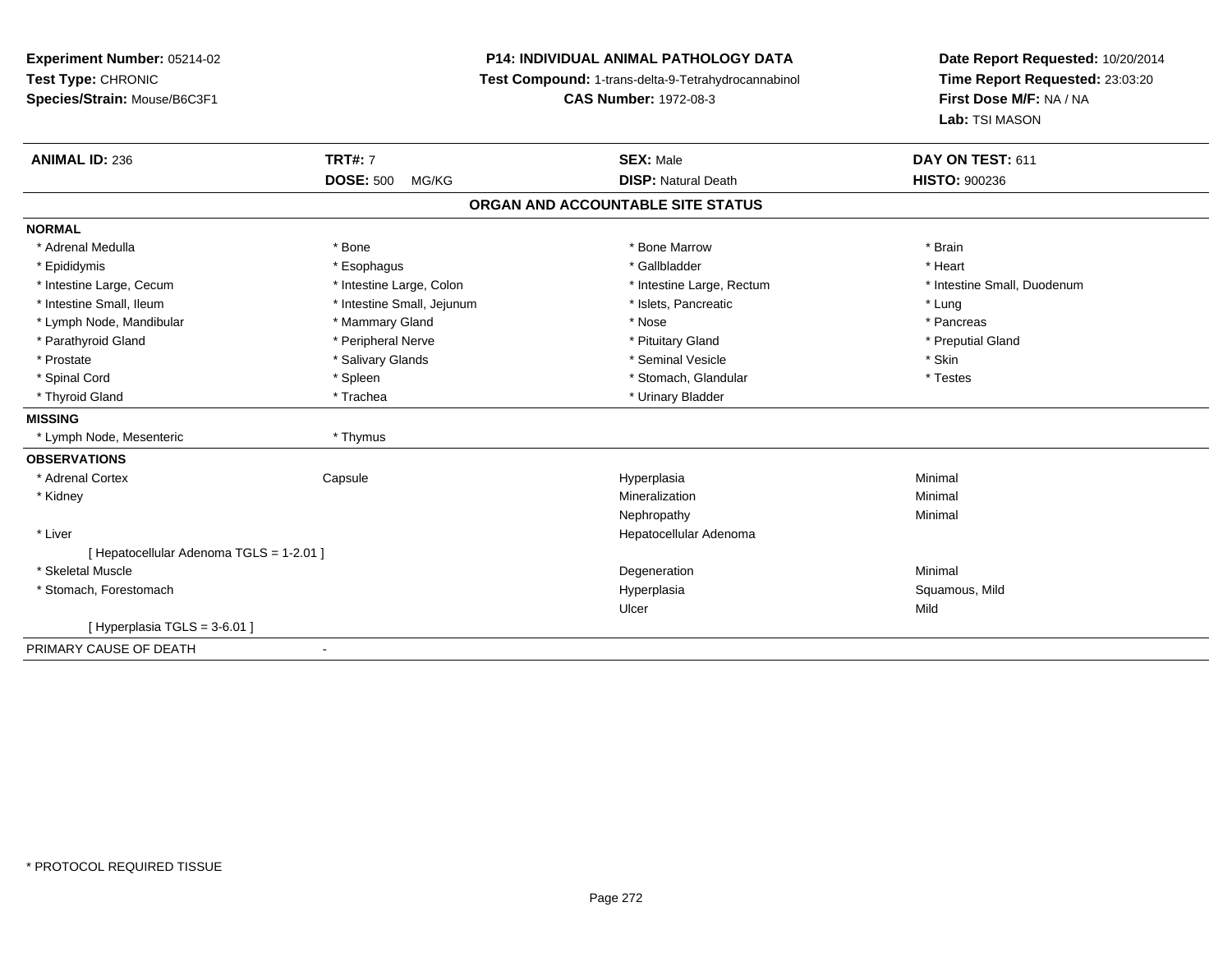**Experiment Number:** 05214-02**Test Type:** CHRONIC **Species/Strain:** Mouse/B6C3F1**P14: INDIVIDUAL ANIMAL PATHOLOGY DATA Test Compound:** 1-trans-delta-9-Tetrahydrocannabinol **CAS Number:** 1972-08-3**Date Report Requested:** 10/20/2014**Time Report Requested:** 23:03:20**First Dose M/F:** NA / NA**Lab:** TSI MASON**ANIMAL ID:** 237 **TRT#:** <sup>7</sup> **SEX:** Male **DAY ON TEST:** <sup>731</sup> **DOSE:** 500 MG/KG **DISP:** Terminal Sacrifice **HISTO:** <sup>900237</sup> **ORGAN AND ACCOUNTABLE SITE STATUSNORMAL**\* Adrenal Medulla \* Adrenal Medulla \* \* The matter of the state of the state of the Marrow \* Bone Marrow \* Adrenal Medulla \* Epididymis \* Epididymis \* Bone Marrow \* Adrenal Medulla \* Epididymis \* Epididymis \* Epididymis \* Epididymis \* Epidi \* Esophagus \* https://www.fragustage.com/web/2019/heart \* Heart \* Heart \* Heart \* Intestine Large, Cecum \* Intestine Large, Cecum \* Gallbladder \* Callbladder \* 11 and 12 and 12 and 12 and 12 and 12 and 12 and 12 and 12 and \* Intestine Small, Ileum \* Intestine Large, Colon \* Intestine Large, Rectum \* Intestine Small, Duodenum \* Intestine Small, Duodenum \* Intestine Small, Jejunum \* 1997 \* The state of the state of the state of the state of the state of the state  $\sim$  \* Lung \* Lung \* Lung \* Lung \* Lung \* Lung \* Lung \* Lung \* Lung \* Lung \* Lung \* Lung \* Lung \* Lung \* Lung \* \* Parathyroid Gland \* Lymph Node, Mesenteric \* Mammary Gland \* Mammary Gland \* Pancreas \* Pancreas \* \* Peripheral Nerve \* \* And the state \* Pituitary Gland \* \* Prosection \* Prostate \* \* Seminal Vesicle \* Seminal Vesicle \* Stomach. Glandular \* Skeletal Muscle \* \* Stan \* Skin \* Standular \* Spinal Cord \* Spinal Cord \* Stomach, Glandular \* Stomach, Glandular \* Stomach, Glandular \* Stomach, Glandular \* Stomach, Glandular \* Stomach, Glandular \* Stomach, Glandular \* \* Testes \* Thymus \* Trachea \* Urinary Bladder **MISSING** \* Lymph Node, Mandibular \* Salivary Glands**OBSERVATIONS** \* Adrenal Cortex**Capsule**  Hyperplasia Minimal \* Brainn and the controller of the controller of the controller of the Minimal Mineralization and the controller of the Minimal Minimal of the controller of the controller of the controller of the controller of the controller of \* Kidneyy the contract of the Pelvis and the Pelvis and the contract of the contract of the person of the contract of the contract of the contract of the contract of the contract of the contract of the contract of the contract of **Inflammation**<br> **Chronic, Mild**<br> **Noderate**<br> **Moderate** Nephropathyy and the contract of the Moderate Chronic, Minimal \* Nosee the contraction of the contraction of the contraction of the contraction of the chronic, Minimal on the chronic, Minimal or  $\mathbb{R}^n$  \* Preputial Glandd the controller of the controller of the controller of the controller of the controller of the controller of the controller of the controller of the controller of the controller of the controller of the controller of the \* SpleenRed Pulp **Minimal**<br>Hyperplasia Hyperplasia Hyperplasia Hyperplasia Squamous, Mild \* Stomach, Forestomachh ann an t-ìre ann an t-ìre ann an t-ìre ann an t-ìre ann an t-ìre ann an t-ìre ann an t-ìre ann an Squamous, Mild \* Thyroid Gland Follicular Cel Hyperplasia Mild PRIMARY CAUSE OF DEATH-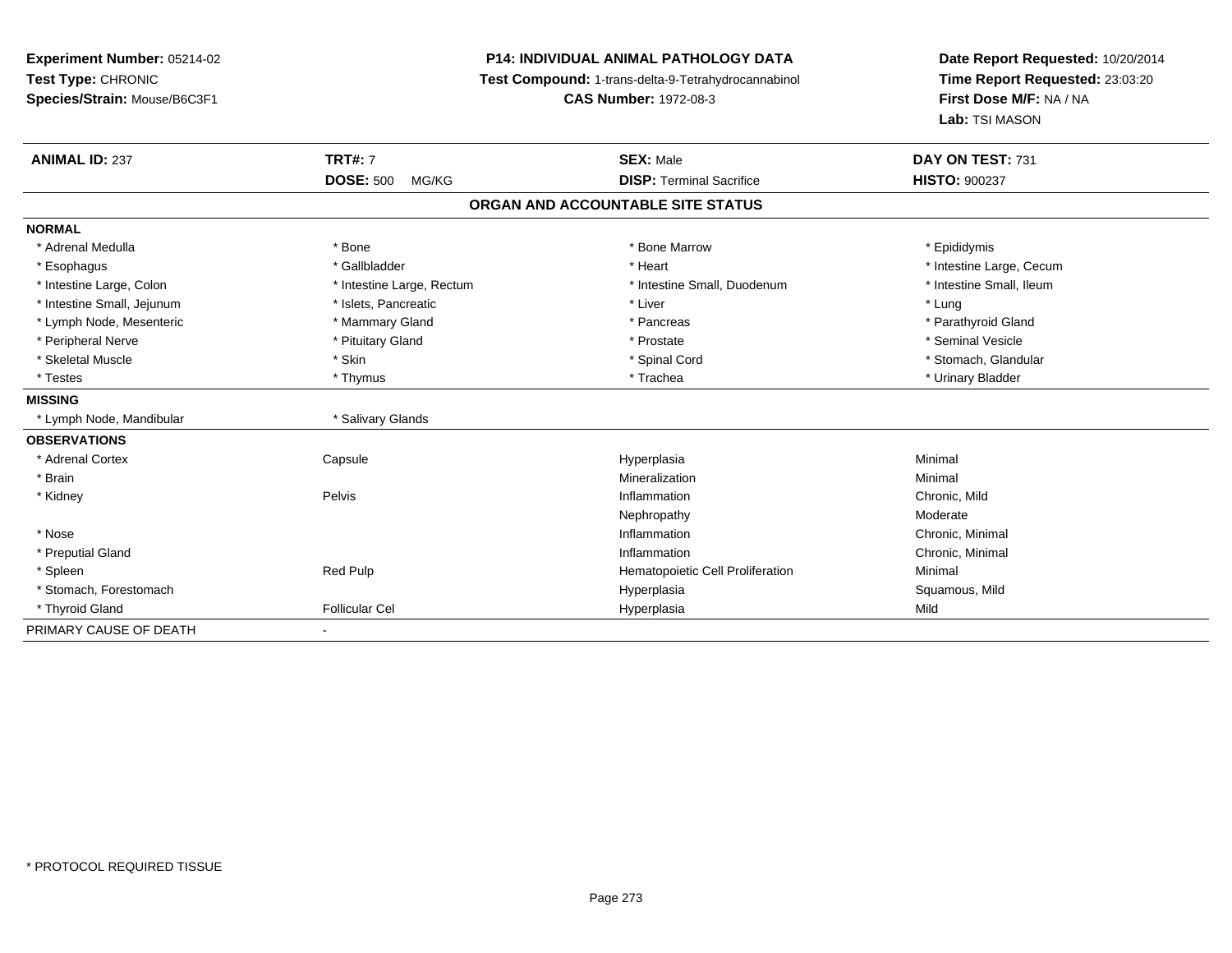**Experiment Number:** 05214-02**Test Type:** CHRONIC **Species/Strain:** Mouse/B6C3F1**P14: INDIVIDUAL ANIMAL PATHOLOGY DATA Test Compound:** 1-trans-delta-9-Tetrahydrocannabinol **CAS Number:** 1972-08-3**Date Report Requested:** 10/20/2014**Time Report Requested:** 23:03:20**First Dose M/F:** NA / NA**Lab:** TSI MASON**ANIMAL ID:** 238**TRT#:** 7 **SEX:** Male **DAY ON TEST:** 206 **DOSE:** 500 MG/KG**DISP:** Natural Death **HISTO:**  $900238$ **ORGAN AND ACCOUNTABLE SITE STATUSNORMAL**\* Bone \* Bone \* Bone Marrow \* Brain \* Epididymis \* Esophagus \* https://www.fragustage.com/web/2019/heart \* Heart \* Heart \* Heart \* Intestine Large, Cecum \* Intestine Large, Cecum \* Gallbladder \* Callbladder \* 11 and 12 and 12 and 12 and 12 and 12 and 12 and 12 and 12 and \* Intestine Small, Ileum \* Intestine Large, Colon \* Intestine Large, Rectum \* Intestine Small, Duodenum \* Intestine Small, Duodenum \* Intestine Small, Jejunum \* The matches of the state of the state of the state of the state of the state of the state of the state of the state of the state of the state of the state of the state of the state of the state \* Nose \* Lymph Node, Mandibular \* Lymph Node, Mesenteric \* Mammary Gland \* Mammary Gland \* Pituitary Gland \* Pancreas \* Pancreas \* Parathyroid Gland \* Pancreas \* Peripheral Nerve \* Skeletal Muscle \* Prostate \* \* Skeletal Muscle \* \* Salivary Glands \* \* Steminal Vesicle \* \* Seminal Vesicle \* \* Skeletal Muscle \* Skin \* Spinal Cord \* Spinal Cord \* Spinal Cord \* Spinal \* Spinal \* Stomach, Forestomach \* Stomach, Forestomach \* Stomach, Glandular \* \* \* Thyroid Glandular \* Thestes \* \* Thymus \* Thymus \* Thyroid Glandular \* Thyroid Gland \* Trachea \* Urinary Bladder**MISSING** \* Adrenal Medulla**OBSERVATIONS** \* Adrenal Cortex**Capsule**  Hyperplasia Minimal \* Kidneyy the control of the control of the control of the control of the control of the control of the control of the control of the control of the control of the control of the control of the control of the control of the contro \* Preputial Glandd and the control of the control of the control of the control of the control of the control of the control of the control of the control of the control of the control of the control of the control of the control of the co Inflammation Chronic, Minimal PRIMARY CAUSE OF DEATH-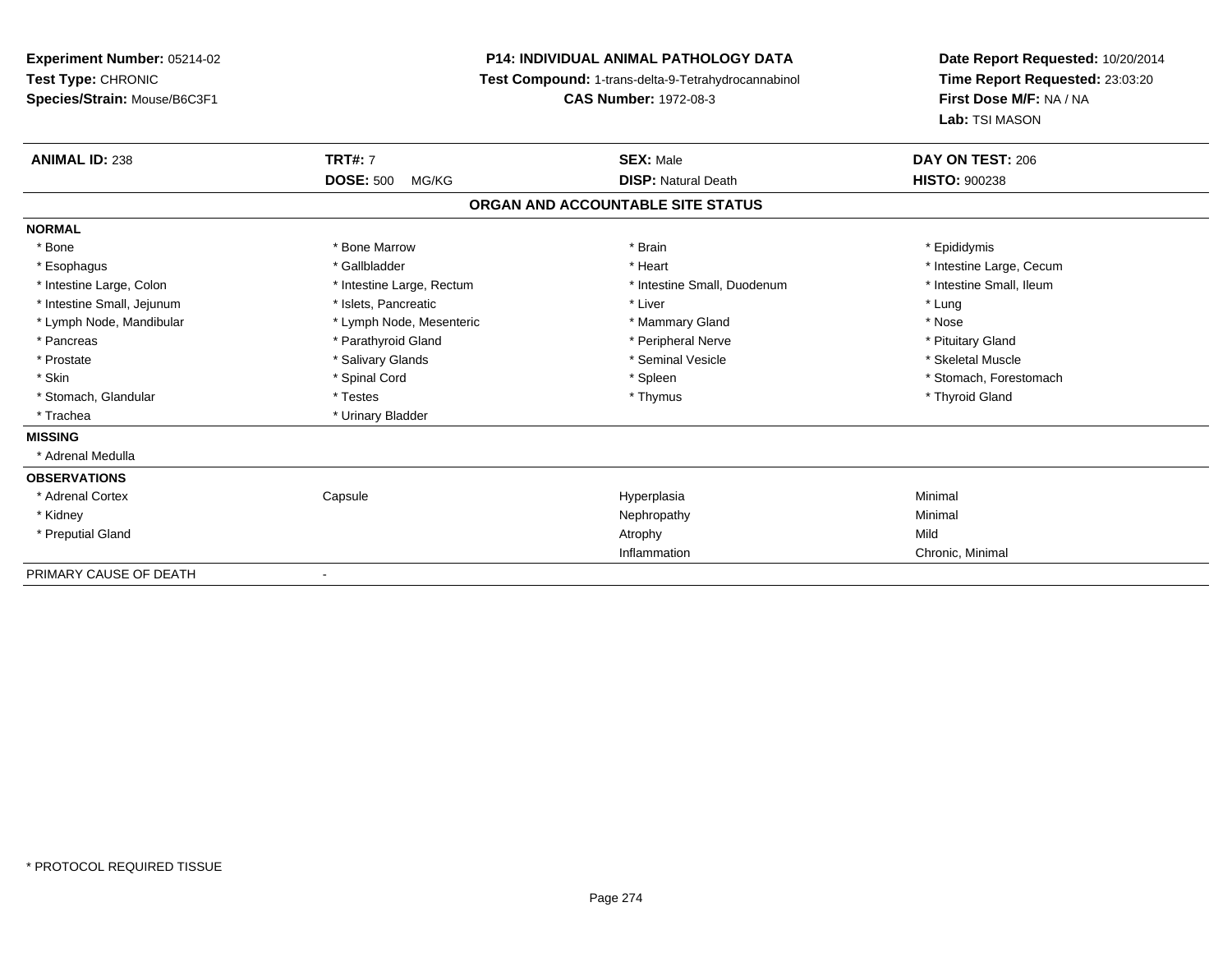# **P14: INDIVIDUAL ANIMAL PATHOLOGY DATA**

**Test Compound:** 1-trans-delta-9-Tetrahydrocannabinol

**CAS Number:** 1972-08-3

| <b>ANIMAL ID: 239</b>                                  | <b>TRT#: 7</b>            | <b>SEX: Male</b>                  | DAY ON TEST: 736         |  |
|--------------------------------------------------------|---------------------------|-----------------------------------|--------------------------|--|
|                                                        | <b>DOSE: 500</b><br>MG/KG | <b>DISP: Terminal Sacrifice</b>   | <b>HISTO: 900239</b>     |  |
|                                                        |                           | ORGAN AND ACCOUNTABLE SITE STATUS |                          |  |
| <b>NORMAL</b>                                          |                           |                                   |                          |  |
| * Adrenal Medulla                                      | * Bone                    | * Bone Marrow                     | * Epididymis             |  |
| * Esophagus                                            | * Gallbladder             | * Heart                           | * Intestine Large, Cecum |  |
| * Intestine Large, Colon                               | * Intestine Large, Rectum | * Intestine Small, Duodenum       | * Intestine Small, Ileum |  |
| * Intestine Small, Jejunum                             | * Islets, Pancreatic      | * Liver                           | * Lymph Node, Mandibular |  |
| * Lymph Node, Mesenteric                               | * Mammary Gland           | * Pancreas                        | * Parathyroid Gland      |  |
| * Peripheral Nerve                                     | * Pituitary Gland         | * Preputial Gland                 | * Prostate               |  |
| * Salivary Glands                                      | * Seminal Vesicle         | * Skeletal Muscle                 | * Skin                   |  |
| * Spinal Cord                                          | * Spleen                  | * Stomach, Forestomach            | * Stomach, Glandular     |  |
| * Testes                                               | * Thymus                  | * Trachea                         | * Urinary Bladder        |  |
| <b>OBSERVATIONS</b>                                    |                           |                                   |                          |  |
| * Adrenal Cortex                                       | Capsule                   | Hyperplasia                       | Minimal                  |  |
| * Brain                                                |                           | Mineralization                    | Minimal                  |  |
| * Kidney                                               |                           | Cyst                              | Moderate                 |  |
|                                                        | Pelvis                    | Inflammation                      | Chronic, Mild            |  |
|                                                        |                           | Inflammation                      | Chronic Active, Mild     |  |
|                                                        |                           | Mineralization                    | Minimal                  |  |
|                                                        |                           | Nephropathy                       | Mild                     |  |
| Note: CYSTS ARE DILATED BOWMAN'S CAPSULES AND TUBULES. |                           |                                   |                          |  |
| [Cyst TGLS = $2-3+3.01$ ]                              |                           |                                   |                          |  |
| [ Nephropathy TGLS = $1-3+3.01$ ]                      |                           |                                   |                          |  |
| * Lung                                                 |                           | Alveolar/Bronchiolar Adenoma      |                          |  |
|                                                        | Alveolus                  | <b>Infiltration Cellular</b>      | Histiocyte, Mild         |  |
| [ Alveolar/Bronchiolar Adenoma TGLS = 3-1 ]            |                           |                                   |                          |  |
| * Nose                                                 | Olfactory Epi             | Hyperplasia                       | Mild                     |  |
|                                                        |                           | Inflammation                      | Chronic, Moderate        |  |
| * Thyroid Gland                                        | <b>Follicular Cel</b>     | Hyperplasia                       | Minimal                  |  |
| PRIMARY CAUSE OF DEATH                                 |                           |                                   |                          |  |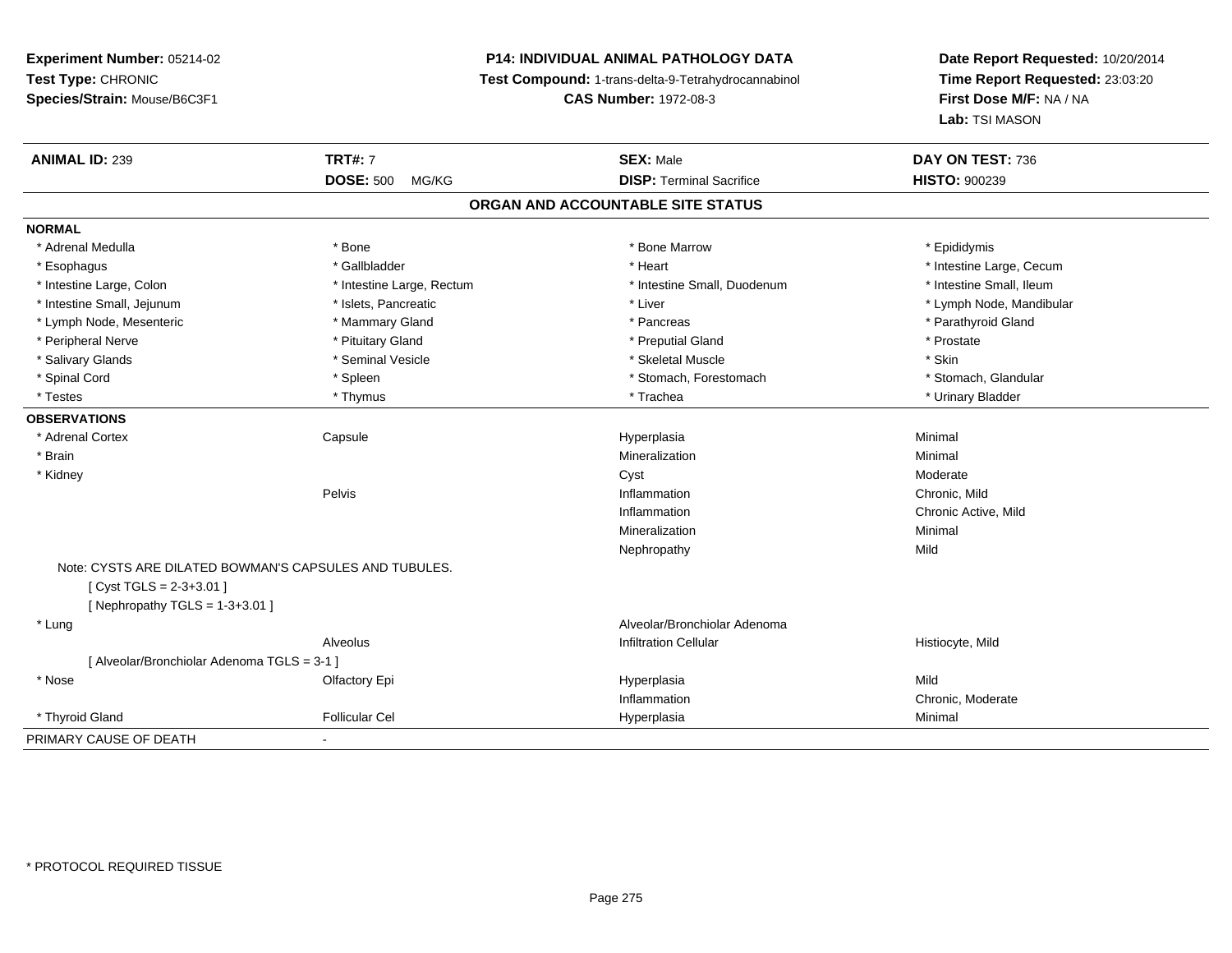**Experiment Number:** 05214-02**Test Type:** CHRONIC **Species/Strain:** Mouse/B6C3F1**P14: INDIVIDUAL ANIMAL PATHOLOGY DATA Test Compound:** 1-trans-delta-9-Tetrahydrocannabinol **CAS Number:** 1972-08-3**Date Report Requested:** 10/20/2014**Time Report Requested:** 23:03:20**First Dose M/F:** NA / NA**Lab:** TSI MASON**ANIMAL ID:** 240**TRT#:** 7 **SEX:** Male **DAY ON TEST:** 734 **DOSE:** 500 MG/KG**DISP:** Terminal Sacrifice **HISTO:**  $900240$ **ORGAN AND ACCOUNTABLE SITE STATUSNORMAL**\* Adrenal Cortex \* Adrenal Medulla \* Adrenal Medulla \* Bone \* Bone \* Bone \* Bone \* Bone Marrow \* Epididymis \* Esophagus \* Gallbladder \* Heart\* Intestine Large, Cecum \* Intestine Large, Colon \* Intestine Large, Rectum \* Intestine Small, Duodenum \* Intestine Small, Ileum \* https://www.thestine Small, Jejunum \* Liver \* Liver \* Liver \* Liver \* Lung \* Peripheral Nerve \* Lymph Node, Mandibular \* Lymph Node, Mesenteric \* Pancreas \* Pancreas \* Pancreas \* Pancreas \* Pancreas \* Peripheral Nerves \* Pancreas \* Pancreas \* Pancreas \* Pancreas \* Pancreas \* Pancreas \* Pancreas \* Pancreas \* Pancrea \* Skeletal Muscle \* Pituitary Gland \* \* \* \* Salivary Glands \* \* Salivary Glands \* \* Seminal Vesicle \* \* \* \* \* \* Skeletal Muscle \* \* Skin \* Spinal Cord \* Spinal Cord \* Spinal Cord \* Spinal \* Spinal \* Stomach, Forestomach \* Stomach, Forestomach \* Stomach, Glandular \* Trachea \* Testes \* Thymus \* Thymus \* Thymus \* Thymus \* Trachea \* Trachea \* Urinary Bladder**MISSING**\* Mammary Gland \* Parathyroid Gland \* Thyroid Gland **OBSERVATIONS** \* Brainn and the controller of the controller of the controller of the Minimal Mineralization and the controller of the Minimal Minimal  $\alpha$  \* Kidneyy the control of the control of the control of the control of the control of the control of the control of the control of the control of the control of the control of the control of the control of the control of the contro n Minimal Nephropathyy Mild Glandular, Mild \* Nose Glands Hyperplasia Glandular, Mild \* Preputial Glandd and the control of the control of the control of the control of the control of the control of the control of the control of the control of the control of the control of the control of the control of the control of the co Inflammation Chronic, Mild \* Prostatee and the concretion of the concretion of the concretion of the concretion of the concretion of the concretion Toothh ann an t-Iomraid ann an t-Iomraid ann an t-Iomraid ann an t-Iomraid ann an t-Iomraid ann an t-Iomraid ann an<br>Iomraid an t-Iomraid ann an t-Iomraid ann an t-Iomraid ann an t-Iomraid ann an t-Iomraid ann an t-Iomraid ann PRIMARY CAUSE OF DEATH-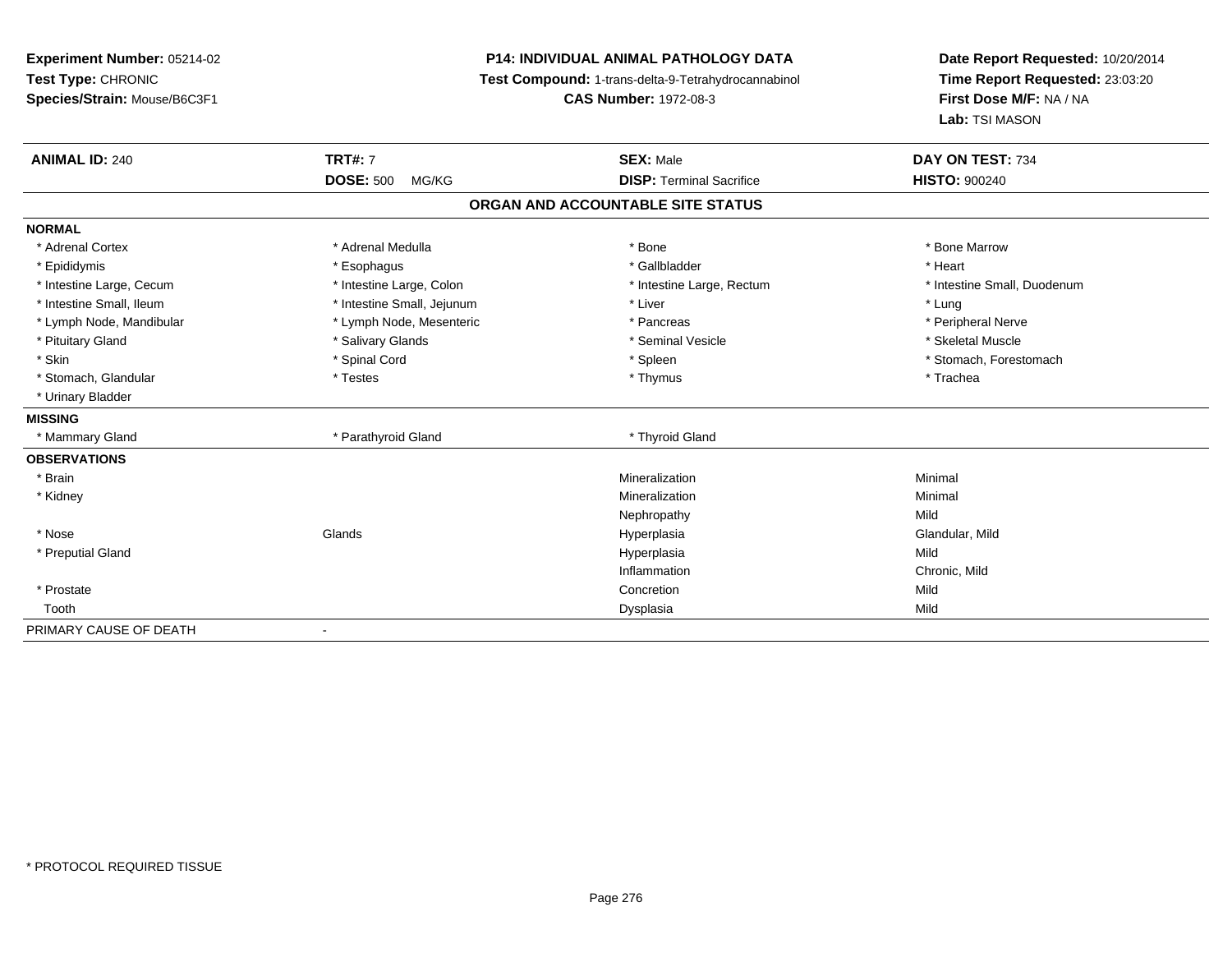**Experiment Number:** 05214-02**Test Type:** CHRONIC **Species/Strain:** Mouse/B6C3F1**P14: INDIVIDUAL ANIMAL PATHOLOGY DATA Test Compound:** 1-trans-delta-9-Tetrahydrocannabinol **CAS Number:** 1972-08-3**Date Report Requested:** 10/20/2014**Time Report Requested:** 23:03:20**First Dose M/F:** NA / NA**Lab:** TSI MASON**ANIMAL ID:** 241**TRT#:** 7 **SEX:** Male **DAY ON TEST:** 734 **DOSE:** 500 MG/KG**DISP:** Terminal Sacrifice **HISTO:** 900241 **ORGAN AND ACCOUNTABLE SITE STATUSNORMAL**\* Adrenal Medulla \* Adrenal Medulla \* \* The matter of the state of the state of the Marrow \* Bone Marrow \* Adrenal Medulla \* Epididymis \* Epididymis \* Bone Marrow \* Adrenal Medulla \* Epididymis \* Epididymis \* Epididymis \* Epididymis \* Epidi \* Esophagus \* https://www.fragustage.com/web/2019/heart \* Heart \* Heart \* Heart \* Intestine Large, Cecum \* Intestine Large, Cecum \* Gallbladder \* Callbladder \* 11 and 12 and 12 and 12 and 12 and 12 and 12 and 12 and 12 and \* Intestine Small, Ileum \* Intestine Large, Colon \* Intestine Large, Rectum \* Intestine Small, Duodenum \* Intestine Small, Duodenum \* Intestine Small, Jejunum \* 1997 \* The state of the state of the state of the state of the state of the state  $\sim$  \* Lung \* Lung \* Lung \* Lung \* Lung \* Lung \* Lung \* Lung \* Lung \* Lung \* Lung \* Lung \* Lung \* Lung \* Lung \* \* Peripheral Nerve \* Lymph Node, Mandibular \* Lymph Node, Mesenteric \* Pancreas \* Pancreas \* Pancreas \* Pancreas \* Pancreas \* Pancreal Nerve \* Seminal Vesicle \* Preputial Gland \* \* Annual vesicle \* \* Prostate \* \* Salivary Glands \* \* Salivary Glands \* \* Seminal Vesicle \* \* Skeletal Muscle \* Skin \* Spinal Cord \* Spleen \* Trachea \* Stomach, Glandular \* Testes \* Thymus \* Thymus \* Thymus \* Thymus \* Thymus \* Thymus \* Thymus \* Thymus \* Thymus \* Thymus \* Thymus \* Thymus \* Thymus \* Thymus \* Thymus \* Thymus \* Thymus \* Thymus \* Thymus \* Thymus \* Thymus \* T \* Urinary Bladder**MISSING**\* Mammary Gland \* Parathyroid Gland \* Pituitary Gland **OBSERVATIONS** \* Adrenal Cortex**Capsule**  Hyperplasia Minimal \* Brainn and the controller of the controller of the controller of the Minimal Mineralization and the controller of the Minimal Minimal  $\alpha$  \* Kidneyy the control of the control of the control of the control of the control of the control of the control of the control of the control of the control of the control of the control of the control of the control of the contro \* Nosee and the contract of the contract of the contract of the contract of the contract of the chronic, Mild and the chronic, Mild and the chronic, Mild and the chronic state of the chronic state of the chronic state of the chr \* Stomach, Forestomachh ann an t-ìre ann am Suid-Africa ann an t-ìre anns an t-ìre anns an t-ìre anns an t-ìre anns an Suid-Africa a<br>Bhainn an t-ìre anns an t-ìre anns an t-ìre anns an t-ìre anns an t-ìre anns an t-ìre anns an t-ìre anns an t-Ulcerr **Mild**  $[$  Hyperplasia TGLS = 1-6.01 ] \* Thyroid Glandd and the Follicular Cel the Cel the Hyperplasia Hyperplasia Cel the Moderate Moderate Cel the Moderate of the Moderate Cel the Moderate Cel the Moderate Cel the Moderate Cel the Moderate Cel the Moderate Cel the Moderate PRIMARY CAUSE OF DEATH-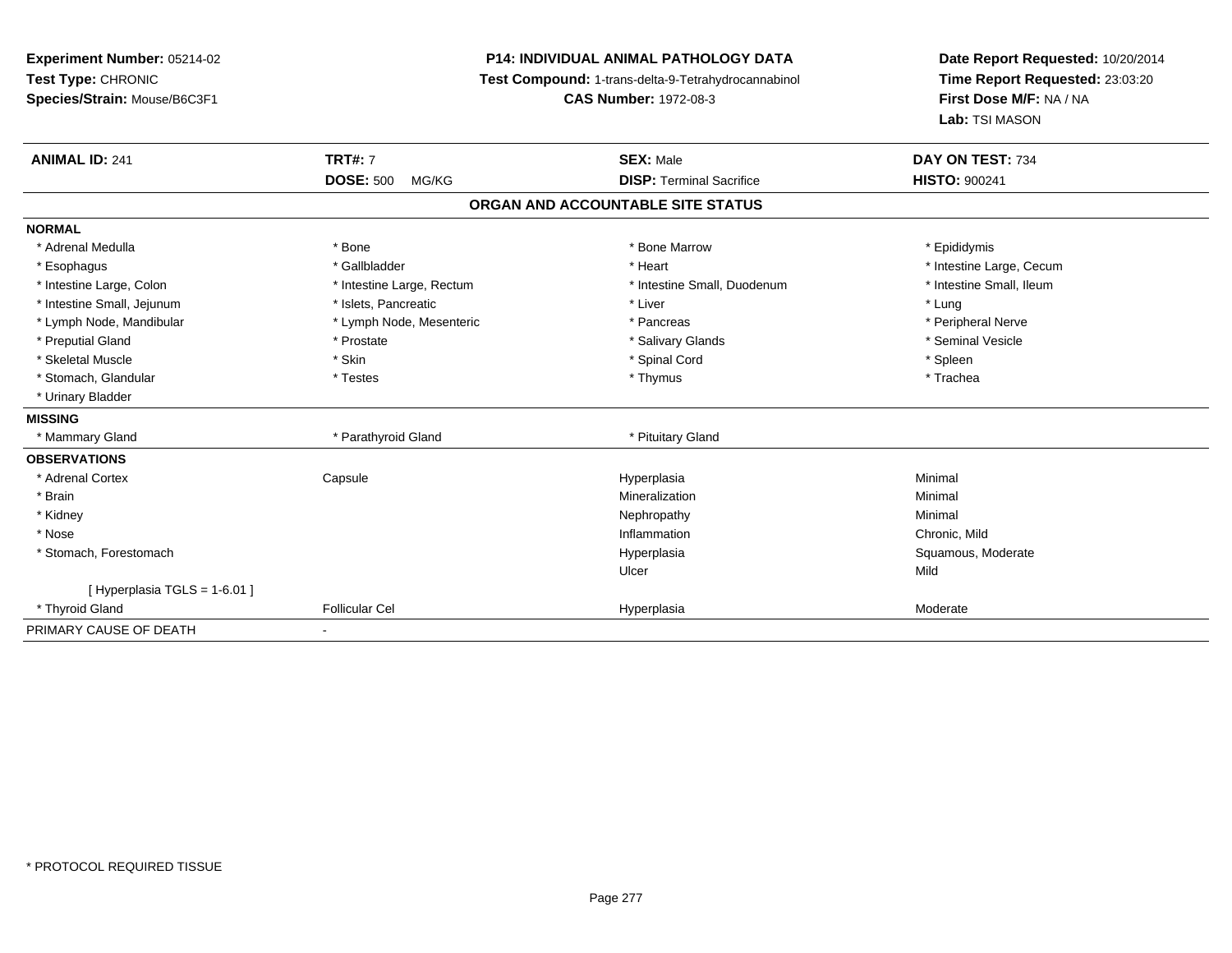# **P14: INDIVIDUAL ANIMAL PATHOLOGY DATA**

**Test Compound:** 1-trans-delta-9-Tetrahydrocannabinol

**CAS Number:** 1972-08-3

| <b>ANIMAL ID: 242</b>      | <b>TRT#: 7</b>              | <b>SEX: Male</b>                  | DAY ON TEST: 561           |
|----------------------------|-----------------------------|-----------------------------------|----------------------------|
|                            | <b>DOSE: 500</b><br>MG/KG   | <b>DISP: Natural Death</b>        | <b>HISTO: 900242</b>       |
|                            |                             | ORGAN AND ACCOUNTABLE SITE STATUS |                            |
| <b>NORMAL</b>              |                             |                                   |                            |
| * Adrenal Medulla          | * Bone                      | * Bone Marrow                     | * Epididymis               |
| * Esophagus                | * Gallbladder               | * Intestine Large, Cecum          | * Intestine Large, Colon   |
| * Intestine Large, Rectum  | * Intestine Small, Duodenum | * Intestine Small, Ileum          | * Intestine Small, Jejunum |
| * Liver                    | * Lymph Node, Mandibular    | * Lymph Node, Mesenteric          | * Mammary Gland            |
| * Pancreas                 | * Parathyroid Gland         | * Peripheral Nerve                | * Pituitary Gland          |
| * Prostate                 | * Salivary Glands           | * Seminal Vesicle                 | * Skeletal Muscle          |
| * Skin                     | * Spinal Cord               | * Spleen                          | * Stomach, Glandular       |
| * Testes                   | * Thymus                    | * Thyroid Gland                   | * Trachea                  |
| * Urinary Bladder          |                             |                                   |                            |
| <b>OBSERVATIONS</b>        |                             |                                   |                            |
| * Adrenal Cortex           | Capsule                     | Hyperplasia                       | Minimal                    |
| * Brain                    |                             | Mineralization                    | Minimal                    |
| * Heart                    |                             | Inflammation                      | Chronic, Minimal           |
| * Islets, Pancreatic       |                             | Hyperplasia                       | Minimal                    |
| * Kidney                   |                             | Mineralization                    | Minimal                    |
| * Lung                     |                             | Hemorrhage                        | Minimal                    |
| * Nose                     |                             | Inflammation                      | Chronic, Minimal           |
| * Preputial Gland          |                             | Atrophy                           | Moderate                   |
| * Stomach, Forestomach     |                             | Hyperplasia                       | Squamous, Mild             |
|                            |                             | Ulcer                             | Mild                       |
| [ Hyperplasia TGLS = 2-6 ] |                             |                                   |                            |
| PRIMARY CAUSE OF DEATH     | $\overline{\phantom{a}}$    |                                   |                            |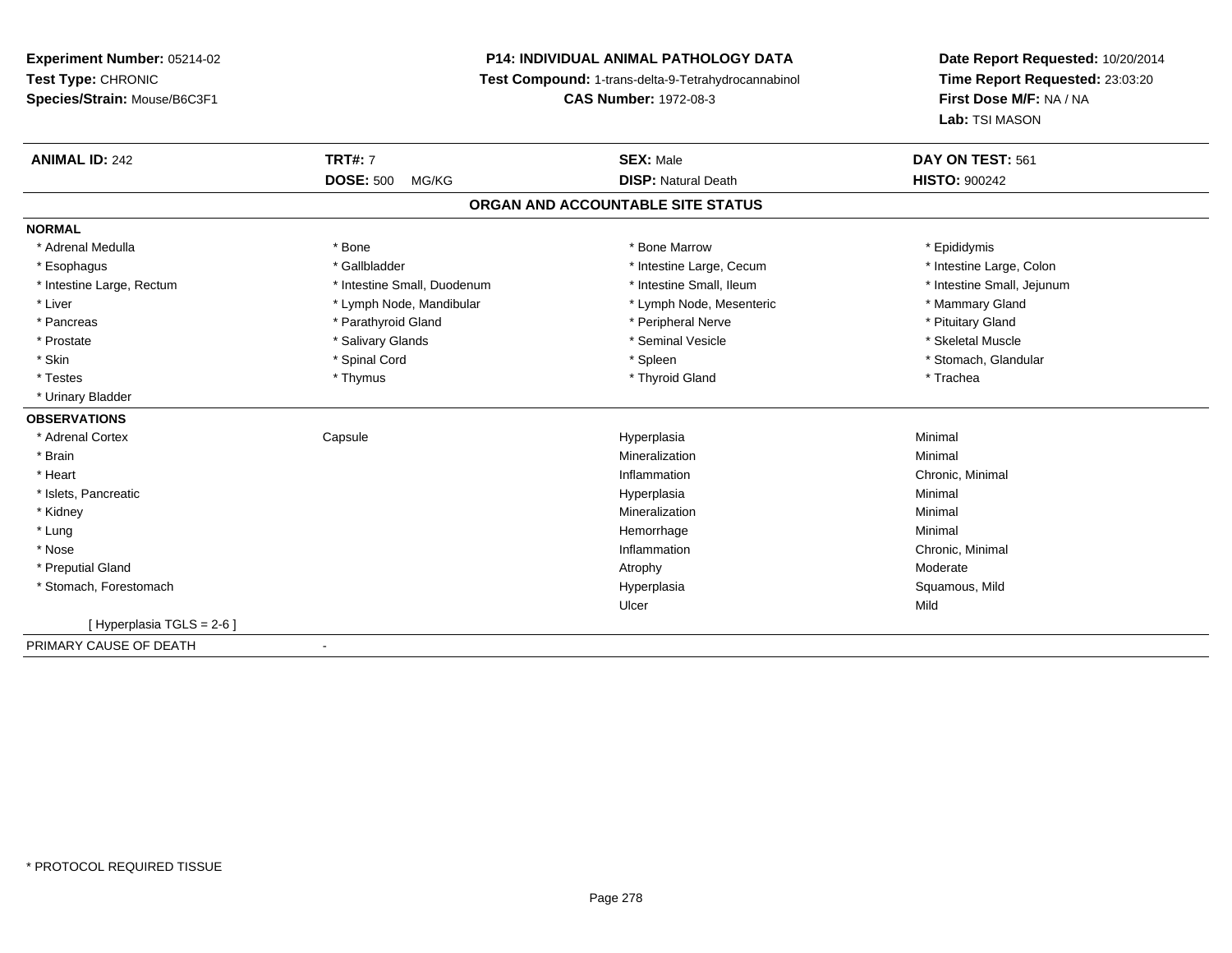**Experiment Number:** 05214-02**Test Type:** CHRONIC **Species/Strain:** Mouse/B6C3F1**P14: INDIVIDUAL ANIMAL PATHOLOGY DATA Test Compound:** 1-trans-delta-9-Tetrahydrocannabinol **CAS Number:** 1972-08-3**Date Report Requested:** 10/20/2014**Time Report Requested:** 23:03:20**First Dose M/F:** NA / NA**Lab:** TSI MASON**ANIMAL ID:** 243**TRT#:** 7 **SEX:** Male **DAY ON TEST:** 730 **DOSE:** 500 MG/KG **DISP:** Terminal Sacrifice **HISTO:** <sup>900243</sup> **ORGAN AND ACCOUNTABLE SITE STATUSNORMAL**\* Adrenal Medulla \* \* Annual Medulla \* Brain \* Bone \* \* Bone Marrow \* Bone Marrow \* \* Brain \* Brain \* Brain \* Brain \* Brain \* Brain \* Brain \* Brain \* Brain \* Brain \* Brain \* Brain \* Brain \* Brain \* Brain \* Brain \* Brain \* \* Heart \* Epididymis \* Esophagus \* Gallbladder \* Heart\* Intestine Large, Cecum \* Intestine Large, Colon \* Intestine Large, Thestine Large, Rectum \* Intestine Small, Duodenum \* Intestine Small, Ileum \* https://www.thestine Small, Jejunum \* Liver \* Liver \* Liver \* Liver \* Lung \* Pancreas \* Lymph Node, Mandibular \* Nose \* Lymph Node, Mesenteric \* Nose \* Nose \* Prostate \* Peripheral Nerve \* \* \* Prostate \* \* Pretuitary Gland \* \* \* \* \* \* \* Preputial Gland \* \* \* Prostate \* Prostate \* Salivary Glands \* Seminal Vesicle \* Skeletal Muscle \* Skin\* Thymus \* Spinal Cord \* Testes \* Stomach, Forestomach \* Spinal Cord \* Testes \* Trachea**MISSING** \* Mammary Gland**OBSERVATIONS** \* Adrenal Cortex**Capsule**  Hyperplasia Minimal \* Islets, Pancreaticc and the contract of the contract of the contract of the contract of the contract of the contract of the contract of the contract of the contract of the contract of the contract of the contract of the contract of the cont a Mild \* Kidneyy the contract of the Pelvis and the Pelvis and the contract of the contract of the person of the contract of the contract of the contract of the contract of the contract of the contract of the contract of the contract of Inflammation **Chronic**, Minimal Nephropathy Moderate \* Parathyroid Glandd Cyst \* Spleen Lymph Follic Hyperplasia Lymphoid, Minimal \* Stomach, Glandularr and the contract of the contract of the contract of the contract of the contract of the contract of the contract of the contract of the contract of the contract of the contract of the contract of the contract of the cont a Mild \* Thyroid Gland Follicular Cel Hyperplasia Mild Toothh anns an t-aisim anns an t-aisim an t-aisim anns an t-aisim an t-aisim anns an t-aisim an t-aisim an t-aisim a<br>Iomraidhean an t-aisim an t-aisim an t-aisim an t-aisim an t-aisim an t-aisim an t-aisim an t-aisim an t-aisim \* Urinary Bladder**n** Dilatation **Contract Contract Contract Contract Contract Contract Contract Contract Contract Contract Contract Contract Contract Contract Contract Contract Contract Contract Contract Contract Contract Contract Contract** n and a basic control of the Minimal [ Dilatation TGLS = 1-10 ]PRIMARY CAUSE OF DEATH-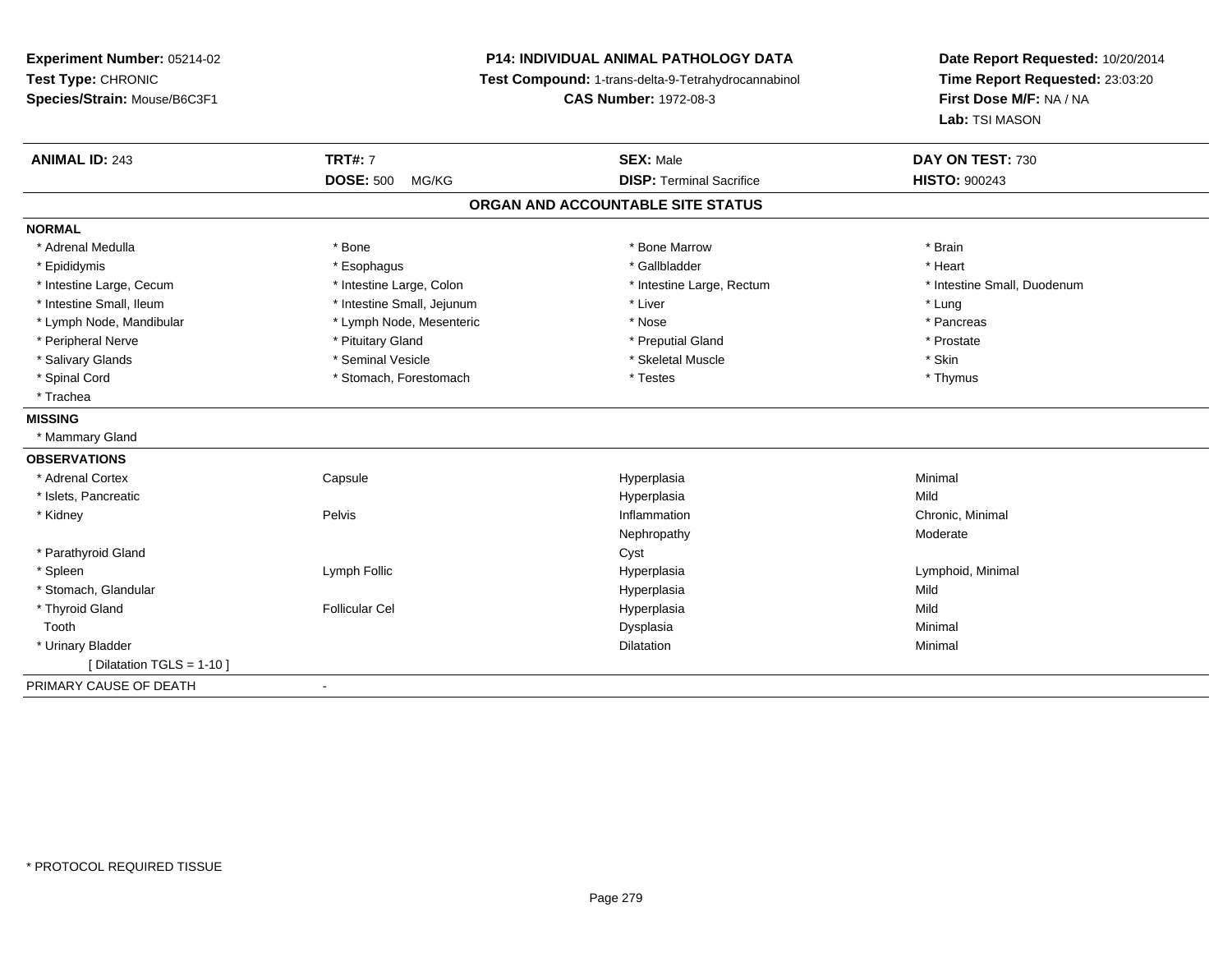# **P14: INDIVIDUAL ANIMAL PATHOLOGY DATA**

**Test Compound:** 1-trans-delta-9-Tetrahydrocannabinol

**CAS Number:** 1972-08-3

| <b>ANIMAL ID: 244</b>       | <b>TRT#: 7</b>            | <b>SEX: Male</b>                  | DAY ON TEST: 503         |
|-----------------------------|---------------------------|-----------------------------------|--------------------------|
|                             | <b>DOSE: 500</b><br>MG/KG | <b>DISP: Natural Death</b>        | <b>HISTO: 900244</b>     |
|                             |                           | ORGAN AND ACCOUNTABLE SITE STATUS |                          |
| <b>NORMAL</b>               |                           |                                   |                          |
| * Adrenal Medulla           | * Bone                    | * Bone Marrow                     | * Brain                  |
| * Epididymis                | * Esophagus               | * Gallbladder                     | * Intestine Large, Cecum |
| * Intestine Large, Colon    | * Intestine Large, Rectum | * Intestine Small, Duodenum       | * Intestine Small, Ileum |
| * Intestine Small, Jejunum  | * Islets, Pancreatic      | * Liver                           | * Lymph Node, Mandibular |
| * Lymph Node, Mesenteric    | * Mammary Gland           | * Nose                            | * Pancreas               |
| * Parathyroid Gland         | * Peripheral Nerve        | * Pituitary Gland                 | * Salivary Glands        |
| * Seminal Vesicle           | * Skeletal Muscle         | * Skin                            | * Spinal Cord            |
| * Spleen                    | * Stomach, Forestomach    | * Stomach, Glandular              | * Testes                 |
| * Thymus                    | * Thyroid Gland           | * Trachea                         |                          |
| <b>OBSERVATIONS</b>         |                           |                                   |                          |
| * Adrenal Cortex            | Capsule                   | Hyperplasia                       | Minimal                  |
| * Heart                     |                           | Inflammation                      | Chronic, Minimal         |
| * Kidney                    |                           | Nephropathy                       | Moderate                 |
| [Nephropathy TGLS = $2-3$ ] |                           |                                   |                          |
| * Lung                      |                           | Alveolar/Bronchiolar Adenoma      |                          |
| * Preputial Gland           |                           | Atrophy                           | Mild                     |
| * Prostate                  |                           | Inflammation                      | Chronic Active, Minimal  |
| * Urinary Bladder           | <b>Transit Epithe</b>     | Hyperplasia                       | Minimal                  |
|                             |                           | Inflammation                      | Chronic, Mild            |
| PRIMARY CAUSE OF DEATH      |                           |                                   |                          |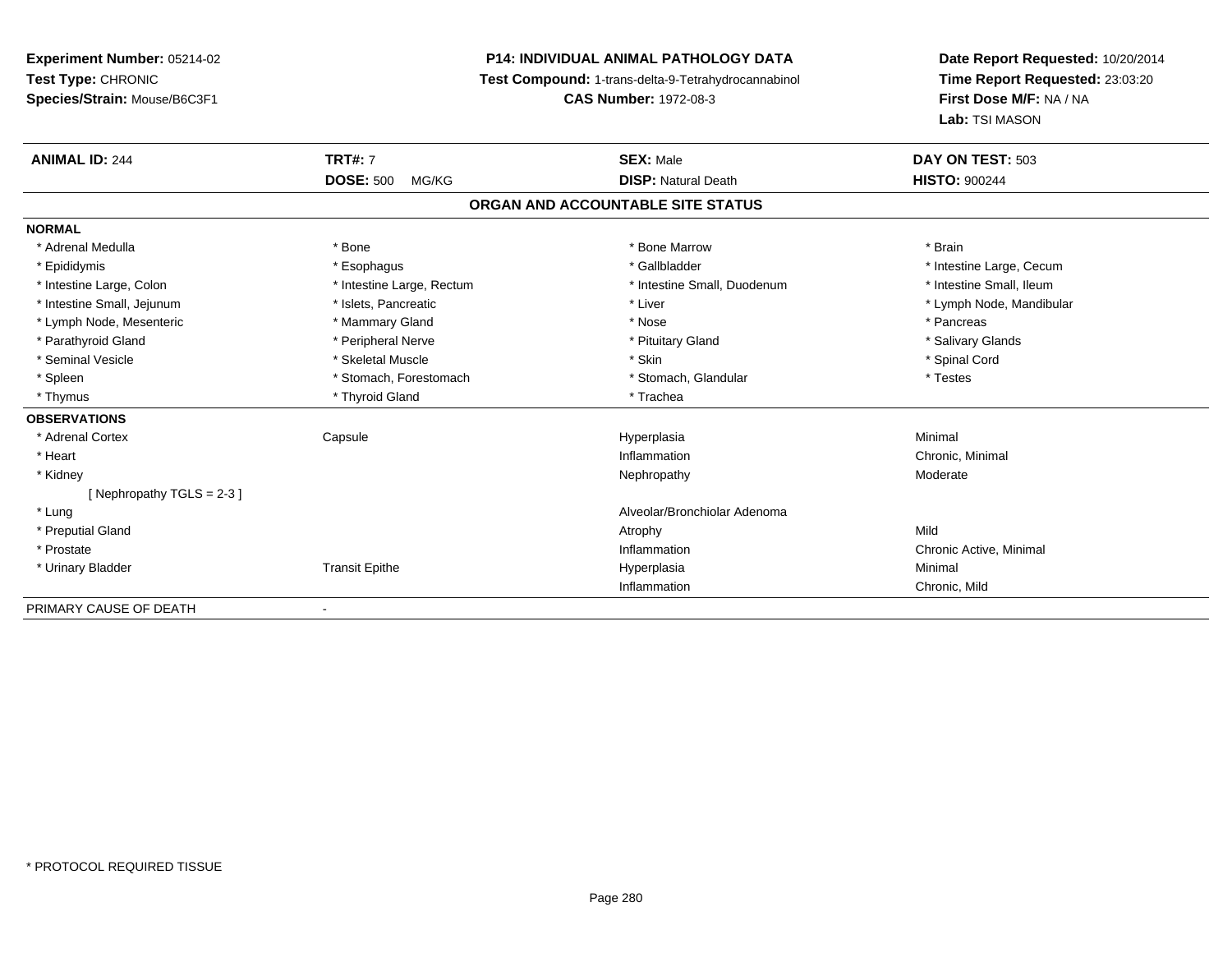| <b>Experiment Number: 05214-02</b><br>Test Type: CHRONIC<br>Species/Strain: Mouse/B6C3F1 | <b>P14: INDIVIDUAL ANIMAL PATHOLOGY DATA</b><br>Test Compound: 1-trans-delta-9-Tetrahydrocannabinol<br><b>CAS Number: 1972-08-3</b> |                                   | Date Report Requested: 10/20/2014<br>Time Report Requested: 23:03:20<br>First Dose M/F: NA / NA<br>Lab: TSI MASON |  |
|------------------------------------------------------------------------------------------|-------------------------------------------------------------------------------------------------------------------------------------|-----------------------------------|-------------------------------------------------------------------------------------------------------------------|--|
| <b>ANIMAL ID: 245</b>                                                                    | <b>TRT#: 7</b>                                                                                                                      | <b>SEX: Male</b>                  | DAY ON TEST: 461                                                                                                  |  |
|                                                                                          | <b>DOSE: 500</b><br>MG/KG                                                                                                           | <b>DISP:</b> Scheduled Sacrifice  | <b>HISTO: 892859</b>                                                                                              |  |
|                                                                                          |                                                                                                                                     | ORGAN AND ACCOUNTABLE SITE STATUS |                                                                                                                   |  |
| <b>NORMAL</b>                                                                            |                                                                                                                                     |                                   |                                                                                                                   |  |
| * Epididymis                                                                             | * Testes                                                                                                                            |                                   |                                                                                                                   |  |
| PRIMARY CAUSE OF DEATH                                                                   |                                                                                                                                     |                                   |                                                                                                                   |  |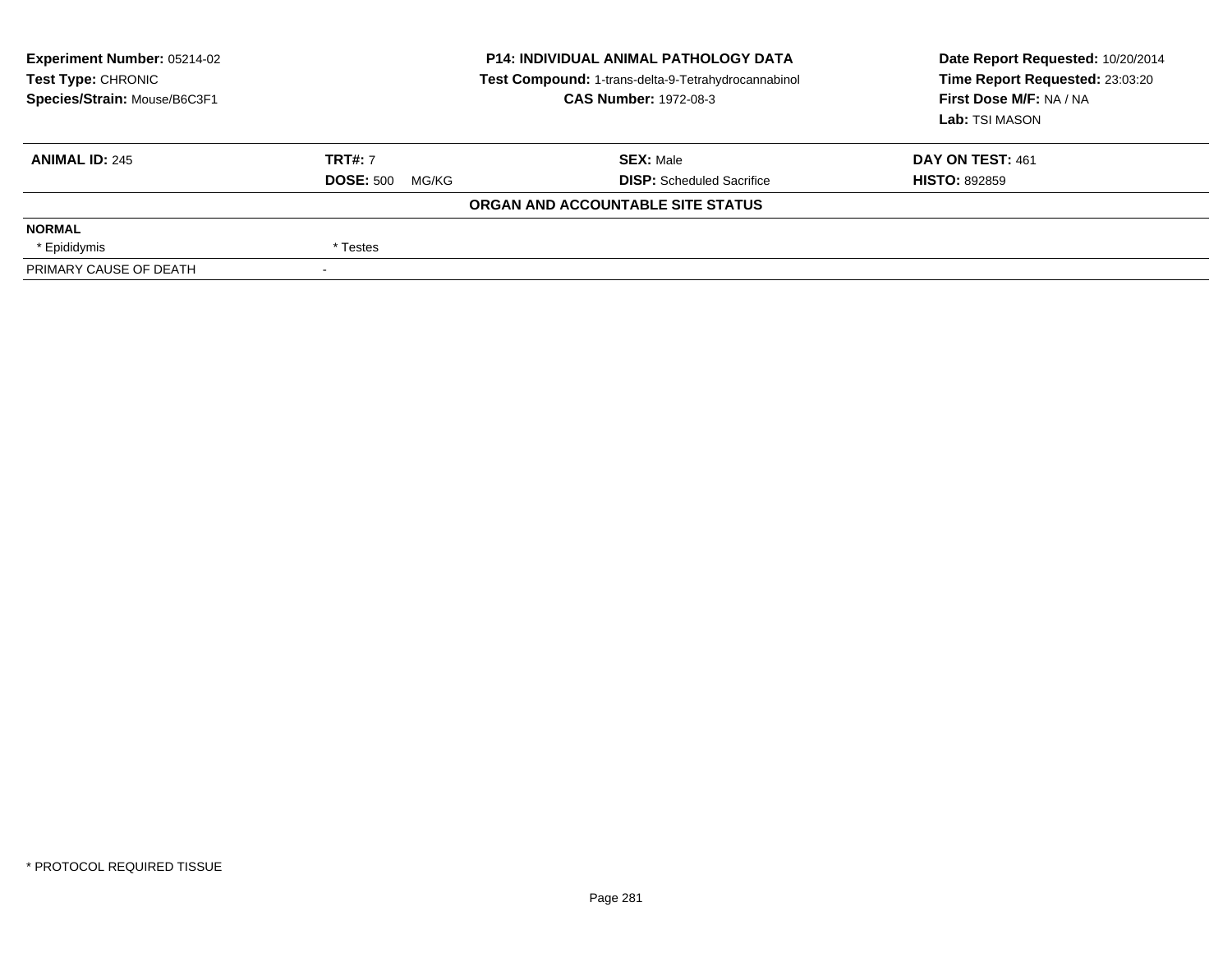# **P14: INDIVIDUAL ANIMAL PATHOLOGY DATA**

**Test Compound:** 1-trans-delta-9-Tetrahydrocannabinol

**CAS Number:** 1972-08-3

| <b>ANIMAL ID: 246</b>                      | <b>TRT#: 7</b>             | <b>SEX: Male</b>                  | DAY ON TEST: 600            |
|--------------------------------------------|----------------------------|-----------------------------------|-----------------------------|
|                                            | <b>DOSE: 500</b><br>MG/KG  | <b>DISP: Natural Death</b>        | <b>HISTO: 900246</b>        |
|                                            |                            | ORGAN AND ACCOUNTABLE SITE STATUS |                             |
| <b>NORMAL</b>                              |                            |                                   |                             |
| * Adrenal Medulla                          | * Bone                     | * Bone Marrow                     | * Brain                     |
| * Epididymis                               | * Esophagus                | * Gallbladder                     | * Heart                     |
| * Intestine Large, Cecum                   | * Intestine Large, Colon   | * Intestine Large, Rectum         | * Intestine Small, Duodenum |
| * Intestine Small, Ileum                   | * Intestine Small, Jejunum | * Islets, Pancreatic              | * Liver                     |
| * Lung                                     | * Lymph Node, Mandibular   | * Lymph Node, Mesenteric          | * Mammary Gland             |
| * Pancreas                                 | * Parathyroid Gland        | * Peripheral Nerve                | * Pituitary Gland           |
| * Preputial Gland                          | * Prostate                 | * Salivary Glands                 | * Skin                      |
| * Spinal Cord                              | * Spleen                   | * Stomach, Forestomach            | * Stomach, Glandular        |
| * Testes                                   | * Thymus                   | * Trachea                         | * Urinary Bladder           |
| <b>OBSERVATIONS</b>                        |                            |                                   |                             |
| * Adrenal Cortex                           | Capsule                    | Hyperplasia                       | Minimal                     |
| * Kidney                                   |                            | Mineralization                    | Minimal                     |
|                                            |                            | Nephropathy                       | Minimal                     |
| * Nose                                     | Olfactory Epi              | Hyperplasia                       | Minimal                     |
| * Seminal Vesicle                          |                            | Hyperplasia                       | Mild                        |
| * Skeletal Muscle                          |                            | Degeneration                      | Minimal                     |
| * Thyroid Gland                            | <b>Follicular Cel</b>      | Hyperplasia                       | Minimal                     |
| PRIMARY CAUSE OF DEATH                     |                            |                                   |                             |
| Animal Note: TGL 2 NOT SEEN AT MICRO EXAM. |                            |                                   |                             |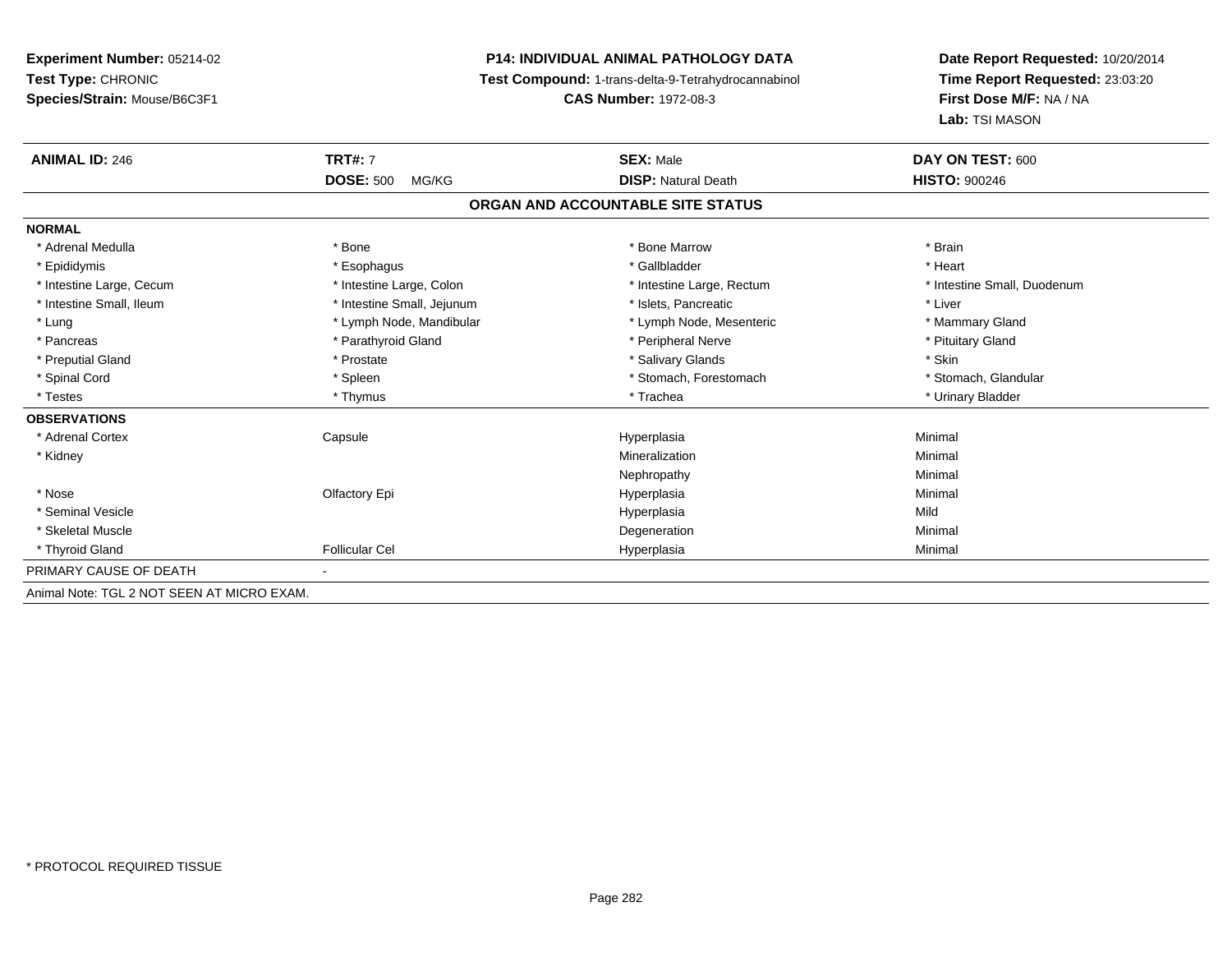# **P14: INDIVIDUAL ANIMAL PATHOLOGY DATA**

**Test Compound:** 1-trans-delta-9-Tetrahydrocannabinol

**CAS Number:** 1972-08-3

| <b>ANIMAL ID: 247</b>      | <b>TRT#: 7</b>            | <b>SEX: Male</b>                  | DAY ON TEST: 730         |
|----------------------------|---------------------------|-----------------------------------|--------------------------|
|                            | <b>DOSE: 500</b><br>MG/KG | <b>DISP: Terminal Sacrifice</b>   | <b>HISTO: 900247</b>     |
|                            |                           | ORGAN AND ACCOUNTABLE SITE STATUS |                          |
| <b>NORMAL</b>              |                           |                                   |                          |
| * Adrenal Medulla          | * Bone                    | * Bone Marrow                     | * Epididymis             |
| * Esophagus                | * Gallbladder             | * Heart                           | * Intestine Large, Cecum |
| * Intestine Large, Colon   | * Intestine Large, Rectum | * Intestine Small, Duodenum       | * Intestine Small, Ileum |
| * Intestine Small, Jejunum | * Islets, Pancreatic      | * Liver                           | * Lymph Node, Mandibular |
| * Lymph Node, Mesenteric   | * Mammary Gland           | * Nose                            | * Pancreas               |
| * Parathyroid Gland        | * Peripheral Nerve        | * Pituitary Gland                 | * Preputial Gland        |
| * Salivary Glands          | * Seminal Vesicle         | * Skeletal Muscle                 | * Skin                   |
| * Spinal Cord              | * Spleen                  | * Stomach, Forestomach            | * Stomach, Glandular     |
| * Testes                   | * Thymus                  | * Trachea                         |                          |
| <b>OBSERVATIONS</b>        |                           |                                   |                          |
| * Adrenal Cortex           |                           | Hypertrophy                       | Minimal                  |
| * Brain                    |                           | Mineralization                    | Minimal                  |
| * Kidney                   |                           | Nephropathy                       | Minimal                  |
| * Lung                     |                           | Alveolar/Bronchiolar Adenoma      |                          |
| * Prostate                 |                           | Congestion                        | Moderate                 |
| * Thyroid Gland            | <b>Follicular Cel</b>     | Hyperplasia                       | Mild                     |
| Tooth                      |                           | Dysplasia                         | Mild                     |
| * Urinary Bladder          |                           | Dilatation                        | Minimal                  |
| [Dilatation TGLS = 1-10]   |                           |                                   |                          |
| PRIMARY CAUSE OF DEATH     |                           |                                   |                          |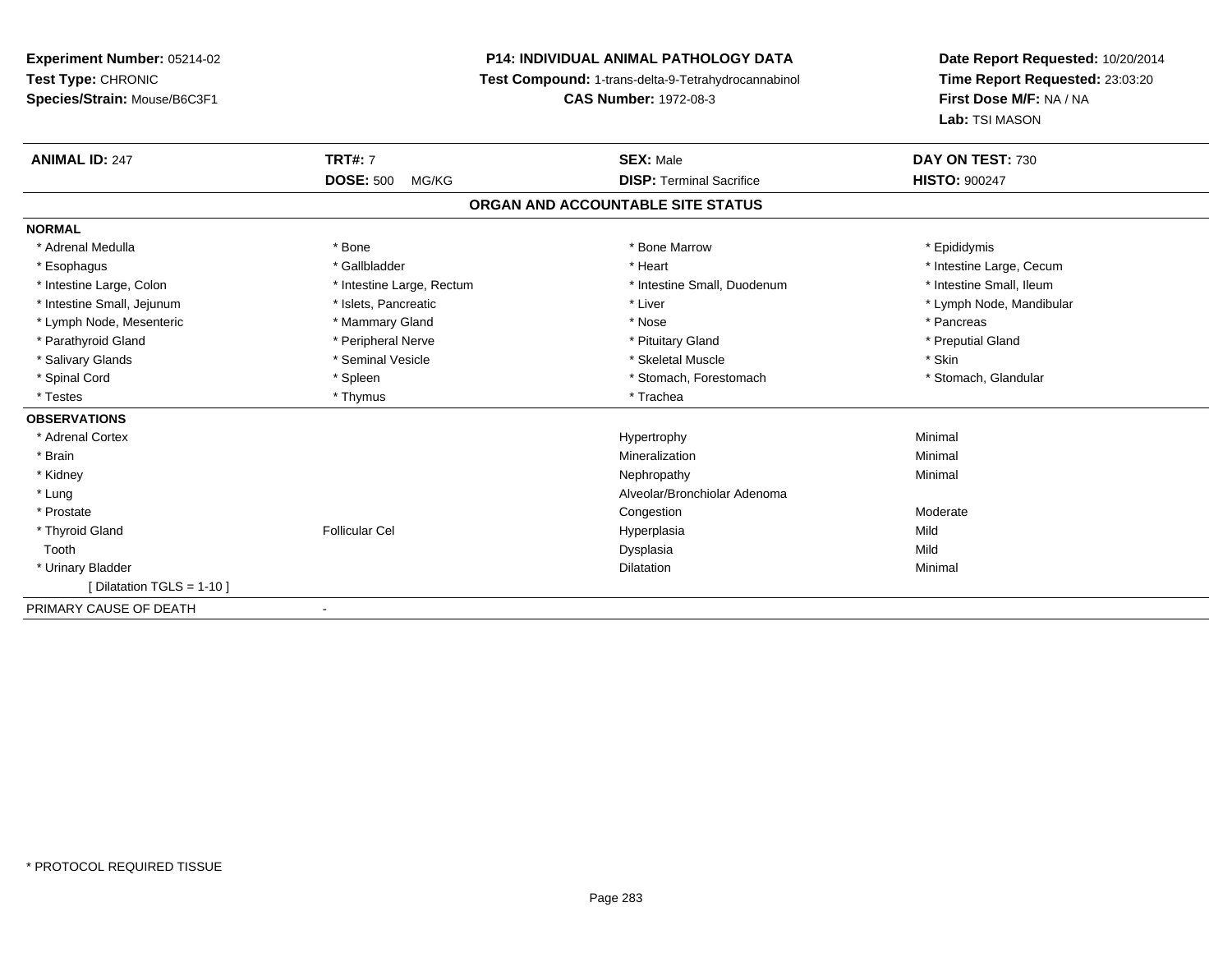# **P14: INDIVIDUAL ANIMAL PATHOLOGY DATA**

**Test Compound:** 1-trans-delta-9-Tetrahydrocannabinol

**CAS Number:** 1972-08-3

| <b>ANIMAL ID: 248</b>       | <b>TRT#: 7</b>             | <b>SEX: Male</b>                  | <b>DAY ON TEST: 85</b>    |
|-----------------------------|----------------------------|-----------------------------------|---------------------------|
|                             | <b>DOSE: 500</b><br>MG/KG  | <b>DISP: Natural Death</b>        | <b>HISTO: 900248</b>      |
|                             |                            | ORGAN AND ACCOUNTABLE SITE STATUS |                           |
| <b>NORMAL</b>               |                            |                                   |                           |
| * Adrenal Cortex            | * Adrenal Medulla          | * Bone                            | * Bone Marrow             |
| * Brain                     | * Epididymis               | * Esophagus                       | * Gallbladder             |
| * Heart                     | * Intestine Large, Cecum   | * Intestine Large, Colon          | * Intestine Large, Rectum |
| * Intestine Small, Duodenum | * Intestine Small, Jejunum | * Islets, Pancreatic              | * Lymph Node, Mandibular  |
| * Mammary Gland             | * Nose                     | * Pancreas                        | * Parathyroid Gland       |
| * Peripheral Nerve          | * Pituitary Gland          | * Preputial Gland                 | * Prostate                |
| * Salivary Glands           | * Seminal Vesicle          | * Skeletal Muscle                 | * Skin                    |
| * Spinal Cord               | * Stomach, Forestomach     | * Stomach, Glandular              | * Testes                  |
| * Thymus                    | * Thyroid Gland            | * Trachea                         | * Urinary Bladder         |
| <b>OBSERVATIONS</b>         |                            |                                   |                           |
| * Intestine Small, Ileum    | Lymphoid Tiss              | Hyperplasia                       | Lymphoid, Minimal         |
| * Kidney                    |                            | Mineralization                    | Minimal                   |
| [Mineralization TGLS = 1-3] |                            |                                   |                           |
| * Liver                     |                            | Fatty Change                      | Mild                      |
| * Lung                      |                            | Inflammation                      | Chronic, Minimal          |
| * Lymph Node, Mesenteric    |                            | Hyperplasia                       | Lymphoid, Mild            |
| * Spleen                    | Red Pulp                   | Atrophy                           | Minimal                   |
| PRIMARY CAUSE OF DEATH      |                            |                                   |                           |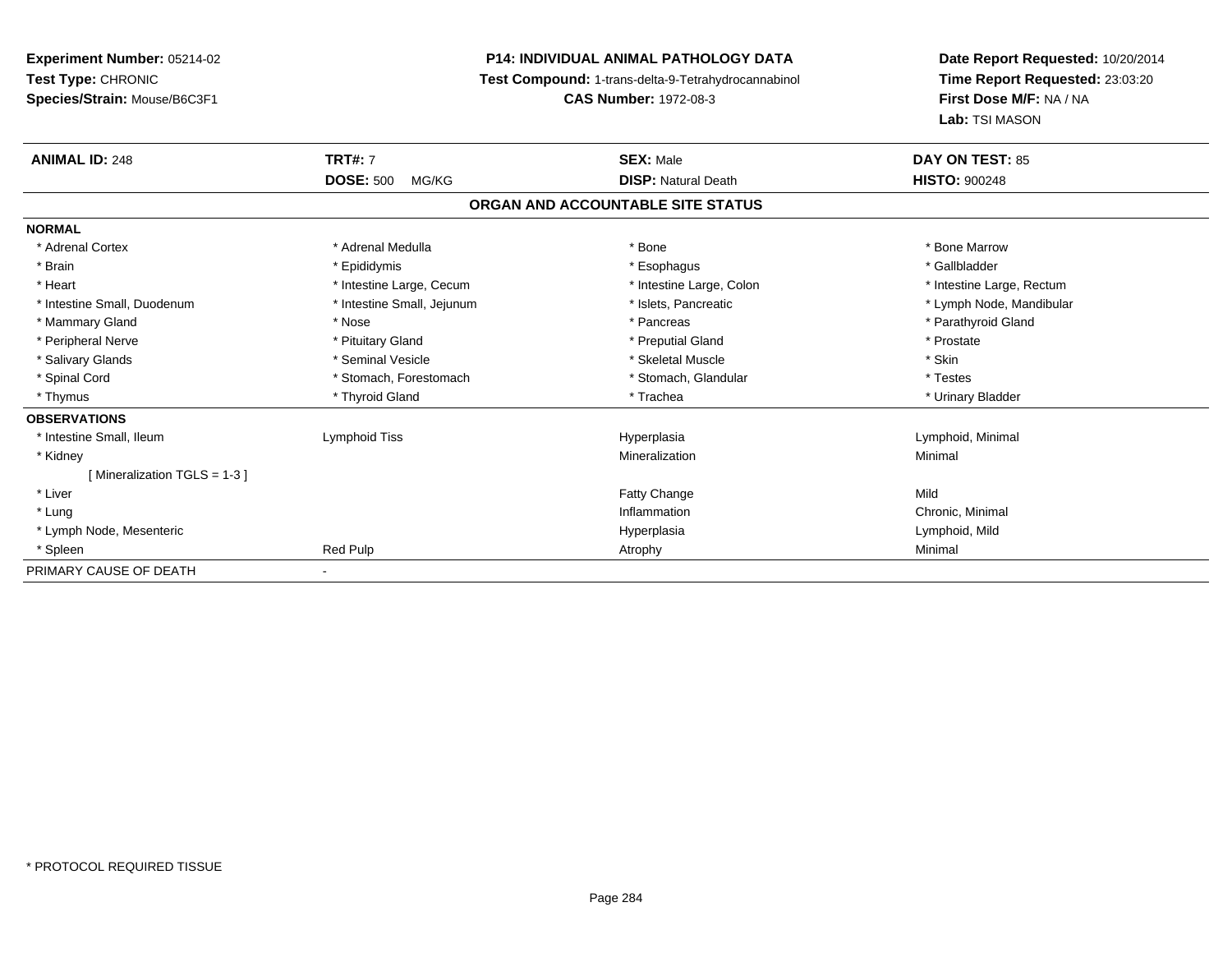# **P14: INDIVIDUAL ANIMAL PATHOLOGY DATA**

**Test Compound:** 1-trans-delta-9-Tetrahydrocannabinol

**CAS Number:** 1972-08-3

| <b>ANIMAL ID: 249</b>             | <b>TRT#: 7</b>            | <b>SEX: Male</b>                 | DAY ON TEST: 90          |
|-----------------------------------|---------------------------|----------------------------------|--------------------------|
|                                   | <b>DOSE: 500</b><br>MG/KG | <b>DISP: Dosing Accident</b>     | <b>HISTO: 900249</b>     |
| ORGAN AND ACCOUNTABLE SITE STATUS |                           |                                  |                          |
| <b>NORMAL</b>                     |                           |                                  |                          |
| * Adrenal Medulla                 | * Bone                    | * Bone Marrow                    | * Brain                  |
| * Epididymis                      | * Gallbladder             | * Heart                          | * Intestine Large, Cecum |
| * Intestine Large, Colon          | * Intestine Large, Rectum | * Intestine Small, Duodenum      | * Intestine Small, Ileum |
| * Islets, Pancreatic              | * Kidney                  | * Liver                          | * Lymph Node, Mandibular |
| * Lymph Node, Mesenteric          | * Mammary Gland           | * Nose                           | * Pancreas               |
| * Parathyroid Gland               | * Peripheral Nerve        | * Pituitary Gland                | * Preputial Gland        |
| * Prostate                        | * Salivary Glands         | * Seminal Vesicle                | * Skeletal Muscle        |
| * Skin                            | * Spinal Cord             | * Stomach, Forestomach           | * Stomach, Glandular     |
| * Testes                          | * Thyroid Gland           | * Trachea                        | * Urinary Bladder        |
| <b>AUTO PRECLUDES DIAG.</b>       |                           |                                  |                          |
| * Intestine Small, Jejunum        |                           |                                  |                          |
| <b>OBSERVATIONS</b>               |                           |                                  |                          |
| * Adrenal Cortex                  | Capsule                   | Hyperplasia                      | Minimal                  |
| * Esophagus                       |                           | Inflammation                     | Chronic, Marked          |
|                                   |                           | Perforation                      |                          |
| [Inflammation TGLS = $3-6+11$ ]   |                           |                                  |                          |
| [ Perforation TGLS = $3-6+11$ ]   |                           |                                  |                          |
| * Lung                            |                           | Inflammation                     | Chronic, Mild            |
| * Spleen                          | Red Pulp                  | Hematopoietic Cell Proliferation | Moderate                 |
| * Thymus                          |                           | Cyst                             |                          |
| PRIMARY CAUSE OF DEATH            |                           |                                  |                          |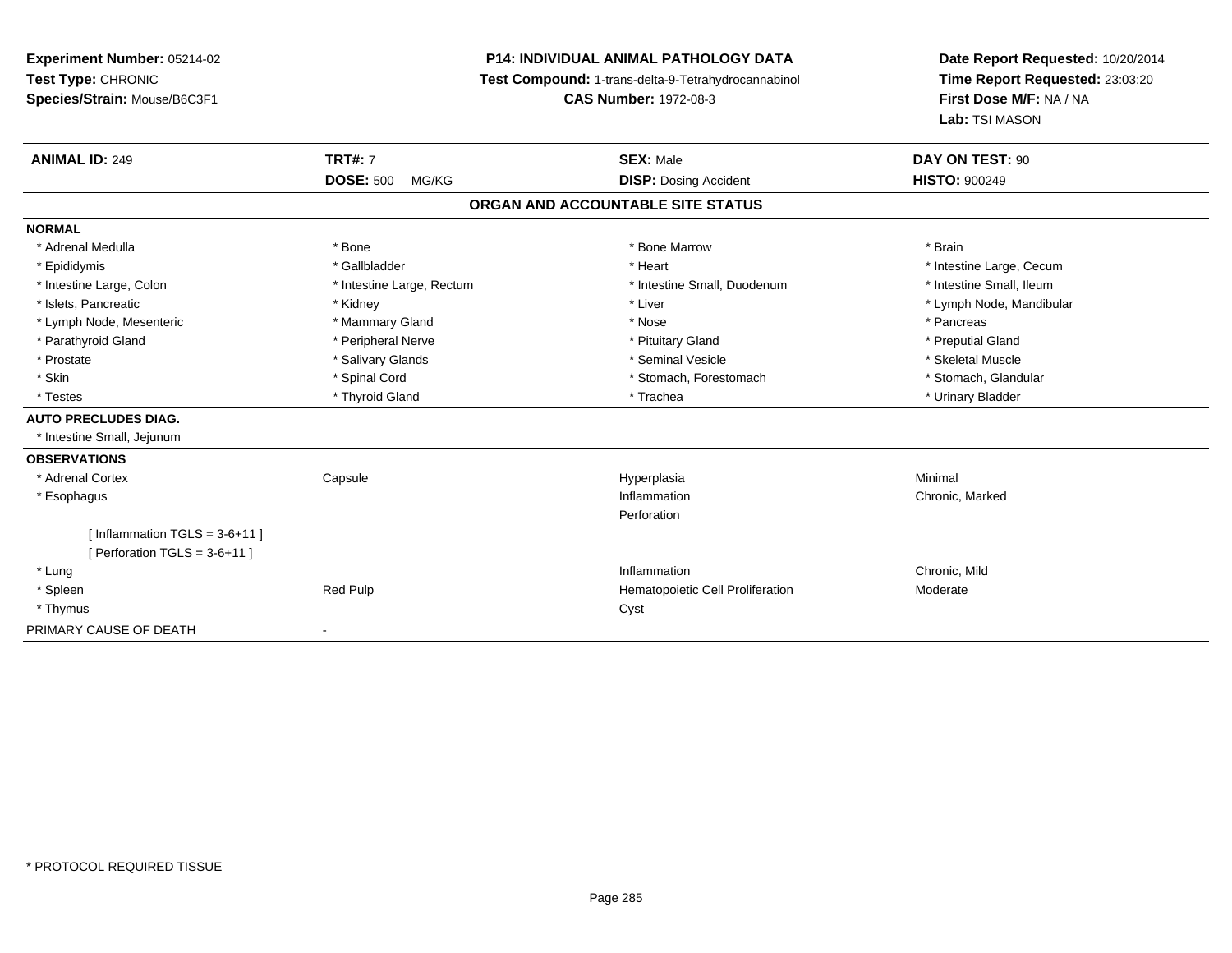**Experiment Number:** 05214-02**Test Type:** CHRONIC **Species/Strain:** Mouse/B6C3F1**P14: INDIVIDUAL ANIMAL PATHOLOGY DATA Test Compound:** 1-trans-delta-9-Tetrahydrocannabinol **CAS Number:** 1972-08-3**Date Report Requested:** 10/20/2014**Time Report Requested:** 23:03:20**First Dose M/F:** NA / NA**Lab:** TSI MASON**ANIMAL ID:** 250**TRT#:** 7 **SEX:** Male **DAY ON TEST:** 736 **DOSE:** 500 MG/KG **DISP:** Terminal Sacrifice **HISTO:** <sup>900250</sup> **ORGAN AND ACCOUNTABLE SITE STATUSNORMAL**\* Adrenal Medulla \* \* Annual Medulla \* Brain \* Bone \* \* Bone Marrow \* Bone Marrow \* \* Brain \* Brain \* Brain \* Brain \* Brain \* Brain \* Brain \* Brain \* Brain \* Brain \* Brain \* Brain \* Brain \* Brain \* Brain \* Brain \* Brain \* \* Heart \* Epididymis \* Esophagus \* Gallbladder \* Heart\* Intestine Large, Cecum \* Intestine Large, Colon \* Intestine Large, Rectum \* Intestine Small, Duodenum \* Intestine Small, Ileum \* Intestine Small, Jejunum \* Islets, Pancreatic \* Liver\* Lymph Node, Mesenteric \* \* Mammary Gland \* Mammary Gland \* Pancreas \* Pancreas \* \* Pancreas \* \* Parathyroid Gland \* Peripheral Nerve \* \* And the state \* Pituitary Gland \* Prosection \* Prostate \* Prostate \* Salivary Glands \* Salivary Glands \* Salivary Glands \* Salivary Glands \* Salivary Glands \* Salivary Glands \* Salivary Glands \* Sali \* Seminal Vesicle \* \* Spinal Cord \* Skeletal Muscle \* \* Skin \* \* Skin \* \* Spinal Vesicle \* Spinal Cord \* Spinal Cord \* Spleen \* Stomach, Glandular \* Stomach, Glandular \* Testes \* Thymus \* Thymus \* Thymus \* Thymus \* Thymus \* Thymus \* Thymus \* Thymus \* Thymus \* Thymus \* Thymus \* Thymus \* Thymus \* Thymus \* Thymus \* Thymus \* Thymus \* Thymus \* Thyroid Gland \* Trachea \* Trachea \* Trachea \* Thyroid Gland **MISSING** \* Lymph Node, Mandibular**OBSERVATIONS** \* Adrenal Cortex**Capsule**  Hyperplasia Minimal \* Kidneyy with the control of the control of the control of the control of the control of the control of the control of the control of the control of the control of the control of the control of the control of the control of the c n Minimal Nephropathyy the contract of the Minimal Minimal Section 1996 and the contract of the Minimal Section 1997 and the contract of the contract of the contract of the contract of the contract of the contract of the contract of the contra \* LungAlveolar/Bronchiolar Adenoma<br>Inflammation \* Nosee the contraction of the contraction of the contraction of the contraction of the chronic, Minimal on the chronic, Minimal or  $\mathbb{R}^n$  \* Preputial Glandd
and
the contract of the contract of the contract of the contract of the contract of the contract of the contract of the contract of the contract of the contract of the contract of the contract of the contract of the cont \* Stomach, Forestomachh ann an t-ìre ann am Suid-Africa ann an t-ìre anns an t-ìre anns an t-ìre anns an t-ìre anns an Suid-Africa a<br>Bhainn an t-ìre anns an t-ìre anns an t-ìre anns an t-ìre anns an t-ìre anns an t-ìre anns an t-ìre anns an t-Ulcerr **Minimal**  $[$  Hyperplasia TGLS = 1-6+6.01 ] PRIMARY CAUSE OF DEATH-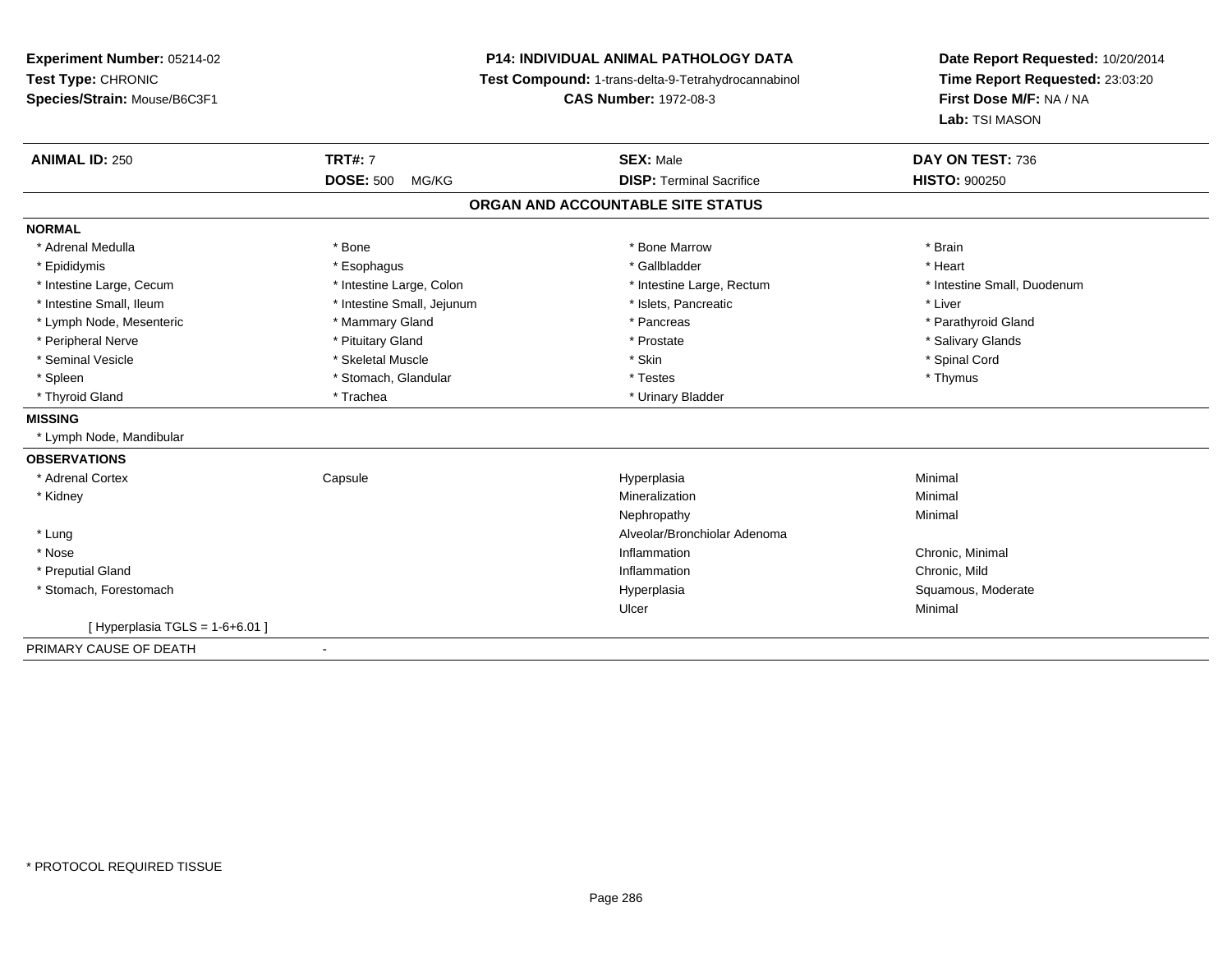**Experiment Number:** 05214-02**Test Type:** CHRONIC **Species/Strain:** Mouse/B6C3F1**P14: INDIVIDUAL ANIMAL PATHOLOGY DATA Test Compound:** 1-trans-delta-9-Tetrahydrocannabinol **CAS Number:** 1972-08-3**Date Report Requested:** 10/20/2014**Time Report Requested:** 23:03:20**First Dose M/F:** NA / NA**Lab:** TSI MASON**ANIMAL ID:** 251**TRT#:** 7 **SEX:** Male **DAY ON TEST:** 267 **DOSE:** 500 MG/KG**DISP:** Natural Death **HISTO:**  $900251$ **ORGAN AND ACCOUNTABLE SITE STATUSNORMAL**\* Adrenal Medulla \* \* Annual Medulla \* Brain \* Bone \* \* Bone Marrow \* Bone Marrow \* \* Brain \* Brain \* Brain \* Brain \* Brain \* Brain \* Brain \* Brain \* Brain \* Brain \* Brain \* Brain \* Brain \* Brain \* Brain \* Brain \* Brain \* \* Epididymis **Account 19 and 19 and 19 and 19 and 19 and 19 and 19 and 19 and 19 and 19 and 19 and 19 and 19 and 19 and 19 and 19 and 19 and 19 and 19 and 19 and 19 and 19 and 19 and 19 and 19 and 19 and 19 and 19 and 19 a** \* Intestine Small, Ileum \* Intestine Large, Colon \* Intestine Large, Rectum \* Intestine Small, Duodenum \* Intestine Small, Duodenum \* Intestine Small, Jejunum \* 1998 \* \* Islets, Pancreatic \* \* \* Kidney \* Kidney \* \* Liver \* Liver \* Liver \* Lung **\* Lymph Node, Mandibular \*** Lymph Node, Mesenteric \* Mammary Gland \* Mammary Gland \* Peripheral Nerve \* Nose \* \* Pancreas \* \* Pancreas \* \* Pancreas \* \* Parathyroid Gland \* \* Peripheral Nerve \* Peripheral Nerve \* \* Salivary Glands \* Pituitary Gland \* \* Then the state \* Preputial Gland \* Prosection \* Prostate \* \* Salivary Glands \* Salivary Glands \* Salivary Glands \* Salivary Glands \* Salivary Glands \* Salivary Glands \* Salivary Glands \* Salivary Glan \* Seminal Vesicle \* \* Spinal Cord \* Skeletal Muscle \* \* Skin \* \* Skin \* \* Spinal Vesicle \* Spinal Cord \* Spinal Cord \* Spleen \* Stomach, Forestomach \* Stomach \* Stomach, Slandular \* Testes \* Testes \* Urinary Bladder \* Thymus \* Thyroid Gland \* Trachea \* Urinary Bladder \* **AUTO PRECLUDES DIAG.** \* Gallbladder**OBSERVATIONS** \* Adrenal Cortex Capsulee and the settlement of the Hyperplasia and the settlement of the Minimal Minimal Settlement of the Minimal Settlement of the Settlement of the Settlement of the Settlement of the Settlement of the Settlement of the Settle PRIMARY CAUSE OF DEATH-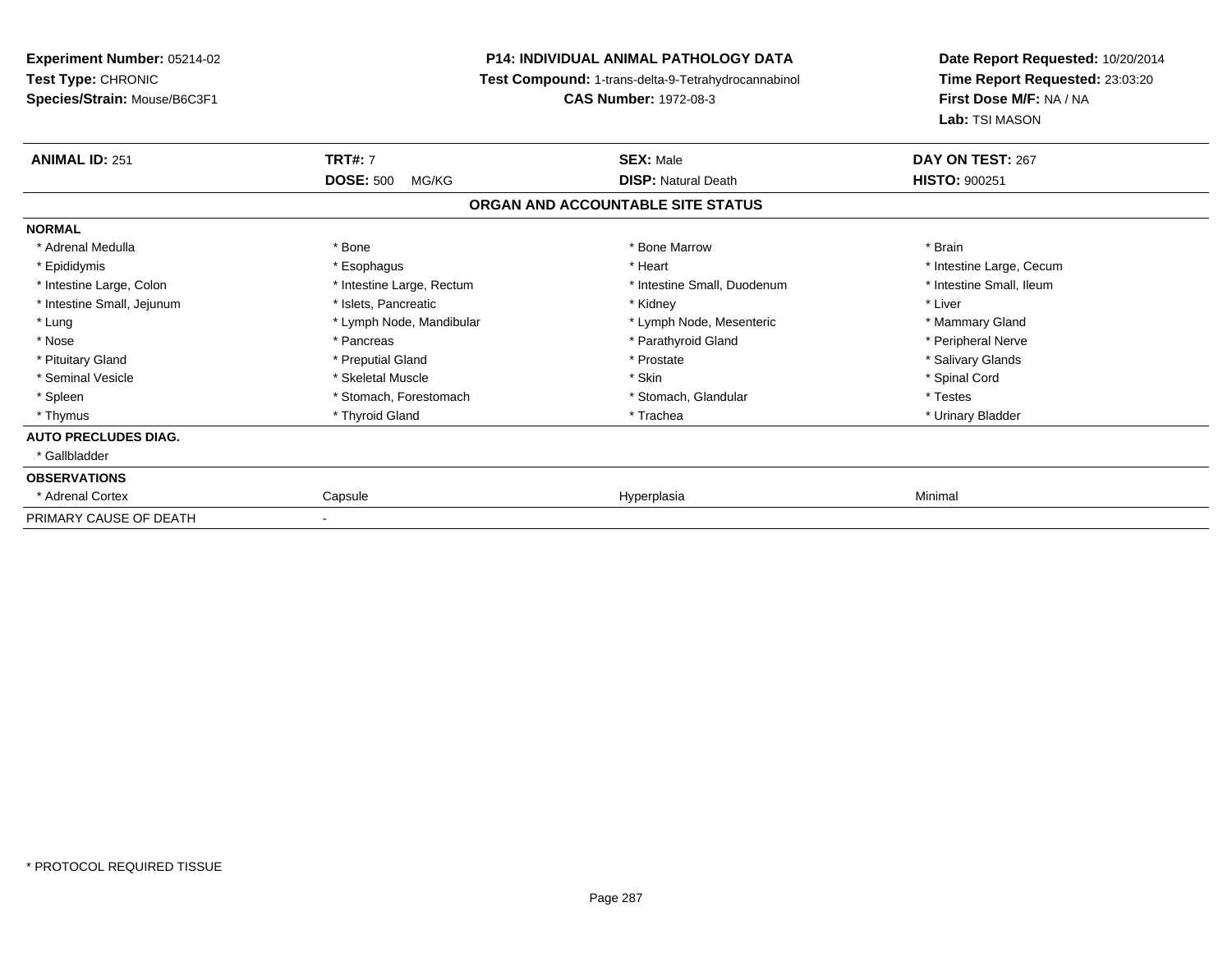**Experiment Number:** 05214-02**Test Type:** CHRONIC **Species/Strain:** Mouse/B6C3F1**P14: INDIVIDUAL ANIMAL PATHOLOGY DATA Test Compound:** 1-trans-delta-9-Tetrahydrocannabinol **CAS Number:** 1972-08-3**Date Report Requested:** 10/20/2014**Time Report Requested:** 23:03:20**First Dose M/F:** NA / NA**Lab:** TSI MASON**ANIMAL ID:** 252**TRT#:** 7 **SEX:** Male **DAY ON TEST:** 735 **DOSE:** 500 MG/KG **DISP:** Terminal Sacrifice **HISTO:** <sup>900252</sup> **ORGAN AND ACCOUNTABLE SITE STATUSNORMAL**\* Adrenal Medulla \* \* Annual Medulla \* Brain \* Bone \* \* Bone Marrow \* Bone Marrow \* \* Brain \* Brain \* Brain \* Brain \* Brain \* Brain \* Brain \* Brain \* Brain \* Brain \* Brain \* Brain \* Brain \* Brain \* Brain \* Brain \* Brain \* \* Heart \* Epididymis \* Esophagus \* Gallbladder \* Heart \* Intestine Large, Cecum \* Intestine Large, Colon \* Intestine Large, Rectum \* Intestine Small, Duodenum \* Intestine Small, Ileum \* Intestine Small, Jejunum \* Islets, Pancreatic \* Liver\* Lung external text of the Lymph Node, Mandibular \* Lymph Node, Mesenteric \* Pancreas \* Pancreas \* Pancreas \* Seminal Vesicle \* Peripheral Nerve \* \* And the state of the state of the state of the state of the state of the state of the state of the state of the state of the state of the state of the state of the state of the state of the state of \* Stomach. Glandular \* Skeletal Muscle \* \* Stan \* Skin \* Standular \* Spinal Cord \* Spinal Cord \* Stomach, Glandular \* Stomach, Glandular \* Stomach, Glandular \* Stomach, Glandular \* Stomach, Glandular \* Stomach, Glandular \* Stomach, Glandular \* \* Testes \* Thymus \* Trachea \* Urinary Bladder **MISSING**\* Mammary Gland \* Parathyroid Gland **OBSERVATIONS** \* Adrenal Cortex Focal Cellular Changee Minimal **Capsule**  Hyperplasia Minimal \* Kidneyy with the control of the control of the control of the control of the control of the control of the control of the control of the control of the control of the control of the control of the control of the control of the c n Minimal Nephropathyy the contract of the Minimal Minimal Section 1996 and the contract of the Minimal Section 1997 and the contract of the contract of the contract of the contract of the contract of the contract of the contract of the contra \* Nosee the contraction of the contraction of the contraction of the contraction of the chronic, Minimal on the chronic, Minimal or  $\mathbb{R}^n$  \* Preputial Glandd the controller of the controller of the controller of the controller of the controller of the controller of the controller of the controller of the controller of the controller of the controller of the controller of the \* Prostatee and the concretion of the concretion of the concretion of the concretion of the concretion of the concretion \* Spleen Lymph Follic Hyperplasia Lymphoid, Mild \* Stomach, Forestomachh ann an t-ìre ann an t-ìre ann an t-ìre ann an t-ìre ann an t-ìre ann an t-ìre ann an t-ìre ann an Squamous, Mild [ Hyperplasia TGLS = 1-6.01 ] \* Thyroid Gland Follicular Cel Hyperplasia Minimal Toothh ann an Chomas ann an t-ainmeile ann an t-ainmeile ann an Dysplasia. Tha an t-ainmeile ann an Dysplasia ann an Dysplasia ann an t-ainmeile an an t-ainmeile ann an t-ainmeile an an t-ainmeile ann an t-ainmeile ann an t-ain PRIMARY CAUSE OF DEATH-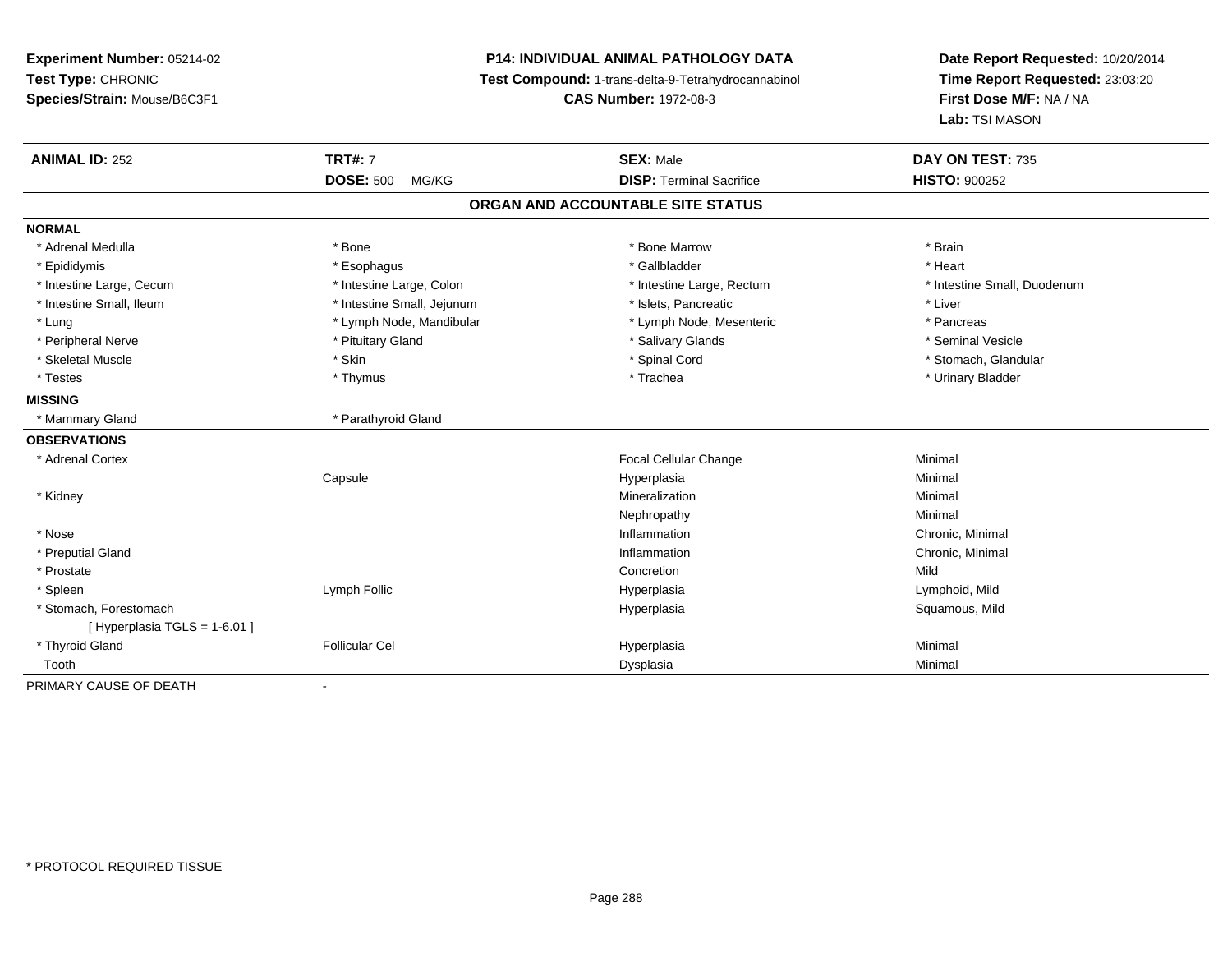# **P14: INDIVIDUAL ANIMAL PATHOLOGY DATA**

**Test Compound:** 1-trans-delta-9-Tetrahydrocannabinol

**CAS Number:** 1972-08-3

| <b>ANIMAL ID: 253</b>                        | <b>TRT#: 7</b><br><b>DOSE: 500</b> | <b>SEX: Male</b><br><b>DISP:</b> Moribund Sacrifice | DAY ON TEST: 256<br><b>HISTO: 900253</b> |
|----------------------------------------------|------------------------------------|-----------------------------------------------------|------------------------------------------|
|                                              | MG/KG                              |                                                     |                                          |
|                                              |                                    | ORGAN AND ACCOUNTABLE SITE STATUS                   |                                          |
| <b>NORMAL</b>                                |                                    |                                                     |                                          |
| * Adrenal Medulla                            | * Bone                             | * Brain                                             | * Epididymis                             |
| * Esophagus                                  | * Heart                            | * Intestine Large, Cecum                            | * Intestine Large, Colon                 |
| * Intestine Large, Rectum                    | * Intestine Small, Duodenum        | * Intestine Small, Ileum                            | * Intestine Small, Jejunum               |
| * Islets, Pancreatic                         | * Liver                            | * Lymph Node, Mandibular                            | * Lymph Node, Mesenteric                 |
| * Mammary Gland                              | * Nose                             | * Pancreas                                          | * Parathyroid Gland                      |
| * Peripheral Nerve                           | * Pituitary Gland                  | * Preputial Gland                                   | * Prostate                               |
| * Salivary Glands                            | * Seminal Vesicle                  | * Skeletal Muscle                                   | * Skin                                   |
| * Spinal Cord                                | * Stomach, Forestomach             | * Stomach, Glandular                                | * Testes                                 |
| * Thyroid Gland                              | * Trachea                          |                                                     |                                          |
| <b>MISSING</b>                               |                                    |                                                     |                                          |
| * Thymus                                     |                                    |                                                     |                                          |
| <b>OBSERVATIONS</b>                          |                                    |                                                     |                                          |
| * Adrenal Cortex                             | Capsule                            | Hyperplasia                                         | Minimal                                  |
| * Bone Marrow                                |                                    | Proliferation                                       |                                          |
| * Gallbladder                                |                                    | Dilatation                                          | Moderate                                 |
| [Dilatation TGLS = 4-1 ]                     |                                    |                                                     |                                          |
| * Kidney                                     | Pelvis                             | Inflammation                                        | Chronic, Mild                            |
|                                              |                                    | Inflammation                                        | Chronic Active, Marked                   |
| [Inflammation TGLS = $1,2-3.01;3.02$ ]       |                                    |                                                     |                                          |
| * Liver                                      |                                    |                                                     |                                          |
| Note: TGL 1 IS KIDNEY                        |                                    |                                                     |                                          |
| * Lung                                       |                                    | Alveolar/Bronchiolar Adenoma                        |                                          |
| Note: FOREIGN BODY IS OIL IN THE GRANULOMAS. |                                    |                                                     |                                          |
| * Spleen                                     | Red Pulp                           | Hematopoietic Cell Proliferation                    | Mild                                     |
| * Urinary Bladder                            | <b>Transit Epithe</b>              | Hyperplasia                                         | Mild                                     |
|                                              |                                    | Inflammation                                        | Chronic, Mild                            |
| PRIMARY CAUSE OF DEATH                       | $\blacksquare$                     |                                                     |                                          |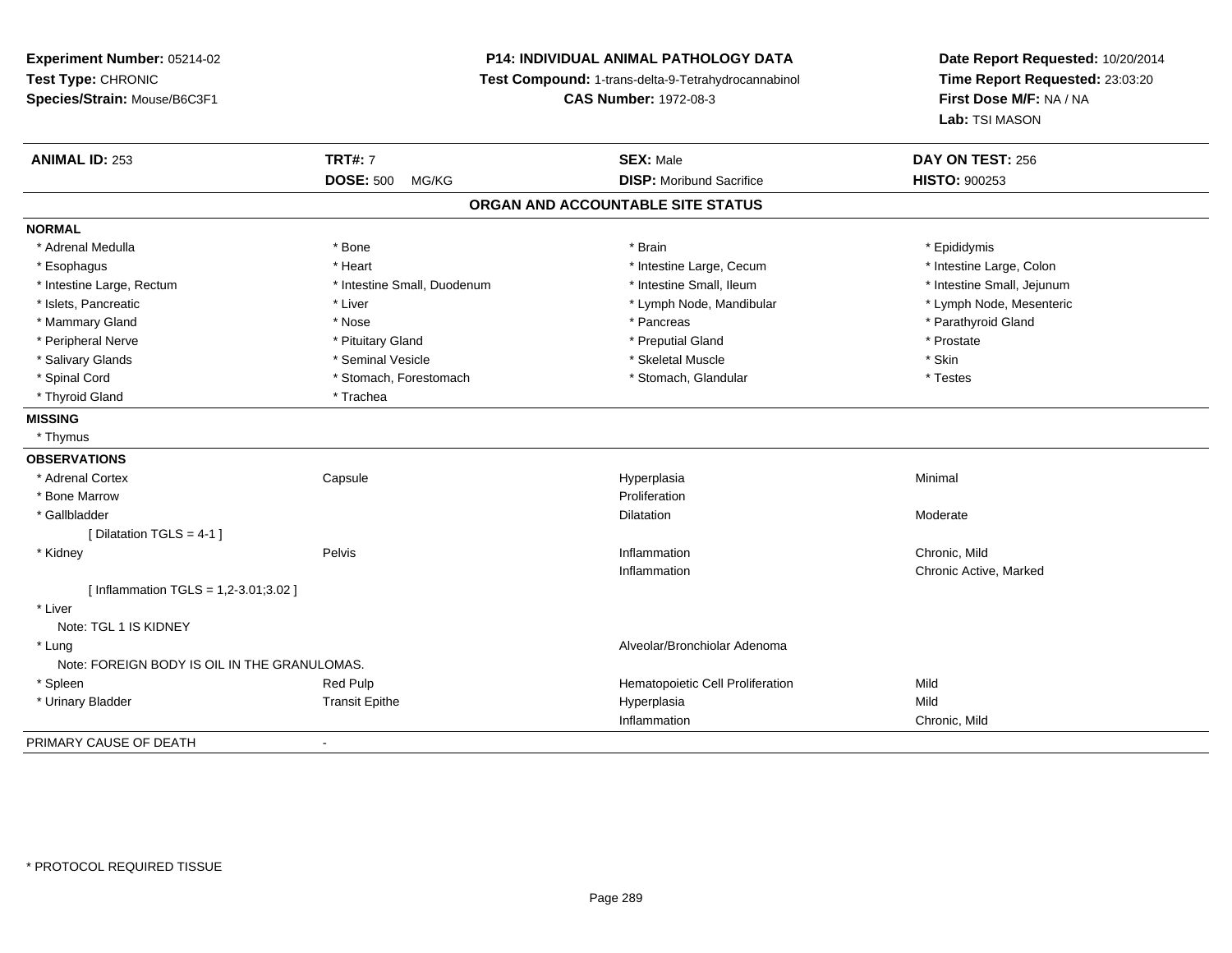# **P14: INDIVIDUAL ANIMAL PATHOLOGY DATA**

**Test Compound:** 1-trans-delta-9-Tetrahydrocannabinol

**CAS Number:** 1972-08-3

| <b>ANIMAL ID: 254</b>       | <b>TRT#: 7</b>            | <b>SEX: Male</b>                  | DAY ON TEST: 554          |  |
|-----------------------------|---------------------------|-----------------------------------|---------------------------|--|
|                             | <b>DOSE: 500</b><br>MG/KG | <b>DISP: Natural Death</b>        | <b>HISTO: 900254</b>      |  |
|                             |                           | ORGAN AND ACCOUNTABLE SITE STATUS |                           |  |
| <b>NORMAL</b>               |                           |                                   |                           |  |
| * Adrenal Cortex            | * Adrenal Medulla         | * Bone                            | * Bone Marrow             |  |
| * Brain                     | * Epididymis              | * Esophagus                       | * Gallbladder             |  |
| * Heart                     | * Intestine Large, Cecum  | * Intestine Large, Colon          | * Intestine Large, Rectum |  |
| * Intestine Small, Duodenum | * Intestine Small, Ileum  | * Intestine Small, Jejunum        | * Islets, Pancreatic      |  |
| * Liver                     | * Lung                    | * Lymph Node, Mandibular          | * Lymph Node, Mesenteric  |  |
| * Nose                      | * Pancreas                | * Parathyroid Gland               | * Peripheral Nerve        |  |
| * Pituitary Gland           | * Preputial Gland         | * Salivary Glands                 | * Seminal Vesicle         |  |
| * Skeletal Muscle           | * Skin                    | * Spinal Cord                     | * Spleen                  |  |
| * Stomach, Forestomach      | * Stomach, Glandular      | * Testes                          | * Thymus                  |  |
| * Thyroid Gland             | * Trachea                 | * Urinary Bladder                 |                           |  |
| <b>MISSING</b>              |                           |                                   |                           |  |
| * Mammary Gland             |                           |                                   |                           |  |
| <b>OBSERVATIONS</b>         |                           |                                   |                           |  |
| * Kidney                    |                           | Nephropathy                       | Moderate                  |  |
| * Prostate                  |                           | Hyperplasia                       | Minimal                   |  |
| PRIMARY CAUSE OF DEATH      | $\blacksquare$            |                                   |                           |  |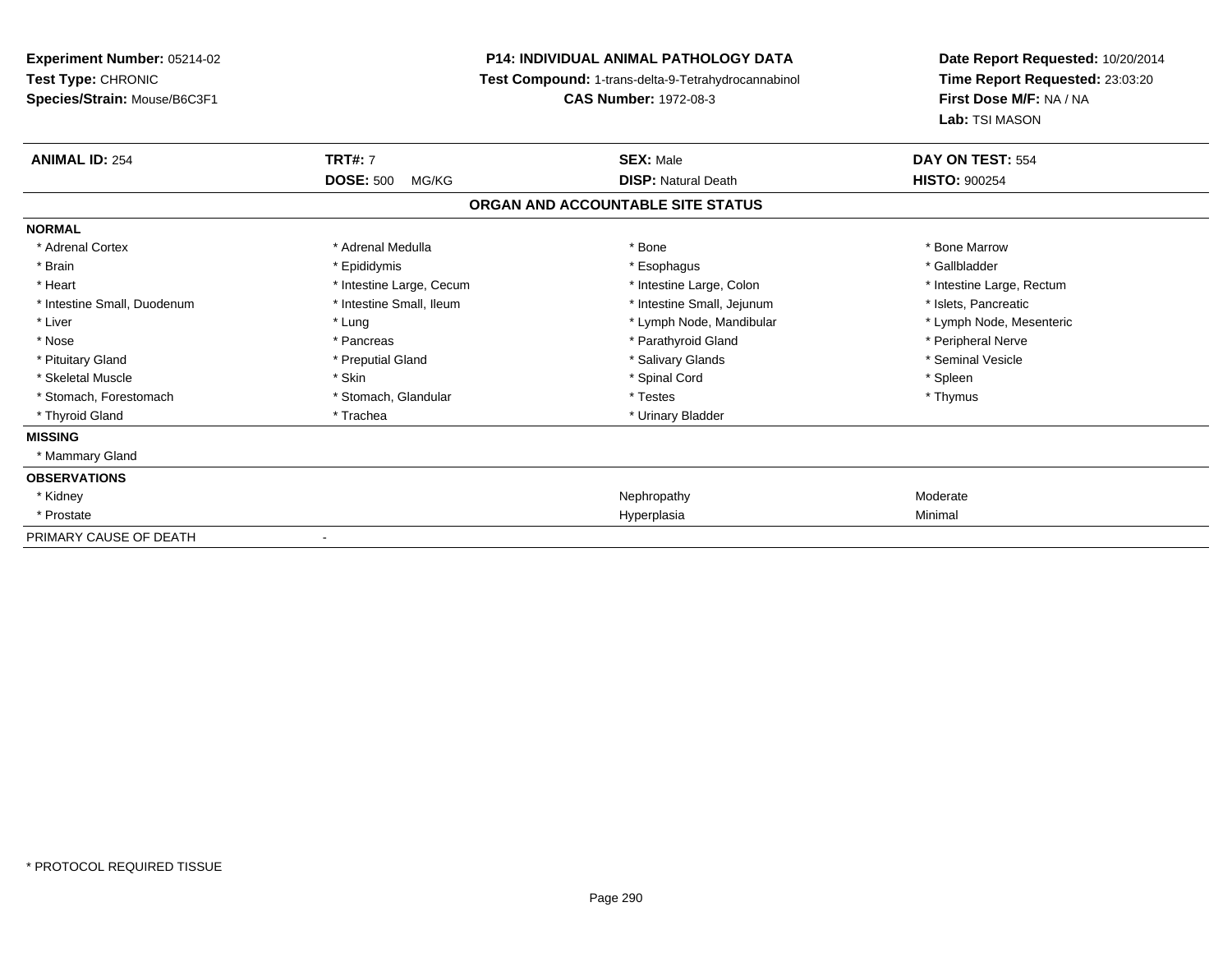**Experiment Number:** 05214-02**Test Type:** CHRONIC **Species/Strain:** Mouse/B6C3F1**P14: INDIVIDUAL ANIMAL PATHOLOGY DATA Test Compound:** 1-trans-delta-9-Tetrahydrocannabinol **CAS Number:** 1972-08-3**Date Report Requested:** 10/20/2014**Time Report Requested:** 23:03:20**First Dose M/F:** NA / NA**Lab:** TSI MASON**ANIMAL ID:** 255 **TRT#:** <sup>7</sup> **SEX:** Male **DAY ON TEST:** <sup>734</sup> **DOSE:** 500 MG/KG**DISP:** Terminal Sacrifice **HISTO:**  $900255$ **ORGAN AND ACCOUNTABLE SITE STATUSNORMAL**\* Adrenal Medulla \* Adrenal Medulla \* \* \* Adrenal Medulla \* \* Epididymis \* Bone \* \* Brain \* \* Brain \* \* Brain \* \* Epididymis \* Epididymis \* Epididymis \* \* Epididymis \* \* Epididymis \* \* Epididymis \* \* Epididymis \* \* Epididymis \* \* Epididymis \* Esophagus \* https://www.fragustage.com/web/2019/heart \* Heart \* Heart \* Heart \* Intestine Large, Cecum \* Intestine Large, Cecum \* Gallbladder \* Callbladder \* 11 and 12 and 12 and 12 and 12 and 12 and 12 and 12 and 12 and \* Intestine Small, Ileum \* Intestine Large, Colon \* Intestine Large, Rectum \* Intestine Small, Duodenum \* Intestine Small, Duodenum \* Intestine Small, Jejunum \* 1997 \* The state of the state of the state of the state of the state of the state of the state of the state of the state of the state of the state of the state of the state of the state of the \* Peripheral Nerve \* Lymph Node, Mesenteric \* Nose \* Nose \* Nose \* Pancreas \* Pancreas \* Pancreas \* Pancreas \* Pancreas \* Pancreas \* Pancreas \* Pancreas \* Pancreas \* Pancreas \* Pancreas \* Pancreas \* Pancreas \* Pancreas \* Pancreas \* Pancreas \* Skeletal Muscle \* Pituitary Gland \* \* \* \* Salivary Glands \* \* Salivary Glands \* \* Seminal Vesicle \* \* \* \* \* \* Skeletal Muscle \* \* Skin \* Spinal Cord \* Spinal Cord \* Stomach, Forestomach \* Testes \* Testes \* Thyrnus \* Thyroid Gland \* Thyroid Gland \* The \* Trachea **MISSING**\* Mammary Gland \* Parathyroid Gland **OBSERVATIONS** \* Adrenal Cortex**Capsule**  Hyperplasia Minimal \* Bone Marroww **Proliferation** Proliferation **Mild**  \* Kidneyy the contract of the Pelvis and the Pelvis and the contract of the contract of the person of the contract of the contract of the contract of the contract of the contract of the contract of the contract of the contract of Inflammation **Chronic**, Mild Inflammation Chronic Active, Marked Nephropathyy Mild  $[$  Inflammation TGLS = 2-3.01  $]$ [ Nephropathy TGLS = 2-3 ] \* Lymph Node, Mandibularr and the control of the control of the control of the control of the control of the control of the control of y and the contract of the Moderate Chronic. Moderate \* Preputial Gland Inflammation Chronic, Moderate \* Prostatee description of the control of the control of the control of the control of the chronic, Mild and Chronic, Mild and Chronic, Mild and Chronic, Mild and Chronic, Mild and Chronic, Mild and Chronic, Mild and Chronic, Mild a \* SpleenRed Pulp **Moderate Hematopoietic Cell Proliferation Moderate** [ Hematopoietic Cell Proliferation TGLS = 1-3.02 ] \* Stomach, Glandularr and the contract of the contract of the contract of the contract of the contract of the contract of the contract of the contract of the contract of the contract of the contract of the contract of the contract of the cont a **Minimal**  Toothh and the control of the control of the control of the control of the control of the control of the control of the control of the control of the control of the control of the control of the control of the control of the co Dysplasiaa Mild \* Urinary Bladder Transit Epithee and the Hyperplasia measurement of the Moderate of the Moderate of the Moderate  $\mathsf{M}$ Inflammation Chronic, Moderate PRIMARY CAUSE OF DEATH-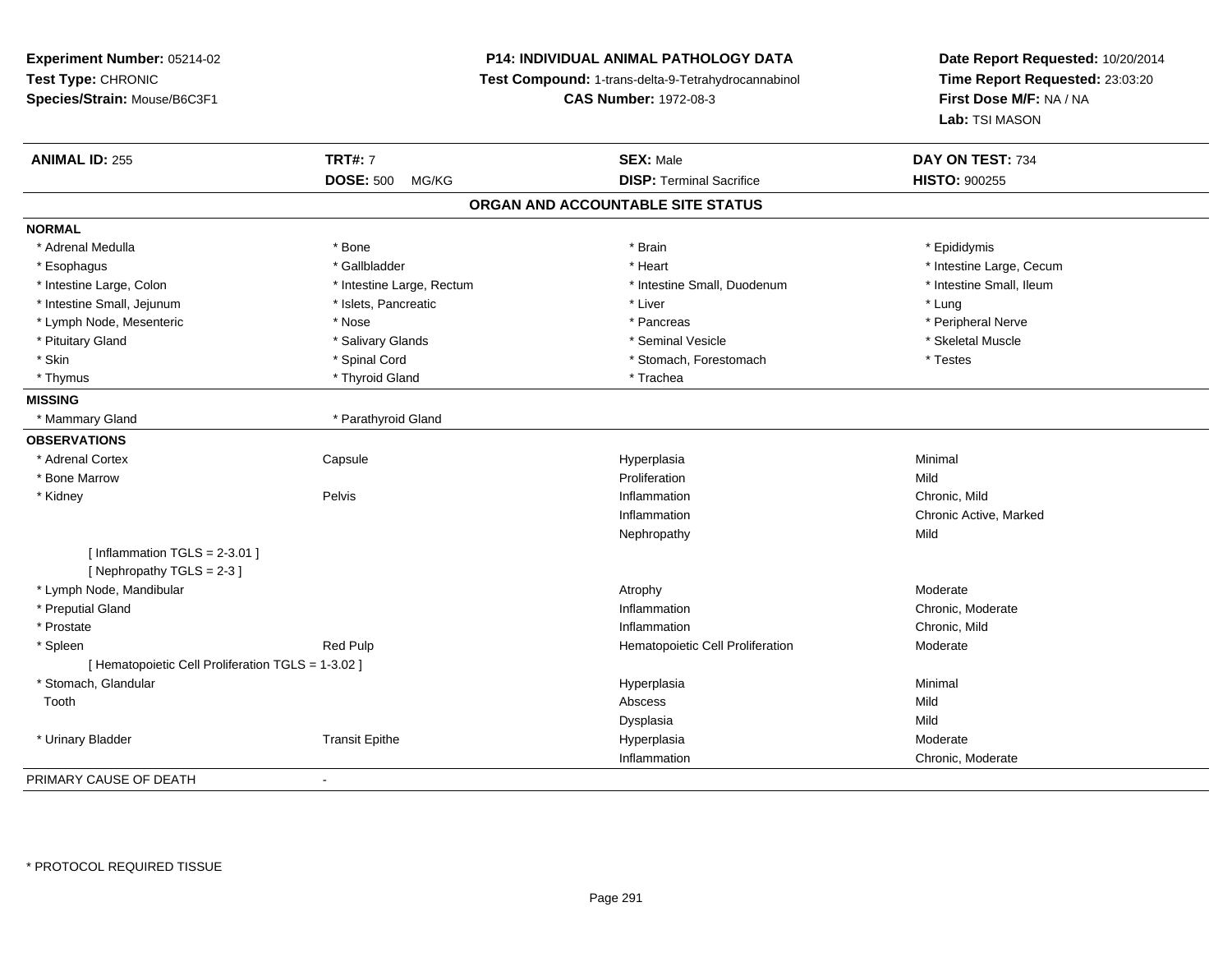# **P14: INDIVIDUAL ANIMAL PATHOLOGY DATA**

**Test Compound:** 1-trans-delta-9-Tetrahydrocannabinol

**CAS Number:** 1972-08-3

| <b>ANIMAL ID: 256</b>             | <b>TRT#: 7</b>              | <b>SEX: Male</b>                  | DAY ON TEST: 736           |  |
|-----------------------------------|-----------------------------|-----------------------------------|----------------------------|--|
|                                   | <b>DOSE: 500</b><br>MG/KG   | <b>DISP: Terminal Sacrifice</b>   | <b>HISTO: 900256</b>       |  |
|                                   |                             | ORGAN AND ACCOUNTABLE SITE STATUS |                            |  |
| <b>NORMAL</b>                     |                             |                                   |                            |  |
| * Adrenal Medulla                 | * Bone                      | * Bone Marrow                     | * Epididymis               |  |
| * Esophagus                       | * Gallbladder               | * Intestine Large, Cecum          | * Intestine Large, Colon   |  |
| * Intestine Large, Rectum         | * Intestine Small, Duodenum | * Intestine Small, Ileum          | * Intestine Small, Jejunum |  |
| * Islets, Pancreatic              | * Lung                      | * Lymph Node, Mandibular          | * Lymph Node, Mesenteric   |  |
| * Nose                            | * Pancreas                  | * Parathyroid Gland               | * Peripheral Nerve         |  |
| * Pituitary Gland                 | * Salivary Glands           | * Seminal Vesicle                 | * Skeletal Muscle          |  |
| * Skin                            | * Spinal Cord               | * Spleen                          | * Testes                   |  |
| * Thymus                          | * Trachea                   |                                   |                            |  |
| <b>MISSING</b>                    |                             |                                   |                            |  |
| * Mammary Gland                   |                             |                                   |                            |  |
| <b>OBSERVATIONS</b>               |                             |                                   |                            |  |
| * Adrenal Cortex                  | Capsule                     | Hyperplasia                       | Minimal                    |  |
| * Brain                           |                             | Mineralization                    | Minimal                    |  |
| * Heart                           |                             | Cardiomyopathy                    | Minimal                    |  |
| * Kidney                          | Pelvis                      | Inflammation                      | Chronic, Mild              |  |
|                                   |                             | Inflammation                      | Chronic Active, Moderate   |  |
|                                   |                             | Mineralization                    | Minimal                    |  |
|                                   |                             | Nephropathy                       | Mild                       |  |
| [Inflammation TGLS = $1-3.01$ ]   |                             |                                   |                            |  |
| * Liver                           |                             | Necrosis                          | Mild                       |  |
| * Preputial Gland                 |                             | Atrophy                           | Minimal                    |  |
|                                   |                             | Inflammation                      | Chronic, Mild              |  |
| * Prostate                        |                             | Concretion                        | Mild                       |  |
|                                   |                             | Inflammation                      | Chronic Active, Moderate   |  |
| * Stomach, Forestomach            |                             | Hyperplasia                       | Squamous, Mild             |  |
| [Hyperplasia TGLS = $2-6+6.01$ ]  |                             |                                   |                            |  |
| * Stomach, Glandular              |                             | Hyperplasia                       | Minimal                    |  |
| [ Hyperplasia TGLS = $2-6+6.01$ ] |                             |                                   |                            |  |
| * Thyroid Gland                   | <b>Follicular Cel</b>       | Hyperplasia                       | Mild                       |  |
| Tooth                             |                             | Dysplasia                         | Marked                     |  |
|                                   |                             |                                   |                            |  |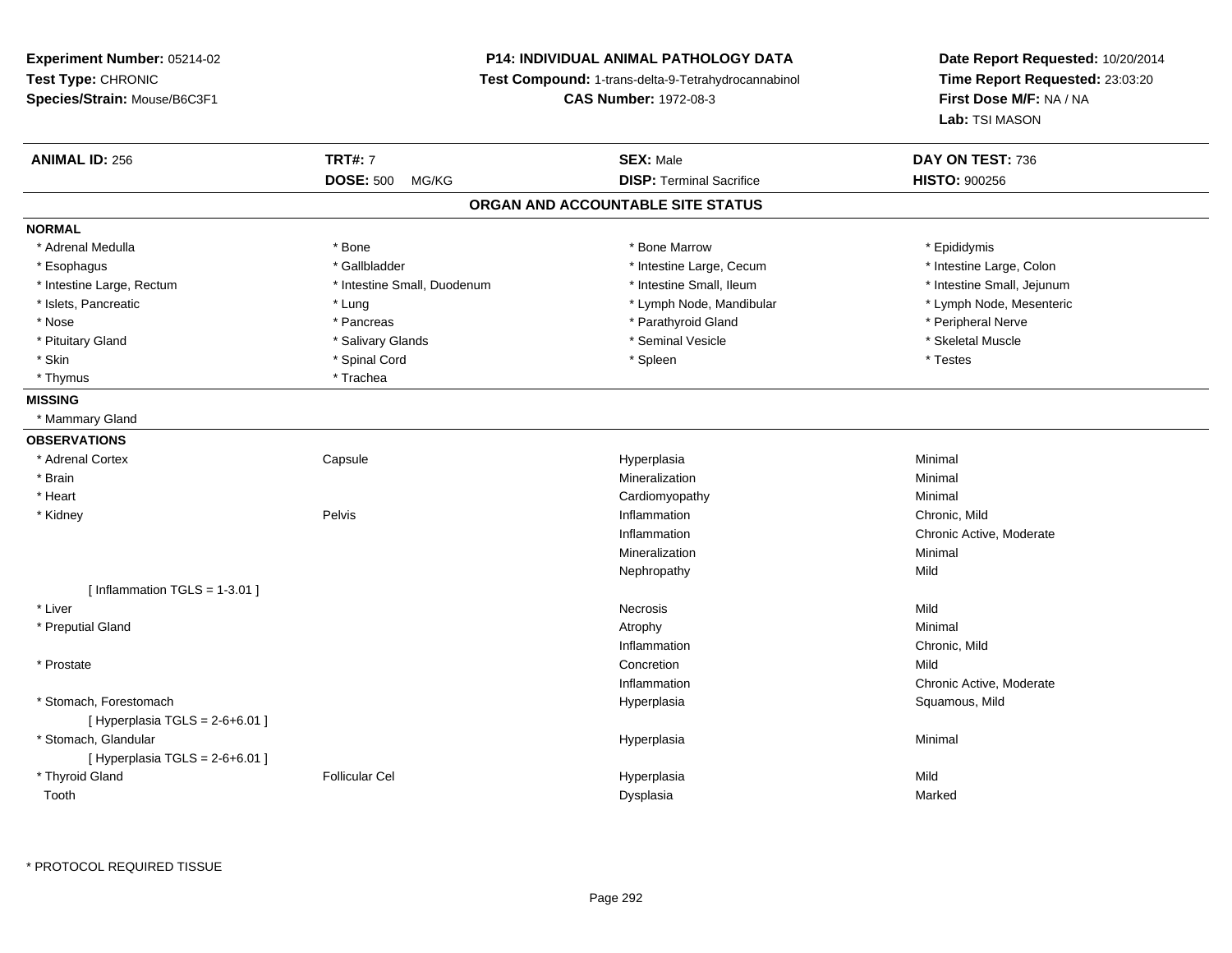| <b>Experiment Number: 05214-02</b><br><b>Test Type: CHRONIC</b><br>Species/Strain: Mouse/B6C3F1 | <b>P14: INDIVIDUAL ANIMAL PATHOLOGY DATA</b><br>Test Compound: 1-trans-delta-9-Tetrahydrocannabinol<br><b>CAS Number: 1972-08-3</b> |                                   | Date Report Requested: 10/20/2014<br>Time Report Requested: 23:03:20<br>First Dose M/F: NA / NA<br>Lab: TSI MASON |  |
|-------------------------------------------------------------------------------------------------|-------------------------------------------------------------------------------------------------------------------------------------|-----------------------------------|-------------------------------------------------------------------------------------------------------------------|--|
| <b>ANIMAL ID: 256</b>                                                                           | <b>TRT#: 7</b>                                                                                                                      | <b>SEX: Male</b>                  | DAY ON TEST: 736                                                                                                  |  |
|                                                                                                 | <b>DOSE: 500</b><br>MG/KG                                                                                                           | <b>DISP: Terminal Sacrifice</b>   | <b>HISTO: 900256</b>                                                                                              |  |
|                                                                                                 |                                                                                                                                     | ORGAN AND ACCOUNTABLE SITE STATUS |                                                                                                                   |  |
| * Urinary Bladder                                                                               | <b>Transit Epithe</b>                                                                                                               | Hyperplasia                       | Mild                                                                                                              |  |
|                                                                                                 |                                                                                                                                     | Inflammation                      | Chronic. Moderate                                                                                                 |  |
| PRIMARY CAUSE OF DEATH                                                                          | $\sim$                                                                                                                              |                                   |                                                                                                                   |  |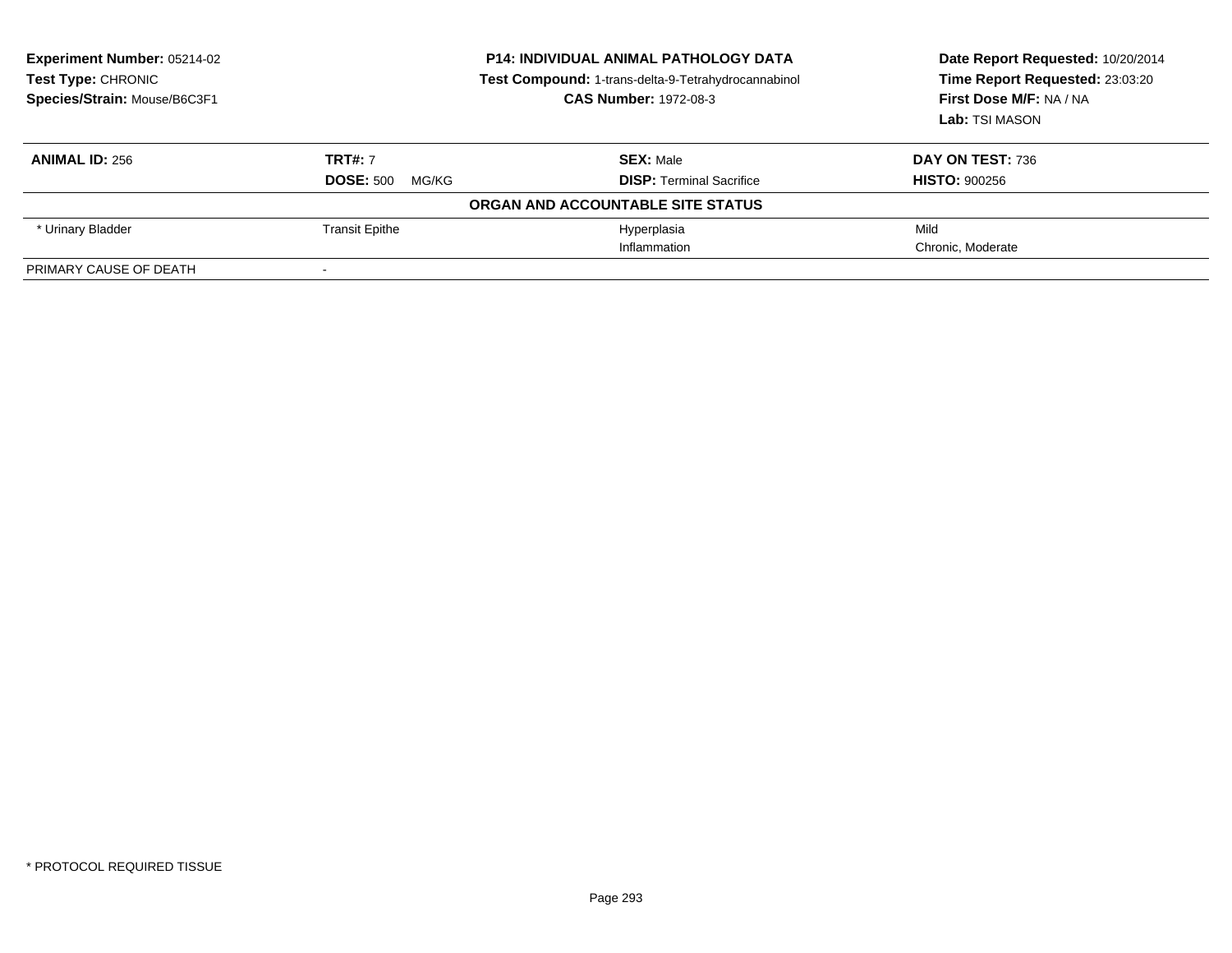**Experiment Number:** 05214-02**Test Type:** CHRONIC **Species/Strain:** Mouse/B6C3F1**P14: INDIVIDUAL ANIMAL PATHOLOGY DATA Test Compound:** 1-trans-delta-9-Tetrahydrocannabinol **CAS Number:** 1972-08-3**ANIMAL ID:** 257**TRT#:** 7 **SEX:** Male **DAY ON TEST:** 444 **DOSE:** 500 MG/KG**DISP:** Natural Death **HISTO:**  $900257$ **ORGAN AND ACCOUNTABLE SITE STATUSNORMAL**\* Adrenal Medulla \* \* Annual Medulla \* Brain \* Bone \* \* Bone Marrow \* Bone Marrow \* \* Brain \* Brain \* Brain \* Brain \* Brain \* Brain \* Brain \* Brain \* Brain \* Brain \* Brain \* Brain \* Brain \* Brain \* Brain \* Brain \* Brain \* \* Epididymis **\* Exophagus \* Execument \* Execument \* Gallbladder** \* Gallbladder \* \* Thtestine Large, Cecum \* Intestine Large, Colon \* Intestine Large, Rectum \* Intestine Small, Duodenum \* Intestine Small, Duodenum \* Intestine Small, Jejunum \* \* et \* \* http://www.fat.com/mandibulary.com/mandibulary/state/state/state/state/state/state/state/state/state/state/state/state/state/state/state/state/state/state/state/state/state/state/state \* Lymph Node, Mesenteric \* The state of the state of the state of the state of the state of the state of the state of the state of the state of the state of the state of the state of the state of the state of the state of \* Peripheral Nerve \* \* \* Prostate \* \* Pretuitary Gland \* \* \* \* \* \* \* Preputial Gland \* \* \* Prostate \* Prostate \* Salivary Glands \* \* \* Sheem \* Skeletal Muscle \* \* \* Stan \* \* Skin \* \* Stan \* \* Spleen \* \* Spleen \* \* Spleen \* \* Stomach, Forestomach \* Testes \* Stomach, Glandular \* Testes \* Testes \* Testes \* Testes \* Testes \* \* Testes \*  $\sim$  \* Testes \*  $\sim$  \* Testes \*  $\sim$  \* Testes \* \* Testes \* \* Testes \* \* \* Testes \* \* \* \* \* \* \* \* \* \* \* \* \* \* \* \* Thyroid Gland \* Trachea \* Trachea \* Trachea \* Thyroid Gland **MISSING**\* Mammary Gland

### **OBSERVATIONS** \* Adrenal Cortex**Capsule**  Hyperplasia Minimal \* Brain Note: SOFT COSISTENCY IS DUE TO AUTOLYSIS. \* Heart Cardiomyopathy Minimal \* Kidneyy with the control of the control of the control of the control of the control of the control of the control of the control of the control of the control of the control of the control of the control of the control of the c n Minimal \* Lungg and the congression of the congression of the congression of the congression of the congression of the congression  $\mathbf{M}$  oderate [ Congestion TGLS = 1-1 ] \* Lym Node Mand Note: MANDIBULAR NODE HAS PROMINENT SINUSOIDAL MAST CELLS.PRIMARY CAUSE OF DEATH-

**Date Report Requested:** 10/20/2014**Time Report Requested:** 23:03:20

**First Dose M/F:** NA / NA

**Lab:** TSI MASON

\* Intestine Small, Ileum

\* Spleen

\* Thymus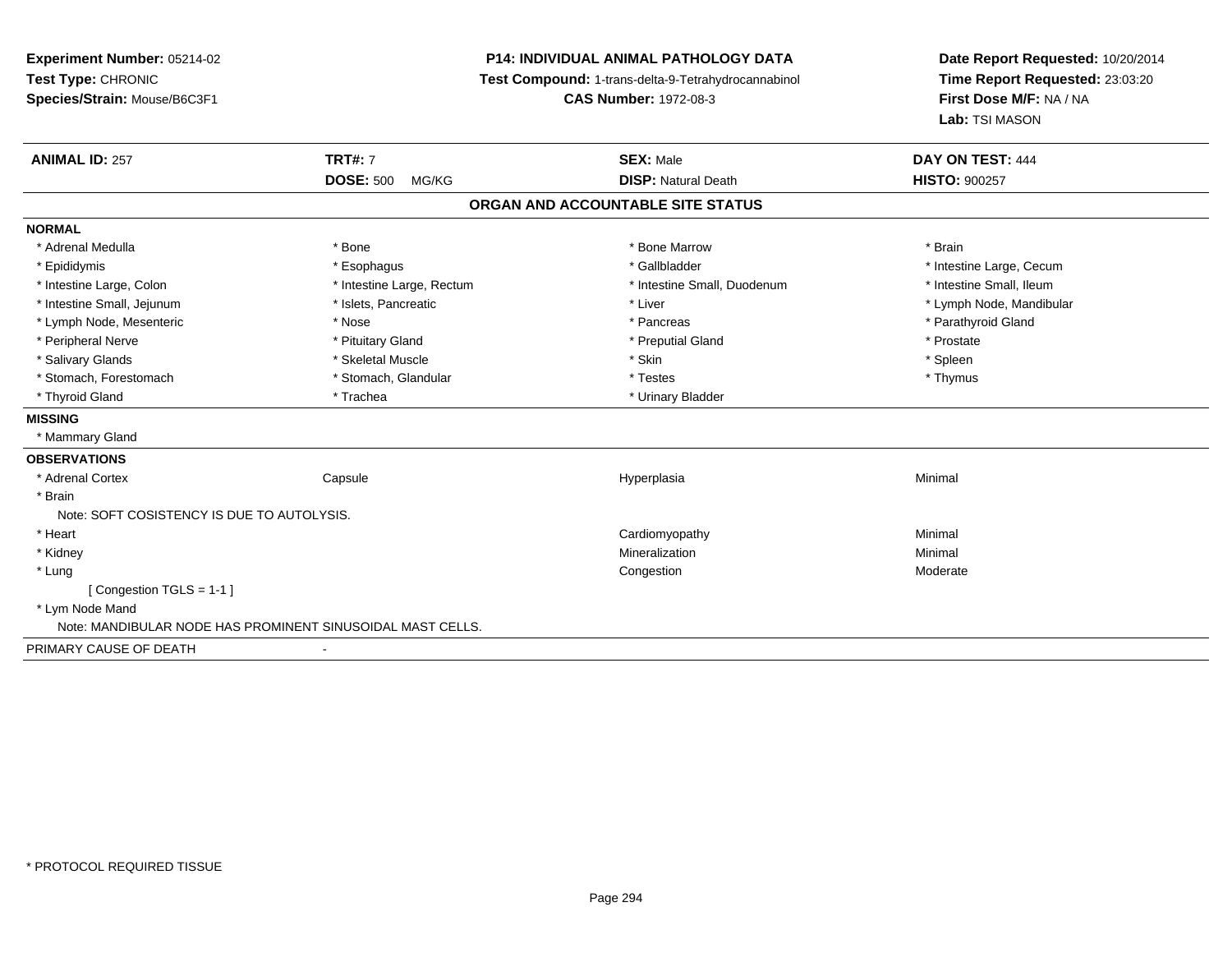# **P14: INDIVIDUAL ANIMAL PATHOLOGY DATA**

**Test Compound:** 1-trans-delta-9-Tetrahydrocannabinol

**CAS Number:** 1972-08-3

| <b>ANIMAL ID: 258</b>                            | <b>TRT#: 7</b>            | <b>SEX: Male</b>                  | DAY ON TEST: 730         |
|--------------------------------------------------|---------------------------|-----------------------------------|--------------------------|
|                                                  | <b>DOSE: 500</b><br>MG/KG | <b>DISP: Terminal Sacrifice</b>   | <b>HISTO: 900258</b>     |
|                                                  |                           | ORGAN AND ACCOUNTABLE SITE STATUS |                          |
| <b>NORMAL</b>                                    |                           |                                   |                          |
| * Adrenal Medulla                                | * Bone                    | * Bone Marrow                     | * Epididymis             |
| * Esophagus                                      | * Gallbladder             | * Heart                           | * Intestine Large, Cecum |
| * Intestine Large, Colon                         | * Intestine Large, Rectum | * Intestine Small, Duodenum       | * Intestine Small, Ileum |
| * Intestine Small, Jejunum                       | * Islets, Pancreatic      | * Liver                           | * Lymph Node, Mandibular |
| * Lymph Node, Mesenteric                         | * Nose                    | * Pancreas                        | * Peripheral Nerve       |
| * Preputial Gland                                | * Prostate                | * Salivary Glands                 | * Seminal Vesicle        |
| * Skeletal Muscle                                | * Skin                    | * Spinal Cord                     | * Stomach, Glandular     |
| * Testes                                         | * Thymus                  | * Trachea                         |                          |
| <b>MISSING</b>                                   |                           |                                   |                          |
| * Mammary Gland                                  | * Parathyroid Gland       |                                   |                          |
| <b>OBSERVATIONS</b>                              |                           |                                   |                          |
| * Adrenal Cortex                                 | Capsule                   | Hyperplasia                       | Minimal                  |
| * Brain                                          |                           | Mineralization                    | Minimal                  |
| <b>Harderian Gland</b>                           |                           | Hyperplasia                       | Marked                   |
| * Kidney                                         | Pelvis                    | Inflammation                      | Chronic, Mild            |
|                                                  |                           | Mineralization                    | Minimal                  |
|                                                  |                           | Nephropathy                       | Moderate                 |
| [Inflammation TGLS = $2-3$ ]                     |                           |                                   |                          |
| [Nephropathy TGLS = 2-3]                         |                           |                                   |                          |
| * Liver                                          |                           |                                   |                          |
| Note: TGL3 NOT SEEN ON MICRO EXAM.               |                           |                                   |                          |
| * Lung                                           |                           | Alveolar/Bronchiolar Carcinoma    |                          |
| [ Alveolar/Bronchiolar Carcinoma TGLS = 4-1.01 ] |                           |                                   |                          |
| * Pituitary Gland                                | Pars Distalis             | Cyst                              |                          |
| * Spleen                                         | Red Pulp                  | Hematopoietic Cell Proliferation  | Minimal                  |
| * Stomach, Forestomach                           |                           | Hyperplasia                       | Squamous, Moderate       |
|                                                  |                           | Ulcer                             | Mild                     |
| [ Hyperplasia TGLS = 5-6.01 ]                    |                           |                                   |                          |
| * Thyroid Gland                                  | <b>Follicular Cel</b>     | Hyperplasia                       | Minimal                  |
| Tooth                                            |                           | Dysplasia                         | Mild                     |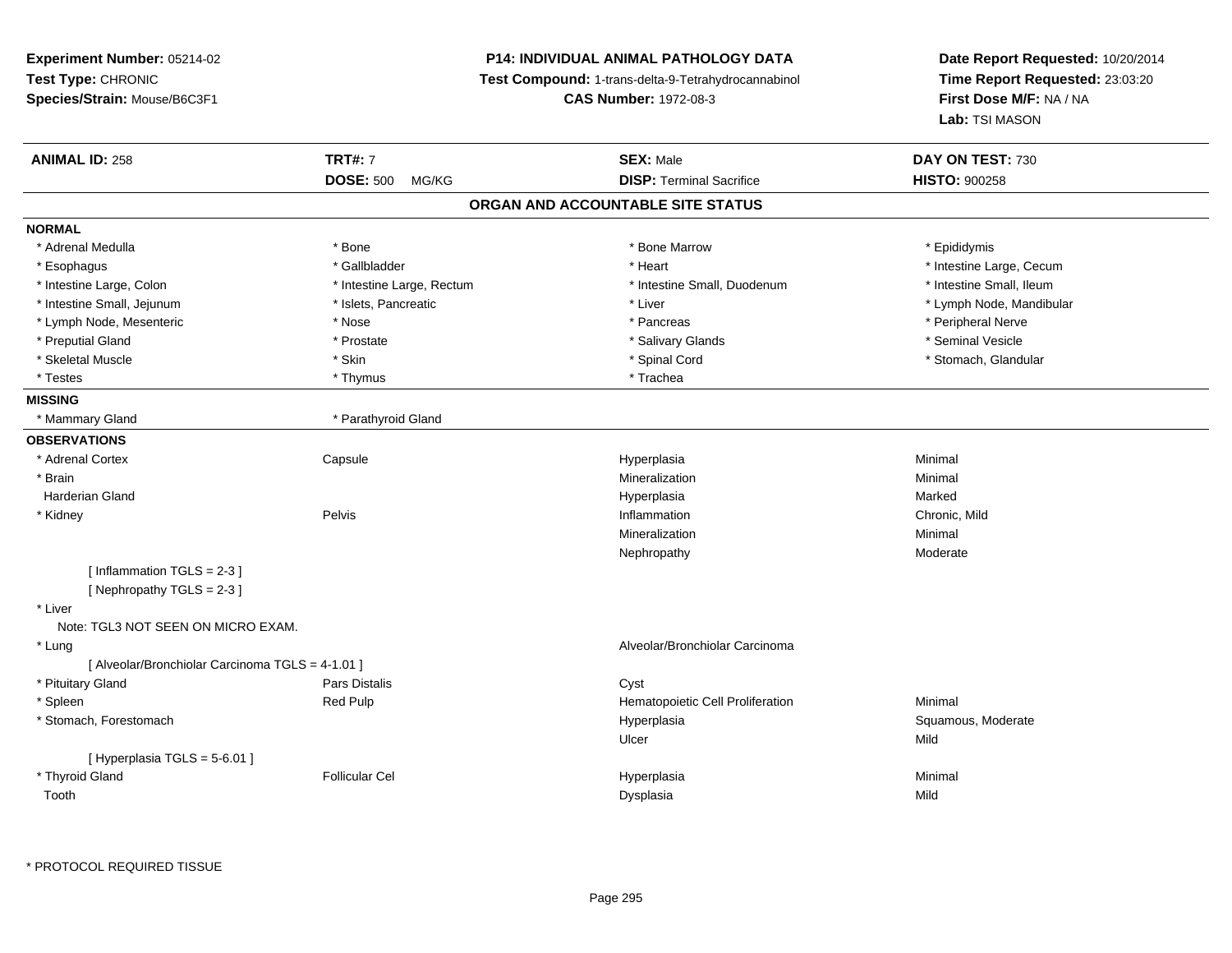| <b>Experiment Number: 05214-02</b><br>Test Type: CHRONIC<br>Species/Strain: Mouse/B6C3F1 |                           | <b>P14: INDIVIDUAL ANIMAL PATHOLOGY DATA</b><br><b>Test Compound: 1-trans-delta-9-Tetrahydrocannabinol</b><br><b>CAS Number: 1972-08-3</b> | Date Report Requested: 10/20/2014<br>Time Report Requested: 23:03:20<br>First Dose M/F: NA / NA<br>Lab: TSI MASON |
|------------------------------------------------------------------------------------------|---------------------------|--------------------------------------------------------------------------------------------------------------------------------------------|-------------------------------------------------------------------------------------------------------------------|
| <b>ANIMAL ID: 258</b>                                                                    | <b>TRT#: 7</b>            | <b>SEX: Male</b>                                                                                                                           | DAY ON TEST: 730                                                                                                  |
|                                                                                          | <b>DOSE: 500</b><br>MG/KG | <b>DISP:</b> Terminal Sacrifice                                                                                                            | <b>HISTO: 900258</b>                                                                                              |
|                                                                                          |                           | ORGAN AND ACCOUNTABLE SITE STATUS                                                                                                          |                                                                                                                   |
| * Urinary Bladder                                                                        | <b>Transit Epithe</b>     | Hyperplasia                                                                                                                                | Mild                                                                                                              |
|                                                                                          |                           | Inflammation                                                                                                                               | Chronic, Mild                                                                                                     |
| [Hyperplasia TGLS = $1,6-10$ ]                                                           |                           |                                                                                                                                            |                                                                                                                   |
| Inflammation TGLS = $1,6-10$ ]                                                           |                           |                                                                                                                                            |                                                                                                                   |
| PRIMARY CAUSE OF DEATH                                                                   |                           |                                                                                                                                            |                                                                                                                   |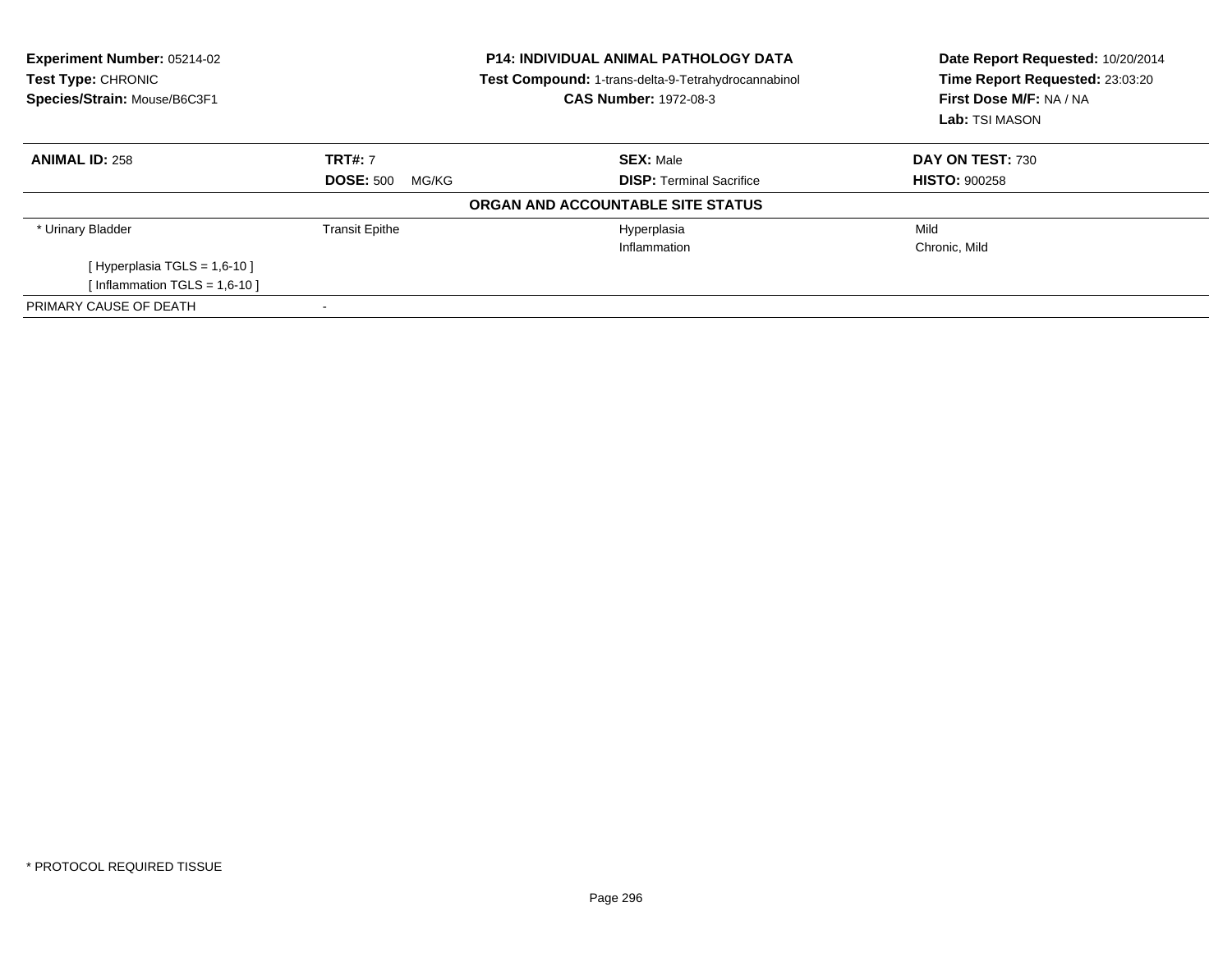# **P14: INDIVIDUAL ANIMAL PATHOLOGY DATA**

**Test Compound:** 1-trans-delta-9-Tetrahydrocannabinol

**CAS Number:** 1972-08-3

| <b>ANIMAL ID: 259</b>      | <b>TRT#: 7</b>            | <b>SEX: Male</b>                  | DAY ON TEST: 731         |
|----------------------------|---------------------------|-----------------------------------|--------------------------|
|                            | <b>DOSE: 500</b><br>MG/KG | <b>DISP: Terminal Sacrifice</b>   | <b>HISTO: 900259</b>     |
|                            |                           | ORGAN AND ACCOUNTABLE SITE STATUS |                          |
| <b>NORMAL</b>              |                           |                                   |                          |
| * Adrenal Medulla          | * Bone                    | * Bone Marrow                     | * Epididymis             |
| * Esophagus                | * Gallbladder             | * Heart                           | * Intestine Large, Cecum |
| * Intestine Large, Colon   | * Intestine Large, Rectum | * Intestine Small, Duodenum       | * Intestine Small, Ileum |
| * Intestine Small, Jejunum | * Islets, Pancreatic      | * Liver                           | * Lymph Node, Mesenteric |
| * Nose                     | * Pancreas                | * Peripheral Nerve                | * Prostate               |
| * Salivary Glands          | * Seminal Vesicle         | * Skeletal Muscle                 | * Skin                   |
| * Spinal Cord              | * Spleen                  | * Stomach, Forestomach            | * Testes                 |
| * Thymus                   | * Thyroid Gland           | * Trachea                         | * Urinary Bladder        |
| <b>MISSING</b>             |                           |                                   |                          |
| * Lymph Node, Mandibular   | * Mammary Gland           | * Parathyroid Gland               | * Pituitary Gland        |
| <b>OBSERVATIONS</b>        |                           |                                   |                          |
| * Adrenal Cortex           | Capsule                   | Hyperplasia                       | Moderate                 |
| * Brain                    |                           | Mineralization                    | Minimal                  |
| * Kidney                   | <b>Renal Tubule</b>       | Adenoma                           |                          |
|                            |                           | Cyst                              |                          |
|                            | Pelvis                    | Inflammation                      | Chronic, Minimal         |
|                            |                           | Mineralization                    | Minimal                  |
|                            |                           | Nephropathy                       | Mild                     |
| [Adenoma TGLS = 1-3.02]    |                           |                                   |                          |
| [Cyst TGLS = 2-3.02]       |                           |                                   |                          |
| * Lung                     |                           | Hemorrhage                        | Minimal                  |
| * Preputial Gland          |                           | Atrophy                           | Mild                     |
|                            |                           | Inflammation                      | Chronic, Minimal         |
| * Stomach, Glandular       |                           | Edema                             | Mild                     |
| [Edema TGLS = $3-6+6.01$ ] |                           |                                   |                          |
| Tooth                      |                           | Dysplasia                         | Minimal                  |
| PRIMARY CAUSE OF DEATH     | $\overline{\phantom{0}}$  |                                   |                          |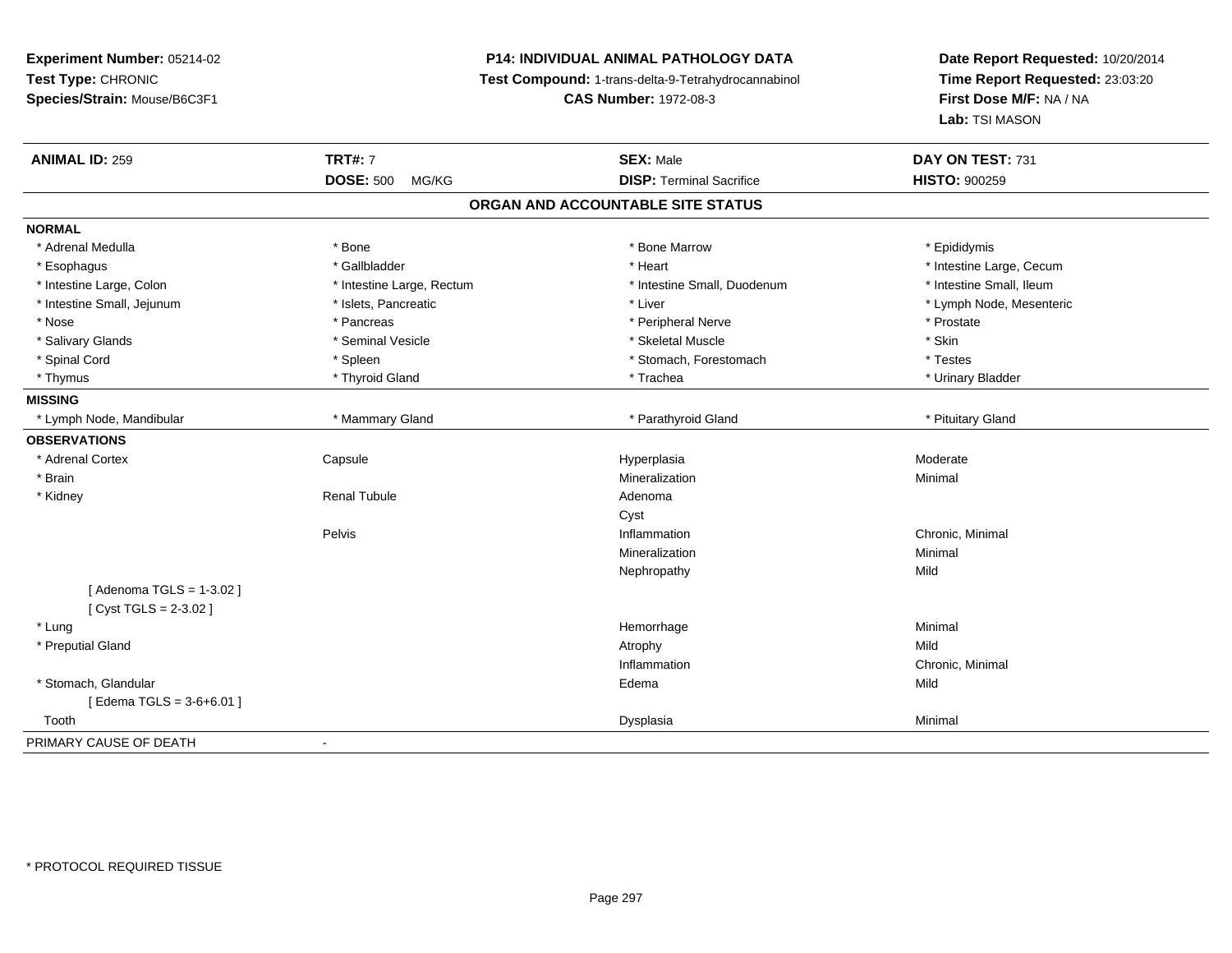**Experiment Number:** 05214-02**Test Type:** CHRONIC **Species/Strain:** Mouse/B6C3F1**P14: INDIVIDUAL ANIMAL PATHOLOGY DATA Test Compound:** 1-trans-delta-9-Tetrahydrocannabinol **CAS Number:** 1972-08-3**Date Report Requested:** 10/20/2014**Time Report Requested:** 23:03:20**First Dose M/F:** NA / NA**Lab:** TSI MASON**ANIMAL ID:** 260**TRT#:** 7 **SEX:** Male **DAY ON TEST:** 734 **DOSE:** 500 MG/KG**DISP:** Terminal Sacrifice **HISTO:**  $900260$ **ORGAN AND ACCOUNTABLE SITE STATUSNORMAL**\* Bone \* Bone \* Bone Marrow \* Brain \* Epididymis \* Intestine Large, Colon \* Esophagus \* Intestine Large, Cecum \* Callbladder \* 10 \* Intestine Large, Cecum \* Intestine Large, Cecum \* \* Intestine Large, Rectum \* Thestine Small, Duodenum \* Number of the small, Ileum \* Intestine Small, Jejunum \* Intestine Small, Jejunum \* Islets, Pancreatic \* Liver \* Lung \* Lymph Node, Mandibular \* Lymph Node, Mesenteric \* Pancreas \* Parathyroid Gland \* Peripheral Nerve \* Salivary Glands \* Seminal Vesicle \* Skeletal Muscle \* Skin\* Thymus \* Spinal Cord \* Stomach, Glandular \* Testes \* Thymus \* Trachea \* Urinary Bladder**MISSING**\* Adrenal Cortex \* Adrenal Medulla **\*** Mammary Gland **OBSERVATIONS** \* Heart Cardiomyopathy Minimal \* Kidneyy control of the control of the control of the control of the control of the control of the control of the control of the control of the control of the control of the control of the control of the control of the control of Mineralizationn Minimal Nephropathyy and the contract of the Moderate  $[$  Nephropathy TGLS = 1,2,3-3+3.01 ] \* Nosee the contraction of the contraction of the contraction of the contraction of the chronic, Minimal on the chronic, Minimal or  $\mathbb{R}^n$  \* Pituitary Gland Pars Distalis Hyperplasia Minimal \* Preputial Glandd
and **d**and **d**chronic, Mild
come of the contract of the contract of the contract of the contract of the contract of the contract of the contract of the contract of the contract of the contract of the contract of the co \* Prostatee and the concretion of the concretion of the concretion of the concretion of the concretion of the concretion \* SpleenRed Pulp **Mild Hematopoietic Cell Proliferation** Mild Lymph Follic Hyperplasia Lymphoid, Mild \* Stomach, Forestomachh ann an t-ìre ann am Suid-Africa ann an t-ìre anns an t-ìre anns an t-ìre anns an t-ìre anns an Suid-Africa a<br>Bhainn an t-ìre anns an t-ìre anns an t-ìre anns an t-ìre anns an t-ìre anns an t-ìre anns an t-ìre anns an t- $[$  Hyperplasia TGLS = 4-6  $]$  \* Thyroid Gland Follicular Cel Hyperplasia Minimal PRIMARY CAUSE OF DEATH-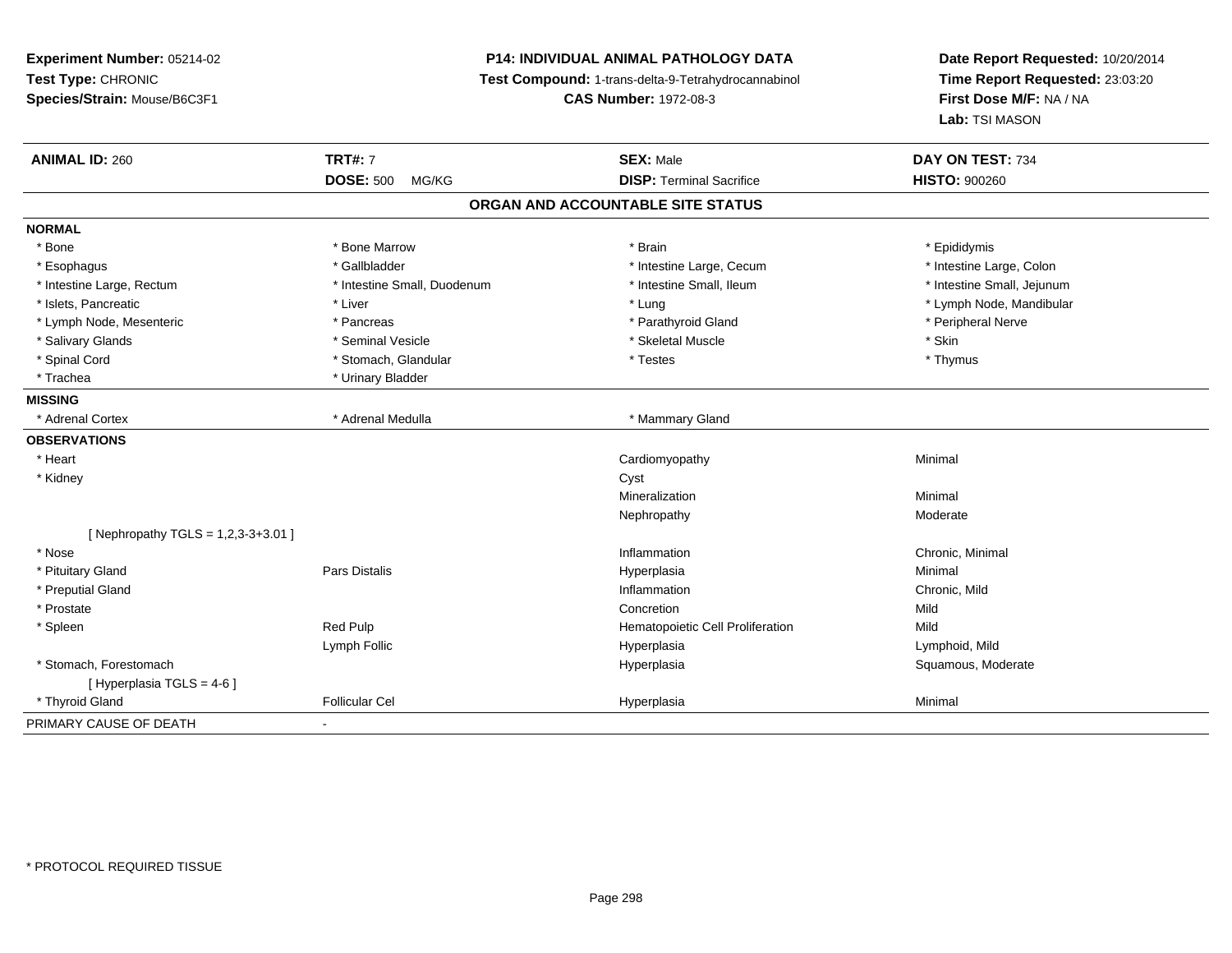# **P14: INDIVIDUAL ANIMAL PATHOLOGY DATA**

**Test Compound:** 1-trans-delta-9-Tetrahydrocannabinol

**CAS Number:** 1972-08-3

| <b>ANIMAL ID: 261</b>        | <b>TRT#: 7</b>             | <b>SEX: Male</b>                  | DAY ON TEST: 730            |
|------------------------------|----------------------------|-----------------------------------|-----------------------------|
|                              | <b>DOSE: 500</b><br>MG/KG  | <b>DISP: Natural Death</b>        | <b>HISTO: 900261</b>        |
|                              |                            | ORGAN AND ACCOUNTABLE SITE STATUS |                             |
| <b>NORMAL</b>                |                            |                                   |                             |
| * Adrenal Cortex             | * Adrenal Medulla          | * Bone                            | * Bone Marrow               |
| * Epididymis                 | * Esophagus                | * Gallbladder                     | * Heart                     |
| * Intestine Large, Cecum     | * Intestine Large, Colon   | * Intestine Large, Rectum         | * Intestine Small, Duodenum |
| * Intestine Small, Ileum     | * Intestine Small, Jejunum | * Islets, Pancreatic              | * Liver                     |
| * Lung                       | * Lymph Node, Mandibular   | * Nose                            | * Pancreas                  |
| * Parathyroid Gland          | * Peripheral Nerve         | * Pituitary Gland                 | * Prostate                  |
| * Salivary Glands            | * Seminal Vesicle          | * Skeletal Muscle                 | * Skin                      |
| * Spinal Cord                | * Stomach, Forestomach     | * Stomach, Glandular              | * Testes                    |
| * Trachea                    |                            |                                   |                             |
| <b>MISSING</b>               |                            |                                   |                             |
| * Mammary Gland              |                            |                                   |                             |
| <b>OBSERVATIONS</b>          |                            |                                   |                             |
| * Brain                      |                            | Mineralization                    | Minimal                     |
| * Kidney                     |                            | Mineralization                    | Minimal                     |
|                              |                            | Nephropathy                       | Mild                        |
| * Lymph Node, Mesenteric     |                            | Angiectasis                       | Mild                        |
| * Preputial Gland            |                            | Atrophy                           | Moderate                    |
| * Spleen                     | Lymph Follic               | Atrophy                           | Mild                        |
| * Thymus                     |                            | Cyst                              |                             |
|                              |                            | Ectopic Parathyroid Gland         |                             |
|                              |                            | Necrosis                          | Moderate                    |
| * Thyroid Gland              | <b>Follicular Cel</b>      | Hyperplasia                       | Minimal                     |
| Tooth                        |                            | Dysplasia                         | Mild                        |
| * Urinary Bladder            |                            | Dilatation                        | Moderate                    |
| [ Dilatation TGLS = $1-10$ ] |                            |                                   |                             |
| PRIMARY CAUSE OF DEATH       | $\blacksquare$             |                                   |                             |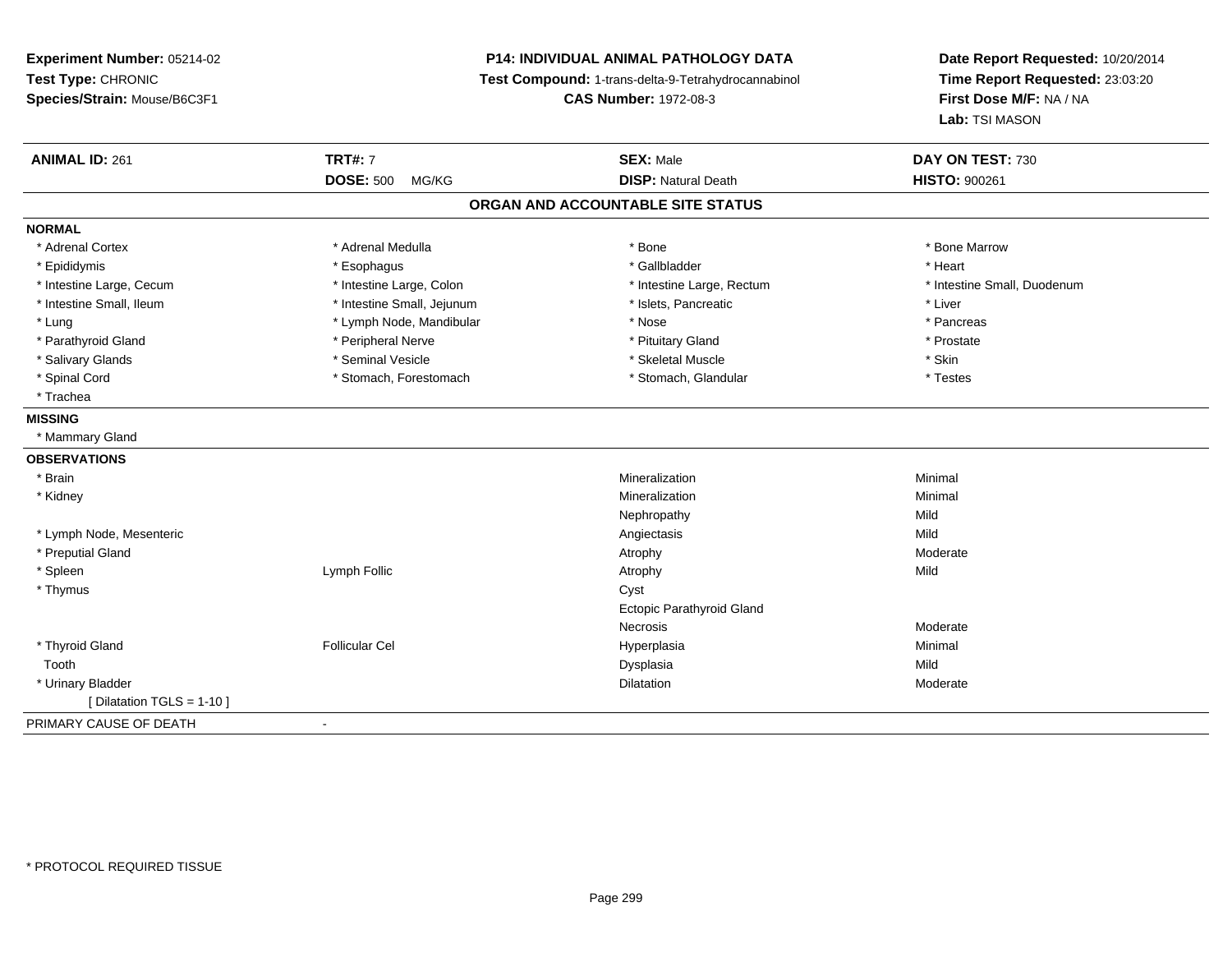| <b>Experiment Number: 05214-02</b><br>Test Type: CHRONIC<br>Species/Strain: Mouse/B6C3F1 |                           | <b>P14: INDIVIDUAL ANIMAL PATHOLOGY DATA</b><br>Test Compound: 1-trans-delta-9-Tetrahydrocannabinol<br><b>CAS Number: 1972-08-3</b> | Date Report Requested: 10/20/2014<br>Time Report Requested: 23:03:20<br>First Dose M/F: NA / NA<br>Lab: TSI MASON |
|------------------------------------------------------------------------------------------|---------------------------|-------------------------------------------------------------------------------------------------------------------------------------|-------------------------------------------------------------------------------------------------------------------|
| <b>ANIMAL ID: 262</b>                                                                    | <b>TRT#: 7</b>            | <b>SEX: Male</b>                                                                                                                    | DAY ON TEST: 461                                                                                                  |
|                                                                                          | <b>DOSE: 500</b><br>MG/KG | <b>DISP:</b> Scheduled Sacrifice                                                                                                    | <b>HISTO: 892860</b>                                                                                              |
|                                                                                          |                           | ORGAN AND ACCOUNTABLE SITE STATUS                                                                                                   |                                                                                                                   |
| <b>NORMAL</b>                                                                            |                           |                                                                                                                                     |                                                                                                                   |
| * Epididymis                                                                             | * Testes                  |                                                                                                                                     |                                                                                                                   |
| PRIMARY CAUSE OF DEATH                                                                   |                           |                                                                                                                                     |                                                                                                                   |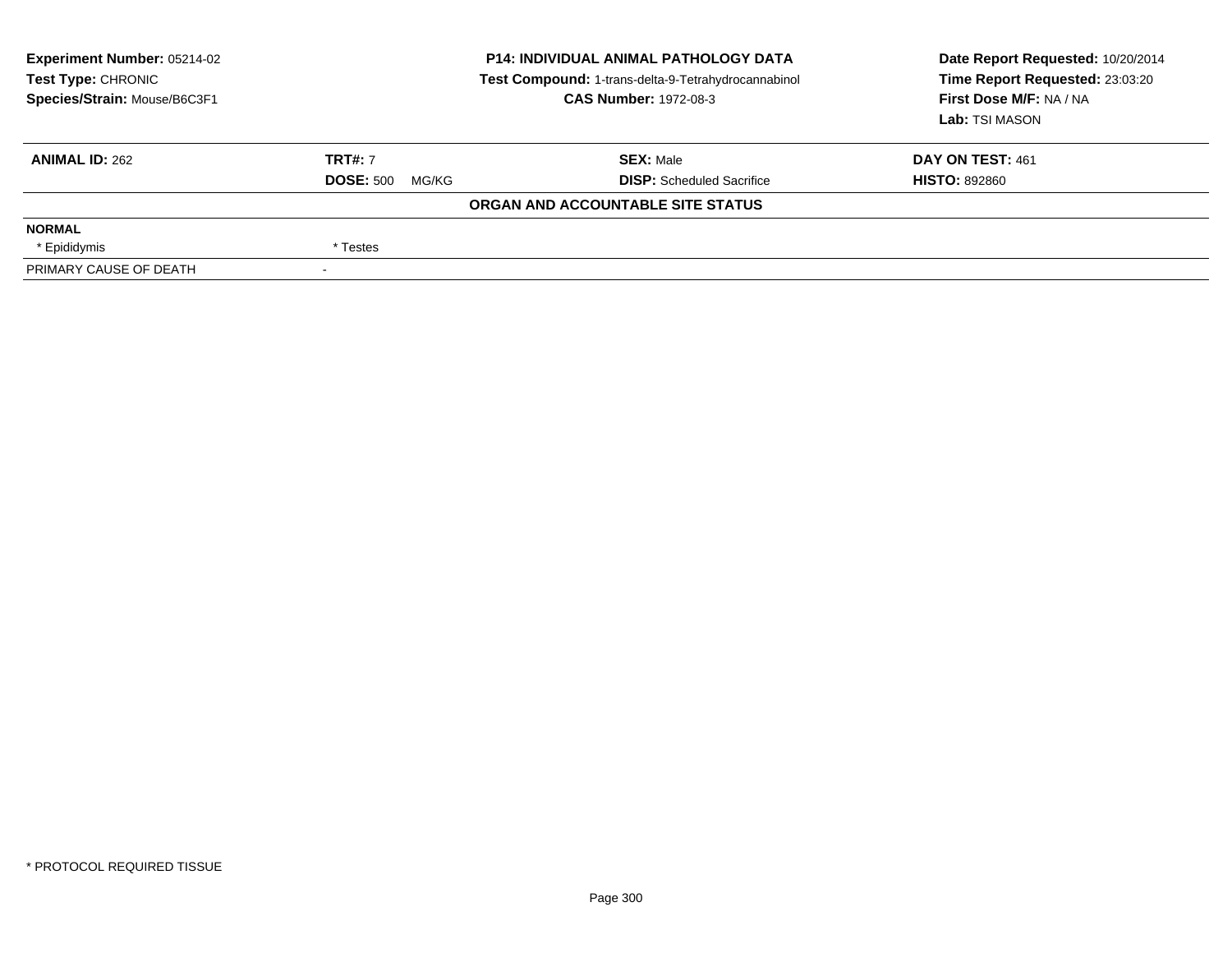| <b>Experiment Number: 05214-02</b><br><b>Test Type: CHRONIC</b><br>Species/Strain: Mouse/B6C3F1 | <b>P14: INDIVIDUAL ANIMAL PATHOLOGY DATA</b><br>Test Compound: 1-trans-delta-9-Tetrahydrocannabinol<br><b>CAS Number: 1972-08-3</b> |                                   | Date Report Requested: 10/20/2014<br>Time Report Requested: 23:03:20<br>First Dose M/F: NA / NA<br>Lab: TSI MASON |
|-------------------------------------------------------------------------------------------------|-------------------------------------------------------------------------------------------------------------------------------------|-----------------------------------|-------------------------------------------------------------------------------------------------------------------|
| <b>ANIMAL ID: 263</b>                                                                           | <b>TRT#: 7</b>                                                                                                                      | <b>SEX: Male</b>                  | DAY ON TEST: 461                                                                                                  |
|                                                                                                 | <b>DOSE: 500</b><br>MG/KG                                                                                                           | <b>DISP:</b> Scheduled Sacrifice  | <b>HISTO: 892861</b>                                                                                              |
|                                                                                                 |                                                                                                                                     | ORGAN AND ACCOUNTABLE SITE STATUS |                                                                                                                   |
| <b>NORMAL</b>                                                                                   |                                                                                                                                     |                                   |                                                                                                                   |
| * Epididymis                                                                                    | * Intestine Large, Cecum                                                                                                            | * Testes                          |                                                                                                                   |
| PRIMARY CAUSE OF DEATH                                                                          |                                                                                                                                     |                                   |                                                                                                                   |
| Animal Note: THE LESION NOTED IS NORMAL LYMPHOID TISSUE.                                        |                                                                                                                                     |                                   |                                                                                                                   |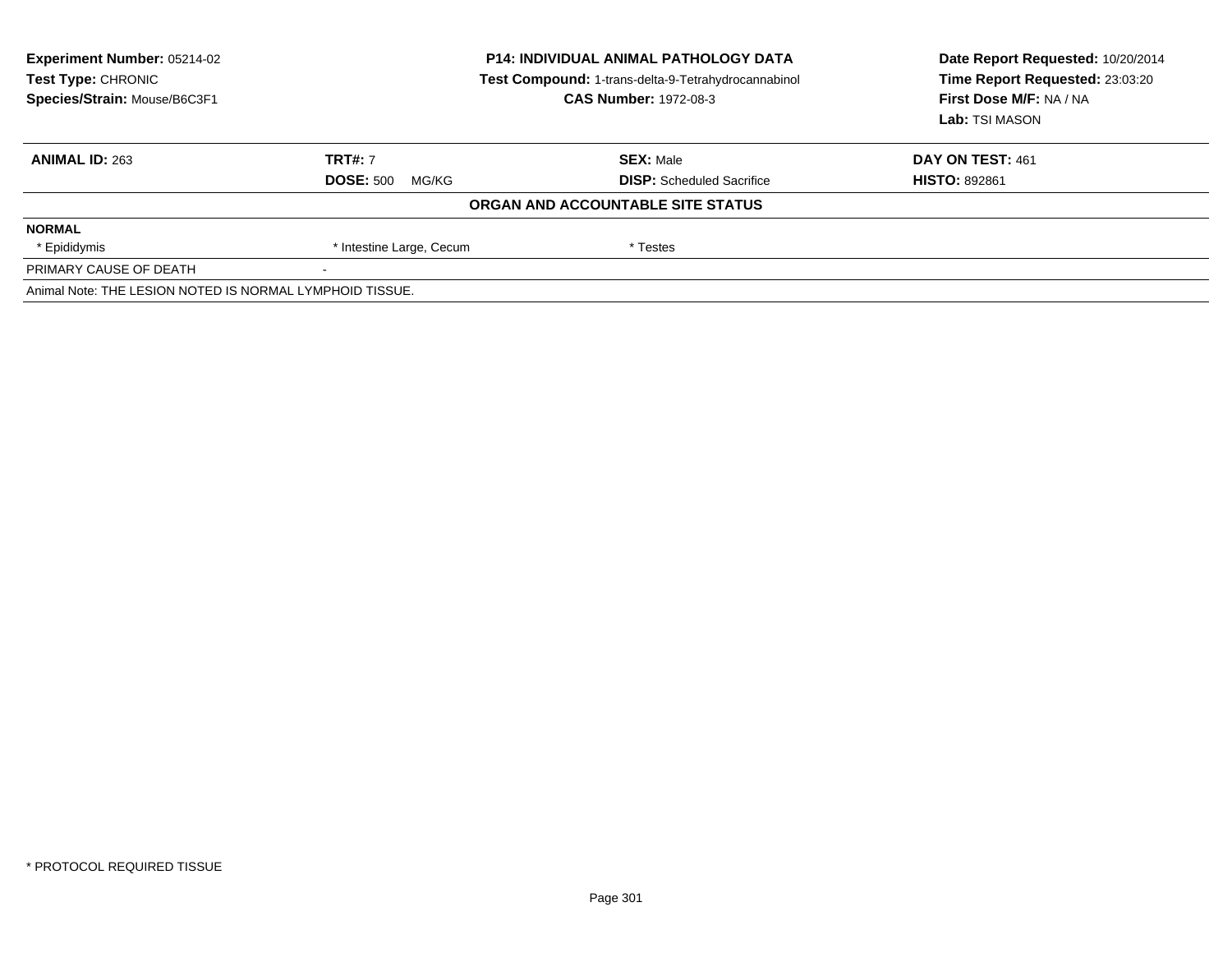| Experiment Number: 05214-02<br>Test Type: CHRONIC<br>Species/Strain: Mouse/B6C3F1 |                           | <b>P14: INDIVIDUAL ANIMAL PATHOLOGY DATA</b><br>Test Compound: 1-trans-delta-9-Tetrahydrocannabinol<br><b>CAS Number: 1972-08-3</b> | Date Report Requested: 10/20/2014<br>Time Report Requested: 23:03:20<br>First Dose M/F: NA / NA<br>Lab: TSI MASON |
|-----------------------------------------------------------------------------------|---------------------------|-------------------------------------------------------------------------------------------------------------------------------------|-------------------------------------------------------------------------------------------------------------------|
| <b>ANIMAL ID: 264</b>                                                             | <b>TRT#: 7</b>            | <b>SEX: Male</b>                                                                                                                    | DAY ON TEST: 461                                                                                                  |
|                                                                                   | <b>DOSE: 500</b><br>MG/KG | <b>DISP:</b> Scheduled Sacrifice                                                                                                    | <b>HISTO: 892862</b>                                                                                              |
|                                                                                   |                           | ORGAN AND ACCOUNTABLE SITE STATUS                                                                                                   |                                                                                                                   |
| <b>NORMAL</b>                                                                     |                           |                                                                                                                                     |                                                                                                                   |
| * Epididymis                                                                      | * Skin                    | * Testes                                                                                                                            |                                                                                                                   |
| <b>OBSERVATIONS</b>                                                               |                           |                                                                                                                                     |                                                                                                                   |
| * Skin                                                                            |                           |                                                                                                                                     |                                                                                                                   |
| Note: SKIN SUBMITTED IS NORMAL.                                                   |                           |                                                                                                                                     |                                                                                                                   |
| PRIMARY CAUSE OF DEATH                                                            |                           |                                                                                                                                     |                                                                                                                   |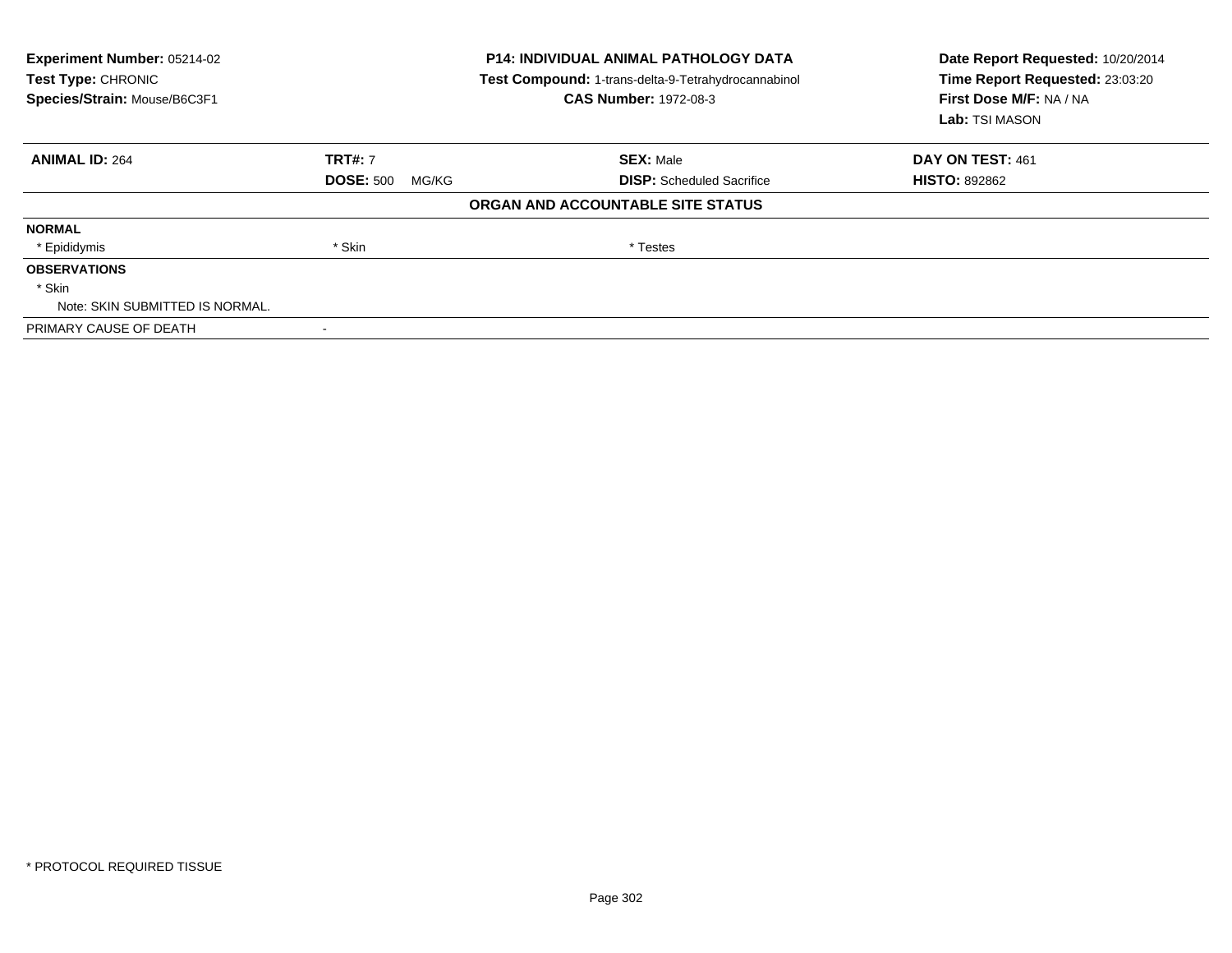# **P14: INDIVIDUAL ANIMAL PATHOLOGY DATA**

**Test Compound:** 1-trans-delta-9-Tetrahydrocannabinol

**CAS Number:** 1972-08-3

| <b>ANIMAL ID: 265</b>      | <b>TRT#: 7</b>            | <b>SEX: Male</b>                  | DAY ON TEST: 734         |
|----------------------------|---------------------------|-----------------------------------|--------------------------|
|                            | <b>DOSE: 500</b><br>MG/KG | <b>DISP: Terminal Sacrifice</b>   | <b>HISTO: 900265</b>     |
|                            |                           | ORGAN AND ACCOUNTABLE SITE STATUS |                          |
| <b>NORMAL</b>              |                           |                                   |                          |
| * Adrenal Medulla          | * Bone                    | * Bone Marrow                     | * Brain                  |
| * Epididymis               | * Esophagus               | * Heart                           | * Intestine Large, Cecum |
| * Intestine Large, Colon   | * Intestine Large, Rectum | * Intestine Small, Duodenum       | * Intestine Small. Ileum |
| * Intestine Small, Jejunum | * Islets, Pancreatic      | * Liver                           | * Lung                   |
| * Lymph Node, Mandibular   | * Lymph Node, Mesenteric  | * Mammary Gland                   | * Pancreas               |
| * Parathyroid Gland        | * Peripheral Nerve        | * Prostate                        | * Salivary Glands        |
| * Seminal Vesicle          | * Skeletal Muscle         | * Skin                            | * Spinal Cord            |
| * Stomach, Glandular       | * Testes                  | * Thymus                          | * Trachea                |
| * Urinary Bladder          |                           |                                   |                          |
| <b>MISSING</b>             |                           |                                   |                          |
| * Gallbladder              |                           |                                   |                          |
| <b>OBSERVATIONS</b>        |                           |                                   |                          |
| * Adrenal Cortex           | Capsule                   | Hyperplasia                       | Mild                     |
| * Kidney                   |                           | Mineralization                    | Minimal                  |
|                            |                           | Nephropathy                       | Minimal                  |
| * Nose                     |                           | Inflammation                      | Chronic, Minimal         |
| * Pituitary Gland          | Pars Distalis             | Hyperplasia                       | Moderate                 |
| * Preputial Gland          |                           | Inflammation                      | Chronic, Minimal         |
| * Spleen                   | Lymph Follic              | Hyperplasia                       | Lymphoid, Minimal        |
| * Stomach, Forestomach     |                           | Hyperplasia                       | Squamous, Mild           |
| * Thyroid Gland            | <b>Follicular Cel</b>     | Hyperplasia                       | Mild                     |
| Tooth                      |                           | Dysplasia                         | Minimal                  |
| PRIMARY CAUSE OF DEATH     | $\overline{\phantom{a}}$  |                                   |                          |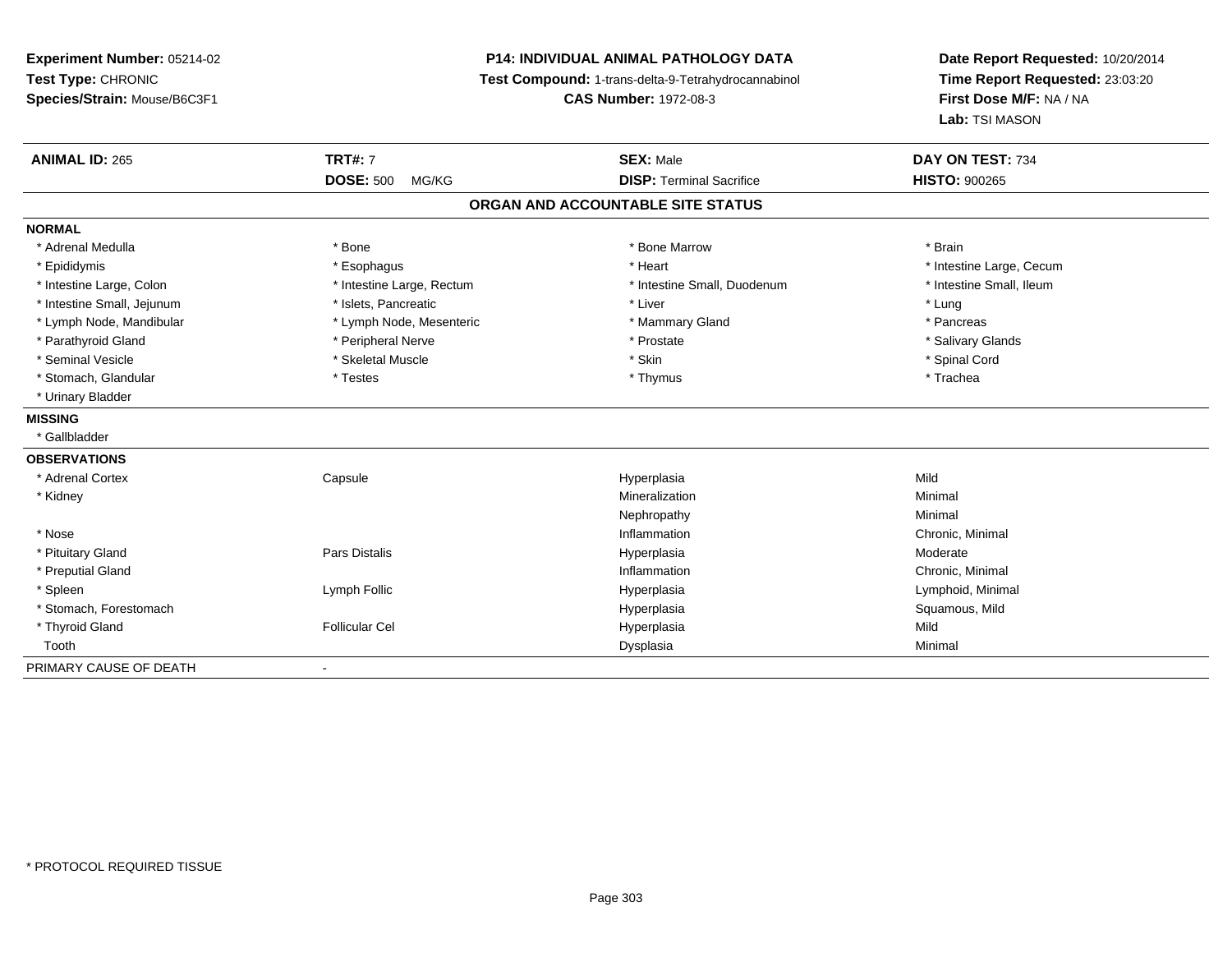# **P14: INDIVIDUAL ANIMAL PATHOLOGY DATA**

**Test Compound:** 1-trans-delta-9-Tetrahydrocannabinol

**CAS Number:** 1972-08-3

| <b>ANIMAL ID: 266</b>        | <b>TRT#: 7</b>             | <b>SEX: Male</b>                  | DAY ON TEST: 563            |
|------------------------------|----------------------------|-----------------------------------|-----------------------------|
|                              | <b>DOSE: 500</b><br>MG/KG  | <b>DISP: Natural Death</b>        | <b>HISTO: 900266</b>        |
|                              |                            | ORGAN AND ACCOUNTABLE SITE STATUS |                             |
| <b>NORMAL</b>                |                            |                                   |                             |
| * Adrenal Medulla            | * Bone                     | * Bone Marrow                     | * Brain                     |
| * Epididymis                 | * Esophagus                | * Gallbladder                     | * Heart                     |
| * Intestine Large, Cecum     | * Intestine Large, Colon   | * Intestine Large, Rectum         | * Intestine Small, Duodenum |
| * Intestine Small, Ileum     | * Intestine Small, Jejunum | * Islets, Pancreatic              | * Liver                     |
| * Lung                       | * Lymph Node, Mandibular   | * Lymph Node, Mesenteric          | * Mammary Gland             |
| * Nose                       | * Pancreas                 | * Parathyroid Gland               | * Peripheral Nerve          |
| * Pituitary Gland            | * Preputial Gland          | * Prostate                        | * Salivary Glands           |
| * Seminal Vesicle            | * Skeletal Muscle          | * Skin                            | * Spinal Cord               |
| * Stomach, Forestomach       | * Stomach, Glandular       | * Testes                          | * Thymus                    |
| * Thyroid Gland              | * Trachea                  | * Urinary Bladder                 |                             |
| <b>OBSERVATIONS</b>          |                            |                                   |                             |
| * Adrenal Cortex             | Capsule                    | Hyperplasia                       | Minimal                     |
| * Kidney                     |                            | Mineralization                    | Mild                        |
| [Mineralization TGLS = 2-3 ] |                            |                                   |                             |
| * Spleen                     | Lymph Follic               | Atrophy                           | Moderate                    |
| [Atrophy TGLS = $1-3$ ]      |                            |                                   |                             |
| PRIMARY CAUSE OF DEATH       |                            |                                   |                             |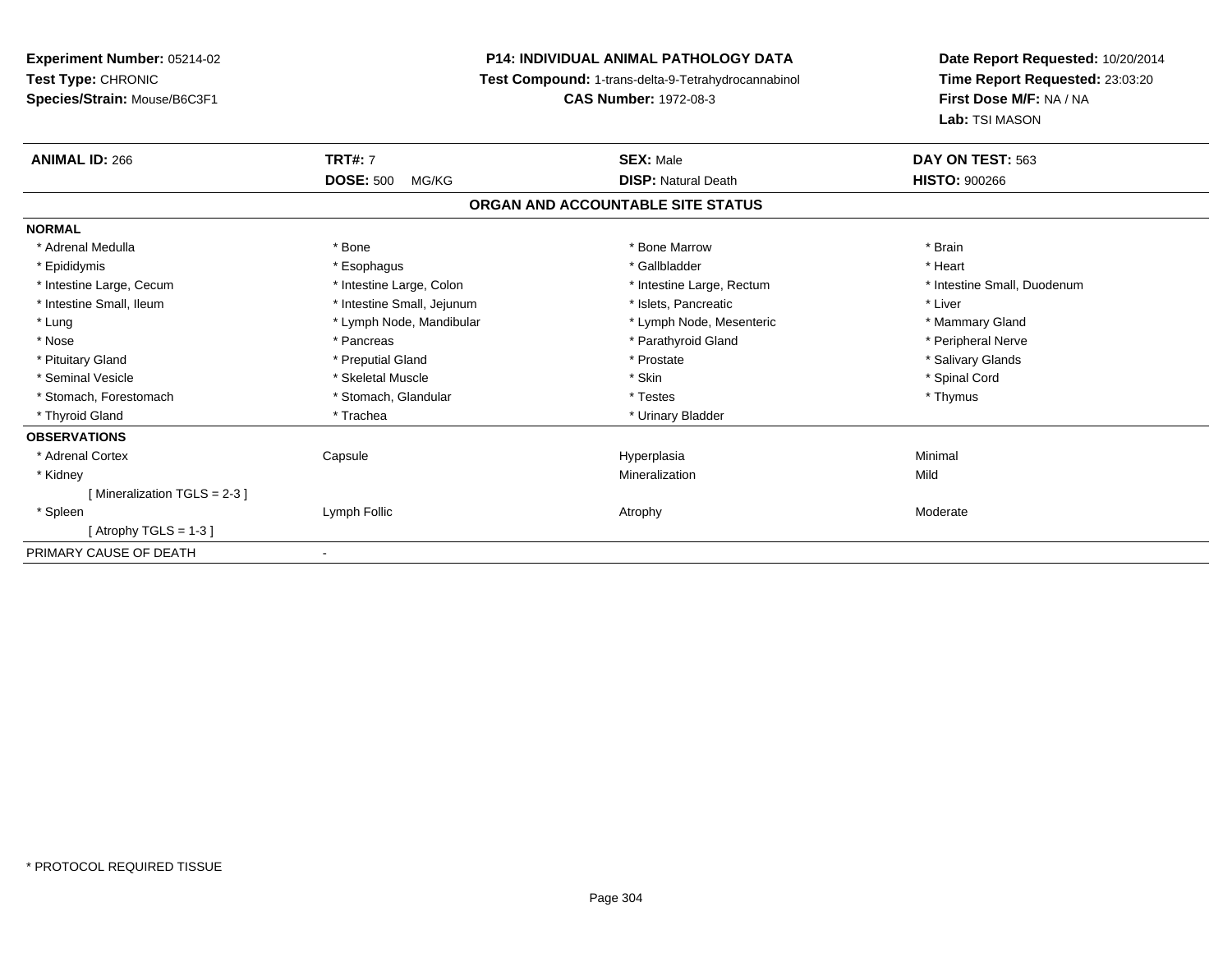**Experiment Number:** 05214-02**Test Type:** CHRONIC **Species/Strain:** Mouse/B6C3F1**P14: INDIVIDUAL ANIMAL PATHOLOGY DATA Test Compound:** 1-trans-delta-9-Tetrahydrocannabinol **CAS Number:** 1972-08-3**Date Report Requested:** 10/20/2014**Time Report Requested:** 23:03:20**First Dose M/F:** NA / NA**Lab:** TSI MASON**ANIMAL ID:** 267 **TRT#:** <sup>7</sup> **SEX:** Male **DAY ON TEST:** <sup>191</sup> **DOSE:** 500 MG/KG**DISP:** Natural Death **HISTO:**  $900267$ **ORGAN AND ACCOUNTABLE SITE STATUSNORMAL**\* Adrenal Cortex \* Adrenal Medulla \* Adrenal Medulla \* Bone \* Bone \* Bone \* Bone \* Bone Marrow \* Epididymis \* https://www.fragusta.com/windows/windows/windows/windows/windows/windows/windows/windows/windows/ \* Intestine Small, Ileum \* Intestine Large, Colon \* Intestine Large, Rectum \* Intestine Small, Duodenum \* Intestine Small, Duodenum \* Intestine Small, Jejunum \* 1992 \* The state of the state of the state of the state of the state of the state of the state of the state of the state of the state of the state of the state of the state of the state of the \* Lung **\* Lymph Node, Mandibular \*** Lymph Node, Mesenteric \* Mammary Gland \* Mammary Gland \* Peripheral Nerve \* Nose \* \* Pancreas \* \* Pancreas \* \* Pancreas \* \* Parathyroid Gland \* \* Peripheral Nerve \* Peripheral Nerve \* \* Salivary Glands \* Pituitary Gland \* \* Then the state \* Preputial Gland \* Prosection \* Prostate \* \* Salivary Glands \* Salivary Glands \* Salivary Glands \* Salivary Glands \* Salivary Glands \* Salivary Glands \* Salivary Glands \* Salivary Glan \* Seminal Vesicle \* \* Spinal Cord \* Skeletal Muscle \* \* Skin \* \* Skin \* \* Spinal Vesicle \* Spinal Cord \* Spinal Cord \* Spleen \* Stomach, Forestomach \* Stomach \* Stomach, Slandular \* Testes \* Testes \* Urinary Bladder \* Thymus \* Thyroid Gland \* Trachea \* Urinary Bladder \* **MISSING** \* Gallbladder**OBSERVATIONS** \* Brainn and the control of the control of the control of the control of the control of the control of the control of the control of the control of the control of the control of the control of the control of the control of the co PRIMARY CAUSE OF DEATH-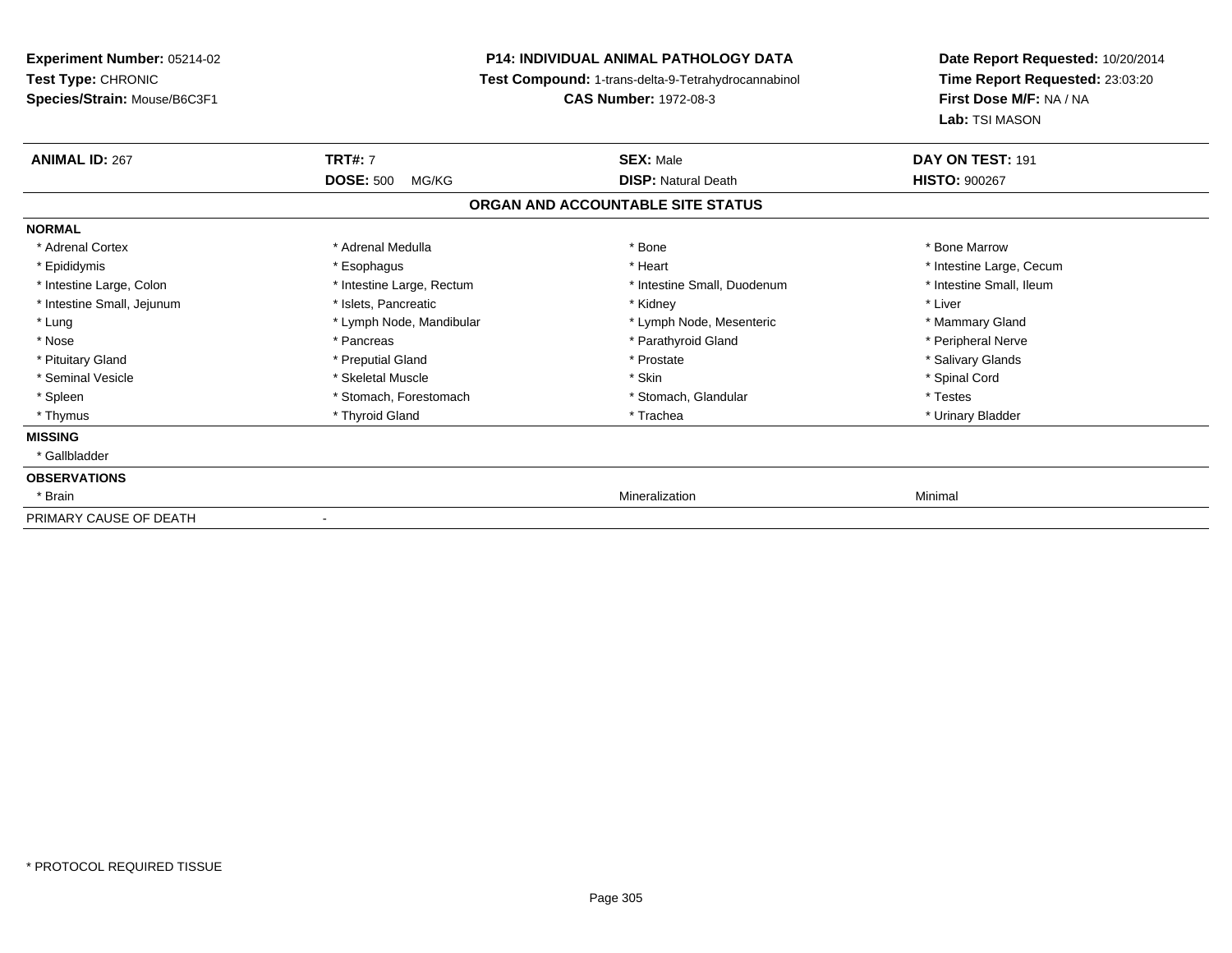**Experiment Number:** 05214-02**Test Type:** CHRONIC **Species/Strain:** Mouse/B6C3F1**P14: INDIVIDUAL ANIMAL PATHOLOGY DATA Test Compound:** 1-trans-delta-9-Tetrahydrocannabinol **CAS Number:** 1972-08-3**Date Report Requested:** 10/20/2014**Time Report Requested:** 23:03:20**First Dose M/F:** NA / NA**Lab:** TSI MASON**ANIMAL ID:** 268**TRT#:** 7 **SEX:** Male **DAY ON TEST:** 734 **DOSE:** 500 MG/KG **DISP:** Terminal Sacrifice **HISTO:** <sup>900268</sup> **ORGAN AND ACCOUNTABLE SITE STATUSNORMAL**\* Adrenal Medulla \* \* Annual Medulla \* Brain \* Bone \* \* Bone Marrow \* Bone Marrow \* \* Brain \* Brain \* Brain \* Brain \* Brain \* Brain \* Brain \* Brain \* Brain \* Brain \* Brain \* Brain \* Brain \* Brain \* Brain \* Brain \* Brain \* \* Heart \* Epididymis \* Esophagus \* Gallbladder \* Heart\* Intestine Large, Cecum \* Intestine Large, Colon \* Intestine Large, Rectum \* Intestine Small, Duodenum \* Intestine Small, Ileum \* https://www.thestine Small, Jejunum \* Liver \* Liver \* Liver \* Liver \* Lung \* Pancreas \* Lymph Node, Mandibular \* Lymph Node, Mesenteric \* Mammary Gland \* Mammary Gland \* Salivary Glands \* Peripheral Nerve \* \* Andrew \* Pituitary Gland \* Preputial Gland \* Preputial Gland \* \* Salivary Glands \* Salivary Glands \* Salivary Glands \* Salivary Glands \* Salivary Glands \* Salivary Glands \* Salivary Glands \* Salivary \* Seminal Vesicle \* \* Spinal Cord \* Skeletal Muscle \* \* Skin \* \* Skin \* \* Spinal Vesicle \* Spinal Cord \* Spinal Cord \* Spleen \* Stomach, Forestomach \* Stomach \* Stomach, Slandular \* Testes \* Testes \* Thyroid Gland \* Trachea \* Trachea \* Trachea \* Urinary Bladder **MISSING** \* Parathyroid Gland**OBSERVATIONS** \* Adrenal Cortex Capsule Hyperplasia Mild \* Islets, Pancreaticc and the contract of the contract of the contract of the contract of the contract of the contract of the contract of the contract of the contract of the contract of the contract of the contract of the contract of the cont a **Minimal**  \* Kidneyy control of the control of the control of the control of the control of the control of the control of the control of the control of the control of the control of the control of the control of the control of the control of Hydronephrosis Moderaten Chronic, Minimal Pelvis InflammationNephropathyy and the contract of the Marked  $[$  Cyst TGLS = 2-3+3.01  $]$  $[$  Nephropathy TGLS = 1,2-3+3.01 ] \* Nosee and the contract of the contract of the contract of the contract of the contract of the chronic, Mild and the chronic, Mild and the chronic, Mild and the chronic state of the chronic state of the chronic state of the chr \* Prostatee description of the control of the control of the control of the control of the chronic, Mild and Chronic, Mild and Chronic, Mild and Chronic, Mild and Chronic, Mild and Chronic, Mild and Chronic, Mild and Chronic, Mild a \* Thymuss and the contract of the contract of the contract of the contract of the contract of the contract of the contract of the contract of the contract of the contract of the contract of the contract of the contract of the cont PRIMARY CAUSE OF DEATH-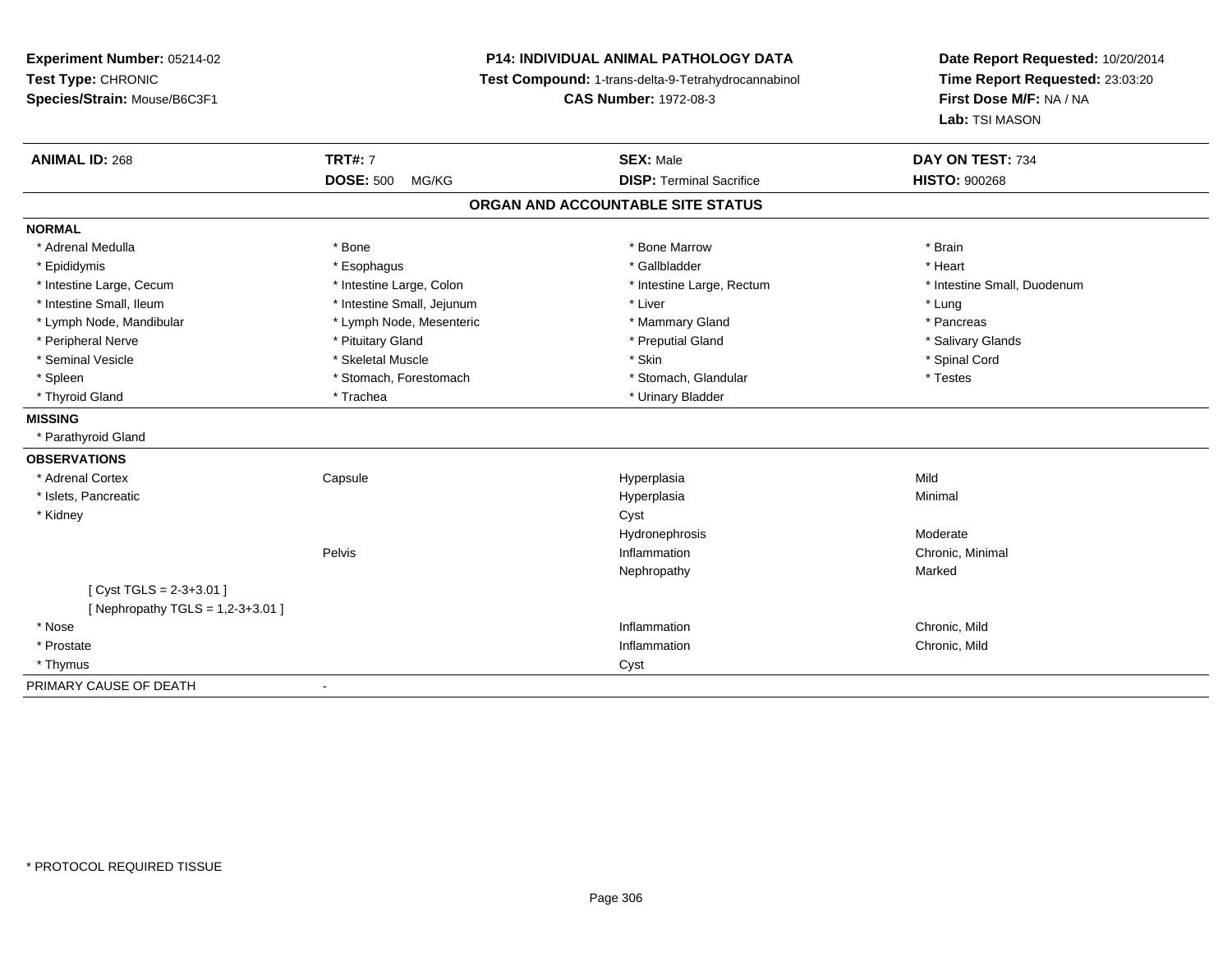# **P14: INDIVIDUAL ANIMAL PATHOLOGY DATA**

**Test Compound:** 1-trans-delta-9-Tetrahydrocannabinol

**CAS Number:** 1972-08-3

| <b>ANIMAL ID: 269</b>      | <b>TRT#: 7</b>             | <b>SEX: Male</b>                  | DAY ON TEST: 599            |
|----------------------------|----------------------------|-----------------------------------|-----------------------------|
|                            | <b>DOSE: 500</b><br>MG/KG  | <b>DISP: Natural Death</b>        | <b>HISTO: 900269</b>        |
|                            |                            | ORGAN AND ACCOUNTABLE SITE STATUS |                             |
| <b>NORMAL</b>              |                            |                                   |                             |
| * Adrenal Cortex           | * Adrenal Medulla          | * Bone                            | * Bone Marrow               |
| * Epididymis               | * Esophagus                | * Gallbladder                     | * Heart                     |
| * Intestine Large, Cecum   | * Intestine Large, Colon   | * Intestine Large, Rectum         | * Intestine Small, Duodenum |
| * Intestine Small, Ileum   | * Intestine Small, Jejunum | * Islets, Pancreatic              | * Liver                     |
| * Lung                     | * Lymph Node, Mandibular   | * Lymph Node, Mesenteric          | * Mammary Gland             |
| * Nose                     | * Pancreas                 | * Parathyroid Gland               | * Peripheral Nerve          |
| * Pituitary Gland          | * Prostate                 | * Salivary Glands                 | * Skeletal Muscle           |
| * Skin                     | * Spinal Cord              | * Spleen                          | * Stomach, Glandular        |
| * Testes                   | * Thymus                   | * Thyroid Gland                   | * Trachea                   |
| * Urinary Bladder          |                            |                                   |                             |
| <b>OBSERVATIONS</b>        |                            |                                   |                             |
| * Brain                    |                            | Mineralization                    | Minimal                     |
| * Kidney                   |                            | Mineralization                    | Minimal                     |
| * Preputial Gland          |                            | Inflammation                      | Chronic, Minimal            |
| * Stomach, Forestomach     |                            | Hyperplasia                       | Squamous, Moderate          |
|                            |                            | Ulcer                             | Minimal                     |
| [Hyperplasia TGLS = 1-6.1] |                            |                                   |                             |
| Tooth                      |                            | Dysplasia                         | Minimal                     |
| PRIMARY CAUSE OF DEATH     |                            |                                   |                             |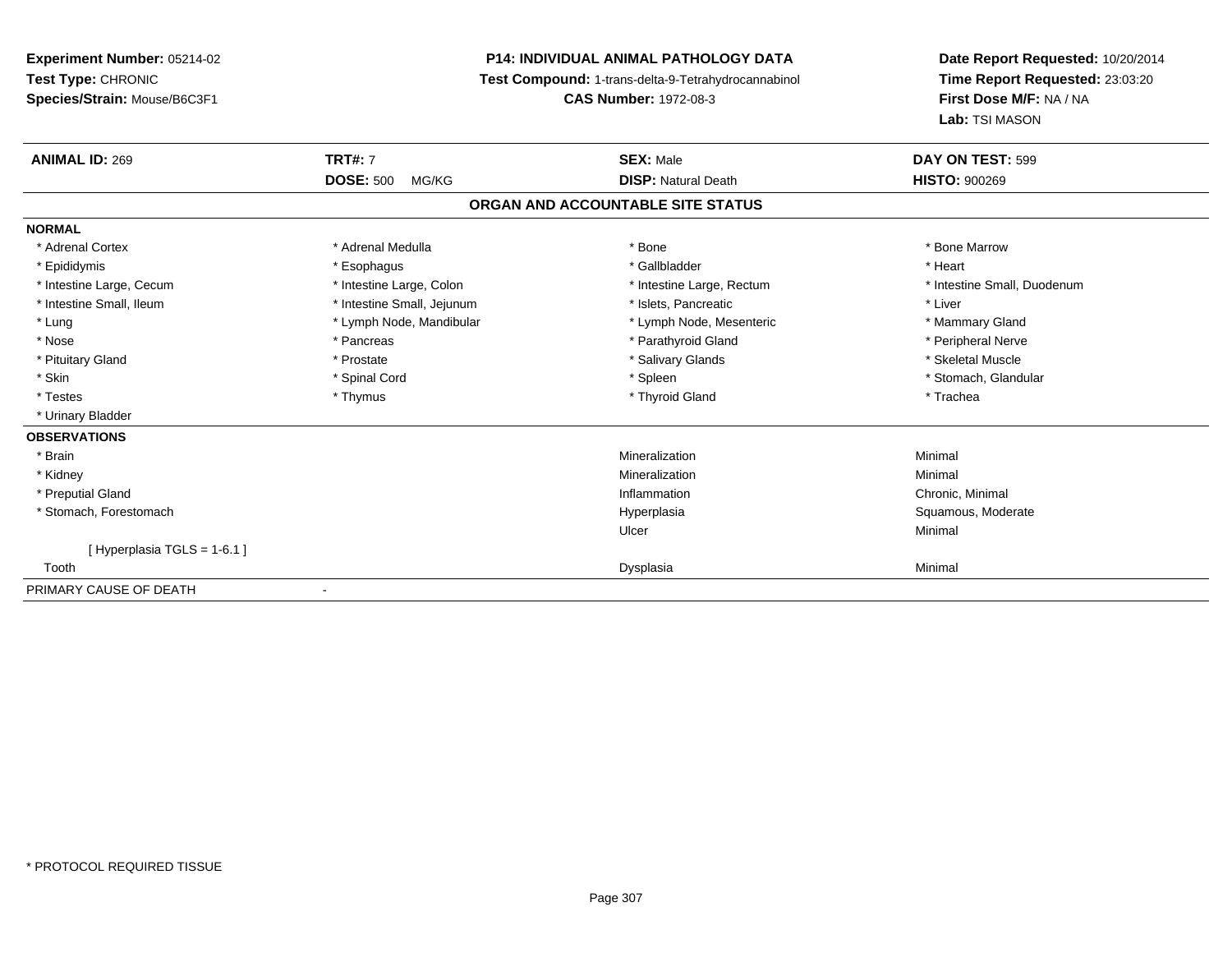**Experiment Number:** 05214-02**Test Type:** CHRONIC **Species/Strain:** Mouse/B6C3F1**P14: INDIVIDUAL ANIMAL PATHOLOGY DATA Test Compound:** 1-trans-delta-9-Tetrahydrocannabinol **CAS Number:** 1972-08-3**Date Report Requested:** 10/20/2014**Time Report Requested:** 23:03:21**First Dose M/F:** NA / NA**Lab:** TSI MASON**ANIMAL ID:** 270**TRT#:** 7 **SEX:** Male **DAY ON TEST:** 735 **DOSE:** 500 MG/KG**DISP:** Terminal Sacrifice **HISTO:**  $900270$ **ORGAN AND ACCOUNTABLE SITE STATUSNORMAL**\* Adrenal Medulla \* Adrenal Medulla \* \* The matter of the state of the state of the Marrow \* Bone Marrow \* Adrenal Medulla \* Epididymis \* Epididymis \* Bone Marrow \* Adrenal Medulla \* Epididymis \* Epididymis \* Epididymis \* Epididymis \* Epidi \* Esophagus \* https://www.fragustage.com/web/2019/heart \* Heart \* Heart \* Heart \* Intestine Large, Cecum \* Intestine Large, Cecum \* Gallbladder \* Callbladder \* 11 and 12 and 12 and 12 and 12 and 12 and 12 and 12 and 12 and \* Intestine Small, Ileum \* Intestine Large, Colon \* Intestine Large, Rectum \* Intestine Small, Duodenum \* Intestine Small, Duodenum \* Islets, Pancreatic \* \* \* Liver \* Liver \* Liver \* Lung \* Lung \* Lung \* Lung \* Lung \* Mammary Gland \* Mammary Gland \* Salivary Glands \* Pancreas \* And the second term in the second term in the second term in the second term in the second term in the second term in the second term in the second term in the second term in the second term in the second term \* Seminal Vesicle \* The state of the second term in the second term in the second term in the second term in the second term in the second term in the second term in the second term in the second term in the second term in \* Testes \* Thymus \* Trachea \* Urinary Bladder **MISSING** \* Parathyroid Gland \* Pituitary Gland**OBSERVATIONS** \* Adrenal Cortex**Capsule**  Hyperplasia Mild \* Brainn and the controller of the controller of the controller of the Minimal Mineralization and the controller of the Minimal Minimal  $\alpha$  \* Intestine Small, Jejunum Lymphoma Malignant Mixed [ Lymphoma Malignant Mixed TGLS = 1-6.01 ] \* Kidneyy control of the control of the control of the control of the control of the control of the control of the control of the control of the control of the control of the control of the control of the control of the control of Mineralizationn Minimal Nephropathyy Mild  $[$  Cyst TGLS = 3,4-3+3.01  $]$  $[$  Nephropathy TGLS = 3,4-3+3.01  $]$  Lymph NodePancreatic **Lymphoma Malignant Mixed** [ Lymphoma Malignant Mixed TGLS = 2-5.01 ] \* Lymph Node, Mandibular Lymphoma Malignant Mixed[ Lymphoma Malignant Mixed TGLS = 2-5.01 ] \* Lymph Node, Mesenteric Lymphoma Malignant Mixed[ Lymphoma Malignant Mixed TGLS = 2-5.01 ] \* Nose Nasolacrim Dct Hyperplasia Mild InflammationInflammation **Chronic, Minimal**<br>
Inflammation **Chronic, Minimal**  \* Preputial Glandd the controller of the controller of the controller of the controller of the controller of the controller of the controller of the controller of the controller of the controller of the controller of the controller of the \* Skeletal Musclee and the control of the control of the control of the control of the control of the control of the control of the control of the control of the control of the control of the control of the control of the control of the co \* SpleenRed Pulp **Mild Hematopoietic Cell Proliferation Mild**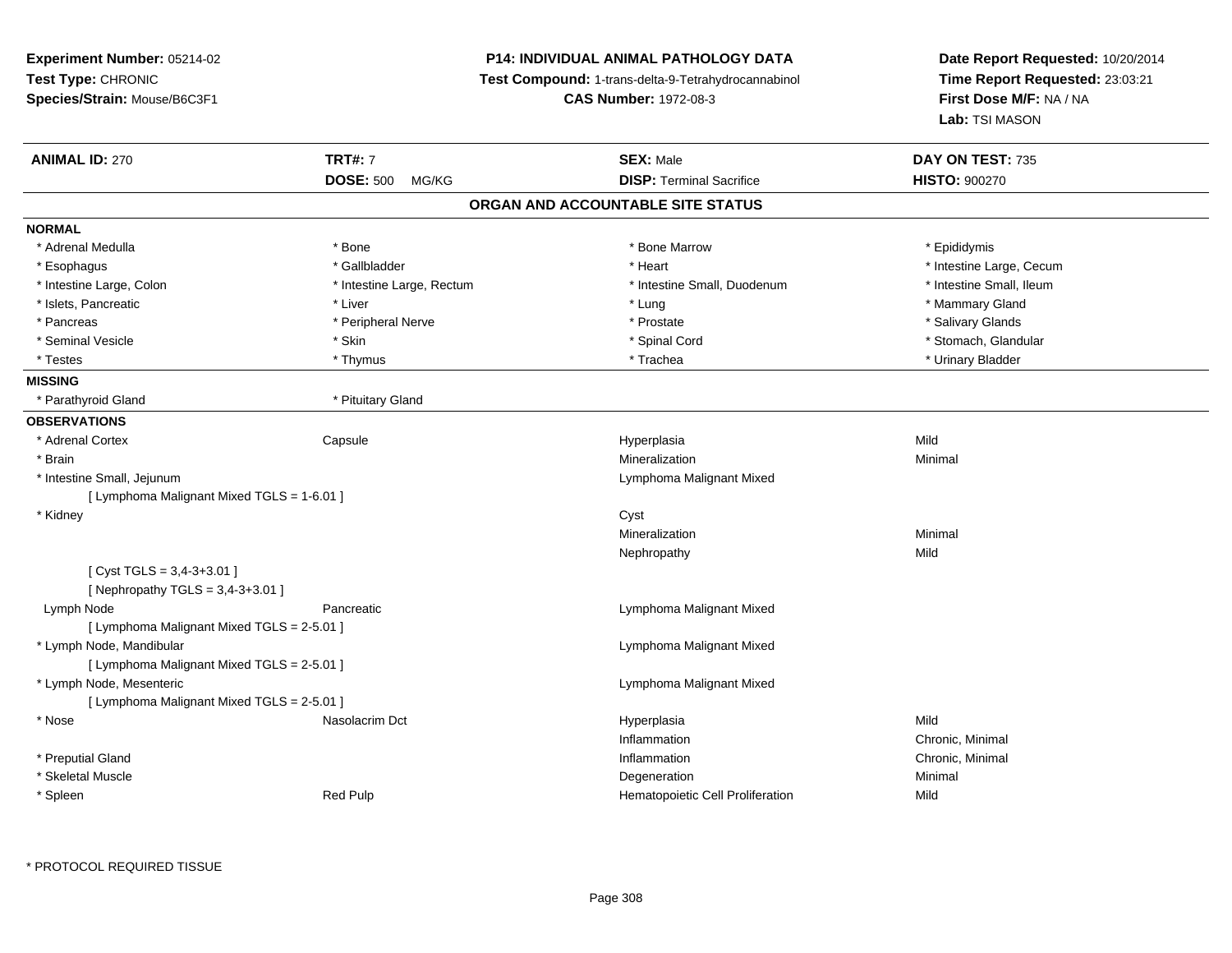| Experiment Number: 05214-02<br>Test Type: CHRONIC<br>Species/Strain: Mouse/B6C3F1 |                           | <b>P14: INDIVIDUAL ANIMAL PATHOLOGY DATA</b><br>Test Compound: 1-trans-delta-9-Tetrahydrocannabinol<br><b>CAS Number: 1972-08-3</b> | Date Report Requested: 10/20/2014<br>Time Report Requested: 23:03:21<br>First Dose M/F: NA / NA<br><b>Lab:</b> TSI MASON |
|-----------------------------------------------------------------------------------|---------------------------|-------------------------------------------------------------------------------------------------------------------------------------|--------------------------------------------------------------------------------------------------------------------------|
| <b>ANIMAL ID: 270</b>                                                             | <b>TRT#: 7</b>            | <b>SEX: Male</b>                                                                                                                    | DAY ON TEST: 735                                                                                                         |
|                                                                                   | <b>DOSE: 500</b><br>MG/KG | <b>DISP:</b> Terminal Sacrifice                                                                                                     | <b>HISTO: 900270</b>                                                                                                     |
|                                                                                   |                           | ORGAN AND ACCOUNTABLE SITE STATUS                                                                                                   |                                                                                                                          |
|                                                                                   |                           | Lymphoma Malignant Mixed                                                                                                            |                                                                                                                          |
| * Stomach, Forestomach                                                            |                           | Cyst                                                                                                                                | Minimal                                                                                                                  |
| [ Cyst TGLS = $6-6.1$ ]                                                           |                           |                                                                                                                                     |                                                                                                                          |
| * Thymus                                                                          |                           |                                                                                                                                     |                                                                                                                          |
| Note: TGL5 ENLARGEMENT NOT SEEN ON MICRO EXAM.                                    |                           |                                                                                                                                     |                                                                                                                          |
| * Thyroid Gland                                                                   | <b>Follicular Cel</b>     | Hyperplasia                                                                                                                         | Moderate                                                                                                                 |
| Tooth                                                                             |                           | Dysplasia                                                                                                                           | Mild                                                                                                                     |
| PRIMARY CAUSE OF DEATH                                                            |                           |                                                                                                                                     |                                                                                                                          |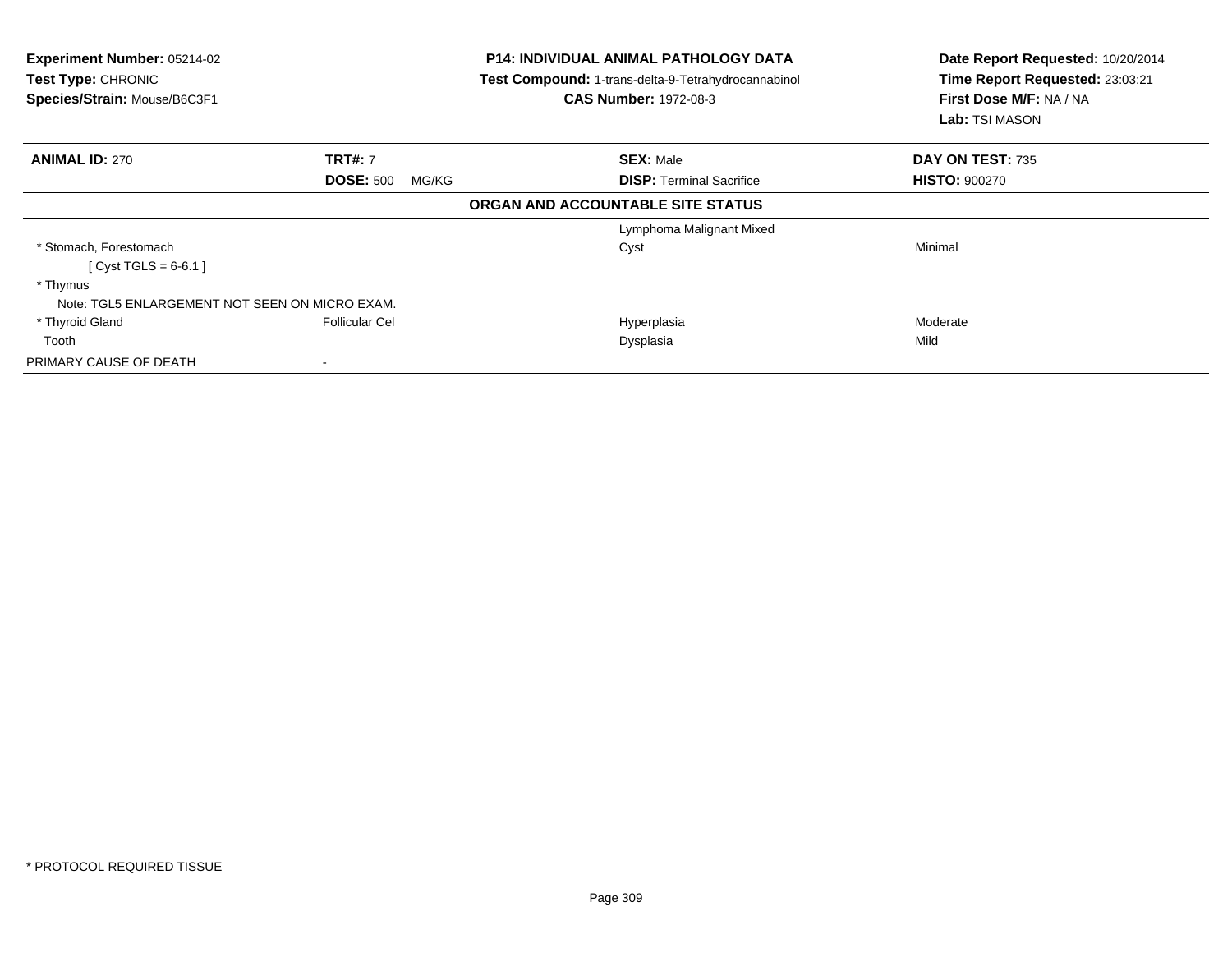**Experiment Number:** 05214-02**Test Type:** CHRONIC **Species/Strain:** Mouse/B6C3F1**P14: INDIVIDUAL ANIMAL PATHOLOGY DATA Test Compound:** 1-trans-delta-9-Tetrahydrocannabinol **CAS Number:** 1972-08-3**Date Report Requested:** 10/20/2014**Time Report Requested:** 23:03:21**First Dose M/F:** NA / NA**Lab:** TSI MASON**ANIMAL ID:** 271**TRT#:** 7 **SEX:** Male **DAY ON TEST:** 454 **DOSE:** 500 MG/KG**DISP:** Natural Death **HISTO:**  $900271$ **ORGAN AND ACCOUNTABLE SITE STATUSNORMAL**\* Adrenal Medulla \* Adrenal Medulla \* \* \* Adrenal Medulla \* \* Epididymis \* Bone \* \* Brain \* \* Brain \* \* Brain \* \* Epididymis \* Epididymis \* Epididymis \* \* Epididymis \* \* Epididymis \* \* Epididymis \* \* Epididymis \* \* Epididymis \* \* Epididymis \* Esophagus \* https://www.fragustage.com/web/2019/heart \* Heart \* Heart \* Heart \* Intestine Large, Cecum \* Intestine Large, Cecum \* Gallbladder \* Callbladder \* 11 and 12 and 12 and 12 and 12 and 12 and 12 and 12 and 12 and \* Intestine Small, Ileum \* Intestine Large, Colon \* Intestine Large, Rectum \* Intestine Small, Duodenum \* Intestine Small, Duodenum \* Intestine Small, Jejunum \* \* \* 19ets, Pancreatic \* \* Mammary Gland \* Mammary Gland \* Nose \* Prostate \* Parathyroid Gland \* The state of the state of the state of the state of the state of the state of the state of the state of the state of the state of the state of the state of the state of the state of the state of the s \* Salivary Glands \* Seminal Vesicle \* Skeletal Muscle \* Skin\* Thyroid Gland \* Spinal Cord \* Stomach, Forestomach \* Stomach \* Testes \* Trachea**MISSING** \* Lymph Node, Mandibular \* Thymus**OBSERVATIONS** \* Adrenal Cortex**Capsule** Capsule Capsule Capsule Capsule Chronic Active, Moderate Chronic Active, Moderate Chronic Active, Moderate Chronic Active, Moderate Chronic Active, Moderate Chronic Active, Moderate Chronic Active, Moderate Chronic Active, \* Bone Marroww metal experiment of the Myeloid Cell and the Moderate of the Proliferation and the Moderate Moderate of Moderate  $\mathbb{R}$  \* Kidneyy with the control of the control of the control of the control of the control of the control of the control of the control of the control of the control of the control of the control of the control of the control of the c n Minimal Nephropathyy Mild  $[$  Nephropathy TGLS = 3-3+3.1 ] \* Liver**Inflammation Inflammation** Inflammation **Example 2018** Chronic Active, Moderate<br>
Leukocytosis **Mild**  \* Lung Leukocytosis Mild \* Lymph Node, Mesentericc and the contract of the contract of the contract of the contract of the contract of the contract of the contract of the contract of the contract of the contract of the contract of the contract of the contract of the cont Inflammation **Chronic Active, Moderate**  $[$  Inflammation TGLS = 4-5.1 ] **Mesentery** y the control of the control of the control of the control of the control of the control of the control of the control of the control of the control of the control of the control of the control of the control of the contro Chronic Active, Marked  $[$  Inflammation TGLS = 4-5.1 ] \* Pancreass and the contract of the contract of the contract of the contract of the contract of the contract of the contract of the contract of the contract of the contract of the contract of the contract of the contract of the cont Inflammation **Chronic Active, Marked Inflammation**<br> **Chronic Mild**<br>
Chronic Mild \* Preputial Glandd
and **d**and **d**chronic, Mild
come of the contract of the contract of the contract of the contract of the contract of the contract of the contract of the contract of the contract of the contract of the contract of the co \* SpleenRed Pulp **Moderate Hematopoietic Cell Proliferation Moderate** [ Hematopoietic Cell Proliferation TGLS = 2-3 ] \* Stomach, Glandularr and the contract of the contract of the contract of the contract of the contract of the contract of the contract of the contract of the contract of the contract of the contract of the contract of the contract of the cont n Mild  $[$  Erosion TGLS = 5-6.01  $]$  \* Urinary Bladderr and the control of the control of the control of the control of the control of the control of the control of Inflammation **Chronic**, Mild

PRIMARY CAUSE OF DEATH-

\* PROTOCOL REQUIRED TISSUE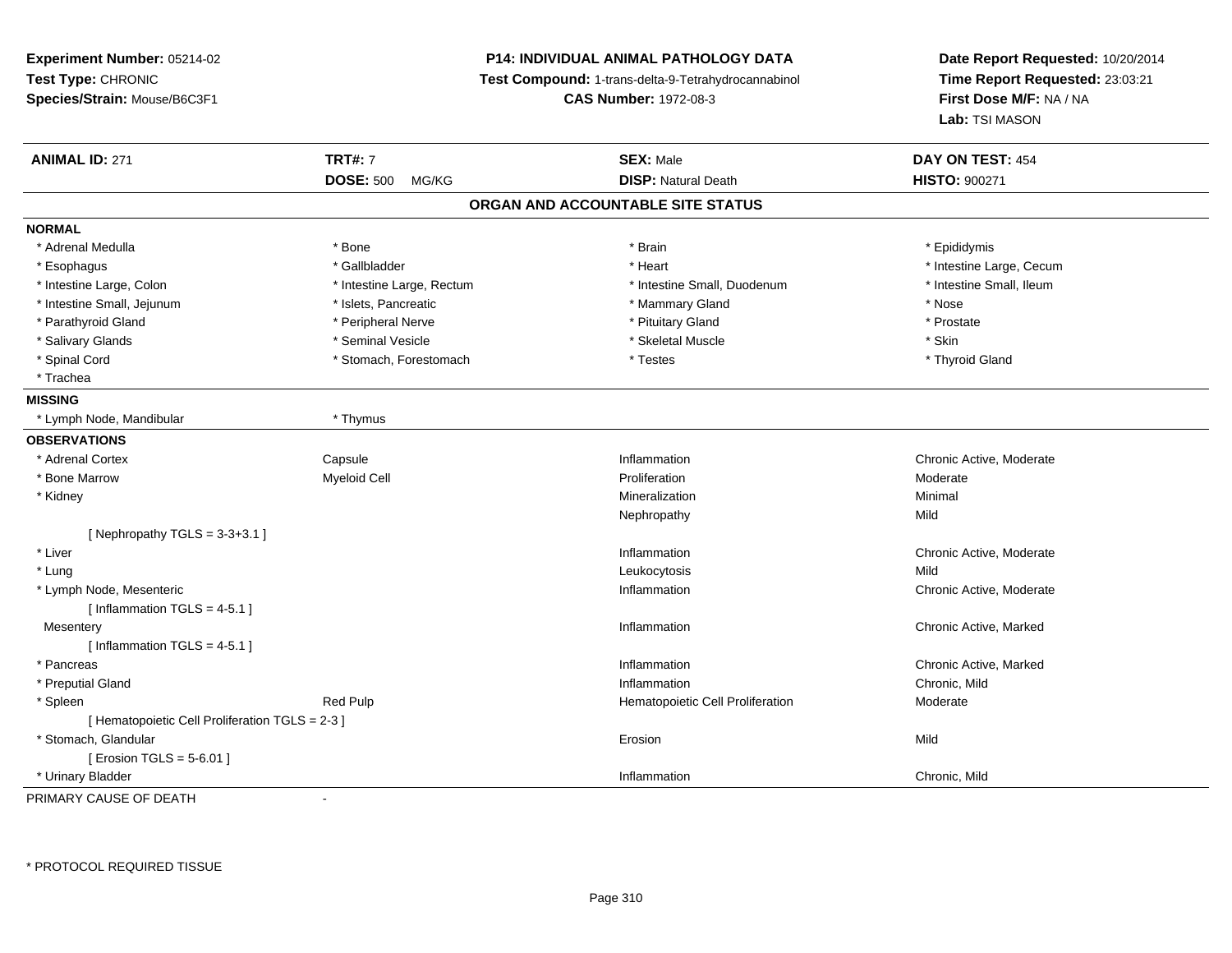| <b>Experiment Number: 05214-02</b><br><b>Test Type: CHRONIC</b><br>Species/Strain: Mouse/B6C3F1 | <b>P14: INDIVIDUAL ANIMAL PATHOLOGY DATA</b><br>Test Compound: 1-trans-delta-9-Tetrahydrocannabinol<br><b>CAS Number: 1972-08-3</b> |                                                                 | Date Report Requested: 10/20/2014<br>Time Report Requested: 23:03:21<br>First Dose M/F: NA / NA<br>Lab: TSI MASON |
|-------------------------------------------------------------------------------------------------|-------------------------------------------------------------------------------------------------------------------------------------|-----------------------------------------------------------------|-------------------------------------------------------------------------------------------------------------------|
| <b>ANIMAL ID: 271</b>                                                                           | <b>TRT#: 7</b>                                                                                                                      | <b>SEX: Male</b>                                                | <b>DAY ON TEST: 454</b>                                                                                           |
|                                                                                                 | <b>DOSE: 500</b><br>MG/KG                                                                                                           | <b>DISP:</b> Natural Death<br>ORGAN AND ACCOUNTABLE SITE STATUS | <b>HISTO: 900271</b>                                                                                              |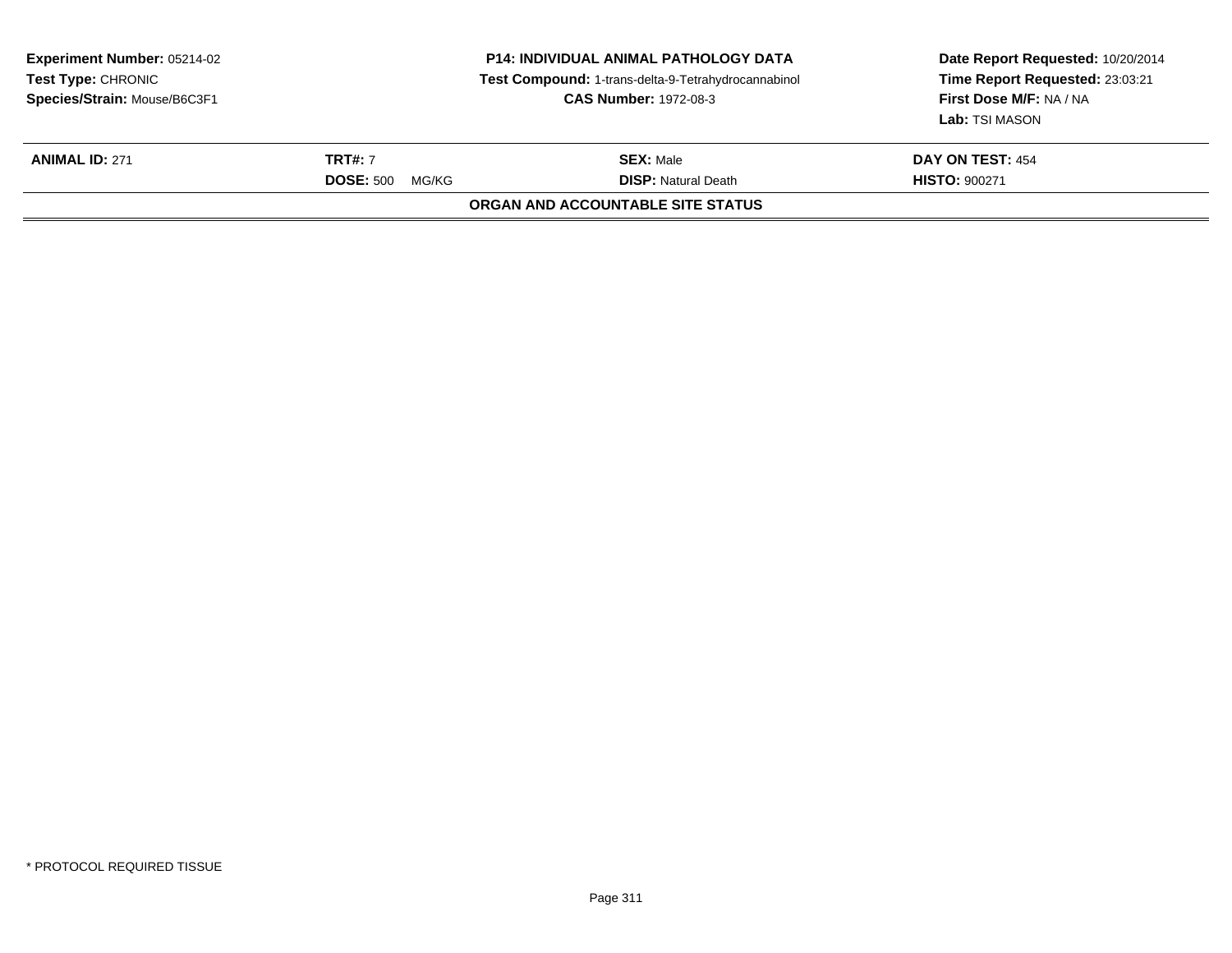| <b>Experiment Number: 05214-02</b><br>Test Type: CHRONIC<br>Species/Strain: Mouse/B6C3F1 | <b>P14: INDIVIDUAL ANIMAL PATHOLOGY DATA</b><br>Test Compound: 1-trans-delta-9-Tetrahydrocannabinol<br><b>CAS Number: 1972-08-3</b> |                                   | Date Report Requested: 10/20/2014<br>Time Report Requested: 23:03:21<br>First Dose M/F: NA / NA<br>Lab: TSI MASON |
|------------------------------------------------------------------------------------------|-------------------------------------------------------------------------------------------------------------------------------------|-----------------------------------|-------------------------------------------------------------------------------------------------------------------|
| <b>ANIMAL ID: 272</b>                                                                    | <b>TRT#: 7</b>                                                                                                                      | <b>SEX: Male</b>                  | DAY ON TEST: 461                                                                                                  |
|                                                                                          | <b>DOSE: 500</b><br>MG/KG                                                                                                           | <b>DISP:</b> Scheduled Sacrifice  | <b>HISTO: 892864</b>                                                                                              |
|                                                                                          |                                                                                                                                     | ORGAN AND ACCOUNTABLE SITE STATUS |                                                                                                                   |
| <b>NORMAL</b>                                                                            |                                                                                                                                     |                                   |                                                                                                                   |
| * Epididymis                                                                             | * Testes                                                                                                                            |                                   |                                                                                                                   |
| PRIMARY CAUSE OF DEATH                                                                   |                                                                                                                                     |                                   |                                                                                                                   |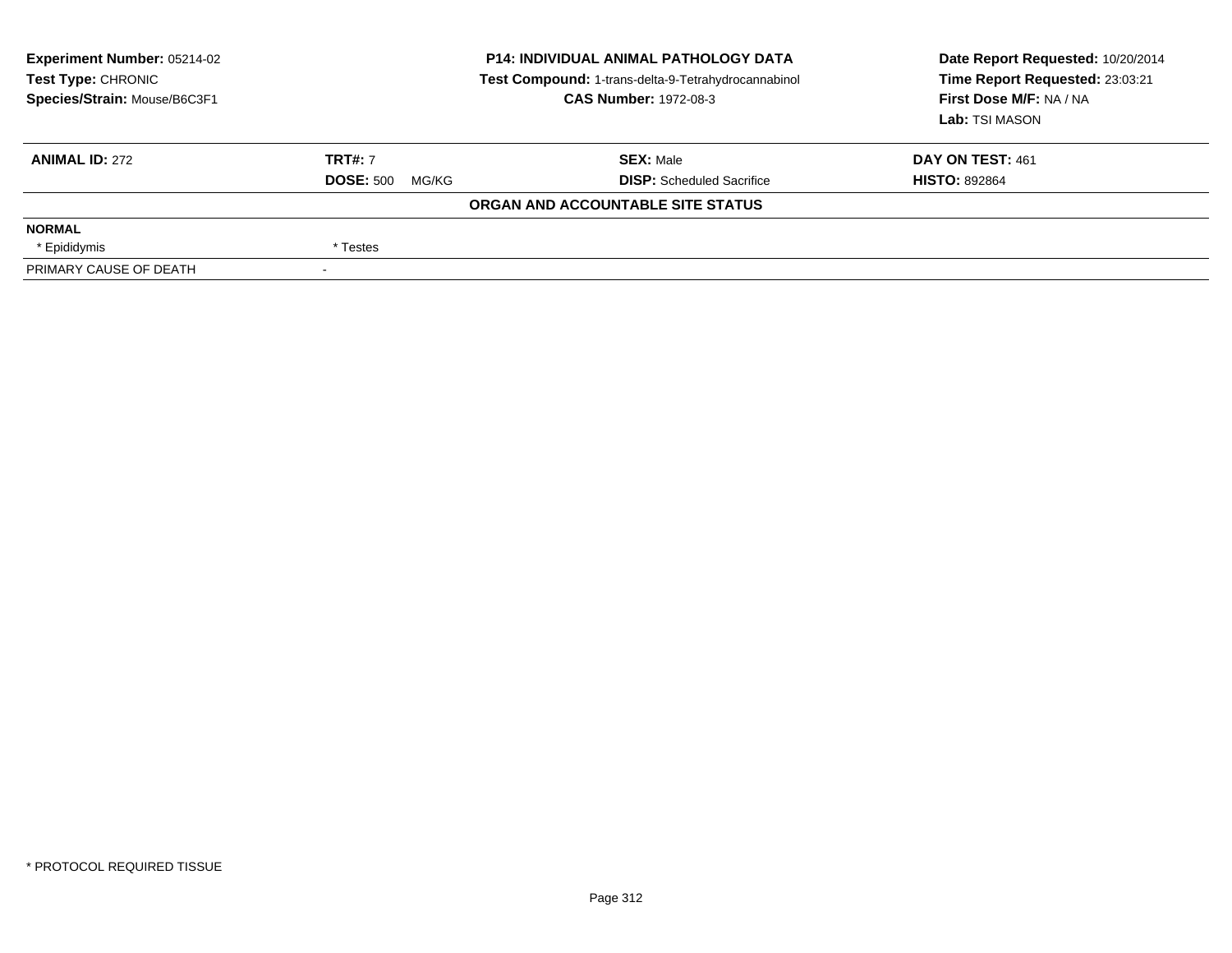**Experiment Number:** 05214-02**Test Type:** CHRONIC **Species/Strain:** Mouse/B6C3F1**P14: INDIVIDUAL ANIMAL PATHOLOGY DATA Test Compound:** 1-trans-delta-9-Tetrahydrocannabinol **CAS Number:** 1972-08-3**Date Report Requested:** 10/20/2014**Time Report Requested:** 23:03:21**First Dose M/F:** NA / NA**Lab:** TSI MASON**ANIMAL ID:** 273**TRT#:** 7 **SEX:** Male **DAY ON TEST:** 736 **DOSE:** 500 MG/KG **DISP:** Terminal Sacrifice **HISTO:** <sup>900273</sup> **ORGAN AND ACCOUNTABLE SITE STATUSNORMAL**\* Adrenal Medulla \* Adrenal Medulla \* \* The matter of the state of the state of the Marrow \* Bone Marrow \* Adrenal Medulla \* Epididymis \* Epididymis \* Bone Marrow \* Adrenal Medulla \* Epididymis \* Epididymis \* Epididymis \* Epididymis \* Epidi \* Esophagus \* https://www.fragustage.com/web/2019/heart \* Heart \* Heart \* Heart \* Intestine Large, Cecum \* Intestine Large, Cecum \* Gallbladder \* Callbladder \* 11 and 12 and 12 and 12 and 12 and 12 and 12 and 12 and 12 and \* Intestine Small, Ileum \* Intestine Large, Colon \* Intestine Large, Rectum \* Intestine Small, Duodenum \* Intestine Small, Duodenum \* Intestine Small, Jejunum \* 1997 \* The state of the state of the state of the state of the state of the state  $\sim$  \* Lung \* Lung \* Lung \* Lung \* Lung \* Lung \* Lung \* Lung \* Lung \* Lung \* Lung \* Lung \* Lung \* Lung \* Lung \* \* Parathyroid Gland \* Lymph Node, Mandibular \* Lymph Node, Mesenteric \* Pancreas \* Pancreas \* Pancreas \* Pancreas \* Pancreas \* Pancreas \* Pancreas \* Pancreas \* Pancreas \* Pancreas \* Pancreas \* Pancreas \* Pancreas \* Pancreas \* Pancreas \* Pancr \* Peripheral Nerve \* \* \* \* Steletal Muscle \* \* Salivary Glands \* \* \* \* \* Seminal Vesicle \* \* \* \* \* \* Skeletal Muscle \* Skin \* Spinal Cord \* Spinal Cord \* Spinal Cord \* Spinal \* Spinal \* Stomach, Forestomach \* Stomach, Forestomach \* Stomach, Glandular \* Trachea \* Testes \* Thymus \* Thymus \* Thymus \* Thymus \* Trachea \* Trachea \* Urinary Bladder**MISSING** \* Mammary Gland**OBSERVATIONS** \* Adrenal Cortex Capsule Hyperplasia Minimal \* Brainn and the controller of the controller of the controller of the Minimal Mineralization and the controller of the Minimal Minimal  $\alpha$  \* Kidneyy with the control of the control of the control of the control of the control of the control of the control of the control of the control of the control of the control of the control of the control of the control of the c n Minimal Nephropathyy the contract of the Minimal Minimal Section 1996 and the contract of the Minimal Section 1997 and the contract of the contract of the contract of the contract of the contract of the contract of the contract of the contra \* Nosee the contraction of the contraction of the contraction of the contraction of the chronic, Minimal on the chronic, Minimal or  $\mathbb{R}^n$  \* Pituitary Gland Pars Distalis Hyperplasia Minimal \* Preputial Glandd the controller of the controller of the controller of the controller of the controller of the controller of the controller of the controller of the controller of the controller of the controller of the controller of the \* Prostatee and the concretion of the concretion of the concretion of the concretion of the concretion of the concretion \* Thyroid Gland Follicular Cel Hyperplasia Minimal PRIMARY CAUSE OF DEATH-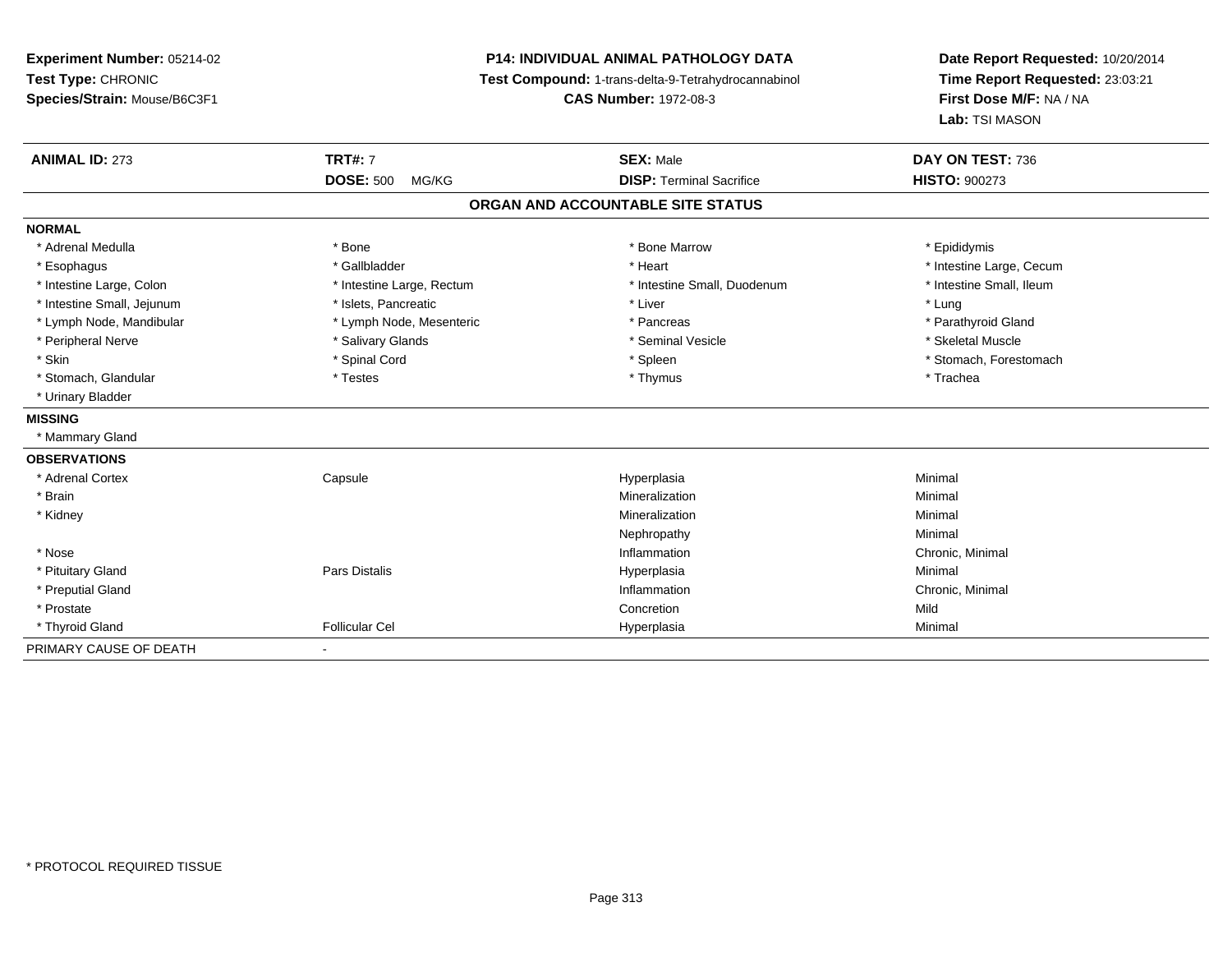**Experiment Number:** 05214-02**Test Type:** CHRONIC **Species/Strain:** Mouse/B6C3F1**P14: INDIVIDUAL ANIMAL PATHOLOGY DATA Test Compound:** 1-trans-delta-9-Tetrahydrocannabinol **CAS Number:** 1972-08-3**Date Report Requested:** 10/20/2014**Time Report Requested:** 23:03:21**First Dose M/F:** NA / NA**Lab:** TSI MASON**ANIMAL ID:** 274**TRT#:** 7 **SEX:** Male **DAY ON TEST:** 629 **DOSE:** 500 MG/KG**DISP:** Natural Death **HISTO:**  $900274$ **ORGAN AND ACCOUNTABLE SITE STATUSNORMAL**\* Adrenal Medulla \* \* Annual Medulla \* Brain \* Bone \* \* Bone Marrow \* Bone Marrow \* \* Brain \* Brain \* Brain \* Brain \* Brain \* Brain \* Brain \* Brain \* Brain \* Brain \* Brain \* Brain \* Brain \* Brain \* Brain \* Brain \* Brain \* \* Kidney \* Epididymis \* Esophagus \* Heart \* Kidney \* Mammary Gland \* Lung \* Lymph Node, Mandibular \* Mammary Americ \* Lymph Node, Mesenteric \* Preputial Gland \* Parathyroid Gland \* \* The parathyroid Gland \* Peripheral Nerve \* \* Preputial Gland \* Preputial Gland \* \* Preputial Gland \* \* Preputial Gland \* \* Preputial Gland \* \* Preputial Gland \* \* Preputial Gland \* \* Preputial Gland \* Prostate \* \* Salivary Glands \* \* Salivary Glands \* \* Seminal Vesicle \* \* \* Seminal Yestrich \* \* Skin \* \* Skin \* Thymus \* Spinal Cord \* \* \* Sheen \* \* \* Spleen \* \* \* Testes \* \* Testes \* \* Thymus \* Thymus \* Thymus \* \* Thymus \* \* Thymus \* Thyroid Gland \* Trachea**AUTO PRECLUDES DIAG.**\* Gallbladder **\*** Intestine Large, Cecum **\* Intestine Large, Cecum \* Intestine Large**, Rectum \* Intestine Large, Rectum \* Intestine Small, Duodenum \* Intestine Small, Ileum \* Intestine Small, Intestine Small, Jejunum \* Islets, Pancreatic \* Liver \* The state of the state of the state of the state of the state of the state of the state of the state of the state of the state of the state of the state of the state of the state of the state of the state of the \* Stomach, Glandular**OBSERVATIONS** \* Adrenal Cortex**Capsule**  Hyperplasia Minimal \* Skeletal Musclee and the control of the control of the control of the control of the control of the control of the control of the control of the control of the control of the control of the control of the control of the control of the co \* Urinary Bladder**n** Dilatation **Contract Contract Contract Contract Contract Contract Contract Contract Contract Contract Contract Contract Contract Contract Contract Contract Contract Contract Contract Contract Contract Contract Contract** n Moderate [ Dilatation TGLS = 1-10 ]PRIMARY CAUSE OF DEATH-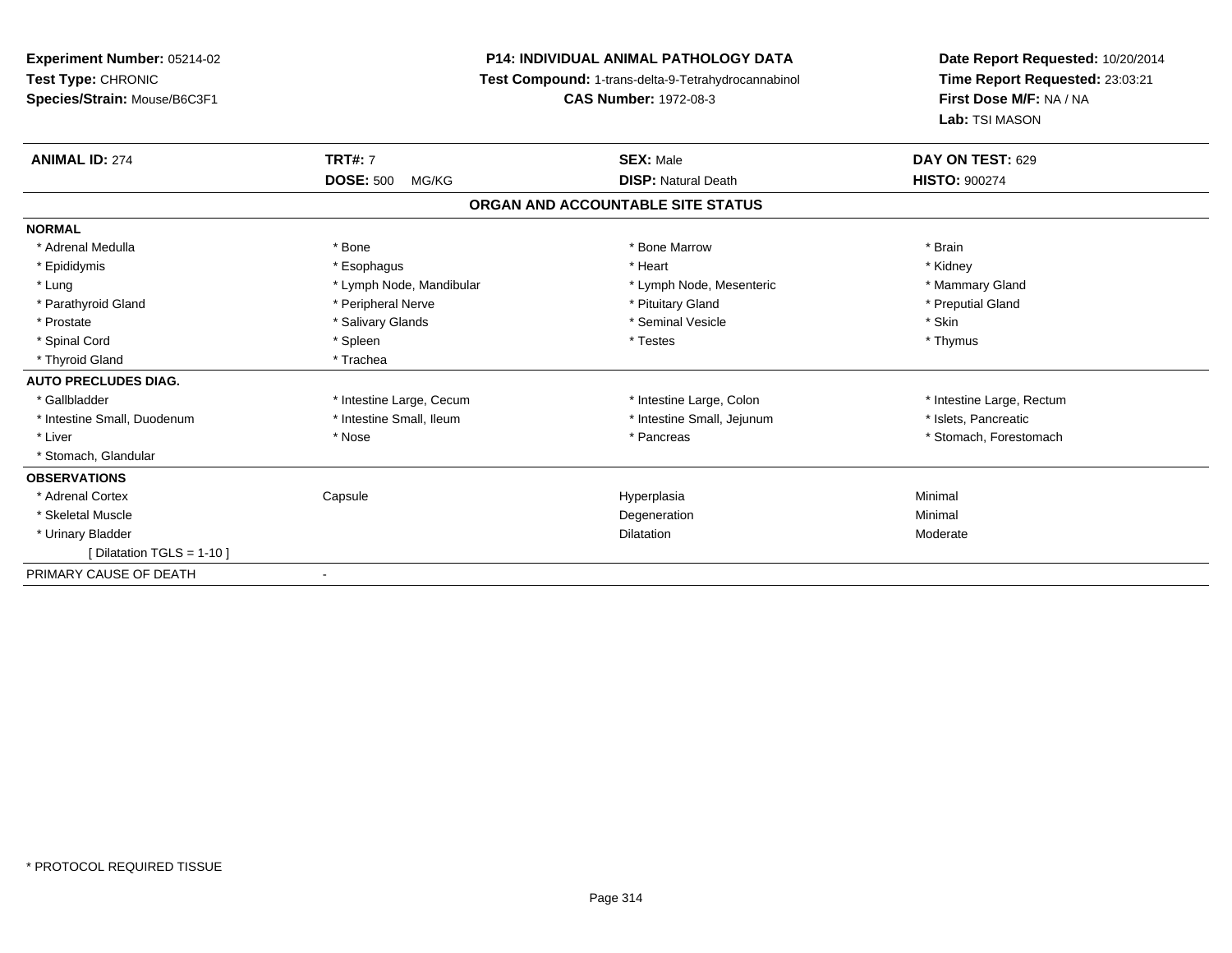| <b>Experiment Number: 05214-02</b><br>Test Type: CHRONIC<br>Species/Strain: Mouse/B6C3F1 | <b>P14: INDIVIDUAL ANIMAL PATHOLOGY DATA</b><br>Test Compound: 1-trans-delta-9-Tetrahydrocannabinol<br><b>CAS Number: 1972-08-3</b> |                                   | Date Report Requested: 10/20/2014<br>Time Report Requested: 23:03:21<br>First Dose M/F: NA / NA<br>Lab: TSI MASON |
|------------------------------------------------------------------------------------------|-------------------------------------------------------------------------------------------------------------------------------------|-----------------------------------|-------------------------------------------------------------------------------------------------------------------|
| <b>ANIMAL ID: 275</b>                                                                    | <b>TRT#: 7</b>                                                                                                                      | <b>SEX: Male</b>                  | DAY ON TEST: 461                                                                                                  |
|                                                                                          | <b>DOSE: 500</b><br>MG/KG                                                                                                           | <b>DISP:</b> Scheduled Sacrifice  | <b>HISTO: 892865</b>                                                                                              |
|                                                                                          |                                                                                                                                     | ORGAN AND ACCOUNTABLE SITE STATUS |                                                                                                                   |
| <b>NORMAL</b>                                                                            |                                                                                                                                     |                                   |                                                                                                                   |
| * Epididymis                                                                             | * Testes                                                                                                                            |                                   |                                                                                                                   |
| PRIMARY CAUSE OF DEATH                                                                   |                                                                                                                                     |                                   |                                                                                                                   |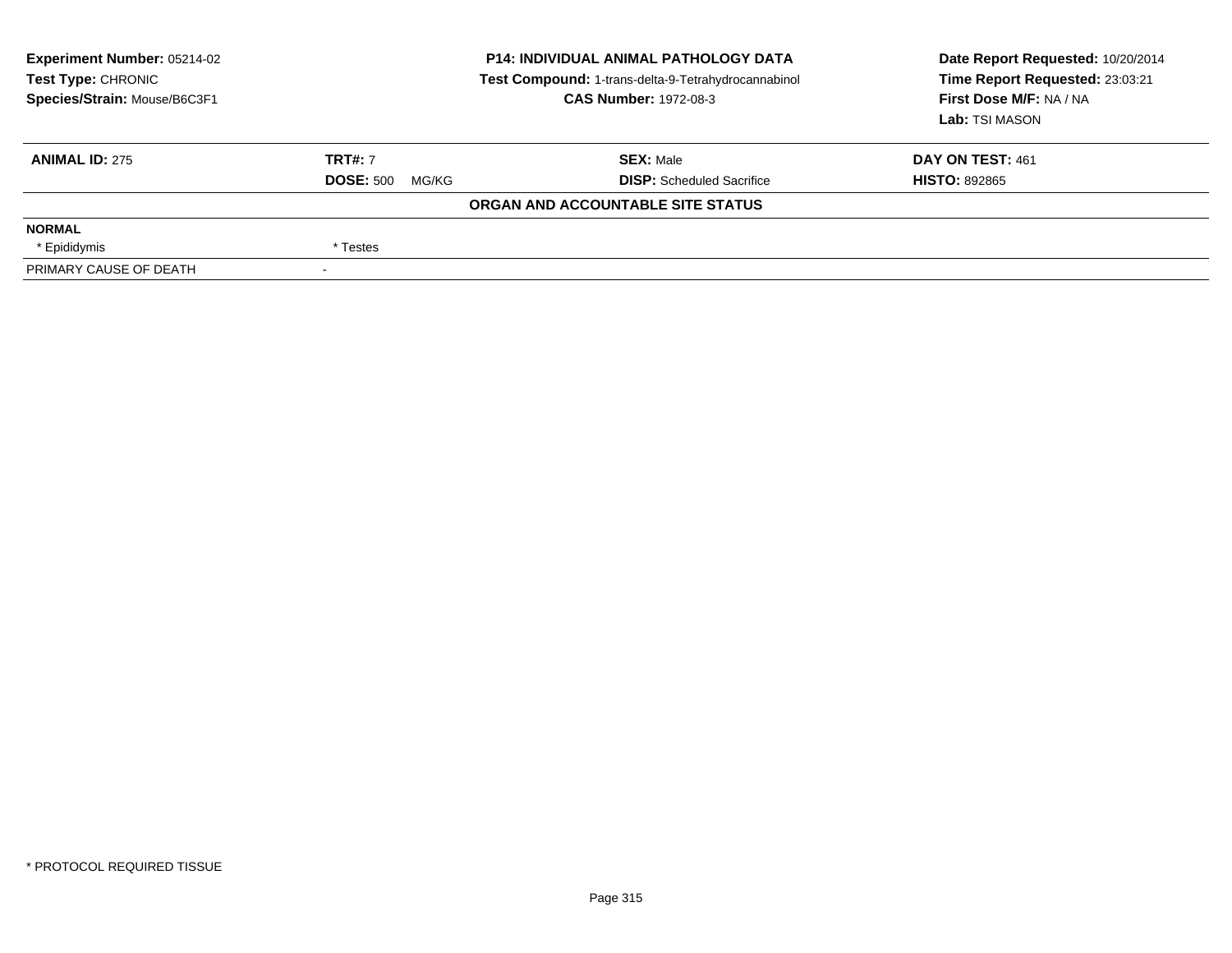| <b>P14: INDIVIDUAL ANIMAL PATHOLOGY DATA</b> |                            | Date Report Requested: 10/20/2014                                                        |  |
|----------------------------------------------|----------------------------|------------------------------------------------------------------------------------------|--|
|                                              |                            | Time Report Requested: 23:03:21                                                          |  |
| <b>CAS Number: 1972-08-3</b>                 |                            | First Dose M/F: NA / NA                                                                  |  |
|                                              |                            | Lab: TSI MASON                                                                           |  |
| <b>TRT#: 7</b>                               | <b>SEX: Male</b>           | DAY ON TEST: 468                                                                         |  |
| <b>DOSE: 500</b><br>MG/KG                    | <b>DISP: Natural Death</b> | <b>HISTO: 900276</b>                                                                     |  |
|                                              |                            |                                                                                          |  |
|                                              |                            |                                                                                          |  |
| * Adrenal Medulla                            | * Bone                     | * Brain                                                                                  |  |
| * Mammary Gland                              | * Nose                     | * Pancreas                                                                               |  |
| * Prostate                                   | * Salivary Glands          | * Seminal Vesicle                                                                        |  |
| * Skin                                       | * Spinal Cord              |                                                                                          |  |
|                                              |                            |                                                                                          |  |
| * Spleen                                     |                            |                                                                                          |  |
|                                              |                            |                                                                                          |  |
| * Epididymis                                 | * Esophagus                | * Gallbladder                                                                            |  |
| * Intestine Large, Colon                     | * Intestine Large, Rectum  | * Intestine Small, Duodenum                                                              |  |
| * Intestine Small, Jejunum                   | * Islets, Pancreatic       | * Liver                                                                                  |  |
| * Lymph Node, Mandibular                     | * Lymph Node, Mesenteric   | * Parathyroid Gland                                                                      |  |
| * Stomach, Forestomach                       | * Stomach, Glandular       | * Testes                                                                                 |  |
| * Thyroid Gland                              | * Trachea                  | * Urinary Bladder                                                                        |  |
|                                              |                            |                                                                                          |  |
|                                              | Bacterium                  | Mild                                                                                     |  |
| Pelvis                                       | Inflammation               | Chronic, Marked                                                                          |  |
|                                              |                            |                                                                                          |  |
|                                              |                            |                                                                                          |  |
| Note: TGL2: CAN NOT SEE DUE TO AUTOLYSIS.    |                            |                                                                                          |  |
|                                              |                            |                                                                                          |  |
|                                              |                            | Test Compound: 1-trans-delta-9-Tetrahydrocannabinol<br>ORGAN AND ACCOUNTABLE SITE STATUS |  |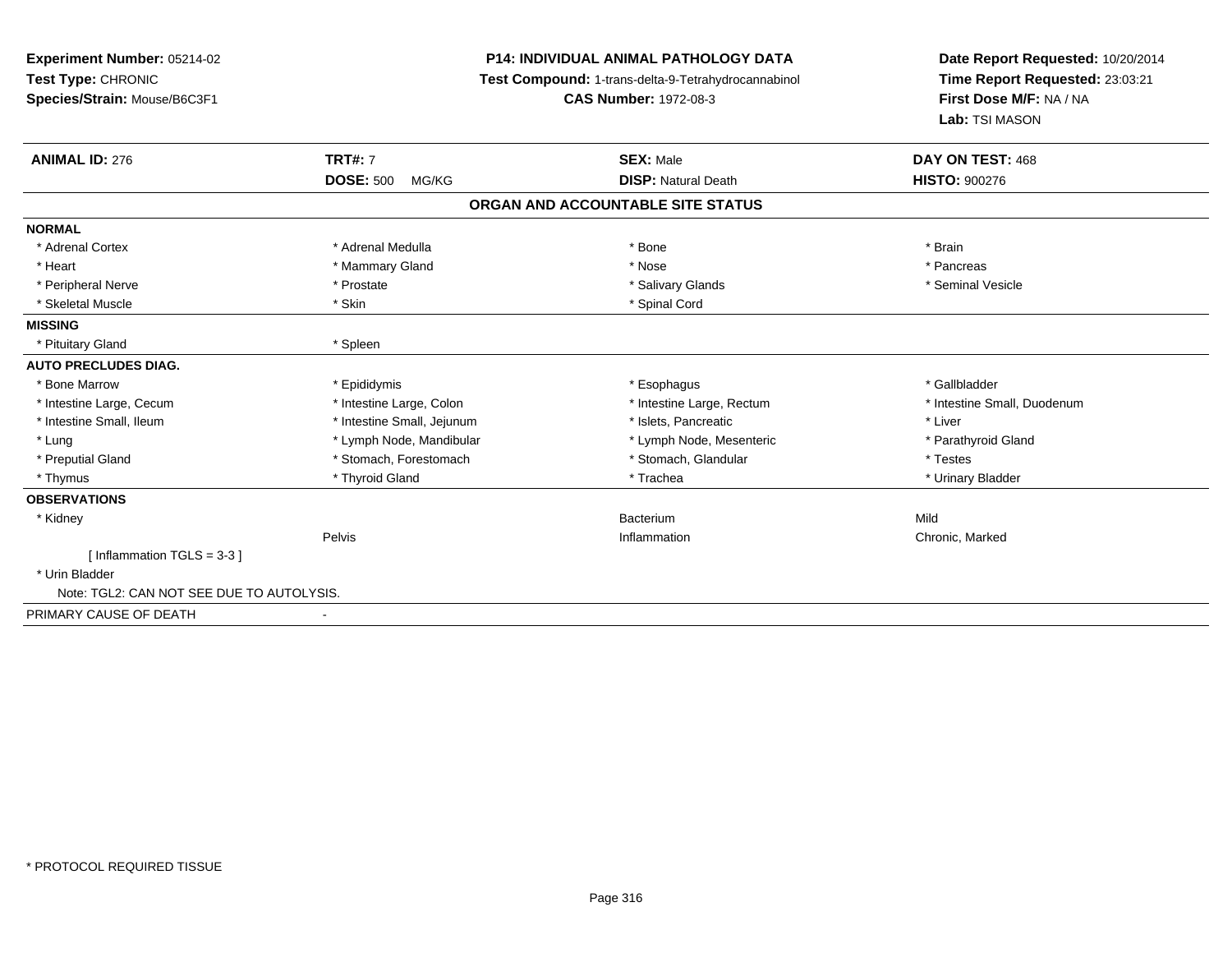**Experiment Number:** 05214-02**Test Type:** CHRONIC **Species/Strain:** Mouse/B6C3F1**P14: INDIVIDUAL ANIMAL PATHOLOGY DATA Test Compound:** 1-trans-delta-9-Tetrahydrocannabinol **CAS Number:** 1972-08-3**Date Report Requested:** 10/20/2014**Time Report Requested:** 23:03:21**First Dose M/F:** NA / NA**Lab:** TSI MASON**ANIMAL ID:** 277**TRT#:** 7 **SEX:** Male **DAY ON TEST:** 730 **DOSE:** 500 MG/KG **DISP:** Terminal Sacrifice **HISTO:** <sup>900277</sup> **ORGAN AND ACCOUNTABLE SITE STATUSNORMAL**\* Adrenal Medulla \* \* Annual Medulla \* Brain \* Bone \* \* Bone Marrow \* Bone Marrow \* \* Brain \* Brain \* Brain \* Brain \* Brain \* Brain \* Brain \* Brain \* Brain \* Brain \* Brain \* Brain \* Brain \* Brain \* Brain \* Brain \* Brain \* \* Heart \* Epididymis \* Esophagus \* Gallbladder \* Heart\* Intestine Large, Cecum \* Intestine Large, Colon \* Intestine Large, Rectum \* Intestine Small, Duodenum \* Intestine Small, Ileum \* Intestine Small, Jejunum \* Islets, Pancreatic \* Liver\* Lymph Node, Mandibular \* Lymph Node, Mesenteric \* \* Pancreas \* Pancreas \* \* Pancreas \* Parathyroid Gland \* Peripheral Nerve \* \* Annual Vesicle \* \* Prostate \* \* Salivary Glands \* \* Salivary Glands \* \* Seminal Vesicle \* Skeletal Muscle \* The state of the set of the set of the set of the set of the set of the set of the set of the set of the set of the set of the set of the set of the set of the set of the set of the set of the set of th \* Stomach, Glandular \* \* \* Trachea \* \* Testes \* \* Thymus \* Thymus \* Thymus \* Trachea \* Trachea **MISSING** \* Mammary Gland**OBSERVATIONS** \* Adrenal Cortex**Capsule**  Hyperplasia Mild Hyperplasiaa Mild \* Kidneyy the control of the control of the control of the control of the control of the control of the control of the control of the control of the control of the control of the control of the control of the control of the contro \* Lungg and the state of the state of the state of the state of the Hemorrhage and the state of the Minimal State of \* Nosee the contraction of the contraction of the contraction of the contraction of the chronic, Minimal on the chronic, Minimal or  $\mathbb{R}^n$  \* Pituitary Glandd **Example 2018** Pars Distalis **Contains 2018** Cyst \* Preputial Glandd the controller of the controller of the controller of the controller of the controller of the controller of the controller of the controller of the controller of the controller of the controller of the controller of the \* Spleen Hemangiosarcoma \* Thyroid Gland Follicular Cel Hyperplasia Mild \* Urinary Bladder**n** Dilatation **Contract Contract Contract Contract Contract Contract Contract Contract Contract Contract Contract Contract Contract Contract Contract Contract Contract Contract Contract Contract Contract Contract Contract** n Marked **Marked** [ Dilatation TGLS = 1-10 ]PRIMARY CAUSE OF DEATH-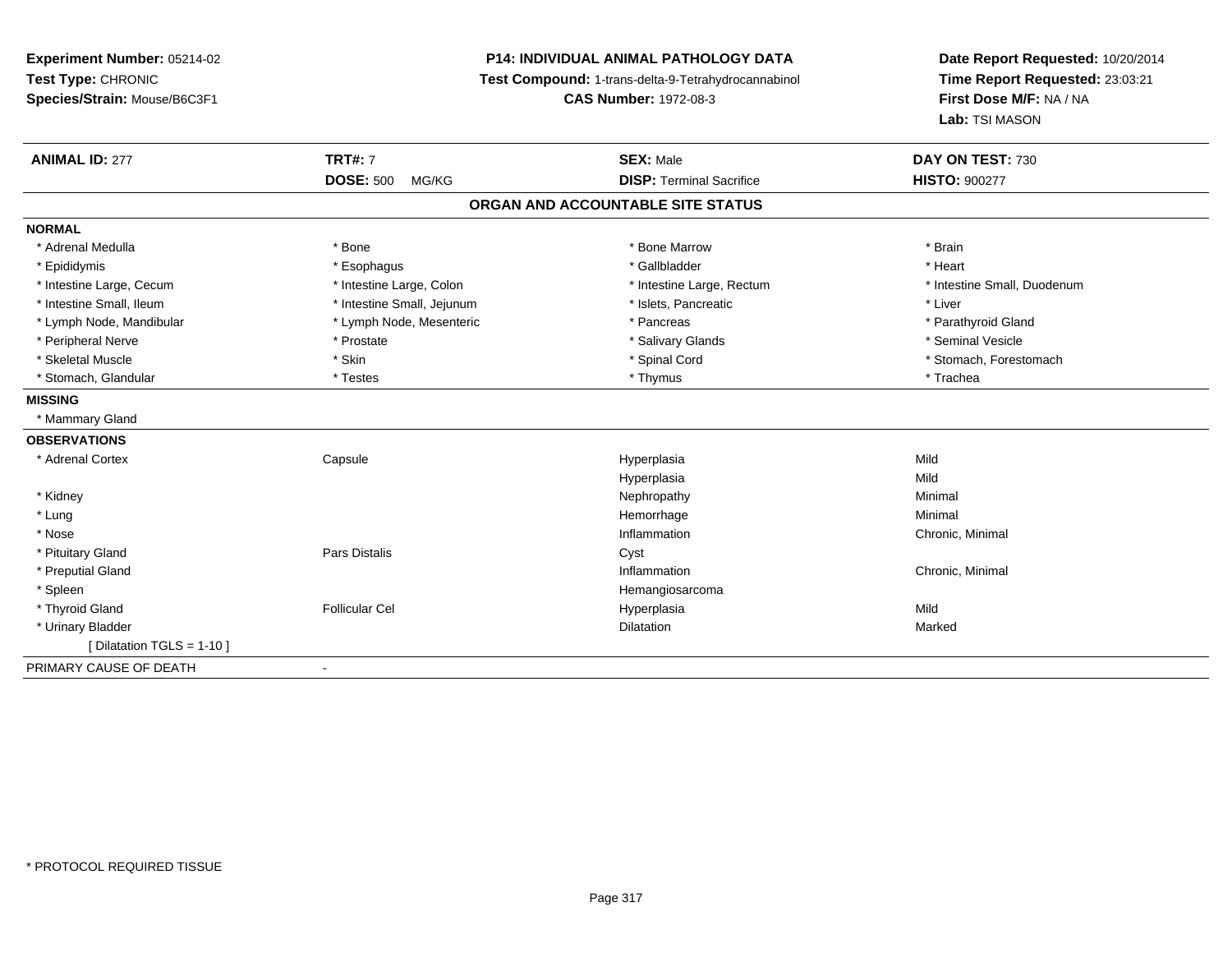**Experiment Number:** 05214-02**Test Type:** CHRONIC **Species/Strain:** Mouse/B6C3F1**P14: INDIVIDUAL ANIMAL PATHOLOGY DATA Test Compound:** 1-trans-delta-9-Tetrahydrocannabinol **CAS Number:** 1972-08-3**Date Report Requested:** 10/20/2014**Time Report Requested:** 23:03:21**First Dose M/F:** NA / NA**Lab:** TSI MASON**ANIMAL ID:** 278**TRT#:** 7 **SEX:** Male **DAY ON TEST:** 730 **DOSE:** 500 MG/KG **DISP:** Terminal Sacrifice **HISTO:** <sup>900278</sup> **ORGAN AND ACCOUNTABLE SITE STATUSNORMAL**\* Adrenal Medulla \* \* Annual Medulla \* Brain \* Bone \* \* Bone Marrow \* Bone Marrow \* \* Brain \* Brain \* Brain \* Brain \* Brain \* Brain \* Brain \* Brain \* Brain \* Brain \* Brain \* Brain \* Brain \* Brain \* Brain \* Brain \* Brain \* \* Intestine Large, Colon \* Epididymis \* Esophagus \* Esophagus \* Esophagus \* 11testine Large, Cecum \* Intestine Large, Rectum \* Intestine Small, Duodenum \* Intestine Small, Jejunum \* Islets, Pancreatic\* Peripheral Nerve \* Lung \* Nose \* Parathyroid Gland \* Peripheral Nerve \* \* Peripheral Nerve \* Skeletal Muscle \* Pituitary Gland \* \* \* \* Salivary Glands \* \* Salivary Glands \* \* Seminal Vesicle \* \* \* \* \* \* Skeletal Muscle \* \* Skin \* Spinal Cord \* Spinal Cord \* Stomach, Glandular \* Testes \* Thyrnus \* Thyroid Gland \* Thyroid Gland \* The \* Trachea **MISSING** \* Lymph Node, Mandibular \* Mammary Gland**OBSERVATIONS** \* Adrenal Cortex**Capsule**  Hyperplasia Minimal **Capsule** Sarcoma **Metastatic (Intestine Small, Ileum)**<br>
Dilatation Moderate Moderate \* Gallbladder**n** Dilatation **Contract Contract Contract Contract Contract Contract Contract Contract Contract Contract Contract Contract Contract Contract Contract Contract Contract Contract Contract Contract Contract Contract Contract** n Moderate [ Dilatation TGLS = 3-10 ] \* Heart Cardiomyopathy Minimal \* Intestine Small, Ileumm Sarcoma<br>External de la contrada de la contrada de la contrada de la contrada de la contrada de la contrada de la contr [ Sarcoma TGLS = 7-6.01 ] \* Kidneyy the controller that the controller temperature of  $\lambda$  . Nephropathy the controller temperature  $\lambda$  Moderate  $[$  Nephropathy TGLS = 6-3  $]$  \* Liver Hepatocellular CarcinomaNecrosiss and the contract of the Mild Metastatic (Intestine Small, Ileum) Sarcoma[ Hepatocellular Carcinoma TGLS = 2-2.01 ] Lymph NodePancreatic **Netally Community** Sarcoma Sarcoma **Sarcoma** Metastatic (Intestine Small, Ileum) [ Sarcoma TGLS = 4-5.01 ] \* Lymph Node, Mesenteric Angiectasis Mild $[$  Angiectasis TGLS = 5-5,5.01  $]$ **Mesentery** y the control of the control of the control of the control of the control of the control of the control of the control of the control of the control of the control of the control of the control of the control of the contro Sarcoma **Metastatic (Intestine Small, Ileum)**<br>
Metastatic (Intestine Small, Ileum)<br>
Metastatic (Intestine Small, Ileum) \* Pancreass and the contract of the contract of the contract of the contract of the contract of the contract of the contract of the contract of the contract of the contract of the contract of the contract of the contract of the cont Metastatic (Intestine Small, Ileum) \* Preputial Glandd and the control of the control of the control of the control of the control of the control of the control of the control of the control of the control of the control of the control of the control of the control of the co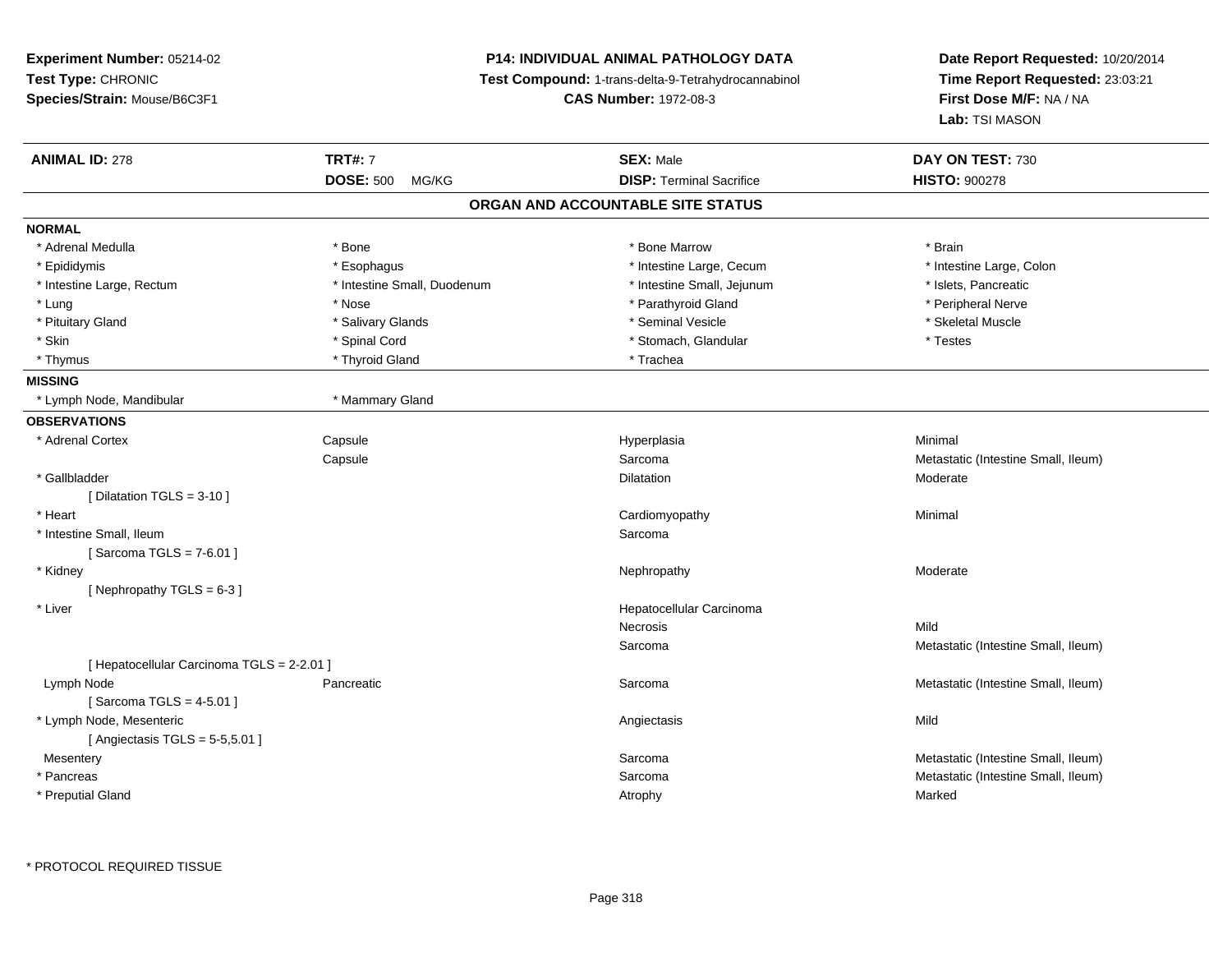| Experiment Number: 05214-02<br>Test Type: CHRONIC<br>Species/Strain: Mouse/B6C3F1 |                           | <b>P14: INDIVIDUAL ANIMAL PATHOLOGY DATA</b><br>Test Compound: 1-trans-delta-9-Tetrahydrocannabinol<br><b>CAS Number: 1972-08-3</b> | Date Report Requested: 10/20/2014<br>Time Report Requested: 23:03:21<br>First Dose M/F: NA / NA<br><b>Lab:</b> TSI MASON |
|-----------------------------------------------------------------------------------|---------------------------|-------------------------------------------------------------------------------------------------------------------------------------|--------------------------------------------------------------------------------------------------------------------------|
| <b>ANIMAL ID: 278</b>                                                             | <b>TRT#: 7</b>            | <b>SEX: Male</b>                                                                                                                    | DAY ON TEST: 730                                                                                                         |
|                                                                                   | <b>DOSE: 500</b><br>MG/KG | <b>DISP:</b> Terminal Sacrifice                                                                                                     | <b>HISTO: 900278</b>                                                                                                     |
|                                                                                   |                           | ORGAN AND ACCOUNTABLE SITE STATUS                                                                                                   |                                                                                                                          |
| * Prostate                                                                        |                           | Concretion                                                                                                                          | Mild                                                                                                                     |
| * Spleen                                                                          | Lymph Follic              | Atrophy                                                                                                                             | Minimal                                                                                                                  |
| * Stomach, Forestomach                                                            |                           | Hyperplasia                                                                                                                         | Squamous, Mild                                                                                                           |
|                                                                                   |                           | Ulcer                                                                                                                               | Minimal                                                                                                                  |
| [Hyperplasia TGLS = $8-6.02$ ]                                                    |                           |                                                                                                                                     |                                                                                                                          |
| * Urinary Bladder                                                                 |                           | Dilatation                                                                                                                          | Marked                                                                                                                   |
| [Dilatation TGLS = 1-10]                                                          |                           |                                                                                                                                     |                                                                                                                          |
| PRIMARY CAUSE OF DEATH                                                            |                           |                                                                                                                                     |                                                                                                                          |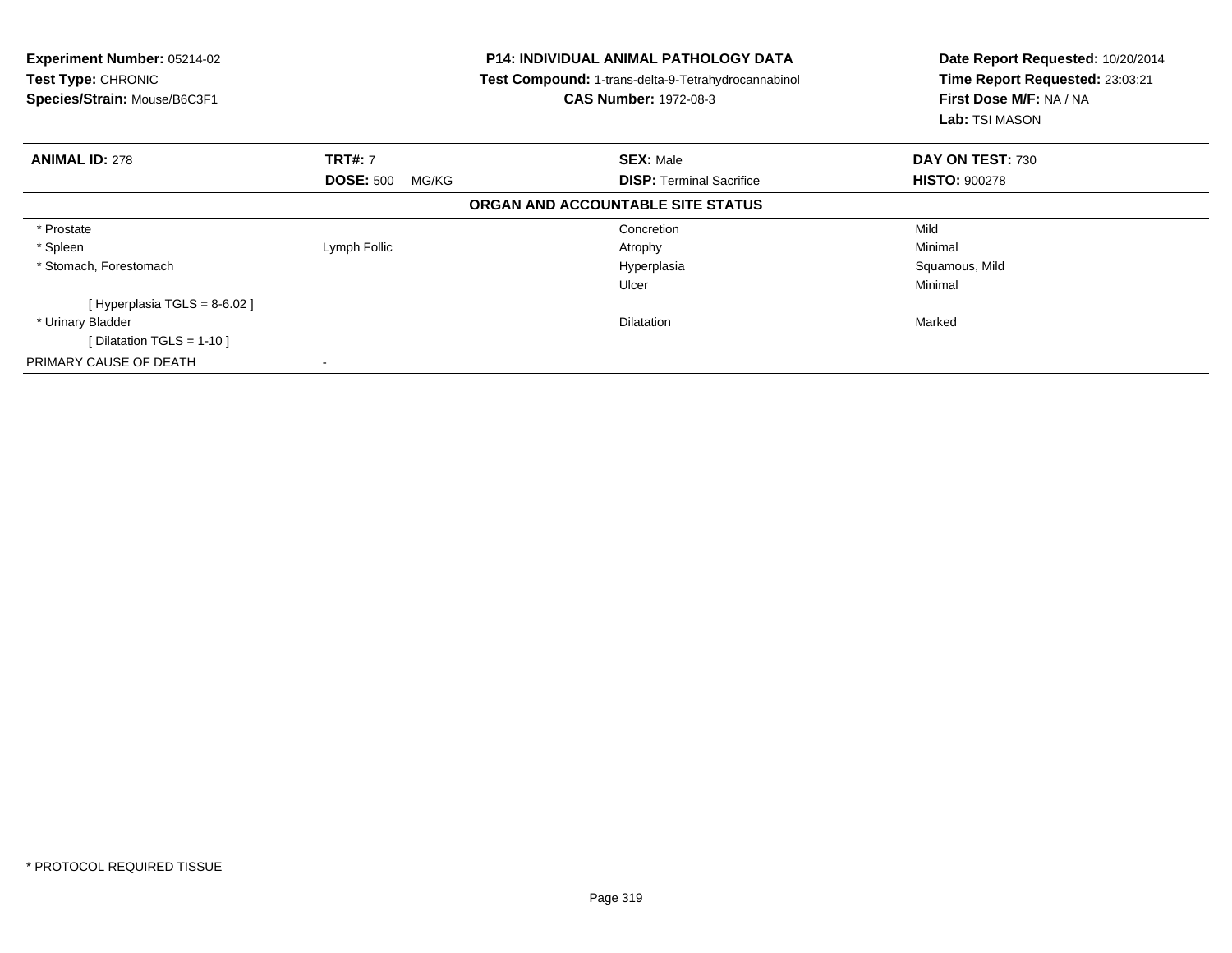**Experiment Number:** 05214-02**Test Type:** CHRONIC **Species/Strain:** Mouse/B6C3F1**P14: INDIVIDUAL ANIMAL PATHOLOGY DATA Test Compound:** 1-trans-delta-9-Tetrahydrocannabinol **CAS Number:** 1972-08-3**Date Report Requested:** 10/20/2014**Time Report Requested:** 23:03:21**First Dose M/F:** NA / NA**Lab:** TSI MASON**ANIMAL ID:** 279**TRT#:** 7 **SEX:** Male **DAY ON TEST:** 454 **DOSE:** 500 MG/KG**DISP:** Natural Death **HISTO:**  $900279$ **ORGAN AND ACCOUNTABLE SITE STATUSNORMAL**\* Adrenal Medulla \* \* Annual Medulla \* Brain \* Bone \* \* Bone Marrow \* Bone Marrow \* \* Brain \* Brain \* Brain \* Brain \* Brain \* Brain \* Brain \* Brain \* Brain \* Brain \* Brain \* Brain \* Brain \* Brain \* Brain \* Brain \* Brain \* \* Heart \* Epididymis \* Esophagus \* Gallbladder \* Heart\* Islets, Pancreatic \* \* \* Kidney \* \* Kidney \* Lacrimal Gland \* \* Liver \* Liver \* Liver \* Liver \* Liver \* Liver \* Lung \* Lymph Node, Mandibular \* Mannipular \* Lymph Node, Mesenteric \* Mammary Gland \* Peripheral Nerve \* Nose \* \* Pancreas \* \* Pancreas \* \* Pancreas \* \* Parathyroid Gland \* \* Peripheral Nerve \* Peripheral Nerve \* \* Skeletal Muscle \* Pituitary Gland \* \* \* \* \* Prostate \* \* Prostate \* \* Salivary Glands \* \* Salivary Glands \* \* Skeletal Muscle \* Stomach. Glandular \* Skin \* Spinal Cord \* Spinal Cord \* Stomach, Forestomach \* Stomach, Forestomach \* Testes \* Thymus \* Thyroid Gland \* Trachea \* Urinary Bladder**AUTO PRECLUDES DIAG.**\* Intestine Large, Cecum \* Intestine Large, Colon \* Intestine Large, Thestine Large, Rectum \* Intestine Small, Duodenum \* Intestine Small, Ileum \* \* Intestine Small, Jejunum **OBSERVATIONS** \* Adrenal Cortex Capsule Hyperplasia Minimal \* Preputial Glandd and the control of the control of the control of the control of the control of the control of the control of  $\lambda$ Inflammation Chronic, Mild \* Spleenn and the company of the company of the company of the company of the company of the company of the company of  $\mathsf{Mild}$ PRIMARY CAUSE OF DEATH-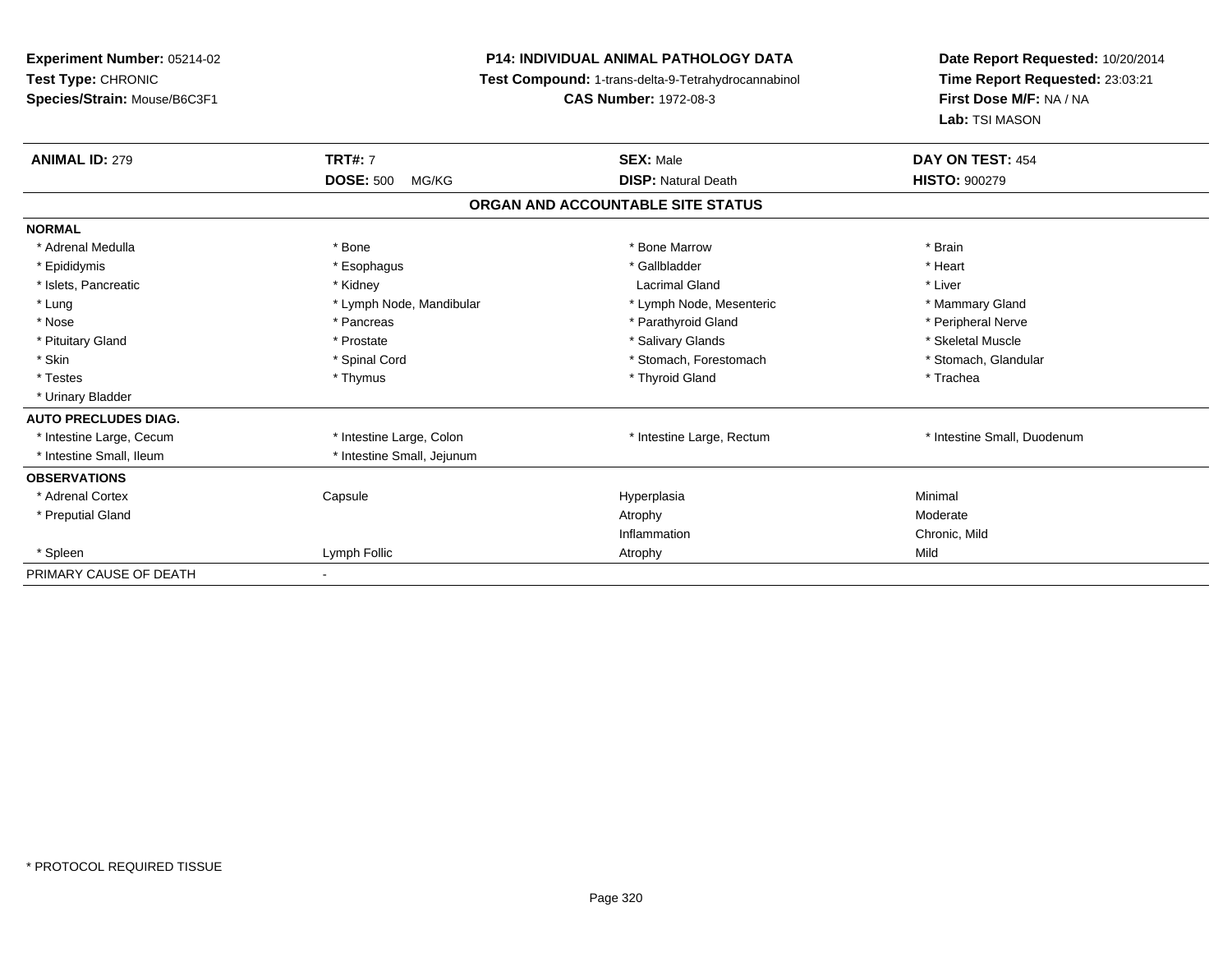**Experiment Number:** 05214-02**Test Type:** CHRONIC **Species/Strain:** Mouse/B6C3F1**P14: INDIVIDUAL ANIMAL PATHOLOGY DATA Test Compound:** 1-trans-delta-9-Tetrahydrocannabinol **CAS Number:** 1972-08-3**Date Report Requested:** 10/20/2014**Time Report Requested:** 23:03:21**First Dose M/F:** NA / NA**Lab:** TSI MASON**ANIMAL ID:** 280**TRT#:** 7 **SEX:** Male **DAY ON TEST:** 734 **DOSE:** 500 MG/KG **DISP:** Terminal Sacrifice **HISTO:** <sup>900280</sup> **ORGAN AND ACCOUNTABLE SITE STATUSNORMAL**\* Adrenal Medulla \* Adrenal Medulla \* \* The matter of the state of the state of the Marrow \* Bone Marrow \* Adrenal Medulla \* Epididymis \* Epididymis \* Bone Marrow \* Adrenal Medulla \* Epididymis \* Epididymis \* Epididymis \* Epididymis \* Epidi \* Esophagus \* https://www.fragustage.com/web/2019/heart \* Heart \* Heart \* Heart \* Intestine Large, Cecum \* Intestine Large, Cecum \* Gallbladder \* Callbladder \* 11 and 12 and 12 and 12 and 12 and 12 and 12 and 12 and 12 and \* Intestine Small, Ileum \* Intestine Large, Colon \* Intestine Large, Rectum \* Intestine Small, Duodenum \* Intestine Small, Duodenum \* Intestine Small, Jejunum \* 1997 \* The state of the state of the state of the state of the state of the state  $\sim$  \* Lung \* Lung \* Lung \* Lung \* Lung \* Lung \* Lung \* Lung \* Lung \* Lung \* Lung \* Lung \* Lung \* Lung \* Lung \* \* Parathyroid Gland \* Lymph Node, Mandibular \* Lymph Node, Mesenteric \* Pancreas \* Pancreas \* Pancreas \* Pancreas \* Pancreas \* Pancreas \* Pancreas \* Pancreas \* Pancreas \* Pancreas \* Pancreas \* Pancreas \* Pancreas \* Pancreas \* Pancreas \* Pancr \* Peripheral Nerve \* \* \* Prostate \* \* Pretuitary Gland \* \* \* \* \* \* \* Preputial Gland \* \* \* Prostate \* Prostate \* Salivary Glands \* Seminal Vesicle \* Skeletal Muscle \* Skin\* Testes \* Spinal Cord \* Spinal Cord \* Spinal Cord \* Stomach, Glandular \* Spinal Cord \* Stomach, Glandular \* Thymus \* Trachea \* Trachea \* Trachea \* Urinary Bladder **MISSING** \* Mammary Gland**OBSERVATIONS** \* Adrenal Cortex Capsule Hyperplasia Minimal \* Brainn and the control of the control of the control of the control of the control of the control of the control of the control of the control of the control of the control of the control of the control of the control of the co \* Kidneyy control of the control of the control of the control of the control of the control of the control of the control of the control of the control of the control of the control of the control of the control of the control of Mineralizationn Minimal Nephropathyy Mild [ Nephropathy TGLS = 1-3 ] \* Nosee the contraction of the contraction of the contraction of the contraction of the chronic, Minimal on the chronic, Minimal or  $\mathbb{R}^n$  \* Stomach, Forestomachh ann an t-ìre ann an t-ìre ann an t-ìre ann an t-ìre ann an t-ìre ann an t-ìre ann an t-ìre ann an Squamous, Mild  $[$  Hyperplasia TGLS = 2-6.01 ] \* Thyroid GlandFollicular Cel Hyperplasia Mild

h ann an t-Iomraid ann an t-Iomraid ann an t-Iomraid ann an t-Iomraid ann an t-Iomraid ann an t-Iomraid ann an<br>Iomraid an t-Iomraid ann an t-Iomraid ann an t-Iomraid ann an t-Iomraid ann an t-Iomraid ann an t-Iomraid ann

Tooth

-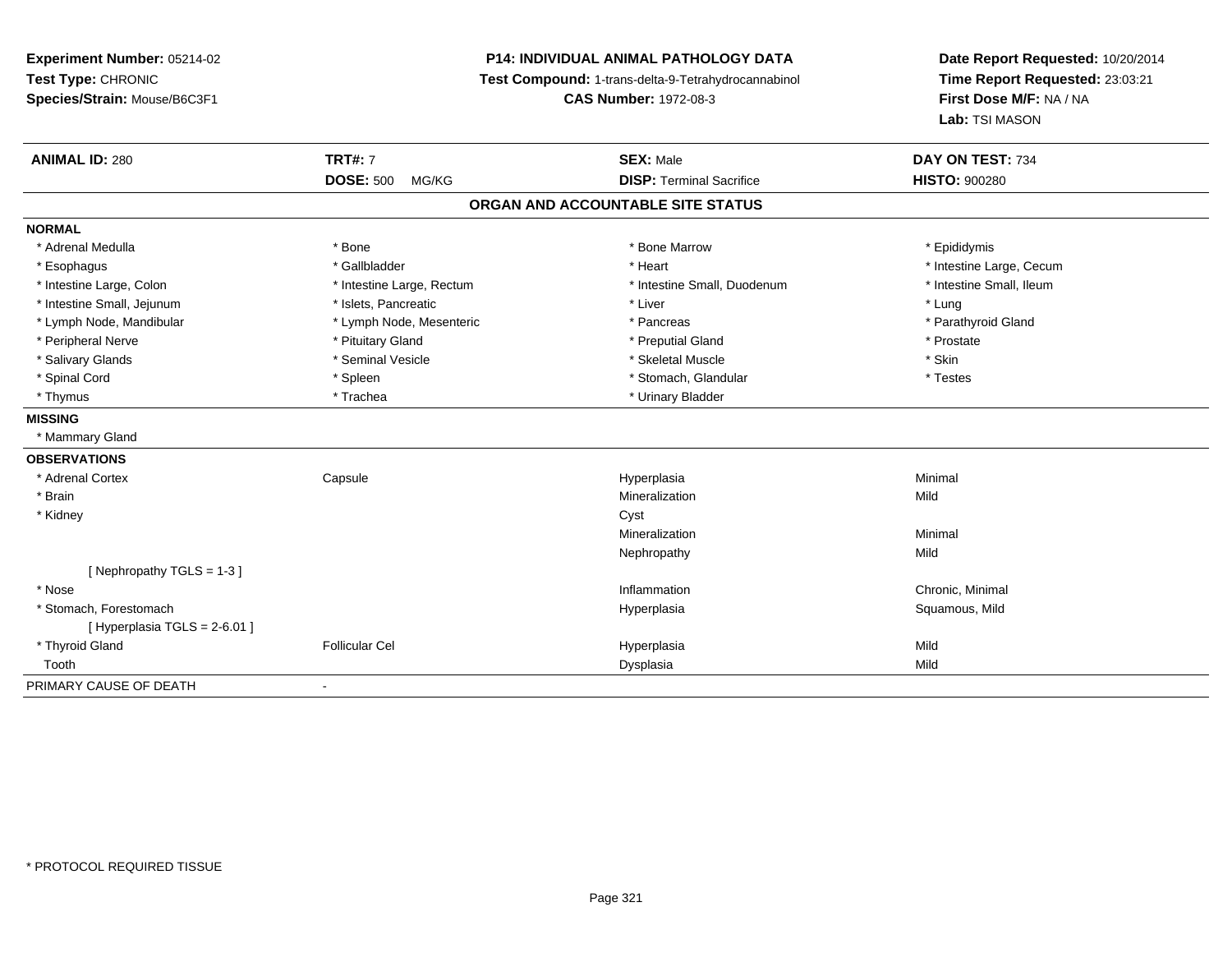| Experiment Number: 05214-02<br>Test Type: CHRONIC<br>Species/Strain: Mouse/B6C3F1 | <b>P14: INDIVIDUAL ANIMAL PATHOLOGY DATA</b><br>Test Compound: 1-trans-delta-9-Tetrahydrocannabinol<br><b>CAS Number: 1972-08-3</b> |                                   | Date Report Requested: 10/20/2014<br>Time Report Requested: 23:03:21<br>First Dose M/F: NA / NA<br>Lab: TSI MASON |
|-----------------------------------------------------------------------------------|-------------------------------------------------------------------------------------------------------------------------------------|-----------------------------------|-------------------------------------------------------------------------------------------------------------------|
| <b>ANIMAL ID: 296</b>                                                             | <b>TRT#: 2</b>                                                                                                                      | <b>SEX: Female</b>                | DAY ON TEST: 30                                                                                                   |
|                                                                                   | <b>DOSE: 0</b><br>MG/KG                                                                                                             | <b>DISP: Natural Death</b>        | <b>HISTO: 900281</b>                                                                                              |
|                                                                                   |                                                                                                                                     | ORGAN AND ACCOUNTABLE SITE STATUS |                                                                                                                   |
| <b>NORMAL</b>                                                                     |                                                                                                                                     |                                   |                                                                                                                   |
| * Adrenal Cortex                                                                  | * Adrenal Medulla                                                                                                                   | * Bone                            | * Bone Marrow                                                                                                     |
| * Brain                                                                           | * Clitoral Gland                                                                                                                    | * Esophagus                       | * Gallbladder                                                                                                     |
| * Heart                                                                           | * Islets, Pancreatic                                                                                                                | * Kidney                          | * Liver                                                                                                           |
| * Lung                                                                            | * Lymph Node, Mandibular                                                                                                            | * Lymph Node, Mesenteric          | * Mammary Gland                                                                                                   |
| * Ovary                                                                           | * Pancreas                                                                                                                          | * Parathyroid Gland               | * Peripheral Nerve                                                                                                |
| * Salivary Glands                                                                 | * Skeletal Muscle                                                                                                                   | * Skin                            | * Spinal Cord                                                                                                     |
| * Thymus                                                                          | * Thyroid Gland                                                                                                                     | * Trachea                         | * Urinary Bladder                                                                                                 |
| * Uterus                                                                          |                                                                                                                                     |                                   |                                                                                                                   |
| <b>MISSING</b>                                                                    |                                                                                                                                     |                                   |                                                                                                                   |
| * Pituitary Gland                                                                 |                                                                                                                                     |                                   |                                                                                                                   |
| <b>AUTO PRECLUDES DIAG.</b>                                                       |                                                                                                                                     |                                   |                                                                                                                   |
| * Intestine Large, Cecum                                                          | * Intestine Large, Colon                                                                                                            | * Intestine Large, Rectum         | * Intestine Small, Duodenum                                                                                       |
| * Intestine Small, Ileum                                                          | * Intestine Small, Jejunum                                                                                                          | * Stomach, Forestomach            | * Stomach, Glandular                                                                                              |
| <b>OBSERVATIONS</b>                                                               |                                                                                                                                     |                                   |                                                                                                                   |
| * Nose                                                                            | Lumen                                                                                                                               | Exudate                           | Moderate                                                                                                          |
|                                                                                   |                                                                                                                                     | Inflammation                      | Acute, Mild                                                                                                       |
| * Spleen                                                                          | Lymph Follic                                                                                                                        | Atrophy                           | Mild                                                                                                              |
| PRIMARY CAUSE OF DEATH                                                            |                                                                                                                                     |                                   |                                                                                                                   |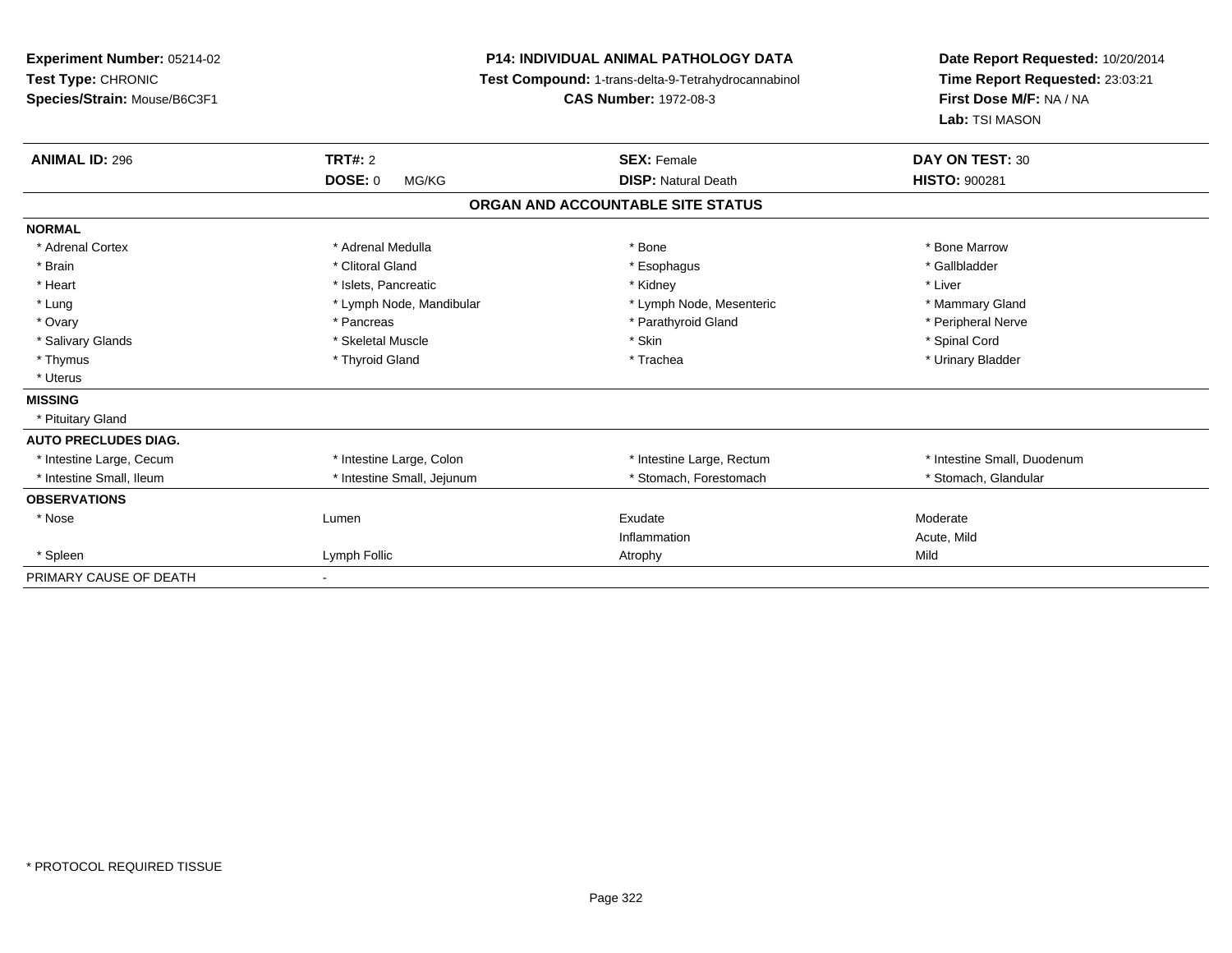| Experiment Number: 05214-02<br>Test Type: CHRONIC<br>Species/Strain: Mouse/B6C3F1 |                          | <b>P14: INDIVIDUAL ANIMAL PATHOLOGY DATA</b><br>Test Compound: 1-trans-delta-9-Tetrahydrocannabinol<br><b>CAS Number: 1972-08-3</b> | Date Report Requested: 10/20/2014<br>Time Report Requested: 23:03:21<br>First Dose M/F: NA / NA<br>Lab: TSI MASON |
|-----------------------------------------------------------------------------------|--------------------------|-------------------------------------------------------------------------------------------------------------------------------------|-------------------------------------------------------------------------------------------------------------------|
| <b>ANIMAL ID: 297</b>                                                             | <b>TRT#: 2</b>           | <b>SEX: Female</b>                                                                                                                  | DAY ON TEST: 742                                                                                                  |
|                                                                                   | <b>DOSE: 0</b><br>MG/KG  | <b>DISP: Terminal Sacrifice</b>                                                                                                     | <b>HISTO: 900282</b>                                                                                              |
|                                                                                   |                          | ORGAN AND ACCOUNTABLE SITE STATUS                                                                                                   |                                                                                                                   |
| <b>NORMAL</b>                                                                     |                          |                                                                                                                                     |                                                                                                                   |
| * Adrenal Medulla                                                                 | * Bone                   | * Esophagus                                                                                                                         | * Gallbladder                                                                                                     |
| * Heart                                                                           | * Intestine Large, Cecum | * Intestine Large, Colon                                                                                                            | * Intestine Large, Rectum                                                                                         |
| * Intestine Small, Duodenum                                                       | * Intestine Small, Ileum | * Intestine Small, Jejunum                                                                                                          | * Islets, Pancreatic                                                                                              |
| * Lung                                                                            | * Mammary Gland          | * Ovary                                                                                                                             | * Pancreas                                                                                                        |
| * Parathyroid Gland                                                               | * Peripheral Nerve       | * Skin                                                                                                                              | * Spinal Cord                                                                                                     |
| * Thymus                                                                          | Tongue                   | * Trachea                                                                                                                           |                                                                                                                   |
| <b>MISSING</b>                                                                    |                          |                                                                                                                                     |                                                                                                                   |
| * Clitoral Gland                                                                  |                          |                                                                                                                                     |                                                                                                                   |
| <b>OBSERVATIONS</b>                                                               |                          |                                                                                                                                     |                                                                                                                   |
| * Adrenal Cortex                                                                  | Capsule                  | Hyperplasia                                                                                                                         | Moderate                                                                                                          |
| * Bone Marrow                                                                     |                          | Myelofibrosis                                                                                                                       | Minimal                                                                                                           |
| * Brain                                                                           |                          | Mineralization                                                                                                                      | Minimal                                                                                                           |
| * Kidney                                                                          |                          | Lymphoma Malignant Lymphocytic                                                                                                      |                                                                                                                   |
| * Liver                                                                           |                          | Lymphoma Malignant Lymphocytic                                                                                                      |                                                                                                                   |
| * Lymph Node, Mandibular                                                          |                          | Lymphoma Malignant Lymphocytic                                                                                                      |                                                                                                                   |
| * Lymph Node, Mesenteric                                                          |                          | Lymphoma Malignant Lymphocytic                                                                                                      |                                                                                                                   |
| * Nose                                                                            |                          | Inflammation                                                                                                                        | Chronic, Minimal                                                                                                  |
| * Pituitary Gland                                                                 | Pars Distalis            | Hyperplasia                                                                                                                         | Mild                                                                                                              |
| * Salivary Glands                                                                 |                          | Lymphoma Malignant Lymphocytic                                                                                                      |                                                                                                                   |
| * Skeletal Muscle                                                                 |                          | Lymphoma Malignant Lymphocytic                                                                                                      |                                                                                                                   |
| * Spleen                                                                          | Red Pulp                 | Hematopoietic Cell Proliferation                                                                                                    | Mild                                                                                                              |
|                                                                                   |                          | Lymphoma Malignant Lymphocytic                                                                                                      |                                                                                                                   |
| Note: [ LYMPH MAL MIXD ] TGLs = 2-3                                               |                          |                                                                                                                                     |                                                                                                                   |
| * Stomach, Forestomach                                                            |                          | Lymphoma Malignant Lymphocytic                                                                                                      |                                                                                                                   |
| * Stomach, Glandular                                                              |                          | Lymphoma Malignant Lymphocytic                                                                                                      |                                                                                                                   |
| * Thyroid Gland                                                                   | <b>Follicular Cel</b>    | Hyperplasia                                                                                                                         | Mild                                                                                                              |
| * Urinary Bladder                                                                 |                          | Lymphoma Malignant Lymphocytic                                                                                                      |                                                                                                                   |
| * Uterus                                                                          | Endometrium              | Hyperplasia                                                                                                                         | Cystic, Mild                                                                                                      |
| [Hyperplasia TGLS = 1-4]                                                          |                          |                                                                                                                                     |                                                                                                                   |

PRIMARY CAUSE OF DEATH-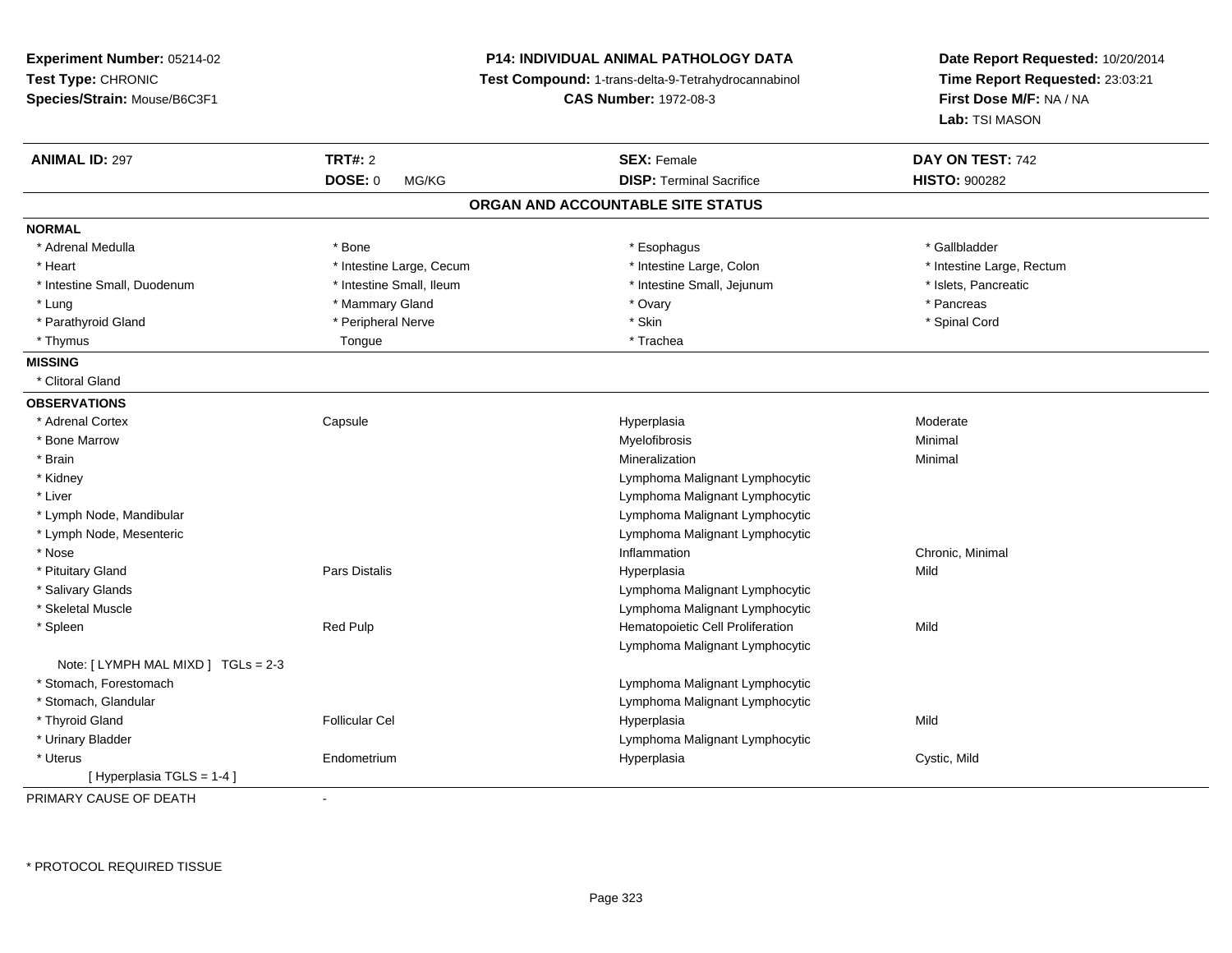| <b>Experiment Number: 05214-02</b><br><b>Test Type: CHRONIC</b><br>Species/Strain: Mouse/B6C3F1 |                                    | P14: INDIVIDUAL ANIMAL PATHOLOGY DATA<br>Test Compound: 1-trans-delta-9-Tetrahydrocannabinol<br><b>CAS Number: 1972-08-3</b> | Date Report Requested: 10/20/2014<br>Time Report Requested: 23:03:21<br>First Dose M/F: NA / NA<br>Lab: TSI MASON |
|-------------------------------------------------------------------------------------------------|------------------------------------|------------------------------------------------------------------------------------------------------------------------------|-------------------------------------------------------------------------------------------------------------------|
| <b>ANIMAL ID: 297</b>                                                                           | TRT#: 2<br><b>DOSE: 0</b><br>MG/KG | <b>SEX: Female</b><br><b>DISP: Terminal Sacrifice</b>                                                                        | DAY ON TEST: 742<br><b>HISTO: 900282</b>                                                                          |
|                                                                                                 |                                    | ORGAN AND ACCOUNTABLE SITE STATUS                                                                                            |                                                                                                                   |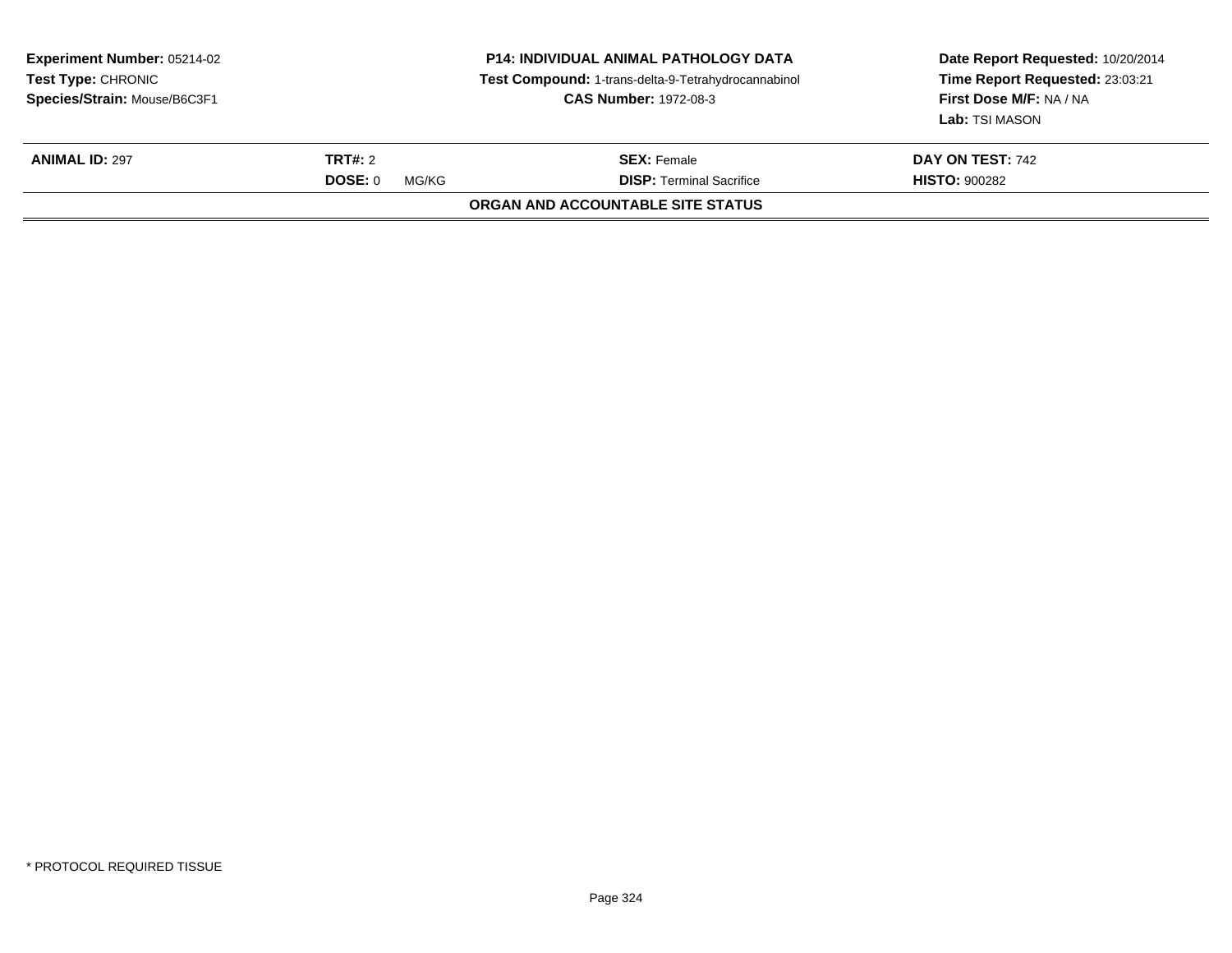**Experiment Number:** 05214-02**Test Type:** CHRONIC **Species/Strain:** Mouse/B6C3F1**P14: INDIVIDUAL ANIMAL PATHOLOGY DATA Test Compound:** 1-trans-delta-9-Tetrahydrocannabinol **CAS Number:** 1972-08-3**ANIMAL ID:** 298**TRT#:** 2 **SEX:** Female **DAY ON TEST:** 740 **DOSE:** 0 MG/KG **DISP:** Terminal Sacrifice **HISTO:** <sup>900283</sup> **ORGAN AND ACCOUNTABLE SITE STATUSNORMAL**\* Adrenal Medulla \* The state of the state of the state of the state of the Marrow \* Bone Marrow \* Clitoral Gland \* Clitoral Gland \* Esophagus \* https://www.fragustage.com/web/2019/heart \* Heart \* Heart \* Heart \* Intestine Large, Cecum \* Intestine Large, Cecum \* Sallbladder \* The state of the state of the state of the state of the state of the state o \* Intestine Large, Colon \* Intestine Large, Rectum \* Intestine Small, Duodenum \* Intestine Small, Duodenum \* Intestine Small, Jejunum \* \* \* https://www.fat.com/state/setter/educitory/magnetic formulations and the state of the state of the state of the state of the state of the state of the state of the state of the state of the \* Mammary Gland \* \* Andrew \* Ovary \* Ovary \* Andrew \* Parathyroid Gland \* Peripheral Nerve \* Peripheral Nerve \* في المستحدث المستحدث المستحدث المستحدث المستحدث المستحدث المستحدث المستحدث المستحدث المستحدث المستحدث المستحدث \* Skeletal Muscle \* The state of the set of the set of the set of the set of the set of the set of the set of the set of the set of the set of the set of the set of the set of the set of the set of the set of the set of th \* Stomach, Glandular \* \* Trachea \* Trachea \* Trachea \* Toor Tool Toolh \* Trachea \* Trachea \* Trachea \* Trachea \* Urinary Bladder**OBSERVATIONS** \* Adrenal Cortex Capsule Hyperplasia Mild \* Brainn and the settlement of the contract of the lifted of the lifted of the lifted of the lifted of the lifted of  $\Gamma$  Lymphocyte, Mild Mineralizationn Mild Harderian Glandd and a state of the control of the control of the control of the control of the control of the control of the control of the control of the control of the control of the control of the control of the control of the contro  $[$  Adenoma TGLS = 4-14  $]$  \* Kidneyy the contract of the contract of the contract of the contract of the contract of the contract of the contract of  $\mathsf{Lymphocyte}$ , Mild Mineralizationn Minimal Nephropathyy the contract of the Minimal Minimal Section 1996 and the contract of the Minimal Section 1997 and the contract of the contract of the contract of the contract of the contract of the contract of the contract of the contra \* Liver Eosinophilic FocusFatty Changee Minimal Hepatocellular AdenomaInfiltration Cellular[ Eosinophilic Focus TGLS = 3-2 ]

[ Hepatocellular Adenoma TGLS = 2-2.01,3-2 ] \* Lymph Node, Mandibular HyperplasiaHyperplasia and the control of the control of the control of the control of the control of the control of the c<br>Chronic, Mild and the control of the control of the control of the control of the control of the control of th e contraction control of the control of the control of the control of the control of the chronic, Mild and Chronic, Mild and Chronic, Mild and Chronic, Mild and Chronic, Mild and Chronic, Mild and Chronic, Mild and Chronic s infiltration Cellular Lymphocyte, Minimal (Cellular Lymphocyte, Minimal Lymphocyte, Minimal Lymphocyte, Minimal State of the State of the State of the State of the State of the State of the State of the State of the Stat d and the contract of Pars Distalis and the contract of Adenoma and Adenoma and the Adenoma and the Adenoma and  $\lambda$ s in the contract of the contract of the contract of the contract of the contract of the contract of the contract of  $\Gamma$  . Lymphocyte, Mild Red Pulp **Network** Hematopoietic Cell Proliferation Mild Lymph Follic HyperplasiaLymphoid, Moderate

\* PROTOCOL REQUIRED TISSUE

\* Nose

\* Pancreas

\* Spleen

\* Pituitary Gland

\* Salivary Glands

**Date Report Requested:** 10/20/2014**Time Report Requested:** 23:03:21

**First Dose M/F:** NA / NA

**Lab:** TSI MASON

\* Intestine Small, Ileum

Lymphocyte, Mild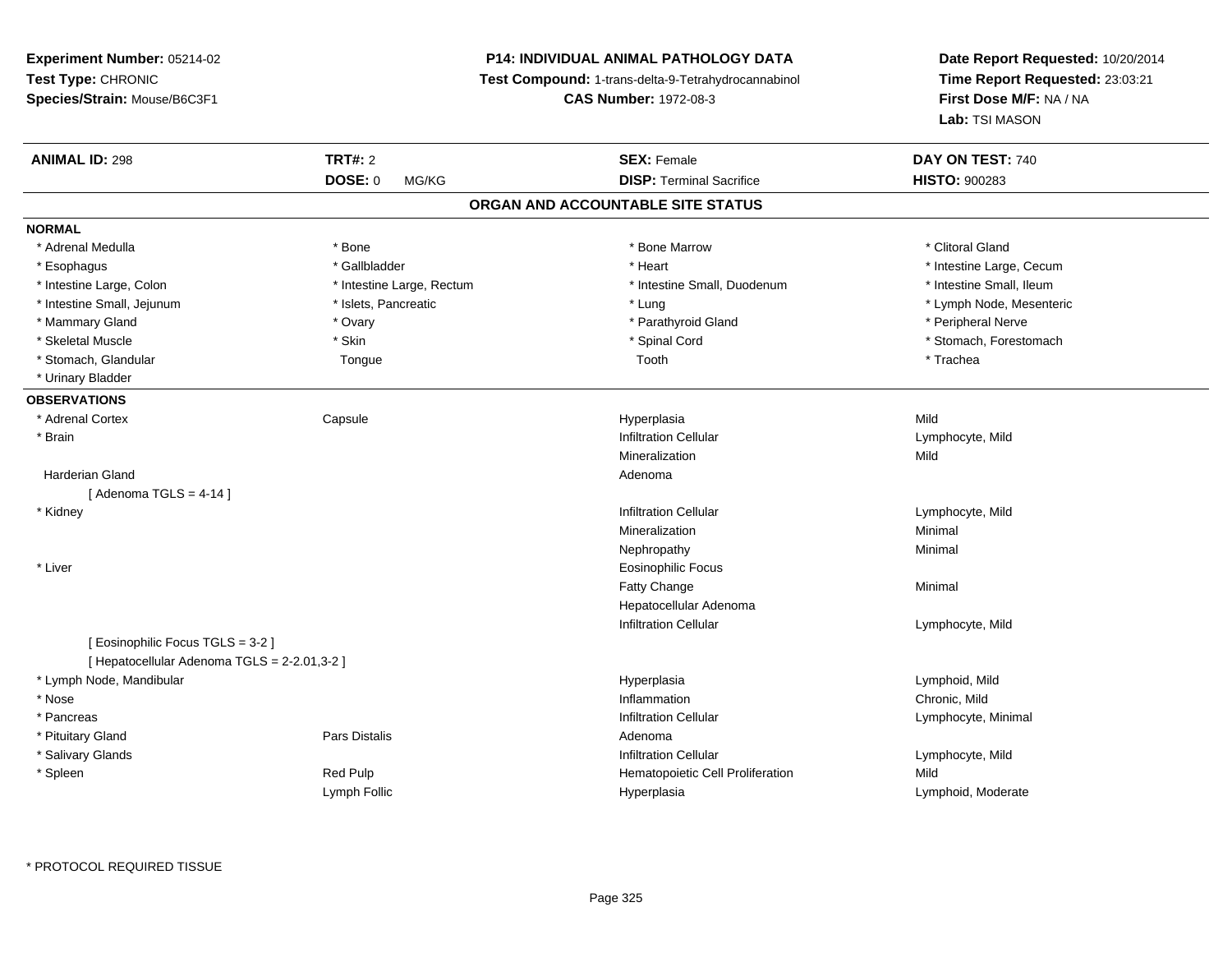| Experiment Number: 05214-02<br><b>Test Type: CHRONIC</b><br>Species/Strain: Mouse/B6C3F1 |                       | <b>P14: INDIVIDUAL ANIMAL PATHOLOGY DATA</b><br><b>Test Compound: 1-trans-delta-9-Tetrahydrocannabinol</b><br><b>CAS Number: 1972-08-3</b> | Date Report Requested: 10/20/2014<br>Time Report Requested: 23:03:21<br>First Dose M/F: NA / NA<br>Lab: TSI MASON |
|------------------------------------------------------------------------------------------|-----------------------|--------------------------------------------------------------------------------------------------------------------------------------------|-------------------------------------------------------------------------------------------------------------------|
| <b>ANIMAL ID: 298</b>                                                                    | <b>TRT#:</b> 2        | <b>SEX: Female</b>                                                                                                                         | DAY ON TEST: 740                                                                                                  |
|                                                                                          | DOSE: 0<br>MG/KG      | <b>DISP:</b> Terminal Sacrifice                                                                                                            | <b>HISTO: 900283</b>                                                                                              |
|                                                                                          |                       | ORGAN AND ACCOUNTABLE SITE STATUS                                                                                                          |                                                                                                                   |
| * Thymus                                                                                 |                       | Hyperplasia                                                                                                                                | Lymphoid, Mild                                                                                                    |
| * Thyroid Gland                                                                          | <b>Follicular Cel</b> | Hyperplasia                                                                                                                                | Minimal                                                                                                           |
| * Uterus                                                                                 |                       | <b>Dilatation</b>                                                                                                                          | Moderate                                                                                                          |
|                                                                                          | Endometrium           | Hyperplasia                                                                                                                                | Cystic, Minimal                                                                                                   |
| [Hyperplasia TGLS = 1-4]                                                                 |                       |                                                                                                                                            |                                                                                                                   |
| PRIMARY CAUSE OF DEATH                                                                   |                       |                                                                                                                                            |                                                                                                                   |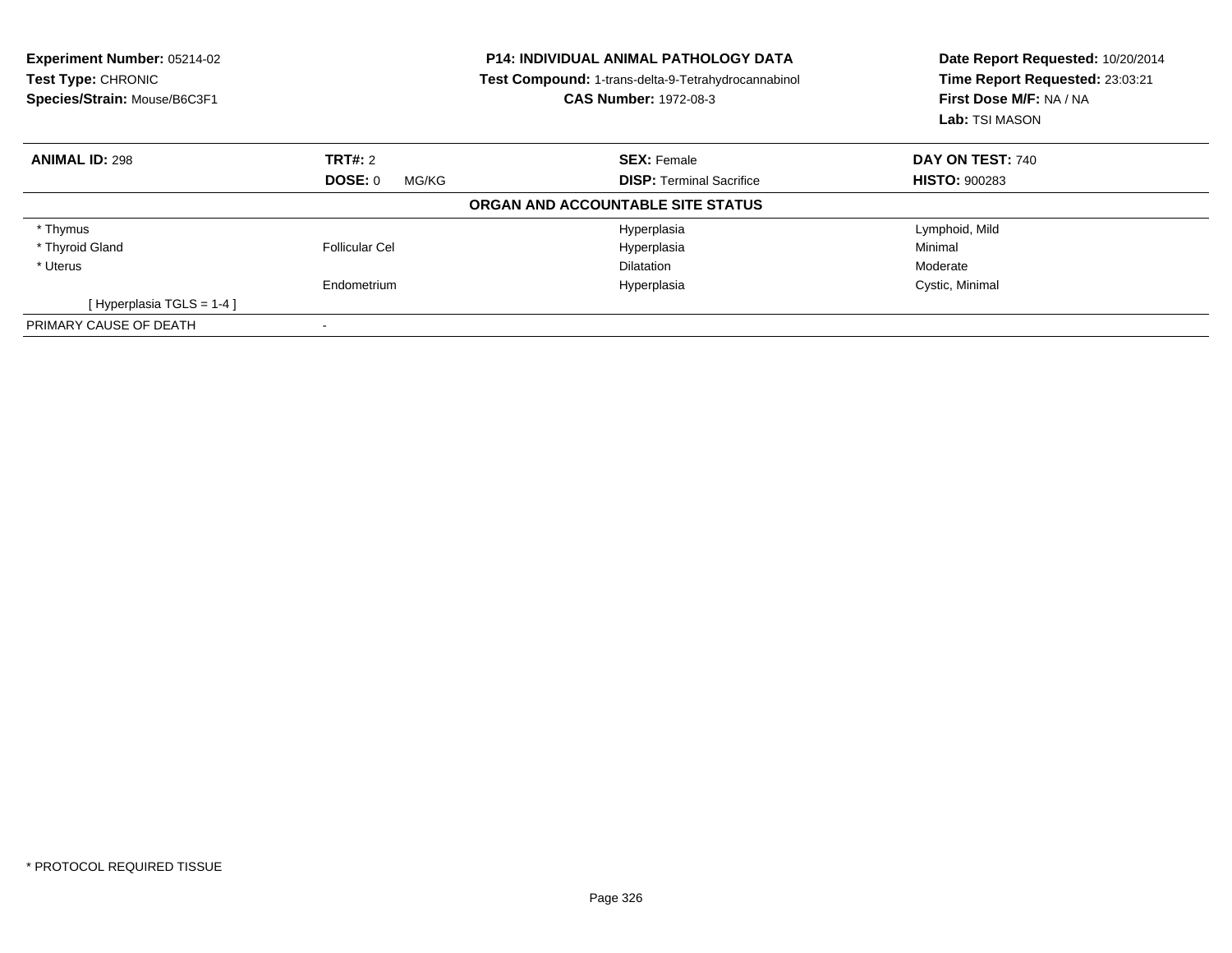| Experiment Number: 05214-02<br>Test Type: CHRONIC<br>Species/Strain: Mouse/B6C3F1 |                                                                                         | <b>P14: INDIVIDUAL ANIMAL PATHOLOGY DATA</b><br>Test Compound: 1-trans-delta-9-Tetrahydrocannabinol<br><b>CAS Number: 1972-08-3</b> | Date Report Requested: 10/20/2014<br>Time Report Requested: 23:03:21<br>First Dose M/F: NA / NA<br>Lab: TSI MASON |
|-----------------------------------------------------------------------------------|-----------------------------------------------------------------------------------------|-------------------------------------------------------------------------------------------------------------------------------------|-------------------------------------------------------------------------------------------------------------------|
| <b>ANIMAL ID: 299</b>                                                             | <b>TRT#: 2</b>                                                                          | <b>SEX: Female</b>                                                                                                                  | DAY ON TEST: 743                                                                                                  |
|                                                                                   | <b>DOSE: 0</b><br>MG/KG                                                                 | <b>DISP: Terminal Sacrifice</b>                                                                                                     | <b>HISTO: 900284</b>                                                                                              |
|                                                                                   |                                                                                         | ORGAN AND ACCOUNTABLE SITE STATUS                                                                                                   |                                                                                                                   |
| <b>NORMAL</b>                                                                     |                                                                                         |                                                                                                                                     |                                                                                                                   |
| * Adrenal Medulla                                                                 | * Bone                                                                                  | * Bone Marrow                                                                                                                       | * Clitoral Gland                                                                                                  |
| * Esophagus                                                                       | * Gallbladder                                                                           | * Heart                                                                                                                             | * Intestine Large, Cecum                                                                                          |
| * Intestine Large, Colon                                                          | * Intestine Large, Rectum                                                               | * Intestine Small, Duodenum                                                                                                         | * Intestine Small, Ileum                                                                                          |
| * Intestine Small, Jejunum                                                        | * Islets, Pancreatic                                                                    | * Mammary Gland                                                                                                                     | * Nose                                                                                                            |
| * Pancreas                                                                        | * Peripheral Nerve                                                                      | * Skin                                                                                                                              | * Spinal Cord                                                                                                     |
| * Stomach, Forestomach                                                            | * Stomach, Glandular                                                                    | * Thyroid Gland                                                                                                                     | Tongue                                                                                                            |
| * Trachea                                                                         | * Urinary Bladder                                                                       | * Uterus                                                                                                                            |                                                                                                                   |
| <b>MISSING</b>                                                                    |                                                                                         |                                                                                                                                     |                                                                                                                   |
| * Parathyroid Gland                                                               |                                                                                         |                                                                                                                                     |                                                                                                                   |
| <b>OBSERVATIONS</b>                                                               |                                                                                         |                                                                                                                                     |                                                                                                                   |
| * Adrenal Cortex                                                                  | Capsule                                                                                 | Hyperplasia                                                                                                                         | Mild                                                                                                              |
| * Brain                                                                           |                                                                                         | Mineralization                                                                                                                      | Mild                                                                                                              |
| * Kidney                                                                          |                                                                                         | Lymphoma Malignant Mixed                                                                                                            |                                                                                                                   |
|                                                                                   |                                                                                         | Nephropathy                                                                                                                         | Minimal                                                                                                           |
| [ Lymphoma Malignant Mixed TGLS = 6-3 ]                                           |                                                                                         |                                                                                                                                     |                                                                                                                   |
| * Liver                                                                           |                                                                                         | Lymphoma Malignant Mixed                                                                                                            |                                                                                                                   |
| [ Lymphoma Malignant Mixed TGLS = 9-2 ]                                           |                                                                                         |                                                                                                                                     |                                                                                                                   |
| * Lung                                                                            |                                                                                         | Lymphoma Malignant Mixed                                                                                                            |                                                                                                                   |
| Lymph Node                                                                        | <b>Bronchial</b>                                                                        | Lymphoma Malignant Mixed                                                                                                            |                                                                                                                   |
|                                                                                   | Iliac                                                                                   | Lymphoma Malignant Mixed                                                                                                            |                                                                                                                   |
|                                                                                   | Lumbar                                                                                  | Lymphoma Malignant Mixed                                                                                                            |                                                                                                                   |
|                                                                                   | Mediastinal                                                                             | Lymphoma Malignant Mixed                                                                                                            |                                                                                                                   |
|                                                                                   | Pancreatic                                                                              | Lymphoma Malignant Mixed                                                                                                            |                                                                                                                   |
|                                                                                   | Renal                                                                                   | Lymphoma Malignant Mixed                                                                                                            |                                                                                                                   |
|                                                                                   | [Lymphoma Malignant Mixed TGLS = 10-14,4-5,7-16,2-5,5-5.01,6-15,8-17,6-15,11-5]         |                                                                                                                                     |                                                                                                                   |
|                                                                                   | [ Lymphoma Malignant Mixed TGLS = 10-14,4-5,7-16,2-5,5-5.01,6-15,8-17,6-15,11-5 ]       |                                                                                                                                     |                                                                                                                   |
|                                                                                   | [Lymphoma Malignant Mixed TGLS = 10-14, 4-5, 7-16, 2-5, 5-5.01, 6-15, 8-17, 6-15, 11-5] |                                                                                                                                     |                                                                                                                   |
|                                                                                   | [ Lymphoma Malignant Mixed TGLS = 10-14,4-5,7-16,2-5,5-5.01,6-15,8-17,6-15,11-5 ]       |                                                                                                                                     |                                                                                                                   |
|                                                                                   | [Lymphoma Malignant Mixed TGLS = 10-14, 4-5, 7-16, 2-5, 5-5.01, 6-15, 8-17, 6-15, 11-5] |                                                                                                                                     |                                                                                                                   |
|                                                                                   | [ Lymphoma Malignant Mixed TGLS = 10-14,4-5,7-16,2-5,5-5.01,6-15,8-17,6-15,11-5 ]       |                                                                                                                                     |                                                                                                                   |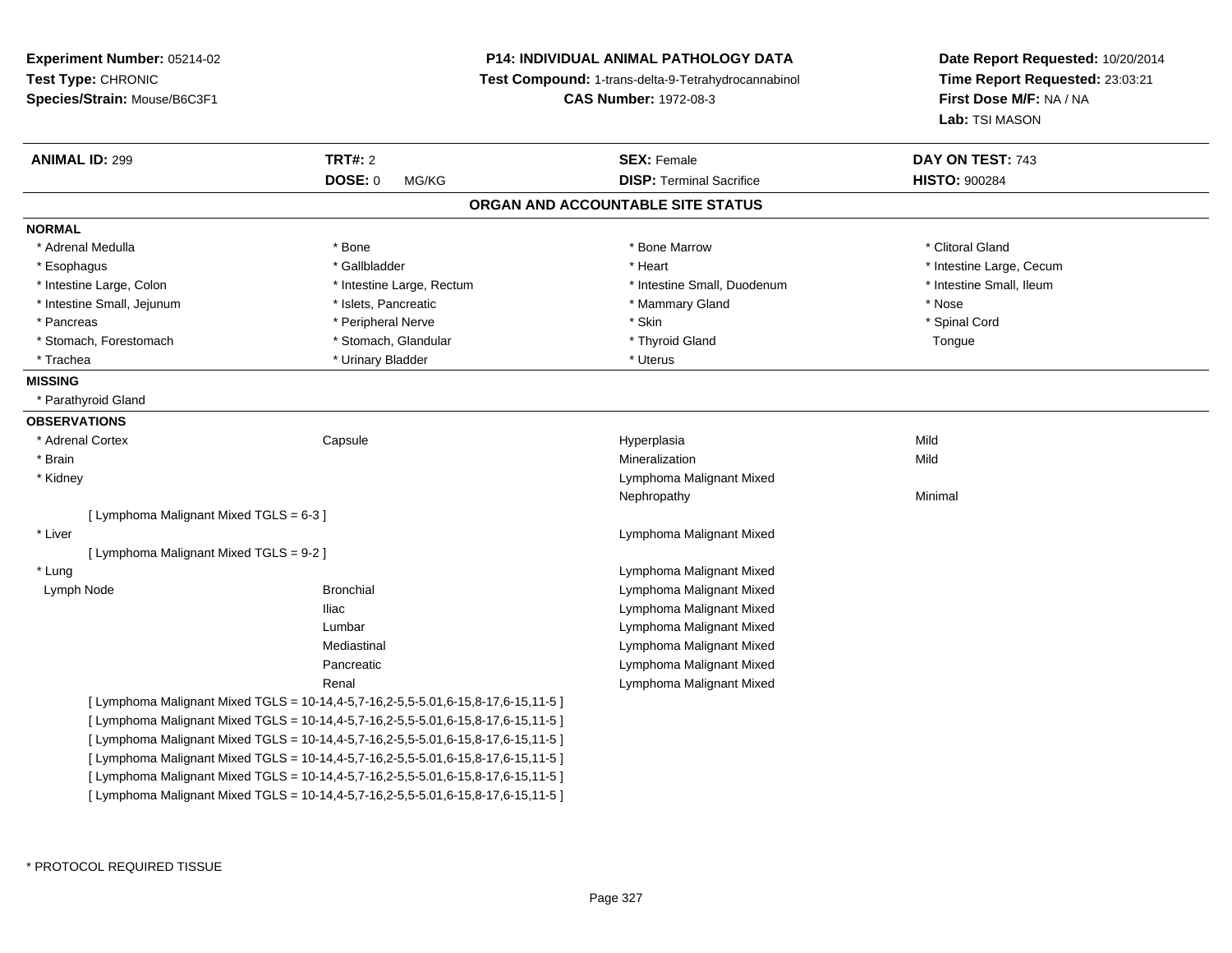# **P14: INDIVIDUAL ANIMAL PATHOLOGY DATA**

**Test Compound:** 1-trans-delta-9-Tetrahydrocannabinol

**CAS Number:** 1972-08-3

| <b>ANIMAL ID: 299</b>                  | TRT#: 2                                                                           | <b>SEX: Female</b>                       | DAY ON TEST: 743     |
|----------------------------------------|-----------------------------------------------------------------------------------|------------------------------------------|----------------------|
|                                        | DOSE: 0<br>MG/KG                                                                  | <b>DISP:</b> Terminal Sacrifice          | <b>HISTO: 900284</b> |
|                                        |                                                                                   | <b>ORGAN AND ACCOUNTABLE SITE STATUS</b> |                      |
| * Lymph Node, Mandibular               |                                                                                   | Lymphoma Malignant Mixed                 |                      |
|                                        | [ Lymphoma Malignant Mixed TGLS = 10-14,4-5,7-16,2-5,5-5.01,6-15,8-17,6-15,11-5 ] |                                          |                      |
| * Lymph Node, Mesenteric               |                                                                                   | Lymphoma Malignant Mixed                 |                      |
|                                        | [ Lymphoma Malignant Mixed TGLS = 10-14,4-5,7-16,2-5,5-5.01,6-15,8-17,6-15,11-5 ] |                                          |                      |
| * Ovary                                |                                                                                   | Lymphoma Malignant Mixed                 |                      |
| [Lymphoma Malignant Mixed TGLS = 3-4 ] |                                                                                   |                                          |                      |
| * Pituitary Gland                      | Pars Distalis                                                                     | Hyperplasia                              | Minimal              |
| * Salivary Glands                      |                                                                                   | Lymphoma Malignant Mixed                 |                      |
| * Skeletal Muscle                      |                                                                                   | Lymphoma Malignant Mixed                 |                      |
| * Spleen                               | Red Pulp                                                                          | Hematopoietic Cell Proliferation         | Mild                 |
|                                        |                                                                                   | Lymphoma Malignant Mixed                 |                      |
| [Lymphoma Malignant Mixed TGLS = 1-3 ] |                                                                                   |                                          |                      |
| * Thymus                               |                                                                                   | Lymphoma Malignant Mixed                 |                      |
| PRIMARY CAUSE OF DEATH                 | $\blacksquare$                                                                    |                                          |                      |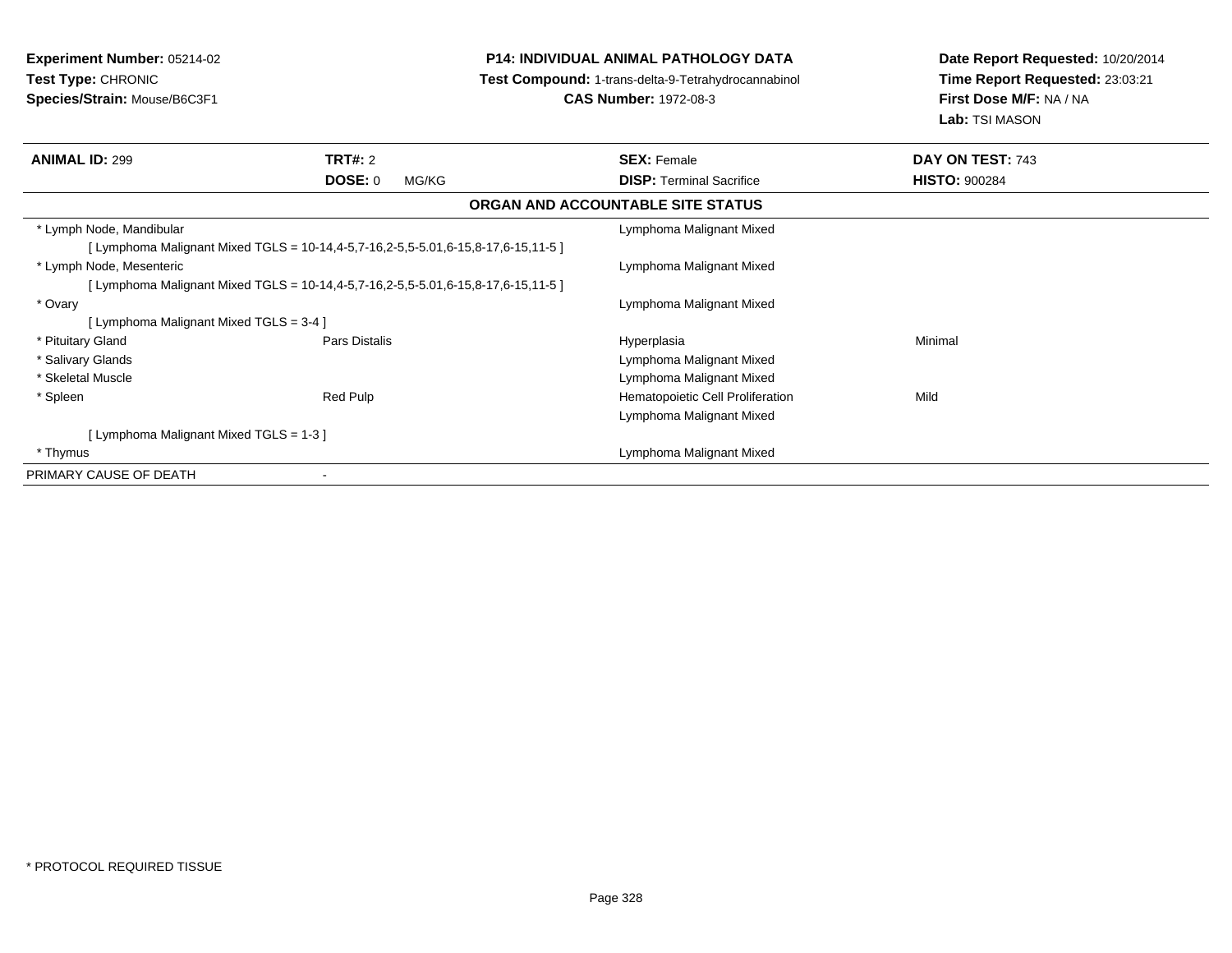# **P14: INDIVIDUAL ANIMAL PATHOLOGY DATA**

**Test Compound:** 1-trans-delta-9-Tetrahydrocannabinol

**CAS Number:** 1972-08-3

| <b>ANIMAL ID: 300</b>                       | <b>TRT#: 2</b>              | <b>SEX: Female</b>                       | DAY ON TEST: 623           |
|---------------------------------------------|-----------------------------|------------------------------------------|----------------------------|
|                                             | <b>DOSE: 0</b><br>MG/KG     | <b>DISP: Natural Death</b>               | <b>HISTO: 900285</b>       |
|                                             |                             | ORGAN AND ACCOUNTABLE SITE STATUS        |                            |
| <b>NORMAL</b>                               |                             |                                          |                            |
| * Adrenal Medulla                           | * Bone                      | * Bone Marrow                            | * Brain                    |
| * Esophagus                                 | * Heart                     | * Intestine Large, Cecum                 | * Intestine Large, Colon   |
| * Intestine Large, Rectum                   | * Intestine Small, Duodenum | * Intestine Small, Ileum                 | * Intestine Small, Jejunum |
| * Liver                                     | * Lung                      | * Lymph Node, Mandibular                 | * Lymph Node, Mesenteric   |
| * Mammary Gland                             | * Ovary                     | * Pancreas                               | * Parathyroid Gland        |
| * Peripheral Nerve                          | * Pituitary Gland           | * Salivary Glands                        | * Skeletal Muscle          |
| * Spinal Cord                               | * Stomach, Glandular        | * Thymus                                 | * Thyroid Gland            |
| <b>Tissue NOS</b>                           | * Trachea                   |                                          |                            |
| <b>MISSING</b>                              |                             |                                          |                            |
| * Clitoral Gland                            | * Gallbladder               | * Urinary Bladder                        |                            |
| <b>OBSERVATIONS</b>                         |                             |                                          |                            |
| * Adrenal Cortex                            | Capsule                     | <b>Accessory Adrenal Cortical Nodule</b> |                            |
|                                             | Capsule                     | Hyperplasia                              | Mild                       |
| * Islets, Pancreatic                        |                             | Hyperplasia                              | Moderate                   |
| * Kidney                                    |                             | Mineralization                           | Minimal                    |
| Mesentery                                   | Fat                         | Necrosis                                 | Marked                     |
| [Necrosis TGLS = $2-6.01$ ]                 |                             |                                          |                            |
| * Nose                                      |                             | Inflammation                             | Chronic, Minimal           |
| * Skin                                      | <b>Subcut Tiss</b>          | Sarcoma                                  |                            |
| [Sarcoma TGLS = 1-14,14.01,14.02]           |                             |                                          |                            |
| * Spleen                                    | Red Pulp                    | Hematopoietic Cell Proliferation         | Moderate                   |
| * Stomach, Forestomach                      |                             | Hyperplasia                              | Squamous, Mild             |
| [ Hyperplasia TGLS = 3-6 ]                  |                             |                                          |                            |
| <b>Tissue NOS</b>                           |                             |                                          |                            |
| Note: TGL 2 IS IN MESENTERY NOT TISSUE NOS. |                             |                                          |                            |
| * Uterus                                    | Endometrium                 | Hyperplasia                              | Cystic, Mild               |
| PRIMARY CAUSE OF DEATH                      | $\blacksquare$              |                                          |                            |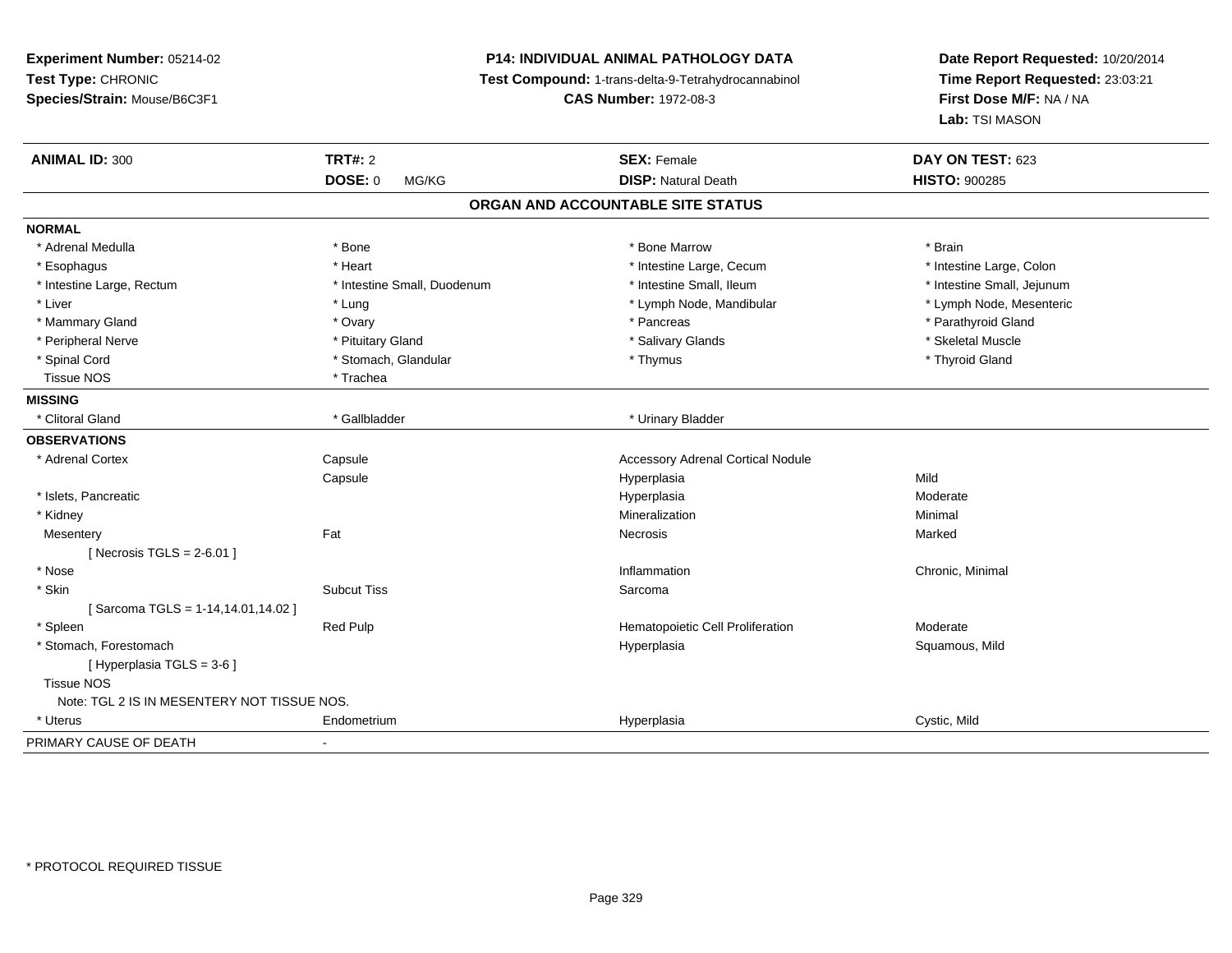**Experiment Number:** 05214-02**Test Type:** CHRONIC **Species/Strain:** Mouse/B6C3F1**P14: INDIVIDUAL ANIMAL PATHOLOGY DATA Test Compound:** 1-trans-delta-9-Tetrahydrocannabinol **CAS Number:** 1972-08-3**Date Report Requested:** 10/20/2014**Time Report Requested:** 23:03:21**First Dose M/F:** NA / NA**Lab:** TSI MASON**ANIMAL ID:** 301**TRT#:** 2 **SEX:** Female **DAY ON TEST:** 737 **DOSE:** 0 MG/KG**DISP:** Terminal Sacrifice **HISTO:**  $900286$ **ORGAN AND ACCOUNTABLE SITE STATUSNORMAL**\* Adrenal Medulla \* Adrenal Medulla \* Clitoral Gland \* Esophagus \* Heart \* Intestine Large, Cecum \* Intestine Large, Colon \* Intestine Large, Rectum \* Intestine Small, Duodenum\* Intestine Small, Ileum \* **All and Accord \* Intestine Small, Jejunum \* 1999** \* Islets, Pancreatic \* Mammary Gland \* Mammary Gland \* Salivary Glands \* Ovary \* And the section of the section of the section of the section of the section of the section of the section of the section of the section of the section of the section of the section of the section of the section o \* Stomach, Glandular \* Skin \* Spinal Cord \* Spinal Cord \* Stomach, Forestomach \* Stomach, Forestomach \* Thymus \* Thyroid Gland \* Trachea \* Urinary Bladder \* **OBSERVATIONS** \* Adrenal Cortex**Capsule**  Hyperplasia Mild \* Bonee inflammation control of the control of the control of the control of the control of the control of the control of the control of the control of the control of the control of the control of the control of the control of t Inflammation Chronic, Moderate  $[$  Inflammation TGLS = 1-16,2-17  $]$  $[$  Inflammation TGLS = 1-16,2-17  $]$  \* Bone Marroww which is a controller to the Myelofibrosis and the Minimal method of the Minimal method of the Minimal method of the Minimal method of the Minimal method of the Minimal method of the Minimal method of the Minimal method \* Brainn and the control of the control of the control of the Mineralization and the control of the Mild of the Mild o \* Gallbladder Lymphoma Malignant Mixed Lymphoma Malignant Mixed \* Kidney Lymphoma Malignant Mixed \* Liver Lymphoma Malignant Mixed \* Lung Lymph Node Inguinal Lymphoma Malignant Mixed Lumbar Lymphoma Malignant Mixed Lymphoma Malignant MixedMediastinal Lymphoma Malignant MixedPancreatic Lymphoma Malignant MixedRenal[ Lymphoma Malignant Mixed TGLS = 3,4,7,8,9,10-5+5.01+3+14+15 ][ Lymphoma Malignant Mixed TGLS = 3,4,7,8,9,10-5+5.01+3+14+15 ][ Lymphoma Malignant Mixed TGLS = 3,4,7,8,9,10-5+5.01+3+14+15 ][ Lymphoma Malignant Mixed TGLS = 3,4,7,8,9,10-5+5.01+3+14+15 ][ Lymphoma Malignant Mixed TGLS = 3,4,7,8,9,10-5+5.01+3+14+15 ] \* Lymph Node, Mandibular Lymphoma Malignant Mixed[ Lymphoma Malignant Mixed TGLS = 3,4,7,8,9,10-5+5.01+3+14+15 ]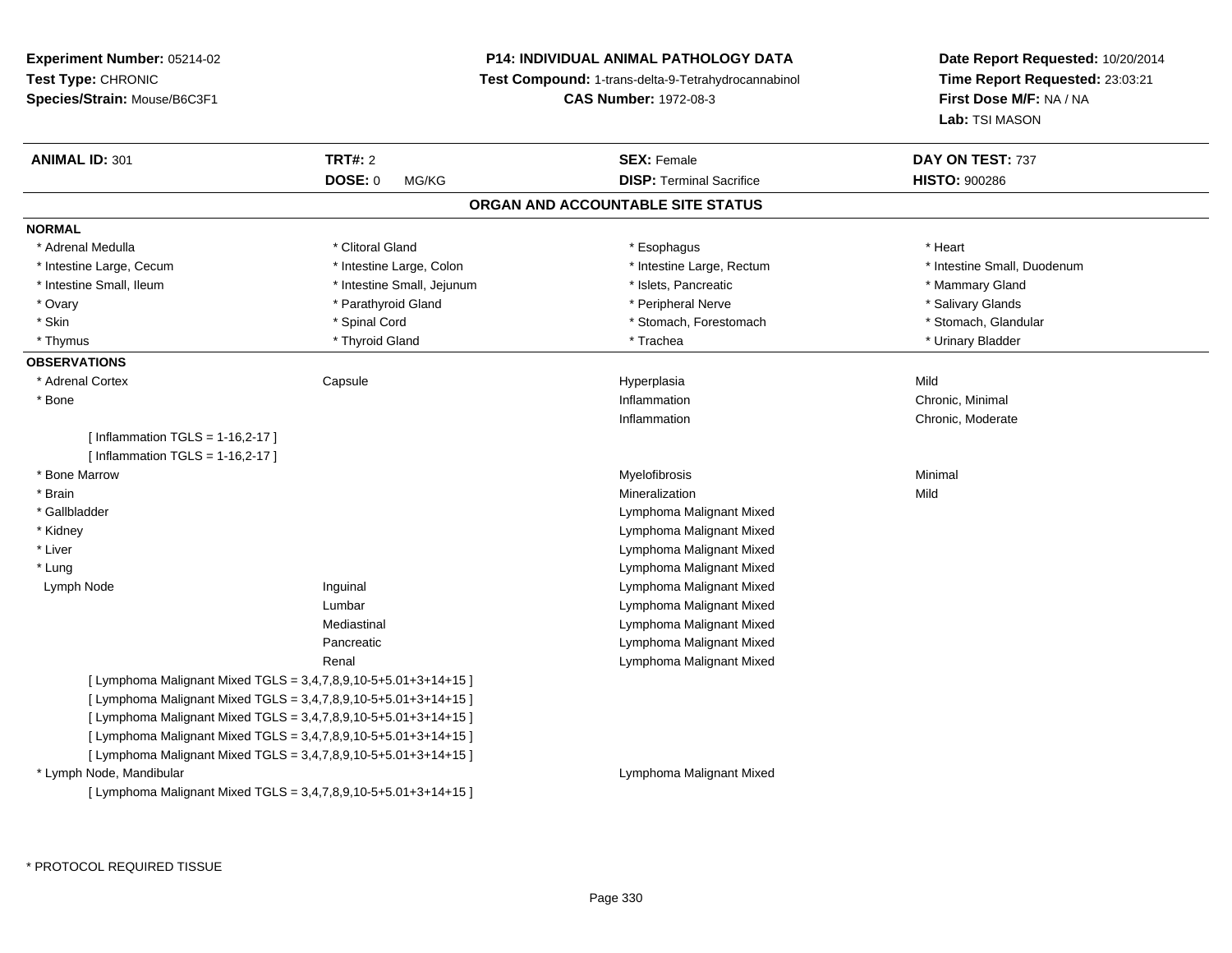| <b>Experiment Number: 05214-02</b><br>Test Type: CHRONIC<br>Species/Strain: Mouse/B6C3F1 |                  | <b>P14: INDIVIDUAL ANIMAL PATHOLOGY DATA</b><br>Test Compound: 1-trans-delta-9-Tetrahydrocannabinol<br><b>CAS Number: 1972-08-3</b> | Date Report Requested: 10/20/2014<br>Time Report Requested: 23:03:21<br>First Dose M/F: NA / NA<br><b>Lab:</b> TSI MASON |  |
|------------------------------------------------------------------------------------------|------------------|-------------------------------------------------------------------------------------------------------------------------------------|--------------------------------------------------------------------------------------------------------------------------|--|
| <b>ANIMAL ID: 301</b>                                                                    | <b>TRT#: 2</b>   | <b>SEX: Female</b>                                                                                                                  | DAY ON TEST: 737                                                                                                         |  |
|                                                                                          | DOSE: 0<br>MG/KG | <b>DISP:</b> Terminal Sacrifice                                                                                                     | <b>HISTO: 900286</b>                                                                                                     |  |
|                                                                                          |                  | ORGAN AND ACCOUNTABLE SITE STATUS                                                                                                   |                                                                                                                          |  |
| * Lymph Node, Mesenteric                                                                 |                  | Lymphoma Malignant Mixed                                                                                                            |                                                                                                                          |  |
| [Lymphoma Malignant Mixed TGLS = 3,4,7,8,9,10-5+5.01+3+14+15]                            |                  |                                                                                                                                     |                                                                                                                          |  |
| * Nose                                                                                   |                  | Inflammation                                                                                                                        | Chronic, Mild                                                                                                            |  |
| * Pancreas                                                                               |                  | Inflammation                                                                                                                        | Chronic, Mild                                                                                                            |  |
| * Pituitary Gland                                                                        | Pars Distalis    | Hyperplasia                                                                                                                         | Minimal                                                                                                                  |  |
| * Skeletal Muscle                                                                        |                  | Lymphoma Malignant Mixed                                                                                                            |                                                                                                                          |  |
| * Spleen                                                                                 | Red Pulp         | Hematopoietic Cell Proliferation                                                                                                    | Mild                                                                                                                     |  |
|                                                                                          |                  | Lymphoma Malignant Mixed                                                                                                            |                                                                                                                          |  |
| [ Lymphoma Malignant Mixed TGLS = 5-3 ]                                                  |                  |                                                                                                                                     |                                                                                                                          |  |
| * Uterus                                                                                 | Endometrium      | Hyperplasia                                                                                                                         | Cystic, Mild                                                                                                             |  |
| [Hyperplasia TGLS = 6-4]                                                                 |                  |                                                                                                                                     |                                                                                                                          |  |
| PRIMARY CAUSE OF DEATH                                                                   |                  |                                                                                                                                     |                                                                                                                          |  |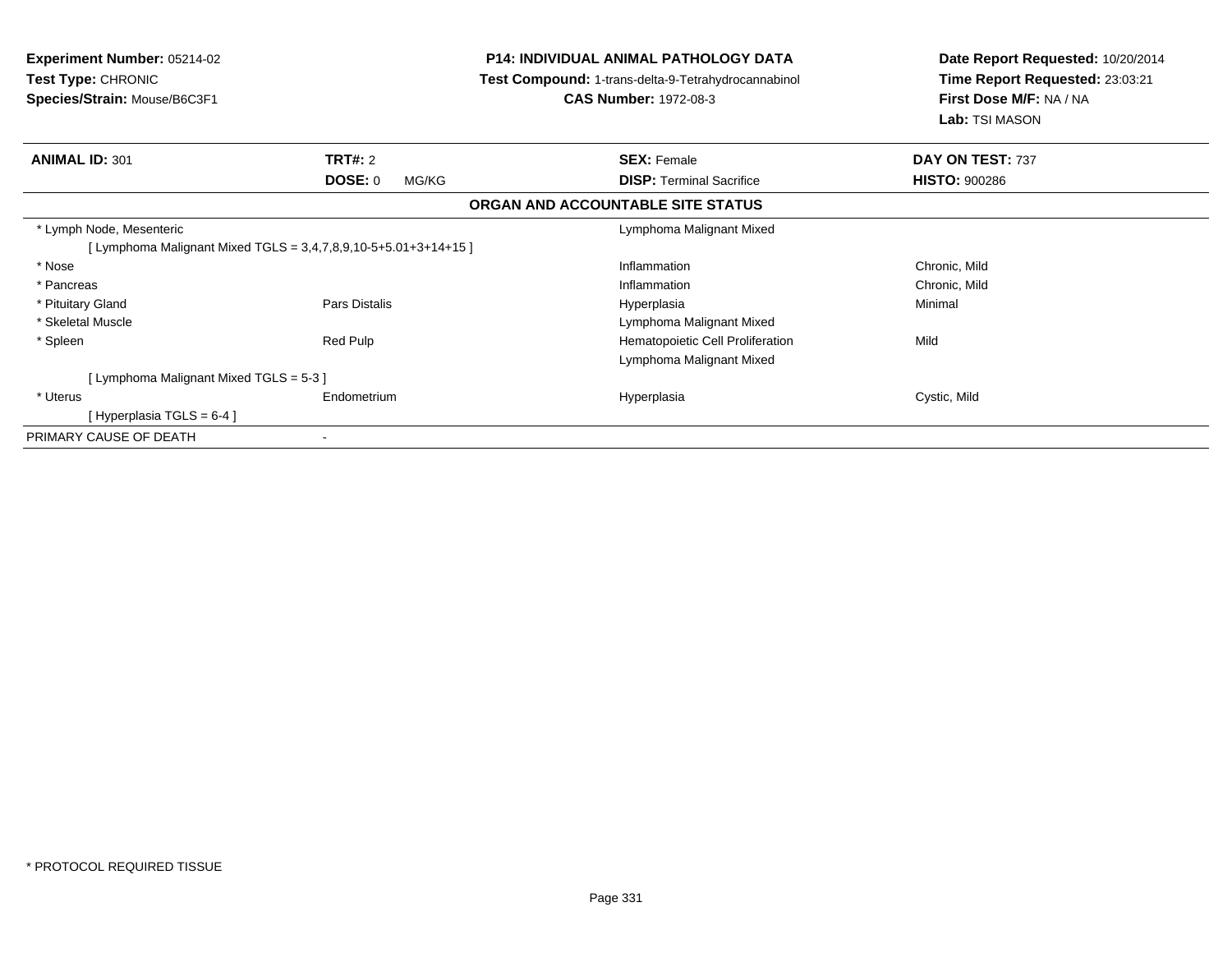| Experiment Number: 05214-02<br>Test Type: CHRONIC<br>Species/Strain: Mouse/B6C3F1<br><b>ANIMAL ID: 302</b> | <b>TRT#: 2</b><br><b>DOSE: 0</b><br>MG/KG | <b>P14: INDIVIDUAL ANIMAL PATHOLOGY DATA</b><br><b>Test Compound: 1-trans-delta-9-Tetrahydrocannabinol</b><br><b>CAS Number: 1972-08-3</b><br><b>SEX: Female</b><br><b>DISP: Natural Death</b> | Date Report Requested: 10/20/2014<br>Time Report Requested: 23:03:21<br>First Dose M/F: NA / NA<br>Lab: TSI MASON<br>DAY ON TEST: 337<br><b>HISTO: 900287</b> |
|------------------------------------------------------------------------------------------------------------|-------------------------------------------|------------------------------------------------------------------------------------------------------------------------------------------------------------------------------------------------|---------------------------------------------------------------------------------------------------------------------------------------------------------------|
|                                                                                                            |                                           | ORGAN AND ACCOUNTABLE SITE STATUS                                                                                                                                                              |                                                                                                                                                               |
| <b>NORMAL</b>                                                                                              |                                           |                                                                                                                                                                                                |                                                                                                                                                               |
| * Adrenal Medulla                                                                                          | * Bone                                    | * Bone Marrow                                                                                                                                                                                  | * Brain                                                                                                                                                       |
| * Clitoral Gland                                                                                           | * Esophagus                               | * Gallbladder                                                                                                                                                                                  | * Heart                                                                                                                                                       |
| * Islets, Pancreatic                                                                                       | * Kidney                                  | * Liver                                                                                                                                                                                        | * Lung                                                                                                                                                        |
| * Lymph Node, Mesenteric                                                                                   | * Mammary Gland                           | * Ovary                                                                                                                                                                                        | * Pancreas                                                                                                                                                    |
| * Peripheral Nerve                                                                                         | * Pituitary Gland                         | * Salivary Glands                                                                                                                                                                              | * Skeletal Muscle                                                                                                                                             |
| * Skin                                                                                                     | * Spinal Cord                             | * Stomach, Forestomach                                                                                                                                                                         | * Thymus                                                                                                                                                      |
| * Thyroid Gland                                                                                            | * Trachea                                 | * Urinary Bladder                                                                                                                                                                              | * Uterus                                                                                                                                                      |
| <b>MISSING</b>                                                                                             |                                           |                                                                                                                                                                                                |                                                                                                                                                               |
| * Lymph Node, Mandibular                                                                                   | * Parathyroid Gland                       |                                                                                                                                                                                                |                                                                                                                                                               |
| <b>AUTO PRECLUDES DIAG.</b>                                                                                |                                           |                                                                                                                                                                                                |                                                                                                                                                               |
| * Intestine Large, Cecum                                                                                   | * Intestine Large, Colon                  | * Intestine Large, Rectum                                                                                                                                                                      | * Intestine Small, Duodenum                                                                                                                                   |
| * Intestine Small, Ileum                                                                                   | * Intestine Small, Jejunum                |                                                                                                                                                                                                |                                                                                                                                                               |
| <b>OBSERVATIONS</b>                                                                                        |                                           |                                                                                                                                                                                                |                                                                                                                                                               |
| * Adrenal Cortex                                                                                           | Capsule                                   | Hyperplasia                                                                                                                                                                                    | Minimal                                                                                                                                                       |
| * Nose                                                                                                     |                                           | Inflammation                                                                                                                                                                                   | Chronic, Mild                                                                                                                                                 |
| * Spleen                                                                                                   | Lymph Follic                              | Atrophy                                                                                                                                                                                        | Mild                                                                                                                                                          |
| * Stomach, Glandular                                                                                       |                                           | Erosion                                                                                                                                                                                        | Mild                                                                                                                                                          |
| [ Erosion TGLS = 1-6.01 ]                                                                                  |                                           |                                                                                                                                                                                                |                                                                                                                                                               |
| PRIMARY CAUSE OF DEATH                                                                                     |                                           |                                                                                                                                                                                                |                                                                                                                                                               |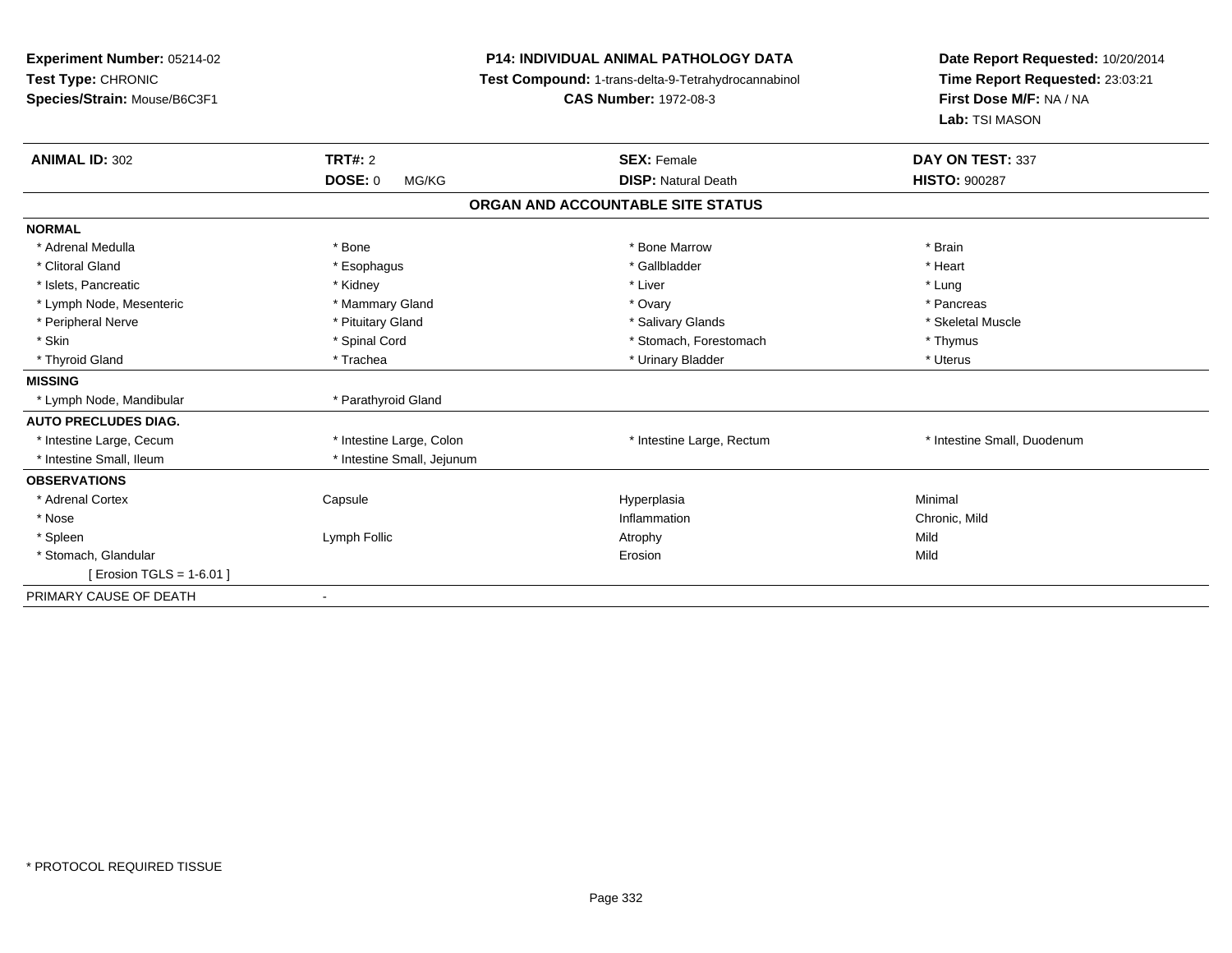# **P14: INDIVIDUAL ANIMAL PATHOLOGY DATA**

**Test Compound:** 1-trans-delta-9-Tetrahydrocannabinol

**CAS Number:** 1972-08-3

| <b>ANIMAL ID: 303</b>                           | <b>TRT#: 2</b>              | <b>SEX: Female</b>                | DAY ON TEST: 706           |  |
|-------------------------------------------------|-----------------------------|-----------------------------------|----------------------------|--|
|                                                 | <b>DOSE: 0</b><br>MG/KG     | <b>DISP: Natural Death</b>        | <b>HISTO: 900288</b>       |  |
|                                                 |                             | ORGAN AND ACCOUNTABLE SITE STATUS |                            |  |
| <b>NORMAL</b>                                   |                             |                                   |                            |  |
| * Adrenal Medulla                               | * Bone                      | * Bone Marrow                     | * Brain                    |  |
| * Esophagus                                     | * Gallbladder               | * Intestine Large, Cecum          | * Intestine Large, Colon   |  |
| * Intestine Large, Rectum                       | * Intestine Small, Duodenum | * Intestine Small, Ileum          | * Intestine Small, Jejunum |  |
| * Islets, Pancreatic                            | * Lymph Node, Mandibular    | * Lymph Node, Mesenteric          | * Mammary Gland            |  |
| * Nose                                          | * Pancreas                  | * Parathyroid Gland               | * Peripheral Nerve         |  |
| * Pituitary Gland                               | * Skeletal Muscle           | * Skin                            | * Spinal Cord              |  |
| * Stomach, Forestomach                          | * Stomach, Glandular        | * Thymus                          | * Thyroid Gland            |  |
| * Trachea                                       | * Urinary Bladder           |                                   |                            |  |
| <b>OBSERVATIONS</b>                             |                             |                                   |                            |  |
| * Adrenal Cortex                                | Capsule                     | Hyperplasia                       | Mild                       |  |
| * Clitoral Gland                                |                             | Atrophy                           | Minimal                    |  |
| * Heart                                         |                             | Cardiomyopathy                    | Mild                       |  |
| * Kidney                                        |                             | Nephropathy                       | Mild                       |  |
| * Liver                                         |                             | Hepatocellular Carcinoma          |                            |  |
| [ Hepatocellular Carcinoma TGLS = 3-2.01 ]      |                             |                                   |                            |  |
| * Lung                                          |                             | Hepatocellular Carcinoma          | Metastatic (Liver)         |  |
| [ Hepatocellular Carcinoma TGLS = 4-1 ]         |                             |                                   |                            |  |
| * Ovary                                         |                             | Angiectasis                       | Mild                       |  |
| * Salivary Glands                               |                             | Atrophy                           | Mild                       |  |
| [Atrophy TGLS = 1-5]                            |                             |                                   |                            |  |
| * Spleen                                        | Lymph Follic                | Atrophy                           | Mild                       |  |
|                                                 | Red Pulp                    | Hematopoietic Cell Proliferation  | Moderate                   |  |
| [ Hematopoietic Cell Proliferation TGLS = 2-3 ] |                             |                                   |                            |  |
| * Uterus                                        | Endometrium                 | Hyperplasia                       | Cystic, Minimal            |  |
| PRIMARY CAUSE OF DEATH                          | $\blacksquare$              |                                   |                            |  |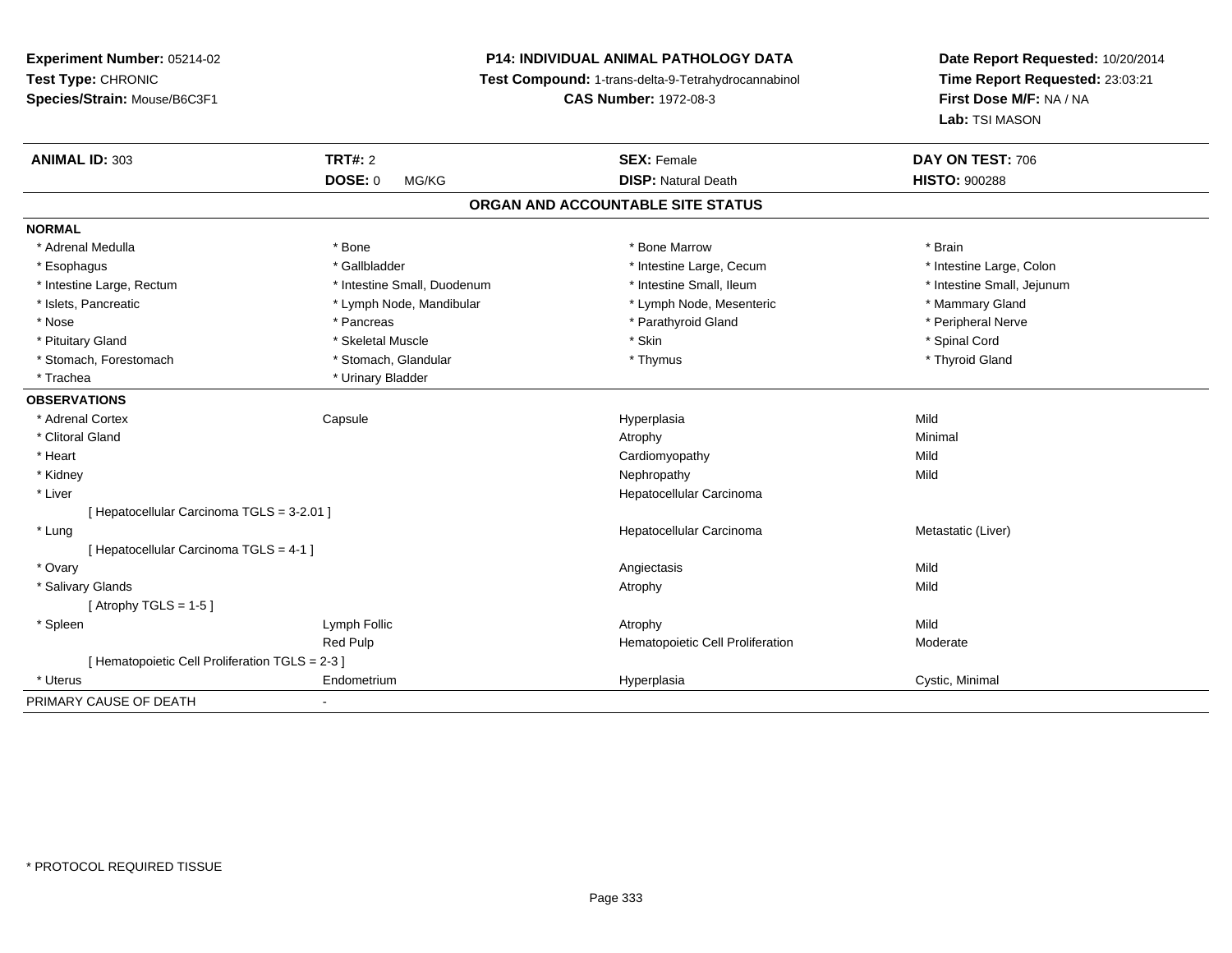# **P14: INDIVIDUAL ANIMAL PATHOLOGY DATA**

**Test Compound:** 1-trans-delta-9-Tetrahydrocannabinol

**CAS Number:** 1972-08-3

| <b>ANIMAL ID: 304</b>                 | <b>TRT#: 2</b>            | <b>SEX: Female</b>                | DAY ON TEST: 741         |
|---------------------------------------|---------------------------|-----------------------------------|--------------------------|
|                                       | <b>DOSE: 0</b><br>MG/KG   | <b>DISP: Terminal Sacrifice</b>   | <b>HISTO: 900289</b>     |
|                                       |                           | ORGAN AND ACCOUNTABLE SITE STATUS |                          |
| <b>NORMAL</b>                         |                           |                                   |                          |
| * Adrenal Medulla                     | * Bone                    | * Brain                           | * Clitoral Gland         |
| * Esophagus                           | * Gallbladder             | * Heart                           | * Intestine Large, Cecum |
| * Intestine Large, Colon              | * Intestine Large, Rectum | * Intestine Small, Duodenum       | * Intestine Small, Ileum |
| * Intestine Small, Jejunum            | * Lung                    | * Lymph Node, Mandibular          | * Lymph Node, Mesenteric |
| * Mammary Gland                       | * Pancreas                | * Parathyroid Gland               | * Peripheral Nerve       |
| * Salivary Glands                     | * Skeletal Muscle         | * Skin                            | * Spinal Cord            |
| * Stomach, Forestomach                | * Thymus                  | * Trachea                         | * Urinary Bladder        |
| <b>OBSERVATIONS</b>                   |                           |                                   |                          |
| * Adrenal Cortex                      | Capsule                   | Hyperplasia                       | Mild                     |
| * Bone Marrow                         |                           | Myelofibrosis                     | Minimal                  |
| * Islets, Pancreatic                  |                           | Hyperplasia                       | Minimal                  |
| * Kidney                              |                           | Mineralization                    | Minimal                  |
|                                       |                           | Nephropathy                       | Minimal                  |
| * Liver                               |                           | <b>Eosinophilic Focus</b>         |                          |
|                                       |                           | Hepatocellular Adenoma            | Multiple                 |
| [ Hepatocellular Adenoma TGLS = 4-2 ] |                           |                                   |                          |
| Mesentery                             | Fat                       | Necrosis                          | Moderate                 |
| [ Necrosis TGLS = $1-14$ ]            |                           |                                   |                          |
| * Nose                                |                           | Inflammation                      | Chronic, Mild            |
| * Ovary                               |                           | Cyst                              |                          |
| [Cyst TGLS = $2-4$ ]                  |                           |                                   |                          |
| * Pituitary Gland                     | Pars Distalis             | Adenoma                           |                          |
| [Adenoma TGLS = $5-7$ ]               |                           |                                   |                          |
| * Spleen                              | Red Pulp                  | Hematopoietic Cell Proliferation  | Mild                     |
| * Stomach, Glandular                  |                           | Hyperplasia                       | Mild                     |
| * Thyroid Gland                       | <b>Follicular Cel</b>     | Hyperplasia                       | Moderate                 |
| * Uterus                              | Endometrium               | Hyperplasia                       | Cystic, Moderate         |
| [ Hyperplasia TGLS = 3-4 ]            |                           |                                   |                          |
| PRIMARY CAUSE OF DEATH                | $\blacksquare$            |                                   |                          |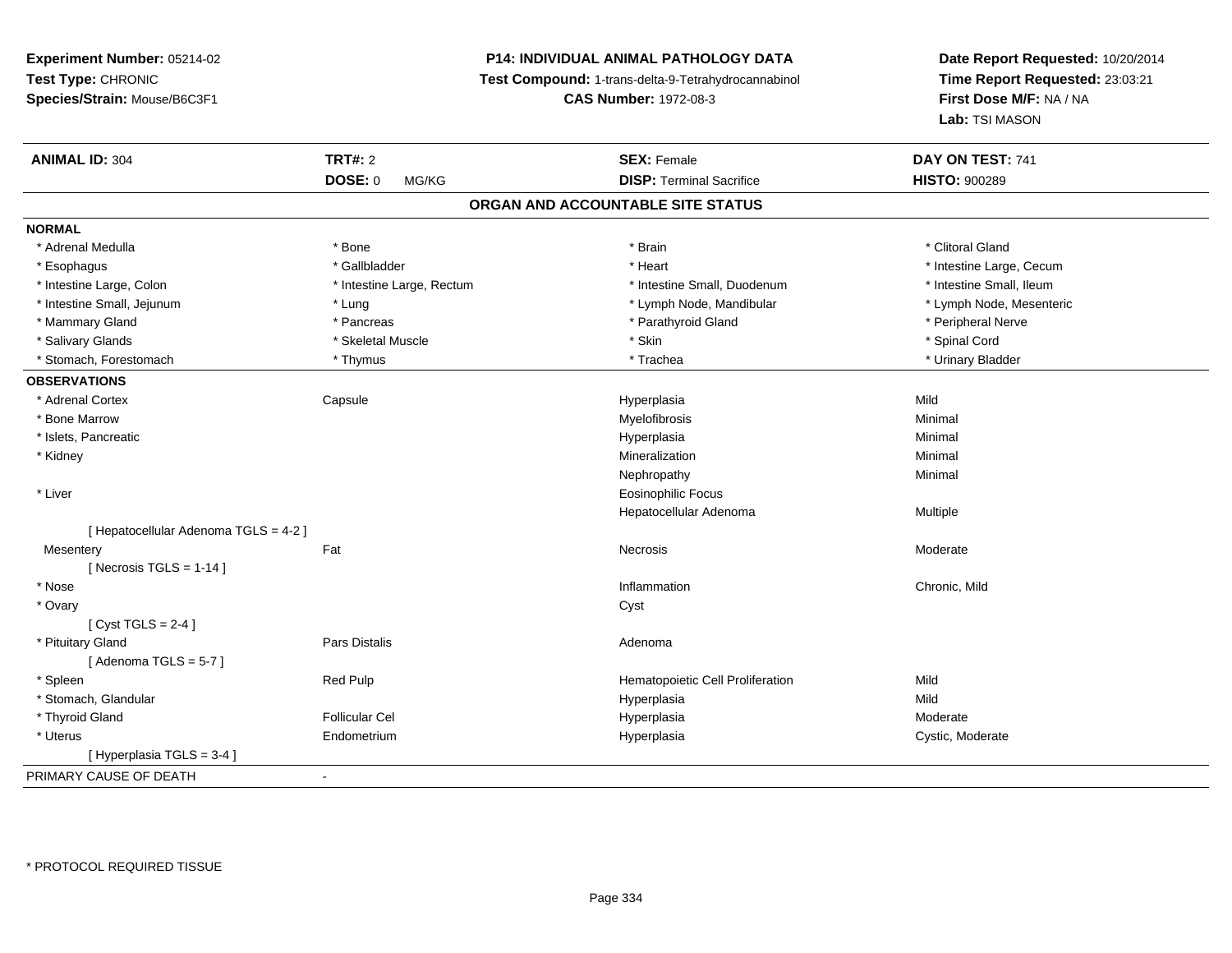# **P14: INDIVIDUAL ANIMAL PATHOLOGY DATA**

**Test Compound:** 1-trans-delta-9-Tetrahydrocannabinol

**CAS Number:** 1972-08-3

| MG/KG<br>ORGAN AND ACCOUNTABLE SITE STATUS<br>* Adrenal Medulla<br>* Bone<br>* Bone Marrow<br>* Brain<br>* Gallbladder<br>* Clitoral Gland<br>* Esophagus<br>* Heart<br>* Intestine Large, Cecum<br>* Intestine Large, Colon<br>* Intestine Large, Rectum<br>* Intestine Small, Duodenum<br>* Intestine Small, Ileum<br>* Intestine Small, Jejunum<br>* Islets, Pancreatic<br>* Lung<br>* Mammary Gland<br>* Lymph Node, Mandibular<br>* Lymph Node, Mesenteric<br>* Ovary<br>* Parathyroid Gland<br>* Peripheral Nerve<br>* Salivary Glands<br>* Pancreas<br>* Spinal Cord<br>* Stomach, Forestomach<br>* Thymus<br>* Skeletal Muscle<br>* Trachea<br>* Urinary Bladder<br>* Thyroid Gland<br>Mild<br>* Adrenal Cortex<br>Capsule<br>Hyperplasia<br>Hyperplasia<br>Minimal<br>Mineralization<br>Minimal<br>* Kidney<br>Minimal<br>Nephropathy<br>* Liver<br>Mild<br>Fatty Change<br>Hepatocellular Adenoma<br>[ Hepatocellular Adenoma TGLS = 2-2.01 ]<br>Mild<br>* Nose<br>Nasolacrim Dct<br>Hyperplasia<br>Inflammation<br>Chronic, Mild<br>Pars Distalis<br>* Pituitary Gland<br>Cyst<br>Minimal<br>Pars Distalis<br>Hyperplasia<br>[Cyst TGLS = $4-7$ ]<br>[Hyperplasia TGLS = 4-7]<br>* Skin<br>Inflammation<br>Acute, Moderate<br>Lymph Follic<br>Mild<br>* Spleen<br>Atrophy<br>Red Pulp<br>Hematopoietic Cell Proliferation<br>Mild<br>* Stomach, Glandular<br>Erosion<br>Moderate<br>Minimal<br>Ulcer<br>[ Erosion TGLS = 3-6.01 ]<br>[ $Uicer TGLS = 3-6.01$ ]<br>Cystic, Mild<br>* Uterus<br>Endometrium<br>Hyperplasia | <b>ANIMAL ID: 305</b> | <b>TRT#: 2</b> | <b>SEX: Female</b>              | DAY ON TEST: 659     |
|-------------------------------------------------------------------------------------------------------------------------------------------------------------------------------------------------------------------------------------------------------------------------------------------------------------------------------------------------------------------------------------------------------------------------------------------------------------------------------------------------------------------------------------------------------------------------------------------------------------------------------------------------------------------------------------------------------------------------------------------------------------------------------------------------------------------------------------------------------------------------------------------------------------------------------------------------------------------------------------------------------------------------------------------------------------------------------------------------------------------------------------------------------------------------------------------------------------------------------------------------------------------------------------------------------------------------------------------------------------------------------------------------------------------------------------------------------------------------------------------------------------------------------------|-----------------------|----------------|---------------------------------|----------------------|
|                                                                                                                                                                                                                                                                                                                                                                                                                                                                                                                                                                                                                                                                                                                                                                                                                                                                                                                                                                                                                                                                                                                                                                                                                                                                                                                                                                                                                                                                                                                                     |                       | <b>DOSE: 0</b> | <b>DISP: Moribund Sacrifice</b> | <b>HISTO: 900290</b> |
|                                                                                                                                                                                                                                                                                                                                                                                                                                                                                                                                                                                                                                                                                                                                                                                                                                                                                                                                                                                                                                                                                                                                                                                                                                                                                                                                                                                                                                                                                                                                     |                       |                |                                 |                      |
|                                                                                                                                                                                                                                                                                                                                                                                                                                                                                                                                                                                                                                                                                                                                                                                                                                                                                                                                                                                                                                                                                                                                                                                                                                                                                                                                                                                                                                                                                                                                     | <b>NORMAL</b>         |                |                                 |                      |
|                                                                                                                                                                                                                                                                                                                                                                                                                                                                                                                                                                                                                                                                                                                                                                                                                                                                                                                                                                                                                                                                                                                                                                                                                                                                                                                                                                                                                                                                                                                                     |                       |                |                                 |                      |
|                                                                                                                                                                                                                                                                                                                                                                                                                                                                                                                                                                                                                                                                                                                                                                                                                                                                                                                                                                                                                                                                                                                                                                                                                                                                                                                                                                                                                                                                                                                                     |                       |                |                                 |                      |
|                                                                                                                                                                                                                                                                                                                                                                                                                                                                                                                                                                                                                                                                                                                                                                                                                                                                                                                                                                                                                                                                                                                                                                                                                                                                                                                                                                                                                                                                                                                                     |                       |                |                                 |                      |
|                                                                                                                                                                                                                                                                                                                                                                                                                                                                                                                                                                                                                                                                                                                                                                                                                                                                                                                                                                                                                                                                                                                                                                                                                                                                                                                                                                                                                                                                                                                                     |                       |                |                                 |                      |
|                                                                                                                                                                                                                                                                                                                                                                                                                                                                                                                                                                                                                                                                                                                                                                                                                                                                                                                                                                                                                                                                                                                                                                                                                                                                                                                                                                                                                                                                                                                                     |                       |                |                                 |                      |
|                                                                                                                                                                                                                                                                                                                                                                                                                                                                                                                                                                                                                                                                                                                                                                                                                                                                                                                                                                                                                                                                                                                                                                                                                                                                                                                                                                                                                                                                                                                                     |                       |                |                                 |                      |
|                                                                                                                                                                                                                                                                                                                                                                                                                                                                                                                                                                                                                                                                                                                                                                                                                                                                                                                                                                                                                                                                                                                                                                                                                                                                                                                                                                                                                                                                                                                                     |                       |                |                                 |                      |
|                                                                                                                                                                                                                                                                                                                                                                                                                                                                                                                                                                                                                                                                                                                                                                                                                                                                                                                                                                                                                                                                                                                                                                                                                                                                                                                                                                                                                                                                                                                                     |                       |                |                                 |                      |
|                                                                                                                                                                                                                                                                                                                                                                                                                                                                                                                                                                                                                                                                                                                                                                                                                                                                                                                                                                                                                                                                                                                                                                                                                                                                                                                                                                                                                                                                                                                                     | <b>OBSERVATIONS</b>   |                |                                 |                      |
|                                                                                                                                                                                                                                                                                                                                                                                                                                                                                                                                                                                                                                                                                                                                                                                                                                                                                                                                                                                                                                                                                                                                                                                                                                                                                                                                                                                                                                                                                                                                     |                       |                |                                 |                      |
|                                                                                                                                                                                                                                                                                                                                                                                                                                                                                                                                                                                                                                                                                                                                                                                                                                                                                                                                                                                                                                                                                                                                                                                                                                                                                                                                                                                                                                                                                                                                     |                       |                |                                 |                      |
|                                                                                                                                                                                                                                                                                                                                                                                                                                                                                                                                                                                                                                                                                                                                                                                                                                                                                                                                                                                                                                                                                                                                                                                                                                                                                                                                                                                                                                                                                                                                     |                       |                |                                 |                      |
|                                                                                                                                                                                                                                                                                                                                                                                                                                                                                                                                                                                                                                                                                                                                                                                                                                                                                                                                                                                                                                                                                                                                                                                                                                                                                                                                                                                                                                                                                                                                     |                       |                |                                 |                      |
|                                                                                                                                                                                                                                                                                                                                                                                                                                                                                                                                                                                                                                                                                                                                                                                                                                                                                                                                                                                                                                                                                                                                                                                                                                                                                                                                                                                                                                                                                                                                     |                       |                |                                 |                      |
|                                                                                                                                                                                                                                                                                                                                                                                                                                                                                                                                                                                                                                                                                                                                                                                                                                                                                                                                                                                                                                                                                                                                                                                                                                                                                                                                                                                                                                                                                                                                     |                       |                |                                 |                      |
|                                                                                                                                                                                                                                                                                                                                                                                                                                                                                                                                                                                                                                                                                                                                                                                                                                                                                                                                                                                                                                                                                                                                                                                                                                                                                                                                                                                                                                                                                                                                     |                       |                |                                 |                      |
|                                                                                                                                                                                                                                                                                                                                                                                                                                                                                                                                                                                                                                                                                                                                                                                                                                                                                                                                                                                                                                                                                                                                                                                                                                                                                                                                                                                                                                                                                                                                     |                       |                |                                 |                      |
|                                                                                                                                                                                                                                                                                                                                                                                                                                                                                                                                                                                                                                                                                                                                                                                                                                                                                                                                                                                                                                                                                                                                                                                                                                                                                                                                                                                                                                                                                                                                     |                       |                |                                 |                      |
|                                                                                                                                                                                                                                                                                                                                                                                                                                                                                                                                                                                                                                                                                                                                                                                                                                                                                                                                                                                                                                                                                                                                                                                                                                                                                                                                                                                                                                                                                                                                     |                       |                |                                 |                      |
|                                                                                                                                                                                                                                                                                                                                                                                                                                                                                                                                                                                                                                                                                                                                                                                                                                                                                                                                                                                                                                                                                                                                                                                                                                                                                                                                                                                                                                                                                                                                     |                       |                |                                 |                      |
|                                                                                                                                                                                                                                                                                                                                                                                                                                                                                                                                                                                                                                                                                                                                                                                                                                                                                                                                                                                                                                                                                                                                                                                                                                                                                                                                                                                                                                                                                                                                     |                       |                |                                 |                      |
|                                                                                                                                                                                                                                                                                                                                                                                                                                                                                                                                                                                                                                                                                                                                                                                                                                                                                                                                                                                                                                                                                                                                                                                                                                                                                                                                                                                                                                                                                                                                     |                       |                |                                 |                      |
|                                                                                                                                                                                                                                                                                                                                                                                                                                                                                                                                                                                                                                                                                                                                                                                                                                                                                                                                                                                                                                                                                                                                                                                                                                                                                                                                                                                                                                                                                                                                     |                       |                |                                 |                      |
|                                                                                                                                                                                                                                                                                                                                                                                                                                                                                                                                                                                                                                                                                                                                                                                                                                                                                                                                                                                                                                                                                                                                                                                                                                                                                                                                                                                                                                                                                                                                     |                       |                |                                 |                      |
|                                                                                                                                                                                                                                                                                                                                                                                                                                                                                                                                                                                                                                                                                                                                                                                                                                                                                                                                                                                                                                                                                                                                                                                                                                                                                                                                                                                                                                                                                                                                     |                       |                |                                 |                      |
|                                                                                                                                                                                                                                                                                                                                                                                                                                                                                                                                                                                                                                                                                                                                                                                                                                                                                                                                                                                                                                                                                                                                                                                                                                                                                                                                                                                                                                                                                                                                     |                       |                |                                 |                      |
|                                                                                                                                                                                                                                                                                                                                                                                                                                                                                                                                                                                                                                                                                                                                                                                                                                                                                                                                                                                                                                                                                                                                                                                                                                                                                                                                                                                                                                                                                                                                     |                       |                |                                 |                      |
|                                                                                                                                                                                                                                                                                                                                                                                                                                                                                                                                                                                                                                                                                                                                                                                                                                                                                                                                                                                                                                                                                                                                                                                                                                                                                                                                                                                                                                                                                                                                     |                       |                |                                 |                      |
|                                                                                                                                                                                                                                                                                                                                                                                                                                                                                                                                                                                                                                                                                                                                                                                                                                                                                                                                                                                                                                                                                                                                                                                                                                                                                                                                                                                                                                                                                                                                     |                       |                |                                 |                      |
|                                                                                                                                                                                                                                                                                                                                                                                                                                                                                                                                                                                                                                                                                                                                                                                                                                                                                                                                                                                                                                                                                                                                                                                                                                                                                                                                                                                                                                                                                                                                     |                       |                |                                 |                      |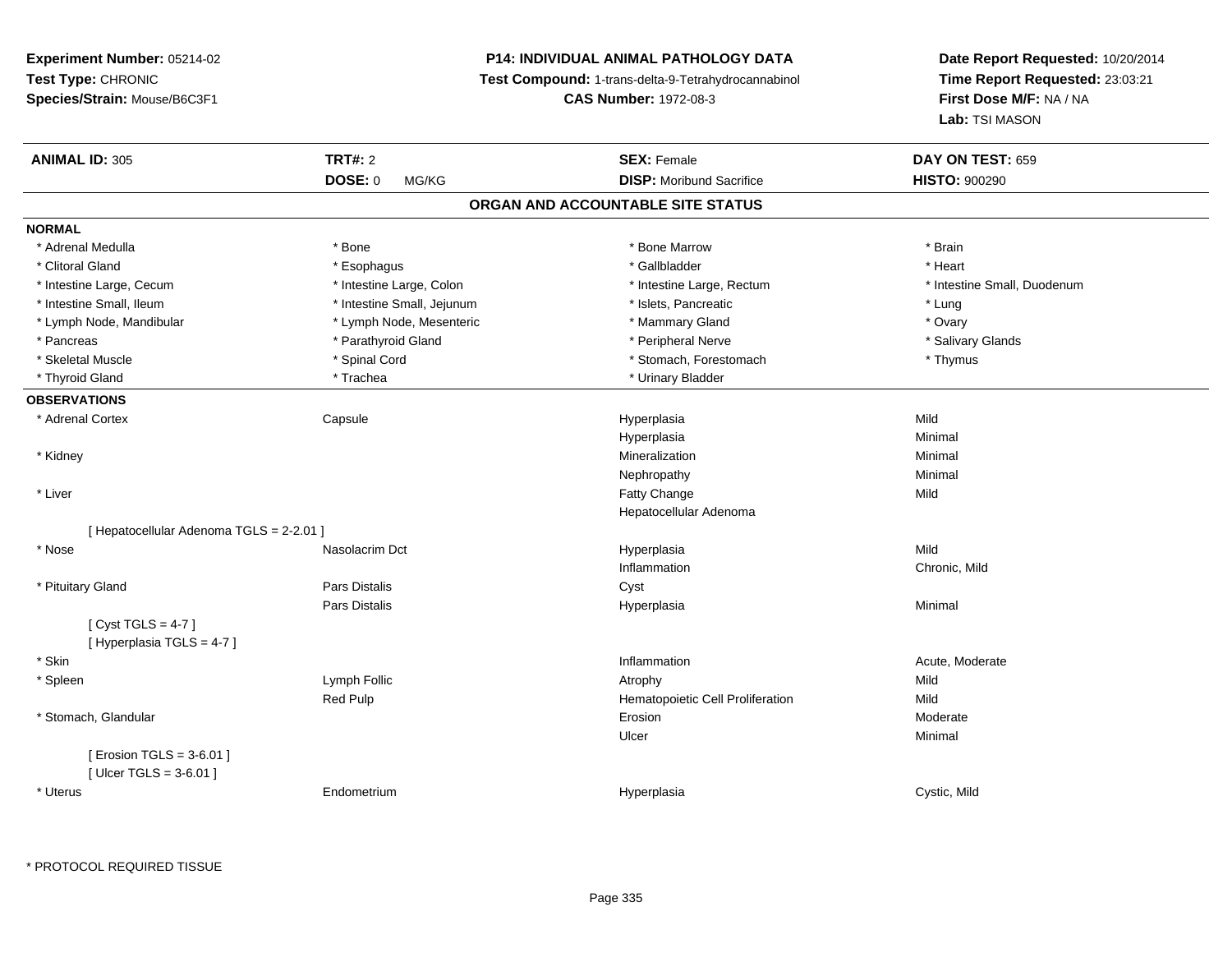| <b>Experiment Number: 05214-02</b><br>Test Type: CHRONIC<br>Species/Strain: Mouse/B6C3F1 | <b>P14: INDIVIDUAL ANIMAL PATHOLOGY DATA</b><br>Test Compound: 1-trans-delta-9-Tetrahydrocannabinol<br><b>CAS Number: 1972-08-3</b> |                                   | Date Report Requested: 10/20/2014<br>Time Report Requested: 23:03:21<br>First Dose M/F: NA / NA<br>Lab: TSI MASON |  |
|------------------------------------------------------------------------------------------|-------------------------------------------------------------------------------------------------------------------------------------|-----------------------------------|-------------------------------------------------------------------------------------------------------------------|--|
| <b>ANIMAL ID: 305</b>                                                                    | TRT#: 2                                                                                                                             | <b>SEX:</b> Female                | <b>DAY ON TEST: 659</b>                                                                                           |  |
|                                                                                          | DOSE: 0<br>MG/KG                                                                                                                    | <b>DISP:</b> Moribund Sacrifice   | <b>HISTO: 900290</b>                                                                                              |  |
|                                                                                          |                                                                                                                                     | ORGAN AND ACCOUNTABLE SITE STATUS |                                                                                                                   |  |
| [Hyperplasia TGLS = $1-4+4.01$ ]                                                         |                                                                                                                                     |                                   |                                                                                                                   |  |
| PRIMARY CAUSE OF DEATH                                                                   |                                                                                                                                     |                                   |                                                                                                                   |  |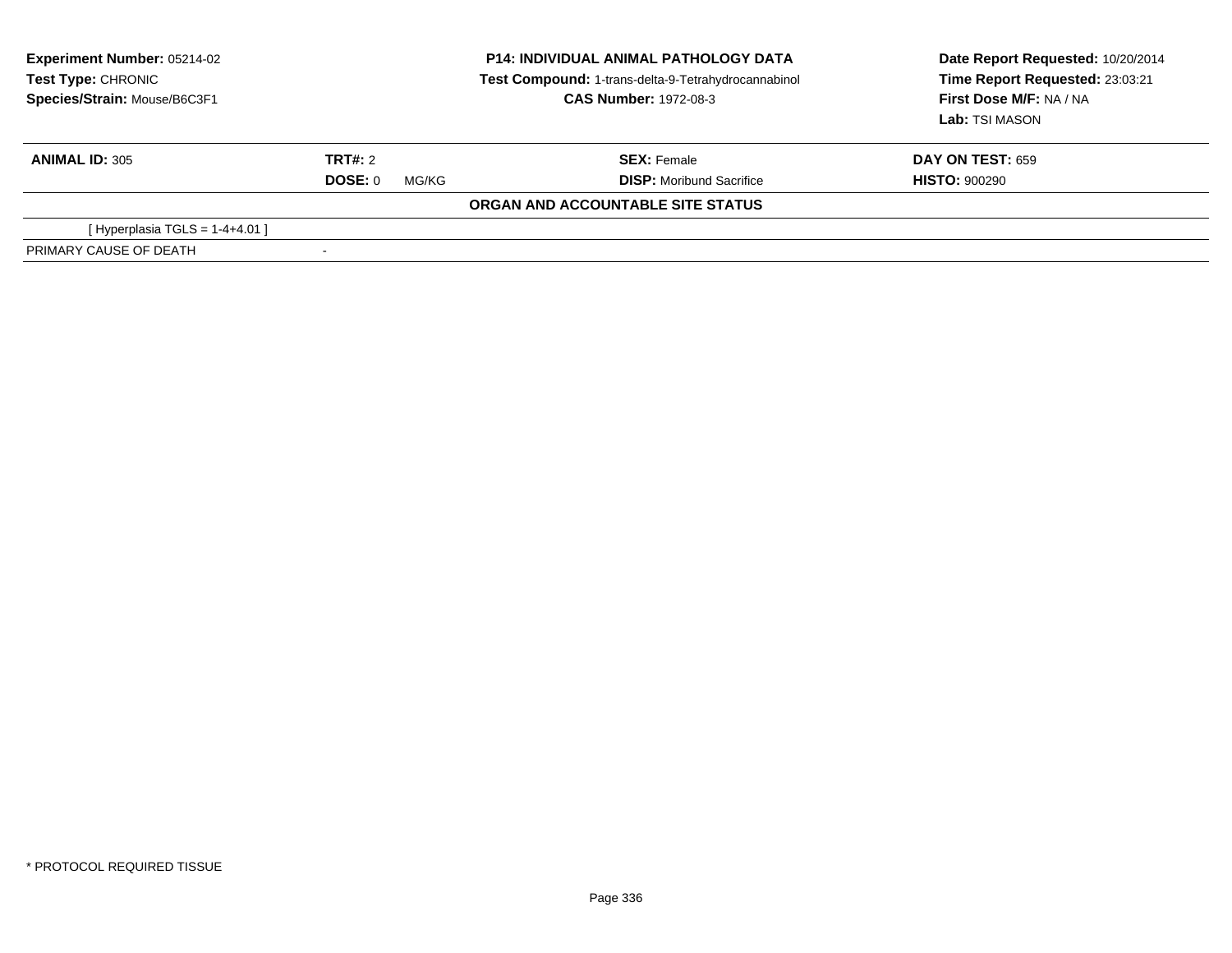| Experiment Number: 05214-02<br>Test Type: CHRONIC<br>Species/Strain: Mouse/B6C3F1 |                           | <b>P14: INDIVIDUAL ANIMAL PATHOLOGY DATA</b><br>Test Compound: 1-trans-delta-9-Tetrahydrocannabinol<br><b>CAS Number: 1972-08-3</b> | Date Report Requested: 10/20/2014<br>Time Report Requested: 23:03:21<br>First Dose M/F: NA / NA<br>Lab: TSI MASON |  |
|-----------------------------------------------------------------------------------|---------------------------|-------------------------------------------------------------------------------------------------------------------------------------|-------------------------------------------------------------------------------------------------------------------|--|
| <b>ANIMAL ID: 306</b>                                                             | TRT#: 2                   | <b>SEX: Female</b>                                                                                                                  | DAY ON TEST: 740                                                                                                  |  |
|                                                                                   | <b>DOSE: 0</b><br>MG/KG   | <b>DISP: Terminal Sacrifice</b>                                                                                                     | <b>HISTO: 900291</b>                                                                                              |  |
|                                                                                   |                           | ORGAN AND ACCOUNTABLE SITE STATUS                                                                                                   |                                                                                                                   |  |
| <b>NORMAL</b>                                                                     |                           |                                                                                                                                     |                                                                                                                   |  |
| * Adrenal Medulla                                                                 | * Bone                    | * Brain                                                                                                                             | * Clitoral Gland                                                                                                  |  |
| * Esophagus                                                                       | * Gallbladder             | * Heart                                                                                                                             | * Intestine Large, Cecum                                                                                          |  |
| * Intestine Large, Colon                                                          | * Intestine Large, Rectum | * Intestine Small, Duodenum                                                                                                         | * Intestine Small, Ileum                                                                                          |  |
| * Intestine Small, Jejunum                                                        | * Lung                    | * Lymph Node, Mesenteric                                                                                                            | * Mammary Gland                                                                                                   |  |
| * Ovary                                                                           | * Pancreas                | * Peripheral Nerve                                                                                                                  | * Salivary Glands                                                                                                 |  |
| * Skeletal Muscle                                                                 | * Skin                    | * Spinal Cord                                                                                                                       | * Stomach, Forestomach                                                                                            |  |
| * Stomach, Glandular                                                              | * Thymus                  | * Thyroid Gland                                                                                                                     | Tongue                                                                                                            |  |
| * Trachea                                                                         | * Urinary Bladder         |                                                                                                                                     |                                                                                                                   |  |
| <b>MISSING</b>                                                                    |                           |                                                                                                                                     |                                                                                                                   |  |
| * Parathyroid Gland                                                               |                           |                                                                                                                                     |                                                                                                                   |  |
| <b>OBSERVATIONS</b>                                                               |                           |                                                                                                                                     |                                                                                                                   |  |
| * Adrenal Cortex                                                                  | Capsule                   | Hyperplasia                                                                                                                         | Minimal                                                                                                           |  |
| * Bone Marrow                                                                     |                           | Myelofibrosis                                                                                                                       | Mild                                                                                                              |  |
| * Islets, Pancreatic                                                              |                           | Hyperplasia                                                                                                                         | Minimal                                                                                                           |  |
| * Kidney                                                                          |                           | Mineralization                                                                                                                      | Minimal                                                                                                           |  |
|                                                                                   |                           | Nephropathy                                                                                                                         | Minimal                                                                                                           |  |
| * Liver                                                                           |                           | Fatty Change                                                                                                                        | Minimal                                                                                                           |  |
| * Lymph Node, Mandibular                                                          |                           | Hyperplasia                                                                                                                         | Lymphoid, Minimal                                                                                                 |  |
| * Nose                                                                            |                           | Inflammation                                                                                                                        | Chronic, Minimal                                                                                                  |  |
| * Pituitary Gland                                                                 | <b>Pars Distalis</b>      | Hyperplasia                                                                                                                         | Mild                                                                                                              |  |
| * Spleen                                                                          | Red Pulp                  | Hematopoietic Cell Proliferation                                                                                                    | Moderate                                                                                                          |  |
|                                                                                   | Lymph Follic              | Hyperplasia                                                                                                                         | Lymphoid, Mild                                                                                                    |  |
| * Uterus                                                                          | Endometrium               | Hyperplasia                                                                                                                         | Cystic, Mild                                                                                                      |  |
| PRIMARY CAUSE OF DEATH                                                            |                           |                                                                                                                                     |                                                                                                                   |  |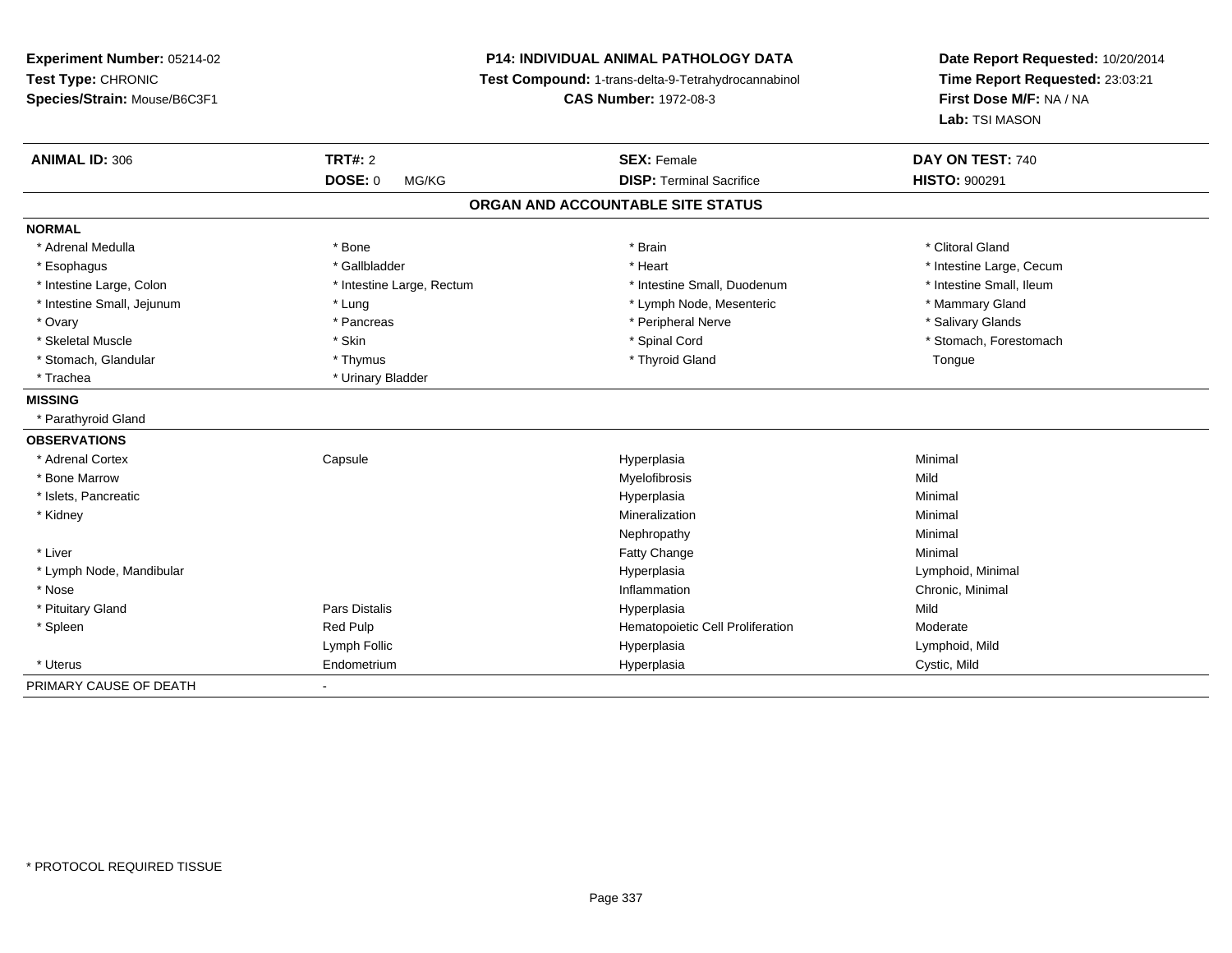| Experiment Number: 05214-02                        | <b>P14: INDIVIDUAL ANIMAL PATHOLOGY DATA</b>                                        |                                   | Date Report Requested: 10/20/2014                          |
|----------------------------------------------------|-------------------------------------------------------------------------------------|-----------------------------------|------------------------------------------------------------|
| Test Type: CHRONIC<br>Species/Strain: Mouse/B6C3F1 | Test Compound: 1-trans-delta-9-Tetrahydrocannabinol<br><b>CAS Number: 1972-08-3</b> |                                   | Time Report Requested: 23:03:21<br>First Dose M/F: NA / NA |
|                                                    |                                                                                     |                                   | Lab: TSI MASON                                             |
| <b>ANIMAL ID: 307</b>                              | <b>TRT#: 2</b>                                                                      | <b>SEX: Female</b>                | DAY ON TEST: 743                                           |
|                                                    | DOSE: 0<br>MG/KG                                                                    | <b>DISP: Terminal Sacrifice</b>   | <b>HISTO: 900292</b>                                       |
|                                                    |                                                                                     | ORGAN AND ACCOUNTABLE SITE STATUS |                                                            |
| <b>NORMAL</b>                                      |                                                                                     |                                   |                                                            |
| * Adrenal Medulla                                  | * Bone                                                                              | * Clitoral Gland                  | * Esophagus                                                |
| * Gallbladder                                      | * Heart                                                                             | * Intestine Large, Cecum          | * Intestine Large, Colon                                   |
| * Intestine Large, Rectum                          | * Intestine Small, Duodenum                                                         | * Intestine Small, Ileum          | * Intestine Small, Jejunum                                 |
| * Islets, Pancreatic                               | * Lung                                                                              | * Lymph Node, Mandibular          | * Lymph Node, Mesenteric                                   |
| * Mammary Gland                                    | * Pancreas                                                                          | * Peripheral Nerve                | * Salivary Glands                                          |
| * Skin                                             | * Spinal Cord                                                                       | * Stomach, Forestomach            | * Stomach, Glandular                                       |
| * Thymus                                           | * Thyroid Gland                                                                     | * Trachea                         | * Urinary Bladder                                          |
| <b>MISSING</b>                                     |                                                                                     |                                   |                                                            |
| * Parathyroid Gland                                |                                                                                     |                                   |                                                            |
| <b>OBSERVATIONS</b>                                |                                                                                     |                                   |                                                            |
| * Adrenal Cortex                                   | Capsule                                                                             | Hyperplasia                       | Minimal                                                    |
| * Bone Marrow                                      |                                                                                     | Myelofibrosis                     | Mild                                                       |
| * Brain                                            |                                                                                     | Mineralization                    | Minimal                                                    |
| * Kidney                                           |                                                                                     | Mineralization                    | Minimal                                                    |
|                                                    |                                                                                     | Nephropathy                       | Minimal                                                    |
| * Liver                                            |                                                                                     | Eosinophilic Focus                |                                                            |
| [ Eosinophilic Focus TGLS = 5-2 ]                  |                                                                                     |                                   |                                                            |
| Lymph Node                                         | Lumbar                                                                              | Cyst                              |                                                            |
| [Cyst TGLS = 4-14]                                 |                                                                                     |                                   |                                                            |
| Mesentery                                          | Fat                                                                                 | Necrosis                          | Moderate                                                   |
| [Necrosis TGLS = $1-15$ ]                          |                                                                                     |                                   |                                                            |
| * Nose                                             |                                                                                     | Inflammation                      | Chronic, Minimal                                           |
| * Ovary                                            | Periovarn Tiss                                                                      | Cyst                              |                                                            |
| [Cyst TGLS = $2-4.01$ ]                            |                                                                                     |                                   |                                                            |
| * Pituitary Gland                                  | Pars Distalis                                                                       | Hyperplasia                       | Mild                                                       |
| * Skeletal Muscle                                  |                                                                                     | Degeneration                      | Minimal                                                    |
| * Spleen                                           | Red Pulp                                                                            | Hematopoietic Cell Proliferation  | Minimal                                                    |
|                                                    | Lymph Follic                                                                        | Hyperplasia                       | Lymphoid, Mild                                             |
| * Uterus                                           | Endometrium                                                                         | Hyperplasia                       | Cystic, Mild                                               |
| [Hyperplasia TGLS = 3-4]                           |                                                                                     |                                   |                                                            |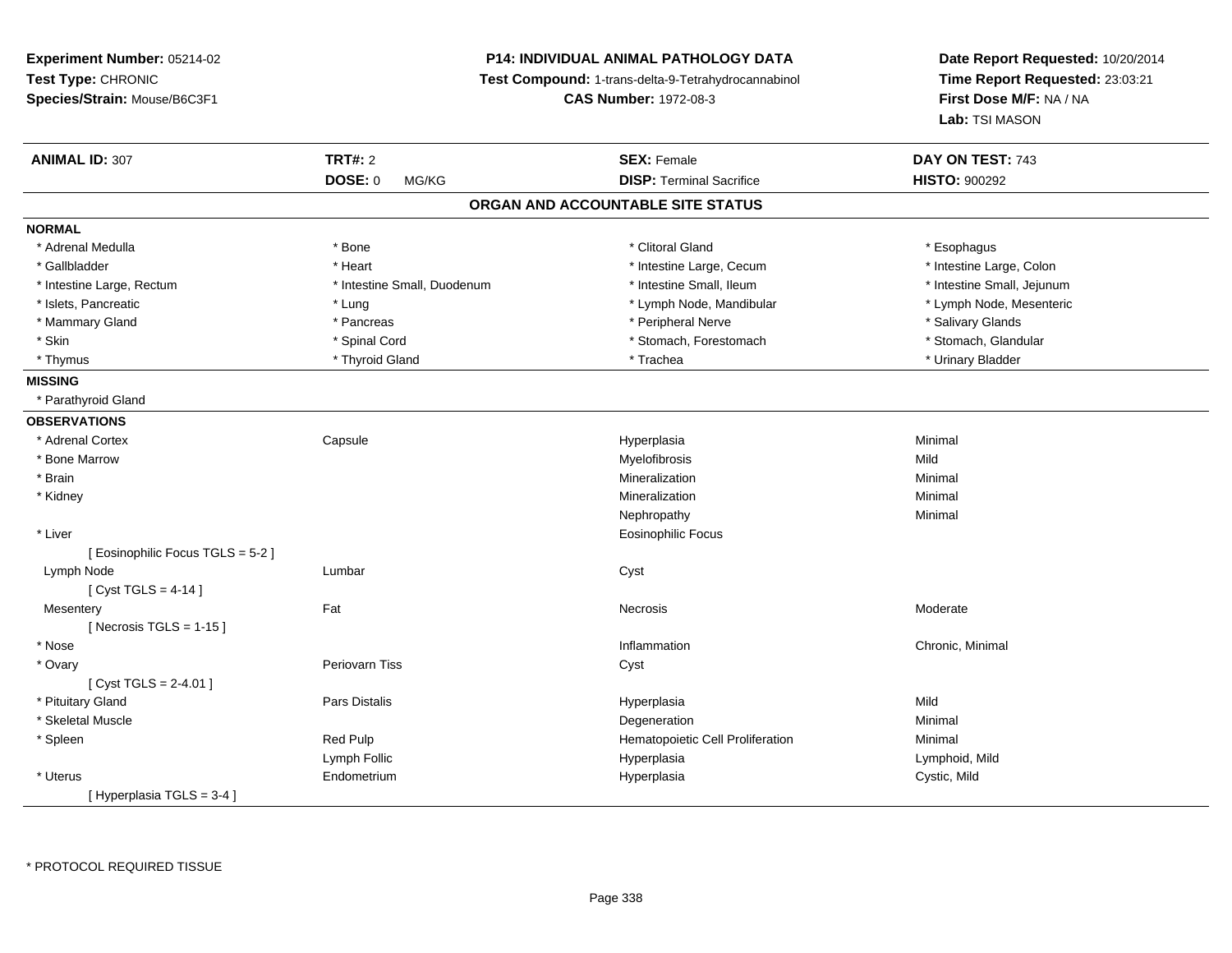| <b>Experiment Number: 05214-02</b><br><b>Test Type: CHRONIC</b><br>Species/Strain: Mouse/B6C3F1 | <b>P14: INDIVIDUAL ANIMAL PATHOLOGY DATA</b><br>Test Compound: 1-trans-delta-9-Tetrahydrocannabinol<br><b>CAS Number: 1972-08-3</b> |                                   | Date Report Requested: 10/20/2014<br>Time Report Requested: 23:03:21<br>First Dose M/F: NA / NA<br>Lab: TSI MASON |  |
|-------------------------------------------------------------------------------------------------|-------------------------------------------------------------------------------------------------------------------------------------|-----------------------------------|-------------------------------------------------------------------------------------------------------------------|--|
| <b>ANIMAL ID: 307</b>                                                                           | <b>TRT#: 2</b>                                                                                                                      | <b>SEX:</b> Female                | DAY ON TEST: 743                                                                                                  |  |
|                                                                                                 | DOSE: 0<br>MG/KG                                                                                                                    | <b>DISP: Terminal Sacrifice</b>   | <b>HISTO: 900292</b>                                                                                              |  |
|                                                                                                 |                                                                                                                                     | ORGAN AND ACCOUNTABLE SITE STATUS |                                                                                                                   |  |
| PRIMARY CAUSE OF DEATH                                                                          |                                                                                                                                     |                                   |                                                                                                                   |  |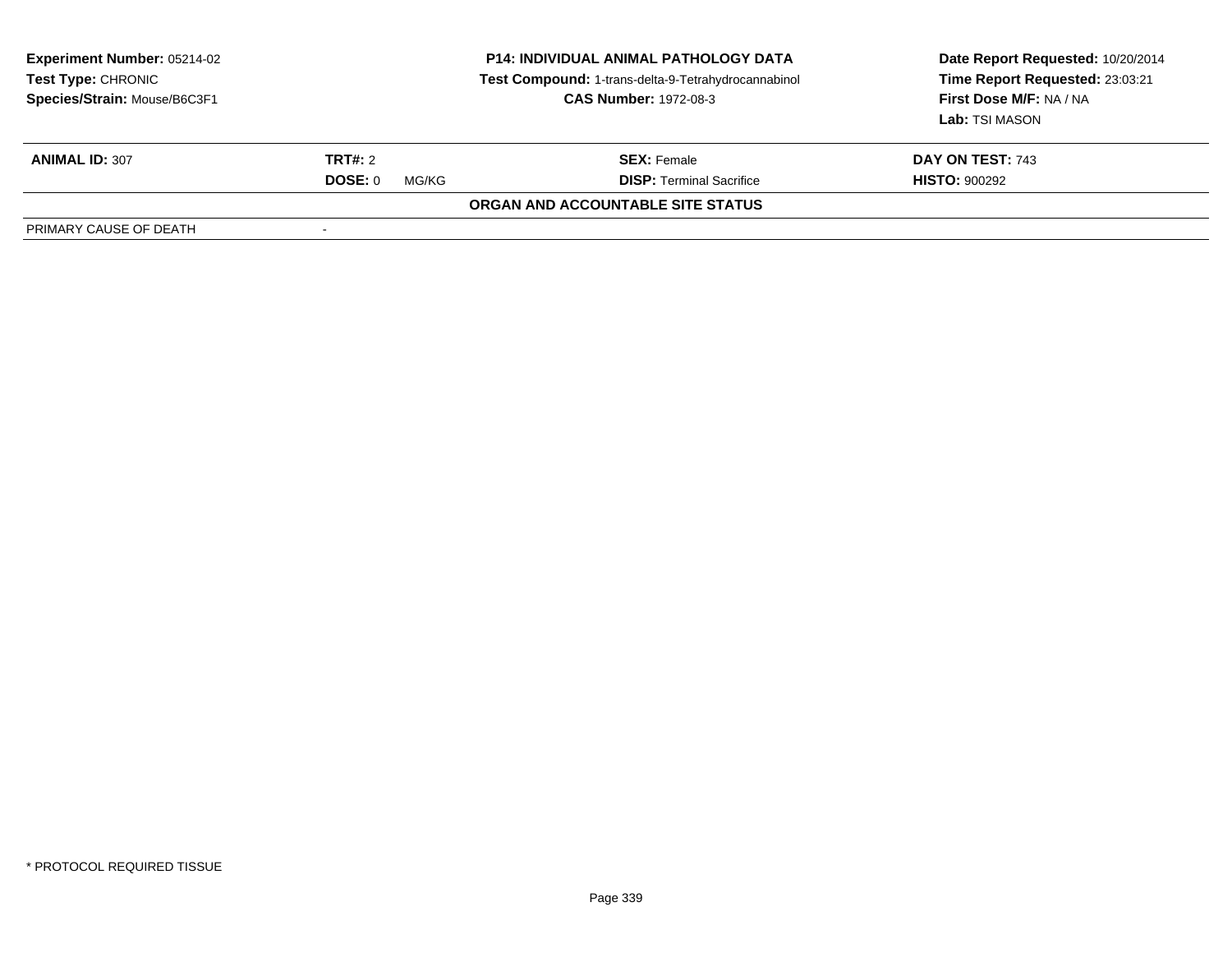| Experiment Number: 05214-02<br>Test Type: CHRONIC<br>Species/Strain: Mouse/B6C3F1 |                           | <b>P14: INDIVIDUAL ANIMAL PATHOLOGY DATA</b><br>Test Compound: 1-trans-delta-9-Tetrahydrocannabinol<br><b>CAS Number: 1972-08-3</b> | Date Report Requested: 10/20/2014<br>Time Report Requested: 23:03:21<br>First Dose M/F: NA / NA<br>Lab: TSI MASON |
|-----------------------------------------------------------------------------------|---------------------------|-------------------------------------------------------------------------------------------------------------------------------------|-------------------------------------------------------------------------------------------------------------------|
| <b>ANIMAL ID: 308</b>                                                             | <b>TRT#: 2</b>            | <b>SEX: Female</b>                                                                                                                  | DAY ON TEST: 740                                                                                                  |
|                                                                                   | DOSE: 0<br>MG/KG          | <b>DISP: Terminal Sacrifice</b>                                                                                                     | <b>HISTO: 900293</b>                                                                                              |
|                                                                                   |                           | ORGAN AND ACCOUNTABLE SITE STATUS                                                                                                   |                                                                                                                   |
| <b>NORMAL</b>                                                                     |                           |                                                                                                                                     |                                                                                                                   |
| * Adrenal Cortex                                                                  | * Bone                    | * Brain                                                                                                                             | * Clitoral Gland                                                                                                  |
| * Esophagus                                                                       | * Gallbladder             | * Heart                                                                                                                             | * Intestine Large, Cecum                                                                                          |
| * Intestine Large, Colon                                                          | * Intestine Large, Rectum | * Intestine Small, Duodenum                                                                                                         | * Intestine Small, Jejunum                                                                                        |
| * Islets, Pancreatic                                                              | * Mammary Gland           | * Nose                                                                                                                              | * Pancreas                                                                                                        |
| * Peripheral Nerve                                                                | * Skeletal Muscle         | * Skin                                                                                                                              | * Spinal Cord                                                                                                     |
| * Stomach, Glandular                                                              | * Thymus                  | * Trachea                                                                                                                           | * Urinary Bladder                                                                                                 |
| <b>MISSING</b>                                                                    |                           |                                                                                                                                     |                                                                                                                   |
| * Parathyroid Gland                                                               | * Pituitary Gland         |                                                                                                                                     |                                                                                                                   |
| <b>OBSERVATIONS</b>                                                               |                           |                                                                                                                                     |                                                                                                                   |
| * Adrenal Medulla                                                                 |                           | Pheochromocytoma Benign                                                                                                             |                                                                                                                   |
| * Bone Marrow                                                                     |                           | Myelofibrosis                                                                                                                       | Minimal                                                                                                           |
| * Intestine Small, Ileum                                                          |                           | Lymphoma Malignant Mixed                                                                                                            |                                                                                                                   |
| * Kidney                                                                          |                           | Lymphoma Malignant Mixed                                                                                                            |                                                                                                                   |
|                                                                                   |                           | Mineralization                                                                                                                      | Minimal                                                                                                           |
|                                                                                   |                           | Nephropathy                                                                                                                         | Minimal                                                                                                           |
| * Liver                                                                           |                           | Lymphoma Malignant Mixed                                                                                                            |                                                                                                                   |
| $*$ Lung                                                                          |                           | Alveolar/Bronchiolar Carcinoma                                                                                                      |                                                                                                                   |
|                                                                                   |                           | Lymphoma Malignant Mixed                                                                                                            |                                                                                                                   |
| [ Alveolar/Bronchiolar Carcinoma TGLS = 3-1.01 ]                                  |                           |                                                                                                                                     |                                                                                                                   |
| * Lymph Node, Mandibular                                                          |                           | Lymphoma Malignant Mixed                                                                                                            |                                                                                                                   |
| * Lymph Node, Mesenteric                                                          |                           | Lymphoma Malignant Mixed                                                                                                            |                                                                                                                   |
| Mesentery                                                                         | Fat                       | <b>Necrosis</b>                                                                                                                     | Moderate                                                                                                          |
| [Necrosis TGLS = $2-14$ ]                                                         |                           |                                                                                                                                     |                                                                                                                   |
| * Ovary                                                                           | Periovarn Tiss            | Cyst                                                                                                                                |                                                                                                                   |
| [Cyst TGLS = $1-4.01$ ]                                                           |                           |                                                                                                                                     |                                                                                                                   |
| * Salivary Glands                                                                 |                           | Lymphoma Malignant Mixed                                                                                                            |                                                                                                                   |
| * Spleen                                                                          | Red Pulp                  | Hematopoietic Cell Proliferation                                                                                                    | Mild                                                                                                              |
|                                                                                   |                           | Lymphoma Malignant Mixed                                                                                                            |                                                                                                                   |
| * Stomach, Forestomach<br>[ Hyperplasia TGLS = 4-6.01 ]                           |                           | Hyperplasia                                                                                                                         | Squamous, Mild                                                                                                    |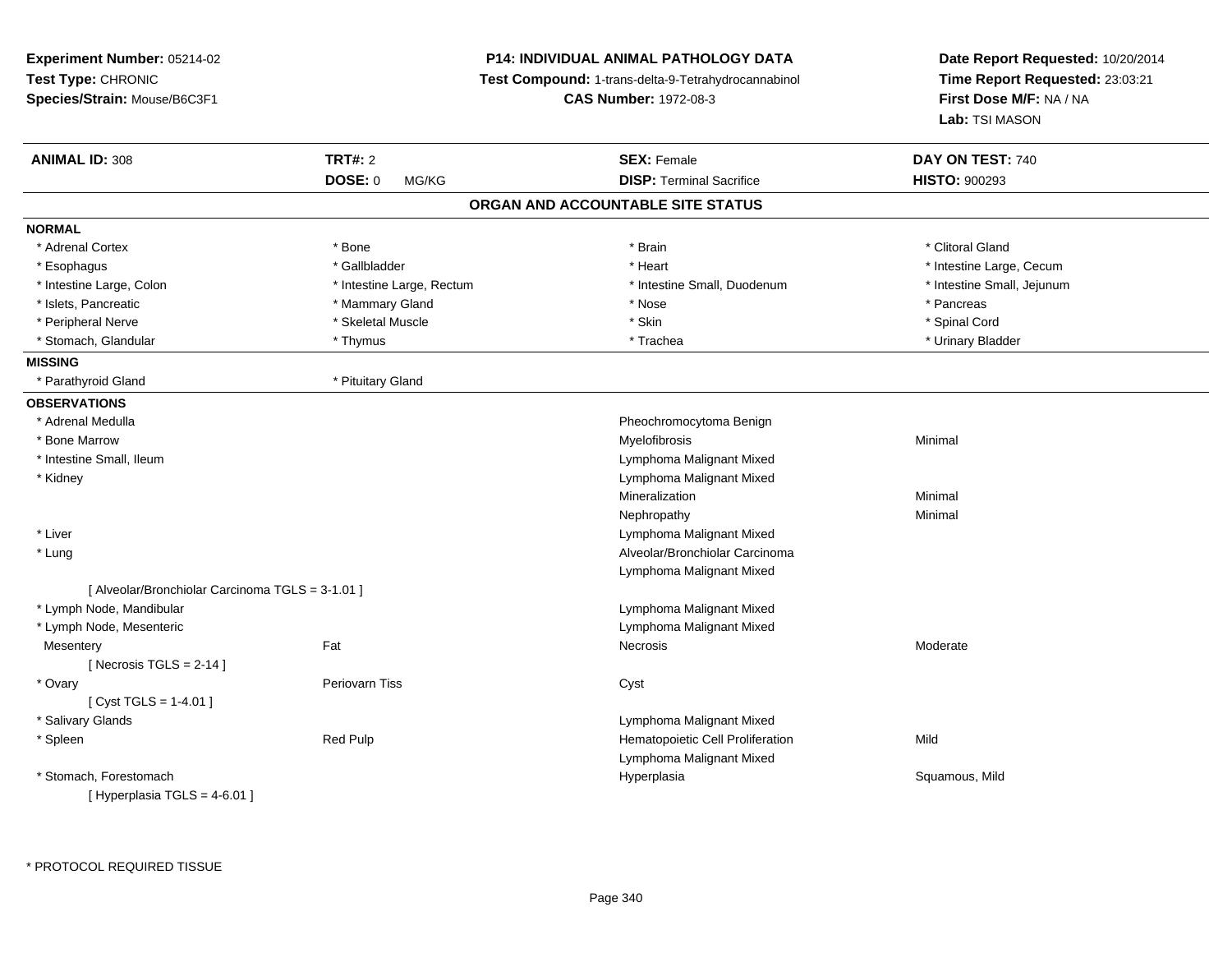| <b>Experiment Number: 05214-02</b><br><b>Test Type: CHRONIC</b><br>Species/Strain: Mouse/B6C3F1 | <b>P14: INDIVIDUAL ANIMAL PATHOLOGY DATA</b><br>Test Compound: 1-trans-delta-9-Tetrahydrocannabinol<br><b>CAS Number: 1972-08-3</b> |                                   | Date Report Requested: 10/20/2014<br>Time Report Requested: 23:03:21<br>First Dose M/F: NA / NA<br>Lab: TSI MASON |
|-------------------------------------------------------------------------------------------------|-------------------------------------------------------------------------------------------------------------------------------------|-----------------------------------|-------------------------------------------------------------------------------------------------------------------|
| <b>ANIMAL ID: 308</b>                                                                           | TRT#: 2                                                                                                                             | <b>SEX: Female</b>                | DAY ON TEST: 740                                                                                                  |
|                                                                                                 | DOSE: 0<br>MG/KG                                                                                                                    | <b>DISP:</b> Terminal Sacrifice   | <b>HISTO: 900293</b>                                                                                              |
|                                                                                                 |                                                                                                                                     | ORGAN AND ACCOUNTABLE SITE STATUS |                                                                                                                   |
| * Thyroid Gland                                                                                 | <b>Follicular Cel</b>                                                                                                               | Hyperplasia                       | Minimal                                                                                                           |
| * Uterus                                                                                        | Endometrium                                                                                                                         | Hyperplasia                       | Cystic, Mild                                                                                                      |
| PRIMARY CAUSE OF DEATH                                                                          |                                                                                                                                     |                                   |                                                                                                                   |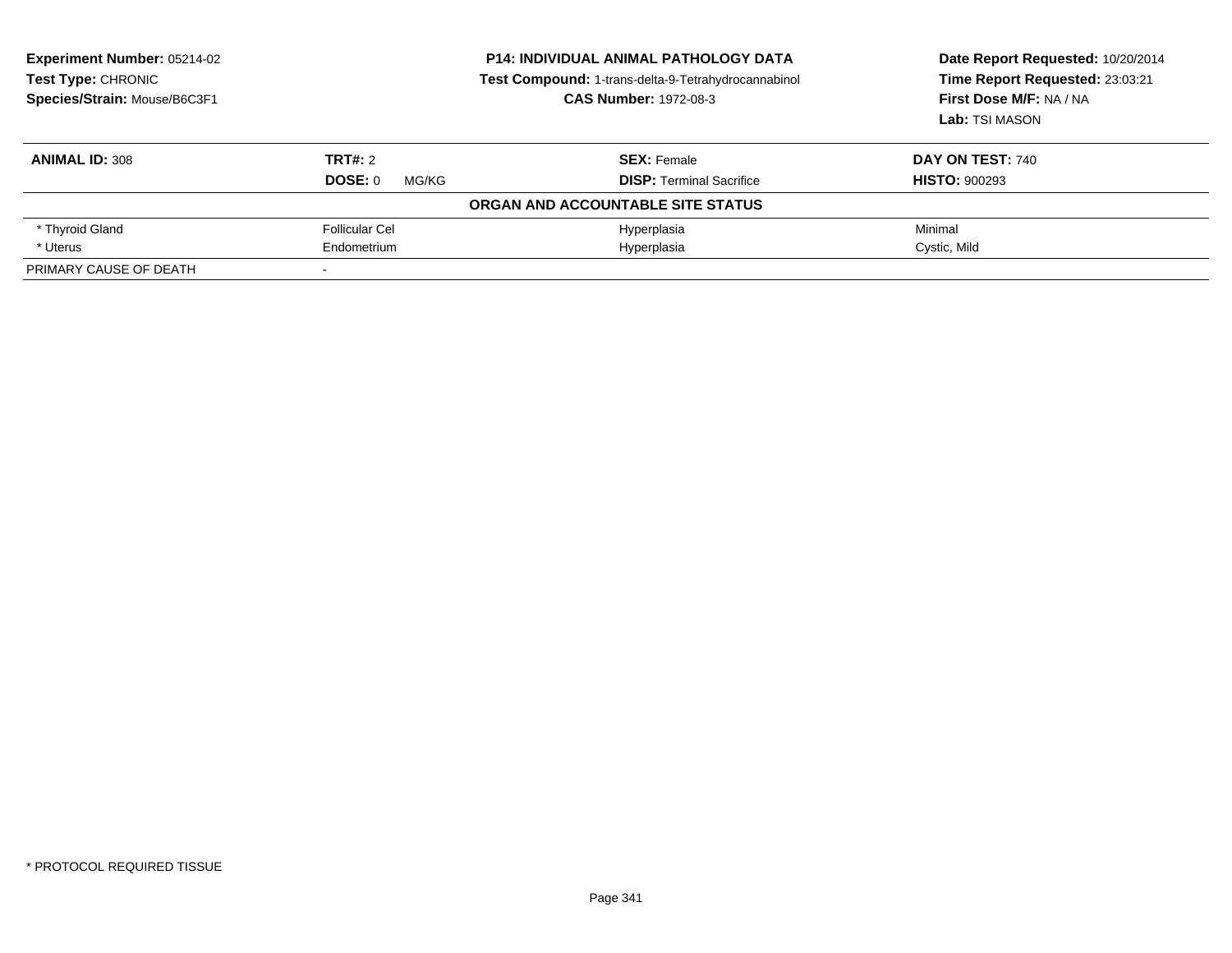| Experiment Number: 05214-02             |                          | <b>P14: INDIVIDUAL ANIMAL PATHOLOGY DATA</b>        | Date Report Requested: 10/20/2014<br>Time Report Requested: 23:03:21 |
|-----------------------------------------|--------------------------|-----------------------------------------------------|----------------------------------------------------------------------|
| Test Type: CHRONIC                      |                          | Test Compound: 1-trans-delta-9-Tetrahydrocannabinol |                                                                      |
| Species/Strain: Mouse/B6C3F1            |                          | <b>CAS Number: 1972-08-3</b>                        | First Dose M/F: NA / NA                                              |
|                                         |                          |                                                     | Lab: TSI MASON                                                       |
| <b>ANIMAL ID: 309</b>                   | <b>TRT#: 2</b>           | <b>SEX: Female</b>                                  | DAY ON TEST: 518                                                     |
|                                         | <b>DOSE: 0</b><br>MG/KG  | <b>DISP: Natural Death</b>                          | <b>HISTO: 900294</b>                                                 |
|                                         |                          | ORGAN AND ACCOUNTABLE SITE STATUS                   |                                                                      |
| <b>NORMAL</b>                           |                          |                                                     |                                                                      |
| * Bone                                  | * Clitoral Gland         | * Esophagus                                         | * Gallbladder                                                        |
| * Heart                                 | * Intestine Large, Cecum | * Intestine Large, Colon                            | * Intestine Large, Rectum                                            |
| * Intestine Small, Duodenum             | * Intestine Small, Ileum | * Intestine Small, Jejunum                          | * Lung                                                               |
| * Lymph Node, Mandibular                | * Mammary Gland          | * Nose                                              | * Ovary                                                              |
| * Pancreas                              | * Parathyroid Gland      | * Peripheral Nerve                                  | * Salivary Glands                                                    |
| * Skeletal Muscle                       | * Skin                   | * Spinal Cord                                       | * Stomach, Forestomach                                               |
| * Thymus                                | * Thyroid Gland          | * Trachea                                           | * Urinary Bladder                                                    |
| <b>MISSING</b>                          |                          |                                                     |                                                                      |
| * Pituitary Gland                       |                          |                                                     |                                                                      |
| <b>OBSERVATIONS</b>                     |                          |                                                     |                                                                      |
| * Adrenal Cortex                        | Capsule                  | Hyperplasia                                         | Mild                                                                 |
| * Adrenal Medulla                       |                          | Pigmentation                                        | Minimal                                                              |
| * Bone Marrow                           |                          | Myelofibrosis                                       | Mild                                                                 |
| * Brain                                 |                          | Mineralization                                      | Mild                                                                 |
| * Islets, Pancreatic                    |                          | Hyperplasia                                         | Mild                                                                 |
| * Kidney                                | Glomerulus               | <b>Amyloid Deposition</b>                           | Moderate                                                             |
| * Liver                                 |                          | Inflammation                                        | Chronic, Mild                                                        |
| [Inflammation TGLS = $1-2$ , 4-2]       |                          |                                                     |                                                                      |
| * Lymph Node, Mesenteric                |                          | Angiectasis                                         | Mild                                                                 |
|                                         |                          | Lymphoma Malignant Mixed                            |                                                                      |
| [Angiectasis TGLS = 2-5]                |                          |                                                     |                                                                      |
| [ Lymphoma Malignant Mixed TGLS = 2-5 ] |                          |                                                     |                                                                      |
| * Spleen                                | Lymph Follic             | Atrophy                                             | Mild                                                                 |
| * Stomach, Glandular                    |                          | Erosion                                             | Mild                                                                 |
| [ Erosion TGLS = $3-6$ ]                |                          |                                                     |                                                                      |
| * Uterus                                | Endometrium              | Hyperplasia                                         | Cystic, Minimal                                                      |
| PRIMARY CAUSE OF DEATH                  |                          |                                                     |                                                                      |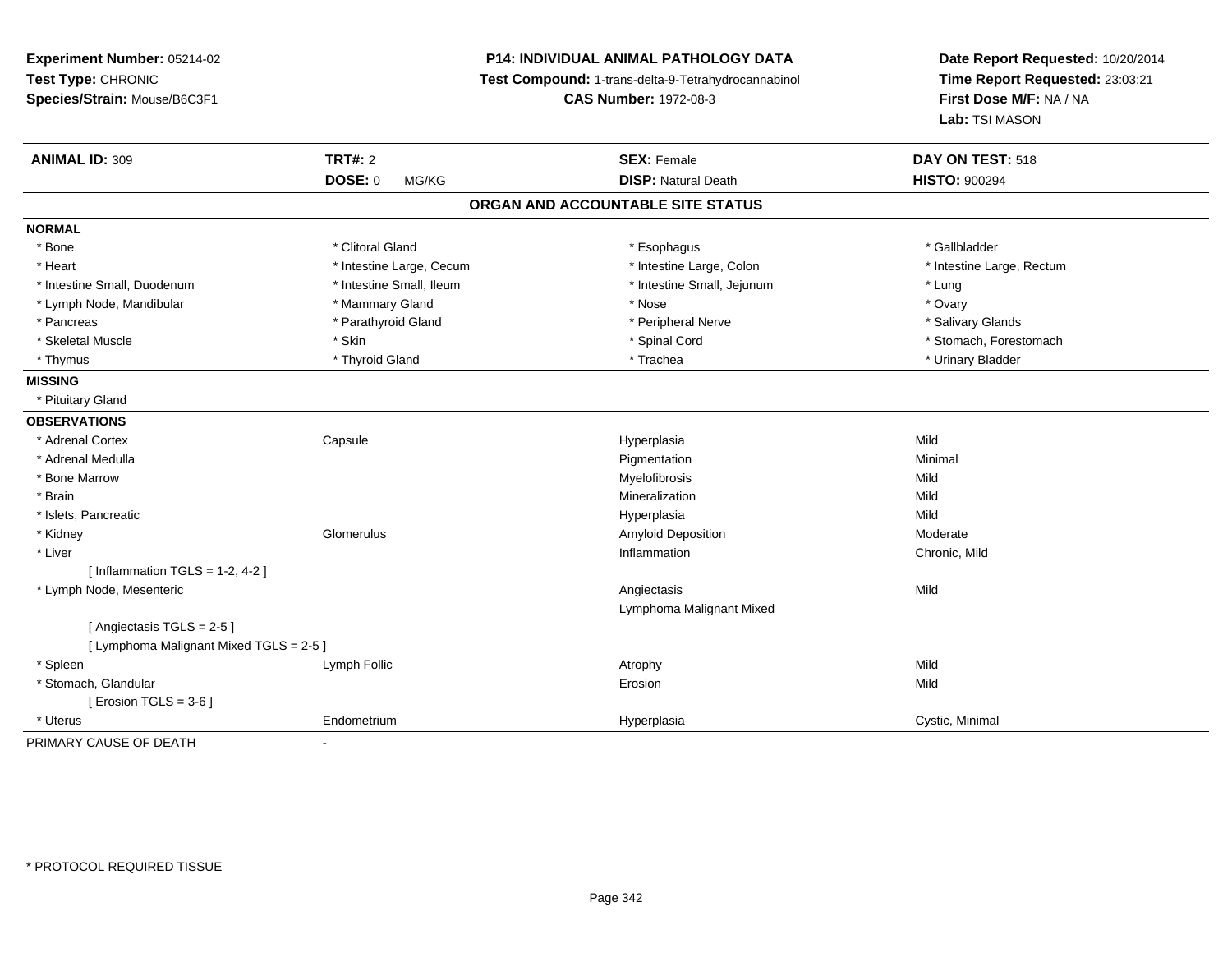# **P14: INDIVIDUAL ANIMAL PATHOLOGY DATA**

**Test Compound:** 1-trans-delta-9-Tetrahydrocannabinol

**CAS Number:** 1972-08-3

| <b>ANIMAL ID: 310</b>              | <b>TRT#: 2</b>              | <b>SEX: Female</b>               | DAY ON TEST: 742           |  |  |
|------------------------------------|-----------------------------|----------------------------------|----------------------------|--|--|
|                                    | <b>DOSE: 0</b><br>MG/KG     | <b>DISP: Terminal Sacrifice</b>  | <b>HISTO: 900295</b>       |  |  |
| ORGAN AND ACCOUNTABLE SITE STATUS  |                             |                                  |                            |  |  |
| <b>NORMAL</b>                      |                             |                                  |                            |  |  |
| * Adrenal Medulla                  | * Bone                      | * Clitoral Gland                 | * Esophagus                |  |  |
| * Gallbladder                      | * Heart                     | * Intestine Large, Cecum         | * Intestine Large, Colon   |  |  |
| * Intestine Large, Rectum          | * Intestine Small, Duodenum | * Intestine Small, Ileum         | * Intestine Small, Jejunum |  |  |
| * Liver                            | * Lymph Node, Mandibular    | * Lymph Node, Mesenteric         | * Mammary Gland            |  |  |
| * Ovary                            | * Parathyroid Gland         | * Peripheral Nerve               | * Pituitary Gland          |  |  |
| * Salivary Glands                  | * Skin                      | * Spinal Cord                    | * Stomach, Forestomach     |  |  |
| * Stomach, Glandular               | * Thymus                    | * Thyroid Gland                  | * Trachea                  |  |  |
| * Urinary Bladder                  |                             |                                  |                            |  |  |
| <b>OBSERVATIONS</b>                |                             |                                  |                            |  |  |
| * Adrenal Cortex                   | Capsule                     | Hyperplasia                      | Mild                       |  |  |
| * Bone Marrow                      |                             | Myelofibrosis                    | Minimal                    |  |  |
| * Brain                            |                             | Mineralization                   | Minimal                    |  |  |
| * Islets, Pancreatic               |                             | Hyperplasia                      | Minimal                    |  |  |
| * Kidney                           |                             | Nephropathy                      | Minimal                    |  |  |
| * Lung                             |                             | Hemorrhage                       | Minimal                    |  |  |
| * Nose                             |                             | Inflammation                     | Chronic, Minimal           |  |  |
| * Pancreas                         | Arteriole                   | Inflammation                     | Chronic, Mild              |  |  |
| * Skeletal Muscle                  |                             | Degeneration                     | Minimal                    |  |  |
| * Spleen                           | Red Pulp                    | Hematopoietic Cell Proliferation | Mild                       |  |  |
|                                    | Lymph Follic                | Hyperplasia                      | Lymphoid, Mild             |  |  |
| * Uterus                           | Endometrium                 | Hyperplasia                      | Cystic, Moderate           |  |  |
| [Hyperplasia TGLS = 1-4+4.01+4.1 ] |                             |                                  |                            |  |  |
| PRIMARY CAUSE OF DEATH             | $\overline{\phantom{a}}$    |                                  |                            |  |  |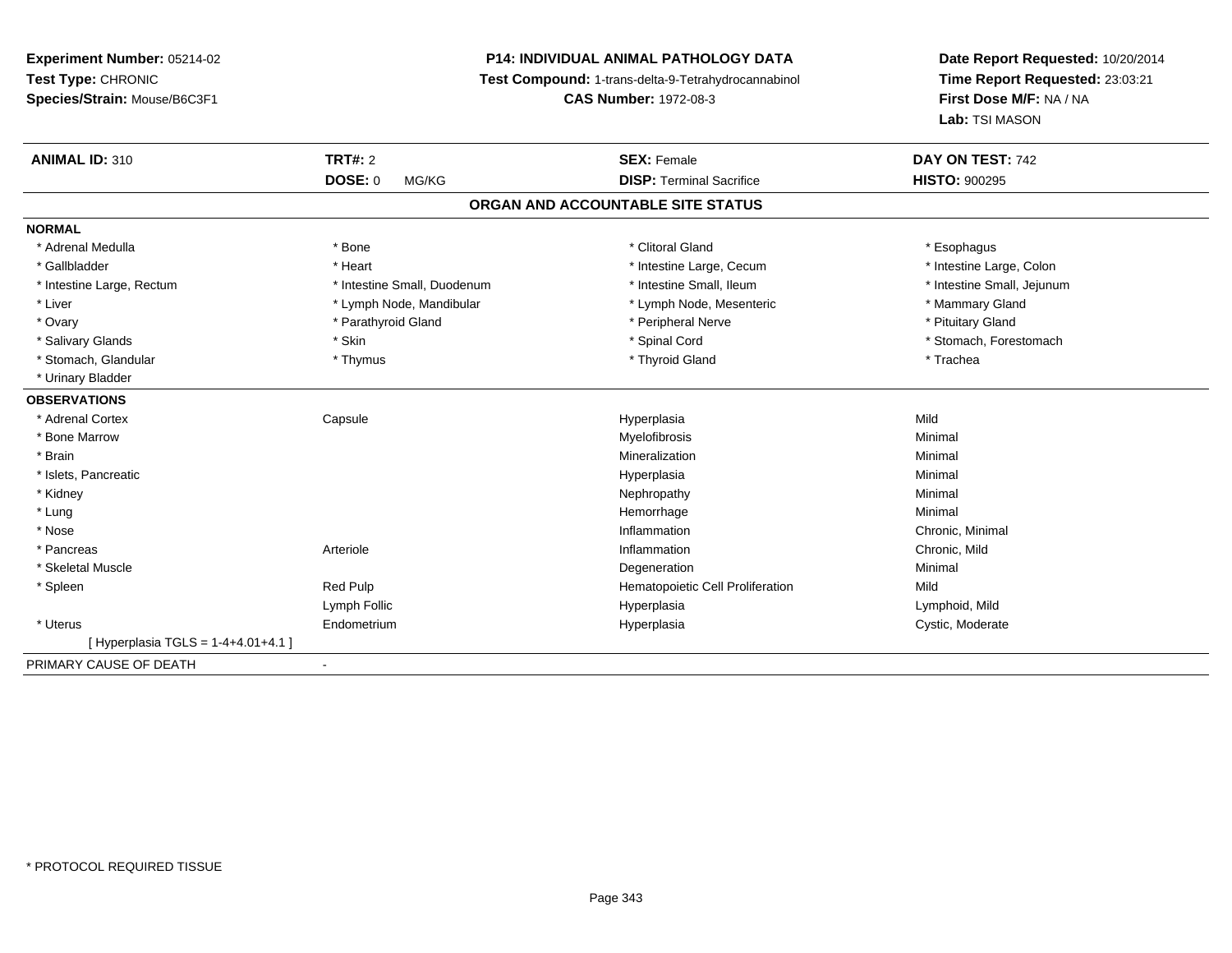# **P14: INDIVIDUAL ANIMAL PATHOLOGY DATA**

**Test Compound:** 1-trans-delta-9-Tetrahydrocannabinol

**CAS Number:** 1972-08-3

| <b>ANIMAL ID: 311</b>       | <b>TRT#: 2</b>              | <b>SEX: Female</b>                | DAY ON TEST: 737           |
|-----------------------------|-----------------------------|-----------------------------------|----------------------------|
|                             | <b>DOSE: 0</b><br>MG/KG     | <b>DISP: Terminal Sacrifice</b>   | <b>HISTO: 900296</b>       |
|                             |                             | ORGAN AND ACCOUNTABLE SITE STATUS |                            |
| <b>NORMAL</b>               |                             |                                   |                            |
| * Adrenal Medulla           | * Bone                      | * Bone Marrow                     | * Clitoral Gland           |
| * Esophagus                 | * Gallbladder               | * Intestine Large, Cecum          | * Intestine Large, Colon   |
| * Intestine Large, Rectum   | * Intestine Small, Duodenum | * Intestine Small, Ileum          | * Intestine Small, Jejunum |
| * Islets, Pancreatic        | * Lung                      | * Lymph Node, Mandibular          | * Lymph Node, Mesenteric   |
| * Mammary Gland             | * Nose                      | * Ovary                           | * Pancreas                 |
| * Parathyroid Gland         | * Peripheral Nerve          | * Salivary Glands                 | * Skeletal Muscle          |
| * Skin                      | * Spinal Cord               | * Stomach, Forestomach            | * Stomach, Glandular       |
| * Thymus                    | * Trachea                   | * Urinary Bladder                 |                            |
| <b>OBSERVATIONS</b>         |                             |                                   |                            |
| * Adrenal Cortex            | Capsule                     | Hyperplasia                       | Minimal                    |
| * Brain                     |                             | Mineralization                    | Minimal                    |
| * Heart                     |                             | Inflammation                      | Chronic, Minimal           |
| * Kidney                    |                             | Mineralization                    | Minimal                    |
| * Liver                     |                             | Hematopoietic Cell Proliferation  | Minimal                    |
| * Pituitary Gland           | <b>Pars Distalis</b>        | Hyperplasia                       | Moderate                   |
| [Hyperplasia TGLS = 2-7]    |                             |                                   |                            |
| * Spleen                    | Red Pulp                    | Hematopoietic Cell Proliferation  | Moderate                   |
|                             | Lymph Follic                | Hyperplasia                       | Lymphoid, Minimal          |
| * Thyroid Gland             | <b>Follicular Cel</b>       | Adenoma                           |                            |
|                             | Follicular Cel              | Hyperplasia                       | Moderate                   |
| * Uterus                    | Endometrium                 | Hyperplasia                       | Cystic, Moderate           |
| [Hyperplasia TGLS = 1-4.01] |                             |                                   |                            |
| PRIMARY CAUSE OF DEATH      |                             |                                   |                            |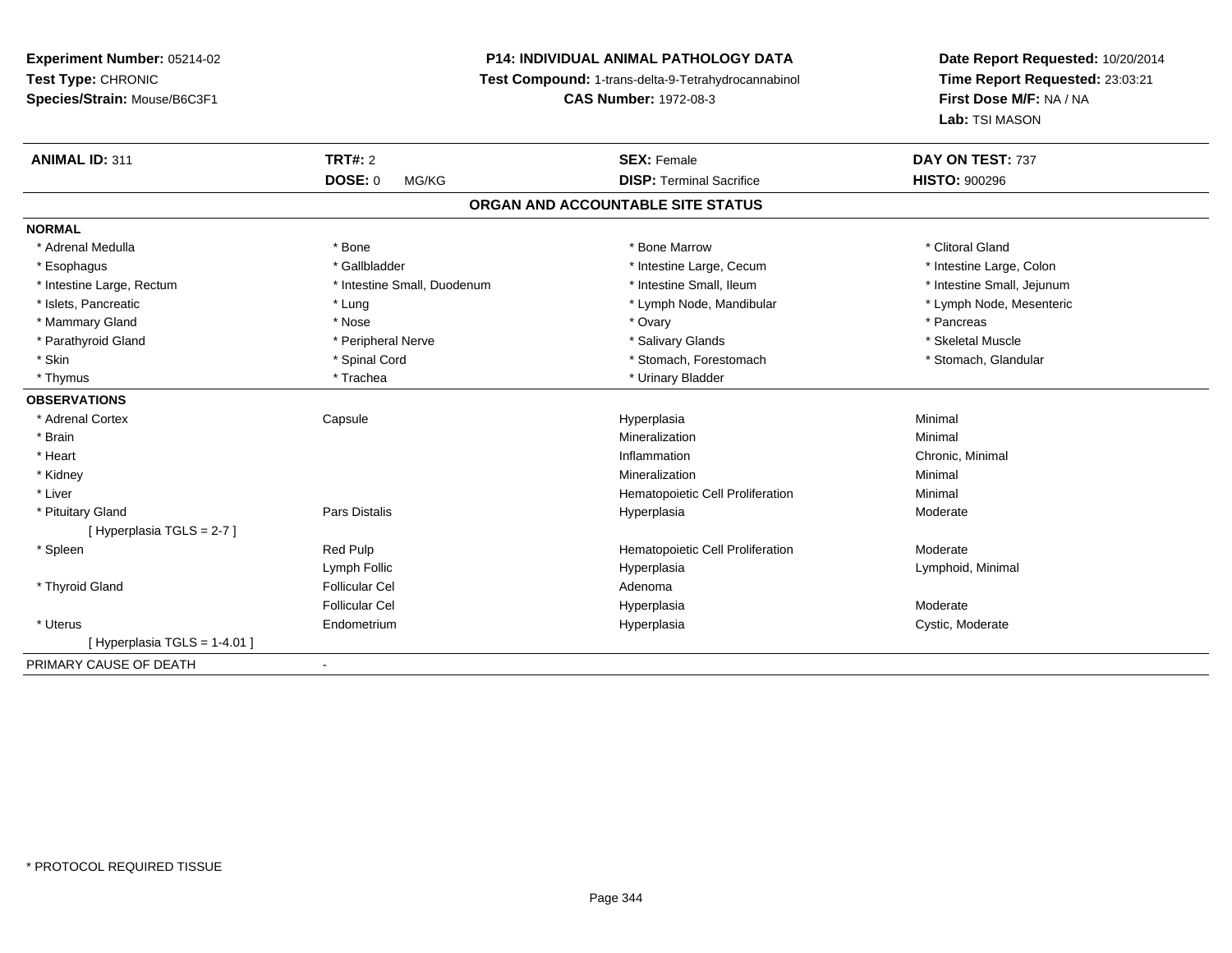**Experiment Number:** 05214-02**Test Type:** CHRONIC **Species/Strain:** Mouse/B6C3F1**P14: INDIVIDUAL ANIMAL PATHOLOGY DATA Test Compound:** 1-trans-delta-9-Tetrahydrocannabinol **CAS Number:** 1972-08-3**Date Report Requested:** 10/20/2014**Time Report Requested:** 23:03:21**First Dose M/F:** NA / NA**Lab:** TSI MASON**ANIMAL ID:** 312 **TRT#:** <sup>2</sup> **SEX:** Female **DAY ON TEST:** <sup>741</sup> **DOSE:** 0 MG/KG **DISP:** Terminal Sacrifice **HISTO:** <sup>900297</sup> **ORGAN AND ACCOUNTABLE SITE STATUSNORMAL**\* Adrenal Medulla \* The state of the state of the state of the state of the state of the state of the state of the state of the state of the state of the state of the state of the state of the state of the state of the sta \* Esophagus \* https://www.fragustage.com/web/2019/heart \* Heart \* Heart \* Heart \* Intestine Large, Cecum \* Intestine Large, Cecum \* Sallbladder \* The state of the state of the state of the state of the state of the state o \* Intestine Small. Ileum \* Intestine Large, Colon \* Intestine Large, Rectum \* Intestine Small, Duodenum \* Intestine Small, Duodenum \* Intestine Small, Jejunum \* The same \* Nose \* \* Lung \* Nose \* Mammary Gland \* Mammary Gland \* Nose \* Nose \* Nose \* Peripheral Nerve \* Ovary \* And the second of the second of the second version of the second version of the second version of the second version of the second version of the second version of the second version of the second version of the \* Salivary Glands \* \* Steeden \* \* Skeletal Muscle \* \* Skin \* \* Skin \* \* Steeden \* Spinal Cord \* Spinal Cord \* Spinal Cord \* Spinal Cord \* Spinal Cord \* Spinal Cord \* Spinal Cord \* Spinal Cord \* Spinal Cord \* Spinal Cord \* \* Stomach, Forestomach \* Trachea \* Stomach, Glandular \* Thymus \* Thymus \* Trachea \* Trachea \* Urinary Bladder**OBSERVATIONS** \* Adrenal Cortex Capsule Hyperplasia Mild \* Bone Marroww which is a controller to the Myelofibrosis and the Minimal method of the Minimal method of the Minimal method of the Minimal method of the Minimal method of the Minimal method of the Minimal method of the Minimal method \* Islets, Pancreaticc description of the control of the control of the control of the control of the control of the control of the control of the control of the control of the control of the control of the control of the control of the contro Moderate \* Kidneyy with the control of the control of the control of the control of the control of the control of the control of the control of the control of the control of the control of the control of the control of the control of the c n Minimal Nephropathyy Mild \* Liver Eosinophilic Focus Hepatocellular Adenoma[ Eosinophilic Focus TGLS = 3-2.01 ][ Hepatocellular Adenoma TGLS = 2,3-2.01 ] \* Lymph Node, Mandibular Hyperplasia Lymphoid, Mild \* Lymph Node, Mesentericc in the contract of the contract of the contract of the contract of the contract of the contract of the contract of the contract of the contract of the contract of the contract of the contract of the contract of the contr Lymphoid, Mild \* Pituitary Gland Pars Distalis Hyperplasia Mild \* SpleenRed Pulp **Mild Hematopoietic Cell Proliferation Mild** Lymph Follic Hyperplasia Lymphoid, Mild \* Thyroid Gland Follicular Cel Hyperplasia Minimal \* Uteruss and the contract of the contract of the contract of the contract of the contract of the contract of the contract of the contract of the contract of the contract of the contract of the contract of the contract of the cont Dilatation **Dividends** Moderate Endometriumm and the Hyperplasia Cystic, Minimal Cystic, Minimal [ Dilatation TGLS = 1-4.01 ]PRIMARY CAUSE OF DEATH-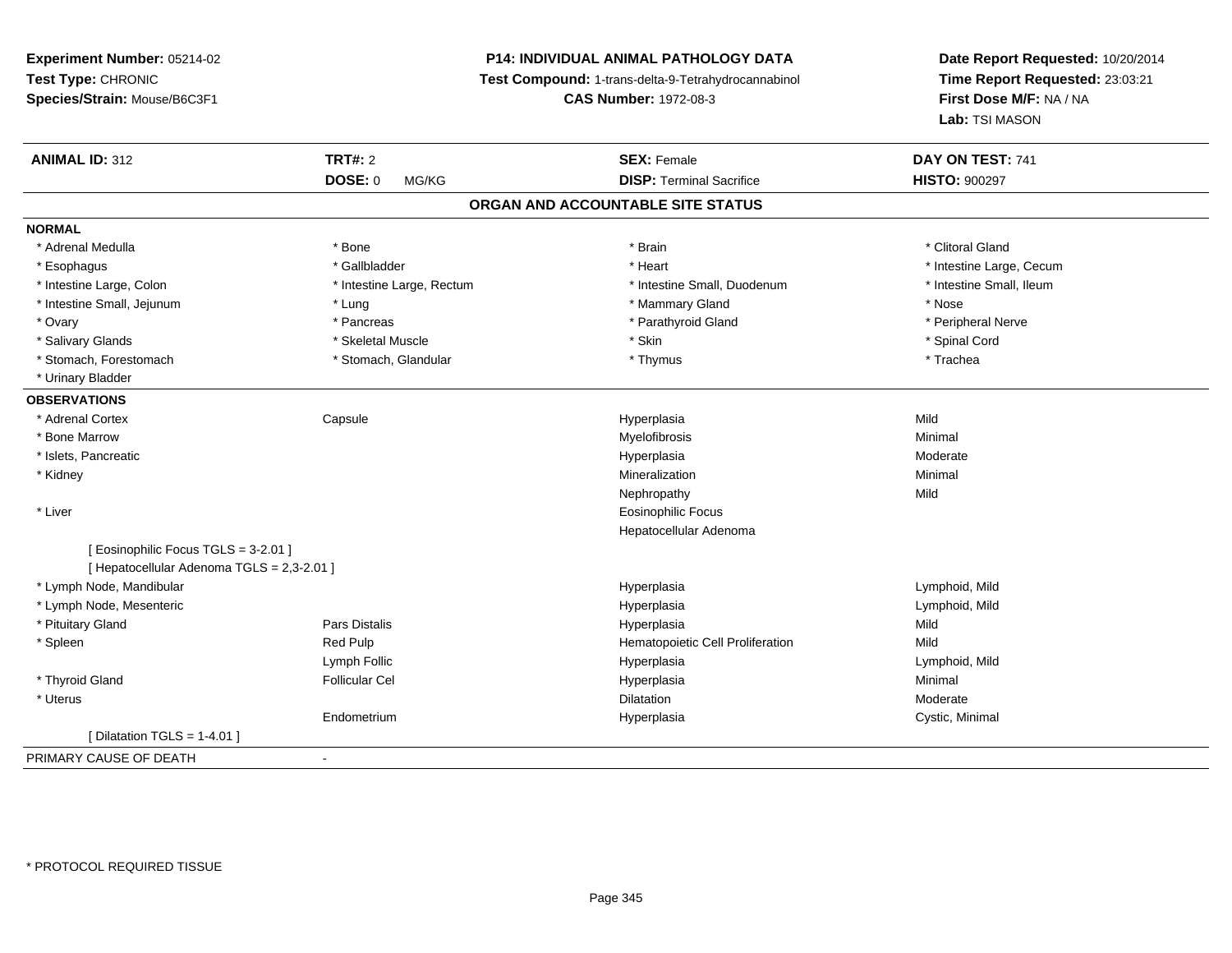**Experiment Number:** 05214-02**Test Type:** CHRONIC **Species/Strain:** Mouse/B6C3F1**P14: INDIVIDUAL ANIMAL PATHOLOGY DATA Test Compound:** 1-trans-delta-9-Tetrahydrocannabinol **CAS Number:** 1972-08-3**Date Report Requested:** 10/20/2014**Time Report Requested:** 23:03:21**First Dose M/F:** NA / NA**Lab:** TSI MASON**ANIMAL ID:** 313**TRT#:** 2 **SEX:** Female **DAY ON TEST:** 743 **DOSE:** 0 MG/KG**DISP:** Terminal Sacrifice **HISTO:**  $900298$ **ORGAN AND ACCOUNTABLE SITE STATUSNORMAL**\* Adrenal Medulla \* Adrenal Medulla \* Bone \* Clitoral Gland \* Esophagus\* Gallbladder \* Thestine Large, Cecum \* Intestine Large, Cecum \* Intestine Large, Colon \* Intestine Large, Rectum \* Intestine Small, Duodenum \* Intestine Small, Ileum \* Intestine Small, Jejunum \* Kidney\* Lymph Node, Mesenteric \* Liver \* Lung \* Lung \* Lung \* Lung \* Lymph Node, Mandibular \* Lymph Node, Mandibular \* Mammary Gland \* \* Andrew \* Ovary \* Andrew \* Ovary \* Pancreas \* Pancreas \* \* Pancreas \* \* Pancreas \* \* Pancreas \* \* Pancreas \* \* Pancreas \* \* Pancreas \* \* Pancreas \* \* Pancreas \* \* Pancreas \* \* Pancreas \* \* Pancreas \* \* P \* Peripheral Nerve \* Salivary Glands \* Skeletal Muscle \* Skin\* Trachea \* Spinal Cord \* Thymus \* Stomach, Glandular \* Thymus \* Thymus \* Thymus \* Thymus \* Thymus \* Thymus \* Thymus \* Thymus \* Thymus \* Thymus \* Thymus \* Thymus \* Thymus \* Thymus \* Thymus \* Thymus \* Thymus \* Thymus \* Thymus \* Thymu \* Urinary Bladder**OBSERVATIONS** \* Adrenal Cortex Capsule Hyperplasia Mild \* Bone Marroww which is a state of the Myelofibrosis and the Myelofibrosis and the Mild of the Mild of the Mild of the Mild of the Mild of the Mild of the Mild of the Mild of the Mild of the Mild of the Mild of the Mild of the Mild of \* Brainn and the controller of the controller of the Mineralization and the controller of the Minimal of the Minimal <br>The Minimal of the controller of the controller of the controller of the controller of the controller of the c \* Heart Degenerationn Minimal \* Islets, Pancreaticc description of the control of the control of the control of the control of the control of the control of the control of the control of the control of the control of the control of the control of the control of the contro a and a studies of the studies of the Minimal \* Nosee inflammation control of the control of the control of the control of the control of the control of the control of the control of the control of the control of the control of the control of the control of the control of t \* Pituitary Gland Pars Distalis Hyperplasia Minimal \* SpleenRed Pulp **Mild Hematopoietic Cell Proliferation** Mild Lymph Follic Hyperplasia Lymphoid, Mild \* Stomach, Forestomachh ann an t-ìre ann an t-ìre ann an t-ìre ann an t-ìre ann an t-ìre ann an t-ìre ann an t-ìre ann an Squamous, Mild Inflammation Chronic, Mild [ Hyperplasia TGLS = 2-6.1 ] $[$  Inflammation TGLS = 2-6.1 ] \* Thyroid Glandd and the set of the Follicular Cel the set of the Second Adenomal Adenomal Second Second Second Second Second Second Second Second Second Second Second Second Second Second Second Second Second Second Second Second Second \* Uterus Endometrium Hyperplasia Cystic, Moderate  $[$  Hyperplasia TGLS = 1-4.01 ] PRIMARY CAUSE OF DEATH-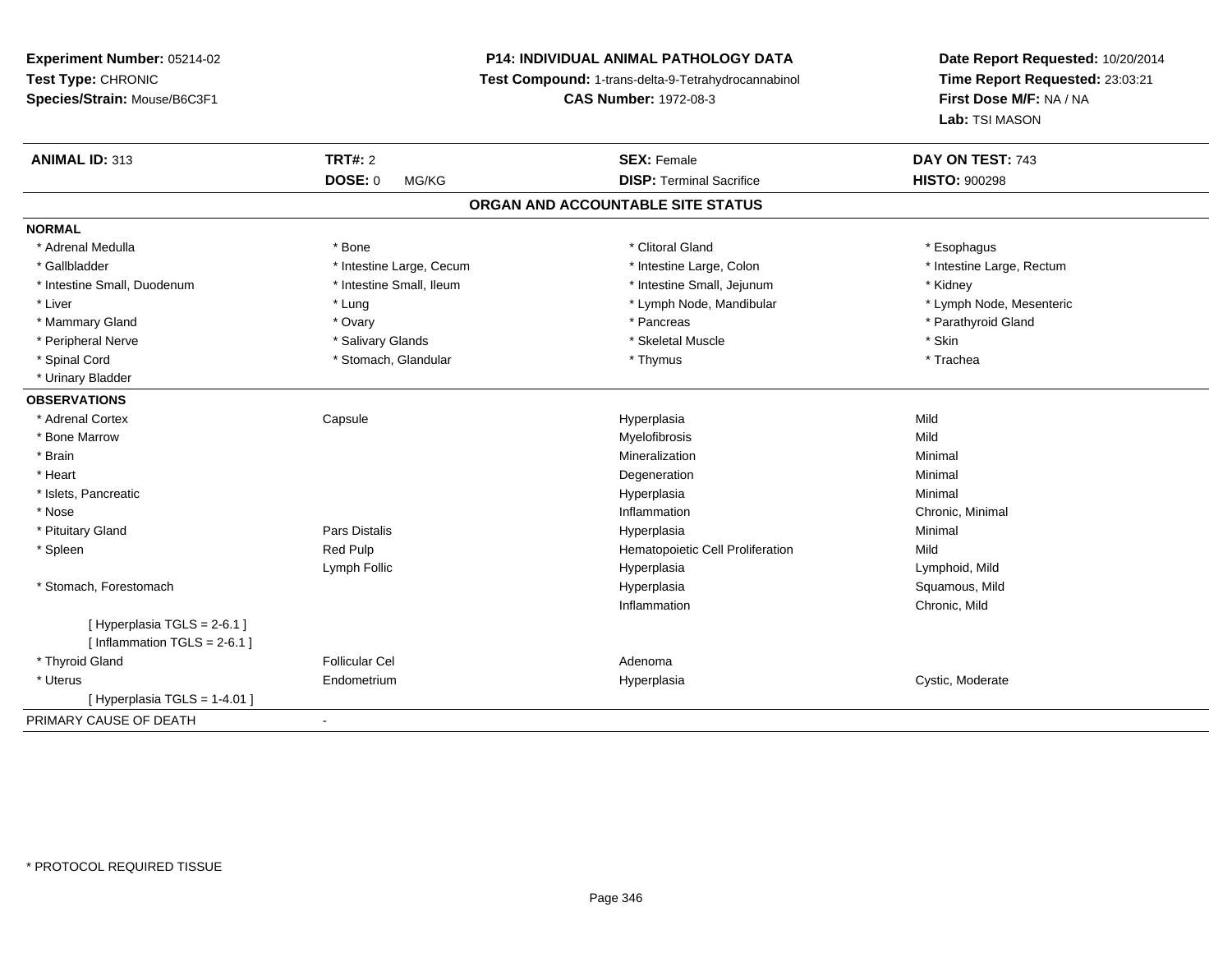# **P14: INDIVIDUAL ANIMAL PATHOLOGY DATA**

**Test Compound:** 1-trans-delta-9-Tetrahydrocannabinol

**CAS Number:** 1972-08-3

| <b>ANIMAL ID: 314</b>                   | <b>TRT#: 2</b>              | <b>SEX: Female</b>                | DAY ON TEST: 741           |
|-----------------------------------------|-----------------------------|-----------------------------------|----------------------------|
|                                         | <b>DOSE: 0</b><br>MG/KG     | <b>DISP: Terminal Sacrifice</b>   | <b>HISTO: 900299</b>       |
|                                         |                             | ORGAN AND ACCOUNTABLE SITE STATUS |                            |
| <b>NORMAL</b>                           |                             |                                   |                            |
| * Adrenal Medulla                       | * Bone                      | * Clitoral Gland                  | * Esophagus                |
| * Gallbladder                           | * Heart                     | * Intestine Large, Cecum          | * Intestine Large, Colon   |
| * Intestine Large, Rectum               | * Intestine Small, Duodenum | * Intestine Small, Ileum          | * Intestine Small, Jejunum |
| * Lung                                  | * Lymph Node, Mandibular    | * Lymph Node, Mesenteric          | * Mammary Gland            |
| * Nose                                  | * Ovary                     | * Pancreas                        | * Parathyroid Gland        |
| * Peripheral Nerve                      | * Pituitary Gland           | * Salivary Glands                 | * Skeletal Muscle          |
| * Skin                                  | * Spinal Cord               | * Stomach, Glandular              | * Thymus                   |
| * Trachea                               | * Urinary Bladder           |                                   |                            |
| <b>OBSERVATIONS</b>                     |                             |                                   |                            |
| * Adrenal Cortex                        | Capsule                     | Hyperplasia                       | Minimal                    |
| * Bone Marrow                           |                             | Myelofibrosis                     | Mild                       |
| * Brain                                 |                             | Mineralization                    | Mild                       |
| * Islets, Pancreatic                    |                             | Hyperplasia                       | Minimal                    |
| * Kidney                                |                             | Mineralization                    | Minimal                    |
|                                         |                             | Nephropathy                       | Minimal                    |
| * Liver                                 |                             | Eosinophilic Focus                |                            |
| [ Eosinophilic Focus TGLS = 3-2.01 ]    |                             |                                   |                            |
| Mesentery                               | Fat                         | Necrosis                          | Mild                       |
| [Necrosis TGLS = $1-14$ ]               |                             |                                   |                            |
| * Spleen                                | Red Pulp                    | Hematopoietic Cell Proliferation  | Mild                       |
|                                         | Lymph Follic                | Hyperplasia                       | Lymphoid, Minimal          |
| * Stomach, Forestomach                  |                             | Squamous Cell Papilloma           |                            |
| [Squamous Cell Papilloma TGLS = 4-6.01] |                             |                                   |                            |
| * Thyroid Gland                         | <b>Follicular Cel</b>       | Hyperplasia                       | Minimal                    |
| * Uterus                                | Endometrium                 | Hyperplasia                       | Cystic, Mild               |
| [ Hyperplasia TGLS = 2-4.01 ]           |                             |                                   |                            |
| PRIMARY CAUSE OF DEATH                  |                             |                                   |                            |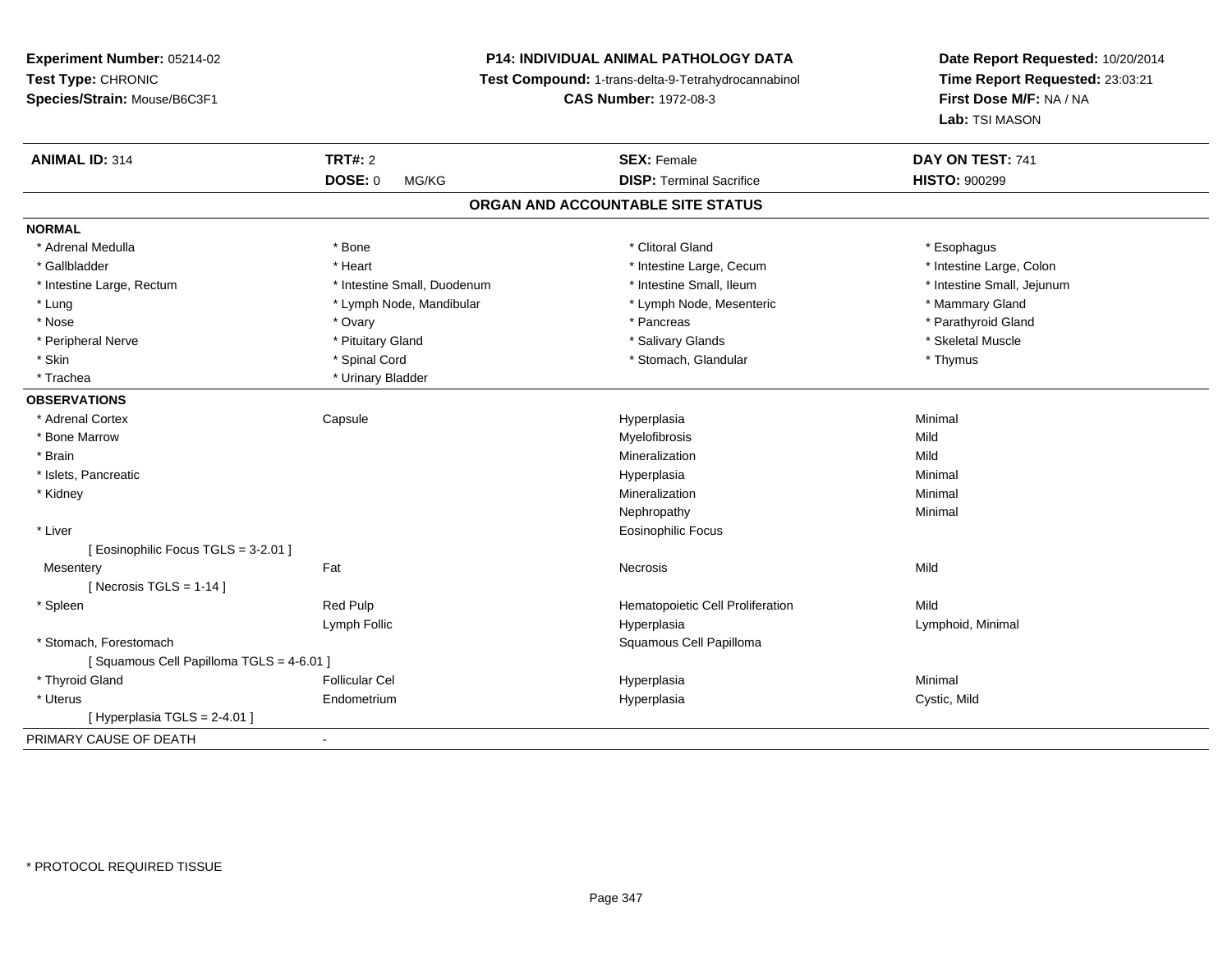| Experiment Number: 05214-02<br>Test Type: CHRONIC<br>Species/Strain: Mouse/B6C3F1 |                           | <b>P14: INDIVIDUAL ANIMAL PATHOLOGY DATA</b><br>Test Compound: 1-trans-delta-9-Tetrahydrocannabinol<br><b>CAS Number: 1972-08-3</b> | Date Report Requested: 10/20/2014<br>Time Report Requested: 23:03:21<br>First Dose M/F: NA / NA<br>Lab: TSI MASON |
|-----------------------------------------------------------------------------------|---------------------------|-------------------------------------------------------------------------------------------------------------------------------------|-------------------------------------------------------------------------------------------------------------------|
| <b>ANIMAL ID: 315</b>                                                             | <b>TRT#: 2</b>            | <b>SEX: Female</b>                                                                                                                  | DAY ON TEST: 737                                                                                                  |
|                                                                                   | DOSE: 0<br>MG/KG          | <b>DISP: Terminal Sacrifice</b>                                                                                                     | <b>HISTO: 900300</b>                                                                                              |
|                                                                                   |                           | ORGAN AND ACCOUNTABLE SITE STATUS                                                                                                   |                                                                                                                   |
| <b>NORMAL</b>                                                                     |                           |                                                                                                                                     |                                                                                                                   |
| * Adrenal Medulla                                                                 | * Bone                    | * Bone Marrow                                                                                                                       | * Clitoral Gland                                                                                                  |
| * Esophagus                                                                       | * Gallbladder             | * Heart                                                                                                                             | * Intestine Large, Cecum                                                                                          |
| * Intestine Large, Colon                                                          | * Intestine Large, Rectum | * Intestine Small, Duodenum                                                                                                         | * Intestine Small, Ileum                                                                                          |
| * Intestine Small, Jejunum                                                        | * Lung                    | * Lymph Node, Mesenteric                                                                                                            | * Mammary Gland                                                                                                   |
| * Ovary                                                                           | * Pancreas                | * Parathyroid Gland                                                                                                                 | * Peripheral Nerve                                                                                                |
| * Salivary Glands                                                                 | * Skeletal Muscle         | * Skin                                                                                                                              | * Spinal Cord                                                                                                     |
| * Stomach, Forestomach                                                            | * Stomach, Glandular      | * Thymus                                                                                                                            | * Trachea                                                                                                         |
| * Urinary Bladder                                                                 |                           |                                                                                                                                     |                                                                                                                   |
| <b>MISSING</b>                                                                    |                           |                                                                                                                                     |                                                                                                                   |
| * Nose                                                                            |                           |                                                                                                                                     |                                                                                                                   |
| <b>OBSERVATIONS</b>                                                               |                           |                                                                                                                                     |                                                                                                                   |
| * Adrenal Cortex                                                                  | Capsule                   | Hyperplasia                                                                                                                         | Mild                                                                                                              |
| * Brain                                                                           |                           | Mineralization                                                                                                                      | Minimal                                                                                                           |
| <b>Harderian Gland</b>                                                            |                           | Adenoma                                                                                                                             |                                                                                                                   |
| [Adenoma TGLS = $1-14$ ]                                                          |                           |                                                                                                                                     |                                                                                                                   |
| * Islets, Pancreatic                                                              |                           | Hyperplasia                                                                                                                         | Mild                                                                                                              |
| * Kidney                                                                          |                           | Mineralization                                                                                                                      | Minimal                                                                                                           |
| * Liver                                                                           |                           | <b>Eosinophilic Focus</b>                                                                                                           |                                                                                                                   |
|                                                                                   |                           | Fatty Change                                                                                                                        | Minimal                                                                                                           |
| [ Eosinophilic Focus TGLS = 2-2.01 ]                                              |                           |                                                                                                                                     |                                                                                                                   |
| * Lymph Node, Mandibular                                                          |                           | Hyperplasia                                                                                                                         | Lymphoid, Mild                                                                                                    |
| * Pituitary Gland                                                                 | Pars Distalis             | Hyperplasia                                                                                                                         | Moderate                                                                                                          |
| * Spleen                                                                          | Red Pulp                  | Hematopoietic Cell Proliferation                                                                                                    | Mild                                                                                                              |
|                                                                                   | Lymph Follic              | Hyperplasia                                                                                                                         | Lymphoid, Minimal                                                                                                 |
| * Thyroid Gland                                                                   | <b>Follicular Cel</b>     | Hyperplasia                                                                                                                         | Mild                                                                                                              |
| * Uterus                                                                          | Endometrium               | Hyperplasia                                                                                                                         | Cystic, Mild                                                                                                      |
| PRIMARY CAUSE OF DEATH                                                            |                           |                                                                                                                                     |                                                                                                                   |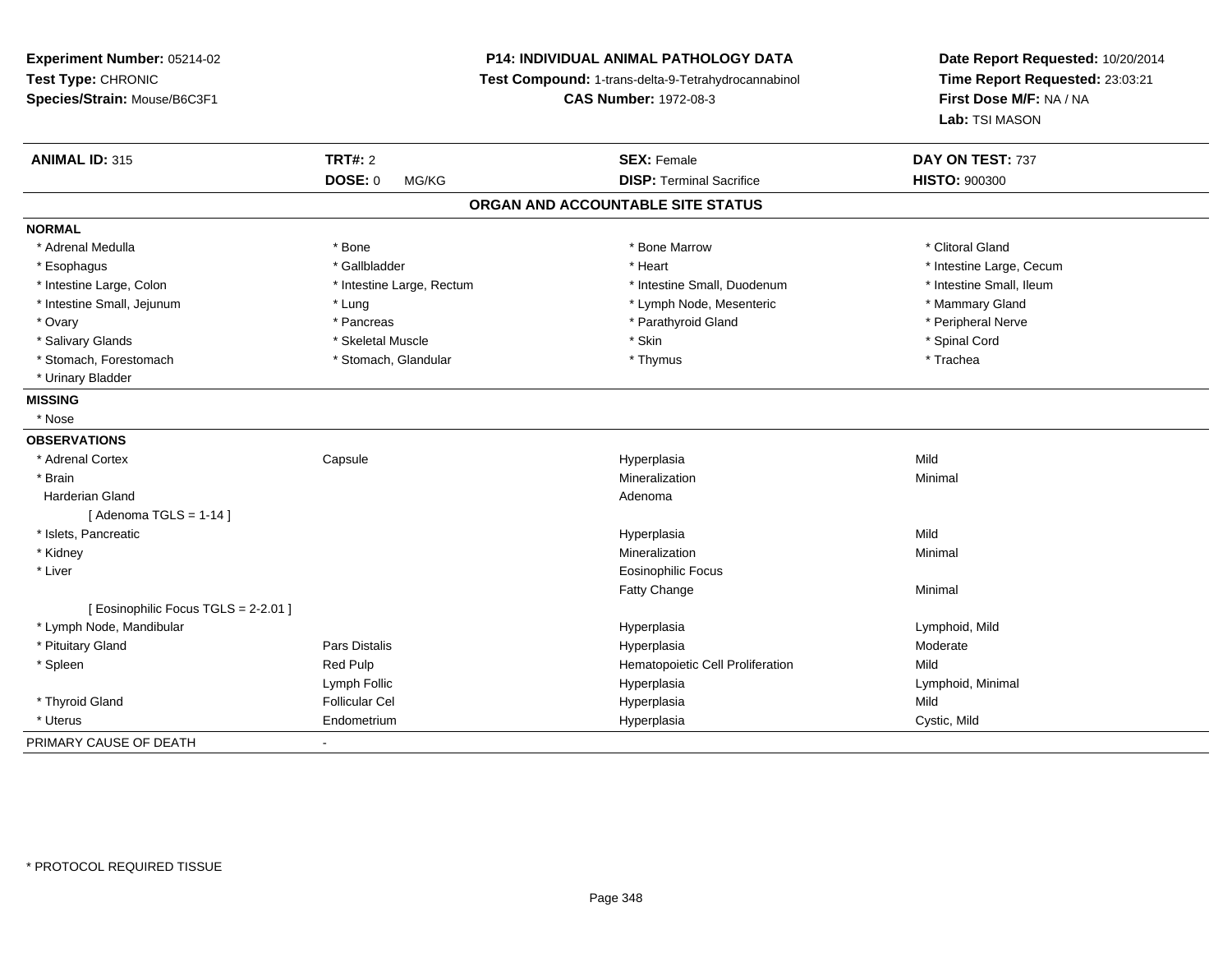**Experiment Number:** 05214-02**Test Type:** CHRONIC **Species/Strain:** Mouse/B6C3F1**P14: INDIVIDUAL ANIMAL PATHOLOGY DATA Test Compound:** 1-trans-delta-9-Tetrahydrocannabinol **CAS Number:** 1972-08-3**Date Report Requested:** 10/20/2014**Time Report Requested:** 23:03:21**First Dose M/F:** NA / NA**Lab:** TSI MASON**ANIMAL ID:** 316**TRT#:** 2 **SEX:** Female **DAY ON TEST:** 740 **DOSE:** 0 MG/KG**DISP:** Terminal Sacrifice **HISTO:**  $900301$ **ORGAN AND ACCOUNTABLE SITE STATUSNORMAL**\* Adrenal Medulla \* The state of the state of the state of the state of the state of the state of the state of the state of the state of the state of the state of the state of the state of the state of the state of the sta \* Esophagus \* https://www.fragustage.com/web/2019/heart \* Heart \* Heart \* Heart \* Intestine Large, Cecum \* Intestine Large, Cecum \* Sallbladder \* The state of the state of the state of the state of the state of the state o \* Intestine Small, Ileum \* Intestine Large, Colon \* Intestine Large, Rectum \* Intestine Small, Duodenum \* Intestine Small, Duodenum \* Intestine Small, Jejunum \* The matches of the state of the state of the state of the state of the state of the state of the state of the state of the state of the state of the state of the state of the state of the state \* Ovary \* Lymph Node, Mandibular \* Lymph Node, Mesenteric \* Mammary Gland \* Mammary Gland \* Pituitary Gland \* Pancreas \* Pancreas \* Parathyroid Gland \* Pancreas \* Peripheral Nerve \* Salivary Glands \* \* Steeden \* \* Skeletal Muscle \* \* Skin \* \* Skin \* \* Steeden \* Spinal Cord \* Spinal Cord \* Spinal Cord \* Spinal Cord \* Spinal Cord \* Spinal Cord \* Spinal Cord \* Spinal Cord \* Spinal Cord \* Spinal Cord \* \* Thyroid Gland \* Stomach, Forestomach \* Thymus \* Stomach, Glandular \* Thymus \* Thymus \* Thymus \* Thymus \* Thymus \* Thymus \* Thymus \* Thymus \* Thymus \* Thymus \* Thymus \* Thymus \* Thymus \* Thymus \* Thymus \* Thymus \* Thymus \* Thymus \* Thymu \* Trachea \* Urinary Bladder**OBSERVATIONS** \* Adrenal Cortex Capsulee and the Hyperplasia Minimal Minimal Service and the Hyperplasia Minimal Minimal Service and Minimal Service and Minimal Service and Minimal Service and Minimal Service and Minimal Service and Minimal Service and Minimal \* Bone Marroww which is a state of the Myelofibrosis and the Myelofibrosis and the Mild of the Mild of the Mild of the Mild of the Mild of the Mild of the Mild of the Mild of the Mild of the Mild of the Mild of the Mild of the Mild of \* Kidneyy with the control of the control of the control of the control of the control of the control of the control of the control of the control of the control of the control of the control of the control of the control of the c n Minimal Nephropathyy the contract of the Minimal Minimal Section 1996 and the contract of the Minimal Section 1997 and the contract of the contract of the contract of the contract of the contract of the contract of the contract of the contra \* Nosee inflammation control of the control of the control of the control of the control of the control of the control of the control of the control of the control of the control of the control of the control of the control of t \* SpleenRed Pulp **Mild Hematopoietic Cell Proliferation** Mild Lymph Follic Hyperplasia Lymphoid, Minimal \* Uteruss and the contract of the contract of the contract of the contract of the contract of the contract of the contract of the contract of the contract of the contract of the contract of the contract of the contract of the cont Dilatation **Dividends** Moderate [ Dilatation TGLS = 1-4.01 ]PRIMARY CAUSE OF DEATH-

\* PROTOCOL REQUIRED TISSUE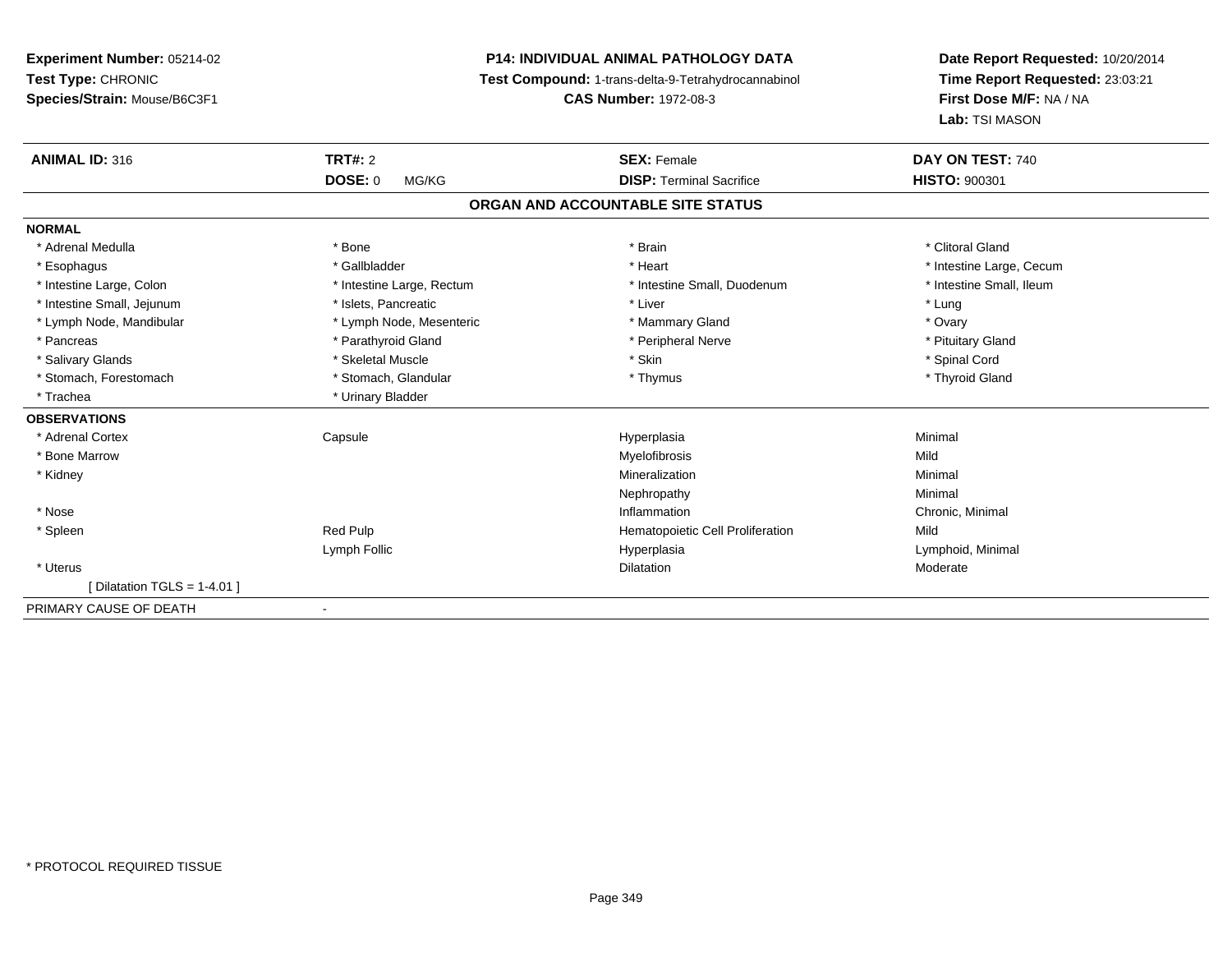| Experiment Number: 05214-02<br>Test Type: CHRONIC<br>Species/Strain: Mouse/B6C3F1 | P14: INDIVIDUAL ANIMAL PATHOLOGY DATA<br>Test Compound: 1-trans-delta-9-Tetrahydrocannabinol<br><b>CAS Number: 1972-08-3</b> |                                   | Date Report Requested: 10/20/2014<br>Time Report Requested: 23:03:21<br>First Dose M/F: NA / NA<br>Lab: TSI MASON |
|-----------------------------------------------------------------------------------|------------------------------------------------------------------------------------------------------------------------------|-----------------------------------|-------------------------------------------------------------------------------------------------------------------|
| <b>ANIMAL ID: 317</b>                                                             | <b>TRT#: 2</b>                                                                                                               | <b>SEX: Female</b>                | DAY ON TEST: 740                                                                                                  |
|                                                                                   | <b>DOSE: 0</b><br>MG/KG                                                                                                      | <b>DISP: Terminal Sacrifice</b>   | <b>HISTO: 900302</b>                                                                                              |
|                                                                                   |                                                                                                                              | ORGAN AND ACCOUNTABLE SITE STATUS |                                                                                                                   |
| <b>NORMAL</b>                                                                     |                                                                                                                              |                                   |                                                                                                                   |
| * Adrenal Medulla                                                                 | * Bone                                                                                                                       | * Esophagus                       | * Gallbladder                                                                                                     |
| * Heart                                                                           | * Intestine Large, Cecum                                                                                                     | * Intestine Large, Colon          | * Intestine Large, Rectum                                                                                         |
| * Intestine Small, Duodenum                                                       | * Intestine Small, Jejunum                                                                                                   | * Liver                           | * Lymph Node, Mandibular                                                                                          |
| * Lymph Node, Mesenteric                                                          | * Mammary Gland                                                                                                              | * Nose                            | * Ovary                                                                                                           |
| * Pancreas                                                                        | * Peripheral Nerve                                                                                                           | * Pituitary Gland                 | * Salivary Glands                                                                                                 |
| * Skeletal Muscle                                                                 | * Skin                                                                                                                       | * Spinal Cord                     | * Stomach, Forestomach                                                                                            |
| * Stomach, Glandular                                                              | * Thymus                                                                                                                     | * Trachea                         | * Urinary Bladder                                                                                                 |
| <b>MISSING</b>                                                                    |                                                                                                                              |                                   |                                                                                                                   |
| * Clitoral Gland                                                                  | * Parathyroid Gland                                                                                                          |                                   |                                                                                                                   |
| <b>OBSERVATIONS</b>                                                               |                                                                                                                              |                                   |                                                                                                                   |
| * Adrenal Cortex                                                                  | Capsule                                                                                                                      | Hyperplasia                       | Minimal                                                                                                           |
| * Bone Marrow                                                                     |                                                                                                                              | Myelofibrosis                     | Minimal                                                                                                           |
| * Brain                                                                           |                                                                                                                              | Mineralization                    | Minimal                                                                                                           |
| * Intestine Small, Ileum                                                          |                                                                                                                              | Lymphoma Malignant Lymphocytic    |                                                                                                                   |
| * Islets, Pancreatic                                                              |                                                                                                                              | Hyperplasia                       | Mild                                                                                                              |
| * Kidney                                                                          |                                                                                                                              | Mineralization                    | Minimal                                                                                                           |
| * Lung                                                                            |                                                                                                                              | Lymphoma Malignant Lymphocytic    |                                                                                                                   |
| * Spleen                                                                          | Red Pulp                                                                                                                     | Hematopoietic Cell Proliferation  | Mild                                                                                                              |
|                                                                                   | Lymph Follic                                                                                                                 | Hyperplasia                       | Lymphoid, Mild                                                                                                    |
| * Thyroid Gland                                                                   | <b>Follicular Cel</b>                                                                                                        | Adenoma                           |                                                                                                                   |
| [Adenoma TGLS = 2-6.01]                                                           |                                                                                                                              |                                   |                                                                                                                   |
| * Uterus                                                                          | Endometrium                                                                                                                  | Hyperplasia                       | Cystic, Mild                                                                                                      |
| [ Hyperplasia TGLS = 1-4.01 ]                                                     |                                                                                                                              |                                   |                                                                                                                   |
| PRIMARY CAUSE OF DEATH                                                            | $\blacksquare$                                                                                                               |                                   |                                                                                                                   |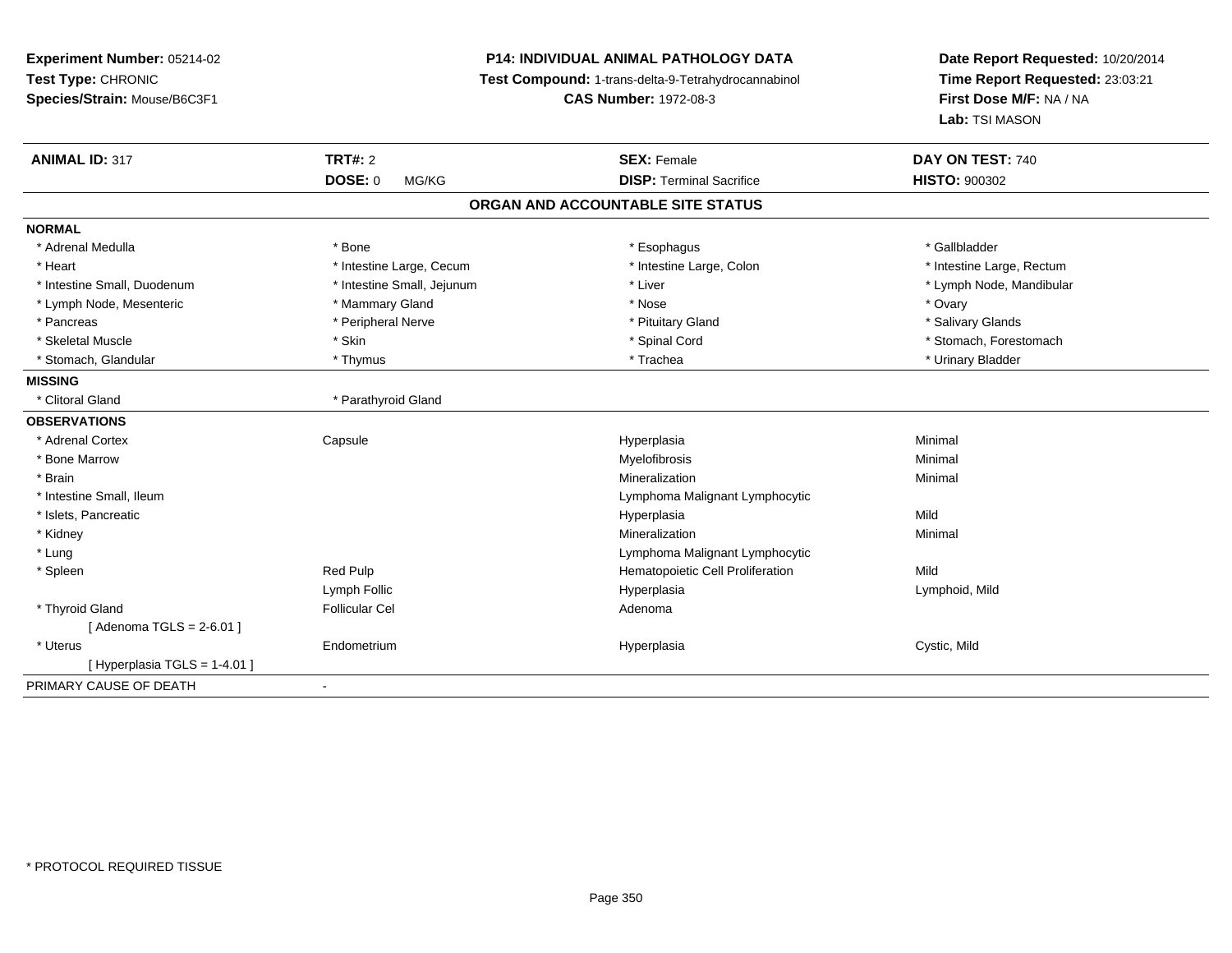# **P14: INDIVIDUAL ANIMAL PATHOLOGY DATA**

**Test Compound:** 1-trans-delta-9-Tetrahydrocannabinol

**CAS Number:** 1972-08-3

| <b>ANIMAL ID: 318</b>     | TRT#: 2                     | <b>SEX: Female</b>                | DAY ON TEST: 741           |
|---------------------------|-----------------------------|-----------------------------------|----------------------------|
|                           | <b>DOSE: 0</b><br>MG/KG     | <b>DISP: Terminal Sacrifice</b>   | <b>HISTO: 900303</b>       |
|                           |                             | ORGAN AND ACCOUNTABLE SITE STATUS |                            |
| <b>NORMAL</b>             |                             |                                   |                            |
| * Adrenal Medulla         | * Bone                      | * Clitoral Gland                  | * Esophagus                |
| * Gallbladder             | * Heart                     | * Intestine Large, Cecum          | * Intestine Large, Colon   |
| * Intestine Large, Rectum | * Intestine Small, Duodenum | * Intestine Small, Ileum          | * Intestine Small, Jejunum |
| * Islets, Pancreatic      | * Lung                      | * Lymph Node, Mandibular          | * Lymph Node, Mesenteric   |
| * Mammary Gland           | * Nose                      | * Ovary                           | * Pancreas                 |
| * Parathyroid Gland       | * Peripheral Nerve          | * Pituitary Gland                 | * Salivary Glands          |
| * Skin                    | * Spinal Cord               | * Stomach, Forestomach            | * Stomach, Glandular       |
| * Thymus                  | * Thyroid Gland             | * Trachea                         | * Urinary Bladder          |
| <b>OBSERVATIONS</b>       |                             |                                   |                            |
| * Adrenal Cortex          | Capsule                     | Hyperplasia                       | Minimal                    |
| * Bone Marrow             |                             | Myelofibrosis                     | Minimal                    |
| * Brain                   |                             | Mineralization                    | Mild                       |
| * Kidney                  |                             | Mineralization                    | Minimal                    |
|                           |                             | Nephropathy                       | Minimal                    |
| * Liver                   |                             | <b>Clear Cell Focus</b>           |                            |
|                           |                             | <b>Eosinophilic Focus</b>         |                            |
| * Skeletal Muscle         |                             | Degeneration                      | Minimal                    |
| * Spleen                  | Red Pulp                    | Hematopoietic Cell Proliferation  | Mild                       |
|                           | Lymph Follic                | Hyperplasia                       | Lymphoid, Mild             |
| * Uterus                  | Endometrium                 | Hyperplasia                       | Cystic, Mild               |
| PRIMARY CAUSE OF DEATH    |                             |                                   |                            |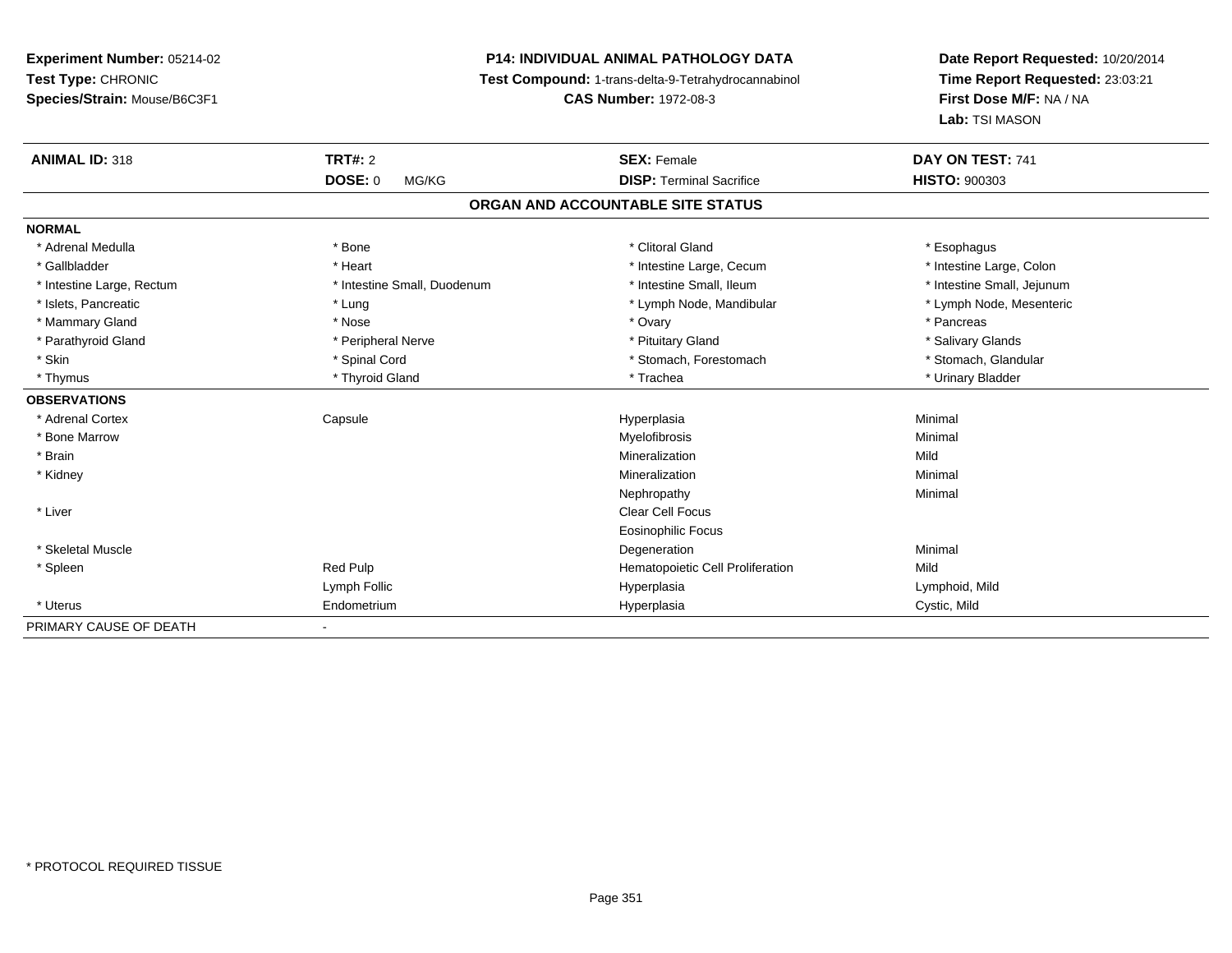**Experiment Number:** 05214-02**Test Type:** CHRONIC **Species/Strain:** Mouse/B6C3F1**P14: INDIVIDUAL ANIMAL PATHOLOGY DATA Test Compound:** 1-trans-delta-9-Tetrahydrocannabinol **CAS Number:** 1972-08-3**Date Report Requested:** 10/20/2014**Time Report Requested:** 23:03:21**First Dose M/F:** NA / NA**Lab:** TSI MASON**ANIMAL ID:** 319**TRT#:** 2 **SEX:** Female **DAY ON TEST:** 737 **DOSE:** 0 MG/KG **DISP:** Terminal Sacrifice **HISTO:** <sup>900304</sup> **ORGAN AND ACCOUNTABLE SITE STATUSNORMAL**\* Adrenal Medulla \* The state of the state of the state of the state of the state of the state of the state of the state of the state of the state of the state of the state of the state of the state of the state of the sta \* Esophagus \* https://www.fragustage.com/web/2019/heart \* Heart \* Heart \* Heart \* Intestine Large, Cecum \* Intestine Large, Cecum \* Sallbladder \* The state of the state of the state of the state of the state of the state o \* Intestine Small, Ileum \* Intestine Large, Colon \* Intestine Large, Rectum \* Intestine Small, Duodenum \* Intestine Small, Duodenum \* Lymph Node, Mesenteric \* Intestine Small, Jejunum \* The metal \* Lung \* Lymph Node, Mandibular \* Lymph Node, Mandibular \* Mammary Gland \* \* Nose \* \* Nose \* \* Ovary \* Ovary \* Ovary \* The material structure of the term of the term \* Parathyroid Gland \* Parathyroid Gland \* Parathyroid Gland \* Nose \* \* Parathyroid Gland \* \* Parathyroid Gland \* \* Peripheral Nerve \* Salivary Glands \* Skeletal Muscle \* Skin\* Thyroid Gland \* Spinal Cord \* \* Stomach, Glandular \* \* \* Thymus \* \* Thymus \* \* Thymus \* Thyroid Gland \* Thyroid Gland \* \* Thyroid Gland \* \* Thyroid Gland \* \* Thyroid Gland \* \* Thyroid Gland \* \* Thyroid Gland \* \* \* \* \* \* \* \* \* \* \* \* \* \* \* Trachea \* Urinary Bladder**OBSERVATIONS** \* Adrenal Cortex Capsulee and the Hyperplasia Minimal Minimal Service and the Hyperplasia Minimal Minimal Service and Minimal Service and Minimal Service and Minimal Service and Minimal Service and Minimal Service and Minimal Service and Minimal \* Bone Marroww which is a controller to the Myelofibrosis and the Minimal method of the Minimal method of the Minimal method of the Minimal method of the Minimal method of the Minimal method of the Minimal method of the Minimal method \* Islets, Pancreaticc description of the control of the control of the control of the control of the control of the control of the control of the control of the control of the control of the control of the control of the control of the contro Moderate \* Kidneyy the control of the control of the control of the control of the control of the control of the control of the control of the control of the control of the control of the control of the control of the control of the contro Minimal \* Liver Fatty Changee Minimal Hepatocellular Adenoma Multiple [ Hepatocellular Adenoma TGLS = 1-2.01, 2-2.02, 3-2 ] \* Pancreass Arteriole Arteriole **Exercise Exercise Set and Transform Cellular** Cellular **Cellular** Cellular Cellular Cellular Cellular Cellular Cellular Cellular Cellular Cellular Cellular Cellular Cellular Cellular Cellular Cellular Cellular C \* Pituitary Glandd and the contract of Pars Distalis and the contract of Adenoma and Adenoma and the Adenoma and the Adenoma and  $\lambda$  \* SpleenRed Pulp **Mild Hematopoietic Cell Proliferation Mild** Lymph Follic Hyperplasia Lymphoid, Mild \* Stomach, Forestomachh ann an t-ìre ann an t-ìre ann an t-ìre ann an t-ìre ann an t-ìre ann an t-ìre ann an t-ìre ann an Squamous, Mild  $[$  Hyperplasia TGLS = 4-6.01 ] \* Uterus Endometrium Hyperplasia Cystic, Mild PRIMARY CAUSE OF DEATH-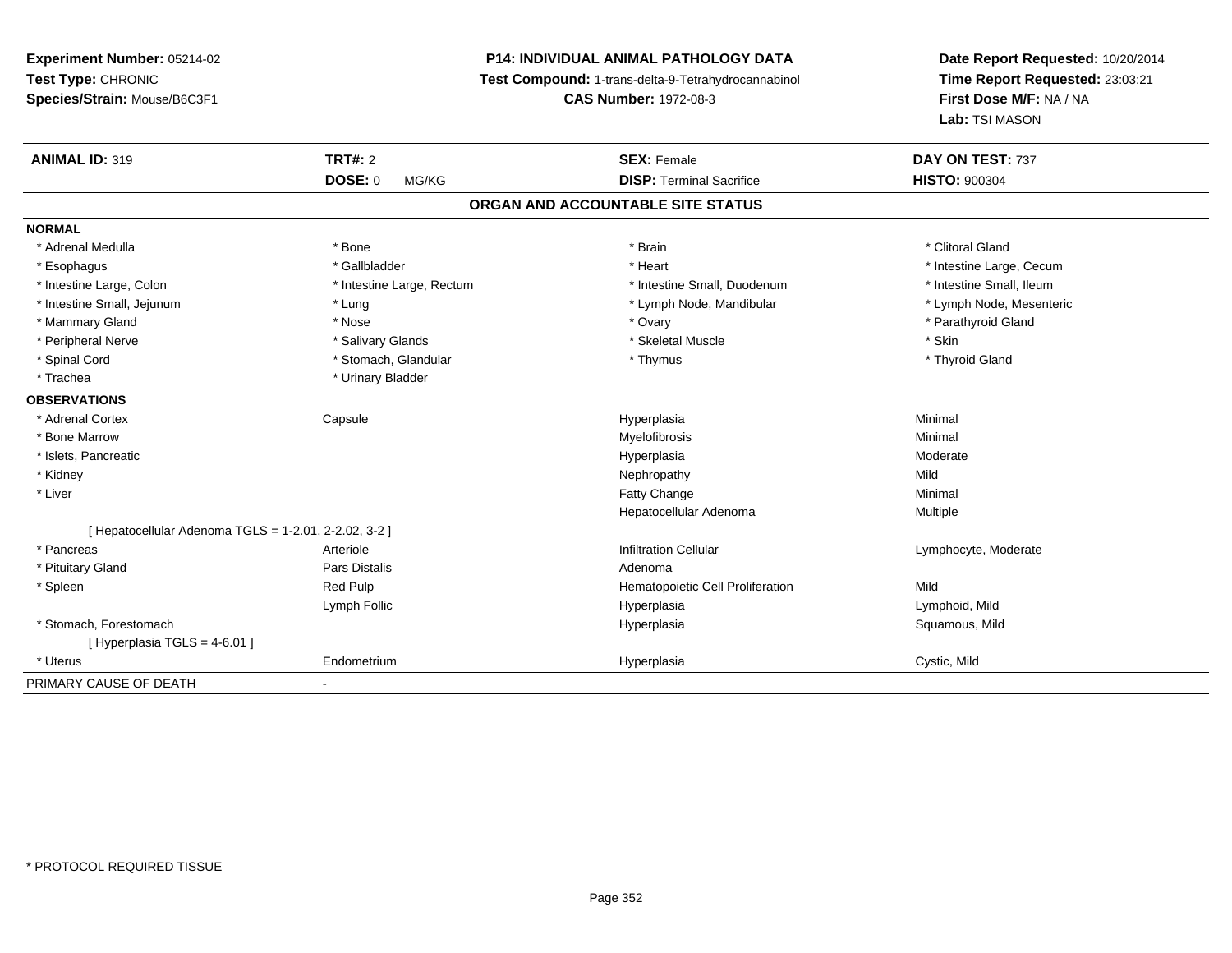**Experiment Number:** 05214-02**Test Type:** CHRONIC **Species/Strain:** Mouse/B6C3F1**P14: INDIVIDUAL ANIMAL PATHOLOGY DATA Test Compound:** 1-trans-delta-9-Tetrahydrocannabinol **CAS Number:** 1972-08-3**Date Report Requested:** 10/20/2014**Time Report Requested:** 23:03:21**First Dose M/F:** NA / NA**Lab:** TSI MASON**ANIMAL ID:** 320**CONSEX:** Female **DAY ON TEST:** 737 **DOSE:** 0 MG/KG**DISP:** Terminal Sacrifice **HISTO:**  $900305$ **ORGAN AND ACCOUNTABLE SITE STATUSNORMAL**\* Adrenal Medulla \* Adrenal Medulla \* Bone \* Clitoral Gland \* Esophagus\* Gallbladder \* Thestine Large, Cecum \* Intestine Large, Cecum \* Intestine Large, Colon \* Intestine Large, Rectum \* Intestine Small, Duodenum \* Intestine Small, Ileum \* Intestine Small, Jejunum \* Lung\* Parathyroid Gland \* Lymph Node, Mandibular \* Lymph Node, Mesenteric \* Mammary Gland \* Mammary Gland \* Peripheral Nerve \* \* \* Aliundration of the term of the state of the term of the state of the state of the state of the state of the state of the state of the state of the state of the state of the state of the state of t \* Skin \* Spinal Cord \* Spinal Cord \* Stomach, Glandular \* Thymus \* Thymus \* Trachea **\*** Urinary Bladder **OBSERVATIONS** \* Adrenal Cortex Capsule Hyperplasia Mild \* Bone Marroww which is a controller to the Myelofibrosis and the Minimal method of the Minimal method of the Minimal method of the Minimal method of the Minimal method of the Minimal method of the Minimal method of the Minimal method \* Brainn and the control of the control of the control of the Mineralization and the control of the Mild of the Mild o \* Heart Cardiomyopathyy Mild Mild \* Islets, Pancreaticc description of the control of the control of the control of the control of the control of the control of the control of the control of the control of the control of the control of the control of the control of the contro a Mild \* Kidneyy the control of the control of the control of the control of the control of the control of the control of the control of the control of the control of the control of the control of the control of the control of the contro \* Liver Hematopoietic Cell Proliferationn Mild \* Nosee inflammation control of the control of the control of the control of the control of the control of the control of the control of the control of the control of the control of the control of the control of the control of t \* Ovaryy the controller of the controller of the controller of the controller of the controller of the controller of the controller of the controller of the controller of the controller of the controller of the controller of the [ Abscess TGLS = 2-4.01 ] \* Pancreas ArterioleInfiltration Cellular **Lymphocyte**, Moderate \* SpleenRed Pulp Moderate **Hematopoietic Cell Proliferation** Moderate Lymph Follic Hyperplasia Lymphoid, Mild [ Hematopoietic Cell Proliferation TGLS = 3-3 ][ Hyperplasia TGLS = 3-3 ] \* Stomach, Forestomach Squamous Cell Papilloma [ Squamous Cell Papilloma TGLS = 4-6.01 ] \* Thyroid Gland Follicular Cel Hyperplasia Minimal \* Uterus Endometrium Hyperplasia Cystic, Mild Inflammation Acute, Mild [ Hyperplasia TGLS = 1-4 ]PRIMARY CAUSE OF DEATH-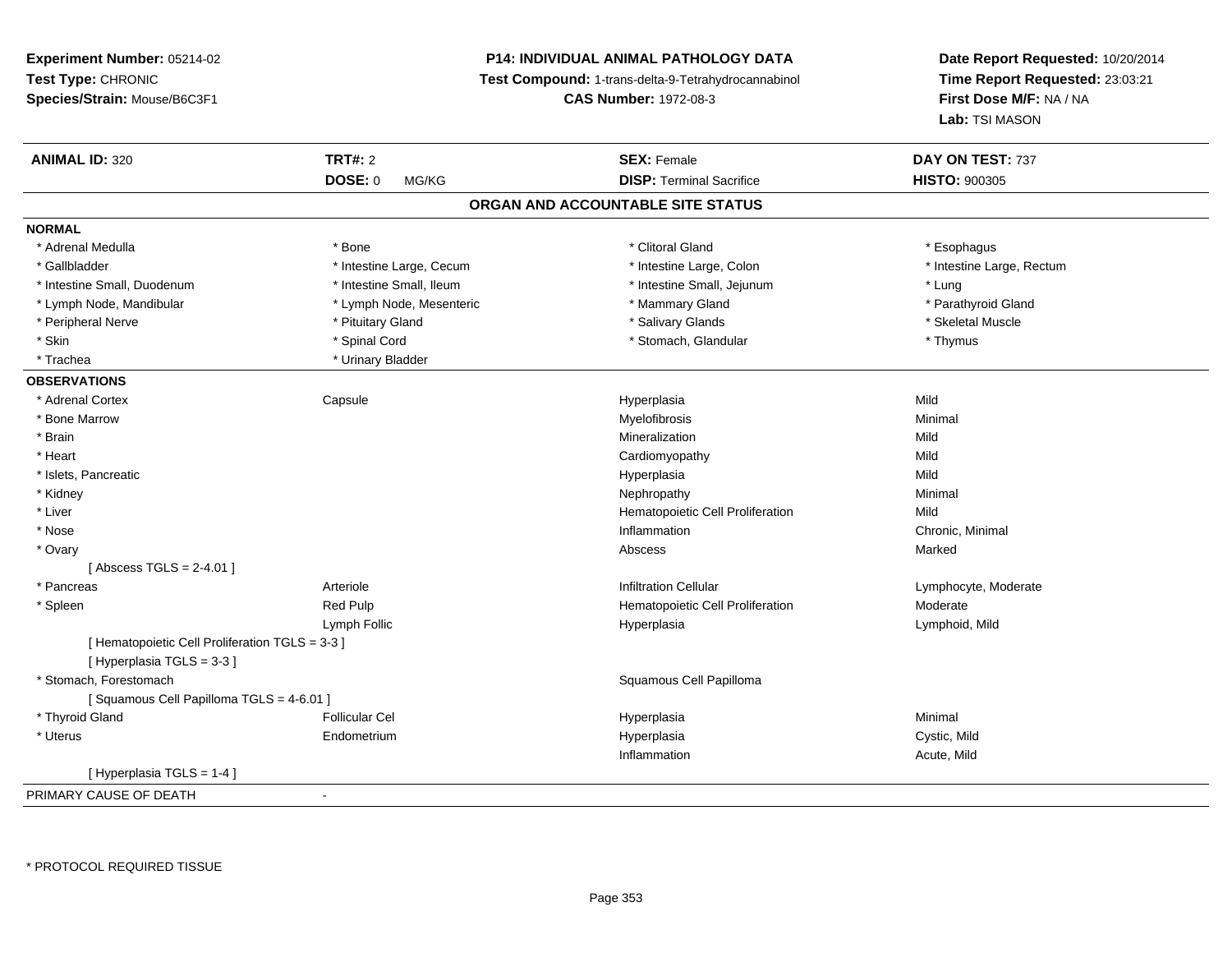# **P14: INDIVIDUAL ANIMAL PATHOLOGY DATA**

**Test Compound:** 1-trans-delta-9-Tetrahydrocannabinol

**CAS Number:** 1972-08-3

| <b>ANIMAL ID: 321</b>                  | <b>TRT#: 2</b><br><b>DOSE: 0</b><br>MG/KG | <b>SEX: Female</b><br><b>DISP:</b> Moribund Sacrifice | DAY ON TEST: 695<br><b>HISTO: 900306</b> |  |
|----------------------------------------|-------------------------------------------|-------------------------------------------------------|------------------------------------------|--|
|                                        |                                           | ORGAN AND ACCOUNTABLE SITE STATUS                     |                                          |  |
| <b>NORMAL</b>                          |                                           |                                                       |                                          |  |
| * Adrenal Medulla                      | * Bone                                    | * Bone Marrow                                         | * Esophagus                              |  |
| * Gallbladder                          | * Intestine Large, Cecum                  | * Intestine Large, Colon                              | * Intestine Large, Rectum                |  |
| * Intestine Small, Duodenum            | * Intestine Small, Ileum                  | * Intestine Small, Jejunum                            | * Islets, Pancreatic                     |  |
|                                        | * Lymph Node, Mandibular                  | * Lymph Node, Mesenteric                              | * Mammary Gland                          |  |
| $^{\star}$ Lung                        |                                           |                                                       |                                          |  |
| * Nose                                 | * Parathyroid Gland                       | * Pituitary Gland                                     | * Salivary Glands                        |  |
| * Stomach, Forestomach                 | * Stomach, Glandular                      | * Thymus                                              | * Thyroid Gland                          |  |
| * Trachea                              | * Urinary Bladder                         |                                                       |                                          |  |
| <b>OBSERVATIONS</b>                    |                                           |                                                       |                                          |  |
| * Adrenal Cortex                       | Capsule                                   | Hyperplasia                                           | Mild                                     |  |
|                                        | Capsule                                   | Inflammation                                          | Chronic, Mild                            |  |
| * Brain                                |                                           | Inflammation                                          | Acute, Mild                              |  |
|                                        |                                           | Mineralization                                        | Minimal                                  |  |
| * Clitoral Gland                       |                                           | Inflammation                                          | Chronic, Minimal                         |  |
| * Heart                                | Valve                                     | Degeneration                                          | Minimal                                  |  |
| * Kidney                               | <b>Renal Tubule</b>                       | Necrosis                                              | Mild                                     |  |
| * Liver                                |                                           | Hematopoietic Cell Proliferation                      | Minimal                                  |  |
|                                        |                                           | Necrosis                                              | Minimal                                  |  |
| Note: THE SPACE OF DISSE IS PROMINENT. |                                           |                                                       |                                          |  |
| * Ovary                                |                                           | Abscess                                               | Moderate                                 |  |
|                                        |                                           | Abscess                                               | Marked                                   |  |
| [Abscess TGLS = $1-4,2-4.01$ ]         |                                           |                                                       |                                          |  |
| [Abscess TGLS = $1-4,2-4.01$ ]         |                                           |                                                       |                                          |  |
| * Pancreas                             |                                           | Atrophy                                               | Minimal                                  |  |
|                                        |                                           | Inflammation                                          | Chronic, Mild                            |  |
| * Peripheral Nerve                     | Perineural                                | Inflammation                                          | Chronic, Mild                            |  |
| * Skeletal Muscle                      |                                           | Degeneration                                          | Minimal                                  |  |
| * Skin                                 |                                           | Inflammation                                          | Chronic, Mild                            |  |
| * Spinal Cord                          | Meninges                                  | Inflammation                                          | Acute, Moderate                          |  |
| * Spleen                               | Lymph Follic                              | Atrophy                                               | Moderate                                 |  |
|                                        | <b>Red Pulp</b>                           | Hematopoietic Cell Proliferation                      | Moderate                                 |  |
|                                        |                                           |                                                       |                                          |  |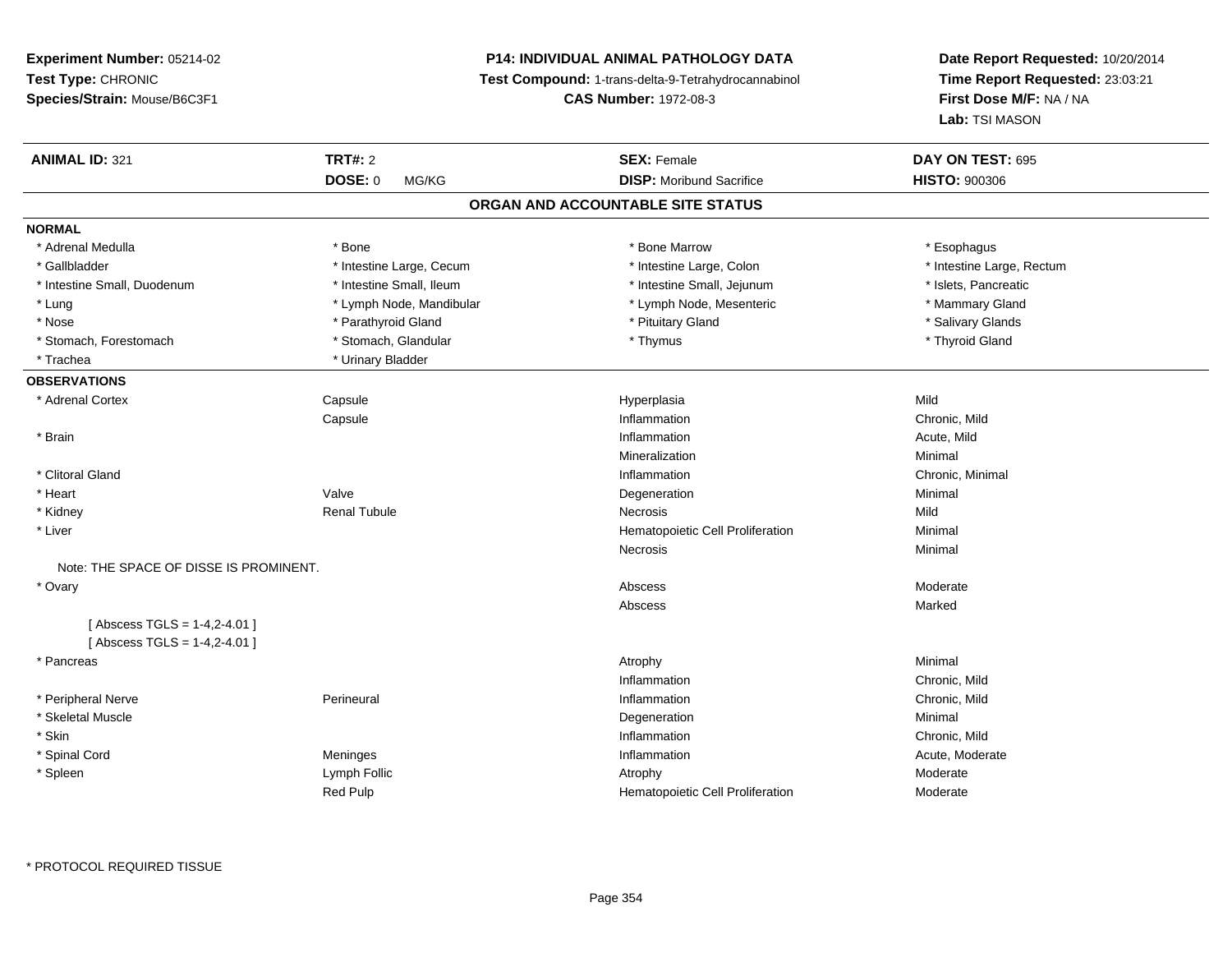| <b>Experiment Number: 05214-02</b><br>Test Type: CHRONIC<br>Species/Strain: Mouse/B6C3F1 | <b>P14: INDIVIDUAL ANIMAL PATHOLOGY DATA</b><br>Test Compound: 1-trans-delta-9-Tetrahydrocannabinol<br><b>CAS Number: 1972-08-3</b> |                                   | Date Report Requested: 10/20/2014<br>Time Report Requested: 23:03:21<br>First Dose M/F: NA / NA<br>Lab: TSI MASON |  |
|------------------------------------------------------------------------------------------|-------------------------------------------------------------------------------------------------------------------------------------|-----------------------------------|-------------------------------------------------------------------------------------------------------------------|--|
| <b>ANIMAL ID: 321</b>                                                                    | TRT#: 2                                                                                                                             | <b>SEX: Female</b>                | <b>DAY ON TEST: 695</b>                                                                                           |  |
|                                                                                          | DOSE: 0<br>MG/KG                                                                                                                    | <b>DISP:</b> Moribund Sacrifice   | <b>HISTO: 900306</b>                                                                                              |  |
|                                                                                          |                                                                                                                                     | ORGAN AND ACCOUNTABLE SITE STATUS |                                                                                                                   |  |
| [Hematopoietic Cell Proliferation TGLS = 3-3 ]                                           |                                                                                                                                     |                                   |                                                                                                                   |  |
| * Uterus                                                                                 | Endometrium                                                                                                                         | Hyperplasia                       | Cystic, Mild                                                                                                      |  |
| PRIMARY CAUSE OF DEATH                                                                   | -                                                                                                                                   |                                   |                                                                                                                   |  |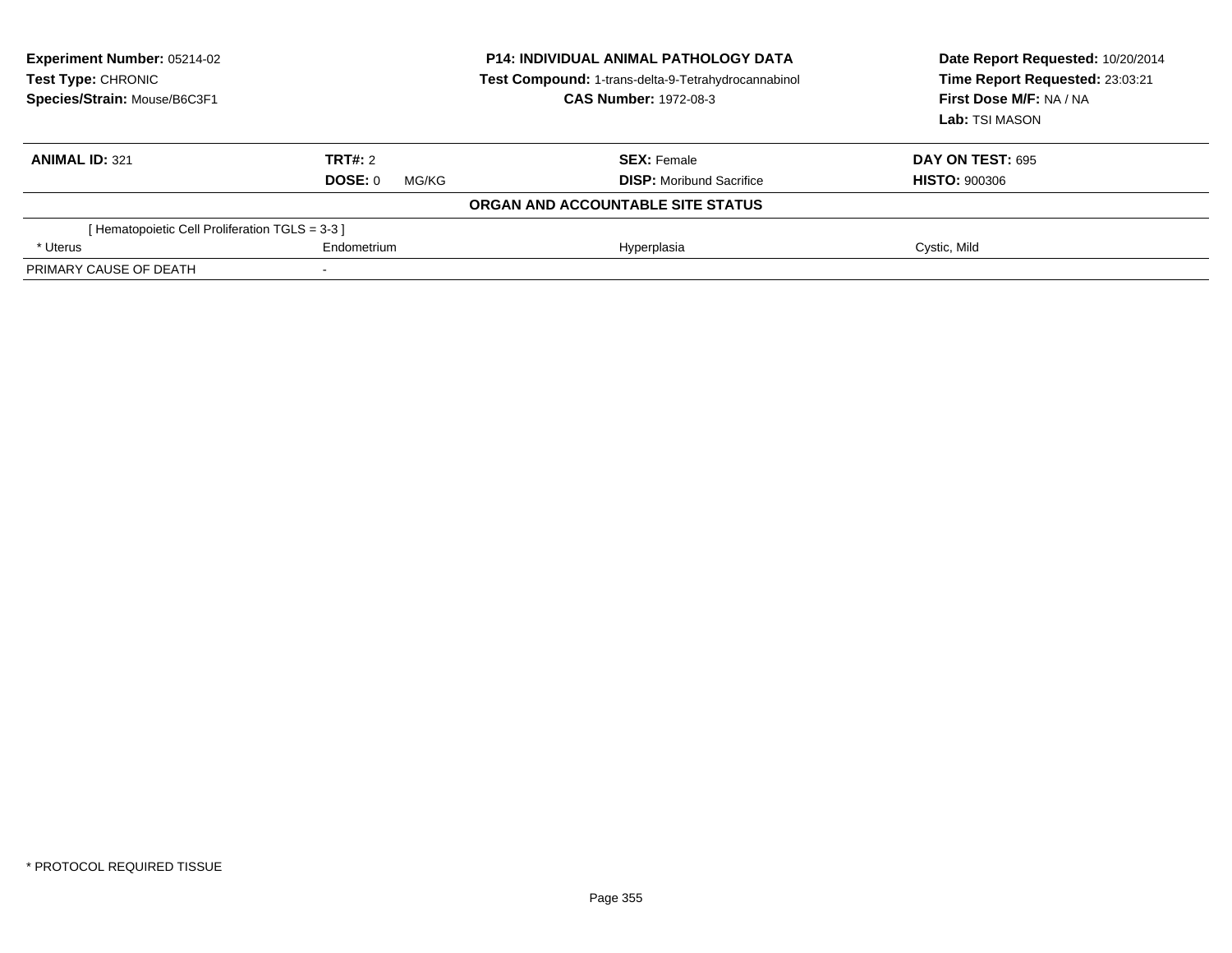# **P14: INDIVIDUAL ANIMAL PATHOLOGY DATA**

**Test Compound:** 1-trans-delta-9-Tetrahydrocannabinol

**CAS Number:** 1972-08-3

| <b>ANIMAL ID: 322</b>                    | <b>TRT#: 2</b>           | <b>SEX: Female</b>                | DAY ON TEST: 740          |  |
|------------------------------------------|--------------------------|-----------------------------------|---------------------------|--|
|                                          | <b>DOSE: 0</b><br>MG/KG  | <b>DISP: Terminal Sacrifice</b>   | <b>HISTO: 900307</b>      |  |
|                                          |                          | ORGAN AND ACCOUNTABLE SITE STATUS |                           |  |
| <b>NORMAL</b>                            |                          |                                   |                           |  |
| * Adrenal Medulla                        | * Bone                   | * Clitoral Gland                  | * Esophagus               |  |
| * Heart                                  | * Intestine Large, Cecum | * Intestine Large, Colon          | * Intestine Large, Rectum |  |
| * Intestine Small, Duodenum              | * Intestine Small, Ileum | * Intestine Small, Jejunum        | * Islets, Pancreatic      |  |
| * Mammary Gland                          | * Ovary                  | * Parathyroid Gland               | * Peripheral Nerve        |  |
| * Skeletal Muscle                        | * Skin                   | * Spinal Cord                     | * Stomach, Forestomach    |  |
| * Stomach, Glandular                     | * Thyroid Gland          | * Trachea                         | * Urinary Bladder         |  |
| <b>OBSERVATIONS</b>                      |                          |                                   |                           |  |
| * Adrenal Cortex                         | Capsule                  | Hyperplasia                       | Minimal                   |  |
| * Bone Marrow                            |                          | Myelofibrosis                     | Minimal                   |  |
| * Brain                                  |                          | Mineralization                    | Minimal                   |  |
| * Gallbladder                            |                          | Lymphoma Malignant Mixed          |                           |  |
| * Kidney                                 |                          | Lymphoma Malignant Mixed          |                           |  |
|                                          |                          | Nephropathy                       | Minimal                   |  |
| * Liver                                  |                          | <b>Fatty Change</b>               | Minimal                   |  |
|                                          |                          | Hepatocellular Adenoma            |                           |  |
|                                          |                          | Lymphoma Malignant Mixed          |                           |  |
| [ Hepatocellular Adenoma TGLS = 1-2.01 ] |                          |                                   |                           |  |
| * Lung                                   |                          | Lymphoma Malignant Mixed          |                           |  |
| [ Lymphoma Malignant Mixed TGLS = 2-1 ]  |                          |                                   |                           |  |
| * Lymph Node, Mandibular                 |                          | Lymphoma Malignant Mixed          |                           |  |
| * Lymph Node, Mesenteric                 |                          | Lymphoma Malignant Mixed          |                           |  |
| * Nose                                   |                          | Inflammation                      | Chronic, Minimal          |  |
| * Pancreas                               |                          | Lymphoma Malignant Mixed          |                           |  |
| * Pituitary Gland                        | Pars Distalis            | Hyperplasia                       | Mild                      |  |
| [Hyperplasia TGLS = $3-7$ ]              |                          |                                   |                           |  |
| * Salivary Glands                        |                          | Lymphoma Malignant Mixed          |                           |  |
| * Spleen                                 | Red Pulp                 | Hematopoietic Cell Proliferation  | Mild                      |  |
|                                          |                          | Lymphoma Malignant Mixed          |                           |  |
| * Thymus                                 |                          | Lymphoma Malignant Mixed          |                           |  |
| * Uterus                                 | Endometrium              | Hyperplasia                       | Cystic, Mild              |  |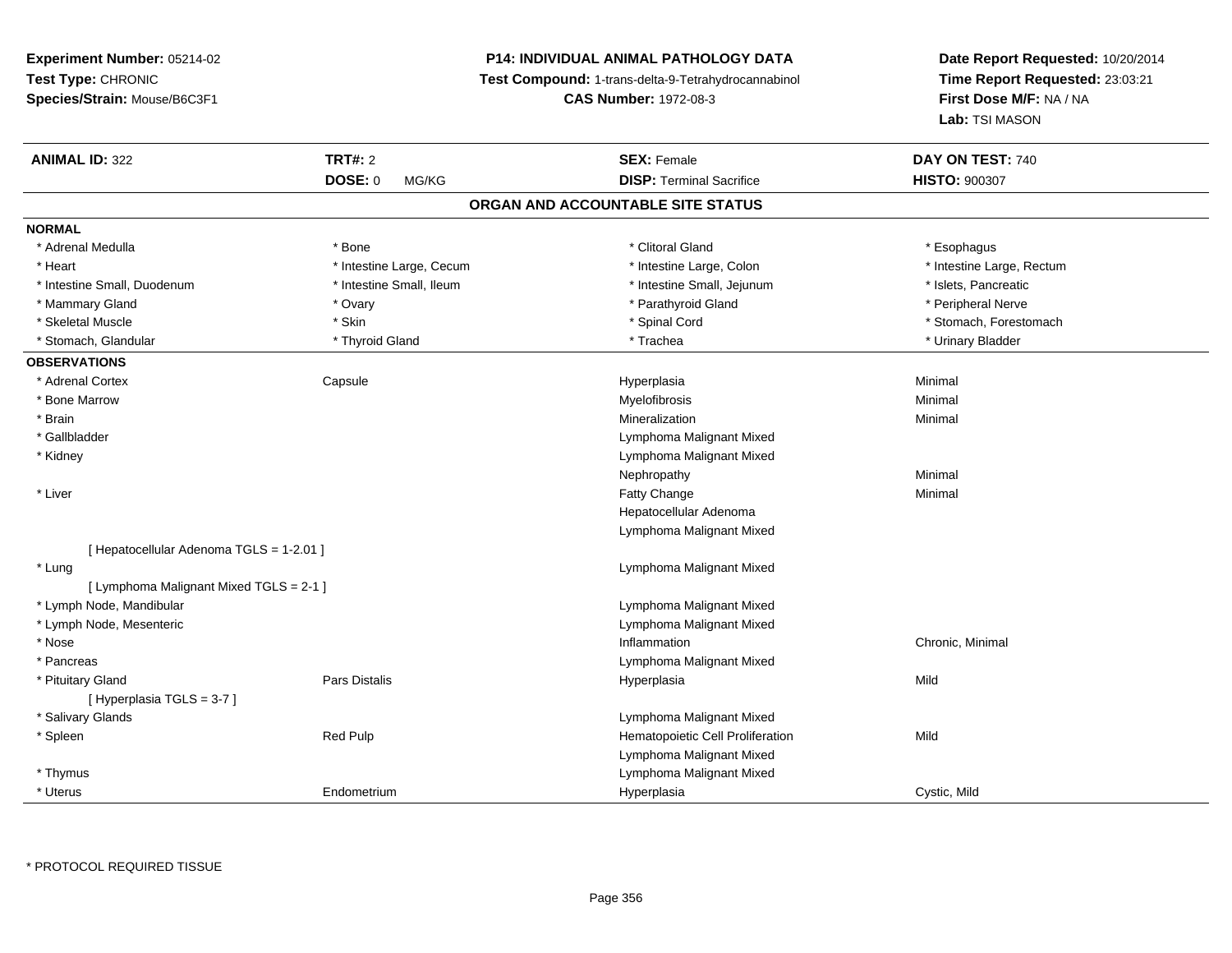| <b>Experiment Number: 05214-02</b><br>Test Type: CHRONIC<br>Species/Strain: Mouse/B6C3F1 |                  | <b>P14: INDIVIDUAL ANIMAL PATHOLOGY DATA</b><br>Test Compound: 1-trans-delta-9-Tetrahydrocannabinol<br><b>CAS Number: 1972-08-3</b> | Date Report Requested: 10/20/2014<br>Time Report Requested: 23:03:21<br>First Dose M/F: NA / NA<br>Lab: TSI MASON |
|------------------------------------------------------------------------------------------|------------------|-------------------------------------------------------------------------------------------------------------------------------------|-------------------------------------------------------------------------------------------------------------------|
| <b>ANIMAL ID: 322</b>                                                                    | <b>TRT#: 2</b>   | <b>SEX: Female</b>                                                                                                                  | <b>DAY ON TEST: 740</b>                                                                                           |
|                                                                                          | DOSE: 0<br>MG/KG | <b>DISP: Terminal Sacrifice</b>                                                                                                     | <b>HISTO: 900307</b>                                                                                              |
|                                                                                          |                  | ORGAN AND ACCOUNTABLE SITE STATUS                                                                                                   |                                                                                                                   |
| PRIMARY CAUSE OF DEATH                                                                   |                  |                                                                                                                                     |                                                                                                                   |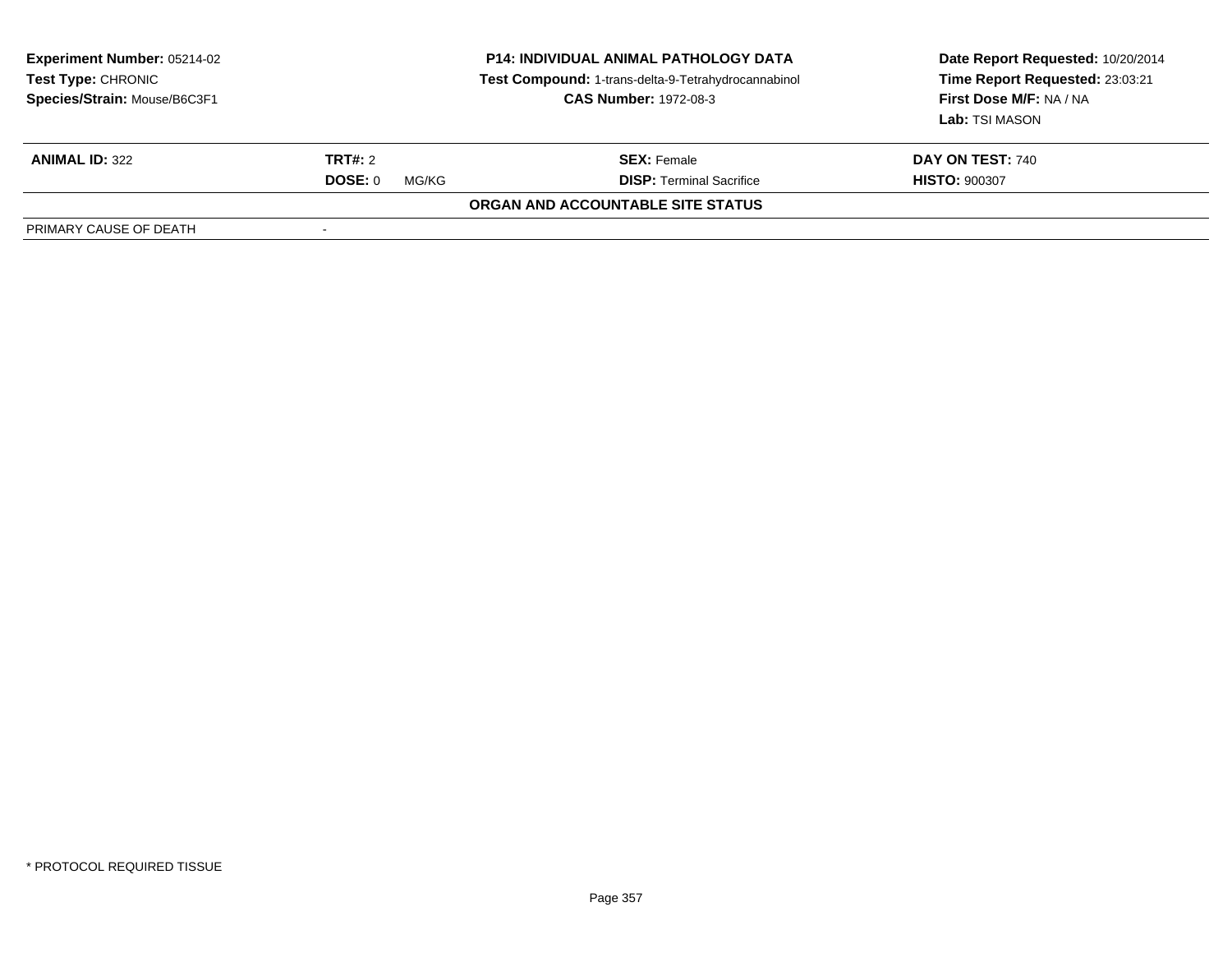| Experiment Number: 05214-02<br>Test Type: CHRONIC<br>Species/Strain: Mouse/B6C3F1     |                            | P14: INDIVIDUAL ANIMAL PATHOLOGY DATA<br>Test Compound: 1-trans-delta-9-Tetrahydrocannabinol<br><b>CAS Number: 1972-08-3</b> | Date Report Requested: 10/20/2014<br>Time Report Requested: 23:03:21<br>First Dose M/F: NA / NA<br>Lab: TSI MASON |
|---------------------------------------------------------------------------------------|----------------------------|------------------------------------------------------------------------------------------------------------------------------|-------------------------------------------------------------------------------------------------------------------|
| <b>ANIMAL ID: 323</b>                                                                 | <b>TRT#: 2</b>             | <b>SEX: Female</b>                                                                                                           | DAY ON TEST: 710                                                                                                  |
|                                                                                       | DOSE: 0<br>MG/KG           | <b>DISP: Natural Death</b>                                                                                                   | <b>HISTO: 900308</b>                                                                                              |
|                                                                                       |                            | ORGAN AND ACCOUNTABLE SITE STATUS                                                                                            |                                                                                                                   |
| <b>NORMAL</b>                                                                         |                            |                                                                                                                              |                                                                                                                   |
| * Adrenal Medulla                                                                     | * Bone                     | * Clitoral Gland                                                                                                             | * Esophagus                                                                                                       |
| * Intestine Large, Cecum                                                              | * Intestine Large, Colon   | * Intestine Large, Rectum                                                                                                    | * Intestine Small, Duodenum                                                                                       |
| * Intestine Small, Ileum                                                              | * Intestine Small, Jejunum | * Islets, Pancreatic                                                                                                         | * Kidney                                                                                                          |
| * Liver                                                                               | * Lung                     | * Lymph Node, Mandibular                                                                                                     | * Lymph Node, Mesenteric                                                                                          |
| * Mammary Gland                                                                       | * Nose                     | * Pancreas                                                                                                                   | * Parathyroid Gland                                                                                               |
| * Peripheral Nerve                                                                    | * Salivary Glands          | * Skin                                                                                                                       | * Spinal Cord                                                                                                     |
| * Stomach, Glandular                                                                  | * Thymus                   | * Thyroid Gland                                                                                                              | * Trachea                                                                                                         |
| <b>MISSING</b>                                                                        |                            |                                                                                                                              |                                                                                                                   |
| * Pituitary Gland                                                                     |                            |                                                                                                                              |                                                                                                                   |
| <b>AUTO PRECLUDES DIAG.</b>                                                           |                            |                                                                                                                              |                                                                                                                   |
| * Gallbladder                                                                         |                            |                                                                                                                              |                                                                                                                   |
| <b>OBSERVATIONS</b>                                                                   |                            |                                                                                                                              |                                                                                                                   |
| * Adrenal Cortex                                                                      | Capsule                    | Hyperplasia                                                                                                                  | Minimal                                                                                                           |
| * Bone Marrow                                                                         |                            | Myelofibrosis                                                                                                                | Minimal                                                                                                           |
| * Brain                                                                               |                            | Mineralization                                                                                                               | Minimal                                                                                                           |
| * Heart                                                                               |                            | Cardiomyopathy                                                                                                               | Mild                                                                                                              |
| * Ovary                                                                               |                            | Hyperplasia                                                                                                                  | Mild                                                                                                              |
| * Skeletal Muscle                                                                     |                            | <b>Infiltration Cellular</b>                                                                                                 | Lymphocyte, Minimal                                                                                               |
| * Spleen                                                                              |                            | Angiectasis                                                                                                                  | Moderate                                                                                                          |
| [Angiectasis TGLS = 5-3.01]<br>[ Hematopoietic Cell Proliferation TGLS = 4,5-3+3.01 ] | Red Pulp                   | Hematopoietic Cell Proliferation                                                                                             | Moderate                                                                                                          |
| * Stomach, Forestomach                                                                |                            | Squamous Cell Papilloma                                                                                                      |                                                                                                                   |
| [Squamous Cell Papilloma TGLS = 6-6.01]                                               |                            |                                                                                                                              |                                                                                                                   |
| * Urinary Bladder                                                                     | <b>Transit Epithe</b>      | Hyperplasia                                                                                                                  | Mild                                                                                                              |
| * Uterus                                                                              |                            | Hemangiosarcoma                                                                                                              |                                                                                                                   |
| [ Hemangiosarcoma TGLS = 2,3-4.01 ]                                                   |                            |                                                                                                                              |                                                                                                                   |
| PRIMARY CAUSE OF DEATH                                                                | $\blacksquare$             |                                                                                                                              |                                                                                                                   |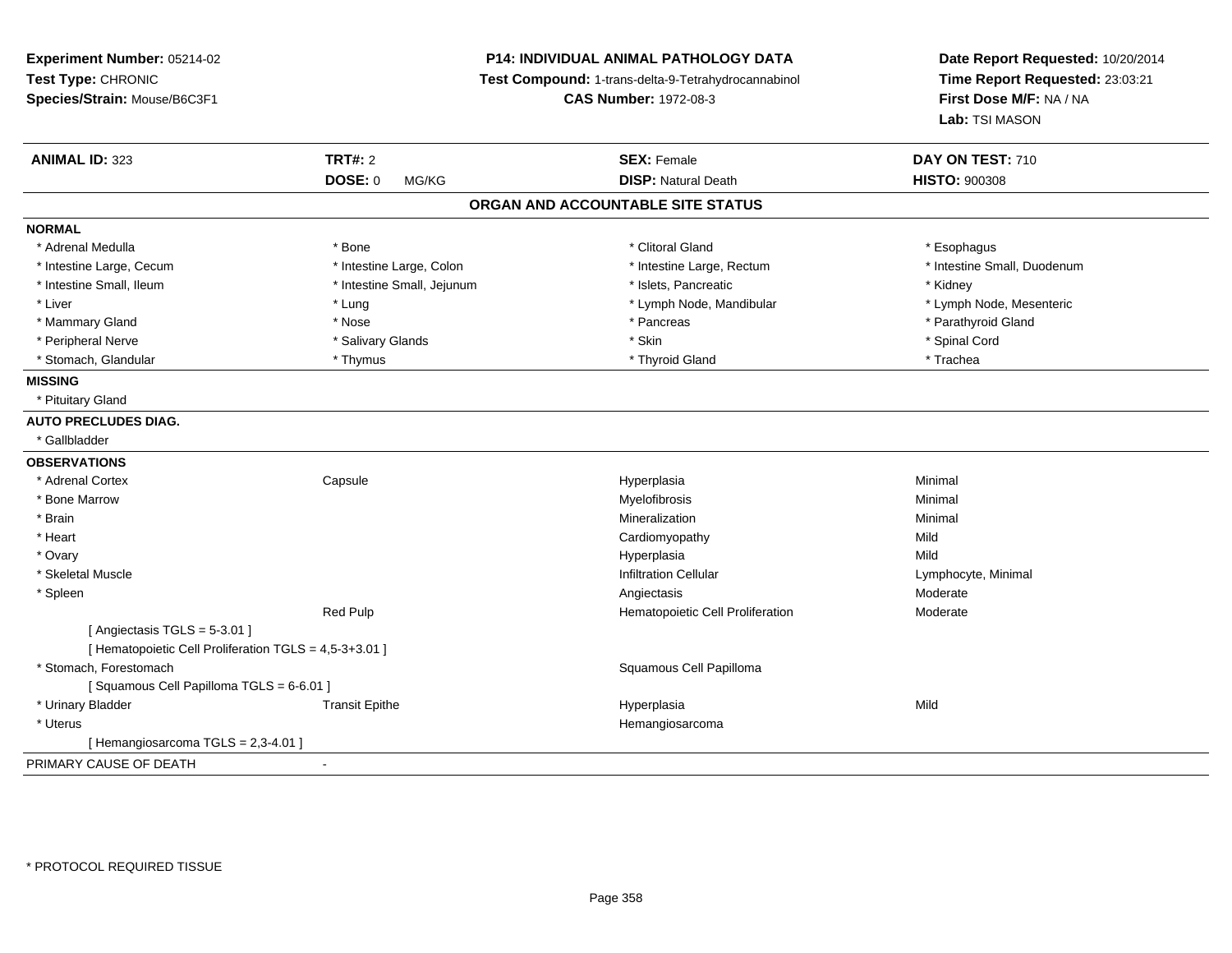# **P14: INDIVIDUAL ANIMAL PATHOLOGY DATA**

**Test Compound:** 1-trans-delta-9-Tetrahydrocannabinol

**CAS Number:** 1972-08-3

| <b>ANIMAL ID: 324</b>         | <b>TRT#: 2</b>              | <b>SEX: Female</b>                | DAY ON TEST: 737           |  |
|-------------------------------|-----------------------------|-----------------------------------|----------------------------|--|
|                               | DOSE: 0<br>MG/KG            | <b>DISP: Terminal Sacrifice</b>   | <b>HISTO: 900309</b>       |  |
|                               |                             | ORGAN AND ACCOUNTABLE SITE STATUS |                            |  |
| <b>NORMAL</b>                 |                             |                                   |                            |  |
| * Adrenal Medulla             | * Bone                      | * Clitoral Gland                  | * Esophagus                |  |
| * Gallbladder                 | * Heart                     | * Intestine Large, Cecum          | * Intestine Large, Colon   |  |
| * Intestine Large, Rectum     | * Intestine Small, Duodenum | * Intestine Small, Ileum          | * Intestine Small, Jejunum |  |
| * Islets, Pancreatic          | * Lung                      | * Lymph Node, Mandibular          | * Lymph Node, Mesenteric   |  |
| * Mammary Gland               | * Ovary                     | * Pancreas                        | * Parathyroid Gland        |  |
| * Peripheral Nerve            | * Salivary Glands           | * Skeletal Muscle                 | * Skin                     |  |
| * Spinal Cord                 | * Spleen                    | * Stomach, Forestomach            | * Trachea                  |  |
| * Urinary Bladder             |                             |                                   |                            |  |
| <b>OBSERVATIONS</b>           |                             |                                   |                            |  |
| * Adrenal Cortex              | Capsule                     | Hyperplasia                       | Mild                       |  |
| * Bone Marrow                 |                             | Myelofibrosis                     | Mild                       |  |
| * Brain                       |                             | Mineralization                    | Minimal                    |  |
| * Kidney                      |                             | Mineralization                    | Minimal                    |  |
|                               |                             | Nephropathy                       | Minimal                    |  |
| * Liver                       |                             | Inflammation                      | Acute, Minimal             |  |
| * Nose                        |                             | Inflammation                      | Acute, Mild                |  |
| * Pituitary Gland             | Pars Distalis               | Adenoma                           |                            |  |
| * Stomach, Glandular          |                             | Hyperplasia                       | Mild                       |  |
|                               |                             | Mineralization                    | Minimal                    |  |
| [ Hyperplasia TGLS = 2-6 ]    |                             |                                   |                            |  |
| [ Mineralization TGLS = 2-6 ] |                             |                                   |                            |  |
| * Thymus                      |                             | Cyst                              |                            |  |
| * Thyroid Gland               | <b>Follicular Cel</b>       | Hyperplasia                       | Minimal                    |  |
| * Uterus                      | Endometrium                 | Hyperplasia                       | Cystic, Moderate           |  |
| [Hyperplasia TGLS = 1-4]      |                             |                                   |                            |  |
| PRIMARY CAUSE OF DEATH        | $\blacksquare$              |                                   |                            |  |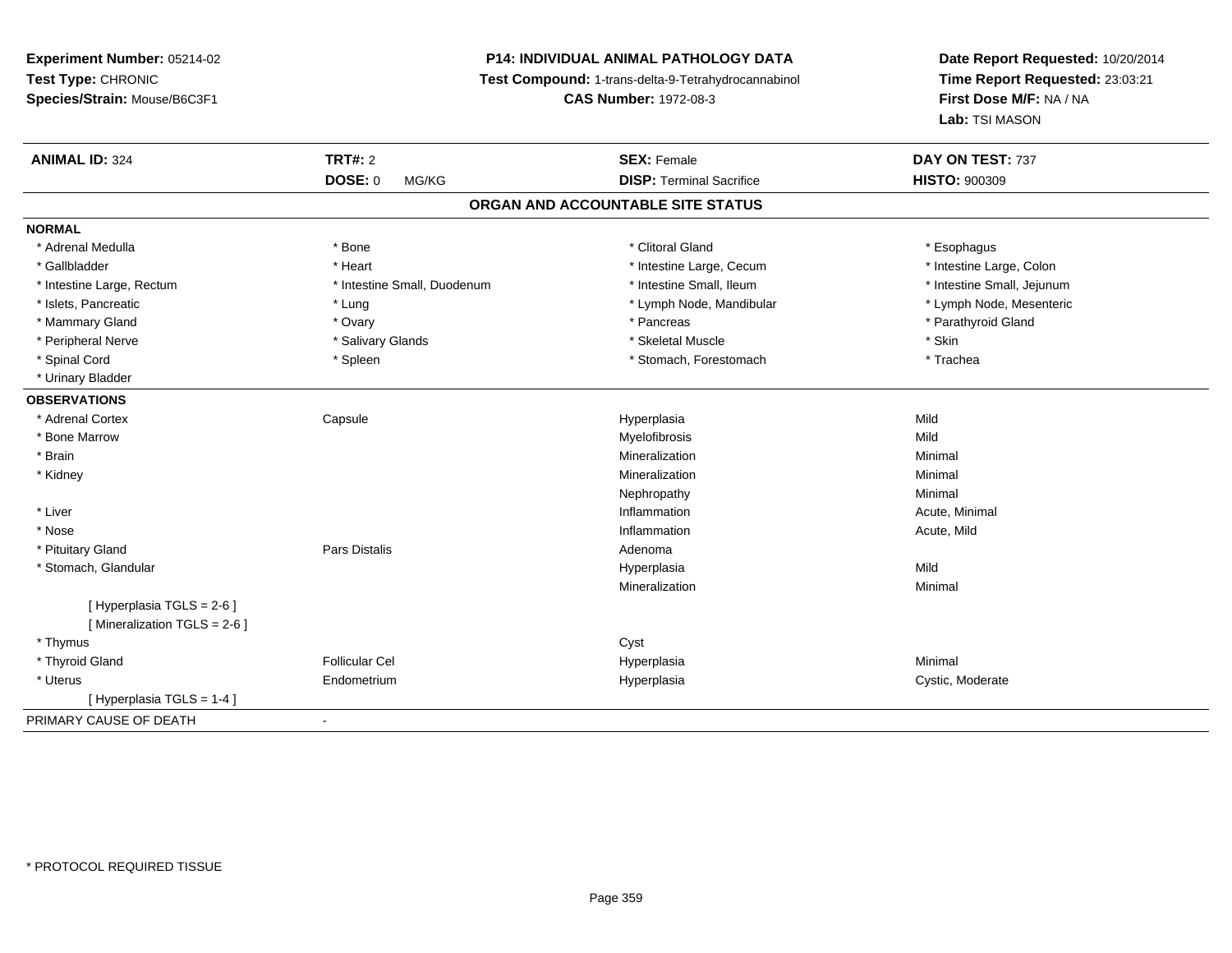# **P14: INDIVIDUAL ANIMAL PATHOLOGY DATA**

**Test Compound:** 1-trans-delta-9-Tetrahydrocannabinol

**CAS Number:** 1972-08-3

| <b>ANIMAL ID: 325</b>                    | <b>TRT#: 2</b>            | <b>SEX: Female</b>                       | DAY ON TEST: 742         |
|------------------------------------------|---------------------------|------------------------------------------|--------------------------|
|                                          | <b>DOSE: 0</b><br>MG/KG   | <b>DISP: Terminal Sacrifice</b>          | <b>HISTO: 900310</b>     |
|                                          |                           | ORGAN AND ACCOUNTABLE SITE STATUS        |                          |
| <b>NORMAL</b>                            |                           |                                          |                          |
| * Adrenal Medulla                        | * Bone                    | * Brain                                  | * Clitoral Gland         |
| * Esophagus                              | * Gallbladder             | * Heart                                  | * Intestine Large, Cecum |
| * Intestine Large, Colon                 | * Intestine Large, Rectum | * Intestine Small, Duodenum              | * Intestine Small, Ileum |
| * Intestine Small, Jejunum               | * Islets, Pancreatic      | * Lung                                   | * Lymph Node, Mandibular |
| * Lymph Node, Mesenteric                 | * Mammary Gland           | * Pancreas                               | * Parathyroid Gland      |
| * Peripheral Nerve                       | * Pituitary Gland         | * Salivary Glands                        | * Skeletal Muscle        |
| * Skin                                   | * Spinal Cord             | * Stomach, Glandular                     | * Thymus                 |
| * Thyroid Gland                          | * Trachea                 | * Urinary Bladder                        |                          |
| <b>OBSERVATIONS</b>                      |                           |                                          |                          |
| * Adrenal Cortex                         | Capsule                   | <b>Accessory Adrenal Cortical Nodule</b> |                          |
|                                          | Capsule                   | Hyperplasia                              | Mild                     |
| * Bone Marrow                            |                           | Myelofibrosis                            | Minimal                  |
| * Kidney                                 |                           | Mineralization                           | Minimal                  |
|                                          |                           | Nephropathy                              | Minimal                  |
| * Liver                                  |                           | Hepatocellular Adenoma                   |                          |
| [ Hepatocellular Adenoma TGLS = 2-2.01 ] |                           |                                          |                          |
| Mesentery                                | Fat                       | <b>Necrosis</b>                          | Moderate                 |
| [Necrosis TGLS = $1-14$ ]                |                           |                                          |                          |
| * Nose                                   |                           | Inflammation                             | Chronic, Mild            |
| * Ovary                                  |                           | Cystadenoma                              |                          |
| [Cystadenoma TGLS = 3-4.01]              |                           |                                          |                          |
| * Spleen                                 | Red Pulp                  | Hematopoietic Cell Proliferation         | Mild                     |
|                                          | Lymph Follic              | Hyperplasia                              | Lymphoid, Minimal        |
| * Stomach, Forestomach                   |                           | Hyperplasia                              | Squamous, Minimal        |
| [Hyperplasia TGLS = 4-6.01]              |                           |                                          |                          |
| * Uterus                                 | Endometrium               | Hyperplasia                              | Cystic, Mild             |
| PRIMARY CAUSE OF DEATH                   | $\blacksquare$            |                                          |                          |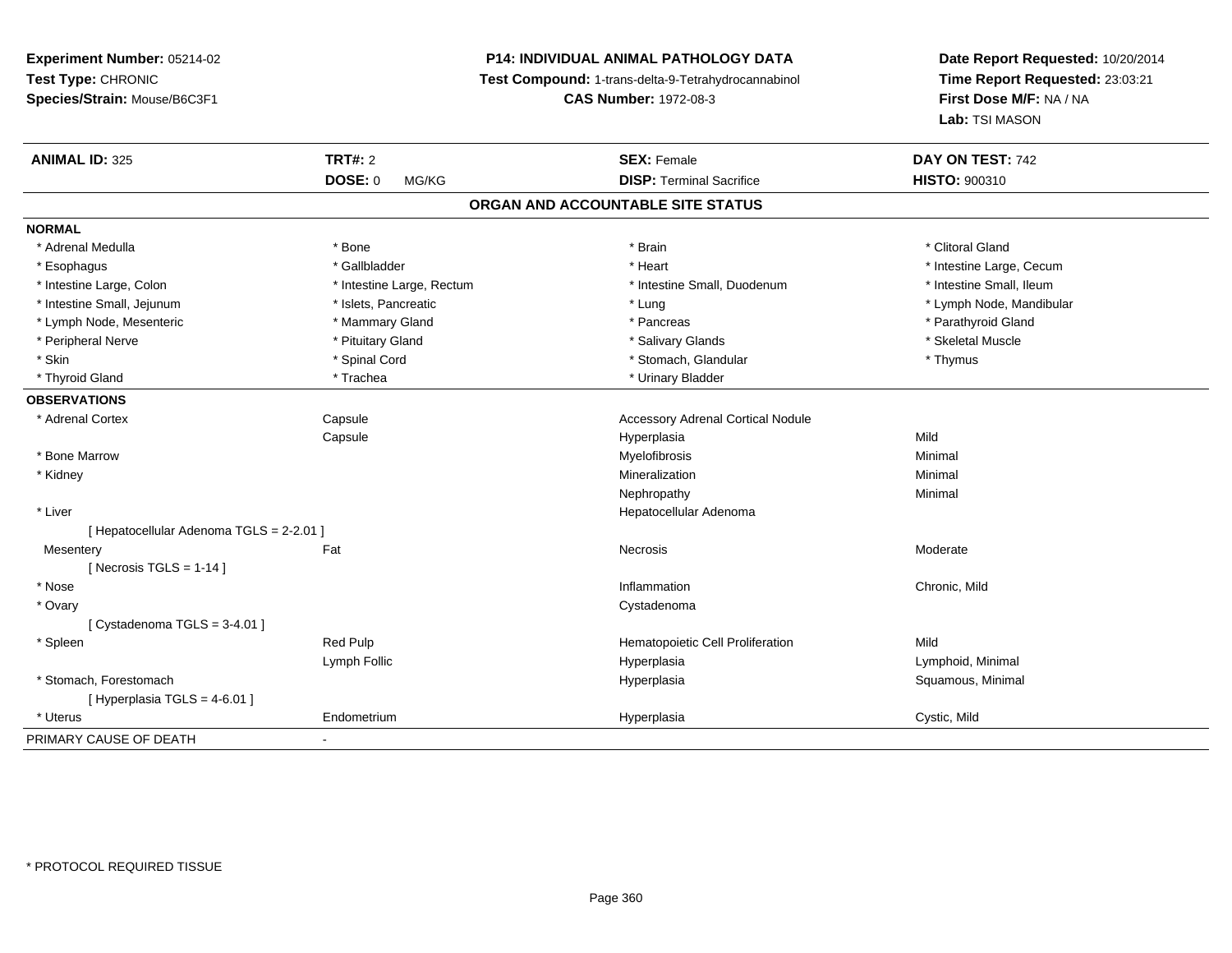| Experiment Number: 05214-02<br>Test Type: CHRONIC<br>Species/Strain: Mouse/B6C3F1 | P14: INDIVIDUAL ANIMAL PATHOLOGY DATA<br>Test Compound: 1-trans-delta-9-Tetrahydrocannabinol<br><b>CAS Number: 1972-08-3</b> |                                   | Date Report Requested: 10/20/2014<br>Time Report Requested: 23:03:21<br>First Dose M/F: NA / NA<br>Lab: TSI MASON |  |
|-----------------------------------------------------------------------------------|------------------------------------------------------------------------------------------------------------------------------|-----------------------------------|-------------------------------------------------------------------------------------------------------------------|--|
| <b>ANIMAL ID: 326</b>                                                             | <b>TRT#: 2</b>                                                                                                               | <b>SEX: Female</b>                | DAY ON TEST: 741                                                                                                  |  |
|                                                                                   | <b>DOSE: 0</b><br>MG/KG                                                                                                      | <b>DISP: Terminal Sacrifice</b>   | HISTO: 900311                                                                                                     |  |
|                                                                                   |                                                                                                                              | ORGAN AND ACCOUNTABLE SITE STATUS |                                                                                                                   |  |
| <b>NORMAL</b>                                                                     |                                                                                                                              |                                   |                                                                                                                   |  |
| * Adrenal Medulla                                                                 | * Bone                                                                                                                       | * Brain                           | * Clitoral Gland                                                                                                  |  |
| Ear                                                                               | * Esophagus                                                                                                                  | * Gallbladder                     | * Heart                                                                                                           |  |
| * Intestine Large, Cecum                                                          | * Intestine Large, Colon                                                                                                     | * Intestine Large, Rectum         | * Intestine Small, Duodenum                                                                                       |  |
| * Intestine Small, Ileum                                                          | * Intestine Small, Jejunum                                                                                                   | * Islets, Pancreatic              | * Lung                                                                                                            |  |
| * Lymph Node, Mesenteric                                                          | * Mammary Gland                                                                                                              | * Pancreas                        | * Parathyroid Gland                                                                                               |  |
| * Peripheral Nerve                                                                | * Salivary Glands                                                                                                            | * Skeletal Muscle                 | * Skin                                                                                                            |  |
| * Spinal Cord                                                                     | * Stomach, Forestomach                                                                                                       | * Stomach, Glandular              | * Thymus                                                                                                          |  |
| * Trachea                                                                         | * Urinary Bladder                                                                                                            |                                   |                                                                                                                   |  |
| <b>MISSING</b>                                                                    |                                                                                                                              |                                   |                                                                                                                   |  |
| * Lymph Node, Mandibular                                                          |                                                                                                                              |                                   |                                                                                                                   |  |
| <b>OBSERVATIONS</b>                                                               |                                                                                                                              |                                   |                                                                                                                   |  |
| * Adrenal Cortex                                                                  | Capsule                                                                                                                      | Hyperplasia                       | Mild                                                                                                              |  |
| * Bone Marrow                                                                     |                                                                                                                              | Myelofibrosis                     | Minimal                                                                                                           |  |
| * Kidney                                                                          |                                                                                                                              | Nephropathy                       | Minimal                                                                                                           |  |
| * Liver                                                                           |                                                                                                                              | Hepatocellular Adenoma            |                                                                                                                   |  |
| [ Hepatocellular Adenoma TGLS = 2-2.01 ]                                          |                                                                                                                              |                                   |                                                                                                                   |  |
| * Nose                                                                            |                                                                                                                              | Inflammation                      | Acute, Minimal                                                                                                    |  |
| * Ovary                                                                           |                                                                                                                              | Cyst                              |                                                                                                                   |  |
| [Cyst TGLS = $1-4.01$ ]                                                           |                                                                                                                              |                                   |                                                                                                                   |  |
| * Pituitary Gland                                                                 | <b>Pars Distalis</b>                                                                                                         | Hyperplasia                       | Minimal                                                                                                           |  |
| * Spleen                                                                          | Red Pulp                                                                                                                     | Hematopoietic Cell Proliferation  | Moderate                                                                                                          |  |
| * Thyroid Gland                                                                   | <b>Follicular Cel</b>                                                                                                        | Hyperplasia                       | Minimal                                                                                                           |  |
| * Uterus                                                                          | Endometrium                                                                                                                  | Hyperplasia                       | Cystic, Minimal                                                                                                   |  |
| PRIMARY CAUSE OF DEATH                                                            |                                                                                                                              |                                   |                                                                                                                   |  |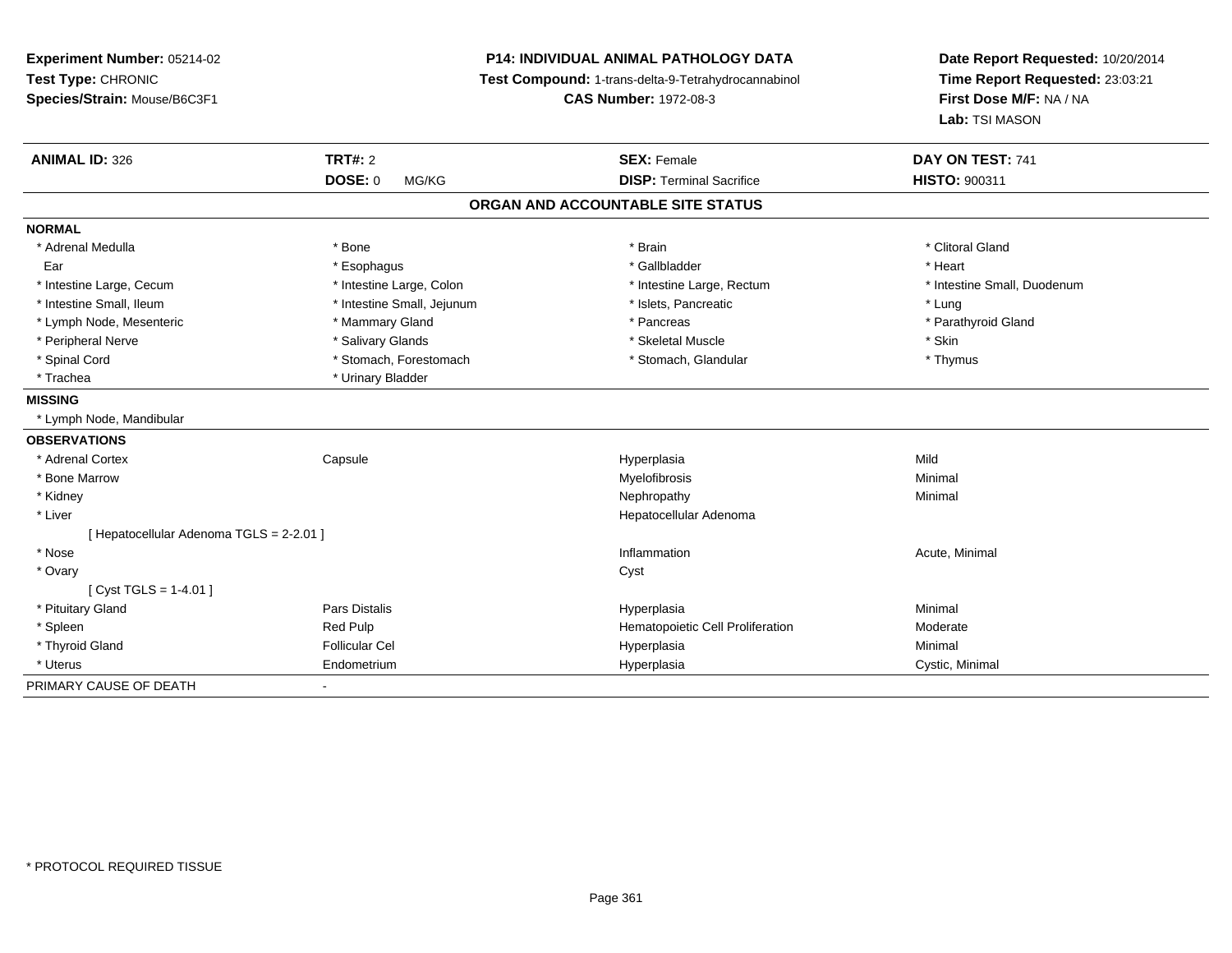| Experiment Number: 05214-02<br>Test Type: CHRONIC<br>Species/Strain: Mouse/B6C3F1 |                           | <b>P14: INDIVIDUAL ANIMAL PATHOLOGY DATA</b><br>Test Compound: 1-trans-delta-9-Tetrahydrocannabinol<br><b>CAS Number: 1972-08-3</b> | Date Report Requested: 10/20/2014<br>Time Report Requested: 23:03:21<br>First Dose M/F: NA / NA<br>Lab: TSI MASON |
|-----------------------------------------------------------------------------------|---------------------------|-------------------------------------------------------------------------------------------------------------------------------------|-------------------------------------------------------------------------------------------------------------------|
|                                                                                   |                           |                                                                                                                                     |                                                                                                                   |
| <b>ANIMAL ID: 327</b>                                                             | <b>TRT#: 2</b>            | <b>SEX: Female</b>                                                                                                                  | DAY ON TEST: 737                                                                                                  |
|                                                                                   | DOSE: 0<br>MG/KG          | <b>DISP: Terminal Sacrifice</b>                                                                                                     | HISTO: 900312                                                                                                     |
|                                                                                   |                           | ORGAN AND ACCOUNTABLE SITE STATUS                                                                                                   |                                                                                                                   |
| <b>NORMAL</b>                                                                     |                           |                                                                                                                                     |                                                                                                                   |
| * Adrenal Medulla                                                                 | * Bone                    | * Bone Marrow                                                                                                                       | * Brain                                                                                                           |
| * Clitoral Gland                                                                  | * Esophagus               | * Gallbladder                                                                                                                       | * Intestine Large, Cecum                                                                                          |
| * Intestine Large, Colon                                                          | * Intestine Large, Rectum | * Intestine Small, Duodenum                                                                                                         | * Intestine Small, Ileum                                                                                          |
| * Intestine Small, Jejunum                                                        | * Lung                    | * Nose                                                                                                                              | * Pancreas                                                                                                        |
| * Parathyroid Gland                                                               | * Peripheral Nerve        | * Salivary Glands                                                                                                                   | * Skeletal Muscle                                                                                                 |
| * Skin                                                                            | * Spinal Cord             | * Stomach, Forestomach                                                                                                              | * Stomach, Glandular                                                                                              |
| * Trachea                                                                         | * Urinary Bladder         |                                                                                                                                     |                                                                                                                   |
| <b>MISSING</b>                                                                    |                           |                                                                                                                                     |                                                                                                                   |
| * Lymph Node, Mandibular                                                          | * Lymph Node, Mesenteric  |                                                                                                                                     |                                                                                                                   |
| <b>OBSERVATIONS</b>                                                               |                           |                                                                                                                                     |                                                                                                                   |
| * Adrenal Cortex                                                                  | Capsule                   | Hyperplasia                                                                                                                         | Mild                                                                                                              |
| * Heart                                                                           |                           | Cardiomyopathy                                                                                                                      | Mild                                                                                                              |
| * Islets, Pancreatic                                                              |                           | Hyperplasia                                                                                                                         | Mild                                                                                                              |
| * Kidney                                                                          |                           | Nephropathy                                                                                                                         | Minimal                                                                                                           |
| * Liver                                                                           |                           | Hepatocellular Adenoma                                                                                                              |                                                                                                                   |
|                                                                                   |                           | <b>Mixed Cell Focus</b>                                                                                                             |                                                                                                                   |
| [ Hepatocellular Adenoma TGLS = 4-2.01 ]                                          |                           |                                                                                                                                     |                                                                                                                   |
| * Mammary Gland                                                                   |                           | Adenocarcinoma                                                                                                                      |                                                                                                                   |
|                                                                                   |                           | Hyperplasia                                                                                                                         | Mild                                                                                                              |
| [Adenocarcinoma TGLS = 1-3]                                                       |                           |                                                                                                                                     |                                                                                                                   |
| * Ovary                                                                           | Periovarn Tiss            | <b>Necrosis</b>                                                                                                                     | Mild                                                                                                              |
| [Necrosis TGLS = $3-4.01$ ]                                                       |                           |                                                                                                                                     |                                                                                                                   |
| * Pituitary Gland                                                                 | <b>Pars Distalis</b>      | Adenoma                                                                                                                             |                                                                                                                   |
| [Adenoma TGLS = $5-7.01$ ]                                                        |                           |                                                                                                                                     |                                                                                                                   |
| * Skin                                                                            |                           |                                                                                                                                     |                                                                                                                   |
| Note: CARCINOMA IS MAMMARY.                                                       |                           |                                                                                                                                     |                                                                                                                   |
| * Spleen                                                                          | Red Pulp                  | Hematopoietic Cell Proliferation                                                                                                    | Mild                                                                                                              |
| * Thymus                                                                          |                           | Cyst                                                                                                                                |                                                                                                                   |
| * Thyroid Gland                                                                   | <b>Follicular Cel</b>     | Hyperplasia                                                                                                                         | Minimal                                                                                                           |
| * Uterus                                                                          |                           | <b>Dilatation</b>                                                                                                                   | Moderate                                                                                                          |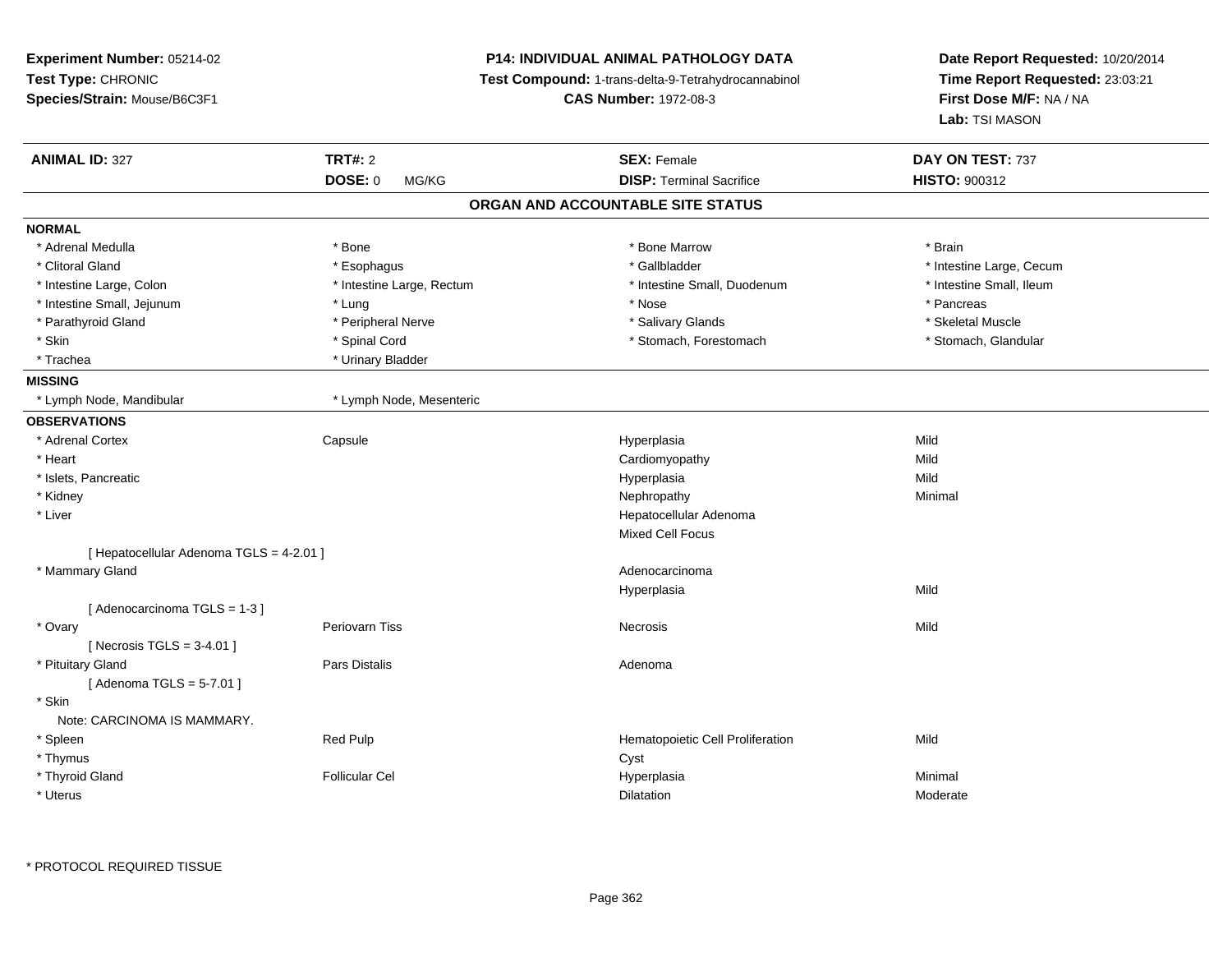| <b>Experiment Number: 05214-02</b><br>Test Type: CHRONIC<br>Species/Strain: Mouse/B6C3F1 | <b>P14: INDIVIDUAL ANIMAL PATHOLOGY DATA</b><br>Test Compound: 1-trans-delta-9-Tetrahydrocannabinol<br><b>CAS Number: 1972-08-3</b> |                                   | Date Report Requested: 10/20/2014<br>Time Report Requested: 23:03:21<br>First Dose M/F: NA / NA<br>Lab: TSI MASON |  |
|------------------------------------------------------------------------------------------|-------------------------------------------------------------------------------------------------------------------------------------|-----------------------------------|-------------------------------------------------------------------------------------------------------------------|--|
| <b>ANIMAL ID: 327</b>                                                                    | TRT#: 2                                                                                                                             | <b>SEX: Female</b>                | DAY ON TEST: 737                                                                                                  |  |
|                                                                                          | DOSE: 0<br>MG/KG                                                                                                                    | <b>DISP:</b> Terminal Sacrifice   | <b>HISTO: 900312</b>                                                                                              |  |
|                                                                                          |                                                                                                                                     | ORGAN AND ACCOUNTABLE SITE STATUS |                                                                                                                   |  |
|                                                                                          | Endometrium                                                                                                                         | Hyperplasia                       | Cystic, Minimal                                                                                                   |  |
| [Dilatation TGLS = $2-4.02$ ]                                                            |                                                                                                                                     |                                   |                                                                                                                   |  |
| [ Hyperplasia TGLS = 2-4.02 ]                                                            |                                                                                                                                     |                                   |                                                                                                                   |  |
| PRIMARY CAUSE OF DEATH                                                                   |                                                                                                                                     |                                   |                                                                                                                   |  |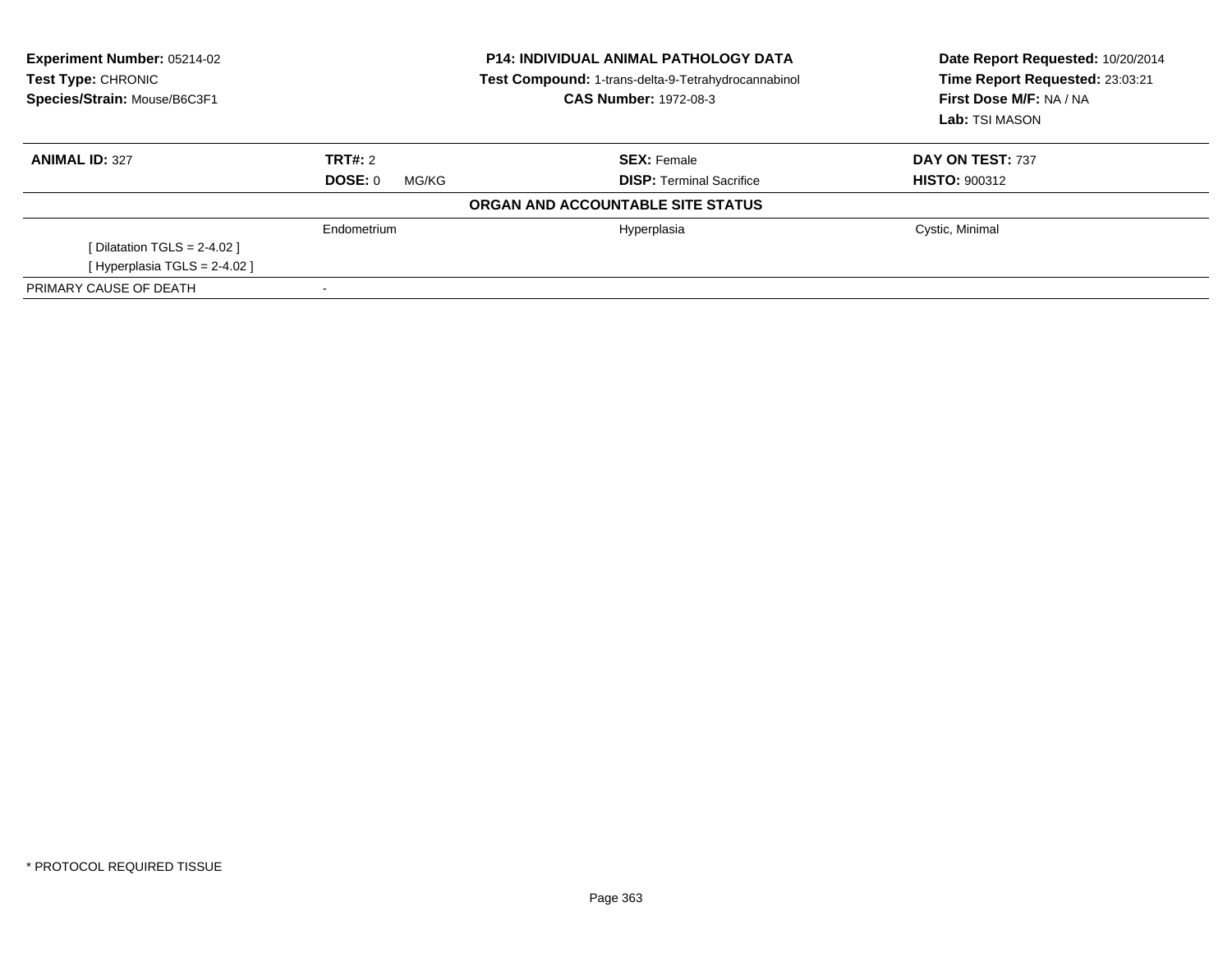# **P14: INDIVIDUAL ANIMAL PATHOLOGY DATA**

**Test Compound:** 1-trans-delta-9-Tetrahydrocannabinol

**CAS Number:** 1972-08-3

| <b>ANIMAL ID: 328</b>                        | <b>TRT#: 2</b>              | <b>SEX: Female</b>                | DAY ON TEST: 742           |
|----------------------------------------------|-----------------------------|-----------------------------------|----------------------------|
|                                              | <b>DOSE: 0</b><br>MG/KG     | <b>DISP: Terminal Sacrifice</b>   | <b>HISTO: 900313</b>       |
|                                              |                             | ORGAN AND ACCOUNTABLE SITE STATUS |                            |
| <b>NORMAL</b>                                |                             |                                   |                            |
| * Adrenal Medulla                            | * Bone                      | * Brain                           | * Clitoral Gland           |
| * Esophagus                                  | * Gallbladder               | * Intestine Large, Cecum          | * Intestine Large, Colon   |
| * Intestine Large, Rectum                    | * Intestine Small, Duodenum | * Intestine Small, Ileum          | * Intestine Small, Jejunum |
| * Lung                                       | * Lymph Node, Mandibular    | * Lymph Node, Mesenteric          | * Mammary Gland            |
| * Nose                                       | * Ovary                     | * Pancreas                        | * Parathyroid Gland        |
| * Peripheral Nerve                           | * Salivary Glands           | * Skeletal Muscle                 | * Spinal Cord              |
| * Stomach, Forestomach                       | * Stomach, Glandular        | * Thymus                          | * Trachea                  |
| * Urinary Bladder                            |                             |                                   |                            |
| <b>OBSERVATIONS</b>                          |                             |                                   |                            |
| * Adrenal Cortex                             | Capsule                     | Hyperplasia                       | Mild                       |
| * Bone Marrow                                |                             | Myelofibrosis                     | Minimal                    |
| * Heart                                      |                             | Cardiomyopathy                    | Minimal                    |
| * Islets, Pancreatic                         |                             | Hyperplasia                       | Minimal                    |
| * Kidney                                     |                             | Nephropathy                       | Minimal                    |
| * Liver                                      |                             | Fatty Change                      | Mild                       |
|                                              |                             | Hepatocellular Adenoma            | Multiple                   |
| [ Hepatocellular Adenoma TGLS = 4-2.01,5-2 ] |                             |                                   |                            |
| * Ovary                                      |                             |                                   |                            |
| Note: TGL 3 NOT SEEN AT MICRO EXAM.          |                             |                                   |                            |
| * Pituitary Gland                            | Pars Distalis               | Hyperplasia                       | Moderate                   |
| * Skin                                       |                             | Inflammation                      | Chronic, Marked            |
| [ Inflammation TGLS = 1-14 ]                 |                             |                                   |                            |
| * Spleen                                     | Red Pulp                    | Hematopoietic Cell Proliferation  | Mild                       |
|                                              | Lymph Follic                | Hyperplasia                       | Lymphoid, Minimal          |
| * Thyroid Gland                              | <b>Follicular Cel</b>       | Hyperplasia                       | Mild                       |
| * Uterus                                     | Endometrium                 | Hyperplasia                       | Cystic, Moderate           |
| [ Hyperplasia TGLS = 2-4 ]                   |                             |                                   |                            |
| PRIMARY CAUSE OF DEATH                       | $\blacksquare$              |                                   |                            |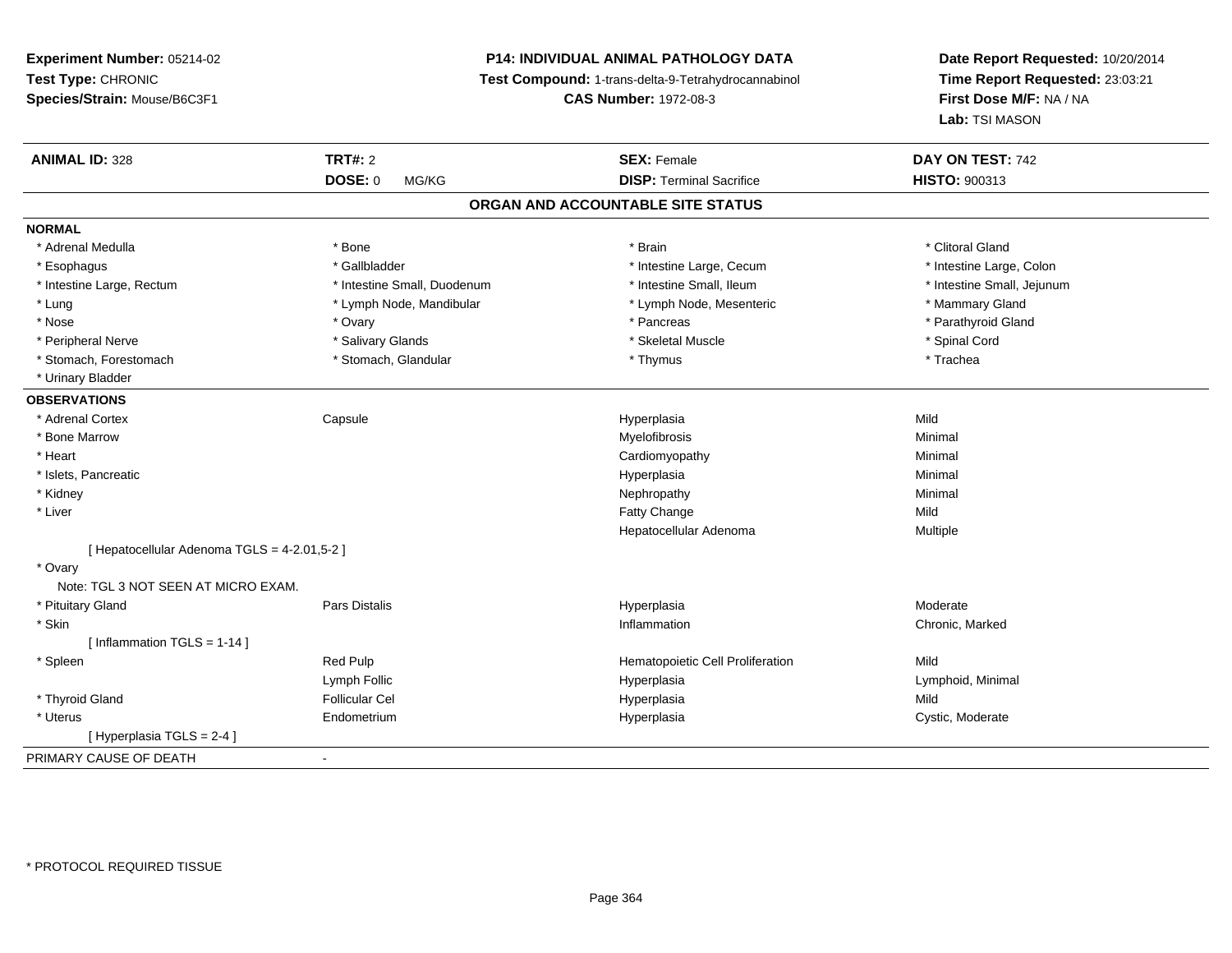**Experiment Number:** 05214-02**Test Type:** CHRONIC **Species/Strain:** Mouse/B6C3F1**P14: INDIVIDUAL ANIMAL PATHOLOGY DATA Test Compound:** 1-trans-delta-9-Tetrahydrocannabinol **CAS Number:** 1972-08-3**Date Report Requested:** 10/20/2014**Time Report Requested:** 23:03:21**First Dose M/F:** NA / NA**Lab:** TSI MASON**ANIMAL ID:** 329 **TRT#:** <sup>2</sup> **SEX:** Female **DAY ON TEST:** <sup>741</sup> **DOSE:** 0 MG/KG**DISP:** Terminal Sacrifice **HISTO:** 900314 **ORGAN AND ACCOUNTABLE SITE STATUSNORMAL**\* Adrenal Medulla \* \* Annual Medulla \* Brain \* Bone \* \* Bone Marrow \* Bone Marrow \* \* Brain \* Brain \* Brain \* Brain \* Brain \* Brain \* Brain \* Brain \* Brain \* Brain \* Brain \* Brain \* Brain \* Brain \* Brain \* Brain \* Brain \* \* Heart \* Clitoral Gland \* \* \* heart \* \* Esophagus \* \* \* \* \* \* \* \* \* \* \* Gallbladder \* \* \* \* \* \* \* \* \* \* \* \* Heart \* Intestine Large, Cecum \* Intestine Large, Colon \* Intestine Large, Thestine Large, Rectum \* Intestine Small, Duodenum \* Intestine Small, Ileum \* Thestine Small, Jejunum \* 1998, Pancreatic \* Kidney \* Kidney \* Kidney \* Kidney \* Lymph Node, Mesenteric \* Liver \* Lung \* Lung \* Lung \* Lung \* Lymph Node, Mandibular \* Lymph Node, Mandibular \* Mammary Gland \* \* Andrew \* Nose \* \* Nose \* \* Ovary \* Ovary \* Ovary \* \* Ovary \* \* Pancreas \* \* Pancreas \* \* Pancreas \* \* Pancreas \* \* Pancreas \* \* Pancreas \* \* Pancreas \* \* Pancreas \* \* Pancreas \* \* Pancreas \* \* Pancreas \* Parathyroid Gland \* \* The proposition of the Peripheral Nerve \* \* The matter of the state of the state \* Skin \* Trachea \* Spinal Cord \* Stomach, Forestomach \* Stomach, Forestomach \* Stomach, Slandular \* Stomach, Glandular \* Urinary Bladder**OBSERVATIONS** \* Adrenal Cortex Capsulee and the Hyperplasia Minimal Minimal Service and the Hyperplasia Minimal Minimal Service and Minimal Service and Minimal Service and Minimal Service and Minimal Service and Minimal Service and Minimal Service and Minimal \* Pituitary Glandd and the contract of Pars Distalis and the contract of Adenoma and Adenoma and the Adenoma and the Adenoma and  $\lambda$ [ Adenoma TGLS = 3-7.01 ] \* Skeletal Muscle Infiltration Cellular Lymphocyte, Minimal \* Spleen Lymph Follic Hyperplasia Lymphoid, Mild \* Thymuss the contract of the contract of the contract of the contract of the contract of the contract of the contract of the contract of the contract of the contract of the contract of the contract of the contract of the contract \* Thyroid Glandd and the set of the Follicular Cel the set of the Second Adenomal Adenomal Second Second Second Second Second Second Second Second Second Second Second Second Second Second Second Second Second Second Second Second Second Follicular Cel Hyperplasiaa Mild \* Uterus Endometriumm and the Hyperplasia Cystic, Marked Cystic, Marked Cystic, Marked Cystic, Marked Cystic, Marked Cystic, Marked Cystic, Marked Cystic, Marked Cystic, Marked Cystic, Marked Cystic, Marked Cystic, Marked Cystic, Marked Cysti  $[$  Hyperplasia TGLS = 1,2-4+4.01 ] PRIMARY CAUSE OF DEATH-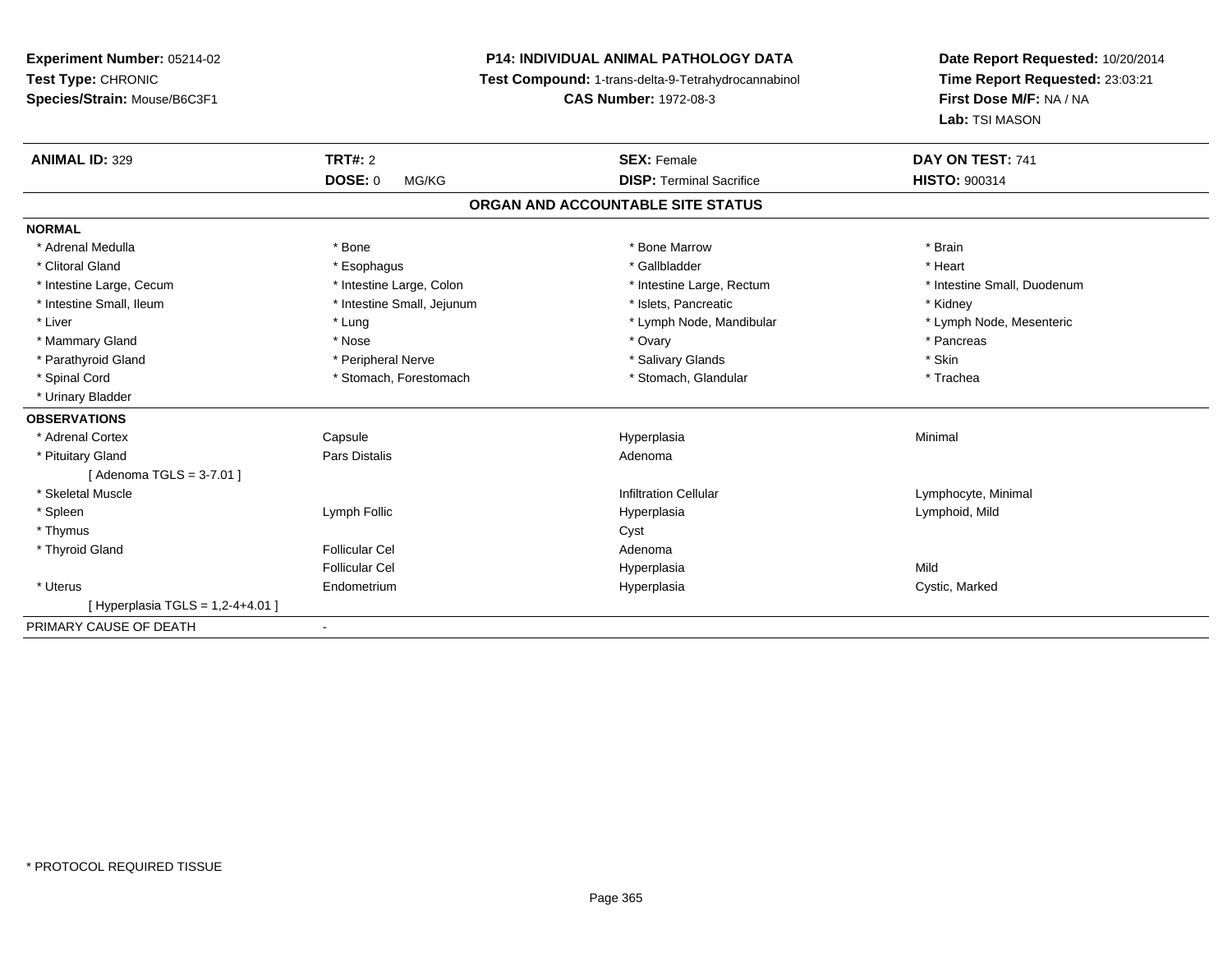**Experiment Number:** 05214-02**Test Type:** CHRONIC **Species/Strain:** Mouse/B6C3F1**P14: INDIVIDUAL ANIMAL PATHOLOGY DATA Test Compound:** 1-trans-delta-9-Tetrahydrocannabinol **CAS Number:** 1972-08-3**Date Report Requested:** 10/20/2014**Time Report Requested:** 23:03:21**First Dose M/F:** NA / NA**Lab:** TSI MASON**ANIMAL ID:** 330**CONSEX:** Female **DAY ON TEST:** 741 **DOSE:** 0 MG/KG**DISP:** Terminal Sacrifice **HISTO:** 900315 **ORGAN AND ACCOUNTABLE SITE STATUSNORMAL**\* Adrenal Medulla \* The state of the state of the state of the state of the state of the state of the state of the state of the state of the state of the state of the state of the state of the state of the state of the sta \* Esophagus \* https://www.fragustage.com/web/2019/heart \* Heart \* Heart \* Heart \* Intestine Large, Cecum \* Intestine Large, Cecum \* Sallbladder \* The state of the state of the state of the state of the state of the state o \* Intestine Small, Ileum \* Intestine Large, Colon \* Intestine Large, Rectum \* Intestine Small, Duodenum \* Intestine Small, Duodenum \* Intestine Small, Jejunum \* Liver \* Lung \* Lymph Node, Mandibular \* Lymph Node, Mesenteric \* Mammary Gland \* Nose \* Pancreas\* Spinal Cord \* Peripheral Nerve \* \* \* Salivary Glands \* \* Salivary Glands \* \* Skin \* \* Skin \* \* Spinal Cord \* Spinal Cord \* \* Thyroid Gland \* Stomach, Forestomach \* Thymus \* Stomach, Glandular \* Thymus \* Thymus \* Thymus \* Thymus \* Thymus \* Thymus \* Thymus \* Thymus \* Thymus \* Thymus \* Thymus \* Thymus \* Thymus \* Thymus \* Thymus \* Thymus \* Thymus \* Thymus \* Thymu \* Trachea \* Urinary Bladder**OBSERVATIONS** \* Adrenal Cortex Capsulee and the Hyperplasia measurement of the Moderate of the Moderate of the Moderate of the Moderate of the Moderate of the Moderate of the Moderate of the Moderate of the Moderate of the Moderate of the Moderate of the Moder \* Bone Marroww Proliferation and the experimental properties of the Proliferation and the Moderate Moderate \* Islets, Pancreaticc description of the control of the control of the control of the control of the control of the control of the control of the control of the control of the control of the control of the control of the control of the contro a and a studies of the studies of the Minimal \* Kidneyy the control of the control of the control of the control of the control of the control of the control of the control of the control of the control of the control of the control of the control of the control of the contro \* Ovaryy cystem in the control of the control of the control of the control of the control of the control of the control of the control of the control of the control of the control of the control of the control of the control of Hemorrhagee Mild [ Hemorrhage TGLS = 4-4 ] \* Parathyroid Glandd Cyst \* Pituitary Glandd Cyst Constants Constants Constants Constants Constants Constants Constants Constants Constants Constants Const Pars Distalis Hyperplasia Moderate \* Skeletal Muscle Infiltration Cellular Lymphocyte, Minimal \* SpleenRed Pulp **Moderate Hematopoietic Cell Proliferation** Moderate [ Hematopoietic Cell Proliferation TGLS = 3-3 ] \* Uterus Endometrium Hyperplasia Cystic, Mild Inflammation Acute, Marked [ Hyperplasia TGLS = 1,2-4.01 ] $[$  Inflammation TGLS = 1,2-4.01  $]$ PRIMARY CAUSE OF DEATH-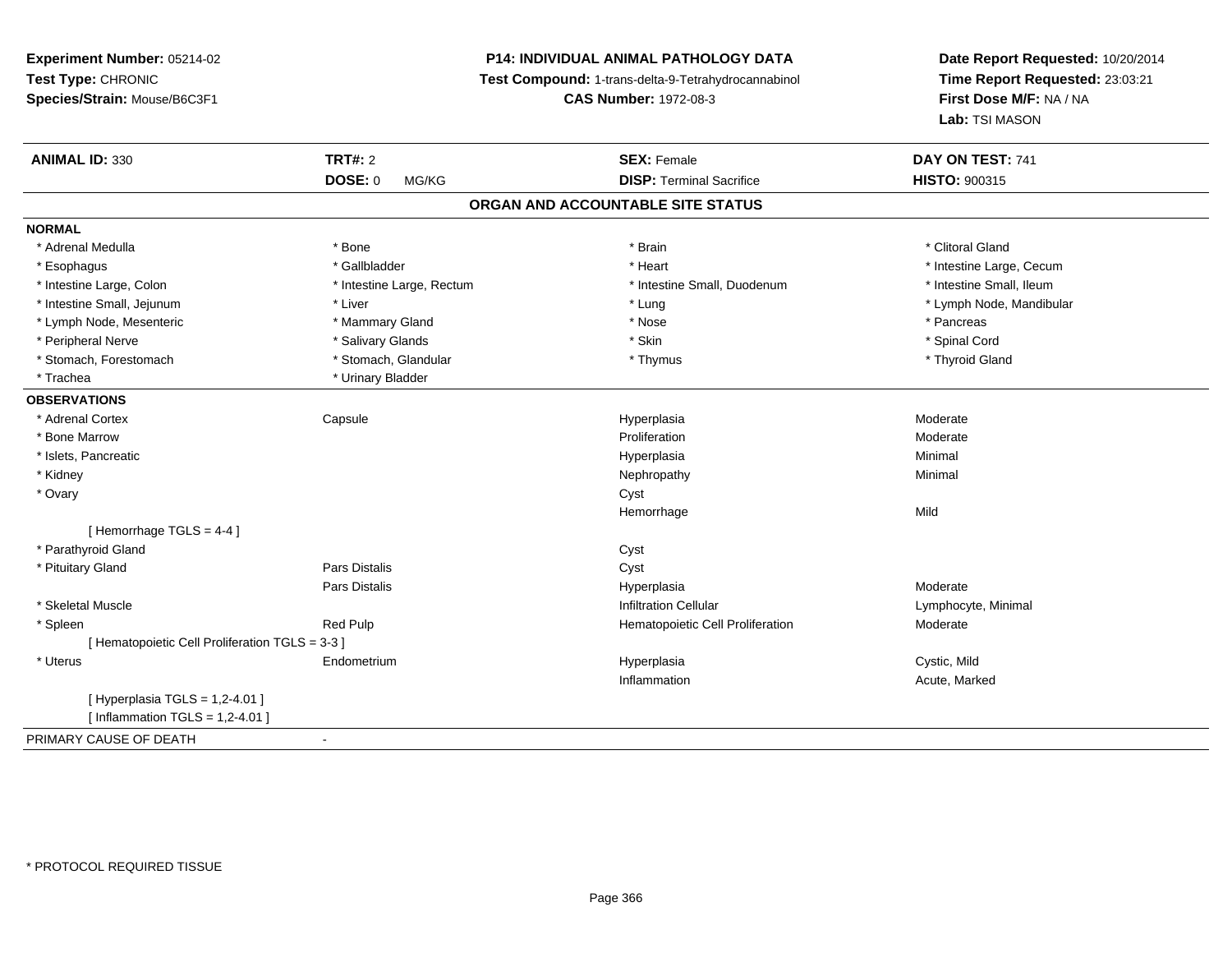| Experiment Number: 05214-02<br>Test Type: CHRONIC<br>Species/Strain: Mouse/B6C3F1<br><b>ANIMAL ID: 331</b> | <b>P14: INDIVIDUAL ANIMAL PATHOLOGY DATA</b><br>Test Compound: 1-trans-delta-9-Tetrahydrocannabinol<br><b>CAS Number: 1972-08-3</b><br><b>TRT#: 2</b><br><b>SEX: Female</b><br><b>DOSE: 0</b><br><b>DISP: Natural Death</b><br>MG/KG |                                   | Date Report Requested: 10/20/2014<br>Time Report Requested: 23:03:21<br>First Dose M/F: NA / NA<br>Lab: TSI MASON<br>DAY ON TEST: 677<br><b>HISTO: 900316</b> |
|------------------------------------------------------------------------------------------------------------|--------------------------------------------------------------------------------------------------------------------------------------------------------------------------------------------------------------------------------------|-----------------------------------|---------------------------------------------------------------------------------------------------------------------------------------------------------------|
|                                                                                                            |                                                                                                                                                                                                                                      | ORGAN AND ACCOUNTABLE SITE STATUS |                                                                                                                                                               |
| <b>NORMAL</b>                                                                                              |                                                                                                                                                                                                                                      |                                   |                                                                                                                                                               |
| * Bone                                                                                                     | * Clitoral Gland                                                                                                                                                                                                                     | * Esophagus                       | * Heart                                                                                                                                                       |
| * Kidney                                                                                                   | * Liver                                                                                                                                                                                                                              | * Mammary Gland                   | * Parathyroid Gland                                                                                                                                           |
| * Peripheral Nerve                                                                                         | * Salivary Glands                                                                                                                                                                                                                    | * Skeletal Muscle                 | * Skin                                                                                                                                                        |
| * Spinal Cord                                                                                              | * Thyroid Gland                                                                                                                                                                                                                      | * Trachea                         |                                                                                                                                                               |
| <b>MISSING</b>                                                                                             |                                                                                                                                                                                                                                      |                                   |                                                                                                                                                               |
| * Pituitary Gland                                                                                          | * Spleen                                                                                                                                                                                                                             |                                   |                                                                                                                                                               |
| <b>AUTO PRECLUDES DIAG.</b>                                                                                |                                                                                                                                                                                                                                      |                                   |                                                                                                                                                               |
| * Adrenal Cortex                                                                                           | * Adrenal Medulla                                                                                                                                                                                                                    | * Bone Marrow                     | * Gallbladder                                                                                                                                                 |
| * Intestine Large, Cecum                                                                                   | * Intestine Large, Colon                                                                                                                                                                                                             | * Intestine Large, Rectum         | * Intestine Small, Duodenum                                                                                                                                   |
| * Intestine Small, Ileum                                                                                   | * Intestine Small, Jejunum                                                                                                                                                                                                           | * Islets, Pancreatic              | * Lung                                                                                                                                                        |
| * Lymph Node, Mandibular                                                                                   | * Lymph Node, Mesenteric                                                                                                                                                                                                             | * Ovary                           | * Pancreas                                                                                                                                                    |
| * Stomach, Forestomach                                                                                     | * Stomach, Glandular                                                                                                                                                                                                                 | * Thymus                          |                                                                                                                                                               |
| <b>OBSERVATIONS</b>                                                                                        |                                                                                                                                                                                                                                      |                                   |                                                                                                                                                               |
| * Brain                                                                                                    |                                                                                                                                                                                                                                      | Mineralization                    | Minimal                                                                                                                                                       |
| * Nose                                                                                                     |                                                                                                                                                                                                                                      | Inflammation                      | Chronic, Mild                                                                                                                                                 |
| * Urinary Bladder                                                                                          |                                                                                                                                                                                                                                      | <b>Dilatation</b>                 | Mild                                                                                                                                                          |
| [ Dilatation TGLS = 1-10 ]                                                                                 |                                                                                                                                                                                                                                      |                                   |                                                                                                                                                               |
| * Uterus                                                                                                   | Endometrium                                                                                                                                                                                                                          | Hyperplasia                       | Cystic, Mild                                                                                                                                                  |
| PRIMARY CAUSE OF DEATH                                                                                     |                                                                                                                                                                                                                                      |                                   |                                                                                                                                                               |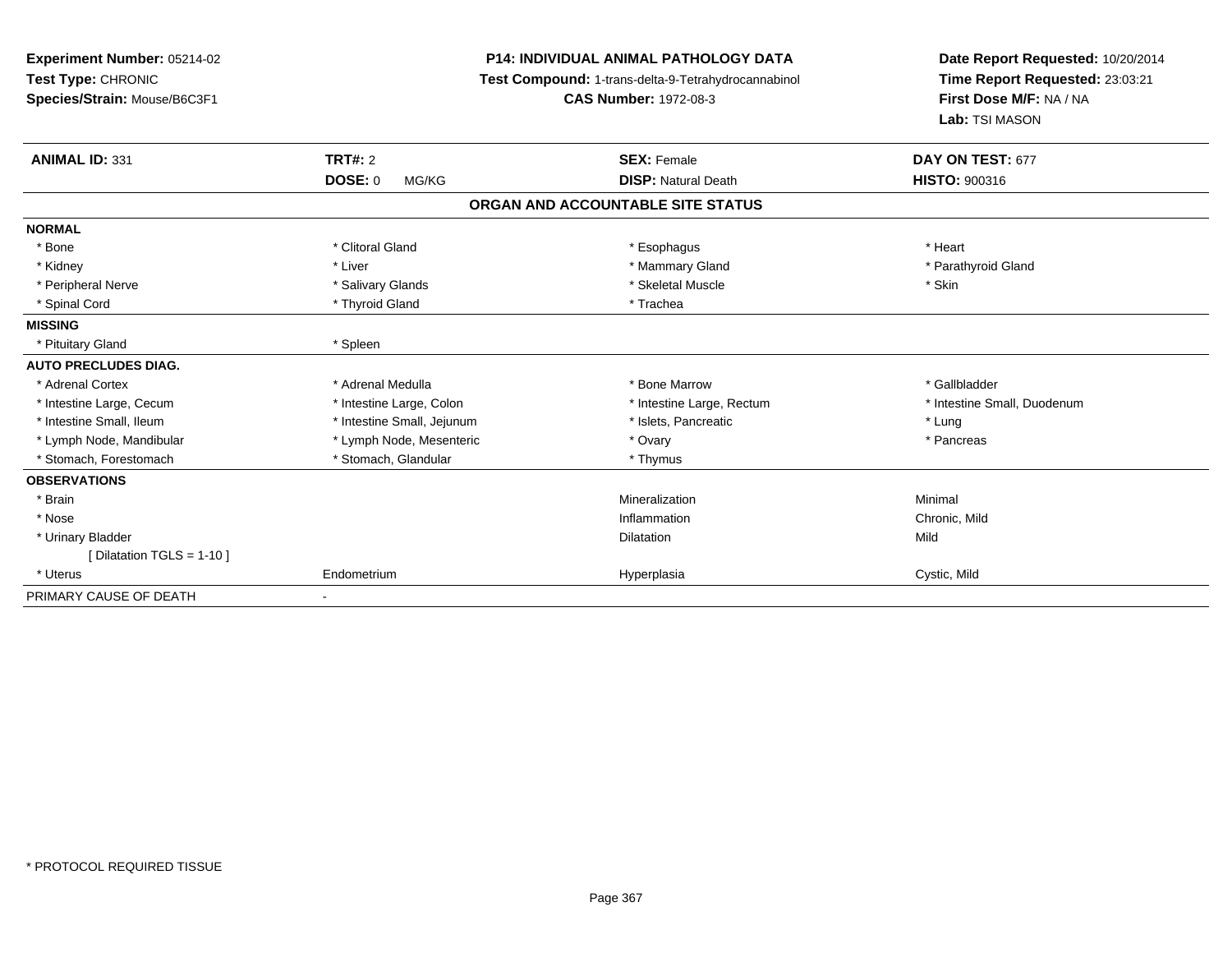**Experiment Number:** 05214-02**Test Type:** CHRONIC **Species/Strain:** Mouse/B6C3F1**P14: INDIVIDUAL ANIMAL PATHOLOGY DATA Test Compound:** 1-trans-delta-9-Tetrahydrocannabinol **CAS Number:** 1972-08-3**Date Report Requested:** 10/20/2014**Time Report Requested:** 23:03:21**First Dose M/F:** NA / NA**Lab:** TSI MASON**ANIMAL ID:** 332**TRT#:** 2 **SEX:** Female **DAY ON TEST:** 737 **DOSE:** 0 MG/KG**DISP:** Terminal Sacrifice **HISTO:**  $900317$ **ORGAN AND ACCOUNTABLE SITE STATUSNORMAL**\* Adrenal Medulla \* The state of the state of the state of the state of the state of the state of the state of the state of the state of the state of the state of the state of the state of the state of the state of the sta \* Esophagus \* https://www.fragustage.com/web/2019/heart \* Heart \* Heart \* Heart \* Intestine Large, Cecum \* Intestine Large, Cecum \* Sallbladder \* The state of the state of the state of the state of the state of the state o \* Intestine Small, Ileum \* Intestine Large, Colon \* Intestine Large, Rectum \* Intestine Small, Duodenum \* Intestine Small, Duodenum \* Lymph Node, Mesenteric \* Intestine Small, Jejunum \* The metal \* Lung \* Lymph Node, Mandibular \* Lymph Node, Mandibular \* Mammary Gland \* \* Andreas \* \* Pancreas \* \* Parathyroid Gland \* \* Parathyroid Gland \* \* Peripheral Nerve \* Salivary Glands \* \* Steeden \* \* Skeletal Muscle \* \* Skin \* \* Skin \* \* Steeden \* Spinal Cord \* Spinal Cord \* Spinal Cord \* Spinal Cord \* Spinal Cord \* Spinal Cord \* Spinal Cord \* Spinal Cord \* Spinal Cord \* Spinal Cord \* \* Stomach, Forestomach \* Trachea \* Stomach, Glandular \* Thymus \* Thymus \* Trachea \* Trachea \* Urinary Bladder**OBSERVATIONS** \* Adrenal Cortex Capsule Hyperplasia Mild \* Bone Marroww which is a controller to the Myelofibrosis and the Minimal method of the Minimal method of the Minimal method of the Minimal method of the Minimal method of the Minimal method of the Minimal method of the Minimal method \* Islets, Pancreaticc description of the control of the control of the control of the control of the control of the control of the control of the control of the control of the control of the control of the control of the control of the contro a Mild \* Kidneyy the control of the control of the control of the control of the control of the control of the control of the control of the control of the control of the control of the control of the control of the control of the contro \* Liver Fatty Changee Minimal Hematopoietic Cell Proliferation Minimal Hepatocellular Adenoma Multiple [ Hepatocellular Adenoma TGLS = 2,3-2.01 ] \* Nose Olfactory Epi Hyperplasia Minimal \* Ovaryy the control of the control of the control of the control of the control of the control of the control of the control of the control of the control of the control of the control of the control of the control of the contro n Mild Note: THE PIGMENT IS A NORMAL FINDING.[ Pigmentation TGLS = 1-4.01 ] \* Pituitary Gland Pars Distalis Hyperplasia Mild \* SpleenRed Pulp **Mild Hematopoietic Cell Proliferation Mild** Lymph Follic Hyperplasia Lymphoid, Mild \* Thyroid Gland Follicular Cel Hyperplasia Mild \* Uterus Endometrium Hyperplasia Cystic, Mild PRIMARY CAUSE OF DEATH-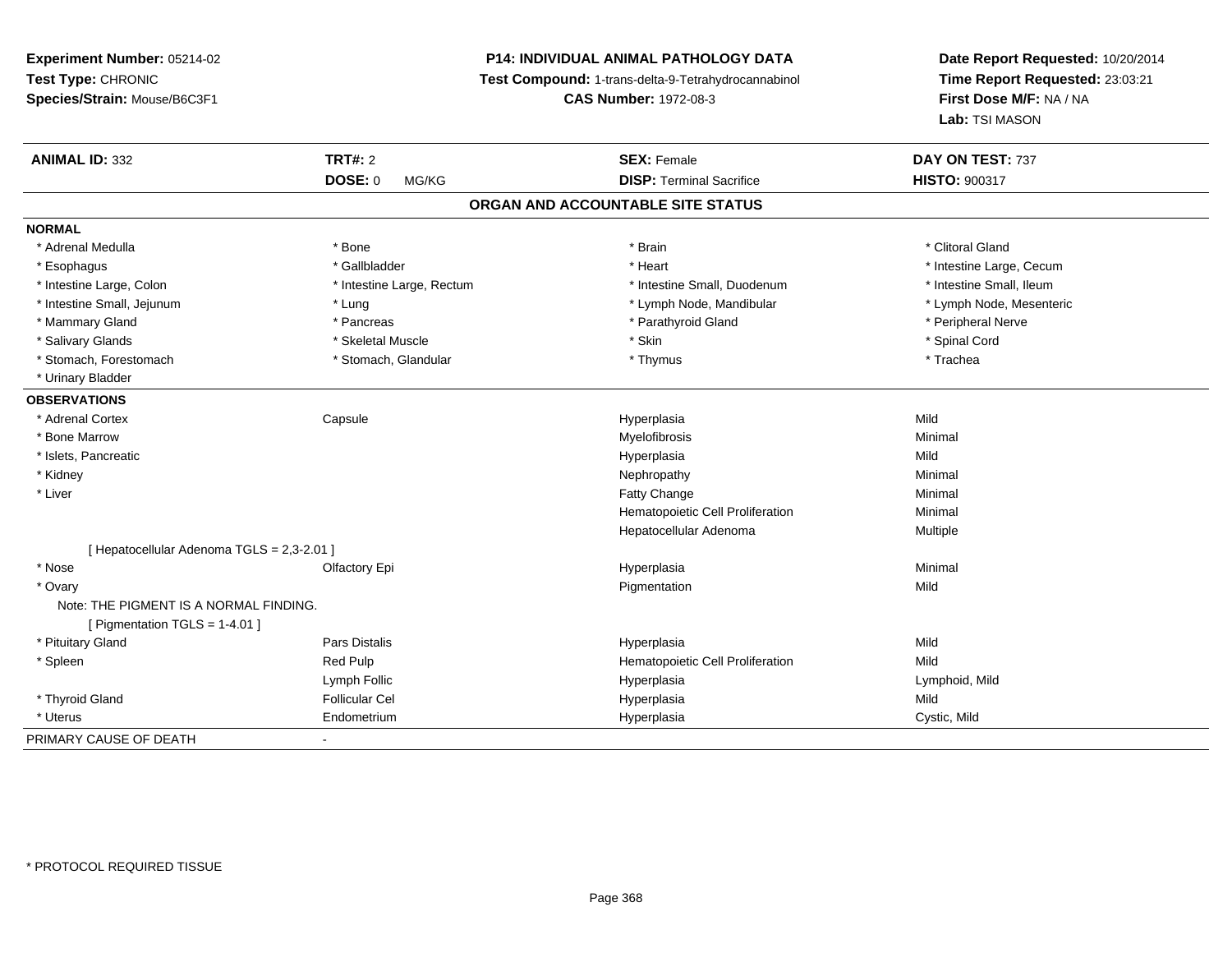| Experiment Number: 05214-02                             |                                                     | <b>P14: INDIVIDUAL ANIMAL PATHOLOGY DATA</b> | Date Report Requested: 10/20/2014         |
|---------------------------------------------------------|-----------------------------------------------------|----------------------------------------------|-------------------------------------------|
| Test Type: CHRONIC                                      | Test Compound: 1-trans-delta-9-Tetrahydrocannabinol |                                              | Time Report Requested: 23:03:21           |
| Species/Strain: Mouse/B6C3F1                            |                                                     | <b>CAS Number: 1972-08-3</b>                 | First Dose M/F: NA / NA<br>Lab: TSI MASON |
| <b>ANIMAL ID: 333</b>                                   | <b>TRT#: 2</b>                                      | <b>SEX: Female</b>                           | DAY ON TEST: 742                          |
|                                                         | <b>DOSE: 0</b><br>MG/KG                             | <b>DISP: Terminal Sacrifice</b>              | HISTO: 900318                             |
|                                                         |                                                     | ORGAN AND ACCOUNTABLE SITE STATUS            |                                           |
| <b>NORMAL</b>                                           |                                                     |                                              |                                           |
| * Adrenal Medulla                                       | * Bone                                              | * Clitoral Gland                             | * Esophagus                               |
| * Gallbladder                                           | * Heart                                             | * Intestine Large, Cecum                     | * Intestine Large, Colon                  |
| * Intestine Large, Rectum                               | * Intestine Small, Duodenum                         | * Intestine Small, Ileum                     | * Intestine Small, Jejunum                |
| * Lung                                                  | * Mammary Gland                                     | * Ovary                                      | * Pancreas                                |
| * Peripheral Nerve                                      | * Pituitary Gland                                   | * Salivary Glands                            | * Spinal Cord                             |
| * Stomach, Forestomach                                  | * Stomach, Glandular                                | * Thymus                                     | * Trachea                                 |
| * Urinary Bladder                                       |                                                     |                                              |                                           |
| <b>MISSING</b>                                          |                                                     |                                              |                                           |
| * Parathyroid Gland                                     |                                                     |                                              |                                           |
| <b>OBSERVATIONS</b>                                     |                                                     |                                              |                                           |
| * Adrenal Cortex                                        | Capsule                                             | Hyperplasia                                  | Mild                                      |
| * Bone Marrow                                           |                                                     | Myelofibrosis                                | Mild                                      |
| * Brain                                                 |                                                     | Mineralization                               | Minimal                                   |
| * Islets, Pancreatic                                    |                                                     | Hyperplasia                                  | Mild                                      |
| * Kidney                                                |                                                     | Mineralization                               | Minimal                                   |
|                                                         |                                                     | Nephropathy                                  | Minimal                                   |
| * Liver                                                 |                                                     | Hematopoietic Cell Proliferation             | Minimal                                   |
| Lymph Node<br>[Fibrosarcoma TGLS = 3-5]                 | Pancreatic                                          | Fibrosarcoma                                 | Metastatic (Skin)                         |
| * Lymph Node, Mandibular<br>[Hyperplasia TGLS = $4-5$ ] |                                                     | Hyperplasia                                  | Lymphoid, Mild                            |
| * Lymph Node, Mesenteric                                |                                                     | Hyperplasia                                  | Lymphoid, Mild                            |
| [ Hyperplasia TGLS = 4-5 ]<br>Mesentery                 |                                                     | Fibrosarcoma                                 | Metastatic (Skin)                         |
| [Fibrosarcoma TGLS = 2-14]                              |                                                     |                                              |                                           |
| * Nose                                                  | Lumen                                               | Exudate                                      | Mild                                      |
|                                                         |                                                     | Inflammation                                 | Acute, Mild                               |
| * Skeletal Muscle                                       |                                                     | Degeneration                                 | Minimal                                   |
|                                                         |                                                     | <b>Infiltration Cellular</b>                 | Lymphocyte, Mild                          |
| * Skin                                                  | <b>Subcut Tiss</b>                                  | Fibrosarcoma                                 |                                           |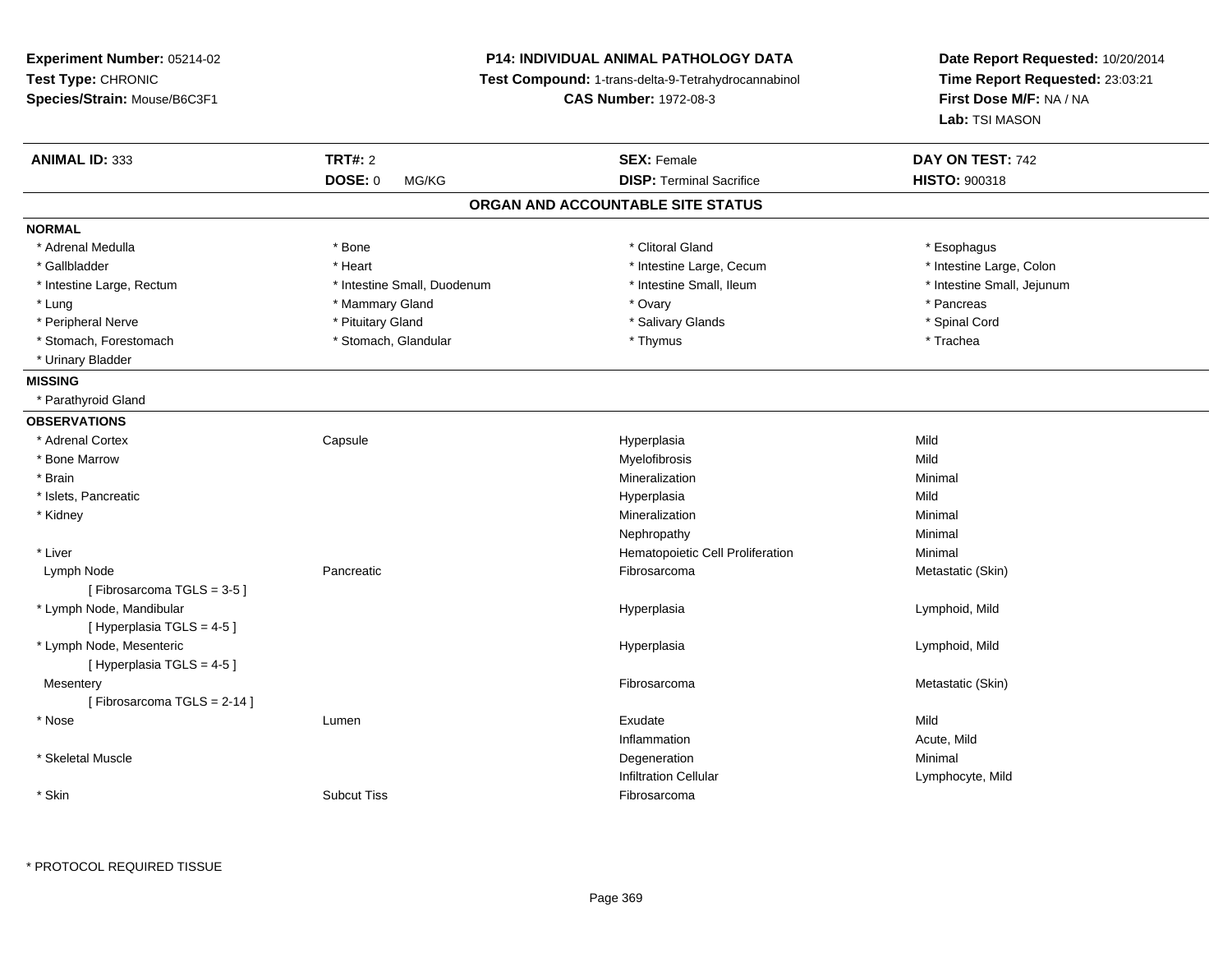| <b>Experiment Number: 05214-02</b><br>Test Type: CHRONIC<br>Species/Strain: Mouse/B6C3F1 |                  | <b>P14: INDIVIDUAL ANIMAL PATHOLOGY DATA</b><br><b>Test Compound: 1-trans-delta-9-Tetrahydrocannabinol</b><br><b>CAS Number: 1972-08-3</b> | Date Report Requested: 10/20/2014<br>Time Report Requested: 23:03:21<br>First Dose M/F: NA / NA<br><b>Lab:</b> TSI MASON |
|------------------------------------------------------------------------------------------|------------------|--------------------------------------------------------------------------------------------------------------------------------------------|--------------------------------------------------------------------------------------------------------------------------|
| <b>ANIMAL ID: 333</b>                                                                    | TRT#: 2          | <b>SEX: Female</b>                                                                                                                         | DAY ON TEST: 742                                                                                                         |
|                                                                                          | DOSE: 0<br>MG/KG | <b>DISP:</b> Terminal Sacrifice                                                                                                            | <b>HISTO: 900318</b>                                                                                                     |
|                                                                                          |                  | ORGAN AND ACCOUNTABLE SITE STATUS                                                                                                          |                                                                                                                          |
| [Fibrosarcoma TGLS = $5-15+15.01$ ]                                                      |                  |                                                                                                                                            |                                                                                                                          |
| * Spleen                                                                                 | Red Pulp         | Hematopoietic Cell Proliferation                                                                                                           | Mild                                                                                                                     |
|                                                                                          | Lymph Follic     | Hyperplasia                                                                                                                                | Lymphoid, Mild                                                                                                           |
| * Thyroid Gland                                                                          | Follicular Cel   | Hyperplasia                                                                                                                                | Minimal                                                                                                                  |
| * Uterus                                                                                 |                  | <b>Dilatation</b>                                                                                                                          | Marked                                                                                                                   |
| [ Dilatation TGLS = $1-4,4.01$ ]                                                         |                  |                                                                                                                                            |                                                                                                                          |
| PRIMARY CAUSE OF DEATH                                                                   |                  |                                                                                                                                            |                                                                                                                          |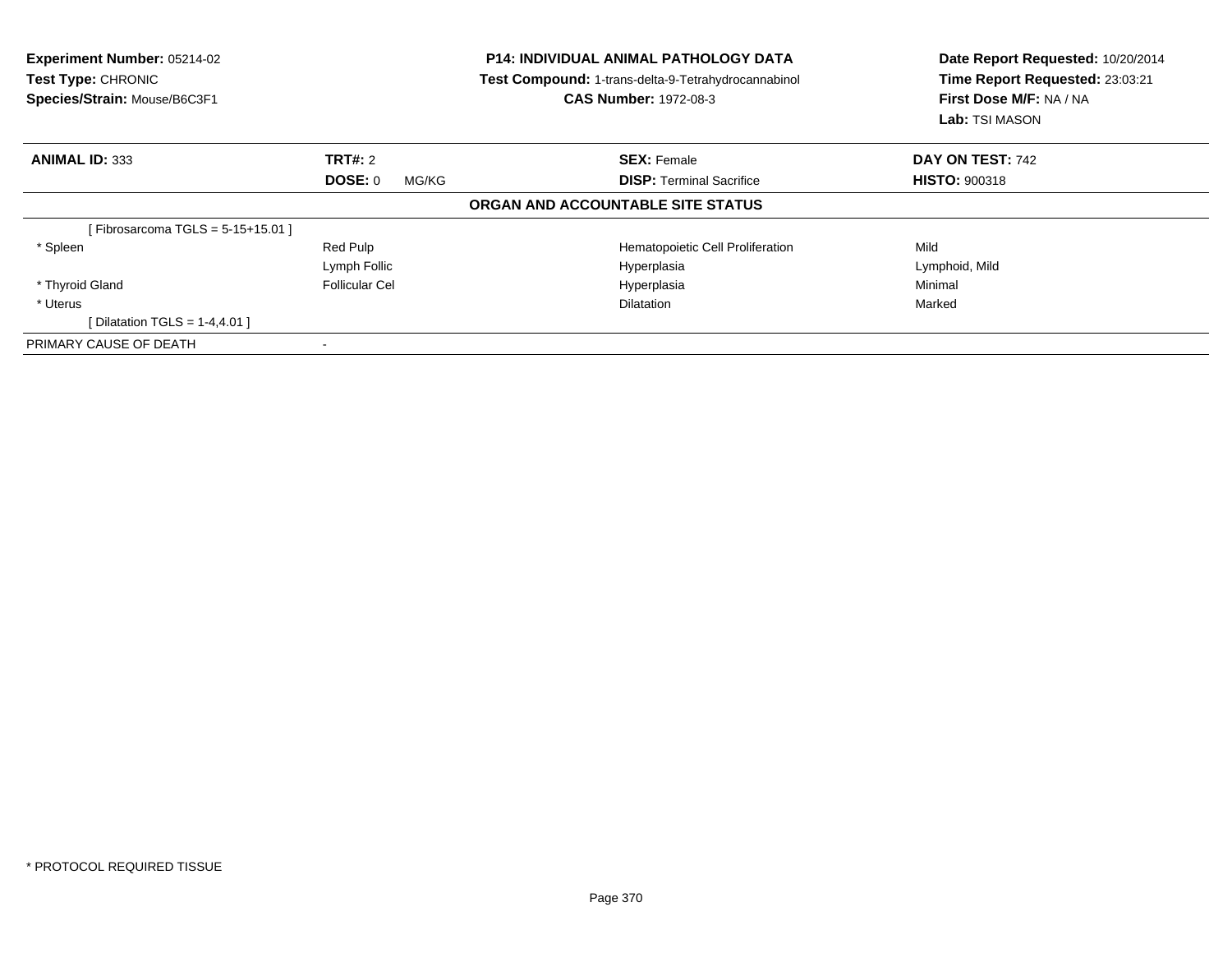| Experiment Number: 05214-02              |                           | <b>P14: INDIVIDUAL ANIMAL PATHOLOGY DATA</b>        | Date Report Requested: 10/20/2014<br>Time Report Requested: 23:03:21<br>First Dose M/F: NA / NA |
|------------------------------------------|---------------------------|-----------------------------------------------------|-------------------------------------------------------------------------------------------------|
| Test Type: CHRONIC                       |                           | Test Compound: 1-trans-delta-9-Tetrahydrocannabinol |                                                                                                 |
| Species/Strain: Mouse/B6C3F1             |                           | <b>CAS Number: 1972-08-3</b>                        |                                                                                                 |
|                                          |                           |                                                     | Lab: TSI MASON                                                                                  |
| <b>ANIMAL ID: 334</b>                    | <b>TRT#: 2</b>            | <b>SEX: Female</b>                                  | DAY ON TEST: 743                                                                                |
|                                          | <b>DOSE: 0</b><br>MG/KG   | <b>DISP: Terminal Sacrifice</b>                     | HISTO: 900319                                                                                   |
|                                          |                           | ORGAN AND ACCOUNTABLE SITE STATUS                   |                                                                                                 |
| <b>NORMAL</b>                            |                           |                                                     |                                                                                                 |
| * Adrenal Medulla                        | * Bone                    | * Brain                                             | * Clitoral Gland                                                                                |
| * Esophagus                              | * Gallbladder             | * Heart                                             | * Intestine Large, Cecum                                                                        |
| * Intestine Large, Colon                 | * Intestine Large, Rectum | * Intestine Small, Duodenum                         | * Intestine Small, Ileum                                                                        |
| * Intestine Small, Jejunum               | * Lung                    | * Lymph Node, Mandibular                            | * Mammary Gland                                                                                 |
| * Nose                                   | * Ovary                   | * Pancreas                                          | * Peripheral Nerve                                                                              |
| * Salivary Glands                        | * Skeletal Muscle         | * Skin                                              | * Spinal Cord                                                                                   |
| * Stomach, Glandular                     | * Thymus                  | * Thyroid Gland                                     | * Trachea                                                                                       |
| * Urinary Bladder                        |                           |                                                     |                                                                                                 |
| <b>MISSING</b>                           |                           |                                                     |                                                                                                 |
| * Lymph Node, Mesenteric                 | * Parathyroid Gland       |                                                     |                                                                                                 |
| <b>OBSERVATIONS</b>                      |                           |                                                     |                                                                                                 |
| * Adrenal Cortex                         | Capsule                   | Hyperplasia                                         | Mild                                                                                            |
| * Bone Marrow                            |                           | Myelofibrosis                                       | Minimal                                                                                         |
| * Islets, Pancreatic                     |                           | Hyperplasia                                         | Mild                                                                                            |
| * Kidney                                 |                           | Mineralization                                      | Minimal                                                                                         |
|                                          |                           | Nephropathy                                         | Minimal                                                                                         |
| * Liver                                  |                           | Hepatocellular Adenoma                              |                                                                                                 |
| [ Hepatocellular Adenoma TGLS = 2-2.01 ] |                           |                                                     |                                                                                                 |
| Mesentery                                | Fat                       | Necrosis                                            | Moderate                                                                                        |
| [ Necrosis TGLS = $1-14$ ]               |                           |                                                     |                                                                                                 |
| * Pituitary Gland                        | Pars Distalis             | Hyperplasia                                         | Moderate                                                                                        |
| * Spleen                                 | Red Pulp                  | Hematopoietic Cell Proliferation                    | Mild                                                                                            |
|                                          | Lymph Follic              | Hyperplasia                                         | Lymphoid, Mild                                                                                  |
| * Stomach, Forestomach                   |                           | Hyperplasia                                         | Squamous, Minimal                                                                               |
| [ Hyperplasia TGLS = 3-6.01 ]            |                           |                                                     |                                                                                                 |
| * Uterus                                 | Endometrium               | Hyperplasia                                         | Cystic, Minimal                                                                                 |
| PRIMARY CAUSE OF DEATH                   |                           |                                                     |                                                                                                 |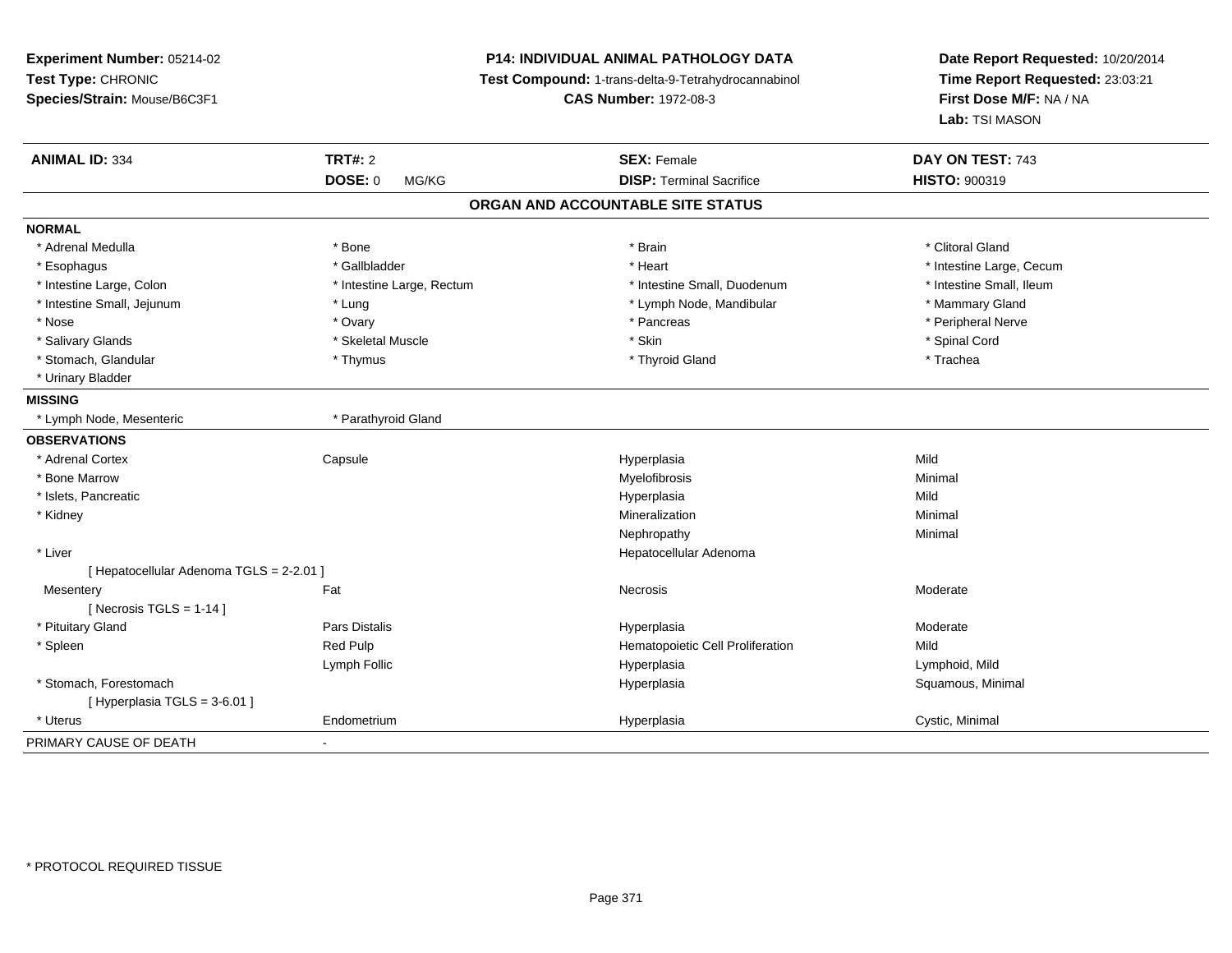| Experiment Number: 05214-02                |                             | <b>P14: INDIVIDUAL ANIMAL PATHOLOGY DATA</b><br>Test Compound: 1-trans-delta-9-Tetrahydrocannabinol |                                           |
|--------------------------------------------|-----------------------------|-----------------------------------------------------------------------------------------------------|-------------------------------------------|
| Test Type: CHRONIC                         |                             |                                                                                                     |                                           |
| Species/Strain: Mouse/B6C3F1               |                             | <b>CAS Number: 1972-08-3</b>                                                                        | First Dose M/F: NA / NA<br>Lab: TSI MASON |
| <b>ANIMAL ID: 335</b>                      | <b>TRT#: 2</b>              | <b>SEX: Female</b>                                                                                  | DAY ON TEST: 740                          |
|                                            | <b>DOSE: 0</b><br>MG/KG     | <b>DISP: Terminal Sacrifice</b>                                                                     | <b>HISTO: 900320</b>                      |
|                                            |                             | ORGAN AND ACCOUNTABLE SITE STATUS                                                                   |                                           |
| <b>NORMAL</b>                              |                             |                                                                                                     |                                           |
| * Adrenal Medulla                          | * Bone                      | * Bone Marrow                                                                                       | * Brain                                   |
| * Clitoral Gland                           | * Esophagus                 | * Intestine Large, Cecum                                                                            | * Intestine Large, Colon                  |
| * Intestine Large, Rectum                  | * Intestine Small, Duodenum | * Intestine Small, Ileum                                                                            | * Intestine Small, Jejunum                |
| * Lung                                     | * Mammary Gland             | * Nose                                                                                              | * Ovary                                   |
| * Pancreas                                 | * Peripheral Nerve          | * Salivary Glands                                                                                   | * Skeletal Muscle                         |
| * Skin                                     | * Spinal Cord               | * Stomach, Forestomach                                                                              | * Stomach, Glandular                      |
| * Thymus                                   | * Trachea                   | * Urinary Bladder                                                                                   |                                           |
| <b>MISSING</b>                             |                             |                                                                                                     |                                           |
| * Gallbladder                              | * Parathyroid Gland         |                                                                                                     |                                           |
| <b>OBSERVATIONS</b>                        |                             |                                                                                                     |                                           |
| * Adrenal Cortex                           | Capsule                     | Hyperplasia                                                                                         | Minimal                                   |
| * Heart                                    |                             | Cardiomyopathy                                                                                      | Minimal                                   |
| * Islets, Pancreatic                       |                             | Hyperplasia                                                                                         | Minimal                                   |
| * Kidney                                   |                             | Mineralization                                                                                      | Minimal                                   |
|                                            |                             | Nephropathy                                                                                         | Minimal                                   |
| * Liver                                    |                             | Hepatocellular Carcinoma                                                                            |                                           |
|                                            |                             | <b>Mixed Cell Focus</b>                                                                             |                                           |
| [ Hepatocellular Carcinoma TGLS = 2-2.01 ] |                             |                                                                                                     |                                           |
| * Lymph Node, Mandibular                   |                             | Lymphoma Malignant Undifferentiated Cell Type                                                       |                                           |
| * Lymph Node, Mesenteric                   |                             | Lymphoma Malignant Undifferentiated Cell Type                                                       |                                           |
| * Pituitary Gland                          | Pars Distalis               | Hyperplasia                                                                                         | Mild                                      |
| * Spleen                                   | Red Pulp                    | Hematopoietic Cell Proliferation                                                                    | Minimal                                   |
|                                            |                             | Lymphoma Malignant Undifferentiated Cell Type                                                       |                                           |
| * Thyroid Gland                            | <b>Follicular Cel</b>       | Hyperplasia                                                                                         | Minimal                                   |
| * Uterus                                   |                             | <b>Dilatation</b>                                                                                   | Moderate                                  |
|                                            | Endometrium                 | Hyperplasia                                                                                         | Cystic, Mild                              |
| [Dilatation TGLS = 1-4.01 ]                |                             |                                                                                                     |                                           |
| PRIMARY CAUSE OF DEATH                     | $\blacksquare$              |                                                                                                     |                                           |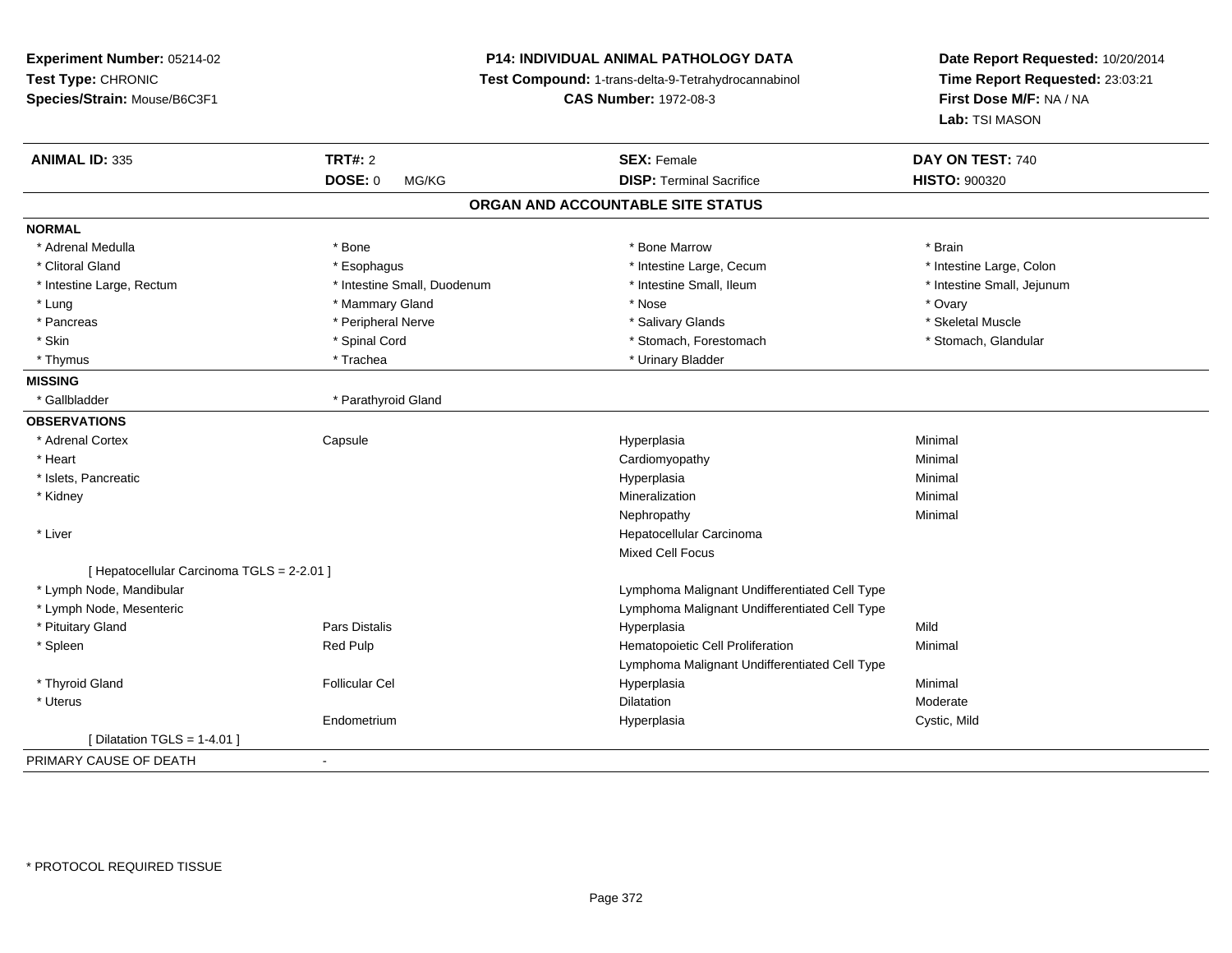**Experiment Number:** 05214-02**Test Type:** CHRONIC **Species/Strain:** Mouse/B6C3F1**P14: INDIVIDUAL ANIMAL PATHOLOGY DATA Test Compound:** 1-trans-delta-9-Tetrahydrocannabinol **CAS Number:** 1972-08-3**Date Report Requested:** 10/20/2014**Time Report Requested:** 23:03:21**First Dose M/F:** NA / NA**Lab:** TSI MASON**ANIMAL ID:** 336 **TRT#:** <sup>2</sup> **SEX:** Female **DAY ON TEST:** <sup>741</sup> **DOSE:** 0 MG/KG**DISP:** Terminal Sacrifice **HISTO:** 900321 **ORGAN AND ACCOUNTABLE SITE STATUSNORMAL**\* Adrenal Medulla \* \* Annual Medulla \* Brain \* Bone \* \* Bone Marrow \* Bone Marrow \* \* Brain \* Brain \* Brain \* Brain \* Brain \* Brain \* Brain \* Brain \* Brain \* Brain \* Brain \* Brain \* Brain \* Brain \* Brain \* Brain \* Brain \* \* Heart \* Clitoral Gland \* \* \* heart \* \* Esophagus \* \* \* \* \* \* \* \* \* \* \* Gallbladder \* \* \* \* \* \* \* \* \* \* \* \* Heart \* Intestine Large, Cecum \* Intestine Large, Colon \* Intestine Large, Rectum \* Intestine Small, Duodenum \* Intestine Small, Ileum \* Intestine Small, Jejunum \* Lung \* Lymph Node, Mandibular \* Lymph Node, Mesenteric \* Mammary Gland \* Nose \* Pancreas\* Skeletal Muscle \* Parathyroid Gland \* \* \* And \* \* Peripheral Nerve \* \* \* Salivary Glands \* \* Salivary Glands \* \* Skeletal Muscle \* \* Skeletal Muscle \* \* Skeletal Muscle \* \* Skeletal Muscle \* \* Skeletal Muscle \* \* Skeletal Muscle \* \* Skele \* Stomach, Glandular \* Skin \* Stomach, Forestomach \* Spinal Cord \* Stomach, Forestomach \* Stomach, Forestomach \* Thyroid Gland \* Trachea \* Trachea \* Trachea \* Thyroid Gland \* Urinary Bladder **OBSERVATIONS** \* Adrenal Cortex Capsulee and the Hyperplasia Minimal Minimal Service and the Hyperplasia Minimal Minimal Service and Minimal Service and Minimal Service and Minimal Service and Minimal Service and Minimal Service and Minimal Service and Minimal \* Islets, Pancreaticc description of the control of the control of the control of the control of the control of the control of the control of the control of the control of the control of the control of the control of the control of the contro a Mild \* Kidneyy with the control of the control of the control of the control of the control of the control of the control of the control of the control of the control of the control of the control of the control of the control of the c n Minimal Nephropathyy the contract of the Minimal Minimal Section 1996 and the contract of the Minimal Section 1997 and the contract of the contract of the contract of the contract of the contract of the contract of the contract of the contra \* Liver Eosinophilic Focus \* Ovaryy which is a controller periovarn Tiss of the controller controller controller controller controller controller controller controller controller controller controller controller controller controller controller controller [ Cyst TGLS = 1-4.01 ] \* Pituitary Gland Pars Distalis Hyperplasia Moderate \* SpleenRed Pulp **Moderate Hematopoietic Cell Proliferation** Moderate Lymph Follic Hyperplasia Lymphoid, Minimal \* Thymuss the contract of the contract of the contract of the contract of the contract of the contract of the contract of the contract of the contract of the contract of the contract of the contract of the contract of the contract Toothh anns an t-aisim anns an t-aisim an t-aisim anns an t-aisim an t-aisim an t-aisim an t-aisim an t-aisim an t- \* Uterus Endometrium Hyperplasia Cystic, Moderate [ Hyperplasia TGLS = 2-4 ]PRIMARY CAUSE OF DEATH-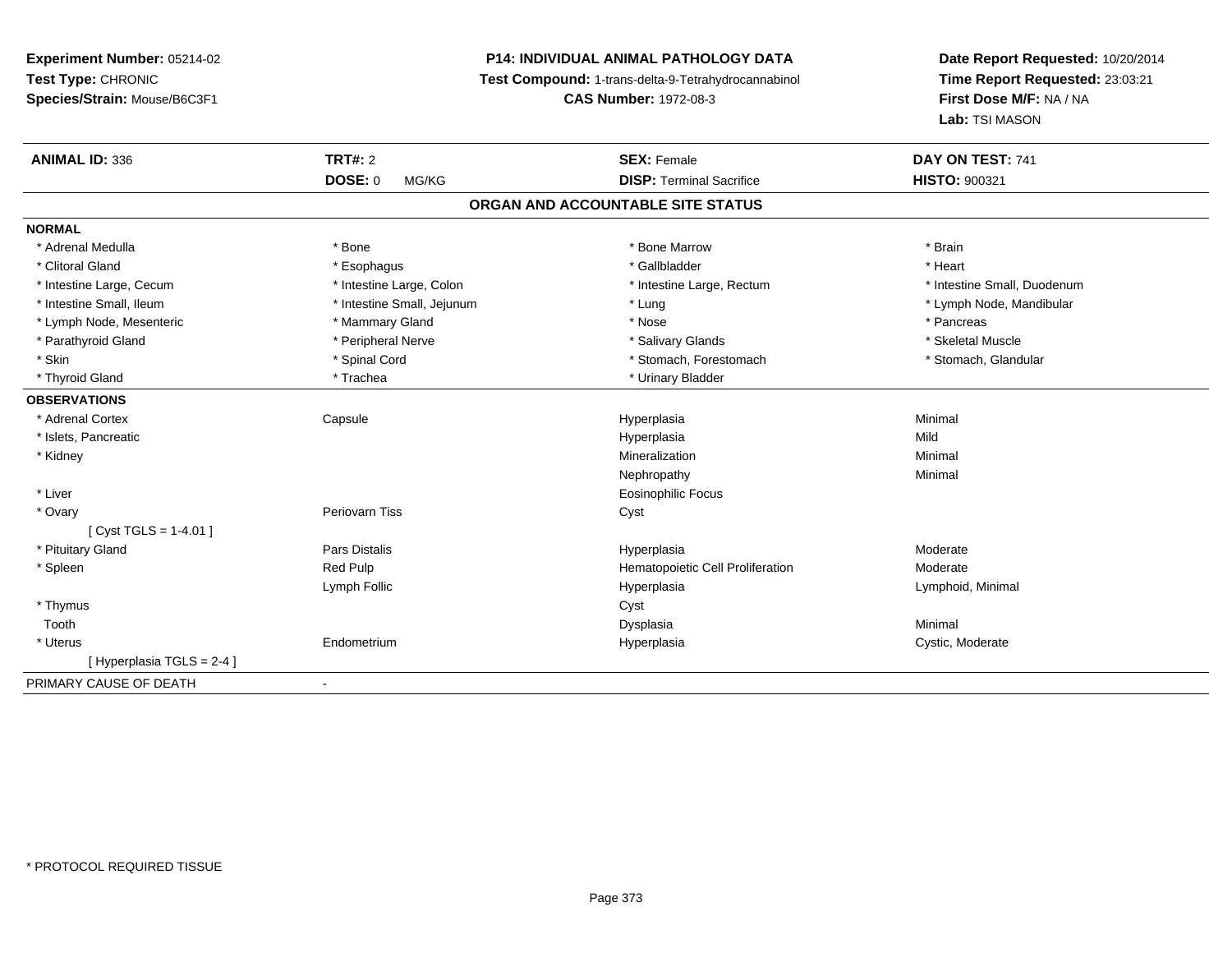# **P14: INDIVIDUAL ANIMAL PATHOLOGY DATA**

**Test Compound:** 1-trans-delta-9-Tetrahydrocannabinol

**CAS Number:** 1972-08-3

| <b>ANIMAL ID: 337</b>                    | <b>TRT#: 2</b>              | <b>SEX: Female</b>                | DAY ON TEST: 686           |
|------------------------------------------|-----------------------------|-----------------------------------|----------------------------|
|                                          | <b>DOSE: 0</b><br>MG/KG     | <b>DISP: Natural Death</b>        | <b>HISTO: 900322</b>       |
|                                          |                             | ORGAN AND ACCOUNTABLE SITE STATUS |                            |
| <b>NORMAL</b>                            |                             |                                   |                            |
| * Adrenal Medulla                        | * Bone                      | * Clitoral Gland                  | * Esophagus                |
| * Gallbladder                            | * Heart                     | * Intestine Large, Cecum          | * Intestine Large, Colon   |
| * Intestine Large, Rectum                | * Intestine Small, Duodenum | * Intestine Small, Ileum          | * Intestine Small, Jejunum |
| * Islets, Pancreatic                     | * Kidney                    | * Lung                            | * Lymph Node, Mesenteric   |
| * Mammary Gland                          | * Pancreas                  | * Parathyroid Gland               | * Peripheral Nerve         |
| * Salivary Glands                        | * Skeletal Muscle           | * Skin                            | * Spinal Cord              |
| * Stomach, Forestomach                   | * Stomach, Glandular        | * Thymus                          | * Trachea                  |
| * Urinary Bladder                        |                             |                                   |                            |
| <b>OBSERVATIONS</b>                      |                             |                                   |                            |
| * Adrenal Cortex                         | Capsule                     | Hyperplasia                       | Minimal                    |
| * Bone Marrow                            |                             | Myelofibrosis                     | Minimal                    |
| * Brain                                  |                             | Mineralization                    | Mild                       |
| * Liver                                  |                             | Fatty Change                      | Minimal                    |
|                                          |                             | Hepatocellular Adenoma            |                            |
| [ Hepatocellular Adenoma TGLS = 2-2.01 ] |                             |                                   |                            |
| * Lymph Node, Mandibular                 |                             | Hyperplasia                       | Lymphoid, Moderate         |
| * Nose                                   | Nasolacrim Dct              | Hyperplasia                       | Minimal                    |
|                                          |                             | Inflammation                      | Chronic, Minimal           |
| * Ovary                                  |                             | <b>Infiltration Cellular</b>      | Lymphocyte, Mild           |
| * Pituitary Gland                        | Pars Distalis               | Hyperplasia                       | Minimal                    |
| * Spleen                                 | Red Pulp                    | Hematopoietic Cell Proliferation  | Mild                       |
| * Thyroid Gland                          | <b>Follicular Cel</b>       | Hyperplasia                       | Minimal                    |
| * Uterus                                 | Endometrium                 | Hyperplasia                       | Cystic, Moderate           |
| [Hyperplasia TGLS = 1-4.01+4]            |                             |                                   |                            |
| PRIMARY CAUSE OF DEATH                   | $\blacksquare$              |                                   |                            |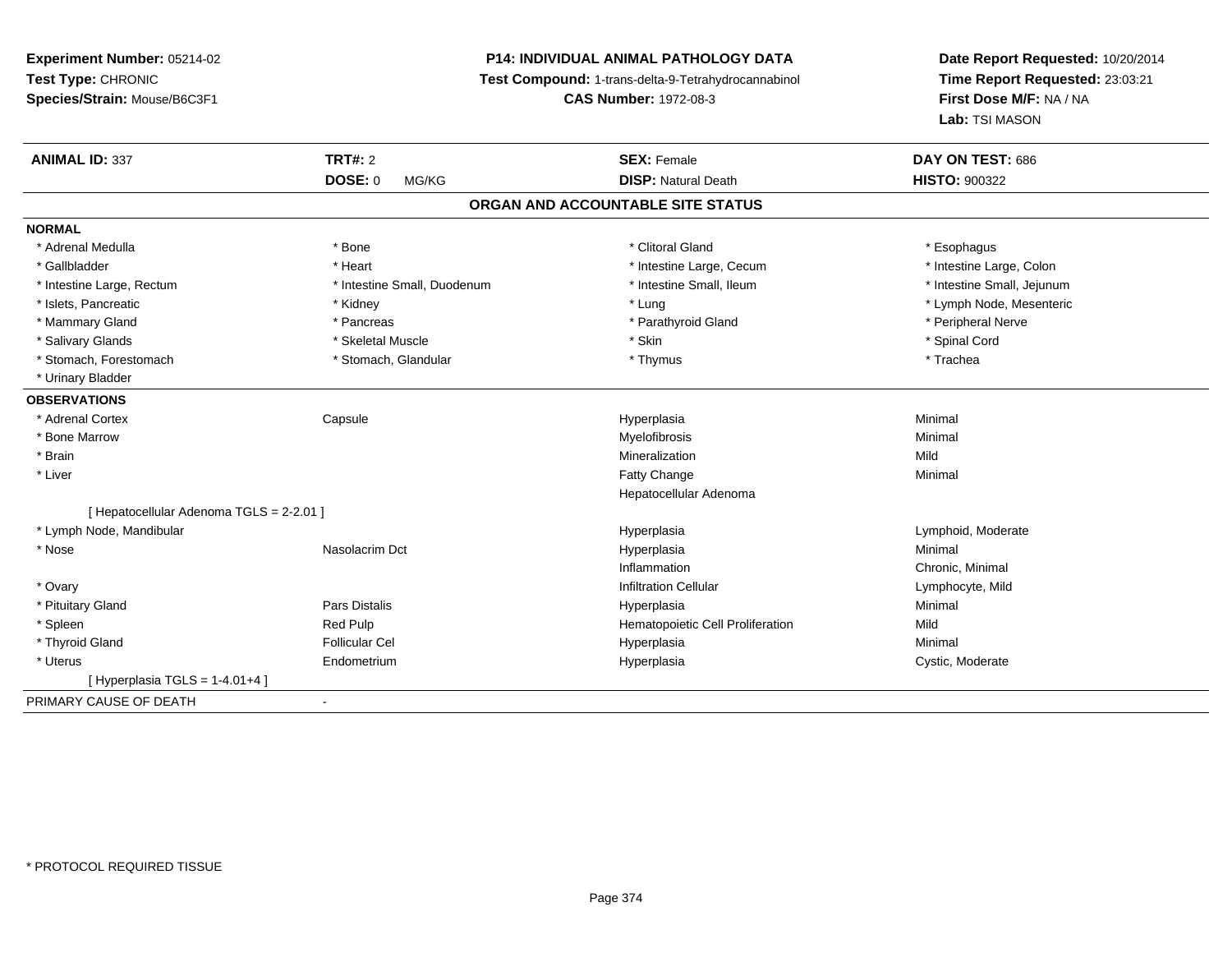| Experiment Number: 05214-02                         |                             | <b>P14: INDIVIDUAL ANIMAL PATHOLOGY DATA</b>        | Date Report Requested: 10/20/2014<br>Time Report Requested: 23:03:21<br>First Dose M/F: NA / NA |
|-----------------------------------------------------|-----------------------------|-----------------------------------------------------|-------------------------------------------------------------------------------------------------|
| Test Type: CHRONIC                                  |                             | Test Compound: 1-trans-delta-9-Tetrahydrocannabinol |                                                                                                 |
| Species/Strain: Mouse/B6C3F1                        |                             | <b>CAS Number: 1972-08-3</b>                        |                                                                                                 |
|                                                     |                             |                                                     | Lab: TSI MASON                                                                                  |
| <b>ANIMAL ID: 338</b>                               | <b>TRT#: 2</b>              | <b>SEX: Female</b>                                  | DAY ON TEST: 732                                                                                |
|                                                     | <b>DOSE: 0</b><br>MG/KG     | <b>DISP: Natural Death</b>                          | <b>HISTO: 900323</b>                                                                            |
|                                                     |                             | ORGAN AND ACCOUNTABLE SITE STATUS                   |                                                                                                 |
| <b>NORMAL</b>                                       |                             |                                                     |                                                                                                 |
| * Adrenal Medulla                                   | * Bone                      | * Bone Marrow                                       | * Brain                                                                                         |
| * Clitoral Gland                                    | * Esophagus                 | * Heart                                             | * Intestine Large, Colon                                                                        |
| * Intestine Large, Rectum                           | * Intestine Small, Duodenum | * Intestine Small, Ileum                            | * Intestine Small, Jejunum                                                                      |
| * Islets, Pancreatic                                | * Lymph Node, Mesenteric    | * Mammary Gland                                     | * Pancreas                                                                                      |
| * Parathyroid Gland                                 | * Peripheral Nerve          | * Skeletal Muscle                                   | * Skin                                                                                          |
| * Spinal Cord                                       | * Stomach, Glandular        | * Thymus                                            | * Thyroid Gland                                                                                 |
| * Trachea                                           | * Urinary Bladder           |                                                     |                                                                                                 |
| <b>MISSING</b>                                      |                             |                                                     |                                                                                                 |
| * Gallbladder                                       |                             |                                                     |                                                                                                 |
| <b>OBSERVATIONS</b>                                 |                             |                                                     |                                                                                                 |
| * Adrenal Cortex                                    | Capsule                     | Hyperplasia                                         | Mild                                                                                            |
| * Intestine Large, Cecum                            |                             | Atrophy                                             | Mild                                                                                            |
| Note: THE CECUM IS MARKEDLY CONTRACTED IN DIAMETER. |                             |                                                     |                                                                                                 |
| [Atrophy TGLS = $1-6$ ]                             |                             |                                                     |                                                                                                 |
| * Kidney                                            | <b>Renal Tubule</b>         | <b>Necrosis</b>                                     | Moderate                                                                                        |
| [Necrosis TGLS = $3-3$ ]                            |                             |                                                     |                                                                                                 |
| * Liver                                             |                             | Fatty Change                                        | Minimal                                                                                         |
|                                                     |                             | Hepatocellular Carcinoma                            |                                                                                                 |
| [ Hepatocellular Carcinoma TGLS = 4-2.01 ]          |                             |                                                     |                                                                                                 |
| * Lung                                              |                             | Hemorrhage                                          | Minimal                                                                                         |
| * Lymph Node, Mandibular                            |                             | Hemorrhage                                          | Minimal                                                                                         |
| * Nose                                              |                             | Inflammation                                        | Chronic, Minimal                                                                                |
| * Ovary                                             |                             | Inflammation                                        | Chronic, Minimal                                                                                |
| * Pituitary Gland                                   | Pars Distalis               | Hyperplasia                                         | Moderate                                                                                        |
| * Salivary Glands                                   |                             | Atrophy                                             | Mild                                                                                            |
| * Spleen                                            | Lymph Follic                | Atrophy                                             | Moderate                                                                                        |
|                                                     | <b>Red Pulp</b>             | Hematopoietic Cell Proliferation                    | Mild                                                                                            |
| [Atrophy $TGLS = 2-3$ ]                             |                             |                                                     |                                                                                                 |
| * Stomach, Forestomach                              |                             | Hyperplasia                                         | Squamous, Minimal                                                                               |
| * Uterus                                            | Endometrium                 | Hyperplasia                                         | Cystic, Mild                                                                                    |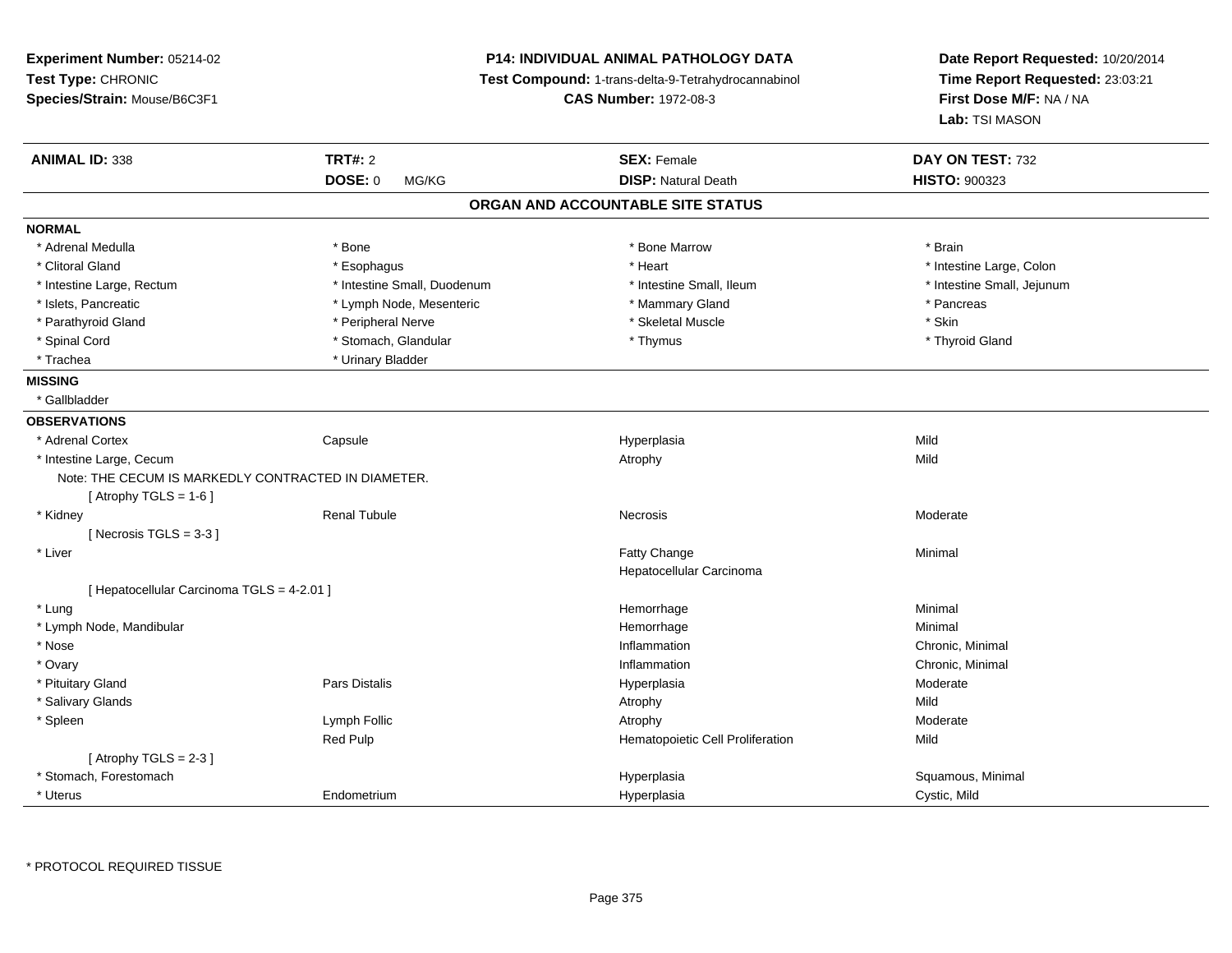| <b>Experiment Number: 05214-02</b><br><b>Test Type: CHRONIC</b><br>Species/Strain: Mouse/B6C3F1 | <b>P14: INDIVIDUAL ANIMAL PATHOLOGY DATA</b><br>Test Compound: 1-trans-delta-9-Tetrahydrocannabinol<br><b>CAS Number: 1972-08-3</b> |                                          | Date Report Requested: 10/20/2014<br>Time Report Requested: 23:03:21<br>First Dose M/F: NA / NA<br>Lab: TSI MASON |
|-------------------------------------------------------------------------------------------------|-------------------------------------------------------------------------------------------------------------------------------------|------------------------------------------|-------------------------------------------------------------------------------------------------------------------|
| <b>ANIMAL ID: 338</b>                                                                           | <b>TRT#:</b> 2                                                                                                                      | <b>SEX: Female</b>                       | <b>DAY ON TEST: 732</b>                                                                                           |
|                                                                                                 | DOSE: 0<br>MG/KG                                                                                                                    | <b>DISP:</b> Natural Death               | <b>HISTO: 900323</b>                                                                                              |
|                                                                                                 |                                                                                                                                     | <b>ORGAN AND ACCOUNTABLE SITE STATUS</b> |                                                                                                                   |
| PRIMARY CAUSE OF DEATH                                                                          |                                                                                                                                     |                                          |                                                                                                                   |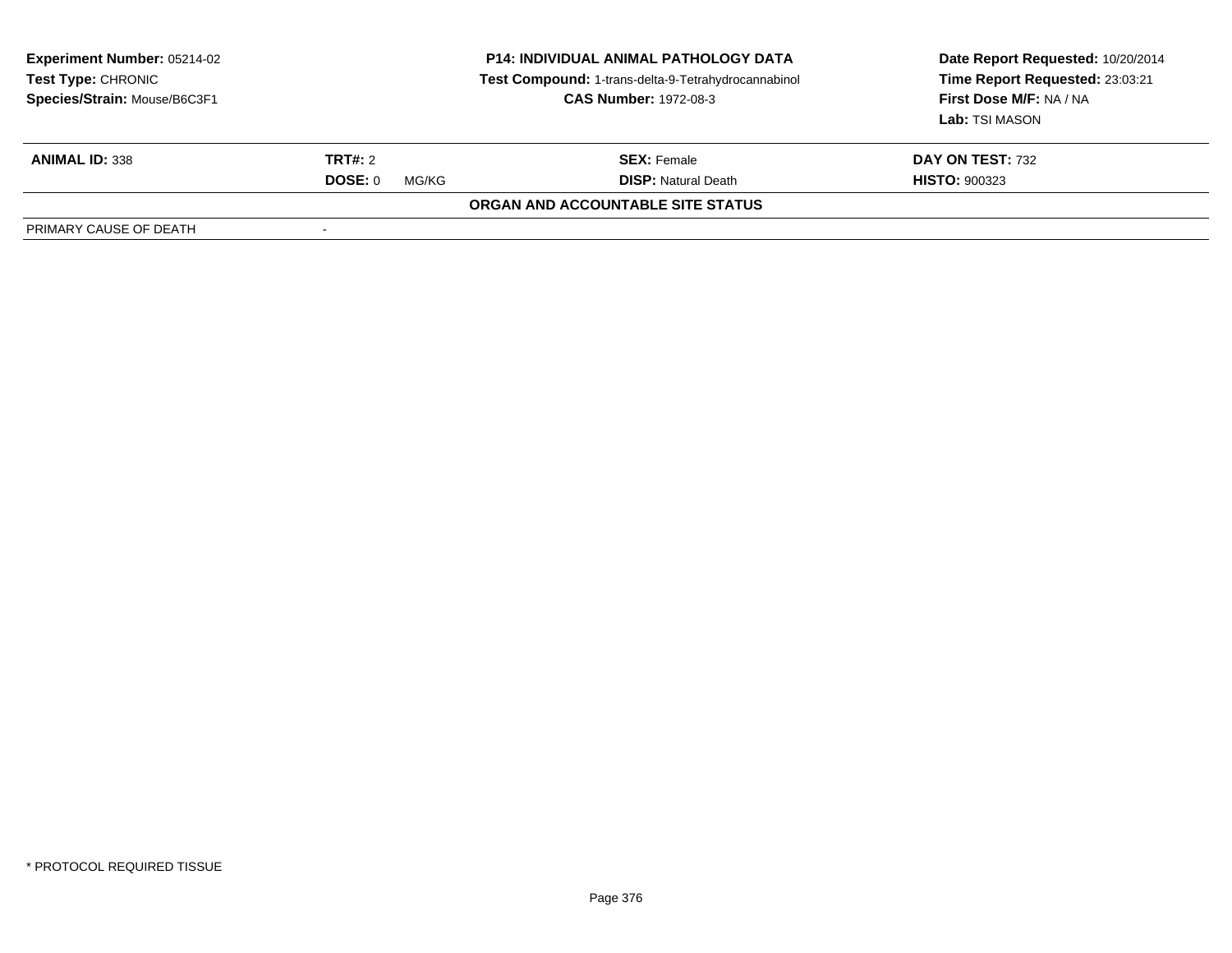# **P14: INDIVIDUAL ANIMAL PATHOLOGY DATA**

**Test Compound:** 1-trans-delta-9-Tetrahydrocannabinol

**CAS Number:** 1972-08-3

**Date Report Requested:** 10/20/2014 **Time Report Requested:** 23:03:21**First Dose M/F:** NA / NA**Lab:** TSI MASON

| <b>ANIMAL ID: 339</b>                            | <b>TRT#: 2</b>              | <b>SEX: Female</b>                | DAY ON TEST: 740           |
|--------------------------------------------------|-----------------------------|-----------------------------------|----------------------------|
|                                                  | <b>DOSE: 0</b><br>MG/KG     | <b>DISP: Terminal Sacrifice</b>   | <b>HISTO: 900324</b>       |
|                                                  |                             | ORGAN AND ACCOUNTABLE SITE STATUS |                            |
| <b>NORMAL</b>                                    |                             |                                   |                            |
| * Adrenal Medulla                                | * Bone                      | * Clitoral Gland                  | * Esophagus                |
| * Gallbladder                                    | * Heart                     | * Intestine Large, Cecum          | * Intestine Large, Colon   |
| * Intestine Large, Rectum                        | * Intestine Small, Duodenum | * Intestine Small, Ileum          | * Intestine Small, Jejunum |
| * Islets, Pancreatic                             | * Lung                      | * Lymph Node, Mandibular          | * Lymph Node, Mesenteric   |
| * Mammary Gland                                  | * Nose                      | * Ovary                           | * Parathyroid Gland        |
| * Peripheral Nerve                               | Pharynx                     | * Pituitary Gland                 | * Salivary Glands          |
| * Skeletal Muscle                                | * Skin                      | * Spinal Cord                     | * Stomach, Forestomach     |
| * Stomach, Glandular                             | * Thymus                    | * Thyroid Gland                   | * Trachea                  |
| * Urinary Bladder                                |                             |                                   |                            |
| <b>OBSERVATIONS</b>                              |                             |                                   |                            |
| * Adrenal Cortex                                 | Capsule                     | Hyperplasia                       | Minimal                    |
| * Bone Marrow                                    |                             | Myelofibrosis                     | Minimal                    |
| * Brain                                          |                             | Mineralization                    | Minimal                    |
| * Kidney                                         |                             | Mineralization                    | Minimal                    |
|                                                  |                             | Nephropathy                       | Minimal                    |
| * Liver                                          |                             | Hepatocellular Adenoma            |                            |
| [ Hepatocellular Adenoma TGLS = 3-2 ]            |                             |                                   |                            |
| * Pancreas                                       |                             | Inflammation                      | Chronic, Mild              |
| Pharynx                                          |                             |                                   |                            |
| Note: TGLS 4+5 ARE NORMAL ANATOMICAL STRUCTURES. |                             |                                   |                            |
| * Spleen                                         | Red Pulp                    | Hematopoietic Cell Proliferation  | Moderate                   |
|                                                  | Lymph Follic                | Hyperplasia                       | Lymphoid, Mild             |
| Tooth                                            |                             | Abscess                           | Moderate                   |
|                                                  |                             | Dysplasia                         | Mild                       |
| * Uterus                                         |                             | Dilatation                        | Marked                     |
|                                                  | Endometrium                 | Hyperplasia                       | Cystic, Moderate           |
| [ Dilatation TGLS = $1,2-4+4.01$ ]               |                             |                                   |                            |
| [ Hyperplasia TGLS = 1,2-4+4.01 ]                |                             |                                   |                            |
| PRIMARY CAUSE OF DEATH                           | $\blacksquare$              |                                   |                            |

\* PROTOCOL REQUIRED TISSUE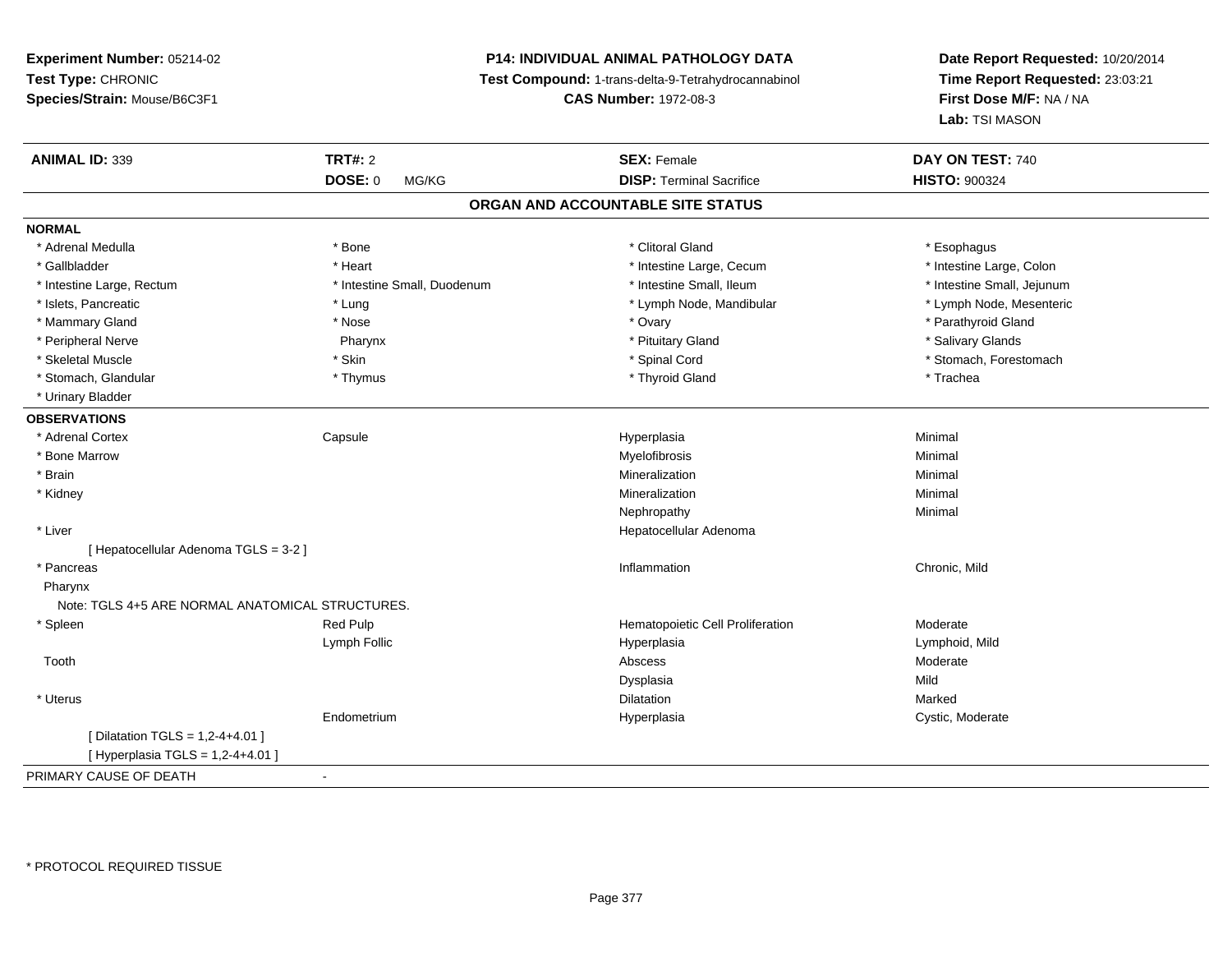| Experiment Number: 05214-02<br>Test Type: CHRONIC<br>Species/Strain: Mouse/B6C3F1 | P14: INDIVIDUAL ANIMAL PATHOLOGY DATA<br>Test Compound: 1-trans-delta-9-Tetrahydrocannabinol<br><b>CAS Number: 1972-08-3</b> |                                   | Date Report Requested: 10/20/2014<br>Time Report Requested: 23:03:21<br>First Dose M/F: NA / NA<br>Lab: TSI MASON |  |
|-----------------------------------------------------------------------------------|------------------------------------------------------------------------------------------------------------------------------|-----------------------------------|-------------------------------------------------------------------------------------------------------------------|--|
| <b>ANIMAL ID: 340</b>                                                             | <b>TRT#: 2</b>                                                                                                               | <b>SEX: Female</b>                | DAY ON TEST: 737                                                                                                  |  |
|                                                                                   | <b>DOSE: 0</b><br>MG/KG                                                                                                      | <b>DISP: Terminal Sacrifice</b>   | HISTO: 900325                                                                                                     |  |
|                                                                                   |                                                                                                                              | ORGAN AND ACCOUNTABLE SITE STATUS |                                                                                                                   |  |
| <b>NORMAL</b>                                                                     |                                                                                                                              |                                   |                                                                                                                   |  |
| * Adrenal Medulla                                                                 | * Bone                                                                                                                       | * Clitoral Gland                  | * Esophagus                                                                                                       |  |
| * Gallbladder                                                                     | * Heart                                                                                                                      | * Intestine Large, Cecum          | * Intestine Large, Colon                                                                                          |  |
| * Intestine Large, Rectum                                                         | * Intestine Small, Duodenum                                                                                                  | * Intestine Small, Ileum          | * Intestine Small, Jejunum                                                                                        |  |
| * Lung                                                                            | * Lymph Node, Mandibular                                                                                                     | * Lymph Node, Mesenteric          | * Mammary Gland                                                                                                   |  |
| * Ovary                                                                           | * Pancreas                                                                                                                   | * Peripheral Nerve                | * Salivary Glands                                                                                                 |  |
| * Skeletal Muscle                                                                 | * Skin                                                                                                                       | * Spinal Cord                     | * Stomach, Forestomach                                                                                            |  |
| * Stomach, Glandular                                                              | * Thymus                                                                                                                     | * Trachea                         | * Urinary Bladder                                                                                                 |  |
| <b>MISSING</b>                                                                    |                                                                                                                              |                                   |                                                                                                                   |  |
| * Parathyroid Gland                                                               |                                                                                                                              |                                   |                                                                                                                   |  |
| <b>OBSERVATIONS</b>                                                               |                                                                                                                              |                                   |                                                                                                                   |  |
| * Adrenal Cortex                                                                  | Capsule                                                                                                                      | Hyperplasia                       | Mild                                                                                                              |  |
| * Bone Marrow                                                                     |                                                                                                                              | Myelofibrosis                     | Minimal                                                                                                           |  |
| * Brain                                                                           |                                                                                                                              | Mineralization                    | Mild                                                                                                              |  |
| Harderian Gland                                                                   |                                                                                                                              | Adenoma                           |                                                                                                                   |  |
| [Adenoma TGLS = $2-14$ ]                                                          |                                                                                                                              |                                   |                                                                                                                   |  |
| * Islets, Pancreatic                                                              |                                                                                                                              | Hyperplasia                       | Mild                                                                                                              |  |
| * Kidney                                                                          |                                                                                                                              | Mineralization                    | Minimal                                                                                                           |  |
|                                                                                   |                                                                                                                              | Nephropathy                       | Minimal                                                                                                           |  |
| * Liver                                                                           |                                                                                                                              | Fatty Change                      | Minimal                                                                                                           |  |
| * Nose                                                                            |                                                                                                                              | Inflammation                      | Chronic, Minimal                                                                                                  |  |
| * Pituitary Gland                                                                 | Pars Distalis                                                                                                                | Hyperplasia                       | Minimal                                                                                                           |  |
| * Spleen                                                                          | Red Pulp                                                                                                                     | Hematopoietic Cell Proliferation  | Mild                                                                                                              |  |
| * Thyroid Gland                                                                   | <b>Follicular Cel</b>                                                                                                        | Hyperplasia                       | Mild                                                                                                              |  |
| * Uterus                                                                          | Endometrium                                                                                                                  | Hyperplasia                       | Cystic, Moderate                                                                                                  |  |
| [ Hyperplasia TGLS = 1-4+4.01 ]                                                   |                                                                                                                              |                                   |                                                                                                                   |  |
| PRIMARY CAUSE OF DEATH                                                            | $\sim$                                                                                                                       |                                   |                                                                                                                   |  |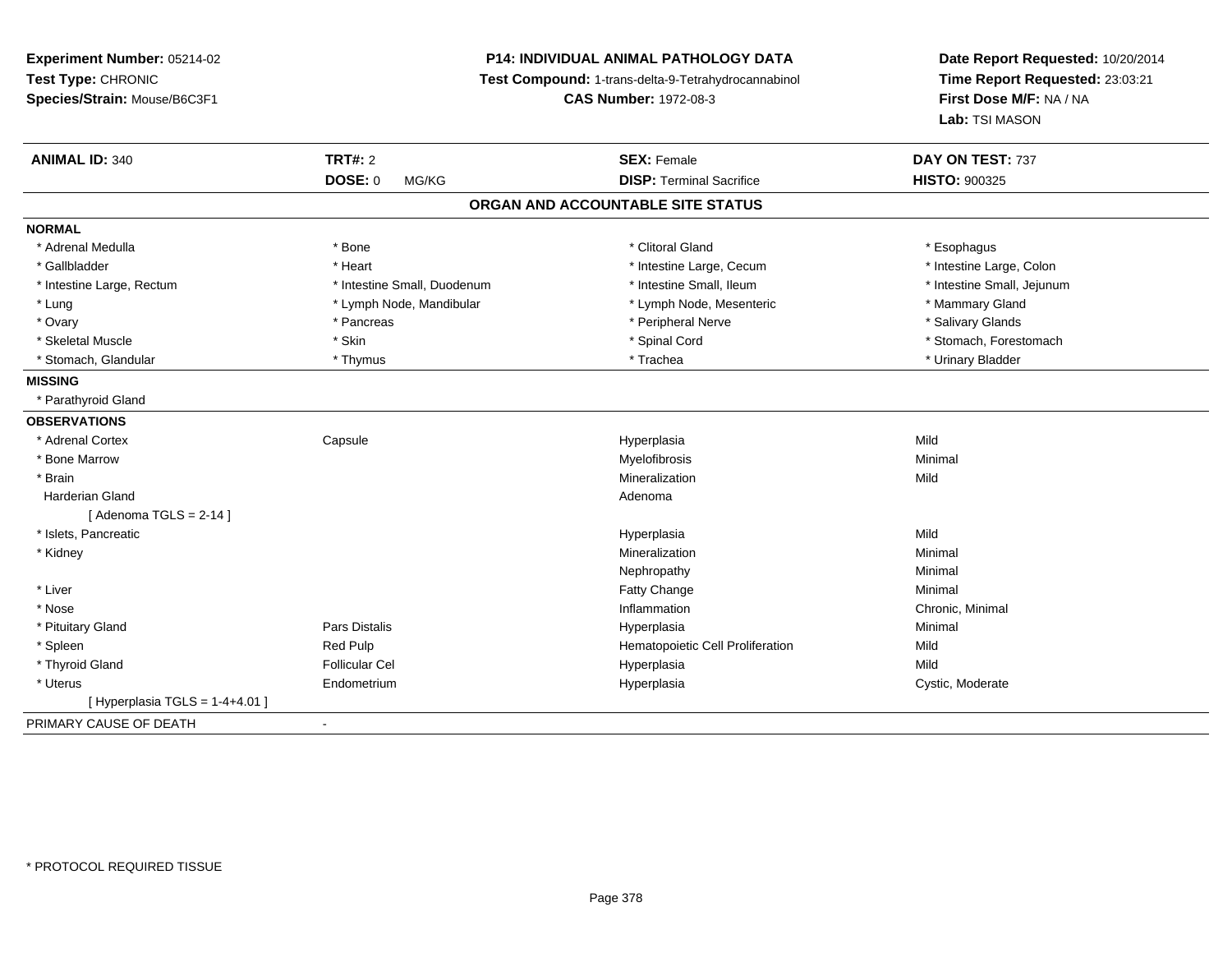# **P14: INDIVIDUAL ANIMAL PATHOLOGY DATA**

**Test Compound:** 1-trans-delta-9-Tetrahydrocannabinol

**CAS Number:** 1972-08-3

| <b>ANIMAL ID: 341</b>          | <b>TRT#: 2</b>            | <b>SEX: Female</b>                | DAY ON TEST: 737         |  |
|--------------------------------|---------------------------|-----------------------------------|--------------------------|--|
|                                | <b>DOSE: 0</b><br>MG/KG   | <b>DISP: Terminal Sacrifice</b>   | <b>HISTO: 900326</b>     |  |
|                                |                           | ORGAN AND ACCOUNTABLE SITE STATUS |                          |  |
| <b>NORMAL</b>                  |                           |                                   |                          |  |
| * Adrenal Medulla              | * Bone                    | * Bone Marrow                     | * Clitoral Gland         |  |
| * Esophagus                    | * Gallbladder             | * Heart                           | * Intestine Large, Cecum |  |
| * Intestine Large, Colon       | * Intestine Large, Rectum | * Intestine Small, Duodenum       | * Intestine Small, Ileum |  |
| * Intestine Small, Jejunum     | * Lung                    | * Lymph Node, Mandibular          | * Lymph Node, Mesenteric |  |
| * Mammary Gland                | * Nose                    | * Ovary                           | * Pancreas               |  |
| * Parathyroid Gland            | * Peripheral Nerve        | * Salivary Glands                 | * Skeletal Muscle        |  |
| * Skin                         | * Spinal Cord             | * Stomach, Glandular              | * Thymus                 |  |
| * Trachea                      | * Urinary Bladder         |                                   |                          |  |
| <b>OBSERVATIONS</b>            |                           |                                   |                          |  |
| * Adrenal Cortex               | Capsule                   | Hyperplasia                       | Mild                     |  |
| * Brain                        |                           | Mineralization                    | Mild                     |  |
| * Islets, Pancreatic           |                           | Hyperplasia                       | Mild                     |  |
| * Kidney                       |                           | Mineralization                    | Minimal                  |  |
|                                |                           | Nephropathy                       | Minimal                  |  |
| * Liver                        |                           | <b>Fatty Change</b>               | Minimal                  |  |
| * Pituitary Gland              | <b>Pars Distalis</b>      | Adenoma                           |                          |  |
| [Adenoma TGLS = $2-7$ ]        |                           |                                   |                          |  |
| * Spleen                       | Red Pulp                  | Hematopoietic Cell Proliferation  | Moderate                 |  |
|                                | Lymph Follic              | Hyperplasia                       | Lymphoid, Minimal        |  |
| * Stomach, Forestomach         |                           | Hyperplasia                       | Squamous, Mild           |  |
| [Hyperplasia TGLS = $3-6.01$ ] |                           |                                   |                          |  |
| * Thyroid Gland                | <b>Follicular Cel</b>     | Hyperplasia                       | Mild                     |  |
| * Uterus                       | Endometrium               | Hyperplasia                       | Cystic, Moderate         |  |
| [Hyperplasia TGLS = 1-4]       |                           |                                   |                          |  |
| PRIMARY CAUSE OF DEATH         | $\blacksquare$            |                                   |                          |  |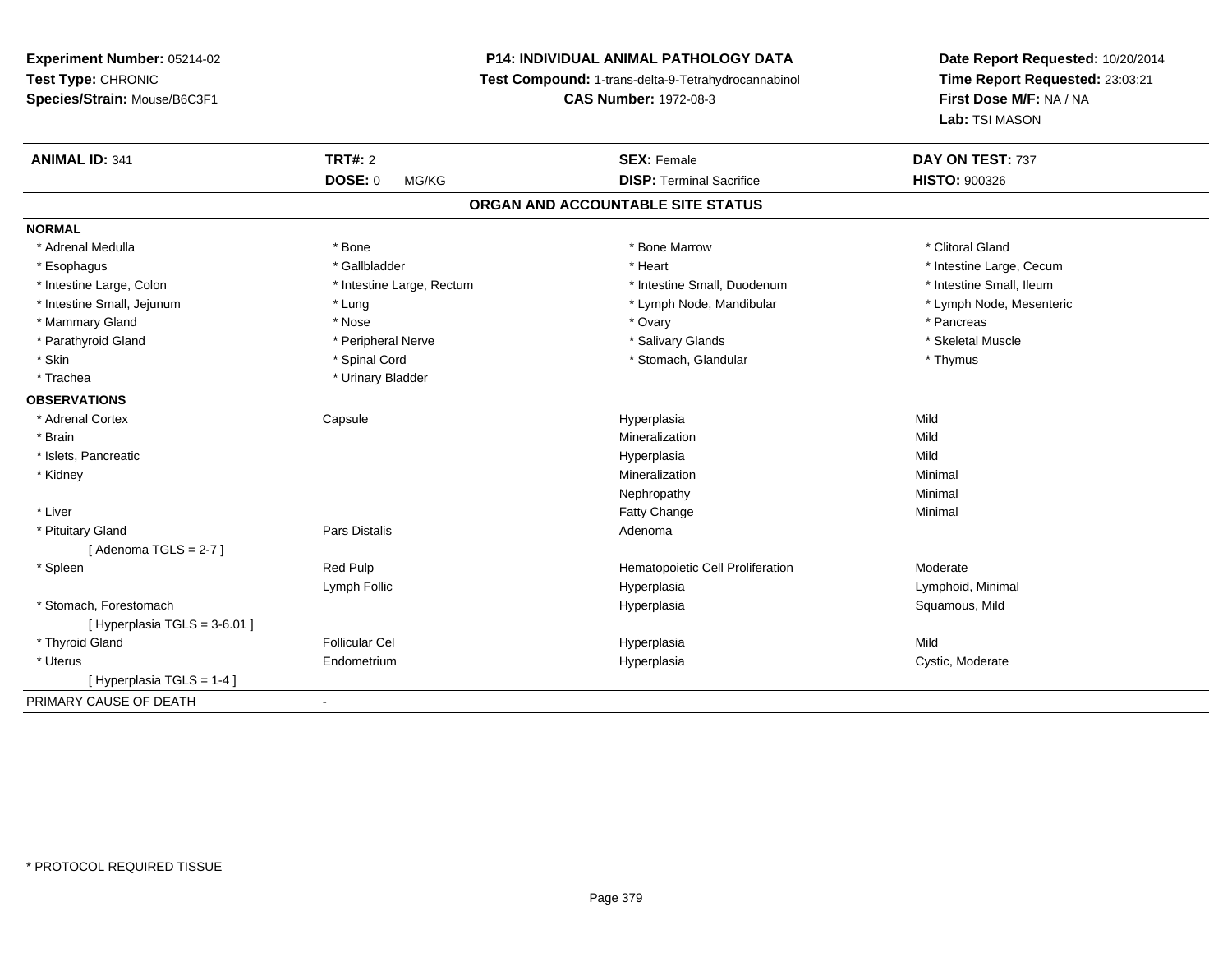# **P14: INDIVIDUAL ANIMAL PATHOLOGY DATA**

**Test Compound:** 1-trans-delta-9-Tetrahydrocannabinol

**CAS Number:** 1972-08-3

| <b>ANIMAL ID: 342</b>                 | TRT#: 2                     | <b>SEX: Female</b>                | DAY ON TEST: 737           |
|---------------------------------------|-----------------------------|-----------------------------------|----------------------------|
|                                       | <b>DOSE: 0</b><br>MG/KG     | <b>DISP: Terminal Sacrifice</b>   | <b>HISTO: 900327</b>       |
|                                       |                             | ORGAN AND ACCOUNTABLE SITE STATUS |                            |
| <b>NORMAL</b>                         |                             |                                   |                            |
| * Adrenal Medulla                     | * Bone                      | * Clitoral Gland                  | * Esophagus                |
| * Gallbladder                         | * Heart                     | * Intestine Large, Cecum          | * Intestine Large, Colon   |
| * Intestine Large, Rectum             | * Intestine Small, Duodenum | * Intestine Small, Ileum          | * Intestine Small, Jejunum |
| * Islets. Pancreatic                  | * Kidney                    | * Liver                           | * Lymph Node, Mandibular   |
| * Lymph Node, Mesenteric              | * Mammary Gland             | * Nose                            | * Pancreas                 |
| * Parathyroid Gland                   | * Peripheral Nerve          | * Pituitary Gland                 | * Salivary Glands          |
| * Skeletal Muscle                     | * Skin                      | * Spinal Cord                     | * Stomach, Forestomach     |
| * Stomach, Glandular                  | * Thymus                    | * Trachea                         | * Urinary Bladder          |
| <b>OBSERVATIONS</b>                   |                             |                                   |                            |
| * Adrenal Cortex                      | Capsule                     | Hyperplasia                       | Minimal                    |
| * Bone Marrow                         |                             | Myelofibrosis                     | Minimal                    |
| * Brain                               |                             | Mineralization                    | Mild                       |
| * Lung                                |                             | <b>Infiltration Cellular</b>      | Lymphocyte, Mild           |
| [Infiltration Cellular TGLS = $2-1$ ] |                             |                                   |                            |
| * Ovary                               |                             | Angiectasis                       | Minimal                    |
| * Spleen                              | Red Pulp                    | Hematopoietic Cell Proliferation  | Mild                       |
|                                       | Lymph Follic                | Hyperplasia                       | Lymphoid, Minimal          |
| * Thyroid Gland                       | <b>Follicular Cel</b>       | Hyperplasia                       | Minimal                    |
| * Uterus                              | Endometrium                 | Hyperplasia                       | Cystic, Marked             |
| [Hyperplasia TGLS = 1-4.01]           |                             |                                   |                            |
| PRIMARY CAUSE OF DEATH                | $\blacksquare$              |                                   |                            |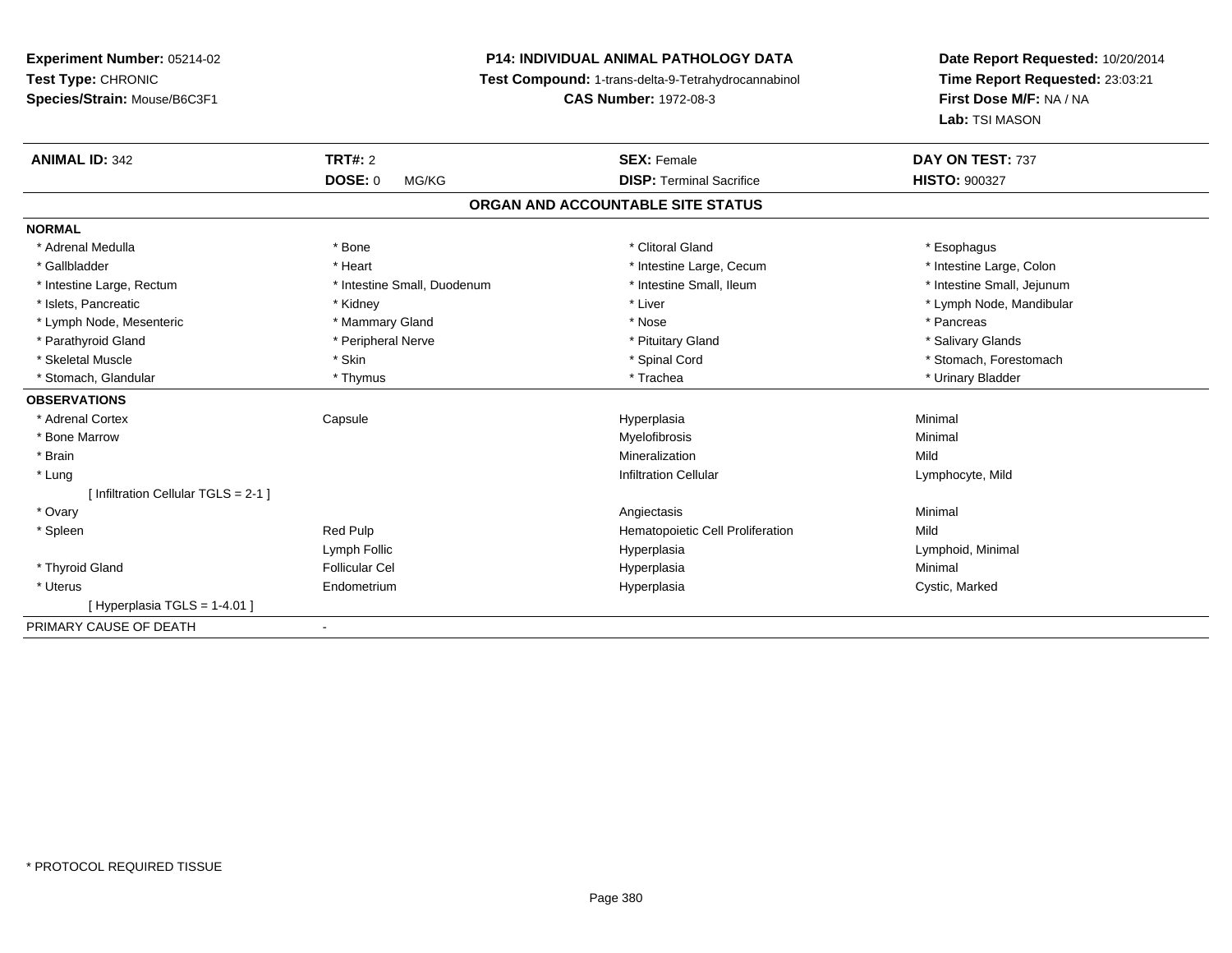| Experiment Number: 05214-02<br>Test Type: CHRONIC<br>Species/Strain: Mouse/B6C3F1                                      |                            | <b>P14: INDIVIDUAL ANIMAL PATHOLOGY DATA</b><br>Test Compound: 1-trans-delta-9-Tetrahydrocannabinol<br><b>CAS Number: 1972-08-3</b> | Date Report Requested: 10/20/2014<br>Time Report Requested: 23:03:21<br>First Dose M/F: NA / NA<br>Lab: TSI MASON |
|------------------------------------------------------------------------------------------------------------------------|----------------------------|-------------------------------------------------------------------------------------------------------------------------------------|-------------------------------------------------------------------------------------------------------------------|
| <b>ANIMAL ID: 343</b>                                                                                                  | <b>TRT#: 2</b>             | <b>SEX: Female</b>                                                                                                                  | DAY ON TEST: 742                                                                                                  |
|                                                                                                                        | <b>DOSE: 0</b><br>MG/KG    | <b>DISP: Terminal Sacrifice</b>                                                                                                     | <b>HISTO: 900328</b>                                                                                              |
|                                                                                                                        |                            | ORGAN AND ACCOUNTABLE SITE STATUS                                                                                                   |                                                                                                                   |
| <b>NORMAL</b>                                                                                                          |                            |                                                                                                                                     |                                                                                                                   |
| * Adrenal Medulla                                                                                                      | * Bone                     | * Bone Marrow                                                                                                                       | * Brain                                                                                                           |
| * Clitoral Gland                                                                                                       | * Esophagus                | * Gallbladder                                                                                                                       | * Heart                                                                                                           |
| * Intestine Large, Cecum                                                                                               | * Intestine Large, Colon   | * Intestine Large, Rectum                                                                                                           | * Intestine Small, Duodenum                                                                                       |
| * Intestine Small, Ileum                                                                                               | * Intestine Small, Jejunum | * Lymph Node, Mandibular                                                                                                            | * Lymph Node, Mesenteric                                                                                          |
| * Mammary Gland                                                                                                        | * Ovary                    | * Peripheral Nerve                                                                                                                  | * Pituitary Gland                                                                                                 |
| * Salivary Glands                                                                                                      | * Skeletal Muscle          | * Skin                                                                                                                              | * Spinal Cord                                                                                                     |
| * Stomach, Glandular                                                                                                   | * Thyroid Gland            | * Trachea                                                                                                                           | * Urinary Bladder                                                                                                 |
| <b>MISSING</b>                                                                                                         |                            |                                                                                                                                     |                                                                                                                   |
| * Parathyroid Gland                                                                                                    |                            |                                                                                                                                     |                                                                                                                   |
| <b>OBSERVATIONS</b>                                                                                                    |                            |                                                                                                                                     |                                                                                                                   |
| * Adrenal Cortex                                                                                                       | Capsule                    | Hyperplasia                                                                                                                         | Minimal                                                                                                           |
| * Islets, Pancreatic                                                                                                   |                            | Hyperplasia                                                                                                                         | Mild                                                                                                              |
| * Kidney                                                                                                               |                            | Nephropathy                                                                                                                         | Mild                                                                                                              |
| * Liver                                                                                                                |                            | Eosinophilic Focus                                                                                                                  |                                                                                                                   |
|                                                                                                                        |                            | Hepatocellular Adenoma                                                                                                              |                                                                                                                   |
|                                                                                                                        |                            | Hepatocellular Carcinoma                                                                                                            |                                                                                                                   |
|                                                                                                                        |                            | Necrosis                                                                                                                            | Minimal                                                                                                           |
| [ Hepatocellular Adenoma TGLS = 5-2.01 ]<br>[ Hepatocellular Carcinoma TGLS = 3-2.02 ]<br>[ Necrosis TGLS = $5-2.01$ ] |                            |                                                                                                                                     |                                                                                                                   |
| * Lung                                                                                                                 |                            | Hemorrhage                                                                                                                          | Minimal                                                                                                           |
| Mesentery                                                                                                              | Fat                        | Necrosis                                                                                                                            | Marked                                                                                                            |
| [Necrosis TGLS = $1-14$ ]                                                                                              |                            |                                                                                                                                     |                                                                                                                   |
| * Nose                                                                                                                 |                            | Inflammation                                                                                                                        | Chronic, Mild                                                                                                     |
| * Pancreas                                                                                                             | Duct                       | Ectasia                                                                                                                             | Marked                                                                                                            |
|                                                                                                                        |                            | Inflammation                                                                                                                        | Chronic, Mild                                                                                                     |
| [ Ectasia TGLS = 4-5.01 ]                                                                                              |                            |                                                                                                                                     |                                                                                                                   |
| * Spleen                                                                                                               | Red Pulp                   | Hematopoietic Cell Proliferation                                                                                                    | Moderate                                                                                                          |
|                                                                                                                        | Lymph Follic               | Hyperplasia                                                                                                                         | Lymphoid, Minimal                                                                                                 |
| [ Hematopoietic Cell Proliferation TGLS = 2-3 ]                                                                        |                            |                                                                                                                                     |                                                                                                                   |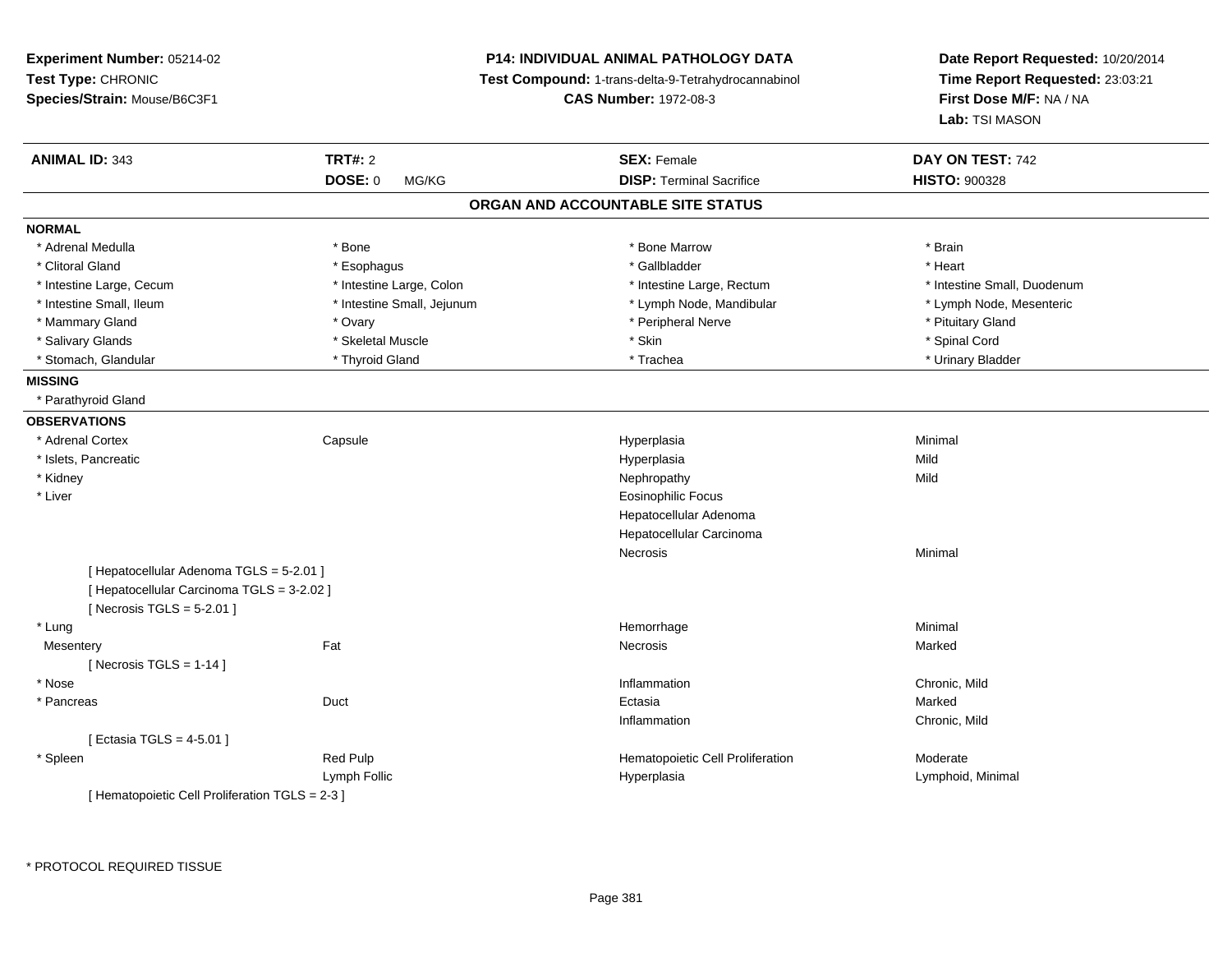| Experiment Number: 05214-02<br><b>Test Type: CHRONIC</b><br>Species/Strain: Mouse/B6C3F1 |                  | <b>P14: INDIVIDUAL ANIMAL PATHOLOGY DATA</b><br>Test Compound: 1-trans-delta-9-Tetrahydrocannabinol<br><b>CAS Number: 1972-08-3</b> | Date Report Requested: 10/20/2014<br>Time Report Requested: 23:03:21<br>First Dose M/F: NA / NA<br>Lab: TSI MASON |
|------------------------------------------------------------------------------------------|------------------|-------------------------------------------------------------------------------------------------------------------------------------|-------------------------------------------------------------------------------------------------------------------|
| <b>ANIMAL ID: 343</b>                                                                    | <b>TRT#: 2</b>   | <b>SEX: Female</b>                                                                                                                  | DAY ON TEST: 742                                                                                                  |
|                                                                                          | DOSE: 0<br>MG/KG | <b>DISP:</b> Terminal Sacrifice                                                                                                     | <b>HISTO: 900328</b>                                                                                              |
|                                                                                          |                  | ORGAN AND ACCOUNTABLE SITE STATUS                                                                                                   |                                                                                                                   |
| [Hyperplasia TGLS = 2-3]                                                                 |                  |                                                                                                                                     |                                                                                                                   |
| * Stomach, Forestomach                                                                   |                  | Hyperplasia                                                                                                                         | Squamous, Mild                                                                                                    |
|                                                                                          |                  | Ulcer                                                                                                                               | Mild                                                                                                              |
| [Hyperplasia TGLS = $6-6.01$ ]                                                           |                  |                                                                                                                                     |                                                                                                                   |
| * Thymus                                                                                 |                  | Sarcoma                                                                                                                             |                                                                                                                   |
| * Uterus                                                                                 | Endometrium      | Hyperplasia                                                                                                                         | Cystic, Mild                                                                                                      |
| PRIMARY CAUSE OF DEATH                                                                   |                  |                                                                                                                                     |                                                                                                                   |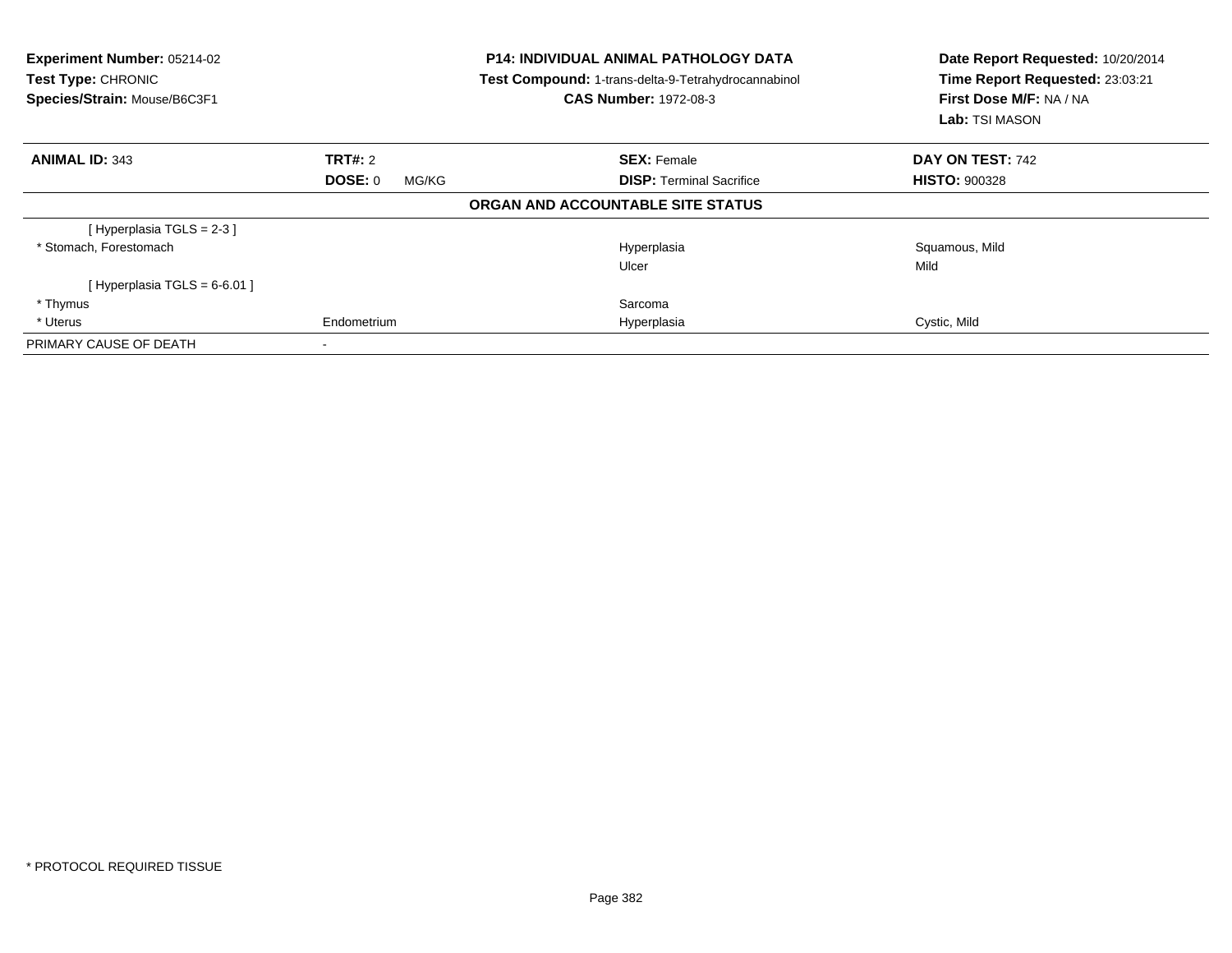# **P14: INDIVIDUAL ANIMAL PATHOLOGY DATA**

**Test Compound:** 1-trans-delta-9-Tetrahydrocannabinol

**CAS Number:** 1972-08-3

| <b>ANIMAL ID: 344</b>                                | <b>TRT#: 2</b>              | <b>SEX: Female</b>                | DAY ON TEST: 743           |
|------------------------------------------------------|-----------------------------|-----------------------------------|----------------------------|
|                                                      | <b>DOSE: 0</b><br>MG/KG     | <b>DISP: Terminal Sacrifice</b>   | <b>HISTO: 900329</b>       |
|                                                      |                             | ORGAN AND ACCOUNTABLE SITE STATUS |                            |
| <b>NORMAL</b>                                        |                             |                                   |                            |
| * Adrenal Medulla                                    | * Bone                      | * Clitoral Gland                  | * Esophagus                |
| * Gallbladder                                        | * Heart                     | * Intestine Large, Cecum          | * Intestine Large, Colon   |
| * Intestine Large, Rectum                            | * Intestine Small, Duodenum | * Intestine Small, Ileum          | * Intestine Small, Jejunum |
| * Kidney                                             | * Lung                      | * Lymph Node, Mandibular          | * Mammary Gland            |
| * Nose                                               | * Ovary                     | * Pancreas                        | * Parathyroid Gland        |
| * Peripheral Nerve                                   | * Salivary Glands           | * Skeletal Muscle                 | * Skin                     |
| * Spinal Cord                                        | * Stomach, Forestomach      | * Stomach, Glandular              | * Thymus                   |
| * Trachea                                            | * Urinary Bladder           |                                   |                            |
| <b>OBSERVATIONS</b>                                  |                             |                                   |                            |
| * Adrenal Cortex                                     | Capsule                     | Hyperplasia                       | Minimal                    |
| * Bone Marrow                                        |                             | Myelofibrosis                     | Minimal                    |
| * Brain                                              |                             | Mineralization                    | Minimal                    |
| * Islets, Pancreatic                                 |                             | Hyperplasia                       | Minimal                    |
| * Liver                                              |                             | Fatty Change                      | Mild                       |
|                                                      |                             | Hepatocellular Adenoma            |                            |
| [ Hepatocellular Adenoma TGLS = 1-2.01 ]             |                             |                                   |                            |
| * Lymph Node, Mesenteric                             |                             | Hyperplasia                       | Lymphoid, Minimal          |
| * Pituitary Gland                                    | <b>Pars Distalis</b>        | Adenoma                           |                            |
| * Spleen                                             | Red Pulp                    | Hematopoietic Cell Proliferation  | Mild                       |
| * Stom Forestom                                      |                             |                                   |                            |
| Note: TGL 2 FORESTOMACH FOCUS IS NORMAL MUCOSAL FOLD |                             |                                   |                            |
| * Thyroid Gland                                      | <b>Follicular Cel</b>       | Hyperplasia                       | Minimal                    |
| * Uterus                                             | Endometrium                 | Hyperplasia                       | Cystic, Mild               |
| PRIMARY CAUSE OF DEATH                               | $\blacksquare$              |                                   |                            |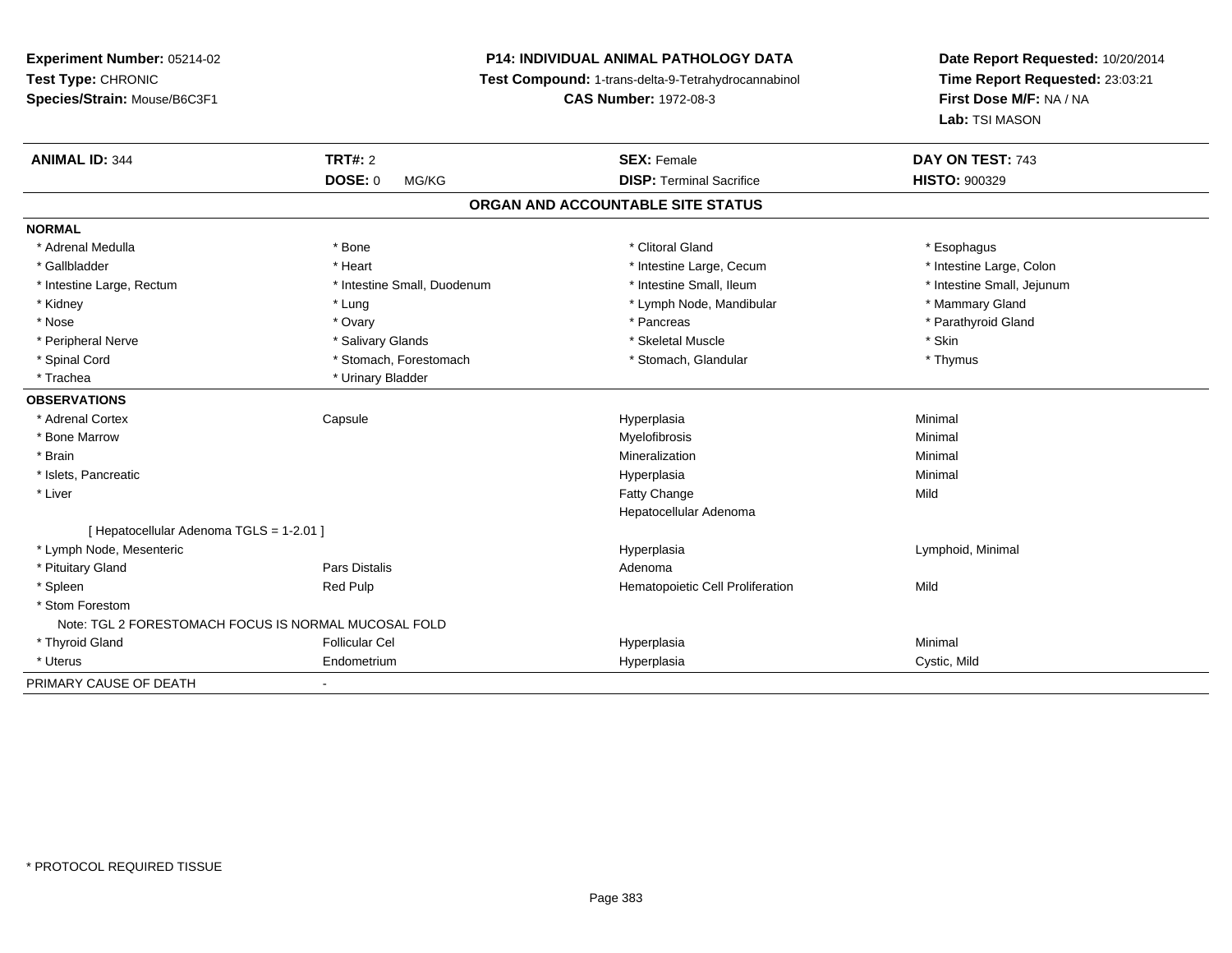| <b>Experiment Number: 05214-02</b><br>Test Type: CHRONIC<br>Species/Strain: Mouse/B6C3F1 |                          | <b>P14: INDIVIDUAL ANIMAL PATHOLOGY DATA</b><br>Test Compound: 1-trans-delta-9-Tetrahydrocannabinol<br><b>CAS Number: 1972-08-3</b> | Date Report Requested: 10/20/2014<br>Time Report Requested: 23:03:21<br>First Dose M/F: NA / NA<br>Lab: TSI MASON |
|------------------------------------------------------------------------------------------|--------------------------|-------------------------------------------------------------------------------------------------------------------------------------|-------------------------------------------------------------------------------------------------------------------|
| <b>ANIMAL ID: 345</b>                                                                    | <b>TRT#: 2</b>           | <b>SEX: Female</b>                                                                                                                  | DAY ON TEST: 737                                                                                                  |
|                                                                                          | <b>DOSE: 0</b><br>MG/KG  | <b>DISP: Terminal Sacrifice</b>                                                                                                     | HISTO: 900330                                                                                                     |
|                                                                                          |                          | ORGAN AND ACCOUNTABLE SITE STATUS                                                                                                   |                                                                                                                   |
| <b>NORMAL</b>                                                                            |                          |                                                                                                                                     |                                                                                                                   |
| * Adrenal Medulla                                                                        | * Bone                   | * Esophagus                                                                                                                         | * Gallbladder                                                                                                     |
| * Heart                                                                                  | * Intestine Large, Cecum | * Intestine Large, Colon                                                                                                            | * Intestine Large, Rectum                                                                                         |
| * Intestine Small, Duodenum                                                              | * Intestine Small, Ileum | * Intestine Small, Jejunum                                                                                                          | * Islets, Pancreatic                                                                                              |
| * Lung                                                                                   | * Ovary                  | * Pancreas                                                                                                                          | * Parathyroid Gland                                                                                               |
| * Peripheral Nerve                                                                       | * Salivary Glands        | * Skeletal Muscle                                                                                                                   | * Spinal Cord                                                                                                     |
| * Trachea                                                                                | * Urinary Bladder        |                                                                                                                                     |                                                                                                                   |
| <b>MISSING</b>                                                                           |                          |                                                                                                                                     |                                                                                                                   |
| * Mammary Gland                                                                          |                          |                                                                                                                                     |                                                                                                                   |
| <b>OBSERVATIONS</b>                                                                      |                          |                                                                                                                                     |                                                                                                                   |
| * Adrenal Cortex                                                                         | Capsule                  | Hyperplasia                                                                                                                         | Minimal                                                                                                           |
| * Bone Marrow                                                                            |                          | Proliferation                                                                                                                       | Mild                                                                                                              |
| * Brain                                                                                  |                          | Mineralization                                                                                                                      | Minimal                                                                                                           |
| * Clitoral Gland                                                                         |                          | Hyperplasia                                                                                                                         | Squamous, Mild                                                                                                    |
|                                                                                          |                          | Inflammation                                                                                                                        | Chronic, Mild                                                                                                     |
| [ Hyperplasia TGLS = 2-10 ]<br>[Inflammation TGLS = $2-10$ ]                             |                          |                                                                                                                                     |                                                                                                                   |
| * Kidney                                                                                 |                          | Lymphoma Malignant Lymphocytic                                                                                                      |                                                                                                                   |
|                                                                                          |                          | Nephropathy                                                                                                                         | Minimal                                                                                                           |
| * Liver                                                                                  |                          | Lymphoma Malignant Lymphocytic                                                                                                      |                                                                                                                   |
| Lymph Node                                                                               | Lumbar                   | Lymphoma Malignant Lymphocytic                                                                                                      |                                                                                                                   |
| [ Lymphoma Malignant Lymphocytic TGLS = 5-15 ]                                           |                          |                                                                                                                                     |                                                                                                                   |
| * Lymph Node, Mandibular                                                                 |                          | Lymphoma Malignant Lymphocytic                                                                                                      |                                                                                                                   |
| [ Lymphoma Malignant Lymphocytic TGLS = 5-15 ]                                           |                          |                                                                                                                                     |                                                                                                                   |
| * Lymph Node, Mesenteric                                                                 |                          | Lymphoma Malignant Lymphocytic                                                                                                      |                                                                                                                   |
| [ Lymphoma Malignant Lymphocytic TGLS = 5-15 ]                                           |                          |                                                                                                                                     |                                                                                                                   |
| * Nose                                                                                   |                          | Inflammation                                                                                                                        | Chronic, Mild                                                                                                     |
| * Pituitary Gland                                                                        | Pars Distalis            | Cyst                                                                                                                                |                                                                                                                   |
| * Skin                                                                                   |                          | Inflammation                                                                                                                        | Chronic Active, Moderate                                                                                          |
| [Inflammation TGLS = $1-14,3-3.01$ ]                                                     |                          |                                                                                                                                     |                                                                                                                   |
| * Spleen                                                                                 | <b>Red Pulp</b>          | Hematopoietic Cell Proliferation                                                                                                    | Moderate                                                                                                          |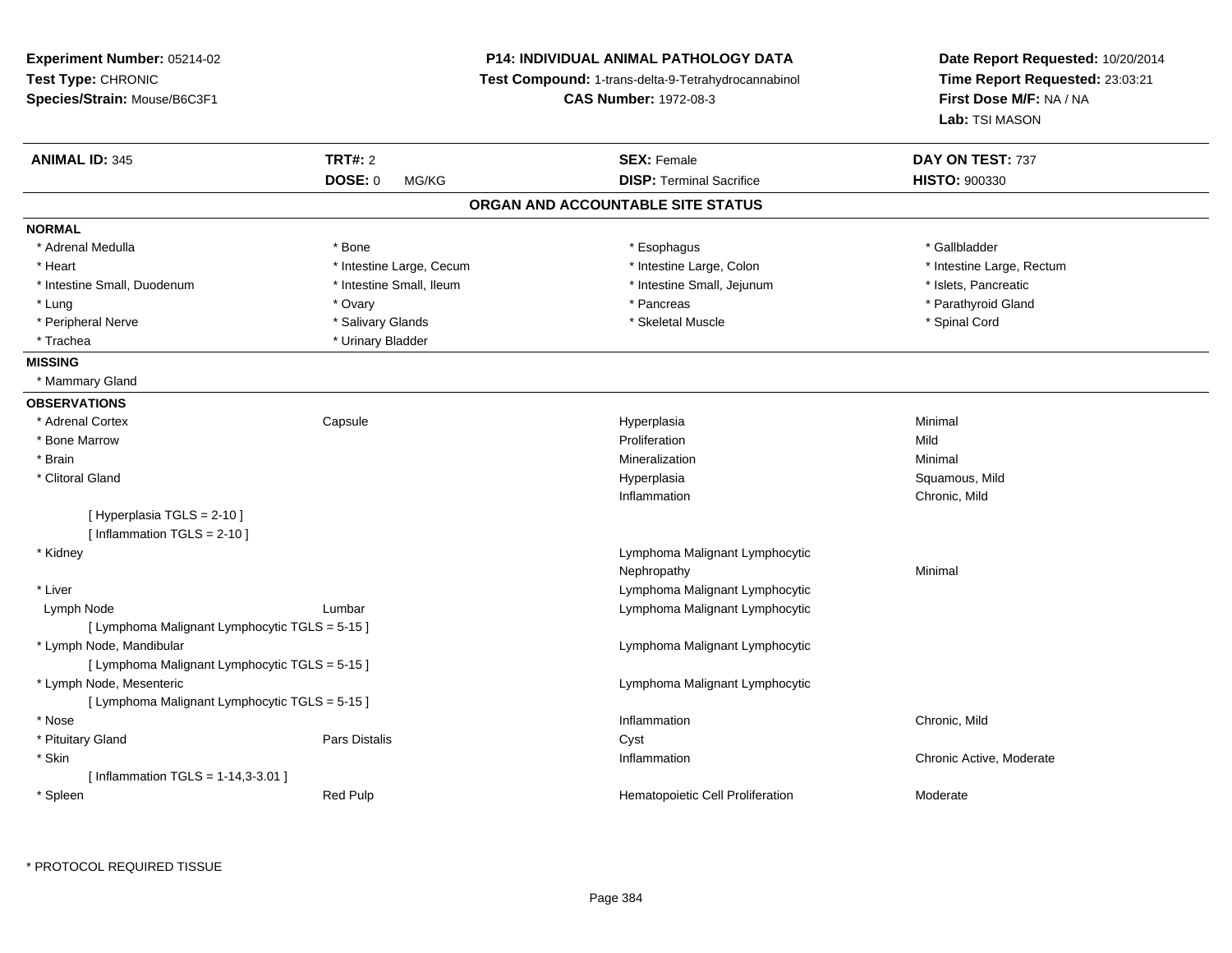| <b>Experiment Number: 05214-02</b><br>Test Type: CHRONIC<br>Species/Strain: Mouse/B6C3F1        |                         | <b>P14: INDIVIDUAL ANIMAL PATHOLOGY DATA</b><br>Test Compound: 1-trans-delta-9-Tetrahydrocannabinol<br><b>CAS Number: 1972-08-3</b> | Date Report Requested: 10/20/2014<br>Time Report Requested: 23:03:21<br>First Dose M/F: NA / NA<br>Lab: TSI MASON |
|-------------------------------------------------------------------------------------------------|-------------------------|-------------------------------------------------------------------------------------------------------------------------------------|-------------------------------------------------------------------------------------------------------------------|
| <b>ANIMAL ID: 345</b>                                                                           | TRT#: 2                 | <b>SEX: Female</b>                                                                                                                  | DAY ON TEST: 737                                                                                                  |
|                                                                                                 | <b>DOSE: 0</b><br>MG/KG | <b>DISP: Terminal Sacrifice</b>                                                                                                     | <b>HISTO: 900330</b>                                                                                              |
|                                                                                                 |                         | ORGAN AND ACCOUNTABLE SITE STATUS                                                                                                   |                                                                                                                   |
|                                                                                                 |                         | Lymphoma Malignant Lymphocytic                                                                                                      |                                                                                                                   |
| [Hematopoietic Cell Proliferation TGLS = 6-3 ]<br>[ Lymphoma Malignant Lymphocytic TGLS = 6-3 ] |                         |                                                                                                                                     |                                                                                                                   |
| * Stomach. Forestomach<br>[Hyperplasia TGLS = $7-6,6.01$ ]                                      |                         | Hyperplasia                                                                                                                         | Squamous, Marked                                                                                                  |
| * Stomach, Glandular                                                                            |                         | Hyperplasia                                                                                                                         | Mild                                                                                                              |
| * Thymus                                                                                        |                         | Lymphoma Malignant Lymphocytic                                                                                                      |                                                                                                                   |
| * Thyroid Gland                                                                                 | <b>Follicular Cel</b>   | Hyperplasia                                                                                                                         | Minimal                                                                                                           |
| * Uterus                                                                                        | Endometrium             | Atrophy                                                                                                                             | Marked                                                                                                            |
|                                                                                                 |                         | <b>Dilatation</b>                                                                                                                   | Marked                                                                                                            |
|                                                                                                 | Endometrium             | Hyperplasia                                                                                                                         | Cystic, Mild                                                                                                      |
| [Dilatation TGLS = 4-4.01]                                                                      |                         |                                                                                                                                     |                                                                                                                   |
| PRIMARY CAUSE OF DEATH                                                                          | ٠                       |                                                                                                                                     |                                                                                                                   |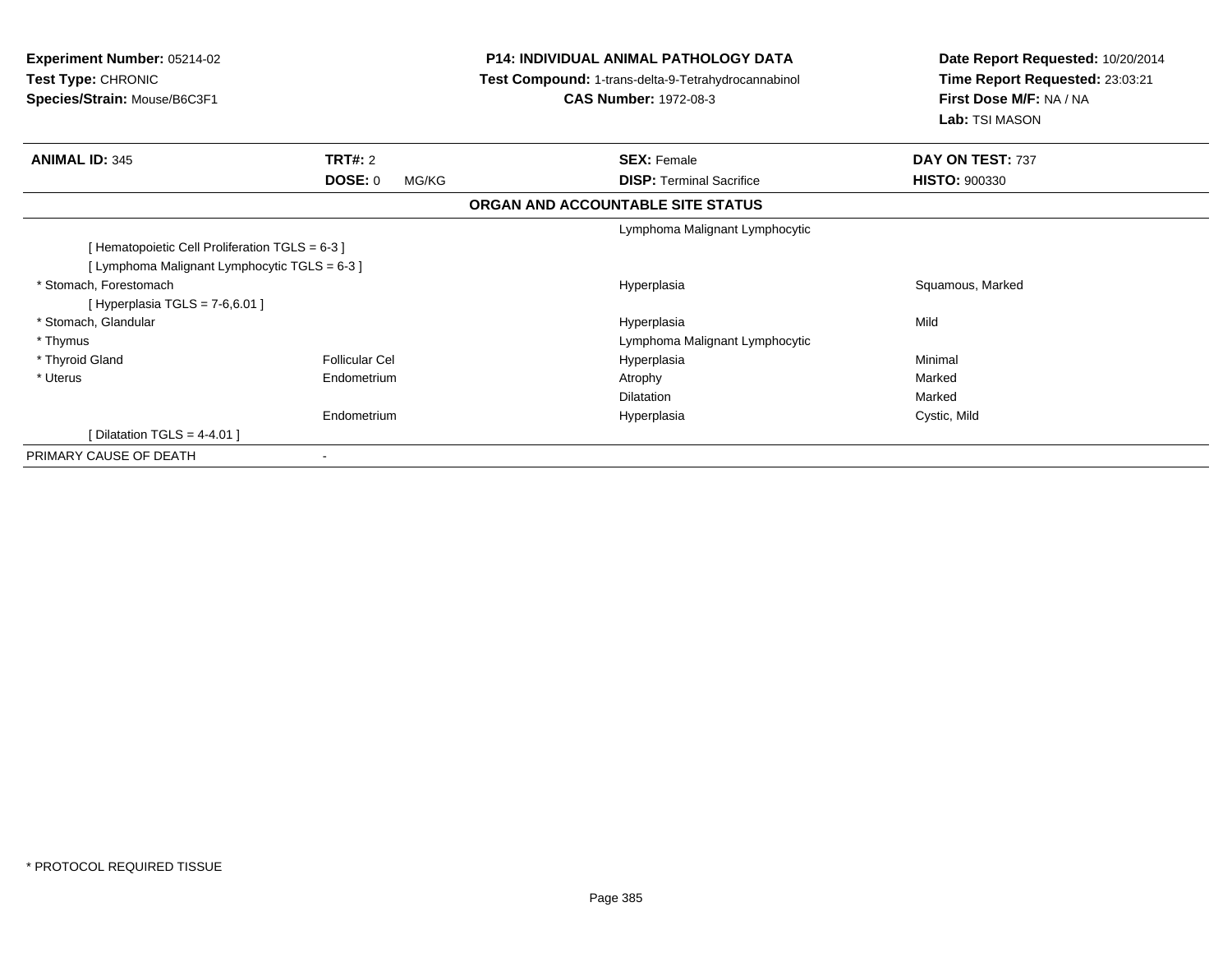| Experiment Number: 05214-02<br>Test Type: CHRONIC<br>Species/Strain: Mouse/B6C3F1 |                           | <b>P14: INDIVIDUAL ANIMAL PATHOLOGY DATA</b><br>Test Compound: 1-trans-delta-9-Tetrahydrocannabinol<br><b>CAS Number: 1972-08-3</b> | Date Report Requested: 10/20/2014<br>Time Report Requested: 23:03:21<br>First Dose M/F: NA / NA<br>Lab: TSI MASON |
|-----------------------------------------------------------------------------------|---------------------------|-------------------------------------------------------------------------------------------------------------------------------------|-------------------------------------------------------------------------------------------------------------------|
| <b>ANIMAL ID: 346</b>                                                             | <b>TRT#: 2</b>            | <b>SEX: Female</b>                                                                                                                  | DAY ON TEST: 742                                                                                                  |
|                                                                                   | <b>DOSE: 0</b><br>MG/KG   | <b>DISP: Terminal Sacrifice</b>                                                                                                     | <b>HISTO: 476331</b>                                                                                              |
|                                                                                   |                           | ORGAN AND ACCOUNTABLE SITE STATUS                                                                                                   |                                                                                                                   |
| <b>NORMAL</b>                                                                     |                           |                                                                                                                                     |                                                                                                                   |
| * Adrenal Medulla                                                                 | * Bone                    | * Bone Marrow                                                                                                                       | * Brain                                                                                                           |
| * Clitoral Gland                                                                  | * Esophagus               | * Heart                                                                                                                             | * Intestine Large, Cecum                                                                                          |
| * Intestine Large, Colon                                                          | * Intestine Large, Rectum | * Intestine Small, Duodenum                                                                                                         | * Intestine Small, Jejunum                                                                                        |
| * Lung                                                                            | * Lymph Node, Mandibular  | * Mammary Gland                                                                                                                     | * Ovary                                                                                                           |
| * Pancreas                                                                        | * Parathyroid Gland       | * Peripheral Nerve                                                                                                                  | * Pituitary Gland                                                                                                 |
| * Salivary Glands                                                                 | * Skeletal Muscle         | * Skin                                                                                                                              | * Spinal Cord                                                                                                     |
| * Stomach, Forestomach                                                            | * Stomach, Glandular      | * Thymus                                                                                                                            | * Thyroid Gland                                                                                                   |
| * Trachea                                                                         | * Urinary Bladder         |                                                                                                                                     |                                                                                                                   |
| <b>MISSING</b>                                                                    |                           |                                                                                                                                     |                                                                                                                   |
| * Gallbladder                                                                     |                           |                                                                                                                                     |                                                                                                                   |
| <b>OBSERVATIONS</b>                                                               |                           |                                                                                                                                     |                                                                                                                   |
| * Adrenal Cortex                                                                  | Capsule                   | Hyperplasia                                                                                                                         | Mild                                                                                                              |
| * Intestine Small, Ileum                                                          |                           | Lymphoma Malignant Mixed                                                                                                            |                                                                                                                   |
| [ Lymphoma Malignant Mixed TGLS = 2-6.01 ]                                        |                           |                                                                                                                                     |                                                                                                                   |
| * Islets, Pancreatic                                                              |                           | Hyperplasia                                                                                                                         | Minimal                                                                                                           |
| * Kidney                                                                          |                           | Nephropathy                                                                                                                         | Mild                                                                                                              |
| * Liver                                                                           |                           | Hepatocellular Carcinoma                                                                                                            |                                                                                                                   |
| [ Hepatocellular Carcinoma TGLS = 1-2.01 ]                                        |                           |                                                                                                                                     |                                                                                                                   |
| * Lymph Node, Mesenteric                                                          |                           | Lymphoma Malignant Mixed                                                                                                            |                                                                                                                   |
| [ Lymphoma Malignant Mixed TGLS = 3-5.01 ]                                        |                           |                                                                                                                                     |                                                                                                                   |
| * Nose                                                                            |                           | Inflammation                                                                                                                        | Chronic, Minimal                                                                                                  |
| * Spleen                                                                          | Red Pulp                  | Hematopoietic Cell Proliferation                                                                                                    | Mild                                                                                                              |
| * Uterus                                                                          | Endometrium               | Hyperplasia                                                                                                                         | Cystic, Mild                                                                                                      |
| PRIMARY CAUSE OF DEATH                                                            |                           |                                                                                                                                     |                                                                                                                   |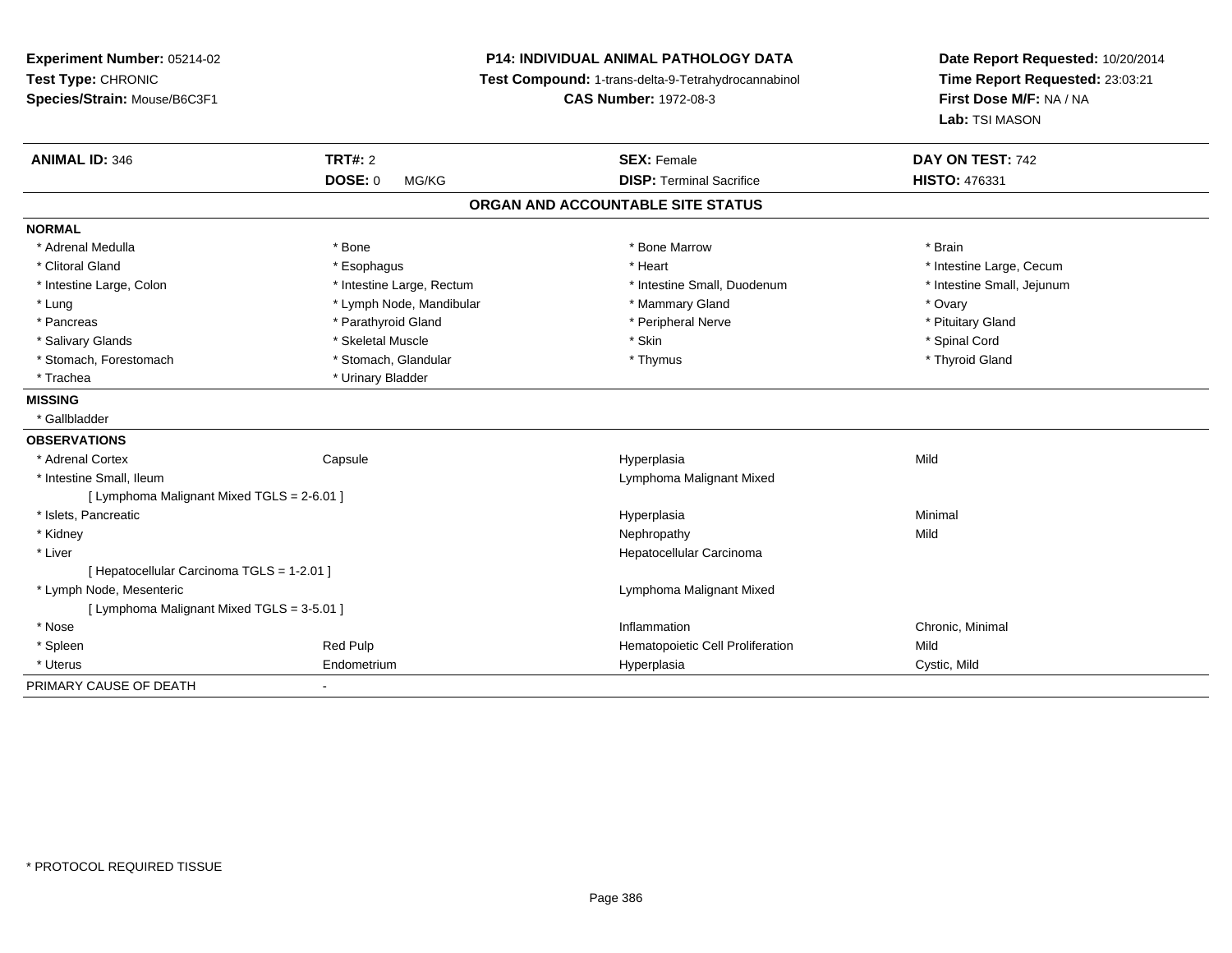**Experiment Number:** 05214-02**Test Type:** CHRONIC **Species/Strain:** Mouse/B6C3F1**P14: INDIVIDUAL ANIMAL PATHOLOGY DATA Test Compound:** 1-trans-delta-9-Tetrahydrocannabinol **CAS Number:** 1972-08-3**Date Report Requested:** 10/20/2014**Time Report Requested:** 23:03:21**First Dose M/F:** NA / NA**Lab:** TSI MASON**ANIMAL ID:** 347**TRT#:** 2 **SEX:** Female **DAY ON TEST:** 737 **DOSE:** 0 MG/KG **DISP:** Terminal Sacrifice **HISTO:** <sup>900332</sup> **ORGAN AND ACCOUNTABLE SITE STATUSNORMAL**\* Adrenal Medulla \* The state of the state of the state of the state of the state of the state of the state of the state of the state of the state of the state of the state of the state of the state of the state of the sta \* Esophagus \* https://www.fragustage.com/web/2019/heart \* Heart \* Heart \* Heart \* Intestine Large, Cecum \* Intestine Large, Cecum \* Sallbladder \* The state of the state of the state of the state of the state of the state o \* Intestine Small. Ileum \* Intestine Large, Colon \* Intestine Large, Rectum \* Intestine Small, Duodenum \* Intestine Small, Duodenum \* Lymph Node, Mesenteric \* Intestine Small, Jejunum \* The metal \* Lung \* Lymph Node, Mandibular \* Lymph Node, Mandibular \* Mammary Gland \* \* Nose \* \* Nose \* \* Pancreas \* Pancreas \* \* Pancreas \* \* Pancreas \* \* Pancreas \* \* Parathyroid Gland \* Peripheral Nerve \* Salivary Glands \* Skeletal Muscle \* Skin\* Thymus \* Spinal Cord \* Stomach, Forestomach \* Stomach \* Stomach, Glandular \* Stomach, Glandular \* Trachea \* Urinary Bladder**OBSERVATIONS** \* Adrenal Cortex Capsulee and the Hyperplasia Minimal Minimal Service and the Hyperplasia Minimal Minimal Service and Minimal Service and Minimal Service and Minimal Service and Minimal Service and Minimal Service and Minimal Service and Minimal \* Bone Marroww which is a controller to the Myelofibrosis and the Minimal method of the Minimal method of the Minimal method of the Minimal method of the Minimal method of the Minimal method of the Minimal method of the Minimal method \* Islets, Pancreaticc description of the control of the control of the control of the control of the control of the control of the control of the control of the control of the control of the control of the control of the control of the contro Moderate \* Kidneyy the control of the control of the control of the control of the control of the control of the control of the control of the control of the control of the control of the control of the control of the control of the contro \* Liver Hepatocellular Adenoma[ Hepatocellular Adenoma TGLS = 3-2.01 ] \* Ovaryy the control of the control of the control of the control of the control of the control of the control of the control of the control of the control of the control of the control of the control of the control of the contro Hemorrhage Moderate [ Hemorrhage TGLS = 1-4.01 ] \* Pituitary Gland Pars Distalis Hyperplasia Moderate \* SpleenRed Pulp Moderate **Hematopoietic Cell Proliferation** Moderate Lymph Follic Hyperplasia Lymphoid, Minimal \* Thyroid Gland Follicular Cel Hyperplasia Mild \* Uterus Endometrium Hyperplasia Cystic, Moderate  $[$  Hyperplasia TGLS = 2-4.02  $]$ PRIMARY CAUSE OF DEATH-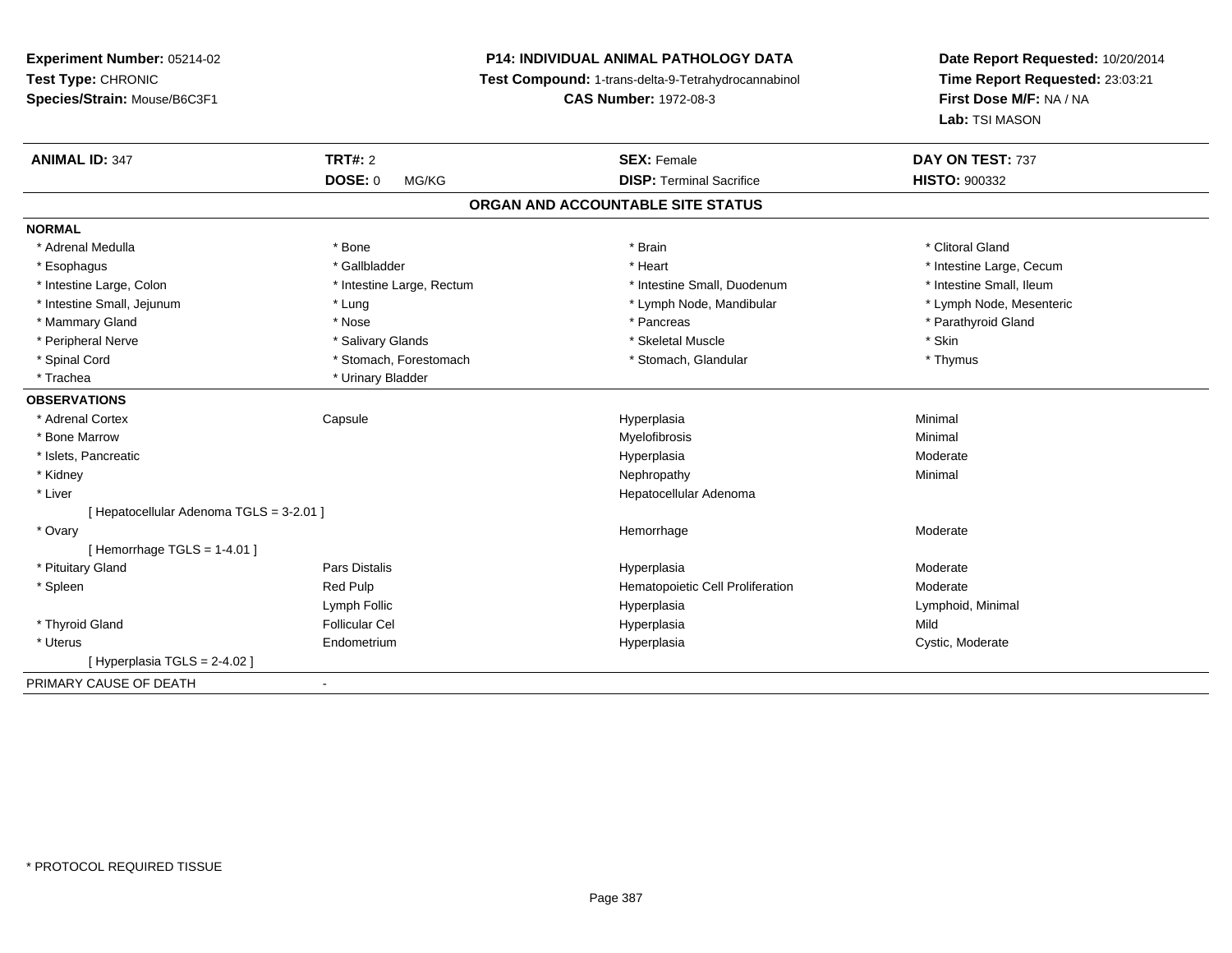# **P14: INDIVIDUAL ANIMAL PATHOLOGY DATA**

**Test Compound:** 1-trans-delta-9-Tetrahydrocannabinol

**CAS Number:** 1972-08-3

| <b>ANIMAL ID: 348</b>           | <b>TRT#: 2</b>            | <b>SEX: Female</b>                | DAY ON TEST: 737         |
|---------------------------------|---------------------------|-----------------------------------|--------------------------|
|                                 | <b>DOSE: 0</b><br>MG/KG   | <b>DISP: Terminal Sacrifice</b>   | <b>HISTO: 900333</b>     |
|                                 |                           | ORGAN AND ACCOUNTABLE SITE STATUS |                          |
| <b>NORMAL</b>                   |                           |                                   |                          |
| * Adrenal Medulla               | * Bone                    | * Bone Marrow                     | * Clitoral Gland         |
| * Esophagus                     | * Gallbladder             | * Heart                           | * Intestine Large, Cecum |
| * Intestine Large, Colon        | * Intestine Large, Rectum | * Intestine Small, Duodenum       | * Intestine Small, Ileum |
| * Intestine Small, Jejunum      | * Liver                   | * Lung                            | * Lymph Node, Mandibular |
| * Lymph Node, Mesenteric        | * Mammary Gland           | * Ovary                           | * Pancreas               |
| * Parathyroid Gland             | * Peripheral Nerve        | * Salivary Glands                 | * Skin                   |
| * Spinal Cord                   | * Stomach, Glandular      | * Thymus                          | * Thyroid Gland          |
| * Trachea                       | * Urinary Bladder         |                                   |                          |
| <b>OBSERVATIONS</b>             |                           |                                   |                          |
| * Adrenal Cortex                | Capsule                   | Hyperplasia                       | Mild                     |
| * Brain                         |                           | Mineralization                    | Mild                     |
| * Islets, Pancreatic            |                           | Hyperplasia                       | Minimal                  |
| * Kidney                        |                           | Mineralization                    | Minimal                  |
| * Nose                          |                           | Inflammation                      | Chronic, Minimal         |
| * Pituitary Gland               | <b>Pars Distalis</b>      | Hyperplasia                       | Minimal                  |
| * Skeletal Muscle               |                           | <b>Infiltration Cellular</b>      | Lymphocyte, Minimal      |
| * Spleen                        | Red Pulp                  | Hematopoietic Cell Proliferation  | Minimal                  |
|                                 | Lymph Follic              | Hyperplasia                       | Lymphoid, Minimal        |
| * Stomach, Forestomach          |                           | Hyperplasia                       | Squamous, Marked         |
|                                 |                           | Ulcer                             | Minimal                  |
| [ Hyperplasia TGLS = 2-6.01 ]   |                           |                                   |                          |
| * Uterus                        | Endometrium               | Hyperplasia                       | Cystic, Mild             |
|                                 |                           | Sarcoma Stromal                   |                          |
| [Sarcoma Stromal TGLS = 1-4.01] |                           |                                   |                          |
| PRIMARY CAUSE OF DEATH          | $\sim$                    |                                   |                          |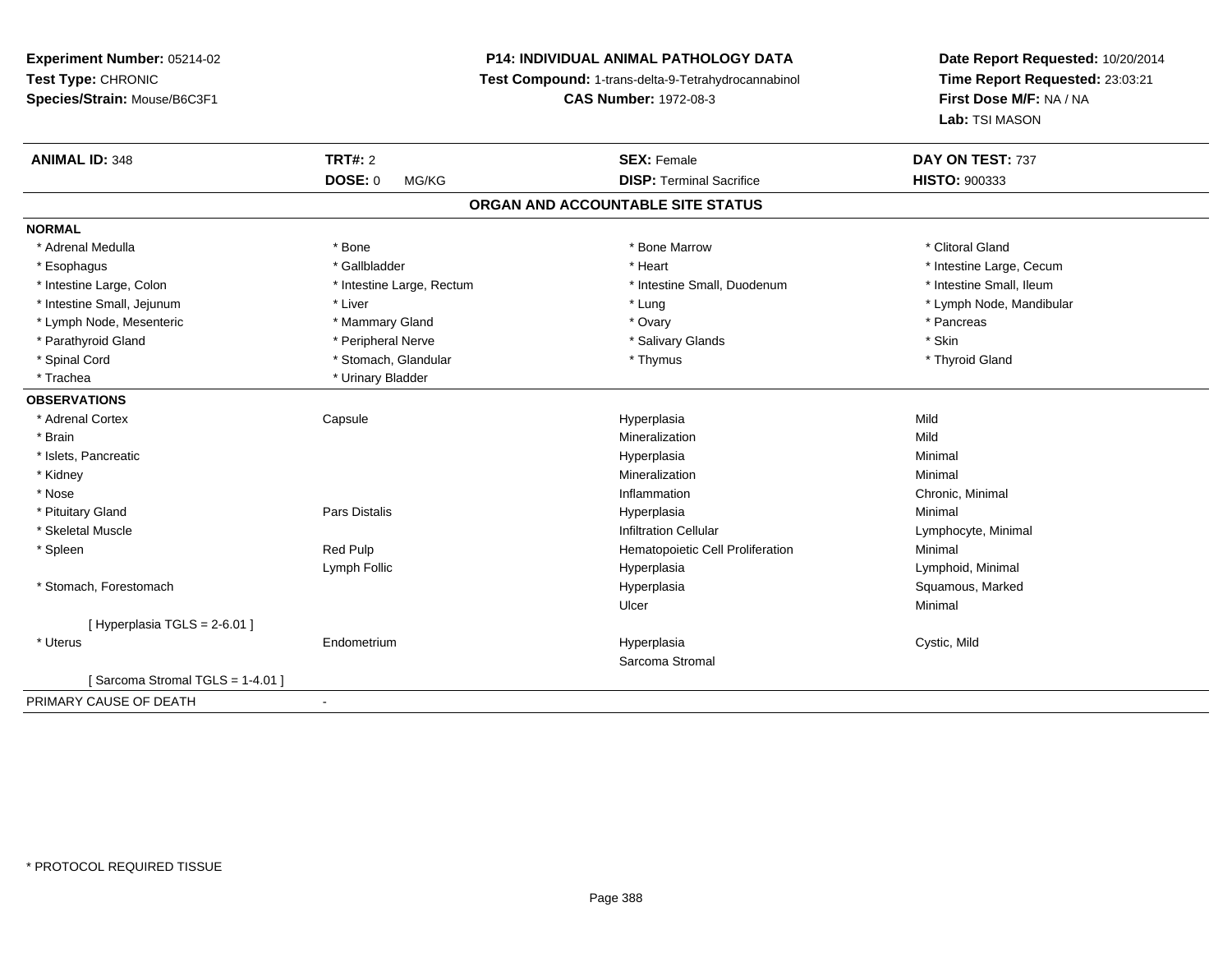# **P14: INDIVIDUAL ANIMAL PATHOLOGY DATA**

**Test Compound:** 1-trans-delta-9-Tetrahydrocannabinol

**CAS Number:** 1972-08-3

| <b>ANIMAL ID: 349</b>                   | <b>TRT#: 2</b>             | <b>SEX: Female</b>                | DAY ON TEST: 677            |  |
|-----------------------------------------|----------------------------|-----------------------------------|-----------------------------|--|
|                                         | <b>DOSE: 0</b><br>MG/KG    | <b>DISP: Natural Death</b>        | <b>HISTO: 900334</b>        |  |
|                                         |                            | ORGAN AND ACCOUNTABLE SITE STATUS |                             |  |
| <b>NORMAL</b>                           |                            |                                   |                             |  |
| * Adrenal Medulla                       | * Bone                     | * Bone Marrow                     | * Brain                     |  |
| * Clitoral Gland                        | * Esophagus                | * Gallbladder                     | * Heart                     |  |
| * Intestine Large, Cecum                | * Intestine Large, Colon   | * Intestine Large, Rectum         | * Intestine Small, Duodenum |  |
| * Intestine Small, Ileum                | * Intestine Small, Jejunum | * Islets, Pancreatic              | * Lung                      |  |
| * Lymph Node, Mandibular                | * Lymph Node, Mesenteric   | * Mammary Gland                   | * Nose                      |  |
| * Ovary                                 | * Pancreas                 | * Parathyroid Gland               | * Peripheral Nerve          |  |
| * Pituitary Gland                       | * Salivary Glands          | * Skeletal Muscle                 | * Skin                      |  |
| * Spinal Cord                           | * Thymus                   | * Thyroid Gland                   | * Trachea                   |  |
| * Urinary Bladder                       |                            |                                   |                             |  |
| <b>OBSERVATIONS</b>                     |                            |                                   |                             |  |
| * Adrenal Cortex                        | Capsule                    | Hyperplasia                       | Minimal                     |  |
| * Kidney                                | <b>Renal Tubule</b>        | Degeneration                      | Hyaline, Mild               |  |
|                                         |                            | Histiocytic Sarcoma               |                             |  |
|                                         |                            | Nephropathy                       | Minimal                     |  |
| * Liver                                 |                            | Histiocytic Sarcoma               |                             |  |
| [Histiocytic Sarcoma TGLS = 4,5-2]      |                            |                                   |                             |  |
| Mesentery                               | Fat                        | Necrosis                          | Mild                        |  |
| [Necrosis TGLS = $1-14$ ]               |                            |                                   |                             |  |
| * Spleen                                | Lymph Follic               | Atrophy                           | Moderate                    |  |
|                                         | Red Pulp                   | Hematopoietic Cell Proliferation  | Moderate                    |  |
| * Stomach, Forestomach                  |                            | Hyperplasia                       | Squamous, Moderate          |  |
| [ Hyperplasia TGLS = $6-6+6.01$ ]       |                            |                                   |                             |  |
| * Stomach, Glandular                    | Glands                     | Dilatation                        | Minimal                     |  |
| [Dilatation TGLS = $7-6.01$ ]           |                            |                                   |                             |  |
| * Uterus                                |                            | Histiocytic Sarcoma               |                             |  |
| [Histiocytic Sarcoma TGLS = 2,3-4,4.01] |                            |                                   |                             |  |
| PRIMARY CAUSE OF DEATH                  | ٠                          |                                   |                             |  |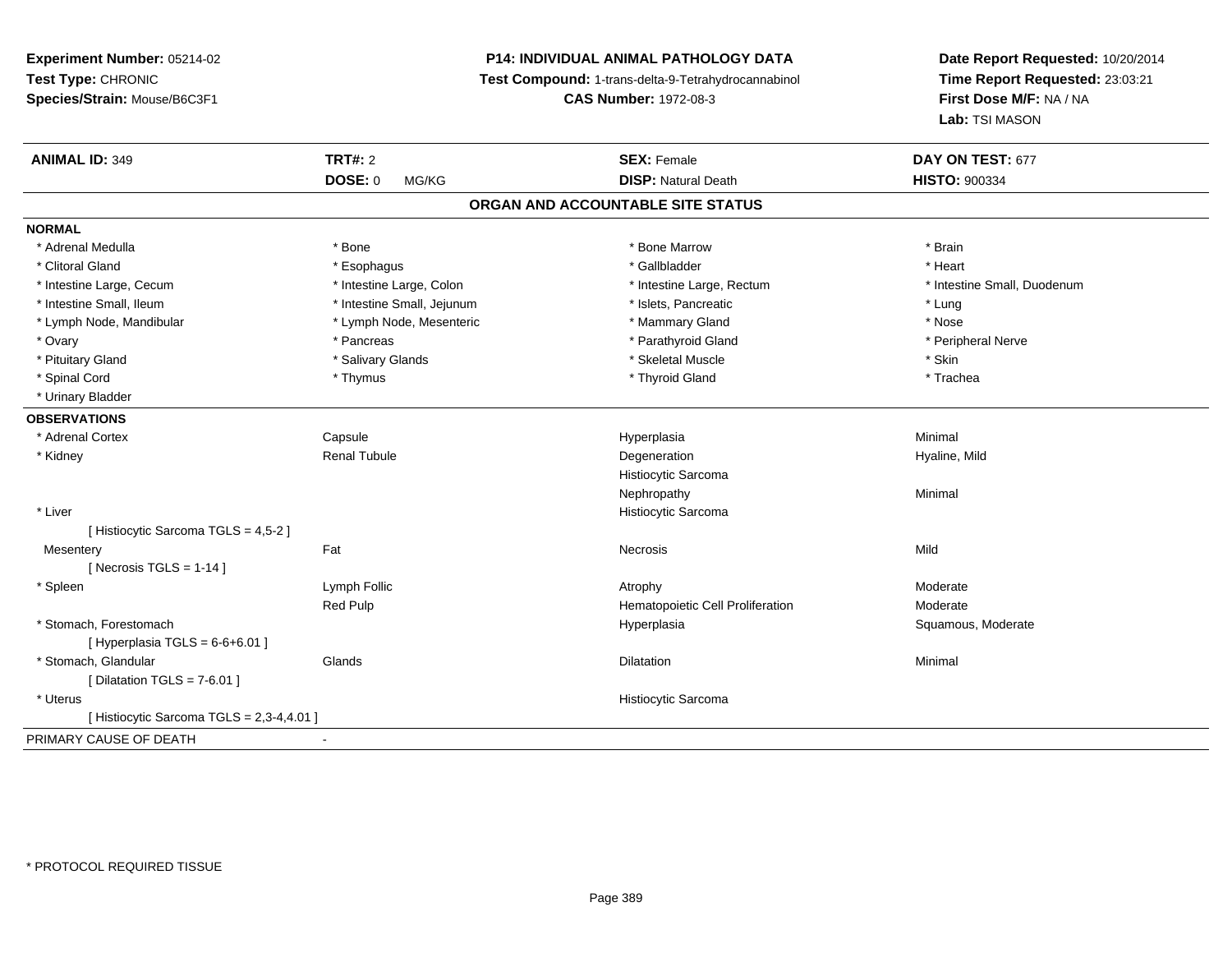# **P14: INDIVIDUAL ANIMAL PATHOLOGY DATA**

**Test Compound:** 1-trans-delta-9-Tetrahydrocannabinol

**CAS Number:** 1972-08-3

| <b>ANIMAL ID: 350</b>                      | <b>TRT#: 2</b>              | <b>SEX: Female</b>                | DAY ON TEST: 737           |
|--------------------------------------------|-----------------------------|-----------------------------------|----------------------------|
|                                            | <b>DOSE: 0</b><br>MG/KG     | <b>DISP: Terminal Sacrifice</b>   | <b>HISTO: 900335</b>       |
|                                            |                             | ORGAN AND ACCOUNTABLE SITE STATUS |                            |
| <b>NORMAL</b>                              |                             |                                   |                            |
| * Adrenal Medulla                          | * Bone                      | * Clitoral Gland                  | * Esophagus                |
| * Gallbladder                              | * Heart                     | * Intestine Large, Cecum          | * Intestine Large, Colon   |
| * Intestine Large, Rectum                  | * Intestine Small, Duodenum | * Intestine Small, Ileum          | * Intestine Small, Jejunum |
| * Islets, Pancreatic                       | * Lymph Node, Mandibular    | * Lymph Node, Mesenteric          | * Mammary Gland            |
| * Nose                                     | * Ovary                     | * Pancreas                        | * Parathyroid Gland        |
| * Peripheral Nerve                         | * Salivary Glands           | * Skeletal Muscle                 | * Skin                     |
| * Spinal Cord                              | * Stomach, Forestomach      | * Stomach, Glandular              | * Thymus                   |
| * Trachea                                  | * Urinary Bladder           |                                   |                            |
| <b>OBSERVATIONS</b>                        |                             |                                   |                            |
| * Adrenal Cortex                           | Capsule                     | Hyperplasia                       | Mild                       |
| * Bone Marrow                              |                             | Myelofibrosis                     | Minimal                    |
| * Brain                                    |                             | Mineralization                    | Mild                       |
| * Kidney                                   |                             | Nephropathy                       | Mild                       |
| * Liver                                    |                             | Hematopoietic Cell Proliferation  | Mild                       |
|                                            |                             | Hepatocellular Carcinoma          |                            |
| [ Hepatocellular Carcinoma TGLS = 1-2.01 ] |                             |                                   |                            |
| * Lung                                     |                             | Hepatocellular Carcinoma          | Metastatic (Liver)         |
|                                            | <b>Bronchiole</b>           | Hyperplasia                       | Minimal                    |
|                                            |                             | Inflammation                      | Chronic, Minimal           |
| [ Hepatocellular Carcinoma TGLS = 2-1.01 ] |                             |                                   |                            |
| * Pituitary Gland                          | Pars Distalis               | Hyperplasia                       | Mild                       |
| * Spleen                                   | Red Pulp                    | Hematopoietic Cell Proliferation  | Moderate                   |
|                                            | Lymph Follic                | Hyperplasia                       | Lymphoid, Minimal          |
| * Thyroid Gland                            | <b>Follicular Cel</b>       | Hyperplasia                       | Minimal                    |
| * Uterus                                   | Endometrium                 | Hyperplasia                       | Cystic, Mild               |
| PRIMARY CAUSE OF DEATH                     | $\blacksquare$              |                                   |                            |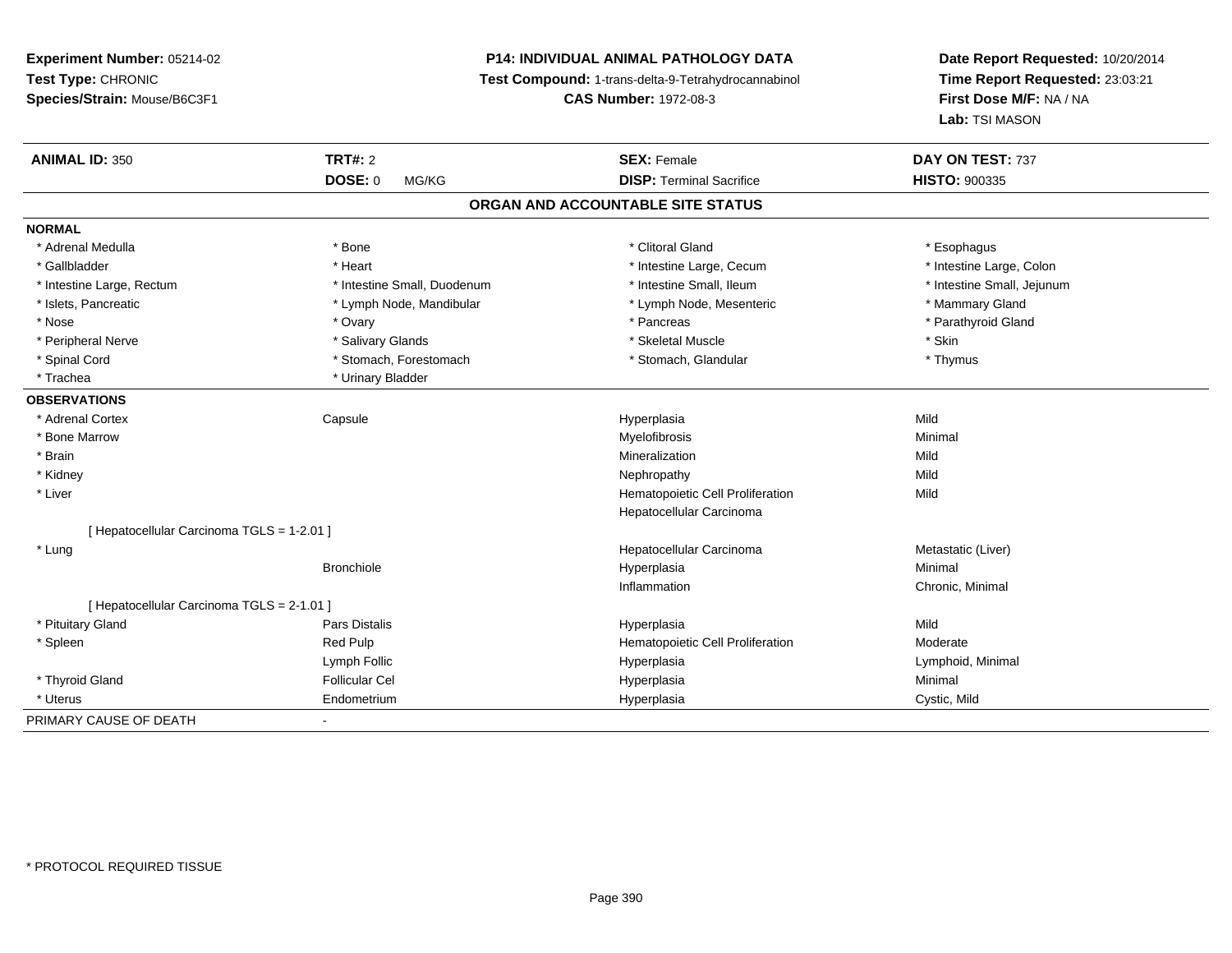# **P14: INDIVIDUAL ANIMAL PATHOLOGY DATA**

**Test Compound:** 1-trans-delta-9-Tetrahydrocannabinol

**CAS Number:** 1972-08-3

| <b>ANIMAL ID: 351</b>             | <b>TRT#: 2</b>              | <b>SEX: Female</b>               | DAY ON TEST: 740           |  |
|-----------------------------------|-----------------------------|----------------------------------|----------------------------|--|
|                                   | <b>DOSE: 0</b><br>MG/KG     | <b>DISP: Terminal Sacrifice</b>  | <b>HISTO: 900336</b>       |  |
| ORGAN AND ACCOUNTABLE SITE STATUS |                             |                                  |                            |  |
| <b>NORMAL</b>                     |                             |                                  |                            |  |
| * Adrenal Medulla                 | * Bone                      | * Clitoral Gland                 | * Esophagus                |  |
| * Gallbladder                     | * Heart                     | * Intestine Large, Cecum         | * Intestine Large, Colon   |  |
| * Intestine Large, Rectum         | * Intestine Small, Duodenum | * Intestine Small, Ileum         | * Intestine Small, Jejunum |  |
| * Liver                           | * Lung                      | * Lymph Node, Mandibular         | * Lymph Node, Mesenteric   |  |
| * Mammary Gland                   | * Nose                      | * Ovary                          | * Pancreas                 |  |
| * Parathyroid Gland               | * Peripheral Nerve          | * Pituitary Gland                | * Salivary Glands          |  |
| * Skin                            | * Spinal Cord               | * Stomach, Forestomach           | * Stomach, Glandular       |  |
| * Trachea                         | * Urinary Bladder           |                                  |                            |  |
| <b>OBSERVATIONS</b>               |                             |                                  |                            |  |
| * Adrenal Cortex                  | Capsule                     | Hyperplasia                      | Minimal                    |  |
| * Bone Marrow                     |                             | Myelofibrosis                    | Minimal                    |  |
| * Brain                           |                             | Mineralization                   | Minimal                    |  |
| * Islets, Pancreatic              |                             | Hyperplasia                      | Minimal                    |  |
| * Kidney                          |                             | Mineralization                   | Minimal                    |  |
|                                   |                             | Nephropathy                      | Minimal                    |  |
| * Skeletal Muscle                 |                             | <b>Infiltration Cellular</b>     | Lymphocyte, Minimal        |  |
| * Spleen                          | Red Pulp                    | Hematopoietic Cell Proliferation | Mild                       |  |
|                                   | Lymph Follic                | Hyperplasia                      | Lymphoid, Mild             |  |
| * Thymus                          |                             | Cyst                             |                            |  |
| * Thyroid Gland                   | <b>Follicular Cel</b>       | Hyperplasia                      | Minimal                    |  |
| * Uterus                          |                             | <b>Dilatation</b>                | Marked                     |  |
|                                   | Endometrium                 | Hyperplasia                      | Cystic, Moderate           |  |
| [ Dilatation TGLS = $1-4.01$ ]    |                             |                                  |                            |  |
| [ Hyperplasia TGLS = 1-4.01 ]     |                             |                                  |                            |  |
| PRIMARY CAUSE OF DEATH            | $\blacksquare$              |                                  |                            |  |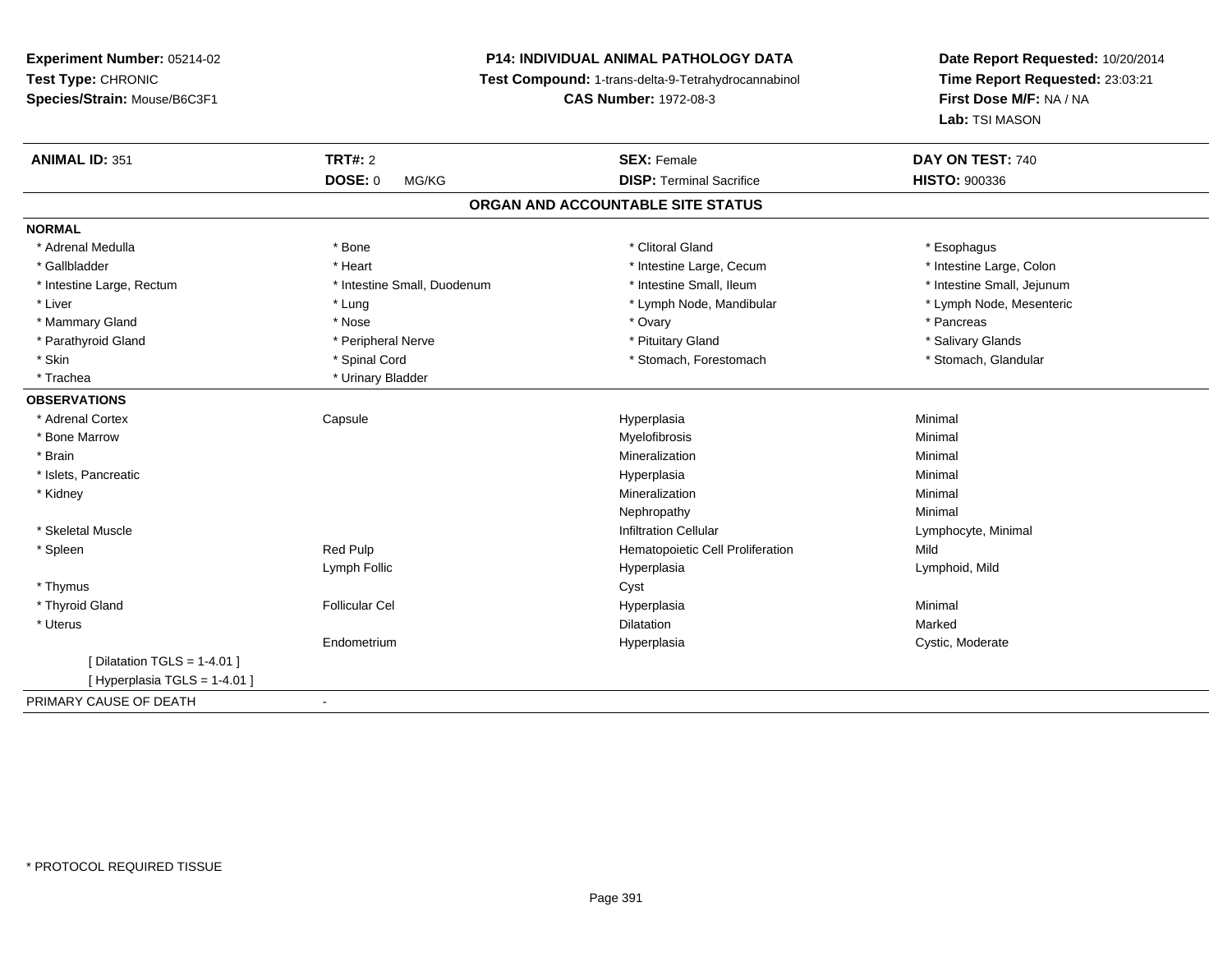# **P14: INDIVIDUAL ANIMAL PATHOLOGY DATA**

**Test Compound:** 1-trans-delta-9-Tetrahydrocannabinol

**CAS Number:** 1972-08-3

| <b>ANIMAL ID: 352</b>                     | <b>TRT#: 2</b>                                               | <b>SEX: Female</b>                | DAY ON TEST: 456           |  |
|-------------------------------------------|--------------------------------------------------------------|-----------------------------------|----------------------------|--|
|                                           | <b>DOSE: 0</b><br>MG/KG                                      | <b>DISP:</b> Moribund Sacrifice   | <b>HISTO: 900337</b>       |  |
|                                           |                                                              | ORGAN AND ACCOUNTABLE SITE STATUS |                            |  |
| <b>NORMAL</b>                             |                                                              |                                   |                            |  |
| * Adrenal Medulla                         | * Bone                                                       | * Bone Marrow                     | * Clitoral Gland           |  |
| * Gallbladder                             | * Heart                                                      | * Intestine Large, Cecum          | * Intestine Large, Colon   |  |
| * Intestine Large, Rectum                 | * Intestine Small, Duodenum                                  | * Intestine Small, Ileum          | * Intestine Small, Jejunum |  |
| * Islets, Pancreatic                      | * Kidney                                                     | * Liver                           | * Lymph Node, Mandibular   |  |
| * Lymph Node, Mesenteric                  | * Mammary Gland                                              | * Ovary                           | * Pancreas                 |  |
| * Parathyroid Gland                       | * Pituitary Gland                                            | * Salivary Glands                 | * Skin                     |  |
| * Spinal Cord                             | * Stomach, Glandular                                         | * Thymus                          | * Thyroid Gland            |  |
| * Trachea                                 | * Urinary Bladder                                            | * Uterus                          |                            |  |
| <b>OBSERVATIONS</b>                       |                                                              |                                   |                            |  |
| * Adrenal Cortex                          | Capsule                                                      | Hyperplasia                       | Minimal                    |  |
| * Brain                                   |                                                              | Mineralization                    | Minimal                    |  |
| * Esophagus                               |                                                              | Adenocarcinoma                    |                            |  |
| Note: SUBMUCOSAL GLANDS ARE HYPERPLASTIC. |                                                              |                                   |                            |  |
| * Lung                                    |                                                              | Inflammation                      | Chronic Active, Moderate   |  |
| * Nose                                    |                                                              | Foreign Body                      | Moderate                   |  |
|                                           | <b>Respirat Epith</b>                                        | Hyperplasia                       | Mild                       |  |
|                                           |                                                              | Inflammation                      | Chronic Active, Moderate   |  |
|                                           | <b>Respirat Epith</b>                                        | Metaplasia                        | Squamous, Minimal          |  |
| Note: FOREIGN BODIES ARE PLANT MATERIAL.  | Note: FUNGUS IS IN THE NASAL CAVITY WITH THE PLANT MATERIAL. |                                   |                            |  |
| * Peripheral Nerve                        |                                                              | Degeneration                      | Minimal                    |  |
| * Skeletal Muscle                         |                                                              | Degeneration                      | Minimal                    |  |
| * Spleen                                  | Lymph Follic                                                 | Atrophy                           | Moderate                   |  |
| * Stomach, Forestomach                    |                                                              | Hyperplasia                       | Squamous, Mild             |  |
| PRIMARY CAUSE OF DEATH                    | $\blacksquare$                                               |                                   |                            |  |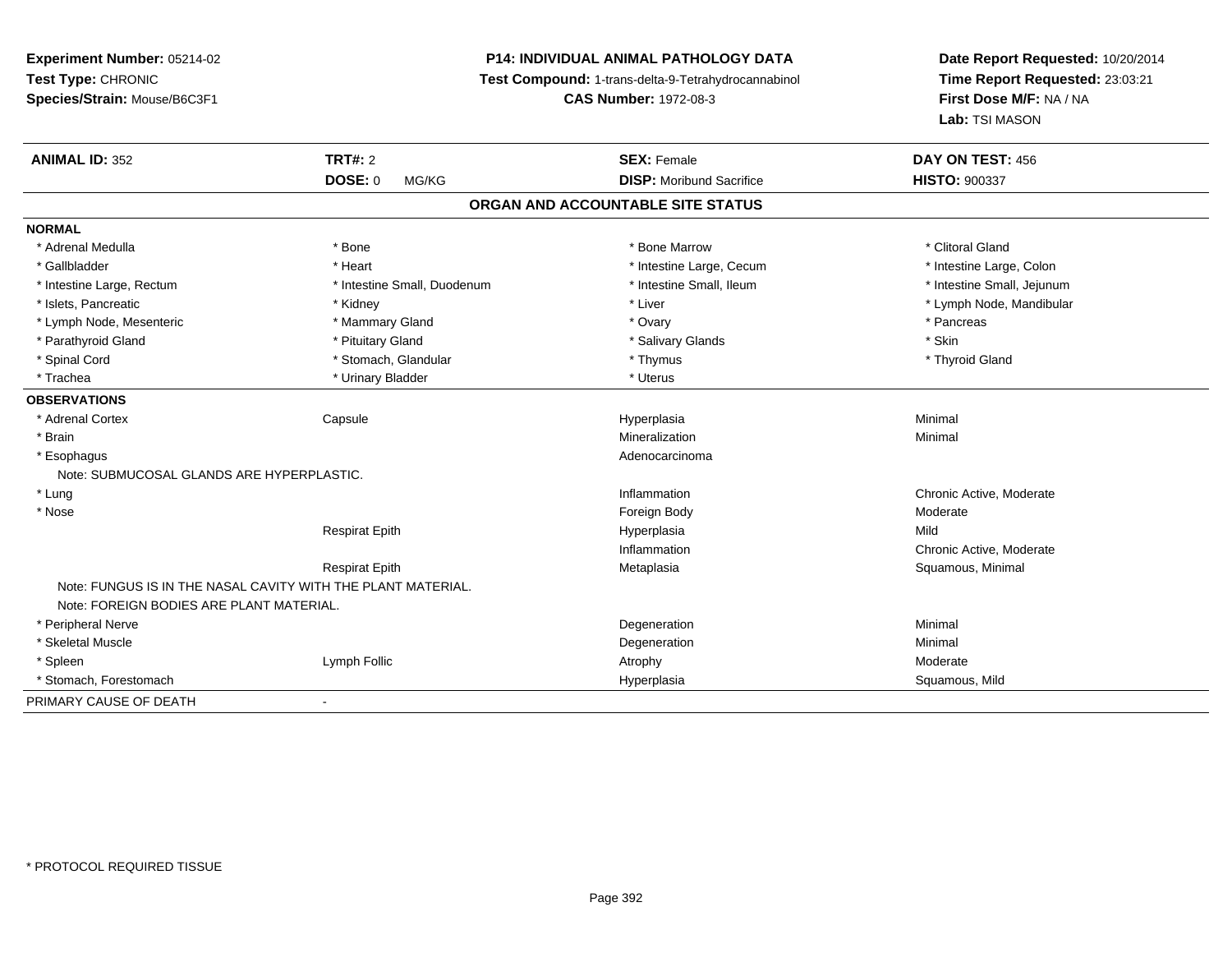| Experiment Number: 05214-02<br>Test Type: CHRONIC<br>Species/Strain: Mouse/B6C3F1 |                            | <b>P14: INDIVIDUAL ANIMAL PATHOLOGY DATA</b><br>Test Compound: 1-trans-delta-9-Tetrahydrocannabinol<br><b>CAS Number: 1972-08-3</b> | Date Report Requested: 10/20/2014<br>Time Report Requested: 23:03:21<br>First Dose M/F: NA / NA<br>Lab: TSI MASON |
|-----------------------------------------------------------------------------------|----------------------------|-------------------------------------------------------------------------------------------------------------------------------------|-------------------------------------------------------------------------------------------------------------------|
| <b>ANIMAL ID: 353</b>                                                             | <b>TRT#: 2</b>             | <b>SEX: Female</b>                                                                                                                  | DAY ON TEST: 740                                                                                                  |
|                                                                                   | <b>DOSE: 0</b><br>MG/KG    | <b>DISP: Terminal Sacrifice</b>                                                                                                     | <b>HISTO: 900338</b>                                                                                              |
|                                                                                   |                            | ORGAN AND ACCOUNTABLE SITE STATUS                                                                                                   |                                                                                                                   |
| <b>NORMAL</b>                                                                     |                            |                                                                                                                                     |                                                                                                                   |
| * Bone                                                                            | * Bone Marrow              | * Brain                                                                                                                             | * Esophagus                                                                                                       |
| * Heart                                                                           | * Intestine Large, Colon   | * Intestine Large, Rectum                                                                                                           | * Intestine Small, Duodenum                                                                                       |
| * Intestine Small, Ileum                                                          | * Intestine Small, Jejunum | * Islets, Pancreatic                                                                                                                | * Mammary Gland                                                                                                   |
| * Nose                                                                            | * Parathyroid Gland        | * Peripheral Nerve                                                                                                                  | * Pituitary Gland                                                                                                 |
| * Salivary Glands                                                                 | * Skin                     | * Spinal Cord                                                                                                                       | * Stomach, Glandular                                                                                              |
| * Trachea                                                                         | * Urinary Bladder          |                                                                                                                                     |                                                                                                                   |
| <b>MISSING</b>                                                                    |                            |                                                                                                                                     |                                                                                                                   |
| * Gallbladder                                                                     |                            |                                                                                                                                     |                                                                                                                   |
| <b>OBSERVATIONS</b>                                                               |                            |                                                                                                                                     |                                                                                                                   |
| * Adrenal Cortex                                                                  | Capsule                    | Hyperplasia                                                                                                                         | Mild                                                                                                              |
|                                                                                   | Capsule                    | Lymphoma Malignant Mixed                                                                                                            |                                                                                                                   |
|                                                                                   |                            | Lymphoma Malignant Mixed                                                                                                            |                                                                                                                   |
| [ Lymphoma Malignant Mixed TGLS = 14-7 ]                                          |                            |                                                                                                                                     |                                                                                                                   |
| [ Lymphoma Malignant Mixed TGLS = 14-7 ]                                          |                            |                                                                                                                                     |                                                                                                                   |
| * Adrenal Medulla                                                                 |                            | Lymphoma Malignant Mixed                                                                                                            |                                                                                                                   |
| [ Lymphoma Malignant Mixed TGLS = 14-7 ]                                          |                            |                                                                                                                                     |                                                                                                                   |
| * Clitoral Gland                                                                  |                            | Lymphoma Malignant Mixed                                                                                                            |                                                                                                                   |
| * Intestine Large, Cecum                                                          |                            | Lymphoma Malignant Mixed                                                                                                            |                                                                                                                   |
| [ Lymphoma Malignant Mixed TGLS = 3-6.01 ]                                        |                            |                                                                                                                                     |                                                                                                                   |
| * Kidney                                                                          |                            | Lymphoma Malignant Mixed                                                                                                            |                                                                                                                   |
|                                                                                   |                            | Nephropathy                                                                                                                         | Moderate                                                                                                          |
| [ Lymphoma Malignant Mixed TGLS = 5,6,12-3+3.01 ]                                 |                            |                                                                                                                                     |                                                                                                                   |
| [ Nephropathy TGLS = 5,6,12-3+3.01 ]                                              |                            |                                                                                                                                     |                                                                                                                   |
| * Liver                                                                           |                            | Lymphoma Malignant Mixed                                                                                                            |                                                                                                                   |
| [ Lymphoma Malignant Mixed TGLS = 7-2+2.01+2.02 ]                                 |                            |                                                                                                                                     |                                                                                                                   |
| * Lung                                                                            |                            | Lymphoma Malignant Mixed                                                                                                            |                                                                                                                   |
| [ Lymphoma Malignant Mixed TGLS = 13-1 ]                                          |                            |                                                                                                                                     |                                                                                                                   |
| Lymph Node                                                                        | Mediastinal                | Lymphoma Malignant Mixed                                                                                                            |                                                                                                                   |
|                                                                                   | Pancreatic                 | Lymphoma Malignant Mixed                                                                                                            |                                                                                                                   |
| [ Lymphoma Malignant Mixed TGLS = 2,4-5.01+5.02,8-5 ]                             |                            |                                                                                                                                     |                                                                                                                   |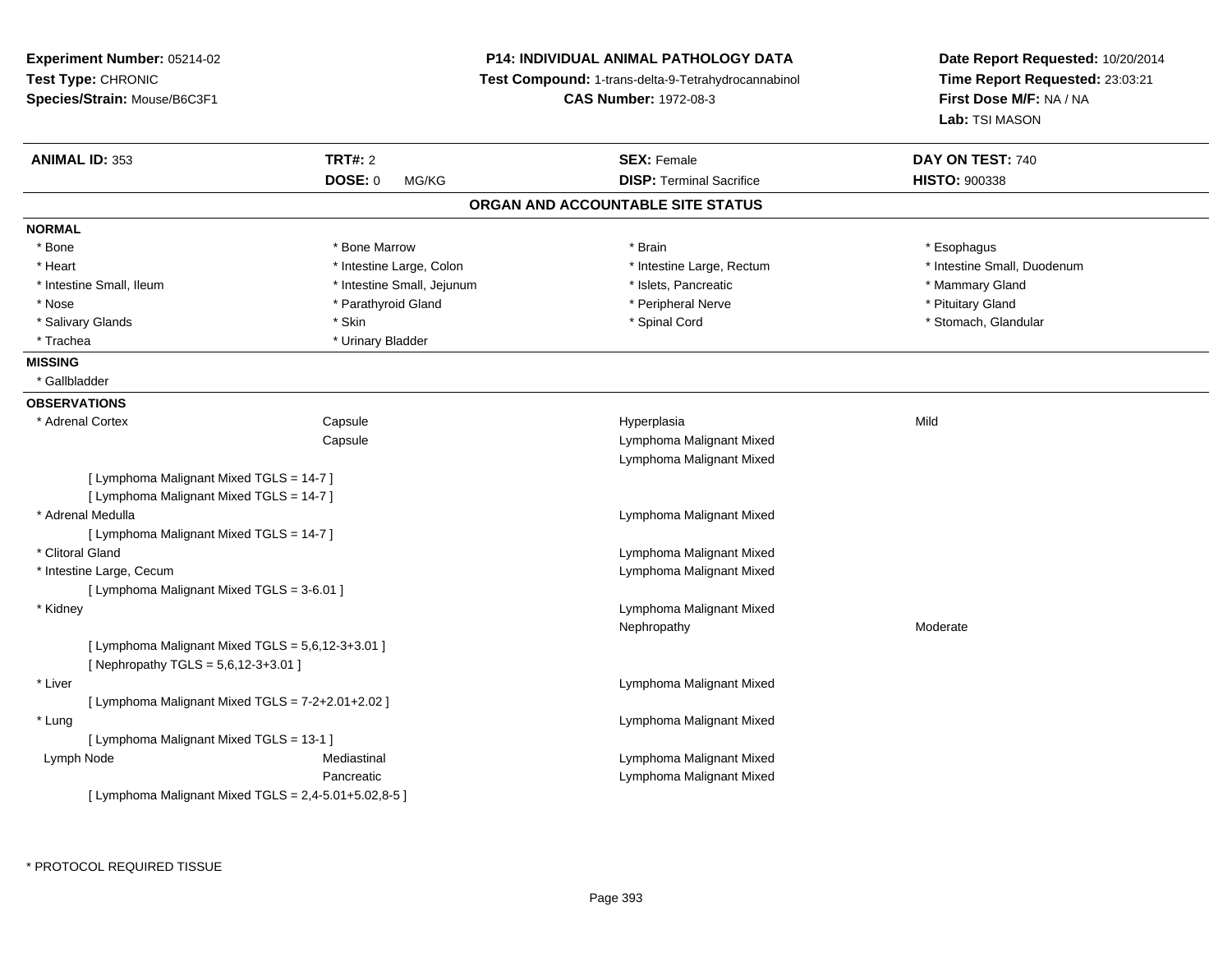# **P14: INDIVIDUAL ANIMAL PATHOLOGY DATA**

**Test Compound:** 1-trans-delta-9-Tetrahydrocannabinol

**CAS Number:** 1972-08-3

| <b>ANIMAL ID: 353</b>                                   | <b>TRT#: 2</b><br><b>DOSE: 0</b><br>MG/KG               | <b>SEX: Female</b><br><b>DISP: Terminal Sacrifice</b> | DAY ON TEST: 740<br><b>HISTO: 900338</b> |  |  |
|---------------------------------------------------------|---------------------------------------------------------|-------------------------------------------------------|------------------------------------------|--|--|
| ORGAN AND ACCOUNTABLE SITE STATUS                       |                                                         |                                                       |                                          |  |  |
|                                                         | [ Lymphoma Malignant Mixed TGLS = $2,4-5.01+5.02,8-5$ ] |                                                       |                                          |  |  |
| * Lymph Node, Mandibular                                |                                                         | Lymphoma Malignant Mixed                              |                                          |  |  |
| [Lymphoma Malignant Mixed TGLS = $2,4-5.01+5.02,8-5$ ]  |                                                         |                                                       |                                          |  |  |
| * Lymph Node, Mesenteric                                |                                                         | Lymphoma Malignant Mixed                              |                                          |  |  |
| [ Lymphoma Malignant Mixed TGLS = $2,4-5.01+5.02,8-5$ ] |                                                         |                                                       |                                          |  |  |
| Mesentery                                               |                                                         | Lymphoma Malignant Mixed                              |                                          |  |  |
| [Lymphoma Malignant Mixed TGLS = 11-15 ]                |                                                         |                                                       |                                          |  |  |
| * Ovary                                                 |                                                         | Lymphoma Malignant Mixed                              |                                          |  |  |
| [ Lymphoma Malignant Mixed TGLS = 15-4 ]                |                                                         |                                                       |                                          |  |  |
| * Pancreas                                              |                                                         | Lymphoma Malignant Mixed                              |                                          |  |  |
| * Skeletal Muscle                                       |                                                         | Lymphoma Malignant Mixed                              |                                          |  |  |
| [ Lymphoma Malignant Mixed TGLS = 10-14 ]               |                                                         |                                                       |                                          |  |  |
| * Spleen                                                | <b>Red Pulp</b>                                         | Hematopoietic Cell Proliferation                      | Moderate                                 |  |  |
|                                                         |                                                         | Lymphoma Malignant Mixed                              |                                          |  |  |
| [ Lymphoma Malignant Mixed TGLS = 1-3.01 ]              |                                                         |                                                       |                                          |  |  |
| * Stomach, Forestomach                                  |                                                         | Hyperplasia                                           | Squamous, Marked                         |  |  |
| [Hyperplasia TGLS = 16-4 ]                              |                                                         |                                                       |                                          |  |  |
| * Thymus                                                |                                                         | Lymphoma Malignant Mixed                              |                                          |  |  |
| [ Lymphoma Malignant Mixed TGLS = 9-5 ]                 |                                                         |                                                       |                                          |  |  |
| * Thyroid Gland                                         | <b>Follicular Cel</b>                                   | Hyperplasia                                           | Mild                                     |  |  |
| * Uterus                                                | Endometrium                                             | Hyperplasia                                           | Cystic, Minimal                          |  |  |
| PRIMARY CAUSE OF DEATH                                  |                                                         |                                                       |                                          |  |  |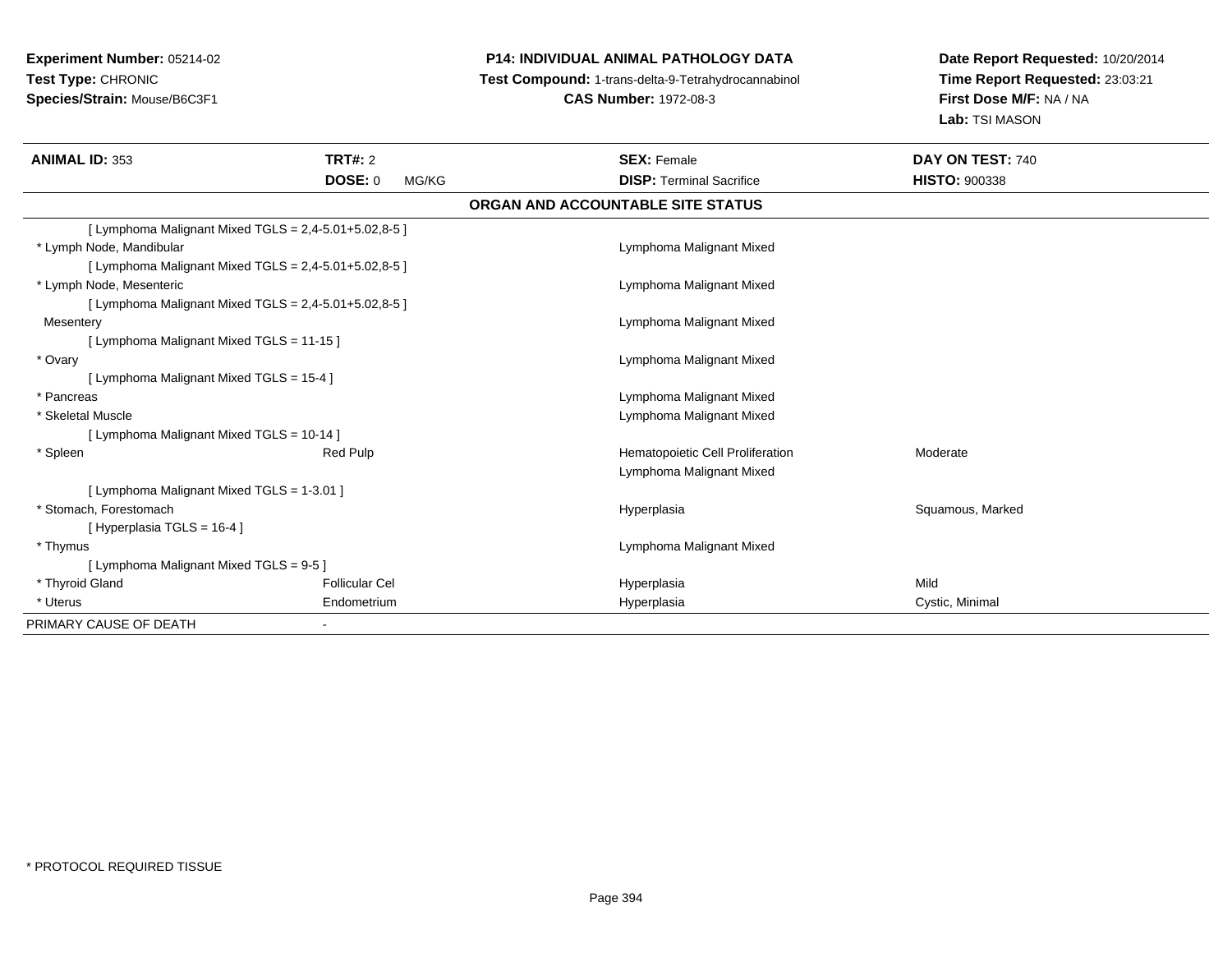**Experiment Number:** 05214-02**Test Type:** CHRONIC **Species/Strain:** Mouse/B6C3F1**P14: INDIVIDUAL ANIMAL PATHOLOGY DATA Test Compound:** 1-trans-delta-9-Tetrahydrocannabinol **CAS Number:** 1972-08-3**Date Report Requested:** 10/20/2014**Time Report Requested:** 23:03:21**First Dose M/F:** NA / NA**Lab:** TSI MASON**ANIMAL ID:** 354**TRT#:** 2 **SEX:** Female **DAY ON TEST:** 742 **DOSE:** 0 MG/KG **DISP:** Terminal Sacrifice **HISTO:** <sup>900339</sup> **ORGAN AND ACCOUNTABLE SITE STATUSNORMAL**\* Adrenal Medulla \* The state of the state of the state of the state of the state of the state of the state of the state of the state of the state of the state of the state of the state of the state of the state of the sta \* Esophagus \* https://www.fragustage.com/web/2019/heart \* Heart \* Heart \* Heart \* Intestine Large, Cecum \* Intestine Large, Cecum \* Sallbladder \* The state of the state of the state of the state of the state of the state o \* Intestine Small, Ileum \* Intestine Large, Colon \* Intestine Large, Rectum \* Intestine Small, Duodenum \* Intestine Small, Duodenum \* Intestine Small, Jejunum \* \* et \* \* http://www.fat.com/mandibulary.com/mandibulary/state/state/state/state/state/state/state/state/state/state/state/state/state/state/state/state/state/state/state/state/state/state/state \* Lymph Node, Mesenteric \* \* Mammary Gland \* Mammary Gland \* Pancreas \* Pancreas \* \* Pancreas \* Parathyroid Gland \* Peripheral Nerve \* \* \* Salivary Glands \* \* Salivary Glands \* \* Skin \* \* Skin \* \* Spinal Cord \* Spinal Cord \* \* Stomach, Forestomach \* Trachea \* Stomach, Glandular \* Thyroid Gland \* Thyroid Gland \* Trachea \* Trachea \* Urinary Bladder**OBSERVATIONS** \* Adrenal Cortex Capsule Accessory Adrenal Cortical Nodule Capsule Hyperplasia Mild \* Bone Marroww Myelofibrosis and the method of the Moderate Myelofibrosis and the Moderate Moderate  $\sim$  Moderate  $\sim$  \* Kidneyy with the control of the control of the control of the control of the control of the control of the control of the control of the control of the control of the control of the control of the control of the control of the c n Minimal Nephropathyy the contract of the Minimal Minimal Section 1996 and the contract of the Minimal Section 1997 and the contract of the contract of the contract of the contract of the contract of the contract of the contract of the contra \* Lung Alveolar/Bronchiolar Adenoma Alveolar/Bronchiolar Carcinoma[ Alveolar/Bronchiolar Adenoma TGLS = 1-1 ][ Alveolar/Bronchiolar Carcinoma TGLS = 1-1 ] \* Nosee inflammation control of the control of the control of the control of the control of the control of the control of the control of the control of the control of the control of the control of the control of the control of t \* Ovary Granulosa Cell Tumor Benign[ Granulosa Cell Tumor Benign TGLS = 3-4.02 ] \* Pituitary Glandd and the contract of Pars Distalis and the contract of Adenoma and Adenoma and the Adenoma and the Adenoma and  $\lambda$  \* Skeletal Muscle Infiltration Cellular Lymphocyte, Minimal \* SpleenRed Pulp **Network** Hematopoietic Cell Proliferation Mild \* Thymuss the contract of the contract of the contract of the contract of the contract of the contract of the contract of the contract of the contract of the contract of the contract of the contract of the contract of the contract \* Uterus Endometrium Hyperplasia Cystic, Moderate  $[$  Hyperplasia TGLS = 2-4.01  $]$ PRIMARY CAUSE OF DEATH-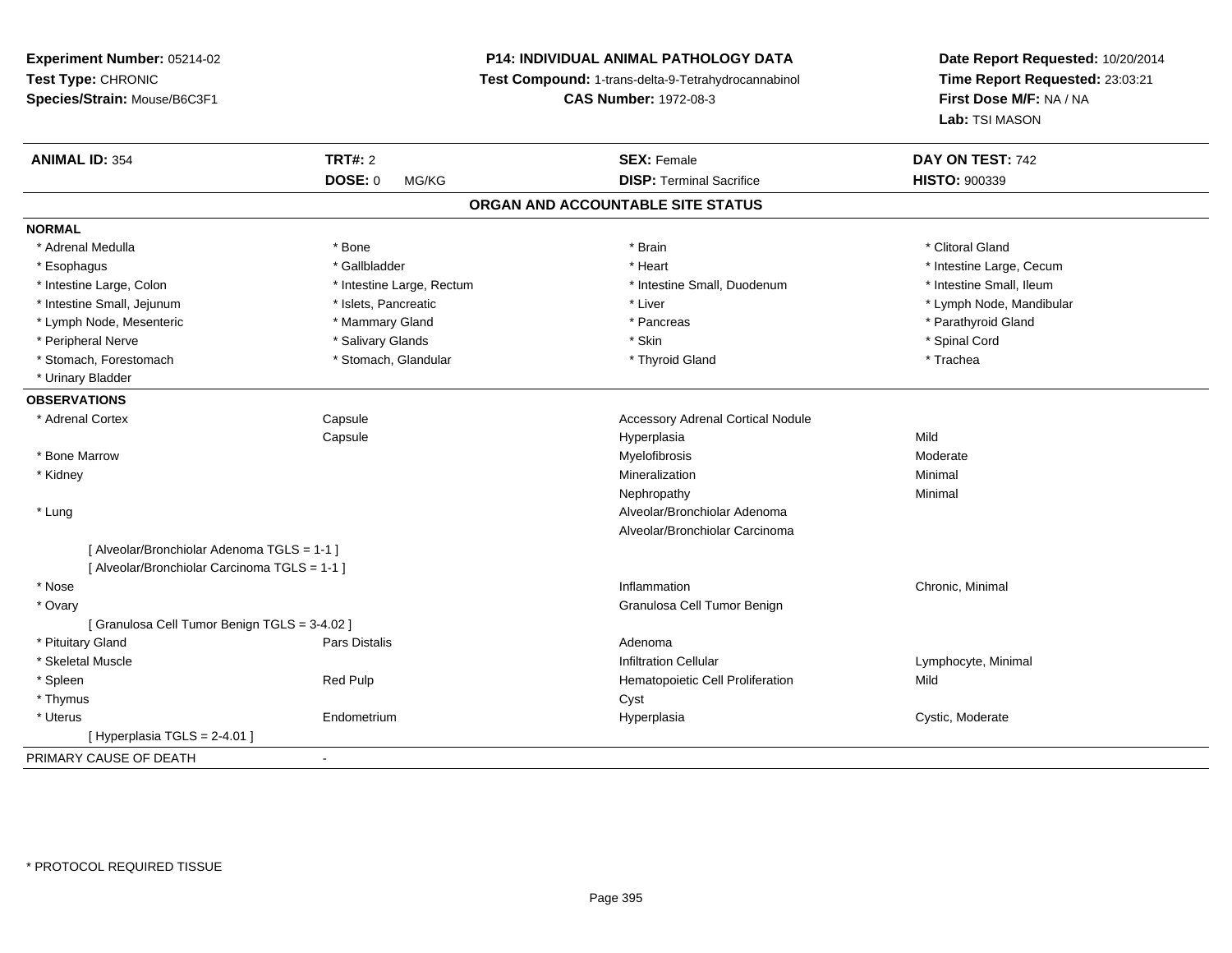# **P14: INDIVIDUAL ANIMAL PATHOLOGY DATA**

**Test Compound:** 1-trans-delta-9-Tetrahydrocannabinol

**CAS Number:** 1972-08-3

| <b>ANIMAL ID: 355</b>             | <b>TRT#: 2</b>              | <b>SEX: Female</b>                | DAY ON TEST: 741           |  |
|-----------------------------------|-----------------------------|-----------------------------------|----------------------------|--|
|                                   | <b>DOSE: 0</b><br>MG/KG     | <b>DISP: Terminal Sacrifice</b>   | <b>HISTO: 900340</b>       |  |
|                                   |                             | ORGAN AND ACCOUNTABLE SITE STATUS |                            |  |
| <b>NORMAL</b>                     |                             |                                   |                            |  |
| * Adrenal Medulla                 | * Bone                      | * Clitoral Gland                  | * Esophagus                |  |
| * Gallbladder                     | * Heart                     | * Intestine Large, Cecum          | * Intestine Large, Colon   |  |
| * Intestine Large, Rectum         | * Intestine Small, Duodenum | * Intestine Small, Ileum          | * Intestine Small, Jejunum |  |
| * Lung                            | * Lymph Node, Mandibular    | * Lymph Node, Mesenteric          | * Mammary Gland            |  |
| * Nose                            | * Ovary                     | * Pancreas                        | * Parathyroid Gland        |  |
| * Peripheral Nerve                | * Salivary Glands           | * Skeletal Muscle                 | * Skin                     |  |
| * Spinal Cord                     | * Stomach, Glandular        | * Thymus                          | * Trachea                  |  |
| * Urinary Bladder                 |                             |                                   |                            |  |
| <b>OBSERVATIONS</b>               |                             |                                   |                            |  |
| * Adrenal Cortex                  | Capsule                     | Hyperplasia                       | Minimal                    |  |
| * Bone Marrow                     |                             | Myelofibrosis                     | Minimal                    |  |
| * Brain                           |                             | Mineralization                    | Minimal                    |  |
| * Islets, Pancreatic              |                             | Hyperplasia                       | Minimal                    |  |
| * Kidney                          |                             | Mineralization                    | Minimal                    |  |
| * Liver                           |                             | Angiectasis                       | Minimal                    |  |
| [ Angiectasis TGLS = 4-2 ]        |                             |                                   |                            |  |
| * Pituitary Gland                 | Pars Distalis               | Hyperplasia                       | Mild                       |  |
| * Spleen                          | Red Pulp                    | Hematopoietic Cell Proliferation  | Mild                       |  |
|                                   | Lymph Follic                | Hyperplasia                       | Lymphoid, Mild             |  |
| * Stomach, Forestomach            |                             | Hyperplasia                       | Squamous, Mild             |  |
| [ Hyperplasia TGLS = 3-6.01 ]     |                             |                                   |                            |  |
| * Thyroid Gland                   | <b>Follicular Cel</b>       | Hyperplasia                       | Minimal                    |  |
| * Uterus                          |                             | <b>Dilatation</b>                 | Marked                     |  |
|                                   | Endometrium                 | Hyperplasia                       | Cystic, Marked             |  |
| [Dilatation TGLS = 1,2-4.01]      |                             |                                   |                            |  |
| [ Hyperplasia TGLS = $1,2-4.01$ ] |                             |                                   |                            |  |
| PRIMARY CAUSE OF DEATH            | $\overline{\phantom{a}}$    |                                   |                            |  |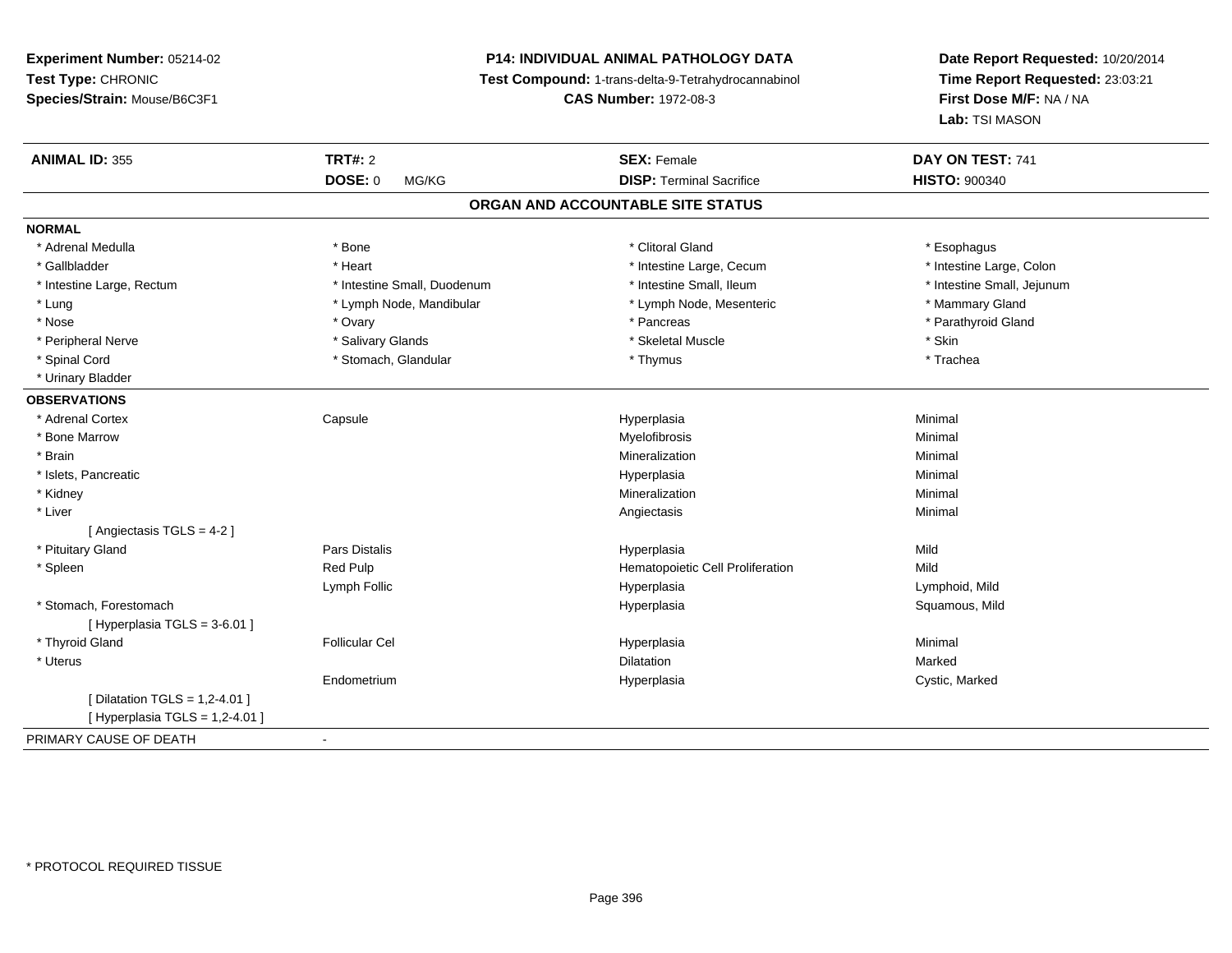# **P14: INDIVIDUAL ANIMAL PATHOLOGY DATA**

**Test Compound:** 1-trans-delta-9-Tetrahydrocannabinol

**CAS Number:** 1972-08-3

| <b>ANIMAL ID: 356</b>     | <b>TRT#: 4</b>              | <b>SEX: Female</b>                | DAY ON TEST: 737           |
|---------------------------|-----------------------------|-----------------------------------|----------------------------|
|                           | <b>DOSE: 125</b><br>MG/KG   | <b>DISP: Terminal Sacrifice</b>   | <b>HISTO: 900341</b>       |
|                           |                             | ORGAN AND ACCOUNTABLE SITE STATUS |                            |
| <b>NORMAL</b>             |                             |                                   |                            |
| * Adrenal Medulla         | * Bone                      | * Clitoral Gland                  | * Esophagus                |
| * Gallbladder             | * Heart                     | * Intestine Large, Cecum          | * Intestine Large, Colon   |
| * Intestine Large, Rectum | * Intestine Small, Duodenum | * Intestine Small, Ileum          | * Intestine Small, Jejunum |
| * Islets, Pancreatic      | * Kidney                    | * Lung                            | * Lymph Node, Mandibular   |
| * Lymph Node, Mesenteric  | * Mammary Gland             | * Nose                            | * Ovary                    |
| * Pancreas                | * Parathyroid Gland         | * Peripheral Nerve                | * Pituitary Gland          |
| * Salivary Glands         | * Skeletal Muscle           | * Skin                            | * Spinal Cord              |
| * Spleen                  | * Stomach, Glandular        | * Thymus                          | * Trachea                  |
| <b>OBSERVATIONS</b>       |                             |                                   |                            |
| * Adrenal Cortex          | Capsule                     | Hyperplasia                       | Mild                       |
| * Bone Marrow             |                             | Myelofibrosis                     | Minimal                    |
| * Brain                   |                             | Mineralization                    | Minimal                    |
| * Liver                   |                             | Fatty Change                      | Mild                       |
| * Stomach, Forestomach    |                             | Hyperplasia                       | Squamous, Mild             |
| * Thyroid Gland           | <b>Follicular Cel</b>       | Hyperplasia                       | Mild                       |
| * Urinary Bladder         |                             | <b>Infiltration Cellular</b>      | Lymphocyte, Mild           |
| * Uterus                  | Endometrium                 | Hyperplasia                       | Cystic, Moderate           |
| [Hyperplasia TGLS = 1-4]  |                             |                                   |                            |
| PRIMARY CAUSE OF DEATH    | ٠                           |                                   |                            |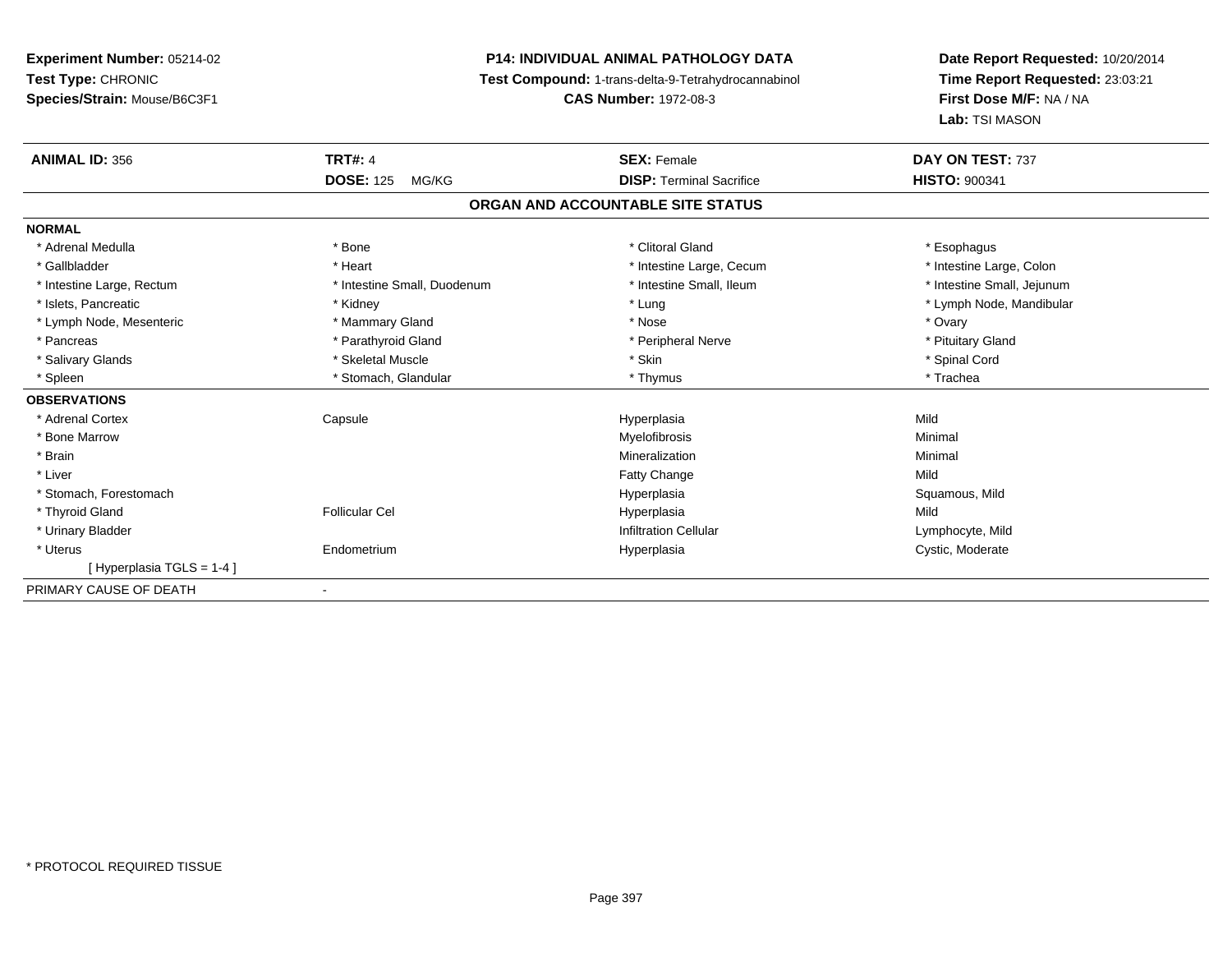**Experiment Number:** 05214-02**Test Type:** CHRONIC **Species/Strain:** Mouse/B6C3F1**P14: INDIVIDUAL ANIMAL PATHOLOGY DATA Test Compound:** 1-trans-delta-9-Tetrahydrocannabinol **CAS Number:** 1972-08-3**Date Report Requested:** 10/20/2014**Time Report Requested:** 23:03:21**First Dose M/F:** NA / NA**Lab:** TSI MASON**ANIMAL ID:** 357**TRT#:** 4 **SEX:** Female **SEX: Female DAY ON TEST:** 737 **DOSE:** 125 MG/KG **DISP:** Terminal Sacrifice **HISTO:** <sup>900342</sup> **ORGAN AND ACCOUNTABLE SITE STATUSNORMAL**\* Adrenal Medulla \* The state of the state of the state of the state of the state of the state of the state of the state of the state of the state of the state of the state of the state of the state of the state of the sta \* Esophagus \* https://www.fragustage.com/web/2019/heart \* Heart \* Heart \* Heart \* Intestine Large, Cecum \* Intestine Large, Cecum \* Sallbladder \* The state of the state of the state of the state of the state of the state o \* Intestine Small, Ileum \* Intestine Large, Colon \* Intestine Large, Rectum \* Intestine Small, Duodenum \* Intestine Small, Duodenum \* Intestine Small, Jejunum \* 1992 \* The state of the state of the state of the state of the state of the state of the state of the state of the state of the state of the state of the state of the state of the state of the \* Lung **\* Lymph Node, Mandibular \*** Lymph Node, Mesenteric \* Mammary Gland \* Mammary Gland \* Peripheral Nerve \* Ovary \* And the second of the second of the second version of the second version of the second version of the second version of the second version of the second version of the second version of the second version of the \* Salivary Glands \* \* Steeden \* \* Skeletal Muscle \* \* Skin \* \* Skin \* \* Steeden \* Spinal Cord \* Spinal Cord \* Spinal Cord \* Spinal Cord \* Spinal Cord \* Spinal Cord \* Spinal Cord \* Spinal Cord \* Spinal Cord \* Spinal Cord \* \* Spleen \* Stomach, Forestomach \* Stomach \* Stomach, Glandular \* Stomach, Glandular \* Thymus \* Trachea \* Urinary Bladder**OBSERVATIONS** \* Adrenal Cortex Capsule Hyperplasia Minimal \* Bone Marroww which is a controller to the Myelofibrosis and the Minimal method of the Minimal method of the Minimal method of the Minimal method of the Minimal method of the Minimal method of the Minimal method of the Minimal method \* Nosee inflammation control of the control of the control of the control of the control of the control of the control of the control of the control of the control of the control of the control of the control of the control of t \* Pituitary Gland Pars Distalis Hyperplasia Minimal \* Thyroid Glandd Carcinoma **Follicular Cel** Carcinoma Carcinoma Carcinoma Carcinoma Carcinoma Carcinoma Carcinoma Carcinoma Carcinoma Carcinoma Carcinoma Carcinoma Carcinoma Carcinoma Carcinoma Carcinoma Carcinoma Carcinoma Carcinoma Car \* Uterus Endometrium Hyperplasia Cystic, Mild PRIMARY CAUSE OF DEATH-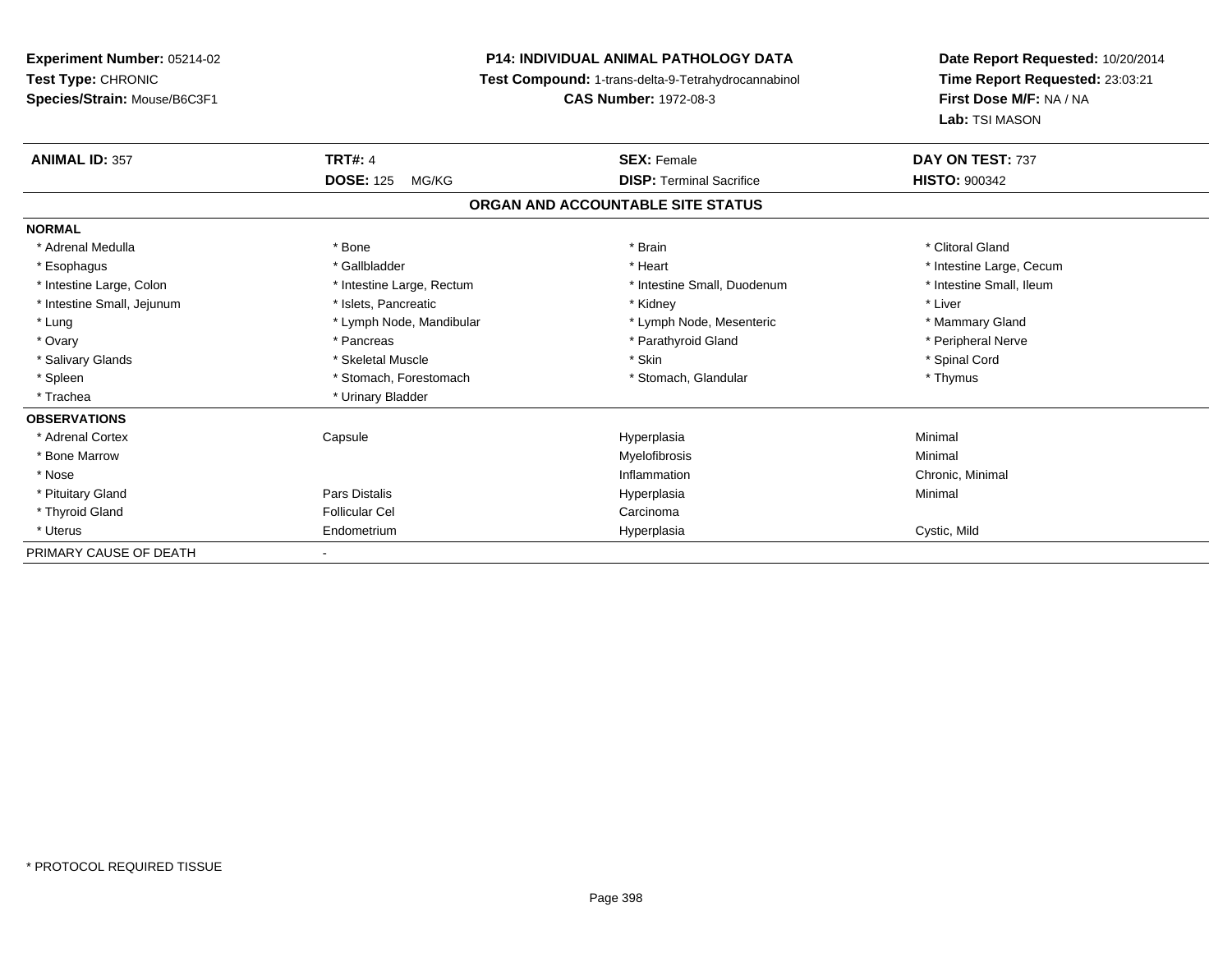# **P14: INDIVIDUAL ANIMAL PATHOLOGY DATA**

**Test Compound:** 1-trans-delta-9-Tetrahydrocannabinol

**CAS Number:** 1972-08-3

| <b>ANIMAL ID: 358</b>                         | <b>TRT#: 4</b>                                           | <b>SEX: Female</b>                | DAY ON TEST: 694           |  |
|-----------------------------------------------|----------------------------------------------------------|-----------------------------------|----------------------------|--|
|                                               | <b>DOSE: 125</b><br>MG/KG                                | <b>DISP: Natural Death</b>        | <b>HISTO: 900343</b>       |  |
|                                               |                                                          | ORGAN AND ACCOUNTABLE SITE STATUS |                            |  |
| <b>NORMAL</b>                                 |                                                          |                                   |                            |  |
| * Adrenal Medulla                             | * Bone                                                   | * Brain                           | * Clitoral Gland           |  |
| * Esophagus                                   | * Gallbladder                                            | * Heart                           | * Intestine Large, Colon   |  |
| * Intestine Large, Rectum                     | * Intestine Small, Duodenum                              | * Intestine Small, Ileum          | * Intestine Small, Jejunum |  |
| * Islets, Pancreatic                          | * Mammary Gland                                          | * Nose                            | * Pancreas                 |  |
| * Parathyroid Gland                           | * Pituitary Gland                                        | * Salivary Glands                 | * Spinal Cord              |  |
| * Stomach, Forestomach                        | * Stomach, Glandular                                     | * Trachea                         | * Urinary Bladder          |  |
| <b>OBSERVATIONS</b>                           |                                                          |                                   |                            |  |
| * Adrenal Cortex                              | Capsule                                                  | Hyperplasia                       | Minimal                    |  |
| * Bone Marrow                                 |                                                          | Lymphoma Malignant Lymphocytic    |                            |  |
| * Intestine Large, Cecum                      |                                                          | Lymphoma Malignant Lymphocytic    |                            |  |
| [ Lymphoma Malignant Lymphocytic TGLS = 2-6 ] |                                                          |                                   |                            |  |
| * Kidney                                      |                                                          | Lymphoma Malignant Lymphocytic    |                            |  |
| * Liver                                       |                                                          | Lymphoma Malignant Lymphocytic    |                            |  |
| * Lung                                        |                                                          | Lymphoma Malignant Lymphocytic    |                            |  |
| Lymph Node                                    | Inguinal                                                 | Lymphoma Malignant Lymphocytic    |                            |  |
|                                               | Pancreatic                                               | Lymphoma Malignant Lymphocytic    |                            |  |
|                                               | Renal                                                    | Lymphoma Malignant Lymphocytic    |                            |  |
|                                               | [ Lymphoma Malignant Lymphocytic TGLS = 9-5,3-5.01,7-7 ] |                                   |                            |  |
|                                               | [ Lymphoma Malignant Lymphocytic TGLS = 9-5,3-5.01,7-7 ] |                                   |                            |  |
|                                               | [ Lymphoma Malignant Lymphocytic TGLS = 9-5,3-5.01,7-7 ] |                                   |                            |  |
| * Lymph Node, Mandibular                      |                                                          | Lymphoma Malignant Lymphocytic    |                            |  |
|                                               | [ Lymphoma Malignant Lymphocytic TGLS = 3-5.01,7-7,9-5 ] |                                   |                            |  |
| * Lymph Node, Mesenteric                      |                                                          | Lymphoma Malignant Lymphocytic    |                            |  |
|                                               | [ Lymphoma Malignant Lymphocytic TGLS = 3-5.01,7-7,9-5 ] |                                   |                            |  |
| * Ovary                                       |                                                          | Lymphoma Malignant Lymphocytic    |                            |  |
| [ Lymphoma Malignant Lymphocytic TGLS = 1-4 ] |                                                          |                                   |                            |  |
| * Pancreas                                    |                                                          |                                   |                            |  |
| Note: TGL 9 IS LYMPH NODE.                    |                                                          |                                   |                            |  |
| * Peripheral Nerve                            |                                                          | Lymphoma Malignant Lymphocytic    |                            |  |
| * Skeletal Muscle                             |                                                          | Degeneration                      | Mild                       |  |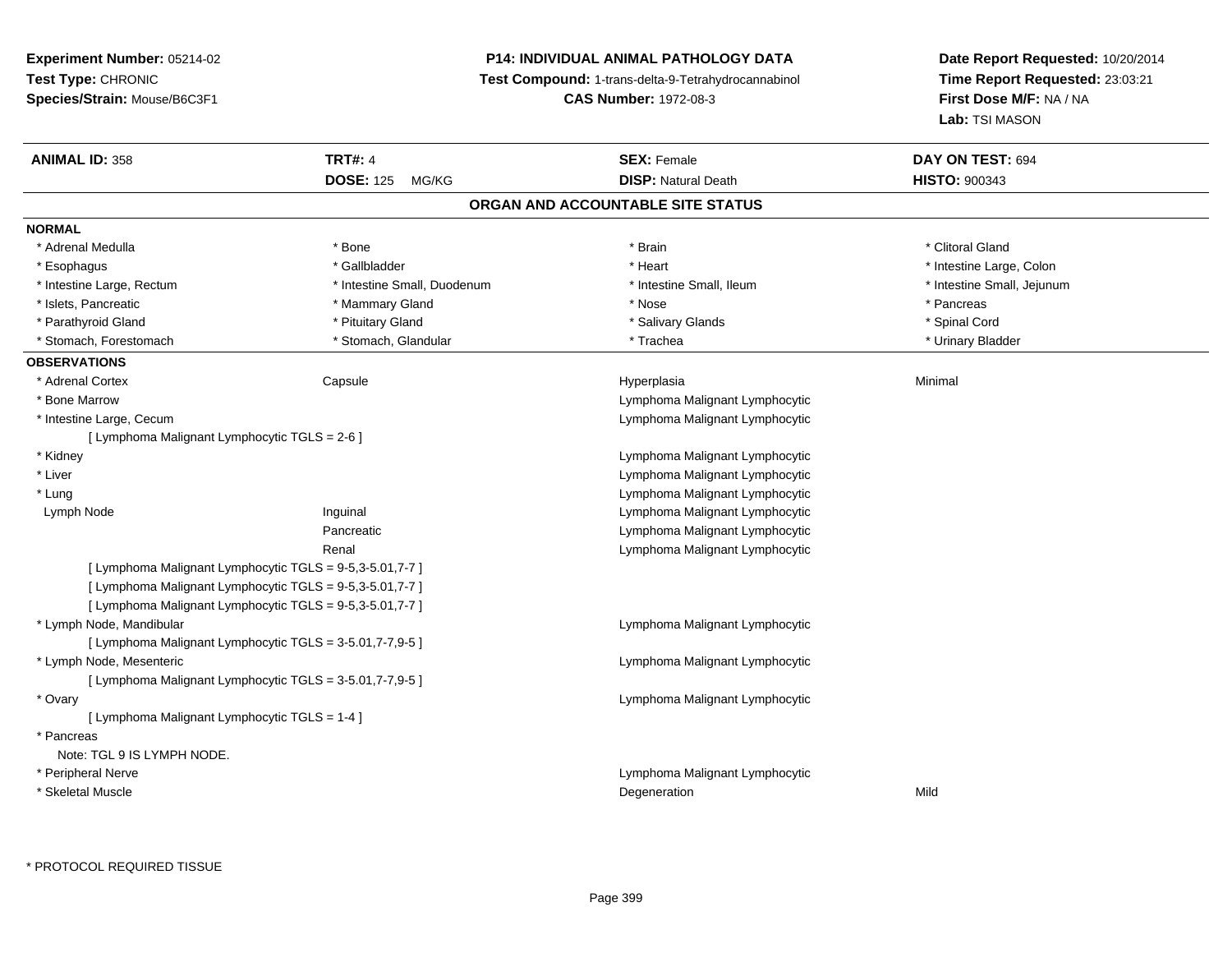| <b>Experiment Number: 05214-02</b><br><b>Test Type: CHRONIC</b><br>Species/Strain: Mouse/B6C3F1 |                           | <b>P14: INDIVIDUAL ANIMAL PATHOLOGY DATA</b><br><b>Test Compound: 1-trans-delta-9-Tetrahydrocannabinol</b><br><b>CAS Number: 1972-08-3</b> | Date Report Requested: 10/20/2014<br>Time Report Requested: 23:03:21<br>First Dose M/F: NA / NA<br>Lab: TSI MASON |  |
|-------------------------------------------------------------------------------------------------|---------------------------|--------------------------------------------------------------------------------------------------------------------------------------------|-------------------------------------------------------------------------------------------------------------------|--|
| <b>ANIMAL ID: 358</b>                                                                           | <b>TRT#: 4</b>            | <b>SEX: Female</b>                                                                                                                         | DAY ON TEST: 694                                                                                                  |  |
|                                                                                                 | <b>DOSE: 125</b><br>MG/KG | <b>DISP:</b> Natural Death                                                                                                                 | <b>HISTO: 900343</b>                                                                                              |  |
|                                                                                                 |                           | ORGAN AND ACCOUNTABLE SITE STATUS                                                                                                          |                                                                                                                   |  |
| * Skin                                                                                          | <b>Subcut Tiss</b>        | Sarcoma                                                                                                                                    |                                                                                                                   |  |
| $[$ Sarcoma TGLS = 8-14 $]$                                                                     |                           |                                                                                                                                            |                                                                                                                   |  |
| * Spleen                                                                                        | Red Pulp                  | Hematopoietic Cell Proliferation                                                                                                           | Moderate                                                                                                          |  |
|                                                                                                 |                           | Lymphoma Malignant Lymphocytic                                                                                                             |                                                                                                                   |  |
| [Lymphoma Malignant Lymphocytic TGLS = 4-3 ]                                                    |                           |                                                                                                                                            |                                                                                                                   |  |
| * Thymus                                                                                        |                           | Lymphoma Malignant Lymphocytic                                                                                                             |                                                                                                                   |  |
| * Thyroid Gland                                                                                 | <b>Follicular Cel</b>     | Hyperplasia                                                                                                                                | Minimal                                                                                                           |  |
| * Uterus                                                                                        | Endometrium               | Hyperplasia                                                                                                                                | Cystic, Mild                                                                                                      |  |
|                                                                                                 |                           | Lymphoma Malignant Lymphocytic                                                                                                             |                                                                                                                   |  |
| PRIMARY CAUSE OF DEATH                                                                          | ۰                         |                                                                                                                                            |                                                                                                                   |  |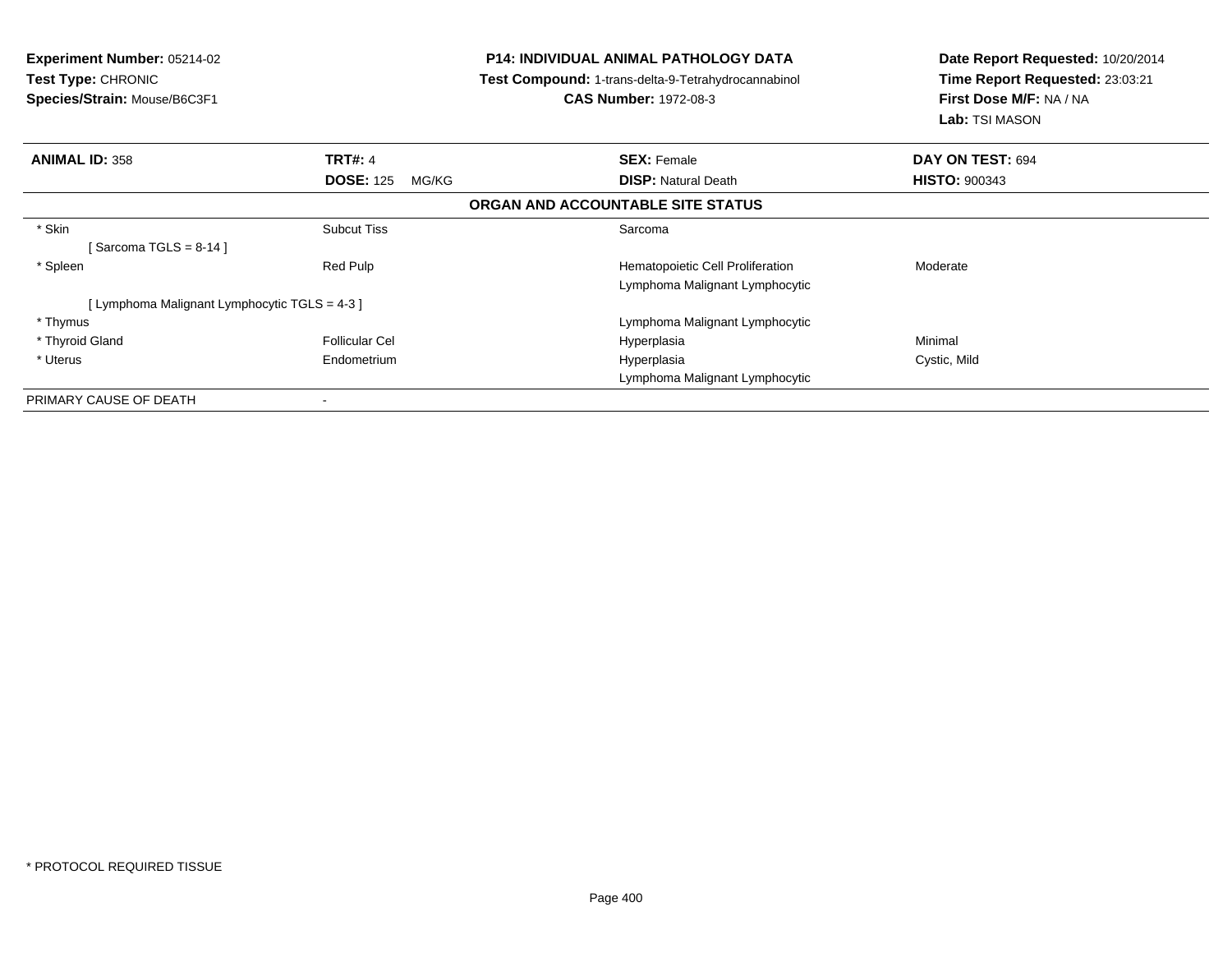**Experiment Number:** 05214-02**Test Type:** CHRONIC **Species/Strain:** Mouse/B6C3F1**P14: INDIVIDUAL ANIMAL PATHOLOGY DATA Test Compound:** 1-trans-delta-9-Tetrahydrocannabinol **CAS Number:** 1972-08-3**Date Report Requested:** 10/20/2014**Time Report Requested:** 23:03:21**First Dose M/F:** NA / NA**Lab:** TSI MASON**ANIMAL ID:** 359**TRT#:** 4 **SEX:** Female **SEX: Female DAY ON TEST:** 742 **DOSE:** 125 MG/KG **DISP:** Terminal Sacrifice **HISTO:** <sup>900344</sup> **ORGAN AND ACCOUNTABLE SITE STATUSNORMAL**\* Adrenal Medulla \* The state of the state of the state of the state of the state of the state of the state of the state of the state of the state of the state of the state of the state of the state of the state of the sta \* Esophagus \* https://www.fragustage.com/web/2019/heart \* Heart \* Heart \* Heart \* Intestine Large, Cecum \* Intestine Large, Cecum \* Sallbladder \* The state of the state of the state of the state of the state of the state o \* Intestine Small, Ileum \* Intestine Large, Colon \* Intestine Large, Rectum \* Intestine Small, Duodenum \* Intestine Small, Duodenum \* Intestine Small, Jejunum \* \* Nidney \* Kidney \* Notation \* Liver \* Liver \* Liver \* Lung \* Lung \* Lung \* Lung \* Lung \* Lung \* Lung \* Lung \* Lung \* Lung \* Lung \* Lung \* Lung \* Lung \* Lung \* Lung \* Lung \* Lung \* Lung \* Lung \* Nose \* Lymph Node, Mandibular \* Lymph Node, Mesenteric \* Mammary Gland \* Mammary Gland \* Salivary Glands \* Ovary \* \* Pancreas \* \* Pancreas \* \* Pancreas \* \* Parathyroid Gland \* \* Salivary Glands \* Salivary Glands \* Salivary Glands \* Salivary Glands \* Salivary Glands \* Salivary Glands \* Salivary Glands \* \* Salivary Glands \* \* S \* Skeletal Muscle \* Skin \* Spinal Cord \* Spleen \* Thyroid Gland \* Stomach, Forestomach \* Thymus \* Stomach, Glandular \* Thymus \* Thymus \* Thymus \* Thymus \* Thymus \* Thymus \* Thymus \* Thymus \* Thymus \* Thymus \* Thymus \* Thymus \* Thymus \* Thymus \* Thymus \* Thymus \* Thymus \* Thymus \* Thymu \* Trachea \* Urinary Bladder**OBSERVATIONS** \* Adrenal Cortex Capsule Hyperplasia Minimal \* Bone Marroww which is a controller to the Myelofibrosis and the Minimal method of the Minimal method of the Minimal method of the Minimal method of the Minimal method of the Minimal method of the Minimal method of the Minimal method \* Islets, Pancreaticc description of the control of the control of the control of the control of the control of the control of the control of the control of the control of the control of the control of the control of the control of the contro Hyperplasia<br>
Infiltration Cellular<br>
Lympho \* Peripheral Nerve Infiltration Cellular Lymphocyte, Minimal \* Pituitary Gland Pars Distalis Hyperplasia Minimal \* Uterus Endometrium Hyperplasia Cystic, Mild  $[$  Hyperplasia TGLS = 1-4+4.01  $]$ PRIMARY CAUSE OF DEATH-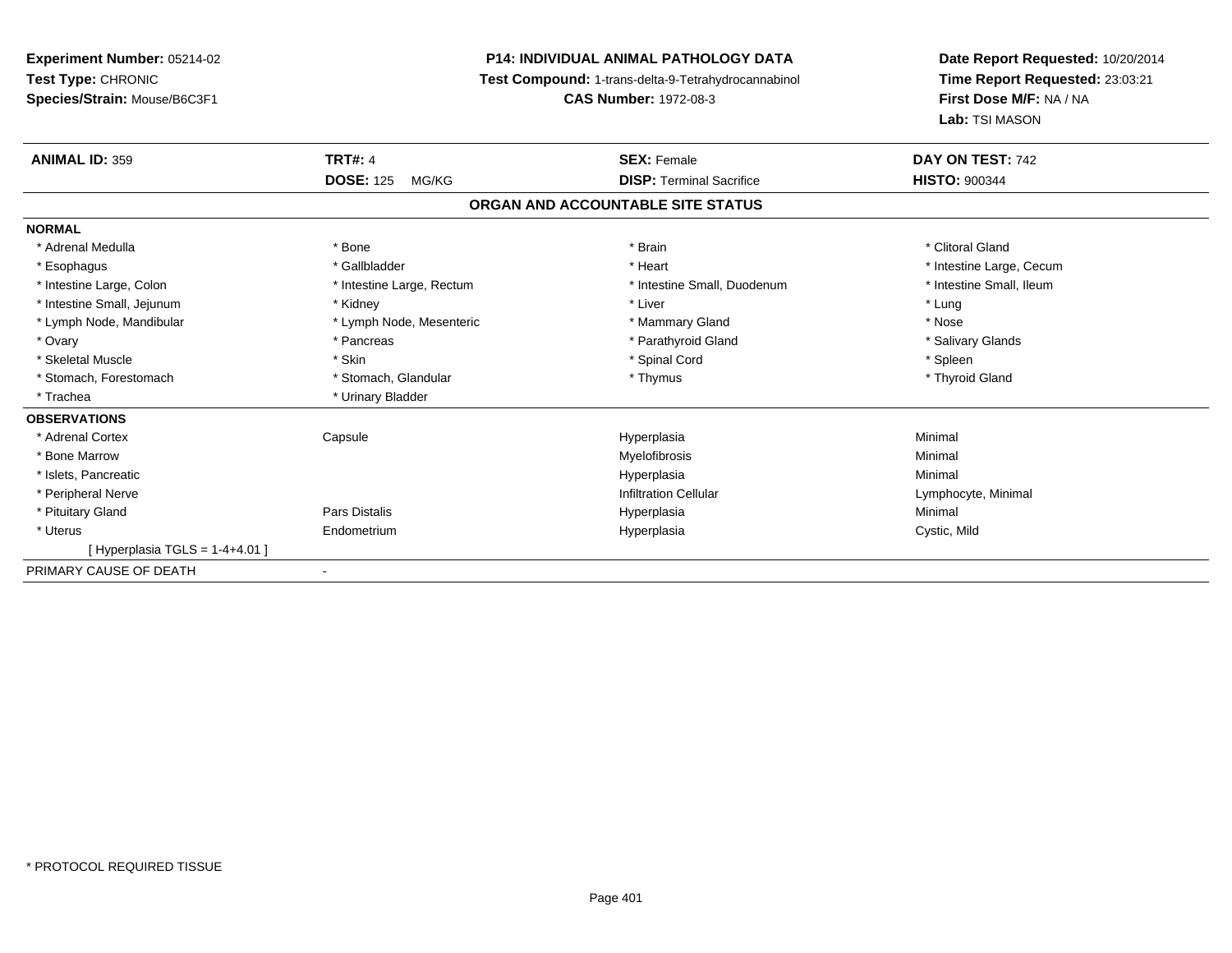# **P14: INDIVIDUAL ANIMAL PATHOLOGY DATA**

**Test Compound:** 1-trans-delta-9-Tetrahydrocannabinol

**CAS Number:** 1972-08-3

| <b>ANIMAL ID: 360</b>       | <b>TRT#: 4</b>            | <b>SEX: Female</b>                | DAY ON TEST: 740         |
|-----------------------------|---------------------------|-----------------------------------|--------------------------|
|                             | <b>DOSE: 125</b><br>MG/KG | <b>DISP: Terminal Sacrifice</b>   | <b>HISTO: 900345</b>     |
|                             |                           | ORGAN AND ACCOUNTABLE SITE STATUS |                          |
| <b>NORMAL</b>               |                           |                                   |                          |
| * Adrenal Medulla           | * Bone                    | * Brain                           | * Clitoral Gland         |
| * Esophagus                 | * Gallbladder             | * Heart                           | * Intestine Large, Cecum |
| * Intestine Large, Colon    | * Intestine Large, Rectum | * Intestine Small, Duodenum       | * Intestine Small, Ileum |
| * Intestine Small, Jejunum  | * Kidney                  | * Liver                           | * Lung                   |
| * Lymph Node, Mandibular    | * Lymph Node, Mesenteric  | * Mammary Gland                   | * Ovary                  |
| * Pancreas                  | * Parathyroid Gland       | * Peripheral Nerve                | * Pituitary Gland        |
| * Salivary Glands           | * Skeletal Muscle         | * Skin                            | * Spinal Cord            |
| * Stomach, Glandular        | * Thymus                  | * Trachea                         | * Urinary Bladder        |
| <b>OBSERVATIONS</b>         |                           |                                   |                          |
| * Adrenal Cortex            | Capsule                   | Hyperplasia                       | Mild                     |
| * Bone Marrow               |                           | Myelofibrosis                     | Minimal                  |
| * Islets, Pancreatic        |                           | Hyperplasia                       | Minimal                  |
| * Nose                      |                           | Inflammation                      | Acute, Moderate          |
| * Spleen                    | <b>Red Pulp</b>           | Hematopoietic Cell Proliferation  | Moderate                 |
|                             | Lymph Follic              | Hyperplasia                       | Lymphoid, Mild           |
| * Stomach, Forestomach      |                           | Hyperplasia                       | Squamous, Moderate       |
|                             |                           | Ulcer                             | Moderate                 |
| [Hyperplasia TGLS = 1-6.01] |                           |                                   |                          |
| * Thyroid Gland             | <b>Follicular Cel</b>     | Hyperplasia                       | Minimal                  |
|                             |                           | <b>Infiltration Cellular</b>      | Lymphocyte, Minimal      |
| * Uterus                    | Endometrium               | Hyperplasia                       | Cystic, Mild             |
| PRIMARY CAUSE OF DEATH      |                           |                                   |                          |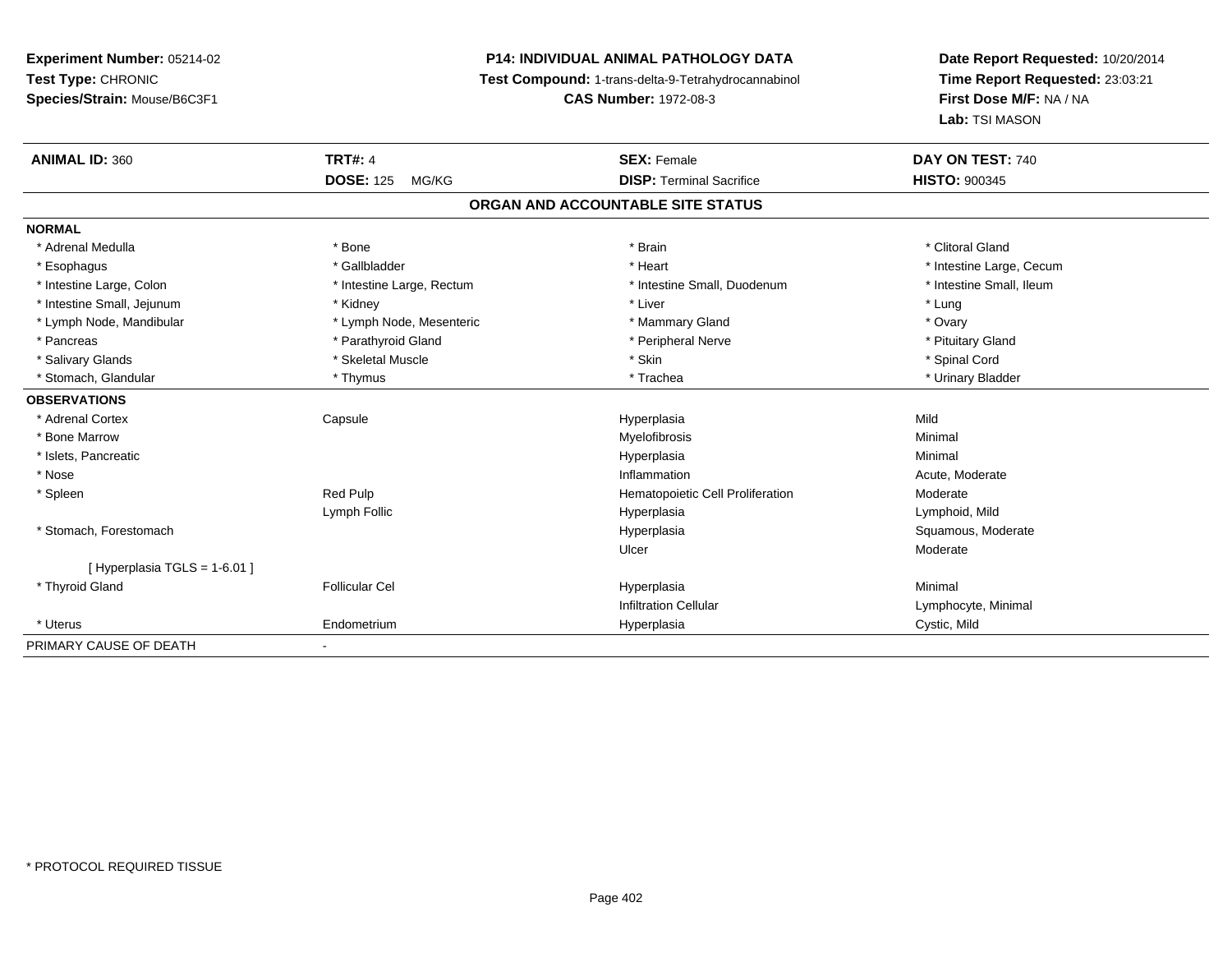| Experiment Number: 05214-02   |                              | P14: INDIVIDUAL ANIMAL PATHOLOGY DATA               | Date Report Requested: 10/20/2014<br>Time Report Requested: 23:03:21 |
|-------------------------------|------------------------------|-----------------------------------------------------|----------------------------------------------------------------------|
| Test Type: CHRONIC            |                              | Test Compound: 1-trans-delta-9-Tetrahydrocannabinol |                                                                      |
| Species/Strain: Mouse/B6C3F1  | <b>CAS Number: 1972-08-3</b> |                                                     | First Dose M/F: NA / NA                                              |
|                               |                              |                                                     | Lab: TSI MASON                                                       |
| <b>ANIMAL ID: 361</b>         | <b>TRT#: 4</b>               | <b>SEX: Female</b>                                  | DAY ON TEST: 741                                                     |
|                               | <b>DOSE: 125</b><br>MG/KG    | <b>DISP: Terminal Sacrifice</b>                     | <b>HISTO: 900346</b>                                                 |
|                               |                              | ORGAN AND ACCOUNTABLE SITE STATUS                   |                                                                      |
| <b>NORMAL</b>                 |                              |                                                     |                                                                      |
| * Adrenal Medulla             | * Bone                       | * Clitoral Gland                                    | * Esophagus                                                          |
| * Gallbladder                 | * Heart                      | * Intestine Large, Cecum                            | * Intestine Large, Colon                                             |
| * Intestine Large, Rectum     | * Intestine Small, Duodenum  | * Intestine Small, Ileum                            | * Intestine Small, Jejunum                                           |
| * Mammary Gland               | * Peripheral Nerve           | * Salivary Glands                                   | * Skeletal Muscle                                                    |
| * Skin                        | * Spinal Cord                | * Stomach, Forestomach                              | * Stomach, Glandular                                                 |
| * Thymus                      | * Trachea                    | * Urinary Bladder                                   |                                                                      |
| <b>MISSING</b>                |                              |                                                     |                                                                      |
| * Pituitary Gland             |                              |                                                     |                                                                      |
| <b>OBSERVATIONS</b>           |                              |                                                     |                                                                      |
| * Adrenal Cortex              | Capsule                      | Hyperplasia                                         | Mild                                                                 |
| * Bone Marrow                 |                              | Lymphoma Malignant Mixed                            |                                                                      |
|                               |                              | Myelofibrosis                                       | Mild                                                                 |
| * Brain                       |                              | Mineralization                                      | Minimal                                                              |
| * Islets, Pancreatic          |                              | Hyperplasia                                         | Mild                                                                 |
| * Kidney                      |                              | Lymphoma Malignant Mixed                            |                                                                      |
|                               |                              | Nephropathy                                         | Minimal                                                              |
| * Liver                       |                              | Lymphoma Malignant Mixed                            |                                                                      |
| * Lung                        |                              | Lymphoma Malignant Mixed                            |                                                                      |
| * Lymph Node, Mandibular      |                              | Lymphoma Malignant Mixed                            |                                                                      |
| * Lymph Node, Mesenteric      |                              | Lymphoma Malignant Mixed                            |                                                                      |
| * Nose                        |                              | Inflammation                                        | Chronic, Minimal                                                     |
| * Ovary                       |                              | Cystadenoma                                         |                                                                      |
| [ Cystadenoma TGLS = 1-4.01 ] |                              |                                                     |                                                                      |
| * Pancreas                    |                              | Lymphoma Malignant Mixed                            |                                                                      |
| * Parathyroid Gland           |                              | Cyst                                                |                                                                      |
| * Spleen                      | Red Pulp                     | Hematopoietic Cell Proliferation                    | Mild                                                                 |
|                               |                              | Lymphoma Malignant Mixed                            |                                                                      |
| * Thyroid Gland               | <b>Follicular Cel</b>        | Adenoma                                             |                                                                      |
|                               | <b>Follicular Cel</b>        | Hyperplasia                                         | Mild                                                                 |
| * Uterus                      | Endometrium                  | Hyperplasia                                         | Cystic, Mild                                                         |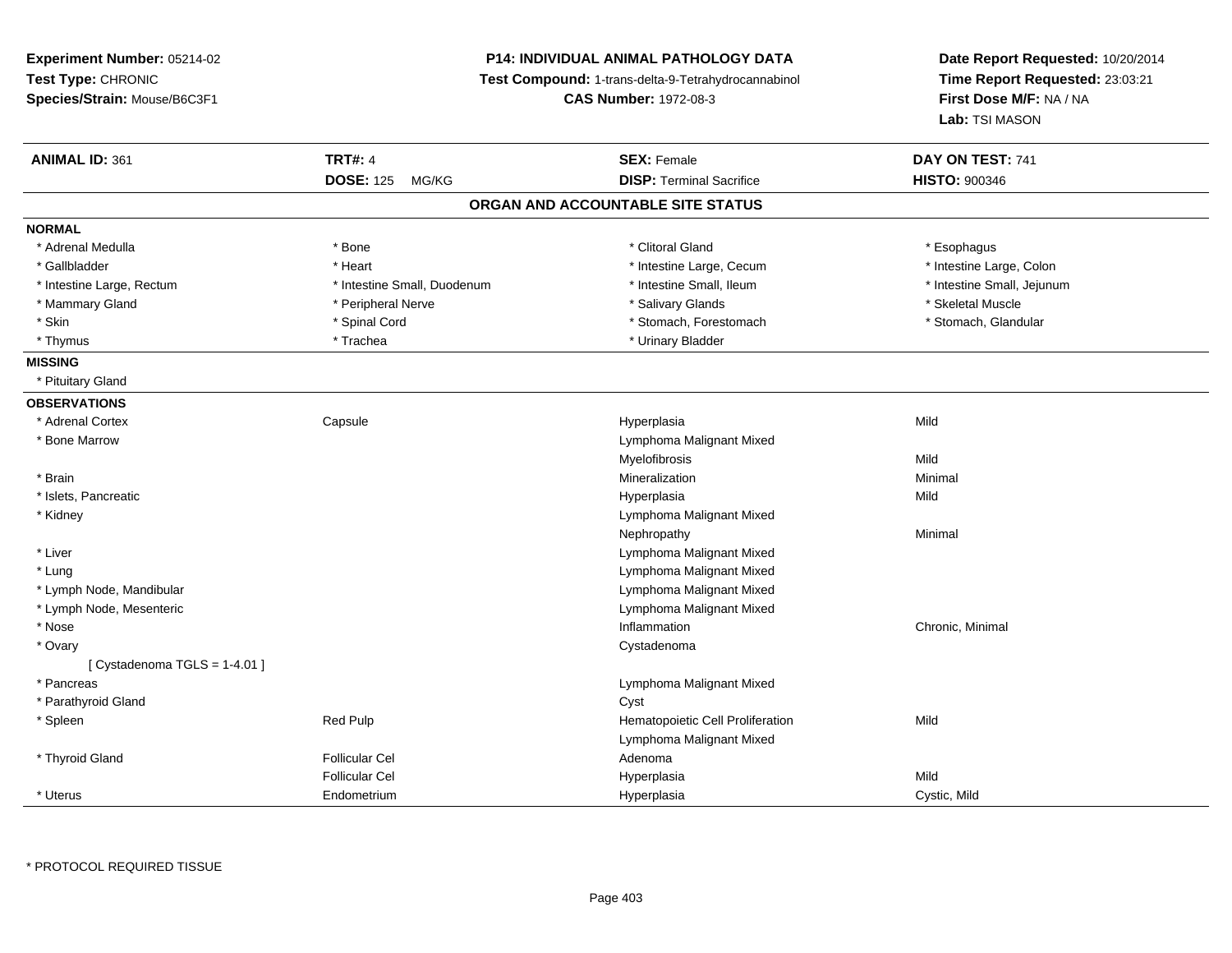| <b>Experiment Number: 05214-02</b><br>Test Type: CHRONIC<br>Species/Strain: Mouse/B6C3F1 | <b>P14: INDIVIDUAL ANIMAL PATHOLOGY DATA</b><br>Test Compound: 1-trans-delta-9-Tetrahydrocannabinol<br><b>CAS Number: 1972-08-3</b> |                                   | Date Report Requested: 10/20/2014<br>Time Report Requested: 23:03:21<br>First Dose M/F: NA / NA<br>Lab: TSI MASON |
|------------------------------------------------------------------------------------------|-------------------------------------------------------------------------------------------------------------------------------------|-----------------------------------|-------------------------------------------------------------------------------------------------------------------|
| <b>ANIMAL ID: 361</b>                                                                    | <b>TRT#: 4</b>                                                                                                                      | <b>SEX: Female</b>                | DAY ON TEST: 741                                                                                                  |
|                                                                                          | <b>DOSE: 125</b><br>MG/KG                                                                                                           | <b>DISP: Terminal Sacrifice</b>   | <b>HISTO: 900346</b>                                                                                              |
|                                                                                          |                                                                                                                                     | ORGAN AND ACCOUNTABLE SITE STATUS |                                                                                                                   |
| PRIMARY CAUSE OF DEATH                                                                   |                                                                                                                                     |                                   |                                                                                                                   |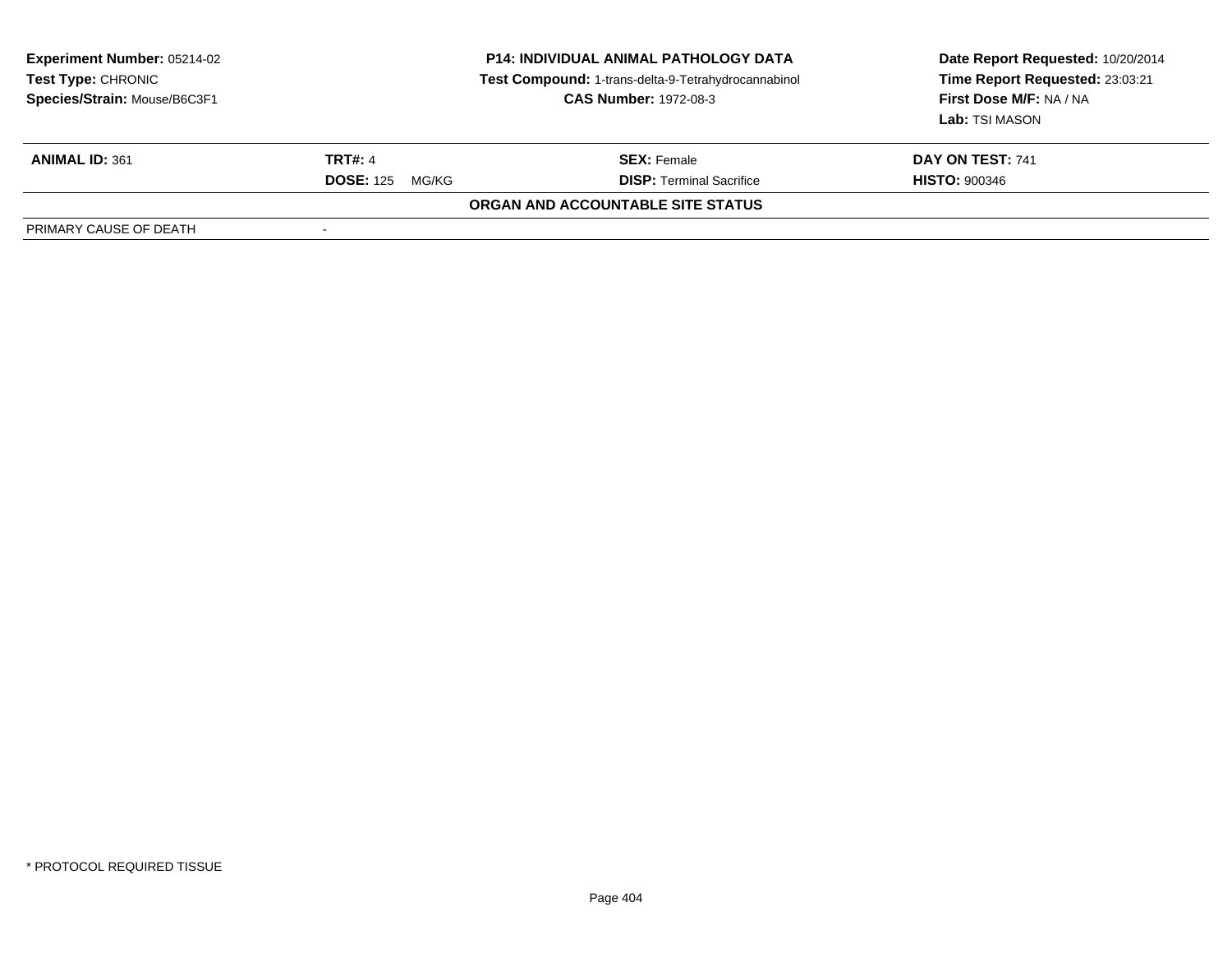# **P14: INDIVIDUAL ANIMAL PATHOLOGY DATA**

**Test Compound:** 1-trans-delta-9-Tetrahydrocannabinol

**CAS Number:** 1972-08-3

| <b>ANIMAL ID: 362</b>                    | <b>TRT#: 4</b>            | <b>SEX: Female</b>                | DAY ON TEST: 742           |
|------------------------------------------|---------------------------|-----------------------------------|----------------------------|
|                                          | <b>DOSE: 125</b><br>MG/KG | <b>DISP: Terminal Sacrifice</b>   | <b>HISTO: 900347</b>       |
|                                          |                           | ORGAN AND ACCOUNTABLE SITE STATUS |                            |
| <b>NORMAL</b>                            |                           |                                   |                            |
| * Adrenal Medulla                        | * Bone                    | * Bone Marrow                     | * Clitoral Gland           |
| * Esophagus                              | * Gallbladder             | * Heart                           | * Intestine Large, Cecum   |
| * Intestine Large, Colon                 | * Intestine Large, Rectum | * Intestine Small, Duodenum       | * Intestine Small, Jejunum |
| * Lung                                   | * Lymph Node, Mandibular  | * Mammary Gland                   | * Nose                     |
| * Ovary                                  | * Pancreas                | * Parathyroid Gland               | * Peripheral Nerve         |
| * Salivary Glands                        | * Skeletal Muscle         | * Skin                            | * Spinal Cord              |
| * Stomach, Forestomach                   | * Stomach, Glandular      | * Thymus                          | * Trachea                  |
| * Urinary Bladder                        |                           |                                   |                            |
| <b>OBSERVATIONS</b>                      |                           |                                   |                            |
| * Adrenal Cortex                         | Capsule                   | Hyperplasia                       | Minimal                    |
| * Brain                                  |                           | Mineralization                    | Minimal                    |
| * Intestine Small, Ileum                 |                           | Lymphoma Malignant Mixed          |                            |
| * Islets, Pancreatic                     |                           | Hyperplasia                       | Mild                       |
| * Kidney                                 |                           | Nephropathy                       | Minimal                    |
| * Liver                                  |                           | Hepatocellular Adenoma            |                            |
| [ Hepatocellular Adenoma TGLS = 1-2.01 ] |                           |                                   |                            |
| * Lymph Node, Mesenteric                 |                           | Angiectasis                       | Moderate                   |
| * Pituitary Gland                        | Pars Distalis             | Hyperplasia                       | Minimal                    |
| * Spleen                                 | Red Pulp                  | Hematopoietic Cell Proliferation  | Mild                       |
|                                          | Lymph Follic              | Hyperplasia                       | Lymphoid, Mild             |
| * Thyroid Gland                          | <b>Follicular Cel</b>     | Hyperplasia                       | Minimal                    |
| * Uterus                                 | Endometrium               | Hyperplasia                       | Cystic, Minimal            |
| PRIMARY CAUSE OF DEATH                   |                           |                                   |                            |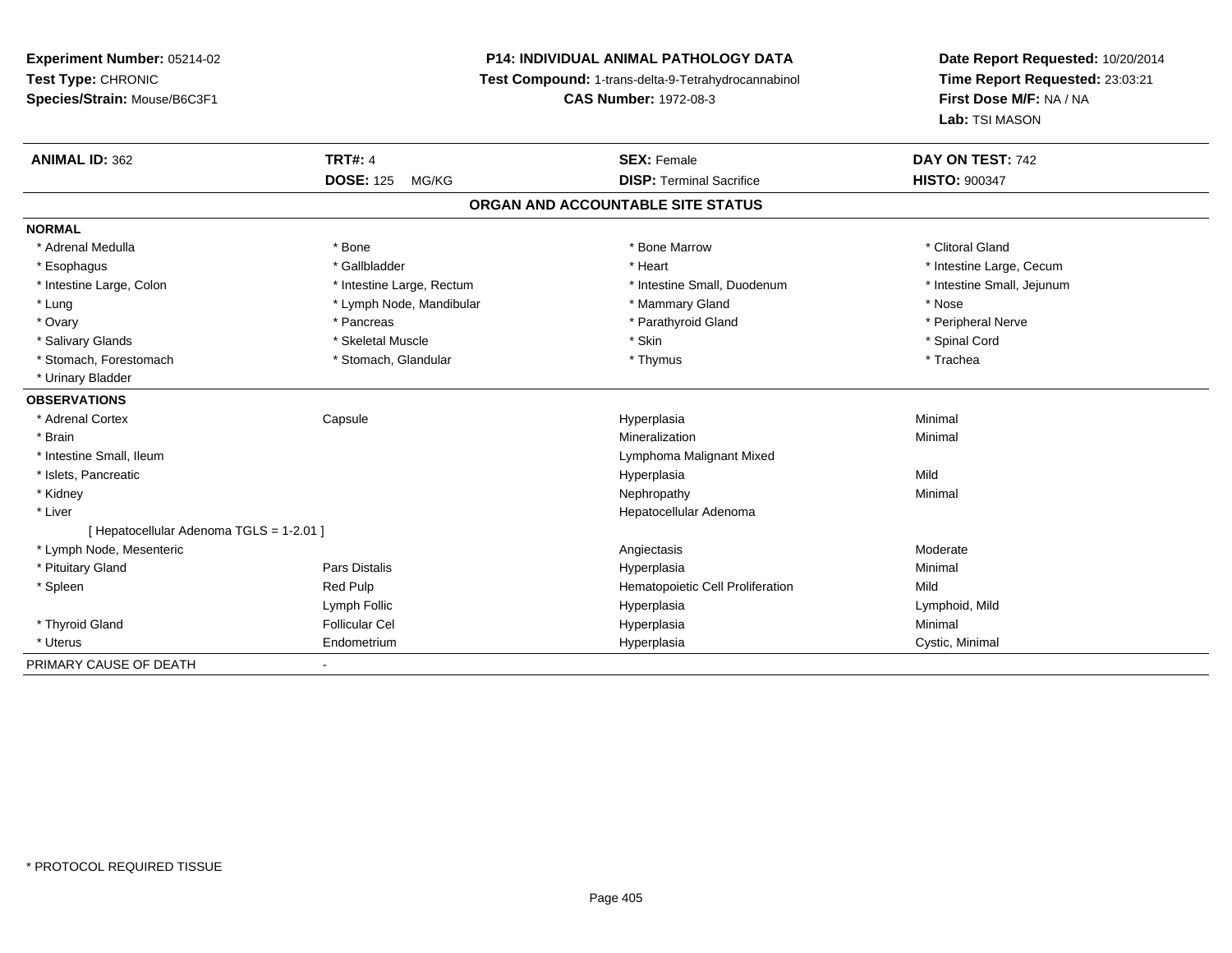# **P14: INDIVIDUAL ANIMAL PATHOLOGY DATA**

**Test Compound:** 1-trans-delta-9-Tetrahydrocannabinol

**CAS Number:** 1972-08-3

| <b>ANIMAL ID: 363</b>                    | <b>TRT#: 4</b>              | <b>SEX: Female</b>                | DAY ON TEST: 743           |
|------------------------------------------|-----------------------------|-----------------------------------|----------------------------|
|                                          | <b>DOSE: 125</b><br>MG/KG   | <b>DISP: Terminal Sacrifice</b>   | <b>HISTO: 900348</b>       |
|                                          |                             | ORGAN AND ACCOUNTABLE SITE STATUS |                            |
| <b>NORMAL</b>                            |                             |                                   |                            |
| * Adrenal Medulla                        | * Bone                      | * Clitoral Gland                  | * Esophagus                |
| * Gallbladder                            | * Heart                     | * Intestine Large, Cecum          | * Intestine Large, Colon   |
| * Intestine Large, Rectum                | * Intestine Small, Duodenum | * Intestine Small, Ileum          | * Intestine Small, Jejunum |
| * Islets, Pancreatic                     | * Lymph Node, Mandibular    | * Lymph Node, Mesenteric          | * Mammary Gland            |
| * Ovary                                  | * Pancreas                  | * Parathyroid Gland               | * Peripheral Nerve         |
| * Pituitary Gland                        | * Salivary Glands           | * Skeletal Muscle                 | * Skin                     |
| * Spinal Cord                            | * Stomach, Forestomach      | * Stomach, Glandular              | * Thymus                   |
| * Trachea                                | * Urinary Bladder           |                                   |                            |
| <b>OBSERVATIONS</b>                      |                             |                                   |                            |
| * Adrenal Cortex                         | Capsule                     | Hyperplasia                       | Minimal                    |
| * Bone Marrow                            |                             | <b>Myelofibrosis</b>              | Minimal                    |
| * Brain                                  |                             | Mineralization                    | Minimal                    |
| * Kidney                                 |                             | Mineralization                    | Minimal                    |
| * Liver                                  |                             | Hepatocellular Adenoma            |                            |
| [ Hepatocellular Adenoma TGLS = 1-2.01 ] |                             |                                   |                            |
| * Lung                                   |                             | Hemorrhage                        | Minimal                    |
| * Nose                                   |                             | Inflammation                      | Chronic, Minimal           |
| * Spleen                                 | Red Pulp                    | Hematopoietic Cell Proliferation  | Mild                       |
|                                          | Lymph Follic                | Hyperplasia                       | Lymphoid, Minimal          |
| * Thyroid Gland                          | <b>Follicular Cel</b>       | Hyperplasia                       | Minimal                    |
| * Uterus                                 | Endometrium                 | Hyperplasia                       | Cystic, Minimal            |
| PRIMARY CAUSE OF DEATH                   |                             |                                   |                            |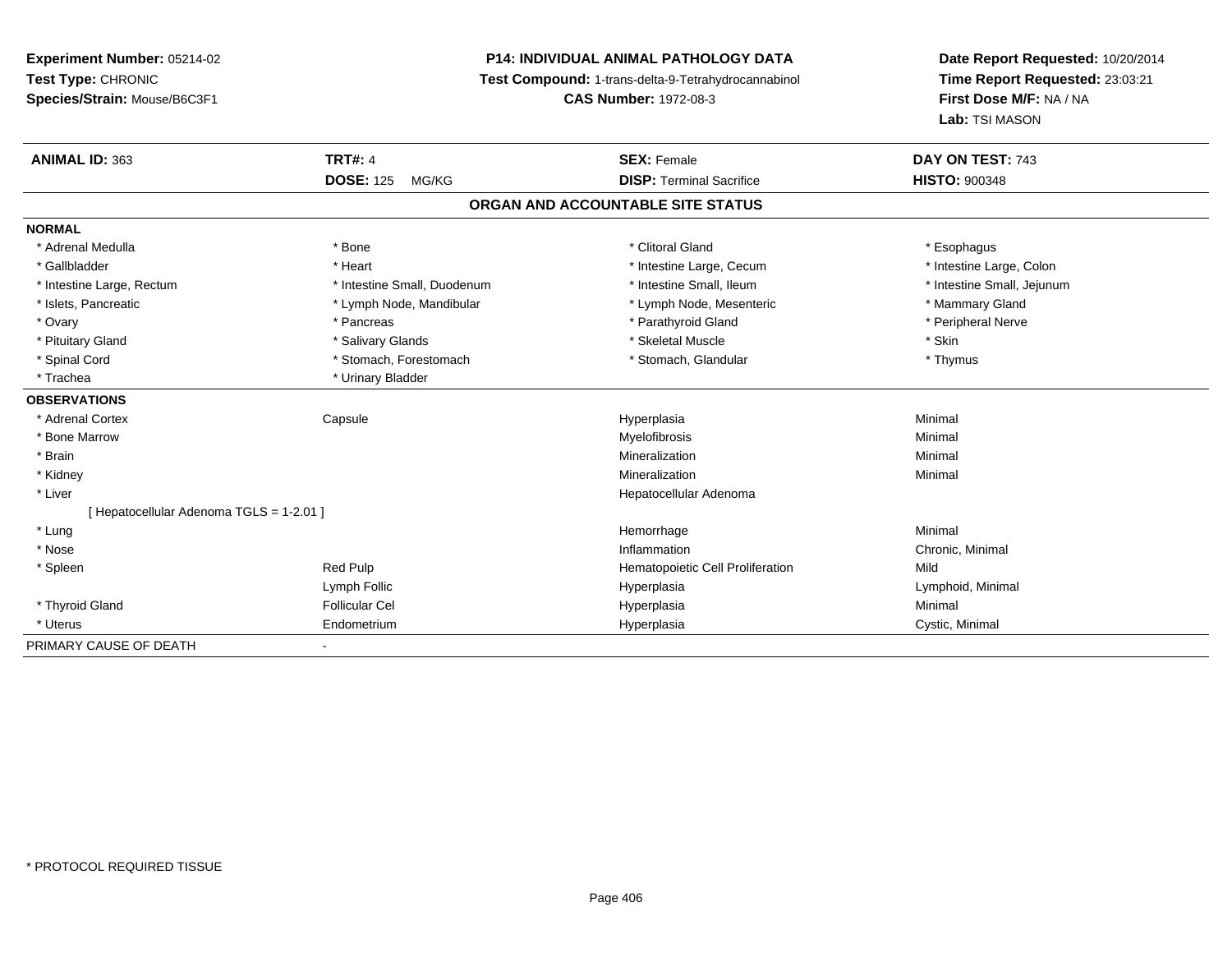**Experiment Number:** 05214-02**Test Type:** CHRONIC **Species/Strain:** Mouse/B6C3F1**P14: INDIVIDUAL ANIMAL PATHOLOGY DATA Test Compound:** 1-trans-delta-9-Tetrahydrocannabinol **CAS Number:** 1972-08-3**Date Report Requested:** 10/20/2014**Time Report Requested:** 23:03:21**First Dose M/F:** NA / NA**Lab:** TSI MASON**ANIMAL ID:** 364**TRT#:** 4 **SEX:** Female **SEX: Female DAY ON TEST:** 699 **DOSE:** 125 MG/KG**DISP:** Moribund Sacrifice **HISTO:**  $900349$ **ORGAN AND ACCOUNTABLE SITE STATUSNORMAL**\* Adrenal Medulla \* The state of the state of the state of the state of the state of the state of the state of the state of the state of the state of the state of the state of the state of the state of the state of the sta \* Intestine Large, Rectum \* Esophagus \* Intestine Large, Cecum \* Intestine Large, Cecum \* Intestine Large, Colon \* Intestine Small, Duodenum \* Intestine Small, Ileum \* Intestine Small, Jejunum \* Islets, Pancreatic\* Lung \* Lymph Node, Mesenteric \* Mammary Gland \* Mose \* Nose \* Nose \* Nose \* Nose \* Salivary Glands \* Pancreas \* And the section of the series of the series are the series to the series of the series of the series to the series of the series of the series of the series of the series of the series of the series of the ser \* Skeletal Muscle \* The state of the set of the set of the set of the set of the set of the set of the set of the set of the set of the set of the set of the set of the set of the set of the set of the set of the set of th \* Stomach, Glandular \* \* \* Thymus \* \* Thymus \* \* The \* \* Trachea \* \* Trachea \* \* Urinary Bladder \* \* Urinary Bladder \* **MISSING**\* Lymph Node, Mandibular \* \* Parathyroid Gland **OBSERVATIONS** \* Adrenal Cortex**Capsule**  Hyperplasia Mild **Capsule** e **Inflammation** Chronic, Minimal e Chronic, Minimal e Chronic, Minimal e Chronic, Minimal e Chronic, Minimal e Chronic, Minimal e Chronic, Minimal e Chronic, Minimal e Chronic, Minimal e Chronic, Minimal e Chronic, Minima \* Bone Marroww Proliferation \* Gallbladder Epitheliumm Chronic Active, Mild Ulcer Chronic Active, Mild Chronic Active, Mild Chronic Active, Mild Chronic Active, Mild Chronic Active, Mild Chronic Active, Mild Chronic Active, Mild Chronic Active, Mild Chronic Active, Mild Chro \* Heartt the contract of the contract of the contract of the contract of the contract of the contract of the contract of the contract of the contract of the contract of the contract of the contract of the contract of the contract Inflammation Chronic, Minimal<br>
Nephropathy Minimal<br>
Ninimal \* Kidneyy the control of the control of the control of the control of the control of the control of the control of the control of the control of the control of the control of the control of the control of the control of the contro \* Liver Hematopoietic Cell Proliferation Marked [ Hematopoietic Cell Proliferation TGLS = 3-2 ] \* Lung Note: A DILATED LYMPHATIC IS PROMINENT. \* Ovaryy the controller of the controller of the controller of the controller of the controller of the controller of the controller of the controller of the controller of the controller of the controller of the controller of the  $[$  Abscess TGLS = 1-4  $]$  \* SpleenRed Pulp **Marked Red Pulp 19.19 In the Marked Hematopoietic Cell Proliferation** Marked [ Hematopoietic Cell Proliferation TGLS = 2-3 ] \* Thyroid Gland Follicular Cel Hyperplasia Minimal \* Uterus Endometriumm Cystic, Minimal Cystic, Minimal PRIMARY CAUSE OF DEATH-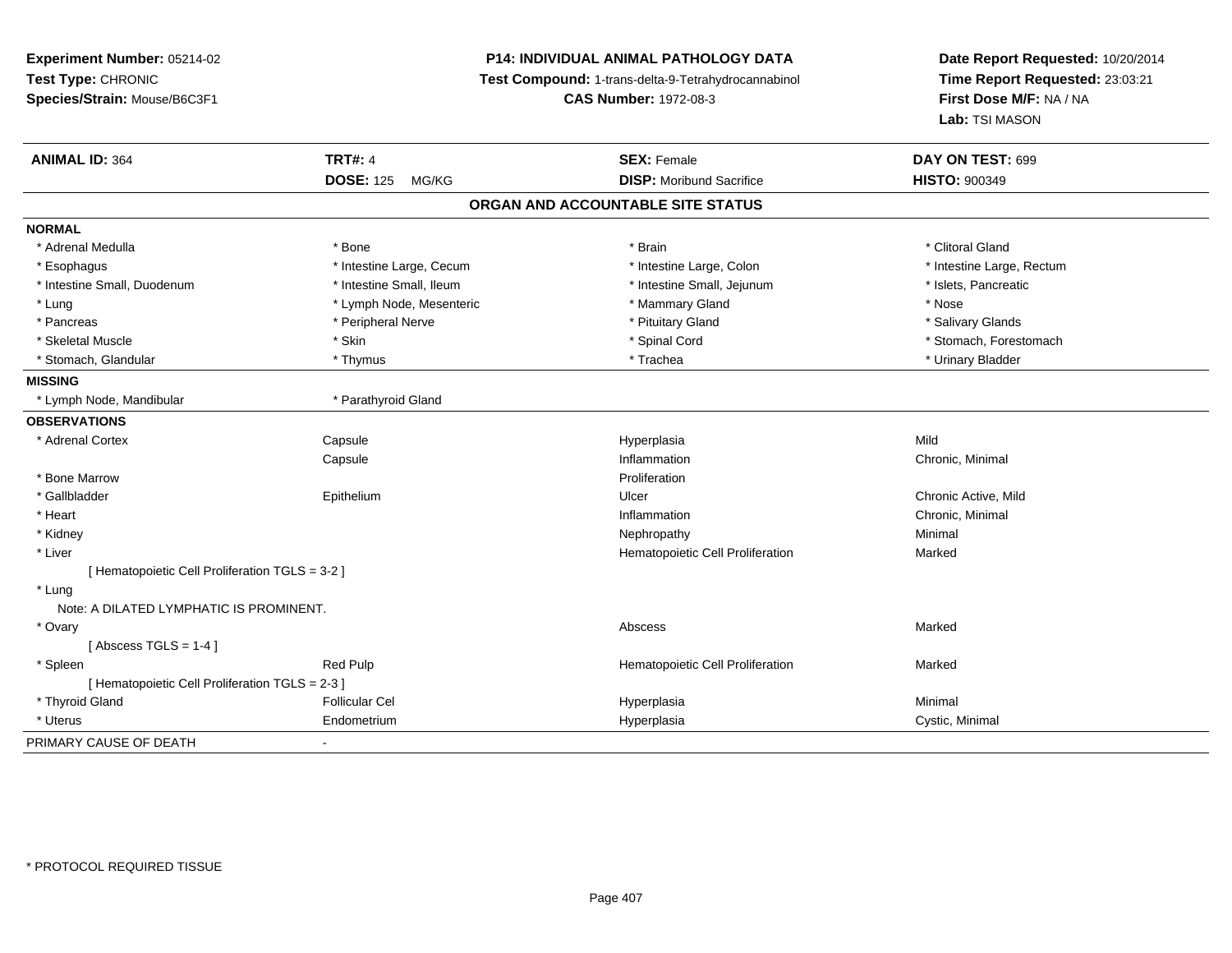**Experiment Number:** 05214-02**Test Type:** CHRONIC **Species/Strain:** Mouse/B6C3F1**P14: INDIVIDUAL ANIMAL PATHOLOGY DATA Test Compound:** 1-trans-delta-9-Tetrahydrocannabinol **CAS Number:** 1972-08-3**Date Report Requested:** 10/20/2014**Time Report Requested:** 23:03:21**First Dose M/F:** NA / NA**Lab:** TSI MASON**ANIMAL ID:** 365**TRT#:** 4 **SEX:** Female **SEX: Female DAY ON TEST:** 706 **DOSE:** 125 MG/KG **DISP:** Moribund Sacrifice **HISTO:** <sup>900350</sup> **ORGAN AND ACCOUNTABLE SITE STATUSNORMAL**\* Adrenal Medulla \* \* Annual Medulla \* Brain \* Bone \* \* Bone Marrow \* Bone Marrow \* \* Brain \* Brain \* Brain \* Brain \* Brain \* Brain \* Brain \* Brain \* Brain \* Brain \* Brain \* Brain \* Brain \* Brain \* Brain \* Brain \* Brain \* \* Intestine Large, Colon \* Esophagus \* **Heart \* Intestine Large, Cecum \* Intestine Large, Cecum \*** Intestine Large, Cecum \* Intestine Small, Jejunum \* Intestine Large, Rectum \* Intestine Small, Duodenum \* Intestine Small, Duodenum \* \* Intestine Small, Ileum \* Islets, Pancreatic \* \* Andrew \* Kidney \* Kidney \* Kidney \* Liver \* Liver \* Liver \* Number \* Lymph Node, Mandibular \* Lymph Node, Mandibular \* Lymph Node, Mandibular \* Lymph Node, Mandibular \* Lymph Node, Mandibular \* Lym \* Lymph Node, Mesenteric \* \* \* Mammary Gland \* \* Nose \* Nose \* Ovary \* Ovary \* Ovary \* Ovary \* Ovary \* Ovary \* Ovary \* Pituitary Gland \* Pancreas \* Pancreas \* Parathyroid Gland \* Pancreas \* Peripheral Nerve \* Salivary Glands \* \* Steeden \* \* Skeletal Muscle \* \* Skin \* \* Skin \* \* Steeden \* Spinal Cord \* Spinal Cord \* Spinal Cord \* Spinal Cord \* Spinal Cord \* Spinal Cord \* Spinal Cord \* Spinal Cord \* Spinal Cord \* Spinal Cord \* \* Spleen \* Stomach, Forestomach \* Stomach \* Stomach, Glandular \* Stomach, Glandular \* Thymus \* Trachea \* Urinary Bladder**MISSING** \* Gallbladder**OBSERVATIONS** \* Adrenal Cortex Capsule Hyperplasia Mild \* Clitoral Glandd and the control of the control of the control of the control of the control of the control of the control of the control of the control of the control of the control of the control of the control of the control of the co [ Dilatation TGLS = 1-10 ] \* Lungg is a constant of the contract of the constant of the constant of the constant of the constant of the constant of  $\mathsf{I}$  and  $\mathsf{I}$  and  $\mathsf{I}$  and  $\mathsf{I}$  and  $\mathsf{I}$  and  $\mathsf{I}$  and  $\mathsf{I}$  and  $\mathsf{I}$  and  $\math$ [ Infiltration Cellular TGLS = 3-1 ] \* Thyroid Gland Follicular Cel Hyperplasia Mild \* Uterus Endometriumm Cystic, Minimal Cystic, Minimal [ Hyperplasia TGLS = 2-4 ]PRIMARY CAUSE OF DEATH-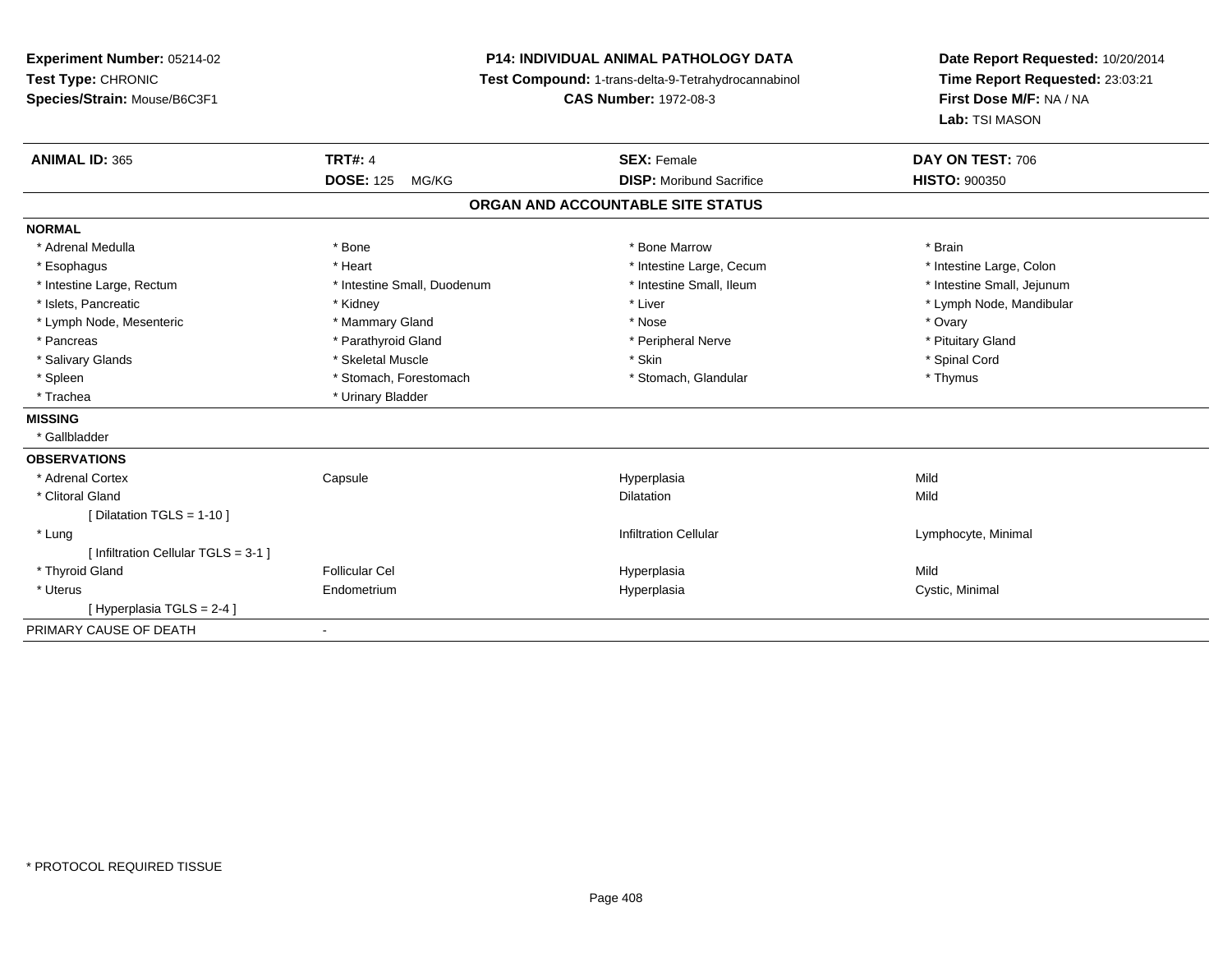# **P14: INDIVIDUAL ANIMAL PATHOLOGY DATA**

**Test Compound:** 1-trans-delta-9-Tetrahydrocannabinol

**CAS Number:** 1972-08-3

| <b>ANIMAL ID: 366</b>               | <b>TRT#: 4</b>              | <b>SEX: Female</b>                | DAY ON TEST: 742           |
|-------------------------------------|-----------------------------|-----------------------------------|----------------------------|
|                                     | <b>DOSE: 125</b><br>MG/KG   | <b>DISP: Terminal Sacrifice</b>   | <b>HISTO: 900351</b>       |
|                                     |                             | ORGAN AND ACCOUNTABLE SITE STATUS |                            |
| <b>NORMAL</b>                       |                             |                                   |                            |
| * Adrenal Medulla                   | * Bone                      | * Clitoral Gland                  | * Esophagus                |
| * Gallbladder                       | * Heart                     | * Intestine Large, Cecum          | * Intestine Large, Colon   |
| * Intestine Large, Rectum           | * Intestine Small, Duodenum | * Intestine Small, Ileum          | * Intestine Small, Jejunum |
| * Liver                             | * Lung                      | * Lymph Node, Mandibular          | * Lymph Node, Mesenteric   |
| * Mammary Gland                     | * Nose                      | * Pancreas                        | * Parathyroid Gland        |
| * Peripheral Nerve                  | Pharynx                     | * Salivary Glands                 | * Skeletal Muscle          |
| * Skin                              | * Spinal Cord               | * Stomach, Glandular              | * Thymus                   |
| * Trachea                           | * Urinary Bladder           |                                   |                            |
| <b>OBSERVATIONS</b>                 |                             |                                   |                            |
| * Adrenal Cortex                    | Capsule                     | Hyperplasia                       | Mild                       |
| * Bone Marrow                       |                             | Myelofibrosis                     | Minimal                    |
| * Brain                             |                             | Mineralization                    | Minimal                    |
| * Islets, Pancreatic                |                             | Hyperplasia                       | Mild                       |
| * Kidney                            |                             | Nephropathy                       | Minimal                    |
| * Ovary                             |                             | Cystadenoma                       |                            |
| [ Cystadenoma TGLS = $1-4.01$ ]     |                             |                                   |                            |
| Pharynx                             |                             |                                   |                            |
| Note: TGL 3 NOT SEEN AT MICRO EXAM. |                             |                                   |                            |
| * Pituitary Gland                   | <b>Pars Distalis</b>        | Hyperplasia                       | Minimal                    |
| * Spleen                            | Lymph Follic                | Hyperplasia                       | Lymphoid, Minimal          |
| * Stomach, Forestomach              |                             | Hyperplasia                       | Squamous, Minimal          |
| [Hyperplasia TGLS = $2-6.1$ ]       |                             |                                   |                            |
| * Thyroid Gland                     | <b>Follicular Cel</b>       | Hyperplasia                       | Minimal                    |
| * Uterus                            | Endometrium                 | Hyperplasia                       | Cystic, Minimal            |
| PRIMARY CAUSE OF DEATH              | $\overline{\phantom{a}}$    |                                   |                            |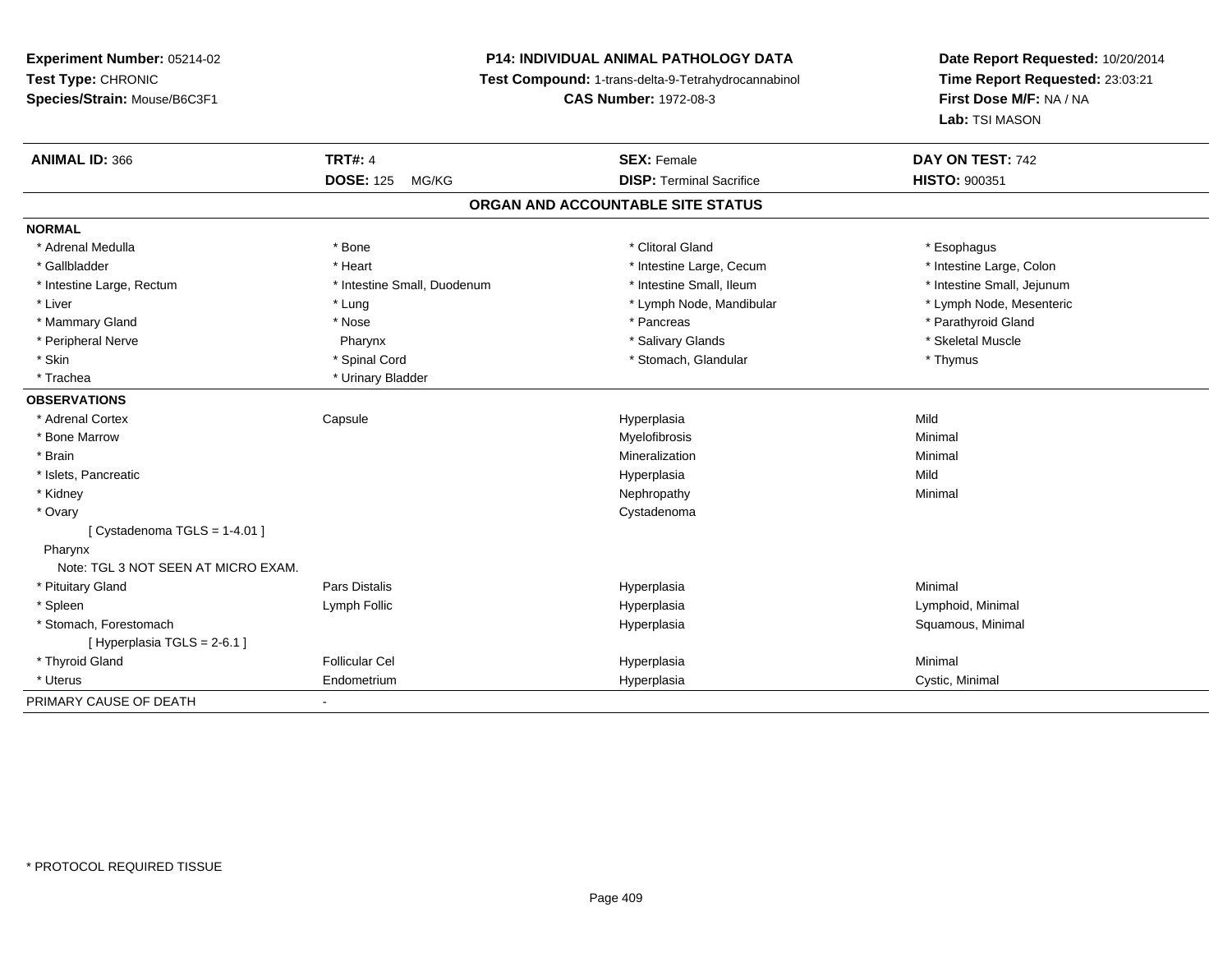**Experiment Number:** 05214-02**Test Type:** CHRONIC **Species/Strain:** Mouse/B6C3F1**P14: INDIVIDUAL ANIMAL PATHOLOGY DATA Test Compound:** 1-trans-delta-9-Tetrahydrocannabinol **CAS Number:** 1972-08-3**Date Report Requested:** 10/20/2014**Time Report Requested:** 23:03:21**First Dose M/F:** NA / NA**Lab:** TSI MASON**ANIMAL ID:** 367**TRT#:** 4 **SEX:** Female **SEX: Female DAY ON TEST:** 661 **DOSE:** 125 MG/KG**DISP:** Natural Death **HISTO:**  $900352$ **ORGAN AND ACCOUNTABLE SITE STATUSNORMAL**\* Adrenal Medulla \* The state of the state of the state of the state of the state of the state of the state of the state of the state of the state of the state of the state of the state of the state of the state of the sta \* Esophagus \* https://www.fragustage.com/web/2019/heart \* Heart \* Heart \* Heart \* Intestine Large, Cecum \* Intestine Large, Cecum \* Sallbladder \* The state of the state of the state of the state of the state of the state o \* Intestine Small. Ileum \* Intestine Large, Colon \* Intestine Large, Rectum \* Intestine Small, Duodenum \* Intestine Small, Duodenum \* Lymph Node, Mesenteric \* Intestine Small, Jejunum \* The material and the state of the state of the state of the state of the state of the state of the state of the state of the state of the state of the state of the state of the state of the sta \* Mammary Gland \* \* Andrew \* Ovary \* Andrew \* Ovary \* Pancreas \* Pancreas \* \* Pancreas \* \* Pancreas \* \* Pancreas \* \* Pancreas \* \* Pancreas \* \* Pancreas \* \* Pancreas \* \* Pancreas \* \* Pancreas \* \* Pancreas \* \* Pancreas \* \* P \* Peripheral Nerve \* Salivary Glands \* Skeletal Muscle \* Skin\* Trachea \* Spinal Cord \* Stomach, Forestomach \* Stomach \* Stomach, Glandular \* Stomach, Glandular \* Urinary Bladder**MISSING** \* Thymus**OBSERVATIONS** \* Adrenal Cortex**Capsule**  Hyperplasia Minimal \* Bone Marroww which is a controller to the Myelofibrosis and the Minimal method of the Minimal method of the Minimal method of the Minimal method of the Minimal method of the Minimal method of the Minimal method of the Minimal method \* Islets, Pancreaticc and the control of the control of the control of the control of the control of the control of the control of the control of the control of the control of the control of the control of the control of the control of the co Moderate \* Kidneyy the control of the control of the control of the control of the control of the control of the control of the control of the control of the control of the control of the control of the control of the control of the contro \* Liverr and the contract of the contract of the contract of the contract of the contract of the contract of the contract of the contract of the contract of the contract of the contract of the contract of the contract of the cont Fatty Changee Mild Hepatocellular Carcinoma[ Hepatocellular Carcinoma TGLS = 1-2.01 ] \* Nosee and the contract of the contract of the contract of the contract of the contract of the chronic, Mild and the chronic, Mild and the chronic, Mild and the chronic state of the chronic state of the chronic state of the chr \* Pituitary Glandd and the set of Pars Distalis and the Second Adenomal Adenomal Second Second Pars Distallis \* SpleenRed Pulp Moderate Cell Proliferation Moderate Hematopoietic Cell Proliferation<br>Follicular Cel Minimal Hematopoietic Cell Proliferation Minimal \* Thyroid Gland Follicular Cel Hyperplasia Minimal \* Uterus Endometriumm Cystic, Minimal Cystic, Minimal PRIMARY CAUSE OF DEATH-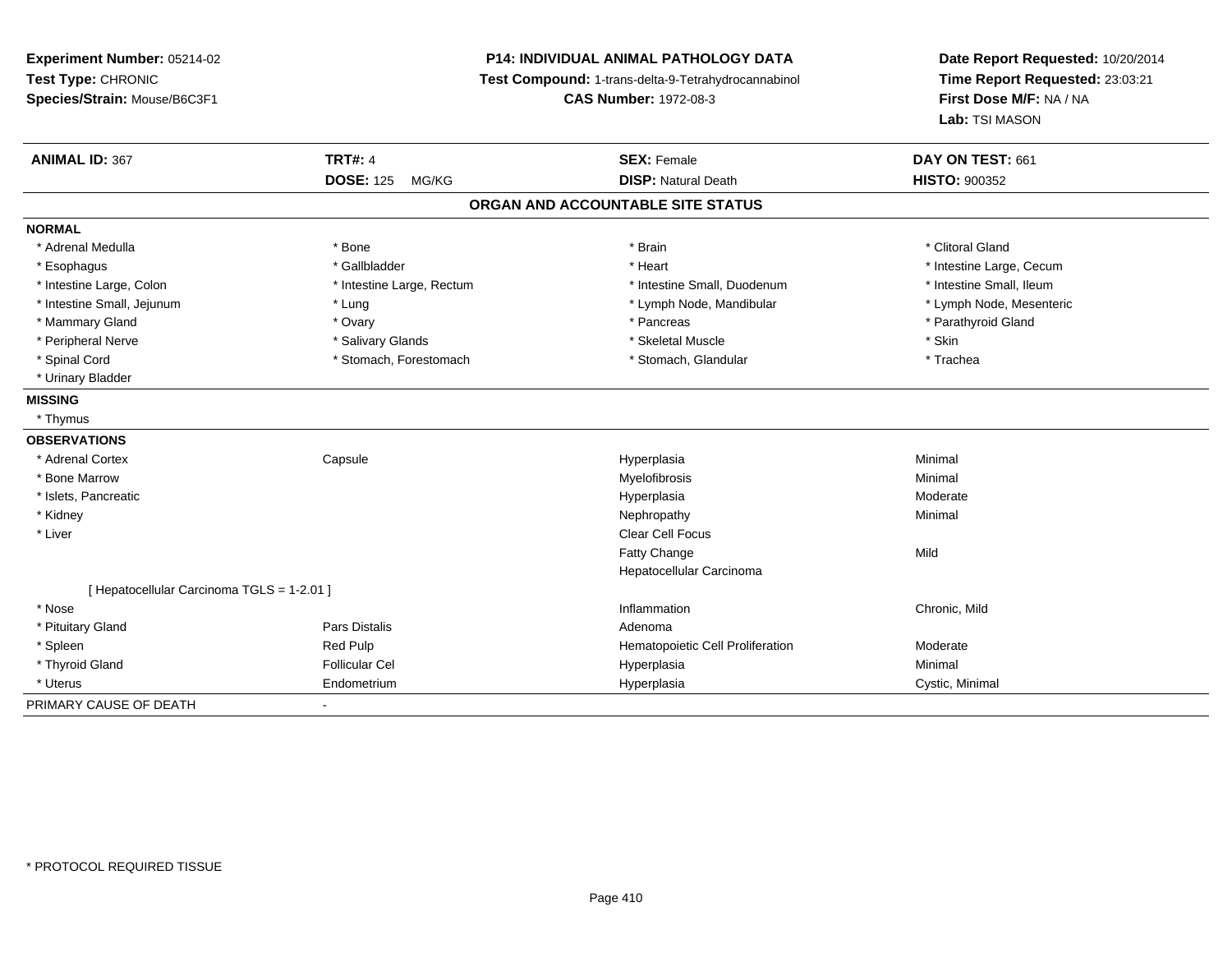# **P14: INDIVIDUAL ANIMAL PATHOLOGY DATA**

**Test Compound:** 1-trans-delta-9-Tetrahydrocannabinol

**CAS Number:** 1972-08-3

| <b>ANIMAL ID: 368</b>          | <b>TRT#: 4</b>              | <b>SEX: Female</b>                | DAY ON TEST: 742           |
|--------------------------------|-----------------------------|-----------------------------------|----------------------------|
|                                | <b>DOSE: 125</b><br>MG/KG   | <b>DISP: Terminal Sacrifice</b>   | <b>HISTO: 900353</b>       |
|                                |                             | ORGAN AND ACCOUNTABLE SITE STATUS |                            |
| <b>NORMAL</b>                  |                             |                                   |                            |
| * Adrenal Medulla              | * Bone                      | * Clitoral Gland                  | * Esophagus                |
| * Gallbladder                  | * Heart                     | * Intestine Large, Cecum          | * Intestine Large, Colon   |
| * Intestine Large, Rectum      | * Intestine Small, Duodenum | * Intestine Small, Ileum          | * Intestine Small, Jejunum |
| * Islets, Pancreatic           | * Liver                     | * Lung                            | * Lymph Node, Mandibular   |
| * Lymph Node, Mesenteric       | * Mammary Gland             | * Nose                            | * Ovary                    |
| * Pancreas                     | * Parathyroid Gland         | * Peripheral Nerve                | * Pituitary Gland          |
| * Salivary Glands              | * Skeletal Muscle           | * Skin                            | * Spinal Cord              |
| * Spleen                       | * Stomach, Glandular        | * Thymus                          | * Trachea                  |
| * Urinary Bladder              |                             |                                   |                            |
| <b>OBSERVATIONS</b>            |                             |                                   |                            |
| * Adrenal Cortex               | Capsule                     | Hyperplasia                       | Minimal                    |
| * Bone Marrow                  |                             | Myelofibrosis                     | Mild                       |
| * Brain                        |                             | Mineralization                    | Minimal                    |
| * Kidney                       |                             | Mineralization                    | Minimal                    |
| * Stomach, Forestomach         |                             | Hyperplasia                       | Squamous, Minimal          |
| [Hyperplasia TGLS = $1-6.01$ ] |                             |                                   |                            |
| * Thyroid Gland                | Follicular Cel              | Hyperplasia                       | Mild                       |
| * Uterus                       | Endometrium                 | Hyperplasia                       | Cystic, Mild               |
| PRIMARY CAUSE OF DEATH         |                             |                                   |                            |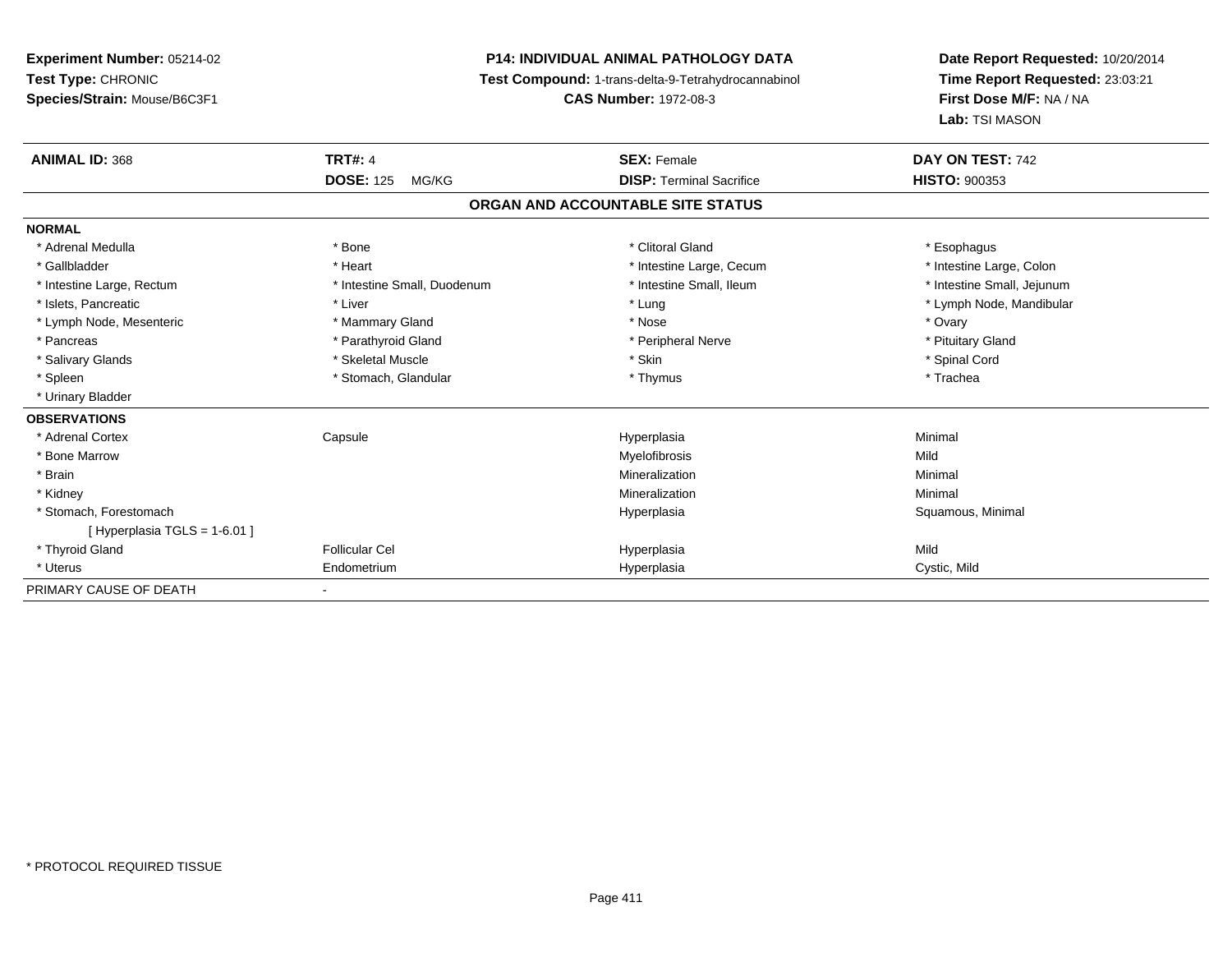**Experiment Number:** 05214-02**Test Type:** CHRONIC **Species/Strain:** Mouse/B6C3F1**P14: INDIVIDUAL ANIMAL PATHOLOGY DATA Test Compound:** 1-trans-delta-9-Tetrahydrocannabinol **CAS Number:** 1972-08-3**Date Report Requested:** 10/20/2014**Time Report Requested:** 23:03:21**First Dose M/F:** NA / NA**Lab:** TSI MASON**ANIMAL ID:** 369**TRT#:** 4 **SEX:** Female **SEX: Female DAY ON TEST:** 740 **DOSE:** 125 MG/KG**DISP:** Terminal Sacrifice **HISTO:**  $900354$ **ORGAN AND ACCOUNTABLE SITE STATUSNORMAL**\* Adrenal Medulla \* The state of the state of the state of the state of the state of the state of the state of the state of the state of the state of the state of the state of the state of the state of the state of the sta \* Intestine Large, Colon \* Esophagus \* Intestine Large, Cecum \* Callbladder \* 10 \* Intestine Large, Cecum \* Intestine Large, Cecum \* \* Intestine Large, Rectum \* Thestine Small, Duodenum \* Number of the small, Ileum \* Intestine Small, Jejunum \* Intestine Small, Jejunum \* Lung **\* Lymph Node, Mandibular \*** Lymph Node, Mesenteric \* Mammary Gland \* Mammary Gland \* Salivary Glands \* Ovary \* \* America \* Pancreas \* \* Pancreas \* \* Pancreas \* \* Peripheral Nerve \* \* Salivary Glands \* Salivary Glands \* Salivary Glands \* Salivary Glands \* Salivary Glands \* Salivary Glands \* Salivary Glands \* Salivary Gland \* Skeletal Muscle \* The state of the state of the state of the state of the state of the state of the state of the state of the state of the state of the state of the state of the state of the state of the state of the sta \* Thymus \* The many Bladder \* Trachea \* Trachea \* Urinary Bladder \* Urinary Bladder **MISSING** \* Parathyroid Gland**OBSERVATIONS** \* Adrenal Cortex**Capsule**  Hyperplasia Minimal \* Bone Marroww which is a controller to the Myelofibrosis and the Minimal method of the Minimal method of the Minimal method of the Minimal method of the Minimal method of the Minimal method of the Minimal method of the Minimal method \* Heart Cardiomyopathy Minimal \* Islets, Pancreaticc and the control of the control of the control of the control of the control of the control of the control of the control of the control of the control of the control of the control of the control of the control of the co a **Minimal**  \* Kidneyy the control of the control of the control of the control of the control of the control of the control of the control of the control of the control of the control of the control of the control of the control of the contro \* Liver Hepatocellular Adenoma[ Hepatocellular Adenoma TGLS = 1-2.01 ] \* Nosee and the contract of the contract of the contract of the contract of the contract of the chronic, Mild and the chronic, Mild and the chronic, Mild and the chronic state of the chronic state of the chronic state of the chr \* Pituitary Glandd and the set of Pars Distalis and the Second Adenomal Adenomal Second Second Pars Distallis  $[$  Adenoma TGLS = 2-7  $]$  \* SpleenRed Pulp **Moderate Hematopoietic Cell Proliferation** Moderate Lymph Follic Hyperplasia Lymphoid, Minimal \* Stomach, Forestomachh ann an t-aisiad ann an t-aisiad ann an t-aisiad ann an t-aisiad ann an t-aisiad ann an t-aisiad ann an Squamous, Marked ann an t-aisiad ann an t-aisiad ann an t-aisiad ann an t-aisiad ann an t-aisiad ann an t-aisiad ann Ulcerr **Moderate**  $[$  Hyperplasia TGLS = 3-6.01 ] \* Thyroid Glandd and the set of the Follicular Cel the set of the Second Adenomal Adenomal Second Second Second Second Second Second Second Second Second Second Second Second Second Second Second Second Second Second Second Second Second Follicular Cel Hyperplasiaa **Marked**  \* Uterus Endometriumm Cystic, Minimal Cystic, Minimal PRIMARY CAUSE OF DEATH-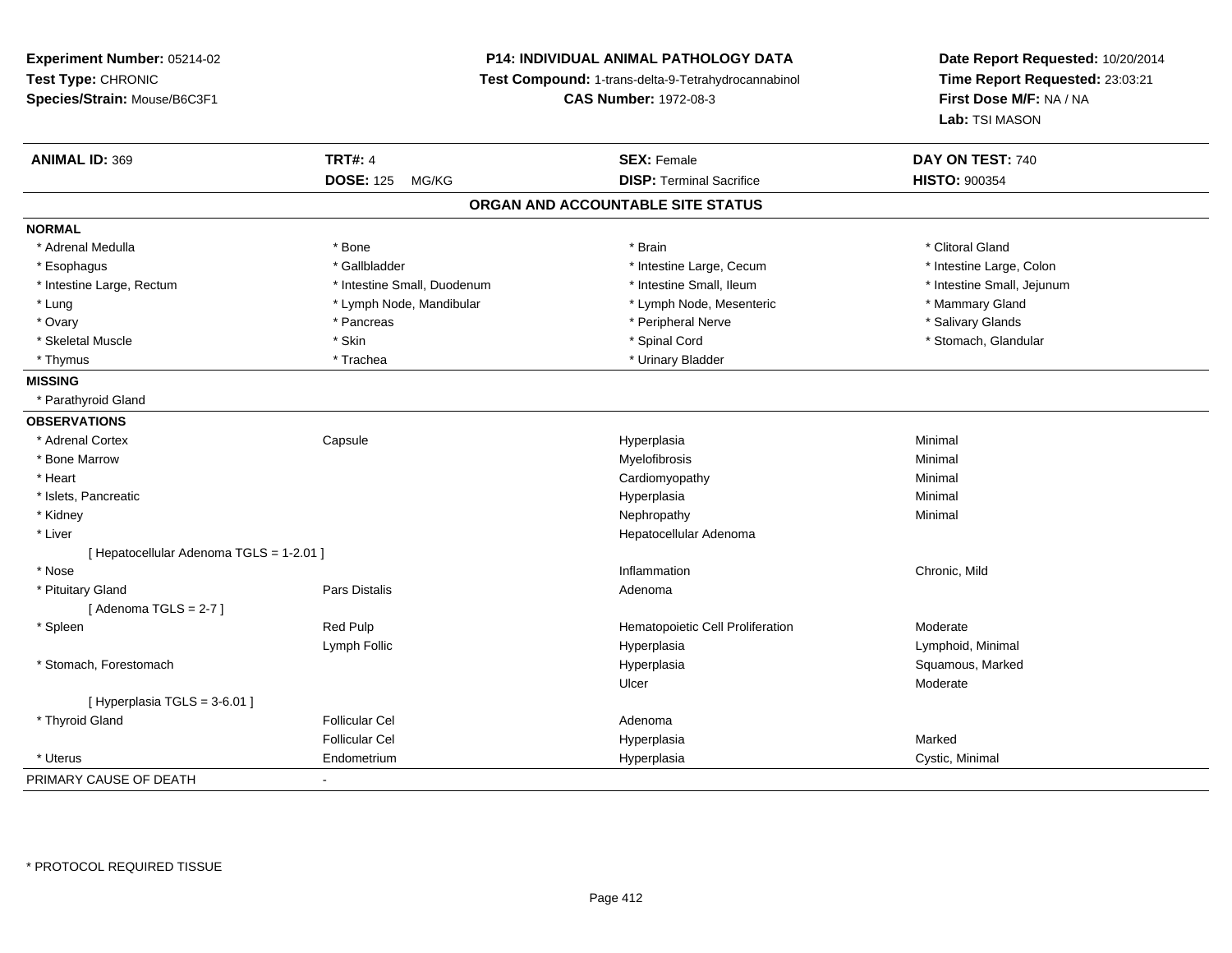# **P14: INDIVIDUAL ANIMAL PATHOLOGY DATA**

**Test Compound:** 1-trans-delta-9-Tetrahydrocannabinol

**CAS Number:** 1972-08-3

| <b>ANIMAL ID: 370</b>    | <b>TRT#: 4</b>             | <b>SEX: Female</b>                | DAY ON TEST: 737            |
|--------------------------|----------------------------|-----------------------------------|-----------------------------|
|                          | <b>DOSE: 125</b><br>MG/KG  | <b>DISP: Terminal Sacrifice</b>   | <b>HISTO: 900355</b>        |
|                          |                            | ORGAN AND ACCOUNTABLE SITE STATUS |                             |
| <b>NORMAL</b>            |                            |                                   |                             |
| * Adrenal Medulla        | * Bone                     | * Bone Marrow                     | * Brain                     |
| * Clitoral Gland         | * Esophagus                | * Gallbladder                     | * Heart                     |
| * Intestine Large, Cecum | * Intestine Large, Colon   | * Intestine Large, Rectum         | * Intestine Small, Duodenum |
| * Intestine Small, Ileum | * Intestine Small, Jejunum | * Kidney                          | * Liver                     |
| * Lymph Node, Mandibular | * Lymph Node, Mesenteric   | * Mammary Gland                   | * Ovary                     |
| * Pancreas               | * Parathyroid Gland        | * Peripheral Nerve                | * Pituitary Gland           |
| * Salivary Glands        | * Skeletal Muscle          | * Skin                            | * Spinal Cord               |
| * Spleen                 | * Stomach, Forestomach     | * Stomach, Glandular              | * Thymus                    |
| * Trachea                | * Urinary Bladder          |                                   |                             |
| <b>OBSERVATIONS</b>      |                            |                                   |                             |
| * Adrenal Cortex         | Capsule                    | Hyperplasia                       | Minimal                     |
| Ear                      | Middle Ear, Mucosa         | Hyperplasia                       | Moderate                    |
|                          | Middle Ear                 | Inflammation                      | Chronic Active, Marked      |
| * Islets, Pancreatic     |                            | Hyperplasia                       | Mild                        |
| * Lung                   |                            | Hemorrhage                        | Minimal                     |
| * Nose                   | Olfactory Epi              | Hyperplasia                       | Mild                        |
|                          |                            | Inflammation                      | Chronic, Moderate           |
| * Thyroid Gland          | <b>Follicular Cel</b>      | Hyperplasia                       | Minimal                     |
| * Uterus                 | Endometrium                | Hyperplasia                       | Cystic, Minimal             |
| PRIMARY CAUSE OF DEATH   |                            |                                   |                             |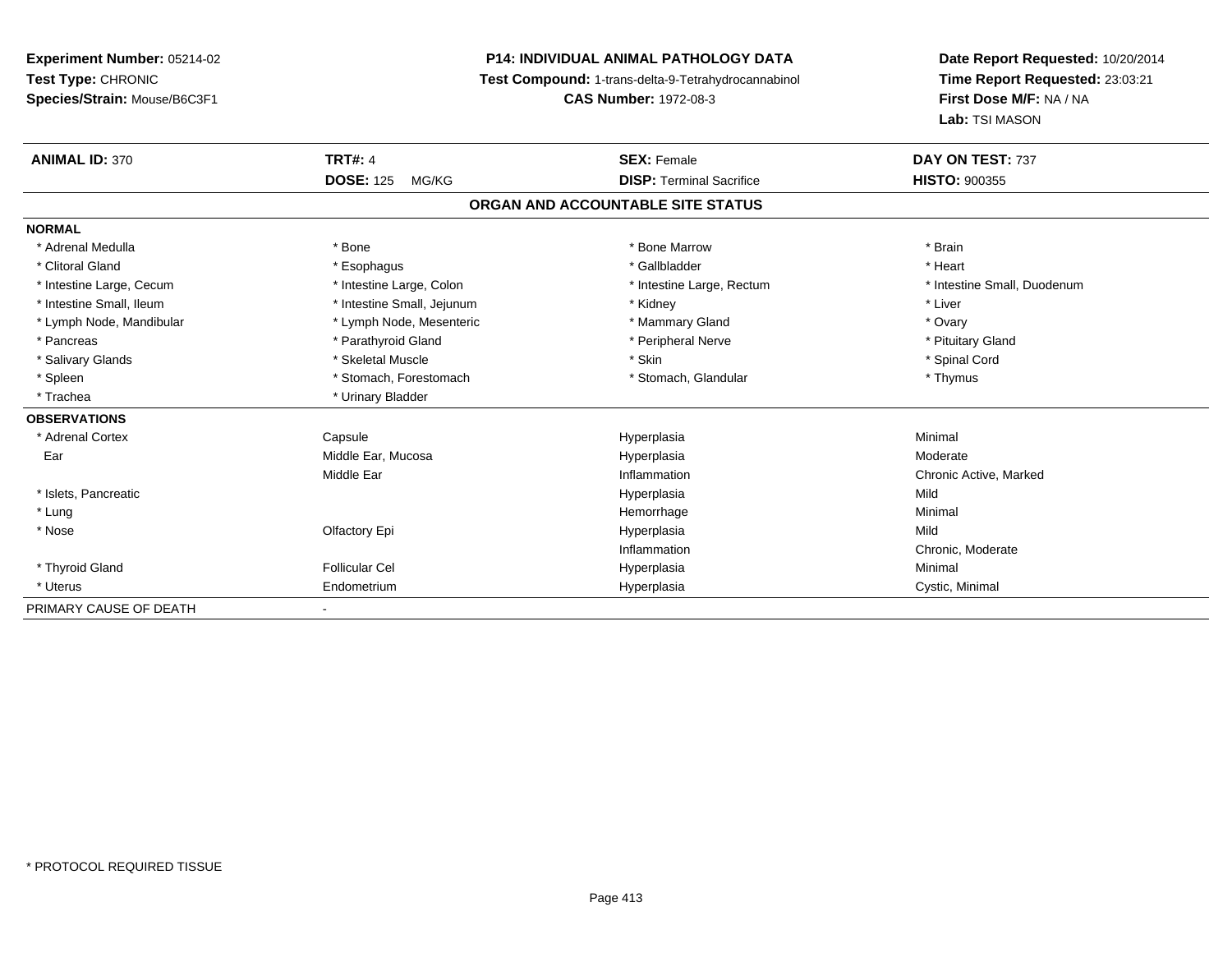**Experiment Number:** 05214-02**Test Type:** CHRONIC **Species/Strain:** Mouse/B6C3F1**P14: INDIVIDUAL ANIMAL PATHOLOGY DATA Test Compound:** 1-trans-delta-9-Tetrahydrocannabinol **CAS Number:** 1972-08-3**Date Report Requested:** 10/20/2014**Time Report Requested:** 23:03:21**First Dose M/F:** NA / NA**Lab:** TSI MASON**ANIMAL ID:** 371**TRT#:** 4 **SEX:** Female **SEX: Female DAY ON TEST:** 743 **DOSE:** 125 MG/KG**DISP:** Terminal Sacrifice **HISTO:**  $900356$ **ORGAN AND ACCOUNTABLE SITE STATUSNORMAL**\* Adrenal Medulla \* Adrenal Medulla \* Bone \* Clitoral Gland \* Esophagus\* Intestine Large, Colon \* Gallbladder \* The mode of the state of the state of the state of the state of the state of the state of the state of the state of the state of the state of the state of the state of the state of the state of the state of \* Intestine Large, Rectum \* Thestine Small, Duodenum \* Number of the small, Ileum \* Intestine Small, Jejunum \* Intestine Small, Jejunum \* Islets, Pancreatic \* Liver \* Lung \* Lymph Node, Mandibular \* Lymph Node, Mesenteric \* Mammary Gland \* Ovary \* Pancreas \* Peripheral Nerve \* Salivary Glands \* Skeletal Muscle \* SkinTongue \* Spinal Cord \* Stomach, Glandular \* Thymus Tongue \* Trachea \* Urinary Bladder**MISSING** \* Parathyroid Gland**OBSERVATIONS** \* Adrenal Cortex**Capsule**  Hyperplasia Mild \* Bone Marroww which is a matter of the Myelofibrosis and the Myelofibrosis and the Mild of the Mild of the Mild of the Mild of the Mild of the Mild of the Mild of the Mild of the Mild of the Mild of the Mild of the Mild of the Mild of \* Brainn and the controller of the controller of the controller of the Mineralization and the controller of the Minimal \* Kidneyy with the control of the control of the control of the control of the control of the control of the control of the control of the control of the control of the control of the control of the control of the control of the c n Minimal Nephropathyy the contract of the Minimal Minimal Section 1996 and the contract of the Minimal Section 1997 and the contract of the contract of the contract of the contract of the contract of the contract of the contract of the contra \* Nosee and the contract of the contract of the contract of the contract of the contract of the chronic, Mild and the chronic, Mild and the chronic, Mild and the chronic state of the chronic state of the chronic state of the chr \* Pituitary Glandd Cyst Constants Constants Constants Constants Constants Constants Constants Constants Constants Constants Const Pars Distalis Hyperplasiaa Mild \* SpleenRed Pulp **Network** Hematopoietic Cell Proliferation Mild Lymph Follic HyperplasiaHyperplasia and a community of the Union Minimal Hyperplasia and the Community of the Communist Communist Comm<br>Bay and the Communist Communist Communist Communist Communist Communist Communist Communist Communist Communis \* Stomach, Forestomachh ann an t-ìre ann an t-ìre ann an t-ìre ann an t-ìre ann an t-ìre ann an t-ìre ann an t-ìre ann an Squamous, Mild [ Hyperplasia TGLS = 2-6.01 ] \* Thyroid Gland Follicular Cel Hyperplasia Mild \* Uteruss and the control of the control of the control of the control of the control of the control of the control of the control of the control of the control of the control of the control of the control of the control of the co n Moderate Endometrium Hyperplasia Cystic, Mild  $[$  Dilatation TGLS = 1-4+4.01  $]$  $[$  Hyperplasia TGLS = 1-4+4.01 ] PRIMARY CAUSE OF DEATH-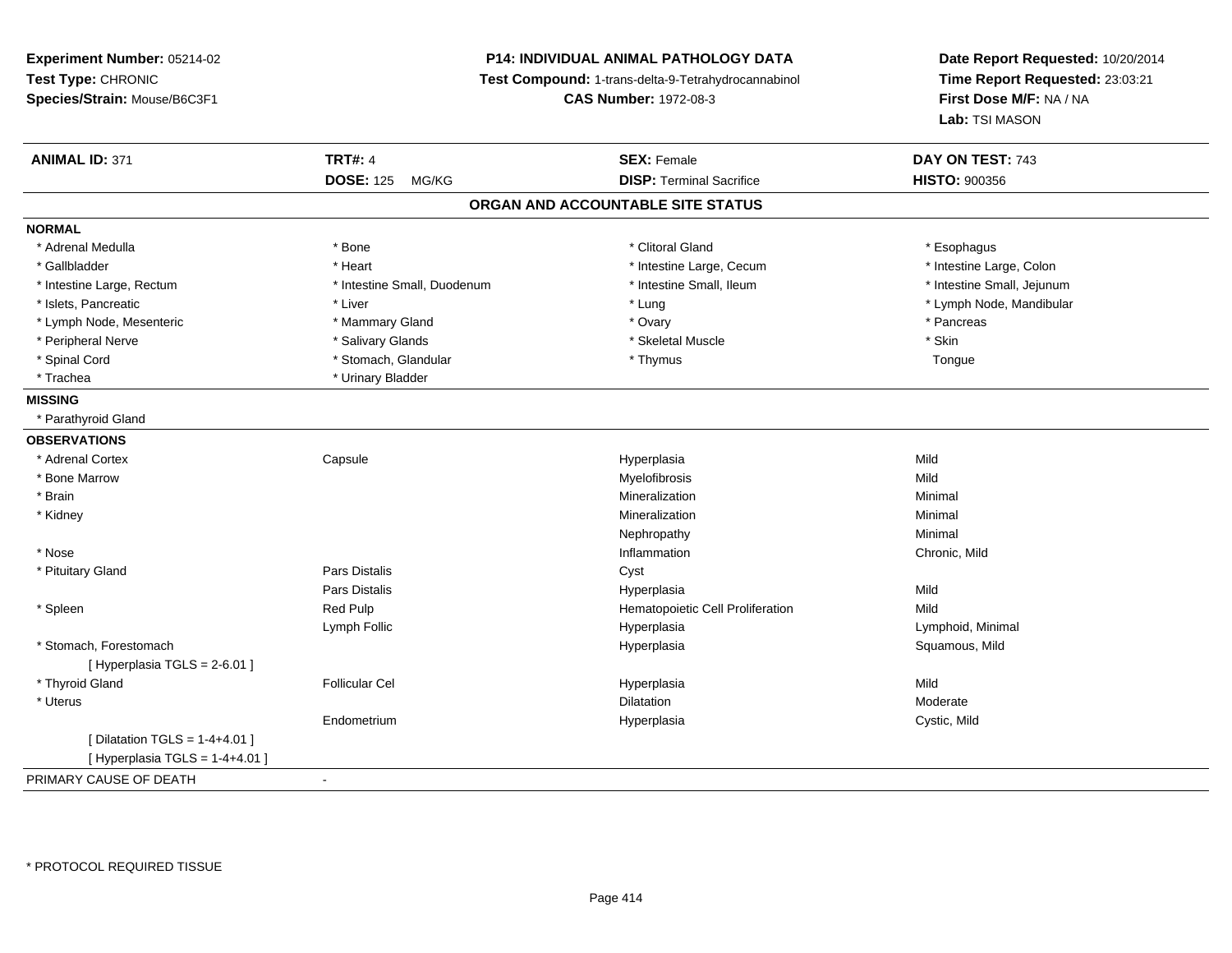# **P14: INDIVIDUAL ANIMAL PATHOLOGY DATA**

**Test Compound:** 1-trans-delta-9-Tetrahydrocannabinol

**CAS Number:** 1972-08-3

| <b>ANIMAL ID: 372</b>          | <b>TRT#: 4</b>            | <b>SEX: Female</b>                | DAY ON TEST: 741         |
|--------------------------------|---------------------------|-----------------------------------|--------------------------|
|                                | <b>DOSE: 125</b><br>MG/KG | <b>DISP: Terminal Sacrifice</b>   | <b>HISTO: 900357</b>     |
|                                |                           | ORGAN AND ACCOUNTABLE SITE STATUS |                          |
| <b>NORMAL</b>                  |                           |                                   |                          |
| * Adrenal Medulla              | * Bone                    | * Bone Marrow                     | * Clitoral Gland         |
| * Esophagus                    | * Gallbladder             | * Heart                           | * Intestine Large, Cecum |
| * Intestine Large, Colon       | * Intestine Large, Rectum | * Intestine Small, Duodenum       | * Intestine Small, Ileum |
| * Intestine Small, Jejunum     | * Liver                   | * Lung                            | * Lymph Node, Mandibular |
| * Lymph Node, Mesenteric       | * Mammary Gland           | * Ovary                           | * Pancreas               |
| * Parathyroid Gland            | * Peripheral Nerve        | * Pituitary Gland                 | * Salivary Glands        |
| * Skeletal Muscle              | * Skin                    | * Spinal Cord                     | * Stomach, Glandular     |
| * Thymus                       | * Thyroid Gland           | * Trachea                         | * Urinary Bladder        |
| <b>OBSERVATIONS</b>            |                           |                                   |                          |
| * Adrenal Cortex               | Capsule                   | Hyperplasia                       | Mild                     |
| * Brain                        |                           | Mineralization                    | Minimal                  |
| * Islets, Pancreatic           |                           | Hyperplasia                       | Mild                     |
| * Kidney                       |                           | Mineralization                    | Minimal                  |
| * Nose                         |                           | Inflammation                      | Chronic, Mild            |
| * Spleen                       | Red Pulp                  | Hematopoietic Cell Proliferation  | Mild                     |
| * Stomach, Forestomach         |                           | Hyperplasia                       | Squamous, Mild           |
| [Hyperplasia TGLS = 2-6.01]    |                           |                                   |                          |
| * Uterus                       |                           | <b>Dilatation</b>                 | Marked                   |
|                                | Endometrium               | Hyperplasia                       | Cystic, Minimal          |
| [ Dilatation TGLS = $1-4.01$ ] |                           |                                   |                          |
| PRIMARY CAUSE OF DEATH         | $\overline{\phantom{a}}$  |                                   |                          |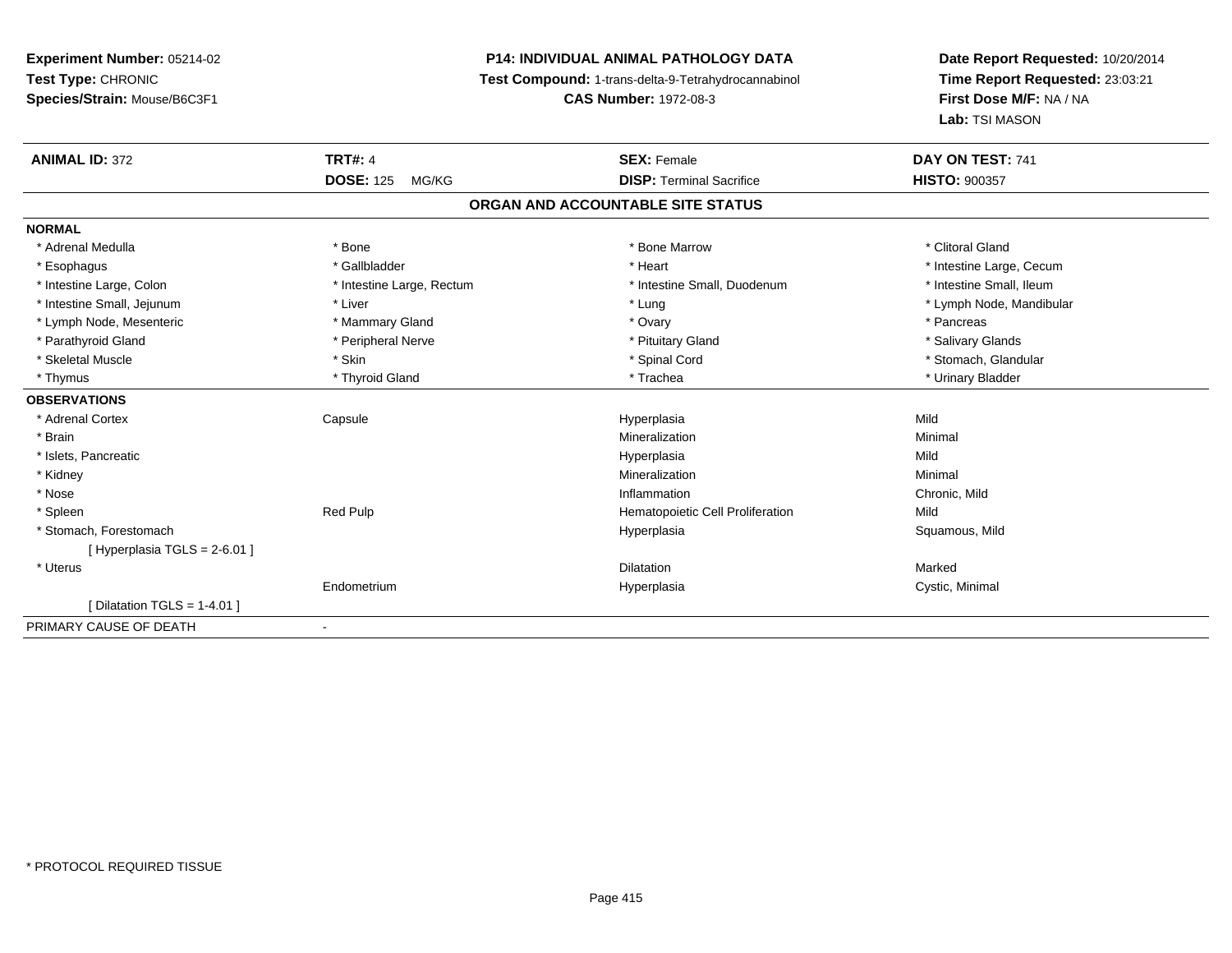| Experiment Number: 05214-02<br>Test Type: CHRONIC<br>Species/Strain: Mouse/B6C3F1 |                           | <b>P14: INDIVIDUAL ANIMAL PATHOLOGY DATA</b><br>Test Compound: 1-trans-delta-9-Tetrahydrocannabinol<br><b>CAS Number: 1972-08-3</b> | Date Report Requested: 10/20/2014<br>Time Report Requested: 23:03:21<br>First Dose M/F: NA / NA<br>Lab: TSI MASON |  |
|-----------------------------------------------------------------------------------|---------------------------|-------------------------------------------------------------------------------------------------------------------------------------|-------------------------------------------------------------------------------------------------------------------|--|
| <b>ANIMAL ID: 373</b>                                                             | <b>TRT#: 4</b>            | <b>SEX: Female</b>                                                                                                                  | DAY ON TEST: 742                                                                                                  |  |
|                                                                                   | <b>DOSE: 125</b><br>MG/KG | <b>DISP: Terminal Sacrifice</b>                                                                                                     | <b>HISTO: 900358</b>                                                                                              |  |
|                                                                                   |                           | ORGAN AND ACCOUNTABLE SITE STATUS                                                                                                   |                                                                                                                   |  |
| <b>NORMAL</b>                                                                     |                           |                                                                                                                                     |                                                                                                                   |  |
| * Adrenal Medulla                                                                 | * Bone                    | * Esophagus                                                                                                                         | * Gallbladder                                                                                                     |  |
| * Heart                                                                           | * Intestine Large, Cecum  | * Intestine Large, Colon                                                                                                            | * Intestine Large, Rectum                                                                                         |  |
| * Intestine Small, Duodenum                                                       | * Intestine Small, Ileum  | * Intestine Small, Jejunum                                                                                                          | * Lung                                                                                                            |  |
| * Lymph Node, Mandibular                                                          | * Lymph Node, Mesenteric  | * Mammary Gland                                                                                                                     | * Ovary                                                                                                           |  |
| * Parathyroid Gland                                                               | * Peripheral Nerve        | * Salivary Glands                                                                                                                   | * Skeletal Muscle                                                                                                 |  |
| * Skin                                                                            | * Spinal Cord             | * Stomach, Forestomach                                                                                                              | * Stomach, Glandular                                                                                              |  |
| * Thymus                                                                          | * Trachea                 | * Urinary Bladder                                                                                                                   |                                                                                                                   |  |
| <b>MISSING</b>                                                                    |                           |                                                                                                                                     |                                                                                                                   |  |
| * Clitoral Gland                                                                  |                           |                                                                                                                                     |                                                                                                                   |  |
| <b>OBSERVATIONS</b>                                                               |                           |                                                                                                                                     |                                                                                                                   |  |
| * Adrenal Cortex                                                                  | Capsule                   | Hyperplasia                                                                                                                         | Mild                                                                                                              |  |
| * Bone Marrow                                                                     |                           | Myelofibrosis                                                                                                                       | Minimal                                                                                                           |  |
| * Brain                                                                           |                           | Mineralization                                                                                                                      | Minimal                                                                                                           |  |
| * Islets, Pancreatic                                                              |                           | Hyperplasia                                                                                                                         | Minimal                                                                                                           |  |
| * Kidney                                                                          |                           | Mineralization                                                                                                                      | Minimal                                                                                                           |  |
| * Liver                                                                           |                           | Clear Cell Focus                                                                                                                    |                                                                                                                   |  |
| [ Clear Cell Focus TGLS = 1-2.01 ]                                                |                           |                                                                                                                                     |                                                                                                                   |  |
| * Nose                                                                            |                           | Inflammation                                                                                                                        | Chronic, Minimal                                                                                                  |  |
| * Pancreas                                                                        | Duct                      | Ectasia                                                                                                                             | Moderate                                                                                                          |  |
|                                                                                   |                           | Inflammation                                                                                                                        | Chronic, Mild                                                                                                     |  |
| * Pituitary Gland                                                                 | Pars Distalis             | Hyperplasia                                                                                                                         | Moderate                                                                                                          |  |
| * Spleen                                                                          | Red Pulp                  | Hematopoietic Cell Proliferation                                                                                                    | Mild                                                                                                              |  |
|                                                                                   | Lymph Follic              | Hyperplasia                                                                                                                         | Lymphoid, Minimal                                                                                                 |  |
| * Thyroid Gland                                                                   | <b>Follicular Cel</b>     | Hyperplasia                                                                                                                         | Minimal                                                                                                           |  |
| * Uterus                                                                          |                           | <b>Dilatation</b>                                                                                                                   | Moderate                                                                                                          |  |
|                                                                                   | Endometrium               | Hyperplasia                                                                                                                         | Cystic, Mild                                                                                                      |  |
| PRIMARY CAUSE OF DEATH                                                            |                           |                                                                                                                                     |                                                                                                                   |  |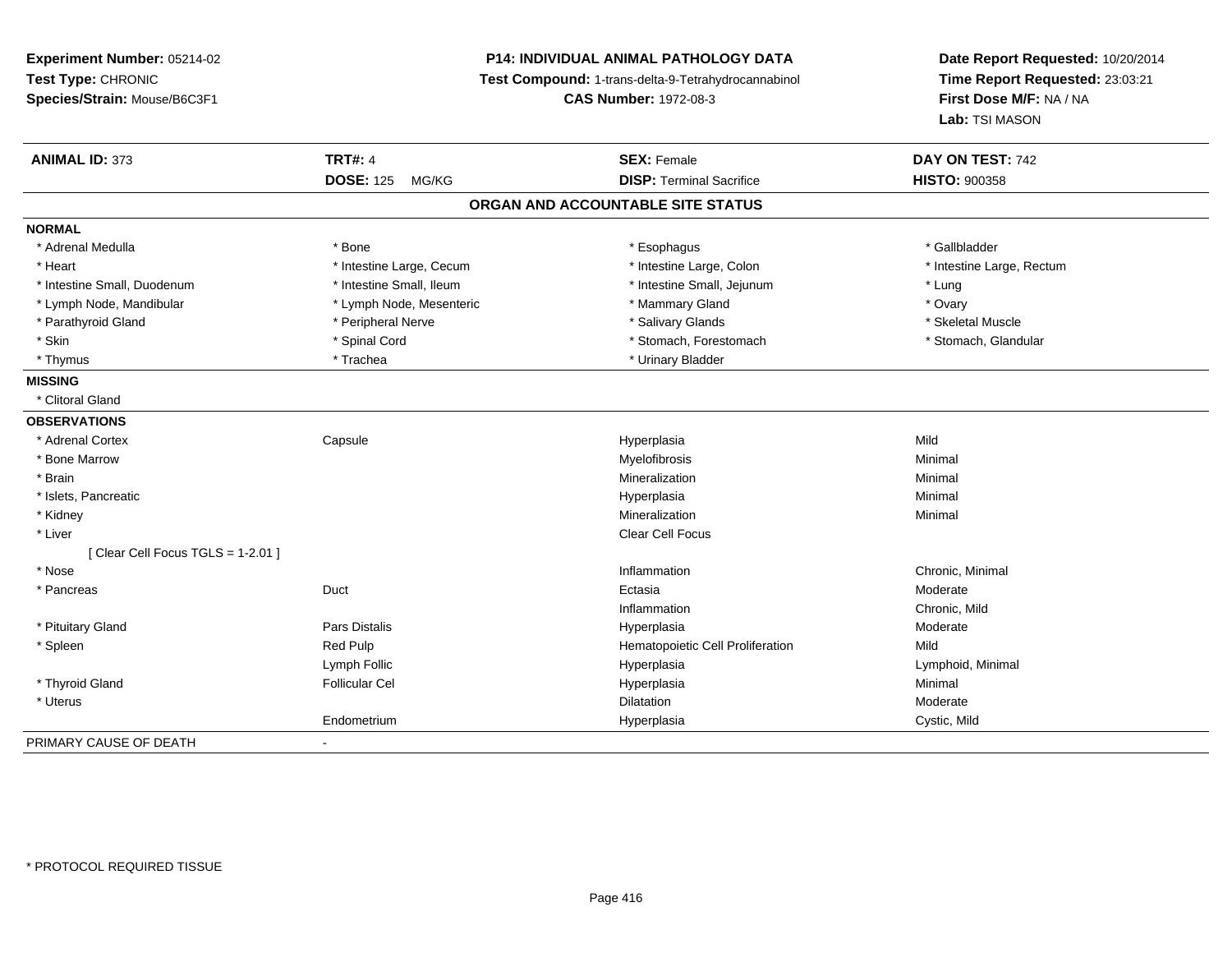# **P14: INDIVIDUAL ANIMAL PATHOLOGY DATA**

**Test Compound:** 1-trans-delta-9-Tetrahydrocannabinol

**CAS Number:** 1972-08-3

| <b>ANIMAL ID: 374</b>                | <b>TRT#: 4</b>                                                    | <b>SEX: Female</b>                | DAY ON TEST: 392         |  |
|--------------------------------------|-------------------------------------------------------------------|-----------------------------------|--------------------------|--|
|                                      | <b>DOSE: 125</b><br>MG/KG                                         | <b>DISP: Natural Death</b>        | <b>HISTO: 900359</b>     |  |
|                                      |                                                                   | ORGAN AND ACCOUNTABLE SITE STATUS |                          |  |
| <b>NORMAL</b>                        |                                                                   |                                   |                          |  |
| * Adrenal Medulla                    | * Bone                                                            | * Bone Marrow                     | * Clitoral Gland         |  |
| * Esophagus                          | * Gallbladder                                                     | * Heart                           | * Intestine Large, Cecum |  |
| * Intestine Large, Colon             | * Intestine Large, Rectum                                         | * Intestine Small, Duodenum       | * Intestine Small, Ileum |  |
| * Intestine Small, Jejunum           | * Kidney                                                          | * Liver                           | * Lung                   |  |
| * Lymph Node, Mandibular             | * Lymph Node, Mesenteric                                          | * Mammary Gland                   | * Pancreas               |  |
| * Parathyroid Gland                  | * Peripheral Nerve                                                | * Pituitary Gland                 | * Salivary Glands        |  |
| * Skeletal Muscle                    | * Skin                                                            | * Spinal Cord                     | * Spleen                 |  |
| * Stomach, Forestomach               | * Stomach, Glandular                                              | * Thymus                          | * Thyroid Gland          |  |
| * Trachea                            | * Urinary Bladder                                                 | * Uterus                          |                          |  |
| <b>OBSERVATIONS</b>                  |                                                                   |                                   |                          |  |
| * Adrenal Cortex                     | Capsule                                                           | Hyperplasia                       | Minimal                  |  |
| * Brain                              |                                                                   | Mineralization                    | Minimal                  |  |
| * Islets, Pancreatic                 |                                                                   | Hyperplasia                       | Minimal                  |  |
| * Nose                               |                                                                   | Inflammation                      | Chronic, Mild            |  |
| * Ovary                              |                                                                   |                                   |                          |  |
|                                      | Note: THE HEMORRHAGE IS A CORPORA HEMORRHAGICA, A NORMAL FINDING. |                                   |                          |  |
| Note: [ HEMORRHAGE<br>$1 TGLs = 1-4$ |                                                                   |                                   |                          |  |
| PRIMARY CAUSE OF DEATH               | $\overline{\phantom{a}}$                                          |                                   |                          |  |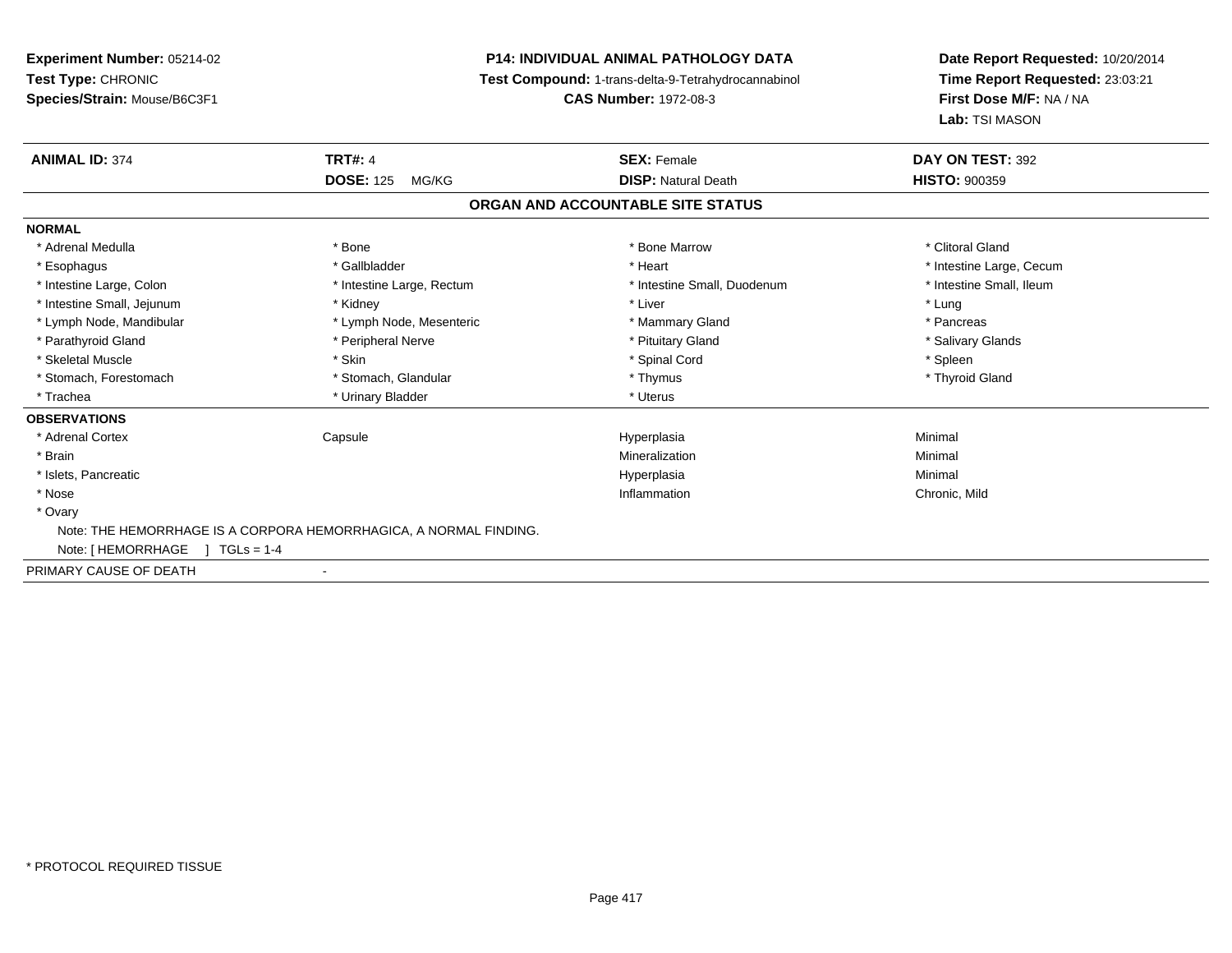# **P14: INDIVIDUAL ANIMAL PATHOLOGY DATA**

**Test Compound:** 1-trans-delta-9-Tetrahydrocannabinol

**CAS Number:** 1972-08-3

| <b>ANIMAL ID: 375</b>                      | <b>TRT#: 4</b>            | <b>SEX: Female</b>                | DAY ON TEST: 741          |
|--------------------------------------------|---------------------------|-----------------------------------|---------------------------|
|                                            | <b>DOSE: 125</b><br>MG/KG | <b>DISP: Terminal Sacrifice</b>   | <b>HISTO: 900360</b>      |
|                                            |                           | ORGAN AND ACCOUNTABLE SITE STATUS |                           |
| <b>NORMAL</b>                              |                           |                                   |                           |
| * Adrenal Medulla                          | * Bone                    | * Clitoral Gland                  | * Esophagus               |
| * Gallbladder                              | * Intestine Large, Cecum  | * Intestine Large, Colon          | * Intestine Large, Rectum |
| * Intestine Small, Duodenum                | * Intestine Small, Ileum  | * Intestine Small, Jejunum        | * Kidney                  |
| * Lung                                     | * Lymph Node, Mandibular  | * Lymph Node, Mesenteric          | * Ovary                   |
| * Parathyroid Gland                        | * Peripheral Nerve        | * Salivary Glands                 | * Skeletal Muscle         |
| * Skin                                     | * Spinal Cord             | * Stomach, Glandular              | * Thymus                  |
| * Thyroid Gland                            | * Trachea                 | * Urinary Bladder                 |                           |
| <b>OBSERVATIONS</b>                        |                           |                                   |                           |
| * Adrenal Cortex                           | Capsule                   | Hyperplasia                       | Mild                      |
| * Bone Marrow                              |                           | Myelofibrosis                     | Mild                      |
| * Brain                                    |                           | Mineralization                    | Minimal                   |
| * Heart                                    |                           | Cardiomyopathy                    | Minimal                   |
| * Islets, Pancreatic                       |                           | Hyperplasia                       | Minimal                   |
| * Liver                                    |                           | Hepatocellular Carcinoma          |                           |
| [ Hepatocellular Carcinoma TGLS = 1-2.01 ] |                           |                                   |                           |
| * Mammary Gland                            |                           | <b>Infiltration Cellular</b>      | Lymphocyte, Mild          |
| * Nose                                     |                           | Inflammation                      | Chronic, Mild             |
| * Pancreas                                 |                           | Inflammation                      | Minimal                   |
| * Pituitary Gland                          | <b>Pars Distalis</b>      | Hyperplasia                       | Mild                      |
| * Spleen                                   | Red Pulp                  | Hematopoietic Cell Proliferation  | Mild                      |
|                                            | Lymph Follic              | Hyperplasia                       | Lymphoid, Mild            |
| * Stomach, Forestomach                     |                           | Hyperplasia                       | Squamous, Moderate        |
|                                            |                           | Ulcer                             | Mild                      |
| [Hyperplasia TGLS = $2-6.01$ ]             |                           |                                   |                           |
| * Uterus                                   | Endometrium               | Hyperplasia                       | Cystic, Mild              |
| PRIMARY CAUSE OF DEATH                     |                           |                                   |                           |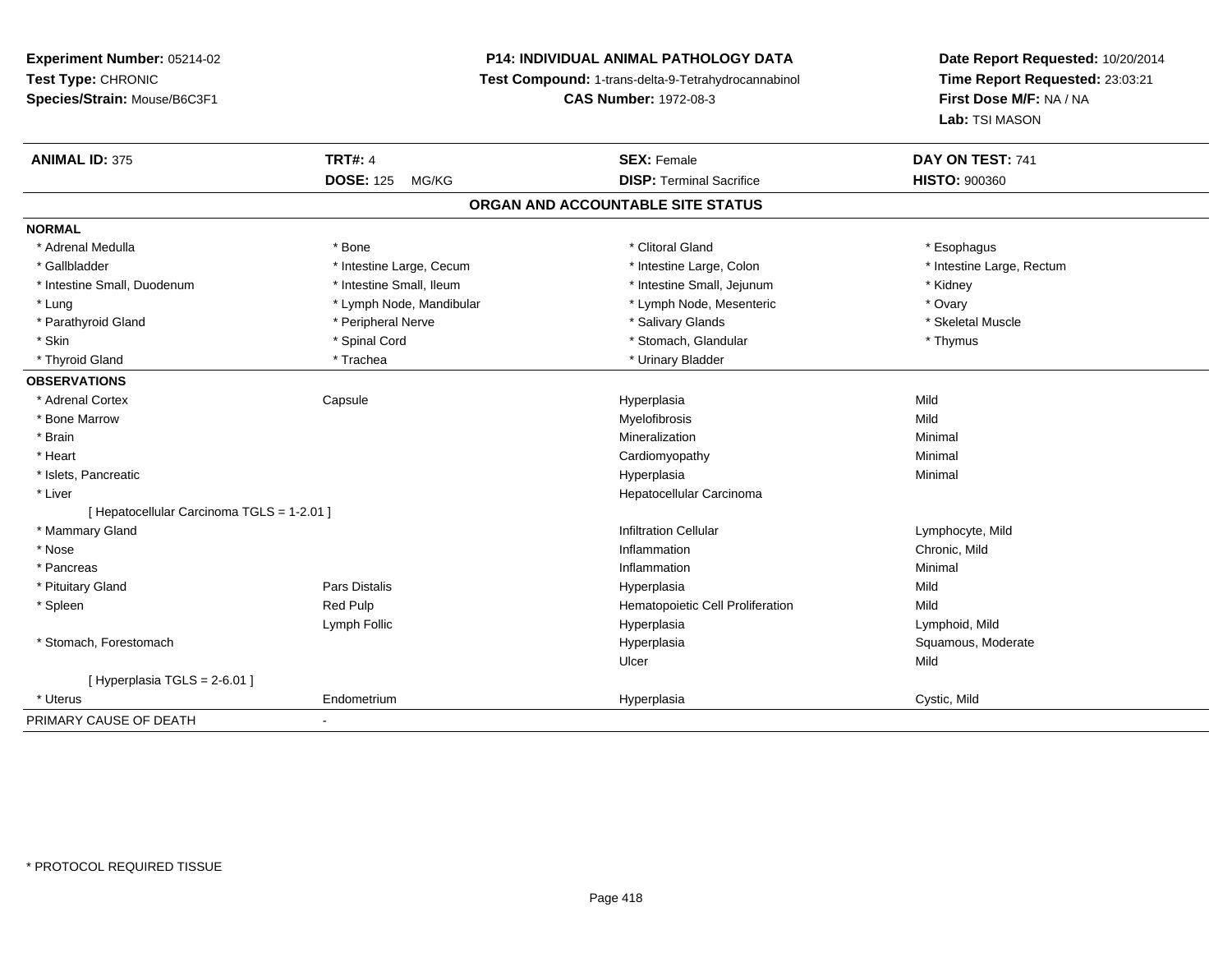# **P14: INDIVIDUAL ANIMAL PATHOLOGY DATA**

**Test Compound:** 1-trans-delta-9-Tetrahydrocannabinol

**CAS Number:** 1972-08-3

| <b>ANIMAL ID: 376</b>     | <b>TRT#: 4</b>              | <b>SEX: Female</b>                | DAY ON TEST: 742           |  |
|---------------------------|-----------------------------|-----------------------------------|----------------------------|--|
|                           | <b>DOSE: 125</b><br>MG/KG   | <b>DISP: Terminal Sacrifice</b>   | <b>HISTO: 900361</b>       |  |
|                           |                             | ORGAN AND ACCOUNTABLE SITE STATUS |                            |  |
| <b>NORMAL</b>             |                             |                                   |                            |  |
| * Adrenal Medulla         | * Bone                      | * Clitoral Gland                  | * Esophagus                |  |
| * Gallbladder             | * Heart                     | * Intestine Large, Cecum          | * Intestine Large, Colon   |  |
| * Intestine Large, Rectum | * Intestine Small, Duodenum | * Intestine Small, Ileum          | * Intestine Small, Jejunum |  |
| * Kidney                  | * Liver                     | * Lung                            | * Lymph Node, Mandibular   |  |
| * Lymph Node, Mesenteric  | * Mammary Gland             | * Nose                            | * Ovary                    |  |
| * Pancreas                | * Parathyroid Gland         | * Peripheral Nerve                | * Pituitary Gland          |  |
| * Salivary Glands         | * Skeletal Muscle           | * Skin                            | * Spinal Cord              |  |
| * Stomach, Forestomach    | * Stomach, Glandular        | * Thymus                          | * Trachea                  |  |
| * Urinary Bladder         |                             |                                   |                            |  |
| <b>OBSERVATIONS</b>       |                             |                                   |                            |  |
| * Adrenal Cortex          | Capsule                     | Hyperplasia                       | Mild                       |  |
| * Bone Marrow             |                             | Myelofibrosis                     | Minimal                    |  |
| * Brain                   |                             | Mineralization                    | Minimal                    |  |
| * Islets, Pancreatic      |                             | Hyperplasia                       | Minimal                    |  |
| * Spleen                  | Red Pulp                    | Hematopoietic Cell Proliferation  | Mild                       |  |
| * Thyroid Gland           | <b>Follicular Cel</b>       | Hyperplasia                       | Minimal                    |  |
| * Uterus                  | Endometrium                 | Hyperplasia                       | Cystic, Mild               |  |
| PRIMARY CAUSE OF DEATH    |                             |                                   |                            |  |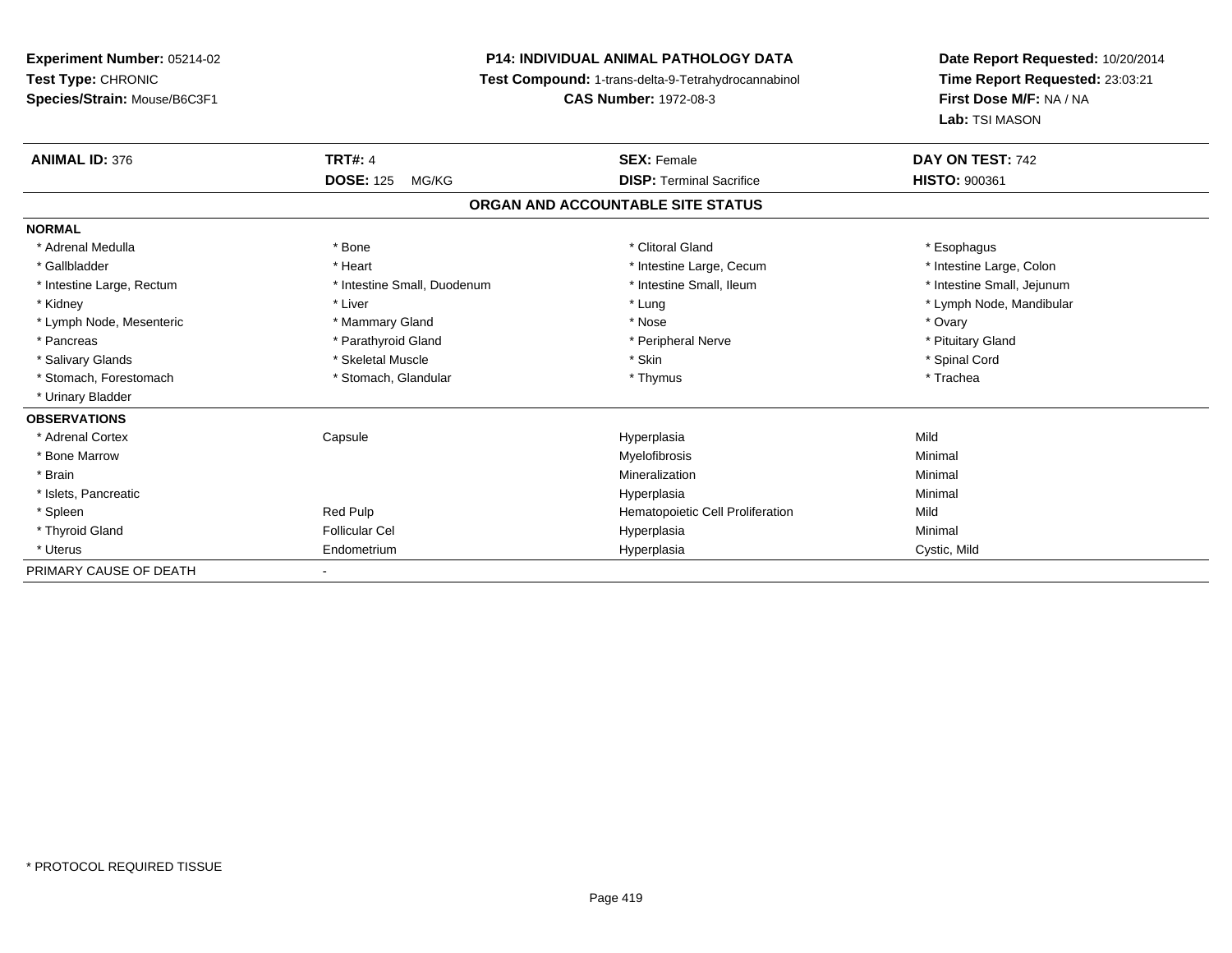# **P14: INDIVIDUAL ANIMAL PATHOLOGY DATA**

**Test Compound:** 1-trans-delta-9-Tetrahydrocannabinol

**CAS Number:** 1972-08-3

| <b>ANIMAL ID: 377</b>                            | <b>TRT#: 4</b>            | <b>SEX: Female</b>              | DAY ON TEST: 743         |  |  |  |
|--------------------------------------------------|---------------------------|---------------------------------|--------------------------|--|--|--|
|                                                  | <b>DOSE: 125</b><br>MG/KG | <b>DISP: Terminal Sacrifice</b> | <b>HISTO: 900362</b>     |  |  |  |
| ORGAN AND ACCOUNTABLE SITE STATUS                |                           |                                 |                          |  |  |  |
| <b>NORMAL</b>                                    |                           |                                 |                          |  |  |  |
| * Adrenal Medulla                                | * Bone                    | * Brain                         | * Clitoral Gland         |  |  |  |
| * Esophagus                                      | * Gallbladder             | * Heart                         | * Intestine Large, Cecum |  |  |  |
| * Intestine Large, Colon                         | * Intestine Large, Rectum | * Intestine Small, Duodenum     | * Intestine Small, Ileum |  |  |  |
| * Intestine Small, Jejunum                       | * Liver                   | * Lymph Node, Mandibular        | * Lymph Node, Mesenteric |  |  |  |
| * Mammary Gland                                  | * Pancreas                | * Parathyroid Gland             | * Peripheral Nerve       |  |  |  |
| * Pituitary Gland                                | * Salivary Glands         | * Skeletal Muscle               | * Skin                   |  |  |  |
| * Spinal Cord                                    | * Spleen                  | * Stomach, Forestomach          | * Stomach, Glandular     |  |  |  |
| * Thymus                                         | * Trachea                 | * Urinary Bladder               |                          |  |  |  |
| <b>OBSERVATIONS</b>                              |                           |                                 |                          |  |  |  |
| * Adrenal Cortex                                 | Capsule                   | Hyperplasia                     | Minimal                  |  |  |  |
| * Bone Marrow                                    |                           | Myelofibrosis                   | Mild                     |  |  |  |
| * Islets, Pancreatic                             |                           | Hyperplasia                     | Minimal                  |  |  |  |
| * Kidney                                         |                           | Nephropathy                     | Minimal                  |  |  |  |
| * Lung                                           |                           | Alveolar/Bronchiolar Adenoma    | Multiple                 |  |  |  |
|                                                  | Alveolus                  | <b>Infiltration Cellular</b>    | Histiocyte, Minimal      |  |  |  |
| [ Alveolar/Bronchiolar Adenoma TGLS = 3,4-1.01 ] |                           |                                 |                          |  |  |  |
| * Nose                                           |                           | Inflammation                    | Acute, Mild              |  |  |  |
| * Ovary                                          |                           | Cystadenoma                     |                          |  |  |  |
| [Cystadenoma TGLS = $1-4.01$ ]                   |                           |                                 |                          |  |  |  |
| * Thyroid Gland                                  | <b>Follicular Cel</b>     | Hyperplasia                     | Minimal                  |  |  |  |
| * Uterus                                         | Endometrium               | Hyperplasia                     | Cystic, Mild             |  |  |  |
| [Hyperplasia TGLS = 2-4]                         |                           |                                 |                          |  |  |  |
| PRIMARY CAUSE OF DEATH                           |                           |                                 |                          |  |  |  |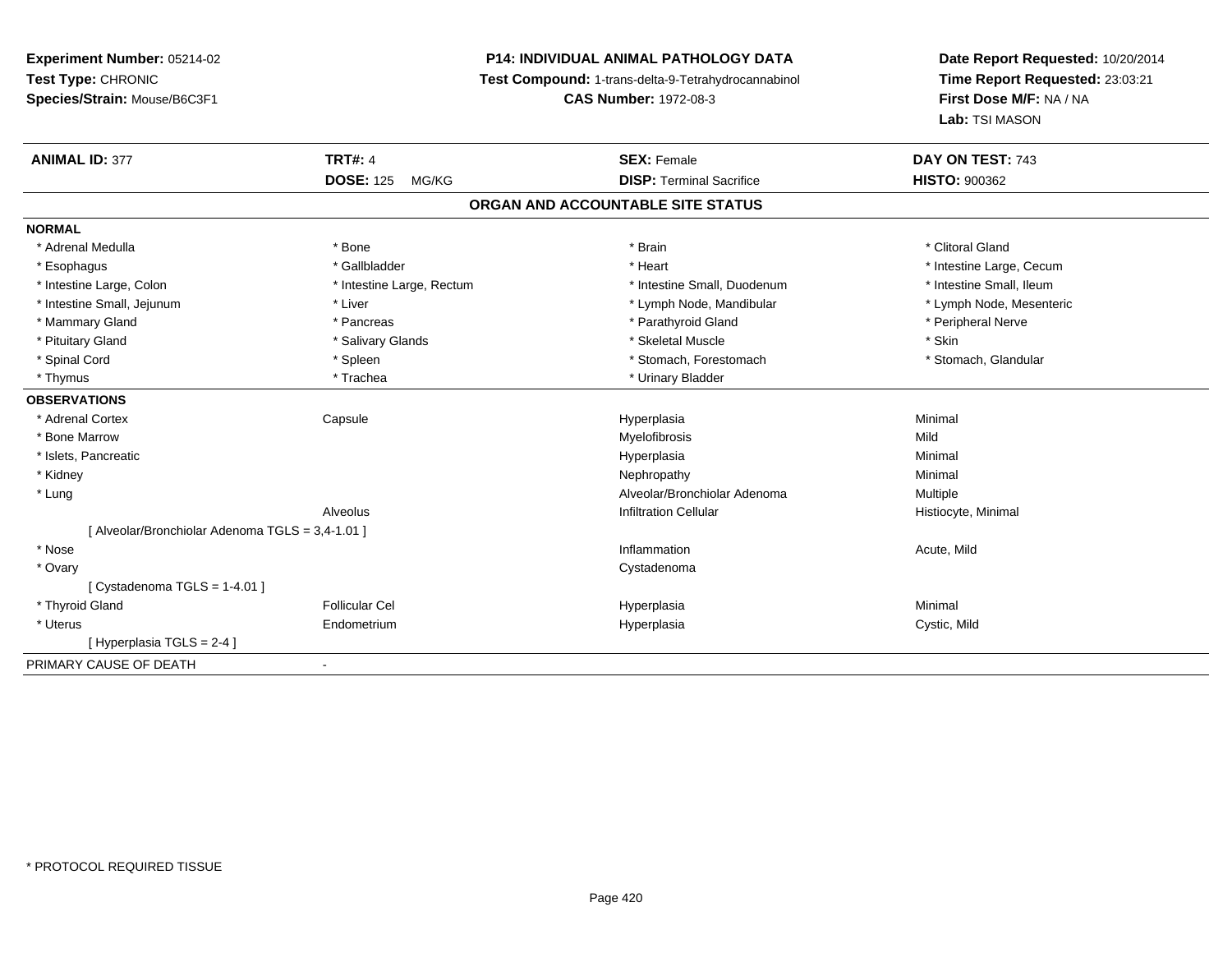# **P14: INDIVIDUAL ANIMAL PATHOLOGY DATA**

**Test Compound:** 1-trans-delta-9-Tetrahydrocannabinol

**CAS Number:** 1972-08-3

| <b>ANIMAL ID: 378</b>                    | <b>TRT#: 4</b>              | <b>SEX: Female</b>               | DAY ON TEST: 681         |  |  |  |
|------------------------------------------|-----------------------------|----------------------------------|--------------------------|--|--|--|
|                                          | <b>DOSE: 125</b><br>MG/KG   | <b>DISP: Natural Death</b>       | <b>HISTO: 900363</b>     |  |  |  |
| ORGAN AND ACCOUNTABLE SITE STATUS        |                             |                                  |                          |  |  |  |
| <b>NORMAL</b>                            |                             |                                  |                          |  |  |  |
| * Adrenal Medulla                        | * Bone                      | * Bone Marrow                    | * Brain                  |  |  |  |
| * Esophagus                              | * Gallbladder               | * Heart                          | * Intestine Large, Cecum |  |  |  |
| * Intestine Large, Rectum                | * Intestine Small, Duodenum | * Intestine Small, Ileum         | * Islets, Pancreatic     |  |  |  |
| * Liver                                  | * Lung                      | * Lymph Node, Mandibular         | * Mammary Gland          |  |  |  |
| * Nose                                   | * Ovary                     | * Parathyroid Gland              | * Peripheral Nerve       |  |  |  |
| * Pituitary Gland                        | * Salivary Glands           | * Spinal Cord                    | * Stomach, Glandular     |  |  |  |
| * Thymus                                 | * Thyroid Gland             | * Trachea                        |                          |  |  |  |
| <b>OBSERVATIONS</b>                      |                             |                                  |                          |  |  |  |
| * Adrenal Cortex                         | Capsule                     | Hyperplasia                      | Mild                     |  |  |  |
| * Clitoral Gland                         |                             | Dilatation                       | Minimal                  |  |  |  |
| [ Dilatation TGLS = $1-10$ ]             |                             |                                  |                          |  |  |  |
| * Intestine Large, Colon                 | Serosa                      | Inflammation                     | Chronic, Mild            |  |  |  |
| Note: [INFLAMMATION ] TGLs = 4-6         |                             |                                  |                          |  |  |  |
| * Intestine Small, Jejunum               | Serosa                      | Inflammation                     | Chronic, Mild            |  |  |  |
| Note: [INFLAMMATION ] TLGs = 5-6plus6.01 |                             |                                  |                          |  |  |  |
| * Kidney                                 |                             | Nephropathy                      | Mild                     |  |  |  |
| * Lymph Node, Mesenteric                 |                             | Inflammation                     | Chronic, Marked          |  |  |  |
| Mesentery                                |                             | Inflammation                     | Chronic Active, Marked   |  |  |  |
| [ Inflammation TGLS = 3-14 ]             |                             |                                  |                          |  |  |  |
| * Pancreas                               |                             | Inflammation                     | Chronic, Marked          |  |  |  |
| * Skeletal Muscle                        |                             | Degeneration                     | Minimal                  |  |  |  |
| * Skin                                   |                             | Abscess                          | Mild                     |  |  |  |
| * Spleen                                 | Red Pulp                    | Hematopoietic Cell Proliferation | Moderate                 |  |  |  |
| * Stomach, Forestomach                   |                             | Hyperplasia                      | Squamous, Moderate       |  |  |  |
| * Urinary Bladder                        |                             | Inflammation                     | Chronic, Marked          |  |  |  |
| * Uterus                                 | Endometrium                 | Hyperplasia                      | Cystic, Mild             |  |  |  |
|                                          |                             | Inflammation                     | Chronic, Marked          |  |  |  |
| [ Hyperplasia TGLS = 2-4 ]               |                             |                                  |                          |  |  |  |
| [Inflammation TGLS = $2 - 4.01 + 4.02$ ] |                             |                                  |                          |  |  |  |
| PRIMARY CAUSE OF DEATH                   | $\sim$                      |                                  |                          |  |  |  |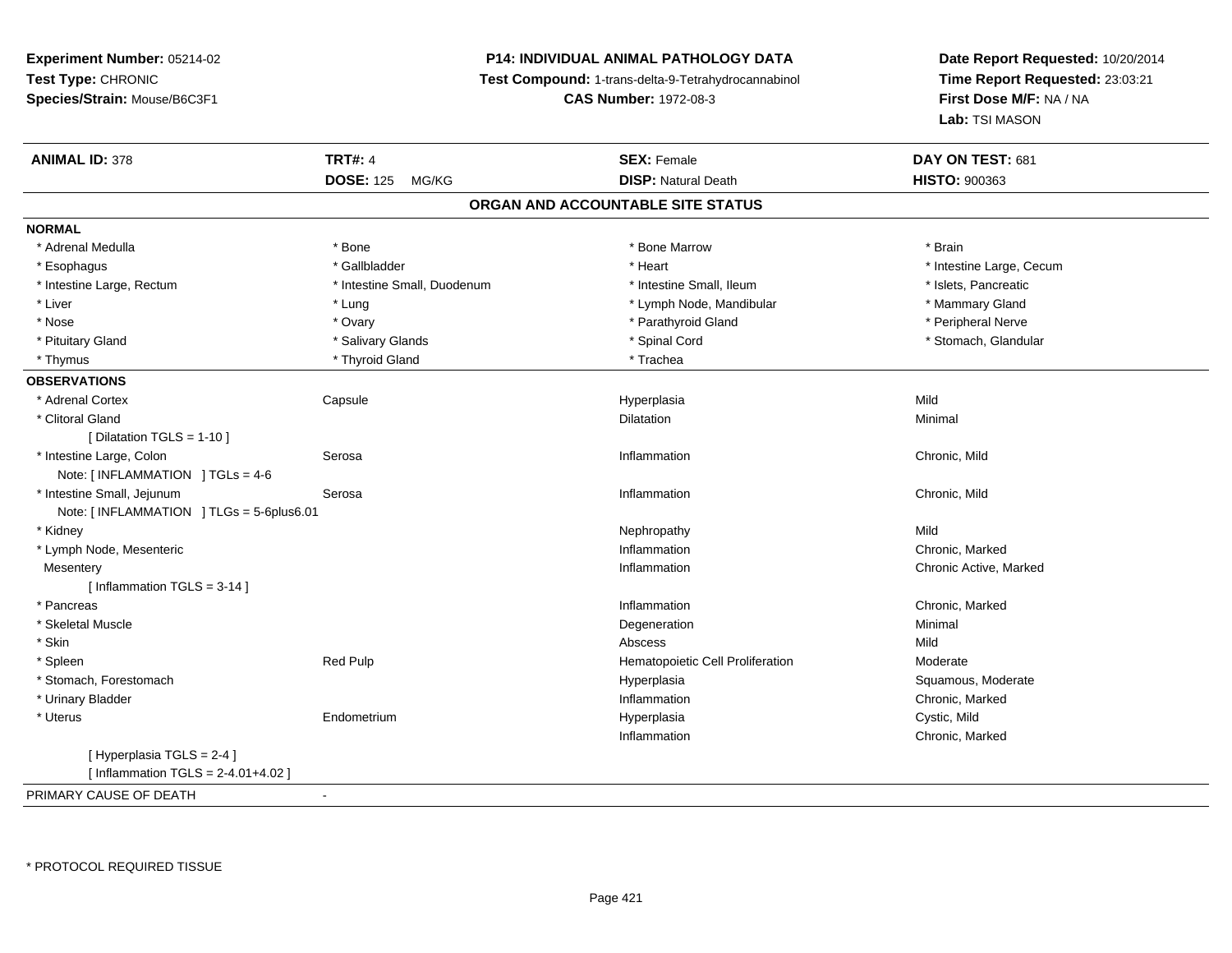# **P14: INDIVIDUAL ANIMAL PATHOLOGY DATA**

**Test Compound:** 1-trans-delta-9-Tetrahydrocannabinol

**CAS Number:** 1972-08-3

| <b>ANIMAL ID: 379</b>                 | <b>TRT#: 4</b>            | <b>SEX: Female</b>               | DAY ON TEST: 714           |  |  |  |  |
|---------------------------------------|---------------------------|----------------------------------|----------------------------|--|--|--|--|
|                                       | <b>DOSE: 125</b><br>MG/KG | <b>DISP:</b> Moribund Sacrifice  | <b>HISTO: 900364</b>       |  |  |  |  |
| ORGAN AND ACCOUNTABLE SITE STATUS     |                           |                                  |                            |  |  |  |  |
| <b>NORMAL</b>                         |                           |                                  |                            |  |  |  |  |
| * Adrenal Medulla                     | * Bone                    | * Bone Marrow                    | * Clitoral Gland           |  |  |  |  |
| * Esophagus                           | * Gallbladder             | * Heart                          | * Intestine Large, Cecum   |  |  |  |  |
| * Intestine Large, Colon              | * Intestine Large, Rectum | * Intestine Small, Ileum         | * Intestine Small, Jejunum |  |  |  |  |
| * Kidney                              | * Lung                    | * Lymph Node, Mandibular         | * Ovary                    |  |  |  |  |
| * Parathyroid Gland                   | * Peripheral Nerve        | * Pituitary Gland                | * Salivary Glands          |  |  |  |  |
| * Skeletal Muscle                     | * Skin                    | * Spinal Cord                    | * Stomach, Forestomach     |  |  |  |  |
| * Stomach, Glandular                  | * Thyroid Gland           | * Trachea                        | * Urinary Bladder          |  |  |  |  |
| * Uterus                              |                           |                                  |                            |  |  |  |  |
| <b>MISSING</b>                        |                           |                                  |                            |  |  |  |  |
| * Thymus                              |                           |                                  |                            |  |  |  |  |
| <b>OBSERVATIONS</b>                   |                           |                                  |                            |  |  |  |  |
| * Adrenal Cortex                      | Capsule                   | Hyperplasia                      | Minimal                    |  |  |  |  |
| * Brain                               |                           | Mineralization                   | Minimal                    |  |  |  |  |
|                                       | Hippocampus, Neuron       | Necrosis                         | Mild                       |  |  |  |  |
| * Intestine Small, Duodenum           |                           | Dysplasia                        | Minimal                    |  |  |  |  |
| * Islets, Pancreatic                  |                           | Hyperplasia                      | Minimal                    |  |  |  |  |
| * Liver                               |                           | Hepatocellular Adenoma           |                            |  |  |  |  |
| [ Hepatocellular Adenoma TGLS = 3-2 ] |                           |                                  |                            |  |  |  |  |
| * Lymph Node, Mesenteric              |                           | Fibrosis                         | Marked                     |  |  |  |  |
| * Mammary Gland                       |                           | Fibrosis                         | Marked                     |  |  |  |  |
|                                       |                           | Inflammation                     | Chronic, Marked            |  |  |  |  |
| [Fibrosis TGLS = $1-14$ ]             |                           |                                  |                            |  |  |  |  |
| [ Inflammation $TGLS = 1-14$ ]        |                           |                                  |                            |  |  |  |  |
| * Nose                                | Olfactory Epi             | Hyperplasia                      | Mild                       |  |  |  |  |
|                                       |                           | Inflammation                     | Chronic, Mild              |  |  |  |  |
| * Pancreas                            |                           | Fibrosis                         | Moderate                   |  |  |  |  |
|                                       |                           | Inflammation                     | Chronic, Moderate          |  |  |  |  |
| * Spleen                              | Lymph Follic              | Atrophy                          | Mild                       |  |  |  |  |
|                                       | Red Pulp                  | Hematopoietic Cell Proliferation | Mild                       |  |  |  |  |
| [Atrophy TGLS = $2-3$ ]               |                           |                                  |                            |  |  |  |  |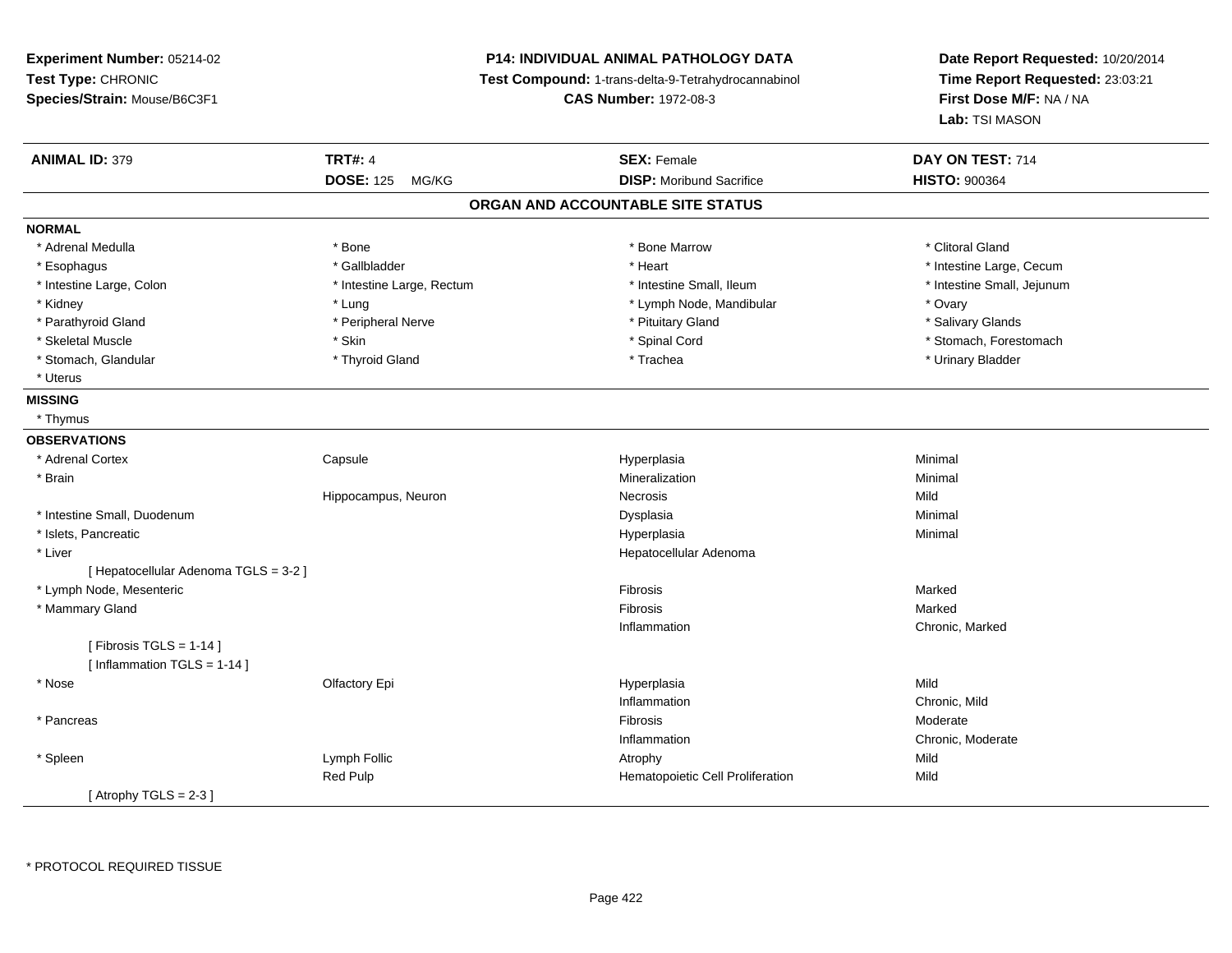| <b>Experiment Number: 05214-02</b><br><b>Test Type: CHRONIC</b><br>Species/Strain: Mouse/B6C3F1 | <b>P14: INDIVIDUAL ANIMAL PATHOLOGY DATA</b><br>Test Compound: 1-trans-delta-9-Tetrahydrocannabinol<br><b>CAS Number: 1972-08-3</b> |                                   | Date Report Requested: 10/20/2014<br>Time Report Requested: 23:03:21<br>First Dose M/F: NA / NA<br>Lab: TSI MASON |
|-------------------------------------------------------------------------------------------------|-------------------------------------------------------------------------------------------------------------------------------------|-----------------------------------|-------------------------------------------------------------------------------------------------------------------|
| <b>ANIMAL ID: 379</b>                                                                           | <b>TRT#: 4</b>                                                                                                                      | <b>SEX:</b> Female                | DAY ON TEST: 714                                                                                                  |
|                                                                                                 | <b>DOSE: 125</b><br>MG/KG                                                                                                           | <b>DISP:</b> Moribund Sacrifice   | <b>HISTO: 900364</b>                                                                                              |
|                                                                                                 |                                                                                                                                     | ORGAN AND ACCOUNTABLE SITE STATUS |                                                                                                                   |
| PRIMARY CAUSE OF DEATH                                                                          |                                                                                                                                     |                                   |                                                                                                                   |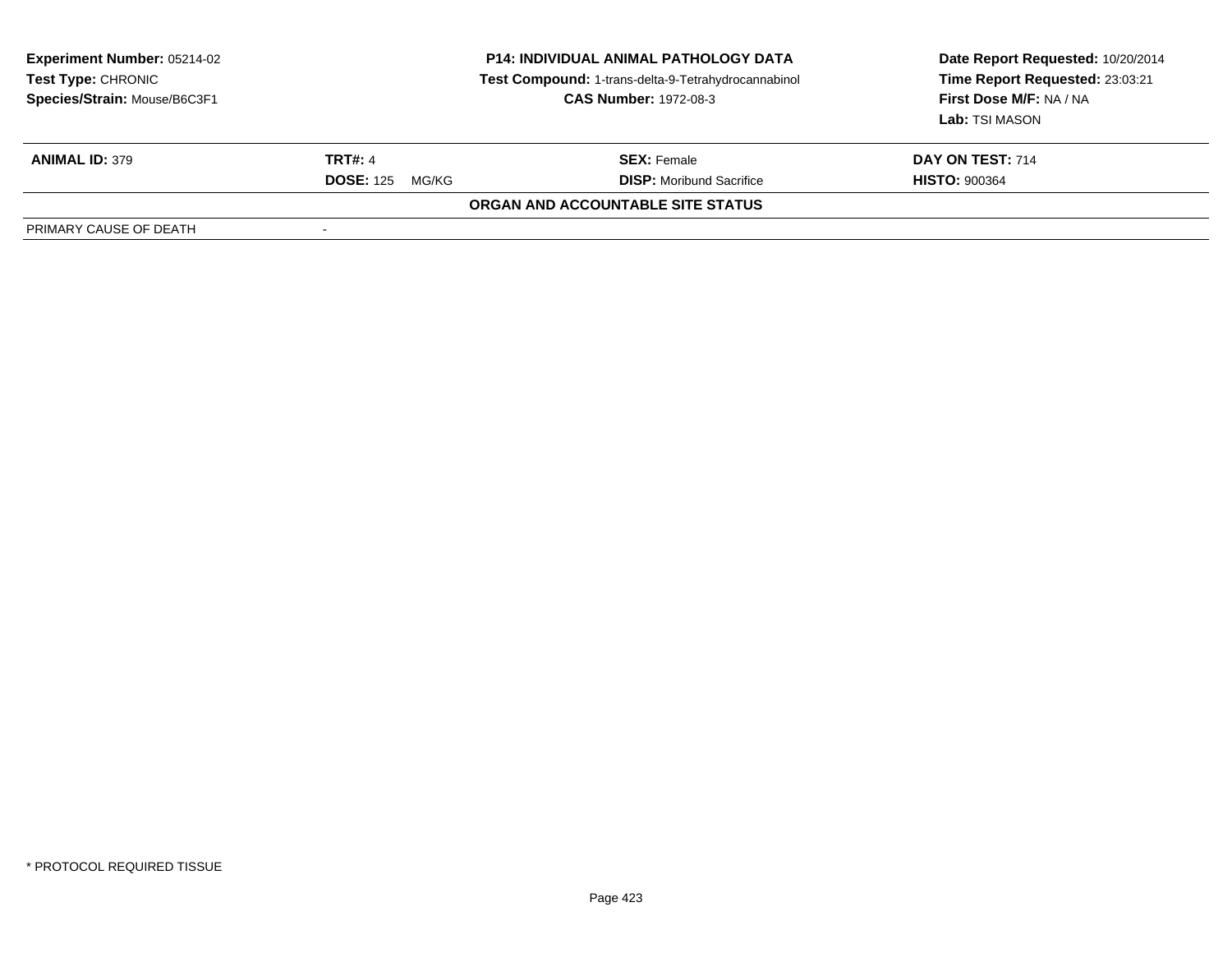# **P14: INDIVIDUAL ANIMAL PATHOLOGY DATA**

**Test Compound:** 1-trans-delta-9-Tetrahydrocannabinol

**CAS Number:** 1972-08-3

| <b>ANIMAL ID: 380</b>      | <b>TRT#: 4</b>             | <b>SEX: Female</b>                | DAY ON TEST: 741            |
|----------------------------|----------------------------|-----------------------------------|-----------------------------|
|                            | <b>DOSE: 125</b><br>MG/KG  | <b>DISP: Terminal Sacrifice</b>   | <b>HISTO: 900365</b>        |
|                            |                            | ORGAN AND ACCOUNTABLE SITE STATUS |                             |
| <b>NORMAL</b>              |                            |                                   |                             |
| * Adrenal Medulla          | * Bone                     | * Bone Marrow                     | * Brain                     |
| * Clitoral Gland           | * Esophagus                | * Gallbladder                     | * Heart                     |
| * Intestine Large, Cecum   | * Intestine Large, Colon   | * Intestine Large, Rectum         | * Intestine Small, Duodenum |
| * Intestine Small, Ileum   | * Intestine Small, Jejunum | * Kidney                          | * Liver                     |
| * Lung                     | * Lymph Node, Mandibular   | * Lymph Node, Mesenteric          | * Mammary Gland             |
| * Pancreas                 | * Parathyroid Gland        | * Peripheral Nerve                | * Salivary Glands           |
| * Skeletal Muscle          | * Skin                     | * Spinal Cord                     | * Stomach, Forestomach      |
| * Stomach, Glandular       | * Thymus                   | * Trachea                         | * Urinary Bladder           |
| <b>OBSERVATIONS</b>        |                            |                                   |                             |
| * Adrenal Cortex           | Capsule                    | Hyperplasia                       | Mild                        |
|                            |                            | Hyperplasia                       | Minimal                     |
| * Islets, Pancreatic       |                            | Hyperplasia                       | Mild                        |
| * Nose                     |                            | Inflammation                      | Chronic, Moderate           |
| * Ovary                    |                            | Abscess                           | Marked                      |
| [Abscess TGLS = $1-4.01$ ] |                            |                                   |                             |
| * Pituitary Gland          | Pars Distalis              | Hyperplasia                       | Mild                        |
| * Spleen                   | Red Pulp                   | Hematopoietic Cell Proliferation  | Mild                        |
| * Thyroid Gland            | <b>Follicular Cel</b>      | Adenoma                           |                             |
|                            | <b>Follicular Cel</b>      | Hyperplasia                       | Moderate                    |
| * Uterus                   |                            | <b>Dilatation</b>                 | Mild                        |
|                            | Endometrium                | Hyperplasia                       | Cystic, Minimal             |
| PRIMARY CAUSE OF DEATH     |                            |                                   |                             |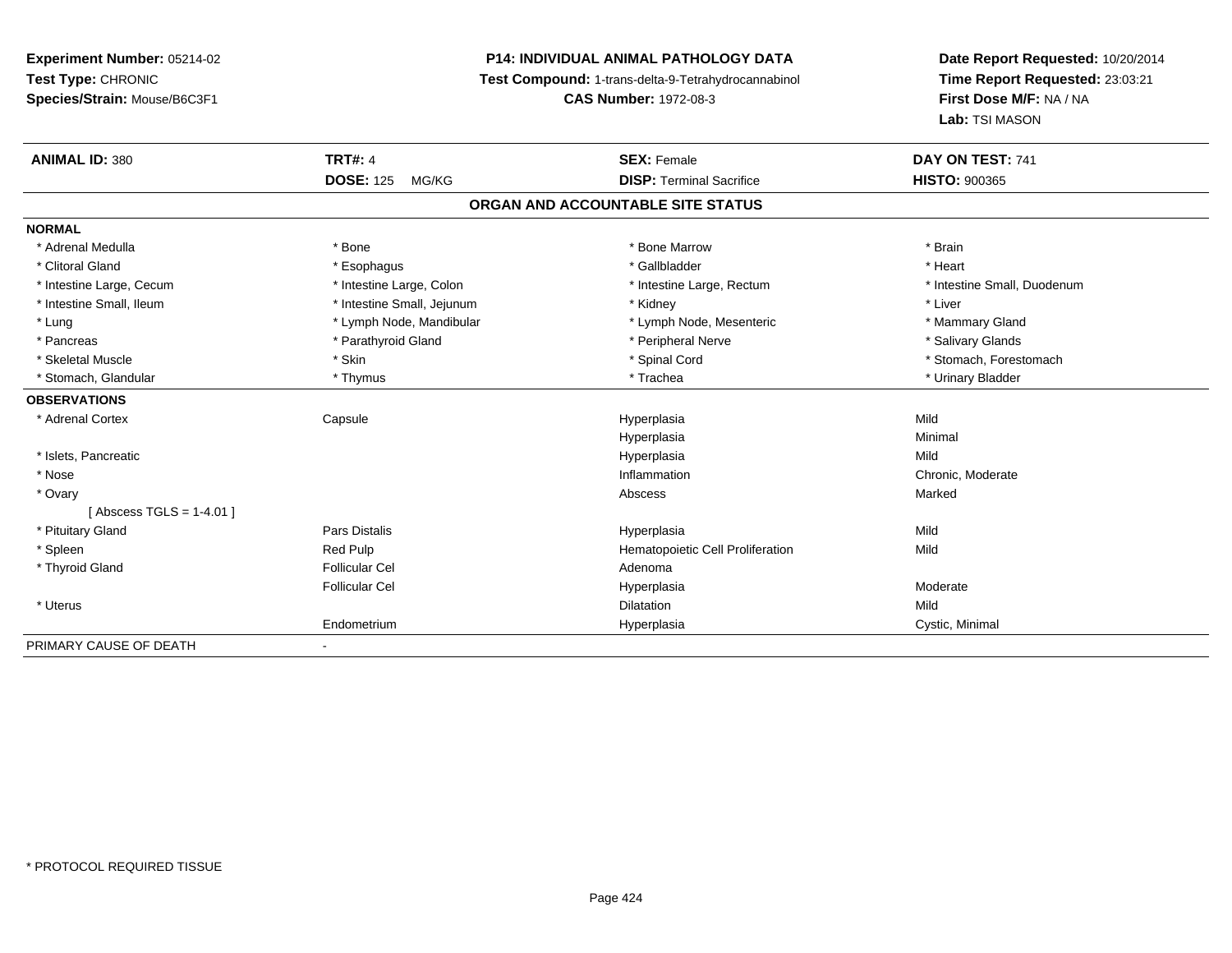# **P14: INDIVIDUAL ANIMAL PATHOLOGY DATA**

**Test Compound:** 1-trans-delta-9-Tetrahydrocannabinol

**CAS Number:** 1972-08-3

| <b>ANIMAL ID: 381</b>      | <b>TRT#: 4</b>            | <b>SEX: Female</b>                | DAY ON TEST: 743         |
|----------------------------|---------------------------|-----------------------------------|--------------------------|
|                            | <b>DOSE: 125</b><br>MG/KG | <b>DISP: Terminal Sacrifice</b>   | <b>HISTO: 900366</b>     |
|                            |                           | ORGAN AND ACCOUNTABLE SITE STATUS |                          |
| <b>NORMAL</b>              |                           |                                   |                          |
| * Adrenal Medulla          | * Bone                    | * Brain                           | * Clitoral Gland         |
| * Esophagus                | * Gallbladder             | * Heart                           | * Intestine Large, Cecum |
| * Intestine Large, Colon   | * Intestine Large, Rectum | * Intestine Small, Duodenum       | * Intestine Small, Ileum |
| * Islets, Pancreatic       | * Lung                    | * Lymph Node, Mandibular          | * Lymph Node, Mesenteric |
| * Mammary Gland            | * Ovary                   | * Pancreas                        | * Parathyroid Gland      |
| * Peripheral Nerve         | * Pituitary Gland         | * Salivary Glands                 | * Skeletal Muscle        |
| * Skin                     | * Spinal Cord             | * Stomach, Forestomach            | * Stomach, Glandular     |
| * Thymus                   | * Trachea                 | * Urinary Bladder                 |                          |
| <b>OBSERVATIONS</b>        |                           |                                   |                          |
| * Adrenal Cortex           | Capsule                   | Hyperplasia                       | Minimal                  |
| * Bone Marrow              |                           | Myelofibrosis                     | Minimal                  |
| * Intestine Small, Jejunum |                           | Adenoma                           |                          |
| $Adenoma TGLS = 2-6$       |                           |                                   |                          |
| * Kidney                   |                           | Mineralization                    | Minimal                  |
| * Liver                    |                           | Hepatocellular Carcinoma          |                          |
| * Nose                     | Olfactory Epi             | Hyperplasia                       | Moderate                 |
|                            |                           | Inflammation                      | Acute, Moderate          |
| * Spleen                   | Red Pulp                  | Hematopoietic Cell Proliferation  | Mild                     |
| * Thyroid Gland            | <b>Follicular Cel</b>     | Hyperplasia                       | Mild                     |
| * Uterus                   | Endometrium               | Hyperplasia                       | Cystic, Minimal          |
| PRIMARY CAUSE OF DEATH     |                           |                                   |                          |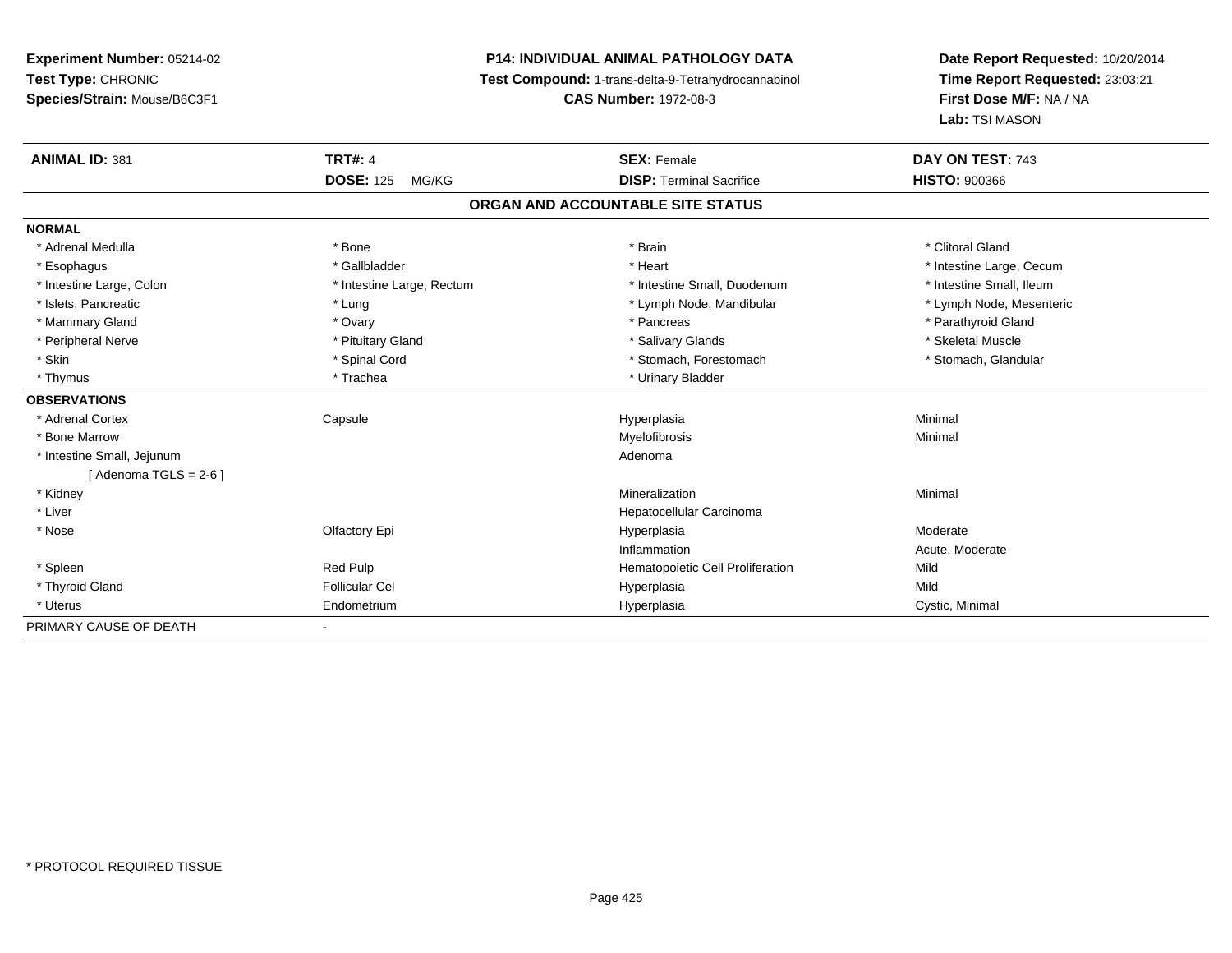# **P14: INDIVIDUAL ANIMAL PATHOLOGY DATA**

**Test Compound:** 1-trans-delta-9-Tetrahydrocannabinol

**CAS Number:** 1972-08-3

| <b>ANIMAL ID: 382</b>                      | <b>TRT#: 4</b>            | <b>SEX: Female</b>               | DAY ON TEST: 742         |  |  |  |
|--------------------------------------------|---------------------------|----------------------------------|--------------------------|--|--|--|
|                                            | <b>DOSE: 125</b><br>MG/KG | <b>DISP: Terminal Sacrifice</b>  | <b>HISTO: 900367</b>     |  |  |  |
| ORGAN AND ACCOUNTABLE SITE STATUS          |                           |                                  |                          |  |  |  |
| <b>NORMAL</b>                              |                           |                                  |                          |  |  |  |
| * Adrenal Medulla                          | * Bone                    | * Bone Marrow                    | * Brain                  |  |  |  |
| * Clitoral Gland                           | * Esophagus               | * Gallbladder                    | * Heart                  |  |  |  |
| * Intestine Large, Colon                   | * Intestine Large, Rectum | * Intestine Small, Duodenum      | * Intestine Small, Ileum |  |  |  |
| * Liver                                    | * Lymph Node, Mandibular  | * Mammary Gland                  | * Nose                   |  |  |  |
| * Ovary                                    | * Pancreas                | * Parathyroid Gland              | * Peripheral Nerve       |  |  |  |
| * Salivary Glands                          | * Skeletal Muscle         | * Skin                           | * Spinal Cord            |  |  |  |
| * Stomach, Forestomach                     | * Stomach, Glandular      | * Thymus                         | * Trachea                |  |  |  |
| <b>OBSERVATIONS</b>                        |                           |                                  |                          |  |  |  |
| * Adrenal Cortex                           | Capsule                   | Hyperplasia                      | Mild                     |  |  |  |
| Harderian Gland                            |                           | Adenoma                          |                          |  |  |  |
| [Adenoma TGLS = $4-14$ ]                   |                           |                                  |                          |  |  |  |
| * Intestine Large, Cecum                   |                           | Lymphoma Malignant Mixed         |                          |  |  |  |
| [ Lymphoma Malignant Mixed TGLS = 2-6 ]    |                           |                                  |                          |  |  |  |
| * Intestine Small, Jejunum                 |                           | Lymphoma Malignant Mixed         |                          |  |  |  |
| [ Lymphoma Malignant Mixed TGLS = 1-6.01 ] |                           |                                  |                          |  |  |  |
| * Islets, Pancreatic                       |                           | Hyperplasia                      | Minimal                  |  |  |  |
| * Kidney                                   |                           | Nephropathy                      | Minimal                  |  |  |  |
| * Lung                                     |                           | Hemorrhage                       | Minimal                  |  |  |  |
| * Lymph Node, Mesenteric                   |                           | Lymphoma Malignant Mixed         |                          |  |  |  |
| [ Lymphoma Malignant Mixed TGLS = 3-5.01 ] |                           |                                  |                          |  |  |  |
| * Pituitary Gland                          | Pars Intermed             | Adenoma                          |                          |  |  |  |
| * Spleen                                   | Red Pulp                  | Hematopoietic Cell Proliferation | Mild                     |  |  |  |
|                                            |                           | Lymphoma Malignant Mixed         |                          |  |  |  |
| * Thyroid Gland                            | <b>Follicular Cel</b>     | Hyperplasia                      | Minimal                  |  |  |  |
| * Urinary Bladder                          |                           | <b>Infiltration Cellular</b>     | Lymphocyte, Minimal      |  |  |  |
| * Uterus                                   | Endometrium               | Hyperplasia                      | Cystic, Mild             |  |  |  |
| PRIMARY CAUSE OF DEATH                     | $\blacksquare$            |                                  |                          |  |  |  |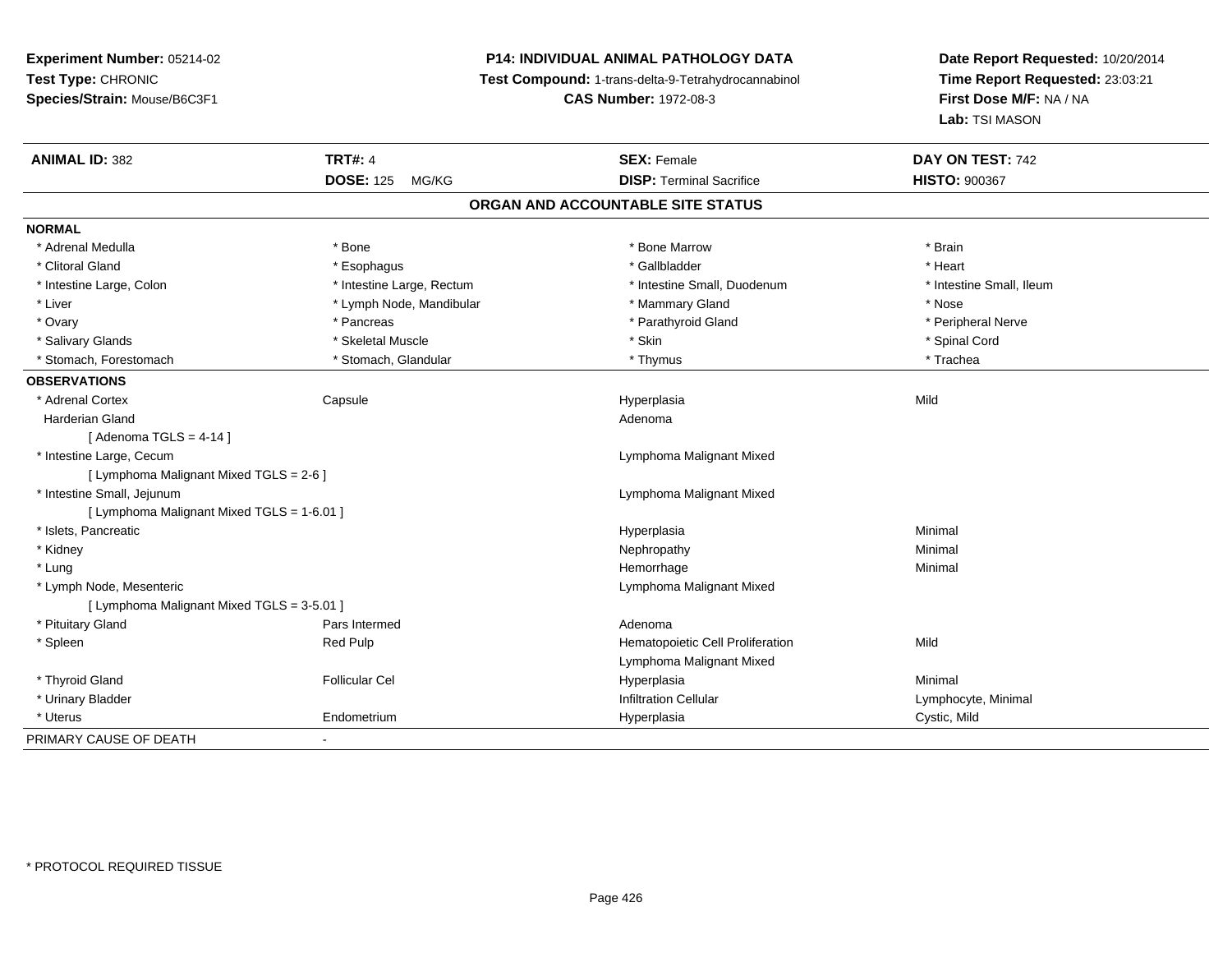# **P14: INDIVIDUAL ANIMAL PATHOLOGY DATA**

**Test Compound:** 1-trans-delta-9-Tetrahydrocannabinol

**CAS Number:** 1972-08-3

| <b>ANIMAL ID: 383</b>     | <b>TRT#: 4</b><br><b>DOSE: 125</b><br>MG/KG | <b>SEX: Female</b><br><b>DISP: Terminal Sacrifice</b> | DAY ON TEST: 741<br><b>HISTO: 900368</b> |
|---------------------------|---------------------------------------------|-------------------------------------------------------|------------------------------------------|
|                           |                                             |                                                       |                                          |
|                           |                                             | ORGAN AND ACCOUNTABLE SITE STATUS                     |                                          |
| <b>NORMAL</b>             |                                             |                                                       |                                          |
| * Adrenal Medulla         | * Bone                                      | * Clitoral Gland                                      | * Esophagus                              |
| * Gallbladder             | * Heart                                     | * Intestine Large, Cecum                              | * Intestine Large, Colon                 |
| * Intestine Large, Rectum | * Intestine Small, Duodenum                 | * Intestine Small, Ileum                              | * Intestine Small, Jejunum               |
| * Islets, Pancreatic      | * Liver                                     | * Lung                                                | * Lymph Node, Mandibular                 |
| * Lymph Node, Mesenteric  | * Mammary Gland                             | * Nose                                                | * Ovary                                  |
| * Pancreas                | * Parathyroid Gland                         | * Peripheral Nerve                                    | * Pituitary Gland                        |
| * Salivary Glands         | * Skeletal Muscle                           | * Skin                                                | * Spinal Cord                            |
| * Stomach, Forestomach    | * Stomach, Glandular                        | * Thymus                                              | * Trachea                                |
| * Urinary Bladder         |                                             |                                                       |                                          |
| <b>OBSERVATIONS</b>       |                                             |                                                       |                                          |
| * Adrenal Cortex          | Capsule                                     | Hyperplasia                                           | Mild                                     |
| * Bone Marrow             |                                             | Myelofibrosis                                         | Minimal                                  |
| * Brain                   |                                             | Mineralization                                        | Minimal                                  |
| * Kidney                  |                                             | Mineralization                                        | Minimal                                  |
| * Spleen                  | Red Pulp                                    | Hematopoietic Cell Proliferation                      | Mild                                     |
|                           | Lymph Follic                                | Hyperplasia                                           | Lymphoid, Minimal                        |
| * Thyroid Gland           | <b>Follicular Cel</b>                       | Hyperplasia                                           | Minimal                                  |
|                           |                                             | <b>Infiltration Cellular</b>                          | Lymphocyte, Minimal                      |
| * Uterus                  | Endometrium                                 | Hyperplasia                                           | Cystic, Mild                             |
| PRIMARY CAUSE OF DEATH    |                                             |                                                       |                                          |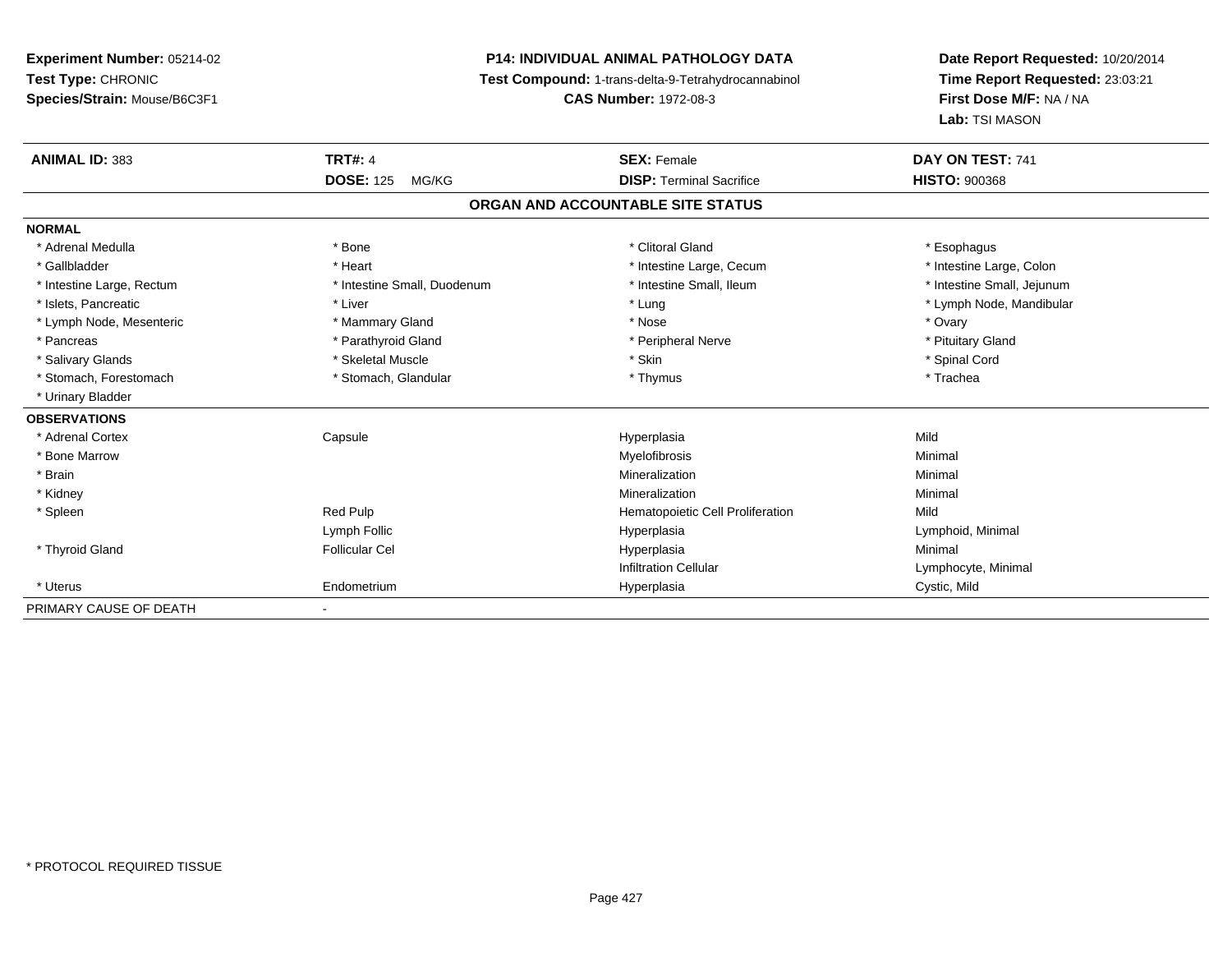**Experiment Number:** 05214-02**Test Type:** CHRONIC **Species/Strain:** Mouse/B6C3F1**P14: INDIVIDUAL ANIMAL PATHOLOGY DATA Test Compound:** 1-trans-delta-9-Tetrahydrocannabinol **CAS Number:** 1972-08-3**Date Report Requested:** 10/20/2014**Time Report Requested:** 23:03:21**First Dose M/F:** NA / NA**Lab:** TSI MASON**ANIMAL ID:** 384**TRT#:** 4 **SEX:** Female **SEX: Female DAY ON TEST:** 740 **DOSE:** 125 MG/KG**DISP:** Terminal Sacrifice **HISTO:**  $900369$ **ORGAN AND ACCOUNTABLE SITE STATUSNORMAL**\* Adrenal Medulla \* The state of the state of the state of the state of the state of the state of the state of the state of the state of the state of the state of the state of the state of the state of the state of the sta \* Esophagus \* https://www.fragustage.com/web/2019/heart \* Heart \* Heart \* Heart \* Intestine Large, Cecum \* Intestine Large, Cecum \* Sallbladder \* The state of the state of the state of the state of the state of the state o \* Intestine Small, Ileum \* Intestine Large, Colon \* Intestine Large, Rectum \* Intestine Small, Duodenum \* Intestine Small, Duodenum \* Intestine Small, Jejunum \* Kidney \* Lung \* Lymph Node, Mesenteric\* Nose \* Ovary \* Pancreas \* Parathyroid Gland \* Peripheral Nerve \* Salivary Glands \* Skeletal Muscle \* Skin\* Stomach. Glandular \* Spinal Cord \* Spinal Cord \* Spinal Cord \* Stomach, Forestomach \* Stomach, Forestomach \* Stomach, Forestomach \* Thymus \* Trachea \* Trachea \* Urinary Bladder **MISSING** \* Mammary Gland**OBSERVATIONS** \* Adrenal Cortex**Capsule**  Hyperplasia Mild \* Bone Marroww which is a matter of the Myelofibrosis and the Myelofibrosis and the Mild of the Mild of the Mild of the Mild of the Mild of the Mild of the Mild of the Mild of the Mild of the Mild of the Mild of the Mild of the Mild of \* Islets, Pancreaticc and the control of the control of the control of the control of the control of the control of the control of the control of the control of the control of the control of the control of the control of the control of the co a **Minimal**  \* Liverr and the contract of the contract of the contract of the contract of the contract of the contract of the contract of the contract of the contract of the contract of the contract of the contract of the contract of the cont [ Clear Cell Focus TGLS = 2-2.01 ] \* Lymph Node, Mandibular Hyperplasia Lymphoid, Moderate PigmentationPigmentation **Example 20 For the Series of Temperature Pigmental American**<br>
Hemosiderin, Mild<br>
Hyperplasia \* Pituitary Gland Pars Distalis Hyperplasia Mild \* Thyroid Glandd and the set of the Follicular Cel the set of the Second Adenomal Adenomal Second Second Second Second Second Second Second Second Second Second Second Second Second Second Second Second Second Second Second Second Second Follicular Cel Hyperplasiaa Mild \* Uterus Endometrium Hyperplasia Cystic, Mild [ Hyperplasia TGLS = 1-4 ]PRIMARY CAUSE OF DEATH-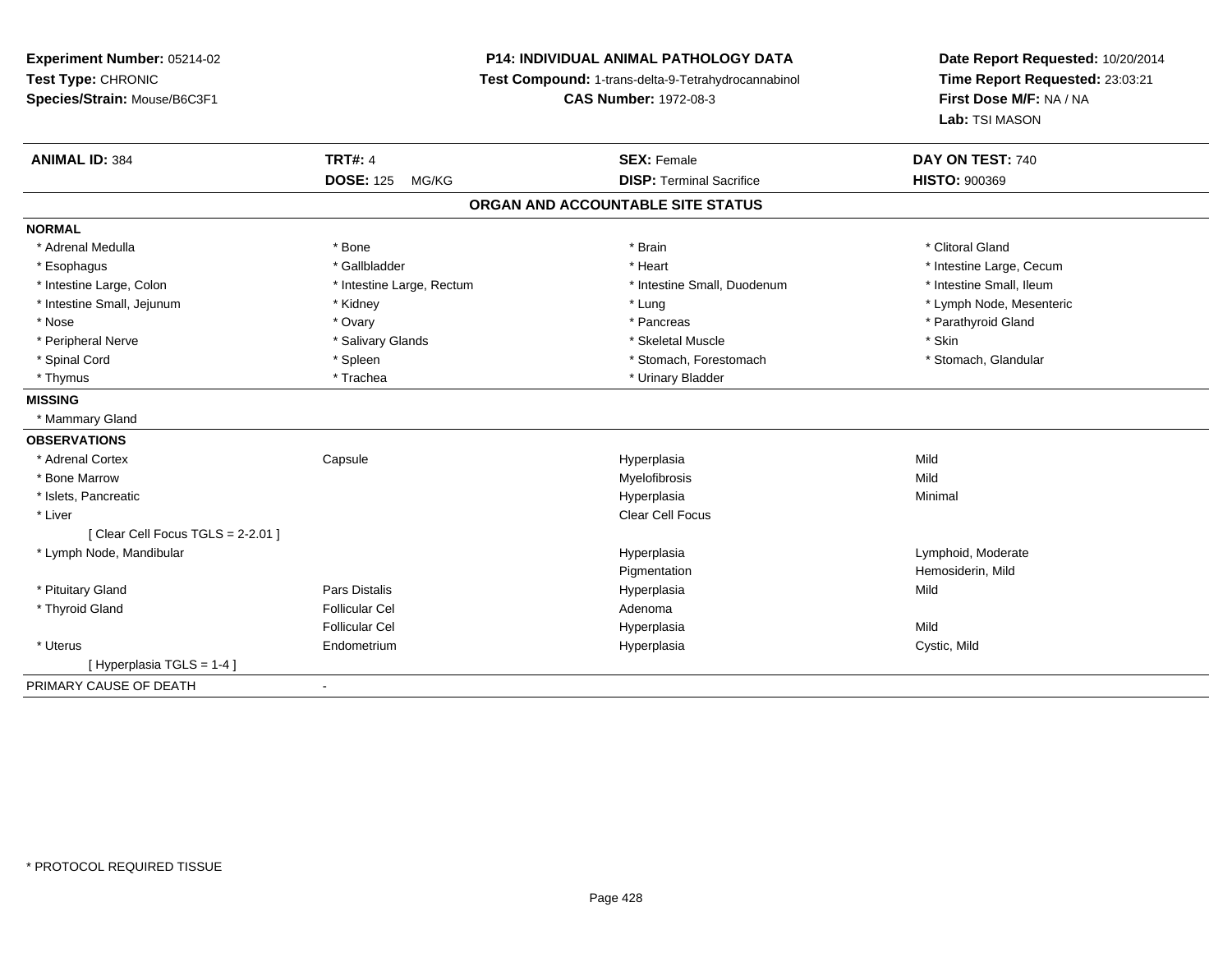**Experiment Number:** 05214-02**Test Type:** CHRONIC **Species/Strain:** Mouse/B6C3F1**P14: INDIVIDUAL ANIMAL PATHOLOGY DATA Test Compound:** 1-trans-delta-9-Tetrahydrocannabinol **CAS Number:** 1972-08-3**Date Report Requested:** 10/20/2014**Time Report Requested:** 23:03:21**First Dose M/F:** NA / NA**Lab:** TSI MASON**ANIMAL ID:** 385 **TRT#:** <sup>4</sup> **SEX:** Female **DAY ON TEST:** <sup>741</sup> **DOSE:** 125 MG/KG**DISP:** Terminal Sacrifice **HISTO:**  $900370$ **ORGAN AND ACCOUNTABLE SITE STATUSNORMAL**\* Adrenal Medulla \* Adrenal Medulla \* Bone \* Clitoral Gland \* Esophagus\* Gallbladder \* Thestine Large, Colon \* Heart \* Heart \* Thestine Large, Cecum \* Intestine Large, Colon \* Intestine Large, Colon \* Intestine Large, Colon \* Intestine Large, Rectum \* Thestine Small, Duodenum \* Number of the small, Ileum \* Intestine Small, Jejunum \* Intestine Small, Jejunum \* Mammary Gland \* The state of the state of the state of the state of the state of the state of the state of the state of the state of the state of the state of the state of the state of the state of the state of the state \* Peripheral Nerve \* \* Spinal Cord \* Skeletal Muscle \* \* Skin \* \* Skin \* \* Spinal Cord \* Spinal Cord \* Spinal Cord \* Spinal Cord \* Spinal Cord \* Spinal Cord \* Spinal Cord \* Spinal Cord \* Spinal Cord \* Spinal Cord \* Spinal \* Urinary Bladder \* Stomach, Glandular \* The \* Thymus \* Thymus \* Trachea \* Trachea **MISSING** \* Pituitary Gland**OBSERVATIONS** \* Adrenal Cortex**Capsule**  Hyperplasia Minimal \* Bone Marrow Lymphoma Malignant Mixed \* BrainLymphoma Malignant Mixed<br>Hyperplasia \* Islets, Pancreaticc and the control of the control of the control of the control of the control of the control of the control of the control of the control of the control of the control of the control of the control of the control of the co a **Minimal**  \* Kidney Lymphoma Malignant MixedMineralizationn Minimal \* Liver Hepatocellular Carcinoma Lymphoma Malignant Mixed[ Hepatocellular Carcinoma TGLS = 1-2.01 ] \* LungLymphoma Malignant Mixed<br>Lymphoma Malignant Mixed<br>Lymphoma Malignant Mixed Lymph NodeLymphoma Malignant Mixed Pancreatic Lymphoma Malignant Mixed Lymphoma Malignant MixedRenal[ Lymphoma Malignant Mixed  $TGLS = 4,5,6,2-5+14+15+16$  ] [ Lymphoma Malignant Mixed TGLS =  $4,5,6,2-5+14+15+16$  ] [ Lymphoma Malignant Mixed  $TGLS = 4,5,6,2-5+14+15+16$  ] \* Lymph Node, Mandibular Lymphoma Malignant Mixed[ Lymphoma Malignant Mixed  $TGLS = 4,5,6,2-5+14+15+16$  ] \* Lymph Node, Mesenteric Lymphoma Malignant Mixed[ Lymphoma Malignant Mixed TGLS =  $4,5,6,2-5+14+15+16$  ] \* PancreasLymphoma Malignant Mixed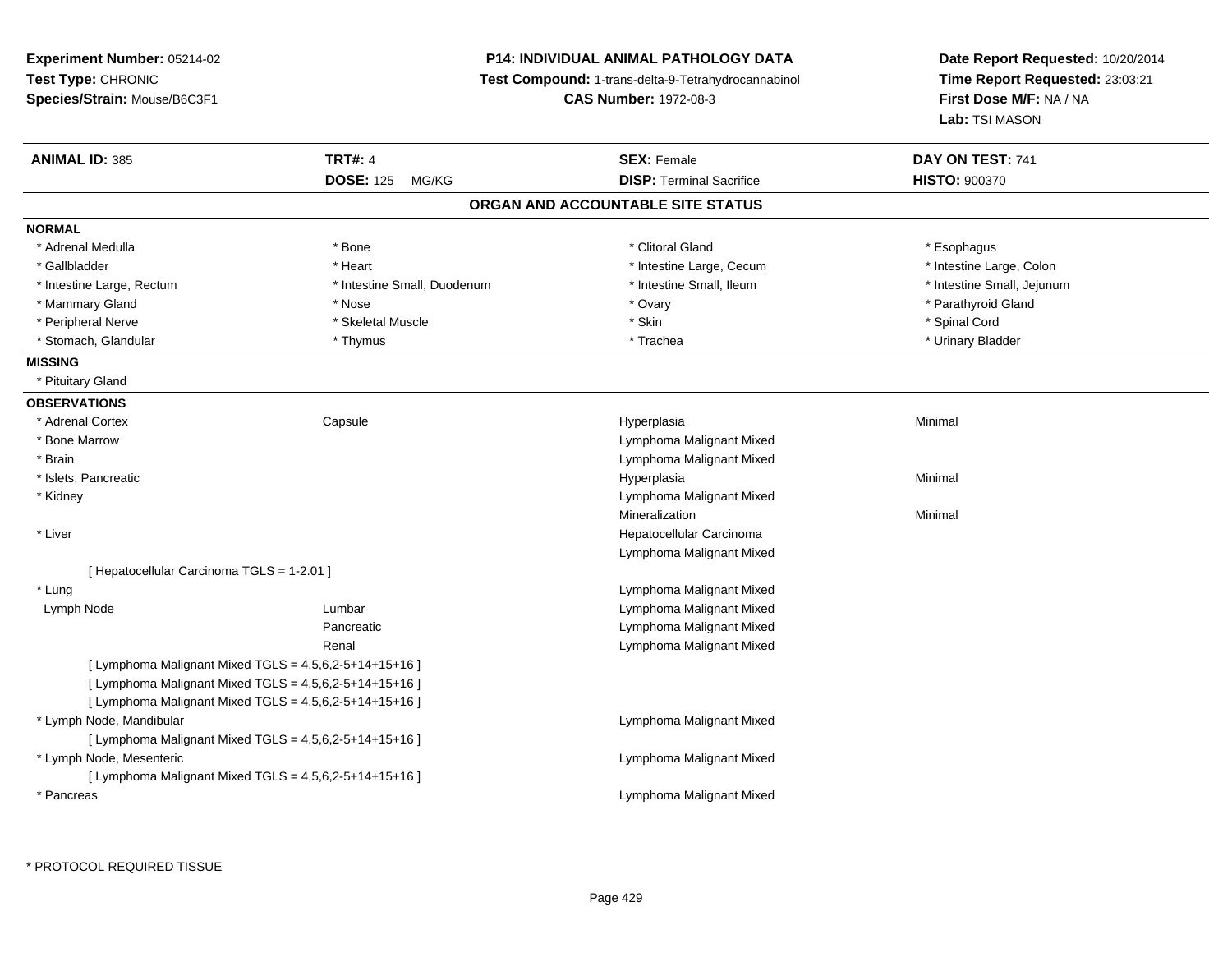| <b>Experiment Number: 05214-02</b><br>Test Type: CHRONIC<br>Species/Strain: Mouse/B6C3F1 |                           | <b>P14: INDIVIDUAL ANIMAL PATHOLOGY DATA</b><br><b>Test Compound: 1-trans-delta-9-Tetrahydrocannabinol</b><br><b>CAS Number: 1972-08-3</b> | Date Report Requested: 10/20/2014<br>Time Report Requested: 23:03:21<br>First Dose M/F: NA / NA<br><b>Lab:</b> TSI MASON |  |  |  |
|------------------------------------------------------------------------------------------|---------------------------|--------------------------------------------------------------------------------------------------------------------------------------------|--------------------------------------------------------------------------------------------------------------------------|--|--|--|
| <b>ANIMAL ID: 385</b>                                                                    | <b>TRT#: 4</b>            | <b>SEX: Female</b>                                                                                                                         | DAY ON TEST: 741                                                                                                         |  |  |  |
|                                                                                          | <b>DOSE: 125</b><br>MG/KG | <b>DISP:</b> Terminal Sacrifice                                                                                                            | <b>HISTO: 900370</b>                                                                                                     |  |  |  |
| ORGAN AND ACCOUNTABLE SITE STATUS                                                        |                           |                                                                                                                                            |                                                                                                                          |  |  |  |
| * Salivary Glands                                                                        |                           | Lymphoma Malignant Mixed                                                                                                                   |                                                                                                                          |  |  |  |
| * Spleen                                                                                 | Red Pulp                  | Hematopoietic Cell Proliferation<br>Lymphoma Malignant Mixed                                                                               | Mild                                                                                                                     |  |  |  |
| [Lymphoma Malignant Mixed TGLS = 3-3 ]                                                   |                           |                                                                                                                                            |                                                                                                                          |  |  |  |
| * Stomach, Forestomach<br>[Hyperplasia TGLS = 7-6.01]                                    |                           | Hyperplasia                                                                                                                                | Squamous, Moderate                                                                                                       |  |  |  |
| * Thyroid Gland                                                                          | <b>Follicular Cel</b>     | Hyperplasia                                                                                                                                | Mild                                                                                                                     |  |  |  |
| * Uterus                                                                                 | Endometrium               | Hyperplasia                                                                                                                                | Cystic, Minimal                                                                                                          |  |  |  |
| PRIMARY CAUSE OF DEATH                                                                   |                           |                                                                                                                                            |                                                                                                                          |  |  |  |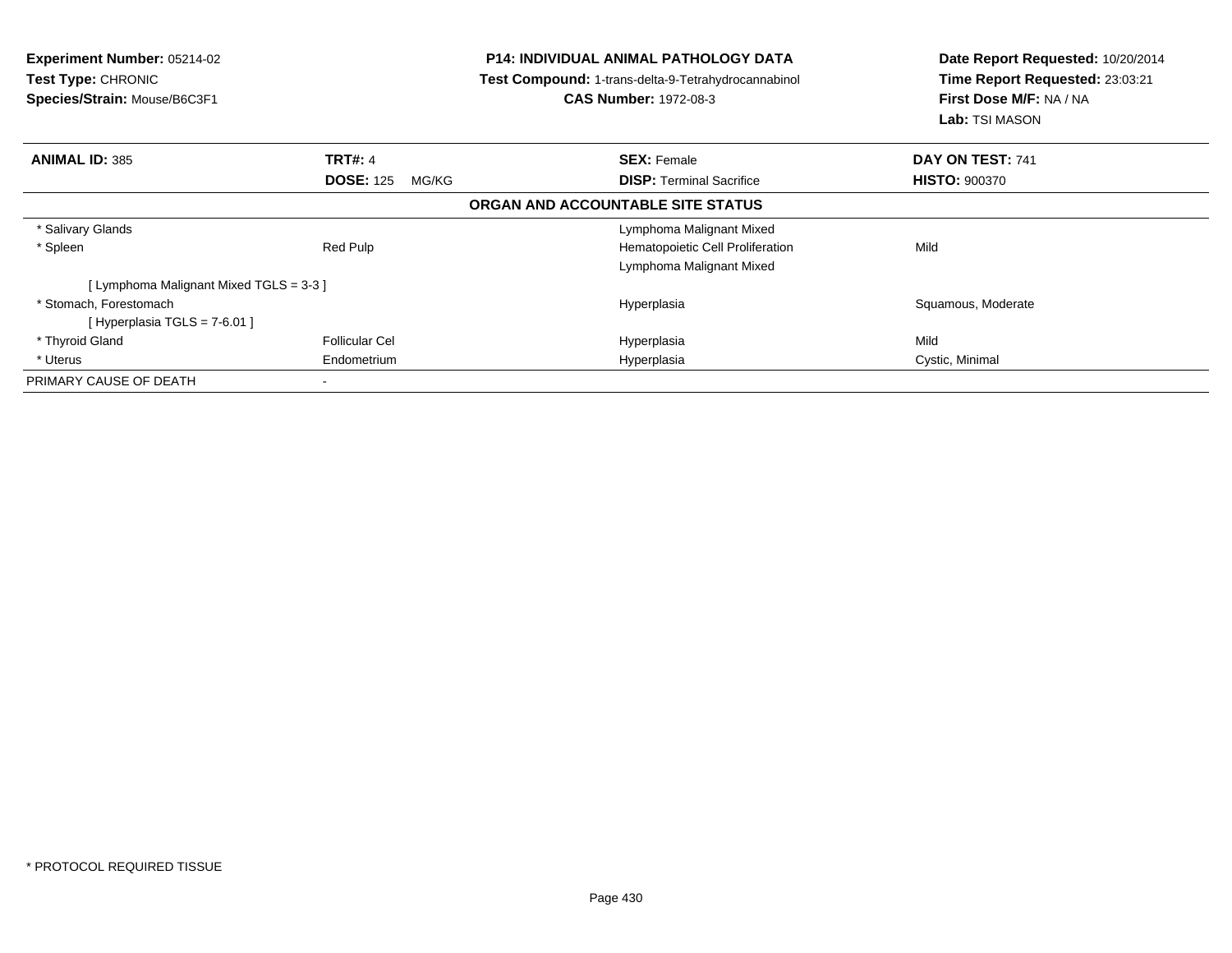# **P14: INDIVIDUAL ANIMAL PATHOLOGY DATA**

**Test Compound:** 1-trans-delta-9-Tetrahydrocannabinol

**CAS Number:** 1972-08-3

| <b>ANIMAL ID: 386</b>             | <b>TRT#: 4</b>               | <b>SEX: Female</b>              | DAY ON TEST: 701           |  |  |  |
|-----------------------------------|------------------------------|---------------------------------|----------------------------|--|--|--|
|                                   | <b>DOSE: 125</b><br>MG/KG    | <b>DISP:</b> Moribund Sacrifice | HISTO: 900371              |  |  |  |
| ORGAN AND ACCOUNTABLE SITE STATUS |                              |                                 |                            |  |  |  |
| <b>NORMAL</b>                     |                              |                                 |                            |  |  |  |
| * Adrenal Medulla                 | * Bone                       | * Bone Marrow                   | * Esophagus                |  |  |  |
| * Gallbladder                     | * Heart                      | * Intestine Large, Cecum        | * Intestine Large, Colon   |  |  |  |
| * Intestine Large, Rectum         | * Intestine Small, Duodenum  | * Intestine Small, Ileum        | * Intestine Small, Jejunum |  |  |  |
| * Islets, Pancreatic              | * Kidney                     | * Liver                         | * Lung                     |  |  |  |
| * Lymph Node, Mandibular          | * Lymph Node, Mesenteric     | * Mammary Gland                 | * Nose                     |  |  |  |
| * Ovary                           | * Pancreas                   | * Parathyroid Gland             | * Peripheral Nerve         |  |  |  |
| * Salivary Glands                 | * Skeletal Muscle            | * Skin                          | * Spinal Cord              |  |  |  |
| * Spleen                          | * Stomach, Forestomach       | * Stomach, Glandular            | * Thymus                   |  |  |  |
| * Trachea                         | * Urinary Bladder            | * Uterus                        |                            |  |  |  |
| <b>OBSERVATIONS</b>               |                              |                                 |                            |  |  |  |
| * Adrenal Cortex                  | Capsule                      | Hyperplasia                     | Minimal                    |  |  |  |
| * Brain                           |                              | Ependymoma Nos                  |                            |  |  |  |
| [ Ependymoma Nos TGLS = 2-4.01 ]  |                              |                                 |                            |  |  |  |
| * Clitoral Gland                  |                              | <b>Dilatation</b>               | Mild                       |  |  |  |
| [Dilatation TGLS = $1-10$ ]       |                              |                                 |                            |  |  |  |
| * Pituitary Gland                 | Pars Distalis                | Carcinoma                       |                            |  |  |  |
| [ Carcinoma TGLS = 2-4.01 ]       |                              |                                 |                            |  |  |  |
| * Thyroid Gland                   | <b>Follicular Cel</b>        | Hyperplasia                     | Minimal                    |  |  |  |
| PRIMARY CAUSE OF DEATH            | $\qquad \qquad \blacksquare$ |                                 |                            |  |  |  |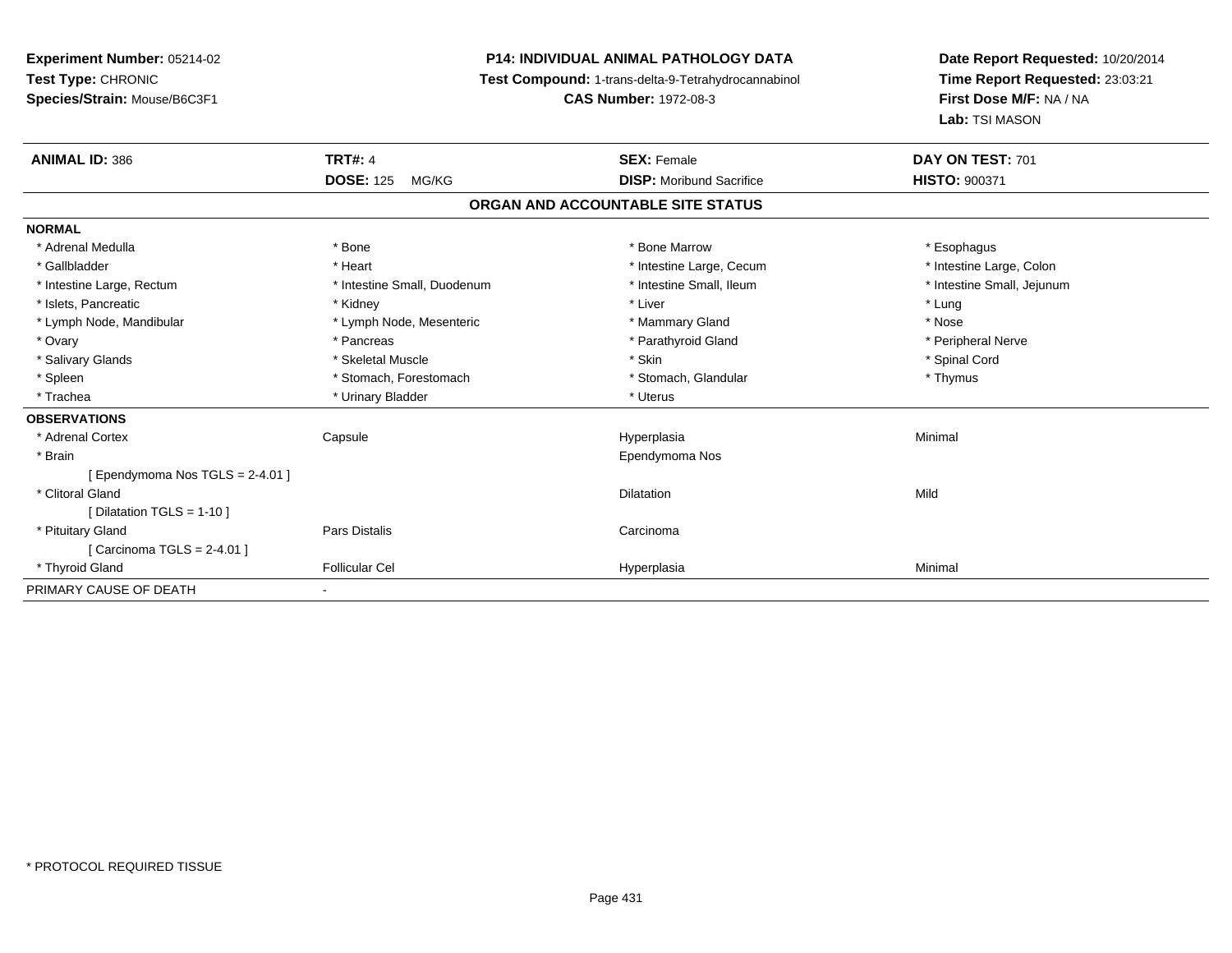**Experiment Number:** 05214-02**Test Type:** CHRONIC **Species/Strain:** Mouse/B6C3F1**P14: INDIVIDUAL ANIMAL PATHOLOGY DATA Test Compound:** 1-trans-delta-9-Tetrahydrocannabinol **CAS Number:** 1972-08-3**Date Report Requested:** 10/20/2014**Time Report Requested:** 23:03:21**First Dose M/F:** NA / NA**Lab:** TSI MASON**ANIMAL ID:** 387**TRT#:** 4 **SEX:** Female **SEX: Female DAY ON TEST:** 247 **DOSE:** 125 MG/KG**DISP:** Natural Death **HISTO:**  $900372$ **ORGAN AND ACCOUNTABLE SITE STATUSNORMAL**\* Adrenal Medulla \* The state of the state of the state of the state of the Marrow \* Bone Marrow \* Clitoral Gland \* Clitoral Gland \* Esophagus \* https://www.fragustage.com/web/2019/heart \* Heart \* Heart \* Heart \* Intestine Large, Cecum \* Intestine Large, Cecum \* Sallbladder \* The state of the state of the state of the state of the state of the state o \* Intestine Small, Ileum \* Intestine Large, Colon \* Intestine Large, Rectum \* Intestine Small, Duodenum \* Intestine Small, Duodenum \* Intestine Small, Jejunum \* 1992 \* The state of the state of the state of the state of the state of the state of the state of the state of the state of the state of the state of the state of the state of the state of the \* Lung **\* Lymph Node, Mandibular \*** Lymph Node, Mesenteric \* Mammary Gland \* Mammary Gland \* Peripheral Nerve \* Nose \* Ovary \* Pancreas \* Peripheral Nerve\* Pituitary Gland \* \* \* \* Salivary Glands \* \* \* Salivary Glands \* \* \$keletal Muscle \* \* \* \* \* \$kin \* \* \$kin \* \* Stomach, Glandular \* Spinal Cord \* Spinal Cord \* Spinal Cord \* Stomach, Forestomach \* Stomach, Forestomach \* Stomach, Forestomach \* Thymus \* Thyroid Gland \* Trachea \* Urinary Bladder \* \* Uterus**MISSING** \* Parathyroid Gland**OBSERVATIONS** \* Adrenal Cortex Capsule Hyperplasia Minimal \* Brainn and the control of the control of the control of the control of the control of the control of the control of the control of the control of the control of the control of the control of the control of the control of the co PRIMARY CAUSE OF DEATH-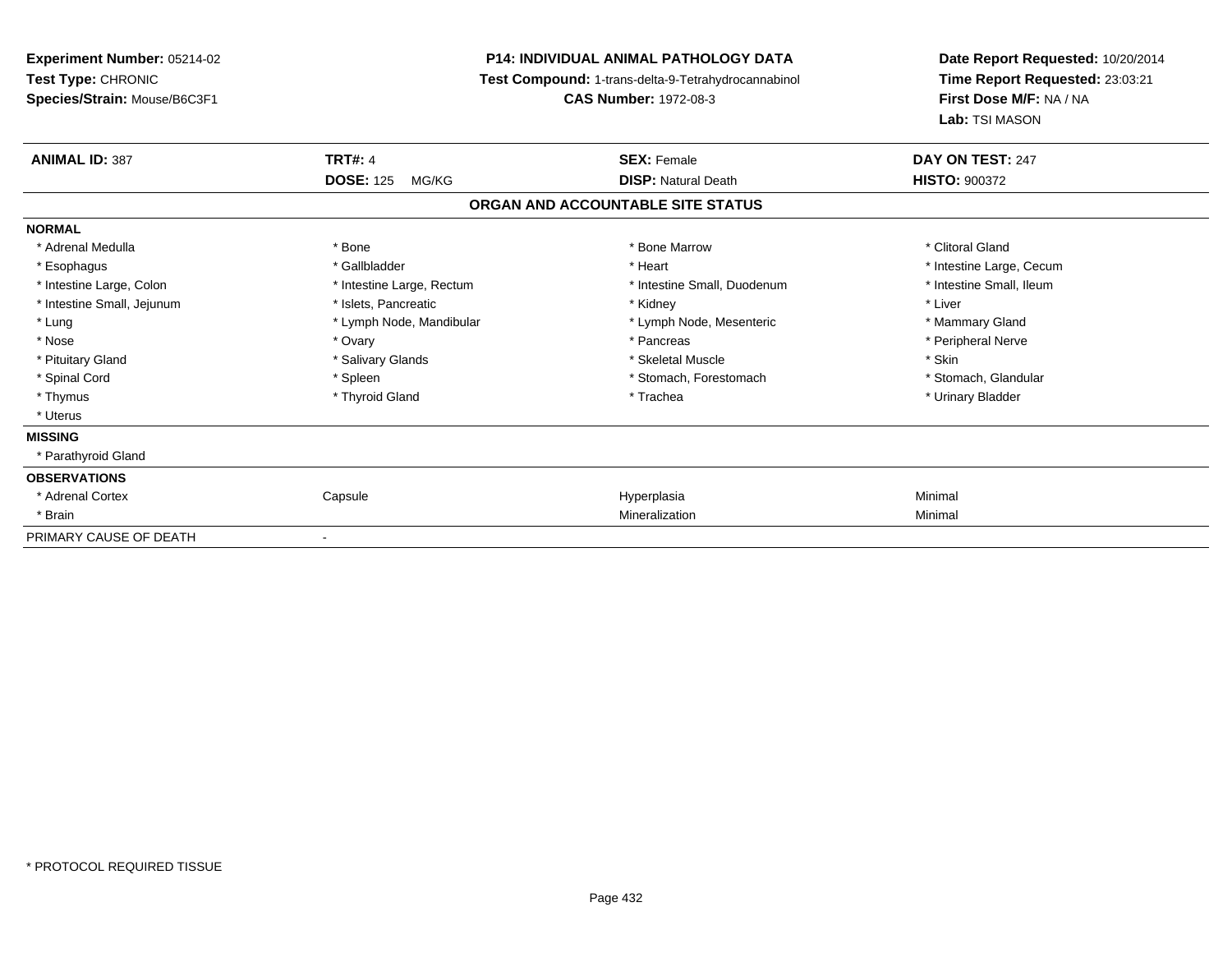# **P14: INDIVIDUAL ANIMAL PATHOLOGY DATA**

**Test Compound:** 1-trans-delta-9-Tetrahydrocannabinol

**CAS Number:** 1972-08-3

| <b>ANIMAL ID: 388</b>                    | <b>TRT#: 4</b>              | <b>SEX: Female</b>                | DAY ON TEST: 742           |  |
|------------------------------------------|-----------------------------|-----------------------------------|----------------------------|--|
|                                          | <b>DOSE: 125</b><br>MG/KG   | <b>DISP: Terminal Sacrifice</b>   | <b>HISTO: 900373</b>       |  |
|                                          |                             | ORGAN AND ACCOUNTABLE SITE STATUS |                            |  |
| <b>NORMAL</b>                            |                             |                                   |                            |  |
| * Adrenal Medulla                        | * Bone                      | * Brain                           | * Esophagus                |  |
| * Gallbladder                            | * Heart                     | * Intestine Large, Cecum          | * Intestine Large, Colon   |  |
| * Intestine Large, Rectum                | * Intestine Small, Duodenum | * Intestine Small, Ileum          | * Intestine Small, Jejunum |  |
| * Kidney                                 | * Lung                      | * Lymph Node, Mandibular          | * Lymph Node, Mesenteric   |  |
| * Mammary Gland                          | * Nose                      | * Ovary                           | * Pancreas                 |  |
| * Parathyroid Gland                      | * Peripheral Nerve          | * Pituitary Gland                 | * Salivary Glands          |  |
| * Skeletal Muscle                        | * Skin                      | * Spinal Cord                     | * Stomach, Forestomach     |  |
| * Stomach, Glandular                     | * Thymus                    | * Trachea                         | * Urinary Bladder          |  |
| <b>OBSERVATIONS</b>                      |                             |                                   |                            |  |
| * Adrenal Cortex                         | Capsule                     | Hyperplasia                       | Mild                       |  |
| * Bone Marrow                            |                             | Myelofibrosis                     | Minimal                    |  |
| * Clitoral Gland                         |                             | Hyperplasia                       | Squamous, Minimal          |  |
| * Islets, Pancreatic                     |                             | Hyperplasia                       | Minimal                    |  |
| * Liver                                  |                             | Hepatocellular Adenoma            |                            |  |
| [ Hepatocellular Adenoma TGLS = 1-2.01 ] |                             |                                   |                            |  |
| * Spleen                                 | Lymph Follic                | Hyperplasia                       | Lymphoid, Mild             |  |
| * Thyroid Gland                          | <b>Follicular Cel</b>       | Hyperplasia                       | Mild                       |  |
| * Uterus                                 | Endometrium                 | Hyperplasia                       | Cystic, Minimal            |  |
| PRIMARY CAUSE OF DEATH                   |                             |                                   |                            |  |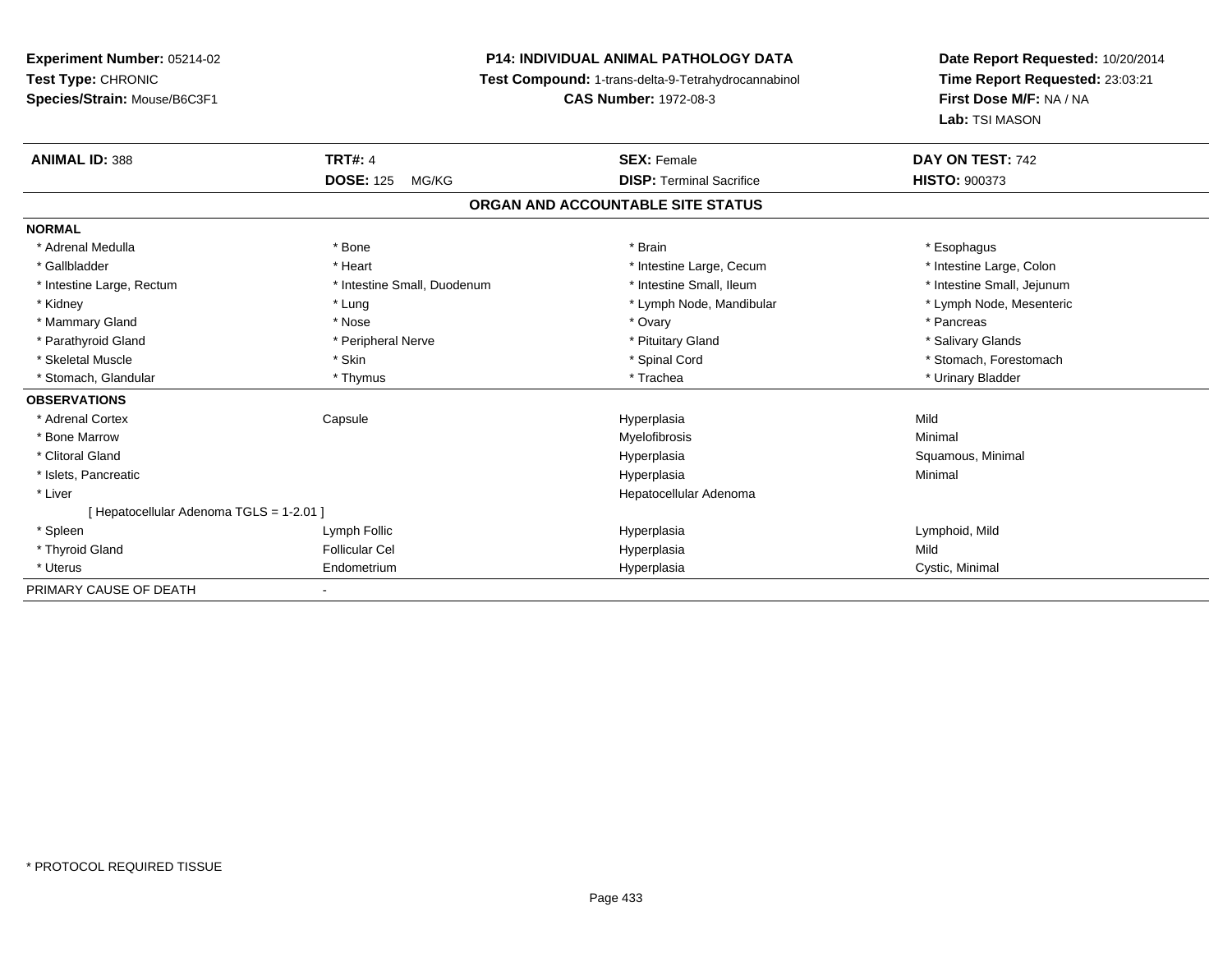# **P14: INDIVIDUAL ANIMAL PATHOLOGY DATA**

**Test Compound:** 1-trans-delta-9-Tetrahydrocannabinol

**CAS Number:** 1972-08-3

| <b>ANIMAL ID: 389</b>     | <b>TRT#: 4</b>              | <b>SEX: Female</b>                | DAY ON TEST: 742           |
|---------------------------|-----------------------------|-----------------------------------|----------------------------|
|                           | <b>DOSE: 125</b><br>MG/KG   | <b>DISP: Terminal Sacrifice</b>   | <b>HISTO: 900374</b>       |
|                           |                             | ORGAN AND ACCOUNTABLE SITE STATUS |                            |
| <b>NORMAL</b>             |                             |                                   |                            |
| * Adrenal Medulla         | * Bone                      | * Clitoral Gland                  | * Esophagus                |
| * Gallbladder             | * Heart                     | * Intestine Large, Cecum          | * Intestine Large, Colon   |
| * Intestine Large, Rectum | * Intestine Small, Duodenum | * Intestine Small, Ileum          | * Intestine Small, Jejunum |
| * Islets, Pancreatic      | * Liver                     | * Lung                            | * Lymph Node, Mesenteric   |
| * Mammary Gland           | * Pancreas                  | * Parathyroid Gland               | * Peripheral Nerve         |
| * Pituitary Gland         | * Salivary Glands           | * Skeletal Muscle                 | * Skin                     |
| * Spinal Cord             | * Stomach, Forestomach      | * Stomach, Glandular              | * Trachea                  |
| * Urinary Bladder         |                             |                                   |                            |
| <b>OBSERVATIONS</b>       |                             |                                   |                            |
| * Adrenal Cortex          | Capsule                     | Hyperplasia                       | Mild                       |
| * Bone Marrow             |                             | Myelofibrosis                     | Minimal                    |
| * Brain                   |                             | Mineralization                    | Minimal                    |
| * Kidney                  |                             | Mineralization                    | Minimal                    |
|                           |                             | Nephropathy                       | Minimal                    |
| * Lymph Node, Mandibular  |                             | Hyperplasia                       | Lymphoid, Moderate         |
| * Nose                    |                             | Inflammation                      | Acute, Mild                |
| * Ovary                   | Periovarn Tiss              | Cyst                              |                            |
| [Cyst TGLS = $2-4.01$ ]   |                             |                                   |                            |
| * Spleen                  | Red Pulp                    | Hematopoietic Cell Proliferation  | Minimal                    |
|                           | Lymph Follic                | Hyperplasia                       | Lymphoid, Minimal          |
| * Thymus                  |                             | Cyst                              |                            |
| * Thyroid Gland           | <b>Follicular Cel</b>       | Hyperplasia                       | Mild                       |
| * Uterus                  | Endometrium                 | Hyperplasia                       | Cystic, Mild               |
| [Hyperplasia TGLS = 1-4]  |                             |                                   |                            |
| PRIMARY CAUSE OF DEATH    |                             |                                   |                            |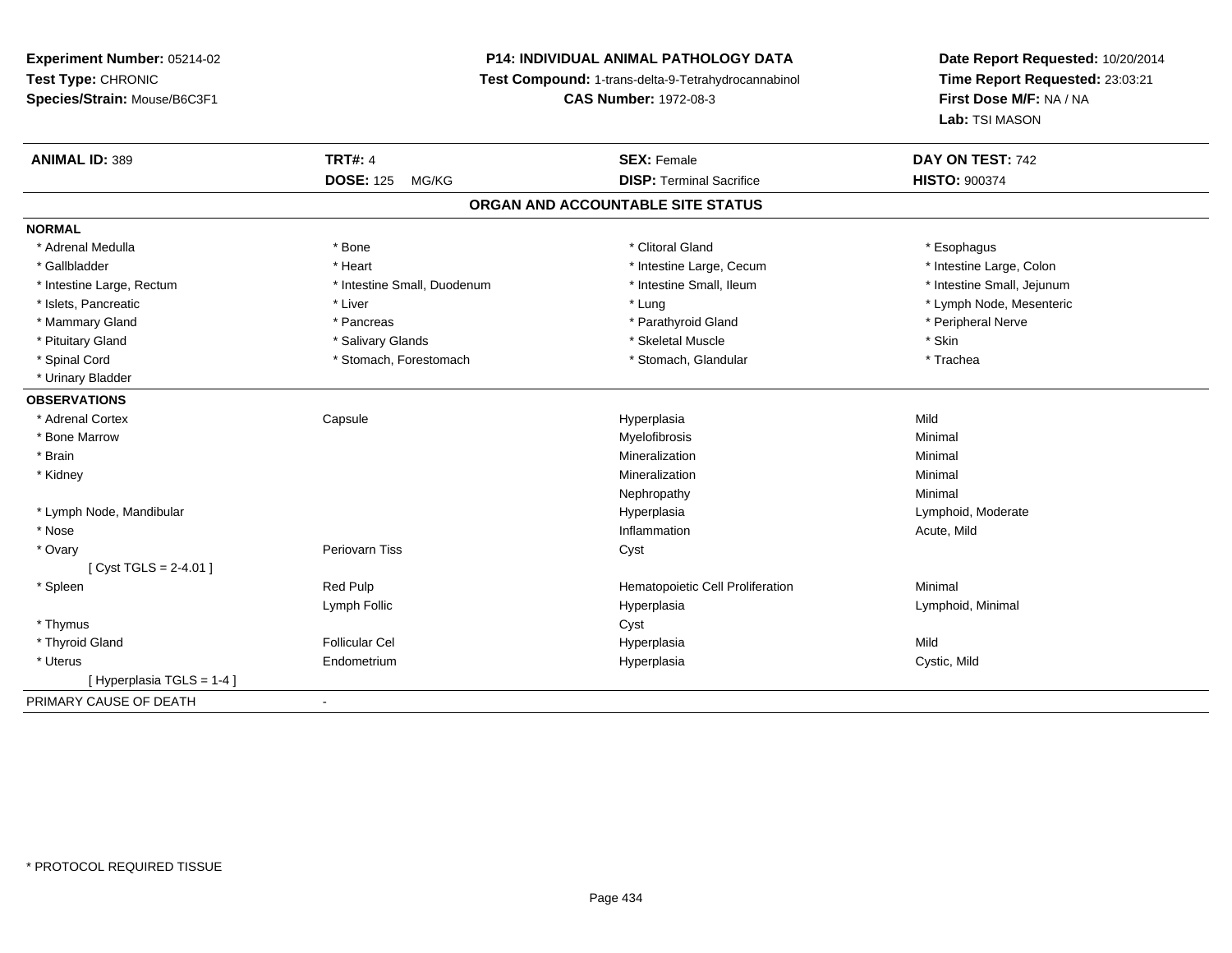# **P14: INDIVIDUAL ANIMAL PATHOLOGY DATA**

**Test Compound:** 1-trans-delta-9-Tetrahydrocannabinol

**CAS Number:** 1972-08-3

| <b>ANIMAL ID: 390</b>     | <b>TRT#: 4</b>              | <b>SEX: Female</b>                | DAY ON TEST: 742           |
|---------------------------|-----------------------------|-----------------------------------|----------------------------|
|                           | <b>DOSE: 125</b><br>MG/KG   | <b>DISP: Terminal Sacrifice</b>   | <b>HISTO: 900375</b>       |
|                           |                             | ORGAN AND ACCOUNTABLE SITE STATUS |                            |
| <b>NORMAL</b>             |                             |                                   |                            |
| * Adrenal Medulla         | * Bone                      | * Clitoral Gland                  | * Esophagus                |
| * Gallbladder             | * Heart                     | * Intestine Large, Cecum          | * Intestine Large, Colon   |
| * Intestine Large, Rectum | * Intestine Small, Duodenum | * Intestine Small, Ileum          | * Intestine Small, Jejunum |
| * Lung                    | * Lymph Node, Mandibular    | * Lymph Node, Mesenteric          | * Mammary Gland            |
| * Nose                    | * Ovary                     | * Pancreas                        | * Parathyroid Gland        |
| * Peripheral Nerve        | * Pituitary Gland           | * Salivary Glands                 | * Skeletal Muscle          |
| * Skin                    | * Spinal Cord               | * Spleen                          | * Stomach, Forestomach     |
| * Stomach, Glandular      | * Thymus                    | * Trachea                         | * Urinary Bladder          |
| <b>OBSERVATIONS</b>       |                             |                                   |                            |
| * Adrenal Cortex          | Capsule                     | Hyperplasia                       | Mild                       |
|                           |                             | Hyperplasia                       | Minimal                    |
| * Bone Marrow             |                             | Myelofibrosis                     | Minimal                    |
| * Brain                   |                             | Mineralization                    | Minimal                    |
| * Islets, Pancreatic      |                             | Hyperplasia                       | Minimal                    |
| * Kidney                  |                             | Nephropathy                       | Minimal                    |
| * Liver                   |                             | <b>Basophilic Focus</b>           |                            |
| * Thyroid Gland           | Follicular Cel              | Hyperplasia                       | Mild                       |
| * Uterus                  | Endometrium                 | Hyperplasia                       | Cystic, Minimal            |
| PRIMARY CAUSE OF DEATH    | Ξ.                          |                                   |                            |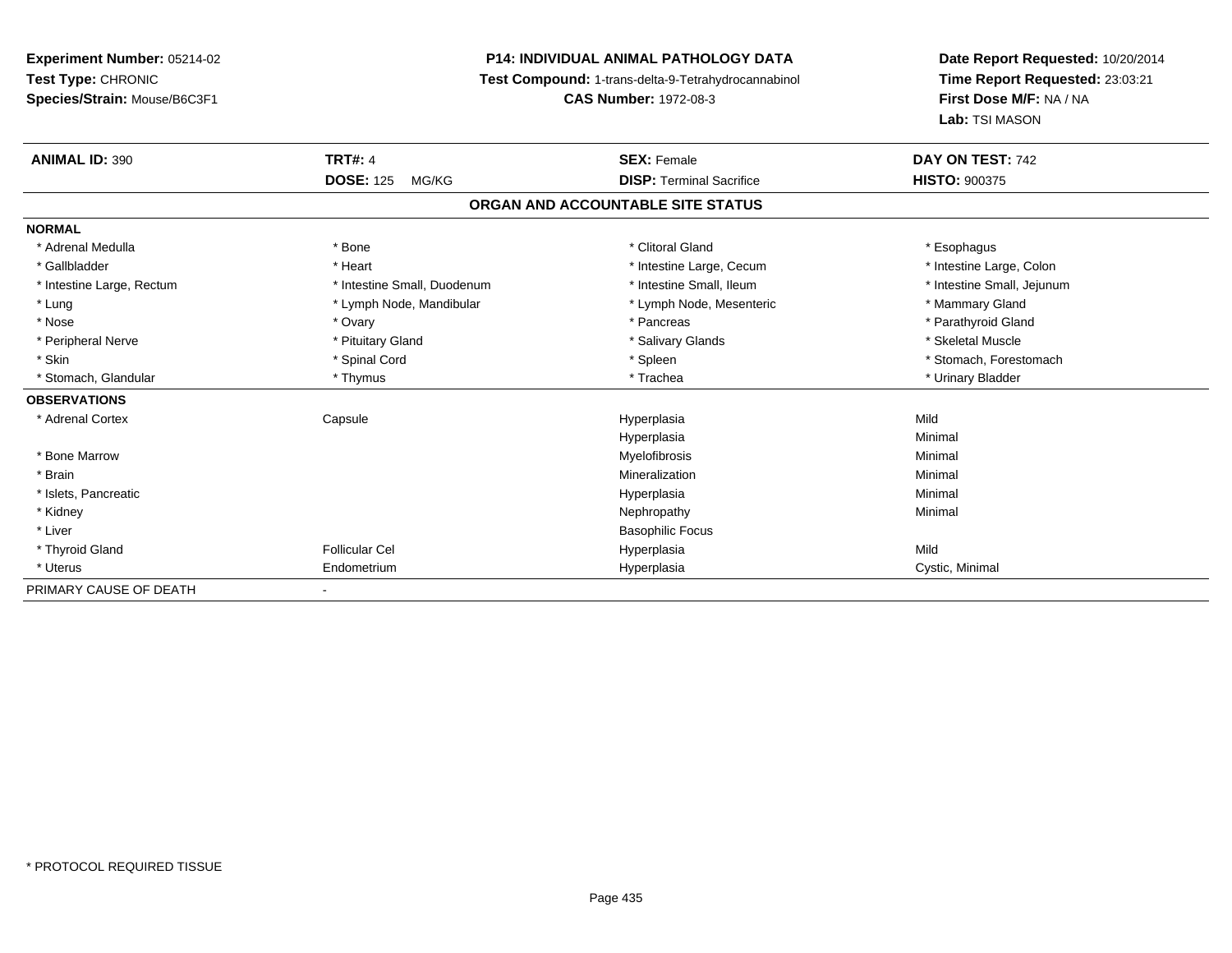**Experiment Number:** 05214-02**Test Type:** CHRONIC **Species/Strain:** Mouse/B6C3F1**P14: INDIVIDUAL ANIMAL PATHOLOGY DATA Test Compound:** 1-trans-delta-9-Tetrahydrocannabinol **CAS Number:** 1972-08-3**Date Report Requested:** 10/20/2014**Time Report Requested:** 23:03:21**First Dose M/F:** NA / NA**Lab:** TSI MASON**ANIMAL ID:** 391**TRT#:** 4 **SEX:** Female **SEX: Female DAY ON TEST:** 740 **DOSE:** 125 MG/KG **DISP:** Terminal Sacrifice **HISTO:** <sup>900376</sup> **ORGAN AND ACCOUNTABLE SITE STATUSNORMAL**\* Adrenal Medulla \* \* Annual Medulla \* Brain \* Bone \* \* Bone Marrow \* Bone Marrow \* \* Brain \* Brain \* Brain \* Brain \* Brain \* Brain \* Brain \* Brain \* Brain \* Brain \* Brain \* Brain \* Brain \* Brain \* Brain \* Brain \* Brain \* \* Heart \* Clitoral Gland \* \* \* heart \* \* Esophagus \* \* \* \* \* \* \* \* \* \* \* Gallbladder \* \* \* \* \* \* \* \* \* \* \* \* Heart \* Intestine Large, Cecum \* Intestine Large, Colon \* Intestine Large, Rectum \* Intestine Small, Duodenum \* Intestine Small, Ileum \* **Alleman \* Intestine Small, Jejunum** \* The \* Islets, Pancreatic \* \* \* Kidney \* Kidney \* Mammary Gland \* Liver \* Lymph Node, Mandibular \* Mammary Americ \* Lymph Node, Mesenteric \* Mammary Glandibular \* Mammary Glandian \* Parathyroid Gland \* Nose \* Ovary \* Pancreas \* Parathyroid Gland \* Peripheral Nerve \* Salivary Glands \* Skeletal Muscle \* Skin\* Thymus \* Spinal Cord \* Stomach, Forestomach \* Stomach, Spinal Cord \* Stomach, Glandular \* Thymus \* Stomach, Glandular \* Trachea \* Urinary Bladder \* Urinary Bladder \* Urinary Bladder \* Uterus **OBSERVATIONS** \* Adrenal Cortex Capsule Hyperplasia Mild \* Lungg and the state of the state of the state of the state of the state of the state of the state of the state of the state of the state of the state of the state of the state of the state of the state of the state of the stat \* Pituitary Gland Pars Distalis Hyperplasia Moderate \* SpleenRed Pulp Mild News Communication Cell Proliferation Mild Follicular Cell Adenoma<br>Redicular Cel \* Thyroid Glandd **Exercise Controllicular Cel Follicular Cel Adenoma** PRIMARY CAUSE OF DEATH-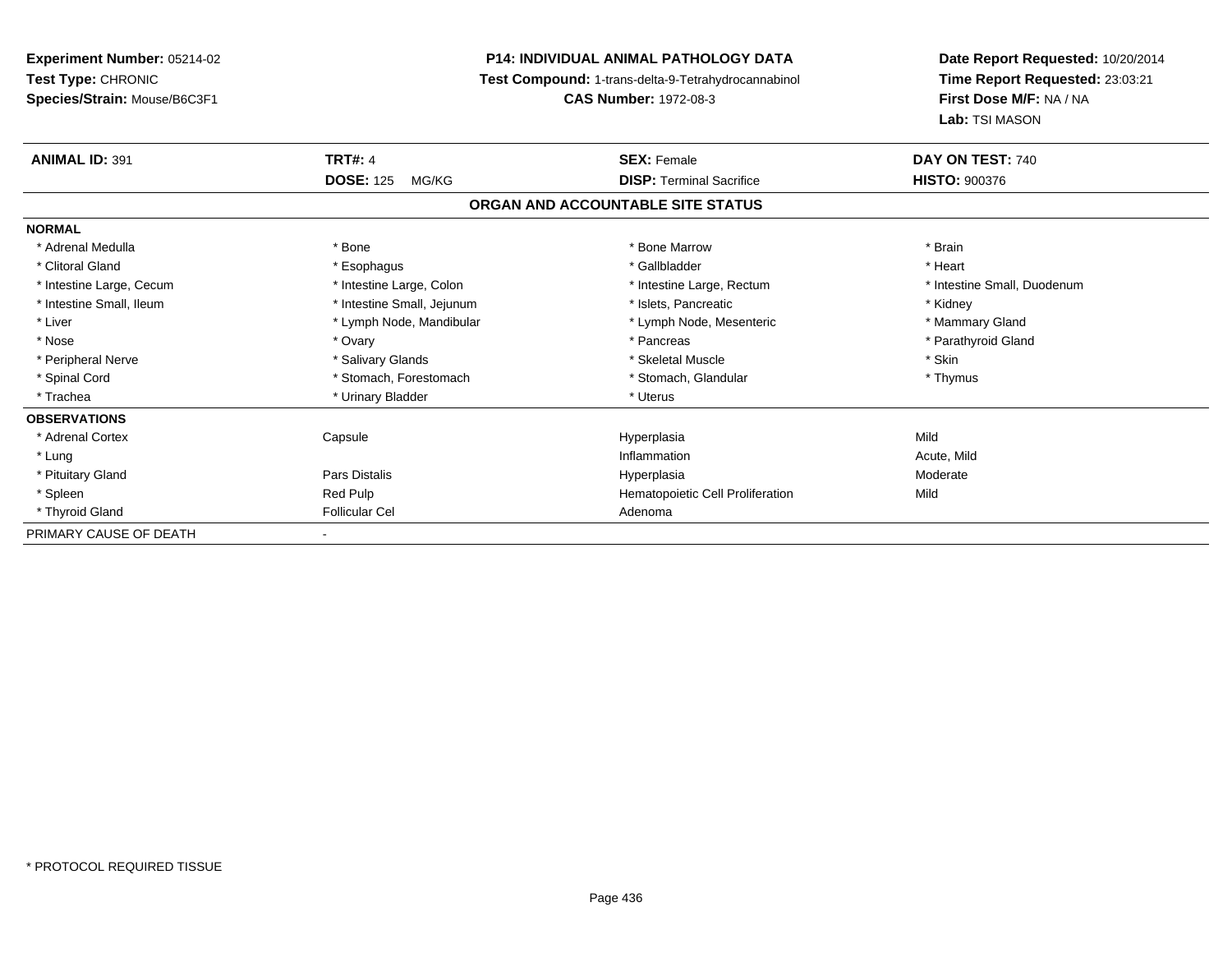# **P14: INDIVIDUAL ANIMAL PATHOLOGY DATA**

**Test Compound:** 1-trans-delta-9-Tetrahydrocannabinol

**CAS Number:** 1972-08-3

| <b>ANIMAL ID: 392</b>     | <b>TRT#: 4</b>              | <b>SEX: Female</b>                | DAY ON TEST: 741           |
|---------------------------|-----------------------------|-----------------------------------|----------------------------|
|                           | <b>DOSE: 125</b><br>MG/KG   | <b>DISP: Terminal Sacrifice</b>   | <b>HISTO: 900377</b>       |
|                           |                             | ORGAN AND ACCOUNTABLE SITE STATUS |                            |
| <b>NORMAL</b>             |                             |                                   |                            |
| * Adrenal Medulla         | * Bone                      | * Brain                           | * Esophagus                |
| * Gallbladder             | * Heart                     | * Intestine Large, Cecum          | * Intestine Large, Colon   |
| * Intestine Large, Rectum | * Intestine Small, Duodenum | * Intestine Small, Ileum          | * Intestine Small, Jejunum |
| * Liver                   | * Lung                      | * Lymph Node, Mandibular          | * Lymph Node, Mesenteric   |
| * Mammary Gland           | * Nose                      | * Ovary                           | * Pancreas                 |
| * Parathyroid Gland       | * Peripheral Nerve          | * Salivary Glands                 | * Skeletal Muscle          |
| * Skin                    | * Spinal Cord               | * Spleen                          | * Stomach, Forestomach     |
| * Stomach, Glandular      | * Thymus                    | * Trachea                         | * Urinary Bladder          |
| <b>OBSERVATIONS</b>       |                             |                                   |                            |
| * Adrenal Cortex          | Capsule                     | Hyperplasia                       | Minimal                    |
| * Bone Marrow             |                             | Myelofibrosis                     | Minimal                    |
| * Clitoral Gland          |                             | Inflammation                      | Chronic, Mild              |
| * Islets, Pancreatic      |                             | Hyperplasia                       | Mild                       |
| * Kidney                  |                             | Mineralization                    | Minimal                    |
|                           |                             | Nephropathy                       | Minimal                    |
| * Pituitary Gland         | Pars Distalis               | Hyperplasia                       | Moderate                   |
| * Thyroid Gland           | <b>Follicular Cel</b>       | Hyperplasia                       | Mild                       |
| * Uterus                  | Endometrium                 | Hyperplasia                       | Cystic, Moderate           |
| [Hyperplasia TGLS = 1-4]  |                             |                                   |                            |
| PRIMARY CAUSE OF DEATH    |                             |                                   |                            |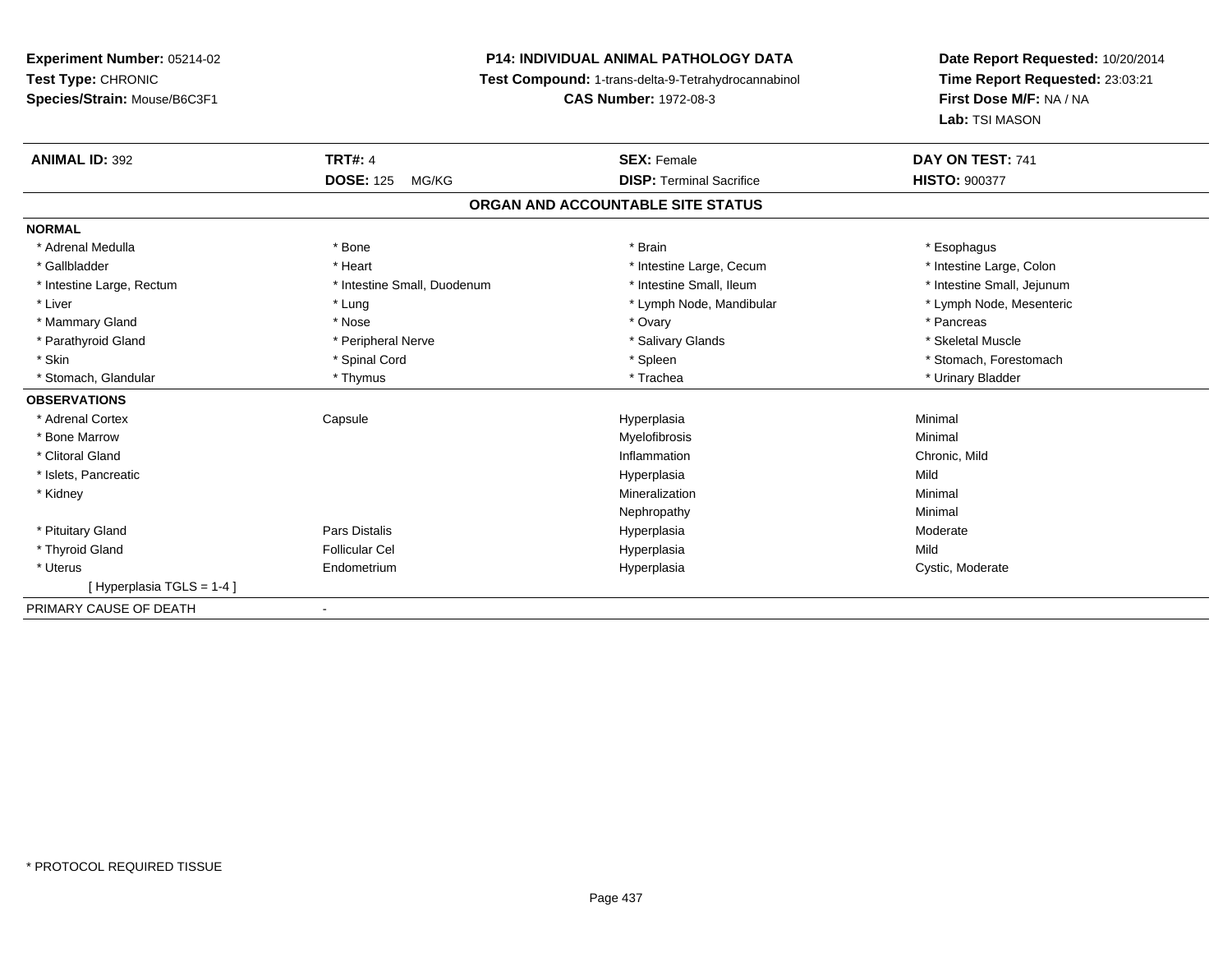# **P14: INDIVIDUAL ANIMAL PATHOLOGY DATA**

**Test Compound:** 1-trans-delta-9-Tetrahydrocannabinol

**CAS Number:** 1972-08-3

| <b>ANIMAL ID: 393</b>       | <b>TRT#: 4</b>                                                   | <b>SEX: Female</b>                | DAY ON TEST: 590           |  |
|-----------------------------|------------------------------------------------------------------|-----------------------------------|----------------------------|--|
|                             | <b>DOSE: 125</b><br>MG/KG                                        | <b>DISP:</b> Moribund Sacrifice   | <b>HISTO: 900378</b>       |  |
|                             |                                                                  | ORGAN AND ACCOUNTABLE SITE STATUS |                            |  |
| <b>NORMAL</b>               |                                                                  |                                   |                            |  |
| * Adrenal Medulla           | * Bone                                                           | * Clitoral Gland                  | * Esophagus                |  |
| * Gallbladder               | * Heart                                                          | * Intestine Large, Cecum          | * Intestine Large, Colon   |  |
| * Intestine Large, Rectum   | * Intestine Small, Duodenum                                      | * Intestine Small. Ileum          | * Intestine Small, Jejunum |  |
| * Islets. Pancreatic        | * Kidney                                                         | * Liver                           | * Lymph Node, Mandibular   |  |
| * Lymph Node, Mesenteric    | * Mammary Gland                                                  | * Nose                            | * Ovary                    |  |
| * Pancreas                  | * Parathyroid Gland                                              | * Peripheral Nerve                | * Pituitary Gland          |  |
| * Salivary Glands           | * Skeletal Muscle                                                | * Spinal Cord                     | * Stomach, Forestomach     |  |
| * Stomach, Glandular        | * Thymus                                                         | * Thyroid Gland                   | * Trachea                  |  |
| * Urinary Bladder           |                                                                  |                                   |                            |  |
| <b>OBSERVATIONS</b>         |                                                                  |                                   |                            |  |
| * Adrenal Cortex            | Capsule                                                          | Hyperplasia                       | Mild                       |  |
| * Bone Marrow               |                                                                  | Myelofibrosis                     | Minimal                    |  |
| * Brain                     |                                                                  | Mineralization                    | Minimal                    |  |
| * Lung                      |                                                                  | Inflammation                      | Chronic, Minimal           |  |
| * Skin                      | <b>Subcut Tiss</b>                                               | Fibrosarcoma                      |                            |  |
| Note: RHABDO MYOSARCOMA.    |                                                                  |                                   |                            |  |
|                             | Note: BASED ON THE MORPHOLOGY AND STAINING, THIS APPEARS TO BE A |                                   |                            |  |
| [Fibrosarcoma TGLS = 1-14]  |                                                                  |                                   |                            |  |
| * Spleen                    | <b>Red Pulp</b>                                                  | Hematopoietic Cell Proliferation  | Moderate                   |  |
|                             | Lymph Follic                                                     | Hyperplasia                       | Lymphoid, Moderate         |  |
| [Hyperplasia TGLS = $2-3$ ] |                                                                  |                                   |                            |  |
| * Uterus                    | Endometrium                                                      | Hyperplasia                       | Cystic, Mild               |  |
| PRIMARY CAUSE OF DEATH      | ٠                                                                |                                   |                            |  |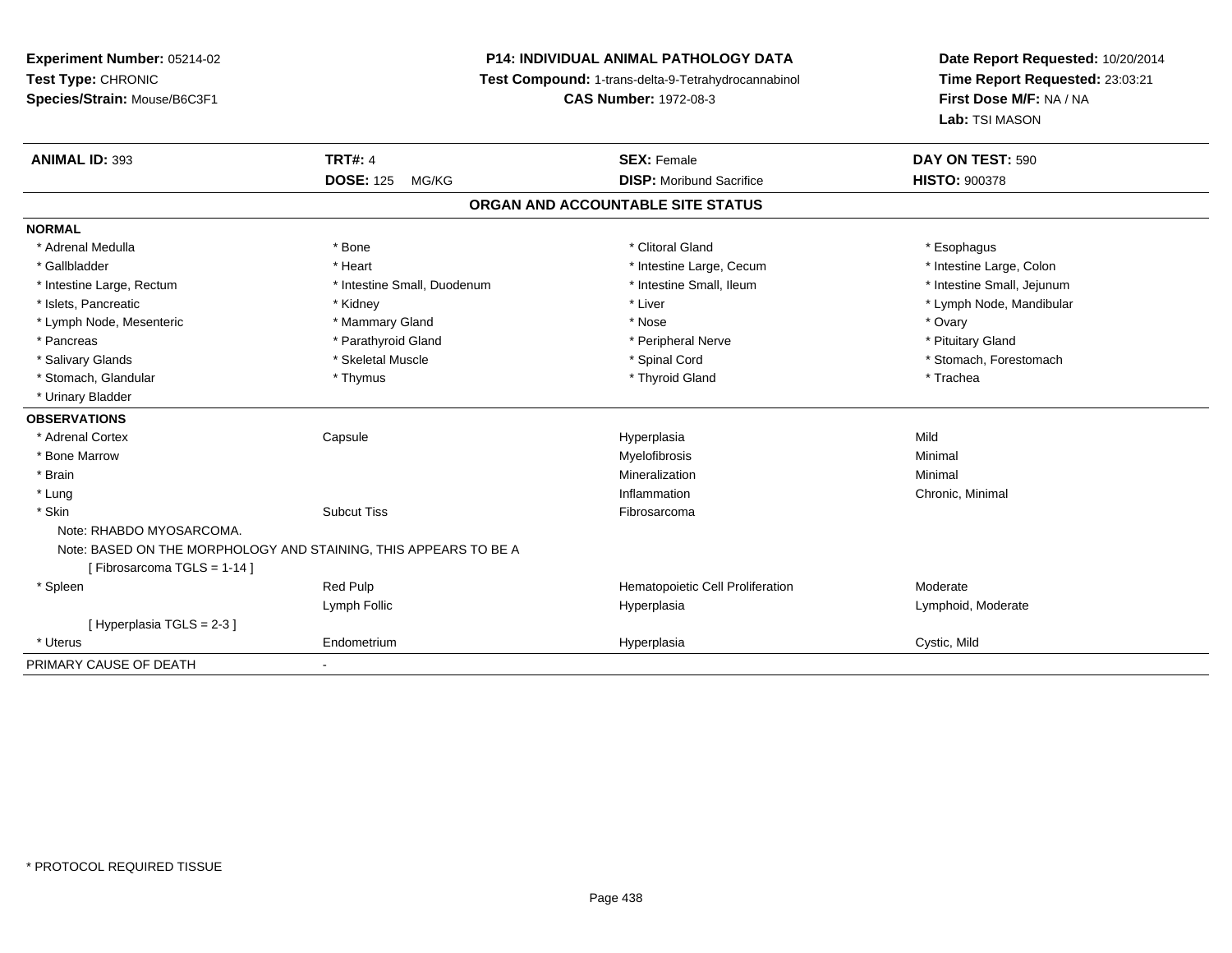# **P14: INDIVIDUAL ANIMAL PATHOLOGY DATA**

**Test Compound:** 1-trans-delta-9-Tetrahydrocannabinol

**CAS Number:** 1972-08-3

| <b>ANIMAL ID: 394</b>                  | <b>TRT#: 4</b>            | <b>SEX: Female</b>               | DAY ON TEST: 743         |  |  |
|----------------------------------------|---------------------------|----------------------------------|--------------------------|--|--|
|                                        | <b>DOSE: 125</b><br>MG/KG | <b>DISP: Terminal Sacrifice</b>  | <b>HISTO: 900379</b>     |  |  |
| ORGAN AND ACCOUNTABLE SITE STATUS      |                           |                                  |                          |  |  |
| <b>NORMAL</b>                          |                           |                                  |                          |  |  |
| * Adrenal Medulla                      | * Bone                    | * Bone Marrow                    | * Clitoral Gland         |  |  |
| * Esophagus                            | * Gallbladder             | * Heart                          | * Intestine Large, Cecum |  |  |
| * Intestine Large, Colon               | * Intestine Large, Rectum | * Intestine Small, Duodenum      | * Intestine Small, Ileum |  |  |
| * Intestine Small, Jejunum             | * Kidney                  | * Lymph Node, Mandibular         | * Mammary Gland          |  |  |
| * Nose                                 | * Ovary                   | * Pancreas                       | * Parathyroid Gland      |  |  |
| * Peripheral Nerve                     | * Pituitary Gland         | * Salivary Glands                | * Skeletal Muscle        |  |  |
| * Skin                                 | * Spinal Cord             | * Stomach, Forestomach           | * Stomach, Glandular     |  |  |
| * Thymus                               | * Thyroid Gland           | * Trachea                        |                          |  |  |
| <b>OBSERVATIONS</b>                    |                           |                                  |                          |  |  |
| * Adrenal Cortex                       | Capsule                   | Hyperplasia                      | Mild                     |  |  |
| * Brain                                |                           | Mineralization                   | Minimal                  |  |  |
| * Islets, Pancreatic                   |                           | Hyperplasia                      | Minimal                  |  |  |
| * Liver                                |                           | Hepatocellular Adenoma           |                          |  |  |
|                                        |                           | <b>Infiltration Cellular</b>     | Lymphocyte, Mild         |  |  |
| Hepatocellular Adenoma TGLS = 1-2.01 ] |                           |                                  |                          |  |  |
| * Lung                                 |                           | Hemorrhage                       | Minimal                  |  |  |
| * Lymph Node, Mesenteric               |                           | Hyperplasia                      | Lymphoid, Moderate       |  |  |
| * Spleen                               | Red Pulp                  | Hematopoietic Cell Proliferation | Minimal                  |  |  |
|                                        | Lymph Follic              | Hyperplasia                      | Lymphoid, Marked         |  |  |
| [Hyperplasia TGLS = 2-3, RT3]          |                           |                                  |                          |  |  |
| * Urinary Bladder                      |                           | <b>Infiltration Cellular</b>     | Lymphocyte, Mild         |  |  |
| * Uterus                               | Endometrium               | Hyperplasia                      | Cystic, Mild             |  |  |
| PRIMARY CAUSE OF DEATH                 | ۰                         |                                  |                          |  |  |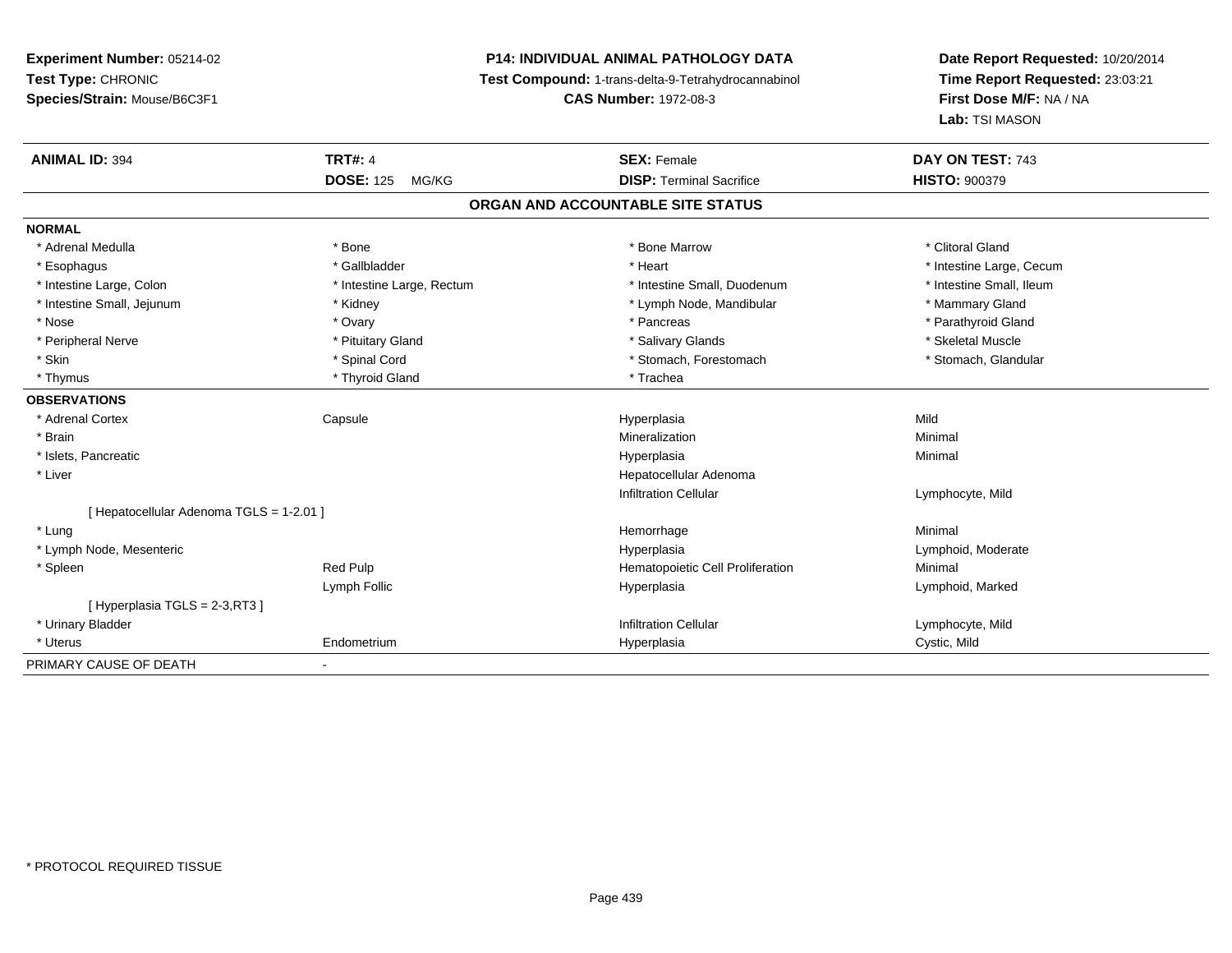# **P14: INDIVIDUAL ANIMAL PATHOLOGY DATA**

**Test Compound:** 1-trans-delta-9-Tetrahydrocannabinol

**CAS Number:** 1972-08-3

| <b>ANIMAL ID: 395</b>           | <b>TRT#: 4</b>              | <b>SEX: Female</b>                | DAY ON TEST: 740           |  |
|---------------------------------|-----------------------------|-----------------------------------|----------------------------|--|
|                                 | <b>DOSE: 125</b><br>MG/KG   | <b>DISP: Terminal Sacrifice</b>   | <b>HISTO: 900380</b>       |  |
|                                 |                             | ORGAN AND ACCOUNTABLE SITE STATUS |                            |  |
| <b>NORMAL</b>                   |                             |                                   |                            |  |
| * Adrenal Medulla               | * Bone                      | * Clitoral Gland                  | * Esophagus                |  |
| * Gallbladder                   | * Heart                     | * Intestine Large, Cecum          | * Intestine Large, Colon   |  |
| * Intestine Large, Rectum       | * Intestine Small, Duodenum | * Intestine Small, Ileum          | * Intestine Small, Jejunum |  |
| * Kidney                        | * Liver                     | * Lymph Node, Mandibular          | * Lymph Node, Mesenteric   |  |
| * Mammary Gland                 | * Nose                      | * Pancreas                        | * Parathyroid Gland        |  |
| * Peripheral Nerve              | * Pituitary Gland           | * Salivary Glands                 | * Skeletal Muscle          |  |
| * Skin                          | * Spinal Cord               | * Stomach, Forestomach            | * Stomach, Glandular       |  |
| * Thymus                        | * Thyroid Gland             | * Trachea                         | * Urinary Bladder          |  |
| <b>OBSERVATIONS</b>             |                             |                                   |                            |  |
| * Adrenal Cortex                | Capsule                     | Hyperplasia                       | Mild                       |  |
| * Bone Marrow                   |                             | Myelofibrosis                     | Minimal                    |  |
| * Brain                         |                             | Mineralization                    | Minimal                    |  |
| * Islets, Pancreatic            |                             | Hyperplasia                       | Moderate                   |  |
| * Lung                          |                             | Hemorrhage                        | Minimal                    |  |
| * Ovary                         |                             | Inflammation                      | Chronic, Marked            |  |
| [Inflammation TGLS = $1-4.01$ ] |                             |                                   |                            |  |
| * Spleen                        | Red Pulp                    | Hematopoietic Cell Proliferation  | Mild                       |  |
| * Uterus                        | Endometrium                 | Hyperplasia                       | Cystic, Mild               |  |
| PRIMARY CAUSE OF DEATH          | ٠                           |                                   |                            |  |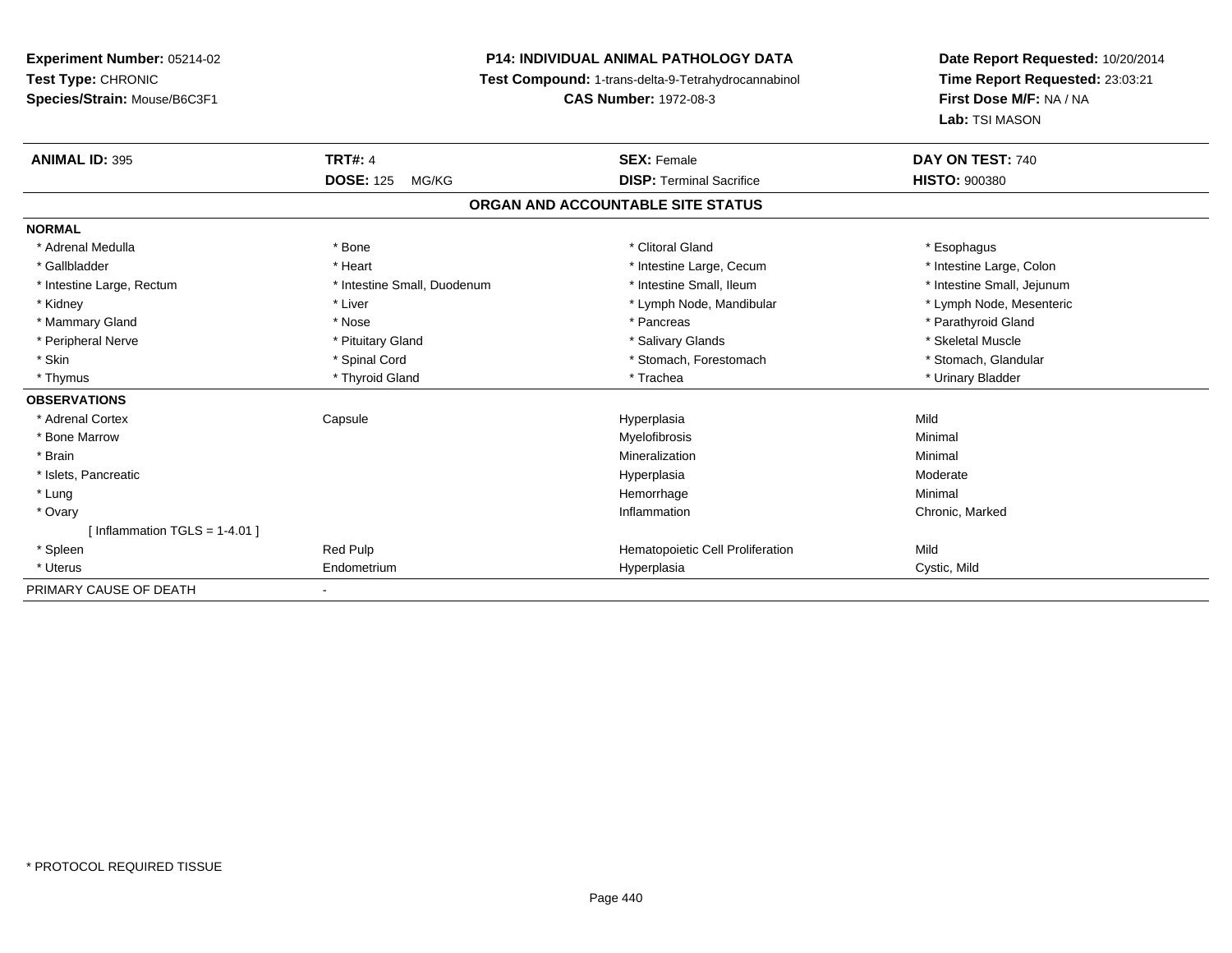**Experiment Number:** 05214-02**Test Type:** CHRONIC **Species/Strain:** Mouse/B6C3F1**P14: INDIVIDUAL ANIMAL PATHOLOGY DATA Test Compound:** 1-trans-delta-9-Tetrahydrocannabinol **CAS Number:** 1972-08-3**Date Report Requested:** 10/20/2014**Time Report Requested:** 23:03:21**First Dose M/F:** NA / NA**Lab:** TSI MASON**ANIMAL ID:** 396 **TRT#:** <sup>4</sup> **SEX:** Female **DAY ON TEST:** <sup>741</sup> **DOSE:** 125 MG/KG **DISP:** Terminal Sacrifice **HISTO:** <sup>900381</sup> **ORGAN AND ACCOUNTABLE SITE STATUSNORMAL**\* Adrenal Medulla \* Adrenal Medulla \* Bone \* Clitoral Gland \* Esophagus\* Intestine Large, Colon \* Gallbladder \* The mode of the term \* Heart \* Intestine Large, Cecum \* Intestine Large, Cecum \* Intestine Large, Cecum \* Intestine Small, Jejunum \* Intestine Large, Rectum \* Intestine Small, Duodenum \* Intestine Small, Ileum \* Intestine Small, Ileum \* Islets, Pancreatic \* The method of the "Kidney" \* Kidney \* The "Allen " New York 1991 was a street of the "The " New York 1991 was a street of the " Lung" was the " Lung" was the " Lung" was the " Lung" was the " Lung" w \* Nose \* Lymph Node, Mandibular \* Lymph Node, Mesenteric \* Mammary Gland \* Mammary Gland \* Peripheral Nerve \* Ovary \* And the second of the second of the second version of the second version of the second version of the second version of the second version of the second version of the second version of the second version of the \* Pituitary Gland \* \* \* \* Salivary Glands \* \* \* Salivary Glands \* \* \$keletal Muscle \* \* \* \* \* \$kin \* \* \$kin \* \* Stomach, Glandular \* Spinal Cord \* Spinal Cord \* Spinal Cord \* Stomach, Forestomach \* Spinal Cord \* Stomach, Forestomach \* Thymus \* Trachea \* Trachea \* Urinary Bladder \* Urinary Bladder **OBSERVATIONS** \* Adrenal Cortex Capsule Hyperplasia Mild \* Bone Marroww which is a controller to the Myelofibrosis and the Minimal method of the Minimal method of the Minimal method of the Minimal method of the Minimal method of the Minimal method of the Minimal method of the Minimal method \* Brainn and the controller of the controller of the Mineralization and the controller of the Minimal of the Minimal <br>The Minimal of the controller of the controller of the controller of the controller of the controller of the c \* Thyroid Gland Follicular Cel Hyperplasia Mild \* Uterus Endometriumm Cystic, Minimal Cystic, Minimal PRIMARY CAUSE OF DEATH

\* PROTOCOL REQUIRED TISSUE

-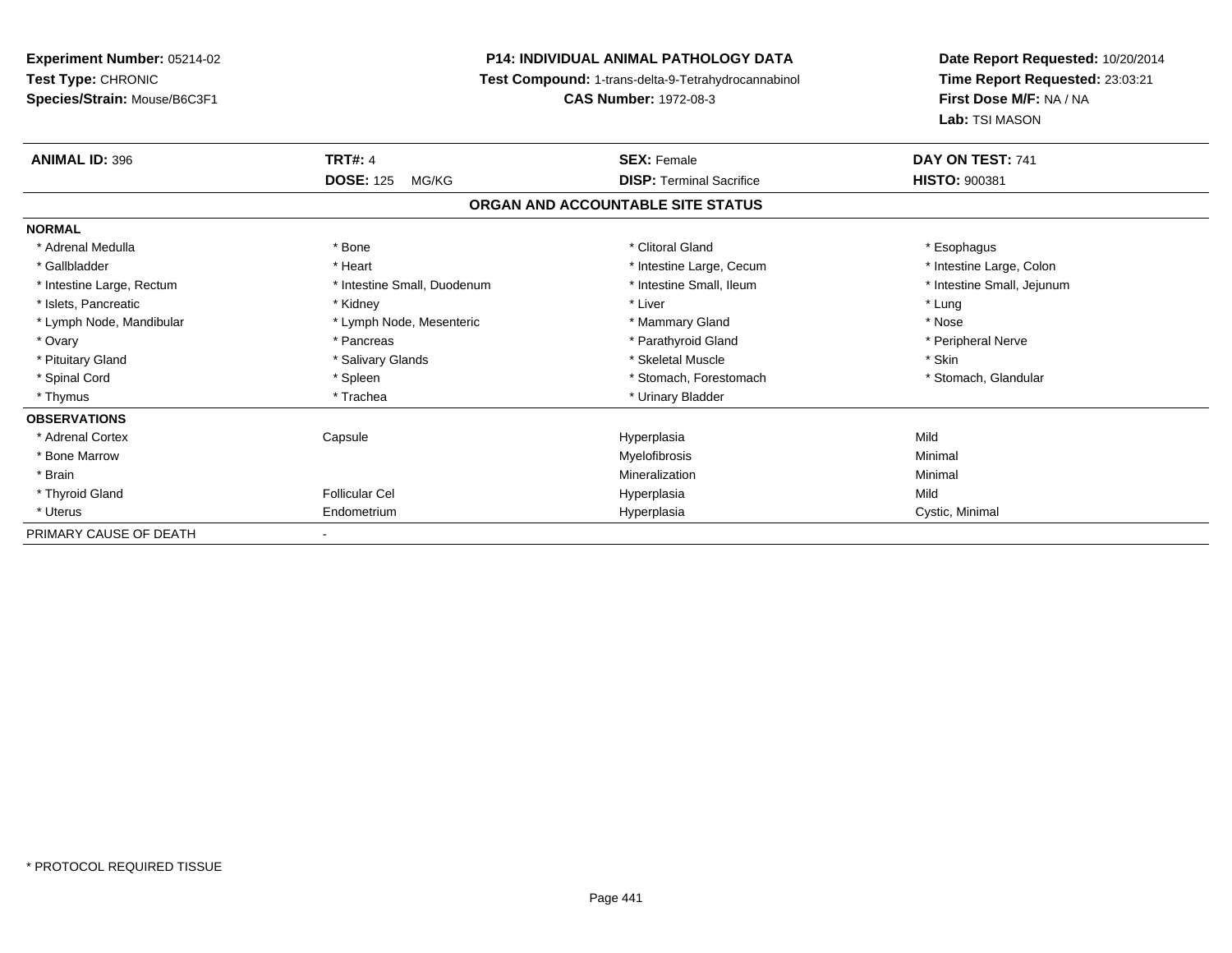# **P14: INDIVIDUAL ANIMAL PATHOLOGY DATA**

**Test Compound:** 1-trans-delta-9-Tetrahydrocannabinol

**CAS Number:** 1972-08-3

| <b>ANIMAL ID: 397</b>     | <b>TRT#: 4</b>              | <b>SEX: Female</b>                | DAY ON TEST: 740           |  |
|---------------------------|-----------------------------|-----------------------------------|----------------------------|--|
|                           | <b>DOSE: 125</b><br>MG/KG   | <b>DISP:</b> Terminal Sacrifice   | <b>HISTO: 900382</b>       |  |
|                           |                             | ORGAN AND ACCOUNTABLE SITE STATUS |                            |  |
| <b>NORMAL</b>             |                             |                                   |                            |  |
| * Adrenal Medulla         | * Bone                      | * Clitoral Gland                  | * Esophagus                |  |
| * Gallbladder             | * Heart                     | * Intestine Large, Cecum          | * Intestine Large, Colon   |  |
| * Intestine Large, Rectum | * Intestine Small, Duodenum | * Intestine Small, Ileum          | * Intestine Small, Jejunum |  |
| * Kidney                  | * Liver                     | * Lung                            | * Lymph Node, Mandibular   |  |
| * Lymph Node, Mesenteric  | * Mammary Gland             | * Nose                            | * Ovary                    |  |
| * Pancreas                | * Parathyroid Gland         | * Peripheral Nerve                | * Pituitary Gland          |  |
| * Salivary Glands         | * Skeletal Muscle           | * Skin                            | * Spinal Cord              |  |
| * Spleen                  | * Stomach, Forestomach      | * Stomach, Glandular              | * Thymus                   |  |
| * Trachea                 | * Urinary Bladder           |                                   |                            |  |
| <b>OBSERVATIONS</b>       |                             |                                   |                            |  |
| * Adrenal Cortex          | Capsule                     | Hyperplasia                       | Mild                       |  |
| * Bone Marrow             |                             | Myelofibrosis                     | Minimal                    |  |
| * Brain                   |                             | Mineralization                    | Minimal                    |  |
| * Islets, Pancreatic      |                             | Hyperplasia                       | Mild                       |  |
| * Thyroid Gland           | <b>Follicular Cel</b>       | Hyperplasia                       | Minimal                    |  |
| * Uterus                  | Endometrium                 | Hyperplasia                       | Cystic, Mild               |  |
| PRIMARY CAUSE OF DEATH    |                             |                                   |                            |  |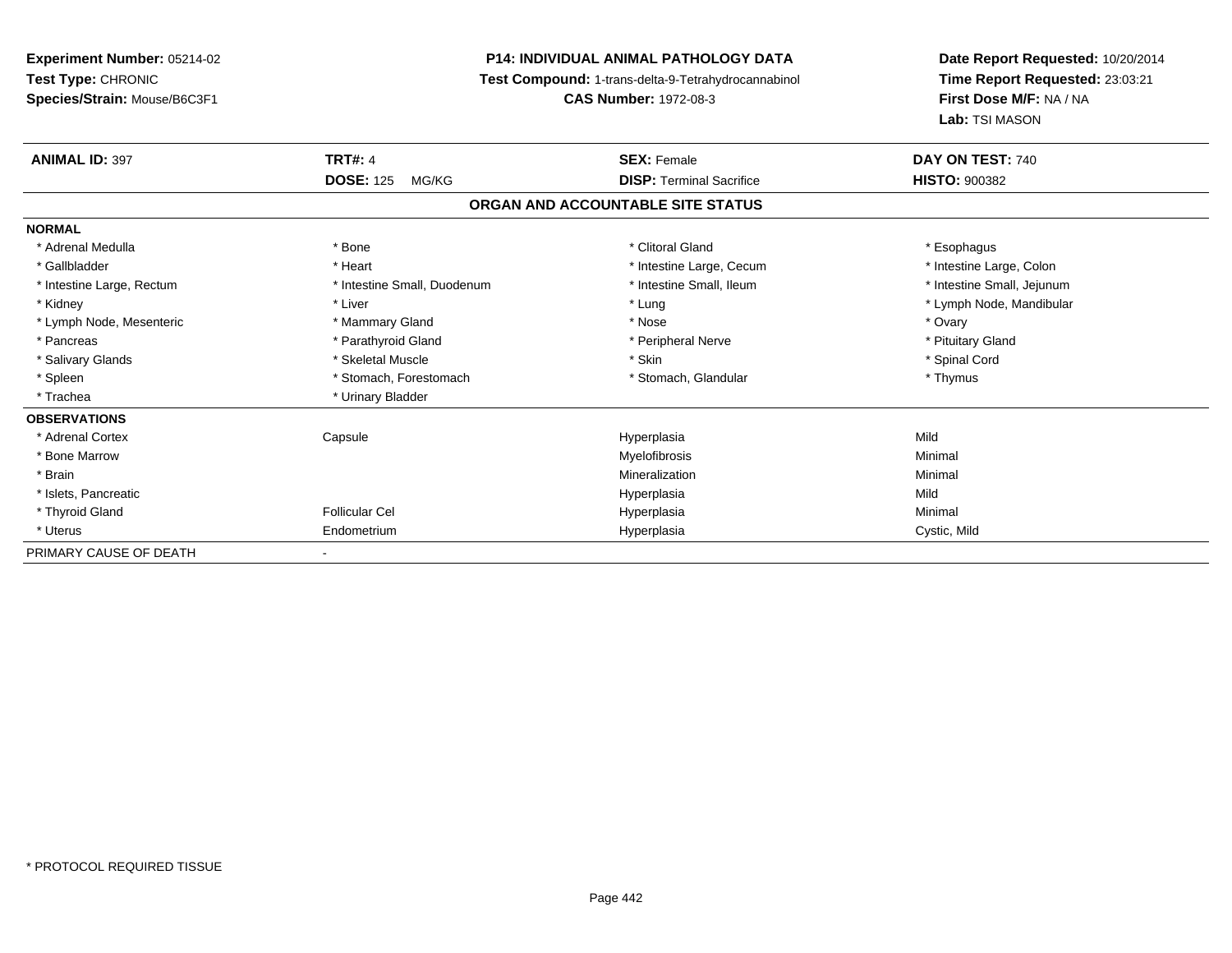**Experiment Number:** 05214-02**Test Type:** CHRONIC **Species/Strain:** Mouse/B6C3F1**P14: INDIVIDUAL ANIMAL PATHOLOGY DATA Test Compound:** 1-trans-delta-9-Tetrahydrocannabinol **CAS Number:** 1972-08-3**Date Report Requested:** 10/20/2014**Time Report Requested:** 23:03:21**First Dose M/F:** NA / NA**Lab:** TSI MASON**ANIMAL ID:** 398**TRT#:** 4 **SEX:** Female **SEX: Female DAY ON TEST:** 741 **DOSE:** 125 MG/KG **DISP:** Terminal Sacrifice **HISTO:** <sup>900383</sup> **ORGAN AND ACCOUNTABLE SITE STATUSNORMAL**\* Adrenal Medulla \* The state of the state of the state of the state of the state of the state of the state of the state of the state of the state of the state of the state of the state of the state of the state of the sta \* Esophagus \* https://www.fragustage.com/web/2019/heart \* Heart \* Heart \* Heart \* Intestine Large, Cecum \* Intestine Large, Cecum \* Sallbladder \* The state of the state of the state of the state of the state of the state o \* Intestine Small, Ileum \* Intestine Large, Colon \* Intestine Large, Rectum \* Intestine Small, Duodenum \* Intestine Small, Duodenum \* Intestine Small, Jejunum \* The matches of the state of the state of the state of the state of the state of the state of the state of the state of the state of the state of the state of the state of the state of the state \* Ovary \* Lymph Node, Mandibular \* Lymph Node, Mesenteric \* Mammary Gland \* Mammary Gland \* Pituitary Gland \* Pancreas \* Pancreas \* Parathyroid Gland \* Pancreas \* Peripheral Nerve \* Salivary Glands \* \* Steeden \* \* Skeletal Muscle \* \* Skin \* \* Skin \* \* Steeden \* Spinal Cord \* Spinal Cord \* Spinal Cord \* Spinal Cord \* Spinal Cord \* Spinal Cord \* Spinal Cord \* Spinal Cord \* Spinal Cord \* Spinal Cord \* \* Spleen \* Stomach, Forestomach \* Stomach \* Stomach, Glandular \* Stomach, Glandular \* Thymus \* Thyroid Gland \* Trachea \* Trachea \* Trachea \* Urinary Bladder **OBSERVATIONS** \* Adrenal Cortex Capsule Hyperplasia Minimal \* Bone Marroww which is a controller to the Myelofibrosis and the Minimal method of the Minimal method of the Minimal method of the Minimal method of the Minimal method of the Minimal method of the Minimal method of the Minimal method \* Kidneyy with the control of the control of the control of the control of the control of the control of the control of the control of the control of the control of the control of the control of the control of the control of the c n Minimal Nephropathyy the contract of the Minimal Minimal Section 1996 and the contract of the Minimal Section 1997 and the contract of the contract of the contract of the contract of the contract of the contract of the contract of the contra \* Nosee contraction control of the control of the control of the control of the control of the chronic, Mild and Chronic, Mild and Chronic, Mild and Chronic, Mild and Chronic, Mild and Chronic, Mild and Chronic, Mild and Chronic \* Uterus Endometriumm Cystic, Minimal Cystic, Minimal PRIMARY CAUSE OF DEATH-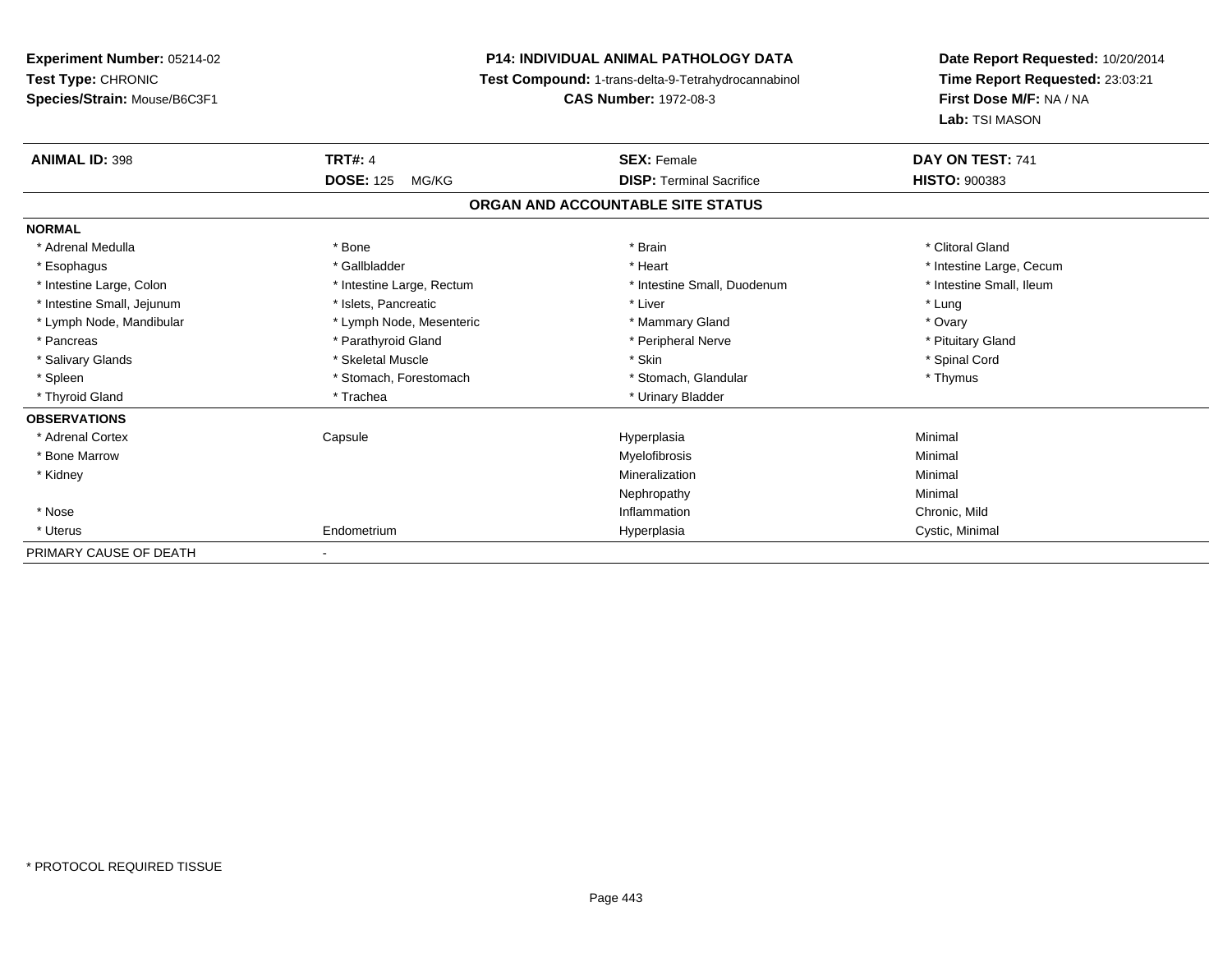# **P14: INDIVIDUAL ANIMAL PATHOLOGY DATA**

**Test Compound:** 1-trans-delta-9-Tetrahydrocannabinol

**CAS Number:** 1972-08-3

| <b>ANIMAL ID: 399</b>      | <b>TRT#: 4</b>            | <b>SEX: Female</b>                | DAY ON TEST: 740         |
|----------------------------|---------------------------|-----------------------------------|--------------------------|
|                            | <b>DOSE: 125</b><br>MG/KG | <b>DISP: Terminal Sacrifice</b>   | <b>HISTO: 900384</b>     |
|                            |                           | ORGAN AND ACCOUNTABLE SITE STATUS |                          |
| <b>NORMAL</b>              |                           |                                   |                          |
| * Adrenal Medulla          | * Bone                    | * Brain                           | * Clitoral Gland         |
| * Esophagus                | * Gallbladder             | * Heart                           | * Intestine Large, Cecum |
| * Intestine Large, Colon   | * Intestine Large, Rectum | * Intestine Small, Duodenum       | * Intestine Small, Ileum |
| * Intestine Small, Jejunum | * Islets, Pancreatic      | * Kidney                          | * Liver                  |
| * Lung                     | * Lymph Node, Mandibular  | * Lymph Node, Mesenteric          | * Mammary Gland          |
| * Ovary                    | * Pancreas                | * Parathyroid Gland               | * Peripheral Nerve       |
| * Salivary Glands          | * Skeletal Muscle         | * Skin                            | * Spinal Cord            |
| * Stomach. Forestomach     | * Stomach, Glandular      | * Thymus                          | * Trachea                |
| * Urinary Bladder          |                           |                                   |                          |
| <b>OBSERVATIONS</b>        |                           |                                   |                          |
| * Adrenal Cortex           | Capsule                   | Hyperplasia                       | Mild                     |
| * Bone Marrow              |                           | Myelofibrosis                     | Minimal                  |
| * Nose                     |                           | Inflammation                      | Acute, Mild              |
| * Pituitary Gland          | Pars Distalis             | Hyperplasia                       | Mild                     |
| * Spleen                   | Red Pulp                  | Hematopoietic Cell Proliferation  | Mild                     |
|                            | Lymph Follic              | Hyperplasia                       | Lymphoid, Minimal        |
| * Thyroid Gland            | <b>Follicular Cel</b>     | Hyperplasia                       | Mild                     |
| * Uterus                   | Endometrium               | Hyperplasia                       | Cystic, Minimal          |
| PRIMARY CAUSE OF DEATH     | $\sim$                    |                                   |                          |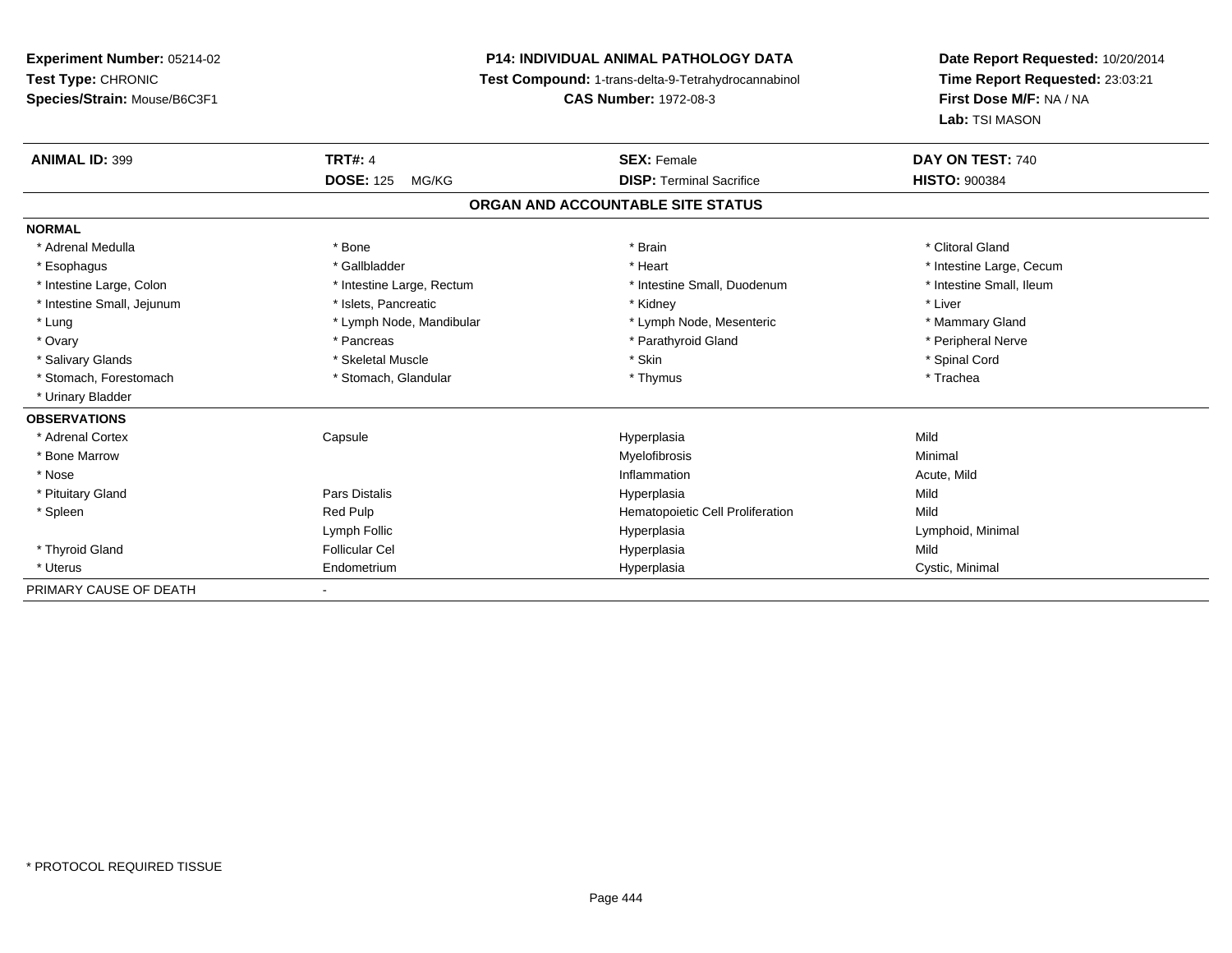# **P14: INDIVIDUAL ANIMAL PATHOLOGY DATA**

**Test Compound:** 1-trans-delta-9-Tetrahydrocannabinol

**CAS Number:** 1972-08-3

| <b>ANIMAL ID: 400</b>                                  | <b>TRT#: 4</b>                                                    | <b>SEX: Female</b>                | DAY ON TEST: 740         |
|--------------------------------------------------------|-------------------------------------------------------------------|-----------------------------------|--------------------------|
|                                                        | <b>DOSE: 125</b><br>MG/KG                                         | <b>DISP: Terminal Sacrifice</b>   | <b>HISTO: 900385</b>     |
|                                                        |                                                                   | ORGAN AND ACCOUNTABLE SITE STATUS |                          |
| <b>NORMAL</b>                                          |                                                                   |                                   |                          |
| * Adrenal Medulla                                      | * Bone                                                            | * Bone Marrow                     | * Clitoral Gland         |
| * Esophagus                                            | * Gallbladder                                                     | * Heart                           | * Intestine Large, Cecum |
| * Intestine Large, Colon                               | * Intestine Large, Rectum                                         | * Intestine Small, Duodenum       | * Intestine Small, Ileum |
| * Intestine Small, Jejunum                             | * Kidney                                                          | * Liver                           | * Lung                   |
| * Lymph Node, Mandibular                               | * Lymph Node, Mesenteric                                          | * Mammary Gland                   | * Nose                   |
| * Ovary                                                | * Pancreas                                                        | * Parathyroid Gland               | * Peripheral Nerve       |
| * Pituitary Gland                                      | * Salivary Glands                                                 | * Skeletal Muscle                 | * Skin                   |
| * Spinal Cord                                          | * Stomach, Forestomach                                            | * Stomach, Glandular              | * Trachea                |
| * Urinary Bladder                                      |                                                                   |                                   |                          |
| <b>OBSERVATIONS</b>                                    |                                                                   |                                   |                          |
| * Adrenal Cortex                                       | Capsule                                                           | Hyperplasia                       | Mild                     |
| * Brain                                                |                                                                   | Mineralization                    | Minimal                  |
| * Islets, Pancreatic                                   |                                                                   | Hyperplasia                       | Mild                     |
| * Pancreas                                             |                                                                   |                                   |                          |
| Note: NO LYMPHOID TISSUE SEEN ON SLIDES OR IN TISSUES. |                                                                   |                                   |                          |
| * Spleen                                               | Red Pulp                                                          | Hematopoietic Cell Proliferation  | Mild                     |
|                                                        | Lymph Follic                                                      | Hyperplasia                       | Lymphoid, Minimal        |
| * Thymus                                               |                                                                   | Cyst                              |                          |
| * Thyroid Gland                                        | <b>Follicular Cel</b>                                             | Hyperplasia                       | Minimal                  |
| * Uterus                                               | Endometrium                                                       | Hyperplasia                       | Cystic, Mild             |
| PRIMARY CAUSE OF DEATH                                 |                                                                   |                                   |                          |
|                                                        | Animal Note: NO PANCREATIC NODES SEEN GROSSLY OR MICROSCOPICALLY. |                                   |                          |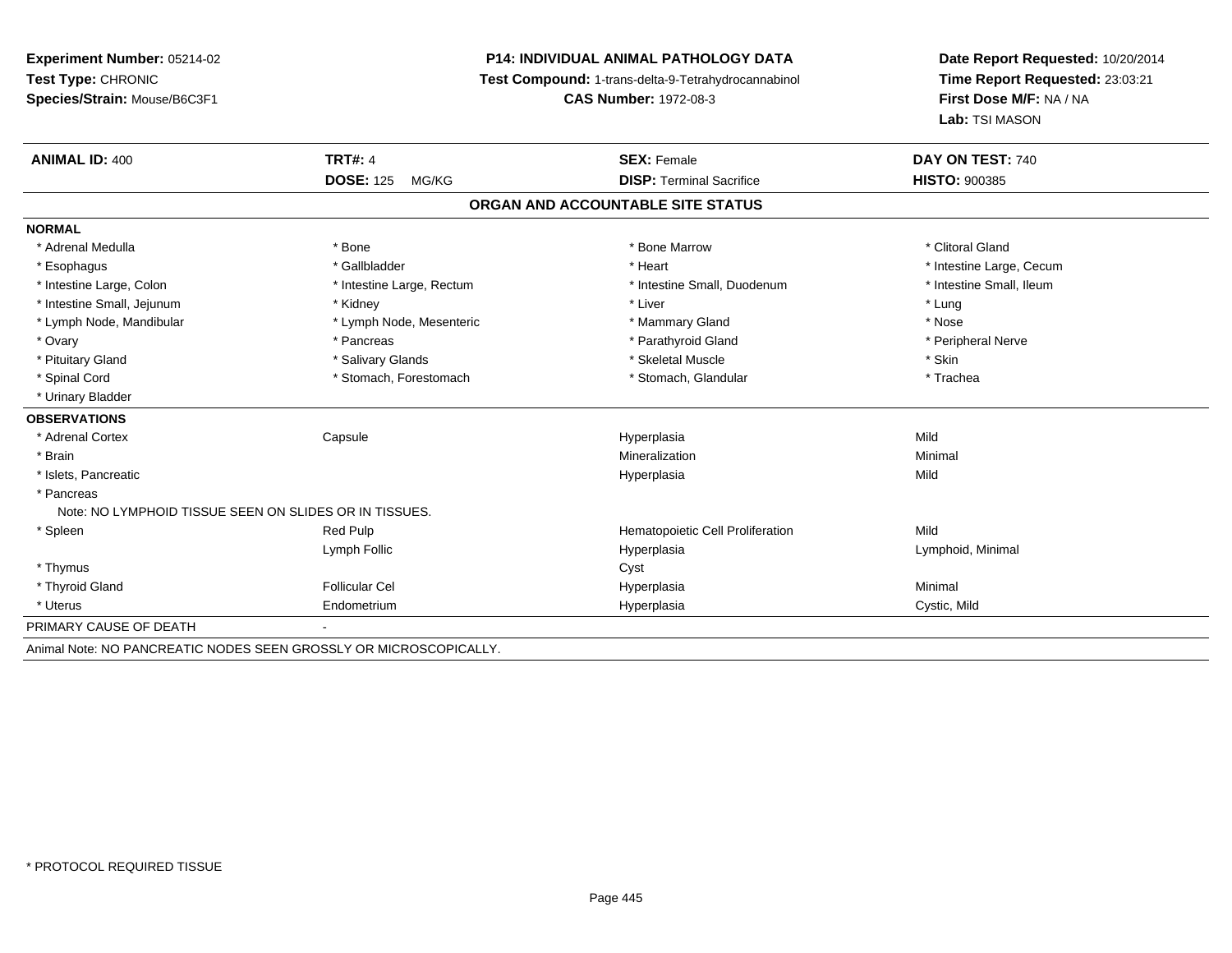# **P14: INDIVIDUAL ANIMAL PATHOLOGY DATA**

**Test Compound:** 1-trans-delta-9-Tetrahydrocannabinol

**CAS Number:** 1972-08-3

| <b>ANIMAL ID: 401</b>                        | <b>TRT#: 4</b>              | <b>SEX: Female</b>                | DAY ON TEST: 737           |  |
|----------------------------------------------|-----------------------------|-----------------------------------|----------------------------|--|
|                                              | <b>DOSE: 125</b><br>MG/KG   | <b>DISP: Terminal Sacrifice</b>   | <b>HISTO: 900386</b>       |  |
|                                              |                             | ORGAN AND ACCOUNTABLE SITE STATUS |                            |  |
| <b>NORMAL</b>                                |                             |                                   |                            |  |
| * Adrenal Medulla                            | * Bone                      | * Brain                           | * Clitoral Gland           |  |
| * Esophagus                                  | * Heart                     | * Intestine Large, Cecum          | * Intestine Large, Colon   |  |
| * Intestine Large, Rectum                    | * Intestine Small, Duodenum | * Intestine Small, Ileum          | * Intestine Small, Jejunum |  |
| * Islets, Pancreatic                         | * Kidney                    | * Liver                           | * Lung                     |  |
| * Lymph Node, Mesenteric                     | * Mammary Gland             | * Nose                            | * Ovary                    |  |
| * Pancreas                                   | * Parathyroid Gland         | * Peripheral Nerve                | * Pituitary Gland          |  |
| * Salivary Glands                            | * Skin                      | * Spinal Cord                     | * Spleen                   |  |
| * Stomach, Forestomach                       | * Stomach, Glandular        | * Thymus                          | * Trachea                  |  |
| * Urinary Bladder                            |                             |                                   |                            |  |
| <b>OBSERVATIONS</b>                          |                             |                                   |                            |  |
| * Adrenal Cortex                             | Capsule                     | Hyperplasia                       | Minimal                    |  |
| * Bone Marrow                                |                             | Myelofibrosis                     | Minimal                    |  |
| * Gallbladder                                |                             | <b>Infiltration Cellular</b>      | Lymphocyte, Minimal        |  |
| * Lymph Node, Mandibular                     |                             | Inflammation                      | Chronic, Mild              |  |
| * Skeletal Muscle                            |                             | <b>Infiltration Cellular</b>      | Lymphocyte, Minimal        |  |
| * Thyroid Gland                              | Follicular Cel              | Adenoma                           |                            |  |
|                                              | <b>Follicular Cel</b>       | Hyperplasia                       | Mild                       |  |
| * Uterus                                     | Endometrium                 | Hyperplasia                       | Cystic, Mild               |  |
| [Hyperplasia TGLS = 1-4]                     |                             |                                   |                            |  |
| PRIMARY CAUSE OF DEATH                       |                             |                                   |                            |  |
| Animal Note: TGL2 IS NOT SEEN ON MICRO EXAM. |                             |                                   |                            |  |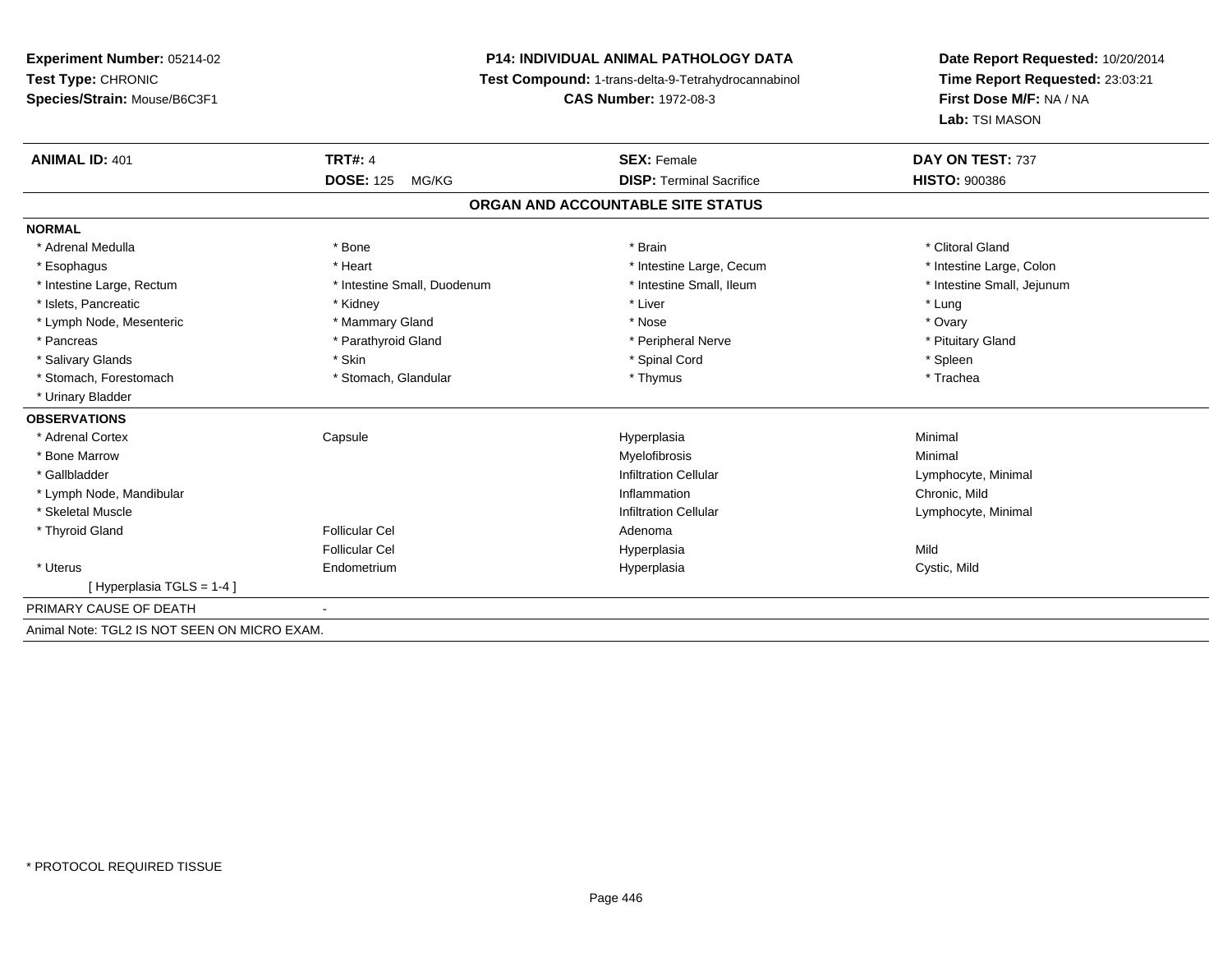# **P14: INDIVIDUAL ANIMAL PATHOLOGY DATA**

**Test Compound:** 1-trans-delta-9-Tetrahydrocannabinol

**CAS Number:** 1972-08-3

| <b>ANIMAL ID: 402</b>                     | <b>TRT#: 4</b>            | <b>SEX: Female</b>               | DAY ON TEST: 742         |  |  |
|-------------------------------------------|---------------------------|----------------------------------|--------------------------|--|--|
|                                           | <b>DOSE: 125</b><br>MG/KG | <b>DISP:</b> Terminal Sacrifice  | <b>HISTO: 900387</b>     |  |  |
| ORGAN AND ACCOUNTABLE SITE STATUS         |                           |                                  |                          |  |  |
| <b>NORMAL</b>                             |                           |                                  |                          |  |  |
| * Adrenal Medulla                         | * Bone                    | * Brain                          | * Clitoral Gland         |  |  |
| * Esophagus                               | * Gallbladder             | * Heart                          | * Intestine Large, Cecum |  |  |
| * Intestine Large, Colon                  | * Intestine Large, Rectum | * Intestine Small, Duodenum      | * Intestine Small, Ileum |  |  |
| * Intestine Small, Jejunum                | * Islets, Pancreatic      | * Lung                           | * Lymph Node, Mandibular |  |  |
| * Lymph Node, Mesenteric                  | * Mammary Gland           | * Ovary                          | * Pancreas               |  |  |
| * Parathyroid Gland                       | * Peripheral Nerve        | * Salivary Glands                | * Skeletal Muscle        |  |  |
| * Skin                                    | * Spinal Cord             | * Stomach, Forestomach           | * Stomach, Glandular     |  |  |
| * Trachea                                 | * Urinary Bladder         |                                  |                          |  |  |
| <b>OBSERVATIONS</b>                       |                           |                                  |                          |  |  |
| * Adrenal Cortex                          | Capsule                   | Hyperplasia                      | Mild                     |  |  |
| * Bone Marrow                             |                           | Myelofibrosis                    | Mild                     |  |  |
| * Kidney                                  |                           | Nephropathy                      | Minimal                  |  |  |
| * Liver                                   |                           | Hepatocellular Adenoma           |                          |  |  |
| [ Hepatocellular Adenoma TGLS = 1-2.01 ]  |                           |                                  |                          |  |  |
| * Nose                                    |                           | Inflammation                     | Chronic, Minimal         |  |  |
| * Pituitary Gland                         | Pars Distalis             | Adenoma                          |                          |  |  |
| * Spleen                                  | <b>Red Pulp</b>           | Hematopoietic Cell Proliferation | Mild                     |  |  |
| * Thymus                                  |                           | Cyst                             |                          |  |  |
| * Thyroid Gland                           | <b>Follicular Cel</b>     | Hyperplasia                      | Minimal                  |  |  |
| * Uterus                                  | Endometrium               | Hyperplasia                      | Cystic, Minimal          |  |  |
| PRIMARY CAUSE OF DEATH                    |                           |                                  |                          |  |  |
| Animal Note: TGL2 NOT SEEN ON MICRO EXAM. |                           |                                  |                          |  |  |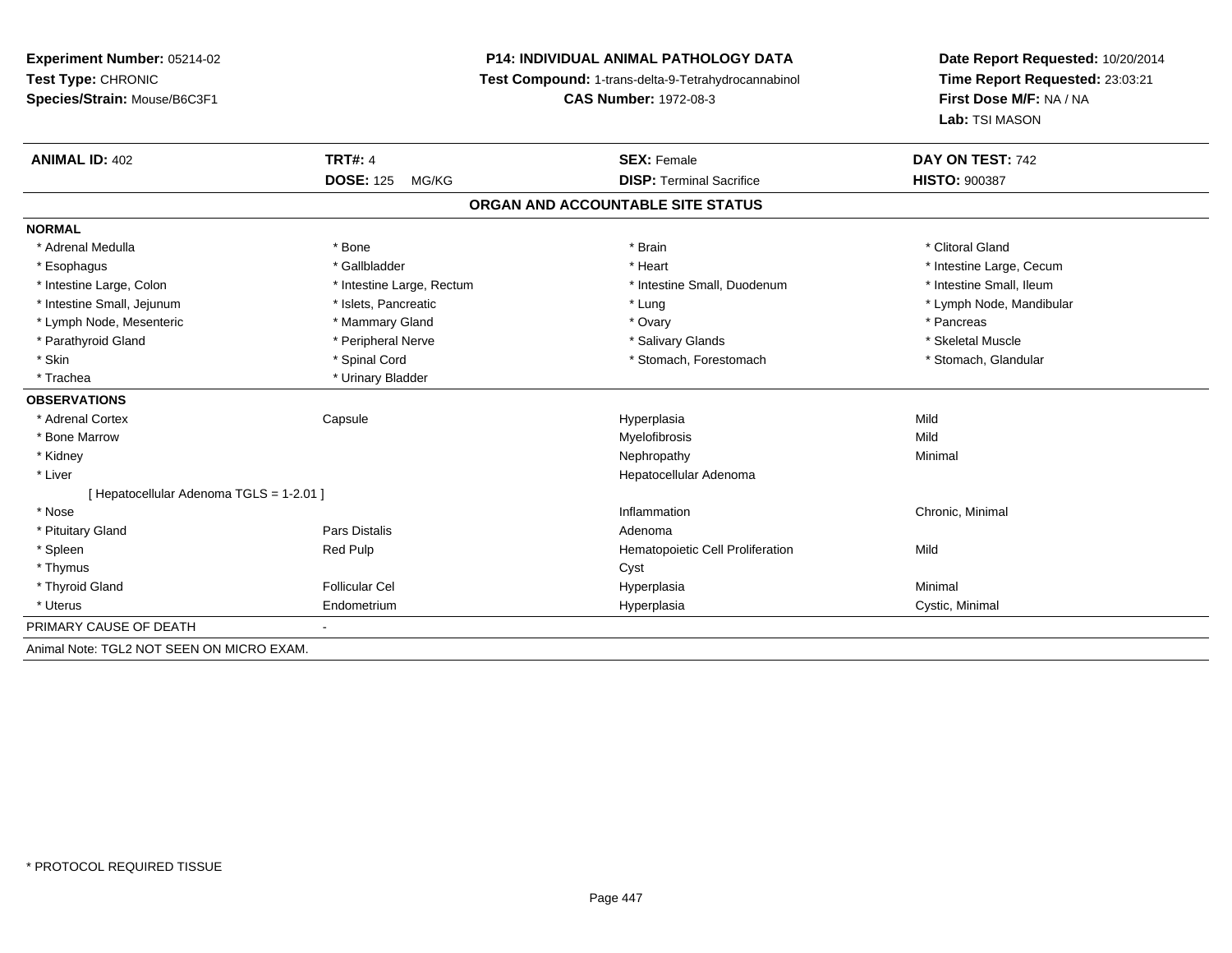# **P14: INDIVIDUAL ANIMAL PATHOLOGY DATA**

**Test Compound:** 1-trans-delta-9-Tetrahydrocannabinol

**CAS Number:** 1972-08-3

| <b>ANIMAL ID: 403</b>     | <b>TRT#: 4</b>              | <b>SEX: Female</b>                | DAY ON TEST: 742           |
|---------------------------|-----------------------------|-----------------------------------|----------------------------|
|                           | <b>DOSE: 125</b><br>MG/KG   | <b>DISP: Terminal Sacrifice</b>   | <b>HISTO: 900388</b>       |
|                           |                             | ORGAN AND ACCOUNTABLE SITE STATUS |                            |
| <b>NORMAL</b>             |                             |                                   |                            |
| * Adrenal Medulla         | * Bone                      | * Clitoral Gland                  | * Esophagus                |
| * Gallbladder             | * Heart                     | * Intestine Large, Cecum          | * Intestine Large, Colon   |
| * Intestine Large, Rectum | * Intestine Small, Duodenum | * Intestine Small, Ileum          | * Intestine Small, Jejunum |
| * Islets, Pancreatic      | * Lymph Node, Mandibular    | * Lymph Node, Mesenteric          | * Mammary Gland            |
| * Nose                    | * Ovary                     | * Parathyroid Gland               | * Peripheral Nerve         |
| * Salivary Glands         | * Skeletal Muscle           | * Skin                            | * Spinal Cord              |
| * Stomach. Forestomach    | * Stomach, Glandular        | * Trachea                         | * Urinary Bladder          |
| <b>OBSERVATIONS</b>       |                             |                                   |                            |
| * Adrenal Cortex          | Capsule                     | Hyperplasia                       | Minimal                    |
| * Bone Marrow             |                             | Myelofibrosis                     | Minimal                    |
| * Brain                   |                             | Mineralization                    | Minimal                    |
| * Kidney                  |                             | Metaplasia                        | Osseous, Minimal           |
|                           |                             | Mineralization                    | Minimal                    |
|                           |                             | Nephropathy                       | Minimal                    |
| * Liver                   |                             | Hematopoietic Cell Proliferation  | Minimal                    |
| * Lung                    |                             | Hemorrhage                        | Minimal                    |
| * Pancreas                |                             | Inflammation                      | Chronic, Minimal           |
| * Pituitary Gland         | <b>Pars Distalis</b>        | Hyperplasia                       | Mild                       |
| * Spleen                  | Red Pulp                    | Hematopoietic Cell Proliferation  | Minimal                    |
| * Thymus                  |                             | Cyst                              |                            |
| * Thyroid Gland           | <b>Follicular Cel</b>       | Hyperplasia                       | Minimal                    |
| * Uterus                  | Endometrium                 | Hyperplasia                       | Cystic, Minimal            |
| PRIMARY CAUSE OF DEATH    | $\blacksquare$              |                                   |                            |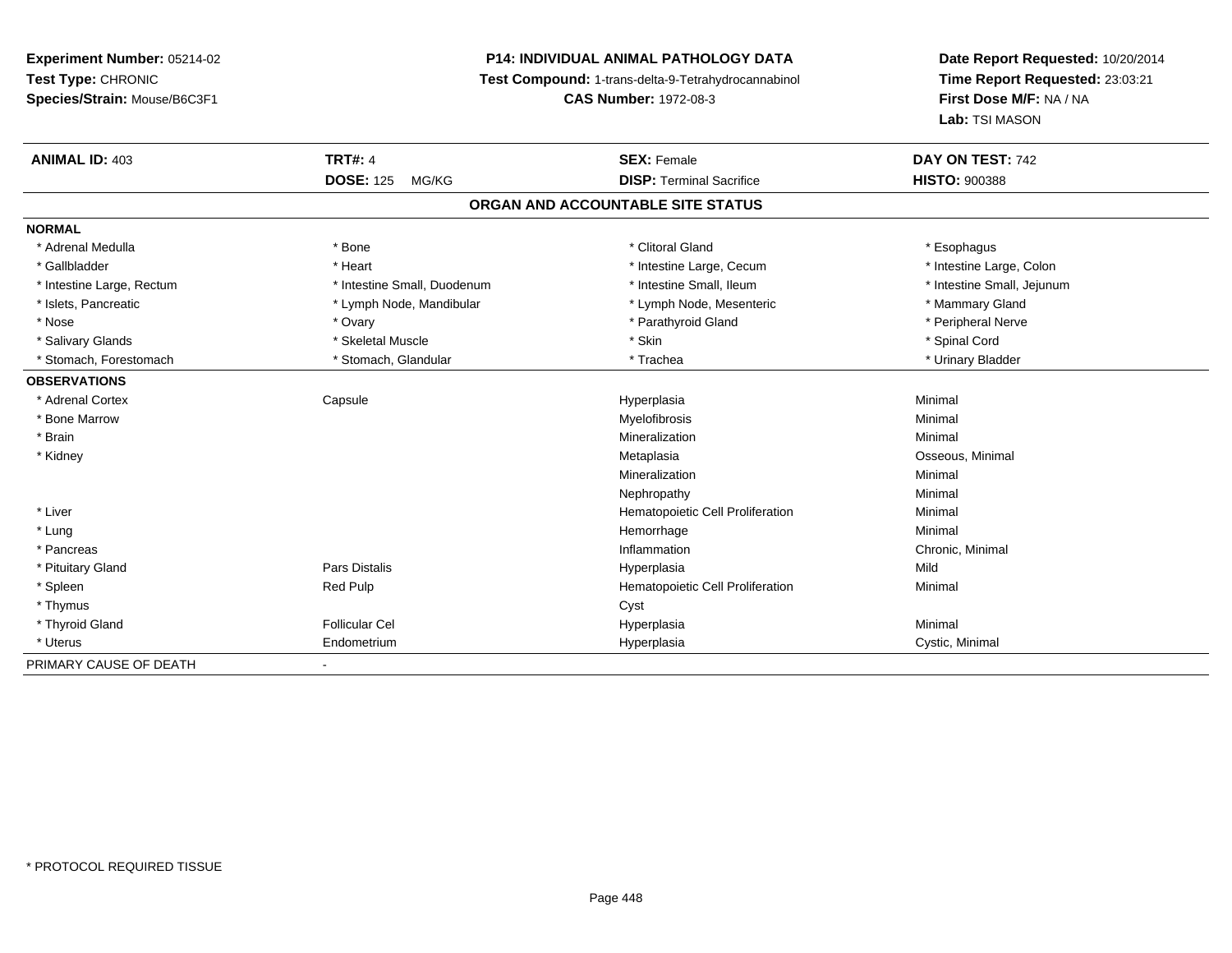# **P14: INDIVIDUAL ANIMAL PATHOLOGY DATA**

**Test Compound:** 1-trans-delta-9-Tetrahydrocannabinol

**CAS Number:** 1972-08-3

| <b>ANIMAL ID: 404</b>                           | <b>TRT#: 4</b>             | <b>SEX: Female</b>                | DAY ON TEST: 742            |
|-------------------------------------------------|----------------------------|-----------------------------------|-----------------------------|
|                                                 | <b>DOSE: 125</b><br>MG/KG  | <b>DISP: Terminal Sacrifice</b>   | <b>HISTO: 900389</b>        |
|                                                 |                            | ORGAN AND ACCOUNTABLE SITE STATUS |                             |
| <b>NORMAL</b>                                   |                            |                                   |                             |
| * Adrenal Medulla                               | * Bone                     | * Bone Marrow                     | * Brain                     |
| * Clitoral Gland                                | * Esophagus                | * Gallbladder                     | * Heart                     |
| * Intestine Large, Cecum                        | * Intestine Large, Colon   | * Intestine Large, Rectum         | * Intestine Small, Duodenum |
| * Intestine Small, Ileum                        | * Intestine Small, Jejunum | * Lymph Node, Mandibular          | * Mammary Gland             |
| * Nose                                          | * Ovary                    | * Pancreas                        | * Parathyroid Gland         |
| * Peripheral Nerve                              | * Salivary Glands          | * Skeletal Muscle                 | * Skin                      |
| * Spinal Cord                                   | * Stomach, Forestomach     | * Stomach, Glandular              | * Trachea                   |
| * Urinary Bladder                               | * Uterus                   |                                   |                             |
| <b>OBSERVATIONS</b>                             |                            |                                   |                             |
| * Adrenal Cortex                                | Capsule                    | Hyperplasia                       | Mild                        |
| * Islets, Pancreatic                            |                            | Hyperplasia                       | Mild                        |
| * Kidney                                        |                            | Nephropathy                       | Minimal                     |
| * Liver                                         |                            | Hepatocellular Adenoma            | Multiple                    |
| [ Hepatocellular Adenoma TGLS = 1-2.01,2-2.02 ] |                            |                                   |                             |
| * Lung                                          |                            | Hemorrhage                        | Minimal                     |
| * Lymph Node, Mesenteric                        |                            | Angiectasis                       | Mild                        |
| * Pituitary Gland                               | <b>Pars Distalis</b>       | Adenoma                           |                             |
| Note: PITUITARY GLAND IS IN BRAIN SECTION.      |                            |                                   |                             |
| [Adenoma TGLS = $3-4$ ]                         |                            |                                   |                             |
| * Spleen                                        | Red Pulp                   | Hematopoietic Cell Proliferation  | Mild                        |
| * Thymus                                        |                            | Cyst                              |                             |
| * Thyroid Gland                                 | <b>Follicular Cel</b>      | Hyperplasia                       | Moderate                    |
| PRIMARY CAUSE OF DEATH                          | $\blacksquare$             |                                   |                             |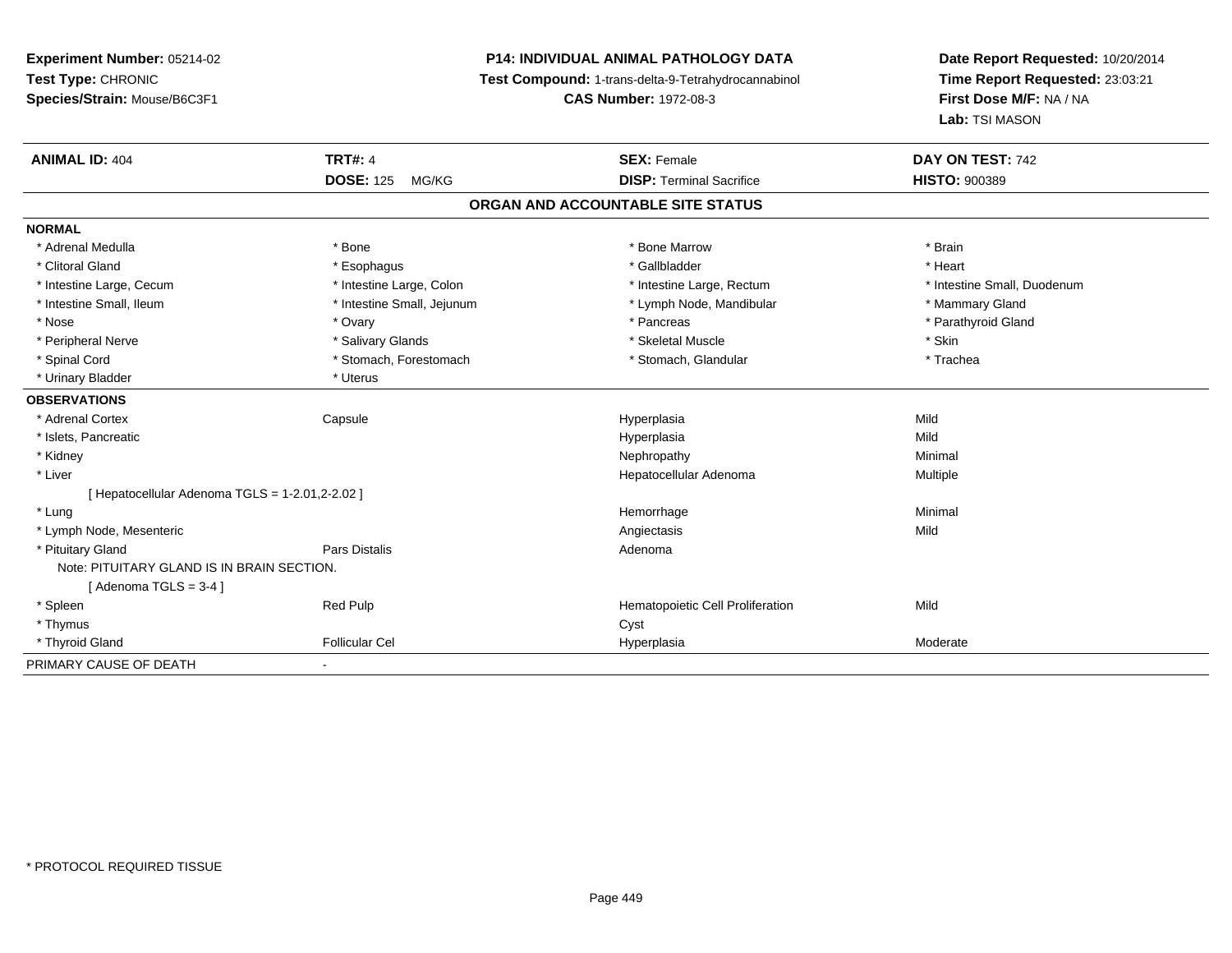**Experiment Number:** 05214-02**Test Type:** CHRONIC **Species/Strain:** Mouse/B6C3F1**P14: INDIVIDUAL ANIMAL PATHOLOGY DATA Test Compound:** 1-trans-delta-9-Tetrahydrocannabinol **CAS Number:** 1972-08-3**Date Report Requested:** 10/20/2014**Time Report Requested:** 23:03:21**First Dose M/F:** NA / NA**Lab:** TSI MASON**ANIMAL ID:** 405**TRT#:** 4 **SEX:** Female **SEX: Female DAY ON TEST:** 743 **DOSE:** 125 MG/KG **DISP:** Terminal Sacrifice **HISTO:** <sup>900390</sup> **ORGAN AND ACCOUNTABLE SITE STATUSNORMAL**\* Adrenal Medulla \* The state of the state of the state of the state of the state of the state of the state of the state of the state of the state of the state of the state of the state of the state of the state of the sta \* Esophagus \* https://www.fragustage.com/web/2019/heart \* Heart \* Heart \* Heart \* Intestine Large, Cecum \* Intestine Large, Cecum \* Sallbladder \* The state of the state of the state of the state of the state of the state o \* Intestine Small, Ileum \* Intestine Large, Colon \* Intestine Large, Rectum \* Intestine Small, Duodenum \* Intestine Small, Duodenum \* Lymph Node, Mesenteric \* Intestine Small, Jejunum \* The metal \* Lung \* Lymph Node, Mandibular \* Lymph Node, Mandibular \* Mammary Gland \* \* Andrew \* Ovary \* Andrew \* Ovary \* Andrew \* Peripheral Nerve \* \* Salivary Glands \* Salivary Glands \* Salivary Glands \* Salivary Glands \* Salivary Glands \* Salivary Glands \* Salivary Glands \* Salivary Gla \* Skeletal Muscle \* The state of the set of the set of the set of the set of the set of the set of the set of the set of the set of the set of the set of the set of the set of the set of the set of the set of the set of th \* Stomach, Glandular \* \* \* Thymus \* \* Thymus \* \* The \* \* Trachea \* \* Trachea \* \* Urinary Bladder \* \* Urinary Bladder \* **MISSING** \* Parathyroid Gland**OBSERVATIONS** \* Adrenal Cortex**Capsule**  Hyperplasia Mild \* Bone Marroww which is a state of the Myelofibrosis and the Myelofibrosis and the Mild of the Mild of the Mild of the Mild of the Mild of the Mild of the Mild of the Mild of the Mild of the Mild of the Mild of the Mild of the Mild of \* Islets, Pancreaticc and the contract of the contract of the contract of the contract of the contract of the contract of the contract of the contract of the contract of the contract of the contract of the contract of the contract of the cont a **Minimal**  \* Kidneyy with the control of the control of the control of the control of the control of the control of the control of the control of the control of the control of the control of the control of the control of the control of the c n Minimal Nephropathyy the contract of the Minimal Minimal Section 1996 and the contract of the Minimal Section 1997 and the contract of the contract of the contract of the contract of the contract of the contract of the contract of the contra \* Liver Basophilic Focus Lymph Node Pancreatic Hyperplasia Lymphoid, Marked [ Hyperplasia TGLS = 1-14 ] \* Nosee the contraction of the contraction of the contraction of the contraction of the chronic, Minimal on the chronic, Minimal or  $\mathbb{R}^n$  \* Pancreass and the contract of the contract of the contract of the contract of the contract of the contract of the contract of the contract of the contract of the contract of the contract of the contract of the contract of the cont Chronic, Minimal \* Pituitary Gland Pars Distalis Hyperplasia Minimal \* SpleenRed Pulp **Network** Hematopoietic Cell Proliferation Mild Lymph Follic Hyperplasia Lymphoid, Mild \* Thyroid Gland Follicular Cel Hyperplasia Minimal \* Uterus Endometriumm Cystic, Minimal Cystic, Minimal PRIMARY CAUSE OF DEATH-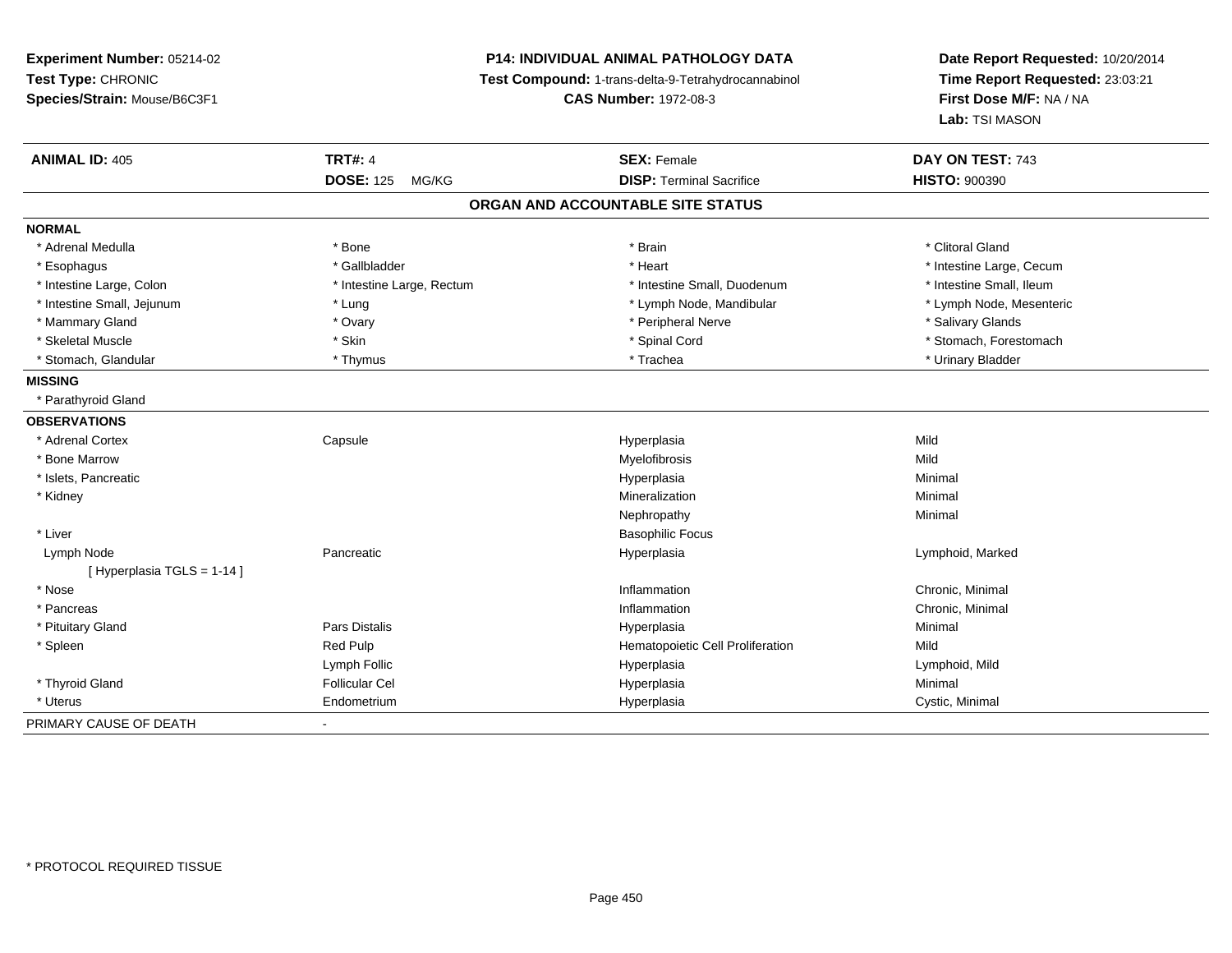# **P14: INDIVIDUAL ANIMAL PATHOLOGY DATA**

**Test Compound:** 1-trans-delta-9-Tetrahydrocannabinol

**CAS Number:** 1972-08-3

| <b>ANIMAL ID: 406</b>                      | <b>TRT#: 4</b>                    | <b>SEX: Female</b>              | DAY ON TEST: 741          |  |  |  |  |
|--------------------------------------------|-----------------------------------|---------------------------------|---------------------------|--|--|--|--|
|                                            | <b>DOSE: 125</b><br>MG/KG         | <b>DISP: Terminal Sacrifice</b> | <b>HISTO: 900391</b>      |  |  |  |  |
|                                            | ORGAN AND ACCOUNTABLE SITE STATUS |                                 |                           |  |  |  |  |
| <b>NORMAL</b>                              |                                   |                                 |                           |  |  |  |  |
| * Bone                                     | * Brain                           | * Clitoral Gland                | * Esophagus               |  |  |  |  |
| * Gallbladder                              | * Intestine Large, Cecum          | * Intestine Large, Colon        | * Intestine Large, Rectum |  |  |  |  |
| * Intestine Small, Duodenum                | * Intestine Small, Ileum          | * Intestine Small, Jejunum      | * Islets, Pancreatic      |  |  |  |  |
| * Kidney                                   | * Lung                            | * Lymph Node, Mandibular        | * Lymph Node, Mesenteric  |  |  |  |  |
| * Mammary Gland                            | * Nose                            | * Ovary                         | * Pancreas                |  |  |  |  |
| * Parathyroid Gland                        | * Peripheral Nerve                | * Salivary Glands               | * Skeletal Muscle         |  |  |  |  |
| * Skin                                     | * Spinal Cord                     | * Spleen                        | * Stomach, Glandular      |  |  |  |  |
| * Trachea                                  | * Urinary Bladder                 |                                 |                           |  |  |  |  |
| <b>OBSERVATIONS</b>                        |                                   |                                 |                           |  |  |  |  |
| * Adrenal Cortex                           | Capsule                           | Hyperplasia                     | Mild                      |  |  |  |  |
| * Adrenal Medulla                          |                                   | Pheochromocytoma Benign         |                           |  |  |  |  |
| * Bone Marrow                              |                                   | Myelofibrosis                   | Minimal                   |  |  |  |  |
| * Heart                                    |                                   | Cardiomyopathy                  | Minimal                   |  |  |  |  |
| * Liver                                    |                                   | Hepatocellular Adenoma          |                           |  |  |  |  |
| [ Hepatocellular Adenoma TGLS = 1,2-2.01 ] |                                   |                                 |                           |  |  |  |  |
| * Pituitary Gland                          | Pars Distalis                     | Hyperplasia                     | Minimal                   |  |  |  |  |
| * Stomach, Forestomach                     |                                   | Hyperplasia                     | Squamous, Moderate        |  |  |  |  |
|                                            |                                   | Ulcer                           | Mild                      |  |  |  |  |
| [ Hyperplasia TGLS = 3-6.01 ]              |                                   |                                 |                           |  |  |  |  |
| * Thymus                                   |                                   | Cyst                            |                           |  |  |  |  |
| * Thyroid Gland                            | <b>Follicular Cel</b>             | Adenoma                         |                           |  |  |  |  |
|                                            | <b>Follicular Cel</b>             | Hyperplasia                     | Marked                    |  |  |  |  |
| * Uterus                                   | Endometrium                       | Hyperplasia                     | Cystic, Minimal           |  |  |  |  |
| PRIMARY CAUSE OF DEATH                     | $\blacksquare$                    |                                 |                           |  |  |  |  |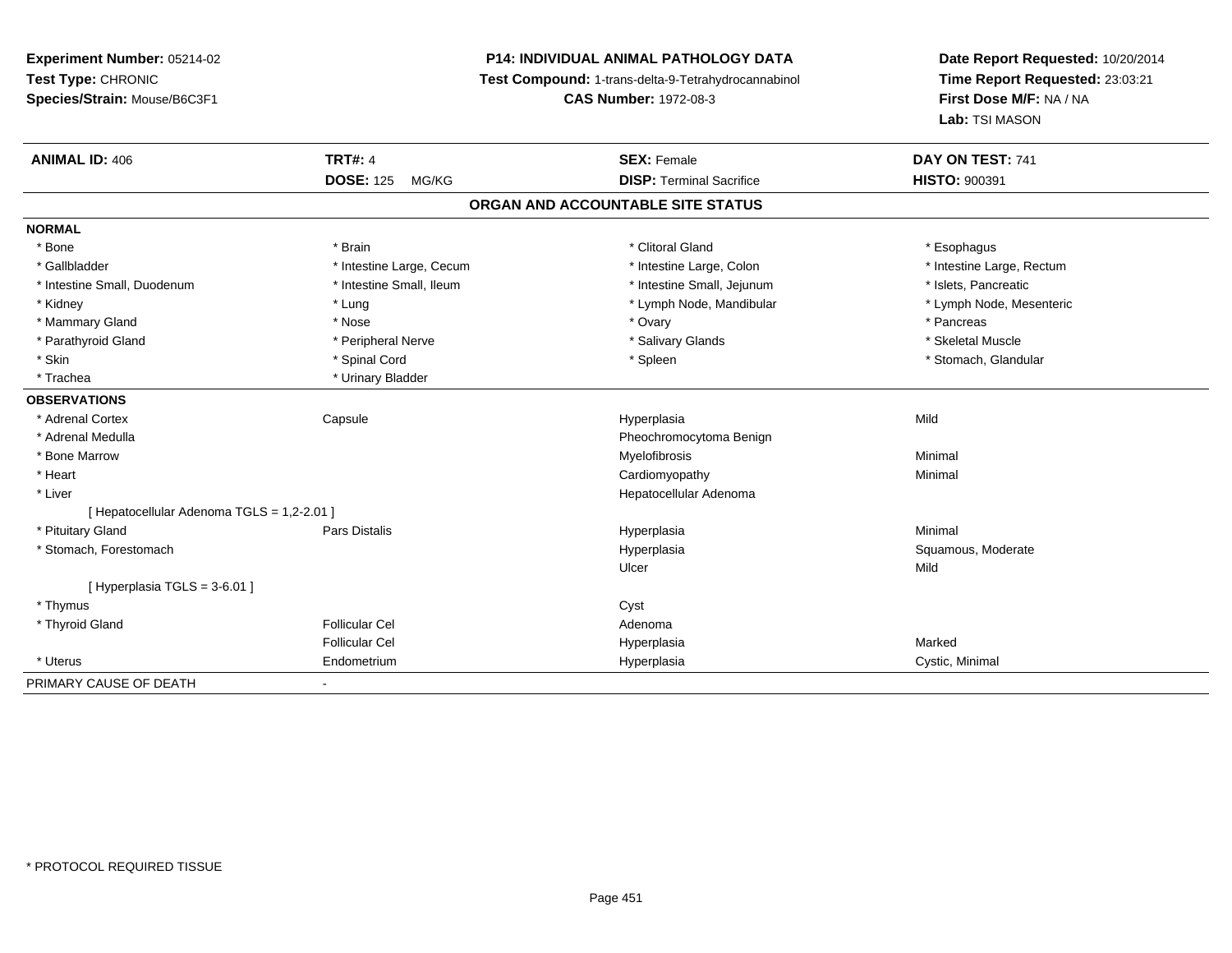| <b>Experiment Number: 05214-02</b> |                            | <b>P14: INDIVIDUAL ANIMAL PATHOLOGY DATA</b>        | Date Report Requested: 10/20/2014 |  |
|------------------------------------|----------------------------|-----------------------------------------------------|-----------------------------------|--|
| Test Type: CHRONIC                 |                            | Test Compound: 1-trans-delta-9-Tetrahydrocannabinol | Time Report Requested: 23:03:21   |  |
| Species/Strain: Mouse/B6C3F1       |                            | <b>CAS Number: 1972-08-3</b>                        | First Dose M/F: NA / NA           |  |
|                                    |                            |                                                     | Lab: TSI MASON                    |  |
| <b>ANIMAL ID: 407</b>              | <b>TRT#: 4</b>             | <b>SEX: Female</b>                                  | DAY ON TEST: 740                  |  |
|                                    | <b>DOSE: 125</b><br>MG/KG  | <b>DISP: Terminal Sacrifice</b>                     | <b>HISTO: 900392</b>              |  |
|                                    |                            | ORGAN AND ACCOUNTABLE SITE STATUS                   |                                   |  |
| <b>NORMAL</b>                      |                            |                                                     |                                   |  |
| * Adrenal Medulla                  | * Bone                     | * Bone Marrow                                       | * Brain                           |  |
| * Clitoral Gland                   | * Esophagus                | * Gallbladder                                       | * Heart                           |  |
| * Intestine Large, Cecum           | * Intestine Large, Colon   | * Intestine Large, Rectum                           | * Intestine Small, Duodenum       |  |
| * Intestine Small, Ileum           | * Intestine Small, Jejunum | * Islets, Pancreatic                                | * Kidney                          |  |
| * Liver                            | * Lung                     | * Lymph Node, Mandibular                            | * Lymph Node, Mesenteric          |  |
| * Mammary Gland                    | * Ovary                    | * Pancreas                                          | * Peripheral Nerve                |  |
| * Pituitary Gland                  | * Salivary Glands          | * Skeletal Muscle                                   | * Skin                            |  |
| * Spinal Cord                      | * Spleen                   | * Stomach, Forestomach                              | * Stomach, Glandular              |  |
| * Trachea                          | * Urinary Bladder          |                                                     |                                   |  |
| <b>MISSING</b>                     |                            |                                                     |                                   |  |
| * Parathyroid Gland                |                            |                                                     |                                   |  |
| <b>OBSERVATIONS</b>                |                            |                                                     |                                   |  |
| * Adrenal Cortex                   | Capsule                    | <b>Accessory Adrenal Cortical Nodule</b>            |                                   |  |
|                                    | Capsule                    | Hyperplasia                                         | Mild                              |  |
| * Nose                             |                            | Inflammation                                        | Chronic, Minimal                  |  |
| * Thymus                           |                            | Cyst                                                |                                   |  |
| * Thyroid Gland                    | <b>Follicular Cel</b>      | Adenoma                                             |                                   |  |
|                                    | <b>Follicular Cel</b>      | Hyperplasia                                         | Mild                              |  |
| * Uterus                           | Endometrium                | Hyperplasia                                         | Cystic, Minimal                   |  |
| PRIMARY CAUSE OF DEATH             |                            |                                                     |                                   |  |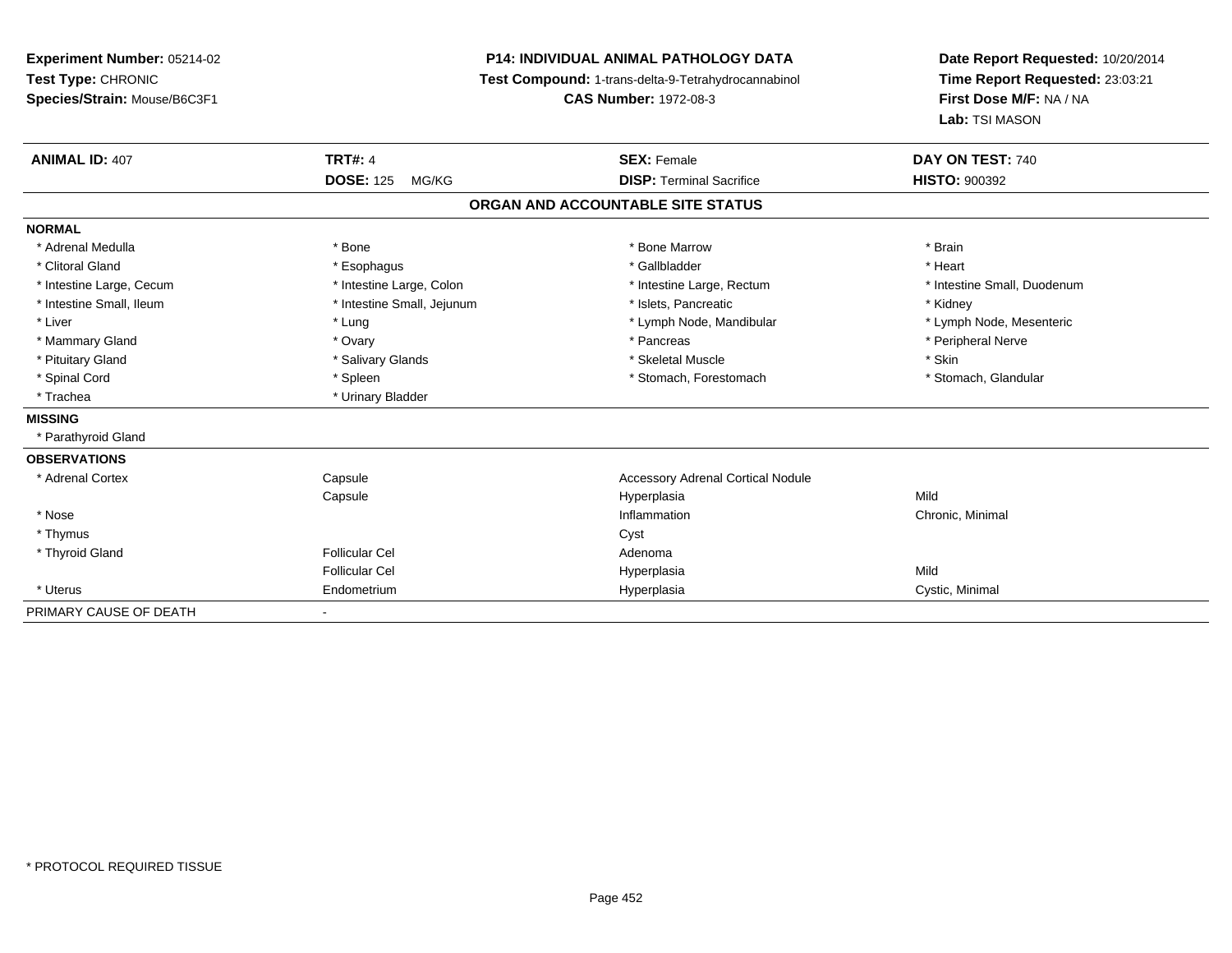# **P14: INDIVIDUAL ANIMAL PATHOLOGY DATA**

**Test Compound:** 1-trans-delta-9-Tetrahydrocannabinol

**CAS Number:** 1972-08-3

| <b>ANIMAL ID: 408</b>                      | <b>TRT#: 4</b>            | <b>SEX: Female</b>                | DAY ON TEST: 742         |  |
|--------------------------------------------|---------------------------|-----------------------------------|--------------------------|--|
|                                            | <b>DOSE: 125</b><br>MG/KG | <b>DISP: Terminal Sacrifice</b>   | <b>HISTO: 900393</b>     |  |
|                                            |                           | ORGAN AND ACCOUNTABLE SITE STATUS |                          |  |
| <b>NORMAL</b>                              |                           |                                   |                          |  |
| * Adrenal Medulla                          | * Bone                    | * Bone Marrow                     | * Clitoral Gland         |  |
| * Esophagus                                | * Gallbladder             | * Heart                           | * Intestine Large, Cecum |  |
| * Intestine Large, Colon                   | * Intestine Large, Rectum | * Intestine Small, Duodenum       | * Intestine Small, Ileum |  |
| * Intestine Small, Jejunum                 | * Islets, Pancreatic      | * Kidney                          | * Lung                   |  |
| * Lymph Node, Mandibular                   | * Lymph Node, Mesenteric  | * Mammary Gland                   | * Ovary                  |  |
| * Pancreas                                 | * Parathyroid Gland       | * Peripheral Nerve                | * Pituitary Gland        |  |
| * Salivary Glands                          | * Skeletal Muscle         | * Skin                            | * Spinal Cord            |  |
| * Stomach, Forestomach                     | * Stomach, Glandular      | * Thymus                          | * Trachea                |  |
| * Urinary Bladder                          |                           |                                   |                          |  |
| <b>OBSERVATIONS</b>                        |                           |                                   |                          |  |
| * Adrenal Cortex                           | Capsule                   | Hyperplasia                       | Minimal                  |  |
| * Brain                                    |                           | Mineralization                    | Minimal                  |  |
| * Liver                                    |                           | Hepatocellular Carcinoma          |                          |  |
|                                            |                           | Lymphoma Malignant Mixed          |                          |  |
| [ Hepatocellular Carcinoma TGLS = 1-2.01 ] |                           |                                   |                          |  |
| * Nose                                     |                           | Inflammation                      | Chronic, Minimal         |  |
| * Spleen                                   | Red Pulp                  | Hematopoietic Cell Proliferation  | Mild                     |  |
|                                            |                           | Lymphoma Malignant Mixed          |                          |  |
| [ Lymphoma Malignant Mixed TGLS = 2-3 ]    |                           |                                   |                          |  |
| * Thyroid Gland                            | <b>Follicular Cel</b>     | Hyperplasia                       | Minimal                  |  |
| * Uterus                                   | Endometrium               | Hyperplasia                       | Cystic, Minimal          |  |
| PRIMARY CAUSE OF DEATH                     |                           |                                   |                          |  |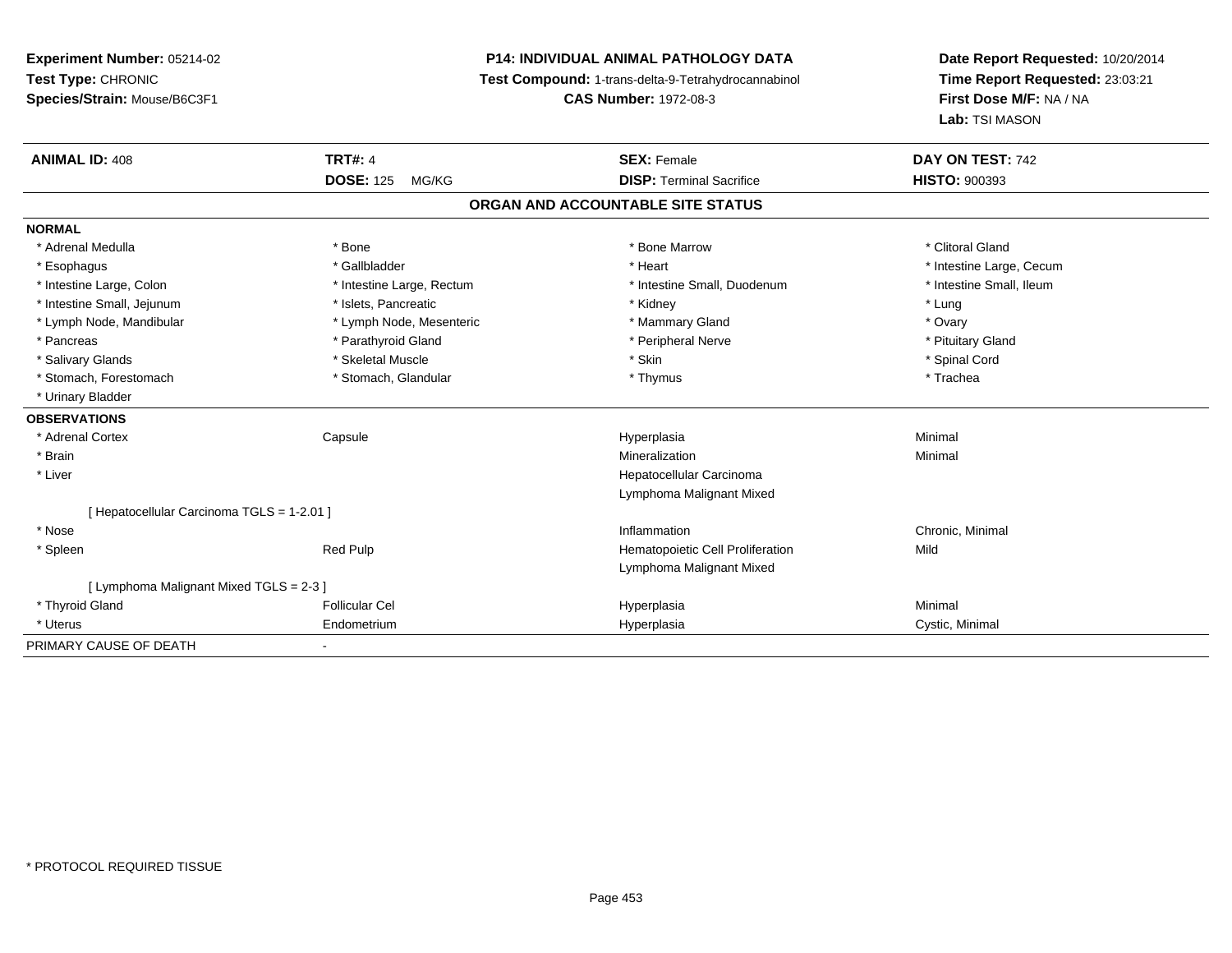# **P14: INDIVIDUAL ANIMAL PATHOLOGY DATA**

**Test Compound:** 1-trans-delta-9-Tetrahydrocannabinol

**CAS Number:** 1972-08-3

| <b>ANIMAL ID: 409</b>            | <b>TRT#: 4</b><br><b>DOSE: 125</b><br>MG/KG | <b>SEX: Female</b><br><b>DISP: Terminal Sacrifice</b> | DAY ON TEST: 741<br><b>HISTO: 900394</b> |
|----------------------------------|---------------------------------------------|-------------------------------------------------------|------------------------------------------|
|                                  |                                             | ORGAN AND ACCOUNTABLE SITE STATUS                     |                                          |
| <b>NORMAL</b>                    |                                             |                                                       |                                          |
| * Adrenal Medulla                | * Bone                                      | * Brain                                               | * Clitoral Gland                         |
| * Esophagus                      | * Gallbladder                               | * Heart                                               | * Intestine Large, Cecum                 |
| * Intestine Large, Colon         | * Intestine Large, Rectum                   | * Intestine Small, Duodenum                           | * Intestine Small, Ileum                 |
| * Intestine Small, Jejunum       | * Lymph Node, Mandibular                    | * Lymph Node, Mesenteric                              | * Mammary Gland                          |
| * Nose                           | * Ovary                                     | * Parathyroid Gland                                   | * Peripheral Nerve                       |
| * Salivary Glands                | * Skeletal Muscle                           | * Skin                                                | * Spinal Cord                            |
| * Stomach, Forestomach           | * Stomach, Glandular                        | * Thymus                                              | * Trachea                                |
| * Urinary Bladder                |                                             |                                                       |                                          |
| <b>OBSERVATIONS</b>              |                                             |                                                       |                                          |
| * Adrenal Cortex                 | Capsule                                     | Hyperplasia                                           | Mild                                     |
| * Bone Marrow                    |                                             | Myelofibrosis                                         | Minimal                                  |
| * Islets, Pancreatic             |                                             | Hyperplasia                                           | Minimal                                  |
| * Kidney                         |                                             | Mineralization                                        | Minimal                                  |
|                                  |                                             | Nephropathy                                           | Minimal                                  |
| * Liver                          |                                             | <b>Infiltration Cellular</b>                          | Lymphocyte, Minimal                      |
|                                  |                                             | Mixed Cell Focus                                      |                                          |
| [Mixed Cell Focus TGLS = 1-2.01] |                                             |                                                       |                                          |
| * Lung                           |                                             | Hemorrhage                                            | Minimal                                  |
| * Pancreas                       | Duct                                        | Ectasia                                               | Minimal                                  |
| * Pituitary Gland                | Pars Distalis                               | Hyperplasia                                           | Minimal                                  |
| * Spleen                         | Lymph Follic                                | Hyperplasia                                           | Lymphoid, Minimal                        |
| * Thyroid Gland                  | <b>Follicular Cel</b>                       | Hyperplasia                                           | Minimal                                  |
|                                  |                                             | <b>Infiltration Cellular</b>                          | Lymphocyte, Minimal                      |
| Tooth                            |                                             | Dysplasia                                             | Mild                                     |
| * Uterus                         | Endometrium                                 | Hyperplasia                                           | Cystic, Minimal                          |
| PRIMARY CAUSE OF DEATH           | $\blacksquare$                              |                                                       |                                          |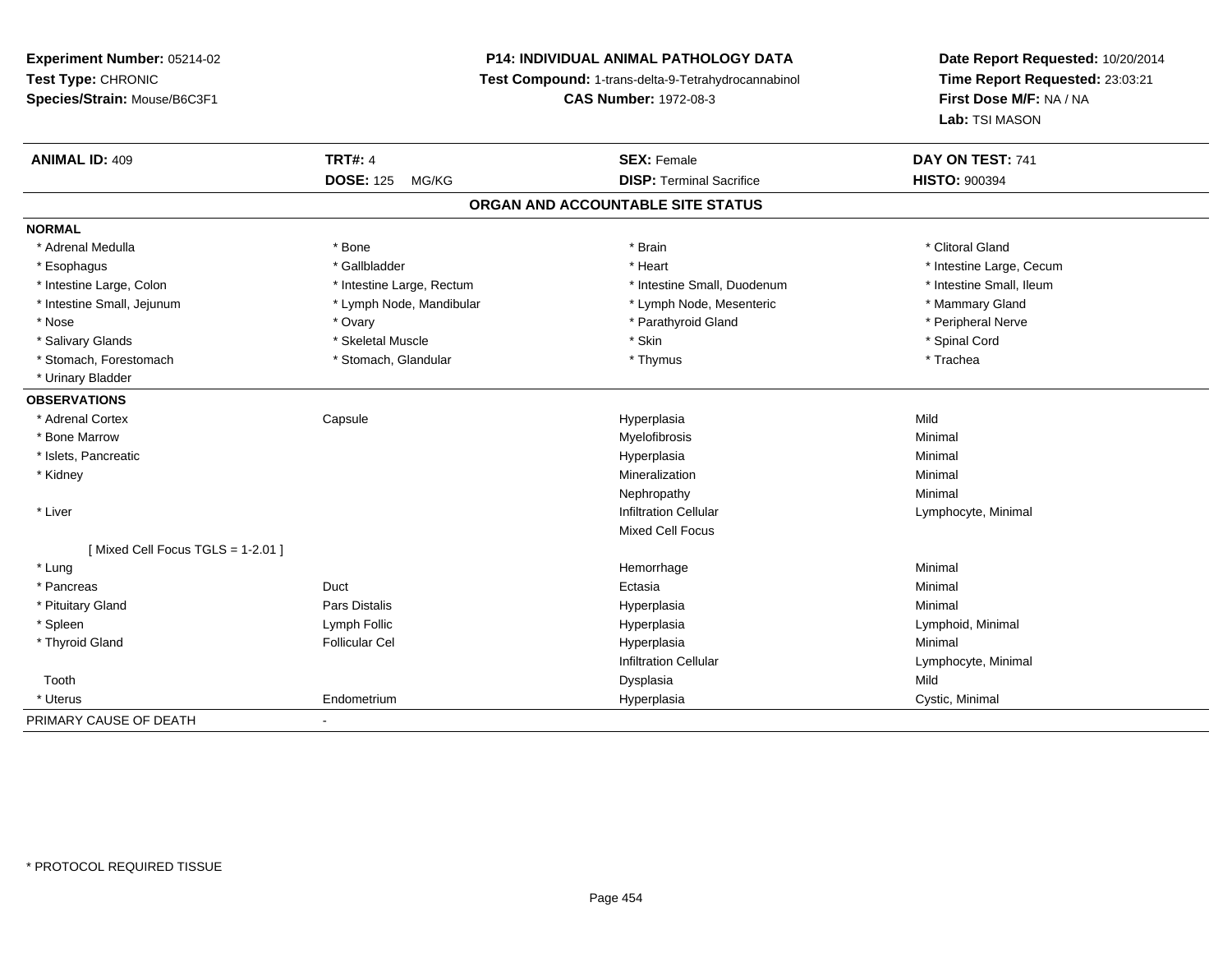# **P14: INDIVIDUAL ANIMAL PATHOLOGY DATA**

**Test Compound:** 1-trans-delta-9-Tetrahydrocannabinol

**CAS Number:** 1972-08-3

| <b>ANIMAL ID: 410</b>      | <b>TRT#: 4</b>            | <b>SEX: Female</b>                | DAY ON TEST: 737         |
|----------------------------|---------------------------|-----------------------------------|--------------------------|
|                            | <b>DOSE: 125</b><br>MG/KG | <b>DISP: Terminal Sacrifice</b>   | <b>HISTO: 900395</b>     |
|                            |                           | ORGAN AND ACCOUNTABLE SITE STATUS |                          |
| <b>NORMAL</b>              |                           |                                   |                          |
| * Adrenal Medulla          | * Bone                    | * Brain                           | * Clitoral Gland         |
| * Esophagus                | * Gallbladder             | * Heart                           | * Intestine Large, Cecum |
| * Intestine Large, Colon   | * Intestine Large, Rectum | * Intestine Small, Duodenum       | * Intestine Small, Ileum |
| * Intestine Small, Jejunum | * Islets, Pancreatic      | * Liver                           | * Lung                   |
| * Lymph Node, Mandibular   | * Lymph Node, Mesenteric  | * Mammary Gland                   | * Ovary                  |
| * Pancreas                 | * Parathyroid Gland       | * Peripheral Nerve                | * Salivary Glands        |
| * Skeletal Muscle          | * Skin                    | * Spinal Cord                     | * Stomach, Forestomach   |
| * Stomach, Glandular       | * Thymus                  | * Trachea                         | * Urinary Bladder        |
| <b>OBSERVATIONS</b>        |                           |                                   |                          |
| * Adrenal Cortex           | Capsule                   | Hyperplasia                       | Minimal                  |
| * Bone Marrow              |                           | Myelofibrosis                     | Minimal                  |
| * Kidney                   |                           | Mineralization                    | Minimal                  |
|                            |                           | Nephropathy                       | Minimal                  |
| * Nose                     |                           | Inflammation                      | Chronic, Minimal         |
| * Pituitary Gland          | Pars Distalis             | Adenoma                           |                          |
| * Spleen                   | Red Pulp                  | Hematopoietic Cell Proliferation  | Moderate                 |
| * Thyroid Gland            | <b>Follicular Cel</b>     | Hyperplasia                       | Minimal                  |
| * Uterus                   | Endometrium               | Hyperplasia                       | Cystic, Minimal          |
| PRIMARY CAUSE OF DEATH     |                           |                                   |                          |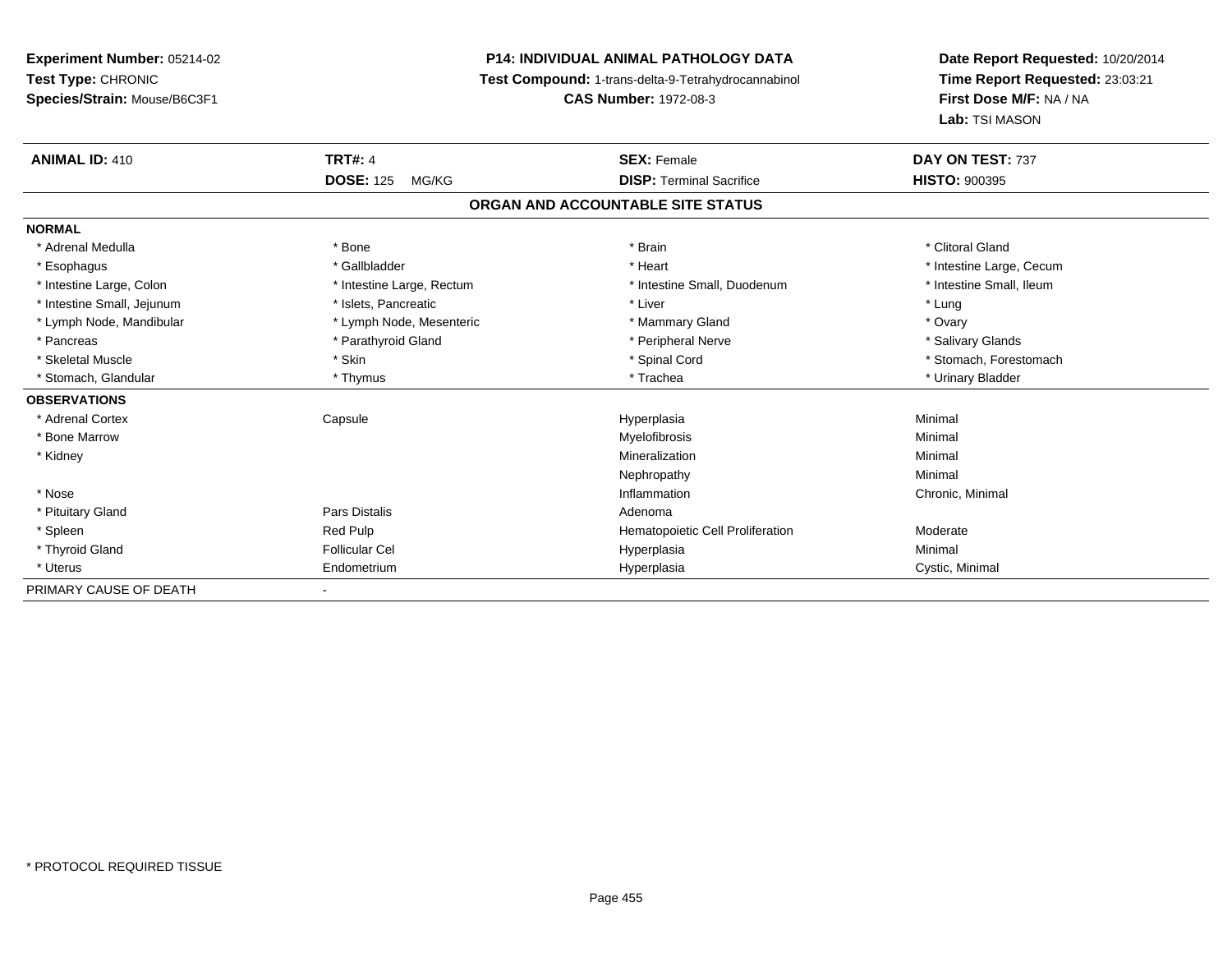# **P14: INDIVIDUAL ANIMAL PATHOLOGY DATA**

**Test Compound:** 1-trans-delta-9-Tetrahydrocannabinol

**CAS Number:** 1972-08-3

| <b>ANIMAL ID: 411</b>      | <b>TRT#: 4</b>                    | <b>SEX: Female</b>              | DAY ON TEST: 737         |  |  |  |  |
|----------------------------|-----------------------------------|---------------------------------|--------------------------|--|--|--|--|
|                            | <b>DOSE: 125</b><br>MG/KG         | <b>DISP: Terminal Sacrifice</b> | <b>HISTO: 900396</b>     |  |  |  |  |
|                            | ORGAN AND ACCOUNTABLE SITE STATUS |                                 |                          |  |  |  |  |
| <b>NORMAL</b>              |                                   |                                 |                          |  |  |  |  |
| * Adrenal Medulla          | * Bone                            | * Brain                         | * Clitoral Gland         |  |  |  |  |
| * Esophagus                | * Gallbladder                     | * Heart                         | * Intestine Large, Cecum |  |  |  |  |
| * Intestine Large, Colon   | * Intestine Large, Rectum         | * Intestine Small, Duodenum     | * Intestine Small, Ileum |  |  |  |  |
| * Intestine Small, Jejunum | * Kidney                          | * Liver                         | * Lung                   |  |  |  |  |
| * Lymph Node, Mandibular   | * Lymph Node, Mesenteric          | * Mammary Gland                 | * Nose                   |  |  |  |  |
| * Pancreas                 | * Parathyroid Gland               | * Peripheral Nerve              | * Salivary Glands        |  |  |  |  |
| * Skeletal Muscle          | * Skin                            | * Spinal Cord                   | * Stomach, Forestomach   |  |  |  |  |
| * Stomach, Glandular       | * Trachea                         | * Urinary Bladder               |                          |  |  |  |  |
| <b>OBSERVATIONS</b>        |                                   |                                 |                          |  |  |  |  |
| * Adrenal Cortex           | Capsule                           | Hyperplasia                     | Moderate                 |  |  |  |  |
| * Bone Marrow              |                                   | Myelofibrosis                   | Minimal                  |  |  |  |  |
| * Islets, Pancreatic       |                                   | Hyperplasia                     | Minimal                  |  |  |  |  |
| * Ovary                    |                                   | Cyst                            |                          |  |  |  |  |
|                            |                                   | Hemorrhage                      | Mild                     |  |  |  |  |
| [Cyst TGLS = $2-4$ ]       |                                   |                                 |                          |  |  |  |  |
| Hemorrhage TGLS = 2-4 ]    |                                   |                                 |                          |  |  |  |  |
| * Pituitary Gland          | <b>Pars Distalis</b>              | Hyperplasia                     | Minimal                  |  |  |  |  |
| * Spleen                   | Lymph Follic                      | Hyperplasia                     | Lymphoid, Minimal        |  |  |  |  |
| * Thymus                   |                                   | Cyst                            |                          |  |  |  |  |
| * Thyroid Gland            | <b>Follicular Cel</b>             | Adenoma                         |                          |  |  |  |  |
|                            | <b>Follicular Cel</b>             | Hyperplasia                     | Mild                     |  |  |  |  |
| * Uterus                   | Endometrium                       | Hyperplasia                     | Cystic, Mild             |  |  |  |  |
| [Hyperplasia TGLS = 1-4 ]  |                                   |                                 |                          |  |  |  |  |
| PRIMARY CAUSE OF DEATH     | $\overline{\phantom{a}}$          |                                 |                          |  |  |  |  |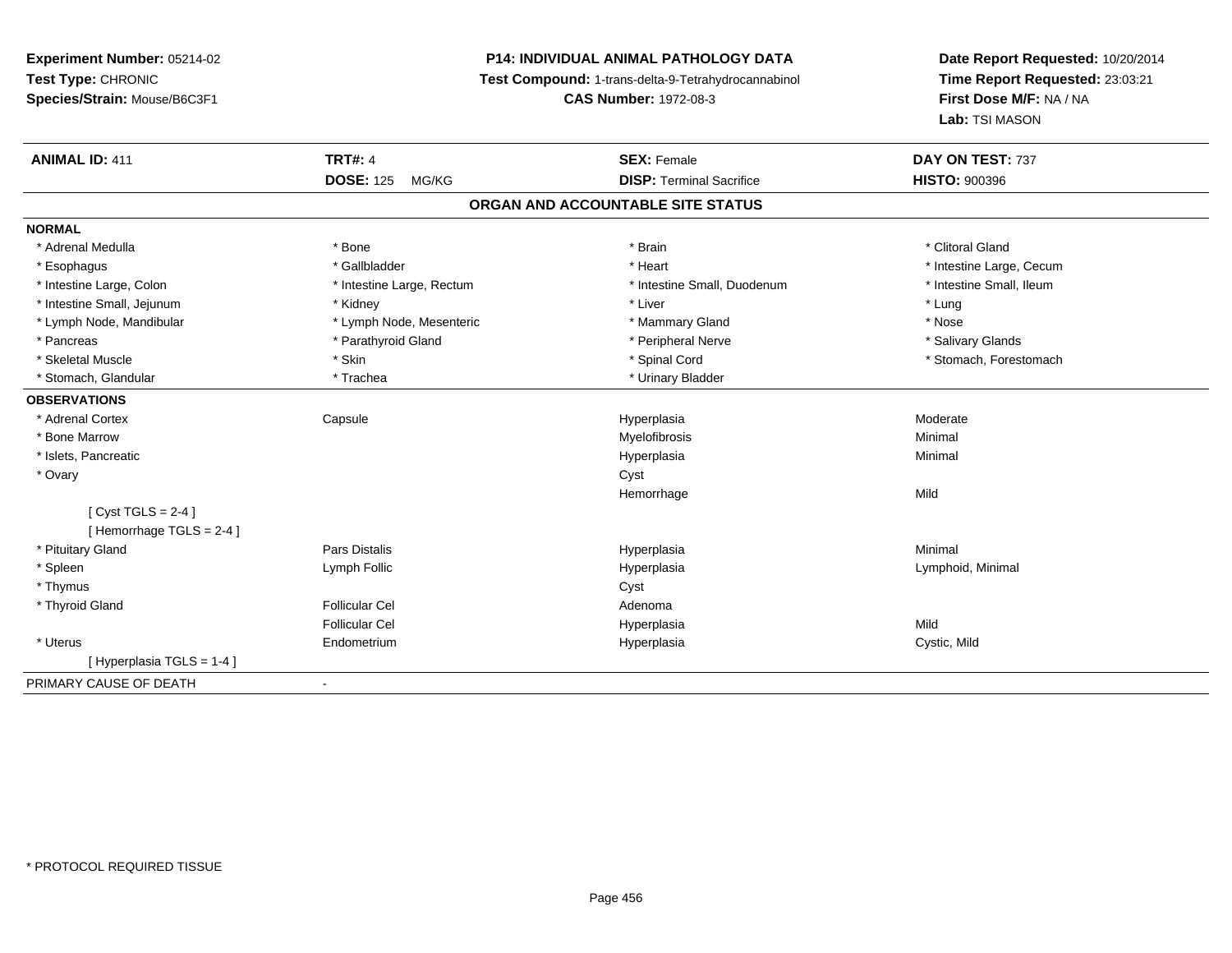**Experiment Number:** 05214-02**Test Type:** CHRONIC **Species/Strain:** Mouse/B6C3F1**P14: INDIVIDUAL ANIMAL PATHOLOGY DATA Test Compound:** 1-trans-delta-9-Tetrahydrocannabinol **CAS Number:** 1972-08-3**Date Report Requested:** 10/20/2014**Time Report Requested:** 23:03:21**First Dose M/F:** NA / NA**Lab:** TSI MASON**ANIMAL ID:** 412**TRT#:** 4 **SEX:** Female **SEX: Female DAY ON TEST:** 737 **DOSE:** 125 MG/KG **DISP:** Terminal Sacrifice **HISTO:** <sup>900397</sup> **ORGAN AND ACCOUNTABLE SITE STATUSNORMAL**\* Adrenal Medulla \* The state of the state of the state of the state of the state of the state of the state of the state of the state of the state of the state of the state of the state of the state of the state of the sta \* Esophagus \* https://www.fragustage.com/web/2019/heart \* Heart \* Heart \* Heart \* Intestine Large, Cecum \* Intestine Large, Cecum \* Sallbladder \* The state of the state of the state of the state of the state of the state o \* Intestine Small, Ileum \* Intestine Large, Colon \* Intestine Large, Rectum \* Intestine Small, Duodenum \* Intestine Small, Duodenum \* Lymph Node, Mesenteric \* Intestine Small, Jejunum \* The matter of the state of the state of the state of the state of the state of the state of the state of the state of the state of the state of the state of the state of the state of the state \* Mammary Gland \* \* Andrew \* Ovary \* Andrew \* Ovary \* Pancreas \* Pancreas \* \* Pancreas \* \* Pancreas \* \* Pancreas \* \* Pancreas \* \* Pancreas \* \* Pancreas \* \* Pancreas \* \* Pancreas \* \* Pancreas \* \* Pancreas \* \* Pancreas \* \* P \* Peripheral Nerve \* Salivary Glands \* Skeletal Muscle \* Skin\* Trachea \* Spinal Cord \* Stomach, Forestomach \* Stomach \* Stomach, Glandular \* Stomach, Glandular \* Urinary Bladder**OBSERVATIONS** \* Adrenal Cortex Capsule Hyperplasia Mild \* Bone Marroww which is a controller to the Myelofibrosis and the Minimal method of the Minimal method of the Minimal method of the Minimal method of the Minimal method of the Minimal method of the Minimal method of the Minimal method \* Islets, Pancreaticc description of the control of the control of the control of the control of the control of the control of the control of the control of the control of the control of the control of the control of the control of the contro a and a studies of the studies of the Minimal \* Kidneyy the control of the control of the control of the control of the control of the control of the control of the control of the control of the control of the control of the control of the control of the control of the contro \* Liverr and the contract of the contract of the contract of the contract of the contract of the contract of the contract of the contract of the contract of the contract of the contract of the contract of the contract of the cont e Minimal \* Nosee inflammation control of the control of the control of the control of the control of the control of the control of the control of the control of the control of the control of the control of the control of the control of t \* Pituitary Gland Pars Distalis Hyperplasia Mild \* SpleenRed Pulp **Minimal Hematopoietic Cell Proliferation Minimal**  \* Thymuss in the contract of the contract of the contract of the contract of the contract of the contract of the contract of the contract of the contract of the contract of the contract of the contract of the contract of the contr \* Thyroid Gland Follicular Cel Hyperplasia Minimal \* Uterus Endometrium Hyperplasia Cystic, Mild PRIMARY CAUSE OF DEATH

-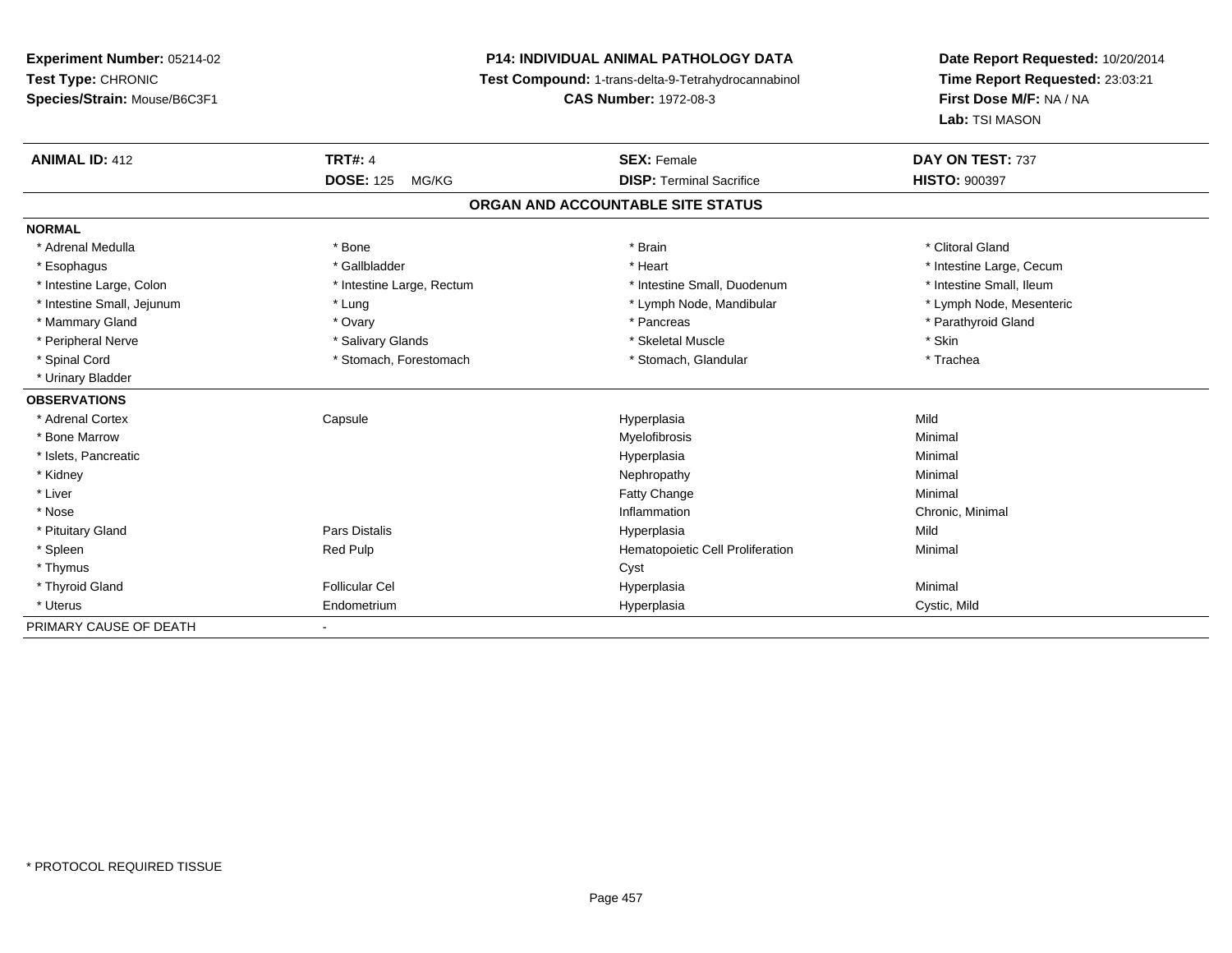# **P14: INDIVIDUAL ANIMAL PATHOLOGY DATA**

**Test Compound:** 1-trans-delta-9-Tetrahydrocannabinol

**CAS Number:** 1972-08-3

| <b>ANIMAL ID: 413</b>     | <b>TRT#: 4</b>              | <b>SEX: Female</b>                       | DAY ON TEST: 741           |
|---------------------------|-----------------------------|------------------------------------------|----------------------------|
|                           | <b>DOSE: 125</b><br>MG/KG   | <b>DISP: Terminal Sacrifice</b>          | <b>HISTO: 900398</b>       |
|                           |                             | ORGAN AND ACCOUNTABLE SITE STATUS        |                            |
| <b>NORMAL</b>             |                             |                                          |                            |
| * Adrenal Medulla         | * Bone                      | * Clitoral Gland                         | * Esophagus                |
| * Gallbladder             | * Heart                     | * Intestine Large, Cecum                 | * Intestine Large, Colon   |
| * Intestine Large, Rectum | * Intestine Small, Duodenum | * Intestine Small. Ileum                 | * Intestine Small, Jejunum |
| * Liver                   | * Lung                      | * Lymph Node, Mandibular                 | * Lymph Node, Mesenteric   |
| * Mammary Gland           | * Nose                      | * Ovary                                  | * Pancreas                 |
| * Parathyroid Gland       | * Peripheral Nerve          | * Pituitary Gland                        | * Salivary Glands          |
| * Skeletal Muscle         | * Skin                      | * Spinal Cord                            | * Stomach, Forestomach     |
| * Stomach, Glandular      | * Thymus                    | * Trachea                                | * Urinary Bladder          |
| <b>OBSERVATIONS</b>       |                             |                                          |                            |
| * Adrenal Cortex          | Capsule                     | <b>Accessory Adrenal Cortical Nodule</b> |                            |
|                           | Capsule                     | Hyperplasia                              | Minimal                    |
| * Bone Marrow             |                             | Myelofibrosis                            | Mild                       |
| * Brain                   |                             | Mineralization                           | Minimal                    |
| * Islets, Pancreatic      |                             | Hyperplasia                              | Mild                       |
| * Kidney                  |                             | Mineralization                           | Minimal                    |
| * Spleen                  | Red Pulp                    | Hematopoietic Cell Proliferation         | Mild                       |
| * Thyroid Gland           | <b>Follicular Cel</b>       | Hyperplasia                              | Marked                     |
| * Uterus                  | Endometrium                 | Hyperplasia                              | Cystic, Mild               |
| [Hyperplasia TGLS = 1-4]  |                             |                                          |                            |
| PRIMARY CAUSE OF DEATH    | $\overline{\phantom{a}}$    |                                          |                            |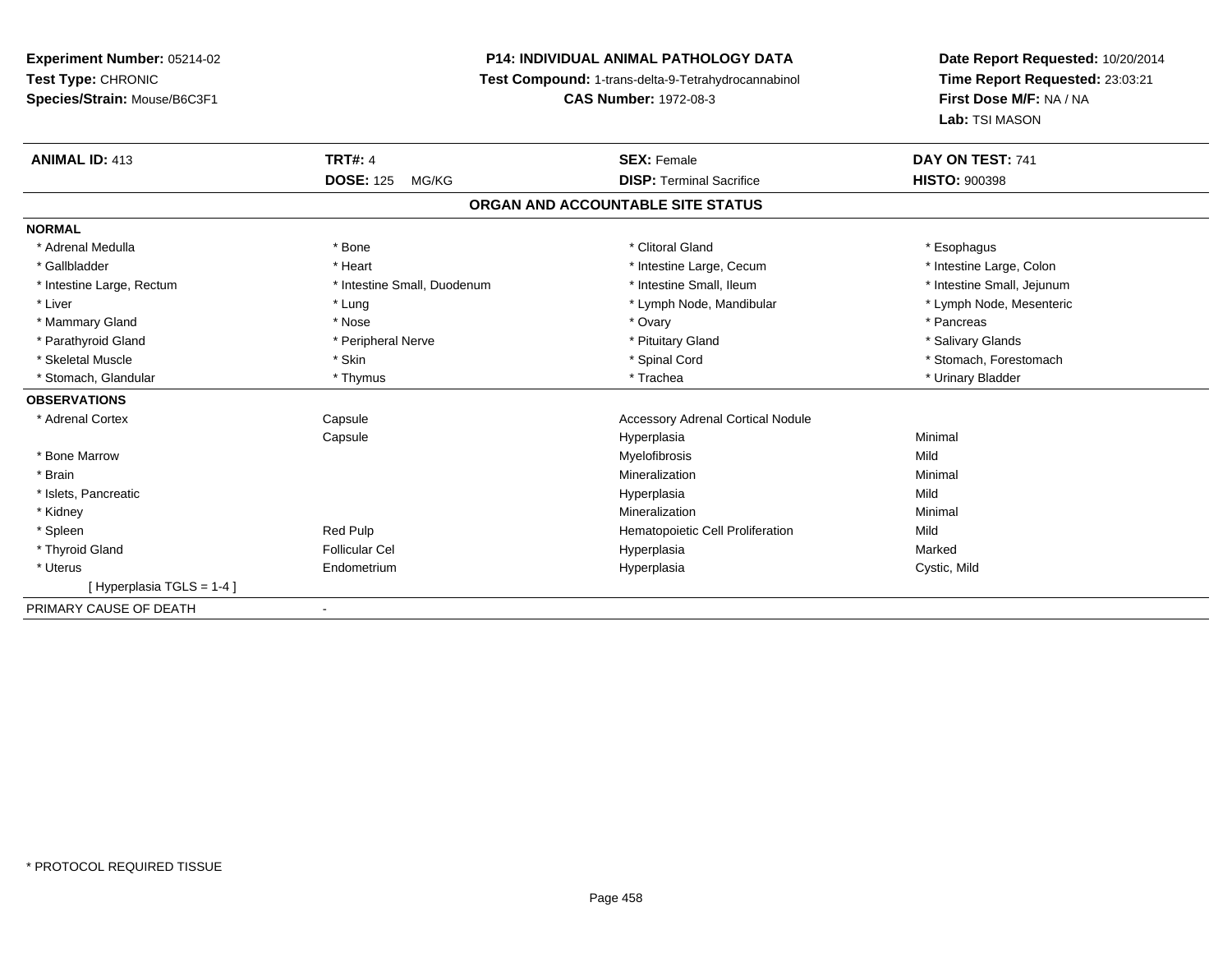# **P14: INDIVIDUAL ANIMAL PATHOLOGY DATA**

**Test Compound:** 1-trans-delta-9-Tetrahydrocannabinol

**CAS Number:** 1972-08-3

| <b>ANIMAL ID: 414</b>           | <b>TRT#: 4</b>              | <b>SEX: Female</b>                | DAY ON TEST: 740           |
|---------------------------------|-----------------------------|-----------------------------------|----------------------------|
|                                 | <b>DOSE: 125</b><br>MG/KG   | <b>DISP: Terminal Sacrifice</b>   | <b>HISTO: 900399</b>       |
|                                 |                             | ORGAN AND ACCOUNTABLE SITE STATUS |                            |
| <b>NORMAL</b>                   |                             |                                   |                            |
| * Adrenal Medulla               | * Bone                      | * Brain                           | * Clitoral Gland           |
| * Esophagus                     | * Gallbladder               | * Intestine Large, Cecum          | * Intestine Large, Colon   |
| * Intestine Large, Rectum       | * Intestine Small, Duodenum | * Intestine Small, Ileum          | * Intestine Small, Jejunum |
| * Islets. Pancreatic            | * Liver                     | * Lung                            | * Lymph Node, Mandibular   |
| * Lymph Node, Mesenteric        | * Mammary Gland             | * Pancreas                        | * Parathyroid Gland        |
| * Peripheral Nerve              | * Pituitary Gland           | * Salivary Glands                 | * Skin                     |
| * Spinal Cord                   | * Stomach, Forestomach      | * Stomach, Glandular              | * Thymus                   |
| * Trachea                       | * Urinary Bladder           | * Uterus                          |                            |
| <b>OBSERVATIONS</b>             |                             |                                   |                            |
| * Adrenal Cortex                | Capsule                     | Hyperplasia                       | Mild                       |
| * Bone Marrow                   |                             | Hemangiosarcoma                   |                            |
|                                 |                             | Myelofibrosis                     | Mild                       |
| * Heart                         |                             | Cardiomyopathy                    | Mild                       |
| * Kidney                        |                             | Nephropathy                       | Minimal                    |
| * Nose                          |                             | Inflammation                      | Chronic, Minimal           |
| * Ovary                         |                             | Hemangiosarcoma                   |                            |
| [Hemangiosarcoma TGLS = 1-4.01] |                             |                                   |                            |
| * Skeletal Muscle               |                             | Degeneration                      | Minimal                    |
| * Spleen                        | Red Pulp                    | Hematopoietic Cell Proliferation  | Moderate                   |
| * Thyroid Gland                 | <b>Follicular Cel</b>       | Hyperplasia                       | Mild                       |
| * Uterus                        |                             |                                   |                            |
| Note: TGL 1 IS OVARY            |                             |                                   |                            |
| PRIMARY CAUSE OF DEATH          | $\blacksquare$              |                                   |                            |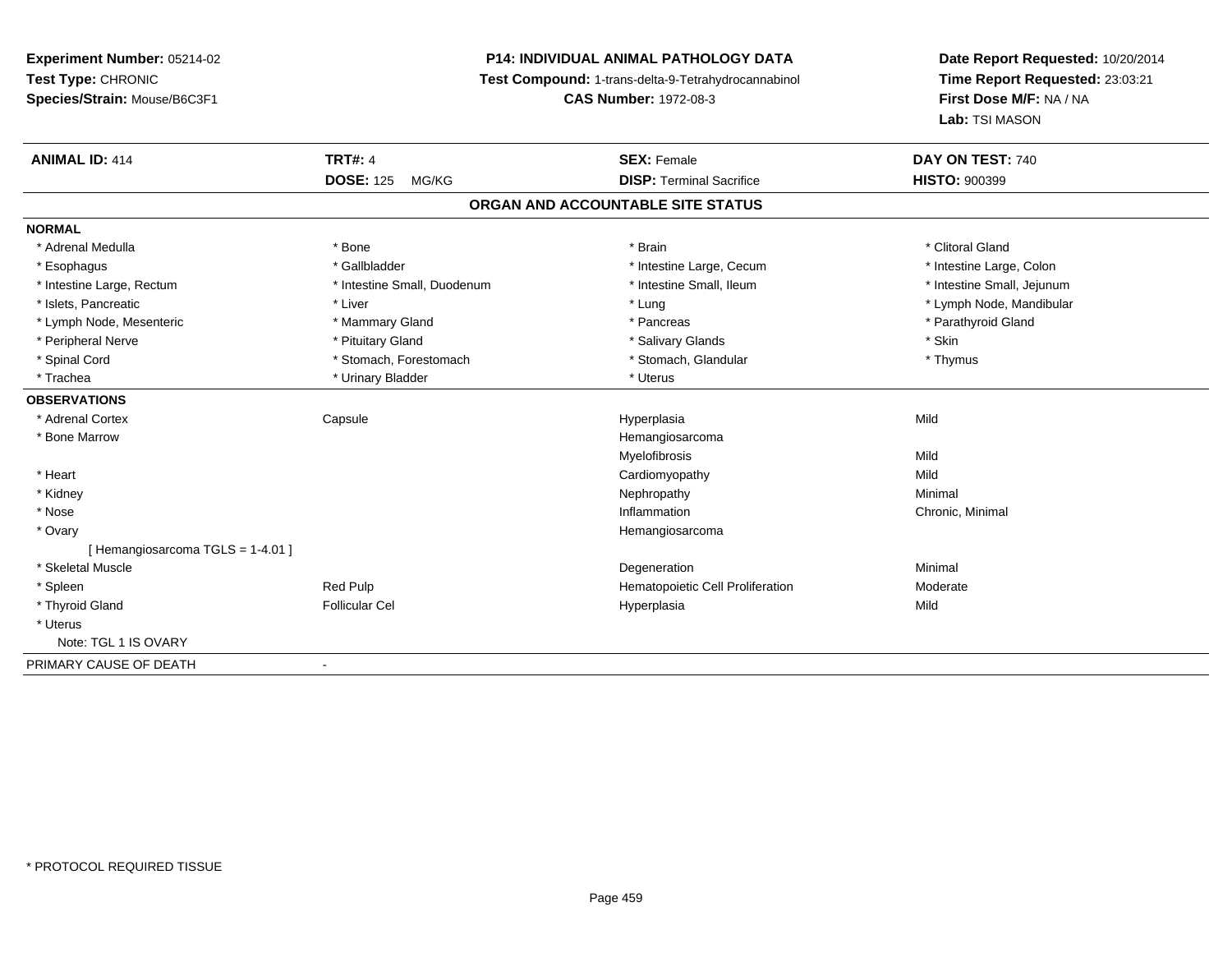# **P14: INDIVIDUAL ANIMAL PATHOLOGY DATA**

**Test Compound:** 1-trans-delta-9-Tetrahydrocannabinol

**CAS Number:** 1972-08-3

| <b>ANIMAL ID: 415</b>                            | <b>TRT#: 4</b>              | <b>SEX: Female</b>                | DAY ON TEST: 742           |
|--------------------------------------------------|-----------------------------|-----------------------------------|----------------------------|
|                                                  | <b>DOSE: 125</b><br>MG/KG   | <b>DISP: Terminal Sacrifice</b>   | <b>HISTO: 900400</b>       |
|                                                  |                             | ORGAN AND ACCOUNTABLE SITE STATUS |                            |
| <b>NORMAL</b>                                    |                             |                                   |                            |
| * Adrenal Medulla                                | * Bone                      | * Clitoral Gland                  | * Esophagus                |
| * Gallbladder                                    | * Heart                     | * Intestine Large, Cecum          | * Intestine Large, Colon   |
| * Intestine Large, Rectum                        | * Intestine Small, Duodenum | * Intestine Small, Ileum          | * Intestine Small, Jejunum |
| * Lung                                           | * Lymph Node, Mandibular    | * Lymph Node, Mesenteric          | * Mammary Gland            |
| * Pancreas                                       | * Parathyroid Gland         | * Peripheral Nerve                | * Salivary Glands          |
| * Skeletal Muscle                                | * Skin                      | * Spinal Cord                     | * Stomach, Forestomach     |
| * Stomach, Glandular                             | * Thymus                    | * Thyroid Gland                   | * Trachea                  |
| * Urinary Bladder                                |                             |                                   |                            |
| <b>OBSERVATIONS</b>                              |                             |                                   |                            |
| * Adrenal Cortex                                 |                             | Granulosa Cell Tumor Malignant    | Metastatic (Ovary)         |
|                                                  | Capsule                     | Hyperplasia                       | Minimal                    |
| * Bone Marrow                                    |                             | Myelofibrosis                     | Mild                       |
| * Brain                                          |                             | Mineralization                    | Minimal                    |
| * Islets, Pancreatic                             |                             | Hyperplasia                       | Moderate                   |
| * Kidney                                         |                             | Mineralization                    | Minimal                    |
| * Nose                                           |                             | Inflammation                      | Chronic, Minimal           |
| * Ovary                                          |                             | Granulosa Cell Tumor Malignant    |                            |
|                                                  |                             | Inflammation                      | Chronic, Mild              |
| [ Granulosa Cell Tumor Malignant TGLS = 1-4.01 ] |                             |                                   |                            |
| * Pituitary Gland                                | Pars Distalis               | Cyst                              |                            |
|                                                  | <b>Pars Distalis</b>        | Hyperplasia                       | Minimal                    |
| * Spleen                                         | Red Pulp                    | Hematopoietic Cell Proliferation  | Minimal                    |
| * Uterus                                         | Endometrium                 | Hyperplasia                       | Cystic, Mild               |
| PRIMARY CAUSE OF DEATH                           | $\blacksquare$              |                                   |                            |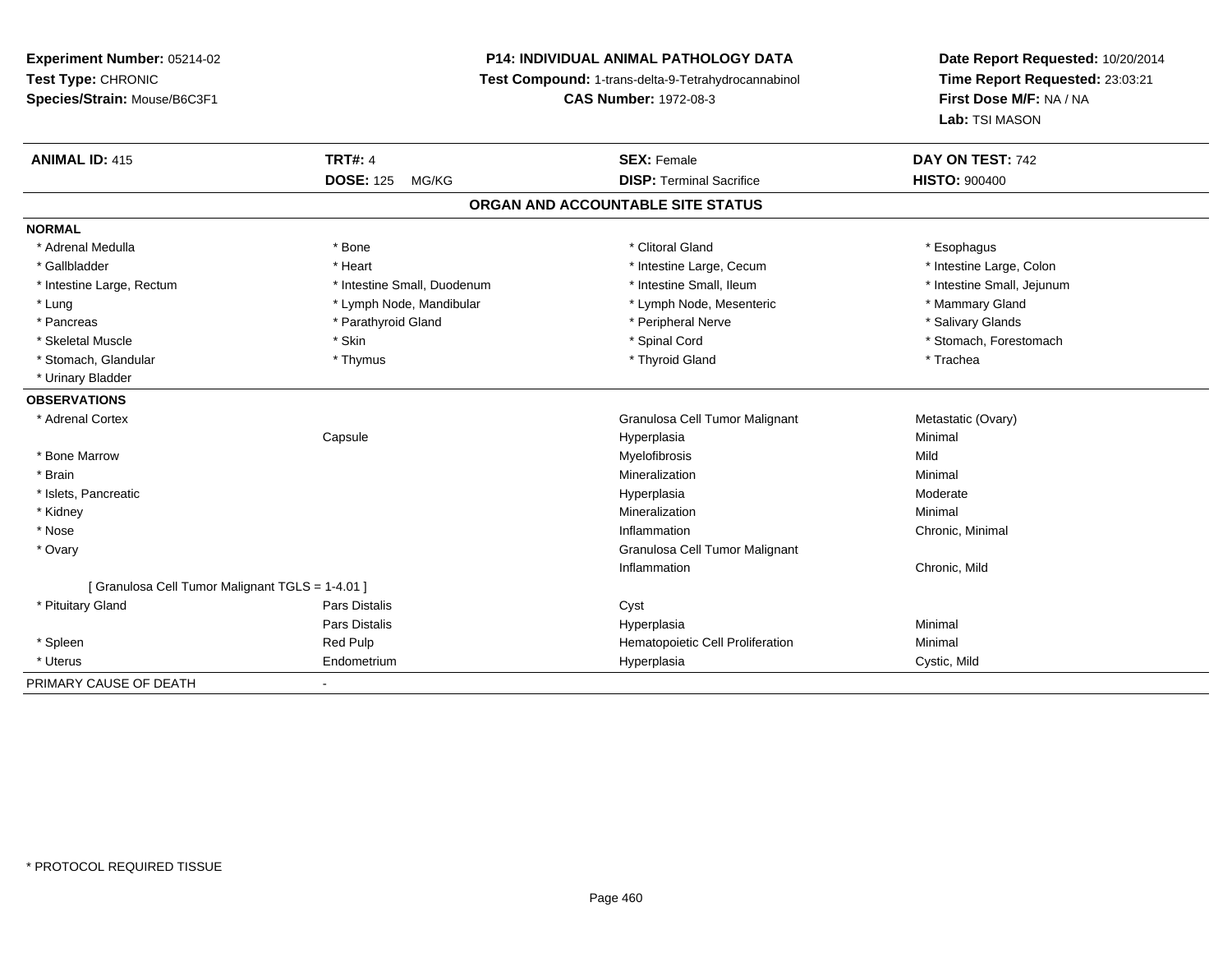**Experiment Number:** 05214-02**Test Type:** CHRONIC **Species/Strain:** Mouse/B6C3F1**P14: INDIVIDUAL ANIMAL PATHOLOGY DATA Test Compound:** 1-trans-delta-9-Tetrahydrocannabinol **CAS Number:** 1972-08-3**Date Report Requested:** 10/20/2014**Time Report Requested:** 23:03:21**First Dose M/F:** NA / NA**Lab:** TSI MASON**ANIMAL ID:** 416**6 DAY ON TEST:** 743 **DOSE:** 250 MG/KG **DISP:** Terminal Sacrifice **HISTO:** <sup>900401</sup> **ORGAN AND ACCOUNTABLE SITE STATUSNORMAL**\* Adrenal Medulla \* The state of the state of the state of the state of the state of the state of the state of the state of the state of the state of the state of the state of the state of the state of the state of the sta \* Esophagus \* https://www.fragustage.com/web/2019/heart \* Heart \* Heart \* Heart \* Intestine Large, Cecum \* Intestine Large, Cecum \* Sallbladder \* The state of the state of the state of the state of the state of the state o \* Intestine Small, Ileum \* Intestine Large, Colon \* Intestine Large, Rectum \* Intestine Small, Duodenum \* Intestine Small, Duodenum \* Intestine Small, Jejunum \* \* \* https://www.fat.com/setter/educition/setter/filesophysics.com/setter/filesophysics.com/setter/filesophysics.com/setter/filesophysics.com/setter/filesophysics.com/setter/filesophysics.com/se \* Lymph Node, Mesenteric \* \* \* Mammary Gland \* \* Nose \* Nose \* Ovary \* Ovary \* Ovary \* Ovary \* Ovary \* Ovary \* Ovary \* Pituitary Gland \* Pancreas \* Pancreas \* Parathyroid Gland \* Pancreas \* Peripheral Nerve \* Salivary Glands \* \* Steeden \* \* Skeletal Muscle \* \* Skin \* \* Skin \* \* Steeden \* Spinal Cord \* Spinal Cord \* Spinal Cord \* Spinal Cord \* Spinal Cord \* Spinal Cord \* Spinal Cord \* Spinal Cord \* Spinal Cord \* Spinal Cord \* \* Stomach, Forestomach \* Trachea \* Stomach, Glandular \* Thymus \* Thymus \* The metal \* Trachea \* Urinary Bladder**OBSERVATIONS** \* Adrenal Cortex Capsule Hyperplasia Minimal \* Bone Marroww which is a controller to the Myelofibrosis and the Minimal method of the Minimal method of the Minimal method of the Minimal method of the Minimal method of the Minimal method of the Minimal method of the Minimal method \* Kidneyy with the control of the control of the control of the control of the control of the control of the control of the control of the control of the control of the control of the control of the control of the control of the c n Minimal Nephropathyy the contract of the Minimal Minimal Section 1996 and the contract of the Minimal Section 1997 and the contract of the contract of the contract of the contract of the contract of the contract of the contract of the contra \* Liver Hepatocellular Adenoma[ Hepatocellular Adenoma TGLS = 1-2.01 ] \* Spleen Lymph Follic Hyperplasia Lymphoid, Moderate \* Thyroid Gland Follicular Cel Hyperplasia Minimal \* Uterus Endometriumm Cystic, Minimal Cystic, Minimal PRIMARY CAUSE OF DEATH-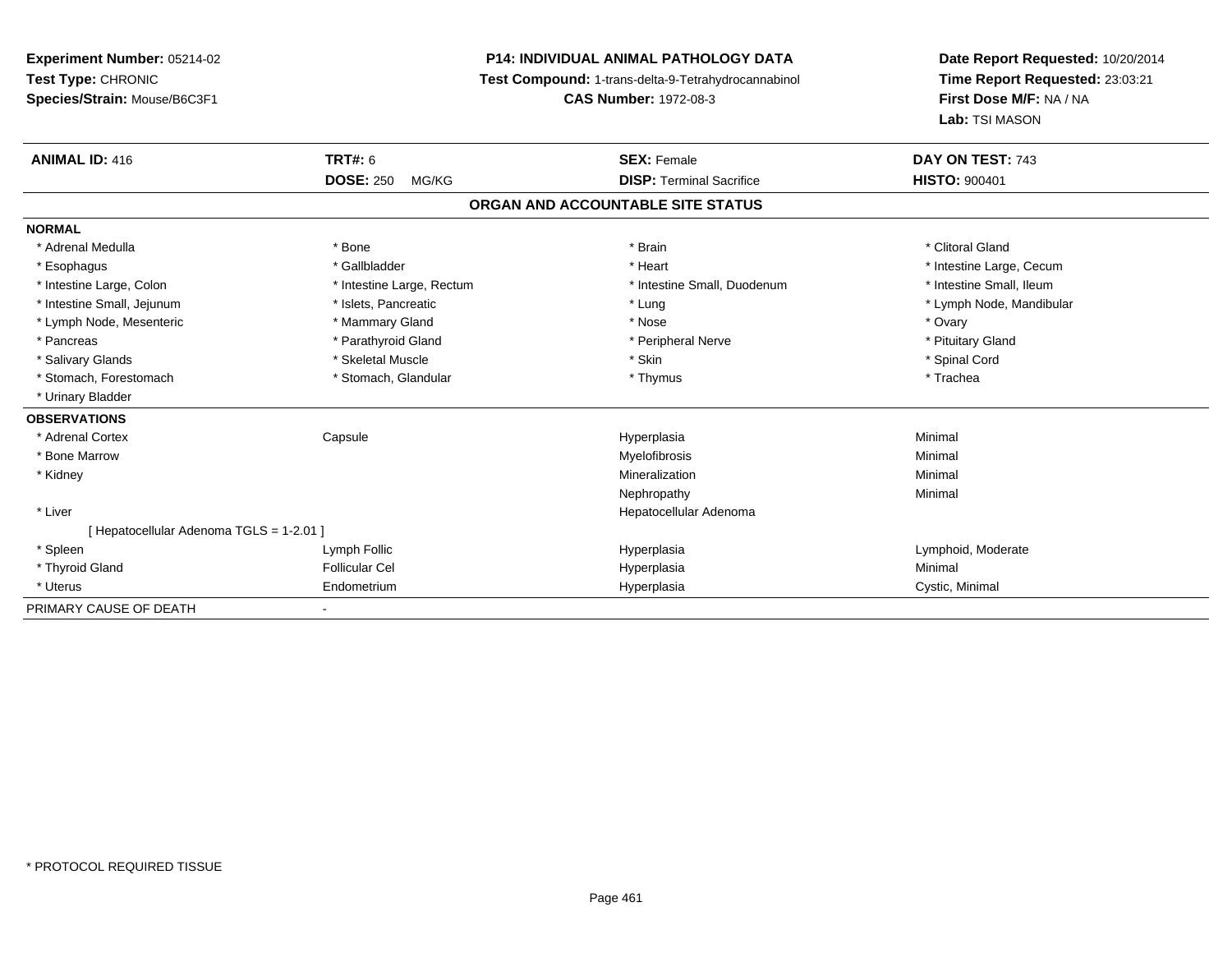**Experiment Number:** 05214-02**Test Type:** CHRONIC **Species/Strain:** Mouse/B6C3F1**P14: INDIVIDUAL ANIMAL PATHOLOGY DATA Test Compound:** 1-trans-delta-9-Tetrahydrocannabinol **CAS Number:** 1972-08-3**Date Report Requested:** 10/20/2014**Time Report Requested:** 23:03:21**First Dose M/F:** NA / NA**Lab:** TSI MASON**ANIMAL ID:** 417**TRT#:** 6 **SEX:** Female **SEX: Female DAY ON TEST:** 742 **DOSE:** 250 MG/KG **DISP:** Terminal Sacrifice **HISTO:** <sup>900402</sup> **ORGAN AND ACCOUNTABLE SITE STATUSNORMAL**\* Adrenal Medulla \* The state of the state of the state of the state of the state of the state of the state of the state of the state of the state of the state of the state of the state of the state of the state of the sta \* Esophagus \* https://www.fragustage.com/web/2019/heart \* Heart \* Heart \* Heart \* Intestine Large, Cecum \* Intestine Large, Cecum \* Sallbladder \* The state of the state of the state of the state of the state of the state o \* Intestine Small, Ileum \* Intestine Large, Colon \* Intestine Large, Rectum \* Intestine Small, Duodenum \* Intestine Small, Duodenum \* Intestine Small, Jejunum \* The metal was a structure of the structure of the structure of the structure of the structure of the structure of the structure of the structure of the structure of the structure of the structu \* Nose \* Lymph Node, Mandibular \* Lymph Node, Mesenteric \* Mammary Gland \* Mammary Gland \* Peripheral Nerve \* Ovary \* And the second of the second of the second version of the second version of the second version of the second version of the second version of the second version of the second version of the second version of the \* Pituitary Gland \* \* \* \* Salivary Glands \* \* \* Salivary Glands \* \* \$keletal Muscle \* \* \* \* \* \$kin \* \* \$kin \* \* Thyroid Gland \* Spinal Cord \* Stomach, Forestomach \* Stomach, Forestomach \* Stomach, Glandular \* Stomach, Glandular \* Trachea \* Urinary Bladder**OBSERVATIONS** \* Adrenal Cortex Capsule Hyperplasia Minimal \* Bone Marroww which is a controller to the Myelofibrosis and the Minimal method of the Minimal method of the Minimal method of the Minimal method of the Minimal method of the Minimal method of the Minimal method of the Minimal method \* Liver Hepatocellular Carcinoma[ Hepatocellular Carcinoma TGLS = 2-2.01 ] \* SpleenRed Pulp **Minimal Hematopoietic Cell Proliferation Minimal** Lymph Follic Hyperplasia Lymphoid, Mild \* Thymuss in the contract of the contract of the contract of the contract of the contract of the contract of the contract of the contract of the contract of the contract of the contract of the contract of the contract of the contr \* Uteruss and the contract of the contract of the contract of the contract of the contract of the contract of the contract of the contract of the contract of the contract of the contract of the contract of the contract of the cont n Moderate Endometrium Hyperplasia Cystic, Mild  $[$  Dilatation TGLS = 1-4.01  $]$  $[$  Hyperplasia TGLS = 1-4.01  $]$ PRIMARY CAUSE OF DEATH-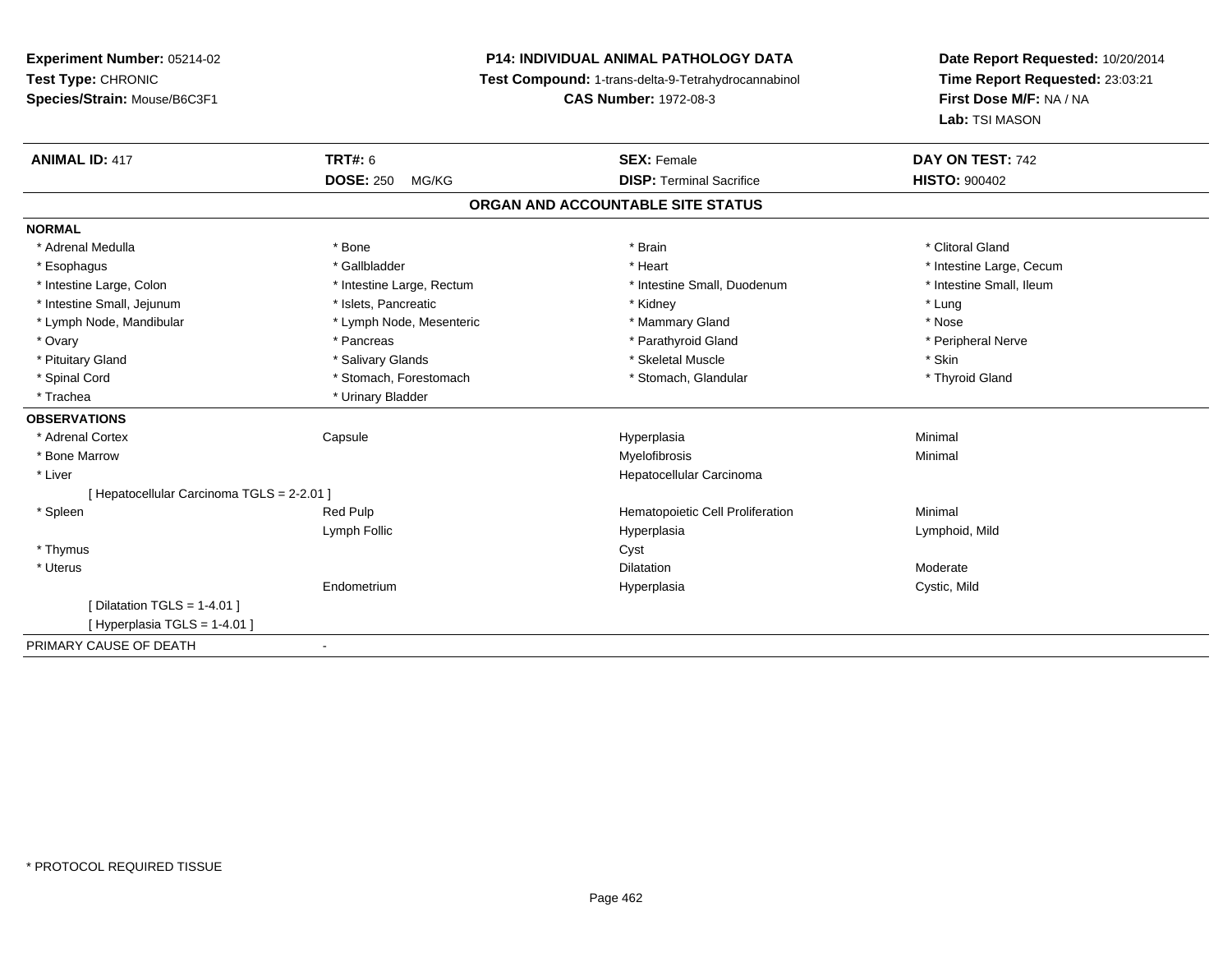| Experiment Number: 05214-02<br>Test Type: CHRONIC<br>Species/Strain: Mouse/B6C3F1 |                            | <b>P14: INDIVIDUAL ANIMAL PATHOLOGY DATA</b><br>Test Compound: 1-trans-delta-9-Tetrahydrocannabinol<br><b>CAS Number: 1972-08-3</b> | Date Report Requested: 10/20/2014<br>Time Report Requested: 23:03:21<br>First Dose M/F: NA / NA<br>Lab: TSI MASON |  |
|-----------------------------------------------------------------------------------|----------------------------|-------------------------------------------------------------------------------------------------------------------------------------|-------------------------------------------------------------------------------------------------------------------|--|
| <b>ANIMAL ID: 418</b>                                                             | TRT#: 6                    | <b>SEX: Female</b>                                                                                                                  | DAY ON TEST: 694                                                                                                  |  |
|                                                                                   | <b>DOSE: 250</b><br>MG/KG  | <b>DISP:</b> Moribund Sacrifice                                                                                                     | <b>HISTO: 900403</b>                                                                                              |  |
|                                                                                   |                            | ORGAN AND ACCOUNTABLE SITE STATUS                                                                                                   |                                                                                                                   |  |
| <b>NORMAL</b>                                                                     |                            |                                                                                                                                     |                                                                                                                   |  |
| * Adrenal Medulla                                                                 | * Bone                     | * Bone Marrow                                                                                                                       | * Brain                                                                                                           |  |
| * Clitoral Gland                                                                  | * Esophagus                | * Gallbladder                                                                                                                       | * Heart                                                                                                           |  |
| * Intestine Large, Cecum                                                          | * Intestine Large, Colon   | * Intestine Large, Rectum                                                                                                           | * Intestine Small, Duodenum                                                                                       |  |
| * Intestine Small, Ileum                                                          | * Intestine Small, Jejunum | * Islets, Pancreatic                                                                                                                | * Kidney                                                                                                          |  |
| * Lymph Node, Mandibular                                                          | * Lymph Node, Mesenteric   | * Mammary Gland                                                                                                                     | * Nose                                                                                                            |  |
| * Ovary                                                                           | * Pancreas                 | * Peripheral Nerve                                                                                                                  | * Salivary Glands                                                                                                 |  |
| * Skeletal Muscle                                                                 | * Spinal Cord              | * Stomach, Forestomach                                                                                                              | * Stomach, Glandular                                                                                              |  |
| * Thymus                                                                          | * Trachea                  | * Urinary Bladder                                                                                                                   |                                                                                                                   |  |
| <b>MISSING</b>                                                                    |                            |                                                                                                                                     |                                                                                                                   |  |
| * Parathyroid Gland                                                               |                            |                                                                                                                                     |                                                                                                                   |  |
| <b>OBSERVATIONS</b>                                                               |                            |                                                                                                                                     |                                                                                                                   |  |
| * Adrenal Cortex                                                                  | Capsule                    | Hyperplasia                                                                                                                         | Mild                                                                                                              |  |
| * Liver                                                                           |                            | Hepatocellular Adenoma                                                                                                              |                                                                                                                   |  |
| [ Hepatocellular Adenoma TGLS = 2-2 ]                                             |                            |                                                                                                                                     |                                                                                                                   |  |
| * Lung                                                                            |                            | Fibrosarcoma                                                                                                                        | Metastatic (Skin)                                                                                                 |  |
|                                                                                   |                            | Inflammation                                                                                                                        | Chronic, Mild                                                                                                     |  |
| * Pituitary Gland                                                                 | <b>Pars Distalis</b>       | Hyperplasia                                                                                                                         | Mild                                                                                                              |  |
| * Skin                                                                            | <b>Subcut Tiss</b>         | Fibrosarcoma                                                                                                                        |                                                                                                                   |  |
| [Fibrosarcoma TGLS = $3-14+14.01$ ]                                               |                            |                                                                                                                                     |                                                                                                                   |  |
| * Spleen                                                                          | Red Pulp                   | Hematopoietic Cell Proliferation                                                                                                    | Moderate                                                                                                          |  |
|                                                                                   | Lymph Follic               | Hyperplasia                                                                                                                         | Lymphoid, Minimal                                                                                                 |  |
| [ Hematopoietic Cell Proliferation TGLS = 1-3 ]                                   |                            |                                                                                                                                     |                                                                                                                   |  |
| * Thyroid Gland                                                                   | <b>Follicular Cel</b>      | Hyperplasia                                                                                                                         | Minimal                                                                                                           |  |
| * Uterus                                                                          | Endometrium                | Hyperplasia                                                                                                                         | Cystic, Minimal                                                                                                   |  |
| PRIMARY CAUSE OF DEATH                                                            |                            |                                                                                                                                     |                                                                                                                   |  |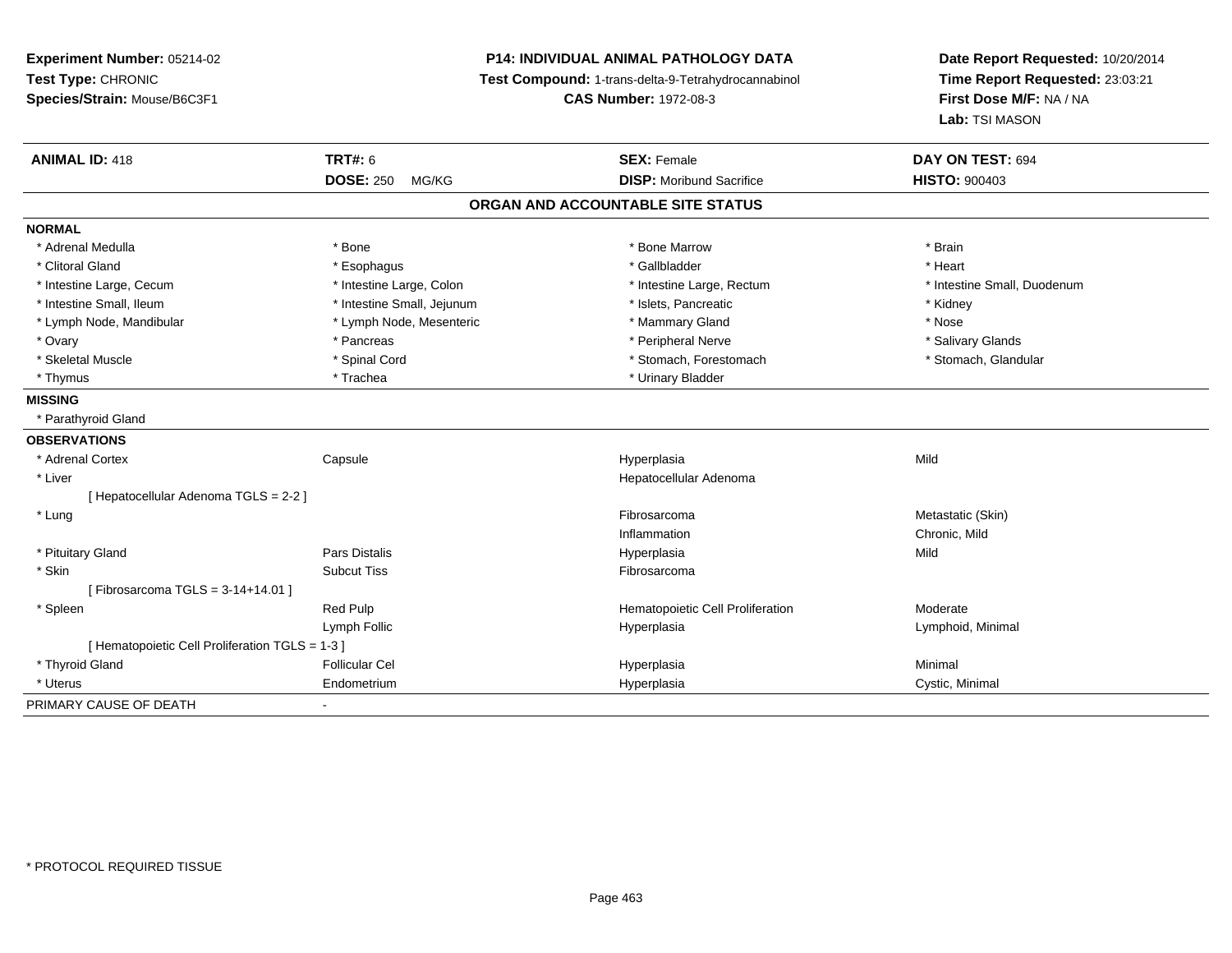| Experiment Number: 05214-02  |                            | <b>P14: INDIVIDUAL ANIMAL PATHOLOGY DATA</b>        |                                                            |  |
|------------------------------|----------------------------|-----------------------------------------------------|------------------------------------------------------------|--|
| Test Type: CHRONIC           |                            | Test Compound: 1-trans-delta-9-Tetrahydrocannabinol | Time Report Requested: 23:03:21<br>First Dose M/F: NA / NA |  |
| Species/Strain: Mouse/B6C3F1 |                            | <b>CAS Number: 1972-08-3</b>                        |                                                            |  |
|                              |                            |                                                     | Lab: TSI MASON                                             |  |
| <b>ANIMAL ID: 419</b>        | <b>TRT#: 6</b>             | <b>SEX: Female</b>                                  | DAY ON TEST: 741                                           |  |
|                              | <b>DOSE: 250</b><br>MG/KG  | <b>DISP: Terminal Sacrifice</b>                     | <b>HISTO: 900404</b>                                       |  |
|                              |                            | ORGAN AND ACCOUNTABLE SITE STATUS                   |                                                            |  |
| <b>NORMAL</b>                |                            |                                                     |                                                            |  |
| * Adrenal Medulla            | * Bone                     | * Bone Marrow                                       | * Brain                                                    |  |
| * Clitoral Gland             | * Esophagus                | * Gallbladder                                       | * Heart                                                    |  |
| * Intestine Large, Cecum     | * Intestine Large, Colon   | * Intestine Large, Rectum                           | * Intestine Small, Duodenum                                |  |
| * Intestine Small, Ileum     | * Intestine Small, Jejunum | * Islets, Pancreatic                                | * Liver                                                    |  |
| * Lung                       | * Lymph Node, Mandibular   | * Lymph Node, Mesenteric                            | * Mammary Gland                                            |  |
| * Ovary                      | * Pancreas                 | * Peripheral Nerve                                  | * Salivary Glands                                          |  |
| * Skeletal Muscle            | * Skin                     | * Spinal Cord                                       | * Stomach, Forestomach                                     |  |
| * Stomach, Glandular         | * Trachea                  | * Urinary Bladder                                   |                                                            |  |
| <b>MISSING</b>               |                            |                                                     |                                                            |  |
| * Pituitary Gland            | * Thymus                   |                                                     |                                                            |  |
| <b>OBSERVATIONS</b>          |                            |                                                     |                                                            |  |
| * Adrenal Cortex             | Capsule                    | Hyperplasia                                         | Mild                                                       |  |
| * Kidney                     |                            | Nephropathy                                         | Minimal                                                    |  |
| * Nose                       |                            | Inflammation                                        | Chronic, Minimal                                           |  |
| * Parathyroid Gland          |                            | Cyst                                                |                                                            |  |
| * Spleen                     | Red Pulp                   | Hematopoietic Cell Proliferation                    | Minimal                                                    |  |
|                              | Lymph Follic               | Hyperplasia                                         | Lymphoid, Marked                                           |  |
| * Thyroid Gland              | <b>Follicular Cel</b>      | Hyperplasia                                         | Minimal                                                    |  |
| * Uterus                     | Endometrium                | Hyperplasia                                         | Cystic, Mild                                               |  |
| PRIMARY CAUSE OF DEATH       |                            |                                                     |                                                            |  |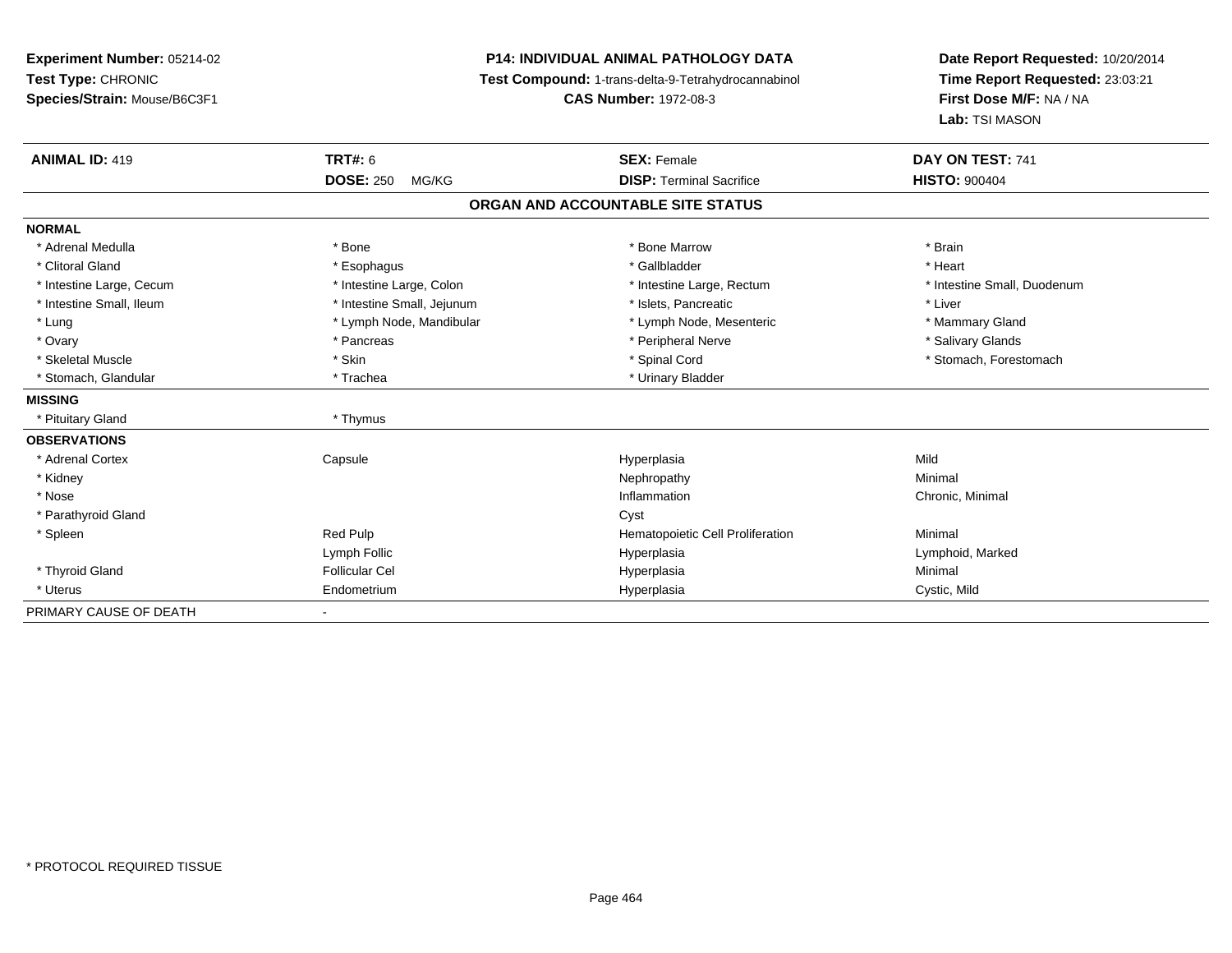# **P14: INDIVIDUAL ANIMAL PATHOLOGY DATA**

**Test Compound:** 1-trans-delta-9-Tetrahydrocannabinol

**CAS Number:** 1972-08-3

| <b>ANIMAL ID: 420</b>     | <b>TRT#: 6</b>              | <b>SEX: Female</b>                | DAY ON TEST: 742           |
|---------------------------|-----------------------------|-----------------------------------|----------------------------|
|                           | <b>DOSE: 250</b><br>MG/KG   | <b>DISP: Terminal Sacrifice</b>   | <b>HISTO: 900405</b>       |
|                           |                             | ORGAN AND ACCOUNTABLE SITE STATUS |                            |
| <b>NORMAL</b>             |                             |                                   |                            |
| * Adrenal Medulla         | * Bone                      | * Clitoral Gland                  | * Esophagus                |
| * Gallbladder             | * Heart                     | * Intestine Large, Cecum          | * Intestine Large, Colon   |
| * Intestine Large, Rectum | * Intestine Small, Duodenum | * Intestine Small, Ileum          | * Intestine Small, Jejunum |
| * Kidney                  | * Liver                     | * Lung                            | * Lymph Node, Mandibular   |
| * Lymph Node, Mesenteric  | * Mammary Gland             | * Ovary                           | * Pancreas                 |
| * Parathyroid Gland       | * Peripheral Nerve          | * Salivary Glands                 | * Skeletal Muscle          |
| * Skin                    | * Spinal Cord               | * Spleen                          | * Stomach, Forestomach     |
| * Stomach, Glandular      | * Thymus                    | * Trachea                         | * Urinary Bladder          |
| <b>OBSERVATIONS</b>       |                             |                                   |                            |
| * Adrenal Cortex          | Capsule                     | Hyperplasia                       | Mild                       |
| * Bone Marrow             |                             | Myelofibrosis                     | Minimal                    |
| * Brain                   |                             | Mineralization                    | Minimal                    |
| * Islets, Pancreatic      |                             | Hyperplasia                       | Mild                       |
| * Nose                    |                             | Inflammation                      | Chronic, Minimal           |
| * Pituitary Gland         | Pars Distalis               | Hyperplasia                       | Minimal                    |
| * Thyroid Gland           | <b>Follicular Cel</b>       | Hyperplasia                       | Mild                       |
| * Uterus                  | Endometrium                 | Hyperplasia                       | Cystic, Minimal            |
| PRIMARY CAUSE OF DEATH    | $\sim$                      |                                   |                            |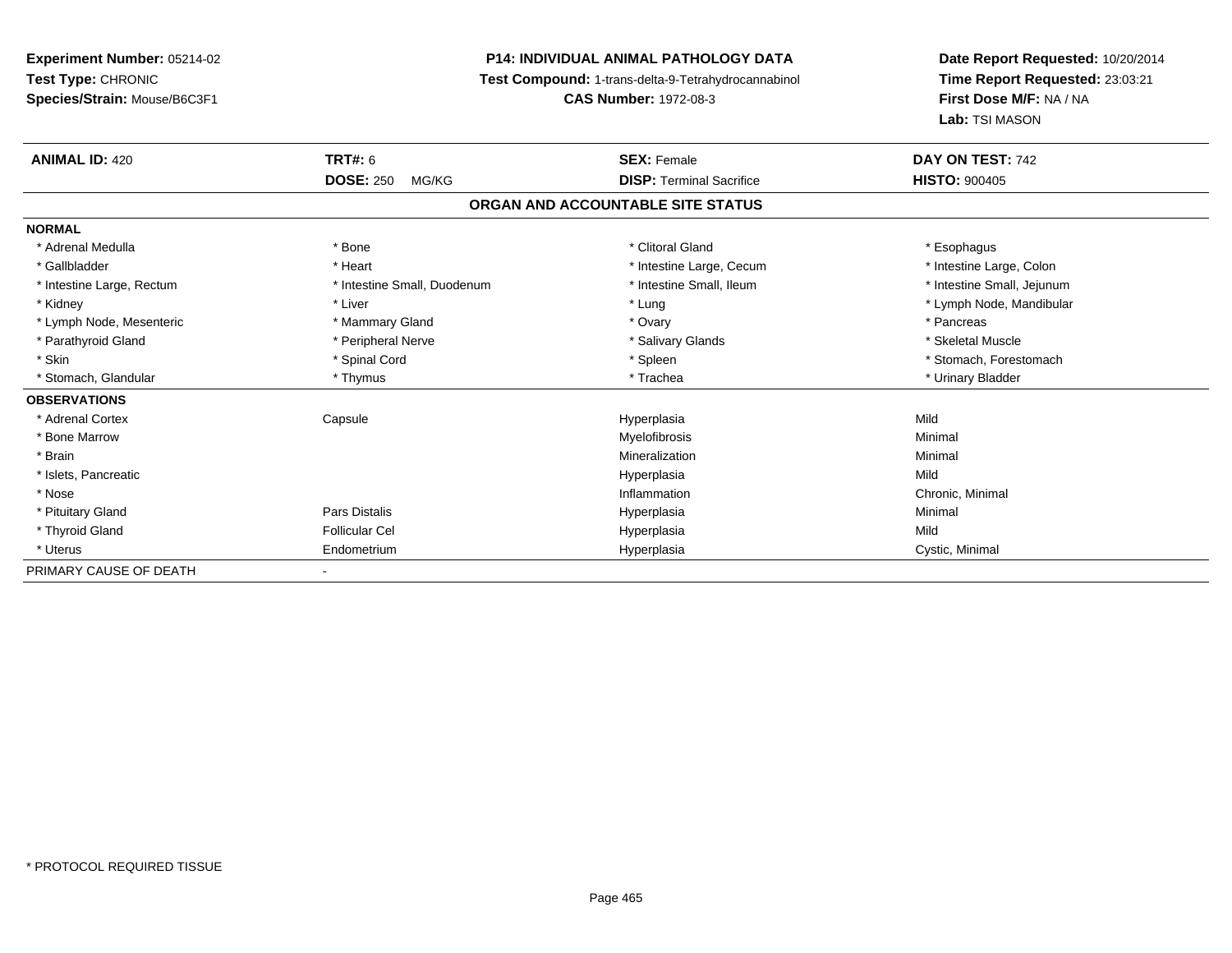**Experiment Number:** 05214-02**Test Type:** CHRONIC **Species/Strain:** Mouse/B6C3F1**P14: INDIVIDUAL ANIMAL PATHOLOGY DATA Test Compound:** 1-trans-delta-9-Tetrahydrocannabinol **CAS Number:** 1972-08-3**Date Report Requested:** 10/20/2014**Time Report Requested:** 23:03:21**First Dose M/F:** NA / NA**Lab:** TSI MASON**ANIMAL ID:** 421**TRT#:** 6 **SEX:** Female **SEX: Female DAY ON TEST:** 741 **DOSE:** 250 MG/KG**DISP:** Terminal Sacrifice **HISTO:**  $900406$ **ORGAN AND ACCOUNTABLE SITE STATUSNORMAL**\* Adrenal Medulla \* Adrenal Medulla \* Bone \* Clitoral Gland \* Esophagus\* Intestine Large, Colon \* Gallbladder \* The mode of the text \* Heart \* Intestine Large, Cecum \* Intestine Large, Cecum \* Intestine Large, Cecum \* Intestine Large, Rectum \* Thestine Small, Duodenum \* Number of the small, Ileum \* Intestine Small, Jejunum \* Intestine Small, Jejunum \* Lymph Node, Mesenteric \* Islets, Pancreatic **\* Lung \* Lung \* Lung \* Lymph Node, Mandibular \*** Lymph Node, Mandibular \* Mammary Gland \* \* Andrew \* Ovary \* Andrew \* Ovary \* Pancreas \* Pancreas \* \* Pancreas \* \* Pancreas \* \* Pancreas \* \* Pancreas \* \* Pancreas \* \* Pancreas \* \* Pancreas \* \* Pancreas \* \* Pancreas \* \* Pancreas \* \* Pancreas \* \* P \* Peripheral Nerve \* \* \* Aliundration of the term of the state of the term of the state of the state of the state of the state of the state of the state of the state of the state of the state of the state of the state of t \* Stomach. Glandular \* Skin \* Stomach, Forestomach \* Spinal Cord \* Stomach, Forestomach \* Stomach, Forestomach \* Trachea**MISSING** \* Brain**OBSERVATIONS** \* Adrenal Cortex**Capsule**  Hyperplasia Mild \* Bone Marroww which is a controller to the Myelofibrosis and the Minimal method of the Minimal method of the Minimal method of the Minimal method of the Minimal method of the Minimal method of the Minimal method of the Minimal method \* Kidneyy the contract of the Pelvis and the Pelvis and the contract of the contract of the person of the contract of the contract of the contract of the contract of the contract of the contract of the contract of the contract of **Inflammation**<br> **Chronic, Mild**<br> **Narked**<br>
Marked Nephropathyy and the contract of the Marked [ Nephropathy TGLS = 1-3 ] \* Liver Basophilic Focus \* Nosee and the contract of the contract of the contract of the contract of the contract of the chronic, Mild and the chronic, Mild and the chronic, Mild and the chronic state of the chronic state of the chronic state of the chr \* SpleenRed Pulp **Net also are all the Hematopoietic Cell Proliferation** Mild Cyst **Net all the Cyst**  \* Thymuss the contract of the contract of the contract of the contract of the contract of the contract of the contract of the contract of the contract of the contract of the contract of the contract of the contract of the contract \* Thyroid Gland Follicular Cel Hyperplasia Mild \* Urinary Bladder Transit Epithe Hyperplasia Mild Inflammation Chronic, Moderate [ Hyperplasia TGLS = 2-10 ][ Inflammation TGLS = 2-10 ] \* Uterus Endometriumm Cystic, Minimal Cystic, Minimal PRIMARY CAUSE OF DEATH-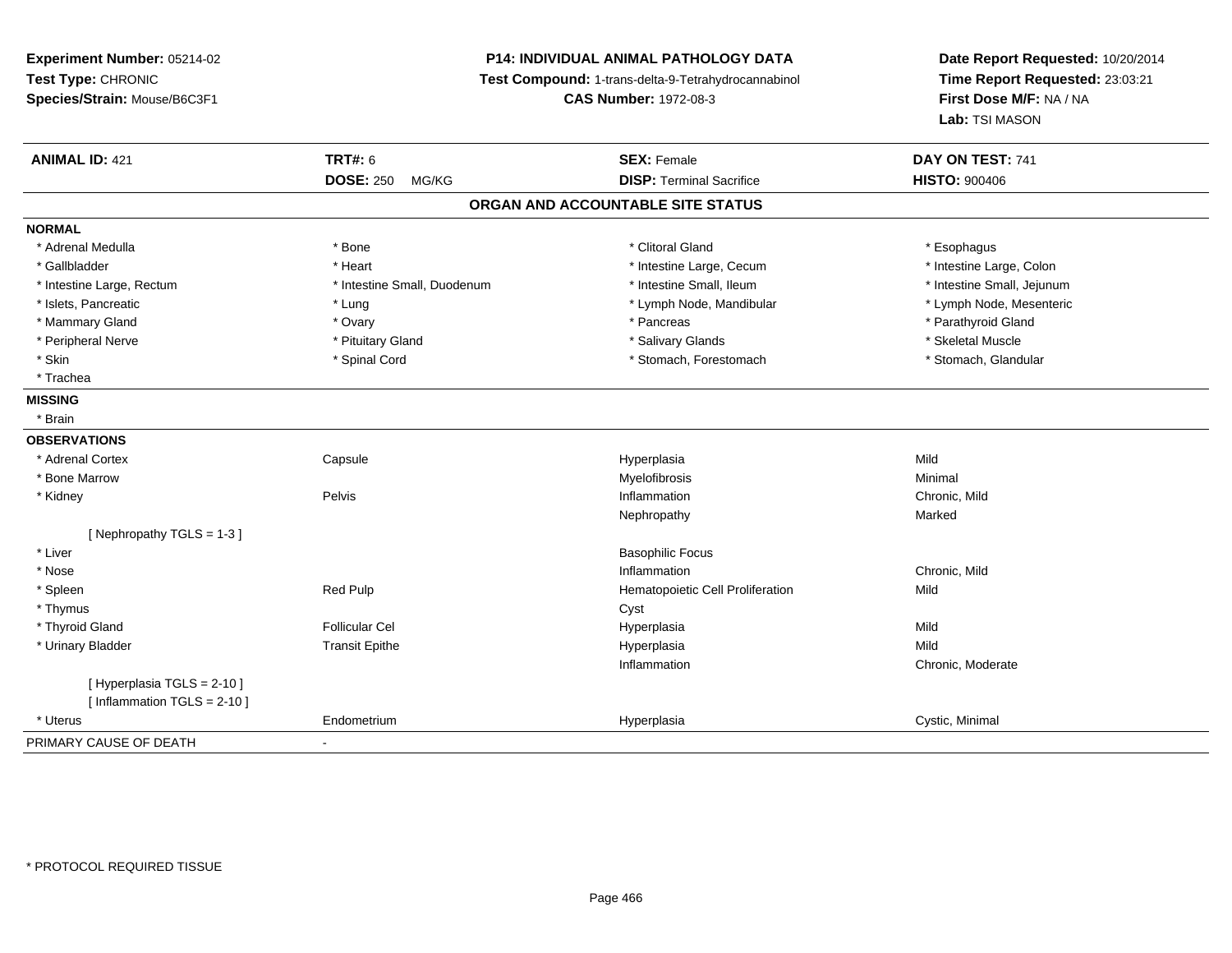# **P14: INDIVIDUAL ANIMAL PATHOLOGY DATA**

**Test Compound:** 1-trans-delta-9-Tetrahydrocannabinol

**CAS Number:** 1972-08-3

| <b>ANIMAL ID: 422</b>                    | TRT#: 6                   | <b>SEX: Female</b>               | DAY ON TEST: 740         |  |  |  |  |
|------------------------------------------|---------------------------|----------------------------------|--------------------------|--|--|--|--|
|                                          | <b>DOSE: 250</b><br>MG/KG | <b>DISP: Terminal Sacrifice</b>  | <b>HISTO: 900407</b>     |  |  |  |  |
| ORGAN AND ACCOUNTABLE SITE STATUS        |                           |                                  |                          |  |  |  |  |
| <b>NORMAL</b>                            |                           |                                  |                          |  |  |  |  |
| * Adrenal Medulla                        | * Bone                    | * Brain                          | * Clitoral Gland         |  |  |  |  |
| * Esophagus                              | * Gallbladder             | * Heart                          | * Intestine Large, Cecum |  |  |  |  |
| * Intestine Large, Colon                 | * Intestine Large, Rectum | * Intestine Small, Duodenum      | * Intestine Small, Ileum |  |  |  |  |
| * Intestine Small, Jejunum               | * Kidney                  | * Lymph Node, Mandibular         | * Lymph Node, Mesenteric |  |  |  |  |
| * Mammary Gland                          | * Nose                    | * Ovary                          | * Pancreas               |  |  |  |  |
| * Parathyroid Gland                      | * Peripheral Nerve        | * Salivary Glands                | * Skeletal Muscle        |  |  |  |  |
| * Skin                                   | * Spinal Cord             | * Stomach, Forestomach           | * Stomach, Glandular     |  |  |  |  |
| * Thymus                                 | * Trachea                 | * Urinary Bladder                |                          |  |  |  |  |
| <b>OBSERVATIONS</b>                      |                           |                                  |                          |  |  |  |  |
| * Adrenal Cortex                         | Capsule                   | Hyperplasia                      | Mild                     |  |  |  |  |
| * Bone Marrow                            |                           | Myelofibrosis                    | Mild                     |  |  |  |  |
| * Islets, Pancreatic                     |                           | Hyperplasia                      | Minimal                  |  |  |  |  |
| * Liver                                  |                           | Hepatocellular Adenoma           |                          |  |  |  |  |
| [ Hepatocellular Adenoma TGLS = 1-2.01 ] |                           |                                  |                          |  |  |  |  |
| * Lung                                   |                           | Hemorrhage                       | Minimal                  |  |  |  |  |
| * Pituitary Gland                        | <b>Pars Distalis</b>      | Adenoma                          |                          |  |  |  |  |
| * Spleen                                 | Red Pulp                  | Hematopoietic Cell Proliferation | Mild                     |  |  |  |  |
| * Thyroid Gland                          | <b>Follicular Cel</b>     | Hyperplasia                      | Mild                     |  |  |  |  |
| * Uterus                                 | Endometrium               | Hyperplasia                      | Cystic, Mild             |  |  |  |  |
| PRIMARY CAUSE OF DEATH                   |                           |                                  |                          |  |  |  |  |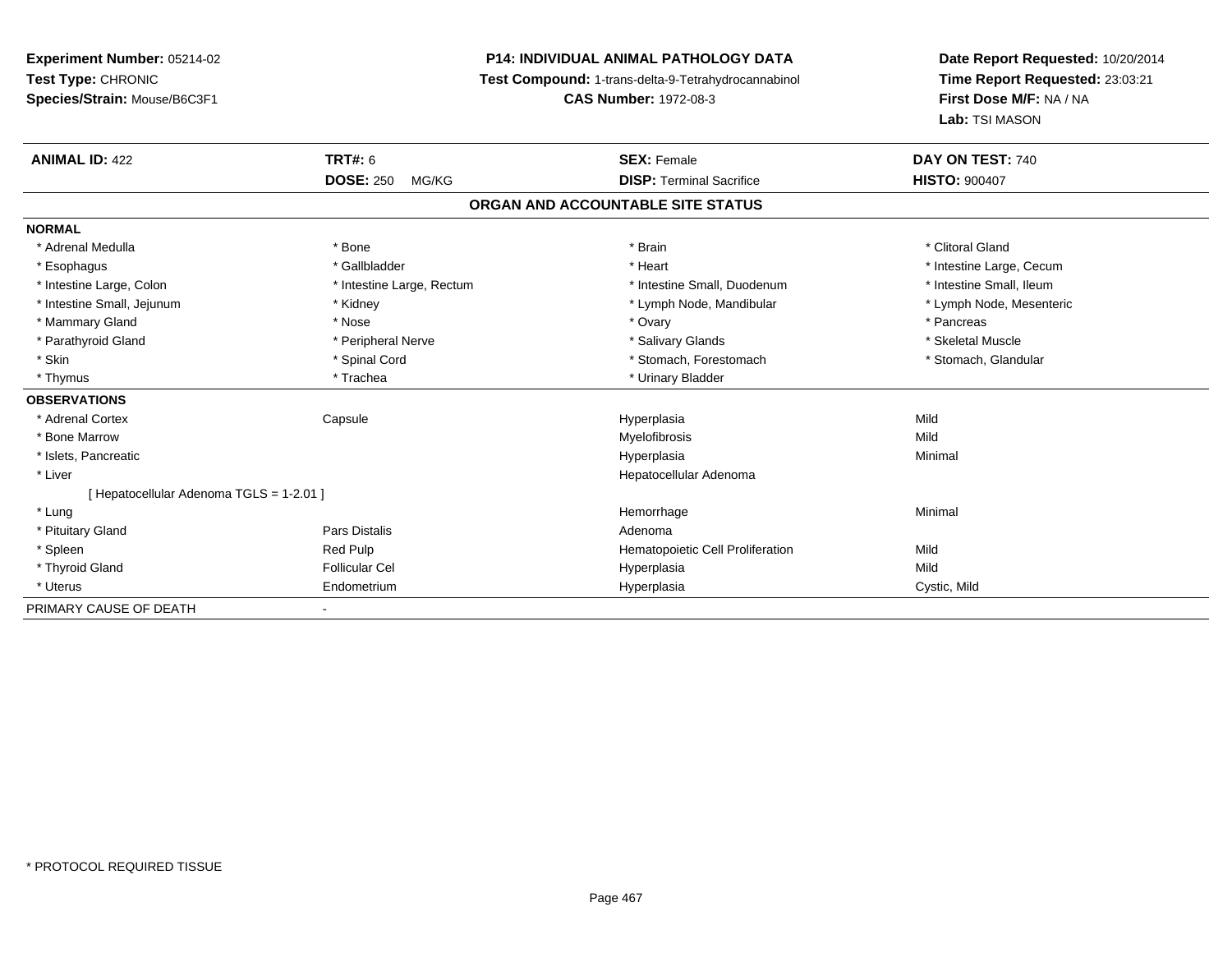**Experiment Number:** 05214-02**Test Type:** CHRONIC **Species/Strain:** Mouse/B6C3F1**P14: INDIVIDUAL ANIMAL PATHOLOGY DATA Test Compound:** 1-trans-delta-9-Tetrahydrocannabinol **CAS Number:** 1972-08-3**Date Report Requested:** 10/20/2014**Time Report Requested:** 23:03:21**First Dose M/F:** NA / NA**Lab:** TSI MASON**ANIMAL ID:** 423**TRT#:** 6 **SEX:** Female **SEX: Female DAY ON TEST:** 709 **DOSE:** 250 MG/KG**DISP:** Natural Death **HISTO:**  $900408$ **ORGAN AND ACCOUNTABLE SITE STATUSNORMAL**\* Adrenal Medulla \* Adrenal Medulla \* Bone \* Clitoral Gland \* Esophagus\* Heart Thestine Large, Cecum Thestine Large, Cecum Assessment Carge, Colon Thestine Large, Rectum \* Intestine Large, Rectum \* Intestine Large, Rectum \* Intestine Small, Duodenum \* 100 \* 100 \* 100 \* 100 \* 100 \* 100 \* 100 \* 100 \* 100 \* 100 \* 100 \* 100 \* Hotestine Small, Jejunum \* Kidney \* Lymph Node, Mesenteric \* Liver \* Lung \* Lung \* Lung \* Lung \* Lymph Node, Mandibular \* Lymph Node, Mandibular \* Mammary Gland \* \* Andreas \* \* Pancreas \* \* Parathyroid Gland \* \* Parathyroid Gland \* \* Peripheral Nerve \* Pituitary Gland \* \* \* \* Salivary Glands \* \* \* Salivary Glands \* \* \$keletal Muscle \* \* \* \* \* \$kin \* \* \$kin \* \* Stomach, Glandular \* Spinal Cord **\* Stomach, Forestomach \* Spinal Cord \*** Stomach, Forestomach \* Stomach, Forestomach \* Thyrnus \* Thyroid Gland \* Thyroid Gland \* The \* Trachea **AUTO PRECLUDES DIAG.** \* Gallbladder**OBSERVATIONS** \* Adrenal Cortex**Capsule**  Hyperplasia Minimal \* Bone Marroww which is a controller to the Myelofibrosis and the Minimal method of the Minimal method of the Minimal method of the Minimal method of the Minimal method of the Minimal method of the Minimal method of the Minimal method \* Brainn and the controller of the controller of the controller of the Minimal Mineralization and the controller of the Minimal Minimal  $\alpha$  \* Islets, Pancreaticc and the contract of the contract of the contract of the contract of the contract of the contract of the contract of the contract of the contract of the contract of the contract of the contract of the contract of the cont a **Minimal**  \* Nose Olfactory Epi Hyperplasia Mild Inflammation Chronic, Moderate \* Ovaryy which is a series of the Periovarn Tiss of the Constantine Cystal Cystal Constanting Cystal Cystal Cystal Cyst  $[$  Cyst TGLS = 1-4.01  $]$  \* Urinary Bladder**n** Dilatation **Contract Contract Contract Contract Contract Contract Contract Contract Contract Contract Contract Contract Contract Contract Contract Contract Contract Contract Contract Contract Contract Contract Contract** n Marked **Marked** [ Dilatation TGLS = 2-10 ] \* Uterus Endometriumm Cystic, Minimal Cystic, Minimal PRIMARY CAUSE OF DEATH-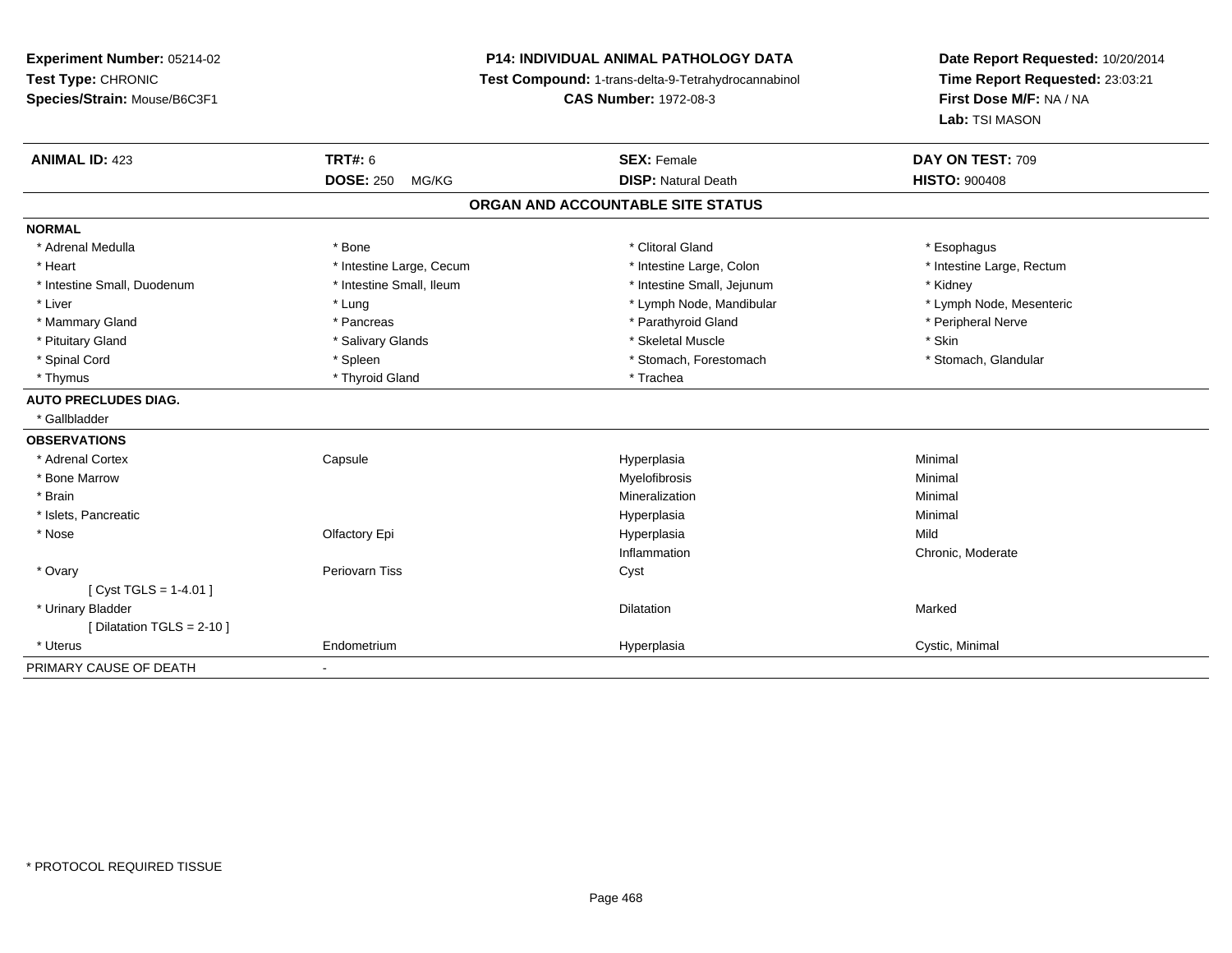**Experiment Number:** 05214-02**Test Type:** CHRONIC **Species/Strain:** Mouse/B6C3F1**P14: INDIVIDUAL ANIMAL PATHOLOGY DATA Test Compound:** 1-trans-delta-9-Tetrahydrocannabinol **CAS Number:** 1972-08-3**Date Report Requested:** 10/20/2014**Time Report Requested:** 23:03:21**First Dose M/F:** NA / NA**Lab:** TSI MASON**ANIMAL ID:** 424**TRT#:** 6 **SEX:** Female **SEX: Female DAY ON TEST:** 743 **DOSE:** 250 MG/KG**DISP:** Terminal Sacrifice **HISTO:**  $900409$ **ORGAN AND ACCOUNTABLE SITE STATUSNORMAL**\* Adrenal Medulla \* The state of the state of the state of the state of the Marrow \* Bone Marrow \* Clitoral Gland \* Clitoral Gland \* Intestine Large, Colon \* Esophagus \* **Heart \* Intestine Large, Cecum \* Intestine Large, Cecum \*** Intestine Large, Cecum \* Intestine Large, Rectum \* Thestine Small, Duodenum \* Number of the small, Ileum \* Intestine Small, Jejunum \* Intestine Small, Jejunum \* Lymph Node, Mesenteric \* Islets, Pancreatic **\* Lung \* Lung \* Lung \* Lymph Node, Mandibular \*** Lymph Node, Mandibular \* Mammary Gland \* \* Andrew \* Ovary \* Andrew \* Ovary \* Pancreas \* Pancreas \* \* Pancreas \* \* Pancreas \* \* Pancreas \* \* Pancreas \* \* Pancreas \* \* Pancreas \* \* Pancreas \* \* Pancreas \* \* Pancreas \* \* Pancreas \* \* Pancreas \* \* P \* Peripheral Nerve \* Salivary Glands \* Skeletal Muscle \* Skin\* Thymus \* Spinal Cord \* Stomach, Forestomach \* Stomach \* Stomach, Glandular \* Stomach, Glandular \* Thyroid Gland \* Trachea \* Trachea \* Trachea \* Urinary Bladder **MISSING** \* Gallbladder**AUTO PRECLUDES DIAG.** Blood**OBSERVATIONS** \* Adrenal Cortex**Capsule**  Hyperplasia Minimal \* Brainn and the controller of the controller of the controller of the Mineralization and the controller of the Minimal \* Kidneyy the controller of the controller of the controller of the controller of the controller of the controller of the controller of the controller of the controller of the controller of the controller of the controller of the \* Liver Eosinophilic Focus Hepatocellular Carcinoma[ Hepatocellular Carcinoma TGLS = 1-2.01 ] \* Nosee the contraction of the contraction of the contraction of the contraction of the contraction of the contraction  $\mathsf{Acute}$ , Minimal \* Pituitary Glandd and the set of Pars Distalis and the Second Adenomal Adenomal Second Second Pars Distallis \* SpleenRed Pulp **Network Red Pulp 19 Templement Cell Proliferation** Mild \* Uterus**Endometrium** m Cystic, Minimal Cystic, Minimal PRIMARY CAUSE OF DEATH-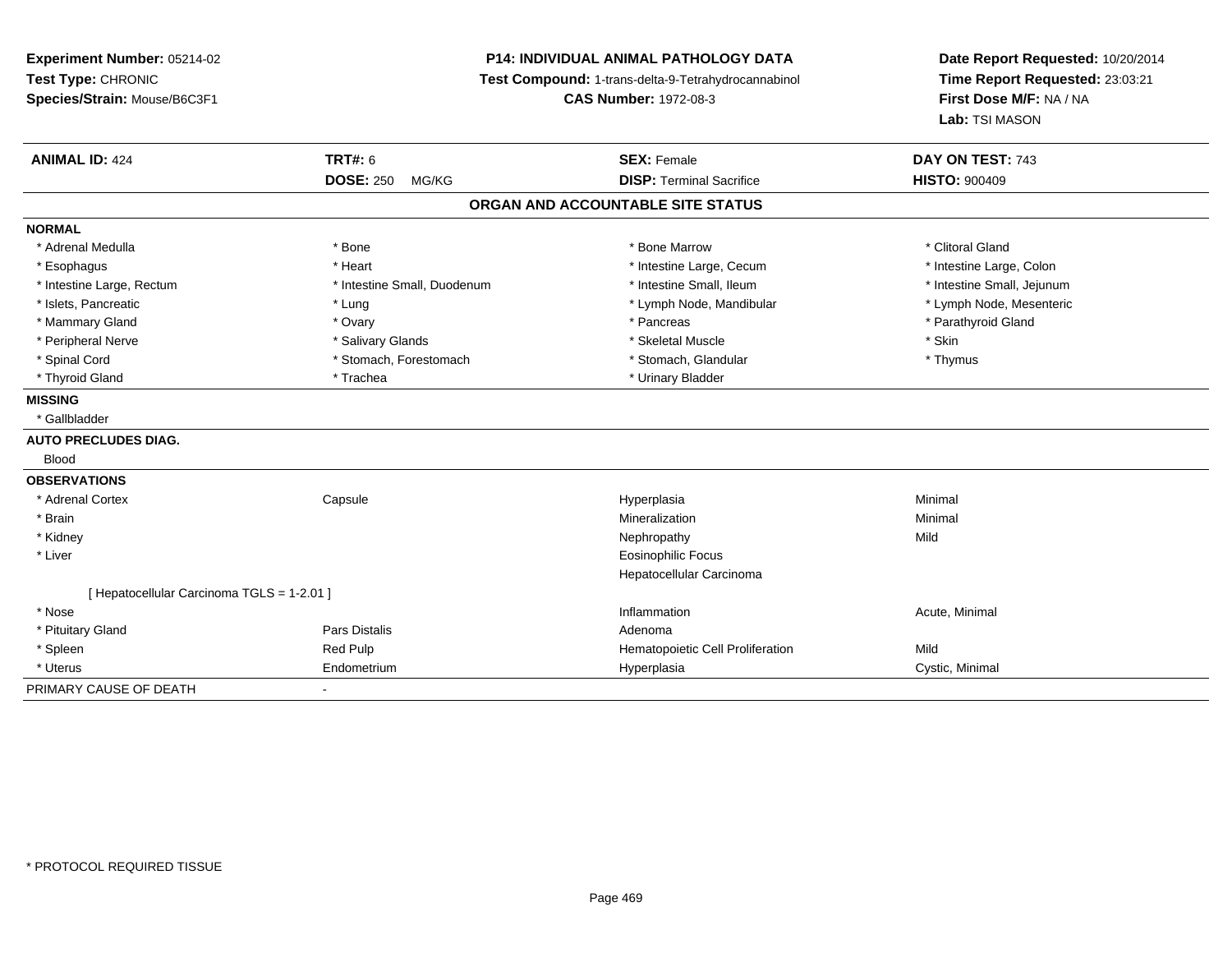**Experiment Number:** 05214-02**Test Type:** CHRONIC **Species/Strain:** Mouse/B6C3F1**P14: INDIVIDUAL ANIMAL PATHOLOGY DATA Test Compound:** 1-trans-delta-9-Tetrahydrocannabinol **CAS Number:** 1972-08-3**Date Report Requested:** 10/20/2014**Time Report Requested:** 23:03:21**First Dose M/F:** NA / NA**Lab:** TSI MASON**ANIMAL ID:** 425**TRT#:** 6 **SEX:** Female **SEX: Female DAY ON TEST:** 535 **DOSE:** 250 MG/KG**DISP:** Natural Death **HISTO:**  $900410$ **ORGAN AND ACCOUNTABLE SITE STATUSNORMAL**\* Adrenal Medulla \* The state of the state of the state of the state of the Marrow \* Bone Marrow \* Clitoral Gland \* Clitoral Gland \* Esophagus \* https://www.fragustage.com/web/2019/heart \* Heart \* Heart \* Heart \* Intestine Large, Cecum \* Intestine Large, Cecum \* Sallbladder \* The state of the state of the state of the state of the state of the state o \* Intestine Small, Ileum \* Intestine Large, Colon \* Intestine Large, Rectum \* Intestine Small, Duodenum \* Intestine Small, Duodenum \* Intestine Small, Jejunum \* \* et \* \* http://www.fat.com/mandibulary.com/mandibulary/state/state/state/state/state/state/state/state/state/state/state/state/state/state/state/state/state/state/state/state/state/state/state \* Lymph Node, Mesenteric \* \* Mammary Gland \* Mammary Gland \* Pancreas \* Peripheral Nerve \* Pituitary Gland \* \* Spinal Cord \* Salivary Glands \* \* Skin \* \* Skin \* \* Spinal Cord \* Spinal Cord \* Spinal Cord \* Spinal Cord \* Spinal Cord \* Spinal Cord \* Spinal Cord \* Spinal Cord \* Spinal Cord \* Spinal Cord \* Spinal C \* Spleen \* Stomach, Forestomach \* Stomach \* Stomach, Glandular \* Thymus \* Thymus \* Thyroid Gland \* Trachea \* Trachea \* Trachea \* Urinary Bladder **MISSING** \* Parathyroid Gland**OBSERVATIONS** \* Adrenal Cortex**Capsule**  Hyperplasia Minimal \* Brainn and the controller of the controller of the controller of the Mineralization and the controller of the Minimal \* Kidneyy the control of the control of the control of the control of the control of the control of the control of the control of the control of the control of the control of the control of the control of the control of the contro \* Lungg is a complete that the congestion of the congestion of the congestion of the congestion of  $\mathbb{N}$ ild [ Congestion TGLS = 1-1 ] \* Nosee and the contract of the contract of the contract of the contract of the contract of the chronic, Mild and the chronic, Mild and the chronic, Mild and the chronic state of the chronic state of the chronic state of the chr \* Ovaryy the controller of the controller of the controller of the controller of the controller of the controller of the controller of the controller of the controller of the controller of the controller of the controller of the \* Skeletal Musclee de la controllata de la controllata de la controllata de la controllata de la controllata de la controllata d<br>Degeneration \* Uterus Endometriumm Cystic, Minimal Cystic, Minimal PRIMARY CAUSE OF DEATH-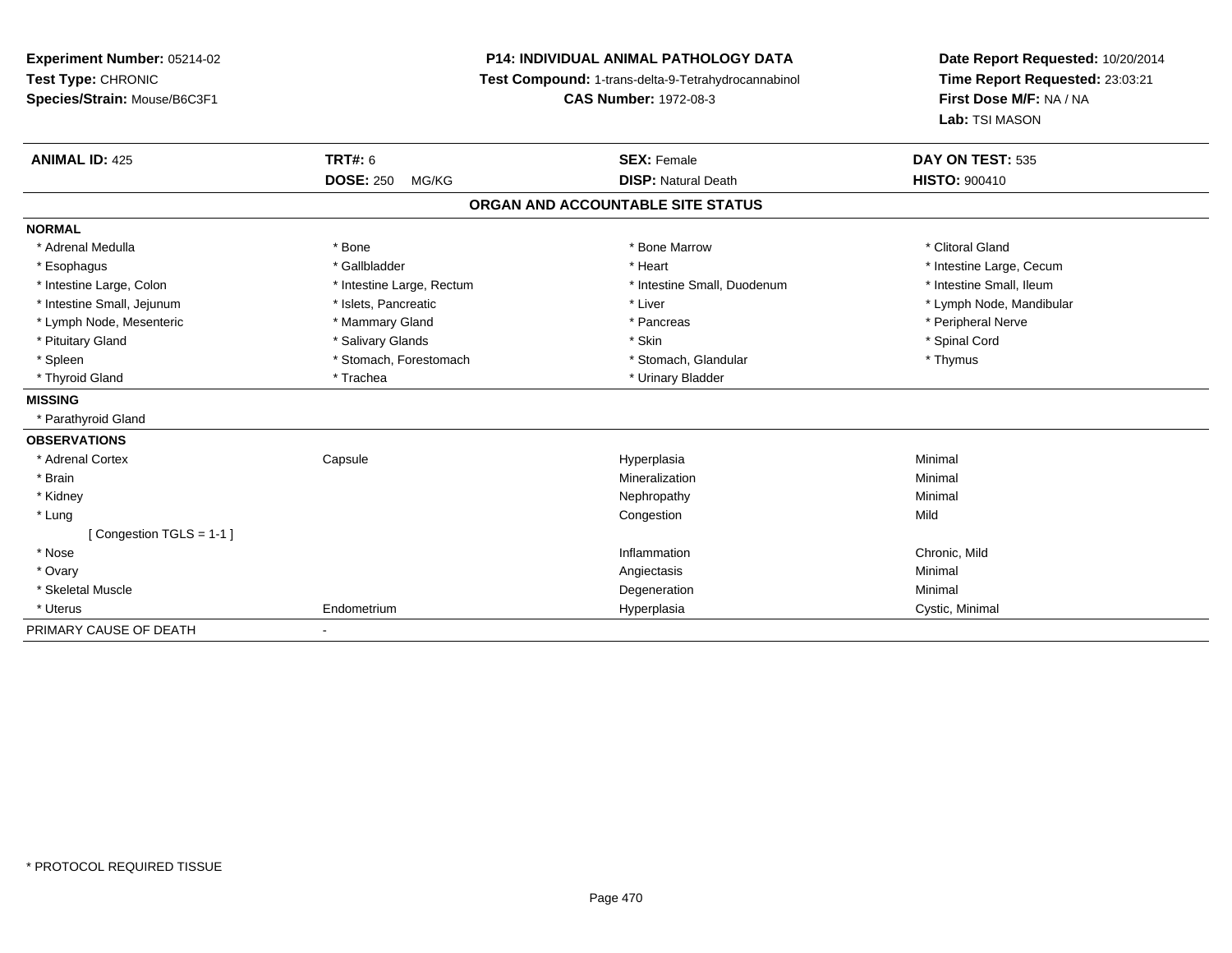| <b>Experiment Number: 05214-02</b> |                           | <b>P14: INDIVIDUAL ANIMAL PATHOLOGY DATA</b>        | Date Report Requested: 10/20/2014 |  |
|------------------------------------|---------------------------|-----------------------------------------------------|-----------------------------------|--|
| Test Type: CHRONIC                 |                           | Test Compound: 1-trans-delta-9-Tetrahydrocannabinol | Time Report Requested: 23:03:21   |  |
| Species/Strain: Mouse/B6C3F1       |                           | <b>CAS Number: 1972-08-3</b>                        | First Dose M/F: NA / NA           |  |
|                                    |                           |                                                     | Lab: TSI MASON                    |  |
| <b>ANIMAL ID: 426</b>              | TRT#: 6                   | <b>SEX: Female</b>                                  | DAY ON TEST: 5                    |  |
|                                    | <b>DOSE: 250</b><br>MG/KG | <b>DISP: Natural Death</b>                          | <b>HISTO: 900411</b>              |  |
|                                    |                           | ORGAN AND ACCOUNTABLE SITE STATUS                   |                                   |  |
| <b>NORMAL</b>                      |                           |                                                     |                                   |  |
| * Adrenal Cortex                   | * Adrenal Medulla         | * Bone                                              | * Bone Marrow                     |  |
| * Brain                            | * Clitoral Gland          | * Esophagus                                         | * Gallbladder                     |  |
| * Heart                            | * Intestine Large, Cecum  | * Intestine Large, Colon                            | * Intestine Large, Rectum         |  |
| * Intestine Small, Duodenum        | * Intestine Small, Ileum  | * Intestine Small, Jejunum                          | * Islets, Pancreatic              |  |
| * Kidney                           | * Liver                   | * Lung                                              | * Mammary Gland                   |  |
| * Nose                             | * Ovary                   | * Pancreas                                          | * Parathyroid Gland               |  |
| * Peripheral Nerve                 | * Pituitary Gland         | * Salivary Glands                                   | * Skeletal Muscle                 |  |
| * Skin                             | * Spinal Cord             | * Stomach, Forestomach                              | * Stomach, Glandular              |  |
| * Thymus                           | * Thyroid Gland           | * Trachea                                           | * Urinary Bladder                 |  |
| * Uterus                           |                           |                                                     |                                   |  |
| <b>MISSING</b>                     |                           |                                                     |                                   |  |
| * Lymph Node, Mandibular           | * Lymph Node, Mesenteric  |                                                     |                                   |  |
| <b>OBSERVATIONS</b>                |                           |                                                     |                                   |  |
| * Spleen                           | Lymph Follic              | Atrophy                                             | Minimal                           |  |
| [Atrophy TGLS = 1-3]               |                           |                                                     |                                   |  |
| PRIMARY CAUSE OF DEATH             |                           |                                                     |                                   |  |
|                                    |                           |                                                     |                                   |  |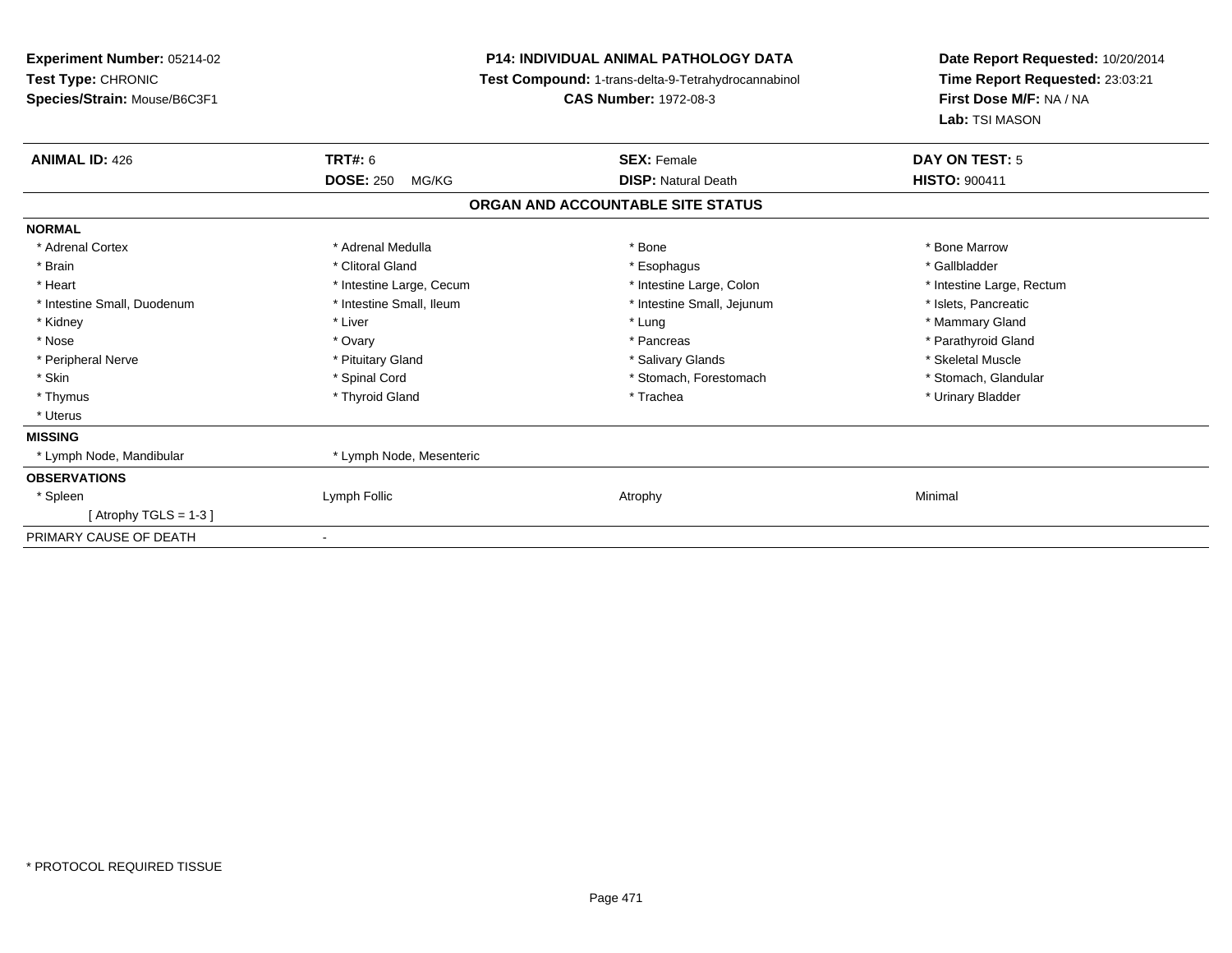| Experiment Number: 05214-02              |                           | <b>P14: INDIVIDUAL ANIMAL PATHOLOGY DATA</b>        |                                 |
|------------------------------------------|---------------------------|-----------------------------------------------------|---------------------------------|
| Test Type: CHRONIC                       |                           | Test Compound: 1-trans-delta-9-Tetrahydrocannabinol | Time Report Requested: 23:03:21 |
| Species/Strain: Mouse/B6C3F1             |                           | <b>CAS Number: 1972-08-3</b>                        | First Dose M/F: NA / NA         |
|                                          |                           |                                                     | Lab: TSI MASON                  |
| <b>ANIMAL ID: 427</b>                    | <b>TRT#: 6</b>            | <b>SEX: Female</b>                                  | DAY ON TEST: 742                |
|                                          | <b>DOSE: 250</b><br>MG/KG | <b>DISP: Terminal Sacrifice</b>                     | <b>HISTO: 900412</b>            |
|                                          |                           | ORGAN AND ACCOUNTABLE SITE STATUS                   |                                 |
| <b>NORMAL</b>                            |                           |                                                     |                                 |
| * Adrenal Medulla                        | * Bone                    | * Bone Marrow                                       | * Clitoral Gland                |
| * Esophagus                              | * Intestine Large, Cecum  | * Intestine Large, Colon                            | * Intestine Large, Rectum       |
| * Intestine Small, Duodenum              | * Intestine Small, Ileum  | * Intestine Small, Jejunum                          | * Islets, Pancreatic            |
| * Lung                                   | * Lymph Node, Mandibular  | * Lymph Node, Mesenteric                            | * Mammary Gland                 |
| * Nose                                   | * Ovary                   | * Peripheral Nerve                                  | * Pituitary Gland               |
| * Salivary Glands                        | * Skeletal Muscle         | * Skin                                              | * Spinal Cord                   |
| * Spleen                                 | * Stomach, Glandular      | * Thymus                                            | * Trachea                       |
| * Urinary Bladder                        |                           |                                                     |                                 |
| <b>MISSING</b>                           |                           |                                                     |                                 |
| * Gallbladder                            | * Parathyroid Gland       |                                                     |                                 |
| <b>OBSERVATIONS</b>                      |                           |                                                     |                                 |
| * Adrenal Cortex                         | Capsule                   | Hyperplasia                                         | Mild                            |
| * Brain                                  |                           | Mineralization                                      | Minimal                         |
| * Heart                                  |                           | Cardiomyopathy                                      | Mild                            |
| * Kidney                                 |                           | Nephropathy                                         | Minimal                         |
| * Liver                                  |                           | Hepatocellular Adenoma                              |                                 |
| [ Hepatocellular Adenoma TGLS = 1-2.01 ] |                           |                                                     |                                 |
| * Pancreas                               |                           | Inflammation                                        | Chronic, Minimal                |
| * Stomach, Forestomach                   |                           | Hyperplasia                                         | Squamous, Mild                  |
|                                          |                           | Ulcer                                               | Moderate                        |
| [ Hyperplasia TGLS = 2-6.01 ]            |                           |                                                     |                                 |
| * Thyroid Gland                          | <b>Follicular Cel</b>     | Hyperplasia                                         | Minimal                         |
| * Uterus                                 | Endometrium               | Hyperplasia                                         | Cystic, Mild                    |
| PRIMARY CAUSE OF DEATH                   | ٠                         |                                                     |                                 |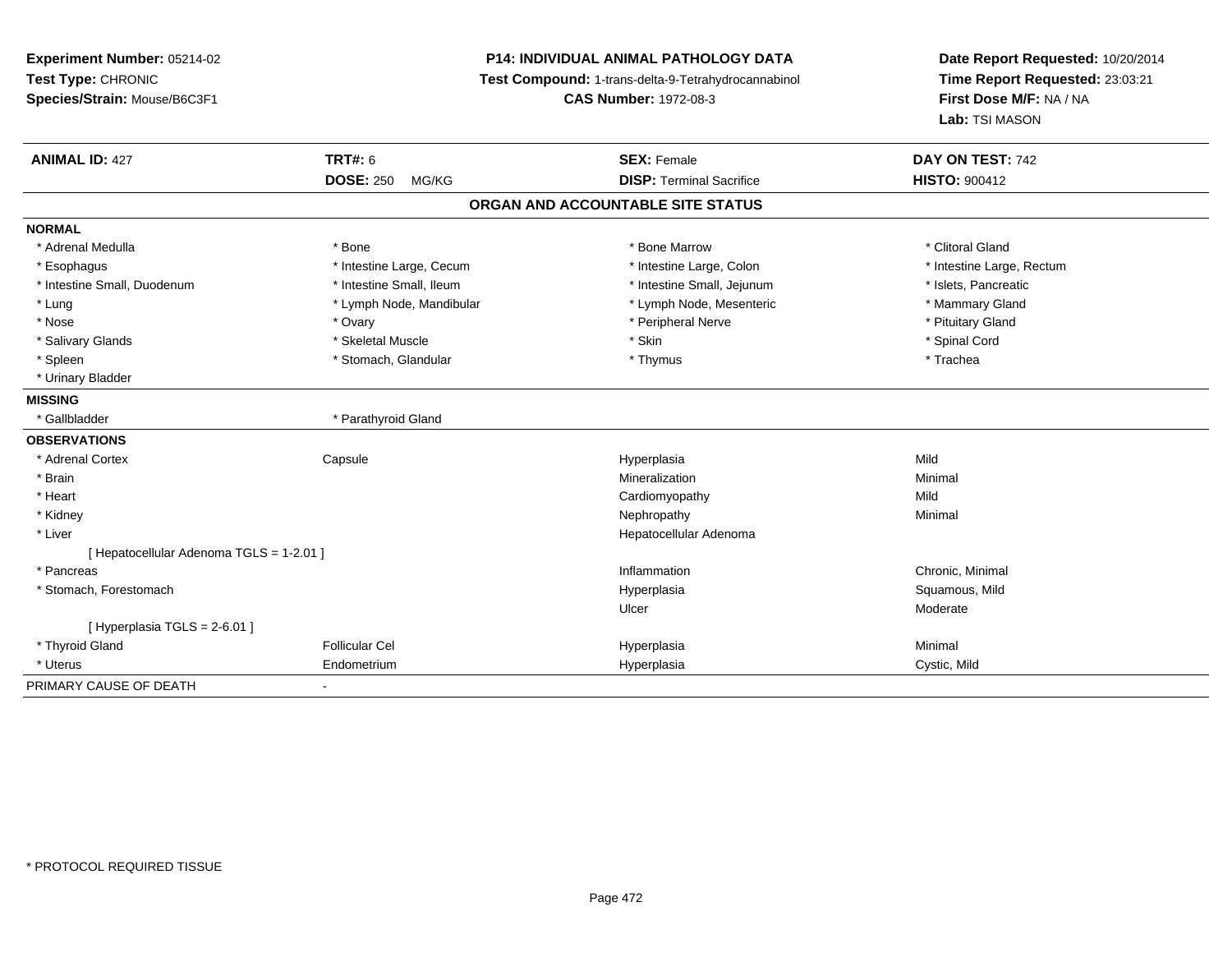| Experiment Number: 05214-02<br>Test Type: CHRONIC<br>Species/Strain: Mouse/B6C3F1 | <b>P14: INDIVIDUAL ANIMAL PATHOLOGY DATA</b><br>Test Compound: 1-trans-delta-9-Tetrahydrocannabinol<br><b>CAS Number: 1972-08-3</b> |                                   | Date Report Requested: 10/20/2014<br>Time Report Requested: 23:03:21<br>First Dose M/F: NA / NA<br>Lab: TSI MASON |
|-----------------------------------------------------------------------------------|-------------------------------------------------------------------------------------------------------------------------------------|-----------------------------------|-------------------------------------------------------------------------------------------------------------------|
| <b>ANIMAL ID: 428</b>                                                             | TRT#: 6                                                                                                                             | <b>SEX: Female</b>                | DAY ON TEST: 732                                                                                                  |
|                                                                                   | <b>DOSE: 250</b><br>MG/KG                                                                                                           | <b>DISP: Natural Death</b>        | <b>HISTO: 900413</b>                                                                                              |
|                                                                                   |                                                                                                                                     | ORGAN AND ACCOUNTABLE SITE STATUS |                                                                                                                   |
| <b>NORMAL</b>                                                                     |                                                                                                                                     |                                   |                                                                                                                   |
| * Adrenal Medulla                                                                 | * Bone                                                                                                                              | * Bone Marrow                     | * Brain                                                                                                           |
| * Esophagus                                                                       | * Heart                                                                                                                             | * Intestine Large, Cecum          | * Intestine Large, Colon                                                                                          |
| * Intestine Large, Rectum                                                         | * Islets, Pancreatic                                                                                                                | * Kidney                          | * Liver                                                                                                           |
| * Lung                                                                            | * Lymph Node, Mandibular                                                                                                            | * Mammary Gland                   | * Nose                                                                                                            |
| * Ovary                                                                           | * Pancreas                                                                                                                          | * Parathyroid Gland               | * Peripheral Nerve                                                                                                |
| * Pituitary Gland                                                                 | * Salivary Glands                                                                                                                   | * Skeletal Muscle                 | * Skin                                                                                                            |
| * Spinal Cord                                                                     | * Spleen                                                                                                                            | * Stomach, Forestomach            | * Stomach, Glandular                                                                                              |
| * Trachea                                                                         | * Urinary Bladder                                                                                                                   | * Uterus                          |                                                                                                                   |
| <b>MISSING</b>                                                                    |                                                                                                                                     |                                   |                                                                                                                   |
| * Clitoral Gland                                                                  | * Gallbladder                                                                                                                       |                                   |                                                                                                                   |
| <b>AUTO PRECLUDES DIAG.</b>                                                       |                                                                                                                                     |                                   |                                                                                                                   |
| * Intestine Small, Duodenum                                                       | * Intestine Small, Ileum                                                                                                            | * Intestine Small, Jejunum        | * Lymph Node, Mesenteric                                                                                          |
| * Thymus                                                                          |                                                                                                                                     |                                   |                                                                                                                   |
| <b>OBSERVATIONS</b>                                                               |                                                                                                                                     |                                   |                                                                                                                   |
| * Adrenal Cortex                                                                  | Capsule                                                                                                                             | Hyperplasia                       | Minimal                                                                                                           |
| * Thyroid Gland                                                                   | <b>Follicular Cel</b>                                                                                                               | Hyperplasia                       | Minimal                                                                                                           |
| PRIMARY CAUSE OF DEATH                                                            |                                                                                                                                     |                                   |                                                                                                                   |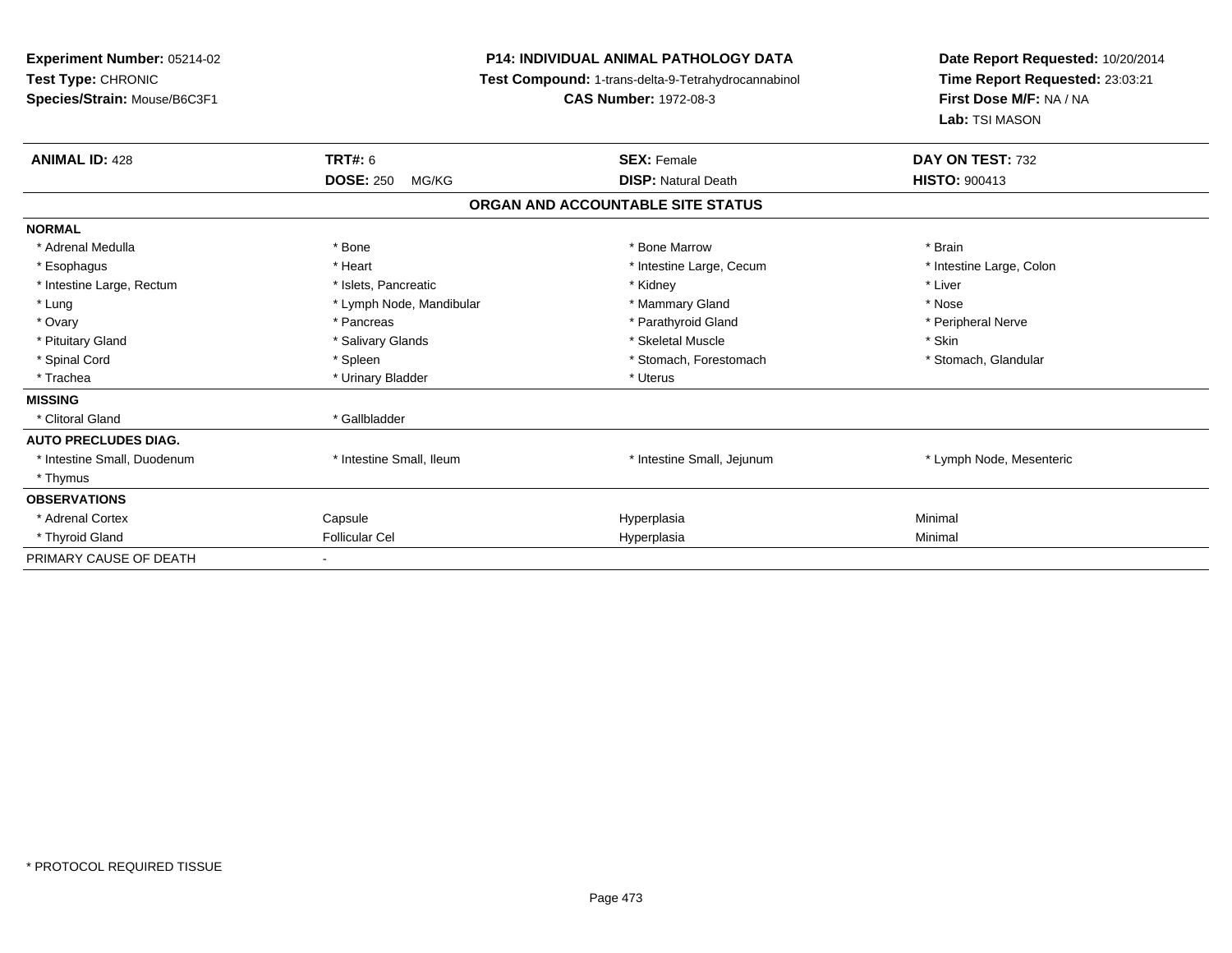**Experiment Number:** 05214-02**Test Type:** CHRONIC **Species/Strain:** Mouse/B6C3F1**P14: INDIVIDUAL ANIMAL PATHOLOGY DATA Test Compound:** 1-trans-delta-9-Tetrahydrocannabinol **CAS Number:** 1972-08-3**Date Report Requested:** 10/20/2014**Time Report Requested:** 23:03:21**First Dose M/F:** NA / NA**Lab:** TSI MASON**ANIMAL ID:** 429**TRT#:** 6 **SEX:** Female **SEX: Female DAY ON TEST:** 737 **DOSE:** 250 MG/KG**DISP:** Terminal Sacrifice **HISTO:** 900414 **ORGAN AND ACCOUNTABLE SITE STATUSNORMAL**\* Adrenal Medulla \* The state of the state of the state of the state of the state of the state of the state of the state of the state of the state of the state of the state of the state of the state of the state of the sta \* Esophagus \* https://www.fragustage.com/web/2019/heart \* Heart \* Heart \* Heart \* Intestine Large, Cecum \* Intestine Large, Cecum \* Sallbladder \* The state of the state of the state of the state of the state of the state o \* Intestine Small, Ileum \* Intestine Large, Colon \* Intestine Large, Rectum \* Intestine Small, Duodenum \* Intestine Small, Duodenum \* Intestine Small, Jejunum \* 1992 \* The state of the state of the state of the state of the state of the state of the state of the state of the state of the state of the state of the state of the state of the state of the \* Lung \* Lymph Node, Mandibular \* Mannipular \* Lymph Node, Mesenteric \* Mammary Gland \* Parathyroid Gland \* Nose \* Ovary \* Pancreas \* Parathyroid Gland \* Peripheral Nerve \* \* \* Aliundration of the term of the state of the term of the state of the state of the state of the state of the state of the state of the state of the state of the state of the state of the state of t \* Skin \* Stephen \* Spinal Cord \* \* Spinal Cord \* Spleen \* Thymus \* Spinal Society \* Thymus \* Thymus \* Thymus \* \* Trachea **\*** Urinary Bladder **OBSERVATIONS** \* Adrenal Cortex Capsule Hyperplasia Mild \* Bone Marroww which is a controller to the Myelofibrosis and the Minimal method of the Minimal method of the Minimal method of the Minimal method of the Minimal method of the Minimal method of the Minimal method of the Minimal method \* Stomach, Forestomachh anns an t-aiste anns an t-aiste anns an t-aiste anns an t-aiste anns an t-aiste anns an t-aiste anns an t-ais<br>Bhaile anns an t-aiste an t-aiste an t-aiste an t-aiste an t-aiste an t-aiste an t-aiste an t-aiste an t-aiste [ Hyperplasia TGLS = 1-6.2 ] \* Stomach, Glandular Mineralizationn Minimal \* Thyroid Gland Follicular Cel Hyperplasia Minimal Infiltration Cellular Lymphocyte, Mild \* Uterus Endometriumm Cystic, Minimal Cystic, Minimal PRIMARY CAUSE OF DEATH-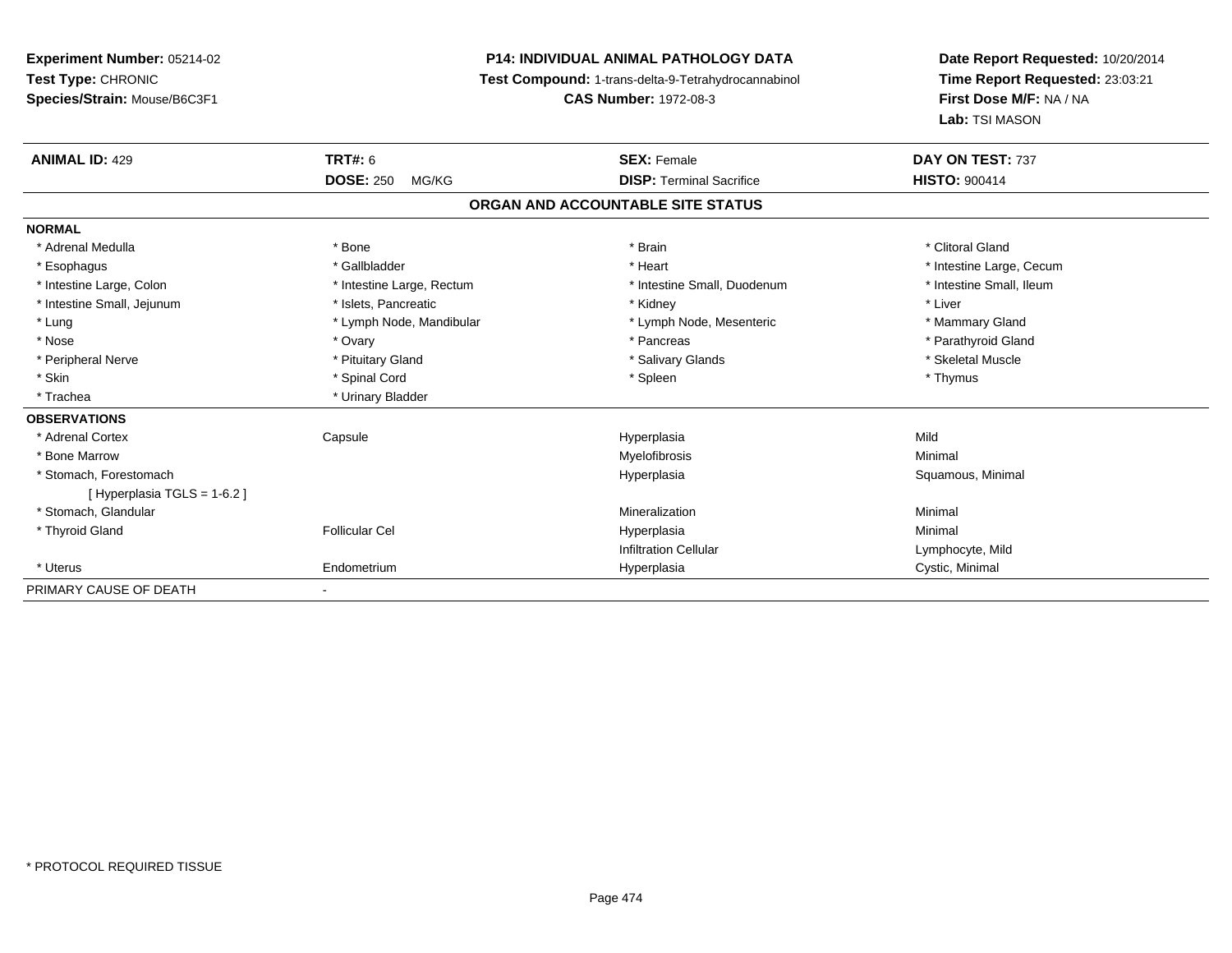**Experiment Number:** 05214-02**Test Type:** CHRONIC **Species/Strain:** Mouse/B6C3F1**P14: INDIVIDUAL ANIMAL PATHOLOGY DATA Test Compound:** 1-trans-delta-9-Tetrahydrocannabinol **CAS Number:** 1972-08-3**Date Report Requested:** 10/20/2014**Time Report Requested:** 23:03:21**First Dose M/F:** NA / NA**Lab:** TSI MASON**ANIMAL ID:** 430**TRT#:** 6 **SEX:** Female **SEX: Female DAY ON TEST:** 670 **DOSE:** 250 MG/KG**DISP:** Natural Death **HISTO:**  $900415$ **ORGAN AND ACCOUNTABLE SITE STATUSNORMAL**\* Adrenal Medulla \* The state of the state of the state of the state of the Marrow \* Bone Marrow \* Clitoral Gland \* Clitoral Gland \* Esophagus \* \* \* Heart \* \* Heart \* \* Kidney \* \* Kidney \* \* \* \* \* \* \* Lung \* Ovary \* Lymph Node, Mandibular \* Mannery Gland \* Mammary Gland \* Nose \* Nose \* Nose \* Salivary Glands \* Parathyroid Gland \* **All and \* Example \* Peripheral Nerve** \* The \* Salivary Gland \* Pituitary Gland \* Skeletal Muscle \* Skin \* Spinal Cord \* Spleen \* Thyroid Gland \* Trachea \* Trachea \* Trachea \* Urinary Bladder **AUTO PRECLUDES DIAG.**\* Brain \* The state of the state of the state of the state of the state of the state of the state of the state of the state of the state of the state of the state of the state of the state of the state of the state of the \* Intestine Small, Jejunum \* Intestine Large, Rectum \* Intestine Small, Duodenum \* 11testine Small, Ileum \* 11testine Small, Ileum \* Islets, Pancreatic \* The matrix of the Liver \* Liver \* Lymph Node, Mesenteric \* The matrix \* Pancreas \* Pancreas \* Stomach, Forestomach \* Thymus \* Stomach, Glandular \* Thymus \* Thymus **OBSERVATIONS** \* Adrenal Cortex Capsule Hyperplasia Mild \* Uterus Endometriumm **Example 2018** Hyperplasia Cystic, Mild PRIMARY CAUSE OF DEATH-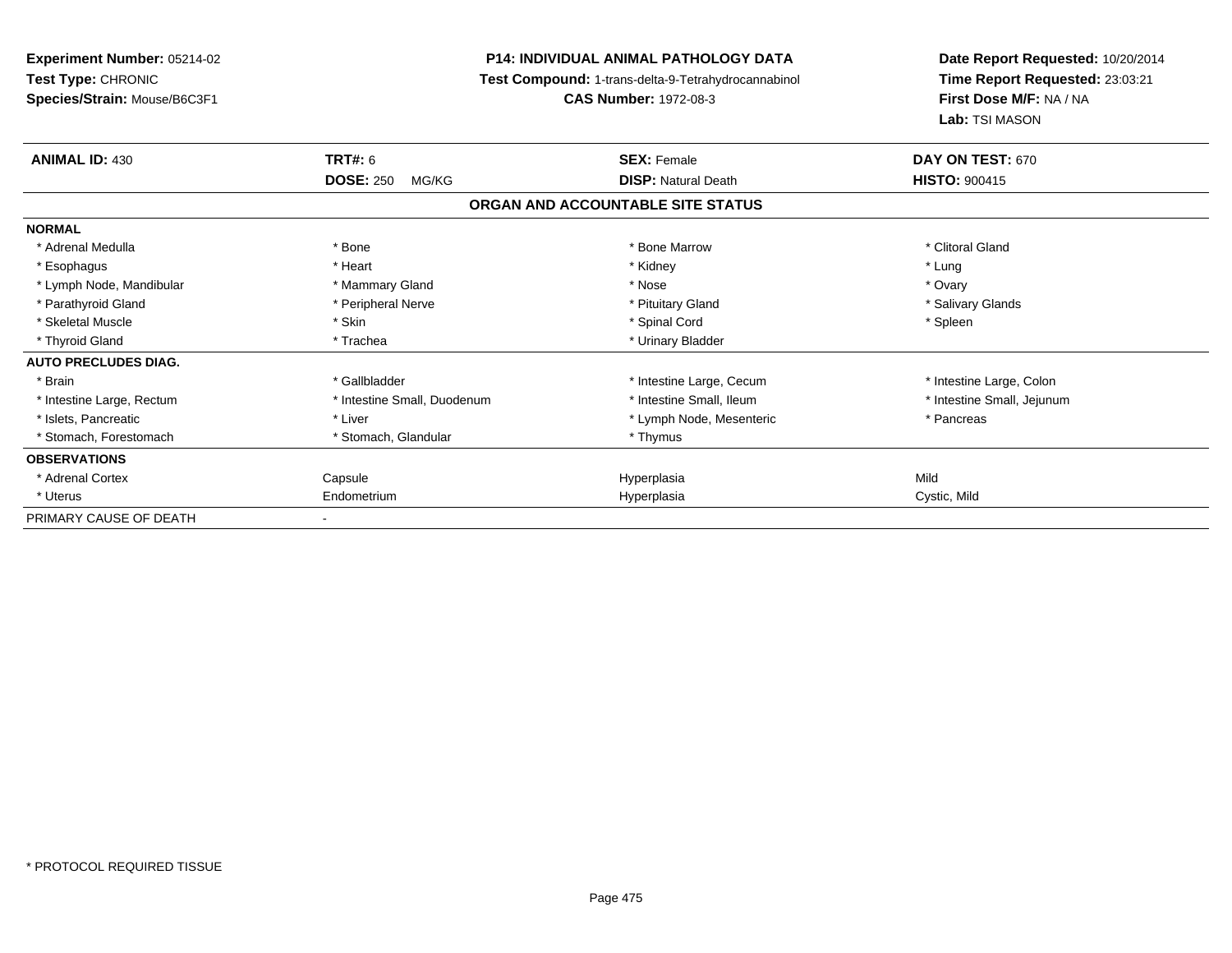# **P14: INDIVIDUAL ANIMAL PATHOLOGY DATA**

**Test Compound:** 1-trans-delta-9-Tetrahydrocannabinol

**CAS Number:** 1972-08-3

| <b>ANIMAL ID: 431</b>                      | TRT#: 6                   | <b>SEX: Female</b>               | DAY ON TEST: 737         |  |  |  |
|--------------------------------------------|---------------------------|----------------------------------|--------------------------|--|--|--|
|                                            | <b>DOSE: 250</b><br>MG/KG | <b>DISP: Terminal Sacrifice</b>  | <b>HISTO: 900416</b>     |  |  |  |
| ORGAN AND ACCOUNTABLE SITE STATUS          |                           |                                  |                          |  |  |  |
| <b>NORMAL</b>                              |                           |                                  |                          |  |  |  |
| * Adrenal Medulla                          | * Bone                    | * Brain                          | * Clitoral Gland         |  |  |  |
| * Esophagus                                | * Gallbladder             | * Heart                          | * Intestine Large, Cecum |  |  |  |
| * Intestine Large, Colon                   | * Intestine Large, Rectum | * Intestine Small, Duodenum      | * Intestine Small, Ileum |  |  |  |
| * Intestine Small, Jejunum                 | * Lung                    | * Lymph Node, Mandibular         | * Mammary Gland          |  |  |  |
| * Ovary                                    | * Pancreas                | * Parathyroid Gland              | * Peripheral Nerve       |  |  |  |
| * Salivary Glands                          | * Skeletal Muscle         | * Skin                           | * Spinal Cord            |  |  |  |
| * Stomach, Forestomach                     | * Thymus                  | * Thyroid Gland                  | * Trachea                |  |  |  |
| * Urinary Bladder                          |                           |                                  |                          |  |  |  |
| <b>OBSERVATIONS</b>                        |                           |                                  |                          |  |  |  |
| * Adrenal Cortex                           | Capsule                   | Hyperplasia                      | Minimal                  |  |  |  |
| * Bone Marrow                              |                           | Myelofibrosis                    | Mild                     |  |  |  |
| * Islets, Pancreatic                       |                           | Hyperplasia                      | Minimal                  |  |  |  |
| * Kidney                                   |                           | Nephropathy                      | Moderate                 |  |  |  |
| * Liver                                    |                           | Hepatocellular Carcinoma         |                          |  |  |  |
| [ Hepatocellular Carcinoma TGLS = 1-2.01 ] |                           |                                  |                          |  |  |  |
| * Lymph Node, Mesenteric                   |                           | Angiectasis                      | Mild                     |  |  |  |
| * Nose                                     |                           | Inflammation                     | Chronic, Mild            |  |  |  |
| * Pituitary Gland                          | <b>Pars Distalis</b>      | Hyperplasia                      | Moderate                 |  |  |  |
| * Spleen                                   | Red Pulp                  | Hematopoietic Cell Proliferation | Moderate                 |  |  |  |
|                                            | Lymph Follic              | Hyperplasia                      | Lymphoid, Mild           |  |  |  |
| * Stomach, Glandular                       |                           | Mineralization                   | Minimal                  |  |  |  |
| * Uterus                                   | Endometrium               | Hyperplasia                      | Cystic, Mild             |  |  |  |
| [Hyperplasia TGLS = 2-4]                   |                           |                                  |                          |  |  |  |
| PRIMARY CAUSE OF DEATH                     | $\blacksquare$            |                                  |                          |  |  |  |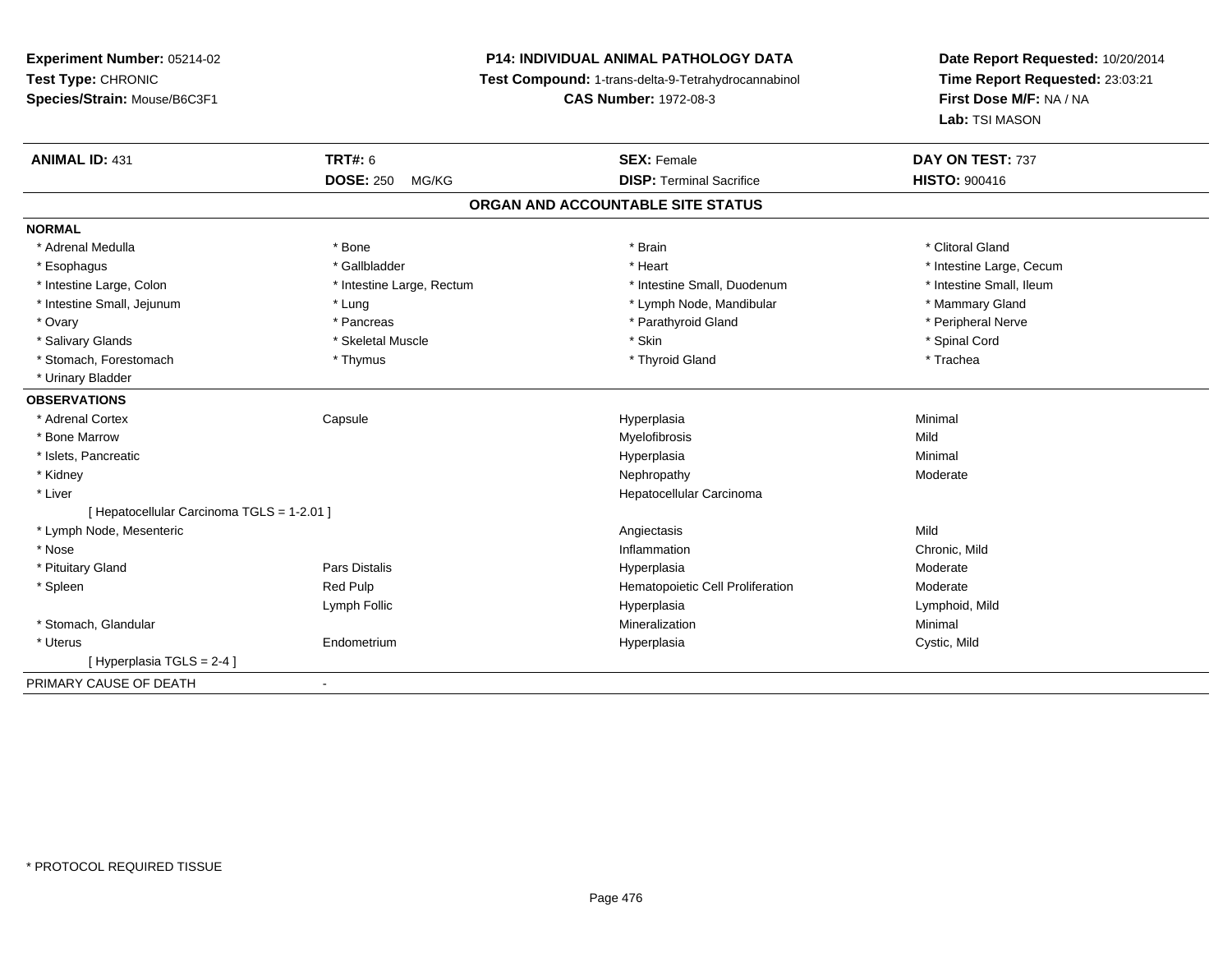## **P14: INDIVIDUAL ANIMAL PATHOLOGY DATA**

**Test Compound:** 1-trans-delta-9-Tetrahydrocannabinol

**CAS Number:** 1972-08-3

| <b>ANIMAL ID: 432</b>                                   | <b>TRT#: 6</b>             | <b>SEX: Female</b>                | DAY ON TEST: 651            |
|---------------------------------------------------------|----------------------------|-----------------------------------|-----------------------------|
|                                                         | <b>DOSE: 250</b><br>MG/KG  | <b>DISP: Natural Death</b>        | <b>HISTO: 900417</b>        |
|                                                         |                            | ORGAN AND ACCOUNTABLE SITE STATUS |                             |
| <b>NORMAL</b>                                           |                            |                                   |                             |
| * Adrenal Medulla                                       | * Bone                     | * Bone Marrow                     | * Brain                     |
| * Clitoral Gland                                        | * Esophagus                | * Gallbladder                     | * Heart                     |
| * Intestine Large, Cecum                                | * Intestine Large, Colon   | * Intestine Large, Rectum         | * Intestine Small, Duodenum |
| * Intestine Small, Ileum                                | * Intestine Small, Jejunum | * Kidney                          | * Liver                     |
| * Lymph Node, Mandibular                                | * Mammary Gland            | * Nose                            | * Ovary                     |
| * Pancreas                                              | * Parathyroid Gland        | * Peripheral Nerve                | * Pituitary Gland           |
| * Salivary Glands                                       | * Skeletal Muscle          | * Skin                            | * Spinal Cord               |
| * Stomach, Forestomach                                  | * Thymus                   | * Thyroid Gland                   | * Trachea                   |
| * Urinary Bladder                                       | * Uterus                   |                                   |                             |
| <b>OBSERVATIONS</b>                                     |                            |                                   |                             |
| * Adrenal Cortex                                        | Capsule                    | Hyperplasia                       | Minimal                     |
| <b>Harderian Gland</b>                                  |                            | Adenoma                           |                             |
| [Adenoma TGLS = $1-14$ ]                                |                            |                                   |                             |
| * Islets, Pancreatic                                    |                            | Hyperplasia                       | Minimal                     |
| * Lung                                                  |                            | Alveolar/Bronchiolar Adenoma      | Multiple                    |
| Note: TWO ALVEOLAR-BRONCHIAL ADENOMAS ARE ON THE SLIDE. |                            |                                   |                             |
| [ Alveolar/Bronchiolar Adenoma TGLS = 2-1.01 ]          |                            |                                   |                             |
| * Lymph Node, Mesenteric                                |                            | Atrophy                           | Mild                        |
| * Spleen                                                | Lymph Follic               | Atrophy                           | Mild                        |
| * Stomach, Glandular                                    |                            | Erosion                           | Mild                        |
| [ Erosion TGLS = 3-6.01 ]                               |                            |                                   |                             |
| PRIMARY CAUSE OF DEATH                                  |                            |                                   |                             |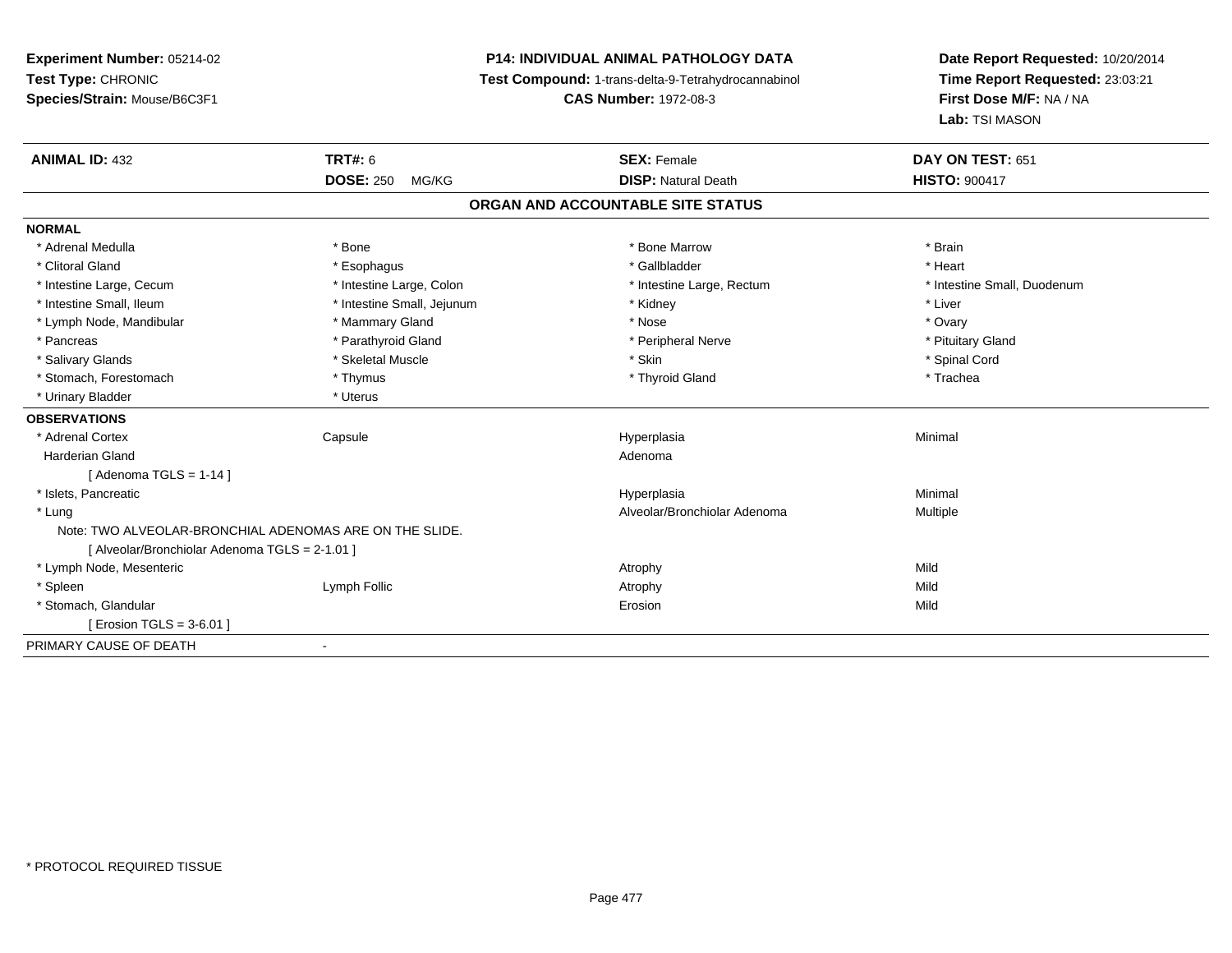## **P14: INDIVIDUAL ANIMAL PATHOLOGY DATA**

**Test Compound:** 1-trans-delta-9-Tetrahydrocannabinol

**CAS Number:** 1972-08-3

| <b>ANIMAL ID: 433</b>    | <b>TRT#: 6</b>             | <b>SEX: Female</b>                | DAY ON TEST: 740            |
|--------------------------|----------------------------|-----------------------------------|-----------------------------|
|                          | <b>DOSE: 250</b><br>MG/KG  | <b>DISP: Terminal Sacrifice</b>   | <b>HISTO: 900418</b>        |
|                          |                            | ORGAN AND ACCOUNTABLE SITE STATUS |                             |
| <b>NORMAL</b>            |                            |                                   |                             |
| * Adrenal Medulla        | * Bone                     | * Bone Marrow                     | * Brain                     |
| * Clitoral Gland         | * Esophagus                | * Gallbladder                     | * Heart                     |
| * Intestine Large, Cecum | * Intestine Large, Colon   | * Intestine Large, Rectum         | * Intestine Small, Duodenum |
| * Intestine Small, Ileum | * Intestine Small, Jejunum | * Islets. Pancreatic              | * Liver                     |
| * Lymph Node, Mandibular | * Lymph Node, Mesenteric   | * Mammary Gland                   | * Pancreas                  |
| * Parathyroid Gland      | * Peripheral Nerve         | * Pituitary Gland                 | * Salivary Glands           |
| * Skin                   | * Spinal Cord              | * Stomach, Forestomach            | * Stomach, Glandular        |
| * Thymus                 | * Trachea                  | * Urinary Bladder                 |                             |
| <b>OBSERVATIONS</b>      |                            |                                   |                             |
| * Adrenal Cortex         | Capsule                    | Hyperplasia                       | Minimal                     |
| * Kidney                 |                            | Mineralization                    | Minimal                     |
| * Lung                   |                            | Alveolar/Bronchiolar Adenoma      |                             |
| * Nose                   |                            | Inflammation                      | Chronic, Mild               |
| * Ovary                  |                            | Inflammation                      | Acute, Mild                 |
| * Skeletal Muscle        |                            | <b>Infiltration Cellular</b>      | Lymphocyte, Minimal         |
| * Spleen                 | <b>Red Pulp</b>            | Hematopoietic Cell Proliferation  | Moderate                    |
|                          | Lymph Follic               | Hyperplasia                       | Lymphoid, Mild              |
| * Thyroid Gland          | <b>Follicular Cel</b>      | Hyperplasia                       | Mild                        |
| * Uterus                 |                            | <b>Dilatation</b>                 | Moderate                    |
|                          | Endometrium                | Hyperplasia                       | Cystic, Minimal             |
| [Dilatation TGLS = 1-4 ] |                            |                                   |                             |
| PRIMARY CAUSE OF DEATH   | $\blacksquare$             |                                   |                             |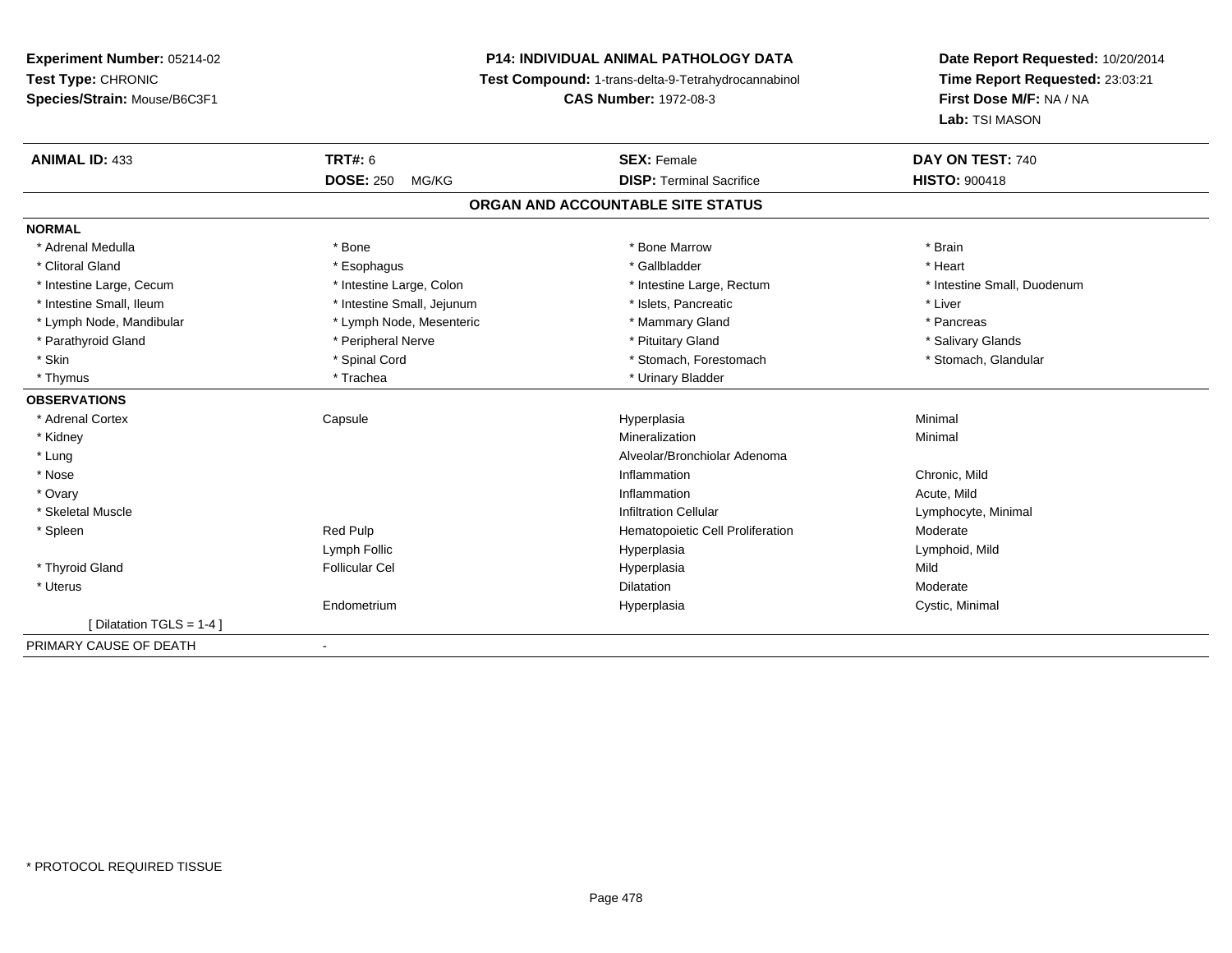| Experiment Number: 05214-02<br>Test Type: CHRONIC |                           | <b>P14: INDIVIDUAL ANIMAL PATHOLOGY DATA</b>        | Date Report Requested: 10/20/2014 |  |
|---------------------------------------------------|---------------------------|-----------------------------------------------------|-----------------------------------|--|
|                                                   |                           | Test Compound: 1-trans-delta-9-Tetrahydrocannabinol | Time Report Requested: 23:03:21   |  |
| Species/Strain: Mouse/B6C3F1                      |                           | <b>CAS Number: 1972-08-3</b>                        | First Dose M/F: NA / NA           |  |
|                                                   |                           |                                                     | Lab: TSI MASON                    |  |
| <b>ANIMAL ID: 434</b>                             | <b>TRT#: 6</b>            | <b>SEX: Female</b>                                  | DAY ON TEST: 742                  |  |
|                                                   | <b>DOSE: 250</b><br>MG/KG | <b>DISP: Terminal Sacrifice</b>                     | <b>HISTO: 900419</b>              |  |
|                                                   |                           | ORGAN AND ACCOUNTABLE SITE STATUS                   |                                   |  |
| <b>NORMAL</b>                                     |                           |                                                     |                                   |  |
| * Adrenal Medulla                                 | * Bone                    | * Brain                                             | * Clitoral Gland                  |  |
| * Esophagus                                       | * Gallbladder             | * Heart                                             | * Intestine Large, Cecum          |  |
| * Intestine Large, Colon                          | * Intestine Large, Rectum | * Intestine Small, Duodenum                         | * Intestine Small, Ileum          |  |
| * Intestine Small, Jejunum                        | * Islets, Pancreatic      | * Lung                                              | * Lymph Node, Mandibular          |  |
| * Lymph Node, Mesenteric                          | * Mammary Gland           | * Nose                                              | * Ovary                           |  |
| * Pancreas                                        | * Peripheral Nerve        | * Pituitary Gland                                   | * Salivary Glands                 |  |
| * Skeletal Muscle                                 | * Skin                    | * Spinal Cord                                       | * Spleen                          |  |
| * Stomach, Forestomach                            | * Stomach, Glandular      | * Trachea                                           | * Urinary Bladder                 |  |
| <b>MISSING</b>                                    |                           |                                                     |                                   |  |
| * Parathyroid Gland                               |                           |                                                     |                                   |  |
| <b>OBSERVATIONS</b>                               |                           |                                                     |                                   |  |
| * Adrenal Cortex                                  | Capsule                   | Hyperplasia                                         | Minimal                           |  |
| * Bone Marrow                                     |                           | Myelofibrosis                                       | Minimal                           |  |
| * Kidney                                          |                           | Nephropathy                                         | Minimal                           |  |
| * Liver                                           |                           | Hepatocellular Adenoma                              |                                   |  |
| [ Hepatocellular Adenoma TGLS = 1-2 ]             |                           |                                                     |                                   |  |
| * Thymus                                          |                           | Cyst                                                |                                   |  |
| * Thyroid Gland                                   | <b>Follicular Cel</b>     | Hyperplasia                                         | Minimal                           |  |
| * Uterus                                          | Endometrium               | Hyperplasia                                         | Cystic, Minimal                   |  |
| PRIMARY CAUSE OF DEATH                            |                           |                                                     |                                   |  |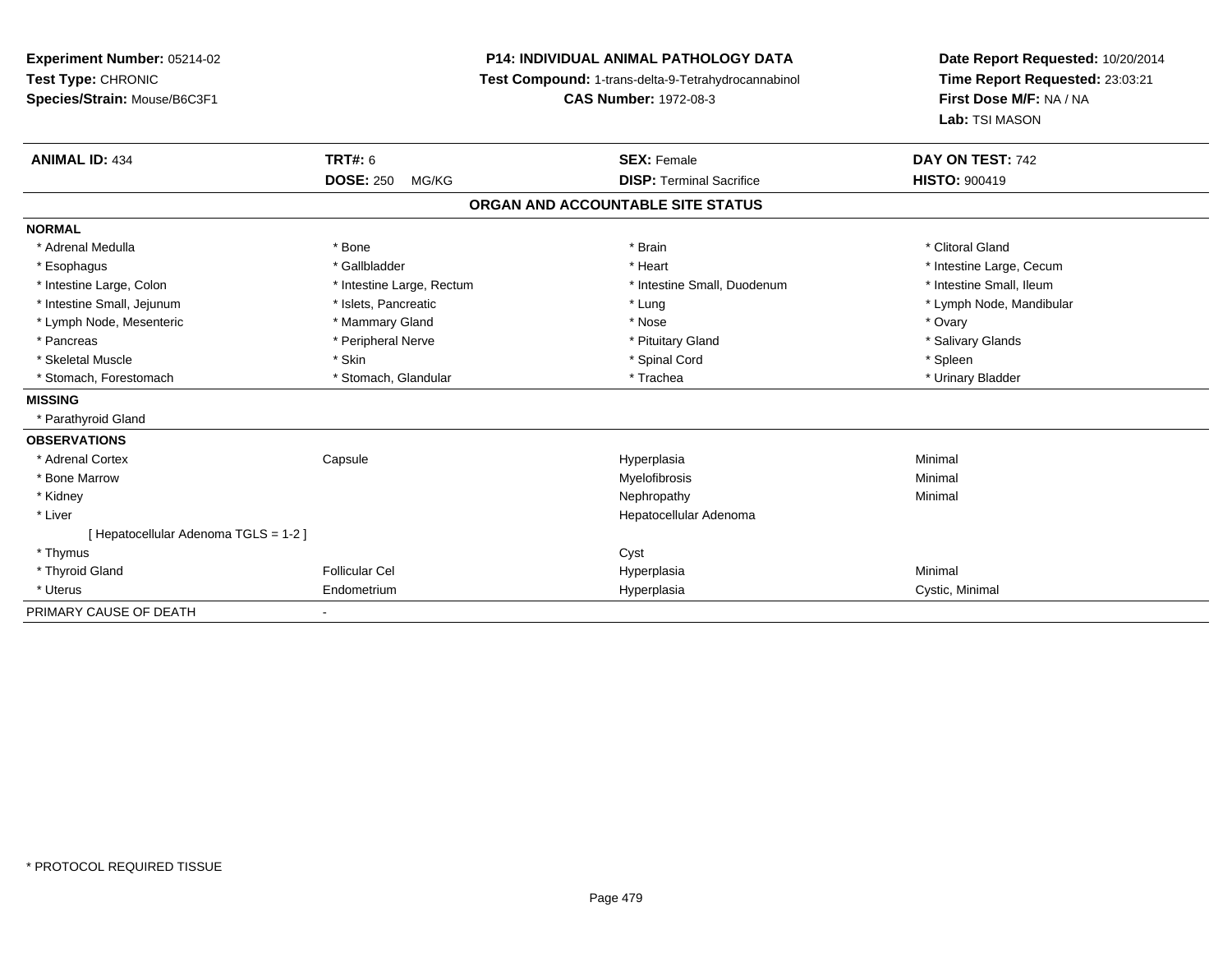## **P14: INDIVIDUAL ANIMAL PATHOLOGY DATA**

**Test Compound:** 1-trans-delta-9-Tetrahydrocannabinol

**CAS Number:** 1972-08-3

| <b>ANIMAL ID: 435</b>      | TRT#: 6                   | <b>SEX: Female</b>                | DAY ON TEST: 374         |  |
|----------------------------|---------------------------|-----------------------------------|--------------------------|--|
|                            | <b>DOSE: 250</b><br>MG/KG | <b>DISP: Natural Death</b>        | <b>HISTO: 900420</b>     |  |
|                            |                           | ORGAN AND ACCOUNTABLE SITE STATUS |                          |  |
| <b>NORMAL</b>              |                           |                                   |                          |  |
| * Adrenal Medulla          | * Bone                    | * Bone Marrow                     | * Brain                  |  |
| * Clitoral Gland           | * Esophagus               | * Gallbladder                     | * Intestine Large, Cecum |  |
| * Intestine Large, Colon   | * Intestine Large, Rectum | * Intestine Small, Duodenum       | * Intestine Small, Ileum |  |
| * Intestine Small, Jejunum | * Kidney                  | * Liver                           | * Lymph Node, Mandibular |  |
| * Lymph Node, Mesenteric   | * Mammary Gland           | * Nose                            | * Ovary                  |  |
| * Pancreas                 | * Peripheral Nerve        | * Pituitary Gland                 | * Salivary Glands        |  |
| * Skeletal Muscle          | * Skin                    | * Spinal Cord                     | * Stomach, Forestomach   |  |
| * Stomach, Glandular       | * Thymus                  | * Thyroid Gland                   | * Trachea                |  |
| * Urinary Bladder          |                           |                                   |                          |  |
| <b>MISSING</b>             |                           |                                   |                          |  |
| * Parathyroid Gland        |                           |                                   |                          |  |
| <b>OBSERVATIONS</b>        |                           |                                   |                          |  |
| * Adrenal Cortex           | Capsule                   | Hyperplasia                       | Minimal                  |  |
| * Heart                    | Valve                     | Bacterium                         | Moderate                 |  |
|                            | Valve                     | Inflammation                      | Chronic, Moderate        |  |
| * Islets, Pancreatic       |                           | Hyperplasia                       | Minimal                  |  |
| * Lung                     |                           | Inflammation                      | Acute, Mild              |  |
| * Spleen                   | Red Pulp                  | Hematopoietic Cell Proliferation  | Mild                     |  |
| * Uterus                   | Endometrium               | Hyperplasia                       | Cystic, Minimal          |  |
| PRIMARY CAUSE OF DEATH     |                           |                                   |                          |  |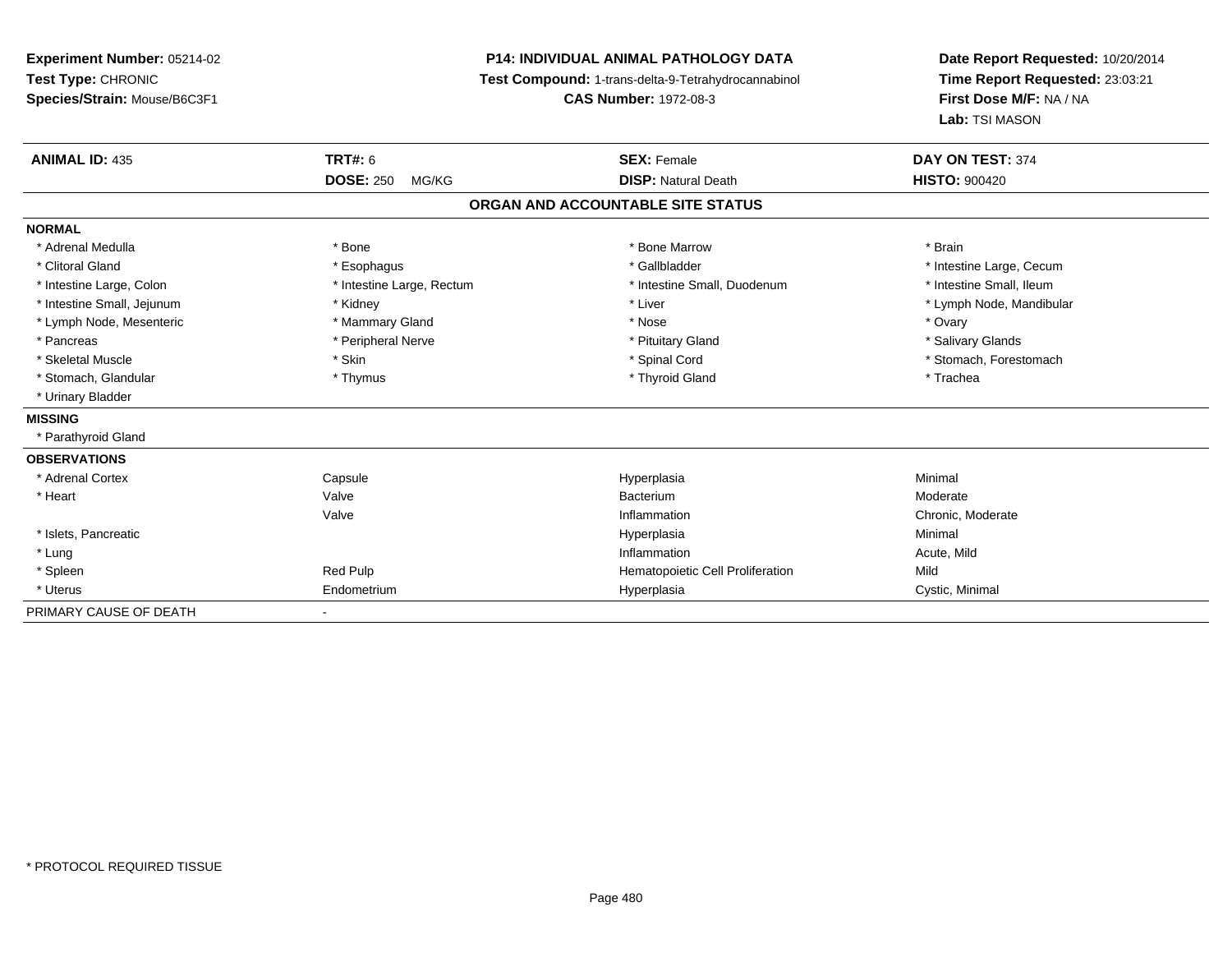# **P14: INDIVIDUAL ANIMAL PATHOLOGY DATA**

**Test Compound:** 1-trans-delta-9-Tetrahydrocannabinol

**CAS Number:** 1972-08-3

| <b>ANIMAL ID: 436</b>               | TRT#: 6                   | <b>SEX: Female</b>               | DAY ON TEST: 742         |  |  |  |
|-------------------------------------|---------------------------|----------------------------------|--------------------------|--|--|--|
|                                     | <b>DOSE: 250</b><br>MG/KG | <b>DISP: Terminal Sacrifice</b>  | <b>HISTO: 900421</b>     |  |  |  |
| ORGAN AND ACCOUNTABLE SITE STATUS   |                           |                                  |                          |  |  |  |
| <b>NORMAL</b>                       |                           |                                  |                          |  |  |  |
| * Adrenal Medulla                   | * Bone                    | * Bone Marrow                    | * Clitoral Gland         |  |  |  |
| * Esophagus                         | * Gallbladder             | * Heart                          | * Intestine Large, Cecum |  |  |  |
| * Intestine Large, Colon            | * Intestine Large, Rectum | * Intestine Small, Duodenum      | * Intestine Small, Ileum |  |  |  |
| * Intestine Small, Jejunum          | * Islets, Pancreatic      | * Kidney                         | * Lung                   |  |  |  |
| * Lymph Node, Mandibular            | * Lymph Node, Mesenteric  | * Mammary Gland                  | * Ovary                  |  |  |  |
| * Pancreas                          | * Parathyroid Gland       | * Peripheral Nerve               | * Pituitary Gland        |  |  |  |
| * Salivary Glands                   | * Skeletal Muscle         | * Skin                           | * Spinal Cord            |  |  |  |
| * Stomach, Forestomach              | * Stomach, Glandular      | * Trachea                        | * Urinary Bladder        |  |  |  |
| <b>OBSERVATIONS</b>                 |                           |                                  |                          |  |  |  |
| * Adrenal Cortex                    | Capsule                   | Hyperplasia                      | Minimal                  |  |  |  |
| * Brain                             |                           | Mineralization                   | Minimal                  |  |  |  |
| * Liver                             |                           | Hepatocellular Adenoma           |                          |  |  |  |
| Hepatocellular Adenoma TGLS = 1-2 ] |                           |                                  |                          |  |  |  |
| * Nose                              |                           | Inflammation                     | Acute, Moderate          |  |  |  |
| * Spleen                            | Red Pulp                  | Hematopoietic Cell Proliferation | Minimal                  |  |  |  |
|                                     | Lymph Follic              | Hyperplasia                      | Lymphoid, Minimal        |  |  |  |
| * Thymus                            |                           | Cyst                             |                          |  |  |  |
| * Thyroid Gland                     | <b>Follicular Cel</b>     | Hyperplasia                      | Mild                     |  |  |  |
| * Uterus                            | Endometrium               | Hyperplasia                      | Cystic, Mild             |  |  |  |
| PRIMARY CAUSE OF DEATH              |                           |                                  |                          |  |  |  |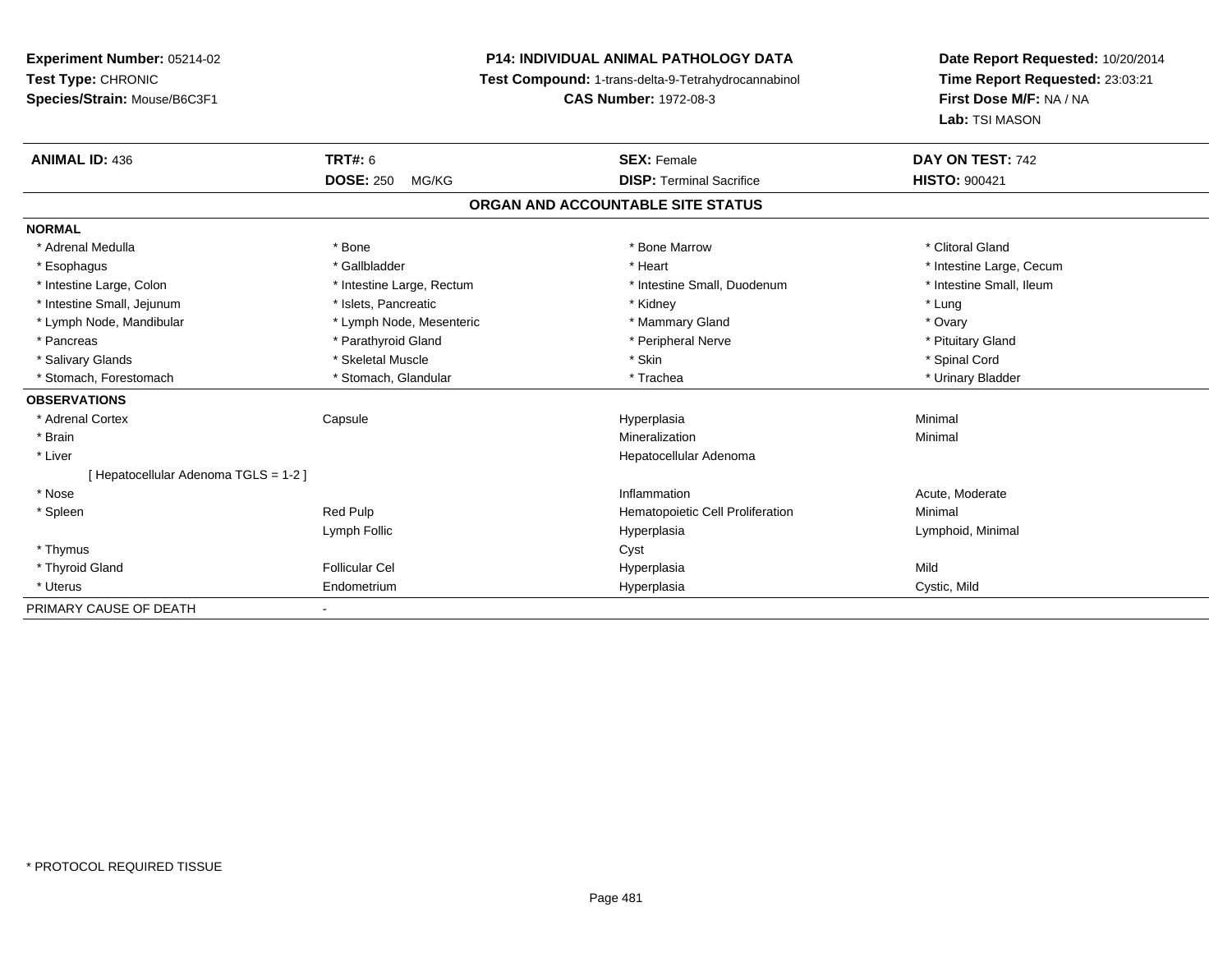## **P14: INDIVIDUAL ANIMAL PATHOLOGY DATA**

**Test Compound:** 1-trans-delta-9-Tetrahydrocannabinol

**CAS Number:** 1972-08-3

| <b>ANIMAL ID: 437</b>     | <b>TRT#: 6</b>              | <b>SEX: Female</b>                | DAY ON TEST: 548           |
|---------------------------|-----------------------------|-----------------------------------|----------------------------|
|                           | <b>DOSE: 250</b><br>MG/KG   | <b>DISP: Natural Death</b>        | <b>HISTO: 900422</b>       |
|                           |                             | ORGAN AND ACCOUNTABLE SITE STATUS |                            |
| <b>NORMAL</b>             |                             |                                   |                            |
| * Adrenal Medulla         | * Bone                      | * Bone Marrow                     | * Clitoral Gland           |
| * Esophagus               | * Gallbladder               | * Intestine Large, Cecum          | * Intestine Large, Colon   |
| * Intestine Large, Rectum | * Intestine Small, Duodenum | * Intestine Small, Ileum          | * Intestine Small, Jejunum |
| * Islets, Pancreatic      | * Liver                     | * Lung                            | * Lymph Node, Mandibular   |
| * Lymph Node, Mesenteric  | * Mammary Gland             | * Ovary                           | * Pancreas                 |
| * Parathyroid Gland       | * Peripheral Nerve          | * Pituitary Gland                 | * Salivary Glands          |
| * Skeletal Muscle         | * Skin                      | * Spinal Cord                     | * Stomach, Forestomach     |
| * Stomach, Glandular      | * Thymus                    | * Thyroid Gland                   | * Trachea                  |
| * Urinary Bladder         |                             |                                   |                            |
| <b>OBSERVATIONS</b>       |                             |                                   |                            |
| * Adrenal Cortex          | Capsule                     | Hyperplasia                       | Mild                       |
| * Brain                   |                             | Mineralization                    | Minimal                    |
| * Heart                   | Valve                       | Bacterium                         | Marked                     |
|                           | Valve                       | Inflammation                      | Chronic, Marked            |
| * Kidney                  |                             | Nephropathy                       | Minimal                    |
| * Nose                    | Nasolacrim Dct              | Hyperplasia                       | Mild                       |
|                           |                             | Inflammation                      | Chronic, Mild              |
| * Spleen                  | Red Pulp                    | Hematopoietic Cell Proliferation  | Moderate                   |
|                           | Lymph Follic                | Hyperplasia                       | Lymphoid, Minimal          |
| * Uterus                  | Endometrium                 | Hyperplasia                       | Cystic, Minimal            |
| PRIMARY CAUSE OF DEATH    |                             |                                   |                            |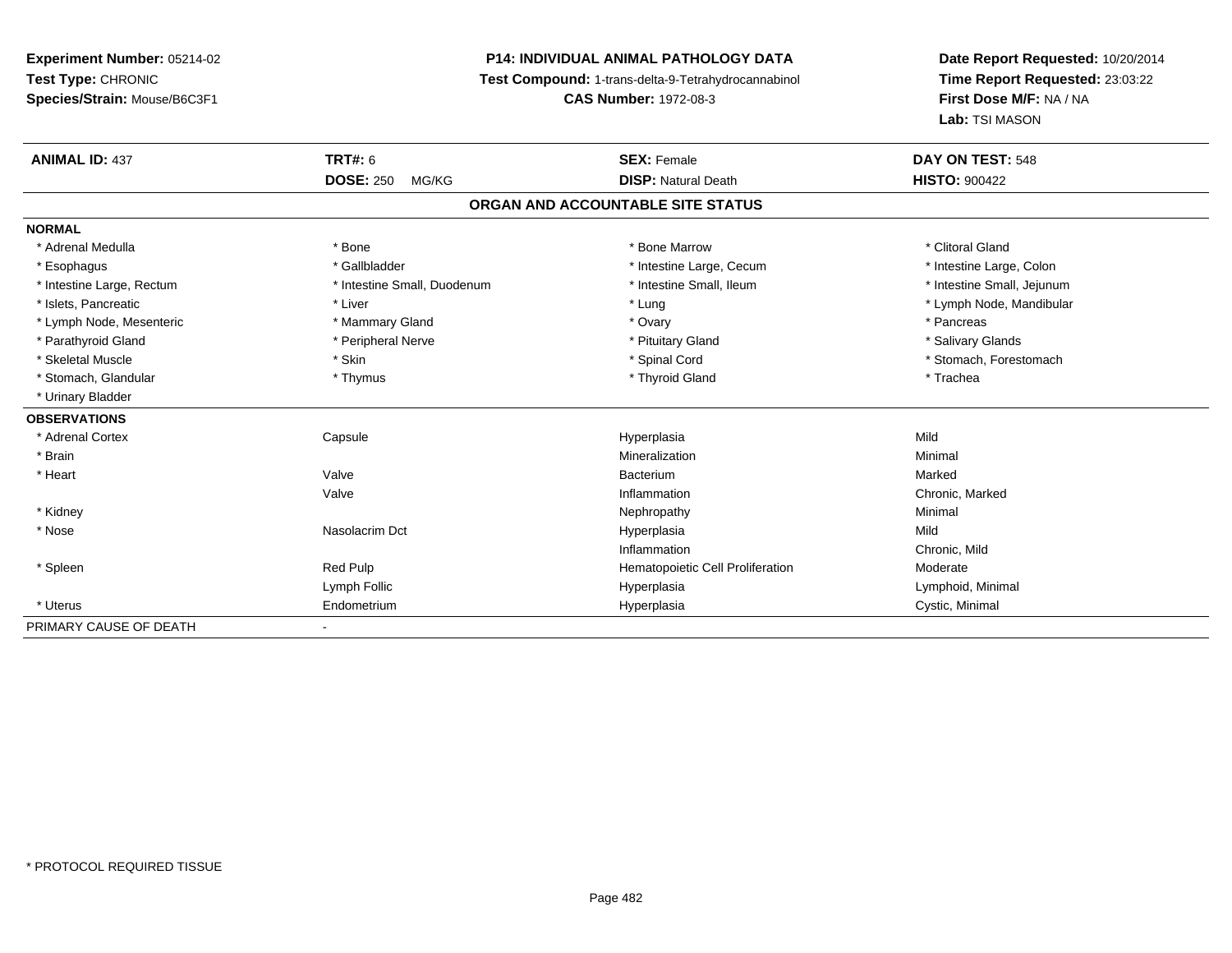| <b>Experiment Number: 05214-02</b>                 |                            | <b>P14: INDIVIDUAL ANIMAL PATHOLOGY DATA</b>                                        | Date Report Requested: 10/20/2014                                            |  |
|----------------------------------------------------|----------------------------|-------------------------------------------------------------------------------------|------------------------------------------------------------------------------|--|
| Test Type: CHRONIC<br>Species/Strain: Mouse/B6C3F1 |                            | Test Compound: 1-trans-delta-9-Tetrahydrocannabinol<br><b>CAS Number: 1972-08-3</b> | Time Report Requested: 23:03:22<br>First Dose M/F: NA / NA<br>Lab: TSI MASON |  |
| <b>ANIMAL ID: 438</b>                              | <b>TRT#: 6</b>             | <b>SEX: Female</b>                                                                  | DAY ON TEST: 260                                                             |  |
|                                                    | <b>DOSE: 250</b><br>MG/KG  | <b>DISP: Natural Death</b>                                                          | <b>HISTO: 900423</b>                                                         |  |
|                                                    |                            | ORGAN AND ACCOUNTABLE SITE STATUS                                                   |                                                                              |  |
| <b>NORMAL</b>                                      |                            |                                                                                     |                                                                              |  |
| * Adrenal Medulla                                  | * Bone                     | * Bone Marrow                                                                       | * Brain                                                                      |  |
| * Clitoral Gland                                   | * Esophagus                | * Gallbladder                                                                       | * Heart                                                                      |  |
| * Intestine Large, Cecum                           | * Intestine Large, Colon   | * Intestine Large, Rectum                                                           | * Intestine Small, Duodenum                                                  |  |
| * Intestine Small, Ileum                           | * Intestine Small, Jejunum | * Islets, Pancreatic                                                                | * Kidney                                                                     |  |
| * Liver                                            | * Lung                     | * Lymph Node, Mandibular                                                            | * Lymph Node, Mesenteric                                                     |  |
| * Mammary Gland                                    | * Nose                     | * Ovary                                                                             | * Pancreas                                                                   |  |
| * Peripheral Nerve                                 | * Pituitary Gland          | * Salivary Glands                                                                   | * Skeletal Muscle                                                            |  |
| * Skin                                             | * Spinal Cord              | * Spleen                                                                            | * Stomach, Forestomach                                                       |  |
| * Stomach, Glandular                               | * Thymus                   | * Thyroid Gland                                                                     | * Trachea                                                                    |  |
| * Urinary Bladder                                  | * Uterus                   |                                                                                     |                                                                              |  |
| <b>MISSING</b>                                     |                            |                                                                                     |                                                                              |  |
| * Parathyroid Gland                                |                            |                                                                                     |                                                                              |  |
| <b>OBSERVATIONS</b>                                |                            |                                                                                     |                                                                              |  |
| * Adrenal Cortex                                   | Capsule                    | Hyperplasia                                                                         | Minimal                                                                      |  |
| PRIMARY CAUSE OF DEATH                             |                            |                                                                                     |                                                                              |  |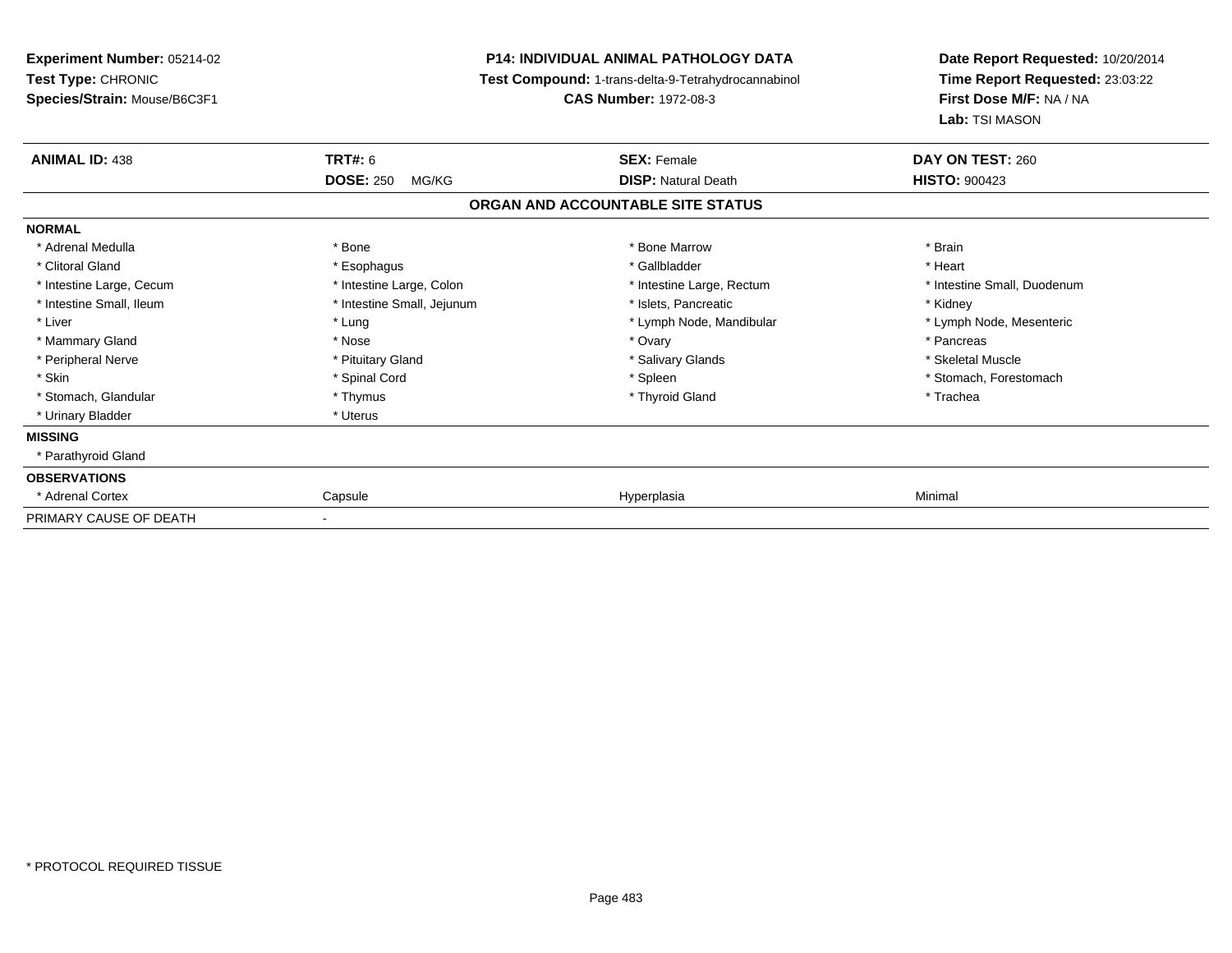| <b>Experiment Number: 05214-02</b> | <b>P14: INDIVIDUAL ANIMAL PATHOLOGY DATA</b><br>Test Compound: 1-trans-delta-9-Tetrahydrocannabinol |                                   | Date Report Requested: 10/20/2014 |  |
|------------------------------------|-----------------------------------------------------------------------------------------------------|-----------------------------------|-----------------------------------|--|
| Test Type: CHRONIC                 |                                                                                                     |                                   | Time Report Requested: 23:03:22   |  |
| Species/Strain: Mouse/B6C3F1       |                                                                                                     | <b>CAS Number: 1972-08-3</b>      | First Dose M/F: NA / NA           |  |
|                                    |                                                                                                     |                                   | Lab: TSI MASON                    |  |
| <b>ANIMAL ID: 439</b>              | <b>TRT#: 6</b>                                                                                      | <b>SEX: Female</b>                | DAY ON TEST: 743                  |  |
|                                    | <b>DOSE: 250</b><br>MG/KG                                                                           | <b>DISP: Terminal Sacrifice</b>   | <b>HISTO: 900424</b>              |  |
|                                    |                                                                                                     | ORGAN AND ACCOUNTABLE SITE STATUS |                                   |  |
| <b>NORMAL</b>                      |                                                                                                     |                                   |                                   |  |
| * Adrenal Medulla                  | * Bone                                                                                              | * Bone Marrow                     | * Brain                           |  |
| * Clitoral Gland                   | * Esophagus                                                                                         | * Gallbladder                     | * Heart                           |  |
| * Intestine Large, Cecum           | * Intestine Large, Colon                                                                            | * Intestine Large, Rectum         | * Intestine Small, Duodenum       |  |
| * Intestine Small, Ileum           | * Intestine Small, Jejunum                                                                          | * Kidney                          | * Liver                           |  |
| * Lung                             | * Lymph Node, Mandibular                                                                            | * Lymph Node, Mesenteric          | * Mammary Gland                   |  |
| * Ovary                            | * Pancreas                                                                                          | * Parathyroid Gland               | * Peripheral Nerve                |  |
| * Pituitary Gland                  | * Salivary Glands                                                                                   | * Skeletal Muscle                 | * Skin                            |  |
| * Spinal Cord                      | * Spleen                                                                                            | * Stomach, Forestomach            | * Stomach, Glandular              |  |
| * Thymus                           | * Trachea                                                                                           | * Urinary Bladder                 |                                   |  |
| <b>OBSERVATIONS</b>                |                                                                                                     |                                   |                                   |  |
| * Adrenal Cortex                   | Capsule                                                                                             | Hyperplasia                       | Mild                              |  |
| * Islets, Pancreatic               |                                                                                                     | Hyperplasia                       | Mild                              |  |
| * Nose                             |                                                                                                     | Inflammation                      | Chronic, Minimal                  |  |
| * Thyroid Gland                    | <b>Follicular Cel</b>                                                                               | Hyperplasia                       | Mild                              |  |
| * Uterus                           | Endometrium                                                                                         | Hyperplasia                       | Cystic, Mild                      |  |
| PRIMARY CAUSE OF DEATH             |                                                                                                     |                                   |                                   |  |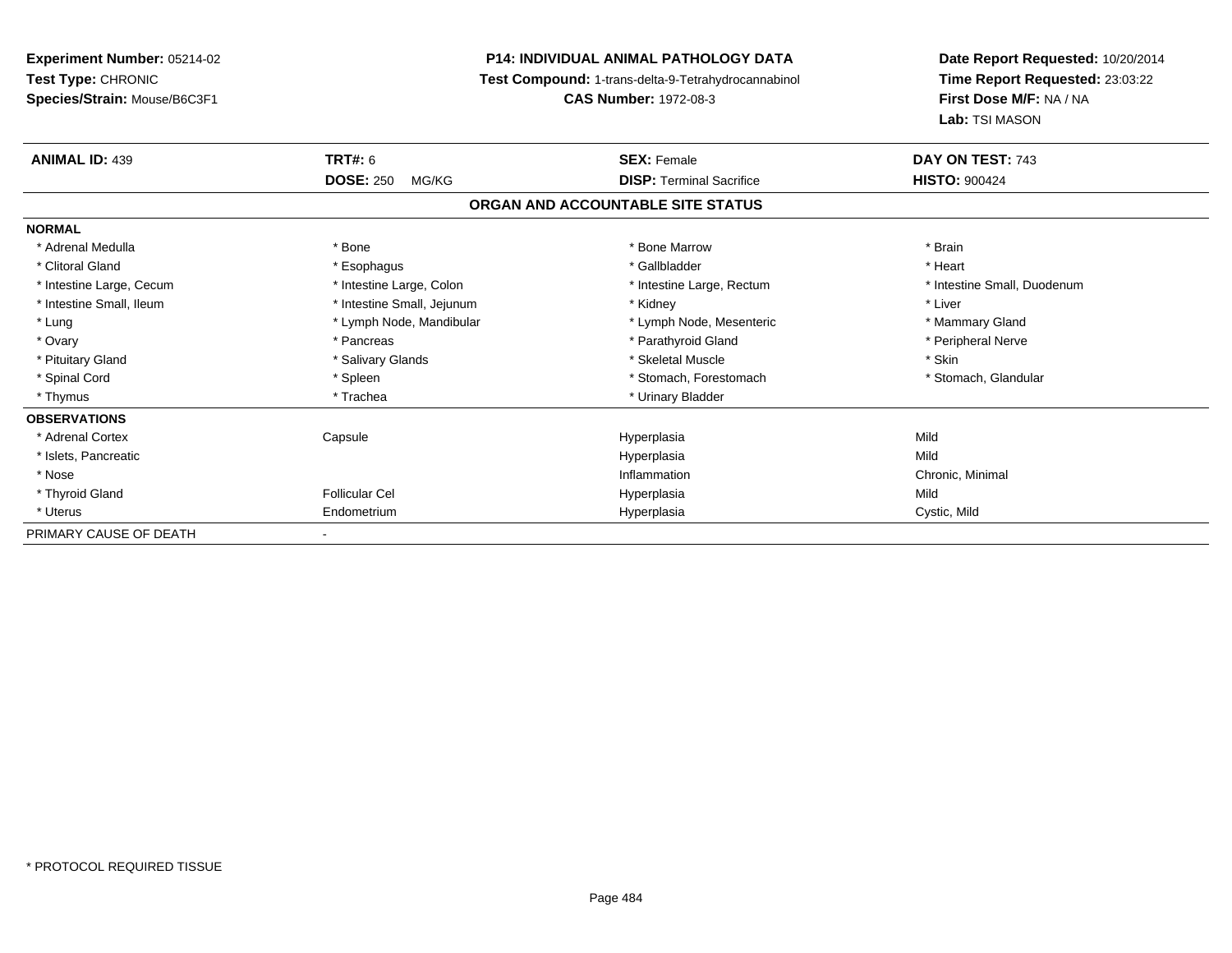**Experiment Number:** 05214-02**Test Type:** CHRONIC **Species/Strain:** Mouse/B6C3F1**P14: INDIVIDUAL ANIMAL PATHOLOGY DATA Test Compound:** 1-trans-delta-9-Tetrahydrocannabinol **CAS Number:** 1972-08-3**Date Report Requested:** 10/20/2014**Time Report Requested:** 23:03:22**First Dose M/F:** NA / NA**Lab:** TSI MASON**ANIMAL ID:** 440**C TRT#:** 6 **SEX:** Female **SEX: Female DAY ON TEST:** 741 **DOSE:** 250 MG/KG**DISP:** Terminal Sacrifice **HISTO:**  $900425$ **ORGAN AND ACCOUNTABLE SITE STATUSNORMAL**\* Adrenal Medulla \* Adrenal Medulla \* Bone \* Clitoral Gland \* Esophagus\* Intestine Large, Colon \* Gallbladder \* The mode of the term \* Heart \* Heart \* Intestine Large, Cecum \* Intestine Large, Cecum \* \* Intestine Large, Rectum \* Intestine Small, Duodenum \* Intestine Small, Jejunum \* Islets, Pancreatic\* Mammary Gland \* Lung \* Lymph Node, Mandibular \* Mammary \* Lymph Node, Mesenteric \* Mammary Glands \* Mammary Glands \* Mammary G \* Peripheral Nerve \* Nose \* Ovary \* Pancreas \* Peripheral Nerve\* Pituitary Gland \* \* \* \* Salivary Glands \* \* \* Salivary Glands \* \* \$keletal Muscle \* \* \* \* \* \$kin \* \* \$kin \* \* Thymus \* Spinal Cord \* Stomach, Forestomach \* Stomach \* Stomach, Glandular \* Stomach, Glandular \* Trachea \* Urinary Bladder**MISSING** \* Parathyroid Gland**OBSERVATIONS** \* Adrenal Cortex**Capsule**  Hyperplasia Mild \* Bone Marroww which is a controller to the Myelofibrosis and the Minimal method of the Minimal method of the Minimal method of the Minimal method of the Minimal method of the Minimal method of the Minimal method of the Minimal method \* Brainn and the controller of the controller of the controller of the Mineralization and the controller of the Minimal \* Intestine Small, Ileum Lymphoma Malignant Lymphocytic [ Lymphoma Malignant Lymphocytic TGLS = 1-6.01 ] \* Kidney Lymphoma Malignant Lymphocytic \* Liver Lymphoma Malignant Lymphocytic Lymphoma Malignant Lymphocytic \* Spleen \* Thyroid Gland Follicular Cel Hyperplasia Minimal \* Uterus Endometriumm Cystic, Minimal Cystic, Minimal PRIMARY CAUSE OF DEATH-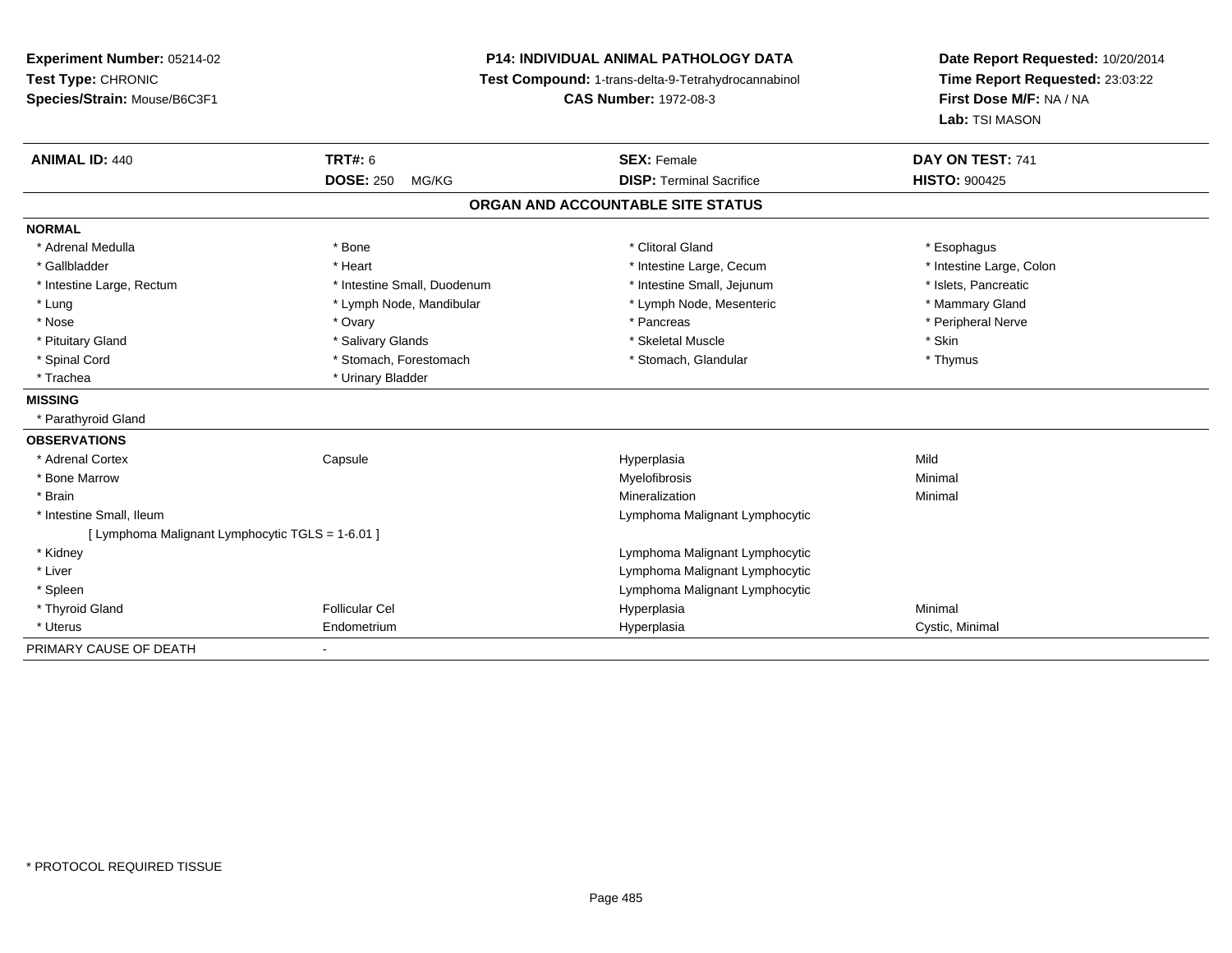## **P14: INDIVIDUAL ANIMAL PATHOLOGY DATA**

**Test Compound:** 1-trans-delta-9-Tetrahydrocannabinol

**CAS Number:** 1972-08-3

| <b>ANIMAL ID: 441</b>                    | TRT#: 6                   | <b>SEX: Female</b>                | DAY ON TEST: 740         |
|------------------------------------------|---------------------------|-----------------------------------|--------------------------|
|                                          | <b>DOSE: 250</b><br>MG/KG | <b>DISP: Terminal Sacrifice</b>   | <b>HISTO: 900426</b>     |
|                                          |                           | ORGAN AND ACCOUNTABLE SITE STATUS |                          |
| <b>NORMAL</b>                            |                           |                                   |                          |
| * Adrenal Medulla                        | * Bone                    | * Brain                           | * Clitoral Gland         |
| * Esophagus                              | * Gallbladder             | * Heart                           | * Intestine Large, Cecum |
| * Intestine Large, Colon                 | * Intestine Large, Rectum | * Intestine Small, Duodenum       | * Intestine Small, Ileum |
| * Intestine Small, Jejunum               | * Kidney                  | * Lung                            | * Lymph Node, Mandibular |
| * Lymph Node, Mesenteric                 | * Mammary Gland           | * Ovary                           | * Pancreas               |
| * Parathyroid Gland                      | * Peripheral Nerve        | * Salivary Glands                 | * Skeletal Muscle        |
| * Skin                                   | * Spinal Cord             | * Stomach, Forestomach            | * Stomach, Glandular     |
| * Thymus                                 | * Trachea                 |                                   |                          |
| <b>OBSERVATIONS</b>                      |                           |                                   |                          |
| * Adrenal Cortex                         | Capsule                   | Hyperplasia                       | Minimal                  |
| * Bone Marrow                            |                           | Myelofibrosis                     | Minimal                  |
| * Islets, Pancreatic                     |                           | Hyperplasia                       | Mild                     |
| * Liver                                  |                           | Hepatocellular Adenoma            |                          |
| [ Hepatocellular Adenoma TGLS = 1-2.01 ] |                           |                                   |                          |
| * Nose                                   |                           | Inflammation                      | Acute, Mild              |
| * Pituitary Gland                        | <b>Pars Distalis</b>      | Cyst                              |                          |
| * Spleen                                 | <b>Red Pulp</b>           | Hematopoietic Cell Proliferation  | Mild                     |
| * Thyroid Gland                          | <b>Follicular Cel</b>     | Hyperplasia                       | Mild                     |
| * Urinary Bladder                        |                           | <b>Infiltration Cellular</b>      | Lymphocyte, Minimal      |
| * Uterus                                 | Endometrium               | Hyperplasia                       | Cystic, Mild             |
| PRIMARY CAUSE OF DEATH                   |                           |                                   |                          |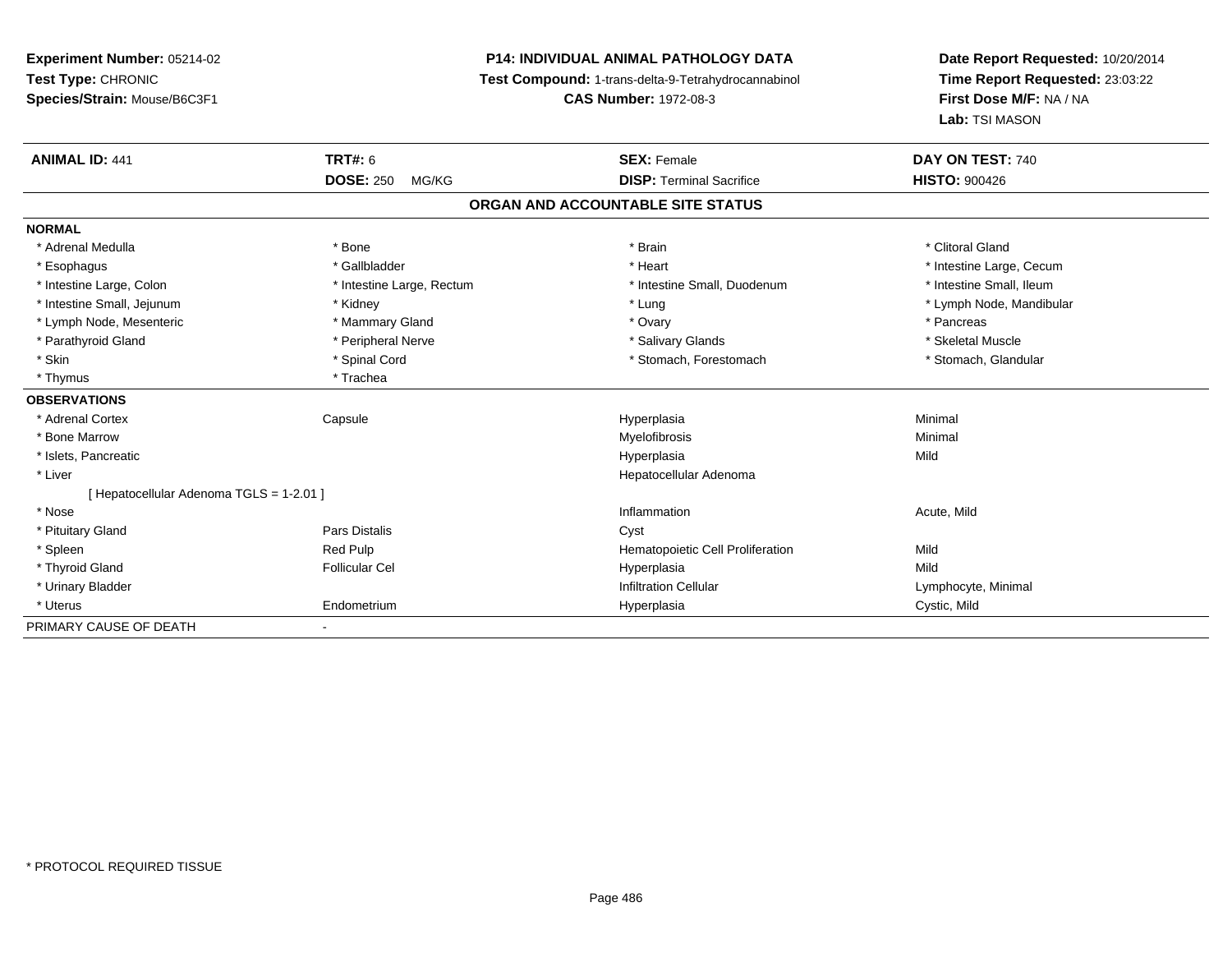## **P14: INDIVIDUAL ANIMAL PATHOLOGY DATA**

**Test Compound:** 1-trans-delta-9-Tetrahydrocannabinol

**CAS Number:** 1972-08-3

| <b>ANIMAL ID: 442</b>                         | <b>TRT#: 6</b>              | <b>SEX: Female</b>                | DAY ON TEST: 741           |
|-----------------------------------------------|-----------------------------|-----------------------------------|----------------------------|
|                                               | <b>DOSE: 250</b><br>MG/KG   | <b>DISP: Terminal Sacrifice</b>   | <b>HISTO: 900427</b>       |
|                                               |                             | ORGAN AND ACCOUNTABLE SITE STATUS |                            |
| <b>NORMAL</b>                                 |                             |                                   |                            |
| * Adrenal Medulla                             | * Bone                      | * Clitoral Gland                  | * Esophagus                |
| * Gallbladder                                 | * Heart                     | * Intestine Large, Cecum          | * Intestine Large, Colon   |
| * Intestine Large, Rectum                     | * Intestine Small, Duodenum | * Intestine Small, Ileum          | * Intestine Small, Jejunum |
| * Islets, Pancreatic                          | * Liver                     | * Mammary Gland                   | * Ovary                    |
| * Pancreas                                    | * Parathyroid Gland         | * Peripheral Nerve                | * Pituitary Gland          |
| * Salivary Glands                             | * Skin                      | * Spinal Cord                     | * Stomach, Forestomach     |
| * Stomach, Glandular                          | * Thymus                    | * Thyroid Gland                   | * Trachea                  |
| <b>OBSERVATIONS</b>                           |                             |                                   |                            |
| * Adrenal Cortex                              | Capsule                     | Hyperplasia                       | Mild                       |
| * Bone Marrow                                 |                             | Lymphoma Malignant Lymphocytic    |                            |
|                                               |                             | Myelofibrosis                     | Minimal                    |
| * Brain                                       |                             | Mineralization                    | Mild                       |
| * Kidney                                      |                             | Lymphoma Malignant Lymphocytic    |                            |
| * Lung                                        |                             | Lymphoma Malignant Lymphocytic    |                            |
| * Lymph Node, Mandibular                      |                             | Lymphoma Malignant Lymphocytic    |                            |
| * Lymph Node, Mesenteric                      |                             | Lymphoma Malignant Lymphocytic    |                            |
| * Nose                                        |                             | Inflammation                      | Chronic, Minimal           |
| * Skeletal Muscle                             |                             | Lymphoma Malignant Lymphocytic    |                            |
| * Spleen                                      | Red Pulp                    | Hematopoietic Cell Proliferation  | Minimal                    |
|                                               |                             | Lymphoma Malignant Lymphocytic    |                            |
| [ Lymphoma Malignant Lymphocytic TGLS = 1-3 ] |                             |                                   |                            |
| * Urinary Bladder                             |                             | Lymphoma Malignant Lymphocytic    |                            |
| * Uterus                                      | Endometrium                 | Hyperplasia                       | Cystic, Minimal            |
| PRIMARY CAUSE OF DEATH                        |                             |                                   |                            |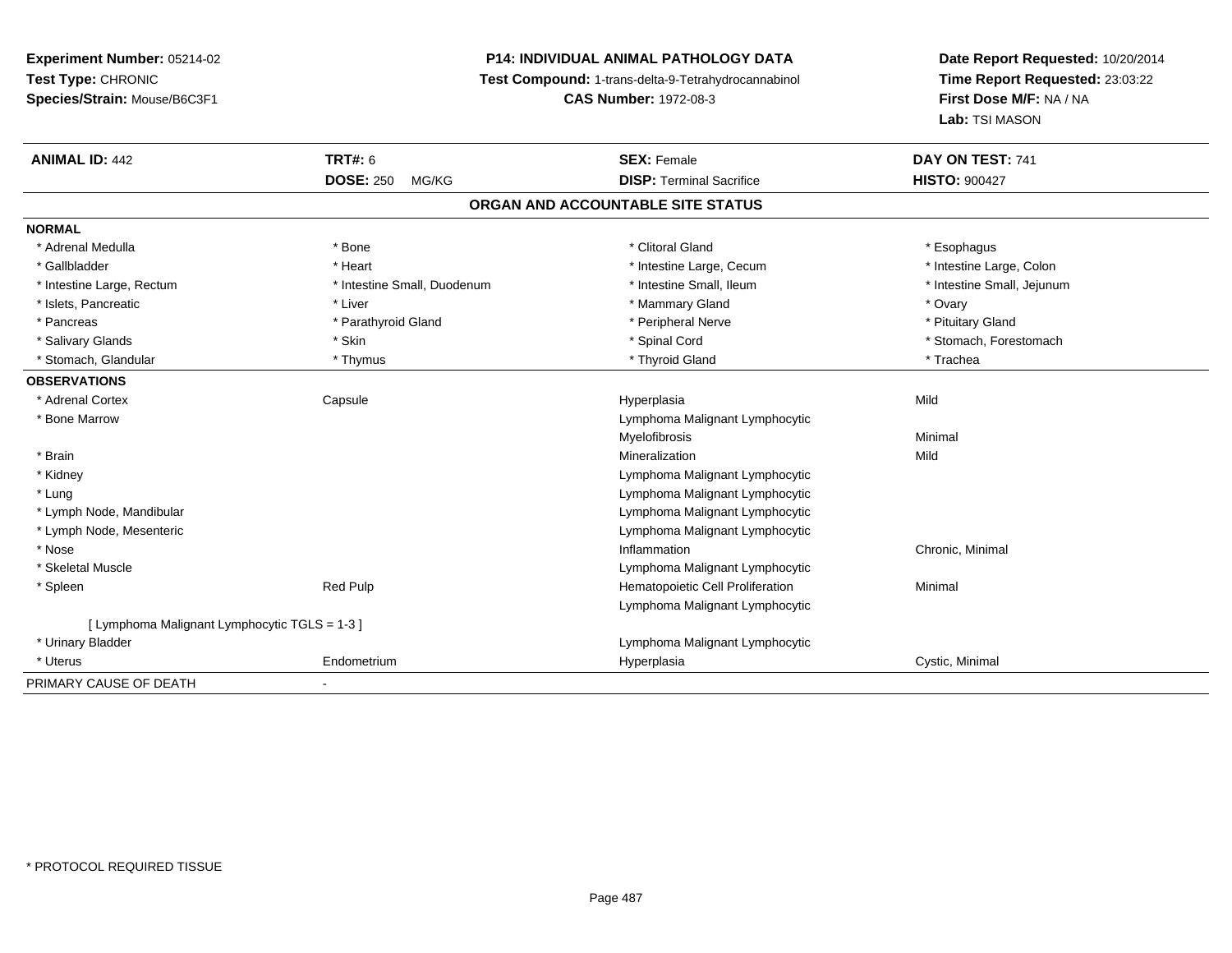| <b>Experiment Number: 05214-02</b><br>Test Type: CHRONIC |                           | <b>P14: INDIVIDUAL ANIMAL PATHOLOGY DATA</b>        | Date Report Requested: 10/20/2014 |  |
|----------------------------------------------------------|---------------------------|-----------------------------------------------------|-----------------------------------|--|
|                                                          |                           | Test Compound: 1-trans-delta-9-Tetrahydrocannabinol | Time Report Requested: 23:03:22   |  |
| Species/Strain: Mouse/B6C3F1                             |                           | <b>CAS Number: 1972-08-3</b>                        | First Dose M/F: NA / NA           |  |
|                                                          |                           |                                                     | Lab: TSI MASON                    |  |
| <b>ANIMAL ID: 443</b>                                    | TRT#: 6                   | <b>SEX: Female</b>                                  | DAY ON TEST: 255                  |  |
|                                                          | <b>DOSE: 250</b><br>MG/KG | <b>DISP: Natural Death</b>                          | <b>HISTO: 900428</b>              |  |
|                                                          |                           | ORGAN AND ACCOUNTABLE SITE STATUS                   |                                   |  |
| <b>NORMAL</b>                                            |                           |                                                     |                                   |  |
| * Adrenal Medulla                                        | * Bone                    | * Bone Marrow                                       | * Brain                           |  |
| * Clitoral Gland                                         | * Esophagus               | * Heart                                             | * Islets, Pancreatic              |  |
| * Kidney                                                 | * Liver                   | * Lung                                              | * Lymph Node, Mandibular          |  |
| * Lymph Node, Mesenteric                                 | * Mammary Gland           | * Nose                                              | * Ovary                           |  |
| * Pancreas                                               | * Parathyroid Gland       | * Peripheral Nerve                                  | * Pituitary Gland                 |  |
| * Salivary Glands                                        | * Skeletal Muscle         | * Skin                                              | * Spinal Cord                     |  |
| * Spleen                                                 | * Thymus                  | * Thyroid Gland                                     | * Trachea                         |  |
| * Urinary Bladder                                        | * Uterus                  |                                                     |                                   |  |
| <b>AUTO PRECLUDES DIAG.</b>                              |                           |                                                     |                                   |  |
| * Gallbladder                                            | * Intestine Large, Cecum  | * Intestine Large, Colon                            | * Intestine Large, Rectum         |  |
| * Intestine Small, Duodenum                              | * Intestine Small, Ileum  | * Intestine Small, Jejunum                          | * Stomach, Forestomach            |  |
| * Stomach, Glandular                                     |                           |                                                     |                                   |  |
| <b>OBSERVATIONS</b>                                      |                           |                                                     |                                   |  |
| * Adrenal Cortex                                         | Capsule                   | Hyperplasia                                         | Minimal                           |  |
| * Lym Node Mesen                                         |                           |                                                     |                                   |  |
| Note: TGL1 LESION IS IN MESENTERY NOT MESENTERIC L.N.    |                           |                                                     |                                   |  |
| Mesentery                                                | Fat                       | Necrosis                                            | Mild                              |  |
| [ Necrosis TGLS = $1-4$ ]                                |                           |                                                     |                                   |  |
| PRIMARY CAUSE OF DEATH                                   | $\overline{\phantom{a}}$  |                                                     |                                   |  |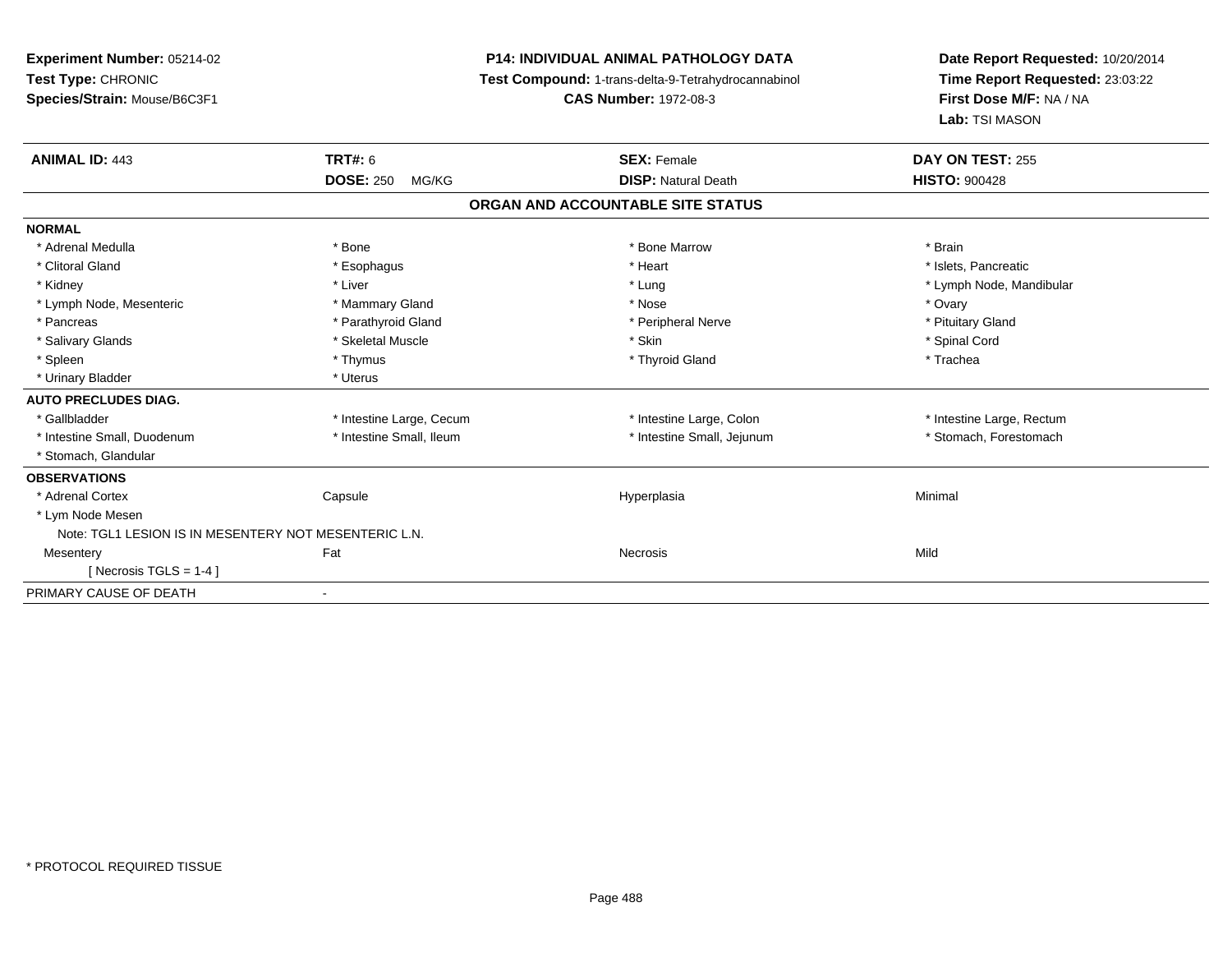**Experiment Number:** 05214-02**Test Type:** CHRONIC **Species/Strain:** Mouse/B6C3F1**P14: INDIVIDUAL ANIMAL PATHOLOGY DATA Test Compound:** 1-trans-delta-9-Tetrahydrocannabinol **CAS Number:** 1972-08-3**Date Report Requested:** 10/20/2014**Time Report Requested:** 23:03:22**First Dose M/F:** NA / NA**Lab:** TSI MASON**ANIMAL ID:** 444 **TRT#:** <sup>6</sup> **SEX:** Female **DAY ON TEST:** <sup>741</sup> **DOSE:** 250 MG/KG**DISP:** Terminal Sacrifice **HISTO:**  $900429$ **ORGAN AND ACCOUNTABLE SITE STATUSNORMAL**\* Adrenal Medulla \* Adrenal Medulla \* Bone \* Clitoral Gland \* Esophagus\* Intestine Large, Colon \* Gallbladder \* The mode of the state of the state of the state of the state of the state of the state of the state of the state of the state of the state of the state of the state of the state of the state of the state of \* Intestine Small, Jejunum \* Intestine Large, Rectum \* Intestine Small, Duodenum \* Intestine Small, Ileum \* Intestine Small, Ileum \* Islets, Pancreatic \* The method of the "Kidney" \* Kidney \* The "Allen " New York 1991 was a street of the "The " New York 1991 was a street of the " Lung" was the " Lung" was the " Lung" was the " Lung" was the " Lung" w \* Ovary \* Lymph Node, Mandibular \* Lymph Node, Mesenteric \* Mammary Gland \* Mammary Gland \* Pituitary Gland \* Pancreas \* Pancreas \* Parathyroid Gland \* Pancreas \* Peripheral Nerve \* Salivary Glands \* \* Steeden \* \* Skeletal Muscle \* \* Skin \* \* Skin \* \* Steeden \* Spinal Cord \* Spinal Cord \* Spinal Cord \* Spinal Cord \* Spinal Cord \* Spinal Cord \* Spinal Cord \* Spinal Cord \* Spinal Cord \* Spinal Cord \* \* Spleen \* Stomach, Forestomach \* Stomach \* Stomach, Glandular \* Stomach, Glandular \* Thymus \* Trachea \* Urinary Bladder**OBSERVATIONS** \* Adrenal Cortex Capsule Hyperplasia Mild \* Bone Marroww which is a controller to the Myelofibrosis and the Minimal method of the Minimal method of the Minimal method of the Minimal method of the Minimal method of the Minimal method of the Minimal method of the Minimal method \* Brainn and the control of the control of the control of the Mineralization and the control of the Mild of the Mild o \* Nosee contraction control of the control of the control of the control of the control of the chronic, Mild and Chronic, Mild and Chronic, Mild and Chronic, Mild and Chronic, Mild and Chronic, Mild and Chronic, Mild and Chronic \* Thyroid Gland Follicular Cel Hyperplasia Mild \* Uterus Endometriumm Cystic, Minimal Cystic, Minimal PRIMARY CAUSE OF DEATH-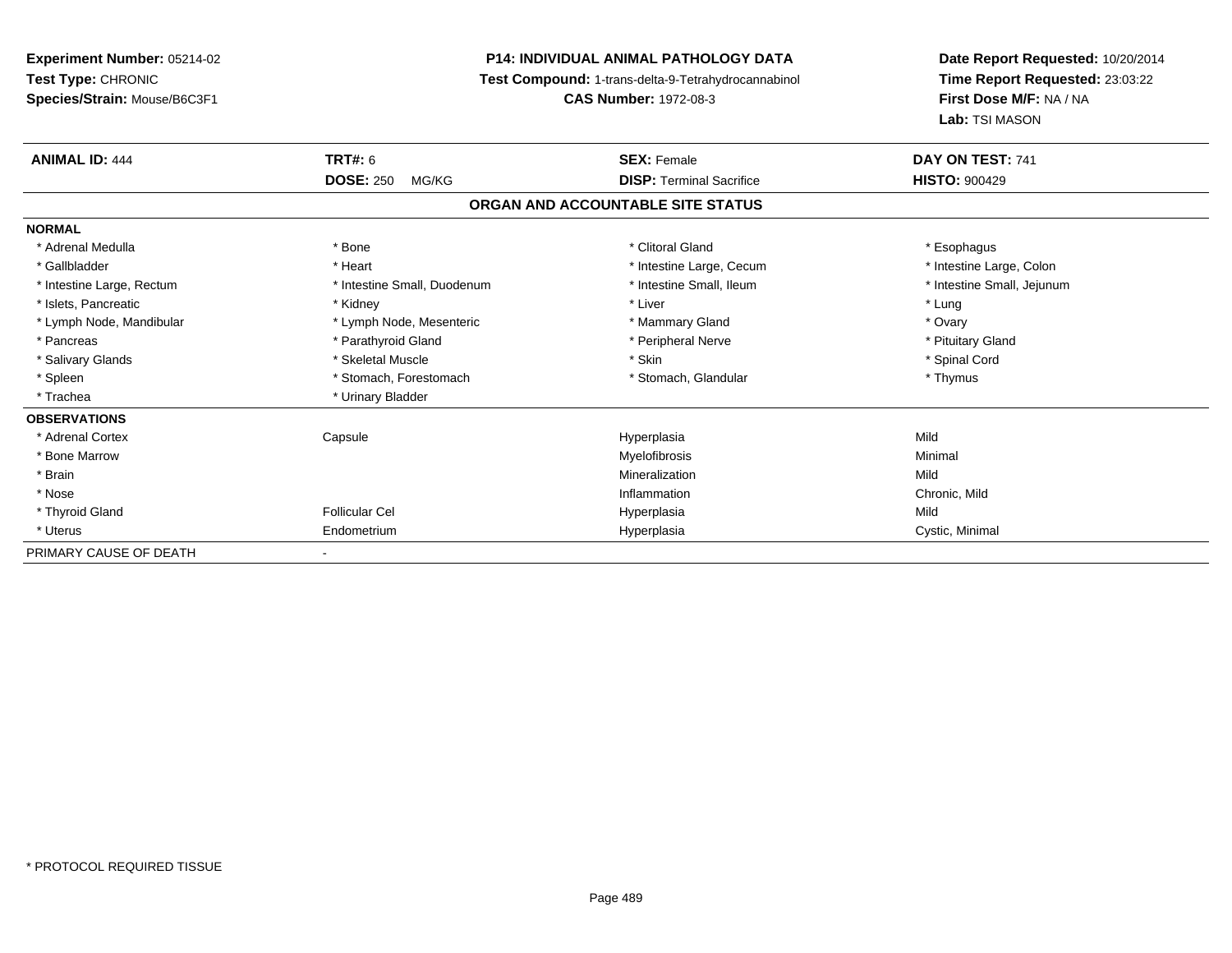**Experiment Number:** 05214-02**Test Type:** CHRONIC **Species/Strain:** Mouse/B6C3F1**P14: INDIVIDUAL ANIMAL PATHOLOGY DATA Test Compound:** 1-trans-delta-9-Tetrahydrocannabinol **CAS Number:** 1972-08-3**Date Report Requested:** 10/20/2014**Time Report Requested:** 23:03:22**First Dose M/F:** NA / NA**Lab:** TSI MASON**ANIMAL ID:** 445 **TRT#:** <sup>6</sup> **SEX:** Female **DAY ON TEST:** <sup>742</sup> **DOSE:** 250 MG/KG **DISP:** Terminal Sacrifice **HISTO:** <sup>900430</sup> **ORGAN AND ACCOUNTABLE SITE STATUSNORMAL**\* Adrenal Medulla \* \* Annual Medulla \* Brain \* Bone \* \* Bone Marrow \* Bone Marrow \* \* Brain \* Brain \* Brain \* Brain \* Brain \* Brain \* Brain \* Brain \* Brain \* Brain \* Brain \* Brain \* Brain \* Brain \* Brain \* Brain \* Brain \* \* Intestine Large, Colon \* Esophagus \* Intestine Large, Cecum \* Callbladder \* 10 \* Intestine Large, Cecum \* Intestine Large, Cecum \* \* Intestine Small, Jejunum \* Intestine Large, Rectum \* Intestine Small, Duodenum \* Intestine Small, Ileum \* Intestine Small, Ileum \* Islets, Pancreatic \* The method of the "Kidney" \* Kidney \* Liver \* Liver \* Liver \* Liver \* Lung \* Lung \* Ovary \* Lymph Node, Mandibular \* Lymph Node, Mesenteric \* Mammary Gland \* Mammary Gland \* Pituitary Gland \* Pancreas \* Pancreas \* Parathyroid Gland \* Pancreas \* Peripheral Nerve \* Salivary Glands \* \* Steeden \* \* Skeletal Muscle \* \* Skin \* \* Skin \* \* Steeden \* Spinal Cord \* Spinal Cord \* Spinal Cord \* Spinal Cord \* Spinal Cord \* Spinal Cord \* Spinal Cord \* Spinal Cord \* Spinal Cord \* Spinal Cord \* \* Spleen \* Stomach, Forestomach \* Stomach \* Stomach, Glandular \* Stomach, Glandular \* Thymus \* Trachea \* Urinary Bladder**OBSERVATIONS** \* Adrenal Cortex Capsule Hyperplasia Mild \* Clitoral Glandd and the control of the control of the control of the control of the control of the control of the control of the control of the control of the control of the control of the control of the control of the control of the co \* Heart Cardiomyopathyy Mild Acute, Mild \* Nosee the contraction of the contraction of the contraction of the contraction of the contraction of the contraction  $\mathsf{Acute},\mathsf{Mild}$  \* Thyroid Gland Follicular Cel Hyperplasia Mild \* Uterus Endometriumm Cystic, Minimal Cystic, Minimal PRIMARY CAUSE OF DEATH-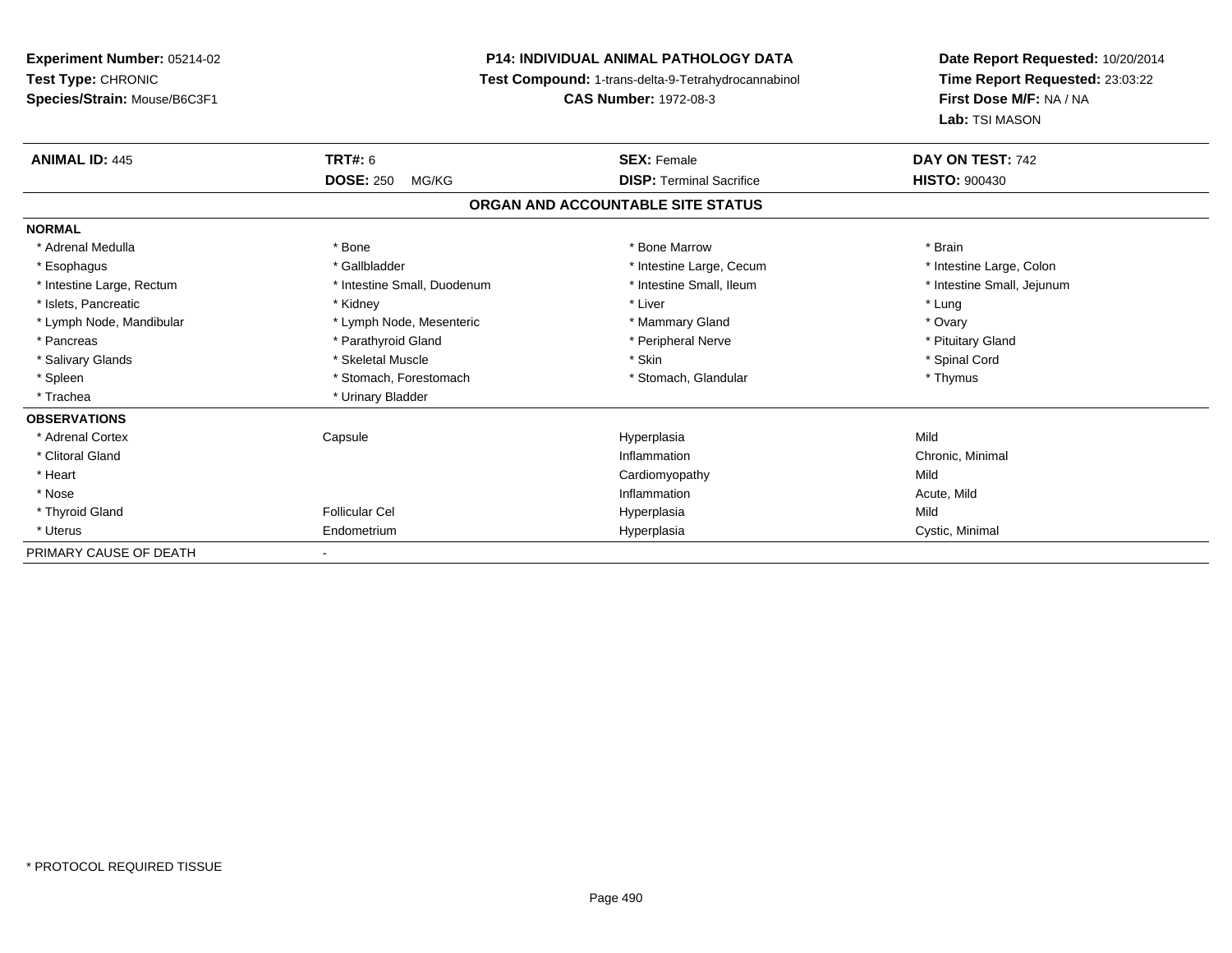**Experiment Number:** 05214-02**Test Type:** CHRONIC **Species/Strain:** Mouse/B6C3F1**P14: INDIVIDUAL ANIMAL PATHOLOGY DATA Test Compound:** 1-trans-delta-9-Tetrahydrocannabinol **CAS Number:** 1972-08-3**Date Report Requested:** 10/20/2014**Time Report Requested:** 23:03:22**First Dose M/F:** NA / NA**Lab:** TSI MASON**ANIMAL ID:** 446**6 DAY ON TEST:** 644 **DOSE:** 250 MG/KG**DISP:** Natural Death **HISTO:**  $900431$ **ORGAN AND ACCOUNTABLE SITE STATUSNORMAL**\* Bone \* Bone \* And \* Bone Marrow \* And \* Bone Marrow \* And \* Brain \* Clitoral Gland \* Clitoral Gland \* Clitoral Gland \* Intestine Large, Colon \* Esophagus \* Intestine Large, Cecum \* Callbladder \* 10 \* Intestine Large, Cecum \* Intestine Large, Cecum \* \* Intestine Large, Rectum \* Thestine Small, Duodenum \* Number of the small, Ileum \* Intestine Small, Jejunum \* Intestine Small, Jejunum \* Islets, Pancreatic \* Kidney \* Mammary Gland \* Pancreas\* Salivary Glands \* Parathyroid Gland \* \* Andrew \* Peripheral Nerve \* \* Peripheral Nerve \* \* Pituitary Gland \* \* Salivary Glands \* Salivary Glands \* Salivary Glands \* Salivary Glands \* Salivary Glands \* Salivary Glands \* Salivary Glands \* S \* Stomach, Glandular \* Skin \* Spinal Cord \* Spinal Cord \* Stomach, Forestomach \* Stomach, Forestomach \* Trachea \* Urinary Bladder**MISSING** \* Thymus**OBSERVATIONS** \* Adrenal Cortex**Capsule**  Hyperplasia Minimal Lymphoma Malignant Undifferentiated Cell Type Lymphoma Malignant Undifferentiated Cell Type \* Adrenal Medulla \* Heart Lymphoma Malignant Undifferentiated Cell Type Lymphoma Malignant Undifferentiated Cell Type \* Liver[ Lymphoma Malignant Undifferentiated Cell Type TGLS = 3-2+2.01 ] \* Lung Lymphoma Malignant Undifferentiated Cell Type \* Lymph Node, Mandibular Lymphoma Malignant Undifferentiated Cell Type Lymphoma Malignant Undifferentiated Cell Type \* Lymph Node, Mesenteric \* Nosee the contraction of the contraction of the contraction of the contraction of the chronic, Minimal on the chronic, Minimal or  $\mathbb{R}^n$  \* Ovaryy the control of the control of the control of the control of the control of the control of the control of the control of the control of the control of the control of the control of the control of the control of the contro Degeneration \* Skeletal Musclee design of the control of the control of the control of the control of the control of the control of the control of the control of the control of the control of the control of the control of the control of the control of \* SpleenRed Pulp **Mild Hematopoietic Cell Proliferation Mild** Lymphoma Malignant Undifferentiated Cell Type[ Lymphoma Malignant Undifferentiated Cell Type TGLS = 1,2-3.01 ] \* Thyroid Gland Follicular Cel Hyperplasia Minimal \* Uterus Endometriumm Cystic, Minimal Cystic, Minimal PRIMARY CAUSE OF DEATH-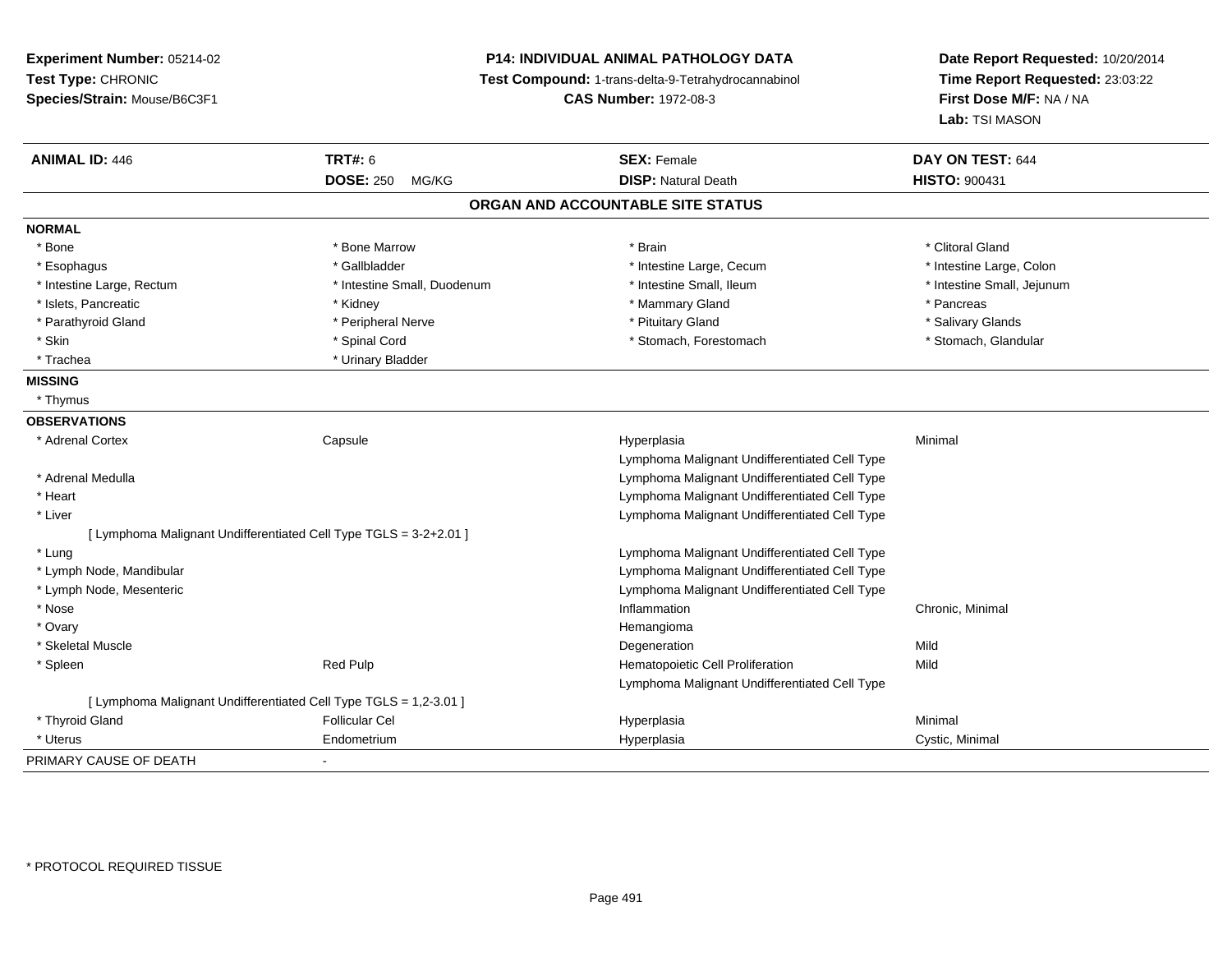**Experiment Number:** 05214-02**Test Type:** CHRONIC **Species/Strain:** Mouse/B6C3F1**P14: INDIVIDUAL ANIMAL PATHOLOGY DATA Test Compound:** 1-trans-delta-9-Tetrahydrocannabinol **CAS Number:** 1972-08-3**Date Report Requested:** 10/20/2014**Time Report Requested:** 23:03:22**First Dose M/F:** NA / NA**Lab:** TSI MASON**ANIMAL ID:** 447**TRT#:** 6 **SEX:** Female **SEX: Female DAY ON TEST:** 740 **DOSE:** 250 MG/KG **DISP:** Terminal Sacrifice **HISTO:** <sup>900432</sup> **ORGAN AND ACCOUNTABLE SITE STATUSNORMAL**\* Adrenal Medulla \* The state of the state of the state of the state of the state of the state of the state of the state of the state of the state of the state of the state of the state of the state of the state of the sta \* Esophagus \* https://www.fragustage.com/web/2019/heart \* Heart \* Heart \* Heart \* Intestine Large, Cecum \* Intestine Large, Cecum \* Sallbladder \* The state of the state of the state of the state of the state of the state o \* Intestine Small, Ileum \* Intestine Large, Colon \* Intestine Large, Rectum \* Intestine Small, Duodenum \* Intestine Small, Duodenum \* Intestine Small, Jejunum \* \* Nidney \* Kidney \* Notation \* Liver \* Liver \* Liver \* Lung \* Lung \* Lung \* Lung \* Lung \* Lung \* Lung \* Lung \* Lung \* Lung \* Lung \* Lung \* Lung \* Lung \* Lung \* Lung \* Lung \* Lung \* Lung \* Lung \* Nose \* Lymph Node, Mandibular \* Lymph Node, Mesenteric \* Mammary Gland \* Mammary Gland \* Peripheral Nerve \* Ovary \* And the second of the second of the second version of the second version of the second version of the second version of the second version of the second version of the second version of the second version of the \* Salivary Glands \* \* Steeden \* \* Skeletal Muscle \* \* Skin \* \* Skin \* \* Steeden \* Spinal Cord \* Spinal Cord \* Spinal Cord \* Spinal Cord \* Spinal Cord \* Spinal Cord \* Spinal Cord \* Spinal Cord \* Spinal Cord \* Spinal Cord \* \* Urinary Bladder \* Stomach, Forestomach \* Northern \* Stomach, Glandular \* Trachea \* Trachea **MISSING** \* Pituitary Gland**OBSERVATIONS** \* Adrenal Cortex**Capsule**  Hyperplasia Mild \* Bone Marroww which is a controller to the Myelofibrosis and the Minimal method of the Minimal method of the Minimal method of the Minimal method of the Minimal method of the Minimal method of the Minimal method of the Minimal method \* Islets, Pancreaticc and the contract of the contract of the contract of the contract of the contract of the contract of the contract of the contract of the contract of the contract of the contract of the contract of the contract of the cont a Mild \* SpleenRed Pulp **Mild Hematopoietic Cell Proliferation** Mild Lymph Follic Hyperplasia Lymphoid, Minimal \* Thymuss the contract of the contract of the contract of the contract of the contract of the contract of the contract of the contract of the contract of the contract of the contract of the contract of the contract of the contract \* Thyroid Gland Follicular Cel Hyperplasia Minimal \* Uterus Endometriumm **Example 2018** Hyperplasia Cystic, Mild PRIMARY CAUSE OF DEATH-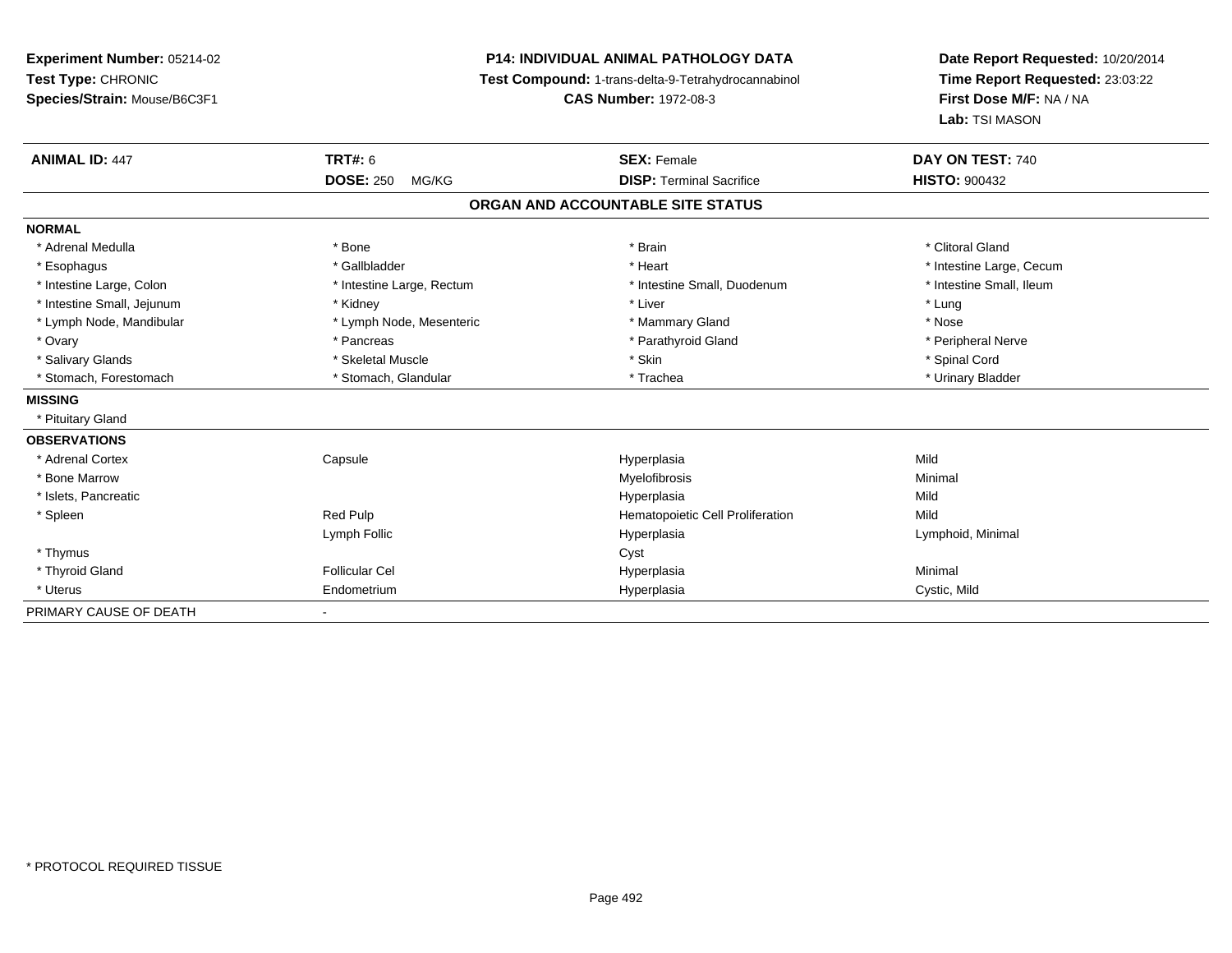**Experiment Number:** 05214-02**Test Type:** CHRONIC **Species/Strain:** Mouse/B6C3F1**P14: INDIVIDUAL ANIMAL PATHOLOGY DATA Test Compound:** 1-trans-delta-9-Tetrahydrocannabinol **CAS Number:** 1972-08-3**Date Report Requested:** 10/20/2014**Time Report Requested:** 23:03:22**First Dose M/F:** NA / NA**Lab:** TSI MASON**ANIMAL ID:** 448**EX:** Female **DAY ON TEST:** 737 **DOSE:** 250 MG/KG **DISP:** Terminal Sacrifice **HISTO:** <sup>900433</sup> **ORGAN AND ACCOUNTABLE SITE STATUSNORMAL**\* Adrenal Medulla \* The state of the state of the state of the state of the Marrow \* Bone Marrow \* Clitoral Gland \* Clitoral Gland \* Intestine Large, Colon \* Esophagus \* Intestine Large, Cecum \* Callbladder \* 10 \* Intestine Large, Cecum \* Intestine Large, Cecum \* \* Intestine Small, Jejunum \* Intestine Large, Rectum \* Intestine Small, Duodenum \* Intestine Small, Ileum \* Intestine Small, Ileum \* Islets, Pancreatic \* The method of the "Kidney" \* Kidney \* The "Allen " New York 1991 was a street of the "The " New York 1991 was a street of the " Lung" was the " Lung" was the " Lung" was the " Lung" was the " Lung" w \* Nose \* Lymph Node, Mandibular \* Lymph Node, Mesenteric \* Mammary Gland \* Mammary Gland \* Peripheral Nerve \* Ovary \* And the second of the second of the second version of the second version of the second version of the second version of the second version of the second version of the second version of the second version of the \* Pituitary Gland \* \* \* \* Salivary Glands \* \* \* Salivary Glands \* \* \$keletal Muscle \* \* \* \* \* \$kin \* \* \$kin \* \* Stomach, Glandular \* Spinal Cord \* Spinal Cord \* Spinal Cord \* Stomach, Forestomach \* Spinal Cord \* Stomach, Forestomach \* Thymus \* Trachea \* Trachea \* Urinary Bladder \* Urinary Bladder **OBSERVATIONS** \* Adrenal Cortex Capsulee and the Hyperplasia Minimal Minimal Service and the Hyperplasia Minimal Minimal Service and Minimal Service and Minimal Service and Minimal Service and Minimal Service and Minimal Service and Minimal Service and Minimal \* Brainn and the controller of the controller of the controller of the Minimal Mineralization and the controller of the Minimal Minimal of the controller of the controller of the controller of the controller of the controller of \* Heart Cardiomyopathyy Mild Minimal \* Thyroid Gland Follicular Cel Hyperplasia Minimal \* Uterus Endometriumm Cystic, Minimal Cystic, Minimal PRIMARY CAUSE OF DEATH-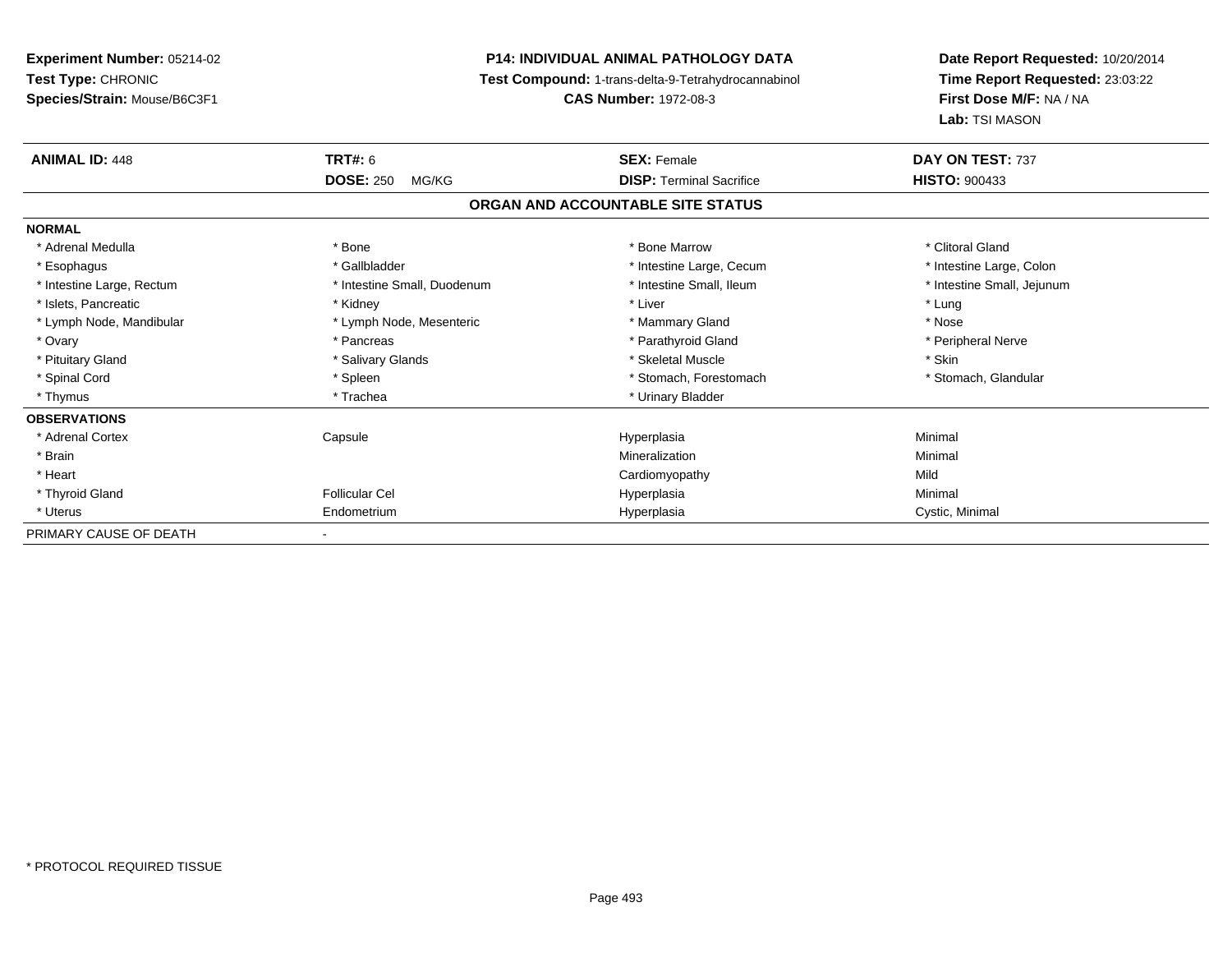**Experiment Number:** 05214-02**Test Type:** CHRONIC **Species/Strain:** Mouse/B6C3F1**P14: INDIVIDUAL ANIMAL PATHOLOGY DATA Test Compound:** 1-trans-delta-9-Tetrahydrocannabinol **CAS Number:** 1972-08-3**Date Report Requested:** 10/20/2014**Time Report Requested:** 23:03:22**First Dose M/F:** NA / NA**Lab:** TSI MASON**ANIMAL ID:** 449 **TRT#:** <sup>6</sup> **SEX:** Female **DAY ON TEST:** <sup>742</sup> **DOSE:** 250 MG/KG **DISP:** Terminal Sacrifice **HISTO:** <sup>900434</sup> **ORGAN AND ACCOUNTABLE SITE STATUSNORMAL**\* Adrenal Medulla \* Adrenal Medulla \* Bone \* Clitoral Gland \* Esophagus\* Intestine Large, Colon \* Gallbladder \* The mode of the state of the state of the state of the state of the state of the state of the state of the state of the state of the state of the state of the state of the state of the state of the state of \* Intestine Small, Jejunum \* Intestine Large, Rectum \* Intestine Small, Duodenum \* Intestine Small, Duodenum \* \* Intestine Small, Ileum \* Islets, Pancreatic \* \* Andrew \* Kidney \* Kidney \* Kidney \* Liver \* Liver \* Liver \* Number \* Lymph Node, Mandibular \* Lymph Node, Mandibular \* Lymph Node, Mandibular \* Lymph Node, Mandibular \* Lymph Node, Mandibular \* Lym \* Lymph Node, Mesenteric \* \* The mannery Gland \* Mammary Gland \* Nose \* Nose \* \* Pancreas \* Pancreas \* Pancreas \* Spinal Cord \* Peripheral Nerve \* \* \* Salivary Glands \* \* Salivary Glands \* \* Skin \* \* Skin \* \* Spinal Cord \* Spinal Cord \* \* Spleen \* Stomach, Forestomach \* Stomach \* Stomach, Glandular \* Thymus \* Thymus \* Trachea \* Urinary Bladder**MISSING** \* Parathyroid Gland**OBSERVATIONS** \* Adrenal Cortex**Capsule**  Hyperplasia Mild \* Bone Marroww which is a controller to the Myelofibrosis and the Minimal method of the Minimal method of the Minimal method of the Minimal method of the Minimal method of the Minimal method of the Minimal method of the Minimal method \* Brainn and the controller of the controller of the controller of the Mineralization and the controller of the Minimal \* Lung Alveolar Epith Hyperplasia Minimal \* Ovaryy cystem in the control of the control of the control of the control of the control of the control of the control of the control of the control of the control of the control of the control of the control of the control of [ Cyst TGLS = 1-4 ] \* Pituitary Gland Pars Distalis Hyperplasia Minimal \* Skeletal Musclee de la controllata de la controllata de la controllata de la controllata de la controllata de la controllata d<br>Degeneration \* Thyroid Gland Follicular Cel Hyperplasia Mild \* Uterus Endometriumm Cystic, Minimal Cystic, Minimal PRIMARY CAUSE OF DEATH-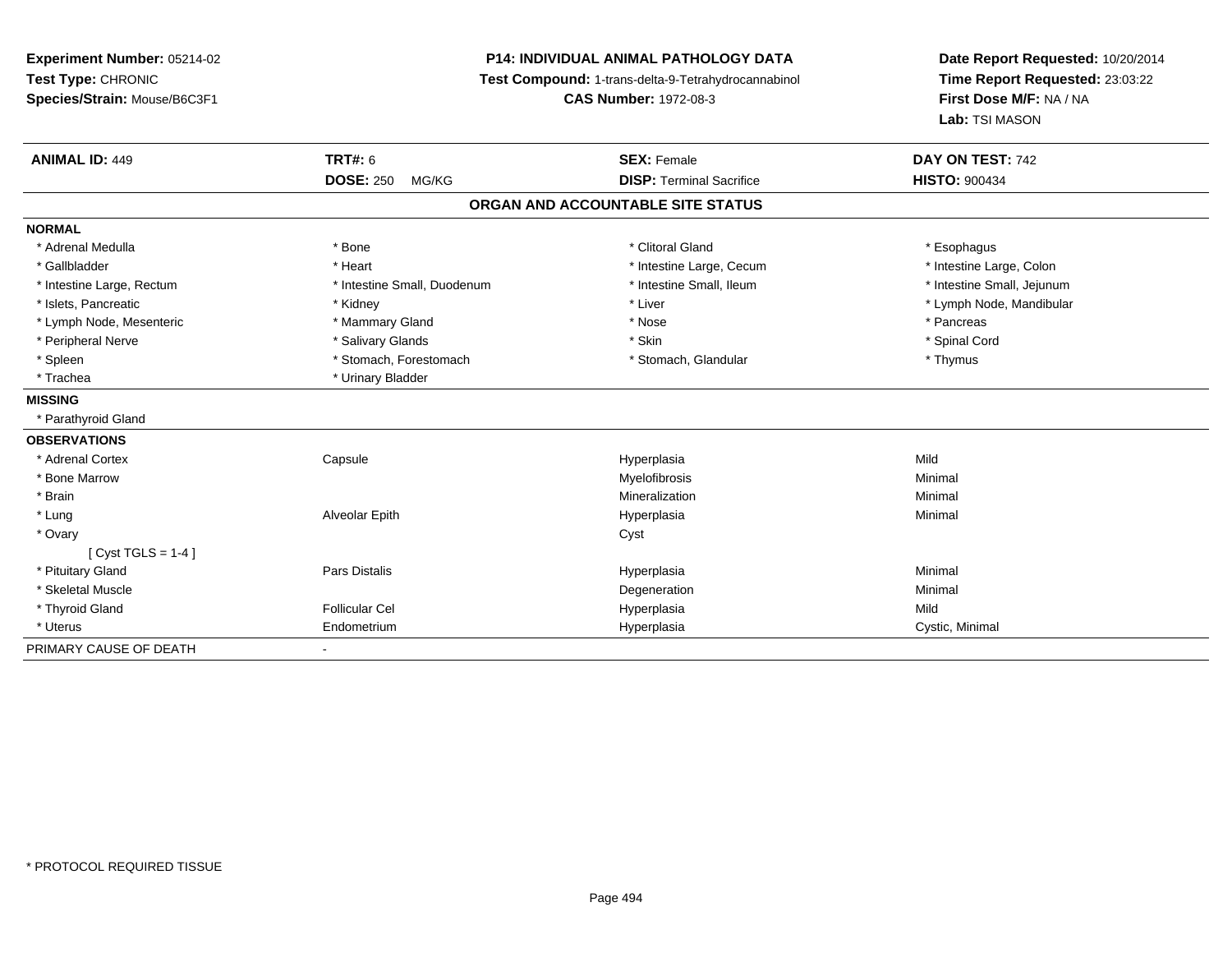**Experiment Number:** 05214-02**Test Type:** CHRONIC **Species/Strain:** Mouse/B6C3F1**P14: INDIVIDUAL ANIMAL PATHOLOGY DATA Test Compound:** 1-trans-delta-9-Tetrahydrocannabinol **CAS Number:** 1972-08-3**Date Report Requested:** 10/20/2014**Time Report Requested:** 23:03:22**First Dose M/F:** NA / NA**Lab:** TSI MASON**ANIMAL ID:** 450**C TRT#:** 6 **SEX:** Female **DAY ON TEST:** 743 **DOSE:** 250 MG/KG**DISP:** Terminal Sacrifice **HISTO:**  $900435$ **ORGAN AND ACCOUNTABLE SITE STATUSNORMAL**\* Adrenal Medulla \* The state of the state of the state of the state of the state of the state of the state of the state of the state of the state of the state of the state of the state of the state of the state of the sta \* Esophagus \* https://www.fragustage.com/web/2019/heart \* Heart \* Heart \* Heart \* Intestine Large, Cecum \* Intestine Large, Cecum \* Sallbladder \* The state of the state of the state of the state of the state of the state o \* Intestine Small, Ileum \* Intestine Large, Colon \* Intestine Large, Rectum \* Intestine Small, Duodenum \* Intestine Small, Duodenum \* Intestine Small, Jejunum \* 1992 \* The state of the state of the state of the state of the state of the state of the state of the state of the state of the state of the state of the state of the state of the state of the \* Lung \* Lymph Node, Mandibular \* Mannipular \* Lymph Node, Mesenteric \* Mammary Gland \* Peripheral Nerve \* Ovary \* And the second of the second of the second version of the second version of the second version of the second version of the second version of the second version of the second version of the second version of the \* Pituitary Gland \* \* Spinal Cord \* Salivary Glands \* \* Skin \* \* Skin \* \* Spinal Cord \* Spinal Cord \* Spinal Cord \* Spinal Cord \* Spinal Cord \* Spinal Cord \* Spinal Cord \* Spinal Cord \* Spinal Cord \* Spinal Cord \* Spinal C \* Thyroid Gland \* Stomach, Forestomach \* Thymus \* Stomach, Glandular \* Thymus \* Thymus \* Thymus \* Thymus \* Thymus \* Thymus \* Thymus \* Thymus \* Thymus \* Thymus \* Thymus \* Thymus \* Thymus \* Thymus \* Thymus \* Thymus \* Thymus \* Thymus \* Thymu \* Trachea \* Urinary Bladder**OBSERVATIONS** \* Adrenal Cortex Capsule Hyperplasia Mild \* Bone Marroww which is a state of the Myelofibrosis and the Myelofibrosis and the Mild of the Mild of the Mild of the Mild of the Mild of the Mild of the Mild of the Mild of the Mild of the Mild of the Mild of the Mild of the Mild of \* Nosee inflammation control of the control of the control of the control of the control of the control of the control of the control of the control of the control of the control of the control of the control of the control of t \* Skeletal Muscle Infiltration Cellular Lymphocyte, Minimal \* SpleenRed Pulp **Minimal Hematopoietic Cell Proliferation Minimal** Lymph Follic Hyperplasia Lymphoid, Minimal \* Uterus Endometriumm Cystic, Minimal Cystic, Minimal PRIMARY CAUSE OF DEATH-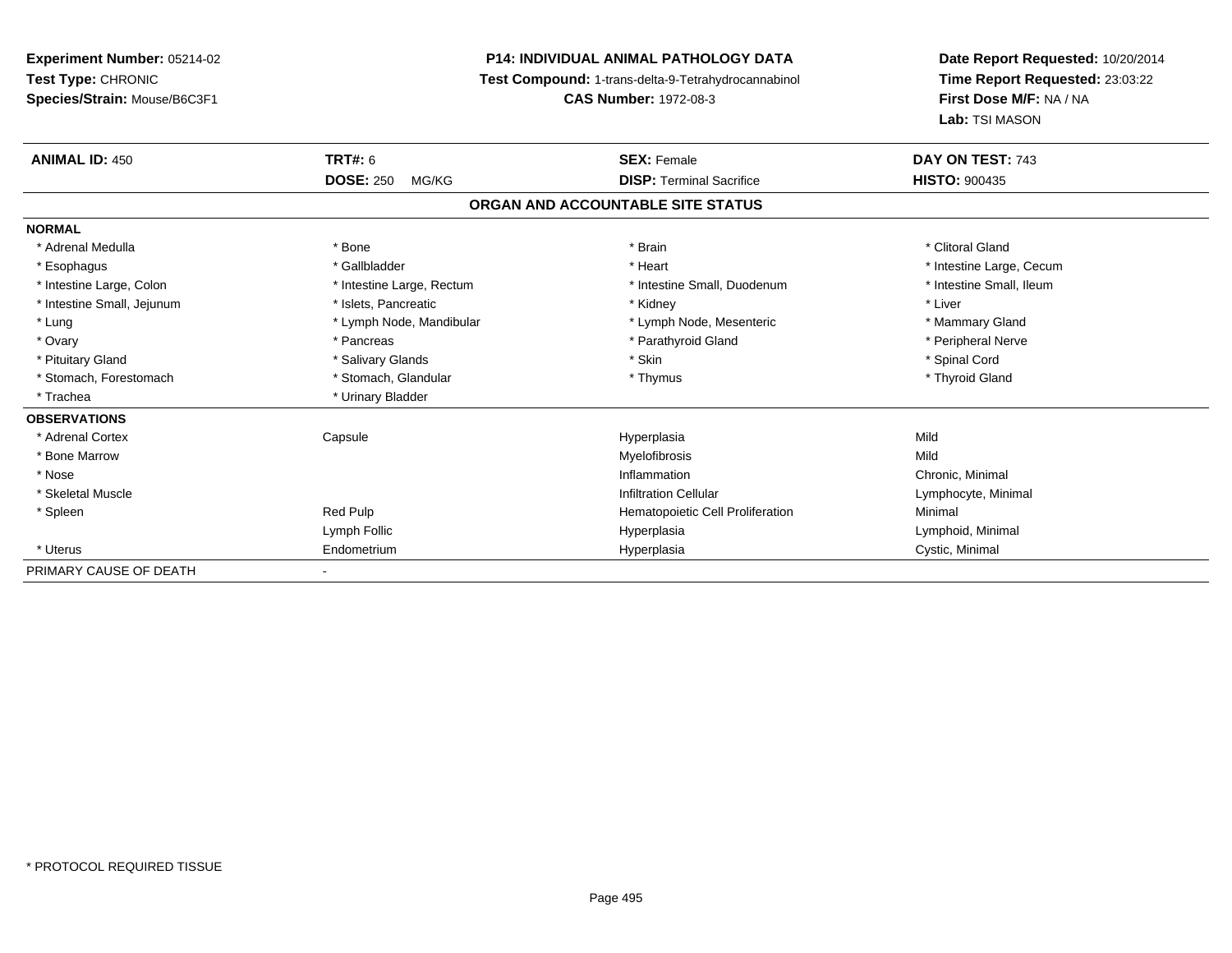# **P14: INDIVIDUAL ANIMAL PATHOLOGY DATA**

**Test Compound:** 1-trans-delta-9-Tetrahydrocannabinol

**CAS Number:** 1972-08-3

| <b>ANIMAL ID: 451</b>            | <b>TRT#: 6</b>              | <b>SEX: Female</b><br><b>DISP: Terminal Sacrifice</b> | DAY ON TEST: 737           |  |
|----------------------------------|-----------------------------|-------------------------------------------------------|----------------------------|--|
|                                  | <b>DOSE: 250</b><br>MG/KG   |                                                       | <b>HISTO: 900436</b>       |  |
|                                  |                             | ORGAN AND ACCOUNTABLE SITE STATUS                     |                            |  |
| <b>NORMAL</b>                    |                             |                                                       |                            |  |
| * Adrenal Medulla                | * Bone                      | * Clitoral Gland                                      | * Esophagus                |  |
| * Gallbladder                    | * Heart                     | * Intestine Large, Cecum                              | * Intestine Large, Colon   |  |
| * Intestine Large, Rectum        | * Intestine Small, Duodenum | * Intestine Small, Ileum                              | * Intestine Small, Jejunum |  |
| * Islets, Pancreatic             | * Kidney                    | * Lung                                                | * Lymph Node, Mandibular   |  |
| * Lymph Node, Mesenteric         | * Mammary Gland             | * Nose                                                | * Pancreas                 |  |
| * Parathyroid Gland              | * Peripheral Nerve          | * Pituitary Gland                                     | * Salivary Glands          |  |
| * Skeletal Muscle                | * Skin                      | * Spinal Cord                                         | * Stomach, Glandular       |  |
| * Thymus                         | * Trachea                   | * Urinary Bladder                                     |                            |  |
| <b>OBSERVATIONS</b>              |                             |                                                       |                            |  |
| * Adrenal Cortex                 | Capsule                     | Hyperplasia                                           | Mild                       |  |
| * Bone Marrow                    |                             | Myelofibrosis                                         | Minimal                    |  |
| * Brain                          |                             | Mineralization                                        | Minimal                    |  |
| * Liver                          | <b>Central Vein</b>         | Dilatation                                            | Mild                       |  |
| [Dilatation TGLS = 3-2]          |                             |                                                       |                            |  |
| * Ovary                          |                             | Cystadenoma                                           |                            |  |
| [ Cystadenoma TGLS = 2-4 ]       |                             |                                                       |                            |  |
| * Spleen                         | Lymph Follic                | Hyperplasia                                           | Lymphoid, Moderate         |  |
| * Stomach, Forestomach           |                             | Hyperplasia                                           | Squamous, Moderate         |  |
|                                  |                             | Ulcer                                                 | Mild                       |  |
| [Hyperplasia TGLS = $4-6+6.01$ ] |                             |                                                       |                            |  |
| * Thyroid Gland                  | <b>Follicular Cel</b>       | Hyperplasia                                           | Minimal                    |  |
| * Uterus                         |                             | <b>Dilatation</b>                                     | Mild                       |  |
|                                  | Endometrium                 | Hyperplasia                                           | Cystic, Minimal            |  |
| [ Dilatation TGLS = 1-4 ]        |                             |                                                       |                            |  |
| [Hyperplasia TGLS = 1-4]         |                             |                                                       |                            |  |
| PRIMARY CAUSE OF DEATH           |                             |                                                       |                            |  |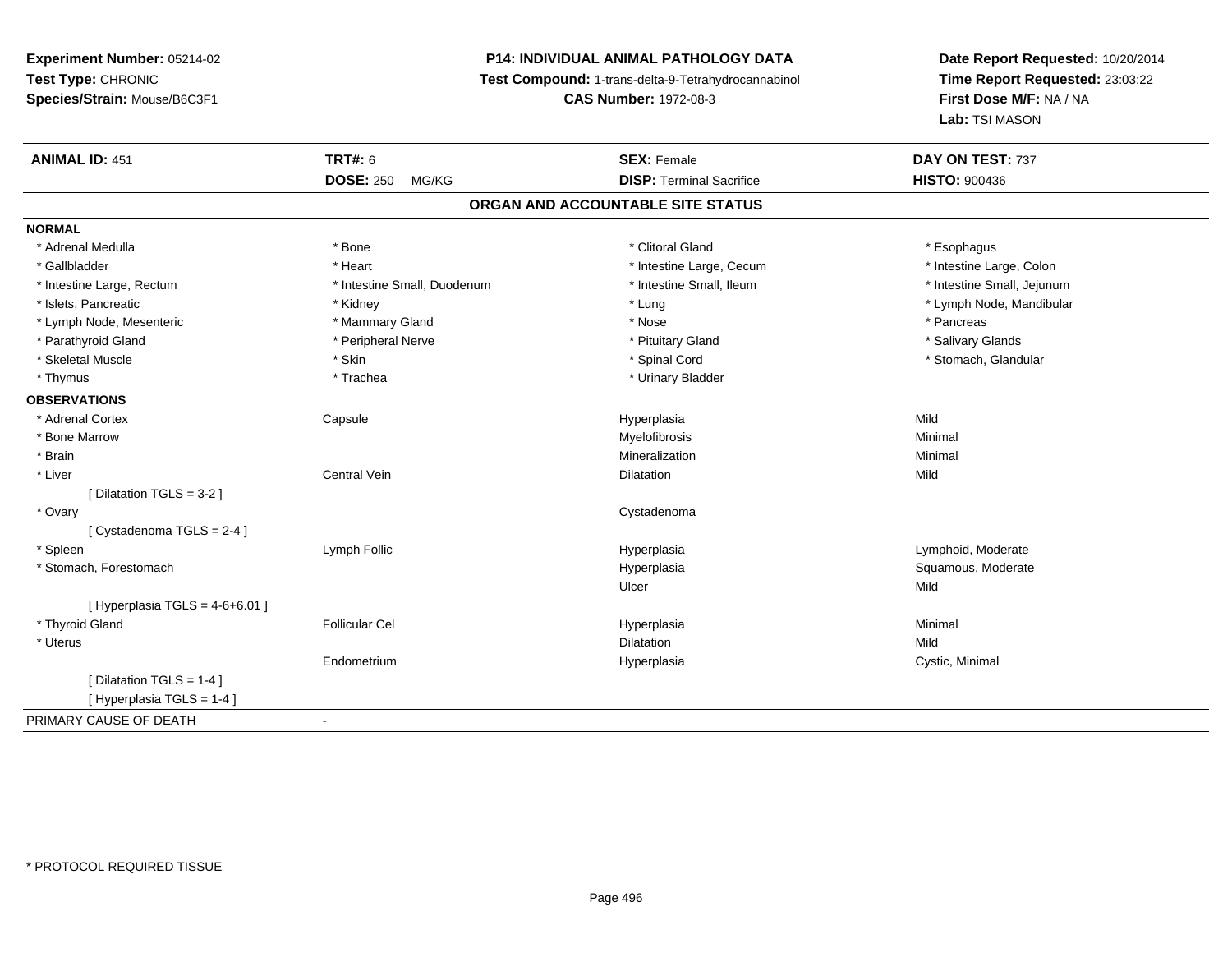## **P14: INDIVIDUAL ANIMAL PATHOLOGY DATA**

**Test Compound:** 1-trans-delta-9-Tetrahydrocannabinol

**CAS Number:** 1972-08-3

| <b>ANIMAL ID: 452</b>      | <b>TRT#: 6</b>            | <b>SEX: Female</b>                | DAY ON TEST: 742         |
|----------------------------|---------------------------|-----------------------------------|--------------------------|
|                            | <b>DOSE: 250</b><br>MG/KG | <b>DISP: Terminal Sacrifice</b>   | <b>HISTO: 900437</b>     |
|                            |                           | ORGAN AND ACCOUNTABLE SITE STATUS |                          |
| <b>NORMAL</b>              |                           |                                   |                          |
| * Adrenal Medulla          | * Bone                    | * Brain                           | * Clitoral Gland         |
| * Esophagus                | * Gallbladder             | * Heart                           | * Intestine Large, Cecum |
| * Intestine Large, Colon   | * Intestine Large, Rectum | * Intestine Small, Duodenum       | * Intestine Small, Ileum |
| * Intestine Small, Jejunum | * Islets, Pancreatic      | * Kidney                          | * Liver                  |
| * Lung                     | * Lymph Node, Mandibular  | * Lymph Node, Mesenteric          | * Mammary Gland          |
| * Nose                     | * Ovary                   | * Pancreas                        | * Parathyroid Gland      |
| * Peripheral Nerve         | * Pituitary Gland         | * Salivary Glands                 | * Skeletal Muscle        |
| * Skin                     | * Spinal Cord             | * Stomach, Glandular              | * Thymus                 |
| * Trachea                  | * Urinary Bladder         |                                   |                          |
| <b>OBSERVATIONS</b>        |                           |                                   |                          |
| * Adrenal Cortex           | Capsule                   | Hyperplasia                       | Mild                     |
| * Bone Marrow              |                           | Myelofibrosis                     | Minimal                  |
| * Spleen                   | Red Pulp                  | Hematopoietic Cell Proliferation  | Mild                     |
|                            | Lymph Follic              | Hyperplasia                       | Lymphoid, Minimal        |
| * Stomach, Forestomach     |                           | Hyperplasia                       | Squamous, Moderate       |
|                            |                           | Ulcer                             | Minimal                  |
| [ Hyperplasia TGLS = 1-6 ] |                           |                                   |                          |
| * Thyroid Gland            | <b>Follicular Cel</b>     | Hyperplasia                       | Minimal                  |
| * Uterus                   | Endometrium               | Hyperplasia                       | Cystic, Mild             |
| PRIMARY CAUSE OF DEATH     |                           |                                   |                          |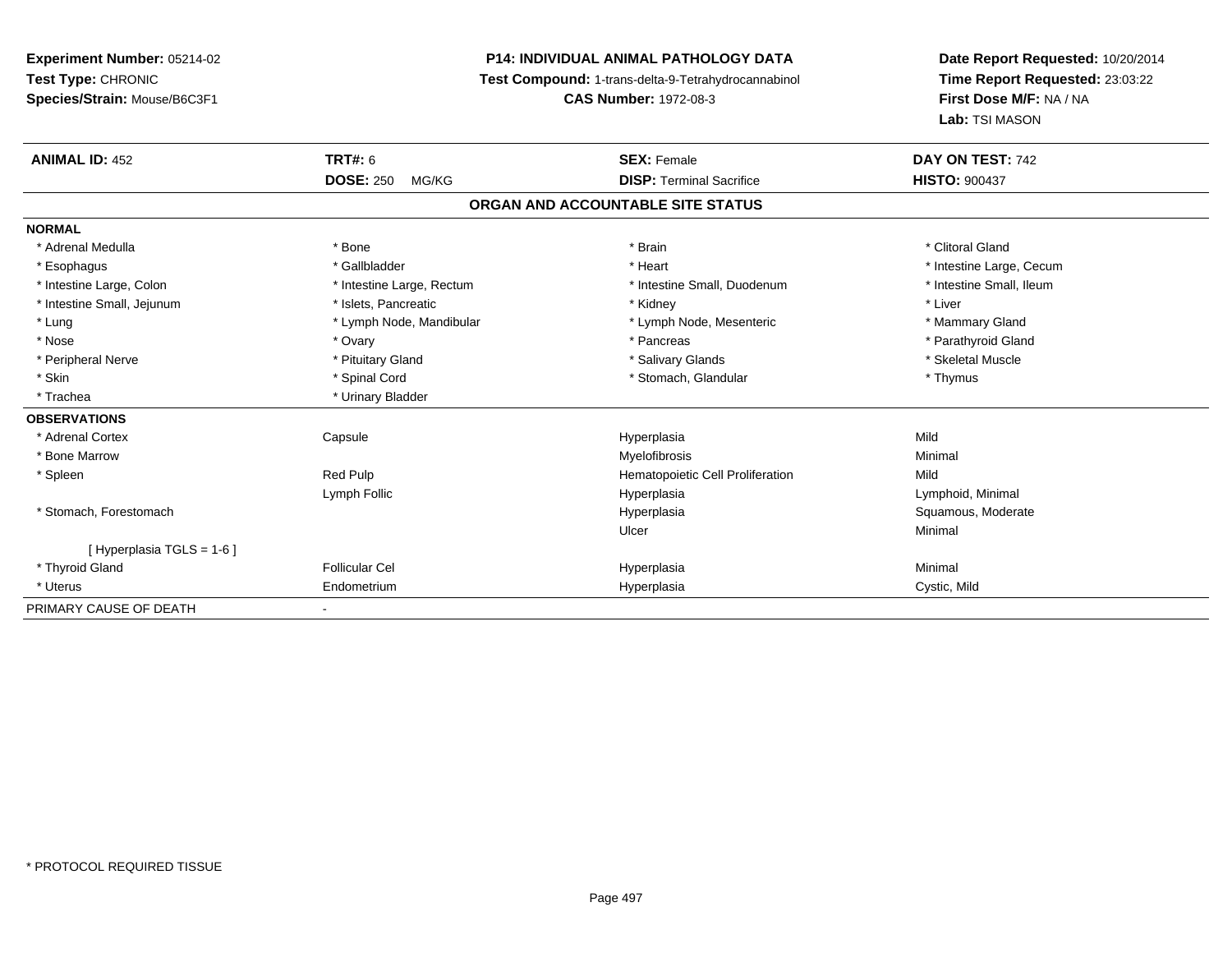**Experiment Number:** 05214-02**Test Type:** CHRONIC **Species/Strain:** Mouse/B6C3F1**P14: INDIVIDUAL ANIMAL PATHOLOGY DATA Test Compound:** 1-trans-delta-9-Tetrahydrocannabinol **CAS Number:** 1972-08-3**Date Report Requested:** 10/20/2014**Time Report Requested:** 23:03:22**First Dose M/F:** NA / NA**Lab:** TSI MASON**ANIMAL ID:** 453**TRT#:** 6 **SEX:** Female **SEX: Female DAY ON TEST:** 740 **DOSE:** 250 MG/KG **DISP:** Terminal Sacrifice **HISTO:** <sup>900438</sup> **ORGAN AND ACCOUNTABLE SITE STATUSNORMAL**\* Adrenal Medulla \* Adrenal Medulla \* \* \* Bone \* \* \* Bone \* \* \* Brain \* \* Brain \* \* Brain \* \* Brain \* \* Esophagus \* Esophagus \* Intestine Large, Colon \* Gallbladder \* The mode of the state of the state of the state of the state of the state of the state of the state of the state of the state of the state of the state of the state of the state of the state of the state of \* Intestine Large, Rectum \* Thestine Small, Duodenum \* Number of the small, Ileum \* Intestine Small, Jejunum \* Intestine Small, Jejunum \* Islets, Pancreatic \* Liver \* Lung \* Lymph Node, Mandibular \* Lymph Node, Mesenteric \* Mammary Gland \* Ovary \* Pancreas\* Salivary Glands \* Parathyroid Gland \* \* Andrew \* Peripheral Nerve \* \* Peripheral Nerve \* \* Pituitary Gland \* \* Salivary Glands \* Salivary Glands \* Salivary Glands \* Salivary Glands \* Salivary Glands \* Salivary Glands \* Salivary Glands \* S \* Skeletal Muscle \* The state of the state of the state of the state of the state of the state of the state of the state of the state of the state of the state of the state of the state of the state of the state of the sta \* Thymus \* Trachea \* Trachea \* Urinary Bladder **MISSING** \* Clitoral Gland**OBSERVATIONS** \* Adrenal Cortex**Capsule**  Hyperplasia Minimal \* Bone Marroww which is a controller to the Myelofibrosis and the Minimal method of the Minimal method of the Minimal method of the Minimal method of the Minimal method of the Minimal method of the Minimal method of the Minimal method \* Kidneyy the control of the control of the control of the control of the control of the control of the control of the control of the control of the control of the control of the control of the control of the control of the contro \* Nosee and the state of the state of the state of the state of the state of the state of the state of the state of the state of the state of the state of the state of the state of the state of the state of the state of the stat \* SpleenRed Pulp **Mild Red Pulp Constructs Cell Proliferation** Mild<br>Hyperplasia Hyperplasia Hyperplasia Squamous, Moderate \* Stomach, Forestomachh ann an t-ìre ann am Suid-Africa ann an t-ìre anns an t-ìre anns an t-ìre anns an t-ìre anns an Suid-Africa a<br>Bhainn an t-ìre anns an t-ìre anns an t-ìre anns an t-ìre anns an t-ìre anns an t-ìre anns an t-ìre anns an t-Ulcer Moderate[ Hyperplasia TGLS = 2-6 ] \* Thyroid Gland Follicular Cel Hyperplasia Mild \* Uterus Endometrium Hyperplasia Cystic, Mild [ Hyperplasia TGLS = 1-4 ]PRIMARY CAUSE OF DEATH-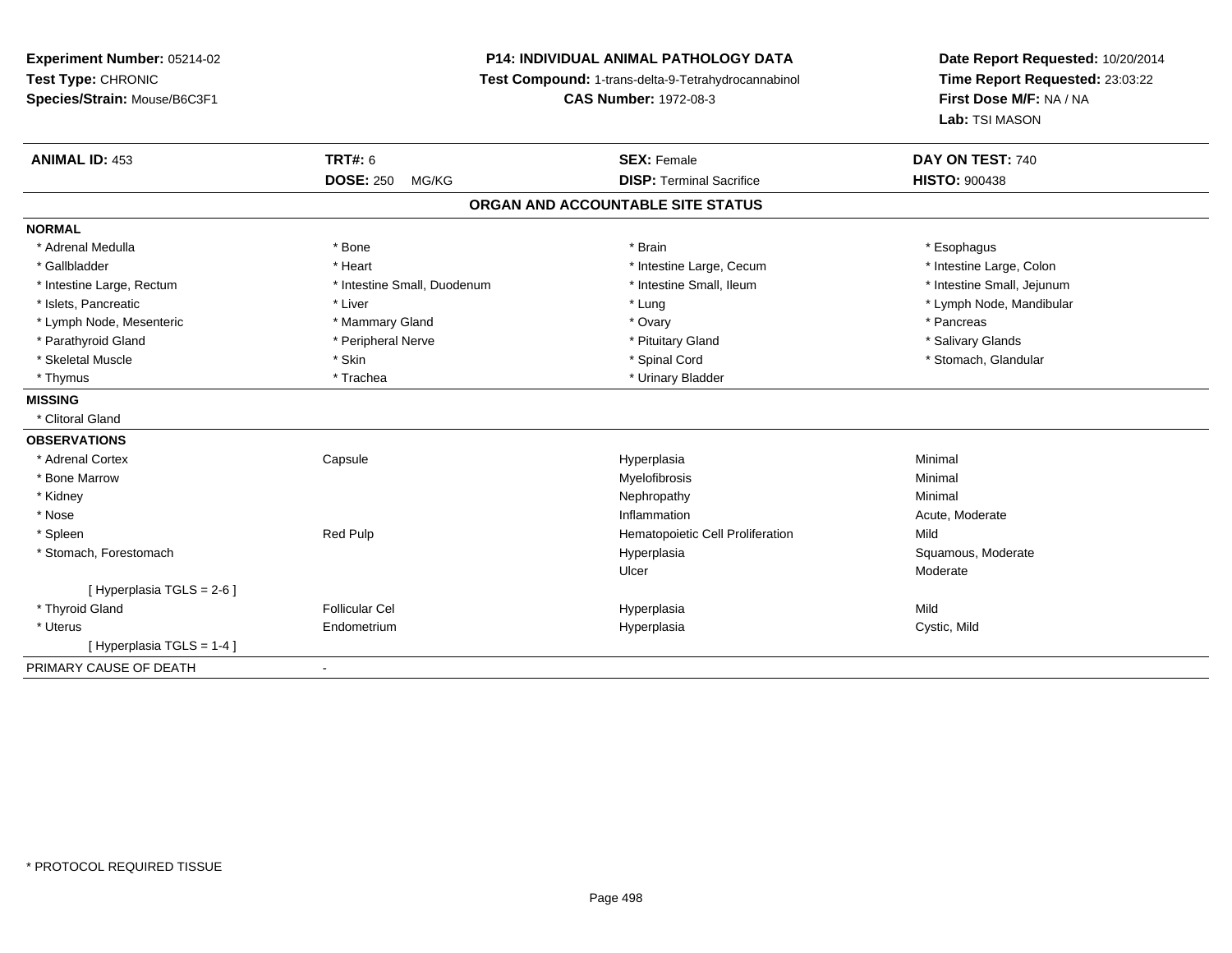| Experiment Number: 05214-02<br>Test Type: CHRONIC |                           | P14: INDIVIDUAL ANIMAL PATHOLOGY DATA               | Date Report Requested: 10/20/2014<br>Time Report Requested: 23:03:22 |  |
|---------------------------------------------------|---------------------------|-----------------------------------------------------|----------------------------------------------------------------------|--|
|                                                   |                           | Test Compound: 1-trans-delta-9-Tetrahydrocannabinol |                                                                      |  |
| Species/Strain: Mouse/B6C3F1                      |                           | <b>CAS Number: 1972-08-3</b>                        | First Dose M/F: NA / NA                                              |  |
|                                                   |                           |                                                     | Lab: TSI MASON                                                       |  |
| <b>ANIMAL ID: 454</b>                             | <b>TRT#: 6</b>            | <b>SEX: Female</b>                                  | DAY ON TEST: 737                                                     |  |
|                                                   | <b>DOSE: 250</b><br>MG/KG | <b>DISP: Terminal Sacrifice</b>                     | <b>HISTO: 900439</b>                                                 |  |
|                                                   |                           | ORGAN AND ACCOUNTABLE SITE STATUS                   |                                                                      |  |
| <b>NORMAL</b>                                     |                           |                                                     |                                                                      |  |
| * Adrenal Medulla                                 | * Bone                    | * Esophagus                                         | * Gallbladder                                                        |  |
| * Heart                                           | * Intestine Large, Cecum  | * Intestine Large, Colon                            | * Intestine Large, Rectum                                            |  |
| * Intestine Small, Duodenum                       | * Intestine Small, Ileum  | * Intestine Small, Jejunum                          | * Kidney                                                             |  |
| * Liver                                           | * Lung                    | * Lymph Node, Mandibular                            | * Lymph Node, Mesenteric                                             |  |
| * Mammary Gland                                   | * Pancreas                | * Peripheral Nerve                                  | * Salivary Glands                                                    |  |
| * Skeletal Muscle                                 | * Skin                    | * Spinal Cord                                       | * Stomach, Glandular                                                 |  |
| * Thymus                                          | * Trachea                 | * Urinary Bladder                                   |                                                                      |  |
| <b>MISSING</b>                                    |                           |                                                     |                                                                      |  |
| * Clitoral Gland                                  | * Parathyroid Gland       |                                                     |                                                                      |  |
| <b>OBSERVATIONS</b>                               |                           |                                                     |                                                                      |  |
| * Adrenal Cortex                                  | Capsule                   | Hyperplasia                                         | Mild                                                                 |  |
| * Bone Marrow                                     |                           | Myelofibrosis                                       | Minimal                                                              |  |
| * Brain                                           |                           | Mineralization                                      | Minimal                                                              |  |
| * Islets, Pancreatic                              |                           | Hyperplasia                                         | Minimal                                                              |  |
| * Nose                                            |                           | Inflammation                                        | Chronic, Minimal                                                     |  |
| * Ovary                                           |                           | Cyst                                                |                                                                      |  |
| [Cyst TGLS = $2-4$ ]                              |                           |                                                     |                                                                      |  |
| * Pituitary Gland                                 | Pars Distalis             | Hyperplasia                                         | Moderate                                                             |  |
| * Spleen                                          | Red Pulp                  | Hematopoietic Cell Proliferation                    | Minimal                                                              |  |
|                                                   | Lymph Follic              | Hyperplasia                                         | Lymphoid, Mild                                                       |  |
| * Stomach, Forestomach                            |                           | Hyperplasia                                         | Squamous, Mild                                                       |  |
|                                                   |                           | Inflammation                                        | Chronic, Minimal                                                     |  |
| [Hyperplasia TGLS = 3-6.1]                        |                           |                                                     |                                                                      |  |
| * Thyroid Gland                                   | <b>Follicular Cel</b>     | Adenoma                                             |                                                                      |  |
|                                                   | <b>Follicular Cel</b>     | Hyperplasia                                         | Minimal                                                              |  |
| * Uterus                                          | Endometrium               | Hyperplasia                                         | Cystic, Mild                                                         |  |
| [Hyperplasia TGLS = 1-4]                          |                           |                                                     |                                                                      |  |
| PRIMARY CAUSE OF DEATH                            | $\blacksquare$            |                                                     |                                                                      |  |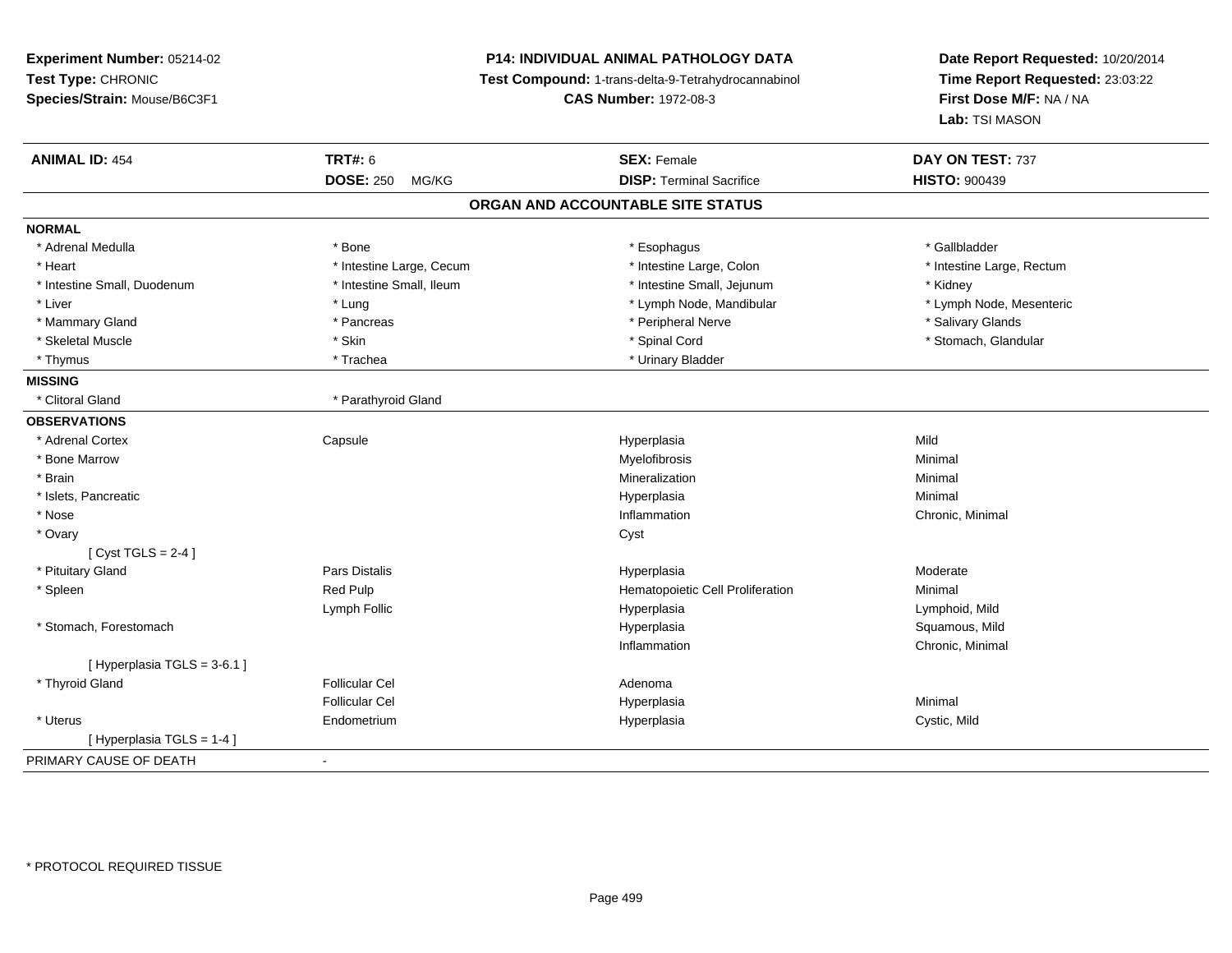## **P14: INDIVIDUAL ANIMAL PATHOLOGY DATA**

**Test Compound:** 1-trans-delta-9-Tetrahydrocannabinol

**CAS Number:** 1972-08-3

| <b>ANIMAL ID: 455</b>                           | <b>TRT#: 6</b>              | <b>SEX: Female</b>                | DAY ON TEST: 737           |  |  |
|-------------------------------------------------|-----------------------------|-----------------------------------|----------------------------|--|--|
|                                                 | <b>DOSE: 250</b><br>MG/KG   | <b>DISP: Terminal Sacrifice</b>   | <b>HISTO: 900440</b>       |  |  |
|                                                 |                             | ORGAN AND ACCOUNTABLE SITE STATUS |                            |  |  |
| <b>NORMAL</b>                                   |                             |                                   |                            |  |  |
| * Adrenal Medulla                               | * Bone                      | * Brain                           | * Esophagus                |  |  |
| * Gallbladder                                   | * Heart                     | * Intestine Large, Cecum          | * Intestine Large, Colon   |  |  |
| * Intestine Large, Rectum                       | * Intestine Small, Duodenum | * Intestine Small, Ileum          | * Intestine Small, Jejunum |  |  |
| * Islets, Pancreatic                            | * Kidney                    | * Lung                            | * Lymph Node, Mandibular   |  |  |
| * Lymph Node, Mesenteric                        | * Mammary Gland             | * Nose                            | * Ovary                    |  |  |
| * Parathyroid Gland                             | * Peripheral Nerve          | * Pituitary Gland                 | * Salivary Glands          |  |  |
| * Skeletal Muscle                               | * Spinal Cord               | * Stomach, Forestomach            | * Stomach, Glandular       |  |  |
| * Thymus                                        | * Trachea                   | * Urinary Bladder                 | * Uterus                   |  |  |
| <b>OBSERVATIONS</b>                             |                             |                                   |                            |  |  |
| * Adrenal Cortex                                | Capsule                     | Hyperplasia                       | Mild                       |  |  |
|                                                 |                             | Hyperplasia                       | Mild                       |  |  |
| * Bone Marrow                                   |                             | Myelofibrosis                     | Minimal                    |  |  |
| * Clitoral Gland                                |                             | Abscess                           | Marked                     |  |  |
| Note: CONTAINS PLANT MATERIAL.                  |                             |                                   |                            |  |  |
| * Liver                                         |                             | Hematopoietic Cell Proliferation  | Mild                       |  |  |
|                                                 |                             | Infarct                           |                            |  |  |
| [Infarct TGLS = $3-2$ ]                         |                             |                                   |                            |  |  |
| * Pancreas                                      |                             | Inflammation                      | Chronic, Mild              |  |  |
| * Skin                                          | <b>Subcut Tiss</b>          | Sarcoma                           |                            |  |  |
| [Sarcoma TGLS = $1-14$ ]                        |                             |                                   |                            |  |  |
| * Spleen                                        | <b>Red Pulp</b>             | Hematopoietic Cell Proliferation  | Marked                     |  |  |
| [ Hematopoietic Cell Proliferation TGLS = 2-3 ] |                             |                                   |                            |  |  |
| * Thyroid Gland                                 | <b>Follicular Cel</b>       | Adenoma                           |                            |  |  |
|                                                 | <b>Follicular Cel</b>       | Hyperplasia                       | Minimal                    |  |  |
| PRIMARY CAUSE OF DEATH                          | $\blacksquare$              |                                   |                            |  |  |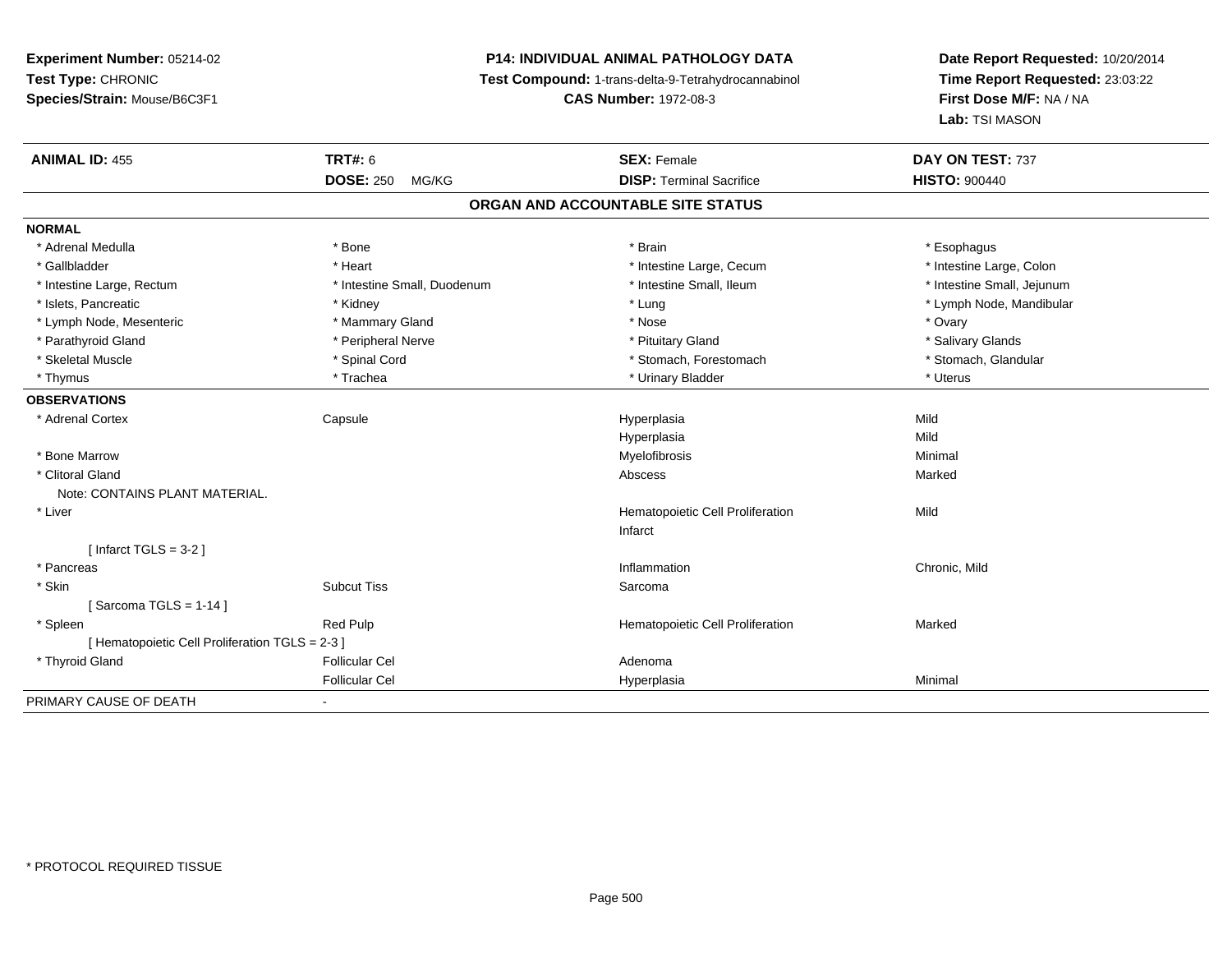| <b>Experiment Number: 05214-02</b> | <b>P14: INDIVIDUAL ANIMAL PATHOLOGY DATA</b><br><b>Test Compound: 1-trans-delta-9-Tetrahydrocannabinol</b><br><b>CAS Number: 1972-08-3</b> |                                   | Date Report Requested: 10/20/2014                          |  |
|------------------------------------|--------------------------------------------------------------------------------------------------------------------------------------------|-----------------------------------|------------------------------------------------------------|--|
| Test Type: CHRONIC                 |                                                                                                                                            |                                   | Time Report Requested: 23:03:22<br>First Dose M/F: NA / NA |  |
| Species/Strain: Mouse/B6C3F1       |                                                                                                                                            |                                   |                                                            |  |
|                                    |                                                                                                                                            |                                   | Lab: TSI MASON                                             |  |
| <b>ANIMAL ID: 456</b>              | <b>TRT#: 6</b>                                                                                                                             | <b>SEX: Female</b>                | DAY ON TEST: 740                                           |  |
|                                    | <b>DOSE: 250</b><br>MG/KG                                                                                                                  | <b>DISP: Terminal Sacrifice</b>   | <b>HISTO: 900441</b>                                       |  |
|                                    |                                                                                                                                            | ORGAN AND ACCOUNTABLE SITE STATUS |                                                            |  |
| <b>NORMAL</b>                      |                                                                                                                                            |                                   |                                                            |  |
| * Adrenal Medulla                  | * Bone                                                                                                                                     | * Brain                           | * Clitoral Gland                                           |  |
| * Esophagus                        | * Gallbladder                                                                                                                              | * Heart                           | * Intestine Large, Cecum                                   |  |
| * Intestine Large, Colon           | * Intestine Large, Rectum                                                                                                                  | * Intestine Small, Duodenum       | * Intestine Small, Ileum                                   |  |
| * Intestine Small, Jejunum         | * Islets, Pancreatic                                                                                                                       | * Liver                           | * Lung                                                     |  |
| * Lymph Node, Mandibular           | * Lymph Node, Mesenteric                                                                                                                   | * Mammary Gland                   | * Nose                                                     |  |
| * Ovary                            | * Pancreas                                                                                                                                 | * Peripheral Nerve                | * Pituitary Gland                                          |  |
| * Salivary Glands                  | * Skeletal Muscle                                                                                                                          | * Skin                            | * Spinal Cord                                              |  |
| * Spleen                           | * Stomach, Forestomach                                                                                                                     | * Stomach, Glandular              | * Thymus                                                   |  |
| * Trachea                          | * Urinary Bladder                                                                                                                          |                                   |                                                            |  |
| <b>OBSERVATIONS</b>                |                                                                                                                                            |                                   |                                                            |  |
| * Adrenal Cortex                   | Capsule                                                                                                                                    | Hyperplasia                       | Mild                                                       |  |
| * Bone Marrow                      |                                                                                                                                            | Myelofibrosis                     | Minimal                                                    |  |
| * Kidney                           |                                                                                                                                            | Nephropathy                       | Minimal                                                    |  |
| * Parathyroid Gland                |                                                                                                                                            | Cyst                              |                                                            |  |
| * Thyroid Gland                    | <b>Follicular Cel</b>                                                                                                                      | Hyperplasia                       | Mild                                                       |  |
| * Uterus                           | Endometrium                                                                                                                                | Hyperplasia                       | Cystic, Moderate                                           |  |
| [Hyperplasia TGLS = 1-4.01]        |                                                                                                                                            |                                   |                                                            |  |
| PRIMARY CAUSE OF DEATH             |                                                                                                                                            |                                   |                                                            |  |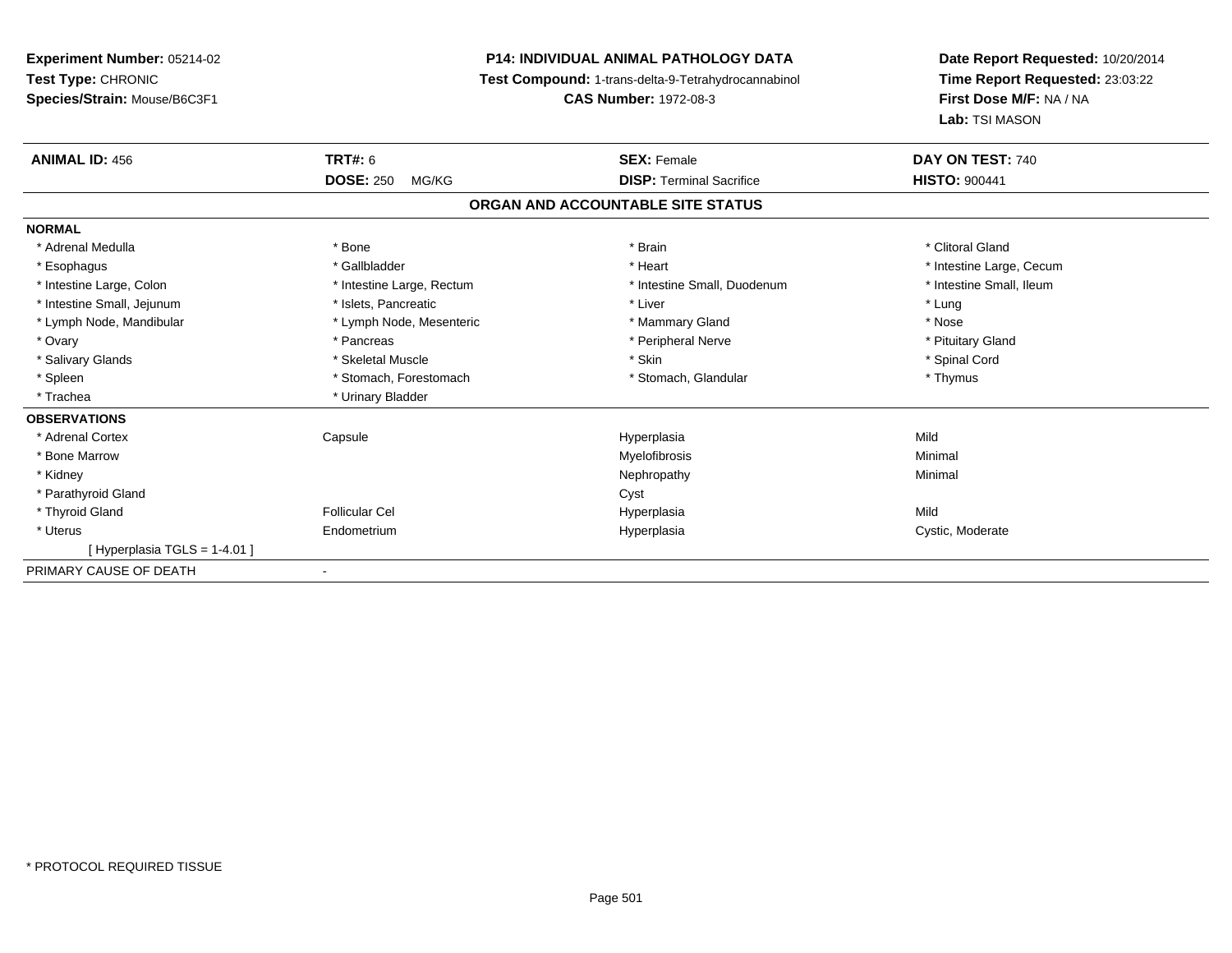| Experiment Number: 05214-02                    |                            | <b>P14: INDIVIDUAL ANIMAL PATHOLOGY DATA</b>        | Date Report Requested: 10/20/2014                          |
|------------------------------------------------|----------------------------|-----------------------------------------------------|------------------------------------------------------------|
| Test Type: CHRONIC                             |                            | Test Compound: 1-trans-delta-9-Tetrahydrocannabinol | Time Report Requested: 23:03:22<br>First Dose M/F: NA / NA |
| Species/Strain: Mouse/B6C3F1                   |                            | <b>CAS Number: 1972-08-3</b>                        |                                                            |
|                                                |                            |                                                     | Lab: TSI MASON                                             |
| <b>ANIMAL ID: 457</b>                          | <b>TRT#: 6</b>             | <b>SEX: Female</b>                                  | DAY ON TEST: 741                                           |
|                                                | <b>DOSE: 250</b><br>MG/KG  | <b>DISP: Terminal Sacrifice</b>                     | <b>HISTO: 900442</b>                                       |
|                                                |                            | ORGAN AND ACCOUNTABLE SITE STATUS                   |                                                            |
| <b>NORMAL</b>                                  |                            |                                                     |                                                            |
| * Adrenal Medulla                              | * Bone                     | * Bone Marrow                                       | * Brain                                                    |
| * Clitoral Gland                               | * Esophagus                | * Gallbladder                                       | * Heart                                                    |
| * Intestine Large, Cecum                       | * Intestine Large, Colon   | * Intestine Large, Rectum                           | * Intestine Small, Duodenum                                |
| * Intestine Small, Ileum                       | * Intestine Small, Jejunum | * Kidney                                            | * Liver                                                    |
| * Lymph Node, Mandibular                       | * Lymph Node, Mesenteric   | * Mammary Gland                                     | * Nose                                                     |
| * Ovary                                        | * Pancreas                 | * Parathyroid Gland                                 | * Peripheral Nerve                                         |
| * Pituitary Gland                              | * Salivary Glands          | * Skeletal Muscle                                   | * Skin                                                     |
| * Spinal Cord                                  | * Spleen                   | * Stomach, Forestomach                              | * Stomach, Glandular                                       |
| * Thymus                                       | * Trachea                  | * Urinary Bladder                                   |                                                            |
| <b>OBSERVATIONS</b>                            |                            |                                                     |                                                            |
| * Adrenal Cortex                               | Capsule                    | Hyperplasia                                         | Mild                                                       |
| * Islets, Pancreatic                           |                            | Hyperplasia                                         | Minimal                                                    |
| * Lung                                         |                            | Alveolar/Bronchiolar Adenoma                        |                                                            |
| [ Alveolar/Bronchiolar Adenoma TGLS = 1-1.01 ] |                            |                                                     |                                                            |
| * Thyroid Gland                                | <b>Follicular Cel</b>      | Hyperplasia                                         | Mild                                                       |
| * Uterus                                       | Endometrium                | Hyperplasia                                         | Cystic, Minimal                                            |
| PRIMARY CAUSE OF DEATH                         |                            |                                                     |                                                            |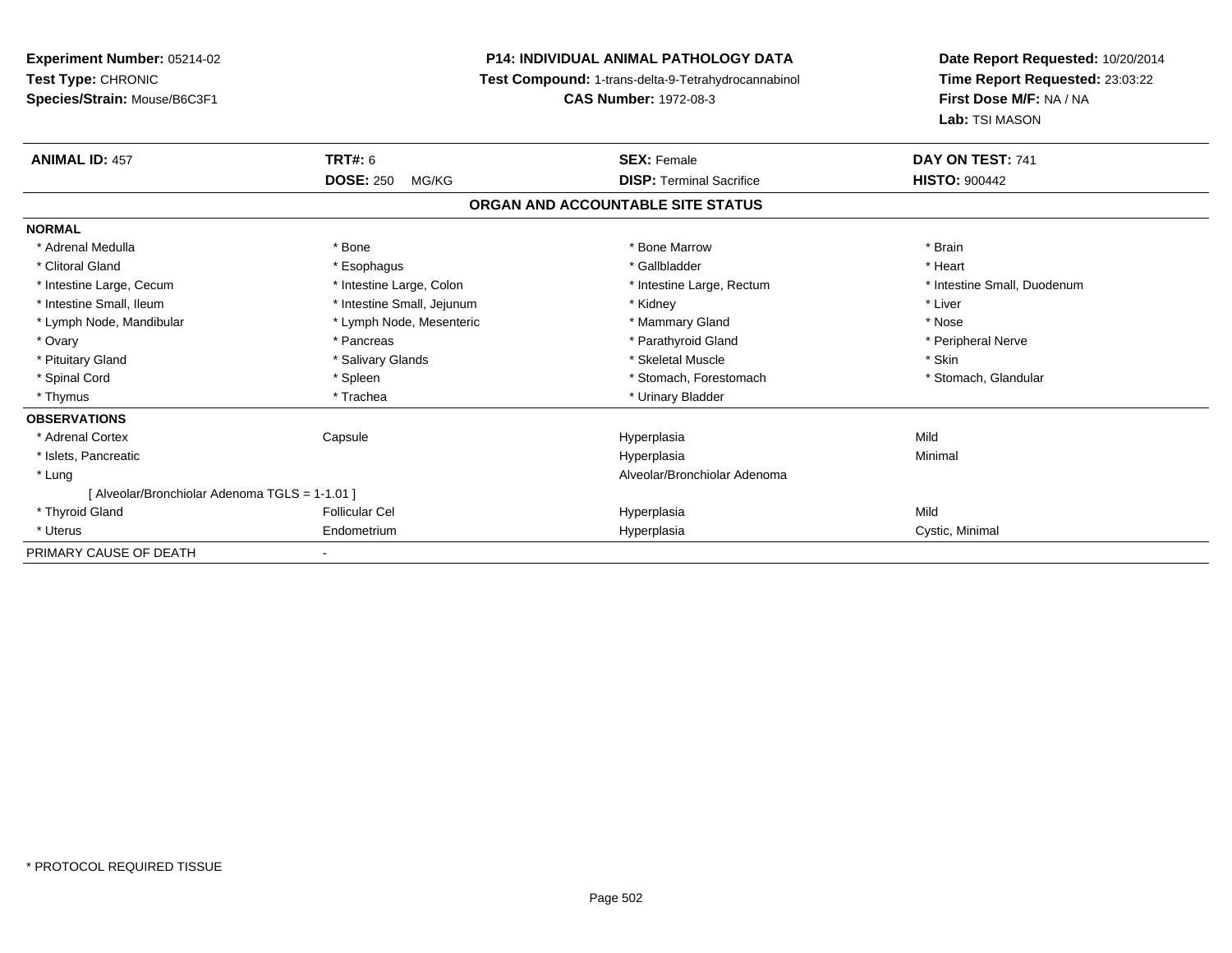**Experiment Number:** 05214-02**Test Type:** CHRONIC **Species/Strain:** Mouse/B6C3F1**P14: INDIVIDUAL ANIMAL PATHOLOGY DATA Test Compound:** 1-trans-delta-9-Tetrahydrocannabinol **CAS Number:** 1972-08-3**Date Report Requested:** 10/20/2014**Time Report Requested:** 23:03:22**First Dose M/F:** NA / NA**Lab:** TSI MASON**ANIMAL ID:** 458**TRT#:** 6 **SEX:** Female **SEX: Female DAY ON TEST:** 743 **DOSE:** 250 MG/KG **DISP:** Terminal Sacrifice **HISTO:** <sup>900443</sup> **ORGAN AND ACCOUNTABLE SITE STATUSNORMAL**\* Adrenal Medulla \* The state of the state of the state of the state of the state of the state of the state of the state of the state of the state of the state of the state of the state of the state of the state of the sta \* Esophagus \* https://www.fragustage.com/web/2019/heart \* Heart \* Heart \* Heart \* Intestine Large, Cecum \* Intestine Large, Cecum \* Sallbladder \* The state of the state of the state of the state of the state of the state o \* Intestine Small. Ileum \* Intestine Large, Colon \* Intestine Large, Rectum \* Intestine Small, Duodenum \* Intestine Small, Duodenum \* Intestine Small, Jejunum \* 1992 \* The state of the state of the state of the state of the state of the state of the state of the state of the state of the state of the state of the state of the state of the state of the \* Lung \* Lymph Node, Mandibular \* Mannipular \* Lymph Node, Mesenteric \* Mammary Gland \* Peripheral Nerve \* Nose \* Ovary \* Pancreas \* Peripheral Nerve Pharynx \* Salivary Glands \* Skeletal Muscle \* Skin\* Thymus \* Spinal Cord \* Stomach, Forestomach \* Stomach, Forestomach \* Stomach, Thymus \* Stomach, Glandular \* Trachea \* Urinary Bladder**OBSERVATIONS** \* Adrenal Cortex Capsule Hyperplasia Mild \* Bone Marroww which is a controller to the Myelofibrosis and the Minimal method of the Minimal method of the Minimal method of the Minimal method of the Minimal method of the Minimal method of the Minimal method of the Minimal method \* Parathyroid Glandd Cyst Pharynx Note: TGL1 DIVERTICULUM IS NORMAL ANATOMIC STRUCTURE. \* Pituitary Gland Pars Distalis Hyperplasia Minimal \* Spleen Lymph Follic Hyperplasia Lymphoid, Mild \* Thyroid Gland Follicular Cel Hyperplasia Mild \* Uterus Endometriumm Cystic, Minimal Cystic, Minimal PRIMARY CAUSE OF DEATH-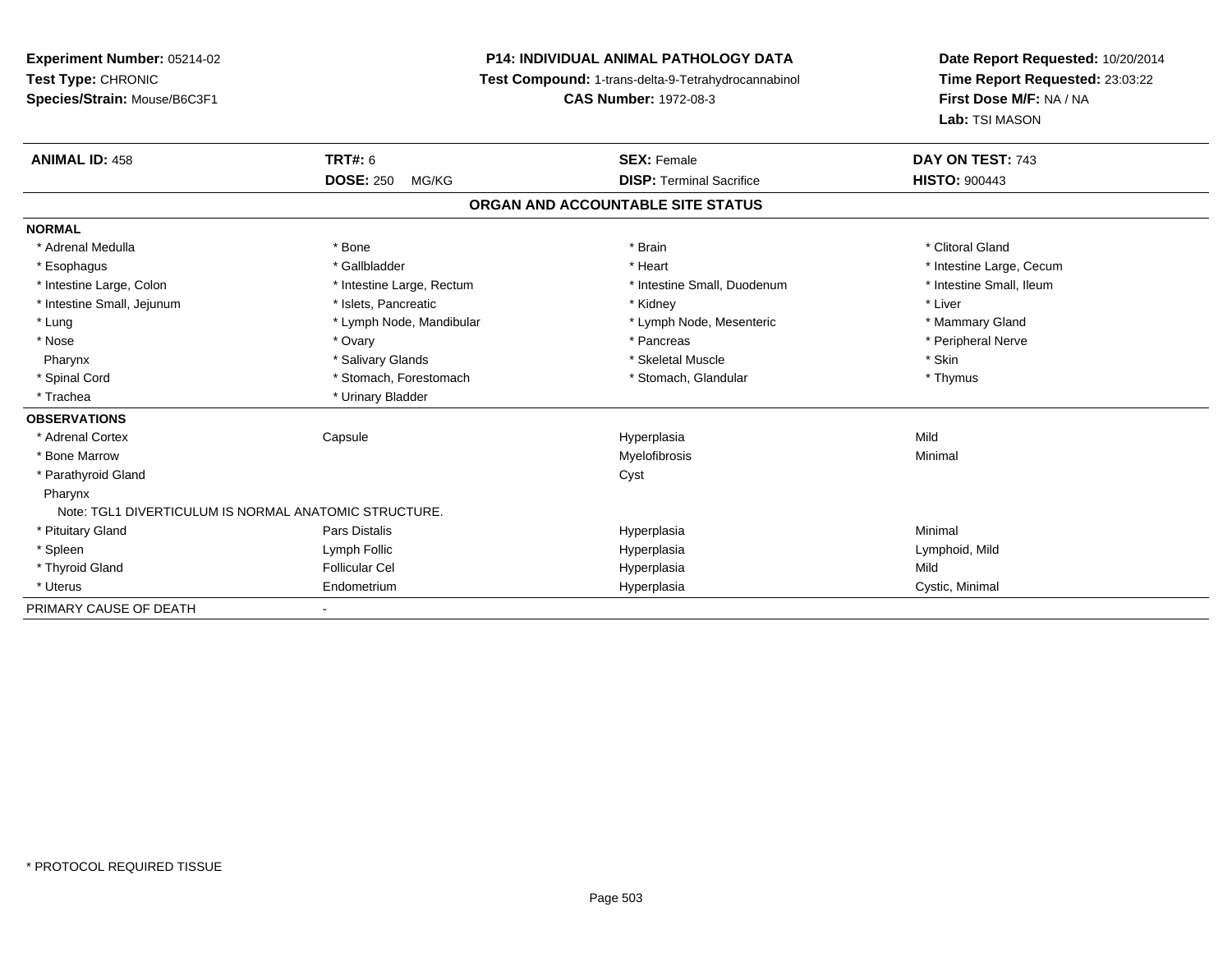**Experiment Number:** 05214-02**Test Type:** CHRONIC **Species/Strain:** Mouse/B6C3F1**P14: INDIVIDUAL ANIMAL PATHOLOGY DATA Test Compound:** 1-trans-delta-9-Tetrahydrocannabinol **CAS Number:** 1972-08-3**Date Report Requested:** 10/20/2014**Time Report Requested:** 23:03:22**First Dose M/F:** NA / NA**Lab:** TSI MASON**ANIMAL ID:** 459 **TRT#:** <sup>6</sup> **SEX:** Female **DAY ON TEST:** <sup>742</sup> **DOSE:** 250 MG/KG **DISP:** Terminal Sacrifice **HISTO:** <sup>900444</sup> **ORGAN AND ACCOUNTABLE SITE STATUSNORMAL**\* Adrenal Medulla \* The state of the state of the state of the state of the Marrow \* Bone Marrow \* Clitoral Gland \* Clitoral Gland \* Esophagus \* https://www.fragustage.com/web/2019/heart \* Heart \* Heart \* Heart \* Intestine Large, Cecum \* Intestine Large, Cecum \* Sallbladder \* The state of the state of the state of the state of the state of the state o \* Intestine Small, Ileum \* Intestine Large, Colon \* Intestine Large, Rectum \* Intestine Small, Duodenum \* Intestine Small, Duodenum \* Intestine Small, Jejunum \* 1992 \* The state of the state of the state of the state of the state of the state of the state of the state of the state of the state of the state of the state of the state of the state of the \* Lung **\* Lymph Node, Mandibular \*** Lymph Node, Mesenteric \* Mammary Gland \* Mammary Gland \* Peripheral Nerve \* Nose \* Ovary \* Pancreas \* Peripheral Nerve\* Pituitary Gland \* \* \* \* Salivary Glands \* \* \* Salivary Glands \* \* \$keletal Muscle \* \* \* \* \* \$kin \* \* \$kin \* \* Thymus \* Spinal Cord \* Spinal Cord \* Spinal Cord \* Stomach, Glandular \* Spinal Cord \* Stomach, Glandular \* Thyroid Gland \* Trachea \* Trachea \* Trachea \* Urinary Bladder **MISSING** \* Parathyroid Gland**OBSERVATIONS** \* Adrenal Cortex**Capsule**  Hyperplasia Mild \* Brainn and the controller of the controller of the controller of the Mineralization and the controller of the Minimal \* Stomach, Forestomachh anns an t-aiste anns an t-aiste anns an t-aiste anns an t-aiste anns an t-aiste anns an t-aiste anns an t-aiste an t-aiste anns an t-aiste an t-aiste anns an t-aiste anns an t-aiste anns an t-aiste anns an t-aiste anns a  $[$  Hyperplasia TGLS = 1-6.01 ] \* Uterus Endometriumm **Example 2018** Hyperplasia Cystic, Mild PRIMARY CAUSE OF DEATH-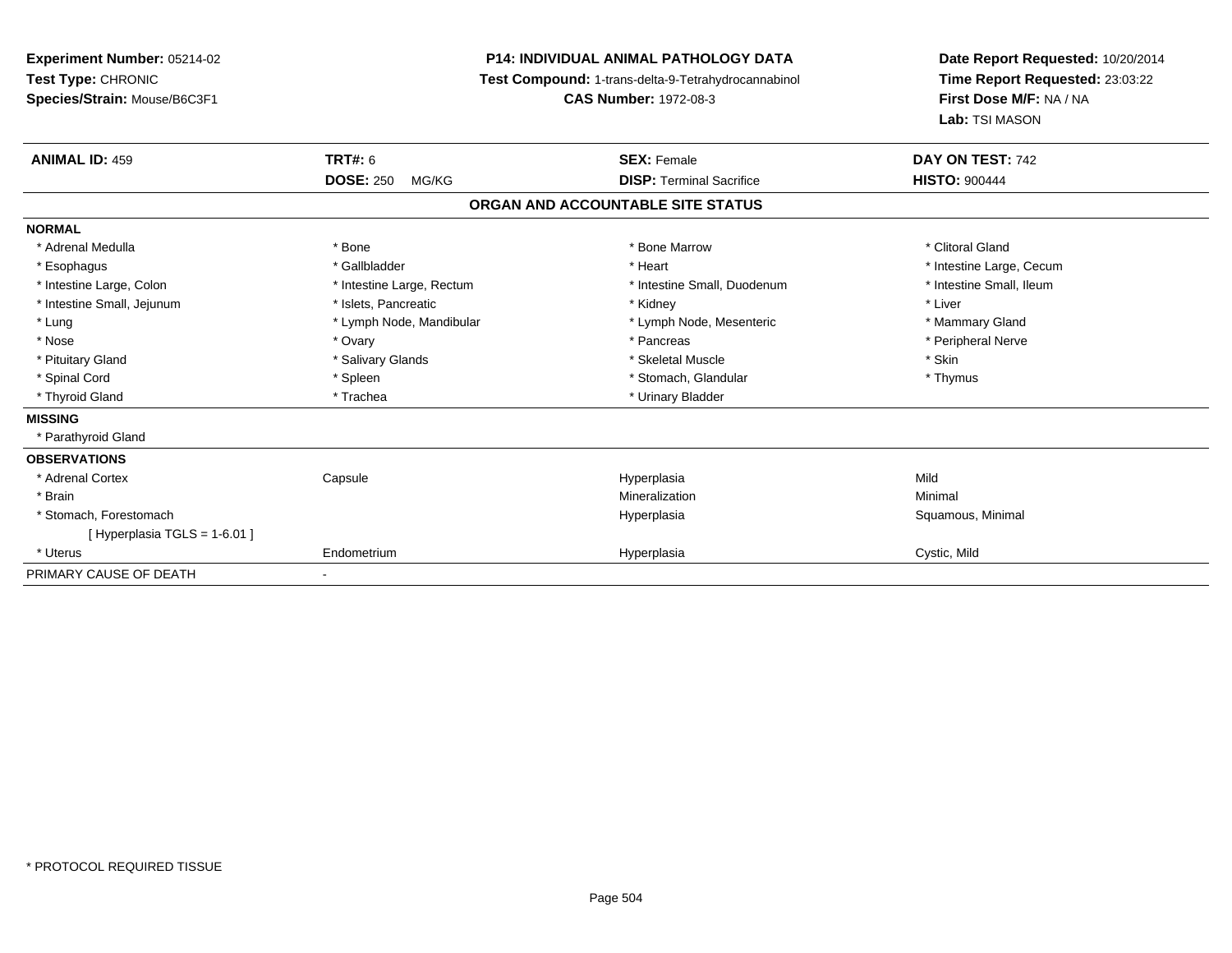## **P14: INDIVIDUAL ANIMAL PATHOLOGY DATA**

**Test Compound:** 1-trans-delta-9-Tetrahydrocannabinol

**CAS Number:** 1972-08-3

| <b>ANIMAL ID: 460</b>      | <b>TRT#:</b> 6            | <b>SEX: Female</b>                | DAY ON TEST: 543         |  |
|----------------------------|---------------------------|-----------------------------------|--------------------------|--|
|                            | <b>DOSE: 250</b><br>MG/KG | <b>DISP: Natural Death</b>        | <b>HISTO: 900445</b>     |  |
|                            |                           | ORGAN AND ACCOUNTABLE SITE STATUS |                          |  |
| <b>NORMAL</b>              |                           |                                   |                          |  |
| * Adrenal Medulla          | * Bone                    | * Bone Marrow                     | * Clitoral Gland         |  |
| * Esophagus                | * Gallbladder             | * Heart                           | * Intestine Large, Cecum |  |
| * Intestine Large, Colon   | * Intestine Large, Rectum | * Intestine Small, Duodenum       | * Intestine Small, Ileum |  |
| * Intestine Small, Jejunum | * Islets, Pancreatic      | * Kidney                          | * Liver                  |  |
| * Lung                     | * Lymph Node, Mandibular  | * Lymph Node, Mesenteric          | * Mammary Gland          |  |
| * Ovary                    | * Pancreas                | * Parathyroid Gland               | * Peripheral Nerve       |  |
| * Pituitary Gland          | * Salivary Glands         | * Skeletal Muscle                 | * Skin                   |  |
| * Spinal Cord              | * Spleen                  | * Stomach, Forestomach            | * Stomach, Glandular     |  |
| * Thymus                   | * Thyroid Gland           | * Trachea                         | * Urinary Bladder        |  |
| <b>OBSERVATIONS</b>        |                           |                                   |                          |  |
| * Adrenal Cortex           | Capsule                   | Hyperplasia                       | Mild                     |  |
| * Brain                    |                           | Mineralization                    | Minimal                  |  |
| * Nose                     |                           | Inflammation                      | Chronic, Minimal         |  |
| * Uterus                   |                           | Dilatation                        | Mild                     |  |
| [Dilatation TGLS = 1-4 ]   |                           |                                   |                          |  |
| PRIMARY CAUSE OF DEATH     |                           |                                   |                          |  |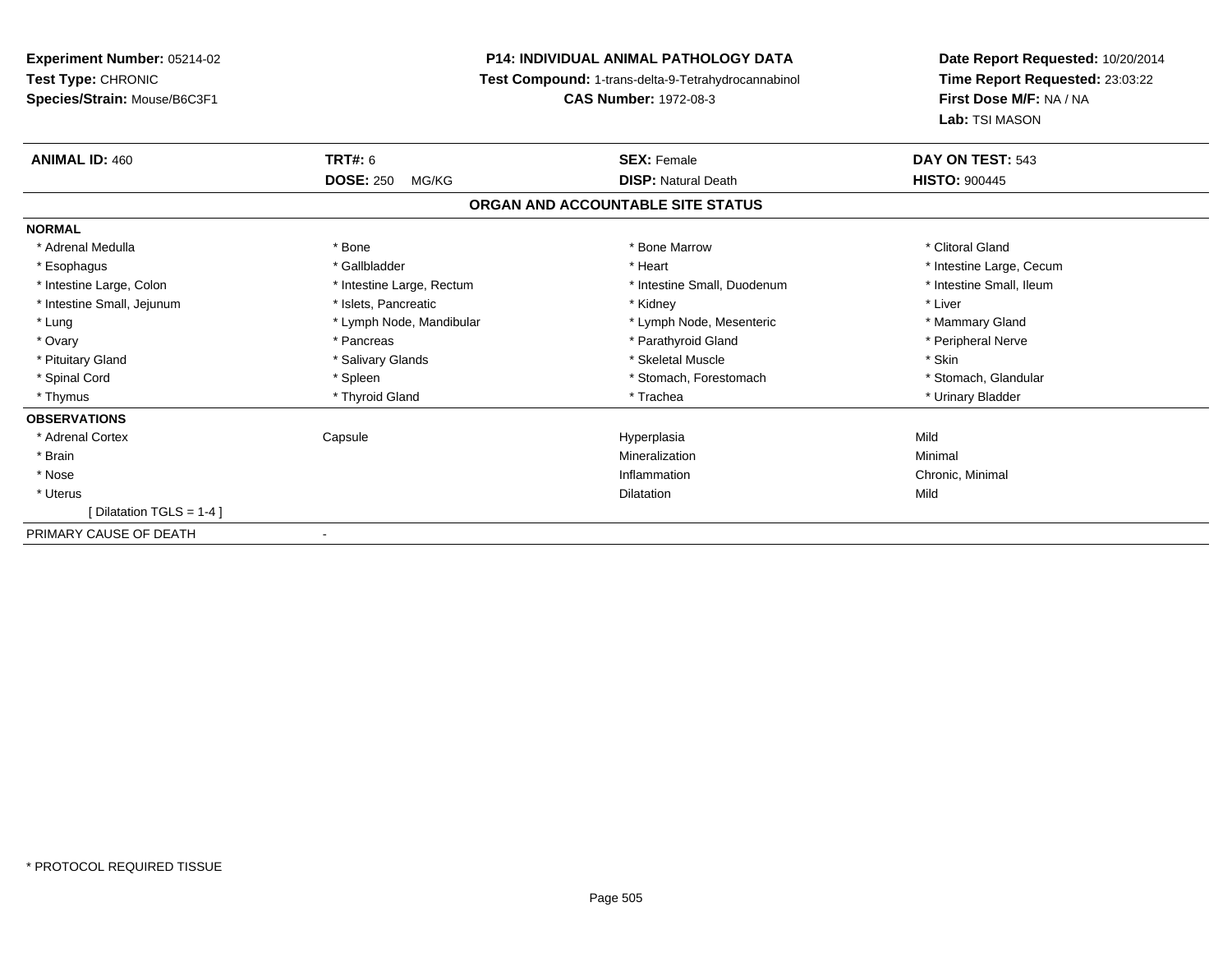# **P14: INDIVIDUAL ANIMAL PATHOLOGY DATA**

**Test Compound:** 1-trans-delta-9-Tetrahydrocannabinol

**CAS Number:** 1972-08-3

| <b>ANIMAL ID: 461</b>             | <b>TRT#: 6</b>            | <b>SEX: Female</b>                | DAY ON TEST: 741         |
|-----------------------------------|---------------------------|-----------------------------------|--------------------------|
|                                   | <b>DOSE: 250</b><br>MG/KG | <b>DISP: Terminal Sacrifice</b>   | <b>HISTO: 900446</b>     |
|                                   |                           | ORGAN AND ACCOUNTABLE SITE STATUS |                          |
| <b>NORMAL</b>                     |                           |                                   |                          |
| * Adrenal Medulla                 | * Bone                    | * Bone Marrow                     | * Clitoral Gland         |
| * Esophagus                       | * Gallbladder             | * Heart                           | * Intestine Large, Cecum |
| * Intestine Large, Colon          | * Intestine Large, Rectum | * Intestine Small, Duodenum       | * Intestine Small, Ileum |
| * Intestine Small, Jejunum        | * Kidney                  | * Liver                           | * Lung                   |
| * Lymph Node, Mandibular          | * Lymph Node, Mesenteric  | * Mammary Gland                   | * Ovary                  |
| * Pancreas                        | * Parathyroid Gland       | * Peripheral Nerve                | * Salivary Glands        |
| * Skeletal Muscle                 | * Skin                    | * Spinal Cord                     | * Spleen                 |
| * Stomach, Glandular              | * Thymus                  | * Trachea                         | * Urinary Bladder        |
| <b>OBSERVATIONS</b>               |                           |                                   |                          |
| * Adrenal Cortex                  | Capsule                   | Hyperplasia                       | Mild                     |
| * Brain                           |                           | Mineralization                    | Minimal                  |
| * Islets, Pancreatic              |                           | Hyperplasia                       | Mild                     |
| * Nose                            |                           | Inflammation                      | Chronic, Minimal         |
| * Pituitary Gland                 | <b>Pars Distalis</b>      | Hyperplasia                       | Mild                     |
| * Stomach. Forestomach            |                           | Hyperkeratosis                    | Minimal                  |
| [Hyperkeratosis $TGLS = 1-6.01$ ] |                           |                                   |                          |
| * Thyroid Gland                   | <b>Follicular Cel</b>     | Hyperplasia                       | Minimal                  |
| * Uterus                          | Endometrium               | Hyperplasia                       | Cystic, Mild             |
| PRIMARY CAUSE OF DEATH            | $\overline{\phantom{a}}$  |                                   |                          |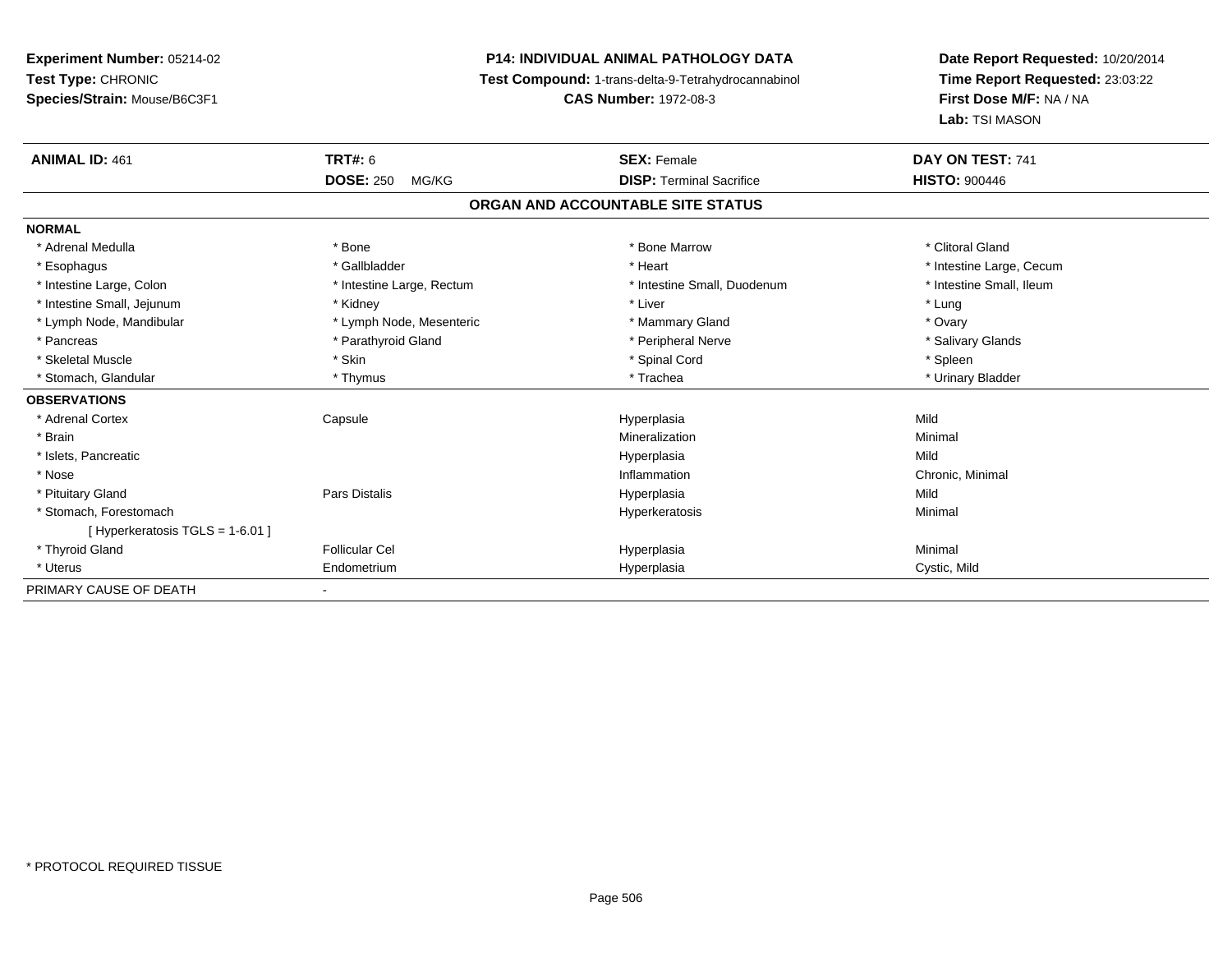**Experiment Number:** 05214-02**Test Type:** CHRONIC **Species/Strain:** Mouse/B6C3F1**P14: INDIVIDUAL ANIMAL PATHOLOGY DATA Test Compound:** 1-trans-delta-9-Tetrahydrocannabinol **CAS Number:** 1972-08-3**Date Report Requested:** 10/20/2014**Time Report Requested:** 23:03:22**First Dose M/F:** NA / NA**Lab:** TSI MASON**ANIMAL ID:** 462**TRT#:** 6 **SEX:** Female **SEX: Female DAY ON TEST:** 674 **DOSE:** 250 MG/KG**DISP:** Moribund Sacrifice **HISTO:**  $900447$ **ORGAN AND ACCOUNTABLE SITE STATUSNORMAL**\* Adrenal Medulla \* Adrenal Medulla \* Bone \* Clitoral Gland \* Esophagus\* Gallbladder \* Thestine Large, Cecum \* Intestine Large, Cecum \* Intestine Large, Colon \* Intestine Large, Rectum \* Intestine Small, Duodenum \* Intestine Small, Ileum \* Intestine Small, Jejunum \* Islets, Pancreatic\* Lymph Node, Mandibular \* The same \* Lymph Node, Mesenteric \* Mammary Gland \* Mammary Gland \* Nose \* Peripheral Nerve \* Ovary \* And the second of the second of the second version of the second version of the second version of the second version of the second version of the second version of the second version of the second version of the \* Salivary Glands \* \* Steeden \* \* Skeletal Muscle \* \* Skin \* \* Skin \* \* Steeden \* Spinal Cord \* Spinal Cord \* Spinal Cord \* Spinal Cord \* Spinal Cord \* Spinal Cord \* Spinal Cord \* Spinal Cord \* Spinal Cord \* Spinal Cord \* \* Stomach, Forestomach \* Trachea \* Stomach, Glandular \* Thymus \* Thymus \* Trachea \* Trachea \* Urinary Bladder**OBSERVATIONS** \* Adren Medulla Note: HEMORRHAGE IS AT THE CORTICO-MEDULLARY JUNCTION. \* Adrenal Cortex Zona Reticul Hemorrhage Moderate Capsule Hyperplasia Minimal \* Bone Marroww which is a state of the Myelofibrosis and the Myelofibrosis and the Mild of the Mild of the Mild of the Mild of the Mild of the Mild of the Mild of the Mild of the Mild of the Mild of the Mild of the Mild of the Mild of \* Brainn and the controller of the controller of the Mineralization and the controller of the Minimal of the Minimal <br>The Minimal of the controller of the controller of the controller of the controller of the controller of the c \* Heart Atriumm **Thrombosis** [ Thrombosis  $TGLS = 2-2.01$  ] \* Kidneyy which is a state of the control of the Moderate of the Moderate of the Moderate of the Moderate of the Moderate of the Moderate of the Moderate of the Moderate of the Moderate of the Moderate of the Moderate of the Moder \* Liverr and the control of the control of the control of the control of the control of the control of the control of y Mild Mild Hematopoietic Cell Proliferationn Mild Hepatocellular Carcinoma[ Hepatocellular Carcinoma TGLS = 1-2.02 ] \* Lungg is a controller to the controller of the controller of the controller of the chronic, Moderate of the chronic, Moderate of the chronic, Moderate of the chronic, Moderate of the chronic, Moderate of the chronic, Moderate Note: ALVEOLI AND INTERSTITIUM HAVE NUMEROUS MACROPHAGES. \* Pituitary Gland Pars Distalis Hyperplasia Mild \* Spleen Red Pulp Hematopoietic Cell Proliferation Moderate \* Thyroid Gland Follicular Cel Hyperplasia Mild \* Uterus Endometriumm Cystic, Minimal Cystic, Minimal PRIMARY CAUSE OF DEATH-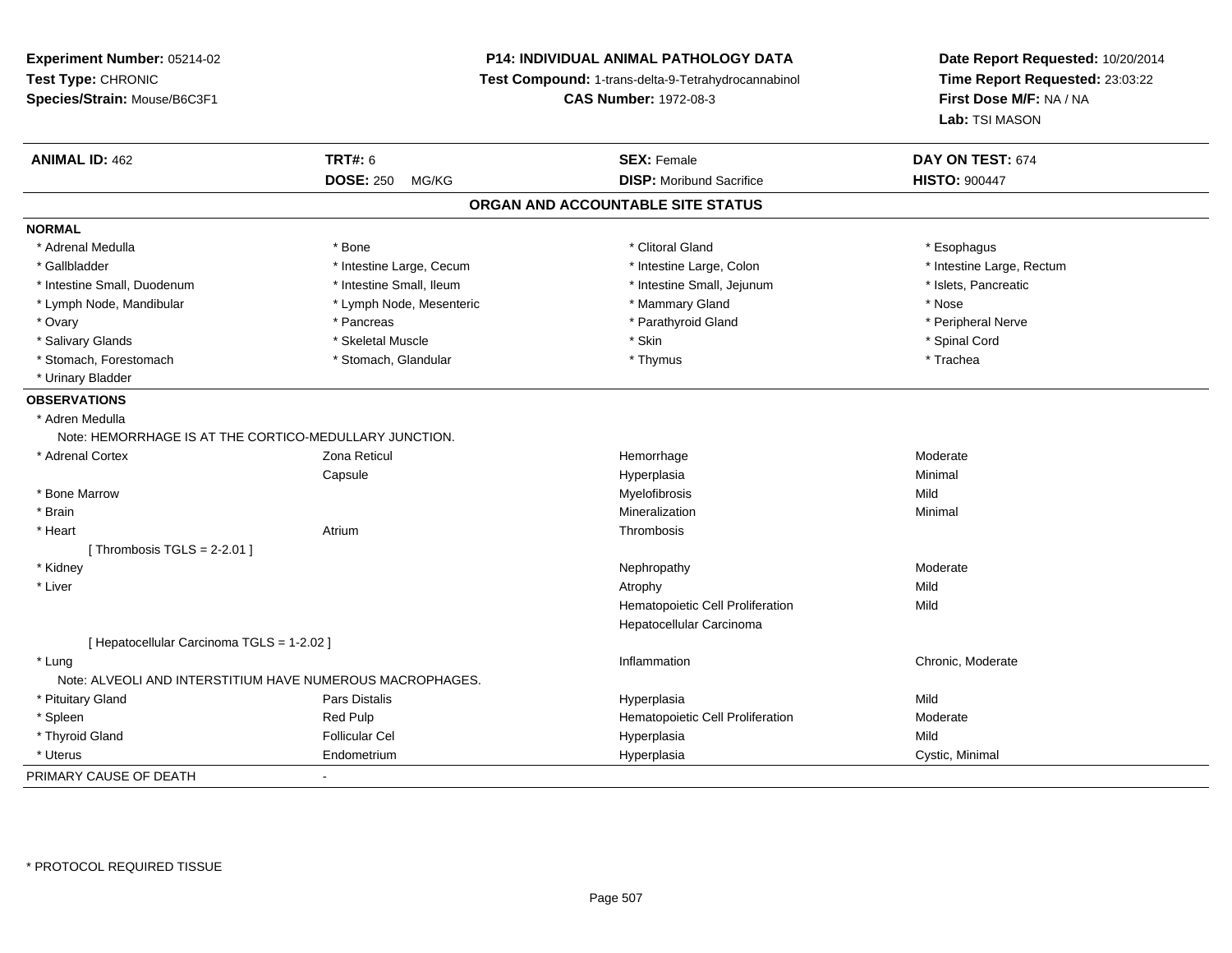## **P14: INDIVIDUAL ANIMAL PATHOLOGY DATA**

**Test Compound:** 1-trans-delta-9-Tetrahydrocannabinol

**CAS Number:** 1972-08-3

| <b>ANIMAL ID: 463</b>                         | TRT#: 6<br><b>DOSE: 250</b><br>MG/KG | <b>SEX: Female</b><br><b>DISP: Natural Death</b> | DAY ON TEST: 308<br><b>HISTO: 900448</b> |
|-----------------------------------------------|--------------------------------------|--------------------------------------------------|------------------------------------------|
|                                               |                                      | ORGAN AND ACCOUNTABLE SITE STATUS                |                                          |
| <b>NORMAL</b>                                 |                                      |                                                  |                                          |
| * Bone                                        | * Bone Marrow                        | * Brain                                          | * Esophagus                              |
| * Gallbladder                                 | * Intestine Large, Cecum             | * Intestine Large, Colon                         | * Intestine Large, Rectum                |
| * Intestine Small, Duodenum                   | * Intestine Small, Ileum             | * Intestine Small, Jejunum                       | * Islets, Pancreatic                     |
| * Kidney                                      | * Liver                              | * Lung                                           | * Lymph Node, Mandibular                 |
| * Lymph Node, Mesenteric                      | * Mammary Gland                      | * Nose                                           | * Ovary                                  |
| * Peripheral Nerve                            | * Pituitary Gland                    | * Salivary Glands                                | * Skeletal Muscle                        |
| * Skin                                        | * Spinal Cord                        | * Stomach, Forestomach                           | * Stomach, Glandular                     |
| * Thymus                                      | * Thyroid Gland                      | * Trachea                                        | * Urinary Bladder                        |
| <b>MISSING</b>                                |                                      |                                                  |                                          |
| * Clitoral Gland                              | * Parathyroid Gland                  |                                                  |                                          |
| <b>OBSERVATIONS</b>                           |                                      |                                                  |                                          |
| * Adrenal Cortex                              | Capsule                              | Hyperplasia                                      | Minimal                                  |
| * Adrenal Medulla                             |                                      | Inflammation                                     | Chronic, Minimal                         |
| * Heart                                       | Valve                                | Bacterium                                        | Moderate                                 |
|                                               | Valve                                | Inflammation                                     | Chronic, Moderate                        |
| * Pancreas                                    |                                      | Inflammation                                     | Chronic, Minimal                         |
| * Spleen                                      | <b>Red Pulp</b>                      | Hematopoietic Cell Proliferation                 | Moderate                                 |
| [Hematopoietic Cell Proliferation TGLS = 1-3] |                                      |                                                  |                                          |
| * Uterus                                      | Endometrium                          | Hyperplasia                                      | Cystic, Minimal                          |
| PRIMARY CAUSE OF DEATH                        | $\blacksquare$                       |                                                  |                                          |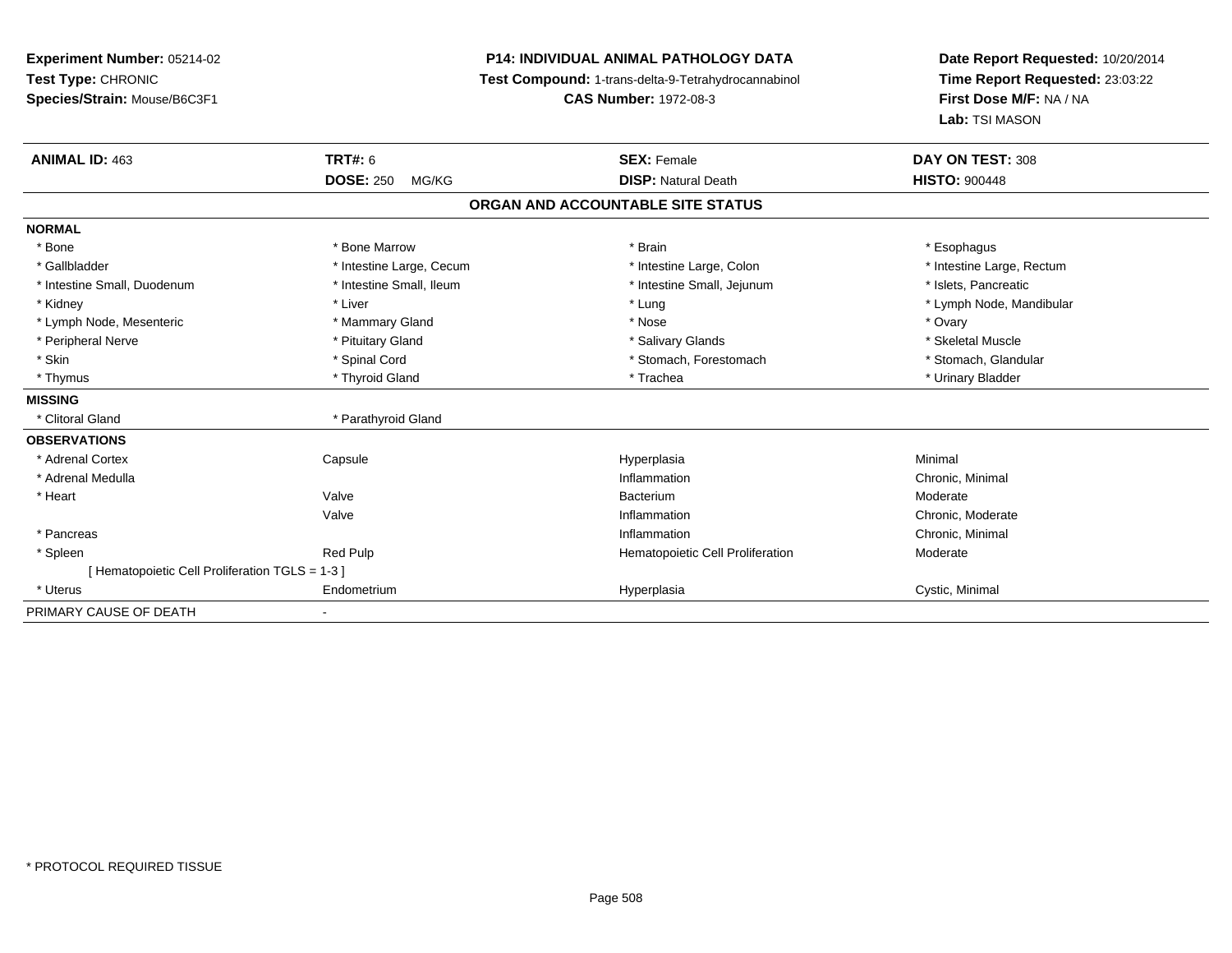## **P14: INDIVIDUAL ANIMAL PATHOLOGY DATA**

**Test Compound:** 1-trans-delta-9-Tetrahydrocannabinol

**CAS Number:** 1972-08-3

| <b>ANIMAL ID: 464</b>          | <b>TRT#: 6</b>            | <b>SEX: Female</b>                | DAY ON TEST: 740          |  |
|--------------------------------|---------------------------|-----------------------------------|---------------------------|--|
|                                | <b>DOSE: 250</b><br>MG/KG | <b>DISP: Terminal Sacrifice</b>   | <b>HISTO: 900449</b>      |  |
|                                |                           | ORGAN AND ACCOUNTABLE SITE STATUS |                           |  |
| <b>NORMAL</b>                  |                           |                                   |                           |  |
| * Bone                         | * Clitoral Gland          | * Esophagus                       | * Gallbladder             |  |
| * Heart                        | * Intestine Large, Cecum  | * Intestine Large, Colon          | * Intestine Large, Rectum |  |
| * Intestine Small, Duodenum    | * Intestine Small, Ileum  | * Intestine Small, Jejunum        | * Liver                   |  |
| * Lung                         | * Lymph Node, Mandibular  | * Lymph Node, Mesenteric          | * Mammary Gland           |  |
| * Nose                         | * Ovary                   | * Pancreas                        | * Parathyroid Gland       |  |
| * Peripheral Nerve             | * Pituitary Gland         | * Salivary Glands                 | * Skeletal Muscle         |  |
| * Skin                         | * Spinal Cord             | * Stomach, Forestomach            | * Stomach, Glandular      |  |
| * Thymus                       | * Trachea                 | * Urinary Bladder                 |                           |  |
| <b>OBSERVATIONS</b>            |                           |                                   |                           |  |
| * Adrenal Cortex               | Capsule                   | Hyperplasia                       | Mild                      |  |
|                                |                           | Hyperplasia                       | Mild                      |  |
| * Adrenal Medulla              |                           | Hyperplasia                       | Mild                      |  |
| * Bone Marrow                  |                           | Myelofibrosis                     | Mild                      |  |
| * Brain                        |                           | Mineralization                    | Minimal                   |  |
| * Islets, Pancreatic           |                           | Hyperplasia                       | Minimal                   |  |
| * Kidney                       |                           | Mineralization                    | Minimal                   |  |
| * Spleen                       | Red Pulp                  | Hematopoietic Cell Proliferation  | Mild                      |  |
|                                | Lymph Follic              | Hyperplasia                       | Lymphoid, Moderate        |  |
| * Thyroid Gland                | <b>Follicular Cel</b>     | Hyperplasia                       | Minimal                   |  |
| * Uterus                       |                           | <b>Dilatation</b>                 | Moderate                  |  |
|                                | Endometrium               | Hyperplasia                       | Cystic, Minimal           |  |
| [ Dilatation TGLS = $1-4.01$ ] |                           |                                   |                           |  |
| [ Hyperplasia TGLS = 1-4.01 ]  |                           |                                   |                           |  |
| PRIMARY CAUSE OF DEATH         | $\overline{\phantom{a}}$  |                                   |                           |  |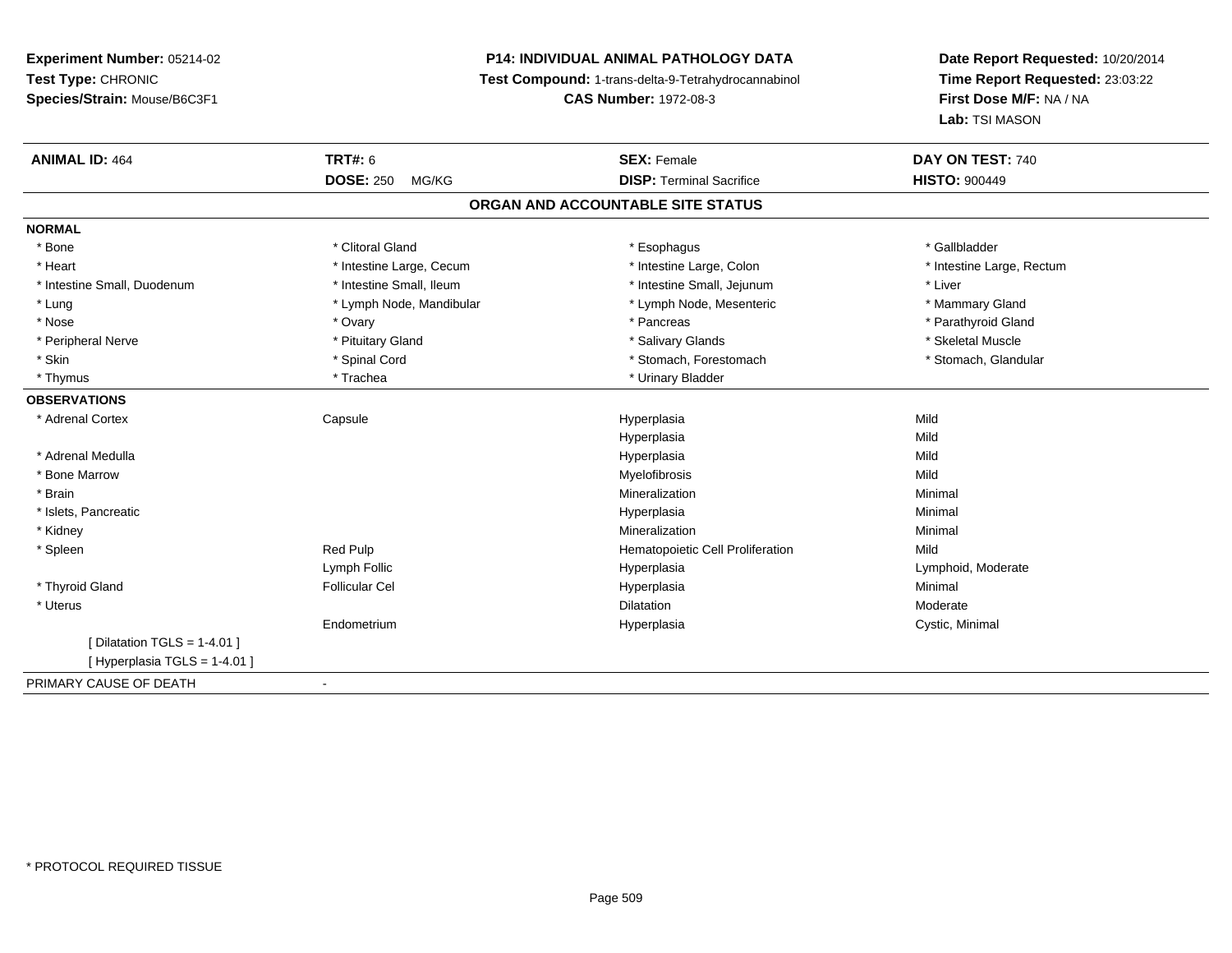## **P14: INDIVIDUAL ANIMAL PATHOLOGY DATA**

**Test Compound:** 1-trans-delta-9-Tetrahydrocannabinol

**CAS Number:** 1972-08-3

| <b>ANIMAL ID: 465</b>       | TRT#: 6                   | <b>SEX: Female</b>                | DAY ON TEST: 737          |  |
|-----------------------------|---------------------------|-----------------------------------|---------------------------|--|
|                             | <b>DOSE: 250</b><br>MG/KG | <b>DISP: Terminal Sacrifice</b>   | <b>HISTO: 900450</b>      |  |
|                             |                           | ORGAN AND ACCOUNTABLE SITE STATUS |                           |  |
| <b>NORMAL</b>               |                           |                                   |                           |  |
| * Bone                      | * Clitoral Gland          | * Esophagus                       | * Gallbladder             |  |
| * Heart                     | * Intestine Large, Cecum  | * Intestine Large, Colon          | * Intestine Large, Rectum |  |
| * Intestine Small, Duodenum | * Intestine Small, Ileum  | * Intestine Small, Jejunum        | * Kidney                  |  |
| * Liver                     | * Lung                    | * Lymph Node, Mandibular          | * Lymph Node, Mesenteric  |  |
| * Mammary Gland             | * Ovary                   | * Pancreas                        | * Parathyroid Gland       |  |
| * Peripheral Nerve          | * Pituitary Gland         | * Salivary Glands                 | * Skeletal Muscle         |  |
| * Skin                      | * Spinal Cord             | * Spleen                          | * Stomach, Forestomach    |  |
| * Stomach, Glandular        | * Thymus                  | * Trachea                         | * Urinary Bladder         |  |
| <b>OBSERVATIONS</b>         |                           |                                   |                           |  |
| * Adrenal Cortex            | Capsule                   | Hyperplasia                       | Mild                      |  |
| * Adrenal Medulla           |                           | Pheochromocytoma Benign           |                           |  |
| * Bone Marrow               |                           | Myelofibrosis                     | Minimal                   |  |
| * Brain                     |                           | Mineralization                    | Minimal                   |  |
| * Islets, Pancreatic        |                           | Hyperplasia                       | Mild                      |  |
| * Nose                      |                           | Inflammation                      | Chronic, Minimal          |  |
| * Thyroid Gland             | <b>Follicular Cel</b>     | Hyperplasia                       | Minimal                   |  |
|                             |                           | Infiltration Cellular             | Lymphocyte, Minimal       |  |
| * Uterus                    | Endometrium               | Hyperplasia                       | Cystic, Minimal           |  |
| PRIMARY CAUSE OF DEATH      | $\overline{\phantom{0}}$  |                                   |                           |  |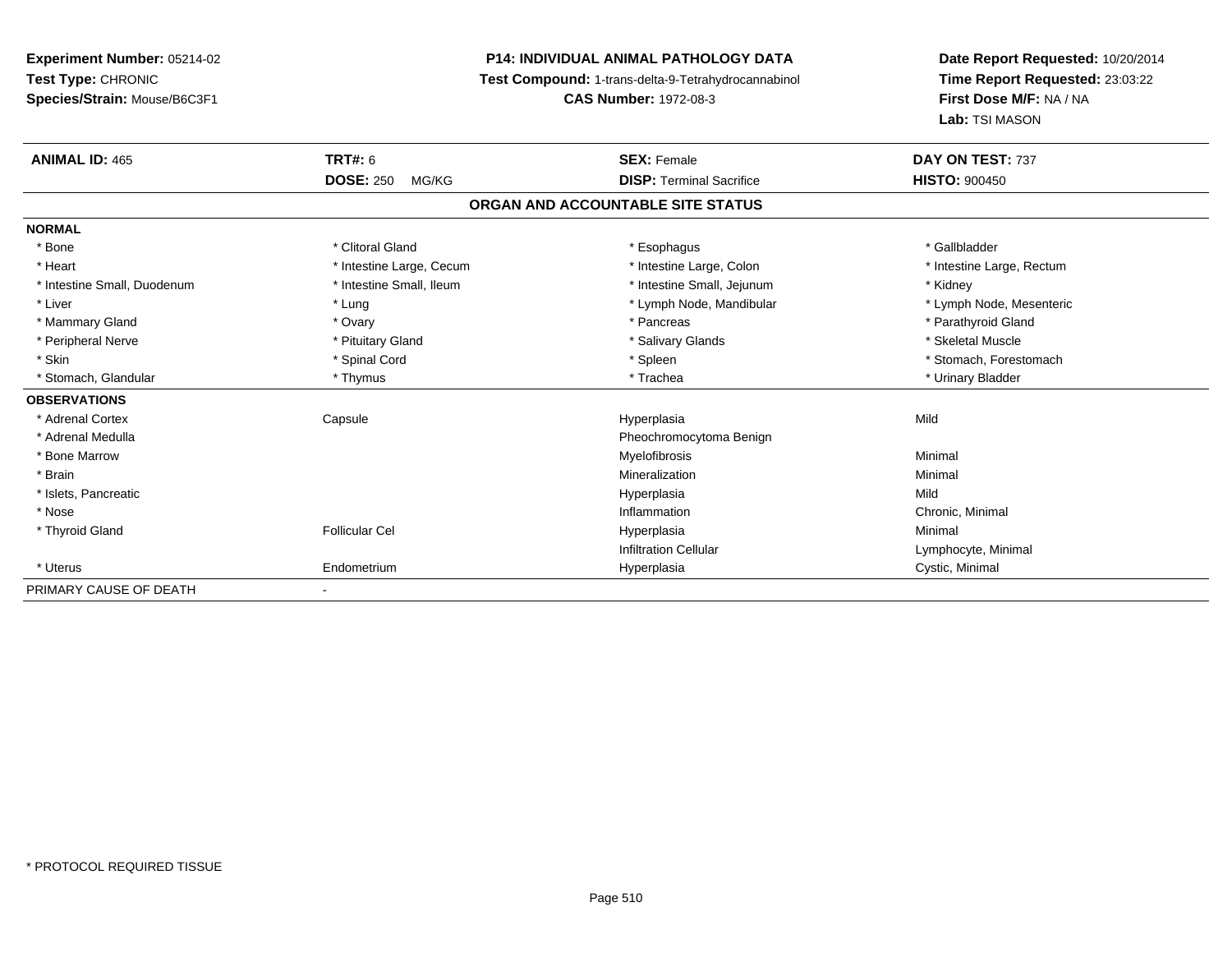## **P14: INDIVIDUAL ANIMAL PATHOLOGY DATA**

**Test Compound:** 1-trans-delta-9-Tetrahydrocannabinol

**CAS Number:** 1972-08-3

| <b>ANIMAL ID: 466</b>         | TRT#: 6                     | <b>SEX: Female</b>                | DAY ON TEST: 737           |
|-------------------------------|-----------------------------|-----------------------------------|----------------------------|
|                               | <b>DOSE: 250</b><br>MG/KG   | <b>DISP: Terminal Sacrifice</b>   | <b>HISTO: 900451</b>       |
|                               |                             | ORGAN AND ACCOUNTABLE SITE STATUS |                            |
| <b>NORMAL</b>                 |                             |                                   |                            |
| * Adrenal Medulla             | * Bone                      | * Clitoral Gland                  | * Esophagus                |
| * Gallbladder                 | * Heart                     | * Intestine Large, Cecum          | * Intestine Large, Colon   |
| * Intestine Large, Rectum     | * Intestine Small, Duodenum | * Intestine Small, Ileum          | * Intestine Small, Jejunum |
| * Islets, Pancreatic          | * Liver                     | * Lung                            | * Lymph Node, Mandibular   |
| * Lymph Node, Mesenteric      | * Mammary Gland             | * Nose                            | * Ovary                    |
| * Pancreas                    | * Parathyroid Gland         | * Peripheral Nerve                | * Pituitary Gland          |
| * Salivary Glands             | * Skeletal Muscle           | * Skin                            | * Spinal Cord              |
| * Stomach, Glandular          | * Thymus                    | * Trachea                         | * Urinary Bladder          |
| <b>OBSERVATIONS</b>           |                             |                                   |                            |
| * Adrenal Cortex              | Capsule                     | Hyperplasia                       | Mild                       |
| * Bone Marrow                 |                             | Myelofibrosis                     | Minimal                    |
| * Brain                       |                             | Mineralization                    | Minimal                    |
| * Kidney                      |                             | Nephropathy                       | Minimal                    |
| * Spleen                      | <b>Red Pulp</b>             | Hematopoietic Cell Proliferation  | Minimal                    |
|                               | Lymph Follic                | Hyperplasia                       | Lymphoid, Mild             |
| [Hyperplasia TGLS = 1-3.01]   |                             |                                   |                            |
| * Stomach. Forestomach        |                             | Hyperplasia                       | Squamous, Minimal          |
| [ Hyperplasia TGLS = 2-6.01 ] |                             |                                   |                            |
| * Thyroid Gland               | <b>Follicular Cel</b>       | Hyperplasia                       | Minimal                    |
| * Uterus                      | Endometrium                 | Hyperplasia                       | Cystic, Minimal            |
| PRIMARY CAUSE OF DEATH        |                             |                                   |                            |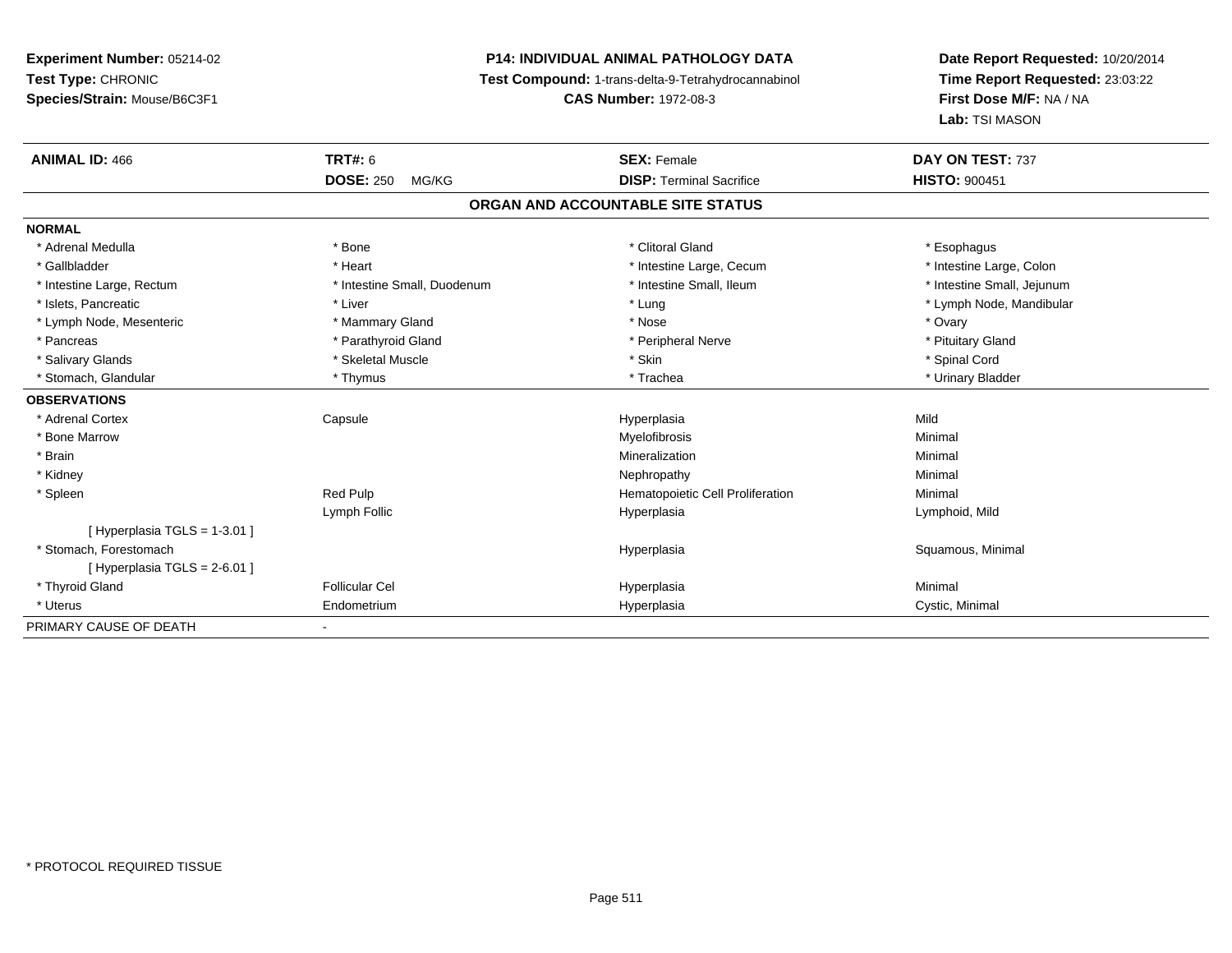## **P14: INDIVIDUAL ANIMAL PATHOLOGY DATA**

**Test Compound:** 1-trans-delta-9-Tetrahydrocannabinol

**CAS Number:** 1972-08-3

| <b>ANIMAL ID: 467</b>     | <b>TRT#: 6</b>              | <b>SEX: Female</b>                | DAY ON TEST: 743           |  |
|---------------------------|-----------------------------|-----------------------------------|----------------------------|--|
|                           | <b>DOSE: 250</b><br>MG/KG   | <b>DISP: Terminal Sacrifice</b>   | <b>HISTO: 900452</b>       |  |
|                           |                             | ORGAN AND ACCOUNTABLE SITE STATUS |                            |  |
| <b>NORMAL</b>             |                             |                                   |                            |  |
| * Adrenal Medulla         | * Bone                      | * Clitoral Gland                  | * Esophagus                |  |
| * Gallbladder             | * Heart                     | * Intestine Large, Cecum          | * Intestine Large, Colon   |  |
| * Intestine Large, Rectum | * Intestine Small, Duodenum | * Intestine Small, Ileum          | * Intestine Small, Jejunum |  |
| * Islets, Pancreatic      | * Kidney                    | * Lung                            | * Lymph Node, Mandibular   |  |
| * Lymph Node, Mesenteric  | * Mammary Gland             | * Ovary                           | * Pancreas                 |  |
| * Parathyroid Gland       | * Peripheral Nerve          | * Salivary Glands                 | * Skeletal Muscle          |  |
| * Skin                    | * Spinal Cord               | * Spleen                          | * Stomach, Forestomach     |  |
| * Stomach, Glandular      | * Trachea                   | * Urinary Bladder                 |                            |  |
| <b>OBSERVATIONS</b>       |                             |                                   |                            |  |
| * Adrenal Cortex          | Capsule                     | Hyperplasia                       | Mild                       |  |
| * Bone Marrow             |                             | Myelofibrosis                     | Minimal                    |  |
| * Brain                   |                             | Mineralization                    | Minimal                    |  |
| * Liver                   |                             | <b>Mixed Cell Focus</b>           |                            |  |
| * Nose                    |                             | Inflammation                      | Chronic, Minimal           |  |
| * Pituitary Gland         | Pars Distalis               | Hyperplasia                       | Minimal                    |  |
| * Thymus                  |                             | Cyst                              |                            |  |
| * Thyroid Gland           | Follicular Cel              | Hyperplasia                       | Minimal                    |  |
| * Uterus                  | Endometrium                 | Hyperplasia                       | Cystic, Minimal            |  |
| PRIMARY CAUSE OF DEATH    | $\blacksquare$              |                                   |                            |  |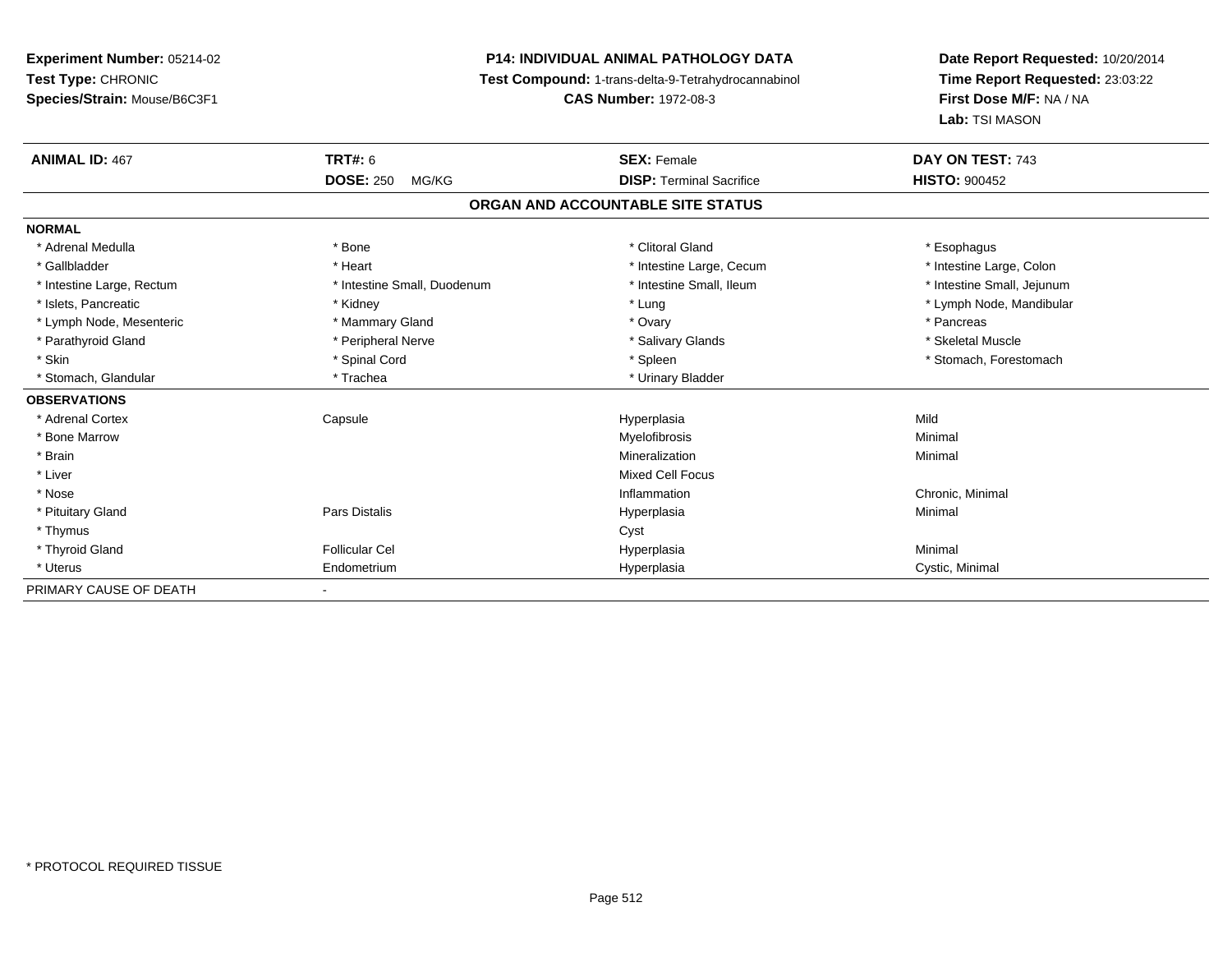**Experiment Number:** 05214-02**Test Type:** CHRONIC **Species/Strain:** Mouse/B6C3F1**P14: INDIVIDUAL ANIMAL PATHOLOGY DATA Test Compound:** 1-trans-delta-9-Tetrahydrocannabinol **CAS Number:** 1972-08-3**Date Report Requested:** 10/20/2014**Time Report Requested:** 23:03:22**First Dose M/F:** NA / NA**Lab:** TSI MASON**ANIMAL ID:** 468**EX:** Female **DAY ON TEST:** 741 **DOSE:** 250 MG/KG **DISP:** Terminal Sacrifice **HISTO:** <sup>900453</sup> **ORGAN AND ACCOUNTABLE SITE STATUSNORMAL**\* Adrenal Medulla \* The state of the state of the state of the state of the state of the state of the state of the state of the state of the state of the state of the state of the state of the state of the state of the sta \* Esophagus \* https://www.fragustage.com/web/2019/heart \* Heart \* Heart \* Heart \* Intestine Large, Cecum \* Intestine Large, Cecum \* Sallbladder \* The state of the state of the state of the state of the state of the state o \* Intestine Small, Ileum \* Intestine Large, Colon \* Intestine Large, Rectum \* Intestine Small, Duodenum \* Intestine Small, Duodenum \* Intestine Small, Jejunum \* 1992 \* The state of the state of the state of the state of the state of the state of the state of the state of the state of the state of the state of the state of the state of the state of the \* Lung **\* Lymph Node, Mandibular \*** Lymph Node, Mesenteric \* Mammary Gland \* Mammary Gland \* Parathyroid Gland \* Nose \* Ovary \* Pancreas \* Parathyroid Gland \* Peripheral Nerve \* Salivary Glands \* Skeletal Muscle \* Skin\* Stomach, Glandular \* Spinal Cord \* Spinal Cord \* Spinal Cord \* Stomach, Forestomach \* Spinal Cord \* Stomach, Forestomach \* Thymus \* Trachea \* Trachea \* Urinary Bladder \* Urinary Bladder **OBSERVATIONS** \* Adrenal Cortex Capsule Hyperplasia Mild \* Bone Marroww which is a state of the Myelofibrosis and the Myelofibrosis and the Mild of the Mild of the Mild of the Mild of the Mild of the Mild of the Mild of the Mild of the Mild of the Mild of the Mild of the Mild of the Mild of \* Pituitary Gland Pars Distalis Hyperplasia Mild \* Thyroid Gland Follicular Cel Hyperplasia Minimal \* Uterus Endometriumm Cystic, Minimal Cystic, Minimal PRIMARY CAUSE OF DEATH-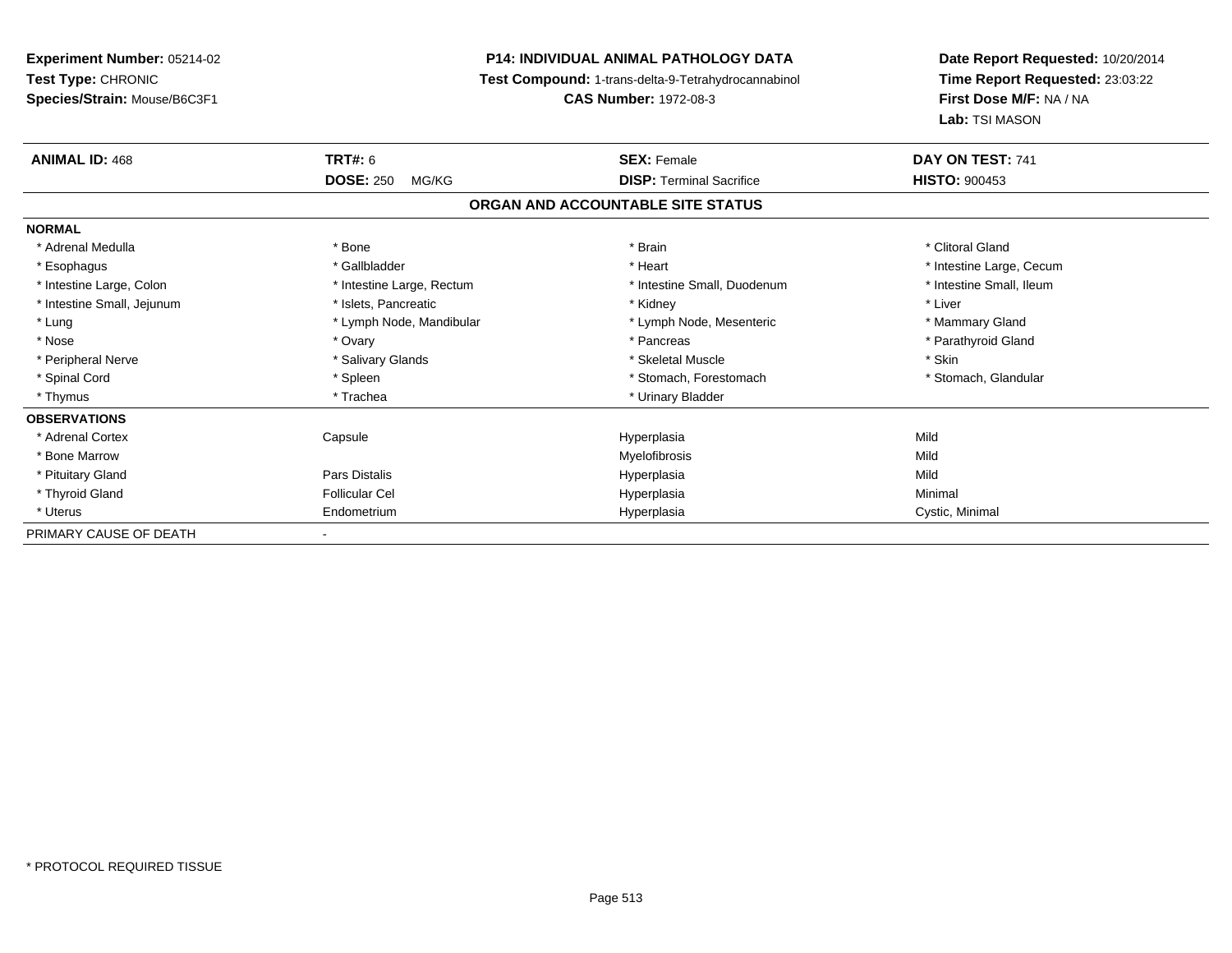| <b>Experiment Number: 05214-02</b> |                            | <b>P14: INDIVIDUAL ANIMAL PATHOLOGY DATA</b>        | Date Report Requested: 10/20/2014                          |  |
|------------------------------------|----------------------------|-----------------------------------------------------|------------------------------------------------------------|--|
| Test Type: CHRONIC                 |                            | Test Compound: 1-trans-delta-9-Tetrahydrocannabinol | Time Report Requested: 23:03:22<br>First Dose M/F: NA / NA |  |
| Species/Strain: Mouse/B6C3F1       |                            | <b>CAS Number: 1972-08-3</b>                        |                                                            |  |
|                                    |                            |                                                     | Lab: TSI MASON                                             |  |
| <b>ANIMAL ID: 469</b>              | <b>TRT#: 6</b>             | <b>SEX: Female</b>                                  | DAY ON TEST: 741                                           |  |
|                                    | <b>DOSE: 250</b><br>MG/KG  | <b>DISP: Terminal Sacrifice</b>                     | <b>HISTO: 900454</b>                                       |  |
|                                    |                            | ORGAN AND ACCOUNTABLE SITE STATUS                   |                                                            |  |
| <b>NORMAL</b>                      |                            |                                                     |                                                            |  |
| * Adrenal Medulla                  | * Bone                     | * Bone Marrow                                       | * Brain                                                    |  |
| * Clitoral Gland                   | * Esophagus                | * Gallbladder                                       | * Heart                                                    |  |
| * Intestine Large, Cecum           | * Intestine Large, Colon   | * Intestine Large, Rectum                           | * Intestine Small, Duodenum                                |  |
| * Intestine Small, Ileum           | * Intestine Small, Jejunum | * Kidney                                            | * Liver                                                    |  |
| * Lung                             | * Lymph Node, Mandibular   | * Lymph Node, Mesenteric                            | * Mammary Gland                                            |  |
| * Nose                             | * Pancreas                 | * Peripheral Nerve                                  | * Pituitary Gland                                          |  |
| * Salivary Glands                  | * Skeletal Muscle          | * Skin                                              | * Spinal Cord                                              |  |
| * Spleen                           | * Stomach, Forestomach     | * Stomach, Glandular                                | * Thymus                                                   |  |
| * Thyroid Gland                    | * Trachea                  | * Urinary Bladder                                   |                                                            |  |
| <b>OBSERVATIONS</b>                |                            |                                                     |                                                            |  |
| * Adrenal Cortex                   | Capsule                    | Hyperplasia                                         | Mild                                                       |  |
| * Islets, Pancreatic               |                            | Hyperplasia                                         | Mild                                                       |  |
| * Ovary                            |                            | Cystadenoma                                         |                                                            |  |
| * Parathyroid Gland                |                            | Cyst                                                |                                                            |  |
| * Uterus                           | Endometrium                | Hyperplasia                                         | Cystic, Mild                                               |  |
| PRIMARY CAUSE OF DEATH             |                            |                                                     |                                                            |  |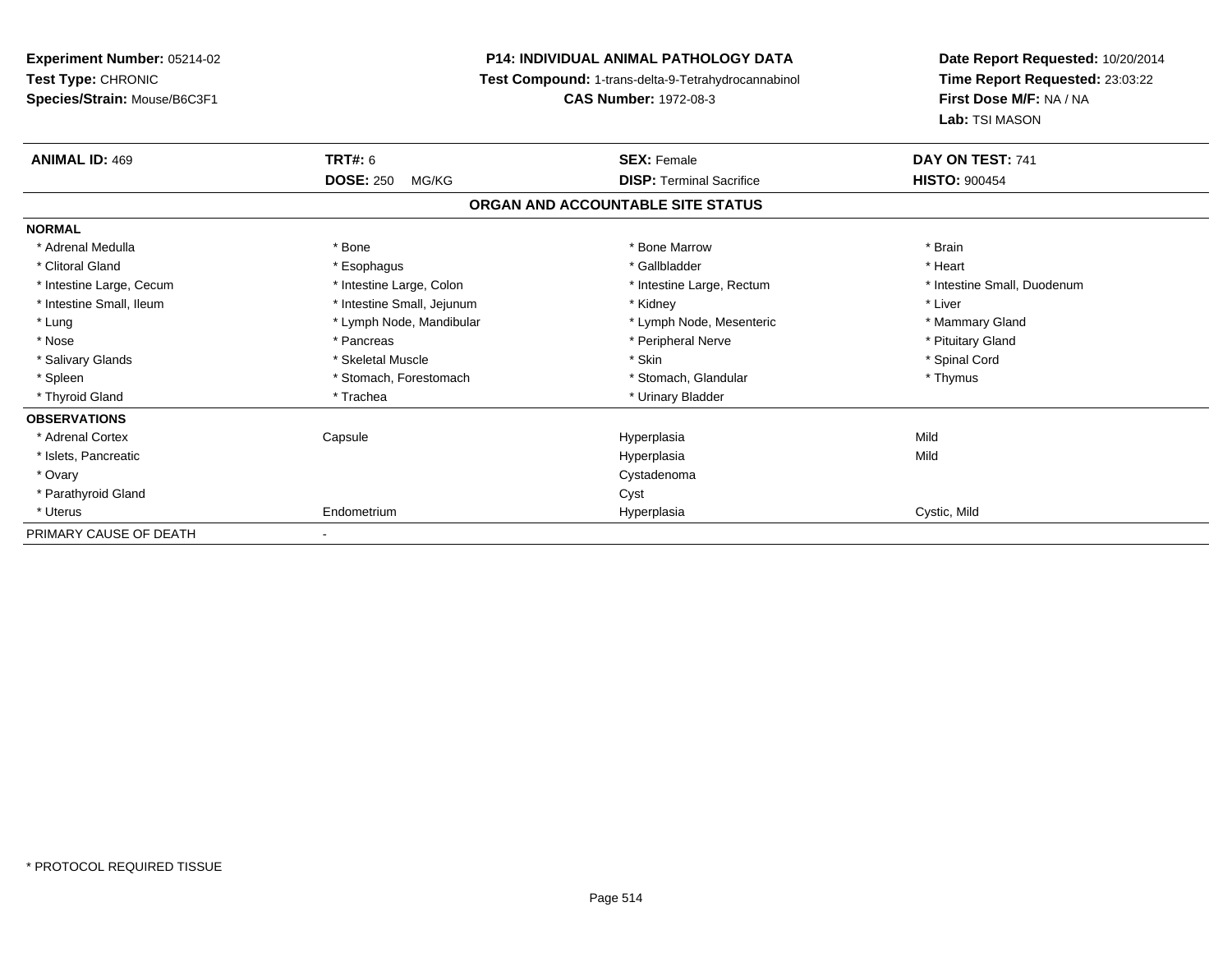# **P14: INDIVIDUAL ANIMAL PATHOLOGY DATA**

**Test Compound:** 1-trans-delta-9-Tetrahydrocannabinol

**CAS Number:** 1972-08-3

| <b>ANIMAL ID: 470</b>             | TRT#: 6<br><b>DOSE: 250</b><br>MG/KG | <b>SEX: Female</b><br><b>DISP: Terminal Sacrifice</b> | DAY ON TEST: 740<br><b>HISTO: 900455</b> |
|-----------------------------------|--------------------------------------|-------------------------------------------------------|------------------------------------------|
|                                   |                                      | ORGAN AND ACCOUNTABLE SITE STATUS                     |                                          |
| <b>NORMAL</b>                     |                                      |                                                       |                                          |
| * Adrenal Medulla                 | * Bone                               | * Brain                                               | * Clitoral Gland                         |
| * Esophagus                       | * Gallbladder                        | * Intestine Large, Cecum                              | * Intestine Large, Colon                 |
| * Intestine Large, Rectum         | * Intestine Small, Duodenum          | * Intestine Small. Ileum                              | * Intestine Small, Jejunum               |
| * Liver                           | * Lung                               | * Lymph Node, Mandibular                              | * Lymph Node, Mesenteric                 |
| * Mammary Gland                   | * Nose                               | * Ovary                                               | * Pancreas                               |
| * Parathyroid Gland               | * Peripheral Nerve                   | * Pituitary Gland                                     | * Salivary Glands                        |
| * Skeletal Muscle                 | * Skin                               | * Spinal Cord                                         | * Stomach, Forestomach                   |
| * Stomach, Glandular              | * Thymus                             | * Trachea                                             | * Urinary Bladder                        |
| <b>OBSERVATIONS</b>               |                                      |                                                       |                                          |
| * Adrenal Cortex                  | Capsule                              | Hyperplasia                                           | Moderate                                 |
| * Bone Marrow                     |                                      | Myelofibrosis                                         | Minimal                                  |
| * Heart                           |                                      | Cardiomyopathy                                        | Mild                                     |
| * Islets, Pancreatic              |                                      | Hyperplasia                                           | Minimal                                  |
| * Kidney                          |                                      | Nephropathy                                           | Minimal                                  |
| * Spleen                          | Red Pulp                             | Hematopoietic Cell Proliferation                      | Mild                                     |
| * Thyroid Gland                   | <b>Follicular Cel</b>                | Hyperplasia                                           | Minimal                                  |
| * Uterus                          |                                      | Histiocytic Sarcoma                                   |                                          |
|                                   | Endometrium                          | Hyperplasia                                           | Cystic, Mild                             |
| [Histiocytic Sarcoma TGLS = 1-14] |                                      |                                                       |                                          |
| PRIMARY CAUSE OF DEATH            |                                      |                                                       |                                          |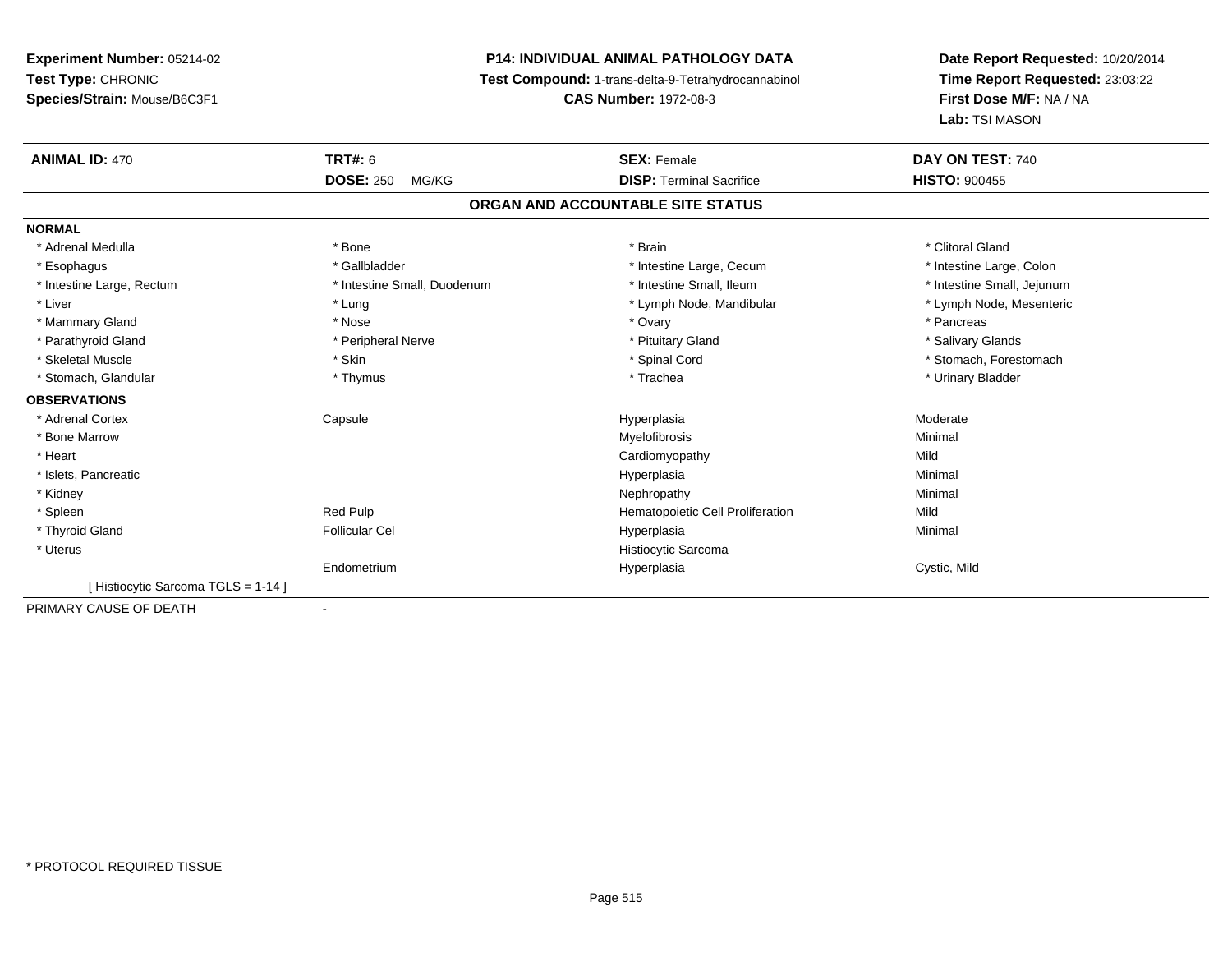# **P14: INDIVIDUAL ANIMAL PATHOLOGY DATA**

**Test Compound:** 1-trans-delta-9-Tetrahydrocannabinol

**CAS Number:** 1972-08-3

| <b>ANIMAL ID: 471</b>                   | <b>TRT#: 6</b>            | <b>SEX: Female</b>                | DAY ON TEST: 740          |  |
|-----------------------------------------|---------------------------|-----------------------------------|---------------------------|--|
|                                         | <b>DOSE: 250</b><br>MG/KG | <b>DISP: Terminal Sacrifice</b>   | <b>HISTO: 900456</b>      |  |
|                                         |                           | ORGAN AND ACCOUNTABLE SITE STATUS |                           |  |
| <b>NORMAL</b>                           |                           |                                   |                           |  |
| * Adrenal Medulla                       | * Bone                    | * Clitoral Gland                  | * Esophagus               |  |
| * Gallbladder                           | * Intestine Large, Cecum  | * Intestine Large, Colon          | * Intestine Large, Rectum |  |
| * Intestine Small, Duodenum             | * Intestine Small, Ileum  | * Lung                            | * Lymph Node, Mandibular  |  |
| * Mammary Gland                         | * Nose                    | * Ovary                           | * Pancreas                |  |
| * Parathyroid Gland                     | * Peripheral Nerve        | * Pituitary Gland                 | * Salivary Glands         |  |
| * Skeletal Muscle                       | * Skin                    | * Spinal Cord                     | * Stomach, Glandular      |  |
| * Thymus                                | * Thyroid Gland           | * Trachea                         | * Urinary Bladder         |  |
| <b>OBSERVATIONS</b>                     |                           |                                   |                           |  |
| * Adrenal Cortex                        | Capsule                   | Hyperplasia                       | Mild                      |  |
| * Bone Marrow                           |                           | Angiectasis                       | Moderate                  |  |
| * Brain                                 |                           | Mineralization                    | Minimal                   |  |
| * Heart                                 |                           | Cardiomyopathy                    | Mild                      |  |
| * Intestine Small, Jejunum              |                           | Lymphoma Malignant Mixed          |                           |  |
| [ Lymphoma Malignant Mixed TGLS = 2-6 ] |                           |                                   |                           |  |
| * Islets, Pancreatic                    |                           | Hyperplasia                       | Moderate                  |  |
| * Kidney                                |                           | Mineralization                    | Minimal                   |  |
| * Liver                                 |                           | Lymphoma Malignant Mixed          |                           |  |
|                                         |                           | <b>Mixed Cell Focus</b>           |                           |  |
| * Lymph Node, Mesenteric                |                           | Lymphoma Malignant Mixed          |                           |  |
| [ Lymphoma Malignant Mixed TGLS = 1-5 ] |                           |                                   |                           |  |
| * Spleen                                | Red Pulp                  | Hematopoietic Cell Proliferation  | Minimal                   |  |
|                                         |                           | Lymphoma Malignant Mixed          |                           |  |
| [ Lymphoma Malignant Mixed TGLS = 3-3 ] |                           |                                   |                           |  |
| * Stomach, Forestomach                  |                           | Hyperplasia                       | Squamous, Marked          |  |
|                                         |                           | Ulcer                             | Mild                      |  |
| [ Hyperplasia TGLS = 4-6.01 ]           |                           |                                   |                           |  |
| * Uterus                                | Endometrium               | Hyperplasia                       | Cystic, Mild              |  |
| PRIMARY CAUSE OF DEATH                  | ٠                         |                                   |                           |  |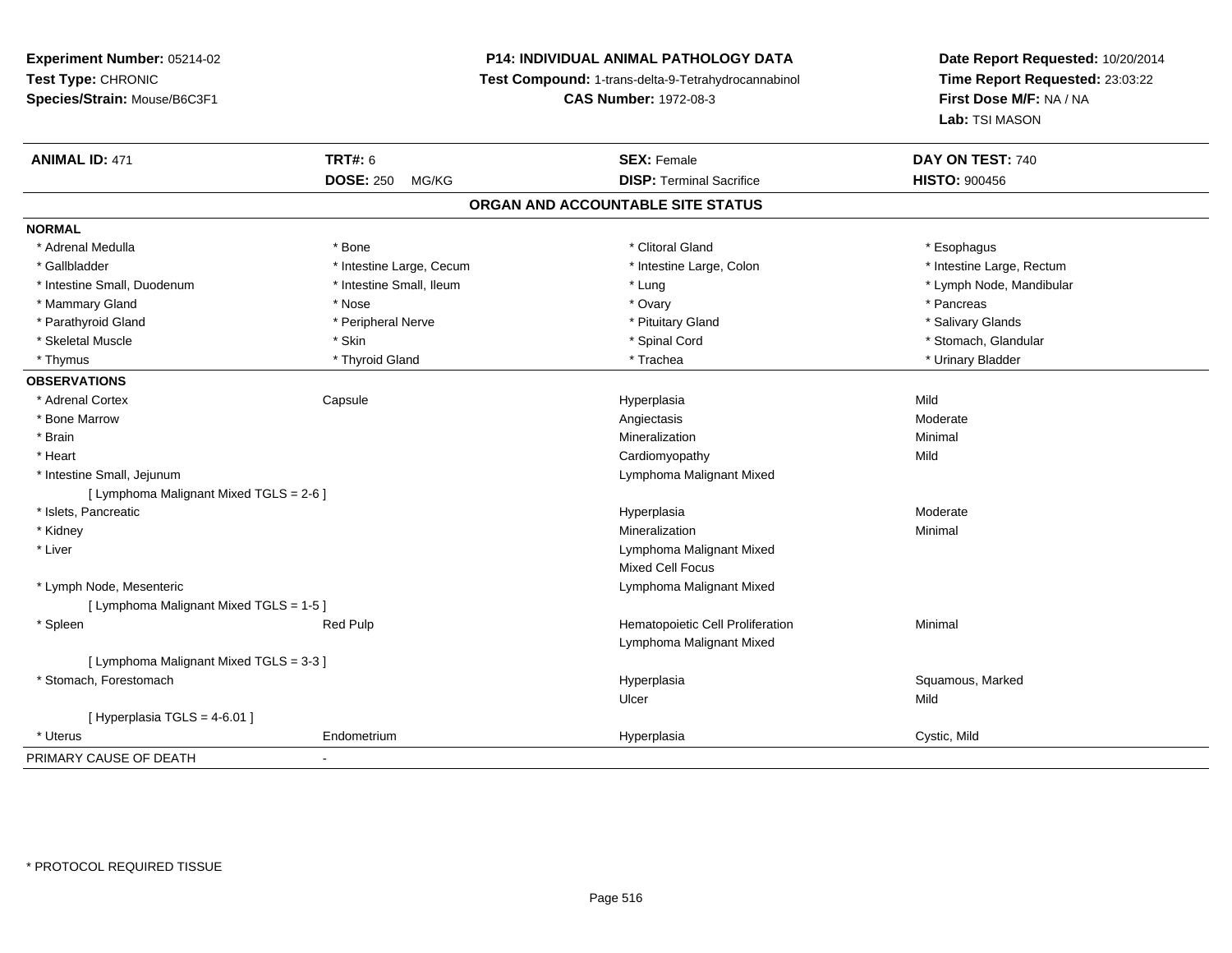# **P14: INDIVIDUAL ANIMAL PATHOLOGY DATA**

**Test Compound:** 1-trans-delta-9-Tetrahydrocannabinol

**CAS Number:** 1972-08-3

| <b>ANIMAL ID: 472</b>    | <b>TRT#: 6</b>                                                   | <b>SEX: Female</b>                | DAY ON TEST: 632            |
|--------------------------|------------------------------------------------------------------|-----------------------------------|-----------------------------|
|                          | <b>DOSE: 250</b><br>MG/KG                                        | <b>DISP:</b> Moribund Sacrifice   | <b>HISTO: 900457</b>        |
|                          |                                                                  | ORGAN AND ACCOUNTABLE SITE STATUS |                             |
| <b>NORMAL</b>            |                                                                  |                                   |                             |
| * Adrenal Medulla        | * Bone                                                           | * Esophagus                       | * Gallbladder               |
| * Intestine Large, Cecum | * Intestine Large, Colon                                         | * Intestine Large, Rectum         | * Intestine Small, Duodenum |
| * Intestine Small, Ileum | * Intestine Small, Jejunum                                       | * Islets, Pancreatic              | * Mammary Gland             |
| * Nose                   | * Pancreas                                                       | * Parathyroid Gland               | * Peripheral Nerve          |
| * Pituitary Gland        | * Skeletal Muscle                                                | * Skin                            | * Stomach, Glandular        |
| * Thyroid Gland          | * Trachea                                                        | * Urinary Bladder                 |                             |
| <b>OBSERVATIONS</b>      |                                                                  |                                   |                             |
| * Adrenal Cortex         | Capsule                                                          | Hyperplasia                       | Minimal                     |
| * Bone Marrow            |                                                                  | Lymphoma Malignant Lymphocytic    |                             |
| * Brain                  |                                                                  | Mineralization                    | Minimal                     |
| * Clitoral Gland         |                                                                  | Lymphoma Malignant Lymphocytic    |                             |
| * Heart                  |                                                                  | Lymphoma Malignant Lymphocytic    |                             |
| * Kidney                 |                                                                  | Lymphoma Malignant Lymphocytic    |                             |
| * Liver                  |                                                                  | Lymphoma Malignant Lymphocytic    |                             |
| * Lung                   |                                                                  | Lymphoma Malignant Lymphocytic    |                             |
| Lymph Node               | <b>Bronchial</b>                                                 | Lymphoma Malignant Lymphocytic    |                             |
|                          | Lumbar                                                           | Lymphoma Malignant Lymphocytic    |                             |
|                          | Mediastinal                                                      | Lymphoma Malignant Lymphocytic    |                             |
|                          | Renal                                                            | Lymphoma Malignant Lymphocytic    |                             |
|                          | [ Lymphoma Malignant Lymphocytic TGLS = 1,3,4,5,8-5+3+14+15+16 ] |                                   |                             |
|                          | [ Lymphoma Malignant Lymphocytic TGLS = 1,3,4,5,8-5+3+14+15+16 ] |                                   |                             |
|                          | [ Lymphoma Malignant Lymphocytic TGLS = 1,3,4,5,8-5+3+14+15+16 ] |                                   |                             |
|                          | [ Lymphoma Malignant Lymphocytic TGLS = 1,3,4,5,8-5+3+14+15+16 ] |                                   |                             |
| * Lymph Node, Mandibular |                                                                  | Lymphoma Malignant Lymphocytic    |                             |
|                          | [ Lymphoma Malignant Lymphocytic TGLS = 1,3,4,5,8-5+3+14+15+16 ] |                                   |                             |
| * Lymph Node, Mesenteric |                                                                  | Lymphoma Malignant Lymphocytic    |                             |
|                          | [ Lymphoma Malignant Lymphocytic TGLS = 1,3,4,5,8-5+3+14+15+16 ] |                                   |                             |
| * Ovary                  |                                                                  | Lymphoma Malignant Lymphocytic    |                             |
| * Salivary Glands        |                                                                  | Lymphoma Malignant Lymphocytic    |                             |
| * Spinal Cord            |                                                                  | Lymphoma Malignant Lymphocytic    |                             |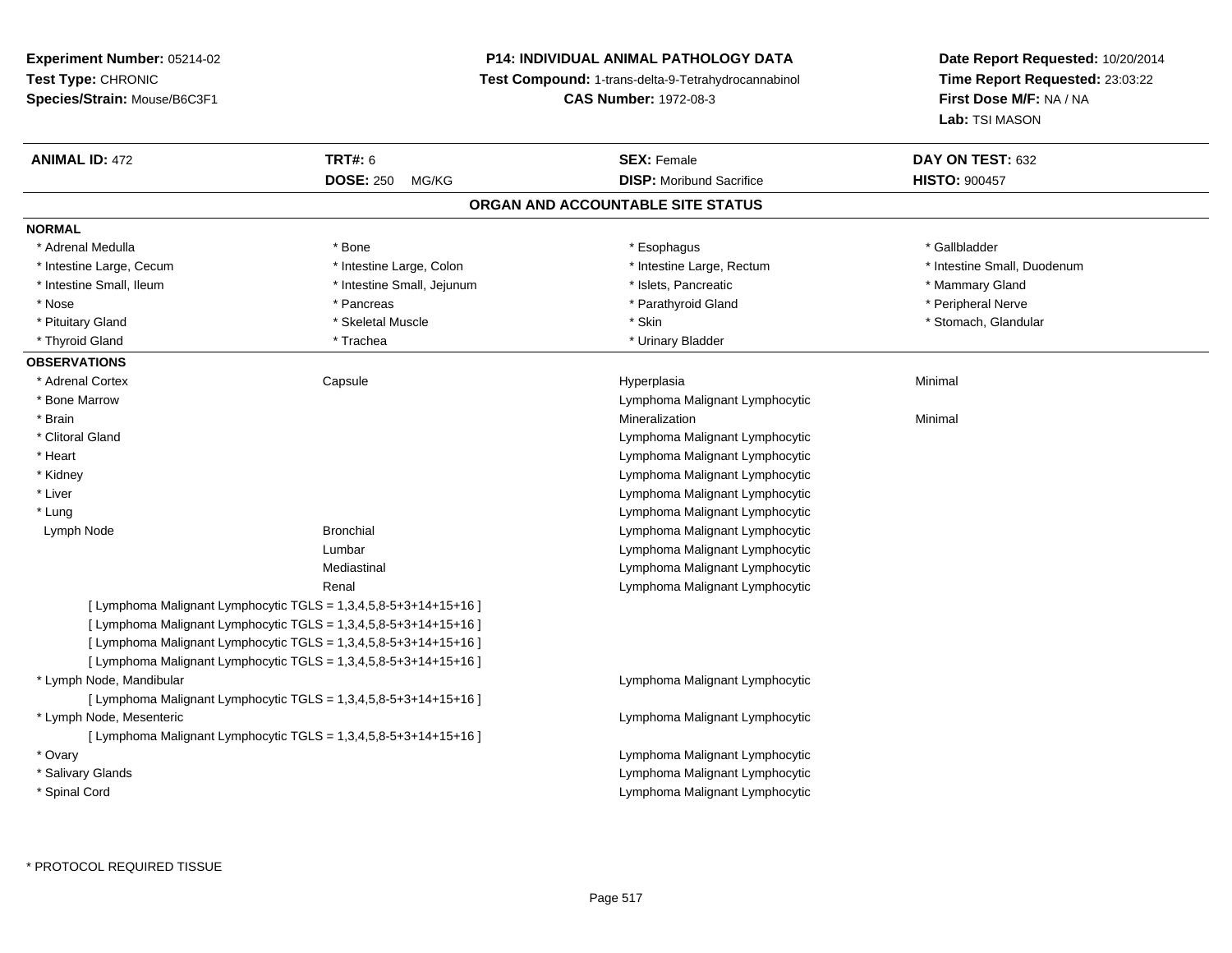| <b>Experiment Number: 05214-02</b><br><b>Test Type: CHRONIC</b><br>Species/Strain: Mouse/B6C3F1 | <b>P14: INDIVIDUAL ANIMAL PATHOLOGY DATA</b><br>Test Compound: 1-trans-delta-9-Tetrahydrocannabinol<br><b>CAS Number: 1972-08-3</b> | Date Report Requested: 10/20/2014<br>Time Report Requested: 23:03:22<br>First Dose M/F: NA / NA<br>Lab: TSI MASON |
|-------------------------------------------------------------------------------------------------|-------------------------------------------------------------------------------------------------------------------------------------|-------------------------------------------------------------------------------------------------------------------|
| <b>ANIMAL ID: 472</b><br><b>TRT#:</b> 6                                                         | <b>SEX: Female</b>                                                                                                                  | DAY ON TEST: 632                                                                                                  |
| <b>DOSE: 250</b><br>MG/KG                                                                       | <b>DISP:</b> Moribund Sacrifice                                                                                                     | <b>HISTO: 900457</b>                                                                                              |
|                                                                                                 | ORGAN AND ACCOUNTABLE SITE STATUS                                                                                                   |                                                                                                                   |
| * Spleen<br>Red Pulp                                                                            | Hematopoietic Cell Proliferation<br>Lymphoma Malignant Lymphocytic                                                                  | Minimal                                                                                                           |
| [Lymphoma Malignant Lymphocytic TGLS = 2-3 ]                                                    |                                                                                                                                     |                                                                                                                   |
| * Stomach, Forestomach                                                                          | Hyperplasia<br>Lymphoma Malignant Lymphocytic<br>Ulcer                                                                              | Squamous, Mild<br>Mild                                                                                            |
| [ Hyperplasia TGLS = 9-6 ]<br>[ Ulcer TGLS = 9-6 ]                                              |                                                                                                                                     |                                                                                                                   |
| * Thymus                                                                                        | Lymphoma Malignant Lymphocytic                                                                                                      |                                                                                                                   |
| [Lymphoma Malignant Lymphocytic TGLS = 7-5]                                                     |                                                                                                                                     |                                                                                                                   |
| * Uterus                                                                                        | Lymphoma Malignant Lymphocytic                                                                                                      |                                                                                                                   |
| PRIMARY CAUSE OF DEATH                                                                          |                                                                                                                                     |                                                                                                                   |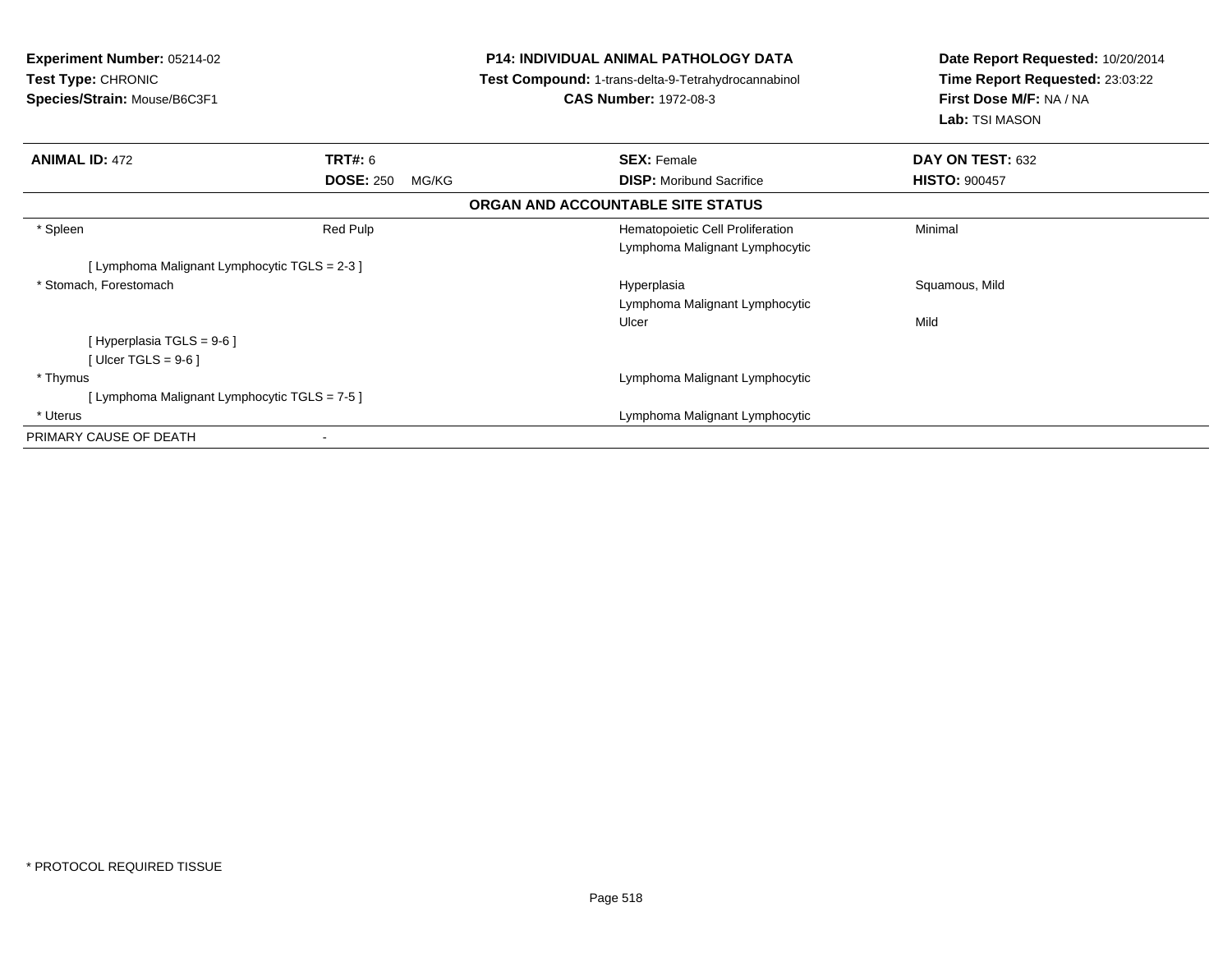**Experiment Number:** 05214-02**Test Type:** CHRONIC **Species/Strain:** Mouse/B6C3F1**P14: INDIVIDUAL ANIMAL PATHOLOGY DATA Test Compound:** 1-trans-delta-9-Tetrahydrocannabinol **CAS Number:** 1972-08-3**Date Report Requested:** 10/20/2014**Time Report Requested:** 23:03:22**First Dose M/F:** NA / NA**Lab:** TSI MASON**ANIMAL ID:** 473 **TRT#:** <sup>6</sup> **SEX:** Female **DAY ON TEST:** <sup>741</sup> **DOSE:** 250 MG/KG **DISP:** Terminal Sacrifice **HISTO:** <sup>900458</sup> **ORGAN AND ACCOUNTABLE SITE STATUSNORMAL**\* Adrenal Medulla \* \* Annual Medulla \* Brain \* Bone \* \* Bone Marrow \* Bone Marrow \* \* Brain \* Brain \* Brain \* Brain \* Brain \* Brain \* Brain \* Brain \* Brain \* Brain \* Brain \* Brain \* Brain \* Brain \* Brain \* Brain \* Brain \* \* Heart \* Clitoral Gland \* \* \* heart \* \* Esophagus \* \* \* \* \* \* \* \* \* \* \* Gallbladder \* \* \* \* \* \* \* \* \* \* \* \* Heart \* Intestine Large, Cecum \* Intestine Large, Colon \* Intestine Large, Thestine Large, Rectum \* Intestine Small, Duodenum \* Intestine Small, Ileum \* Thestine Small, Jejunum \* Liver \* Liver \* Liver \* Lung \* Lung \* Lung \* Ovary \* Lymph Node, Mandibular \* Lymph Node, Mesenteric \* Mammary Gland \* Mammary Gland \* Pituitary Gland \* Pancreas \* Pancreas \* Parathyroid Gland \* Pancreas \* Peripheral Nerve \* Salivary Glands \* \* Steeden \* \* Skeletal Muscle \* \* Skin \* \* Skin \* \* Steeden \* Spinal Cord \* Spinal Cord \* Spinal Cord \* Spinal Cord \* Spinal Cord \* Spinal Cord \* Spinal Cord \* Spinal Cord \* Spinal Cord \* Spinal Cord \* \* Stomach, Forestomach \* Trachea \* Stomach, Glandular \* Thymus \* Thymus \* The metal \* Trachea \* Urinary Bladder**OBSERVATIONS** \* Adrenal Cortex Capsule Hyperplasia Mild \* Islets, Pancreaticc description of the control of the control of the control of the control of the control of the control of the control of the control of the control of the control of the control of the control of the control of the contro a and a studies of the studies of the Minimal \* Kidneyy with the control of the control of the control of the control of the control of the control of the control of the control of the control of the control of the control of the control of the control of the control of the c n Minimal \* Nosee inflammation control of the control of the control of the control of the control of the control of the control of the control of the control of the control of the control of the control of the control of the control of t \* SpleenRed Pulp **Minimal Hematopoietic Cell Proliferation Minimal** Lymph Follic Hyperplasia Lymphoid, Mild \* Thyroid Glandd and the set of the Follicular Cel the set of the Second Adenomal Adenomal Second Second Second Second Second Second Second Second Second Second Second Second Second Second Second Second Second Second Second Second Second Follicular Cel Hyperplasiaa **Moderate**  \* Uterus Endometrium Hyperplasia Cystic, Mild PRIMARY CAUSE OF DEATH-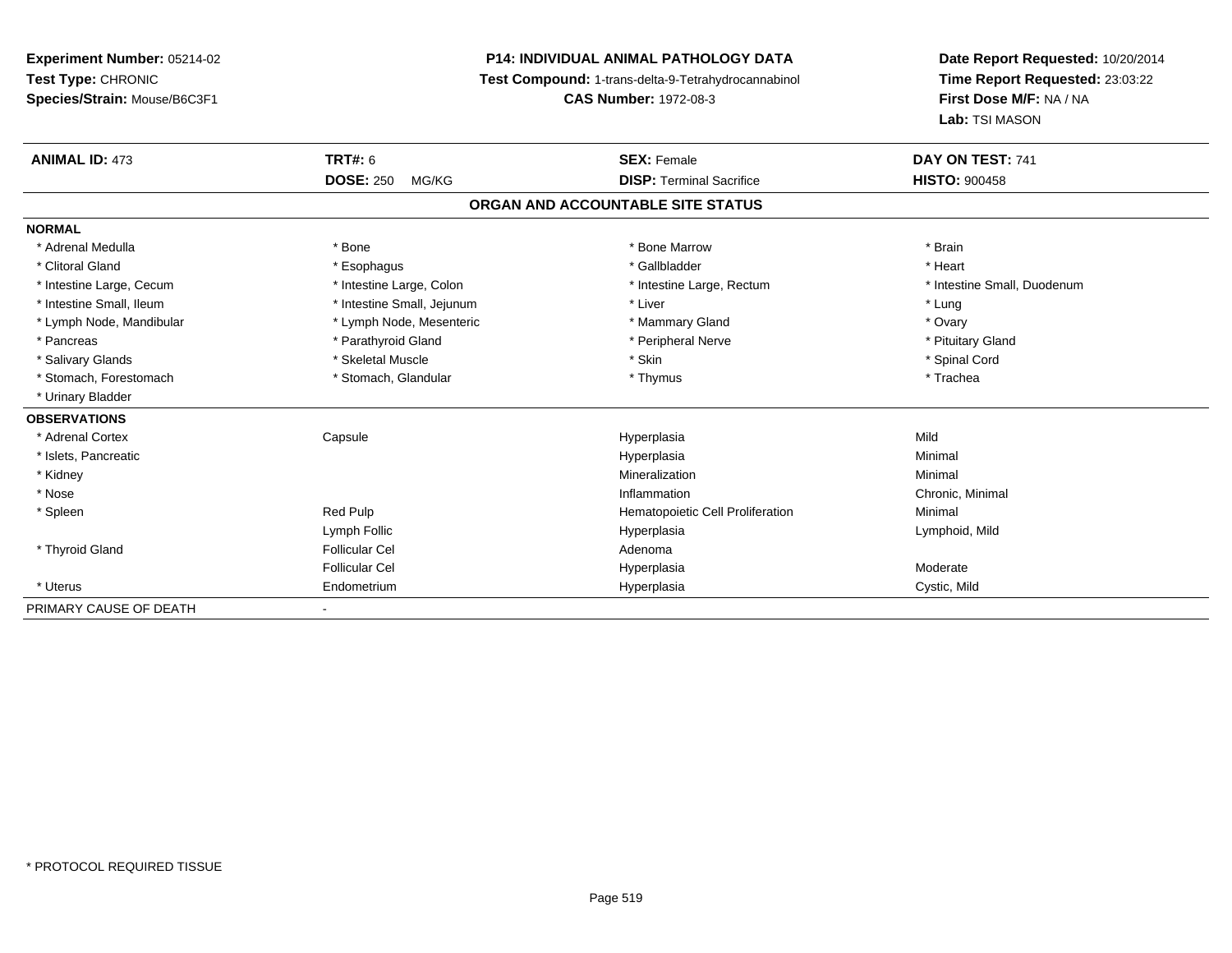**Experiment Number:** 05214-02**Test Type:** CHRONIC **Species/Strain:** Mouse/B6C3F1**P14: INDIVIDUAL ANIMAL PATHOLOGY DATA Test Compound:** 1-trans-delta-9-Tetrahydrocannabinol **CAS Number:** 1972-08-3**Date Report Requested:** 10/20/2014**Time Report Requested:** 23:03:22**First Dose M/F:** NA / NA**Lab:** TSI MASON**ANIMAL ID:** 474 **TRT#:** <sup>6</sup> **SEX:** Female **DAY ON TEST:** <sup>741</sup> **DOSE:** 250 MG/KG**DISP:** Terminal Sacrifice **HISTO:**  $900459$ **ORGAN AND ACCOUNTABLE SITE STATUSNORMAL**\* Adrenal Medulla \* The state of the state of the state of the state of the state of the state of the state of the state of the state of the state of the state of the state of the state of the state of the state of the sta \* Esophagus \* https://www.fragustage.com/web/2019/heart \* Heart \* Heart \* Heart \* Intestine Large, Cecum \* Intestine Large, Cecum \* Sallbladder \* The state of the state of the state of the state of the state of the state o \* Intestine Small, Ileum \* Intestine Large, Colon \* Intestine Large, Rectum \* Intestine Small, Duodenum \* Intestine Small, Duodenum \* Intestine Small, Jejunum \* \* et \* \* http://www.fat.com/mandibulary.com/mandibulary/state/state/state/state/state/state/state/state/state/state/state/state/state/state/state/state/state/state/state/state/state/state/state \* Lymph Node, Mesenteric \* \* \* Mammary Gland \* \* Nose \* Nose \* Ovary \* Ovary \* Ovary \* Ovary \* Ovary \* Ovary \* Ovary \* Pituitary Gland \* Pancreas \* Pancreas \* Parathyroid Gland \* Pancreas \* Peripheral Nerve \* Salivary Glands \* \* Steeden \* \* Skeletal Muscle \* \* Skin \* \* Skin \* \* Steeden \* Spinal Cord \* Spinal Cord \* Spinal Cord \* Spinal Cord \* Spinal Cord \* Spinal Cord \* Spinal Cord \* Spinal Cord \* Spinal Cord \* Spinal Cord \* \* Spleen \* Stomach, Forestomach \* Stomach \* Stomach, Glandular \* Stomach, Glandular \* Thymus \* Trachea \* Urinary Bladder**OBSERVATIONS** \* Adrenal Cortex Capsule Hyperplasia Mild \* Bone Marroww which is a controller to the Myelofibrosis and the Minimal method of the Minimal method of the Minimal method of the Minimal method of the Minimal method of the Minimal method of the Minimal method of the Minimal method \* Kidneyy with the control of the control of the control of the control of the control of the control of the control of the control of the control of the control of the control of the control of the control of the control of the c n Minimal Nephropathyy the contract of the Minimal Minimal Section 1996 and the contract of the Minimal Section 1997 and the contract of the contract of the contract of the contract of the contract of the contract of the contract of the contra \* Lungg and the state of the state of the state of the state of the Minimal Section 1, the state of the state of the Minimal Section 1, the state of the state of the state of the state of the state of the state of the state of t \* Thyroid Gland Follicular Cel Hyperplasia Minimal \* Uterus Endometriumm Cystic, Minimal Cystic, Minimal PRIMARY CAUSE OF DEATH-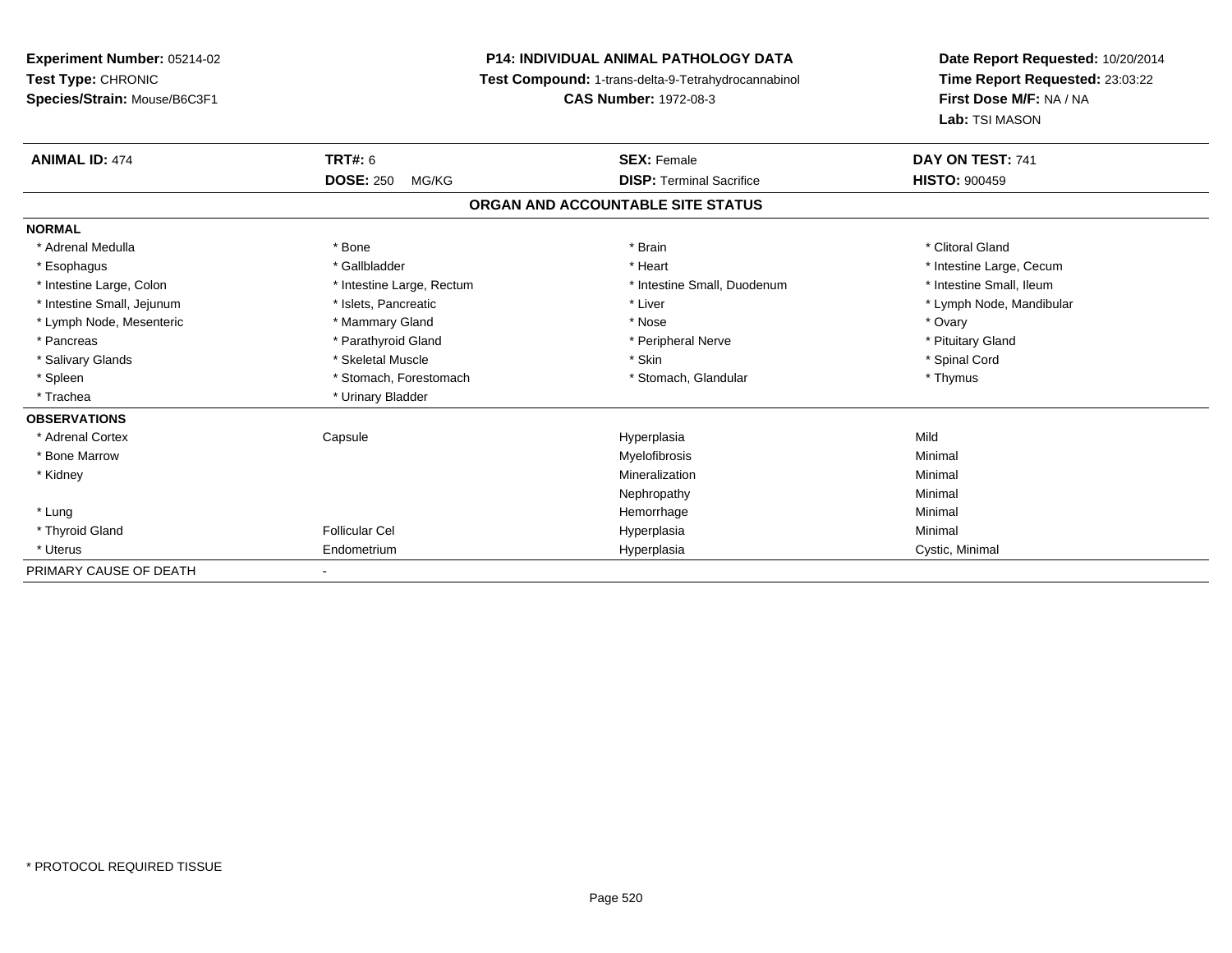**Experiment Number:** 05214-02**Test Type:** CHRONIC **Species/Strain:** Mouse/B6C3F1**P14: INDIVIDUAL ANIMAL PATHOLOGY DATA Test Compound:** 1-trans-delta-9-Tetrahydrocannabinol **CAS Number:** 1972-08-3**Date Report Requested:** 10/20/2014**Time Report Requested:** 23:03:22**First Dose M/F:** NA / NA**Lab:** TSI MASON**ANIMAL ID:** 475 **TRT#:** <sup>6</sup> **SEX:** Female **DAY ON TEST:** <sup>742</sup> **DOSE:** 250 MG/KG**DISP:** Terminal Sacrifice **HISTO:**  $900460$ **ORGAN AND ACCOUNTABLE SITE STATUSNORMAL**\* Adrenal Medulla \* The state of the state of the state of the state of the Marrow \* Bone Marrow \* Clitoral Gland \* Clitoral Gland \* Esophagus \* https://www.fragustage.com/web/2019/heart \* Heart \* Heart \* Heart \* Intestine Large, Cecum \* Intestine Large, Cecum \* Sallbladder \* The state of the state of the state of the state of the state of the state o \* Intestine Small, Ileum \* Intestine Large, Colon \* Intestine Large, Rectum \* Intestine Small, Duodenum \* Intestine Small, Duodenum \* Intestine Small, Jejunum \* \* Nidney \* Kidney \* Notation \* Liver \* Liver \* Liver \* Lung \* Lung \* Lung \* Lung \* Lung \* Lung \* Lung \* Lung \* Lung \* Lung \* Lung \* Lung \* Lung \* Lung \* Lung \* Lung \* Lung \* Lung \* Lung \* Lung \* Ovary \* Lymph Node, Mandibular \* Lymph Node, Mesenteric \* Mammary Gland \* Mammary Gland \* Pituitary Gland \* Pancreas \* Pancreas \* Parathyroid Gland \* Pancreas \* Peripheral Nerve \* Salivary Glands \* \* Steeden \* \* Skeletal Muscle \* \* Skin \* \* Skin \* \* Steeden \* Spinal Cord \* Spinal Cord \* Spinal Cord \* Spinal Cord \* Spinal Cord \* Spinal Cord \* Spinal Cord \* Spinal Cord \* Spinal Cord \* Spinal Cord \* \* Spleen \* Stomach, Forestomach \* Stomach \* Stomach, Glandular \* Stomach, Glandular \* Thymus \* Urinary Bladder**OBSERVATIONS** \* Adrenal Cortex Capsule Hyperplasia Mild \* Brainn and the controller of the controller of the Mineralization and the controller of the Minimal of the Minimal <br>The Minimal of the controller of the controller of the controller of the controller of the controller of the c \* Islets, Pancreaticc description of the control of the control of the control of the control of the control of the control of the control of the control of the control of the control of the control of the control of the control of the contro a and a studies of the studies of the Minimal \* Nosee the contraction of the contraction of the contraction of the contraction of the contraction of the contraction  $\mathsf{Acute}$ , Minimal \* Thyroid Gland Follicular Cel Hyperplasia Mild \* Uterus Endometriumm Cystic, Minimal Cystic, Minimal PRIMARY CAUSE OF DEATH-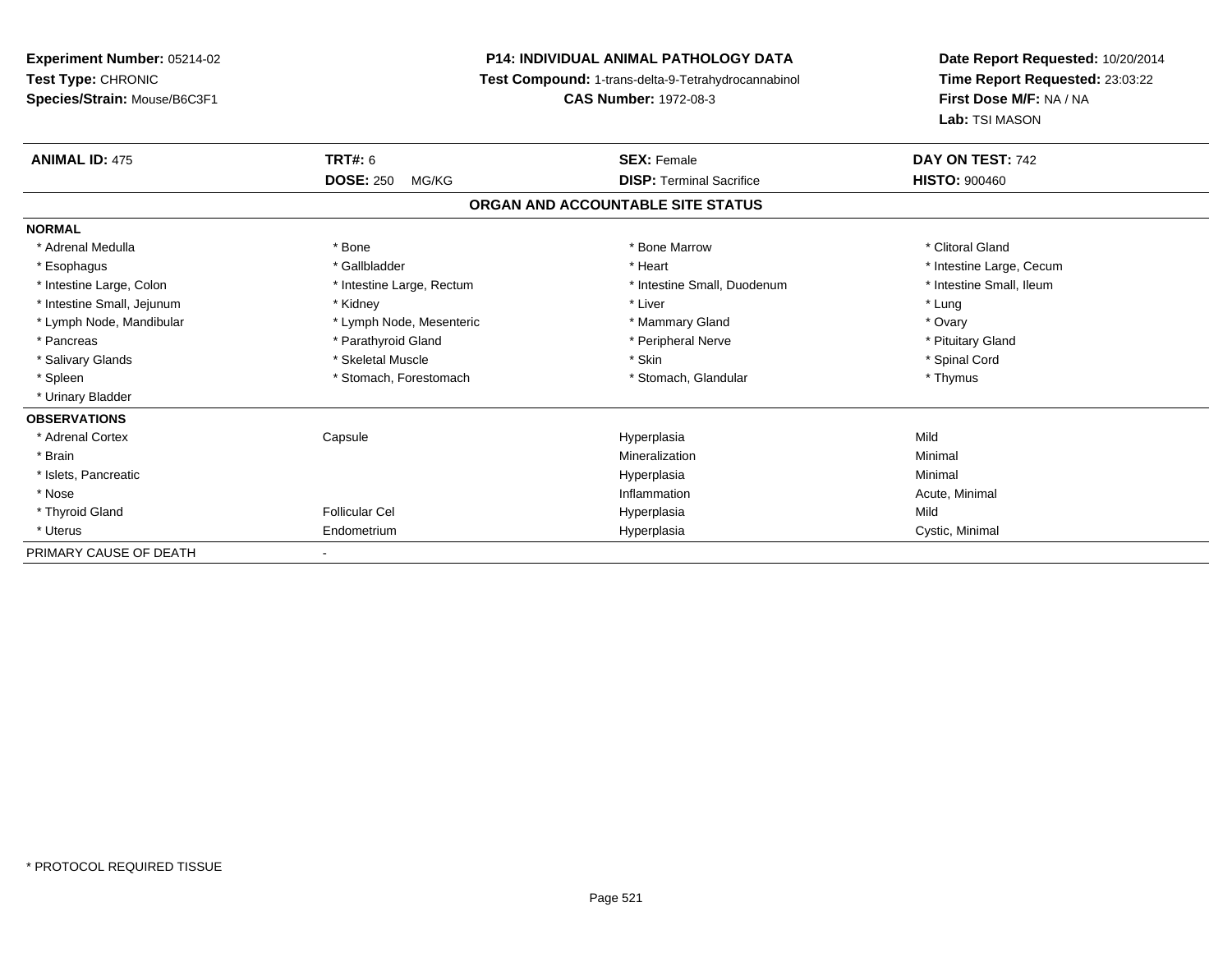## **P14: INDIVIDUAL ANIMAL PATHOLOGY DATA**

**Test Compound:** 1-trans-delta-9-Tetrahydrocannabinol

**CAS Number:** 1972-08-3

| <b>ANIMAL ID: 476</b>                    | <b>TRT#: 8</b><br><b>DOSE: 500</b><br>MG/KG | <b>SEX: Female</b><br><b>DISP: Terminal Sacrifice</b> | DAY ON TEST: 743<br><b>HISTO: 900461</b> |
|------------------------------------------|---------------------------------------------|-------------------------------------------------------|------------------------------------------|
|                                          |                                             |                                                       |                                          |
|                                          |                                             | ORGAN AND ACCOUNTABLE SITE STATUS                     |                                          |
| <b>NORMAL</b>                            |                                             |                                                       |                                          |
| * Adrenal Medulla                        | * Brain                                     | * Clitoral Gland                                      | * Esophagus                              |
| * Gallbladder                            | * Heart                                     | * Intestine Large, Cecum                              | * Intestine Large, Colon                 |
| * Intestine Large, Rectum                | * Intestine Small, Duodenum                 | * Intestine Small, Ileum                              | * Intestine Small, Jejunum               |
| * Islets, Pancreatic                     | * Lung                                      | * Lymph Node, Mandibular                              | * Lymph Node, Mesenteric                 |
| * Mammary Gland                          | * Nose                                      | * Pancreas                                            | * Parathyroid Gland                      |
| * Pituitary Gland                        | * Salivary Glands                           | * Skeletal Muscle                                     | * Skin                                   |
| * Spinal Cord                            | * Stomach, Forestomach                      | * Stomach, Glandular                                  | * Thymus                                 |
| * Trachea                                | * Uterus                                    |                                                       |                                          |
| <b>OBSERVATIONS</b>                      |                                             |                                                       |                                          |
| * Adrenal Cortex                         | Capsule                                     | Hyperplasia                                           | Minimal                                  |
| * Bone                                   |                                             | Osteosarcoma                                          |                                          |
| [Osteosarcoma TGLS = 5-14]               |                                             |                                                       |                                          |
| * Bone Marrow                            |                                             | Myelofibrosis                                         | Minimal                                  |
| * Kidney                                 |                                             | Nephropathy                                           | Minimal                                  |
| * Liver                                  |                                             | Hepatocellular Adenoma                                |                                          |
| [ Hepatocellular Adenoma TGLS = 4-2.01 ] |                                             |                                                       |                                          |
| * Ovary                                  |                                             | Cyst                                                  |                                          |
| [Cyst TGLS = $1-4$ ]                     |                                             |                                                       |                                          |
| * Peripheral Nerve                       |                                             | <b>Infiltration Cellular</b>                          | Lymphocyte, Minimal                      |
| * Spleen                                 |                                             | Lymphoma Malignant Mixed                              |                                          |
| [ Lymphoma Malignant Mixed TGLS = 3-3 ]  |                                             |                                                       |                                          |
| * Thyroid Gland                          | <b>Follicular Cel</b>                       | Hyperplasia                                           | Minimal                                  |
| * Urinary Bladder                        | <b>Transit Epithe</b>                       | Hyperplasia                                           | Mild                                     |
|                                          |                                             | Inflammation                                          | Chronic, Moderate                        |
| [Inflammation TGLS = $2-10$ ]            |                                             |                                                       |                                          |
| PRIMARY CAUSE OF DEATH                   | $\blacksquare$                              |                                                       |                                          |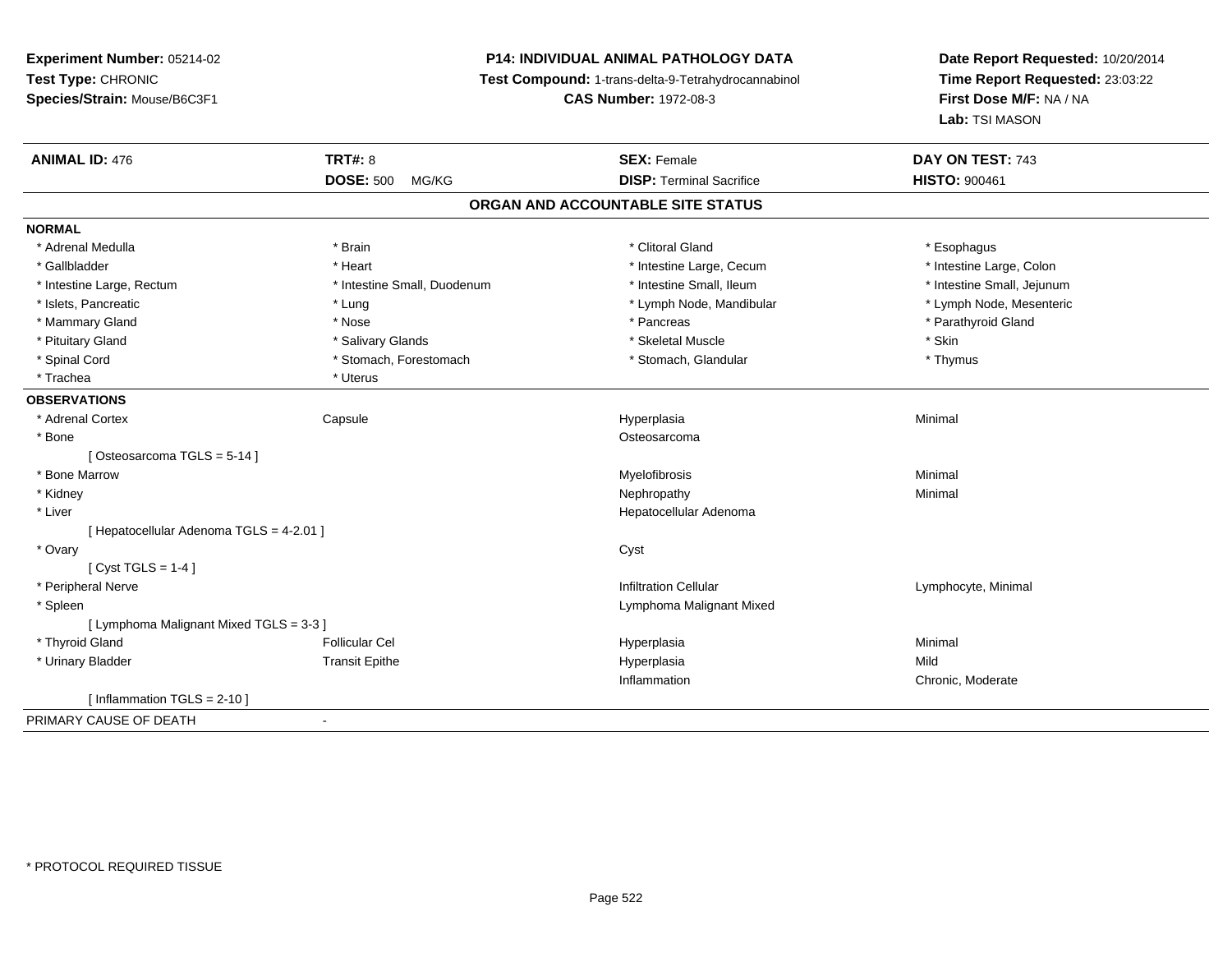**Experiment Number:** 05214-02**Test Type:** CHRONIC **Species/Strain:** Mouse/B6C3F1**P14: INDIVIDUAL ANIMAL PATHOLOGY DATA Test Compound:** 1-trans-delta-9-Tetrahydrocannabinol **CAS Number:** 1972-08-3**Date Report Requested:** 10/20/2014**Time Report Requested:** 23:03:22**First Dose M/F:** NA / NA**Lab:** TSI MASON**ANIMAL ID:** 477**TRT#:** 8 **SEX:** Female **SEX: Female DAY ON TEST:** 740 **DOSE:** 500 MG/KG **DISP:** Terminal Sacrifice **HISTO:** <sup>900462</sup> **ORGAN AND ACCOUNTABLE SITE STATUSNORMAL**\* Adrenal Medulla \* Adrenal Medulla \* Bone \* Clitoral Gland \* Esophagus\* Intestine Large, Colon \* Gallbladder \* The mode of the state of the state of the state of the state of the state of the state of the state of the state of the state of the state of the state of the state of the state of the state of the state of \* Intestine Small, Jejunum \* Intestine Large, Rectum \* Intestine Small, Duodenum \* Intestine Small, Duodenum \* \* Intestine Small, Ileum \* Islets, Pancreatic \* Liver \* Lung \* Lymph Node, Mandibular \* Lymph Node, Mesenteric \* \* \* Mammary Gland \* \* Nose \* Nose \* Ovary \* Ovary \* Ovary \* Ovary \* Ovary \* Ovary \* Ovary \* Pituitary Gland \* Pancreas \* Pancreas \* Parathyroid Gland \* Pancreas \* Peripheral Nerve \* Salivary Glands \* \* Steeden \* \* Skeletal Muscle \* \* Skin \* \* Skin \* \* Steeden \* Spinal Cord \* Spinal Cord \* Spinal Cord \* Spinal Cord \* Spinal Cord \* Spinal Cord \* Spinal Cord \* Spinal Cord \* Spinal Cord \* Spinal Cord \* \* Spleen \* Stomach, Forestomach \* Stomach \* Stomach, Glandular \* Stomach, Glandular \* Thymus \* Thyroid Gland \* Trachea \* Trachea \* Trachea \* Urinary Bladder **OBSERVATIONS** \* Adrenal Cortex Capsulee and the Hyperplasia measurement of the Hyperplasia measurement of the Moderate  $\sim$  \* Bone Marroww which is a controller to the Myelofibrosis and the Minimal method of the Minimal method of the Minimal method of the Minimal method of the Minimal method of the Minimal method of the Minimal method of the Minimal method \* Brainn and the controller of the controller of the Mineralization and the controller of the Minimal of the Minimal <br>The Minimal of the controller of the controller of the controller of the controller of the controller of the c \* Kidneyy the control of the control of the control of the control of the control of the control of the control of the control of the control of the control of the control of the control of the control of the control of the contro \* Uterus Endometriumm Cystic, Minimal Cystic, Minimal PRIMARY CAUSE OF DEATH-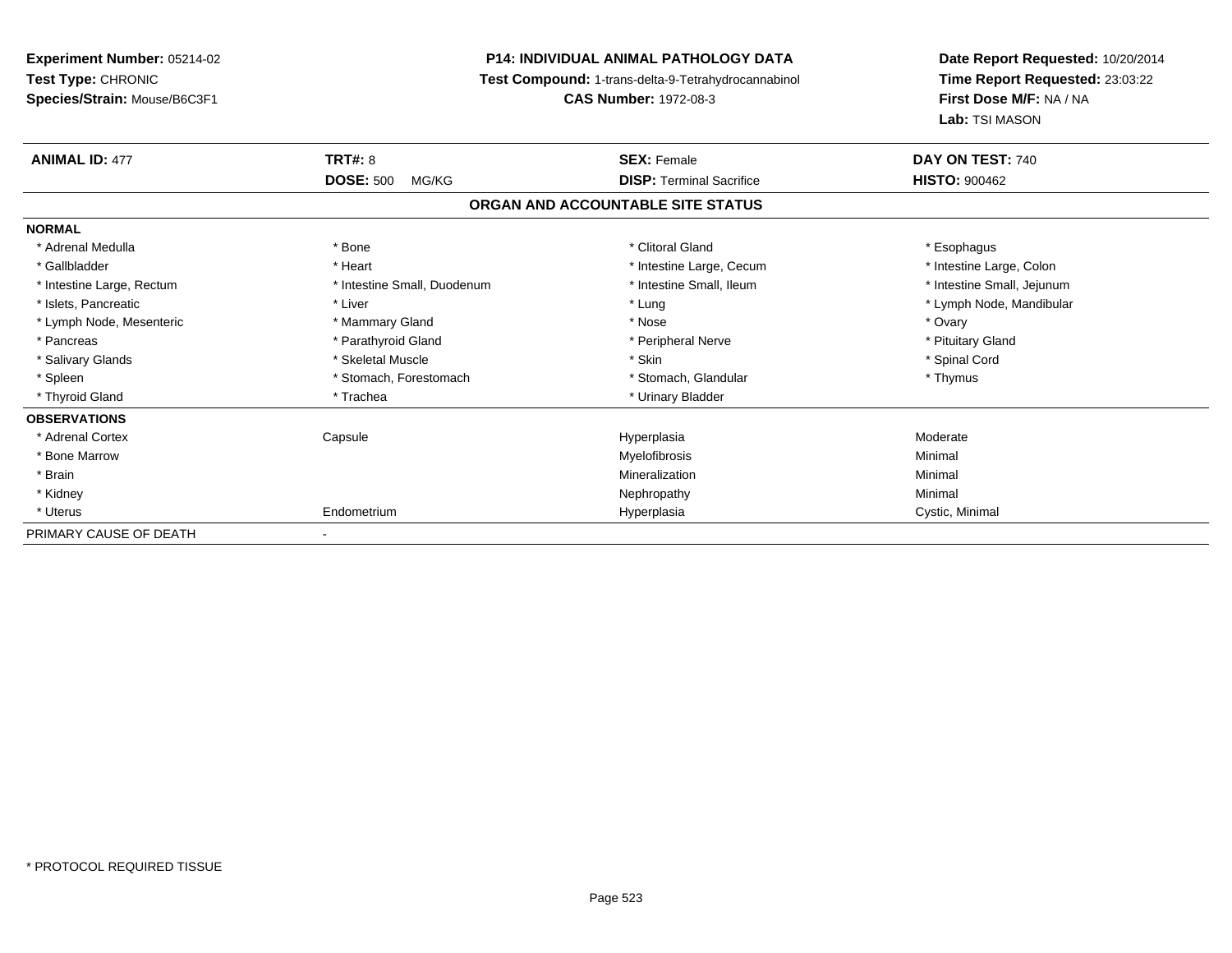## **P14: INDIVIDUAL ANIMAL PATHOLOGY DATA**

**Test Compound:** 1-trans-delta-9-Tetrahydrocannabinol

**CAS Number:** 1972-08-3

| <b>ANIMAL ID: 478</b>                      | <b>TRT#: 8</b>             | <b>SEX: Female</b>                | DAY ON TEST: 701            |
|--------------------------------------------|----------------------------|-----------------------------------|-----------------------------|
|                                            | <b>DOSE: 500</b><br>MG/KG  | <b>DISP:</b> Moribund Sacrifice   | <b>HISTO: 900463</b>        |
|                                            |                            | ORGAN AND ACCOUNTABLE SITE STATUS |                             |
| <b>NORMAL</b>                              |                            |                                   |                             |
| * Adrenal Cortex                           | * Adrenal Medulla          | * Bone                            | * Bone Marrow               |
| * Clitoral Gland                           | * Esophagus                | * Gallbladder                     | * Heart                     |
| * Intestine Large, Cecum                   | * Intestine Large, Colon   | * Intestine Large, Rectum         | * Intestine Small, Duodenum |
| * Intestine Small, Ileum                   | * Intestine Small, Jejunum | * Islets, Pancreatic              | * Kidney                    |
| * Lymph Node, Mandibular                   | * Lymph Node, Mesenteric   | * Mammary Gland                   | * Parathyroid Gland         |
| * Peripheral Nerve                         | * Pituitary Gland          | * Salivary Glands                 | * Skeletal Muscle           |
| * Spinal Cord                              | * Spleen                   | * Stomach, Forestomach            | * Stomach, Glandular        |
| * Thymus                                   | * Trachea                  | * Urinary Bladder                 |                             |
| <b>OBSERVATIONS</b>                        |                            |                                   |                             |
| * Brain                                    |                            | Mineralization                    | Minimal                     |
| * Liver                                    |                            | Hepatocellular Carcinoma          |                             |
|                                            |                            | Sarcoma                           | Metastatic (Skin)           |
| [ Hepatocellular Carcinoma TGLS = 6-2.01 ] |                            |                                   |                             |
| [Sarcoma TGLS = 5-2.02]                    |                            |                                   |                             |
| * Lung                                     |                            | Sarcoma                           | Metastatic (Skin)           |
| Mesentery                                  |                            | Inflammation                      | Chronic, Moderate           |
| [Inflammation TGLS = $4-14$ ]              |                            |                                   |                             |
| * Nose                                     |                            | Inflammation                      | Chronic, Minimal            |
| * Ovary                                    |                            | Abscess                           | Moderate                    |
|                                            |                            | Inflammation                      | Chronic, Moderate           |
| [Abscess TGLS = $2-4$ ]                    |                            |                                   |                             |
| * Pancreas                                 |                            | Inflammation                      | Chronic, Mild               |
| * Skin                                     | <b>Subcut Tiss</b>         | Sarcoma                           |                             |
| [Sarcoma TGLS = 1-15]                      |                            |                                   |                             |
| * Thyroid Gland                            | <b>Follicular Cel</b>      | Hyperplasia                       | Minimal                     |
| * Uterus                                   |                            | Dilatation                        | Marked                      |
| [Dilatation TGLS = $3-4.01$ ]              |                            |                                   |                             |
| PRIMARY CAUSE OF DEATH                     | $\blacksquare$             |                                   |                             |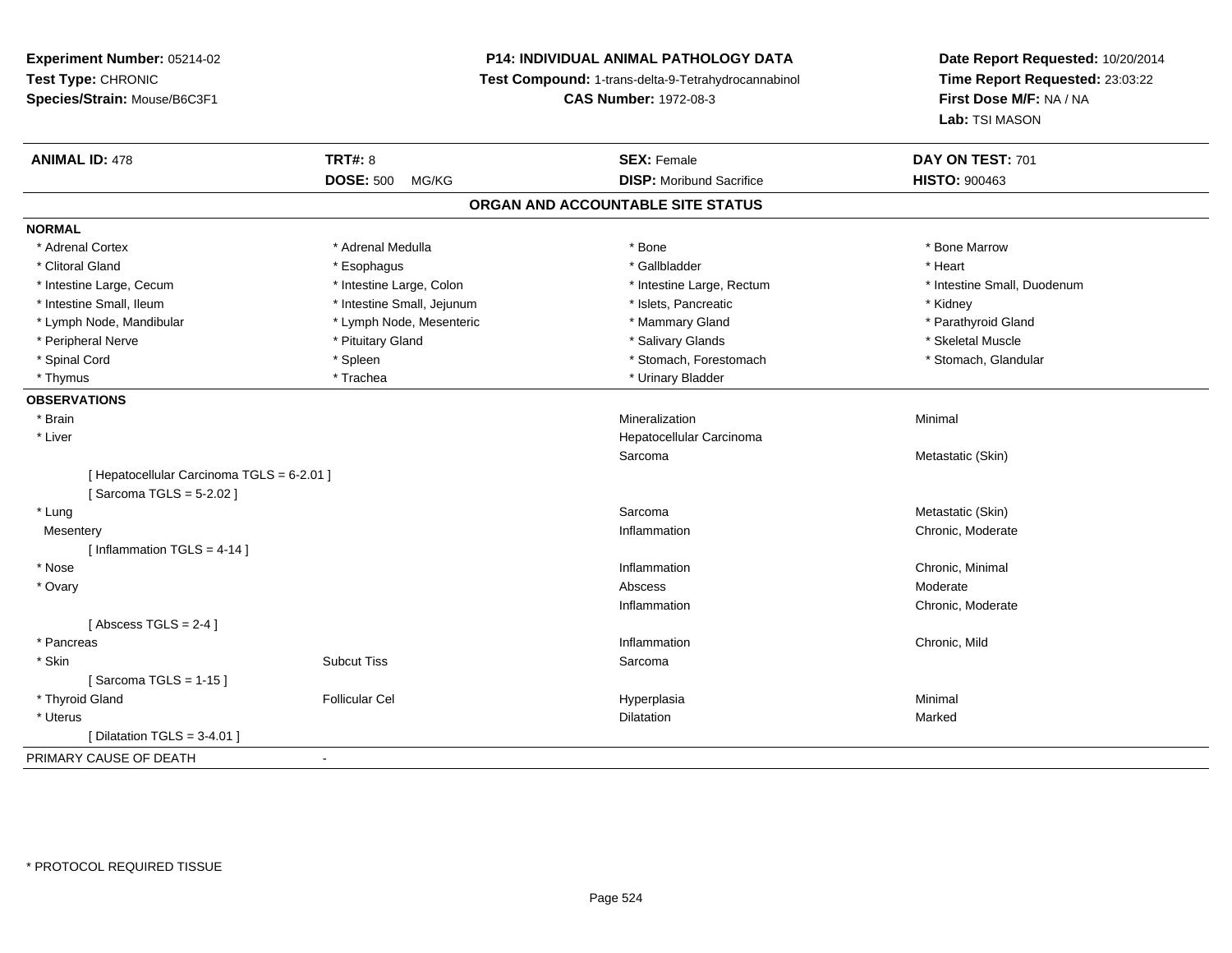| Experiment Number: 05214-02  |                            | <b>P14: INDIVIDUAL ANIMAL PATHOLOGY DATA</b>        | Date Report Requested: 10/20/2014                          |  |
|------------------------------|----------------------------|-----------------------------------------------------|------------------------------------------------------------|--|
| Test Type: CHRONIC           |                            | Test Compound: 1-trans-delta-9-Tetrahydrocannabinol | Time Report Requested: 23:03:22<br>First Dose M/F: NA / NA |  |
| Species/Strain: Mouse/B6C3F1 |                            | <b>CAS Number: 1972-08-3</b>                        |                                                            |  |
|                              |                            |                                                     | Lab: TSI MASON                                             |  |
| <b>ANIMAL ID: 479</b>        | <b>TRT#: 8</b>             | <b>SEX: Female</b>                                  | DAY ON TEST: 741                                           |  |
|                              | <b>DOSE: 500</b><br>MG/KG  | <b>DISP: Terminal Sacrifice</b>                     | <b>HISTO: 900464</b>                                       |  |
|                              |                            | ORGAN AND ACCOUNTABLE SITE STATUS                   |                                                            |  |
| <b>NORMAL</b>                |                            |                                                     |                                                            |  |
| * Adrenal Medulla            | * Bone                     | * Bone Marrow                                       | * Brain                                                    |  |
| * Clitoral Gland             | * Esophagus                | * Gallbladder                                       | * Heart                                                    |  |
| * Intestine Large, Cecum     | * Intestine Large, Colon   | * Intestine Large, Rectum                           | * Intestine Small, Duodenum                                |  |
| * Intestine Small, Ileum     | * Intestine Small, Jejunum | * Islets, Pancreatic                                | * Lung                                                     |  |
| * Lymph Node, Mesenteric     | * Mammary Gland            | * Nose                                              | * Ovary                                                    |  |
| * Pancreas                   | * Parathyroid Gland        | * Peripheral Nerve                                  | * Pituitary Gland                                          |  |
| * Salivary Glands            | * Skeletal Muscle          | * Skin                                              | * Spinal Cord                                              |  |
| * Stomach, Forestomach       | * Stomach, Glandular       | * Thymus                                            | * Trachea                                                  |  |
| <b>MISSING</b>               |                            |                                                     |                                                            |  |
| * Lymph Node, Mandibular     |                            |                                                     |                                                            |  |
| <b>OBSERVATIONS</b>          |                            |                                                     |                                                            |  |
| * Adrenal Cortex             | Capsule                    | Hyperplasia                                         | Minimal                                                    |  |
| * Kidney                     |                            | Nephropathy                                         | Minimal                                                    |  |
| * Liver                      |                            | <b>Eosinophilic Focus</b>                           |                                                            |  |
| * Spleen                     | Lymph Follic               | Hyperplasia                                         | Lymphoid, Moderate                                         |  |
| * Thyroid Gland              | <b>Follicular Cel</b>      | Hyperplasia                                         | Mild                                                       |  |
| * Urinary Bladder            |                            | <b>Infiltration Cellular</b>                        | Lymphocyte, Moderate                                       |  |
| * Uterus                     | Endometrium                | Hyperplasia                                         | Cystic, Minimal                                            |  |
| PRIMARY CAUSE OF DEATH       |                            |                                                     |                                                            |  |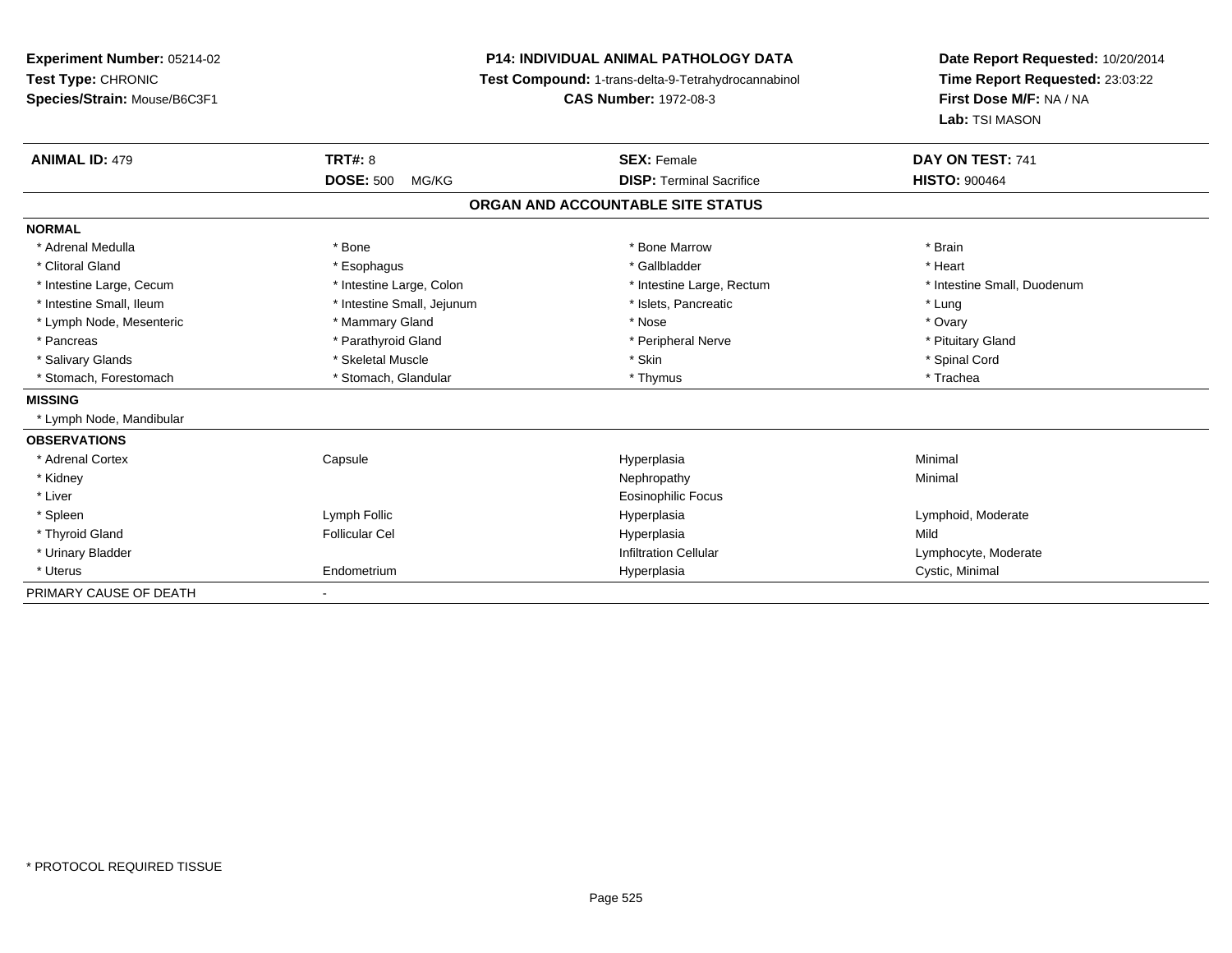## **P14: INDIVIDUAL ANIMAL PATHOLOGY DATA**

**Test Compound:** 1-trans-delta-9-Tetrahydrocannabinol

**CAS Number:** 1972-08-3

| <b>ANIMAL ID: 480</b>      | <b>TRT#: 8</b>            | <b>SEX: Female</b>                | DAY ON TEST: 672         |
|----------------------------|---------------------------|-----------------------------------|--------------------------|
|                            | <b>DOSE: 500</b><br>MG/KG | <b>DISP: Natural Death</b>        | <b>HISTO: 900465</b>     |
|                            |                           | ORGAN AND ACCOUNTABLE SITE STATUS |                          |
| <b>NORMAL</b>              |                           |                                   |                          |
| * Adrenal Cortex           | * Adrenal Medulla         | * Bone                            | * Brain                  |
| * Esophagus                | * Gallbladder             | * Heart                           | * Intestine Large, Cecum |
| * Intestine Large, Colon   | * Intestine Large, Rectum | * Intestine Small, Duodenum       | * Intestine Small, Ileum |
| * Intestine Small, Jejunum | * Islets, Pancreatic      | * Liver                           | * Lymph Node, Mandibular |
| * Mammary Gland            | * Nose                    | * Ovary                           | * Pancreas               |
| * Parathyroid Gland        | * Peripheral Nerve        | * Pituitary Gland                 | * Salivary Glands        |
| * Skeletal Muscle          | * Skin                    | * Spinal Cord                     | * Spleen                 |
| * Stomach, Forestomach     | * Stomach, Glandular      | * Thymus                          | * Trachea                |
| * Urinary Bladder          | * Uterus                  |                                   |                          |
| <b>MISSING</b>             |                           |                                   |                          |
| * Lymph Node, Mesenteric   |                           |                                   |                          |
| <b>OBSERVATIONS</b>        |                           |                                   |                          |
| * Bone Marrow              |                           | Myelofibrosis                     | Minimal                  |
| * Clitoral Gland           |                           | Inflammation                      | Chronic, Minimal         |
| * Kidney                   |                           | Mineralization                    | Minimal                  |
|                            |                           | Nephropathy                       | Minimal                  |
| * Lung                     |                           | Hemorrhage                        | Mild                     |
| * Thyroid Gland            | <b>Follicular Cel</b>     | Hyperplasia                       | Minimal                  |
|                            |                           | <b>Infiltration Cellular</b>      | Polymorphnuclr, Minimal  |
| PRIMARY CAUSE OF DEATH     |                           |                                   |                          |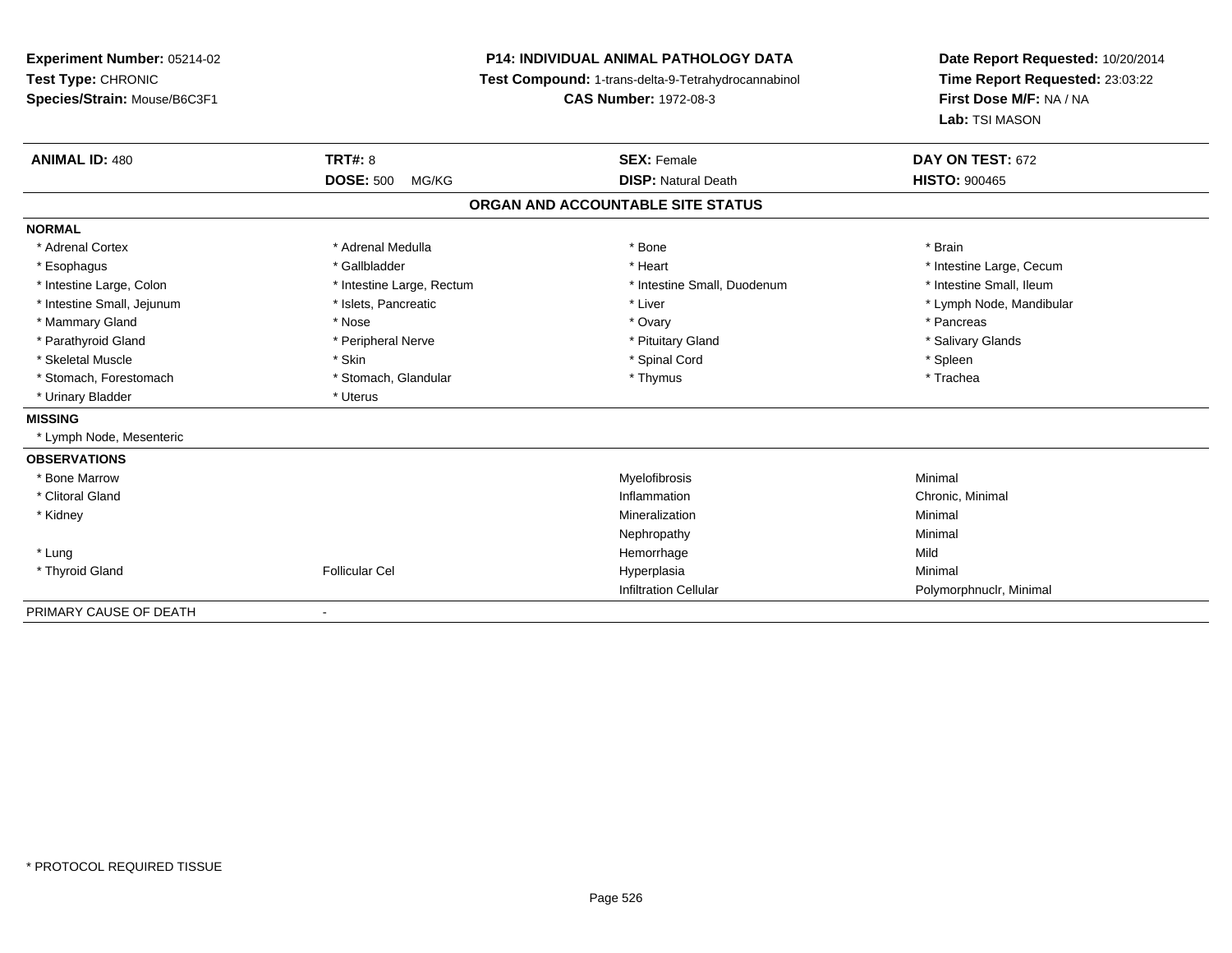**Experiment Number:** 05214-02**Test Type:** CHRONIC **Species/Strain:** Mouse/B6C3F1**P14: INDIVIDUAL ANIMAL PATHOLOGY DATA Test Compound:** 1-trans-delta-9-Tetrahydrocannabinol **CAS Number:** 1972-08-3**Date Report Requested:** 10/20/2014**Time Report Requested:** 23:03:22**First Dose M/F:** NA / NA**Lab:** TSI MASON**ANIMAL ID:** 481**TRT#:** 8 **SEX:** Female **DAY ON TEST:** 495 **DOSE:** 500 MG/KG**DISP:** Natural Death **HISTO:**  $900466$ **ORGAN AND ACCOUNTABLE SITE STATUSNORMAL**\* Adrenal Medulla \* Adrenal Medulla \* \* The matter of the state of the state of the state of the state of the state of the state of the state of the state of the state of the state of the state of the state of the state of the state of the \* Intestine Large, Colon \* Gallbladder \* The matter \* Heart \* Heart \* Intestine Large, Cecum \* Intestine Large, Cecum \* \* Intestine Small, Jejunum \* Intestine Large, Rectum \* Intestine Small, Duodenum \* Intestine Small, Duodenum \* \* Intestine Small, Ileum \* Islets, Pancreatic \* Liver \* Lung \* Lymph Node, Mandibular \* Mammary Gland \* \* Andrew \* Nose \* \* Nose \* \* Ovary \* Ovary \* Ovary \* \* Ovary \* \* Pancreas \* \* Pancreas \* \* Pancreas \* \* Pancreas \* \* Pancreas \* \* Pancreas \* \* Pancreas \* \* Pancreas \* \* Pancreas \* \* Pancreas \* \* Pancreas \* Salivary Glands \* Parathyroid Gland \* \* Andrew \* Peripheral Nerve \* \* Peripheral Nerve \* \* Pituitary Gland \* \* Salivary Glands \* Salivary Glands \* Salivary Glands \* Salivary Glands \* Salivary Glands \* Salivary Glands \* Salivary Glands \* S \* Skeletal Muscle \* The state of the set of the set of the set of the set of the set of the set of the set of the set of the set of the set of the set of the set of the set of the set of the set of the set of the set of th \* Stomach, Glandular \* Thymus \* Thymus \* The store and the store and the store and the store and the store and the store and the store and the store and the store and the store and the store and the store and the store and \* Urinary Bladder \* Uterus **MISSING**\* Clitoral Gland \* Lymph Node, Mesenteric **OBSERVATIONS** \* Adrenal Cortex Capsule Hyperplasia Minimal \* Brainn and the controller of the controller of the controller of the Minimal Mineralization and the controller of the Minimal Minimal  $\alpha$  \* Kidney Renal Tubulee which is a series of the experiment of the Moderate Moderate  $\sim$  Moderate  $\sim$  Moderate  $\sim$  \* Spleenn and the company of the company of the company of the company of the company of the company of the company of  $\mathsf{Mild}$ PRIMARY CAUSE OF DEATH-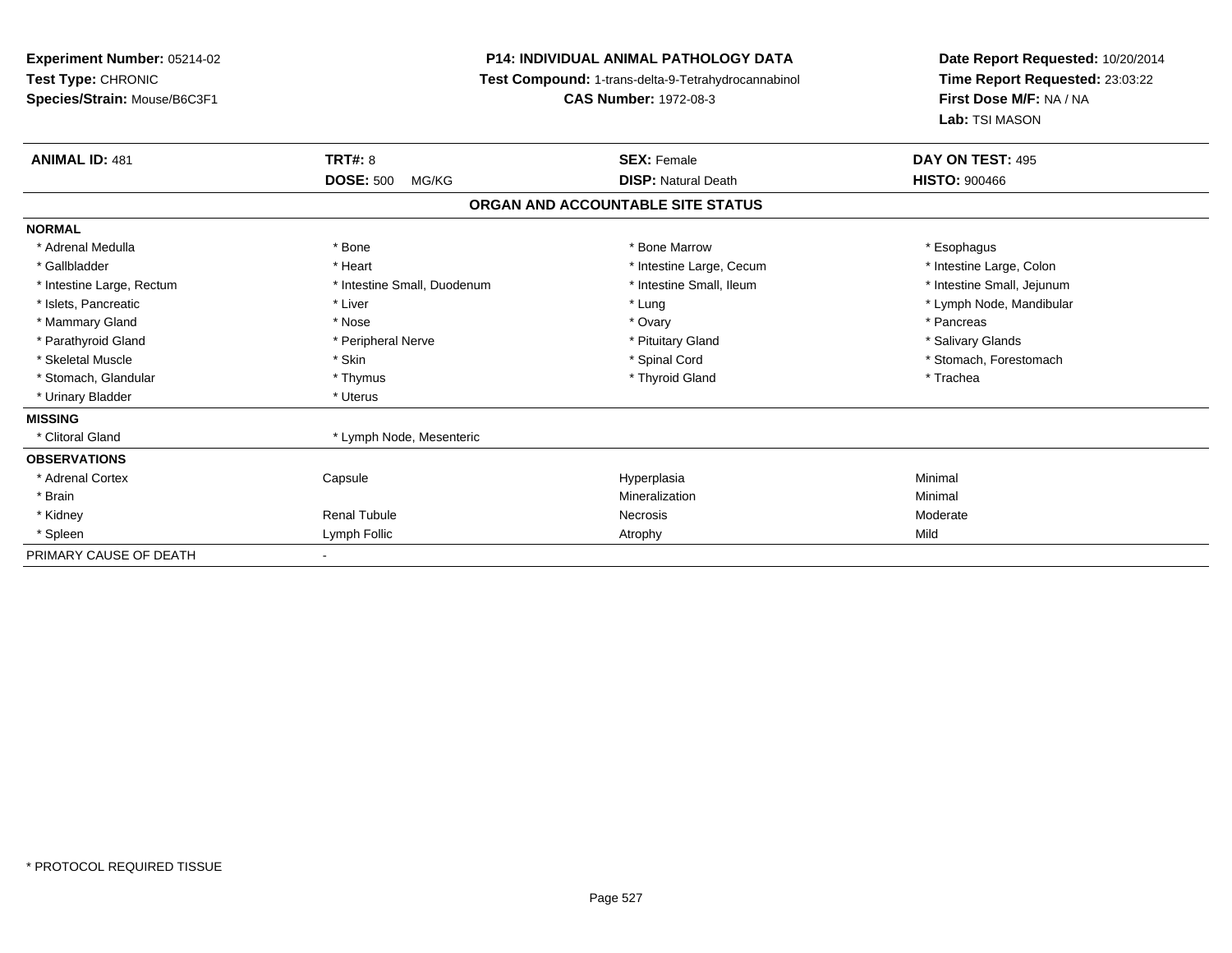## **P14: INDIVIDUAL ANIMAL PATHOLOGY DATA**

**Test Compound:** 1-trans-delta-9-Tetrahydrocannabinol

**CAS Number:** 1972-08-3

| <b>ANIMAL ID: 482</b>                               | <b>TRT#: 8</b><br><b>DOSE: 500</b><br>MG/KG | <b>SEX: Female</b><br><b>DISP: Natural Death</b> | DAY ON TEST: 567<br><b>HISTO: 900467</b> |  |
|-----------------------------------------------------|---------------------------------------------|--------------------------------------------------|------------------------------------------|--|
|                                                     |                                             | ORGAN AND ACCOUNTABLE SITE STATUS                |                                          |  |
| <b>NORMAL</b>                                       |                                             |                                                  |                                          |  |
| * Adrenal Medulla                                   | * Bone                                      | * Bone Marrow                                    | * Clitoral Gland                         |  |
| * Esophagus                                         | * Gallbladder                               | * Heart                                          | * Intestine Large, Cecum                 |  |
| * Intestine Large, Colon                            | * Intestine Large, Rectum                   | * Intestine Small, Duodenum                      | * Intestine Small, Ileum                 |  |
| * Intestine Small, Jejunum                          | * Kidney                                    | * Liver                                          | * Lung                                   |  |
| * Lymph Node, Mandibular                            | * Lymph Node, Mesenteric                    | * Mammary Gland                                  | * Ovary                                  |  |
| * Pancreas                                          | * Parathyroid Gland                         | * Pituitary Gland                                | * Salivary Glands                        |  |
| * Skin                                              | * Stomach, Forestomach                      | * Stomach, Glandular                             | * Thymus                                 |  |
| * Thyroid Gland                                     | * Trachea                                   | * Urinary Bladder                                |                                          |  |
| <b>MISSING</b>                                      |                                             |                                                  |                                          |  |
| * Islets, Pancreatic                                | * Peripheral Nerve                          | * Spinal Cord                                    |                                          |  |
| <b>OBSERVATIONS</b>                                 |                                             |                                                  |                                          |  |
| * Adrenal Cortex                                    | Capsule                                     | Hyperplasia                                      | Minimal                                  |  |
| * Brain                                             |                                             | Mineralization                                   | Minimal                                  |  |
| * Nose                                              |                                             | Inflammation                                     | Chronic, Minimal                         |  |
| * Skeletal Muscle                                   |                                             | Degeneration                                     | Minimal                                  |  |
| * Spleen                                            | Lymph Follic                                | Atrophy                                          | Mild                                     |  |
| * Uterus                                            | Endometrium                                 | Hyperplasia                                      | Cystic, Minimal                          |  |
| Note: POLYMORPHONUCLEAR LEUKOCYTES AROUND IT.       |                                             |                                                  |                                          |  |
| Note: SMALL PLANT FOREIGN BODY IS IN THE LUMEN WITH |                                             |                                                  |                                          |  |
| PRIMARY CAUSE OF DEATH                              | $\overline{\phantom{a}}$                    |                                                  |                                          |  |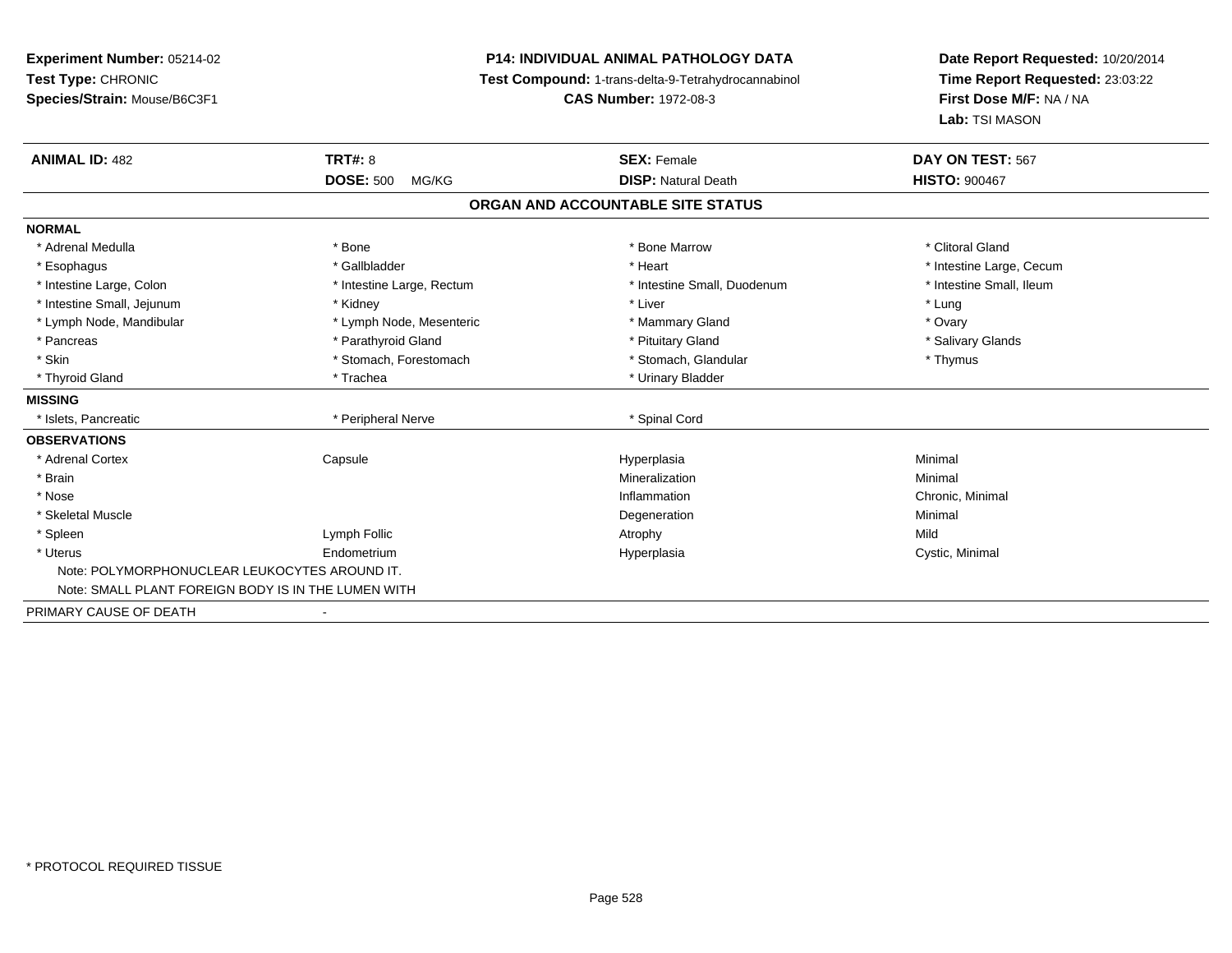**Experiment Number:** 05214-02**Test Type:** CHRONIC **Species/Strain:** Mouse/B6C3F1**P14: INDIVIDUAL ANIMAL PATHOLOGY DATA Test Compound:** 1-trans-delta-9-Tetrahydrocannabinol **CAS Number:** 1972-08-3**Date Report Requested:** 10/20/2014**Time Report Requested:** 23:03:22**First Dose M/F:** NA / NA**Lab:** TSI MASON**ANIMAL ID:** 483**TRT#:** 8 **SEX:** Female **DAY ON TEST:** 210 **DOSE:** 500 MG/KG**DISP:** Accidentally Killed **HISTO:** 900468 **ORGAN AND ACCOUNTABLE SITE STATUSNORMAL**\* Adrenal Medulla \* \* Annual Medulla \* Brain \* Bone \* \* Bone Marrow \* Bone Marrow \* \* Brain \* Brain \* Brain \* Brain \* Brain \* Brain \* Brain \* Brain \* Brain \* Brain \* Brain \* Brain \* Brain \* Brain \* Brain \* Brain \* Brain \* \* Heart \* Clitoral Gland \* \* \* heart \* \* Esophagus \* \* \* \* \* \* \* \* \* \* \* Gallbladder \* \* \* \* \* \* \* \* \* \* \* \* Heart \* Intestine Large, Cecum \* Intestine Large, Colon \* Intestine Large, Thestine Large, Rectum \* Intestine Small, Duodenum \* Intestine Small, Ileum \* **Alleman \* Intestine Small, Jejunum** \* The \* Islets, Pancreatic \* \* \* Kidney \* Kidney \* Liver which the state of the state of the state of the state of the state of the state of the state of the state of the state of the state of the state of the state of the state of the state of the state of the state of \* Mammary Gland \* \* Andrew \* Ovary \* Andrew \* Ovary \* Pancreas \* Pancreas \* \* Pancreas \* \* Pancreas \* \* Pancreas \* \* Pancreas \* \* Pancreas \* \* Pancreas \* \* Pancreas \* \* Pancreas \* \* Pancreas \* \* Pancreas \* \* Pancreas \* \* P \* Peripheral Nerve \* \* \* Aliundration of the term of the state of the term of the state of the state of the state of the state of the state of the state of the state of the state of the state of the state of the state of t \* Skin \* Spinal Cord \* Spinal Cord \* Spinal Cord \* Spinal \* Spinal \* Stomach, Forestomach \* Stomach, Forestomach \* Stomach, Glandular \* Thymus \* Thymus \* Thymus \* Thyroid Gland \* Thyroid Gland \* Thachea \* Urinary Bladder \* Uterus **OBSERVATIONS** \* Adrenal Cortex Capsule Hyperplasia Minimal \* Nosee and the control of the control of the control of the control of the control of the control of the control of the control of the control of the control of the control of the control of the control of the control of the co PRIMARY CAUSE OF DEATH-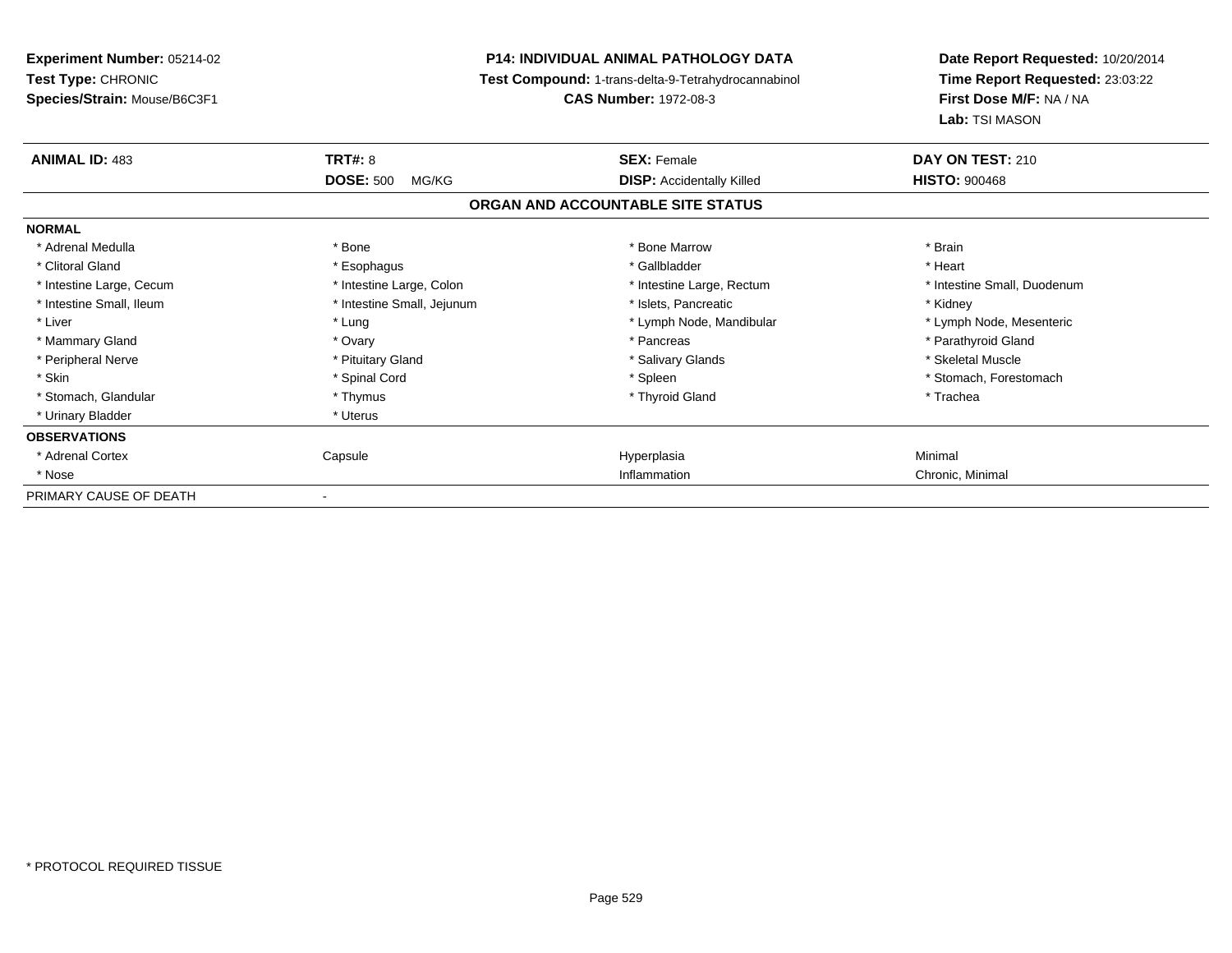**Experiment Number:** 05214-02**Test Type:** CHRONIC **Species/Strain:** Mouse/B6C3F1**P14: INDIVIDUAL ANIMAL PATHOLOGY DATA Test Compound:** 1-trans-delta-9-Tetrahydrocannabinol **CAS Number:** 1972-08-3**Date Report Requested:** 10/20/2014**Time Report Requested:** 23:03:22**First Dose M/F:** NA / NA**Lab:** TSI MASON**ANIMAL ID:** 484**TRT#:** 8 **SEX:** Female **DAY ON TEST:** 740 **DOSE:** 500 MG/KG**DISP:** Terminal Sacrifice **HISTO:**  $900469$ **ORGAN AND ACCOUNTABLE SITE STATUSNORMAL**\* Adrenal Medulla \* The state of the state of the state of the state of the state of the state of the state of the state of the state of the state of the state of the state of the state of the state of the state of the sta \* Esophagus \* https://www.fragustage.com/web/2019/heart \* Heart \* Heart \* Heart \* Intestine Large, Cecum \* Intestine Large, Cecum \* Sallbladder \* The state of the state of the state of the state of the state of the state o \* Intestine Small, Ileum \* Intestine Large, Colon \* Intestine Large, Rectum \* Intestine Small, Duodenum \* Intestine Small, Duodenum \* Intestine Small, Jejunum \* The matches of the state of the state of the state of the state of the state of the state of the state of the state of the state of the state of the state of the state of the state of the state \* Pancreas \* Lymph Node, Mandibular \* Lymph Node, Mesenteric \* Mammary Gland \* Mammary Gland \* Salivary Glands \* Parathyroid Gland \* **All and \* Example \* Peripheral Nerve** \* The \* Salivary Gland \* Pituitary Gland \* Skeletal Muscle \* Skin \* Spinal Cord \* Spleen \* Thyroid Gland \* Stomach, Forestomach \* Thymus \* Stomach, Glandular \* Thymus \* Thymus \* Thymus \* Thymus \* Thymus \* Thymus \* Thymus \* Thymus \* Thymus \* Thymus \* Thymus \* Thymus \* Thymus \* Thymus \* Thymus \* Thymus \* Thymus \* Thymus \* Thymu \* Trachea \* Urinary Bladder \* Urinary Bladder \* Urinary Bladder \* Uterus **OBSERVATIONS** \* Adrenal Cortex Capsule Hyperplasia Minimal \* Bone Marroww which is a controller to the Myelofibrosis and the Minimal method of the Minimal method of the Minimal method of the Minimal method of the Minimal method of the Minimal method of the Minimal method of the Minimal method \* Liver Hematopoietic Cell Proliferation Minimal \* Nosee inflammation control of the control of the control of the control of the control of the control of the control of the control of the control of the control of the control of the control of the control of the control of t \* Ovaryy cystem in the control of the control of the control of the control of the control of the control of the control of the control of the control of the control of the control of the control of the control of the control of [ Cyst TGLS = 1-4 ]PRIMARY CAUSE OF DEATH-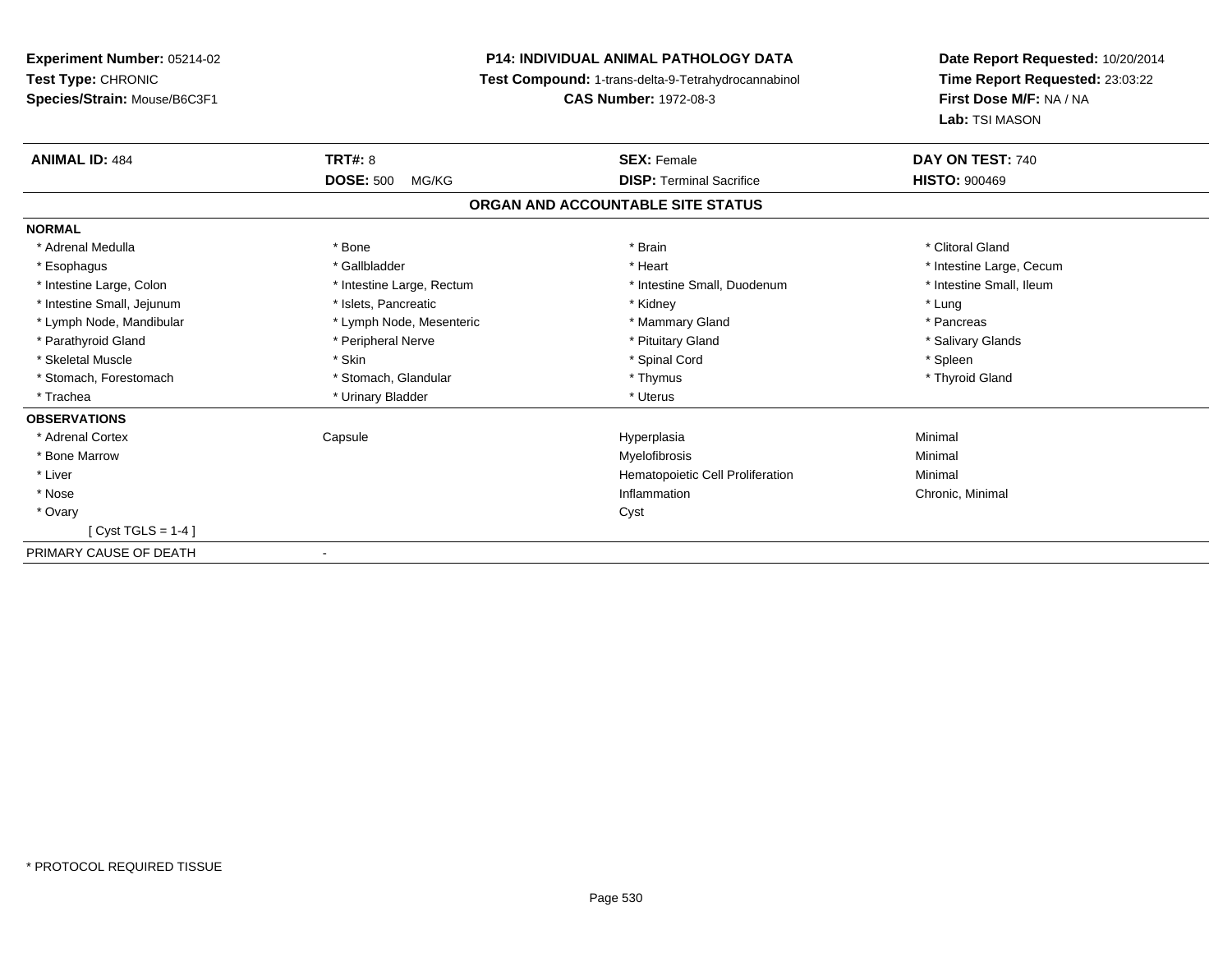| Experiment Number: 05214-02  |                           | <b>P14: INDIVIDUAL ANIMAL PATHOLOGY DATA</b>        | Date Report Requested: 10/20/2014         |  |
|------------------------------|---------------------------|-----------------------------------------------------|-------------------------------------------|--|
| Test Type: CHRONIC           |                           | Test Compound: 1-trans-delta-9-Tetrahydrocannabinol | Time Report Requested: 23:03:22           |  |
| Species/Strain: Mouse/B6C3F1 |                           | <b>CAS Number: 1972-08-3</b>                        | First Dose M/F: NA / NA<br>Lab: TSI MASON |  |
|                              |                           |                                                     |                                           |  |
| <b>ANIMAL ID: 485</b>        | <b>TRT#: 8</b>            | <b>SEX: Female</b>                                  | DAY ON TEST: 737                          |  |
|                              | <b>DOSE: 500</b><br>MG/KG | <b>DISP: Terminal Sacrifice</b>                     | <b>HISTO: 900470</b>                      |  |
|                              |                           | ORGAN AND ACCOUNTABLE SITE STATUS                   |                                           |  |
| <b>NORMAL</b>                |                           |                                                     |                                           |  |
| * Adrenal Medulla            | * Bone                    | * Brain                                             | * Clitoral Gland                          |  |
| * Esophagus                  | * Gallbladder             | * Heart                                             | * Intestine Large, Cecum                  |  |
| * Intestine Large, Colon     | * Intestine Large, Rectum | * Intestine Small, Duodenum                         | * Intestine Small, Ileum                  |  |
| * Intestine Small, Jejunum   | * Islets, Pancreatic      | * Lymph Node, Mesenteric                            | * Mammary Gland                           |  |
| * Nose                       | * Ovary                   | * Pancreas                                          | * Parathyroid Gland                       |  |
| * Peripheral Nerve           | * Pituitary Gland         | * Salivary Glands                                   | * Skeletal Muscle                         |  |
| * Skin                       | * Spinal Cord             | * Stomach, Forestomach                              | * Stomach, Glandular                      |  |
| * Thymus                     | * Trachea                 | * Urinary Bladder                                   |                                           |  |
| <b>MISSING</b>               |                           |                                                     |                                           |  |
| * Lymph Node, Mandibular     |                           |                                                     |                                           |  |
| <b>OBSERVATIONS</b>          |                           |                                                     |                                           |  |
| * Adrenal Cortex             | Capsule                   | Hyperplasia                                         | Mild                                      |  |
| * Bone Marrow                |                           | Myelofibrosis                                       | Mild                                      |  |
| * Kidney                     |                           | Nephropathy                                         | Minimal                                   |  |
| * Liver                      |                           | <b>Basophilic Focus</b>                             |                                           |  |
| * Lung                       |                           | Hemorrhage                                          | Mild                                      |  |
| * Spleen                     | Lymph Follic              | Hyperplasia                                         | Lymphoid, Minimal                         |  |
| * Thyroid Gland              | <b>Follicular Cel</b>     | Hyperplasia                                         | Minimal                                   |  |
| * Uterus                     | Endometrium               | Hyperplasia                                         | Cystic, Minimal                           |  |
| PRIMARY CAUSE OF DEATH       |                           |                                                     |                                           |  |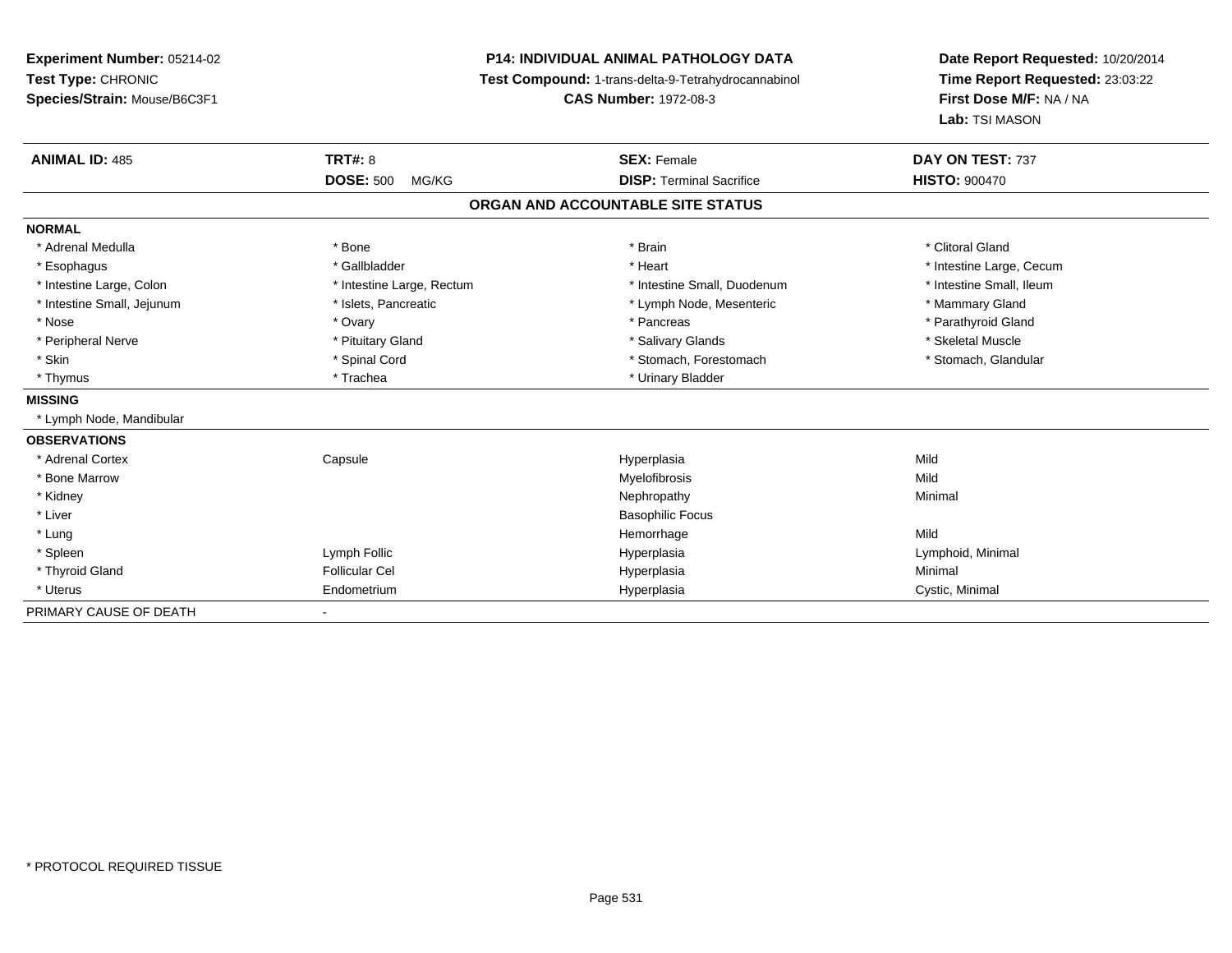**Experiment Number:** 05214-02**Test Type:** CHRONIC **Species/Strain:** Mouse/B6C3F1**P14: INDIVIDUAL ANIMAL PATHOLOGY DATA Test Compound:** 1-trans-delta-9-Tetrahydrocannabinol **CAS Number:** 1972-08-3**Date Report Requested:** 10/20/2014**Time Report Requested:** 23:03:22**First Dose M/F:** NA / NA**Lab:** TSI MASON**ANIMAL ID:** 486**6 DAY ON TEST:** 215 **DOSE:** 500 MG/KG**DISP:** Natural Death **HISTO:**  $900471$ **ORGAN AND ACCOUNTABLE SITE STATUSNORMAL**\* Adrenal Medulla \* \* Annual Medulla \* Brain \* Bone \* \* Bone Marrow \* Bone Marrow \* \* Brain \* Brain \* Brain \* Brain \* Brain \* Brain \* Brain \* Brain \* Brain \* Brain \* Brain \* Brain \* Brain \* Brain \* Brain \* Brain \* Brain \* \* Clitoral Gland \* \* exphagus \* Esophagus \* \* Heart \* Heart \* Intestine Large, Cecum \* Intestine Small, Ileum \* Intestine Large, Colon \* Intestine Large, Rectum \* Intestine Small, Duodenum \* Intestine Small, Duodenum \* Intestine Small, Jejunum \* 1992 \* The state of the state of the state of the state of the state of the state of the state of the state of the state of the state of the state of the state of the state of the state of the \* Lung \* Lymph Node, Mandibular \* Mannipular \* Lymph Node, Mesenteric \* Mammary Gland \* Parathyroid Gland \* Nose \* Ovary \* Pancreas \* Parathyroid Gland \* Peripheral Nerve \* \* \* Aliundration of the term of the state of the term of the state of the state of the state of the state of the state of the state of the state of the state of the state of the state of the state of t \* Skin \* Spinal Cord \* Spinal Cord \* Spinal Cord \* Spinal \* Spinal \* Stomach, Forestomach \* Stomach, Forestomach \* Stomach, Glandular \* Thymus \* Thymus \* Thymus \* Thyroid Gland \* Thyroid Gland \* Thachea \* Urinary Bladder \* Uterus **AUTO PRECLUDES DIAG.** \* Gallbladder**OBSERVATIONS** \* Adrenal Cortex Capsulee and the settlement of the Hyperplasia and the settlement of the Minimal Minimal Settlement of the Minimal Settlement of the Settlement of the Settlement of the Settlement of the Settlement of the Settlement of the Settle PRIMARY CAUSE OF DEATH-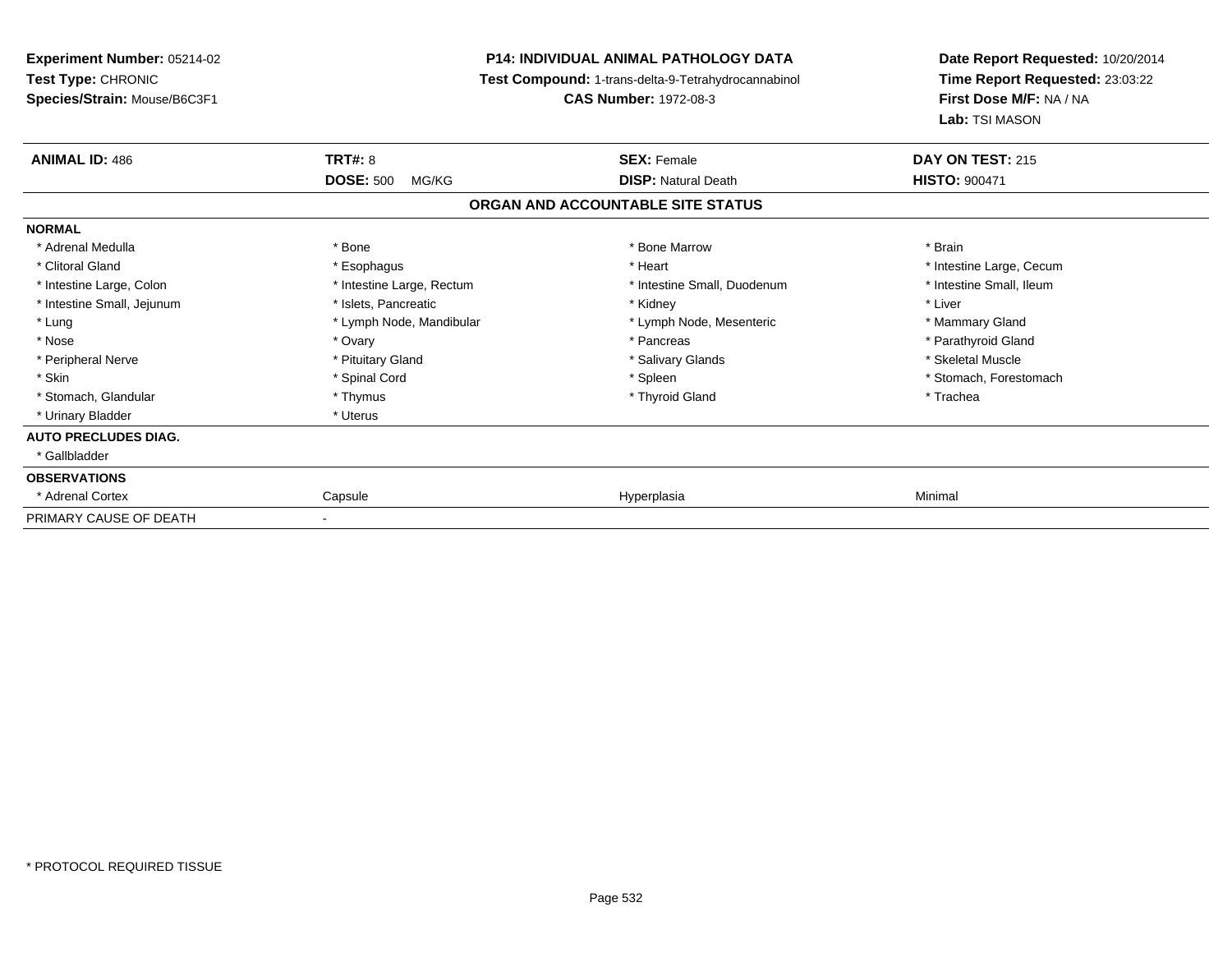**Experiment Number:** 05214-02**Test Type:** CHRONIC **Species/Strain:** Mouse/B6C3F1**P14: INDIVIDUAL ANIMAL PATHOLOGY DATA Test Compound:** 1-trans-delta-9-Tetrahydrocannabinol **CAS Number:** 1972-08-3**Date Report Requested:** 10/20/2014**Time Report Requested:** 23:03:22**First Dose M/F:** NA / NA**Lab:** TSI MASON**ANIMAL ID:** 487**TRT#:** 8 **SEX:** Female **SEX: Female DAY ON TEST:** 737 **DOSE:** 500 MG/KG **DISP:** Terminal Sacrifice **HISTO:** <sup>900472</sup> **ORGAN AND ACCOUNTABLE SITE STATUSNORMAL**\* Adrenal Medulla \* Adrenal Medulla \* Bone \* Clitoral Gland \* Esophagus\* Intestine Large, Colon \* Gallbladder \* The mode of the state of the state of the state of the state of the state of the state of the state of the state of the state of the state of the state of the state of the state of the state of the state of \* Intestine Small, Jejunum \* Intestine Large, Rectum \* Intestine Small, Duodenum \* Intestine Small, Duodenum \* \* Intestine Small, Ileum \* Islets, Pancreatic \* Liver \* Lung \* Lymph Node, Mandibular \* Lymph Node, Mesenteric \* \* \* Mammary Gland \* \* Nose \* Nose \* Ovary \* Ovary \* Ovary \* Ovary \* Ovary \* Ovary \* Ovary \* Pituitary Gland \* Pancreas \* Pancreas \* Parathyroid Gland \* Pancreas \* Peripheral Nerve \* Salivary Glands \* \* Steeden \* \* Skeletal Muscle \* \* Skin \* \* Skin \* \* Steeden \* Spinal Cord \* Spinal Cord \* Spinal Cord \* Spinal Cord \* Spinal Cord \* Spinal Cord \* Spinal Cord \* Spinal Cord \* Spinal Cord \* Spinal Cord \* \* Spleen \* Stomach, Forestomach \* Stomach \* Stomach, Glandular \* Stomach, Glandular \* Thymus \* Trachea \* Urinary Bladder**OBSERVATIONS** \* Adrenal Cortex Capsule Hyperplasia Mild \* Bone Marroww which is a controller to the Myelofibrosis and the Minimal method of the Minimal method of the Minimal method of the Minimal method of the Minimal method of the Minimal method of the Minimal method of the Minimal method \* Brainn and the controller of the controller of the Mineralization and the controller of the Minimal of the Minimal <br>The Minimal of the controller of the controller of the controller of the controller of the controller of the c \* Kidneyy the control of the control of the control of the control of the control of the control of the control of the control of the control of the control of the control of the control of the control of the control of the contro \* Thyroid Gland Follicular Cel Hyperplasia Minimal \* Uterus Endometriumm Cystic, Minimal Cystic, Minimal PRIMARY CAUSE OF DEATH-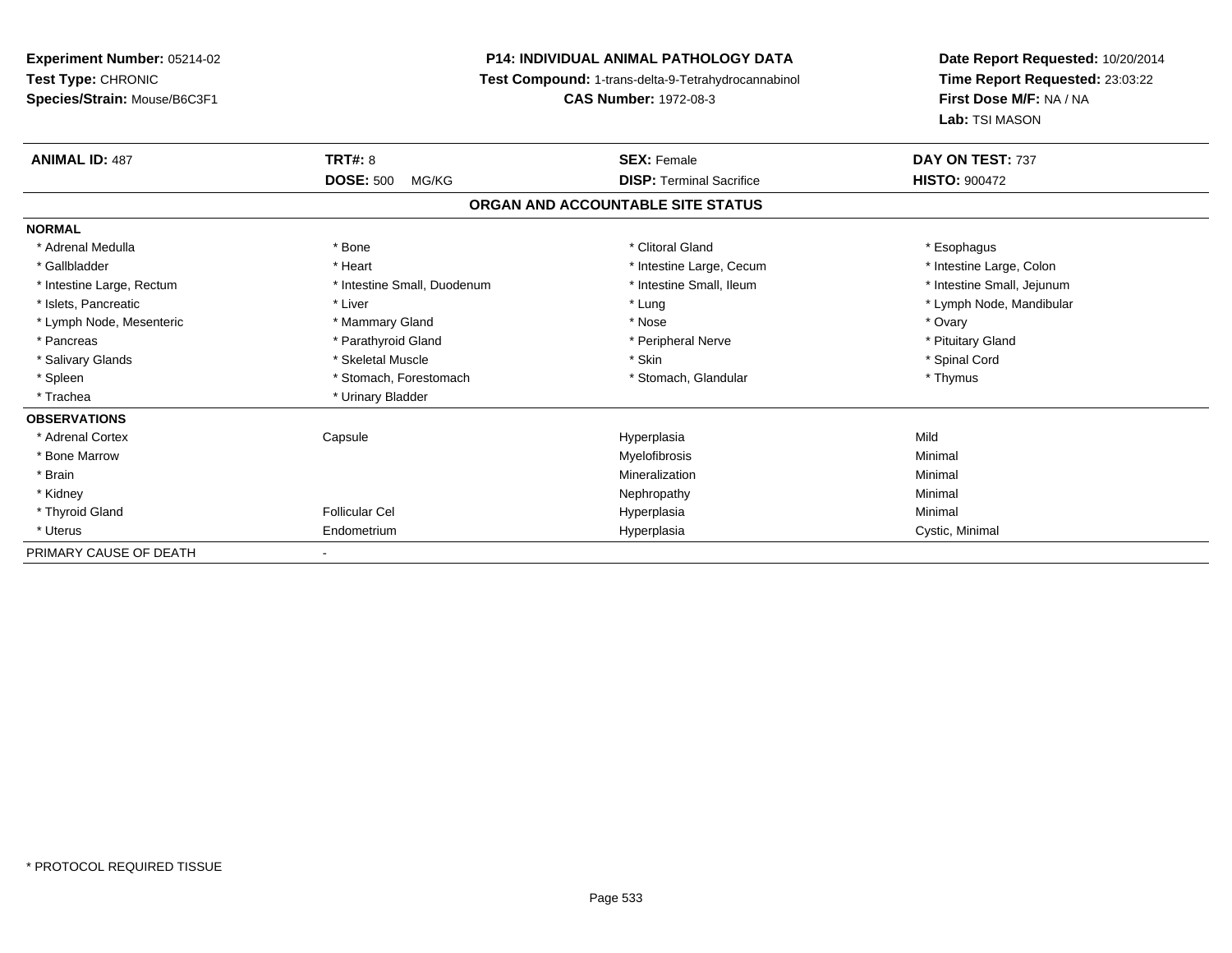## **P14: INDIVIDUAL ANIMAL PATHOLOGY DATA**

**Test Compound:** 1-trans-delta-9-Tetrahydrocannabinol

**CAS Number:** 1972-08-3

| <b>ANIMAL ID: 488</b>       | <b>TRT#: 8</b>               | <b>SEX: Female</b>                | DAY ON TEST: 642         |
|-----------------------------|------------------------------|-----------------------------------|--------------------------|
|                             | <b>DOSE: 500</b><br>MG/KG    | <b>DISP: Natural Death</b>        | <b>HISTO: 900473</b>     |
|                             |                              | ORGAN AND ACCOUNTABLE SITE STATUS |                          |
| <b>NORMAL</b>               |                              |                                   |                          |
| * Adrenal Medulla           | * Bone                       | * Bone Marrow                     | * Brain                  |
| * Clitoral Gland            | * Esophagus                  | * Heart                           | * Intestine Large, Cecum |
| * Intestine Large, Colon    | * Intestine Large, Rectum    | * Intestine Small, Duodenum       | * Intestine Small, Ileum |
| * Intestine Small, Jejunum  | * Lung                       | * Lymph Node, Mandibular          | * Lymph Node, Mesenteric |
| * Mammary Gland             | * Ovary                      | * Pancreas                        | * Parathyroid Gland      |
| * Peripheral Nerve          | * Pituitary Gland            | * Salivary Glands                 | * Skin                   |
| * Spinal Cord               | * Spleen                     | * Stomach, Forestomach            | * Stomach, Glandular     |
| * Thymus                    | * Thyroid Gland              | * Trachea                         | * Urinary Bladder        |
| * Uterus                    |                              |                                   |                          |
| <b>AUTO PRECLUDES DIAG.</b> |                              |                                   |                          |
| * Gallbladder               |                              |                                   |                          |
| <b>OBSERVATIONS</b>         |                              |                                   |                          |
| * Adrenal Cortex            | Capsule                      | Hyperplasia                       | Minimal                  |
|                             | Zona Reticul                 | Necrosis                          | Moderate                 |
| * Islets, Pancreatic        |                              | Hyperplasia                       | Minimal                  |
| * Kidney                    |                              | Mineralization                    | Minimal                  |
|                             |                              | Nephropathy                       | Minimal                  |
| * Liver                     |                              | Inflammation                      | Acute, Mild              |
| * Nose                      | Olfactory Epi                | Hyperplasia                       | Mild                     |
|                             |                              | Inflammation                      | Chronic, Moderate        |
| * Skeletal Muscle           |                              | Degeneration                      | Minimal                  |
| Tooth                       |                              | Abscess                           | Moderate                 |
| PRIMARY CAUSE OF DEATH      | $\qquad \qquad \blacksquare$ |                                   |                          |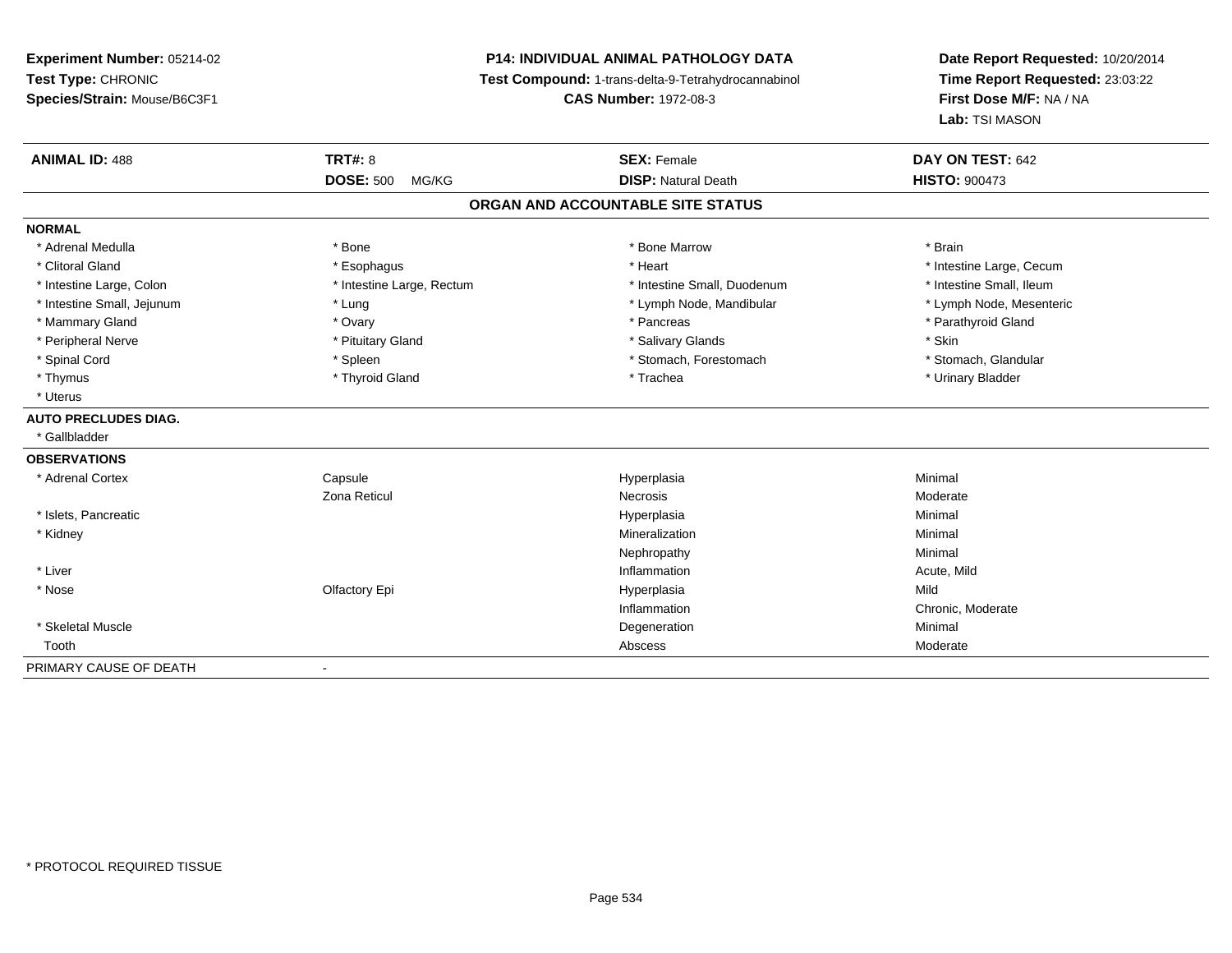## **P14: INDIVIDUAL ANIMAL PATHOLOGY DATA**

**Test Compound:** 1-trans-delta-9-Tetrahydrocannabinol

**CAS Number:** 1972-08-3

| <b>ANIMAL ID: 489</b>                                  | <b>TRT#: 8</b>            | <b>SEX: Female</b>                | DAY ON TEST: 743          |
|--------------------------------------------------------|---------------------------|-----------------------------------|---------------------------|
|                                                        | <b>DOSE: 500</b><br>MG/KG | <b>DISP: Terminal Sacrifice</b>   | <b>HISTO: 900474</b>      |
|                                                        |                           | ORGAN AND ACCOUNTABLE SITE STATUS |                           |
| <b>NORMAL</b>                                          |                           |                                   |                           |
| * Adrenal Medulla                                      | * Bone                    | * Clitoral Gland                  | * Esophagus               |
| * Heart                                                | * Intestine Large, Cecum  | * Intestine Large, Colon          | * Intestine Large, Rectum |
| * Intestine Small, Duodenum                            | * Intestine Small, Ileum  | * Intestine Small, Jejunum        | * Islets, Pancreatic      |
| * Mammary Gland                                        | * Pancreas                | * Parathyroid Gland               | * Peripheral Nerve        |
| * Salivary Glands                                      | * Skeletal Muscle         | * Skin                            | * Spinal Cord             |
| * Stomach, Forestomach                                 | * Stomach, Glandular      | * Trachea                         |                           |
| <b>OBSERVATIONS</b>                                    |                           |                                   |                           |
| * Adrenal Cortex                                       | Capsule                   | Hyperplasia                       | Mild                      |
| * Bone Marrow                                          |                           | Myelofibrosis                     | Moderate                  |
| * Brain                                                |                           | Mineralization                    | Minimal                   |
| * Gallbladder                                          |                           | Lymphoma Malignant Lymphocytic    |                           |
| * Kidney                                               |                           | Lymphoma Malignant Lymphocytic    |                           |
| [ Lymphoma Malignant Lymphocytic TGLS = 4-3 ]          |                           |                                   |                           |
| * Liver                                                |                           | Lymphoma Malignant Lymphocytic    |                           |
| * Lung                                                 |                           | Lymphoma Malignant Lymphocytic    |                           |
| * Lymph Node, Mandibular                               |                           | Lymphoma Malignant Lymphocytic    |                           |
| * Lymph Node, Mesenteric                               |                           | Lymphoma Malignant Lymphocytic    |                           |
| * Nose                                                 |                           | Inflammation                      | Chronic, Minimal          |
| * Ovary                                                |                           | Cyst                              |                           |
|                                                        |                           | Lymphoma Malignant Lymphocytic    |                           |
| [ Cyst TGLS = $1-4$ ]                                  |                           |                                   |                           |
| * Pituitary Gland                                      | Pars Distalis             | Hyperplasia                       | Moderate                  |
| * Spleen                                               |                           | Lymphoma Malignant Lymphocytic    |                           |
| [ Lymphoma Malignant Lymphocytic TGLS = 3,5,6-3+3.01 ] |                           |                                   |                           |
| * Thymus                                               |                           | Lymphoma Malignant Lymphocytic    |                           |
| * Thyroid Gland                                        | <b>Follicular Cel</b>     | Hyperplasia                       | Minimal                   |
| * Urinary Bladder                                      |                           | Lymphoma Malignant Lymphocytic    |                           |
| * Uterus                                               | Endometrium               | Hyperplasia                       | Cystic, Mild              |
| [Hyperplasia TGLS = $2-4$ ]                            |                           |                                   |                           |
| PRIMARY CAUSE OF DEATH                                 | $\blacksquare$            |                                   |                           |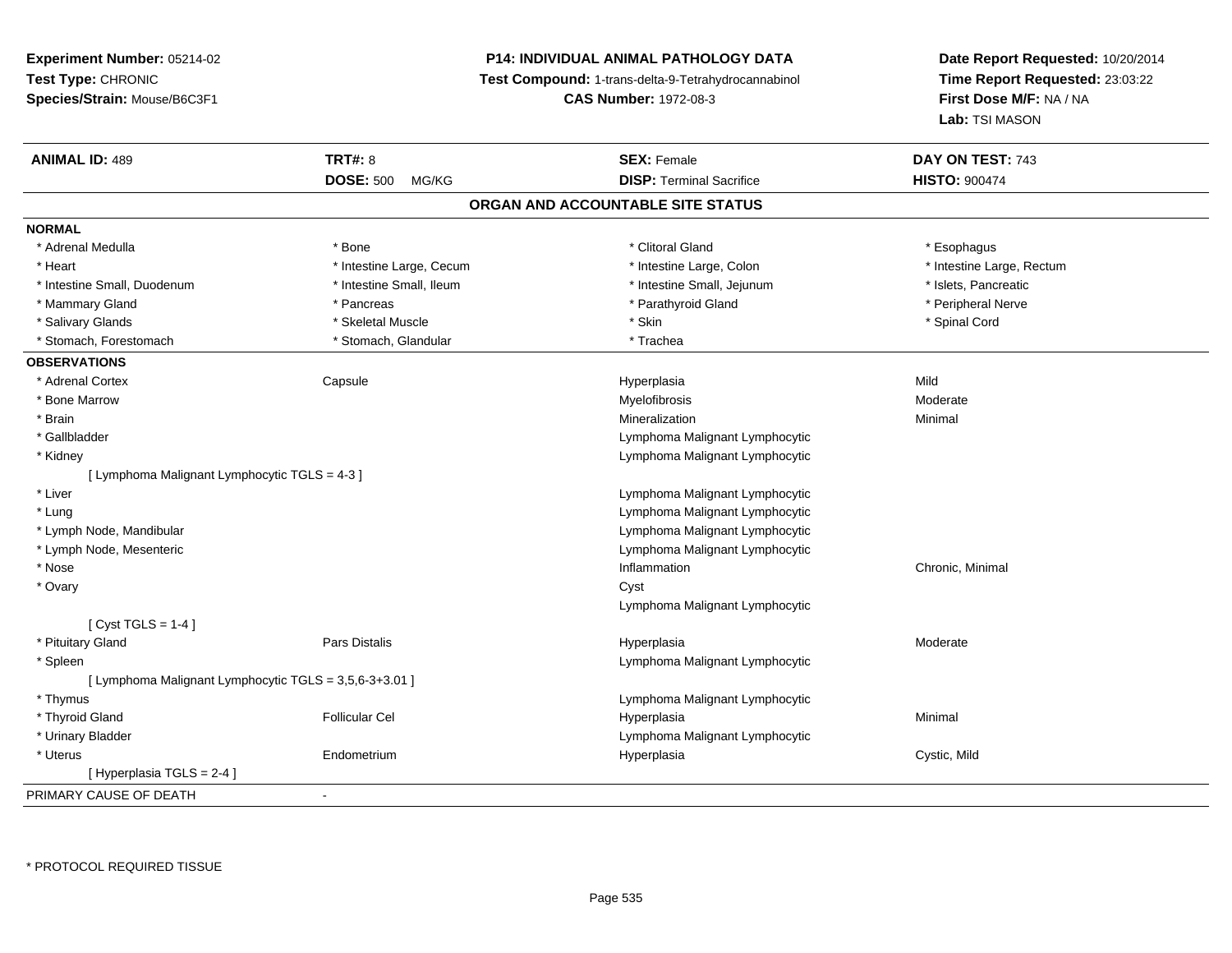**Experiment Number:** 05214-02**Test Type:** CHRONIC **Species/Strain:** Mouse/B6C3F1**P14: INDIVIDUAL ANIMAL PATHOLOGY DATA Test Compound:** 1-trans-delta-9-Tetrahydrocannabinol **CAS Number:** 1972-08-3**Date Report Requested:** 10/20/2014**Time Report Requested:** 23:03:22**First Dose M/F:** NA / NA**Lab:** TSI MASON**ANIMAL ID:** 490**C TRT#:** 8 **SEX:** Female **DAY ON TEST:** 740 **DOSE:** 500 MG/KG**DISP:** Terminal Sacrifice **HISTO:**  $900475$ **ORGAN AND ACCOUNTABLE SITE STATUSNORMAL**\* Adrenal Medulla \* The state of the state of the state of the state of the Marrow \* Bone Marrow \* Clitoral Gland \* Clitoral Gland \* Esophagus \* https://www.fragustage.com/web/2019/heart \* Heart \* Heart \* Heart \* Intestine Large, Cecum \* Intestine Large, Cecum \* Sallbladder \* The state of the state of the state of the state of the state of the state o \* Intestine Small, Ileum \* Intestine Large, Colon \* Intestine Large, Rectum \* Intestine Small, Duodenum \* Intestine Small, Duodenum \* Intestine Small, Jejunum \* Notestine that the state of the state of the state of the state of the state of the state of the state of the state of the state of the state of the state of the state of the state of the state \* Ovary \* Lymph Node, Mandibular \* Lymph Node, Mesenteric \* Mammary Gland \* Mammary Gland \* Pituitary Gland \* Pancreas \* Pancreas \* Parathyroid Gland \* Pancreas \* Peripheral Nerve \* Salivary Glands \* \* Steeden \* \* Skeletal Muscle \* \* Skin \* \* Skin \* \* Steeden \* Spinal Cord \* Spinal Cord \* Spinal Cord \* Spinal Cord \* Spinal Cord \* Spinal Cord \* Spinal Cord \* Spinal Cord \* Spinal Cord \* Spinal Cord \* \* Stomach, Glandular \* Thymus \* Thymus \* Thymus \* Thyroid Gland \* Thyroid Gland \* Thachea \* Urinary Bladder**OBSERVATIONS** \* Adrenal Cortex Capsule Hyperplasia Mild \* Brainn and the controller of the controller of the Mineralization and the controller of the Minimal of the Minimal <br>The Minimal of the controller of the controller of the controller of the controller of the controller of the c \* Kidneyy the control of the control of the control of the control of the control of the control of the control of the control of the control of the control of the control of the control of the control of the control of the contro \* Nosee inflammation control of the control of the control of the control of the control of the control of the control of the control of the control of the control of the control of the control of the control of the control of t \* SpleenRed Pulp **Mild Hematopoietic Cell Proliferation Mild**  \* Stomach, Forestomachh anns an t-aiste anns an t-aiste anns an t-aiste anns an t-aiste anns an t-aiste anns an t-aiste anns an t-ais<br>Bhaile anns an t-aiste an t-aiste an t-aiste an t-aiste an t-aiste an t-aiste an t-aiste an t-aiste an t-aiste  $[$  Hyperplasia TGLS = 1-6.01 ] Toothh anns an t-aisim anns an t-aisim an t-aisim anns an t-aisim an t-aisim an t-aisim an t-aisim an t-aisim an t- \* Uterus Endometriumm Cystic, Minimal Cystic, Minimal PRIMARY CAUSE OF DEATH-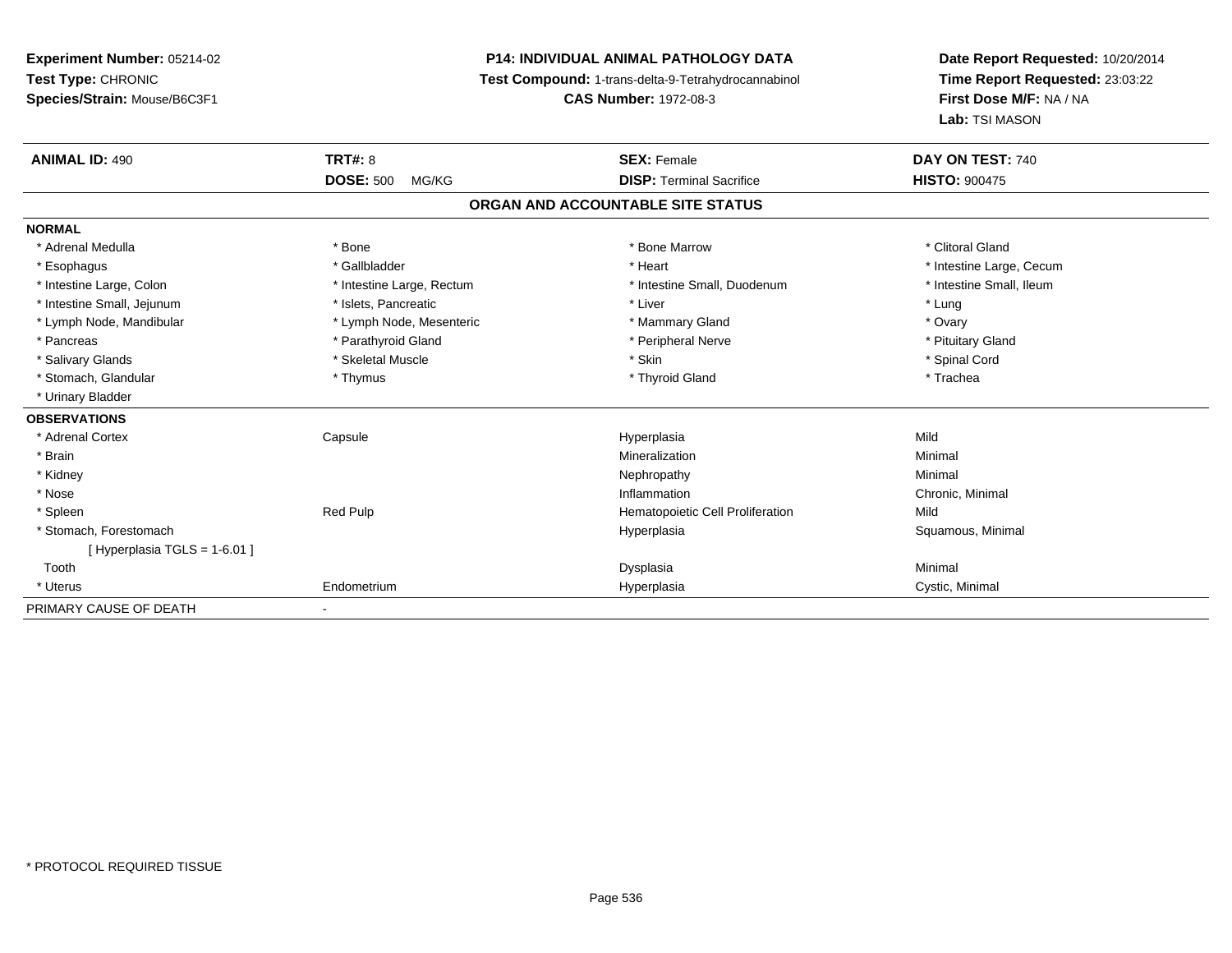| <b>Experiment Number: 05214-02</b> | <b>P14: INDIVIDUAL ANIMAL PATHOLOGY DATA</b> |                                                     | Date Report Requested: 10/20/2014                          |  |
|------------------------------------|----------------------------------------------|-----------------------------------------------------|------------------------------------------------------------|--|
| Test Type: CHRONIC                 |                                              | Test Compound: 1-trans-delta-9-Tetrahydrocannabinol | Time Report Requested: 23:03:22<br>First Dose M/F: NA / NA |  |
| Species/Strain: Mouse/B6C3F1       |                                              | <b>CAS Number: 1972-08-3</b>                        |                                                            |  |
|                                    |                                              |                                                     | Lab: TSI MASON                                             |  |
| <b>ANIMAL ID: 491</b>              | <b>TRT#: 8</b>                               | <b>SEX: Female</b>                                  | DAY ON TEST: 742                                           |  |
|                                    | <b>DOSE: 500</b><br>MG/KG                    | <b>DISP: Terminal Sacrifice</b>                     | <b>HISTO: 900476</b>                                       |  |
|                                    |                                              | ORGAN AND ACCOUNTABLE SITE STATUS                   |                                                            |  |
| <b>NORMAL</b>                      |                                              |                                                     |                                                            |  |
| * Adrenal Medulla                  | * Bone                                       | * Brain                                             | * Clitoral Gland                                           |  |
| * Esophagus                        | * Gallbladder                                | * Heart                                             | * Intestine Large, Cecum                                   |  |
| * Intestine Large, Colon           | * Intestine Large, Rectum                    | * Intestine Small, Duodenum                         | * Intestine Small. Ileum                                   |  |
| * Intestine Small, Jejunum         | * Islets, Pancreatic                         | * Liver                                             | * Lung                                                     |  |
| * Lymph Node, Mandibular           | * Lymph Node, Mesenteric                     | * Mammary Gland                                     | * Nose                                                     |  |
| * Ovary                            | * Pancreas                                   | * Parathyroid Gland                                 | * Peripheral Nerve                                         |  |
| * Pituitary Gland                  | * Salivary Glands                            | * Skeletal Muscle                                   | * Skin                                                     |  |
| * Spinal Cord                      | * Spleen                                     | * Stomach, Forestomach                              | * Stomach, Glandular                                       |  |
| * Thymus                           | * Trachea                                    | * Urinary Bladder                                   |                                                            |  |
| <b>OBSERVATIONS</b>                |                                              |                                                     |                                                            |  |
| * Adrenal Cortex                   | Capsule                                      | Hyperplasia                                         | Minimal                                                    |  |
| * Bone Marrow                      |                                              | Myelofibrosis                                       | Minimal                                                    |  |
| * Kidney                           |                                              | Nephropathy                                         | Minimal                                                    |  |
| * Thyroid Gland                    | <b>Follicular Cel</b>                        | Hyperplasia                                         | Minimal                                                    |  |
| * Uterus                           | Endometrium                                  | Hyperplasia                                         | Cystic, Minimal                                            |  |
| PRIMARY CAUSE OF DEATH             |                                              |                                                     |                                                            |  |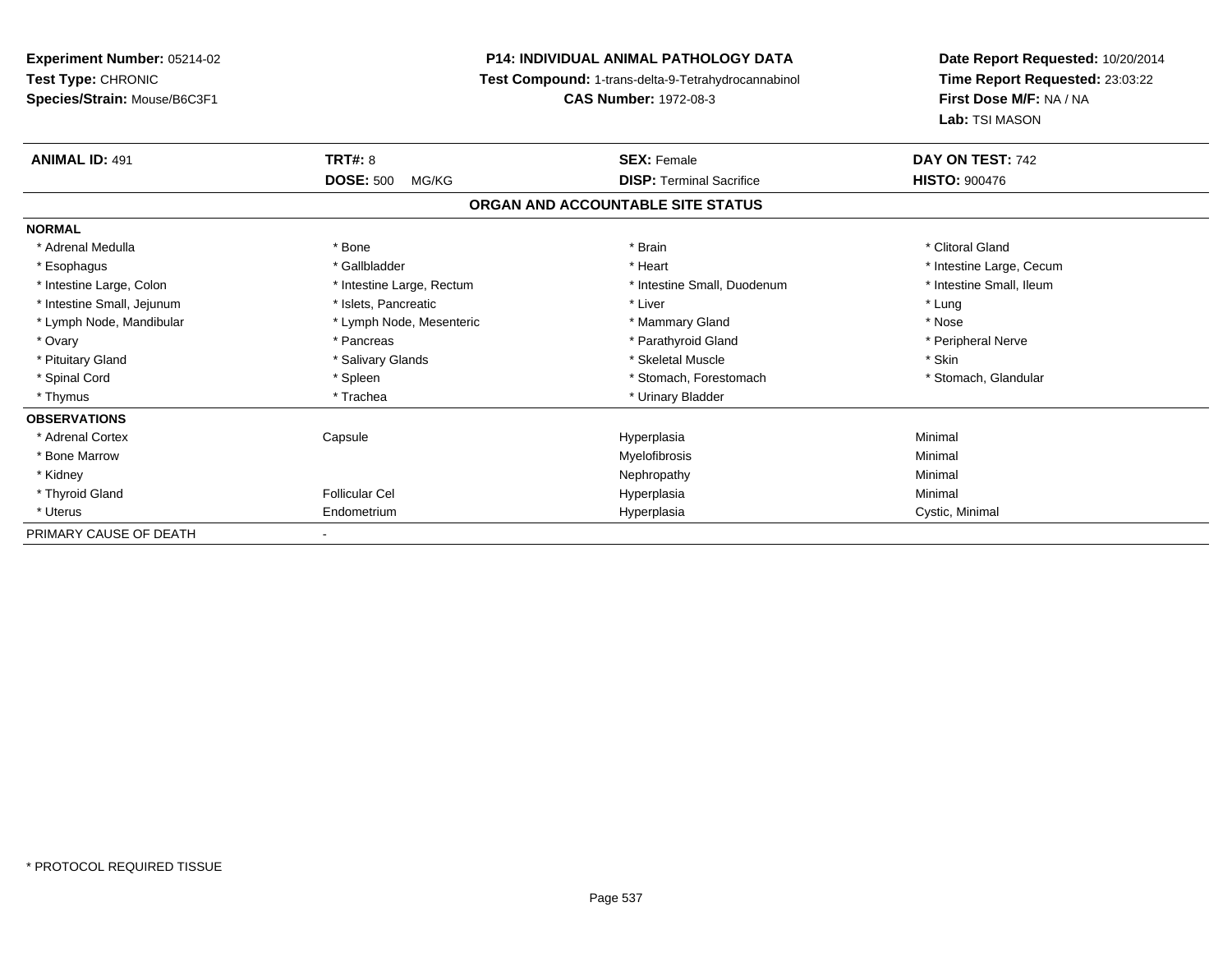**Experiment Number:** 05214-02**Test Type:** CHRONIC **Species/Strain:** Mouse/B6C3F1**P14: INDIVIDUAL ANIMAL PATHOLOGY DATA Test Compound:** 1-trans-delta-9-Tetrahydrocannabinol **CAS Number:** 1972-08-3**Date Report Requested:** 10/20/2014**Time Report Requested:** 23:03:22**First Dose M/F:** NA / NA**Lab:** TSI MASON**ANIMAL ID:** 492**TRT#:** 8 **SEX:** Female **DAY ON TEST:** 174 **DOSE:** 500 MG/KG**DISP:** Natural Death **HISTO:**  $900477$ **ORGAN AND ACCOUNTABLE SITE STATUSNORMAL**\* Adrenal Medulla \* \* Annual Medulla \* Brain \* Bone \* \* Bone Marrow \* Bone Marrow \* \* Brain \* Brain \* Brain \* Brain \* Brain \* Brain \* Brain \* Brain \* Brain \* Brain \* Brain \* Brain \* Brain \* Brain \* Brain \* Brain \* Brain \* \* Clitoral Gland \* \* exphagus \* Esophagus \* \* Heart \* Heart \* Intestine Large, Cecum \* Intestine Small, Jejunum \* Intestine Large, Colon \* Intestine Large, Rectum \* Intestine Small, Ileum \* 11testine Small, Ileum \* Kidney \* Liver \* Lung \* Nose \* Pituitary Gland \* Ovary \* Americas \* Pancreas \* Pancreas \* \* Peripheral Nerve \* \* Peripheral Nerve \* \* Pituitary Gland \* \* Pituitary Stand \* \* Pituitary Gland \* \* Pituitary Gland \* \* Pituitary Gland \* \* Pituitary Gland \* \* Pituitary Gland \* Salivary Glands \* \* Steeden \* \* Skeletal Muscle \* \* Skin \* \* Skin \* \* Steeden \* Spinal Cord \* Spinal Cord \* Spinal Cord \* Spinal Cord \* Spinal Cord \* Spinal Cord \* Spinal Cord \* Spinal Cord \* Spinal Cord \* Spinal Cord \* \* Thyroid Gland \* Stomach, Forestomach \* Thymus \* Stomach, Glandular \* Thymus \* Thymus \* Thymus \* Thymus \* Thymus \* Thymus \* Thymus \* Thymus \* Thymus \* Thymus \* Thymus \* Thymus \* Thymus \* Thymus \* Thymus \* Thymus \* Thymus \* Thymus \* Thymu \* Trachea \* \* Uterus **MISSING**\* Lymph Node, Mandibular \* Lymph Node, Mesenteric \* Manmary Gland \* Mammary Gland \* Parathyroid Gland **AUTO PRECLUDES DIAG.** \* Gallbladder \* Intestine Small, Duodenum \* Urinary Bladder**OBSERVATIONS** \* Adrenal Cortex**Capsule**  Hyperplasia Minimal \* Islets, Pancreaticc and the contract of the contract of the contract of the contract of the contract of the contract of the contract of the contract of the contract of the contract of the contract of the contract of the contract of the cont a **Minimal**  \* Spleenn and the company of the company of the company of the company of the company of the company of the company of  $\mathsf{Mild}$ PRIMARY CAUSE OF DEATH-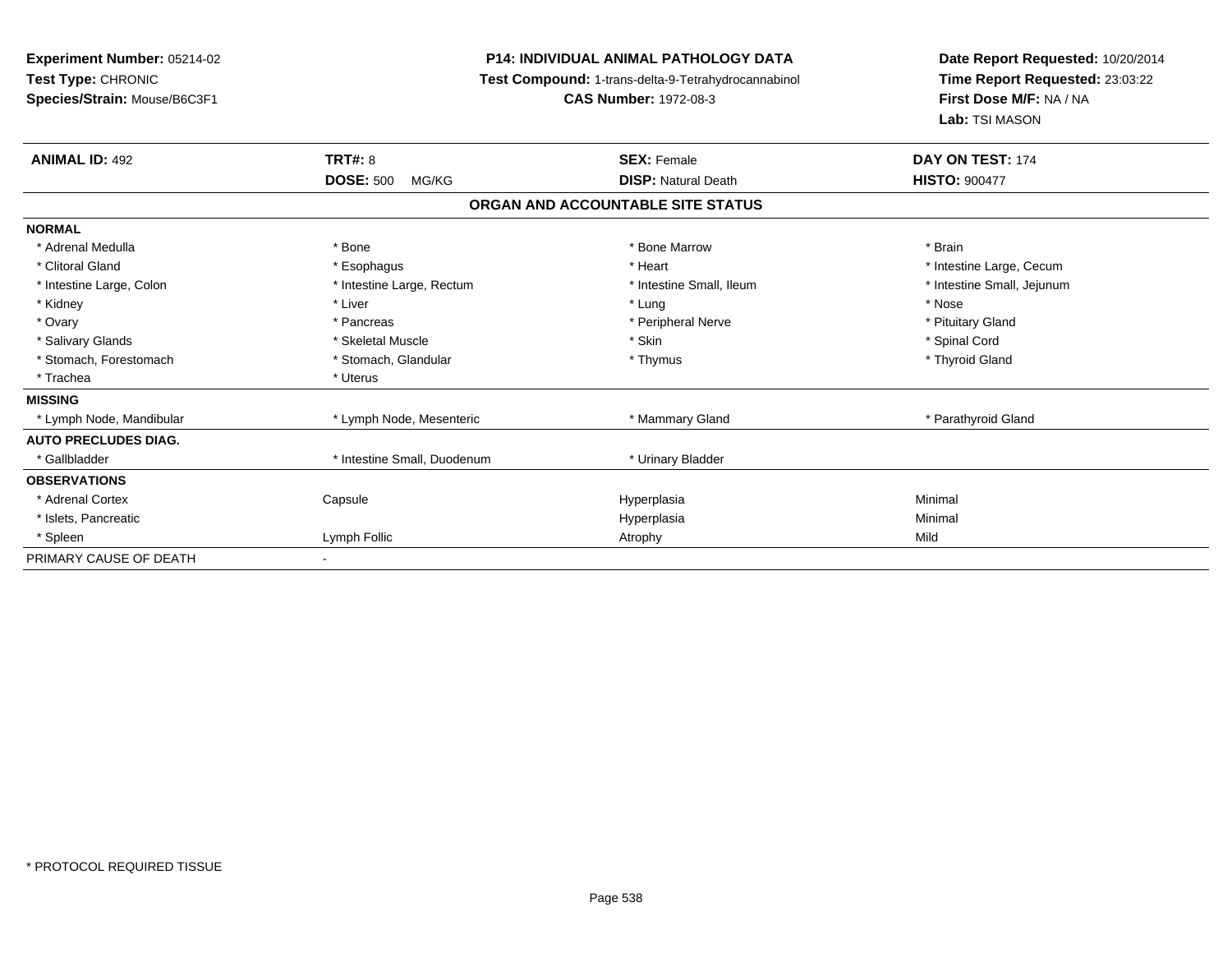**Experiment Number:** 05214-02**Test Type:** CHRONIC **Species/Strain:** Mouse/B6C3F1**P14: INDIVIDUAL ANIMAL PATHOLOGY DATA Test Compound:** 1-trans-delta-9-Tetrahydrocannabinol **CAS Number:** 1972-08-3**Date Report Requested:** 10/20/2014**Time Report Requested:** 23:03:22**First Dose M/F:** NA / NA**Lab:** TSI MASON**ANIMAL ID:** 493 **TRT#:** <sup>8</sup> **SEX:** Female **DAY ON TEST:** <sup>741</sup> **DOSE:** 500 MG/KG **DISP:** Terminal Sacrifice **HISTO:** <sup>900478</sup> **ORGAN AND ACCOUNTABLE SITE STATUSNORMAL**\* Adrenal Medulla \* The state of the state of the state of the state of the Marrow \* Bone Marrow \* Clitoral Gland \* Clitoral Gland \* Esophagus \* https://www.fragustage.com/web/2019/heart \* Heart \* Heart \* Heart \* Intestine Large, Cecum \* Intestine Large, Cecum \* Sallbladder \* The state of the state of the state of the state of the state of the state o \* Intestine Small, Ileum \* Intestine Large, Colon \* Intestine Large, Rectum \* Intestine Small, Duodenum \* Intestine Small, Duodenum \* Intestine Small, Jejunum \* \* et \* \* http://www.fat.com/mandibulary.com/mandibulary/state/state/state/state/state/state/state/state/state/state/state/state/state/state/state/state/state/state/state/state/state/state/state \* Lymph Node, Mesenteric \* \* \* Mammary Gland \* \* Nose \* Nose \* Ovary \* Ovary \* Ovary \* Ovary \* Ovary \* Ovary \* Ovary \* Pituitary Gland \* Pancreas \* Pancreas \* Parathyroid Gland \* Pancreas \* Peripheral Nerve \* Salivary Glands \* \* Steeden \* \* Skeletal Muscle \* \* Skin \* \* Skin \* \* Steeden \* Spinal Cord \* Spinal Cord \* Spinal Cord \* Spinal Cord \* Spinal Cord \* Spinal Cord \* Spinal Cord \* Spinal Cord \* Spinal Cord \* Spinal Cord \* \* Spleen \* Stomach, Forestomach \* Stomach \* Stomach, Glandular \* Stomach, Glandular \* Thymus \* Trachea \* Urinary Bladder**OBSERVATIONS** \* Adrenal Cortex Capsule Hyperplasia Mild \* Brainn and the controller of the controller of the Mineralization and the controller of the Minimal of the Minimal <br>The Minimal of the controller of the controller of the controller of the controller of the controller of the c \* Kidneyy the control of the control of the control of the control of the control of the control of the control of the control of the control of the control of the control of the control of the control of the control of the contro \* Lungg and the state of the state of the state of the state of the Hemorrhage state of the Mild of the Mild of the S \* Thyroid Gland Follicular Cel Hyperplasia Minimal \* Uterus Endometriumm and the Hyperplasia Cystic, Minimal Cystic, Minimal  $[$  Hyperplasia TGLS = 1-4.01 ] PRIMARY CAUSE OF DEATH-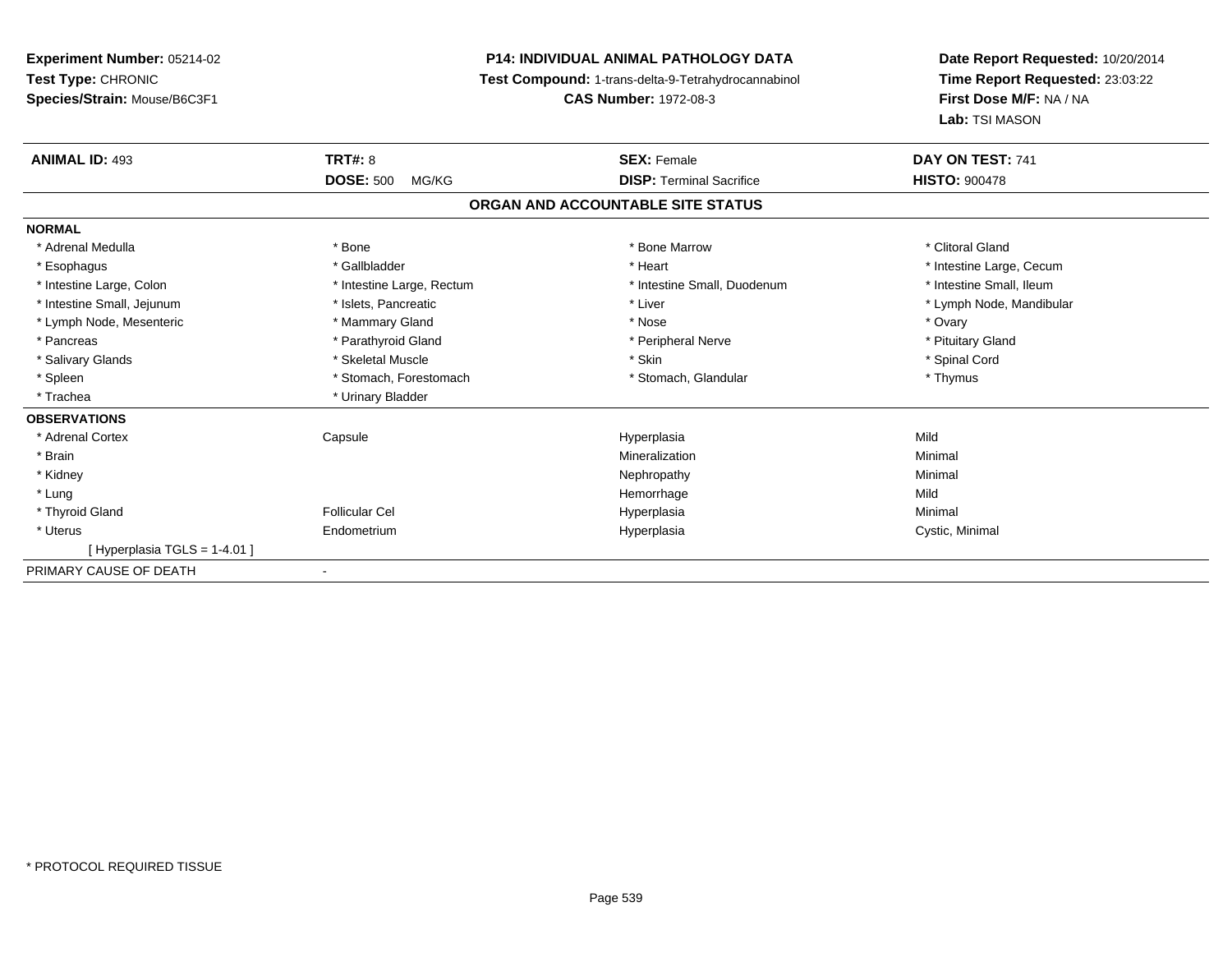**Experiment Number:** 05214-02**Test Type:** CHRONIC **Species/Strain:** Mouse/B6C3F1**P14: INDIVIDUAL ANIMAL PATHOLOGY DATA Test Compound:** 1-trans-delta-9-Tetrahydrocannabinol **CAS Number:** 1972-08-3**Date Report Requested:** 10/20/2014**Time Report Requested:** 23:03:22**First Dose M/F:** NA / NA**Lab:** TSI MASON**ANIMAL ID:** 494**TRT#:** 8 **SEX:** Female **DAY ON TEST:** 740 **DOSE:** 500 MG/KG**DISP:** Terminal Sacrifice **HISTO:**  $900479$ **ORGAN AND ACCOUNTABLE SITE STATUSNORMAL**\* Adrenal Medulla \* \* Annual Medulla \* Brain \* Bone \* \* Bone Marrow \* Bone Marrow \* \* Brain \* Brain \* Brain \* Brain \* Brain \* Brain \* Brain \* Brain \* Brain \* Brain \* Brain \* Brain \* Brain \* Brain \* Brain \* Brain \* Brain \* \* Heart \* Clitoral Gland \* \* \* heart \* \* Esophagus \* \* \* \* \* \* \* \* \* \* \* Gallbladder \* \* \* \* \* \* \* \* \* \* \* \* Heart \* Intestine Large, Cecum \* Intestine Large, Colon \* Intestine Large, Thestine Large, Rectum \* Intestine Small, Duodenum \* Intestine Small, Ileum \* Thestine Small, Jejunum \* Islets, Pancreatic \* Liver \* Liver \* Lymph Node, Mandibular \* Notary \* Lymph Node, Mesenteric \* Mammary Gland \* Mammary Gland \* Ovary \* Ovary \* Pituitary Gland \* Pancreas \* Pancreas \* Parathyroid Gland \* Pancreas \* Peripheral Nerve \* Salivary Glands \* \* Steeden \* \* Skeletal Muscle \* \* Skin \* \* Skin \* \* Steeden \* Spinal Cord \* Spinal Cord \* Spinal Cord \* Spinal Cord \* Spinal Cord \* Spinal Cord \* Spinal Cord \* Spinal Cord \* Spinal Cord \* Spinal Cord \* \* Stomach, Forestomach \* Trachea \* Stomach, Glandular \* Thymus \* Thymus \* The metal \* Trachea \* Urinary Bladder**OBSERVATIONS** \* Adrenal Cortex Capsule Hyperplasia Minimal \* Kidneyy the control of the control of the control of the control of the control of the control of the control of the control of the control of the control of the control of the control of the control of the control of the contro \* LungAlveolar/Bronchiolar Adenoma<br>Infiltration Cellular AlveolusHistiocyte, Mild [ Alveolar/Bronchiolar Adenoma TGLS = 1-1 ] \* Nosee inflammation control of the control of the control of the control of the control of the control of the control of the control of the control of the control of the control of the control of the control of the control of t \* SpleenRed Pulp **Mild Hematopoietic Cell Proliferation** Mild \* Thyroid Gland Follicular Cel Hyperplasia Mild \* Uterus Endometriumm Cystic, Minimal Cystic, Minimal PRIMARY CAUSE OF DEATH-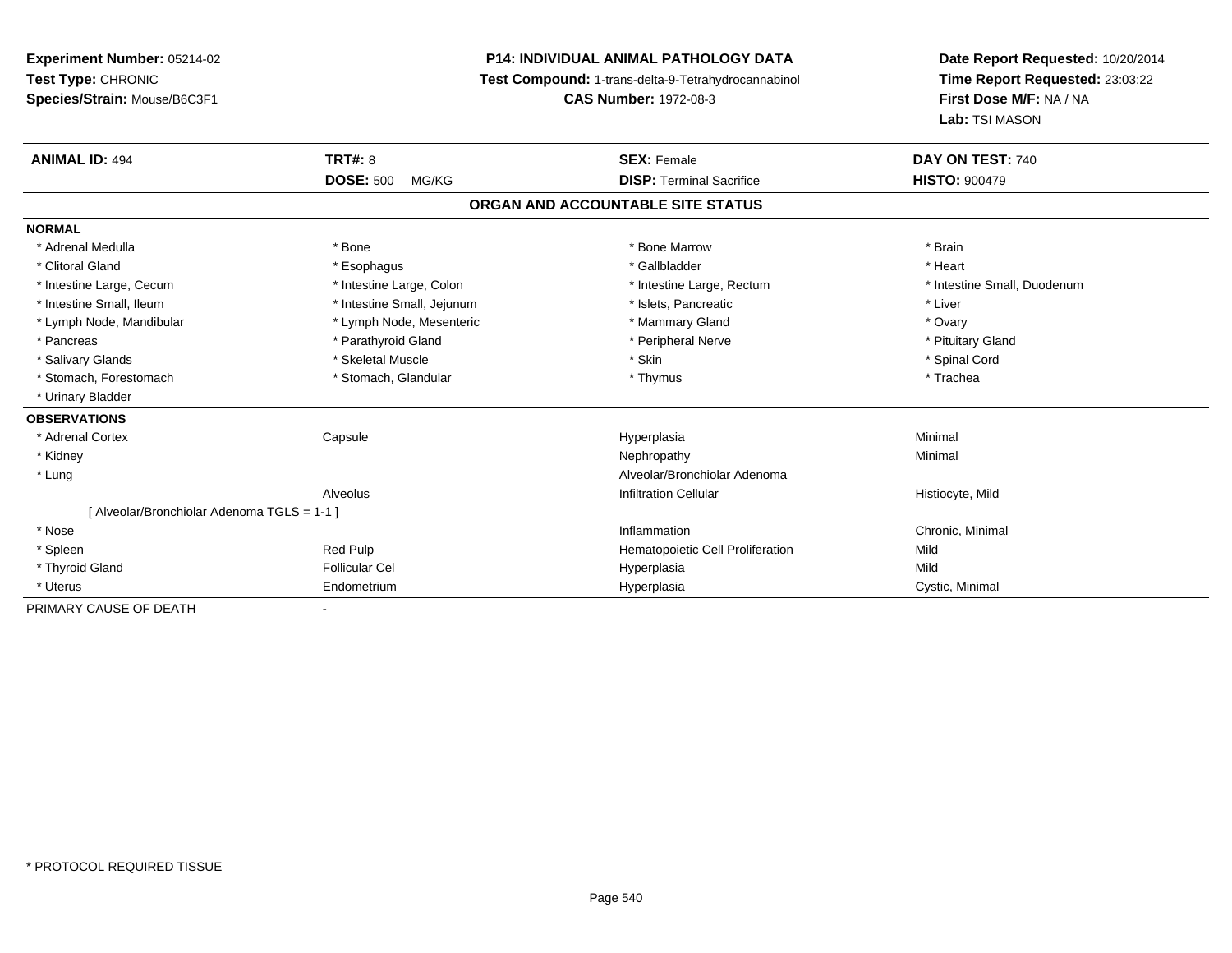## **P14: INDIVIDUAL ANIMAL PATHOLOGY DATA**

**Test Compound:** 1-trans-delta-9-Tetrahydrocannabinol

**CAS Number:** 1972-08-3

| <b>ANIMAL ID: 495</b>         | <b>TRT#: 8</b>            | <b>SEX: Female</b>                | DAY ON TEST: 737         |
|-------------------------------|---------------------------|-----------------------------------|--------------------------|
|                               | <b>DOSE: 500</b><br>MG/KG | <b>DISP: Terminal Sacrifice</b>   | <b>HISTO: 900480</b>     |
|                               |                           | ORGAN AND ACCOUNTABLE SITE STATUS |                          |
| <b>NORMAL</b>                 |                           |                                   |                          |
| * Adrenal Medulla             | * Bone                    | * Brain                           | * Clitoral Gland         |
| * Esophagus                   | * Gallbladder             | * Heart                           | * Intestine Large, Cecum |
| * Intestine Large, Colon      | * Intestine Large, Rectum | * Intestine Small, Duodenum       | * Intestine Small, Ileum |
| * Intestine Small, Jejunum    | * Islets, Pancreatic      | * Kidney                          | * Lung                   |
| * Lymph Node, Mandibular      | * Mammary Gland           | * Nose                            | * Ovary                  |
| * Pancreas                    | * Parathyroid Gland       | * Peripheral Nerve                | * Pituitary Gland        |
| * Salivary Glands             | * Skeletal Muscle         | * Skin                            | * Spinal Cord            |
| * Spleen                      | * Stomach, Forestomach    | * Stomach, Glandular              | * Thymus                 |
| * Thyroid Gland               | * Trachea                 | * Urinary Bladder                 |                          |
| <b>OBSERVATIONS</b>           |                           |                                   |                          |
| * Adrenal Cortex              | Capsule                   | Hyperplasia                       | Minimal                  |
| * Bone Marrow                 |                           | Myelofibrosis                     | Minimal                  |
| Eye                           | Lens                      | Cataract                          | Moderate                 |
|                               | Cornea                    | Inflammation                      | Chronic, Mild            |
| [Cataract TGLS = $2-14$ ]     |                           |                                   |                          |
| [Inflammation TGLS = $2-14$ ] |                           |                                   |                          |
| <b>Harderian Gland</b>        |                           | Adenoma                           |                          |
| [Adenoma TGLS = $1-14$ ]      |                           |                                   |                          |
| * Liver                       | Centrilobular             | <b>Fibrosis</b>                   | Minimal                  |
| * Lymph Node, Mesenteric      |                           | Angiectasis                       | Mild                     |
| * Uterus                      | Endometrium               | Hyperplasia                       | Cystic, Minimal          |
| PRIMARY CAUSE OF DEATH        |                           |                                   |                          |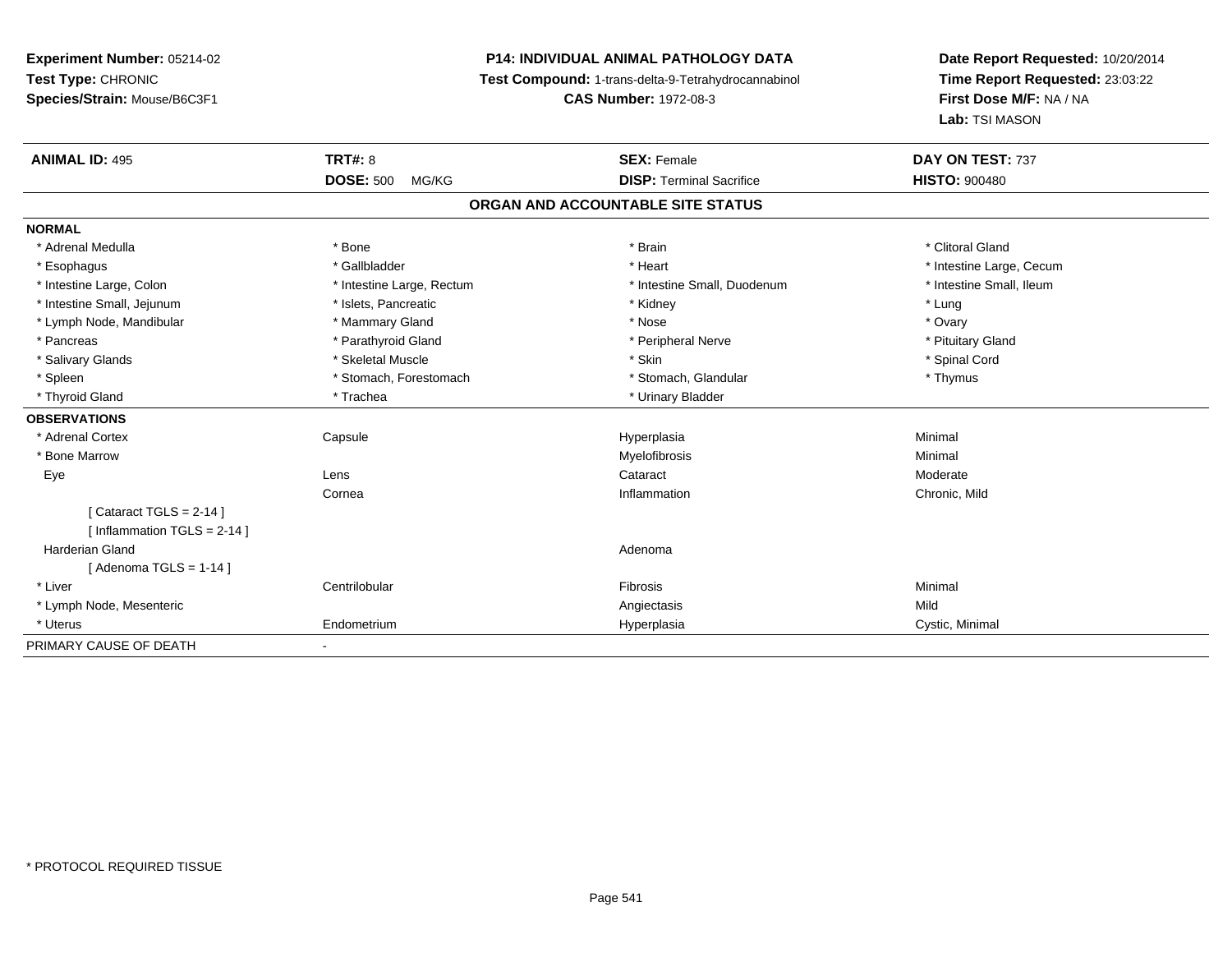# **P14: INDIVIDUAL ANIMAL PATHOLOGY DATA**

**Test Compound:** 1-trans-delta-9-Tetrahydrocannabinol

**CAS Number:** 1972-08-3

| <b>ANIMAL ID: 496</b>                         | TRT#: 8                    | <b>SEX: Female</b>                | DAY ON TEST: 741            |  |  |  |
|-----------------------------------------------|----------------------------|-----------------------------------|-----------------------------|--|--|--|
|                                               | <b>DOSE: 500</b><br>MG/KG  | <b>DISP: Terminal Sacrifice</b>   | <b>HISTO: 900481</b>        |  |  |  |
|                                               |                            | ORGAN AND ACCOUNTABLE SITE STATUS |                             |  |  |  |
| <b>NORMAL</b>                                 |                            |                                   |                             |  |  |  |
| * Adrenal Medulla                             | * Bone                     | * Bone Marrow                     | * Brain                     |  |  |  |
| * Clitoral Gland                              | * Esophagus                | * Gallbladder                     | * Heart                     |  |  |  |
| * Intestine Large, Cecum                      | * Intestine Large, Colon   | * Intestine Large, Rectum         | * Intestine Small, Duodenum |  |  |  |
| * Intestine Small, Ileum                      | * Intestine Small, Jejunum | * Liver                           | * Lymph Node, Mandibular    |  |  |  |
| * Lymph Node, Mesenteric                      | * Mammary Gland            | * Nose                            | * Ovary                     |  |  |  |
| * Pancreas                                    | * Parathyroid Gland        | * Peripheral Nerve                | * Pituitary Gland           |  |  |  |
| * Salivary Glands                             | * Skeletal Muscle          | * Skin                            | * Spinal Cord               |  |  |  |
| * Stomach, Forestomach                        | * Stomach, Glandular       | * Trachea                         | * Urinary Bladder           |  |  |  |
| <b>OBSERVATIONS</b>                           |                            |                                   |                             |  |  |  |
| * Adrenal Cortex                              | Capsule                    | Hyperplasia                       | Minimal                     |  |  |  |
| * Islets, Pancreatic                          |                            | Hyperplasia                       | Mild                        |  |  |  |
| * Kidney                                      |                            | Lymphoma Malignant Lymphocytic    |                             |  |  |  |
| * Lung                                        |                            | Lymphoma Malignant Lymphocytic    |                             |  |  |  |
| [ Lymphoma Malignant Lymphocytic TGLS = 3-1 ] |                            |                                   |                             |  |  |  |
| * Spleen                                      | Red Pulp                   | Hematopoietic Cell Proliferation  | Moderate                    |  |  |  |
|                                               |                            | Lymphoma Malignant Lymphocytic    |                             |  |  |  |
| [Hematopoietic Cell Proliferation TGLS = 1-3] |                            |                                   |                             |  |  |  |
| [ Lymphoma Malignant Lymphocytic TGLS = 1-3 ] |                            |                                   |                             |  |  |  |
| * Thymus                                      |                            | Lymphoma Malignant Lymphocytic    |                             |  |  |  |
| [ Lymphoma Malignant Lymphocytic TGLS = 2-5 ] |                            |                                   |                             |  |  |  |
| * Thyroid Gland                               | <b>Follicular Cel</b>      | Hyperplasia                       | Minimal                     |  |  |  |
| * Uterus                                      |                            | <b>Dilatation</b>                 | Mild                        |  |  |  |
| PRIMARY CAUSE OF DEATH                        |                            |                                   |                             |  |  |  |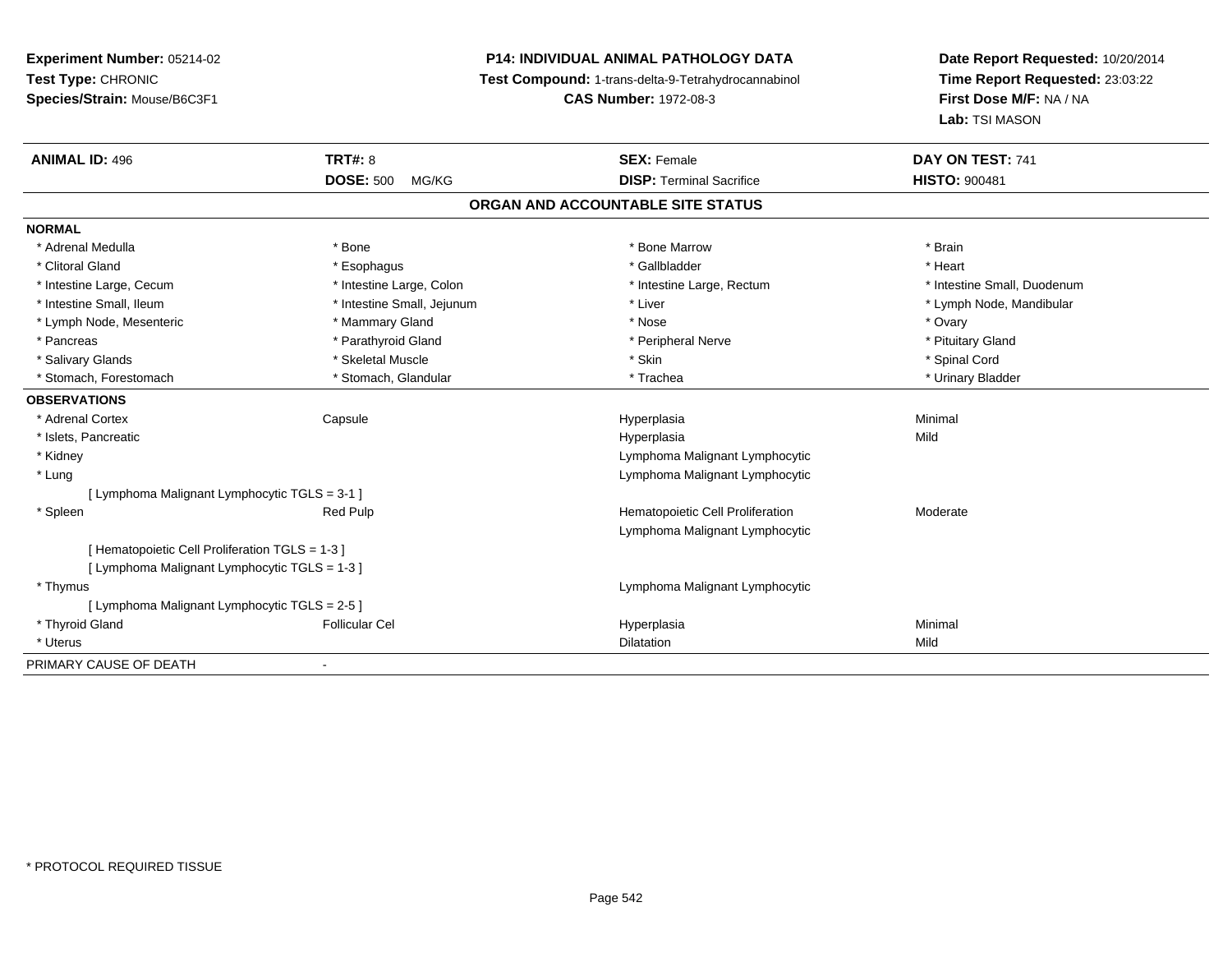**Experiment Number:** 05214-02**Test Type:** CHRONIC **Species/Strain:** Mouse/B6C3F1**P14: INDIVIDUAL ANIMAL PATHOLOGY DATA Test Compound:** 1-trans-delta-9-Tetrahydrocannabinol **CAS Number:** 1972-08-3**Date Report Requested:** 10/20/2014**Time Report Requested:** 23:03:22**First Dose M/F:** NA / NA**Lab:** TSI MASON**ANIMAL ID:** 497**TRT#:** 8 **SEX:** Female **DAY ON TEST:** 737 **DOSE:** 500 MG/KG **DISP:** Terminal Sacrifice **HISTO:** <sup>900482</sup> **ORGAN AND ACCOUNTABLE SITE STATUSNORMAL**\* Adrenal Medulla \* \* Annual Medulla \* Brain \* Bone \* \* Bone Marrow \* Bone Marrow \* \* Brain \* Brain \* Brain \* Brain \* Brain \* Brain \* Brain \* Brain \* Brain \* Brain \* Brain \* Brain \* Brain \* Brain \* Brain \* Brain \* Brain \* \* Heart \* Clitoral Gland \* \* \* heart \* \* Esophagus \* \* \* \* \* \* \* \* \* \* \* Gallbladder \* \* \* \* \* \* \* \* \* \* \* \* Heart \* Intestine Large, Cecum \* Intestine Large, Colon \* Intestine Large, Rectum \* Intestine Small, Duodenum \* Intestine Small, Ileum \* Intestine Small, Jejunum \* Islets, Pancreatic \* Liver\* Lung \* Lymph Node, Mandibular \* Mannipular \* Lymph Node, Mesenteric \* Mammary Gland \* Peripheral Nerve \* Nose \* \* Pancreas \* \* Pancreas \* \* Pancreas \* \* Parathyroid Gland \* \* Peripheral Nerve \* Peripheral Nerve \* \* Pituitary Gland \* \* \* Salivary Glands \* \* Salivary Glands \* \* \$keletal Muscle \* \* \$ \* \$kin \* \* \$ \* \$ \* \$ \* \$ \* Stomach, Glandular \* Spinal Cord \* Spinal Cord \* Spinal Cord \* Stomach, Forestomach \* Spinal Cord \* Stomach, Forestomach \* Thymus \* Trachea \* Trachea \* Urinary Bladder \* Urinary Bladder **OBSERVATIONS** \* Adrenal Cortex Capsule Hyperplasia Mild \* Kidneyy the control of the control of the control of the control of the control of the control of the control of the control of the control of the control of the control of the control of the control of the control of the contro \* Ovaryy which is a controller periovarn Tiss of the controller controller controller controller controller controller controller controller controller controller controller controller controller controller controller controller [ Cyst TGLS = 1-4.01 ] \* Thyroid Gland Follicular Cel Hyperplasia Minimal \* Uterus Endometriumm Cystic, Minimal Cystic, Minimal PRIMARY CAUSE OF DEATH-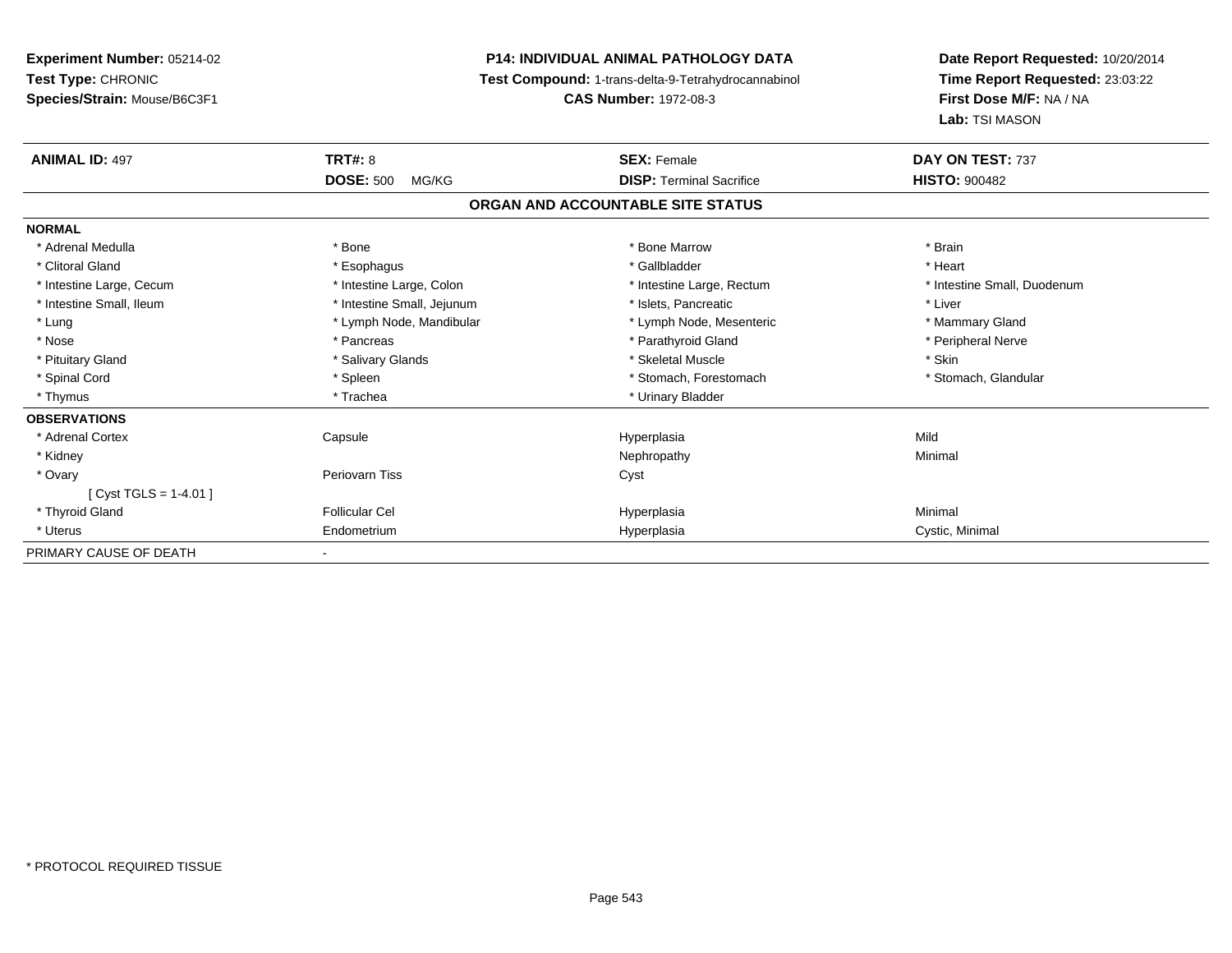## **P14: INDIVIDUAL ANIMAL PATHOLOGY DATA**

**Test Compound:** 1-trans-delta-9-Tetrahydrocannabinol

**CAS Number:** 1972-08-3

| <b>ANIMAL ID: 498</b>      | <b>TRT#: 8</b>            | <b>SEX: Female</b>                | DAY ON TEST: 198         |
|----------------------------|---------------------------|-----------------------------------|--------------------------|
|                            | <b>DOSE: 500</b><br>MG/KG | <b>DISP: Natural Death</b>        | <b>HISTO: 900483</b>     |
|                            |                           | ORGAN AND ACCOUNTABLE SITE STATUS |                          |
| <b>NORMAL</b>              |                           |                                   |                          |
| * Adrenal Medulla          | * Bone                    | * Brain                           | * Clitoral Gland         |
| * Esophagus                | * Gallbladder             | * Heart                           | * Intestine Large, Cecum |
| * Intestine Large, Colon   | * Intestine Large, Rectum | * Intestine Small, Duodenum       | * Intestine Small, Ileum |
| * Intestine Small, Jejunum | * Kidney                  | * Lymph Node, Mandibular          | * Lymph Node, Mesenteric |
| * Mammary Gland            | * Nose                    | * Ovary                           | * Pancreas               |
| * Peripheral Nerve         | * Pituitary Gland         | * Salivary Glands                 | * Skeletal Muscle        |
| * Skin                     | * Spinal Cord             | * Spleen                          | * Stomach, Forestomach   |
| * Stomach, Glandular       | * Thyroid Gland           | * Trachea                         | * Urinary Bladder        |
| * Uterus                   |                           |                                   |                          |
| <b>MISSING</b>             |                           |                                   |                          |
| * Parathyroid Gland        | * Thymus                  |                                   |                          |
| <b>OBSERVATIONS</b>        |                           |                                   |                          |
| * Adrenal Cortex           | Capsule                   | Hyperplasia                       | Minimal                  |
| * Bone Marrow              |                           | Myelofibrosis                     | Minimal                  |
| * Islets, Pancreatic       |                           | Hyperplasia                       | Minimal                  |
| * Liver                    |                           | Hematopoietic Cell Proliferation  | Minimal                  |
| * Lung                     |                           | Hemorrhage                        | Mild                     |
| PRIMARY CAUSE OF DEATH     | $\overline{\phantom{a}}$  |                                   |                          |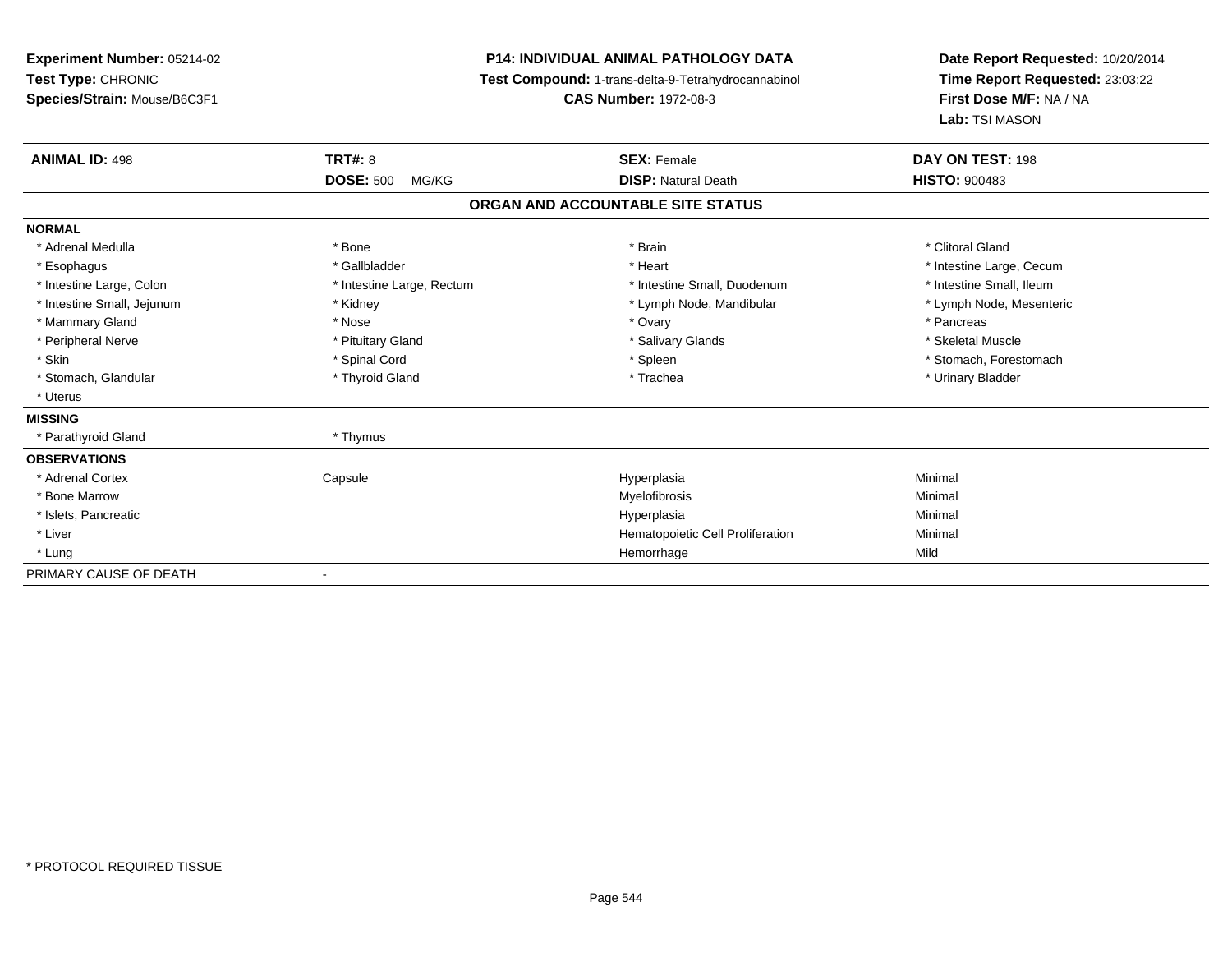# **P14: INDIVIDUAL ANIMAL PATHOLOGY DATA**

**Test Compound:** 1-trans-delta-9-Tetrahydrocannabinol

**CAS Number:** 1972-08-3

| <b>ANIMAL ID: 499</b>         | <b>TRT#: 8</b>            | <b>SEX: Female</b>                | DAY ON TEST: 741         |  |
|-------------------------------|---------------------------|-----------------------------------|--------------------------|--|
|                               | <b>DOSE: 500</b><br>MG/KG | <b>DISP: Terminal Sacrifice</b>   | <b>HISTO: 900484</b>     |  |
|                               |                           | ORGAN AND ACCOUNTABLE SITE STATUS |                          |  |
| <b>NORMAL</b>                 |                           |                                   |                          |  |
| * Adrenal Medulla             | * Bone                    | * Bone Marrow                     | * Clitoral Gland         |  |
| * Esophagus                   | * Gallbladder             | * Heart                           | * Intestine Large, Cecum |  |
| * Intestine Large, Colon      | * Intestine Large, Rectum | * Intestine Small, Duodenum       | * Intestine Small. Ileum |  |
| * Intestine Small, Jejunum    | * Islets, Pancreatic      | * Liver                           | * Lung                   |  |
| * Lymph Node, Mandibular      | * Lymph Node, Mesenteric  | * Mammary Gland                   | * Ovary                  |  |
| * Pancreas                    | * Parathyroid Gland       | * Peripheral Nerve                | * Pituitary Gland        |  |
| * Salivary Glands             | * Skeletal Muscle         | * Skin                            | * Spinal Cord            |  |
| * Stomach, Forestomach        | * Stomach, Glandular      | * Thymus                          | * Trachea                |  |
| * Urinary Bladder             |                           |                                   |                          |  |
| <b>OBSERVATIONS</b>           |                           |                                   |                          |  |
| * Adrenal Cortex              | Capsule                   | Hyperplasia                       | Mild                     |  |
| * Brain                       |                           | Mineralization                    | Minimal                  |  |
| * Kidney                      |                           | Nephropathy                       | Minimal                  |  |
| * Nose                        |                           | Inflammation                      | Chronic, Minimal         |  |
| * Spleen                      | Red Pulp                  | Hematopoietic Cell Proliferation  | Minimal                  |  |
| * Thyroid Gland               | <b>Follicular Cel</b>     | Hyperplasia                       | Mild                     |  |
| * Uterus                      |                           | <b>Dilatation</b>                 | Moderate                 |  |
|                               | Endometrium               | Hyperplasia                       | Cystic, Minimal          |  |
| [Dilatation TGLS = $1-4.01$ ] |                           |                                   |                          |  |
| PRIMARY CAUSE OF DEATH        |                           |                                   |                          |  |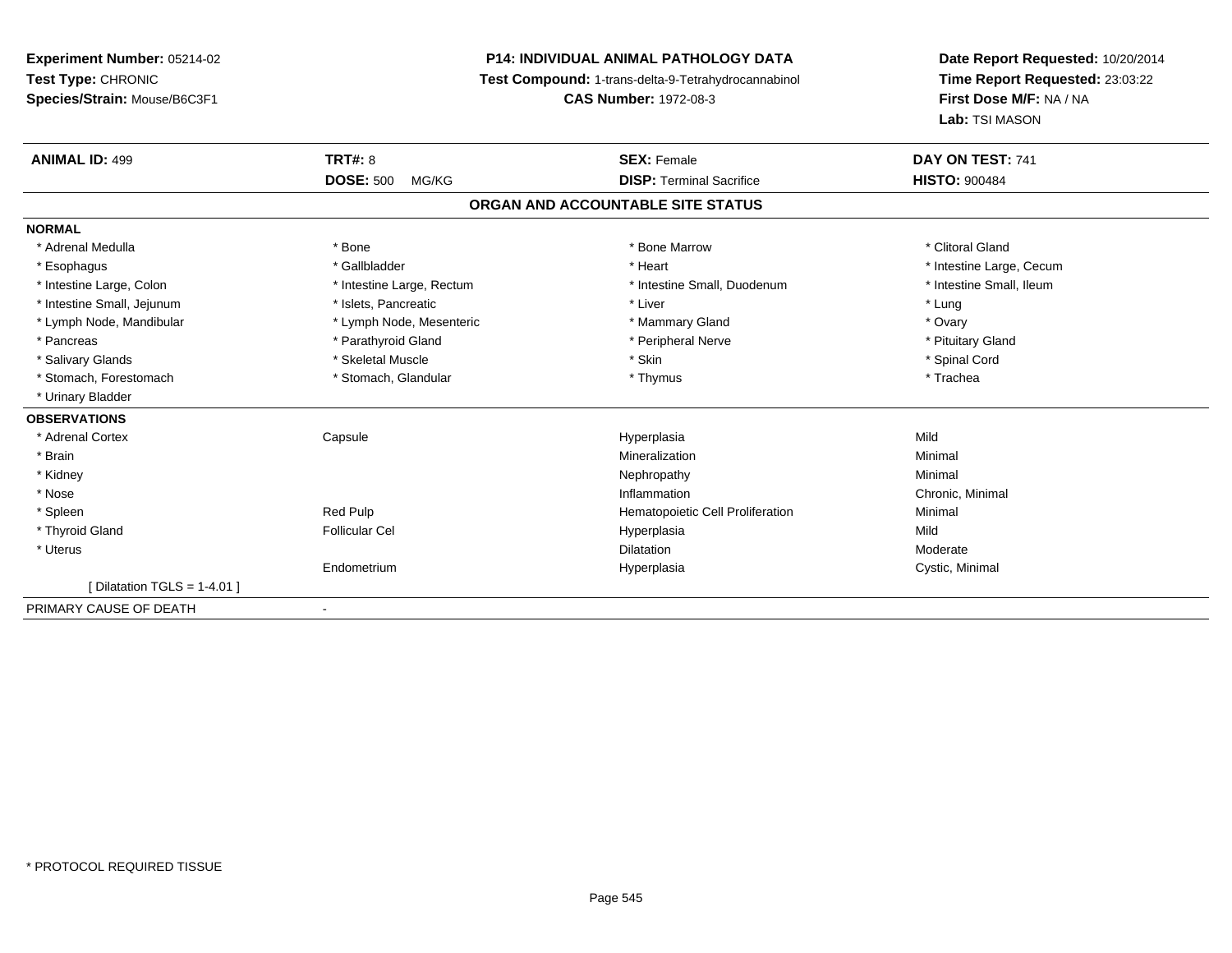**Experiment Number:** 05214-02**Test Type:** CHRONIC **Species/Strain:** Mouse/B6C3F1**P14: INDIVIDUAL ANIMAL PATHOLOGY DATA Test Compound:** 1-trans-delta-9-Tetrahydrocannabinol **CAS Number:** 1972-08-3**Date Report Requested:** 10/20/2014**Time Report Requested:** 23:03:22**First Dose M/F:** NA / NA**Lab:** TSI MASON**ANIMAL ID:** 500**Consumers 20 SEX: Female SEX: Female DAY ON TEST:** 741 **DOSE:** 500 MG/KG**DISP:** Terminal Sacrifice **HISTO:**  $900485$ **ORGAN AND ACCOUNTABLE SITE STATUSNORMAL**\* Adrenal Medulla \* The state of the state of the state of the state of the state of the state of the state of the state of the state of the state of the state of the state of the state of the state of the state of the sta \* Esophagus \* https://www.fragustage.com/web/2019/heart \* Heart \* Heart \* Heart \* Intestine Large, Cecum \* Intestine Large, Cecum \* Sallbladder \* The state of the state of the state of the state of the state of the state o \* Intestine Small, Ileum \* Intestine Large, Colon \* Intestine Large, Rectum \* Intestine Small, Duodenum \* Intestine Small, Duodenum \* Intestine Small, Jejunum \* Notestine that the state of the state of the state of the state of the state of the state of the state of the state of the state of the state of the state of the state of the state of the state \* Nose \* Lymph Node, Mandibular \* Lymph Node, Mesenteric \* Mammary Gland \* Mammary Gland \* Salivary Glands \* Pancreas \* And the section of the section of the section of the section of the section of the section of the section of the section of the section of the section of the section of the section of the section of the sectio \* Skeletal Muscle \* Skin \* Spinal Cord \* Spleen \* Urinary Bladder \* Stomach, Glandular \* Thymus \* Thymus \* Thymus \* Trachea \* Trachea **OBSERVATIONS** \* Adrenal Cortex Capsule Hyperplasia Minimal \* Bone Marroww which is a controller to the Myelofibrosis and the Minimal method of the Minimal method of the Minimal method of the Minimal method of the Minimal method of the Minimal method of the Minimal method of the Minimal method \* Kidneyy the control of the control of the control of the control of the control of the control of the control of the control of the control of the control of the control of the control of the control of the control of the contro \* Ovaryy the control of the control of the control of the control of the control of the control of the control of the control of the control of the control of the control of the control of the control of the control of the contro \* Pituitary Glandd and the contract of Pars Distalis and the contract of Adenoma and Adenoma and the Adenoma and the Adenoma and  $\lambda$  \* Stomach, Forestomach Squamous Cell Papilloma [ Squamous Cell Papilloma TGLS = 1-6.01 ] \* Thyroid Gland Follicular Cel Hyperplasia Minimal \* Uterus Endometriumm Cystic, Minimal Cystic, Minimal PRIMARY CAUSE OF DEATH-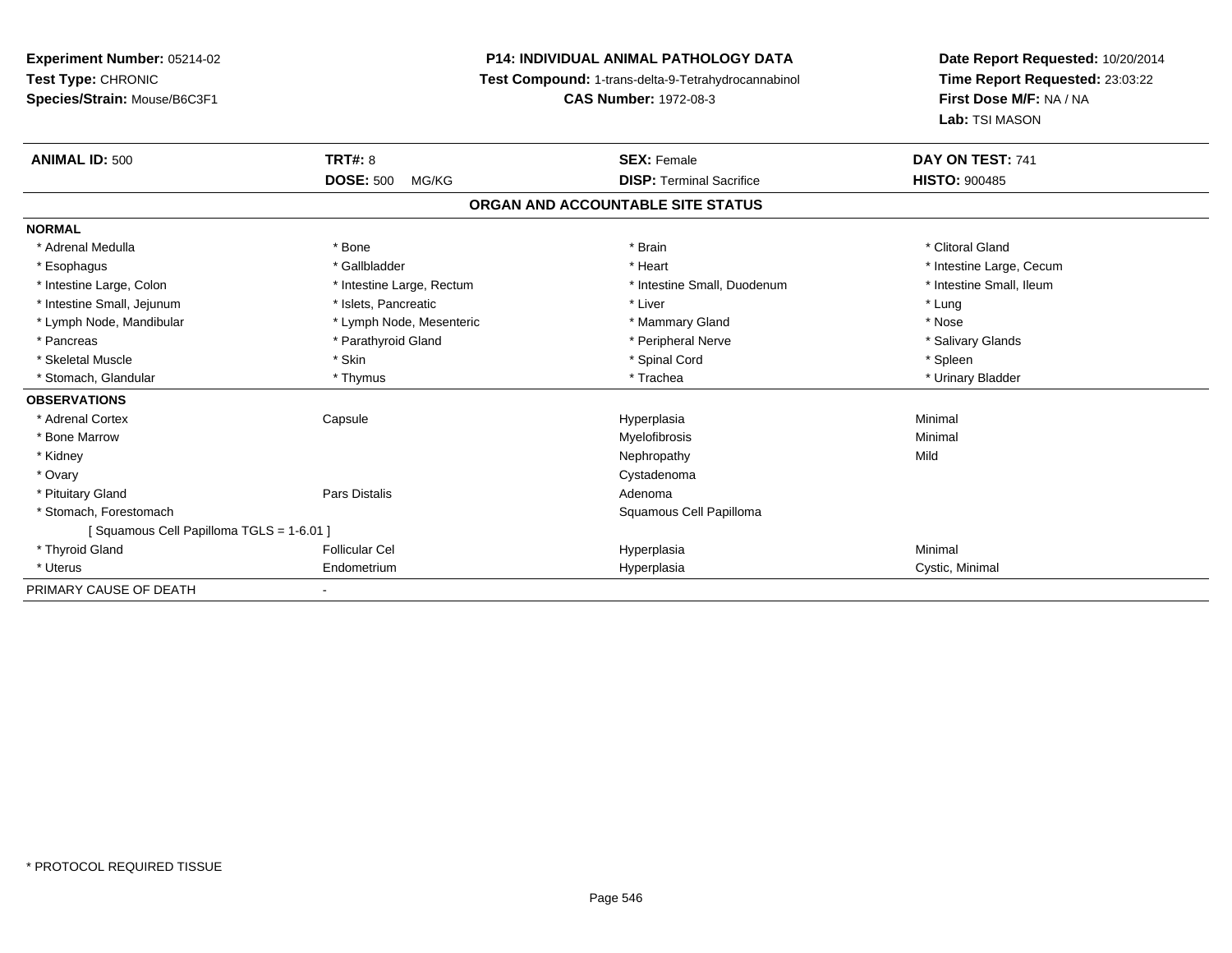| <b>Experiment Number: 05214-02</b> | <b>P14: INDIVIDUAL ANIMAL PATHOLOGY DATA</b> |                                                     | Date Report Requested: 10/20/2014 |  |
|------------------------------------|----------------------------------------------|-----------------------------------------------------|-----------------------------------|--|
| Test Type: CHRONIC                 |                                              | Test Compound: 1-trans-delta-9-Tetrahydrocannabinol | Time Report Requested: 23:03:22   |  |
| Species/Strain: Mouse/B6C3F1       |                                              | <b>CAS Number: 1972-08-3</b>                        | First Dose M/F: NA / NA           |  |
|                                    |                                              |                                                     | Lab: TSI MASON                    |  |
| <b>ANIMAL ID: 501</b>              | <b>TRT#: 8</b>                               | <b>SEX: Female</b>                                  | DAY ON TEST: 740                  |  |
|                                    | <b>DOSE: 500</b><br>MG/KG                    | <b>DISP: Terminal Sacrifice</b>                     | <b>HISTO: 900486</b>              |  |
|                                    |                                              | ORGAN AND ACCOUNTABLE SITE STATUS                   |                                   |  |
| <b>NORMAL</b>                      |                                              |                                                     |                                   |  |
| * Adrenal Medulla                  | * Bone                                       | * Brain                                             | * Clitoral Gland                  |  |
| * Esophagus                        | * Gallbladder                                | * Heart                                             | * Intestine Large, Cecum          |  |
| * Intestine Large, Colon           | * Intestine Large, Rectum                    | * Intestine Small, Duodenum                         | * Intestine Small, Ileum          |  |
| * Intestine Small, Jejunum         | * Islets, Pancreatic                         | * Liver                                             | * Lymph Node, Mandibular          |  |
| * Lymph Node, Mesenteric           | * Mammary Gland                              | * Nose                                              | * Ovary                           |  |
| * Pancreas                         | * Parathyroid Gland                          | * Peripheral Nerve                                  | * Pituitary Gland                 |  |
| * Salivary Glands                  | * Skeletal Muscle                            | * Skin                                              | * Spinal Cord                     |  |
| * Spleen                           | * Stomach, Forestomach                       | * Stomach, Glandular                                | * Thymus                          |  |
| * Thyroid Gland                    | * Trachea                                    | * Urinary Bladder                                   |                                   |  |
| <b>OBSERVATIONS</b>                |                                              |                                                     |                                   |  |
| * Adrenal Cortex                   | Capsule                                      | Hyperplasia                                         | Mild                              |  |
| * Bone Marrow                      |                                              | Myelofibrosis                                       | Minimal                           |  |
| * Kidney                           |                                              | Nephropathy                                         | Minimal                           |  |
| * Lung                             |                                              | Hemorrhage                                          | Minimal                           |  |
| * Uterus                           | Endometrium                                  | Hyperplasia                                         | Cystic, Minimal                   |  |
| PRIMARY CAUSE OF DEATH             |                                              |                                                     |                                   |  |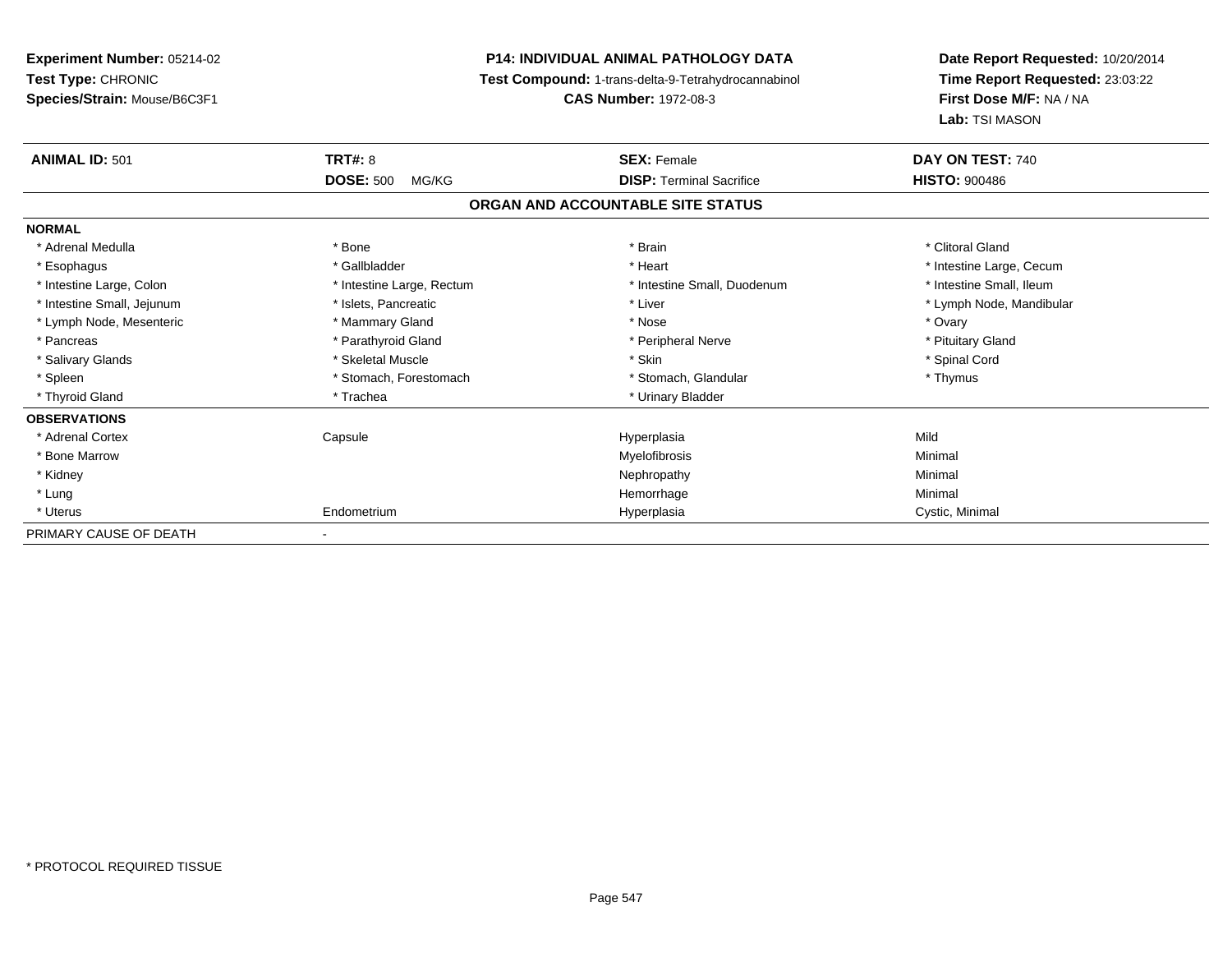**Experiment Number:** 05214-02**Test Type:** CHRONIC **Species/Strain:** Mouse/B6C3F1**P14: INDIVIDUAL ANIMAL PATHOLOGY DATA Test Compound:** 1-trans-delta-9-Tetrahydrocannabinol **CAS Number:** 1972-08-3**Date Report Requested:** 10/20/2014**Time Report Requested:** 23:03:22**First Dose M/F:** NA / NA**Lab:** TSI MASON**ANIMAL ID:** 502 **TRT#:** <sup>8</sup> **SEX:** Female **DAY ON TEST:** <sup>742</sup> **DOSE:** 500 MG/KG **DISP:** Terminal Sacrifice **HISTO:** <sup>900487</sup> **ORGAN AND ACCOUNTABLE SITE STATUSNORMAL**\* Adrenal Medulla \* \* Annual Medulla \* Brain \* Bone \* \* Bone Marrow \* Bone Marrow \* \* Brain \* Brain \* Brain \* Brain \* Brain \* Brain \* Brain \* Brain \* Brain \* Brain \* Brain \* Brain \* Brain \* Brain \* Brain \* Brain \* Brain \* \* Heart \* Clitoral Gland \* \* \* heart \* \* Esophagus \* \* \* \* \* \* \* \* \* \* \* Gallbladder \* \* \* \* \* \* \* \* \* \* \* \* Heart \* Intestine Large, Cecum \* Intestine Large, Colon \* Intestine Large, Rectum \* Intestine Small, Duodenum \* Intestine Small, Ileum \* Intestine Small, Jejunum \* Islets, Pancreatic \* Liver\* Lung \* Lymph Node, Mandibular \* Mannipular \* Lymph Node, Mesenteric \* Mammary Gland \* Peripheral Nerve \* Nose \* \* Pancreas \* \* Pancreas \* \* Pancreas \* \* Parathyroid Gland \* \* Peripheral Nerve \* Peripheral Nerve \* \* Pituitary Gland \* \* \* Salivary Glands \* \* Salivary Glands \* \* \$keletal Muscle \* \* \$ \* \$kin \* \* \$ \* \$ \* \$ \* \$ \* Thymus \* Spinal Cord \* Stomach, Forestomach \* Stomach, Spinal Cord \* Stomach, Glandular \* Thymus \* Stomach, Glandular \* Thyroid Gland \* Trachea \* Trachea \* Trachea \* Urinary Bladder **OBSERVATIONS** \* Adrenal Cortex Capsule Hyperplasia Mild \* Kidneyy the control of the control of the control of the control of the control of the control of the control of the control of the control of the control of the control of the control of the control of the control of the contro \* Ovaryy cystem in the control of the control of the control of the control of the control of the control of the control of the control of the control of the control of the control of the control of the control of the control of [ Cyst TGLS = 1-4.01 ] \* SpleenRed Pulp **Minimal Hematopoietic Cell Proliferation Minimal** Lymph Follic Hyperplasia Lymphoid, Minimal \* Uterus Endometriumm Cystic, Minimal Cystic, Minimal PRIMARY CAUSE OF DEATH-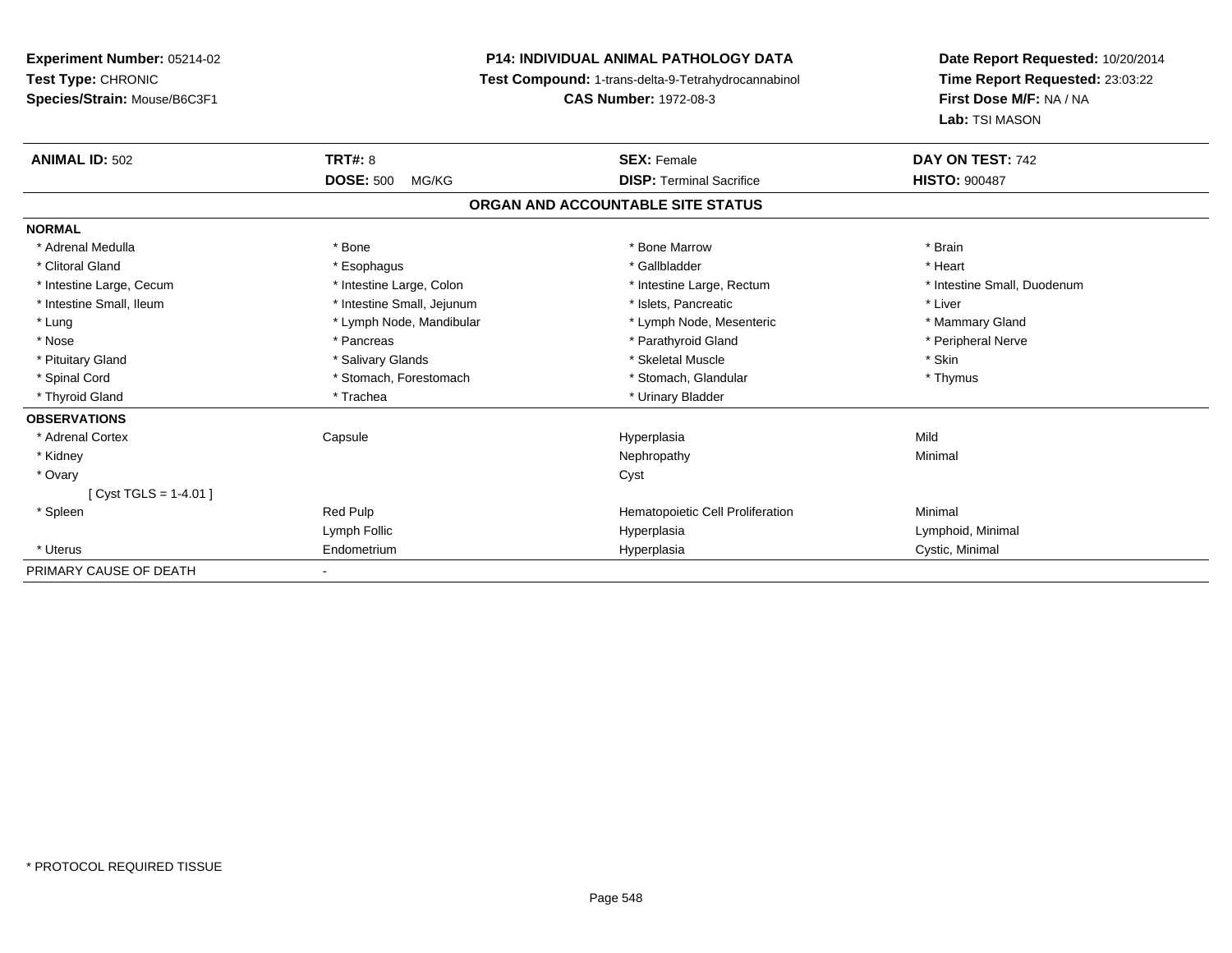# **P14: INDIVIDUAL ANIMAL PATHOLOGY DATA**

**Test Compound:** 1-trans-delta-9-Tetrahydrocannabinol

**CAS Number:** 1972-08-3

| <b>ANIMAL ID: 503</b>      | <b>TRT#: 8</b>            | <b>SEX: Female</b>                | DAY ON TEST: 743         |
|----------------------------|---------------------------|-----------------------------------|--------------------------|
|                            | <b>DOSE: 500</b><br>MG/KG | <b>DISP: Terminal Sacrifice</b>   | <b>HISTO: 900488</b>     |
|                            |                           | ORGAN AND ACCOUNTABLE SITE STATUS |                          |
| <b>NORMAL</b>              |                           |                                   |                          |
| * Adrenal Medulla          | * Bone                    | * Brain                           | * Clitoral Gland         |
| * Esophagus                | * Gallbladder             | * Heart                           | * Intestine Large, Cecum |
| * Intestine Large, Colon   | * Intestine Large, Rectum | * Intestine Small, Duodenum       | * Intestine Small, Ileum |
| * Intestine Small, Jejunum | * Islets, Pancreatic      | * Liver                           | * Lung                   |
| * Lymph Node, Mandibular   | * Lymph Node, Mesenteric  | * Mammary Gland                   | * Nose                   |
| * Ovary                    | * Pancreas                | * Parathyroid Gland               | * Peripheral Nerve       |
| * Salivary Glands          | * Skeletal Muscle         | * Skin                            | * Spinal Cord            |
| * Stomach. Forestomach     | * Stomach, Glandular      | * Thymus                          | * Trachea                |
| * Urinary Bladder          |                           |                                   |                          |
| <b>OBSERVATIONS</b>        |                           |                                   |                          |
| * Adrenal Cortex           | Capsule                   | Hyperplasia                       | Mild                     |
| * Bone Marrow              |                           | Myelofibrosis                     | Minimal                  |
| * Kidney                   |                           | Nephropathy                       | Minimal                  |
| * Pituitary Gland          | Pars Distalis             | Hyperplasia                       | Minimal                  |
| * Spleen                   | Lymph Follic              | Hyperplasia                       | Lymphoid, Mild           |
| * Thyroid Gland            | <b>Follicular Cel</b>     | Hyperplasia                       | Minimal                  |
| * Uterus                   | Endometrium               | Hyperplasia                       | Cystic, Minimal          |
| [Hyperplasia TGLS = 1-4]   |                           |                                   |                          |
| PRIMARY CAUSE OF DEATH     | ٠                         |                                   |                          |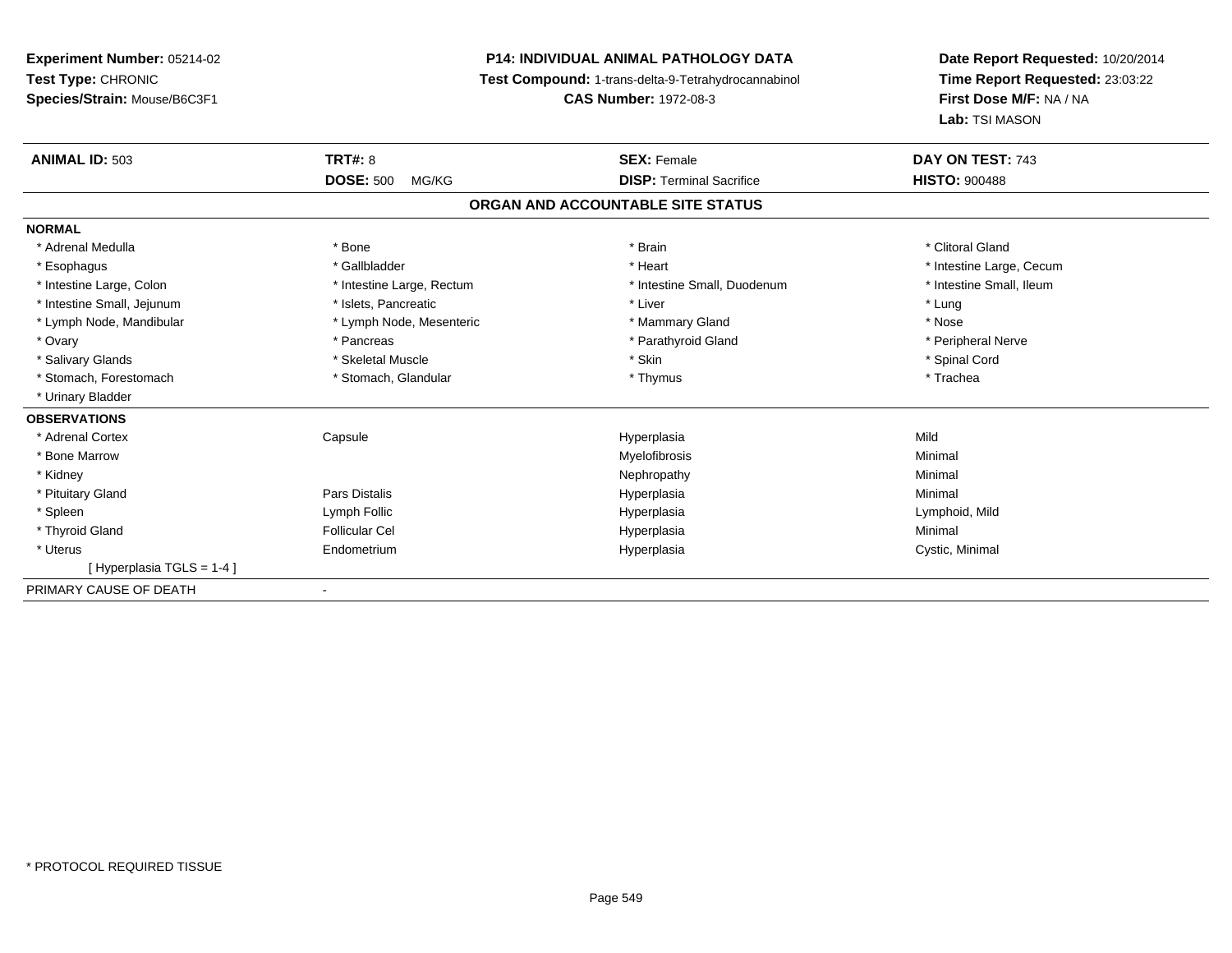**Experiment Number:** 05214-02**Test Type:** CHRONIC **Species/Strain:** Mouse/B6C3F1**P14: INDIVIDUAL ANIMAL PATHOLOGY DATA Test Compound:** 1-trans-delta-9-Tetrahydrocannabinol **CAS Number:** 1972-08-3**Date Report Requested:** 10/20/2014**Time Report Requested:** 23:03:22**First Dose M/F:** NA / NA**Lab:** TSI MASON**ANIMAL ID:** 504**TRT#:** 8 **SEX:** Female **DAY ON TEST:** 398 **DOSE:** 500 MG/KG **DISP:** Moribund Sacrifice **HISTO:** <sup>900489</sup> **ORGAN AND ACCOUNTABLE SITE STATUSNORMAL**\* Adrenal Medulla \* \* Annual Medulla \* Brain \* Bone \* \* Bone Marrow \* Bone Marrow \* \* Brain \* Brain \* Brain \* Brain \* Brain \* Brain \* Brain \* Brain \* Brain \* Brain \* Brain \* Brain \* Brain \* Brain \* Brain \* Brain \* Brain \* \* Heart \* Clitoral Gland \* \* \* heart \* \* Esophagus \* \* \* \* \* \* \* \* \* \* \* Gallbladder \* \* \* \* \* \* \* \* \* \* \* \* Heart \* Intestine Large, Cecum \* Intestine Large, Colon \* Intestine Large, Rectum \* Intestine Small, Duodenum \* Intestine Small, Ileum \* Intestine Small, Jejunum \* Islets, Pancreatic \* Liver\* Lung **\* Lymph Node, Mandibular \*** Lymph Node, Mesenteric \* Mammary Gland \* Mammary Gland \* Peripheral Nerve \* Nose \* Ovary \* Parathyroid Gland \* Peripheral Nerve \* \* Peripheral Nerve \* Pituitary Gland \* \* \* Salivary Glands \* \* Salivary Glands \* \* \$keletal Muscle \* \* \$ \* \$kin \* \* \$ \* \$ \* \$ \* \$ \* Thymus \* Spinal Cord \* Stomach, Forestomach \* Stomach, Spinal Cord \* Stomach, Glandular \* Thymus \* Stomach, Glandular \* Uterus \* Thyroid Gland \* Trachea \* Trachea \* Trachea \* Urinary Bladder \* Urinary Bladder **OBSERVATIONS** \* Adrenal Cortex Capsule Hyperplasia Minimal \* Kidney Renal Tubulee and the experimental experimental Necrosis and the experimental experimental experimental experimental experimental experimental experimental experimental experimental experimental experimental experimental experimental \* Pancreass the contract of the contract of the contract of the contract of the contract of the contract of the contract of the contract of the contract of the contract of the contract of the contract of the contract of the contract Inflammation Chronic, Mild \* Spleenn and the company of the company of the company of the company of the company of the company of the company of the company of the company of the company of the company of the company of the company of the company of the co PRIMARY CAUSE OF DEATH-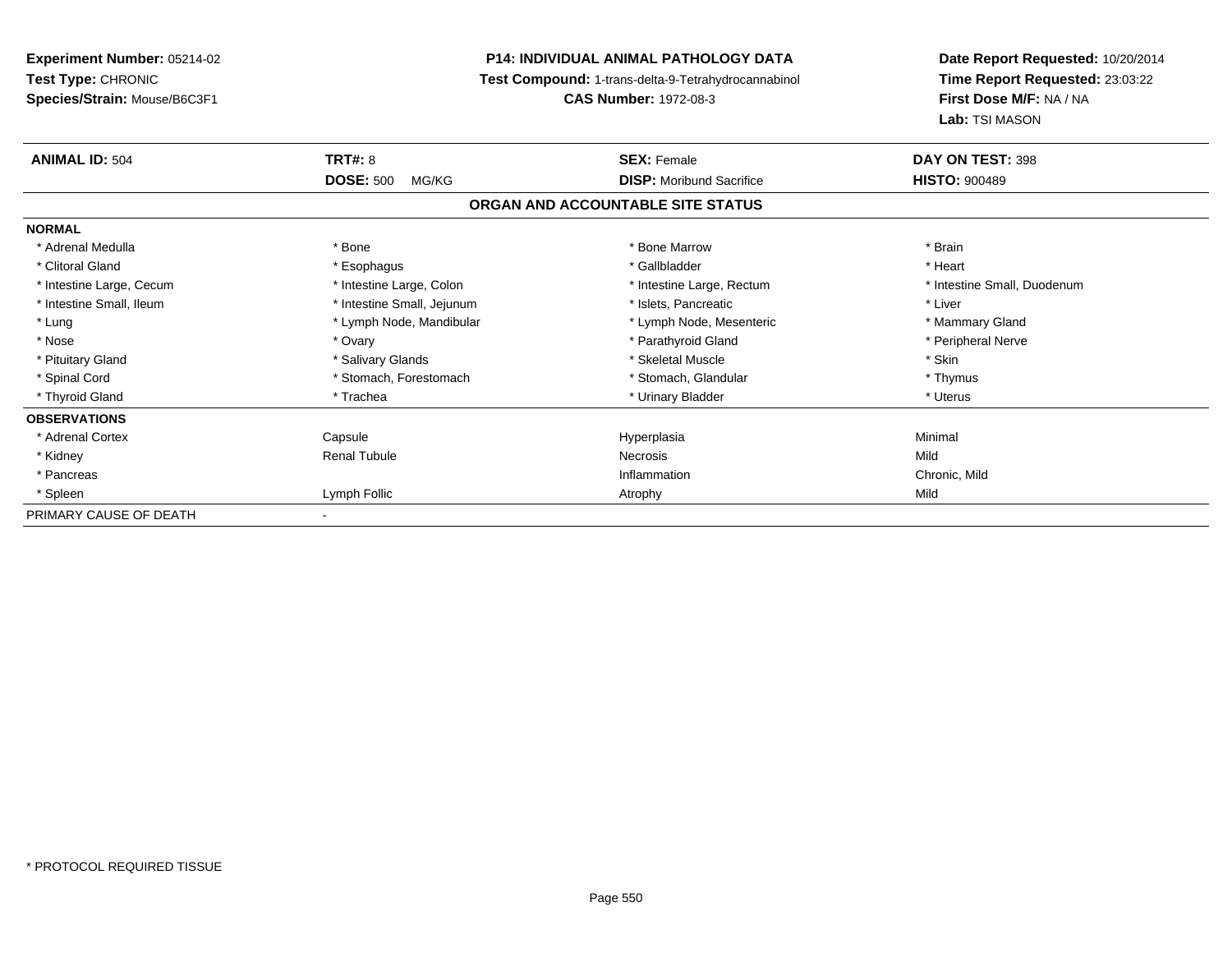# **P14: INDIVIDUAL ANIMAL PATHOLOGY DATA**

**Test Compound:** 1-trans-delta-9-Tetrahydrocannabinol

**CAS Number:** 1972-08-3

| <b>ANIMAL ID: 505</b>      | <b>TRT#: 8</b>                    | <b>SEX: Female</b>               | DAY ON TEST: 737         |  |  |  |  |
|----------------------------|-----------------------------------|----------------------------------|--------------------------|--|--|--|--|
|                            | <b>DOSE: 500</b><br>MG/KG         | <b>DISP: Terminal Sacrifice</b>  | <b>HISTO: 900490</b>     |  |  |  |  |
|                            | ORGAN AND ACCOUNTABLE SITE STATUS |                                  |                          |  |  |  |  |
| <b>NORMAL</b>              |                                   |                                  |                          |  |  |  |  |
| * Adrenal Medulla          | * Bone                            | * Bone Marrow                    | * Clitoral Gland         |  |  |  |  |
| * Esophagus                | * Gallbladder                     | * Heart                          | * Intestine Large, Cecum |  |  |  |  |
| * Intestine Large, Colon   | * Intestine Large, Rectum         | * Intestine Small, Duodenum      | * Intestine Small, Ileum |  |  |  |  |
| * Intestine Small, Jejunum | * Islets, Pancreatic              | * Liver                          | * Lung                   |  |  |  |  |
| * Lymph Node, Mandibular   | * Lymph Node, Mesenteric          | * Mammary Gland                  | * Pancreas               |  |  |  |  |
| * Parathyroid Gland        | * Peripheral Nerve                | * Salivary Glands                | * Skeletal Muscle        |  |  |  |  |
| * Skin                     | * Spinal Cord                     | * Stomach, Forestomach           | * Stomach, Glandular     |  |  |  |  |
| * Trachea                  | * Urinary Bladder                 |                                  |                          |  |  |  |  |
| <b>OBSERVATIONS</b>        |                                   |                                  |                          |  |  |  |  |
| * Adrenal Cortex           | Capsule                           | Hyperplasia                      | Minimal                  |  |  |  |  |
| * Brain                    |                                   | Mineralization                   | Minimal                  |  |  |  |  |
| * Kidney                   |                                   | Nephropathy                      | Minimal                  |  |  |  |  |
| * Nose                     |                                   | Inflammation                     | Chronic, Mild            |  |  |  |  |
| * Ovary                    |                                   | Cyst                             |                          |  |  |  |  |
| [Cyst TGLS = $1-4.01$ ]    |                                   |                                  |                          |  |  |  |  |
| * Pituitary Gland          | <b>Pars Distalis</b>              | Hyperplasia                      | Mild                     |  |  |  |  |
| * Spleen                   | Red Pulp                          | Hematopoietic Cell Proliferation | Mild                     |  |  |  |  |
|                            | Lymph Follic                      | Hyperplasia                      | Lymphoid, Minimal        |  |  |  |  |
| * Thymus                   |                                   | Cyst                             |                          |  |  |  |  |
| * Thyroid Gland            | <b>Follicular Cel</b>             | Hyperplasia                      | Moderate                 |  |  |  |  |
| * Uterus                   | Endometrium                       | Hyperplasia                      | Cystic, Minimal          |  |  |  |  |
| PRIMARY CAUSE OF DEATH     |                                   |                                  |                          |  |  |  |  |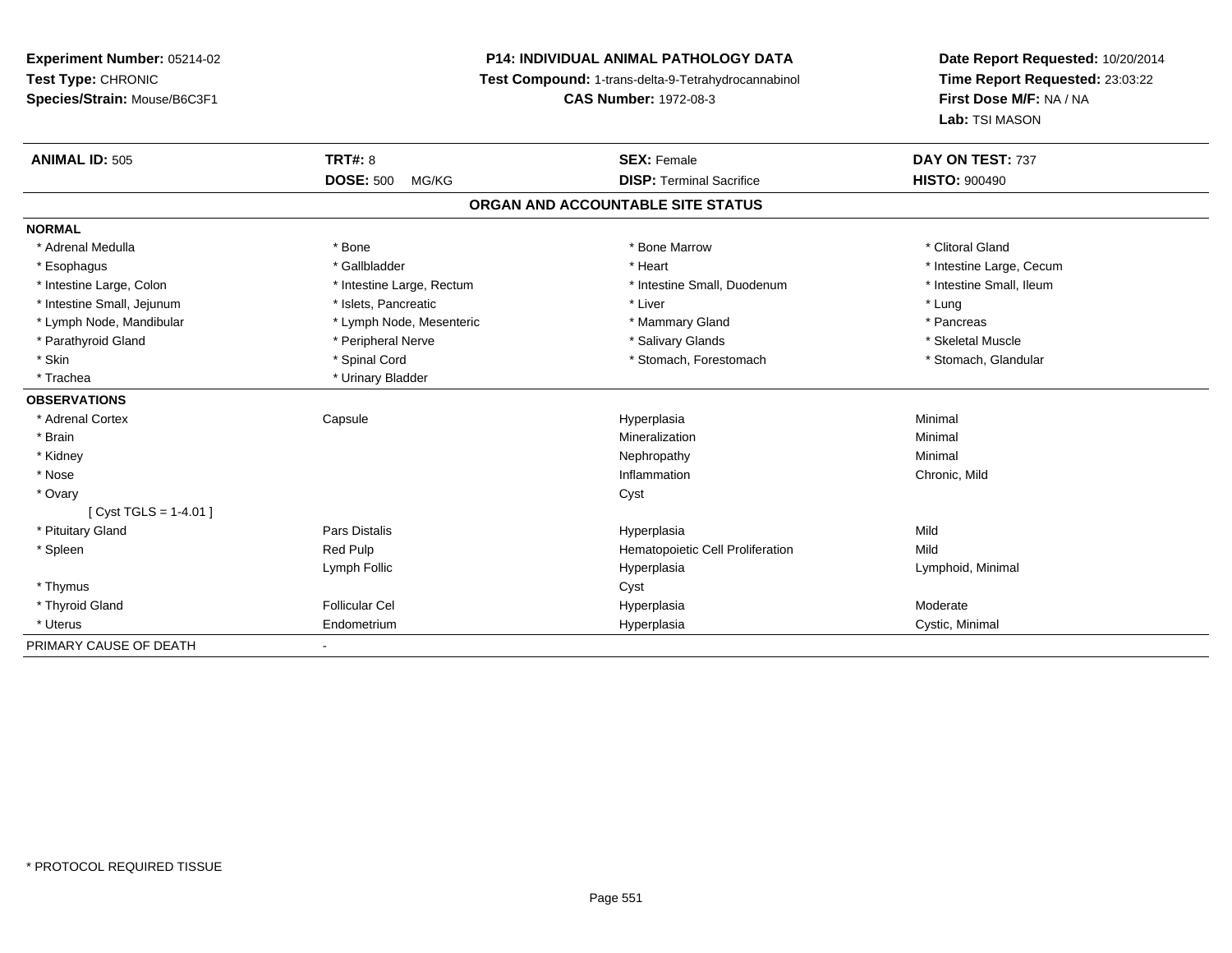| <b>Experiment Number: 05214-02</b><br>Test Type: CHRONIC<br>Species/Strain: Mouse/B6C3F1 |                           | <b>P14: INDIVIDUAL ANIMAL PATHOLOGY DATA</b><br>Test Compound: 1-trans-delta-9-Tetrahydrocannabinol<br><b>CAS Number: 1972-08-3</b> | Date Report Requested: 10/20/2014<br>Time Report Requested: 23:03:22<br>First Dose M/F: NA / NA<br>Lab: TSI MASON |  |
|------------------------------------------------------------------------------------------|---------------------------|-------------------------------------------------------------------------------------------------------------------------------------|-------------------------------------------------------------------------------------------------------------------|--|
| <b>ANIMAL ID: 506</b>                                                                    | TRT#: 8                   | <b>SEX: Female</b>                                                                                                                  | DAY ON TEST: 145                                                                                                  |  |
|                                                                                          | <b>DOSE: 500</b><br>MG/KG | <b>DISP: Natural Death</b>                                                                                                          | <b>HISTO: 900491</b>                                                                                              |  |
|                                                                                          |                           | ORGAN AND ACCOUNTABLE SITE STATUS                                                                                                   |                                                                                                                   |  |
| <b>NORMAL</b>                                                                            |                           |                                                                                                                                     |                                                                                                                   |  |
| * Adrenal Medulla                                                                        | * Bone                    | * Bone Marrow                                                                                                                       | * Brain                                                                                                           |  |
| * Clitoral Gland                                                                         | * Esophagus               | * Heart                                                                                                                             | * Liver                                                                                                           |  |
| * Lymph Node, Mandibular                                                                 | * Mammary Gland           | * Nose                                                                                                                              | * Ovary                                                                                                           |  |
| * Parathyroid Gland                                                                      | * Peripheral Nerve        | * Salivary Glands                                                                                                                   | * Skeletal Muscle                                                                                                 |  |
| * Skin                                                                                   | * Spinal Cord             | * Spleen                                                                                                                            | * Thyroid Gland                                                                                                   |  |
| * Trachea                                                                                | * Urinary Bladder         | * Uterus                                                                                                                            |                                                                                                                   |  |
| <b>AUTO PRECLUDES DIAG.</b>                                                              |                           |                                                                                                                                     |                                                                                                                   |  |
| * Gallbladder                                                                            | * Intestine Large, Cecum  | * Intestine Large, Colon                                                                                                            | * Intestine Large, Rectum                                                                                         |  |
| * Intestine Small, Duodenum                                                              | * Intestine Small, Ileum  | * Intestine Small, Jejunum                                                                                                          | * Islets, Pancreatic                                                                                              |  |
| * Lymph Node, Mesenteric                                                                 | * Pancreas                | * Stomach, Forestomach                                                                                                              | * Stomach, Glandular                                                                                              |  |
| * Thymus                                                                                 |                           |                                                                                                                                     |                                                                                                                   |  |
| <b>INSUFFICIENT TISSUE</b>                                                               |                           |                                                                                                                                     |                                                                                                                   |  |
| * Pituitary Gland                                                                        |                           |                                                                                                                                     |                                                                                                                   |  |
| <b>OBSERVATIONS</b>                                                                      |                           |                                                                                                                                     |                                                                                                                   |  |
| * Adrenal Cortex                                                                         | Capsule                   | Hyperplasia                                                                                                                         | Minimal                                                                                                           |  |
| * Kidney                                                                                 |                           | Hemorrhage                                                                                                                          | Mild                                                                                                              |  |
| * Lung                                                                                   |                           | Hemorrhage                                                                                                                          | Mild                                                                                                              |  |
| PRIMARY CAUSE OF DEATH                                                                   |                           |                                                                                                                                     |                                                                                                                   |  |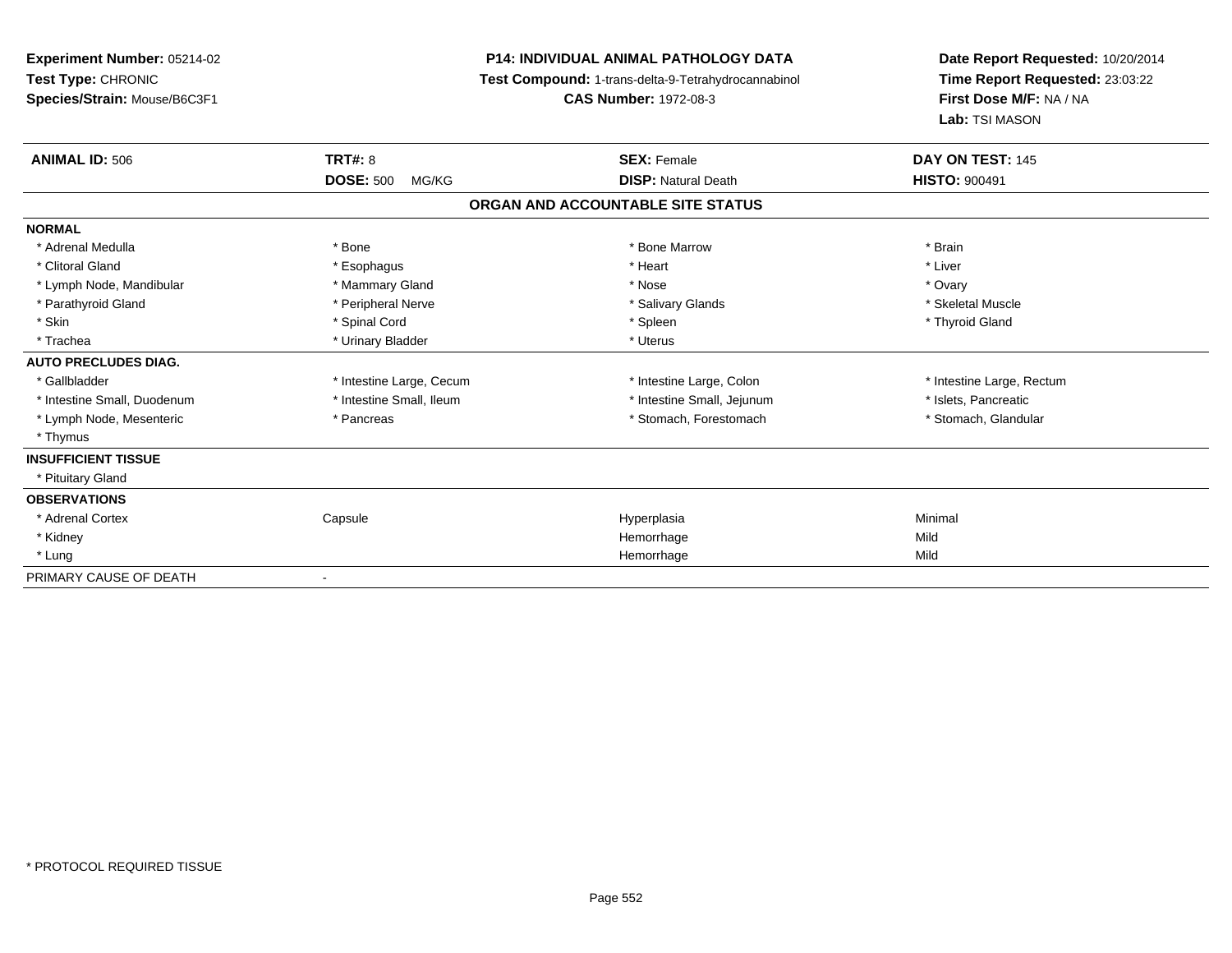## **P14: INDIVIDUAL ANIMAL PATHOLOGY DATA**

**Test Compound:** 1-trans-delta-9-Tetrahydrocannabinol

**CAS Number:** 1972-08-3

| <b>ANIMAL ID: 507</b>     | TRT#: 8                     | <b>SEX: Female</b>                | DAY ON TEST: 737           |
|---------------------------|-----------------------------|-----------------------------------|----------------------------|
|                           | <b>DOSE: 500</b><br>MG/KG   | <b>DISP: Terminal Sacrifice</b>   | <b>HISTO: 900492</b>       |
|                           |                             | ORGAN AND ACCOUNTABLE SITE STATUS |                            |
| <b>NORMAL</b>             |                             |                                   |                            |
| * Adrenal Medulla         | * Bone                      | * Clitoral Gland                  | * Esophagus                |
| * Gallbladder             | * Heart                     | * Intestine Large, Cecum          | * Intestine Large, Colon   |
| * Intestine Large, Rectum | * Intestine Small, Duodenum | * Intestine Small, Ileum          | * Intestine Small, Jejunum |
| * Liver                   | * Lung                      | * Lymph Node, Mandibular          | * Lymph Node, Mesenteric   |
| * Mammary Gland           | * Nose                      | * Ovary                           | * Pancreas                 |
| * Parathyroid Gland       | * Peripheral Nerve          | * Salivary Glands                 | * Skeletal Muscle          |
| * Skin                    | * Spinal Cord               | * Spleen                          | * Stomach, Forestomach     |
| * Stomach, Glandular      | * Thymus                    | * Trachea                         | * Urinary Bladder          |
| <b>OBSERVATIONS</b>       |                             |                                   |                            |
| * Adrenal Cortex          | Capsule                     | Hyperplasia                       | Mild                       |
| * Bone Marrow             |                             | Myelofibrosis                     | Mild                       |
| * Brain                   |                             | Mineralization                    | Minimal                    |
| * Islets, Pancreatic      |                             | Hyperplasia                       | Minimal                    |
| * Kidney                  |                             | Nephropathy                       | Minimal                    |
| * Pituitary Gland         | <b>Pars Distalis</b>        | Adenoma                           |                            |
|                           | <b>Pars Distalis</b>        | Hyperplasia                       | Moderate                   |
| * Thyroid Gland           | Follicular Cel              | Hyperplasia                       | Minimal                    |
| * Uterus                  | Endometrium                 | Hyperplasia                       | Cystic, Minimal            |
| PRIMARY CAUSE OF DEATH    | $\blacksquare$              |                                   |                            |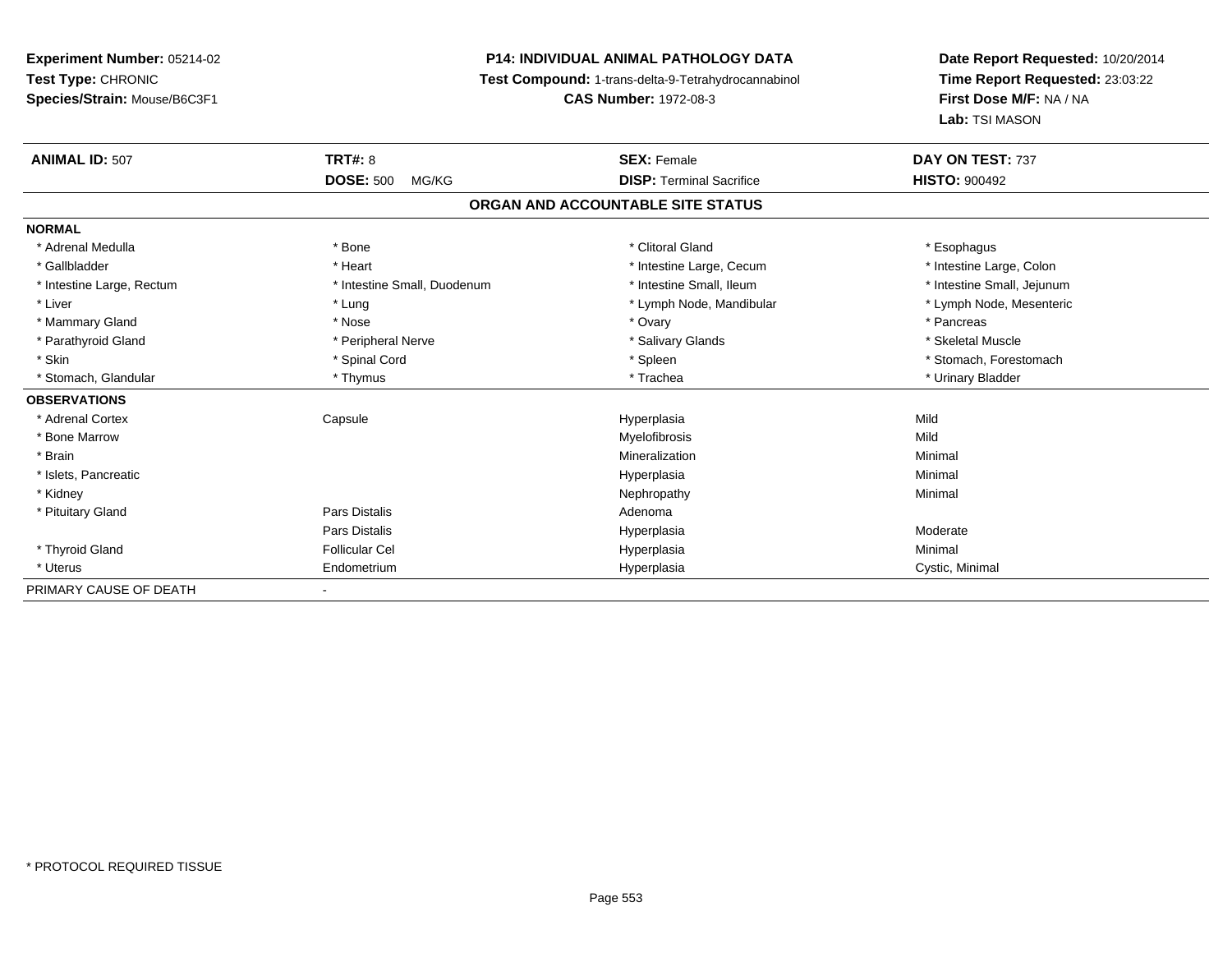**Experiment Number:** 05214-02**Test Type:** CHRONIC **Species/Strain:** Mouse/B6C3F1**P14: INDIVIDUAL ANIMAL PATHOLOGY DATA Test Compound:** 1-trans-delta-9-Tetrahydrocannabinol **CAS Number:** 1972-08-3**Date Report Requested:** 10/20/2014**Time Report Requested:** 23:03:22**First Dose M/F:** NA / NA**Lab:** TSI MASON**ANIMAL ID:** 508**EX:** Female **DAY ON TEST:** 741 **DOSE:** 500 MG/KG **DISP:** Terminal Sacrifice **HISTO:** <sup>900493</sup> **ORGAN AND ACCOUNTABLE SITE STATUSNORMAL**\* Adrenal Medulla \* \* Annual Medulla \* Brain \* Bone \* \* Bone Marrow \* Bone Marrow \* \* Brain \* Brain \* Brain \* Brain \* Brain \* Brain \* Brain \* Brain \* Brain \* Brain \* Brain \* Brain \* Brain \* Brain \* Brain \* Brain \* Brain \* \* Intestine Large, Colon \* Esophagus \* Intestine Large, Cecum \* Callbladder \* 10 \* Intestine Large, Cecum \* Intestine Large, Cecum \* \* Intestine Small, Jejunum \* Intestine Large, Rectum \* Intestine Small, Duodenum \* Intestine Small, Duodenum \* \* Intestine Small, Ileum \* Islets, Pancreatic \* Liver \* Lung \* Lymph Node, Mandibular \* Lymph Node, Mesenteric \* \* \* Mammary Gland \* \* Nose \* Nose \* Ovary \* Ovary \* Ovary \* Ovary \* Ovary \* Ovary \* Ovary \* Pituitary Gland \* Pancreas \* Pancreas \* Parathyroid Gland \* Pancreas \* Peripheral Nerve \* Salivary Glands \* \* Steeden \* \* Skeletal Muscle \* \* Skin \* \* Skin \* \* Steeden \* Spinal Cord \* Spinal Cord \* Spinal Cord \* Spinal Cord \* Spinal Cord \* Spinal Cord \* Spinal Cord \* Spinal Cord \* Spinal Cord \* Spinal Cord \* \* Spleen \* Stomach, Glandular \* Stomach, Glandular \* Thymus \* Thomas \* Trachea \* Urinary Bladder**MISSING** \* Clitoral Gland**OBSERVATIONS** \* Adrenal Cortex Capsule Hyperplasia Mild \* Heart Cardiomyopathyy Mild Minimal \* Kidneyy the control of the control of the control of the control of the control of the control of the control of the control of the control of the control of the control of the control of the control of the control of the contro \* Stomach, Forestomach Squamous Cell Papilloma [ Squamous Cell Papilloma TGLS = 1-6.01 ] \* Thyroid Gland Follicular Cel Hyperplasia Mild \* Uterus Endometriumm Cystic, Minimal Cystic, Minimal PRIMARY CAUSE OF DEATH-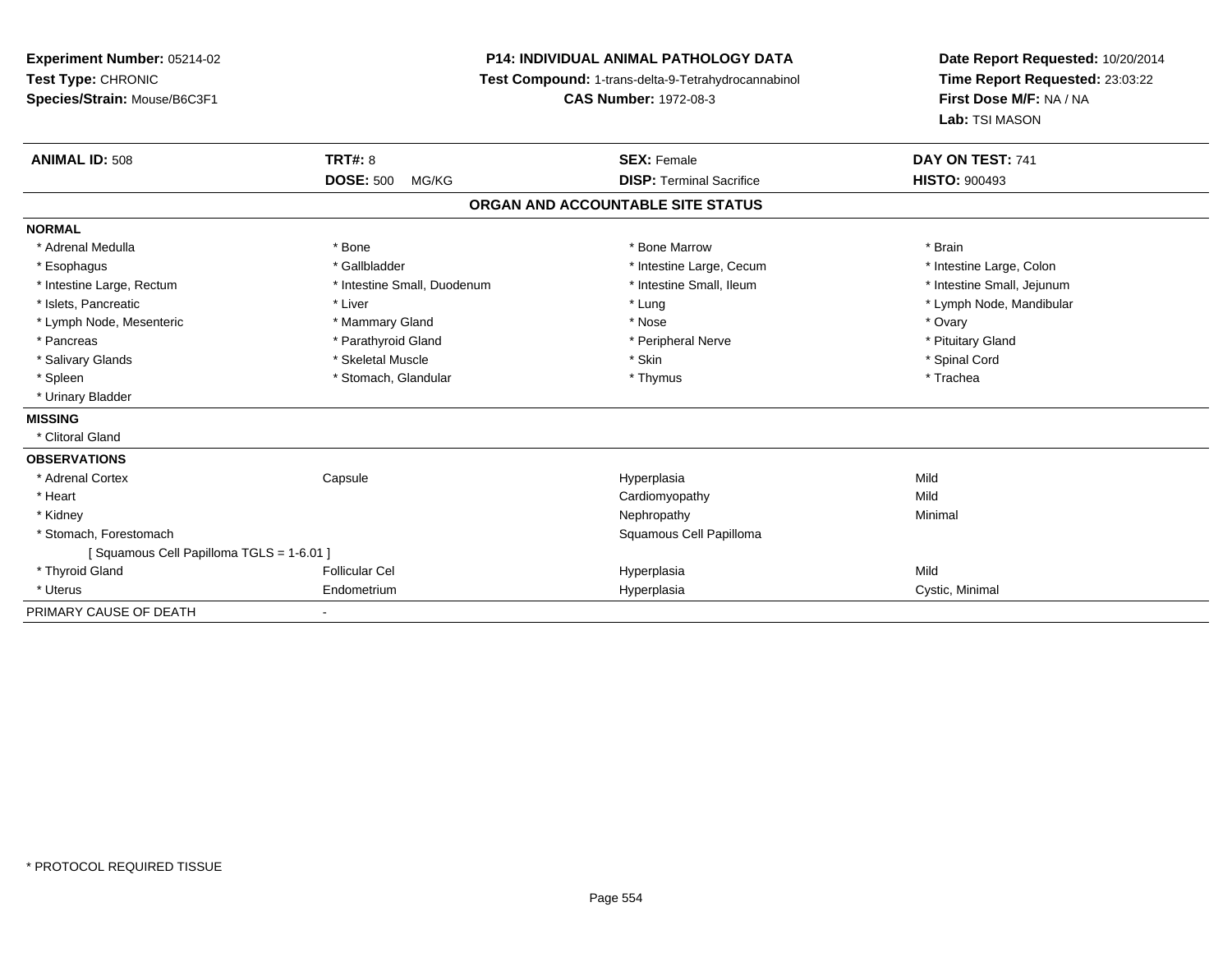# **P14: INDIVIDUAL ANIMAL PATHOLOGY DATA**

**Test Compound:** 1-trans-delta-9-Tetrahydrocannabinol

**CAS Number:** 1972-08-3

| <b>ANIMAL ID: 509</b>       | <b>TRT#: 8</b>               | <b>SEX: Female</b>                | DAY ON TEST: 743           |
|-----------------------------|------------------------------|-----------------------------------|----------------------------|
|                             | <b>DOSE: 500</b><br>MG/KG    | <b>DISP: Terminal Sacrifice</b>   | <b>HISTO: 900494</b>       |
|                             |                              | ORGAN AND ACCOUNTABLE SITE STATUS |                            |
| <b>NORMAL</b>               |                              |                                   |                            |
| * Adrenal Medulla           | * Bone                       | * Bone Marrow                     | * Clitoral Gland           |
| * Esophagus                 | * Gallbladder                | * Intestine Large, Cecum          | * Intestine Large, Colon   |
| * Intestine Large, Rectum   | * Intestine Small, Duodenum  | * Intestine Small, Ileum          | * Intestine Small, Jejunum |
| * Islets, Pancreatic        | * Liver                      | * Lung                            | * Lymph Node, Mandibular   |
| * Lymph Node, Mesenteric    | * Mammary Gland              | * Pancreas                        | * Parathyroid Gland        |
| * Peripheral Nerve          | * Pituitary Gland            | * Salivary Glands                 | * Skeletal Muscle          |
| * Skin                      | * Spinal Cord                | * Spleen                          | * Stomach, Glandular       |
| * Thymus                    | * Trachea                    | * Urinary Bladder                 |                            |
| <b>OBSERVATIONS</b>         |                              |                                   |                            |
| * Adrenal Cortex            | Capsule                      | Hyperplasia                       | Mild                       |
| * Brain                     |                              | Mineralization                    | Minimal                    |
| * Heart                     |                              | Inflammation                      | Chronic, Mild              |
| * Kidney                    |                              | Nephropathy                       | Minimal                    |
| * Nose                      |                              | Inflammation                      | Chronic, Minimal           |
| * Ovary                     | Periovarn Tiss               | Cyst                              |                            |
| $[Cyst TGLS = 1-4]$         |                              |                                   |                            |
| * Stomach, Forestomach      |                              | Hyperplasia                       | Squamous, Minimal          |
| [Hyperplasia TGLS = 2-6.01] |                              |                                   |                            |
| * Thyroid Gland             | <b>Follicular Cel</b>        | Hyperplasia                       | Minimal                    |
| * Uterus                    | Endometrium                  | Hyperplasia                       | Cystic, Minimal            |
| PRIMARY CAUSE OF DEATH      | $\qquad \qquad \blacksquare$ |                                   |                            |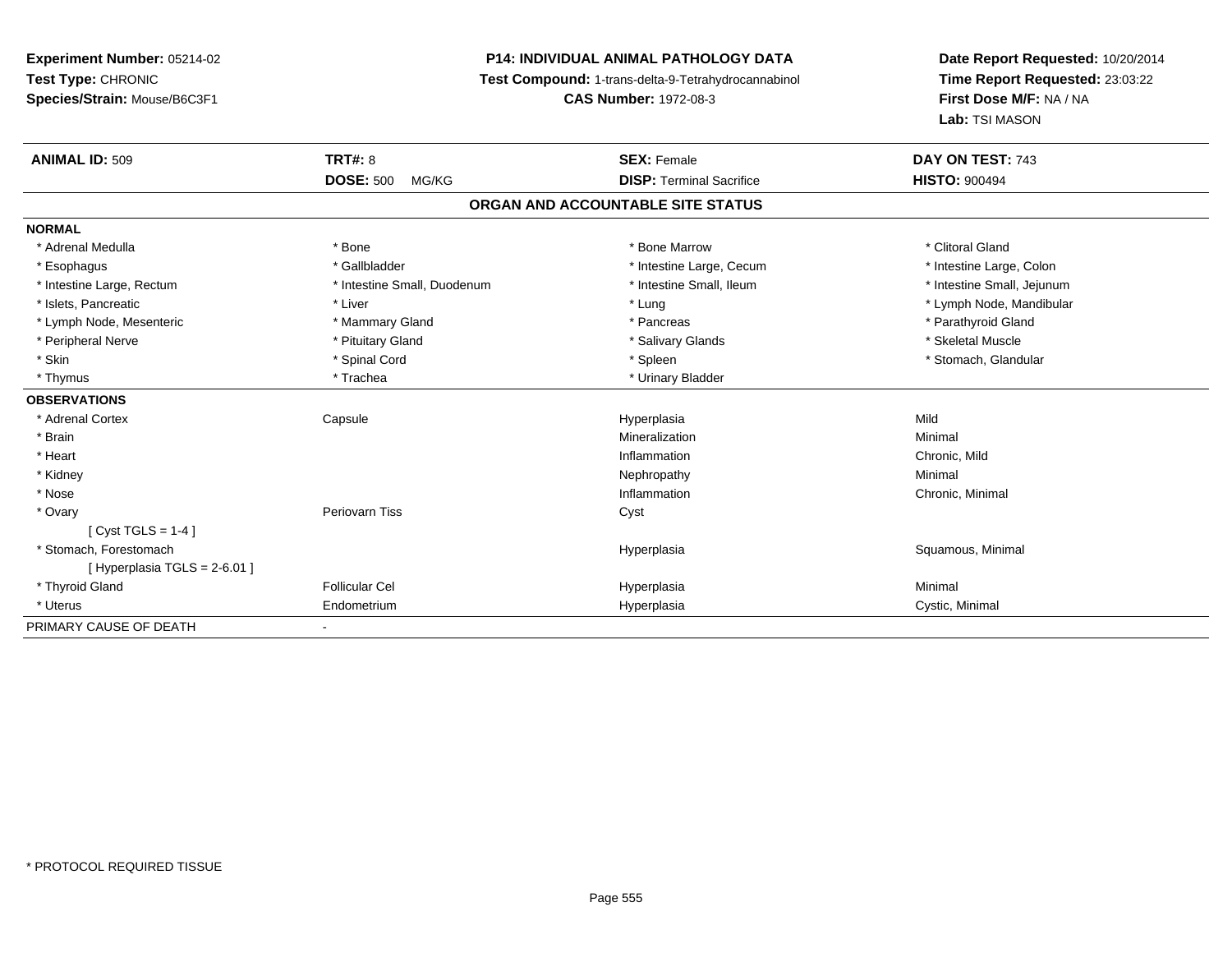**Experiment Number:** 05214-02**Test Type:** CHRONIC **Species/Strain:** Mouse/B6C3F1**P14: INDIVIDUAL ANIMAL PATHOLOGY DATA Test Compound:** 1-trans-delta-9-Tetrahydrocannabinol **CAS Number:** 1972-08-3**Date Report Requested:** 10/20/2014**Time Report Requested:** 23:03:22**First Dose M/F:** NA / NA**Lab:** TSI MASON**ANIMAL ID:** 510**C TRT#:** 8 **SEX:** Female **SEX: Female DAY ON TEST:** 742 **DOSE:** 500 MG/KG**DISP:** Terminal Sacrifice **HISTO:**  $900495$ **ORGAN AND ACCOUNTABLE SITE STATUSNORMAL**\* Adrenal Medulla \* \* Annual Medulla \* Brain \* Bone \* \* Bone Marrow \* Bone Marrow \* \* Brain \* Brain \* Brain \* Brain \* Brain \* Brain \* Brain \* Brain \* Brain \* Brain \* Brain \* Brain \* Brain \* Brain \* Brain \* Brain \* Brain \* \* Esophagus \* https://www.fragustage.com/web/2019/heart \* Heart \* Heart \* Heart \* Intestine Large, Cecum \* Intestine Large, Cecum \* Sallbladder \* The state of the state of the state of the state of the state of the state o \* Intestine Small. Ileum \* Intestine Large, Colon \* Intestine Large, Rectum \* Intestine Small, Duodenum \* Intestine Small, Duodenum \* Intestine Small, Jejunum \* \* 19ets, Pancreatic \* Liver \* Liver \* Liver \* Liver \* Lung \* Peripheral Nerve \* Lymph Node, Mandibular \* Lymph Node, Mesenteric \* Nose \* Nose \* Pituitary Gland \* \* \* Salivary Glands \* \* Salivary Glands \* \* \$keletal Muscle \* \* \$ \* \$kin \* \* \$ \* \$ \* \$ \* \$ \* Thymus \* Spinal Cord \* Stomach, Forestomach \* Stomach \* Stomach \* Stomach, Glandular \* Stomach, Glandular \* Trachea \* Urinary Bladder**MISSING** \* Parathyroid Gland**OBSERVATIONS** \* Adrenal Cortex**Capsule**  Hyperplasia Minimal \* Clitoral Glandd and the control of the control of the control of the control of the control of the control of the control of the control of the control of the control of the control of the control of the control of the control of the co \* Kidneyy the control of the control of the control of the control of the control of the control of the control of the control of the control of the control of the control of the control of the control of the control of the contro Lymph Node Bronchial Amyloid Deposition Moderate \* Mammary Glandd
and
the contract of the contract of the contract of the contract of the contract of the contract of the contract of the contract of the contract of the contract of the contract of the contract of the contract of the cont **Mesentery** y the control of the control of the control of the control of the control of the control of the control of the control of the control of the control of the control of the control of the control of the control of the contro Inflammation **Chronic**, Moderate [ Inflammation TGLS = 1-14 ] \* Ovaryy Periovarn Tiss Inflammation Inflammation **Chronic, Mild**<br> **Chronic, Mild**<br> **Chronic, Mild**<br> **Chronic, Mild**  \* Pancreass and the contract of the burden of the contract of the contract of the contract of the Ectasia a and a study of the state of the Minimal Inflammation Chronic, Moderate Note: ECTATIC DUCT IS ON SLIDE 14. \* SpleenRed Pulp **Network** Hematopoietic Cell Proliferation Mild Lymph Follic Hyperplasia Lymphoid, Minimal \* Thyroid Gland Follicular Cel Hyperplasia Mild \* Uteruss and the contract of the contract of the contract of the contract of the contract of the contract of the contract of the contract of the contract of the contract of the contract of the contract of the contract of the cont n Mild [ Dilatation TGLS = 2-4 ] PRIMARY CAUSE OF DEATH-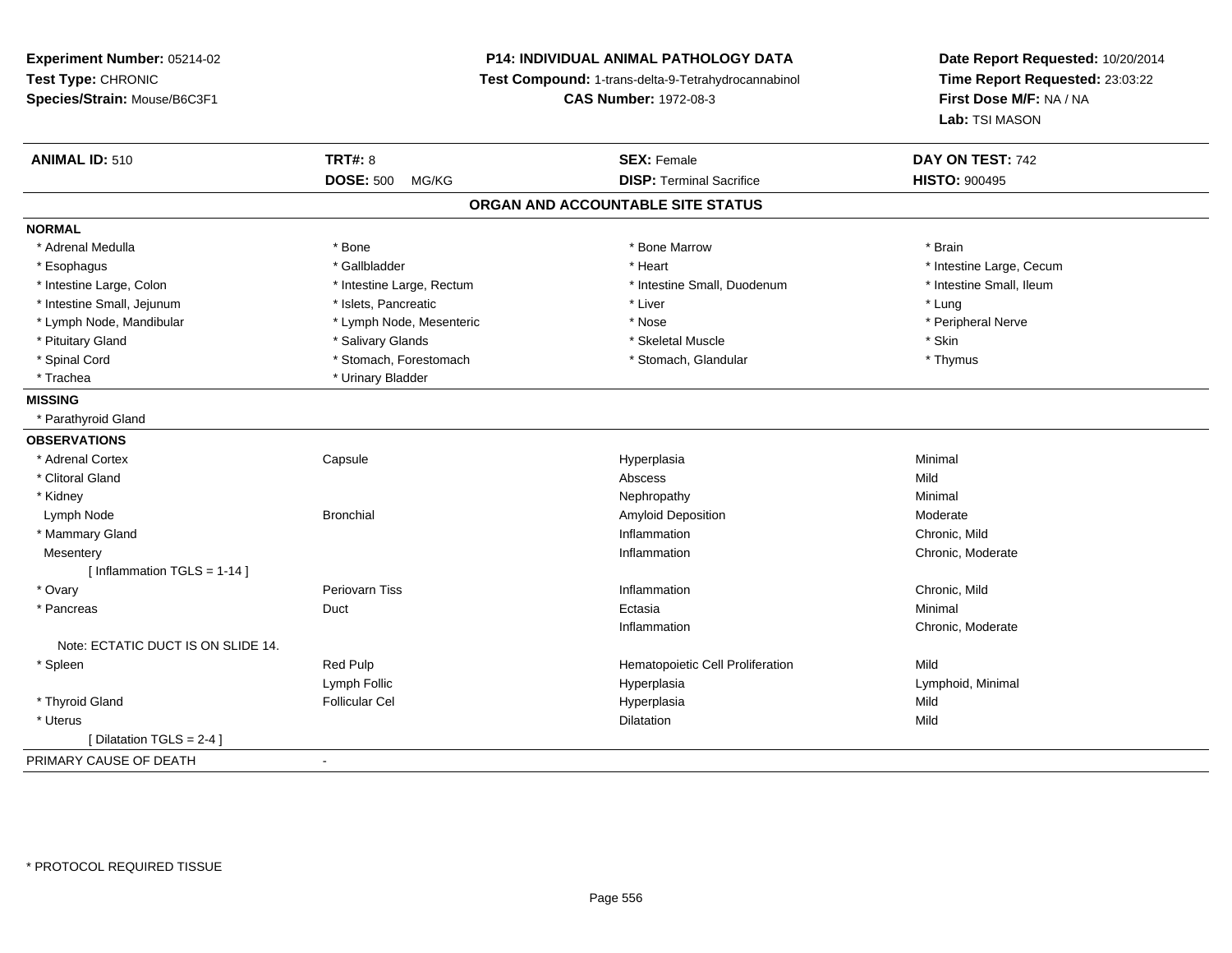## **P14: INDIVIDUAL ANIMAL PATHOLOGY DATA**

**Test Compound:** 1-trans-delta-9-Tetrahydrocannabinol

**CAS Number:** 1972-08-3

| <b>ANIMAL ID: 511</b>       | TRT#: 8                     | <b>SEX: Female</b>                | DAY ON TEST: 742           |
|-----------------------------|-----------------------------|-----------------------------------|----------------------------|
|                             | <b>DOSE: 500</b><br>MG/KG   | <b>DISP: Terminal Sacrifice</b>   | <b>HISTO: 900496</b>       |
|                             |                             | ORGAN AND ACCOUNTABLE SITE STATUS |                            |
| <b>NORMAL</b>               |                             |                                   |                            |
| * Adrenal Medulla           | * Bone                      | * Clitoral Gland                  | * Esophagus                |
| * Gallbladder               | * Heart                     | * Intestine Large, Cecum          | * Intestine Large, Colon   |
| * Intestine Large, Rectum   | * Intestine Small, Duodenum | * Intestine Small, Ileum          | * Intestine Small, Jejunum |
| * Islets, Pancreatic        | * Kidney                    | * Liver                           | * Lung                     |
| * Lymph Node, Mandibular    | * Lymph Node, Mesenteric    | * Mammary Gland                   | * Ovary                    |
| * Pancreas                  | * Parathyroid Gland         | * Peripheral Nerve                | * Pituitary Gland          |
| * Salivary Glands           | * Skeletal Muscle           | * Skin                            | * Spinal Cord              |
| * Stomach, Glandular        | * Thymus                    | * Thyroid Gland                   | * Trachea                  |
| * Urinary Bladder           |                             |                                   |                            |
| <b>OBSERVATIONS</b>         |                             |                                   |                            |
| * Adrenal Cortex            | Capsule                     | Hyperplasia                       | Mild                       |
| * Bone Marrow               |                             | Myelofibrosis                     | Minimal                    |
| * Brain                     |                             | Mineralization                    | Minimal                    |
| * Nose                      |                             | Inflammation                      | Acute, Mild                |
|                             |                             | Inflammation                      | Chronic, Mild              |
| * Spleen                    | Red Pulp                    | Hematopoietic Cell Proliferation  | Mild                       |
|                             | Lymph Follic                | Hyperplasia                       | Lymphoid, Minimal          |
| * Stomach, Forestomach      |                             | Hyperplasia                       | Squamous, Mild             |
|                             |                             | Ulcer                             | Mild                       |
| [Hyperplasia TGLS = 1-6.01] |                             |                                   |                            |
| * Uterus                    | Endometrium                 | Hyperplasia                       | Cystic, Mild               |
| PRIMARY CAUSE OF DEATH      |                             |                                   |                            |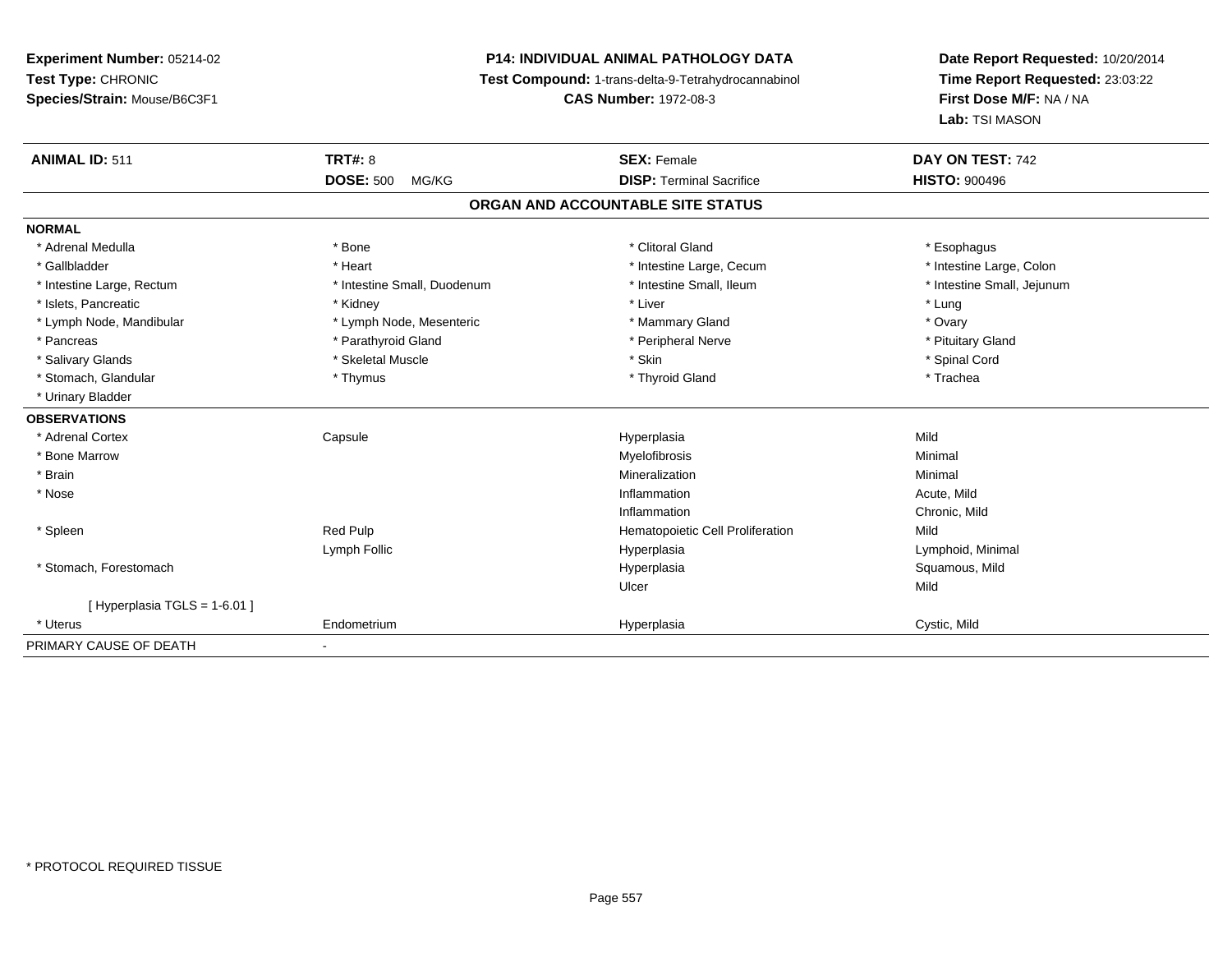| Experiment Number: 05214-02<br>Test Type: CHRONIC<br>Species/Strain: Mouse/B6C3F1 |                            | <b>P14: INDIVIDUAL ANIMAL PATHOLOGY DATA</b><br>Test Compound: 1-trans-delta-9-Tetrahydrocannabinol<br><b>CAS Number: 1972-08-3</b> | Date Report Requested: 10/20/2014<br>Time Report Requested: 23:03:22<br>First Dose M/F: NA / NA<br><b>Lab:</b> TSI MASON |  |
|-----------------------------------------------------------------------------------|----------------------------|-------------------------------------------------------------------------------------------------------------------------------------|--------------------------------------------------------------------------------------------------------------------------|--|
| <b>ANIMAL ID: 512</b>                                                             | <b>TRT#: 8</b>             | <b>SEX: Female</b>                                                                                                                  | DAY ON TEST: 127                                                                                                         |  |
|                                                                                   | <b>DOSE: 500</b><br>MG/KG  | <b>DISP: Natural Death</b>                                                                                                          | <b>HISTO: 900497</b>                                                                                                     |  |
|                                                                                   |                            | ORGAN AND ACCOUNTABLE SITE STATUS                                                                                                   |                                                                                                                          |  |
| <b>NORMAL</b>                                                                     |                            |                                                                                                                                     |                                                                                                                          |  |
| * Adrenal Medulla                                                                 | * Bone                     | * Bone Marrow                                                                                                                       | * Brain                                                                                                                  |  |
| * Esophagus                                                                       | * Gallbladder              | * Islets, Pancreatic                                                                                                                | * Kidney                                                                                                                 |  |
| * Lymph Node, Mandibular                                                          | * Lymph Node, Mesenteric   | * Mammary Gland                                                                                                                     | * Ovary                                                                                                                  |  |
| * Pancreas                                                                        | * Parathyroid Gland        | * Peripheral Nerve                                                                                                                  | * Salivary Glands                                                                                                        |  |
| * Skeletal Muscle                                                                 | * Skin                     | * Spinal Cord                                                                                                                       | * Thyroid Gland                                                                                                          |  |
| * Trachea                                                                         | * Urinary Bladder          | * Uterus                                                                                                                            |                                                                                                                          |  |
| <b>MISSING</b>                                                                    |                            |                                                                                                                                     |                                                                                                                          |  |
| * Clitoral Gland                                                                  |                            |                                                                                                                                     |                                                                                                                          |  |
| <b>AUTO PRECLUDES DIAG.</b>                                                       |                            |                                                                                                                                     |                                                                                                                          |  |
| * Intestine Large, Cecum                                                          | * Intestine Large, Colon   | * Intestine Large, Rectum                                                                                                           | * Intestine Small, Duodenum                                                                                              |  |
| * Intestine Small, Ileum                                                          | * Intestine Small, Jejunum | * Stomach, Forestomach                                                                                                              | * Stomach, Glandular                                                                                                     |  |
| <b>INSUFFICIENT TISSUE</b>                                                        |                            |                                                                                                                                     |                                                                                                                          |  |
| * Pituitary Gland                                                                 |                            |                                                                                                                                     |                                                                                                                          |  |
| <b>OBSERVATIONS</b>                                                               |                            |                                                                                                                                     |                                                                                                                          |  |
| * Adrenal Cortex                                                                  | Capsule                    | Hyperplasia                                                                                                                         | Minimal                                                                                                                  |  |
| * Bone                                                                            |                            |                                                                                                                                     |                                                                                                                          |  |
| Note: TGL 3 IS LUNG                                                               |                            |                                                                                                                                     |                                                                                                                          |  |
| * Heart                                                                           | Epicardium                 | Inflammation                                                                                                                        | Acute, Mild                                                                                                              |  |
| * Liver                                                                           |                            | Hematopoietic Cell Proliferation                                                                                                    | Moderate                                                                                                                 |  |
| Note: THE SPACE OF DISSE IS PROMINENT.                                            |                            |                                                                                                                                     |                                                                                                                          |  |
| * Lung                                                                            |                            | Abscess                                                                                                                             | Marked                                                                                                                   |  |
|                                                                                   |                            | Inflammation                                                                                                                        | Acute, Marked                                                                                                            |  |
| [Abscess TGLS = $3,4,6-1+1.01$ ]                                                  |                            |                                                                                                                                     |                                                                                                                          |  |
| [Inflammation TGLS = $3,4,6-1+1.01$ ]                                             |                            |                                                                                                                                     |                                                                                                                          |  |
| * Nose                                                                            |                            | Inflammation                                                                                                                        | Chronic, Mild                                                                                                            |  |
| * Spleen                                                                          | <b>Red Pulp</b>            | Hematopoietic Cell Proliferation                                                                                                    | Moderate                                                                                                                 |  |
| [ Hematopoietic Cell Proliferation TGLS = 1-3 ]                                   |                            |                                                                                                                                     |                                                                                                                          |  |
| * Thymus                                                                          |                            | Abscess                                                                                                                             | Mild                                                                                                                     |  |
| PRIMARY CAUSE OF DEATH                                                            | $\overline{\phantom{a}}$   |                                                                                                                                     |                                                                                                                          |  |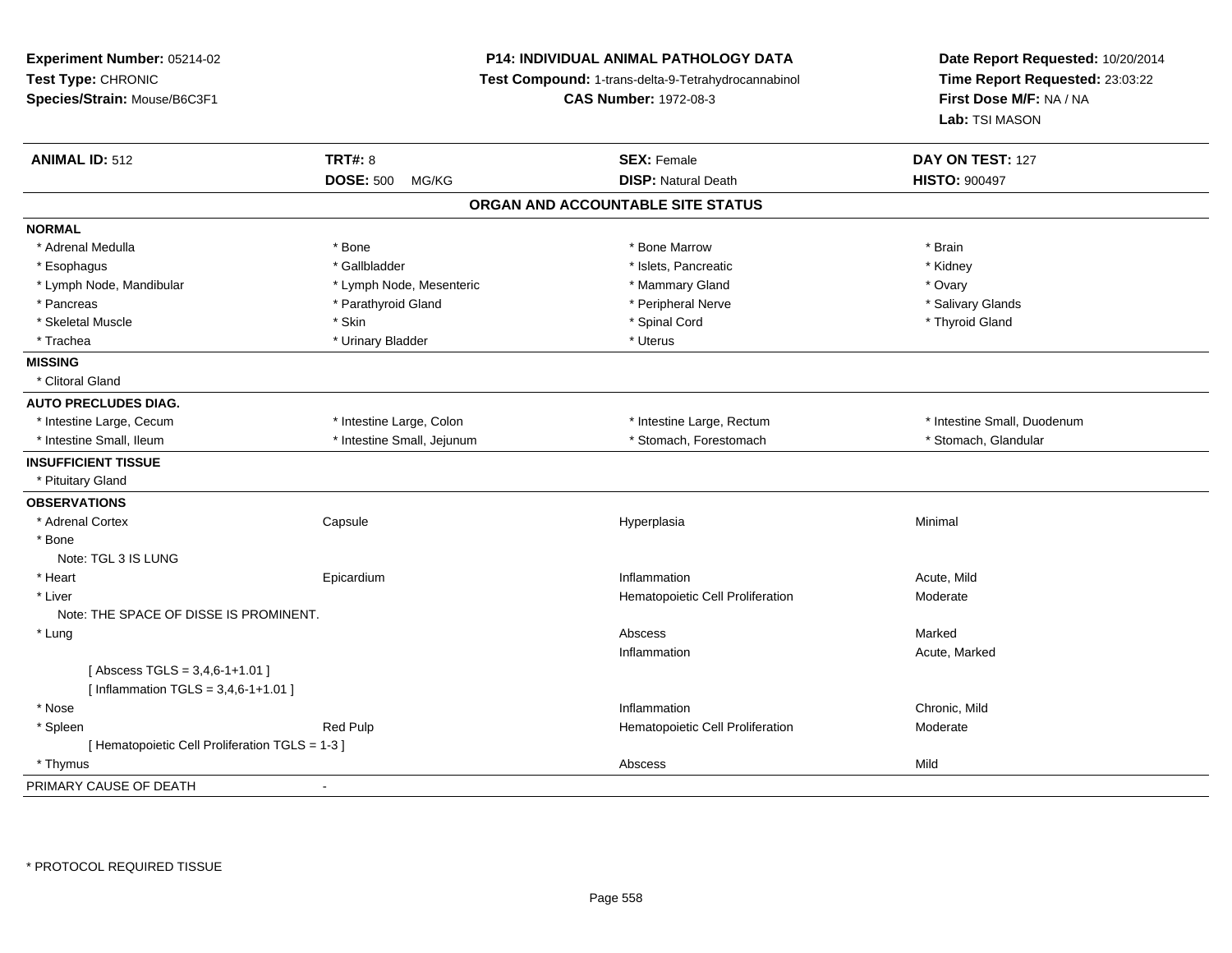**Experiment Number:** 05214-02**Test Type:** CHRONIC **Species/Strain:** Mouse/B6C3F1**P14: INDIVIDUAL ANIMAL PATHOLOGY DATA Test Compound:** 1-trans-delta-9-Tetrahydrocannabinol **CAS Number:** 1972-08-3**Date Report Requested:** 10/20/2014**Time Report Requested:** 23:03:22**First Dose M/F:** NA / NA**Lab:** TSI MASON**ANIMAL ID:** 513**TRT#:** 8 **SEX:** Female **SEX: Female DAY ON TEST:** 742 **DOSE:** 500 MG/KG **DISP:** Terminal Sacrifice **HISTO:** <sup>900498</sup> **ORGAN AND ACCOUNTABLE SITE STATUSNORMAL**\* Adrenal Medulla \* The state of the state of the state of the state of the Marrow \* Bone Marrow \* Clitoral Gland \* Clitoral Gland \* Esophagus \* https://www.fragustage.com/web/2019/heart \* Heart \* Heart \* Heart \* Intestine Large, Cecum \* Intestine Large, Cecum \* Sallbladder \* The state of the state of the state of the state of the state of the state o \* Intestine Small, Ileum \* Intestine Large, Colon \* Intestine Large, Rectum \* Intestine Small, Duodenum \* Intestine Small, Duodenum \* Intestine Small, Jejunum \* Notestine that the state of the state of the state of the state of the state of the state of the state of the state of the state of the state of the state of the state of the state of the state \* Ovary \* Lymph Node, Mandibular \* Lymph Node, Mesenteric \* Mammary Gland \* Mammary Gland \* Pituitary Gland \* Pancreas \* Pancreas \* Parathyroid Gland \* Pancreas \* Peripheral Nerve \* Salivary Glands \* \* Steeden \* \* Skeletal Muscle \* \* Skin \* \* Skin \* \* Steeden \* Spinal Cord \* Spinal Cord \* Spinal Cord \* Spinal Cord \* Spinal Cord \* Spinal Cord \* Spinal Cord \* Spinal Cord \* Spinal Cord \* Spinal Cord \* \* Thyroid Gland \* Stomach, Forestomach \* Thymus \* Stomach, Glandular \* Thymus \* Thymus \* Thymus \* Thymus \* Thymus \* Thymus \* Thymus \* Thymus \* Thymus \* Thymus \* Thymus \* Thymus \* Thymus \* Thymus \* Thymus \* Thymus \* Thymus \* Thymus \* Thymu \* Trachea \* Urinary Bladder \* Urinary Bladder \* Urinary Bladder \* Uterus **OBSERVATIONS** \* Adrenal Cortex Capsule Hyperplasia Minimal \* Brainn and the controller of the controller of the Mineralization and the controller of the Minimal of the Minimal <br>The Minimal of the controller of the controller of the controller of the controller of the controller of the c \* Kidneyy the control of the control of the control of the control of the control of the control of the control of the control of the control of the control of the control of the control of the control of the control of the contro \* Nosee inflammation control of the control of the control of the control of the control of the control of the control of the control of the control of the control of the control of the control of the control of the control of t \* SpleenRed Pulp **Hematopoietic Cell Proliferation** Minimal Minimal Lymph Follic Hyperplasia Lymphoid, Mild PRIMARY CAUSE OF DEATH-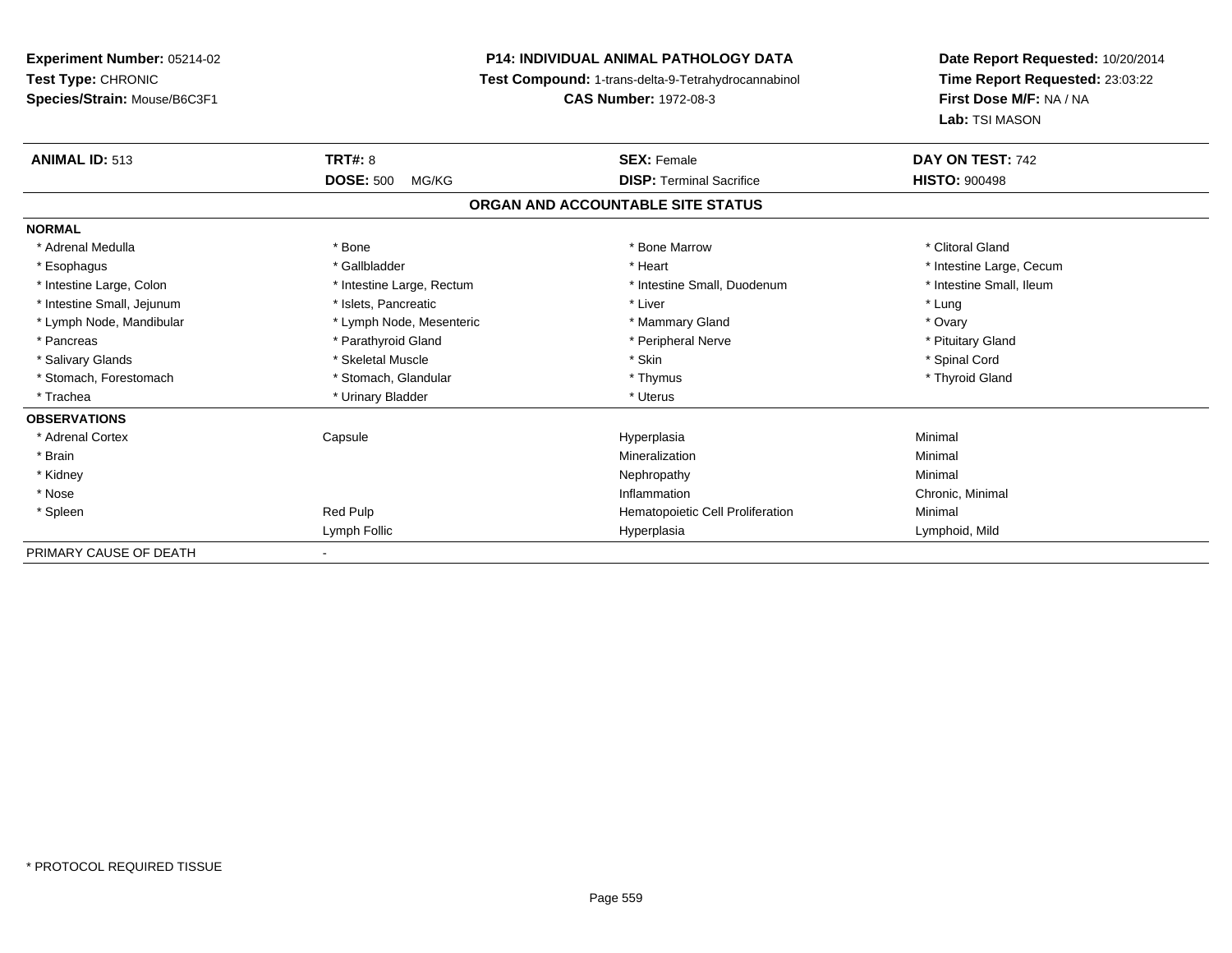# **P14: INDIVIDUAL ANIMAL PATHOLOGY DATA**

**Test Compound:** 1-trans-delta-9-Tetrahydrocannabinol

**CAS Number:** 1972-08-3

| <b>ANIMAL ID: 514</b>      | <b>TRT#: 8</b>            | <b>SEX: Female</b>                | DAY ON TEST: 740         |  |
|----------------------------|---------------------------|-----------------------------------|--------------------------|--|
|                            | <b>DOSE: 500</b><br>MG/KG | <b>DISP: Terminal Sacrifice</b>   | <b>HISTO: 900499</b>     |  |
|                            |                           | ORGAN AND ACCOUNTABLE SITE STATUS |                          |  |
| <b>NORMAL</b>              |                           |                                   |                          |  |
| * Adrenal Medulla          | * Bone                    | * Bone Marrow                     | * Clitoral Gland         |  |
| * Esophagus                | * Gallbladder             | * Heart                           | * Intestine Large, Cecum |  |
| * Intestine Large, Colon   | * Intestine Large, Rectum | * Intestine Small, Duodenum       | * Intestine Small, Ileum |  |
| * Intestine Small, Jejunum | * Islets, Pancreatic      | * Liver                           | * Lung                   |  |
| * Lymph Node, Mandibular   | * Lymph Node, Mesenteric  | * Mammary Gland                   | * Nose                   |  |
| * Ovary                    | * Pancreas                | * Parathyroid Gland               | * Peripheral Nerve       |  |
| * Pituitary Gland          | * Salivary Glands         | * Skeletal Muscle                 | * Skin                   |  |
| * Spinal Cord              | * Stomach, Forestomach    | * Stomach, Glandular              | * Thymus                 |  |
| * Trachea                  | * Urinary Bladder         |                                   |                          |  |
| <b>OBSERVATIONS</b>        |                           |                                   |                          |  |
| * Adrenal Cortex           | Capsule                   | Hyperplasia                       | Minimal                  |  |
| * Brain                    |                           | Mineralization                    | Minimal                  |  |
| * Kidney                   |                           | Nephropathy                       | Minimal                  |  |
| * Spleen                   | Red Pulp                  | Hematopoietic Cell Proliferation  | Mild                     |  |
|                            | Lymph Follic              | Hyperplasia                       | Lymphoid, Minimal        |  |
| * Thyroid Gland            | <b>Follicular Cel</b>     | Hyperplasia                       | Mild                     |  |
| * Uterus                   | Endometrium               | Hyperplasia                       | Cystic, Minimal          |  |
| PRIMARY CAUSE OF DEATH     |                           |                                   |                          |  |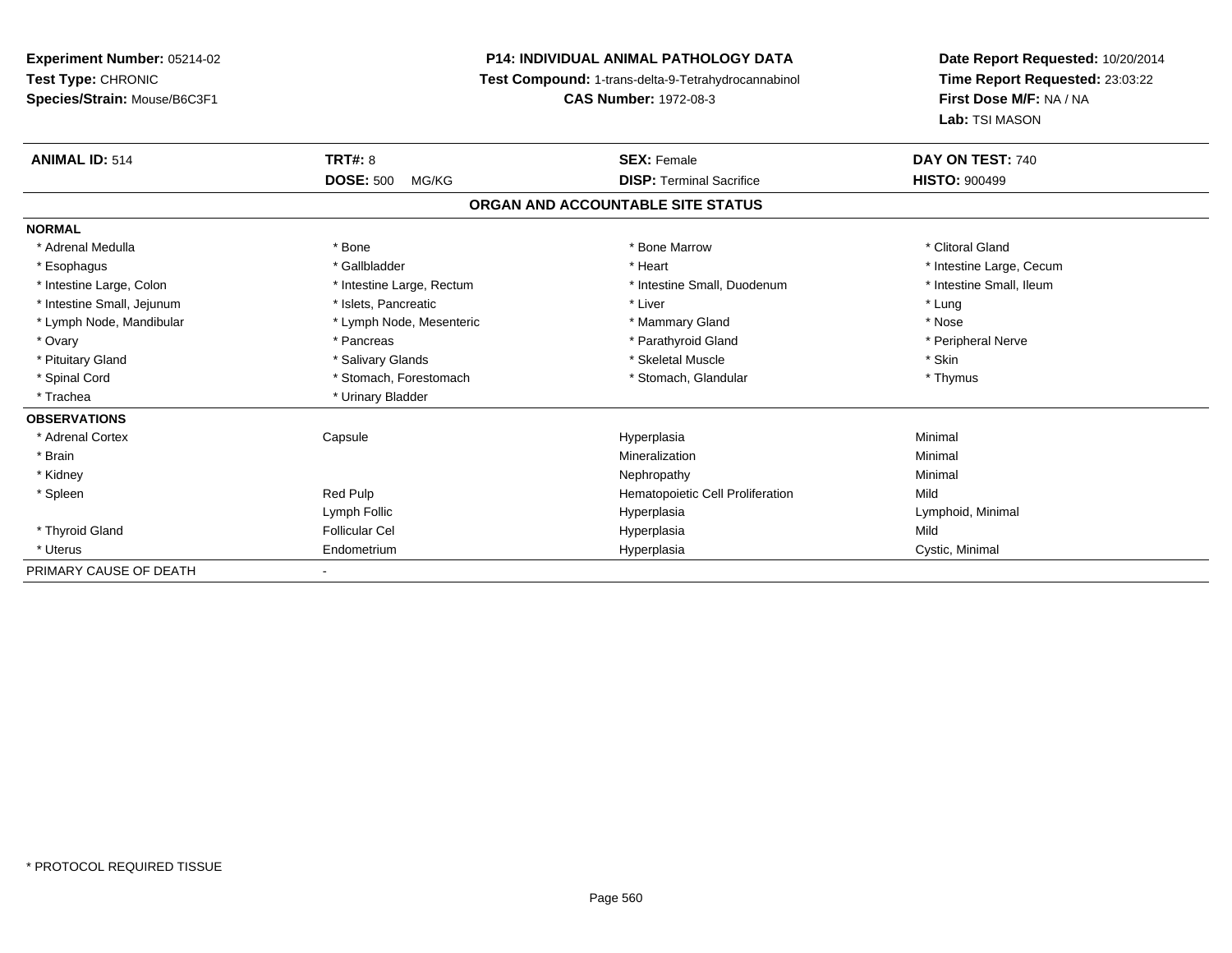**Experiment Number:** 05214-02**Test Type:** CHRONIC **Species/Strain:** Mouse/B6C3F1**P14: INDIVIDUAL ANIMAL PATHOLOGY DATA Test Compound:** 1-trans-delta-9-Tetrahydrocannabinol **CAS Number:** 1972-08-3**Date Report Requested:** 10/20/2014**Time Report Requested:** 23:03:22**First Dose M/F:** NA / NA**Lab:** TSI MASON**ANIMAL ID:** 515**TRT#:** 8 **SEX:** Female **SEX: Female DAY ON TEST:** 740 **DOSE:** 500 MG/KG**DISP:** Terminal Sacrifice **HISTO:**  $900500$ **ORGAN AND ACCOUNTABLE SITE STATUSNORMAL**\* Adrenal Medulla \* The state of the state of the state of the state of the state of the state of the state of the state of the state of the state of the state of the state of the state of the state of the state of the sta \* Esophagus \* https://www.fragustage.com/web/2019/heart \* Heart \* Heart \* Heart \* Intestine Large, Cecum \* Intestine Large, Cecum \* Sallbladder \* The state of the state of the state of the state of the state of the state o \* Intestine Small. Ileum \* Intestine Large, Colon \* Intestine Large, Rectum \* Intestine Small, Duodenum \* Intestine Small, Duodenum \* Intestine Small, Jejunum \* \* \* https://www.fat.com/setter/educition/setter/filesophysics.com/setter/filesophysics.com/setter/filesophysics.com/setter/filesophysics.com/setter/filesophysics.com/setter/filesophysics.com/se \* Lymph Node, Mesenteric \* \* \* Mammary Gland \* \* Nose \* \* Nose \* \* Nose \* Ovary \* Ovary \* Ovary \* Ovary \* Ovary \* Pituitary Gland \* Pancreas \* Pancreas \* Parathyroid Gland \* Pancreas \* Peripheral Nerve \* Salivary Glands \* \* Steeden \* \* Skeletal Muscle \* \* Skin \* \* Skin \* \* Steeden \* Spinal Cord \* Spinal Cord \* Spinal Cord \* Spinal Cord \* Spinal Cord \* Spinal Cord \* Spinal Cord \* Spinal Cord \* Spinal Cord \* Spinal Cord \* \* Thyroid Gland \* Stomach, Forestomach \* Thymus \* Stomach, Glandular \* Thymus \* Thymus \* Thymus \* Thymus \* Thymus \* Thymus \* Thymus \* Thymus \* Thymus \* Thymus \* Thymus \* Thymus \* Thymus \* Thymus \* Thymus \* Thymus \* Thymus \* Thymus \* Thymu \* Trachea **\*** Urinary Bladder **OBSERVATIONS** \* Adrenal Cortex Capsule Hyperplasia Minimal \* Bone Marroww which is a state of the Myelofibrosis and the Myelofibrosis and the Mild of the Mild of the Mild of the Mild of the Mild of the Mild of the Mild of the Mild of the Mild of the Mild of the Mild of the Mild of the Mild of \* Kidneyy the control of the control of the control of the control of the control of the control of the control of the control of the control of the control of the control of the control of the control of the control of the contro \* Liver Hepatocellular Adenoma[ Hepatocellular Adenoma TGLS = 1-2.01 ] \* Spleen Red Pulp Hematopoietic Cell Proliferation Minimal \* Uteruss and the contract of the contract of the contract of the contract of the contract of the contract of the contract of the contract of the contract of the contract of the contract of the contract of the contract of the cont n and a basic control of the Minimal Minimal Section of the Minimal Section of the Minimal Section of the Minimal Section of the Minimal Section of the Minimal Section of the Minimal Section of the Minimal Section of the M Endometriumm Cystic, Minimal Cystic, Minimal PRIMARY CAUSE OF DEATH-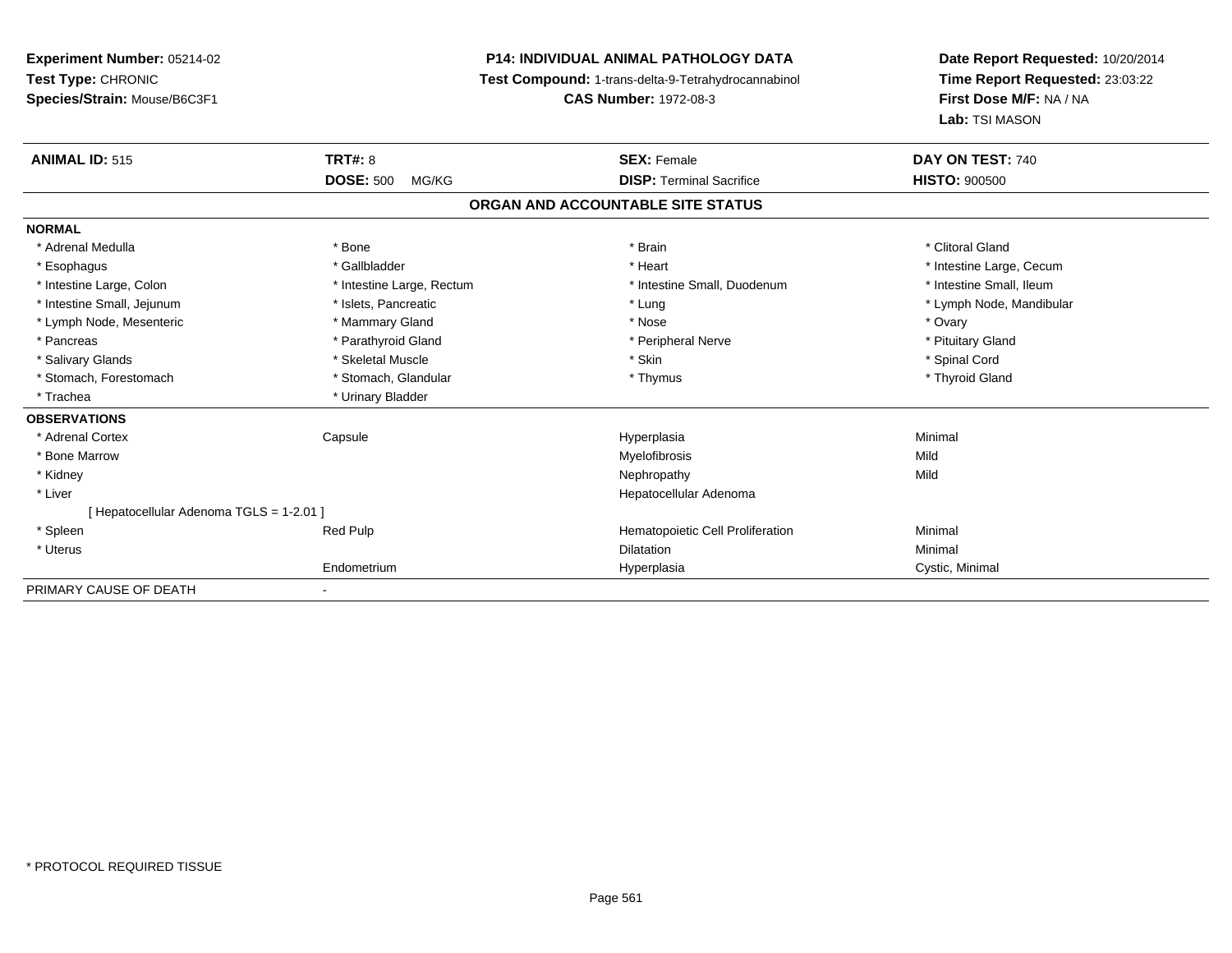| Experiment Number: 05214-02  |                            | <b>P14: INDIVIDUAL ANIMAL PATHOLOGY DATA</b>        | Date Report Requested: 10/20/2014<br>Time Report Requested: 23:03:22<br>First Dose M/F: NA / NA |  |
|------------------------------|----------------------------|-----------------------------------------------------|-------------------------------------------------------------------------------------------------|--|
| Test Type: CHRONIC           |                            | Test Compound: 1-trans-delta-9-Tetrahydrocannabinol |                                                                                                 |  |
| Species/Strain: Mouse/B6C3F1 |                            | <b>CAS Number: 1972-08-3</b>                        |                                                                                                 |  |
|                              |                            |                                                     | Lab: TSI MASON                                                                                  |  |
| <b>ANIMAL ID: 516</b>        | <b>TRT#: 8</b>             | <b>SEX: Female</b>                                  | DAY ON TEST: 740                                                                                |  |
|                              | <b>DOSE: 500</b><br>MG/KG  | <b>DISP: Terminal Sacrifice</b>                     | <b>HISTO: 900501</b>                                                                            |  |
|                              |                            | ORGAN AND ACCOUNTABLE SITE STATUS                   |                                                                                                 |  |
| <b>NORMAL</b>                |                            |                                                     |                                                                                                 |  |
| * Adrenal Medulla            | * Bone                     | * Bone Marrow                                       | * Brain                                                                                         |  |
| * Clitoral Gland             | * Esophagus                | * Gallbladder                                       | * Heart                                                                                         |  |
| * Intestine Large, Cecum     | * Intestine Large, Colon   | * Intestine Large, Rectum                           | * Intestine Small, Duodenum                                                                     |  |
| * Intestine Small, Ileum     | * Intestine Small, Jejunum | * Islets. Pancreatic                                | * Liver                                                                                         |  |
| * Lung                       | * Lymph Node, Mandibular   | * Lymph Node, Mesenteric                            | * Mammary Gland                                                                                 |  |
| * Nose                       | * Ovary                    | * Pancreas                                          | * Parathyroid Gland                                                                             |  |
| * Peripheral Nerve           | * Pituitary Gland          | * Salivary Glands                                   | * Skeletal Muscle                                                                               |  |
| * Skin                       | * Spinal Cord              | * Spleen                                            | * Stomach, Forestomach                                                                          |  |
| * Stomach, Glandular         | * Thyroid Gland            | * Trachea                                           | * Urinary Bladder                                                                               |  |
| <b>OBSERVATIONS</b>          |                            |                                                     |                                                                                                 |  |
| * Adrenal Cortex             | Capsule                    | Hyperplasia                                         | Mild                                                                                            |  |
| * Kidney                     |                            | Nephropathy                                         | Minimal                                                                                         |  |
| * Thymus                     |                            | Cyst                                                |                                                                                                 |  |
| * Uterus                     | Endometrium                | Hyperplasia                                         | Cystic, Minimal                                                                                 |  |
| PRIMARY CAUSE OF DEATH       |                            |                                                     |                                                                                                 |  |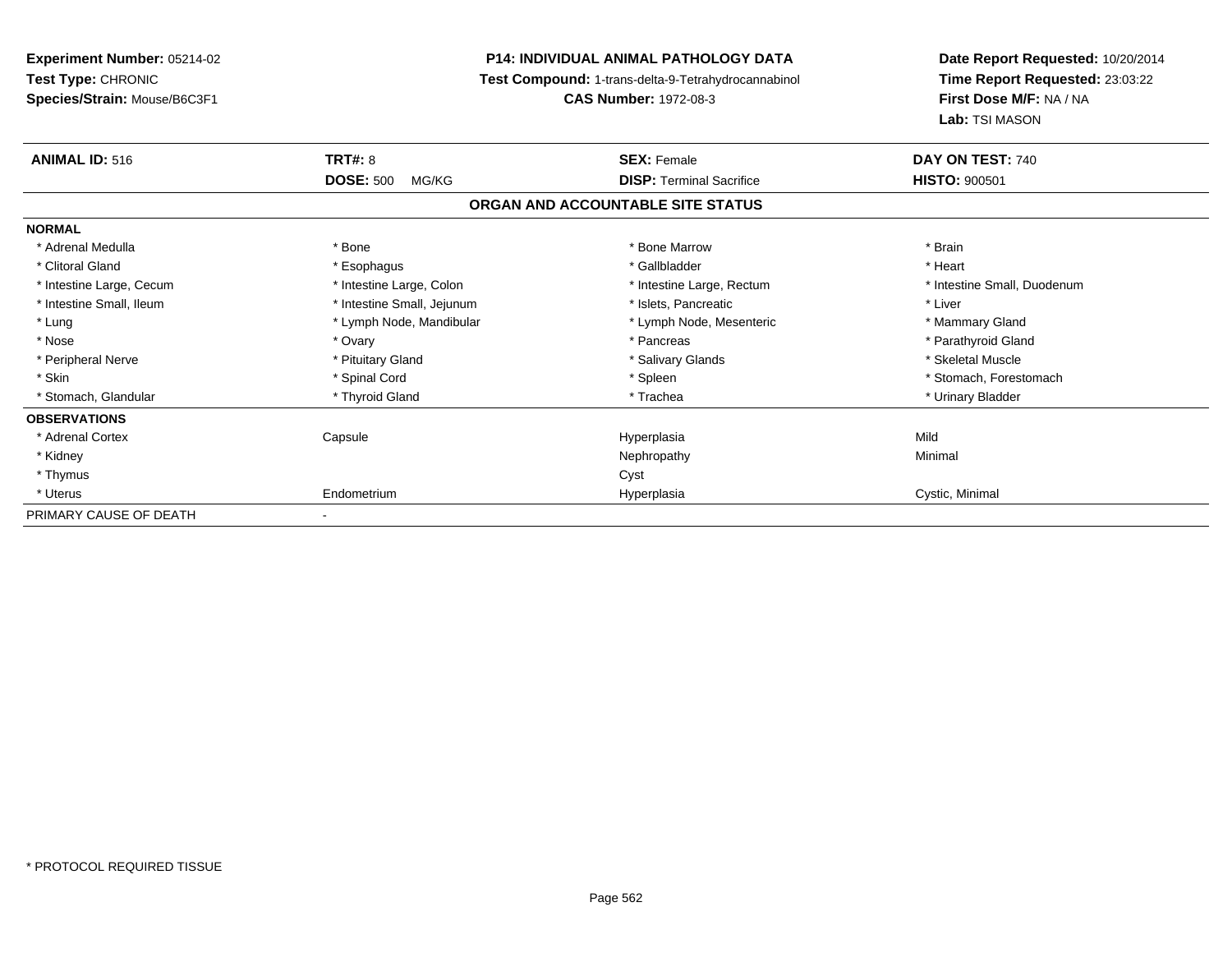**Experiment Number:** 05214-02**Test Type:** CHRONIC **Species/Strain:** Mouse/B6C3F1**P14: INDIVIDUAL ANIMAL PATHOLOGY DATA Test Compound:** 1-trans-delta-9-Tetrahydrocannabinol **CAS Number:** 1972-08-3**Date Report Requested:** 10/20/2014**Time Report Requested:** 23:03:22**First Dose M/F:** NA / NA**Lab:** TSI MASON**ANIMAL ID:** 517**TRT#:** 8 **SEX:** Female **SEX: Female DAY ON TEST:** 740 **DOSE:** 500 MG/KG **DISP:** Terminal Sacrifice **HISTO:** <sup>900502</sup> **ORGAN AND ACCOUNTABLE SITE STATUSNORMAL**\* Adrenal Medulla \* Adrenal Medulla \* \* \* Bone \* \* \* Bone \* \* \* Esophagus \* \* Esophagus \* \* \* Esophagus \* \* Gallbladder \* \* Gallbladder \* Heart **\*** Intestine Large, Cecum **\* Intestine Large, Cecum** \* Intestine Large, Colon \* Intestine Large, Rectum \* Intestine Large, Rectum \* Intestine Small, Duodenum \* Intestine Small, Ileum \* Intestine Small, Jejunum \* Islets, Pancreatic\* Lymph Node, Mesenteric \* Liver \* Lung \* Lung \* Lung \* Lung \* Lymph Node, Mandibular \* Lymph Node, Mandibular \* Mammary Gland \* \* Andrew \* Nose \* \* Nose \* \* Ovary \* Ovary \* Ovary \* \* Ovary \* \* Pancreas \* \* Pancreas \* \* Pancreas \* \* Pancreas \* \* Pancreas \* \* Pancreas \* \* Pancreas \* \* Pancreas \* \* Pancreas \* \* Pancreas \* \* Pancreas \* Parathyroid Gland \* \* Salivary Glands \* Salivary Glands \* Skeletal Muscle \* Skeletal Muscle \* \* Skin \* Thymus \* Spinal Cord \* Stomach, Forestomach \* Stomach \* Stomach, Glandular \* Stomach, Glandular \* Trachea \* Urinary Bladder**MISSING** \* Clitoral Gland**OBSERVATIONS** \* Adrenal Cortex**Capsule**  Hyperplasia Minimal \* Bone Marroww which is a controller to the Myelofibrosis and the Minimal method of the Minimal method of the Minimal method of the Minimal method of the Minimal method of the Minimal method of the Minimal method of the Minimal method \* Brainn and the controller of the controller of the controller of the Minimal Mineralization and the controller of the Minimal Minimal  $\alpha$  \* Kidneyy the control of the control of the control of the control of the control of the control of the control of the control of the control of the control of the control of the control of the control of the control of the contro \* Peripheral Nerve Infiltration Cellular Lymphocyte, Minimal \* Pituitary Glandd and the set of Pars Distalis and the Second Adenomal Adenomal Second Second Pars Distallis Pars Distalis Hyperplasiaa Mild \* Spleen Lymph Follic Hyperplasia Lymphoid, Minimal \* Thyroid Gland Follicular Cel Hyperplasia Minimal \* Uterus Endometriumm Cystic, Minimal Cystic, Minimal PRIMARY CAUSE OF DEATH-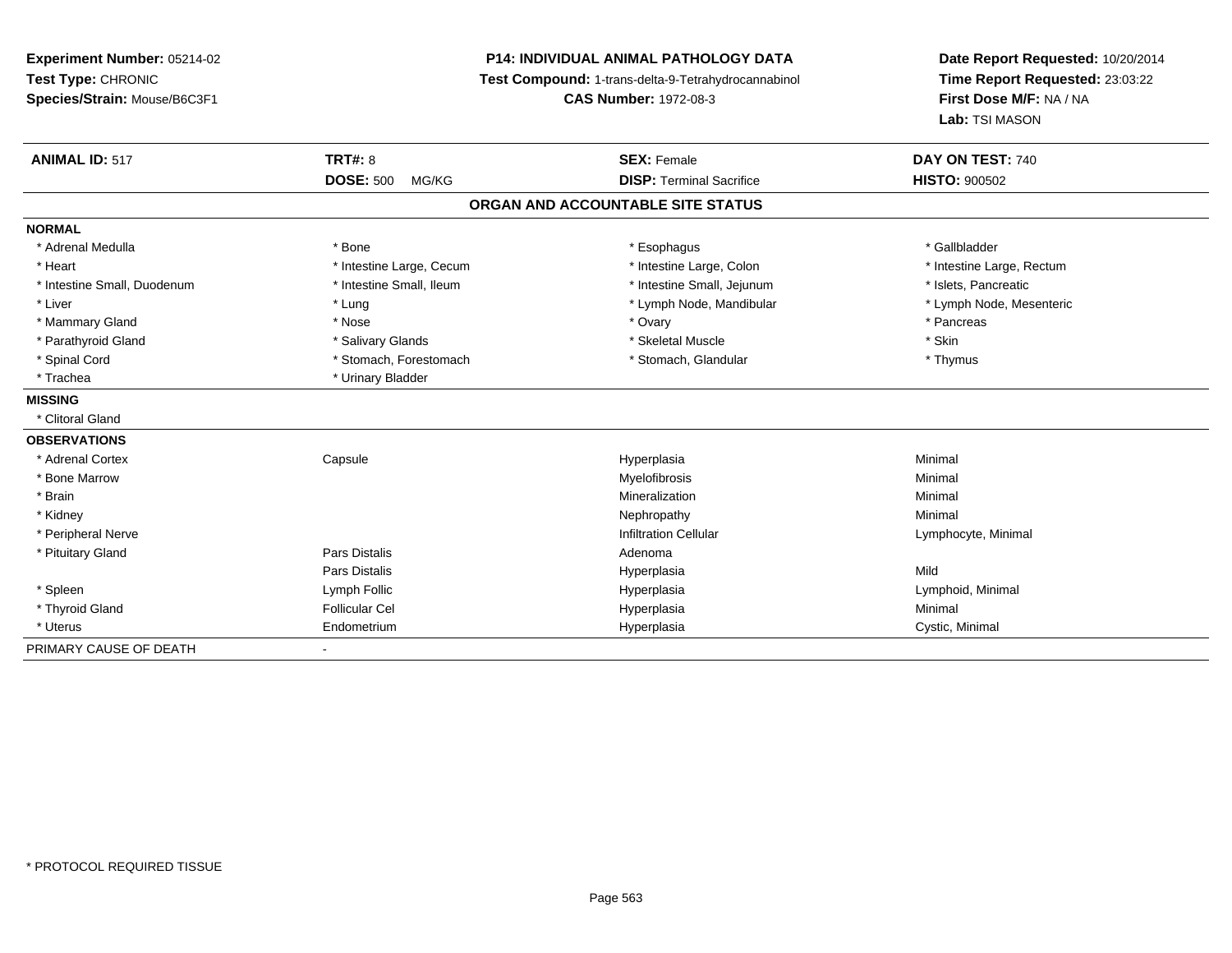| Experiment Number: 05214-02<br>Test Type: CHRONIC<br>Species/Strain: Mouse/B6C3F1 |                             | <b>P14: INDIVIDUAL ANIMAL PATHOLOGY DATA</b><br>Test Compound: 1-trans-delta-9-Tetrahydrocannabinol<br><b>CAS Number: 1972-08-3</b> | Date Report Requested: 10/20/2014<br>Time Report Requested: 23:03:22<br>First Dose M/F: NA / NA<br>Lab: TSI MASON |  |
|-----------------------------------------------------------------------------------|-----------------------------|-------------------------------------------------------------------------------------------------------------------------------------|-------------------------------------------------------------------------------------------------------------------|--|
| <b>ANIMAL ID: 518</b>                                                             | <b>TRT#: 8</b>              | <b>SEX: Female</b>                                                                                                                  | DAY ON TEST: 727                                                                                                  |  |
|                                                                                   | <b>DOSE: 500</b><br>MG/KG   | <b>DISP: Natural Death</b>                                                                                                          | <b>HISTO: 900503</b>                                                                                              |  |
|                                                                                   |                             | ORGAN AND ACCOUNTABLE SITE STATUS                                                                                                   |                                                                                                                   |  |
| <b>NORMAL</b>                                                                     |                             |                                                                                                                                     |                                                                                                                   |  |
| * Adrenal Medulla                                                                 | * Bone                      | * Esophagus                                                                                                                         | * Heart                                                                                                           |  |
| * Intestine Large, Cecum                                                          | * Intestine Large, Colon    | * Intestine Large, Rectum                                                                                                           | * Islets, Pancreatic                                                                                              |  |
| * Liver                                                                           | * Lung                      | * Lymph Node, Mandibular                                                                                                            | * Lymph Node, Mesenteric                                                                                          |  |
| * Mammary Gland                                                                   | * Nose                      | * Ovary                                                                                                                             | * Pancreas                                                                                                        |  |
| * Peripheral Nerve                                                                | * Pituitary Gland           | * Skeletal Muscle                                                                                                                   | * Skin                                                                                                            |  |
| * Spinal Cord                                                                     | * Stomach, Forestomach      | * Stomach, Glandular                                                                                                                | * Thymus                                                                                                          |  |
| * Thyroid Gland                                                                   | * Trachea                   | * Uterus                                                                                                                            |                                                                                                                   |  |
| <b>MISSING</b>                                                                    |                             |                                                                                                                                     |                                                                                                                   |  |
| * Parathyroid Gland                                                               |                             |                                                                                                                                     |                                                                                                                   |  |
| <b>AUTO PRECLUDES DIAG.</b>                                                       |                             |                                                                                                                                     |                                                                                                                   |  |
| * Gallbladder                                                                     | * Intestine Small, Duodenum | * Intestine Small, Ileum                                                                                                            | * Intestine Small, Jejunum                                                                                        |  |
| <b>OBSERVATIONS</b>                                                               |                             |                                                                                                                                     |                                                                                                                   |  |
| * Adrenal Cortex                                                                  | Capsule                     | Hyperplasia                                                                                                                         | Minimal                                                                                                           |  |
| * Bone Marrow                                                                     |                             | Myelofibrosis                                                                                                                       | Minimal                                                                                                           |  |
| * Brain                                                                           |                             | Mineralization                                                                                                                      | Minimal                                                                                                           |  |
| * Clitoral Gland                                                                  |                             | Inflammation                                                                                                                        | Chronic, Minimal                                                                                                  |  |
| * Kidney                                                                          | <b>Renal Tubule</b>         | <b>Bacterium</b>                                                                                                                    |                                                                                                                   |  |
|                                                                                   | Pelvis                      | Inflammation                                                                                                                        | Chronic, Mild                                                                                                     |  |
|                                                                                   |                             | Inflammation                                                                                                                        | Chronic Active, Marked                                                                                            |  |
| [Inflammation TGLS = $1,2,3-3+3.01$ ]                                             |                             |                                                                                                                                     |                                                                                                                   |  |
| * Salivary Glands                                                                 |                             | Atrophy                                                                                                                             | Mild                                                                                                              |  |
| * Spleen                                                                          | Red Pulp                    | Hematopoietic Cell Proliferation                                                                                                    | Moderate                                                                                                          |  |
| * Urinary Bladder                                                                 | <b>Transit Epithe</b>       | Hyperplasia                                                                                                                         | Mild                                                                                                              |  |
|                                                                                   |                             | Inflammation                                                                                                                        | Chronic, Moderate                                                                                                 |  |
| PRIMARY CAUSE OF DEATH                                                            |                             |                                                                                                                                     |                                                                                                                   |  |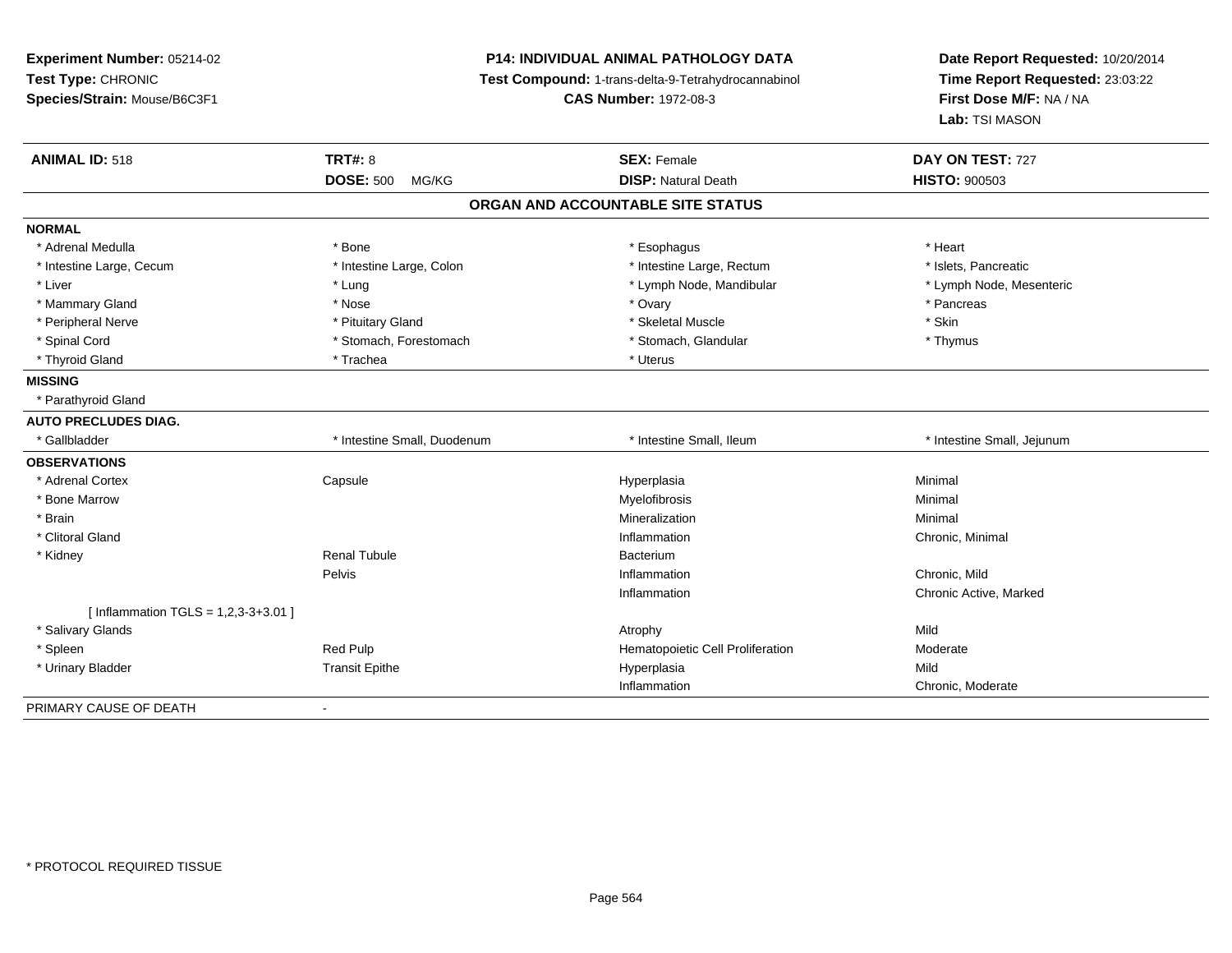## **P14: INDIVIDUAL ANIMAL PATHOLOGY DATA**

**Test Compound:** 1-trans-delta-9-Tetrahydrocannabinol

**CAS Number:** 1972-08-3

| <b>ANIMAL ID: 519</b>     | <b>TRT#: 8</b>              | <b>SEX: Female</b>                | DAY ON TEST: 742           |
|---------------------------|-----------------------------|-----------------------------------|----------------------------|
|                           | <b>DOSE: 500</b><br>MG/KG   | <b>DISP: Terminal Sacrifice</b>   | <b>HISTO: 900504</b>       |
|                           |                             | ORGAN AND ACCOUNTABLE SITE STATUS |                            |
| <b>NORMAL</b>             |                             |                                   |                            |
| * Adrenal Medulla         | * Bone                      | * Brain                           | * Esophagus                |
| * Gallbladder             | * Heart                     | * Intestine Large, Cecum          | * Intestine Large, Colon   |
| * Intestine Large, Rectum | * Intestine Small, Duodenum | * Intestine Small, Ileum          | * Intestine Small, Jejunum |
| * Islets, Pancreatic      | * Liver                     | * Lung                            | * Lymph Node, Mandibular   |
| * Lymph Node, Mesenteric  | * Mammary Gland             | * Ovary                           | * Pancreas                 |
| * Parathyroid Gland       | * Peripheral Nerve          | * Pituitary Gland                 | * Salivary Glands          |
| * Skeletal Muscle         | * Skin                      | * Spinal Cord                     | * Stomach, Forestomach     |
| * Stomach, Glandular      | * Trachea                   | * Urinary Bladder                 |                            |
| <b>OBSERVATIONS</b>       |                             |                                   |                            |
| * Adrenal Cortex          | Capsule                     | Hyperplasia                       | Minimal                    |
| * Bone Marrow             |                             | Myelofibrosis                     | Minimal                    |
| * Clitoral Gland          |                             | Inflammation                      | Chronic, Mild              |
| * Kidney                  |                             | Nephropathy                       | Minimal                    |
| * Nose                    |                             | Inflammation                      | Chronic, Minimal           |
| * Spleen                  | Red Pulp                    | Hematopoietic Cell Proliferation  | Minimal                    |
|                           | Lymph Follic                | Hyperplasia                       | Lymphoid, Minimal          |
| * Thymus                  |                             | Cyst                              |                            |
| * Thyroid Gland           | <b>Follicular Cel</b>       | Hyperplasia                       | Minimal                    |
| * Uterus                  | Endometrium                 | Hyperplasia                       | Cystic, Minimal            |
| PRIMARY CAUSE OF DEATH    |                             |                                   |                            |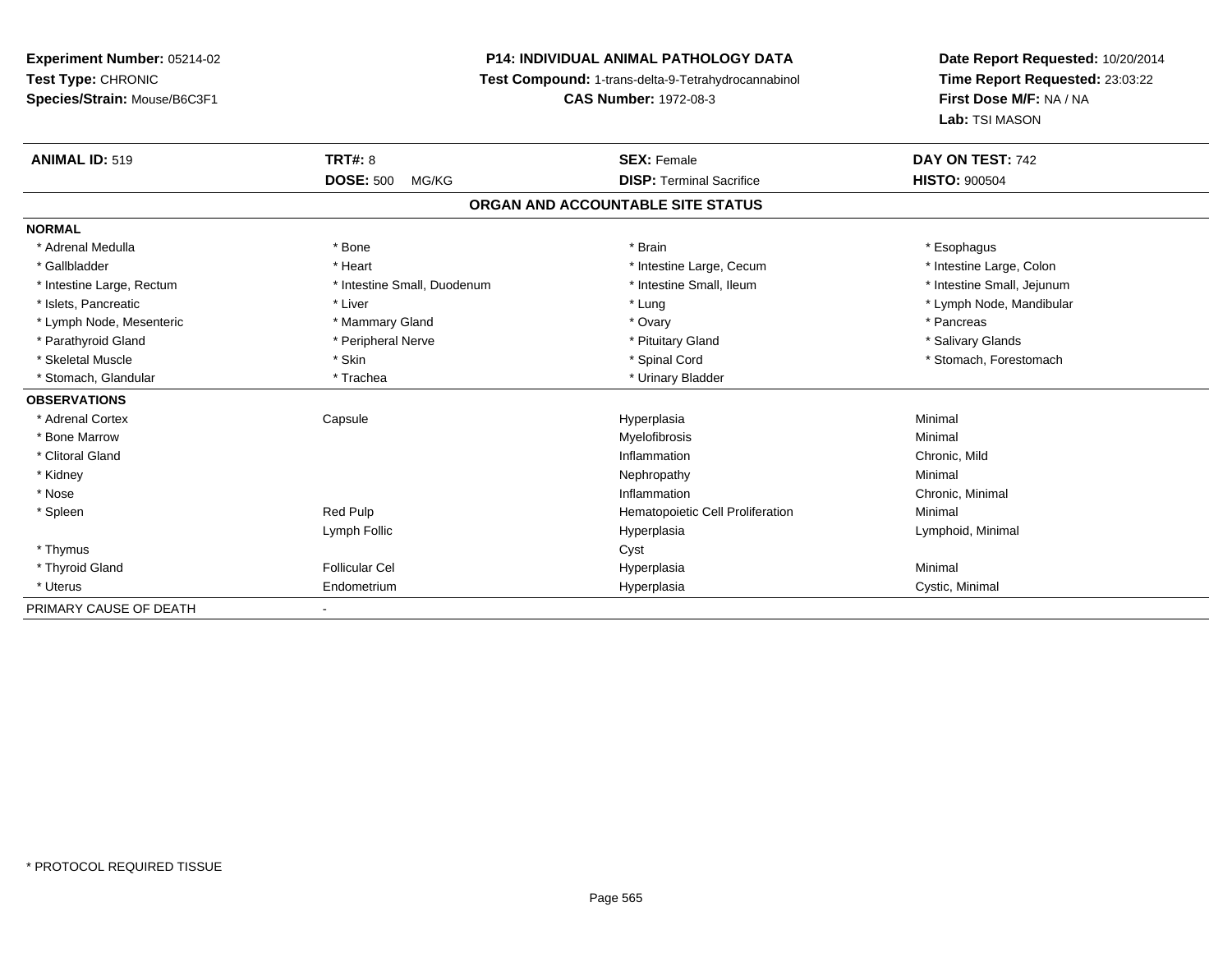| Experiment Number: 05214-02<br>Test Type: CHRONIC<br>Species/Strain: Mouse/B6C3F1 |                            | <b>P14: INDIVIDUAL ANIMAL PATHOLOGY DATA</b><br>Test Compound: 1-trans-delta-9-Tetrahydrocannabinol<br><b>CAS Number: 1972-08-3</b> | Date Report Requested: 10/20/2014<br>Time Report Requested: 23:03:22<br>First Dose M/F: NA / NA<br>Lab: TSI MASON |  |
|-----------------------------------------------------------------------------------|----------------------------|-------------------------------------------------------------------------------------------------------------------------------------|-------------------------------------------------------------------------------------------------------------------|--|
| <b>ANIMAL ID: 520</b>                                                             | <b>TRT#: 8</b>             | <b>SEX: Female</b>                                                                                                                  | <b>DAY ON TEST: 5</b>                                                                                             |  |
|                                                                                   | <b>DOSE: 500</b><br>MG/KG  | <b>DISP: Natural Death</b>                                                                                                          | <b>HISTO: 900505</b>                                                                                              |  |
|                                                                                   |                            | ORGAN AND ACCOUNTABLE SITE STATUS                                                                                                   |                                                                                                                   |  |
| <b>NORMAL</b>                                                                     |                            |                                                                                                                                     |                                                                                                                   |  |
| * Adrenal Cortex                                                                  | * Adrenal Medulla          | * Bone                                                                                                                              | * Bone Marrow                                                                                                     |  |
| * Brain                                                                           | * Clitoral Gland           | * Esophagus                                                                                                                         | * Gallbladder                                                                                                     |  |
| * Heart                                                                           | * Kidney                   | * Lung                                                                                                                              | * Mammary Gland                                                                                                   |  |
| * Nose                                                                            | * Ovary                    | * Peripheral Nerve                                                                                                                  | * Pituitary Gland                                                                                                 |  |
| * Salivary Glands                                                                 | * Skeletal Muscle          | * Skin                                                                                                                              | * Spinal Cord                                                                                                     |  |
| * Thymus                                                                          | * Thyroid Gland            | * Trachea                                                                                                                           | * Urinary Bladder                                                                                                 |  |
| * Uterus                                                                          |                            |                                                                                                                                     |                                                                                                                   |  |
| <b>MISSING</b>                                                                    |                            |                                                                                                                                     |                                                                                                                   |  |
| * Lymph Node, Mesenteric                                                          | * Pancreas                 | * Parathyroid Gland                                                                                                                 |                                                                                                                   |  |
| <b>AUTO PRECLUDES DIAG.</b>                                                       |                            |                                                                                                                                     |                                                                                                                   |  |
| * Intestine Large, Cecum                                                          | * Intestine Large, Colon   | * Intestine Large, Rectum                                                                                                           | * Intestine Small, Duodenum                                                                                       |  |
| * Intestine Small, Ileum                                                          | * Intestine Small, Jejunum | * Islets, Pancreatic                                                                                                                | * Spleen                                                                                                          |  |
| * Stomach, Forestomach                                                            | * Stomach, Glandular       |                                                                                                                                     |                                                                                                                   |  |
| <b>OBSERVATIONS</b>                                                               |                            |                                                                                                                                     |                                                                                                                   |  |
| * Liver                                                                           |                            | Congestion                                                                                                                          | Moderate                                                                                                          |  |
| [Congestion TGLS = $2-2$ ]                                                        |                            |                                                                                                                                     |                                                                                                                   |  |
| * Lymph Node, Mandibular                                                          |                            | Congestion                                                                                                                          | Mild                                                                                                              |  |
|                                                                                   |                            | Hyperplasia                                                                                                                         | Lymphoid, Minimal                                                                                                 |  |
| [Congestion TGLS = 1-5]                                                           |                            |                                                                                                                                     |                                                                                                                   |  |
| [Hyperplasia TGLS = 1-5]                                                          |                            |                                                                                                                                     |                                                                                                                   |  |
| PRIMARY CAUSE OF DEATH                                                            | $\blacksquare$             |                                                                                                                                     |                                                                                                                   |  |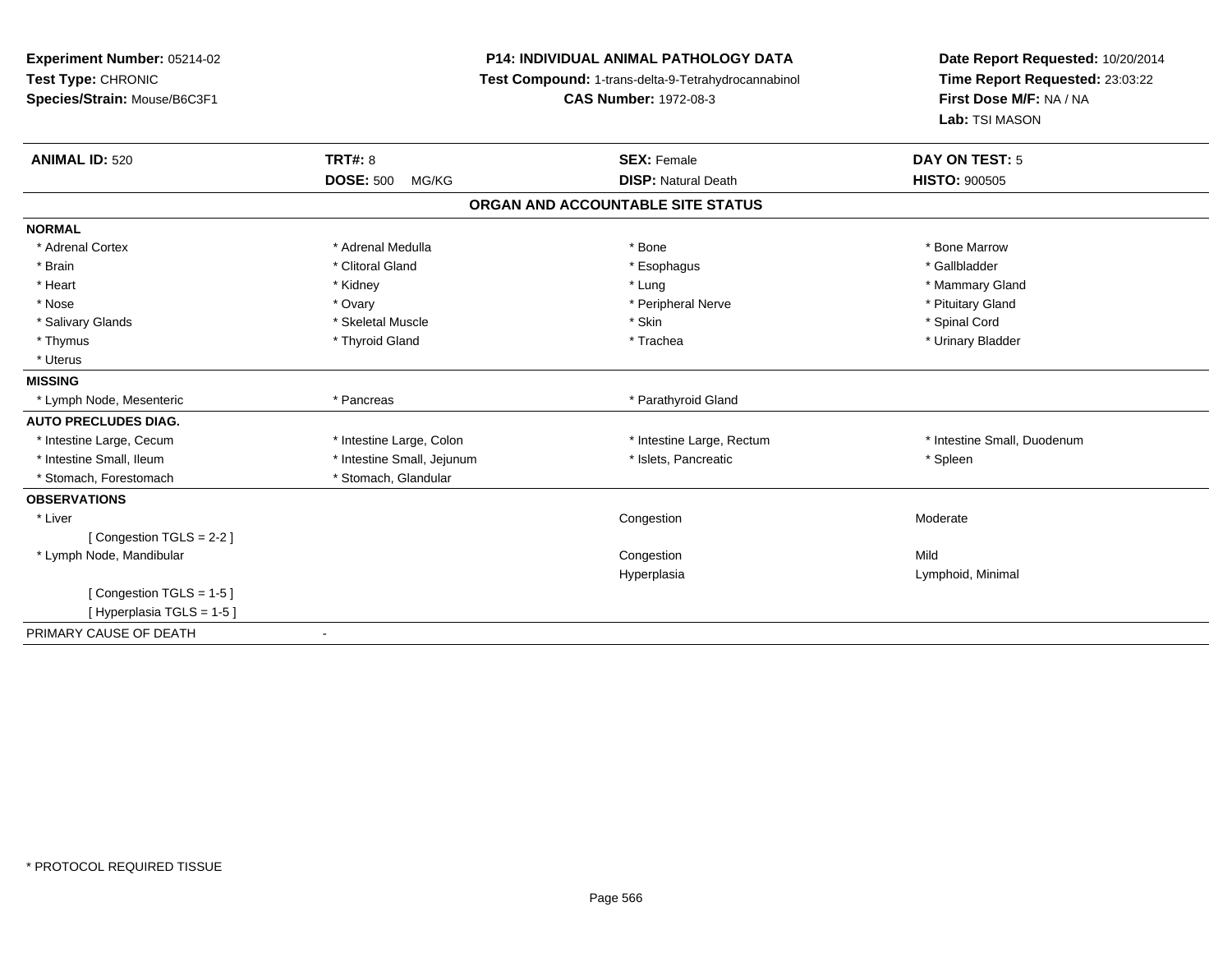**Experiment Number:** 05214-02**Test Type:** CHRONIC **Species/Strain:** Mouse/B6C3F1**P14: INDIVIDUAL ANIMAL PATHOLOGY DATA Test Compound:** 1-trans-delta-9-Tetrahydrocannabinol **CAS Number:** 1972-08-3**Date Report Requested:** 10/20/2014**Time Report Requested:** 23:03:22**First Dose M/F:** NA / NA**Lab:** TSI MASON**ANIMAL ID:** 521**TRT#:** 8 **SEX:** Female **DAY ON TEST:** 741 **DOSE:** 500 MG/KG**DISP:** Terminal Sacrifice **HISTO:**  $900506$ **ORGAN AND ACCOUNTABLE SITE STATUSNORMAL**\* Bone \* Bone \* Brain \* Esophagus \* Gallbladder \* Heart **\*** Intestine Large, Cecum **\* Intestine Large, Cecum** \* Intestine Large, Colon \* Intestine Large, Rectum \* Intestine Large, Rectum \* Intestine Small, Duodenum \* Intestine Small, Ileum \* Intestine Small, Jejunum \* Islets, Pancreatic\* Mammary Gland \* Lung \* Lymph Node, Mandibular \* Mammary \* Lymph Node, Mesenteric \* Mammary Glands \* Mammary Glands \* Mammary G \* Parathyroid Gland \* Nose \* Ovary \* Pancreas \* Parathyroid Gland \* Peripheral Nerve \* \* \* Aliundration of the term of the state of the term of the state of the state of the state of the state of the state of the state of the state of the state of the state of the state of the state of t \* Skin \* Spinal Cord \* Spinal Cord \* Stomach, Glandular \* Stomach, Glandular \* Thymus \* Trachea \* Urinary Bladder**MISSING** \* Clitoral Gland**OBSERVATIONS** \* Adrenal Cortex**Capsule**  Hyperplasia Mild \* Adrenal MedullaPheochromocytoma Benign<br>Myelofibrosis \* Bone Marroww which is a state of the Myelofibrosis and the Myelofibrosis and the Mild of the Mild of the Mild of the Mild of the Mild of the Mild of the Mild of the Mild of the Mild of the Mild of the Mild of the Mild of the Mild of \* Kidneyy the control of the control of the control of the control of the control of the control of the control of the control of the control of the control of the control of the control of the control of the control of the contro n Minimal Nephropathyy Mild \* Liver Hepatocellular Adenoma[ Hepatocellular Adenoma TGLS = 1-2.01 ] \* SpleenRed Pulp **Network** Hematopoietic Cell Proliferation Mild Lymph Follic Hyperplasia Lymphoid, Mild \* Stomach, Forestomachh ann an t-ìre ann am San Amhaidh ann an t-ìre ann am Mhearpasia ann an San Aonaichte ann an Saluamous, Mild a Ulcerr **Minimal**  $[$  Hyperplasia TGLS = 2-6.01 ] \* Thyroid Gland Follicular Cel Hyperplasia Minimal \* Uterus Endometriumm Cystic, Minimal Cystic, Minimal PRIMARY CAUSE OF DEATH-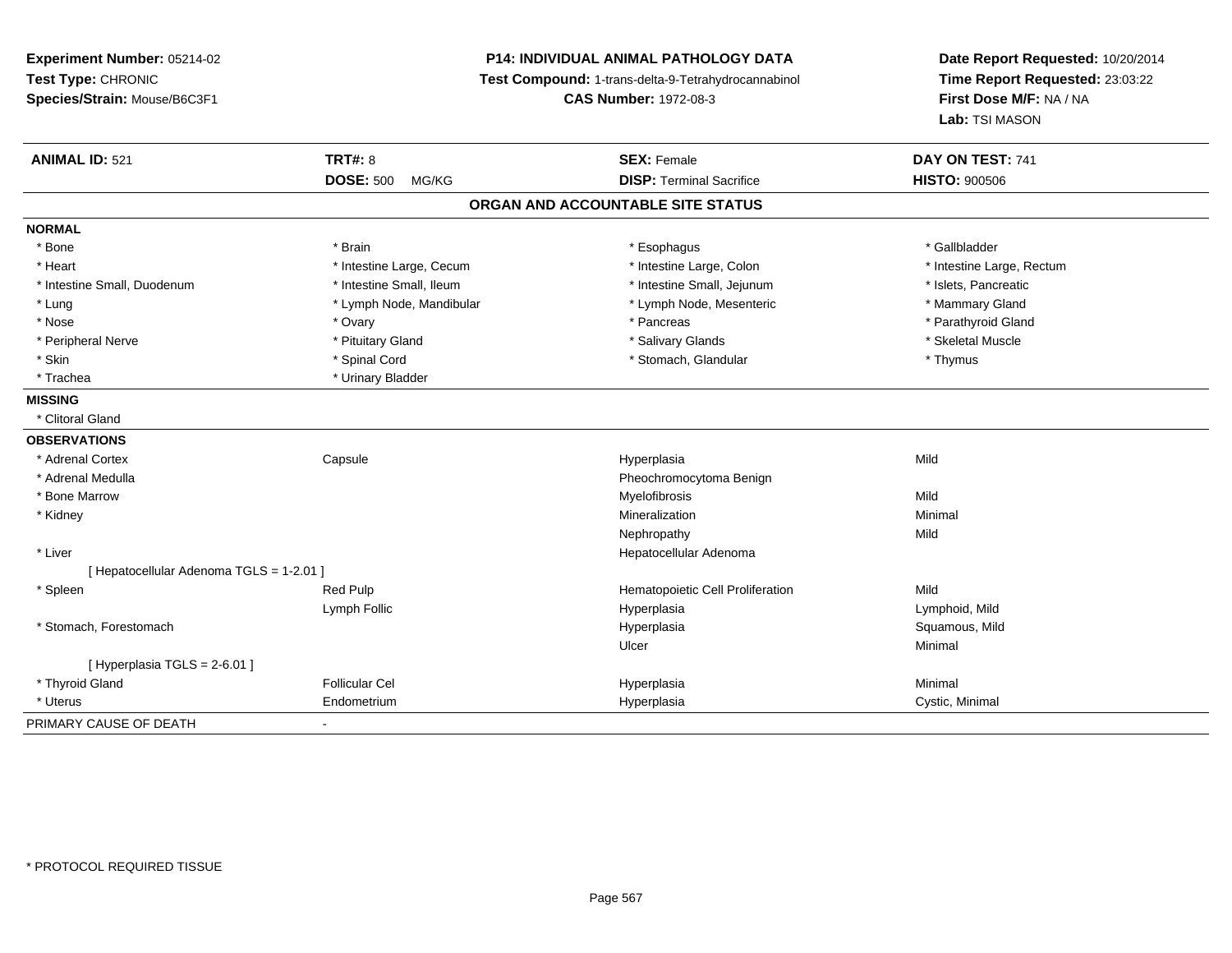**Experiment Number:** 05214-02**Test Type:** CHRONIC **Species/Strain:** Mouse/B6C3F1**P14: INDIVIDUAL ANIMAL PATHOLOGY DATA Test Compound:** 1-trans-delta-9-Tetrahydrocannabinol **CAS Number:** 1972-08-3**Date Report Requested:** 10/20/2014**Time Report Requested:** 23:03:22**First Dose M/F:** NA / NA**Lab:** TSI MASON**ANIMAL ID:** 522**TRT#:** 8 **SEX:** Female **DAY ON TEST:** 727 **DOSE:** 500 MG/KG**DISP:** Natural Death **HISTO:**  $900507$ **ORGAN AND ACCOUNTABLE SITE STATUSNORMAL**\* Adrenal Medulla \* The state of the state of the state of the state of the state of the state of the state of the state of the state of the state of the state of the state of the state of the state of the state of the sta \* Intestine Large, Colon \* Esophagus \* **Intestine Large, Cecum \* Intestine Large, Cecum \* Intestine Large, Cecum \*** Intestine Large, Cecum \* Intestine Large, Rectum \* Thestine Small, Duodenum \* Number of the small, Ileum \* Intestine Small, Jejunum \* Intestine Small, Jejunum \* Mammary Gland \* The strainer of the series of the series of the series of the series of the series of the series of the series of the series of the series of the series of the series of the series of the series of the se \* Thyroid Gland \* Spinal Cord \* Thymus \* Stomach, Glandular \* Thymus \* Thymus \* Thymus \* Thymus \* Thymus \* Thymus \* Thymus \* Thymus \* Thymus \* Thymus \* Thymus \* Thymus \* Thymus \* Thymus \* Thymus \* Thymus \* Thymus \* Thymus \* Thymus \* Thymu \* Trachea**MISSING** \* Parathyroid Gland**OBSERVATIONS** \* Adrenal Cortex**Capsule**  Hyperplasia Mild **Capsule**  Lymphoma Malignant Mixed \* Bone Marrow Lymphoma Malignant Mixed \* Gallbladder Lymphoma Malignant Mixed \* Islets, Pancreaticc and the control of the control of the control of the control of the control of the control of the control of the control of the control of the control of the control of the control of the control of the control of the co a **Minimal**  \* Kidney Lymphoma Malignant Mixed[ Lymphoma Malignant Mixed TGLS = 14,15-3+3.01 ] \* Liverr and the contract of the contract of the contract of the contract of the contract of the contract of the contract of the contract of the contract of the contract of the contract of the contract of the contract of the cont e Minimal Bile Duct Hyperplasiaa **Minimal** Lymphoma Malignant Mixed Lymphoma Malignant Mixed \* Lung Lymph Node Axillary Lymphoma Malignant Mixed Bronchial Lymphoma Malignant Mixed Lymphoma Malignant MixedIliac Lymphoma Malignant MixedMediastinal Lymphoma Malignant MixedRenal[ Lymphoma Malignant Mixed TGLS = 1,7,2,11,13,10,12-5+14-17 ][ Lymphoma Malignant Mixed TGLS = 1,7,2,11,13,10,12-5+14-17 ][ Lymphoma Malignant Mixed TGLS = 1,7,2,11,13,10,12-5+14-17 ][ Lymphoma Malignant Mixed TGLS = 1,7,2,11,13,10,12-5+14-17 ][ Lymphoma Malignant Mixed TGLS = 1,7,2,11,13,10,12-5+14-17 ]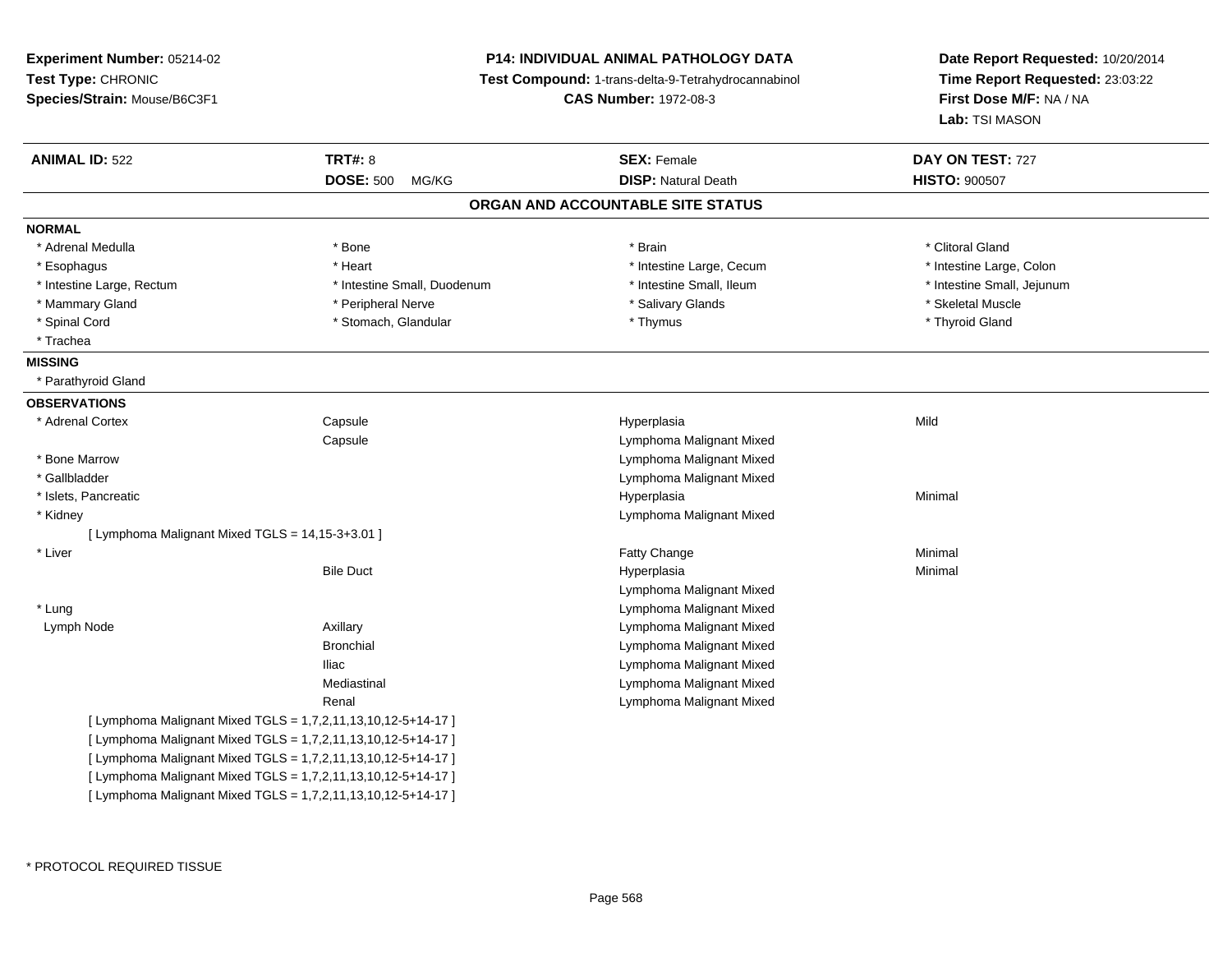## **P14: INDIVIDUAL ANIMAL PATHOLOGY DATA**

**Test Compound:** 1-trans-delta-9-Tetrahydrocannabinol

**CAS Number:** 1972-08-3

| <b>ANIMAL ID: 522</b>                                         | <b>TRT#: 8</b>            | <b>SEX: Female</b>                | DAY ON TEST: 727     |  |
|---------------------------------------------------------------|---------------------------|-----------------------------------|----------------------|--|
|                                                               | <b>DOSE: 500</b><br>MG/KG | <b>DISP: Natural Death</b>        | <b>HISTO: 900507</b> |  |
|                                                               |                           | ORGAN AND ACCOUNTABLE SITE STATUS |                      |  |
| * Lymph Node, Mandibular                                      |                           | Lymphoma Malignant Mixed          |                      |  |
| [ Lymphoma Malignant Mixed TGLS = 1,7,2,11,13,10,12-5+14-17 ] |                           |                                   |                      |  |
| * Lymph Node, Mesenteric                                      |                           | Lymphoma Malignant Mixed          |                      |  |
| [ Lymphoma Malignant Mixed TGLS = 1,7,2,11,13,10,12-5+14-17 ] |                           |                                   |                      |  |
| * Nose                                                        |                           | Lymphoma Malignant Mixed          |                      |  |
| * Ovary                                                       |                           | Lymphoma Malignant Mixed          |                      |  |
| [ Lymphoma Malignant Mixed TGLS = 6-4 ]                       |                           |                                   |                      |  |
| * Pancreas                                                    |                           | Lymphoma Malignant Mixed          |                      |  |
| * Pituitary Gland                                             | <b>Pars Distalis</b>      | Hyperplasia                       | Minimal              |  |
| * Skin                                                        |                           | Lymphoma Malignant Mixed          |                      |  |
| [ Lymphoma Malignant Mixed TGLS = 3,4-3+17+18 ]               |                           |                                   |                      |  |
| * Spleen                                                      |                           | Lymphoma Malignant Mixed          |                      |  |
| [ Lymphoma Malignant Mixed TGLS = 8,9-3.02 ]                  |                           |                                   |                      |  |
| * Stomach, Forestomach                                        |                           | Hyperplasia                       | Squamous, Moderate   |  |
|                                                               |                           | Ulcer                             | Moderate             |  |
| [Hyperplasia TGLS = $16-6.01$ ]                               |                           |                                   |                      |  |
| * Urinary Bladder                                             |                           | Lymphoma Malignant Mixed          |                      |  |
| * Uterus                                                      | Endometrium               | Hyperplasia                       | Cystic, Minimal      |  |
| PRIMARY CAUSE OF DEATH<br>۰.                                  |                           |                                   |                      |  |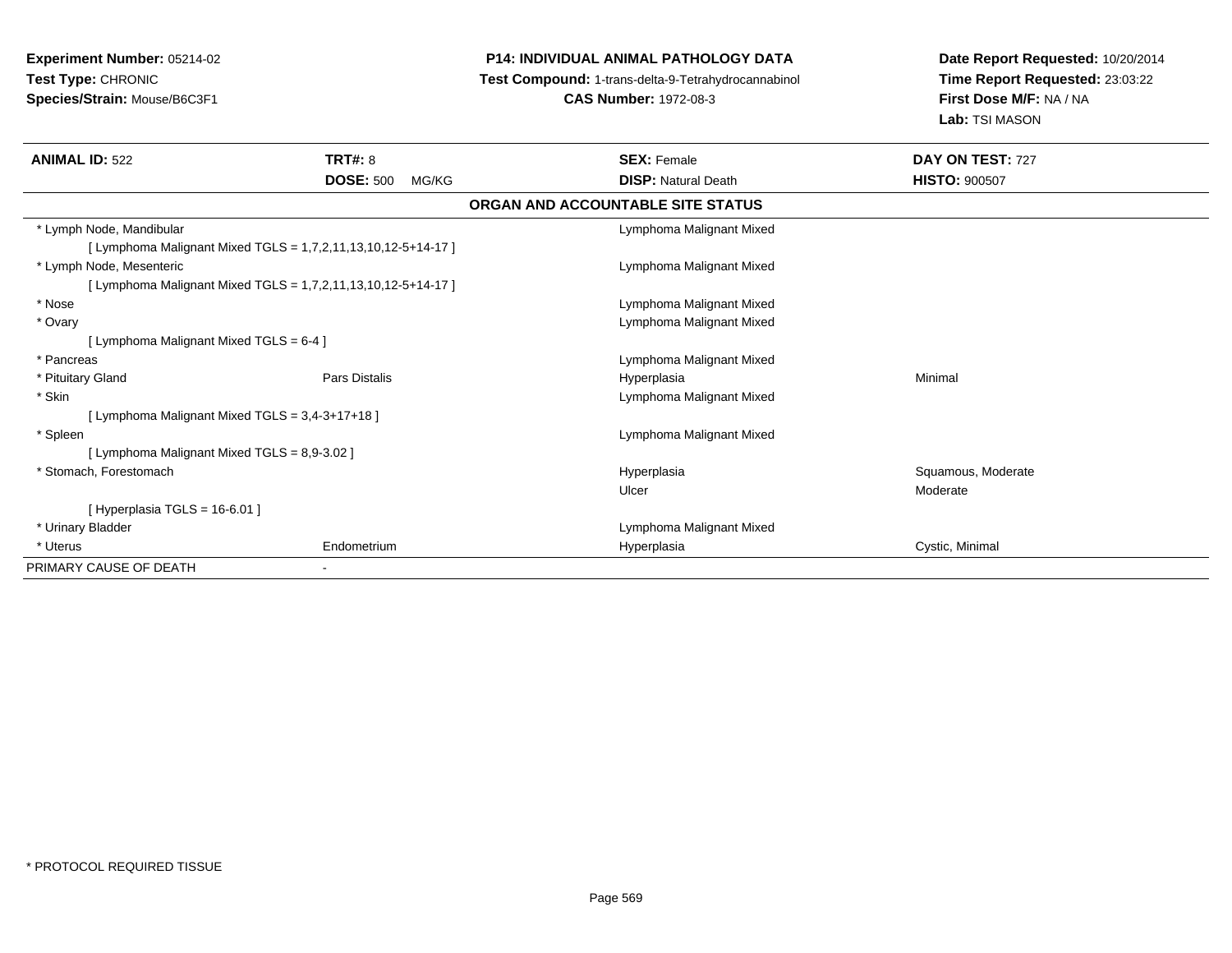**Experiment Number:** 05214-02**Test Type:** CHRONIC **Species/Strain:** Mouse/B6C3F1**P14: INDIVIDUAL ANIMAL PATHOLOGY DATA Test Compound:** 1-trans-delta-9-Tetrahydrocannabinol **CAS Number:** 1972-08-3**Date Report Requested:** 10/20/2014**Time Report Requested:** 23:03:22**First Dose M/F:** NA / NA**Lab:** TSI MASON**ANIMAL ID:** 523**TRT#:** 8 **SEX:** Female **DAY ON TEST:** 84 **DOSE:** 500 MG/KG**DISP:** Dosing Accident **HISTO:**  $900508$ **ORGAN AND ACCOUNTABLE SITE STATUSNORMAL**\* Adrenal Medulla \* \* Annual Medulla \* Brain \* Bone \* \* Bone Marrow \* Bone Marrow \* \* Brain \* Brain \* Brain \* Brain \* Brain \* Brain \* Brain \* Brain \* Brain \* Brain \* Brain \* Brain \* Brain \* Brain \* Brain \* Brain \* Brain \* \* Clitoral Gland \* \* Thestine Large, Cecum \* Gallbladder \* \* Heart \* \* Heart \* \* Heart \* Intestine Large, Cecum \* Intestine Small, Ileum \* Intestine Large, Colon \* Intestine Large, Rectum \* Intestine Small, Duodenum \* Intestine Small, Duodenum \* Intestine Small, Jejunum \* The matches of the state of the state of the state of the state of the state of the state of the state of the state of the state of the state of the state of the state of the state of the state \* Nose \* Lymph Node, Mandibular \* Lymph Node, Mesenteric \* Mammary Gland \* Mammary Gland \* Peripheral Nerve \* Ovary \* And the second of the second of the second version of the second version of the second version of the second version of the second version of the second version of the second version of the second version of the \* Pituitary Gland \* \* \* Salivary Glands \* \* Salivary Glands \* \* \$keletal Muscle \* \* \$ \* \$kin \* \* \$ \* \$ \* \$ \* \$ \* Thymus \* Spinal Cord \* Stomach, Forestomach \* Stomach, Spinal Cord \* Stomach, Glandular \* Thymus \* Stomach, Glandular \* Uterus \* Thyroid Gland \* \* Trachea \* \* Trachea \* Trachea \* \* Urinary Bladder \* \* Urinary Bladder \* \* Uterus \* Uterus **OBSERVATIONS** \* Adrenal Cortex Capsule Hyperplasia Minimal \* EsophagusPeriesoph Tiss **Inflammation**  Subacute, Moderate Perforation $[$  Perforation TGLS = 3-6.01 ] \* Kidneyy the control of the control of the control of the control of the control of the control of the control of the control of the control of the control of the control of the control of the control of the control of the contro \* SpleenRed Pulp **Mild Hematopoietic Cell Proliferation** Mild PRIMARY CAUSE OF DEATH-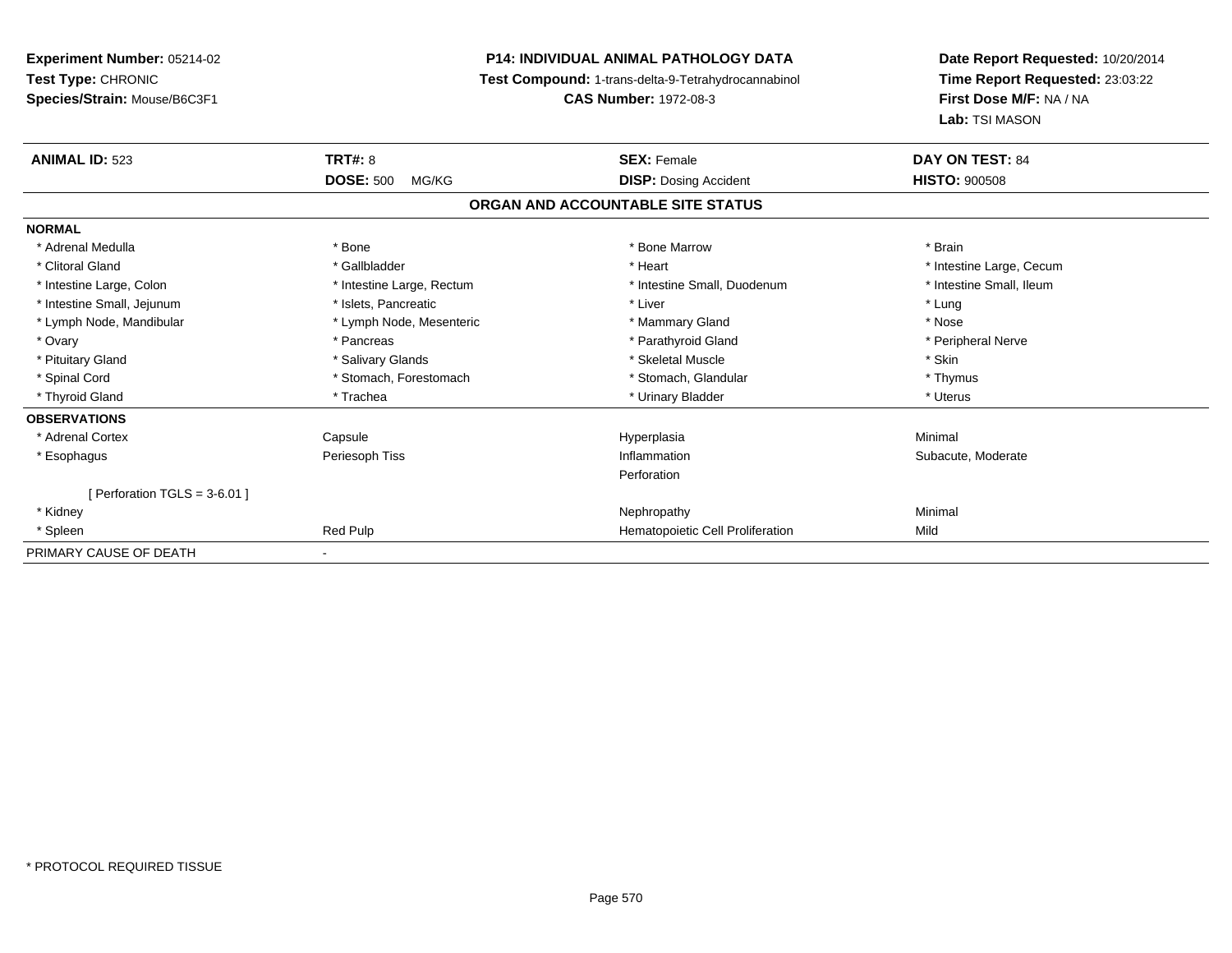# **P14: INDIVIDUAL ANIMAL PATHOLOGY DATA**

**Test Compound:** 1-trans-delta-9-Tetrahydrocannabinol

**CAS Number:** 1972-08-3

| <b>ANIMAL ID: 524</b>        | <b>TRT#: 8</b>            | <b>SEX: Female</b>                | DAY ON TEST: 737         |
|------------------------------|---------------------------|-----------------------------------|--------------------------|
|                              | <b>DOSE: 500</b><br>MG/KG | <b>DISP: Terminal Sacrifice</b>   | <b>HISTO: 900509</b>     |
|                              |                           | ORGAN AND ACCOUNTABLE SITE STATUS |                          |
| <b>NORMAL</b>                |                           |                                   |                          |
| * Adrenal Medulla            | * Bone                    | * Bone Marrow                     | * Clitoral Gland         |
| * Esophagus                  | * Gallbladder             | * Heart                           | * Intestine Large, Cecum |
| * Intestine Large, Colon     | * Intestine Large, Rectum | * Intestine Small, Duodenum       | * Intestine Small, Ileum |
| * Intestine Small, Jejunum   | * Islets, Pancreatic      | * Liver                           | * Lung                   |
| * Lymph Node, Mandibular     | * Lymph Node, Mesenteric  | * Mammary Gland                   | * Ovary                  |
| * Pancreas                   | * Parathyroid Gland       | * Peripheral Nerve                | * Pituitary Gland        |
| * Salivary Glands            | * Skeletal Muscle         | * Skin                            | * Spinal Cord            |
| * Spleen                     | * Stomach, Glandular      | * Thyroid Gland                   | * Trachea                |
| * Urinary Bladder            |                           |                                   |                          |
| <b>OBSERVATIONS</b>          |                           |                                   |                          |
| * Adrenal Cortex             | Capsule                   | Hyperplasia                       | Minimal                  |
| * Brain                      |                           | Mineralization                    | Minimal                  |
| * Kidney                     |                           | Nephropathy                       | Minimal                  |
| * Nose                       |                           | Inflammation                      | Chronic, Minimal         |
| * Stomach, Forestomach       |                           | Hyperplasia                       | Squamous, Mild           |
| [Hyperplasia TGLS = 2-6.01 ] |                           |                                   |                          |
| * Thymus                     |                           | Cyst                              |                          |
| * Uterus                     |                           | <b>Dilatation</b>                 | Marked                   |
|                              | Endometrium               | Hyperplasia                       | Cystic, Mild             |
| [Dilatation TGLS = 1-4 ]     |                           |                                   |                          |
| [Hyperplasia TGLS = 1-4]     |                           |                                   |                          |
| PRIMARY CAUSE OF DEATH       |                           |                                   |                          |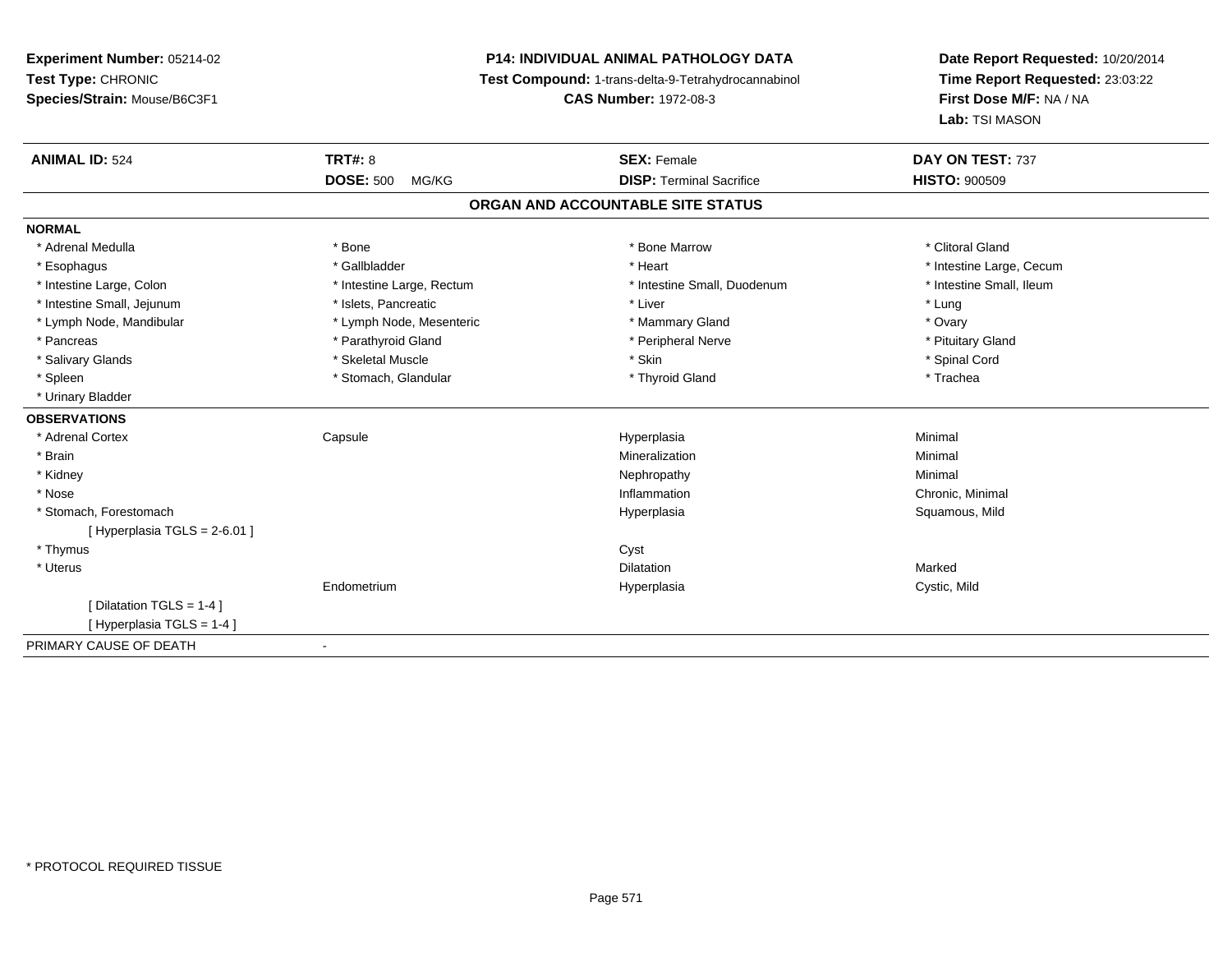**Experiment Number:** 05214-02**Test Type:** CHRONIC **Species/Strain:** Mouse/B6C3F1**P14: INDIVIDUAL ANIMAL PATHOLOGY DATA Test Compound:** 1-trans-delta-9-Tetrahydrocannabinol **CAS Number:** 1972-08-3**Date Report Requested:** 10/20/2014**Time Report Requested:** 23:03:22**First Dose M/F:** NA / NA**Lab:** TSI MASON**ANIMAL ID:** 525**TRT#:** 8 **SEX:** Female **SEX: Female DAY ON TEST:** 740 **DOSE:** 500 MG/KG**DISP:** Terminal Sacrifice **HISTO:**  $900510$ **ORGAN AND ACCOUNTABLE SITE STATUSNORMAL**\* Adrenal Medulla \* \* Annual Medulla \* Brain \* Bone \* \* Bone Marrow \* Bone Marrow \* \* Brain \* Brain \* Brain \* Brain \* Brain \* Brain \* Brain \* Brain \* Brain \* Brain \* Brain \* Brain \* Brain \* Brain \* Brain \* Brain \* Brain \* \* Heart \* Clitoral Gland \* \* \* heart \* \* Esophagus \* \* \* \* \* \* \* \* \* \* \* Gallbladder \* \* \* \* \* \* \* \* \* \* \* \* Heart \* Intestine Large, Cecum \* Intestine Large, Colon \* Intestine Large, Rectum \* Intestine Small, Duodenum \* Intestine Small, Ileum \* Intestine Small, Jejunum \* Islets, Pancreatic \* Liver\* Lymph Node, Mandibular \* The state of the state of the second temperature and the state of the state of the state of the state of the state of the state of the state of the state of the state of the state of the state of \* Salivary Glands \* Ovary \* And the section of the section of the section of the section of the section of the section of the section of the section of the section of the section of the section of the section of the section of the section o \* Skeletal Muscle \* The state of the set of the set of the set of the set of the set of the set of the set of the set of the set of the set of the set of the set of the set of the set of the set of the set of the set of th \* Stomach, Glandular \* Trachea \* Trachea \* Trachea \* Urinary Bladder **OBSERVATIONS** \* Adrenal Cortex Capsule Hyperplasia Mild \* Kidneyy the control of the control of the control of the control of the control of the control of the control of the control of the control of the control of the control of the control of the control of the control of the contro \* Lungg and the state of the state of the state of the state of the Minimal Section 1, the state of the state of the Minimal Section 1, the state of the state of the state of the state of the state of the state of the state of t \* Pancreass and the contract of the Duct of the contract of the contract of the Ectasia Ectasia **Moderate**  \* Pituitary Gland Pars Distalis Hyperplasia Moderate \* SpleenRed Pulp **Mild Hematopoietic Cell Proliferation Mild** Lymph Follic Hyperplasia Lymphoid, Mild \* Thymuss the contract of the contract of the contract of the contract of the contract of the contract of the contract of the contract of the contract of the contract of the contract of the contract of the contract of the contract \* Thyroid Gland Follicular Cel Hyperplasia Minimal \* Uterus Endometrium Hyperplasia Cystic, Mild PRIMARY CAUSE OF DEATH-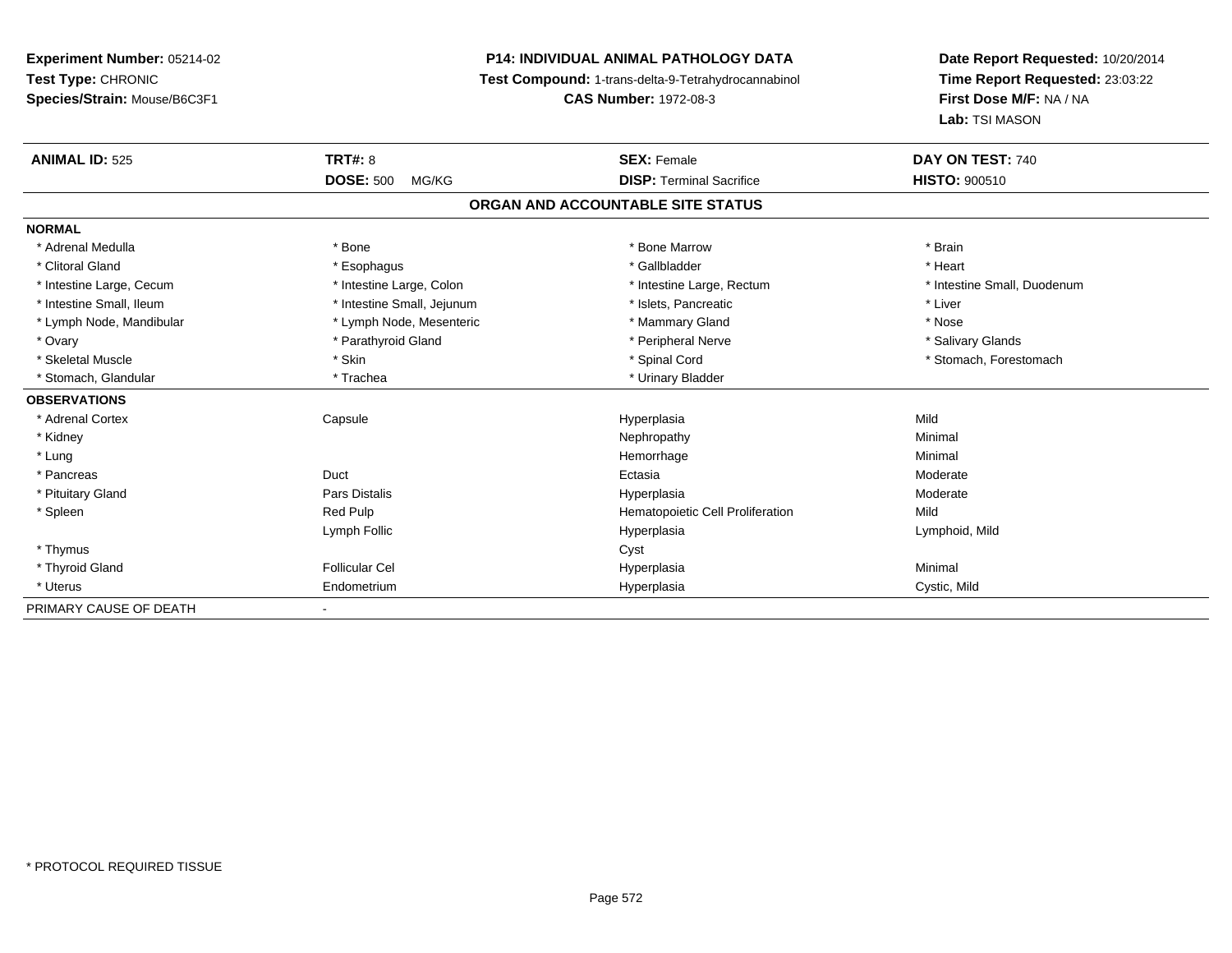**Experiment Number:** 05214-02**Test Type:** CHRONIC **Species/Strain:** Mouse/B6C3F1**P14: INDIVIDUAL ANIMAL PATHOLOGY DATA Test Compound:** 1-trans-delta-9-Tetrahydrocannabinol **CAS Number:** 1972-08-3**Date Report Requested:** 10/20/2014**Time Report Requested:** 23:03:22**First Dose M/F:** NA / NA**Lab:** TSI MASON**ANIMAL ID:** 526**6 DAY ON TEST:** 740 **DOSE:** 500 MG/KG**DISP:** Terminal Sacrifice **HISTO:** 900511 **ORGAN AND ACCOUNTABLE SITE STATUSNORMAL**\* Adrenal Medulla \* \* Annual Medulla \* Brain \* Bone \* \* Bone Marrow \* Bone Marrow \* \* Brain \* Brain \* Brain \* Brain \* Brain \* Brain \* Brain \* Brain \* Brain \* Brain \* Brain \* Brain \* Brain \* Brain \* Brain \* Brain \* Brain \* \* Clitoral Gland \* \* Thestine Large, Cecum \* Gallbladder \* \* Heart \* \* Heart \* \* Heart \* Intestine Large, Cecum \* Intestine Small, Ileum \* Intestine Large, Colon \* Intestine Large, Rectum \* Intestine Small, Duodenum \* Intestine Small, Duodenum \* Intestine Small, Jejunum \* Liver \* Lung \* Lymph Node, Mandibular \* Lymph Node, Mesenteric \* \* \* Mammary Gland \* \* Nose \* Nose \* Ovary \* Ovary \* Ovary \* Ovary \* Ovary \* Ovary \* Ovary \* Pituitary Gland \* Pancreas \* Pancreas \* Parathyroid Gland \* Pancreas \* Peripheral Nerve \* Salivary Glands \* \* Steeden \* \* Skeletal Muscle \* \* Skin \* \* Skin \* \* Steeden \* Spinal Cord \* Spinal Cord \* Spinal Cord \* Spinal Cord \* Spinal Cord \* Spinal Cord \* Spinal Cord \* Spinal Cord \* Spinal Cord \* Spinal Cord \* \* Stomach, Forestomach \* Trachea \* Stomach, Glandular \* Thymus \* Thymus \* Thymus \* Trachea \* Trachea \* Urinary Bladder**MISSING** \* Esophagus**OBSERVATIONS** \* Adrenal Cortex Capsule Hyperplasia Mild \* Islets, Pancreaticc and the control of the control of the control of the control of the control of the control of the control of the control of the control of the control of the control of the control of the control of the control of the co a **Minimal**  \* Kidneyy the control of the control of the control of the control of the control of the control of the control of the control of the control of the control of the control of the control of the control of the control of the contro \* SpleenRed Pulp Moderate Cell Proliferation (Red Pulp Moderate Politectic Cell Proliferation Moderate Politectic Cell<br>Follicular Cel Minimal \* Thyroid GlandFollicular Cel Hyperplasia Minimal

Endometrium

PRIMARY CAUSE OF DEATH-

\* Uterus

m Cystic, Minimal Cystic, Minimal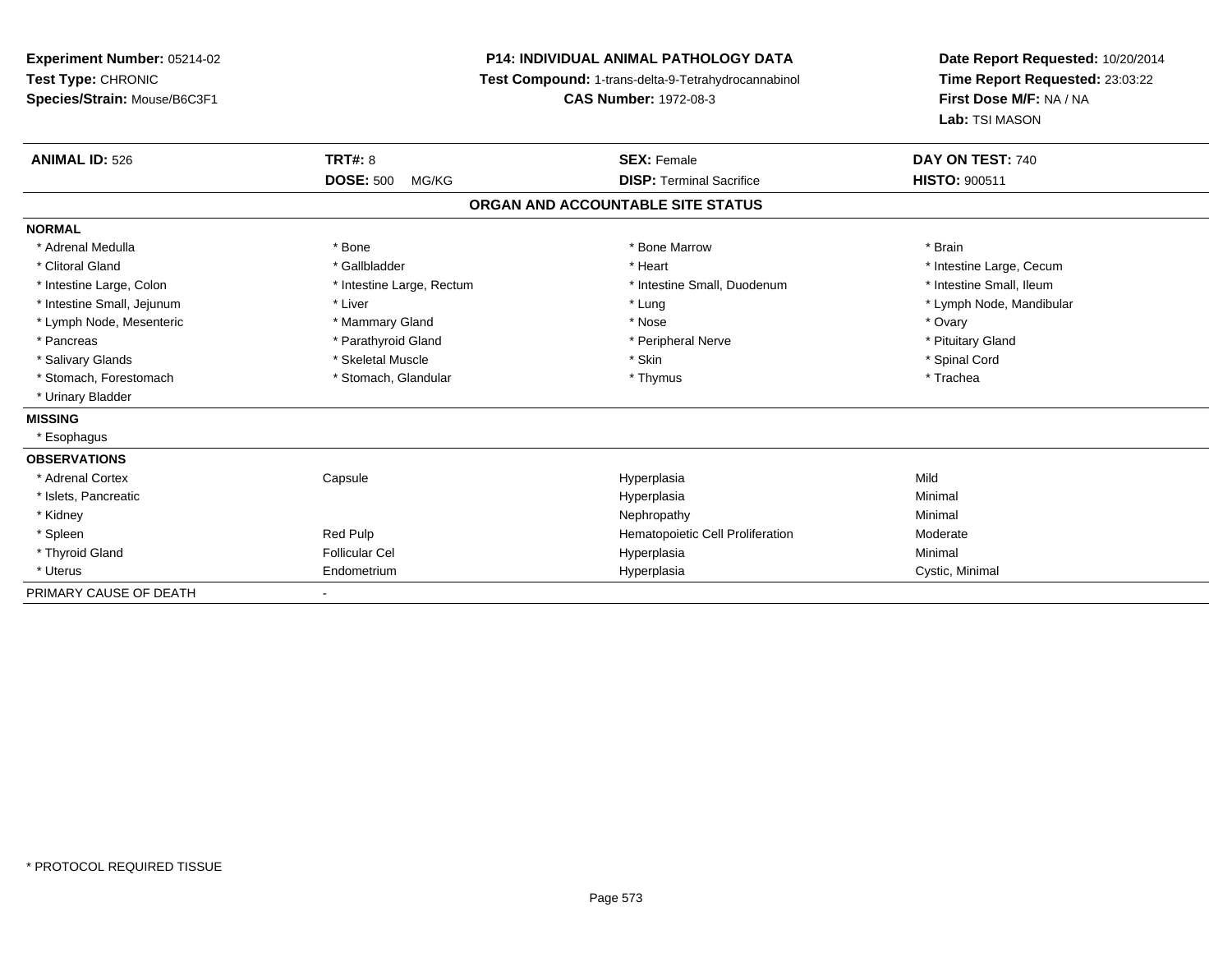## **P14: INDIVIDUAL ANIMAL PATHOLOGY DATA**

**Test Compound:** 1-trans-delta-9-Tetrahydrocannabinol

**CAS Number:** 1972-08-3

| <b>ANIMAL ID: 527</b>          | <b>TRT#: 8</b>              | <b>SEX: Female</b>                | DAY ON TEST: 742           |
|--------------------------------|-----------------------------|-----------------------------------|----------------------------|
|                                | <b>DOSE: 500</b><br>MG/KG   | <b>DISP: Terminal Sacrifice</b>   | <b>HISTO: 900512</b>       |
|                                |                             | ORGAN AND ACCOUNTABLE SITE STATUS |                            |
| <b>NORMAL</b>                  |                             |                                   |                            |
| * Adrenal Medulla              | * Bone                      | * Clitoral Gland                  | * Esophagus                |
| * Gallbladder                  | * Heart                     | * Intestine Large, Cecum          | * Intestine Large, Colon   |
| * Intestine Large, Rectum      | * Intestine Small, Duodenum | * Intestine Small, Ileum          | * Intestine Small, Jejunum |
| * Islets, Pancreatic           | * Lung                      | * Lymph Node, Mandibular          | * Mammary Gland            |
| * Nose                         | * Pancreas                  | * Parathyroid Gland               | * Peripheral Nerve         |
| * Pituitary Gland              | * Salivary Glands           | * Skeletal Muscle                 | * Skin                     |
| * Spinal Cord                  | * Stomach, Glandular        | * Thymus                          | * Trachea                  |
| * Urinary Bladder              | * Uterus                    |                                   |                            |
| <b>MISSING</b>                 |                             |                                   |                            |
| * Ovary                        |                             |                                   |                            |
| <b>OBSERVATIONS</b>            |                             |                                   |                            |
| * Adrenal Cortex               | Capsule                     | Hyperplasia                       | Minimal                    |
| * Bone Marrow                  |                             | Myelofibrosis                     | Mild                       |
| * Brain                        |                             | Mineralization                    | Minimal                    |
| * Kidney                       |                             | Nephropathy                       | Minimal                    |
| * Liver                        |                             | <b>Necrosis</b>                   | Minimal                    |
| Note: NECROSIS IS ON SLIDE 10. |                             |                                   |                            |
| * Lymph Node, Mesenteric       |                             | Angiectasis                       | Mild                       |
| * Spleen                       | Red Pulp                    | Hematopoietic Cell Proliferation  | Minimal                    |
|                                | Lymph Follic                | Hyperplasia                       | Lymphoid, Mild             |
| * Stomach, Forestomach         |                             | Hyperplasia                       | Squamous, Mild             |
|                                |                             | Ulcer                             | Mild                       |
| [ Hyperplasia TGLS = 1-6.01 ]  |                             |                                   |                            |
| * Thyroid Gland                | <b>Follicular Cel</b>       | Hyperplasia                       | Mild                       |
| PRIMARY CAUSE OF DEATH         |                             |                                   |                            |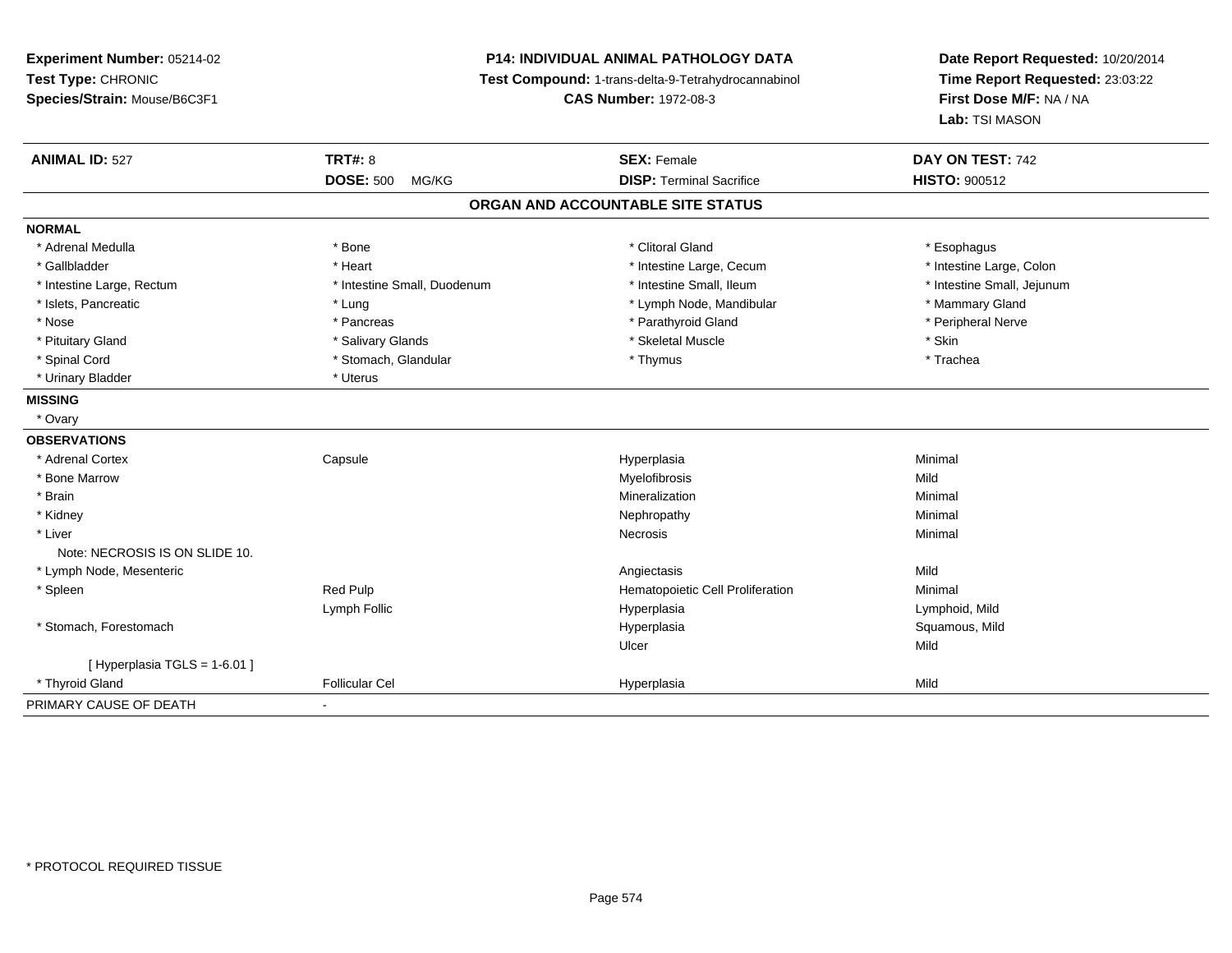## **P14: INDIVIDUAL ANIMAL PATHOLOGY DATA**

**Test Compound:** 1-trans-delta-9-Tetrahydrocannabinol

**CAS Number:** 1972-08-3

| <b>ANIMAL ID: 528</b>          | <b>TRT#: 8</b>            | <b>SEX: Female</b>                | DAY ON TEST: 737         |  |  |
|--------------------------------|---------------------------|-----------------------------------|--------------------------|--|--|
|                                | <b>DOSE: 500</b><br>MG/KG | <b>DISP: Terminal Sacrifice</b>   | <b>HISTO: 900513</b>     |  |  |
|                                |                           | ORGAN AND ACCOUNTABLE SITE STATUS |                          |  |  |
| <b>NORMAL</b>                  |                           |                                   |                          |  |  |
| * Adrenal Medulla              | * Bone                    | * Bone Marrow                     | * Clitoral Gland         |  |  |
| * Esophagus                    | * Gallbladder             | * Heart                           | * Intestine Large, Cecum |  |  |
| * Intestine Large, Colon       | * Intestine Large, Rectum | * Intestine Small, Duodenum       | * Intestine Small, Ileum |  |  |
| * Intestine Small, Jejunum     | * Islets, Pancreatic      | * Liver                           | * Lung                   |  |  |
| * Lymph Node, Mandibular       | * Lymph Node, Mesenteric  | * Mammary Gland                   | * Nose                   |  |  |
| * Ovary                        | * Parathyroid Gland       | * Peripheral Nerve                | * Pituitary Gland        |  |  |
| * Salivary Glands              | * Skeletal Muscle         | * Skin                            | * Spinal Cord            |  |  |
| * Stomach, Glandular           | * Trachea                 | * Urinary Bladder                 |                          |  |  |
| <b>OBSERVATIONS</b>            |                           |                                   |                          |  |  |
| * Adrenal Cortex               | Capsule                   | Hyperplasia                       | Minimal                  |  |  |
| * Brain                        |                           | Mineralization                    | Minimal                  |  |  |
| * Kidney                       |                           | Nephropathy                       | Minimal                  |  |  |
| * Pancreas                     | Duct                      | Ectasia                           | Moderate                 |  |  |
| * Spleen                       | Red Pulp                  | Hematopoietic Cell Proliferation  | Minimal                  |  |  |
|                                | Lymph Follic              | Hyperplasia                       | Lymphoid, Mild           |  |  |
| * Stomach, Forestomach         |                           | Hyperplasia                       | Squamous, Moderate       |  |  |
| [Hyperplasia TGLS = $1-6.01$ ] |                           |                                   |                          |  |  |
| * Thymus                       |                           | Cyst                              |                          |  |  |
| * Thyroid Gland                | <b>Follicular Cel</b>     | Hyperplasia                       | Minimal                  |  |  |
| * Uterus                       | Endometrium               | Hyperplasia                       | Cystic, Minimal          |  |  |
| PRIMARY CAUSE OF DEATH         |                           |                                   |                          |  |  |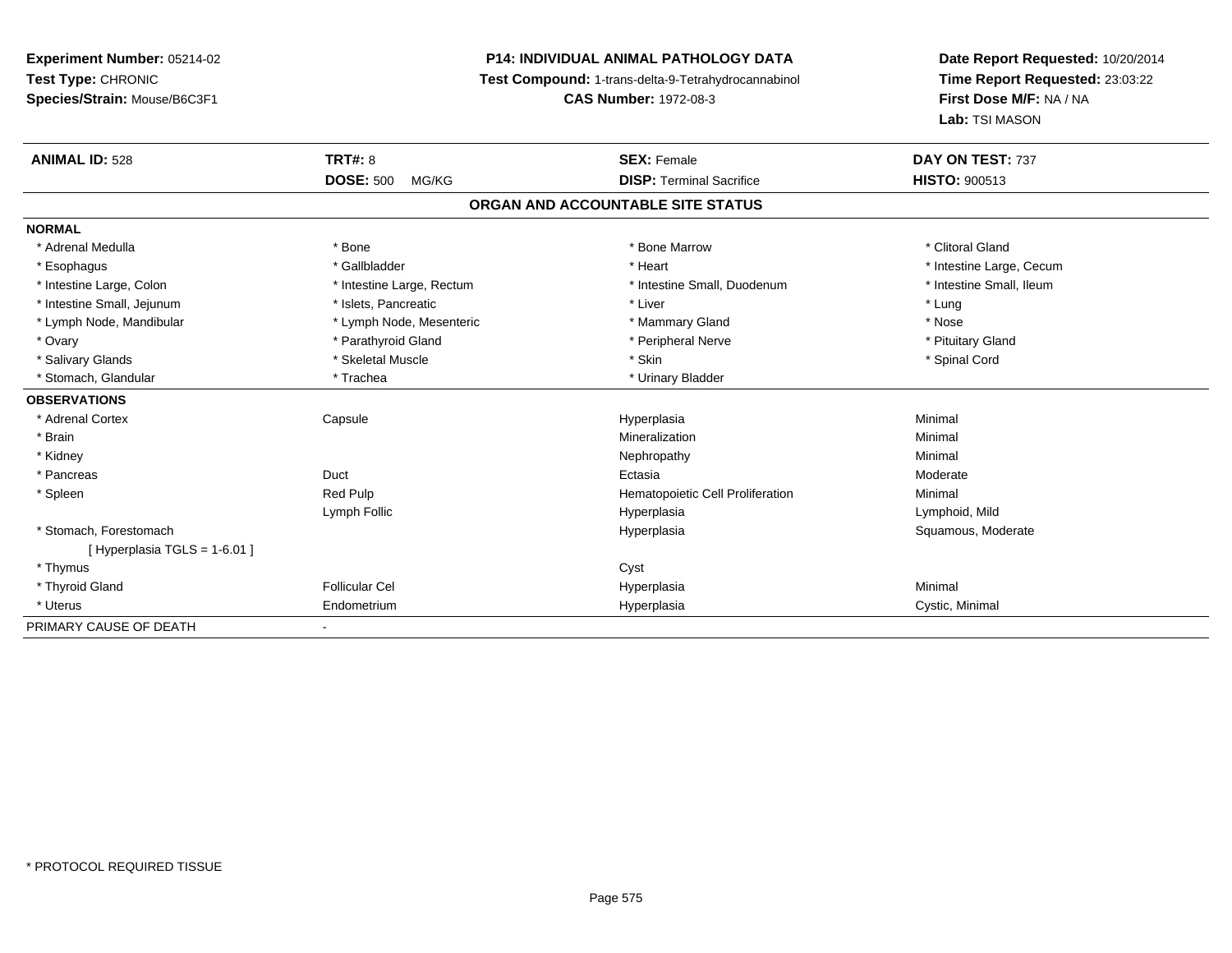# **P14: INDIVIDUAL ANIMAL PATHOLOGY DATA**

**Test Compound:** 1-trans-delta-9-Tetrahydrocannabinol

**CAS Number:** 1972-08-3

| <b>ANIMAL ID: 529</b>           | <b>TRT#: 8</b>            | <b>SEX: Female</b>                | DAY ON TEST: 743         |
|---------------------------------|---------------------------|-----------------------------------|--------------------------|
|                                 | <b>DOSE: 500</b><br>MG/KG | <b>DISP: Terminal Sacrifice</b>   | <b>HISTO: 900514</b>     |
|                                 |                           | ORGAN AND ACCOUNTABLE SITE STATUS |                          |
| <b>NORMAL</b>                   |                           |                                   |                          |
| * Adrenal Medulla               | * Bone                    | * Brain                           | * Clitoral Gland         |
| * Esophagus                     | * Gallbladder             | * Heart                           | * Intestine Large, Cecum |
| * Intestine Large, Colon        | * Intestine Large, Rectum | * Intestine Small, Duodenum       | * Intestine Small, Ileum |
| * Intestine Small, Jejunum      | * Islets, Pancreatic      | * Kidney                          | * Liver                  |
| * Lung                          | * Lymph Node, Mesenteric  | * Mammary Gland                   | * Nose                   |
| * Pancreas                      | * Parathyroid Gland       | * Peripheral Nerve                | * Salivary Glands        |
| * Skeletal Muscle               | * Skin                    | * Spinal Cord                     | * Stomach, Forestomach   |
| * Stomach, Glandular            | * Trachea                 | * Urinary Bladder                 |                          |
| <b>OBSERVATIONS</b>             |                           |                                   |                          |
| * Adrenal Cortex                | Capsule                   | Hyperplasia                       | Mild                     |
|                                 |                           | Hyperplasia                       | Minimal                  |
| * Bone Marrow                   |                           | Myelofibrosis                     | Minimal                  |
| * Lymph Node, Mandibular        |                           | Hyperplasia                       | Lymphoid, Mild           |
| * Ovary                         |                           | <b>Infiltration Cellular</b>      | Lymphocyte, Mild         |
| * Pituitary Gland               | <b>Pars Distalis</b>      | Hyperplasia                       | Mild                     |
| * Spleen                        | Red Pulp                  | Hematopoietic Cell Proliferation  | Minimal                  |
|                                 | Lymph Follic              | Hyperplasia                       | Lymphoid, Moderate       |
| [Hyperplasia TGLS = $2-3,3.1$ ] |                           |                                   |                          |
| * Thymus                        |                           | Cyst                              |                          |
| * Thyroid Gland                 | <b>Follicular Cel</b>     | Adenoma                           |                          |
|                                 | <b>Follicular Cel</b>     | Hyperplasia                       | Minimal                  |
| * Uterus                        |                           | <b>Dilatation</b>                 | Moderate                 |
|                                 | Endometrium               | Hyperplasia                       | Cystic, Minimal          |
| [ Dilatation TGLS = 1-4 ]       |                           |                                   |                          |
| [Hyperplasia TGLS = 1-4]        |                           |                                   |                          |
| PRIMARY CAUSE OF DEATH          | $\blacksquare$            |                                   |                          |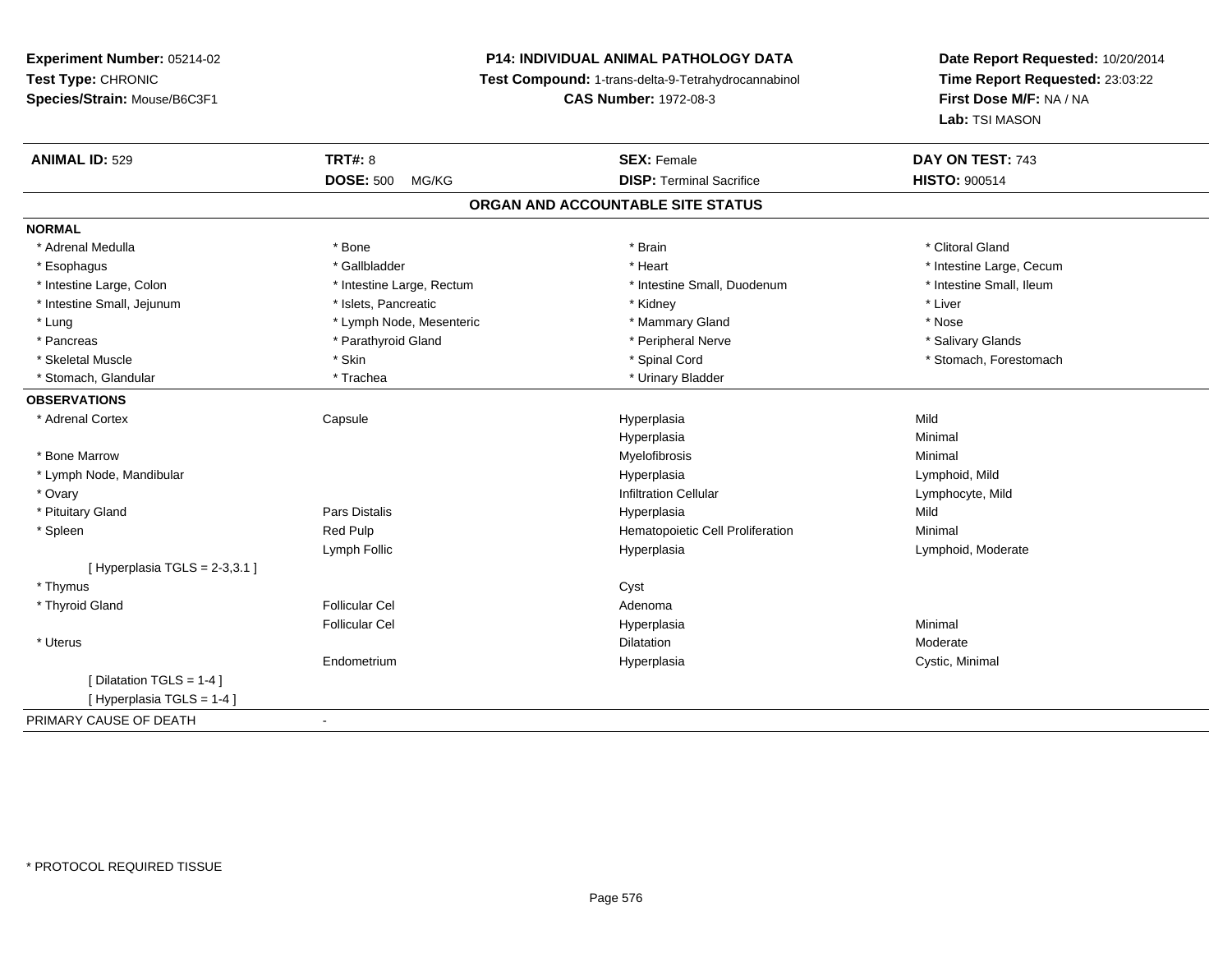| Experiment Number: 05214-02<br>Test Type: CHRONIC<br>Species/Strain: Mouse/B6C3F1 | <b>P14: INDIVIDUAL ANIMAL PATHOLOGY DATA</b><br>Test Compound: 1-trans-delta-9-Tetrahydrocannabinol<br><b>CAS Number: 1972-08-3</b> |                                   | Date Report Requested: 10/20/2014<br>Time Report Requested: 23:03:22<br>First Dose M/F: NA / NA<br>Lab: TSI MASON |
|-----------------------------------------------------------------------------------|-------------------------------------------------------------------------------------------------------------------------------------|-----------------------------------|-------------------------------------------------------------------------------------------------------------------|
| <b>ANIMAL ID: 530</b>                                                             | <b>TRT#: 8</b>                                                                                                                      | <b>SEX: Female</b>                | DAY ON TEST: 313                                                                                                  |
|                                                                                   | <b>DOSE: 500</b><br>MG/KG                                                                                                           | <b>DISP: Natural Death</b>        | HISTO: 900515                                                                                                     |
|                                                                                   |                                                                                                                                     | ORGAN AND ACCOUNTABLE SITE STATUS |                                                                                                                   |
| <b>NORMAL</b>                                                                     |                                                                                                                                     |                                   |                                                                                                                   |
| * Adrenal Medulla                                                                 | * Bone                                                                                                                              | * Bone Marrow                     | * Brain                                                                                                           |
| * Clitoral Gland                                                                  | * Esophagus                                                                                                                         | * Heart                           | * Intestine Large, Cecum                                                                                          |
| * Intestine Large, Colon                                                          | * Intestine Large, Rectum                                                                                                           | * Kidney                          | * Liver                                                                                                           |
| * Lung                                                                            | * Lymph Node, Mandibular                                                                                                            | * Mammary Gland                   | * Nose                                                                                                            |
| * Ovary                                                                           | * Peripheral Nerve                                                                                                                  | * Salivary Glands                 | * Skeletal Muscle                                                                                                 |
| * Skin                                                                            | * Spinal Cord                                                                                                                       | * Spleen                          | * Stomach, Forestomach                                                                                            |
| * Stomach, Glandular                                                              | * Thymus                                                                                                                            | * Thyroid Gland                   | * Trachea                                                                                                         |
| * Urinary Bladder                                                                 | * Uterus                                                                                                                            |                                   |                                                                                                                   |
| <b>MISSING</b>                                                                    |                                                                                                                                     |                                   |                                                                                                                   |
| * Parathyroid Gland                                                               | * Pituitary Gland                                                                                                                   |                                   |                                                                                                                   |
| <b>AUTO PRECLUDES DIAG.</b>                                                       |                                                                                                                                     |                                   |                                                                                                                   |
| * Gallbladder                                                                     | * Intestine Small, Duodenum                                                                                                         | * Intestine Small, Ileum          | * Intestine Small, Jejunum                                                                                        |
| * Islets, Pancreatic                                                              | * Lymph Node, Mesenteric                                                                                                            | * Pancreas                        |                                                                                                                   |
| <b>OBSERVATIONS</b>                                                               |                                                                                                                                     |                                   |                                                                                                                   |
| * Adrenal Cortex                                                                  | Capsule                                                                                                                             | Hyperplasia                       | Minimal                                                                                                           |
| PRIMARY CAUSE OF DEATH                                                            |                                                                                                                                     |                                   |                                                                                                                   |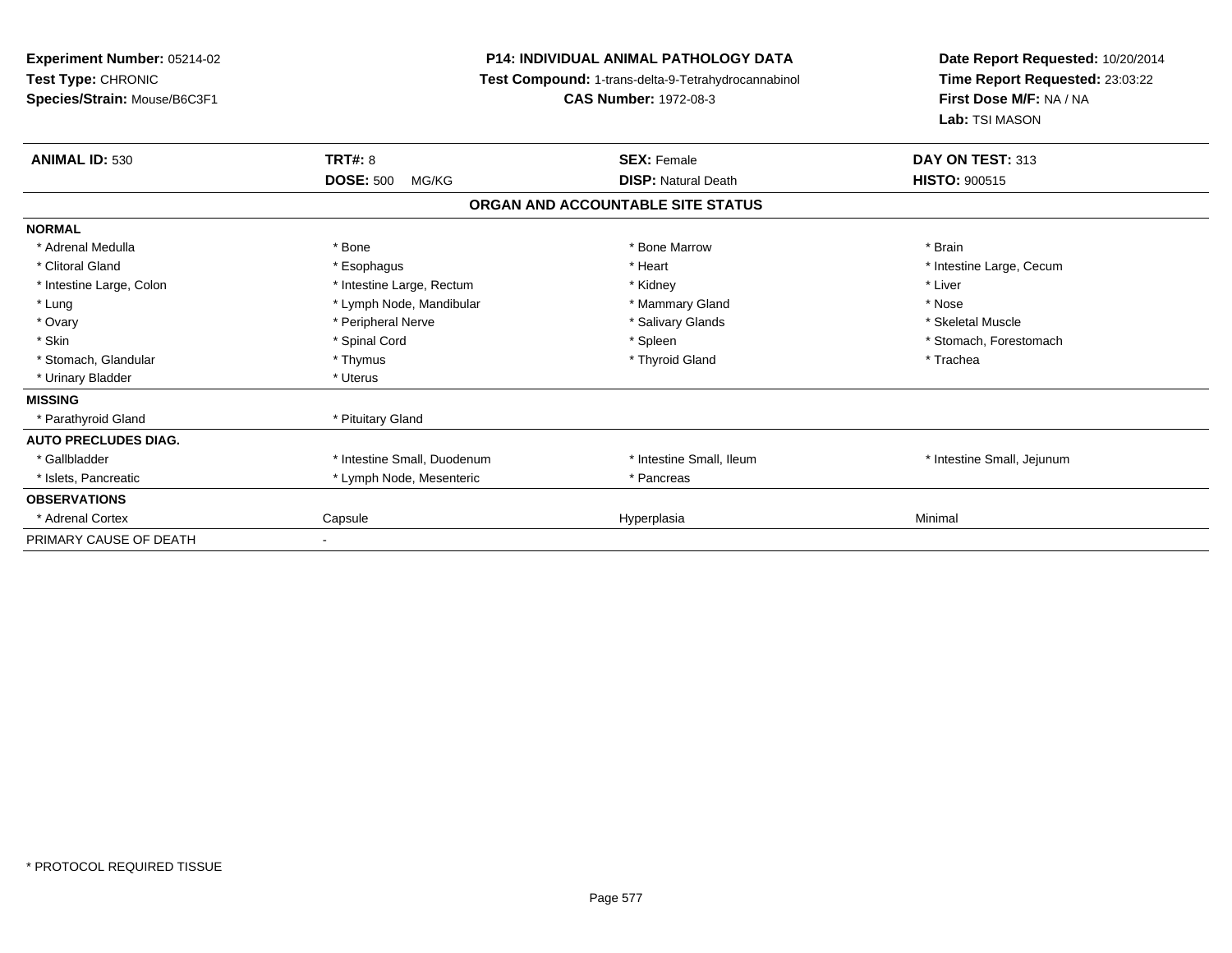**Experiment Number:** 05214-02**Test Type:** CHRONIC **Species/Strain:** Mouse/B6C3F1**P14: INDIVIDUAL ANIMAL PATHOLOGY DATA Test Compound:** 1-trans-delta-9-Tetrahydrocannabinol **CAS Number:** 1972-08-3**Date Report Requested:** 10/20/2014**Time Report Requested:** 23:03:22**First Dose M/F:** NA / NA**Lab:** TSI MASON**ANIMAL ID:** 531**TRT#:** 8 **SEX:** Female **DAY ON TEST:** 737 **DOSE:** 500 MG/KG**DISP:** Terminal Sacrifice **HISTO:** 900516 **ORGAN AND ACCOUNTABLE SITE STATUSNORMAL**\* Adrenal Medulla \* The state of the state of the state of the state of the Marrow \* Bone Marrow \* Clitoral Gland \* Clitoral Gland \* Esophagus \* https://www.fragustage.com/web/2019/heart \* Heart \* Heart \* Heart \* Intestine Large, Cecum \* Intestine Large, Cecum \* Sallbladder \* The state of the state of the state of the state of the state of the state o \* Intestine Small, Ileum \* Intestine Large, Colon \* Intestine Large, Rectum \* Intestine Small, Duodenum \* Intestine Small, Duodenum \* Intestine Small, Jejunum \* 1992 \* The state of the state of the state of the state of the state of the state of the state of the state of the state of the state of the state of the state of the state of the state of the \* Lymph Node, Mandibular \* Mose \* Lymph Node, Mesenteric \* Mammary Gland \* Mose \* Nose \* Nose \* Peripheral Nerve \* Ovary \* And the second of the second of the second version of the second version of the second version of the second version of the second version of the second version of the second version of the second version of the \* Pituitary Gland \* \* \* \* Salivary Glands \* \* \* Salivary Glands \* \* \$keletal Muscle \* \* \* \* \* \$kin \* \* \$kin \* \* Thymus \* Spinal Cord \* Stomach, Forestomach \* Stomach, Spinal Cord \* Stomach, Glandular \* Thymus \* Stomach, Glandular \* Trachea \* Urinary Bladder**OBSERVATIONS** \* Adrenal Cortex Capsulee and the Hyperplasia Minimal Minimal Service and the Hyperplasia Minimal Minimal Service and Minimal Service and Minimal Service and Minimal Service and Minimal Service and Minimal Service and Minimal Service and Minimal \* Brainn and the controller of the controller of the Mineralization and the controller of the Minimal of the Minimal <br>The Minimal of the controller of the controller of the controller of the controller of the controller of the c \* Lungg and the state of the state of the state of the state of the Minimal Section 1, the state of the state of the Minimal Section 1, the state of the state of the state of the state of the state of the state of the state of t \* Spleen Lymph Follic Hyperplasia Lymphoid, Mild \* Thyroid Gland Follicular Cel Hyperplasia Minimal \* Uterus Endometriumm Cystic, Minimal Cystic, Minimal PRIMARY CAUSE OF DEATH-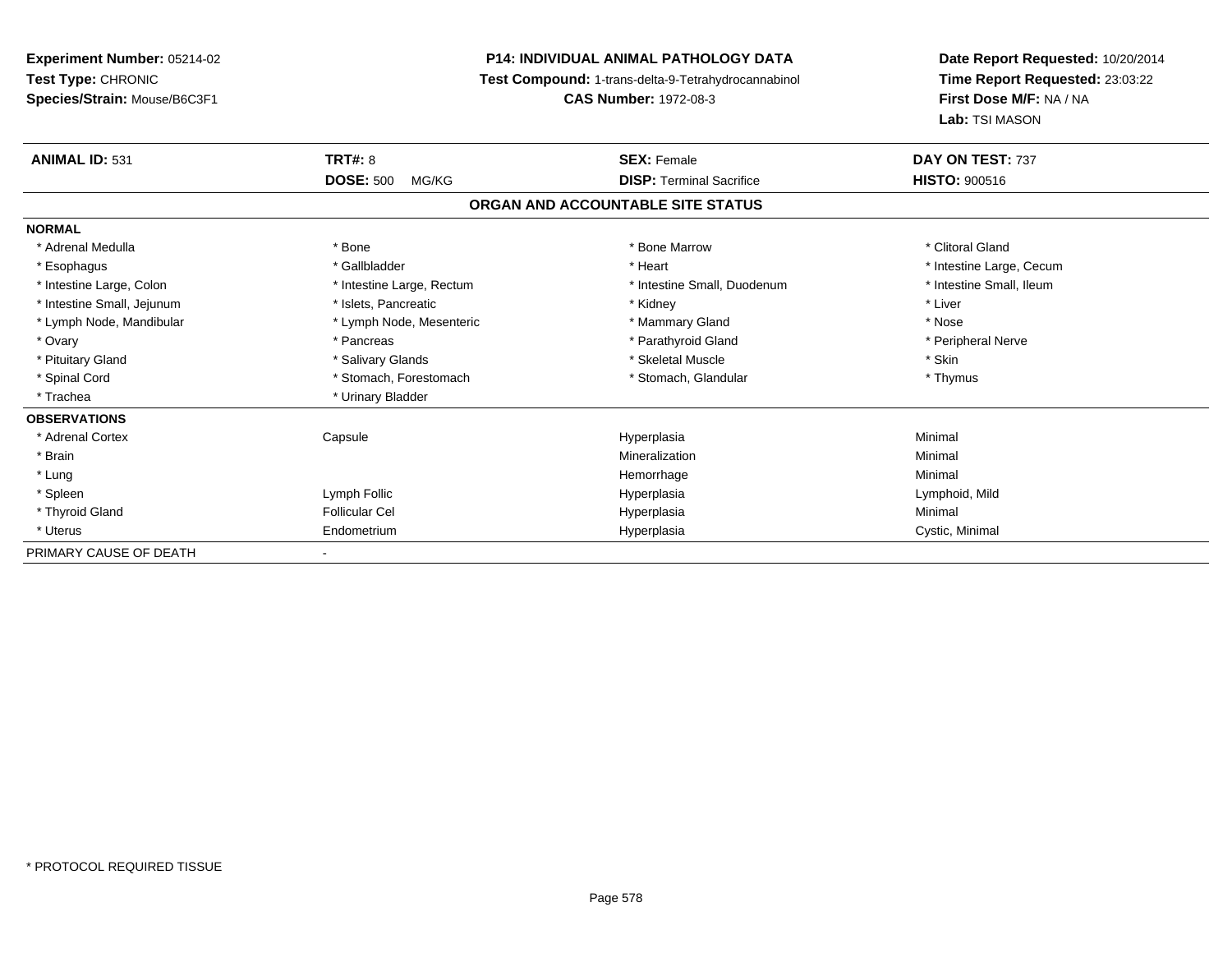**Experiment Number:** 05214-02**Test Type:** CHRONIC **Species/Strain:** Mouse/B6C3F1**P14: INDIVIDUAL ANIMAL PATHOLOGY DATA Test Compound:** 1-trans-delta-9-Tetrahydrocannabinol **CAS Number:** 1972-08-3**Date Report Requested:** 10/20/2014**Time Report Requested:** 23:03:22**First Dose M/F:** NA / NA**Lab:** TSI MASON**ANIMAL ID:** 532**TRT#:** 8 **SEX:** Female **DAY ON TEST:** 737 **DOSE:** 500 MG/KG**DISP:** Terminal Sacrifice **HISTO:**  $900517$ **ORGAN AND ACCOUNTABLE SITE STATUSNORMAL**\* Adrenal Medulla \* Adrenal Medulla \* \* \* Bone \* \* \* Bone \* \* \* Esophagus \* \* Esophagus \* \* \* Esophagus \* \* Gallbladder \* \* Gallbladder \* Heart **\*** Intestine Large, Cecum **\* Intestine Large, Cecum** \* Intestine Large, Colon \* Intestine Large, Rectum \* Intestine Large, Rectum \* Intestine Small, Duodenum \* Intestine Small, Ileum \* 1ntestine Small, Iejunum \* Intestine Small, Jejunum \* Islets, Pancreatic \* Lymph Node, Mesenteric \* Liver \* Lung \* Lung \* Lung \* Lung \* Lymph Node, Mandibular \* Lymph Node, Mandibular \* Mammary Gland \* \* Andrew \* Ovary \* Andrew \* Ovary \* Pancreas \* Pancreas \* \* Pancreas \* \* Pancreas \* \* Pancreas \* \* Pancreas \* \* Pancreas \* \* Pancreas \* \* Pancreas \* \* Pancreas \* \* Pancreas \* \* Pancreas \* \* Pancreas \* \* P \* Peripheral Nerve \* \* \* Aliundration of the term of the state of the term of the state of the state of the state of the state of the state of the state of the state of the state of the state of the state of the state of t \* Stomach. Glandular \* Skin \* Spinal Cord \* Spinal Cord \* Stomach, Forestomach \* Stomach, Forestomach \* Thymus \* Trachea \* Trachea \* Urinary Bladder **MISSING** \* Clitoral Gland**OBSERVATIONS** \* Adrenal Cortex**Capsule**  Hyperplasia Minimal \* Bone Marroww which is a controller to the Myelofibrosis and the Minimal method of the Minimal method of the Minimal method of the Minimal method of the Minimal method of the Minimal method of the Minimal method of the Minimal method \* Brainn and the controller of the controller of the controller of the Minimal Mineralization and the controller of the Minimal Minimal  $\alpha$  \* Kidneyy the controller of the controller of the controller of the controller of the controller of the controller of the controller of the controller of the controller of the controller of the controller of the controller of the Chronic, Mild \* Nosee and the contract of the contract of the contract of the contract of the contract of the chronic, Mild and the chronic, Mild and the chronic, Mild and the chronic state of the chronic state of the chronic state of the chr \* Spleen Lymph Follic Hyperplasia Lymphoid, Minimal \* Thyroid Gland Follicular Cel Hyperplasia Minimal \* Uterus Endometriumm Cystic, Minimal Cystic, Minimal PRIMARY CAUSE OF DEATH-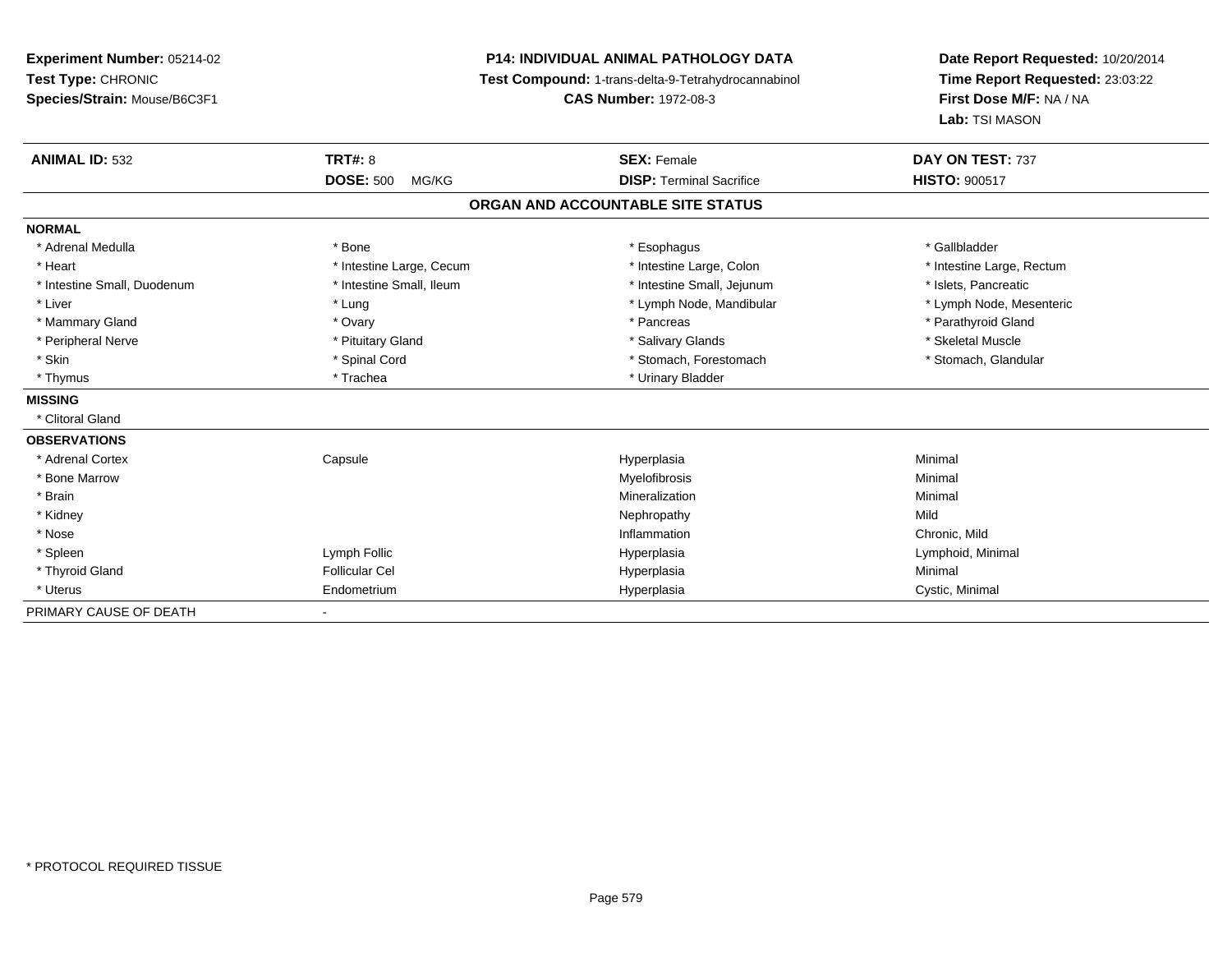**Experiment Number:** 05214-02**Test Type:** CHRONIC **Species/Strain:** Mouse/B6C3F1**P14: INDIVIDUAL ANIMAL PATHOLOGY DATA Test Compound:** 1-trans-delta-9-Tetrahydrocannabinol **CAS Number:** 1972-08-3**Date Report Requested:** 10/20/2014**Time Report Requested:** 23:03:22**First Dose M/F:** NA / NA**Lab:** TSI MASON**ANIMAL ID:** 533**TRT#:** 8 **SEX:** Female **DAY ON TEST:** 682 **DOSE:** 500 MG/KG**DISP:** Natural Death **HISTO:**  $900518$ **ORGAN AND ACCOUNTABLE SITE STATUSNORMAL**\* Adrenal Medulla \* The state of the state of the state of the state of the Marrow \* Bone Marrow \* Clitoral Gland \* Clitoral Gland \* Esophagus \* The metallocom to the settlement of the settlement of the settlement of the settlement of the settlement of the settlement of the settlement of the settlement of the settlement of the settlement of the settle \* Lymph Node, Mandibular \* Intestine Large, Rectum \* 1992 \* Intestine Small, Duodenum \* Mandibular \* Kidney \* Mammary Gland \* \* Pancreas \* \* Pancreas \* \* Peripheral Nerve \* \* Peripheral Nerve \* \* Pituitary Gland \* \* Pituitary Gland \* Skeletal Muscle \* The state of the set of the set of the set of the set of the set of the set of the set of the set of the set of the set of the set of the set of the set of the set of the set of the set of the set of th \* Stomach, Glandular \* \* \* Trachea \* \* Thymus \* Thomas \* Tongue \* Trachea \* Trachea \* Trachea \* Trachea \* Trachea \* Urinary Bladder**MISSING** \* Parathyroid Gland**OBSERVATIONS** \* Adrenal Cortex**Capsule**  Hyperplasia Mild **Capsule**  Lymphoma Malignant Mixed \* Brainn and the controller of the controller of the controller of the Minimal Mineralization and the controller of the Minimal Minimal  $\alpha$  \* Intestine Large, Cecum Lymphoma Malignant Mixed \* Intestine Small, Ileum Lymphoma Malignant Mixed  $[$  Lymphoma Malignant Mixed TGLS = 3-6.02,1-6.01 ] \* Intestine Small, Jejunum Lymphoma Malignant Mixed  $[$  Lymphoma Malignant Mixed TGLS = 3-6.02,1-6.01  $]$  \* Islets, Pancreaticc and the contract of the contract of the contract of the contract of the contract of the contract of the contract of the contract of the contract of the contract of the contract of the contract of the contract of the cont a Mild \* Liverr and the contract of the contract of the contract of the contract of the contract of the contract of the contract of the contract of the contract of the contract of the contract of the contract of the contract of the cont e Mild \* Lung Lymphoma Malignant Mixed \* Lymph Node, Mesenteric Lymphoma Malignant Mixed Lymphoma Malignant Mixed**Mesentery** Note: THIS IS PROBABLY A MESENTERIC OR PANCREATIC LYMPH NODE.[ Lymphoma Malignant Mixed TGLS = 2-14 ] \* Nosee the contraction of the contraction of the contraction of the contraction of the chronic, Minimal on the chronic, Minimal or  $\mathbb{R}^n$  \* Ovary Lymphoma Malignant Mixed Lymphoma Malignant Mixed \* Salivary Glandsn med Pulp Red Pulp and the Minimal Cell Proliferation Minimal \* SpleenLymphoma Malignant Mixed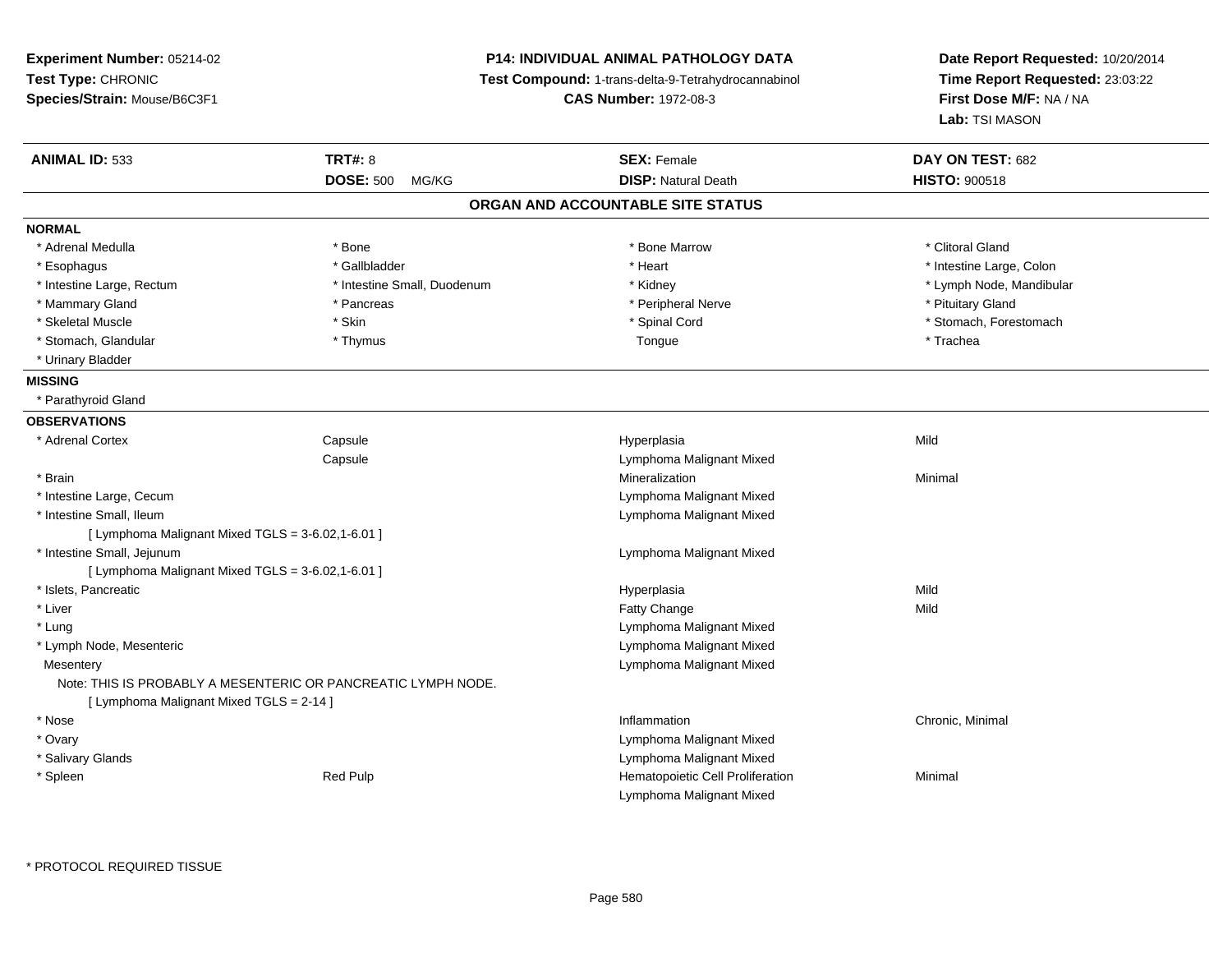| <b>Experiment Number: 05214-02</b><br>Test Type: CHRONIC<br>Species/Strain: Mouse/B6C3F1 | <b>P14: INDIVIDUAL ANIMAL PATHOLOGY DATA</b><br>Test Compound: 1-trans-delta-9-Tetrahydrocannabinol<br><b>CAS Number: 1972-08-3</b> |                                   | Date Report Requested: 10/20/2014<br>Time Report Requested: 23:03:22<br>First Dose M/F: NA / NA<br>Lab: TSI MASON |
|------------------------------------------------------------------------------------------|-------------------------------------------------------------------------------------------------------------------------------------|-----------------------------------|-------------------------------------------------------------------------------------------------------------------|
| <b>ANIMAL ID: 533</b>                                                                    | TRT#: 8                                                                                                                             | <b>SEX: Female</b>                | DAY ON TEST: 682                                                                                                  |
|                                                                                          | <b>DOSE: 500</b><br>MG/KG                                                                                                           | <b>DISP:</b> Natural Death        | <b>HISTO: 900518</b>                                                                                              |
|                                                                                          |                                                                                                                                     | ORGAN AND ACCOUNTABLE SITE STATUS |                                                                                                                   |
| * Thyroid Gland                                                                          | <b>Follicular Cel</b>                                                                                                               | Hyperplasia                       | Minimal                                                                                                           |
| Tooth                                                                                    |                                                                                                                                     | Dysplasia                         | Minimal                                                                                                           |
| * Uterus                                                                                 | Endometrium                                                                                                                         | Hyperplasia                       | Cystic, Minimal                                                                                                   |
| PRIMARY CAUSE OF DEATH                                                                   |                                                                                                                                     |                                   |                                                                                                                   |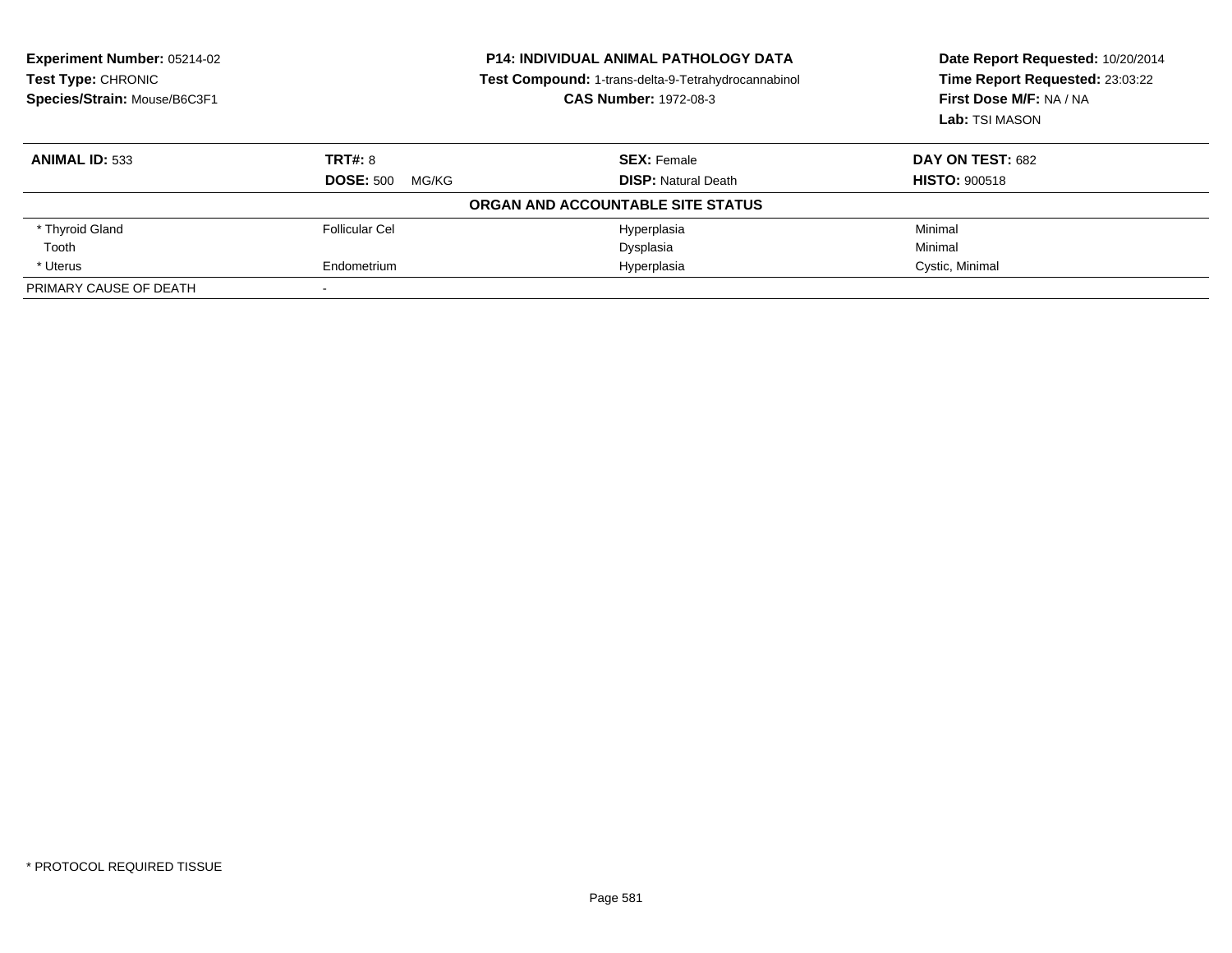**Experiment Number:** 05214-02**Test Type:** CHRONIC **Species/Strain:** Mouse/B6C3F1**P14: INDIVIDUAL ANIMAL PATHOLOGY DATA Test Compound:** 1-trans-delta-9-Tetrahydrocannabinol **CAS Number:** 1972-08-3**Date Report Requested:** 10/20/2014**Time Report Requested:** 23:03:22**First Dose M/F:** NA / NA**Lab:** TSI MASON**ANIMAL ID:** 534 **TRT#:** <sup>8</sup> **SEX:** Female **DAY ON TEST:** <sup>722</sup> **DOSE:** 500 MG/KG **DISP:** Moribund Sacrifice **HISTO:** <sup>900519</sup> **ORGAN AND ACCOUNTABLE SITE STATUSNORMAL**\* Adrenal Medulla \* \* Annual Medulla \* Brain \* Bone \* \* Bone Marrow \* Bone Marrow \* \* Brain \* Brain \* Brain \* Brain \* Brain \* Brain \* Brain \* Brain \* Brain \* Brain \* Brain \* Brain \* Brain \* Brain \* Brain \* Brain \* Brain \* \* Heart \* Clitoral Gland \* \* \* heart \* \* Esophagus \* \* \* \* \* \* \* \* \* \* \* Gallbladder \* \* \* \* \* \* \* \* \* \* \* \* Heart \* Intestine Large, Cecum \* Intestine Large, Colon \* Intestine Large, Thestine Large, Rectum \* Intestine Small, Duodenum \* Intestine Small, Ileum \* Intestine Small, Jejunum \* Islets, Pancreatic \* Liver\* Lymph Node, Mandibular \* \* \* Mannery Gland \* \* Nose \* \* Nose \* \* Nose \* Ovary \* Ovary \* Ovary \* Ovary \* Ovary \* Salivary Glands \* Pancreas \* And the section of the section of the section of the section of the section of the section of the section of the section of the section of the section of the section of the section of the section of the sectio \* Skin \* Spinal Cord \* Spinal Cord \* Spinal Cord \* Spinal The set of the set of the set of the set of the set of the set of the set of the set of the set of the set of the set of the set of the set of the set of the set of \* Stomach, Glandular \* The \* Thymus \* Thymus \* Trachea **MISSING** \* Lymph Node, Mesenteric**OBSERVATIONS** \* Adrenal Cortex**Capsule**  Hyperplasia Minimal \* Kidneyy the control of the control of the control of the control of the control of the control of the control of the control of the control of the control of the control of the control of the control of the control of the contro \* Lung Alveolar/Bronchiolar Adenoma [ Alveolar/Bronchiolar Adenoma TGLS = 2-1 ] \* Pituitary Glandd and the set of Pars Distalis and the Second Adenomal Adenomal Second Second Pars Distallis Note: TUMOR HAS MORPHOLOGY OF A CARCINOMA. $[$  Adenoma TGLS = 3-7  $]$  \* Skeletal Musclee de la controllata de la controllata de la controllata de la controllata de la controllata de la controllata d<br>Degeneration \* Thyroid Gland Follicular Cel Hyperplasia Marked Inflammation Chronic, Mild \* Urinary Bladder**n** Dilatation **Contract Contract Contract Contract Contract Contract Contract Contract Contract Contract Contract Contract Contract Contract Contract Contract Contract Contract Contract Contract Contract Contract Contract** n Marked **Marked** [ Dilatation TGLS = 1-10 ] \* Uterus Endometriumm Cystic, Minimal Cystic, Minimal PRIMARY CAUSE OF DEATH-